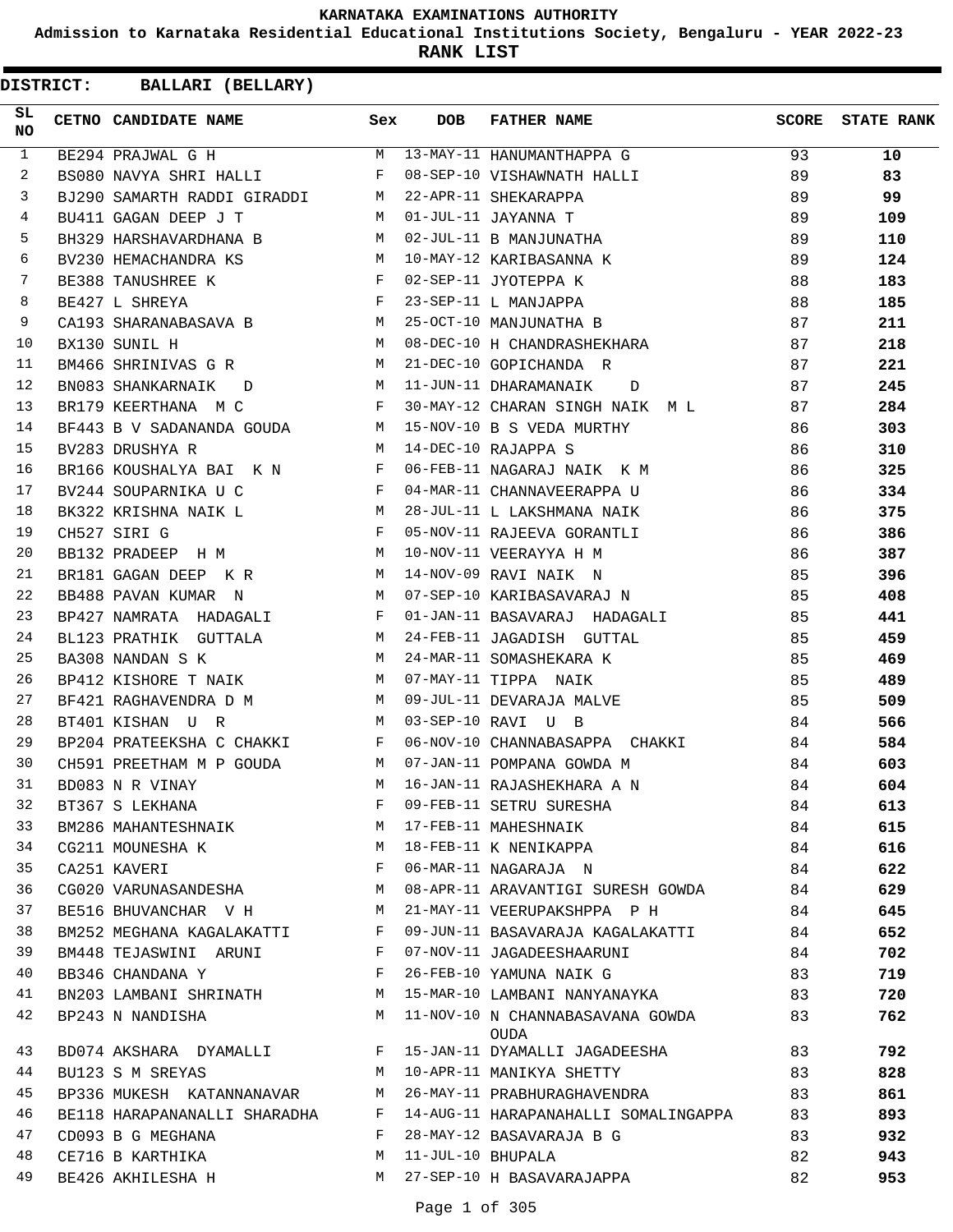**Admission to Karnataka Residential Educational Institutions Society, Bengaluru - YEAR 2022-23**

**RANK LIST**

**DISTRICT:** CC **BALLARI (BELLARY)**

| SL<br>NO. | CETNO CANDIDATE NAME                                                                                                                                                                                                                                          | Sex          | <b>DOB</b>        | <b>FATHER NAME</b>                                            | <b>SCORE</b> | <b>STATE RANK</b> |
|-----------|---------------------------------------------------------------------------------------------------------------------------------------------------------------------------------------------------------------------------------------------------------------|--------------|-------------------|---------------------------------------------------------------|--------------|-------------------|
| 50        | BN198 RAVI GOUDRA                                                                                                                                                                                                                                             |              |                   | M 29-DEC-10 SHARANAPPA GOUDRA                                 | 82           | 993               |
| 51        | BP378 L DINESHA                                                                                                                                                                                                                                               | M            |                   | 09-FEB-11 LAKKU NAIK                                          | 82           | 1013              |
| 52        | BF291 M N VIKASA M                                                                                                                                                                                                                                            |              |                   | 10-MAY-11 NAGARAJ M                                           | 82           | 1065              |
| 53        | $M_{\rm H}$<br>CJ525 RAKESHA KABBERU                                                                                                                                                                                                                          |              |                   | 17-MAY-11 TIMMAPPA MADDERU                                    | 82           | 1067              |
| 54        | $\mathbb{F}^{\mathbb{Z}}$ . The set of the set of the set of the set of the set of the set of the set of the set of the set of the set of the set of the set of the set of the set of the set of the set of the set of the set of the s<br>BA507 SHRADDHA S M |              |                   | 07-JUL-11 SANTHOSH M B                                        | 82           | 1107              |
| 55        | BB401 HIMABINDU G ANGUR F                                                                                                                                                                                                                                     |              |                   | 26-AUG-11 GANGAPPA ANGUR                                      | 82           | 1142              |
| 56        | <b>Example 20</b><br>BX003 A SUPRIYA                                                                                                                                                                                                                          |              |                   | 08-OCT-11 A SHESHADRI                                         | 82           | 1156              |
| 57        | $\mathbf{F}$<br>CE356 M SAHANA                                                                                                                                                                                                                                |              |                   | 09-OCT-11 M PREMAKUMARA                                       | 82           | 1157              |
| 58        | BV220 THANUSHREE D                                                                                                                                                                                                                                            | F            |                   | 01-DEC-11 VIRUPAKSHA D                                        | 82           | 1171              |
| 59        | CH019 NAGANAGOUDA G<br>$\mathbb{M}$ and $\mathbb{M}$                                                                                                                                                                                                          |              |                   | 23-DEC-11 BHIMANAGOUDA G M 82                                 |              | 1177              |
| 60        | BW436 DAIWIK MURTHY T M                                                                                                                                                                                                                                       |              |                   | 31-DEC-11 MURTHY KCT                                          | 82           | 1180              |
| 61        | CJ062 VAIBHAVAREDDY D M M 03-FEB-12 MURARJIREDDY D                                                                                                                                                                                                            |              |                   |                                                               | 82           | 1182              |
| 62        | BA292 VASAVI M VIVEKANANDA                                                                                                                                                                                                                                    |              |                   | F 01-SEP-10 MUDEGOUDRA VIVEKANANDA                            | 81           | 1211              |
| 63        | BE031 SANDEEP M V                                                                                                                                                                                                                                             | <b>M</b>     |                   | 21-SEP-10 L MANJA NAIK                                        | 81           | 1216              |
| 64        | $\mathbf{F}$ and $\mathbf{F}$ and $\mathbf{F}$<br>BM258 YASHODHA H N                                                                                                                                                                                          |              |                   | 26-FEB-11 HANUMANTHA NAIK                                     | 81           | 1304              |
| 65        | CH174 SUHAS K                                                                                                                                                                                                                                                 | M            |                   | 28-FEB-11 K RAGHAVENDRA                                       | 81           | 1306              |
| 66        | $\mathbf{F}$ and $\mathbf{F}$ are $\mathbf{F}$ .<br>BY141 K ARSHIYABANU                                                                                                                                                                                       |              |                   | 19-MAR-11 K MEHABOOB BASHA                                    | 81           | 1317              |
| 67        | BS185 VARSHINI MN<br>and the state of the state of the Party                                                                                                                                                                                                  |              |                   | 08-APR-11 NARASIMHA M                                         | 81           | 1326              |
| 68        | $M_{\rm H}$ and $M_{\rm H}$<br>BV139 B S RATHAN                                                                                                                                                                                                               |              |                   | 18-APR-11 SIDDESHWARA B S                                     | 81           | 1335              |
| 69        | BF547 DIGANTH K NAIK M                                                                                                                                                                                                                                        |              |                   | 29-APR-11 KRISHNA NAIK H                                      | 81           | 1345              |
| 70        | <b>M</b><br>CA244 N ROHITH                                                                                                                                                                                                                                    |              |                   | 16-MAY-11 N MANJUNATHA                                        | 81           | 1356              |
| 71        |                                                                                                                                                                                                                                                               |              |                   | BP150 DIGANTH LAMBANI M 03-JUN-11 SHIVYA NAIK LAMBANI         | 81           | 1374              |
| 72        | $\mathbf{F}$ and $\mathbf{F}$ and $\mathbf{F}$<br>BX494 CHAITRA E                                                                                                                                                                                             |              | 13-OCT-11 VEERESH |                                                               | 81           | 1445              |
| 73        | M<br>BF414 KOUSIK                                                                                                                                                                                                                                             |              |                   | 19-OCT-11 SHEKHAR NAIK                                        | 81           | 1447              |
| 74        | BA395 SHRAVANI                                                                                                                                                                                                                                                | $\mathbf{F}$ |                   | 27-NOV-11 NITHYANANDA SWAMY                                   | 81           | 1458              |
| 75        | BE385 LEKHANASHRI M P F F                                                                                                                                                                                                                                     |              |                   | 30-DEC-11 MANJUNATHANAIK P                                    | 81           | 1466              |
| 76        | BK196 M NIRANJAN NARAYANA M                                                                                                                                                                                                                                   |              |                   | 15-APR-10 M RAMACHANDRAPPA                                    | 80           | 1482              |
| 77        | BU075 M TARUN KUMAR                                                                                                                                                                                                                                           | M            |                   | 02-MAY-10 DN SANTHOSH KUMAR                                   | 80           | 1483              |
| 78        | BO083 T TANUSHREE                                                                                                                                                                                                                                             | F            |                   | 04-NOV-10 T KARIBASAPPA                                       | 80           | 1534              |
| 79        | $\mathbf{F}$<br>BE484 SOWMYA G K                                                                                                                                                                                                                              |              |                   | 10-NOV-10 KARIBASAPPA G                                       | 80           | 1536              |
| 80        | CH514 KRISHNA SHREYAS                                                                                                                                                                                                                                         |              |                   | M 31-DEC-10 PADMANABHAA REDDY                                 | 80           | 1561              |
| 81        | BP239 SANJAY KUMAR                                                                                                                                                                                                                                            |              |                   | M 14-JAN-11 SATHYA NAIK                                       | 80           | 1571              |
| 82        | BA706 PREETAM N                                                                                                                                                                                                                                               |              |                   |                                                               | 80           | 1585              |
| 83        | M 11-FEB-11 SURESH N                                                                                                                                                                                                                                          |              |                   | CJ538 HEMANTAKUMAR REDDY H M 16-MAR-11 H SRIMANNARAYANA REDDY | 80           |                   |
| 84        |                                                                                                                                                                                                                                                               |              | 20-MAR-11 XXX     |                                                               |              | 1605              |
| 85        | BA136 HANAKUNTI MAHADEVI F                                                                                                                                                                                                                                    |              |                   | M 22-MAR-11 RAMAKRISHANA                                      | 80           | 1609              |
|           | BB429 BHARATH SONNAD                                                                                                                                                                                                                                          |              |                   |                                                               | 80           | 1610              |
| 86        | BB323 YASHWANTH KUMAR MANNI M 25-MAR-11 VEERA BABU                                                                                                                                                                                                            |              |                   |                                                               | 80           | 1614              |
| 87        | BL042 LATHA RAMANGOUDRA                                                                                                                                                                                                                                       | F            |                   | 06-APR-11 GANGADHARAGOUDA R                                   | 80           | 1621              |
| 88        | BV007 SRINIDHI N M F                                                                                                                                                                                                                                          |              |                   | 21-MAY-11 MANJUNATH N                                         | 80           | 1652              |
| 89        | BF123 NIVEDITHA HOSMANI F                                                                                                                                                                                                                                     |              |                   | 14-JUN-11 H KOTRESH                                           | 80           | 1674              |
| 90        | $\mathbf{F}$ and the state of $\mathbf{F}$<br>BM432 NATASHA KU                                                                                                                                                                                                |              |                   | 15-JUN-11 KOTRESHA K N                                        | 80           | 1676              |
| 91        | CJ326 M MADHUSUDHAN REDDY M                                                                                                                                                                                                                                   |              |                   | 30-JUN-11 M LAKSHMI KANTHA REDDY 80                           |              | 1685              |
| 92        | BG164 VISHNU S C<br>$M_{\rm H}$                                                                                                                                                                                                                               |              |                   | 02-JUL-11 SHIVAPPA C                                          | 80           | 1688              |
| 93        | CJ314 SREE RAKSHA S                                                                                                                                                                                                                                           | $\mathbb F$  |                   | 21-JUL-11 BASAVARAJAREDDY S                                   | 80           | 1704              |
| 94        |                                                                                                                                                                                                                                                               |              |                   | BQ165 S M C MAHESHA M 25-AUG-11 S M CHANNAYYA                 | 80           | 1726              |
| 95        | BM414 NAVEENA KUMARA N L M 22-SEP-11 NAGYANAIK                                                                                                                                                                                                                |              |                   |                                                               | 80           | 1744              |
| 96        | <b>M</b><br>BU468 H V RAKESHA                                                                                                                                                                                                                                 |              |                   | 29-SEP-11 H VEERESHA                                          | 80           | 1747              |
| 97        | BM028 VARSHA N                                                                                                                                                                                                                                                | F            |                   | 16-OCT-11 DEVARAJA N                                          | 80           | 1750              |
| 98        | BX262 HARSHITHA HALESH M F 27-JAN-12 HALESH M                                                                                                                                                                                                                 |              |                   |                                                               | 80           | 1789              |
| 99        | BC291 SINDHU U                                                                                                                                                                                                                                                |              |                   | F 25-FEB-12 ULIGAYI KADLEPPA<br>$\sim$ $\sim$ $\sim$          | 80           | 1791              |

Page 2 of 305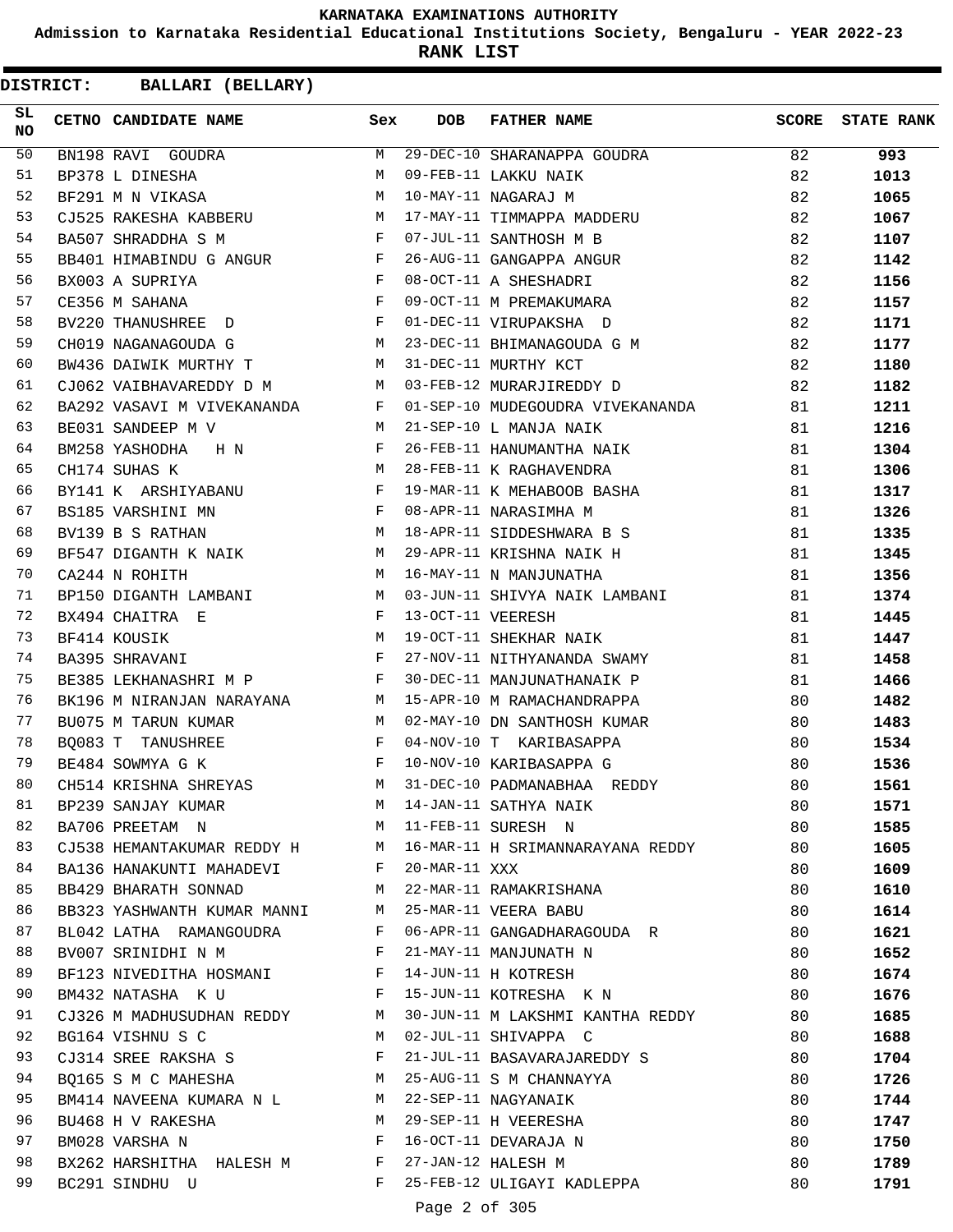**Admission to Karnataka Residential Educational Institutions Society, Bengaluru - YEAR 2022-23**

**RANK LIST**

| SL<br><b>NO</b> | CETNO CANDIDATE NAME                                                             | Sex | <b>DOB</b>    | <b>FATHER NAME</b>                                   | SCORE | <b>STATE RANK</b> |
|-----------------|----------------------------------------------------------------------------------|-----|---------------|------------------------------------------------------|-------|-------------------|
| 100             |                                                                                  |     |               |                                                      | 79    | 1795              |
| 101             |                                                                                  |     |               |                                                      | 79    | 1833              |
| 102             | BL064 VEENA KADABAGERE F                                                         |     |               | 19-NOV-10 NINGAJJA K                                 | 79    | 1871              |
| 103             | BQ450 SAHANVI TUPPADA F                                                          |     |               | 21-JAN-11 VEERESH TUPPADA                            | 79    | 1909              |
| 104             | BM405 POOJA DODDAMANI F                                                          |     |               | 24-JAN-11 GONEPPA DODDAMANI                          | 79    | 1910              |
| 105             | M <sub>N</sub><br>BF388 SANTOSHA K M                                             |     |               | 04-FEB-11 PANCHAKSHARAIAH KM                         | 79    | 1916              |
| 106             | BG296 TEERTHARAJ I G M                                                           |     |               | 23-MAR-11 ITIGI VEERESH                              | 79    | 1940              |
| 107             | $\mathbf{F}$<br>BP296 TANUSHREE R                                                |     |               | 07-APR-11 RAJAPPA M                                  | 79    | 1957              |
| 108             | BP050 VEERABHADRAPPA K M                                                         |     |               | 26-APR-11 VERESH K                                   | 79    | 1973              |
| 109             | CA260 MAMATA U K<br>$\mathbf{F}$ and $\mathbf{F}$ and $\mathbf{F}$               |     |               | 30-APR-11 VEERESHAPPA KORI                           | 79    | 1974              |
| 110             | BC232 YASHWANTH P M                                                              |     |               | 01-MAY-11 PAMPAPATHI H                               | 79    | 1976              |
| 111             | $\mathbf{F}$<br>BP274 NIKHITA T                                                  |     |               | 05-MAY-11 SHRIDHARA T                                | 79    | 1977              |
| 112             | CD341 RITHU S POOJAR F<br>BZ179 CHINMAY S M                                      |     |               | 23-MAY-11 SURESH POOJAR                              | 79    | 2000              |
| 113             |                                                                                  |     |               | 25-MAY-11 SHANKARA MURTHY K                          | 79    | 2003              |
| 114             | BP335 GOUTAMA SAMANTRI M                                                         |     |               | 04-JUN-11 SAMANTRI VEERESH                           | 79    | 2010              |
| 115             | BL316 KOTRESH DOLLINA M                                                          |     |               | 18-JUN-11 LAKSHMANA D<br>30-JUN-11 G PAMPAPATHY      | 79    | 2020              |
| 116             | CD260 P MURULIKRUSHNA M                                                          |     |               |                                                      | 79    | 2032              |
| 117             | M <sub>N</sub><br>BG069 D MANOJ                                                  |     |               | 12-JUL-11 SHIVAKUMAR                                 | 79    | 2041              |
| 118             | BA522 HARSITHA GANDUDI F                                                         |     |               | 06-DEC-11 PRAKASH GANDHUDI                           | 79    | 2126              |
| 119             | $\mathbb{R}^n$ . The set of the set of the $\mathbb{R}^n$<br>BE414 HARSHITHA M H |     |               | 06-FEB-12 HANUMANTHAPPA M                            | 79    | 2140              |
| 120             | $\mathbf{F}$<br>CA236 GOUTAMI G                                                  |     |               |                                                      | 79    | 2150              |
| 121             | CG068 VARUN SAIREDDY P M                                                         |     |               | 29-DEC-12 CHIDANANDAPPA GODE<br>05-AUG-10 NAGARAJA P | 78    | 2174              |
| 122             | CC214 CHARANA RAJA J N M                                                         |     |               | 17-AUG-10 NAGARAJA J J                               | 78    | 2177              |
| 123             | BK353 SACHIN BOSAPPA KV M                                                        |     |               | 19-SEP-10 VENKATARAMANA SWAMY BK                     | 78    | 2185              |
| 124             | BP034 C MANOJA                                                                   | M   |               | 22-SEP-10 C CHANDRAPPA                               | 78    | 2186              |
| 125             | CJ519 TALAVARA KARTHIK M                                                         |     |               | 31-OCT-10 TALAVARA JAKKENDRA                         | 78    | 2210              |
| 126             | BN042 SHARANABASAVA CM M                                                         |     |               | 27-NOV-10 BASAVARAJ CM                               | 78    | 2222              |
| 127             | M<br>BD166 RAKESH M                                                              |     |               | 19-DEC-10 RAMESH M                                   | 78    | 2243              |
| 128             | BF488 RAKESH SHIVANAIKA L M 01-JAN-11 SHIVANAIKA L                               |     |               |                                                      | 78    | 2253              |
| 129             | CD409 SANJAY K<br>M                                                              |     |               | 14-JAN-11 MANJUNATHA K S                             | 78    | 2271              |
| 130             | BF477 SHIVAKUMARA N P                                                            | M   |               | 04-MAR-11 PRAKASHA P                                 | 78    | 2325              |
| 131             | CH018 NIDARSHAN REDDY                                                            | M   |               | 21-APR-11 VENKATARAMA REDDY G                        | 78    | 2381              |
| 132             | BM376 GIRISHA C S                                                                | M   |               | 30-APR-11 MANJUNATHA C S                             | 78    | 2395              |
| 133             | BQ359 ANOOP PATIL                                                                | M   |               | 04-MAY-11 PHANIRAJA P                                | 78    | 2397              |
| 134             | BP135 RAGHAVENDRA K                                                              | M   |               | 24-MAY-11 K PETAJE                                   | 78    | 2420              |
| 135             | BU244 INDUSRI K                                                                  | F   |               | 05-JUN-11 KRISHNAPPA K                               | 78    | 2432              |
| 136             | BM343 NANDA MAREGOUDRU                                                           | F   |               | 14-JUN-11 GIRISH MAREGOUDRU                          | 78    | 2442              |
| 137             | CC278 NANDI NANDISH                                                              | M   |               | 12-JUL-11 NANDI GIRISH                               | 78    | 2462              |
| 138             | BC115 SRUJAN O                                                                   | M   |               | 19-JUL-11 ANANDA OBANNANAVARA                        | 78    | 2473              |
| 139             | BU279 PRIYANKA A H                                                               | F   |               | 25-JUL-11 AJJANA OBAIAH K                            | 78    | 2480              |
| 140             | BD006 SANTHOSHA L                                                                | М   |               | 04-AUG-11 LAXMANANAIK                                | 78    | 2488              |
| 141             | BZ001 A G ANANYA                                                                 | F   |               | 17-AUG-11 A G THIPPESWAMY                            | 78    | 2500              |
| 142             | BQ301 S USHA                                                                     | F   |               | 05-SEP-11 NAGARAJA S                                 | 78    | 2518              |
| 143             | BG365 BHUMIKA                                                                    | F   |               | 08-SEP-11 PRAKASH NAIK                               | 78    | 2522              |
| 144             | BM159 TEJAS HAMMIGIMATHADA                                                       | M   |               | 17-JAN-12 VEERESH HAMMIGIMATADA                      | 78    | 2575              |
| 145             | BP213 RAHULNAIK M N                                                              | M   |               | 12-JAN-10 NAGARAJNAIK                                | 77    | 2590              |
| 146             | BA700 VADEYARA MANASA                                                            | F   |               | 27-MAR-10 VEERAIAH V                                 | 77    | 2598              |
| 147             | BM083 NAGARAJA NAIK                                                              | M   |               | 31-JUL-10 BANNI NAIK                                 | 77    | 2619              |
| 148             | BN166 NANDEESH V B                                                               | F   |               | 01-AUG-10 NAGARAJA V B                               | 77    | 2620              |
| 149             | BA114 PREETAM P                                                                  | М   |               | 04-AUG-10 PANDU NAIK D                               | 77    | 2621              |
|                 |                                                                                  |     | Page 3 of 305 |                                                      |       |                   |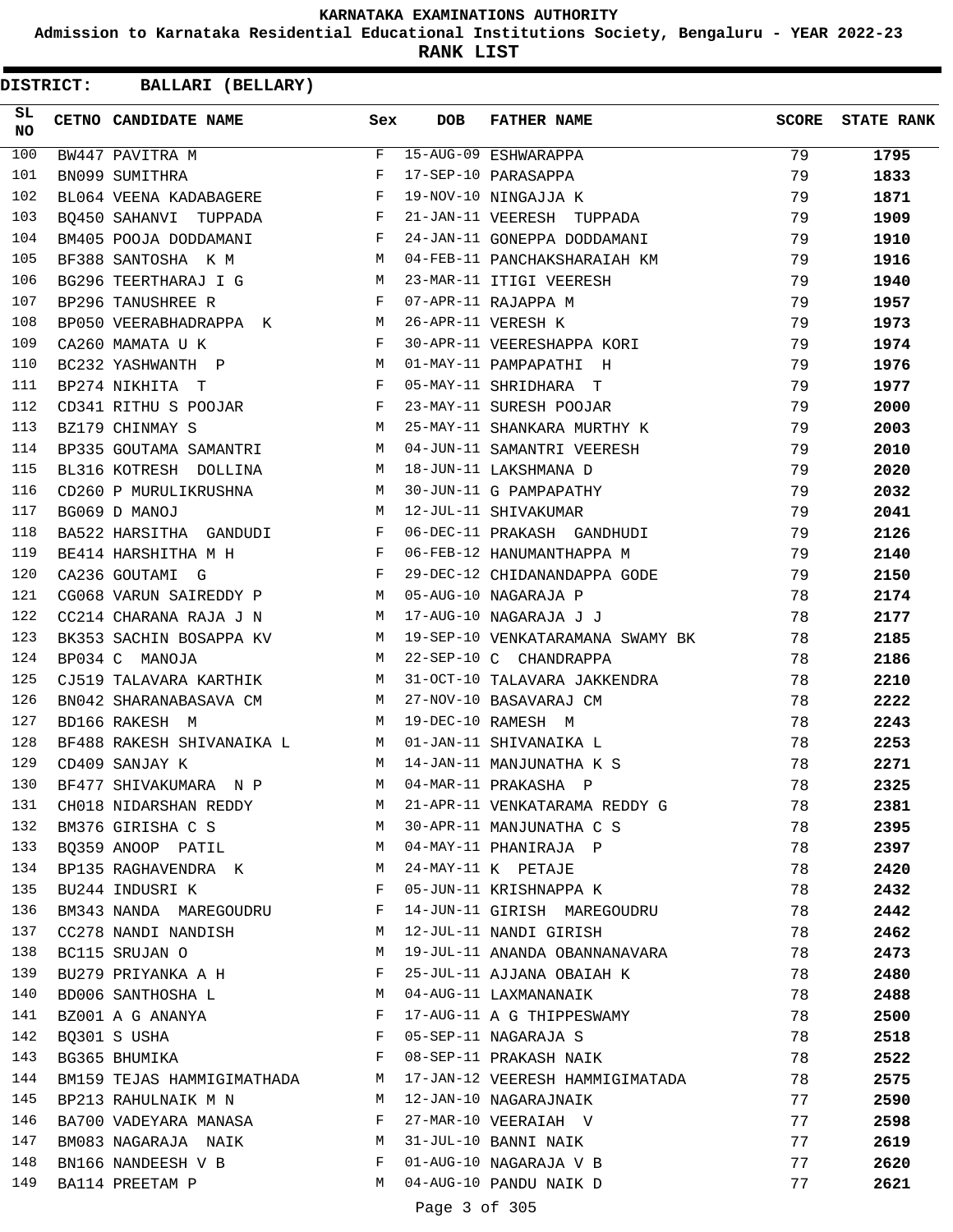**Admission to Karnataka Residential Educational Institutions Society, Bengaluru - YEAR 2022-23**

**RANK LIST**

| SL<br><b>NO</b> | CETNO CANDIDATE NAME                                                        | Sex          | <b>DOB</b>        | <b>FATHER NAME</b>                                                 | SCORE | <b>STATE RANK</b> |
|-----------------|-----------------------------------------------------------------------------|--------------|-------------------|--------------------------------------------------------------------|-------|-------------------|
| 150             | BC294 DILEEP S<br>CH441 N ARUN<br>DI466 S A                                 | M            |                   | 26-AUG-10 BASAVARAJA                                               | 77    | 2627              |
| 151             |                                                                             | M            |                   | 20-NOV-10 N ANJINAYYA                                              | 77    | 2692              |
| 152             | BF402 SAGARA E                                                              | M            |                   | 13-DEC-10 BHEEMESHA H                                              | 77    | 2710              |
| 153             | $\mathbf{F}$ and $\mathbf{F}$ and $\mathbf{F}$<br>BS255 MYTHRI NL           |              |                   | 20-JAN-11 LOKESHA NS                                               | 77    | 2749              |
| 154             | KABBINAKANTIMATH                                                            |              |                   | BM383 GAGAN CHANNAVEERAIAH M 11-FEB-11 CHANNAVEERAIAH              | 77    | 2771              |
| 155             | BN206 MANIKANTA BOMMANNI $M$ 18-FEB-11 KOTRESH BOMMANNI                     |              |                   |                                                                    | 77    | 2782              |
| 156             | BH341 K N PREETHAM                                                          | M            |                   | 23-FEB-11 K KOTESWARA                                              | 77    | 2787              |
| 157             | M <sub>N</sub><br>BP179 ADITYA L V                                          |              |                   | 09-MAR-11 LAKASHMANANAIK                                           | 77    | 2802              |
| 158             | BT105 LAKSHMI G N F                                                         |              |                   | 14-MAR-11 NINGAPPA G                                               | 77    | 2808              |
| 159             | $BN274$ UMA KADLIBALU F                                                     |              |                   | 29-MAR-11 MANJAPPA KADLIBALU                                       | 77    | 2820              |
| 160             | BR147 PREETHAM H                                                            |              |                   | M 06-APR-11 KARIBASAPPA H                                          | 77    | 2826              |
| 161             | CJ288 SHRILEKHA U F                                                         |              |                   | 17-APR-11 SANNA RANGAPPA                                           | 77    | 2838              |
| 162             | BU578 JEEVANKUMAR S M                                                       |              |                   | 25-APR-11 KARIYANNA S                                              | 77    | 2843              |
| 163             | M<br>CH119 P ANANDA                                                         |              |                   | 04-MAY-11 H PARASHURAMA                                            | 77    | 2856              |
| 164             | BM240 NITIN TALAVARA M                                                      |              |                   | 11-MAY-11 SHRINIVASA T                                             | 77    | 2863              |
| 165             | BL206 SUSHMITHA RATI<br>$\mathbf{F}$ and the set of the set of $\mathbf{F}$ |              |                   | 25-MAY-11 CHANDRAPPA RATI                                          | 77    | 2875              |
| 166             |                                                                             |              |                   | BG260 DIGANTH PATEL V M M 16-JUN-11 VISHWANATHA METI               | 77    | 2907              |
| 167             | BM044 RAHUL V N NAIK NAIK M 17-JUN-11 NEELESH NAIK V                        |              |                   |                                                                    | 77    | 2911              |
| 168             | BO512 CHIRANTH H                                                            |              |                   | M 22-JUL-11 RAJAPPA H                                              | 77    | 2952              |
| 169             | CJ026 S G NETRA                                                             |              |                   | F 19-SEP-11 K GOVINDAPPA                                           | 77    | 2994              |
| 170             | BV019 MADAN M                                                               | M            |                   | 24-OCT-11 MANJUNATHA B S                                           | 77    | 3018              |
| 171             | BN271 GANGADHARAGOUDA ALANAGOUDRA M                                         |              |                   | 05-NOV-11 PRAKASHA ALANAGOUDRA                                     | 77    | 3026              |
| 172             | BK122 K SUHASA                                                              | M            |                   | 28-NOV-11 K DODDAPPA                                               | 77    | 3038              |
| 173             | BW094 G PRAVEEN CHANDRA KUMAR M 11-JAN-12 G MALLESHAPPA<br>NAYAK            |              |                   |                                                                    | 77    | 3055              |
| 174             | BM197 MALLIKARJUN HOSAVAKKALA                                               |              |                   | M 03-MAR-10 MANJAPPA                                               | 76    | 3079              |
| 175             | BM454 APOORVA G                                                             | F            | 31-MAY-10 KOTRESH |                                                                    | 76    | 3094              |
| 176             | BX116 MAHAMAD ADIL                                                          | M            |                   | 06-JUL-10 SEKSHAVALI R                                             | 76    | 3097              |
| 177             | BN339 KALAVATHI D C                                                         | $\mathbf{F}$ |                   | 07-AUG-10 CHANNANAIK D                                             | 76    | 3108              |
| 178             | BO302 N SONALI BEENDRE                                                      |              |                   | F 17-AUG-10 VRUSHABEENDRA N                                        | 76    | 3114              |
| 179             | CH567 Y L VIKRANTH                                                          | M            |                   | 07-SEP-10 Y V LAKSHMI NARAYANA SHETTY                              | 76    | 3129              |
| 180             | ANNAPPANAVAR                                                                |              |                   | BL346 RAVIRAJ BASAVARAJ M 25-SEP-10 BASAVARAJ P ANNAPPANAVAR 76    |       | 3141              |
| 181             | BS119 ABHISHEK V R G M 14-OCT-10 GIRISHA NAIK                               |              |                   |                                                                    | 76    | 3146              |
| 182             | M 29-OCT-10 AYYAPPA M<br>BM358 NAGARAJ M                                    |              |                   |                                                                    | 76    | 3162              |
| 183             |                                                                             |              |                   | CA068 SRIKRISHAN REDDY GANAPAL M 08-DEC-10 GANAPAL THIPPA REDDY 76 |       | 3191              |
| 184             | BM076 G SANDHYA                                                             |              |                   | F 30-DEC-10 GANGANAIK L<br>76                                      |       | 3210              |
| 185             |                                                                             |              |                   | CK052 K M PRAVEEN KUMAR M 09-JAN-11 MOUNESHA ACHARI                | 76    | 3219              |
| 186             |                                                                             |              |                   | BF460 SHIVAKUMARA SR M 02-MAR-11 REVANASIDDAYYA SM 76              |       | 3277              |
| 187             |                                                                             |              |                   |                                                                    |       | 3278              |
| 188             |                                                                             |              |                   | $\frac{76}{76}$                                                    |       | 3284              |
| 189             |                                                                             |              |                   | BT299 ASHWATH KUMAR R H M 29-MAR-11 HANUMANTHAPPA P R 76           |       | 3307              |
| 190             | BM397 S SAANVI                                                              |              |                   | F 01-APR-11 SINDOGI YANKAPPA NAYKA 76                              |       | 3314              |
| 191             | BL290 KOTRESH SHIGLI M 02-APR-11 ASHOK SHIGLI                               |              |                   |                                                                    | 76    | 3315              |
| 192             |                                                                             |              |                   | BM296 R V GANGADHARA M 11-APR-11 R V SHIVAKUMARA                   | 76    | 3325              |
| 193             |                                                                             |              |                   |                                                                    | 76    | 3335              |
| 194             | BM418 PAVAN RAMAPPA MANEGAR M 05-MAY-11 RAMAPPA M                           |              |                   |                                                                    | 76    | 3367              |
| 195             | BV035 DHEEMANTH B G                                                         |              |                   | M 26-MAY-11 GOPAL B S                                              | 76    | 3402              |
| 196             | CJ390 S CHAITHRA                                                            |              |                   | F 29-MAY-11 VENKATARAMA REDDY S                                    | 76    | 3407              |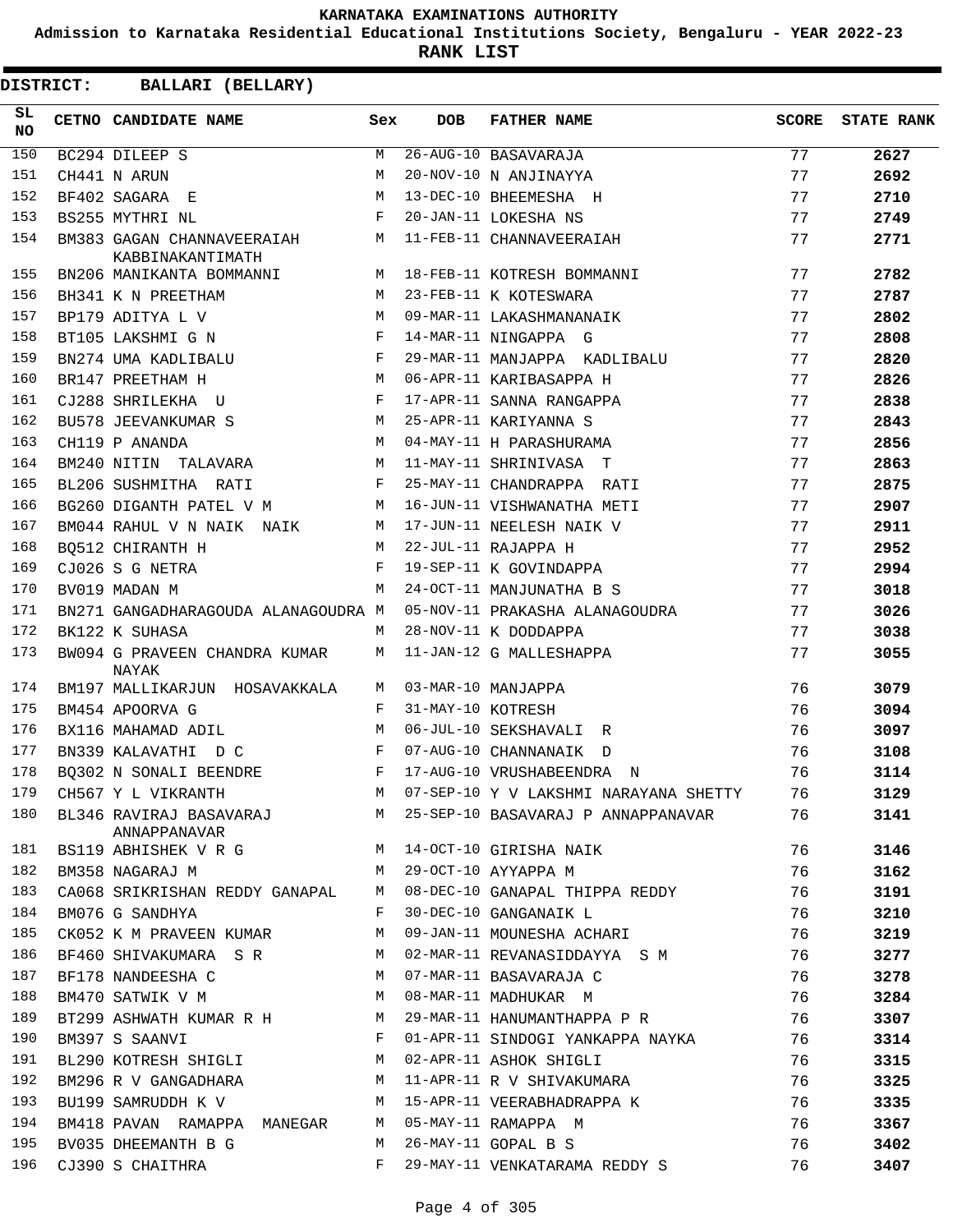**Admission to Karnataka Residential Educational Institutions Society, Bengaluru - YEAR 2022-23**

**RANK LIST**

| SL<br><b>NO</b> |            | CETNO CANDIDATE NAME                                                         | Sex          | DOB           | <b>FATHER NAME</b>                                           | <b>SCORE</b> | <b>STATE RANK</b> |
|-----------------|------------|------------------------------------------------------------------------------|--------------|---------------|--------------------------------------------------------------|--------------|-------------------|
| 197             |            | $BP242$ NITALI VANAJAKSHI $F$ 01-JUN-11 N BASAVARAJA                         |              |               |                                                              | 76           | 3412              |
| 198             |            | $\mathbf{F}$ and the set of $\mathbf{F}$ .<br>BN384 GANGAMMA A P             |              |               | 10-JUN-11 PRAKASH A                                          | 76           | 3424              |
| 199             |            | $\mathbf{F}$<br>CG189 POORVITHA V K                                          |              |               | 11-JUN-11 VEERESHA Y                                         | 76           | 3426              |
| 200             |            | F 17-JUN-11 BASAVARAJ <i>I</i><br>M 09-JUL-11 K MARUTHI<br>BX488 BHUMIKA K   |              |               | 17-JUN-11 BASAVARAJA K                                       | 76           | 3434              |
| 201             |            | BB202 K RAKESH                                                               |              |               |                                                              | 76           | 3460              |
| 202             |            | BG123 MONIKA HOSMANI F                                                       |              |               | 29-AUG-11 VIJAYKUMAR HOSMANI                                 | 76           | 3508              |
| 203             |            | BF523 GANESHA D B                                                            |              |               | M 07-SEP-11 BHEEMAPPA D                                      | 76           | 3515              |
| 204             |            | BM216 CHYTHRA MAGALADA F                                                     |              |               | 25-SEP-11 KUBEERAPPA MAGALADA                                | 76           | 3528              |
| 205             |            |                                                                              |              |               | BM311 SUNITHA DODDAMANI F 20-OCT-11 DHARMANAIK DODDAMANI     | 76           | 3549              |
| 206             |            | CE478 BHUVANESWARI A K<br>F                                                  |              |               | 22-OCT-11 HANUMANTHA A K                                     | 76           | 3552              |
| 207             |            | BG090 UDAYA KUMARA K<br>M                                                    |              |               | 22-OCT-11 CHANNABASAPPA C                                    | 76           | 3553              |
| 208             |            | CB349 M S JEEVAN                                                             |              |               | M 01-NOV-11 M SHARANABASAPPA                                 | 76           | 3558              |
| 209             |            | BZ044 PREMANJI RAJA T M 08-NOV-11 THIPPESWAMY                                |              |               |                                                              | 76           | 3560              |
| 210             |            | CA203 LAXMI B                                                                |              |               | F 19-MAR-12 CHIDANANDAPPA B                                  | 76           | 3589              |
| 211             |            | BK078 K SHILPA BAI                       F  09-AUG-09 R KRISHNA NAIK         |              |               |                                                              | 75           | 3597              |
| 212             |            | BZ309 SPOORTHI                                                               | $\mathbf{F}$ |               | 27-APR-10 RAMESHA SHIVAPURA                                  | 75           | 3615              |
| 213             |            |                                                                              |              |               | BD311 KOTYAPPA BILICHODU M 12-JUN-10 PAKKIRAPPA BILICHODU    | 75           | 3626              |
| 214             |            |                                                                              |              |               | BA692 VEENA KADLI TARAH SEREP-10 VIRUPAKSHAPPA               | 75           | 3662              |
| 215             |            |                                                                              |              |               | BN418 GIRISHA MALDARA MAN MACOCT-10 SURESHA MALDARA          | 75           | 3672              |
| 216             |            | BQ014 SATHISHA NAIN D $M$ 08-OCT-10 DURGA NAIK                               |              |               |                                                              | 75           | 3681              |
| 217             |            |                                                                              |              |               | BG304 RAVITEJA YARABALU M 10-OCT-10 SHAMBHULINGAPPA YARABALU | 75           | 3683              |
| 218             |            | BF505 NISHANTHA A M                                                          |              |               | M 11-OCT-10 MALLIKARJUNAPPA                                  | 75           | 3686              |
| 219             |            | BP351 PAVAN P                                                                |              |               | M 21-NOV-10 PARAMAYA NAIK                                    | 75           | 3725              |
| 220             |            | BP371 SHARMILA PAVAR S M F 07-DEC-10 MARUTHI NAIK                            |              |               |                                                              | 75           | 3740              |
| 221             |            |                                                                              |              |               | BU241 SACHIN NARAYANA GUNNALLI M 16-DEC-10 NARAYANA GUNNALLI | 75           | 3750              |
| 222             |            | $\mathbf{F}$ and the set of the set of the $\mathbf{F}$<br>BK302 HARSHITHA H |              |               | 27-DEC-10 JADESHA H                                          | 75           | 3759              |
| 223             |            | BZ298 ANUSHKA KURUGODA F                                                     |              |               | 09-JAN-11 NAGARJUNA KURUGODA                                 | 75           | 3777              |
| 224             |            | $\mathbf{F}^{\top}$<br>BZ242 KASIM BEE P                                     |              |               | 12-JAN-11 PINJAR HUSSAIN SAHIB                               | 75           | 3778              |
| 225             |            | M 13-JAN-11 HULESHI<br>CD186 H THARUNA                                       |              |               |                                                              | 75           | 3779              |
| 226             |            |                                                                              |              |               | BZ014 N GANGADHAR M 27-JAN-11 N HONNURAPPA                   | 75           | 3790              |
| 227             |            | CE220 M S DEEPA                                                              |              |               | F 07-MAR-11 M SHIVARAMAPPA                                   | 75           | 3830              |
| 228             |            | BT180 KESHAVACHANDRA P T                                                     | M            |               | 15-MAR-11 THIPPERUDRAPPA K P                                 | 75           | 3842              |
| 229             |            | BP426 T CHAITRA                                                              | F            |               | 15-MAR-11 T HANUMATHAREDDY                                   | 75           | 3844              |
| 230             |            | BU464 ABHINAYA K B                                                           | F            |               | 22-MAR-11 VIJAYKUMAR H K                                     | 75           | 3849              |
| 231             |            | BN248 SANJANA C J                                                            | F            |               | 28-MAR-11 NAGABHUSHANA C J                                   | 75           | 3854              |
| 232             |            | BE548 Y SANJAY                                                               | M            |               | 31-MAR-11 Y YALLAPPA                                         | 75           | 3858              |
| 233             |            | BN349 NAVEEN KUMAR H M                                                       | M            |               | 17-MAY-11 MANJUNATHAIAH H M                                  | 75           | 3925              |
| 234             |            | CE535 SANDHYA                                                                | F            |               | 24-MAY-11 N YARRISWAMY                                       | 75           | 3937              |
| 235             |            | CD075 SWAPNA                                                                 | F            |               | 24-MAY-11 N YARRISWMY                                        | 75           | 3938              |
| 236             | BN323 ROJA |                                                                              | F            |               | 27-MAY-11 KUBYA NAIK                                         | 75           | 3944              |
| 237             |            | BD312 B PRAJWAL                                                              | М            |               | 10-JUN-11 BARKI PRAKASH                                      | 75           | 3958              |
| 238             |            | BM248 NANDISH S                                                              | M            |               | 14-JUN-11 DEVENDRAPPA S                                      | 75           | 3961              |
| 239             |            | BA433 BHAVANI                                                                | F            |               | 16-JUN-11 NATARAJA                                           | 75           | 3966              |
| 240             |            | BR167 AKASHA G                                                               | M            |               | 28-JUN-11 PRAKSHA G                                          | 75           | 3981              |
| 241             |            | BA470 LOHITH V                                                               | M            |               | 20-AUG-11 SATISH V                                           | 75           | 4056              |
| 242             |            | CJ052 KAVITHA P                                                              | F            |               | 24-AUG-11 RUDRAGOUDA P                                       | 75           | 4063              |
| 243             |            | BM463 KAVYA GSM                                                              | F            |               | 06-SEP-11 GURUBASAVARAJ G S M                                | 75           | 4078              |
| 244             |            | BG218 MALDAR SUMAN ALISHA                                                    | F            |               | 07-SEP-11 MALDAR MABUSA                                      | 75           | 4081              |
| 245             |            | BF258 JAGADEESH GOWDA G S                                                    | M            |               | 18-SEP-11 SIDDANAGOUDA G                                     | 75           | 4099              |
| 246             |            | BE381 K M JEEVAN                                                             | M            |               | 03-OCT-11 K M MRUTHUNJAYA                                    | 75           | 4111              |
|                 |            |                                                                              |              | Page 5 of 305 |                                                              |              |                   |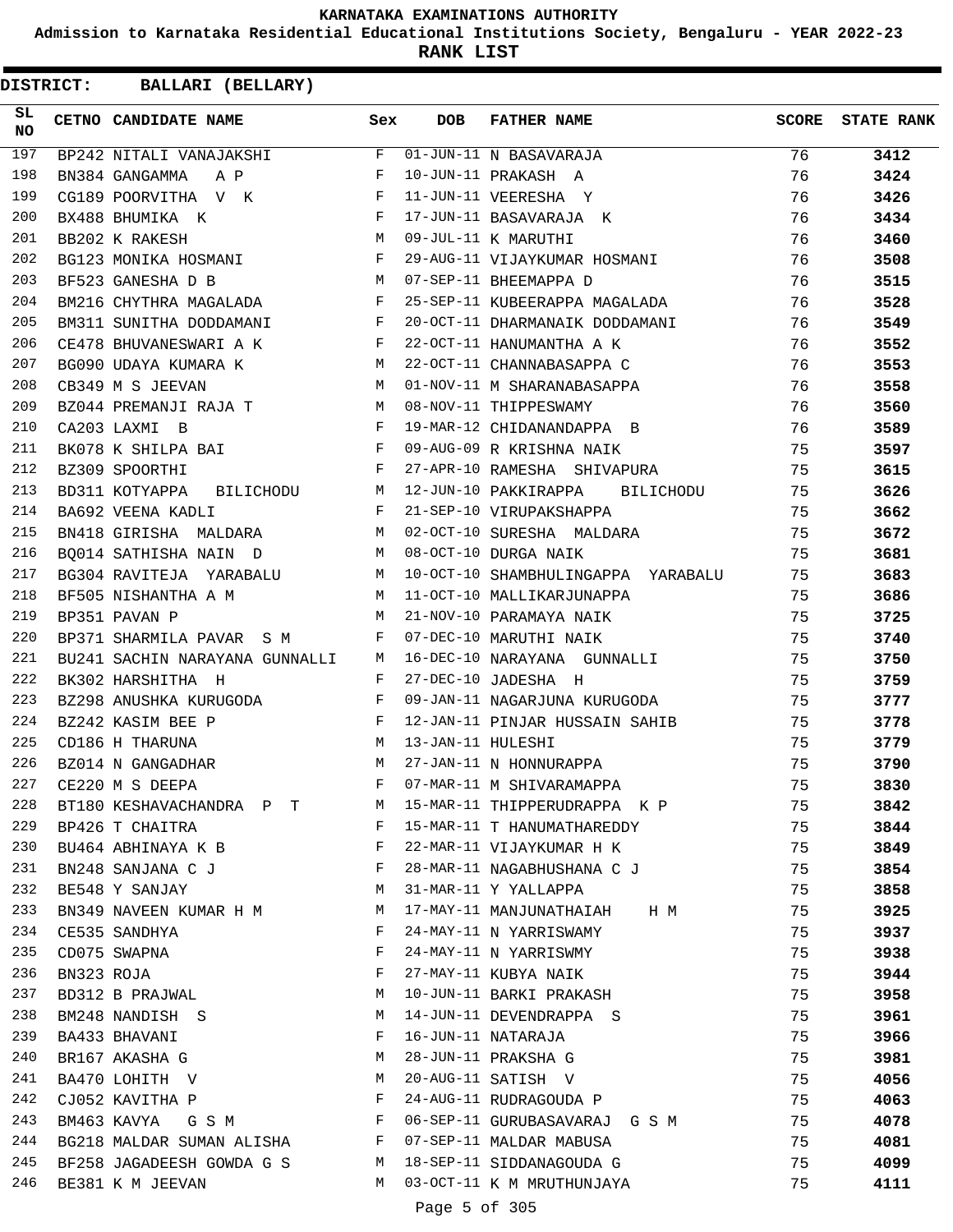**Admission to Karnataka Residential Educational Institutions Society, Bengaluru - YEAR 2022-23**

**RANK LIST**

**DISTRICT:** CC **BALLARI (BELLARY)**

| SL.<br><b>NO</b> | CETNO CANDIDATE NAME Sex                                                                                                                |              | DOB               | FATHER NAME                                                              | SCORE          | <b>STATE RANK</b> |
|------------------|-----------------------------------------------------------------------------------------------------------------------------------------|--------------|-------------------|--------------------------------------------------------------------------|----------------|-------------------|
| 247              | BY067 G KUSUMA                                                                                                                          |              |                   | F 06-OCT-11 G JANARDANA GOWDA                                            | $\frac{1}{75}$ | 4115              |
| 248              | BF463 SANDESH KRISHNA M                                                                                                                 |              |                   | 02-NOV-11 PARASHURAM S                                                   | 75             | 4131              |
| 249              | $M_{\rm H}$<br>BD049 BHEMAPPA B                                                                                                         |              |                   | 01-DEC-11 PARASHURAMA B                                                  | 75             | 4152              |
| 250              | $\mathbf{F}^{\mathcal{A}}_{\mathcal{A}}=\mathbf{F}^{\mathcal{A}}_{\mathcal{A}}\mathbf{F}^{\mathcal{A}}_{\mathcal{A}}$<br>CG050 C AMULYA |              |                   | 06-JAN-12 CHAGI LINGANA GOUDA                                            | 75             | 4163              |
| 251              | CH251 K GADILINGA M 05-NOV-09 TIPPESWAMY                                                                                                |              |                   |                                                                          | 74             | 4184              |
| 252              | BN056 M D RAKESH                                                                                                                        |              |                   | M 12-DEC-09 M DHNUNAIK                                                   | 74             | 4186              |
| 253              | BX487 K ABHILASH M 14-JAN-10 K YERRISWAMI                                                                                               |              |                   |                                                                          | 74             | 4191              |
| 254              | CH154 SAI KIRAN K                                                                                                                       |              |                   | M 31-JAN-10 VIRUPAKSHA GOUDA K                                           | 74             | 4194              |
| 255              | CC225 RAMESHA B                                                                                                                         |              |                   | M 23-FEB-10 BASAVARAJA R                                                 | 74             | 4196              |
| 256              |                                                                                                                                         |              |                   | BQ254 M KOTRESHA M M 09-APR-10 M MALLIKARJUNA                            | 74             | 4201              |
| 257              | BQ250 M SMITHA F                                                                                                                        |              |                   | 19-MAY-10 M CHIDANANDASWAMY 74                                           |                | 4208              |
| 258              | BE009 UDAYA GOWDA K M 27-JUL-10 KAVALI GOWDA                                                                                            |              |                   |                                                                          | 74             | 4226              |
| 259              | BC097 K DHANUSHRI                                                                                                                       |              |                   | AN ANGLERIC COMPANY COMPANY COMPANY FOR SEP-10 K HARIPRASAD              | 74             | 4248              |
| 260              | BP092 PRIYANKA H                                                                                                                        |              |                   | 74                                                                       |                | 4261              |
| 261              |                                                                                                                                         |              |                   | BP088 GORAVARA MALLESHA MONITAL MANIPACCT-10 GORAVARA CHANDRASHEKHARA 74 |                | 4263              |
| 262              | BN307 VAIBHAV T M                                                                                                                       |              |                   | M 19-OCT-10 RUDRASWAMY T M                                               | 74             | 4274              |
| 263              | M 30-NOV-10 UMESHA P<br>BT352 SHASHANKA U                                                                                               |              |                   |                                                                          | 74             | 4327              |
| 264              | BN188 PALLAVI PUJARA F                                                                                                                  |              |                   | 14-DEC-10 GOVIND RAJ P                                                   | 74             | 4346              |
| 265              | M<br>CH160 KOUSHIK R                                                                                                                    |              |                   | 21-DEC-10 RAJASHEKHARA S B                                               | 74             | 4355              |
| 266              | $\mathbf{F}$<br>BG382 S PALLAVI                                                                                                         |              |                   | 26-JAN-11 SHANTHANAIK                                                    | 74             | 4396              |
| 267              | BF515 ARCHANA B                                                                                                                         | $\mathbf{F}$ |                   | 21-FEB-11 BHEEMANAIK                                                     | 74             | 4425              |
| 268              |                                                                                                                                         |              |                   | BR017 VEERESHA G S M 05-MAR-11 SIDDESHA G N                              | 74             | 4442              |
| 269              |                                                                                                                                         |              |                   |                                                                          | 74             | 4479              |
| 270              | $\mathbf{F}$ . The set of $\mathbf{F}$<br>BR146 R DEEPA                                                                                 |              |                   | 02-APR-11 B RAMAMURTHY                                                   | 74             | 4480              |
| 271              | CJ492 ARAVIND B                                                                                                                         |              |                   | M 12-APR-11 MADHUSUDAN B                                                 | 74             | 4496              |
| 272              |                                                                                                                                         |              |                   | BM015 EDIGARA PUTTARAJ M 16-APR-11 RAMALINGESHWARA EDIGARA 74            |                | 4498              |
| 273              |                                                                                                                                         |              |                   | BU291 DHANUSH PATIL MAN M 23-APR-11 MANJUNATHA PATIL                     | 74             | 4508              |
| 274              | $\mathbf{F}$<br>BS183 M PRANATHI                                                                                                        |              |                   | 13-MAY-11 M KOTRESHA                                                     | 74             | 4533              |
| 275              | BM157 PRATEK D S                                                                                                                        |              |                   | M 14-MAY-11 SHANTOSHA KUMAR D M 74                                       |                | 4535              |
| 276              | BG155 BHARATH V BAGALI M 20-MAY-11 VIJENDRA BAGALI                                                                                      |              |                   |                                                                          | 74             | 4545              |
| 277              | BX456 SAI KEERTANA                                                                                                                      | F            |                   | 20-MAY-11 D H NAGARAJA                                                   | 74             | 4546              |
| 278              |                                                                                                                                         |              |                   | BA569 TAMBRAHALLI RIYAL M 20-MAY-11 T HUSSEN SAHEB                       | 74             | 4547              |
| 279              | BU365 SRUSHTI H M                                                                                                                       |              |                   | F 23-MAY-11 HIREMAT MANJUNATHAYYA                                        | 74             | 4553              |
| 280              | CB301 G R JAIDEEP M M 25-MAY-11 RAGHAVA REDDY                                                                                           |              |                   |                                                                          | 74             | 4557              |
| 281              | BG204 DARSHAN RAJEEV SOMANAGOUDAR M                                                                                                     |              |                   | 17-JUN-11 RAJEEVA SOMANAGOUDAR                                           | 74             | 4586              |
| 282              | BB290 DIKSHITH M                                                                                                                        |              |                   | M 23-JUN-11 SAHADEVA REDDY MAGALADA                                      | 74             | 4596              |
| 283              | BV265 THARUN KUMAR B                                                                                                                    |              |                   | M 17-JUL-11 BORANNA M                                                    | 74             | 4626              |
| 284              | BW367 ARAVIND NARAYAN KASHYAP M                                                                                                         |              |                   | 18-AUG-11 CHAGANOOR NAGARAJ                                              | 74             | 4669              |
| 285              | BT028 SPOORTHI BAI R                                                                                                                    | F            |                   | 18-OCT-11 RAVINAIK RD                                                    | 74             | 4714              |
| 286              | CD353 DEEKSHITHA                                                                                                                        | $\mathbf{F}$ | 01-NOV-11 KOTRESH |                                                                          | 74             | 4729              |
| 287              | CA349 M S BHUVAN                                                                                                                        | M            |                   | 01-NOV-11 M SHARANABASAPPA                                               | 74             | 4730              |
| 288              | BY044 SNEHANJIRAJA T M                                                                                                                  |              |                   | 08-NOV-11 THIPPESWAMY                                                    | 74             | 4735              |
| 289              | BP331 S BASAVARAJA<br>$\mathbf{M}$                                                                                                      |              |                   | 15-NOV-11 S CHANDRASHEKHARA                                              | 74             | 4742              |
| 290              | BV036 G R DHANARAJ                                                                                                                      | M            |                   | 18-NOV-11 G M RAJANNA                                                    | 74             | 4747              |
| 291              | BV271 KIRANKUMAR K                                                                                                                      | M            |                   | 02-AUG-12 DURUGAPPA K                                                    | 74             | 4784              |
| 292              | BV027 R ANJALI                                                                                                                          | F            |                   | 05-DEC-09 RANGASWAMY                                                     | 73             | 4788              |
| 293              | CB108 HONNUR SWAMY N M                                                                                                                  |              |                   | 22-APR-10 BHEEMALINGAPPA N                                               | 73             | 4799              |
| 294              | M <sub>N</sub><br>BL261 KARTHIK A G                                                                                                     |              |                   | 18-MAY-10 ANJINAPPA A G                                                  | 73             | 4803              |
| 295              | BN389 JEEVA NAIK D                                                                                                                      |              |                   | M 09-JUN-10 DHANNU NAIK                                                  | 73             | 4809              |
| 296              |                                                                                                                                         |              |                   | BP344 MANASA LAKKANNANAVARA F 12-AUG-10 MANJUNATH LAKKANNAVARA           | 73             | 4830              |

Page 6 of 305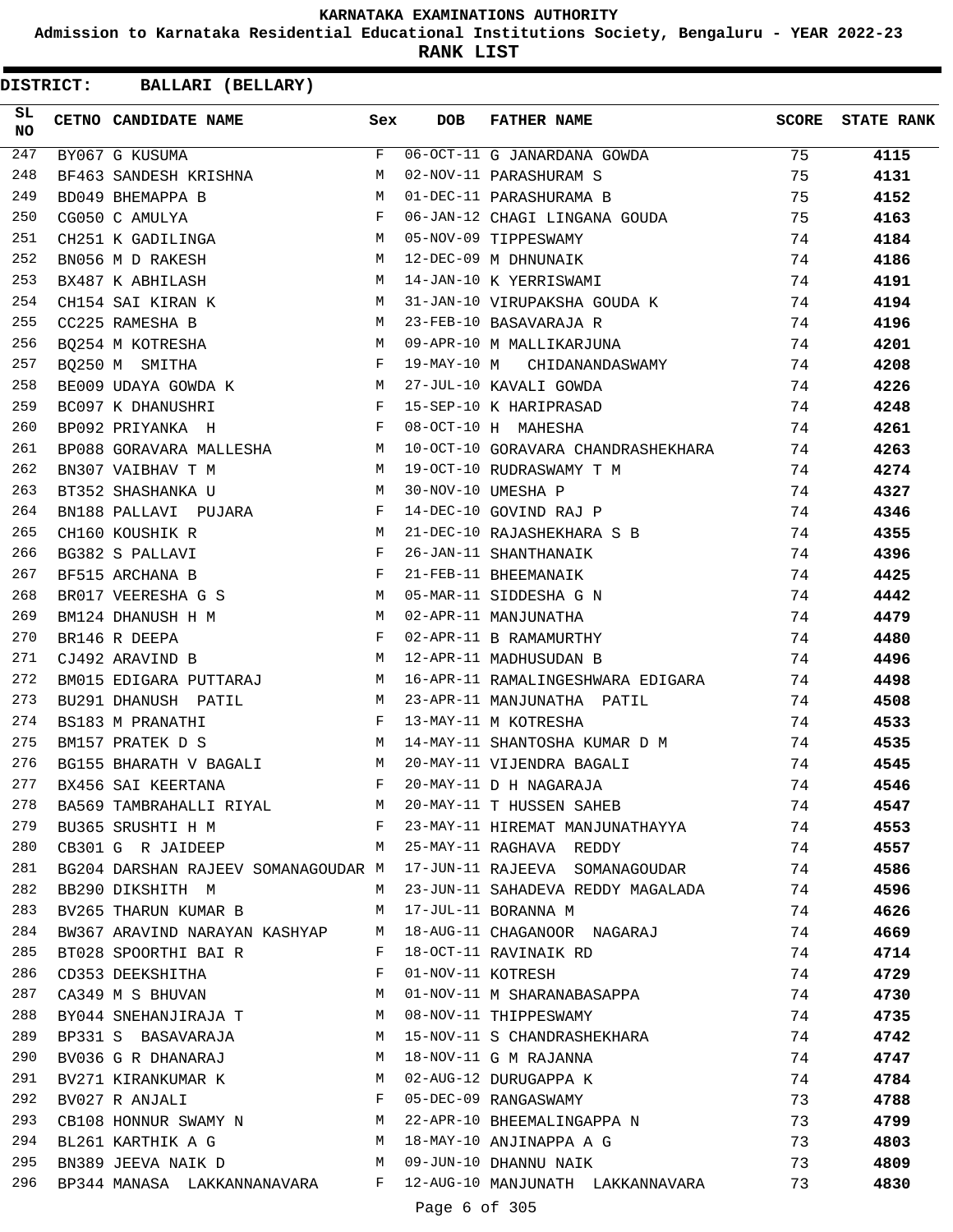**Admission to Karnataka Residential Educational Institutions Society, Bengaluru - YEAR 2022-23**

**RANK LIST**

| SL<br><b>NO</b> | CETNO CANDIDATE NAME                                                                                                                                          | Sex | DOB              | FATHER NAME                                                                                    | <b>SCORE</b> | <b>STATE RANK</b> |
|-----------------|---------------------------------------------------------------------------------------------------------------------------------------------------------------|-----|------------------|------------------------------------------------------------------------------------------------|--------------|-------------------|
| 297             |                                                                                                                                                               |     |                  | BSO88 DEEKSHITH N S M 18-OCT-10 SHIVARAJA N<br>BH230 KIRAN KUMAR A M 29-OCT-10 A SANNA RAMAPPA | 73           | 4878              |
| 298             |                                                                                                                                                               |     |                  |                                                                                                | 73           | 4895              |
| 299             | BA266 DHANARAJ A M                                                                                                                                            |     | 31-OCT-10 ANANDA |                                                                                                | 73           | 4896              |
| 300             | $\mathbf{F}$ . The set of $\mathbf{F}$<br>BM211 M VARSHA                                                                                                      |     |                  | 20-NOV-10 M LOKESH                                                                             | 73           | 4918              |
| 301             | $\begin{aligned} \mathbb{M} \\ \mathbb{F} \end{aligned}$<br>BA370 DARSHAN S                                                                                   |     |                  | 15-DEC-10 KARIBASAPPA S<br>19-DEC-10 KRISHNA K<br>04-JAN-11 BORAIAH                            | 73           | 4950              |
| 302             | BE410 ARATHI K                                                                                                                                                |     |                  |                                                                                                | 73           | 4953              |
| 303             | CE683 BHARATH BHUSHAN D B M 04-JAN-11 BORAIAH                                                                                                                 |     |                  |                                                                                                | 73           | 4974              |
| 304             | $\mathbb F$ . The set of $\mathbb F$<br>BY309 PRIYAMANI G H                                                                                                   |     |                  | 24-JAN-11 HANUMANTHAPPA B                                                                      | 73           | 4991              |
| 305             | BC335 SANJAYAKUMARA L $$\tt{M}$$ 24-JAN-11 GEMYANAIK                                                                                                          |     |                  | 24-JAN-11 GEMYANAIK<br>26-JAN-11 M GURUBASAVARAJA                                              | 73           | 4992              |
| 306             | $\mathbf{F}$ and $\mathbf{F}$<br>BB279 RESHMA M G                                                                                                             |     |                  |                                                                                                | 73           | 4995              |
| 307             | <b>M</b><br>BG007 BHUVAN C                                                                                                                                    |     |                  | 30-JAN-11 KEMPESH C                                                                            | 73           | 4999              |
| 308             | $BQ415$ SHAMIKA M B $F$                                                                                                                                       |     |                  | 01-FEB-11 BASAVARAJA A K<br>00 EEB-11 EELBALLE                                                 | 73           | 5002              |
| 309             | M 09-FEB-11 TIMMANAIK<br>M 21-FEB-11 B RAMANAGOUDA<br>BM122 L DIKSHIT                                                                                         |     |                  |                                                                                                | 73           | 5009              |
| 310             | CE462 B MANIKANTA                                                                                                                                             |     |                  |                                                                                                | 73           | 5019              |
| 311             |                                                                                                                                                               |     |                  | CJ234 MANJUNATHA BAASMY M 12-APR-11 PURUSHOTHAM BAASMY                                         | 73           | 5101              |
| 312             | $\mathbf{F}$<br>CF108 NANDHINI                                                                                                                                |     |                  | 12-APR-11 H TIPPESHI                                                                           | 73           | 5102              |
| 313             | BM126 RAJESWARI S L F                                                                                                                                         |     |                  | 18-APR-11 SOMAPPA L                                                                            | 73           | 5112              |
| 314             | BJ196 HARSHIKA B F                                                                                                                                            |     |                  | 26-APR-11 B NAGENDRA                                                                           | 73           | 5122              |
| 315             | BP045 D REVATHI F                                                                                                                                             |     |                  | 25-MAY-11 DANANAGOUDRA SURESHAGOUD 73                                                          |              | 5166              |
| 316             | BE539 VANDANA A M<br>PNATH PRETILE:                                                                                                                           |     |                  | 02-JUN-11 SIDDALLINGASWAMY                                                                     | 73           | 5182              |
| 317             | $\begin{array}{llllll} \texttt{BM077} & \texttt{PREFIAM} & \texttt{M} \\ \texttt{BR114} & \texttt{G} & \texttt{N} & \texttt{DHAVYA} & \texttt{F} \end{array}$ |     |                  | 11-JUN-11 TUKYA NAIK                                                                           | 73           | 5201              |
| 318             |                                                                                                                                                               |     |                  | 04-JUL-11 NATARAJA J                                                                           | 73           | 5237              |
| 319             | <b>M</b><br>CE497 SUPRITH H S                                                                                                                                 |     |                  | 19-JUL-11 SURESH H P                                                                           | 73           | 5255              |
| 320             | <b>Example 19</b><br>BN222 P A MALLIKA                                                                                                                        |     |                  | 25-JUL-11 P ABDUL RAHEMAN                                                                      | 73           | 5263              |
| 321             | $\mathbf{F}$ and $\mathbf{F}$<br>CE667 THANMAYA H K                                                                                                           |     |                  | 03-SEP-11 HANUMANTHAPPA K                                                                      | 73           | 5315              |
| 322             |                                                                                                                                                               |     |                  | CJ117 HANCHANALA RAGHUNATH REDDY M 18-SEP-11 H PANDURANGA REDDY                                | 73           | 5325              |
| 323             | BE401 HRUTHIKA T                                                                                                                                              | F   |                  | 21-OCT-11 PRAKASH T                                                                            | 73           | 5358              |
| 324             | BD284 SINCHANA J P F                                                                                                                                          |     |                  | 01-NOV-11 J PRAKASHA NAIK                                                                      | 73           | 5371              |
| 325             |                                                                                                                                                               |     |                  |                                                                                                | 73           | 5393              |
| 326             |                                                                                                                                                               |     |                  | 22-NOV-11 KUBHERA GOWDA M<br>25-JAN-12 SHREEKANTH                                              | 73           | 5421              |
| 327             | BP022 BANI SHINDHU                                                                                                                                            | F   |                  | 03-FEB-12 BANI GANGAPPA                                                                        | 73           | 5424              |
| 328             | BC191 K THARUN                                                                                                                                                | М   |                  | 18-MAR-12 K CHANDRAPPA                                                                         | 73           | 5429              |
| 329             | CJ095 TANUSRI K                                                                                                                                               | F   |                  | 03-APR-12 MALLIKARJUNA K                                                                       | 73           | 5432              |
| 330             | BU357 KRISHNAVENI M P                                                                                                                                         | F   |                  | 29-OCT-09 PRAKASH NAIK M N                                                                     | 72           | 5440              |
| 331             | BU058 K A HARISHA                                                                                                                                             | M   |                  | 16-APR-10 K ANJINAPPA                                                                          | 72           | 5456              |
| 332             | BY060 MADAKARI                                                                                                                                                | M   |                  | 16-APR-10 YAMANAPPA PRADHANI                                                                   | 72           | 5457              |
| 333             | BP313 HANUMANTHA T                                                                                                                                            | M   |                  | 27-APR-10 KOTRESHA T                                                                           | 72           | 5459              |
| 334             | CD078 BHARATHA KUMARA                                                                                                                                         | M   |                  | 26-JUN-10 M THIPPESWAMY                                                                        | 72           | 5467              |
| 335             | BN286 MAMATHA L                                                                                                                                               | F   |                  | 29-JUN-10 RAJANAIK                                                                             | 72           | 5469              |
| 336             | CH490 ABHIJITH REDDY K                                                                                                                                        | M   |                  | 24-JUL-10 NALLA REDDY K                                                                        | 72           | 5476              |
| 337             | BN353 GEETHA ALANAGOUDRA                                                                                                                                      | F   |                  | 29-JUL-10 NINGAPPA ALANAGOUDRA                                                                 | 72           | 5478              |
| 338             | BY048 CHATLI HARISH                                                                                                                                           | M   |                  | 01-SEP-10 CHATLI DEVESHA                                                                       | 72           | 5494              |
| 339             | BC298 BASABARAJA KALMANI                                                                                                                                      | M   |                  | 11-SEP-10 MAHESHA KALMANI                                                                      | 72           | 5501              |
| 340             | BB484 H BALAJI                                                                                                                                                | M   |                  | 08-OCT-10 K HANUMA NAIK                                                                        | 72           | 5517              |
| 341             | BU695 CHANDANA B V                                                                                                                                            | F   |                  | 18-NOV-10 VEERABASAPPA                                                                         | 72           | 5565              |
| 342             | BA416 SHALINI P B                                                                                                                                             | F   |                  | 11-DEC-10 PRAKASH B                                                                            | 72           | 5601              |
| 343             | BF509 U KARTHIK                                                                                                                                               | M   |                  | 21-DEC-10 U SIDDAPPA                                                                           | 72           | 5610              |
| 344             | BE268 NAVEEN P                                                                                                                                                | M   |                  | 24-DEC-10 SIDDAPPA P                                                                           | 72           | 5613              |
| 345             | CF061 SAGARA GP                                                                                                                                               | M   |                  | 01-JAN-11 PAMPAPATHI                                                                           | 72           | 5627              |
| 346             | CH448 SAI HARSHA BALAJI B                                                                                                                                     | M   |                  | 06-JAN-11 VEERA RAGHAVENDRA GUPTA B                                                            | 72           | 5637              |
|                 |                                                                                                                                                               |     |                  |                                                                                                |              |                   |
|                 |                                                                                                                                                               |     | Page 7 of 305    |                                                                                                |              |                   |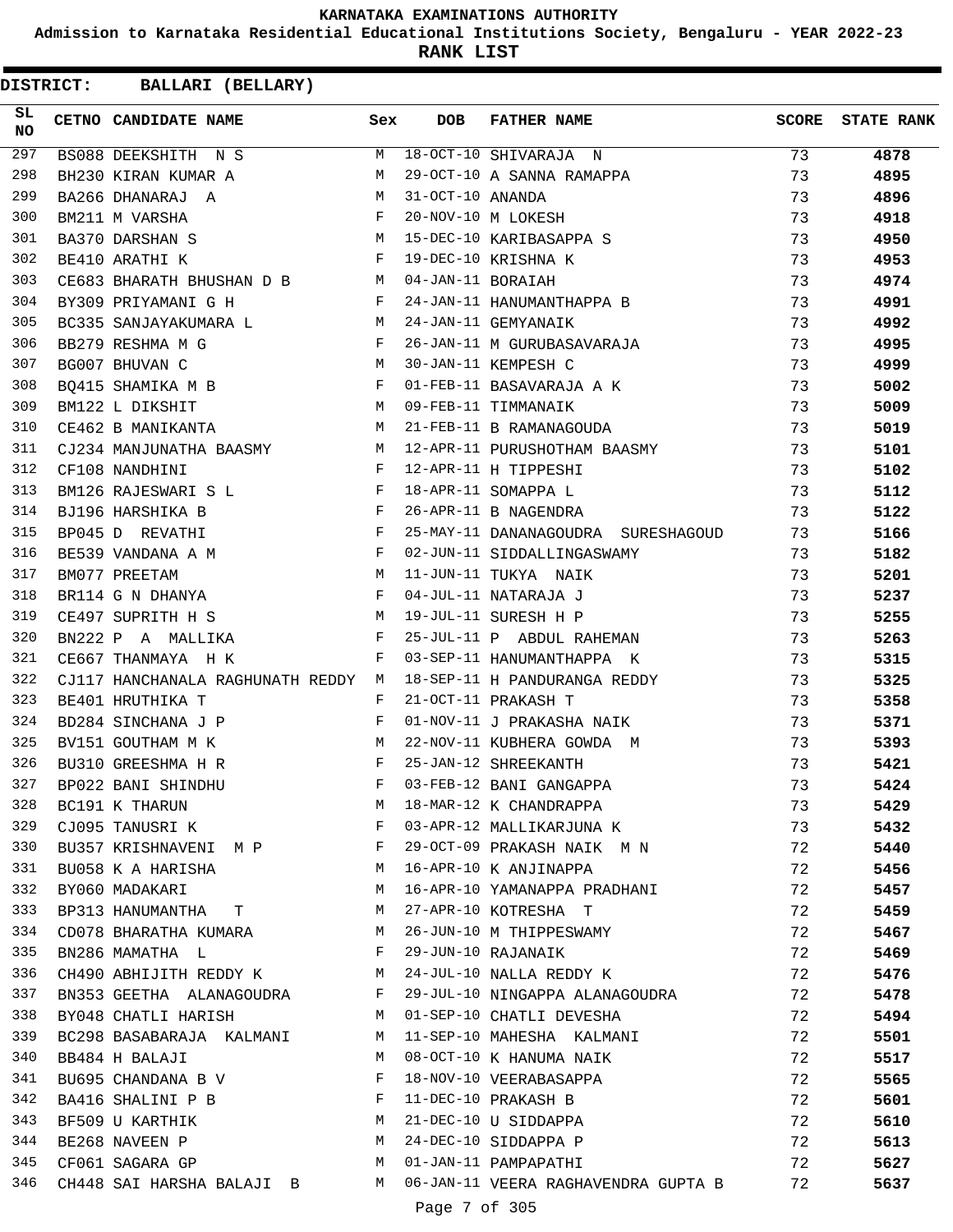**Admission to Karnataka Residential Educational Institutions Society, Bengaluru - YEAR 2022-23**

**RANK LIST**

| SL<br><b>NO</b> | CETNO CANDIDATE NAME                                                                     | Sex | <b>DOB</b>        | <b>FATHER NAME</b>                                        |    | SCORE STATE RANK |
|-----------------|------------------------------------------------------------------------------------------|-----|-------------------|-----------------------------------------------------------|----|------------------|
| 347             | $BF073$ ANJALI MACHIHALLI F                                                              |     |                   | 26-JAN-11 ANJINAPPA MACHIHALLI 72                         |    | 5664             |
| 348             | $\mathbf{F}$ and $\mathbf{F}$ . The set of $\mathbf{F}$<br>BH004 SIRI HIREMATH           |     |                   | 05-FEB-11 GANGADHARASWAMY HIREMATH                        | 72 | 5676             |
| 349             | BT207 HARISHITH N S M                                                                    |     |                   | 16-FEB-11 SHREENIVASHA KONDI N A                          | 72 | 5691             |
| 350             | $\mathbf{F}$<br>BC168 JYOTHI SWETHA                                                      |     |                   | 24-FEB-11 T D RAMESHA                                     | 72 | 5701             |
| 351             |                                                                                          |     |                   | BF167 PRASHANTHA L P M 03-MAR-11 PARAMESHWARANAIK         | 72 | 5711             |
| 352             | $\mathbf{F}$ and $\mathbf{F}$ and $\mathbf{F}$<br>CH223 VARSHA B                         |     |                   | 12-MAR-11 VEERESHA B                                      | 72 | 5726             |
| 353             | BN124 GAGANDEEP P B M                                                                    |     |                   | 28-MAR-11 PARAMESHWARA                                    | 72 | 5748             |
| 354             |                                                                                          |     |                   | BB298 MANIKANTHA GOUDA A M 31-MAR-11 RAVINDRA GOUDA AMBLI | 72 | 5753             |
| 355             | BM090 MEGHANA MADAR                                                                      |     |                   | F 01-APR-11 PARASAPPA                                     | 72 | 5754             |
| 356             |                                                                                          |     |                   | BM473 ABHISHEKHA BELLADA M 14-APR-11 BASAVARAJA BELLADA   | 72 | 5772             |
| 357             | <b>Example 20</b> Service Service Service Service<br>BF513 PRIYANKA M S                  |     |                   | 14-MAY-11 MAHESH D                                        | 72 | 5816             |
| 358             | <b>M</b><br>BB272 S A V THARUN                                                           |     |                   | 17-MAY-11 S A VISHWANATH                                  | 72 | 5825             |
| 359             | BP158 ARPITHA KUNAGOWDRA F                                                               |     |                   | 21-MAY-11 CHANNABASAVAGOEDA                               | 72 | 5834             |
| 360             | $\mathbf{F}$ and $\mathbf{F}$ are $\mathbf{F}$ . In the $\mathbf{F}$<br>BO069 C M SHREYA |     |                   | 27-MAY-11 M K NATARAJA                                    | 72 | 5847             |
| 361             | BA483 VANDANA HOOGARA F                                                                  |     |                   | 02-JUN-11 VISHWANATHA HOOGARA                             | 72 | 5858             |
| 362             | BW200 HARICHARAN P                                                                       |     |                   | M 06-JUN-11 GOPALAKRUSHNA P                               | 72 | 5866             |
| 363             | CE300 MADAN BN                                                                           | M   |                   | 11-JUN-11 BAGGALU NATARAJA                                | 72 | 5876             |
| 364             |                                                                                          |     |                   | BE386 NANDEESH GOUDA G K M 14-JUN-11 KARIBASAPPA G B      | 72 | 5880             |
| 365             | $\mathbf{F}$ . The contract of the contract of $\mathbf{F}$<br>BT361 SYAD NAZIYA         |     |                   | 17-JUN-11 SYED DADA KHALANDAR                             | 72 | 5886             |
| 366             | $\mathbf{F}$<br>BO418 UMMI AIMAN H                                                       |     |                   | 20-JUN-11 HONNUR SAB H                                    | 72 | 5889             |
| 367             | BN064 GOUTAM HALYANAIK LAMBANI M                                                         |     |                   | 26-JUN-11 HALYANAIK SHEKRANAIK LAMBANI                    | 72 | 5891             |
| 368             | BF160 SREEKANTH S<br><b>M</b>                                                            |     |                   | 27-JUN-11 RAJU SAKRE                                      | 72 | 5897             |
| 369             | BN015 VEDHA HEREMATHA F                                                                  |     |                   | 30-JUN-11 H M NAGAIAH                                     | 72 | 5901             |
| 370             | M<br>BB232 S NAGARAJ                                                                     |     |                   | 05-JUL-11 S BASAVARAJ                                     | 72 | 5914             |
| 371             | CG238 M NAVNEET                                                                          | M   |                   | 04-AUG-11 M MANJUNATH                                     | 72 | 5956             |
| 372             | $\mathbf{F}$ and $\mathbf{F}$ are the set of $\mathbf{F}$                                |     |                   | 09-AUG-11 GURU PRASAD                                     | 72 |                  |
| 373             | BW261 GURU PAVANI<br>BD258 MALATHESHA M                                                  |     |                   | 15-SEP-11 SURESH M                                        | 72 | 5960             |
| 374             | $\mathbf{F}$ and $\mathbf{F}$ . The set of $\mathbf{F}$                                  |     |                   |                                                           | 72 | 6008             |
| 375             | BQ455 SHREYA C M                                                                         |     |                   | 24-SEP-11 MANJUNATHA C M                                  |    | 6020             |
| 376             | BF099 DEEPIKA ELIGARA F                                                                  |     |                   | 11-OCT-11 SHIVANANDAPPA ELIGARA                           | 72 | 6029             |
|                 | BM361 BINDHUSHREE MUTHIGI F                                                              |     |                   | 31-OCT-11 PRAKASH MUTHIGI                                 | 72 | 6049             |
| 377             | BE463 KRANTI SANDER                                                                      | F   |                   | 02-NOV-11 PARASHURAM SANDER                               | 72 | 6050             |
| 378             | BU678 DEEPAKA G                                                                          | M   |                   | 06-NOV-11 SATYA NARAYANA                                  | 72 | 6053             |
| 379             | CC184 G K ARJUNA                                                                         | M   |                   | 27-NOV-11 KARIBASAVARAJ                                   | 72 | 6071             |
| 380             | BL195 SANTOSHA                                                                           | M   |                   | 11-DEC-11 GURURAJA NAIK                                   | 72 | 6081             |
| 381             | BV287 DARSHAN L                                                                          | M   | 03-JAN-12 LOHITHA |                                                           | 72 | 6091             |
| 382             | BB294 MAINALLI VINITHA                                                                   | F   |                   | 19-JAN-12 MAINALLI NINGAREDDY                             | 72 | 6094             |
| 383             | BF417 BILICHODU KUMAR                                                                    | M   |                   | 12-JAN-10 BILICHODU ANJANAPPA                             | 71 | 6114             |
| 384             | BF403 NITHIN CHOWDAPNAR                                                                  | M   |                   | 03-MAR-10 VIRUPAKASHI CHOWDAPNAR                          | 71 | 6123             |
| 385             | BS225 MANASA                                                                             | F   |                   | 23-MAR-10 SUNDARESHA                                      | 71 | 6127             |
| 386             | CD135 THIPPESWAMY H                                                                      | M   |                   | 04-APR-10 HONNURASWAMY                                    | 71 | 6129             |
| 387             | BL172 MANOJ LINGASHETTAR                                                                 | M   | 08-SEP-10 ANAND L |                                                           | 71 | 6167             |
| 388             | CK012 SOMASHEKHARA B                                                                     | М   |                   | 11-NOV-10 DYAVANNA B                                      | 71 | 6236             |
| 389             | BU530 VARSHINI KR                                                                        | F   |                   | 22-NOV-10 RENESHA K T                                     | 71 | 6247             |
| 390             | BE147 K POORNIMA                                                                         | F   |                   | 30-NOV-10 K BASAVARAJA                                    | 71 | 6253             |
| 391             | BR108 BHAVANA                                                                            | F   | 31-JAN-11 LOKESHA |                                                           | 71 | 6337             |
| 392             | BE518 VEERAPURA BASAMMA                                                                  | F   |                   | 03-FEB-11 V KOTRESH                                       | 71 | 6343             |
| 393             | BN055 BHARTH KUMAR L                                                                     | М   |                   | 10-FEB-11 MALLESH NAIK L                                  | 71 | 6352             |
| 394             | BC205 K MEGHANA                                                                          | F   |                   | 14-FEB-11 K NAGAPPA                                       | 71 | 6365             |
| 395             | BM477 SANJANA NEKARA                                                                     | F   |                   | 21-FEB-11 GURUSIDDAPPA NEKARA                             | 71 | 6376             |
| 396             | BW590 SAIKUMAR V AJJAMPUR                                                                | M   |                   | 23-FEB-11 VIRUPAKSHAPPA AJJAMPUR                          | 71 | 6381             |
|                 |                                                                                          |     | Page 8 of 305     |                                                           |    |                  |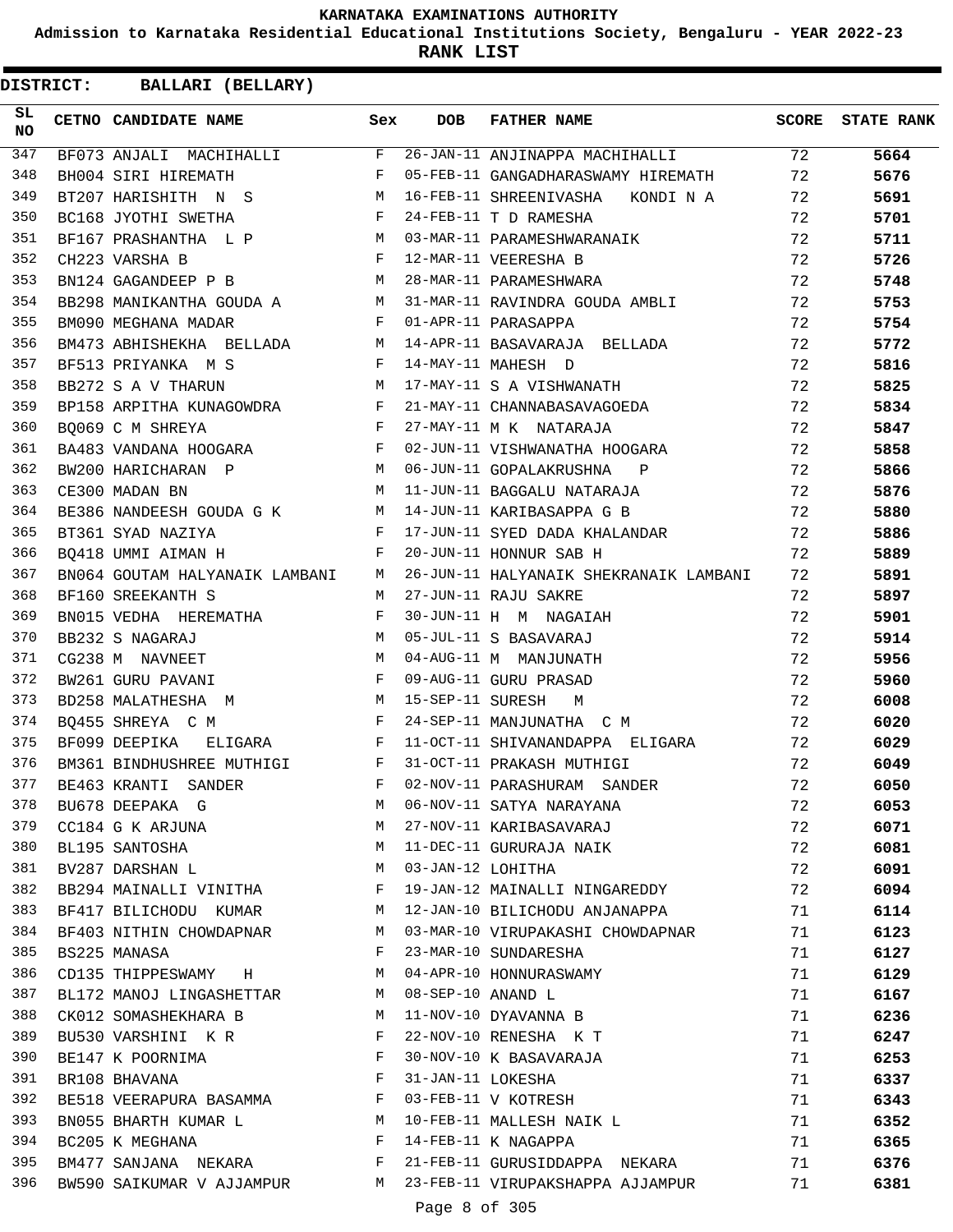**Admission to Karnataka Residential Educational Institutions Society, Bengaluru - YEAR 2022-23**

**RANK LIST**

| BT213 PRUTHVI HEGADE K M 25-FEB-11 KARIYAPPA C<br>397<br>71<br>6385<br>398<br>BQ029 T M NOOTANA M 28-FEB-11 K MALLIKARJUNA<br>71<br>6392<br>399<br>BT027 B K VAISHNAVI BK F 01-MAR-11 B KARIBASAPPA B<br>71<br>6393<br>BE435 CHIDANANDA D CHAWAN M 08-MAR-11 DILLINAIK B<br>400<br>71<br>6401<br>M 11-MAR-11 PARAMESH NAIK<br>401<br>BF196 SHREYAS NAIK<br>71<br>6407<br>BL285 AISHVARYA VADAGERI F 18-MAR-11 KOTEPPA VADAGERI<br>402<br>71<br>6417<br>BL299 SANJANA ULIGADA F 02-APR-11 PRABHAKARA ULIGADA<br>403<br>71<br>6442<br>F 10-APR-11 VIJAYAKUAMAR K<br>404<br>BU288 KAVERI K<br>71<br>6454<br>BL220 AJAYA KUMAR G M 15-APR-11 KAREBASAPPA G<br>405<br>71<br>6461<br>BZ263 MOHAMMED SHABBIR BASHA M 28-APR-11 MULLAR HONNUR VALI<br>406<br>71<br>6482<br>F 03-MAY-11 K SIDDARAMESH<br>407<br>BA208 LAVANYA K<br>71<br>6491<br>408<br>71<br>6498<br>409<br>71<br>6555<br>410<br>BB075 DAMRAHALLI SHRADDHA F 09-JUN-11 DAMBRAHALLI SHANKRA GOUDRU<br>71<br>6570<br>M 20-JUN-11 SIDDANNA A<br>411<br>BU284 S GOWTAM KILARI<br>71<br>6591<br>BP136 KANDENAVAR GALI DURUGESHA M 25-JUN-11 K SHIVAPPA<br>412<br>71<br>6599<br>413<br>M 02-JUL-11 SHIVAKUMAR<br>71<br>6610<br>BY041 S HARSHITH<br>414<br>M 05-JUL-11 CHALUVARAJA S K<br>71<br>BR329 MANISH S K<br>6614<br>BF303 K VEERESHA M 08-JUL-11 BASAVARAJA K<br>415<br>71<br>6619<br>M 15-JUL-11 RAJASAB M<br>416<br>BN162 SADHEK M<br>71<br>6631<br>BN046 D GAJENDRANAIK M 18-JUL-11 D HEERUNAIK<br>417<br>71<br>6637<br>418<br>F 19-JUL-11 JAYA NAIK L<br>BM084 SINDHU J<br>71<br>6640<br>BQ134 SUHASINI M F 19-JUL-11 SOMASHEKHARARAJA M<br>419<br>71<br>6641<br>M 02-AUG-11 K L SHEKSHAVALI<br>420<br>BM357 MAHAMAD AFEEZ<br>71<br>6671<br>421<br>F 27-AUG-11 C MARE GOUDA<br>CK050 C AKSHAYA<br>71<br>6706<br>422<br>BG111 H CHETHAN<br><b>Example 20</b> Manufacturers and Manufacturers and Manufacturers and Manufacturers and Manufacturers and Manufacturers and Manufacturers and Manufacturers and Manufacturers and Manufacturers and Manufacturers and Manufacture<br>27-AUG-11 H HARISH<br>71<br>6707<br>423<br>BM291 JAGADESHA TUMMANNANAVARA M 11-OCT-11 SHIVAPPA TUMMANNANAVARA<br>71<br>6757<br>424<br>BY237 P M PAVAN<br>M<br>24-OCT-11 P MANJUNATHA<br>71<br>6767<br>425<br>CD169 RUCHITHA H K<br>F<br>27-OCT-11 KRISHNEGOUDA H N<br>71<br>6769<br>426<br>$\begin{aligned} \mathbf{F} \\ \mathbf{F} \end{aligned}$<br>BG119 H NAVYA<br>31-OCT-11 VIRUPAKSHAPPA HEGGOLA<br>71<br>6775<br>427<br>$F$ and $F$<br>03-NOV-11 MOUNESH NAIK<br>BL014 INDIRA<br>71<br>6778<br>428<br>BX486 K M JAGANATHA GOWDA<br>19-FEB-12 KM BASAVANA GOWDA<br>71<br>6827<br>M<br>429<br>F<br>09-MAR-12 PAMPANA GOUDA M<br>71<br>6832<br>CH015 SAHANA M<br>430<br>CE256 METI GAVISHA M<br>23-JUN-12 METI SATISH<br>71<br>6834<br>431<br>22-JAN-09 MALLESKA NAIK<br>BM199 M SUDEEPA<br>M<br>70<br>6836<br>432<br>M<br>15-APR-10 HOLAGUNDI RAJAPPA<br>70<br>BM110 HOLAGUNDI MANOJA<br>6856<br>433<br>BT345 HAMSIKA K S<br>F<br>05-SEP-10 KOTRESH A<br>70<br>6913<br>434<br>07-SEP-10 POOJAR MALLOJI<br>М<br>70<br>BC090 P M RAHUL<br>6917<br>435<br>12-SEP-10 BASAVARAJA<br>CF089 THANUSRI<br>F<br>70<br>6921<br>436<br>19-SEP-10 SALEEM BASHA<br>M<br>70<br>6930<br>BH331 MOHAMMED CHISHTI<br>437<br>$\mathbf{F}$<br>02-OCT-10 H BASAVARAJA<br>70<br>6941<br>BB092 AMRUTHA<br>438<br>M<br>17-OCT-10 RAMAPPA KAMATRA<br>70<br>6959<br>BL303 KEDAARA KAMATRA<br>439<br>CF156 K S SUMA<br>$\mathbf{F}$<br>18-OCT-10 K SHANTH KUMAR<br>70<br>6960<br>440<br>М<br>27-NOV-10 BASAVARAJ METI<br>70<br>BM388 ADARSH METI<br>7001<br>441<br>$\mathbf{F}$<br>18-DEC-10 MAHESHA B S<br>70<br>BS187 VAISHNAVI M B<br>7027<br>442<br>25-DEC-10 SARMAS M B<br>BR185 H S SADHIK<br>М<br>70<br>7037<br>443<br>01-JAN-11 T NAGARAJA<br>70<br>7052<br>BU563 T NITHIN RAJ<br>M<br>444<br>М<br>10-JAN-11 PINJARI RAMJAN<br>70<br>7065<br>BZ253 P SUBANI SAB<br>445<br>17-JAN-11 BASAVARAJA KAMATRA<br>7074<br>BP157 KAMATRA MYLARI<br>M<br>70<br>446<br>17-JAN-11 GANESH GUDAGI<br>70<br>BP041 VINOD GUDAGI<br>M<br>7077<br>Page 9 of 305 | SL<br><b>NO</b> | CETNO CANDIDATE NAME | Sex | <b>DOB</b> | <b>FATHER NAME</b> | SCORE STATE RANK |
|-------------------------------------------------------------------------------------------------------------------------------------------------------------------------------------------------------------------------------------------------------------------------------------------------------------------------------------------------------------------------------------------------------------------------------------------------------------------------------------------------------------------------------------------------------------------------------------------------------------------------------------------------------------------------------------------------------------------------------------------------------------------------------------------------------------------------------------------------------------------------------------------------------------------------------------------------------------------------------------------------------------------------------------------------------------------------------------------------------------------------------------------------------------------------------------------------------------------------------------------------------------------------------------------------------------------------------------------------------------------------------------------------------------------------------------------------------------------------------------------------------------------------------------------------------------------------------------------------------------------------------------------------------------------------------------------------------------------------------------------------------------------------------------------------------------------------------------------------------------------------------------------------------------------------------------------------------------------------------------------------------------------------------------------------------------------------------------------------------------------------------------------------------------------------------------------------------------------------------------------------------------------------------------------------------------------------------------------------------------------------------------------------------------------------------------------------------------------------------------------------------------------------------------------------------------------------------------------------------------------------------------------------------------------------------------------------------------------------------------------------------------------------------------------------------------------------------------------------------------------------------------------------------------------------------------------------------------------------------------------------------------------------------------------------------------------------------------------------------------------------------------------------------------------------------------------------------------------------------------------------------------------------------------------------------------------------------------------------------------------------------------------------------------------------------------------------------------------------------------------------------------------------------------------------------------------------------------------------------------------------------------------------------------------------------------------------------------------------------------------------------------------------------------------------------------------------------------------------------------------------------------------------------------------------------------------------------------------------------------------------------------------------------------------------------------------------------|-----------------|----------------------|-----|------------|--------------------|------------------|
|                                                                                                                                                                                                                                                                                                                                                                                                                                                                                                                                                                                                                                                                                                                                                                                                                                                                                                                                                                                                                                                                                                                                                                                                                                                                                                                                                                                                                                                                                                                                                                                                                                                                                                                                                                                                                                                                                                                                                                                                                                                                                                                                                                                                                                                                                                                                                                                                                                                                                                                                                                                                                                                                                                                                                                                                                                                                                                                                                                                                                                                                                                                                                                                                                                                                                                                                                                                                                                                                                                                                                                                                                                                                                                                                                                                                                                                                                                                                                                                                                                                                               |                 |                      |     |            |                    |                  |
|                                                                                                                                                                                                                                                                                                                                                                                                                                                                                                                                                                                                                                                                                                                                                                                                                                                                                                                                                                                                                                                                                                                                                                                                                                                                                                                                                                                                                                                                                                                                                                                                                                                                                                                                                                                                                                                                                                                                                                                                                                                                                                                                                                                                                                                                                                                                                                                                                                                                                                                                                                                                                                                                                                                                                                                                                                                                                                                                                                                                                                                                                                                                                                                                                                                                                                                                                                                                                                                                                                                                                                                                                                                                                                                                                                                                                                                                                                                                                                                                                                                                               |                 |                      |     |            |                    |                  |
|                                                                                                                                                                                                                                                                                                                                                                                                                                                                                                                                                                                                                                                                                                                                                                                                                                                                                                                                                                                                                                                                                                                                                                                                                                                                                                                                                                                                                                                                                                                                                                                                                                                                                                                                                                                                                                                                                                                                                                                                                                                                                                                                                                                                                                                                                                                                                                                                                                                                                                                                                                                                                                                                                                                                                                                                                                                                                                                                                                                                                                                                                                                                                                                                                                                                                                                                                                                                                                                                                                                                                                                                                                                                                                                                                                                                                                                                                                                                                                                                                                                                               |                 |                      |     |            |                    |                  |
|                                                                                                                                                                                                                                                                                                                                                                                                                                                                                                                                                                                                                                                                                                                                                                                                                                                                                                                                                                                                                                                                                                                                                                                                                                                                                                                                                                                                                                                                                                                                                                                                                                                                                                                                                                                                                                                                                                                                                                                                                                                                                                                                                                                                                                                                                                                                                                                                                                                                                                                                                                                                                                                                                                                                                                                                                                                                                                                                                                                                                                                                                                                                                                                                                                                                                                                                                                                                                                                                                                                                                                                                                                                                                                                                                                                                                                                                                                                                                                                                                                                                               |                 |                      |     |            |                    |                  |
|                                                                                                                                                                                                                                                                                                                                                                                                                                                                                                                                                                                                                                                                                                                                                                                                                                                                                                                                                                                                                                                                                                                                                                                                                                                                                                                                                                                                                                                                                                                                                                                                                                                                                                                                                                                                                                                                                                                                                                                                                                                                                                                                                                                                                                                                                                                                                                                                                                                                                                                                                                                                                                                                                                                                                                                                                                                                                                                                                                                                                                                                                                                                                                                                                                                                                                                                                                                                                                                                                                                                                                                                                                                                                                                                                                                                                                                                                                                                                                                                                                                                               |                 |                      |     |            |                    |                  |
|                                                                                                                                                                                                                                                                                                                                                                                                                                                                                                                                                                                                                                                                                                                                                                                                                                                                                                                                                                                                                                                                                                                                                                                                                                                                                                                                                                                                                                                                                                                                                                                                                                                                                                                                                                                                                                                                                                                                                                                                                                                                                                                                                                                                                                                                                                                                                                                                                                                                                                                                                                                                                                                                                                                                                                                                                                                                                                                                                                                                                                                                                                                                                                                                                                                                                                                                                                                                                                                                                                                                                                                                                                                                                                                                                                                                                                                                                                                                                                                                                                                                               |                 |                      |     |            |                    |                  |
|                                                                                                                                                                                                                                                                                                                                                                                                                                                                                                                                                                                                                                                                                                                                                                                                                                                                                                                                                                                                                                                                                                                                                                                                                                                                                                                                                                                                                                                                                                                                                                                                                                                                                                                                                                                                                                                                                                                                                                                                                                                                                                                                                                                                                                                                                                                                                                                                                                                                                                                                                                                                                                                                                                                                                                                                                                                                                                                                                                                                                                                                                                                                                                                                                                                                                                                                                                                                                                                                                                                                                                                                                                                                                                                                                                                                                                                                                                                                                                                                                                                                               |                 |                      |     |            |                    |                  |
|                                                                                                                                                                                                                                                                                                                                                                                                                                                                                                                                                                                                                                                                                                                                                                                                                                                                                                                                                                                                                                                                                                                                                                                                                                                                                                                                                                                                                                                                                                                                                                                                                                                                                                                                                                                                                                                                                                                                                                                                                                                                                                                                                                                                                                                                                                                                                                                                                                                                                                                                                                                                                                                                                                                                                                                                                                                                                                                                                                                                                                                                                                                                                                                                                                                                                                                                                                                                                                                                                                                                                                                                                                                                                                                                                                                                                                                                                                                                                                                                                                                                               |                 |                      |     |            |                    |                  |
|                                                                                                                                                                                                                                                                                                                                                                                                                                                                                                                                                                                                                                                                                                                                                                                                                                                                                                                                                                                                                                                                                                                                                                                                                                                                                                                                                                                                                                                                                                                                                                                                                                                                                                                                                                                                                                                                                                                                                                                                                                                                                                                                                                                                                                                                                                                                                                                                                                                                                                                                                                                                                                                                                                                                                                                                                                                                                                                                                                                                                                                                                                                                                                                                                                                                                                                                                                                                                                                                                                                                                                                                                                                                                                                                                                                                                                                                                                                                                                                                                                                                               |                 |                      |     |            |                    |                  |
|                                                                                                                                                                                                                                                                                                                                                                                                                                                                                                                                                                                                                                                                                                                                                                                                                                                                                                                                                                                                                                                                                                                                                                                                                                                                                                                                                                                                                                                                                                                                                                                                                                                                                                                                                                                                                                                                                                                                                                                                                                                                                                                                                                                                                                                                                                                                                                                                                                                                                                                                                                                                                                                                                                                                                                                                                                                                                                                                                                                                                                                                                                                                                                                                                                                                                                                                                                                                                                                                                                                                                                                                                                                                                                                                                                                                                                                                                                                                                                                                                                                                               |                 |                      |     |            |                    |                  |
|                                                                                                                                                                                                                                                                                                                                                                                                                                                                                                                                                                                                                                                                                                                                                                                                                                                                                                                                                                                                                                                                                                                                                                                                                                                                                                                                                                                                                                                                                                                                                                                                                                                                                                                                                                                                                                                                                                                                                                                                                                                                                                                                                                                                                                                                                                                                                                                                                                                                                                                                                                                                                                                                                                                                                                                                                                                                                                                                                                                                                                                                                                                                                                                                                                                                                                                                                                                                                                                                                                                                                                                                                                                                                                                                                                                                                                                                                                                                                                                                                                                                               |                 |                      |     |            |                    |                  |
|                                                                                                                                                                                                                                                                                                                                                                                                                                                                                                                                                                                                                                                                                                                                                                                                                                                                                                                                                                                                                                                                                                                                                                                                                                                                                                                                                                                                                                                                                                                                                                                                                                                                                                                                                                                                                                                                                                                                                                                                                                                                                                                                                                                                                                                                                                                                                                                                                                                                                                                                                                                                                                                                                                                                                                                                                                                                                                                                                                                                                                                                                                                                                                                                                                                                                                                                                                                                                                                                                                                                                                                                                                                                                                                                                                                                                                                                                                                                                                                                                                                                               |                 |                      |     |            |                    |                  |
|                                                                                                                                                                                                                                                                                                                                                                                                                                                                                                                                                                                                                                                                                                                                                                                                                                                                                                                                                                                                                                                                                                                                                                                                                                                                                                                                                                                                                                                                                                                                                                                                                                                                                                                                                                                                                                                                                                                                                                                                                                                                                                                                                                                                                                                                                                                                                                                                                                                                                                                                                                                                                                                                                                                                                                                                                                                                                                                                                                                                                                                                                                                                                                                                                                                                                                                                                                                                                                                                                                                                                                                                                                                                                                                                                                                                                                                                                                                                                                                                                                                                               |                 |                      |     |            |                    |                  |
|                                                                                                                                                                                                                                                                                                                                                                                                                                                                                                                                                                                                                                                                                                                                                                                                                                                                                                                                                                                                                                                                                                                                                                                                                                                                                                                                                                                                                                                                                                                                                                                                                                                                                                                                                                                                                                                                                                                                                                                                                                                                                                                                                                                                                                                                                                                                                                                                                                                                                                                                                                                                                                                                                                                                                                                                                                                                                                                                                                                                                                                                                                                                                                                                                                                                                                                                                                                                                                                                                                                                                                                                                                                                                                                                                                                                                                                                                                                                                                                                                                                                               |                 |                      |     |            |                    |                  |
|                                                                                                                                                                                                                                                                                                                                                                                                                                                                                                                                                                                                                                                                                                                                                                                                                                                                                                                                                                                                                                                                                                                                                                                                                                                                                                                                                                                                                                                                                                                                                                                                                                                                                                                                                                                                                                                                                                                                                                                                                                                                                                                                                                                                                                                                                                                                                                                                                                                                                                                                                                                                                                                                                                                                                                                                                                                                                                                                                                                                                                                                                                                                                                                                                                                                                                                                                                                                                                                                                                                                                                                                                                                                                                                                                                                                                                                                                                                                                                                                                                                                               |                 |                      |     |            |                    |                  |
|                                                                                                                                                                                                                                                                                                                                                                                                                                                                                                                                                                                                                                                                                                                                                                                                                                                                                                                                                                                                                                                                                                                                                                                                                                                                                                                                                                                                                                                                                                                                                                                                                                                                                                                                                                                                                                                                                                                                                                                                                                                                                                                                                                                                                                                                                                                                                                                                                                                                                                                                                                                                                                                                                                                                                                                                                                                                                                                                                                                                                                                                                                                                                                                                                                                                                                                                                                                                                                                                                                                                                                                                                                                                                                                                                                                                                                                                                                                                                                                                                                                                               |                 |                      |     |            |                    |                  |
|                                                                                                                                                                                                                                                                                                                                                                                                                                                                                                                                                                                                                                                                                                                                                                                                                                                                                                                                                                                                                                                                                                                                                                                                                                                                                                                                                                                                                                                                                                                                                                                                                                                                                                                                                                                                                                                                                                                                                                                                                                                                                                                                                                                                                                                                                                                                                                                                                                                                                                                                                                                                                                                                                                                                                                                                                                                                                                                                                                                                                                                                                                                                                                                                                                                                                                                                                                                                                                                                                                                                                                                                                                                                                                                                                                                                                                                                                                                                                                                                                                                                               |                 |                      |     |            |                    |                  |
|                                                                                                                                                                                                                                                                                                                                                                                                                                                                                                                                                                                                                                                                                                                                                                                                                                                                                                                                                                                                                                                                                                                                                                                                                                                                                                                                                                                                                                                                                                                                                                                                                                                                                                                                                                                                                                                                                                                                                                                                                                                                                                                                                                                                                                                                                                                                                                                                                                                                                                                                                                                                                                                                                                                                                                                                                                                                                                                                                                                                                                                                                                                                                                                                                                                                                                                                                                                                                                                                                                                                                                                                                                                                                                                                                                                                                                                                                                                                                                                                                                                                               |                 |                      |     |            |                    |                  |
|                                                                                                                                                                                                                                                                                                                                                                                                                                                                                                                                                                                                                                                                                                                                                                                                                                                                                                                                                                                                                                                                                                                                                                                                                                                                                                                                                                                                                                                                                                                                                                                                                                                                                                                                                                                                                                                                                                                                                                                                                                                                                                                                                                                                                                                                                                                                                                                                                                                                                                                                                                                                                                                                                                                                                                                                                                                                                                                                                                                                                                                                                                                                                                                                                                                                                                                                                                                                                                                                                                                                                                                                                                                                                                                                                                                                                                                                                                                                                                                                                                                                               |                 |                      |     |            |                    |                  |
|                                                                                                                                                                                                                                                                                                                                                                                                                                                                                                                                                                                                                                                                                                                                                                                                                                                                                                                                                                                                                                                                                                                                                                                                                                                                                                                                                                                                                                                                                                                                                                                                                                                                                                                                                                                                                                                                                                                                                                                                                                                                                                                                                                                                                                                                                                                                                                                                                                                                                                                                                                                                                                                                                                                                                                                                                                                                                                                                                                                                                                                                                                                                                                                                                                                                                                                                                                                                                                                                                                                                                                                                                                                                                                                                                                                                                                                                                                                                                                                                                                                                               |                 |                      |     |            |                    |                  |
|                                                                                                                                                                                                                                                                                                                                                                                                                                                                                                                                                                                                                                                                                                                                                                                                                                                                                                                                                                                                                                                                                                                                                                                                                                                                                                                                                                                                                                                                                                                                                                                                                                                                                                                                                                                                                                                                                                                                                                                                                                                                                                                                                                                                                                                                                                                                                                                                                                                                                                                                                                                                                                                                                                                                                                                                                                                                                                                                                                                                                                                                                                                                                                                                                                                                                                                                                                                                                                                                                                                                                                                                                                                                                                                                                                                                                                                                                                                                                                                                                                                                               |                 |                      |     |            |                    |                  |
|                                                                                                                                                                                                                                                                                                                                                                                                                                                                                                                                                                                                                                                                                                                                                                                                                                                                                                                                                                                                                                                                                                                                                                                                                                                                                                                                                                                                                                                                                                                                                                                                                                                                                                                                                                                                                                                                                                                                                                                                                                                                                                                                                                                                                                                                                                                                                                                                                                                                                                                                                                                                                                                                                                                                                                                                                                                                                                                                                                                                                                                                                                                                                                                                                                                                                                                                                                                                                                                                                                                                                                                                                                                                                                                                                                                                                                                                                                                                                                                                                                                                               |                 |                      |     |            |                    |                  |
|                                                                                                                                                                                                                                                                                                                                                                                                                                                                                                                                                                                                                                                                                                                                                                                                                                                                                                                                                                                                                                                                                                                                                                                                                                                                                                                                                                                                                                                                                                                                                                                                                                                                                                                                                                                                                                                                                                                                                                                                                                                                                                                                                                                                                                                                                                                                                                                                                                                                                                                                                                                                                                                                                                                                                                                                                                                                                                                                                                                                                                                                                                                                                                                                                                                                                                                                                                                                                                                                                                                                                                                                                                                                                                                                                                                                                                                                                                                                                                                                                                                                               |                 |                      |     |            |                    |                  |
|                                                                                                                                                                                                                                                                                                                                                                                                                                                                                                                                                                                                                                                                                                                                                                                                                                                                                                                                                                                                                                                                                                                                                                                                                                                                                                                                                                                                                                                                                                                                                                                                                                                                                                                                                                                                                                                                                                                                                                                                                                                                                                                                                                                                                                                                                                                                                                                                                                                                                                                                                                                                                                                                                                                                                                                                                                                                                                                                                                                                                                                                                                                                                                                                                                                                                                                                                                                                                                                                                                                                                                                                                                                                                                                                                                                                                                                                                                                                                                                                                                                                               |                 |                      |     |            |                    |                  |
|                                                                                                                                                                                                                                                                                                                                                                                                                                                                                                                                                                                                                                                                                                                                                                                                                                                                                                                                                                                                                                                                                                                                                                                                                                                                                                                                                                                                                                                                                                                                                                                                                                                                                                                                                                                                                                                                                                                                                                                                                                                                                                                                                                                                                                                                                                                                                                                                                                                                                                                                                                                                                                                                                                                                                                                                                                                                                                                                                                                                                                                                                                                                                                                                                                                                                                                                                                                                                                                                                                                                                                                                                                                                                                                                                                                                                                                                                                                                                                                                                                                                               |                 |                      |     |            |                    |                  |
|                                                                                                                                                                                                                                                                                                                                                                                                                                                                                                                                                                                                                                                                                                                                                                                                                                                                                                                                                                                                                                                                                                                                                                                                                                                                                                                                                                                                                                                                                                                                                                                                                                                                                                                                                                                                                                                                                                                                                                                                                                                                                                                                                                                                                                                                                                                                                                                                                                                                                                                                                                                                                                                                                                                                                                                                                                                                                                                                                                                                                                                                                                                                                                                                                                                                                                                                                                                                                                                                                                                                                                                                                                                                                                                                                                                                                                                                                                                                                                                                                                                                               |                 |                      |     |            |                    |                  |
|                                                                                                                                                                                                                                                                                                                                                                                                                                                                                                                                                                                                                                                                                                                                                                                                                                                                                                                                                                                                                                                                                                                                                                                                                                                                                                                                                                                                                                                                                                                                                                                                                                                                                                                                                                                                                                                                                                                                                                                                                                                                                                                                                                                                                                                                                                                                                                                                                                                                                                                                                                                                                                                                                                                                                                                                                                                                                                                                                                                                                                                                                                                                                                                                                                                                                                                                                                                                                                                                                                                                                                                                                                                                                                                                                                                                                                                                                                                                                                                                                                                                               |                 |                      |     |            |                    |                  |
|                                                                                                                                                                                                                                                                                                                                                                                                                                                                                                                                                                                                                                                                                                                                                                                                                                                                                                                                                                                                                                                                                                                                                                                                                                                                                                                                                                                                                                                                                                                                                                                                                                                                                                                                                                                                                                                                                                                                                                                                                                                                                                                                                                                                                                                                                                                                                                                                                                                                                                                                                                                                                                                                                                                                                                                                                                                                                                                                                                                                                                                                                                                                                                                                                                                                                                                                                                                                                                                                                                                                                                                                                                                                                                                                                                                                                                                                                                                                                                                                                                                                               |                 |                      |     |            |                    |                  |
|                                                                                                                                                                                                                                                                                                                                                                                                                                                                                                                                                                                                                                                                                                                                                                                                                                                                                                                                                                                                                                                                                                                                                                                                                                                                                                                                                                                                                                                                                                                                                                                                                                                                                                                                                                                                                                                                                                                                                                                                                                                                                                                                                                                                                                                                                                                                                                                                                                                                                                                                                                                                                                                                                                                                                                                                                                                                                                                                                                                                                                                                                                                                                                                                                                                                                                                                                                                                                                                                                                                                                                                                                                                                                                                                                                                                                                                                                                                                                                                                                                                                               |                 |                      |     |            |                    |                  |
|                                                                                                                                                                                                                                                                                                                                                                                                                                                                                                                                                                                                                                                                                                                                                                                                                                                                                                                                                                                                                                                                                                                                                                                                                                                                                                                                                                                                                                                                                                                                                                                                                                                                                                                                                                                                                                                                                                                                                                                                                                                                                                                                                                                                                                                                                                                                                                                                                                                                                                                                                                                                                                                                                                                                                                                                                                                                                                                                                                                                                                                                                                                                                                                                                                                                                                                                                                                                                                                                                                                                                                                                                                                                                                                                                                                                                                                                                                                                                                                                                                                                               |                 |                      |     |            |                    |                  |
|                                                                                                                                                                                                                                                                                                                                                                                                                                                                                                                                                                                                                                                                                                                                                                                                                                                                                                                                                                                                                                                                                                                                                                                                                                                                                                                                                                                                                                                                                                                                                                                                                                                                                                                                                                                                                                                                                                                                                                                                                                                                                                                                                                                                                                                                                                                                                                                                                                                                                                                                                                                                                                                                                                                                                                                                                                                                                                                                                                                                                                                                                                                                                                                                                                                                                                                                                                                                                                                                                                                                                                                                                                                                                                                                                                                                                                                                                                                                                                                                                                                                               |                 |                      |     |            |                    |                  |
|                                                                                                                                                                                                                                                                                                                                                                                                                                                                                                                                                                                                                                                                                                                                                                                                                                                                                                                                                                                                                                                                                                                                                                                                                                                                                                                                                                                                                                                                                                                                                                                                                                                                                                                                                                                                                                                                                                                                                                                                                                                                                                                                                                                                                                                                                                                                                                                                                                                                                                                                                                                                                                                                                                                                                                                                                                                                                                                                                                                                                                                                                                                                                                                                                                                                                                                                                                                                                                                                                                                                                                                                                                                                                                                                                                                                                                                                                                                                                                                                                                                                               |                 |                      |     |            |                    |                  |
|                                                                                                                                                                                                                                                                                                                                                                                                                                                                                                                                                                                                                                                                                                                                                                                                                                                                                                                                                                                                                                                                                                                                                                                                                                                                                                                                                                                                                                                                                                                                                                                                                                                                                                                                                                                                                                                                                                                                                                                                                                                                                                                                                                                                                                                                                                                                                                                                                                                                                                                                                                                                                                                                                                                                                                                                                                                                                                                                                                                                                                                                                                                                                                                                                                                                                                                                                                                                                                                                                                                                                                                                                                                                                                                                                                                                                                                                                                                                                                                                                                                                               |                 |                      |     |            |                    |                  |
|                                                                                                                                                                                                                                                                                                                                                                                                                                                                                                                                                                                                                                                                                                                                                                                                                                                                                                                                                                                                                                                                                                                                                                                                                                                                                                                                                                                                                                                                                                                                                                                                                                                                                                                                                                                                                                                                                                                                                                                                                                                                                                                                                                                                                                                                                                                                                                                                                                                                                                                                                                                                                                                                                                                                                                                                                                                                                                                                                                                                                                                                                                                                                                                                                                                                                                                                                                                                                                                                                                                                                                                                                                                                                                                                                                                                                                                                                                                                                                                                                                                                               |                 |                      |     |            |                    |                  |
|                                                                                                                                                                                                                                                                                                                                                                                                                                                                                                                                                                                                                                                                                                                                                                                                                                                                                                                                                                                                                                                                                                                                                                                                                                                                                                                                                                                                                                                                                                                                                                                                                                                                                                                                                                                                                                                                                                                                                                                                                                                                                                                                                                                                                                                                                                                                                                                                                                                                                                                                                                                                                                                                                                                                                                                                                                                                                                                                                                                                                                                                                                                                                                                                                                                                                                                                                                                                                                                                                                                                                                                                                                                                                                                                                                                                                                                                                                                                                                                                                                                                               |                 |                      |     |            |                    |                  |
|                                                                                                                                                                                                                                                                                                                                                                                                                                                                                                                                                                                                                                                                                                                                                                                                                                                                                                                                                                                                                                                                                                                                                                                                                                                                                                                                                                                                                                                                                                                                                                                                                                                                                                                                                                                                                                                                                                                                                                                                                                                                                                                                                                                                                                                                                                                                                                                                                                                                                                                                                                                                                                                                                                                                                                                                                                                                                                                                                                                                                                                                                                                                                                                                                                                                                                                                                                                                                                                                                                                                                                                                                                                                                                                                                                                                                                                                                                                                                                                                                                                                               |                 |                      |     |            |                    |                  |
|                                                                                                                                                                                                                                                                                                                                                                                                                                                                                                                                                                                                                                                                                                                                                                                                                                                                                                                                                                                                                                                                                                                                                                                                                                                                                                                                                                                                                                                                                                                                                                                                                                                                                                                                                                                                                                                                                                                                                                                                                                                                                                                                                                                                                                                                                                                                                                                                                                                                                                                                                                                                                                                                                                                                                                                                                                                                                                                                                                                                                                                                                                                                                                                                                                                                                                                                                                                                                                                                                                                                                                                                                                                                                                                                                                                                                                                                                                                                                                                                                                                                               |                 |                      |     |            |                    |                  |
|                                                                                                                                                                                                                                                                                                                                                                                                                                                                                                                                                                                                                                                                                                                                                                                                                                                                                                                                                                                                                                                                                                                                                                                                                                                                                                                                                                                                                                                                                                                                                                                                                                                                                                                                                                                                                                                                                                                                                                                                                                                                                                                                                                                                                                                                                                                                                                                                                                                                                                                                                                                                                                                                                                                                                                                                                                                                                                                                                                                                                                                                                                                                                                                                                                                                                                                                                                                                                                                                                                                                                                                                                                                                                                                                                                                                                                                                                                                                                                                                                                                                               |                 |                      |     |            |                    |                  |
|                                                                                                                                                                                                                                                                                                                                                                                                                                                                                                                                                                                                                                                                                                                                                                                                                                                                                                                                                                                                                                                                                                                                                                                                                                                                                                                                                                                                                                                                                                                                                                                                                                                                                                                                                                                                                                                                                                                                                                                                                                                                                                                                                                                                                                                                                                                                                                                                                                                                                                                                                                                                                                                                                                                                                                                                                                                                                                                                                                                                                                                                                                                                                                                                                                                                                                                                                                                                                                                                                                                                                                                                                                                                                                                                                                                                                                                                                                                                                                                                                                                                               |                 |                      |     |            |                    |                  |
|                                                                                                                                                                                                                                                                                                                                                                                                                                                                                                                                                                                                                                                                                                                                                                                                                                                                                                                                                                                                                                                                                                                                                                                                                                                                                                                                                                                                                                                                                                                                                                                                                                                                                                                                                                                                                                                                                                                                                                                                                                                                                                                                                                                                                                                                                                                                                                                                                                                                                                                                                                                                                                                                                                                                                                                                                                                                                                                                                                                                                                                                                                                                                                                                                                                                                                                                                                                                                                                                                                                                                                                                                                                                                                                                                                                                                                                                                                                                                                                                                                                                               |                 |                      |     |            |                    |                  |
|                                                                                                                                                                                                                                                                                                                                                                                                                                                                                                                                                                                                                                                                                                                                                                                                                                                                                                                                                                                                                                                                                                                                                                                                                                                                                                                                                                                                                                                                                                                                                                                                                                                                                                                                                                                                                                                                                                                                                                                                                                                                                                                                                                                                                                                                                                                                                                                                                                                                                                                                                                                                                                                                                                                                                                                                                                                                                                                                                                                                                                                                                                                                                                                                                                                                                                                                                                                                                                                                                                                                                                                                                                                                                                                                                                                                                                                                                                                                                                                                                                                                               |                 |                      |     |            |                    |                  |
|                                                                                                                                                                                                                                                                                                                                                                                                                                                                                                                                                                                                                                                                                                                                                                                                                                                                                                                                                                                                                                                                                                                                                                                                                                                                                                                                                                                                                                                                                                                                                                                                                                                                                                                                                                                                                                                                                                                                                                                                                                                                                                                                                                                                                                                                                                                                                                                                                                                                                                                                                                                                                                                                                                                                                                                                                                                                                                                                                                                                                                                                                                                                                                                                                                                                                                                                                                                                                                                                                                                                                                                                                                                                                                                                                                                                                                                                                                                                                                                                                                                                               |                 |                      |     |            |                    |                  |
|                                                                                                                                                                                                                                                                                                                                                                                                                                                                                                                                                                                                                                                                                                                                                                                                                                                                                                                                                                                                                                                                                                                                                                                                                                                                                                                                                                                                                                                                                                                                                                                                                                                                                                                                                                                                                                                                                                                                                                                                                                                                                                                                                                                                                                                                                                                                                                                                                                                                                                                                                                                                                                                                                                                                                                                                                                                                                                                                                                                                                                                                                                                                                                                                                                                                                                                                                                                                                                                                                                                                                                                                                                                                                                                                                                                                                                                                                                                                                                                                                                                                               |                 |                      |     |            |                    |                  |
|                                                                                                                                                                                                                                                                                                                                                                                                                                                                                                                                                                                                                                                                                                                                                                                                                                                                                                                                                                                                                                                                                                                                                                                                                                                                                                                                                                                                                                                                                                                                                                                                                                                                                                                                                                                                                                                                                                                                                                                                                                                                                                                                                                                                                                                                                                                                                                                                                                                                                                                                                                                                                                                                                                                                                                                                                                                                                                                                                                                                                                                                                                                                                                                                                                                                                                                                                                                                                                                                                                                                                                                                                                                                                                                                                                                                                                                                                                                                                                                                                                                                               |                 |                      |     |            |                    |                  |
|                                                                                                                                                                                                                                                                                                                                                                                                                                                                                                                                                                                                                                                                                                                                                                                                                                                                                                                                                                                                                                                                                                                                                                                                                                                                                                                                                                                                                                                                                                                                                                                                                                                                                                                                                                                                                                                                                                                                                                                                                                                                                                                                                                                                                                                                                                                                                                                                                                                                                                                                                                                                                                                                                                                                                                                                                                                                                                                                                                                                                                                                                                                                                                                                                                                                                                                                                                                                                                                                                                                                                                                                                                                                                                                                                                                                                                                                                                                                                                                                                                                                               |                 |                      |     |            |                    |                  |
|                                                                                                                                                                                                                                                                                                                                                                                                                                                                                                                                                                                                                                                                                                                                                                                                                                                                                                                                                                                                                                                                                                                                                                                                                                                                                                                                                                                                                                                                                                                                                                                                                                                                                                                                                                                                                                                                                                                                                                                                                                                                                                                                                                                                                                                                                                                                                                                                                                                                                                                                                                                                                                                                                                                                                                                                                                                                                                                                                                                                                                                                                                                                                                                                                                                                                                                                                                                                                                                                                                                                                                                                                                                                                                                                                                                                                                                                                                                                                                                                                                                                               |                 |                      |     |            |                    |                  |
|                                                                                                                                                                                                                                                                                                                                                                                                                                                                                                                                                                                                                                                                                                                                                                                                                                                                                                                                                                                                                                                                                                                                                                                                                                                                                                                                                                                                                                                                                                                                                                                                                                                                                                                                                                                                                                                                                                                                                                                                                                                                                                                                                                                                                                                                                                                                                                                                                                                                                                                                                                                                                                                                                                                                                                                                                                                                                                                                                                                                                                                                                                                                                                                                                                                                                                                                                                                                                                                                                                                                                                                                                                                                                                                                                                                                                                                                                                                                                                                                                                                                               |                 |                      |     |            |                    |                  |
|                                                                                                                                                                                                                                                                                                                                                                                                                                                                                                                                                                                                                                                                                                                                                                                                                                                                                                                                                                                                                                                                                                                                                                                                                                                                                                                                                                                                                                                                                                                                                                                                                                                                                                                                                                                                                                                                                                                                                                                                                                                                                                                                                                                                                                                                                                                                                                                                                                                                                                                                                                                                                                                                                                                                                                                                                                                                                                                                                                                                                                                                                                                                                                                                                                                                                                                                                                                                                                                                                                                                                                                                                                                                                                                                                                                                                                                                                                                                                                                                                                                                               |                 |                      |     |            |                    |                  |
|                                                                                                                                                                                                                                                                                                                                                                                                                                                                                                                                                                                                                                                                                                                                                                                                                                                                                                                                                                                                                                                                                                                                                                                                                                                                                                                                                                                                                                                                                                                                                                                                                                                                                                                                                                                                                                                                                                                                                                                                                                                                                                                                                                                                                                                                                                                                                                                                                                                                                                                                                                                                                                                                                                                                                                                                                                                                                                                                                                                                                                                                                                                                                                                                                                                                                                                                                                                                                                                                                                                                                                                                                                                                                                                                                                                                                                                                                                                                                                                                                                                                               |                 |                      |     |            |                    |                  |
|                                                                                                                                                                                                                                                                                                                                                                                                                                                                                                                                                                                                                                                                                                                                                                                                                                                                                                                                                                                                                                                                                                                                                                                                                                                                                                                                                                                                                                                                                                                                                                                                                                                                                                                                                                                                                                                                                                                                                                                                                                                                                                                                                                                                                                                                                                                                                                                                                                                                                                                                                                                                                                                                                                                                                                                                                                                                                                                                                                                                                                                                                                                                                                                                                                                                                                                                                                                                                                                                                                                                                                                                                                                                                                                                                                                                                                                                                                                                                                                                                                                                               |                 |                      |     |            |                    |                  |
|                                                                                                                                                                                                                                                                                                                                                                                                                                                                                                                                                                                                                                                                                                                                                                                                                                                                                                                                                                                                                                                                                                                                                                                                                                                                                                                                                                                                                                                                                                                                                                                                                                                                                                                                                                                                                                                                                                                                                                                                                                                                                                                                                                                                                                                                                                                                                                                                                                                                                                                                                                                                                                                                                                                                                                                                                                                                                                                                                                                                                                                                                                                                                                                                                                                                                                                                                                                                                                                                                                                                                                                                                                                                                                                                                                                                                                                                                                                                                                                                                                                                               |                 |                      |     |            |                    |                  |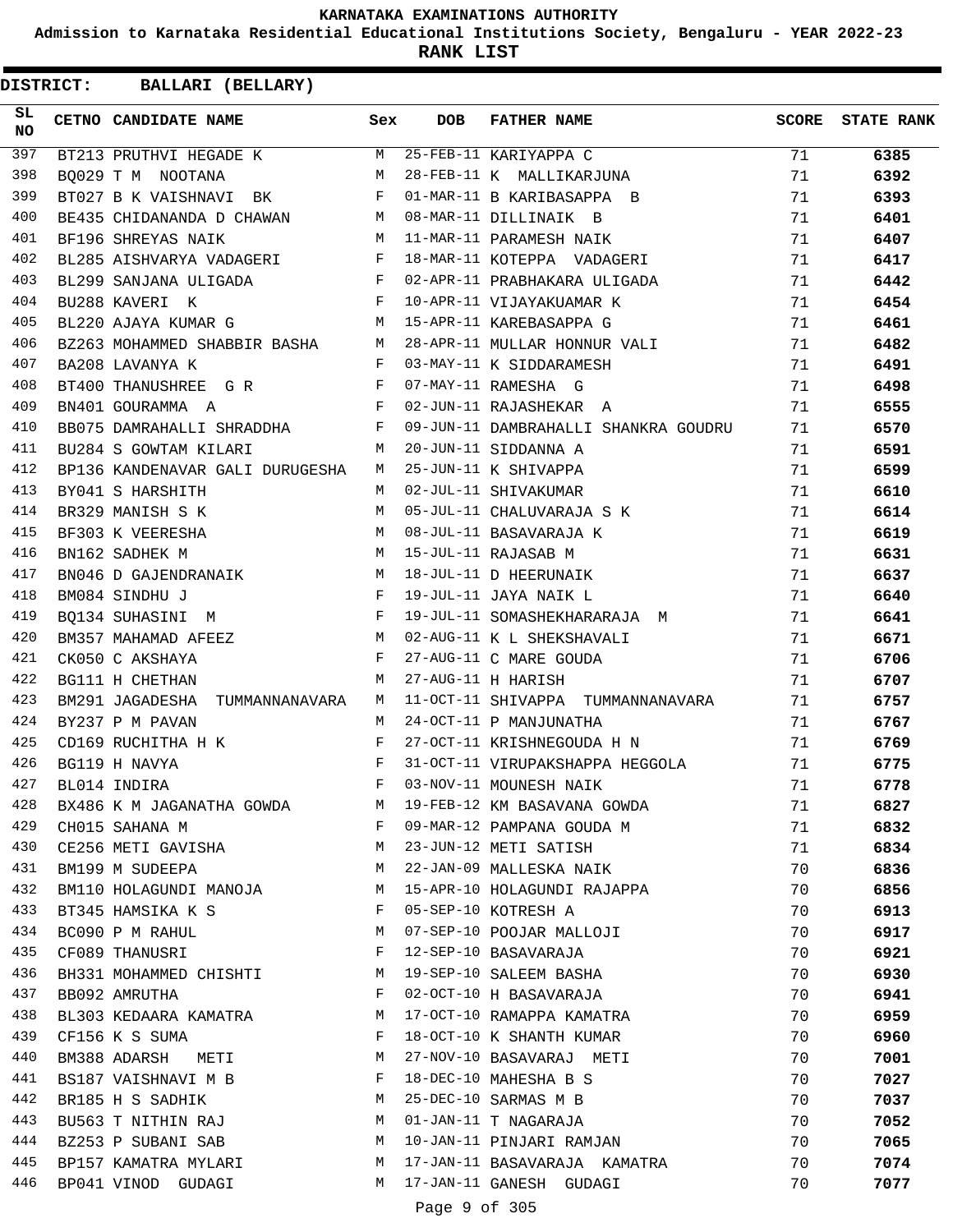**Admission to Karnataka Residential Educational Institutions Society, Bengaluru - YEAR 2022-23**

**RANK LIST**

**DISTRICT:** CC **BALLARI (BELLARY)**

| SL<br><b>NO</b> | CETNO CANDIDATE NAME                                                                            | Sex          | <b>DOB</b>        | <b>FATHER NAME</b>                                                                                            |    | SCORE STATE RANK |
|-----------------|-------------------------------------------------------------------------------------------------|--------------|-------------------|---------------------------------------------------------------------------------------------------------------|----|------------------|
| 447             | $\overline{\mathbf{F}}$<br>BN048 DAMBALA MAITRI                                                 |              |                   | 20-JAN-11 DAMBALA MANJUNATHA                                                                                  | 70 | 7080             |
| 448             | BL095 DHANUSH BENNUR M                                                                          |              |                   | 01-FEB-11 B VISHWANATH                                                                                        | 70 | 7099             |
| 449             | BF031 SANDHYA SHREE D L F                                                                       |              |                   | 02-FEB-11 DHANA NAIKA                                                                                         | 70 | 7101             |
| 450             |                                                                                                 |              |                   |                                                                                                               | 70 | 7104             |
| 451             |                                                                                                 |              |                   | BF031 SANDHYA SHREE D L<br>BU454 B GOVARDHANA M 04-FEB-11 B S UMESHA<br>PF304 L AMRIKA F 15-FEB-11 LINGANAIKA | 70 | 7123             |
| 452             |                                                                                                 |              |                   | CE335 PRITHAM GOUDA M M 17-FEB-11 SHARANA GOUDA M                                                             | 70 | 7127             |
| 453             | <b>M</b><br>BQ251 M P PRATHIK                                                                   |              |                   | 22-FEB-11 M B PRASANNA                                                                                        | 70 | 7135             |
| 454             | $\mathbf{F}$<br>BP387 ANUSHA T                                                                  |              |                   | 02-MAR-11 TAKRYANAIK                                                                                          | 70 | 7153             |
| 455             | BM085 SHWETHA H S F                                                                             |              |                   | 02-MAR-11 VEREESHA H S                                                                                        | 70 | 7155             |
| 456             | BA537 S HARSHAVARDHANA M                                                                        |              |                   | 04-MAR-11 E SHRINIVASA                                                                                        | 70 | 7160             |
| 457             | BR187 J M ANUKEERTHANA F                                                                        |              |                   | 11-MAR-11 MANJUNATHA J T                                                                                      | 70 | 7174             |
| 458             | $\mathbf{F}$<br>BZ210 N MAMATHA                                                                 |              |                   | 22-MAR-11 B DEVANNA                                                                                           | 70 | 7196             |
| 459             | BY143 KATTE LINGARA M                                                                           |              |                   | 24-MAR-11 KATTE VIJAYA MAHANTESH                                                                              | 70 | 7201             |
| 460             | CC003 N THIPPESHA M                                                                             |              | 29-MAR-11 NAGARAJ |                                                                                                               | 70 | 7209             |
| 461             | CE490 KIRANA H                                                                                  |              |                   | M 01-APR-11 HANUMANTHA H                                                                                      | 70 | 7216             |
| 462             | BD215 M D SEVANTHI F                                                                            |              |                   | 01-APR-11 M DURUGAPPA                                                                                         | 70 | 7217             |
| 463             |                                                                                                 |              |                   | BX380 SOUMYA PONNURU F 01-APR-11 SHIVARAJ PONNURU                                                             | 70 | 7218             |
| 464             | M 07-APR-11 NINGAPPA A<br>BU105 GURURAJ AN                                                      |              |                   |                                                                                                               | 70 | 7229             |
| 465             | BM035 CHOUDESHA C<br>$\mathbf M$                                                                |              |                   | 21-APR-11 C HALESHA                                                                                           | 70 | 7251             |
| 466             | $\mathbf{F}$ . The $\mathbf{F}$<br>BA690 NISHCHITA H                                            |              |                   | 21-APR-11 KOTRESHI H                                                                                          | 70 | 7252             |
| 467             |                                                                                                 |              |                   | BM350 BHEEMAMMA HORLAHALI F 22-APR-11 MALAPPA HORALAHI                                                        | 70 | 7254             |
| 468             | BA624 SHREYAS K P<br>M 23-APR-11 PRALHADA K                                                     |              |                   |                                                                                                               | 70 | 7256             |
| 469             | $\mathbf{F}$ . The contract of the contract of $\mathbf{F}$ , and $\mathbf{F}$<br>BD019 PRIYA K |              |                   | 01-MAY-11 SHETTI NAIK                                                                                         | 70 | 7271             |
| 470             | BU528 VARSHINI D F 05-MAY-11 NAGABHUSHANA D                                                     |              |                   |                                                                                                               | 70 | 7276             |
| 471             | BQ015 BINDU M                                                                                   | $\mathbb{F}$ |                   | 20-MAY-11 UMESHA M                                                                                            | 70 | 7294             |
| 472             |                                                                                                 |              |                   | BL178 AKASHA THUMMANNANAVARA M 10-JUN-11 HANUMANTHAPPA T                                                      | 70 | 7331             |
| 473             | BM385 ANAGHA A                                                                                  |              |                   | F 16-JUN-11 VIKASHA A                                                                                         | 70 | 7346             |
| 474             | $\mathbf{F}$ and $\mathbf{F}$<br>BT053 B ROOPA                                                  |              |                   | 18-JUN-11 G BUDDAIAH                                                                                          | 70 | 7351             |
| 475             | BP049 SPOORTHI B C                                                                              |              |                   | F 08-JUL-11 BASAVARAJ C                                                                                       | 70 | 7395             |
| 476             |                                                                                                 |              |                   | BG327 TEJU HOLEBASAPPANAR M 11-JUL-11 CHANDRAPPA HOLEBASAPPANAR                                               | 70 | 7401             |
| 477             | BT200 H U TARUNA                                                                                |              |                   | M 17-JUL-11 H K UMESHABABU                                                                                    | 70 | 7416             |
| 478             | BM262 SWAPNA BHAJANTHRI F                                                                       |              |                   |                                                                                                               | 70 | 7449             |
| 479             |                                                                                                 |              |                   | 02-AUG-11 VEERAPPA BHAJANTHRI                                                                                 |    |                  |
| 480             | BU035 THAJNA THARAKANANDA JOSHI S M 05-AUG-11 K SHRINIVASA                                      |              |                   |                                                                                                               | 70 | 7454             |
|                 | BP037 PRAJWAL THAMBRAHALLI                                                                      |              |                   | M 14-AUG-11 KOTRESH THAMBRAHALLI                                                                              | 70 | 7467             |
| 481             | BF139 NIKHIL T                                                                                  | M            |                   | 19-AUG-11 MAHANTESHA T                                                                                        | 70 | 7479             |
| 482             | CK328 ARSHIYA T                                                                                 | F            |                   | 25-AUG-11 CHANDA SAHEB T                                                                                      | 70 | 7485             |
| 483             | BA328 RAJESH AMBIGARA M                                                                         |              |                   | 25-AUG-11 YANKANNA AMBIGARA                                                                                   | 70 | 7487             |
| 484             | CA204 DIVYASHRI H                                                                               |              |                   | 04-SEP-11 SURESHA H                                                                                           | 70 | 7493             |
| 485             | BU410 OMPRAKASHA D M                                                                            |              |                   | 18-SEP-11 PARASHURAM D                                                                                        | 70 | 7513             |
| 486             | BX142 GOKUL REDDY B                                                                             | M            |                   | 08-OCT-11 RANGA REDDY B                                                                                       | 70 | 7535             |
| 487             | BM373 SUKANYA KOTEPPA BIDARALLI                                                                 | $\mathbf{F}$ | 22-OCT-11 KOTEPPA |                                                                                                               | 70 | 7554             |
| 488             | BZ186 M RAMYASHREE                                                                              | F            |                   | 17-NOV-11 M PRAVEEN                                                                                           | 70 | 7578             |
| 489             | BD179 PRASHANTHA M BANAKARA M                                                                   |              |                   | 29-NOV-11 BETTAPPA M                                                                                          | 70 | 7592             |
| 490             | BP174 GOPALA NAIK L                                                                             | M            |                   | 30-JAN-12 PRAKASH L                                                                                           | 70 | 7629             |
| 491             | BN197 MANJUNATHA D                                                                              | M            |                   | 02-JAN-10 DEVENDRA NAYAKA D                                                                                   | 69 | 7651             |
| 492             | BH083 SRUSHTI E                                                                                 | F            |                   | 19-JAN-10 TIMMANNA E                                                                                          | 69 | 7655             |
| 493             | BP080 SIDDHARTHA ITAGI M                                                                        |              |                   | 05-FEB-10 BASAVARAJ ITAGI                                                                                     | 69 | 7658             |
| 494             | BF271 PRAJVAL TALAVARA M                                                                        |              |                   | 13-APR-10 MANJAPPA T                                                                                          | 69 | 7671             |
| 495             | BF449 KOTRAMMA D                                                                                | $\mathbf{F}$ |                   | 09-MAY-10 SHAMBULINGAPPA D                                                                                    | 69 | 7681             |
| 496             | BU175 CHETHAN KUMAR KG M                                                                        |              |                   | 21-JUN-10 GANGADHAR NAIK K                                                                                    | 69 | 7695             |

Page 10 of 305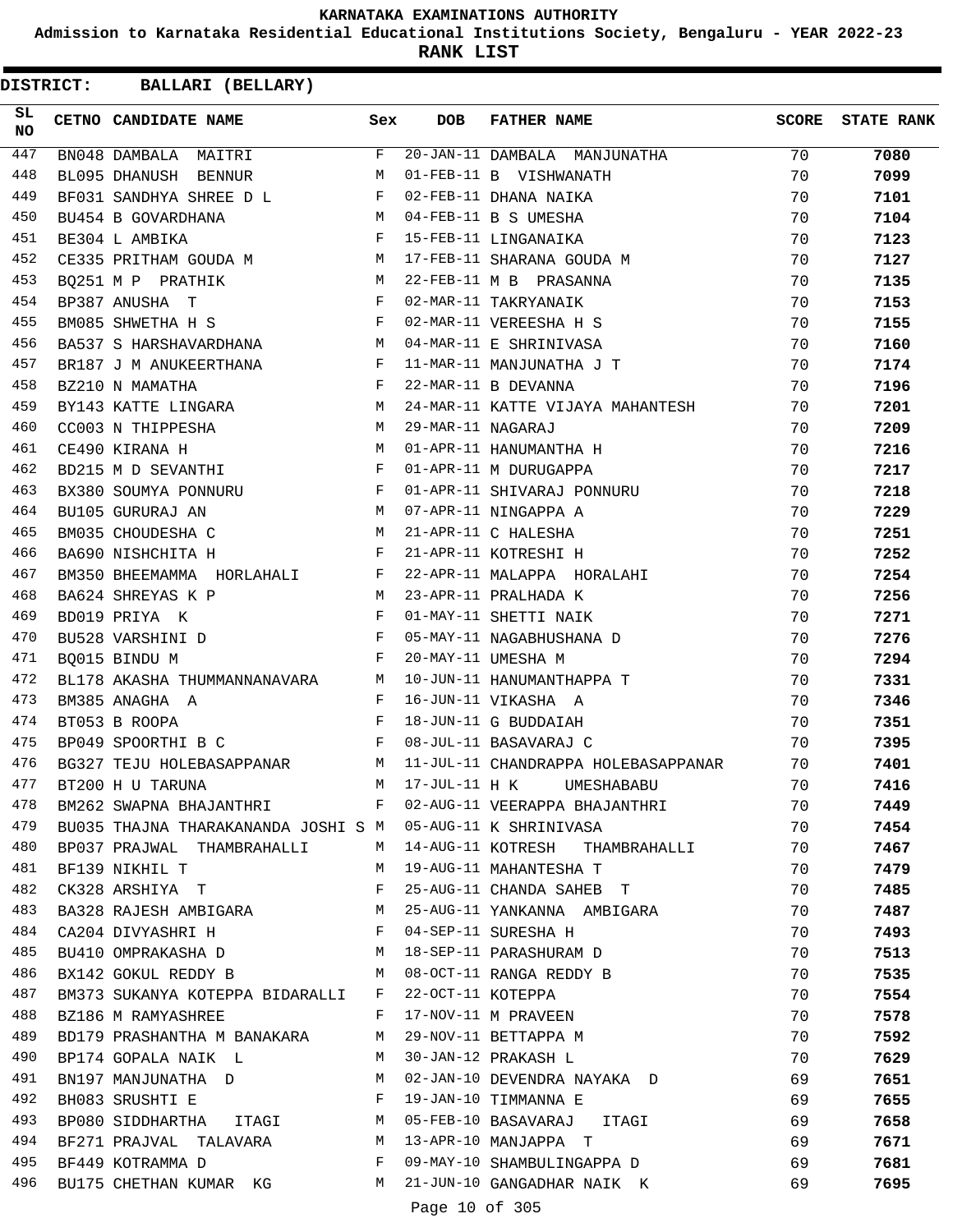**Admission to Karnataka Residential Educational Institutions Society, Bengaluru - YEAR 2022-23**

**RANK LIST**

| SL<br><b>NO</b> | CETNO CANDIDATE NAME                          | Sex          | <b>DOB</b>       | <b>FATHER NAME</b>                                      | <b>SCORE</b> | <b>STATE RANK</b> |
|-----------------|-----------------------------------------------|--------------|------------------|---------------------------------------------------------|--------------|-------------------|
| 497             | BZ100 H THANUSRI                              | F            |                  | 19-JUL-10 H AMARESH                                     | 69           | 7709              |
| 498             | BH210 A KAVERI                                | F            |                  | 06-AUG-10 A MANJUNATHA                                  | 69           | 7717              |
| 499             | BA404 CHANUKYA K S M                          |              |                  | 04-SEP-10 SREENIVAS K                                   | 69           | 7739              |
| 500             | M<br>BF144 K MARUTHI                          |              |                  | 07-SEP-10 K NAGARAJA                                    | 69           | 7741              |
| 501             | CJ392 DEEKSHA S                               | F            |                  | 07-OCT-10 S SOMANATHA                                   | 69           | 7767              |
| 502             | BU588 KIRTHANA T N                            | $\mathbf{F}$ |                  | 20-OCT-10 THIPPWSWAMI N                                 | 69           | 7781              |
| 503             | BK259 MOHAMMED FARHAAN N<br>$\mathbb{M}$      |              |                  | 21-OCT-10 NAZEER SAHEB                                  | 69           | 7782              |
| 504             | BM071 MANJUNATHA G                            | M            |                  | 09-NOV-10 HULUGAPPA G                                   | 69           | 7805              |
| 505             | BY032 B SINCHALA                              | F            |                  | 28-NOV-10 BHOVI SRINIVASA                               | 69           | 7827              |
| 506             | M <sub>1</sub><br>BN227 GAGAN L K             |              |                  | 31-DEC-10 KOTRESH NAIK                                  | 69           | 7863              |
| 507             | $M_{\rm H}$<br>BP212 M RAKESH                 |              |                  | 01-JAN-11 M JANAPPA MAGALAD                             | 69           | 7867              |
| 508             | $\mathbf{F}$<br>BJ098 YASHODHA                |              | 02-JAN-11 H RAJA |                                                         | 69           | 7873              |
| 509             | BG101 GOUDAPLA KAVYA                          | $\mathbf{F}$ |                  | 06-JAN-11 GOUDAPLA RAJAPPA                              | 69           | 7878              |
| 510             | BU602 TEJASH S K<br><b>M</b>                  |              |                  | 27-JAN-11 SAMPATHAKUMAR S K                             | 69           | 7912              |
| 511             | BK036 SHIVA<br>NAIK                           | M            |                  | 15-FEB-11 LADJA NAIK                                    | 69           | 7942              |
| 512             | <b>M</b><br>CG122 CHAND BASHA                 |              |                  | 22-FEB-11 SHAREEF VALI                                  | 69           | 7947              |
| 513             | BP021 DHANUSH BAANI                           | M            |                  | 28-FEB-11 BAANI HANUMANTAPPA                            | 69           | 7956              |
| 514             | $\mathbf{F}$ and $\mathbf{F}$<br>BE438 LATA B |              |                  | 10-MAR-11 PARASHURAMAPPA B                              | 69           | 7982              |
| 515             | CB003 A SAMEEKSHA F                           |              |                  | 17-MAR-11 A SHANKAR NAG                                 | 69           | 7999              |
| 516             | M<br>BP006 L VINOD                            |              |                  | 18-MAR-11 DHARMANAIK                                    | 69           | 8004              |
| 517             | BJ159 CHALAWADI MAHESH M                      |              |                  | 19-MAR-11 NAGARAJA C                                    | 69           | 8009              |
| 518             | BD184 L R SANJEEVA                            | M            |                  | 22-MAR-11 L RAGHAVENDRA                                 | 69           | 8019              |
| 519             | BB505 GAYATRI CHIDANANDAPPA<br>MUDIYAJJANAVAR | F            |                  | 06-APR-11 CHIDANANDAPPA SANNASIDDAPPA<br>MUDIYAJJANAVAR | 69           | 8053              |
| 520             | BK262 SRUSTI B                                | F            |                  | 12-APR-11 THIPPESWAMY B                                 | 69           | 8069              |
| 521             | BX463 SHETRU TARUN M                          |              |                  | 17-APR-11 SHETRU SHIVAPRAKASH                           | 69           | 8079              |
| 522             | M<br>BJ250 J P SARVESH                        |              |                  | 23-APR-11 JAGADISH PHARANGI                             | 69           | 8091              |
| 523             | CB351 SAGAR K Y                               | M            |                  | 25-APR-11 VIRUPAKSHA K                                  | 69           | 8101              |
| 524             | BD004 A M SRUJAN KUMAR M                      |              |                  | 12-MAY-11 MANJUNATHA A                                  | 69           | 8137              |
| 525             | BY333 T ANIL KUMAR<br>$M_{\rm}$               |              |                  | 20-MAY-11 T MANJUNATHA                                  | 69           | 8151              |
| 526             | $\mathbf{F}$<br>CB366 BHAVYA S HALEKOTE       |              |                  | 22-MAY-11 SIDDAPPA HALEKOTE                             | 69           | 8154              |
| 527             | BU610 SHARATH T                               |              |                  | M 02-JUN-11 THIPPESWAMY T                               | 69           | 8176              |
| 528             | BW294 SHREYAS H S                             | M            |                  | 05-JUN-11 HANUMESHI T                                   | 69           | 8187              |
| 529             | BD165 SUBASH GAUTAMA BUDDA R C                | M            |                  | 06-JUN-11 CHIKKABIDARI RAJAKUMARA                       | 69           | 8188              |
| 530             | BU669 S MADHU                                 | F            |                  | 09-JUN-11 PAPA NAYAKA                                   | 69           | 8191              |
| 531             | BY070 MANJUNATHA A G                          | М            |                  | 13-JUN-11 G AMAREGOUDA                                  | 69           | 8200              |
| 532             | BB267 SOUJANYA S M                            | F            |                  | 25-JUN-11 SHANTHAYYA S M                                | 69           | 8225              |
| 533             | BA540 SRIKARA DONKANNANAVARA                  | M            |                  | 26-JUN-11 PARUSHURAMA DONKANNANAVARA                    | 69           | 8226              |
| 534             | CF221 ANITHA M                                | F            |                  | 19-JUL-11 M BASAVARAJA                                  | 69           | 8259              |
| 535             | BW289 DIVYA JYOTHI G                          | F            |                  | 20-JUL-11 GANGADHARA H                                  | 69           | 8263              |
| 536             | BD002 A S RANI                                | F            |                  | 05-AUG-11 A K SRINIVASA                                 | 69           | 8298              |
| 537             | BA580 DIVYASHREE T F                          |              |                  | 08-AUG-11 MARUTI TALAVARA                               | 69           | 8303              |
| 538             | BL036 BHAGYASHRI NAGARAJA F<br>GOUDANNANAVARA |              |                  | 10-AUG-11 NAGARAJA GOUDANNANAVARA                       | 69           | 8307              |
| 539             | BH076 SIDDARTHA DALAVAYI M                    |              |                  | 11-AUG-11 NAGESH D                                      | 69           | 8314              |
| 540             | BE282 LAAVANYA P                              | F            |                  | 19-AUG-11 CHANDRASHEKAR P                               | 69           | 8328              |
| 541             | BN394 SINCHANA K PUJAR                        | F            |                  | 01-SEP-11 KRISHNAKANTH P M                              | 69           | 8356              |
| 542             | CJ322 SUKRUTHA H                              | F            |                  | 07-SEP-11 RAJASHEKHARA H                                | 69           | 8368              |
| 543             | BN369 SUMA S                                  | F            |                  | 10-SEP-11 PAKKIRAGOUDA S                                | 69           | 8372              |
| 544             | BG113 VAMSHI C K                              | M            |                  | 20-SEP-11 KOTRESH C                                     | 69           | 8383              |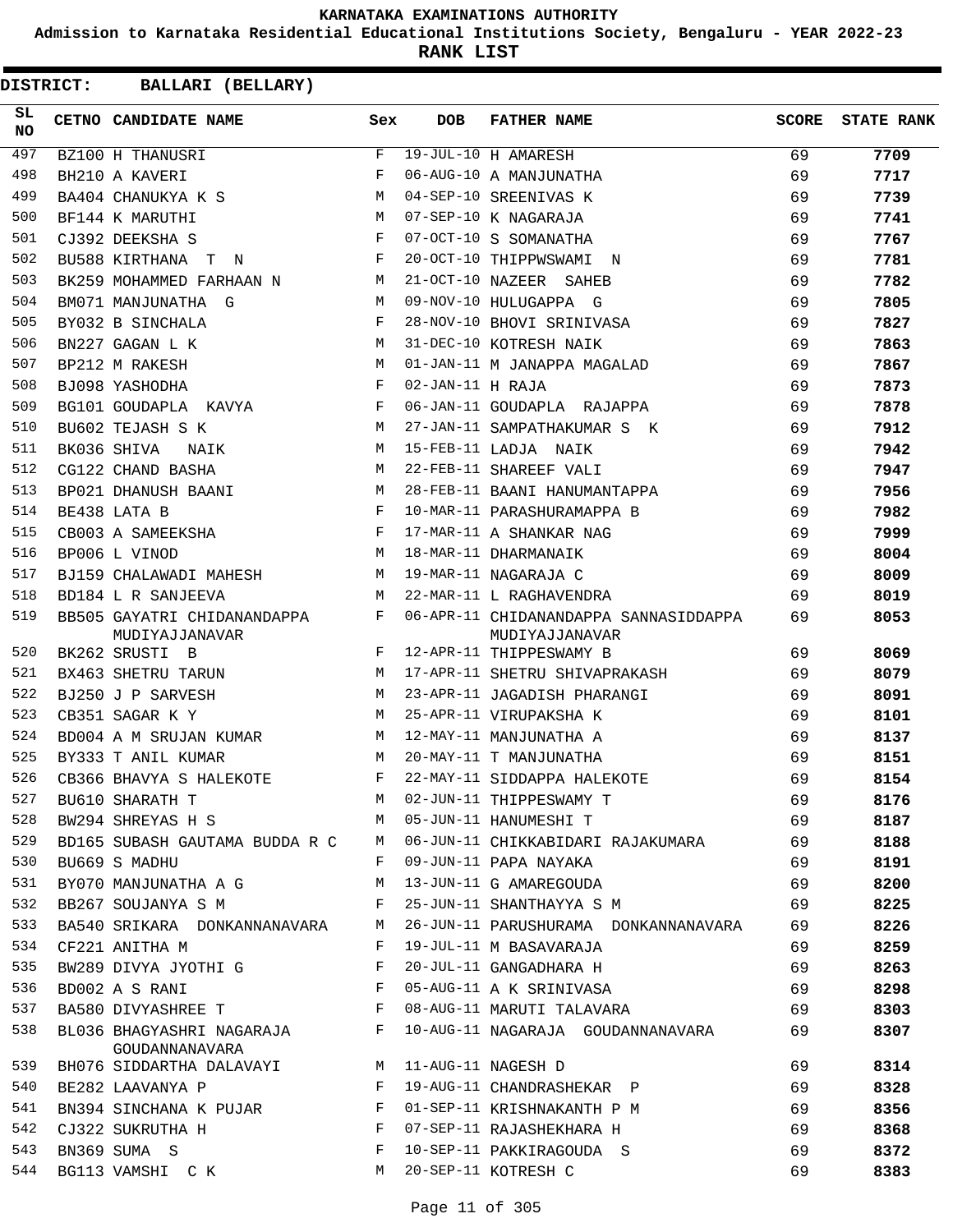**Admission to Karnataka Residential Educational Institutions Society, Bengaluru - YEAR 2022-23**

**RANK LIST**

| SL<br><b>NO</b> |            | CETNO CANDIDATE NAME                                                            | Sex          | DOB              | <b>FATHER NAME</b>                                                              | SCORE | <b>STATE RANK</b> |
|-----------------|------------|---------------------------------------------------------------------------------|--------------|------------------|---------------------------------------------------------------------------------|-------|-------------------|
| 545             |            |                                                                                 |              |                  | BP418 MEENAKSHI SANDIMANI F 25-SEP-11 GURUNATHA SANDIMANI 69                    |       | 8385              |
| 546             |            | CF105 H MANJUNATHA M 07-OCT-11 H DURUGESHA                                      |              |                  |                                                                                 | 69    | 8407              |
| 547             |            | BT304 THASMAYI B A F                                                            |              |                  | 27-OCT-11 AJJAYYA B S                                                           | 69    | 8426              |
| 548             |            | BM225 BANASHREE BELAVIGI F                                                      |              |                  | 22-NOV-11 B SHIVASHANKARAGOUDA                                                  | 69    | 8453              |
| 549             |            | BJ204 ABHIRAM B                                                                 | M            |                  | 26-NOV-11 ASHWATH NARAYANA                                                      | 69    | 8461              |
| 550             |            |                                                                                 |              |                  | BY253 PINJAR AYISHA BEGUM F 27-NOV-11 PINJAR GOKUR SAB                          | 69    | 8465              |
| 551             |            | BB157 HOTTI LOKESH                                                              |              |                  | M 08-DEC-11 HOTTI VEERANNA                                                      | 69    | 8475              |
| 552             |            | $\mathbf{F}$ and $\mathbf{F}$<br>BC175 PREETHI                                  |              |                  | 21-DEC-11 NAGALINGAPPA                                                          | 69    | 8492              |
| 553             |            | BJ315 DAYANANDA B M 31-DEC-11 SHIVARAJA P                                       |              |                  |                                                                                 | 69    | 8498              |
| 554             |            |                                                                                 |              |                  | BD111 H L ROHITH GOUDA M 17-JAN-12 LINGESHWARA GOUDA                            | 69    | 8506              |
| 555             |            | $\mathbf{F}$ and the contract of the contract $\mathbf{F}$<br>BT324 R HASHMITAJ |              |                  | 28-APR-12 MOHAMMED RAFEEQ M                                                     | 69    | 8516              |
| 556             |            | CE323 MEGHARAJ B                                                                |              |                  | B<br>M 18-SEP-09 SHANKRAPPA<br>M 19-JAN-10 M YALLAPPA<br>M 02-MAY-10 BHIMA NAIK | 68    | 8525              |
| 557             |            | BL213 M RAHUL                                                                   |              |                  |                                                                                 | 68    | 8541              |
| 558             |            | BM008 B LANKESH                                                                 |              |                  |                                                                                 | 68    | 8564              |
| 559             |            |                                                                                 |              |                  | BN129 REVANASIDDAPPA SOPPINA M 22-JUN-10 HALESHA SOPPINA                        | 68    | 8580              |
| 560             |            |                                                                                 |              |                  | BY036 L V BASAVARAJA M 05-AUG-10 C VIRUPANNA                                    | 68    | 8605              |
| 561             |            | BV275 VARUN T                                                                   |              |                  | M 02-SEP-10 T CHANDRASHEKAR                                                     | 68    | 8627              |
| 562             |            |                                                                                 |              |                  | BB444 S L KAVYA KAVYA $F$ 05-SEP-10 S L DEVARAJANAIKA                           | 68    | 8629              |
| 563             |            |                                                                                 |              |                  | BM413 PANKAJ BANAKARA M 11-SEP-10 LACCHANAIK BANAKARA                           | 68    | 8635              |
| 564             |            | $\mathbf{F}$<br>CK323 LAVANYA H                                                 |              |                  | 27-SEP-10 NAGARAJA H                                                            | 68    | 8652              |
| 565             |            | M<br>BT373 PRAJWAL NM                                                           |              |                  | 06-OCT-10 MANJUNATHA NS<br>04-NOV-10 C M NAGARAJA                               | 68    | 8664              |
| 566             |            | $\mathbf{F}$ . The set of $\mathbf{F}$<br>BC062 C M SHALINI                     |              |                  |                                                                                 | 68    | 8699              |
| 567             |            | BU691 BRUNDA T                                                                  |              | 07-DEC-10 TATYAY |                                                                                 | 68    | 8737              |
| 568             |            | $\begin{array}{c} \n\text{F} \\ \text{M}\n\end{array}$<br>BG241 M MANU          |              |                  | 25-DEC-10 MARUDURU SHIVARAJA                                                    | 68    | 8758              |
| 569             |            | BL309 B S PRADEEP                                                               |              |                  | M 05-JAN-11 B SHIVYA NAIK                                                       | 68    | 8772              |
| 570             |            |                                                                                 |              |                  | BL158 SURESHA KATUGARA M 09-JAN-11 KOTEPPA KATUGARA                             | 68    | 8779              |
| 571             |            | BL274 YASHWANTH H                                                               |              |                  | M 15-JAN-11 PRABHUDEV H                                                         | 68    | 8797              |
| 572             |            | BH226 N MADHUMITHA F                                                            |              |                  | 22-JAN-11 M NALLASWAMY                                                          | 68    | 8805              |
| 573             |            | $\mathbf{F}$<br>BD265 MEGANA K P                                                |              |                  | 23-JAN-11 PRAKASHACHARI K                                                       | 68    | 8806              |
| 574             |            |                                                                                 |              |                  | BM031 SARJUN NANDIHALLI M 25-JAN-11 BASAVARAJA NANDIHALLI                       | 68    | 8811              |
| 575             |            | BX485 BHARATH KUMAR REDDY                                                       |              |                  | M 26-JAN-11 RAGHAVENDRA REDDY                                                   | 68    | 8812              |
| 576             |            | BG185 THANU A                                                                   | F            |                  | 26-JAN-11 NAGARAJA A                                                            | 68    | 8814              |
| 577             |            | CD024 M S THARUN PRAKASH                                                        | M            |                  | 28-JAN-11 M S PRAKASH                                                           | 68    | 8817              |
| 578             |            | CA074 NIHARIKA M                                                                | F            |                  | 29-JAN-11 M HAMPA REDDY                                                         | 68    | 8820              |
| 579             |            | BK243 P JAYASREE                                                                | $\mathbf{F}$ |                  | 02-FEB-11 P THIMMARAJU                                                          | 68    | 8826              |
| 580             |            | BM022 BALEGARA SALEEM BASHA                                                     | M            |                  | 12-FEB-11 BALEGARA SADDAM HUSAIN                                                | 68    | 8848              |
| 581             |            | BJ116 MOHAMMED AYEMAN                                                           | M            |                  | 18-FEB-11 ALLAH BAKASH P                                                        | 68    | 8858              |
| 582             |            | BL058 MAHMAD NABI S                                                             | М            |                  | 20-FEB-11 MABU SAB S                                                            | 68    | 8867              |
| 583             |            | BX285 SREERAKSHA K                                                              | F            |                  | 22-FEB-11 SATHYANARAYANA K                                                      | 68    | 8871              |
| 584             |            | BC126 H KIRANA                                                                  | М            |                  | 27-FEB-11 HARIJANA MANJUNATHA                                                   | 68    | 8879              |
| 585             |            | BL019 DHANALAKSHMI                                                              | F            |                  | 28-FEB-11 DHANAJAYACHARI                                                        | 68    | 8881              |
| 586             |            | CE329 U SUHAS                                                                   | М            |                  | 05-MAR-11 SHIVASHANKAR U                                                        | 68    | 8897              |
| 587             |            | BV099 P V SHERAYA                                                               | F            |                  | 06-MAR-11 H VENKATESHA                                                          | 68    | 8899              |
| 588             |            | BF530 GURUPRASAD G                                                              | М            |                  | 07-MAR-11 GOVINDARAJ G                                                          | 68    | 8901              |
| 589             |            | CE215 ANUPAMA                                                                   | F            |                  | 09-MAR-11 SHARANABASAVA                                                         | 68    | 8906              |
| 590             |            | BW284 HIMA BINDU G                                                              | F            |                  | 18-MAR-11 VIRUPAKSHI REDDY G                                                    | 68    | 8921              |
| 591             |            | BK260 JAHNAVI G                                                                 | F            |                  | 28-MAR-11 GURUMURTHY G                                                          | 68    | 8949              |
| 592             |            | BF140 RANJITHA R                                                                | F            |                  | 29-MAR-11 REDDINAIKA                                                            | 68    | 8956              |
| 593             | BF141 SUMA |                                                                                 | F            |                  | 02-APR-11 CHANDRANAIK                                                           | 68    | 8970              |
| 594             |            | BU673 HARSHA M V                                                                | М            |                  | 07-APR-11 VEERESHA M                                                            | 68    | 8981              |
|                 |            |                                                                                 |              |                  |                                                                                 |       |                   |
|                 |            |                                                                                 |              | Page 12 of 305   |                                                                                 |       |                   |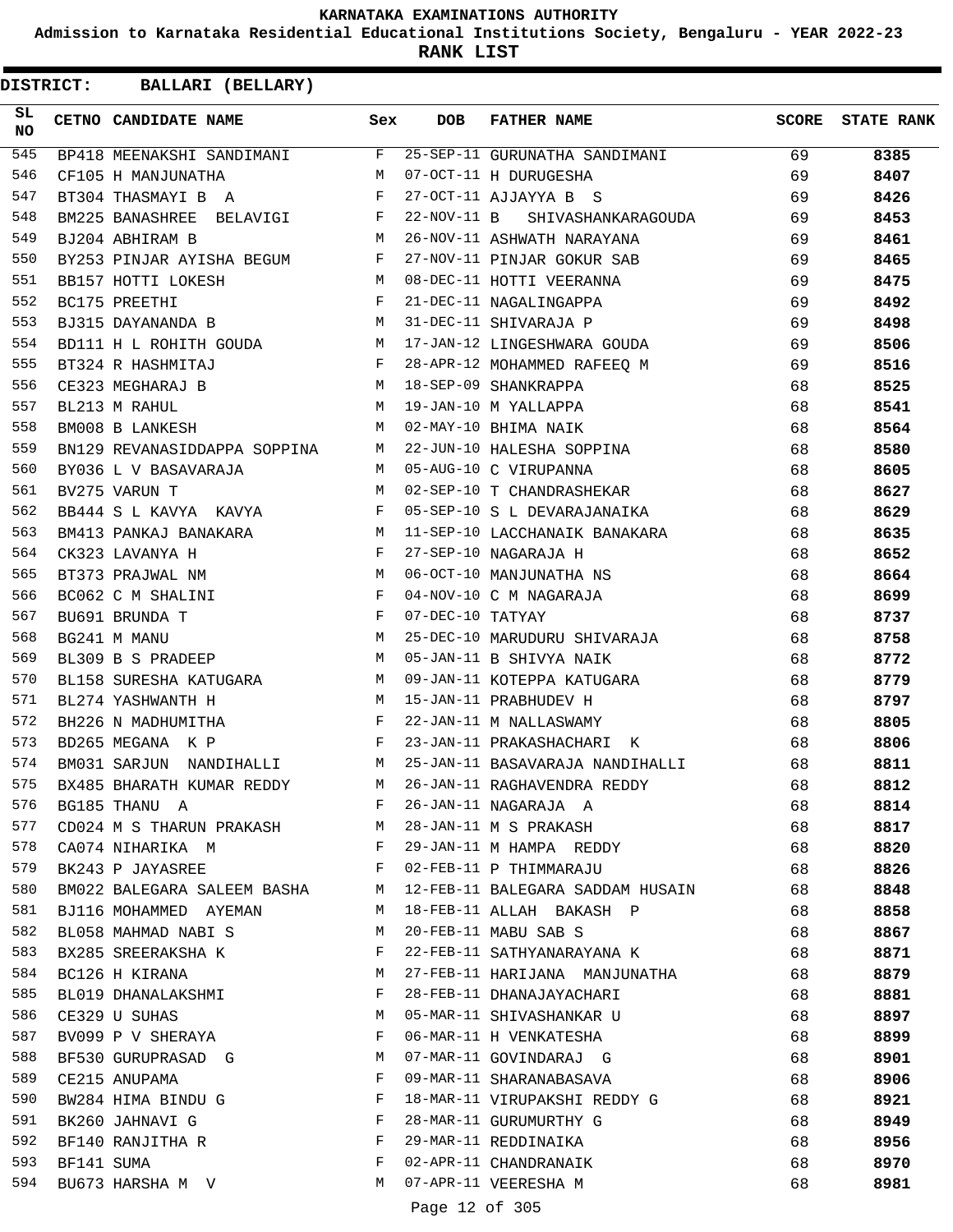**Admission to Karnataka Residential Educational Institutions Society, Bengaluru - YEAR 2022-23**

**RANK LIST**

| SL<br><b>NO</b> | CETNO CANDIDATE NAME                                                                                                                                                                                                                                   | Sex | <b>DOB</b>     | <b>FATHER NAME</b>                                                                          | SCORE    | <b>STATE RANK</b> |
|-----------------|--------------------------------------------------------------------------------------------------------------------------------------------------------------------------------------------------------------------------------------------------------|-----|----------------|---------------------------------------------------------------------------------------------|----------|-------------------|
| 595             | BN393 MANOJ                                                                                                                                                                                                                                            |     |                | M 11-APR-11 MARUTHESHA KUMBARA 68                                                           |          | 8995              |
| 596             | BW268 K SHREE GOURI                                                                                                                                                                                                                                    | F   |                | 12-APR-11 K CHANDRA SHEKAR GOUDA 68                                                         |          | 9001              |
| 597             | M <sub>N</sub><br>BB326 VAYU U                                                                                                                                                                                                                         |     |                | 68<br>21-APR-11 NAGARAJA U                                                                  |          | 9027              |
| 598             | BA584 V H GIREESH M                                                                                                                                                                                                                                    |     |                | 27-APR-11 M VIRUPAKSHAPPA                                                                   | 68       | 9038              |
| 599             |                                                                                                                                                                                                                                                        |     |                | BT316 S ARCHANA S F 01-MAY-11 S GANGADHARA S                                                | 68       | 9049              |
| 600             |                                                                                                                                                                                                                                                        |     |                | BA046 BANAKARA SRUJAN M 08-MAY-11 BANAKARA DEVAPPA                                          | 68       | 9066              |
| 601             | BA539 BHARGAV U                                                                                                                                                                                                                                        |     |                | M 08-MAY-11 UPPAR PARASHURAM                                                                | 68       | 9067              |
| 602             | BE024 B TEJSHWINI F                                                                                                                                                                                                                                    |     |                | 17-MAY-11 B BASAVARAJA BANAKARA 68                                                          |          | 9082              |
| 603             | BS239 MAITRI M S                                                                                                                                                                                                                                       |     |                | F 17-MAY-11 SURESHA M                                                                       | 68       | 9083              |
| 604             |                                                                                                                                                                                                                                                        |     |                | BL202 BHAVANI TALAVARA F 24-MAY-11 DEVENDRAPPA TALAVARA 68                                  |          | 9102              |
| 605             | BA659 SAI VIVEK U K<br>$\mathbf M$                                                                                                                                                                                                                     |     |                | 26-MAY-11 KRISHNAPPA A<br>68                                                                |          | 9110              |
| 606             | $\mathbf{F}$ and $\mathbf{F}$<br>BU146 CHAITANYA T V                                                                                                                                                                                                   |     |                | 28-MAY-11 VEERESH T                                                                         | 68       | 9114              |
| 607             |                                                                                                                                                                                                                                                        |     |                |                                                                                             | 68       | 9154              |
| 608             |                                                                                                                                                                                                                                                        |     |                | BM484 YALAGERI SHASHANK MO7-JUN-11 YALAGERI SHIVAYOGI BYO30 V BINDHU F 26-JUN-11 V DURUGESH | 68       | 9207              |
| 609             |                                                                                                                                                                                                                                                        |     |                | BN034 BOODANOORU VIDYA $F$ 27-JUN-11 BOODANOORU KALIVEERAPPA 68                             |          | 9209              |
| 610             | BN383 GOWTHAM L G                                                                                                                                                                                                                                      |     |                | M 27-JUN-11 LAKSAMAN M G                                                                    | 68       | 9210              |
| 611             | BD040 PARASHURAM                                                                                                                                                                                                                                       |     |                | M 12-JUL-11 MANJAPPA M                                                                      | 68       | 9248              |
| 612             | BZ224 CHAVHAN VISHNU VIJAYA M 18-JUL-11 KAMANNA                                                                                                                                                                                                        |     |                |                                                                                             | 68       | 9255              |
| 613             | BY018 B VARUN KUMARA                                                                                                                                                                                                                                   |     |                | M 26-JUL-11 THIMAMA REDDY B                                                                 | 68       | 9281              |
| 614             | $\mathbb{R}^n$ . The set of $\mathbb{R}^n$<br>BV003 A KEERTHANA                                                                                                                                                                                        |     |                | 01-AUG-11 A THIPPESWAMY                                                                     |          | 9292              |
| 615             | M 08-AUG-11 DURGESH H<br>BX156 NAGENDRA H                                                                                                                                                                                                              |     |                | AMY 68<br>68                                                                                |          | 9301              |
| 616             | BP273 PRUTHVIRAJA C M 09-AUG-11 CHANNARAJA K                                                                                                                                                                                                           |     |                |                                                                                             | 68       | 9304              |
| 617             | $\mathbf{F}$ and the set of the set of the set of the set of the set of the set of the set of the set of the set of the set of the set of the set of the set of the set of the set of the set of the set of the set of the set of<br>BN230 ARPITHA B S |     |                | 14-AUG-11 BASAVANTHAPPA SHIVAMOGGI 68                                                       |          | 9316              |
| 618             | BU507 PRAJWAL GOWDA A G M 23-AUG-11 NAGARAJA A G                                                                                                                                                                                                       |     |                |                                                                                             | 68       | 9342              |
| 619             | BU053 H N VINAYAKA                                                                                                                                                                                                                                     |     |                | M 29-AUG-11 H NAGARAJA                                                                      | 68       | 9350              |
| 620             |                                                                                                                                                                                                                                                        |     |                | BG295 PADMAVATHI H F 03-SEP-11 PARASHURAMA H                                                | 68       | 9354              |
| 621             | $\mathbf{F}$<br>BZ092 DIVYASRI H                                                                                                                                                                                                                       |     |                | 09-NOV-11 H RAMA KRISHNA                                                                    | 68       | 9447              |
| 622             | M<br>BF095 PRAJWAL K M                                                                                                                                                                                                                                 |     |                | 22-NOV-11 MAHESHWARAPPA K                                                                   | 68       | 9462              |
| 623             | BL311 SUMANTH                                                                                                                                                                                                                                          |     |                | M 03-DEC-11 JAYAPRAKASHA                                                                    | 68       | 9474              |
| 624             | CD241 GANESH                                                                                                                                                                                                                                           | M   |                | 10-DEC-11 KUMARAPPA                                                                         | 68       | 9480              |
| 625             | CJ024 B RAVITEJA                                                                                                                                                                                                                                       |     |                | M 01-JAN-10 B LINGAPPA                                                                      | 67       | 9528              |
| 626             | BK202 RAJAVALI                                                                                                                                                                                                                                         | М   |                | 15-JAN-10 KASIMSAB                                                                          | 67       | 9532              |
| 627             | CD418 FARIDHA N                                                                                                                                                                                                                                        | F   |                | 21-FEB-10 NAJIR SAB                                                                         | 67       | 9540              |
| 628             | BU626 MANOJ M G                                                                                                                                                                                                                                        | М   |                | 10-APR-10 MANJUNATHA M G                                                                    | 67       | 9553              |
| 629             | BP076 PRAVEENA<br>KARADIGI                                                                                                                                                                                                                             | M   |                | 06-JUL-10 SURESHA K                                                                         | 67       | 9576              |
| 630             | BM038 NAGARAJA KALASAPURA                                                                                                                                                                                                                              | M   |                | 21-JUL-10 KALASAPURADA PHAKKEERESHA                                                         | 67       | 9582              |
| 631             | CJ111 JYOTHI U                                                                                                                                                                                                                                         | F   |                | 23-AUG-10 VIRUPAKSHIGOUDA                                                                   | 67       | 9599              |
| 632             | BP075 SINCHANA HAVANUR                                                                                                                                                                                                                                 | F   |                | 18-OCT-10 KOTRESH HAVANUR                                                                   | 67       | 9644              |
| 633             | BQ016 TANU M                                                                                                                                                                                                                                           | F   |                | 21-OCT-10 MALLESHAPPA M                                                                     | 67       | 9647              |
| 634             | BP115 LAKSHMI KINNURI                                                                                                                                                                                                                                  | F   |                | 23-OCT-10 HANUMANTHAPPA K                                                                   | 67       | 9649              |
| 635             | BB032 B HEMANTHA                                                                                                                                                                                                                                       | M   |                | 31-OCT-10 B SHASHIDHARA                                                                     | 67       | 9659              |
| 636             | BA418 NAGARAJA H                                                                                                                                                                                                                                       | M   |                | 15-NOV-10 H PAMPAPATHI                                                                      | 67       | 9679              |
| 637             | BN332 SHARATH PATIL                                                                                                                                                                                                                                    | M   |                | 17-NOV-10 S VEERANAGOUDA                                                                    | 67       | 9688              |
| 638             |                                                                                                                                                                                                                                                        | F   |                | 19-DEC-10 RAJKUMAR S                                                                        |          |                   |
| 639             | BM356 SUCHITRA R S                                                                                                                                                                                                                                     | M   |                | 01-JAN-11 BASAVARAJA                                                                        | 67<br>67 | 9741              |
| 640             | CG093 G NAVEEN                                                                                                                                                                                                                                         | F   |                |                                                                                             |          | 9762              |
| 641             | BE360 KUNTAL PADMAVATHI                                                                                                                                                                                                                                | F   |                | 09-JAN-11 KUNTAL CHANNABASAPPA<br>26-JAN-11 OMYANAIK L                                      | 67       | 9786              |
| 642             | BP014 SINCHANA O L                                                                                                                                                                                                                                     |     |                |                                                                                             | 67       | 9813              |
|                 | BN100 CHANDRAPPA HOSAMANI                                                                                                                                                                                                                              | M   |                | 08-MAR-11 HUCHAPPA HOSAMANI                                                                 | 67       | 9904              |
| 643             | BF111 H BHUMIKA                                                                                                                                                                                                                                        | F   |                | 11-MAR-11 H BASAVARAJA                                                                      | 67       | 9906              |
| 644             | BF357 PREETHAMRAJ CHOUHAN R                                                                                                                                                                                                                            | M   |                | 12-MAR-11 RAMESH NAIK                                                                       | 67       | 9909              |
|                 |                                                                                                                                                                                                                                                        |     | Page 13 of 305 |                                                                                             |          |                   |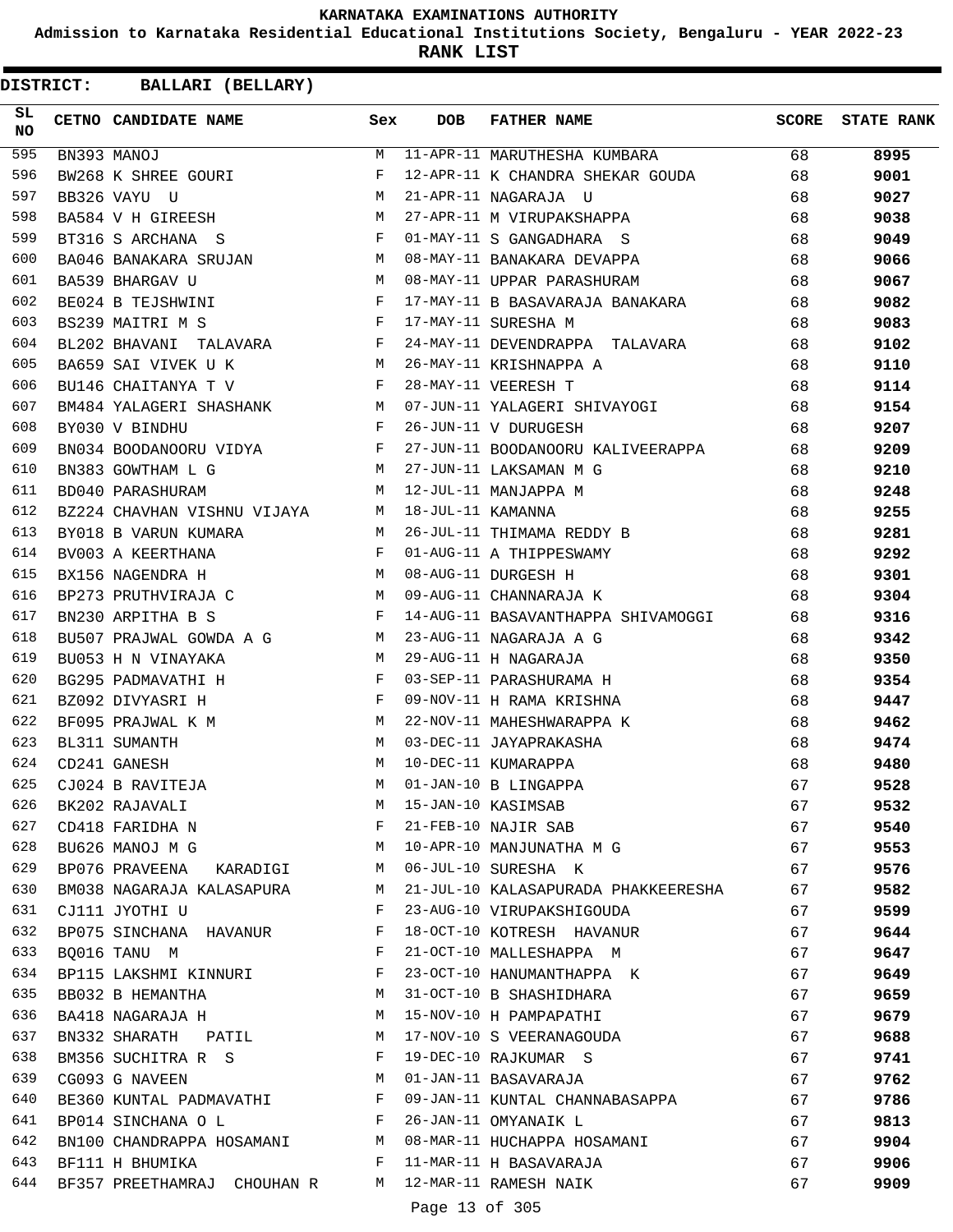**Admission to Karnataka Residential Educational Institutions Society, Bengaluru - YEAR 2022-23**

**RANK LIST**

| SL.<br><b>NO</b> | <b>CETNO CANDIDATE NAME</b>                                                                                                                                                                                                                            | Sex | <b>DOB</b>          | <b>FATHER NAME</b>                  | SCORE | <b>STATE RANK</b> |
|------------------|--------------------------------------------------------------------------------------------------------------------------------------------------------------------------------------------------------------------------------------------------------|-----|---------------------|-------------------------------------|-------|-------------------|
| 645              | BB402 RAHUL MYALA                                                                                                                                                                                                                                      | M   |                     | 22-MAR-11 MYALA MANJUNATHA          | 67    | 9929              |
| 646              | BR059 K S NANDEESH                                                                                                                                                                                                                                     | М   |                     | 24-MAR-11 K SIDDESH                 | 67    | 9935              |
| 647              | CD149 SHARATH M VODEYR VODEYAR                                                                                                                                                                                                                         | M   |                     | 26-MAR-11 MANJUNATHA V              | 67    | 9943              |
| 648              | BC005 A RAKSHITHA                                                                                                                                                                                                                                      | F   |                     | 04-APR-11 A KOTRESH                 | 67    | 9961              |
| 649              | BP287 NANDEESH ANGADI                                                                                                                                                                                                                                  | M   |                     | 05-APR-11 BASAVARAJA                | 67    | 9963              |
| 650              | BF322 SACHIN S<br><b>M</b>                                                                                                                                                                                                                             |     |                     | 10-APR-11 NAGARAJ C                 | 67    | 9977              |
| 651              | BL230 RAJESHWARI HAVANURU                                                                                                                                                                                                                              | F   |                     | 15-MAY-11 SHIVAPUTHRAPPA HAVANURU   | 67    | 10062             |
| 652              | BB352 P MALLIKARJUNA<br><b>Example 19</b> M                                                                                                                                                                                                            |     |                     | 25-MAY-11 P DODDABASAPPA            | 67    | 10089             |
| 653              | BU716 MADAKARI B                                                                                                                                                                                                                                       | M   |                     | 05-JUN-11 BASAVARAJA G T            | 67    | 10117             |
| 654              | $\mathbf{F}$ and the set of the set of the set of the set of the set of the set of the set of the set of the set of the set of the set of the set of the set of the set of the set of the set of the set of the set of the set of<br>BU642 MONISHA G S |     |                     | 07-JUN-11 SHIVAKUMAR G M            | 67    | 10125             |
| 655              | <b>M</b><br>BJ106 K YAMANOOR                                                                                                                                                                                                                           |     |                     | 11-JUN-11 HULUGAPPA                 | 67    | 10136             |
| 656              | BQ374 ARJUN S VEERASAVARKAR M                                                                                                                                                                                                                          |     |                     | 17-JUN-11 SHIVARAJ S                | 67    | 10152             |
| 657              | BD027 B BHARATH                                                                                                                                                                                                                                        | M   |                     | 17-JUN-11 B GIRISH                  | 67    | 10153             |
| 658              | BC296 VINAY GIDDAMMANAVARA                                                                                                                                                                                                                             | M   |                     | 17-JUN-11 MANJUNATHA GIDDAMMANAVARA | 67    | 10154             |
| 659              | BB514 SPANDANA BHOVI                                                                                                                                                                                                                                   | F   |                     | 22-JUN-11 VENKATESH BHOVI           | 67    | 10166             |
| 660              | $\mathbf{F}$<br>BD268 JYOTHI P                                                                                                                                                                                                                         |     |                     | 27-JUN-11 PARVATHAPPA P             | 67    | 10174             |
| 661              | M <sub>1</sub><br>CD167 B U NITHINKUMAR                                                                                                                                                                                                                |     |                     | 13-JUL-11 BANAKAR UJJAPPA           | 67    | 10219             |
| 662              | CE469 SANJAYKUMAR G<br>M <sub>1</sub>                                                                                                                                                                                                                  |     |                     | 13-JUL-11 NAGABHUSHANA G            | 67    | 10220             |
| 663              | $\mathbf{F}$ and the contract of the contract of $\mathbf{F}$<br>CG171 SUPRIYA K                                                                                                                                                                       |     |                     | 19-JUL-11 K RAVI KUMAR              | 67    | 10234             |
| 664              | $\mathbf{F}$<br>BG146 NAYANA K U                                                                                                                                                                                                                       |     |                     | 27-JUL-11 K UMAPATHI                | 67    | 10255             |
| 665              | <b>Expanding Property</b><br>BM480 KEERTHANA THOTAR                                                                                                                                                                                                    |     |                     | 28-JUL-11 SAKRAPPA THOTAR           | 67    | 10258             |
| 666              | BL264 BHUVANESHWARI MALLIKARJUNA F<br>KOGANURU                                                                                                                                                                                                         |     |                     | 12-AUG-11 MALLIKARJUNA KOGANURU     | 67    | 10288             |
| 667              | BL210 SANTHOSHKUMAR V R M                                                                                                                                                                                                                              |     |                     | 12-AUG-11 V RAVINAIK                | 67    | 10291             |
| 668              | BG172 MITHUN K A                                                                                                                                                                                                                                       | M   |                     | 22-AUG-11 AJJAYYA K S               | 67    | 10311             |
| 669              | BU482 HARSHINI B V                                                                                                                                                                                                                                     | F   |                     | 26-AUG-11 VIDYADHARA B S            | 67    | 10319             |
| 670              | BL082 DHEERAJ SHANTHAPPANAVARA                                                                                                                                                                                                                         | M   |                     | 07-SEP-11 RAJAPPA SHANTHAPPANAVARA  | 67    | 10338             |
| 671              | BK363 VARSHINI<br>G K                                                                                                                                                                                                                                  | F   |                     | 19-SEP-11 GADILINGAPPA B K          | 67    | 10356             |
| 672              | BB095 G B MADHUSHREE                                                                                                                                                                                                                                   | F   |                     | 22-OCT-11 G BHARAMANAGOUDA          | 67    | 10396             |
| 673              | BE034 TANUSHA                                                                                                                                                                                                                                          | F   |                     | 28-OCT-11 BANGI SIDDESHA            | 67    | 10403             |
| 674              | BX280 JASHWANTH KUMAR S S M                                                                                                                                                                                                                            |     |                     | 07-NOV-11 S SHIVANANDA S            | 67    | 10414             |
| 675              | CH011 LAKSHYAROYAL S                                                                                                                                                                                                                                   |     |                     | F 11-NOV-11 MANJUNATHA S            | 67    | 10427             |
| 676              | BT350 LOHITH D N                                                                                                                                                                                                                                       | M   |                     | 06-DEC-11 NAGARAJA D                | 67    | 10446             |
| 677              | <b>M</b><br>BP337 GANESHA GUDI                                                                                                                                                                                                                         |     |                     | 11-DEC-11 RAVI GUDI                 | 67    | 10454             |
| 678              | BW182 K M SRUSTI                                                                                                                                                                                                                                       | F   |                     | 26-APR-12 K M SIDDALINGAYYA         | 67    | 10493             |
| 679              | M <sub>N</sub><br>BP008 TUKARAMA D C                                                                                                                                                                                                                   |     |                     | 20-OCT-09 CHANNA NAIK D             | 66    | 10506             |
| 680              | BD136 NIKHILGOUDA PATIL M                                                                                                                                                                                                                              |     |                     | 16-FEB-10 SUBHASHGOUDA PATIL        | 66    | 10521             |
| 681              | BS115 D A AKSHAYA                                                                                                                                                                                                                                      | M   | $18$ -MAR-10 $AJAY$ |                                     | 66    | 10528             |
| 682              | BN123 GULANAGOUDA PATIL                                                                                                                                                                                                                                | M   |                     | 31-MAR-10 KARIBASAVANAGOUDA PATIL   | 66    | 10533             |
| 683              | BM378 APEKSHA A                                                                                                                                                                                                                                        | F   |                     | 27-MAY-10 RAGHAVENDRA A             | 66    | 10548             |
| 684              | BD303 ARPITHA D                                                                                                                                                                                                                                        | F   |                     | 30-MAY-10 GIREESH D                 | 66    | 10549             |
| 685              | BM464 GOUTHAMI                                                                                                                                                                                                                                         | F   |                     | 03-JUN-10 NAGESH                    | 66    |                   |
| 686              | BW458 HONNUR SWAMY                                                                                                                                                                                                                                     | M   |                     | 06-JUN-10 KENCHAPPA                 | 66    | 10552<br>10555    |
| 687              |                                                                                                                                                                                                                                                        | F   |                     |                                     | 66    | 10579             |
|                  | BF109 H MANUSHREE                                                                                                                                                                                                                                      |     |                     | 25-JUL-10 H CHIDANANDA              |       |                   |
| 688              | BZ129 K G HEMANTH M                                                                                                                                                                                                                                    |     |                     | 03-SEP-10 K G NAGESH                | 66    | 10606             |
| 689              | BY152 MAHESH G<br><b>M</b>                                                                                                                                                                                                                             |     |                     | 07-SEP-10 VEERANA GOUDA G           | 66    | 10613             |
| 690              | BP048 DANESHWARI DAMBALA F                                                                                                                                                                                                                             |     |                     | 08-SEP-10 DAMBALA RAJAPPA           | 66    | 10615             |
| 691              | CJ501 PRUTHVI                                                                                                                                                                                                                                          | F   |                     | 13-SEP-10 VENKATESHA                | 66    | 10618             |
| 692              | BL209 INALLI GAYATHRI                                                                                                                                                                                                                                  | F   |                     | 03-OCT-10 VENKATESHA INALLI         | 66    | 10633             |
| 693              | BL085 VIJAYALAKSHMI C                                                                                                                                                                                                                                  | F   |                     | 16-OCT-10 CHANDYANAIK M             | 66    | 10655             |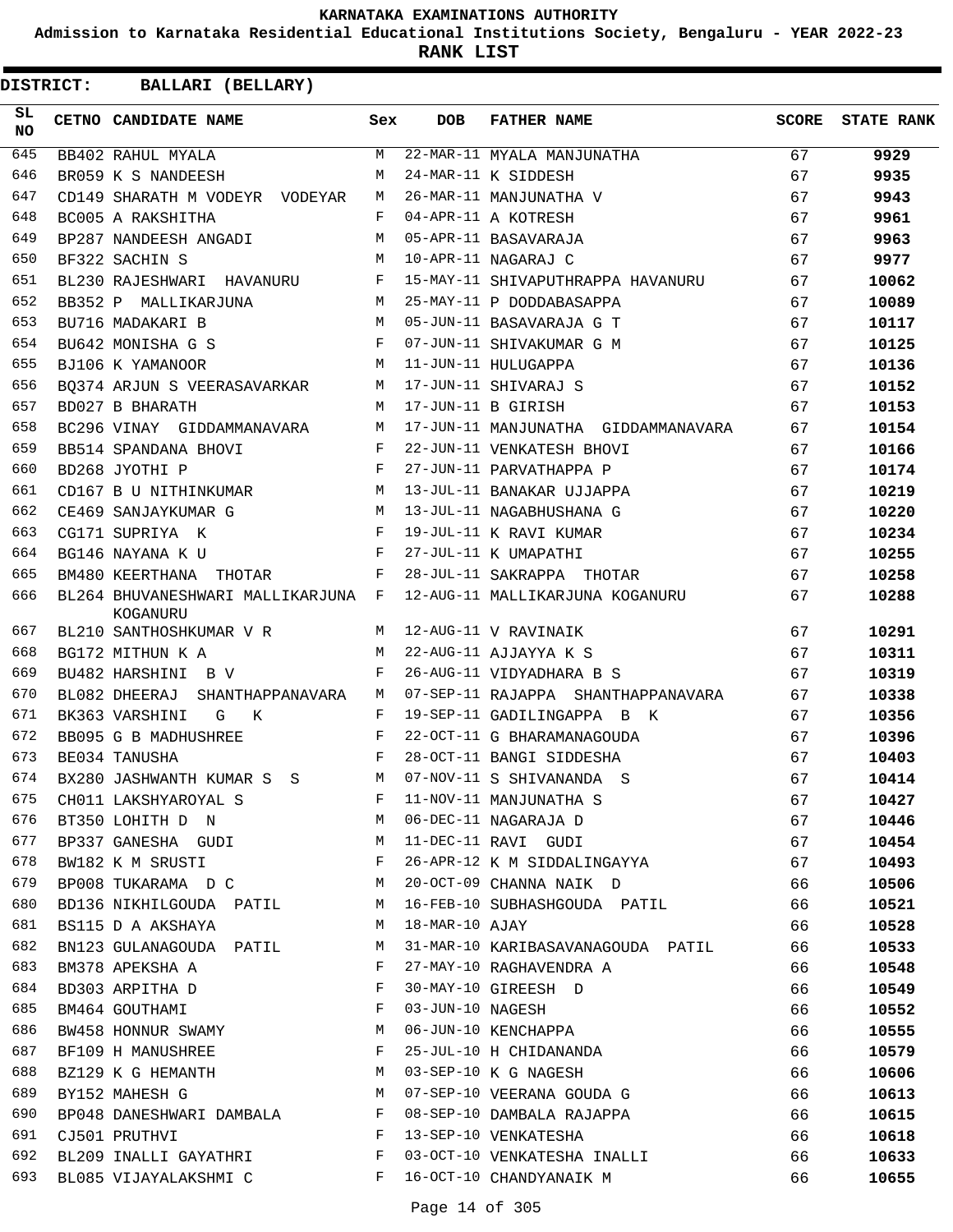**Admission to Karnataka Residential Educational Institutions Society, Bengaluru - YEAR 2022-23**

**RANK LIST**

| SL<br><b>NO</b> | CETNO CANDIDATE NAME                                                                                                                                                    | Sex | <b>DOB</b>        | <b>FATHER NAME</b>                                                                           | <b>SCORE</b> | <b>STATE RANK</b> |
|-----------------|-------------------------------------------------------------------------------------------------------------------------------------------------------------------------|-----|-------------------|----------------------------------------------------------------------------------------------|--------------|-------------------|
| 694             |                                                                                                                                                                         |     |                   | BX057 REVANTH KUMAR REDDY MO5-NOV-10 VANNAREDDY<br>BF187 ANKITHA U F 11-NOV-10 UMESHA NAIK T | 66           | 10680             |
| 695             |                                                                                                                                                                         |     |                   |                                                                                              | 66           | 10689             |
| 696             | $\mathbf M$<br>BC002 JEEVAN A                                                                                                                                           |     |                   | 09-DEC-10 A GONEPPA                                                                          | 66           | 10729             |
| 697             | $\mathbf{F}$<br>BB522 SRUSTI S                                                                                                                                          |     |                   | 13-DEC-10 KOTRESH S                                                                          | 66           | 10734             |
| 698             | $\begin{array}{lllllll} \texttt{CF020} & \texttt{B} & \texttt{S} & \texttt{AISHWARYA} & \texttt{F}\\ \texttt{CJ238} & \texttt{SHAILAJA} & & & & \texttt{F} \end{array}$ |     |                   | 19-DEC-10 B SRINIVAS NAYAKA                                                                  | 66           | 10747             |
| 699             |                                                                                                                                                                         |     | 01-JAN-11 AMRESH  |                                                                                              | 66           | 10767             |
| 700             | BP159 SUKANYA AKKASALI F                                                                                                                                                |     |                   | 09-JAN-11 DATTATREYA A                                                                       | 66           | 10785             |
| 701             | M<br>BK098 DEEPAK PATIL                                                                                                                                                 |     |                   | 10-JAN-11 ASHOK PATIL                                                                        | 66           | 10786             |
| 702             | BT198 K G PRAJWAL GOWDA M                                                                                                                                               |     |                   | 14-JAN-11 K G SIDDANA GOWDA                                                                  | 66           | 10793             |
| 703             | BL224 BHOOMIKA PAROJI                                                                                                                                                   | F   |                   | 30-JAN-11 BASAVARAJA PAROJI                                                                  | 66           | 10824             |
| 704             | BU423 BASAVARAJA B M                                                                                                                                                    |     |                   | 01-FEB-11 MALLIKARJUNA B                                                                     | 66           | 10830             |
| 705             | $\mathbf{F}$ and $\mathbf{F}$ and $\mathbf{F}$<br>BE206 ANITHA BHOVI                                                                                                    |     |                   | 03-FEB-11 MANJAPPA BHOVI                                                                     | 66           | 10832             |
| 706             | BX085 G SUSHMITHA F<br>BX093 G BRUNDA F                                                                                                                                 |     |                   | 10-FEB-11 G DEVENDRA                                                                         | 66           | 10850             |
| 707             |                                                                                                                                                                         |     |                   | 27-FEB-11 G NAGARAJA                                                                         | 66           | 10876             |
| 708             | CG355 SHARATH H                                                                                                                                                         |     |                   | 05-MAR-11 HANUMAYYA H                                                                        | 66           | 10887             |
| 709             | $\mathbf{F}$<br>BA524 SAHANA SP                                                                                                                                         |     |                   | 13-MAR-11 SU SI PATRI YALLAPPA                                                               | 66           | 10910             |
| 710             | BA477 U R ANJUMA BANU                                                                                                                                                   | F   |                   | 21-MAR-11 U RAJA BAKSHI                                                                      | 66           | 10937             |
| 711             | BQ285 N M CHETAN KUMAR M 04-APR-11 N MANJUNATH                                                                                                                          |     |                   |                                                                                              | 66           | 10964             |
| 712             | BA260 LINGARAJA KYADIGIHALLI M                                                                                                                                          |     |                   | 06-APR-11 NAGARAJA K                                                                         | 66           | 10969             |
| 713             | BE337 P R YASHAVANTH M                                                                                                                                                  |     |                   | 12-APR-11 RAVIKUAMAR                                                                         | 66           | 10985             |
| 714             | BM223 SUDARSHAN                                                                                                                                                         | M   |                   | 28-APR-11 VENKATESH NAIK                                                                     | 66           | 11032             |
| 715             | BA125 HANDRAL BASAVARAJA M 09-MAY-11 H HULUGAPPA                                                                                                                        |     |                   |                                                                                              | 66           | 11055             |
| 716             | BN127 PRASHANTHANAIK M                                                                                                                                                  |     |                   | 10-MAY-11 DAKY NAIK                                                                          | 66           | 11057             |
| 717             | $\mathbf{F}$ . The set of $\mathbf{F}$<br>CJ092 G NIKHITHA                                                                                                              |     |                   | 18-MAY-11 G SANJEEVAREDDY                                                                    | 66           | 11078             |
| 718             | CC245 TEJAS R                                                                                                                                                           | M   | 27-MAY-11 RAGHU K |                                                                                              | 66           | 11105             |
| 719             | CA062 K J SREEDHAR M                                                                                                                                                    |     |                   | 01-JUN-11 KUMAREPPA                                                                          | 66           | 11115             |
| 720             | BC093 K M TANUSHREE F                                                                                                                                                   |     |                   | 06-JUN-11 RAJASHEKHARAIAH K M                                                                | 66           | 11130             |
| 721             | <b>M</b><br>BB376 AKULA GOUDA H                                                                                                                                         |     |                   | 07-JUN-11 VEERANAGOUDA H                                                                     | 66           | 11132             |
| 722             | BH167 BINDU BAI L G                                                                                                                                                     | F   |                   | 28-JUN-11 RAMA NAK                                                                           | 66           | 11187             |
| 723             | $\mathbb F$ . If $\mathbb F$<br>BU497 INDIRA N                                                                                                                          |     |                   | 28-JUN-11 NAGARAJA N                                                                         | 66           | 11188             |
| 724             |                                                                                                                                                                         |     |                   | BM452 HALESH BANDRAKALLI M 02-JUL-11 NAGAPPA BANDRAKALLI                                     | 66           | 11197             |
| 725             | BS122 PRAVEEN B                                                                                                                                                         | М   |                   | 07-JUL-11 BASAVARAJ K O                                                                      | 66           | 11213             |
| 726             | BA661 V PREMA                                                                                                                                                           | F   |                   | 07-JUL-11 V NINGAJJA                                                                         | 66           | 11214             |
| 727             | CE516 GAVI SIDDARTH                                                                                                                                                     | М   |                   | 17-JUL-11 TAKUR NAIK                                                                         | 66           | 11239             |
| 728             | BE212 M JAHNAVI                                                                                                                                                         | F   |                   | 21-JUL-11 M MARUTHI                                                                          | 66           | 11247             |
| 729             | BG224 SHARTH SD                                                                                                                                                         | M   |                   | 21-JUL-11 DEVENDRAPPA S                                                                      | 66           | 11248             |
| 730             | BX087 VEERA BHADRA GOUDA H                                                                                                                                              | M   |                   | 14-AUG-11 H NAGRAJ                                                                           | 66           | 11304             |
| 731             | CD363 HEMANTH K M                                                                                                                                                       | M   |                   | 26-AUG-11 MANJUNATHA K                                                                       | 66           | 11322             |
| 732             | CJ494 BHARATHISH R M                                                                                                                                                    | M   |                   | 06-SEP-11 VEERABHADRAIAH J                                                                   | 66           | 11344             |
| 733             | BH292 K VIDYASHREE                                                                                                                                                      | F   |                   | 13-SEP-11 K VEERAREDDY                                                                       | 66           | 11353             |
| 734             | BO070 M LAKSHMI                                                                                                                                                         | F   |                   | 15-SEP-11 M KIRANKUMAR                                                                       | 66           | 11358             |
| 735             | BC307 NITHIN KUMAR KOLKAR                                                                                                                                               | M   |                   | 15-SEP-11 SHANTHAPPA K                                                                       | 66           | 11359             |
| 736             | BQ149 G CHINNU                                                                                                                                                          | M   |                   | 24-SEP-11 CHANNAPPA G                                                                        | 66           | 11372             |
| 737             | BX184 N HEMANTH GOUDA                                                                                                                                                   | M   |                   | 14-DEC-11 N V MALLANA GOUDA                                                                  | 66           | 11472             |
| 738             | CD164 PRADEEPA D H                                                                                                                                                      | M   |                   | 01-JAN-12 HANUMANTHAPPA D                                                                    | 66           | 11487             |
| 739             | BA032 B N SAGAR                                                                                                                                                         | M   |                   | 28-NOV-09 B N RAGHAVENDRA                                                                    | 65           | 11520             |
| 740             | BD169 JEEVANA K                                                                                                                                                         | M   |                   | 19-DEC-09 PRASANNA CHARI                                                                     | 65           | 11522             |
| 741             | BT147 BHAVYASHREE S V                                                                                                                                                   | F   |                   | 22-JAN-10 VISWANATHA S                                                                       | 65           | 11536             |
| 742             | BC098 GADADA SPANDANA                                                                                                                                                   | F   |                   | 16-FEB-10 GADADA ANANDA                                                                      | 65           | 11544             |
| 743             | BX493 MEENA V                                                                                                                                                           | F   |                   | 28-FEB-10 ROHITH KUMAR V                                                                     | 65           | 11548             |
|                 |                                                                                                                                                                         |     |                   |                                                                                              |              |                   |
|                 |                                                                                                                                                                         |     | Page 15 of 305    |                                                                                              |              |                   |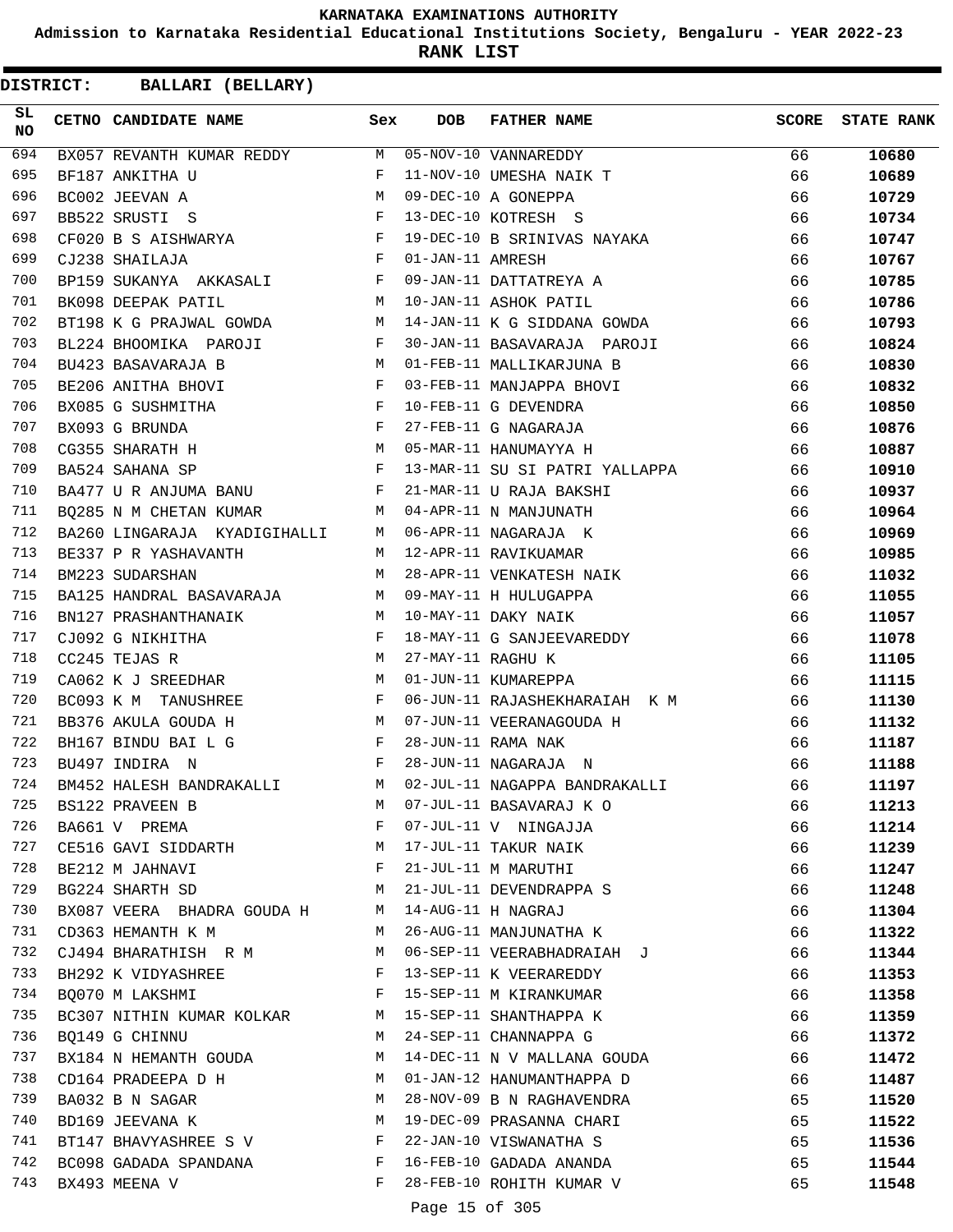**Admission to Karnataka Residential Educational Institutions Society, Bengaluru - YEAR 2022-23**

**RANK LIST**

| SL<br><b>NO</b> | CETNO CANDIDATE NAME                                              | Sex | DOB | <b>FATHER NAME</b>                                               | <b>SCORE</b> | <b>STATE RANK</b> |
|-----------------|-------------------------------------------------------------------|-----|-----|------------------------------------------------------------------|--------------|-------------------|
| 744             | CH196 AKHILA                                                      | F   |     | 21-JUN-10 PAMPA REDDY                                            | 65           | 11588             |
| 745             | BL348 SOMASHEKHARA LAXMESHWARADA                                  | М   |     | 30-JUL-10 HANUMANTHAPPA                                          | 65           | 11611             |
| 746             | CB073 G DIVYA                                                     | F   |     | 22-AUG-10 G M RAMA REDDY                                         | 65           | 11627             |
| 747             | BM468 VIDYA BIRURU                                                | F   |     | 31-AUG-10 VEERANNA BIRURU                                        | 65           | 11632             |
| 748             | BW592 MUKTHESH                                                    | M   |     | 04-SEP-10 SHIVANNA                                               | 65           | 11635             |
| 749             | BT338 GOVINDASWAMY                                                | М   |     | 08-SEP-10 P C NAGARAJA                                           | 65           | 11638             |
| 750             | BZ322 KALPANA                                                     | F   |     | 21-SEP-10 THOTAPPA                                               | 65           | 11656             |
| 751             | BR013 RAGHUNATHA A                                                | M   |     | 29-SEP-10 ASHOKA A                                               | 65           | 11664             |
| 752             | B0305 YOGISHA G                                                   | M   |     | 13-OCT-10 SIDDALINGAPPA G                                        | 65           | 11681             |
| 753             | BY241 P KHADAR BASHA                                              | M   |     | 23-OCT-10 P MEHABOOB BASHA                                       | 65           | 11689             |
| 754             | BW341 P PRAVI RANJAN CHOWDARY                                     | М   |     | 31-OCT-10 P RAMESH                                               | 65           | 11698             |
| 755             | BM455 PRAJWAL KUMAR NEKARA                                        | М   |     | 01-NOV-10 NAGARAJA N                                             | 65           | 11704             |
| 756             | BY209 N NAVEEN KUMAR                                              | M   |     | 07-NOV-10 N CHANDRASHEKARA                                       | 65           | 11710             |
| 757             | BA398 M PRIYA                                                     | F   |     | 30-NOV-10 K MANJUNATHA NAIK                                      | 65           | 11755             |
| 758             | BM139 K M AMOGH                                                   | M   |     | 23-DEC-10 K M VAGISH                                             | 65           | 11784             |
| 759             | BX420 S PAWAN KUMAR                                               | М   |     | 24-DEC-10 S MANJUNATHA                                           | 65           | 11787             |
| 760             | CE477 SAGAR K                                                     | M   |     | 01-JAN-11 SHIVARAJ K                                             | 65           | 11808             |
| 761             | BZ306 J KEERTHI                                                   | F   |     | 03-JAN-11 J DODDA VEERESH                                        | 65           | 11818             |
| 762             | BM006 BRUNDA BASAVANAGOUDA<br>BASAVANAGOUDRU                      | F   |     | 05-JAN-11 BASAVANAGOUDA<br>CHANNABASAVANAGOUDA<br>BASAVANAGOUDRU | 65           | 11822             |
| 763             | CD425 VARSHINI                                                    | F   |     | 08-JAN-11 LAKSHMANA GOWDA                                        | 65           | 11834             |
| 764             | BV256 K R PRAJWAL                                                 | M   |     | 24-JAN-11 KATERA RAMESHA                                         | 65           | 11867             |
| 765             | BT040 ROOPA T                                                     | F   |     | 26-JAN-11 THIPPESWAMY N                                          | 65           | 11873             |
| 766             | CH513 NOULI SANKALPA                                              | F   |     | 09-FEB-11 N SHARANABASAVA                                        | 65           | 11889             |
| 767             | BX460 P R JASHWANT<br>RAJ                                         | М   |     | 22-FEB-11 P C SHANKARA GOWD                                      | 65           | 11922             |
| 768             | BA174 NAVEEN S V                                                  | M   |     | 25-FEB-11 VENKATESH S                                            | 65           | 11930             |
| 769             | BB030 B M SHIVAIAH                                                | M   |     | 28-FEB-11 B M SHANTAVEERAIAH                                     | 65           | 11937             |
| 770             | BN304 RENUKA BAGALI                                               | F   |     | 28-FEB-11 BASAVARAJA BAGALI                                      | 65           | 11941             |
| 771             | BO438 SRUJAN D NAIK                                               | M   |     | 01-MAR-11 DHANRAJ N                                              | 65           | 11945             |
| 772             | BA438 GOUTAMI C                                                   | F   |     | 05-MAR-11 CHANDRANAIK                                            | 65           | 11951             |
| 773             | BZ256 N H PRIYANKA                                                | F   |     | 09-MAR-11 NAGARAJA H                                             | 65           | 11957             |
| 774             | BG301 N R KUMAR                                                   |     |     | M 14-MAR-11 R NAGARAJA                                           | 65           | 11970             |
| 775             |                                                                   |     |     | BQ166 K GURUBASAVARAJ M 17-MAR-11 K SIDDHALINGESH K              | 65           | 11977             |
| 776             | BQ449 JEEVAN D M                                                  |     |     | 28-MAR-11 SURESH D                                               | 65           | 12004             |
| 777             | BU415 NAYANA B                                                    | F   |     | 28-MAR-11 BASAVARAJA S                                           | 65           | 12005             |
| 778             | BT021 MANOHARA G                                                  | M   |     | 14-APR-11 M GOVINDARAJA                                          | 65           | 12042             |
| 779             | $\mathbb F$ . The set of $\mathbb F$<br>BL055 RAGINI              |     |     | 14-APR-11 RAJUNAIK                                               | 65           | 12043             |
| 780             | BQ065 SINCHANA C M S F                                            |     |     | 21-APR-11 SRIKANTHAIAH C M                                       | 65           | 12069             |
| 781             | $\mathbf{F}$ and $\mathbf{F}$ and $\mathbf{F}$<br>BA191 K ASHWINI |     |     | 25-APR-11 K HEMAREDDY                                            | 65           | 12076             |
| 782             | BE490 DARSHAN KUMAR Y V M 01-MAY-11 VEERABHADRAPPA Y              |     |     |                                                                  | 65           | 12092             |
| 783             |                                                                   |     |     | BB102 MAHANTHEESHA BARIKARA M 02-MAY-11 SUNKAPPA BARIKARA        | 65           | 12097             |
| 784             | BK208 RAHUL TALAVARA                                              | M   |     | 16-MAY-11 PRAKASH T                                              | 65           | 12127             |
| 785             | BH327 RAHUL MATHAGATTI                                            | M   |     | 25-MAY-11 NAGAPPA MATHAGATTI                                     | 65           | 12148             |
| 786             | BJ256 ARNAV                                                       | M   |     | 26-MAY-11 K VIJAYAKUMAR                                          | 65           | 12152             |
| 787             | BM075 L H PRAVEENA M                                              |     |     | 01-JUN-11 L HALESH NAIK                                          | 65           | 12163             |
| 788             | <b>M</b><br>CH373 RAJABAKSHA                                      |     |     | 09-JUN-11 RAGAWENDRA                                             | 65           | 12194             |
| 789             |                                                                   |     |     | BN035 CHARANTHIMATH PRANAV M 11-JUN-11 CHARANTHIMATH PRAKASHA    | 65           | 12198             |
| 790             | BG139 DHANUSH KUMAR Y                                             |     |     | M 17-JUN-11 NINGAPPA Y                                           | 65           | 12211             |
| 791             | BN340 PRATHIKSHA M                                                |     |     | F 08-JUL-11 MANJUNATHA M                                         | 65           | 12267             |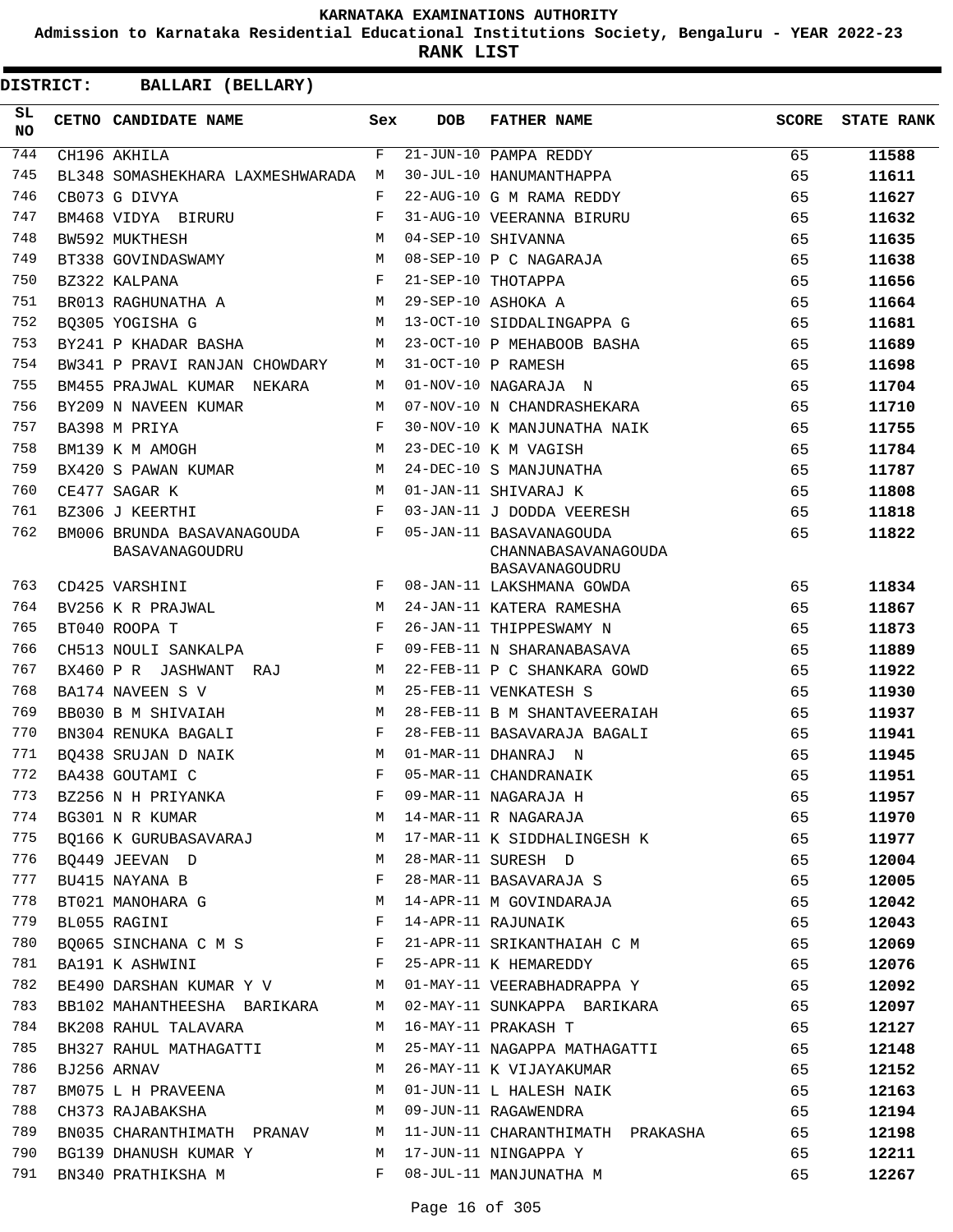**Admission to Karnataka Residential Educational Institutions Society, Bengaluru - YEAR 2022-23**

**RANK LIST**

| SL<br>NO. | CETNO CANDIDATE NAME                                                         | Sex          | <b>DOB</b>        | <b>FATHER NAME</b>                    | <b>SCORE</b> | <b>STATE RANK</b> |
|-----------|------------------------------------------------------------------------------|--------------|-------------------|---------------------------------------|--------------|-------------------|
| 792       | CF101 H A SHIVUKUMARA                                                        | M            |                   | $\overline{23}$ -JUL-11 H ANJENAPPA   | 65           | 12311             |
| 793       | BD313 KAREGOUDRA GOWTHAMI                                                    | F            |                   | 24-JUL-11 NINGANAGOWDA KAREGOWDRA     | 65           | 12312             |
| 794       | $\mathbf{F}$ and $\mathbf{F}$ . The set of $\mathbf{F}$<br>BA132 H M MADHURA |              |                   | 02-AUG-11 H M JAGADEESHA              | 65           | 12338             |
| 795       | M<br>BF102 PRUTHVI A G                                                       |              |                   | 02-AUG-11 GUDDAPPA A                  | 65           | 12340             |
| 796       | $\mathbf{F}^{\top}$<br>BA547 AMRUTHA                                         |              |                   | 06-AUG-11 BASAVARAJA H                | 65           | 12348             |
| 797       | BM007 JEEVAN NAIK V M                                                        |              |                   | 18-AUG-11 VEERYANAIK V                | 65           | 12381             |
| 798       | <b>Market</b><br>BJ261 M YOGIT                                               |              |                   | 06-SEP-11 MOHAN R S                   | 65           | 12423             |
| 799       | BH207 SHREYA B                                                               | $\mathbf{F}$ |                   | 14-SEP-11 PARASHURAMA B               | 65           | 12443             |
| 800       | BB235 KOLLI MANJUNATHA REDDY M                                               |              |                   | 19-SEP-11 MARUTESHA REDDY             | 65           | 12461             |
| 801       | BJ054 KRISHNA NAIK P C                                                       | M            |                   | 25-SEP-11 CHANDRA NAIK P S            | 65           | 12475             |
| 802       | BN149 DYAMAJJA MAILAMMANAVARA                                                | M            |                   | 27-SEP-11 MAHANTHESHA M               | 65           | 12478             |
| 803       | BT020 LALITH KISHORA A S                                                     | M            |                   | 14-OCT-11 SIDDALINGESHWARA A G        | 65           | 12505             |
| 804       | BE140 DINESH M S                                                             | M            |                   | 08-NOV-11 SHASHIKUMARA M              | 65           | 12548             |
| 805       | BE341 VISHNUSAGAR R                                                          | M            |                   | 11-NOV-11 RAVIKUMAR R                 | 65           | 12553             |
| 806       | BM012 NAGARAJA ARTI                                                          | M            |                   | 24-NOV-11 BANNEPPA A                  | 65           | 12565             |
| 807       | BH351 BASAVARAJA                                                             | M            | 07-FEB-12 SOMAPPA |                                       | 65           | 12615             |
| 808       | BC084 P MANOJ KUMAR                                                          | M            |                   | 07-MAR-12 P GURUBASAVARAJA            | 65           | 12623             |
| 809       | BP265 GOUTHAM H                                                              | M            |                   | 03-JUN-10 THOTAPPA H                  | 64           | 12691             |
| 810       | BL009 VEDAVATHI K                                                            | F            |                   | 10-JUN-10 MANJUNATHA K                | 64           | 12693             |
| 811       | BF288 SRUSHTI P                                                              | $\mathbf{F}$ |                   | 24-JUN-10 VENKATESHA POOJAR           | 64           | 12699             |
| 812       | BP339 ANUSHA G                                                               | $\mathbf{F}$ |                   | 31-AUG-10 KOTRESH GURUVINA            | 64           | 12733             |
| 813       | BS131 K S SAMEEN                                                             | $_{\rm F}$   |                   | 06-SEP-10 K SIDDARTH                  | 64           | 12740             |
| 814       | BE428 NANDAN KUMAR V M                                                       |              |                   | 20-SEP-10 RAJAPPA V                   | 64           | 12753             |
| 815       | BP357 RIYAZ DODDAMANI                                                        | M            |                   | 25-SEP-10 JAMAL SAB DODDAMANI         | 64           | 12757             |
| 816       | CJ054 C VENKATESHA                                                           | M            | 29-SEP-10 HUSENI  |                                       | 64           | 12762             |
| 817       | BL211 M KERTI                                                                | F            |                   | 13-OCT-10 M CHANNAPPA                 | 64           | 12779             |
| 818       | $\mathbf{F}$ and $\mathbf{F}$ and $\mathbf{F}$<br>BB204 K UMMESALMA          |              |                   | 17-OCT-10 K YAMANOOR SAHEB            | 64           | 12784             |
| 819       | BG012 YASHAVANTHA GOULI                                                      | M            |                   | 19-OCT-10 GOULI AMRUTHALINGA          | 64           | 12790             |
| 820       | BM403 AMITH YALLAMMANVARA                                                    | M            | 26-OCT-10 RAMANNA |                                       | 64           | 12803             |
| 821       | BH346 V FAYIZA TABASUM                                                       | F            |                   | 01-NOV-10 V MOHAMMAD HUSSAIN          | 64           | 12814             |
| 822       | BP372 NAGARAJA KOTEPPA<br>BIDARAHALLI                                        | M            |                   | 03-NOV-10 KOTEPPA NILAPPA BIDARAHALLI | 64           | 12817             |
| 823       | BA683 SHRUSHTI S                                                             | F            |                   | 11-NOV-10 MALLIKARJUNA S              | 64           | 12828             |
| 824       | BJ305 H G GOUTHAM                                                            | M            |                   | 20-NOV-10 H D GOPAL                   | 64           | 12844             |
| 825       | CC235 AJAYA M                                                                | М            |                   | 22-NOV-10 SHIVAPPA M                  | 64           | 12851             |
| 826       | BD247 CHETHAN                                                                | М            |                   | 26-NOV-10 HANUMANTHAPPA               | 64           | 12859             |
| 827       | BK306 MANJUNATH                                                              | М            |                   | 30-NOV-10 VIRUPAKSHAPPA B             | 64           | 12864             |
| 828       | BN057 FARAVIN NANDIHALLI                                                     | F            |                   | 01-DEC-10 SHEKSAB NANDIHALLI          | 64           | 12865             |
| 829       | CD280 SAHISH SANTOSH NAZARE                                                  | M            |                   | 02-DEC-10 SANTOSH BHIMRAO NAZARE      | 64           | 12868             |
| 830       | BH251 TANUSHREE S L                                                          | F            |                   | 08-DEC-10 SHANKRAPPA L                | 64           | 12884             |
| 831       | BZ290 P AFRIN                                                                | F            |                   | 19-JAN-11 GOKUR SAB                   | 64           | 12981             |
| 832       | BF342 G CHANDAN                                                              | М            | 26-JAN-11 G RAJU  |                                       | 64           | 12993             |
| 833       | BZ109 B MEHARAJ                                                              | F            |                   | 02-FEB-11 KHASIM SAB P                | 64           | 13009             |
| 834       | BE160 BANASHREE                                                              | F            |                   | 04-FEB-11 GONEGOUDA N                 | 64           | 13017             |
| 835       | BG272 ASHWINI KAMMAARA                                                       | F            |                   | 05-FEB-11 HALESHA KAMMAARA            | 64           | 13019             |
| 836       | BU662 MAHANANDI B M                                                          | М            |                   | 23-FEB-11 BASAVARAJ B M               | 64           | 13048             |
| 837       | BK273 PANKAJA B                                                              | M            |                   | 01-MAR-11 BASAVARAJA B                | 64           | 13062             |
| 838       | BU040 B M ANKITA                                                             | F            |                   | 05-MAR-11 B MANJUNATHA                | 64           | 13070             |
| 839       | BM221 SANJANA DYAMAPPA HAVANURU                                              | F            |                   | 16-MAR-11 DYAMAPPA GUDDAPPA HAVANURU  | 64           | 13101             |
| 840       | BS062 SHREYA H G                                                             | F            |                   | 17-MAR-11 GAVESHA H                   | 64           | 13109             |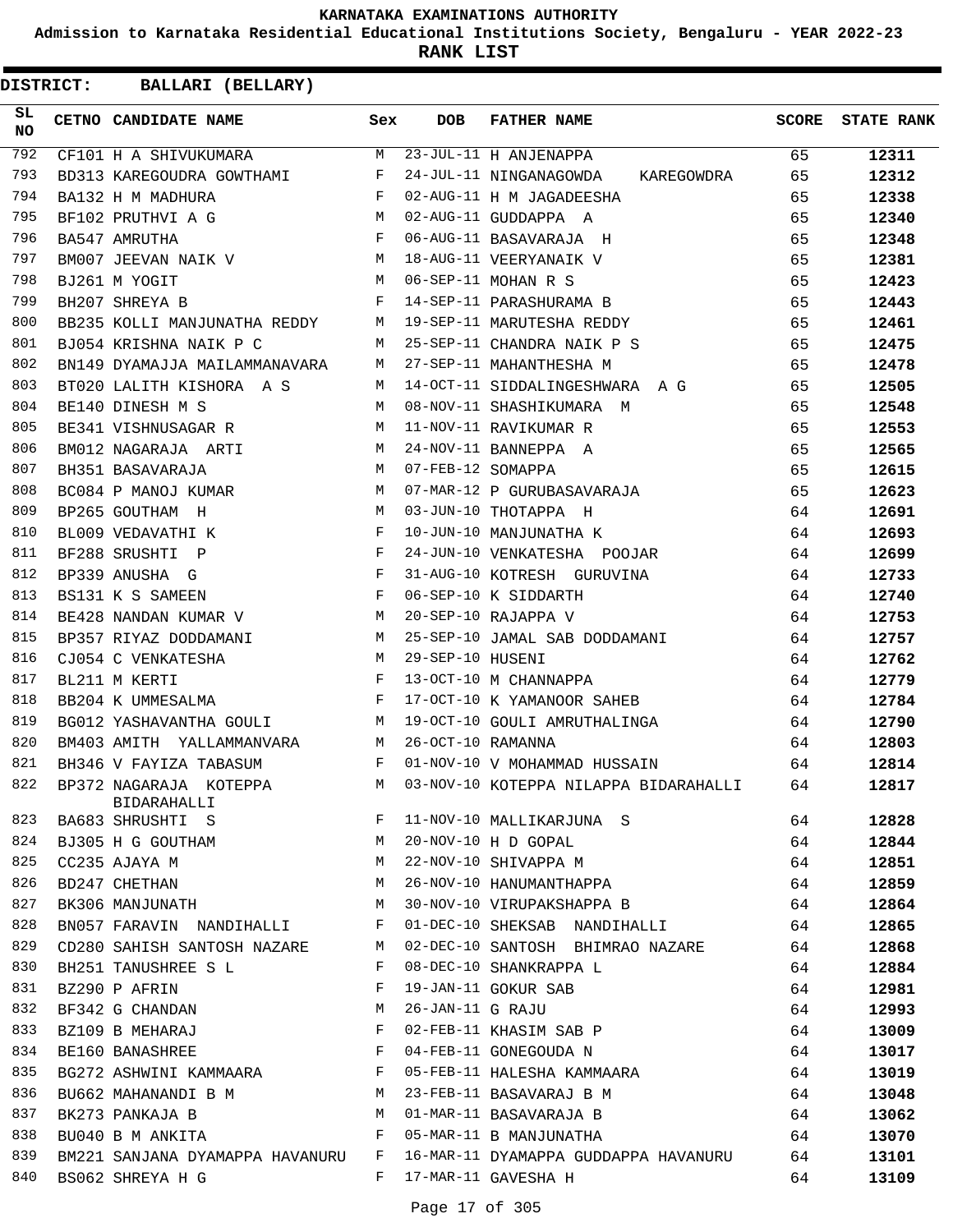**Admission to Karnataka Residential Educational Institutions Society, Bengaluru - YEAR 2022-23**

**RANK LIST**

| SL<br><b>NO</b> |         | CETNO CANDIDATE NAME                                                            | Sex          | <b>DOB</b> | <b>FATHER NAME</b>                                          |    | SCORE STATE RANK |
|-----------------|---------|---------------------------------------------------------------------------------|--------------|------------|-------------------------------------------------------------|----|------------------|
| 841             |         | CE143 SIDDESH B                                                                 | M            |            | 21-MAR-11 SHIVAKUMARA B                                     | 64 | 13122            |
| 842             |         | BF261 THEERTHARAJA GOORAPPARA                                                   | M            |            | 23-MAR-11 DANAPPA GOORAPPARA                                | 64 | 13128            |
| 843             |         | BT149 BANUPRIYA RK                                                              | F            |            | 28-MAR-11 RAJAPPA K                                         | 64 | 13135            |
| 844             |         | BE167 L PREETI                                                                  | F            |            | 08-APR-11 LINGARAJA NAIK                                    | 64 | 13168            |
| 845             |         | CJ030 B M ABHISHEK M                                                            |              |            | 12-APR-11 B M MAHANTHESHA GOUDA                             | 64 | 13181            |
| 846             |         | $\mathbf{F}$<br>BH002 N MAYA                                                    |              |            | 17-APR-11 N TIPPESWAMY                                      | 64 | 13194            |
| 847             |         | BF151 NAGAPPA KAREDEERE M<br>SHASHANKA                                          |              |            | 19-APR-11 K NAGAPPA                                         | 64 | 13200            |
| 848             |         | BA244 YASHAWANTA K $$\tt{M}$$                                                   |              |            | 26-APR-11 KYADGIHALLI MALLAPPA                              | 64 | 13221            |
| 849             |         | CK034 B SANJAY KUMAR                                                            | M            |            | 09-MAY-11 B CHIDANANDA                                      | 64 | 13255            |
| 850             |         | BN320 VIKRAM                                                                    | M            |            | 12-MAY-11 DHARMA NAIK                                       | 64 | 13264            |
| 851             |         | CH194 S P NEHA REDDY F                                                          |              |            | 13-MAY-11 S P NANDIESWARA REDDY                             | 64 | 13267            |
| 852             |         | BF533 SRUSTI PATIL                                                              | $\mathbb F$  |            | 14-MAY-11 ESHWARA PATIL                                     | 64 | 13274            |
| 853             |         | BJ034 TANUSHREE                                                                 | $\mathbf{F}$ |            | 16-MAY-11 GIRINATH                                          | 64 | 13279            |
| 854             |         | $\mathbf{F}$ and $\mathbf{F}$ and $\mathbf{F}$<br>CH092 G NANDITHA              |              |            | 18-MAY-11 G SANJEEV REDDY                                   | 64 | 13282            |
| 855             |         | M<br>BY006 A JEEVAN                                                             |              |            |                                                             | 64 | 13295            |
| 856             |         | BC279 M SHANTHI                                                                 | F            |            | 22-MAY-11 A VEERABHADRA<br>27-MAY-11 M MAHESH               | 64 | 13311            |
| 857             |         | BH032 B SIDDARTH                                                                | M            |            | 28-MAY-11 B VENKOBAPPA                                      | 64 | 13312            |
| 858             |         | BL023 BARADI RAJA M                                                             |              |            | 01-JUN-11 BARADI ANJAPPA                                    | 64 | 13322            |
| 859             | BX287 M | M<br>OBALESH                                                                    |              |            | 01-JUN-11 MANIGI MRUTHYUNJAYA                               | 64 | 13323            |
| 860             |         | BL343 SEVYANAIK R                                                               | M            |            | 01-JUN-11 KAMDAR NAIK                                       | 64 | 13325            |
| 861             |         | BD300 HARISH NAIK B                                                             | M            |            | 05-JUN-11 BEERANAIK B                                       | 64 | 13342            |
| 862             |         | BL198 SANGEETHA MUDDEPPNAR                                                      | $\mathbf{F}$ |            | 06-JUN-11 HANUMAPPA MUDDEPNAR                               | 64 | 13344            |
| 863             |         | BD307 USHA B S                                                                  | $\mathbf{F}$ |            | 06-JUN-11 SHREENIVASA B                                     | 64 | 13346            |
| 864             |         | BY225 H JEEVITHA                                                                | F            |            | 18-JUN-11 H PRAKASHA                                        | 64 | 13375            |
| 865             |         | <b>M</b><br>BR021 CHARAN V S                                                    |              |            | 24-JUN-11 L SHIVANNA                                        | 64 | 13388            |
| 866             |         | BA143 H NAVYASHREE                                                              | $\mathbf{F}$ |            | 27-JUN-11 HALAGERI MUDIYAPPA                                | 64 | 13397            |
| 867             |         | BD318 CHANDRIKA B                                                               | $\mathbf{F}$ |            | 28-JUN-11 RAJESH B                                          | 64 | 13400            |
| 868             |         | CB168 ANJUM                                                                     | $\mathbf{F}$ |            | 06-JUL-11 TAILER MOULASAB                                   | 64 | 13423            |
| 869             |         | BU274 NINGESHA TC<br>M <sub>N</sub>                                             |              |            | 12-JUL-11 CHITRALINGAPPA TN                                 | 64 | 13442            |
| 870             |         | BJ317 AKASH V                                                                   | M            |            | 22-JUL-11 VENKATESH L                                       | 64 | 13472            |
| 871             |         |                                                                                 |              |            | BH321 D DILEEP KUMAR NAIK M 30-JUL-11 DURGYA NAIK           | 64 | 13492            |
| 872             |         | BF006 HARAVI SUPRITH M M 31-JUL-11 MARUTHI H                                    |              |            |                                                             | 64 | 13494            |
| 873             |         |                                                                                 |              |            | BM406 SANGEETHA BIDARALLI F 01-AUG-11 PARASHURAMA BIDARALLI | 64 | 13503            |
| 874             |         | BP002 A NEELAMMA<br>and the state of the state of the Party                     |              |            | 20-AUG-11 A ARJUNAPPA                                       | 64 | 13547            |
| 875             |         | BK116 MANITH S                                                                  | M            |            | 28-AUG-11 HANUMANTHAPPA S                                   | 64 | 13562            |
| 876             |         | BV147 N MANOJ GOWDA M                                                           |              |            | 28-AUG-11 M N NAGARAJA                                      | 64 | 13564            |
| 877             |         | $\mathbf{F}$ and the contract of the contract of $\mathbf{F}$<br>BJ198 M TANIYA |              |            | 30-AUG-11 MOHAN KUMAR                                       | 64 | 13571            |
| 878             |         | BZ071 PRATHAP REDDY G M                                                         |              |            | 30-AUG-11 JADESH REDDAY G                                   | 64 | 13573            |
| 879             |         | BW440 VIDYA SHANKAR G M                                                         |              |            | 19-SEP-11 NAGARAJ G                                         | 64 | 13613            |
| 880             |         | CD209 SOMASHEKHAR                                                               |              |            | M 26-SEP-11 PAMPAPATHI                                      | 64 | 13625            |
| 881             |         | BR241 VIJAY<br>M <sub>1</sub>                                                   |              |            | 06-OCT-11 VENUGOPAL                                         | 64 | 13640            |
| 882             |         | BN024 HADAPADA KARTHIKA                                                         | M            |            | 07-OCT-11 BASAVARAJA                                        | 64 | 13642            |
| 883             |         |                                                                                 |              |            | 09-OCT-11 PARAMESHAPPA                                      |    |                  |
| 884             |         | BG220 MALLAPPARA NAGARAJA                                                       | M<br>F       |            |                                                             | 64 | 13644            |
| 885             |         | BN311 JEEVITHA A K                                                              | F            |            | 02-NOV-11 GURUBASAVANAGOUDA A K                             | 64 | 13678            |
| 886             |         | CB039 DEEPTHI<br>$\mathbf{F}$ and $\mathbf{F}$ and $\mathbf{F}$                 |              |            | 06-NOV-11 V HANUMAPPA REDDY                                 | 64 | 13688            |
|                 |         | BK101 H SOUJANNYA<br>M                                                          |              |            | 17-NOV-11 H JADEPPA                                         | 64 | 13705            |
| 887             |         | CK175 K SOMU                                                                    |              |            | 20-NOV-11 K GURUMURTHY                                      | 64 | 13710            |
| 888             |         | CK165 K UDAYA KUMAR                                                             | M            |            | 24-NOV-11 K RAMA KRISHNA                                    | 64 | 13713            |
| 889             |         | BJ354 BHANUPRIYA G                                                              | F            |            | 29-NOV-11 KOTRAPPA G                                        | 64 | 13720            |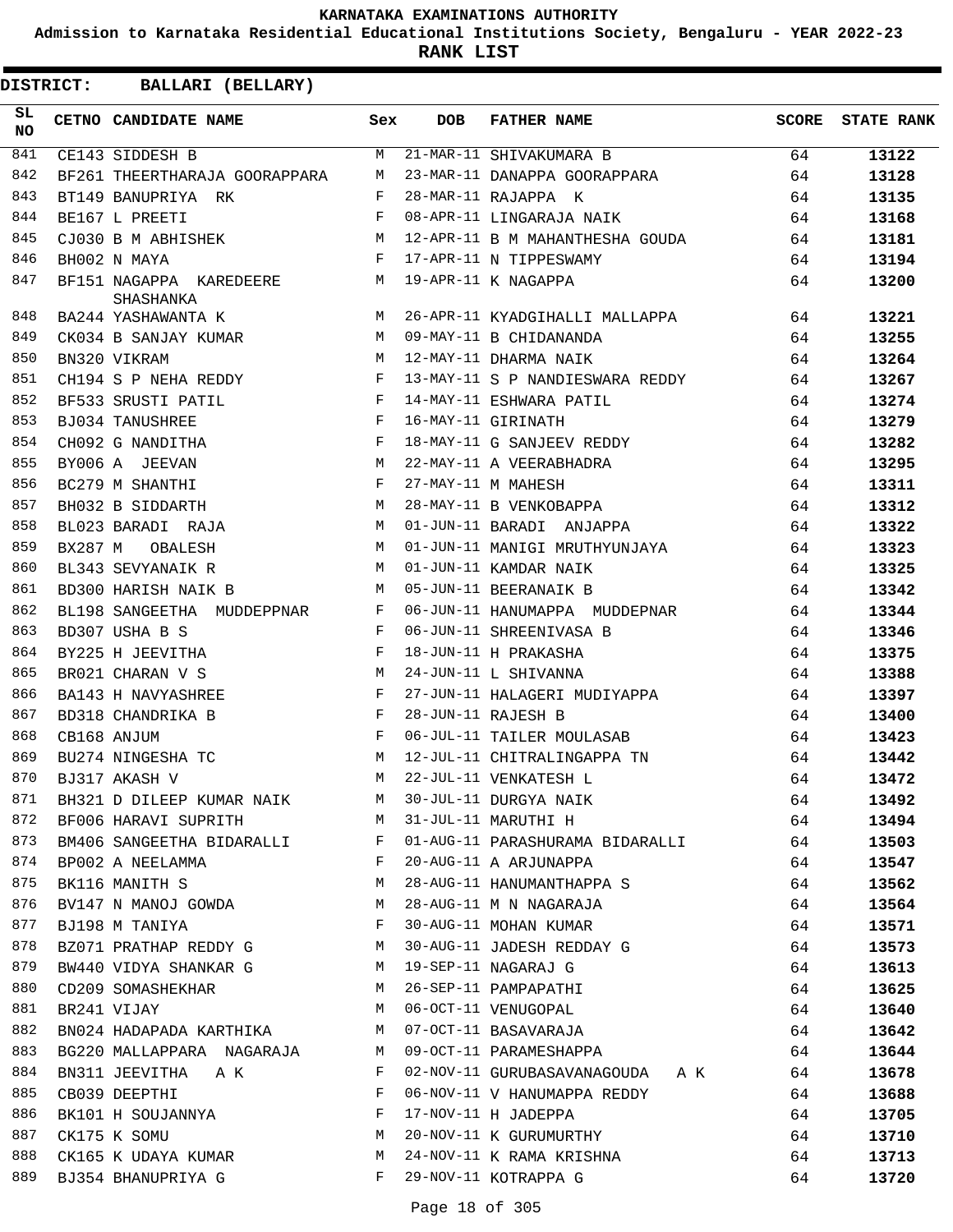**Admission to Karnataka Residential Educational Institutions Society, Bengaluru - YEAR 2022-23**

**RANK LIST**

| SL<br><b>NO</b> |            | CETNO CANDIDATE NAME         | Sex          | <b>DOB</b>        | <b>FATHER NAME</b>                          | SCORE | <b>STATE RANK</b> |
|-----------------|------------|------------------------------|--------------|-------------------|---------------------------------------------|-------|-------------------|
| 890             |            | BF207 JEEVAN C V             | M            |                   | 04-DEC-11 VISHWANATH C T                    | 64    | 13727             |
| 891             |            | BW404 YATHISH REDDY P        | M            |                   | 20-JAN-12 CHANDRA OBULA REDDY P             | 64    | 13766             |
| 892             |            | CH554 NAVEENA K              | М            |                   | 15-NOV-08 MALLIKARJUNA                      | 63    | 13789             |
| 893             |            | BX174 DINESH KUMAR           | M            |                   | 18-JUN-09 K VENKATESH                       | 63    | 13796             |
| 894             |            | BP312 PUTTAVVA KADLIBALU     | F            |                   | 29-SEP-09 RAJAPPA K                         | 63    | 13803             |
| 895             |            | BG201 PRUTHVIRAJ S           | M            |                   | 02-MAR-10 SHEKRANAIK                        | 63    | 13831             |
| 896             |            | BZ019 VINAYAKA B             | M            |                   | 19-MAR-10 MALLIKARJUNA                      | 63    | 13838             |
| 897             |            | CC177 HIDAYATH ALI M A       | M            |                   | 24-APR-10 ASLAM BASHA                       | 63    | 13844             |
| 898             |            | BM177 NANDINI KORLAHALLI     | F            |                   | 30-APR-10 MARUTHI KORLAHALLI                | 63    | 13846             |
| 899             |            | BL051 VINAYAKA KOLACHI       | M            |                   | 07-MAY-10 BASAVARAJA K                      | 63    | 13847             |
| 900             |            | BN029 SHIVAKUMARA<br>RATHOD  | М            |                   | 15-MAY-10 DURGANAIK<br>RATHOD               | 63    | 13853             |
| 901             |            | BE280 B R MARUTI             | M            |                   | 01-JUN-10 RANGAPPA BUKKASAGARADA            | 63    | 13857             |
| 902             |            | BU372 MANIKANTA T            | M            |                   | 06-JUN-10 BASAVARAJA T                      | 63    | 13863             |
| 903             |            | BY158 KUMBARA GOPAL          | M            |                   | 12-JUN-10 KUMBARA HUCHHAPPA                 | 63    | 13868             |
| 904             |            | BE265 MOHAMMED SHAHID S      | M            |                   | 22-AUG-10 SANAULLA<br>S                     | 63    | 13911             |
| 905             |            | BX010 CHAITRA D              | F            |                   | 28-AUG-10 RAMESH D                          | 63    | 13914             |
| 906             |            | BX484 RAGHAVENDRA PATIL      | M            |                   | 09-SEP-10 PRAVEEN KUMAR BHIMARAO PATIL      | 63    | 13930             |
| 907             |            | BS163 RACHANA U B            | F            | 11-SEP-10 UMESHA  | B                                           | 63    | 13932             |
| 908             |            | BY303 TEJASHWINI             | F            |                   | 14-SEP-10 BASAVARAJA                        | 63    | 13938             |
| 909             |            | BB315 MORIGERI SAHANA        | F            |                   | 17-SEP-10 MORIGERI MAHADEVAPPA              | 63    | 13943             |
| 910             |            | CG347 K BEERALINGA           | M            |                   | 25-SEP-10 K BASAVARAJA                      | 63    | 13957             |
| 911             |            | CH059 TILAK                  | M            |                   | 25-SEP-10 MALLIKARJUNA K                    | 63    | 13959             |
| 912             |            | BF069 YOGESH DODDAMANI       | M            |                   | 13-OCT-10 DODDAMANI RAVIKUMAR               | 63    | 13988             |
| 913             |            | BP229 GURU GADUGINA          | М            |                   | 17-OCT-10 MANJULA GADUGINA                  | 63    | 13996             |
| 914             |            | BU341 HAMSARAJA G H          | M            |                   | 21-OCT-10 HANUMANTHAPPA G                   | 63    | 14005             |
| 915             |            | BK062 MANOJA KS              | M            |                   | 01-NOV-10 UTTAMKUMAR KS                     | 63    | 14028             |
| 916             |            | BN431 TUPPADA GANESHA        | M            |                   | 02-NOV-10 TUPPADA MALLIKARJUNA              | 63    | 14031             |
| 917             |            | BE083 KENCHAPPA MADIWALAR    | M            |                   | 07-NOV-10 MALLAPPA MADIWALAR                | 63    | 14039             |
| 918             |            | BY294 VISHWANATH             | M            | 27-NOV-10 KRISHNA |                                             | 63    | 14079             |
| 919             |            | BW452 DEEPA V                | F            |                   | 11-DEC-10 VENKATESH                         | 63    | 14096             |
| 920             | CE664 VEDA |                              | F            |                   | 17-DEC-10 YARRISWAMY                        | 63    | 14107             |
| 921             |            | CE225 NIRANJANA G            | М            |                   | 01-JAN-11 BHARAMAPPA G                      | 63    | 14148             |
| 922             |            | BO009 AM BHARATHA            | M            |                   | 03-JAN-11 AM VIJAY                          | 63    | 14161             |
| 923             |            | CC015 MAHALAKSHMI            | F            |                   | 16-JAN-11 SHIVA KUMARA R                    | 63    | 14191             |
| 924             |            | BZ283 S ASHOK                | М            |                   | 17-JAN-11 S BASAVARAJA                      | 63    | 14195             |
| 925             |            | BY230 ANUSHA                 | F            | 19-JAN-11 RAYAPPA |                                             | 63    | 14197             |
| 926             |            | BE096 MEGHANA P A            | $\mathbf{F}$ |                   | 21-JAN-11 PRABHUDEVA A                      | 63    | 14200             |
| 927             |            | BA359 P SANIYA BEGAM         | F            |                   | 29-JAN-11 P YAMANUR SAB                     | 63    | 14217             |
| 928             |            | BA263 APOORVA L M            | F            |                   | 02-FEB-11 L N MANTHESH NAIK                 | 63    | 14226             |
| 929             |            | BO248 KALAMMA A S            | F            |                   | 11-FEB-11 SIDDAPPA A S                      | 63    | 14241             |
| 930             |            | BL226 UMA PARAMESH LAMANI    | F            |                   | 13-FEB-11 PARAMESH                          | 63    | 14250             |
| 931             |            | CB296 R VINAY                | М            |                   | 19-FEB-11 R SUDHAKAR                        | 63    | 14261             |
| 932             |            | BF124 HALAPPA H              | М            |                   | 25-FEB-11 RAMAPPA H                         | 63    | 14268             |
| 933             |            | BF195 Y PAVITRA              | F            |                   | 28-FEB-11 HANUMANTHAPPA YARESHIMI           | 63    | 14274             |
| 934             |            | CF283 ESHWARI S              | $\mathbf{F}$ |                   | 07-MAR-11 SIDDAPPA S                        | 63    | 14292             |
| 935             |            | BK318 PREM KUMAR B G         | M            |                   | 19-MAR-11 GURUMURTHY B                      | 63    | 14325             |
| 936             |            | BB193 K DHANUSH              | M            |                   | 27-MAR-11 K TAYAPPA                         | 63    | 14353             |
| 937             |            | BN250 NANDIHALLI CHIRANJEEVI | M            |                   | 04-APR-11 NANDIHALLI MANJAPPA<br>NANDIHALLI | 63    | 14374             |
| 938             |            | BH049 D RAHUL                | M            |                   | 10-APR-11 D PRAHALLAD                       | 63    | 14389             |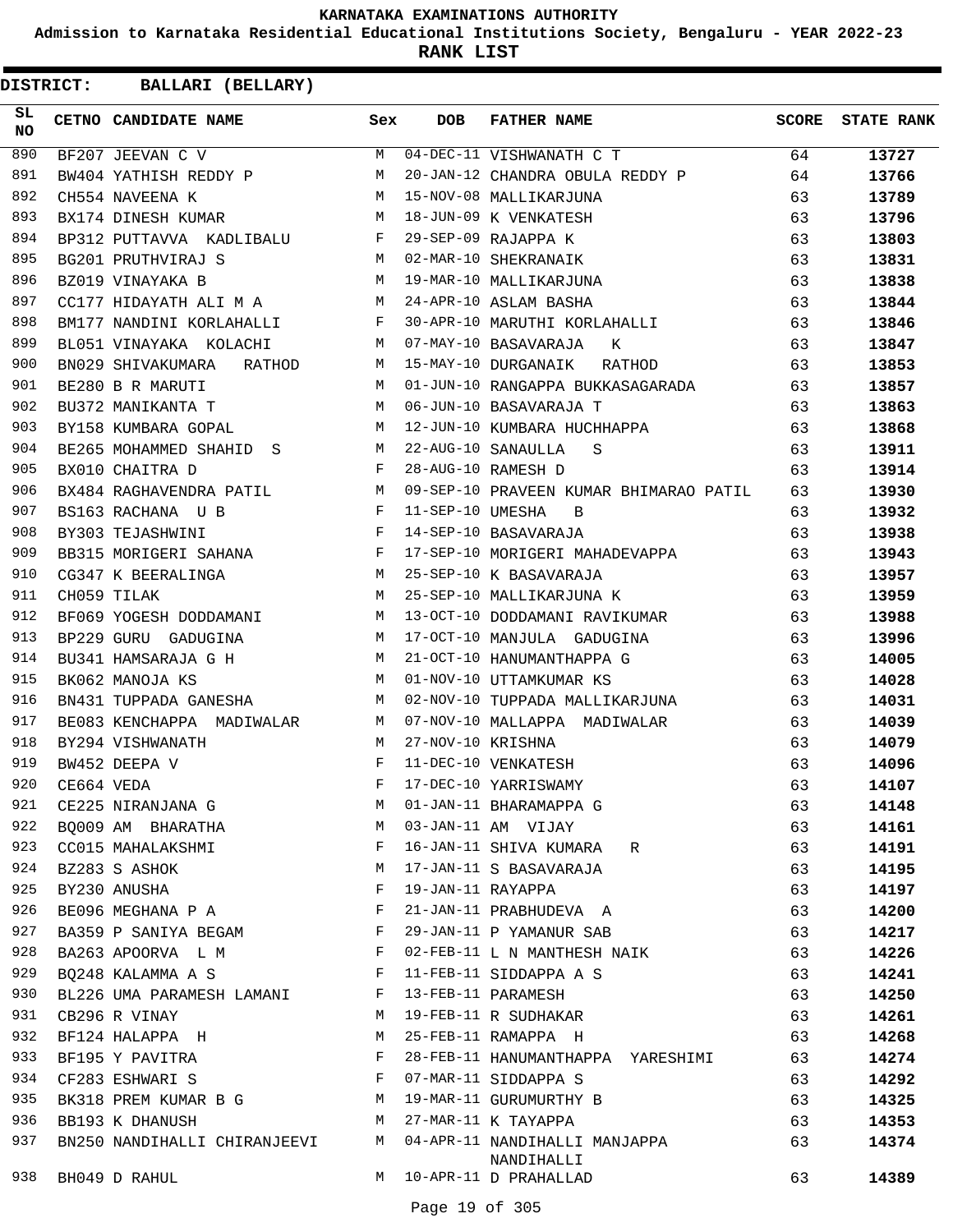**Admission to Karnataka Residential Educational Institutions Society, Bengaluru - YEAR 2022-23**

**RANK LIST**

**DISTRICT:** CC **BALLARI (BELLARY)**

| SL<br><b>NO</b> | CETNO CANDIDATE NAME                                                       | Sex          | <b>DOB</b>    | <b>FATHER NAME</b>                                | <b>SCORE</b> | <b>STATE RANK</b> |
|-----------------|----------------------------------------------------------------------------|--------------|---------------|---------------------------------------------------|--------------|-------------------|
| 939             | BU685 MANJUSHREE J C                                                       |              |               | F 11-APR-11 CHANDRA SHEKHARA J B                  | 63           | 14391             |
| 940             | BC169 PREETHAM T M                                                         | M            |               | 25-APR-11 KOTRESH T M                             | 63           | 14435             |
| 941             | BA513 NIVEDITHA A M                                                        |              |               | 18-MAY-11 KOTRESHA A M                            | 63           | 14485             |
| 942             | BY342 PRUTHVI RAJ K M M                                                    |              |               | 25-MAY-11 SARVESHA K M                            | 63           | 14505             |
| 943             | $\mathbf F$<br>BB413 ARPITA R                                              |              |               | 29-MAY-11 DEVAREDDI R                             | 63           | 14513             |
| 944             | M <sub>N</sub><br>BB107 H S RAMU                                           |              |               | 10-JUN-11 SHANKARA NAIK                           | 63           | 14563             |
| 945             | BF090 YASHAVANTHAKUMARA P C M                                              |              |               | 14-JUN-11 CHIDANANDA P                            | 63           | 14577             |
| 946             | CJ526 AKSHARA SIRI R                                                       | F            |               | 17-JUN-11 VEERASENABABU R                         | 63           | 14583             |
| 947             | BD041 PALLAVI K N<br>$\mathbf{F}$                                          |              |               | 17-JUN-11 K NAGARAJA                              | 63           | 14585             |
| 948             | BV210 SRUSHTI T                                                            |              |               | 17-JUN-11 BASAVARAJA T N                          | 63           | 14586             |
| 949             | $\mathbf{F}$ and $\mathbf{F}$<br>CJ113 H ROOPA                             |              |               | 22-JUN-11 H THIMMAPPA                             | 63           | 14602             |
| 950             | $\mathbf{F}$<br>BZ064 G ANUSHREE                                           |              |               | 24-JUN-11 RUDRESH G                               | 63           | 14609             |
| 951             | BR267 BUJJE MALLIKARJUNA B S M                                             |              |               | 27-JUN-11 SANNA MALLAYYA B                        | 63           | 14616             |
| 952             | BZ212 N M VANI                                                             | F            |               | 30-JUN-11 N M ANJINAPPA                           | 63           | 14626             |
| 953             | BD224 VILESH SAGAR MAYACHAAR M                                             |              |               | 07-JUL-11 AMBANNA M                               | 63           | 14650             |
| 954             | CK224 KEERTANA D                                                           | $\mathbb F$  |               | 13-JUL-11 NAGARAJ D                               | 63           | 14667             |
| 955             | BA352 A P PRIYA                                                            | F            |               | 28-JUL-11 P ANANADNAIK                            | 63           | 14711             |
| 956             | $\mathbf F$ . The set of $\mathbf F$<br>CA227 ROHINI G                     |              |               | 06-AUG-11 RAGHAVENDRA G                           | 63           | 14735             |
| 957             | M<br>BQ234 NAVEENA M                                                       |              |               | 14-AUG-11 SHANKRAPPA MADIVALARA                   | 63           | 14758             |
| 958             | BR209 GIREESH G                                                            |              |               | 07-OCT-11 MALIYAPPA G                             | 63           | 14862             |
| 959             | $\begin{aligned} \mathbb{M} \\ \mathbb{M} \end{aligned}$<br>BG168 VARUNA G |              |               | 07-OCT-11 KOTRESH G                               | 63           | 14864             |
| 960             | <b>M</b><br>BR212 PRAJVAL B M                                              |              |               | 21-NOV-11 MANJANAGOUDA B                          | 63           | 14934             |
| 961             | BL077 PRERANA SOMASHEKAR AKKUR F                                           |              |               | 21-NOV-11 SOMESHEKAR AKKUR                        | 63           | 14936             |
| 962             | BF191 KAVERI P H                                                           | $\mathbf{F}$ |               | 30-DEC-11 HARISHCHANDRA NAIK                      | 63           | 14979             |
| 963             | BS164 CHARAN REDDY M J M                                                   |              |               | 03-JAN-12 JAGANNATH M S                           | 63           | 14986             |
| 964             | BX059 HONNURSWAMY D                                                        | M            |               | 16-FEB-12 D SHIVAYYA                              | 63           | 15005             |
| 965             | BT197 KEERTHAN K V                                                         | M            |               | 29-MAR-12 VEERESH K N                             | 63           | 15012             |
| 966             | BN379 SANDEEP KUMAR P M                                                    |              |               | 01-JAN-09 PARAMESHWARANAIK                        | 62           | 15022             |
| 967             | CA189 YOGANANDA                                                            | M            |               | 02-AUG-09 ANJINAPPA                               | 62           | 15027             |
| 968             | BT008 KOTESHA BA                                                           | M            |               | 01-FEB-10 ANJINAPPA                               | 62           | 15037             |
| 969             | CD405 VINODHA                                                              | M            |               | 17-FEB-10 NAGARAJA                                | 62           | 15043             |
| 970             | BN210 M SUMITRA BAI                                                        | F            |               | 21-FEB-10 M SHANKAR NAIK                          | 62           | 15044             |
| 971             | CJ341 BEERLINGA                                                            | M            |               | 14-MAR-10 GADILINGAPPA                            | 62           | 15047             |
| 972             | BN359 UMA K                                                                | F            |               | 17-MAR-10 KALLESHA K                              | 62           | 15048             |
| 973             | BM205 VEDHA BADIGER                                                        | F            |               | 20-MAR-10 JAKANACHARI BADIGER                     | 62           | 15049             |
| 974             | BJ347 K AJAY KUMAR                                                         | М            |               | 11-MAY-10 K MAHADEVA                              | 62           | 15061             |
| 975             | BG234 DHANUSHA N                                                           | М            |               | 20-MAY-10 THIRUPATHI N                            | 62           | 15063             |
| 976             | CG046 HULLIPPA                                                             | М            |               | 19-JUN-10 GURUSWAMY                               | 62           | 15075             |
| 977             | BA006 A SANGEETHA                                                          | F            |               | 28-JUN-10 A HULAGAPPA                             | 62           | 15078             |
| 978             | BU355 HEMANTH S                                                            | М            |               | 12-JUL-10 C BASAVARAJA                            | 62           | 15089             |
| 979             | CH507 ROHIT KUMAR M                                                        | М            |               | 18-JUL-10 MARISWAMY M                             | 62           | 15094             |
| 980             | BD286 P BASAVARAJA                                                         | М            |               | 19-JUL-10 P PARASHURAMAPPA                        | 62           | 15095             |
| 981             | BY212 N KISHOR BABU                                                        | M            |               | 23-AUG-10 N ANJANEYYA                             | 62           |                   |
| 982             | BA703 T ROHAN KRISHNA                                                      | M            | 25-AUG-10 VIJ |                                                   | 62           | 15124<br>15126    |
| 983             |                                                                            | F            |               | 05-SEP-10 D S VAPPATESHA                          | 62           |                   |
| 984             | BJ050 NANDITHA<br>BR064 RAKSHITHA A                                        | F            |               | 12-SEP-10 ANJINAPPA T                             | 62           | 15137             |
| 985             | BZ180 M GANESAH                                                            | М            |               | 14-SEP-10 M VISHWANATHA                           | 62           | 15143             |
| 986             |                                                                            | F            |               | 13-OCT-10 VENKATARAMANA                           |              | 15145             |
| 987             | BV269 BHOOMIKA V                                                           |              |               |                                                   | 62           | 15190             |
| 988             | CH431 MARUTHI P                                                            | М<br>F       |               | 13-OCT-10 UPPARU NAGARAJA<br>25-OCT-10 B KOTRESHA | 62           | 15191             |
|                 | BS033 SNEHA                                                                |              |               |                                                   | 62           | 15215             |

Page 20 of 305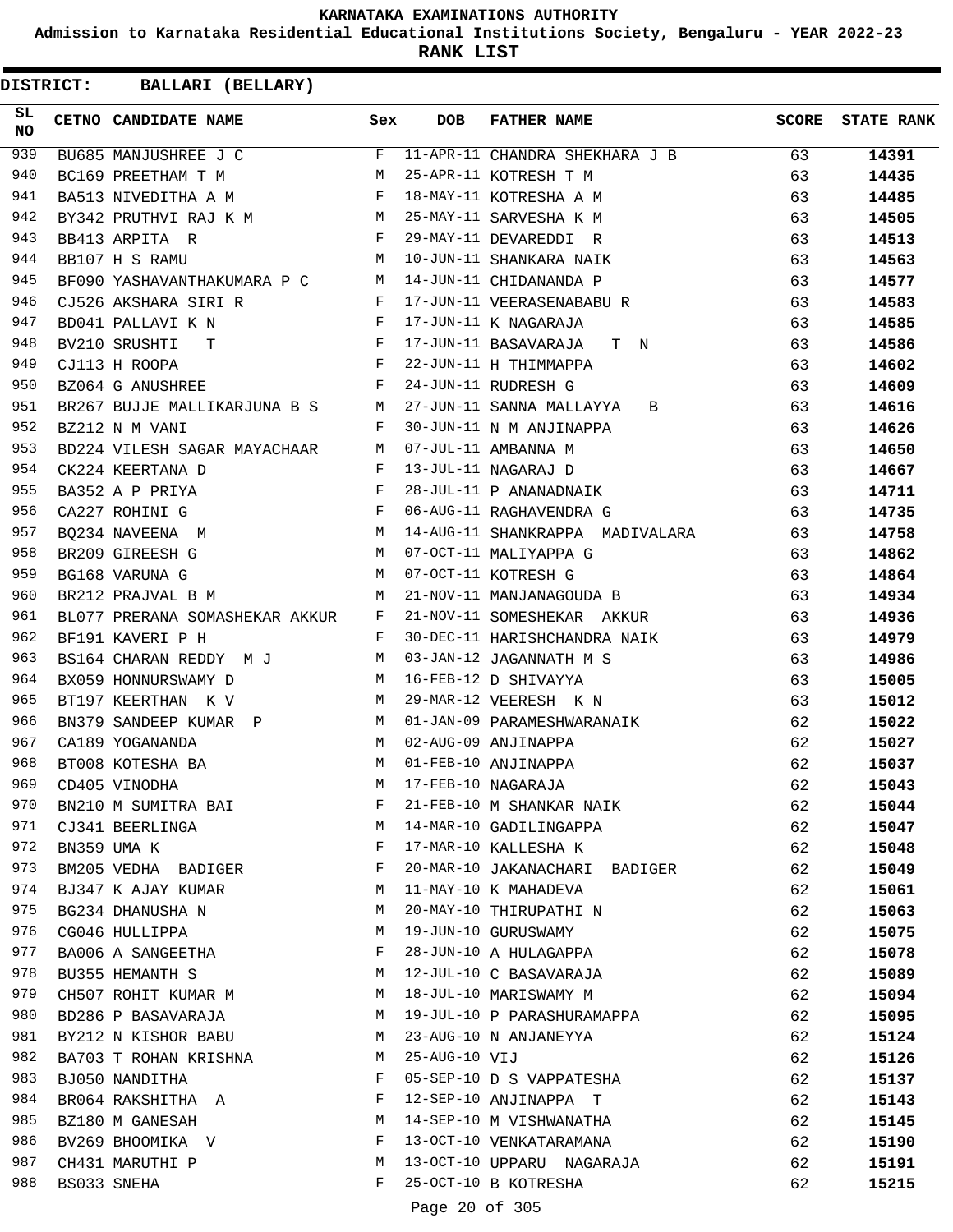**Admission to Karnataka Residential Educational Institutions Society, Bengaluru - YEAR 2022-23**

**RANK LIST**

**DISTRICT:** CC **BALLARI (BELLARY)**

| SL<br><b>NO</b> |            | CETNO CANDIDATE NAME                                                           | Sex          | DOB                 | <b>FATHER NAME</b>                                                                            |    | <b>SCORE</b> STATE RANK |
|-----------------|------------|--------------------------------------------------------------------------------|--------------|---------------------|-----------------------------------------------------------------------------------------------|----|-------------------------|
| 989             |            | BH264 PRAKASH K                                                                |              |                     | M 11-NOV-10 GYANAPPA K                                                                        | 62 | 15252                   |
| 990             |            | BA653 UPPARA GANESHA                                                           |              |                     | M 14-NOV-10 UPPARA BHARAMAPPA                                                                 | 62 | 15260                   |
| 991             |            | BL102 HALANNANAVARA PRAJWAL M                                                  |              |                     | 21-NOV-10 HALANNANAVARA MANJAPPA                                                              | 62 | 15270                   |
| 992             |            | BE114 GORPNAVARA LAKSHMIKANTHA M                                               |              |                     | 02-DEC-10 HANUMAPPA                                                                           | 62 | 15294                   |
| 993             |            | BE306 RANGALI RAMESHA                                                          |              |                     | M 05-DEC-10 RANGALI HANUMANTAPPA                                                              | 62 | 15303                   |
| 994             |            | $\mathbf{F}$ and $\mathbf{F}$ and $\mathbf{F}$<br>BL282 SAVITHAA               |              |                     | 07-DEC-10 LATE MALLA NAIK                                                                     | 62 | 15309                   |
| 995             |            | BL106 GURUKIRANA H M 10-DEC-10 ANANDA H                                        |              |                     |                                                                                               | 62 | 15321                   |
| 996             |            |                                                                                |              |                     | BL081 BINDU KENCHAPPANAVAR F 15-DEC-10 PAKKEERAPPA KENCHAPPANAVARA 62                         |    | 15337                   |
| 997             |            | BU519 Y RAGHAVENDRA                                                            |              |                     | M 22-DEC-10 K YARISWAMI                                                                       | 62 | 15351                   |
| 998             |            | BN148 BHARATH KUMARA KALLAHALLI M                                              |              |                     | 08-JAN-11 MANJUNATHA KALLAHALLI                                                               | 62 | 15396                   |
| 999             |            | CF151 K THIPPESWAMY                                                            | M            |                     | 10-JAN-11 K SHARANAPPA                                                                        | 62 | 15403                   |
| 1000            |            | M<br>BZ285 S SHASHANK                                                          |              |                     | 10-JAN-11 S SURESH                                                                            | 62 | 15405                   |
| 1001            |            | BA239 KOULURU PREETHAM M 23-JAN-11 K VEERANNA                                  |              |                     |                                                                                               | 62 | 15437                   |
| 1002            |            |                                                                                |              |                     | BL250 MAHANTESH GOUDA L M 23-JAN-11 LINGANAGOUDRU<br>BR096 REVANNA J M 26-JAN-11 MAHANTESHA J | 62 | 15438                   |
| 1003            |            |                                                                                |              |                     |                                                                                               | 62 | 15446                   |
| 1004            | BY116 AJAY |                                                                                |              |                     | M 28-JAN-11 R YALLAPPA                                                                        | 62 | 15452                   |
| 1005            |            |                                                                                |              |                     | BM149 NANDITA TIPPANNA HAVERI F 29-JAN-11 TIPPANNA HAVERI                                     | 62 | 15454                   |
| 1006            |            | $\mathbf{F}$ and $\mathbf{F}$ are the set of $\mathbf{F}$<br>BY233 M KEERTHANA |              |                     | 12-FEB-11 M JAGADISHA                                                                         | 62 | 15481                   |
| 1007            |            | BL312 ULLASA BENJRI M                                                          |              |                     | 18-FEB-11 KASTOORAPPA BENJRI<br>23-FEB-11 NAGARAJ B                                           | 62 | 15494                   |
| 1008            |            | M<br>BQ477 KARTHIK B N                                                         |              |                     |                                                                                               | 62 | 15501                   |
| 1009            |            |                                                                                |              |                     | BP098 HALAGERI SRUJAN M 28-FEB-11 HALAGERI SOMASHEKHARA                                       | 62 | 15517                   |
| 1010            |            | M 28-FEB-11 TEJYA NAIK<br>BC242 PAVAN NAIK T                                   |              |                     |                                                                                               | 62 | 15518                   |
| 1011            |            | BZ131 K J SANJANA F                                                            |              |                     | 05-MAR-11 K J PUROSHOTHAMA                                                                    | 62 | 15535                   |
| 1012            |            | $\mathbf{F}^{\top}$<br>BB028 B CHANDANA                                        |              |                     | 09-MAR-11 B HANUMNTHAPPA                                                                      | 62 | 15558                   |
| 1013            |            | BB461 TATTI ISHWARYA F                                                         |              |                     | 11-MAR-11 RAGHAVENDRA                                                                         | 62 | 15572                   |
| 1014            |            | BV273 K R VIDYASREE K R F                                                      |              |                     | 12-MAR-11 K RAJAPPA                                                                           | 62 | 15575                   |
| 1015            |            | BQ392 MANISH A                                                                 |              |                     | 17-MAR-11 ARUN KUMAR H D                                                                      | 62 | 15591                   |
| 1016            |            | $\begin{aligned} \mathbb{M} \\ \mathbb{F} \end{aligned}$<br>BG064 MANASA K     |              |                     | 19-MAR-11 KOTRESHA K B                                                                        | 62 | 15602                   |
| 1017            |            | BE411 PRUTHVI U                                                                | M            |                     | 21-MAR-11 JAMADAGNI U                                                                         | 62 | 15605                   |
| 1018            |            | CD073 G KAVERI                                                                 | $\mathbf{F}$ |                     | 26-MAR-11 G VEERENDRA                                                                         | 62 | 15624                   |
| 1019            |            | BR074 K H GANAVI                                                               | F            |                     | 30-MAR-11 K H KOTRESH                                                                         | 62 | 15639                   |
| 1020            |            | BU299 M NIKITHA                                                                | F            |                     | 30-MAR-11 A K MANJUNATHA                                                                      | 62 | 15640                   |
|                 |            | 1021 BT143 N GAGAN DEEP                                                        | M            |                     | 30-MAR-11 N NAGARAJA                                                                          | 62 | 15641                   |
| 1022            |            | BA169 SWATI U                                                                  | F            |                     | 31-MAR-11 ULLI VIRUPAKSHI                                                                     | 62 | 15648                   |
| 1023            |            | BM425 SEREGARA MADHURA                                                         | F            |                     | 14-APR-11 SHERAGAR KOTRESH                                                                    | 62 | 15704                   |
|                 |            | 1024 BT323 ROHAN DORE P P                                                      | M            |                     | 18-APR-11 PAPANAYAKA J P J.P                                                                  | 62 | 15716                   |
| 1025            |            | BB081 SALMA T                                                                  | F            |                     | 22-APR-11 BASEER BHASHA T                                                                     | 62 | 15726                   |
| 1026            |            | BE145 K PRIYANKA                                                               | F            |                     | 26-APR-11 K ANJINEPPA                                                                         | 62 | 15739                   |
| 1027            |            | BJ335 U AKSHATHA                                                               | F            |                     | 26-APR-11 U ANANDA                                                                            | 62 | 15740                   |
| 1028            |            | BM081 SHIVAKUMARA KUMBARA                                                      | M            |                     | 30-APR-11 SOMAPPA KUMBARA                                                                     | 62 | 15746                   |
|                 |            | 1029 BS176 ASHA M P                                                            | F            |                     | 01-MAY-11 MOHAN KUMAR                                                                         | 62 | 15748                   |
| 1030            |            | CC060 E MADANKUMAR                                                             | M            | 05-MAY-11 ERANNA    |                                                                                               | 62 | 15761                   |
| 1031            |            | BF032 BADIGERA USHA                                                            | F            |                     | 11-MAY-11 BADIGERA NAGARAJA                                                                   | 62 | 15779                   |
| 1032            |            | BG333 A MONIKA                                                                 | F            |                     | 12-MAY-11 MANJUNATHA A                                                                        | 62 | 15783                   |
| 1033            |            | BA588 CHETAN                                                                   | M            |                     | 01-JUN-11 T NINGAPPA                                                                          | 62 | 15842                   |
| 1034            |            | CK288 PRAKASHA K                                                               | М            |                     | 01-JUN-11 NAGARAJA K                                                                          | 62 | 15844                   |
| 1035            |            | BT321 RAJASHEKHAR G L                                                          | M            |                     | 08-JUN-11 LINGANNA G                                                                          | 62 | 15878                   |
|                 |            | 1036 BH322 K HONNUR SWAMY                                                      | M            |                     | 15-JUN-11 BASAVARAJA K                                                                        | 62 | 15898                   |
|                 |            | 1037 BW416 M GANESH                                                            | M            |                     | 21-JUN-11 RAMANJINI                                                                           | 62 | 15919                   |
|                 |            | 1038 BV272 SINDHU H N                                                          | F            |                     | 03-JUL-11 NAGARAJA H                                                                          | 62 | 15972                   |
|                 |            |                                                                                |              | $D = 0.2$ $D = 0.1$ |                                                                                               |    |                         |

Page 21 of 305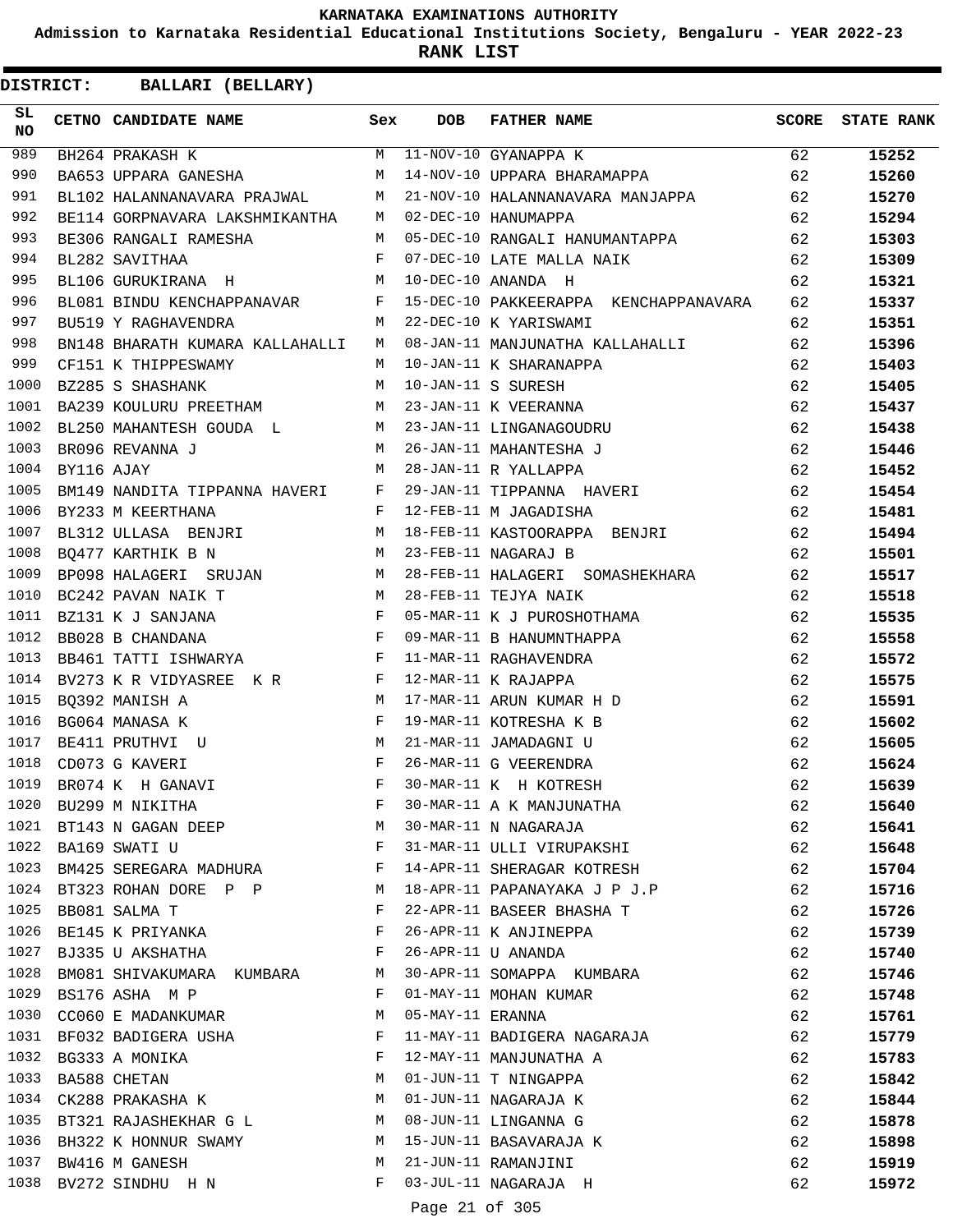**Admission to Karnataka Residential Educational Institutions Society, Bengaluru - YEAR 2022-23**

**RANK LIST**

| SL<br>NO | CETNO CANDIDATE NAME Sex                                                                                                                                                                                                                                |   | <b>DOB</b>        | <b>FATHER NAME</b>                                                     | <b>SCORE</b> | <b>STATE RANK</b> |
|----------|---------------------------------------------------------------------------------------------------------------------------------------------------------------------------------------------------------------------------------------------------------|---|-------------------|------------------------------------------------------------------------|--------------|-------------------|
| 1039     | BU037 KADAMBA S                                                                                                                                                                                                                                         | M |                   | 09-JUL-11 SHIVANNA B<br>27-JUL-11 R RASAPPA                            | 62           | 15996             |
| 1040     | BF004 NAVINA B                                                                                                                                                                                                                                          | M |                   |                                                                        | 62           | 16057             |
| 1041     | BG190 VENKTESH NAIK M                                                                                                                                                                                                                                   |   |                   | 27-JUL-11 PARAMESHANAIK                                                | 62           | 16060             |
| 1042     | BQ426 CHETHANAKUMAR S $$\tt{M}$$                                                                                                                                                                                                                        |   |                   | 28-JUL-11 VEERABHADRAPPA S                                             | 62           | 16062             |
| 1043     | BG329 VINAYAKAREDDY Y M 23-AUG-11 RAMAREDDY Y                                                                                                                                                                                                           |   |                   |                                                                        | 62           | 16134             |
| 1044     | BW442 RISHI GOUDA A                                                                                                                                                                                                                                     |   |                   | M 10-SEP-11 CHANNABASAVANA GOUDA A 62                                  |              | 16164             |
| 1045     | F 13-SEP-11 G BASAVARAJ<br>BG078 G DEEPASHREE                                                                                                                                                                                                           |   |                   |                                                                        | 62           | 16172             |
| 1046     | BA320 N CHANDRASHEKARA M 17-SEP-11 N MARUTHI                                                                                                                                                                                                            |   |                   |                                                                        | 62           | 16181             |
| 1047     | M 25-SEP-11 PRAKASHA S<br>BE270 SANJAYAKUMAR S                                                                                                                                                                                                          |   |                   |                                                                        | 62           | 16197             |
| 1048     | BM243 PRIYADARSHINI U M                                                                                                                                                                                                                                 |   |                   | 27-SEP-11 KARIBASAIAH U M 62                                           |              | 16203             |
| 1049     | $M_{\rm H}$<br>BU491 H K YESHWANTA                                                                                                                                                                                                                      |   |                   | 62<br>02-OCT-11 ANANDA HK                                              |              | 16210             |
| 1050     | BE252 ARASAPURADA NAGARAJA M                                                                                                                                                                                                                            |   |                   | 04-OCT-11 ARASAPURADA HANUMANTHAPPA 62                                 |              | 16214             |
| 1051     | $\mathbf{F}$<br>CG155 SUMEDHA                                                                                                                                                                                                                           |   |                   | 05-OCT-11 RAGHAVENDRA REDDY                                            | 62           | 16218             |
| 1052     | BJ124 K M SHRAVANI F                                                                                                                                                                                                                                    |   |                   | 11-OCT-11 K M MANJAYYA                                                 | 62           | 16230             |
| 1053     | CG264 MOUNIKA                                                                                                                                                                                                                                           |   |                   | 22-OCT-11 MANJUNATHA<br>03-NOV-11 RANGASWAMY<br>06-NOV-11 A VENKATESHA | 62           | 16254             |
| 1054     | $\begin{aligned} \mathbf{F} \\ \mathbf{M} \\ \mathbf{F} \end{aligned}$<br>BG343 AJAY R                                                                                                                                                                  |   |                   |                                                                        | 62           | 16273             |
| 1055     | BM002 A SHAILU                                                                                                                                                                                                                                          |   |                   |                                                                        | 62           | 16278             |
| 1056     | BP328 GOWTHAMI BAIRN N                                                                                                                                                                                                                                  |   |                   | 10-NOV-11 NAGYANAYKA                                                   | 62           | 16280             |
| 1057     | M<br>CF205 T K MOHITH                                                                                                                                                                                                                                   |   | 19-NOV-11 T KUMAR |                                                                        | 62           | 16292             |
| 1058     | $\mathbf{F}$<br>BB327 SAHANA G                                                                                                                                                                                                                          |   |                   | 27-NOV-11 SHRINIVASA G                                                 | 62           | 16304             |
| 1059     | BU354 CHAITRA BAI V N F                                                                                                                                                                                                                                 |   |                   | 06-DEC-11 NAGARAJ NAIK G                                               | 62           | 16315             |
| 1060     | $\mathbb F$ . The set of the set of the set of the set of the set of the set of the set of the set of the set of the set of the set of the set of the set of the set of the set of the set of the set of the set of the set of the<br>BR321 VINDHYA B V |   |                   | 08-DEC-11 VIJAYA KUMARA<br>$\mathbf{B}$                                | 62           | 16318             |
| 1061     | $\mathbf{F}$<br>CG059 SRIRAKSHA                                                                                                                                                                                                                         |   |                   | 13-DEC-11 SHYAM SUNDAR GOUDA                                           | 62           | 16326             |
| 1062     | BU363 MAHALAKSHMI T P F                                                                                                                                                                                                                                 |   |                   | 20-DEC-11 T PAPAIAH                                                    | 62           | 16337             |
| 1063     | M <sub>N</sub><br>BS086 G GANESHA                                                                                                                                                                                                                       |   |                   | 29-DEC-11 G MALLIKARJUNA                                               | 62           | 16344             |
| 1064     | $\mathbf{F}$ and $\mathbf{F}$ are the set of $\mathbf{F}$<br>CD475 MANASA B                                                                                                                                                                             |   |                   | 30-DEC-11 BASAVARAJ                                                    | 62           | 16345             |
| 1065     | BT048 MADHUMITHA C $$\rm F$$                                                                                                                                                                                                                            |   |                   | 06-FEB-12 C BASAVARAJA                                                 | 62           | 16360             |
| 1066     | $\mathbf{F}$<br>BA486 VAIDEHI G M                                                                                                                                                                                                                       |   |                   | 04-MAR-12 M GURUSIDDAPPA                                               | 62           | 16368             |
| 1067     | BP038 KAVANA KODABALA F                                                                                                                                                                                                                                 |   |                   | 22-NOV-09 BHOJARAJA KODABALA                                           | 61           | 16396             |
| 1068     | BN270 PRASHANTA KUSTAGI M                                                                                                                                                                                                                               |   |                   | 16-FEB-10 PAKKEERESHA KUSTAGI                                          | 61           | 16415             |
| 1069     | CD102 D K MANIKANTA                                                                                                                                                                                                                                     |   |                   | M 21-MAR-10 H DURGESH                                                  | 61           | 16427             |
| 1070     | CB219 GNANENDRA M                                                                                                                                                                                                                                       | М |                   | 20-APR-10 K MANJUNATHA                                                 | 61           | 16431             |
|          | 1071 BT129 H RAHUL                                                                                                                                                                                                                                      | M |                   | 10-JUN-10 K HANUMANTHAPPA                                              | 61           | 16458             |
| 1072     | BH099 HARSHA H                                                                                                                                                                                                                                          | М |                   | 15-JUN-10 H THIPPESHA                                                  | 61           | 16460             |
| 1073     | CH336 B S CHETAN                                                                                                                                                                                                                                        | M |                   | 06-JUL-10 SANNA VEERESH                                                | 61           | 16471             |
|          | 1074 CE680 VIKAS M P                                                                                                                                                                                                                                    | М |                   | 06-JUL-10 SIDDANAGOUDA                                                 | 61           | 16473             |
| 1075     | BY277 CHANNAMMA NANDIHAL                                                                                                                                                                                                                                | F |                   | 15-AUG-10 HULAGESHA NANDIHAL                                           | 61           | 16513             |
| 1076     | BX159 ANANTH KUMMAR                                                                                                                                                                                                                                     | M |                   | 01-SEP-10 SHIVAPPA                                                     | 61           | 16531             |
| 1077     | BP187 V JAGADISH                                                                                                                                                                                                                                        | М |                   | 10-SEP-10 V UMESHA NAIK V                                              | 61           | 16542             |
|          | 1078 BF433 PRIYADARSHANI SHIVAPPA                                                                                                                                                                                                                       | F |                   | 20-SEP-10 SHIVAPPA GURULINGAPPA                                        | 61           | 16554             |
| 1079     | CHALAWADI                                                                                                                                                                                                                                               | F |                   | CHALAWADI<br>30-SEP-10 MAHESHAPPA H                                    |              | 16568             |
|          | BF159 KAVYA H                                                                                                                                                                                                                                           |   |                   |                                                                        | 61           |                   |
| 1080     | BF027 B LAVANYA                                                                                                                                                                                                                                         | F |                   | 01-OCT-10 B RAMAKRUSHNA                                                | 61           | 16573             |
| 1081     | BK105 VISHNU H                                                                                                                                                                                                                                          | M |                   | 07-OCT-10 ANJINAPPA N                                                  | 61           | 16586             |
| 1082     | BM277 BHUVANESHWARI LAKKANNAVAR                                                                                                                                                                                                                         | F |                   | 14-OCT-10 SHAMBANNA L                                                  | 61           | 16596             |
| 1083     | BF048 CHANNANAGOUDA N S                                                                                                                                                                                                                                 | M |                   | 17-OCT-10 SURESH B N                                                   | 61           | 16603             |
| 1084     | BV259 P SHYLAJA                                                                                                                                                                                                                                         | F |                   | 20-OCT-10 P AEKANATHA                                                  | 61           | 16609             |
| 1085     | CH492 SATYAVATHI                                                                                                                                                                                                                                        | F |                   | 02-NOV-10 CHANDRASHEKHARA                                              | 61           | 16633             |
| 1086     | BC027 B SWETHA                                                                                                                                                                                                                                          | F |                   | 07-NOV-10 B TIPPESWAMY                                                 | 61           | 16638             |
| 1087     | BQ480 T JNANESHWARI                                                                                                                                                                                                                                     | F |                   | 18-NOV-10 T SANTHOSHA                                                  | 61           | 16654             |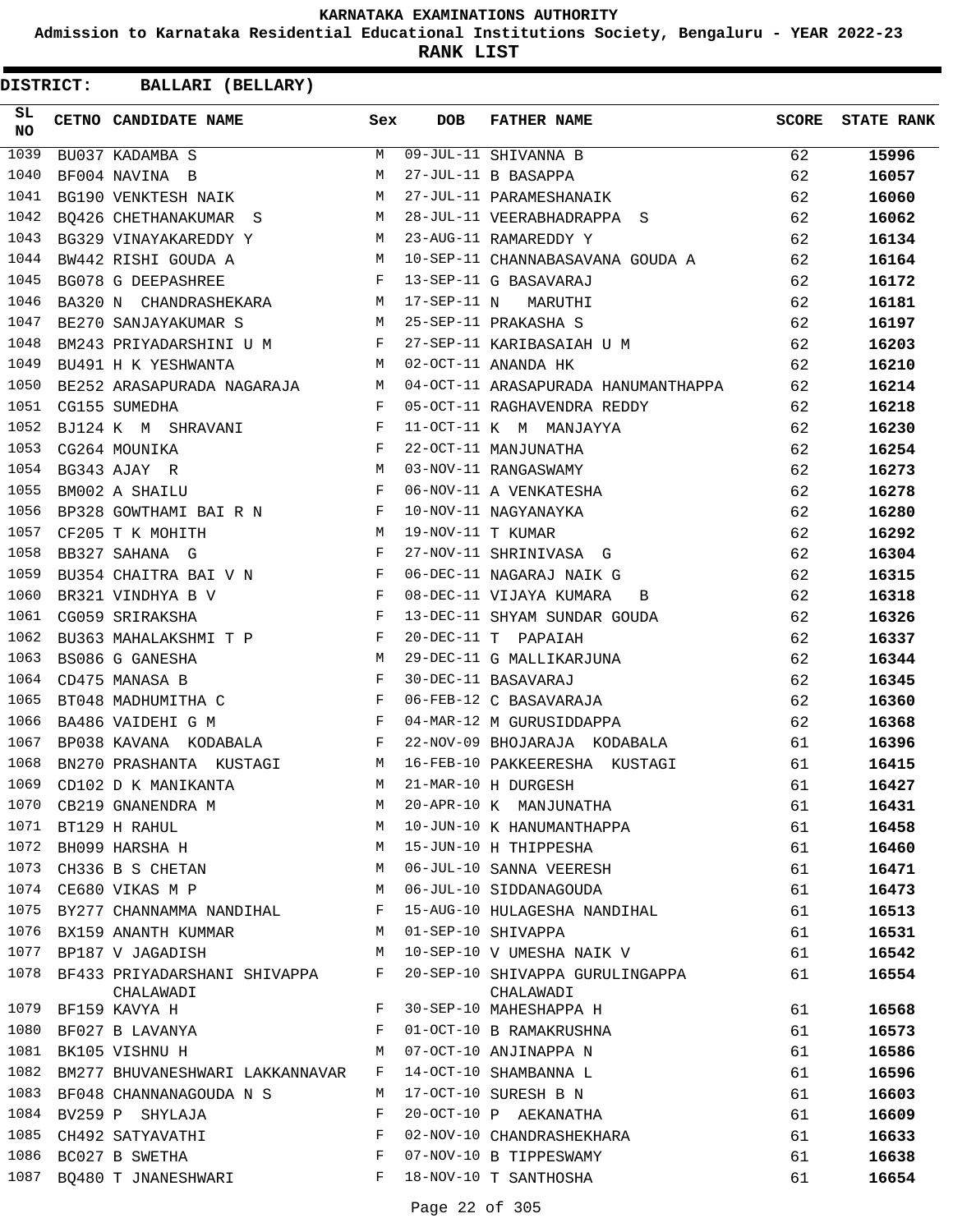**Admission to Karnataka Residential Educational Institutions Society, Bengaluru - YEAR 2022-23**

**RANK LIST**

| SL<br>NO | CETNO CANDIDATE NAME                                                                                                                                                                                                                                       | Sex          | <b>DOB</b>     | <b>FATHER NAME</b>                                                                          | <b>SCORE</b> | <b>STATE RANK</b> |
|----------|------------------------------------------------------------------------------------------------------------------------------------------------------------------------------------------------------------------------------------------------------------|--------------|----------------|---------------------------------------------------------------------------------------------|--------------|-------------------|
| 1088     | BG171 ANJAN KUMAR                                                                                                                                                                                                                                          | M            |                | 27-NOV-10 HUNUMANTH NAIK<br>29-NOV-10 H K BASAVARAJ<br>05-DEC-10 MANJANAIK<br>15 DEC 19 - - | 61           | 16670             |
| 1089     | $\begin{array}{c} \mathbb{N} \\ \mathbb{F} \\ \mathbb{F} \end{array}$<br>BY091 H K MANISHA                                                                                                                                                                 |              |                |                                                                                             | 61           | 16678             |
| 1090     | BG270 D M ANKITHA                                                                                                                                                                                                                                          |              |                |                                                                                             | 61           | 16693             |
| 1091     | $\mathbf{F}$ . The contract of the contract of $\mathbf{F}$<br>CE304 KAVANA P R                                                                                                                                                                            |              |                | 15-DEC-10 P B RUDRAMUNI                                                                     | 61           | 16718             |
| 1092     | BA719 YARABANDI SAHANA F                                                                                                                                                                                                                                   |              |                | 19-DEC-10 YARABANDI BASAVAREDDY                                                             | 61           | 16726             |
| 1093     | $\mathbb F$<br>BU711 H R RASHMI                                                                                                                                                                                                                            |              |                | 26-DEC-10 H RAMESHA                                                                         | 61           | 16742             |
| 1094     | M <sub>1</sub><br>BK274 VIDYASAGARA R P                                                                                                                                                                                                                    |              |                | 30-DEC-10 LAKSHMANA H                                                                       | 61           | 16755             |
| 1095     | BF268 NEELAPNAR SIDDARTHA                                                                                                                                                                                                                                  | M            |                | 31-DEC-10 NEELAPNARA HOLEBASAPPA                                                            | 61           | 16756             |
| 1096     | BT044 AKASH                                                                                                                                                                                                                                                | M            |                | 01-JAN-11 ANJINEYYA                                                                         | 61           | 16757             |
| 1097     | BF270 ANIL NAIK                                                                                                                                                                                                                                            | M            |                | 01-JAN-11 CHANDRA NAIK                                                                      | 61           | 16758             |
| 1098     | BM317 JEEVIT H HOSKERI                                                                                                                                                                                                                                     | M            |                | 06-JAN-11 MARUTHI HOSKERI                                                                   | 61           | 16780             |
| 1099     | BF518 V SUPRIYA                                                                                                                                                                                                                                            | F            |                | 07-JAN-11 V SHASHIKUMARA                                                                    | 61           | 16784             |
| 1100     | M <sub>N</sub><br>BA115 VAIBHAV B                                                                                                                                                                                                                          |              |                | 03-FEB-11 KOTRAPPA B                                                                        | 61           | 16845             |
| 1101     | $\mathbf{F}$<br>BU384 CHANDANA                                                                                                                                                                                                                             |              |                | 05-FEB-11 RANGAPPA                                                                          | 61           | 16849             |
| 1102     | BF376 NANDITHA H D $$\rm F$$                                                                                                                                                                                                                               |              |                | 10-FEB-11 HALESHAPPA D                                                                      | 61           | 16862             |
| 1103     | $\mathbb{F}^{\mathbb{Z}}$ . The set of the set of the set of the set of the set of the set of the set of the set of the set of the set of the set of the set of the set of the set of the set of the set of the set of the set of the s<br>BM062 VIDYAA MP |              |                | 13-FEB-11 PRAKASHA MN                                                                       | 61           | 16871             |
| 1104     | $\mathbb{F}$<br>BH304 BRUNDA J                                                                                                                                                                                                                             |              |                | 17-FEB-11 SHANTHAKUMAR J                                                                    | 61           | 16882             |
| 1105     | BC152 NANDEESH<br>PM                                                                                                                                                                                                                                       | M            |                | 24-FEB-11 MANJUNATHA P                                                                      | 61           | 16901             |
| 1106     | BU621 NIKHITHA BAI                                                                                                                                                                                                                                         | F            |                | 24-FEB-11 GURU NAIK R C                                                                     | 61           | 16902             |
| 1107     | BF228 MALLIKARJUNA T M                                                                                                                                                                                                                                     | M            |                | 02-MAR-11 MANJAPPA<br>TOTIGARA                                                              | 61           | 16919             |
| 1108     | $\mathbb F$ . The set of $\mathbb F$<br>CD436 SUPRIYA<br>B G                                                                                                                                                                                               |              |                | 11-MAR-11 KOTRAGOWDA B                                                                      | 61           | 16957             |
| 1109     | CK085 SWAPNA H                                                                                                                                                                                                                                             | F            |                | 11-MAR-11 MARUTHI H                                                                         | 61           | 16958             |
| 1110     | BB019 KISHOR PATEEL                                                                                                                                                                                                                                        | M            |                | 14-MAR-11 SAKRAGOUDA P                                                                      | 61           | 16965             |
| 1111     | BM254 HEMALATHA MALAKKANAVAR                                                                                                                                                                                                                               | F            |                | 16-MAR-11 SUBHASHA M                                                                        | 61           | 16973             |
| 1112     | BZ147 KANEKAL PRAJWAL                                                                                                                                                                                                                                      | M            |                | 20-MAR-11 KANEKAL RUDRAPPA                                                                  | 61           | 16984             |
| 1113     | CB075 G RAMYSREE                                                                                                                                                                                                                                           | F            |                | 26-MAR-11 GUBBAL RANGAREDDY                                                                 | 61           | 17005             |
| 1114     | BP237 TARUN MASALAVADA                                                                                                                                                                                                                                     | M            |                | 01-APR-11 HALESH MASALAVADA                                                                 | 61           | 17024             |
| 1115     | BF005 ANILKUMAR R<br>$M_{\rm H}$ and $M_{\rm H}$                                                                                                                                                                                                           |              |                | 06-APR-11 NAGARAJA R                                                                        | 61           | 17036             |
| 1116     | $\texttt{BL207}$ CHANDANA KAMALAPURAD $$\rm F$$                                                                                                                                                                                                            |              |                | 11-APR-11 DEVARAJA K                                                                        | 61           | 17054             |
| 1117     | BA243 KVANI BHUMIKA                                                                                                                                                                                                                                        | $\mathbf{F}$ |                |                                                                                             | 61           | 17093             |
| 1118     |                                                                                                                                                                                                                                                            |              |                | 22-APR-11 KVANI KOTRESHA                                                                    | 61           | 17100             |
| 1119     | BP317 KAVERI KADLIBALU F<br>BU570 G B AKSHTHA                                                                                                                                                                                                              | F            |                | 23-APR-11 RAJAPPA KADLIBALU                                                                 |              |                   |
| 1120     |                                                                                                                                                                                                                                                            | F            |                | 24-APR-11 G BORANNA                                                                         | 61           | 17105             |
|          | BN205 SANGEETHA H                                                                                                                                                                                                                                          | F            |                | 02-MAY-11 BASAVESHA H                                                                       | 61           | 17126             |
|          | 1121 BA698 L SINCHANA                                                                                                                                                                                                                                      |              |                | 04-MAY-11 LAMBANI LOKAPPA                                                                   | 61           | 17132             |
| 1122     | BQ271 SIDDARTHA B                                                                                                                                                                                                                                          | М            |                | 10-MAY-11 MUGAPPA B                                                                         | 61           | 17153             |
| 1123     | BV202 SANJANA                                                                                                                                                                                                                                              | F            |                | 18-MAY-11 NAGARAJA LAET                                                                     | 61           | 17185             |
| 1124     | BP282 SUMA K                                                                                                                                                                                                                                               | F            |                | 18-MAY-11 KOTRABASAPPA KOTRESH                                                              | 61           | 17186             |
| 1125     | BJ272 CHETAN P                                                                                                                                                                                                                                             | М            |                | 29-MAY-11 MANJUNATHA P                                                                      | 61           | 17217             |
| 1126     | BU675 REETHU BV                                                                                                                                                                                                                                            | F            |                | 13-JUN-11 BASAVARAJA P                                                                      | 61           | 17278             |
| 1127     | BV285 YASHAVANT A                                                                                                                                                                                                                                          | М            |                | 16-JUN-11 ANJINEPPA M                                                                       | 61           | 17288             |
| 1128     | BU067 E H ARCHANA                                                                                                                                                                                                                                          | F            |                | 26-JUN-11 E HALESHA                                                                         | 61           | 17323             |
| 1129     | BM057 G RESHMA                                                                                                                                                                                                                                             | F            |                | 10-JUL-11 IMAM HUSEN                                                                        | 61           | 17378             |
| 1130     | BL235 ANKITA MORIGERI                                                                                                                                                                                                                                      | F            |                | 12-JUL-11 PRASHANTHA MORAGERI                                                               | 61           | 17384             |
| 1131     | BN403 PRAJWAL BANNIMATTI                                                                                                                                                                                                                                   | M            |                | 15-JUL-11 NARENDRA BANNIMATTI                                                               | 61           | 17398             |
| 1132     | BX185 KOTE GAGAN                                                                                                                                                                                                                                           | М            |                | 17-JUL-11 K PAMPANA GOUDA                                                                   | 61           | 17408             |
| 1133     | BU592 SHAILESH                                                                                                                                                                                                                                             | M            |                | 17-JUL-11 THIPPESH G                                                                        | 61           | 17409             |
| 1134     | BK016 P S SINCHANA                                                                                                                                                                                                                                         | F            |                | 18-JUL-11 P SHANMUKHA                                                                       | 61           | 17411             |
| 1135     | CE461 GAYATHRI                                                                                                                                                                                                                                             | F            |                | 19-JUL-11 G CHOLENDRA                                                                       | 61           | 17416             |
| 1136     | CH378 SAMEER                                                                                                                                                                                                                                               | М            |                | 27-JUL-11 SARMAS VALI                                                                       | 61           | 17438             |
| 1137     | BM134 YALLAMMA B G                                                                                                                                                                                                                                         | F            |                | 31-JUL-11 MALLEGAUDA B G                                                                    | 61           | 17449             |
|          |                                                                                                                                                                                                                                                            |              | Page 23 of 305 |                                                                                             |              |                   |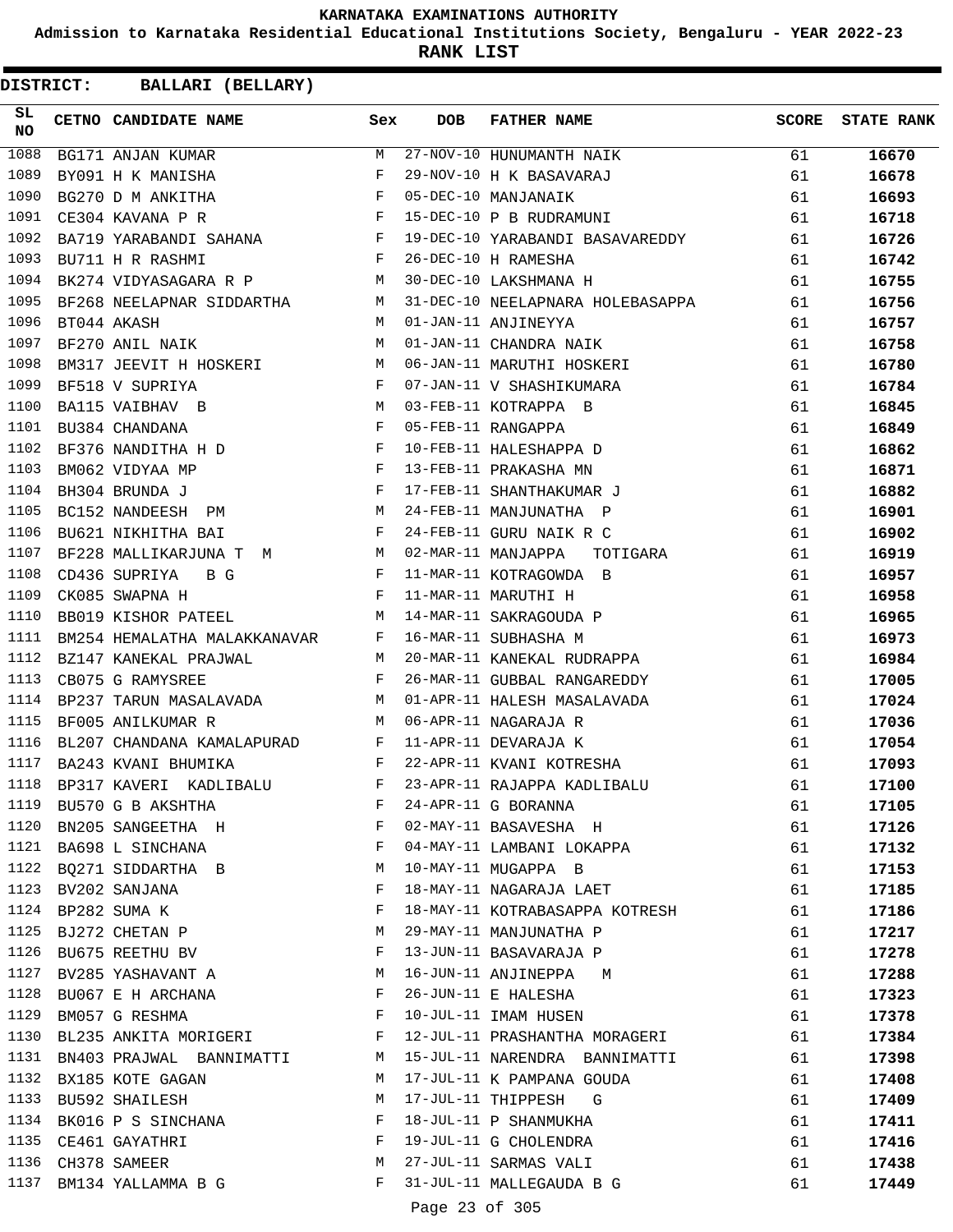**Admission to Karnataka Residential Educational Institutions Society, Bengaluru - YEAR 2022-23**

**RANK LIST**

| SL<br>NO     | CETNO CANDIDATE NAME                                                                               | Sex         | DOB               | <b>FATHER NAME</b>                                                                                   | SCORE    | <b>STATE RANK</b> |
|--------------|----------------------------------------------------------------------------------------------------|-------------|-------------------|------------------------------------------------------------------------------------------------------|----------|-------------------|
| 1138         |                                                                                                    |             |                   |                                                                                                      | 61 — 10  | 17464             |
| 1139         |                                                                                                    |             |                   | 08-AUG-11 A SOMASHEKHARA                                                                             | 61       | 17477             |
| 1140         | CJ045 BINDU PRIYA K F                                                                              |             |                   | 10-AUG-11 SRINIVAS K G                                                                               | 61       | 17491             |
| 1141         | BP330 S DIKSHITHA F                                                                                |             |                   | 17-AUG-11 S KARIBASAJJA                                                                              | 61       | 17509             |
| 1142         |                                                                                                    |             |                   | CK054 H VARUNKUMAR REDDY M 22-AUG-11 H NEELAKANTA REDDY<br>BZ061 G C PRAMOD M 01-SEP-11 G C AMARESHA | 61       | 17522             |
| 1143         |                                                                                                    |             |                   |                                                                                                      | 61       | 17557             |
| 1144         |                                                                                                    |             |                   | BM488 MALATHESHA SANNAPPA ETI M 08-SEP-11 SANNAPPA MALLAPPA ETI                                      | 61       | 17573             |
| 1145         | CH528 U MALLIKARJUNA                                                                               |             |                   |                                                                                                      | 61       | 17582             |
| 1146         | BT353 CHARAN TEJ S                                                                                 |             |                   | -- --- -1 U HANUMANTAPPA<br>M 15-SEP-11 SHANTHAKUMAR B<br>M 18-SEP-11 K CUANTILAR NI ---             | 61       | 17590             |
| 1147         | CB139 K SAMPATH                                                                                    |             |                   | 18-SEP-11 K SHANTHA NAIK                                                                             | 61       | 17601             |
| 1148         | BB121 GUDLANOOR RUKIYA F                                                                           |             |                   | 20-SEP-11 GUDLANOOR RAJABHAKSHI                                                                      | 61       | 17604             |
| 1149         | CE073 G HARINATHA REDDY M                                                                          |             |                   | 22-SEP-11 G LOKESH REDDY                                                                             | 61       | 17608             |
| 1150         | CK036 B R MALLIKARJUNA M 03-OCT-11 B RAVI                                                          |             |                   |                                                                                                      | 61       | 17625             |
| 1151         | $\mathbf{F}$ and $\mathbf{F}$ and $\mathbf{F}$ and $\mathbf{F}$<br>BW479 PRANITHA S                |             |                   | 03-OCT-11 SRINIVASA S                                                                                | 61       | 17628             |
| 1152         | BF407 BHUVANESHWARI KATTANI F                                                                      |             |                   | 04-OCT-11 HALAPPA KATTANI                                                                            | 61       | 17630             |
| 1153         | $\mathbf{F}$ and $\mathbf{F}$ are $\mathbf{F}$ . In the set of $\mathbf{F}$<br>BX091 G M HARSHITHA |             |                   | 19-OCT-11 G M SHANTHAMURTHY                                                                          | 61       | 17662             |
| 1154         | BQ462 N NAVEEN                                                                                     | M           |                   | 22-OCT-11 M NINGAPPA                                                                                 | 61       | 17673             |
| 1155         | BN420 GOURIPRIYA KARADAGI F                                                                        |             |                   | 04-NOV-11 KOTRESHA KARADAGI                                                                          | 61       | 17688             |
| 1156         | M<br>CC026 B VIKASH                                                                                |             |                   | 13-NOV-11 BANDRI SHANMUKHAPPA                                                                        | 61       | 17705             |
| 1157         | M <sub>1</sub><br>CE575 T PRAJWAL                                                                  |             |                   | 20-NOV-11 TALAVARA ANJINAPPA                                                                         | 61       | 17723             |
| 1158         |                                                                                                    |             |                   | 11-DEC-11 SHIVAYOGESHWARA                                                                            | 61       | 17740             |
| 1159         |                                                                                                    |             |                   | 12-DEC-11 PUNDI SANNA VIRANNA                                                                        | 61       | 17743             |
| 1160         | BE232 KEERTHANA B S<br>BU614 MANDHARA P S F<br>CG207 KIRAN M                                       |             |                   | 01-JAN-12 CHANDRAPPA                                                                                 | 61       | 17765             |
| 1161         | BT380 DHARENESHA BV M                                                                              |             |                   | 27-JAN-12 VEERESHA                                                                                   | 61       | 17781             |
| 1162         | BB427 K C AJITH                                                                                    |             |                   | M 10-SEP-09 K CHANNABASAPPA                                                                          | 60       | 17811             |
| 1163         |                                                                                                    |             |                   | BN268 PARASAPPANAVARA ABHISHEK M 17-NOV-09 P UDAYAKUMAR                                              | 60       | 17817             |
| 1164         | BU407 NIKITHA B                                                                                    | $F$ and $F$ |                   | 01-JAN-10 VEERESHA B                                                                                 | 60       | 17826             |
| 1165         |                                                                                                    |             |                   | BQ261 VEERESHA MAMANI MARAMANI MARAMANI MASHARADPA MAMANI                                            | 60       | 17842             |
| 1166         | $\mathbb F$<br>BU135 J B CHANDANA                                                                  |             |                   | 24-MAR-10 J BASAVARAJA                                                                               | 60       | 17852             |
| 1167         | BA373 SANTHOSHA NAIK L P M 06-MAY-10 PANDUNAIK L S                                                 |             |                   |                                                                                                      | 60       | 17871             |
| 1168         | CB011 VIRUPAKSHA GOWDA B M M 21-MAY-10 MANJUNATH B                                                 |             |                   |                                                                                                      | 60       | 17877             |
| 1169         | BG332 SINCHANA                                                                                     | F           | 06-JUN-10 BASAPPA |                                                                                                      | 60       | 17890             |
| 1170         | BA110 PREETAM T                                                                                    | М           |                   | 08-JUL-10 RANGANATHA T                                                                               | 60       | 17904             |
| 1171         | BF156 KAMAVVARA CHETHANA                                                                           | М           |                   | 02-AUG-10 KAMAVVARA GUDDAPPA                                                                         | 60       | 17924             |
| 1172         | CA167 N INDU                                                                                       | F           |                   | 07-AUG-10 NAGARAJA S                                                                                 | 60       | 17930             |
| 1173         | BM193 CHANDRASHEKHAR H                                                                             | M           |                   | 09-AUG-10 H SURESHA                                                                                  | 60       | 17932             |
|              | 1174 CA073 G DEEPTHI                                                                               | F           |                   | 22-AUG-10 G M RAMA REDDY                                                                             | 60       | 17947             |
| 1175         | BC014 ANGADI DIVYA                                                                                 | F           |                   | 26-AUG-10 A KOTRESH                                                                                  | 60       | 17949             |
| 1176         | BU002 C L DEEPIKA                                                                                  | F           |                   | 26-AUG-10 M CHANDRAPPA                                                                               | 60       | 17950             |
| 1177         | BE256 RASHMI S                                                                                     | F           |                   | 01-SEP-10 VEERANNA S                                                                                 | 60       | 17958             |
| 1178         | BC053 YASHAVANTH L                                                                                 | M           |                   | 01-SEP-10 LOKYANAIK D                                                                                | 60       | 17960             |
| 1179         | BU439 N VEENA                                                                                      | F           |                   | 02-SEP-10 T NAGARAJA                                                                                 | 60       | 17961             |
| 1180         | BB354 SALIMABHANU                                                                                  | F           |                   | 28-SEP-10 P RAJABHAKSHI                                                                              | 60       | 17992             |
| 1181         |                                                                                                    | F           |                   | 01-OCT-10 KUMARASWAMY                                                                                |          |                   |
| 1182         | CF024 B NANDINI                                                                                    | М           |                   | 08-OCT-10 UMESH H                                                                                    | 60<br>60 | 17995             |
| 1183         | BB525 SRUJAN HU<br>CH340 JAVED BASHA M                                                             | М           |                   | 10-OCT-10 MABUSAB M                                                                                  |          | 18009             |
| 1184         |                                                                                                    |             |                   |                                                                                                      | 60       | 18016             |
|              | BA386 POTRY VIJAYA                                                                                 | М           |                   | 16-OCT-10 POTRY PEERYA NAIK                                                                          | 60       | 18031             |
| 1185<br>1186 | CK333 R T SRINIVAS                                                                                 | М           |                   | 20-OCT-10 R T MADANNA                                                                                | 60       | 18037             |
|              | BG338 KRUTIKA C                                                                                    | F           |                   | 07-NOV-10 HALEESHA CHANNAGIRI                                                                        | 60       | 18073             |
| 1187         | BA330 SINDHU M M                                                                                   | F           |                   | 16-NOV-10 M M RUDRAIAH                                                                               | 60       | 18097             |
|              |                                                                                                    |             | Page 24 of 305    |                                                                                                      |          |                   |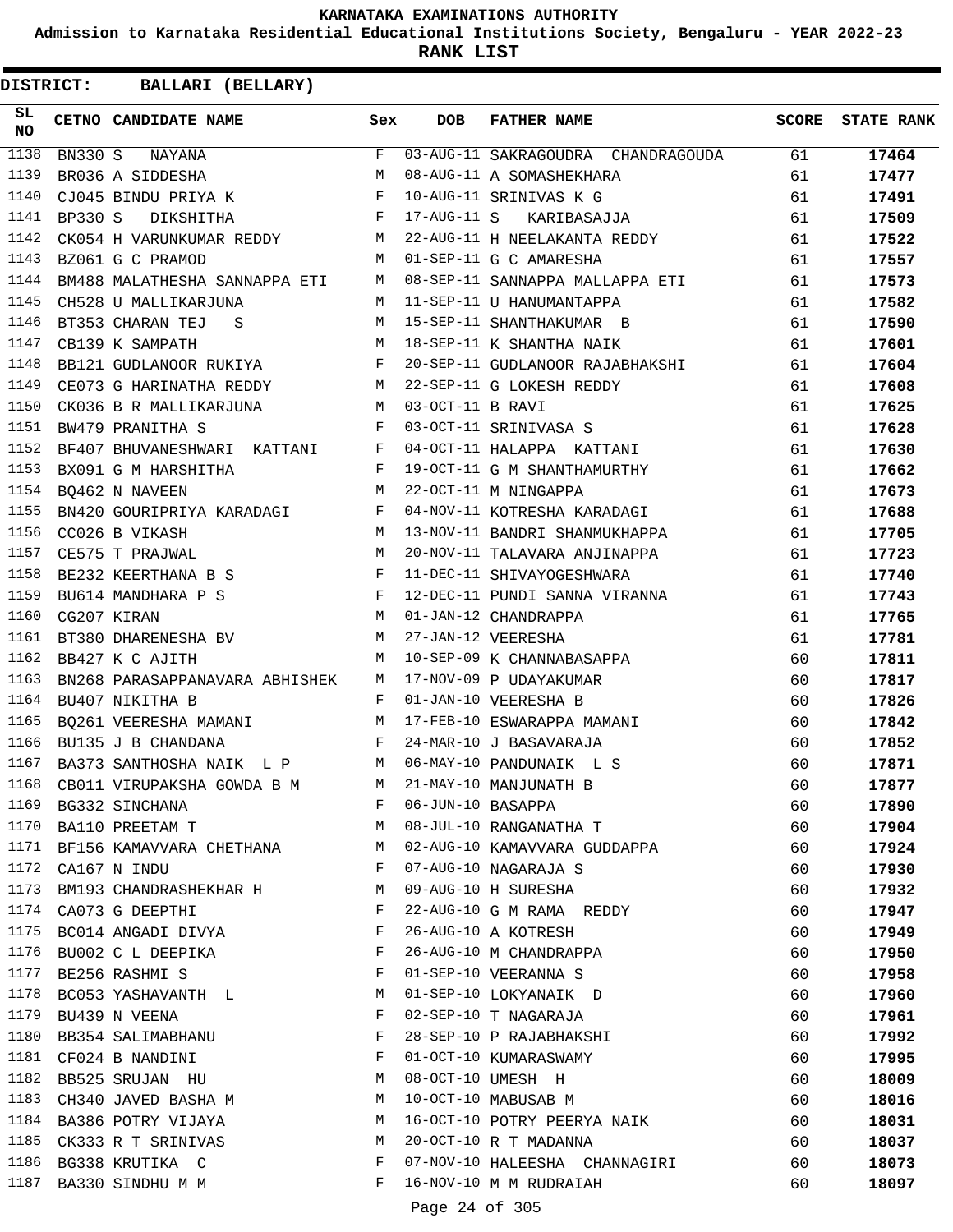**Admission to Karnataka Residential Educational Institutions Society, Bengaluru - YEAR 2022-23**

**RANK LIST**

**DISTRICT:** CC **BALLARI (BELLARY)**

| SL.<br>NO | <b>CETNO CANDIDATE NAME</b>                                                                                                                                                           | Sex | <b>DOB</b>              | <b>FATHER NAME</b>                                                                                                                                                                                                                     | SCORE | <b>STATE RANK</b> |
|-----------|---------------------------------------------------------------------------------------------------------------------------------------------------------------------------------------|-----|-------------------------|----------------------------------------------------------------------------------------------------------------------------------------------------------------------------------------------------------------------------------------|-------|-------------------|
| 1188      | BN252 ROHIT BANAKAR                                                                                                                                                                   |     |                         | M 21-NOV-10 RAJAPPA BANAKAR<br>F 03-DEC-10 DHANANJAYA K S                                                                                                                                                                              | 60    | 18109             |
| 1189      |                                                                                                                                                                                       |     |                         |                                                                                                                                                                                                                                        | 60    | 18137             |
| 1190      | BN252 ROLLI BANARAR M 21 NOV 10 RAJAPPA BANAR<br>BF272 TRISHIKA RACHANA F 03-DEC-10 DHANANJAYA K S<br>CD495 B MITUN M 13-DEC-10 B LOKESH                                              |     |                         | $13-\text{DEC}-10 \text{ B}$ LOKESH 60<br>$27-\text{DEC}-10$ GUDI NAGARAJA 60                                                                                                                                                          |       | 18152             |
| 1191      | BD208 PRATHIKSHA G N F                                                                                                                                                                |     |                         |                                                                                                                                                                                                                                        |       | 18174             |
| 1192      |                                                                                                                                                                                       |     |                         |                                                                                                                                                                                                                                        | - 60  | 18178             |
| 1193      |                                                                                                                                                                                       |     |                         |                                                                                                                                                                                                                                        | 60    | 18229             |
| 1194      | BN059 DOLLINA HEMALATHA F 19-JAN-11 DOLLINA SHANMUKHA                                                                                                                                 |     |                         |                                                                                                                                                                                                                                        | 60    | 18244             |
| 1195      | BT210 ROHIT KUMAR G V M 10-FEB-11 VIRUPAKSHI                                                                                                                                          |     |                         |                                                                                                                                                                                                                                        | 60    | 18294             |
| 1196      |                                                                                                                                                                                       |     |                         |                                                                                                                                                                                                                                        |       | 18343             |
| 1197      |                                                                                                                                                                                       |     |                         |                                                                                                                                                                                                                                        |       | 18348             |
| 1198      | BA485 K BHARAT KUMARA M                                                                                                                                                               |     |                         | 08-MAR-11 KOBYA NAIK                                                                                                                                                                                                                   | 60    | 18375             |
| 1199      | BP125 SPANDANA RAMASI F                                                                                                                                                               |     |                         | 12-MAR-11 UMESHA RAMASI                                                                                                                                                                                                                | 60    | 18388             |
| 1200      | BG298 RANJITA T N<br>BB292 BHARATH T<br>BB292 BHARATH T<br>BB067 H SINDHU<br>BB067 H SINDHU<br>BB067 H SINDHU<br>BB067 H SINDHU<br>BB067 H SINDHU<br>BB067 H SINDHU<br>BB067 H SINDHU |     |                         | BG298 RANJITA T N F 22-MAR-11 NAGARAJA TOOLAHALLI 60<br>BB292 BHARATH T M 29-MAR-11 MALLOJAPPA T 60<br>BB067 H SINDHU F 31-MAR-11 HANUMA NAIK 60<br>BY042 DEEPIKA M A F 04-APR-11 ANAND M 60<br>BA002 PUNEETH ADDANNANAVARA M 05-APR-1 |       | 18416             |
| 1201      |                                                                                                                                                                                       |     |                         |                                                                                                                                                                                                                                        |       | 18436             |
| 1202      |                                                                                                                                                                                       |     |                         |                                                                                                                                                                                                                                        |       | 18440             |
| 1203      |                                                                                                                                                                                       |     |                         |                                                                                                                                                                                                                                        |       | 18455             |
| 1204      |                                                                                                                                                                                       |     |                         |                                                                                                                                                                                                                                        |       | 18459             |
| 1205      | BF525 CHETAN T                                                                                                                                                                        |     |                         | Francisco (1999)<br>The Contract of Contract (1999)                                                                                                                                                                                    | 60    | 18461             |
| 1206      | M 06-APR-11 MANJAPPA T<br>M 11-APR-11 YOGESHA MAR<br>M 13-APR-11 CHANDRAPPA<br>F 13-APR-11 ALLASAB P<br>BE133 KISHOR M                                                                |     |                         | 11-APR-11 YOGESHA MARIYAMMALAVARA 60                                                                                                                                                                                                   |       | 18488             |
| 1207      | CC285 AKASHA                                                                                                                                                                          |     |                         | 13-APR-11 CHANDRAPPA B                                                                                                                                                                                                                 | 60    | 18494             |
| 1208      | BZ043 SHAINAJ                                                                                                                                                                         |     |                         |                                                                                                                                                                                                                                        | 60    | 18501             |
| 1209      |                                                                                                                                                                                       |     |                         |                                                                                                                                                                                                                                        | 60    | 18519             |
| 1210      |                                                                                                                                                                                       |     |                         | BN164 KORAVARA NAGAVENI F 17-APR-11 KORAVARA RAMESHA<br>BL327 KEERTHI S M F 18-APR-11 SURESHA M S<br>BL068 GADADA LAKSHMI F 23-APR-11 G KALESHA                                                                                        | 60    | 18525             |
| 1211      |                                                                                                                                                                                       |     |                         |                                                                                                                                                                                                                                        | 60    | 18546             |
| 1212      | $\mathbf{F}^{\top}$                                                                                                                                                                   |     |                         | CD438 SOUMYA S M<br>BA131 HIREMANI GANESHA M 25-APR-11 H MARIYAPPA                                                                                                                                                                     | 60    | 18553             |
| 1213      |                                                                                                                                                                                       |     |                         |                                                                                                                                                                                                                                        | 60    | 18554             |
| 1214      | <b>M</b><br>CA034 C DHANUSH                                                                                                                                                           |     |                         | 29-APR-11 C CHIDANANDA                                                                                                                                                                                                                 | 60    | 18571             |
| 1215      | CC131 CHETHAN G C                                                                                                                                                                     |     |                         | M 02-MAY-11 CHANDRASHEKHAR G S                                                                                                                                                                                                         | 60    | 18579             |
| 1216      | BA502 AKASHA BANDI M 04-MAY-11 KOTRESHA BANDI                                                                                                                                         |     |                         |                                                                                                                                                                                                                                        | 60    | 18583             |
| 1217      | BC140 PREETAM H S                                                                                                                                                                     | M   |                         | 06-MAY-11 H SHIVA KUMAR                                                                                                                                                                                                                | 60    | 18590             |
| 1218      | $\mathbf S$<br>BP078 ADARSH A                                                                                                                                                         |     |                         | M 07-MAY-11 ANJINEPPA                                                                                                                                                                                                                  | 60    | 18593             |
| 1219      | BA709 KARIBASAMMA T                                                                                                                                                                   | F   |                         | 12-MAY-11 HANUMANTHA T                                                                                                                                                                                                                 | 60    | 18610             |
| 1220      | BF338 Y SINCHANA                                                                                                                                                                      | F   |                         | 19-MAY-11 DURUGADA HANUMAPPA                                                                                                                                                                                                           | 60    | 18638             |
| 1221      | BE537 SHARMILA P                                                                                                                                                                      | F   |                         | 23-MAY-11 PEMYA NAIK B                                                                                                                                                                                                                 | 60    | 18654             |
| 1222      | BA301 NITYA SIGANAHALLI                                                                                                                                                               | F   |                         | 30-MAY-11 SAKRAPPA SIGANAHALLI                                                                                                                                                                                                         | 60    | 18674             |
| 1223      | CJ091 G RANGANA GOUDA                                                                                                                                                                 | M   |                         | 01-JUN-11 G SHARANAPPA                                                                                                                                                                                                                 | 60    | 18681             |
| 1224      | BN158 KANAKADEVI                                                                                                                                                                      | F   |                         | 01-JUN-11 GANESH NAIK                                                                                                                                                                                                                  | 60    | 18682             |
| 1225      | BH150 K ROOPA                                                                                                                                                                         | F   |                         | 12-JUN-11 K HANUMANTHAPPA                                                                                                                                                                                                              | 60    | 18730             |
| 1226      | BL121 SAMEENA                                                                                                                                                                         | F   |                         | 20-JUN-11 LATEEF SAB                                                                                                                                                                                                                   | 60    | 18760             |
| 1227      | BY358 V SWAPNA                                                                                                                                                                        | F   |                         | 25-JUN-11 V SHEKHAR                                                                                                                                                                                                                    | 60    | 18782             |
| 1228      | BS084 ANUSHKA TK                                                                                                                                                                      | F   |                         | 27-JUN-11 KARIBASANNA NT                                                                                                                                                                                                               | 60    | 18786             |
| 1229      | BH149 K NIKHIL                                                                                                                                                                        | М   |                         | 02-JUL-11 K THIMMAPPA                                                                                                                                                                                                                  | 60    | 18809             |
| 1230      | BE080 G KRUTHIKA                                                                                                                                                                      | F   |                         | 03-JUL-11 G BASAVARAJA                                                                                                                                                                                                                 | 60    | 18813             |
| 1231      | CE170 NIHARIKA G A                                                                                                                                                                    | F   |                         | 12-JUL-11 ANAND G R                                                                                                                                                                                                                    | 60    | 18852             |
| 1232      | BL239 HEMANTH                                                                                                                                                                         | М   |                         | 22-JUL-11 THIRUKAPPA BADIGER                                                                                                                                                                                                           | 60    | 18887             |
| 1233      | BM219 REKHA B                                                                                                                                                                         | F   |                         | 24-JUL-11 BASAVANAGOUD B                                                                                                                                                                                                               | 60    | 18895             |
| 1234      | BT241 PRAJWAL NAIK J M                                                                                                                                                                | M   |                         | 04-AUG-11 SUNIL NAIK                                                                                                                                                                                                                   | 60    | 18930             |
| 1235      |                                                                                                                                                                                       | F   |                         | 12-AUG-11 BASAVARAJA D                                                                                                                                                                                                                 | 60    |                   |
| 1236      | BD011 MAHALAKSHMI D                                                                                                                                                                   | M   |                         | 19-AUG-11 NAGI REDDY R                                                                                                                                                                                                                 | 60    | 18944             |
| 1237      | BX309 CHETAN REDDY R<br>CD233 B LIKHITH                                                                                                                                               | M   |                         | 21-AUG-11 THOTAPPA B                                                                                                                                                                                                                   | 60    | 18968<br>18974    |
|           |                                                                                                                                                                                       |     | $D_{200}$ $25$ of $205$ |                                                                                                                                                                                                                                        |       |                   |

Page 25 of 305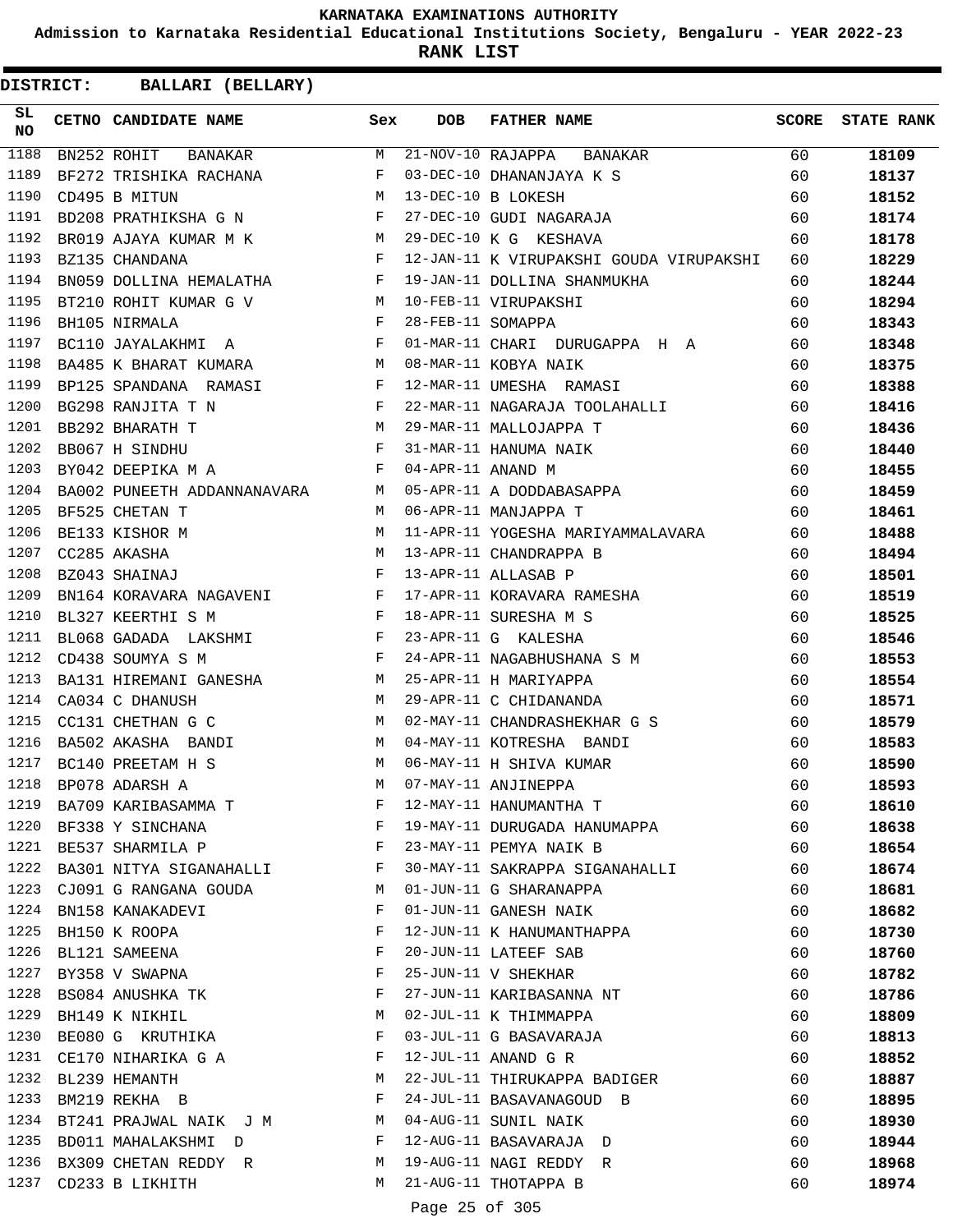**Admission to Karnataka Residential Educational Institutions Society, Bengaluru - YEAR 2022-23**

**RANK LIST**

| SL<br><b>NO</b> |                | CETNO CANDIDATE NAME Sex                                                                                                                 |              | DOB            | <b>FATHER NAME</b>                                                              |          | <b>SCORE</b> STATE RANK |
|-----------------|----------------|------------------------------------------------------------------------------------------------------------------------------------------|--------------|----------------|---------------------------------------------------------------------------------|----------|-------------------------|
| 1238            |                |                                                                                                                                          |              |                | BF541 AISHWARYA A S<br>The 27-AUG-11 SURESHA H<br>The 16-SEP-11 VIJAYAKUMAR B M | 60       | 18991                   |
| 1239            |                |                                                                                                                                          |              |                |                                                                                 | 60       | 19053                   |
| 1240            |                | $\mathbf{F}$ and $\mathbf{F}$ and $\mathbf{F}$<br>BH072 K SPOORTHI                                                                       |              |                | 17-SEP-11 K CHANNABASAPPA                                                       | 60       | 19056                   |
| 1241            |                | BF451 VIKAS VEERANAGOWDRA M                                                                                                              |              |                | 19-SEP-11 NAGARAJA VEERANAGOWDRA 60                                             |          | 19064                   |
| 1242            |                | M <sub>N</sub><br>BL251 PREETHAM N                                                                                                       |              |                | 22-SEP-11 SATHISHA N                                                            | 60       | 19072                   |
| 1243            |                | $\mathbf{F}^{\mathcal{A}}_{\mathcal{A}}=\mathbf{F}^{\mathcal{A}}_{\mathcal{A}}\mathbf{F}^{\mathcal{A}}_{\mathcal{A}}$<br>BG030 B PREKSHA |              |                | 25-OCT-11 B MANJAPPA                                                            | 60       | 19137                   |
| 1244            |                | $\mathbf{F} = \mathbf{F} \times \mathbf{F}$<br>BC282 M M POOJA                                                                           |              |                | 25-OCT-11 M M GURUBASAVARAJA                                                    | 60       | 19139                   |
| 1245            |                | BP430 A DIVYASHREE F                                                                                                                     |              |                |                                                                                 | 60       | 19143                   |
| 1246            |                | CB023 B DEEPIKA $F$                                                                                                                      |              |                | 27-OCT-11 A UMESH NAIK<br>07-NOV-11 B MALLIKARJUNA                              | 60       | 19166                   |
| 1247            |                | BU326 ARCHANA B R F                                                                                                                      |              |                | 18-NOV-11 SUMANGALA T                                                           | 60       | 19189                   |
| 1248            |                | BL268 GOUDRA DEEKSHITH M                                                                                                                 |              |                | 04-DEC-11 GADADA VIRUPAKSHI                                                     | 60       | 19216                   |
| 1249            |                | $\mathbf{F}$ and $\mathbf{F}$ are $\mathbf{F}$                                                                                           |              |                | 11-DEC-11 VEERABHADRAYYA N H M                                                  | 60       | 19227                   |
| 1250            |                |                                                                                                                                          |              |                |                                                                                 | 60       | 19243                   |
| 1251            |                |                                                                                                                                          |              |                |                                                                                 | 60       | 19252                   |
| 1252            |                |                                                                                                                                          |              |                |                                                                                 | 60       | 19268                   |
| 1253            |                |                                                                                                                                          |              |                |                                                                                 | 60       | 19270                   |
| 1254            |                |                                                                                                                                          |              |                |                                                                                 | 60       | 19272                   |
| 1255            |                | $M_{\odot}$<br>BU187 PRAJWAL T                                                                                                           |              |                | 19-JAN-10 MYLESH TALAWAR T                                                      | 59       | 19310                   |
| 1256            |                | BC072 GOUTHAMI DADAMMANAVAR F                                                                                                            |              |                | 10-FEB-10 D AJJAYYA                                                             | 59       | 19320                   |
| 1257            |                | BX425 G DIVYA                                                                                                                            | $\mathbf{F}$ |                |                                                                                 | 59       | 19336                   |
| 1258            |                | CH287 SIDDAPPA                                                                                                                           | M            |                | 03-APR-10 GOVINDAPPA<br>24-APR-10 MALLIKA                                       | 59       | 19342                   |
| 1259            |                | BA197 K PAVAN KUMAR M                                                                                                                    |              |                | 26-APR-10 K MALLIKARJUNA                                                        | 59       | 19343                   |
| 1260            |                | $\mathbf{F}^{\mathcal{A}}_{\mathcal{A}}=\mathbf{F}^{\mathcal{A}}_{\mathcal{A}}\mathbf{F}^{\mathcal{A}}_{\mathcal{A}}$<br>CJ465 MARIYAMMA |              |                |                                                                                 | 59       | 19346                   |
| 1261            |                | BP161 AYAN BASHA M                                                                                                                       |              |                |                                                                                 | 59       | 19347                   |
| 1262            |                | BQ223 L BHARATHI F                                                                                                                       |              |                |                                                                                 | 59       | 19357                   |
| 1263            |                | BF389 PARVATHI M S F                                                                                                                     |              |                | 20-JUL-10 NAGAPPA M S                                                           | 59       | 19392                   |
| 1264            |                | BD299 UDAYA BARIKARA M                                                                                                                   |              |                | 10-AUG-10 VASANTHA BARIKARA                                                     | 59       | 19420                   |
| 1265            |                | CC207 NAYANA K B                                                                                                                         | F            |                | 15-AUG-10 K B SANTHOSHA                                                         | 59       | 19428                   |
| 1266            |                | BU596 SHREEDEVI T K F                                                                                                                    |              |                | 16-AUG-10 KARIBASAPPA T B                                                       | 59       | 19431                   |
| 1267            |                | BB173 KARTHIKA A<br>M <sub>N</sub>                                                                                                       |              |                | 23-AUG-10 NINGAPPA A                                                            | 59       | 19434                   |
| 1268            |                | BP084 ANU CHANDAPUR                                                                                                                      | F            |                | 11-SEP-10 MALATESH C                                                            | 59       | 19450                   |
| 1269            |                |                                                                                                                                          |              |                | BA061 C K M KALLAIAH SWAMY M 17-SEP-10 C K M HALA SWAMY                         | 59       | 19459                   |
|                 |                | 1270 BU293 SHARATHKUMAR D P M 22-SEP-10 PRASANNA H D                                                                                     |              |                |                                                                                 | 59       | 19470                   |
|                 |                | 1271 BA183 K AMRUTHA                                                                                                                     | $F$ and      |                | 25-SEP-10 K RINDAPPA                                                            | 59       | 19474                   |
|                 |                | 1272 BQ430 GURUBASAVARAJ A M                                                                                                             |              |                | 26-SEP-10 KOTRESHA A                                                            | 59       | 19477                   |
|                 |                | 1273 CD411 S LEKHA PRIYA                                                                                                                 | F            |                | 27-SEP-10 S VEERESHA                                                            | 59       | 19481                   |
|                 |                | 1274 CC300 KUMARA                                                                                                                        | M            |                | 04-OCT-10 VENKATESHA                                                            | 59       | 19492                   |
| 1275            |                | BF075 BHAVANI K                                                                                                                          | F            |                | 10-OCT-10 DURUGAPPA KABBALLI                                                    | 59       | 19503                   |
|                 |                | 1276 BL294 R O PRADEEP                                                                                                                   | M            |                | 16-OCT-10 ONKAR NAIK                                                            | 59       | 19520                   |
|                 |                | 1277 BM359 CHETHANA C M F                                                                                                                |              |                | 23-OCT-10 M CHANNAVEERAPPA                                                      | 59       | 19532                   |
|                 | 1278 BT221 ANU |                                                                                                                                          | F            |                | 25-OCT-10 ANJINAPPA                                                             | 59       | 19536                   |
|                 |                | 1279 BB299 SANJANA HOSAPETE                                                                                                              | F            |                | 25-OCT-10 MANJUNATHA HOSAPETE                                                   | 59       |                         |
|                 |                | 1280 BD301 KABADI NAGARAJA NAIK                                                                                                          | M            |                | 05-NOV-10 GIRIDHAR NAIK                                                         | 59       | 19539                   |
|                 |                | 1281 BU393 MANU D                                                                                                                        | М            |                |                                                                                 |          | 19562                   |
|                 |                | 1282 BK022 VISHALA VAKRANAKERE                                                                                                           | F            |                | 10-NOV-10 DURUGAPPA M<br>14-NOV-10 B ERAPPA                                     | 59<br>59 | 19572                   |
| 1283            |                |                                                                                                                                          | М            |                |                                                                                 |          | 19582                   |
|                 |                | BG198 K R KIRANA                                                                                                                         |              |                | 17-NOV-10 RAJANAIK                                                              | 59       | 19586                   |
| 1284            |                | BL336 AJAY SING                                                                                                                          | M<br>F       |                | 19-NOV-10 DHANSINGNAIK                                                          | 59       | 19591                   |
|                 |                | 1285 BF173 NAYANA V                                                                                                                      |              |                | 19-NOV-10 LINGARAJU V                                                           | 59       | 19593                   |
|                 |                | 1286 BH256 KIRAN                                                                                                                         | М            |                | 23-NOV-10 SHIVANANDA HADAGALI                                                   | 59       | 19598                   |
| 1287            |                | BM067 G B MAMATHA                                                                                                                        | F            |                | 28-NOV-10 G B VISHWANATHA                                                       | 59       | 19611                   |
|                 |                |                                                                                                                                          |              | Page 26 of 305 |                                                                                 |          |                         |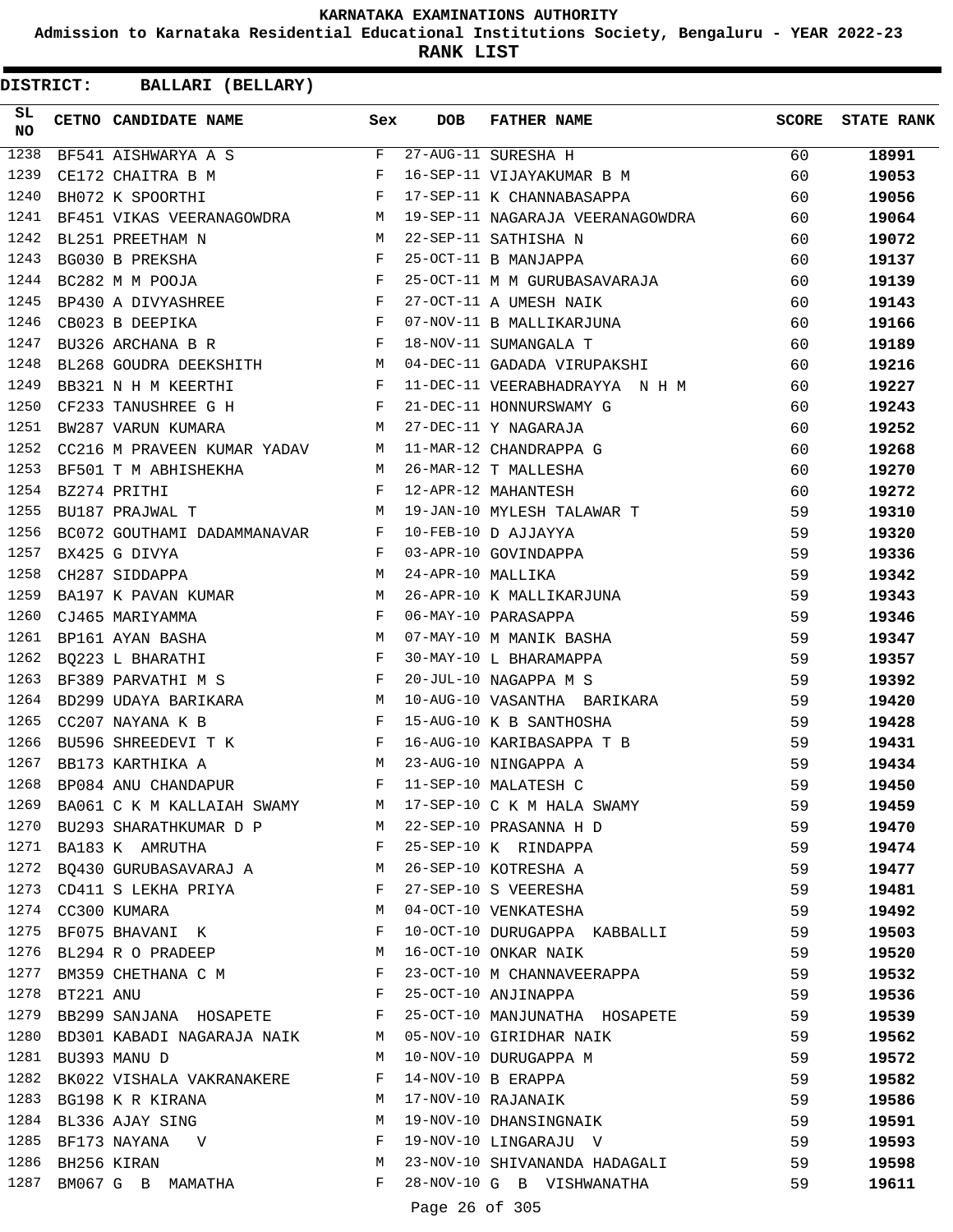**Admission to Karnataka Residential Educational Institutions Society, Bengaluru - YEAR 2022-23**

**RANK LIST**

| SL<br><b>NO</b> | CETNO CANDIDATE NAME Sex                                                                                                                                                                                                                                                                                                                                        |   | DOB            | FATHER NAME                                                                                             | <b>SCORE</b> | <b>STATE RANK</b> |
|-----------------|-----------------------------------------------------------------------------------------------------------------------------------------------------------------------------------------------------------------------------------------------------------------------------------------------------------------------------------------------------------------|---|----------------|---------------------------------------------------------------------------------------------------------|--------------|-------------------|
| 1288            | BB278 KAVYA K M<br>$\begin{picture}(130,10) \put(0,0){\line(1,0){150}} \put(15,0){\line(1,0){150}} \put(15,0){\line(1,0){150}} \put(15,0){\line(1,0){150}} \put(15,0){\line(1,0){150}} \put(15,0){\line(1,0){150}} \put(15,0){\line(1,0){150}} \put(15,0){\line(1,0){150}} \put(15,0){\line(1,0){150}} \put(15,0){\line(1,0){150}} \put(15,0){\line(1,0){150}}$ |   |                | F 10-DEC-10 K M MALLAPPA<br>F 11-DEC-10 PRADEEP J<br>F 19-DEC-10 NAGENDRA NAIKA<br>M 25-DEC-10 PAMPANNA | 59           | 19640             |
| 1289            | BH231 GOUTAMI P                                                                                                                                                                                                                                                                                                                                                 |   |                |                                                                                                         | 59           | 19643             |
| 1290            | BN398 LAKSHMI                                                                                                                                                                                                                                                                                                                                                   |   |                |                                                                                                         | 59           | 19659             |
| 1291            | CJ557 JAGANATHA                                                                                                                                                                                                                                                                                                                                                 |   |                |                                                                                                         | 59           | 19668             |
| 1292            | BB270 L C VENKATESH M 01-JAN-11 CHANDRANAIK L                                                                                                                                                                                                                                                                                                                   |   |                |                                                                                                         | 59           | 19692             |
| 1293            | M<br>BH008 GANESH K                                                                                                                                                                                                                                                                                                                                             |   |                | 01 01 - CHEROLES<br>07-JAN-11 RAMANNA<br>11-JAN-11 SURESH NAIK<br>26-JAN-11 REVANNA                     | 59           | 19722             |
| 1294            | BN183 PAVAN KUMARA DS $$\tt{M}$$                                                                                                                                                                                                                                                                                                                                |   |                |                                                                                                         | 59           | 19728             |
| 1295            | $\mathbb F$<br>CG083 PALLAVI                                                                                                                                                                                                                                                                                                                                    |   |                |                                                                                                         | 59           | 19764             |
| 1296            | BC113 G SANJAYA NAIK M                                                                                                                                                                                                                                                                                                                                          |   |                | 27-JAN-11 GANESHA NAIK D                                                                                | 59           | 19769             |
| 1297            | BJ313 NISARGA SIMPI F                                                                                                                                                                                                                                                                                                                                           |   |                | 31-JAN-11 INDRAJITH SIMPI                                                                               | 59           | 19782             |
| 1298            | CE308 AJJAYYA M<br>BQ349 GOVTHAMI H S<br>BQ349 GOVTHAMI H S<br>E C TT 11 N M SWAMY                                                                                                                                                                                                                                                                              |   |                | 02-FEB-11 THIPPESWAMY                                                                                   | 59           | 19787             |
| 1299            |                                                                                                                                                                                                                                                                                                                                                                 |   |                |                                                                                                         | 59           | 19798             |
| 1300            | $\mathbb F$<br>CE090 PRIYA BAYI                                                                                                                                                                                                                                                                                                                                 |   |                | 12-FEB-11 HANNA NAIK                                                                                    | 59           | 19815             |
| 1301            | BG169 DODDACHOWDAPPA T M 02-MAR-11 HALESHA T                                                                                                                                                                                                                                                                                                                    |   |                |                                                                                                         | 59           | 19872             |
| 1302            | BP160 LAKSHMI KARIGARA F                                                                                                                                                                                                                                                                                                                                        |   |                | 04-MAR-11 KARIYAPPA KARIGARA                                                                            | 59           | 19884             |
| 1303            | M<br>CJ431 MURALI S K                                                                                                                                                                                                                                                                                                                                           |   |                | 09-MAR-11 KATTEBASAVARAJA B                                                                             | 59           | 19899             |
| 1304            | $\mathbf{F}$ and $\mathbf{F}$ are $\mathbf{F}$<br>BX171 MEENAKSHI K                                                                                                                                                                                                                                                                                             |   |                | 11-MAR-11 K RAMANJANEYA                                                                                 | 59           | 19908             |
| 1305            | M<br>BQ084 G MANU                                                                                                                                                                                                                                                                                                                                               |   |                |                                                                                                         | 59           | 19913             |
| 1306            | $CC242$ KALPANA J R $F$                                                                                                                                                                                                                                                                                                                                         |   |                | 12-MAR-11 N SAMPATH KUMAR<br>14-MAR-11 RAJANNA J                                                        | 59           | 19922             |
| 1307            | BP410 SHIVAKUMARA<br><b>Example 19</b> M                                                                                                                                                                                                                                                                                                                        |   |                | 15-MAR-11 THIPPESHANAIK                                                                                 | 59           | 19929             |
| 1308            | BP009 HEMALATHA PYRAPPANAVARA F                                                                                                                                                                                                                                                                                                                                 |   |                | 16-MAR-11 VENKATESH PYARAPPANAVARA 59                                                                   |              | 19932             |
| 1309            | BA297 DHARUNESH K                                                                                                                                                                                                                                                                                                                                               |   |                | M 17-MAR-11 BASAVARAJA K                                                                                | 59           | 19935             |
| 1310            | $\mathbb F$ . The set of $\mathbb F$<br>BY373 G N APOORVA                                                                                                                                                                                                                                                                                                       |   |                | 17-MAR-11 BASAVARAJA K<br>30-MAR-11 H NAGAPPA<br>30-MAR-11 PARASHURAMAPPA                               | 59           | 19981             |
| 1311            | BN327 GEETHAPRIYA P R F                                                                                                                                                                                                                                                                                                                                         |   |                |                                                                                                         | 59           | 19983             |
| 1312            | <b>M</b><br>CH533 U DIVAKARA                                                                                                                                                                                                                                                                                                                                    |   |                | 02-APR-11 U RAMANJINEYA                                                                                 | 59           | 19996             |
| 1313            | $\mathbb{R}^n$ . The set of the set of the set of the set of the set of the set of the set of the set of the set of the set of the set of the set of the set of the set of the set of the set of the set of the set of the set of<br>CK256 USHA HUGAR                                                                                                           |   |                | 05-APR-11 MALLAYYA HUGAR                                                                                | 59           | 20002             |
| 1314            | M<br>BY368 VIJENDRA                                                                                                                                                                                                                                                                                                                                             |   |                | 05-APR-11 DODDA NAGARAJA                                                                                | 59           | 20003             |
| 1315            | CD162 SHASHANK O                                                                                                                                                                                                                                                                                                                                                |   |                | M 12-APR-11 HANUMANTHAPPA O                                                                             | 59           | 20032             |
| 1316            | BB004 B S SANDYA SHREE F 18-APR-11 B G SURESHA                                                                                                                                                                                                                                                                                                                  |   |                |                                                                                                         | 59           | 20049             |
| 1317            | BF203 MALLESHWARA S S M 19-APR-11 SRISHAILA S                                                                                                                                                                                                                                                                                                                   |   |                |                                                                                                         | 59           | 20053             |
| 1318            | BL165 PRATEEK A D                                                                                                                                                                                                                                                                                                                                               | M |                | 23-APR-11 DODDABASAPPA                                                                                  | 59           | 20063             |
| 1319            | BE533 SAKSHI A R                                                                                                                                                                                                                                                                                                                                                | F |                | 29-APR-11 RAJANNA A                                                                                     | 59           | 20086             |
| 1320            | BH279 SRIJA PRIYA F                                                                                                                                                                                                                                                                                                                                             |   |                | 30-APR-11 S YERRISWAMY                                                                                  | 59           | 20091             |
|                 | $M_{\odot}$<br>1321 CB295 LOKESH K                                                                                                                                                                                                                                                                                                                              |   |                | 03-MAY-11 K HANUMANTAPPA                                                                                | 59           | 20101             |
|                 | 1322 BM246 SPANDANA GURAMMANAVARA F                                                                                                                                                                                                                                                                                                                             |   |                | 04-MAY-11 KRISHNAPPA GURAMMANAVARA                                                                      | 59           | 20107             |
|                 | 1323 CD335 SRI RAKSHA                                                                                                                                                                                                                                                                                                                                           | F |                | 23-MAY-11 SIDDAYYA SWAMY                                                                                | 59           | 20173             |
| 1324            | BR184 M G SRUJAN                                                                                                                                                                                                                                                                                                                                                | M |                | 24-MAY-11 M J YARISWAMY                                                                                 | 59           | 20178             |
| 1325            | BY331 T PRAJWAL                                                                                                                                                                                                                                                                                                                                                 | M |                | 27-MAY-11 T MANJUNATH                                                                                   | 59           | 20202             |
| 1326            | CE385 DINESH T                                                                                                                                                                                                                                                                                                                                                  | M |                | 01-JUN-11 BASAVARAJ T                                                                                   | 59           | 20221             |
|                 | 1327 BE078 G VIKSHITHGOWDA M                                                                                                                                                                                                                                                                                                                                    |   |                | 02-JUN-11 G KARIBASAVARAJA                                                                              | 59           |                   |
| 1328            | BA545 KSHAMA KADABAGERI                                                                                                                                                                                                                                                                                                                                         | F |                | 05-JUN-11 GURUPRASAD                                                                                    | 59           | 20230             |
| 1329            | BN133 HEMANTH NEGALURU                                                                                                                                                                                                                                                                                                                                          | M |                | 07-JUN-11 SURESHA N                                                                                     | 59           | 20245             |
|                 |                                                                                                                                                                                                                                                                                                                                                                 |   |                |                                                                                                         |              | 20252             |
|                 | 1330 BT148 FARIDA BANU                                                                                                                                                                                                                                                                                                                                          | F |                | 20-JUN-11 HIDAYATULLA B                                                                                 | 59           | 20299             |
| 1331            | BW087 G CHAITHRA METI                                                                                                                                                                                                                                                                                                                                           | F |                | 27-JUN-11 JAGADEESHA GOWDA                                                                              | 59           | 20330             |
| 1332            | BH281 HEMANTH KUMAR A K                                                                                                                                                                                                                                                                                                                                         | M |                | 03-JUL-11 KRISHNA MURTHY                                                                                | 59           | 20365             |
| 1333            | BN209 SHRINIVAS REDDY                                                                                                                                                                                                                                                                                                                                           | M |                | 08-JUL-11 KHEERUNAIK                                                                                    | 59           | 20388             |
|                 | 1334 CC025 JAHNAVI B                                                                                                                                                                                                                                                                                                                                            | F |                | 13-JUL-11 B V SRINIVASLU                                                                                | 59           | 20404             |
|                 | 1335 CB312 SOUJANYA S                                                                                                                                                                                                                                                                                                                                           | F |                | 16-JUL-11 SHIVARAM                                                                                      | 59           | 20416             |
|                 | 1336 BJ122 PALLAVI                                                                                                                                                                                                                                                                                                                                              | F |                | 20-JUL-11 MANJUNATHA K N                                                                                | 59           | 20428             |
| 1337            | BQ087 G SAHANA                                                                                                                                                                                                                                                                                                                                                  | F |                | 27-JUL-11 G SHIVANNA                                                                                    | 59           | 20454             |
|                 |                                                                                                                                                                                                                                                                                                                                                                 |   | Page 27 of 305 |                                                                                                         |              |                   |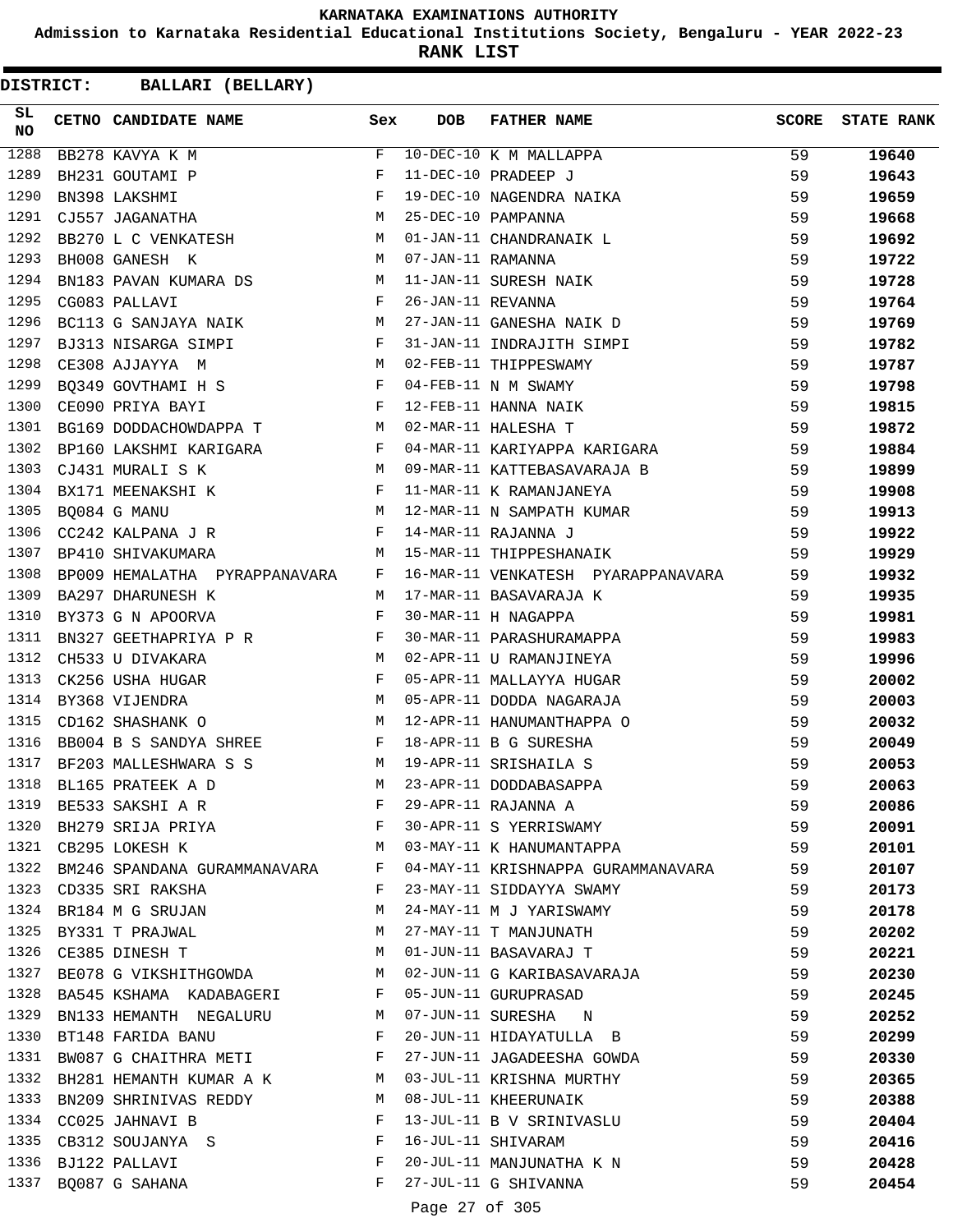**Admission to Karnataka Residential Educational Institutions Society, Bengaluru - YEAR 2022-23**

**RANK LIST**

| SL<br>NO | CETNO CANDIDATE NAME Sex                                                                                                                     |   | <b>DOB</b>     | FATHER NAME<br>EETNO CANDIDAIR MARTENT MONOGOTHUI I R SRINIVAS<br>BE284 PRUTHVI KUMAR S MONOGOTHUI I R SRINIVAS<br>BJ301 PRATIKSHA F 05-AUG-11 VEERESH MONOGOTHUI MOUNESH B | <b>SCORE</b> | <b>STATE RANK</b> |
|----------|----------------------------------------------------------------------------------------------------------------------------------------------|---|----------------|-----------------------------------------------------------------------------------------------------------------------------------------------------------------------------|--------------|-------------------|
| 1338     |                                                                                                                                              |   |                |                                                                                                                                                                             | 59           | 20492             |
| 1339     |                                                                                                                                              |   |                |                                                                                                                                                                             | 59           | 20496             |
| 1340     |                                                                                                                                              |   |                |                                                                                                                                                                             | 59           | 20497             |
| 1341     |                                                                                                                                              |   |                | CH446 SAI KARTHIKA REDDY MO6-AUG-11 HANUMANTHA REDDY<br>BG275 THEJASHWINI F 07-AUG-11 SHIVARAJA<br>PT260 JAUTIP G V                                                         | 59           | 20502             |
| 1342     |                                                                                                                                              |   |                |                                                                                                                                                                             | 59           | 20507             |
| 1343     | BT360 JAHEER S M                                                                                                                             |   |                | M 13-AUG-11 MEHABOOB BASHA                                                                                                                                                  | 59           | 20521             |
| 1344     | $\mathbf{F}$ and $\mathbf{F}$ are $\mathbf{F}$<br>BQ511 DEEKSHITHA S                                                                         |   |                | 18-AUG-11 TALKERAPPA S                                                                                                                                                      | 59           | 20538             |
| 1345     |                                                                                                                                              |   |                | BF381 GANESH UMESH DOMBAR M 21-AUG-11 UMESH HULLAPPA DOMBAR                                                                                                                 | 59           | 20545             |
| 1346     | BX111 THIRTHRESH H<br>M 21-AUG-11 VEERESH H                                                                                                  |   |                |                                                                                                                                                                             | 59           | 20548             |
| 1347     | CA277 VAISHNAVI M                                                                                                                            |   |                | 23-AUG-11 YERRISWAMY M                                                                                                                                                      | 59           | 20557             |
| 1348     | CJ021 ANUSHREE K $\begin{array}{lll}\n\text{C2249 SWAMY K} & & \text{M} \\ \text{BN318 AMRUTHA} & & & \text{F}\n\end{array}$                 |   |                | 25-AUG-11 RAGHAVENDRA K<br>28-AUG-11 HANUMAYYA K<br>01-SEP-11 PAKKIRESHA N                                                                                                  | 59           | 20560             |
| 1349     |                                                                                                                                              |   |                |                                                                                                                                                                             | 59           | 20570             |
| 1350     |                                                                                                                                              |   |                |                                                                                                                                                                             | 59           | 20579             |
| 1351     | BL193 SUJATHA LAMBANI F                                                                                                                      |   |                | 06-SEP-11 DHANUNAYKA LAMBANI                                                                                                                                                | 59           | 20596             |
| 1352     |                                                                                                                                              |   |                |                                                                                                                                                                             | 59           | 20602             |
| 1353     |                                                                                                                                              |   |                |                                                                                                                                                                             | 59           | 20610             |
| 1354     |                                                                                                                                              |   |                | BE380 MANJUNATHA G<br>BJ257 R SANDEEPKUMARA<br>CE411 S N SINCHANA<br>CE411 S N SINCHANA<br>PRISE                                                                            | 59           | 20619             |
| 1355     |                                                                                                                                              |   |                |                                                                                                                                                                             | 59           | 20623             |
| 1356     | BF125 THEJASHWINI HUNDEKAR F                                                                                                                 |   |                | 26-SEP-11 HUNDEKAR SOMASHEKHAR                                                                                                                                              | 59           | 20640             |
| 1357     | $\mathbf{F}^{\mathcal{A}}_{\mathcal{A}}=\mathbf{F}^{\mathcal{A}}_{\mathcal{A}}\mathbf{F}^{\mathcal{A}}_{\mathcal{A}}$<br>BM341 AFRIN MUJAVAR |   |                |                                                                                                                                                                             | 59           | 20643             |
| 1358     | M 07-OCT-11 NAGARAJA P<br>BR310 SANJAY N                                                                                                     |   |                |                                                                                                                                                                             | 59           | 20662             |
| 1359     | BW185 SIRIVARDHAN K M                                                                                                                        |   |                | 21-OCT-11 K VEERESH                                                                                                                                                         | 59           | 20693             |
| 1360     | $\mathbb{F}^{\mathbb{Z}}$ . The state of the state $\mathbb{F}^{\mathbb{Z}}$<br>BU493 BRUNDA CV                                              |   |                | 01-NOV-11 VIJAYKUMAR CC                                                                                                                                                     | 59           | 20713             |
| 1361     | BP036 LAKSHMI LINGANAGOUDRA F                                                                                                                |   |                | 09-NOV-11 NEELANAGOUDA L                                                                                                                                                    | 59           | 20732             |
| 1362     | <b>M</b><br>BC132 PRAJWAL H M                                                                                                                |   |                | 10-NOV-11 VEERAYYA H M                                                                                                                                                      | 59           | 20736             |
| 1363     | CH256 PRITHVIRAJ GOUDA K A M                                                                                                                 |   |                | 12-NOV-11 K A PAKKIRAPPA                                                                                                                                                    | 59           | 20745             |
| 1364     | $\mathbf{F}$ . The $\mathbf{F}$<br>BT258 SUPRITHA                                                                                            |   |                | 22-NOV-11 MALLIKARJUNA                                                                                                                                                      | 59           | 20762             |
| 1365     | BG105 BHARAMESH AGRAHARA M                                                                                                                   |   |                | 26-NOV-11 MANJAPPA AGRAHARA                                                                                                                                                 | 59           | 20778             |
| 1366     | $\mathbf{F}$ . The set of $\mathbf{F}$<br>BU520 DIVYA K                                                                                      |   |                | 03-DEC-11 MANJUNATHA K                                                                                                                                                      | 59           | 20791             |
| 1367     | M <sub>N</sub><br>BD044 ABHAY C V                                                                                                            |   |                | 09-DEC-11 VIJAYA                                                                                                                                                            | 59           | 20801             |
| 1368     | $\mathbb{F}^{\mathbb{Z}}$ . The state $\mathbb{F}^{\mathbb{Z}}$<br>CH054 YASHSHAWINI                                                         |   |                | 24-DEC-11 YERRISWAMY P                                                                                                                                                      | 59           | 20823             |
| 1369     | BA291 ABHISHEK K                                                                                                                             | M |                | 25-DEC-11 CHANDRAPPA K                                                                                                                                                      | 59           | 20824             |
| 1370     | BD086 GANGANARASI BASAVARAJ M                                                                                                                |   |                | 01-JAN-12 GANGANARASI JATHAPPA                                                                                                                                              | 59           | 20838             |
| 1371     | BG273 DIVYA K                                                                                                                                | F |                | 22-MAR-12 DILLEPPA KUNCHURU                                                                                                                                                 | 59           | 20869             |
| 1372     | BF064 RANGALI KOMAL                                                                                                                          | M |                | 24-MAY-12 RANGALI BHEEMAPPA                                                                                                                                                 | 59           | 20876             |
| 1373     | BX443 P WAHID                                                                                                                                | M |                | 09-SEP-09 SHEKSHAVALI P D                                                                                                                                                   | 58           | 20888             |
| 1374     | BD160 KARIKALA GUDDADAYYA                                                                                                                    | M |                | 04-FEB-10 KARIKALA BEERAPPA                                                                                                                                                 | 58           | 20918             |
| 1375     | BE331 ANUSHA MACHIHALLI                                                                                                                      | F |                | 20-FEB-10 UCHENGEPPA MACHIHALLI                                                                                                                                             | 58           | 20924             |
| 1376     | CK092 G MANOJ                                                                                                                                | М |                | 14-MAR-10 G ANJANEYA                                                                                                                                                        | 58           | 20928             |
| 1377     | BP291 DUSHANTHA M H                                                                                                                          | M |                | 16-MAR-10 HANUMAPPA HARIJANA                                                                                                                                                | 58           | 20930             |
| 1378     | CB277 U SHIRISHA                                                                                                                             | F |                | 14-APR-10 ADEPPA U                                                                                                                                                          | 58           | 20940             |
| 1379     | BM227 YASHVANTHA                                                                                                                             | M |                | 18-APR-10 REVYANAIK                                                                                                                                                         | 58           | 20941             |
| 1380     | BM224 DARSHAN ANANDAVEVANAHALLI                                                                                                              | M |                | 03-MAY-10 SHIVANDA A                                                                                                                                                        | 58           | 20948             |
| 1381     | BA721 SANDEEPA B                                                                                                                             | M |                | 20-JUN-10 VENKATESHA B                                                                                                                                                      | 58           | 20959             |
| 1382     | CK093 G GIRIDHARA                                                                                                                            | М |                | 26-JUN-10 G HANUMANTHA                                                                                                                                                      | 58           | 20962             |
| 1383     | BM158 DEEKSHITHA NEELAKANTI                                                                                                                  | F |                | 03-JUL-10 DEVENDRAPPA N                                                                                                                                                     | 58           | 20968             |
| 1384     | CC108 D K AMITH                                                                                                                              | М |                | 16-JUL-10 D K HULIRAJ                                                                                                                                                       | 58           | 20976             |
| 1385     | BD278 NAGAVENI                                                                                                                               | F |                | 27-JUL-10 BEERAPPA MEDLERI                                                                                                                                                  | 58           | 20982             |
| 1386     | BN223 TARUN KUMAR B M                                                                                                                        |   |                | 17-AUG-10 KOTRESHA                                                                                                                                                          | 58           | 21008             |
| 1387     | BD275 ARPITA MALLIKARJUN F                                                                                                                   |   |                | 04-SEP-10 MALLIKARJUN                                                                                                                                                       | 58           | 21028             |
|          |                                                                                                                                              |   | Page 28 of 305 |                                                                                                                                                                             |              |                   |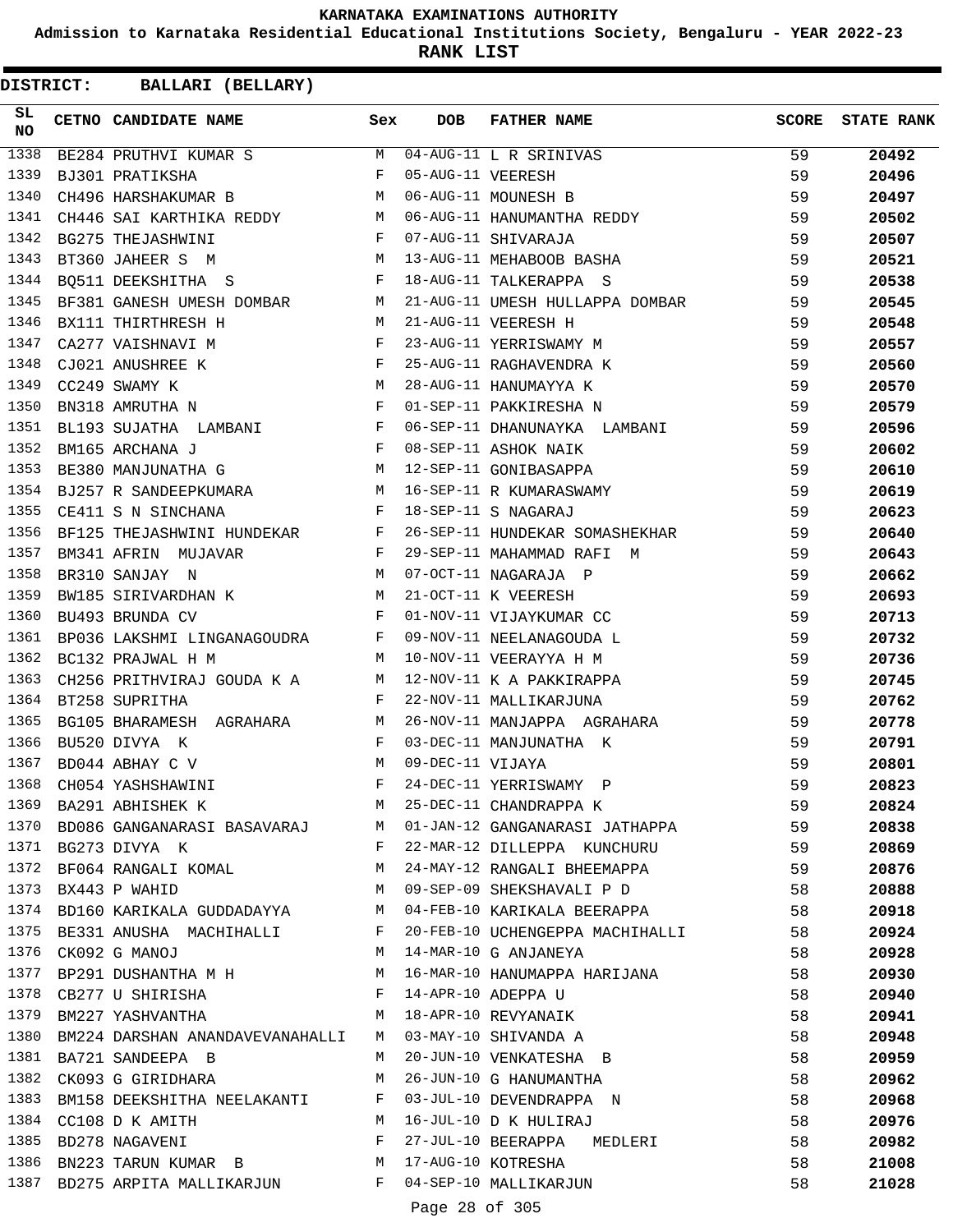**Admission to Karnataka Residential Educational Institutions Society, Bengaluru - YEAR 2022-23**

**RANK LIST**

| SL<br><b>NO</b> | CETNO CANDIDATE NAME Sex                                                                                                                                                                                                                              |              | <b>DOB</b>      | FATHER NAME                                              | SCORE | <b>STATE RANK</b> |
|-----------------|-------------------------------------------------------------------------------------------------------------------------------------------------------------------------------------------------------------------------------------------------------|--------------|-----------------|----------------------------------------------------------|-------|-------------------|
|                 | ULLAGADDI                                                                                                                                                                                                                                             |              |                 |                                                          |       |                   |
| 1388            | $\begin{aligned} \mathbf{F} \\ \mathbf{F} \end{aligned}$<br>BP107 POORNIMAA                                                                                                                                                                           |              |                 | 05-SEP-10 TUKARAM NAIK                                   | 58    | 21033             |
| 1389            | BP365 C NEELA                                                                                                                                                                                                                                         |              |                 | 10-SEP-10 CHENNA NAIK                                    | 58    | 21039             |
| 1390            | BG193 DINESHA KUMARA LV M                                                                                                                                                                                                                             |              |                 | 23-SEP-10 VEERESH NAIK                                   | 58    | 21063             |
| 1391            | <b>Example 19</b> M<br>CF180 AAKASHA M R                                                                                                                                                                                                              |              |                 | 26-SEP-10 RUDRESHA                                       | 58    | 21066             |
| 1392            | M<br>CE404 VARUN KUMARA                                                                                                                                                                                                                               |              |                 | 30-SEP-10 PENNAYYA                                       | 58    | 21072             |
| 1393            | BY142 K KARTHIK GOUDA M                                                                                                                                                                                                                               |              |                 | 01-OCT-10 VIRUPAKSHI GOUDA                               | 58    | 21075             |
| 1394            | M <sub>1</sub><br>BH189 B ARVIND B                                                                                                                                                                                                                    |              |                 | 02-OCT-10 VISHWANATH B                                   | 58    | 21076             |
| 1395            | BZ059 KOLURU NIRANJANA M                                                                                                                                                                                                                              |              |                 | 16-OCT-10 KOLURU SOMAPPA                                 | 58    | 21101             |
| 1396            | $\begin{aligned} \mathbf{M} \\ \mathbf{M} \\ \mathbf{F} \end{aligned}$<br>BT396 E VINAYAKA                                                                                                                                                            |              |                 | 19-OCT-10 EKANTHAPPA H                                   | 58    | 21113             |
| 1397            | BY077 S VISHNU                                                                                                                                                                                                                                        |              |                 | 26-OCT-10 S JAGADEESHA                                   | 58    | 21130             |
| 1398            | CD414 KEERHTI GM                                                                                                                                                                                                                                      |              |                 | 29-OCT-10 MAHANTESHA GT                                  | 58    | 21135             |
| 1399            | M<br>BS112 PRAJWAL A                                                                                                                                                                                                                                  |              |                 | 18-NOV-10 AJJANNA N                                      | 58    | 21164             |
| 1400            | BE211 M MARULASIDDESHA M                                                                                                                                                                                                                              |              |                 | 22-NOV-10 M MOOGAPPA                                     | 58    | 21174             |
| 1401            | $\frac{1}{\sqrt{2}}$<br>BR192 ANUSHA K B                                                                                                                                                                                                              |              |                 | 26-NOV-10 BOMMALIGAIAHN K P                              | 58    | 21179             |
| 1402            | M <sub>N</sub><br>CE165 ABHISHEK                                                                                                                                                                                                                      |              |                 | 30-NOV-10 HONNURA SWAMY                                  | 58    | 21189             |
| 1403            | CJ380 G P SUBHASHINI                                                                                                                                                                                                                                  | F            |                 | 05-DEC-10 G M PARASHURAM                                 | 58    | 21202             |
| 1404            | BM215 MADIVALARA VINAYAKUMARA M                                                                                                                                                                                                                       |              |                 |                                                          | 58    | 21203             |
| 1405            | BY334 T BHAVANA                                                                                                                                                                                                                                       | F            |                 | 05-DEC-10 MADIVALARA SHIVAKUMARA<br>05-DEC-10 T NAGARAJA | 58    | 21204             |
| 1406            | BR011 BINDU S                                                                                                                                                                                                                                         | F            |                 | 07-DEC-10 SURESH B N                                     | 58    | 21208             |
| 1407            | BL357 SHEIKH MAHAMMAD KHASIM M                                                                                                                                                                                                                        |              |                 | 21-DEC-10 SHEIKH MAHAMMAD RAFI                           | 58    | 21245             |
| 1408            | BC056 BI KAVANA                                                                                                                                                                                                                                       | $\mathbf{F}$ |                 | 22-DEC-10 BI PRAKASHA                                    | 58    | 21246             |
| 1409            | BC199 PRAJWAL KUNAPPANAVARA M                                                                                                                                                                                                                         |              |                 | 24-DEC-10 K BASAPPA                                      | 58    | 21253             |
| 1410            | BM295 R P AMRUTHA                                                                                                                                                                                                                                     | F            |                 | 25-DEC-10 R P KASANJI NAIK                               | 58    | 21255             |
| 1411            | $\mathbb{R}^n$ . The set of the set of the set of the set of the set of the set of the set of the set of the set of the set of the set of the set of the set of the set of the set of the set of the set of the set of the set of<br>BL146 D PRIYANKA |              |                 | 01-JAN-11 PARAMESHWARA NAIK                              | 58    | 21268             |
| 1412            | $\mathbb{F}^{\mathbb{Z}}$ . The state $\mathbb{F}^{\mathbb{Z}}$<br>BF482 KAVERI                                                                                                                                                                       |              |                 | 02-JAN-11 HONNAPPA                                       | 58    | 21284             |
| 1413            | BB091 G CHINMAYI                                                                                                                                                                                                                                      | $\mathbf{F}$ |                 | 02-JAN-11 HONNAPPA<br>08-JAN-11 G SHANTHAKUMAR           | 58    | 21309             |
| 1414            | CC221 CHETAN P                                                                                                                                                                                                                                        |              |                 | 13-JAN-11 PAMPANA GOWDA M                                | 58    | 21331             |
| 1415            | $\begin{aligned} \mathbb{M} \\ \mathbb{M} \end{aligned}$<br>CD294 LOHITH U                                                                                                                                                                            |              | 14-JAN-11 UMESH |                                                          | 58    | 21334             |
| 1416            | BK187 M BINDU                                                                                                                                                                                                                                         |              |                 | 20-JAN-11 M DEVARAJ                                      | 58    | 21353             |
| 1417            | $\begin{array}{ccccc}\n & & & & \mathbf{F} & \\  & & & & & \mathbf{F} & \\  & & & & & \mathbf{F} & \\ \end{array}$<br>BD134 ANUSHA GADDI                                                                                                              |              |                 | 30-JAN-11 MANJUNATHA G                                   | 58    | 21377             |
| 1418            | BF459 MYLARI GORAVARA                                                                                                                                                                                                                                 | M            |                 | 11-FEB-11 NINGAPPA GORAVARA                              | 58    | 21411             |
| 1419            | BM335 MOHAMMED MAZ                                                                                                                                                                                                                                    |              |                 | M 12-FEB-11 MAHABUBSAB BEERABBI 58                       |       | 21415             |
| 1420            | BV127 T K KALPANA $F$                                                                                                                                                                                                                                 |              |                 | 13-FEB-11 T R KENCHALINGAPPA T R 58                      |       | 21419             |
|                 | 1421 CD300 RAJESHA D<br>1426                                                                                                                                                                                                                          |              |                 | 18-FEB-11 BASAVARAJA D                                   | 58    | 21436             |
|                 | 1422 BF301 N R KUBERA M                                                                                                                                                                                                                               |              |                 | 14-MAR-11 R NAGARAJA                                     | 58    | 21514             |
| 1423            | BH079 K SHIVA NAIK M                                                                                                                                                                                                                                  |              |                 | 18-MAR-11 KRISHNA NAIK                                   | 58    | 21528             |
| 1424            | CA195 JEEVAN G                                                                                                                                                                                                                                        | M            |                 | 28-MAR-11 MALIKARJUNA G                                  | 58    | 21582             |
|                 | 1425 BY148 K RAVITEJA                                                                                                                                                                                                                                 | M            |                 | 28-MAR-11 K MALLIKARJUNA                                 | 58    | 21583             |
| 1426            | BF188 GOUTHAM D<br>$\mathbf M$                                                                                                                                                                                                                        |              |                 | 06-APR-11 DHARMASING NAIK                                | 58    | 21621             |
| 1427            | <b>Example 200</b> in the second state of the second state of the second state $\mathbf{F}$<br>BE314 NAMRATHA                                                                                                                                         |              |                 | 06-APR-11 SHIVAKUMAR G                                   | 58    | 21626             |
| 1428            | BN207 PUSHPA NOOLI $\mathbb F$                                                                                                                                                                                                                        |              |                 | 12-APR-11 RAMESHA NOOLI                                  | 58    | 21649             |
|                 | M<br>1429 BD274 DHANARAJ P G                                                                                                                                                                                                                          |              |                 | 13-APR-11 GANESHA NAIK                                   | 58    | 21653             |
| 1430            | BK337 NAVYA ANGADI F                                                                                                                                                                                                                                  |              |                 | 17-APR-11 DODDA BASAPPA ANGADI                           | 58    | 21668             |
| 1431            | BQ142 A H M RAJESHWARI F                                                                                                                                                                                                                              |              |                 | 18-APR-11 A H M NIRANJANMURTHI                           | 58    | 21672             |
| 1432            | BY019 AMRUTHA                                                                                                                                                                                                                                         | $\mathbf{F}$ |                 | 21-APR-11 J OMKARA                                       | 58    | 21685             |
| 1433            | CD204 MEGHANA K                                                                                                                                                                                                                                       | $\mathbf{F}$ |                 | 21-APR-11 SHARANABASAPPA K                               | 58    | 21686             |
|                 | 1434 CG090 G TANEESH KUMAR M                                                                                                                                                                                                                          |              |                 | 26-APR-11 G VIRESHA SHETTY                               | 58    | 21705             |
|                 | 1435 BB266 RASHMI T<br>$\mathbf{F}$ . The contract of the contract of $\mathbf{F}$ ,                                                                                                                                                                  |              |                 | 26-APR-11 SANGANABASAPPA T                               | 58    | 21708             |
| 1436            | BL040 PAVAN KUMAR                                                                                                                                                                                                                                     | M            |                 | 28-APR-11 HIRYA NAYKA                                    | 58    | 21718             |
|                 |                                                                                                                                                                                                                                                       |              |                 |                                                          |       |                   |
|                 |                                                                                                                                                                                                                                                       |              | Page 29 of 305  |                                                          |       |                   |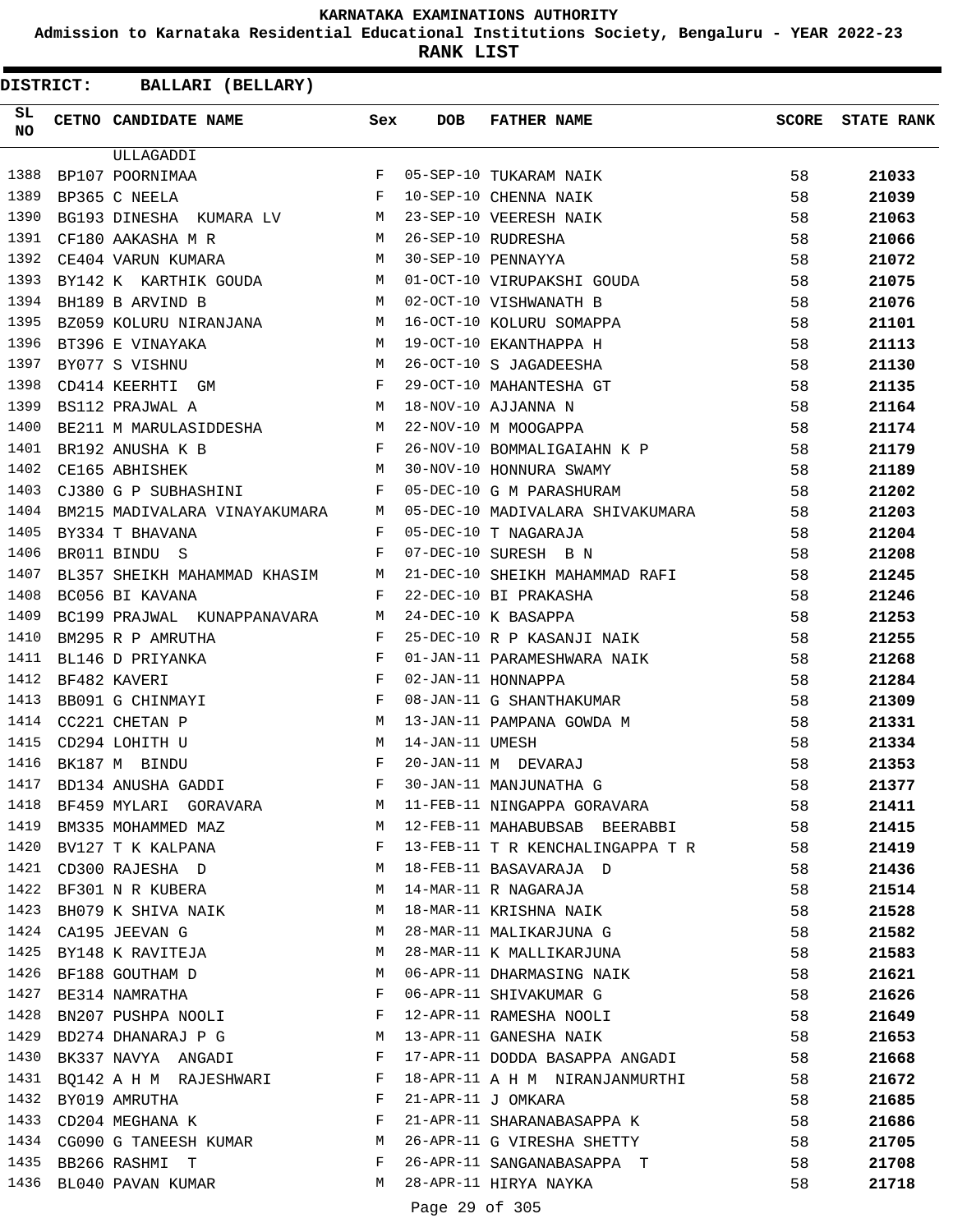**Admission to Karnataka Residential Educational Institutions Society, Bengaluru - YEAR 2022-23**

**RANK LIST**

**DISTRICT:** CC **BALLARI (BELLARY)**

| SL.<br><b>NO</b> | CETNO CANDIDATE NAME Sex                                                            |              | <b>DOB</b>                                                                                                                                                                                                                                                                                                                                                                           | FATHER NAME                                                                                                                                                                                                                                                                                                                                                                                                                                                                                 | SCORE | <b>STATE RANK</b> |
|------------------|-------------------------------------------------------------------------------------|--------------|--------------------------------------------------------------------------------------------------------------------------------------------------------------------------------------------------------------------------------------------------------------------------------------------------------------------------------------------------------------------------------------|---------------------------------------------------------------------------------------------------------------------------------------------------------------------------------------------------------------------------------------------------------------------------------------------------------------------------------------------------------------------------------------------------------------------------------------------------------------------------------------------|-------|-------------------|
| 1437             |                                                                                     |              |                                                                                                                                                                                                                                                                                                                                                                                      | BL347 KALPANA LAMBANI F 10-MAY-11 TIPYA NAIK LAMBANI                                                                                                                                                                                                                                                                                                                                                                                                                                        | 58    | 21768             |
| 1438             | BJ063 N MOHAMMED SAMEER M                                                           |              |                                                                                                                                                                                                                                                                                                                                                                                      | 10-MAY-11 N MABASHA                                                                                                                                                                                                                                                                                                                                                                                                                                                                         | 58    | 21770             |
| 1439             |                                                                                     |              |                                                                                                                                                                                                                                                                                                                                                                                      | BA432 AMOGAVARSHA A M<br>M 11-MAY-11 GANGADHARA A M                                                                                                                                                                                                                                                                                                                                                                                                                                         | 58    | 21775             |
| 1440             |                                                                                     |              |                                                                                                                                                                                                                                                                                                                                                                                      | BA685 R SAHITYA JUNJURAVADA F 16-MAY-11 RAGHAVENDRA JUNJURAVADA 58                                                                                                                                                                                                                                                                                                                                                                                                                          |       | 21799             |
| 1441             | M 18-MAY-11 NAGARAJA<br>CB329 K N SUDHAKAR                                          |              |                                                                                                                                                                                                                                                                                                                                                                                      |                                                                                                                                                                                                                                                                                                                                                                                                                                                                                             | 58    | 21806             |
| 1442             | BA331 NAKRAL RAMYA F                                                                |              |                                                                                                                                                                                                                                                                                                                                                                                      | 30-MAY-11 NAKRAL CHANDRAPPA                                                                                                                                                                                                                                                                                                                                                                                                                                                                 | 58    | 21847             |
| 1443             |                                                                                     |              |                                                                                                                                                                                                                                                                                                                                                                                      | $\begin{array}{ccccccccccccc} \multicolumn{4}{c}{\multicolumn{4}{c}{\multicolumn{4}{c}{\multicolumn{4}{c}{\multicolumn{4}{c}{\multicolumn{4}{c}{\multicolumn{4}{c}{\multicolumn{4}{c}{\multicolumn{4}{c}{\multicolumn{4}{c}{\multicolumn{4}{c}{\multicolumn{4}{c}{\multicolumn{4}{c}{\multicolumn{4}{c}{\multicolumn{4}{c}{\multicolumn{4}{c}{\multicolumn{4}{c}{\multicolumn{4}{c}{\multicolumn{4}{c}{\multicolumn{4}{c}{\multicolumn{4}{c}{\multicolumn{4}{c}{\multicolumn{4}{c}{\multic$ | 58    | 21849             |
| 1444             |                                                                                     |              |                                                                                                                                                                                                                                                                                                                                                                                      |                                                                                                                                                                                                                                                                                                                                                                                                                                                                                             | 58    | 21859             |
| 1445             |                                                                                     |              |                                                                                                                                                                                                                                                                                                                                                                                      |                                                                                                                                                                                                                                                                                                                                                                                                                                                                                             | 58    | 21868             |
| 1446             |                                                                                     |              |                                                                                                                                                                                                                                                                                                                                                                                      |                                                                                                                                                                                                                                                                                                                                                                                                                                                                                             | 58    | 21882             |
| 1447             | CF233 BANDESH<br>CJ512 SANDESH<br>BK367 AYEESHA SUMAYYA F                           |              |                                                                                                                                                                                                                                                                                                                                                                                      |                                                                                                                                                                                                                                                                                                                                                                                                                                                                                             | 58    | 21883             |
| 1448             |                                                                                     |              |                                                                                                                                                                                                                                                                                                                                                                                      |                                                                                                                                                                                                                                                                                                                                                                                                                                                                                             | 58    | 21885             |
| 1449             |                                                                                     |              |                                                                                                                                                                                                                                                                                                                                                                                      |                                                                                                                                                                                                                                                                                                                                                                                                                                                                                             | 58    | 21888             |
| 1450             | BD126 ITTIGUDI TANU SHREE F                                                         |              |                                                                                                                                                                                                                                                                                                                                                                                      | 12-JUN-11 I PAKKIRASWAMY                                                                                                                                                                                                                                                                                                                                                                                                                                                                    | 58    | 21912             |
| 1451             | BF046 C YASHODHA                                                                    | $\mathbf{F}$ |                                                                                                                                                                                                                                                                                                                                                                                      | 15-JUN-11 SURESHA CHITTAPPANAVARA 58                                                                                                                                                                                                                                                                                                                                                                                                                                                        |       | 21924             |
| 1452             |                                                                                     |              |                                                                                                                                                                                                                                                                                                                                                                                      | CC135 JAKKA KRISHNA MURTHI MARTI MARTI MAKA NAGARAJA                                                                                                                                                                                                                                                                                                                                                                                                                                        | 58    | 21939             |
| 1453             | BZ259 SANKEERNA K<br>$\mathbf{F}$ and the state of the state $\mathbf{F}$           |              |                                                                                                                                                                                                                                                                                                                                                                                      | 25-JUN-11 JADEPPA K                                                                                                                                                                                                                                                                                                                                                                                                                                                                         | 58    | 21966             |
| 1454             | BG373 PAVAN KUMARA J M                                                              |              |                                                                                                                                                                                                                                                                                                                                                                                      | 08-JUL-11 MADDANAPPA J                                                                                                                                                                                                                                                                                                                                                                                                                                                                      | 58    | 22015             |
| 1455             | $\begin{array}{ccccc} & & M \\ & & M \\ & & M \\ \end{array}$<br>BU010 MANOJ BABU C |              |                                                                                                                                                                                                                                                                                                                                                                                      | 09-JUL-11 SHARATH BABU C                                                                                                                                                                                                                                                                                                                                                                                                                                                                    | 58    | 22023             |
| 1456             | BG118 SOMU HARAVI                                                                   |              |                                                                                                                                                                                                                                                                                                                                                                                      | 14-JUL-11 HARAVI GIRIRAJA                                                                                                                                                                                                                                                                                                                                                                                                                                                                   | 58    | 22051             |
| 1457             | BD324 SHASHIKUMARA Y M 16-JUL-11 ANJINAPPA Y                                        |              |                                                                                                                                                                                                                                                                                                                                                                                      |                                                                                                                                                                                                                                                                                                                                                                                                                                                                                             | 58    | 22059             |
| 1458             | BN302 MANOJ JANTLI M                                                                |              |                                                                                                                                                                                                                                                                                                                                                                                      | 16-JUL-11 ANJINAPPA Y<br>20-JUL-11 DODDABASAPPA                                                                                                                                                                                                                                                                                                                                                                                                                                             | 58    | 22070             |
| 1459             |                                                                                     |              |                                                                                                                                                                                                                                                                                                                                                                                      | $20 - JUL - 11$ VASAPPA K                                                                                                                                                                                                                                                                                                                                                                                                                                                                   | 58    | 22072             |
| 1460             | BM204 VINAYAKA K<br>BW004 A MANOJ KUMAR M                                           |              |                                                                                                                                                                                                                                                                                                                                                                                      | 20-JUL-11 VASAPPA K<br>01-AUG-11 A BASAVA RAJ                                                                                                                                                                                                                                                                                                                                                                                                                                               | 58    | 22116             |
| 1461             | BH124 K M RANJITHA F                                                                |              |                                                                                                                                                                                                                                                                                                                                                                                      | 05-AUG-11 K M JAMBHAIAH                                                                                                                                                                                                                                                                                                                                                                                                                                                                     | 58    | 22127             |
| 1462             | CJ034 B NAMITHASHREE F                                                              |              |                                                                                                                                                                                                                                                                                                                                                                                      | 08-AUG-11 B PURUSHOTHAMA                                                                                                                                                                                                                                                                                                                                                                                                                                                                    | 58    | 22136             |
| 1463             | BC209 K ANUPAMA                                                                     |              |                                                                                                                                                                                                                                                                                                                                                                                      | 10-AUG-11 K THIMMANNA                                                                                                                                                                                                                                                                                                                                                                                                                                                                       | 58    | 22145             |
| 1464             | $\begin{aligned} \mathbf{F} \\ \mathbf{F} \end{aligned}$<br>BH318 S SRUSHTI         |              |                                                                                                                                                                                                                                                                                                                                                                                      | 13-AUG-11 S THIMMAREDDY                                                                                                                                                                                                                                                                                                                                                                                                                                                                     | 58    | 22160             |
| 1465             | CF241 GOUTHAMI K<br>$\mathbf{F}$ . The contract of the contract of $\mathbf{F}$ .   |              |                                                                                                                                                                                                                                                                                                                                                                                      | 14-AUG-11 KOTRESH K                                                                                                                                                                                                                                                                                                                                                                                                                                                                         | 58    | 22161             |
| 1466             | BL059 DOLLINA SUBHASH M                                                             |              |                                                                                                                                                                                                                                                                                                                                                                                      | 15-AUG-11 DOLLINA SURESH                                                                                                                                                                                                                                                                                                                                                                                                                                                                    | 58    | 22163             |
| 1467             | BR197 SHRAVANI                                                                      | F            |                                                                                                                                                                                                                                                                                                                                                                                      | 16-AUG-11 SHARANAPPA                                                                                                                                                                                                                                                                                                                                                                                                                                                                        | 58    | 22173             |
|                  | 1468 CA048 T SHREYA                                                                 | $F$ –        |                                                                                                                                                                                                                                                                                                                                                                                      | 21-AUG-11 NAGARAJA T                                                                                                                                                                                                                                                                                                                                                                                                                                                                        | 58    | 22195             |
|                  |                                                                                     |              |                                                                                                                                                                                                                                                                                                                                                                                      | 1469 BZ241 GANESH SD M 26-AUG-11 DODDA BASAPPA                                                                                                                                                                                                                                                                                                                                                                                                                                              | 58    | 22209             |
|                  |                                                                                     |              |                                                                                                                                                                                                                                                                                                                                                                                      | 1470 BL159 GUDUDAYYA GALAGANATHA M 29-AUG-11 GANESHA GALAGANATHA 58                                                                                                                                                                                                                                                                                                                                                                                                                         |       | 22222             |
|                  | 1471 BG058 D NAGARAJA                                                               |              |                                                                                                                                                                                                                                                                                                                                                                                      | M 07-SEP-11 D GONIBASAPPA                                                                                                                                                                                                                                                                                                                                                                                                                                                                   | 58    | 22241             |
|                  | 1472 CA030 SHREEDEVI                                                                |              |                                                                                                                                                                                                                                                                                                                                                                                      | F 12-SEP-11 BHATRALLI NAGAPPA 58                                                                                                                                                                                                                                                                                                                                                                                                                                                            |       | 22252             |
|                  |                                                                                     |              |                                                                                                                                                                                                                                                                                                                                                                                      | 1473 CB009 KEERTI R P F 15-SEP-11 RAMESHA POOJARI                                                                                                                                                                                                                                                                                                                                                                                                                                           | 58    | 22262             |
|                  | 1474 BR163 SHREEKANTHA M 05-OCT-11 RAJANNA K                                        |              |                                                                                                                                                                                                                                                                                                                                                                                      |                                                                                                                                                                                                                                                                                                                                                                                                                                                                                             | 58    | 22315             |
|                  | 1475 CH065 B M SANJAY M                                                             |              |                                                                                                                                                                                                                                                                                                                                                                                      | 11-OCT-11 B MOUNESHA                                                                                                                                                                                                                                                                                                                                                                                                                                                                        | 58    | 22330             |
|                  |                                                                                     |              |                                                                                                                                                                                                                                                                                                                                                                                      | 1476 BB526 BHUVANESHWARI S F 15-OCT-11 PREMANANDA REDDY S 58                                                                                                                                                                                                                                                                                                                                                                                                                                |       | 22336             |
|                  | 1477 BF088 MEGHANA                                                                  |              |                                                                                                                                                                                                                                                                                                                                                                                      | F 22-OCT-11 MAHADEVAPPA B                                                                                                                                                                                                                                                                                                                                                                                                                                                                   | 58    | 22345             |
|                  |                                                                                     |              |                                                                                                                                                                                                                                                                                                                                                                                      | 1478 BF262 NEERAJ UJJINIMATH M 29-OCT-11 SIDDALINGASWAMY U M 58                                                                                                                                                                                                                                                                                                                                                                                                                             |       | 22355             |
|                  | 1479 CA020 BADIGERA VEDIKA BEDERE BEDERE BEDERE THE SREENIVASA                      |              |                                                                                                                                                                                                                                                                                                                                                                                      |                                                                                                                                                                                                                                                                                                                                                                                                                                                                                             | 58    | 22365             |
|                  | 1480 BL076 B P RUKMINI B P F                                                        |              |                                                                                                                                                                                                                                                                                                                                                                                      | 23-NOV-11 SIDDANAGOWDA B P 58                                                                                                                                                                                                                                                                                                                                                                                                                                                               |       | 22408             |
| 1481             | BN211 MAAGALADA SINDHU F                                                            |              |                                                                                                                                                                                                                                                                                                                                                                                      | 27-NOV-11 M HANUMANTHAPPA                                                                                                                                                                                                                                                                                                                                                                                                                                                                   | 58    | 22419             |
| 1482             | BA622 A T MAHALASHMI F                                                              |              |                                                                                                                                                                                                                                                                                                                                                                                      | 16-DEC-11 D ANJINAYA                                                                                                                                                                                                                                                                                                                                                                                                                                                                        | 58    | 22448             |
|                  | $\mathbf{F}$<br>1483 BW203 HARINI Y                                                 |              |                                                                                                                                                                                                                                                                                                                                                                                      | 01-APR-12 RAMA REDDY Y                                                                                                                                                                                                                                                                                                                                                                                                                                                                      | 58    | 22507             |
|                  |                                                                                     |              |                                                                                                                                                                                                                                                                                                                                                                                      | 1484 BV018 CHANDANA A C $F$ 17-MAY-12 CHANDRASHEKHARAYYA 58                                                                                                                                                                                                                                                                                                                                                                                                                                 |       | 22513             |
|                  |                                                                                     |              |                                                                                                                                                                                                                                                                                                                                                                                      | 1485 BP253 LANKESHA TALAVARA M 02-OCT-09 MARUTHEPPA T                                                                                                                                                                                                                                                                                                                                                                                                                                       | 57    | 22530             |
|                  | 1486 CH451 RAJESHA H                                                                |              |                                                                                                                                                                                                                                                                                                                                                                                      | M 27-NOV-09 JANARDANA H                                                                                                                                                                                                                                                                                                                                                                                                                                                                     | 57    | 22533             |
|                  |                                                                                     |              | $\overline{a}$ $\overline{a}$ $\overline{a}$ $\overline{a}$ $\overline{a}$ $\overline{a}$ $\overline{a}$ $\overline{a}$ $\overline{a}$ $\overline{a}$ $\overline{a}$ $\overline{a}$ $\overline{a}$ $\overline{a}$ $\overline{a}$ $\overline{a}$ $\overline{a}$ $\overline{a}$ $\overline{a}$ $\overline{a}$ $\overline{a}$ $\overline{a}$ $\overline{a}$ $\overline{a}$ $\overline{$ |                                                                                                                                                                                                                                                                                                                                                                                                                                                                                             |       |                   |

Page 30 of 305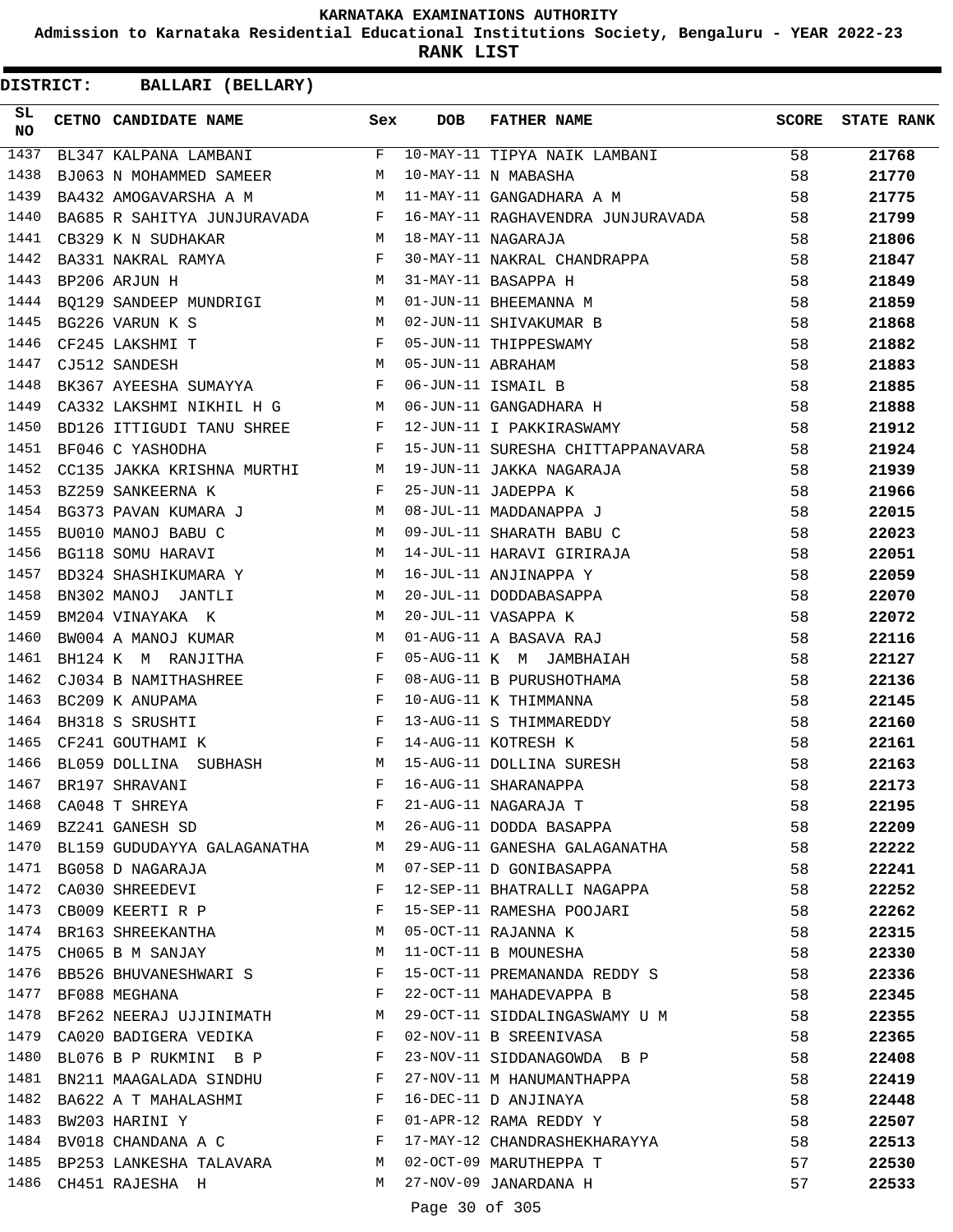**Admission to Karnataka Residential Educational Institutions Society, Bengaluru - YEAR 2022-23**

**RANK LIST**

| SL<br><b>NO</b> | CETNO CANDIDATE NAME Sex                                                                                                                                                                                                                            |              | <b>DOB</b>       | FATHER NAME                                                                                                                                                                                                                   | <b>SCORE</b> | <b>STATE RANK</b> |
|-----------------|-----------------------------------------------------------------------------------------------------------------------------------------------------------------------------------------------------------------------------------------------------|--------------|------------------|-------------------------------------------------------------------------------------------------------------------------------------------------------------------------------------------------------------------------------|--------------|-------------------|
| 1487            | BU427 MANOJ G B                                                                                                                                                                                                                                     |              |                  | M 01-JAN-10 BASAVARAJ K                                                                                                                                                                                                       | 57           | 22539             |
| 1488            | BM152 NAVINA KOGANURU M                                                                                                                                                                                                                             |              |                  | 14-FEB-10 NAGARAJA NAGAPPA                                                                                                                                                                                                    | 57           | 22556             |
| 1489            |                                                                                                                                                                                                                                                     |              |                  | BE119 NEELAGUNDADA KESHAVA M 03-MAR-10 HARIJANA HANUMANTHAPPA                                                                                                                                                                 | 57           | 22559             |
| 1490            | CC030 MANU G                                                                                                                                                                                                                                        | M            |                  | 15-MAR-10 BASAVARAJA G                                                                                                                                                                                                        | 57           | 22563             |
| 1491            | CA258 HAMSA                                                                                                                                                                                                                                         | $\mathbf{F}$ | 18-MAY-10 NAGESH |                                                                                                                                                                                                                               | 57           | 22589             |
| 1492            | BN404 BHAGYALAXMI TALAVAR F                                                                                                                                                                                                                         |              |                  | 19-MAY-10 HANUMANTAPPA TALAVAR 57                                                                                                                                                                                             |              | 22591             |
| 1493            | BU098 H PRAVEENA<br><b>M</b>                                                                                                                                                                                                                        |              |                  | 01-JUN-10 SIDDAPPA H DEVAMMA                                                                                                                                                                                                  | 57           | 22595             |
| 1494            | BT108 MOKAA MAHAMMADH JUBERA M                                                                                                                                                                                                                      |              |                  |                                                                                                                                                                                                                               | 57           | 22608             |
| 1495            | $\mathbf{F}$ . The set of $\mathbf{F}$<br>BA172 ANKITHA                                                                                                                                                                                             |              |                  | 20-JUN-10 A DADAPEER<br>18-JUL-10 RAM RAO G<br>31-JUL-10 SEENA<br>21-AUG-10 YEENA                                                                                                                                             | 57           | 22629             |
| 1496            | $\mathbb F$ . The set of $\mathbb F$<br>BX455 AARATHI                                                                                                                                                                                               |              |                  |                                                                                                                                                                                                                               | 57           | 22639             |
| 1497            | BU622 UTTANGI SHANTHAMMA F                                                                                                                                                                                                                          |              |                  | 21-AUG-10 UTTANGI VEERESHA<br>24-AUG-10 A RAMESHA<br>25-AUG-10 A RAMESHA<br>27-AUG-10 L MAHESHAPPA<br>31-AUG-10 R MANJUNATHA<br>01-SEP-10 R MANJUNATHA<br>03-SEP-10 JAYAPAL<br>03-SEP-10 M YARISWAMY<br>08-SEP-10 M YARISWAMY | 57           | 22655             |
| 1498            | $\mathbf{F}^{\mathcal{A}}_{\mathcal{A}}=\mathbf{F}^{\mathcal{A}}_{\mathcal{A}}\mathbf{F}^{\mathcal{A}}_{\mathcal{A}}$<br>BF332 NAYANA A R                                                                                                           |              |                  |                                                                                                                                                                                                                               | 57           | 22661             |
| 1499            | BL310 MANIKANTHA C M                                                                                                                                                                                                                                |              |                  |                                                                                                                                                                                                                               | 57           | 22662             |
| 1500            |                                                                                                                                                                                                                                                     |              |                  |                                                                                                                                                                                                                               | 57           | 22665             |
| 1501            |                                                                                                                                                                                                                                                     |              |                  |                                                                                                                                                                                                                               | 57           | 22669             |
| 1502            |                                                                                                                                                                                                                                                     |              |                  |                                                                                                                                                                                                                               | 57           | 22671             |
| 1503            | M<br>BJ197 M SATISH                                                                                                                                                                                                                                 |              |                  |                                                                                                                                                                                                                               | 57           | 22676             |
| 1504            | BG051 AKSHATHA KADLEBALU F                                                                                                                                                                                                                          |              |                  |                                                                                                                                                                                                                               | 57           | 22687             |
| 1505            | $\mathbb{R}^n$ . The set of the set of the set of the set of the set of the set of the set of the set of the set of the set of the set of the set of the set of the set of the set of the set of the set of the set of the set of<br>BB512 ANUSHA K |              |                  | 11-SEP-10 DASHARATHA K                                                                                                                                                                                                        | 57           | 22692             |
| 1506            |                                                                                                                                                                                                                                                     |              |                  |                                                                                                                                                                                                                               | 57           | 22716             |
| 1507            | BT314 K S HALAMMA F<br>BP017 B SURESHA M                                                                                                                                                                                                            |              |                  | 28-SEP-10 K S HANUMANTHAPPA<br>09-OCT-10 B ANANDANAIK<br>09-OCT-10 B ANANDANAIK                                                                                                                                               | 57           | 22747             |
| 1508            | BA589 T SAMPREETHA M                                                                                                                                                                                                                                |              |                  |                                                                                                                                                                                                                               | 57           | 22765             |
| 1509            | M<br>BG245 JEEVAN H R                                                                                                                                                                                                                               |              |                  | 18-OCT-10 T MANJUNATHA<br>20-OCT-10 RAMESHA H<br>20-OCT-10 RAMESHA H                                                                                                                                                          | 57           | 22772             |
| 1510            | BT173 SANGEETHA P S F                                                                                                                                                                                                                               |              |                  | 01-NOV-10 SANNARAJAPPA P                                                                                                                                                                                                      | 57           | 22807             |
| 1511            | M <sub>N</sub><br>BF013 BHUVAN PATIL                                                                                                                                                                                                                |              |                  | 10-NOV-10 P SHIVAKUMAR                                                                                                                                                                                                        | 57           | 22822             |
| 1512            | $\mathbb{R}^n$ . The contract of the state $\mathbb{R}^n$<br>BW597 JANAVI J                                                                                                                                                                         |              |                  | 11-NOV-10 NAGANAGOWDA J                                                                                                                                                                                                       | 57           | 22825             |
| 1513            | $M_{\odot}$<br>BZ183 M GANESHA                                                                                                                                                                                                                      |              |                  |                                                                                                                                                                                                                               | 57           | 22827             |
| 1514            |                                                                                                                                                                                                                                                     | M            |                  | 11-NOV-10 M SHANKARA<br>12-NOV-10 THIMMAPPA B<br>23-NOV-10 A NAGARAJ<br>29-NOV-10 T BASAVARAJA                                                                                                                                | 57           | 22831             |
| 1515            | BF455 GANGADHARA B<br>BB002 A N MARUTI<br>PAFS5 T WITTI                                                                                                                                                                                             | M            |                  |                                                                                                                                                                                                                               | 57           | 22851             |
| 1516            | $\mathbf{F}$ and $\mathbf{F}$ are the set of $\mathbf{F}$<br>BA595 T VEEDHA                                                                                                                                                                         |              |                  |                                                                                                                                                                                                                               | 57           | 22864             |
| 1517            | BN097 HADIMANI PRASAD M                                                                                                                                                                                                                             |              |                  | 02-DEC-10 HADIMANI SUBHASHA                                                                                                                                                                                                   | 57           | 22869             |
| 1518            |                                                                                                                                                                                                                                                     |              |                  | M 02-DEC-10 NAGARAJA B                                                                                                                                                                                                        | 57           | 22871             |
| 1519            | BS238 PRUTHVIRAJ B N                                                                                                                                                                                                                                |              |                  | 04-DEC-10 K NAGARAJA                                                                                                                                                                                                          | 57           |                   |
| 1520            | $\mathbf{F}$ and $\mathbf{F}$ are $\mathbf{F}$<br>BE143 K SANGEETA                                                                                                                                                                                  |              |                  |                                                                                                                                                                                                                               |              | 22877             |
|                 | BJ311 CHETAN HARIVALADA M<br>$M_{\rm}$                                                                                                                                                                                                              |              |                  | 06-DEC-10 VIJAYAKUMAR HARIVALADA                                                                                                                                                                                              | 57           | 22886             |
| 1522            | 1521 BT358 PRAJWAL G                                                                                                                                                                                                                                | F            |                  | 14-DEC-10 HANUMANTHAPPA G                                                                                                                                                                                                     | 57           | 22908             |
| 1523            | BJ168 R DIVYA                                                                                                                                                                                                                                       | M            |                  | 19-DEC-10 RAMESHA NAIK                                                                                                                                                                                                        | 57           | 22919             |
|                 | BG075 KIRAN K                                                                                                                                                                                                                                       |              |                  | 21-DEC-10 SHIVAKUMAR K                                                                                                                                                                                                        | 57           | 22926             |
| 1524            | BJ303 PANDU Y                                                                                                                                                                                                                                       | М            |                  | 31-DEC-10 TAYAPPA Y                                                                                                                                                                                                           | 57           | 22945             |
| 1525            | BA494 GUDDADARA BASAVARAJA                                                                                                                                                                                                                          | M            |                  | 01-JAN-11 HANUMANTHAPPA GUDDADARA                                                                                                                                                                                             | 57           | 22955             |
|                 | 1526 BS261 RAMESHA G P                                                                                                                                                                                                                              | M            |                  | 05-JAN-11 PRAKSHA G                                                                                                                                                                                                           | 57           | 22974             |
| 1527            | BW031 ATIF MOHAMMED                                                                                                                                                                                                                                 | M            |                  | 09-JAN-11 MEHABOOB BASHA                                                                                                                                                                                                      | 57           | 22987             |
| 1528            | BT368 NEHA K                                                                                                                                                                                                                                        | F            |                  | 11-JAN-11 DADAPEERA K                                                                                                                                                                                                         | 57           | 22997             |
| 1529            | BU677 CHAITRA                                                                                                                                                                                                                                       | F            | 18-JAN-11 OBANNA |                                                                                                                                                                                                                               | 57           | 23015             |
| 1530            | BU599 PRAJWAL B                                                                                                                                                                                                                                     | M            |                  | 20-JAN-11 B RAMESHA                                                                                                                                                                                                           | 57           | 23026             |
| 1531            | BT104 B M MEGHARAJA                                                                                                                                                                                                                                 | М            |                  | 22-JAN-11 B T MANJANNA                                                                                                                                                                                                        | 57           | 23031             |
| 1532            | BA567 PRATHIKSHA U                                                                                                                                                                                                                                  | F            |                  | 23-JAN-11 NAGARAJ U                                                                                                                                                                                                           | 57           | 23036             |
| 1533            | BK244 P GANESH                                                                                                                                                                                                                                      | M            |                  | 25-JAN-11 P VEERESH                                                                                                                                                                                                           | 57           | 23046             |
|                 | 1534 BN138 K MARISWAMY                                                                                                                                                                                                                              | M            |                  | 28-JAN-11 K PRAKASHA                                                                                                                                                                                                          | 57           | 23054             |
|                 | 1535 BA531 GAVISIDDAPPA                                                                                                                                                                                                                             | M            |                  | 02-FEB-11 INDRESH KINNAL                                                                                                                                                                                                      | 57           | 23072             |
|                 | 1536 BD029 BILICHODU SHIVARAJA M 03-FEB-11 B SURESHA                                                                                                                                                                                                |              |                  |                                                                                                                                                                                                                               | 57           | 23074             |
|                 |                                                                                                                                                                                                                                                     |              | Page 31 of 305   |                                                                                                                                                                                                                               |              |                   |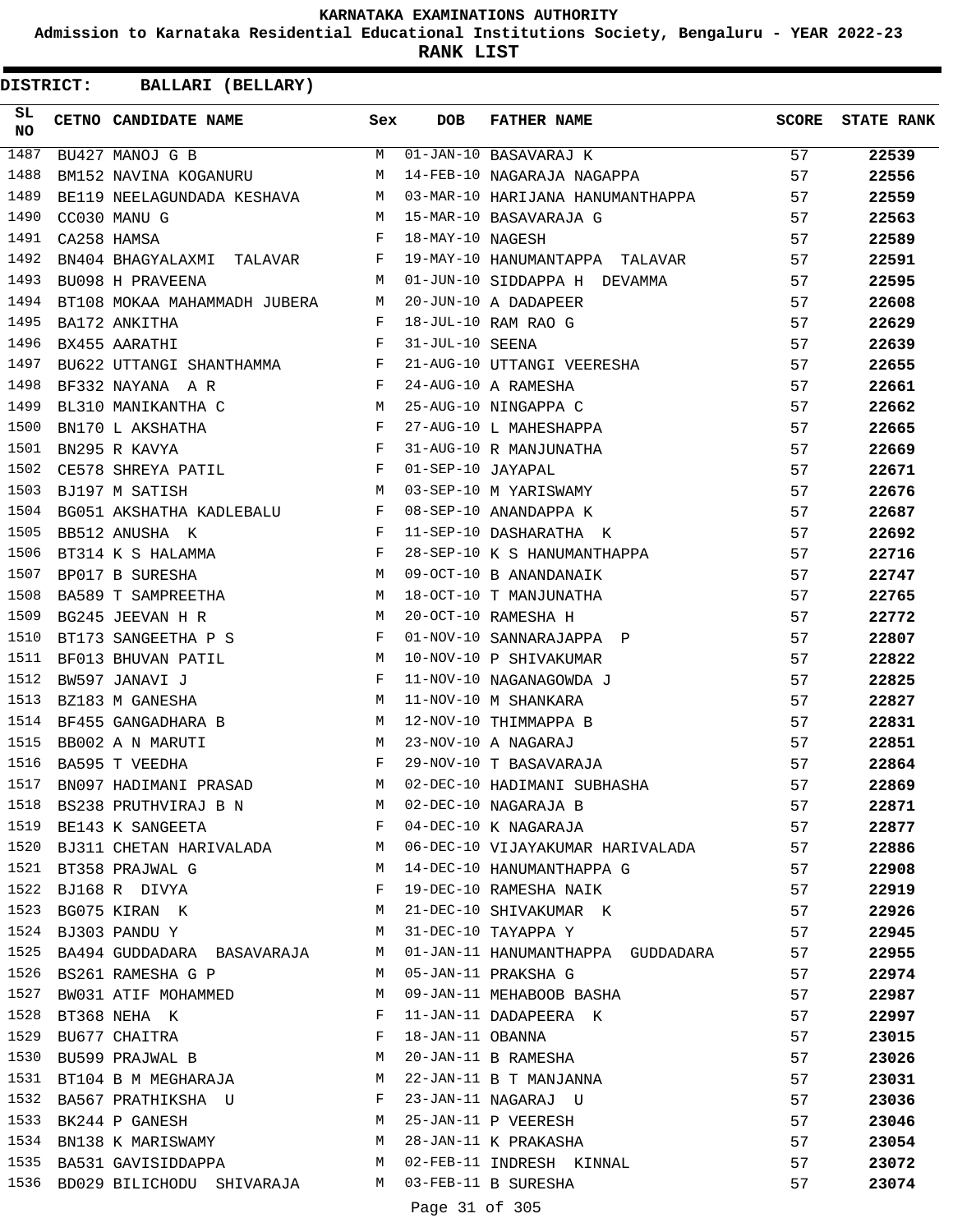**Admission to Karnataka Residential Educational Institutions Society, Bengaluru - YEAR 2022-23**

**RANK LIST**

| SL<br>NO | CETNO CANDIDATE NAME Sex                                                                                                                                                                                                                               |   | DOB | FATHER NAME                                                                                                                                                                                                                                                                                                                                                                                                                                        | SCORE | <b>STATE RANK</b> |
|----------|--------------------------------------------------------------------------------------------------------------------------------------------------------------------------------------------------------------------------------------------------------|---|-----|----------------------------------------------------------------------------------------------------------------------------------------------------------------------------------------------------------------------------------------------------------------------------------------------------------------------------------------------------------------------------------------------------------------------------------------------------|-------|-------------------|
| 1537     |                                                                                                                                                                                                                                                        |   |     | $\begin{tabular}{lllllllllll} \multicolumn{2}{c }{\textbf{CB018 B VASANTHI}} & & & \multicolumn{2}{c }{\textbf{F}} & 14-\textbf{FEB}-11 & \textbf{BALLARY CHANNAPPA}} & & & \multicolumn{2}{c }{\textbf{57}} \\ \multicolumn{2}{c }{\textbf{BE221 SANDYA M}} & & & \multicolumn{2}{c }{\textbf{F}} & 16-\textbf{FEB}-11 & \textbf{MANJUNATHA M}} & & & \multicolumn{2}{c }{\textbf{57}} \\ \multicolumn{2}{c }{\textbf{B} & 57} & & \multicolumn{$ |       | 23106             |
| 1538     |                                                                                                                                                                                                                                                        |   |     |                                                                                                                                                                                                                                                                                                                                                                                                                                                    |       | 23116             |
| 1539     | BP289 SAGARA UDACHAPPA OLEKARA M                                                                                                                                                                                                                       |   |     | 18-FEB-11 UDACHAPPA OLEKARA                                                                                                                                                                                                                                                                                                                                                                                                                        | 57    | 23126             |
| 1540     | BK316 BINDU GR<br>BG079 SHRAVANTHI GS<br>F                                                                                                                                                                                                             |   |     | 28-FEB-11 RAMESH KUMAR G H<br>02-MAR-11 SANNASHIVAPPA                                                                                                                                                                                                                                                                                                                                                                                              | 57    | 23159             |
| 1541     |                                                                                                                                                                                                                                                        |   |     |                                                                                                                                                                                                                                                                                                                                                                                                                                                    | 57    | 23167             |
| 1542     | BT327 K GURUDEEKSHITH M                                                                                                                                                                                                                                |   |     | 03-MAR-11 K RAMAKRISHNA NAIK                                                                                                                                                                                                                                                                                                                                                                                                                       | 57    | 23168             |
| 1543     | $\mathbf{F}$ and $\mathbf{F}$ and $\mathbf{F}$ and $\mathbf{F}$<br>CD087 CHAITHRA K                                                                                                                                                                    |   |     |                                                                                                                                                                                                                                                                                                                                                                                                                                                    |       | 23175             |
| 1544     | CC116 THIPPESWAMY M                                                                                                                                                                                                                                    |   |     | 07-WAR-11 JAYANNA K<br>09-MAR-11 SANNA SIDDAYYA<br>30-MAR-11 PRAKASH B<br>31-MAR-11 BASAVARAJA K<br>57<br>05 APR 11 F.                                                                                                                                                                                                                                                                                                                             |       | 23185             |
| 1545     | M<br>BJ306 JAIDEEP P B                                                                                                                                                                                                                                 |   |     |                                                                                                                                                                                                                                                                                                                                                                                                                                                    |       | 23257             |
| 1546     | CA368 HONNURASWAMY K M                                                                                                                                                                                                                                 |   |     |                                                                                                                                                                                                                                                                                                                                                                                                                                                    |       | 23263             |
| 1547     | $\mathbf{F}^{\mathcal{A}}_{\mathcal{A}}=\mathbf{F}^{\mathcal{A}}_{\mathcal{A}}\mathbf{F}^{\mathcal{A}}_{\mathcal{A}}$<br>BP423 G CHANDANA                                                                                                              |   |     | 05-APR-11 BHOVI GONIBASAPPA                                                                                                                                                                                                                                                                                                                                                                                                                        | 57    | 23285             |
| 1548     | $\frac{E}{E}$<br>BM266 TAYABA                                                                                                                                                                                                                          |   |     | 10-APR-11 DODDA RAJASABA HAMPASAGARAD                                                                                                                                                                                                                                                                                                                                                                                                              | 57    | 23305             |
| 1549     |                                                                                                                                                                                                                                                        |   |     |                                                                                                                                                                                                                                                                                                                                                                                                                                                    | 57    | 23308             |
| 1550     |                                                                                                                                                                                                                                                        |   |     |                                                                                                                                                                                                                                                                                                                                                                                                                                                    |       | 23312             |
| 1551     |                                                                                                                                                                                                                                                        |   |     |                                                                                                                                                                                                                                                                                                                                                                                                                                                    |       | 23328             |
| 1552     |                                                                                                                                                                                                                                                        |   |     |                                                                                                                                                                                                                                                                                                                                                                                                                                                    |       | 23354             |
| 1553     |                                                                                                                                                                                                                                                        |   |     | BEIGANT CRISS OF THE MANUSES ON THE MANUSES ON THE MANUSES ON THE MANUSE ON THE MANUSE OF THE MANUSE OF THE MANUSE OF THE MANUSE OF THE MANUSE OF THE MANUSE OF THE MANUSE OF THE MANUSE OF THE MANUSE OF THE MANUSE OF THE MA                                                                                                                                                                                                                     |       | 23388             |
| 1554     |                                                                                                                                                                                                                                                        |   |     |                                                                                                                                                                                                                                                                                                                                                                                                                                                    |       | 23396             |
| 1555     |                                                                                                                                                                                                                                                        |   |     |                                                                                                                                                                                                                                                                                                                                                                                                                                                    |       | 23404             |
| 1556     | BF527 AKSHATHA KAREHONNAVARA F                                                                                                                                                                                                                         |   |     |                                                                                                                                                                                                                                                                                                                                                                                                                                                    |       | 23406             |
| 1557     | $\mathbf{F}^{\mathcal{A}}_{\mathcal{A}}=\mathbf{F}^{\mathcal{A}}_{\mathcal{A}}\mathbf{F}^{\mathcal{A}}_{\mathcal{A}}$<br>BL166 VARSHINI K                                                                                                              |   |     | 04-MAY-11 MARUTHI KAREHONNAVARA 57<br>05-MAY-11 VEERESHA K<br>05-MAY-11 VEERESHA K                                                                                                                                                                                                                                                                                                                                                                 |       | 23417             |
| 1558     | $\mathbf{F}$ and the set of the set of the set of the set of the set of the set of the set of the set of the set of the set of the set of the set of the set of the set of the set of the set of the set of the set of the set of<br>BN014 RANJITHABAI |   |     |                                                                                                                                                                                                                                                                                                                                                                                                                                                    | 57    | 23421             |
| 1559     | BB112 HARSHAVARDHANA B M 09-MAY-11 SURESH B                                                                                                                                                                                                            |   |     |                                                                                                                                                                                                                                                                                                                                                                                                                                                    | 57    | 23432             |
| 1560     | BN069 G MANJUNATHA M                                                                                                                                                                                                                                   |   |     |                                                                                                                                                                                                                                                                                                                                                                                                                                                    | 57    | 23445             |
| 1561     | BB088 G THEJASHRI F                                                                                                                                                                                                                                    |   |     | 06-MAY-11 RAVINAIK<br>09-MAY-11 SURESH B<br>11-MAY-11 G MALLESHA<br>15-MAY-11 G PAMPAPATHI                                                                                                                                                                                                                                                                                                                                                         | 57    | 23456             |
| 1562     | $\mathbf{F}$ and $\mathbf{F}$ and $\mathbf{F}$<br>BZ204 UMADEVI M                                                                                                                                                                                      |   |     | 21-MAY-11 MUSI PAKKIRAPPA                                                                                                                                                                                                                                                                                                                                                                                                                          | 57    | 23482             |
| 1563     | BT142 NAVEEN KUMAR M V M                                                                                                                                                                                                                               |   |     | 01-JUN-11 VASANTHAUMAR<br>04-JUN-11 ANJINAPPA A<br>11-JUN-11 VEERESHA K<br>14-JUN-11 VEERYA NAIK K<br>16-JUN-11 SATHISHA                                                                                                                                                                                                                                                                                                                           | 57    | 23526             |
| 1564     | $\mathbf{F}$<br>CC088 NIHARIKA A                                                                                                                                                                                                                       |   |     |                                                                                                                                                                                                                                                                                                                                                                                                                                                    | 57    | 23540             |
| 1565     | BM377 MALLIKARJUNA K M                                                                                                                                                                                                                                 |   |     | 11-JUN-11 VEERESHA K                                                                                                                                                                                                                                                                                                                                                                                                                               | 57    | 23576             |
| 1566     | $\mathbf{F}$ and $\mathbf{F}$ are $\mathbf{F}$<br>BM040 RAKSHITHA K                                                                                                                                                                                    |   |     |                                                                                                                                                                                                                                                                                                                                                                                                                                                    | 57    | 23593             |
| 1567     | BK014 PRIYANKA                                                                                                                                                                                                                                         | F |     |                                                                                                                                                                                                                                                                                                                                                                                                                                                    | 57    | 23601             |
| 1568     | BG020 MAHA LAKSHMI BHOVI                                                                                                                                                                                                                               | F |     | 18-JUN-11 SURESHA BHOVI                                                                                                                                                                                                                                                                                                                                                                                                                            | 57    | 23611             |
| 1569     | BU585 JYOTHISHREE                                                                                                                                                                                                                                      | F |     | 19-JUN-11 HANUMANTHAPPA G                                                                                                                                                                                                                                                                                                                                                                                                                          | 57    | 23615             |
| 1570     | BY223 SUJAN GUDI                                                                                                                                                                                                                                       | М |     | 19-JUN-11 MALLESHAPPA GUDI                                                                                                                                                                                                                                                                                                                                                                                                                         | 57    | 23617             |
| 1571     | BQ191 NAYANA B                                                                                                                                                                                                                                         | F |     | 20-JUN-11 MANJUNATHA                                                                                                                                                                                                                                                                                                                                                                                                                               | 57    | 23619             |
| 1572     | BV030 HULIRAJA                                                                                                                                                                                                                                         | М |     | 23-JUN-11 LATE BHEEMAPPA                                                                                                                                                                                                                                                                                                                                                                                                                           | 57    | 23628             |
| 1573     | CK068 SHRAVANI S                                                                                                                                                                                                                                       | F |     | 25-JUN-11 MADHUSUDHANA REDDY                                                                                                                                                                                                                                                                                                                                                                                                                       | 57    | 23645             |
| 1574     | BW423 SAMARTH K                                                                                                                                                                                                                                        | М |     | 28-JUN-11 SANJEEV KUMAR K                                                                                                                                                                                                                                                                                                                                                                                                                          | 57    | 23655             |
| 1575     | CE258 VIJAY KM                                                                                                                                                                                                                                         | М |     | 08-JUL-11 MURUNI HOSAGERAPPA                                                                                                                                                                                                                                                                                                                                                                                                                       | 57    | 23702             |
| 1576     | BE525 NAVEEN M                                                                                                                                                                                                                                         | М |     | 16-JUL-11 CHANNABASAPPA MUNDARAGI                                                                                                                                                                                                                                                                                                                                                                                                                  | 57    | 23741             |
| 1577     | BD168 NAGARAJ BANAKAR                                                                                                                                                                                                                                  | М |     | 21-JUL-11 MALLESH BANAKAR                                                                                                                                                                                                                                                                                                                                                                                                                          | 57    | 23764             |
| 1578     | BS179 K M NAGANOOTHAN                                                                                                                                                                                                                                  | M |     | 01-AUG-11 K M SHANMUKHA                                                                                                                                                                                                                                                                                                                                                                                                                            | 57    | 23810             |
| 1579     | BL292 PALLAVI M                                                                                                                                                                                                                                        | F |     | 04-AUG-11 HANUMAPPA HARIJANA                                                                                                                                                                                                                                                                                                                                                                                                                       | 57    | 23823             |
| 1580     | BQ467 RANJITHA                                                                                                                                                                                                                                         | F |     | 08-AUG-11 SIDDALINGAPPA                                                                                                                                                                                                                                                                                                                                                                                                                            | 57    | 23842             |
| 1581     | BM168 KUMBARA GIRESHA                                                                                                                                                                                                                                  | М |     | 10-AUG-11 KUMBARA KRUSHNAPPA                                                                                                                                                                                                                                                                                                                                                                                                                       | 57    | 23854             |
| 1582     | BE275 BHUMIKA TU                                                                                                                                                                                                                                       | F |     | 11-AUG-11 T UMESH NAIK                                                                                                                                                                                                                                                                                                                                                                                                                             | 57    | 23857             |
| 1583     | BZ149 JAIYAVARDDANA T                                                                                                                                                                                                                                  | М |     | 28-AUG-11 HANUMANTAPPA T                                                                                                                                                                                                                                                                                                                                                                                                                           | 57    | 23934             |
|          | 1584 BF183 L DHANARAJA                                                                                                                                                                                                                                 | M |     | 01-SEP-11 L CHANDRA NAIK                                                                                                                                                                                                                                                                                                                                                                                                                           | 57    | 23946             |
| 1585     | BG368 PRARTHANA B                                                                                                                                                                                                                                      | F |     | 01-SEP-11 PARASHURAMA BISTANNARA<br>BISTANNARA                                                                                                                                                                                                                                                                                                                                                                                                     | 57    | 23948             |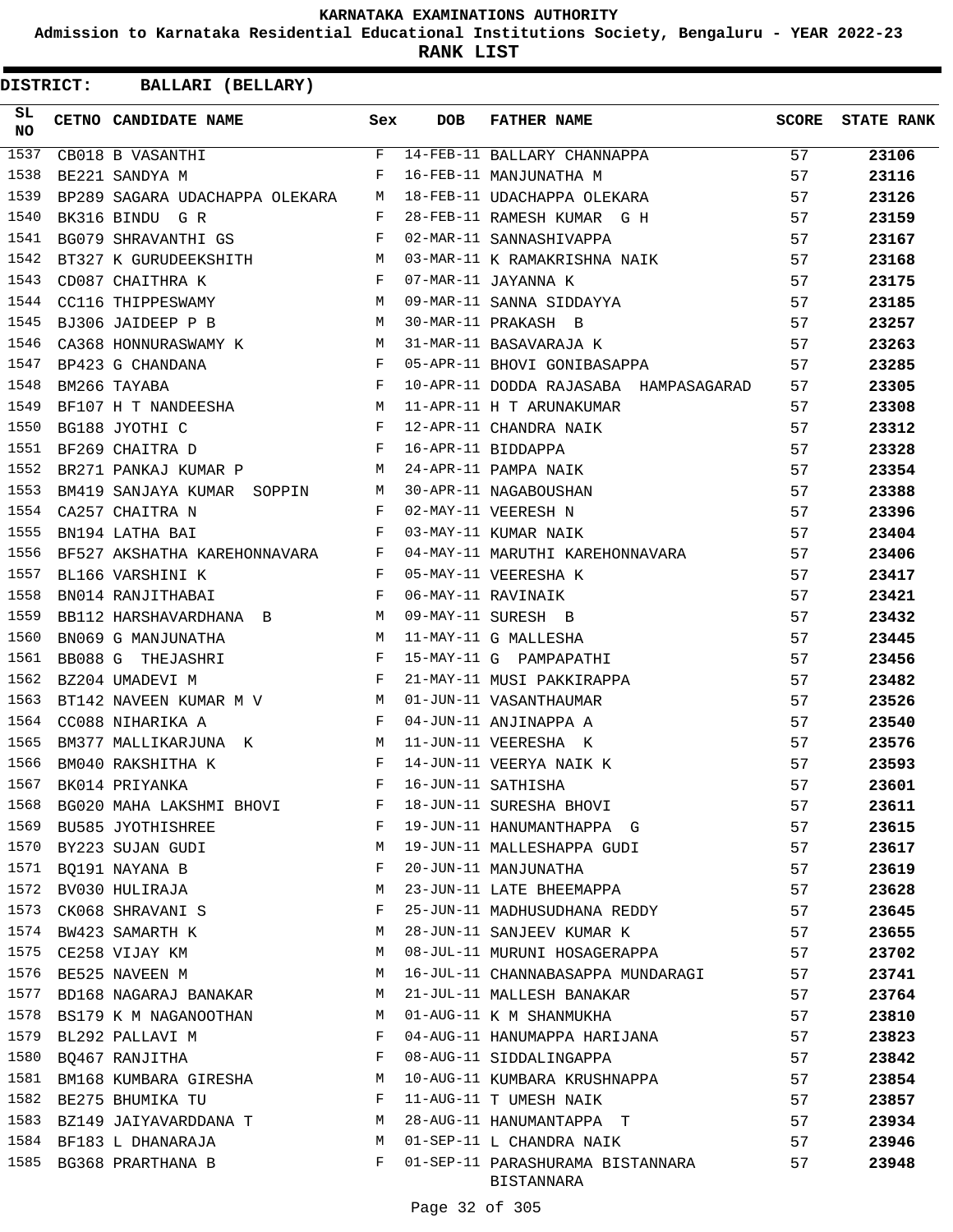**Admission to Karnataka Residential Educational Institutions Society, Bengaluru - YEAR 2022-23**

**RANK LIST**

| SL<br><b>NO</b> |                  | CETNO CANDIDATE NAME Sex                                                             |              | DOB               | <b>FATHER NAME</b>                                                                                                                                                     | SCORE | <b>STATE RANK</b> |
|-----------------|------------------|--------------------------------------------------------------------------------------|--------------|-------------------|------------------------------------------------------------------------------------------------------------------------------------------------------------------------|-------|-------------------|
| 1586            |                  |                                                                                      |              |                   | $\begin{array}{ccccccccc}\n\multicolumn{2}{c }{\textbf{BC336 LAKSHMANA K}} & & \multicolumn{2}{c }{\textbf{M}} & 06-\text{SEP-11 KUMARA NAIK}\n\end{array}$            | 57    | 23961             |
| 1587            |                  |                                                                                      |              |                   |                                                                                                                                                                        | 57    | 23975             |
| 1588            |                  | BN427 DAMBALA SHARANABASAVAREDDY M                                                   |              |                   | 18-SEP-11 RENUKARAJAREDDY                                                                                                                                              | 57    | 23998             |
| 1589            |                  | BD319 SHRAVANTHI G P                                                                 | $\mathbf{F}$ |                   | 20-SEP-11 PARUSHURAMAPPA G                                                                                                                                             | 57    | 24007             |
| 1590            |                  | BX434 REVANTH LINGARAJ PATIL B M                                                     |              |                   | 29-SEP-11 MAHALINGARAJA PATIL B                                                                                                                                        | 57    | 24020             |
| 1591            |                  | BA582 T YANKAREDDY                                                                   | M            |                   | 30-SEP-11 T HEMAREDDY                                                                                                                                                  | 57    | 24024             |
| 1592            |                  |                                                                                      |              |                   | BA582 T YANKAREDDI<br>CK154 SUDEER M 05-OCT-11 RAGHAVENDRA REDDY<br>CH038 MALLIKARJUNA M 07-OCT-11 RAMANA GOUDA<br>M 20-OCT-11 MANJAPPA<br>05-OCT-11 RAGHAVENDRA REDDY | 57    | 24033             |
| 1593            |                  |                                                                                      |              |                   |                                                                                                                                                                        | 57    | 24041             |
| 1594            |                  |                                                                                      |              |                   |                                                                                                                                                                        | 57    | 24086             |
| 1595            |                  |                                                                                      |              |                   | BY011 MOHAN KUMAR JANE KUNTE M 02-NOV-11 ANJANEYA JANEKUNTE                                                                                                            | 57    | 24117             |
| 1596            |                  | BG321 SANJANA POOJAR F                                                               |              |                   | 03-NOV-11 MANJAPPA POOJAR                                                                                                                                              | 57    | 24119             |
| 1597            |                  | BF060 THIRUPATHI M<br>CG091 G K LAVANYA F<br>BX139 B KARTHIK M<br>CB200 SARITHA N F  |              |                   | 08-NOV-11 D VENKATESHA<br>11-NOV-11 G RANGASWAMY                                                                                                                       | 57    | 24132             |
| 1598            |                  |                                                                                      |              |                   |                                                                                                                                                                        | 57    | 24144             |
| 1599            |                  |                                                                                      |              |                   | 26-NOV-11 B JOTHILINGAPPA                                                                                                                                              | 57    | 24189             |
| 1600            |                  |                                                                                      |              |                   | 04-DEC-11 MALLESWAMY N                                                                                                                                                 | 57    | 24198             |
| 1601            |                  | BR075 G OHILESHWARI F                                                                |              |                   | 09-DEC-11 G MANJUNATHA                                                                                                                                                 | 57    | 24207             |
| 1602            |                  | BV181 PURUSHOTHAMA K S M 19-DEC-11 SHARANAPPA K                                      |              |                   | $\mathbf{B}$                                                                                                                                                           | 57    | 24223             |
| 1603            |                  | BR289 SUDARSHAN GOUDA G S M 15-JAN-12 SANTHOSH G S                                   |              |                   |                                                                                                                                                                        | 57    | 24253             |
| 1604            |                  | BB226 SHRINIVASNAIK M                                                                |              |                   |                                                                                                                                                                        | 56    | 24301             |
| 1605            |                  | "<br>BUO68 T M SHIVU M<br>CA421 K MAHFNUD M                                          |              |                   | 11-JUL-09 K ANANDNAIK<br>16-OCT-09 KUMARANAIK<br>01-JAN-10 S H MANJANNA<br>06-JAN-10 K MAREPPA                                                                         | 56    | 24302             |
| 1606            |                  |                                                                                      |              |                   |                                                                                                                                                                        | 56    | 24312             |
| 1607            |                  | $\mathbb M$<br>CA421 K MAHENDRA                                                      |              |                   |                                                                                                                                                                        | 56    | 24314             |
| 1608            |                  | CA365 ANITHA VAGGARA F                                                               |              |                   | 18-JAN-10 NEELAKANTHA VAGGARA                                                                                                                                          | 56    | 24319             |
| 1609            |                  |                                                                                      |              |                   | 22-JAN-10 DANDEPPA H                                                                                                                                                   | 56    | 24321             |
| 1610            |                  | BR266 SINCHANA HD F<br>BG194 DURGESH A M                                             |              |                   | 27-JAN-10 RAJASHEKHAR A                                                                                                                                                | 56    | 24323             |
| 1611            |                  | $\mathbf{F}$<br>BU235 G SHILPA                                                       |              |                   | 22-FEB-10 KOTRESHA                                                                                                                                                     | 56    | 24330             |
| 1612            |                  | BR095 RASHMITHA R R F                                                                |              |                   | 31-MAR-10 RAMESHA U M                                                                                                                                                  | 56    | 24346             |
| 1613            |                  | BS141 PRAJWALNAIK JMR M                                                              |              |                   | 10-JUL-10 RAVINAIK JR                                                                                                                                                  | 56    | 24390             |
| 1614            |                  | CJ303 T SOMA NAYAKA                                                                  |              |                   | M 01-AUG-10 SHEKHARA T                                                                                                                                                 | 56    | 24406             |
| 1615            |                  | CD145 KRISHANA VENI M J F                                                            |              |                   | 01-SEP-10 MALIYAPPA H                                                                                                                                                  | 56    | 24447             |
| 1616            |                  | BF065 ARVINDA H                                                                      | M            |                   | 05-SEP-10 NINGAPPA H                                                                                                                                                   | 56    | 24451             |
|                 |                  | 1617 BB050 SRUSTI T                                                                  | F            |                   | 05-SEP-10 SRIKANTH T                                                                                                                                                   | 56    | 24452             |
|                 |                  | 1618 BY217 N MEGARAJU                                                                | M            |                   | 07-SEP-10 MANJUNATH                                                                                                                                                    | 56    | 24457             |
|                 |                  | 1619 BJ326 AMRUTHA T<br>$\mathbf{F}$ and the contract of the contract $\mathbf{F}$ . |              |                   | 20-SEP-10 VEERENDRA T                                                                                                                                                  | 56    | 24478             |
|                 |                  |                                                                                      |              |                   | 1620 BM319 ANANDA PRAKASH BELIMANI M 27-SEP-10 PRAKASH MUDIMALLAPPA BELIMANI                                                                                           | 56    | 24491             |
|                 |                  | 1621 CH026 B RAVICHANDRA                                                             | M            |                   | 28-SEP-10 B LINGAPPA                                                                                                                                                   | 56    | 24495             |
|                 |                  |                                                                                      |              |                   | 1622 BL129 MADHU HALAGAPPANAVARA F 01-OCT-10 VEERANAGOUDA HALAGAPPANAVARA                                                                                              | 56    |                   |
|                 |                  | 1623 BV249 DILIP KUMAR T<br>M <sub>1</sub>                                           |              |                   | 04-OCT-10 THIPPESWAMY H                                                                                                                                                | 56    | 24498<br>24508    |
| 1624            |                  | BT357 SPANDANA B N                                                                   | F            |                   | 17-OCT-10 NAGARAJA B                                                                                                                                                   | 56    | 24542             |
|                 |                  | 1625 BM475 MARUTI M                                                                  | M            |                   | 20-OCT-10 HANUMANTHAPPA M                                                                                                                                              | 56    |                   |
|                 |                  |                                                                                      | М            |                   | 11-NOV-10 THIPPESWAMY G T                                                                                                                                              |       | 24551             |
|                 |                  | 1626 BU164 MADHU G T                                                                 |              |                   |                                                                                                                                                                        | 56    | 24594             |
| 1627            |                  | BW439 SHANTHI                                                                        | F            |                   | 23-NOV-10 KATTEBASAPPA KURI                                                                                                                                            | 56    | 24630             |
|                 |                  | 1628 BQ109 MAHESHWARI F                                                              |              |                   | 15-DEC-10 BASAVARAJA                                                                                                                                                   | 56    | 24686             |
|                 |                  | 1629 BQ350 J P CHANNAGIRI M 19-DEC-10 PRAKASHA J                                     |              |                   |                                                                                                                                                                        | 56    | 24695             |
|                 |                  | 1630 BD076 KARTHIK K                                                                 | M            |                   | 21-DEC-10 SHIVAKUMAR K                                                                                                                                                 | 56    | 24700             |
|                 |                  | 1631 CH075 VIJAYALAKSHMI F                                                           |              |                   | 27-DEC-10 MANJUNATHA E S                                                                                                                                               | 56    | 24715             |
|                 |                  | 1632 BJ360 HARIKRISHNA A D M                                                         |              |                   | 01-JAN-11 ANJINI NAIK D                                                                                                                                                | 56    | 24731             |
|                 |                  | 1633 BR242 SRUJAN M R                                                                | M            |                   | 01-JAN-11 RAMESHA K                                                                                                                                                    | 56    | 24746             |
|                 | 1634 CC274 AJAYA |                                                                                      | M            | 02-JAN-11 HULESHA |                                                                                                                                                                        | 56    | 24748             |
|                 |                  | 1635 BR063 KALPANA A                                                                 | F            |                   | 09-JAN-11 CHANDRAPPA A                                                                                                                                                 | 56    | 24774             |
|                 |                  |                                                                                      |              | Page 33 of 305    |                                                                                                                                                                        |       |                   |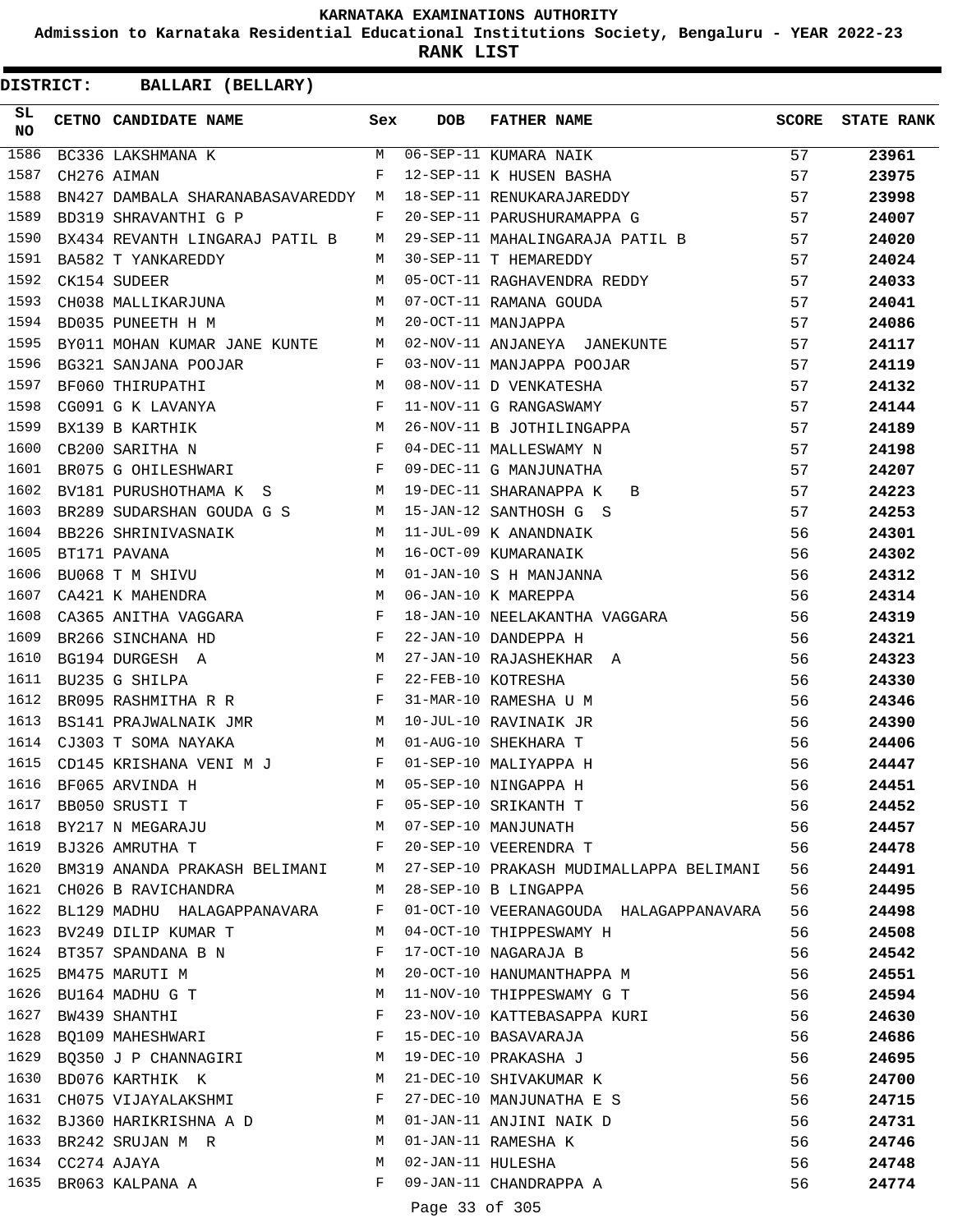**Admission to Karnataka Residential Educational Institutions Society, Bengaluru - YEAR 2022-23**

**RANK LIST**

| SL<br>NO     |                  | CETNO CANDIDATE NAME Sex                                                                                                                                                                                                      |         | <b>DOB</b>        | FATHER NAME                                        | SCORE | <b>STATE RANK</b> |
|--------------|------------------|-------------------------------------------------------------------------------------------------------------------------------------------------------------------------------------------------------------------------------|---------|-------------------|----------------------------------------------------|-------|-------------------|
| 1636         |                  | BN156 SHREYA ANGADI                                                                                                                                                                                                           | $F$ and |                   | 10-JAN-11 BASAVARAJA ANGADI                        | 56    | 24781             |
| 1637         |                  | BP089 VIKASA TALAVARA M                                                                                                                                                                                                       |         |                   | 16-JAN-11 BASAVARAJA TALAVARA                      | 56    | 24805             |
| 1638         |                  | $\mathbf{F}$ and $\mathbf{F}$ and $\mathbf{F}$<br>BG288 VARSHINI H S                                                                                                                                                          |         |                   | 17-JAN-11 SHIVAKUMARA H                            | 56    | 24807             |
| 1639         |                  | BE408 ABHISHEKA NANDIBEVOOR M                                                                                                                                                                                                 |         |                   | 19-JAN-11 NAGARAJA NANDIBEVOOR                     | 56    | 24814             |
| 1640         |                  | M<br>BD186 NAVEEN<br>AG                                                                                                                                                                                                       |         |                   | 20-JAN-11 GANGADAR NAIK A                          | 56    | 24820             |
| 1641         |                  | BB329 JANARDHAN NAIK M                                                                                                                                                                                                        |         |                   | 07-FEB-11 MANJU NAIK                               | 56    | 24872             |
| 1642         |                  | BE338 TALAVARA AMRUTHA F                                                                                                                                                                                                      |         |                   | 08-FEB-11 HANUMANTHAPPA                            | 56    | 24874             |
| 1643         |                  | $\begin{tabular}{lllllllll} \multicolumn{2}{c}{\texttt{BZ216}} & $\texttt{N}\;\; \texttt{ARCHANA}$ & $\texttt{F}$ \\ \multicolumn{2}{c}{\texttt{BG254}} & $\texttt{SHREERAM}$ & $\texttt{T}$ & $\texttt{M}$ \\ \end{tabular}$ |         |                   | 10-FEB-11 N NAGARAJA                               | 56    | 24881             |
| 1644         |                  |                                                                                                                                                                                                                               |         |                   | 11-FEB-11 HANUMANTHAPPA T                          | 56    | 24886             |
| 1645         |                  | M <sub>N</sub><br>CF080 MANU G                                                                                                                                                                                                |         |                   | 13-FEB-11 KUBERAPPA G                              | 56    | 24889             |
| 1646         |                  | $\mathbf{F}$ and $\mathbf{F}$ and $\mathbf{F}$<br>BE542 PAVITHRA D                                                                                                                                                            |         |                   | 16-FEB-11 BHARAMAPPA D                             | 56    | 24899             |
| 1647         |                  | CF145 RAKESH REDDY A R M                                                                                                                                                                                                      |         |                   |                                                    | 56    | 24967             |
| 1648         |                  | BG200 MADHU SHREE R H F                                                                                                                                                                                                       |         |                   | 07-MAR-11 DODDA YARIYAPPA<br>11-MAR-11 RAGHUPATI H | 56    | 24986             |
| 1649         |                  | $\mathbf{F}$ and $\mathbf{F}$ and $\mathbf{F}$<br>CC039 C K HULIGEMMA                                                                                                                                                         |         |                   | 15-MAR-11 C K KARTHIKA                             | 56    | 24995             |
| 1650         |                  | BM389 MUTTU MAHADEVAPPA ANGADI M                                                                                                                                                                                              |         |                   | 18-MAR-11 MAHADEVAPPA ANGADI                       | 56    | 25008             |
| 1651         |                  | BF110 PAVAN R                                                                                                                                                                                                                 | M       |                   | 20-MAR-11 ELI RAMESHA                              | 56    | 25014             |
| 1652         |                  | BQ357 NANDITHA SATAVADI F                                                                                                                                                                                                     |         |                   | 22-MAR-11 SANNARAMAPPA SATAVADI                    | 56    | 25024             |
| 1653         |                  | BC010 AMBIGI DURUGAMMA<br>$\mathbf{F}$ and $\mathbf{F}$ and $\mathbf{F}$                                                                                                                                                      |         |                   | 24-MAR-11 AMBIGI HANUMANTAPPA                      | 56    | 25031             |
| 1654         |                  | BT343 BHUVANARAJA D M                                                                                                                                                                                                         |         |                   | 28-MAR-11 NATARAJA D                               | 56    | 25047             |
| 1655         |                  | BH306 JAGADEEP P B<br>BS104 KOTRESHA M M<br>BH169 SARITHA BAI F                                                                                                                                                               |         |                   | 30-MAR-11 PRAKASH B                                | 56    | 25059             |
| 1656         |                  |                                                                                                                                                                                                                               |         |                   | 05-APR-11 CHITTAPPA M                              | 56    | 25090             |
| 1657         |                  |                                                                                                                                                                                                                               |         |                   | 08-APR-11 RUDRESH NAIK                             | 56    | 25106             |
| 1658         |                  | $\mathbb{F}^{\mathbb{Z}}$ . The state $\mathbb{F}^{\mathbb{Z}}$<br>BJ121 VANISHREE                                                                                                                                            |         |                   | 08-APR-11 CHANNABASAPPA H                          | 56    | 25109             |
| 1659         |                  | BA380 NEETUBAI BAJI F                                                                                                                                                                                                         |         |                   | 10-APR-11 ANANDANAIK BAJI                          | 56    | 25120             |
| 1660         |                  | BP148 KARDI NANDITHA F                                                                                                                                                                                                        |         |                   | 20-APR-11 KARADI AJJAYYA                           | 56    | 25174             |
| 1661         |                  | $M_{\odot}$ and $M_{\odot}$ and $M_{\odot}$<br>BW526 AMRUTH H                                                                                                                                                                 |         |                   | 21-APR-11 GANAPATHI HEGDE                          | 56    | 25178             |
| 1662         |                  | BF242 MATTHURU CHANDAN M                                                                                                                                                                                                      |         |                   | 22-APR-11 MATTHURU JAGADISH                        | 56    | 25183             |
| 1663         |                  |                                                                                                                                                                                                                               |         |                   | 27-APR-11 BHEEMANAGOUD A                           | 56    | 25200             |
| 1664         |                  | BZ287 SOMANAGOUDA M<br>CK149 RUKSANA P F                                                                                                                                                                                      |         |                   | 28-APR-11 NABISAB P                                | 56    | 25204             |
| 1665         |                  | CJ474 P SHARTHKUMAR M                                                                                                                                                                                                         |         |                   | 29-APR-11 YERRISWAMY                               | 56    | 25208             |
| 1666         |                  | BC254 RAKESH AMBIGARA                                                                                                                                                                                                         | M       |                   | 29-APR-11 VIJAYAKUMARA AMBIGARA                    | 56    | 25209             |
| 1667         |                  | BB458 T.H.AMIT                                                                                                                                                                                                                | М       |                   | 04-MAY-11 TALAVARA HANUMESH                        | 56    | 25231             |
| 1668         |                  | BP285 PRAJWAL NAIK LAMBANI                                                                                                                                                                                                    | M       |                   | 05-MAY-11 NAGESH NAIK LAMBANI                      | 56    | 25233             |
| 1669         |                  | BS106 SHWETHA H                                                                                                                                                                                                               | F       |                   | 05-MAY-11 KOTRESHA H                               | 56    | 25235             |
| 1670         |                  | BU446 BASAVASHREE K S                                                                                                                                                                                                         | F       |                   | 06-MAY-11 SUPUTRA K V                              | 56    | 25238             |
|              |                  | 1671 CJ516 T SHREEKATA                                                                                                                                                                                                        | М       |                   | 11-MAY-11 T Y AMARESHA GOWDA                       | 56    | 25261             |
| 1672         |                  | BE058 D L TULAJA SHREE                                                                                                                                                                                                        | F       |                   | 17-MAY-11 L K DHANUNJEYA NAIK                      | 56    | 25279             |
| 1673         |                  | BW074 E DURGAPRASAD                                                                                                                                                                                                           | M       |                   | 27-MAY-11 E VEERESH                                | 56    | 25324             |
| 1674         |                  | BA238 CHALAVADI VARSHINI                                                                                                                                                                                                      | F       |                   | 28-MAY-11 KOTRESHA CHALAVADI                       | 56    | 25328             |
| 1675         |                  | CE249 MEGHANA T                                                                                                                                                                                                               | F       |                   | 01-JUN-11 SWAMY TALAVARA                           | 56    | 25349             |
| 1676         |                  | CE669 N SACHIN                                                                                                                                                                                                                | М       |                   | 01-JUN-11 NAGARAJ NAIK                             | 56    | 25350             |
| 1677         |                  |                                                                                                                                                                                                                               | M       |                   | 08-JUN-11 K HULLAGAPPA                             | 56    |                   |
|              |                  | CF155 K AJAY KUMAR                                                                                                                                                                                                            |         |                   |                                                    |       | 25388             |
| 1678<br>1679 |                  | BP415 VIKAS R T                                                                                                                                                                                                               | M<br>M  |                   | 08-JUN-11 TUKARAM R                                | 56    | 25393             |
| 1680         |                  | BG029 B K DHANUSH                                                                                                                                                                                                             | F       |                   | 17-JUN-11 KARIBASAPPA H                            | 56    | 25419             |
|              |                  | CA168 SANDHYA H                                                                                                                                                                                                               |         |                   | 17-JUN-11 HANUMANTHA                               | 56    | 25425             |
| 1681         |                  | BK135 BHARATH K U                                                                                                                                                                                                             | M       |                   | 18-JUN-11 K UMESHA                                 | 56    | 25426             |
| 1682         |                  | BV246 CHANDANA G S                                                                                                                                                                                                            | F       |                   | 18-JUN-11 SIDDESHA G                               | 56    | 25427             |
| 1683         |                  | BL063 PRAJWAL H                                                                                                                                                                                                               | М       |                   | 18-JUN-11 MAHANTESHA H                             | 56    | 25428             |
|              | 1684 CC209 ARJUN |                                                                                                                                                                                                                               | М       | 25-JUN-11 RAMANNA |                                                    | 56    | 25467             |
|              |                  | 1685 CC016 RAVIKIRANA K                                                                                                                                                                                                       | M       |                   | 27-JUN-11 N KRISNA KAKERU                          | 56    | 25476             |
|              |                  |                                                                                                                                                                                                                               |         | Page 34 of 305    |                                                    |       |                   |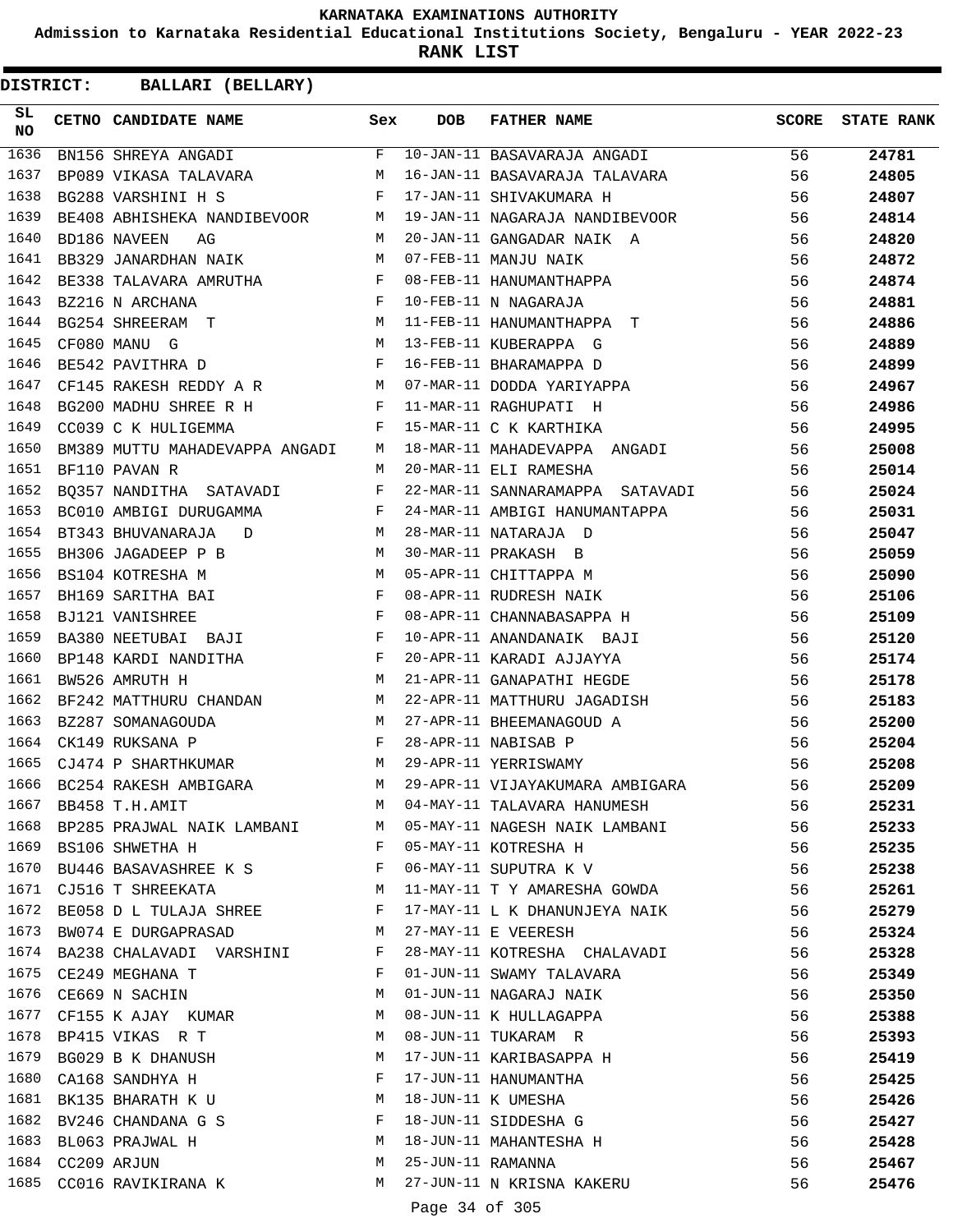**Admission to Karnataka Residential Educational Institutions Society, Bengaluru - YEAR 2022-23**

**RANK LIST**

**DISTRICT:** CC **BALLARI (BELLARY)**

| SL<br>NO |                  | CETNO CANDIDATE NAME Sex                                                                                                                                                                                                                                       |              | <b>DOB</b>        | FATHER NAME                                                                                                           | <b>SCORE</b> | <b>STATE RANK</b> |
|----------|------------------|----------------------------------------------------------------------------------------------------------------------------------------------------------------------------------------------------------------------------------------------------------------|--------------|-------------------|-----------------------------------------------------------------------------------------------------------------------|--------------|-------------------|
| 1686     |                  | BZ335 SNEHA                                                                                                                                                                                                                                                    | $F$ and      |                   | 27-JUN-11 ERISWAMY                                                                                                    | 56           | 25478             |
| 1687     |                  | BW581 HARIKRISHNA S R                                                                                                                                                                                                                                          | M            |                   | 04-JUL-11 MUDUKAPPA                                                                                                   | 56           | 25512             |
| 1688     |                  | M<br>BE217 VINAYAKA M                                                                                                                                                                                                                                          |              |                   | 07-JUL-11 MACHIHALLI PARASHURAMAPPA                                                                                   | 56           | 25533             |
| 1689     |                  | BB502 NISARGA BARIKARA F                                                                                                                                                                                                                                       |              |                   | 12-JUL-11 NAGARAJA BARIKARA                                                                                           | 56           | 25558             |
| 1690     |                  | $\mathbb{F}^{\mathbb{Z}}$ . The set of $\mathbb{F}^{\mathbb{Z}}$<br>BH017 KEERTHANA S                                                                                                                                                                          |              |                   | 15-JUL-11 NAGARAJA S                                                                                                  | 56           | 25566             |
| 1691     |                  | $\mathbf{F}$ and $\mathbf{F}$ and $\mathbf{F}$<br>CG279 N AMRUTHA                                                                                                                                                                                              |              |                   | 18-JUL-11 N SOMASHEKHARA                                                                                              | 56           | 25579             |
| 1692     |                  | CG036 B R GURUSWAMY M                                                                                                                                                                                                                                          |              |                   | 20-JUL-11 B RAMACHANDRA                                                                                               | 56           | 25585             |
| 1693     |                  | CK009 U PRASANTHA<br>BE043 BHOVI VISHWA M                                                                                                                                                                                                                      |              |                   | 20-000-11 D RAPANUMANTHA                                                                                              | 56           | 25609             |
| 1694     |                  |                                                                                                                                                                                                                                                                |              |                   | 30-JUL-11 BHOVI BASAVARAJ                                                                                             | 56           | 25614             |
| 1695     |                  | BV255 MANGALA A G<br>$\mathbf{F}$ . The contract of the contract of $\mathbf{F}$                                                                                                                                                                               |              |                   | 03-AUG-11 JAGADEESHA A                                                                                                | 56           | 25631             |
| 1696     |                  | M<br>BM259 DHIGANTHA H J                                                                                                                                                                                                                                       |              |                   | 09-AUG-11 JAGADEESHA NAIK H                                                                                           | 56           | 25660             |
| 1697     |                  | BN392 JEEVITHA Y                                                                                                                                                                                                                                               | $\mathbb{F}$ |                   | 11-AUG-11 GURUBASAVARAJA Y                                                                                            | 56           | 25670             |
| 1698     |                  | BE538 DEEKSHA E S F                                                                                                                                                                                                                                            |              |                   | 16-AUG-11 SIDDARUDA E                                                                                                 | 56           | 25683             |
| 1699     |                  | M<br>BX204 M D AYAAN                                                                                                                                                                                                                                           |              |                   | 17-AUG-11 SHAREEF SAHEB L                                                                                             | 56           | 25686             |
| 1700     |                  | BA672 V G ADARSHA M                                                                                                                                                                                                                                            |              |                   | 20-AUG-11 V C GURU RAJ                                                                                                | 56           | 25701             |
| 1701     |                  | BC260 YASHODHA T                                                                                                                                                                                                                                               | $\mathbf{F}$ |                   | 05-SEP-11 DURUGAPPA T                                                                                                 | 56           | 25765             |
| 1702     |                  | CD161 G SANTHOSH KUMAR                                                                                                                                                                                                                                         | M            |                   | 16-SEP-11 CHINNAPURAPP                                                                                                | 56           | 25795             |
| 1703     |                  | BA480 KEERTHI RAGHAVENDRA PM                                                                                                                                                                                                                                   | F            |                   | 20-SEP-11 RAGHAVENDARA PM                                                                                             | 56           | 25815             |
| 1704     |                  | $\mathbb{R}^n$ . The set of $\mathbb{R}^n$<br>CD496 DEEKSHITHA V S                                                                                                                                                                                             |              |                   | 24-SEP-11 CHANDRASHEKHARA V S                                                                                         | 56           | 25826             |
| 1705     |                  | BZ222 MADHU SREE K                                                                                                                                                                                                                                             | $\mathbf{F}$ |                   | 25-SEP-11 MALLIKARJUNA                                                                                                | 56           | 25828             |
| 1706     |                  | $\mathbb{F}^{\mathbb{Z}}$ . The set of the set of the set of the set of the set of the set of the set of the set of the set of the set of the set of the set of the set of the set of the set of the set of the set of the set of the s<br>BJ166 NIKHITA BAI S |              |                   | 29-SEP-11 SWAMY NAIK                                                                                                  | 56           | 25843             |
| 1707     |                  | $\mathbf{F}$ and $\mathbf{F}$ and $\mathbf{F}$<br>BY131 K SUSMITHA                                                                                                                                                                                             |              | 11-OCT-11 SADAPPA |                                                                                                                       | 56           | 25875             |
| 1708     |                  | $\mathbf{F}$<br>BJ307 REVATHI S                                                                                                                                                                                                                                |              |                   | 15-OCT-11 S KUMARSWAMY                                                                                                | 56           | 25884             |
| 1709     |                  | BR026 B V SUMAN                                                                                                                                                                                                                                                |              |                   | 21-OCT-11 B VEERABHADRAPPA                                                                                            | 56           | 25904             |
| 1710     |                  | $\begin{array}{c}\n\text{F} \\ \text{F}\n\end{array}$<br>BZ070 K JYOTHI                                                                                                                                                                                        |              |                   | 24-OCT-11 K MANUNATHA                                                                                                 | 56           | 25914             |
| 1711     |                  | BY191 BHUVNESHWARI E<br><b>Experimental Experimental Experimental Experimental Experimental Experimental Experimental Experimental Experimental Experimental Experimental Experimental Experimental Experimental Experimental Experimental Experimental </b>   |              |                   | 27-NOV-11 RAMANJINEYYALU E                                                                                            | 56           | 26015             |
| 1712     |                  | BM129 GANGOTRE ITTIGI F                                                                                                                                                                                                                                        |              |                   | 30-NOV-11 NAGARAJA I                                                                                                  | 56           | 26026             |
| 1713     |                  | $\frac{1}{F}$<br>BA476 B TANUSHRI                                                                                                                                                                                                                              |              | 03-DEC-11 ASHOK B |                                                                                                                       | 56           | 26038             |
| 1714     |                  | $\mathbb{F}_p$ . The set of the set of the set of the set of the set of the set of the set of the set of the set of the set of the set of the set of the set of the set of the set of the set of the set of the set of the set of<br>CE089 JOYTHI V            |              |                   | 26-DEC-11 VENKATESHA V                                                                                                | 56           | 26077             |
| 1715     |                  | $\mathbf{F}$ and $\mathbf{F}$ and $\mathbf{F}$<br>BX468 MONIKA P                                                                                                                                                                                               |              |                   | 13-JAN-12 RANGASWAMY P                                                                                                | 56           | 26098             |
| 1716     |                  | BT354 M S HARINI BAI                                                                                                                                                                                                                                           | F            |                   | 05-MAR-12 M B SAGAR NAIK                                                                                              | 56           | 26117             |
|          |                  |                                                                                                                                                                                                                                                                |              |                   | 1717 BP105 SUMANTH KUMAR LAMBANI M 27-DEC-09 RAVINAIK LAMBANI                                                         | 55           | 26153             |
|          |                  | 1718 CD184 G K PANDU                                                                                                                                                                                                                                           |              |                   | M 07-APR-10 G KUMARASWAMY                                                                                             | 55           | 26193             |
|          |                  |                                                                                                                                                                                                                                                                |              |                   | 1719 BJ084 YASHWANTHA M 25-MAY-10 SHANKAR NAIK                                                                        | 55           | 26223             |
|          |                  | 1720 BP250 DEEPAK C                                                                                                                                                                                                                                            |              |                   | M 29-MAY-10 CHADRANAIK L                                                                                              | 55           | 26226             |
|          |                  | 1721 CH199 BALAJI<br>1722 - 2006                                                                                                                                                                                                                               |              |                   |                                                                                                                       | 55           | 26232             |
|          |                  |                                                                                                                                                                                                                                                                |              |                   |                                                                                                                       | 55           | 26272             |
|          |                  |                                                                                                                                                                                                                                                                |              |                   | 1723 BP131 SANTOSHA P M 04-AUG-10 PARAMESHA NAIK                                                                      | 55           | 26283             |
|          |                  |                                                                                                                                                                                                                                                                |              |                   |                                                                                                                       | 55           | 26347             |
|          |                  |                                                                                                                                                                                                                                                                |              |                   | $1725$ BU263 GOVINDAMMA B<br>$F$ 21-SEP-10 BORAIAH R<br>1726 RIJ144 KALAKARENDY CARALLER CORNER F 21-SEP-10 BORAIAH R | 55           | 26350             |
|          |                  |                                                                                                                                                                                                                                                                |              |                   | 1726 BL144 KALAKAREDDY SARANABASAPPA M 27-SEP-10 KALAKAREDDY KARIBASAPPA                                              | 55           | 26357             |
|          |                  | 1727 BU627 NITHUSHREE G S F 11-OCT-10 SHREENIVASA G S                                                                                                                                                                                                          |              |                   |                                                                                                                       | 55           | 26386             |
|          |                  | 1728 BN367 PALLAVI S<br>$\mathbf{F}$ and $\mathbf{F}$ and $\mathbf{F}$                                                                                                                                                                                         |              |                   | 11-OCT-10 NAGENDRAPPA S                                                                                               | 55           | 26387             |
|          | 1729 BK301 GOKUL |                                                                                                                                                                                                                                                                |              |                   | M 19-OCT-10 PAMPA NAIK                                                                                                | 55           | 26397             |
| 1730     |                  |                                                                                                                                                                                                                                                                |              |                   | BK301 GOKUL M 19-OCT-10 PAMPA NAIK<br>BN350 K KASHI VISHWANATHA M 05-NOV-10 HANUMANTAPPA K                            | 55           | 26439             |
| 1731     |                  | BA102 LAKSHIMI A F                                                                                                                                                                                                                                             |              |                   | 05-NOV-10 DURUGAPPA A                                                                                                 | 55           | 26440             |
|          |                  | $\mathbf{F}$<br>1732 BN429 DEEPAA                                                                                                                                                                                                                              |              |                   | 10-NOV-10 MALLA NAIK                                                                                                  | 55           | 26457             |
|          |                  |                                                                                                                                                                                                                                                                |              |                   |                                                                                                                       | 55           | 26460             |
|          |                  |                                                                                                                                                                                                                                                                |              |                   |                                                                                                                       | 55           | 26468             |
|          |                  | F 13-NOV-10 HEMANNA B<br>1735 BD333 PADMA B H                                                                                                                                                                                                                  |              |                   |                                                                                                                       | 55           | 26473             |
|          |                  |                                                                                                                                                                                                                                                                |              |                   |                                                                                                                       |              |                   |

Page 35 of 305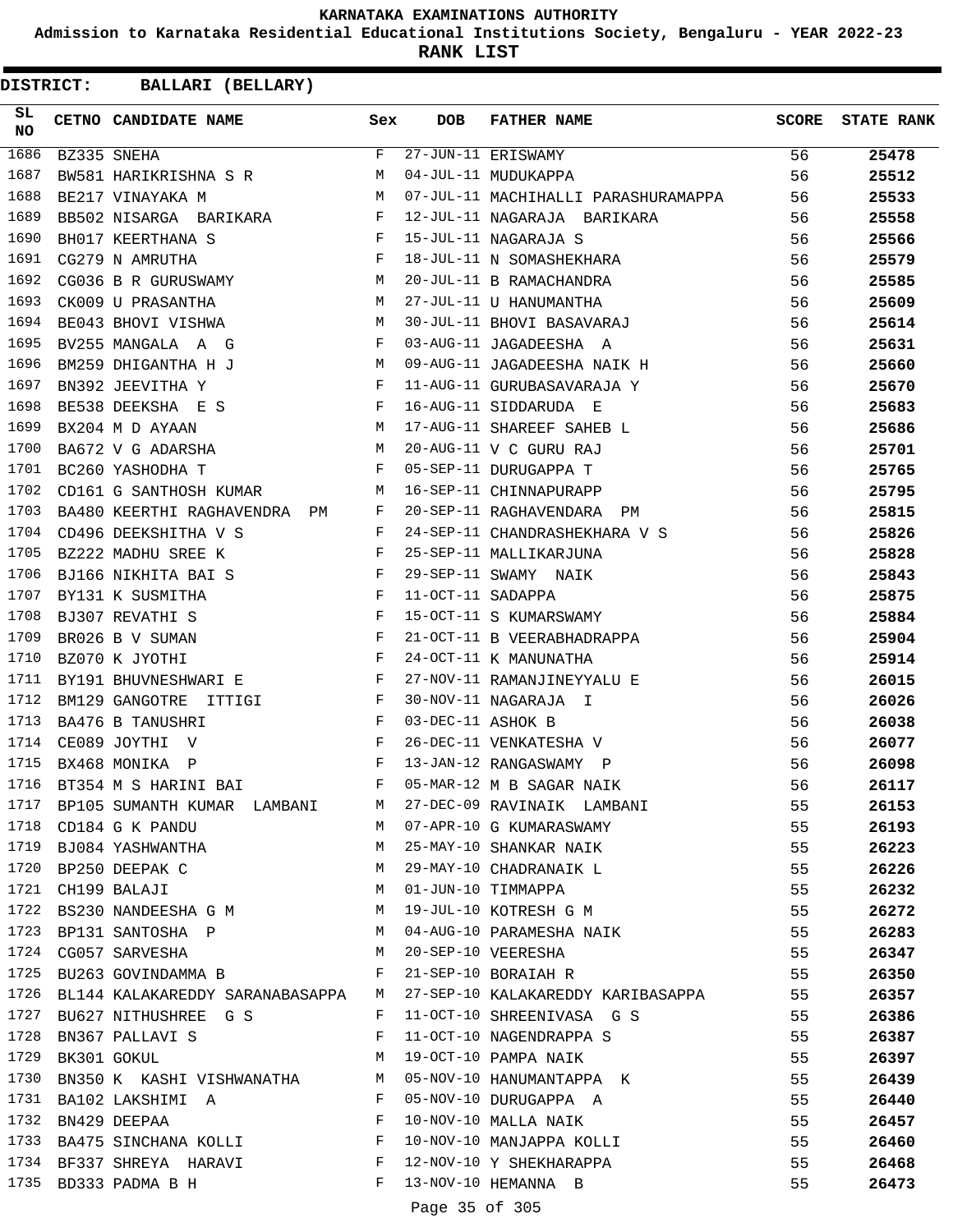**Admission to Karnataka Residential Educational Institutions Society, Bengaluru - YEAR 2022-23**

**RANK LIST**

| SL<br>NO | CETNO CANDIDATE NAME Sex                                                                                                                                                                                                                               |   | <b>DOB</b>        | FATHER NAME                                                            | <b>SCORE</b> | <b>STATE RANK</b> |
|----------|--------------------------------------------------------------------------------------------------------------------------------------------------------------------------------------------------------------------------------------------------------|---|-------------------|------------------------------------------------------------------------|--------------|-------------------|
| 1736     |                                                                                                                                                                                                                                                        |   |                   | BF298 KALLESHA B S M 14-NOV-10 SHIVARAJKUMAR B                         | 55           | 26476             |
| 1737     | M<br>CE499 GANESHA                                                                                                                                                                                                                                     |   |                   | 20-NOV-10 SIDDANAGOWDA                                                 | 55           | 26492             |
| 1738     | BC284 M N SINCHANA $F$                                                                                                                                                                                                                                 |   |                   | 11-DEC-10 M N MANJUNATHA<br>14-DEC-10 BASAVARAJU                       | 55           | 26557             |
| 1739     | CK220 UMA SRI J<br>CH255 K BEERALINGA M                                                                                                                                                                                                                |   |                   |                                                                        | 55           | 26564             |
| 1740     |                                                                                                                                                                                                                                                        |   |                   | 22-DEC-10 KORI DURUGAPPA                                               | 55           | 26580             |
| 1741     | BW340 P MANOJ REDDY M                                                                                                                                                                                                                                  |   |                   | 26-DEC-10 P LINGA REDDY                                                | 55           | 26591             |
| 1742     | BX283 ROHITH THARAK M                                                                                                                                                                                                                                  |   |                   | 30-DEC-10 MAHABALESHWARA<br>30-DEC-10 RAVINAIK K<br>01-JAN-11 ERANNA V | 55           | 26607             |
| 1743     | BP421 SAMPATH KUMAR K M 30-DEC-10 RAVINAIK K                                                                                                                                                                                                           |   |                   |                                                                        | 55           | 26608             |
| 1744     | CE450 ANILAKUMAR V E M                                                                                                                                                                                                                                 |   |                   | 01-JAN-11 ERANNA V                                                     | 55           | 26615             |
| 1745     | <b>M</b><br>CE088 LOHITHA J                                                                                                                                                                                                                            |   |                   | 01-JAN-11 PRASHANTHAKUMARA J 55                                        |              | 26626             |
| 1746     | BG104 Y S AMRUTHA F                                                                                                                                                                                                                                    |   |                   | 17-JAN-11 Y S SHRIKANTHA                                               | 55           | 26680             |
| 1747     | $\texttt{BC004} \texttt{ANEKALLU} \texttt{KANCHANA} \hspace{20pt} \texttt{F}$                                                                                                                                                                          |   |                   | 18-JAN-11 A CHANNAVEERAPPA                                             | 55           | 26681             |
| 1748     |                                                                                                                                                                                                                                                        |   |                   | BE407 SHANKARGOWDA CHALAVADI M 02-FEB-11 DODDABIDDAPPA CHALAVADI 55    |              | 26736             |
| 1749     | $\mathbf{F}$ and $\mathbf{F}$ and $\mathbf{F}$<br>CA039 NAJMA BEGAM                                                                                                                                                                                    |   |                   | 23-FEB-11 CHANDH BASH                                                  | 55           | 26810             |
| 1750     | CJ118 H NETRAVATHI $F$                                                                                                                                                                                                                                 |   |                   | SH<br> A<br> <br>25-FEB-11 H RANGANNA                                  | 55           | 26819             |
| 1751     |                                                                                                                                                                                                                                                        |   |                   | 02-MAR-11 PALAKSHI                                                     | 55           | 26832             |
| 1752     |                                                                                                                                                                                                                                                        |   |                   | 05-MAR-11 SHIVAPPA                                                     | 55           | 26850             |
| 1753     | CH036 SHREEVIDYA K F                                                                                                                                                                                                                                   |   |                   | 09-MAR-11 K MALLIKARJUNAREDDY 55                                       |              | 26874             |
| 1754     | M<br>BZ150 K SHIVAMANI                                                                                                                                                                                                                                 |   |                   | 22-MAR-11 K BASAVARAJA                                                 | 55           | 26926             |
| 1755     | BW490 LEELAVATHI H M F                                                                                                                                                                                                                                 |   |                   | 05-APR-11 YERRISWAMI H M                                               | 55           | 26988             |
| 1756     | $\mathbf{F}$ . The set of the set of the set of the set of the set of the set of the set of the set of the set of the set of the set of the set of the set of the set of the set of the set of the set of the set of the set of t<br>CG014 MAMATHA BAI |   |                   |                                                                        | 55           | 27000             |
| 1757     | <b>M</b><br>CG354 FADIL FAYAZ                                                                                                                                                                                                                          |   |                   | 06-APR-11 NAGARAJA SINGH<br>14-APR-11 BALESAB A                        | 55           | 27045             |
| 1758     | BT220 MAHAMAD ANIF N M                                                                                                                                                                                                                                 |   |                   | 19-APR-11 NOORULLA S                                                   | 55           | 27065             |
| 1759     | BW237 NEETHU K                                                                                                                                                                                                                                         |   |                   | 21-APR-11 HONNURSWAMY K                                                | 55           | 27074             |
| 1760     | $\begin{array}{c}\n\text{F} \\ \text{F}\n\end{array}$<br>BJ182 MANASA R                                                                                                                                                                                |   |                   | 23-APR-11 RAMESHA P                                                    | 55           | 27082             |
| 1761     | $\mathbf{F}$ and the contract of the contract of $\mathbf{F}$<br>CF273 APEKSHA S                                                                                                                                                                       |   |                   | 26-APR-11 MANJUNATHA S                                                 | 55           | 27093             |
| 1762     | BU366 AMBUJAKSHI J V F F TREST ANII Y C                                                                                                                                                                                                                |   |                   | 30-APR-11 VEERESHA J K                                                 | 55           | 27112             |
| 1763     | M<br>BE531 SANJAY S                                                                                                                                                                                                                                    |   |                   | 30-APR-11 SIDDA NAIK                                                   | 55           | 27117             |
| 1764     | BE226 U M TANUSHREE F                                                                                                                                                                                                                                  |   |                   | 01-MAY-11 U M SIDDALINGASWAMY                                          | 55           | 27125             |
| 1765     | <b>M</b><br>BF299 VISHVA M                                                                                                                                                                                                                             |   |                   | 04-MAY-11 MANJUNATHA R M                                               | 55           | 27137             |
| 1766     | BB330 NAKRAL RAMAKRISHNA M                                                                                                                                                                                                                             |   |                   | 05-MAY-11 NAKRAL NEELAPPA                                              | 55           | 27142             |
| 1767     | BU321 SOUMYA B S                                                                                                                                                                                                                                       | F |                   | 06-MAY-11 SHARANAPPA                                                   | 55           | 27154             |
| 1768     | BF235 MALATHESHA ANGURU                                                                                                                                                                                                                                | M |                   | 07-MAY-11 NEELAKANTAPPA ANGURU                                         | 55           | 27158             |
| 1769     | BF113 MALLIKA S M                                                                                                                                                                                                                                      | F |                   | 07-MAY-11 MANJUNATHA S                                                 | 55           | 27159             |
| 1770     | BH086 K HEMANTH                                                                                                                                                                                                                                        | M |                   | 12-MAY-11 K GADILINGAPPA                                               | 55           | 27187             |
| 1771     | BV054 YASHAVANTHA K                                                                                                                                                                                                                                    | M |                   | 14-MAY-11 ANJINAPPA K                                                  | 55           | 27202             |
| 1772     | BB071 D PRAGATHI                                                                                                                                                                                                                                       | F |                   | 17-MAY-11 D SHIVAKUMAR GOUDA                                           | 55           | 27216             |
| 1773     | BM210 M SPANDANA                                                                                                                                                                                                                                       | F |                   | 19-MAY-11 M LINGANAIK                                                  | 55           | 27225             |
| 1774     | BA086 ENIGI YOGESHWARI                                                                                                                                                                                                                                 | F |                   | 20-MAY-11 ENIGI DODDABASAPPA                                           | 55           | 27231             |
| 1775     | BQ189 VEERABHADRAPPA B                                                                                                                                                                                                                                 | M |                   | 22-MAY-11 RUDRESH B                                                    | 55           | 27243             |
| 1776     | BP051 SANJEEV HANUMANTHAPPA<br>KATHOJJI                                                                                                                                                                                                                | M |                   | 26-MAY-11 HANUMANTHAPPA - KATHOJJI                                     | 55           | 27257             |
| 1777     | BS168 ANILKUMAR S                                                                                                                                                                                                                                      | M |                   | 27-MAY-11 SHIVAKUMAR                                                   | 55           | 27258             |
| 1778     | BK174 MANJUNATHA V                                                                                                                                                                                                                                     | М |                   | 28-MAY-11 NAGARAJA V                                                   | 55           | 27268             |
| 1779     | BB442 S SPANDANA                                                                                                                                                                                                                                       | F |                   | 31-MAY-11 S BASAVARAJA                                                 | 55           | 27282             |
| 1780     | BR303 SINCHANA B                                                                                                                                                                                                                                       | F |                   | 07-JUN-11 NAGAPPA B                                                    | 55           | 27326             |
| 1781     | BU511 BHYRAVA B                                                                                                                                                                                                                                        | M |                   | 08-JUN-11 JAYANNA B                                                    | 55           | 27328             |
| 1782     | BZ017 B K JITIN                                                                                                                                                                                                                                        | М | 13-JUN-11 B KUBER |                                                                        | 55           | 27355             |
| 1783     | BJ024 GURURAJ B                                                                                                                                                                                                                                        | М |                   | 20-JUN-11 B JAMBUNATH                                                  | 55           | 27386             |
|          | 1784 BR127 K RAGHU                                                                                                                                                                                                                                     | М |                   | 20-JUN-11 K KOTHLAPPA                                                  | 55           | 27387             |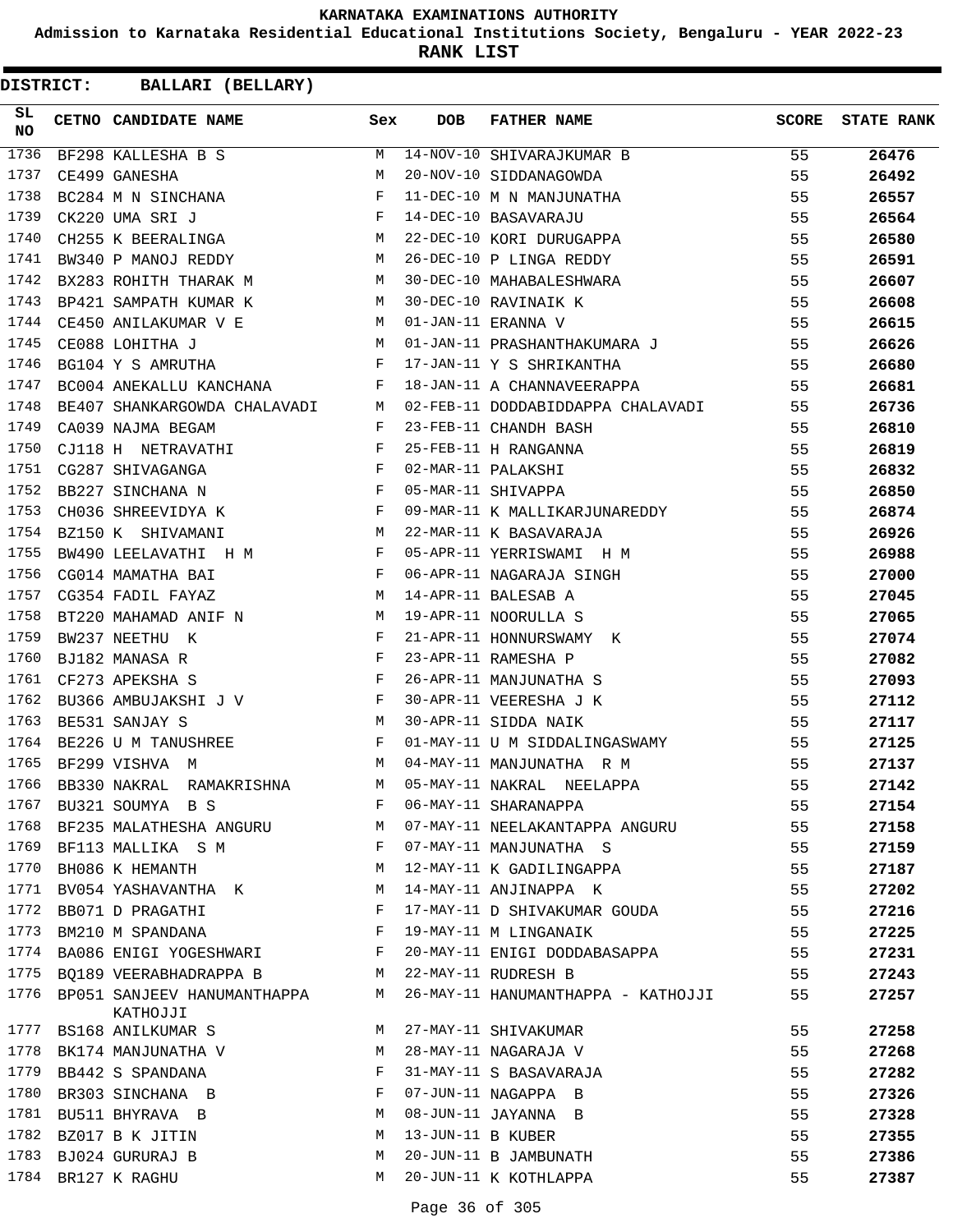**Admission to Karnataka Residential Educational Institutions Society, Bengaluru - YEAR 2022-23**

**RANK LIST**

| SL<br><b>NO</b> | CETNO CANDIDATE NAME                                              | Sex | <b>DOB</b>        | <b>FATHER NAME</b>                         | SCORE | <b>STATE RANK</b> |
|-----------------|-------------------------------------------------------------------|-----|-------------------|--------------------------------------------|-------|-------------------|
| 1785            | BM153 MARUTHESHA KALIKERI                                         | M   |                   | 22-JUN-11 SIDDAPPA KALIKERI                | 55    | 27396             |
| 1786            | BC028 B CHETANA                                                   | M   |                   | 25-JUN-11 B KATTI BASAPPA                  | 55    | 27407             |
| 1787            | BM344 VAISHNAVI CHIKKABIDARI F                                    |     |                   | 29-JUN-11 NAGARAJA CHUIKKABIDIRI           | 55    | 27430             |
| 1788            | BB086 G D SANJAY                                                  | M   |                   | 01-JUL-11 G DODDAVEERANNA                  | 55    | 27435             |
| 1789            | CG075 E NAVEEN KUMAR                                              | M   |                   | 10-JUL-11 E KHAJAPPA                       | 55    | 27473             |
| 1790            | BM198 RAVIKUMARA BENDIGERI                                        | М   |                   | 10-JUL-11 MANJUNATHA BENDIGERI             | 55    | 27474             |
| 1791            | BK181 VISHNUWARDHAN G                                             | M   |                   | 11-JUL-11 SREENIVASA G                     | 55    | 27478             |
| 1792            | CF103 MEGHANA G                                                   | F   |                   | 15-JUL-11 GANGADHARA                       | 55    | 27495             |
| 1793            | BE292 B GOUTAMA PATEL                                             | М   |                   | 18-JUL-11 B KARINANDIGOUDA                 | 55    | 27511             |
| 1794            | BL047 D SUNITHA                                                   | F   |                   | 19-JUL-11 D VASANTHNAIK                    | 55    | 27515             |
| 1795            | BE325 DEEPA HANUMATAPPA DAMBALA F                                 |     |                   | 21-JUL-11 HANUMATAPPA BARAMAPPA<br>DAMBALA | 55    | 27524             |
| 1796            | BL319 BHARATHA NINGAPPA KUNCHURU M                                |     |                   | 26-JUL-11 NINGAPPA THIPPANNA KUNCHURU      | 55    | 27548             |
| 1797            | BS169 BINDHUSHREE P R F                                           |     |                   | 26-JUL-11 RAVI M P                         | 55    | 27549             |
| 1798            | $\mathbf{F}$<br>BD128 DIVYA MANEGARA                              |     |                   | 31-JUL-11 RAVI MANEGARA                    | 55    | 27567             |
| 1799            | BW123 H MAHIDARA NAYAKA M                                         |     |                   | 01-AUG-11 H HULIGAPPA                      | 55    | 27575             |
| 1800            | $\mathbf{F}$ and $\mathbf{F}$ and $\mathbf{F}$<br>BX367 HEMALATHA |     |                   | 01-AUG-11 M BASAVARAJA                     | 55    | 27576             |
| 1801            | $\mathbf{F}$<br>CJ058 BHAGYASHREE                                 |     | 02-AUG-11 POMANNA |                                            | 55    | 27581             |
| 1802            | BN036 CHAKARI NIVEDITA F                                          |     |                   | 08-AUG-11 CHAKARI PANDU                    | 55    | 27603             |
| 1803            | $\mathbf{F}$ and $\mathbf{F}$<br>BC144 HANDRALA KEERTANA          |     |                   | 11-AUG-11 HANDRALA SHIVAPUTRAPPA           | 55    | 27624             |
| 1804            | BA078 PREETAM                                                     | M   |                   | 11-AUG-11 NAGARAJA K                       | 55    | 27625             |
| 1805            | BA409 CHINNU J                                                    | F   |                   | 13-AUG-11 JEMLA NAIK                       | 55    | 27629             |
| 1806            | BB039 B VARUNAGOUDA                                               | M   |                   | 25-AUG-11 B NINGANA GOUDA                  | 55    | 27671             |
| 1807            | BW212 VINAY KUMAR V                                               | M   |                   | 09-SEP-11 MALLIKARJUNA GOUDA V             | 55    | 27718             |
| 1808            | BX492 RAGHU A                                                     | M   |                   | 15-SEP-11 GOPALAPPA A                      | 55    | 27733             |
| 1809            | BU287 LIKHITHA<br>J                                               | F   | 17-SEP-11 JAYARAM | R<br>D                                     | 55    | 27735             |
| 1810            | CE591 SHASHWATHA KUMARA H                                         | M   |                   | 21-SEP-11 HULUGAPPA H                      | 55    | 27756             |
| 1811            | BO348 ROHANKUMAR J S                                              | M   |                   | 28-SEP-11 SHREENIVASA J                    | 55    | 27784             |
| 1812            | BN331 SOBATI<br>SANJEEVA                                          | M   |                   | 30-SEP-11 S MUKKANNESHWARA                 | 55    | 27791             |
| 1813            | BM111 PRAJWAL KARIYAMMANAVARA                                     | M   |                   | 12-OCT-11 PUTTAPPA                         | 55    | 27824             |
| 1814            | BP233 SAHANA L JADARA                                             | F   |                   | 20-OCT-11 LINGARAJA JADARA                 | 55    | 27851             |
| 1815            | CJ506 SHRAVYA                                                     |     |                   | F 22-OCT-11 VISHWANATH REDDY               | 55    | 27856             |
| 1816            | BB479 HUMAIRA NAAZ M                                              | F   |                   | 23-OCT-11 AKRAM M                          | 55    | 27859             |
| 1817            | BM390 VINAYAGOUDA P                                               | М   |                   | 07-NOV-11 KOTRAGOUDA P                     | 55    | 27902             |
| 1818            | BW515 LAVANYA G                                                   | F   |                   | 10-NOV-11 RAJASHEKARA REDDY G              | 55    | 27909             |
| 1819            | BG178 NIVEDITHA G                                                 | F   |                   | 26-NOV-11 DODDASHIVAPPA G                  | 55    | 27953             |
| 1820            | BN364 ASHOK KETHAVATH                                             | M   |                   | 08-DEC-11 JINNAPPA L                       | 55    | 27974             |
| 1821            | BX016 PAVITHRA K R                                                | F   |                   | 18-DEC-11 RAJASHEKAR K                     | 55    | 27991             |
| 1822            | BZ020 PRIYADARSHINI B                                             | F   |                   | 18-DEC-11 B RAMANA GOUDA                   | 55    | 27993             |
| 1823            | BT253 RUDRESH U M                                                 | M   |                   | 20-DEC-11 MANJUNATHA U M                   | 55    | 27995             |
| 1824            | CA402 BM RAJANI                                                   | F   |                   | 01-JAN-12 SHARANABASAVARAJ BM              | 55    | 28023             |
| 1825            | BM456 TEJASWINI K S                                               | F   | 18-JAN-12 SHIVAJI |                                            | 55    | 28039             |
| 1826            | BW291 SANKETH M                                                   | М   |                   | 25-JAN-12 BASAVANA GOUDA M                 | 55    | 28044             |
| 1827            | BU054 VANDANA                                                     | F   |                   | 26-JAN-12 CHANDRAPPA                       | 55    | 28045             |
| 1828            | BG308 DHANESHA S                                                  | M   |                   | 01-FEB-12 SHEKHAPPA SHAVAKKANARA           | 55    | 28051             |
| 1829            | BW450 BHARATH DEVRAJ JOGIN                                        | M   |                   | 19-FEB-12 DEVRAJ JOGIN                     | 55    | 28058             |
| 1830            | BL074 SANDHYA S                                                   | F   |                   | 11-APR-12 HEMANTHA REDDY S                 | 55    | 28069             |
| 1831            | BU147 JEEVAN NAIK D V                                             | M   |                   | 14-APR-12 VIJAYA KUMAR D T                 | 55    | 28070             |
| 1832            | BC051 PAVANAKUMAR PAVADADA                                        | M   |                   | 16-AUG-12 PAVADADA BHIMAPPA                | 55    | 28075             |
| 1833            | BP060 AKASH MULAGUNDA                                             | M   |                   | 29-MAY-09 VIRUPAKSHAPPA M                  | 54    | 28085             |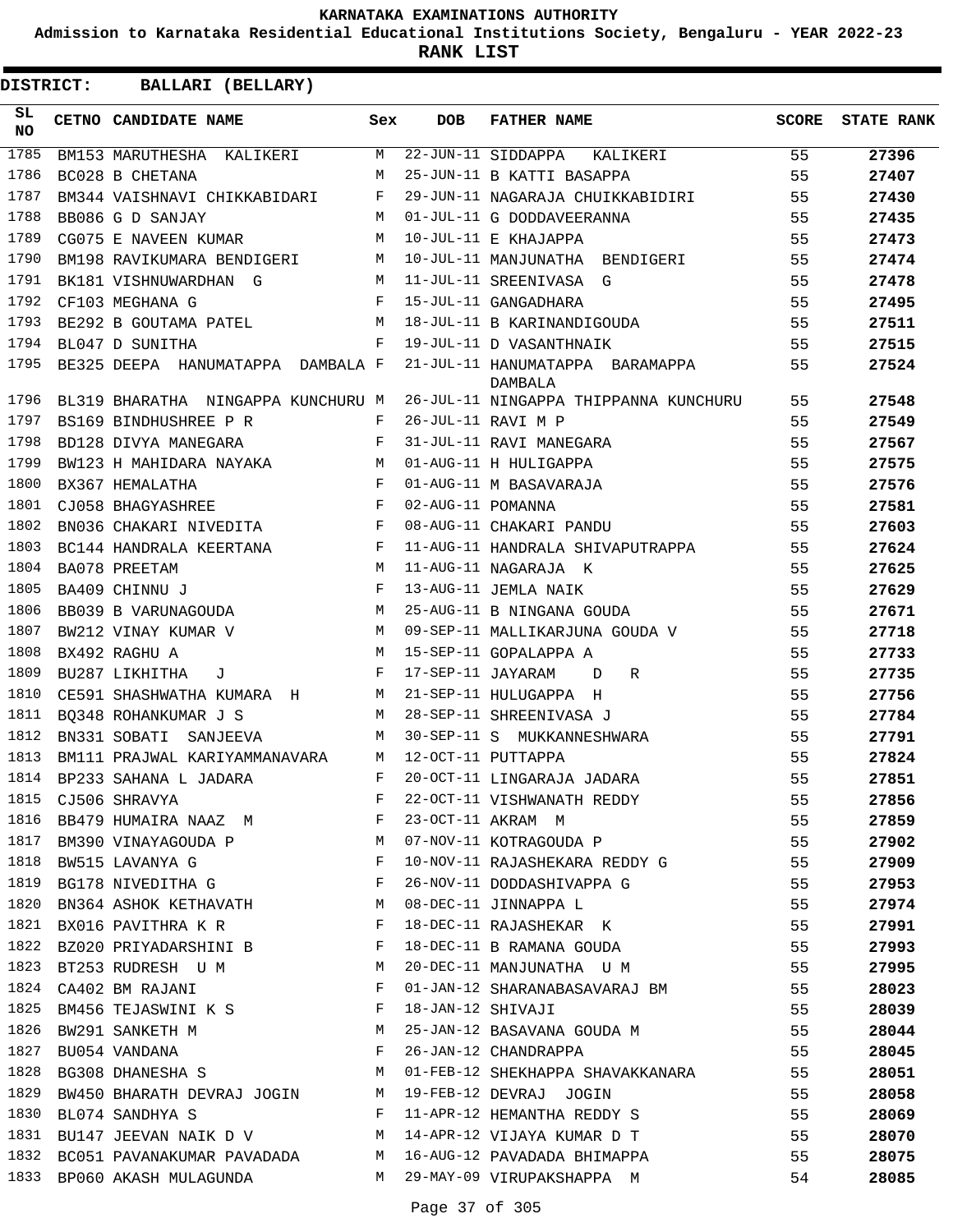**Admission to Karnataka Residential Educational Institutions Society, Bengaluru - YEAR 2022-23**

**RANK LIST**

| <b>DISTRICT:</b> |                  | BALLARI (BELLARY)                                                                                                                                                                                                                                          |              |                   |                                            |       |                   |
|------------------|------------------|------------------------------------------------------------------------------------------------------------------------------------------------------------------------------------------------------------------------------------------------------------|--------------|-------------------|--------------------------------------------|-------|-------------------|
| SL<br><b>NO</b>  |                  | CETNO CANDIDATE NAME                                                                                                                                                                                                                                       | Sex          | <b>DOB</b>        | <b>FATHER NAME</b>                         | SCORE | <b>STATE RANK</b> |
| 1834             |                  | BC042 CHANDRU B                                                                                                                                                                                                                                            | M            |                   | 31-OCT-09 BADAPPARA RAJAPPA                | 54    | 28098             |
| 1835             |                  | BG034 MANOHARA K                                                                                                                                                                                                                                           | M            |                   | 05-DEC-09 KARNAM KOTRESHA                  | 54    | 28102             |
| 1836             |                  | BY287 S GAYITHRI                                                                                                                                                                                                                                           | F            |                   | 21-DEC-09 S VENKATESH                      | 54    | 28105             |
| 1837             |                  | BL054 ARAVINDA KUMAR<br>M <sub>1</sub>                                                                                                                                                                                                                     |              |                   | 15-JAN-10 NAMDEVA NAIK                     | 54    | 28116             |
| 1838             |                  | <b>BD010 MADHUSHREE</b><br><b>Example 20</b>                                                                                                                                                                                                               |              |                   | 27-FEB-10 REVANA GOUDA                     | 54    | 28125             |
| 1839             |                  | <b>M</b><br>CB153 K RAJAKUMAR                                                                                                                                                                                                                              |              |                   | 21-MAY-10 K SHIVA KUMAR                    | 54    | 28168             |
| 1840             |                  | CH420 SHIVAJI C                                                                                                                                                                                                                                            | M            |                   | 27-MAY-10 PAMPANNA C                       | 54    | 28171             |
| 1841             |                  | BR009 GAGANA                                                                                                                                                                                                                                               | F            |                   | 28-JUL-10 MANJUNATHA C                     | 54    | 28216             |
| 1842             |                  | BY280 VEDAVATI                                                                                                                                                                                                                                             | F            |                   | 06-AUG-10 C RAJAPPA                        | 54    | 28231             |
| 1843             |                  | CB307 JADEPPA A<br><b>Example 19</b>                                                                                                                                                                                                                       |              |                   | 11-AUG-10 KARIBASAPPA A                    | 54    | 28239             |
| 1844             |                  | BE028 B KRISHNA                                                                                                                                                                                                                                            | М            |                   | 24-AUG-10 BARKI RAJAPPA                    | 54    | 28256             |
| 1845             |                  | BN258 VINAYAKASWAMI MANGAPURADA                                                                                                                                                                                                                            | M            |                   | 01-SEP-10 KOTTURUSWAMI M                   | 54    | 28270             |
| 1846             |                  | CF236 GOPALA<br>Н                                                                                                                                                                                                                                          | M            |                   | 20-SEP-10 HONNURAPPA                       | 54    | 28307             |
| 1847             |                  | CH529 U SHASHIKALA                                                                                                                                                                                                                                         | F            |                   | 08-OCT-10 U UMESHA                         | 54    | 28340             |
| 1848             |                  | CC294 KAVYASRI                                                                                                                                                                                                                                             | F            |                   | 16-OCT-10 SIDDALINGAPPA                    | 54    | 28359             |
| 1849             |                  | BE242 MATNARA GAJENDRAKUMARA M                                                                                                                                                                                                                             |              |                   | 20-OCT-10 MATNARA ERAPPA                   | 54    | 28370             |
| 1850             |                  | BJ353 B M KUBERA                                                                                                                                                                                                                                           | M            |                   | 28-OCT-10 B S MANJUNATHA                   | 54    | 28386             |
| 1851             |                  | CG076 E VAYSHNAVI                                                                                                                                                                                                                                          | F            |                   | 04-NOV-10 E RAMANAGOUDA                    | 54    | 28398             |
| 1852             |                  | BD211 M DEEKSHIT                                                                                                                                                                                                                                           | $\mathbf{F}$ |                   | 06-NOV-10 M NAGARAJA                       | 54    | 28405             |
| 1853             |                  | BA684 RASHIMI<br>Ρ                                                                                                                                                                                                                                         | F            |                   | 11-NOV-10 GANGADHRAGOWDA P                 | 54    | 28414             |
| 1854             |                  | BN066 ETI SAHANA<br><b>Example 20</b>                                                                                                                                                                                                                      |              |                   | 20-NOV-10 ETI PRAKASHA                     | 54    | 28437             |
| 1855             |                  | BG154 HADAGALI KUMARA<br>$\mathbb{M}$ and $\mathbb{M}$                                                                                                                                                                                                     |              |                   | 24-NOV-10 KODI BASAPPA HADAGALI            | 54    | 28448             |
| 1856             |                  | BB169 AFROJA BEGAM                                                                                                                                                                                                                                         | $\mathbf{F}$ |                   | 27-NOV-10 P RAIMAN SAB                     | 54    | 28460             |
| 1857             |                  | BU027 M B ANUSHA                                                                                                                                                                                                                                           | F            |                   | 14-DEC-10 M B BASAVARAJU                   | 54    | 28521             |
| 1858             |                  | BR086 NITHINPATIL B B<br>$\mathbf{M}$                                                                                                                                                                                                                      |              |                   | 17-DEC-10 BASAVARAJA B                     | 54    | 28532             |
| 1859             |                  | BS097 RAJANEESH C                                                                                                                                                                                                                                          | M            |                   | 26-DEC-10 GANESH C                         | 54    | 28556             |
| 1860             |                  | BY093 H KARTHIK                                                                                                                                                                                                                                            | M            |                   | 27-DEC-10 LINGAPPA H                       | 54    | 28559             |
| 1861             |                  | BU487 SHRUSTI G                                                                                                                                                                                                                                            | F            |                   | 06-JAN-11 GANGA NAIK D                     | 54    | 28599             |
| 1862             |                  | BN023 BARIKARA SHANTHARAJA                                                                                                                                                                                                                                 | M            |                   | 09-JAN-11 BARIKARA MANJUNATHA              | 54    | 28606             |
| 1863             |                  | BF240 MANIKANTA NANDIBEVUR                                                                                                                                                                                                                                 | M            |                   | 15-JAN-11 KOTRASH NANDIBEVUR               | 54    | 28623             |
|                  |                  | 1864 BV001 VEENA M                                                                                                                                                                                                                                         | F            |                   |                                            | 54    | 28639             |
|                  |                  | 1865 CH379 MAHAMMAD TOUFIK M                                                                                                                                                                                                                               |              | 20-JAN-11 IBRAHIM | 19-JAN-11 DURUGAPPA M<br>20-JAN-11 IBRAHIM | 54    | 28641             |
|                  |                  | 1866 BS089 JEEVITHA M<br>$\mathbf{F}$ and the set of the set of the set of the set of the set of the set of the set of the set of the set of the set of the set of the set of the set of the set of the set of the set of the set of the set of the set of |              |                   | 23-JAN-11 SRINIVASA NAYAKA M               | 54    | 28649             |
| 1867             |                  | BL110 TRUPTHI N F                                                                                                                                                                                                                                          |              |                   | 26-JAN-11 NAGARAJA S                       | 54    | 28665             |
|                  |                  |                                                                                                                                                                                                                                                            |              |                   | M 03-FEB-11 MAHADEEVAPPA B                 | 54    | 28691             |
|                  |                  | 1868 BD176 GAGANA M<br>1869 BE189 MANOJ NAIK J                                                                                                                                                                                                             |              |                   | M 05-FEB-11 JYOTHYNAIK                     | 54    | 28702             |
| 1870             |                  | BE087 SINDHU B N<br>$\mathbf{F}$ . The contract of the contract of $\mathbf{F}$                                                                                                                                                                            |              |                   | 06-FEB-11 NAGARAJA B                       | 54    | 28707             |
| 1871             |                  | $\mathbf{F}$ and the contract of the contract of $\mathbf{F}$<br>BW474 KAVANA K                                                                                                                                                                            |              |                   | 09-FEB-11 SRINIVAS K                       | 54    | 28715             |
|                  |                  | 1872 BA434 CHANDRASHEKHAR RAVI BANDI M                                                                                                                                                                                                                     |              |                   | 10-FEB-11 RAVI VEERABHADRAPPA BANDI 54     |       | 28719             |
|                  |                  | 1873 BR299 PHARJANABANU K H                                                                                                                                                                                                                                |              |                   | F 14-FEB-11 HONNURSAB                      | 54    | 28736             |
|                  |                  | 1874 BT329 S K HARSHAVARDHANA M 17-FEB-11 S K HEMAGIRI                                                                                                                                                                                                     |              |                   |                                            | 54    | 28749             |
| 1875             |                  | BF383 AKSHATHA U NAIK F                                                                                                                                                                                                                                    |              |                   | 19-FEB-11 UMAPATHI NAIK                    | 54    | 28756             |
|                  |                  |                                                                                                                                                                                                                                                            |              |                   |                                            | 54    | 28761             |
|                  |                  | 1876 BA041 RAHUL BANDI M 19-FEB-11 B NAGARAJA<br>1877 CD207 ROOPA K M N F 22-FEB-11 K H MALLIKARJUNA                                                                                                                                                       |              |                   | F 22-FEB-11 K H MALLIKARJUNA               | 54    | 28770             |
| 1878             |                  | CE475 BABU FAKRADIN M                                                                                                                                                                                                                                      |              |                   | 25-FEB-11 BASHA                            | 54    | 28777             |
| 1879             |                  | BC155 BERAPPA H                                                                                                                                                                                                                                            |              |                   | 27-FEB-11 HONALLI SOMANATHA 54             |       | 28787             |
|                  |                  | 1880 CK058 MALLIKARJUNAIAHSWAMY B M M                                                                                                                                                                                                                      |              |                   | 28-FEB-11 SIDDAYYA                         | 54    | 28792             |
|                  | 1881 BW369 SUDHA |                                                                                                                                                                                                                                                            | F            |                   | 02-MAR-11 BAPURAM VIDYA SAGAR REDDY 54     |       | 28802             |
| 1882             |                  | BG067 MAHESHA L M                                                                                                                                                                                                                                          | <b>M</b>     |                   | 07-MAR-11 MANJYA NAIK                      | 54    | 28827             |
|                  |                  | 1883 BJ032 B RAHUL                                                                                                                                                                                                                                         | M            |                   | 10-MAR-11 B RAMESH                         | 54    | 28838             |
|                  |                  |                                                                                                                                                                                                                                                            |              | Page 38 of 305    |                                            |       |                   |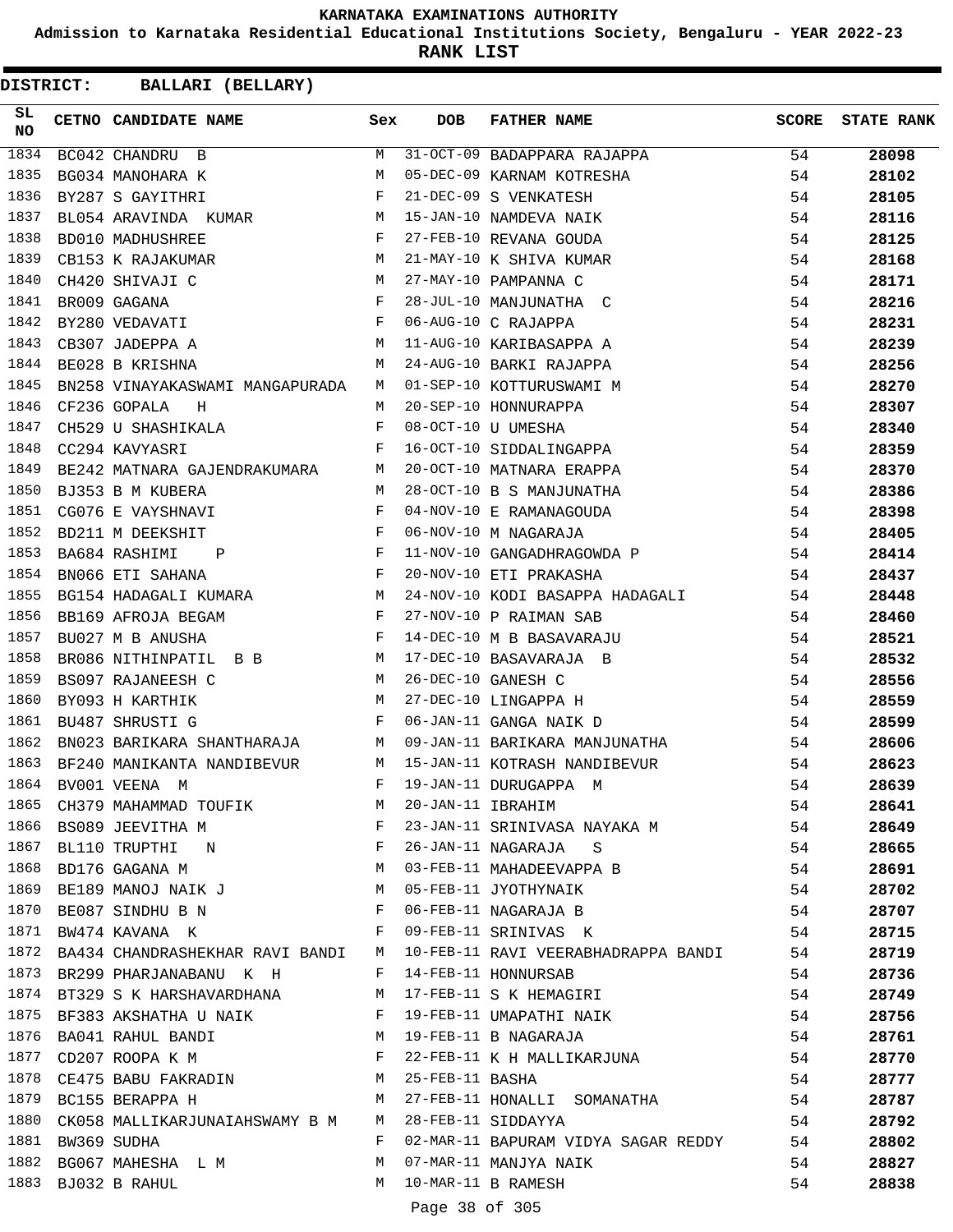**Admission to Karnataka Residential Educational Institutions Society, Bengaluru - YEAR 2022-23**

**RANK LIST**

| SL<br><b>NO</b> | CETNO CANDIDATE NAME Sex                                                                         |        | DOB               | FATHER NAME                                  | SCORE | <b>STATE RANK</b> |
|-----------------|--------------------------------------------------------------------------------------------------|--------|-------------------|----------------------------------------------|-------|-------------------|
| 1884            | CB298 CHANDANA N R                                                                               |        |                   | F 13-MAR-11 NAGAPPA B                        | 54    | 28855             |
| 1885            | BZ218 RAJESHWARI F                                                                               |        |                   | 14-MAR-11 MALLESHA                           | 54    | 28862             |
| 1886            | BW260 BAGADI MANIKANTA M                                                                         |        |                   | 15-MAR-11 BAGADI VENKATESH                   | 54    | 28864             |
| 1887            | BM372 ASHWINI HEBBARI F                                                                          |        |                   | 18-MAR-11 PANDURANGA HEBBARI                 | 54    | 28878             |
| 1888            | $\mathbf{F}$<br>BK248 AMRUTHA                                                                    |        |                   | 20-MAR-11 MALLAPPA                           | 54    | 28884             |
| 1889            | $\mathbf{F}$<br>BP124 LAKSHMI                                                                    |        |                   | 20-MAR-11 HANUMANTHA NAIK                    | 54    | 28885             |
| 1890            | M<br>BJ291 PRAJWAL T                                                                             |        |                   | 20-MAR-11 T LOKESH                           | 54    | 28886             |
| 1891            | BD123 CHETHAN K                                                                                  | M      |                   | 20-MAR-11 T LOKESH<br>22-MAR-11 KOTRESH K    | 54    | 28896             |
| 1892            | BV260 ROHIT KUMAR M                                                                              |        |                   | 22-MAR-11 RAMESH NAIK P                      | 54    | 28897             |
| 1893            | BU151 RANJITHA S V F                                                                             |        |                   | 23-MAR-11 CHENNAMALLAPPA                     | 54    | 28903             |
| 1894            | $\begin{aligned} \mathbf{F} \\ \mathbf{F} \\ \mathbf{M} \end{aligned}$<br>CA134 NASAREEN         |        |                   | 02-APR-11 BHASHA SAB                         | 54    | 28966             |
| 1895            | CJ055 AKSHAYA                                                                                    |        | 06-APR-11 VINAYA  |                                              | 54    | 28981             |
| 1896            | BB073 D RISHAB                                                                                   |        |                   | 07-APR-11 D SHEKSHAVALI                      | 54    | 28989             |
| 1897            | BC076 HARSHA BADIGER M                                                                           |        |                   | 11-APR-11 CHANNAVIRACHARI B                  | 54    | 29010             |
| 1898            | BL099 BHOOMIKA                                                                                   |        | 15-APR-11 DEVAPPA |                                              | 54    | 29034             |
| 1899            | $F$ $F$<br>BE465 NAYANA                                                                          |        |                   | 20-APR-11 R S MANJUNATH                      | 54    | 29062             |
| 1900            | BF415 SINCHANA ITIGI F                                                                           |        |                   | 23-APR-11 MANJAPPA ITIGI                     | 54    | 29088             |
| 1901            | $\mathbb{F}^{\mathbb{Z}}$ . The state of the state $\mathbb{F}^{\mathbb{Z}}$<br>BV080 PRATHIMA R |        | 25-APR-11 REVANNA |                                              | 54    | 29096             |
| 1902            | BU126 K B DEEPIKA F                                                                              |        |                   |                                              | 54    | 29120             |
| 1903            | M<br>BR005 NAGENDRA C                                                                            |        |                   | 29-APR-11 K B MAHESHA<br>29-APR-11 CHANNAPPA | 54    | 29121             |
| 1904            | M <sub>1</sub><br>BK284 DARSHAN H                                                                |        |                   | 30-APR-11 MANJUNATH H                        | 54    | 29124             |
| 1905            | BF273 KANCHIKERE KALLESH M                                                                       |        |                   | 30-APR-11 PRAKASH K                          | 54    | 29127             |
| 1906            | $\mathbb{F}^{\mathbb{Z}}$ . The set of $\mathbb{F}^{\mathbb{Z}}$<br>BM479 DIVYA PATTARA          |        |                   | 01-MAY-11 PRAKASHA PATTARA                   | 54    | 29133             |
| 1907            | BQ194 VIDYASHREE G S F 05-MAY-11 G SIDDESH                                                       |        |                   |                                              | 54    | 29158             |
| 1908            | $\mathbf{F}$ and the state of the state $\mathbf{F}$<br>BC035 B JESSIKA                          |        |                   | 07-MAY-11 B BHIMESWARAPPA                    | 54    | 29166             |
| 1909            | $\mathbf M$<br>BC063 C VARUNA                                                                    |        |                   | 07-MAY-11 C DODDA BASAPPA                    | 54    | 29167             |
| 1910            | BQ272 HARSHITHA $C$ F                                                                            |        |                   | 10-MAY-11 BASAVARAJA C                       | 54    | 29173             |
| 1911            | BY013 PAMPAPATHI                                                                                 |        |                   | M 13-MAY-11 VEERESHA                         | 54    | 29195             |
| 1912            | BJ229 VIJAYAKUMARA N M 13-MAY-11 ANJINAPPA N                                                     |        |                   |                                              | 54    | 29201             |
| 1913            | BJ107 GURUBASAVA S M 14-MAY-11 OMKARAPPA S                                                       |        |                   |                                              | 54    | 29202             |
| 1914            | BP004 INDRAJITH M K                                                                              | M      |                   | 15-MAY-11 MEGHARAJ K                         | 54    | 29203             |
| 1915            | BV288 D N NAGESHA                                                                                | M      |                   | 18-MAY-11 LATE D NAGARAJA                    | 54    | 29217             |
| 1916            | CD166 ANJALI BAI                                                                                 | F      |                   | 21-MAY-11 UMA NAIK                           | 54    | 29226             |
|                 | 1917 CJ471 K ANILKUMARA                                                                          | M      |                   | 23-MAY-11 RAJASHEKARA                        | 54    | 29237             |
|                 | 1918 BK278 DIVYASREE                                                                             | F      |                   | 25-MAY-11 SANNA NEELAPPA                     | 54    | 29250             |
|                 | 1919 BF369 SONIA B                                                                               | F      |                   | 26-MAY-11 KOTRESHA B                         | 54    | 29262             |
| 1920            | BL004 GOUTHAM                                                                                    | M      | 27-MAY-11 NAGARAJ |                                              | 54    | 29268             |
| 1921            | CF288 K HANUMANTHAREDDY                                                                          | M      |                   | 01-JUN-11 K SRINIVASA                        | 54    | 29299             |
|                 | 1922 BQ530 VARSHITHA M                                                                           | F      |                   | 02-JUN-11 KOTRESH M                          | 54    | 29309             |
|                 | 1923 BA534 KAVANA K                                                                              | F      |                   | 03-JUN-11 RAMANNA K                          | 54    | 29311             |
|                 | 1924 CE473 K M MITHUN SAGAR                                                                      | M      |                   | 07-JUN-11 K M SHIVAYYA                       | 54    |                   |
| 1925            |                                                                                                  | M      |                   |                                              |       | 29329             |
|                 | BD052 PREMKUMAR K                                                                                |        |                   | 07-JUN-11 PAKKIRAPPA K                       | 54    | 29330             |
|                 | 1926 CE216 SHAMBHAVI M                                                                           | F<br>M |                   | 08-JUN-11 KUMARASWAMY M                      | 54    | 29340             |
|                 | 1927 BY245 P RAVI                                                                                |        |                   | 10-JUN-11 PAMMARA MAHANTESHA                 | 54    | 29351             |
| 1928            | BU239 NAVEEN OR                                                                                  | M      |                   | 16-JUN-11 PRAKASHA O R                       | 54    | 29386             |
| 1929            | BH285 KANTHARA M                                                                                 | F      |                   | 23-JUN-11 M MALLIKARJUNA                     | 54    | 29421             |
|                 | 1930 CD357 ABUZER                                                                                | M      |                   | 25-JUN-11 INTHIYAZ BHASHA                    | 54    | 29427             |
|                 | 1931 BR123 MANJAMMA S                                                                            | F      |                   | 26-JUN-11 SHARANESH M                        | 54    | 29435             |
|                 | 1932 BF316 MANOJ K                                                                               | M      |                   | 28-JUN-11 PRAKASH K                          | 54    | 29445             |
|                 | 1933 BX104 G VINAY KUMAR                                                                         | M      |                   | 29-JUN-11 G MANJUNATHA                       | 54    | 29448             |
|                 |                                                                                                  |        | Page 39 of 305    |                                              |       |                   |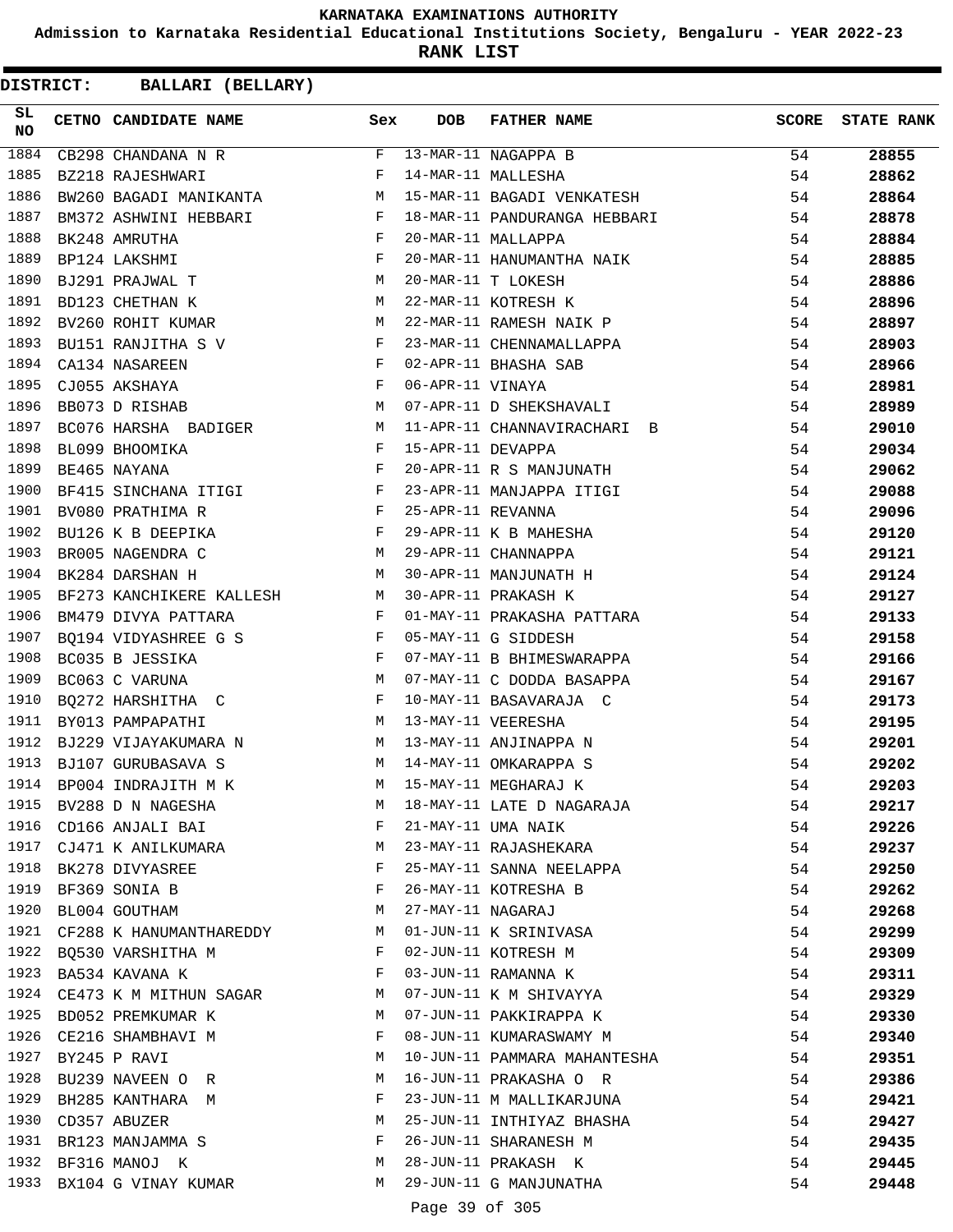**Admission to Karnataka Residential Educational Institutions Society, Bengaluru - YEAR 2022-23**

**RANK LIST**

|                  | DISTRICT: BALLARI (BELLARY)                                      |              |                   |                                     |       |                   |
|------------------|------------------------------------------------------------------|--------------|-------------------|-------------------------------------|-------|-------------------|
| SL.<br><b>NO</b> | CETNO CANDIDATE NAME                                             | Sex          | <b>DOB</b>        | FATHER NAME                         | SCORE | <b>STATE RANK</b> |
| 1934             | BY297 MAHALAKSHMI T                                              | F            |                   | 30-JUN-11 SHANKARAPPA THODLU        | 54    | 29452             |
| 1935             | BQ397 S K GNANAVI                                                | F            |                   | 01-JUL-11 S KUBERA                  | 54    | 29462             |
| 1936             | BT049 BASAVARAJA M                                               | M            |                   | 02-JUL-11 NAGARAJA M                | 54    | 29466             |
| 1937             | BW486 SREERAM HARSHA M                                           |              |                   | 02-JUL-11 SREERAM VENKATESH         | 54    | 29473             |
| 1938             | CA295 ANU G                                                      | F            |                   | 06-JUL-11 SAHARAN A BASS ANACONDA G | 54    | 29491             |
| 1939             | BD214 M GANESHA M                                                |              |                   | 08-JUL-11 M DYAMANNA                | 54    | 29506             |
| 1940             | $\mathbf{F}$<br>BE008 A LAVANYA                                  |              |                   | 09-JUL-11 AMBLI NAGABHUSHANA        | 54    | 29512             |
| 1941             | BD203 ADITI H K                                                  | $\mathbf{F}$ |                   | 16-JUL-11 KABEER NAIK H             | 54    | 29550             |
| 1942             | BU406 SINCHANA P                                                 | F            |                   | 20-JUL-11 VEERESHA PUJAR            | 54    | 29580             |
| 1943             | CJ469 E ABHINAVA SREENIVASA REDDY M                              |              |                   | 21-JUL-11 E JANARDHANA REDDY        | 54    | 29587             |
| 1944             | BQ215 KAVERI M                                                   | F            |                   | 21-JUL-11 MANJAPPA M                | 54    | 29588             |
| 1945             | BR319 HULIGEMMA P                                                | F            | 30-JUL-11 XXXX    |                                     | 54    | 29636             |
| 1946             | BZ288 S MEGHANA                                                  | F            |                   | 02-AUG-11 S THIPPESWAMY             | 54    | 29661             |
| 1947             | BS005 RAVITHEJA V A M                                            |              |                   | 06-AUG-11 VISHWANATHA C             | 54    | 29681             |
| 1948             | $\mathbf{F}$<br>BB520 SULOCHANA S                                |              |                   | 07-AUG-11 SOOLI DEVARAJA            | 54    | 29686             |
| 1949             | M <sub>N</sub><br>BW586 SHIVASHANKARA S                          |              |                   | 17-AUG-11 HONNURAYYA S              | 54    | 29728             |
| 1950             | BJ139 KUDLIGI POORNIMA F                                         |              |                   | 07-SEP-11 K BASAVARAJA              | 54    | 29813             |
| 1951             | $\mathbf{F}$ and $\mathbf{F}$ and $\mathbf{F}$<br>BU368 SUHANA Y |              |                   | 13-SEP-11 YUSUF K                   | 54    | 29847             |
| 1952             | BE507 VARNITHA H F                                               |              |                   | 13-SEP-11 HONNURAPPA K              | 54    | 29848             |
| 1953             | M<br>CE660 NAGARAJA                                              |              |                   | 16-SEP-11 KALINGAPPA                | 54    | 29857             |
| 1954             | CE355 RAMACHANDRA NAIK                                           | M            |                   | 10-OCT-11 MURTHI NAIK               | 54    | 29925             |
| 1955             | BG379 SHASHIKALA                                                 | $\mathbf{F}$ |                   | 12-OCT-11 BHARAMAPPA<br>Α           | 54    | 29933             |
| 1956             | M<br>CJ436 CHETHANA T                                            |              |                   | 13-OCT-11 VEERABAHARDAPPA T         | 54    | 29935             |
| 1957             | BW347 UDAY KUMAR                                                 | М            |                   | 15-OCT-11 RAVI KUMAR                | 54    | 29947             |
| 1958             | CK060 K G MAHALAKSHMI                                            | F            |                   | 22-OCT-11 K G LOKANNA               | 54    | 29969             |
| 1959             | and the state of the state of the Party<br>BY242 SANIA BEGUM     |              | 31-OCT-11 P BASHA |                                     | 54    | 29997             |
| 1960             | BA199 K PRARTHANA                                                | $\mathbf{F}$ |                   | 02-NOV-11 K GONIBASAPPA             | 54    | 30004             |
| 1961             | BN189 D GAYATHRI                                                 | F            |                   | 03-NOV-11 DEVANNANAIK               | 54    | 30008             |
| 1962             | CD033 SUBHASH B E                                                | M            |                   | 16-NOV-11 ISHAPPA B                 | 54    | 30047             |
| 1963             | CG309 P MANOHARA REDDY                                           | M            |                   | 20-NOV-11 P DASA REDDY              | 54    | 30061             |
|                  | 1964 BF539 VEENA ARASANALU                                       | F            |                   | 23-NOV-11 LAKSHMIKANT ARASANALU     | 54    | 30069             |
| 1965             | BW105 YASHWANTH REDDY G M                                        |              |                   | 26-NOV-11 SATHYA NARAYANA REDDY G   | 54    | 30080             |
| 1966             | BV164 BHUVANA M                                                  | F            |                   | 27-NOV-11 MALLIKARJUNA L            | 54    | 30081             |
| 1967             | BU648 GOUTHAM REDDY K                                            | M            |                   | 01-DEC-11 KUMARSWAMY K              | 54    | 30091             |
|                  | 1968 BX052 SRUJAN KOLLI                                          | $\mathbf{F}$ |                   | 03-DEC-11 SANNA MALLI KOLLI         | 54    | 30100             |
| 1969             | BT036 CHANDU R                                                   | M            | 11-JAN-12 RAJAYYA |                                     | 54    | 30167             |
| 1970             | BK019 NIKIL GOWDA K                                              | M            |                   | 19-JAN-12 SRINIVAS                  | 54    | 30175             |
| 1971             | CJ518 T SPOORTHI                                                 | F            |                   | 26-JAN-12 T GOPAL REDDY             | 54    | 30180             |
| 1972             | BR062 NITHIN B                                                   | М            |                   | 13-MAR-12 B VENKATA PRASAD          | 54    | 30194             |
| 1973             | BN338 SHASHIKALA                                                 | F            |                   | 01-MAY-12 UMESHA NAYKA              | 54    | 30201             |
| 1974             | BU085 CHANDRASHEKHARA P                                          | M            |                   | 25-APR-09 BULLAPPA P                | 53    | 30218             |
| 1975             | CH029 B GANGADHARA                                               | M            |                   | 15-DEC-09 B GAADI LINGAPPA          | 53    | 30243             |
|                  | 1976 CE024 B VINAY                                               | М            |                   | 01-JAN-10 B NAGARAJA                | 53    | 30248             |
| 1977             | BG046 SHARATH C                                                  | M            |                   | 11-JAN-10 HANUMANTHAPPA C           | 53    | 30259             |
| 1978             | BA346 MANJUNATHA G                                               | M            |                   | 20-JAN-10 SIDDESHA G                | 53    | 30263             |
| 1979             | BA332 ANUSHA CHAVI                                               | F            |                   | 26-JAN-10 PEERYANAIK CHAVI          | 53    | 30266             |
| 1980             | BQ275 MEGHANA H R                                                | F            |                   | 24-APR-10 RAJAPPA H                 | 53    | 30304             |
| 1981             | BK082 B J MALLIKARJUNANAIK M                                     |              |                   | 27-APR-10 B JEEVLANAIK              | 53    | 30308             |
| 1982             | BH005 A CHINNA                                                   | М            |                   | 30-APR-10 A MAILARI                 | 53    | 30311             |
| 1983             | BX350 B YASHASWINI                                               | F            |                   | 01-MAY-10 ANJINAPPA                 | 53    | 30312             |
|                  |                                                                  |              | Page 40 of 305    |                                     |       |                   |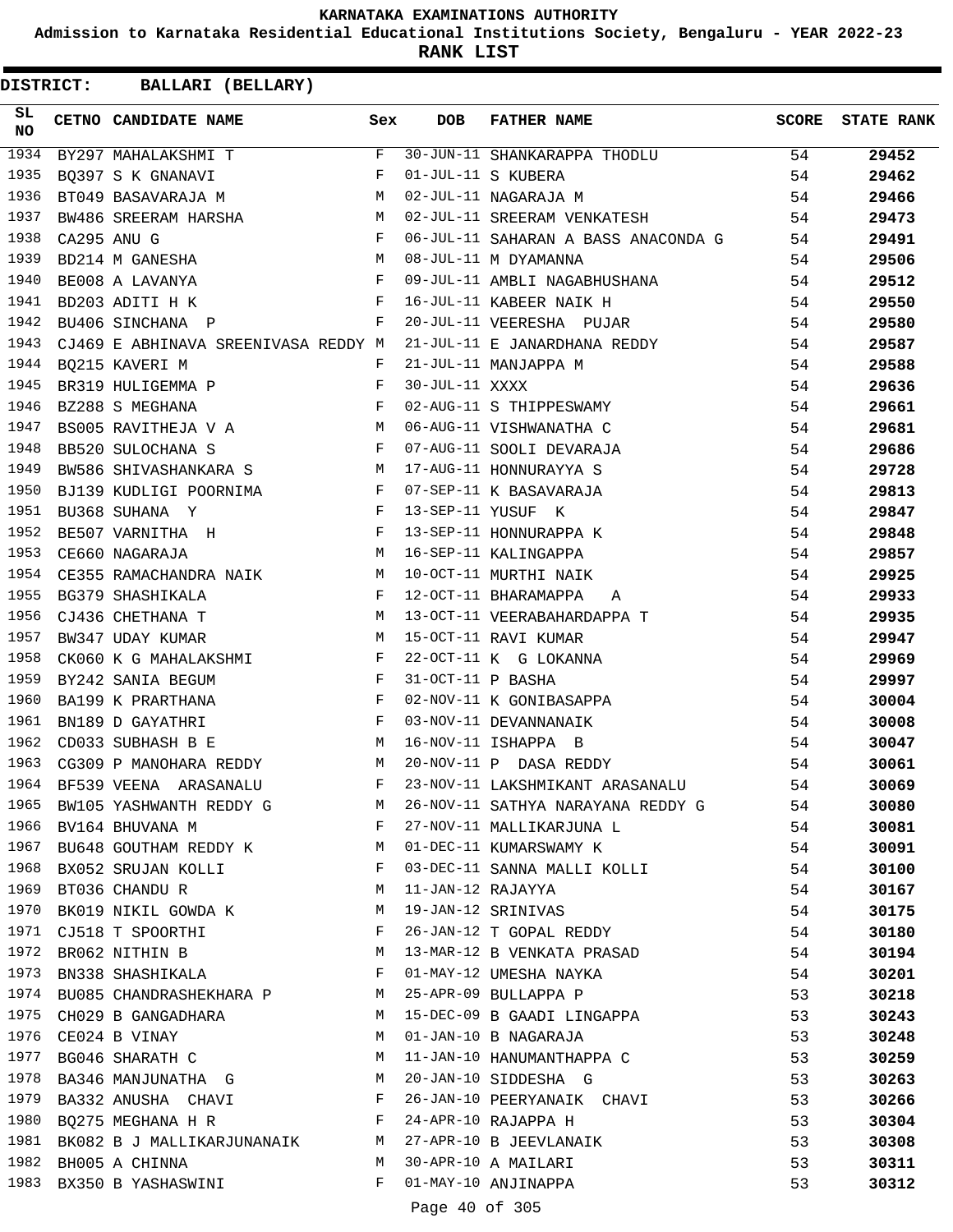**Admission to Karnataka Residential Educational Institutions Society, Bengaluru - YEAR 2022-23**

**RANK LIST**

| SL<br><b>NO</b> | CETNO CANDIDATE NAME                                                                                                                                                                                                                                  | Sex          | <b>DOB</b>         | <b>FATHER NAME</b>                                   | SCORE | <b>STATE RANK</b> |
|-----------------|-------------------------------------------------------------------------------------------------------------------------------------------------------------------------------------------------------------------------------------------------------|--------------|--------------------|------------------------------------------------------|-------|-------------------|
| 1984            | BC251 SUMANGALA S                                                                                                                                                                                                                                     | F            |                    | 21-MAY-10 ADESHAPPA S                                | 53    | 30324             |
| 1985            | CE372 ADARSHA B                                                                                                                                                                                                                                       | M            |                    | 01-JUN-10 KUMARASWAMY B                              | 53    | 30335             |
| 1986            | CK091 G MOUNESHA                                                                                                                                                                                                                                      | M            |                    | 01-JUN-10 G SIDDAYYA                                 | 53    | 30337             |
| 1987            | BL279 SHASHANK P                                                                                                                                                                                                                                      | M            |                    | 06-JUN-10 MALLAPPA P                                 | 53    | 30343             |
| 1988            | CB183 PAVAN KUMARA N                                                                                                                                                                                                                                  | M            |                    | 09-JUN-10 HANUMESHA N                                | 53    | 30344             |
| 1989            | BA450 SIDRU RAJU                                                                                                                                                                                                                                      | M            |                    | 12-JUN-10 S SIDDESHA                                 | 53    | 30345             |
| 1990            | <b>M</b><br>BH286 SHREEVED                                                                                                                                                                                                                            |              |                    | 02-AUG-10 SHARANABASAPPA PATIL                       | 53    | 30393             |
| 1991            | BA597 T HULIGEMMA F                                                                                                                                                                                                                                   |              |                    | 10-AUG-10 T DODDABASAPPA                             | 53    | 30407             |
| 1992            | $\mathbf{F}$ and $\mathbf{F}$ are $\mathbf{F}$<br>BA585 T AYISHA                                                                                                                                                                                      |              |                    | 19-AUG-10 T RAJA SAHEB                               | 53    | 30422             |
| 1993            | CJ358 SHALINI G TIKARE F                                                                                                                                                                                                                              |              |                    | 04-SEP-10 GURURAJA TIKARE                            | 53    | 30452             |
| 1994            | M<br>CE030 HALASWAMY U                                                                                                                                                                                                                                |              |                    | 09-SEP-10 SANNA DURUGAPPA U                          | 53    | 30454             |
| 1995            | CE056 MOUNESHAGOWDA                                                                                                                                                                                                                                   | M            |                    | 25-SEP-10 CHANDRAPPA D M                             | 53    | 30480             |
| 1996            | BY348 HARSHAVARDHAN SINGH<br>HOSAMANI                                                                                                                                                                                                                 | M            |                    | 08-OCT-10 HANUMANSINGH HOSAMANI                      | 53    | 30508             |
| 1997            | M<br>BJ033 SIDDARTHA C                                                                                                                                                                                                                                |              | 09-OCT-10 RAJU C   |                                                      | 53    | 30514             |
| 1998            | M <sub>N</sub><br>BR084 AJJAIAH G                                                                                                                                                                                                                     |              |                    | 23-OCT-10 HANUMESHA G                                | 53    | 30555             |
| 1999            | BB167 P AFREENA                                                                                                                                                                                                                                       | $\mathbf{F}$ |                    | 23-OCT-10 ITTAGI RAJASAB                             | 53    | 30559             |
| 2000            | M<br>CD052 D NITHIN                                                                                                                                                                                                                                   |              |                    | 31-OCT-10 D PAMPAPATHI                               | 53    | 30574             |
| 2001            | BF409 PREETHAM S M                                                                                                                                                                                                                                    | M            |                    | 02-NOV-10 SUNIL KUMARA S M                           | 53    | 30579             |
| 2002            | BC319 MYNALLI GAYATHRI F                                                                                                                                                                                                                              |              |                    | 16-NOV-10 MYNALLA NAGARAJA                           | 53    | 30612             |
| 2003            | $\mathbf{F}$ and $\mathbf{F}$<br>BL248 SNEHA<br>$\mathbf{V}$                                                                                                                                                                                          |              | 16-NOV-10 NARESHA  |                                                      | 53    | 30613             |
| 2004            | $\mathbf{F}$<br>BE235 LAKSHMI                                                                                                                                                                                                                         |              |                    | 19-NOV-10 SURESHA M                                  | 53    | 30616             |
| 2005            | $\mathbf{F}^{\mathbf{r}}$<br>BH316 G LAVANYA                                                                                                                                                                                                          |              | 21-NOV-10 G KUMAR  |                                                      | 53    | 30621             |
| 2006            | $\mathbb{P}^1$ . The set of the set of the set of the set of the set of the set of the set of the set of the set of the set of the set of the set of the set of the set of the set of the set of the set of the set of the set of<br>BD058 D CHAITHRA |              |                    | 27-NOV-10 D LAKSHMANA                                | 53    | 30639             |
| 2007            | <b>M</b><br>CJ181 VINOD R                                                                                                                                                                                                                             |              |                    | 30-NOV-10 RAMESH BABU D                              | 53    | 30652             |
| 2008            | BP349 HADAPADA KARTHIK M                                                                                                                                                                                                                              |              |                    | 10-DEC-10 HADAPADA MANJUNATH                         | 53    | 30684             |
| 2009            | BW322 SYEDA NAFIZA                                                                                                                                                                                                                                    | F            |                    | 15-DEC-10 NISAR AHMED                                | 53    | 30700             |
| 2010            | BC312 TAYAPPA SHETRU B<br><b>M</b>                                                                                                                                                                                                                    |              |                    | 20-DEC-10 NAGARAJ SHETRU B                           | 53    | 30720             |
| 2011            | BE340 AKSHATHA D                                                                                                                                                                                                                                      | $\mathbf{F}$ |                    | 22-DEC-10 NAGARAJA D                                 | 53    | 30724             |
| 2012            | BZ143 K KARTHIK                                                                                                                                                                                                                                       | M            |                    | 22-DEC-10 K V JADIYAPPA                              | 53    | 30725             |
| 2013            | BX430 B DHARNESHA                                                                                                                                                                                                                                     | M            | 01-JAN-11 SURESH B |                                                      | 53    | 30746             |
| 2014            | BM306 ANUSHA K                                                                                                                                                                                                                                        |              |                    | F 11-JAN-11 KARIBASAPPA K                            | 53    | 30808             |
| 2015            | CC169 LAKSHMI K                                                                                                                                                                                                                                       | F            |                    | 18-JAN-11 SHANKRAPPA KAVALI                          | 53    | 30834             |
| 2016            | BS015 BINDUSRI PENNAPPARA                                                                                                                                                                                                                             | F            |                    | 30-JAN-11 PENNAPPA PENNAPPARA                        | 53    | 30873             |
| 2017            | BP307 CHAITRA NINGANAGOUDA<br>SONNADA                                                                                                                                                                                                                 | F            |                    | 14-FEB-11 NINGANAGOUDA<br>SHIVABASAVANAGOUDA SONNADA | 53    | 30941             |
| 2018            | BC234 KODIHALLI ANUSHA                                                                                                                                                                                                                                | F            |                    | 19-FEB-11 KODIHALLI BASAVARAJA                       | 53    | 30964             |
| 2019            | BS135 THEJA B M                                                                                                                                                                                                                                       | М            |                    | 23-FEB-11 KURUGESHA B M                              | 53    | 30986             |
| 2020            | BN175 EREMANI YASHODHA                                                                                                                                                                                                                                | F            |                    | 25-FEB-11 EREMANI MANJUNATHA                         | 53    | 30994             |
| 2021            | BB379 ARCHANA ARCHANA ARCHANA                                                                                                                                                                                                                         | F            |                    | 27-FEB-11 PAKKIRAPPA PAKKIRAPPA<br>PAKKIRAPPA        | 53    | 30999             |
| 2022            | BG137 E SHIVKUMAR NAIK                                                                                                                                                                                                                                | M            |                    | 06-MAR-11 ESHWAR NAIK                                | 53    | 31034             |
| 2023            | BT383 MAHAMMAD JAID K                                                                                                                                                                                                                                 | M            |                    | 10-MAR-11 ABDUL LATHEEF K                            | 53    | 31057             |
| 2024            | BA665 BHEEMESHA VALAPURA                                                                                                                                                                                                                              | M            |                    | 21-MAR-11 VALAPURA BASAVARAJA                        | 53    | 31110             |
| 2025            | BE459 SHWETHA BAI D                                                                                                                                                                                                                                   | F            |                    | 24-MAR-11 DHANYA KUMAR NAIK                          | 53    | 31126             |
| 2026            | BF310 AMBIKA B                                                                                                                                                                                                                                        | F            |                    | 25-MAR-11 RAMESH B                                   | 53    | 31129             |
| 2027            | BC252 BASAVARAJA K                                                                                                                                                                                                                                    | М            |                    | 26-MAR-11 SWAMY K                                    | 53    | 31134             |
| 2028            | BW443 KEERTHANA B M                                                                                                                                                                                                                                   | F            |                    | 29-MAR-11 SOMANATHA B M                              | 53    | 31143             |
| 2029            | BB406 MUBARAK                                                                                                                                                                                                                                         | M            |                    | 30-MAR-11 K MEHABUB BASHA                            | 53    | 31148             |
| 2030            | BV184 N T SINCHANA                                                                                                                                                                                                                                    | М            |                    | 31-MAR-11 N A THIPPESWAMY                            | 53    | 31154             |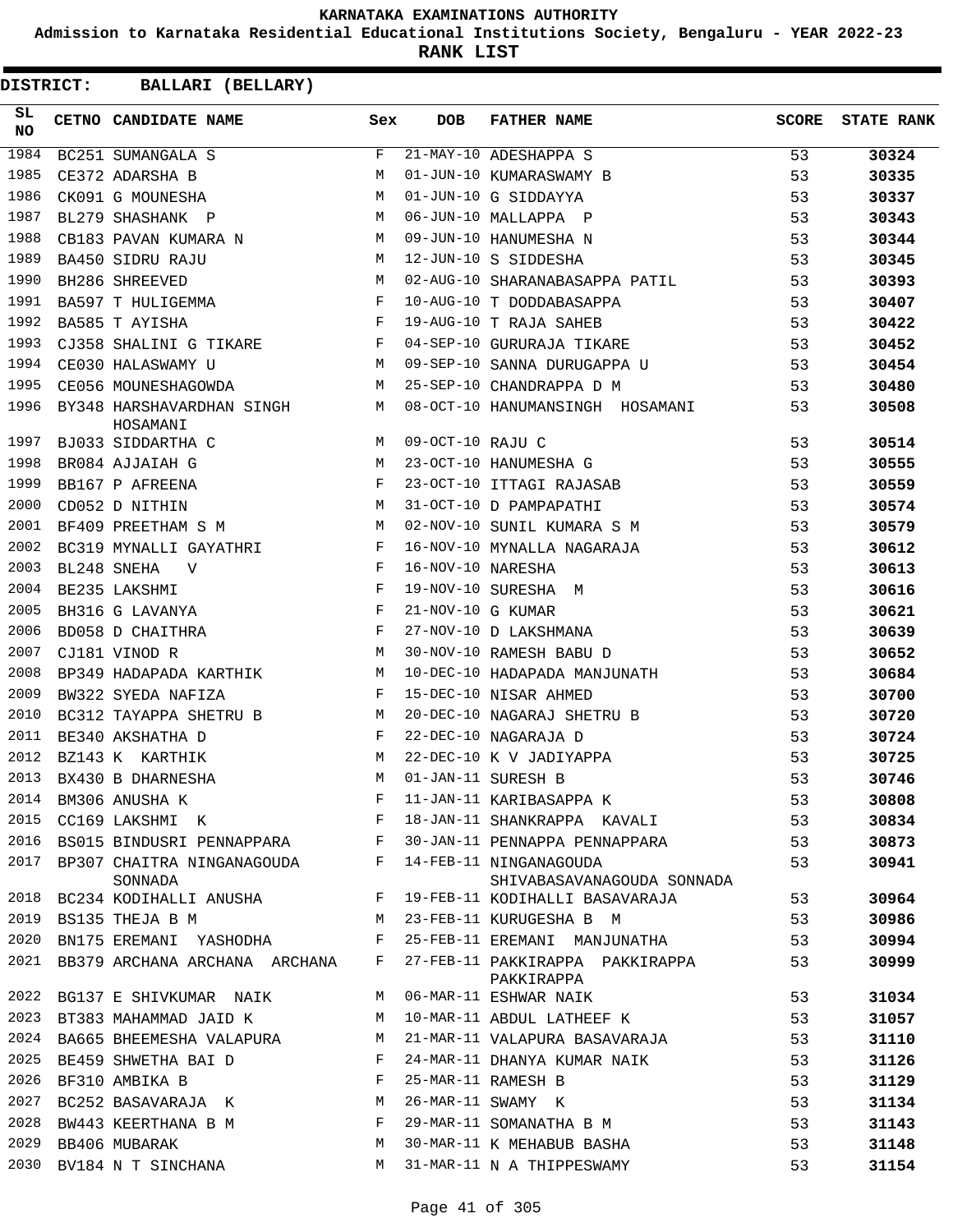**Admission to Karnataka Residential Educational Institutions Society, Bengaluru - YEAR 2022-23**

**RANK LIST**

| SL<br>NO | CETNO CANDIDATE NAME Sex                                                                                                                                                                                                                                                                                                                                                                                                                                                        |              | DOB               | FATHER NAME                                                             | SCORE | <b>STATE RANK</b> |
|----------|---------------------------------------------------------------------------------------------------------------------------------------------------------------------------------------------------------------------------------------------------------------------------------------------------------------------------------------------------------------------------------------------------------------------------------------------------------------------------------|--------------|-------------------|-------------------------------------------------------------------------|-------|-------------------|
| 2031     | $\begin{tabular}{lcccccc} \multicolumn{2}{c}{\textbf{BB411}} & \multicolumn{2}{c}{\textbf{SINCHANA}} & \multicolumn{2}{c}{\textbf{B}} \\ \multicolumn{2}{c}{\textbf{BB411}} & \multicolumn{2}{c}{\textbf{SINCHANA}} & \multicolumn{2}{c}{\textbf{B}} \\ \multicolumn{2}{c}{\textbf{B}} & \multicolumn{2}{c}{\textbf{S}} & \multicolumn{2}{c}{\textbf{S}} \\ \multicolumn{2}{c}{\textbf{B}} & \multicolumn{2}{c}{\textbf{S}} & \multicolumn{2}{c}{\textbf{S}} \\ \multicolumn{2$ |              |                   | 31-MAR-11 B RAMACHANDRA                                                 | 53    | 31158             |
| 2032     | $\mathbf{F}$ and $\mathbf{F}$ and $\mathbf{F}$<br>BZ206 N SINCHANA                                                                                                                                                                                                                                                                                                                                                                                                              |              |                   | 04-APR-11 N SOMALINGA                                                   | 53    | 31175             |
| 2033     | $\mathbf{F}$ . The set of the set of the set of the set of the set of the set of the set of the set of the set of the set of the set of the set of the set of the set of the set of the set of the set of the set of the set of t<br>BF208 CHINCHANA B                                                                                                                                                                                                                          |              |                   | 07-APR-11 BHEEMANAIK A                                                  | 53    | 31185             |
| 2034     | $\mathbf{F}$<br>BD146 K M KAVITHA                                                                                                                                                                                                                                                                                                                                                                                                                                               |              |                   | 10-APR-11 K M NAGARAJ                                                   | 53    | 31196             |
| 2035     | CE668 VIKAS ACHAR B                                                                                                                                                                                                                                                                                                                                                                                                                                                             |              |                   | M 17-APR-11 VISHWAMURTHY B                                              | 53    | 31230             |
| 2036     | BB007 AJJAPPANAVARA SHPOORTHY F                                                                                                                                                                                                                                                                                                                                                                                                                                                 |              |                   | 18-APR-11 AJJAPPANAVARA BASAVALINGAPPA 53                               |       | 31231             |
| 2037     | M<br>BY024 B M S AMAR                                                                                                                                                                                                                                                                                                                                                                                                                                                           |              |                   | 20-APR-11 B MANJUNATHA                                                  | 53    | 31243             |
| 2038     | BR194 AMRUTHA                                                                                                                                                                                                                                                                                                                                                                                                                                                                   | $\mathbf{F}$ |                   | 20-APR-11 B MANUMESHA<br>23-APR-11 V HANUMESHA<br>25-APR-11 V THIMMAPPA | 53    | 31257             |
| 2039     | BY268 B VEERESHA M                                                                                                                                                                                                                                                                                                                                                                                                                                                              |              |                   |                                                                         | 53    | 31268             |
| 2040     | BU294 SANGEETHA B F                                                                                                                                                                                                                                                                                                                                                                                                                                                             |              |                   | 27-APR-11 MANJUNATHA B                                                  | 53    | 31287             |
| 2041     | $\mathbb{M}$<br>BE169 M SANJAY                                                                                                                                                                                                                                                                                                                                                                                                                                                  |              |                   | 28-APR-11 NAGARAJ M                                                     | 53    | 31292             |
| 2042     |                                                                                                                                                                                                                                                                                                                                                                                                                                                                                 |              |                   | 28-APR-11 AMARESHA                                                      | 53    | 31300             |
| 2043     | CH470 SOMESHWARA M<br>CJ317 AMBIKA F<br>CD212 INDU B                                                                                                                                                                                                                                                                                                                                                                                                                            |              |                   | 05-MAY-11 N HANUMANTHAPPA                                               | 53    | 31332             |
| 2044     |                                                                                                                                                                                                                                                                                                                                                                                                                                                                                 |              |                   | 10-MAY-11 MANJAPPA B                                                    | 53    | 31356             |
| 2045     | CG089 G MANIDEEPAK M                                                                                                                                                                                                                                                                                                                                                                                                                                                            |              |                   | 12-MAY-11 G MAHESH                                                      | 53    | 31368             |
| 2046     | $\mathbf{F}$<br>BM021 B VARSHA                                                                                                                                                                                                                                                                                                                                                                                                                                                  |              |                   | 17-MAY-11 B TIPPESWAMY                                                  | 53    | 31397             |
| 2047     | BU503 MANIKANTA B A M 28-MAY-11 ANJINAPPA B N                                                                                                                                                                                                                                                                                                                                                                                                                                   |              |                   |                                                                         | 53    | 31464             |
| 2048     | BB005 A RUDRESH M                                                                                                                                                                                                                                                                                                                                                                                                                                                               |              |                   | 30-MAY-11 A PRAKASH                                                     | 53    | 31469             |
| 2049     | M<br>BL183 LAKSHMANA LH                                                                                                                                                                                                                                                                                                                                                                                                                                                         |              |                   | 30-MAY-11 HANUMANTHAPPA                                                 | 53    | 31470             |
| 2050     | BQ488 TALAVARA MANASA $F$                                                                                                                                                                                                                                                                                                                                                                                                                                                       |              |                   | 30-MAY-11 TALAVARA OBALESHA                                             | 53    | 31475             |
| 2051     | $\mathbf{F}$ and $\mathbf{F}$ and $\mathbf{F}$<br>BT133 HEMAKSHI S                                                                                                                                                                                                                                                                                                                                                                                                              |              |                   | 01-JUN-11 SHIVANNA                                                      | 53    | 31486             |
| 2052     | $\mathbf{F}$ and the contract of the contract $\mathbf{F}$ .<br>BZ148 SOUJANYA K                                                                                                                                                                                                                                                                                                                                                                                                |              | 02-JUN-11 DONAPPA |                                                                         | 53    | 31503             |
| 2053     | $\mathbf F$<br>BP165 VAISHNAVI B                                                                                                                                                                                                                                                                                                                                                                                                                                                |              |                   | 02-JUN-11 CHANNA BASAPPA B                                              | 53    | 31504             |
| 2054     | BY095 H M CHANDRAKALA F                                                                                                                                                                                                                                                                                                                                                                                                                                                         |              |                   | 03-JUN-11 H M BASAVARAJA                                                | 53    |                   |
| 2055     | $\mathbf{F}$ . The set of the set of the set of the set of the set of the set of the set of the set of the set of the set of the set of the set of the set of the set of the set of the set of the set of the set of the set of t                                                                                                                                                                                                                                               |              |                   |                                                                         |       | 31507             |
| 2056     | BV168 THANUJA R V                                                                                                                                                                                                                                                                                                                                                                                                                                                               |              |                   | 06-JUN-11 VENKATESHA R                                                  | 53    | 31526             |
| 2057     | BC130 H SHIVAKUMAR M<br>M                                                                                                                                                                                                                                                                                                                                                                                                                                                       |              |                   | 07-JUN-11 H KOTRESHA                                                    | 53    | 31528             |
| 2058     | BV282 J ADARSHA                                                                                                                                                                                                                                                                                                                                                                                                                                                                 |              |                   | 13-JUN-11 N CHIKKANNA                                                   | 53    | 31568             |
|          | BB265 K DIVYA<br>CG084 SHIVAJI Y M                                                                                                                                                                                                                                                                                                                                                                                                                                              |              |                   | 15-JUN-11 LAMBANI KUMARA NAIK                                           | 53    | 31579             |
| 2059     |                                                                                                                                                                                                                                                                                                                                                                                                                                                                                 |              |                   | 17-JUN-11 YALLAPPA                                                      | 53    | 31597             |
| 2060     | <b>M</b><br>BQ034 B VINAYAKA                                                                                                                                                                                                                                                                                                                                                                                                                                                    |              |                   | 28-JUN-11 B SIDDESHACHARI                                               | 53    | 31649             |
|          | 2061 BA689 SHRAVANI K                                                                                                                                                                                                                                                                                                                                                                                                                                                           | F            |                   | 30-JUN-11 RUDRESHA K                                                    | 53    | 31654             |
| 2062     | BD257 DEEPIKA D                                                                                                                                                                                                                                                                                                                                                                                                                                                                 | F            |                   | 01-JUL-11 DURUGESH                                                      | 53    | 31657             |
| 2063     | BM065 MANOHARA KOTTURU                                                                                                                                                                                                                                                                                                                                                                                                                                                          | M            |                   | 01-JUL-11 KAREBASAPPA K                                                 | 53    | 31661             |
| 2064     | BM073 BHUMIKA HARALAHALLI                                                                                                                                                                                                                                                                                                                                                                                                                                                       | F            |                   | 11-JUL-11 JAGADEESHA HARALAHALLI                                        | 53    | 31708             |
| 2065     | CE319 DURGA L L                                                                                                                                                                                                                                                                                                                                                                                                                                                                 | F            |                   | 22-JUL-11 LINGANNA                                                      | 53    | 31768             |
| 2066     | CJ244 HARISHA T                                                                                                                                                                                                                                                                                                                                                                                                                                                                 | М            |                   | 05-AUG-11 MAHADEVA                                                      | 53    | 31839             |
| 2067     | CJ100 R SHRAAVANI                                                                                                                                                                                                                                                                                                                                                                                                                                                               | F            |                   | 06-AUG-11 D RAAMADAASA                                                  | 53    | 31842             |
| 2068     | BV024 HINDU B                                                                                                                                                                                                                                                                                                                                                                                                                                                                   | F            |                   | 11-AUG-11 B MANJUNATHA                                                  | 53    | 31867             |
| 2069     | CD457 SHREYA K G                                                                                                                                                                                                                                                                                                                                                                                                                                                                | F            |                   | 23-AUG-11 GAVISIDDAPPA B N                                              | 53    | 31920             |
| 2070     | BD013 HEMSAGAR R S                                                                                                                                                                                                                                                                                                                                                                                                                                                              | М            |                   | 27-AUG-11 RAJESH SABALLI                                                | 53    | 31933             |
| 2071     | BY121 K ANITHA                                                                                                                                                                                                                                                                                                                                                                                                                                                                  | F            |                   | 28-AUG-11 ITAGI HULITEPPA                                               | 53    | 31938             |
| 2072     | BF416 SUKSHIT D R                                                                                                                                                                                                                                                                                                                                                                                                                                                               | M            |                   | 02-SEP-11 REVANNA P                                                     | 53    | 31959             |
| 2073     | BD080 G HANUMANTHA                                                                                                                                                                                                                                                                                                                                                                                                                                                              | M            |                   | 08-SEP-11 G ANJINAPPA                                                   | 53    | 31977             |
| 2074     | CE040 JANARDHAN J                                                                                                                                                                                                                                                                                                                                                                                                                                                               | M            |                   | 08-SEP-11 KOTRESH J                                                     | 53    | 31978             |
| 2075     | BE320 KAVERI K M                                                                                                                                                                                                                                                                                                                                                                                                                                                                | F            |                   | 08-SEP-11 MANJUNATHA K                                                  | 53    | 31980             |
| 2076     | BH308 SWATHI METI                                                                                                                                                                                                                                                                                                                                                                                                                                                               | F            |                   | 17-SEP-11 PRAKASH METI                                                  | 53    | 32008             |
| 2077     | BG074 SREEKANTH E                                                                                                                                                                                                                                                                                                                                                                                                                                                               | M            |                   | 20-SEP-11 E PRAKASH                                                     | 53    | 32017             |
| 2078     | BU448 MEGHASHREE B M                                                                                                                                                                                                                                                                                                                                                                                                                                                            | F            |                   | 25-SEP-11 MAHALINGAPPA B                                                | 53    | 32040             |
| 2079     | BQ327 P M NANANA                                                                                                                                                                                                                                                                                                                                                                                                                                                                | F            |                   | 02-OCT-11 P M NAGARAJA                                                  | 53    | 32067             |
| 2080     | BJ190 M SRUSTI                                                                                                                                                                                                                                                                                                                                                                                                                                                                  | F            |                   | 21-OCT-11 M YOGESHA                                                     | 53    | 32144             |
|          |                                                                                                                                                                                                                                                                                                                                                                                                                                                                                 |              | Page 42 of 305    |                                                                         |       |                   |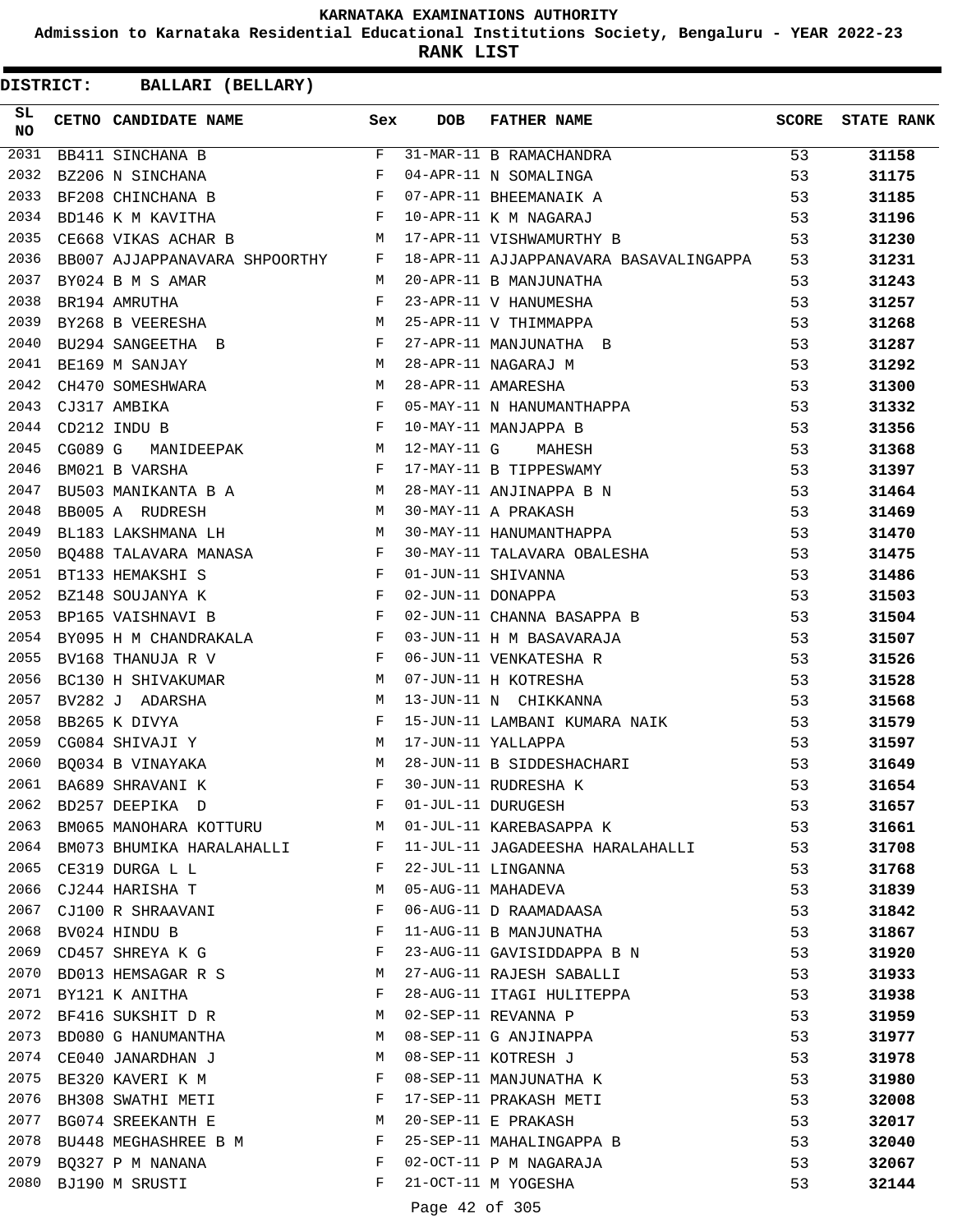**Admission to Karnataka Residential Educational Institutions Society, Bengaluru - YEAR 2022-23**

**RANK LIST**

| SL<br>NO | CETNO CANDIDATE NAME                                                     | Sex          | DOB              | FATHER NAME                                              | <b>SCORE</b> | <b>STATE RANK</b> |
|----------|--------------------------------------------------------------------------|--------------|------------------|----------------------------------------------------------|--------------|-------------------|
| 2081     | M<br>BH287 MANOJ K                                                       |              |                  | 22-OCT-11 KICHADI RAMALI                                 | 53           | 32147             |
| 2082     | BB116 CHANDANA K                                                         | F            |                  | 30-OCT-11 SHANTHAPPA K                                   | 53           | 32167             |
| 2083     | <b>M</b><br>BK348 PREETHAM<br>$\mathbf Y$                                |              |                  | 16-NOV-11 GURURAJ Y                                      | 53           | 32229             |
| 2084     | $\mathbf{F}$ and $\mathbf{F}$ and $\mathbf{F}$<br>CJ169 K ANURADHA       |              |                  | 21-NOV-11 RAMESHA B                                      | 53           | 32244             |
| 2085     | BE191 PREETAM P C M<br>CF272 YASHODHA F                                  |              |                  | 21-NOV-11 INDRAJEET P C                                  | 53           | 32247             |
| 2086     |                                                                          |              |                  | 03-DEC-11 T H HONNURA SWAMY                              | 53           | 32277             |
| 2087     | BB344 UMESH GIRIYANARA M                                                 |              |                  | 09-DEC-11 ERAPPA GIRIYANARA                              | 53           | 32289             |
| 2088     | M<br>BX005 MANOJ<br>A                                                    |              |                  | 15-DEC-11 A GANGADHARA                                   | 53           | 32301             |
| 2089     | BW109 NAVYASHREE B                                                       | $-F$         |                  | 15-DEC-11 A GANGADHARA<br>22-DEC-11 ANJINAPPA B          | 53           | 32318             |
| 2090     | BN082 BHOOMIKA C                                                         | F            |                  | 24-DEC-11 CHANDRA NAIK                                   | 53           | 32324             |
| 2091     | CF016 SUMANTH PAVAN GUDEKOTE M<br>PAVAN GUDEKOTE                         |              |                  | 29-DEC-11 VEERESH UTTANGI GUDEKOTE<br>UTHANGI GUDEKOTE   | 53           | 32336             |
| 2092     | M<br>CH467 SRI RAMULU                                                    |              |                  | 01-JAN-12 AMBARISHA                                      | 53           | 32342             |
| 2093     | BE460 HEMANTH S H                                                        |              |                  | 05-MAR-12 S HANUMANTAPPA                                 | 53           | 32374             |
| 2094     | $\mathbf{F}$ and $\mathbf{F}$ and $\mathbf{F}$<br>BW257 VAISHNAVI        |              |                  | 01-JAN-08 LATE MASTAN                                    | 52           | 32388             |
| 2095     | BM060 MOHAN LAMBANI M                                                    |              |                  | 30-AUG-08 LINGANAIK LAMBANI                              | 52           | 32390             |
| 2096     | BC036 B K ASHWINIBAI F                                                   |              |                  | 14-NOV-09 B K YAMUNANAIK                                 | 52           | 32404             |
| 2097     | <b>Experimental Service State</b><br>CG082 MALLESHWARI                   |              | 01-JAN-10 ERANNA |                                                          | 52           | 32413             |
| 2098     | BR020 SINDHUR B                                                          | $\mathbf{F}$ |                  | 14-FEB-10 REEVANNA K R                                   | 52           | 32438             |
| 2099     | BA647 SUDEEP REDDY KIRESUR M                                             |              |                  | 01-APR-10 BHEEMAREDDY                                    | 52           | 32456             |
| 2100     | BZ275 T RAJESHA                                                          | M            |                  | 10-MAY-10 SHANMUKHA                                      | 52           | 32473             |
| 2101     | BX196 G M VARUN                                                          | М            |                  | 01-JUN-10 MANJUNATH G M                                  | 52           | 32483             |
| 2102     | $\begin{aligned} M \\ M \end{aligned}$<br>BL186 VINAY                    |              |                  | 01-JUN-10 SHEKHARA NAIK                                  | 52           | 32486             |
| 2103     | BX131 H VINOD                                                            |              |                  | 08-AUG-10 H MALLIKARJUNA                                 | 52           | 32548             |
| 2104     | $\mathbf{F}$<br>BQ202 ANKITA SA                                          |              |                  | 01-SEP-10 OPPATESHA SA                                   | 52           | 32578             |
| 2105     | BC227 UPPARA POOJA F                                                     |              |                  | 01-SEP-10 UPPARA MANJUNATHA                              | 52           | 32580             |
| 2106     | $\mathbf{F}$<br>BO475 DIVYA BM                                           |              |                  | 12-SEP-10 SHIVAYYA BM                                    | 52           | 32601             |
| 2107     | BB493 P PRAJWAL                                                          | M            |                  | 10-OCT-10 K PEERYA NAIK                                  | 52           | 32649             |
| 2108     | $\mathbf{F}$<br>BO325 P VEENA                                            |              |                  | 12-OCT-10 P AJJAPPA                                      | 52           | 32655             |
| 2109     | BC080 T R INDRA KUMARA M                                                 |              |                  | 15-OCT-10 T RAMA NAIK                                    | 52           | 32664             |
| 2110     | $\mathbf{F}$ and $\mathbf{F}$<br>BR204 ARCHANA                           |              |                  | 16-OCT-10 B HAMPANNA                                     | 52           | 32666             |
|          |                                                                          |              |                  | 2111 BR125 VENNELA BHARGAVI F 17-OCT-10 DHANUNJAYA P S   | 52           | 32670             |
|          |                                                                          |              |                  | 2112 BJ036 DEEPAK H M M M 23-OCT-10 PRABHUVEERASWAMI H M | 52           | 32686             |
|          | 2113 BS067 SANTHOSH G M                                                  |              |                  | 23-OCT-10 NINGAPPA G                                     | 52           | 32687             |
|          | 2114 BC003 A M KOTRESH GOUDA M                                           |              |                  | 26-OCT-10 A M MAHESH GOUDA                               | 52           | 32692             |
|          | 2115 BC288 M T SAHITYA F                                                 |              |                  | 02-NOV-10 M T SURESHA                                    | 52           | 32716             |
| 2116     | BB453 SHIFA ARSHIN K F                                                   |              |                  | 14-NOV-10 HUSEN BHASHA K                                 | 52           | 32760             |
| 2117     | $\mathbf{F}$ and $\mathbf{F}$ and $\mathbf{F}$<br>BT150 ANKITHA          |              |                  | 23-NOV-10 UMESHA H                                       | 52           | 32781             |
|          | 2118 BZ068 G MALLIKARJUNA M                                              |              |                  | 03-DEC-10 G SURESH                                       | 52           | 32806             |
|          | 2119 BL030 BHARATH KUMARA BEERABBI M                                     |              |                  | 07-DEC-10 LAKKAPPA BEERABBI                              | 52           | 32812             |
| 2120     | CJ060 T SRINIVAS                                                         | M            |                  | 08-DEC-10 B THIMMESH                                     | 52           | 32818             |
| 2121     | BE283 SAGAR M                                                            | М            |                  | 09-DEC-10 SHIVAMURTHI M                                  | 52           | 32820             |
|          | 2122 BE126 INALLI ANUSHKA                                                | $\mathbf{F}$ |                  | 11-DEC-10 INALLI KOTRESHAPPA                             | 52           | 32826             |
| 2123     | BB455 SANJANA K                                                          | $\mathbf{F}$ |                  | 12-DEC-10 KOTRESHA KANDAGALLU                            | 52           | 32830             |
|          | 2124 BD037 VISHWANATHA N M                                               |              |                  | 20-DEC-10 PARASHURAMAPPA N                               | 52           | 32861             |
|          | $\mathbf{F}$ and $\mathbf{F}$ and $\mathbf{F}$<br>2125 BB446 B S NANDINI |              |                  | 21-DEC-10 B SOMLA NAIK                                   | 52           | 32864             |
|          | 2126 BM447 AKSHAY KUMAR $M$                                              |              |                  |                                                          | 52           | 32875             |
|          | 2127 BH141 K REKHA                                                       | F            |                  | 24-DEC-10 ARUN NAYAK<br>24-DEC-10 K PARASHURAMA          | 52           | 32878             |
| 2128     | BG147 K MARUTHI<br><b>M</b>                                              |              |                  | 25-DEC-10 K NINGAPPA                                     | 52           | 32884             |
|          | 2129 BP303 RANI N                                                        | F            |                  | 29-DEC-10 BASAVANYEPPA N                                 | 52           | 32900             |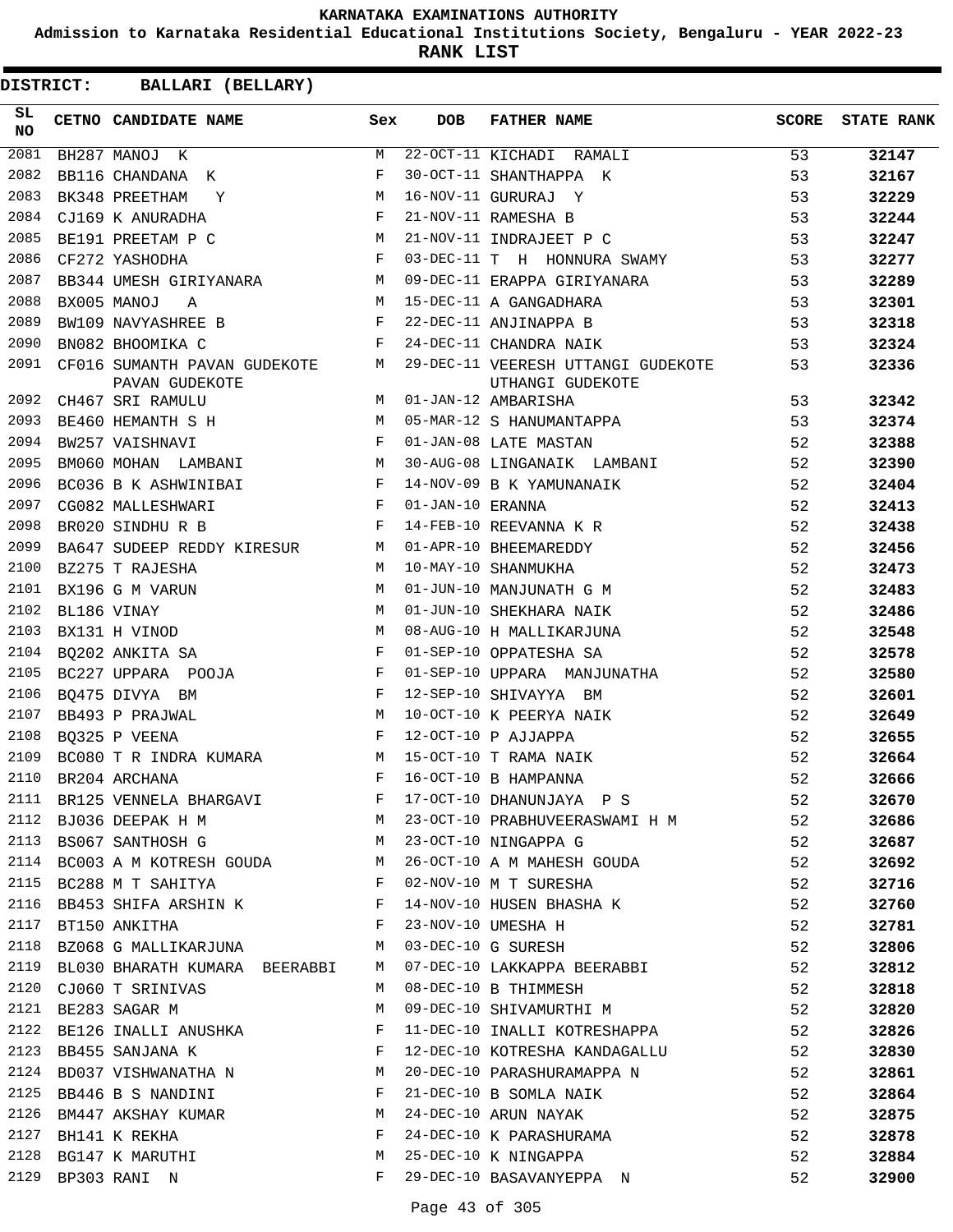**Admission to Karnataka Residential Educational Institutions Society, Bengaluru - YEAR 2022-23**

**RANK LIST**

| SL<br><b>NO</b> | CETNO CANDIDATE NAME Sex                                                                                                                                                                                                                                   |   | <b>DOB</b>        | FATHER NAME                                                                                 | SCORE | <b>STATE RANK</b> |
|-----------------|------------------------------------------------------------------------------------------------------------------------------------------------------------------------------------------------------------------------------------------------------------|---|-------------------|---------------------------------------------------------------------------------------------|-------|-------------------|
| 2130            | BM091 NIVEDITHA IRANI                                                                                                                                                                                                                                      | F |                   | 01-JAN-11 SIDDVEERAPPA IRANI                                                                | 52    | 32916             |
| 2131            | $\mathbf{F}$ and $\mathbf{F}$ and $\mathbf{F}$<br>BE437 BHOOMIK C                                                                                                                                                                                          |   |                   | 03-JAN-11 DURUGAPPA CHOWDAVVANARA                                                           | 52    | 32933             |
| 2132            | $\mathbf{F}$<br>BV274 SINCHANA M                                                                                                                                                                                                                           |   |                   | --- -- MAHESHA<br>08-JAN-11 M G DINESH<br>12-JAN-11 NAGALINGATAH OM                         | 52    | 32937             |
| 2133            | BQ479 M D GAGANASHREE F                                                                                                                                                                                                                                    |   |                   |                                                                                             | 52    | 32954             |
| 2134            | BA714 GURUPRASAD GM M                                                                                                                                                                                                                                      |   |                   | 12-JAN-11 NAGALINGAIAH GM                                                                   | 52    | 32965             |
| 2135            | M <sub>1</sub><br>BA488 A LINGARAJ                                                                                                                                                                                                                         |   |                   | 13-JAN-11 PATHREPPA ALAVUNDI                                                                | 52    | 32967             |
| 2136            |                                                                                                                                                                                                                                                            |   |                   | 13-JAN-11 MUDDUBASAPPA E                                                                    | 52    | 32971             |
| 2137            | BJ103 VIJAYA E<br>CJ236 SANDHYA G<br>PO312 VIRGUST – H                                                                                                                                                                                                     |   |                   | 14-JAN-11 MALLIKARJUNA GOUDA G                                                              | 52    | 32973             |
| 2138            | BQ319 VARSHITA G F                                                                                                                                                                                                                                         |   |                   | 16-JAN-11 KARIBASAVANAGOWDA G                                                               | 52    | 32981             |
| 2139            | <b>M</b><br>BN195 KARTHIK                                                                                                                                                                                                                                  |   |                   | 17-JAN-11 AMBRYA NAIK                                                                       | 52    | 32984             |
| 2140            | BY244 RAJESH GOMARSHI GOMARSHI M                                                                                                                                                                                                                           |   |                   | 21-JAN-11 VENKATESH<br>27-JAN-11 G MARUTHI<br>04-FEB-11 M LAKSHMANA<br>09-FEB-11 G PRAKASHA | 52    | 33003             |
| 2141            | BH067 G TIRUMALA                                                                                                                                                                                                                                           | M |                   |                                                                                             | 52    | 33017             |
| 2142            | BJ195 M NAGESHA                                                                                                                                                                                                                                            |   |                   |                                                                                             | 52    | 33059             |
| 2143            | $$\cal M$$ $$\cal H$$ $$\cal H$$<br>BA095 G RUPA                                                                                                                                                                                                           |   |                   |                                                                                             | 52    | 33075             |
| 2144            | BE474 SHREYA M G $$\rm{F}$$                                                                                                                                                                                                                                |   |                   | 09-FEB-11 G PRAKASHA<br>17-FEB-11 PRASHANTH M G<br>19-FFB-11 IIMESH K                       | 52    | 33109             |
| 2145            | BX114 ERANNA GOUDA K M                                                                                                                                                                                                                                     |   |                   |                                                                                             | 52    | 33113             |
| 2146            | $\mathbf{F}$ and $\mathbf{F}$ are the set of $\mathbf{F}$<br>BR002 A C AMRUTHA                                                                                                                                                                             |   |                   | 22-FEB-11 A CHITRALINGAPPA                                                                  | 52    | 33120             |
| 2147            | BK358 THIPPESWAMY B M                                                                                                                                                                                                                                      |   |                   | 24-FEB-11 MUKKANNA B                                                                        | 52    | 33131             |
| 2148            | $\begin{array}{cc} & & \\ \text{F} & \\ & \text{M} \\ & & \text{F} \end{array}$<br>BS061 SHIRISHA                                                                                                                                                          |   |                   |                                                                                             | 52    | 33141             |
| 2149            | BX136 GANESH K                                                                                                                                                                                                                                             |   |                   | 27-FEB-11 SHREENIVASA<br>02-MAR-11 GOPAL K                                                  | 52    | 33150             |
| 2150            | BN371 SRUSHTI                                                                                                                                                                                                                                              |   |                   |                                                                                             | 52    | 33154             |
| 2151            |                                                                                                                                                                                                                                                            |   |                   | 02-MAR-11 PRAKASHA K S<br>03-MAR-11 V MALKAPPA                                              | 52    | 33159             |
| 2152            |                                                                                                                                                                                                                                                            |   |                   | 07-MAR-11 H MAHARUDRAPPA                                                                    | 52    | 33187             |
| 2153            | BF517 V BHOOMIKA F<br>BX132 MANOJ M<br>BE070 DEEKSHA F                                                                                                                                                                                                     |   |                   | 08-MAR-11 HALESHA HIKKIMGERE                                                                | 52    | 33198             |
| 2154            | BT260 SONIYABANU P $$\rm F$$                                                                                                                                                                                                                               |   |                   | 10-MAR-11 P AKBAR SAHEB                                                                     | 52    | 33204             |
| 2155            | $M_{\odot}$<br>BW166 PRAJWAL S                                                                                                                                                                                                                             |   |                   |                                                                                             | 52    | 33213             |
| 2156            | $\mathbf{F}$<br>CC220 M SHREYA                                                                                                                                                                                                                             |   |                   | 12-MAR-11 SHIVARAJ S<br>16-MAR-11 M JAYASWAMY                                               | 52    | 33228             |
| 2157            | CH515 SYED ABDUL MUNAF M                                                                                                                                                                                                                                   |   |                   | 16-MAR-11 SYED RIZWAN PASHA                                                                 | 52    | 33232             |
| 2158            | BM278 KOTRAMMA PAVADI F                                                                                                                                                                                                                                    |   |                   | 22-MAR-11 PAVADI CHANNAVEERAPPA 52                                                          |       | 33265             |
| 2159            | $\mathbb{F}^{\times}$ . The set of the set of the set of the set of the set of the set of the set of the set of the set of the set of the set of the set of the set of the set of the set of the set of the set of the set of the set<br>BA203 BHAVYA SREE |   |                   | 26-MAR-11 K VEERUPAKSHAPPA                                                                  | 52    | 33284             |
| 2160            | BA036 SHEELA KENCHAPPA BAHADDURU F<br>BANDI                                                                                                                                                                                                                |   |                   | 31-MAR-11 KENCHAPPA HANUMAPPA BAHADDURU<br>BANDI                                            | 52    | 33305             |
| 2161            | BP205 HALESHA MURTANGI                                                                                                                                                                                                                                     | M |                   | 04-APR-11 RAJENDRA MURTANGI                                                                 | 52    | 33328             |
| 2162            | CB265 LOHITH KUMAR H S                                                                                                                                                                                                                                     | M |                   | 06-APR-11 SOMANA GOWDA H                                                                    | 52    | 33337             |
| 2163            | BJ115 KESHAVA J                                                                                                                                                                                                                                            | M |                   | 11-APR-11 DANESHWARA                                                                        | 52    | 33366             |
| 2164            | BZ120 MUNNAJABEE                                                                                                                                                                                                                                           | F |                   | 12-APR-11 ABDULGHAFAR                                                                       | 52    | 33375             |
| 2165            | BP128 PRAJVAL ANANDA KANCHAVEERA M                                                                                                                                                                                                                         |   |                   | 13-APR-11 ANANDA PAKKIRAPPA KANCHAVEERA                                                     | 52    | 33381             |
| 2166            | BW175 PUNITH REDDDY K                                                                                                                                                                                                                                      | М |                   | 16-APR-11 RAJASHEKAR REDDY K                                                                | 52    | 33401             |
| 2167            | CH525 RAKSHITHA                                                                                                                                                                                                                                            | F | 18-APR-11 ADEPPA  |                                                                                             | 52    | 33409             |
| 2168            | BY170 THEJASWINI JADE                                                                                                                                                                                                                                      | F |                   | 20-APR-11 JADEKRISHNA YADAV                                                                 | 52    | 33427             |
| 2169            | CE702 Y AKSHAYA                                                                                                                                                                                                                                            | F |                   | 21-APR-11 Y SURESHA                                                                         | 52    | 33431             |
| 2170            | BE471 JEEVAN KUMAR G V                                                                                                                                                                                                                                     | M |                   | 24-APR-11 VEERESHA<br>G                                                                     | 52    | 33441             |
|                 | 2171 BB287 M AMBRUTH                                                                                                                                                                                                                                       | F | 03-MAY-11 M ASHOK |                                                                                             | 52    | 33483             |
| 2172            | CA040 SAHANA S                                                                                                                                                                                                                                             | F |                   | 04-MAY-11 VEERESHA S                                                                        | 52    | 33497             |
| 2173            | BJ281 SHAHEED HASAN SAB<br>DODDAMANI                                                                                                                                                                                                                       | М |                   | 09-MAY-11 HASAN SAB DODDAMANI                                                               | 52    | 33521             |
| 2174            | BS041 DIVYA D H                                                                                                                                                                                                                                            | F |                   | 13-MAY-11 HULIRAJA D                                                                        | 52    | 33538             |
| 2175            | BU026 JEEVAN KUMAR K J M                                                                                                                                                                                                                                   |   |                   | 22-MAY-11 JAYAMURTHI                                                                        | 52    | 33585             |
|                 | 2176 BA451 S ABHISHEKA                                                                                                                                                                                                                                     | M |                   | 29-MAY-11 S DODDABASAVARAJA                                                                 | 52    | 33624             |
| 2177            | BM348 USHA RAMANAGOUDRA                                                                                                                                                                                                                                    | F |                   | 31-MAY-11 ANJINAPPA                                                                         | 52    | 33644             |
|                 |                                                                                                                                                                                                                                                            |   |                   |                                                                                             |       |                   |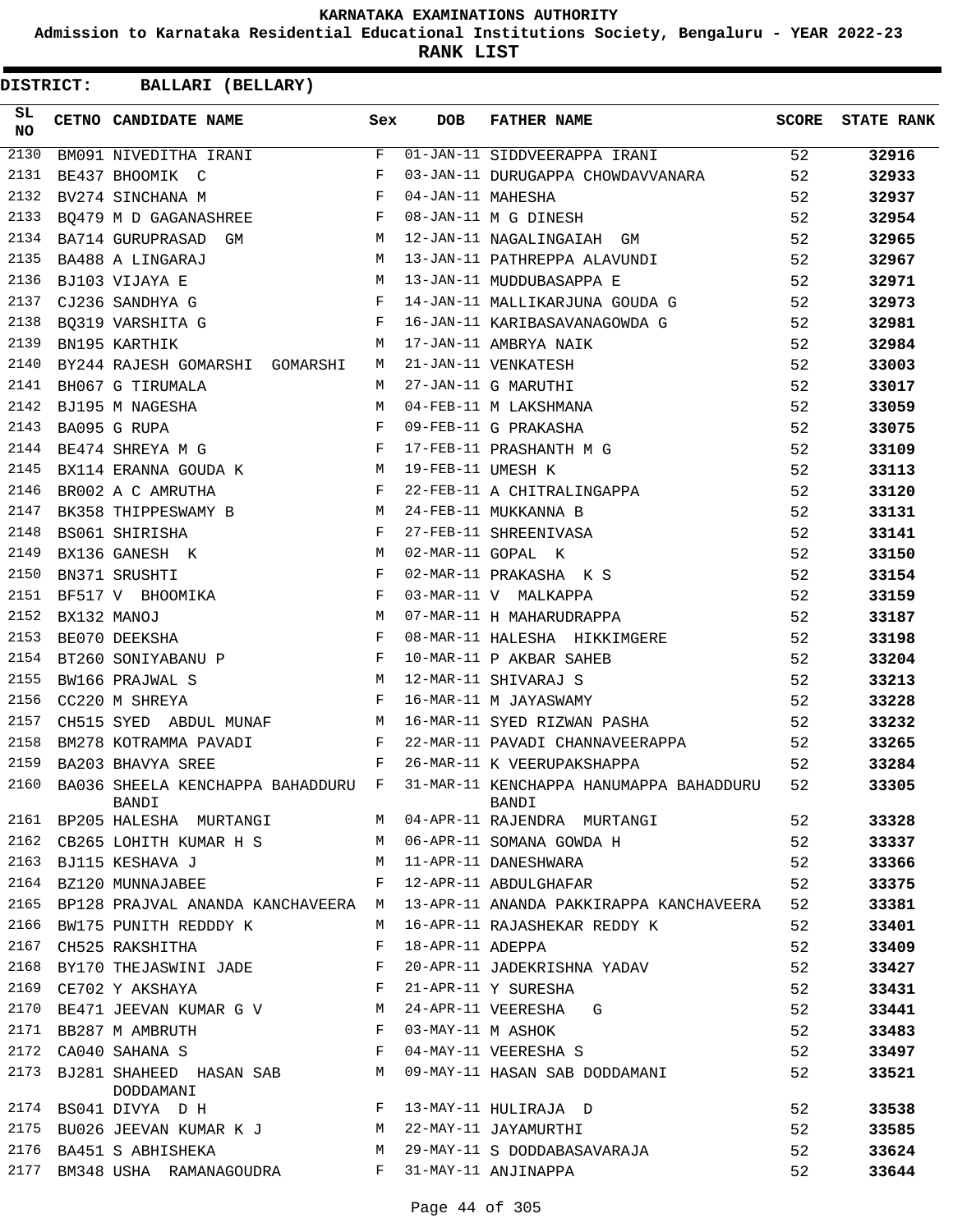**Admission to Karnataka Residential Educational Institutions Society, Bengaluru - YEAR 2022-23**

**RANK LIST**

**DISTRICT:** CC **BALLARI (BELLARY)**

| SL<br><b>NO</b> | CETNO CANDIDATE NAME Sex                                                            |              | DOB               | FATHER NAME                                                                                                                                                                                                                                                                                                                                  | SCORE | <b>STATE RANK</b> |
|-----------------|-------------------------------------------------------------------------------------|--------------|-------------------|----------------------------------------------------------------------------------------------------------------------------------------------------------------------------------------------------------------------------------------------------------------------------------------------------------------------------------------------|-------|-------------------|
| 2178            | CA036 C SUDEEPA                                                                     |              |                   | M 01-JUN-11 C DEVANNA                                                                                                                                                                                                                                                                                                                        | 52    | 33646             |
| 2179            | BC241 KURI CHIRANJEEVI M                                                            |              |                   | 02-JUN-11 KURI NAGARAJA                                                                                                                                                                                                                                                                                                                      | 52    | 33657             |
| 2180            | CB289 NAVEEN KUMARA M N $M$ 03-JUN-11 NAGARAJA M N BP305 CHAITHRA D B               |              |                   |                                                                                                                                                                                                                                                                                                                                              | 52    | 33665             |
| 2181            |                                                                                     |              |                   | 10-JUN-11 BASAVARAJA DONI                                                                                                                                                                                                                                                                                                                    | 52    | 33708             |
| 2182            | BT310 G N SAMPATH KUMAR M 13-JUN-11 NAGABUSHANA                                     |              |                   |                                                                                                                                                                                                                                                                                                                                              | 52    | 33723             |
| 2183            | BB308 NAVEEN KUMAR B K                                                              |              |                   | M 13-JUN-11 BASAVANYAPPA K                                                                                                                                                                                                                                                                                                                   | 52    | 33725             |
| 2184            | M<br>BA349 P SHAPHISAAB                                                             |              |                   | 20-JUN-11 P SIDDHAKALI                                                                                                                                                                                                                                                                                                                       | 52    | 33769             |
| 2185            | $\overline{F}$<br>BV046 THAYAMMA B                                                  |              |                   | 21-JUN-11 BORAIAH B                                                                                                                                                                                                                                                                                                                          | 52    | 33779             |
| 2186            | $\mathbf{F}^{\mathcal{A}}$<br>CK326 DEEPIKA K                                       |              |                   | 25-JUN-11 VEERABADRAGOWDA                                                                                                                                                                                                                                                                                                                    | 52    | 33800             |
| 2187            | BE506 SHREYA THALAVARA F                                                            |              | 28-JUN-11 DEVAPPA |                                                                                                                                                                                                                                                                                                                                              | 52    | 33822             |
| 2188            | BN233 ABHISHEKA HYARADA M                                                           |              |                   | 30-JUN-11 MALLIKARJUNA HYARADA                                                                                                                                                                                                                                                                                                               | 52    | 33831             |
| 2189            | $CJ444$ BASAVANAGOUDA R T M                                                         |              |                   | 03-JUL-11 THIMMANAGOUDA R P                                                                                                                                                                                                                                                                                                                  | 52    | 33851             |
| 2190            | CA290 HEMANTH KUMAR N $M$ 04-JUL-11 HONNURASWAMY N                                  |              |                   |                                                                                                                                                                                                                                                                                                                                              | 52    | 33857             |
| 2191            | $\mathbf{F}$ and $\mathbf{F}$ and $\mathbf{F}$<br>BY124 D UMADEVI                   |              |                   | 08-JUL-11 D SRINIVAS                                                                                                                                                                                                                                                                                                                         | 52    | 33886             |
| 2192            | BK304 Y S BHARATH $M$                                                               |              |                   | 14-JUL-11 MALLASWAMY<br>15-JUL-11 G MUTTAYYA<br>18-JUL-11 ANJINAPPA<br>14-JUL-11 MALLASWAMY                                                                                                                                                                                                                                                  | 52    | 33916             |
| 2193            | CG092 G NAGARAJA                                                                    | M            |                   | 15-JUL-11 G MUTTAYYA                                                                                                                                                                                                                                                                                                                         | 52    | 33918             |
| 2194            | $\mathbf{F}$ and the contract of the contract of $\mathbf{F}$<br>BB163 U PALLAVI    |              |                   |                                                                                                                                                                                                                                                                                                                                              | 52    | 33943             |
| 2195            | BN020 BALAPPANAVARA VINAYAKA M                                                      |              |                   | 26-JUL-11 B MANJUNATHA                                                                                                                                                                                                                                                                                                                       | 52    | 33977             |
| 2196            | M<br>BJ194 M P N VIVEK                                                              |              |                   | 27-JUL-11 M P NAGARAJ                                                                                                                                                                                                                                                                                                                        | 52    | 33986             |
| 2197            | $\begin{aligned} \mathbf{F} \\ \mathbf{M} \end{aligned}$<br>CJ028 B GOWTHAMI        |              |                   | 28-JUL-11 B VIJAYA BASKAR REDDY                                                                                                                                                                                                                                                                                                              | 52    | 33991             |
| 2198            | BY106 KUBHERA K                                                                     |              |                   | 28-JUL-11 CHALAPATHI LATE                                                                                                                                                                                                                                                                                                                    | 52    | 33992             |
| 2199            | $\mathbf{F}$ and $\mathbf{F}$ and $\mathbf{F}$ and $\mathbf{F}$<br>BD234 SHOBHA K B |              |                   | 28-JUL-11 KALLAPPA B                                                                                                                                                                                                                                                                                                                         | 52    | 33993             |
| 2200            | BF259 CHANDAN KOLACHI F                                                             |              |                   | 29-JUL-11 HALESHAPPA KOLACHI                                                                                                                                                                                                                                                                                                                 | 52    | 33994             |
| 2201            | $\mathbb F$<br>BP096 MONIKA H B                                                     |              |                   | 01-AUG-11 H BASAVARAJA                                                                                                                                                                                                                                                                                                                       | 52    | 34010             |
| 2202            | CA374 T MEGHARAJAGOUDA M                                                            |              |                   | 01-AUG-11 T BASAVANAGOUDA                                                                                                                                                                                                                                                                                                                    | 52    | 34016             |
| 2203            | M<br>BK134 K SUNILA                                                                 |              |                   | 10-AUG-11 K NAGENDRA                                                                                                                                                                                                                                                                                                                         | 52    | 34054             |
| 2204            | BW019 BHARGAVI K                                                                    | $\mathbf{F}$ |                   | 11-AUG-11 VEERSHAPPA K                                                                                                                                                                                                                                                                                                                       | 52    | 34062             |
| 2205            | BM387 PAVAN KUMAR KARIYAMMANAVARA M                                                 |              |                   | 12-AUG-11 HONNAPPA KARIYAMMANAVARA                                                                                                                                                                                                                                                                                                           | 52    | 34067             |
| 2206            | BU635 SUHAS M S                                                                     | M            |                   | 20-AUG-11 SANPATH M                                                                                                                                                                                                                                                                                                                          | 52    | 34116             |
| 2207            | BG336 AJAYAKUMAR H K M                                                              |              |                   | 23-AUG-11 SUBHASCHANDRA                                                                                                                                                                                                                                                                                                                      | 52    | 34127             |
| 2208            | BQ329 PORAJJI VIJAYAKUMARA M 08-SEP-11 P BASAVARAJA                                 |              |                   |                                                                                                                                                                                                                                                                                                                                              | 52    | 34212             |
|                 |                                                                                     |              |                   |                                                                                                                                                                                                                                                                                                                                              | 52    | 34221             |
|                 |                                                                                     |              |                   | 2209 CH331 MALLIKARJUNAGOUDA S M 09-SEP-11 NAGARAJA S<br>2210 BF393 NIKHITHA BAI R TII-SEP-11 KOTRESHANAIK                                                                                                                                                                                                                                   | 52    | 34225             |
|                 | 2211 CH588 SANDEEP B                                                                |              |                   | M 13-SEP-11 VIRUPAKSHI GOUDA B 52                                                                                                                                                                                                                                                                                                            |       | 34240             |
|                 |                                                                                     |              |                   | 2212 BM353 NAVEED INALLI M 14-SEP-11 HUSEN SAHEB INALLI                                                                                                                                                                                                                                                                                      | 52    | 34242             |
|                 | 2213 BR085 VARSHA K                                                                 |              |                   | F 19-SEP-11 SURESH K                                                                                                                                                                                                                                                                                                                         | 52    | 34267             |
| 2214            | BE500 T KEERTI F                                                                    |              |                   | 20-SEP-11 T SHIVAREDDY 52                                                                                                                                                                                                                                                                                                                    |       | 34276             |
| 2215            | BU577 G B PARIMALA F                                                                |              |                   | 22-SEP-11 G M BALACHSNDRAPPA 52                                                                                                                                                                                                                                                                                                              |       | 34283             |
|                 |                                                                                     |              |                   | 2216 BK265 U S DILEEP M 04-OCT-11 U SHANTHAKUMAR<br>2217 BE358 KUBERA K M M 08-OCT-11 RAJASHEKAR K<br>04-OCT-11 U SHANTHAKUMAR                                                                                                                                                                                                               | 52    | 34329             |
|                 |                                                                                     |              |                   |                                                                                                                                                                                                                                                                                                                                              | 52    | 34336             |
|                 |                                                                                     |              |                   | 2218 CA383 U CHARAN REDDY M 12-OCT-11 VEERA REDDY                                                                                                                                                                                                                                                                                            | 52    | 34350             |
|                 | 2219 BB355 LAKSHMI                                                                  |              |                   | F 14-OCT-11 P M VEERAIAH                                                                                                                                                                                                                                                                                                                     | 52    | 34354             |
|                 | 2220 BX416 HITESH KRISHNA PRASAD V M 20-OCT-11 VENKATESH T                          |              |                   |                                                                                                                                                                                                                                                                                                                                              | 52    | 34371             |
|                 | 2221 BC117 GOUTAM POOJAR M 27-OCT-11 X                                              |              |                   |                                                                                                                                                                                                                                                                                                                                              | 52    | 34392             |
| 2222            | BU016 GEETHA JB F                                                                   |              |                   | 04-NOV-11 BASAVARAJA JB                                                                                                                                                                                                                                                                                                                      | 52    | 34427             |
|                 |                                                                                     |              |                   |                                                                                                                                                                                                                                                                                                                                              | 52    | 34477             |
|                 |                                                                                     |              |                   |                                                                                                                                                                                                                                                                                                                                              | 52    | 34479             |
|                 |                                                                                     |              |                   | $\begin{array}{lllllll} \texttt{2223} & \texttt{BT068 CHANDANA} & \texttt{F} & \texttt{21-NOV-11 CHANNAPPA} \\ \texttt{2224} & \texttt{BP246 SAHANA} & \texttt{BACHENAHALLI} & \texttt{F} & \texttt{21-NOV-11 SURESHA} & \texttt{K} \\ \texttt{2225} & \texttt{BG091 FUNEETH T N} & \texttt{M} & \texttt{22-NOV-11 NAGARAJAPPA} \end{array}$ | 52    | 34486             |
|                 |                                                                                     |              |                   | 2226 BE305 SANJANA J $F$ 22-NOV-11 HANUMANTHAPPA JOGINAVAR 52                                                                                                                                                                                                                                                                                |       | 34487             |
|                 | 2227 BY065 GONAL SIDDARTHA M 27-NOV-11 GONAL BASAVARAJA                             |              |                   |                                                                                                                                                                                                                                                                                                                                              | 52    | 34501             |
|                 |                                                                                     |              |                   |                                                                                                                                                                                                                                                                                                                                              |       |                   |

Page 45 of 305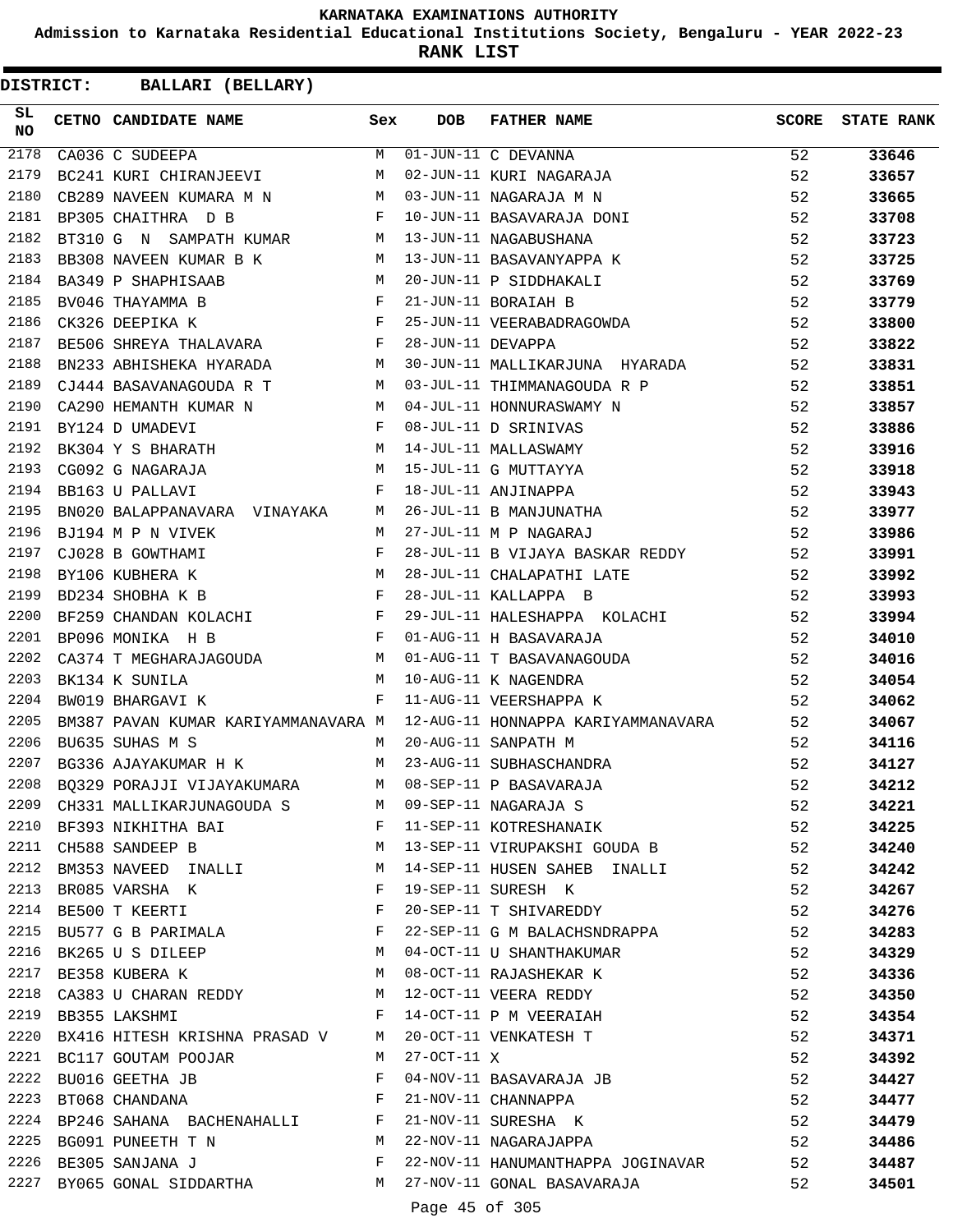**Admission to Karnataka Residential Educational Institutions Society, Bengaluru - YEAR 2022-23**

**RANK LIST**

| SL.<br>NO | CETNO CANDIDATE NAME Sex                                                       |              | <b>DOB</b>        | FATHER NAME                                         | SCORE | <b>STATE RANK</b> |
|-----------|--------------------------------------------------------------------------------|--------------|-------------------|-----------------------------------------------------|-------|-------------------|
| 2228      | BQ095 D H BINDUSHREE F                                                         |              |                   |                                                     | 52    | 34505             |
| 2229      | BN360 KOLACHI CHANNAPPA M                                                      |              |                   | 28-NOV-11 D HANUMAPPA<br>02-DEC-11 YALLAPPA KOLACHI | 52    | 34521             |
| 2230      | BL093 H M MANASA F                                                             |              |                   | 16-DEC-11 H M CHANDRAIAH                            | 52    | 34558             |
| 2231      | M<br>BR098 SAGAR K                                                             |              |                   | 26-DEC-11 MARULASIDDAPPA K                          | 52    | 34583             |
| 2232      | BG317 B P ROHINI $F$                                                           |              |                   | 01-MAR-12 PUTTAPPA B                                | 52    | 34637             |
| 2233      | CK251 RAVIKUMARA B M                                                           |              |                   | 02-MAR-09 VEERESHA                                  | 51    | 34660             |
| 2234      | BU445 SHETTARA THEJAS M                                                        |              |                   | 06-JUN-09 CHINNA MURTHI                             | 51    | 34662             |
| 2235      | M<br>CJ403 G R NIDHISH                                                         |              |                   | 28-SEP-09 G RAMESH                                  | 51    | 34669             |
| 2236      | $\frac{1}{\text{F}}$<br>CJ363 GOURAMMA                                         |              |                   | 02-NOV-09 DODDA RANGAPPA                            | 51    | 34676             |
| 2237      | BV094 SWAPNA D K F                                                             |              |                   | 14-DEC-09 KARIBASANNA D K                           | 51    | 34684             |
| 2238      | <b>M</b><br>CA131 INDHRA N                                                     |              |                   | 01-JAN-10 YUVRAJ N                                  | 51    | 34688             |
| 2239      | M<br>BF150 K ARJUN                                                             |              |                   | 01-JAN-10 YUVARAJA                                  | 51    | 34689             |
| 2240      | CD126 GANESHA                                                                  | M            |                   | 20-MAR-10 BASAPPAYYA                                | 51    | 34729             |
| 2241      | BF087 SHRIKANTH NAIK M                                                         |              |                   | 26-MAR-10 LATE RAMESHNAIK                           | 51    | 34735             |
| 2242      | $\mathbf{F}$ and the contract of the contract $\mathbf{F}$<br>CA011 A ANUSHREE |              |                   | 16-APR-10 BASAVANA GOUDA                            | 51    | 34744             |
| 2243      | BA620 TALKAL CHETAN M                                                          |              |                   | 26-MAY-10 TALKAL PAMPAPATHI                         | 51    | 34765             |
| 2244      | CJ158 NAVINA KUMAR $M$                                                         |              |                   | 01-JUN-10 G SIDDANA GOUDA                           | 51    | 34767             |
| 2245      | CH391 S DEVARAJ                                                                | M            |                   | 01-JUN-10 S BHAGAVAN                                | 51    | 34769             |
| 2246      | CE559 T G CHETAN                                                               | M            |                   | 09-JUN-10 T G ASHOK REDDY                           | 51    | 34774             |
| 2247      | BU550 A NANDINI                                                                |              |                   |                                                     | 51    | 34781             |
| 2248      | $\begin{array}{c} \mathbf{F} \\ \mathbf{F} \end{array}$<br>CD130 UMA DEVI      |              |                   | 24-JUN-10 A S THIMMAREDDY<br>24-JUN-10 BASAVARAJA   | 51    | 34782             |
| 2249      | M <sub>N</sub><br>CJ239 M KARTHIKA                                             |              |                   | 05-AUG-10 M YARRISWAMY                              | 51    | 34829             |
| 2250      | BM032 AKASHA LAMBANI M                                                         |              |                   | 06-AUG-10 BHEEMA NAIK LAMBANI                       | 51    | 34832             |
| 2251      | M<br>BB474 SIDDESHA S N                                                        |              |                   | 07-AUG-10 ANJINAPPA S N                             | 51    | 34836             |
| 2252      | BB343 HARISH MORIGERI M                                                        |              |                   | 08-AUG-10 SHIVAKUMARA MORIGERI                      | 51    | 34837             |
| 2253      | M 09-AUG-10 TULUJANAIK N<br>BT152 MADESHNAIK N                                 |              |                   |                                                     | 51    | 34840             |
| 2254      | BA400 NAYANA S                                                                 | $\mathbf{F}$ |                   | 14-AUG-10 MALATESHA S                               | 51    | 34847             |
| 2255      |                                                                                |              |                   | 16-AUG-10 RAMZANSAB P                               | 51    | 34852             |
| 2256      | BY110 SHAMEER P<br>CE393 ANJUM F                                               |              |                   | 17-AUG-10 KHAJA HUSSAIN                             | 51    | 34853             |
| 2257      | CJ079 BHARTH KUMAR K M                                                         |              |                   | 20-AUG-10 K MALAPPA                                 | 51    | 34860             |
| 2258      | BP201 MANNAPNARA<br>PRADEEPKUMAR                                               |              |                   | M 12-SEP-10 VEERESHA                                | 51    | 34897             |
| 2259      | BT120 AKSHITHA P                                                               | F            |                   | 15-SEP-10 PENNAIAH                                  | 51    | 34903             |
| 2260      | BC104 RUTHIKA R                                                                | M            |                   | 15-SEP-10 MANJUNATHA R                              | 51    | 34904             |
| 2261      | BA345 K PAVAN KUMAR                                                            | M            |                   | 23-SEP-10 K CHIDANANDA                              | 51    | 34926             |
| 2262      | BM196 PRAMODA M                                                                | M            |                   | 05-OCT-10 HANUMANTAPPA M                            | 51    | 34954             |
| 2263      | BK292 M MANIKANTHA                                                             | M            |                   | 06-OCT-10 M MANJUNATHA                              | 51    | 34955             |
| 2264      | BN312 NANDISHA KURUVATTI                                                       | M            |                   | 12-OCT-10 DEVENDRAPPA K                             | 51    | 34977             |
| 2265      | BJ035 BHAVANA G                                                                | F            |                   | 13-OCT-10 DODDABASAPPA G                            | 51    | 34983             |
| 2266      | BE190 SAKAMMA K C                                                              | F            |                   | 13-OCT-10 CHOUHAN NAIK K                            | 51    | 34984             |
| 2267      | BV286 ABDUL AJEEJA                                                             | M            |                   | 20-OCT-10 MOHAMMADA BHASHA                          | 51    | 35000             |
| 2268      | BK010 N B VARSHINI                                                             | F            |                   | 23-OCT-10 N BASAVARAJA                              | 51    | 35005             |
| 2269      | CJ007 LALITAMMA                                                                | F            |                   | 24-OCT-10 RANGASWAMY                                | 51    | 35007             |
| 2270      | BQ283 N INDRAJITH                                                              | M            |                   | 25-OCT-10 N VEERESH                                 | 51    | 35009             |
| 2271      | CF021 VINAY KUMAR G J                                                          | M            |                   | 26-OCT-10 GADAMBLI JAYANNA                          | 51    | 35011             |
| 2272      | BU193 MANOJ<br>H N                                                             | M            |                   | 27-OCT-10 NAGARAJ H                                 | 51    | 35014             |
| 2273      | BN228 RAHUL                                                                    | М            | 30-OCT-10 VAGEESH |                                                     | 51    | 35019             |
| 2274      | CE167 B YUVARAJA                                                               | M            |                   | 09-NOV-10 B KARIYAPPA                               | 51    | 35053             |
| 2275      | BM099 H B BASAVARAJA                                                           | M            |                   | 12-NOV-10 NEELAPPA                                  | 51    | 35069             |
|           | 2276 BL344 SINCHANHA                                                           | F            |                   | 12-NOV-10 YAMUNA NAIK                               | 51    | 35072             |
| 2277      | BX259 SALMA BEGUM                                                              | F            |                   | 23-NOV-10 ABDUL SAB                                 | 51    | 35102             |
|           |                                                                                |              | Page 46 of 305    |                                                     |       |                   |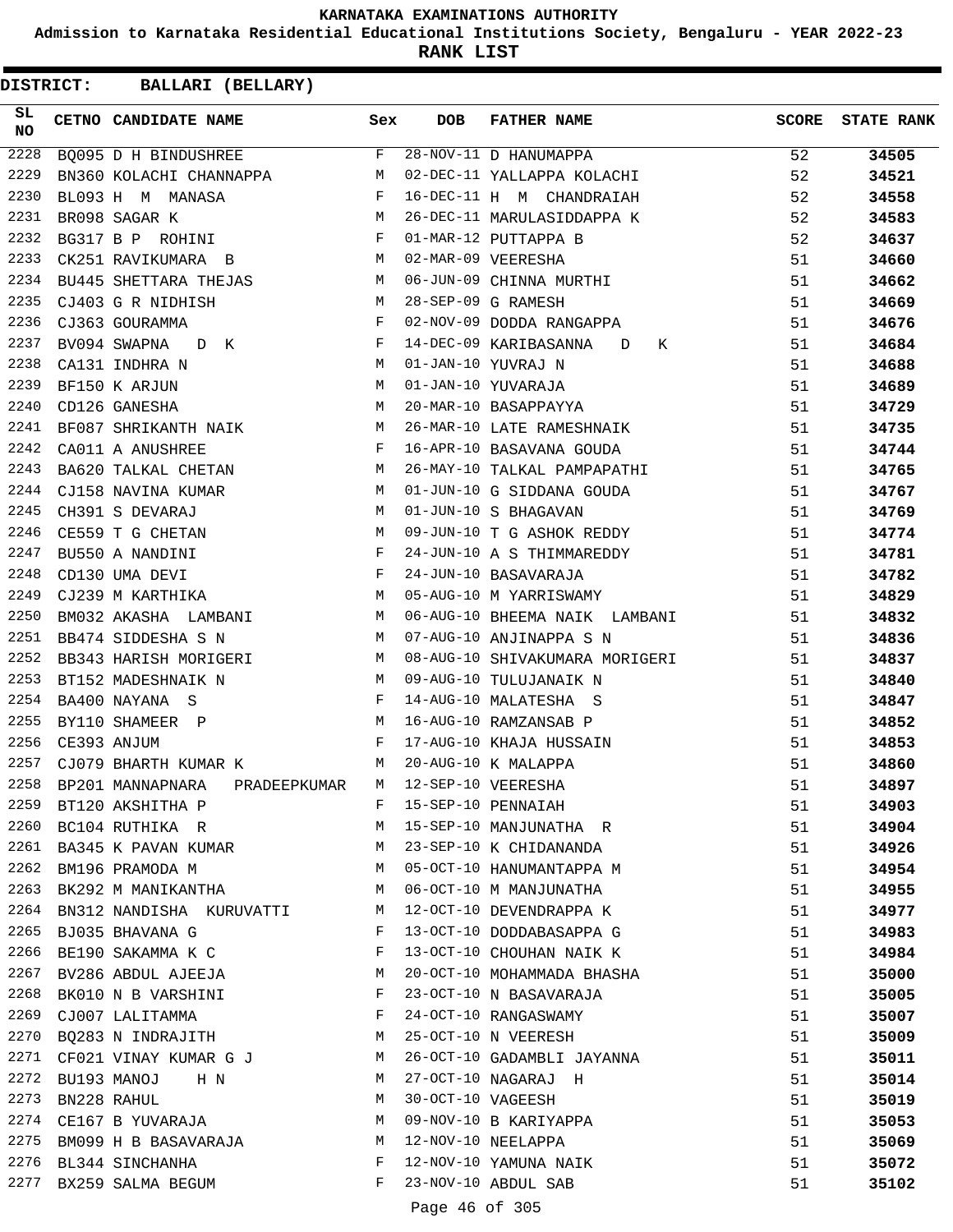**Admission to Karnataka Residential Educational Institutions Society, Bengaluru - YEAR 2022-23**

**RANK LIST**

| SL<br><b>NO</b> | CETNO CANDIDATE NAME Sex                                                                                                                                                                                                                                                |   | DOB | FATHER NAME<br>BU533 KAVYA<br>BU533 KAVYA<br>BC106 BHAVANA M<br>BH143 K BHOOMIKA<br>F 07-DEC-10 HANUMANTHAPPA M<br>F 08-DEC-10 K RAMAPPA<br>F 08-DEC-10 K RAMAPPA                                                                      | SCORE | <b>STATE RANK</b> |
|-----------------|-------------------------------------------------------------------------------------------------------------------------------------------------------------------------------------------------------------------------------------------------------------------------|---|-----|----------------------------------------------------------------------------------------------------------------------------------------------------------------------------------------------------------------------------------------|-------|-------------------|
| 2278            |                                                                                                                                                                                                                                                                         |   |     |                                                                                                                                                                                                                                        | 51 7  | 35110             |
| 2279            |                                                                                                                                                                                                                                                                         |   |     |                                                                                                                                                                                                                                        | 51    | 35144             |
| 2280            |                                                                                                                                                                                                                                                                         |   |     |                                                                                                                                                                                                                                        | 51    | 35148             |
| 2281            | $\mathbf{F}^{\mathcal{A}}_{\mathcal{A}}=\mathbf{F}^{\mathcal{A}}_{\mathcal{A}}\mathbf{F}^{\mathcal{A}}_{\mathcal{A}}$<br>CF174 KAVITHA                                                                                                                                  |   |     | 08-DEC-10 K RAMAPPA<br>13-DEC-10 BASAVARAJ<br>20-DEC-10 V KARIBASAPPA                                                                                                                                                                  | 51    | 35162             |
| 2282            | BM438 V VIJAY KUMARA M M M M M M M M M M M M M M M (CG049 C UMESHA M M (BD332 M MAYA F (                                                                                                                                                                                |   |     |                                                                                                                                                                                                                                        | 51    | 35189             |
| 2283            |                                                                                                                                                                                                                                                                         |   |     | 21-DEC-10 GOULERU SATYAPPA<br>01-JAN-11 C VEERESHA<br>01-JAN-11 M RAJAPPA                                                                                                                                                              | 51    | 35190             |
| 2284            |                                                                                                                                                                                                                                                                         |   |     |                                                                                                                                                                                                                                        | 51    | 35223             |
| 2285            |                                                                                                                                                                                                                                                                         |   |     |                                                                                                                                                                                                                                        | 51    | 35228             |
| 2286            |                                                                                                                                                                                                                                                                         |   |     | BN098 HAKKANDI PRAJWALREDDY M 04-JAN-11 HAKKANDI BASAVARAJA                                                                                                                                                                            | 51    | 35256             |
| 2287            |                                                                                                                                                                                                                                                                         |   |     | BNOSO INDUSTRIES<br>BU556 AKASH H R M 05-JAN-11 RAMESH H<br>BR213 JNANENDRA R M 17-JAN-11 RJAPPA K<br>BA079 VEENA KUMARI K F 17-JAN-11 KUBERA NAIK<br>BK080 SIDDIVINAYAKA K M 23-JAN-11 SHIVANANDA K<br>BB507 TRISHA SHAVI F 26-JAN-11 | 51    | 35259             |
| 2288            |                                                                                                                                                                                                                                                                         |   |     |                                                                                                                                                                                                                                        | 51    | 35297             |
| 2289            |                                                                                                                                                                                                                                                                         |   |     |                                                                                                                                                                                                                                        | 51    | 35299             |
| 2290            |                                                                                                                                                                                                                                                                         |   |     |                                                                                                                                                                                                                                        | 51    | 35314             |
| 2291            |                                                                                                                                                                                                                                                                         |   |     |                                                                                                                                                                                                                                        | 51    | 35329             |
| 2292            |                                                                                                                                                                                                                                                                         |   |     |                                                                                                                                                                                                                                        | 51    | 35343             |
| 2293            |                                                                                                                                                                                                                                                                         |   |     | BF182 KURUBANAHALLI LAKSHMI F 01-FEB-11 KURUBANAHALLI BEERAPPA                                                                                                                                                                         | 51    | 35347             |
| 2294            | $\begin{array}{ccccccccc} \texttt{BE007 KAVYA} & \texttt{R} & & & & & & \texttt{F} & 03-\texttt{FEB-11} & \texttt{REVAPPA} & \texttt{A} \\ \texttt{BF096 CHAITHRA} & \texttt{S} & & & & & \texttt{F} & 10-\texttt{FEB-11} & \texttt{NINGAPPA} & \texttt{S} \end{array}$ |   |     |                                                                                                                                                                                                                                        | 51    | 35356             |
| 2295            |                                                                                                                                                                                                                                                                         |   |     |                                                                                                                                                                                                                                        | 51    | 35388             |
| 2296            | BW186 VAMSHIKRISHNA K R M 13-FEB-11 L RAMESHA                                                                                                                                                                                                                           |   |     |                                                                                                                                                                                                                                        | 51    | 35401             |
| 2297            | $\mathbf{F}$<br>BD267 VIDYASHREE M                                                                                                                                                                                                                                      |   |     | 16-FEB-11 RAMANAIK M                                                                                                                                                                                                                   | 51    | 35417             |
| 2298            |                                                                                                                                                                                                                                                                         |   |     | BE218 BASAVARAJA MAKLAPPARA M 18-FEB-11 MAKLAPPARA MANJUNATHA                                                                                                                                                                          | 51    | 35418             |
| 2299            | CG360 B HUSENI<br>M 20-FEB-11 SANNA MOULALI                                                                                                                                                                                                                             |   |     |                                                                                                                                                                                                                                        | 51    | 35422             |
| 2300            |                                                                                                                                                                                                                                                                         |   |     | 24-FEB-11 T NAGARAJA                                                                                                                                                                                                                   | 51    | 35439             |
| 2301            | BA606 T NANDITHA F<br>CA242 N SHWETHA F                                                                                                                                                                                                                                 |   |     | 26-FEB-11 LATE N PAMPAPATHI                                                                                                                                                                                                            | 51    | 35447             |
| 2302            | $\mathbf M$<br>BZ075 YASHWANTH H                                                                                                                                                                                                                                        |   |     | 26-FEB-11 H S BASAVARAJ                                                                                                                                                                                                                | 51    | 35450             |
| 2303            |                                                                                                                                                                                                                                                                         |   |     | BR323 BHOOSHAN NAIK J M M 01-MAR-11 KRISHNA NAIK J M                                                                                                                                                                                   | 51    | 35465             |
| 2304            | BS029 BANDEJJAR KADURAPPA M                                                                                                                                                                                                                                             |   |     | 06-MAR-11 BANDEJJAR AJJAPPA                                                                                                                                                                                                            | 51    | 35500             |
| 2305            | BT023 S P DIVYA                                                                                                                                                                                                                                                         |   |     |                                                                                                                                                                                                                                        | 51    | 35511             |
| 2306            | BJ209 D AMRUTHA                                                                                                                                                                                                                                                         |   |     | 07-MAR-11 B S PRASHANTH KUMAR<br>10-MAR-11 D HANUMANTHA<br>16-MAR-11 MANJA NAIK<br>24-MAR-11 MALLAPPA                                                                                                                                  | 51    | 35526             |
| 2307            | BN054 KAVITHA                                                                                                                                                                                                                                                           |   |     |                                                                                                                                                                                                                                        | 51    | 35546             |
| 2308            | BA643 B AMRUTHA                                                                                                                                                                                                                                                         |   |     |                                                                                                                                                                                                                                        | 51    | 35589             |
| 2309            | CJ019 SPANDANA                                                                                                                                                                                                                                                          | F |     | 25-MAR-11 KHEMA NAIK                                                                                                                                                                                                                   | 51    | 35596             |
|                 | 2310 BJ009 T RAVIKUMARA                                                                                                                                                                                                                                                 | M |     | 01-APR-11 RAMACHANDRAPPA T                                                                                                                                                                                                             | 51    | 35640             |
|                 | 2311 BH109 N HANUMESHA                                                                                                                                                                                                                                                  | М |     | 03-APR-11 N GANGAPPA                                                                                                                                                                                                                   | 51    | 35648             |
| 2312            | BM415 HARISHGOUDA                                                                                                                                                                                                                                                       | M |     | 04-APR-11 UMAMAHESHWARAGOWDA                                                                                                                                                                                                           | 51    | 35653             |
|                 | UMAMAHESHWARAGOWDA PATIL                                                                                                                                                                                                                                                |   |     | HAMPANGOUDA PATIL                                                                                                                                                                                                                      |       |                   |
| 2313            | BB258 SUNITHA                                                                                                                                                                                                                                                           | F |     | 04-APR-11 RAMAPPA V                                                                                                                                                                                                                    | 51    | 35656             |
| 2314            | CJ339 TASLEEMA                                                                                                                                                                                                                                                          | F |     | 05-APR-11 SHEKSHAVALI                                                                                                                                                                                                                  | 51    | 35665             |
| 2315            | CD342 G M ARUNA GOWDA                                                                                                                                                                                                                                                   | М |     | 07-APR-11 R MANJUNATHA                                                                                                                                                                                                                 | 51    | 35673             |
| 2316            | BG306 K CHAITRA                                                                                                                                                                                                                                                         | F |     | 07-APR-11 K VEERUPAKSHAPPA                                                                                                                                                                                                             | 51    | 35674             |
| 2317            | BG108 H UJJINAPPA                                                                                                                                                                                                                                                       | М |     | 08-APR-11 H PARUSURAMAPPA                                                                                                                                                                                                              | 51    | 35680             |
| 2318            | BG257 YASHVANTHA G S                                                                                                                                                                                                                                                    | М |     | 21-APR-11 SRINIVASA G                                                                                                                                                                                                                  | 51    | 35752             |
| 2319            | BZ250 H M YASHAVANTA                                                                                                                                                                                                                                                    | М |     | 22-APR-11 HM VIRUPAKSHAYYA                                                                                                                                                                                                             | 51    | 35755             |
| 2320            | BU424 GANAVI M T                                                                                                                                                                                                                                                        | F |     | 27-APR-11 THIPPESWAMY M B                                                                                                                                                                                                              | 51    | 35777             |
| 2321            | BU644 CHAITANYA S K                                                                                                                                                                                                                                                     | F |     | 02-MAY-11 KARIBASAVARAJA S                                                                                                                                                                                                             | 51    | 35803             |
| 2322            | BG323 HARSHITHA U H                                                                                                                                                                                                                                                     | F |     | 10-MAY-11 HALESHWARA U                                                                                                                                                                                                                 | 51    | 35839             |
| 2323            | CG034 M MOHAMMED MUNEER                                                                                                                                                                                                                                                 | M |     | 14-MAY-11 B CHINIGI SAB                                                                                                                                                                                                                | 51    | 35861             |
| 2324            | BM230 PRASHANTHA ONIKERI                                                                                                                                                                                                                                                | М |     | 16-MAY-11 MANJUNATHA ONIKERI                                                                                                                                                                                                           | 51    | 35875             |
| 2325            | BU115 C MARUTHI                                                                                                                                                                                                                                                         | M |     | 20-MAY-11 S CHINNAIAH                                                                                                                                                                                                                  | 51    | 35891             |
| 2326            | CA401 HARSHITHA K                                                                                                                                                                                                                                                       | F |     | 21-MAY-11 SIVALINGAPPA K                                                                                                                                                                                                               | 51    | 35901             |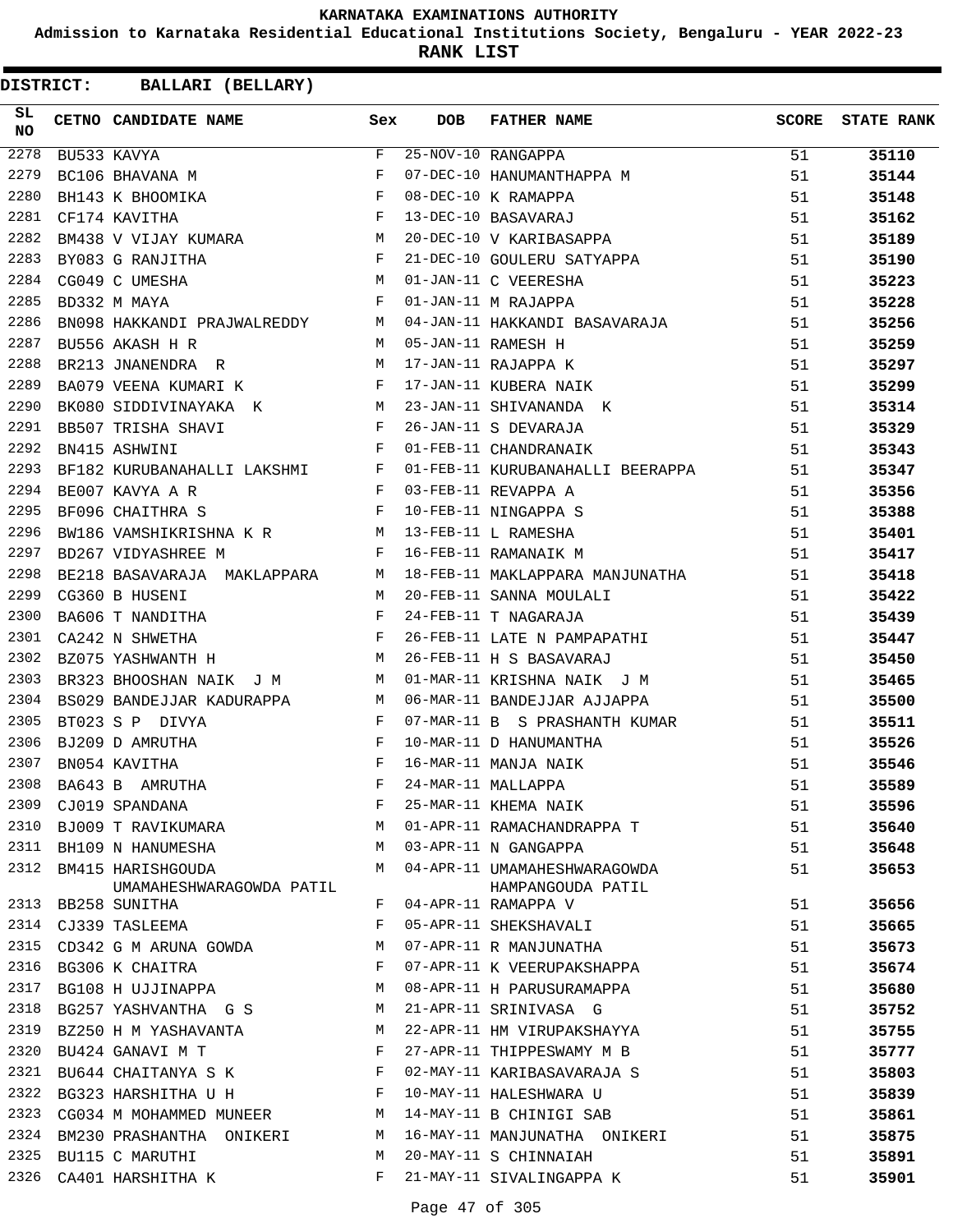**Admission to Karnataka Residential Educational Institutions Society, Bengaluru - YEAR 2022-23**

**RANK LIST**

| SL<br>NO | CETNO CANDIDATE NAME                                                                                                                                                                                                                                                                                                                                                                                                                                                                                                                                          | Sex | <b>DOB</b>        | FATHER NAME                                 | SCORE | <b>STATE RANK</b> |
|----------|---------------------------------------------------------------------------------------------------------------------------------------------------------------------------------------------------------------------------------------------------------------------------------------------------------------------------------------------------------------------------------------------------------------------------------------------------------------------------------------------------------------------------------------------------------------|-----|-------------------|---------------------------------------------|-------|-------------------|
| 2327     | BM020 B JABIULLA                                                                                                                                                                                                                                                                                                                                                                                                                                                                                                                                              | M   |                   | 26-MAY-11 B SULEMAN                         | 51    | 35923             |
| 2328     | BA085 S VIJAYAKUMAR                                                                                                                                                                                                                                                                                                                                                                                                                                                                                                                                           | M   |                   | 26-MAY-11 S KOTRESHA                        | 51    | 35928             |
| 2329     | BP033 DAMBRALLI UMESH M                                                                                                                                                                                                                                                                                                                                                                                                                                                                                                                                       |     |                   | 01-JUN-11 DAMBRALLI PRAKASH                 | 51    | 35958             |
| 2330     | $\mathbf F$<br>BS161 SNEHA                                                                                                                                                                                                                                                                                                                                                                                                                                                                                                                                    |     | 01-JUN-11 OBAIHA  |                                             | 51    | 35966             |
| 2331     | $\mathbf M$<br>BX319 VISHNU G                                                                                                                                                                                                                                                                                                                                                                                                                                                                                                                                 |     |                   | 02-JUN-11 CHANDRASHEKAR G                   | 51    | 35979             |
| 2332     | BP277 HUSENSAB MAHAMADSAB M<br>TAHASILDAR                                                                                                                                                                                                                                                                                                                                                                                                                                                                                                                     |     |                   | 06-JUN-11 MAHAMADSAB HUSENSAB<br>TAHASILDAR | 51    | 36007             |
| 2333     | BA302 GANESH K                                                                                                                                                                                                                                                                                                                                                                                                                                                                                                                                                | M   |                   | 08-JUN-11 B KOTRESHNAIK                     | 51    | 36023             |
| 2334     | BL281 P SAMPATH                                                                                                                                                                                                                                                                                                                                                                                                                                                                                                                                               | M   |                   | 08-JUN-11 PRAKASHA NAIK                     | 51    | 36025             |
| 2335     | BW154 VANDANA E ESHVAR M KURAGOD F                                                                                                                                                                                                                                                                                                                                                                                                                                                                                                                            |     |                   | 10-JUN-11 ESHVAR M KURAGOD                  | 51    | 36041             |
| 2336     | BN041 VREESHA B CHAKRASALI                                                                                                                                                                                                                                                                                                                                                                                                                                                                                                                                    | M   |                   | 10-JUN-11 BASAVARAJA C                      | 51    | 36042             |
| 2337     | CJ200 DHANUNJAYA                                                                                                                                                                                                                                                                                                                                                                                                                                                                                                                                              | М   |                   | 17-JUN-11 THUMMUGA                          | 51    | 36083             |
| 2338     | BX018 HARIPRIYA                                                                                                                                                                                                                                                                                                                                                                                                                                                                                                                                               | F   |                   | 17-JUN-11 BASAVA REDDY                      | 51    | 36084             |
| 2339     | $\begin{minipage}{.4\linewidth} \texttt{BNO04 KAVITHA DOLLINA} \end{minipage} \begin{minipage}{.4\linewidth} \begin{minipage}{.4\linewidth} \begin{minipage}{.4\linewidth} \begin{minipage}{.4\linewidth} \begin{minipage}{.4\linewidth} \end{minipage} \begin{minipage}{.4\linewidth} \begin{minipage}{.4\linewidth} \begin{minipage}{.4\linewidth} \end{minipage} \begin{minipage}{.4\linewidth} \end{minipage} \begin{minipage}{.4\linewidth} \begin{minipage}{.4\linewidth} \begin{minipage}{.4\linewidth} \end{minipage} \begin{minipage}{.4\linewidth}$ |     |                   | 19-JUN-11 LAKSHMANA DOLLINA                 | 51    | 36100             |
| 2340     | BQ311 SHANTAMMA NEERGANTE F                                                                                                                                                                                                                                                                                                                                                                                                                                                                                                                                   |     |                   | 24-JUN-11 MYLARAPPA NEERGANTE               | 51    | 36124             |
| 2341     | M <sub>1</sub><br>BU628 VARUN S                                                                                                                                                                                                                                                                                                                                                                                                                                                                                                                               |     |                   | 30-JUN-11 RAJESH S                          | 51    | 36162             |
| 2342     | M<br>BZ073 N DHARANEESHA                                                                                                                                                                                                                                                                                                                                                                                                                                                                                                                                      |     |                   | 06-JUL-11 N ANJINAPPA                       | 51    | 36207             |
| 2343     | BN217 SOUJANYA SHANUBHOGARA F                                                                                                                                                                                                                                                                                                                                                                                                                                                                                                                                 |     |                   | 12-JUL-11 KOTEPPA SHANUABHOGARA             | 51    | 36241             |
| 2344     | CG305 SUHAS B                                                                                                                                                                                                                                                                                                                                                                                                                                                                                                                                                 | M   |                   | 13-JUL-11 SHANMUKA B                        | 51    | 36250             |
| 2345     | BB187 K DHARANESH                                                                                                                                                                                                                                                                                                                                                                                                                                                                                                                                             | М   |                   | 14-JUL-11 K SHRENIVASA                      | 51    | 36255             |
| 2346     | CE270 PRUTHVIRAJ M A                                                                                                                                                                                                                                                                                                                                                                                                                                                                                                                                          | M   |                   | 19-JUL-11 ANJINAPPA M                       | 51    | 36287             |
| 2347     | BG277 CHIRANTHA KUMAR T N                                                                                                                                                                                                                                                                                                                                                                                                                                                                                                                                     | M   |                   | 22-JUL-11 NAGARAJA T                        | 51    | 36307             |
| 2348     | BN026 MANIKANTA CHIGATERI JAVALI M                                                                                                                                                                                                                                                                                                                                                                                                                                                                                                                            |     |                   | 25-JUL-11 DEVARAJA CHIGATERI JAVALI         | 51    | 36326             |
| 2349     | BC047 BANGALI GAYITRI                                                                                                                                                                                                                                                                                                                                                                                                                                                                                                                                         | F   |                   | 27-JUL-11 BANGALI DURUGAPPA                 | 51    | 36337             |
| 2350     | BF036 GAGANA Y                                                                                                                                                                                                                                                                                                                                                                                                                                                                                                                                                | F   |                   | 01-AUG-11 NAGAPPA Y                         | 51    | 36372             |
| 2351     | CD345 NAYANA<br>BL325 REKHA BARKI F                                                                                                                                                                                                                                                                                                                                                                                                                                                                                                                           |     |                   | 03-AUG-11 RANGARAO                          | 51    | 36386             |
| 2352     |                                                                                                                                                                                                                                                                                                                                                                                                                                                                                                                                                               |     |                   | 10-AUG-11 BASAVARAJA                        | 51    | 36421             |
| 2353     | $\mathbf{F}$ and the contract of the contract of $\mathbf{F}$<br>BY259 R BHAVANA                                                                                                                                                                                                                                                                                                                                                                                                                                                                              |     | 11-AUG-11 R MADHU |                                             | 51    | 36430             |
| 2354     | BA482 B S PRAVEEN KUMAR M                                                                                                                                                                                                                                                                                                                                                                                                                                                                                                                                     |     |                   | 17-AUG-11 H BASAVARAJA                      | 51    | 36455             |
| 2355     | M<br>CD001 A VIJAY KUMAR                                                                                                                                                                                                                                                                                                                                                                                                                                                                                                                                      |     |                   | 24-AUG-11 A YALLAPPA                        | 51    | 36488             |
| 2356     | BD252 SAJEED                                                                                                                                                                                                                                                                                                                                                                                                                                                                                                                                                  | M   | 24-AUG-11 S SADIK |                                             | 51    | 36492             |
| 2357     | BB191 K PREETHI                                                                                                                                                                                                                                                                                                                                                                                                                                                                                                                                               |     |                   | F 01-SEP-11 K KRUSHNA                       | 51    | 36519             |
| 2358     | BZ297 PRATHAMESH                                                                                                                                                                                                                                                                                                                                                                                                                                                                                                                                              | М   |                   | 02-SEP-11 GANGADHARA                        | 51    | 36525             |
| 2359     | BF130 KOTRAMMA H M                                                                                                                                                                                                                                                                                                                                                                                                                                                                                                                                            | F   |                   | 07-SEP-11 SADHYOJATAIAH H M                 | 51    | 36548             |
| 2360     | BG326 AVINASH                                                                                                                                                                                                                                                                                                                                                                                                                                                                                                                                                 | М   |                   | 19-SEP-11 CHANDHRA NAIK                     | 51    | 36601             |
| 2361     | BM436 KOTRESH M                                                                                                                                                                                                                                                                                                                                                                                                                                                                                                                                               | M   |                   | 22-SEP-11 CHANDRAPPA M                      | 51    | 36613             |
| 2362     | BA120 PREETHAM K                                                                                                                                                                                                                                                                                                                                                                                                                                                                                                                                              | M   |                   | 22-SEP-11 KOTRESH K                         | 51    | 36614             |
| 2363     | BP384 SHARATH BG                                                                                                                                                                                                                                                                                                                                                                                                                                                                                                                                              | M   |                   | 11-OCT-11 GIRISH B A                        | 51    | 36690             |
| 2364     | CC071 G UMMISALMA                                                                                                                                                                                                                                                                                                                                                                                                                                                                                                                                             | F   |                   | 15-OCT-11 G IMAMSAB                         | 51    | 36705             |
| 2365     | CD398 SINCHANA V                                                                                                                                                                                                                                                                                                                                                                                                                                                                                                                                              | F   |                   | 17-OCT-11 BASAVARAJA VADDARA                | 51    | 36714             |
| 2366     | BX144 CHANDANA H                                                                                                                                                                                                                                                                                                                                                                                                                                                                                                                                              | F   |                   | 24-OCT-11 ANJINAYALU H                      | 51    | 36730             |
| 2367     | BW522 T NIKHIL                                                                                                                                                                                                                                                                                                                                                                                                                                                                                                                                                | М   |                   | 01-NOV-11 T RAMACHANDRA                     | 51    | 36756             |
| 2368     | BV096 KAVANA                                                                                                                                                                                                                                                                                                                                                                                                                                                                                                                                                  | F   |                   | 14-NOV-11 CHANDRASHEKHAR                    | 51    | 36799             |
| 2369     | BH307 GOUTAMI L                                                                                                                                                                                                                                                                                                                                                                                                                                                                                                                                               | F   |                   | 15-NOV-11 RAMESH L                          | 51    | 36805             |
| 2370     | BQ456 SPOORTHI K S                                                                                                                                                                                                                                                                                                                                                                                                                                                                                                                                            | F   |                   | 15-NOV-11 KOTRESHA U                        | 51    | 36812             |
| 2371     | BE014 B AJJAIAH                                                                                                                                                                                                                                                                                                                                                                                                                                                                                                                                               | M   |                   | 16-NOV-11 BOMMAPPA                          | 51    | 36813             |
| 2372     | BE440 TANUSHREE B S                                                                                                                                                                                                                                                                                                                                                                                                                                                                                                                                           | F   |                   | 18-NOV-11 SIDDAPPA B                        | 51    | 36823             |
| 2373     | BW067 GAYATHRI                                                                                                                                                                                                                                                                                                                                                                                                                                                                                                                                                | F   |                   | 21-NOV-11 VINOD KUMAR                       | 51    | 36834             |
| 2374     | BA399 R MOHAMMAD KAIF                                                                                                                                                                                                                                                                                                                                                                                                                                                                                                                                         | М   |                   | 26-NOV-11 R KHAJA SAB                       | 51    | 36856             |
|          | 2375 BB375 SHARTH A                                                                                                                                                                                                                                                                                                                                                                                                                                                                                                                                           | M   |                   | 29-NOV-11 MANJAPPA A                        | 51    | 36871             |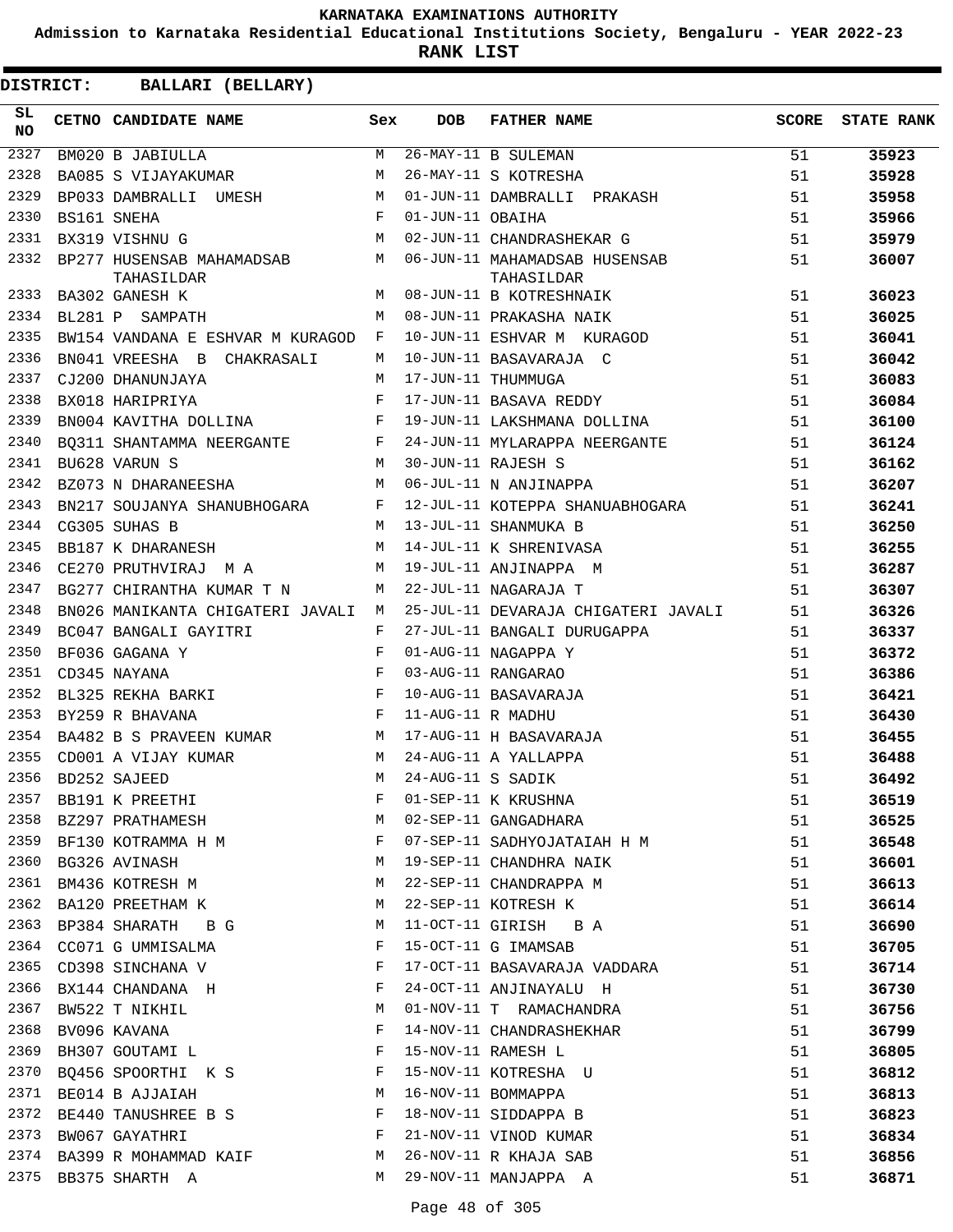**Admission to Karnataka Residential Educational Institutions Society, Bengaluru - YEAR 2022-23**

**RANK LIST**

| SL<br><b>NO</b> |            | CETNO CANDIDATE NAME                                                                                                                                                                                                                                      | Sex          | <b>DOB</b>        | FATHER NAME                   | <b>SCORE</b> | <b>STATE RANK</b> |
|-----------------|------------|-----------------------------------------------------------------------------------------------------------------------------------------------------------------------------------------------------------------------------------------------------------|--------------|-------------------|-------------------------------|--------------|-------------------|
| 2376            |            | BD243 VARSHINI A                                                                                                                                                                                                                                          | F            |                   | 30-NOV-11 AMBLI RAGAVENDRA    | 51           | 36873             |
| 2377            |            | BN019 KRISHNA B                                                                                                                                                                                                                                           | M            |                   | 11-DEC-11 YUVARAJA            | 51           | 36902             |
| 2378            |            | $\mathbb F$ . The set of the set of the set of the set of the set of the set of the set of the set of the set of the set of the set of the set of the set of the set of the set of the set of the set of the set of the set of the<br>BZ223 A MAHALAKSHMI |              |                   | 14-DEC-11 AGASARA JADESHA     | 51           | 36909             |
| 2379            |            | BA037 B AKSHIT                                                                                                                                                                                                                                            | F            |                   | 23-DEC-11 B BASAVARAJA        | 51           | 36928             |
| 2380            |            | BS229 BHAGYALAKSHMI T F                                                                                                                                                                                                                                   |              |                   | 26-DEC-11 CHANDRAPPA T        | 51           | 36934             |
| 2381            |            | $\mathbf{F}$ and $\mathbf{F}$ and $\mathbf{F}$<br>BN051 SWETHA NAYKAR                                                                                                                                                                                     |              |                   | 31-DEC-11 CHANDRASHEKARA N    | 51           | 36948             |
| 2382            |            | M <sub>1</sub><br>BG145 K ARUN KUMARA                                                                                                                                                                                                                     |              |                   | 09-JAN-12 K MANTESHAPPA       | 51           | 36961             |
| 2383            |            | BR135 PRAJWAL A A                                                                                                                                                                                                                                         | M            |                   | 16-JAN-12 CHANNABASAPPA A A   | 51           | 36969             |
| 2384            |            | BX260 GAJENDRA                                                                                                                                                                                                                                            | M            | 14-AUG-12 K SWAMY |                               | 51           | 37008             |
| 2385            |            | CG187 JAFAR SADIK                                                                                                                                                                                                                                         | M            |                   | 08-OCT-08 ADONI JAMIR SAB     | 50           | 37011             |
| 2386            |            | BC301 B GIRISHA                                                                                                                                                                                                                                           | M            |                   | 12-JUN-09 B PAKKIRAPPA        | 50           | 37019             |
| 2387            |            | BA551 DRONA L M                                                                                                                                                                                                                                           | <b>M</b>     |                   | 29-JUN-09 MARESHA NAIK        | 50           | 37020             |
| 2388            |            | $\begin{aligned} \mathbb{M} \\ \mathbb{F} \end{aligned}$<br>BY155 U RAJIYA                                                                                                                                                                                |              |                   | 12-NOV-09 HONNUR SAB UATTANUR | 50           | 37032             |
| 2389            |            | <b>M</b><br>CH186 AJAY KUMAR                                                                                                                                                                                                                              |              |                   | 06-DEC-09 Y HONNURAPPA        | 50           | 37035             |
| 2390            |            | M<br>CJ097 B SIDDESHA                                                                                                                                                                                                                                     |              |                   | 08-FEB-10 GADHILINGAPPA       | 50           | 37054             |
| 2391            |            | M<br>BN049 PARASHURAMA ACHARI                                                                                                                                                                                                                             |              |                   | 26-FEB-10 BASAVARAJA ACHARI   | 50           | 37059             |
| 2392            |            | BH238 PRAVEEN KUMAR R K M                                                                                                                                                                                                                                 |              |                   | 10-MAR-10 KOTRESH NAIK R      | 50           | 37064             |
| 2393            |            | BA448 S MANOJ                                                                                                                                                                                                                                             | M            |                   | 22-MAY-10 S MALLIKRAJUNA      | 50           | 37092             |
| 2394            |            | BA028 B MANOJ                                                                                                                                                                                                                                             | M            |                   | 23-MAY-10 B HULAGAPPA         | 50           | 37093             |
| 2395            |            | BW181 K SOMANATH                                                                                                                                                                                                                                          | M            |                   | 05-JUN-10 K SHIVARAJ          | 50           | 37104             |
| 2396            |            | $\mathbf{F} = \mathbf{F} \times \mathbf{F}$<br>BQ383 ROHINI B                                                                                                                                                                                             |              |                   | 22-JUN-10 KOTRESHA B          | 50           | 37114             |
| 2397            |            | $\mathbf{F}$<br>BL079 G CHAITRA                                                                                                                                                                                                                           |              |                   | 18-JUL-10 GOPI NAIK           | 50           | 37133             |
| 2398            |            | $\mathbf{F}$<br>CH241 M SRAVANTHI                                                                                                                                                                                                                         |              |                   | 20-JUL-10 M SHIVARAJA         | 50           | 37135             |
| 2399            |            | $\mathbf{M}$<br>BO001 A M SIDDHARTHA                                                                                                                                                                                                                      |              |                   | 28-JUL-10 A M GEERISHA        | 50           | 37144             |
| 2400            |            | BQ053 KEERTHI JAINARA F                                                                                                                                                                                                                                   |              |                   | 06-AUG-10 MANJUNATH J         | 50           | 37155             |
| 2401            |            | BY164 KRISHNA                                                                                                                                                                                                                                             | M            |                   | 24-AUG-10 DURGAPPA H          | 50           | 37187             |
| 2402            |            | $\mathbf{F}$ and $\mathbf{F}$ and $\mathbf{F}$<br>BE138 LAVANYA M                                                                                                                                                                                         |              |                   | 31-AUG-10 KAVALAJJA M         | 50           | 37196             |
| 2403            |            | CF005 POORNIMA A                                                                                                                                                                                                                                          | $\mathbf{F}$ |                   | 31-AUG-10 SHARANAYYA          | 50           | 37197             |
| 2404            |            | CD160 K B SWETHA                                                                                                                                                                                                                                          | F            |                   | 05-SEP-10 K H BASAVARAJ       | 50           | 37208             |
| 2405            |            | BZ191 MANJULA                                                                                                                                                                                                                                             | F            |                   | 08-SEP-10 MALIGI DODDARAMALI  | 50           | 37212             |
| 2406            | CF160 INDU |                                                                                                                                                                                                                                                           | F            |                   | 09-SEP-10 K LOKESHA           | 50           | 37216             |
| 2407            |            | BX231 SHASHIKALA                                                                                                                                                                                                                                          | F            |                   | 21-SEP-10 RAMANJINI           | 50           | 37238             |
| 2408            |            | BG305 KARADI SANTOSHA                                                                                                                                                                                                                                     | M            |                   | 09-OCT-10 NAGARAJA KARADI     | 50           | 37280             |
| 2409            |            | BN025 R B TARUN                                                                                                                                                                                                                                           | М            |                   | 10-OCT-10 B RAVIKANTHA        | 50           | 37287             |
| 2410            |            | CA041 RAMACHANDRA K                                                                                                                                                                                                                                       | M            |                   | 12-OCT-10 HONNURASWAMI K      | 50           | 37293             |
| 2411            |            | BM094 H M SHASHANKA                                                                                                                                                                                                                                       | M            |                   | 19-OCT-10 H M JAGADAYYA       | 50           | 37311             |
| 2412            |            | BV195 PALLAVI                                                                                                                                                                                                                                             | F            |                   | 30-OCT-10 NAGARAJA            | 50           | 37352             |
| 2413            |            | BU617 AMITH J P                                                                                                                                                                                                                                           | М            |                   | 02-NOV-10 JAGADEESH P         | 50           | 37360             |
| 2414            |            | BP290 M SANJAYA                                                                                                                                                                                                                                           | М            |                   | 02-NOV-10 LINGARAJA M         | 50           | 37361             |
| 2415            |            | CJ164 K SHAILA                                                                                                                                                                                                                                            | F            |                   | 03-NOV-10 K VEERESHA          | 50           | 37364             |
| 2416            |            | BF194 NANDINI S N                                                                                                                                                                                                                                         | F            |                   | 07-NOV-10 NAGARAJA K          | 50           | 37373             |
| 2417            |            | CJ212 NAVEEN NAYAKA                                                                                                                                                                                                                                       | M            |                   | 08-NOV-10 VENKATESHA V        | 50           | 37377             |
| 2418            |            | BC049 HUNUKUNTI SNEHA                                                                                                                                                                                                                                     | F            |                   | 09-NOV-10 NAGARAJ HUNUKUNTI   | 50           | 37380             |
| 2419            |            | CC139 SUVARNA M                                                                                                                                                                                                                                           | F            |                   | 13-NOV-10 PAMPANA GOUDA M     | 50           | 37391             |
| 2420            |            | BD099 KABBALLI MUTTHURAJ                                                                                                                                                                                                                                  | M            |                   | 20-NOV-10 KABBALLI PRABHU     | 50           | 37414             |
| 2421            |            | BH125 M SONU                                                                                                                                                                                                                                              | F            |                   | 25-NOV-10 M IMAM SAB          | 50           | 37434             |
| 2422            |            | BJ254 DILIP A P CHAWHAN                                                                                                                                                                                                                                   | М            |                   | 27-NOV-10 B ANANTHA BAHUSHI   | 50           | 37437             |
|                 |            | 2423 BB189 K SRUSTHI                                                                                                                                                                                                                                      | F            |                   | 15-DEC-10 K HANUMANTAPPA      | 50           | 37482             |
| 2424            |            | CB215 M CHANDRASHEKARA                                                                                                                                                                                                                                    | M            |                   | 15-DEC-10 M BHEEMAPPA         | 50           | 37483             |
| 2425            |            | BR210 N LAKSHMI                                                                                                                                                                                                                                           | F            |                   | 16-DEC-10 SIDDAPPA            | 50           | 37486             |
|                 |            |                                                                                                                                                                                                                                                           |              |                   |                               |              |                   |
|                 |            |                                                                                                                                                                                                                                                           |              | Page 49 of 305    |                               |              |                   |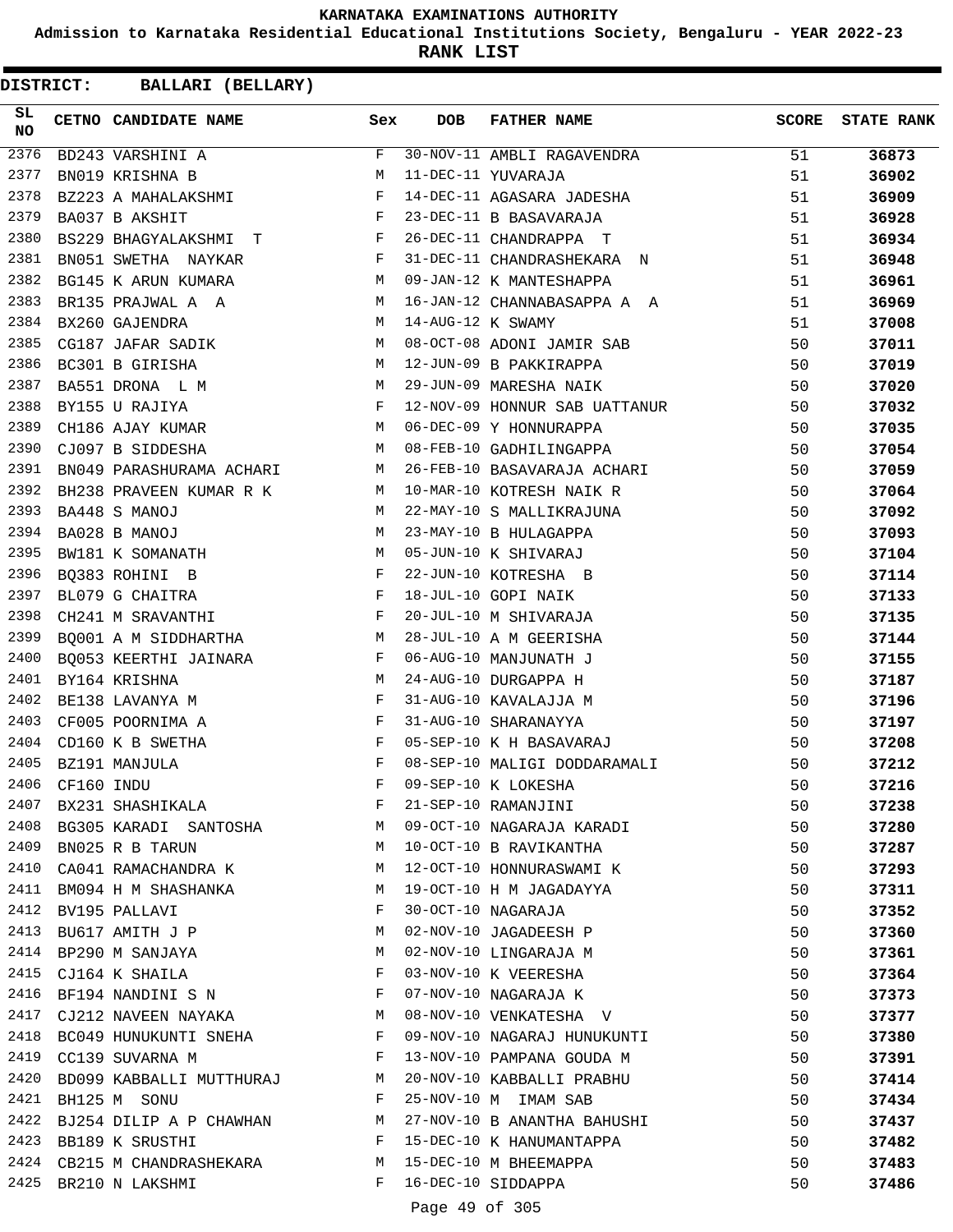**Admission to Karnataka Residential Educational Institutions Society, Bengaluru - YEAR 2022-23**

**RANK LIST**

**DISTRICT:** CC **BALLARI (BELLARY)**

| $\begin{array}{ccccc} \texttt{M} & \texttt{H} & & & \texttt{F} \\ & & \texttt{F} & & \texttt{F} \\ & & \texttt{F} & & \texttt{F} \\ & & \texttt{F} & & \end{array}$<br>2426<br>17-DEC-10 NAGARAJA MARIHONNAPPANAVARA 50<br>BP416 LAKSHMI M H<br>2427<br>19-DEC-10 A RAMACHANDRA SHETTY<br>CB001 NANDINI<br>2428<br>CG225 PRUTHVI<br>23-DEC-10 PAMPAYYA<br>BN358 ANUSHA GUDI F<br>24-DEC-10 MALANNA GUDI<br>2429<br>2430<br>25-DEC-10 ABDUL NABI | 50<br>50<br>50<br>50<br>50<br>37523<br>50<br>50 | 37487<br>37494<br>37511<br>37514<br>37518 |
|-------------------------------------------------------------------------------------------------------------------------------------------------------------------------------------------------------------------------------------------------------------------------------------------------------------------------------------------------------------------------------------------------------------------------------------------------|-------------------------------------------------|-------------------------------------------|
|                                                                                                                                                                                                                                                                                                                                                                                                                                                 |                                                 |                                           |
|                                                                                                                                                                                                                                                                                                                                                                                                                                                 |                                                 |                                           |
|                                                                                                                                                                                                                                                                                                                                                                                                                                                 |                                                 |                                           |
|                                                                                                                                                                                                                                                                                                                                                                                                                                                 |                                                 |                                           |
|                                                                                                                                                                                                                                                                                                                                                                                                                                                 |                                                 |                                           |
| BJ231 MOHAMMED HANJALA M<br>BU362 AMJUM D F<br>27-DEC-10 DOODH BHAKSHI SAB<br>2431                                                                                                                                                                                                                                                                                                                                                              |                                                 |                                           |
| $\mathbf{F}$<br>2432<br>29-DEC-10 HANUMAREDDY M<br>BB178 AKSHATHA M                                                                                                                                                                                                                                                                                                                                                                             |                                                 | 37534                                     |
| $\mathbb{M}$<br>01-JAN-11 B HANUMANTHA REDDY<br>2433<br>CE515 ARUNA REDDY                                                                                                                                                                                                                                                                                                                                                                       |                                                 | 37552                                     |
| BP288 SHASHIDHAR M<br>01-JAN-11 B HANUMANTHA REDDY<br>07-JAN-11 BASAVARAJ M<br>09-JAN-11 DEVAPPA<br>13-JAN-11 G PRAKASH<br>14-JAN-11 UMAPATHI<br>29-JAN-11 SAYIBANNA<br>30-JAN-11 SHARABAPPA M<br>04-FEB-11 B LOKAPPA<br>06-FEB-11 M BASAVARAJ<br>2434<br>M 07-JAN-11 BASAVARAJ M                                                                                                                                                               | 50                                              | 37604                                     |
| 2435<br>BP210 M RANJETHA<br>$\mathbf{F}$ and $\mathbf{F}$ and $\mathbf{F}$                                                                                                                                                                                                                                                                                                                                                                      | 50                                              | 37610                                     |
| 2436<br>CA070 D N ARUN KUMAR YADAV M                                                                                                                                                                                                                                                                                                                                                                                                            | 50                                              | 37626                                     |
| $\mathbb F$ . The set of $\mathbb F$<br>2437<br>BX094 G ANKITHA                                                                                                                                                                                                                                                                                                                                                                                 | 50                                              | 37627                                     |
| BA712 B LOHITH M<br>BZ251 NOORJAN BEGAM F<br>2438                                                                                                                                                                                                                                                                                                                                                                                               | 50                                              | 37629                                     |
| 2439                                                                                                                                                                                                                                                                                                                                                                                                                                            | 50                                              | 37680                                     |
| <b>M</b><br>2440<br>CH430 SAI PRAVEEN M                                                                                                                                                                                                                                                                                                                                                                                                         | 50                                              | 37685                                     |
| 2441                                                                                                                                                                                                                                                                                                                                                                                                                                            | 50                                              | 37703                                     |
| BB035 BADAGADDI SAHANA F<br>BY370 M DILIP M<br>2442                                                                                                                                                                                                                                                                                                                                                                                             | 50                                              | 37706                                     |
| BE336 SOUMYA T H<br>07-FEB-11 HANUMANTHAPPA T<br>2443                                                                                                                                                                                                                                                                                                                                                                                           | 50                                              | 37715                                     |
| M <sub>N</sub><br>2444<br>11-FEB-11 P SHEKARA NAIK<br>BA353 P YOGISHA                                                                                                                                                                                                                                                                                                                                                                           | 50                                              | 37735                                     |
| $\mathbf{F}$<br>18-FEB-11 G GOVINDA REDDY<br>2445<br>BW088 G MANASA                                                                                                                                                                                                                                                                                                                                                                             | 50                                              | 37767                                     |
| 2446<br>22-FEB-11 P SHIVA SHANKAR RAO                                                                                                                                                                                                                                                                                                                                                                                                           | 50                                              | 37779                                     |
| BW480 P SAI VAISHNAVI F<br>BQ412 MADHUSHRI H F F<br>2447                                                                                                                                                                                                                                                                                                                                                                                        | 50                                              | 37786                                     |
| 24-FEB-11 YUVARAJA H<br>24-FEB-11 MANJUNAIK P<br>$\mathbf{F}$<br>2448<br>BP413 SHWETHA P                                                                                                                                                                                                                                                                                                                                                        | 50                                              | 37788                                     |
| 25-FEB-11 A BASAVARAJA<br>2449                                                                                                                                                                                                                                                                                                                                                                                                                  | 50                                              | 37790                                     |
| $\begin{tabular}{lllllll} \multicolumn{2}{l}{{\bf B}D001 & A & NAGABOOSHANA} & & & & {\bf M} \\ & & & & {\bf B}M102 & NIVEDITHA & & & {\bf F} \\ \end{tabular}$<br>25-FEB-11 HALLI HANUMANTAPPA<br>2450                                                                                                                                                                                                                                         | 50                                              | 37793                                     |
| BD143 K NAGARAJA M<br>2451<br>28-FEB-11 K UMESHA                                                                                                                                                                                                                                                                                                                                                                                                | 50                                              | 37803                                     |
| $\mathbf{F}$ and $\mathbf{F}$ and $\mathbf{F}$<br>2452<br>08-MAR-11 MADHU<br>BZ265 BHAVANI                                                                                                                                                                                                                                                                                                                                                      | 50                                              | 37833                                     |
| BP100 RAVI HOSAMANI M<br>08-MAR-11 HUCHAPPA HOSAMANI<br>2453                                                                                                                                                                                                                                                                                                                                                                                    | 50                                              | 37837                                     |
| $\begin{array}{ccc} & & & \cdot & \cdot \\ & & & \mathbf{F} \\ & & & \mathbf{F} \\ & & & \mathbf{F} \end{array}$<br>2454<br>BF020 ANKITHA M                                                                                                                                                                                                                                                                                                     | 50                                              | 37850                                     |
| 11-MAR-11 MEGHANATH NAIK M<br>2455<br>BT136 BHANU M<br>11-MAR-11 NAGABHUSHANA M                                                                                                                                                                                                                                                                                                                                                                 | 50                                              | 37851                                     |
| 2456<br>13-MAR-11 A SYFULLA<br>BJ001 A SAAKIYA                                                                                                                                                                                                                                                                                                                                                                                                  | 50                                              | 37860                                     |
| 2457<br>14-MAR-11 SAKRA NAIK<br>BL232 S PREETAM<br>М                                                                                                                                                                                                                                                                                                                                                                                            | 50                                              | 37871                                     |
| 2458<br>16-MAR-11 THIPPESWAMY P<br>BU159 RAVI THEJA T<br>M                                                                                                                                                                                                                                                                                                                                                                                      | 50                                              | 37886                                     |
| 2459<br>21-MAR-11 S DODDABASAVANA GOUDA<br>BW421 S VINAY KUMAR GOUDA<br>M                                                                                                                                                                                                                                                                                                                                                                       | 50                                              | 37912                                     |
| 2460<br>BZ114 SANDHYA YADAVALI<br>21-MAR-11 HUSSAINI VESHAGARA<br>F                                                                                                                                                                                                                                                                                                                                                                             | 50                                              | 37913                                     |
| 2461<br>BA013 ANCHI LALITHA<br>23-MAR-11 ANCHI BASAVARAJA<br>F                                                                                                                                                                                                                                                                                                                                                                                  | 50                                              |                                           |
| 2462<br>F<br>27-MAR-11 SOMAPPA<br>CB222 SHILPA C                                                                                                                                                                                                                                                                                                                                                                                                |                                                 | 37922                                     |
| 2463<br>BA708 A MOHANKUMAR<br>28-MAR-11 A MANJUNATHA<br>M                                                                                                                                                                                                                                                                                                                                                                                       | 50<br>50                                        | 37954                                     |
| 2464<br>CA221 KOUSHALYA K<br>F<br>28-MAR-11 GADILINGAPPA K                                                                                                                                                                                                                                                                                                                                                                                      | 50                                              | 37957                                     |
| 2465<br>12-APR-11 J C PRAKASH<br>F                                                                                                                                                                                                                                                                                                                                                                                                              |                                                 | 37961                                     |
| CA127 J C SPOORTHI<br>2466<br>F<br>13-APR-11 K KOTRESH                                                                                                                                                                                                                                                                                                                                                                                          | 50                                              | 38041                                     |
| BQ164 SHAMBAVI K M                                                                                                                                                                                                                                                                                                                                                                                                                              | 50                                              | 38051                                     |
| 2467<br>16-APR-11 SIDDAPPA<br>BZ316 SWAPANA H<br>F<br>F                                                                                                                                                                                                                                                                                                                                                                                         | 50                                              | 38068                                     |
| 2468<br>17-APR-11 RAVI NAIK<br>BM491 APORVA                                                                                                                                                                                                                                                                                                                                                                                                     | 50                                              | 38069                                     |
| 2469<br>19-APR-11 DEVENDRAPPA<br>F<br>CK143 THIRUMALLAMMA                                                                                                                                                                                                                                                                                                                                                                                       | 50                                              | 38081                                     |
| 2470<br>22-APR-11 U VENKOBA<br>CK242 U ABHISHEK SAGAR<br>M                                                                                                                                                                                                                                                                                                                                                                                      | 50                                              | 38097                                     |
| 2471<br>24-APR-11 ANIJNPPA<br>CD483 K AKASHA<br>M                                                                                                                                                                                                                                                                                                                                                                                               | 50                                              | 38109                                     |
| 2472<br>26-APR-11 RAMACHANDRA N<br>CA226 SIDDARTH N<br>M                                                                                                                                                                                                                                                                                                                                                                                        | 50                                              | 38126                                     |
| 2473<br>27-APR-11 ANJINAPPA Y<br>BE179 SUSHMA Y<br>F                                                                                                                                                                                                                                                                                                                                                                                            | 50                                              | 38131                                     |
| 2474 BM445 PRAKASHGOUDA<br>28-APR-11 BHARMANAGOUDA<br>M                                                                                                                                                                                                                                                                                                                                                                                         | 50                                              | 38132                                     |
| 2475<br>30-APR-11 HUSAINPEERA<br>CB256 MAHIN<br>F<br>$\overline{a}$ $\overline{a}$ $\overline{a}$ $\overline{a}$ $\overline{a}$ $\overline{a}$ $\overline{a}$ $\overline{a}$ $\overline{a}$ $\overline{a}$ $\overline{a}$ $\overline{a}$ $\overline{a}$ $\overline{a}$ $\overline{a}$ $\overline{a}$ $\overline{a}$ $\overline{a}$ $\overline{a}$ $\overline{a}$ $\overline{a}$ $\overline{a}$ $\overline{a}$ $\overline{a}$ $\overline{$       | 50                                              | 38144                                     |

Page 50 of 305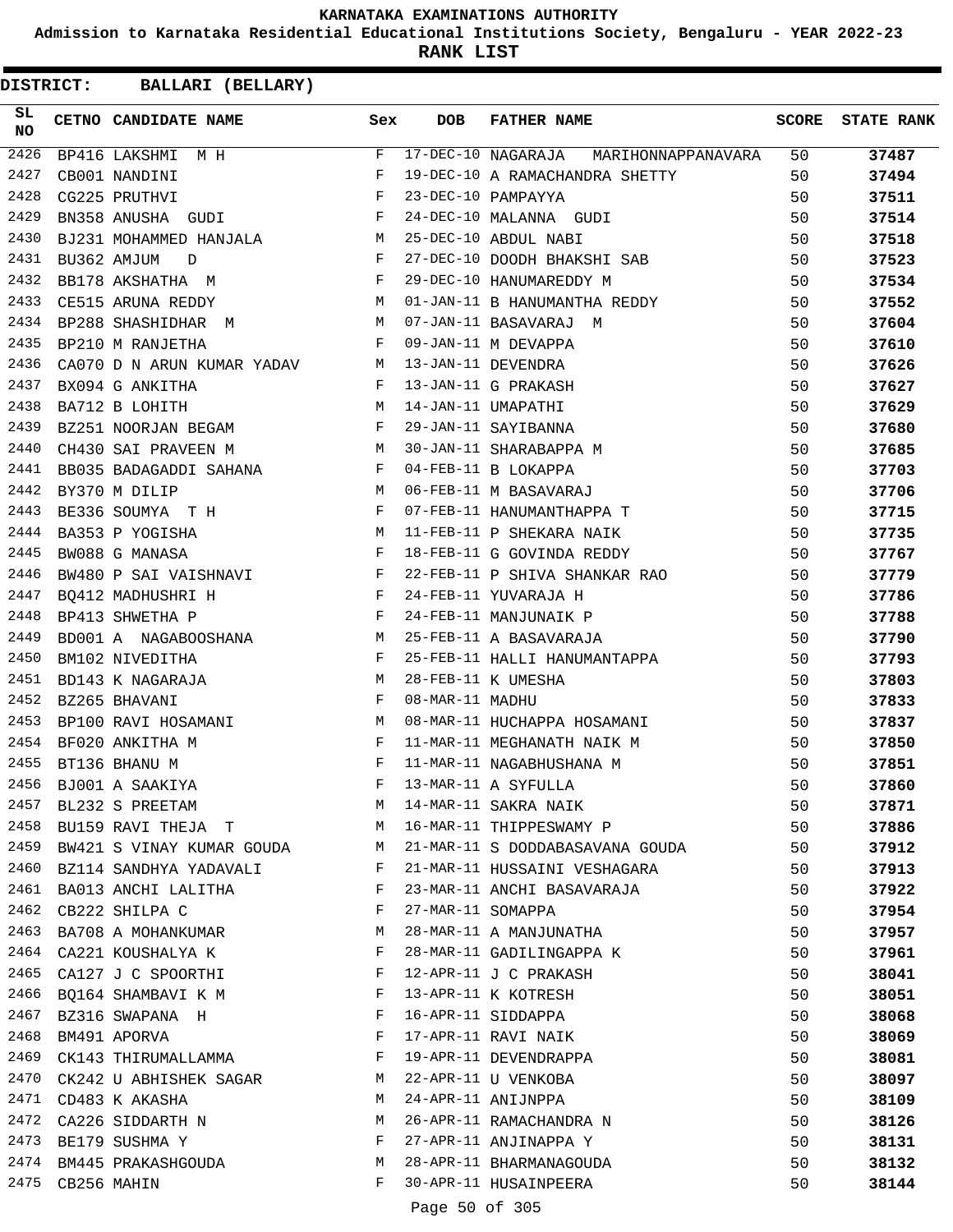**Admission to Karnataka Residential Educational Institutions Society, Bengaluru - YEAR 2022-23**

**RANK LIST**

| SL<br><b>NO</b> | CETNO CANDIDATE NAME Sex                                                                                                                                                                                                                               |              | <b>DOB</b> | <b>FATHER NAME</b>               | SCORE | <b>STATE RANK</b> |
|-----------------|--------------------------------------------------------------------------------------------------------------------------------------------------------------------------------------------------------------------------------------------------------|--------------|------------|----------------------------------|-------|-------------------|
| 2476            | $\texttt{BP241 } \texttt{MULTMANI} \texttt{ VARSHITHA} \texttt{F}$                                                                                                                                                                                     |              |            | 01-MAY-11 MULIMANI ESHAPPA       | 50    | 38145             |
| 2477            | BV072 G R SIDLENGESHA M                                                                                                                                                                                                                                |              |            | 05-MAY-11 G R KOTRESHA           | 50    | 38169             |
| 2478            | $\mathbb F$ . The set of $\mathbb F$<br>CJ295 MEGHANA                                                                                                                                                                                                  |              |            | 06-MAY-11 DODDA MAREPPA          | 50    | 38176             |
| 2479            | M<br>BU347 MAHESHA H                                                                                                                                                                                                                                   |              |            | 07-MAY-11 MANJAPPA H             | 50    | 38184             |
| 2480            | $\mathbf{F}$ and $\mathbf{F}$ and $\mathbf{F}$<br>CA407 MANASA G                                                                                                                                                                                       |              |            | 12-MAY-11 BASAVARAJA G           | 50    | 38210             |
| 2481            | BN385 SAMARTHA CHANNABASAPPA M<br>ANGADI                                                                                                                                                                                                               |              |            | 19-MAY-11 CHANNABASAPPA ANGADI   | 50    | 38241             |
| 2482            | BB340 BRUNDA N P                                                                                                                                                                                                                                       | F            |            | 21-MAY-11 PRABHAKARA N           | 50    | 38250             |
| 2483            | <b>Example 2005</b> For the Second Street<br>BX128 BHAVANI H                                                                                                                                                                                           |              |            | 25-MAY-11 H HUSENAPPA            | 50    | 38270             |
| 2484            | M<br><b>BB252 CHETANKUMAR</b><br>B                                                                                                                                                                                                                     |              |            | 29-MAY-11 HANUMANTHAPPA B        | 50    | 38297             |
| 2485            | $\mathbf{F}$ and $\mathbf{F}$<br>BC181 K M CHANDNA                                                                                                                                                                                                     |              |            | 01-JUN-11 K M JAGADISHA          | 50    | 38316             |
| 2486            | <b>Example 2</b> F<br>CA346 SNEHA                                                                                                                                                                                                                      |              |            | 01-JUN-11 VEERESH V              | 50    | 38323             |
| 2487            | BL333 S NIVEDHITHA F                                                                                                                                                                                                                                   |              |            | 05-JUN-11 S NEELAPPA             | 50    | 38351             |
| 2488            | $\mathbb{F}$<br>CH093 G GEETHA                                                                                                                                                                                                                         |              |            | 06-JUN-11 G SHARANABASAVA        | 50    | 38354             |
| 2489            | M<br>CB369 PRAJWAL N                                                                                                                                                                                                                                   |              |            | 09-JUN-11 PRASHANTH KUMAR        | 50    | 38373             |
| 2490            | $\mathbf{F}$ and $\mathbf{F}$ are $\mathbf{F}$<br>CB359 SINDU SHREE M                                                                                                                                                                                  |              |            | 17-JUN-11 YERRI SWAMY M          | 50    | 38418             |
| 2491            | $\mathbb{R}^n$ . The set of the $\mathbb{R}^n$<br>BE230 TANUJA S                                                                                                                                                                                       |              |            | 23-JUN-11 KENCHAPPA S            | 50    | 38454             |
| 2492            | $\mathbf{F}$<br>BL027 NANDINI                                                                                                                                                                                                                          |              |            | 26-JUN-11 SHARANAPPA H           | 50    | 38473             |
| 2493            | $\mathbf{F}$<br>BT098 LEKHANA K J                                                                                                                                                                                                                      |              |            | 27-JUN-11 K G MARALUSIDDANGOWDA  | 50    | 38480             |
| 2494            | $\mathbf{F}$ and the set of the set of the set of the set of the set of the set of the set of the set of the set of the set of the set of the set of the set of the set of the set of the set of the set of the set of the set of<br>BC221 KAVYASHRE M |              |            | 01-JUL-11 KOTRESHAPPA M          | 50    | 38505             |
| 2495            | BC276 M B MADHUSHREE F                                                                                                                                                                                                                                 |              |            | 05-JUL-11 M B KOTRSH             | 50    | 38538             |
| 2496            | M<br>BH216 N RAGHAVENDRA                                                                                                                                                                                                                               |              |            | 05-JUL-11 N AMBRESHA             | 50    | 38543             |
| 2497            | CH325 K BIRAPPA<br>M <sub>1</sub>                                                                                                                                                                                                                      |              |            | 07-JUL-11 K VIRABHADRAPPA        | 50    | 38552             |
| 2498            | $\mathbf{F}$ and the state of the state $\mathbf{F}$<br>BX239 AMRUTHA B S                                                                                                                                                                              |              |            | 09-JUL-11 SURESH B               | 50    | 38559             |
| 2499            | $\mathbf{F}$ and $\mathbf{F}$ and $\mathbf{F}$<br>BM155 ISHWARYA A                                                                                                                                                                                     |              |            | 10-JUL-11 ANANDANAIK K           | 50    | 38564             |
| 2500            | BD329 PREETHAM G                                                                                                                                                                                                                                       | M            |            | 16-JUL-11 MANJUNATHA G           | 50    | 38603             |
| 2501            | BF220 MALLAPLA NEELAMMA<br>$\mathbf{F}$ and $\mathbf{F}$                                                                                                                                                                                               |              |            | 18-JUL-11 MALLAPLA CHANNABASAPPA | 50    | 38615             |
| 2502            | BT001 MANYASHREE S C<br>$\mathbf{F}$ and $\mathbf{F}$ . The set of $\mathbf{F}$                                                                                                                                                                        |              |            | 21-JUL-11 CHANDRASHEKHARA S      | 50    | 38632             |
| 2503            | $\mathbf{F}$<br>BA691 ANUSHA H N                                                                                                                                                                                                                       |              |            | 24-JUL-11 H K NAGARAJA           | 50    | 38648             |
| 2504            | BU125 K P MAHESHA                                                                                                                                                                                                                                      | M            |            | 25-JUL-11 K SIDDAPPA             | 50    | 38655             |
| 2505            | CC070 G DWARAKAMAI                                                                                                                                                                                                                                     | F            |            | 27-JUL-11 G RAMBUPAL REDDY       | 50    | 38658             |
| 2506            | BX090 ROHITH REDDY G                                                                                                                                                                                                                                   | М            |            | 27-JUL-11 G ANILKUMAR REDDY      | 50    | 38662             |
| 2507            | BE551 ELURU NIKITHA F                                                                                                                                                                                                                                  |              |            | 03-AUG-11 ELURU MAHANTESH        | 50    | 38701             |
| 2508            | CE285 RAMESHA K M<br>BJ173 SAHANA M                                                                                                                                                                                                                    |              |            | 04-AUG-11 MARESHA K              | 50    | 38707             |
| 2509            |                                                                                                                                                                                                                                                        |              |            | 09-AUG-11 SOMESHA M              | 50    | 38730             |
| 2510            | BA053 BHAJANTRI GANGADHAR M                                                                                                                                                                                                                            |              |            | 13-AUG-11 BHAJANTRI RAMESHA      | 50    | 38746             |
| 2511            | <b>M</b><br>BP169 L GOUTAM                                                                                                                                                                                                                             |              |            | 13-AUG-11 L NAGESHA NAIK         | 50    | 38747             |
| 2512            | BE413 GOUTHAM K                                                                                                                                                                                                                                        | M            |            | 14-AUG-11 KARIBASAPPA M B        | 50    | 38751             |
| 2513            | BX437 SHRAVANI                                                                                                                                                                                                                                         | $\mathbf{F}$ |            | 20-AUG-11 VENKOBA T              | 50    | 38792             |
| 2514            | BG031 BADIGER LAVANNYA                                                                                                                                                                                                                                 | $\mathbf{F}$ |            | 21-AUG-11 BADIGER GANESH ACHARI  | 50    | 38794             |
| 2515            | CC087 AMRUTHA                                                                                                                                                                                                                                          | F            |            | 23-AUG-11 CHIDANANDA             | 50    | 38801             |
| 2516            | BB494 VINAYAKA   VAGGANNI                                                                                                                                                                                                                              | М            |            | 01-SEP-11 PARASHURAMA VAGGANNI   | 50    | 38845             |
| 2517            | BB119 GOLLARAHALLI RANJITHA                                                                                                                                                                                                                            | F            |            | 04-SEP-11 BULLAPPA GOLLARAHALLI  | 50    | 38853             |
| 2518            | BP193 VIDYA BANDRAKALLI                                                                                                                                                                                                                                | F            |            | 04-SEP-11 KENCHAPPA BANDRAKALLI  | 50    | 38856             |
| 2519            | BZ254 JALGAR SHRAVANI                                                                                                                                                                                                                                  | F            |            | 05-SEP-11 JALGAR THIPPESWAMY     | 50    | 38858             |
| 2520            | BG186 PRAMODGOWDA P                                                                                                                                                                                                                                    | M            |            | 05-SEP-11 CHANNABASAVANAGOWDA P  | 50    | 38862             |
| 2521            | BC171 JANGALI GANESHA                                                                                                                                                                                                                                  | M            |            | 06-SEP-11 PAKEERAPPA JANGLI      | 50    | 38866             |
| 2522            | BL287 KOTRESH N                                                                                                                                                                                                                                        | М            |            | 06-SEP-11 ARUNKUMAR N            | 50    | 38867             |
| 2523            | BW351 CHINMAY M R                                                                                                                                                                                                                                      | M            |            | 15-SEP-11 RUDRAMUNI              | 50    | 38905             |
|                 | 2524 CD218 M ROOPA                                                                                                                                                                                                                                     | F            |            | 20-SEP-11 M THIPPESWAMY          | 50    | 38923             |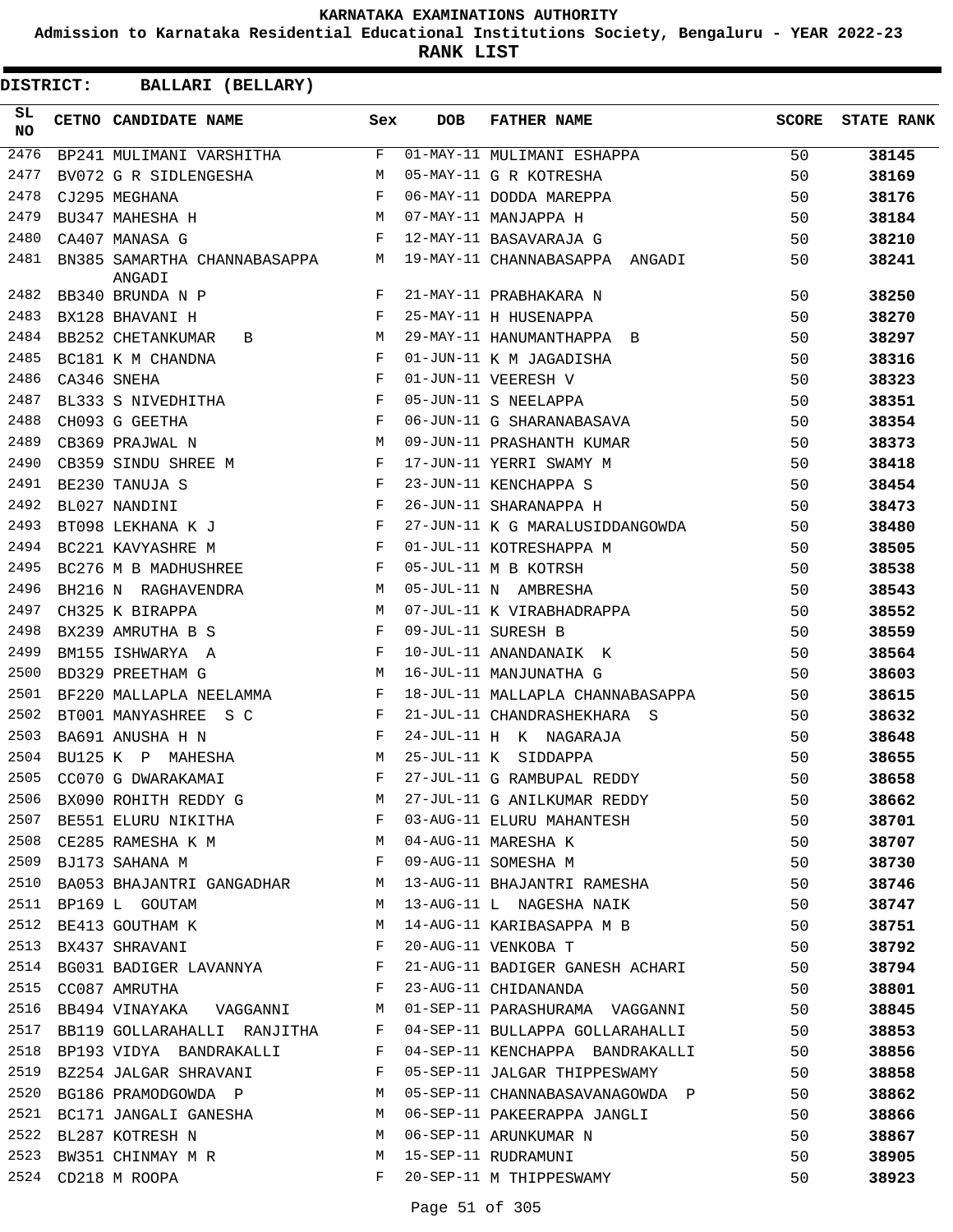**Admission to Karnataka Residential Educational Institutions Society, Bengaluru - YEAR 2022-23**

**RANK LIST**

**DISTRICT:** CC **BALLARI (BELLARY)**

| SL<br>NO |                 | CETNO CANDIDATE NAME Sex                                                                                    |              | <b>DOB</b>    | FATHER NAME                                                       | SCORE    | <b>STATE RANK</b> |
|----------|-----------------|-------------------------------------------------------------------------------------------------------------|--------------|---------------|-------------------------------------------------------------------|----------|-------------------|
| 2525     |                 | $BN289$ CHAYA V                                                                                             | $F$ and $F$  |               | 21-SEP-11 B SVASU<br>10-OCT-11 JAGADISHNAIK V                     | 50       | 38926             |
| 2526     |                 | BL352 AJAYKUMAR V M                                                                                         |              |               |                                                                   | 50       | 39005             |
| 2527     |                 | BB486 AISHWARYA H B F                                                                                       |              |               | 22-OCT-11 MAILAPPA H B                                            | 50       | 39047             |
| 2528     |                 | M<br>BF366 K KISHOR                                                                                         |              |               | 28-OCT-11 KRUSHNAMURTHYNAIKA<br>28-OCT-11 DEVARAJA H K            | 50       | 39071             |
| 2529     |                 | BE162 NAVEENPATEL H K M                                                                                     |              |               |                                                                   | 50       | 39074             |
| 2530     |                 | <b>M</b><br>BU509 SRINIVASA V                                                                               |              |               | 30-OCT-11 VENKATESH P                                             | 50       | 39082             |
| 2531     |                 | BN357 APSANA ANGADI $$\rm F$$                                                                               |              |               | 21-NOV-11 HUSEN SAB SUBAN SAB ANGADI                              | 50       | 39165             |
| 2532     |                 | $\begin{array}{ccccc} & & & & \text{F} & \\ \text{HU} & & & & \text{F} & \\ \end{array}$<br>BB063 C RAVEENA |              |               | 04-DEC-11 CHALAVADI PAKKIRAPPA                                    | 50       | 39210             |
| 2533     |                 | BA056 BHOVI SINDHU                                                                                          |              |               | 20-DEC-11 BHOVI MALLIKARJUNA                                      | 50       | 39240             |
| 2534     |                 | $\mathbf{F}$ and $\mathbf{F}$ are $\mathbf{F}$ . In the set of $\mathbf{F}$<br>BU472 BRUNDA N T             |              |               | 25-DEC-11 THIPPERUDRAPPA N S                                      | 50       | 39251             |
| 2535     |                 | $\mathbb F$<br>BZ054 BINDU SHREE                                                                            |              |               | 17-FEB-12 PALAKSHAREDDY<br>06-OCT-09 RAMESHA NAIK                 | 50       | 39307             |
| 2536     |                 | M<br>BM329 R RAJU NAIK                                                                                      |              |               |                                                                   | 49       | 39379             |
| 2537     |                 | BA092 G LAXMANNAIK M                                                                                        |              |               |                                                                   |          | 39397             |
| 2538     |                 | BW010 DURGA PRASAD D M                                                                                      |              |               | 28-DEC-09 G BHIMSENANAIK 49<br>01-JAN-10 OBALESHA D 49            |          | 39399             |
| 2539     |                 | BL228 HEMANTH NAIK S M                                                                                      |              |               | 25-MAR-10 MURLIDHARANAIK S 49                                     |          | 39444             |
| 2540     |                 | BB467 PRAJWAL PUJAR                                                                                         |              |               | M 06-APR-10 YAMANURAPPA PUJAR                                     | 49       | 39454             |
| 2541     |                 |                                                                                                             |              |               | BA217 KAMMARA PRIYANKA $F$ 17-MAY-10 KAMMARA DEVENDRAPPA 49       |          | 39488             |
| 2542     |                 | M <sub>1</sub><br>CF150 K M SURESH                                                                          |              |               | 22-MAY-10 K M PAMPAPATHI 49                                       |          | 39493             |
| 2543     |                 | M<br>CA170 ABHISHEK                                                                                         |              |               |                                                                   | 49       | 39499             |
| 2544     |                 | BN413 SIDDARTHA DABGADI BASAVARAJ M                                                                         |              |               | 25-MAY-10 JAGADISH S<br>01-JUL-10 BASAVARAJA D                    | 49       | 39521             |
| 2545     |                 | BY020 B KRUSHNA                                                                                             | M            |               | 04-JUL-10 B SHYAMSUNDAR                                           | 49       | 39524             |
| 2546     |                 | BA245 L AISHWARYA F                                                                                         |              |               | 17-JUL-10 L RAVINAIK                                              | 49       | 39533             |
| 2547     |                 | CH395 RASUL SAB N M                                                                                         |              |               | 27-JUL-10 NOORALLA SAB                                            | 49       | 39547             |
| 2548     |                 |                                                                                                             |              |               | M 31-JUL-10 K HANUMANTA NAIK                                      | 49       | 39552             |
| 2549     |                 | BC120 CHIRANJEEVI M<br>BG319 KALPANA I F                                                                    |              |               | 06-AUG-10 JAGADEESH I                                             | 49       | 39564             |
| 2550     |                 | BR073 G SUDHA                                                                                               |              |               | 13-AUG-10 G DODDAPPA                                              | 49       | 39572             |
| 2551     |                 | $\begin{array}{c}\n\text{F} \\ \text{F}\n\end{array}$<br>BR256 YASHODA                                      |              |               | 49<br>25-AUG-10 BASAVARAJA S                                      |          | 39595             |
| 2552     |                 |                                                                                                             |              |               | BL238 MATHADA TARUNA KUMARA M 27-AUG-10 MATHADA CHANNAVEERAPPA 49 |          | 39599             |
| 2553     |                 | M 01-SEP-10 HANUMANTAPPA<br>CH268 VEERESHA G                                                                |              |               |                                                                   | 49       | 39611             |
| 2554     |                 | M 05-SEP-10 OBALESHA<br>BY266 M NARSIMHA                                                                    |              |               |                                                                   | 49       | 39619             |
| 2555     |                 | $\mathbf{F}$ . The $\mathbf{F}$<br>BA637 UGGANNANAVARA SRUSHTHI                                             |              |               | 05-SEP-10 U HULUGAPPA                                             | 49       | 39621             |
| 2556     |                 | BM446 HALASWAMI D M                                                                                         | M            |               | 08-SEP-10 NIJALINGAYA D M                                         | 49       | 39625             |
| 2557     |                 | BE095 PAVAN H K<br><b>M</b>                                                                                 |              |               | 11-SEP-10 HALESHA K                                               | 49       | 39631             |
| 2558     |                 | CG069 YASHWANTH KUMARA M                                                                                    |              |               | 25-SEP-10 D SOMAPPA                                               | 49       | 39652             |
| 2559     |                 | CJ558 ANKITHA                                                                                               | F            |               | 03-OCT-10 MALLIKARJUNA                                            | 49       | 39677             |
|          | 2560 BZ247 VANI |                                                                                                             | F            | $05-0CT-10$ D |                                                                   | 49       | 39684             |
| 2561     |                 | BB303 SANDESH SAVALAGI                                                                                      | M            |               | 14-OCT-10 MAHESH                                                  | 49       |                   |
| 2562     |                 | CD454 JANAKI S A                                                                                            | F            |               | 24-OCT-10 ANJINAPPA S                                             | 49       | 39709             |
| 2563     |                 |                                                                                                             | F            |               | 25-OCT-10 P MALLIKARJUNA                                          | 49       | 39745             |
|          |                 | CD371 P UMADEVI<br>2564 BK093 H SWETHA                                                                      | F            |               | 02-NOV-10 H HULLESHA                                              |          | 39754             |
|          |                 |                                                                                                             | F            |               |                                                                   | 49<br>49 | 39783             |
|          |                 | 2565 BS129 K THIPPAKKA                                                                                      |              |               | 11-NOV-10 K VIRUPAKSHAPPA                                         |          | 39811             |
| 2566     |                 | BJ148 POOJA                                                                                                 | F            |               | 11-NOV-10 ULLI BASAVARAJA                                         | 49       | 39812             |
| 2567     |                 | CB022 B BHUVANESHWARI F                                                                                     |              |               | 12-NOV-10 B DODDA MARENNA                                         | 49       | 39813             |
|          |                 | 2568 BJ023 H M CHANDANA                                                                                     | F            |               | 19-NOV-10 B PAMPAPATHI                                            | 49       | 39830             |
| 2569     |                 | CH555 VAISHNAVI U                                                                                           | $\mathbf{F}$ |               | 22-NOV-10 MUDUKAPPA U                                             | 49       | 39839             |
| 2570     |                 | BM245 KARTHIK G KUNDAGOLA                                                                                   | M            |               | 23-NOV-10 GONEPPA KUNDAGOLA                                       | 49       | 39840             |
| 2571     |                 | BY061 HASINABEE                                                                                             | F            |               | 24-NOV-10 SAIBANNA B                                              | 49       | 39842             |
|          |                 | 2572 BK012 AMARA K                                                                                          | М            |               | 29-NOV-10 ASHOKA K                                                | 49       | 39863             |
|          |                 | 2573 BB208 MOHANA K                                                                                         | M            |               | 29-NOV-10 K H HANUMANTHAPPA                                       | 49       | 39864             |
|          |                 | 2574 BA543 AMRUTHA A                                                                                        | F            |               | 30-NOV-10 HEMANTH A                                               | 49       | 39867             |

Page 52 of 305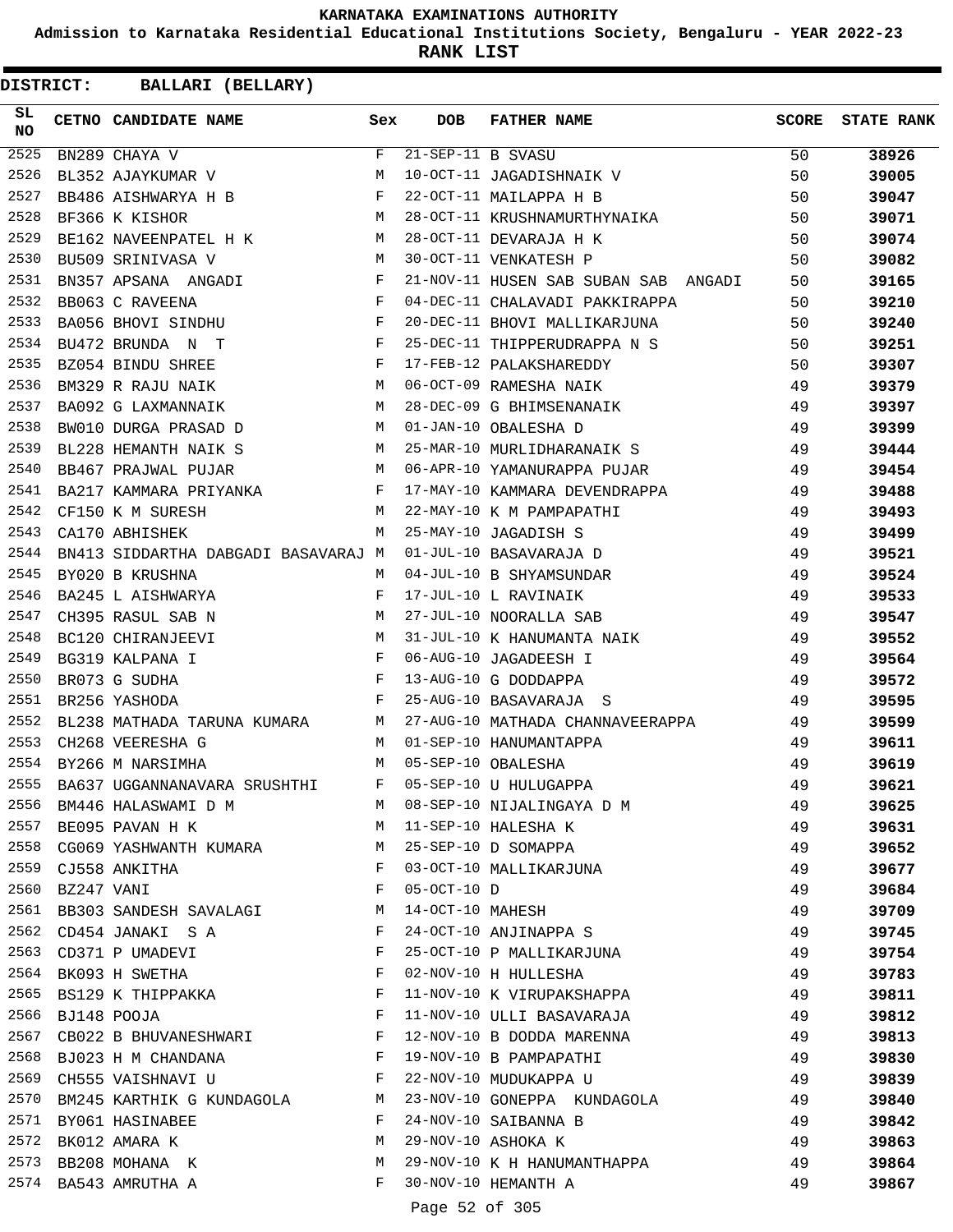**Admission to Karnataka Residential Educational Institutions Society, Bengaluru - YEAR 2022-23**

**RANK LIST**

| SL<br>NO | CETNO CANDIDATE NAME Sex                                                         |                | <b>DOB</b>        | <b>FATHER NAME</b>                                    | SCORE | <b>STATE RANK</b> |
|----------|----------------------------------------------------------------------------------|----------------|-------------------|-------------------------------------------------------|-------|-------------------|
| 2575     | CB335 MEGHANA                                                                    | F              |                   | 30-NOV-10 G MAREEPPA<br>30-NOV-10 VIJAYENDRA V        | 49    | 39868             |
| 2576     | BT342 PAVANKYMAR V                                                               | M              |                   |                                                       | 49    | 39870             |
| 2577     | $\mathbf{F}$ . The contract of the contract of $\mathbf{F}$<br>CE415 ARCHANA G R |                |                   | 01-DEC-10 RUDRAYYA G H                                | 49    | 39873             |
| 2578     | BM226 PAVITRA LACHAPNVAR F                                                       |                |                   | 01-DEC-10 KOTEPPA LACHAPNVAR                          | - 49  | 39876             |
| 2579     | CK209 MANIKANTA                                                                  | <b>M</b>       |                   | 08-DEC-10 RAMANJINI                                   | -49   | 39891             |
| 2580     | BL297 GUNASAGARA NANDIHALLI M                                                    |                |                   | 11-DEC-10 GONIBASAPPA NANDIHALLI 49                   |       | 39902             |
| 2581     | BD063 KAVYA R                                                                    | $\mathbf{F}$   | 11-DEC-10 RAVI    |                                                       | 49    | 39904             |
| 2582     | BM143 K SAMRIN                                                                   | $\mathbf{F}$   |                   | 28-DEC-10 K BABUSAHEB                                 | 49    | 39963             |
| 2583     | CD088 BHAVANA B V                                                                | F              |                   | 04-JAN-11 VEERESHA B                                  | 49    | 40021             |
| 2584     | BM100 SATHEESHA H<br><b>Example 19</b> M                                         |                |                   | 06-JAN-11 KARIYAPPA H                                 | 49    | 40037             |
| 2585     | BA576 VIKASA T                                                                   | M              |                   | 07-JAN-11 BASAVARAJA T                                | 49    | 40043             |
| 2586     | CH563 RAKSHITHA D<br>CJ400 LAKASHMI F                                            |                |                   | 08-JAN-11 RAMANAGWODA D                               | 49    | 40044             |
| 2587     |                                                                                  |                | 14-JAN-11 MAREPPA |                                                       | 49    | 40063             |
| 2588     | $\mathbf{F}$ and $\mathbf{F}$ are the set of $\mathbf{F}$<br>CD347 HAMSA PRIYA   |                |                   | 19-JAN-11 GAVISIDDAPPA                                | 49    | 40086             |
| 2589     | CE135 GAVISIDHANAGOUDA H M                                                       |                |                   | 20-JAN-11 MAHARUDRAGOUDA                              | 49    | 40089             |
| 2590     | $\mathbf{F}$<br>BG048 NAYANA V S                                                 |                |                   | 21-JAN-11 SHRINIVASA V                                | 49    | 40096             |
| 2591     | CD118 G P DIVYASHRI F                                                            |                |                   | 25-JAN-11 G PENNAPPA                                  | 49    | 40112             |
| 2592     | BR173 S A JJAYYA<br>$M_{\odot}$                                                  |                |                   | 28-JAN-11 SIDDAPPA                                    | 49    | 40124             |
| 2593     | CH218 SHIVAPPA                                                                   | M              |                   | 30-JAN-11 KARAMINCHAPPA                               | 49    | 40133             |
| 2594     | $M_{\rm H}$ and $M_{\rm H}$<br>BW092 G SHIVAMANI                                 |                |                   | 06-FEB-11 G PANDURANGA                                | 49    | 40155             |
| 2595     | BU371 SANJAY REDDY DR M                                                          |                |                   | 06-FEB-11 RAVEESH D                                   | 49    | 40157             |
| 2596     | BU076 GALI SHEKHARAJA M                                                          |                |                   | 10-FEB-11 GALI NAGEESHA                               | 49    | 40171             |
| 2597     | $\mathbf{F}$ and $\mathbf{F}$ and $\mathbf{F}$<br>BW016 SAMATHA M                |                |                   | 15-FEB-11 MANJUNATH M                                 | 49    | 40199             |
| 2598     | BB369 AYISHA U                                                                   |                |                   | 17-FEB-11 SUBAN SAB U                                 | 49    | 40205             |
| 2599     | BJ275 KAVYA                                                                      | $\mathbf{F}$   |                   | 21-FEB-11 GOVINDA NAIK                                | 49    | 40221             |
| 2600     | $\mathbf{F}$ and the state of the state $\mathbf{F}$<br>CD351 SHRAVANTHI R       |                |                   | 27-FEB-11 HULIRAJA                                    | 49    | 40255             |
| 2601     | BT025 BM SHREE LINGESHWARA M                                                     |                |                   | 01-MAR-11 B M MANJUNATHA                              | 49    | 40263             |
| 2602     | CK176 K GEETHA                                                                   | $\mathbf{F}$   |                   | 03-MAR-11 NINGAPPA K                                  | 49    | 40275             |
| 2603     | BA096 T SWAPNA                                                                   | F              |                   | 07-MAR-11 T SRINIVASA                                 | 49    | 40294             |
| 2604     | BH353 NIKHITHA                                                                   | F              |                   | 08-MAR-11 PARASHURAMA B                               | 49    | 40299             |
| 2605     | BJ293 MENAKA K                                                                   | F              |                   | 17-MAR-11 THIPPESWAMY K                               | 49    | 40344             |
|          | 2606 BT369 MAHAMAD AJAGAR KHAN M                                                 |                |                   | 21-MAR-11 HUSSAIN KHAN                                | 49    | 40359             |
|          | 2607 BP200 BHAVANI V                                                             | $\mathbf{F}$   |                   | 23-MAR-11 VEERESHA V                                  | 49    | 40375             |
| 2608     | <b>M</b><br>BJ203 YUVARAJ H                                                      |                |                   | 25-MAR-11 HANUMANTHAPPA H                             | 49    | 40391             |
| 2609     | BR233 YUVARAJ TALAVARA S M M                                                     |                |                   | 25-MAR-11 MAHANTESH S                                 | 49    | 40392             |
|          | 2610 BX017 YOGEESWARI N                                                          | F              |                   | 26-MAR-11 BHASKAR REDDY N                             | 49    | 40401             |
|          | 2611 CA273 B TANVEER                                                             | M              |                   | 29-MAR-11 B BABUSAB                                   | 49    | 40406             |
| 2612     | BF476 SHANTESHA A H                                                              | M              |                   | 29-MAR-11 HALESHA A H<br>49                           |       | 40410             |
| 2613     | CA322 SADHIK KHAJESAB NADAF                                                      | M              |                   | 30-MAR-11 KHAJESAB NADAF 49                           |       | 40417             |
|          | 2614 BF508 SHASHIDHARA S                                                         | M              |                   | 30-MAR-11 JAGADISHA                                   | - 49  | 40418             |
|          | 2615 BF157 KARADI DIVYA                                                          | $\mathbb{F}$ . |                   | 01-APR-11 KARADI REVANASIDDAPPA 49                    |       | 40427             |
| 2616     | BN423 SATHISH VADDATTI M 04-APR-11 SURESH VADDATTI                               |                |                   | 49                                                    |       | 40442             |
| 2617     | BN277 KHUTIJA BEE KADABAGERI F                                                   |                |                   | 06-APR-11 RAJA SAB KADABAGERI                         | - 49  | 40455             |
|          | 2618 BS087 NAGARAJA K R                                                          | M              |                   | 06-APR-11 RAGHAVENDRA K L                             | 49    | 40456             |
|          | 2619 BA394 POORVI K                                                              | $\mathbf{F}$   |                   | 12-APR-11 KOTRESH S B                                 | 49    | 40493             |
| 2620     | BH015 S GEETA<br>$\mathbf{F}$ and $\mathbf{F}$                                   |                |                   | 12-APR-11 S PALAKSHI<br>49                            |       | 40495             |
| 2621     | BH011 MANASA S K $$\rm F$$                                                       |                |                   | 14-APR-11 SURENDRA K S 49                             |       | 40508             |
|          | 2622 BB041 BANDERA LATHA F                                                       |                |                   | 19-APR-11 B GOVINDAPPA                                | 49    | 40532             |
|          |                                                                                  |                |                   | 2623 CJ152 DHANUNJAYA B R M 23-APR-11 KALINGANA GOUDA | 49    | 40550             |
|          | 2624 BN325 DIVYA HANUMANTHAPPA HAVERI F                                          |                |                   | 29-APR-11 HANUMANTHAPPA HAVERI 49                     |       | 40580             |
|          |                                                                                  |                | Page 53 of 305    |                                                       |       |                   |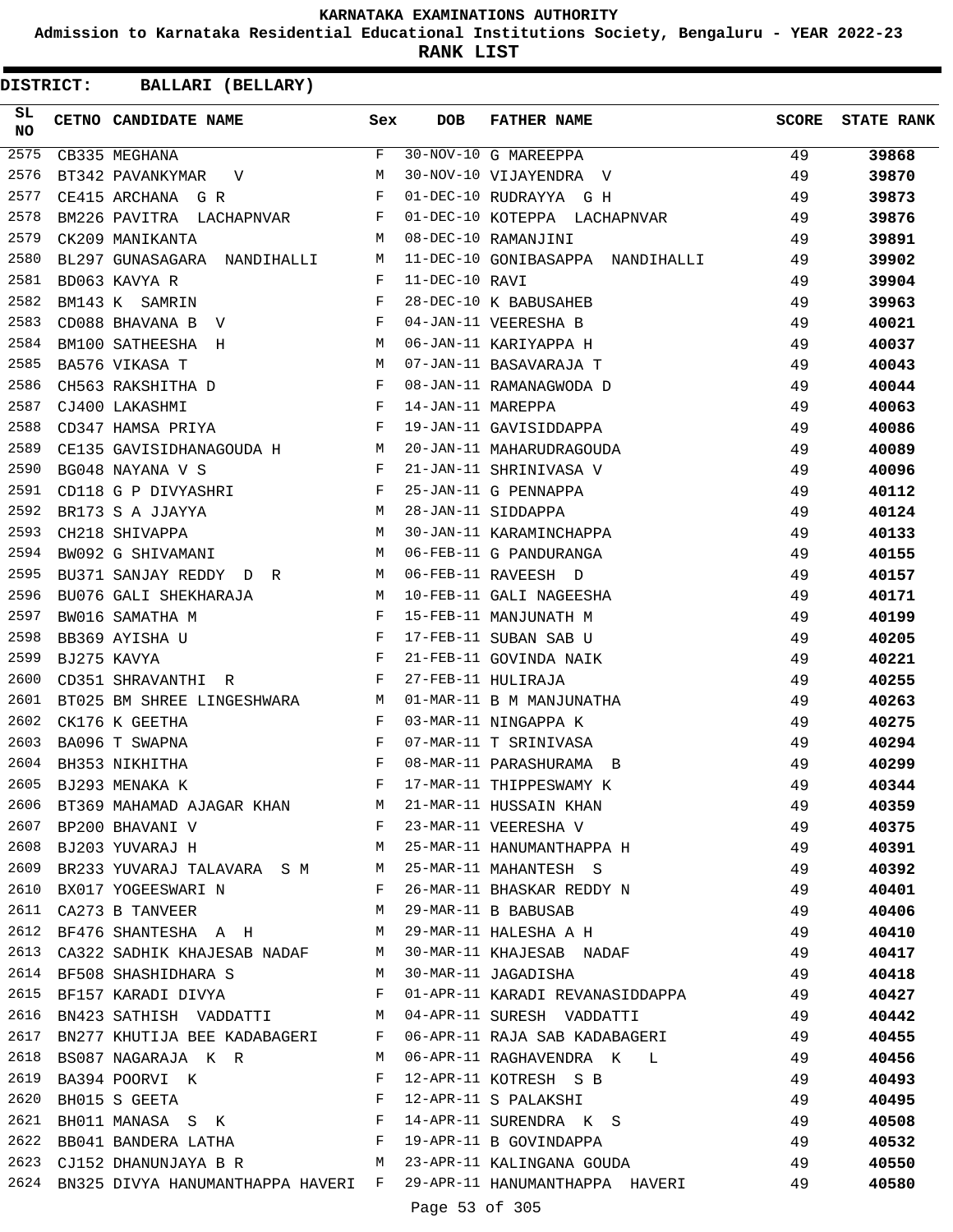**Admission to Karnataka Residential Educational Institutions Society, Bengaluru - YEAR 2022-23**

**RANK LIST**

| SL<br>NO | CETNO CANDIDATE NAME                                                                                                                                                                                                                                  | Sex          | <b>DOB</b>        | FATHER NAME                       | <b>SCORE</b> | <b>STATE RANK</b> |
|----------|-------------------------------------------------------------------------------------------------------------------------------------------------------------------------------------------------------------------------------------------------------|--------------|-------------------|-----------------------------------|--------------|-------------------|
| 2625     | BF255 VINAYAKA N K                                                                                                                                                                                                                                    | M            |                   | 04-MAY-11 NAGARAJ K               | 49           | 40611             |
| 2626     | CB019 B VASANTH KUMAR                                                                                                                                                                                                                                 | M            |                   | 05-MAY-11 BAVIKATTE RAMANANNA     | 49           | 40615             |
| 2627     | BV071 G PRAKASHA                                                                                                                                                                                                                                      | M            |                   | 05-MAY-11 G BALARAJA              | 49           | 40617             |
| 2628     | CJ453 DHIRA KUMARA                                                                                                                                                                                                                                    | M            |                   | 08-MAY-11 VEERESHA                | 49           | 40633             |
| 2629     | BU429 PRATHIBHA B S F                                                                                                                                                                                                                                 |              |                   | 08-MAY-11 BASAVARAJA P            | 49           | 40634             |
| 2630     | BT074 G N MANIPRASAD M                                                                                                                                                                                                                                |              |                   | 10-MAY-11 G N NAGESHA             | 49           | 40646             |
| 2631     | CF263 N SANTHOS                                                                                                                                                                                                                                       |              |                   | M 17-MAY-11 RENUKAREDDY           | 49           | 40695             |
| 2632     | BP244 vijayalakshmi Kanada F 22-MAY-11 heerya naik l                                                                                                                                                                                                  |              |                   |                                   | 49           | 40730             |
| 2633     | BZ324 K GURUPAMPAPATHI M 24-MAY-11 K ASHOK                                                                                                                                                                                                            |              |                   |                                   | 49           | 40740             |
| 2634     | BA342 BINDUSRI P<br>$\mathbf{F}$ and the set of the set of the set of the set of the set of the set of the set of the set of the set of the set of the set of the set of the set of the set of the set of the set of the set of the set of the set of |              |                   | 25-MAY-11 CHANNABASAPPA P         | 49           | 40746             |
| 2635     | $\mathbf{F}$<br>CH044 SHRAVANI                                                                                                                                                                                                                        |              |                   | 25-MAY-11 BASAVARAJA              | 49           | 40752             |
| 2636     | BN161 KERALLI GOURAMMA F                                                                                                                                                                                                                              |              |                   | 26-MAY-11 KERALLI PARASAPPA       | 49           | 40758             |
| 2637     | M <sub>1</sub><br>BJ202 CHAND BASHA P                                                                                                                                                                                                                 |              |                   | 29-MAY-11 RAMJANALI               | 49           | 40771             |
| 2638     | BW605 Y PRAVEEN KUMAR M                                                                                                                                                                                                                               |              |                   | 01-JUN-11 Y VENKATESH             | 49           | 40807             |
| 2639     | $\mathbf{F}$ and $\mathbf{F}$ and $\mathbf{F}$<br>CK303 VEENAKUMAARI                                                                                                                                                                                  |              | 09-JUN-11 VEERESH |                                   | 49           | 40860             |
| 2640     | M<br>BE214 M R PUNITHA                                                                                                                                                                                                                                |              |                   | 10-JUN-11 RAMAPPA MANDKAPPARA     | 49           | 40864             |
| 2641     | BV088 SAGAR NAYAK MK                                                                                                                                                                                                                                  | M            |                   | 10-JUN-11 RAVI NAYAK              | 49           | 40869             |
| 2642     | BA609 SHAHANA BEGAM B                                                                                                                                                                                                                                 | F            |                   | 13-JUN-11 NABISAB B               | 49           | 40887             |
| 2643     | CK295 ANJUMA                                                                                                                                                                                                                                          | F            |                   | 18-JUN-11 YUNUSVALI               | 49           | 40916             |
| 2644     | CE554 CHINTU                                                                                                                                                                                                                                          | F            |                   | 19-JUN-11 KRISHNA NAIK            | 49           | 40928             |
| 2645     | $\mathbf{F}$ and $\mathbf{F}$ and $\mathbf{F}$<br>BR161 SINDHU R K                                                                                                                                                                                    |              |                   | 21-JUN-11 KOTRESH R               | 49           | 40943             |
| 2646     | BR227 SANJAY K V<br><b>Example 20</b> M                                                                                                                                                                                                               |              |                   | 27-JUN-11 VEERABHADRAPPA K        | 49           | 40979             |
| 2647     | $\mathbf{F}$ and $\mathbf{F}$<br>BW437 PALLAVI                                                                                                                                                                                                        |              |                   | 28-JUN-11 POMPAPATHI              | 49           | 40985             |
| 2648     | CK020 KAVYA SHREE                                                                                                                                                                                                                                     | F            |                   | 30-JUN-11 RAGHAVENDRA B           | 49           | 40997             |
| 2649     | BE264 NARAPLAR SACHIN                                                                                                                                                                                                                                 | M            |                   | 30-JUN-11 NARAPLAR BHUMESHI       | 49           | 40999             |
| 2650     | BC213 KIRANAKUMARA Y                                                                                                                                                                                                                                  | M            |                   | 01-JUL-11 KOTRESHA Y              | 49           | 41004             |
| 2651     | BU455 KUSUMA                                                                                                                                                                                                                                          | F            |                   | 01-JUL-11 KRISHNA MURTHY          | 49           | 41006             |
| 2652     | BR143 SNEHA G                                                                                                                                                                                                                                         | F            |                   | 01-JUL-11 P GOPINAIKA             | 49           | 41010             |
| 2653     | M <sub>1</sub><br>BL134 HAREESHA TALAKALLU                                                                                                                                                                                                            |              |                   | 02-JUL-11 LOKESHA T               | 49           | 41017             |
| 2654     | BN402 INDUBAI                                                                                                                                                                                                                                         | F            |                   | 10-JUL-11 NAGARAJNAIK V           | 49           | 41054             |
| 2655     | BX355 VIJAY K                                                                                                                                                                                                                                         | М            |                   | 11-JUL-11 YAMANURAPPA             | 49           | 41068             |
| 2656     | BN088 GONALA YUKTA GONAL                                                                                                                                                                                                                              | F            |                   | 12-JUL-11 MANJUNATHA GONALA GONAL | 49           | 41073             |
| 2657     | BX402 SAI CHARAN                                                                                                                                                                                                                                      | M            |                   | 16-JUL-11 AMBAJI SARDAR DEVAMANE  | 49           | 41099             |
| 2658     | CG042 SHIVAKUMAR S                                                                                                                                                                                                                                    | M            | 16-JUL-11 JALALEE |                                   | 49           | 41101             |
| 2659     | CG041 B VIJAYA SIMHA                                                                                                                                                                                                                                  | M            |                   | 18-JUL-11 BATTIGI SIDDAPPA        | 49           | 41110             |
|          | 2660 BY179 MANDARA                                                                                                                                                                                                                                    | F            |                   | 25-JUL-11 NAGARAJA                | 49           | 41152             |
| 2661     | BT164 HARSHAVARDHAN B R                                                                                                                                                                                                                               | М            |                   | 30-JUL-11 RAVICHANDRA B           | 49           | 41187             |
| 2662     | BQ453 DIVYA K                                                                                                                                                                                                                                         | F            |                   | 31-JUL-11 RAMESHA K               | 49           | 41200             |
| 2663     | BM435 URAL ASHVINI                                                                                                                                                                                                                                    | F            |                   | 31-JUL-11 URAL SHARANABASAPA      | 49           | 41204             |
|          | 2664 BF380 SINDHU B R                                                                                                                                                                                                                                 | $\mathbf{F}$ |                   | 01-AUG-11 RAMESH B                | 49           | 41207             |
| 2665     | BG282 MEGHANA H                                                                                                                                                                                                                                       | F            |                   | 10-AUG-11 DEVENDRAPPA H           | 49           | 41259             |
| 2666     | BU062 THIPPESH                                                                                                                                                                                                                                        | M            |                   | 15-AUG-11 PAPAIAH K               | 49           | 41285             |
| 2667     | BL050 SANJAYA KOTRESH BALEGARA                                                                                                                                                                                                                        | M            |                   | 21-AUG-11 KOTRESH SIDDALINGAPPA   | 49           | 41312             |
|          |                                                                                                                                                                                                                                                       |              |                   | BALEGARA                          |              |                   |
| 2668     | BA403 ARPITHA H R                                                                                                                                                                                                                                     | F            |                   | 24-AUG-11 HANUMANTHAPPA C         | 49           | 41324             |
| 2669     | BY278 H PAVAN                                                                                                                                                                                                                                         | M            |                   | 25-AUG-11 H VENKATESH             | 49           | 41330             |
| 2670     | BH163 KEERTHI                                                                                                                                                                                                                                         | F            |                   | 25-AUG-11 KRISHNAPPA              | 49           | 41331             |
| 2671     | BG310 GAGANA G M                                                                                                                                                                                                                                      | $\mathbf{F}$ |                   | 28-AUG-11 MALLIKARJUN B           | 49           | 41347             |
| 2672     | BA389 PRAGNA K                                                                                                                                                                                                                                        | F            |                   | 01-SEP-11 MAHESHA K               | 49           | 41368             |
| 2673     | BU342 GOUTAM K CHITRAGARA                                                                                                                                                                                                                             | M            |                   | 09-SEP-11 KOTESHWARA C            | 49           | 41402             |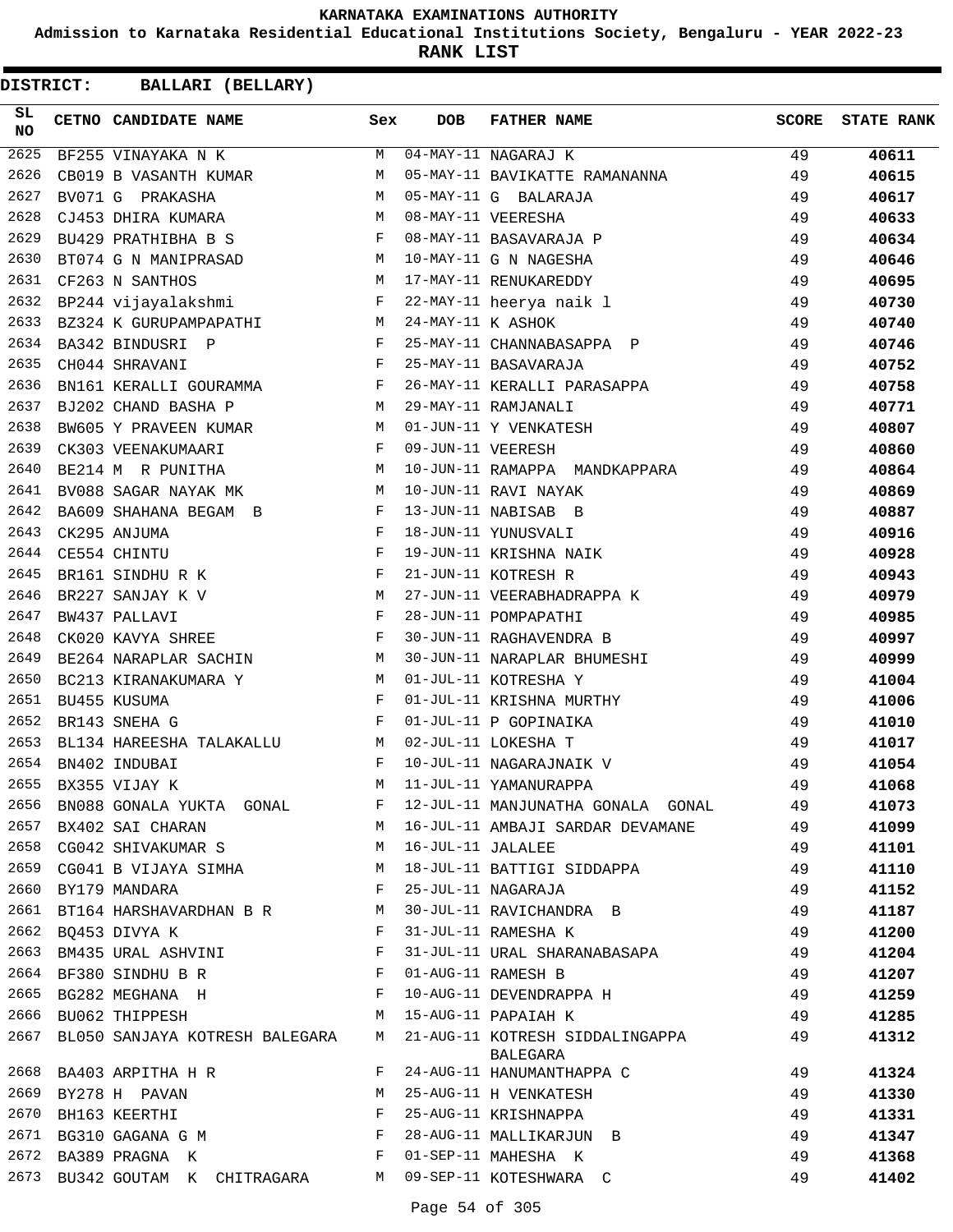**Admission to Karnataka Residential Educational Institutions Society, Bengaluru - YEAR 2022-23**

**RANK LIST**

**DISTRICT:** CC **BALLARI (BELLARY)**

| SL<br><b>NO</b> | CETNO CANDIDATE NAME Sex                                                                                                                                                                                               |   | <b>DOB</b>        | FATHER NAME                                                                          | <b>SCORE</b> | <b>STATE RANK</b> |
|-----------------|------------------------------------------------------------------------------------------------------------------------------------------------------------------------------------------------------------------------|---|-------------------|--------------------------------------------------------------------------------------|--------------|-------------------|
| 2674            | BM391 S M SHREYA                                                                                                                                                                                                       | F |                   | 09-SEP-11 MANJUNATHA GOUDA S 49                                                      |              | 41404             |
| 2675            | CD183 DILEEP A                                                                                                                                                                                                         | M |                   | 49<br>12-SEP-11 VEERANA GOWDA A                                                      |              | 41412             |
| 2676            | M<br>CA010 KIRAN R P                                                                                                                                                                                                   |   |                   | 15-SEP-11 RAMESHA POOJARI                                                            | 49           | 41427             |
| 2677            | M<br>BR279 LOHITH S                                                                                                                                                                                                    |   |                   | 15 SEP 11 NATIONAL LOCOTICAL<br>17-SEP-11 SOMASHEKHARA S<br>01-OCT-11 V RAJASHEKHARA | 49           | 41441             |
| 2678            | CH550 LAKSHMIKANTHA V M                                                                                                                                                                                                |   |                   |                                                                                      | 49           | 41492             |
| 2679            | <b>M</b><br>CF008 DHRUVA A M                                                                                                                                                                                           |   |                   | 10-OCT-11 ANJINAPPA MADDER 49                                                        |              | 41525             |
| 2680            | $\mathbf{F}$<br>CH172 K NANDINI                                                                                                                                                                                        |   |                   | 49<br>23-OCT-11 K VEERESHA                                                           |              | 41576             |
| 2681            | BY151 K SHRINIVASA M                                                                                                                                                                                                   |   |                   | 27-OCT-11 KALLUMANE SANNAJADEPPA 49                                                  |              | 41591             |
| 2682            | $\frac{M}{F}$<br>$\label{eq:1}$<br>$\frac{1}{F}$<br>CH396 REKHA P                                                                                                                                                      |   |                   | 27-OCT-11 BHIMASENA                                                                  | 49           | 41593             |
| 2683            | BV253 HARSHITHA M                                                                                                                                                                                                      |   |                   | 30-OCT-11 MRUTHYUNJAYA G P 49                                                        |              | 41606             |
| 2684            | M<br>BQ102 GANESHA G                                                                                                                                                                                                   |   |                   | 03-NOV-11 NIRANJANA GOWDA G $49$ 14-NOV-11 VEERANNA T $49$                           |              | 41619             |
| 2685            | $\mathbf{F}$<br>BG140 ISWARYA V                                                                                                                                                                                        |   |                   | 14-NOV-11 VEERANNA T                                                                 |              | 41655             |
| 2686            | BE102 MOTEPPARA HARSHITHA F                                                                                                                                                                                            |   |                   | 16-NOV-11 MOTEPPARA KENCHAPPA                                                        | 49           | 41667             |
| 2687            | $\mathbb F$ . The set of $\mathbb F$<br>BW193 BINDUSHRI K                                                                                                                                                              |   |                   | 27-NOV-11 DODDABASAPPA KARMINCHI K 49                                                |              | 41709             |
| 2688            | BR041 SPOORTHI G S F                                                                                                                                                                                                   |   |                   | 29-NOV-11 SIDDANAGOUDA G                                                             | 49           | 41714             |
| 2689            | BT111 BHOMIKA D S F<br>CE148 K KIRAN M                                                                                                                                                                                 |   |                   | 07-DEC-11 SHESHAGIRI D                                                               | 49           | 41738             |
| 2690            |                                                                                                                                                                                                                        |   |                   | 12-DEC-11 K NAGARAJ                                                                  | 49           | 41744             |
| 2691            | BT398 H MAHESHWARI F                                                                                                                                                                                                   |   |                   | 20-DEC-11 DURUGESHA                                                                  | 49           | 41768             |
| 2692            |                                                                                                                                                                                                                        |   |                   | 21-DEC-11 RAMANJINI M                                                                | 49           | 41773             |
| 2693            | $\begin{array}{lllllllllllll} \texttt{BW039 KISHOR} & \texttt{M} & \texttt{M} & \texttt{M} \\ \texttt{CA187 SANJANA} & & \texttt{F} & \texttt{F} \\ \texttt{BD096 SINCHANA} & \texttt{M} & & \texttt{F} & \end{array}$ |   |                   | 23-DEC-11 B SIDDAPPA                                                                 | 49           | 41784             |
| 2694            |                                                                                                                                                                                                                        |   |                   | 30-DEC-11 VAMADEVA M                                                                 | 49           | 41804             |
| 2695            | CC041 A P SUPRIYA $F$                                                                                                                                                                                                  |   |                   | 09-JAN-12 PAMPANAGOUDA                                                               | 49           | 41821             |
| 2696            | $\mathbf{F}$ and $\mathbf{F}$ and $\mathbf{F}$<br>BG313 MAYA K                                                                                                                                                         |   |                   | 31-JAN-12 KUBERAPPA                                                                  | 49           | 41844             |
| 2697            | BA648 GANESHA KAMPLI M                                                                                                                                                                                                 |   |                   | 01-FEB-12 BASAVARAJA KAMPLI                                                          | - 49         | 41845             |
| 2698            | $\mathbb{F}^{\mathbb{Z}}$ . The set of $\mathbb{F}^{\mathbb{Z}}$<br>BL358 RAKSHITHA K                                                                                                                                  |   |                   | 26-APR-12 DURUGAPPA KURI                                                             | 49           | 41874             |
| 2699            | BK156 CHANDRAMATHI K M                                                                                                                                                                                                 |   |                   | 07-JUL-12 KUBERANAIK T<br>49                                                         |              | 41879             |
| 2700            | M<br>BN125 RAGHU M                                                                                                                                                                                                     |   |                   | 10-OCT-09 HANUMANTHAPPA M                                                            | 48           | 41907             |
| 2701            | BP394 LAKSHMI KARIYAPPANAVARU F                                                                                                                                                                                        |   |                   | 01-JAN-10 ANANDA KARIYAPPANAVARU                                                     | 48           | 41927             |
| 2702            | BY313 PRAJWAL M                                                                                                                                                                                                        | M |                   | 01-JAN-10 BAGAPPA M                                                                  | 48           | 41930             |
| 2703            | BT378 P CHINNU                                                                                                                                                                                                         | F | 05-MAR-10 PALAIAH |                                                                                      | 48           | 41953             |
| 2704            | CA361 M PRATHIBHA                                                                                                                                                                                                      | F |                   | 10-MAR-10 M LINGANA GOUDA                                                            | 48           | 41958             |
| 2705            | BF165 KUSUMA H                                                                                                                                                                                                         | F |                   | 23-MAR-10 VENKATESHA H                                                               | 48           | 41970             |
| 2706            | CJ242 ADARSH                                                                                                                                                                                                           | M |                   | 01-APR-10 BASAVARAJA                                                                 | 48           | 41974             |
| 2707            | BW444 SHANKAR U                                                                                                                                                                                                        | M |                   | 06-APR-10 CHANDRASHEKAR ULTHI                                                        | 48           | 41979             |
|                 | 2708 BP329 BHAVANA PATAGE F                                                                                                                                                                                            |   |                   | 04-MAY-10 MARUTHI PATAGE                                                             | 48           | 41999             |
|                 | 2709 BK143 K TARUN KUMAR                                                                                                                                                                                               | M |                   | 26-MAY-10 K TAATAYYA                                                                 | 48           | 42006             |
| 2710            | BE027 B PRAMODA                                                                                                                                                                                                        | M |                   | 31-MAY-10 B DEVENDRA                                                                 | 48           | 42007             |
| 2711            | BM471 BHARATKUMAR CHAKARI                                                                                                                                                                                              | M |                   | 31-MAY-10 DYAMAPPA CHAKARI                                                           | 48           | 42008             |
| 2712            | CB147 K DHANUSH REDDY                                                                                                                                                                                                  | M |                   | 01-JUN-10 K SHASWATHA REDDY                                                          | 48           | 42009             |
|                 | 2713 BQ042 S MAHESHA                                                                                                                                                                                                   | M |                   | 16-JUN-10 S SANNAKARIYAPPA                                                           | 48           | 42025             |
|                 | 2714 BG357 M URMILA                                                                                                                                                                                                    | F |                   | 08-JUL-10 M HANUMANTHAPPA                                                            | 48           | 42048             |
| 2715            | CH357 B TIRUMALA NAYAK                                                                                                                                                                                                 | M |                   | 03-AUG-10 B GURULINGAPPA                                                             | 48           | 42071             |
|                 | 2716 BE146 K MANU                                                                                                                                                                                                      | M | 05-AUG-10 K RAVI  |                                                                                      | 48           | 42073             |
|                 | 2717 BE111 H RAJESWARI                                                                                                                                                                                                 | F |                   | 15-AUG-10 H MAHESHA                                                                  | 48           | 42102             |
| 2718            | CH599 SAI SANNIT M                                                                                                                                                                                                     | M |                   | 25-AUG-10 VENKATARAW                                                                 | 48           | 42118             |
| 2719            | BA607 T SINDHU                                                                                                                                                                                                         | F |                   | 25-AUG-10 T JAMBHUNATHA                                                              | 48           | 42119             |
| 2720            | BW061 D SHARATH KUMAR M                                                                                                                                                                                                |   |                   | 27-AUG-10 D KANTHA RAO                                                               | 48           | 42121             |
|                 | 2721 BD112 HADAPADA SANJAY KUMAR M                                                                                                                                                                                     |   |                   | 31-AUG-10 HADAPADA SHIVARAJ                                                          | 48           | 42128             |
|                 | 2722 BL288 SANDYA A G                                                                                                                                                                                                  | F |                   | 08-SEP-10 VIJAYAGOUDA A G                                                            | 48           | 42146             |
|                 | 2723 BH080 SAHANA                                                                                                                                                                                                      | F |                   | 18-SEP-10 VENKATESH                                                                  | 48           | 42167             |

Page 55 of 305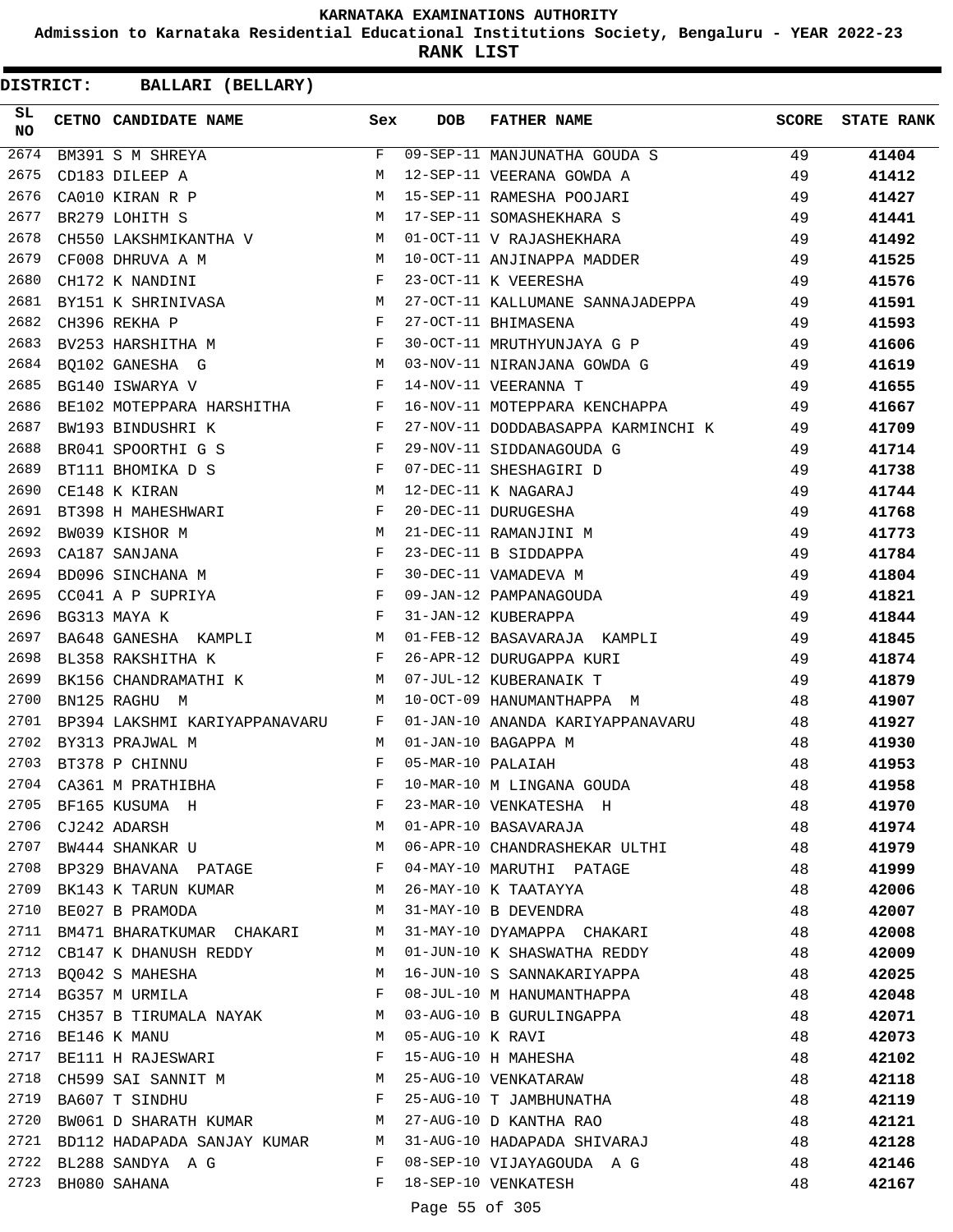**Admission to Karnataka Residential Educational Institutions Society, Bengaluru - YEAR 2022-23**

**RANK LIST**

| <b>DISTRICT:</b> |                | BALLARI (BELLARY)                                                    |             |                   |                                                                               |              |                   |
|------------------|----------------|----------------------------------------------------------------------|-------------|-------------------|-------------------------------------------------------------------------------|--------------|-------------------|
| SL.<br><b>NO</b> |                | CETNO CANDIDATE NAME                                                 | Sex         | <b>DOB</b>        | <b>FATHER NAME</b>                                                            | <b>SCORE</b> | <b>STATE RANK</b> |
| 2724             |                | CE049 SRUJAN HANUMANTHAPPA<br>CHOUKALI                               | M           |                   | 05-OCT-10 CHOUKALI HANUMANTHAPPA                                              | 48           | 42205             |
| 2725             |                | BP261 PRAJWAL                                                        | M           |                   | 10-OCT-10 NAGARAJA NAIK                                                       | 48           | 42222             |
| 2726             |                | BM234 BHARGAVI KURUVATTI                                             | F           |                   | 13-OCT-10 SHREEDHARA KURUVATTI                                                | 48           | 42227             |
| 2727             |                | BJ285 RAHUL                                                          | M           |                   | 18-OCT-10 RAVINAIK                                                            | 48           | 42238             |
| 2728             |                | BA441 S B CHANDU                                                     | M           |                   | 22-OCT-10 S B NAGARAJA                                                        | 48           | 42255             |
| 2729             |                | BV124 DARSHAN M                                                      | M           |                   | 24-OCT-10 PRABHUDEVA M                                                        | 48           | 42261             |
| 2730             |                | BA474 KIRAN KUMAR<br>M                                               | M           |                   | 31-OCT-10 DODDABASAPPA M                                                      | 48           | 42280             |
| 2731             |                | BN387 MAHASHWETA NAGARAJ<br>TAYAMMANAVAR                             | F           |                   | 01-NOV-10 NAGARAJ RAMANNA TAYAMMANAVAR                                        | 48           | 42282             |
| 2732             |                | BT096 BASAVARAJA B                                                   | M           | 04-NOV-10 AJJAYYA |                                                                               | 48           | 42289             |
| 2733             |                | BE060 D R PRAJWAL                                                    | M           |                   | 04-NOV-10 D R RAMESHA                                                         | 48           | 42290             |
| 2734             |                | BN264 NAVEENA KOTRESHAPPA<br><b>BIDARAHALLI</b>                      | M           |                   | 08-NOV-10 KOTRESHAPPA DEVENDRAPPA<br><b>BIDARAHALLI</b>                       | 48           | 42310             |
| 2735             |                | BT355 YESHAS G                                                       | M           |                   | 09-NOV-10 RAJASHEKAR GOWDA G                                                  | 48           | 42317             |
| 2736             |                | CG103 YUGANDHARA G S                                                 | M           |                   | 09-NOV-10 SAVARAPPA P                                                         | 48           | 42318             |
| 2737             |                | BF028 B KALAMMA                                                      | F           |                   | 10-NOV-10 B CHANDRAPPA                                                        | 48           | 42321             |
| 2738             |                | CG043 DEEPIKA M                                                      | F           |                   | 18-NOV-10 DEVAREDDY M                                                         | 48           | 42353             |
| 2739             |                | BE148 K POOJA                                                        | $_{\rm F}$  |                   | 21-NOV-10 K SHIVALINGAPPA                                                     | 48           | 42365             |
| 2740             | <b>BL174 P</b> | PANKAJAKUMARA                                                        | М           | 04-DEC-10 PORYA   | NAIK                                                                          | 48           | 42400             |
| 2741             |                | BL103 HANNI<br>VEERENDRAKUMAR                                        | M           | 01-JAN-11 HANNI   | CHANDRASHEKHARA                                                               | 48           | 42491             |
| 2742             |                | BT012 O R AKASH                                                      | M           |                   | 01-JAN-11 O RAMESH                                                            | 48           | 42503             |
| 2743             |                | CK230 SHANTHA N V                                                    | F           |                   | 05-JAN-11 NEELAKANTA K V                                                      | 48           | 42538             |
| 2744             |                | BE255 NAGARAJA K N                                                   | M           |                   | 09-JAN-11 NAGARAJA K                                                          | 48           | 42559             |
| 2745             |                | BA347 SPOORTHY I M                                                   | F           |                   | 09-JAN-11 SIDDALINGA SWAMY I M                                                | 48           | 42560             |
| 2746             |                | BK346 V ANUSHA                                                       | F           |                   | 09-JAN-11 V JAYAPPA                                                           | 48           | 42561             |
| 2747             |                | BE308 VARSHINI<br>H                                                  | F           |                   | 13-JAN-11 MAHALINGA H                                                         | 48           | 42576             |
| 2748             |                | BG222 SPURTHI<br>к м                                                 | F           |                   | 16-JAN-11 MANJUNATHA K                                                        | 48           | 42587             |
| 2749             |                | BN306 KARTHIKA KULAYILLADA                                           | M           |                   | 23-JAN-11 NAGARAJAPPA KULAYILLADA                                             | 48           | 42613             |
| 2750             |                | BP197 S ROHIT                                                        | М           |                   | 27-JAN-11 SEVYA NAIK                                                          | 48           | 42626             |
| 2751             |                | BA613 TALAVARA RAMAKRISHNA                                           | M           |                   | 27-JAN-11 HANUMANTHAPPA T                                                     | 48           | 42627             |
| 2752             |                | BA509 C KARADI DURUGESH                                              | M           |                   | 29-JAN-11 NAGARAJA J                                                          | 48           | 42633             |
| 2753             |                | BX127 YASHWANTH H                                                    |             |                   | 01-FEB-11 H RAAMANAGOUDA                                                      | 48           | 42646             |
|                  |                |                                                                      |             |                   |                                                                               | 48           | 42648             |
|                  |                |                                                                      |             |                   |                                                                               | 48           | 42673             |
| 2756             |                |                                                                      |             |                   | BQ273 SHARAT JAVALI M 13-FEB-11 SUDHAKARA J                                   | 48           | 42699             |
| 2757             |                |                                                                      |             |                   | BE245 BASAVARAJA MELLEKATTE M 14-FEB-11 MELAKATTI MARUTHI                     | 48           | 42700             |
| 2758             |                | BZ221 K NAGAVENI                                                     | F           |                   | 16-FEB-11 DYAVANNA                                                            | 48           | 42707             |
|                  |                | 2759 BD219 HEMAVATHI S P                                             | $\mathbb F$ |                   | 17-FEB-11 HANUMANTHANAIK S                                                    | 48           | 42714             |
|                  |                | 2760 BD317 PAVAN R M                                                 |             |                   | 17-FEB-11 SHIVAKUMARA RANGANNARA 48                                           |              | 42715             |
|                  |                | 2761 BS206 SAVITHA M                                                 |             |                   | 17-FEB-11 MANJUNATHA GOLLARA 48                                               |              | 42718             |
|                  |                | 2762 BF430 PRIYANKA V C F                                            |             |                   | 20-FEB-11 VAJENDRA GOUDA CHOUDAPNARA 48                                       |              | 42732             |
|                  |                |                                                                      |             |                   | 2763 BF143 D M AMRUTHA F 21-FEB-11 D MANJUNATHA                               | 48           | 42735             |
|                  |                |                                                                      |             |                   | 2764 BF446 BHOOMIKA GARUDAPPANAVARA F 01-MAR-11 MAILARAPPA GARUDAPPANAVARA 48 |              | 42771             |
| 2765             |                | CD002 P H YUVARAJ                                                    | M           |                   | 01-MAR-11 A K HANUMANTHAPPA                                                   | 48           | 42773             |
| 2766             |                | BL337 SANKLAPURADA ARUNA F                                           |             |                   | 11-MAR-11 SANKLAPURADA GIRIYAPPA 48                                           |              | 42826             |
| 2767             |                | BE541 ROHAN B J                                                      | M           |                   | 12-MAR-11 BADIGERA JAMBANNA BADAGERE                                          | 48           | 42828             |
|                  |                | 2768 CJ511 SUNITHA<br>$\mathbf{F}$ and $\mathbf{F}$ and $\mathbf{F}$ |             |                   | 20-MAR-11 NAGARAJA                                                            | 48           | 42873             |
| 2769             |                | BN040 VINAYAKA KARIYAMMANAVARA M 21-MAR-11 NINGAPPA K                |             |                   |                                                                               | 48           | 42884             |
|                  |                | 2770 BA469 S P PRAJWAL                                               |             |                   | M 23-MAR-11 PATRI ERANNA                                                      | 48           | 42899             |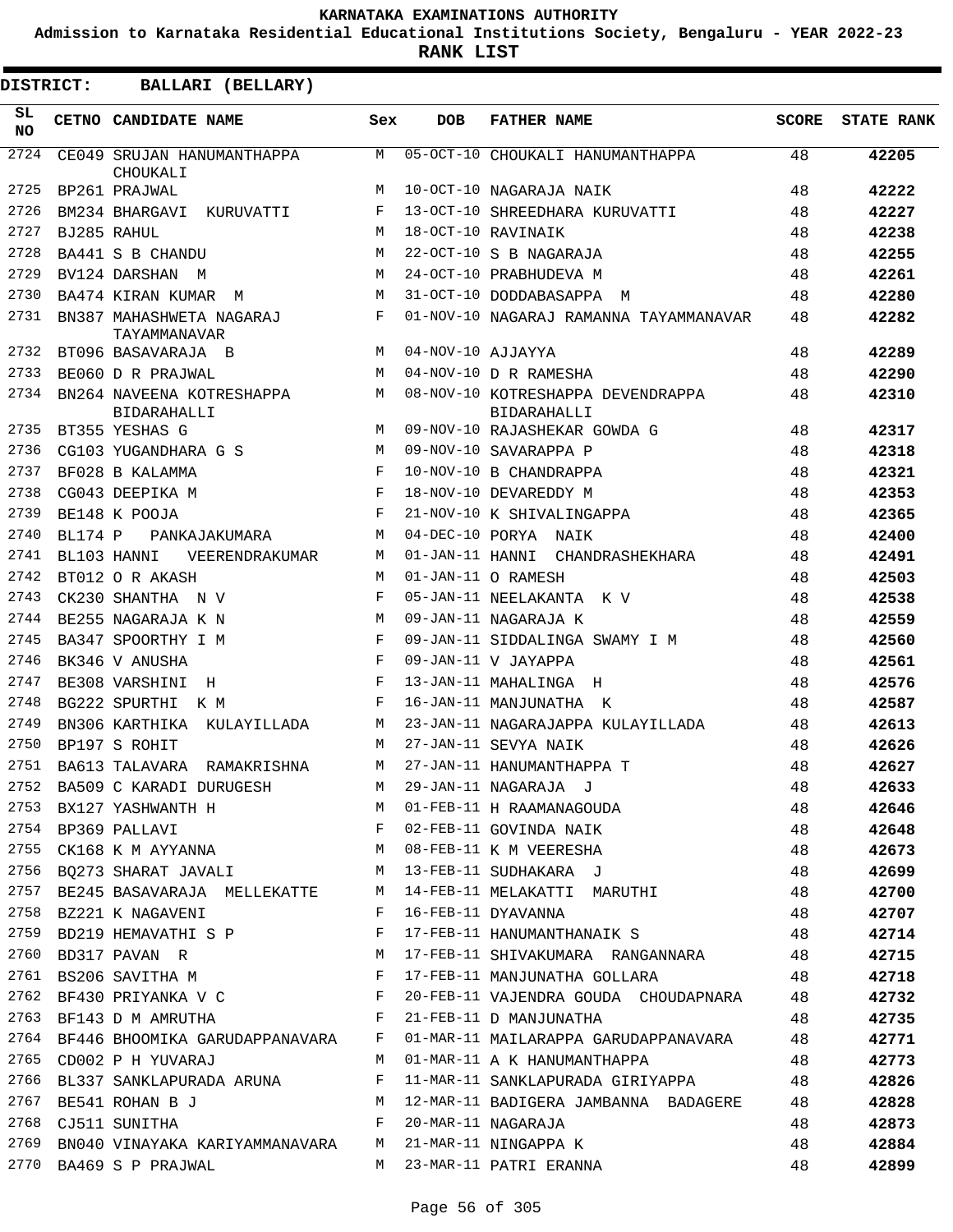**Admission to Karnataka Residential Educational Institutions Society, Bengaluru - YEAR 2022-23**

**RANK LIST**

| $\overline{F}$<br>2771<br>23-MAR-11 KAVITHA G<br>48<br>42900<br>BF168 SANJANA G<br>BU709 NIRIKSHITHA M S F<br>2772<br>24-MAR-11 SUDHAKARA M<br>48<br>42906<br>$\mathbb{R}^n$ . The set of the set of the set of the set of the set of the set of the set of the set of the set of the set of the set of the set of the set of the set of the set of the set of the set of the set of the set of<br>2773<br>25-MAR-11 VEERESH M M<br>BB387 SANDYA M M<br>48<br>42912<br>$\begin{array}{c}\n\ddots \\ F\n\end{array}$<br>2774<br>02-APR-11 RAMANJANEYA<br>48<br>CD358 ASHWINI<br>42967<br>04-APR-11 K ANJINAPPA<br>11-APR-11 KOTRESH P<br>15-APR-11 IMAMALI<br>2775<br>CD127 K ANU<br>48<br>42981<br>BU307 KIRAN P K M<br>2776<br>48<br>43027<br>$\mathbf{F}$ . The set of the set of the set of the set of the set of the set of the set of the set of the set of the set of the set of the set of the set of the set of the set of the set of the set of the set of the set of t<br>2777<br>BK033 NAYANAZ H<br>48<br>43052<br>17-APR-11 HANUMANTHAPPA<br>2778<br>M<br>48<br>BH356 K RAJENDRA<br>43059<br>2779<br>BN232 NANDITA BHASKAR NAYAK F<br>20-APR-11 BHASKAR LINGARAJ NAYAK 48<br>43069<br>2780<br>BM322 RAJIYABAANU BEERABBI F<br>25-APR-11 KASIMSAB BEERABBI 48<br>43105<br>BF226 SHREYASHRI L M F<br>2781<br>25-APR-11 SHIVAKUMARA L M<br>48<br>43106<br>CD245 MARADERA ANISHA $F$<br>26-APR-11 MARADERA SARAPPA<br>2782<br>48<br>43110<br>2783<br>CJ352 PRAVEENKUMAR K M 27-APR-11 VENKATESH K<br>48<br>43117<br>2784<br>CD206 SHARATHNAIK R M<br>27-APR-11 RAMESHANAIK<br>48<br>43118<br>BH010 MOHAMMED SHARIF M<br>2785<br>09-MAY-11 REHAMAN SAB<br>48<br>43173<br>10-MAY-11 K L THIPPESWAMY<br>2786<br>$\mathbf{F}$<br>CD188 K T SANDHYA<br>48<br>43177<br>2787<br>13-MAY-11 VIJAYA KUMAR P 48<br>$\mathbf{F}$ and $\mathbf{F}$ and $\mathbf{F}$<br>CG054 PRATHIKA P<br>43199<br>2788<br>14-MAY-11 MYLAPPA BALAPPANAVAR 48<br>BE318 HANUMANTHA BALAPPANAVAR M<br>43203<br>2789<br>BE309 PAVAN V<br>15-MAY-11 BASAVARAJA V<br>48<br>M<br>43214<br>2790<br>F<br>19-MAY-11 VEERESH GOWDA<br>23-MAY-11 V VEERESHA<br>48<br>CG213 PRUTHVI<br>43236<br>$\mathbf{F}$ and $\mathbf{F}$ and $\mathbf{F}$<br>2791<br>48<br>BY365 V TEJASWINI<br>43268<br>M <sub>N</sub><br>2792<br>25-MAY-11 GIRIYAPPA<br>48<br>BV041 G SANDEEPA<br>43275<br>M<br>2793<br>26-MAY-11 MALLAYYA P<br>BT340 DHANUSH P M<br>48<br>43286<br>2794<br>$\mathbf{F}$<br>28-MAY-11 NAGARAJ N<br>48<br>CF215 CHANADANA N<br>43295<br>2795<br>BT035 CHANDRALEKHA M F<br>28-MAY-11 HALESH NAIK M<br>48<br>43297<br>2796<br>$\mathbf{F}$ . The set of the set of the set of the set of the set of the set of the set of the set of the set of the set of the set of the set of the set of the set of the set of the set of the set of the set of the set of t<br>06-JUN-11 K R RAMESHA<br>BV132 ASHWINI K R<br>48<br>43355<br>$\mathbf{F}$ and $\mathbf{F}$ and $\mathbf{F}$<br>2797<br>12-JUN-11 S RAVI<br>BE351 S YALLAMMA<br>48<br>43406<br>13-JUN-11 BASAVARAJA S<br>16 JUN 11 WILLIAMS<br>M<br>2798<br>48<br>CE613 NANDESHA SB<br>43411<br>2799<br>BE483 MALIKATTI BHAVANI F<br>16-JUN-11 HULUGAPPA<br>-48<br>43432<br>2800<br>22-JUN-11 KRISHNA NAIK BANAKARA 48<br>BM050 SARJAN<br>BANAKARA M<br>43484<br>2801<br>M<br>23-JUN-11 VALYANAIK LAMBANI<br>BN155 RAHUL LAMBANI<br>48<br>43486<br>2802<br>23-JUN-11 SANSHI ANANDPPA<br>BN337 SANSHI HANUMANTHAPPA<br>M<br>48<br>43488<br>2803<br>25-JUN-11 SANNA OBHAYYA<br>48<br>BU154 DIKSHA S L<br>F<br>43495<br>2804<br>F<br>27-JUN-11 GANGADHAR SARTHI<br>48<br>BF341 SINCHANA<br>43510<br>2805<br>06-JUL-11 CHANDRASHEKHARA U<br>BC050 YASHODHA U<br>$\mathbf{F}$<br>48<br>43567<br>2806<br>07-JUL-11 NAGARAJ<br>BW540 SHASHANK KUMAR<br>M<br>48<br>43573<br>2807<br>BH320 HANUMANTHA K<br>11-JUL-11 SAKRAPPA K<br>48<br>M<br>43601<br>2808<br>14-JUL-11 H SURESHA<br>BJ101 H S SANDEEPA<br>48<br>M<br>43621<br>2809<br>14-JUL-11 HUGGI GONEPPA<br>BC157 HUGGI RAJESH<br>48<br>M<br>43622<br>2810<br>19-JUL-11 KARIBASAPPA A<br>M<br>48<br>BU322 ABHISHEKA A<br>43656<br>2811<br>F<br>21-JUL-11 AJJAPPA<br>48<br>BR314 K ANU<br>43671<br>2812<br>BB443 S VIJAYA NARASIMHA M<br>26-JUL-11 S NAGARAJA<br>48<br>43693<br>2813<br>BH235 U S KISHOR<br>27-JUL-11 U S GIRISH<br>48<br>M<br>43709<br>2814<br>M<br>29-JUL-11 CHANDRANAIK L<br>48<br>BU417 SANDIP C<br>43714<br>2815<br>BF175 SHEVANTHI HALUVAGALU<br>30-JUL-11 PARUSAPPA HALUVAGALU<br>48<br>F<br>43721<br>2816<br>07-AUG-11 SUNNADA DEVARAJ<br>48<br>CE581 D V THEJA<br>M<br>43767<br>2817<br>07-AUG-11 NAGARAJA G<br>48<br>BX334 TEJESH KUMAR G<br>M<br>43769<br>2818<br>M<br>09-AUG-11 TAVARU NAIK<br>48<br>BH348 AJAYAKUMARA NAIK<br>43777<br>2819<br>16-AUG-11 K RAJASAHEB<br>48<br>BQ005 K NAVAJ<br>M<br>43829<br>2820<br>30-AUG-11 GADILINGAPPA G<br>BW228 PRADEEPKUMAR G<br>M<br>48<br>43899<br>Page 57 of 305 | SL<br><b>NO</b> | CETNO CANDIDATE NAME Sex | DOB | FATHER NAME | <b>SCORE</b> | <b>STATE RANK</b> |
|------------------------------------------------------------------------------------------------------------------------------------------------------------------------------------------------------------------------------------------------------------------------------------------------------------------------------------------------------------------------------------------------------------------------------------------------------------------------------------------------------------------------------------------------------------------------------------------------------------------------------------------------------------------------------------------------------------------------------------------------------------------------------------------------------------------------------------------------------------------------------------------------------------------------------------------------------------------------------------------------------------------------------------------------------------------------------------------------------------------------------------------------------------------------------------------------------------------------------------------------------------------------------------------------------------------------------------------------------------------------------------------------------------------------------------------------------------------------------------------------------------------------------------------------------------------------------------------------------------------------------------------------------------------------------------------------------------------------------------------------------------------------------------------------------------------------------------------------------------------------------------------------------------------------------------------------------------------------------------------------------------------------------------------------------------------------------------------------------------------------------------------------------------------------------------------------------------------------------------------------------------------------------------------------------------------------------------------------------------------------------------------------------------------------------------------------------------------------------------------------------------------------------------------------------------------------------------------------------------------------------------------------------------------------------------------------------------------------------------------------------------------------------------------------------------------------------------------------------------------------------------------------------------------------------------------------------------------------------------------------------------------------------------------------------------------------------------------------------------------------------------------------------------------------------------------------------------------------------------------------------------------------------------------------------------------------------------------------------------------------------------------------------------------------------------------------------------------------------------------------------------------------------------------------------------------------------------------------------------------------------------------------------------------------------------------------------------------------------------------------------------------------------------------------------------------------------------------------------------------------------------------------------------------------------------------------------------------------------------------------------------------------------------------------------------------------------------------------------------------------------------------------------------------------------------------------------------------------------------------------------------------------------------------------------------------------------------------------------------------------------------------------------------------------------------------------------------------------------------------------------------------------------------------------------------------------------------------------------------------------------------------------------------------------------------------------------------------------------------------------------------------------------------------------------------------------------------------------------------------------------------------------------------|-----------------|--------------------------|-----|-------------|--------------|-------------------|
|                                                                                                                                                                                                                                                                                                                                                                                                                                                                                                                                                                                                                                                                                                                                                                                                                                                                                                                                                                                                                                                                                                                                                                                                                                                                                                                                                                                                                                                                                                                                                                                                                                                                                                                                                                                                                                                                                                                                                                                                                                                                                                                                                                                                                                                                                                                                                                                                                                                                                                                                                                                                                                                                                                                                                                                                                                                                                                                                                                                                                                                                                                                                                                                                                                                                                                                                                                                                                                                                                                                                                                                                                                                                                                                                                                                                                                                                                                                                                                                                                                                                                                                                                                                                                                                                                                                                                                                                                                                                                                                                                                                                                                                                                                                                                                                                                                                                                                            |                 |                          |     |             |              |                   |
|                                                                                                                                                                                                                                                                                                                                                                                                                                                                                                                                                                                                                                                                                                                                                                                                                                                                                                                                                                                                                                                                                                                                                                                                                                                                                                                                                                                                                                                                                                                                                                                                                                                                                                                                                                                                                                                                                                                                                                                                                                                                                                                                                                                                                                                                                                                                                                                                                                                                                                                                                                                                                                                                                                                                                                                                                                                                                                                                                                                                                                                                                                                                                                                                                                                                                                                                                                                                                                                                                                                                                                                                                                                                                                                                                                                                                                                                                                                                                                                                                                                                                                                                                                                                                                                                                                                                                                                                                                                                                                                                                                                                                                                                                                                                                                                                                                                                                                            |                 |                          |     |             |              |                   |
|                                                                                                                                                                                                                                                                                                                                                                                                                                                                                                                                                                                                                                                                                                                                                                                                                                                                                                                                                                                                                                                                                                                                                                                                                                                                                                                                                                                                                                                                                                                                                                                                                                                                                                                                                                                                                                                                                                                                                                                                                                                                                                                                                                                                                                                                                                                                                                                                                                                                                                                                                                                                                                                                                                                                                                                                                                                                                                                                                                                                                                                                                                                                                                                                                                                                                                                                                                                                                                                                                                                                                                                                                                                                                                                                                                                                                                                                                                                                                                                                                                                                                                                                                                                                                                                                                                                                                                                                                                                                                                                                                                                                                                                                                                                                                                                                                                                                                                            |                 |                          |     |             |              |                   |
|                                                                                                                                                                                                                                                                                                                                                                                                                                                                                                                                                                                                                                                                                                                                                                                                                                                                                                                                                                                                                                                                                                                                                                                                                                                                                                                                                                                                                                                                                                                                                                                                                                                                                                                                                                                                                                                                                                                                                                                                                                                                                                                                                                                                                                                                                                                                                                                                                                                                                                                                                                                                                                                                                                                                                                                                                                                                                                                                                                                                                                                                                                                                                                                                                                                                                                                                                                                                                                                                                                                                                                                                                                                                                                                                                                                                                                                                                                                                                                                                                                                                                                                                                                                                                                                                                                                                                                                                                                                                                                                                                                                                                                                                                                                                                                                                                                                                                                            |                 |                          |     |             |              |                   |
|                                                                                                                                                                                                                                                                                                                                                                                                                                                                                                                                                                                                                                                                                                                                                                                                                                                                                                                                                                                                                                                                                                                                                                                                                                                                                                                                                                                                                                                                                                                                                                                                                                                                                                                                                                                                                                                                                                                                                                                                                                                                                                                                                                                                                                                                                                                                                                                                                                                                                                                                                                                                                                                                                                                                                                                                                                                                                                                                                                                                                                                                                                                                                                                                                                                                                                                                                                                                                                                                                                                                                                                                                                                                                                                                                                                                                                                                                                                                                                                                                                                                                                                                                                                                                                                                                                                                                                                                                                                                                                                                                                                                                                                                                                                                                                                                                                                                                                            |                 |                          |     |             |              |                   |
|                                                                                                                                                                                                                                                                                                                                                                                                                                                                                                                                                                                                                                                                                                                                                                                                                                                                                                                                                                                                                                                                                                                                                                                                                                                                                                                                                                                                                                                                                                                                                                                                                                                                                                                                                                                                                                                                                                                                                                                                                                                                                                                                                                                                                                                                                                                                                                                                                                                                                                                                                                                                                                                                                                                                                                                                                                                                                                                                                                                                                                                                                                                                                                                                                                                                                                                                                                                                                                                                                                                                                                                                                                                                                                                                                                                                                                                                                                                                                                                                                                                                                                                                                                                                                                                                                                                                                                                                                                                                                                                                                                                                                                                                                                                                                                                                                                                                                                            |                 |                          |     |             |              |                   |
|                                                                                                                                                                                                                                                                                                                                                                                                                                                                                                                                                                                                                                                                                                                                                                                                                                                                                                                                                                                                                                                                                                                                                                                                                                                                                                                                                                                                                                                                                                                                                                                                                                                                                                                                                                                                                                                                                                                                                                                                                                                                                                                                                                                                                                                                                                                                                                                                                                                                                                                                                                                                                                                                                                                                                                                                                                                                                                                                                                                                                                                                                                                                                                                                                                                                                                                                                                                                                                                                                                                                                                                                                                                                                                                                                                                                                                                                                                                                                                                                                                                                                                                                                                                                                                                                                                                                                                                                                                                                                                                                                                                                                                                                                                                                                                                                                                                                                                            |                 |                          |     |             |              |                   |
|                                                                                                                                                                                                                                                                                                                                                                                                                                                                                                                                                                                                                                                                                                                                                                                                                                                                                                                                                                                                                                                                                                                                                                                                                                                                                                                                                                                                                                                                                                                                                                                                                                                                                                                                                                                                                                                                                                                                                                                                                                                                                                                                                                                                                                                                                                                                                                                                                                                                                                                                                                                                                                                                                                                                                                                                                                                                                                                                                                                                                                                                                                                                                                                                                                                                                                                                                                                                                                                                                                                                                                                                                                                                                                                                                                                                                                                                                                                                                                                                                                                                                                                                                                                                                                                                                                                                                                                                                                                                                                                                                                                                                                                                                                                                                                                                                                                                                                            |                 |                          |     |             |              |                   |
|                                                                                                                                                                                                                                                                                                                                                                                                                                                                                                                                                                                                                                                                                                                                                                                                                                                                                                                                                                                                                                                                                                                                                                                                                                                                                                                                                                                                                                                                                                                                                                                                                                                                                                                                                                                                                                                                                                                                                                                                                                                                                                                                                                                                                                                                                                                                                                                                                                                                                                                                                                                                                                                                                                                                                                                                                                                                                                                                                                                                                                                                                                                                                                                                                                                                                                                                                                                                                                                                                                                                                                                                                                                                                                                                                                                                                                                                                                                                                                                                                                                                                                                                                                                                                                                                                                                                                                                                                                                                                                                                                                                                                                                                                                                                                                                                                                                                                                            |                 |                          |     |             |              |                   |
|                                                                                                                                                                                                                                                                                                                                                                                                                                                                                                                                                                                                                                                                                                                                                                                                                                                                                                                                                                                                                                                                                                                                                                                                                                                                                                                                                                                                                                                                                                                                                                                                                                                                                                                                                                                                                                                                                                                                                                                                                                                                                                                                                                                                                                                                                                                                                                                                                                                                                                                                                                                                                                                                                                                                                                                                                                                                                                                                                                                                                                                                                                                                                                                                                                                                                                                                                                                                                                                                                                                                                                                                                                                                                                                                                                                                                                                                                                                                                                                                                                                                                                                                                                                                                                                                                                                                                                                                                                                                                                                                                                                                                                                                                                                                                                                                                                                                                                            |                 |                          |     |             |              |                   |
|                                                                                                                                                                                                                                                                                                                                                                                                                                                                                                                                                                                                                                                                                                                                                                                                                                                                                                                                                                                                                                                                                                                                                                                                                                                                                                                                                                                                                                                                                                                                                                                                                                                                                                                                                                                                                                                                                                                                                                                                                                                                                                                                                                                                                                                                                                                                                                                                                                                                                                                                                                                                                                                                                                                                                                                                                                                                                                                                                                                                                                                                                                                                                                                                                                                                                                                                                                                                                                                                                                                                                                                                                                                                                                                                                                                                                                                                                                                                                                                                                                                                                                                                                                                                                                                                                                                                                                                                                                                                                                                                                                                                                                                                                                                                                                                                                                                                                                            |                 |                          |     |             |              |                   |
|                                                                                                                                                                                                                                                                                                                                                                                                                                                                                                                                                                                                                                                                                                                                                                                                                                                                                                                                                                                                                                                                                                                                                                                                                                                                                                                                                                                                                                                                                                                                                                                                                                                                                                                                                                                                                                                                                                                                                                                                                                                                                                                                                                                                                                                                                                                                                                                                                                                                                                                                                                                                                                                                                                                                                                                                                                                                                                                                                                                                                                                                                                                                                                                                                                                                                                                                                                                                                                                                                                                                                                                                                                                                                                                                                                                                                                                                                                                                                                                                                                                                                                                                                                                                                                                                                                                                                                                                                                                                                                                                                                                                                                                                                                                                                                                                                                                                                                            |                 |                          |     |             |              |                   |
|                                                                                                                                                                                                                                                                                                                                                                                                                                                                                                                                                                                                                                                                                                                                                                                                                                                                                                                                                                                                                                                                                                                                                                                                                                                                                                                                                                                                                                                                                                                                                                                                                                                                                                                                                                                                                                                                                                                                                                                                                                                                                                                                                                                                                                                                                                                                                                                                                                                                                                                                                                                                                                                                                                                                                                                                                                                                                                                                                                                                                                                                                                                                                                                                                                                                                                                                                                                                                                                                                                                                                                                                                                                                                                                                                                                                                                                                                                                                                                                                                                                                                                                                                                                                                                                                                                                                                                                                                                                                                                                                                                                                                                                                                                                                                                                                                                                                                                            |                 |                          |     |             |              |                   |
|                                                                                                                                                                                                                                                                                                                                                                                                                                                                                                                                                                                                                                                                                                                                                                                                                                                                                                                                                                                                                                                                                                                                                                                                                                                                                                                                                                                                                                                                                                                                                                                                                                                                                                                                                                                                                                                                                                                                                                                                                                                                                                                                                                                                                                                                                                                                                                                                                                                                                                                                                                                                                                                                                                                                                                                                                                                                                                                                                                                                                                                                                                                                                                                                                                                                                                                                                                                                                                                                                                                                                                                                                                                                                                                                                                                                                                                                                                                                                                                                                                                                                                                                                                                                                                                                                                                                                                                                                                                                                                                                                                                                                                                                                                                                                                                                                                                                                                            |                 |                          |     |             |              |                   |
|                                                                                                                                                                                                                                                                                                                                                                                                                                                                                                                                                                                                                                                                                                                                                                                                                                                                                                                                                                                                                                                                                                                                                                                                                                                                                                                                                                                                                                                                                                                                                                                                                                                                                                                                                                                                                                                                                                                                                                                                                                                                                                                                                                                                                                                                                                                                                                                                                                                                                                                                                                                                                                                                                                                                                                                                                                                                                                                                                                                                                                                                                                                                                                                                                                                                                                                                                                                                                                                                                                                                                                                                                                                                                                                                                                                                                                                                                                                                                                                                                                                                                                                                                                                                                                                                                                                                                                                                                                                                                                                                                                                                                                                                                                                                                                                                                                                                                                            |                 |                          |     |             |              |                   |
|                                                                                                                                                                                                                                                                                                                                                                                                                                                                                                                                                                                                                                                                                                                                                                                                                                                                                                                                                                                                                                                                                                                                                                                                                                                                                                                                                                                                                                                                                                                                                                                                                                                                                                                                                                                                                                                                                                                                                                                                                                                                                                                                                                                                                                                                                                                                                                                                                                                                                                                                                                                                                                                                                                                                                                                                                                                                                                                                                                                                                                                                                                                                                                                                                                                                                                                                                                                                                                                                                                                                                                                                                                                                                                                                                                                                                                                                                                                                                                                                                                                                                                                                                                                                                                                                                                                                                                                                                                                                                                                                                                                                                                                                                                                                                                                                                                                                                                            |                 |                          |     |             |              |                   |
|                                                                                                                                                                                                                                                                                                                                                                                                                                                                                                                                                                                                                                                                                                                                                                                                                                                                                                                                                                                                                                                                                                                                                                                                                                                                                                                                                                                                                                                                                                                                                                                                                                                                                                                                                                                                                                                                                                                                                                                                                                                                                                                                                                                                                                                                                                                                                                                                                                                                                                                                                                                                                                                                                                                                                                                                                                                                                                                                                                                                                                                                                                                                                                                                                                                                                                                                                                                                                                                                                                                                                                                                                                                                                                                                                                                                                                                                                                                                                                                                                                                                                                                                                                                                                                                                                                                                                                                                                                                                                                                                                                                                                                                                                                                                                                                                                                                                                                            |                 |                          |     |             |              |                   |
|                                                                                                                                                                                                                                                                                                                                                                                                                                                                                                                                                                                                                                                                                                                                                                                                                                                                                                                                                                                                                                                                                                                                                                                                                                                                                                                                                                                                                                                                                                                                                                                                                                                                                                                                                                                                                                                                                                                                                                                                                                                                                                                                                                                                                                                                                                                                                                                                                                                                                                                                                                                                                                                                                                                                                                                                                                                                                                                                                                                                                                                                                                                                                                                                                                                                                                                                                                                                                                                                                                                                                                                                                                                                                                                                                                                                                                                                                                                                                                                                                                                                                                                                                                                                                                                                                                                                                                                                                                                                                                                                                                                                                                                                                                                                                                                                                                                                                                            |                 |                          |     |             |              |                   |
|                                                                                                                                                                                                                                                                                                                                                                                                                                                                                                                                                                                                                                                                                                                                                                                                                                                                                                                                                                                                                                                                                                                                                                                                                                                                                                                                                                                                                                                                                                                                                                                                                                                                                                                                                                                                                                                                                                                                                                                                                                                                                                                                                                                                                                                                                                                                                                                                                                                                                                                                                                                                                                                                                                                                                                                                                                                                                                                                                                                                                                                                                                                                                                                                                                                                                                                                                                                                                                                                                                                                                                                                                                                                                                                                                                                                                                                                                                                                                                                                                                                                                                                                                                                                                                                                                                                                                                                                                                                                                                                                                                                                                                                                                                                                                                                                                                                                                                            |                 |                          |     |             |              |                   |
|                                                                                                                                                                                                                                                                                                                                                                                                                                                                                                                                                                                                                                                                                                                                                                                                                                                                                                                                                                                                                                                                                                                                                                                                                                                                                                                                                                                                                                                                                                                                                                                                                                                                                                                                                                                                                                                                                                                                                                                                                                                                                                                                                                                                                                                                                                                                                                                                                                                                                                                                                                                                                                                                                                                                                                                                                                                                                                                                                                                                                                                                                                                                                                                                                                                                                                                                                                                                                                                                                                                                                                                                                                                                                                                                                                                                                                                                                                                                                                                                                                                                                                                                                                                                                                                                                                                                                                                                                                                                                                                                                                                                                                                                                                                                                                                                                                                                                                            |                 |                          |     |             |              |                   |
|                                                                                                                                                                                                                                                                                                                                                                                                                                                                                                                                                                                                                                                                                                                                                                                                                                                                                                                                                                                                                                                                                                                                                                                                                                                                                                                                                                                                                                                                                                                                                                                                                                                                                                                                                                                                                                                                                                                                                                                                                                                                                                                                                                                                                                                                                                                                                                                                                                                                                                                                                                                                                                                                                                                                                                                                                                                                                                                                                                                                                                                                                                                                                                                                                                                                                                                                                                                                                                                                                                                                                                                                                                                                                                                                                                                                                                                                                                                                                                                                                                                                                                                                                                                                                                                                                                                                                                                                                                                                                                                                                                                                                                                                                                                                                                                                                                                                                                            |                 |                          |     |             |              |                   |
|                                                                                                                                                                                                                                                                                                                                                                                                                                                                                                                                                                                                                                                                                                                                                                                                                                                                                                                                                                                                                                                                                                                                                                                                                                                                                                                                                                                                                                                                                                                                                                                                                                                                                                                                                                                                                                                                                                                                                                                                                                                                                                                                                                                                                                                                                                                                                                                                                                                                                                                                                                                                                                                                                                                                                                                                                                                                                                                                                                                                                                                                                                                                                                                                                                                                                                                                                                                                                                                                                                                                                                                                                                                                                                                                                                                                                                                                                                                                                                                                                                                                                                                                                                                                                                                                                                                                                                                                                                                                                                                                                                                                                                                                                                                                                                                                                                                                                                            |                 |                          |     |             |              |                   |
|                                                                                                                                                                                                                                                                                                                                                                                                                                                                                                                                                                                                                                                                                                                                                                                                                                                                                                                                                                                                                                                                                                                                                                                                                                                                                                                                                                                                                                                                                                                                                                                                                                                                                                                                                                                                                                                                                                                                                                                                                                                                                                                                                                                                                                                                                                                                                                                                                                                                                                                                                                                                                                                                                                                                                                                                                                                                                                                                                                                                                                                                                                                                                                                                                                                                                                                                                                                                                                                                                                                                                                                                                                                                                                                                                                                                                                                                                                                                                                                                                                                                                                                                                                                                                                                                                                                                                                                                                                                                                                                                                                                                                                                                                                                                                                                                                                                                                                            |                 |                          |     |             |              |                   |
|                                                                                                                                                                                                                                                                                                                                                                                                                                                                                                                                                                                                                                                                                                                                                                                                                                                                                                                                                                                                                                                                                                                                                                                                                                                                                                                                                                                                                                                                                                                                                                                                                                                                                                                                                                                                                                                                                                                                                                                                                                                                                                                                                                                                                                                                                                                                                                                                                                                                                                                                                                                                                                                                                                                                                                                                                                                                                                                                                                                                                                                                                                                                                                                                                                                                                                                                                                                                                                                                                                                                                                                                                                                                                                                                                                                                                                                                                                                                                                                                                                                                                                                                                                                                                                                                                                                                                                                                                                                                                                                                                                                                                                                                                                                                                                                                                                                                                                            |                 |                          |     |             |              |                   |
|                                                                                                                                                                                                                                                                                                                                                                                                                                                                                                                                                                                                                                                                                                                                                                                                                                                                                                                                                                                                                                                                                                                                                                                                                                                                                                                                                                                                                                                                                                                                                                                                                                                                                                                                                                                                                                                                                                                                                                                                                                                                                                                                                                                                                                                                                                                                                                                                                                                                                                                                                                                                                                                                                                                                                                                                                                                                                                                                                                                                                                                                                                                                                                                                                                                                                                                                                                                                                                                                                                                                                                                                                                                                                                                                                                                                                                                                                                                                                                                                                                                                                                                                                                                                                                                                                                                                                                                                                                                                                                                                                                                                                                                                                                                                                                                                                                                                                                            |                 |                          |     |             |              |                   |
|                                                                                                                                                                                                                                                                                                                                                                                                                                                                                                                                                                                                                                                                                                                                                                                                                                                                                                                                                                                                                                                                                                                                                                                                                                                                                                                                                                                                                                                                                                                                                                                                                                                                                                                                                                                                                                                                                                                                                                                                                                                                                                                                                                                                                                                                                                                                                                                                                                                                                                                                                                                                                                                                                                                                                                                                                                                                                                                                                                                                                                                                                                                                                                                                                                                                                                                                                                                                                                                                                                                                                                                                                                                                                                                                                                                                                                                                                                                                                                                                                                                                                                                                                                                                                                                                                                                                                                                                                                                                                                                                                                                                                                                                                                                                                                                                                                                                                                            |                 |                          |     |             |              |                   |
|                                                                                                                                                                                                                                                                                                                                                                                                                                                                                                                                                                                                                                                                                                                                                                                                                                                                                                                                                                                                                                                                                                                                                                                                                                                                                                                                                                                                                                                                                                                                                                                                                                                                                                                                                                                                                                                                                                                                                                                                                                                                                                                                                                                                                                                                                                                                                                                                                                                                                                                                                                                                                                                                                                                                                                                                                                                                                                                                                                                                                                                                                                                                                                                                                                                                                                                                                                                                                                                                                                                                                                                                                                                                                                                                                                                                                                                                                                                                                                                                                                                                                                                                                                                                                                                                                                                                                                                                                                                                                                                                                                                                                                                                                                                                                                                                                                                                                                            |                 |                          |     |             |              |                   |
|                                                                                                                                                                                                                                                                                                                                                                                                                                                                                                                                                                                                                                                                                                                                                                                                                                                                                                                                                                                                                                                                                                                                                                                                                                                                                                                                                                                                                                                                                                                                                                                                                                                                                                                                                                                                                                                                                                                                                                                                                                                                                                                                                                                                                                                                                                                                                                                                                                                                                                                                                                                                                                                                                                                                                                                                                                                                                                                                                                                                                                                                                                                                                                                                                                                                                                                                                                                                                                                                                                                                                                                                                                                                                                                                                                                                                                                                                                                                                                                                                                                                                                                                                                                                                                                                                                                                                                                                                                                                                                                                                                                                                                                                                                                                                                                                                                                                                                            |                 |                          |     |             |              |                   |
|                                                                                                                                                                                                                                                                                                                                                                                                                                                                                                                                                                                                                                                                                                                                                                                                                                                                                                                                                                                                                                                                                                                                                                                                                                                                                                                                                                                                                                                                                                                                                                                                                                                                                                                                                                                                                                                                                                                                                                                                                                                                                                                                                                                                                                                                                                                                                                                                                                                                                                                                                                                                                                                                                                                                                                                                                                                                                                                                                                                                                                                                                                                                                                                                                                                                                                                                                                                                                                                                                                                                                                                                                                                                                                                                                                                                                                                                                                                                                                                                                                                                                                                                                                                                                                                                                                                                                                                                                                                                                                                                                                                                                                                                                                                                                                                                                                                                                                            |                 |                          |     |             |              |                   |
|                                                                                                                                                                                                                                                                                                                                                                                                                                                                                                                                                                                                                                                                                                                                                                                                                                                                                                                                                                                                                                                                                                                                                                                                                                                                                                                                                                                                                                                                                                                                                                                                                                                                                                                                                                                                                                                                                                                                                                                                                                                                                                                                                                                                                                                                                                                                                                                                                                                                                                                                                                                                                                                                                                                                                                                                                                                                                                                                                                                                                                                                                                                                                                                                                                                                                                                                                                                                                                                                                                                                                                                                                                                                                                                                                                                                                                                                                                                                                                                                                                                                                                                                                                                                                                                                                                                                                                                                                                                                                                                                                                                                                                                                                                                                                                                                                                                                                                            |                 |                          |     |             |              |                   |
|                                                                                                                                                                                                                                                                                                                                                                                                                                                                                                                                                                                                                                                                                                                                                                                                                                                                                                                                                                                                                                                                                                                                                                                                                                                                                                                                                                                                                                                                                                                                                                                                                                                                                                                                                                                                                                                                                                                                                                                                                                                                                                                                                                                                                                                                                                                                                                                                                                                                                                                                                                                                                                                                                                                                                                                                                                                                                                                                                                                                                                                                                                                                                                                                                                                                                                                                                                                                                                                                                                                                                                                                                                                                                                                                                                                                                                                                                                                                                                                                                                                                                                                                                                                                                                                                                                                                                                                                                                                                                                                                                                                                                                                                                                                                                                                                                                                                                                            |                 |                          |     |             |              |                   |
|                                                                                                                                                                                                                                                                                                                                                                                                                                                                                                                                                                                                                                                                                                                                                                                                                                                                                                                                                                                                                                                                                                                                                                                                                                                                                                                                                                                                                                                                                                                                                                                                                                                                                                                                                                                                                                                                                                                                                                                                                                                                                                                                                                                                                                                                                                                                                                                                                                                                                                                                                                                                                                                                                                                                                                                                                                                                                                                                                                                                                                                                                                                                                                                                                                                                                                                                                                                                                                                                                                                                                                                                                                                                                                                                                                                                                                                                                                                                                                                                                                                                                                                                                                                                                                                                                                                                                                                                                                                                                                                                                                                                                                                                                                                                                                                                                                                                                                            |                 |                          |     |             |              |                   |
|                                                                                                                                                                                                                                                                                                                                                                                                                                                                                                                                                                                                                                                                                                                                                                                                                                                                                                                                                                                                                                                                                                                                                                                                                                                                                                                                                                                                                                                                                                                                                                                                                                                                                                                                                                                                                                                                                                                                                                                                                                                                                                                                                                                                                                                                                                                                                                                                                                                                                                                                                                                                                                                                                                                                                                                                                                                                                                                                                                                                                                                                                                                                                                                                                                                                                                                                                                                                                                                                                                                                                                                                                                                                                                                                                                                                                                                                                                                                                                                                                                                                                                                                                                                                                                                                                                                                                                                                                                                                                                                                                                                                                                                                                                                                                                                                                                                                                                            |                 |                          |     |             |              |                   |
|                                                                                                                                                                                                                                                                                                                                                                                                                                                                                                                                                                                                                                                                                                                                                                                                                                                                                                                                                                                                                                                                                                                                                                                                                                                                                                                                                                                                                                                                                                                                                                                                                                                                                                                                                                                                                                                                                                                                                                                                                                                                                                                                                                                                                                                                                                                                                                                                                                                                                                                                                                                                                                                                                                                                                                                                                                                                                                                                                                                                                                                                                                                                                                                                                                                                                                                                                                                                                                                                                                                                                                                                                                                                                                                                                                                                                                                                                                                                                                                                                                                                                                                                                                                                                                                                                                                                                                                                                                                                                                                                                                                                                                                                                                                                                                                                                                                                                                            |                 |                          |     |             |              |                   |
|                                                                                                                                                                                                                                                                                                                                                                                                                                                                                                                                                                                                                                                                                                                                                                                                                                                                                                                                                                                                                                                                                                                                                                                                                                                                                                                                                                                                                                                                                                                                                                                                                                                                                                                                                                                                                                                                                                                                                                                                                                                                                                                                                                                                                                                                                                                                                                                                                                                                                                                                                                                                                                                                                                                                                                                                                                                                                                                                                                                                                                                                                                                                                                                                                                                                                                                                                                                                                                                                                                                                                                                                                                                                                                                                                                                                                                                                                                                                                                                                                                                                                                                                                                                                                                                                                                                                                                                                                                                                                                                                                                                                                                                                                                                                                                                                                                                                                                            |                 |                          |     |             |              |                   |
|                                                                                                                                                                                                                                                                                                                                                                                                                                                                                                                                                                                                                                                                                                                                                                                                                                                                                                                                                                                                                                                                                                                                                                                                                                                                                                                                                                                                                                                                                                                                                                                                                                                                                                                                                                                                                                                                                                                                                                                                                                                                                                                                                                                                                                                                                                                                                                                                                                                                                                                                                                                                                                                                                                                                                                                                                                                                                                                                                                                                                                                                                                                                                                                                                                                                                                                                                                                                                                                                                                                                                                                                                                                                                                                                                                                                                                                                                                                                                                                                                                                                                                                                                                                                                                                                                                                                                                                                                                                                                                                                                                                                                                                                                                                                                                                                                                                                                                            |                 |                          |     |             |              |                   |
|                                                                                                                                                                                                                                                                                                                                                                                                                                                                                                                                                                                                                                                                                                                                                                                                                                                                                                                                                                                                                                                                                                                                                                                                                                                                                                                                                                                                                                                                                                                                                                                                                                                                                                                                                                                                                                                                                                                                                                                                                                                                                                                                                                                                                                                                                                                                                                                                                                                                                                                                                                                                                                                                                                                                                                                                                                                                                                                                                                                                                                                                                                                                                                                                                                                                                                                                                                                                                                                                                                                                                                                                                                                                                                                                                                                                                                                                                                                                                                                                                                                                                                                                                                                                                                                                                                                                                                                                                                                                                                                                                                                                                                                                                                                                                                                                                                                                                                            |                 |                          |     |             |              |                   |
|                                                                                                                                                                                                                                                                                                                                                                                                                                                                                                                                                                                                                                                                                                                                                                                                                                                                                                                                                                                                                                                                                                                                                                                                                                                                                                                                                                                                                                                                                                                                                                                                                                                                                                                                                                                                                                                                                                                                                                                                                                                                                                                                                                                                                                                                                                                                                                                                                                                                                                                                                                                                                                                                                                                                                                                                                                                                                                                                                                                                                                                                                                                                                                                                                                                                                                                                                                                                                                                                                                                                                                                                                                                                                                                                                                                                                                                                                                                                                                                                                                                                                                                                                                                                                                                                                                                                                                                                                                                                                                                                                                                                                                                                                                                                                                                                                                                                                                            |                 |                          |     |             |              |                   |
|                                                                                                                                                                                                                                                                                                                                                                                                                                                                                                                                                                                                                                                                                                                                                                                                                                                                                                                                                                                                                                                                                                                                                                                                                                                                                                                                                                                                                                                                                                                                                                                                                                                                                                                                                                                                                                                                                                                                                                                                                                                                                                                                                                                                                                                                                                                                                                                                                                                                                                                                                                                                                                                                                                                                                                                                                                                                                                                                                                                                                                                                                                                                                                                                                                                                                                                                                                                                                                                                                                                                                                                                                                                                                                                                                                                                                                                                                                                                                                                                                                                                                                                                                                                                                                                                                                                                                                                                                                                                                                                                                                                                                                                                                                                                                                                                                                                                                                            |                 |                          |     |             |              |                   |
|                                                                                                                                                                                                                                                                                                                                                                                                                                                                                                                                                                                                                                                                                                                                                                                                                                                                                                                                                                                                                                                                                                                                                                                                                                                                                                                                                                                                                                                                                                                                                                                                                                                                                                                                                                                                                                                                                                                                                                                                                                                                                                                                                                                                                                                                                                                                                                                                                                                                                                                                                                                                                                                                                                                                                                                                                                                                                                                                                                                                                                                                                                                                                                                                                                                                                                                                                                                                                                                                                                                                                                                                                                                                                                                                                                                                                                                                                                                                                                                                                                                                                                                                                                                                                                                                                                                                                                                                                                                                                                                                                                                                                                                                                                                                                                                                                                                                                                            |                 |                          |     |             |              |                   |
|                                                                                                                                                                                                                                                                                                                                                                                                                                                                                                                                                                                                                                                                                                                                                                                                                                                                                                                                                                                                                                                                                                                                                                                                                                                                                                                                                                                                                                                                                                                                                                                                                                                                                                                                                                                                                                                                                                                                                                                                                                                                                                                                                                                                                                                                                                                                                                                                                                                                                                                                                                                                                                                                                                                                                                                                                                                                                                                                                                                                                                                                                                                                                                                                                                                                                                                                                                                                                                                                                                                                                                                                                                                                                                                                                                                                                                                                                                                                                                                                                                                                                                                                                                                                                                                                                                                                                                                                                                                                                                                                                                                                                                                                                                                                                                                                                                                                                                            |                 |                          |     |             |              |                   |
|                                                                                                                                                                                                                                                                                                                                                                                                                                                                                                                                                                                                                                                                                                                                                                                                                                                                                                                                                                                                                                                                                                                                                                                                                                                                                                                                                                                                                                                                                                                                                                                                                                                                                                                                                                                                                                                                                                                                                                                                                                                                                                                                                                                                                                                                                                                                                                                                                                                                                                                                                                                                                                                                                                                                                                                                                                                                                                                                                                                                                                                                                                                                                                                                                                                                                                                                                                                                                                                                                                                                                                                                                                                                                                                                                                                                                                                                                                                                                                                                                                                                                                                                                                                                                                                                                                                                                                                                                                                                                                                                                                                                                                                                                                                                                                                                                                                                                                            |                 |                          |     |             |              |                   |
|                                                                                                                                                                                                                                                                                                                                                                                                                                                                                                                                                                                                                                                                                                                                                                                                                                                                                                                                                                                                                                                                                                                                                                                                                                                                                                                                                                                                                                                                                                                                                                                                                                                                                                                                                                                                                                                                                                                                                                                                                                                                                                                                                                                                                                                                                                                                                                                                                                                                                                                                                                                                                                                                                                                                                                                                                                                                                                                                                                                                                                                                                                                                                                                                                                                                                                                                                                                                                                                                                                                                                                                                                                                                                                                                                                                                                                                                                                                                                                                                                                                                                                                                                                                                                                                                                                                                                                                                                                                                                                                                                                                                                                                                                                                                                                                                                                                                                                            |                 |                          |     |             |              |                   |
|                                                                                                                                                                                                                                                                                                                                                                                                                                                                                                                                                                                                                                                                                                                                                                                                                                                                                                                                                                                                                                                                                                                                                                                                                                                                                                                                                                                                                                                                                                                                                                                                                                                                                                                                                                                                                                                                                                                                                                                                                                                                                                                                                                                                                                                                                                                                                                                                                                                                                                                                                                                                                                                                                                                                                                                                                                                                                                                                                                                                                                                                                                                                                                                                                                                                                                                                                                                                                                                                                                                                                                                                                                                                                                                                                                                                                                                                                                                                                                                                                                                                                                                                                                                                                                                                                                                                                                                                                                                                                                                                                                                                                                                                                                                                                                                                                                                                                                            |                 |                          |     |             |              |                   |
|                                                                                                                                                                                                                                                                                                                                                                                                                                                                                                                                                                                                                                                                                                                                                                                                                                                                                                                                                                                                                                                                                                                                                                                                                                                                                                                                                                                                                                                                                                                                                                                                                                                                                                                                                                                                                                                                                                                                                                                                                                                                                                                                                                                                                                                                                                                                                                                                                                                                                                                                                                                                                                                                                                                                                                                                                                                                                                                                                                                                                                                                                                                                                                                                                                                                                                                                                                                                                                                                                                                                                                                                                                                                                                                                                                                                                                                                                                                                                                                                                                                                                                                                                                                                                                                                                                                                                                                                                                                                                                                                                                                                                                                                                                                                                                                                                                                                                                            |                 |                          |     |             |              |                   |
|                                                                                                                                                                                                                                                                                                                                                                                                                                                                                                                                                                                                                                                                                                                                                                                                                                                                                                                                                                                                                                                                                                                                                                                                                                                                                                                                                                                                                                                                                                                                                                                                                                                                                                                                                                                                                                                                                                                                                                                                                                                                                                                                                                                                                                                                                                                                                                                                                                                                                                                                                                                                                                                                                                                                                                                                                                                                                                                                                                                                                                                                                                                                                                                                                                                                                                                                                                                                                                                                                                                                                                                                                                                                                                                                                                                                                                                                                                                                                                                                                                                                                                                                                                                                                                                                                                                                                                                                                                                                                                                                                                                                                                                                                                                                                                                                                                                                                                            |                 |                          |     |             |              |                   |
|                                                                                                                                                                                                                                                                                                                                                                                                                                                                                                                                                                                                                                                                                                                                                                                                                                                                                                                                                                                                                                                                                                                                                                                                                                                                                                                                                                                                                                                                                                                                                                                                                                                                                                                                                                                                                                                                                                                                                                                                                                                                                                                                                                                                                                                                                                                                                                                                                                                                                                                                                                                                                                                                                                                                                                                                                                                                                                                                                                                                                                                                                                                                                                                                                                                                                                                                                                                                                                                                                                                                                                                                                                                                                                                                                                                                                                                                                                                                                                                                                                                                                                                                                                                                                                                                                                                                                                                                                                                                                                                                                                                                                                                                                                                                                                                                                                                                                                            |                 |                          |     |             |              |                   |
|                                                                                                                                                                                                                                                                                                                                                                                                                                                                                                                                                                                                                                                                                                                                                                                                                                                                                                                                                                                                                                                                                                                                                                                                                                                                                                                                                                                                                                                                                                                                                                                                                                                                                                                                                                                                                                                                                                                                                                                                                                                                                                                                                                                                                                                                                                                                                                                                                                                                                                                                                                                                                                                                                                                                                                                                                                                                                                                                                                                                                                                                                                                                                                                                                                                                                                                                                                                                                                                                                                                                                                                                                                                                                                                                                                                                                                                                                                                                                                                                                                                                                                                                                                                                                                                                                                                                                                                                                                                                                                                                                                                                                                                                                                                                                                                                                                                                                                            |                 |                          |     |             |              |                   |
|                                                                                                                                                                                                                                                                                                                                                                                                                                                                                                                                                                                                                                                                                                                                                                                                                                                                                                                                                                                                                                                                                                                                                                                                                                                                                                                                                                                                                                                                                                                                                                                                                                                                                                                                                                                                                                                                                                                                                                                                                                                                                                                                                                                                                                                                                                                                                                                                                                                                                                                                                                                                                                                                                                                                                                                                                                                                                                                                                                                                                                                                                                                                                                                                                                                                                                                                                                                                                                                                                                                                                                                                                                                                                                                                                                                                                                                                                                                                                                                                                                                                                                                                                                                                                                                                                                                                                                                                                                                                                                                                                                                                                                                                                                                                                                                                                                                                                                            |                 |                          |     |             |              |                   |
|                                                                                                                                                                                                                                                                                                                                                                                                                                                                                                                                                                                                                                                                                                                                                                                                                                                                                                                                                                                                                                                                                                                                                                                                                                                                                                                                                                                                                                                                                                                                                                                                                                                                                                                                                                                                                                                                                                                                                                                                                                                                                                                                                                                                                                                                                                                                                                                                                                                                                                                                                                                                                                                                                                                                                                                                                                                                                                                                                                                                                                                                                                                                                                                                                                                                                                                                                                                                                                                                                                                                                                                                                                                                                                                                                                                                                                                                                                                                                                                                                                                                                                                                                                                                                                                                                                                                                                                                                                                                                                                                                                                                                                                                                                                                                                                                                                                                                                            |                 |                          |     |             |              |                   |
|                                                                                                                                                                                                                                                                                                                                                                                                                                                                                                                                                                                                                                                                                                                                                                                                                                                                                                                                                                                                                                                                                                                                                                                                                                                                                                                                                                                                                                                                                                                                                                                                                                                                                                                                                                                                                                                                                                                                                                                                                                                                                                                                                                                                                                                                                                                                                                                                                                                                                                                                                                                                                                                                                                                                                                                                                                                                                                                                                                                                                                                                                                                                                                                                                                                                                                                                                                                                                                                                                                                                                                                                                                                                                                                                                                                                                                                                                                                                                                                                                                                                                                                                                                                                                                                                                                                                                                                                                                                                                                                                                                                                                                                                                                                                                                                                                                                                                                            |                 |                          |     |             |              |                   |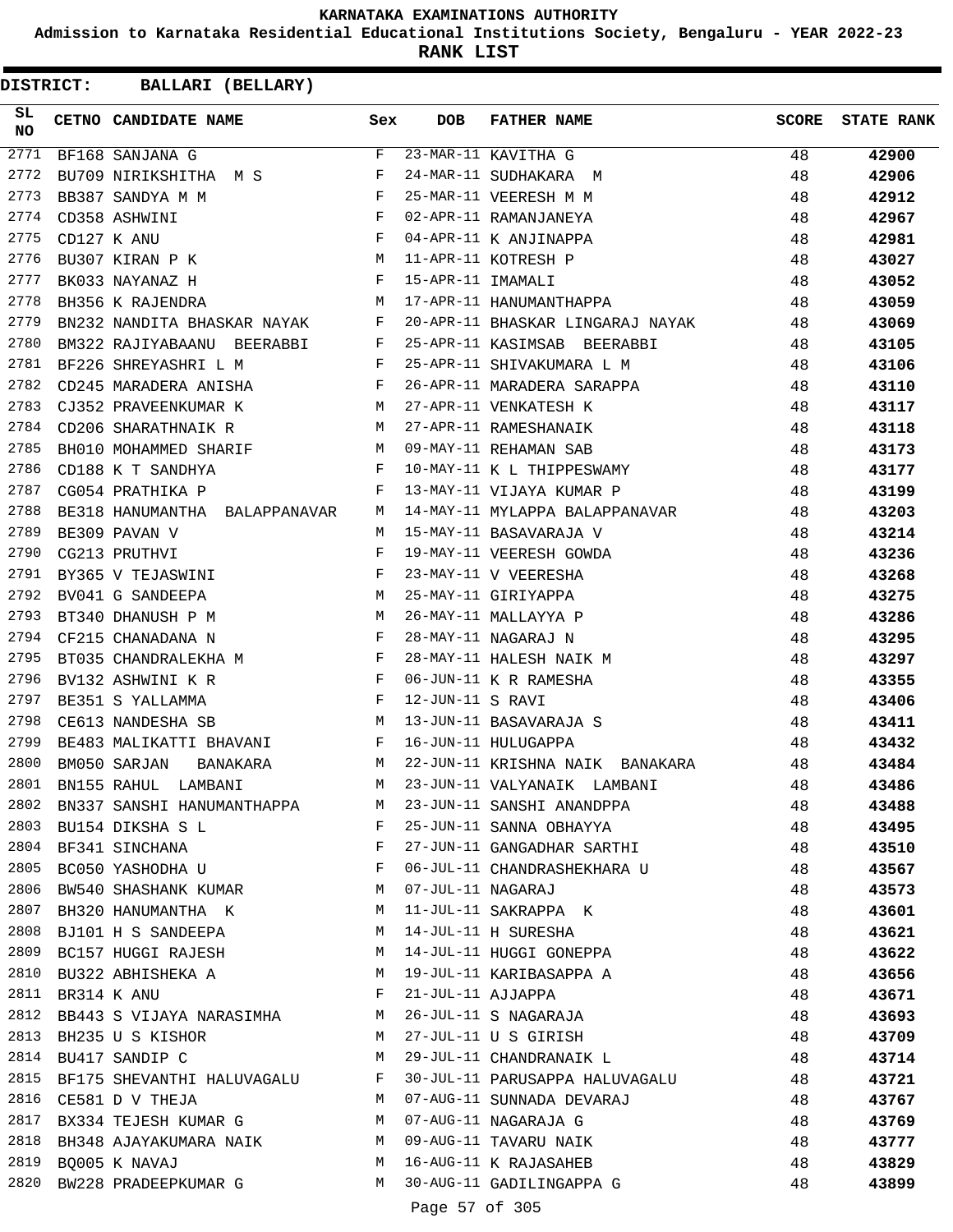**Admission to Karnataka Residential Educational Institutions Society, Bengaluru - YEAR 2022-23**

**RANK LIST**

**DISTRICT:** CC **BALLARI (BELLARY)**

| SL<br><b>NO</b> |                  | CETNO CANDIDATE NAME                                              | Sex          | <b>DOB</b>        | FATHER NAME                                                                     | SCORE | <b>STATE RANK</b> |
|-----------------|------------------|-------------------------------------------------------------------|--------------|-------------------|---------------------------------------------------------------------------------|-------|-------------------|
| 2821            |                  | BV186 BENDRE K V NAIK M 07-SEP-11 K VASANTH NAIK                  |              |                   |                                                                                 | 48    | 43930             |
| 2822            |                  | CF144 GURUBASAVARAJ H<br><b>M</b>                                 |              |                   | 07-SEP-11 NANJAPPA H                                                            | 48    | 43932             |
| 2823            |                  | M<br>BC131 H M JAYANTH                                            |              |                   | 08-SEP-11 H M KOTRESHA                                                          | 48    | 43934             |
| 2824            |                  | M<br>BQ523 VITALA S G                                             |              |                   | 08-SEP-11 GURUMURTHY S                                                          | 48    | 43937             |
| 2825            |                  | CB266 HANUMANTHA B M 11-SEP-11 JANAKI RAM                         |              |                   |                                                                                 | 48    | 43948             |
| 2826            |                  | $\mathbf{F}$ and the contract of $\mathbf{F}$<br>CE068 DEEKSHA A  |              |                   | 12-SEP-11 VEERANA GOUDA A                                                       | 48    | 43951             |
| 2827            |                  | $\mathbbmss{M}$<br>CH109 VIJAY P                                  |              |                   | 19-SEP-11 MARAUTHI PUJARI                                                       | 48    | 43990             |
| 2828            |                  | CD259 RACHANA T N $$\rm{F}$ 03-OCT-11 T NAGENDRA                  |              |                   |                                                                                 | 48    | 44050             |
| 2829            |                  | M 07-OCT-11 S RUDRESH<br>CE410 S GIREESH                          |              |                   |                                                                                 | 48    | 44068             |
| 2830            |                  |                                                                   |              |                   | BE515 Chethan kumar K nayak M 09-OCT-11 Kumar nayak H                           | 48    | 44072             |
| 2831            |                  | $\mathbb{M}$<br>CC164 DINESH S H                                  |              |                   | 10-OCT-11 HANUMANTHAPPA S                                                       | 48    | 44077             |
| 2832            |                  | BM097 HADAPADARAKSHITHA F 27-OCT-11 HADAPADAMOHAN                 |              |                   |                                                                                 | 48    | 44150             |
| 2833            |                  | $\mathbf{F}$ . The set of $\mathbf{F}$<br>CF188 KAVERI            |              | 03-NOV-11 UMESH N |                                                                                 | 48    | 44174             |
| 2834            |                  | BL219 CHETHANA KUMARA M                                           |              |                   |                                                                                 | 48    | 44195             |
| 2835            |                  | BB398 RANGANNANAVARA HARSHITHA F                                  |              |                   | 09-NOV-11 BHEEMAPPA<br>17-NOV-11 R NAGARAJA<br>03-DEC-11 CHANDRASHEKAR          | 48    | 44226             |
| 2836            |                  | $\mathbf{F}$<br>BB212 SINCHANA REDDY                              |              |                   |                                                                                 | 48    | 44284             |
| 2837            |                  | $\mathbf{F}$<br>BY153 SHRAVANI AKKI                               |              |                   | 04-DEC-11 BASAVARAJA AKKI                                                       | 48    | 44288             |
| 2838            |                  | BZ102 S FARHAT NAZ                                                |              |                   | 07-DEC-11 S B YUSUF SAB                                                         | 48    | 44297             |
| 2839            |                  | BB123 KARTIK B M M                                                |              |                   | 11-DEC-11 VEERESH B M                                                           | 48    | 44304             |
| 2840            |                  | CF051 D YASHAWANTH                                                | M            |                   | 16-DEC-11 D ANJINAPPA                                                           | 48    | 44312             |
| 2841            |                  | BX457 PAVAN KUMAR N GIRISAGAR M 03-JAN-12 GIRISAGAR N M           |              |                   |                                                                                 | 48    | 44371             |
| 2842            |                  | BE540 KIRANA KOUTI<br>M <sub>1</sub>                              |              |                   | 04-JAN-12 SHREEKANTAPPA KOUTI                                                   | 48    | 44372             |
| 2843            |                  | $\mathbf{F}$ and $\mathbf{F}$ and $\mathbf{F}$<br>BW311 ASHWINI U |              |                   | 19-MAR-12 THIMMAPPA                                                             | 48    | 44409             |
| 2844            |                  | BW463 NANDISH KUMAR AC M 06-APR-12 BASAVARAJA AC                  |              |                   |                                                                                 | 48    | 44411             |
| 2845            |                  | M 23-JUL-09 HALAPPA K<br>CF117 KENCHAPPA K                        |              |                   |                                                                                 | 47    | 44440             |
| 2846            |                  | CA246 ESHWARA GOWDA M                                             |              |                   | 01-SEP-09 SHANKARA GOWDA                                                        | 47    | 44445             |
| 2847            |                  | M<br>BR252 G OBALESHA                                             |              | 01-JAN-10 BASANNA |                                                                                 | 47    | 44470             |
| 2848            |                  | CJ350 MAHESHAREDDY                                                | M            |                   | 01-JAN-10 ESHWARA REDDY                                                         | 47    | 44472             |
| 2849            |                  | M <sub>1</sub><br>BP359 NANDEESHA R                               |              |                   | 06-FEB-10 K RAMESHA NAIK                                                        | 47    | 44495             |
| 2850            |                  | M <sub>N</sub><br>BD314 NAGARAJA S                                |              |                   | 19-MAR-10 SHIVAMURTHYPPA                                                        | 47    | 44511             |
| 2851            |                  | BQ522 VIDYA                                                       | F            |                   | 06-MAY-10 KRISHNACHARI                                                          | 47    | 44536             |
| 2852            |                  | BC007 AKARI NINGAMMA                                              | F            |                   | 18-MAY-10 AKARI BASAVARAJA                                                      | 47    | 44549             |
|                 |                  |                                                                   |              |                   | 2853 BN192 DIVAYASHREE B L F 01-JUN-10 BADRANAIK D L                            | 47    | 44553             |
|                 |                  |                                                                   |              |                   | 2854 BA371 H P MYLAPPA M 14-JUL-10 H P DURUGAPPA                                | 47    | 44588             |
| 2855            |                  | CJ170 S SHIVAMMA F                                                |              |                   | 02-AUG-10 S SANKRAPPA                                                           | 47    | 44611             |
|                 |                  | $\mathbf F$<br>2856 CG210 MANJULA                                 |              |                   | 07-AUG-10 NAGARAJA                                                              | 47    | 44615             |
|                 | 2857 BF490 LAXMI |                                                                   | $\mathbf{F}$ |                   | 19-AUG-10 PARASA NAIK                                                           | 47    | 44629             |
| 2858            |                  |                                                                   |              |                   | BT349 S L MANJUNATHA M 30-AUG-10 S LAKKESH KUMARA 47                            |       | 44650             |
| 2859            |                  | BM346 ARPITHA G F                                                 |              |                   | 02-SEP-10 MALAKAPPA G                                                           | 47    | 44652             |
|                 |                  | 2860 BQ205 MR SANVI F                                             |              |                   | 02-SEP-10 M REVANNA                                                             | 47    | 44653             |
|                 |                  | 2861 BJ079 A HARSHITA $F$ 05-SEP-10 M ANAND                       |              |                   |                                                                                 | 47    | 44661             |
| 2862            |                  |                                                                   |              |                   | BW279 PRUTHVIRAJA P M M 11-SEP-10 MARI GADILINGAPPA T 47                        |       | 44675             |
|                 |                  |                                                                   |              |                   | 2863 BM481 SANGEETHA GURAMMANAVARA F 20-SEP-10 PARAMESHWARAPPA GURAMMANAVARA 47 |       | 44694             |
|                 |                  | 2864 BE029 B H MUTTANNA                                           |              |                   | M 05-OCT-10 B HANUMANTHAPPA                                                     | 47    | 44728             |
|                 |                  | 2865 BB217 K LAKSHMI DEVI F                                       |              |                   | 05-OCT-10 KAMTA NINGAPPA                                                        | 47    | 44729             |
| 2866            |                  | BM271 MARUTHI M                                                   |              |                   | 09-OCT-10 PUJARI TIPPANNA NAIK 47                                               |       | 44739             |
| 2867            |                  |                                                                   |              |                   |                                                                                 | 47    | 44742             |
|                 |                  | 2868 CC227 RAMESHA                                                |              |                   |                                                                                 | 47    | 44759             |
|                 |                  | 2869 BD287 SRIKANTH K P M 23-OCT-10 REVANNA                       |              |                   |                                                                                 | 47    | 44782             |
|                 |                  |                                                                   |              |                   | 2870 BA506 AJJAYYA KAKADALLI MARA 26-OCT-10 KOTRESHA KAKADALLI                  | 47    | 44788             |

Page 58 of 305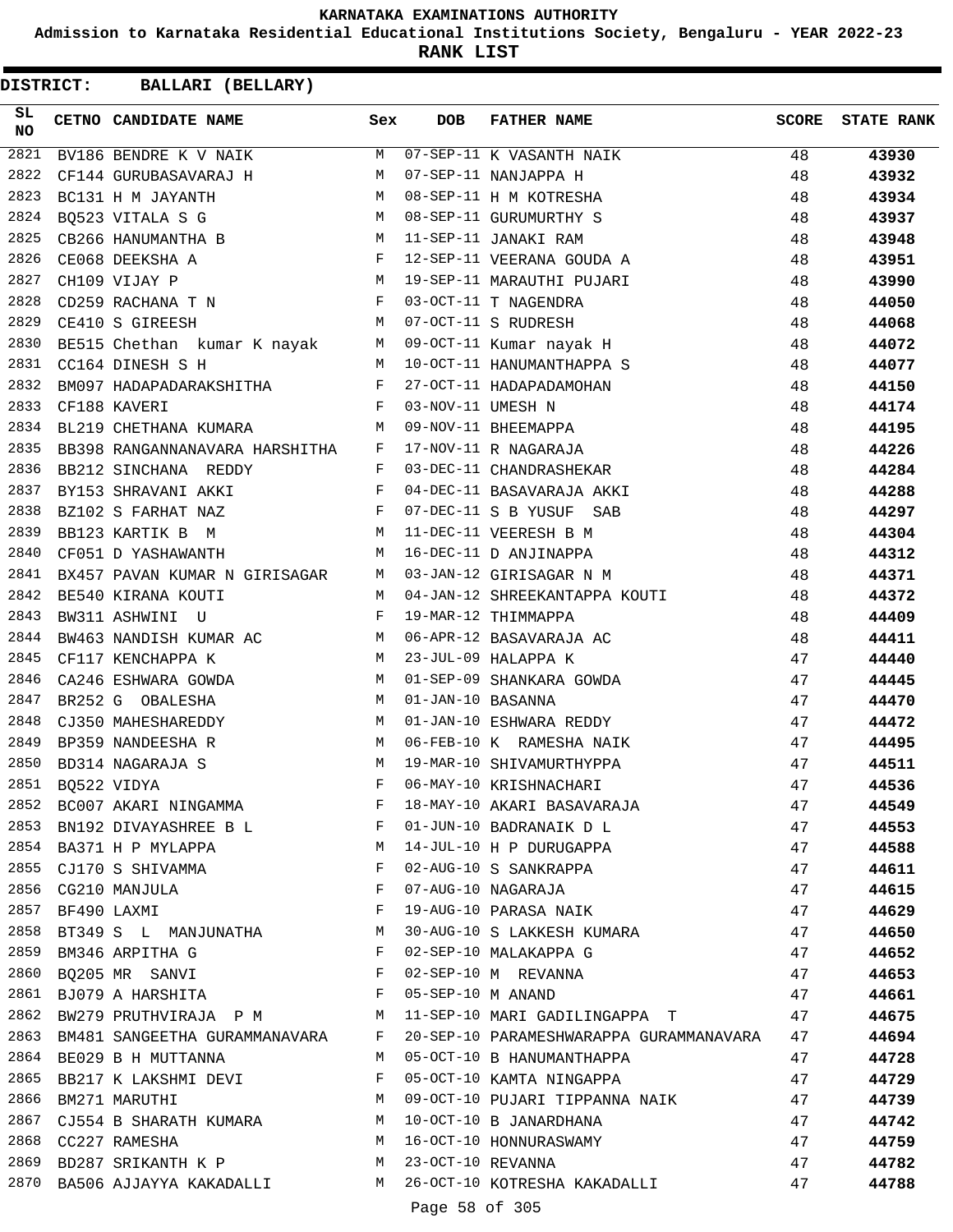**Admission to Karnataka Residential Educational Institutions Society, Bengaluru - YEAR 2022-23**

**RANK LIST**

| SL<br><b>NO</b> | CETNO CANDIDATE NAME Sex                                                                                                                                                                                                                                                                                                                                                                                                                               |              | <b>DOB</b>        | FATHER NAME                                                                 | SCORE | <b>STATE RANK</b> |
|-----------------|--------------------------------------------------------------------------------------------------------------------------------------------------------------------------------------------------------------------------------------------------------------------------------------------------------------------------------------------------------------------------------------------------------------------------------------------------------|--------------|-------------------|-----------------------------------------------------------------------------|-------|-------------------|
| 2871            | CA143 K SWATHI                                                                                                                                                                                                                                                                                                                                                                                                                                         | $F$ and      |                   | 27-OCT-10 N K DODDABASAPPA                                                  | 47    | 44793             |
| 2872            | CA380 KN PAVAN KUMAR                                                                                                                                                                                                                                                                                                                                                                                                                                   | M            |                   | 03-NOV-10 K NAGARAJ                                                         | 47    | 44812             |
| 2873            | $\mathbf{F}$ and $\mathbf{F}$ and $\mathbf{F}$<br>CA037 SHALINI<br>$\overline{C}$                                                                                                                                                                                                                                                                                                                                                                      |              |                   | 16-NOV-10 CHALUVADI HULUGAPPA                                               | 47    | 44861             |
| 2874            | BK200 MALAGI ANUGRAHA NAYAKA M                                                                                                                                                                                                                                                                                                                                                                                                                         |              |                   | 17-NOV-10 MALAGI SRIRAM                                                     | 47    | 44864             |
| 2875            | CH280 N SPANDANA<br>$\mathbb F$                                                                                                                                                                                                                                                                                                                                                                                                                        |              |                   | 18-NOV-10 N CHANNA BASAVANA GOUDA 47                                        |       | 44868             |
| 2876            | $\mathbb{F}^{\mathbb{Z}}$ . The state of the state $\mathbb{F}^{\mathbb{Z}}$<br>BG150 SRUSTI                                                                                                                                                                                                                                                                                                                                                           |              |                   | 18-NOV-10 K NAGAPPA                                                         | 47    | 44869             |
| 2877            | CE341 GAYITHRI V F                                                                                                                                                                                                                                                                                                                                                                                                                                     |              |                   | 25-NOV-10 VENKATESHA                                                        | 47    | 44891             |
| 2878            | $\mathbf{F}^{\mathbf{r}}$<br>BE198 AKKAMMA H                                                                                                                                                                                                                                                                                                                                                                                                           |              |                   | 27-NOV-10 TALAVARA HALESHA H                                                | 47    | 44896             |
| 2879            | BN050 SHARATH POOJAR M                                                                                                                                                                                                                                                                                                                                                                                                                                 |              |                   | 10-DEC-10 HANUMAPPA POOJAR                                                  | 47    | 44938             |
| 2880            | CA182 NANDINI                                                                                                                                                                                                                                                                                                                                                                                                                                          | $\mathbf{F}$ |                   | 12-DEC-10 CHIDANANDAPPA LATE                                                | 47    | 44944             |
| 2881            | BX316 LAKSHMI SHANTH V M                                                                                                                                                                                                                                                                                                                                                                                                                               |              | 13-DEC-10 VEERESH |                                                                             | 47    | 44946             |
| 2882            | $\mathbf F$<br>BM379 MERI M M                                                                                                                                                                                                                                                                                                                                                                                                                          |              |                   |                                                                             | 47    | 44953             |
| 2883            | CJ426 MALLIKARJUNA M                                                                                                                                                                                                                                                                                                                                                                                                                                   |              |                   | 15-DEC-10 MAILARI MYATYU<br>26-DEC-10 SOMANATHA                             | 47    | 44998             |
| 2884            | M<br>CJ010 JAKI G                                                                                                                                                                                                                                                                                                                                                                                                                                      |              |                   | 01-JAN-11 GURUMURTHY G                                                      | 47    | 45023             |
| 2885            |                                                                                                                                                                                                                                                                                                                                                                                                                                                        |              |                   | 01-JAN-11 M SHREENIVASA                                                     | 47    | 45027             |
| 2886            |                                                                                                                                                                                                                                                                                                                                                                                                                                                        |              |                   |                                                                             | 47    | 45036             |
| 2887            | $\begin{tabular}{lllllllll} \multicolumn{2}{c}{\textbf{CH238}} & \multicolumn{2}{c}{\textbf{M} SHAMTHA} & \multicolumn{2}{c}{\textbf{F}} \\ \multicolumn{2}{c}{\textbf{CD370 RAMESHA}} & \multicolumn{2}{c}{\textbf{M} S} & \multicolumn{2}{c}{\textbf{M} S} & \multicolumn{2}{c}{\textbf{M} S} & \multicolumn{2}{c}{\textbf{M} S} & \multicolumn{2}{c}{\textbf{M} S} & \multicolumn{2}{c}{\textbf{M} S} & \multicolumn{2}{c}{\textbf{M} S} & \multic$ |              |                   | 01-JAN-11 PEDDA RAJAPPA<br>02-JAN-11 H JADESH<br>12 JAN 11 DRIVERS          | 47    | 45048             |
| 2888            | M <sub>N</sub><br>BB423 NANDISHA<br>K                                                                                                                                                                                                                                                                                                                                                                                                                  |              |                   | 13-JAN-11 RANGASWAMY K                                                      | 47    | 45089             |
| 2889            | M <sub>N</sub><br>BZ252 P IMAM BASHA                                                                                                                                                                                                                                                                                                                                                                                                                   |              | 15-JAN-11 P PEERA |                                                                             | 47    | 45095             |
| 2890            | BE091 BUDDI DEEPA                                                                                                                                                                                                                                                                                                                                                                                                                                      |              |                   |                                                                             | 47    | 45097             |
| 2891            | $\begin{array}{ccc} & & F \\ & & F \\ & & & F \end{array}$<br>BE295 KAVYA A                                                                                                                                                                                                                                                                                                                                                                            |              |                   | 16-JAN-11 BUDDI RAVIKUMARA<br>17-JAN-11 BASAVARAJA A                        | 47    | 45103             |
| 2892            |                                                                                                                                                                                                                                                                                                                                                                                                                                                        |              |                   | 17-JAN-11 P REVANASIDDAPPA                                                  | 47    | 45104             |
| 2893            |                                                                                                                                                                                                                                                                                                                                                                                                                                                        |              |                   |                                                                             | 47    | 45108             |
| 2894            |                                                                                                                                                                                                                                                                                                                                                                                                                                                        |              |                   |                                                                             | 47    | 45119             |
| 2895            | BG028 P KANAKA F<br>CJ416 KAVITHA F<br>BM170 L MAALI BAI F<br>BU518 AKSHATHA R M F<br>BP324 RAKESH M                                                                                                                                                                                                                                                                                                                                                   |              |                   | 18-JAN-11 ERANNA H<br>19-JAN-11 L CHANDRA NAIK<br>21-JAN-11 MANJUNATHA C    | 47    | 45130             |
| 2896            |                                                                                                                                                                                                                                                                                                                                                                                                                                                        |              |                   | 26-JAN-11 NINGAPPA                                                          | 47    | 45148             |
| 2897            | BG055 CHINCHILI SHIVANANDA M                                                                                                                                                                                                                                                                                                                                                                                                                           |              |                   |                                                                             | 47    | 45199             |
| 2898            | BL314 AMRUTHA L K                                                                                                                                                                                                                                                                                                                                                                                                                                      | $\mathbb F$  |                   | 08-FEB-11 CHINCHILI CHOWDAPPA<br>13-FEB-11 KUMARANAIK<br>14-FEB-11 HALESH N | 47    | 45223             |
| 2899            | BS205 KIRAN KUMARA H M                                                                                                                                                                                                                                                                                                                                                                                                                                 |              |                   | 14-FEB-11 HALESH N                                                          | 47    | 45226             |
| 2900            | $\mathbf{F}$ and the contract of $\mathbf{F}$ .<br>BF131 RANJITHA P                                                                                                                                                                                                                                                                                                                                                                                    |              |                   | 15-FEB-11 PARAMESWARA NAIK                                                  | 47    | 45235             |
| 2901            |                                                                                                                                                                                                                                                                                                                                                                                                                                                        |              |                   | BM318 SANTOSH MALLIKARJUN GADDI M 25-FEB-11 MALLIKARJUN BASAPPA GADDI       | 47    | 45277             |
| 2902            | BC018 AJEYA NAIK                                                                                                                                                                                                                                                                                                                                                                                                                                       | М            |                   | 26-FEB-11 SANTHOSHA NAIK                                                    | 47    | 45279             |
| 2903            | BJ337 MANASA                                                                                                                                                                                                                                                                                                                                                                                                                                           | F            | 01-MAR-11 GOPALA  |                                                                             | 47    | 45295             |
| 2904            | BP123 SHIVARAJ PUJAR                                                                                                                                                                                                                                                                                                                                                                                                                                   | М            |                   | 02-MAR-11 KOTRAPPA PUJAR                                                    | 47    | 45303             |
| 2905            | BE229 SUMA B                                                                                                                                                                                                                                                                                                                                                                                                                                           | F            |                   | 09-MAR-11 GURUMURTHY B                                                      | 47    | 45347             |
| 2906            | CE435 SUPRITHA BG                                                                                                                                                                                                                                                                                                                                                                                                                                      | F            |                   | 11-MAR-11 KOTRAGOWDA B                                                      | 47    | 45360             |
| 2907            | BT405 MEGHANA B H                                                                                                                                                                                                                                                                                                                                                                                                                                      | F            |                   | 17-MAR-11 HULIRAJA B                                                        | 47    | 45397             |
| 2908            | BM265 MEGHA PARAMESHAPPA<br>MACHENAHALLI                                                                                                                                                                                                                                                                                                                                                                                                               | F            |                   | 18-MAR-11 PARAMESHAPPA IRAPPA<br>MACHENAHALLI                               | 47    | 45401             |
| 2909            | BB365 PREETHAM C                                                                                                                                                                                                                                                                                                                                                                                                                                       | M            |                   | 20-MAR-11 M C HEMANTH                                                       | 47    | 45413             |
| 2910            | BE378 HOLALU SHRAVANTHI                                                                                                                                                                                                                                                                                                                                                                                                                                | F            | 24-MAR-11 MAHESHA |                                                                             | 47    | 45438             |
| 2911            | BJ045 NANDISH C K                                                                                                                                                                                                                                                                                                                                                                                                                                      | М            |                   | 24-MAR-11 KOTRESH G N                                                       | 47    | 45440             |
| 2912            | CE394 NEHA BEGAM                                                                                                                                                                                                                                                                                                                                                                                                                                       | F            |                   | 24-MAR-11 KHAJASAB                                                          | 47    | 45441             |
| 2913            | BY343 PRAVEENA                                                                                                                                                                                                                                                                                                                                                                                                                                         | М            |                   | 24-MAR-11 B RAMESHA                                                         | 47    | 45444             |
| 2914            | BB228 RAGHAVENDRANAIK BABURI                                                                                                                                                                                                                                                                                                                                                                                                                           | M            |                   | 24-MAR-11 LAXMANNAIK BABURI                                                 | 47    | 45445             |
| 2915            | BE222 YASHWANTHA KUMAR M                                                                                                                                                                                                                                                                                                                                                                                                                               | М            |                   | 25-MAR-11 SURESH KUMAR M                                                    | 47    | 45453             |
|                 | 2916 CJ235 YOGESHWARI                                                                                                                                                                                                                                                                                                                                                                                                                                  | F            |                   | 26-MAR-11 PANCHANNA                                                         | 47    | 45461             |
| 2917            | BM331 SHANKRASHETTY NAGARAJA                                                                                                                                                                                                                                                                                                                                                                                                                           | М            |                   | 01-APR-11 S SHANKRAPPA                                                      | 47    | 45497             |
| 2918            | BV033 RAKSHITHA M                                                                                                                                                                                                                                                                                                                                                                                                                                      | F            |                   | 03-APR-11 MANTHESHA G                                                       | 47    | 45510             |
| 2919            | CK087 AKSHATHA                                                                                                                                                                                                                                                                                                                                                                                                                                         | F            |                   | 04-APR-11 SHIVARAJAKUMAR                                                    | 47    | 45513             |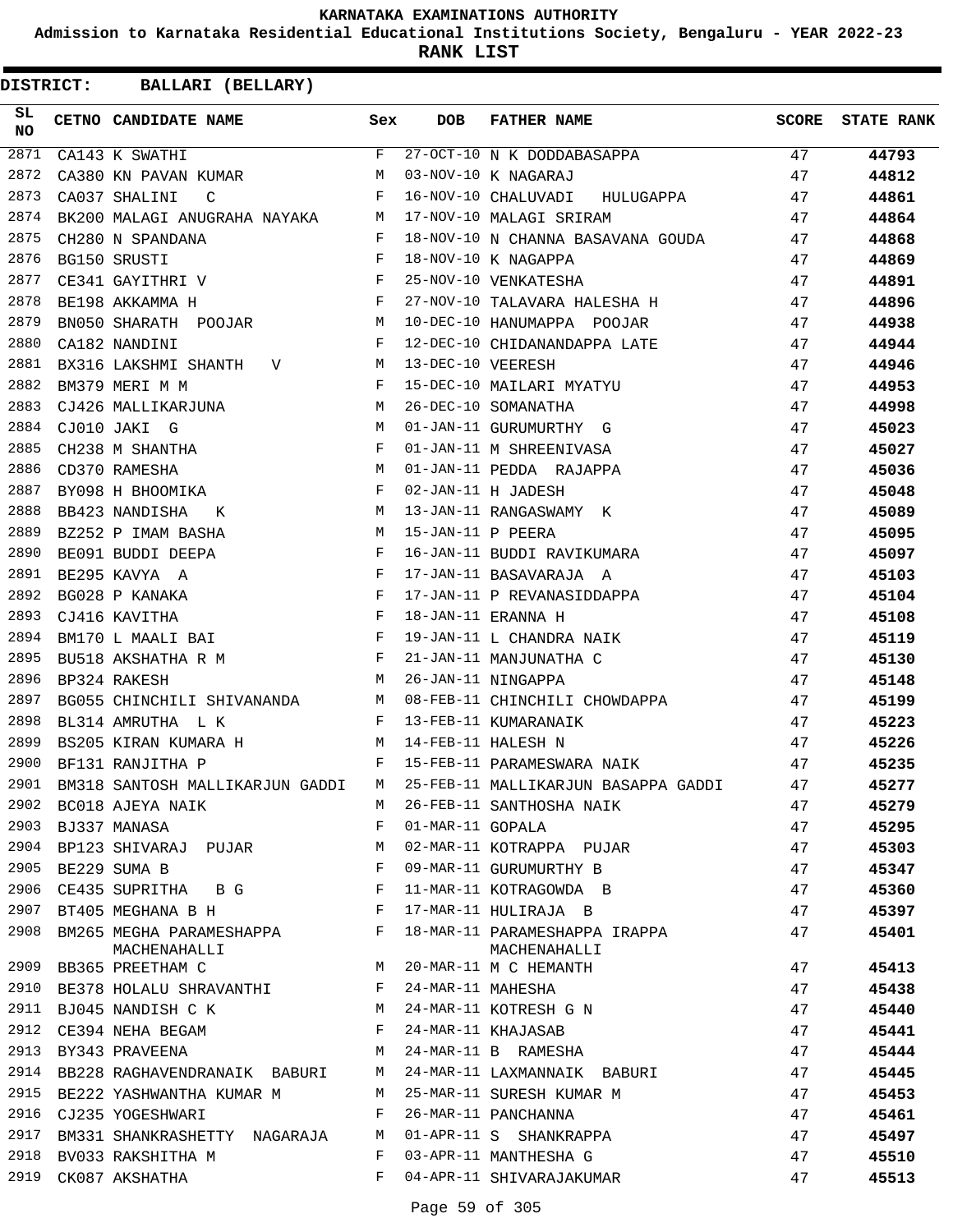**Admission to Karnataka Residential Educational Institutions Society, Bengaluru - YEAR 2022-23**

**RANK LIST**

| SL<br><b>NO</b> | CETNO CANDIDATE NAME                    | Sex          | <b>DOB</b>        | FATHER NAME                  | <b>SCORE</b> | <b>STATE RANK</b> |
|-----------------|-----------------------------------------|--------------|-------------------|------------------------------|--------------|-------------------|
| 2920            | BL293 BHARATHI LINGANAGOUDRA F          |              |                   | 05-APR-11 PAKKEERAGOUDA L    | 47           | 45516             |
| 2921            | BJ239 MANASA C                          | F            |                   | 14-APR-11 KARIBASAPPA C      | 47           | 45567             |
| 2922            | BN409 PRUTHVIRAJ SV                     | M            |                   | 17-APR-11 VISHWANATH S       | 47           | 45589             |
| 2923            | BP224 SAMARTHA HOLIYACHE M              |              |                   | 17-APR-11 NAGARAJA HOLIYACHE | 47           | 45591             |
| 2924            | CJ147 VASANTHA KUMAR                    | M            |                   | 18-APR-11 EERESHA H          | 47           | 45597             |
| 2925            | CA370 B KENCHAPPA                       | M            |                   | 21-APR-11 LATE KRISHNAMURTHY | 47           | 45609             |
| 2926            | M<br>CA275 JAGADEESH K                  |              |                   | 22-APR-11 JAYARAM K          | 47           | 45616             |
| 2927            | CB290 CHAITRA S                         | $\mathbf{F}$ |                   | 27-APR-11 MANJUNATHA S       | 47           | 45647             |
| 2928            | BB454 LADHAF IMRAN M                    |              |                   | 30-APR-11 KASHIMMALI P       | 47           | 45663             |
| 2929            | CG010 UDAYA                             | M            |                   | 04-MAY-11 LEET NAGARAJA      | 47           | 45700             |
| 2930            | BP122 VIKRAM<br>K                       | M            |                   | 06-MAY-11 TEEKYANAIK K       | 47           | 45717             |
| 2931            | BM135 K DEVYA                           | $\mathbf{F}$ |                   | 07-MAY-11 K ANANDA           | 47           | 45719             |
| 2932            | BP425 T PARASHURAMA M                   |              |                   | 07-MAY-11 T ANJINAPPA        | 47           | 45720             |
| 2933            | BE011 KARTHIK ANGADI M                  |              |                   | 08-MAY-11 SIDDESH ANGADI     | 47           | 45723             |
| 2934            | BT130 RAVISHANKAR N M                   |              |                   | 14-MAY-11 MANJUNATHA N       | 47           | 45762             |
| 2935            | BY068 GANDI SANJANA                     | F            |                   | 17-MAY-11 G PAMPAPATHI       | 47           | 45778             |
| 2936            | BN136 NIKHITHA<br>KENGABHARAMAPPANAVARA | F            |                   | 18-MAY-11 K B GADIGESHAPPA   | 47           | 45790             |
| 2937            | BF186 DHANU K                           | M            |                   | 21-MAY-11 K NAGAPPA          | 47           | 45806             |
| 2938            | BG231 BASAVARAJA B M                    |              |                   | 22-MAY-11 DURUGAPPA P        | 47           | 45811             |
| 2939            | BV245 SINCHANA B S                      | F            |                   | 22-MAY-11 SHIVAKUMARA B      | 47           | 45815             |
| 2940            | BU420 A S PREETHAM                      | M            |                   | 23-MAY-11 A SHEKHARAPPA      | 47           | 45816             |
| 2941            | CE105 H SAI SAMARTH                     | M            |                   | 24-MAY-11 H BASAVARAJA       | 47           | 45826             |
| 2942            | BH182 AKSHAYKUMAR B                     | M            |                   | 28-MAY-11 NAGARAJA B         | 47           | 45847             |
| 2943            | CD116 MANJUNATHA                        | M            |                   | 03-JUN-11 LAKKAPPA D         | 47           | 45906             |
| 2944            | BS100 H SUNEELA                         | M            |                   | 06-JUN-11 H PARASHURAMA      | 47           | 45927             |
| 2945            | CC173 ULLAS S B                         | M            |                   | 06-JUN-11 BHASKAR S          | 47           | 45932             |
| 2946            | BG256 SRINIVAS S                        | M            |                   | 07-JUN-11 SATISH S H         | 47           | 45936             |
| 2947            | CE601 U PRAJVAL                         | M            |                   | 10-JUN-11 U NAGARAJA         | 47           | 45959             |
| 2948            | BQ114 TANUSHREE M                       | $_{\rm F}$   |                   | 13-JUN-11 RAJAPPA M          | 47           | 45973             |
| 2949            | BF082 SUNITHA M M                       | F            |                   | 14-JUN-11 MANJUNATHA M       | 47           | 45980             |
| 2950            | BA282 M VINODA                          |              |                   | M 16-JUN-11 M LAXMAVNNAIK    | 47           | 45989             |
| 2951            | BN235 GANESHA L S                       | М            |                   | 19-JUN-11 SURESHANAIK L      | 47           | 46011             |
| 2952            | BY214 N SANTOSH                         | М            |                   | 23-JUN-11 N GOVINDA          | 47           | 46049             |
| 2953            | CH227 VEDASHREE V N                     | $\mathbf{F}$ |                   | 23-JUN-11 NARASIMHALU V E    | 47           | 46053             |
| 2954            | CD120 SANDHYA J                         | $\mathbf{F}$ |                   | 26-JUN-11 JAMPAYYA J         | 47           | 46079             |
| 2955            | BN176 AMRUTHA HOSAPETE                  | F            |                   | 27-JUN-11 OMANNA HOSAPETE    | 47           | 46081             |
| 2956            | CG323 V SHOBHA                          | F            |                   | 01-JUL-11 NAGARAJA V         | 47           | 46107             |
| 2957            | BW449 KARTHIKA M                        | M            |                   | 05-JUL-11 MADIRE KATTEPPA    | 47           | 46125             |
| 2958            | BV026 B P RAVI KIRAN                    | М            | 08-JUL-11 PAPANNA |                              | 47           | 46151             |
| 2959            | BE291 VIJAYALAKSHMI P                   | F            |                   | 08-JUL-11 PATTARI VEERANNA   | 47           | 46159             |
| 2960            | CA128 J RAKSHITHA                       | F            |                   | 09-JUL-11 J NAGARAJA         | 47           | 46161             |
| 2961            | CJ371 PALLAVI                           | F            |                   | 15-JUL-11 RAGHAVENDRA        | 47           | 46200             |
| 2962            | BD293 PITRI KOTRESHA                    | M            |                   | 17-JUL-11 PITRI BASAVARAJA   | 47           | 46214             |
| 2963            | CC069 MOHAMMAD AFROZ                    | M            |                   | 21-JUL-11 SHARMA SHAVALI     | 47           | 46246             |
| 2964            | CG032 B DODDANA GOUDA                   | M            |                   | 22-JUL-11 MEGHARAJAGOUDA     | 47           | 46250             |
| 2965            | BA223 HAREESHA P                        | M            |                   | 23-JUL-11 MALLINATHA P       | 47           | 46261             |
| 2966            | CD479 MOHAMAD MIYAN S                   | M            |                   | 23-JUL-11 SADIK BASHA S      | 47           | 46263             |
| 2967            | BE154 NIKHITA S                         | F            |                   | 24-JUL-11 SOMYANAIK          | 47           | 46265             |
| 2968            | BP348 SOUMYA N                          | F            |                   | 27-JUL-11 KOTRAPPA N         | 47           | 46280             |
|                 |                                         |              |                   |                              |              |                   |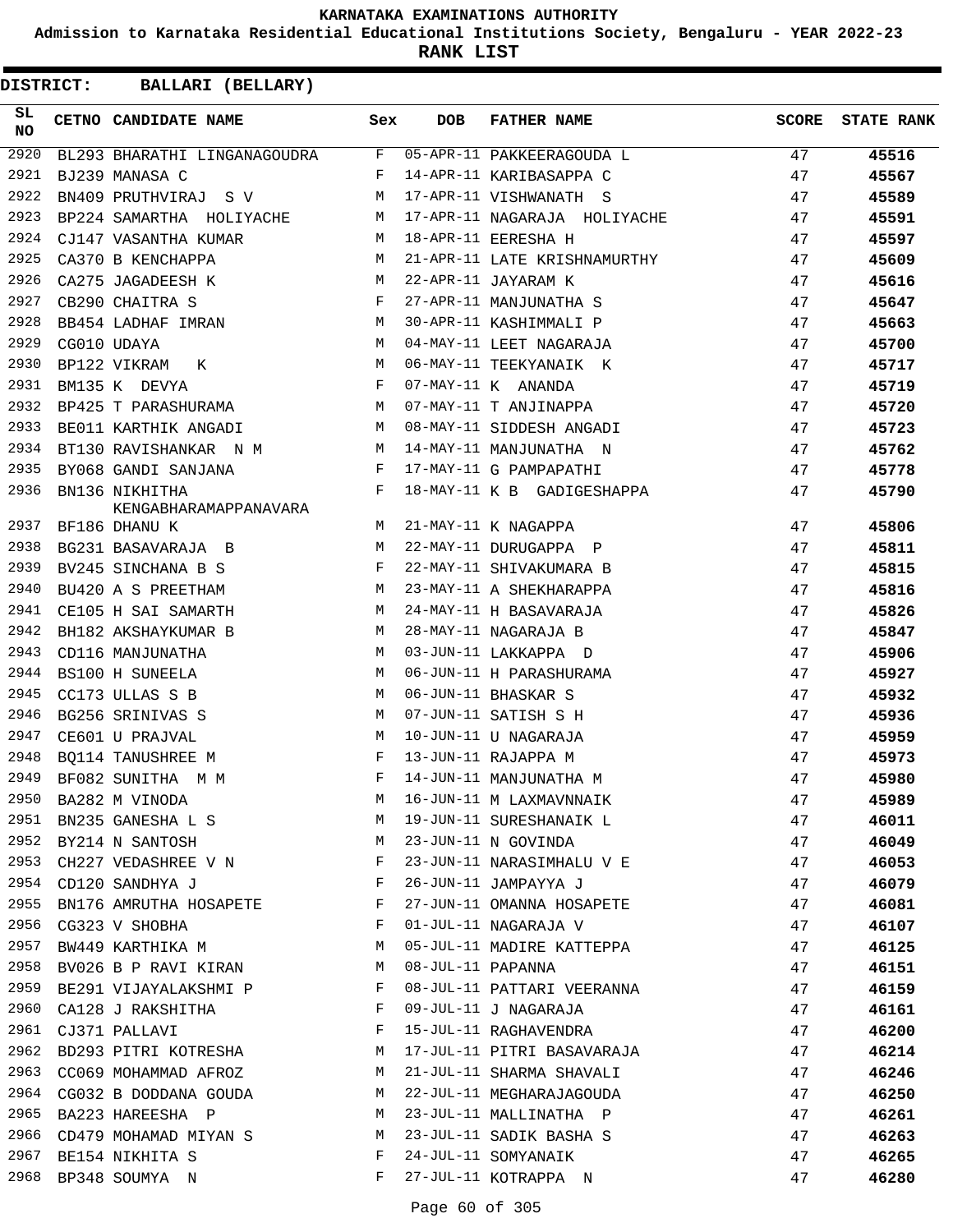**Admission to Karnataka Residential Educational Institutions Society, Bengaluru - YEAR 2022-23**

**RANK LIST**

| SL<br><b>NO</b> | CETNO CANDIDATE NAME                    | Sex          | DOB              | <b>FATHER NAME</b>                                      | <b>SCORE</b> | <b>STATE RANK</b> |
|-----------------|-----------------------------------------|--------------|------------------|---------------------------------------------------------|--------------|-------------------|
| 2969            | CF119 SHASHWATHA A                      | F            |                  | 28-JUL-11 M AMBAREESH                                   | 47           | 46289             |
| 2970            | BB297 KARADI ASLAM                      | M            |                  | 29-JUL-11 HUSENBHASHA KARADI                            | 47           | 46295             |
| 2971            | BT274 NAGARJUNA K B                     | M            |                  | 29-JUL-11 NAGARAJA K B                                  | 47           | 46299             |
| 2972            | BM066 BHOOMIKA PARAMESHAPPA<br>BELIMANI | F            |                  | 01-AUG-11 PARAMESHAPPA MALLAPPA<br>BELIMANI             | 47           | 46315             |
| 2973            | BD302 PRAJWAL R                         | M            |                  | 05-AUG-11 R THIMMAPPA                                   | 47           | 46348             |
| 2974            | BK336 HARSHA T                          | M            |                  | 08-AUG-11 MANJUNATHA T                                  | 47           | 46360             |
| 2975            | BU641 CHARANTEJA REDDY<br>R             | M            |                  | 18-AUG-11 RAVIKUMAR B                                   | 47           | 46405             |
| 2976            | CG159 SUCHITHRA                         | F            |                  | 28-AUG-11 HUSENAPPA                                     | 47           | 46449             |
| 2977            | BE361 SANDYA K M                        | F            |                  | 31-AUG-11 MANJAPPA K                                    | 47           | 46460             |
| 2978            | BU666 RAKSHITHA S B                     | F            |                  | 02-SEP-11 BASAVARAJ S                                   | 47           | 46473             |
| 2979            | CJ563 SRIKANTH S N                      | M            |                  | 03-SEP-11 SHIVAKUMAR N                                  | 47           | 46480             |
| 2980            | BG047 TANUSRI                           | F            |                  | 03-SEP-11 RAJUNAIK                                      | 47           | 46482             |
| 2981            | BN256 DANUSH C B                        | M            |                  | 12-SEP-11 BASAVARAJA C                                  | 47           | 46523             |
| 2982            | BB101 KAVERI                            | F            |                  | 14-SEP-11 SHANMUKHAPPA                                  | 47           | 46531             |
| 2983            | CE565 T KARTHIK                         | M            |                  | 14-SEP-11 T ERRANNA                                     | 47           | 46536             |
| 2984            | BG335 NANDAKUMAR S B                    | M            |                  | 15-SEP-11 SIDDAPPA S B                                  | 47           | 46543             |
| 2985            | BC185 K LAXMI NAGARAJ KORAVAR           | F            |                  | 16-SEP-11 NAGARAJ KORAVAR                               | 47           | 46546             |
| 2986            | BV238 SHIVALI M M                       | F            |                  | 19-SEP-11 MANJUNATHA M                                  | 47           | 46565             |
| 2987            | BG144 KARADERA YASHVANTHA               | M            |                  | 01-OCT-11 K CHOWDAPPA                                   | 47           | 46610             |
| 2988            | BD016 NITYA ANNERA                      | $_{\rm F}$   |                  | 02-OCT-11 GONIBASAPPA ANNERA                            | 47           | 46615             |
| 2989            | BD110 JAYASHRI HIREMATHA                | $_{\rm F}$   |                  | 06-OCT-11 H M KOTRAIAH                                  | 47           | 46629             |
| 2990            | BZ220 DHARANESHA                        | M            |                  | 10-OCT-11 CHANDRAGOUDA                                  | 47           | 46643             |
| 2991            | CE610 PADMA                             | F            |                  | 13-OCT-11 PENNAYYA                                      | 47           | 46658             |
| 2992            | BE354 UMA D M                           | F            |                  | 15-OCT-11 MANJAPPA D                                    | 47           | 46668             |
| 2993            | BU598 SANPATHKUMAR G                    | M            | 21-OCT-11 ASHOK  |                                                         | 47           | 46696             |
| 2994            | BL243 NICHAPURADA DEEPA                 | F            |                  | 25-OCT-11 N CHANDRASHEKHARA                             | 47           | 46716             |
| 2995            | CG335 BOOMIKA                           | $_{\rm F}$   |                  | 31-OCT-11 HANUMANTHA                                    | 47           |                   |
| 2996            |                                         | M            |                  |                                                         |              | 46746             |
| 2997            | BF546 RENUKASWAMY P M M                 | $_{\rm F}$   |                  | 31-OCT-11 M K MALLIKARJUNASWAMY<br>15-NOV-11 DEVLA NAIK | 47           | 46747             |
| 2998            | BM364 VIDYASHREE                        | F            |                  |                                                         | 47           | 46793<br>46857    |
| 2999            | BF453 NEELAMMA                          |              |                  | 01-DEC-11 RAMAKRISHNA A                                 | 47           |                   |
|                 | BH358 Y SATHVIK                         | M            |                  | 02-DEC-11 Y MANJUNATHA                                  | 47           | 46866             |
| 3000            | BN241 MUDDABALLI DURUGAMMA              | F            |                  | 13-DEC-11 MUDDABALLI TIRUKAPPA                          | 47           | 46908             |
| 3001            | BE289 KIRANAKUMAR NAIK P                | M            |                  | 14-DEC-11 PAMPA NAIK                                    | 47           | 46911             |
| 3002            | BU077 AJITH KUMAR T                     | M            |                  | 16-DEC-11 THIPPESWAMY T P                               | 47           | 46914             |
| 3003            | BA018 ANUKUNTI RUDRAMMA                 | F            |                  | 05-JAN-12 ANUKUNTI RAMESHA                              | 47           | 46976             |
| 3004            | BJ356 SHAILAJA V                        | F            |                  | 28-JAN-12 KARIBASAPPA                                   | 47           | 47002             |
| 3005            | BA564 JEEVAN KINNAL                     | M            |                  | 01-FEB-12 MAHESH KINNAL                                 | 47           | 47007             |
| 3006            | BZ141 K SAANIKA                         | F            | 25-FEB-12 K RAJA |                                                         | 47           | 47016             |
| 3007            | BX358 UMME AIMAN                        | F            |                  | 14-MAY-12 MURTUZA KHAN                                  | 47           | 47036             |
| 3008            | BT083 SANDARSH<br>J                     | M            |                  | 01-MAY-09 JAGADEESH                                     | 46           | 47061             |
| 3009            | BA638 HULIGEMMA                         | F            |                  | 07-DEC-09 HANUMANTHA                                    | 46           | 47082             |
| 3010            | BK291 C P KIRANANAIK                    | M            |                  | 01-JAN-10 C PRAKASHNAIK                                 | 46           | 47090             |
| 3011            | CB109 H DODDABASAPPA                    | М            |                  | 01-JAN-10 HARIJANA SHIVARAMA                            | 46           | 47092             |
| 3012            | CD221 M MURTHI                          | М            |                  | 01-JAN-10 M SANKARA GOUDA                               | 46           | 47094             |
| 3013            | BY097 H RUDRESH                         | M            |                  | 28-JAN-10 H VENKATESH                                   | 46           | 47115             |
| 3014            | BT037 K KAVERI                          | $\mathbf{F}$ |                  | 01-FEB-10 K MALIYAPPA                                   | 46           | 47117             |
| 3015            | BN185 SUSHMA BAI                        | $\mathbf{F}$ |                  | 07-FEB-10 VENKATESH NAIK                                | 46           | 47124             |
| 3016            | BM051 VIDYA KOLACHI                     | F            |                  | 07-MAR-10 BASAVARAJA K                                  | 46           | 47145             |
| 3017            | BM106 KAVANA BHARAMAPPA M               | F            |                  | 23-MAR-10 BHARAMAPPA M                                  | 46           | 47155             |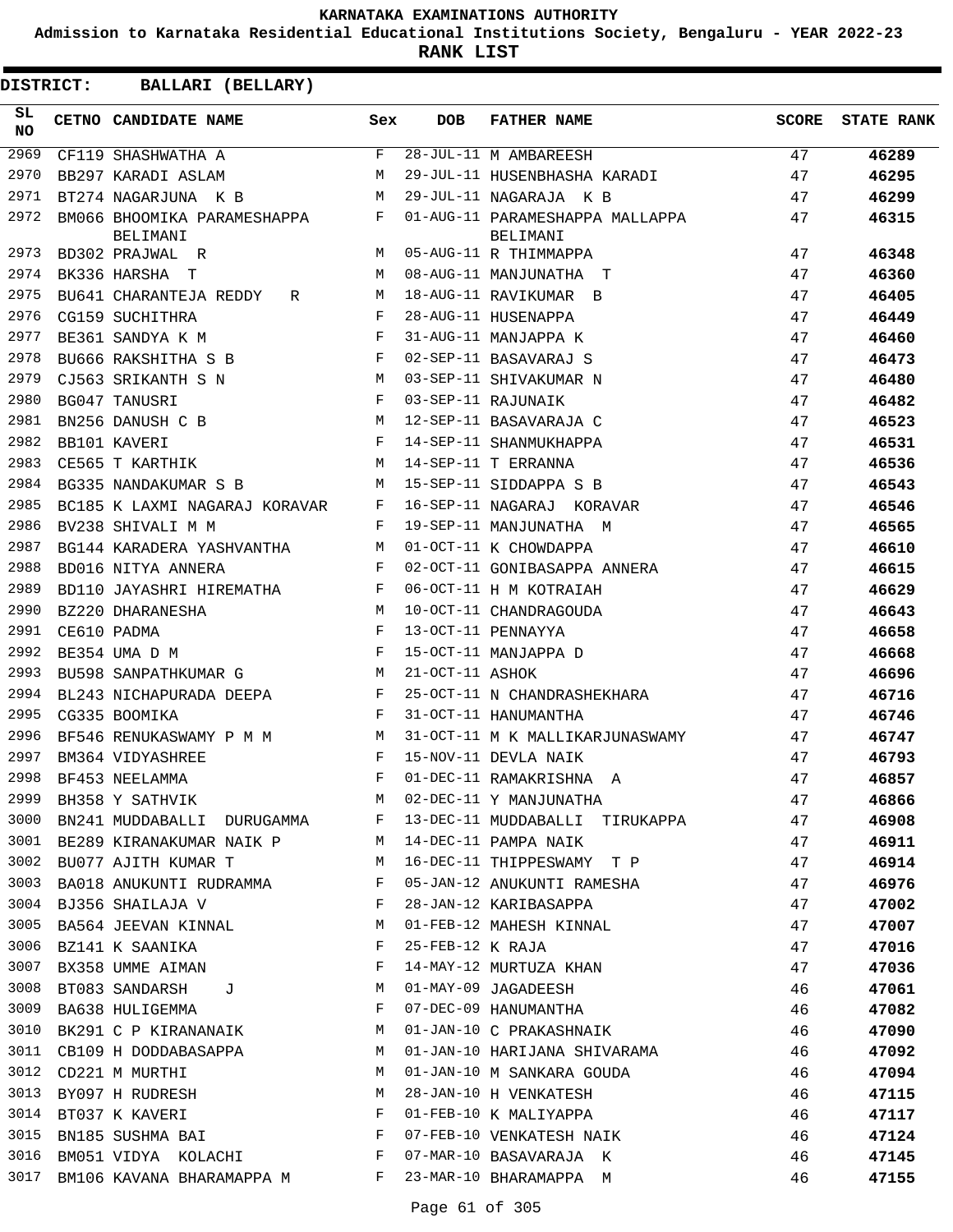**Admission to Karnataka Residential Educational Institutions Society, Bengaluru - YEAR 2022-23**

**RANK LIST**

**DISTRICT:** CC **BALLARI (BELLARY)**

| SL<br><b>NO</b> | CETNO CANDIDATE NAME                                                                                                                        | Sex          | <b>DOB</b>          | <b>FATHER NAME</b>                  | <b>SCORE</b> | <b>STATE RANK</b> |
|-----------------|---------------------------------------------------------------------------------------------------------------------------------------------|--------------|---------------------|-------------------------------------|--------------|-------------------|
| 3018            | CK153 GANESHA Y                                                                                                                             | M            | $01-JUN-10$ MAREPPA |                                     | 46           | 47201             |
| 3019            | CK137 VEERESH                                                                                                                               | M            |                     | 02-JUN-10 MALLAYYA                  | 46           | 47205             |
| 3020            | CA026 B LATHA                                                                                                                               | $_{\rm F}$   |                     | 08-JUN-10 B SHIVAKUMAR              | 46           | 47210             |
| 3021            | $\verb BM200 LAKSHMI CHANNADASARA F $                                                                                                       |              |                     | 10-JUN-10 CHANDRAPPA C              | 46           | 47212             |
| 3022            | $\mathbf{F}$ . The set of the $\mathbf{F}$<br>BZ174 C JYOTHI KALPANA                                                                        |              |                     | 28-JUN-10 C GIRIYAPPA               | 46           | 47220             |
| 3023            | BO352 R DILEEPKUMAR<br>M <sub>N</sub>                                                                                                       |              |                     | 03-JUL-10 R PRAKASHA                | 46           | 47226             |
| 3024            | <b>Example 20 For Press</b><br>BU462 TANU H S                                                                                               |              |                     | 20-JUL-10 SHARANAPPA H S            | 46           | 47243             |
| 3025            | BU640 DINESH L T                                                                                                                            | M            |                     | 01-AUG-10 THIPPESH NAIK L           | 46           | 47253             |
| 3026            | BV122 HEMANTHARAJKUMAR D A M                                                                                                                |              |                     | 08-AUG-10 AJJAYYA W                 | 46           | 47263             |
| 3027            | BW546 ROHIT H<br><b>M</b>                                                                                                                   |              |                     | 16-AUG-10 SUKANNA A K               | 46           | 47276             |
| 3028            | M<br>CE055 K KARTHIK                                                                                                                        |              |                     | 23-AUG-10 K ANJAPPA                 | 46           | 47287             |
| 3029            | BA530 SINCHITHA S ARKACHARI F                                                                                                               |              |                     | 08-SEP-10 SHIVANANDA ARKACHARI      | 46           | 47322             |
| 3030            | M <sub>1</sub><br>CE102 NAGARAJA H                                                                                                          |              |                     | 10-SEP-10 H THIMMAREDDY             | 46           | 47323             |
| 3031            | BU433 V G PRARTHANA F                                                                                                                       |              |                     | 10-SEP-10 H B GANGADHARA            | 46           | 47325             |
| 3032            | CC158 K BHANU PRASAD M                                                                                                                      |              |                     | 24-SEP-10 K PRAKASH                 | 46           | 47349             |
| 3033            | BA381 P ANITHA                                                                                                                              | $\mathbf{F}$ |                     | 25-SEP-10 PIDDAPNARA MANJUNATHA     | 46           | 47351             |
| 3034            | BD295 SHREYA K                                                                                                                              | F            |                     | 06-OCT-10 MALLIKARJUNA KADEMANI     | 46           | 47381             |
| 3035            | <b>Example 20</b> Manual Manual Manual Manual Manual Manual Manual Manual Manual Manual Manual Manual Manual Manual Ma<br>BG340 K SUDARSHAN |              |                     | 10-OCT-10 HANUMANTHA GOUDA K        | 46           | 47394             |
| 3036            | CK057 TIRUMALA                                                                                                                              | M            | 10-OCT-10 REVANNA   |                                     | 46           | 47396             |
| 3037            | BC202 K VIJAY                                                                                                                               | M            |                     | 18-OCT-10 K RAMAPPA                 | 46           | 47418             |
| 3038            | BM175 SANGEETHA A                                                                                                                           | F            |                     | 18-OCT-10 DURGAPPA A                | 46           | 47419             |
| 3039            | CD045 THASMIYA                                                                                                                              | $_{\rm F}$   |                     | 18-OCT-10 SHOUKATALI                | 46           | 47420             |
| 3040            | BU204 DIINESHA T                                                                                                                            | M            |                     | 20-OCT-10 TIPPESWAMY                | 46           | 47425             |
| 3041            | BL331 RAKSHITHA<br>S                                                                                                                        | F            |                     | 21-OCT-10 S CHANDRASHEKHAR GOUDA 46 |              | 47433             |
| 3042            | BT225 N OMAKSHI                                                                                                                             | F            |                     | 23-OCT-10 NAGARAJA                  | 46           | 47437             |
| 3043            | BM080 VIDYA KALKOTI<br>$\mathbf{F}$ and the set of the set of $\mathbf{F}$                                                                  |              |                     | 01-NOV-10 BASAVARAJAPPA             | 46           | 47460             |
| 3044            | $\mathbf{F}$<br>CA063 SHRUTHI                                                                                                               |              |                     | 02-NOV-10 YARRISWAMI                | 46           | 47466             |
| 3045            | M<br>CA029 AKASH REDDY                                                                                                                      |              |                     | 08-NOV-10 G SHANKAR REDDY           | 46           | 47481             |
| 3046            | BY174 ERANNA BARAKER                                                                                                                        | M            |                     | 10-NOV-10 SHIVANANDA BARAKER        | 46           | 47492             |
| 3047            | BB432 LAKSHMI S                                                                                                                             | F            |                     | 20-NOV-10 RAJAKUMAR S               | 46           | 47524             |
| 3048            | BV211 AKSHATHA H                                                                                                                            | F            |                     | 22-NOV-10 ERANNA H                  | 46           | 47534             |
| 3049            | CD108 H GOUTHAM                                                                                                                             | М            |                     | 22-NOV-10 H PARASHURAMAPPA          | 46           | 47536             |
| 3050            | BA153 VINAYAKAREDDY MULIMANI                                                                                                                | M            |                     | 23-NOV-10 ANANDA REDDY MULIMANI 46  |              | 47542             |
|                 | 3051 BG153 KAGERA SUDHA                                                                                                                     | F            |                     | 25-NOV-10 KAGERA ARAVINDAPPA<br>46  |              | 47547             |
|                 | 3052 BT212 SANJEEVA KUMAR P D M                                                                                                             |              |                     | 26-NOV-10 P DHARMA NAIK             | 46           | 47553             |
|                 | 3053 BL164 KORAVARA MEGHANA                                                                                                                 | $\mathbf{F}$ |                     | 30-NOV-10 KORAVARA DURUGAPPA        | 46           | 47565             |
|                 | 3054 CJ046 YALLAMMA                                                                                                                         | F            |                     | 01-DEC-10 GURU BASAPPA              | 46           | 47573             |
| 3055            | CG175 K SHASHANK REDDY                                                                                                                      | M            |                     | 04-DEC-10 K RAVEENDRA REDDY         | 46           | 47580             |
| 3056            | BW430 M TANUSRI<br><b>Example 19</b>                                                                                                        |              |                     | 04-DEC-10 KM MALLIGOUDA             | 46           | 47581             |
| 3057            | BN421 AKSHAY KUMAR V R M                                                                                                                    |              |                     | 07-DEC-10 RAJAKUMAR NAIK            | 46           | 47590             |
| 3058            | BZ286 S MANJUNATHA                                                                                                                          | M            |                     | 08-DEC-10 S SHANMUKHA               | 46           | 47596             |
| 3059            | BA276 M SAGAR                                                                                                                               | M            |                     | 11-DEC-10 M SHIVAMURTHY             | 46           | 47606             |
| 3060            | BB389 PAKKIR SWAMY KODIHALLI                                                                                                                | M            | $15 - DEC - 10$ XXX |                                     | 46           | 47627             |
| 3061            | BF330 NITHINKUMAR H                                                                                                                         | M            |                     | 18-DEC-10 HANUMANTHNAIK S N         | 46           | 47644             |
| 3062            | BX249 TRIVENI T                                                                                                                             | F            |                     | 18-DEC-10 TIMMAPPA T                | 46           | 47645             |
| 3063            | BY272 SHYAMALA                                                                                                                              | F            |                     | 22-DEC-10 DODDAYYA                  | 46           | 47654             |
| 3064            | CD432 SOUNDARYA BAYI $\hbox{\tt F}$                                                                                                         |              |                     | 01-JAN-11 SURYA NAIK                | 46           | 47711             |
| 3065            | BU114 J BHARGAVI                                                                                                                            | $\mathbf{F}$ |                     | 03-JAN-11 J BASAVARAJA              | 46           | 47728             |
| 3066            | BS095 SAYED SAFFA                                                                                                                           | $\mathbf{F}$ |                     | 05-JAN-11 MAHAMAD RAFI              | 46           | 47746             |
|                 | 3067 BK169 THIRUMALA NAIK K M 07-JAN-11 KOTRESH NAIK K                                                                                      |              |                     |                                     | 46           | 47759             |
|                 |                                                                                                                                             |              |                     |                                     |              |                   |

Page 62 of 305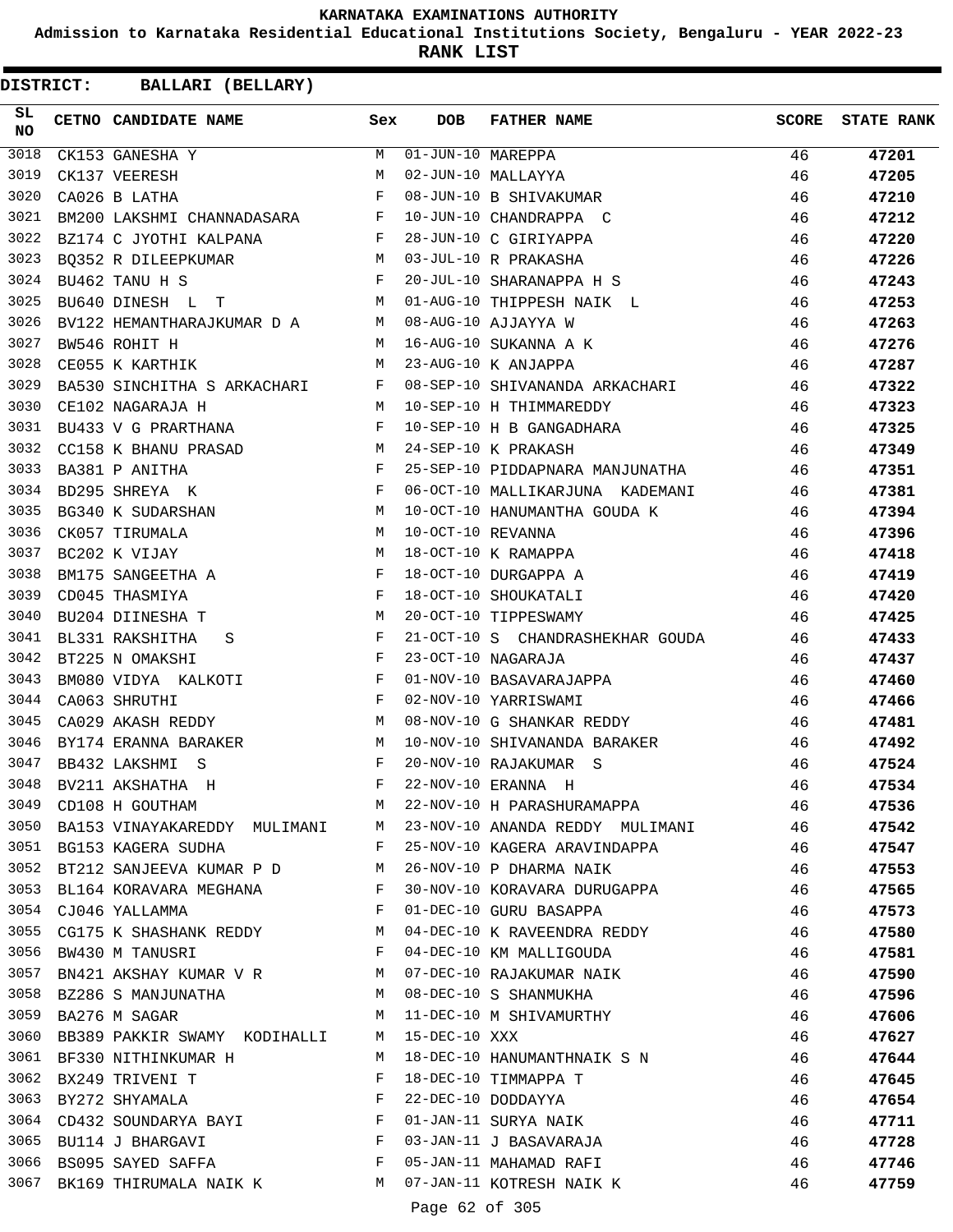**Admission to Karnataka Residential Educational Institutions Society, Bengaluru - YEAR 2022-23**

**RANK LIST**

| SL<br><b>NO</b> |            | CETNO CANDIDATE NAME                                                                                                                                                                                                                                | Sex          | <b>DOB</b>        | <b>FATHER NAME</b>                                            | SCORE | <b>STATE RANK</b> |
|-----------------|------------|-----------------------------------------------------------------------------------------------------------------------------------------------------------------------------------------------------------------------------------------------------|--------------|-------------------|---------------------------------------------------------------|-------|-------------------|
| 3068            |            | BE106 GUNDAGATTHI UCHCHENGAMMA                                                                                                                                                                                                                      | F            |                   | 08-JAN-11 GUNDAGATTHI REVANAPPA                               | 46    | 47760             |
| 3069            |            | CC149 K RANJITHA                                                                                                                                                                                                                                    | F            |                   | 08-JAN-11 K YUGANTHAREDDY                                     | 46    | 47762             |
| 3070            |            | BT295 K SHANTHALA                                                                                                                                                                                                                                   | F            |                   | 09-JAN-11 K SHARANAPPA                                        | 46    | 47765             |
| 3071            |            | BW136 SOWMYA                                                                                                                                                                                                                                        | $_{\rm F}$   |                   | 09-JAN-11 KALYAN GOWDA                                        | 46    | 47768             |
| 3072            |            | BU658 PRAJWAL K<br>$M_{\odot}$                                                                                                                                                                                                                      |              |                   | 12-JAN-11 VIJAYA K M                                          | 46    | 47778             |
| 3073            |            | and the state of the Fig.<br>BN396 LAKSHMI                                                                                                                                                                                                          |              |                   | 14-JAN-11 SILLIKYATARA GONIBASAPPA                            | 46    | 47790             |
| 3074            |            | $\mathbf{F}$<br>BL270 KEERTI K                                                                                                                                                                                                                      |              |                   | 18-JAN-11 KRUSHNANAIK                                         | 46    | 47816             |
| 3075            |            | BU113 J POORNIMA                                                                                                                                                                                                                                    | $\mathbf{F}$ |                   | 25-JAN-11 J HANUMANTHAPPA                                     | 46    | 47852             |
| 3076            |            | BF283 O N POOJA<br>$\mathbf{F}$ and $\mathbf{F}$                                                                                                                                                                                                    |              |                   | 25-JAN-11 O NINGAPPA                                          | 46    | 47853             |
| 3077            |            | the contract of the contract of the Property of the Property of the Property of the Property of the Property of<br>BB084 JOYTHI P                                                                                                                   |              |                   | 26-JAN-11 NAGARAJA                                            | 46    | 47856             |
| 3078            |            | $\mathbf{F}$ and $\mathbf{F}$ and $\mathbf{F}$<br>BB241 KURI YASHASHVINI                                                                                                                                                                            |              |                   | 29-JAN-11 KURI KOTEPPA                                        | 46    | 47873             |
| 3079            |            | BL304 NETHRAVATHI DILLEPPA F<br>TALAVARA                                                                                                                                                                                                            |              |                   | 29-JAN-11 DILLEPPA TALAVARA                                   | 46    | 47875             |
| 3080            |            | BG133 NIKITHA CHIKKABIDARI F                                                                                                                                                                                                                        |              | 29-JAN-11 KOTRESH |                                                               | 46    | 47876             |
| 3081            |            | CE655 CHANDANA N                                                                                                                                                                                                                                    | F            |                   | 12-FEB-11 KUMARASWAMI N                                       | 46    | 47932             |
| 3082            |            | BK058 E MOUNESHA<br><b>Example 19</b> M                                                                                                                                                                                                             |              |                   | 19-FEB-11 E RAMAJJA                                           | 46    | 47963             |
| 3083            |            | BB209 CHINTAN HULLI M                                                                                                                                                                                                                               |              |                   | 20-FEB-11 HULLI PRAKASH                                       | 46    | 47967             |
| 3084            |            | BG093 RAHUL                                                                                                                                                                                                                                         | M            |                   | 20-FEB-11 CHANDRA NAIK                                        | 46    | 47972             |
| 3085            | BT017 MANI |                                                                                                                                                                                                                                                     | F            |                   | 21-FEB-11 MUGAPPA C                                           | 46    | 47977             |
| 3086            |            | <b>Example 20</b><br>CE327 SANGEETHA                                                                                                                                                                                                                |              |                   | 24-FEB-11 B SURESHA CHARI                                     | 46    | 47998             |
| 3087            |            | <b>Experimental Street Except Street Street Street Street Street Street Street Street Street Street Street Street</b><br>BG211 M NETRAVATI                                                                                                          |              |                   | 25-FEB-11 M HANUMANTHAPPA                                     | 46    | 48003             |
| 3088            |            | BM142 K BHARATHA                                                                                                                                                                                                                                    | M            |                   | 27-FEB-11 K MAHALINGAPPA                                      | 46    | 48014             |
| 3089            |            | M <sub>1</sub><br>BU169 YASHAVANTH R                                                                                                                                                                                                                |              |                   | 27-FEB-11 KOTRESH R                                           | 46    | 48018             |
| 3090            |            | BD081 SARALA G B<br><b>Example 20</b> Service Service Service                                                                                                                                                                                       |              |                   | 03-MAR-11 G K BASAVARAJA                                      | 46    | 48041             |
| 3091            |            | BR234 BHANGI RAMACHANDRA<br>M <sub>1</sub>                                                                                                                                                                                                          |              |                   | 08-MAR-11 BHANGI YERRISWAMY                                   | 46    | 48070             |
| 3092            |            | BR290 AFSANA P                                                                                                                                                                                                                                      | $\mathbf{F}$ |                   | 09-MAR-11 PAKEER SAB                                          | 46    | 48076             |
| 3093            |            | CE094 PHANA BHEGAM<br>$\mathbf{F}$ and $\mathbf{F}$                                                                                                                                                                                                 |              | 14-MAR-11 RAJA    |                                                               | 46    | 48107             |
| 3094            |            | BT372 SONIYA R<br>$\mathbf{F}$ and the set of the set of the set of the set of the set of the set of the set of the set of the set of the set of the set of the set of the set of the set of the set of the set of the set of the set of the set of |              | 15-MAR-11 RAJU N  |                                                               | 46    | 48114             |
| 3095            |            | $\mathbf{F}$ and $\mathbf{F}$ and $\mathbf{F}$<br>BU015 HAMSIKA B R                                                                                                                                                                                 |              |                   | 16-MAR-11 RAVIKUMAR B                                         | 46    | 48117             |
| 3096            |            | VINAYAKA M<br>BM483 EREMANI                                                                                                                                                                                                                         |              |                   | 17-MAR-11 Y SHIVAPUTRAPPA                                     | 46    | 48125             |
| 3097            |            | CB302 PRAVEEN C                                                                                                                                                                                                                                     | M            |                   | 18-MAR-11 RAMANJINI C                                         | 46    | 48133             |
| 3098            |            | BB428 T MOULYA                                                                                                                                                                                                                                      | F            |                   |                                                               | 46    | 48136             |
| 3099            |            | BG381 ARUN MR                                                                                                                                                                                                                                       | М            |                   | 18-MAR-11 T REVANNA<br>19-MAR-11 RAJU S<br>22-MAR-11 UMESHA C | 46    | 48137             |
| 3100            |            | BU480 RAKSHA C U                                                                                                                                                                                                                                    | F            |                   |                                                               | 46    | 48158             |
| 3101            |            | CB084 MAMATHA K                                                                                                                                                                                                                                     | F            |                   | 24-MAR-11 GADILINGAPPA C G                                    | 46    | 48172             |
| 3102            |            | BF052 S NANDA                                                                                                                                                                                                                                       | F            |                   | 24-MAR-11 SHEKARNAIK                                          | 46    | 48179             |
| 3103            |            | BN001 A SHIVA KUMAR M                                                                                                                                                                                                                               |              |                   | 29-MAR-11 B MANJUNATHA                                        | 46    | 48206             |
| 3104            |            | BB203 K KARUN PRASAD                                                                                                                                                                                                                                | M            |                   | 29-MAR-11 K BASAVARAJ                                         | 46    | 48208             |
| 3105            |            | BJ242 P SHWETHA                                                                                                                                                                                                                                     | F            |                   | 30-MAR-11 P HANUMANTHAPPA                                     | 46    | 48214             |
| 3106            |            | BU240 EKALAVYA K                                                                                                                                                                                                                                    | М            |                   | 08-APR-11 UMESHA K                                            | 46    | 48265             |
| 3107            |            | BE084 TANUJA BUTHAPLARA                                                                                                                                                                                                                             | F            |                   | 12-APR-11 RAVEENDRA BUTHAPLARA                                | 46    | 48294             |
| 3108            |            | BC071 D MEGHANA                                                                                                                                                                                                                                     | F            |                   | 14-APR-11 D NAGARAJA                                          | 46    | 48303             |
| 3109            |            |                                                                                                                                                                                                                                                     | F            |                   | 16-APR-11 P MADAPPA                                           | 46    | 48315             |
| 3110            |            | CF230 P M PAVITRA<br>BG361 NAYANA B                                                                                                                                                                                                                 | F            |                   | 18-APR-11 NAGENDRAPPA BASAVANKOTE                             | 46    | 48323             |
| 3111            |            | BA316 M BHUMIKA                                                                                                                                                                                                                                     | F            |                   | 23-APR-11 MYLARASWAMY S                                       | 46    | 48359             |
| 3112            |            | CE185 GOWTHAMI                                                                                                                                                                                                                                      | $-F$         |                   | 26-APR-11 M OBAIAH                                            | 46    | 48376             |
| 3113            |            | BE371 P RAHUL NAIK                                                                                                                                                                                                                                  | М            |                   | 28-APR-11 K PAMPA NAIK                                        |       |                   |
|                 |            |                                                                                                                                                                                                                                                     |              |                   |                                                               | 46    | 48385             |
| 3114            |            | BE130 NAVYASHREE CP                                                                                                                                                                                                                                 | F            |                   | 03-MAY-11 PALAKSHI C                                          | 46    | 48418             |
| 3115            |            | BE330 NIKHITHA G                                                                                                                                                                                                                                    | F            |                   | 09-MAY-11 L GANGANAIK                                         | 46    | 48453             |
|                 |            | 3116 BY125 V ARUN KUMAR                                                                                                                                                                                                                             | M            |                   | 14-MAY-11 S G SRINIVASA                                       | 46    | 48496             |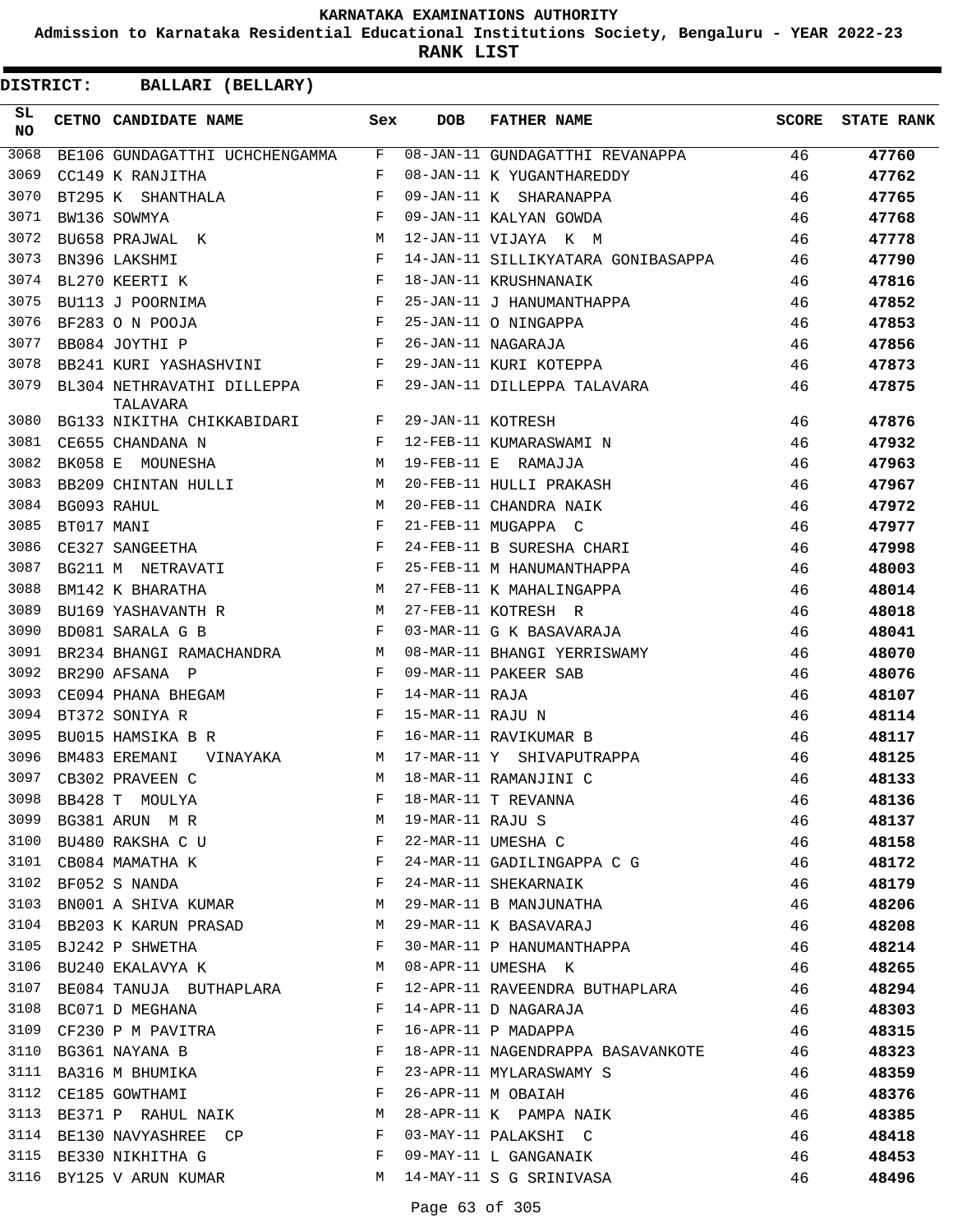**Admission to Karnataka Residential Educational Institutions Society, Bengaluru - YEAR 2022-23**

**RANK LIST**

| <b>DISTRICT:</b> |            | BALLARI (BELLARY)                  |              |                   |                                     |              |                   |
|------------------|------------|------------------------------------|--------------|-------------------|-------------------------------------|--------------|-------------------|
| SL<br><b>NO</b>  |            | CETNO CANDIDATE NAME               | Sex          | <b>DOB</b>        | <b>FATHER NAME</b>                  | <b>SCORE</b> | <b>STATE RANK</b> |
| 3117             |            | CH522 AKASHA                       | M            |                   | 15-MAY-11 C GOVINDAPPA              | 46           | 48497             |
| 3118             |            | BK046 TEJASWINI K                  | F            |                   | 16-MAY-11 RANGASWAMY                | 46           | 48509             |
| 3119             |            | BK256 SUBHASHCHANDRABOSH M         | M            |                   | 17-MAY-11 YALLAPPA M                | 46           | 48518             |
| 3120             |            | BF524 DHANUSHA B N                 | M            |                   | 20-MAY-11 NAGARAJ B                 | 46           | 48537             |
| 3121             |            | CH225 SURESHA D                    | M            |                   | 26-MAY-11 SHIVAKUMARA D             | 46           | 48585             |
| 3122             |            | CC034 THARUN NAIK L                | M            |                   | 28-MAY-11 LOKESH NAIK               | 46           | 48598             |
| 3123             |            | CE047 BOMMAYYA                     | M            |                   | 01-JUN-11 BOMMAPPA                  | 46           | 48617             |
| 3124             |            | CF078 GANESHA M                    | M            |                   | 01-JUN-11 MARESHA L                 | 46           | 48620             |
| 3125             |            | BV229 G A ABHI                     | M            |                   | 04-JUN-11 G C ANJINAPPA             | 46           | 48657             |
| 3126             |            | CH063 D RAJA                       | M            |                   | 09-JUN-11 D HANUMANTHA              | 46           | 48685             |
| 3127             |            | BE203 LINGARAJA N                  | M            |                   | 10-JUN-11 NAGARAJAPPA N             | 46           | 48695             |
| 3128             |            | CD394 MANIKANTA                    | М            |                   | 14-JUN-11 YAMANURAPPA               | 46           | 48726             |
| 3129             |            | CH412 NETRAVATI                    | $\mathbf{F}$ |                   | 14-JUN-11 MALLIKAJUNA               | 46           | 48729             |
| 3130             |            | BC092 G MANU                       | M            |                   | 15-JUN-11 G KARIYAPPA               | 46           | 48736             |
| 3131             |            | BN150 HARSHA B                     | M            |                   | 20-JUN-11 PARASHURAMA B             | 46           | 48766             |
| 3132             |            | BW247 L RUDRA GOWDA                | M            |                   | 23-JUN-11 BASAVARAJA L              | 46           | 48793             |
| 3133             | BN361 ASHA |                                    | F            |                   | 24-JUN-11 HALESH NAIKA              | 46           | 48798             |
| 3134             |            | BE443 BASAVARAJA K                 | M            |                   | 28-JUN-11 JAMBAPPA KURUBARA         | 46           | 48834             |
| 3135             |            | CJ105 MEENAKSHI                    | $\mathbf{F}$ |                   | 29-JUN-11 HAMPAYYA NAIK             | 46           | 48841             |
| 3136             |            | BE450 Y S SHAILAVATHI              | F            |                   | 29-JUN-11 SANTHOSH KUMAR L          | 46           | 48847             |
| 3137             |            | BR055 NAVEEN U D                   | M            |                   | 02-JUL-11 DURUGAPPA U               | 46           | 48867             |
| 3138             |            | CD448 AKASH K                      | M            |                   | 03-JUL-11 SUBBAYYA                  | 46           | 48874             |
| 3139             |            | CJ179 K MALLIKARJUNA               | M            |                   | 05-JUL-11 K BASAVARAJA              | 46           | 48888             |
| 3140             |            | BE327 MANASA GUDDANAGOWDA GOWDRA F |              |                   | 05-JUL-11 GUDDANAGOWDA GOWDRA       | 46           | 48890             |
| 3141             |            | CG346 HUSEN BASHA                  | М            |                   | 10-JUL-11 NOOR BASHA                | 46           | 48923             |
| 3142             |            | BH022 B BASAVARAJA                 | M            |                   | 14-JUL-11 B RAMESHA                 | 46           | 48947             |
| 3143             |            | BQ396 S UDAYAKUMAR                 | M            |                   | 14-JUL-11 S OBALESHA                | 46           | 48951             |
| 3144             |            | BW462 BHAVITHA J                   | F            |                   | 15-JUL-11 SANNAGADHI LINGAIAH SWAMY | 46           | 48953             |
| 3145             |            | BR109 SHARATHA KUMAR NAIK B        | M            |                   | 17-JUL-11 BHEEMA NAIKA              | 46           | 48971             |
| 3146             |            | BA625 THIPPIMANI SINCHANA          | F            |                   | 17-JUL-11 THIPPIMANI KARIYAPPA      | 46           | 48975             |
|                  |            | 3147 BB090 GUDLANURU TASLIM        | F            |                   | 27-JUL-11 G ALLABHAKSHI             | 46           | 49042             |
| 3148             |            | BA425 PRAKASH T                    |              |                   | M 01-AUG-11 MANJUNATH T             | 46           | 49068             |
|                  |            | 3149 BB506 NOOTHAN MASGI           | M            |                   | 08-AUG-11 THOTAPPA MASGI            | 46           | 49109             |
| 3150             |            | CA399 CHARAN S                     | M            |                   | 10-AUG-11 TEKKALAKOTE NOOTANA KUMAR | 46           | 49121             |
|                  |            | 3151 BG182 POOJAR NAGARAJA         | M            |                   | 12-AUG-11 POOJARA LINGESH           | 46           | 49134             |
| 3152             |            | BS048 H S PAPANNA                  | M            |                   | 18-AUG-11 H SURESH                  | 46           | 49162             |
| 3153             |            | BP292 SANTOSHA R                   | M            |                   | 19-AUG-11 RAVI LAMANI               | 46           | 49170             |
| 3154             |            | BG061 D HARSHAVARDHANA             | M            |                   | 21-AUG-11 D JATAPPA                 | 46           | 49175             |
|                  |            | 3155 BQ526 NANDINI M               | F            |                   | 25-AUG-11 BASAVARAJA M              | 46           | 49203             |
| 3156             |            | BE365 MANASA B S                   | F            |                   | 26-AUG-11 SIDDESH B                 | 46           | 49213             |
| 3157             |            | BH333 HARISH A                     | M            |                   | 28-AUG-11 SUNKAPPA A                | 46           | 49224             |
| 3158             |            | BE446 DURGAPPA A                   | M            |                   | 29-AUG-11 MANJUNATHA A              | 46           | 49230             |
|                  |            | 3159 BE359 NAGARAJA H              | M            | 04-SEP-11 MUGAPPA |                                     | 46           | 49263             |
| 3160             |            | BG040 YOGHESHWARI N                | F            | 06-SEP-11 NAGRAJ  |                                     | 46           | 49277             |
| 3161             |            | BF351 S AMRUTHA S                  | F            |                   | 08-SEP-11 S KUMARA S                | 46           | 49289             |
| 3162             |            | CH408 SPANDANA K                   | F            |                   | 15-SEP-11 NAGARAJA K                | 46           | 49332             |
|                  |            | 3163 BS195 MADAN KUMAR M T         | M            |                   | 16-SEP-11 THIPPESWAMY M             | 46           | 49334             |
|                  |            | 3164 BJ156 NISHANK T               | M            |                   | 16-SEP-11 MANJUNATHA T              | 46           | 49335             |
| 3165             |            | CB203 USHA B                       | F            |                   | 23-SEP-11 THIMMAPPA B               | 46           | 49365             |
|                  |            | 3166 BS010 NITHIN T                | M            |                   | 24-SEP-11 SURESHA T                 | 46           | 49368             |
|                  |            |                                    |              | Page 64 of 305    |                                     |              |                   |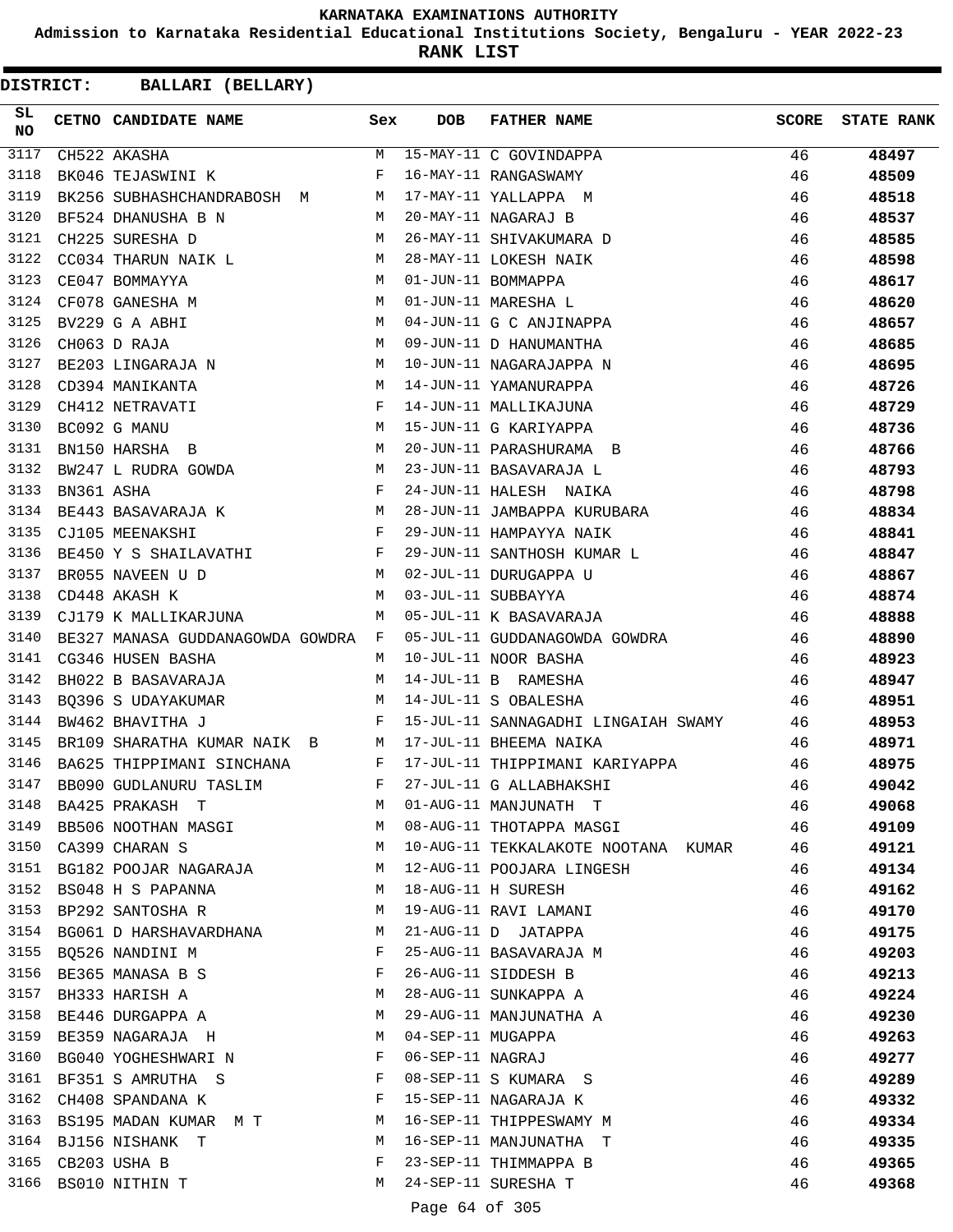**Admission to Karnataka Residential Educational Institutions Society, Bengaluru - YEAR 2022-23**

**RANK LIST**

| SL<br><b>NO</b> | CETNO CANDIDATE NAME                                                                                                                    | Sex | DOB         | FATHER NAME                                           | SCORE | <b>STATE RANK</b> |
|-----------------|-----------------------------------------------------------------------------------------------------------------------------------------|-----|-------------|-------------------------------------------------------|-------|-------------------|
| 3167            | CH263 J JIVITHA                                                                                                                         |     |             | F 02-OCT-11 J BASAVANAGOUDA                           | 46    | 49397             |
| 3168            | BT122 CHANDRU NAIK M                                                                                                                    |     |             | 15-OCT-11 R SHARANA NAIK                              | 46    | 49451             |
| 3169            | M<br>CF050 D M ANJINAPPA                                                                                                                |     |             | 15-OCT-11 D MAHANTESHA                                | 46    | 49452             |
| 3170            | $\mathbf{F}^{\mathcal{A}}_{\mathcal{A}}=\mathbf{F}^{\mathcal{A}}_{\mathcal{A}}\mathbf{F}^{\mathcal{A}}_{\mathcal{A}}$<br>BV121 MANASA P |     |             | 18-OCT-11 ANJINAPPA P                                 | 46    | 49464             |
| 3171            | $\mathbf{F}$<br>BX427 VAISHNAVI                                                                                                         |     |             | 22-OCT-11 R BHASKAR REDDY                             | 46    | 49485             |
| 3172            | <b>M</b><br>BV067 E Y SANJAY                                                                                                            |     |             | 26-OCT-11 E Y PAVAN KUMARA                            | 46    | 49500             |
| 3173            | BK360 SARASWATHI EDIGARA F                                                                                                              |     |             | 05-NOV-11 GAVIRAJA E                                  | 46    | 49544             |
| 3174            | BJ081 SRUJAN T S                                                                                                                        |     |             | 11-NOV-11 SRINIVAS T                                  | 46    | 49566             |
| 3175            | S $M$ $\frac{1}{F}$<br>CE556 NANDITA                                                                                                    |     |             | 18-NOV-11 K RAMAKRISHNA                               | 46    | 49589             |
| 3176            | $CE479$ H HARIPRIYA F                                                                                                                   |     |             | 21-NOV-11 S HONNURASWAMY                              | 46    | 49596             |
| 3177            | $\mathbf M$<br>BD177 PRAVEEN G M                                                                                                        |     |             | 21-NOV-11 BASAVALINGAIAH G M                          | 46    | 49598             |
| 3178            |                                                                                                                                         |     |             | 23-NOV-11 NAGENDRA G GOUDA                            | 46    | 49603             |
| 3179            | BH018 G RACHANA GOUDA F<br>CG306 IRFAAN M                                                                                               |     |             | 02-DEC-11 KHASIM VALI                                 | 46    | 49628             |
| 3180            | $\mathbf{F}$ and $\mathbf{F}$ and $\mathbf{F}$<br>CD010 GEETHA S H                                                                      |     |             | 03-DEC-11 HANUMANTHAPPA S                             | 46    | 49633             |
| 3181            | BP326 NAGALAKSHMI GANGAPPA F<br>HIREKODI                                                                                                |     |             | 04-DEC-11 GANGAPPA HIREKODI                           | 46    | 49638             |
|                 | $\mathbf{F}$ and $\mathbf{F}$ and $\mathbf{F}$<br>3182 BQ247 JYOTHI K                                                                   |     |             | 12-DEC-11 NAGARAJA K                                  | 46    | 49666             |
| 3183            | BG247 AMAN D NEELAGUND M                                                                                                                |     |             | 15-DEC-11 DAWALSAHEB A NEELAGUND                      | 46    | 49676             |
| 3184            | BV101 MALATHESHA T                                                                                                                      | M   |             | 15-DEC-11 DURUGAPPA T                                 | 46    | 49678             |
| 3185            | $\mathbf{F}$ and $\mathbf{F}$ and $\mathbf{F}$<br>BC055 BHOVI BINDU                                                                     |     |             | 20-DEC-11 BHOVI MALLIKARJUNA                          | 46    | 49690             |
| 3186            | BW497 JAHNAVI G M F                                                                                                                     |     |             | 27-DEC-11 MARAYYASWAMY G M                            | 46    | 49716             |
| 3187            | $\mathbb{F}^{\mathbb{Z}}$ . The set of $\mathbb{F}^{\mathbb{Z}}$<br>BQ310 GAYATHRI B B                                                  |     |             | 29-DEC-11 MOUNACHARI B B                              | 46    | 49721             |
| 3188            | BU546 NIKHITHA K S                                                                                                                      | F   |             | 31-JAN-12 SURESH K C                                  | 46    | 49777             |
| 3189            | BQ144 ANUSHA MENDRAGUTTI F                                                                                                              |     |             | 22-MAR-12 SURESHA MENDRAGUTTI                         | 46    | 49804             |
| 3190            | BX001 ADDAGERI SHIVA TEJA M 09-APR-12 A RAMAKRISHNA                                                                                     |     |             |                                                       | 46    | 49815             |
| 3191            | $\mathbf{F}$<br>BG228 KAVANA A                                                                                                          |     |             | 16-NOV-12 NAGARAJA A                                  | 46    | 49832             |
| 3192            |                                                                                                                                         |     |             | CH232 ULIDRALA PAVITHRA F 01-JAN-09 ULIDRALA NAGARAJU | 45    | 49835             |
| 3193            | M <sub>N</sub><br>BG371 RAHUL U L                                                                                                       |     |             | 12-JUN-09 UMESH NAIK                                  | 45    | 49844             |
| 3194            | BL342 H SHANKARANAIK M                                                                                                                  |     | 08-AUG-09 H | HONNANAIK                                             | 45    | 49849             |
| 3195            | BF058 SHARATH KUMAR D M                                                                                                                 |     |             | 27-OCT-09 SHOMASHEKHAR D                              | 45    | 49859             |
| 3196            | $\mathbf{F}$ and $\mathbf{F}$<br>BF398 LAKSHMI BAI                                                                                      |     |             | 18-DEC-09 GOPI NAIK                                   | 45    | 49864             |
| 3197            | BM027 DEEPA HAMPASAGARA                                                                                                                 |     |             | F 06-JAN-10 SHIVALINGAPPA HAMPASAGARA                 | 45    | 49885             |
| 3198            | BB405 VIKRAM NAIK L R M                                                                                                                 |     |             | 15-JAN-10 RAVINAIK<br>L R                             | 45    | 49893             |
| 3199            | BO093 INDUMATHI N                                                                                                                       | F   |             | 25-JAN-10 HALESHA N N                                 | 45    | 49895             |
| 3200            | BW499 H M LIKITHA                                                                                                                       | F   |             | 21-MAR-10 H M MAHALINGA                               | 45    | 49918             |
| 3201            | BE521 DURUGESHA C                                                                                                                       | M   |             | 21-APR-10 HANUMANTHAPPA C                             | 45    | 49940             |
| 3202            | BU176 CHETANA G L                                                                                                                       | M   |             | 14-JUN-10 G LOKESHA                                   | 45    | 49987             |
| 3203            | BE494 KAVERI K                                                                                                                          | F   |             | 14-JUN-10 KUMARNAIK M                                 | 45    | 49988             |
| 3204            | BM014 SPANDANAA                                                                                                                         | F   |             | 21-JUN-10 ANANDA NAIK                                 | 45    | 49994             |
| 3205            | CG044 SHASHIKALA                                                                                                                        | F   |             | 06-JUL-10 PARAMESHWARAPPA                             | 45    | 50013             |
| 3206            | BA528 ARCHANA                                                                                                                           | F   |             | 07-AUG-10 MARIYAPPA                                   | 45    | 50051             |
| 3207            | BN153 PANKAJ LAMBANI M                                                                                                                  |     |             | 14-AUG-10 SHANTHALINGAPPA L                           | 45    | 50064             |
| 3208            | BG004 AJJALA PRASHANTHA                                                                                                                 | M   |             | 15-AUG-10 AJJALA SIDDESHA                             | 45    | 50066             |
| 3209            | CA367 PAVAN KUMARA B                                                                                                                    | M   |             | 20-AUG-10 HONNURAPPA B                                | 45    | 50078             |
| 3210            | CJ424 S PAVAN KUMAR                                                                                                                     | M   |             | 03-SEP-10 KOMARI GOUDA                                | 45    | 50098             |
| 3211            | BB051 BENEKALLU VIDYA                                                                                                                   | F   |             | 11-SEP-10 BENEKALLU RAYAPPA                           | 45    | 50116             |
| 3212            | BJ283 PAVITRA BAI                                                                                                                       | F   |             | 11-SEP-10 DAKYA NAIK                                  | 45    | 50118             |
| 3213            | CE169 B PRAJWAL                                                                                                                         | M   |             | 12-SEP-10 MANJUNATH B                                 | 45    |                   |
| 3214            |                                                                                                                                         | M   |             | 16-SEP-10 ULTHEPPA                                    |       | 50120             |
|                 | CJ340 GOVARDHANA                                                                                                                        | F   |             |                                                       | 45    | 50128             |
| 3215            | CH339 SHABEERA BEE                                                                                                                      |     |             | 17-SEP-10 PEER SAB                                    | 45    | 50130             |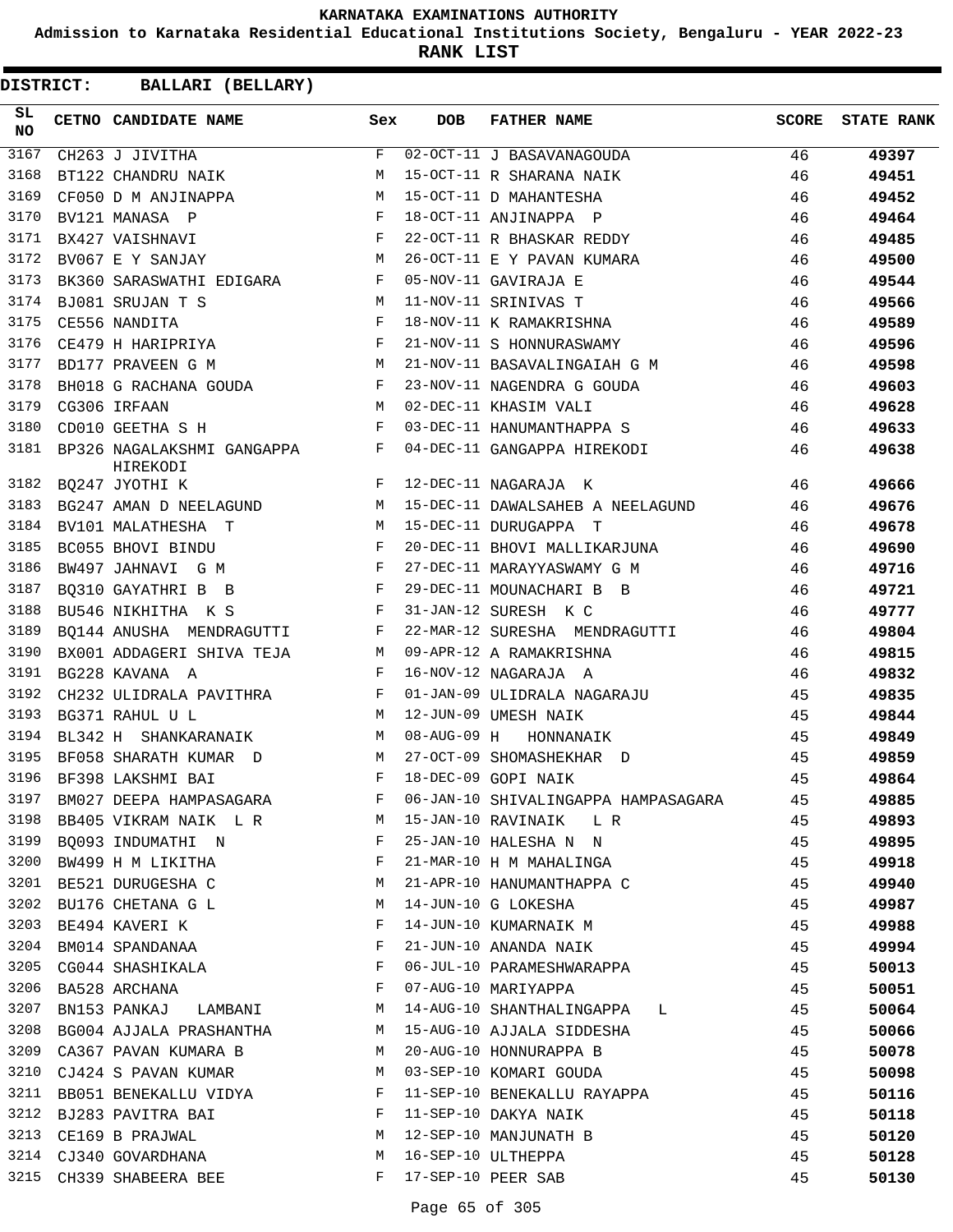**Admission to Karnataka Residential Educational Institutions Society, Bengaluru - YEAR 2022-23**

**RANK LIST**

| SL<br><b>NO</b> |            | CETNO CANDIDATE NAME                                                                            | Sex          | <b>DOB</b>        | <b>FATHER NAME</b>                                         | <b>SCORE</b> | <b>STATE RANK</b> |
|-----------------|------------|-------------------------------------------------------------------------------------------------|--------------|-------------------|------------------------------------------------------------|--------------|-------------------|
| 3216            |            |                                                                                                 |              |                   | BE431 GOUTHAM KAMPLI M 18-SEP-10 ANJANEYA SWAMY KAMPLI 45  |              | 50134             |
| 3217            |            | BT392 JEEVAN Y M<br><b>M</b>                                                                    |              |                   | 19-SEP-10 MALLESHA Y                                       | 45           | 50140             |
| 3218            |            | BU232 SAMARTHA NAIK KR<br>M                                                                     |              |                   | 22-SEP-10 RAJA NAIK<br>C                                   | 45           | 50150             |
| 3219            |            | BD230 CHANDANA KAREGOWDRA F                                                                     |              |                   | 25-SEP-10 MUGAPPA K                                        | 45           | 50159             |
| 3220            |            | M<br>CC165 G NANDISHA                                                                           |              |                   | 26-SEP-10 GADI NAGAPPA                                     | 45           | 50163             |
| 3221            |            | <b>M</b><br>BS177 RAVIVARMA M                                                                   |              |                   | 29-SEP-10 MALLAIAH                                         | 45           | 50172             |
| 3222            |            | BM256 KALAJJA SEREGARA M                                                                        |              |                   | 30-SEP-10 MANJAPPA SEREGARA                                | 45           | 50173             |
| 3223            | BE045 ANIL | M                                                                                               |              |                   | 03-OCT-10 BOVI RAMESH                                      | 45           | 50179             |
| 3224            |            | BX039 ANIL B                                                                                    | M            | 07-OCT-10 BASAYYA |                                                            | 45           | 50193             |
| 3225            |            | BL205 SIDDESH S M                                                                               |              |                   | 07-OCT-10 SUPUTRA S                                        | 45           | 50196             |
| 3226            |            | $M_{\odot}$<br>BN190 MADHUKUMAR                                                                 |              |                   | 18-OCT-10 KUMARANAIK                                       | 45           | 50244             |
| 3227            |            | M<br>CE619 ABHISHEK S                                                                           |              |                   | 25-OCT-10 N SHIVASHANKAR                                   | 45           | 50270             |
| 3228            |            | M <sub>N</sub><br>BH091 H JAMADAGNI                                                             |              |                   | 31-OCT-10 H HULUGAPPA                                      | 45           | 50292             |
| 3229            |            | $\mathbb{F}^{\mathbb{Z}}$ . The state of the state $\mathbb{F}^{\mathbb{Z}}$<br>BF502 T LAKSHMI |              |                   | 02-NOV-10 T PAKKIRAPPA                                     | 45           | 50304             |
| 3230            |            | M <sub>N</sub><br>BT006 ABHISHEK H                                                              |              |                   | 03-NOV-10 BASAVARAJA H                                     | 45           | 50306             |
| 3231            |            | $\mathbf{F}$ and $\mathbf{F}$ and $\mathbf{F}$<br>BQ264 K LAKSHMI                               |              |                   | 05-NOV-10 MANJUNATHA KURUBARA                              | 45           | 50318             |
| 3232            |            | BL322 SHABRIN TAAZ F                                                                            |              |                   | 05-NOV-10 EMAAM SAB                                        | 45           | 50320             |
| 3233            |            | $\mathbf M$<br>BT080 PAVAN N                                                                    |              |                   | 10-NOV-10 NAGARAJA                                         | 45           | 50332             |
| 3234            |            | $\mathbf{F}$ and the contract of the contract of $\mathbf{F}$<br>BK194 M SINDHU                 |              |                   | 14-NOV-10 M DURUGAPPA                                      | 45           | 50351             |
| 3235            |            | $\mathbf{F}$<br>BC156 H NAGAVENI                                                                |              |                   | 16-NOV-10 HOSAMANI NINGAPPA                                | 45           | 50361             |
| 3236            |            | M<br>BH053 DATTARAJ T                                                                           |              |                   | 26-NOV-10 HONNURAPPA T                                     | 45           | 50400             |
| 3237            |            | $\mathbf{F}$ and $\mathbf{F}$ and $\mathbf{F}$<br>BR162 VARSHINI T                              |              |                   | 29-NOV-10 OBALESHA T                                       | 45           | 50412             |
| 3238            |            | BF423 PAVAN KUMAR SARTHI M                                                                      |              |                   | 01-DEC-10 KOTRESH SARTHI                                   | 45           | 50414             |
| 3239            |            | $\mathbf{F}$ . The set of $\mathbf{F}$<br>BM283 VIDYASHREE K                                    |              |                   | 03-DEC-10 RAJAPPA K                                        | 45           | 50425             |
| 3240            |            | $\mathbf{F}$<br>BU396 CHANDANA B R                                                              |              |                   | 05-DEC-10 RAMANJANEYA                                      | 45           | 50428             |
| 3241            |            | CK198 B M PAMPAPATHI M                                                                          |              |                   | 06-DEC-10 MALLAPPA                                         | 45           | 50434             |
| 3242            |            | BB426 AKASHANAIK B<br>M <sub>1</sub>                                                            |              |                   | 07-DEC-10 RAVINAIK BOODI                                   | 45           | 50438             |
| 3243            |            | M<br>BF077 G VIJAYA                                                                             |              |                   | 10-DEC-10 GODRALLI NAGARAJA                                | 45           | 50453             |
| 3244            |            | BA718 POORNIMA A                                                                                | $\mathbf{F}$ |                   | 10-DEC-10 CHANNABASAPPA A                                  | 45           | 50456             |
| 3245            |            | M <sub>N</sub><br>BD209 SACHIN M                                                                |              |                   | 13-DEC-10 MEGALAMANE HANUMANTHAPPA 45                      |              | 50462             |
| 3246            |            | BL222 SHAMANTH D M                                                                              | M            |                   | 14-DEC-10 SIDDAIAH D M                                     | 45           | 50469             |
|                 |            |                                                                                                 | F            |                   | 21-DEC-10 RAJAPPA R                                        | 45           | 50494             |
|                 |            | 3247 BF085 KAVYA R<br>3248 BP067 G MANOOJA                                                      | M            |                   | 26-DEC-10 G BASAVARAJA                                     | 45           | 50511             |
|                 |            | $\mathbf{F}$<br>3249 BM244 N INCHARA                                                            |              |                   | 27-DEC-10 N KOTRESH                                        | 45           | 50516             |
|                 |            | 3250 BA446 S M THASMAISREE F                                                                    |              |                   | 30-DEC-10 S M SANNA MALLAYYA                               | 45           | 50531             |
|                 |            | 3251 BU382 VASU NAIK P                                                                          | M            |                   | 31-DEC-10 PANDITHARADHYA                                   | 45           | 50536             |
|                 |            | 3252 BE299 SACHIN MEGALAMANI                                                                    | M            |                   | 01-JAN-11 HEMANNA M                                        | 45           | 50563             |
| 3253            |            | BE479 SHARATH MADDI                                                                             | M            |                   | 02-JAN-11 GONIBASAPPA MADDI                                | 45           | 50578             |
| 3254            |            | BM127 BHUVANESHWARI K B                                                                         | F            |                   | 05-JAN-11 BASAVARAJA                                       | 45           | 50587             |
|                 |            | 3255 CB249 MALLIKARJUNA                                                                         | M            |                   | 06-JAN-11 K KARIBASAPPA                                    | 45           | 50595             |
|                 |            | 3256 CB198 NARMADA PRIYA K M                                                                    | F            |                   | 07-JAN-11 DEVAREDDY K                                      | 45           | 50597             |
| 3257            |            | CD091 KAVYA                                                                                     | F            |                   | 12-JAN-11 SIDDAPPA                                         | 45           | 50626             |
| 3258            |            | CB220 KEERTHANA G F                                                                             |              |                   | 14-JAN-11 PRASADA G                                        | 45           | 50634             |
|                 |            | 3259 BE271 ADARSHA A                                                                            | <b>M</b>     |                   | 20-JAN-11 PARUSHURAMAPPA H                                 | 45           | 50656             |
| 3260            |            | BM037 MABU SUBANI PINJAR M                                                                      |              |                   | 20-JAN-11 NADAF SHAREEF SAB PINJAR                         | 45           | 50658             |
| 3261            |            | CJ349 BRUNDA                                                                                    | F            |                   | 21-JAN-11 DODDABASAPPA                                     | 45           | 50660             |
| 3262            |            | CH141 KARTHIKA                                                                                  | М            |                   | 30-JAN-11 SANNA MALLAYYA                                   | 45           |                   |
|                 |            | 3263 BU700 NIKITHA BAI R                                                                        |              |                   | 04-FEB-11 RAVI NAIK                                        | 45           | 50701             |
|                 |            |                                                                                                 |              |                   |                                                            |              | 50729             |
|                 |            | 3264 BG217 MADLIGERE CHAITRA F<br>3265 BA071 CHOUTGI KAVYA                                      | F            |                   | 08-FEB-11 MADLIGERE DEVENDRA<br>10-FEB-11 CHOUTGI SIDDAPPA | 45           | 50741             |
|                 |            |                                                                                                 |              |                   |                                                            | 45           | 50748             |
|                 |            |                                                                                                 |              | Page 66 of 305    |                                                            |              |                   |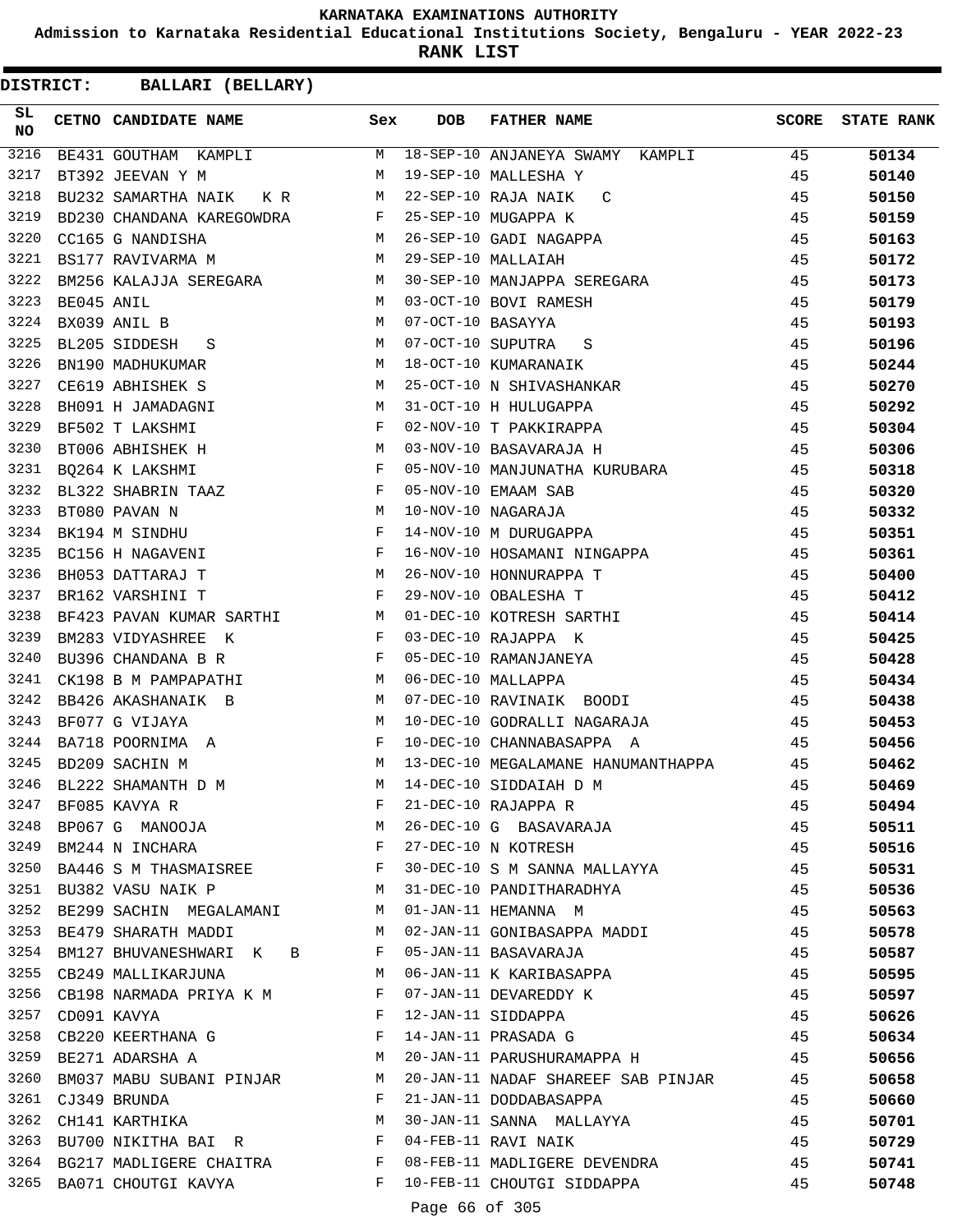**Admission to Karnataka Residential Educational Institutions Society, Bengaluru - YEAR 2022-23**

**RANK LIST**

**DISTRICT:** CC **BALLARI (BELLARY)**

| SL<br><b>NO</b> | CETNO CANDIDATE NAME                                                                                                                                                                                                                                                                                                                                                                                                                                    | Sex | <b>DOB</b>        | <b>FATHER NAME</b>                                                    | SCORE | <b>STATE RANK</b> |
|-----------------|---------------------------------------------------------------------------------------------------------------------------------------------------------------------------------------------------------------------------------------------------------------------------------------------------------------------------------------------------------------------------------------------------------------------------------------------------------|-----|-------------------|-----------------------------------------------------------------------|-------|-------------------|
| 3266            | CK158 PEERSAB                                                                                                                                                                                                                                                                                                                                                                                                                                           |     |                   | M 13-FEB-11 PAKRUDDIN<br>M 14-FEB-11 P LAKSHMANA NAIK                 | 45    | 50767             |
| 3267            | BN329 L RAHUL RATHOD M                                                                                                                                                                                                                                                                                                                                                                                                                                  |     |                   |                                                                       | 45    | 50774             |
| 3268            | $\mathbf{F}$ and the contract of the contract $\mathbf{F}$ .<br>BG100 NAGAVENI K                                                                                                                                                                                                                                                                                                                                                                        |     |                   | 17-FEB-11 K HALAPPA                                                   | 45    | 50787             |
| 3269            | M<br>CA151 K S RAHUL                                                                                                                                                                                                                                                                                                                                                                                                                                    |     |                   | 22-FEB-11 K SOMASHEKAR                                                | 45    | 50811             |
| 3270            | BN303 RAVI KENCHANAGOUDRA M                                                                                                                                                                                                                                                                                                                                                                                                                             |     |                   | 22-FEB-11 BASAVARAJA KENCHANAGOUDRA 45                                |       | 50815             |
| 3271            | $\mathbf{F}^{\dagger}=\mathbf{F}^{\dagger}+\mathbf{F}^{\dagger}+\mathbf{F}^{\dagger}+\mathbf{F}^{\dagger}+\mathbf{F}^{\dagger}+\mathbf{F}^{\dagger}+\mathbf{F}^{\dagger}+\mathbf{F}^{\dagger}+\mathbf{F}^{\dagger}+\mathbf{F}^{\dagger}+\mathbf{F}^{\dagger}+\mathbf{F}^{\dagger}+\mathbf{F}^{\dagger}+\mathbf{F}^{\dagger}+\mathbf{F}^{\dagger}+\mathbf{F}^{\dagger}+\mathbf{F}^{\dagger}+\mathbf{F}^{\dagger}+\mathbf{F}^{\dagger}$<br>CB294 N KAVERI |     | 24-FEB-11 MOUNESH |                                                                       | 45    | 50828             |
| 3272            | $\mathbf{F}$<br>BW601 MEGANA                                                                                                                                                                                                                                                                                                                                                                                                                            |     |                   | 25-FEB-11 RAMAKRISHNA                                                 | 45    | 50839             |
| 3273            | CH402 BASAVARAJA                                                                                                                                                                                                                                                                                                                                                                                                                                        | M   |                   | 28-FEB-11 RAMESHA N                                                   | 45    | 50853             |
| 3274            | BP264 MALLIKARJUNAGOWDA M PATIL M                                                                                                                                                                                                                                                                                                                                                                                                                       |     |                   | 01-MAR-11 MAHANTHESHAGOWDA M PATIL 45                                 |       | 50861             |
| 3275            | CA146 K KEERTHANA                                                                                                                                                                                                                                                                                                                                                                                                                                       | F   |                   | 02-MAR-11 K SHIVAMURTHY<br>45                                         |       | 50868             |
| 3276            | BW399 BHARGAVA N                                                                                                                                                                                                                                                                                                                                                                                                                                        | M   |                   | 03-MAR-11 PARASHURAM                                                  | 45    | 50876             |
| 3277            | CF253 AASTIK YADAV M                                                                                                                                                                                                                                                                                                                                                                                                                                    |     |                   |                                                                       | 45    | 50915             |
| 3278            | M<br>CF116 ABHISHEK T                                                                                                                                                                                                                                                                                                                                                                                                                                   |     |                   | 10-MAR-11 JAI RAM YADAV<br>10-MAR-11 RAMESHA T<br>10-MAR-11 NAGARAJ D | 45    | 50917             |
| 3279            | M <sub>N</sub><br>BA227 D PRATHIK                                                                                                                                                                                                                                                                                                                                                                                                                       |     |                   |                                                                       | 45    | 50918             |
| 3280            | M<br>BU042 R MAHESHA                                                                                                                                                                                                                                                                                                                                                                                                                                    |     |                   | 12-MAR-11 GUDIHALLI RAMESHA                                           | 45    | 50931             |
| 3281            | $\mathbf{F}^{\mathcal{A}}$<br>CH590 KEERTHI N                                                                                                                                                                                                                                                                                                                                                                                                           |     |                   | 13-MAR-11 CHANDRAPPA N                                                | 45    | 50935             |
| 3282            | $\frac{1}{F}$<br>BD009 S K PRIYA                                                                                                                                                                                                                                                                                                                                                                                                                        |     |                   | 21-MAR-11 S K KOTRESH                                                 | 45    | 50979             |
| 3283            | BF277 NANDEESHA R S $$\tt{M}$$                                                                                                                                                                                                                                                                                                                                                                                                                          |     |                   | 24-MAR-11 RAMAPPA S                                                   | 45    | 50997             |
| 3284            | $\mathbb{M}$<br>BJ241 SUDEEP B R                                                                                                                                                                                                                                                                                                                                                                                                                        |     |                   | 25-MAR-11 BASAVARAJ R                                                 | 45    | 51009             |
| 3285            | BJ241 SUDERF D R<br>BX479 BHAVANA SINGH T F<br>COLLINATA                                                                                                                                                                                                                                                                                                                                                                                                |     |                   | 27-MAR-11 BALAJI SINGH T                                              | 45    | 51022             |
| 3286            |                                                                                                                                                                                                                                                                                                                                                                                                                                                         |     |                   | 27-MAR-11 T HANUMANTHAPPA                                             | 45    | 51024             |
| 3287            | BA354 P ASHWATHA KUMARA M                                                                                                                                                                                                                                                                                                                                                                                                                               |     |                   | 28-MAR-11 P TIMMANNA                                                  | 45    | 51032             |
| 3288            | $\mathbf{F}$ and $\mathbf{F}$ and $\mathbf{F}$<br>BK287 CHANDANA G K                                                                                                                                                                                                                                                                                                                                                                                    |     |                   | 04-APR-11 KARI THIMMAPPA G                                            | 45    | 51074             |
| 3289            | BH060 E K BHARATH KUMAR M                                                                                                                                                                                                                                                                                                                                                                                                                               |     |                   | 05-APR-11 E KUMAR SWAMY                                               | 45    | 51085             |
| 3290            | $\mathbf{F}^{\mathcal{A}}_{\mathcal{A}}=\mathbf{F}^{\mathcal{A}}_{\mathcal{A}}\mathbf{F}^{\mathcal{A}}_{\mathcal{A}}$<br>BV119 D K VIDYA                                                                                                                                                                                                                                                                                                                |     |                   | 07-APR-11 D KRUSHNAMURHTI                                             | 45    | 51096             |
| 3291            | <b>Market</b><br>BE449 AKASHA K                                                                                                                                                                                                                                                                                                                                                                                                                         |     |                   | 11-APR-11 RAMESH K                                                    | 45    | 51118             |
| 3292            | $\mathbb F$ . The set of the set of the set of the set of the set of the set of the set of the set of the set of the set of the set of the set of the set of the set of the set of the set of the set of the set of the set of the<br>CH359 SARASWATHI C                                                                                                                                                                                                |     |                   | 11-APR-11 RUDRAPPA C                                                  | 45    | 51124             |
| 3293            | BD249 NANDIBEVURU BASAMMA F                                                                                                                                                                                                                                                                                                                                                                                                                             |     |                   | 12-APR-11 N MANJUNATHA                                                | 45    | 51130             |
| 3294            | $\mathbf{F}$ . The set of $\mathbf{F}$<br>BC248 DEEPIKA G                                                                                                                                                                                                                                                                                                                                                                                               |     |                   | 15-APR-11 HANUMANAGOUD G                                              | 45    | 51149             |
| 3295            | <b>M</b><br>BW304 N YASHVANTH                                                                                                                                                                                                                                                                                                                                                                                                                           |     |                   | 21-APR-11 N RUDRA GOWDA                                               | 45    | 51189             |
| 3296            | BM280 SHALINI HANDRAL F                                                                                                                                                                                                                                                                                                                                                                                                                                 |     |                   | 23-APR-11 JAGDHISH HANDRAL                                            | 45    | 51207             |
|                 | 3297 BF412 AISHWARYA K G                                                                                                                                                                                                                                                                                                                                                                                                                                | F   |                   | 24-APR-11 REVAPPA K                                                   | 45    | 51210             |
| 3298            | BH154 PALLAVI D B                                                                                                                                                                                                                                                                                                                                                                                                                                       | F   |                   | 24-APR-11 OBALESHA B                                                  | 45    | 51212             |
|                 | 3299 BF241 RAMESHA SANGAJJI                                                                                                                                                                                                                                                                                                                                                                                                                             | M   |                   | 24-APR-11 CHANDRAPPA S                                                | 45    | 51213             |
|                 | 3300 BY183 M SHASHAVALI                                                                                                                                                                                                                                                                                                                                                                                                                                 | M   | 01-MAY-11 MABUSAB |                                                                       | 45    | 51260             |
|                 | 3301 CJ059 NAYANA R                                                                                                                                                                                                                                                                                                                                                                                                                                     | F   |                   | 06-MAY-11 YALLANA GOWDA R                                             | 45    | 51306             |
| 3302            | CA259 M HARSHINI                                                                                                                                                                                                                                                                                                                                                                                                                                        | F   |                   | 08-MAY-11 MANJUNATHA                                                  | 45    | 51318             |
| 3303            | BQ077 MAILARI G                                                                                                                                                                                                                                                                                                                                                                                                                                         | M   |                   | 09-MAY-11 MALLIKARJUNA G                                              | 45    | 51320             |
| 3304            | BE333 G LINGARAJA                                                                                                                                                                                                                                                                                                                                                                                                                                       | M   |                   | 13-MAY-11 G TATAPPA                                                   | 45    | 51343             |
| 3305            | BY136 K M PURVI                                                                                                                                                                                                                                                                                                                                                                                                                                         | F   |                   | 13-MAY-11 K M SURESH                                                  | 45    | 51344             |
| 3306            | CC081 NAVINA T                                                                                                                                                                                                                                                                                                                                                                                                                                          | M   |                   | 13-MAY-11 THIPPESWAMY                                                 | 45    | 51346             |
| 3307            | BB513 NITHI R P                                                                                                                                                                                                                                                                                                                                                                                                                                         | F   |                   | 14-MAY-11 RAMACHANDRA P                                               | 45    | 51352             |
| 3308            | CH213 PRUTHVI HOOGAR                                                                                                                                                                                                                                                                                                                                                                                                                                    | M   |                   | 14-MAY-11 MALLIKARJUNA                                                | 45    | 51355             |
|                 | 3309 BM472 PRUTHVI SHIVAPPA PUJAR                                                                                                                                                                                                                                                                                                                                                                                                                       | M   |                   | 15-MAY-11 SHIVAPPA PUJAR                                              | 45    | 51360             |
| 3310            | BW179 K ARJUN                                                                                                                                                                                                                                                                                                                                                                                                                                           | M   |                   | 21-MAY-11 K MURTHY                                                    | 45    | 51399             |
| 3311            | CC106 H SUDARSHAN                                                                                                                                                                                                                                                                                                                                                                                                                                       | M   |                   | 25-MAY-11 C HULUGAPPA                                                 | 45    | 51423             |
| 3312            | BS140 M DODDAMMA                                                                                                                                                                                                                                                                                                                                                                                                                                        | F   |                   | 26-MAY-11 SANNA DODDAPPA                                              | 45    | 51436             |
|                 | 3313 BX438 SWATHI                                                                                                                                                                                                                                                                                                                                                                                                                                       | F   |                   | 26-MAY-11 GANGADHANA                                                  | 45    | 51442             |
|                 | 3314 CE600 AMBIKA                                                                                                                                                                                                                                                                                                                                                                                                                                       | F   |                   | 31-MAY-11 RAVI NAIK                                                   | 45    | 51462             |
|                 | 3315 BJ316 ABHISHEK S M                                                                                                                                                                                                                                                                                                                                                                                                                                 | M   |                   | 01-JUN-11 MRUTHYNJAYA S M                                             | 45    | 51468             |
|                 |                                                                                                                                                                                                                                                                                                                                                                                                                                                         |     |                   | $CD = CD = 20C$                                                       |       |                   |

Page 67 of 305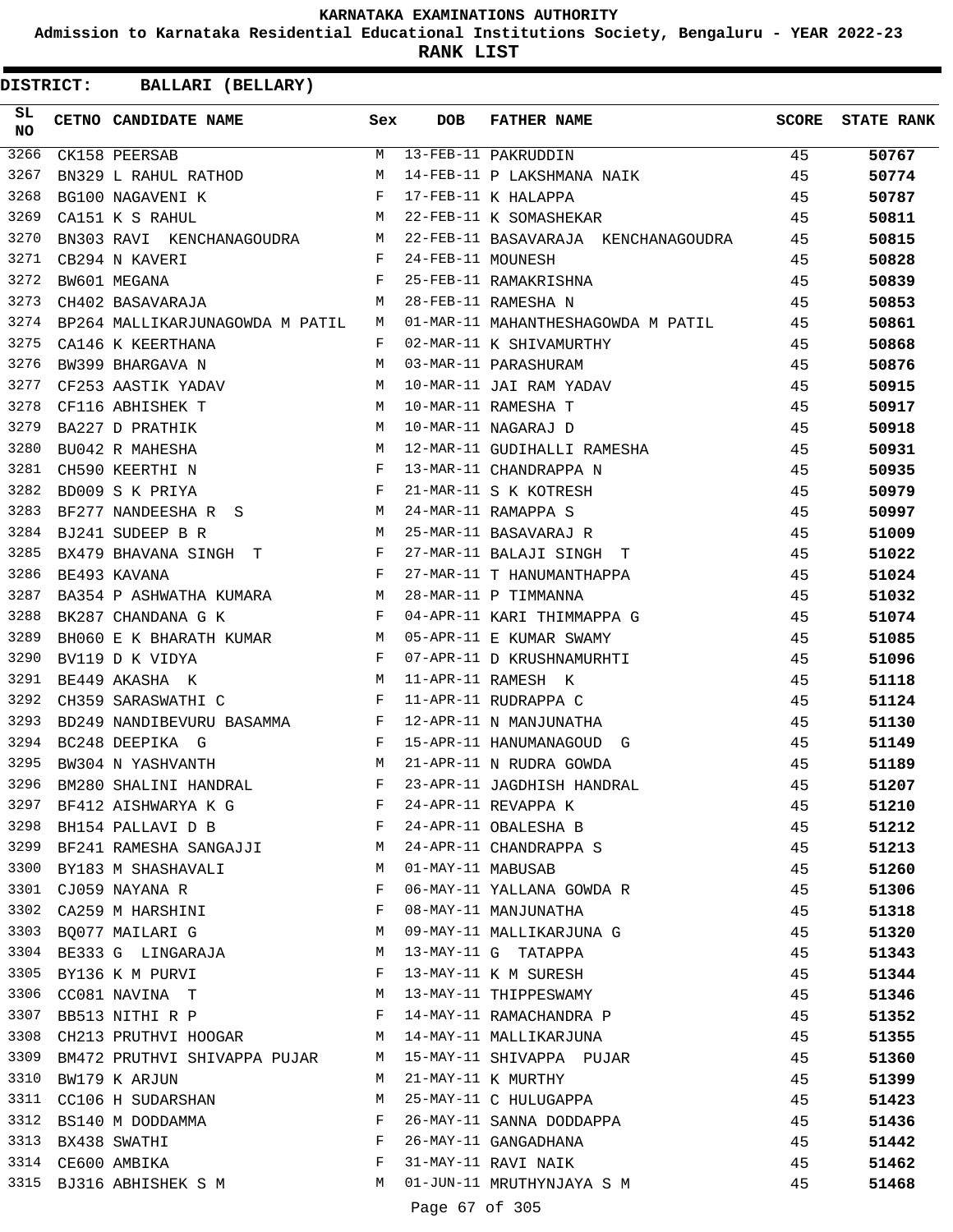**Admission to Karnataka Residential Educational Institutions Society, Bengaluru - YEAR 2022-23**

**RANK LIST**

| SL<br>NO | CETNO CANDIDATE NAME                                                                                                                                                                                                                                 | Sex          | <b>DOB</b>        | <b>FATHER NAME</b>                        | <b>SCORE</b> | <b>STATE RANK</b> |
|----------|------------------------------------------------------------------------------------------------------------------------------------------------------------------------------------------------------------------------------------------------------|--------------|-------------------|-------------------------------------------|--------------|-------------------|
| 3316     | CJ061 D KEERTHI                                                                                                                                                                                                                                      | F            |                   | 01-JUN-11 D GOURISHA<br>03-JUN-11 MOUNESH | 45           | 51471             |
| 3317     | BX424 K KAVYA                                                                                                                                                                                                                                        | F            |                   |                                           | 45           | 51492             |
| 3318     | CA375 T N MALLIKARJUNA M                                                                                                                                                                                                                             |              |                   | 08-JUN-11 T N SHIVA KUMAR                 | 45           | 51540             |
| 3319     | BD107 TARUN SANNA HARIHARA M                                                                                                                                                                                                                         |              |                   | 13-JUN-11 MALLESH SANNA HARIHAR 45        |              | 51583             |
| 3320     | BH236 SHRUTHI BAI                                                                                                                                                                                                                                    | $\mathbf{F}$ |                   | 16-JUN-11 MANJUNATHA NAIK                 | 45           | 51610             |
| 3321     | $\mathbf{F}$ and the set of the set of the set of the set of the set of the set of the set of the set of the set of the set of the set of the set of the set of the set of the set of the set of the set of the set of the set of<br>BW029 AKSHAYA B |              |                   | 17-JUN-11 B KASINATHA SHETTY              | 45           | 51612             |
| 3322     | BD225 MAHESHWARI M N F                                                                                                                                                                                                                               |              |                   | 20-JUN-11 MANJUNATHA N                    | 45           | 51638             |
| 3323     | <b>M</b><br>BT162 VINODA T                                                                                                                                                                                                                           |              |                   | 21-JUN-11 THIPPESWAMY                     | 45           | 51654             |
| 3324     | BA390 CHAITHANYA P                                                                                                                                                                                                                                   | F            |                   | 25-JUN-11 NAGARAJA P                      | 45           | 51673             |
| 3325     | BC034 B VAJRA KUMARA M                                                                                                                                                                                                                               |              |                   | 28-JUN-11 B DODDABASAPPA                  | 45           | 51692             |
| 3326     | BH014 PRUTHVIRAJ                                                                                                                                                                                                                                     | M            | 30-JUN-11 BASAPPA |                                           | 45           | 51715             |
| 3327     | CC146 PRUTHVIRAJ K                                                                                                                                                                                                                                   | M            |                   | 02-JUL-11 K BASAVARAJA                    | 45           | 51734             |
| 3328     | M <sub>1</sub><br>BL284 M GNYANESHWARA                                                                                                                                                                                                               |              |                   | 03-JUL-11 MALLESHA NAIK                   | 45           | 51743             |
| 3329     | BU504 NIKHILKUMAR B N M                                                                                                                                                                                                                              |              |                   | 12-JUL-11 NAGARAJA B N                    | 45           | 51798             |
| 3330     | <b>M</b><br>BC287 M SANDEEPA                                                                                                                                                                                                                         |              |                   | 16-JUL-11 M MAILARAPPA                    | 45           | 51828             |
| 3331     | M<br>BD323 ABHISHEK T                                                                                                                                                                                                                                |              |                   | 25-JUL-11 SURESH T                        | 45           | 51894             |
| 3332     | BQ367 M VARSHINI                                                                                                                                                                                                                                     | F            |                   | 26-JUL-11 K MANJUNATHA                    | 45           | 51904             |
| 3333     | BW234 SHIVU KUMAR V M                                                                                                                                                                                                                                |              |                   | 27-JUL-11 TIMMAPPA V                      | 45           | 51913             |
| 3334     | CC095 PRAJVAL H                                                                                                                                                                                                                                      | M            |                   | 28-JUL-11 HANUMAIAH                       | 45           | 51919             |
| 3335     | BF441 SINCHANA REDDY                                                                                                                                                                                                                                 | $\mathbf{F}$ |                   | 28-JUL-11 REDDY SHEKHARAPPA               | 45           | 51921             |
| 3336     | BV262 MEGHANA G B                                                                                                                                                                                                                                    | F            |                   | 01-AUG-11 BASAVARAJA                      | 45           | 51940             |
| 3337     | BJ259 VEDASHREE G                                                                                                                                                                                                                                    | F            |                   | 01-AUG-11 BHEEMAJJA G                     | 45           | 51948             |
| 3338     | $M_{\rm H}$<br>BU698 PAVANKUMAR C                                                                                                                                                                                                                    |              |                   | 05-AUG-11 CHANNAPPA                       | 45           | 51968             |
| 3339     | $\mathbf{F}$<br>BT103 KARIBASAMMA P                                                                                                                                                                                                                  |              | 09-AUG-11 PALAYYA |                                           | 45           | 51987             |
| 3340     | CH215 SAMARTH P                                                                                                                                                                                                                                      | M            |                   | 09-AUG-11 UTHARESH P                      | 45           | 51990             |
| 3341     | BK009 BRUNDANA H                                                                                                                                                                                                                                     | F            |                   | 10-AUG-11 HANUMANTHAPPA M H               | 45           | 51993             |
| 3342     | and the contract of the contract of the Party of the Party of the Party of the Party of the Party of the Party<br>BW402 MADHU S D                                                                                                                    |              |                   | 15-AUG-11 DYAVANNA                        | 45           | 52032             |
| 3343     | BV197 PRAJWAL M G                                                                                                                                                                                                                                    | M            |                   | 16-AUG-11 GANGADHARA M                    | 45           | 52040             |
| 3344     |                                                                                                                                                                                                                                                      | M            |                   | 20-AUG-11 SHIVA NAGAPPA                   | 45           |                   |
| 3345     | CB328 K GANESHA<br>BU361 DILSHAAD                                                                                                                                                                                                                    | F            |                   | 23-AUG-11 KHAJA HUSEN                     | 45           | 52069             |
| 3346     | BS198 PRABUDEVA M                                                                                                                                                                                                                                    | M            |                   | 31-AUG-11 MALLESHAPPA                     | 45           | 52081<br>52122    |
|          |                                                                                                                                                                                                                                                      | F            |                   |                                           |              |                   |
| 3347     | BD106 RAGINI BARIKARU                                                                                                                                                                                                                                |              |                   | 01-SEP-11 BASAVARAJAPPA B                 | 45           | 52125             |
|          | 3348 BT322 CHIDANANDA A                                                                                                                                                                                                                              | <b>M</b>     |                   | 05-SEP-11 RAJASHEKHARA A                  | 45           | 52146             |
|          | 3349 BX462 SPOORTHI                                                                                                                                                                                                                                  | F            |                   | 06-SEP-11 RAGHAVENDRA                     | 45           | 52153             |
|          | 3350 BQ030 B SINCHANA F                                                                                                                                                                                                                              |              |                   | 09-SEP-11 BARMAPPA BAVIKATTE              | 45           | 52165             |
|          | 3351 BB515 KRUTHIKA U                                                                                                                                                                                                                                | $\mathbf{F}$ |                   | 09-SEP-11 ANIL KUMAR U                    | 45           | 52167             |
|          | 3352 BC008 AKKI SINCHANA                                                                                                                                                                                                                             | F            |                   | 11-SEP-11 AKKI KOTRABASAPPA               | 45           | 52180             |
| 3353     | CA176 CHAITHRA                                                                                                                                                                                                                                       | F            |                   | 14-SEP-11 SRINIVASA                       | 45           | 52194             |
|          | 3354 BL052 BASAVARAJA PITTERA                                                                                                                                                                                                                        | M            |                   | 16-SEP-11 NINGAPPA PITTERA                | 45           | 52198             |
|          | 3355 BD326 M ANITHA                                                                                                                                                                                                                                  | F            |                   | 17-SEP-11 G H MARUTHI                     | 45           | 52204             |
|          | 3356 BF334 NAYANA G                                                                                                                                                                                                                                  | F            |                   | 19-SEP-11 REVAPPA G                       | 45           | 52210             |
| 3357     | CG024 B ANANYA                                                                                                                                                                                                                                       | F            |                   | 24-SEP-11 B GIRISH GOUDA                  | 45           | 52231             |
|          | and the contract of the contract of the Party of the Party of the Party of the Party of the Party of the Party<br>3358 BL147 PAVITRA P                                                                                                               |              |                   | 28-SEP-11 PUTYA NAIK                      | 45           | 52253             |
|          | 3359 BR287 RASHMITHA                                                                                                                                                                                                                                 | $\mathbf{F}$ |                   | 30-SEP-11 CHOUDAPPA                       | 45           | 52260             |
|          | 3360 BN316 YOGEESHA GALAGANATHA                                                                                                                                                                                                                      | M            |                   | 03-OCT-11 MANTHESHA GALAGANATHA           | 45           | 52277             |
| 3361     | BU260 POOJARA GOWTAMI                                                                                                                                                                                                                                | F            |                   | 08-OCT-11 POOJARA AJJAYYA                 | 45           | 52306             |
| 3362     | BJ060 E DINESH                                                                                                                                                                                                                                       | M            |                   | 10-OCT-11 E RAJASHEKHAR                   | 45           | 52316             |
|          | 3363 BA484 G DILIP                                                                                                                                                                                                                                   | M            |                   | 10-OCT-11 GOVINDA NAIK                    | 45           | 52317             |
|          | 3364 BQ351 R B CHANDANA                                                                                                                                                                                                                              | F            |                   | 11-OCT-11 R BEERAPPA                      | 45           | 52321             |
|          | 3365 BS221 ABDULREHAMAN S M                                                                                                                                                                                                                          |              |                   | 12-OCT-11 LATHIF S                        | 45           | 52322             |
|          |                                                                                                                                                                                                                                                      |              | Page 68 of 305    |                                           |              |                   |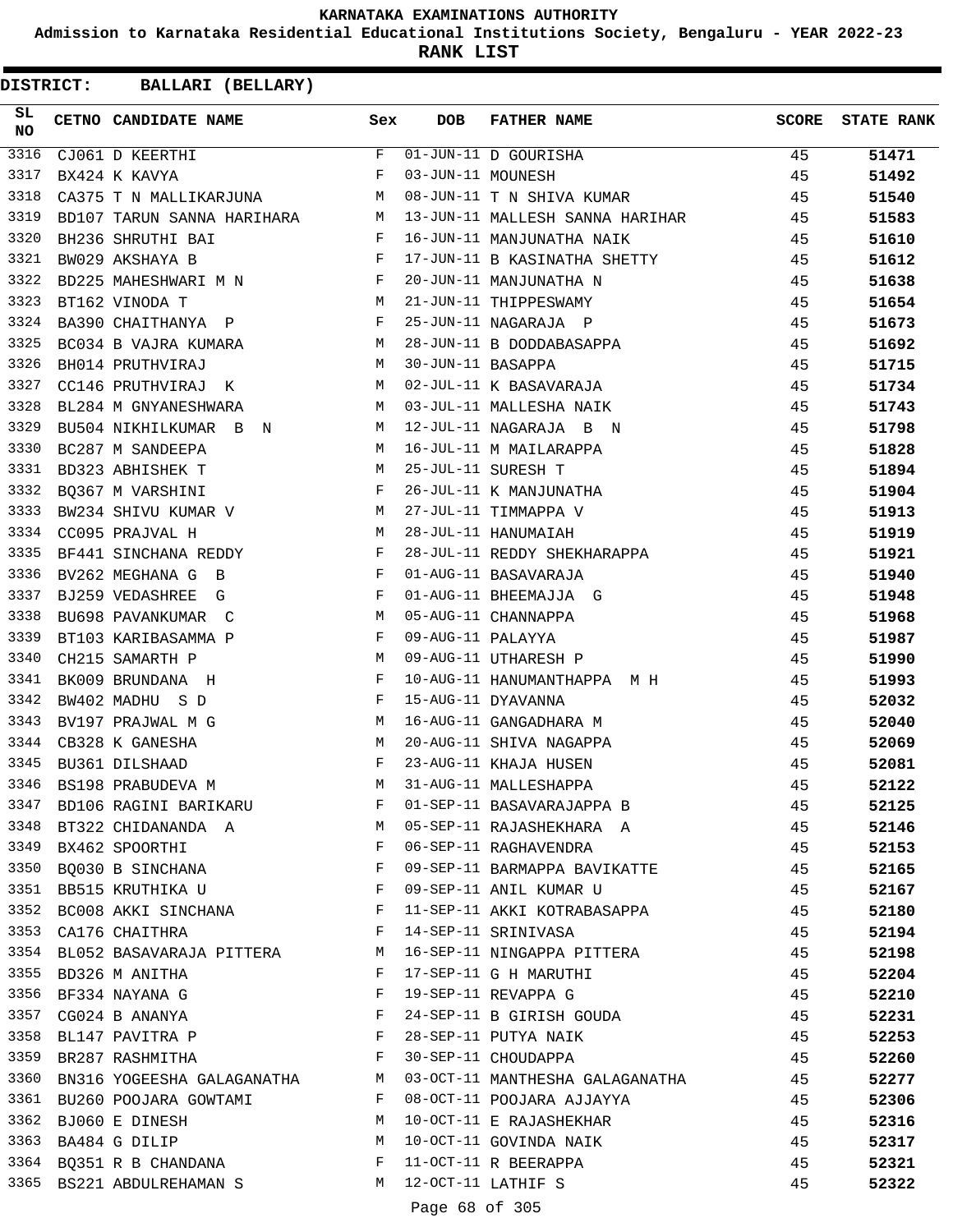**Admission to Karnataka Residential Educational Institutions Society, Bengaluru - YEAR 2022-23**

**RANK LIST**

| SL<br><b>NO</b> | CETNO CANDIDATE NAME                                                                              | Sex          | <b>DOB</b>        | FATHER NAME                                       | SCORE | <b>STATE RANK</b> |
|-----------------|---------------------------------------------------------------------------------------------------|--------------|-------------------|---------------------------------------------------|-------|-------------------|
| 3366            | BK222 KAILASH N K                                                                                 | M            |                   | $\overline{20-OCT}-11$ N KRISHNA                  | 45    | 52362             |
| 3367            | <b>M</b><br>BU389 UDAYA B                                                                         |              |                   | 26-OCT-11 HANUMANTHAPPA B                         | 45    | 52396             |
| 3368            | <b>Experimental Secretary Properties</b><br>CE522 SINCHANA M                                      |              |                   | 02-NOV-11 NEELAKANTA M                            | 45    | 52429             |
| 3369            | BG063 NANDEESHA A H M                                                                             |              |                   | 04-NOV-11 VIJAYAKUMARA A H                        | 45    | 52441             |
| 3370            | M<br>BE346 S BASAVARAJ                                                                            |              |                   | 04-NOV-11 S JUNAPPA JUNJAPPA                      | 45    | 52442             |
| 3371            | $\mathbb{F}^{\mathbb{Z}}$ . The state of the state $\mathbb{F}^{\mathbb{Z}}$<br>BJ130 K B SANJANA |              |                   | 07-NOV-11 K B BASAVARAJ                           | 45    | 52456             |
| 3372            | BL203 LAMBANI ASHWINI F                                                                           |              |                   | 07-NOV-11 LAMBANI BHIMA NAIK                      | 45    | 52457             |
| 3373            | $\mathbf{F}$<br>BH133 ROOPA K                                                                     |              |                   | 07-NOV-11 HUCHCHAPPA K                            | 45    | 52458             |
| 3374            | BB316 SHAJIYA TABASAM H                                                                           |              |                   | 09-NOV-11 IKBAL MAHAMAD                           | 45    | 52471             |
| 3375            | CJ405 PRAVIN K<br><b>M</b>                                                                        |              | 10-NOV-11 ERANNA  |                                                   | 45    | 52476             |
| 3376            | CJ151 JEER MALLIKARJUNA M                                                                         |              |                   | 25-NOV-11 J VISHWESHWARA                          | 45    | 52546             |
| 3377            | BT291 BHARATH A M                                                                                 |              |                   | 27-NOV-11 BASAVARAJA – A<br>27-NOV-11 ANJINAPPA K | 45    | 52556             |
| 3378            | BV167 PAVITHRA K<br>BK162 L PRARTHANA F                                                           |              |                   |                                                   | 45    | 52559             |
| 3379            |                                                                                                   |              |                   | 01-DEC-11 L HANUMANTHAPPA                         | 45    | 52579             |
| 3380            | BV009 AMEETHA B K M                                                                               |              |                   | 08-DEC-11 KOTRESHA B                              | 45    | 52598             |
| 3381            | M<br>BQ139 I MAHESH                                                                               |              |                   | 09-DEC-11 I CHANDRASHEKHARA                       | 45    | 52606             |
| 3382            | M<br>BS241 AKASHA V H                                                                             |              |                   | 14-DEC-11 HANUMANTHARAYA B                        | 45    | 52622             |
| 3383            | BU544 MAHALAKSHMI O F                                                                             |              | 14-DEC-11 OBANNA  |                                                   | 45    | 52623             |
| 3384            | <b>M</b><br>BK142 K MAHESHA                                                                       |              |                   | 16-DEC-11 K PAMPAPATHI                            | 45    | 52628             |
| 3385            | M<br>CD064 KOTRESH G B                                                                            |              |                   | 16-DEC-11 BASAVARAJA B                            | 45    | 52629             |
| 3386            | BF035 PRIYANKA P C                                                                                | $\mathbf{F}$ |                   | 16-DEC-11 CHANNABASAPPA P                         | 45    | 52631             |
| 3387            | $\mathbb{F}^{\mathbb{Z}}$ . The state of the state $\mathbb{F}^{\mathbb{Z}}$<br>CA094 H M RESHMA  |              |                   | 18-DEC-11 H M RUDRESH                             | 45    | 52636             |
| 3388            | $\mathbf{F}$<br>BA705 SAHANA                                                                      |              |                   | 20-DEC-11 DEVENDRAPPA                             | 45    | 52646             |
| 3389            | $\mathbf{F}$<br>CE333 POOJA B                                                                     |              |                   | 28-DEC-11 BASAPPA N                               | 45    | 52668             |
| 3390            | $\mathbb M$<br>BQ041 NARASIMHA D                                                                  |              |                   | 01-JAN-12 DAYANANDA C                             | 45    | 52684             |
| 3391            | $\mathbf{F}$ and $\mathbf{F}$ are the set of $\mathbf{F}$<br>CA366 T RABIYA                       |              | 01-JAN-12 RAFIK T |                                                   | 45    | 52690             |
| 3392            | $\mathbf{F}$ and the contract of the contract of $\mathbf{F}$<br>BE302 POOJA V                    |              |                   | 05-JAN-12 VANKATASH V                             | 45    | 52697             |
| 3393            | BM428 TENGURI GUDADAYYA M                                                                         |              |                   | 25-FEB-12 TENGURI RAMAPPA                         | 45    | 52748             |
| 3394            | BY029 M NIKHIL                                                                                    | M            |                   | 15-JAN-09 M MALLESH                               | 44    | 52788             |
| 3395            | BX118 LINGESHA G K M                                                                              |              |                   | 12-JUN-09 BHIMALINGAPPA G K                       | 44    | 52796             |
| 3396            | CB043 C SHRAVANI                                                                                  | F            | 07-OCT-09 RAMANNA |                                                   | 44    | 52803             |
| 3397            | BN084 CHETHAN RAMAVATH                                                                            | M            |                   | 02-NOV-09 KOTRESH NAIK R                          | 44    | 52810             |
|                 | 3398 BU162 SUCHITRA PORAMMARA                                                                     | F            |                   | 06-DEC-09 NAGARAJA P                              | 44    | 52818             |
| 3399            | BM019 B VEERANAGOUDA B M                                                                          |              |                   | 15-DEC-09 B KOTRAGOUDA B                          | 44    | 52820             |
| 3400            | CK090 G MALLIKARJUNA                                                                              | M            |                   | 30-DEC-09 G KOTEPPA                               | 44    | 52824             |
| 3401            | CC269 G RAHUL                                                                                     | M            |                   | 01-JAN-10 VEERRSHA G                              | 44    | 52827             |
| 3402            | BZ078 MANOJ I                                                                                     | M            |                   | 01-JAN-10 KARIYAPPA I                             | 44    | 52830             |
| 3403            | CE494 SACHINA K                                                                                   | М            |                   | 01-JAN-10 HANUMANTHAPPA                           | 44    | 52835             |
| 3404            | CJ434 AKASH C                                                                                     | М            |                   | 18-JAN-10 CHANDRAPPA G                            | 44    | 52845             |
| 3405            | CF114 N PURNIMA                                                                                   | F            |                   | 28-FEB-10 N PARAMESHWARAPPA                       | 44    | 52874             |
| 3406            | BJ003 KUSUMA A A                                                                                  | F            |                   | 20-APR-10 A HUCHHAPPA                             | 44    | 52900             |
| 3407            | BW471 ARUN KUMAR B                                                                                | M            | $01$ -MAY-10 BABU |                                                   | 44    | 52910             |
| 3408            | CE100 DHANUSH                                                                                     | M            |                   | 03-MAY-10 H BHARAMAPPA                            | 44    | 52913             |
| 3409            | BW331 K PURUSHOTTAMA                                                                              | M            | 15-MAY-10 PRAKASH |                                                   | 44    | 52920             |
| 3410            | BP214 VISHNUWARDHANA                                                                              | M            |                   | 16-JUN-10 VAKILA NAIK                             | 44    | 52949             |
| 3411            | BL120 SRUJAN KUMAR L                                                                              | M            |                   | 26-JUN-10 SHANKARANAIK                            | 44    | 52958             |
| 3412            | BP211 M RUDRESHA                                                                                  | M            |                   | 11-JUL-10 M HANUMANTAPPA                          | 44    | 52975             |
| 3413            | BP364 DIVYA M                                                                                     | F            |                   | 31-JUL-10 MALLANAIK                               | 44    | 53005             |
| 3414            | BM242 DIVYA  T                                                                                    | F            |                   | 01-AUG-10 GURUBASAVARAJA T                        | 44    | 53007             |
|                 | 3415 BZ245 EMMIGANURU PRATHAP M                                                                   |              |                   | 01-AUG-10 EMMIGANURU DODDA JADEPPA 44             |       | 53008             |
|                 |                                                                                                   |              | Page 69 of 305    |                                                   |       |                   |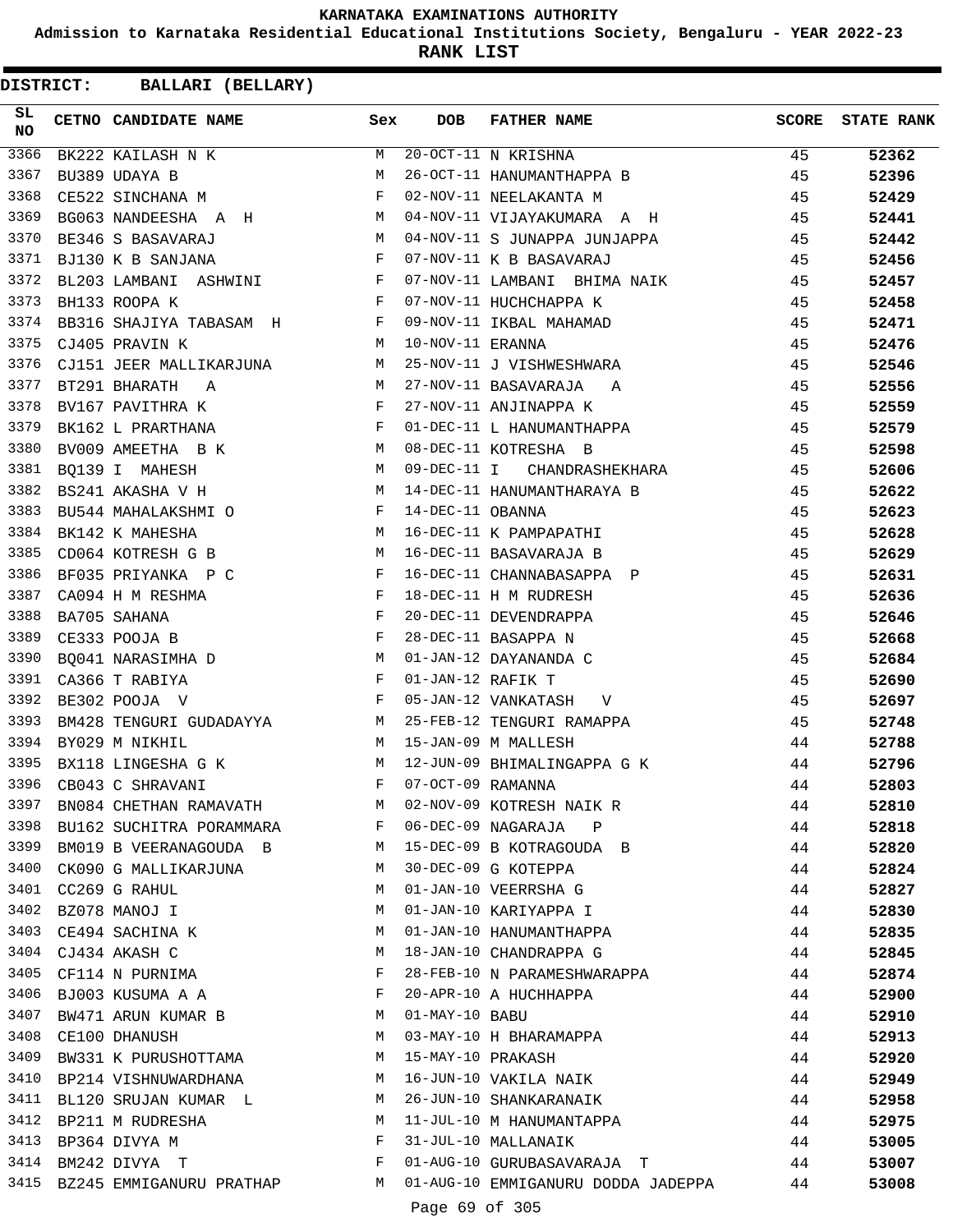**Admission to Karnataka Residential Educational Institutions Society, Bengaluru - YEAR 2022-23**

**RANK LIST**

| SL<br><b>NO</b> | CETNO CANDIDATE NAME                                                                                                                                                                                                                                         | Sex          | <b>DOB</b>     | <b>FATHER NAME</b>                           | <b>SCORE</b> | <b>STATE RANK</b> |
|-----------------|--------------------------------------------------------------------------------------------------------------------------------------------------------------------------------------------------------------------------------------------------------------|--------------|----------------|----------------------------------------------|--------------|-------------------|
| 3416            | CK159 PRAJWAL K                                                                                                                                                                                                                                              | M            |                | 19-AUG-10 K VEERESHA                         | 44           | 53046             |
| 3417            | BU200 MANIKANTA P S<br>$M_{\rm H}$ and $M_{\rm H}$                                                                                                                                                                                                           |              |                | 27-AUG-10 SRINIVASA                          | 44           | 53058             |
| 3418            | BM469 MUDEGOUDRU PAVANGOUDA M                                                                                                                                                                                                                                |              |                | 01-SEP-10 M NINGANAGOUDA                     | 44           | 53067             |
| 3419            | BZ264 C SHANTHI                                                                                                                                                                                                                                              | $\mathbf{F}$ |                | 03-SEP-10 RAMANJINEYULU                      | 44           | 53072             |
| 3420            | $\mathbf{F}$<br>BP345 PREMA M                                                                                                                                                                                                                                |              |                | 03-SEP-10 MAHESHA NAIK S                     | 44           | 53074             |
| 3421            | $\mathbf{F}$ and $\mathbf{F}$ and $\mathbf{F}$<br>BA062 D C PURNIMA                                                                                                                                                                                          |              |                | 12-SEP-10 C KANAKAPPA                        | 44           | 53090             |
| 3422            | $\mathbf{F}$<br>BP208 ROOPASHREE                                                                                                                                                                                                                             |              |                | 12-SEP-10 CHANNANAIK                         | 44           | 53092             |
| 3423            | M<br>CB350 AKASH B                                                                                                                                                                                                                                           |              |                | 14-SEP-10 YASHWANTH KUMAR B                  | 44           | 53095             |
| 3424            | $\mathbf{F}$<br>CJ470 J LAVANYA                                                                                                                                                                                                                              |              |                | 27-SEP-10 J DYAVAVNNA                        | 44           | 53125             |
| 3425            | BU073 G UDAYA KUMARA M                                                                                                                                                                                                                                       |              |                | 28-SEP-10 G NAGARAJA                         | 44           | 53126             |
| 3426            | $M_{\odot}$<br>BZ139 K SADAKALI                                                                                                                                                                                                                              |              |                | 29-SEP-10 K NAGESH                           | 44           | 53130             |
| 3427            | CH564 CHANDRASHEKHARA M                                                                                                                                                                                                                                      |              |                | 04-OCT-10 PUTRAGOUDA                         | 44           | 53142             |
| 3428            | BF202 POORNIMA D K                                                                                                                                                                                                                                           | $\mathbf{F}$ |                | 07-OCT-10 DYAMAPPA K                         | 44           | 53159             |
| 3429            | BJ042 CHALAWADI POOJA F                                                                                                                                                                                                                                      |              |                | 08-OCT-10 TOTAPPA C                          | 44           | 53161             |
| 3430            | $\mathbb{F}^{\mathbb{Z}}$ . The set of $\mathbb{F}^{\mathbb{Z}}$<br>BP216 SHREYA NAGARAJA<br>JALAMMANAVARA                                                                                                                                                   |              |                | 08-OCT-10 NAGARAJA NINGAPPA<br>JALAMMANAVARA | 44           | 53165             |
| 3431            | M<br>BP417 PAVAN H                                                                                                                                                                                                                                           |              |                | 10-OCT-10 RAMESH H                           | 44           | 53170             |
| 3432            | CD375 TEJASWINI I A F                                                                                                                                                                                                                                        |              |                | 10-OCT-10 RAGHAVENDRA I A                    | 44           | 53173             |
| 3433            | $\mathbf{F}$ and $\mathbf{F}$<br>CH031 B VARALAKSHMI                                                                                                                                                                                                         |              |                | 12-OCT-10 B UMAPATHI                         | 44           | 53177             |
| 3434            | $\mathbb F$<br>CC261 N BHOOMIKA                                                                                                                                                                                                                              |              |                | 15-OCT-10 N HANUMANTHAPPA                    | 44           | 53184             |
| 3435            | and the state of the state of the Party<br>BA711 CHANDRIKA                                                                                                                                                                                                   |              |                | 18-OCT-10 MANJUNATHA BHOVI                   | 44           | 53194             |
| 3436            | BC064 CHINTHRAPALLI ARCHANA F                                                                                                                                                                                                                                |              |                | 18-OCT-10 C KUBERAPPA                        | 44           | 53195             |
| 3437            | BY159 GUDUDAPPA                                                                                                                                                                                                                                              | M            |                | 18-OCT-10 KURUBARA NAGARAJ                   | 44           | 53196             |
| 3438            | $\mathbb{F}^{\mathbb{Z}}$ . The set of the set of the set of the set of the set of the set of the set of the set of the set of the set of the set of the set of the set of the set of the set of the set of the set of the set of the s<br>BA021 SHAMU BHANU |              |                | 03-NOV-10 MAHAMAD ANIF                       | 44           | 53249             |
| 3439            | $\mathbf{F}$ and $\mathbf{F}$ and $\mathbf{F}$<br>BK126 K DIVYA                                                                                                                                                                                              |              |                | 12-NOV-10 KUDLIGI RAMESHA                    | 44           | 53277             |
| 3440            | $\mathbf{F}$<br>CA303 SNEHA C                                                                                                                                                                                                                                |              |                | 14-NOV-10 SANNA REDDY C                      | 44           | 53283             |
| 3441            | BQ448 ROOPA C                                                                                                                                                                                                                                                | $\mathbf{F}$ |                | 15-NOV-10 VEERESHA C                         | 44           | 53289             |
| 3442            | M <sub>N</sub><br>BY126 JEER VERESH                                                                                                                                                                                                                          |              |                | 18-NOV-10 JEER SHARANAPPA                    | 44           | 53299             |
| 3443            | CG223 MANIKANTA A<br>$\mathbb M$                                                                                                                                                                                                                             |              |                | 19-NOV-10 VIJAYAKUMARA A                     | 44           | 53303             |
| 3444            | and the state of the Fig.<br>BC311 L M SINCHANA                                                                                                                                                                                                              |              |                | 20-NOV-10 MURTHI NAIK                        | 44           | 53307             |
| 3445            | M<br>BL044 CHALUVADI TARUN                                                                                                                                                                                                                                   |              |                | 27-NOV-10 CHAVADI MALAPPA                    | 44           | 53327             |
|                 | 3446 BH016 MALLIKARJUNA                                                                                                                                                                                                                                      |              |                | M 27-NOV-10 GADILINGA                        | 44           | 53328             |
| 3447            | BE272 TRISHA RAKSHA                                                                                                                                                                                                                                          | F            |                | 03-DEC-10 DHANANJAYA K S                     | 44           | 53353             |
| 3448            | BE387 MALA PUNDI                                                                                                                                                                                                                                             | F            |                | 04-DEC-10 SHIVAPPA PUNDI                     | 44           | 53356             |
| 3449            | BT116 B N NETHRAVATHI                                                                                                                                                                                                                                        | F            |                | 06-DEC-10 B N NAGARAJA                       | 44           | 53366             |
| 3450            | BW277 R RAGHAVENDRA                                                                                                                                                                                                                                          | М            | 11-DEC-10 RAJA |                                              | 44           | 53391             |
| 3451            | BS077 SUDARSHAN M                                                                                                                                                                                                                                            | M            |                | 12-DEC-10 MANIKANTHA                         | 44           | 53396             |
| 3452            | BD098 VIJAY NAIK P                                                                                                                                                                                                                                           | M            |                | 14-DEC-10 PARAMESHNAIK L                     | 44           | 53404             |
| 3453            | BE210 VEENA M P                                                                                                                                                                                                                                              | F            |                | 17-DEC-10 M PARASHURAMA                      | 44           | 53413             |
| 3454            | BB447 S N ANILKUMAR M                                                                                                                                                                                                                                        |              |                | 18-DEC-10 S N NARANAGOUDA                    | 44           | 53420             |
| 3455            | CC233 K NAVYA                                                                                                                                                                                                                                                | F            |                | 19-DEC-10 K KUMARASWAMY                      | 44           | 53424             |
| 3456            | CK102 V ANITHA                                                                                                                                                                                                                                               | F            |                | 20-DEC-10 SRINIVASA                          | 44           | 53432             |
| 3457            | BH038 K VEERENDRA KALAGI                                                                                                                                                                                                                                     | М            |                | 22-DEC-10 BASAVARAJ K                        | 44           | 53435             |
| 3458            | BD270 RAVIKUMAR H R                                                                                                                                                                                                                                          | M            |                | 25-DEC-10 H T RAMESH                         | 44           | 53451             |
| 3459            | BB126 MUKTA HALLI                                                                                                                                                                                                                                            | F            |                | 26-DEC-10 H CHANNABASAPPA                    | 44           | 53455             |
| 3460            | BL245 INALLI PARASHURAMA                                                                                                                                                                                                                                     | M            |                | 30-DEC-10 INALLI YALLAPPA                    | 44           | 53470             |
|                 | 3461 BV266 B PAVITHRA                                                                                                                                                                                                                                        | F            |                | 01-JAN-11 B PALAIAH                          | 44           | 53481             |
| 3462            | BF100 KOTRESH H                                                                                                                                                                                                                                              | M            |                | 01-JAN-11 PRAKASH H                          | 44           | 53493             |
| 3463            | BU088 L R AJAYA KUMAR                                                                                                                                                                                                                                        | M            |                | 01-JAN-11 L RAJA NAIK                        | 44           | 53494             |
| 3464            | BC075 B AKASH                                                                                                                                                                                                                                                | M            |                | 08-JAN-11 B SANGAPPA                         | 44           | 53537             |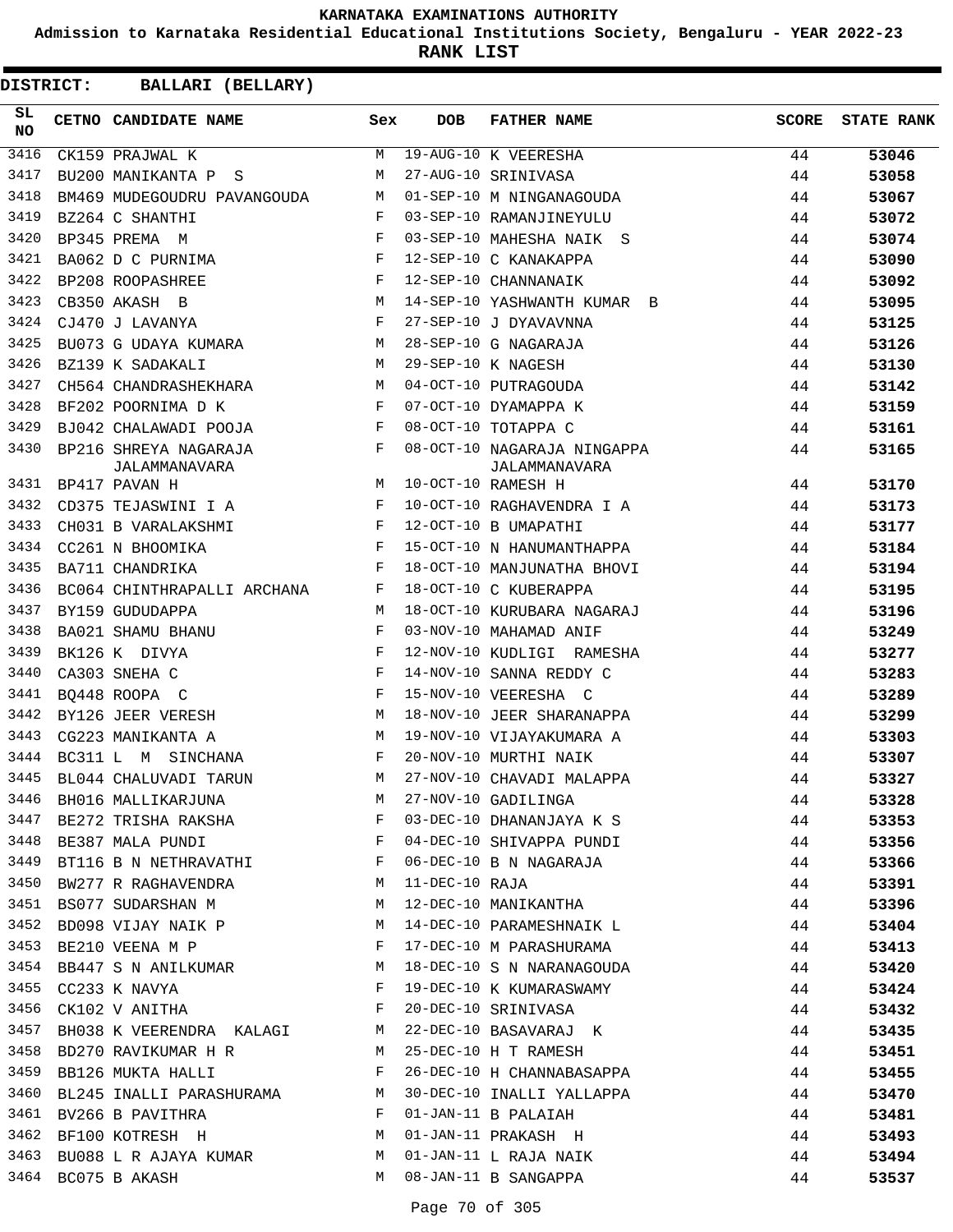**Admission to Karnataka Residential Educational Institutions Society, Bengaluru - YEAR 2022-23**

**RANK LIST**

| SL<br><b>NO</b> | CETNO CANDIDATE NAME                                               | Sex            | <b>DOB</b>        | <b>FATHER NAME</b>                         | SCORE | <b>STATE RANK</b> |
|-----------------|--------------------------------------------------------------------|----------------|-------------------|--------------------------------------------|-------|-------------------|
| 3465            | BM313 SHIVAPRAKASHA MADIVALARA                                     | M              |                   | 09-JAN-11 NAGENDRAPPA MADIVALARA           | 44    | 53545             |
| 3466            | BO007 AGASANAHALLI NANDITHA                                        | F              |                   | 18-JAN-11 AGASANAHALLI LOKESHA             | 44    | 53587             |
| 3467            | BK198 PALLAVI P                                                    | $_{\rm F}$     |                   | 24-JAN-11 PANDURNGA                        | 44    | 53614             |
| 3468            | $\mathbf{F}$<br>BJ012 SWAPNA B                                     |                |                   | 24-JAN-11 RAMAJJA B                        | 44    | 53618             |
| 3469            | BN201 INALLI RAKESH M                                              |                |                   | 25-JAN-11 INALLI RAMESHA INALLI            | 44    | 53621             |
| 3470            | BU221 NAGAVANI                                                     | F              |                   | 28-JAN-11 HANUMANTHAPPA K                  | 44    | 53636             |
| 3471            | BN375 TIRUMALESH VADATHAKAR M                                      |                |                   | 28-JAN-11 VENKATESHA NAIK V                | 44    | 53639             |
| 3472            | BE339 RAGHAVENDRA E G                                              | M              |                   | 03-FEB-11 GIREESH N                        | 44    | 53661             |
| 3473            | BV133 K B SUPRITHA                                                 | $\mathbf{F}$   |                   | 06-FEB-11 K BASAVARAJA                     | 44    | 53671             |
| 3474            | BS236 HARSHITHA E S                                                | F              |                   | 16-FEB-11 SRINIVASA E T                    | 44    | 53713             |
| 3475            | BQ122 H K PUNNETH                                                  | М              |                   | 20-FEB-11 H KOTRESH                        | 44    | 53742             |
| 3476            | BZ312 PAVANAKUMARA N                                               | M              |                   | 02-MAR-11 DHANANJAYA                       | 44    | 53798             |
| 3477            | BD170 SANNA CHOWDAPPA T                                            | М              |                   | 02-MAR-11 HALESH T                         | 44    | 53800             |
| 3478            | BG383 SPOORTHI HIREMATH                                            | $\mathbf{F}$   |                   | 02-MAR-11 MALLIKARJUNAIAH HIREMATH         | 44    | 53802             |
| 3479            | CA093 H NAVEEN<br>KUMAR                                            | M              |                   | 03-MAR-11 H ANANDA                         | 44    | 53805             |
| 3480            | BH097 SARASWATI H N                                                | $\mathbf{F}$   |                   | 04-MAR-11 H NAGARAJA                       | 44    | 53812             |
| 3481            | BH183 CHINMYA KAMBLYA M                                            |                |                   | 07-MAR-11 CHANDRAKANTH KAMBLYA             | 44    | 53828             |
| 3482            | $\mathbb F$ . The set of the set of $\mathbb F$<br>BT278 N RAJINI  |                |                   | 14-MAR-11 K P NAGARAJA                     | 44    | 53869             |
| 3483            | $\mathbf{F}$<br>BE468 SRUTHI                                       |                |                   | 15-MAR-11 RATHNA NAIK                      | 44    | 53880             |
| 3484            | BF180 MALLISWAMY P M M                                             |                |                   | 17-MAR-11 KOTRAIAH P M                     | 44    | 53888             |
| 3485            | BJ274 AMRUTHA K                                                    | $$\mathbf{F}$$ |                   | 21-MAR-11 RAGHAVENDRA K                    | 44    | 53913             |
| 3486            | $\mathbf{F}$ and $\mathbf{F}$<br>BF458 REVATHI                     |                |                   | 22-MAR-11 POMYA NAIK                       | 44    | 53918             |
| 3487            | BP256 LATHA CHANNADASARA F                                         |                |                   | 23-MAR-11 MALLESHAPPA CHANNADASARA         | 44    | 53928             |
| 3488            | M <sub>1</sub><br>CE644 P K THIPPESWAMY                            |                |                   | 23-MAR-11 NAGARAJ K                        | 44    | 53931             |
| 3489            | BC048 SHEKARAPPA                                                   | M              |                   | 27-MAR-11 T BASAVARAJA                     | 44    | 53963             |
| 3490            | BL069 G RADHIKA                                                    | $_{\rm F}$     |                   | 28-MAR-11 G BHEMAPPA                       | 44    | 53968             |
| 3491            | BN344 CHANNABASAVANA GOUDA G<br>KURUVATTI GOUDRU                   | M              |                   | 29-MAR-11 GANESH GOUDA KURUVATTI<br>GOUDRU | 44    | 53977             |
| 3492            | BE225 SUMA N                                                       | $\mathbf{F}$   |                   | 01-APR-11 N BASAVARAJ                      | 44    | 54012             |
| 3493            | $\mathbf{F}$ and $\mathbf{F}$ and $\mathbf{F}$<br>BA401 SPANDANA M |                |                   | 02-APR-11 MARUTI M                         | 44    | 54019             |
|                 | 3494 CD106 H LOKESHA                                               | M              |                   | 06-APR-11 MALLIKARJUNA                     | 44    | 54036             |
|                 | 3495 BB416 MANIKANTA C                                             |                |                   | M 06-APR-11 CHIMPIGARA RAJA                | 44    | 54041             |
| 3496            | BU103 MANIKANTA S                                                  | M              |                   | 07-APR-11 SIDDALINGAKUMAR MM               | 44    | 54052             |
| 3497            | CB004 K SPANDANA                                                   | $\mathbf{F}$   |                   | 10-APR-11 K KARIBASAVARAJ                  | 44    | 54072             |
| 3498            | BF326 PRAJWAL H M                                                  | M              |                   | 10-APR-11 MUDIYAJJALA HEGGAPPA             | 44    | 54074             |
| 3499            | BE466 S SREEDEVI                                                   | F              |                   | 14-APR-11 MANJAPPA                         | 44    | 54113             |
| 3500            | <b>M</b><br>BK084 U PREETAM                                        |                |                   | 16-APR-11 DODDABASAVARAJA                  | 44    | 54123             |
| 3501            | M<br>CD081 PRAVEENA T                                              |                |                   | 17-APR-11 NAGABHUSHANA TALAVARA            | 44    | 54124             |
| 3502            | BC039 B AMRUTHA                                                    | $\mathbf{F}$   |                   | 19-APR-11 B HANUMANTHA                     | 44    | 54133             |
| 3503            | BK172 MALLIKARJUNA J M                                             |                |                   | 19-APR-11 JADIYAPPA J                      | 44    | 54136             |
| 3504            | BL039 VINAYAKA H NOTADAVARA M                                      |                |                   | 21-APR-11 HALAPPA D NOTADAVARA             | 44    | 54147             |
| 3505            | BV092 S LAKSHMI                                                    | $\mathbf{F}$   |                   | 23-APR-11 SURESHA K                        | 44    | 54157             |
| 3506            | BE529 DARSHAN V                                                    | М              |                   | 24-APR-11 MANTHESH VITALAPURA              | 44    | 54159             |
| 3507            | BL111 SAKSHI LACHAPNVAR F                                          |                |                   | 25-APR-11 SANTHOSH LACHAPNVAR              | 44    | 54174             |
| 3508            | CK035 B GOPALA KRISHNA                                             | M              |                   | 27-APR-11 B RAMESH                         | 44    | 54187             |
| 3509            | BL133 SOUMYA K                                                     | $\mathbf{F}$   |                   | 27-APR-11 JAYAPPA K                        | 44    | 54192             |
| 3510            | BZ213 N LAKSHMI                                                    | $\mathbf{F}$   |                   | 29-APR-11 N HANUMANTHAPPA                  | 44    | 54205             |
| 3511            | BW320 PRAJWAL                                                      | М              |                   | 29-APR-11 SHEKHAPPA POOJAR                 | 44    | 54207             |
| 3512            | BP310 SANTHOSH G                                                   | М              |                   | 29-APR-11 GOPI NAIK                        | 44    | 54209             |
|                 | 3513 BU249 CHANDANA                                                | F              | 01-MAY-11 MARAIAH |                                            | 44    | 54220             |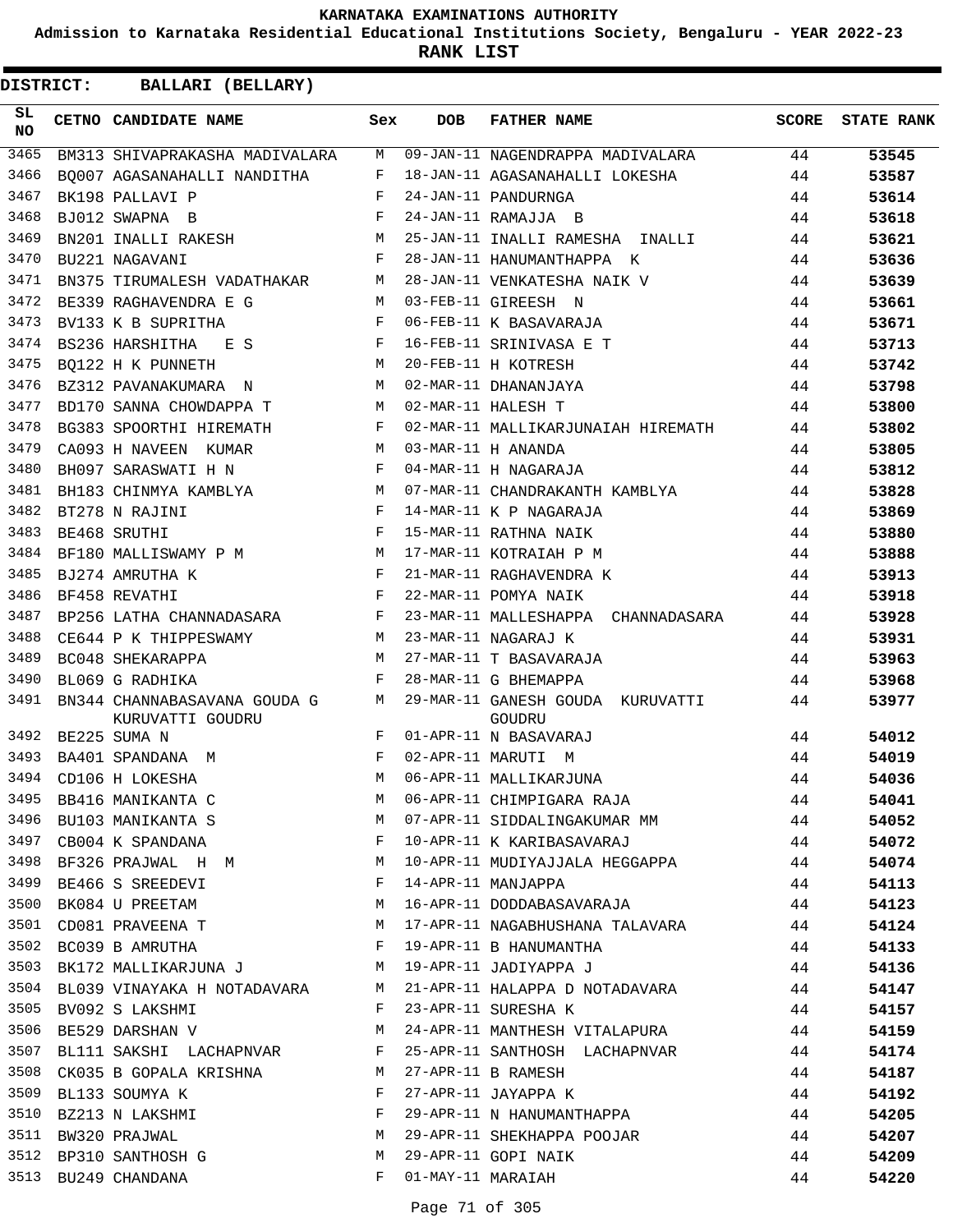**Admission to Karnataka Residential Educational Institutions Society, Bengaluru - YEAR 2022-23**

**RANK LIST**

| SL<br>NO | CETNO CANDIDATE NAME                                                                                                                                                                                                                                    | Sex                                                      | <b>DOB</b>        | FATHER NAME                                                                                                        | SCORE | <b>STATE RANK</b> |
|----------|---------------------------------------------------------------------------------------------------------------------------------------------------------------------------------------------------------------------------------------------------------|----------------------------------------------------------|-------------------|--------------------------------------------------------------------------------------------------------------------|-------|-------------------|
| 3514     | BA699 V MOHITH<br>BA176 TRIVENI                                                                                                                                                                                                                         | M                                                        |                   | 03-MAY-11 V ESHAPPA<br>04-MAY-11 DURUGAPPA<br>04-MAY-11 T VEERESHA<br>07-MAY-11 MALLESHA<br>08-MAY-11 JALDIGOUDA M | 44    | 54244             |
| 3515     |                                                                                                                                                                                                                                                         | F                                                        |                   |                                                                                                                    | 44    | 54252             |
| 3516     | BF492 TV UDAYAKUMARA M                                                                                                                                                                                                                                  |                                                          |                   |                                                                                                                    | 44    | 54253             |
| 3517     | $\mathbf{F}$<br>BS069 REKHA                                                                                                                                                                                                                             |                                                          |                   |                                                                                                                    | 44    | 54273             |
| 3518     | BP381 SUNANDA M                                                                                                                                                                                                                                         | $\mathbf{F}$                                             |                   |                                                                                                                    | 44    | 54286             |
| 3519     | BQ316 NINGANAHALLI HARSHA M                                                                                                                                                                                                                             |                                                          |                   | 09-MAY-11 NINGANAHALLI MANJUNATHA 44                                                                               |       | 54291             |
| 3520     | M <sub>1</sub><br>CG152 ABHAY                                                                                                                                                                                                                           |                                                          |                   | 10-MAY-11 MALLIKARJUNA                                                                                             | 44    | 54292             |
| 3521     | CH324 P S MALLIKARJUNA M                                                                                                                                                                                                                                |                                                          |                   | 11-MAY-11 SHANTHAVERESHAPPA                                                                                        | 44    | 54309             |
| 3522     | <b>BUDDALLIRA</b>                                                                                                                                                                                                                                       |                                                          |                   | BL161 PRAJVALA KARIYAPPA M 11-MAY-11 KARIYAPPA UCCHAPPA BUDDALLIRA 44                                              |       | 54312             |
| 3523     | BK146 K UDAYA KUMAR $M$ 18-MAY-11 KUMBAR SIDDAYYA                                                                                                                                                                                                       |                                                          |                   |                                                                                                                    | 44    | 54353             |
| 3524     | BB229 NIKHIT JH<br>$\mathbf{F}$ . The set of the set of the set of the set of the set of the set of the set of the set of the set of the set of the set of the set of the set of the set of the set of the set of the set of the set of the set of t    |                                                          |                   | 18-MAY-11 JINKAPPA H                                                                                               | 44    | 54355             |
| 3525     | CG184 VEERESHA M<br><b>Example 20</b> Manufacturers and Manufacturers and Manufacturers and Manufacturers and Manufacturers and Manufacturers and Manufacturers and Manufacturers and Manufacturers and Manufacturers and Manufacturers and Manufacture |                                                          |                   | 18-MAY-11 PARASHURAMA                                                                                              | 44    | 54360             |
| 3526     | $\mathbf{F}$ and the contract of $\mathbf{F}$<br>BV090 SANDHYA D                                                                                                                                                                                        |                                                          |                   | 27-MAY-11 DURUGAPPA N D                                                                                            | 44    | 54416             |
| 3527     | ${\tt BZ097~H~SRINIVASA} {\tt BAO76~LAKSHMI} {\tt F}$                                                                                                                                                                                                   |                                                          |                   | 28-MAY-11 H VENKATESHA                                                                                             | 44    | 54422             |
| 3528     |                                                                                                                                                                                                                                                         |                                                          |                   | 29-MAY-11 RAVIKUMAR L                                                                                              | 44    | 54433             |
| 3529     | $\mathbf{F}$ and $\mathbf{F}$ and $\mathbf{F}$<br>CE079 KAVANA ML                                                                                                                                                                                       |                                                          |                   | 30-MAY-11 LAKKAPPA                                                                                                 | 44    | 54442             |
| 3530     | M<br>BF239 AKASH N M                                                                                                                                                                                                                                    |                                                          |                   | 31-MAY-11 NARANA GOUDA M                                                                                           | 44    | 54451             |
| 3531     | BA579 TIPPIMANI RESHMA F                                                                                                                                                                                                                                |                                                          |                   | 01-JUN-11 T KARIBASAPPA                                                                                            | 44    | 54480             |
| 3532     | BU463 VARUNAKUMARA B M                                                                                                                                                                                                                                  |                                                          |                   | 01-JUN-11 PRAKASH B                                                                                                | 44    | 54482             |
| 3533     | $M_{\odot}$<br>BH345 V VIKASA                                                                                                                                                                                                                           |                                                          |                   | 02-JUN-11 V VEERESHA                                                                                               | 44    | 54497             |
| 3534     | $\mathbf{F}$<br>BA340 J LAXMI                                                                                                                                                                                                                           |                                                          |                   | 04-JUN-11 D L JADEESHNAIK                                                                                          | 44    | 54508             |
| 3535     | BT390 V RANJITHKUMAR M                                                                                                                                                                                                                                  |                                                          |                   | 04-JUN-11 VENKATESHA H                                                                                             | 44    | 54514             |
| 3536     | CD265 ARCHANA                                                                                                                                                                                                                                           | $$\mathbf{F}$$                                           |                   | 10-JUN-11 DHARMAPPA K                                                                                              | 44    | 54549             |
| 3537     | BU236 PUSHPAVATHI P F                                                                                                                                                                                                                                   |                                                          |                   | 10-JUN-11 BASAVARAJA P                                                                                             | 44    | 54557             |
| 3538     | M<br>BE505 TUSHAR B R                                                                                                                                                                                                                                   |                                                          |                   | 13-JUN-11 NINGAPPA R                                                                                               | 44    | 54586             |
| 3539     | CG299 G NANDITHA                                                                                                                                                                                                                                        | $\mathbf{F}$                                             |                   | 14-JUN-11 DODDA BASAVANA GOUDA G 44                                                                                |       | 54588             |
| 3540     | BX269 M BINDUSREE                                                                                                                                                                                                                                       | $\mathbb{F}^{\mathbb{Z}}$ . If $\mathbb{F}^{\mathbb{Z}}$ |                   | 16-JUN-11 M NATARAJA                                                                                               | 44    | 54602             |
| 3541     | CD056 P D ANIL KUMAR M                                                                                                                                                                                                                                  |                                                          |                   | 19-JUN-11 DODDA BASAPPA                                                                                            | 44    | 54627             |
| 3542     | BS071 AJJAIAH N                                                                                                                                                                                                                                         | M                                                        |                   | 20-JUN-11 NAGARAJA                                                                                                 | 44    | 54633             |
| 3543     | BZ236 P MEGHANMA                                                                                                                                                                                                                                        | $\mathbf{F}$                                             |                   | 21-JUN-11 P SHANKRAPPA                                                                                             | 44    | 54640             |
| 3544     | BU097 N DARSHAN                                                                                                                                                                                                                                         |                                                          |                   | M 24-JUN-11 NINGAPPA S                                                                                             | 44    | 54664             |
| 3545     | BQ345 CHAYA PUJAR                                                                                                                                                                                                                                       | F                                                        |                   | 01-JUL-11 PUJAR SHANMUKHA                                                                                          | 44    | 54716             |
| 3546     | BB205 KAREGANARA NAYANA F                                                                                                                                                                                                                               |                                                          |                   | 04-JUL-11 K PRAKASH                                                                                                | 44    | 54735             |
| 3547     | BS144 RAJEEV A                                                                                                                                                                                                                                          | M                                                        |                   | 04-JUL-11 SHESHADRI                                                                                                | 44    | 54738             |
| 3548     | BK303 MAHANTHESHA A K                                                                                                                                                                                                                                   | M                                                        |                   | 08-JUL-11 PAKIRAPPA A K                                                                                            | 44    | 54772             |
| 3549     | BS182 MANGALAMMA A K                                                                                                                                                                                                                                    | F                                                        |                   | 12-JUL-11 HARIJANA BHARAMAPPA                                                                                      | 44    | 54804             |
| 3550     | CG078 ASHOKA                                                                                                                                                                                                                                            | M                                                        |                   | 14-JUL-11 N VENKATESHA                                                                                             | 44    | 54814             |
| 3551     | BA562 SUNKANAVARA GAYITHRI                                                                                                                                                                                                                              | F                                                        |                   | 18-JUL-11 SUNKANAVARA MUKAJJA                                                                                      | 44    | 54853             |
| 3552     | BM059 DOLLINA BHAVYA                                                                                                                                                                                                                                    | F                                                        |                   | 21-JUL-11 DOLLINA SOMASHEKHARA                                                                                     | 44    | 54880             |
| 3553     | CH544 V MANOJ                                                                                                                                                                                                                                           | М                                                        |                   | 21-JUL-11 V BASAVARAJA                                                                                             | 44    | 54885             |
| 3554     | CE718 INDRA S                                                                                                                                                                                                                                           | М                                                        |                   | 22-JUL-11 MARIYAPPA S                                                                                              | 44    | 54888             |
| 3555     | CA381 PRAJWAL K N                                                                                                                                                                                                                                       | М                                                        |                   | 22-JUL-11 SUNKAYYA                                                                                                 | 44    | 54889             |
| 3556     | CJ483 MUTTURAJA                                                                                                                                                                                                                                         | M                                                        | 24-JUL-11 MAHESHA |                                                                                                                    | 44    | 54904             |
| 3557     | BH197 M B NAGAVENI                                                                                                                                                                                                                                      | F                                                        |                   | 29-JUL-11 M BASAVARAJA                                                                                             | 44    | 54938             |
| 3558     | CE050 D S DIVYA                                                                                                                                                                                                                                         | F                                                        |                   | 01-AUG-11 D SHIRAVALAPPA                                                                                           | 44    | 54961             |
| 3559     | BE241 NAMITA J                                                                                                                                                                                                                                          | F                                                        |                   | 07-AUG-11 SANNA NINGAPPA J                                                                                         | 44    | 54996             |
| 3560     | BW003 A NITHISH RAM                                                                                                                                                                                                                                     | M                                                        |                   | 08-AUG-11 A SURESH BABU                                                                                            | 44    | 55003             |
| 3561     | BQ204 NAVEENKUMAR M                                                                                                                                                                                                                                     | M                                                        |                   | 08-AUG-11 SANTHOSHKUMAR M                                                                                          | 44    | 55004             |
|          | 3562 BQ222 NIRANJANA LOKADALARA                                                                                                                                                                                                                         | M                                                        |                   | 09-AUG-11 NAGARAJA                                                                                                 | 44    | 55011             |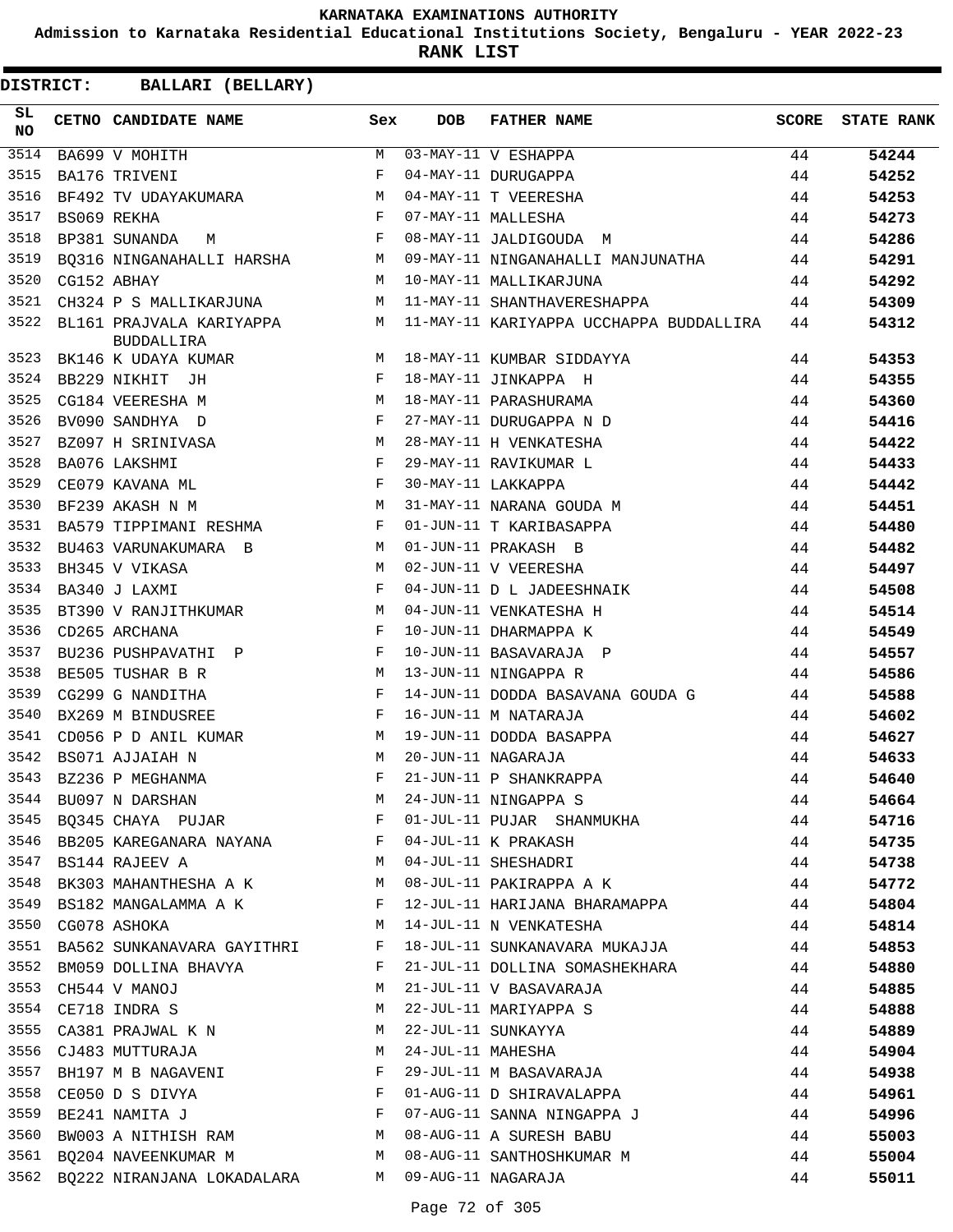**Admission to Karnataka Residential Educational Institutions Society, Bengaluru - YEAR 2022-23**

**RANK LIST**

| SL<br>NO | CETNO CANDIDATE NAME                                                              | Sex          | <b>DOB</b>        | FATHER NAME                                                       |    | SCORE STATE RANK |
|----------|-----------------------------------------------------------------------------------|--------------|-------------------|-------------------------------------------------------------------|----|------------------|
| 3563     | BF336 JALAJAKSHI M                                                                |              |                   | F 11-AUG-11 GONIBASAPPA M<br>MAR A M M 12-AUG-11 HAMPAIAH A M     | 44 | 55020            |
| 3564     | BW046 SIDDHARTHA KUMAR A M M                                                      |              |                   |                                                                   | 44 | 55031            |
| 3565     | M<br>BX497 CHETHAN M                                                              |              |                   | 16-AUG-11 SHIVARAJ KUMAR M                                        | 44 | 55061            |
| 3566     | BH247 SINCHANA B                                                                  |              |                   | 18-AUG-11 SOMESH B                                                | 44 | 55080            |
| 3567     | BV277 BHANUPRIYA N $$\tt F$$                                                      |              |                   | 20-AUG-11 NEELAPPA N                                              | 44 | 55091            |
| 3568     | $BC124$ AKSHATHA H S F                                                            |              |                   | 25-AUG-11 H S KOTEPPA                                             | 44 | 55114            |
| 3569     | $\mathbf{F}$ and the contract of the contract of $\mathbf{F}$<br>BV126 RESHMA N M |              |                   | 02-SEP-11 N P MANJANNA                                            | 44 | 55171            |
| 3570     | BE455 D R YASHAVANTHA M                                                           |              |                   | 06-SEP-11 RAJENDRA BARKI D M                                      | 44 | 55194            |
| 3571     | BG076 GUKYAR KIRAN KUMAR M 09-SEP-11 GUKYARA RAVI                                 |              |                   |                                                                   | 44 | 55206            |
| 3572     | BB288 M CHINCHANA SINCHANA F                                                      |              |                   | 12-SEP-11 M PRABHUDEVA PRABHUDEVA 44                              |    | 55222            |
| 3573     | $\mathbf{F}$<br>BE372 SINDHU P                                                    |              |                   | 13-SEP-11 PAMPA NAIK                                              | 44 | 55227            |
| 3574     | $\mathbf{F}$<br>BU693 KAVYA R B                                                   |              |                   | 14-SEP-11 SHIVASHANKARA R B                                       | 44 | 55229            |
| 3575     | BN407 HADAGALI BHARATH BHUSHAN M                                                  |              |                   | 16-SEP-11 TALAVARA TIRUPATI                                       | 44 | 55241            |
| 3576     | CK163 K ANKITHA                                                                   | F            |                   | 17-SEP-11 K CHANDRASHEKARA                                        | 44 | 55245            |
| 3577     | BX288 K PAVITHRA                                                                  | F            |                   | 21-SEP-11 HONNURASWAMY K                                          | 44 | 55268            |
| 3578     | BA675 V MAYURA                                                                    |              |                   | 21-SEP-11 V RAMAPPA                                               | 44 | 55271            |
| 3579     | $M$<br>$M$<br>BE233 MARUTHI U                                                     |              | 23-SEP-11 UMESH U |                                                                   | 44 | 55279            |
| 3580     | BE030 BARKI NIKITHA F                                                             |              |                   | 28-SEP-11 B VIRUPAKSHAPPA                                         | 44 | 55297            |
| 3581     | $\mathbf{F}$ and the contract of the contract $\mathbf{F}$ .<br>BJ136 K POORNIMA  |              |                   | 29-SEP-11 K VEERAPPA                                              | 44 | 55301            |
| 3582     | M<br>CJ550 SHIVARAM                                                               |              | 29-SEP-11 HUSENI  |                                                                   | 44 | 55308            |
| 3583     | CE203 ANITHA J S                                                                  | $\mathbf{F}$ |                   | 01-OCT-11 SANDAPPA J                                              | 44 | 55314            |
| 3584     | M <sub>N</sub><br>BK133 PRAJWAL                                                   |              |                   | 01-OCT-11 K HANUMANTHAPPA                                         | 44 | 55321            |
| 3585     | M<br>BR007 JEEVAN C S                                                             |              |                   | 05-OCT-11 SHIVANNA C                                              | 44 | 55346            |
| 3586     | $\mathbf{F}$<br>BG173 B N DEEPTI                                                  |              |                   | 11-OCT-11 NAGARAJA BAGALI                                         | 44 | 55375            |
| 3587     | BU522 HEMA BANAKARA                                                               | $\mathbf{F}$ |                   | 21-OCT-11 NAGARAJA BANAKARA                                       | 44 | 55422            |
| 3588     | BL035 SANNACHANNAVEERAGOUDARA M<br>HARSHAVARDANA                                  |              |                   | 28-OCT-11 C CHANDRASHEKHARA                                       | 44 | 55469            |
| 3589     | BP101 SPANDANA H K                                                                |              |                   | F 05-NOV-11 KENCHAPPA H                                           | 44 | 55499            |
| 3590     | CE511 CHETHAN KUMAR K M 07-NOV-11 KUMARSWAMY K                                    |              |                   |                                                                   | 44 | 55507            |
| 3591     | and the state of the state of the Party<br>BM394 MOKSHA S JAIN                    |              |                   | 18-NOV-11 SANJOTH JAIN                                            | 44 | 55560            |
| 3592     | BA630 DHANANJAY ULLAGADDI M                                                       |              |                   | 28-NOV-11 U ANDANAPPA                                             | 44 | 55600            |
|          | 3593 BC161 CHANDRU KANDAGAL M 29-NOV-11 NAGARAJA K                                |              |                   |                                                                   | 44 | 55605            |
| 3594     | CA103 BHUMIKA                                                                     | F            |                   | -- NAGARAJA K<br>01-DEC-11 MALIKARJUNA<br>02-DEC-11 KIMBADA ILLES | 44 | 55611            |
| 3595     | BN168 KUMBARA SUMA F                                                              |              |                   | 02-DEC-11 KUMBARA UMESHA                                          | 44 | 55618            |
| 3596     |                                                                                   |              |                   | 03-DEC-11 NAGARAJA M<br>04-DEC-11 BASAVARAJA M                    | 44 | 55621            |
|          | 3597 BR307 DEEKSHA B                                                              |              |                   |                                                                   | 44 | 55625            |
| 3598     | BB409 RAYAPPANAVARA DHRUVEENA F                                                   |              |                   | 04-DEC-11 RAYAPPANAVARA RUDRAPPA 44                               |    | 55629            |
| 3599     | BR296 KAVYA T                                                                     | $\mathbf{F}$ |                   | 11-DEC-11 SHIVU KUMARA T                                          | 44 | 55656            |
| 3600     | BY289 S HULIGEMMA                                                                 | $\mathbf{F}$ |                   | 13-DEC-11 S GOVINDA                                               | 44 | 55663            |
| 3601     | BR053 B O AJAY                                                                    | M            |                   | 15-DEC-11 B N OMKARA<br>16-DEC-11 MABUSAHEB B                     | 44 | 55669            |
| 3602     | BL302 ABROOBAKAR SIDDIK B M                                                       |              |                   |                                                                   | 44 | 55672            |
| 3603     | CE241 GANGAMMA K                                                                  | F            |                   | 31-DEC-11 RADHAKRUSHNA                                            | 44 | 55725            |
|          | 3604 CJ230 ANANYA SHREE D                                                         | F            |                   | 04-JAN-12 MALLIKARJUNA M                                          | 44 | 55739            |
| 3605     | BK193 M M UAPASANA                                                                | F            |                   | 05-JAN-12 M N MANJAPPA                                            | 44 | 55741            |
| 3606     | M <sub>1</sub><br>BE071 C VIJAY                                                   |              |                   | 09-FEB-12 C SHIVAPPA                                              | 44 | 55770            |
| 3607     | CJ112 SUCHITRA $F$                                                                |              |                   | 11-AUG-12 YARISWAMY                                               | 44 | 55815            |
| 3608     | $\mathbf{F}$<br>BZ203 ASHABI P                                                    |              |                   |                                                                   | 43 | 55836            |
|          | 3609 BZ159 KURUBARA THARESHWERI F                                                 |              |                   | 01-JUL-09 DOODHPEER<br>10-AUG-09 KURUBARA MUDUKAPPA               | 43 | 55844            |
| 3610     | CG095 U MALLIKARJUNA M 03-DEC-09 U SOMAPPA                                        |              |                   |                                                                   | 43 | 55861            |
|          | 3611 CJ335 SUBHAN ALI                                                             | M            |                   | 20-DEC-09 SABHUSEN                                                | 43 | 55864            |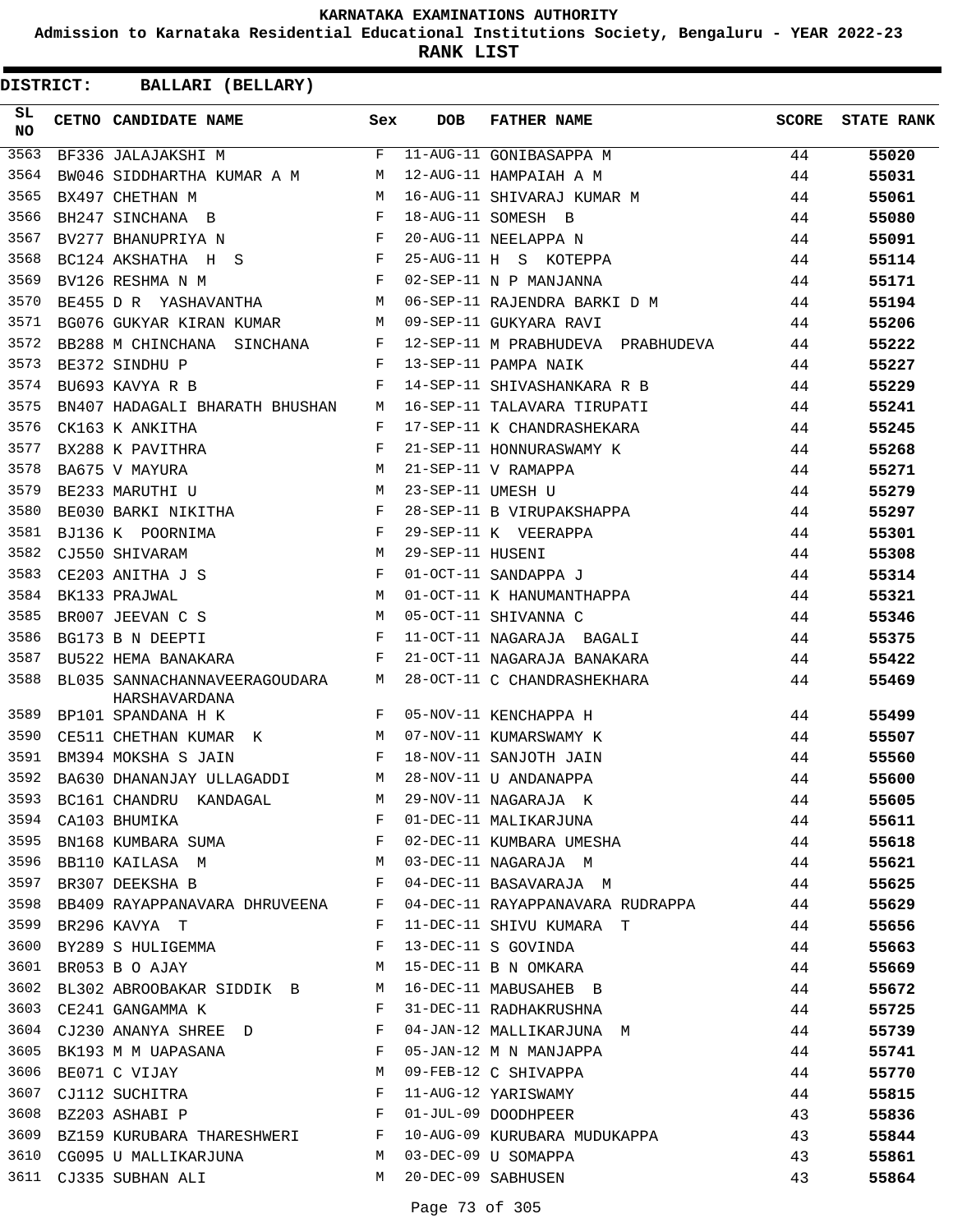**Admission to Karnataka Residential Educational Institutions Society, Bengaluru - YEAR 2022-23**

**RANK LIST**

| SL<br><b>NO</b> | CETNO CANDIDATE NAME                                                      | Sex                   | <b>DOB</b>       | <b>FATHER NAME</b>                                         | <b>SCORE</b> | <b>STATE RANK</b> |
|-----------------|---------------------------------------------------------------------------|-----------------------|------------------|------------------------------------------------------------|--------------|-------------------|
| 3612            | BH068 G SHIVU                                                             | M                     |                  | $\overline{01}$ -JAN-10 G KALLAPPA                         | 43           | 55869             |
| 3613            | BV039 JAYADEVA K H                                                        | M                     |                  | 17-JAN-10 KARIYANNA K                                      | 43           | 55882             |
| 3614            | M <sub>N</sub><br>BW288 D DEVARAJ                                         |                       |                  | 26-JAN-10 HONNURSWAMY                                      | 43           | 55885             |
| 3615            | BP007 PRAJWAL<br>BF467 SHAKUNTHALA<br>F                                   |                       |                  | 31-JAN-10 BHIMANAIK                                        | 43           | 55888             |
| 3616            |                                                                           |                       |                  | 01-FEB-10 THIRUPATHI L                                     | 43           | 55889             |
| 3617            | <b>M</b><br>BZ049 N YUVARAJA                                              |                       |                  | 09-FEB-10 N NAGESHA                                        | 43           | 55892             |
| 3618            | BZ053 DAROJI JAYASRI F                                                    |                       |                  | 11-MAR-10 GANGADHARA                                       | 43           | 55908             |
| 3619            | $\frac{M}{F}$<br>CK038 MUDIYA                                             |                       |                  | 24-MAR-10 LATE SHANKRAPPA                                  | 43           | 55915             |
| 3620            | BM141 K SPOORTHI                                                          |                       |                  | 29-MAR-10 K SHARANAPPA                                     | 43           | 55919             |
| 3621            | BG072 NIRANJANA BANAKARA M                                                |                       |                  | 31-MAR-10 SHIVAPPA BANAKARA                                | 43           | 55921             |
| 3622            | $M_{\odot}$<br>CB110 SAMEER BASHA P                                       |                       |                  | 04-APR-10 IBRAHIM SAB                                      | 43           | 55926             |
| 3623            | CH371 NAGARAJA A                                                          |                       | 06-MAY-10 ERANNA |                                                            | 43           | 55947             |
| 3624            | $M$<br>$F$<br>BG025 B KEERTANA                                            |                       |                  | 28-MAY-10 B ANJINAPPA                                      | 43           | 55969             |
| 3625            | CA373 MUTTURAJ P M M                                                      |                       |                  | 01-JUN-10 MANJUNATHA P S                                   | 43           | 55976             |
| 3626            | BV020 ARJUN A<br>CB077 T MANJUNATHA M<br>DV325 SE S                       |                       |                  | 03-JUN-10 ANAND NAIK                                       | 43           | 55979             |
| 3627            |                                                                           |                       |                  | 05-JUN-10 T GANGANNA                                       | 43           | 55981             |
| 3628            | BW327 GAGAN D                                                             | M                     |                  | 13-JUN-10 KOTRESH D                                        | 43           | 55993             |
| 3629            | BQ423 DHANUSHA H                                                          |                       |                  | 04-JUL-10 RAVIKUMAR H<br>43                                |              | 56014             |
| 3630            | BP163 KORAVARA MANIKANTHA M                                               |                       |                  | 15-JUL-10 KORAVARA PARAMESHA<br>00 MK 10 M MERRAY          | 43           | 56027             |
| 3631            | $\mathbf{F}$<br>CB098 V LAWANYA                                           |                       |                  | 02-AUG-10 H VEERESH                                        | 43           | 56054             |
| 3632            | $\mathbf{F}$ and $\mathbf{F}$ and $\mathbf{F}$<br>BB521 VARSHITHA H       |                       |                  | 08-AUG-10 BASAVARAJ H                                      | 43           | 56070             |
| 3633            | BA631 UPPRA GARAGADA NAGARAJA M 12-AUG-10 U G MAHESHA                     |                       |                  |                                                            | 43           | 56076             |
| 3634            | BT181 K PRADEEPA<br>M 13-AUG-10 K NAGESHA                                 |                       |                  |                                                            | 43           | 56077             |
| 3635            | $\mathbf{F}$<br>BF257 RUDRAMMA B                                          |                       |                  | 14-AUG-10 HOLIYAPPA BAVIHALLI 43                           |              | 56078             |
| 3636            | BT188 N A THIPPESWAMI M                                                   |                       |                  | 19-AUG-10 N T AYYANNA                                      | 43           | 56090             |
| 3637            | CB080 JANARDHANA C<br>M <sub>1</sub>                                      |                       |                  | 28-AUG-10 CHANDRASHEKARA<br>43                             |              | 56108             |
| 3638            | BY325 U APPORVA                                                           |                       |                  | 04-SEP-10 U HANUMANTHA                                     | 43           | 56123             |
| 3639            | $\begin{aligned} \mathbf{F} \\ \mathbf{M} \end{aligned}$<br>BG054 PRAJWAL |                       |                  | 07-SEP-10 MAHESH NAIK N MAHESHANAIK 43                     |              | 56129             |
| 3640            | BC233 KENCHATNALLI MANU M                                                 |                       |                  | 08-SEP-10 KENCHATNALLI YARRISWAMI                          | 43           | 56133             |
| 3641            | BM288 UDAYAKUMARA HOSAPETE M                                              |                       |                  | 11-SEP-10 BASAVARAJA HOSAPETE                              | 43           | 56148             |
| 3642            | BG243 PAVAN                                                               | M                     |                  | 17-SEP-10 MANJYA NAIK                                      | 43           | 56162             |
| 3643            | BB441 S B GIRISHA                                                         | M                     |                  | 20-SEP-10 S B ANJINAPPA                                    | 43           | 56171             |
|                 | 3644 BF133 SOUJANYA L K F                                                 |                       |                  | 21-SEP-10 KARIBASAPPA L                                    | 43           | 56174             |
|                 | M<br>3645 CJ355 BEERLINGA                                                 |                       |                  | 43<br>01-OCT-10 VEERESHA                                   |              | 56192             |
| 3646            | BA022 NISHA PINJARA F                                                     |                       |                  | 01-OCT-10 HUSENSAB PINJARA 43                              |              | 56194             |
|                 | $\mathbf{F}$<br>3647 BJ320 ANUSHREE T                                     |                       |                  | 06-OCT-10 VENKATESHAPPA TALAVAR 43                         |              | 56207             |
|                 | 3648 BQ328 P PRAGATHI                                                     | $\mathbb{F}^{\times}$ |                  | 11-OCT-10 P KOTRESHA                                       | 43           | 56222             |
| 3649            |                                                                           |                       |                  | CH330 NAGASAI YASHWANTH K M 12-OCT-10 SURYA CHANDRA RAO 43 |              | 56224             |
| 3650            | BC308 PANDUNAIK G                                                         | M                     |                  | 13-OCT-10 BEEMANAIK G                                      | 43           | 56227             |
|                 | 3651 BY206 N GEETHA                                                       | $\mathbf{F}$          |                  | 18-OCT-10 N MARISWAMI                                      | 43           | 56238             |
|                 | 3652 BA313 MEGALA MATADA NEELAMMA F                                       |                       |                  | 26-OCT-10 MEGALA MATADA VERESWARAIAH                       | 43           | 56267             |
| 3653            | BJ112 VIDYASHREE B                                                        | F                     |                  | 26-OCT-10 NAGARAJA B                                       | 43           | 56270             |
| 3654            | BW201 THARUN B U                                                          | M                     |                  | 06-NOV-10 UMAKANTH B                                       | 43           | 56309             |
|                 | 3655 BU213 NAYANA O                                                       | $\mathbf{F}$          | 07-NOV-10 OBAPPA |                                                            | 43           | 56312             |
| 3656            |                                                                           |                       |                  | 10-NOV-10 SHANMUKAPAP                                      | 43           | 56325             |
| 3657            | BM229 SUMA F<br>BK079 M GANESH M                                          |                       |                  | 14-NOV-10 MALLIKARJUNA                                     | 43           | 56338             |
| 3658            | BV204 JAGADEESHA V M                                                      |                       |                  | 19-NOV-10 VEERANNA                                         | 43           | 56353             |
|                 |                                                                           |                       |                  | 19-NOV-10 RAHAMTH ULLA D                                   | 43           | 56354             |
|                 | 3659 BS022 MUHAMMAD IRSHAD D R M<br>3660 BF410 LAVANYA J                  | $\mathbf{F}$          |                  | 20-NOV-10 JAYANAIK                                         | 43           | 56358             |
|                 | 3661 BB198 K USHA                                                         | F                     |                  | 22-NOV-10 K VEERESHA                                       | 43           | 56368             |
|                 |                                                                           |                       |                  |                                                            |              |                   |
|                 |                                                                           |                       | Page 74 of 305   |                                                            |              |                   |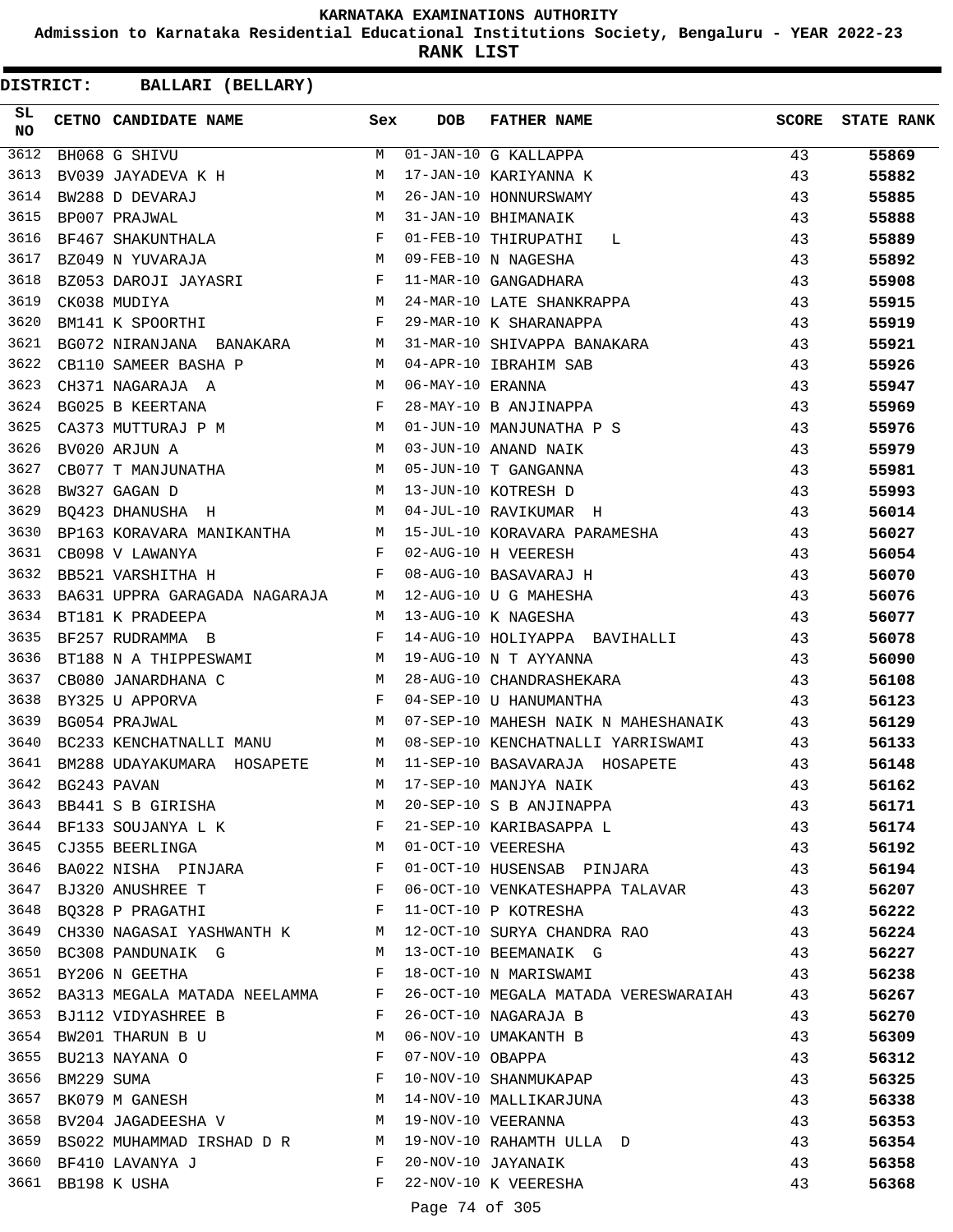**Admission to Karnataka Residential Educational Institutions Society, Bengaluru - YEAR 2022-23**

**RANK LIST**

| SL<br><b>NO</b> | CETNO CANDIDATE NAME                                                | Sex          | <b>DOB</b>        | FATHER NAME                                                      | SCORE | <b>STATE RANK</b> |
|-----------------|---------------------------------------------------------------------|--------------|-------------------|------------------------------------------------------------------|-------|-------------------|
| 3662            |                                                                     |              |                   | BB319 MYNALLI MAHANTHESHA M 22-NOV-10 MYNALLI NINGAPPA           | 43    | 56370             |
| 3663            | CK238 USHA M<br>$\mathbf{F}$ . The set of $\mathbf{F}$              |              |                   | 26-NOV-10 NAGARAJA M                                             | 43    | 56391             |
| 3664            | BF445 GOURAMMA CHAKRASALI F                                         |              |                   | 29-NOV-10 HALAPPA C                                              | 43    | 56397             |
| 3665            | BH081 R TEJASH NAIK M                                               |              |                   | 03-DEC-10 C S RAMANAMALINAIK                                     | 43    | 56412             |
| 3666            | BL094 H NANDINI<br>BG346 S SINCHANA<br>PJ101 GILLE                  |              |                   | 08-DEC-10 H PUTTARAJA                                            | 43    | 56430             |
| 3667            |                                                                     |              |                   | 17-DEC-10 S LAKKAPPA                                             | 43    | 56465             |
| 3668            | $\mathbb M$<br>BJ181 GANESH J                                       |              |                   | 27-DEC-10 LATE RAMALI                                            | 43    | 56505             |
| 3669            | BK261 MUSTHAK BEE F                                                 |              |                   | 27-DEC-10 HUSSAIN BASHA                                          | 43    | 56507             |
| 3670            | BP058 HALESHA DODDAMANI M                                           |              |                   | 28-DEC-10 DODDAMANI GONEPPA                                      | 43    | 56511             |
| 3671            | BJ266 VARSHINI RH<br>$\mathbf{F}$ and $\mathbf{F}$ and $\mathbf{F}$ |              |                   | 30-DEC-10 HANUMANTHA K                                           | 43    | 56523             |
| 3672            | <b>M</b><br>BJ129 K NEERAJA                                         |              |                   | 01-JAN-11 K MANJUNATHA                                           | 43    | 56536             |
| 3673            | BA396 S R HARSHA RATOD M                                            |              |                   | 01-JAN-11 R RAMANAIK                                             | 43    | 56546             |
| 3674            | $\mathbf{F}$<br>CA053 HASIRU KAVERI                                 |              |                   | 02-JAN-11 JADIYAPPA                                              | 43    | 56554             |
| 3675            | BB180 KALLAHALLI JEEVAN M 05-JAN-11 K PRABHU                        |              |                   |                                                                  | 43    | 56570             |
| 3676            |                                                                     |              |                   | BQ119 H K MOHAMMED MUSADDIQ M 10-JAN-11 M R MOHAMMED KHALEELULLA | 43    | 56592             |
| 3677            | BE524 K N RAMESHA                                                   | M            |                   | 10-JAN-11 NAGARAJA K                                             | 43    | 56593             |
| 3678            | BE524 K N RAMESHA<br>CF048 BOMMAPPA B                               | M            |                   | 11-JAN-11 VEERABOMMAPPA B                                        | 43    | 56595             |
| 3679            | CJ323 SAGAR B<br>M <sub>N</sub>                                     |              |                   | 11-JAN-11 MALLAYYA B                                             | 43    | 56598             |
| 3680            | M <sub>N</sub><br>BJ330 VITALA Y                                    |              |                   | 14-JAN-11 GIRIYAPPA Y                                            | 43    | 56610             |
| 3681            | M<br>BP368 GAGAN P                                                  |              |                   | 19-JAN-11 MALLESHA P                                             | 43    | 56630             |
| 3682            | BH026 B SPOORTHI                                                    | $\mathbf{F}$ |                   | 23-JAN-11 B VENKOBA                                              | 43    | 56647             |
| 3683            | CK127 NAVEEN KUMAR M                                                |              |                   | 29-JAN-11 MANJUNATHA                                             | 43    | 56667             |
| 3684            | <b>M</b><br>BX360 DHARMATEJA G                                      |              |                   | 01-FEB-11 MANJUNATHA G                                           | 43    | 56679             |
| 3685            | BF054 JEEVAN GIRIYAPPARLARA M                                       |              |                   | 01-FEB-11 BASAVARAJA GIRIYAPPALARA                               | 43    | 56680             |
| 3686            | CB321 SHEKRAJ                                                       | M            |                   | 01-FEB-11 VENKATESH                                              | 43    | 56684             |
| 3687            | CE597 SANDITHA                                                      | $\mathbf{F}$ | 02-FEB-11 MAREPPA |                                                                  | 43    | 56688             |
| 3688            | BW280 HONNURAMMA F                                                  |              |                   | 03-FEB-11 MALLESHI<br>08-FEB-11 ESHAPPA                          | 43    | 56690             |
| 3689            | M<br>BY293 CHEERANJIVI                                              |              | 08-FEB-11 ESHAPPA |                                                                  | 43    | 56714             |
| 3690            | BM206 SAHANA BARIKARA                                               | F            |                   | 09-FEB-11 RAMESH BARIKARA                                        | 43    | 56723             |
| 3691            | CE406 SAMEER<br><b>M</b>                                            |              |                   | 10-FEB-11 LAL BASHA                                              | 43    | 56734             |
| 3692            | BM174 ANJALI                                                        | F            |                   | 13-FEB-11 NANYA NAIK                                             | 43    | 56743             |
|                 | 3693 BW533 T VINAYA                                                 | F            |                   | 13-FEB-11 TNEELAKANTA                                            | 43    | 56747             |
|                 | 3694 BZ112 B ROJA BEE                                               | F            |                   | 17-FEB-11 RAJA SAB                                               | 43    | 56766             |
|                 |                                                                     |              |                   | 3695 BL022 BAANI GONIBASAPPA M 18-FEB-11 BAANI NINGAPPA          | 43    | 56774             |
|                 | 3696 BA369 PRUTHVIRAJ H                                             |              |                   | M 18-FEB-11 HALYA NAIK                                           | 43    | 56783             |
|                 | 3697 BV075 G SANNADODDAPPA                                          | M            |                   | 19-FEB-11 G SEEGAPPA                                             | 43    | 56785             |
|                 | 3698 BF328 LAKSHMI KAREBHARAMAPPAR F                                |              |                   | 21-FEB-11 MANJAPPA KAREBHARAMAPPAR                               | 43    | 56794             |
|                 | 3699 BJ249 GANGOTRI                                                 | F            |                   | 03-MAR-11 S K DURGAPPA                                           | 43    | 56855             |
| 3700            | BG043 DIVAKARA                                                      | М            |                   | 05-MAR-11 BOVI KUMARA                                            | 43    | 56867             |
| 3701            | BU555 CHANDANA                                                      | F            |                   | 07-MAR-11 RAMESH T                                               | 43    | 56878             |
| 3702            | BB450 S S PAVANKUMARA                                               | M            |                   | 10-MAR-11 S S KOTRESHA                                           | 43    | 56902             |
| 3703            | BM125 PUNITKUMAR HALESH KORAVAR                                     | M            |                   | 20-MAR-11 HALESH KORAVAR                                         | 43    | 56978             |
|                 | 3704 BB114 ROHAN KUMAR L M                                          | M            |                   | 21-MAR-11 MANJU NAIK                                             | 43    | 56983             |
|                 | 3705 BJ141 K RAGHAVENDRA                                            | M            |                   | 22-MAR-11 K AMBARESH                                             | 43    | 56987             |
| 3706            | BM033 SAKAMMA D                                                     | F            |                   | 26-MAR-11 MANUNAIK D                                             | 43    | 57028             |
| 3707            | BR253 JEEVITHA G M                                                  | F            |                   | 28-MAR-11 MAHANTHESH G M                                         | 43    | 57040             |
| 3708            | CE390 NAGALINGA M                                                   | M            |                   | 29-MAR-11 DEVENDRAPPA M                                          | 43    | 57051             |
| 3709            | CE072 ASHOKA                                                        | M            |                   | 31-MAR-11 SANNA BOMMAPPA                                         | 43    | 57060             |
| 3710            | BM072 USHA A K                                                      | F            |                   | 31-MAR-11 SHIVAKUMARA A K                                        | 43    | 57070             |
|                 | 3711 CG301 P SHIVA KUMAR                                            | M            |                   | 02-APR-11 PUJARI YALLAPPA                                        | 43    | 57085             |
|                 |                                                                     |              | Page 75 of 305    |                                                                  |       |                   |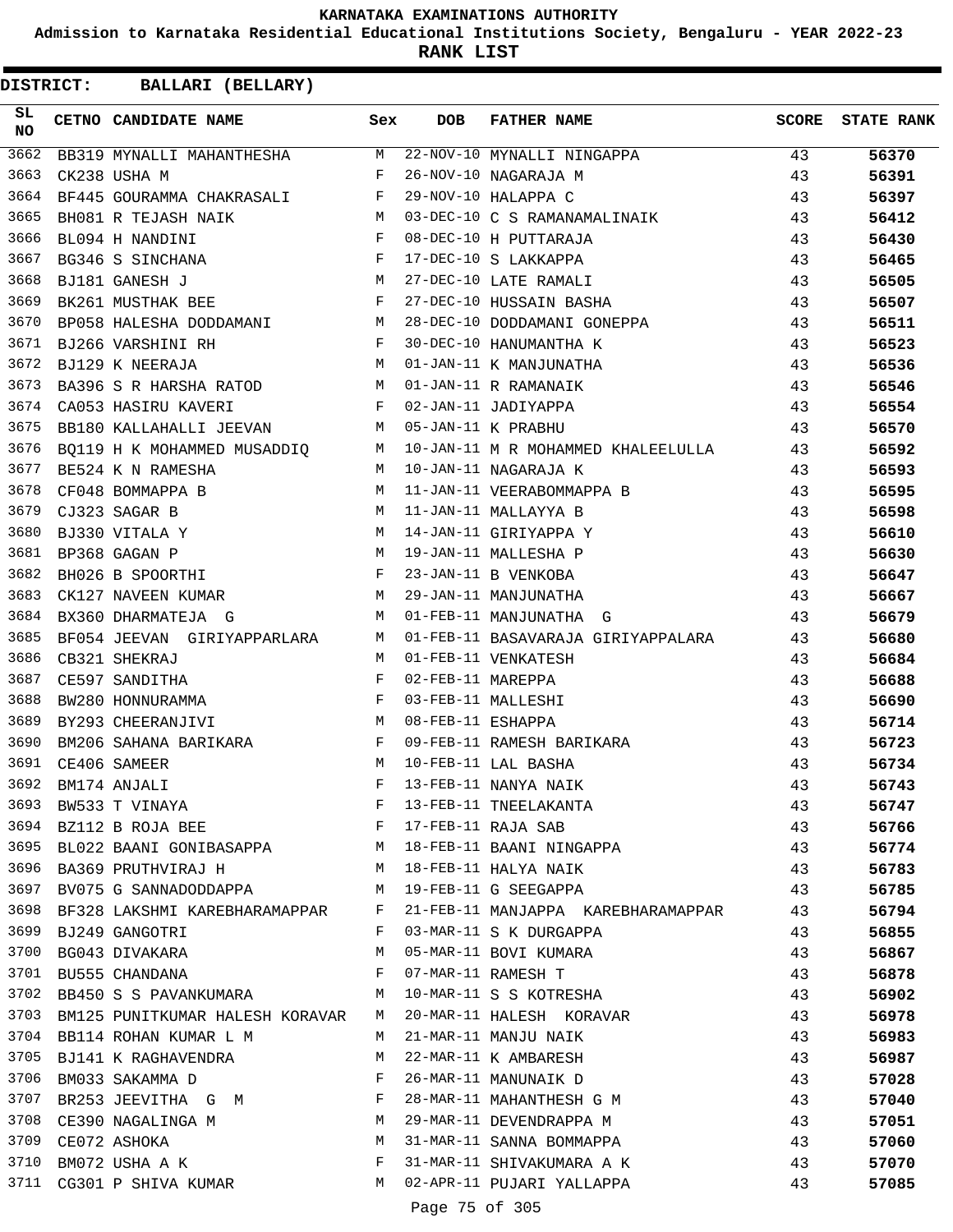**Admission to Karnataka Residential Educational Institutions Society, Bengaluru - YEAR 2022-23**

**RANK LIST**

| SL<br><b>NO</b> | CETNO CANDIDATE NAME                                                                                                                                                                                                                                  | Sex        | <b>DOB</b>        | FATHER NAME                                  | <b>SCORE</b> | <b>STATE RANK</b> |
|-----------------|-------------------------------------------------------------------------------------------------------------------------------------------------------------------------------------------------------------------------------------------------------|------------|-------------------|----------------------------------------------|--------------|-------------------|
| 3712            | BT112 PRAVEEN YADAV                                                                                                                                                                                                                                   | M          |                   | 02-APR-11 VEERESHA M                         | 43           | 57086             |
| 3713            | CB188 VAISHALI H                                                                                                                                                                                                                                      | $_{\rm F}$ |                   | 03-APR-11 RAMAKRISHNA H                      | 43           | 57092             |
| 3714            | $\begin{aligned} \mathbf{F} \\ \mathbf{F} \\ \mathbf{M} \end{aligned}$<br>BA234 ABEEDA                                                                                                                                                                |            |                   | 10-APR-11 MABUBHASHA                         | 43           | 57139             |
| 3715            | CC239 KUSUMA                                                                                                                                                                                                                                          |            | 10-APR-11 EERAPPA |                                              | 43           | 57143             |
| 3716            | CJ139 AKASH                                                                                                                                                                                                                                           |            | 11-APR-11 VERESH  |                                              | 43           | 57149             |
| 3717            | BT016 THANUSHREE K V F                                                                                                                                                                                                                                |            |                   | 12-APR-11 VENKATESH K G                      | 43           | 57156             |
| 3718            | $\mathbb{R}^n$ . The set of the set of the set of the set of the set of the set of the set of the set of the set of the set of the set of the set of the set of the set of the set of the set of the set of the set of the set of<br>BU505 MONIKA V S |            | 15-APR-11 SWAMY V |                                              | 43           | 57177             |
| 3719            | $\mathbb F$<br>BE231 B ARCHANA                                                                                                                                                                                                                        |            |                   | 17-APR-11 G BHEEMANAIK                       | 43           | 57189             |
| 3720            | BV073 B G DHANUSH GOUDA M                                                                                                                                                                                                                             |            |                   | 24-APR-11 B G KOTILINGANAGOUDA               | 43           | 57243             |
| 3721            | M <sub>N</sub><br>BQ324 P AFRIDI                                                                                                                                                                                                                      |            |                   | 26-APR-11 P BABU SAHEB                       | 43           | 57260             |
| 3722            | $\mathbf{F}$<br>CH162 GAYATHRI                                                                                                                                                                                                                        |            |                   | 30-APR-11 SHIVA SHANKARA K                   | 43           | 57280             |
| 3723            | BP077 CHAITRA ANGADI F                                                                                                                                                                                                                                |            |                   | 02-MAY-11 SANNAVEERAPPA ANGADI               | 43           | 57288             |
| 3724            | $\mathbf{F}$ and $\mathbf{F}$ and $\mathbf{F}$<br>CG051 C KOUSHALYA                                                                                                                                                                                   |            |                   | 03-MAY-11 C NAGARAJA                         | 43           | 57294             |
| 3725            | BP026 GOUDRU VIKASA M                                                                                                                                                                                                                                 |            |                   | 03-MAY-11 GOUDRU VEERAPPA                    | 43           | 57296             |
| 3726            | CD453 GURULINGA N S M                                                                                                                                                                                                                                 |            |                   | 03-MAY-11 NAGENDRAPPA<br>04-MAY-11 MANJUNATH | 43           | 57297             |
| 3727            | $\mathbf{F}$<br>BQ046 VEENA                                                                                                                                                                                                                           |            |                   |                                              | 43           | 57310             |
| 3728            | BP428 ABHISHEK V M                                                                                                                                                                                                                                    |            |                   | 05-MAY-11 VENKATESH                          | 43           | 57312             |
| 3729            | $\mathbf{F}$ and $\mathbf{F}$ are the set of $\mathbf{F}$<br>BA516 KAVRI P N                                                                                                                                                                          |            |                   | 13-MAY-11 P NAGANAGOUDA                      | 43           | 57365             |
| 3730            | $\mathbf{F}$ and $\mathbf{F}$ and $\mathbf{F}$<br>BT339 MANASA M T                                                                                                                                                                                    |            |                   | 18-MAY-11 THEPPESWAMY M B                    | 43           | 57405             |
| 3731            | BD237 SHWETHA BAIR<br>DOATS HIS RESERVED IN THE RESERVED ON THE RESERVED ON THE RESERVED ON THE RESERVED ON THE RESERVED ON THE RESERVED ON THE RESERVED ON THE RESERVED ON THE RESERVED ON THE RESERVED ON THE RESERVED ON THE R                     |            |                   | 27-MAY-11 C RAJANAIK                         | 43           | 57464             |
| 3732            | M <sub>N</sub><br>BQ472 K ADARSH                                                                                                                                                                                                                      |            |                   | 31-MAY-11 SIDDAPPA K                         | 43           | 57493             |
| 3733            | CK199 BEERALINGA M                                                                                                                                                                                                                                    |            | 01-JUN-11 MALLESH |                                              | 43           | 57498             |
| 3734            | M<br>CD293 GIRIRAJA N                                                                                                                                                                                                                                 |            |                   | 03-JUN-11 NINGAPPA                           | 43           | 57530             |
| 3735            | CB358 PUNEETH KUMARA K<br>M                                                                                                                                                                                                                           |            |                   | 07-JUN-11 GADILINGAPPA K                     | 43           | 57574             |
| 3736            | CF074 G PRAJWAL GOWDA M                                                                                                                                                                                                                               |            |                   | 09-JUN-11 G MANJUNATHA                       | 43           | 57586             |
| 3737            | $\mathbf{F}$<br>BJ224 N SINDHU                                                                                                                                                                                                                        |            |                   | 13-JUN-11 NOOKANNAR KUMARSWAMY               | 43           | 57620             |
| 3738            | $\mathbf{F}$<br>BX007 SAHANA                                                                                                                                                                                                                          |            |                   | 16-JUN-11 CHANDRASHEKHAR                     | 43           | 57651             |
| 3739            | BB122 DEEPA KARKIHALLI F                                                                                                                                                                                                                              |            |                   | 23-JUN-11 RAGHAVENDRA KARKIHALLI             | 43           | 57698             |
| 3740            | CC140 GOWTHAM G S<br>M <sub>1</sub>                                                                                                                                                                                                                   |            |                   | 23-JUN-11 SHARANAPPA Z                       | 43           | 57705             |
| 3741            | $\mathbf{F}$ and $\mathbf{F}$ and $\mathbf{F}$<br>BE022 S SHRUSHTI                                                                                                                                                                                    |            |                   | 23-JUN-11 S ANANDA                           | 43           | 57711             |
| 3742            | BU541 DEEPIKA K                                                                                                                                                                                                                                       | F          |                   | 24-JUN-11 SHIVAMURTHY K                      | 43           | 57714             |
| 3743            | CA241 N KAVERI                                                                                                                                                                                                                                        | F          |                   | 29-JUN-11 N NAGARAJA                         | 43           | 57751             |
| 3744            | BA216 THARUN REDDY H P                                                                                                                                                                                                                                | М          |                   | 30-JUN-11 PRAKASH H                          | 43           | 57760             |
| 3745            | CG193 URUKUNDAMMA                                                                                                                                                                                                                                     | F          |                   | 30-JUN-11 PARASAPPA                          | 43           | 57761             |
| 3746            | BU145 HEMAVATHI                                                                                                                                                                                                                                       | F          |                   | 02-JUL-11 NAGARAJA G                         | 43           | 57776             |
| 3747            | BX459 MOUNESH M                                                                                                                                                                                                                                       | M          |                   | 06-JUL-11 BASAVARAJ M                        | 43           | 57806             |
| 3748            | BN199 VINAYAKA VADATYA                                                                                                                                                                                                                                | М          |                   | 08-JUL-11 KUMAR NAIK                         | 43           | 57823             |
| 3749            | BW271 M D RAJASHEKAR                                                                                                                                                                                                                                  | M          |                   | 09-JUL-11 M DAMODARA                         | 43           | 57827             |
| 3750            | BN120 G SANJU                                                                                                                                                                                                                                         | F          |                   | 10-JUL-11 R GEMYANAIK                        | 43           | 57835             |
| 3751            | BF387 NITHIN B S CHOUHAN                                                                                                                                                                                                                              | М          |                   | 11-JUL-11 SHANMUKHA NAIK                     | 43           | 57851             |
| 3752            | CF147 K SWARUP                                                                                                                                                                                                                                        | М          |                   | 16-JUL-11 K GADILINGAPPA                     | 43           | 57897             |
| 3753            | BF162 BHOOMIKA S J                                                                                                                                                                                                                                    | F          | 18-JUL-11 JAYAPPA |                                              | 43           | 57912             |
| 3754            | BL173 L MANOJA                                                                                                                                                                                                                                        | М          |                   | 22-JUL-11 L UMESH NAIK                       | 43           | 57948             |
| 3755            | CE699 KUBALAKAYI RAHUL                                                                                                                                                                                                                                | M          |                   | 26-JUL-11 KUMBALAKAYI SWAMY                  | 43           | 57967             |
| 3756            | BK311 VIDYASHREE                                                                                                                                                                                                                                      | F          |                   | 26-JUL-11 KUMARSWAMY                         | 43           | 57974             |
| 3757            | BX369 R VEERESHGOUDA                                                                                                                                                                                                                                  | М          |                   | 27-JUL-11 RAJEGOUDA                          | 43           | 57980             |
| 3758            | BR006 G N MANOJUKUMAR                                                                                                                                                                                                                                 | M          |                   | 29-JUL-11 GUMMA NAGARAJA                     | 43           | 57996             |
| 3759            | CE184 G NAGARAJA                                                                                                                                                                                                                                      | М          |                   | 30-JUL-11 OBALESHA G                         | 43           | 58003             |
| 3760            | BK106 INDUSHREE D                                                                                                                                                                                                                                     | F          |                   | 30-JUL-11 MANJUNATHA D                       | 43           | 58005             |
| 3761            | CA194 MANJUNATHA BAGLI                                                                                                                                                                                                                                | M          |                   | 01-AUG-11 BASAVARAJA BAGLI                   | 43           | 58021             |
|                 |                                                                                                                                                                                                                                                       |            | Page 76 of 305    |                                              |              |                   |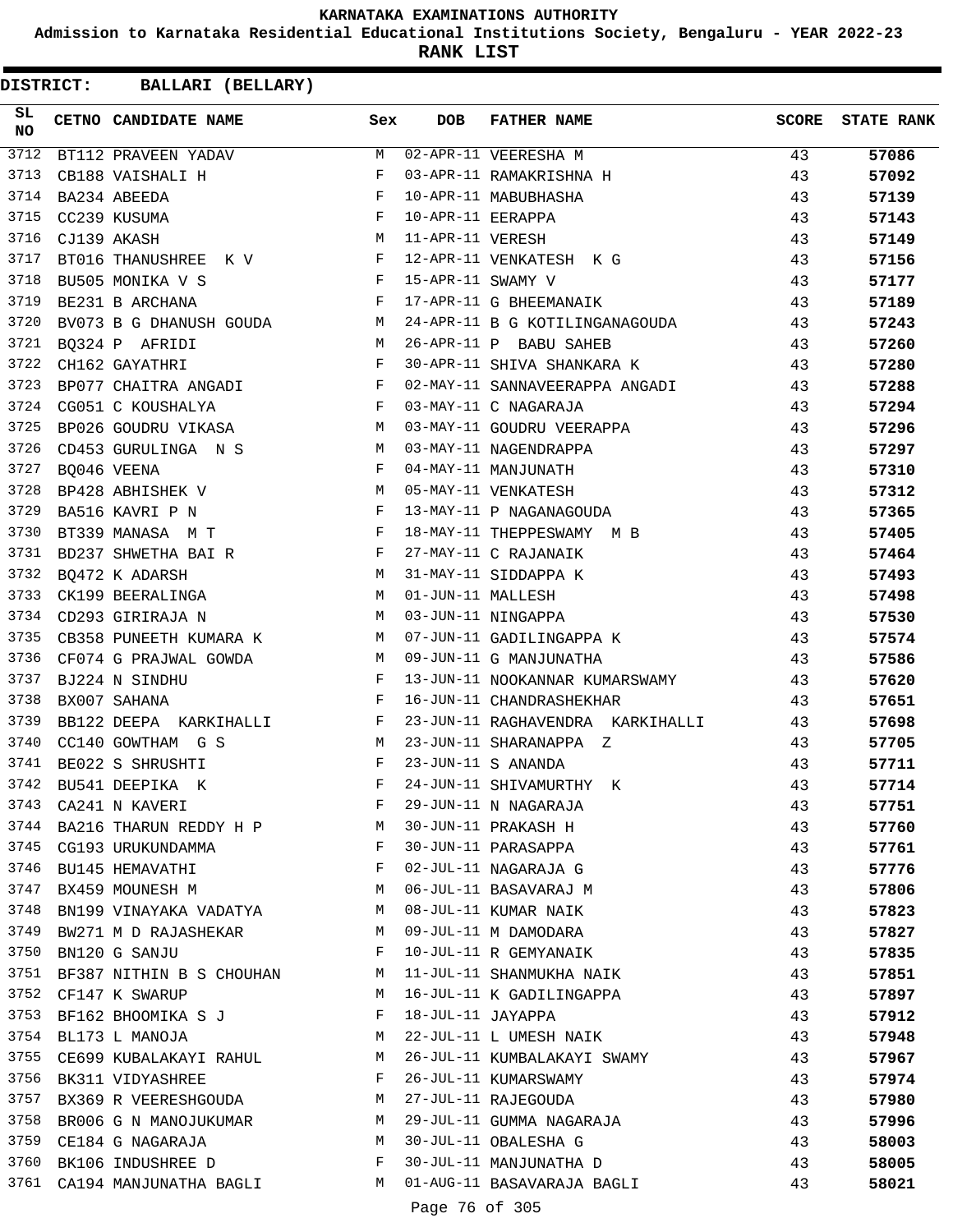**Admission to Karnataka Residential Educational Institutions Society, Bengaluru - YEAR 2022-23**

**RANK LIST**

| SL<br><b>NO</b> | CETNO CANDIDATE NAME                                                                                                                                                                                                                                  | Sex          | <b>DOB</b>        | FATHER NAME                                                           | SCORE | <b>STATE RANK</b> |
|-----------------|-------------------------------------------------------------------------------------------------------------------------------------------------------------------------------------------------------------------------------------------------------|--------------|-------------------|-----------------------------------------------------------------------|-------|-------------------|
| 3762            | BK325 D R POORNIMA                                                                                                                                                                                                                                    | F            |                   | 04-AUG-11 RAMA MALLISWAMY                                             | 43    | 58043             |
| 3763            | BT137 MAHESHA                                                                                                                                                                                                                                         | M            | 04-AUG-11 BORAIAH |                                                                       | 43    | 58045             |
| 3764            | M<br>BX014 NIKIL KUMAR G                                                                                                                                                                                                                              |              |                   | 08-AUG-11 NAGARAJA G                                                  | 43    | 58069             |
| 3765            | CA255 M SATHISH REDDY M                                                                                                                                                                                                                               |              |                   | 09-AUG-11 M BASAVA REDDY REDDY                                        | 43    | 58071             |
| 3766            | M<br>BK289 GANESH<br>K                                                                                                                                                                                                                                |              |                   | 14-AUG-11 HANUMANTHA                                                  | 43    | 58100             |
| 3767            | <b>Experimental Experimental Experimental Experimental Experimental Experimental Experimental Experimental Experimental Experimental Experimental Experimental Experimental Experimental Experimental Experimental Experimental </b><br>CE408 S KAVYA |              |                   | 14-AUG-11 S CHANDRAPPA                                                | 43    | 58105             |
| 3768            | $\mathbf{F}^{\mathcal{A}}_{\mathcal{A}}=\mathbf{F}^{\mathcal{A}}_{\mathcal{A}}\mathbf{F}^{\mathcal{A}}_{\mathcal{A}}$<br>BC280 ARCHANA M G                                                                                                            |              |                   | 16-AUG-11 M TATANAGOUDA                                               | 43    | 58114             |
| 3769            | $\mathbf{F}$ and $\mathbf{F}$<br>BA568 S NANDINI                                                                                                                                                                                                      |              |                   | 16-AUG-11 SYAVI SHANKRAPPA                                            | 43    | 58116             |
| 3770            | $\mathbf{F}$ and the state of the state $\mathbf{F}$<br>BL037 SEEMABANU B                                                                                                                                                                             |              |                   | 21-AUG-11 FAKRUDDIN B                                                 | 43    | 58159             |
| 3771            | CJ014 SINDHUSHREE R<br>and the state of the state of the Party                                                                                                                                                                                        |              |                   | 22-AUG-11 LAKSHMIKANTH R                                              | 43    | 58168             |
| 3772            | BP225 TEJASHWARI MUNDARAGI F                                                                                                                                                                                                                          |              |                   | 25-AUG-11 KOTRESHA MUNDARAGI                                          | 43    | 58186             |
| 3773            | BX433 SUSHMA                                                                                                                                                                                                                                          | $\mathbf{F}$ |                   | 26-AUG-11 DODDARAMAPPA                                                | 43    | 58192             |
| 3774            | M <sub>N</sub><br>BN288 CHETHAN LAMBANI                                                                                                                                                                                                               |              |                   | 27-AUG-11 SHANKARANAIK LAMBANI                                        | 43    | 58196             |
| 3775            | $\mathbf{F}$ and $\mathbf{F}$ and $\mathbf{F}$<br>BW595 PRIYA BAI J S                                                                                                                                                                                 |              |                   | 27-AUG-11 SWAMY NAIK J                                                | 43    | 58202             |
| 3776            | $\mathbf{F}$ . The set of $\mathbf{F}$<br>BV243 MANASA D M                                                                                                                                                                                            |              |                   | 29-AUG-11 MAHANTHESHA D                                               | 43    | 58212             |
| 3777            | BY255 ABHISHEK                                                                                                                                                                                                                                        | M            |                   | 31-AUG-11 UMAPATHI                                                    | 43    | 58220             |
| 3778            | CA276 A LEPAKSHI                                                                                                                                                                                                                                      | M            |                   | 07-SEP-11 A MALLIKARJUNA                                              | 43    | 58269             |
| 3779            | BP097 PARUK HUSEN JABBARSAB<br>PINJARA                                                                                                                                                                                                                | M            |                   | 07-SEP-11 JABBARSAB                                                   | 43    | 58272             |
| 3780            | CH295 UMA BHARATHI F                                                                                                                                                                                                                                  |              |                   | 07-SEP-11 SANNA HULUGAPPA                                             | 43    | 58275             |
| 3781            | $\mathbf{F}$ . The contract of the contract of $\mathbf{F}$<br>CG343 JAYASHREE K                                                                                                                                                                      |              |                   | 08-SEP-11 AYYANNA K                                                   | 43    | 58277             |
| 3782            | BR121 PRATHIKSHA S B $$\rm F$$                                                                                                                                                                                                                        |              |                   | 11-SEP-11 BALARAJA                                                    | 43    | 58295             |
| 3783            | $\mathbf{F}$<br>CB185 SAHANA S                                                                                                                                                                                                                        |              |                   | 12-SEP-11 SHIVARAJAKUMARA                                             | 43    | 58301             |
| 3784            | M <sub>N</sub><br>BA459 AJAYAKUMARA                                                                                                                                                                                                                   |              | 17-SEP-11 RAMESHA |                                                                       | 43    | 58328             |
| 3785            | BD137 BEERESHA ANEGUNDI                                                                                                                                                                                                                               | M            |                   | 30-SEP-11 ANNESHA ANEGUNDI                                            | 43    | 58380             |
| 3786            | M<br>CC134 J BHARGAVA MOORTHY                                                                                                                                                                                                                         |              |                   | 03-OCT-11 J ANJANEYA                                                  | 43    | 58393             |
| 3787            | BK240 USHA K P                                                                                                                                                                                                                                        | F            |                   | 07-OCT-11 MANJUNATH P                                                 | 43    | 58413             |
| 3788            | <b>M</b><br>CE369 KUMARA U                                                                                                                                                                                                                            |              |                   | 09-OCT-11 CHANNAPPA U                                                 | 43    | 58421             |
| 3789            | BC045 BANAKARA SHWETHA F                                                                                                                                                                                                                              |              |                   | 10-OCT-11 BANAKARA KARIBASAPPA                                        | 43    | 58428             |
| 3790            | $\mathbf{F}$<br>BJ059 DEEPIKA                                                                                                                                                                                                                         |              |                   | 11-OCT-11 E LAKSHMANA                                                 | 43    | 58437             |
| 3791            | CE639 GOUTHAM G N                                                                                                                                                                                                                                     | M            |                   | 01-NOV-11 NAGARAJA G                                                  | 43    | 58527             |
| 3792            | CG227 POOJA R                                                                                                                                                                                                                                         |              |                   | F 01-NOV-11 CHANNA BASAVANA GOUDA R                                   | 43    | 58531             |
| 3793            | BV261 H V LOKESHA M                                                                                                                                                                                                                                   |              |                   | 10-NOV-11 H HANUMANTHAPPA 43                                          |       | 58576             |
|                 | 3794 BE316 VIJAYA KUMARI H                                                                                                                                                                                                                            |              |                   | 14-NOV-11 SHRIPATI H                                                  | 43    | 58601             |
|                 |                                                                                                                                                                                                                                                       |              |                   | 3795 BF040 SHYAVIKALARA GAYATHRI F 21-NOV-11 SHYVIKALARA RAJAPPA 43   |       | 58619             |
|                 | 3796 BB055 ANUSHA B<br>$\mathbf{F}$ and $\mathbf{F}$                                                                                                                                                                                                  |              |                   | 22-NOV-11 B SURESHA<br>43                                             |       | 58621             |
|                 | 3797 BU168 HANUMANTHA P M                                                                                                                                                                                                                             |              |                   | 43<br>27-NOV-11 DURUGAPPA P                                           |       | 58649             |
|                 | 3798 BB393 PUJAR SHARMILA F                                                                                                                                                                                                                           |              |                   | 30-NOV-11 PUJAR RAGHAVENDRA 43                                        |       | 58657             |
|                 | 3799 BH211 VANDANA BAI P                      F  30-NOV-11 RAMA NAIK                                                                                                                                                                                  |              |                   |                                                                       | 43    | 58663             |
|                 | 3800 BY161 AMRUTA<br>$\mathbf{F}$ and the contract of $\mathbf{F}$                                                                                                                                                                                    |              |                   | 04-DEC-11 TIPPANNA<br>43                                              |       | 58683             |
|                 |                                                                                                                                                                                                                                                       |              |                   | 3801 BA466 CHETHAN HAVAKKANAVAR M 07-DEC-11 BASAVARAJ HAVAKKANAVAR 43 |       | 58691             |
|                 | 3802 CC303 P VANDANA                                                                                                                                                                                                                                  | F            |                   | 07-DEC-11 P MARUTHI                                                   | 43    | 58695             |
|                 | 3803 BB125 H B PAVANA                                                                                                                                                                                                                                 | M            |                   | 16-DEC-11 H B PURUSHOTTHAMA                                           | 43    | 58728             |
|                 | 3804 BA411 ABHISHEKA HADAGALI M                                                                                                                                                                                                                       |              |                   | 24-DEC-11 RAMESHA HADAGALI 43                                         |       | 58753             |
|                 | $\mathbf{F}$ and $\mathbf{F}$ and $\mathbf{F}$<br>3805 CD296 YASHODHA N                                                                                                                                                                               |              |                   | 43<br>24-DEC-11 VEERESHA N                                            |       | 58755             |
|                 |                                                                                                                                                                                                                                                       |              |                   | 3806 BU101 YASHAVANTHA M<br>M 25-DEC-11 HANUMANTHAPPA M               | 43    | 58759             |
|                 |                                                                                                                                                                                                                                                       |              |                   |                                                                       | 43    | 58766             |
| 3808            | 3807 BB072 D GOWTAMA<br>BK238 SHRIKANTHA K M 01-JAN-12 SOMANATHA K                                                                                                                                                                                    |              |                   | M 28-DEC-11 D KUMARASWAMI<br>43                                       |       |                   |
| 3809            | BW574 HARI PRIYA P S F                                                                                                                                                                                                                                |              |                   | 09-JAN-12 SOMASHEKARAPPA C H 43                                       |       | 58785             |
|                 |                                                                                                                                                                                                                                                       |              |                   | F 12-JAN-12 A M KOTRAIAH                                              |       | 58810             |
|                 | 3810 BU004 A M MEGHANA                                                                                                                                                                                                                                |              |                   |                                                                       | 43    | 58814             |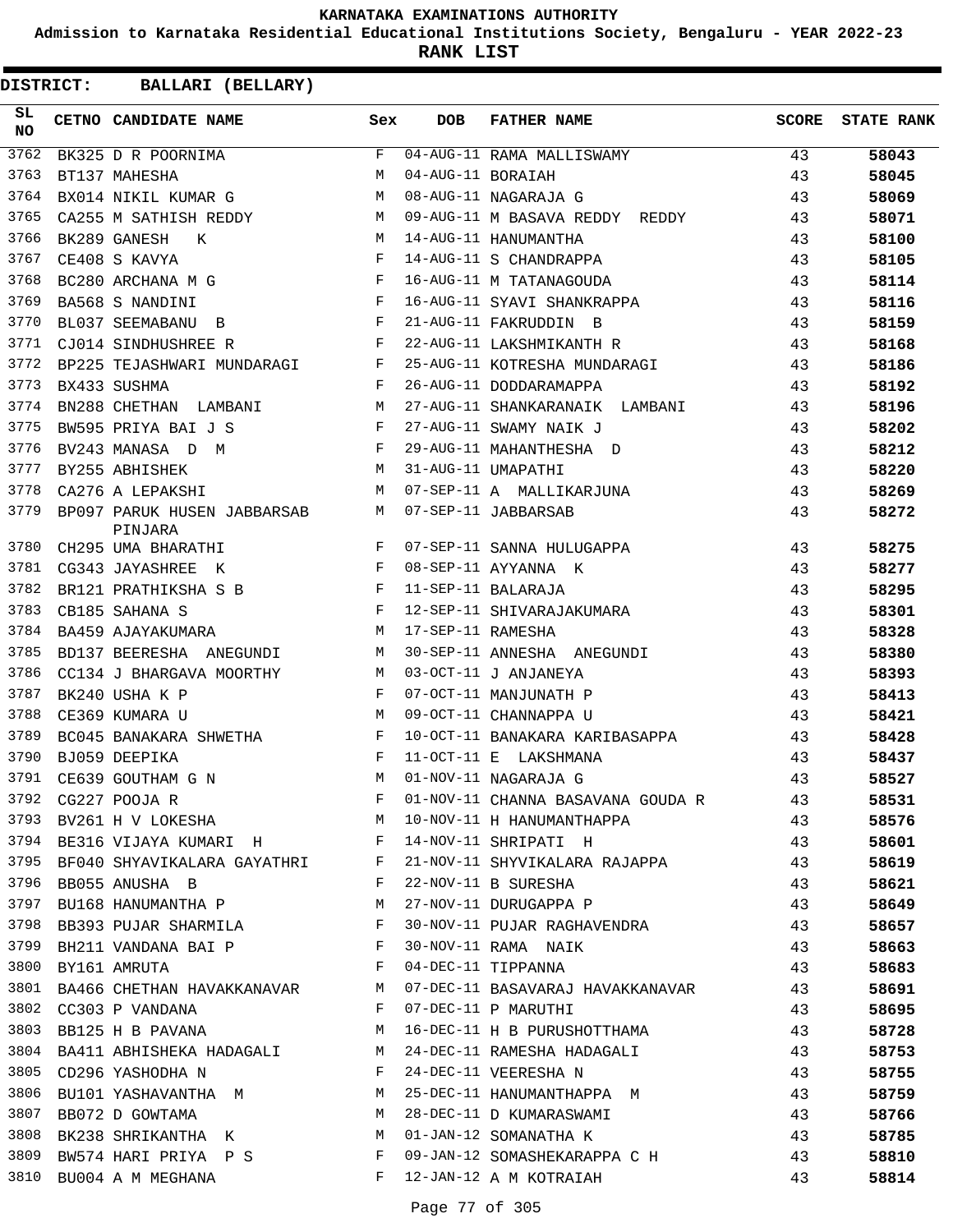**Admission to Karnataka Residential Educational Institutions Society, Bengaluru - YEAR 2022-23**

**RANK LIST**

**DISTRICT:** CC **BALLARI (BELLARY)**

| SL<br><b>NO</b> | CETNO CANDIDATE NAME Sex                                                          |              | <b>DOB</b>        | <b>FATHER NAME</b>                                              | <b>SCORE</b> | <b>STATE RANK</b> |
|-----------------|-----------------------------------------------------------------------------------|--------------|-------------------|-----------------------------------------------------------------|--------------|-------------------|
| 3811            | CA347 KAVERI                                                                      | F            |                   | 16-JAN-12 JADIYAPPA                                             | 43           | 58817             |
| 3812            | BW167 BHAVITH                                                                     | F            |                   | 17-MAR-12 NAGENDRA                                              | 43           | 58849             |
| 3813            | BU680 VANI Y                                                                      | $\mathbf{F}$ |                   | 08-APR-12 KARIBASAPPA Y                                         | 43           | 58860             |
| 3814            | BB020 ANVERI KIRAN                                                                | M            |                   | 20-DEC-12 ANVERI GIRISHA                                        | 43           | 58872             |
| 3815            | $\mathbf{F}$ and $\mathbf{F}$ are $\mathbf{F}$ .<br>BP255 ROOPAA BAI              |              |                   | 04-SEP-08 KUMARA NAIK                                           | 42           | 58876             |
| 3816            | <b>M</b><br>BN253 SATEESH R                                                       |              |                   | 13-NOV-08 RAJU NAIK                                             | 42           | 58877             |
| 3817            | BX217 GADILINGAPPA M                                                              |              |                   | 01-JAN-09 KATTEBASAPPA                                          | 42           | 58879             |
| 3818            | BQ297 G S SIDDESH M                                                               |              |                   | 16-SEP-09 SANGAMESHA                                            | 42           | 58895             |
| 3819            | M <sub>1</sub><br>CH259 NAVEEN                                                    |              |                   | 21-OCT-09 MARIMALLAPPA                                          | 42           | 58907             |
| 3820            | and the state of the state of the Party<br>BC160 V HULIGEMMA                      |              |                   | 10-DEC-09 YALLAPPA VALLAPURA                                    | 42           | 58912             |
| 3821            | CH439 SHIVASHANKAR N                                                              | M            |                   | 19-DEC-09 AMARESH N                                             | 42           | 58915             |
| 3822            | BQ410 AKSHATHA T                                                                  | $\mathbb{F}$ |                   | 26-DEC-09 RAVINDRA T                                            | 42           | 58918             |
| 3823            | $\mathbf{F}$ and the contract of the contract of $\mathbf{F}$<br>CA253 P AKSHATHA |              |                   | 12-JAN-10 BHOGISHA                                              | 42           | 58936             |
| 3824            | $\mathbf{F}$ and the state of the state $\mathbf{F}$<br>CH224 SUKANYA K M         |              |                   | 12-FEB-10 MALLESH L XXX                                         | 42           | 58946             |
| 3825            | BP091 GUDI ADARSHA M                                                              |              |                   | 16-MAR-10 GUDI HALESHA                                          | 42           | 58963             |
| 3826            | BE497 T AKASHA                                                                    | M            |                   | 20-MAR-10 T VIRUPAKSHAPPA                                       | 42           | 58966             |
| 3827            | M <sub>1</sub><br>CD153 PRAJWAL                                                   |              |                   | 30-MAR-10 K MARESHA                                             | 42           | 58970             |
| 3828            | CE652 DANUSHREE HUDED F                                                           |              |                   | 13-APR-10 MANTESH HUDED HUDED                                   | 42           | 58978             |
| 3829            | $\mathbb{F}^{\mathbb{Z}}$ . The set of $\mathbb{F}^{\mathbb{Z}}$<br>CA363 SHANTHI |              |                   | 05-MAY-10 SOMASHEKARA                                           | 42           | 59002             |
| 3830            | BW018 GANESH                                                                      | M            | 08-MAY-10 SHEKAR  |                                                                 | 42           | 59006             |
| 3831            | $\mathbf{F}$ . The contract of the contract of $\mathbf{F}$ ,<br>BX040 AMRUTHA K  |              |                   | 14-MAY-10 GAVISIDDAPPA K                                        | 42           | 59015             |
| 3832            | M 15-MAY-10 KOTRESH<br>BQ466 RAHUL K                                              |              |                   |                                                                 | 42           | 59017             |
| 3833            | BG110 H VARUN YADAV M                                                             |              |                   | 30-MAY-10 H HANUMANTHAPPA                                       | 42           | 59037             |
| 3834            | BM236 PRAVEENA                                                                    | M            |                   | 01-JUN-10 KUMARANAIK                                            | 42           | 59041             |
| 3835            | BJ044 SHEKHARA A<br>M                                                             |              |                   | 03-JUN-10 JATAPPA A                                             | 42           | 59044             |
| 3836            | BA179 ARUN P<br>$M_{\rm H}$                                                       |              |                   | 04-JUN-10 PITHAMBRINAIK                                         | 42           | 59045             |
| 3837            | BG107 CHIRANJEEVI HALLADA M                                                       |              |                   | 08-JUN-10 H BASAVARAJA                                          | 42           | 59050             |
| 3838            | BR106 MAHENDRA H<br>M                                                             |              |                   | 10-AUG-10 HANUMANTHAPPA H                                       | 42           | 59147             |
| 3839            | BY258 L ANITHA BAI                                                                |              |                   | 15-AUG-10 L LAKSHMAN NAIK                                       | 42           | 59156             |
| 3840            | M <sub>N</sub><br>CH082 MALLIKARJUNA                                              |              | 28-AUG-10 HUSENI  |                                                                 | 42           | 59181             |
| 3841            | CE423 DEEPIKA                                                                     | F            |                   | 03-SEP-10 VEERANNA                                              | 42           | 59198             |
|                 | 3842 CJ401 MAHESHWARI S                                                           | F            |                   |                                                                 | 42           | 59213             |
| 3843            | BB149 BHOOMIKA M F                                                                |              |                   | 09-SEP-10 SIDDAPPA<br>15-SEP-10 UMESH M<br>16-SEP-10 K SHIVAPPA | 42           | 59231             |
|                 | $\mathbf{F}$ and the state of the state $\mathbf{F}$<br>3844 BP141 K BHAVANI      |              |                   |                                                                 | 42           | 59235             |
|                 | 3845 BE105 ADITHYA B                                                              | M            |                   | 17-SEP-10 BASAVARAJA B                                          | 42           | 59237             |
| 3846            | BJ014 NITHESH                                                                     | M            |                   | 18-SEP-10 NAYAKARA BHEEMAPPA                                    | 42           | 59239             |
| 3847            | CF077 AMRUTHA                                                                     | F            |                   | 19-SEP-10 BASAVARAJA                                            | 42           | 59242             |
| 3848            | BB412 M SAMARTH M                                                                 |              |                   | 20-SEP-10 M SHIVAKUMARA M                                       | 42           | 59245             |
|                 | 3849 BB347 GOVERDHAN SINGH                                                        | M            |                   | 21-SEP-10 GAJENDRA SINGH                                        | 42           | 59247             |
|                 | 3850 BA181 K ASHWINI                                                              | $-F$         |                   | 21-SEP-10 K SHEKHARAPPA                                         | 42           | 59249             |
| 3851            | BM136 BHAVANA<br>$\mathbf{F}$ and $\mathbf{F}$ and $\mathbf{F}$ and $\mathbf{F}$  |              |                   | 26-SEP-10 K NAGARAJA                                            | 42           | 59262             |
| 3852            | BQ028 B SANJANA F                                                                 |              |                   | 01-OCT-10 ANUSUYAMMA B                                          | 42           | 59270             |
|                 | 3853 BH040 K C AKSHATHA                                                           | F            |                   | 01-OCT-10 C GONI BASAPPA                                        | 42           | 59271             |
|                 | 3854 CF167 HONNURASWAMY M                                                         |              |                   | 10-OCT-10 DEVENDRAPPA M                                         | 42           | 59304             |
|                 | 3855 CC254 AVINASHA H P M                                                         |              |                   | 15-OCT-10 HANUMANTHAPPA P                                       | 42           | 59319             |
| 3856            | BW485 SHAILAJA B F                                                                |              |                   | 15-OCT-10 THIMMAPPA                                             | 42           | 59325             |
|                 | 3857 BW250 HARISHANKAR U C M                                                      |              |                   | 16-OCT-10 CHANAKESHAVA U                                        | 42           | 59327             |
|                 | 3858 BD067 YASHODHA                                                               | $\mathbf{F}$ |                   | 16-OCT-10 L ERANAIK                                             | 42           | 59329             |
| 3859            | BA017 HANUMANTHA P M                                                              |              |                   | 18-OCT-10 RAGHAVENDRA                                           | 42           | 59336             |
|                 | 3860 CF192 POOJA C                                                                | F            | 21-OCT-10 CHANDRA |                                                                 | 42           | 59350             |

Page 78 of 305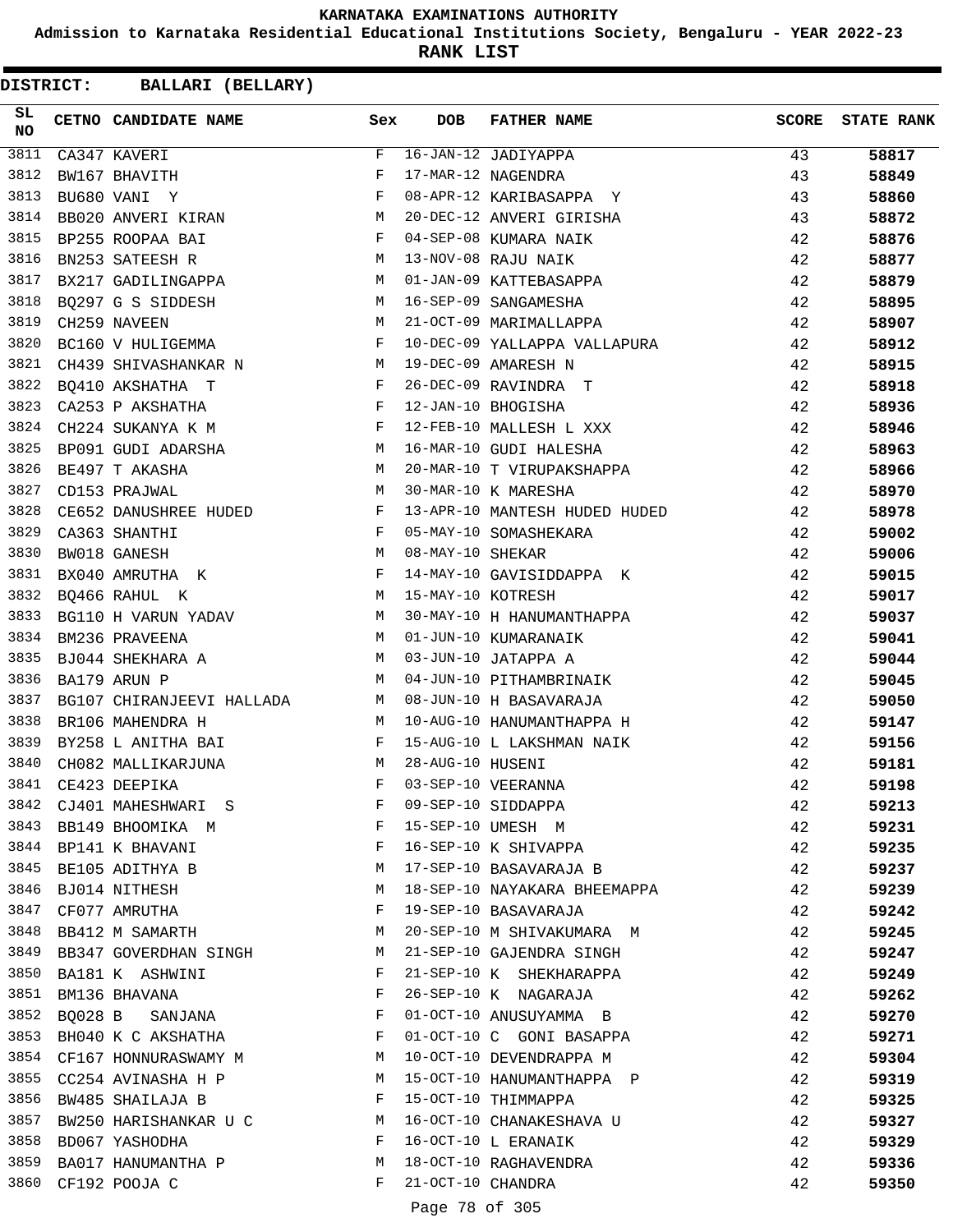**Admission to Karnataka Residential Educational Institutions Society, Bengaluru - YEAR 2022-23**

**RANK LIST**

| SL.<br><b>NO</b> | CETNO CANDIDATE NAME Sex                                                                                                                |              | <b>DOB</b>        | <b>FATHER NAME</b>                                                         |    | SCORE STATE RANK |
|------------------|-----------------------------------------------------------------------------------------------------------------------------------------|--------------|-------------------|----------------------------------------------------------------------------|----|------------------|
| 3861             | BA049 VINUTA M                                                                                                                          | $F -$        |                   | 26-OCT-10 BASAVAREDDY M                                                    | 42 | 59371            |
| 3862             | M <sub>N</sub><br>BQ263 HARSHA D N                                                                                                      |              |                   | 28-OCT-10 NAGARAJA D                                                       | 42 | 59377            |
| 3863             | $\mathbf{F}$ and the contract of the contract of $\mathbf{F}$ .<br>CA390 JOYTHI V                                                       |              |                   | 30-OCT-10 V JADEPPA                                                        | 42 | 59383            |
| 3864             | BF217 HANUMANTHAPPA K N M                                                                                                               |              |                   | 02-NOV-10 NAGARAJA KODIHALLI                                               | 42 | 59394            |
| 3865             | BW157 RENUKA PRASAD D P M 05-NOV-10 PARAMESH D S                                                                                        |              |                   |                                                                            | 42 | 59405            |
| 3866             | BE171 JIVAN D B                                                                                                                         |              |                   | M 13-NOV-10 BEERALINGESHWARA D                                             | 42 | 59448            |
| 3867             | M 13-NOV-10 K JAGADEESH<br>CC148 K PRASANNA                                                                                             |              |                   |                                                                            | 42 | 59449            |
| 3868             | CD031 SHWETHA F<br>BY107 MAHESHWARI F                                                                                                   |              |                   | 13-NOV-10 THIPPAYYA M                                                      | 42 | 59452            |
| 3869             |                                                                                                                                         |              |                   | 17-NOV-10 ANJINAPPA N                                                      | 42 | 59464            |
| 3870             | BH180 SRINIVASA                                                                                                                         |              |                   | M 17-NOV-10 K HAGARI LINGAPPA                                              | 42 | 59466            |
| 3871             | BW183 K CHANDRASHEKAR M                                                                                                                 |              |                   | 18-NOV-10 K MANJUNATH                                                      | 42 | 59469            |
| 3872             | M<br>BL008 V SUNIL                                                                                                                      |              |                   | 20-NOV-10 VIJAYA KUMAR                                                     | 42 | 59481            |
| 3873             | $\mathbf{F}^{\mathcal{A}}_{\mathcal{A}}=\mathbf{F}^{\mathcal{A}}_{\mathcal{A}}\mathbf{F}^{\mathcal{A}}_{\mathcal{A}}$<br>BF309 NAGAVENI |              |                   | 22-NOV-10 MASALAWADA ERAPPA                                                | 42 | 59491            |
| 3874             | BW107 HEMANTH H B M 27-NOV-10 HONNURAPPA                                                                                                |              |                   |                                                                            | 42 | 59511            |
| 3875             | BL016 BHOVI KARTIKA M                                                                                                                   |              |                   | 28-NOV-10 BHOVI PRABHAKARA                                                 | 42 | 59516            |
| 3876             | $CE568$ K E SPANDANA F                                                                                                                  |              |                   |                                                                            | 42 | 59519            |
| 3877             | M<br>CA324 MANIKANTA N                                                                                                                  |              |                   | 29-NOV-10 K ESHVARAPPA<br>29-NOV-10 NAGARAJA                               | 42 | 59520            |
| 3878             | BA188 K PRAJVAL<br>M <sub>1</sub>                                                                                                       |              |                   | 30-NOV-10 K VEERESHA                                                       | 42 | 59523            |
| 3879             | CE521 SAIBHARATH                                                                                                                        | M            |                   | 08-DEC-10 SUDHAKARA M<br>42                                                |    | 59554            |
| 3880             | BM105 TALAGERI HARIJANA GONEPPA M                                                                                                       |              |                   | 09-DEC-10 HARINAJANA MANJAPPA                                              | 42 | 59560            |
| 3881             | BE250 NAVEENA N                                                                                                                         | M            |                   | 12-DEC-10 RAMAPPA N                                                        | 42 | 59567            |
| 3882             | BG039 KARTHIK P                                                                                                                         |              |                   | M 14-DEC-10 HANUMANTHAPPA                                                  | 42 | 59577            |
| 3883             |                                                                                                                                         |              |                   | BN245 AJAYA PYATIMANI M 18-DEC-10 MANJAPPA PYATIMANI                       | 42 | 59591            |
| 3884             | CF218 MARADI KARTHIKA M 18-DEC-10 M VENKATESH                                                                                           |              |                   |                                                                            | 42 | 59593            |
| 3885             | CC133 SHIVAMANI                                                                                                                         | M            |                   |                                                                            | 42 | 59602            |
| 3886             | BD272 SOWPARNIKA F                                                                                                                      |              |                   | $  \sim$ $\mu$ venkatesh<br>19-DEC-10 NINGAPPA K<br>29-DEC-10 SOMALINGAPPA | 42 | 59634            |
| 3887             | <b>M</b><br>CD311 N VISHWA                                                                                                              |              |                   | 31-DEC-10 SHANMUKAPPA                                                      | 42 | 59640            |
| 3888             | M<br>CC250 G S SIDDESHA                                                                                                                 |              |                   | 01-JAN-11 BANDE SIDDAYYA                                                   | 42 | 59659            |
| 3889             | BX413 R CHAITHRASHREE                                                                                                                   | $\mathbf{F}$ |                   | 01-JAN-11 BABU RAJENDRA PRASAD R                                           | 42 | 59672            |
| 3890             | BK298 SEVANTHI BAI<br>$\mathbf{F}$ and $\mathbf{F}$ and $\mathbf{F}$                                                                    |              |                   | 01-JAN-11 RAVI NAIK                                                        | 42 | 59680            |
| 3891             | BS167 SUCHITHRA G                                                                                                                       | F            |                   | 01-JAN-11 NAGARAJA G                                                       | 42 | 59685            |
| 3892             | BJ090 H RAJA                                                                                                                            | М            |                   | 04-JAN-11 H BASAVARAJA                                                     | 42 | 59697            |
|                  | 3893 BQ230 VINUTHA K V                                                                                                                  | F            |                   | 15-JAN-11 KOLLAPPA K V                                                     | 42 | 59758            |
|                  | 3894 CE614 DHANANJAYA D M                                                                                                               | M            |                   | 20-JAN-11 D MADAPPA                                                        | 42 | 59778            |
| 3895             | BP363 T DINESH                                                                                                                          | M            |                   | 20-JAN-11 TIKYA NAIK                                                       | 42 | 59783            |
|                  | 3896 CC098 THIPPAYYA MY                                                                                                                 | M            |                   | 21-JAN-11 YALLAPPA                                                         | 42 | 59789            |
|                  | 3897 BF211 M M VINAYA                                                                                                                   | M            |                   | 22-JAN-11 M M KARIBASAIAH                                                  | 42 | 59791            |
| 3898             | BF333 AKASHA H                                                                                                                          | M            |                   | 25-JAN-11 HANUMANTAPPA H                                                   | 42 | 59804            |
| 3899             | BX502 NITHINKUMAR C H                                                                                                                   | М            |                   | 28-JAN-11 YRRRISWAMY C H                                                   | 42 | 59823            |
| 3900             | BK119 ANUSHA                                                                                                                            | F            | 30-JAN-11 SURESH  |                                                                            | 42 | 59830            |
|                  | 3901 CJ070 NANDINI                                                                                                                      | F            |                   | 31-JAN-11 MALLAPPA                                                         | 42 | 59835            |
| 3902             | BQ086 P A ADARSHA YADAV                                                                                                                 | M            | 04-FEB-11 C ASHOK |                                                                            | 42 | 59859            |
| 3903             | BG021 Y R KARTHIK                                                                                                                       | M            |                   | 06-FEB-11 V YAMUNANAIK                                                     | 42 | 59867            |
|                  | 3904 BU568 T LANKESH                                                                                                                    | M            |                   | 11-FEB-11 T HANUMANTAPPA                                                   | 42 | 59887            |
|                  | 3905 BU582 ANUSHA G T                                                                                                                   | F            |                   | 17-FEB-11 JAGADESHA G                                                      | 42 | 59912            |
| 3906             | BG246 MUSHRAF M                                                                                                                         | M            |                   | 17-FEB-11 USMAN SAHEB M                                                    | 42 | 59913            |
| 3907             | BU049 BHANUPRIYA A                                                                                                                      | F            |                   | 20-FEB-11 ARISWAMY A                                                       | 42 | 59931            |
| 3908             | BN172 L PREETHAM                                                                                                                        | M            |                   | 21-FEB-11 L AMBRISHNAIK                                                    | 42 | 59941            |
|                  | 3909 BK040 C NETRA                                                                                                                      | F            |                   | 25-FEB-11 C ANNAPPA                                                        | 42 | 59973            |
|                  | 3910 BL015 YASHAVANTHA UTTANGI                                                                                                          |              |                   | M 01-MAR-11 BHASKARA U                                                     | 42 | 59992            |
|                  |                                                                                                                                         |              | Page 79 of 305    |                                                                            |    |                  |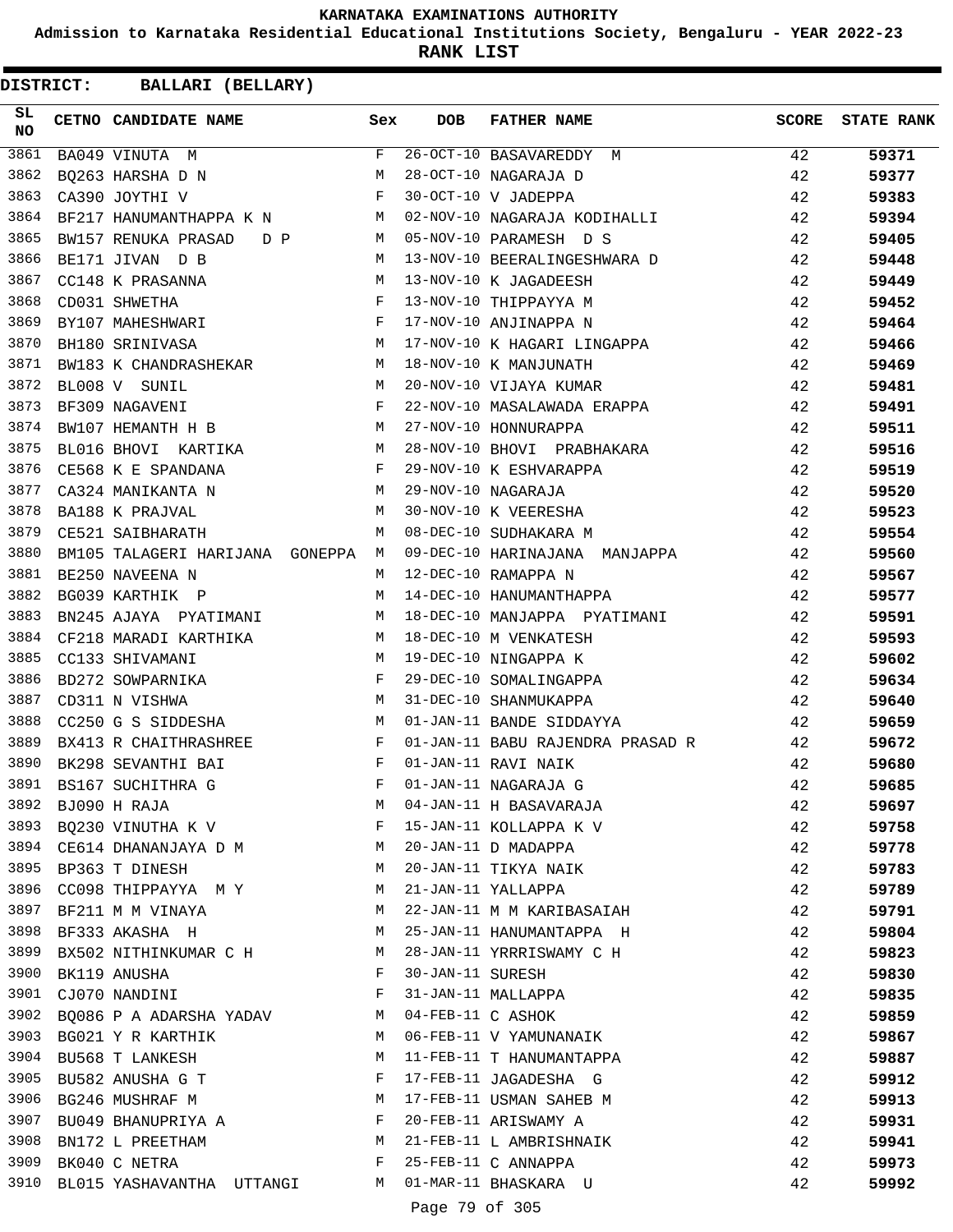**Admission to Karnataka Residential Educational Institutions Society, Bengaluru - YEAR 2022-23**

**RANK LIST**

| SL<br><b>NO</b> |            | CETNO CANDIDATE NAME Sex                                                                                                                                                                                                                                |   | <b>DOB</b>        | FATHER NAME                                                                                                                | <b>SCORE</b> | <b>STATE RANK</b> |
|-----------------|------------|---------------------------------------------------------------------------------------------------------------------------------------------------------------------------------------------------------------------------------------------------------|---|-------------------|----------------------------------------------------------------------------------------------------------------------------|--------------|-------------------|
| 3911            |            | BD047 U SANJU                                                                                                                                                                                                                                           | M |                   | 02-MAR-11 U NAGARAJA<br>03-MAR-11 CHANDRASHEKAR                                                                            | 42           | 59996             |
| 3912            |            | BR165 C YAMUNA                                                                                                                                                                                                                                          | F |                   |                                                                                                                            | 42           | 59998             |
| 3913            |            | $\mathbf{F}$<br>BJ005 A SINDHU                                                                                                                                                                                                                          |   | 09-MAR-11 A REKHA |                                                                                                                            | 42           | 60042             |
| 3914            |            | $\begin{aligned} \mathbb{M} \\ \mathbb{F} \end{aligned}$<br>CG196 AJAY KUMAR                                                                                                                                                                            |   |                   | 13-MAR-11 VEERESHA                                                                                                         | 42           | 60068             |
| 3915            |            | BJ155 AISHWARYA                                                                                                                                                                                                                                         |   |                   | 16-MAR-11 PARAMESHWARA                                                                                                     | 42           | 60091             |
| 3916            |            | BY356 RAMA KUMAR V M 17-MAR-11 V.LAKSHMI                                                                                                                                                                                                                |   |                   |                                                                                                                            | 42           | 60102             |
| 3917            |            | $\mathbf{F} = \mathbf{F} \times \mathbf{F}$<br>BV173 MAMATHA K                                                                                                                                                                                          |   |                   | 19-MAR-11 BASAVARAJ K                                                                                                      | 42           | 60113             |
| 3918            |            | $\mathbb F$<br>CD451 POOJA K                                                                                                                                                                                                                            |   |                   | 20-MAR-11 DODDA BASAPPA K                                                                                                  | 42           | 60124             |
| 3919            |            | CH353 RAVIHAL VEERESHA M                                                                                                                                                                                                                                |   |                   | 20-MAR-11 RAVIHAL MALLIKARJUNA 42                                                                                          |              | 60126             |
| 3920            |            | CA185 RUDRESHA D<br><b>Example 18</b> and 20 and 20 and 20 and 20 and 20 and 20 and 20 and 20 and 20 and 20 and 20 and 20 and 20 and 20 and 20 and 20 and 20 and 20 and 20 and 20 and 20 and 20 and 20 and 20 and 20 and 20 and 20 and 20 and 20 and 20 |   |                   | 21-MAR-11 DHANANJAYA<br>42                                                                                                 |              | 60130             |
| 3921            |            | BE317 ANOOPA K M M                                                                                                                                                                                                                                      |   |                   | 24-MAR-11 MALLIKARJUNA SHIVAPPA 42                                                                                         |              | 60149             |
| 3922            |            | M<br>CB286 PRAJWAL                                                                                                                                                                                                                                      |   |                   | 25-MAR-11 CHANDRA SHEKAR                                                                                                   | 42           | 60158             |
| 3923            |            | $\mathbf{F}$ and $\mathbf{F}$ and $\mathbf{F}$<br>CC093 A N NAYANA                                                                                                                                                                                      |   |                   |                                                                                                                            | 42           | 60160             |
| 3924            |            | BC029 BANAKARA PRADIPANAIK M 27-MAR-11 B UMLANAIK                                                                                                                                                                                                       |   |                   |                                                                                                                            | 42           | 60167             |
| 3925            |            | M<br>CF033 DURUGESHA V                                                                                                                                                                                                                                  |   |                   | 26-MAR-11 NAGARAJA A C<br>27-MAR-11 B UMLANAIK<br>28-MAR-11 BASAVARAJA V<br>28-MAR-11 G GURUMURTHY<br>07-APR-11 HIILIGADDA | 42           | 60176             |
| 3926            |            |                                                                                                                                                                                                                                                         |   |                   |                                                                                                                            | 42           | 60177             |
| 3927            |            |                                                                                                                                                                                                                                                         |   |                   |                                                                                                                            | 42           | 60248             |
| 3928            |            |                                                                                                                                                                                                                                                         |   |                   |                                                                                                                            | 42           | 60311             |
| 3929            |            | BG209 M PRABHUKUMAR M                                                                                                                                                                                                                                   |   |                   | 17-APR-11 M HANMANTHAPPA                                                                                                   | 42           | 60321             |
| 3930            |            | $\mathbf{F}^{\mathcal{A}}_{\mathcal{A}}=\mathbf{F}^{\mathcal{A}}_{\mathcal{A}}\mathbf{F}^{\mathcal{A}}_{\mathcal{A}}$<br>BA054 N RANJITHA                                                                                                               |   |                   | 18-APR-11 NARAYANANAIK<br>18-APR-11 SURESHA T B                                                                            | 42           | 60333             |
| 3931            |            | BB155 T S RANJITHA F                                                                                                                                                                                                                                    |   |                   | 18-APR-11 SURESHA T B                                                                                                      | 42           | 60338             |
| 3932            |            | BC069 CHINIVALAR JAYASHRI F                                                                                                                                                                                                                             |   |                   | 25-APR-11 CHINIVALAR ASHOK                                                                                                 | 42           | 60371             |
| 3933            |            | BP044 JEEVAN LAMBANI                                                                                                                                                                                                                                    |   |                   | M 25-APR-11 KUMARA LAMBANI                                                                                                 | 42           | 60372             |
| 3934            |            |                                                                                                                                                                                                                                                         |   |                   | BT161 SRUSTI PORAMMARA F 30-APR-11 NAGARAJA PORAMMARA                                                                      | 42           | 60404             |
| 3935            |            | BQ414 P S NAGARAJA M 01-MAY-11 SIDDESHA                                                                                                                                                                                                                 |   |                   |                                                                                                                            | 42           | 60412             |
| 3936            | CB114 RAVI | M 01-MAY-11 KOMARAPPA                                                                                                                                                                                                                                   |   |                   |                                                                                                                            | 42           | 60414             |
| 3937            |            | BF427 KAVYA NANDIBEVUR F                                                                                                                                                                                                                                |   |                   | 03-MAY-11 AJJAYA NANDIBEVUR                                                                                                | 42           | 60430             |
| 3938            |            | BE412 A S KIRAN KUMAR M 06-MAY-11 ADIVEPPA UPPARA                                                                                                                                                                                                       |   |                   |                                                                                                                            | 42           | 60451             |
| 3939            |            | F 06-MAY-11 MALLAPPA K<br>BE353 AKSHATHA K M                                                                                                                                                                                                            |   |                   |                                                                                                                            | 42           | 60453             |
| 3940            |            | $\mathbf{F}$ . The set of $\mathbf{F}$<br>BW324 ERAMMA H                                                                                                                                                                                                |   |                   | 09-MAY-11 SOMASHEKARA H                                                                                                    | 42           | 60475             |
| 3941            |            | BZ310 SANJAY M HUGAR M 09-MAY-11 MARKANDAPPA                                                                                                                                                                                                            |   |                   |                                                                                                                            | 42           | 60483             |
| 3942            |            | CA406 SHIVA PRAKASH H                                                                                                                                                                                                                                   | M |                   | 10-MAY-11 BASAVARAJ H                                                                                                      | 42           | 60499             |
| 3943            |            | BP403 SRUSHTI K                                                                                                                                                                                                                                         | F |                   | 15-MAY-11 NAGARAJA K                                                                                                       | 42           | 60534             |
| 3944            |            | BA004 A AKSHITA                                                                                                                                                                                                                                         | F |                   | 16-MAY-11 A NAGARAJ                                                                                                        | 42           | 60535             |
| 3945            |            | BO079 GIDDADURUGAAPPARA VAISHNAVI F                                                                                                                                                                                                                     |   |                   | 16-MAY-11 DURUGAPPA                                                                                                        | 42           | 60538             |
|                 |            | 3946 BP109 HIRANYANAVARA PUTTARAJA                                                                                                                                                                                                                      | M |                   | 18-MAY-11 HIRANYANAVARA SOMAPPA                                                                                            | 42           | 60548             |
| 3947            |            | BL038 LALITHA<br>SANNAHANUMANTHAPPANAVARA                                                                                                                                                                                                               | F |                   | 22-MAY-11 BASAVARAJA<br>SANNAHANUMANTHAPPANAVARA                                                                           | 42           | 60577             |
|                 |            | 3948 CJ412 GOUTHAM E                                                                                                                                                                                                                                    | М |                   | 24-MAY-11 E RANGAYYA                                                                                                       | 42           | 60592             |
| 3949            |            | BS008 KOTRAMMA K                                                                                                                                                                                                                                        | F |                   | 26-MAY-11 SURESH K                                                                                                         | 42           | 60610             |
| 3950            |            | BA088 GUJJAL SAVITRI                                                                                                                                                                                                                                    | F |                   | 28-MAY-11 G OMKARAPPA                                                                                                      | 42           | 60620             |
| 3951            |            | BN255 ASHWINI SOGI                                                                                                                                                                                                                                      | F |                   | 02-JUN-11 KOTRAPPA SOGI                                                                                                    | 42           | 60661             |
|                 |            | 3952 CG198 ASHWINI                                                                                                                                                                                                                                      | F |                   | 05-JUN-11 UPPALAPPA                                                                                                        | 42           | 60696             |
| 3953            |            | BK066 G B HEMALATHA                                                                                                                                                                                                                                     | F |                   | 06-JUN-11 G B BASAVARAJ                                                                                                    | 42           | 60710             |
| 3954            |            | CJ166 K MOUNIKA                                                                                                                                                                                                                                         | F |                   | 07-JUN-11 K MAHADEV                                                                                                        | 42           | 60719             |
| 3955            |            | BZ240 P RUKSANA                                                                                                                                                                                                                                         | F |                   | 07-JUN-11 PINJARA AJEMEERASAB                                                                                              | 42           | 60722             |
| 3956            |            | BZ157 MAHITHA LAKSHMI P                                                                                                                                                                                                                                 | F |                   | 08-JUN-11 CHENNAKESAVA REDDY P                                                                                             | 42           | 60730             |
| 3957            |            | CG087 VEERESHA N                                                                                                                                                                                                                                        | М |                   | 11-JUN-11 ANJINAPPA                                                                                                        | 42           | 60764             |
| 3958            |            | BN279 PAVAN B                                                                                                                                                                                                                                           | M |                   | 13-JUN-11 VEERANNA B                                                                                                       | 42           | 60775             |
|                 |            | 3959 BB194 K M NAYANA                                                                                                                                                                                                                                   | F |                   | 15-JUN-11 K M JAYADEVAYYA                                                                                                  | 42           | 60788             |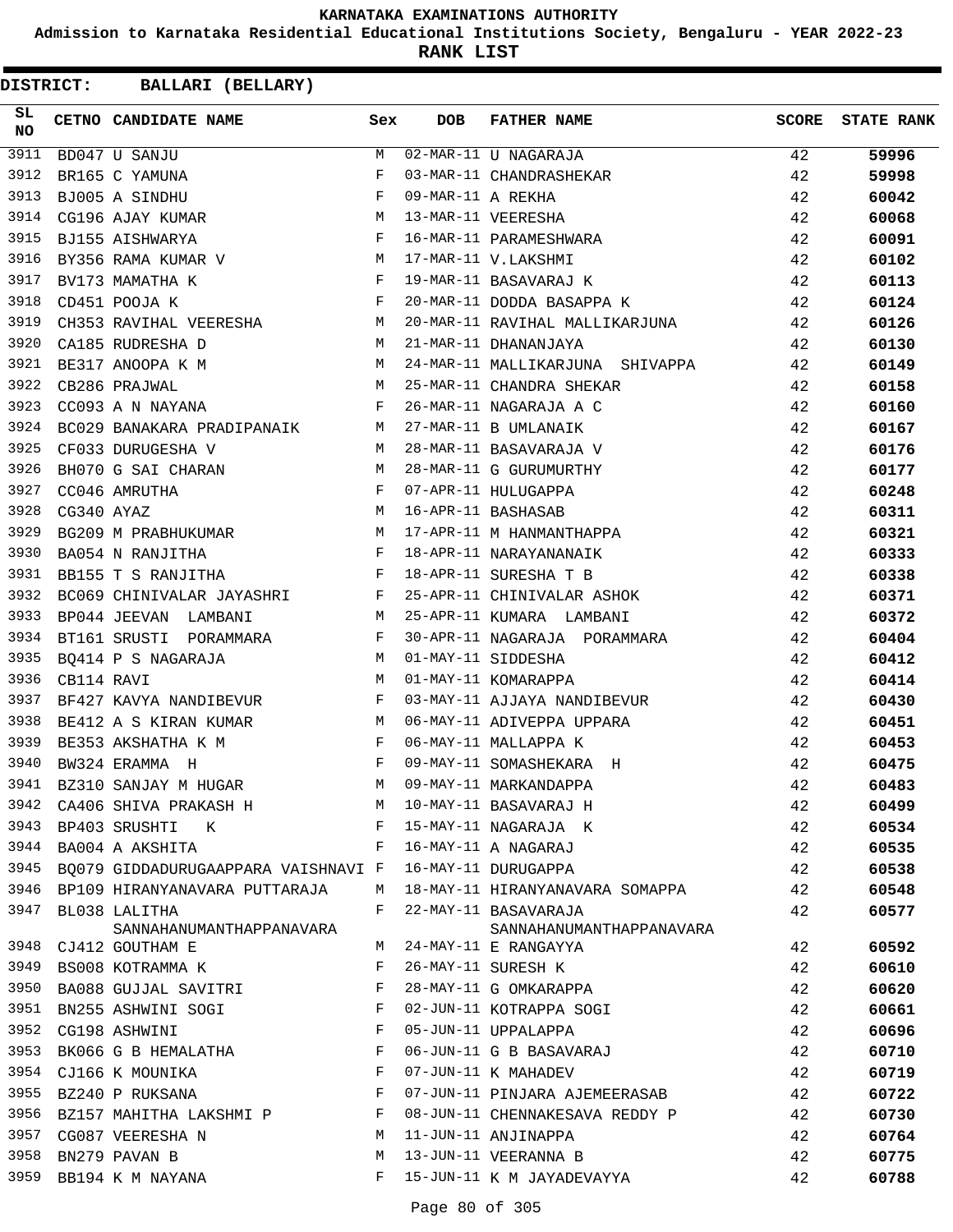**Admission to Karnataka Residential Educational Institutions Society, Bengaluru - YEAR 2022-23**

**RANK LIST**

| SL<br><b>NO</b> | CETNO CANDIDATE NAME Sex                                                                                                                                                                                                                                      |       | DOB                 | <b>FATHER NAME</b>                                                          | <b>SCORE</b> | <b>STATE RANK</b> |
|-----------------|---------------------------------------------------------------------------------------------------------------------------------------------------------------------------------------------------------------------------------------------------------------|-------|---------------------|-----------------------------------------------------------------------------|--------------|-------------------|
| 3960            | BD130 SALMAN D                                                                                                                                                                                                                                                |       | M 23-JUN-11 RAJASAB |                                                                             | 42           | 60862             |
| 3961            | BT151 MANASA R                                                                                                                                                                                                                                                | F     |                     | 24-JUN-11 RAJAPPA U R                                                       | 42           | 60866             |
| 3962            | BU529 NAVANEETH NAIK G M                                                                                                                                                                                                                                      |       |                     | 25-JUN-11 GANESH NAIK G                                                     | 42           | 60876             |
| 3963            | M<br>BS072 G LOHITHA                                                                                                                                                                                                                                          |       |                     | 27-JUN-11 G SURESH                                                          | 42           | 60887             |
| 3964            | $\mathbf{F} = \mathbf{F} \times \mathbf{F}$<br>CC270 MANASA K                                                                                                                                                                                                 |       |                     | 27-JUN-11 HANUMAYYA K                                                       | 42           | 60890             |
| 3965            | $\mathbb{F}^{\mathbb{Z}}$ . The set of the set of the set of the set of the set of the set of the set of the set of the set of the set of the set of the set of the set of the set of the set of the set of the set of the set of the s<br>CH456 T ASHABI     |       |                     | 29-JUN-11 CHAND SAB                                                         | 42           | 60904             |
| 3966            | BK015 VIJAYALAKSHMI F                                                                                                                                                                                                                                         |       |                     | 02-JUL-11 MAHANTHESH H GOUD                                                 | 42           | 60936             |
| 3967            | $\mathbf{F}^{\top}$<br>CJ263 JAYASHREE B                                                                                                                                                                                                                      |       |                     | 08-JUL-11 MAHESHA M                                                         | 42           | 60980             |
| 3968            | $\mathbf{F}$<br>BT254 JOYTHI H                                                                                                                                                                                                                                |       |                     | 16-JUL-11 KOTRESHA H                                                        | 42           | 61040             |
| 3969            | $\mathbf{F}$<br>BG300 JYOTIKA                                                                                                                                                                                                                                 |       |                     | 23-JUL-11 JAYANAIK                                                          | 42           | 61087             |
| 3970            | M<br>BU375 DHANARAJA M                                                                                                                                                                                                                                        |       |                     | 25-JUL-11 MARISWAMY                                                         | 42           | 61104             |
| 3971            | BE072 VEENA KORAVARA F                                                                                                                                                                                                                                        |       |                     | 27-JUL-11 KORAVARA HALESHA                                                  | 42           | 61128             |
| 3972            | $\mathbf{F}$ and $\mathbf{F}$ and $\mathbf{F}$<br>BX409 VEENA B                                                                                                                                                                                               |       |                     | --<br>--<br>04-AUG-11 PUTTAPPA V<br>06-AUG-11 KUMARSWAMY K<br>09-AUG-11 TIT | 42           | 61147             |
| 3973            | CF279 AYISHA BHANU F                                                                                                                                                                                                                                          |       |                     |                                                                             | 42           | 61168             |
| 3974            | $\mathbf{F}$<br>BG065 AKSHATHA V                                                                                                                                                                                                                              |       |                     |                                                                             | 42           | 61174             |
| 3975            | $\mathbf{F}$<br>BV254 KEERTHI K                                                                                                                                                                                                                               |       |                     |                                                                             | 42           | 61189             |
| 3976            | M<br>BB380 J VISHNU                                                                                                                                                                                                                                           |       |                     | 09-AUG-11 JALI HALA HULUGAPPA 42                                            |              | 61212             |
| 3977            | BF245 M SHANTHALA F                                                                                                                                                                                                                                           |       |                     | 12-AUG-11 MINAKAPPARA LINGARAJA                                             | 42           | 61233             |
| 3978            | M<br>BW410 SANJAY K R                                                                                                                                                                                                                                         |       |                     | 15-AUG-11 RUDRA GOUDA K                                                     | 42           | 61250             |
| 3979            | BE135 ABHISHEKA BANDERA M                                                                                                                                                                                                                                     |       |                     | 20-AUG-11 REVANASIDDAPPA BANDERA                                            | 42           | 61278             |
| 3980            | BG287 KRISHNAMURTHY BHOVI M                                                                                                                                                                                                                                   |       |                     | 21-AUG-11 PRABHU BHOVI                                                      | 42           | 61289             |
| 3981            | $\mathbf{F}$ and $\mathbf{F}$ and $\mathbf{F}$<br>BG050 SAHANA CHINCHILI                                                                                                                                                                                      |       |                     | 21-AUG-11 PARASAPPA C                                                       | 42           | 61293             |
| 3982            | BB510 BARIKARA AJJAIAH M                                                                                                                                                                                                                                      |       |                     | 22-AUG-11 BARIKARA NAGARAJA                                                 | 42           | 61295             |
| 3983            | M <sub>N</sub><br>CC286 GAJENDRA K                                                                                                                                                                                                                            |       |                     | 24-AUG-11 KICHIDE JAGADESH                                                  | 42           | 61307             |
| 3984            | CF075 B V NIKHIL<br>M <sub>1</sub>                                                                                                                                                                                                                            |       |                     | 25-AUG-11 M E VEERESH                                                       | 42           | 61318             |
| 3985            | M <sub>N</sub><br>BZ227 UMESHA                                                                                                                                                                                                                                |       | 26-AUG-11 ARJUNA    |                                                                             | 42           | 61329             |
| 3986            | $\mathbf{F}$<br>BP116 THAMANNA                                                                                                                                                                                                                                |       |                     | 29-AUG-11 IMAMSABA ERIMANI                                                  | 42           | 61350             |
| 3987            | BB528 MANGALADEVI D                                                                                                                                                                                                                                           |       |                     | 01-SEP-11 HANUMANTHAPPA D                                                   | 42           | 61360             |
| 3988            | BF425 AISHWARYA BANAKAR F                                                                                                                                                                                                                                     |       |                     | 09-SEP-11 VEERANNA BANAKAR                                                  | 42           | 61412             |
| 3989            | M<br>BH184 P R VITALNAIK                                                                                                                                                                                                                                      |       |                     | 15-SEP-11 P REKYANAIK                                                       | 42           | 61442             |
| 3990            | BU638 G SINCHANA                                                                                                                                                                                                                                              | F     |                     | 19-SEP-11 G ANJINAPPA                                                       | 42           | 61460             |
| 3991            | BP040 VEENA BIDARALLI                                                                                                                                                                                                                                         | $F$ – |                     | 19-SEP-11 KOTRESHA BIDARALLI                                                | 42           | 61464             |
|                 | 3992 BJ027 KAVERI P<br>$\mathbf{F}$ and $\mathbf{F}$ and $\mathbf{F}$                                                                                                                                                                                         |       |                     | 23-SEP-11 BASANNA                                                           | 42           | 61479             |
| 3993            | CD015 S M LAKSHMI F                                                                                                                                                                                                                                           |       |                     | 03-OCT-11 S M SHIVAKUMARA                                                   | 42           | 61530             |
|                 | 3994 BD161 KATTERA SANDEEPA M                                                                                                                                                                                                                                 |       |                     | 09-OCT-11 KATTERA MANJAPPA                                                  | 42           | 61552             |
|                 | 3995 CD360 K MANOJ                                                                                                                                                                                                                                            | M     |                     | 10-OCT-11 K MANJANNA                                                        | 42           | 61557             |
| 3996            | BU089 SANJU V                                                                                                                                                                                                                                                 | F     |                     | 11-OCT-11 VENKATESH V                                                       | 42           | 61565             |
| 3997            | BB038 B CHANDAN M                                                                                                                                                                                                                                             |       |                     | 12-OCT-11 B ANJINAPPA                                                       | 42           | 61568             |
|                 | 3998 BG223 SUSMITHA K                                                                                                                                                                                                                                         | F     |                     | 15-OCT-11 ANANDAPPA K                                                       | 42           | 61589             |
|                 | 3999 CC040 SHANKARADATTA R S M 17-OCT-11 RAMESHA C                                                                                                                                                                                                            |       |                     |                                                                             | 42           | 61595             |
|                 | 4000 BT238 MAHALAKSHMI T<br>$\mathbf{F}$ and the set of the set of the set of the set of the set of the set of the set of the set of the set of the set of the set of the set of the set of the set of the set of the set of the set of the set of the set of |       |                     | 18-OCT-11 THIPPESWAMY G                                                     | 42           | 61598             |
|                 | 4001 BX372 HARIKA B T<br>the contract of the contract of the Press                                                                                                                                                                                            |       |                     | 19-OCT-11 LAKSHMIKANTH REDDY B T                                            | 42           | 61603             |
|                 | 4002 BU443 TARUN KUMAR G N M                                                                                                                                                                                                                                  |       |                     | 22-OCT-11 NIRANJANA G T                                                     | 42           | 61619             |
|                 | 4003 BJ199 IMAM BASHA                                                                                                                                                                                                                                         | M     |                     |                                                                             | 42           |                   |
| 4004            | BJ189 M BAVANA                                                                                                                                                                                                                                                | F     |                     | 29-OCT-11 P NABI RASUL<br>31-OCT-11 M KATTEPPA                              | 42           | 61652<br>61660    |
| 4005            | BS065 BASAMMA K F                                                                                                                                                                                                                                             |       | 01-NOV-11 NONE      |                                                                             | 42           |                   |
|                 | 4006 BQ023 FOUZIYA BANU F                                                                                                                                                                                                                                     |       |                     | 03-NOV-11 HIDAYATH                                                          |              | 61663             |
|                 | $\mathbf{F}^{\mathcal{A}}_{\mathcal{A}}=\mathbf{F}^{\mathcal{A}}_{\mathcal{A}}\mathbf{F}^{\mathcal{A}}_{\mathcal{A}}$                                                                                                                                         |       |                     |                                                                             | 42           | 61675             |
| 4008            | 4007 BD271 BINDUSHRI<br>BK094 H M SHRUJAN M                                                                                                                                                                                                                   |       |                     | 09-NOV-11 JAYANAIK<br>12-NOV-11 H M GIRISH                                  | 42           | 61703             |
|                 |                                                                                                                                                                                                                                                               | F     |                     |                                                                             | 42           | 61722             |
|                 | 4009 CE110 HARSHITHA G P                                                                                                                                                                                                                                      |       |                     | 17-NOV-11 GOVINDA RAJA                                                      | 42           | 61746             |
|                 |                                                                                                                                                                                                                                                               |       | Page 81 of 305      |                                                                             |              |                   |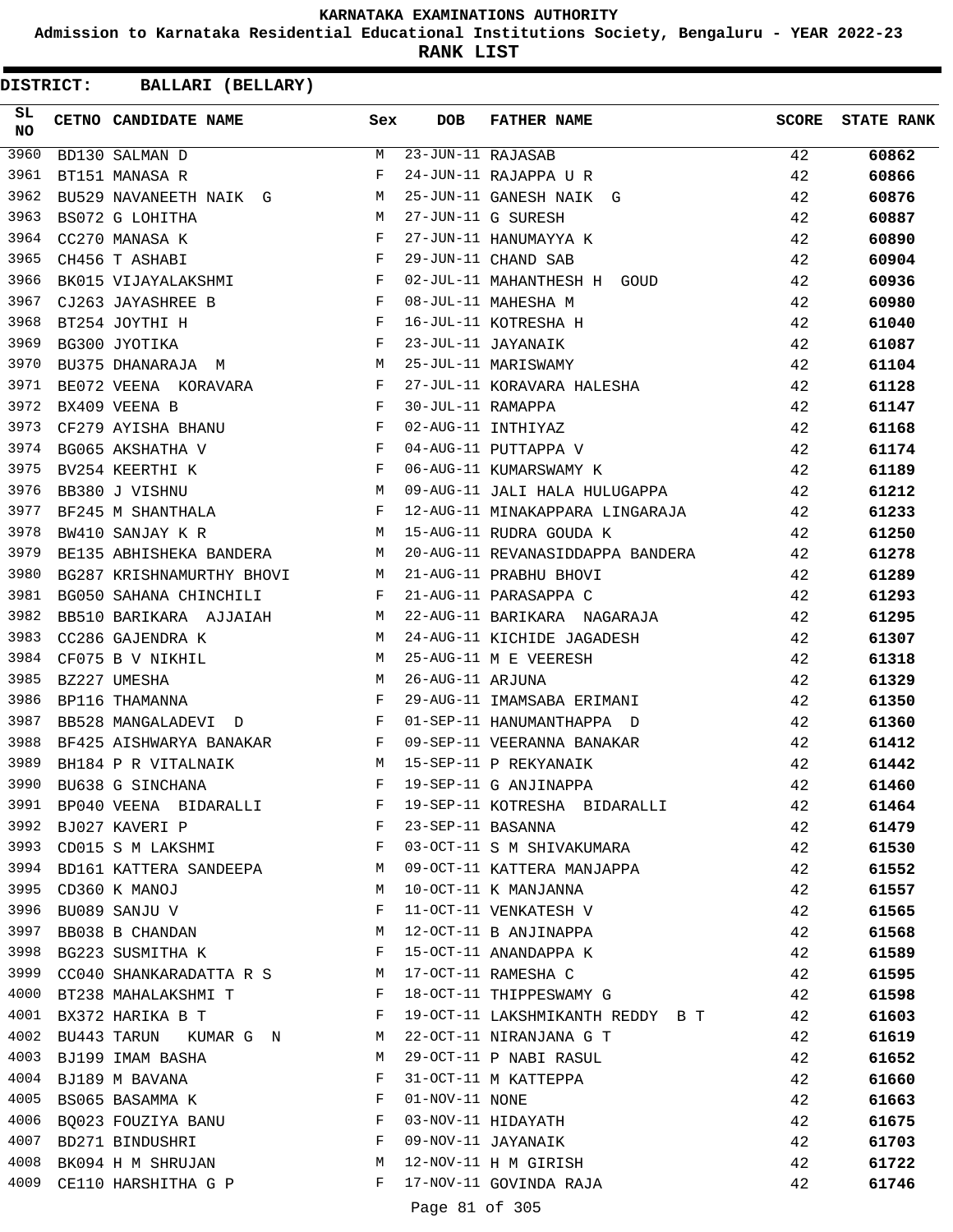**Admission to Karnataka Residential Educational Institutions Society, Bengaluru - YEAR 2022-23**

**RANK LIST**

| SL<br>NO |            | CETNO CANDIDATE NAME Sex                                                                                                                                                      |              | <b>DOB</b>        | <b>FATHER NAME</b>                                                                                | SCORE | <b>STATE RANK</b> |
|----------|------------|-------------------------------------------------------------------------------------------------------------------------------------------------------------------------------|--------------|-------------------|---------------------------------------------------------------------------------------------------|-------|-------------------|
| 4010     |            | CC159 K LINGESH                                                                                                                                                               | M            |                   | 18-NOV-11 K ESHAPPA<br>19-NOV-11 NARAYANAPPA N                                                    | 42    | 61750             |
| 4011     |            | CA133 VINAY<br>$\mathbf N$                                                                                                                                                    | M            |                   |                                                                                                   | 42    | 61764             |
| 4012     |            | BC315 MORNAL RUDRESHA M                                                                                                                                                       |              |                   | 20-NOV-11 MORNAL BHEEMAPPA                                                                        | 42    | 61767             |
| 4013     |            | BP046 D ARJUNA NAIK M                                                                                                                                                         |              |                   |                                                                                                   | 42    | 61820             |
| 4014     |            | $\mathbf{F}^{\mathcal{A}}_{\mathcal{A}}=\mathbf{F}^{\mathcal{A}}_{\mathcal{A}}\mathbf{F}^{\mathcal{A}}_{\mathcal{A}}$<br>BH206 NAGAVENI                                       |              |                   | 29-NOV-11 D UMESH NAIK<br>30-NOV-11 RINDAPPA<br>13-DEC-11 ANIL BHANDGE<br>19-DEC-11 KDIGUNAATROOP | 42    | 61831             |
| 4015     |            | BK008 TILAK BHANDGE M                                                                                                                                                         |              |                   |                                                                                                   | 42    | 61882             |
| 4016     |            | M<br>CH089 G AKASH                                                                                                                                                            |              |                   | 19-DEC-11 KRISHNAMURTHY                                                                           | 42    | 61898             |
| 4017     |            | BR159 NAVYASHRI G $$\rm{F}$$                                                                                                                                                  |              |                   | 22-DEC-11 GANGHADARA R<br>28-DEC-11 K GADILINGAPPA                                                | 42    | 61910             |
| 4018     |            | $\mathbf{F}^{\mathcal{L}}_{\mathcal{L}}=\left\{ \mathbf{F}^{\mathcal{L}}_{\mathcal{L}}\right\} \left\vert \mathbf{F}^{\mathcal{L}}_{\mathcal{L}}\right\vert$<br>CC090 SANJANA |              |                   |                                                                                                   | 42    | 61939             |
| 4019     |            | CE427 MANIKANTA S KABBER M                                                                                                                                                    |              |                   | 02-JAN-12 SHIVAKUMAR K                                                                            | 42    | 61959             |
| 4020     |            | BD320 SPANDANA H B F                                                                                                                                                          |              |                   | 07-JAN-12 BASAVARAJ J                                                                             | 42    | 61968             |
| 4021     |            | CJ475 RISHIKA B                                                                                                                                                               |              |                   | 11-JAN-12 NAGARAJA B                                                                              | 42    | 61972             |
| 4022     |            | $\begin{array}{ccc}\n & \text{F} & \text{F} \\ \text{IAN} & & \text{M} \\  & \text{M} & & \text{M} \\  & \text{M} & & \text{M}\n\end{array}$<br>CG185 GOVARDHAN               |              |                   | 26-APR-12 GOVINDA K                                                                               | 42    | 62032             |
| 4023     |            | BP189 DARSHAN                                                                                                                                                                 |              |                   | 20-MAR-09 M KUMARANAIK                                                                            | 41    | 62055             |
| 4024     | CA235 UMAR |                                                                                                                                                                               |              |                   | 01-AUG-09 IMAM HUSEN                                                                              | 41    | 62066             |
| 4025     |            | BN334 M MANJUNAIK M                                                                                                                                                           |              |                   | 04-NOV-09 MOTHINAIK D                                                                             | 41    | 62079             |
| 4026     |            | CC136 SHREEDEVI                                                                                                                                                               | $\mathbb F$  | 01-JAN-10 RAMAPPA |                                                                                                   | 41    | 62100             |
| 4027     |            | BW133 H M MADHUSUDANA M                                                                                                                                                       |              |                   | 04-JAN-10 H HULUGANNA                                                                             | 41    | 62102             |
| 4028     |            | CA097 A K HULIGEMMA F                                                                                                                                                         |              |                   | 15-JAN-10 H YALLAPPA                                                                              | 41    | 62105             |
| 4029     |            | $\mathbf{F}$<br>CD133 J K SHWETHA                                                                                                                                             |              |                   |                                                                                                   | 41    | 62119             |
| 4030     |            | CJ210 MANOJA KUMAR M                                                                                                                                                          |              |                   | 13-FEB-10 J K KUMARASWAMI<br>02-MAR-10 JAYAKUMAR<br>06-MAR-10 S NAGARAJA                          | 41    | 62131             |
| 4031     |            | $\mathbf{F}$ . The contract of the contract of $\mathbf{F}$<br>CD408 S KEERTHANA                                                                                              |              |                   |                                                                                                   | 41    | 62136             |
| 4032     |            | BN412 SANJANA LAMBANI F                                                                                                                                                       |              |                   | 10-APR-10 THEJA NAIK L                                                                            | 41    | 62161             |
| 4033     |            | BD279 PRATHIBHA B M                                                                                                                                                           | $\mathbf{F}$ |                   | 12-APR-10 VEERAYYA B M                                                                            | 41    | 62163             |
| 4034     |            | BN298 CHAITHRA CHINNAPPA MAKI F                                                                                                                                               |              |                   | 15-APR-10 CHINNAPPA CHANNABASAPPA MAKI 41                                                         |       | 62168             |
| 4035     |            | BL191 SEEMA M                                                                                                                                                                 | F            |                   | 15-APR-10 MALLESHANAIK                                                                            | 41    | 62169             |
| 4036     |            | BM444 B RAKHESHA<br><b>M</b>                                                                                                                                                  |              |                   | 18-APR-10 HANUMANTHAPPA S                                                                         | 41    | 62173             |
| 4037     |            | $\begin{aligned} \mathbb{M} \\ \mathbb{F} \end{aligned}$<br>BN030 NAVEEN C                                                                                                    |              |                   | 24-APR-10 KRISHNAMOORTHI C                                                                        | 41    | 62177             |
| 4038     |            | BX115 NIVEDITA                                                                                                                                                                |              |                   | 28-MAY-10 TIMMAPPA                                                                                | 41    | 62202             |
| 4039     |            | M <sub>N</sub><br>BR092 DINESHA B                                                                                                                                             |              |                   | 01-JUN-10 SIDDALINGESHA B                                                                         | 41    | 62208             |
| 4040     |            | BE519 VARADA ANUSHA                                                                                                                                                           | F            |                   | 01-JUN-10 VARADA KUMARA                                                                           | 41    | 62210             |
| 4041     |            | CB258 K MAHALAKSHMI                                                                                                                                                           | F            |                   | 12-JUN-10 K GOVINDA REDDY                                                                         | 41    | 62224             |
|          |            | 4042 BD200 VARUNKUMAR N                                                                                                                                                       | M            |                   | 09-JUL-10 NEMYANAIK D                                                                             | 41    | 62250             |
| 4043     |            | BG057 D BASAVARAJA<br>$D \qquad \qquad M$                                                                                                                                     |              |                   | 28-JUL-10 D HANUMANTAPPA D                                                                        | 41    | 62274             |
| 4044     |            | BC070 CHOUTGI GAYATRI                                                                                                                                                         | F            |                   | 04-AUG-10 CHOUTGI SRINIVASA                                                                       | 41    | 62295             |
|          |            | 4045 BK283 RAJA MOHAMMED                                                                                                                                                      | M            |                   | 07-AUG-10 JAVID ALI                                                                               | 41    | 62304             |
| 4046     |            | CD484 PRATHEEKSHA A MALAGI                                                                                                                                                    | F            |                   | 12-AUG-10 ANIL KUMAR MALAGI                                                                       | 41    | 62316             |
| 4047     |            | BQ105 BINDHUSHRI HOSAMANI<br>HOSAMANI                                                                                                                                         | F            |                   | 15-AUG-10 ERANNA HOSAMANI HOSAMANI                                                                | 41    | 62322             |
| 4048     |            | BJ351 TANU SRI S                                                                                                                                                              | F            |                   | 28-AUG-10 B SRINIVASA                                                                             | 41    | 62352             |
| 4049     |            | BM287 PRAKRUTI P V                                                                                                                                                            | F            |                   | 30-AUG-10 PRAKASHA V B                                                                            | 41    | 62354             |
| 4050     |            | BB026 B USHA                                                                                                                                                                  | F            |                   | 31-AUG-10 B SURESH                                                                                | 41    | 62357             |
|          |            | 4051 BG358 SANNAKOTI VIDYASHRI                                                                                                                                                | F            |                   | 31-AUG-10 SANNAKOTI DEVENDRAPPA                                                                   | 41    | 62359             |
|          |            | 4052 BM289 MANTHESHA G K                                                                                                                                                      | М            |                   | 21-SEP-10 REVANAPPA G K                                                                           | 41    | 62414             |
| 4053     |            | BE137 VARSHA B                                                                                                                                                                | F            |                   | 21-SEP-10 ANILA KUMARA                                                                            | 41    | 62416             |
| 4054     |            | BJ269 L A MANIKANTA                                                                                                                                                           | M            |                   | 25-SEP-10 ARJUN NAIK                                                                              | 41    | 62426             |
|          |            | 4055 BY375 BHEEMAMBIKA                                                                                                                                                        | $\mathbf{F}$ |                   | 28-SEP-10 BASAVARADDI MOOLIMANI                                                                   | 41    | 62434             |
| 4056     |            | CD176 ANUSHA R P                                                                                                                                                              | F            |                   | 03-OCT-10 RAGHAVENDRA P                                                                           | 41    | 62451             |
| 4057     |            | BF252 D VENKATESHA                                                                                                                                                            | М            |                   | 03-OCT-10 NAGARAJA                                                                                | 41    | 62453             |
| 4058     |            | BQ309 MANOJA KUMARA T G                                                                                                                                                       | M            |                   | 04-OCT-10 SHIVANANDAPPA T G                                                                       | 41    | 62462             |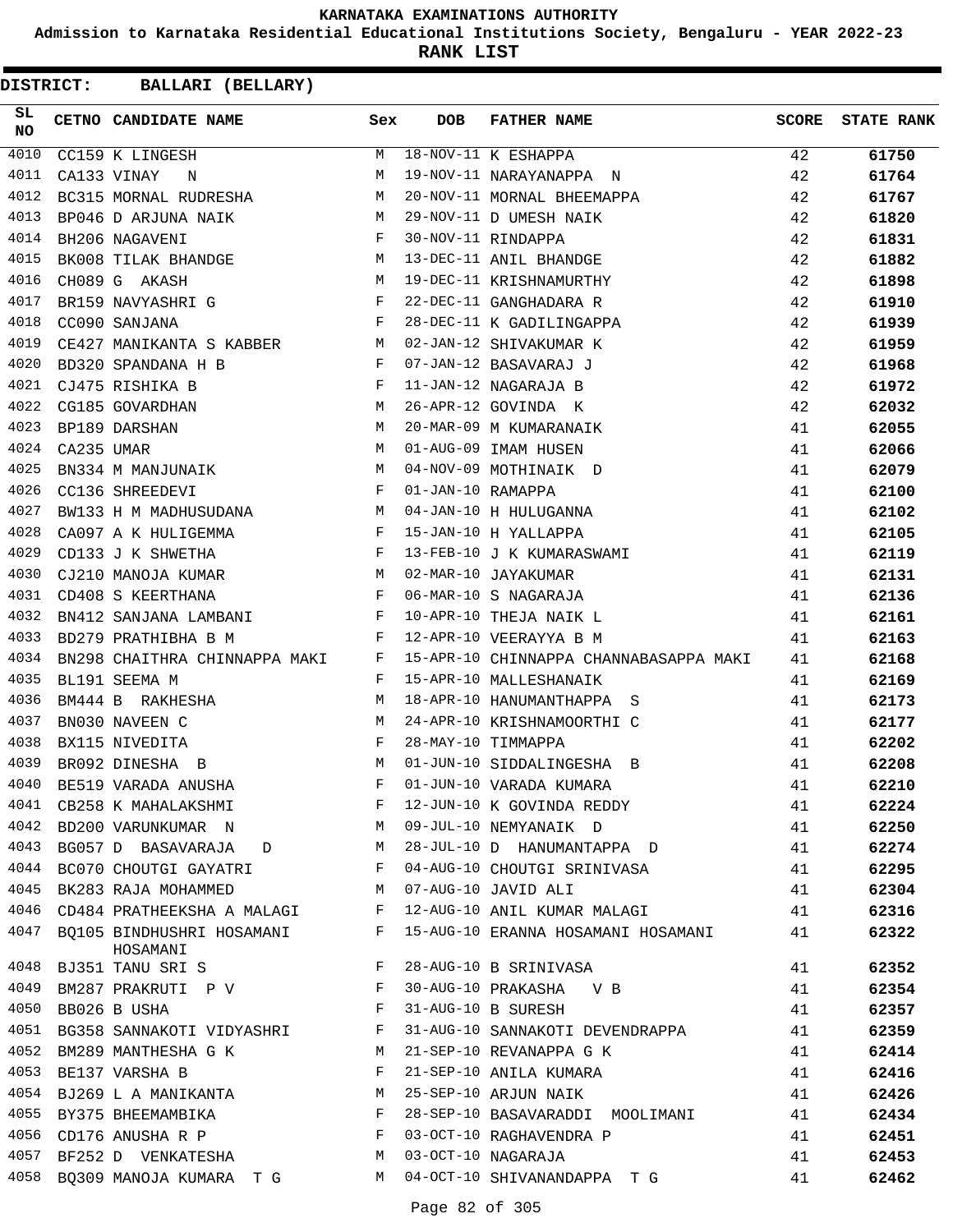**Admission to Karnataka Residential Educational Institutions Society, Bengaluru - YEAR 2022-23**

**RANK LIST**

**DISTRICT:** CC **BALLARI (BELLARY)**

| SL<br>NO | CETNO CANDIDATE NAME                                                                                                                               | Sex | <b>DOB</b>          | FATHER NAME                                        |    | <b>SCORE</b> STATE RANK |
|----------|----------------------------------------------------------------------------------------------------------------------------------------------------|-----|---------------------|----------------------------------------------------|----|-------------------------|
| 4059     | BL053 KALPANA V                                                                                                                                    |     |                     | F 05-OCT-10 VENKATESHA NAIK                        | 41 | 62465                   |
| 4060     | BQ384 VINAYAKA D S                                                                                                                                 | M   |                     | 05-OCT-10 SIDDAPPA D S                             | 41 | 62468                   |
| 4061     | CF125 S E THIPPESWAMY M                                                                                                                            |     | 10-OCT-10 ESHWARA   |                                                    | 41 | 62492                   |
| 4062     | CF026 BALLAGADDI MANASA F                                                                                                                          |     |                     | 11-OCT-10 BALLAGADDI BASAVARAJA 41                 |    | 62495                   |
| 4063     | BU461 BASAVANAGOUDA G M $M$ 11-OCT-10 MAHANTHESHA G D                                                                                              |     |                     |                                                    | 41 | 62496                   |
| 4064     | M 12-OCT-10 A SHEKARA<br>CB002 NARENDRA A                                                                                                          |     |                     |                                                    | 41 | 62499                   |
| 4065     | BS139 NANDITHA G A F                                                                                                                               |     |                     | 15-OCT-10 ANANDADA G                               | 41 | 62507                   |
| 4066     | $\mathbf F$<br>CF259 N SUPRIYA                                                                                                                     |     |                     | 19-OCT-10 N MARANNA                                | 41 | 62516                   |
| 4067     | BN362 SANTHOSH LAKSHMANA PATIL M 24-OCT-10 LAKSHMAN                                                                                                |     |                     |                                                    | 41 | 62541                   |
| 4068     | CH551 VINODA                                                                                                                                       | M   |                     | 26-OCT-10 MUTHAYYA                                 | 41 | 62548                   |
| 4069     | CJ240 VEDAMURTHY                                                                                                                                   | M   |                     | 27-OCT-10 VASUDEVA M                               | 41 | 62549                   |
| 4070     |                                                                                                                                                    |     |                     | 01-NOV-10 VENKATESHA V                             | 41 | 62563                   |
| 4071     | CK311 SHRINIVASA V $M$ CG132 DEEPIKA S $F$                                                                                                         |     | 03-NOV-10 SHEKAR    |                                                    | 41 | 62564                   |
| 4072     | CA136 K SHRAVANTHI F                                                                                                                               |     |                     | 08-NOV-10 K KRISHNAIHA                             | 41 | 62591                   |
| 4073     | $\mathbf{F}$ and $\mathbf{F}$ and $\mathbf{F}$<br>BB186 K KAVERI                                                                                   |     |                     | 14-NOV-10 K CHANDRAPPA                             | 41 | 62623                   |
| 4074     | $\mathbf{F}$<br>BQ447 DEEPA C                                                                                                                      |     |                     | 15-NOV-10 VEERESHA C                               | 41 | 62628                   |
| 4075     | BH295 ALFIYA KHAN F                                                                                                                                |     |                     | 22-NOV-10 AMANULLA KHAN                            | 41 | 62652                   |
| 4076     | M <sub>N</sub><br>CE703 Y UMESH                                                                                                                    |     |                     | 23-NOV-10 Y DODDA GADHILINGAPPA                    | 41 | 62661                   |
| 4077     |                                                                                                                                                    |     |                     | 01-DEC-10 HONNURASWAMY                             | 41 | 62683                   |
| 4078     | $\begin{array}{llllll} \texttt{BJ074} & \texttt{MANOJ} & \texttt{M} \\ \texttt{BF136} & \texttt{RADHIKA} & \texttt{H} & \texttt{F} \\ \end{array}$ |     |                     | 02-DEC-10 PRAKASH H                                | 41 | 62687                   |
| 4079     | $\mathbf{F}$<br>BM253 MANJULA R                                                                                                                    |     |                     | 03-DEC-10 RAJU NAIK                                | 41 | 62693                   |
| 4080     |                                                                                                                                                    |     |                     | BA103 RENUKA HADAGALI F 03-DEC-10 DEVAPPA HADAGALI | 41 | 62695                   |
| 4081     | BP175 SONAA SANNAPPANAVAR $F$ 07-DEC-10 NAGARAJA S                                                                                                 |     |                     |                                                    | 41 | 62714                   |
| 4082     | $\mathbf{F}$<br>CB224 JAYALAKSHMI                                                                                                                  |     |                     | 08-DEC-10 HANUMANTHAPPA                            | 41 | 62716                   |
| 4083     |                                                                                                                                                    |     |                     | BB499 SHELI MANIKANTA M 11-DEC-10 SHELI RAJASHEKER | 41 | 62728                   |
| 4084     | $\mathbf{F}$ and the contract of $\mathbf{F}$<br>BY119 SHOBHITHA                                                                                   |     |                     | 11-DEC-10 RUDRAPPA                                 | 41 | 62729                   |
| 4085     | BB181 K UDAYAKUMARA M                                                                                                                              |     |                     | 18-DEC-10 K PAMPATHI                               | 41 | 62755                   |
| 4086     | $\mathbf{F}$<br>CJ487 ANKITHA V                                                                                                                    |     |                     | 10-DEC-10 RAGHAVENDRA V                            | 41 | 62802                   |
| 4087     | CJ231 D K REVANA SIDDA M                                                                                                                           |     | 01-JAN-11 BASAPPA   |                                                    | 41 | 62822                   |
| 4088     | BT005 T PRAJWAL<br>M <sub>N</sub>                                                                                                                  |     |                     | 01-JAN-11 G C THIPPESWAMY                          | 41 | 62859                   |
| 4089     | BT128 K S SANGEETHA                                                                                                                                | F   |                     | 08-JAN-11 K SURESHA                                | 41 | 62911                   |
| 4090     |                                                                                                                                                    | F   |                     | 09-JAN-11 A VIJAYA                                 | 41 |                         |
| 4091     | BG003 SANGEETHA A                                                                                                                                  | М   |                     |                                                    |    | 62918                   |
| 4092     | BB518 ROHIT T                                                                                                                                      | M   |                     | 10-JAN-11 SOMAPPA T                                | 41 | 62922                   |
|          | CF268 RAGHAVENDRA B                                                                                                                                |     |                     | 14-JAN-11 ADAVI ERAPPA                             | 41 | 62943                   |
| 4093     | BJ144 K KAVANA                                                                                                                                     | F   |                     | 17-JAN-11 K KOTRESH                                | 41 | 62952                   |
| 4094     | CA214 M SIDDAMMA                                                                                                                                   | F   |                     | 17-JAN-11 M NAGAPPA                                | 41 | 62953                   |
| 4095     | BQ219 KOSAPLA MAYAMMA                                                                                                                              | F   |                     | 18-JAN-11 KOUSAPLA HALESHA                         | 41 | 62955                   |
| 4096     | BF519 V MANOJ                                                                                                                                      | М   |                     | 18-JAN-11 V KARIBASAPPA                            | 41 | 62957                   |
| 4097     | BX045 HARSHITHA G                                                                                                                                  | F   |                     | 20-JAN-11 GOPINATH P                               | 41 | 62960                   |
| 4098     | BW047 RADHAMMA K                                                                                                                                   | F   | 22-JAN-11 RAMU K    |                                                    | 41 | 62974                   |
| 4099     | BV141 A N MANOJ KURMA                                                                                                                              | M   |                     | 23-JAN-11 A NAGESHA                                | 41 | 62976                   |
| 4100     | BT402 ANANDA T                                                                                                                                     | M   |                     | 23-JAN-11 HANUMANTHAPPA T                          | 41 | 62977                   |
| 4101     | BR089 JAGAN NAYAKA M                                                                                                                               | M   |                     | 23-JAN-11 SRINIVASA NAYAKA M                       | 41 | 62978                   |
| 4102     | BX167 MOHANKUMAR                                                                                                                                   | M   |                     | 23-JAN-11 NAGARAJACHARI                            | 41 | 62979                   |
| 4103     | BY327 VAISHNAVI K V                                                                                                                                | F   |                     | 24-JAN-11 VENKATESH K                              | 41 | 62986                   |
| 4104     | BP154 TARUN DALAVAI                                                                                                                                | М   |                     | 27-JAN-11 HALESHAPPA D                             | 41 | 63002                   |
| 4105     | BF265 A N CHANDANA                                                                                                                                 | F   |                     | 28-JAN-11 NAGARAJA NAIK A                          | 41 | 63003                   |
| 4106     | BP316 JYOTHI HAKKI                                                                                                                                 | F   |                     | 02-FEB-11 NAGAPPA HAKKI                            | 41 | 63033                   |
| 4107     | BQ064 B VINAYAKA                                                                                                                                   | M   |                     | 03-FEB-11 B NAGARAJA                               | 41 | 63036                   |
| 4108     | BA077 P PARVATHI                                                                                                                                   | F   |                     | 04-FEB-11 DODDABASAPPA P                           | 41 | 63040                   |
|          |                                                                                                                                                    |     | $D = 02 \times 100$ |                                                    |    |                         |

Page 83 of 305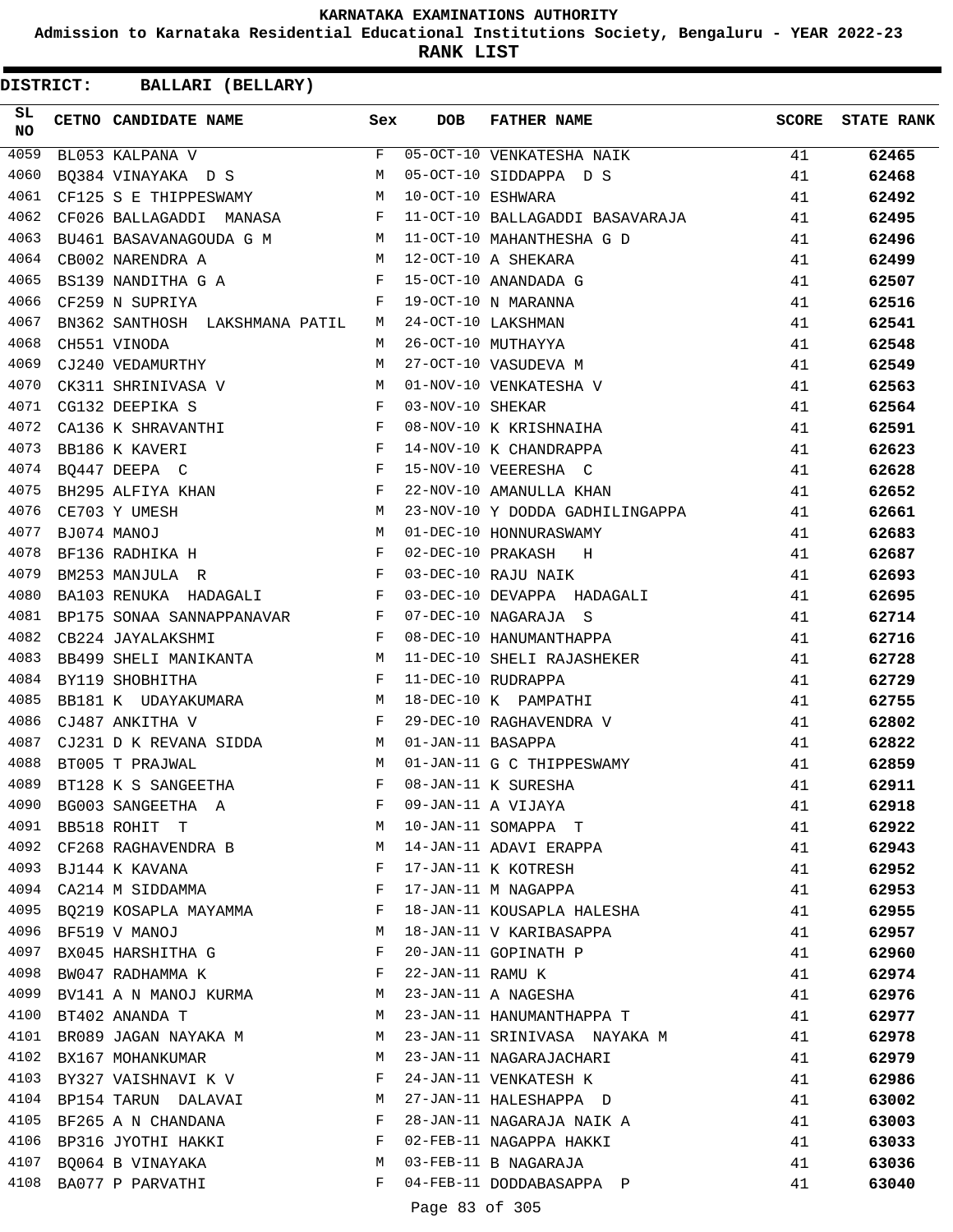**Admission to Karnataka Residential Educational Institutions Society, Bengaluru - YEAR 2022-23**

**RANK LIST**

| SL<br>NO | CETNO CANDIDATE NAME Sex                                                                                                                                                                                                                               |                           | DOB               | FATHER NAME                                 |    | SCORE STATE RANK |
|----------|--------------------------------------------------------------------------------------------------------------------------------------------------------------------------------------------------------------------------------------------------------|---------------------------|-------------------|---------------------------------------------|----|------------------|
| 4109     |                                                                                                                                                                                                                                                        |                           |                   | F 10-FEB-11 TIPPU SUTLAN                    | 41 | 63076            |
| 4110     |                                                                                                                                                                                                                                                        |                           |                   |                                             | 41 | 63089            |
| 4111     |                                                                                                                                                                                                                                                        |                           |                   |                                             | 41 | 63092            |
| 4112     |                                                                                                                                                                                                                                                        |                           |                   |                                             | 41 | 63103            |
| 4113     |                                                                                                                                                                                                                                                        |                           |                   |                                             | 41 | 63107            |
| 4114     | BU540 SANJAY C V                                                                                                                                                                                                                                       |                           |                   | M 19-FEB-11 VIRUPAKSHAPPA C                 | 41 | 63123            |
| 4115     | $\mathbf{F}$ . The set of the set of the set of the set of the set of the set of the set of the set of the set of the set of the set of the set of the set of the set of the set of the set of the set of the set of the set of t<br>BM269 HEMAVATHI   |                           |                   | 20-FEB-11 NAANYANAIK                        | 41 | 63125            |
| 4116     | $\mathbf{F}$<br>BB386 SUKANYA K                                                                                                                                                                                                                        |                           |                   | 21-FEB-11 PRAKASHA K                        | 41 | 63133            |
| 4117     | BG210 M M NANDISHA M                                                                                                                                                                                                                                   |                           |                   | 23-FEB-11 M MANJUNATHA                      | 41 | 63141            |
| 4118     | $\mathbf{F}$ and $\mathbf{F}$ and $\mathbf{F}$<br>BU425 KEERTHANA C                                                                                                                                                                                    |                           |                   | 25-FEB-11 BADAGI CHENNAPPA                  | 41 | 63156            |
| 4119     | BF289 SANJANA BADAMMANAVARA F                                                                                                                                                                                                                          |                           |                   | 26-FEB-11 ARUNAPPA B                        | 41 | 63163            |
| 4120     | BY232 PAVITHRA                                                                                                                                                                                                                                         | $\mathbb{F}^{\mathbb{N}}$ |                   | 27-FEB-11 SHANMUKHA                         | 41 | 63171            |
| 4121     | BJ284 SAAKSHI H F                                                                                                                                                                                                                                      |                           |                   | 27-FEB-11 HANUMANTAPPA H                    | 41 | 63172            |
| 4122     | BR078 ANKITHA R                                                                                                                                                                                                                                        |                           |                   | 02-MAR-11 RAMAMURTHY                        | 41 | 63194            |
| 4123     | BD204 SPANDANA                                                                                                                                                                                                                                         |                           |                   | 07-MAR-11 DHARMANAIK                        | 41 | 63239            |
| 4124     | BU672 VEERABHADRAPPA M 07-MAR-11 PRAKASHA K B                                                                                                                                                                                                          |                           |                   |                                             | 41 | 63241            |
| 4125     | BM321 SHIVAKUMAR NAGAVATH M                                                                                                                                                                                                                            |                           |                   | 09-MAR-11 GANGA NAIKA                       | 41 | 63257            |
| 4126     | $\mathbb{P}^1$ . The set of $\mathbb{P}^1$<br>BW536 NIKHITHA K                                                                                                                                                                                         |                           |                   | 17-MAR-11 GADILINGA K                       | 41 | 63299            |
| 4127     | $\begin{array}{ccc} & & & F \\ & \mathbb{M} & & \\ & \mathbb{M} & & \\ & \mathbb{M} & & \\ \end{array}$<br>BS017 LIKHITHA N                                                                                                                            |                           |                   | 19-MAR-11 NEELAPPA                          | 41 | 63315            |
| 4128     | CE657 MANOJA                                                                                                                                                                                                                                           |                           |                   | 19-MAR-11 SHANMUKHAPPA                      | 41 | 63316            |
| 4129     | BZ229 MANOJ N                                                                                                                                                                                                                                          |                           |                   | 21-MAR-11 SUBBAYYA N                        | 41 | 63334            |
| 4130     | CK084 SHIVARAJA M                                                                                                                                                                                                                                      |                           |                   | 25-MAR-11 BASAVARAJA                        | 41 | 63365            |
| 4131     | $\mathbf{F}$ and $\mathbf{F}$ are the set of the set of the set of the set of the set of the set of the set of the set of the set of the set of the set of the set of the set of the set of the set of the set of the set of the set<br>BY384 GOUTHAMI |                           |                   |                                             | 41 | 63372            |
| 4132     | BC273 M MAHALAKSHMI F                                                                                                                                                                                                                                  |                           |                   | 26-MAR-11 MAHADEVA<br>27-MAR-11 M PARASAPPA | 41 | 63379            |
| 4133     | BJ251 D P DEVENDRA M                                                                                                                                                                                                                                   |                           |                   | 28-MAR-11 D PARASHYANAIK                    | 41 | 63386            |
| 4134     | CE670 SINDHUGK F                                                                                                                                                                                                                                       |                           | 29-MAR-11 GOPAL K |                                             | 41 | 63404            |
| 4135     | $\mathbf{F}^{\mathcal{A}}_{\mathcal{A}}=\mathbf{F}^{\mathcal{A}}_{\mathcal{A}}\mathbf{F}^{\mathcal{A}}_{\mathcal{A}}$<br>BQ481 A GAGANA                                                                                                                |                           |                   | 30-MAR-11 A RAJAKUMARA                      | 41 | 63406            |
| 4136     | BZ292 BINDUSRI A V F 01-APR-11 AMARESHA V                                                                                                                                                                                                              |                           |                   |                                             | 41 | 63416            |
| 4137     | M 02-APR-11 D ERANNA<br>CD051 D DINAKAR                                                                                                                                                                                                                |                           |                   |                                             | 41 | 63428            |
| 4138     | BA058 B NAGARAJA                                                                                                                                                                                                                                       |                           |                   | M 04-APR-11 B SHRINIVASA                    | 41 | 63443            |
| 4139     | BM453 CHANDAN KUMAR HANNI M 04-APR-11 VEERANNA HANNI                                                                                                                                                                                                   |                           |                   |                                             | 41 | 63445            |
| 4140     | BU093 CHANDRASHEKHARA BYALI<br>GOUDA                                                                                                                                                                                                                   | M                         |                   | 05-APR-11 NAGARAJA GOUDA BYALI              | 41 | 63456            |
| 4141     | BQ371 KARIBASAMMA G                                                                                                                                                                                                                                    | F                         |                   | 05-APR-11 NAGARAJA G                        | 41 | 63458            |
|          | 4142 CD397 LAKSHMI                                                                                                                                                                                                                                     | F                         |                   | 08-APR-11 BASAVARAJ G                       | 41 | 63479            |
| 4143     | BQ474 JYOTHI H                                                                                                                                                                                                                                         | F                         |                   | 10-APR-11 KOTRAPP H                         | 41 | 63498            |
| 4144     | BQ257 KAVYA N                                                                                                                                                                                                                                          | F                         |                   | 10-APR-11 MUGAPPA N                         | 41 | 63500            |
| 4145     | BW204 SUBHAN P                                                                                                                                                                                                                                         | M                         |                   | 13-APR-11 SHEKSHAVALI P                     | 41 | 63524            |
| 4146     | BM045 L ROOPA BAI                                                                                                                                                                                                                                      | F                         |                   | 21-APR-11 L PRAKASHA NAIK                   | 41 | 63576            |
| 4147     | BP020 B YOGESHA                                                                                                                                                                                                                                        | M                         |                   | 22-APR-11 B VIJAYA KUMARA                   | 41 | 63583            |
| 4148     | BE352 VIJAYALAKSHMI S                                                                                                                                                                                                                                  | F                         |                   | 28-APR-11 VIJAYAKUMAR S                     | 41 | 63629            |
| 4149     | BR273 CHANDRAHAS                                                                                                                                                                                                                                       | М                         |                   | 01-MAY-11 THIMMAREDDI                       | 41 | 63643            |
| 4150     | CC284 K M UMAMAHESWARAYYA                                                                                                                                                                                                                              | M                         |                   | 06-MAY-11 K M VERESHA                       | 41 | 63685            |
| 4151     | BT043 J PORNIMA                                                                                                                                                                                                                                        | F                         |                   | 14-MAY-11 B JAGADEESHA                      | 41 | 63737            |
| 4152     | BF314 SAMUDRI DIVYA                                                                                                                                                                                                                                    | F                         |                   | 21-MAY-11 SAMUDRI MANJAPPA                  | 41 | 63799            |
| 4153     | BH313 SANGEETA G                                                                                                                                                                                                                                       | F                         |                   | 21-MAY-11 SHEKHARAPPA G                     | 41 | 63800            |
| 4154     | BU512 K P GANESHA                                                                                                                                                                                                                                      | M                         |                   | 24-MAY-11 K PRAKASHA                        | 41 | 63817            |
| 4155     | BU046 SUHAS U                                                                                                                                                                                                                                          | М                         |                   | 26-MAY-11 UDAYAKUMARA P                     | 41 | 63836            |
| 4156     | BD309 LATHA J S                                                                                                                                                                                                                                        | F                         |                   | 31-MAY-11 JAGADEESHA S                      | 41 | 63861            |
|          | 4157 CF164 ANITHA BAYALA PATHAR                                                                                                                                                                                                                        | F                         |                   | 01-JUN-11 CHANDRANNA ACHARI                 | 41 | 63865            |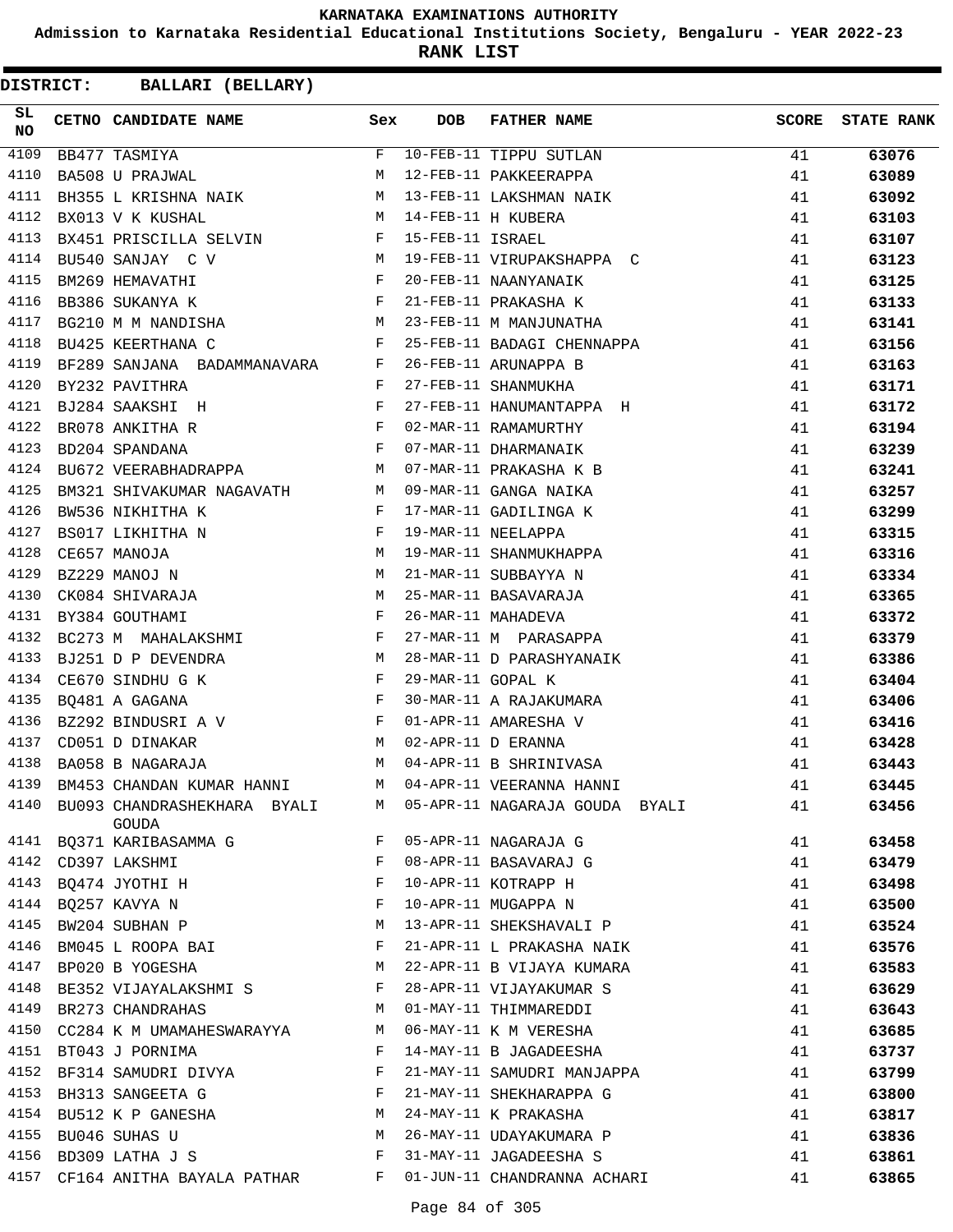**Admission to Karnataka Residential Educational Institutions Society, Bengaluru - YEAR 2022-23**

**RANK LIST**

| SL<br>NO | CETNO CANDIDATE NAME Sex                                                                                        |              | <b>DOB</b>       | FATHER NAME                                                                |          | SCORE STATE RANK |
|----------|-----------------------------------------------------------------------------------------------------------------|--------------|------------------|----------------------------------------------------------------------------|----------|------------------|
| 4158     | BS037 J CHITTAMMA<br>BW398 SHYAMALA F                                                                           | $F -$        |                  | 01-JUN-11 CHITAPPA                                                         | 41       | 63869            |
| 4159     |                                                                                                                 |              |                  | 01-JUN-11 CHITAPPA<br>04-JUN-11 BASAVANA GOUDA                             | 41       | 63911            |
| 4160     | CK309 SHAARADAMMA F                                                                                             |              |                  | 07-JUN-11 BASAVARAAJA                                                      | 41       | 63941            |
| 4161     | BJ019 SHREENIVASA NAIK LANDER MARK                                                                              |              |                  | 07-JUN-11 LAKSHMA NAIK R<br>00 JUN-11                                      | 41       | 63943            |
| 4162     | $\mathbf{F}$<br>BX363 ANITHA A                                                                                  |              |                  | 08-JUN-11 SUDARSHANAM AVULA                                                | 41       | 63948            |
| 4163     | CC166 MADESHA U M (2016) M (2016) M (2016) M (2016) M (2016) M (2016) M (2016) M (2016) M (2016) M (2016) M (20 |              |                  |                                                                            | 41       | 63952            |
| 4164     | BW066 MEGHANA A R F                                                                                             |              |                  | 08-JUN-11 RAJASHEKAR REDDY L                                               | 41       | 63957            |
| 4165     | BN374 RAVIKUMARA R $$\tt{M}$$                                                                                   |              |                  | 10-JUN-11 ROPLANAIK                                                        | 41       | 63972            |
| 4166     | M 13-JUN-11 KOTTEPPA<br>BP392 AKASH K                                                                           |              |                  | 10-JUN-11 ROPLANAIK<br>13-JUN-11 KOTTEPPA<br>13-JUN-11 SHARANAPPA K        | 41       | 63994            |
| 4167     | BS090 MAHALAKSHMI K S F                                                                                         |              |                  |                                                                            | 41       | 63997            |
| 4168     | $\mathbf{F}$ and the contract of the contract $\mathbf{F}$ .<br>BK310 TANUJA K                                  |              |                  | 13-JUN-11 KUBERAPPA K                                                      | 41       | 64000            |
| 4169     | $\mathbf{F}$<br>BF033 ANU K B                                                                                   |              |                  | 17-JUN-11 BHARAMANAGOUDA K                                                 | 41       | 64029            |
| 4170     |                                                                                                                 |              |                  | BF218 MALDAR DADAMIYA SAB M 17-JUN-11 MALDAR HUSEN PEER                    | 41       | 64032            |
| 4171     | $\mathbf{F}$<br>CA261 SANJANA B                                                                                 |              |                  | 19-JUN-11 ERANNA B LATE                                                    | 41       | 64052            |
| 4172     | M <sub>N</sub><br>BT100 H RAHUL                                                                                 |              |                  | 21-JUN-11 H BASAVARAJA                                                     | 41       | 64069            |
| 4173     | CA124 MUJAAPEER P M                                                                                             |              |                  |                                                                            | 41       | 64072            |
| 4174     | BX377 CHANDRSHEKAR K M 25-JUN-11 THIPPESWAMY K                                                                  |              |                  | 21-JUN-11 HONNURVALI P<br>25-JUN-11 THIPPESWAMY K                          | 41       | 64105            |
| 4175     | BT232 VISHALAKSHI M N F                                                                                         |              |                  | 26-JUN-11 NAGARAJA M N                                                     | 41       | 64119            |
| 4176     | BE545 Y BASAVARAJA M                                                                                            |              |                  | 26-JUN-11 Y ANANDA                                                         | 41       | 64120            |
| 4177     |                                                                                                                 |              |                  | 28-JUN-11 MANJAPPA                                                         | 41       | 64127            |
| 4178     | BG325 GUDDAPNARA SINDHU F<br>BE406 SAHANA B F<br>CB346 VIVEK M M M                                              |              |                  | 28-JUN-11 KUMARNAIK                                                        | 41       | 64132            |
| 4179     |                                                                                                                 |              |                  | 28-JUN-11 PAMPANA GOUDA M                                                  | 41       | 64135            |
| 4180     | <b>M</b><br>BK268 SHIVAKUMAR                                                                                    |              |                  | 30-JUN-11 GOVINDARAJA                                                      | 41       | 64153            |
| 4181     | CH595 KUMBAR KEERTHANA F                                                                                        |              |                  | 02-JUL-11 K RUDRAPPA                                                       | 41       | 64170            |
| 4182     | BM089 ASHWINI ARAS J F                                                                                          |              |                  | 03-JUL-11 YALLAPPA J                                                       | 41       | 64174            |
| 4183     | $\mathbf{F}$ and $\mathbf{F}$ are $\mathbf{F}$<br>BE404 DEVAKKA K                                               |              |                  | 04-JUL-11 HANUMANTHAPPA K                                                  | 41       | 64184            |
| 4184     | $CK075$ SHRI ROOPA E F                                                                                          |              |                  | 05-JUL-11 E HANUMESH                                                       | 41       | 64199            |
| 4185     | BT263 ANKITA B                                                                                                  |              |                  | 10-JUL-11 UMESHA BALIGANOORU                                               | 41       | 64242            |
| 4186     | $\begin{array}{c} \mathbf{F} \\ \mathbf{F} \end{array}$<br>BB408 K SOUMYA                                       |              |                  |                                                                            |          |                  |
| 4187     |                                                                                                                 |              |                  | 11-JUL-11 KORAGAL BASAVARAJ<br>11-JUL-11 SOKKI VEERESHA                    | 41       | 64253<br>64258   |
|          | BQ465 SOKKI KIRANA M<br>4188 BJ004 A IMPANA                                                                     | F            |                  | 12-JUL-11 A BASAVARAJ                                                      | 41<br>41 | 64260            |
| 4189     |                                                                                                                 | М            |                  |                                                                            |          |                  |
|          | BD292 VARUNA VARADAHALLI                                                                                        | F            |                  | 14-JUL-11 PARASHURAMA V                                                    | 41       | 64289            |
|          | 4190 BR251 MANASA                                                                                               |              |                  | 17-JUL-11 HANUMANTHAPPA                                                    | 41       | 64313            |
| 4191     | CE632 V SWETHA                                                                                                  | $\mathbf{F}$ | 17-JUL-11 V RAVI |                                                                            | 41       | 64318            |
| 4192     | BN234 M R SAGAR M                                                                                               |              |                  | 19-JUL-11 RAMAPPA M                                                        | 41       | 64329            |
|          | 4193 BG293 DHANUSH GUDDAMMAR M                                                                                  |              |                  | 21-JUL-11 HANUMANTHA GUDDAMMAR                                             | 41       | 64342            |
|          | 4194 BF344 PRUTHVI H B                                                                                          | M            |                  | 24-JUL-11 M HANUMANTHAPPA                                                  | 41       | 64371            |
| 4195     | BU562 K INDRAKUMAR                                                                                              | <b>M</b>     |                  | 27-JUL-11 T KARIBASAPPA                                                    | 41       | 64391            |
| 4196     | BP066 THAMANNA A                                                                                                | F            |                  | 31-JUL-11 MAHAMMADRAFI A                                                   | 41       | 64431            |
| 4197     | BU590 MANU G GULER DANAPPARU                                                                                    | M            |                  | 01-AUG-11 G NAGARAJA                                                       | 41       | 64436            |
|          | 4198 BS093 HANUMANTHAPPA TH                                                                                     | M            |                  | 06-AUG-11 HULEEPPA                                                         | 41       | 64464            |
| 4199     | CB280 NANDEESHA GOUDA Y                                                                                         | M            |                  | 08-AUG-11 SANNA VEERESHA Y                                                 | 41       | 64484            |
|          | 4200 BY279 SEVANTHI                                                                                             | F            |                  | 09-AUG-11 RUDRAPPA                                                         | 41       | 64494            |
|          | 4201 BZ336 G KARTEEK KUMAR                                                                                      | M            |                  | 10-AUG-11 G HANUMANTHAPPA                                                  | 41       | 64501            |
|          | 4202 BU686 GOURAMMA                                                                                             | F            |                  | 13-AUG-11 KENGA HANUMANTHAPPA                                              | 41       | 64525            |
| 4203     | BP301 SARSWATI RAMASI                                                                                           | F            |                  | 15-AUG-11 HANUMNTAPPA RAMASI                                               | 41       | 64539            |
| 4204     | BW062 D DEEPAK REDDY                                                                                            | M            |                  | 27-AUG-11 D HANUMANTHA REDDY                                               | 41       | 64618            |
|          | 4205 BY003 AGASARA PANKAJA                                                                                      | M            |                  | 29-AUG-11 A VIRUPAKSHI                                                     | 41       | 64630            |
|          | MAJJIGERI                                                                                                       |              |                  | 4206 BM459 GEERISH THIRUKAPPA M 29-AUG-11 THIRUKAPPA LAKKAPPA MAJJIGERI 41 |          | 64634            |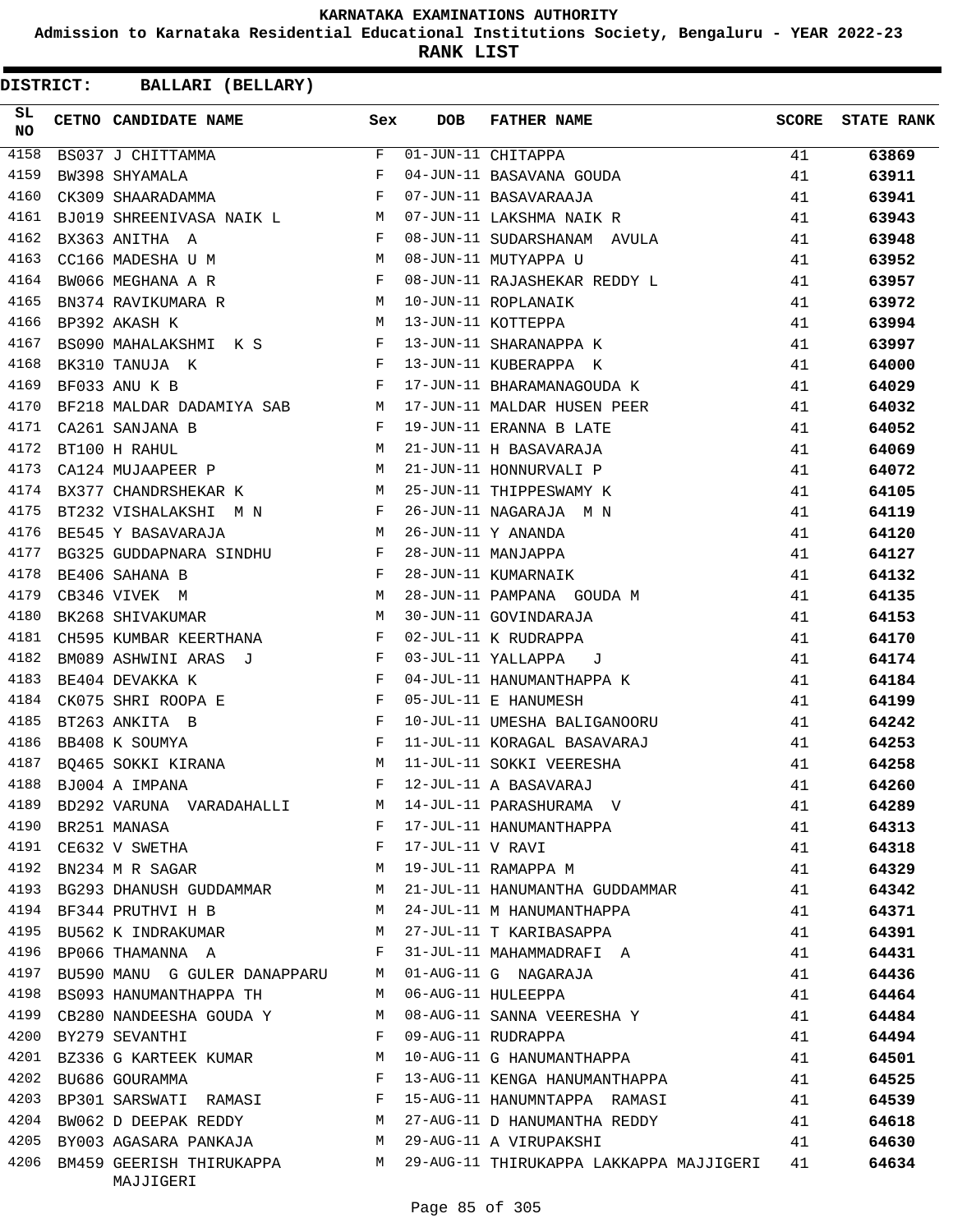**Admission to Karnataka Residential Educational Institutions Society, Bengaluru - YEAR 2022-23**

**RANK LIST**

| 4207<br>M<br>02-SEP-11 KHADARSAB<br>BL218 MAHAMMAD MUSTHAFARAJA<br>ROJASABARA<br>41<br>64665<br>ROJASABARA<br>4208<br>BA581 TALAVARA KAVYA<br>F<br>03-SEP-11 T SHARANABASAPPA<br>41<br>64677<br>4209<br>BN135 K GURUBASAVARAJA<br>07-SEP-11 K PRAKASHA<br>41<br>64696<br>M<br>4210<br>BX106 BHARATH KUMAR SUNAGAR<br>08-SEP-11 MANJUNATHA SUNAGAR<br>41<br>64698<br>М<br>4211<br>08-SEP-11 LOKANNA<br>CH184 VINAY<br>M<br>41<br>64706<br>4212<br>F<br>CG332 R ARUNA<br>09-SEP-11 R RURAPPA<br>41<br>64712<br>4213<br>41<br>BB372 L R ARAVINDA<br>M<br>10-SEP-11 RAMALLI NAIK<br>64719<br>4214<br>BA280 M SHWETHA<br>F<br>11-SEP-11 MORAGERI PARAMESHWARA<br>41<br>64724<br>4215<br>24-SEP-11 UMESHA G B<br>BU271 DINESH RAJ G U<br>M<br>41<br>64791<br>4216<br>BL223 MANEGARA PAVAN<br>M<br>27-SEP-11 MANEGARA RAJAPPA<br>41<br>64804<br>4217<br>27-SEP-11 ANIL KUMAR D<br>CJ261 SHREYAS DAMMUR<br>M<br>41<br>64806<br>4218<br>28-SEP-11 V FRANCIS<br>BY363 V ADIBABU<br>M<br>41<br>64811<br>4219<br>$_{\rm F}$<br>30-SEP-11 BORANNA T<br>41<br>BU571 TEJASWINI T B<br>64823<br>4220<br>$_{\rm F}$<br>CF220 N SNEHA<br>01-OCT-11 N THAYAPPA<br>41<br>64825<br>4221<br>F<br>05-OCT-11 GANESHACHAR B K<br>BF373 BRUNDA G K<br>41<br>64845<br>4222<br>BG158 MRUTYUNJAYA S M<br>M<br>19-OCT-11 MAHESWARAIAH<br>41<br>64921<br>4223<br>$_{\rm F}$<br>21-OCT-11 GADILINGANAGOUDA<br>CK263 KAVERI<br>41<br>64934<br>4224<br>24-OCT-11 G PAMPANAGOUDA<br>CG259 MALLIKARJUNA G<br>M<br>41<br>64951<br>4225<br>29-OCT-11 NAGARAJA BARIKARA<br>BQ008 RUKMINI BARIKARA<br>F<br>41<br>64971<br>4226<br>03-NOV-11 SHIVANNA M P<br>BQ461 GOWTHAM M S<br>M<br>41<br>64997<br>4227<br>03-NOV-11 MYNALLI ANANDA<br>F<br>41<br>BA289 MYNALLI GANGAMMA<br>64999<br>4228<br>$_{\rm F}$<br>BC078 SUSHMITHA<br>03-NOV-11 KRISHNA NAIK<br>41<br>65001<br>4229<br>BJ211 CHANDRAKUMAR U<br>М<br>07-NOV-11 KESHAVAREDDY U<br>41<br>65023<br>4230<br>BH239 AMULYA B<br>F<br>11-NOV-11 NOORANDAIAH B<br>41<br>65055<br>4231<br>12-NOV-11 L S KOTRESH NAIK<br>BC246 ABHISHEK CHAUVHAN K<br>М<br>41<br>65062<br>4232<br>CJ076 KARTHIKA<br>M<br>12-NOV-11 RUDRAPPA<br>41<br>65064<br>4233<br>BP389 KAVERI MAKARABBI<br>F<br>14-NOV-11 BASAVARAJA MAKARABBI<br>41<br>65072<br>4234<br>BA701 NAGAPRANATI KUMARASWAMI<br>F<br>16-NOV-11 KUMARASWAMI BHIMARAYAPPA<br>41<br>65087<br><b>SHETTAR</b><br>SHETTAR<br>4235<br>BW412 KARTHIK K<br>17-NOV-11 SHEKARAPPA K<br>41<br>65094<br>M<br>4236 BY033 C D MUTHURAJA<br>41<br>65096<br>M 18-NOV-11 C D MARENNA<br>4237 BT359 M RAJESHA<br>4238 CE397 NAYANA SHREE R<br>4238 CE397 NAYANA SHREE R<br>4238 PAZQ4 PERPER F D1-DEC-11 RAMESHA<br>41<br>65155<br>41<br>65162<br>BA704 DEEPA VAMMARI 61 F 05-DEC-11 PAKKIRAPPA VAMMARI 41<br>4239<br>65176<br>4240 BK258 SINDHU B F<br>06-DEC-11 MANJUNATHA B<br>41<br>65182<br>4241 CK252 ANKITHA F<br>07-DEC-11 MAREPPA<br>41<br>65183<br>4242 BA535 CHETHAN KUMAR O M 11-DEC-11 KOTRESHA OBALAPURA<br>41<br>65201<br>4243 CA297 K RAKESH M 15-DEC-11 K T KARIBASAPPA<br>41<br>65218<br>4244 BN219 MANOOJA REDDY GOVINALA M 16-DEC-11 ASHOK G<br>4245 BH325 S MAMATHA F 16-DEC-11 NAGESHA S<br>41<br>65228<br>41<br>65232<br>4246 CH445 DEEPTHIGOUDA A V F 17-DEC-11 VEERESHA A B<br>41<br>65233<br>19-DEC-11 DODDAMANI AMANULLA<br>41<br>4247<br>BN352 MAHAMMEDA FARHAN DODDAMANI M<br>65240<br>25-DEC-11 MALLESHANAIK<br>28-DEC-11 KUPFRA V<br>4248 BF007 NEHA<br>41<br>65263<br>F<br>4249 CA180 MANIKANTA V $\begin{array}{ccc} \mathtt{M} & \mathtt{M} \\ \mathtt{4250} & \mathtt{BT250} \mathtt{J} & \mathtt{N} & \mathtt{ROJA} \end{array}$<br>41<br>28-DEC-11 KUBERA V<br>30-DEC-11 JARMALE NAGARAJA<br>65268<br>41<br>65277<br>4251 BH249 ULLEKHANA P H<br>30-DEC-11 HANUMANTHAPPA<br>41<br>65281<br>07-JAN-12 VENKATESHA H<br>4252 BN225 KUSUMANJALI H<br>41<br>65311<br>16-JAN-12 A MUGESH<br>4253 BE003 A M PRAJWAL<br>M<br>41<br>65322<br>4254 BX042 NAYANA J Y F 18-JAN-12 YERISWAMY G S | SL<br><b>NO</b> | CETNO CANDIDATE NAME | Sex | DOB | <b>FATHER NAME</b> | SCORE | <b>STATE RANK</b> |
|-------------------------------------------------------------------------------------------------------------------------------------------------------------------------------------------------------------------------------------------------------------------------------------------------------------------------------------------------------------------------------------------------------------------------------------------------------------------------------------------------------------------------------------------------------------------------------------------------------------------------------------------------------------------------------------------------------------------------------------------------------------------------------------------------------------------------------------------------------------------------------------------------------------------------------------------------------------------------------------------------------------------------------------------------------------------------------------------------------------------------------------------------------------------------------------------------------------------------------------------------------------------------------------------------------------------------------------------------------------------------------------------------------------------------------------------------------------------------------------------------------------------------------------------------------------------------------------------------------------------------------------------------------------------------------------------------------------------------------------------------------------------------------------------------------------------------------------------------------------------------------------------------------------------------------------------------------------------------------------------------------------------------------------------------------------------------------------------------------------------------------------------------------------------------------------------------------------------------------------------------------------------------------------------------------------------------------------------------------------------------------------------------------------------------------------------------------------------------------------------------------------------------------------------------------------------------------------------------------------------------------------------------------------------------------------------------------------------------------------------------------------------------------------------------------------------------------------------------------------------------------------------------------------------------------------------------------------------------------------------------------------------------------------------------------------------------------------------------------------------------------------------------------------------------------------------------------------------------------------------------------------------------------------------------------------------------------------------------------------------------------------------------------------------------------------------------------------------------------------------------------------------------------------------------------------------------------------------------------------------------------------------------------------------------------------------------------------------------------------------------------------------------------------------------------------------------------------------------------------------------------------------------------------------------------------------------------------|-----------------|----------------------|-----|-----|--------------------|-------|-------------------|
|                                                                                                                                                                                                                                                                                                                                                                                                                                                                                                                                                                                                                                                                                                                                                                                                                                                                                                                                                                                                                                                                                                                                                                                                                                                                                                                                                                                                                                                                                                                                                                                                                                                                                                                                                                                                                                                                                                                                                                                                                                                                                                                                                                                                                                                                                                                                                                                                                                                                                                                                                                                                                                                                                                                                                                                                                                                                                                                                                                                                                                                                                                                                                                                                                                                                                                                                                                                                                                                                                                                                                                                                                                                                                                                                                                                                                                                                                                                                                             |                 |                      |     |     |                    |       |                   |
|                                                                                                                                                                                                                                                                                                                                                                                                                                                                                                                                                                                                                                                                                                                                                                                                                                                                                                                                                                                                                                                                                                                                                                                                                                                                                                                                                                                                                                                                                                                                                                                                                                                                                                                                                                                                                                                                                                                                                                                                                                                                                                                                                                                                                                                                                                                                                                                                                                                                                                                                                                                                                                                                                                                                                                                                                                                                                                                                                                                                                                                                                                                                                                                                                                                                                                                                                                                                                                                                                                                                                                                                                                                                                                                                                                                                                                                                                                                                                             |                 |                      |     |     |                    |       |                   |
|                                                                                                                                                                                                                                                                                                                                                                                                                                                                                                                                                                                                                                                                                                                                                                                                                                                                                                                                                                                                                                                                                                                                                                                                                                                                                                                                                                                                                                                                                                                                                                                                                                                                                                                                                                                                                                                                                                                                                                                                                                                                                                                                                                                                                                                                                                                                                                                                                                                                                                                                                                                                                                                                                                                                                                                                                                                                                                                                                                                                                                                                                                                                                                                                                                                                                                                                                                                                                                                                                                                                                                                                                                                                                                                                                                                                                                                                                                                                                             |                 |                      |     |     |                    |       |                   |
|                                                                                                                                                                                                                                                                                                                                                                                                                                                                                                                                                                                                                                                                                                                                                                                                                                                                                                                                                                                                                                                                                                                                                                                                                                                                                                                                                                                                                                                                                                                                                                                                                                                                                                                                                                                                                                                                                                                                                                                                                                                                                                                                                                                                                                                                                                                                                                                                                                                                                                                                                                                                                                                                                                                                                                                                                                                                                                                                                                                                                                                                                                                                                                                                                                                                                                                                                                                                                                                                                                                                                                                                                                                                                                                                                                                                                                                                                                                                                             |                 |                      |     |     |                    |       |                   |
|                                                                                                                                                                                                                                                                                                                                                                                                                                                                                                                                                                                                                                                                                                                                                                                                                                                                                                                                                                                                                                                                                                                                                                                                                                                                                                                                                                                                                                                                                                                                                                                                                                                                                                                                                                                                                                                                                                                                                                                                                                                                                                                                                                                                                                                                                                                                                                                                                                                                                                                                                                                                                                                                                                                                                                                                                                                                                                                                                                                                                                                                                                                                                                                                                                                                                                                                                                                                                                                                                                                                                                                                                                                                                                                                                                                                                                                                                                                                                             |                 |                      |     |     |                    |       |                   |
|                                                                                                                                                                                                                                                                                                                                                                                                                                                                                                                                                                                                                                                                                                                                                                                                                                                                                                                                                                                                                                                                                                                                                                                                                                                                                                                                                                                                                                                                                                                                                                                                                                                                                                                                                                                                                                                                                                                                                                                                                                                                                                                                                                                                                                                                                                                                                                                                                                                                                                                                                                                                                                                                                                                                                                                                                                                                                                                                                                                                                                                                                                                                                                                                                                                                                                                                                                                                                                                                                                                                                                                                                                                                                                                                                                                                                                                                                                                                                             |                 |                      |     |     |                    |       |                   |
|                                                                                                                                                                                                                                                                                                                                                                                                                                                                                                                                                                                                                                                                                                                                                                                                                                                                                                                                                                                                                                                                                                                                                                                                                                                                                                                                                                                                                                                                                                                                                                                                                                                                                                                                                                                                                                                                                                                                                                                                                                                                                                                                                                                                                                                                                                                                                                                                                                                                                                                                                                                                                                                                                                                                                                                                                                                                                                                                                                                                                                                                                                                                                                                                                                                                                                                                                                                                                                                                                                                                                                                                                                                                                                                                                                                                                                                                                                                                                             |                 |                      |     |     |                    |       |                   |
|                                                                                                                                                                                                                                                                                                                                                                                                                                                                                                                                                                                                                                                                                                                                                                                                                                                                                                                                                                                                                                                                                                                                                                                                                                                                                                                                                                                                                                                                                                                                                                                                                                                                                                                                                                                                                                                                                                                                                                                                                                                                                                                                                                                                                                                                                                                                                                                                                                                                                                                                                                                                                                                                                                                                                                                                                                                                                                                                                                                                                                                                                                                                                                                                                                                                                                                                                                                                                                                                                                                                                                                                                                                                                                                                                                                                                                                                                                                                                             |                 |                      |     |     |                    |       |                   |
|                                                                                                                                                                                                                                                                                                                                                                                                                                                                                                                                                                                                                                                                                                                                                                                                                                                                                                                                                                                                                                                                                                                                                                                                                                                                                                                                                                                                                                                                                                                                                                                                                                                                                                                                                                                                                                                                                                                                                                                                                                                                                                                                                                                                                                                                                                                                                                                                                                                                                                                                                                                                                                                                                                                                                                                                                                                                                                                                                                                                                                                                                                                                                                                                                                                                                                                                                                                                                                                                                                                                                                                                                                                                                                                                                                                                                                                                                                                                                             |                 |                      |     |     |                    |       |                   |
|                                                                                                                                                                                                                                                                                                                                                                                                                                                                                                                                                                                                                                                                                                                                                                                                                                                                                                                                                                                                                                                                                                                                                                                                                                                                                                                                                                                                                                                                                                                                                                                                                                                                                                                                                                                                                                                                                                                                                                                                                                                                                                                                                                                                                                                                                                                                                                                                                                                                                                                                                                                                                                                                                                                                                                                                                                                                                                                                                                                                                                                                                                                                                                                                                                                                                                                                                                                                                                                                                                                                                                                                                                                                                                                                                                                                                                                                                                                                                             |                 |                      |     |     |                    |       |                   |
|                                                                                                                                                                                                                                                                                                                                                                                                                                                                                                                                                                                                                                                                                                                                                                                                                                                                                                                                                                                                                                                                                                                                                                                                                                                                                                                                                                                                                                                                                                                                                                                                                                                                                                                                                                                                                                                                                                                                                                                                                                                                                                                                                                                                                                                                                                                                                                                                                                                                                                                                                                                                                                                                                                                                                                                                                                                                                                                                                                                                                                                                                                                                                                                                                                                                                                                                                                                                                                                                                                                                                                                                                                                                                                                                                                                                                                                                                                                                                             |                 |                      |     |     |                    |       |                   |
|                                                                                                                                                                                                                                                                                                                                                                                                                                                                                                                                                                                                                                                                                                                                                                                                                                                                                                                                                                                                                                                                                                                                                                                                                                                                                                                                                                                                                                                                                                                                                                                                                                                                                                                                                                                                                                                                                                                                                                                                                                                                                                                                                                                                                                                                                                                                                                                                                                                                                                                                                                                                                                                                                                                                                                                                                                                                                                                                                                                                                                                                                                                                                                                                                                                                                                                                                                                                                                                                                                                                                                                                                                                                                                                                                                                                                                                                                                                                                             |                 |                      |     |     |                    |       |                   |
|                                                                                                                                                                                                                                                                                                                                                                                                                                                                                                                                                                                                                                                                                                                                                                                                                                                                                                                                                                                                                                                                                                                                                                                                                                                                                                                                                                                                                                                                                                                                                                                                                                                                                                                                                                                                                                                                                                                                                                                                                                                                                                                                                                                                                                                                                                                                                                                                                                                                                                                                                                                                                                                                                                                                                                                                                                                                                                                                                                                                                                                                                                                                                                                                                                                                                                                                                                                                                                                                                                                                                                                                                                                                                                                                                                                                                                                                                                                                                             |                 |                      |     |     |                    |       |                   |
|                                                                                                                                                                                                                                                                                                                                                                                                                                                                                                                                                                                                                                                                                                                                                                                                                                                                                                                                                                                                                                                                                                                                                                                                                                                                                                                                                                                                                                                                                                                                                                                                                                                                                                                                                                                                                                                                                                                                                                                                                                                                                                                                                                                                                                                                                                                                                                                                                                                                                                                                                                                                                                                                                                                                                                                                                                                                                                                                                                                                                                                                                                                                                                                                                                                                                                                                                                                                                                                                                                                                                                                                                                                                                                                                                                                                                                                                                                                                                             |                 |                      |     |     |                    |       |                   |
|                                                                                                                                                                                                                                                                                                                                                                                                                                                                                                                                                                                                                                                                                                                                                                                                                                                                                                                                                                                                                                                                                                                                                                                                                                                                                                                                                                                                                                                                                                                                                                                                                                                                                                                                                                                                                                                                                                                                                                                                                                                                                                                                                                                                                                                                                                                                                                                                                                                                                                                                                                                                                                                                                                                                                                                                                                                                                                                                                                                                                                                                                                                                                                                                                                                                                                                                                                                                                                                                                                                                                                                                                                                                                                                                                                                                                                                                                                                                                             |                 |                      |     |     |                    |       |                   |
|                                                                                                                                                                                                                                                                                                                                                                                                                                                                                                                                                                                                                                                                                                                                                                                                                                                                                                                                                                                                                                                                                                                                                                                                                                                                                                                                                                                                                                                                                                                                                                                                                                                                                                                                                                                                                                                                                                                                                                                                                                                                                                                                                                                                                                                                                                                                                                                                                                                                                                                                                                                                                                                                                                                                                                                                                                                                                                                                                                                                                                                                                                                                                                                                                                                                                                                                                                                                                                                                                                                                                                                                                                                                                                                                                                                                                                                                                                                                                             |                 |                      |     |     |                    |       |                   |
|                                                                                                                                                                                                                                                                                                                                                                                                                                                                                                                                                                                                                                                                                                                                                                                                                                                                                                                                                                                                                                                                                                                                                                                                                                                                                                                                                                                                                                                                                                                                                                                                                                                                                                                                                                                                                                                                                                                                                                                                                                                                                                                                                                                                                                                                                                                                                                                                                                                                                                                                                                                                                                                                                                                                                                                                                                                                                                                                                                                                                                                                                                                                                                                                                                                                                                                                                                                                                                                                                                                                                                                                                                                                                                                                                                                                                                                                                                                                                             |                 |                      |     |     |                    |       |                   |
|                                                                                                                                                                                                                                                                                                                                                                                                                                                                                                                                                                                                                                                                                                                                                                                                                                                                                                                                                                                                                                                                                                                                                                                                                                                                                                                                                                                                                                                                                                                                                                                                                                                                                                                                                                                                                                                                                                                                                                                                                                                                                                                                                                                                                                                                                                                                                                                                                                                                                                                                                                                                                                                                                                                                                                                                                                                                                                                                                                                                                                                                                                                                                                                                                                                                                                                                                                                                                                                                                                                                                                                                                                                                                                                                                                                                                                                                                                                                                             |                 |                      |     |     |                    |       |                   |
|                                                                                                                                                                                                                                                                                                                                                                                                                                                                                                                                                                                                                                                                                                                                                                                                                                                                                                                                                                                                                                                                                                                                                                                                                                                                                                                                                                                                                                                                                                                                                                                                                                                                                                                                                                                                                                                                                                                                                                                                                                                                                                                                                                                                                                                                                                                                                                                                                                                                                                                                                                                                                                                                                                                                                                                                                                                                                                                                                                                                                                                                                                                                                                                                                                                                                                                                                                                                                                                                                                                                                                                                                                                                                                                                                                                                                                                                                                                                                             |                 |                      |     |     |                    |       |                   |
|                                                                                                                                                                                                                                                                                                                                                                                                                                                                                                                                                                                                                                                                                                                                                                                                                                                                                                                                                                                                                                                                                                                                                                                                                                                                                                                                                                                                                                                                                                                                                                                                                                                                                                                                                                                                                                                                                                                                                                                                                                                                                                                                                                                                                                                                                                                                                                                                                                                                                                                                                                                                                                                                                                                                                                                                                                                                                                                                                                                                                                                                                                                                                                                                                                                                                                                                                                                                                                                                                                                                                                                                                                                                                                                                                                                                                                                                                                                                                             |                 |                      |     |     |                    |       |                   |
|                                                                                                                                                                                                                                                                                                                                                                                                                                                                                                                                                                                                                                                                                                                                                                                                                                                                                                                                                                                                                                                                                                                                                                                                                                                                                                                                                                                                                                                                                                                                                                                                                                                                                                                                                                                                                                                                                                                                                                                                                                                                                                                                                                                                                                                                                                                                                                                                                                                                                                                                                                                                                                                                                                                                                                                                                                                                                                                                                                                                                                                                                                                                                                                                                                                                                                                                                                                                                                                                                                                                                                                                                                                                                                                                                                                                                                                                                                                                                             |                 |                      |     |     |                    |       |                   |
|                                                                                                                                                                                                                                                                                                                                                                                                                                                                                                                                                                                                                                                                                                                                                                                                                                                                                                                                                                                                                                                                                                                                                                                                                                                                                                                                                                                                                                                                                                                                                                                                                                                                                                                                                                                                                                                                                                                                                                                                                                                                                                                                                                                                                                                                                                                                                                                                                                                                                                                                                                                                                                                                                                                                                                                                                                                                                                                                                                                                                                                                                                                                                                                                                                                                                                                                                                                                                                                                                                                                                                                                                                                                                                                                                                                                                                                                                                                                                             |                 |                      |     |     |                    |       |                   |
|                                                                                                                                                                                                                                                                                                                                                                                                                                                                                                                                                                                                                                                                                                                                                                                                                                                                                                                                                                                                                                                                                                                                                                                                                                                                                                                                                                                                                                                                                                                                                                                                                                                                                                                                                                                                                                                                                                                                                                                                                                                                                                                                                                                                                                                                                                                                                                                                                                                                                                                                                                                                                                                                                                                                                                                                                                                                                                                                                                                                                                                                                                                                                                                                                                                                                                                                                                                                                                                                                                                                                                                                                                                                                                                                                                                                                                                                                                                                                             |                 |                      |     |     |                    |       |                   |
|                                                                                                                                                                                                                                                                                                                                                                                                                                                                                                                                                                                                                                                                                                                                                                                                                                                                                                                                                                                                                                                                                                                                                                                                                                                                                                                                                                                                                                                                                                                                                                                                                                                                                                                                                                                                                                                                                                                                                                                                                                                                                                                                                                                                                                                                                                                                                                                                                                                                                                                                                                                                                                                                                                                                                                                                                                                                                                                                                                                                                                                                                                                                                                                                                                                                                                                                                                                                                                                                                                                                                                                                                                                                                                                                                                                                                                                                                                                                                             |                 |                      |     |     |                    |       |                   |
|                                                                                                                                                                                                                                                                                                                                                                                                                                                                                                                                                                                                                                                                                                                                                                                                                                                                                                                                                                                                                                                                                                                                                                                                                                                                                                                                                                                                                                                                                                                                                                                                                                                                                                                                                                                                                                                                                                                                                                                                                                                                                                                                                                                                                                                                                                                                                                                                                                                                                                                                                                                                                                                                                                                                                                                                                                                                                                                                                                                                                                                                                                                                                                                                                                                                                                                                                                                                                                                                                                                                                                                                                                                                                                                                                                                                                                                                                                                                                             |                 |                      |     |     |                    |       |                   |
|                                                                                                                                                                                                                                                                                                                                                                                                                                                                                                                                                                                                                                                                                                                                                                                                                                                                                                                                                                                                                                                                                                                                                                                                                                                                                                                                                                                                                                                                                                                                                                                                                                                                                                                                                                                                                                                                                                                                                                                                                                                                                                                                                                                                                                                                                                                                                                                                                                                                                                                                                                                                                                                                                                                                                                                                                                                                                                                                                                                                                                                                                                                                                                                                                                                                                                                                                                                                                                                                                                                                                                                                                                                                                                                                                                                                                                                                                                                                                             |                 |                      |     |     |                    |       |                   |
|                                                                                                                                                                                                                                                                                                                                                                                                                                                                                                                                                                                                                                                                                                                                                                                                                                                                                                                                                                                                                                                                                                                                                                                                                                                                                                                                                                                                                                                                                                                                                                                                                                                                                                                                                                                                                                                                                                                                                                                                                                                                                                                                                                                                                                                                                                                                                                                                                                                                                                                                                                                                                                                                                                                                                                                                                                                                                                                                                                                                                                                                                                                                                                                                                                                                                                                                                                                                                                                                                                                                                                                                                                                                                                                                                                                                                                                                                                                                                             |                 |                      |     |     |                    |       |                   |
|                                                                                                                                                                                                                                                                                                                                                                                                                                                                                                                                                                                                                                                                                                                                                                                                                                                                                                                                                                                                                                                                                                                                                                                                                                                                                                                                                                                                                                                                                                                                                                                                                                                                                                                                                                                                                                                                                                                                                                                                                                                                                                                                                                                                                                                                                                                                                                                                                                                                                                                                                                                                                                                                                                                                                                                                                                                                                                                                                                                                                                                                                                                                                                                                                                                                                                                                                                                                                                                                                                                                                                                                                                                                                                                                                                                                                                                                                                                                                             |                 |                      |     |     |                    |       |                   |
|                                                                                                                                                                                                                                                                                                                                                                                                                                                                                                                                                                                                                                                                                                                                                                                                                                                                                                                                                                                                                                                                                                                                                                                                                                                                                                                                                                                                                                                                                                                                                                                                                                                                                                                                                                                                                                                                                                                                                                                                                                                                                                                                                                                                                                                                                                                                                                                                                                                                                                                                                                                                                                                                                                                                                                                                                                                                                                                                                                                                                                                                                                                                                                                                                                                                                                                                                                                                                                                                                                                                                                                                                                                                                                                                                                                                                                                                                                                                                             |                 |                      |     |     |                    |       |                   |
|                                                                                                                                                                                                                                                                                                                                                                                                                                                                                                                                                                                                                                                                                                                                                                                                                                                                                                                                                                                                                                                                                                                                                                                                                                                                                                                                                                                                                                                                                                                                                                                                                                                                                                                                                                                                                                                                                                                                                                                                                                                                                                                                                                                                                                                                                                                                                                                                                                                                                                                                                                                                                                                                                                                                                                                                                                                                                                                                                                                                                                                                                                                                                                                                                                                                                                                                                                                                                                                                                                                                                                                                                                                                                                                                                                                                                                                                                                                                                             |                 |                      |     |     |                    |       |                   |
|                                                                                                                                                                                                                                                                                                                                                                                                                                                                                                                                                                                                                                                                                                                                                                                                                                                                                                                                                                                                                                                                                                                                                                                                                                                                                                                                                                                                                                                                                                                                                                                                                                                                                                                                                                                                                                                                                                                                                                                                                                                                                                                                                                                                                                                                                                                                                                                                                                                                                                                                                                                                                                                                                                                                                                                                                                                                                                                                                                                                                                                                                                                                                                                                                                                                                                                                                                                                                                                                                                                                                                                                                                                                                                                                                                                                                                                                                                                                                             |                 |                      |     |     |                    |       |                   |
|                                                                                                                                                                                                                                                                                                                                                                                                                                                                                                                                                                                                                                                                                                                                                                                                                                                                                                                                                                                                                                                                                                                                                                                                                                                                                                                                                                                                                                                                                                                                                                                                                                                                                                                                                                                                                                                                                                                                                                                                                                                                                                                                                                                                                                                                                                                                                                                                                                                                                                                                                                                                                                                                                                                                                                                                                                                                                                                                                                                                                                                                                                                                                                                                                                                                                                                                                                                                                                                                                                                                                                                                                                                                                                                                                                                                                                                                                                                                                             |                 |                      |     |     |                    |       |                   |
|                                                                                                                                                                                                                                                                                                                                                                                                                                                                                                                                                                                                                                                                                                                                                                                                                                                                                                                                                                                                                                                                                                                                                                                                                                                                                                                                                                                                                                                                                                                                                                                                                                                                                                                                                                                                                                                                                                                                                                                                                                                                                                                                                                                                                                                                                                                                                                                                                                                                                                                                                                                                                                                                                                                                                                                                                                                                                                                                                                                                                                                                                                                                                                                                                                                                                                                                                                                                                                                                                                                                                                                                                                                                                                                                                                                                                                                                                                                                                             |                 |                      |     |     |                    |       |                   |
|                                                                                                                                                                                                                                                                                                                                                                                                                                                                                                                                                                                                                                                                                                                                                                                                                                                                                                                                                                                                                                                                                                                                                                                                                                                                                                                                                                                                                                                                                                                                                                                                                                                                                                                                                                                                                                                                                                                                                                                                                                                                                                                                                                                                                                                                                                                                                                                                                                                                                                                                                                                                                                                                                                                                                                                                                                                                                                                                                                                                                                                                                                                                                                                                                                                                                                                                                                                                                                                                                                                                                                                                                                                                                                                                                                                                                                                                                                                                                             |                 |                      |     |     |                    |       |                   |
|                                                                                                                                                                                                                                                                                                                                                                                                                                                                                                                                                                                                                                                                                                                                                                                                                                                                                                                                                                                                                                                                                                                                                                                                                                                                                                                                                                                                                                                                                                                                                                                                                                                                                                                                                                                                                                                                                                                                                                                                                                                                                                                                                                                                                                                                                                                                                                                                                                                                                                                                                                                                                                                                                                                                                                                                                                                                                                                                                                                                                                                                                                                                                                                                                                                                                                                                                                                                                                                                                                                                                                                                                                                                                                                                                                                                                                                                                                                                                             |                 |                      |     |     |                    |       |                   |
|                                                                                                                                                                                                                                                                                                                                                                                                                                                                                                                                                                                                                                                                                                                                                                                                                                                                                                                                                                                                                                                                                                                                                                                                                                                                                                                                                                                                                                                                                                                                                                                                                                                                                                                                                                                                                                                                                                                                                                                                                                                                                                                                                                                                                                                                                                                                                                                                                                                                                                                                                                                                                                                                                                                                                                                                                                                                                                                                                                                                                                                                                                                                                                                                                                                                                                                                                                                                                                                                                                                                                                                                                                                                                                                                                                                                                                                                                                                                                             |                 |                      |     |     |                    |       |                   |
|                                                                                                                                                                                                                                                                                                                                                                                                                                                                                                                                                                                                                                                                                                                                                                                                                                                                                                                                                                                                                                                                                                                                                                                                                                                                                                                                                                                                                                                                                                                                                                                                                                                                                                                                                                                                                                                                                                                                                                                                                                                                                                                                                                                                                                                                                                                                                                                                                                                                                                                                                                                                                                                                                                                                                                                                                                                                                                                                                                                                                                                                                                                                                                                                                                                                                                                                                                                                                                                                                                                                                                                                                                                                                                                                                                                                                                                                                                                                                             |                 |                      |     |     |                    |       |                   |
|                                                                                                                                                                                                                                                                                                                                                                                                                                                                                                                                                                                                                                                                                                                                                                                                                                                                                                                                                                                                                                                                                                                                                                                                                                                                                                                                                                                                                                                                                                                                                                                                                                                                                                                                                                                                                                                                                                                                                                                                                                                                                                                                                                                                                                                                                                                                                                                                                                                                                                                                                                                                                                                                                                                                                                                                                                                                                                                                                                                                                                                                                                                                                                                                                                                                                                                                                                                                                                                                                                                                                                                                                                                                                                                                                                                                                                                                                                                                                             |                 |                      |     |     |                    |       |                   |
|                                                                                                                                                                                                                                                                                                                                                                                                                                                                                                                                                                                                                                                                                                                                                                                                                                                                                                                                                                                                                                                                                                                                                                                                                                                                                                                                                                                                                                                                                                                                                                                                                                                                                                                                                                                                                                                                                                                                                                                                                                                                                                                                                                                                                                                                                                                                                                                                                                                                                                                                                                                                                                                                                                                                                                                                                                                                                                                                                                                                                                                                                                                                                                                                                                                                                                                                                                                                                                                                                                                                                                                                                                                                                                                                                                                                                                                                                                                                                             |                 |                      |     |     |                    |       |                   |
|                                                                                                                                                                                                                                                                                                                                                                                                                                                                                                                                                                                                                                                                                                                                                                                                                                                                                                                                                                                                                                                                                                                                                                                                                                                                                                                                                                                                                                                                                                                                                                                                                                                                                                                                                                                                                                                                                                                                                                                                                                                                                                                                                                                                                                                                                                                                                                                                                                                                                                                                                                                                                                                                                                                                                                                                                                                                                                                                                                                                                                                                                                                                                                                                                                                                                                                                                                                                                                                                                                                                                                                                                                                                                                                                                                                                                                                                                                                                                             |                 |                      |     |     |                    |       |                   |
|                                                                                                                                                                                                                                                                                                                                                                                                                                                                                                                                                                                                                                                                                                                                                                                                                                                                                                                                                                                                                                                                                                                                                                                                                                                                                                                                                                                                                                                                                                                                                                                                                                                                                                                                                                                                                                                                                                                                                                                                                                                                                                                                                                                                                                                                                                                                                                                                                                                                                                                                                                                                                                                                                                                                                                                                                                                                                                                                                                                                                                                                                                                                                                                                                                                                                                                                                                                                                                                                                                                                                                                                                                                                                                                                                                                                                                                                                                                                                             |                 |                      |     |     |                    |       |                   |
|                                                                                                                                                                                                                                                                                                                                                                                                                                                                                                                                                                                                                                                                                                                                                                                                                                                                                                                                                                                                                                                                                                                                                                                                                                                                                                                                                                                                                                                                                                                                                                                                                                                                                                                                                                                                                                                                                                                                                                                                                                                                                                                                                                                                                                                                                                                                                                                                                                                                                                                                                                                                                                                                                                                                                                                                                                                                                                                                                                                                                                                                                                                                                                                                                                                                                                                                                                                                                                                                                                                                                                                                                                                                                                                                                                                                                                                                                                                                                             |                 |                      |     |     |                    |       |                   |
|                                                                                                                                                                                                                                                                                                                                                                                                                                                                                                                                                                                                                                                                                                                                                                                                                                                                                                                                                                                                                                                                                                                                                                                                                                                                                                                                                                                                                                                                                                                                                                                                                                                                                                                                                                                                                                                                                                                                                                                                                                                                                                                                                                                                                                                                                                                                                                                                                                                                                                                                                                                                                                                                                                                                                                                                                                                                                                                                                                                                                                                                                                                                                                                                                                                                                                                                                                                                                                                                                                                                                                                                                                                                                                                                                                                                                                                                                                                                                             |                 |                      |     |     |                    |       |                   |
|                                                                                                                                                                                                                                                                                                                                                                                                                                                                                                                                                                                                                                                                                                                                                                                                                                                                                                                                                                                                                                                                                                                                                                                                                                                                                                                                                                                                                                                                                                                                                                                                                                                                                                                                                                                                                                                                                                                                                                                                                                                                                                                                                                                                                                                                                                                                                                                                                                                                                                                                                                                                                                                                                                                                                                                                                                                                                                                                                                                                                                                                                                                                                                                                                                                                                                                                                                                                                                                                                                                                                                                                                                                                                                                                                                                                                                                                                                                                                             |                 |                      |     |     |                    |       |                   |
|                                                                                                                                                                                                                                                                                                                                                                                                                                                                                                                                                                                                                                                                                                                                                                                                                                                                                                                                                                                                                                                                                                                                                                                                                                                                                                                                                                                                                                                                                                                                                                                                                                                                                                                                                                                                                                                                                                                                                                                                                                                                                                                                                                                                                                                                                                                                                                                                                                                                                                                                                                                                                                                                                                                                                                                                                                                                                                                                                                                                                                                                                                                                                                                                                                                                                                                                                                                                                                                                                                                                                                                                                                                                                                                                                                                                                                                                                                                                                             |                 |                      |     |     |                    |       |                   |
|                                                                                                                                                                                                                                                                                                                                                                                                                                                                                                                                                                                                                                                                                                                                                                                                                                                                                                                                                                                                                                                                                                                                                                                                                                                                                                                                                                                                                                                                                                                                                                                                                                                                                                                                                                                                                                                                                                                                                                                                                                                                                                                                                                                                                                                                                                                                                                                                                                                                                                                                                                                                                                                                                                                                                                                                                                                                                                                                                                                                                                                                                                                                                                                                                                                                                                                                                                                                                                                                                                                                                                                                                                                                                                                                                                                                                                                                                                                                                             |                 |                      |     |     |                    |       |                   |
|                                                                                                                                                                                                                                                                                                                                                                                                                                                                                                                                                                                                                                                                                                                                                                                                                                                                                                                                                                                                                                                                                                                                                                                                                                                                                                                                                                                                                                                                                                                                                                                                                                                                                                                                                                                                                                                                                                                                                                                                                                                                                                                                                                                                                                                                                                                                                                                                                                                                                                                                                                                                                                                                                                                                                                                                                                                                                                                                                                                                                                                                                                                                                                                                                                                                                                                                                                                                                                                                                                                                                                                                                                                                                                                                                                                                                                                                                                                                                             |                 |                      |     |     |                    |       |                   |
|                                                                                                                                                                                                                                                                                                                                                                                                                                                                                                                                                                                                                                                                                                                                                                                                                                                                                                                                                                                                                                                                                                                                                                                                                                                                                                                                                                                                                                                                                                                                                                                                                                                                                                                                                                                                                                                                                                                                                                                                                                                                                                                                                                                                                                                                                                                                                                                                                                                                                                                                                                                                                                                                                                                                                                                                                                                                                                                                                                                                                                                                                                                                                                                                                                                                                                                                                                                                                                                                                                                                                                                                                                                                                                                                                                                                                                                                                                                                                             |                 |                      |     |     |                    |       |                   |
|                                                                                                                                                                                                                                                                                                                                                                                                                                                                                                                                                                                                                                                                                                                                                                                                                                                                                                                                                                                                                                                                                                                                                                                                                                                                                                                                                                                                                                                                                                                                                                                                                                                                                                                                                                                                                                                                                                                                                                                                                                                                                                                                                                                                                                                                                                                                                                                                                                                                                                                                                                                                                                                                                                                                                                                                                                                                                                                                                                                                                                                                                                                                                                                                                                                                                                                                                                                                                                                                                                                                                                                                                                                                                                                                                                                                                                                                                                                                                             |                 |                      |     |     |                    | 41    | 65323             |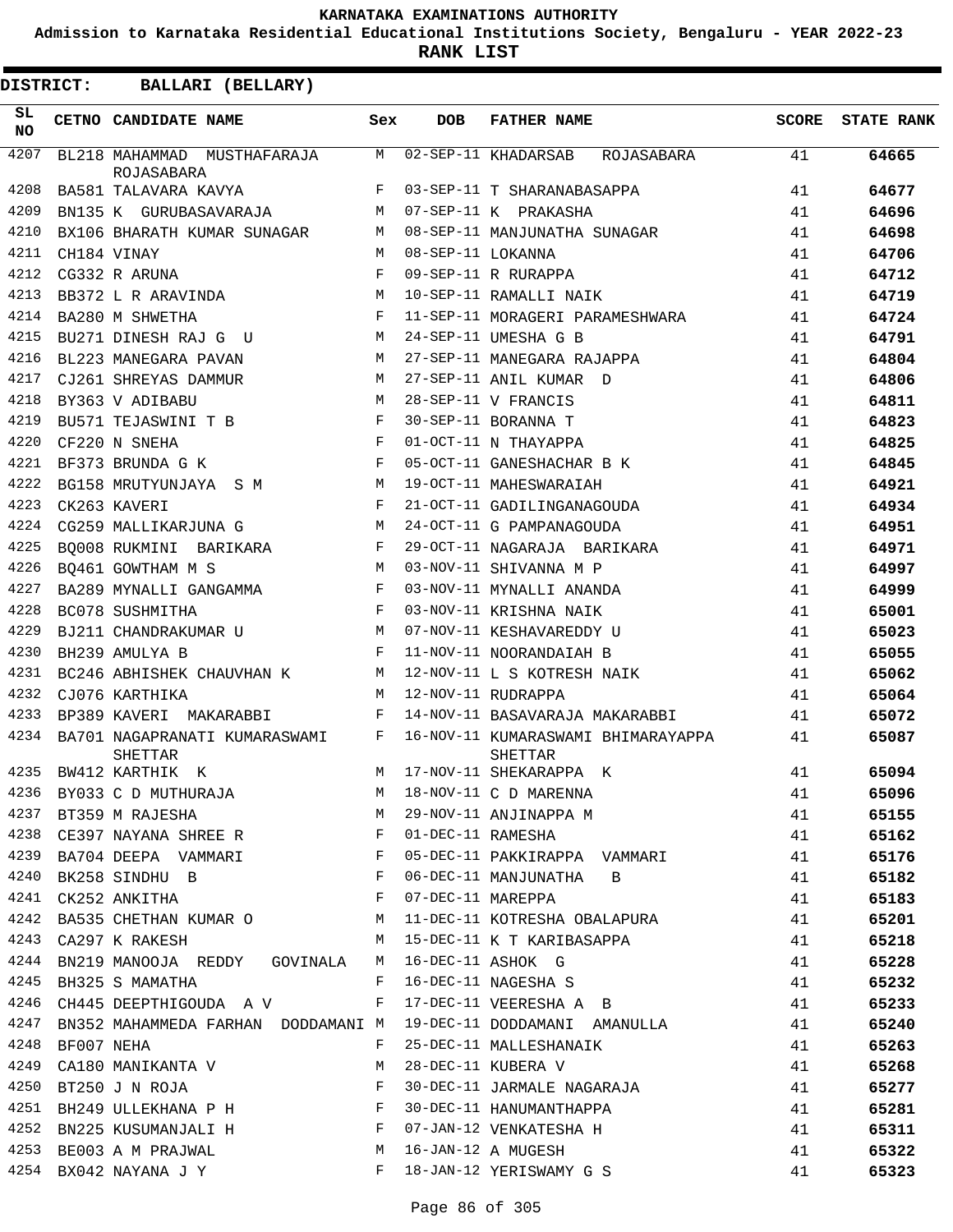**Admission to Karnataka Residential Educational Institutions Society, Bengaluru - YEAR 2022-23**

**RANK LIST**

**DISTRICT:** CC **BALLARI (BELLARY)**

| SL.<br><b>NO</b> | CETNO CANDIDATE NAME Sex                                                                                                                                                                                                                                 |              | <b>DOB</b>          | FATHER NAME                                                                                                                         |    | <b>SCORE</b> STATE RANK |
|------------------|----------------------------------------------------------------------------------------------------------------------------------------------------------------------------------------------------------------------------------------------------------|--------------|---------------------|-------------------------------------------------------------------------------------------------------------------------------------|----|-------------------------|
| 4255             |                                                                                                                                                                                                                                                          |              |                     | BX027 BARIKA KALPANA                         F   03-FEB-12 B PAMPAPATHI<br>M 07-MAY-12 VEERABHADRAPPA K S                           | 41 | 65342                   |
| 4256             |                                                                                                                                                                                                                                                          |              |                     |                                                                                                                                     | 41 | 65384                   |
| 4257             | BW424 ARJUN PRADEEP H M                                                                                                                                                                                                                                  |              |                     | 22-JUN-12 YALLAPPA<br>06-JUL-12 HANUMANTHA<br>10-AUG-12 RAJAPPA H<br>02-SEP-08 KOFFERALLAPPA H                                      | 41 | 65388                   |
| 4258             | CH393 KRISHNA MURTHY M                                                                                                                                                                                                                                   |              |                     |                                                                                                                                     | 41 | 65389                   |
| 4259             | $\mathbf{F}$<br>BW111 ANKITHA H                                                                                                                                                                                                                          |              |                     |                                                                                                                                     | 41 | 65391                   |
| 4260             | BL200 PUNITH VAKDOTH M                                                                                                                                                                                                                                   |              |                     | 02-SEP-08 KOTRESH NAIK V                                                                                                            | 40 | 65398                   |
| 4261             | $\mathbb{F}^{\mathbb{Z}}$ . The state of the state $\mathbb{F}^{\mathbb{Z}}$<br>CH267 MEGHANA                                                                                                                                                            |              | 10-APR-09 NAGAPPA   |                                                                                                                                     | 40 | 65405                   |
| 4262             | CG170 K KARTHIK M                                                                                                                                                                                                                                        |              |                     | 11-OCT-09 K RAMESH                                                                                                                  | 40 | 65427                   |
| 4263             | BC135 CHAKRI NAGARAJ M                                                                                                                                                                                                                                   |              | 18-DEC-09 XXX       |                                                                                                                                     | 40 | 65440                   |
| 4264             | $\mathbf{F}^{\mathrm{max}}$ and the set of the set of the set of the set of the set of the set of the set of the set of the set of the set of the set of the set of the set of the set of the set of the set of the set of the set of the<br>CJ398 DEEVI |              |                     | 01-JAN-10 K BASAVARAJA                                                                                                              | 40 | 65454                   |
| 4265             | CA382 N HONNURSWAMY M                                                                                                                                                                                                                                    |              |                     | 03-JAN-10 N KANAKAPPA<br>16-JAN-10 P DURGYA NAIK<br>16-JAN-10 GOPALA G Y                                                            | 40 | 65461                   |
| 4266             | BJ245 D YUVARAJA NAIK M                                                                                                                                                                                                                                  |              |                     |                                                                                                                                     | 40 | 65466                   |
| 4267             | BK364 JANARDHANA G M                                                                                                                                                                                                                                     |              |                     |                                                                                                                                     | 40 | 65467                   |
| 4268             |                                                                                                                                                                                                                                                          |              |                     | 20-JAN-10 SIDDALINGAPPA S                                                                                                           | 40 | 65469                   |
| 4269             |                                                                                                                                                                                                                                                          |              |                     | 01-FEB-10 LEKKAPNARA VEERESH                                                                                                        | 40 | 65476                   |
| 4270             |                                                                                                                                                                                                                                                          |              |                     | BB476 P T KUMARNAIK M 10-FEB-10 P THATANAIK<br>BP074 KUMARANAIK VAKDOTH M 28-FEB-10 SOMINAIK V<br>CK186 HAGALURI M 14-MAR-10 ERAPPA | 40 | 65484                   |
| 4271             |                                                                                                                                                                                                                                                          |              |                     |                                                                                                                                     | 40 | 65495                   |
| 4272             |                                                                                                                                                                                                                                                          |              |                     |                                                                                                                                     | 40 | 65507                   |
| 4273             | $\mathbb{R}^n$ . The contract of the state $\mathbb{R}^n$<br>BE158 DIVYA M                                                                                                                                                                               |              |                     | 16-MAR-10 BARAMAPPA M                                                                                                               | 40 | 65510                   |
| 4274             | M<br>BM095 H PUNITH                                                                                                                                                                                                                                      |              |                     | 30-MAR-10 MAHANTHESHA H                                                                                                             | 40 | 65526                   |
| 4275             |                                                                                                                                                                                                                                                          |              |                     |                                                                                                                                     | 40 | 65532                   |
| 4276             |                                                                                                                                                                                                                                                          |              |                     |                                                                                                                                     | 40 | 65549                   |
| 4277             |                                                                                                                                                                                                                                                          |              |                     |                                                                                                                                     | 40 | 65564                   |
| 4278             | $\mathbf{F}$<br>CH050 C HEMAVATHI                                                                                                                                                                                                                        |              |                     | 27-JUN-10 C HANUMANTHAREDDY                                                                                                         | 40 | 65600                   |
| 4279             | BL175 PRASANNA JAYAPPA MAREGOUDRA M                                                                                                                                                                                                                      |              |                     | 16-JUL-10 JAYAPPA MAREGOUDRA                                                                                                        | 40 | 65627                   |
| 4280             | BX270 M THIRUMALA                                                                                                                                                                                                                                        | M            |                     | 20-JUL-10 M MALLIKARJUNA                                                                                                            | 40 | 65632                   |
| 4281             | BH237 BHUVANESHWARI F                                                                                                                                                                                                                                    |              |                     | 24-JUL-10 MAHESHNAIK J<br>01-AUG-10 K PRAKASH                                                                                       | 40 | 65638                   |
| 4282             | BV129 K P JEEVANA $\begin{array}{ccc} \texttt{MVANA} & \texttt{M} \\ \texttt{CA335 TRIVENI} & & \texttt{F} \end{array}$                                                                                                                                  |              |                     | 01-AUG-10 K PRAKASH                                                                                                                 | 40 | 65647                   |
| 4283             |                                                                                                                                                                                                                                                          |              |                     | 17-AUG-10 CHANDRAYYA SWAMY                                                                                                          | 40 | 65678                   |
| 4284             | CJ393 P PEERBASHA M                                                                                                                                                                                                                                      |              |                     | 20-AUG-10 P VANNURA SAB                                                                                                             | 40 | 65683                   |
| 4285             | BA038 J SWETHA                                                                                                                                                                                                                                           | F            |                     | 23-AUG-10 J HANUMANTHAPPA                                                                                                           | 40 | 65693                   |
| 4286             | BU506 S B AKASHA                                                                                                                                                                                                                                         | М            |                     | 25-AUG-10 BOMMAYYA S                                                                                                                | 40 | 65703                   |
|                  | 4287 BZ085 HARISH B                                                                                                                                                                                                                                      | M            |                     | 06-SEP-10 BHARATH RAJ                                                                                                               | 40 | 65725                   |
| 4288             | BS150 JEEVAN A M                                                                                                                                                                                                                                         | M            |                     | 17-SEP-10 HARISH A M                                                                                                                | 40 | 65750                   |
| 4289             | BH101 H PRAVEEN                                                                                                                                                                                                                                          | M            |                     | 18-SEP-10 H SHEKAPPA                                                                                                                | 40 | 65752                   |
|                  | 4290 BT011 HARSHA M                                                                                                                                                                                                                                      | M            |                     | 29-SEP-10 MANJUNATHA MANJANNA                                                                                                       | 40 | 65784                   |
| 4291             | BL045 CHITTAVADAGI ALIYA BEGUM                                                                                                                                                                                                                           | F            |                     | 05-OCT-10 CHITTAVADAGI ABDUL RAZAK                                                                                                  | 40 | 65803                   |
| 4292             | CB151 SHIVA K                                                                                                                                                                                                                                            | М            |                     | 06-OCT-10 HANUMANTHAPPA H                                                                                                           | 40 | 65810                   |
| 4293             | BM492 L PAVITRA                                                                                                                                                                                                                                          | F            |                     | 07-OCT-10 LIMBYA NAIK                                                                                                               | 40 | 65817                   |
| 4294             | BX315 SANJANA                                                                                                                                                                                                                                            | F            |                     | 09-OCT-10 SANDURU NAGENDRA                                                                                                          | 40 | 65829                   |
| 4295             | CK218 SONIA                                                                                                                                                                                                                                              | F            | 10-OCT-10 LOKESH    |                                                                                                                                     | 40 | 65836                   |
| 4296             | CD321 JANAKI M                                                                                                                                                                                                                                           | F            |                     | 11-OCT-10 MANJUNATH                                                                                                                 | 40 | 65837                   |
| 4297             | BW494 SRINIVASA V M                                                                                                                                                                                                                                      |              |                     | 14-OCT-10 MALLIKARJUNA V                                                                                                            | 40 | 65855                   |
|                  | 4298 BG002 ALAVANDI ANKITHA F                                                                                                                                                                                                                            |              |                     | 26-OCT-10 A MARUTHI                                                                                                                 | 40 | 65886                   |
|                  | 4299 BF442 MANOJA R H                                                                                                                                                                                                                                    | M            |                     | 01-NOV-10 RAJAKUMARA H                                                                                                              | 40 | 65920                   |
| 4300             | BU256 DARSHAN D                                                                                                                                                                                                                                          | M            |                     | 11-NOV-10 KAMANNA D                                                                                                                 | 40 | 65971                   |
| 4301             | BB378 SURESHA KANDAGAL                                                                                                                                                                                                                                   | M            |                     | 23-NOV-10 NAGARAJA K                                                                                                                | 40 | 66017                   |
|                  | 4302 BF486 LAKSHMI R                                                                                                                                                                                                                                     | F            |                     | 01-DEC-10 SOMALINGAPPA R                                                                                                            | 40 | 66044                   |
|                  | 4303 CK308 P RIZWANA                                                                                                                                                                                                                                     | F            |                     | 01-DEC-10 P MOULA SAB                                                                                                               | 40 | 66045                   |
|                  | 4304 BA556 CHINCHANA                                                                                                                                                                                                                                     | $\mathbf{F}$ |                     | 02-DEC-10 MAHESHAPPA                                                                                                                | 40 | 66050                   |
|                  |                                                                                                                                                                                                                                                          |              | $D = 0.7$ $D = 0.7$ |                                                                                                                                     |    |                         |

Page 87 of 305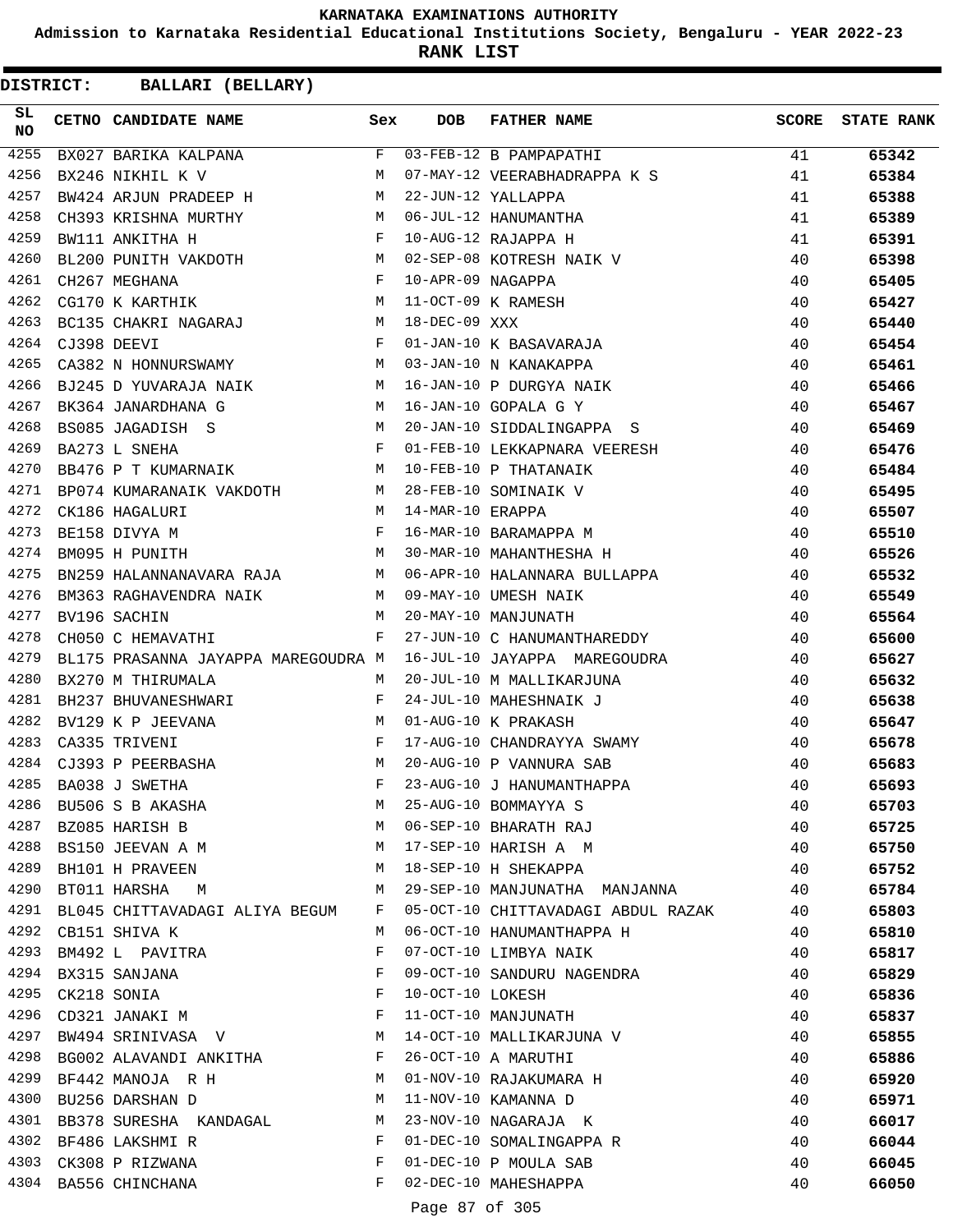**Admission to Karnataka Residential Educational Institutions Society, Bengaluru - YEAR 2022-23**

**RANK LIST**

**DISTRICT:** CC **BALLARI (BELLARY)**

| SL<br><b>NO</b> | CETNO CANDIDATE NAME Sex                                                                                                                                                                                                                                                                                                                                                                                                                                                     |   | DOB | <b>FATHER NAME</b>                                                                                                                                                                                                                                           | <b>SCORE</b> | <b>STATE RANK</b> |
|-----------------|------------------------------------------------------------------------------------------------------------------------------------------------------------------------------------------------------------------------------------------------------------------------------------------------------------------------------------------------------------------------------------------------------------------------------------------------------------------------------|---|-----|--------------------------------------------------------------------------------------------------------------------------------------------------------------------------------------------------------------------------------------------------------------|--------------|-------------------|
| 4305            | $\overline{F}$<br>BJ145 K SHARADAMMA                                                                                                                                                                                                                                                                                                                                                                                                                                         |   |     | 03-DEC-10 K ANJANEYA<br>05-DEC-10 G DURUGAPPA<br>08-DEC-10 GADILINGAPPA<br>08-DEC-10 LATE YERISWAMY                                                                                                                                                          | 40           | 66054             |
| 4306            | BF078 G NETHRAVATHI                                                                                                                                                                                                                                                                                                                                                                                                                                                          | F |     |                                                                                                                                                                                                                                                              | 40           | 66060             |
| 4307            | $\begin{array}{ccc} \text{G} & \text{M} & \text{M} \\ & & \text{F} \\ \text{M} & & \\ \end{array}$<br>BW349 ABHISHEK G                                                                                                                                                                                                                                                                                                                                                       |   |     |                                                                                                                                                                                                                                                              | 40           | 66076             |
| 4308            | CD119 RADHIKA                                                                                                                                                                                                                                                                                                                                                                                                                                                                |   |     |                                                                                                                                                                                                                                                              | 40           | 66082             |
| 4309            | BD264 N JEEVAN                                                                                                                                                                                                                                                                                                                                                                                                                                                               |   |     | 09-DEC-10 NANDYALA MALATESHA                                                                                                                                                                                                                                 | 40           | 66087             |
| 4310            | CH432 PRABHUKUMARI F                                                                                                                                                                                                                                                                                                                                                                                                                                                         |   |     |                                                                                                                                                                                                                                                              | 40           | 66092             |
| 4311            | BU352 VASANTHAMMA F                                                                                                                                                                                                                                                                                                                                                                                                                                                          |   |     |                                                                                                                                                                                                                                                              | 40           | 66105             |
| 4312            | M<br>BX056 JAN MOHAN                                                                                                                                                                                                                                                                                                                                                                                                                                                         |   |     | 10-DEC-10 BASAPPA<br>12-DEC-10 THIPPESWAMY<br>16-DEC-10 HONNURAPPA<br>19-DEC-10 N BALA RAMADU                                                                                                                                                                | 40           | 66118             |
| 4313            | BJ225 N SURYA PRAKASHA M                                                                                                                                                                                                                                                                                                                                                                                                                                                     |   |     |                                                                                                                                                                                                                                                              | 40           | 66131             |
| 4314            | $\mathbf{F}$ and the set of the set of the set of the set of the set of the set of the set of the set of the set of the set of the set of the set of the set of the set of the set of the set of the set of the set of the set of<br>BY149 THANUJA                                                                                                                                                                                                                           |   |     | 21-DEC-10 BASAVARAJ                                                                                                                                                                                                                                          | 40           | 66139             |
| 4315            | CE470 ANNAPURNIMA $F$                                                                                                                                                                                                                                                                                                                                                                                                                                                        |   |     |                                                                                                                                                                                                                                                              | 40           | 66140             |
| 4316            | M<br>BD071 UMESHNAIK R                                                                                                                                                                                                                                                                                                                                                                                                                                                       |   |     |                                                                                                                                                                                                                                                              | 40           | 66147             |
| 4317            | BH266 MEGHANA T                                                                                                                                                                                                                                                                                                                                                                                                                                                              |   |     |                                                                                                                                                                                                                                                              | 40           | 66153             |
| 4318            | $\begin{aligned} \mathbf{F} \\ \mathbf{M} \end{aligned}$<br>BD140 AJAY Y                                                                                                                                                                                                                                                                                                                                                                                                     |   |     |                                                                                                                                                                                                                                                              | 40           | 66154             |
| 4319            | $\mathbf{F}$<br>CE036 KARIBASAMMA                                                                                                                                                                                                                                                                                                                                                                                                                                            |   |     |                                                                                                                                                                                                                                                              | 40           | 66168             |
| 4320            | BJ176 R KRUSHNA NAIK M                                                                                                                                                                                                                                                                                                                                                                                                                                                       |   |     |                                                                                                                                                                                                                                                              | 40           | 66176             |
| 4321            | BV102 BASAVARAJA S<br>M <sub>N</sub>                                                                                                                                                                                                                                                                                                                                                                                                                                         |   |     |                                                                                                                                                                                                                                                              | 40           | 66187             |
| 4322            | $\mathbf{F}^{\mathcal{A}}_{\mathcal{A}}=\mathbf{F}^{\mathcal{A}}_{\mathcal{A}}\mathbf{F}^{\mathcal{A}}_{\mathcal{A}}$<br>BN417 G POOJA                                                                                                                                                                                                                                                                                                                                       |   |     |                                                                                                                                                                                                                                                              | 40           | 66196             |
| 4323            | ${\tt BVO84} \begin{tabular}{llllll} \multicolumn{2}{c}{\tt BVO84} \end{tabular} \begin{tabular}{lllllllll} \multicolumn{2}{c}{\tt BPO82} \end{tabular} \begin{tabular}{lllllllllll} \multicolumn{2}{c}{\tt BPO82} \end{tabular} \begin{tabular}{lllllllllll} \multicolumn{2}{c}{\tt BPO81} \end{tabular} \begin{tabular}{lllllllllll} \multicolumn{2}{c}{\tt BPO82} \end{tabular} \begin{tabular}{lllllllllllllllllll} \multicolumn{2}{c}{\tt BPO81} \end{tabular} \begin{$ |   |     |                                                                                                                                                                                                                                                              | 40           | 66199             |
| 4324            |                                                                                                                                                                                                                                                                                                                                                                                                                                                                              |   |     |                                                                                                                                                                                                                                                              | 40           | 66200             |
| 4325            | BB300 RAJESHWARI H F                                                                                                                                                                                                                                                                                                                                                                                                                                                         |   |     |                                                                                                                                                                                                                                                              | 40           | 66211             |
| 4326            | M <sub>1</sub><br>BY286 S ABHISHEK                                                                                                                                                                                                                                                                                                                                                                                                                                           |   |     |                                                                                                                                                                                                                                                              | 40           | 66215             |
| 4327            | BF514 SRUSHTI M F                                                                                                                                                                                                                                                                                                                                                                                                                                                            |   |     |                                                                                                                                                                                                                                                              | 40           | 66222             |
| 4328            | CH468 YARESWAMI                                                                                                                                                                                                                                                                                                                                                                                                                                                              | M |     | 21-DEC-10 BASAVARAJ<br>22-DEC-10 CHANDRAPPA K<br>24-DEC-10 RAJANAIK<br>26-DEC-10 GANESHA T<br>27-DEC-10 GANESHA T<br>29-DEC-10 BASAVARAJA M<br>31-DEC-10 RUDRA NAIK<br>01-JAN-11 SURESHA<br>01-JAN-11 KRUSHNA NAIK<br>01-JAN-11 H MAYAPPA<br>01-JAN-11 S SHI | 40           | 66227             |
| 4329            | BR045 B S BASAVARAJ M                                                                                                                                                                                                                                                                                                                                                                                                                                                        |   |     | 02-JAN-11 BOMMANAHALLI SIDDALINGAPPA                                                                                                                                                                                                                         | 40           | 66228             |
| 4330            | <b>Example 20</b> Manual Manual Manual Manual Manual Manual Manual Manual Manual Manual Manual Manual Manual Manual Ma<br>BZ243 MANIKANTA K                                                                                                                                                                                                                                                                                                                                  |   |     | 02-JAN-11 JADEPPA K                                                                                                                                                                                                                                          | 40           | 66230             |
| 4331            |                                                                                                                                                                                                                                                                                                                                                                                                                                                                              |   |     | 03-JAN-11 BASAVARAJA J                                                                                                                                                                                                                                       | 40           | 66236             |
| 4332            | BU492 BHARATHESH J<br>CK235 JYOTHI F                                                                                                                                                                                                                                                                                                                                                                                                                                         |   |     | 05-JAN-11 ADIGOUDA                                                                                                                                                                                                                                           | 40           | 66250             |
| 4333            | CB357 CHENNASWAMY M                                                                                                                                                                                                                                                                                                                                                                                                                                                          |   |     | 06-JAN-11 ERRISWAMY                                                                                                                                                                                                                                          | 40           | 66254             |
| 4334            | $\mathbf{F}$ and $\mathbf{F}$ and $\mathbf{F}$<br>BW503 SHALINI K                                                                                                                                                                                                                                                                                                                                                                                                            |   |     | 10-JAN-11 RAMESH K                                                                                                                                                                                                                                           | 40           | 66275             |
| 4335            | M <sub>N</sub><br>BL301 DHARMARAJA HULAMANI                                                                                                                                                                                                                                                                                                                                                                                                                                  |   |     | 11-JAN-11 YALAPPA HULAMANI                                                                                                                                                                                                                                   | 40           | 66276             |
| 4336            | BZ293 POORNIMA<br>BH171 RAJESH                                                                                                                                                                                                                                                                                                                                                                                                                                               | F |     | 11-JAN-11 H MAHESH                                                                                                                                                                                                                                           | 40           | 66279             |
| 4337            |                                                                                                                                                                                                                                                                                                                                                                                                                                                                              | M |     | 21-JAN-11 DODDA BHARAMAIAH                                                                                                                                                                                                                                   | 40           | 66332             |
| 4338            | CH125 SINDHU K B F                                                                                                                                                                                                                                                                                                                                                                                                                                                           |   |     | 23-JAN-11 RAGHVENDRA B                                                                                                                                                                                                                                       | 40           | 66347             |
| 4339            | BU496 ABHINAYA GANGAMMANAHALLI F                                                                                                                                                                                                                                                                                                                                                                                                                                             |   |     | 26-JAN-11 MUGAPPA GANGAMMANAHALLI                                                                                                                                                                                                                            | - 40         | 66355             |
| 4340            | BM310 NAVEEN GINDI                                                                                                                                                                                                                                                                                                                                                                                                                                                           | M |     | 28-JAN-11 BHARALINGAPPA                                                                                                                                                                                                                                      | 40           | 66374             |
| 4341            | CE396 SHWETHA G                                                                                                                                                                                                                                                                                                                                                                                                                                                              | F |     | 29-JAN-11 MALLESHA G                                                                                                                                                                                                                                         | 40           | 66385             |
| 4342            | BM042 YOGISH BEERABBI M                                                                                                                                                                                                                                                                                                                                                                                                                                                      |   |     | 30-JAN-11 SHIVAPPA BEERABBI                                                                                                                                                                                                                                  | 40           | 66394             |
| 4343            | BF137 GAGAN K                                                                                                                                                                                                                                                                                                                                                                                                                                                                | М |     | 31-JAN-11 KENCHAPPA K                                                                                                                                                                                                                                        | 40           | 66396             |
|                 | 4344 BA190 K SANJAY                                                                                                                                                                                                                                                                                                                                                                                                                                                          | М |     | 31-JAN-11 K SRISHAILA                                                                                                                                                                                                                                        | 40           | 66398             |
| 4345            | CD298 S N BINDU                                                                                                                                                                                                                                                                                                                                                                                                                                                              | F |     | 31-JAN-11 S NAGENDRAPPA                                                                                                                                                                                                                                      | 40           | 66401             |
| 4346            | BU485 D TSHIVAKUMAR M                                                                                                                                                                                                                                                                                                                                                                                                                                                        |   |     | 03-FEB-11 D THIPPESWAMI                                                                                                                                                                                                                                      | 40           | 66414             |
| 4347            | M<br>BE112 MANOJ MADDI                                                                                                                                                                                                                                                                                                                                                                                                                                                       |   |     | 03-FEB-11 NAGARAJA MADDI                                                                                                                                                                                                                                     | 40           | 66417             |
| 4348            | CA140 K PRAVEEN KUMAR M                                                                                                                                                                                                                                                                                                                                                                                                                                                      |   |     | 06-FEB-11 CHANDRASHEKAR                                                                                                                                                                                                                                      | 40           | 66430             |
| 4349            | BJ071 G MANASA                                                                                                                                                                                                                                                                                                                                                                                                                                                               | F |     | 07-FEB-11 SHASHIKUMAR                                                                                                                                                                                                                                        | 40           | 66433             |
| 4350            | BW544 H R CHETHAN KUMAR M                                                                                                                                                                                                                                                                                                                                                                                                                                                    |   |     | 09-FEB-11 RAMESH KUMAR                                                                                                                                                                                                                                       | 40           | 66442             |
| 4351            | BM163 NIKHIL D N                                                                                                                                                                                                                                                                                                                                                                                                                                                             | M |     | 10-FEB-11 KORACHARA NINGAPPA                                                                                                                                                                                                                                 | 40           | 66448             |
|                 | 4352 CD004 AKASH H                                                                                                                                                                                                                                                                                                                                                                                                                                                           | М |     | 11-FEB-11 HONNURASWAMY                                                                                                                                                                                                                                       | 40           | 66456             |
|                 | 4353 BS101 K R SANJAY                                                                                                                                                                                                                                                                                                                                                                                                                                                        | M |     | 14-FEB-11 RAGHAVENDRA K                                                                                                                                                                                                                                      | 40           | 66470             |
|                 | 4354 BE073 KAVYA J                                                                                                                                                                                                                                                                                                                                                                                                                                                           | F |     | 16-FEB-11 SHIVAMRTHEPPA J L                                                                                                                                                                                                                                  | 40           | 66484             |
|                 |                                                                                                                                                                                                                                                                                                                                                                                                                                                                              |   |     |                                                                                                                                                                                                                                                              |              |                   |

Page 88 of 305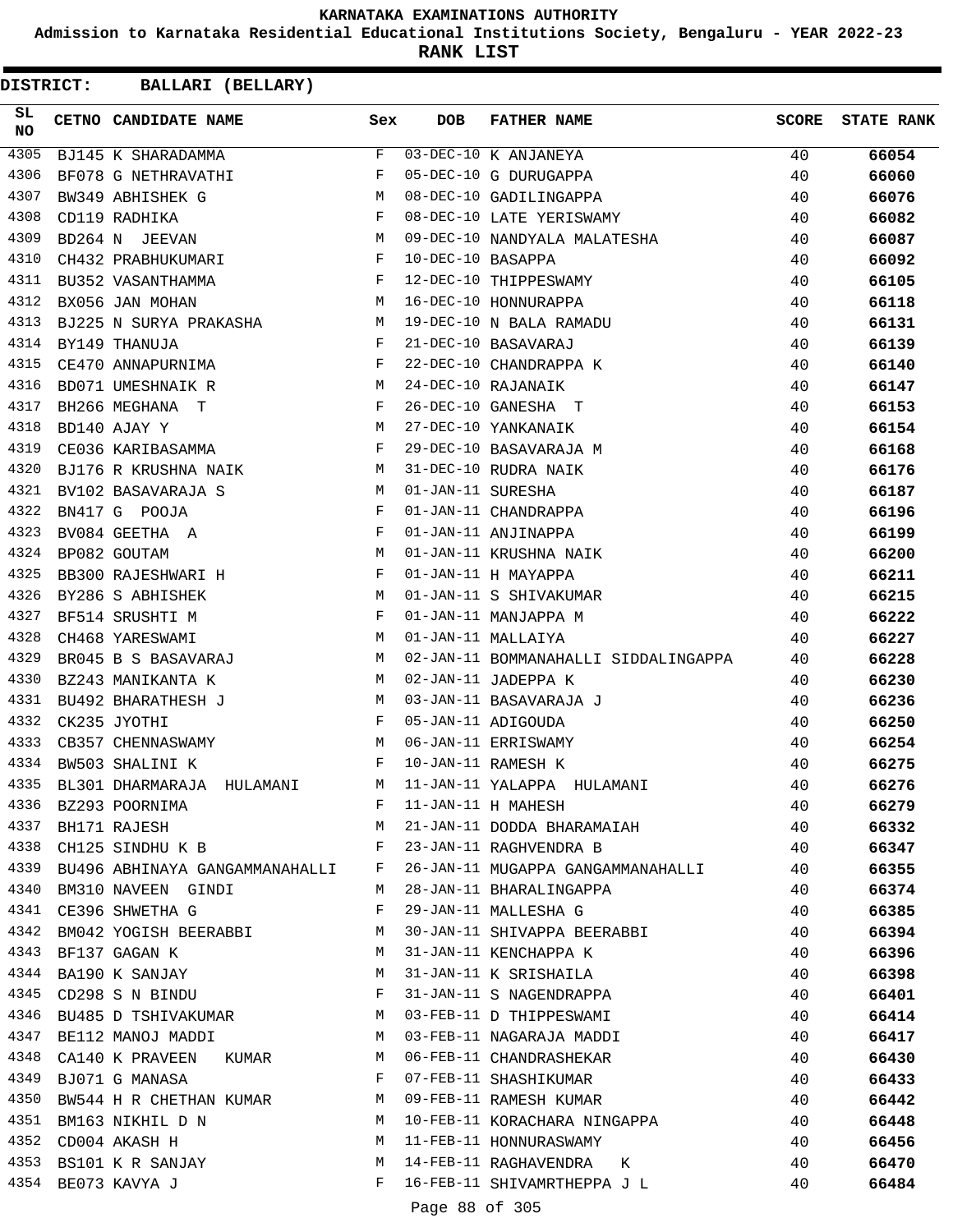**Admission to Karnataka Residential Educational Institutions Society, Bengaluru - YEAR 2022-23**

**RANK LIST**

| SL<br>NO | CETNO CANDIDATE NAME                                                                                                                                                                                                                                   | Sex          | DOB               | FATHER NAME                                                                                        | SCORE | <b>STATE RANK</b> |
|----------|--------------------------------------------------------------------------------------------------------------------------------------------------------------------------------------------------------------------------------------------------------|--------------|-------------------|----------------------------------------------------------------------------------------------------|-------|-------------------|
| 4355     | BZ067 G NAVEEN KUMAR M 21-FEB-11 G UMESH                                                                                                                                                                                                               |              |                   | 21-FEB-11 G UMESH<br>22-FEB-11 GONEPPA HOTTI                                                       | 40    | 66507             |
| 4356     | BN071 SAGARA HOTTI M                                                                                                                                                                                                                                   |              |                   |                                                                                                    | 40    | 66518             |
| 4357     | $\mathbb{F}^{\mathbb{Z}}$ . The state of the state $\mathbb{F}^{\mathbb{Z}}$<br>BD266 SINCHANA                                                                                                                                                         |              |                   | 24-FEB-11 HANUMANTHA NAIK                                                                          | 40    | 66536             |
| 4358     | $\mathbf{F}$<br>BJ279 S SWAPNA                                                                                                                                                                                                                         |              |                   | 28-FEB-11 S UMESH                                                                                  | 40    | 66560             |
| 4359     | BT337 M KALYANA CHAKRAVARTHI M                                                                                                                                                                                                                         |              |                   | 04-MAR-11 M MALLAIAH                                                                               | 40    | 66590             |
| 4360     | BA554 SHASHANKA L A<br>M <sub>1</sub>                                                                                                                                                                                                                  |              |                   | 04-MAR-11 L O ASHOKA NAIK L O                                                                      | 40    | 66594             |
| 4361     | $\mathbf{F}$ and $\mathbf{F}$ and $\mathbf{F}$<br>BD032 BADIGERA SUMA                                                                                                                                                                                  |              |                   | 05-MAR-11 BADIGERA MADDANAPPA                                                                      | 40    | 66599             |
| 4362     | BM207 SHILPA KESARAHALLI F                                                                                                                                                                                                                             |              |                   | 08-MAR-11 KARIBASAPPA KESARAHALLI                                                                  | 40    | 66624             |
| 4363     | $\mathbf{F}$ and $\mathbf{F}$ are $\mathbf{F}$<br>BA262 BINDUSREE                                                                                                                                                                                      |              |                   | 17-MAR-11 L P PAMPA NAIK                                                                           | 40    | 66678             |
| 4364     | BJ006 S M ABDUL KHADAR ALI M                                                                                                                                                                                                                           |              |                   | 21-MAR-11 GHOUSE AZAM S                                                                            | 40    | 66713             |
| 4365     | $\mathbf{F}$ and $\mathbf{F}$ and $\mathbf{F}$<br>BC031 B RESHMA                                                                                                                                                                                       |              |                   | 22-MAR-11 B SIDDAPPACHARI                                                                          | 40    | 66717             |
| 4366     | M<br>BZ050 D RAMESHA                                                                                                                                                                                                                                   |              |                   | 23-MAR-11 D HANUMESHA                                                                              | 40    | 66724             |
| 4367     | BY376 VIPRAD AKSHAYA M                                                                                                                                                                                                                                 |              |                   | 26-MAR-11 VIPRADA PRABHAKAR                                                                        | 40    | 66744             |
| 4368     | $\mathbf{F}$ . The set of the set of the set of the set of the set of the set of the set of the set of the set of the set of the set of the set of the set of the set of the set of the set of the set of the set of the set of t<br>BR148 D R SANJANA |              | 27-MAR-11 D RAVI  |                                                                                                    | 40    | 66747             |
| 4369     | $\mathbf{F}$<br>BL355 SINCHANA                                                                                                                                                                                                                         |              | 27-MAR-11 RAMAPPA |                                                                                                    | 40    | 66749             |
| 4370     | BB014 A HEMAKSHI F                                                                                                                                                                                                                                     |              |                   | 01-APR-11 ANGADI BASAVARAJA                                                                        | 40    | 66787             |
| 4371     | BF250 N RAHUL                                                                                                                                                                                                                                          | M            |                   | 01-APR-11 N NAGARAJ                                                                                | 40    | 66791             |
| 4372     | BG265 LAKSHMANA NAIK M                                                                                                                                                                                                                                 |              |                   | 02-APR-11 NAGARAJA NAIK                                                                            | 40    | 66808             |
| 4373     | BN010 DEEPA HARIPURADA F                                                                                                                                                                                                                               |              |                   | 03-APR-11 SIDDALINGAPPA HARIPURADA                                                                 | 40    | 66813             |
| 4374     | $\mathbf{F}$<br>BF312 DEEPA B                                                                                                                                                                                                                          |              |                   | 06-APR-11 HANUMANTHAPPA                                                                            | 40    | 66844             |
| 4375     | BN237 NAYANA MEGHARAJA K                                                                                                                                                                                                                               |              |                   | 09-APR-11 MEGHARAJA K                                                                              | 40    | 66871             |
| 4376     | BM220 NAVEENA NAGARAJA<br>SHILLLIKYATARA                                                                                                                                                                                                               |              |                   | M 10-APR-11 NAGARAJA LYAVAPPA<br>SHILLLIKYATARA                                                    | 40    | 66884             |
| 4377     | BF098 HARSHITHA D A $$\rm{F}$ 11-APR-11 ANANDA D                                                                                                                                                                                                       |              |                   |                                                                                                    | 40    | 66892             |
| 4378     | CD154 B MANOJKUMAR M M 19-APR-11 B NAGARAJA                                                                                                                                                                                                            |              |                   |                                                                                                    | 40    | 66947             |
| 4379     | CH596 M ANIL KUMAR M 19-APR-11 DIVAKARA                                                                                                                                                                                                                |              |                   |                                                                                                    | 40    | 66948             |
| 4380     | BX186 VARUN KUMAR B M                                                                                                                                                                                                                                  |              |                   | 21-APR-11 SRINEEVASA K                                                                             | 40    | 66968             |
| 4381     | CF076 A RAMU                                                                                                                                                                                                                                           | M            |                   | 23-APR-11 GURUVAPPA                                                                                | 40    | 66977             |
| 4382     | CF142 KHUSHI SHRAVANI KN F                                                                                                                                                                                                                             |              |                   | 26-APR-11 KARIBASAPPA N                                                                            | 40    | 67001             |
| 4383     | M<br>BH282 J SANJAY                                                                                                                                                                                                                                    |              | 30-APR-11 JAYANNA |                                                                                                    | 40    | 67029             |
|          | 4384 BY372 SANJANA                                                                                                                                                                                                                                     | F            |                   | 02-MAY-11 N CHANDRAKUMAR                                                                           | 40    | 67054             |
| 4385     |                                                                                                                                                                                                                                                        |              |                   | CJ430 MALLIKARJUNA R M 03-MAY-11 JAGANNATH RAAVIHAL 40                                             |       | 67058             |
| 4386     | BA695 N GURUNAIK M                                                                                                                                                                                                                                     |              |                   | 03-MAY-11 NAGARAJANAIK                                                                             | 40    | 67059             |
| 4387     | BV209 MANIKANTA R M                                                                                                                                                                                                                                    |              |                   | 04-MAY-11 NAGARAJA R<br>05-MAY-11 AJJAYYA T<br>06-MAY-11 NAGARAJA K                                | 40    | 67064             |
| 4388     | BT195 MANASA T A F                                                                                                                                                                                                                                     |              |                   |                                                                                                    | 40    | 67076             |
| 4389     | $\mathbf{F}$ and the set of the set of the set of the set of the set of the set of the set of the set of the set of the set of the set of the set of the set of the set of the set of the set of the set of the set of the set of<br>BV143 CHANDANA K  |              |                   |                                                                                                    | 40    | 67080             |
| 4390     |                                                                                                                                                                                                                                                        |              |                   | BE247 MUDENURU MTDA KUMARASWAMI M 07-MAY-11 MUDENURU MATADA KOTRESH                                | 40    | 67089             |
| 4391     | BL154 USHA S M                                                                                                                                                                                                                                         | F            |                   | 09-MAY-11 MANJUNATHA S M                                                                           | 40    | 67108             |
| 4392     | CK065 CHANDRAKALA                                                                                                                                                                                                                                      | $\mathbf{F}$ |                   | 10-MAY-11 KARIYAPPA                                                                                | 40    | 67113             |
| 4393     | BR305 D SINCHANA F                                                                                                                                                                                                                                     |              |                   | ------------<br>11-MAY-11 NAGARAJA D<br>11-MAY-11 Ramesh G<br>12-MAY-11 KUMARA<br>14-MAY-11 WINGHA | 40    | 67126             |
| 4394     | BV137 DILEEP G R M                                                                                                                                                                                                                                     |              |                   |                                                                                                    | 40    | 67127             |
| 4395     | BH012 KUDLIGI SANJANA F                                                                                                                                                                                                                                |              |                   |                                                                                                    | 40    | 67136             |
|          | 4396 BD003 K V PUNITH KUMAR M                                                                                                                                                                                                                          |              |                   | 14-MAY-11 VIRUPAKSHAPPA K                                                                          | 40    | 67152             |
| 4397     | F<br>CD094 MANJAMMA S                                                                                                                                                                                                                                  |              |                   | 22-MAY-11 SARAPPA SOORAVVANAHALLI                                                                  | 40    | 67217             |
| 4398     | $\mathbf{F}$<br>CG013 THAYAMMA A                                                                                                                                                                                                                       |              |                   | 24-MAY-11 ANDI LINGANNA                                                                            | 40    | 67228             |
| 4399     | BB495 SANJANA VADDAR F                                                                                                                                                                                                                                 |              |                   | 26-MAY-11 KRUSHNAMURTHI VADDAR 40                                                                  |       | 67243             |
|          | 4400 CC032 BHARATH KUMAR U K M 27-MAY-11 KUMARAPPA U                                                                                                                                                                                                   |              |                   |                                                                                                    | 40    | 67246             |
| 4401     | $\mathbf{F}$ and $\mathbf{F}$ are the set of $\mathbf{F}$<br>BY381 MOUNIKA R                                                                                                                                                                           |              |                   | 29-MAY-11 LALEPPA R                                                                                | 40    | 67261             |
| 4402     | CA114 C THIPPESWAMY M                                                                                                                                                                                                                                  |              |                   | 01-JUN-11 LATE HULUGAPPA                                                                           | 40    | 67280             |
|          | 4403 BQ424 AISHWARYA THIPPANNANAVARA F                                                                                                                                                                                                                 |              |                   | 02-JUN-11 KOTRESHA T THIPPANNANAVARA                                                               | 40    | 67295             |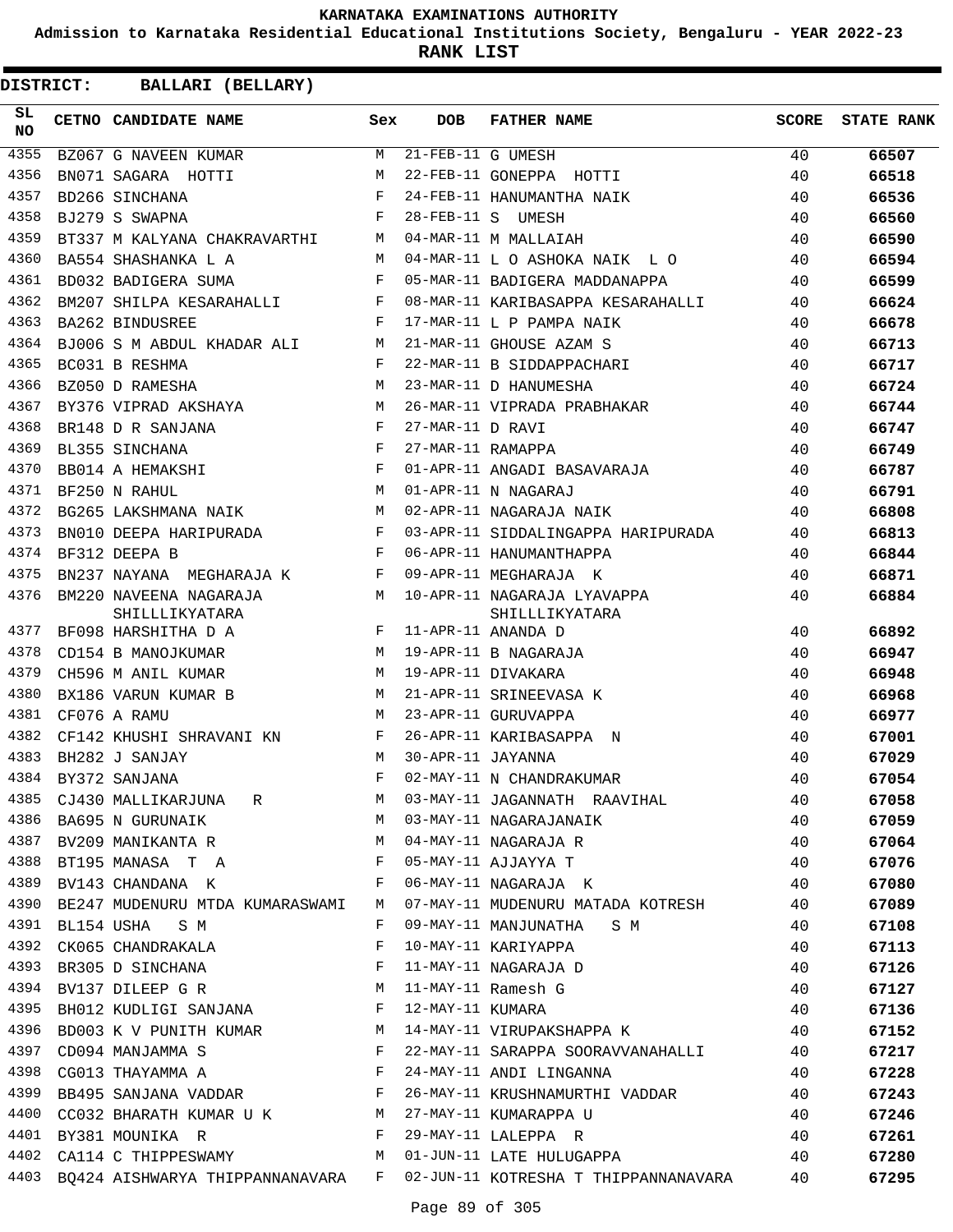**Admission to Karnataka Residential Educational Institutions Society, Bengaluru - YEAR 2022-23**

**RANK LIST**

| <b>DISTRICT:</b> | BALLARI (BELLARY)                    |              |                   |                                              |       |                   |
|------------------|--------------------------------------|--------------|-------------------|----------------------------------------------|-------|-------------------|
| SL.<br>NO.       | CETNO CANDIDATE NAME                 | Sex          | <b>DOB</b>        | <b>FATHER NAME</b>                           | SCORE | <b>STATE RANK</b> |
|                  | THIPPANNANAVARA                      |              |                   |                                              |       |                   |
| 4404             | CC023 KAVANA B U                     | F            |                   | 02-JUN-11 B M UJJINAYYA                      | 40    | 67296             |
| 4405             | BJ319 GAYATHRI                       | F            |                   | 03-JUN-11 HERUE THIMMAPPA                    | 40    | 67311             |
| 4406             | BV194 BHAVYA                         | F            |                   | 04-JUN-11 DIVAKARA                           | 40    | 67320             |
| 4407             | BF135 HONNAMMA M                     | F            |                   | 04-JUN-11 MANJAPPA                           | 40    | 67321             |
| 4408             | CH317 A K PRAKASHA                   | M            |                   | 05-JUN-11 H HULUGAPPA                        | 40    | 67329             |
| 4409             | BR132 B N SHWETHA                    | F            |                   | 06-JUN-11 NETLLU OBAYYA                      | 40    | 67338             |
| 4410             | BP138 K VIJAYA KUMAR                 | М            |                   | 06-JUN-11 K HANUMESHA                        | 40    | 67342             |
| 4411             | BN045 AKASH TALAVARA                 | М            |                   | 10-JUN-11 GURUDEVA TALAVARA                  | 40    | 67390             |
| 4412             | BA101 GANDENNANAVARA AKSHATHA        | F            |                   | 12-JUN-11 GANDENNANAVARA MARUTHI             | 40    | 67411             |
| 4413             | BE090 AKASHA G                       | M            |                   | 13-JUN-11 HEMAPPA G                          | 40    | 67422             |
| 4414             | CK161 K NANDINI                      | F            |                   | 14-JUN-11 K RAMAPPA                          | 40    | 67427             |
| 4415             | CB216 MUMTAJ                         | F            |                   | 16-JUN-11 ASLAM BASHA                        | 40    | 67454             |
| 4416             | BW547 KEERTHANA L                    | $\mathbf{F}$ |                   | 19-JUN-11 L PARAMESHWAR                      | 40    | 67479             |
| 4417             | BA255 B L GOPALA NAIK                | M            |                   | 20-JUN-11 LAKSHMAN NAIK                      | 40    | 67487             |
| 4418             | CF240 DEKSHA A                       | F            |                   | 20-JUN-11 ANJINAPPA                          | 40    | 67488             |
| 4419             | BV038 SAHANA Y                       | F            |                   | 20-JUN-11 YARRISWAMY                         | 40    | 67495             |
| 4420             | CA264 SRIDEVI M                      | F            |                   | 20-JUN-11 SANTHOSH M                         | 40    | 67501             |
| 4421             | BJ248 D LAKSHMAN                     | M            |                   | 23-JUN-11 PARASHURAMA D                      | 40    | 67520             |
| 4422             | CK028 B HONNUR BI                    | F            |                   | 24-JUN-11 B HONNUR VALI                      | 40    | 67532             |
| 4423             | CH021 AHALYA G<br>in the Fig.        |              |                   | 27-JUN-11 RAGHAVENDRA G                      | 40    | 67558             |
| 4424             | BY008 AGASARA MANJUNATHA             | M            |                   | 29-JUN-11 AGASARA DEVENDRA                   | 40    | 67581             |
| 4425             | BU456 MADHU B                        | F            |                   | 29-JUN-11 BASAVARAJA                         | 40    | 67583             |
| 4426             | CC147 T N VAISHNAVI                  | F            |                   | 29-JUN-11 T NAGESH                           | 40    | 67587             |
| 4427             | BZ161 C D ABHINASHA                  | F            | 01-JUL-11 RAJAPPA |                                              | 40    | 67602             |
| 4428             | CA118 GADILINGAPPA                   | M            |                   | 02-JUL-11 ERAMALLAPPA                        | 40    | 67613             |
| 4429             | BT341 HARSHAVARDAN G                 | M            |                   | 03-JUL-11 OBALESHA                           | 40    | 67625             |
| 4430             | BY182 M YAMNOORAPPA                  | M            |                   | 03-JUL-11 M RAJASHEKARA                      |       |                   |
| 4431             |                                      | M            |                   |                                              | 40    | 67628             |
| 4432             | CJ461 RAMKUMAR U<br>BY274 PRANATHI B | $_{\rm F}$   |                   | 10-JUL-11 KALLAPPA U<br>12-JUL-11 PRASAD B C | 40    | 67700             |
|                  |                                      |              |                   |                                              | 40    | 67724             |
| 4433             | BB523 PRADEEPA B                     | M            |                   | 14-JUL-11 BOJYA NAIK D                       | 40    | 67738             |
| 4434             | BL018 B GAGANA                       | F            |                   | 17-JUL-11 B RAMAPPA                          | 40    | 67753             |
| 4435             | CD348 AJAYA                          | М            |                   | 20-JUL-11 GANAPATHI                          | 40    | 67774             |
| 4436             | BC025 B KANCHANA                     | F            |                   | 20-JUL-11 B LINGARAJA                        | 40    | 67775             |
| 4437             | BF499 MANJUNATHA T                   | M            |                   | 21-JUL-11 SOMAPPA T                          | 40    | 67790             |
| 4438             | CD105 H DEVARAJ                      | М            |                   | 22-JUL-11 H SHIVARAMA                        | 40    | 67801             |
| 4439             | CA160 SPOORTHI                       | F            |                   | 24-JUL-11 GADILINGAPPA                       | 40    | 67826             |
| 4440             | BC026 B BASAVARAJA                   | М            |                   | 26-JUL-11 BOMMASAMUDRA JAGADEESHA            | 40    | 67836             |
| 4441             | BU444 VISHNU G K                     | М            |                   | 26-JUL-11 KARIBASAVESHA G V                  | 40    | 67839             |
| 4442             | CB251 VANAJAKSHI                     | F            | 28-JUL-11 A       |                                              | 40    | 67859             |
| 4443             | BR174 KALPANA T M                    | F            |                   | 29-JUL-11 BASAVARAJA T M                     | 40    | 67863             |
| 4444             | BQ343 KAVANA M                       | F            |                   | 29-JUL-11 HANUMANTHAPPA M                    | 40    | 67864             |
| 4445             | CH055 SHREENIVASA                    | M            |                   | 30-JUL-11 BHEEMALINGA                        | 40    | 67871             |
| 4446             | CF223 NIKHIL N                       | М            |                   | 02-AUG-11 ANJINAPPA N                        | 40    | 67892             |
| 4447             | BY320 PRADEEP KUMAR K                | M            |                   | 03-AUG-11 MANJUNATHA K                       | 40    | 67896             |
| 4448             | CE573 T H ROHIT                      | M            |                   | 06-AUG-11 T HANUMA NAYAK                     | 40    | 67918             |
| 4449             | CG079 BEERAPPA R D                   | M            |                   | 10-AUG-11 DHYAVANNA R                        | 40    | 67933             |
| 4450             | BM324 MAHAMD JAMEER S<br><b>M</b>    |              |                   | 10-AUG-11 RAJABAKSHI<br>S                    | 40    | 67935             |
| 4451             | BE281 BHUMIKA KENGABHARAMAPPARA      | F            |                   | 13-AUG-11 HANUMANTHAPPA<br>KENGABHARAMAPPARA | 40    | 67953             |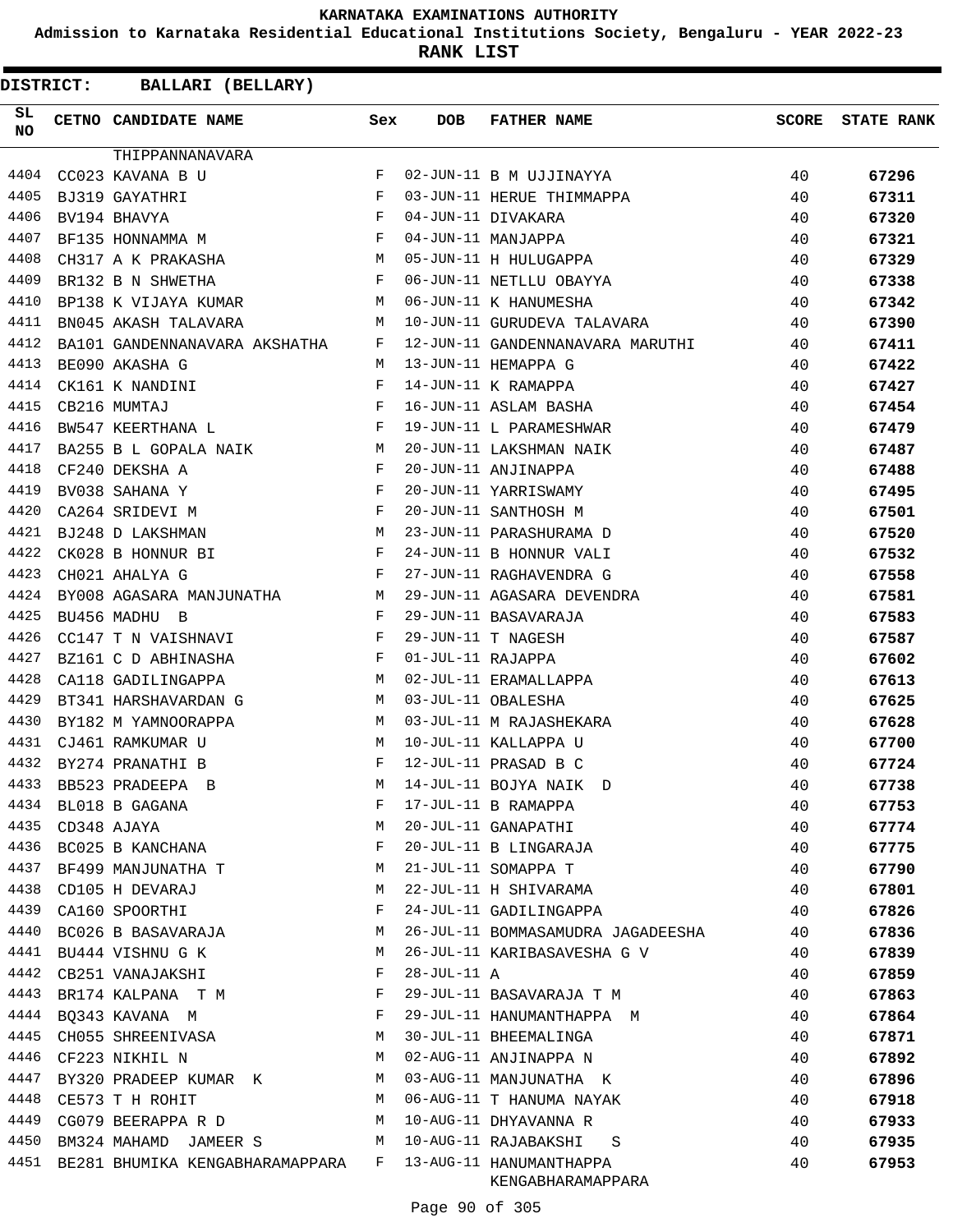**Admission to Karnataka Residential Educational Institutions Society, Bengaluru - YEAR 2022-23**

**RANK LIST**

| SL<br><b>NO</b> | CETNO CANDIDATE NAME Sex                                                                                                                                                                                                              |   | <b>DOB</b>        | FATHER NAME                                             | SCORE | <b>STATE RANK</b> |
|-----------------|---------------------------------------------------------------------------------------------------------------------------------------------------------------------------------------------------------------------------------------|---|-------------------|---------------------------------------------------------|-------|-------------------|
| 4452            | BP286 SRUJAN THAKUR R                                                                                                                                                                                                                 |   |                   | M 15-AUG-11 RAMESH BABU R                               | 40    | 67973             |
| 4453            | BK048 D DHARANESHA                                                                                                                                                                                                                    | M |                   | 16-AUG-11 D MALLESHAPPA                                 | 40    | 67977             |
| 4454            | CK201 GANGADARA                                                                                                                                                                                                                       | M |                   | 16-AUG-11 DEVAREDDY                                     | 40    | 67978             |
| 4455            | BL001 ANGADI AMBARESHA M                                                                                                                                                                                                              |   |                   | 21-AUG-11 A CHANDRAPPA                                  | 40    | 68011             |
| 4456            | M <sub>N</sub><br>CE523 ARJUN BALAJI                                                                                                                                                                                                  |   |                   | 21-AUG-11 THIPPESWAMY                                   | 40    | 68012             |
| 4457            | <b>M</b><br>BZ326 KISHORE E                                                                                                                                                                                                           |   |                   | 25-AUG-11 TIRUMALA E                                    | 40    | 68045             |
| 4458            | M<br>BT227 SIDDESH K                                                                                                                                                                                                                  |   |                   | 28-AUG-11 MARULASIDDAPPA                                | 40    | 68078             |
| 4459            | M <sub>N</sub><br>BU333 SANJU B                                                                                                                                                                                                       |   | 29-AUG-11 BORAIAH |                                                         | 40    | 68084             |
| 4460            |                                                                                                                                                                                                                                       |   |                   | BD296 NANDEESHA V H M 30-AUG-11 VEERESHA HOOGARA        | 40    | 68088             |
| 4461            | $\mathbf{F}$ and the contract of the contract $\mathbf{F}$<br>BA422 PRAKRUTHI B                                                                                                                                                       |   |                   | 31-AUG-11 JAGANATHA B                                   | 40    | 68095             |
| 4462            |                                                                                                                                                                                                                                       |   |                   |                                                         | 40    | 68119             |
| 4463            | $\begin{array}{lllllll} \texttt{BJ262} & \texttt{ANJUM} & \texttt{P} & & \texttt{F}\\ \texttt{BQ407} & \texttt{NAYANA} & \texttt{B} & & \texttt{F}\\ \texttt{CE690} & \texttt{AKSHATHA} & \texttt{K} & & \texttt{F} & \\ \end{array}$ |   |                   | 04-SEP-11 MABUSAB P<br>05-SEP-11 MOUNESHA B             | 40    | 68131             |
| 4464            |                                                                                                                                                                                                                                       |   |                   | 08-SEP-11 HANUMANTHA                                    | 40    | 68155             |
| 4465            | CG330 DHANALAKSHMI F 12-SEP-11 BUDDAPPA                                                                                                                                                                                               |   |                   |                                                         | 40    | 68177             |
| 4466            | BU038 P CHITRALINGA M 16-SEP-11 P DODDAPPA                                                                                                                                                                                            |   |                   |                                                         | 40    | 68206             |
| 4467            | BX198 MANOHARA A K                                                                                                                                                                                                                    |   |                   | M 19-SEP-11 THIPPESWAMY                                 | 40    | 68225             |
| 4468            |                                                                                                                                                                                                                                       |   |                   | BA113 AKSHAY HIREGOUDRA M 22-SEP-11 MADHUKESHWARA H     | 40    | 68251             |
| 4469            | $\mathbf{F}$ . The set of $\mathbf{F}$<br>CH299 HEMASHREE                                                                                                                                                                             |   |                   | 23-SEP-11 URUKUNDAPPA                                   | 40    | 68265             |
| 4470            | $\mathbf{F}$<br>BU346 MANASA                                                                                                                                                                                                          |   |                   | 26-SEP-11 VAMADEVA                                      | 40    | 68284             |
| 4471            |                                                                                                                                                                                                                                       |   |                   |                                                         | 40    | 68293             |
| 4472            | CF157 K VIJAYASHANTHI                     F   27-SEP-11 K PAMPAPATH<br>BP142 K MANU                                 M   30-SEP-11 K NINGAPPA                                                                                          |   |                   | 27-SEP-11 K PAMPAPATHI<br>30-SEP-11 K NINGAPPA          | 40    | 68311             |
| 4473            | BE287 TANUJA N                                                                                                                                                                                                                        |   |                   | 30-SEP-11 NAGARAJ S                                     | 40    | 68317             |
| 4474            | $\begin{array}{c}\n\text{F} \\ \text{M}\n\end{array}$<br>BE293 ABHILASH                                                                                                                                                               |   |                   | 02-OCT-11 CHANDRASHEKHAR P                              | 40    | 68323             |
| 4475            | $\mathbf{F}$<br>BC278 M ANKITHA                                                                                                                                                                                                       |   |                   | 02-OCT-11 M GANGADHARA                                  | 40    | 68325             |
| 4476            | M <sub>N</sub><br>BG324 SHREYASH K                                                                                                                                                                                                    |   |                   | 04-OCT-11 RAMESH KAMMAR                                 | 40    | 68343             |
| 4477            |                                                                                                                                                                                                                                       |   |                   | BA652 UPPARA JAYAKUMARA M M 05-OCT-11 UPPARA BASAVARAJA | 40    | 68352             |
| 4478            | M<br>BK227 PRUTHVI                                                                                                                                                                                                                    |   | 06-OCT-11 ROBERT  |                                                         | 40    | 68355             |
| 4479            |                                                                                                                                                                                                                                       |   |                   | 07-OCT-11 PAMPANA GOUDA                                 | 40    | 68365             |
| 4480            | CB107 GIRIDHARA GOUDA M<br>BH066 G KAVYA F                                                                                                                                                                                            |   |                   | 22-OCT-11 G SATHISH KUMAR                               | 40    | 68460             |
| 4481            | $\mathbf{F} = \mathbf{F} \times \mathbf{F}$<br>BZ234 THRIVENI                                                                                                                                                                         |   |                   | 25-OCT-11 ONDU BAGILU BHEEMAPPA 40                      |       | 68484             |
| 4482            | BE396 NIVEDITHA M                                                                                                                                                                                                                     | F |                   | 30-OCT-11 MANJAPPA                                      | 40    | 68506             |
| 4483            | BN377 PREETHI K                                                                                                                                                                                                                       | F |                   | 30-OCT-11 DILLEPPA K                                    | 40    | 68507             |
| 4484            | CJ379 ISMAYIL M                                                                                                                                                                                                                       | М |                   | 31-OCT-11 KHAJA HUSSAIN M                               | 40    | 68513             |
| 4485            | BJ069 G MAHESH                                                                                                                                                                                                                        | M |                   | 01-NOV-11 G THAKARAJ                                    | 40    | 68518             |
| 4486            | CH405 MOHAN                                                                                                                                                                                                                           | М | 01-NOV-11 MAARESH |                                                         | 40    | 68520             |
| 4487            | CJ165 K KALLUGUDEPPA                                                                                                                                                                                                                  | M |                   | 04-NOV-11 K GANGADHARA                                  | 40    | 68543             |
| 4488            | BH145 H CHAITRA                                                                                                                                                                                                                       | F |                   | 08-NOV-11 H GONI BASAPPA                                | 40    | 68562             |
| 4489            | CD194 RAJINI                                                                                                                                                                                                                          | F |                   | 11-NOV-11 H NAGAPPA                                     | 40    | 68583             |
| 4490            | BA702 NAGAPRANAV KUMARSWAMI<br>SHETTAR                                                                                                                                                                                                | М |                   | 16-NOV-11 KUMARSWAMI BEEMARAYAPPA<br>SHETTAR            | 40    | 68608             |
| 4491            | CJ049 C MALLIKARJUNA                                                                                                                                                                                                                  | М |                   | 17-NOV-11 C MUDDAPPA                                    | 40    | 68611             |
| 4492            | BA660 UTTANGI TANUJA                                                                                                                                                                                                                  | F |                   | 19-NOV-11 UTTANGI RAMAPPA                               | 40    | 68623             |
| 4493            | CF118 POORNIMA H                                                                                                                                                                                                                      | F |                   | 21-NOV-11 HOOLEPPA K                                    | 40    | 68630             |
| 4494            | BQ514 MARULASIDDESHA A                                                                                                                                                                                                                | М |                   | 24-NOV-11 CHANNAVEERASHETTY                             | 40    | 68650             |
| 4495            | BX477 CHARAN KUMAR G                                                                                                                                                                                                                  | М |                   | 05-DEC-11 LINGA MURTHY G                                | 40    | 68711             |
| 4496            | CH337 MANIKANTA                                                                                                                                                                                                                       | М |                   | 09-DEC-11 MALLIKARJUNA                                  | 40    | 68728             |
| 4497            | BB085 ENAGI ANJALI                                                                                                                                                                                                                    | F |                   | 13-DEC-11 ENAGI RUDRAPPA                                | 40    | 68747             |
| 4498            | BE104 S M VIRESHA                                                                                                                                                                                                                     | М |                   | 17-DEC-11 REVANARADYA S M                               | 40    | 68768             |
| 4499            | BB253 HULIGESHA KORAVARA                                                                                                                                                                                                              | М |                   | 20-DEC-11 VEERESHA KORAVARA                             | 40    | 68778             |
| 4500            | BP414 SHIVAKUMAR                                                                                                                                                                                                                      | М |                   | 22-DEC-11 TIPPESHA                                      | 40    | 68792             |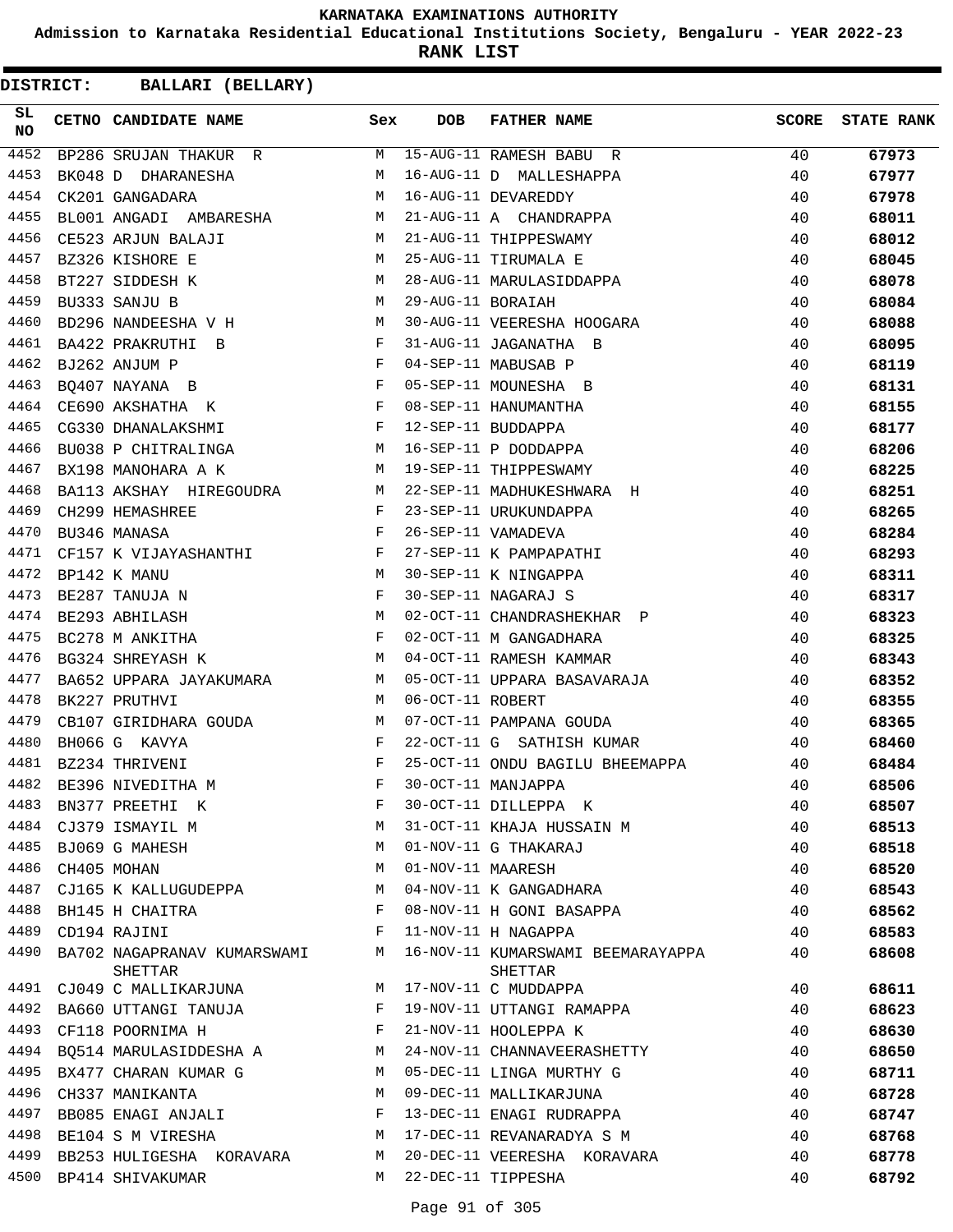**Admission to Karnataka Residential Educational Institutions Society, Bengaluru - YEAR 2022-23**

**RANK LIST**

| SL<br><b>NO</b> |             | CETNO CANDIDATE NAME                                                                                                                                                                                                                                    | Sex                   | <b>DOB</b>     | FATHER NAME                                                                | <b>SCORE</b> | <b>STATE RANK</b> |
|-----------------|-------------|---------------------------------------------------------------------------------------------------------------------------------------------------------------------------------------------------------------------------------------------------------|-----------------------|----------------|----------------------------------------------------------------------------|--------------|-------------------|
| 4501            |             | CF275 V R YUVARAJ                                                                                                                                                                                                                                       |                       |                | M 24-DEC-11 V RAMESH                                                       | 40           | 68802             |
| 4502            |             | BM161 SHIVARAJA LAKKAPPANAVARA M                                                                                                                                                                                                                        |                       |                | 27-DEC-11 KARIYAPPA LAKKAPPANAVARA 40                                      |              | 68818             |
| 4503            |             | BE448 JEEVAN K                                                                                                                                                                                                                                          | M                     |                | 01-JAN-12 NANDYAPPA                                                        | 40           | 68844             |
| 4504            |             | BE136 SANJEEVA P                                                                                                                                                                                                                                        | M                     |                | 03-JAN-12 CHANNAPPA                                                        | 40           | 68853             |
| 4505            |             | $\mathbf{F}$ and $\mathbf{F}$ and $\mathbf{F}$<br>BE207 M P KAVERI                                                                                                                                                                                      |                       |                | 09-JAN-12 M PRAVEENA                                                       | 40           | 68863             |
| 4506            |             |                                                                                                                                                                                                                                                         |                       |                | BQ513 PRAJWAL GOWDA M M 15-JAN-12 BASAVANAGOWDA M                          | 40           | 68870             |
| 4507            |             | $\mathbf{F}$<br>BE129 J N ROHINI                                                                                                                                                                                                                        |                       |                | F 30-JAN-12 RAGHAVENDRA<br>F 30-JAN-12 RAGHAVENDRA<br>F 01-FEB-12 MANJANNA | 40           | 68873             |
| 4508            |             | BO024 CHAITRA                                                                                                                                                                                                                                           |                       |                |                                                                            | 40           | 68895             |
| 4509            |             | BW162 CHANDANA                                                                                                                                                                                                                                          |                       |                |                                                                            | 40           | 68896             |
| 4510            |             | BU344 PRADEEPA V M 01-FEB-12 VEERESHA B                                                                                                                                                                                                                 |                       |                |                                                                            | 40           | 68897             |
| 4511            |             | BH294 ARIHANT SIDDARAM KASAR M 27-FEB-12 SIDDARAM K KASAR                                                                                                                                                                                               |                       |                |                                                                            | 40           | 68916             |
| 4512            |             | CC201 RAHUL UDAYA K                                                                                                                                                                                                                                     |                       |                | M 27-MAR-12 KALYA NAIK R K                                                 | 40           | 68929             |
| 4513            |             | BH244 P MADHUSHREE<br>$\mathbf{F}$ . The set of the set of the set of the set of the set of the set of the set of the set of the set of the set of the set of the set of the set of the set of the set of the set of the set of the set of the set of t |                       |                | 18-AUG-12 P THIMMARAJU                                                     | 40           | 68944             |
| 4514            |             | M 08-APR-07 HANUMANTHA H<br>CB105 H HULEPPA                                                                                                                                                                                                             |                       |                |                                                                            | 39           | 68954             |
| 4515            |             | CE180 NAGARAJA L                                                                                                                                                                                                                                        |                       |                | 01-JAN-09 DURUGAPPA L                                                      | 39           | 68958             |
| 4516            |             | $$\rm F$$ $$\rm M$$<br>CH455 REVATHI                                                                                                                                                                                                                    |                       |                | 15-FEB-09 MAHANKALAPPA                                                     | 39           | 68963             |
| 4517            |             | BP052 K PRAJWAL                                                                                                                                                                                                                                         |                       |                | 20-FEB-09 D KUBER NAIK                                                     | 39           | 68964             |
| 4518            |             | BN122 PURNIMA BAI F                                                                                                                                                                                                                                     |                       |                | 27-JUL-09 SHANKARANAIK                                                     | 39           | 68975             |
| 4519            |             | $\begin{array}{c}\n M \\  F\n\end{array}$<br>BP323 GANESHA S                                                                                                                                                                                            |                       |                | 21-AUG-09 SOMANAIK                                                         | 39           | 68978             |
| 4520            |             | BX357 BHUMIKA                                                                                                                                                                                                                                           |                       |                | 31-AUG-09 SHIVANAIK                                                        | 39           | 68980             |
| 4521            |             | M 01-OCT-09 RAMAPPA<br>CG086 VEERESHA                                                                                                                                                                                                                   |                       |                |                                                                            | 39           | 68987             |
| 4522            |             | CJ373 SANNA MALINGARAYA M M 08-NOV-09 ERALINGAPPA                                                                                                                                                                                                       |                       |                |                                                                            | 39           | 68998             |
| 4523            | CB300 KIRAN |                                                                                                                                                                                                                                                         | M                     |                | 19-DEC-09 CHANDRAPPA G                                                     | 39           | 69007             |
| 4524            |             | BM041 MANTESH BORAGALLAPPANAVAR M                                                                                                                                                                                                                       |                       |                | 30-DEC-09 JANAKARAJA BORAGALLAPPANAVAR 39                                  |              | 69010             |
| 4525            |             | BH181 S GANESHA NAIK                                                                                                                                                                                                                                    |                       |                | M 01-JAN-10 K SANTHOSHA NAIK                                               | 39           | 69021             |
| 4526            |             | BN033 ROHIDAS L K                                                                                                                                                                                                                                       | M                     |                | 24-JAN-10 LAXMANA NAIK                                                     | 39           | 69036             |
| 4527            |             | $\begin{aligned} \mathbf{F} \\ \mathbf{F} \end{aligned}$<br>BM441 ASHWINI                                                                                                                                                                               |                       |                | 06-FEB-10 MALLESHNAIK                                                      | 39           | 69043             |
| 4528            |             | CH009 SUREKHA                                                                                                                                                                                                                                           |                       |                | 10-FEB-10 ELEMATTI RAMANNA                                                 | 39           | 69046             |
| 4529            |             | M 21-FEB-10 SOMASHEKHARA H<br>BE054 NAVEENA H S                                                                                                                                                                                                         |                       |                |                                                                            | 39           | 69052             |
| 4530            |             | M 11-MAR-10 KOTEPPA<br>BP393 SAGAR K                                                                                                                                                                                                                    |                       |                |                                                                            | 39           | 69059             |
| 4531            | BY075 UMA   |                                                                                                                                                                                                                                                         | F                     |                | 20-MAR-10 SHARANA BASAVA                                                   | 39           | 69063             |
| 4532            |             | BX308 SINDHU G                                                                                                                                                                                                                                          | F                     |                | 05-APR-10 PARASHURAM G                                                     | 39           | 69073             |
| 4533            |             | BF264 NAREGAL NIRANJAN                                                                                                                                                                                                                                  | M                     |                | 30-APR-10 GANGADHARA NAREGAL                                               | 39           | 69096             |
| 4534            |             | BN086 R B ABHISHEKA                                                                                                                                                                                                                                     |                       |                | M 06-MAY-10 BASAVANAGOUDA                                                  | 39           | 69102             |
| 4535            |             | BW314 SANTHOSH M<br><b>M</b>                                                                                                                                                                                                                            |                       |                | 02-JUN-10 HONNUR SWAMY                                                     | 39           | 69134             |
| 4536            |             | BB490 TEJASHWINI M                                                                                                                                                                                                                                      | $\mathbf{F}$          |                | 21-JUN-10 MAHENDRA                                                         | 39           | 69151             |
| 4537            |             | BH003 A K BHAGYALAKSHMI F                                                                                                                                                                                                                               |                       |                | 26-JUN-10 A K KARIYAPPA                                                    | 39           | 69156             |
| 4538            |             | CF010 J D NAGARAJA M                                                                                                                                                                                                                                    |                       |                | 17-JUL-10 J DEVENDRAPPA                                                    | 39           | 69179             |
| 4539            |             | BN204 PRUTHVI KANAKAPPANAVAR                                                                                                                                                                                                                            | F                     |                | 17-JUL-10 DEVENDRAPPA KANAKAPPANAVAR                                       | 39           | 69180             |
|                 |             | 4540 BB491 GOUTHAMI                                                                                                                                                                                                                                     | F                     |                | 27-JUL-10 CHANDRASEKHAR                                                    | 39           | 69187             |
| 4541            |             | BK032 B SWAPNA                                                                                                                                                                                                                                          | F                     |                | 29-JUL-10 BARIKARA RAMESH                                                  | 39           | 69191             |
| 4542            |             | CA044 G ASHOKA                                                                                                                                                                                                                                          | <b>M</b>              |                | 01-AUG-10 D NAGARAJA                                                       | 39           | 69194             |
| 4543            |             | CE442 SHAMA SULTHAN J S F                                                                                                                                                                                                                               |                       |                | 06-AUG-10 SHAKSHAVALI                                                      | 39           | 69202             |
|                 |             | 4544 BG232 M YASHASHWINI                                                                                                                                                                                                                                | $\mathbb{F}^{\times}$ |                | 08-AUG-10 MORIGERI NAGARAJA                                                | 39           | 69207             |
| 4545            |             | BA005 A MANJULA                                                                                                                                                                                                                                         | $\mathbf{F}$          |                | 13-AUG-10 A HANUMANTHAPPA                                                  | 39           | 69216             |
| 4546            |             | BN422 KRUSHNAVEENI HANNI F                                                                                                                                                                                                                              |                       |                | 14-AUG-10 NAGARAJ HANNI                                                    | 39           | 69219             |
|                 |             | 4547 BP385 GAJENDRAGOUDA G M                                                                                                                                                                                                                            |                       |                | 18-AUG-10 VEERANAGOUDA G                                                   | 39           | 69231             |
|                 |             | 4548 CB067 G HARIPRASAD YADAV M 06-SEP-10 G AMBAREESH                                                                                                                                                                                                   |                       |                |                                                                            | 39           | 69277             |
| 4549            |             | BX210 B LAKITHA                                                                                                                                                                                                                                         |                       |                | F 13-SEP-10 B MUDDEPPA                                                     | 39           | 69292             |
| 4550            |             |                                                                                                                                                                                                                                                         |                       |                | BQ180 GOWRAMMA HOSAMANI HOSAMANI F 14-SEP-10 MUGAPPA HOSAMANI HOSAMANI 39  |              | 69297             |
|                 |             |                                                                                                                                                                                                                                                         |                       | Page 92 of 305 |                                                                            |              |                   |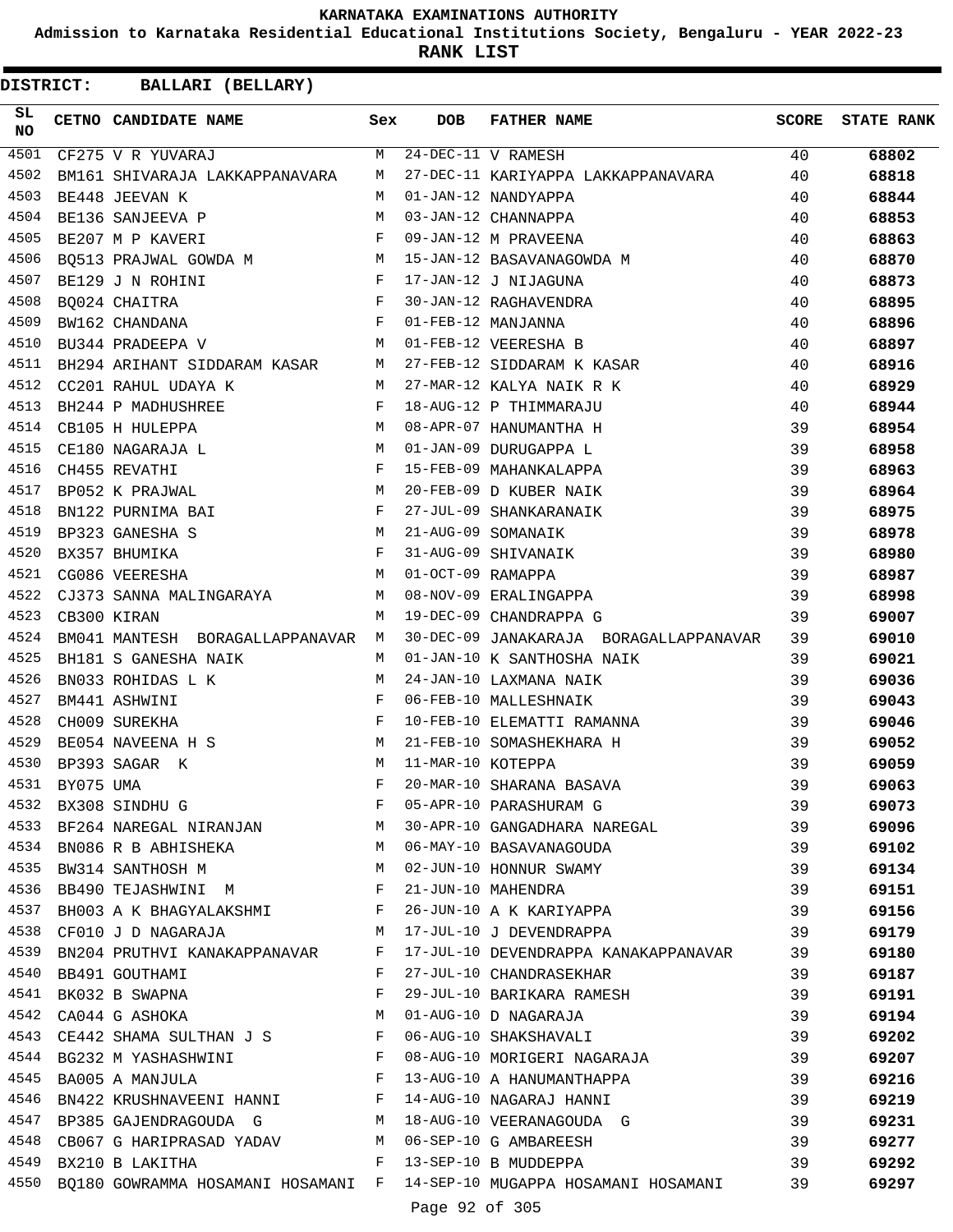**Admission to Karnataka Residential Educational Institutions Society, Bengaluru - YEAR 2022-23**

**RANK LIST**

| SL<br>NO. |            | CETNO CANDIDATE NAME Sex                                                |   | <b>DOB</b>       | <b>FATHER NAME</b>                                                     |    | <b>SCORE</b> STATE RANK |
|-----------|------------|-------------------------------------------------------------------------|---|------------------|------------------------------------------------------------------------|----|-------------------------|
| 4551      |            | BX062 D SUKANYA                                                         |   |                  | $F$ 20-SEP-10 D DIVAKAR                                                | 39 | 69318                   |
| 4552      |            |                                                                         |   |                  | BA166 HUNASI MARADA KARTHIKA M 20-SEP-10 HUNASI MARADA RANGAPPA 39     |    | 69319                   |
| 4553      |            | BA600 T SHARATH                                                         |   |                  | M 22-SEP-10 T THAYANNA                                                 | 39 | 69328                   |
| 4554      |            | $\mathbf{F}$ and the set of $\mathbf{F}$<br>BH116 J CHAITHRA            |   |                  | 26-SEP-10 J MAHESHA                                                    | 39 | 69345                   |
| 4555      |            | CE015 D VIVEK                                                           |   |                  | M 01-OCT-10 D SURESHA                                                  | 39 | 69360                   |
| 4556      |            |                                                                         |   |                  | BL321 SAKAMMA THIPPANNANAVARA F 02-OCT-10 PARASAPPA THIPPANNANAVARA 39 |    | 69367                   |
| 4557      |            | CG341 H VINAYA                                                          |   |                  | M 08-OCT-10 NAGARAJA                                                   | 39 | 69388                   |
| 4558      |            |                                                                         |   |                  | BX092 G NARAYANA REDDY M 11-OCT-10 G UMASHANKAR REDDY                  | 39 | 69406                   |
| 4559      |            | BC188 K MAHESHA                                                         |   |                  | M 11-OCT-10 K KOMAREPPA                                                | 39 | 69407                   |
| 4560      |            | BM290 VIJAYA BALAPPANAVARA M 17-OCT-10 DEVAPPA B                        |   |                  |                                                                        | 39 | 69432                   |
| 4561      |            | BJ212 DEEPA G                                                           | F |                  | 24-OCT-10 SHIVAPPA G                                                   | 39 | 69449                   |
| 4562      |            | BP114 SHARANAPPA MYAGERI M                                              |   |                  | 24-OCT-10 RAMAPPA MYAGERI                                              | 39 | 69452                   |
| 4563      |            | BP281 POOJARI CHANDANA F                                                |   |                  | 27-OCT-10 POOJARI HANUMANTAPPA                                         | 39 | 69465                   |
| 4564      |            | $\mathbf{F}$ and $\mathbf{F}$ and $\mathbf{F}$<br>BN090 C ANUSHA ANUSHA |   |                  | 02-NOV-10 CHANDRANAIK                                                  | 39 | 69484                   |
| 4565      |            |                                                                         |   |                  | BA258 TUKARAMA LAMBANI M 02-NOV-10 PANDU NAIK LAMBANI LAMBANI          | 39 | 69487                   |
| 4566      |            | BM104 GAYATRI HALAGI F                                                  |   |                  | 06-NOV-10 SARAPPA HALAGI                                               | 39 | 69506                   |
| 4567      |            | $\mathbf{F}$<br>CK274 M REKHA                                           |   |                  | 09-NOV-10 METRI VEERESHA<br>09-NOV-10 SURESH B                         | 39 | 69516                   |
| 4568      |            | BL013 YASHAVANTHA BARKI M                                               |   |                  | 09-NOV-10 SURESH B                                                     | 39 | 69519                   |
| 4569      |            | $\mathbf{F}$<br>BK138 K GAGANA                                          |   |                  | 13-NOV-10 K NAGARAJ                                                    | 39 | 69533                   |
| 4570      |            | BL167 ARAVINDA H L M                                                    |   |                  | 14-NOV-10 HALESH NAIK L                                                | 39 | 69539                   |
| 4571      |            | $M$<br>$F$<br>BX401 K GOWTHAM                                           |   |                  | 14-NOV-10 K GOVARDHANA GOUDA<br>19-NOV-10 BASAVARAJA                   | 39 | 69542                   |
| 4572      | CB184 ROJA |                                                                         |   |                  |                                                                        | 39 | 69560                   |
| 4573      |            | BQ409 KEERTHANA F                                                       |   |                  | 25-NOV-10 THIMMAPPA                                                    | 39 | 69582                   |
| 4574      |            | $\mathbf{F}$<br>BH241 MYTHRI T                                          |   |                  | 29-NOV-10 T SURESH                                                     | 39 | 69595                   |
| 4575      |            | M<br>BA031 B M SIDDARTHA                                                |   |                  | 30-NOV-10 B M GURUBASAVARAJA                                           | 39 | 69596                   |
| 4576      |            | BJ348 D G PRIYABAI F                                                    |   |                  | 01-DEC-10 D GOVINDNAIK                                                 | 39 | 69604                   |
| 4577      |            | $\mathbf{F}$ and $\mathbf{F}$<br>BG102 P PRAGNA                         |   |                  | 01-DEC-10 KUBERAPPA P                                                  | 39 | 69607                   |
| 4578      |            | $\mathbf{F}$ and the state of the state $\mathbf{F}$<br>CA309 SAROJA    |   |                  | 03-DEC-10 BASAVARAJ                                                    | 39 | 69620                   |
| 4579      |            | BE113 AJAYKUMAR K                                                       | M |                  | 04-DEC-10 HALAPPA K                                                    | 39 | 69622                   |
| 4580      |            | CB074 G VIKRAM                                                          | M |                  | 20-DEC-10 G MANJUNATHA                                                 | 39 | 69685                   |
|           |            | 4581 BA116 SHANBHOGAR BARATH M 25-DEC-10 GOVINDPPA                      |   |                  |                                                                        | 39 | 69702                   |
| 4582      |            | CG191 RAJIYA                                                            | F |                  | 29-DEC-10 DODDA KHADARA BHAASHA                                        | 39 | 69717                   |
| 4583      |            | BR333 NINGARAJA Y B                                                     | М |                  | 30-DEC-10 BOMMANNA Y H                                                 | 39 | 69721                   |
| 4584      |            | BK120 DEEPA K                                                           | F |                  | 01-JAN-11 RAMESH K                                                     | 39 | 69755                   |
| 4585      |            | CG180 K NANDINI                                                         | F |                  | 01-JAN-11 K MANJUNATHA                                                 | 39 | 69765                   |
| 4586      |            | BH134 K SAHANA                                                          | F |                  | 01-JAN-11 K GDILINGAPPA                                                | 39 | 69766                   |
| 4587      |            | BV079 MAHESHA T                                                         | М |                  | 01-JAN-11 THIPPESWAMY G T                                              | 39 | 69771                   |
| 4588      |            | CJ038 MARESHA                                                           | М |                  | 01-JAN-11 ADIVEPPA                                                     | 39 | 69777                   |
| 4589      |            | BH007 MEGHANA K                                                         | F |                  | 01-JAN-11 K CHANNAPPA                                                  | 39 | 69778                   |
| 4590      |            | BY216 N VINAYAKA                                                        | М |                  | 01-JAN-11 N VISHWANATH GOUDA                                           | 39 | 69779                   |
| 4591      |            | BR016 SHARADA D K                                                       | F |                  | 01-JAN-11 KUMARA SWAMI D M                                             | 39 | 69792                   |
| 4592      |            | CJ217 SHIVA                                                             | М |                  | 01-JAN-11 THAYAPPA                                                     | 39 | 69793                   |
| 4593      |            | BD091 ANUSHKA                                                           | F | 03-JAN-11 RAMESH |                                                                        | 39 | 69818                   |
| 4594      |            | CD364 M G KEERTHI                                                       | F |                  | 04-JAN-11 GOVINDA NAIK                                                 | 39 | 69823                   |
| 4595      |            | BR035 USHA N T                                                          | F |                  | 05-JAN-11 THIPPESWAMY R N                                              | 39 | 69832                   |
| 4596      |            | BD124 ANUSHA R U                                                        | F |                  | 07-JAN-11 UDAYASHANKAR R M                                             | 39 | 69842                   |
| 4597      |            | CG312 CHANDBEE                                                          | F |                  | 08-JAN-11 HUSEN BASH                                                   | 39 | 69847                   |
| 4598      |            | BZ013 NIRANJAN GONCHE                                                   | М |                  | 10-JAN-11 HANUMANTHAPPA                                                | 39 | 69857                   |
| 4599      |            | CG110 AJAYA                                                             | М |                  | 12-JAN-11 MALLIKARJUNA                                                 | 39 | 69865                   |
| 4600      |            | BN419 CHANDANA T                                                        | F |                  | 13-JAN-11 PARASHURAMA T                                                | 39 | 69872                   |
|           |            |                                                                         |   | Page 93 of 305   |                                                                        |    |                         |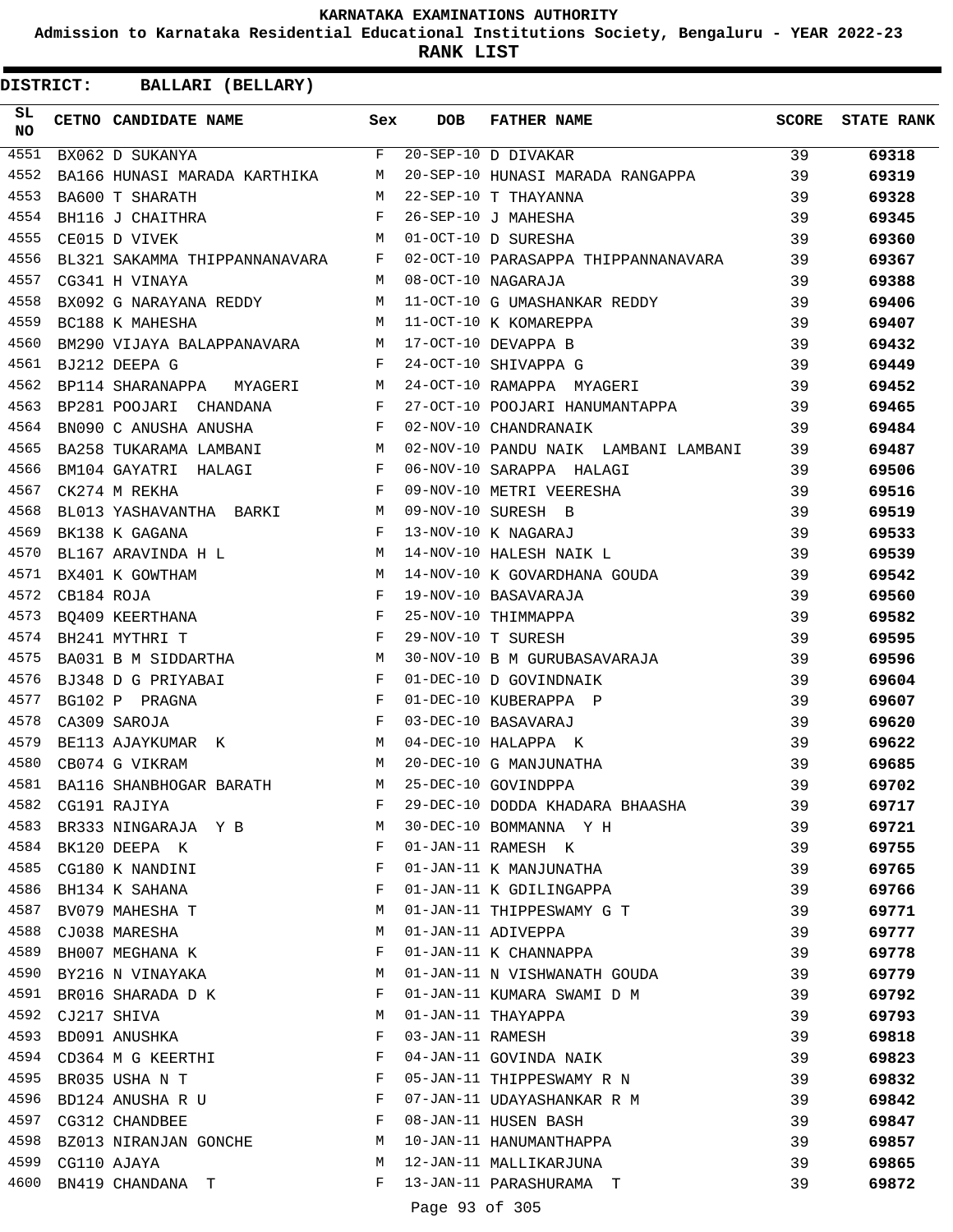**Admission to Karnataka Residential Educational Institutions Society, Bengaluru - YEAR 2022-23**

**RANK LIST**

| SL<br>NO |             | CETNO CANDIDATE NAME                                                                                                                                                                                                                                       | Sex          | DOB               | <b>FATHER NAME</b>                                                 | <b>SCORE</b> | <b>STATE RANK</b> |
|----------|-------------|------------------------------------------------------------------------------------------------------------------------------------------------------------------------------------------------------------------------------------------------------------|--------------|-------------------|--------------------------------------------------------------------|--------------|-------------------|
| 4601     |             | CA307 SALMAN M B                                                                                                                                                                                                                                           | M            |                   | 16-JAN-11 FAKRUDDIN M B                                            | 39           | 69893             |
| 4602     |             | BU278 ASHA K B                                                                                                                                                                                                                                             | F            |                   | 19-JAN-11 BASAVARAJA K                                             | 39           | 69912             |
| 4603     |             | BU575 ARPITHA                                                                                                                                                                                                                                              | F            |                   | 21-JAN-11 SHARANAPPA                                               | 39           | 69923             |
| 4604     |             | BA173 PRASHANTHA GADDI<br><b>M</b>                                                                                                                                                                                                                         |              |                   | 21-JAN-11 BHARAMAPPA GADDI                                         | 39           | 69926             |
| 4605     |             | BG342 G NANDAN                                                                                                                                                                                                                                             | M            | 26-JAN-11 G RAJU  |                                                                    | 39           | 69947             |
| 4606     | CJ327 GOWRI |                                                                                                                                                                                                                                                            | F            |                   | 28-JAN-11 VIRUPANNA                                                | 39           | 69957             |
| 4607     |             | BP409 LAKSHMI BADIGERA F                                                                                                                                                                                                                                   |              |                   | 28-JAN-11 MAHENDRA B                                               | 39           | 69959             |
| 4608     |             | M <sub>1</sub><br>BC103 MANURAJA J                                                                                                                                                                                                                         |              |                   | 29-JAN-11 JAMBUNATHA J                                             | 39           | 69968             |
| 4609     |             | CG071 K USHA                                                                                                                                                                                                                                               | F            |                   | 31-JAN-11 RAMAIAH K                                                | 39           | 69978             |
| 4610     |             | BA680 BAHARATHI K                                                                                                                                                                                                                                          | F            |                   | 01-FEB-11 KOTRESHA K                                               | 39           | 69982             |
| 4611     |             | BY102 H DIVYA                                                                                                                                                                                                                                              | F            |                   | 02-FEB-11 H BASAVARAJ                                              | 39           | 69992             |
| 4612     |             | BA666 VEERAPURA HEEREMATADA<br>SAMANVITA                                                                                                                                                                                                                   | F            |                   | 02-FEB-11 V H M VEERESHA                                           | 39           | 69997             |
| 4613     |             | BH221 N RAGHU                                                                                                                                                                                                                                              | M            |                   | 04-FEB-11 N KUMARASWAMY                                            | 39           | 70004             |
| 4614     |             | $\mathbb{F}^{\mathbb{Z}}$ . The set of the set of the set of the set of the set of the set of the set of the set of the set of the set of the set of the set of the set of the set of the set of the set of the set of the set of the s<br>BJ119 SUCHITHRA |              | 05-FEB-11 JADESHA |                                                                    | 39           | 70011             |
| 4615     |             | CH032 B VISHMITHA                                                                                                                                                                                                                                          | F            |                   | 14-FEB-11 B PAMPANA GOUDA                                          | 39           | 70063             |
| 4616     |             | BF120 KAVITHA V<br>$\mathbf{F}$ and the set of the set of the set of the set of the set of the set of the set of the set of the set of the set of the set of the set of the set of the set of the set of the set of the set of the set of the set of       |              |                   | 14-FEB-11 VEREESHA NAIK                                            | 39           | 70064             |
| 4617     |             | BN063 NAGAVENI VADIGERI F                                                                                                                                                                                                                                  |              |                   | 02-MAR-11 THOPANNA VADIGERI                                        | 39           | 70146             |
| 4618     |             | BU253 AMULYA H N                                                                                                                                                                                                                                           | $\mathbf{F}$ |                   | 03-MAR-11 NAGARAJA H                                               | 39           | 70149             |
| 4619     |             | BH025 B ANILKUMAR                                                                                                                                                                                                                                          | M            |                   | 07-MAR-11 BARIKAR PAKKIRAPPA                                       | 39           | 70182             |
| 4620     |             | BO506 CHAITRA H                                                                                                                                                                                                                                            | F            |                   | 08-MAR-11 VEERESH H                                                | 39           | 70190             |
| 4621     |             | BE200 YASHWANTHA K M                                                                                                                                                                                                                                       |              |                   | 12-MAR-11 TIPPAJJA K                                               | 39           | 70217             |
| 4622     |             | M<br>BR300 A KARTHIKA                                                                                                                                                                                                                                      |              |                   | 14-MAR-11 A VEERANNA                                               | 39           | 70225             |
| 4623     |             |                                                                                                                                                                                                                                                            |              |                   | 15-MAR-11 P NAGARAJA                                               | 39           | 70235             |
| 4624     |             |                                                                                                                                                                                                                                                            |              |                   | 18-MAR-11 RAVINAIK                                                 | 39           | 70260             |
| 4625     |             | BL026 SIDDESHA<br><b>Example 19</b>                                                                                                                                                                                                                        |              |                   | 22-MAR-11 MOULAPPA H                                               | 39           | 70293             |
| 4626     |             | HOTTEBHARMAPPANAVAR<br>CH576 NARAYANA                                                                                                                                                                                                                      | M            |                   | 24-MAR-11 MARIYAPPA                                                | 39           | 70304             |
| 4627     |             | BB062 C M GUNDAIAH                                                                                                                                                                                                                                         | M            |                   | 25-MAR-11 C M SADASHIVAIAH                                         | 39           | 70310             |
| 4628     |             | BP005 MAMATHA NAGAVATH                                                                                                                                                                                                                                     | F            |                   | 25-MAR-11 SHIVYA NAIKA                                             | 39           | 70311             |
| 4629     |             | BQ441 M V JEEVAN                                                                                                                                                                                                                                           | M            |                   | 28-MAR-11 VEERESH M                                                | 39           | 70334             |
| 4630     |             | CF065 RAKSHITA                                                                                                                                                                                                                                             | F            |                   | 31-MAR-11 SUNKANNA                                                 | 39           | 70357             |
|          |             |                                                                                                                                                                                                                                                            |              |                   | 4631 BX125 H ARUNDATHI TARRE PEDDANNA FOR SAPATE PEDDANNA          | 39           | 70365             |
|          |             | 4632 BD277 SHREYA M U F 03-APR-11 UMAPATHI M                                                                                                                                                                                                               |              |                   |                                                                    | - 39         | 70380             |
|          |             |                                                                                                                                                                                                                                                            |              |                   | 4633 BW571 ANIL KUMAR N 17-APR-11 NARAYANA SWAMY N 39              |              | 70398             |
|          |             | 4634 BJ143 K AJAY KUMAR M                                                                                                                                                                                                                                  |              |                   | 11-APR-11 K THIPPAYYA                                              | 39           | 70431             |
| 4635     |             | CC123 PRIYANKA                                                                                                                                                                                                                                             | F            |                   | 17-APR-11 VENKATESHA                                               | 39           | 70482             |
|          |             | 4636 CB306 RISHIKA KM                                                                                                                                                                                                                                      | F            |                   | 18-APR-11 K M MANJUNATHA                                           | 39           | 70488             |
|          |             | $\mathbb{F}^{\mathbb{Z}}$ . The set of $\mathbb{F}^{\mathbb{Z}}$<br>4637 CG077 ANITHA                                                                                                                                                                      |              |                   | 22-APR-11 DYAVAPPA                                                 | 39           | 70512             |
|          |             | 4638 BX157 J VARSHINI F 23-APR-11 J RAVI                                                                                                                                                                                                                   |              |                   |                                                                    | 39           | 70523             |
|          |             |                                                                                                                                                                                                                                                            |              |                   |                                                                    | 39           | 70529             |
|          |             | 4639 BU514 DEEPA K R<br>4640 BF485 GNANESHA DADDEPNARA M 24-APR-11 SHIVKUMARA D                                                                                                                                                                            |              |                   |                                                                    | 39           | 70530             |
|          |             | 4641 BT230 PANKAJ K                                                                                                                                                                                                                                        |              |                   | M 24-APR-11 JAYAPPA K                                              | 39           | 70533             |
| 4642     |             | BF148 K AKSHTHA F                                                                                                                                                                                                                                          |              |                   | 25-APR-11 K HANUMANTAPPA 39                                        |              | 70540             |
| 4643     |             | CK298 C RAHUL M                                                                                                                                                                                                                                            |              |                   | 26-APR-11 C NAGARAJ                                                | 39           | 70545             |
|          |             | 4644 BW252 AAKASH HY M 27-APR-11 EERAPPA HY                                                                                                                                                                                                                |              |                   |                                                                    | 39           | 70554             |
|          |             |                                                                                                                                                                                                                                                            |              |                   | 4645 BP111 DODDABARIKERA SUDHA F 29-APR-11 LAKSHMANA DODDABARIKERA | 39           | 70574             |
|          |             | 4646 BH344 V ANKITHA                                                                                                                                                                                                                                       |              |                   | F 04-MAY-11 V ANJINI                                               | 39           | 70610             |
|          |             | 4647 CH545 V NARASIMHA M 04-MAY-11 V RAMESHA                                                                                                                                                                                                               |              |                   |                                                                    | 39           | 70611             |
|          |             | 4648 CF278 GANAVI G O                                                                                                                                                                                                                                      |              |                   | F 07-MAY-11 OBALESHA G O                                           | 39           | 70632             |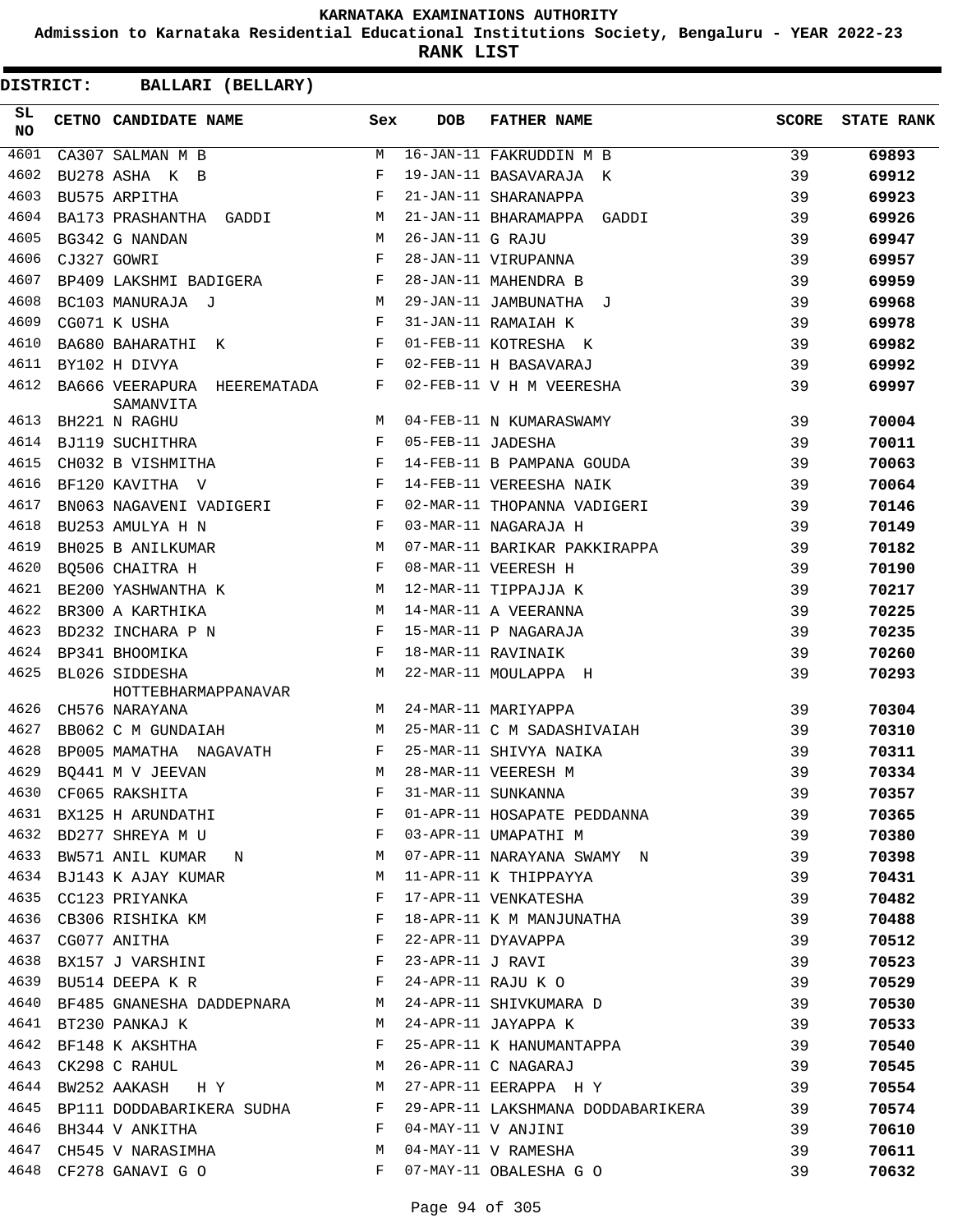**Admission to Karnataka Residential Educational Institutions Society, Bengaluru - YEAR 2022-23**

**RANK LIST**

**DISTRICT:** CC **BALLARI (BELLARY)**

| SL.<br><b>NO</b> | CETNO CANDIDATE NAME                                                                 | Sex          | DOB                 | <b>FATHER NAME</b>               | SCORE | <b>STATE RANK</b> |
|------------------|--------------------------------------------------------------------------------------|--------------|---------------------|----------------------------------|-------|-------------------|
| 4649             | BG077 K KAVANA                                                                       | F            |                     | 08-MAY-11 G K VAMADEVA           | 39    | 70648             |
| 4650             | CG065 MANASAPRIYA K                                                                  | F            |                     | 12-MAY-11 RAGHAVENDRA K          | 39    | 70675             |
| 4651             | $\mathbf{F}$ and $\mathbf{F}$ and $\mathbf{F}$<br>CE129 RAKSHITHA                    |              |                     | 13-MAY-11 HULUGAPPA              | 39    | 70683             |
| 4652             | $\mathbb F$<br>BD088 TANUJA A                                                        |              |                     | 17-MAY-11 ANJINAPPA A            | 39    | 70715             |
| 4653             | CD171 ANURADHA H M<br>BL291 SINDHU F                                                 |              |                     | 18-MAY-11 PRAKASHA H M           | 39    | 70718             |
| 4654             |                                                                                      |              |                     | 19-MAY-11 NINGAPPA               | 39    | 70731             |
| 4655             | BE374 BHOOMIKA JAVALI F                                                              |              |                     | 20-MAY-11 VEERESHA JAVALI        | 39    | 70736             |
| 4656             | $\begin{aligned} \mathbb{M} \\ \mathbb{F} \end{aligned}$<br>BE398 AJAYA P            |              |                     | 23-MAY-11 MAHANTHESHA NAIK       | 39    | 70758             |
| 4657             | BP069 G PALLAVI                                                                      |              |                     | 23-MAY-11 G RAMESHA              | 39    | 70761             |
| 4658             | CK258 MALLIKARJUNA M                                                                 |              |                     | 24-MAY-11 MAHADEVA               | 39    | 70773             |
| 4659             | <b>Experimental Service Service Service</b><br>CH191 ANJUM NISHA                     |              |                     | 25-MAY-11 DASTAGIR SAB           | 39    | 70778             |
| 4660             | CD222 GANGAREDDY D E $M$                                                             |              |                     | 26-MAY-11 EERANNA D              | 39    | 70794             |
| 4661             | $\mathbb{F}^{\mathbb{Z}}$ . The set of $\mathbb{F}^{\mathbb{Z}}$<br>BH113 GOUTHAMI H |              |                     | 27-MAY-11 CHANDRAPPA H           | 39    | 70803             |
| 4662             | BH278 S MAHAMMAD JAYID M                                                             |              |                     | 29-MAY-11 S HUSSAIN BASHA        | 39    | 70829             |
| 4663             | <b>M</b><br>BK351 SANDESHA B                                                         |              |                     | 30-MAY-11 KRISHNA MURTHY B       | 39    | 70838             |
| 4664             | BV107 LATHASHREE H K $F$                                                             |              |                     | 31-MAY-11 HSHIVAMOORTHY H K      | 39    | 70847             |
| 4665             | CJ438 MAHESHA M                                                                      | M            |                     | 02-JUN-11 SIDDAPPA M             | 39    | 70878             |
| 4666             | CD474 PALAKSHAMMA S F                                                                |              |                     | 02-JUN-11 G B SHIVANNA           | 39    | 70881             |
| 4667             | M <sub>N</sub><br>CJ566 Y NIKHILESH                                                  |              |                     | 02-JUN-11 Y RAVIKUMAR            | 39    | 70885             |
| 4668             | $\mathbf{F}$<br>BF471 C NIKHITHA                                                     |              |                     | 06-JUN-11 R CHANDRA NAIK         | 39    | 70912             |
| 4669             | BM030 HARISH VADATHERA M                                                             |              |                     | 06-JUN-11 MANYANAIKA             | 39    | 70914             |
| 4670             | BH029 B SANJAY<br><b>M</b>                                                           |              |                     | 07-JUN-11 B MYLARAPPA            | 39    | 70925             |
| 4671             | $\mathbf{F}$ and the contract of $\mathbf{F}$<br>BU192 KAVANA<br>H                   |              |                     | 07-JUN-11 VASANTHA<br>$_{\rm H}$ | 39    | 70931             |
| 4672             | BX177 K VAMSHI RAJ M                                                                 |              |                     | 08-JUN-11 K YERRI SWAMY          | 39    | 70945             |
| 4673             | BG080 G SAPNA                                                                        | F            |                     | 09-JUN-11 G VIRUPAKSHAPPA        | 39    | 70952             |
| 4674             | CA015 PRAJWAL S                                                                      | M            | 10-JUN-11 SOMAPPA   |                                  | 39    | 70972             |
| 4675             | BU457 SHIVAGANGA                                                                     | F            |                     | 12-JUN-11 SHARANAPPA             | 39    | 70990             |
| 4676             | M<br>CJ149 KHAJA VALI                                                                |              |                     | 15-JUN-11 RAJA SAB               | 39    | 71019             |
| 4677             | BU328 T NIKHITHA                                                                     | F            |                     | 15-JUN-11 T OBAYYA               | 39    | 71024             |
| 4678             | CC162 SINDHU                                                                         | F            |                     | 16-JUN-11 MALLAYYA               | 39    | 71033             |
| 4679             | BC286 M S JEEVITHA                                                                   | F            |                     | 18-JUN-11 M S MURTHUNJAYA        | 39    | 71047             |
| 4680             | BM352 CHETAN D K                                                                     | M            |                     | 19-JUN-11 KOTRESHA NAIK          | 39    | 71055             |
| 4681             | CE124 POOJA B                                                                        | F            |                     | 19-JUN-11 B BASAVARAJA           | 39    | 71060             |
| 4682             | <b>Expanding Contract Property</b><br>CB161 ARATHI                                   |              |                     | 20-JUN-11 GANGAPPA               | 39    | 71070             |
| 4683             | BQ363 DEEKSHA PARASHERA F                                                            |              |                     | 20-JUN-11 MAHESHA PARASHERA      | 39    | 71071             |
|                  | 4684 BC238 SHASHIDHARASWAMY BM                                                       | M            |                     | 20-JUN-11 BASAVARAJAIAH KKBM     | 39    | 71084             |
|                  | 4685 BA082 AKKAMAHADEDI DHUPADA                                                      | F            |                     | 23-JUN-11 SHANKRAPPA DHUPADA     | 39    | 71102             |
| 4686             | BA552 VIKAS L M                                                                      | M            |                     | 23-JUN-11 MARESHANAIK            | 39    | 71113             |
| 4687             | CH547 MADHUSREE K                                                                    | F            |                     | 27-JUN-11 SARDHARAPPA K          | 39    | 71151             |
| 4688             | CA239 N SHWETHA                                                                      | F            |                     | 27-JUN-11 N SANNA THIPPAIAH      | 39    | 71153             |
|                  | 4689 BB201 S CHETHAN KUMAR                                                           | M            |                     | 28-JUN-11 K SHIVU KUMAR          | 39    | 71165             |
| 4690             | CA286 PAVAN KUMAR K M                                                                | M            |                     | 01-JUL-11 KAREPPA K M            | 39    | 71187             |
|                  | 4691 CJ547 HEMAVATHI                                                                 | F            | 03-JUL-11 TAYAPPA   |                                  | 39    | 71205             |
|                  | 4692 BL244 NAYKAR KOTRESHA                                                           | M            |                     | 05-JUL-11 N GONEPPA              | 39    | 71225             |
|                  | 4693 BS190 S PARVATHISHREE                                                           | F            |                     | 07-JUL-11 SHREEDHARA C           | 39    | 71248             |
| 4694             | BU091 ADITYA                                                                         | M            |                     | 10-JUL-11 THIPPESWAMY            | 39    | 71267             |
| 4695             | CD365 MAHESHA B                                                                      | M            |                     | 10-JUL-11 KOTRESHA B             | 39    | 71270             |
| 4696             | CJ308 P ABHINAYA                                                                     | $\mathbf{F}$ |                     | 11-JUL-11 P JAYARAMA REDDY       | 39    | 71285             |
|                  | 4697 BW353 MADHUSUDHAN                                                               | M            |                     | 13-JUL-11 ANJANAILU              | 39    | 71307             |
| 4698             | BN261 MANASA                                                                         | F            |                     | 13-JUL-11 BASAVARAJA             | 39    | 71308             |
|                  |                                                                                      |              | $D = 0.5$ $D = 0.5$ |                                  |       |                   |

Page 95 of 305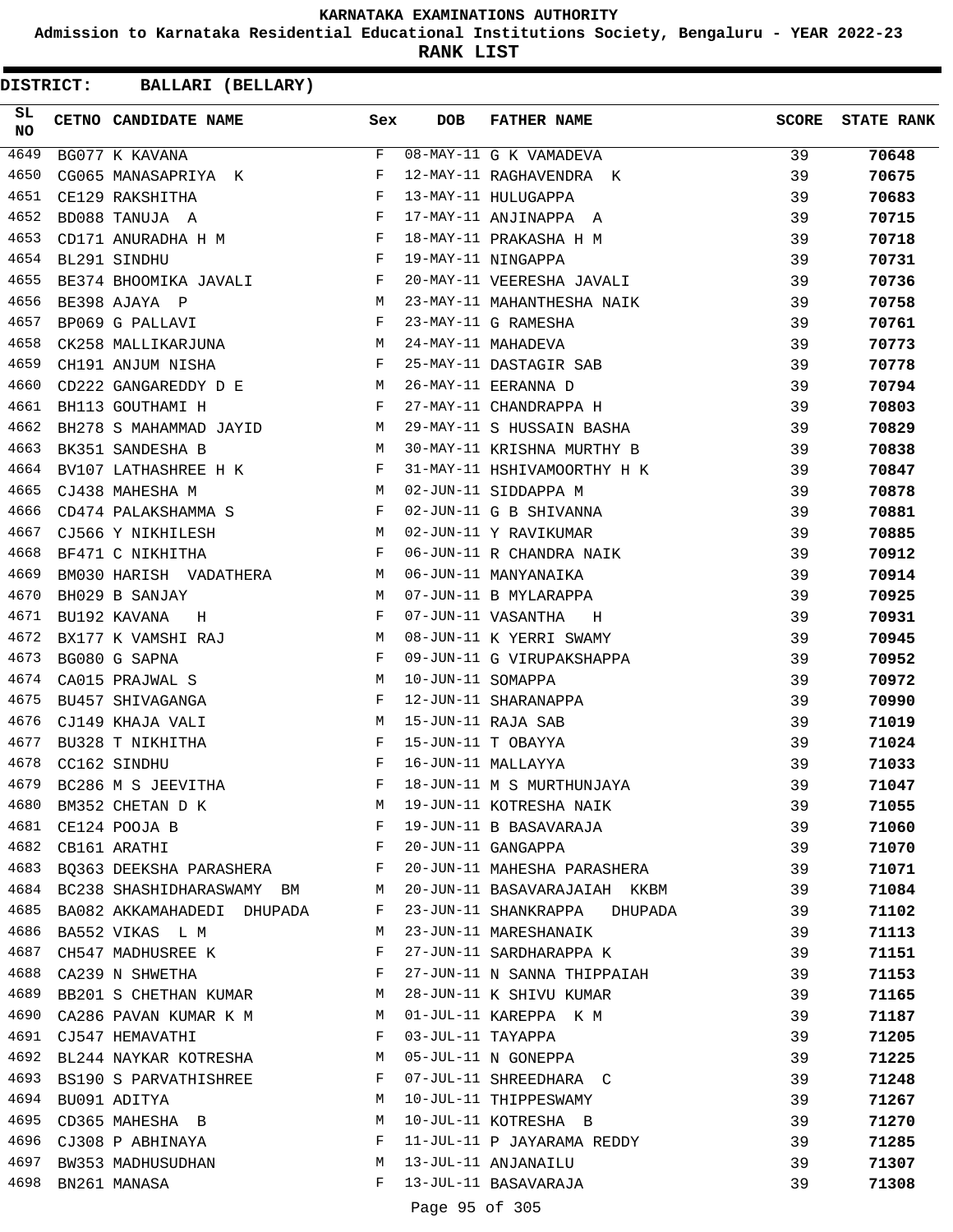**Admission to Karnataka Residential Educational Institutions Society, Bengaluru - YEAR 2022-23**

**RANK LIST**

| SL<br>NO |            | CETNO CANDIDATE NAME                                                                                     | Sex          | <b>DOB</b>        | <b>FATHER NAME</b>                                                                                                     | <b>SCORE</b> | <b>STATE RANK</b> |
|----------|------------|----------------------------------------------------------------------------------------------------------|--------------|-------------------|------------------------------------------------------------------------------------------------------------------------|--------------|-------------------|
| 4699     |            | BZ155 H LIKHITHA                                                                                         | $F -$        |                   | 16-JUL-11 SHIVAKUMAR<br>21-JUL-11 BASHA P<br>22-JUL-11 BALKUNDHI<br>23-JUL-11 HANUMANTAPPA<br>24-JUL-11 RAJAPPA AJJOLA | 39           | 71327             |
| 4700     |            | CH328 P SALIMA                                                                                           | F            |                   |                                                                                                                        | 39           | 71367             |
| 4701     |            | CK297 KAMALAKSHI                                                                                         | F            |                   |                                                                                                                        | 39           | 71374             |
| 4702     |            | CJ458 SHRAVANI                                                                                           | $\mathbf{F}$ |                   |                                                                                                                        | 39           | 71381             |
| 4703     |            | M <sub>N</sub><br>BE005 CHINMAYA A                                                                       |              |                   |                                                                                                                        | 39           | 71383             |
| 4704     |            | BG033 BANDRI HEMANTHA M                                                                                  |              |                   | 30-JUL-11 BANDRI MALIYAPPA                                                                                             | 39           | 71436             |
| 4705     |            | BE142 K H NAGARAJA                                                                                       | M            |                   | 30-JUL-11 K HONNURAPPA                                                                                                 | 39           | 71437             |
| 4706     |            | M<br>BF067 MADHUSUDHAN D                                                                                 |              |                   | 01-AUG-11 DURGANAIK N                                                                                                  | 39           | 71449             |
| 4707     |            | BH075 MANASA                                                                                             | F            | 02-AUG-11 GALEPPA |                                                                                                                        | 39           | 71457             |
| 4708     |            | BK212 NAGAVENI H P                                                                                       | F            |                   | 03-AUG-11 ANJINAPPA H                                                                                                  | 39           | 71464             |
| 4709     |            | BT123 PRAJVAL MAHESH KM M                                                                                |              | 03-AUG-11 KATAIAH |                                                                                                                        | 39           | 71465             |
| 4710     |            | BE377 NANDINI H                                                                                          | $\mathbf{F}$ |                   | 09-AUG-11 SHAMBHULINGAPPA H                                                                                            | 39           | 71505             |
| 4711     |            | BW207 KHUSHI                                                                                             | $_{\rm F}$   | 11-AUG-11 RUDRESH |                                                                                                                        | 39           | 71515             |
| 4712     |            | $\mathbf{F}_{\mathbf{r}}$ and $\mathbf{F}_{\mathbf{r}}$ and $\mathbf{F}_{\mathbf{r}}$<br>BV178 LAXMI T M |              | 11-AUG-11 MAHESHA |                                                                                                                        | 39           | 71516             |
| 4713     |            | $\mathbf F$<br>BR205 KAVYA                                                                               |              |                   | 12-AUG-11 SHARANAYYA                                                                                                   | 39           | 71528             |
| 4714     |            | BE321 NIVEDITHA M                                                                                        | $\mathbf{F}$ |                   | 13-AUG-11 CHANNAIAH M                                                                                                  | 39           | 71539             |
| 4715     |            | BF129 SANJAY M J M                                                                                       |              |                   | 13-AUG-11 J M MALLAYA                                                                                                  | 39           | 71540             |
| 4716     |            | CB137 SNEHA H                                                                                            | $\mathbf{F}$ |                   | 13-AUG-11 HONNURAPPA                                                                                                   | 39           | 71541             |
| 4717     |            | BU104 ANURADHA B                                                                                         | F            |                   | 15-AUG-11 HULESHA B                                                                                                    | 39           | 71546             |
| 4718     |            | M<br>BD190 SACHIN N                                                                                      |              |                   | 15-AUG-11 NEELA NAIK P                                                                                                 | 39           | 71548             |
| 4719     |            | CJ394 SHAHEEN SIDDIQ F                                                                                   |              |                   | 18-AUG-11 MUHAMMAD EKRAM                                                                                               | 39           | 71572             |
| 4720     |            | M <sub>N</sub><br>BV284 A K MAHESHA                                                                      |              |                   | 21-AUG-11 A K BHEEMAPPA                                                                                                | 39           | 71587             |
| 4721     | BH349 USHA | $\mathbf{F}$ and $\mathbf{F}$                                                                            |              |                   | 21-AUG-11 NARAYANAREDDY                                                                                                | 39           | 71592             |
| 4722     |            | $\mathbf{F}$<br>BG207 SMITHA I                                                                           |              |                   | 26-AUG-11 CHANNAPPA I                                                                                                  | 39           | 71628             |
| 4723     |            | CB122 BASAVARAJESHWARI O<br>F                                                                            |              |                   | 01-SEP-11 SHEKHANNA O                                                                                                  | 39           | 71659             |
| 4724     |            | $\mathbf{F}$ and $\mathbf{F}$<br>BW476 M GAYATHRI                                                        |              |                   | 05-SEP-11 NALARAJA M                                                                                                   | 39           | 71693             |
| 4725     |            | $\mathbf{F}$ and the contract of the contract $\mathbf{F}$<br>BK141 K SUSHMITHA                          |              |                   | 06-SEP-11 K VENKATESH                                                                                                  | 39           | 71708             |
| 4726     |            | BA697 SAMPTHKUMARA M                                                                                     |              |                   | 11-SEP-11 KOTRESHA ANGADI                                                                                              | 39           | 71739             |
| 4727     |            | BM222 NASREEN<br>K                                                                                       | F            |                   | 12-SEP-11 KHADARABASHA K                                                                                               | 39           | 71744             |
| 4728     |            | CB154 K G KARTHIK                                                                                        | M            |                   | 13-SEP-11 K GURUSIDDAPPA                                                                                               | 39           | 71747             |
| 4729     |            | BN109 NAGAVENI L                                                                                         | F            |                   | 15-SEP-11 SURESH L                                                                                                     | 39           | 71760             |
|          |            | 4730 BY127 K ANUSHA                                                                                      | F            |                   | 19-SEP-11 F PETER KIRAN                                                                                                | 39           | 71782             |
|          |            | 4731 BA225 S VISWANATHA                                                                                  | M            |                   | 19-SEP-11 SURESHA NAIK                                                                                                 | 39           | 71784             |
|          |            | 4732 BV224 KEERTHI N                                                                                     | F            |                   | 20-SEP-11 NAGARAJA                                                                                                     | 39           | 71792             |
|          |            | 4733 BJ258 R SPOORTHI                                                                                    | $\mathbf{F}$ |                   | 21-SEP-11 R SOMAPPA                                                                                                    | 39           | 71801             |
|          |            | 4734 BH039 BOVI JYOSHNAVI                                                                                | $\mathbf{F}$ |                   | 24-SEP-11 BOVI SRINIVASA                                                                                               | 39           | 71821             |
|          |            | 4735 BY195 G KRUTHIKA                                                                                    | F            |                   | 27-SEP-11 G THIMAREDDY                                                                                                 | 39           | 71839             |
| 4736     |            | BY134 K GAYATRI                                                                                          | F            |                   | 01-OCT-11 K NARASAPPA                                                                                                  | 39           | 71867             |
| 4737     |            | BW468 NEELAVAISHNAVI L PATIL                                                                             | F            |                   | 01-OCT-11 LAXMAPPA M PATIL                                                                                             | 39           | 71868             |
|          |            | 4738 BE161 GEETHA                                                                                        | F            |                   | 04-OCT-11 SHIVAMURTHY U B                                                                                              | 39           | 71890             |
|          |            | 4739 BM107 BHUVANESWARI Y                                                                                | F            |                   | 05-OCT-11 YAMUNA NAIK                                                                                                  | 39           | 71892             |
| 4740     |            | BU060 RUCHITHA                                                                                           | F            |                   | 06-OCT-11 CHANA NAIK                                                                                                   | 39           |                   |
|          |            |                                                                                                          |              |                   |                                                                                                                        |              | 71899             |
| 4741     |            | BX301 SOMASHEKARA<br>4742 BX361 SANDYA S                                                                 | M<br>F       |                   | 09-OCT-11 POMAPATAH                                                                                                    | 39           | 71916             |
| 4743     |            |                                                                                                          |              |                   | 11-OCT-11 VEERABHADRAIAH SWAMY G M                                                                                     | 39           | 71928             |
|          |            | BN144 DHARANESH TALAVARA                                                                                 | M            |                   | 12-OCT-11 MARUTHI THALAVARA                                                                                            | 39           | 71932             |
| 4744     |            | BM209 SANGETHA KALAKERI                                                                                  | F            |                   | 16-OCT-11 HANUMANTHAPPA KALAKERI                                                                                       | 39           | 71959             |
| 4745     |            | BD007 VARSHINI                                                                                           | F            |                   | 16-OCT-11 Y ANJINAPPA                                                                                                  | 39           | 71961             |
|          |            | 4746 BE285 PARASAPPARA DEELIP                                                                            | M            |                   | 17-OCT-11 P RAJAPPA                                                                                                    | 39           | 71968             |
|          |            | 4747 CD026 KEERTHI G C                                                                                   | F            |                   | 19-OCT-11 CHAWDA REDDY                                                                                                 | 39           | 71978             |
|          |            | 4748 CC100 H G ULLAS                                                                                     | M            |                   | 20-OCT-11 H G KUMARA SWAMY                                                                                             | 39           | 71986             |
|          |            |                                                                                                          |              | Page 96 of 305    |                                                                                                                        |              |                   |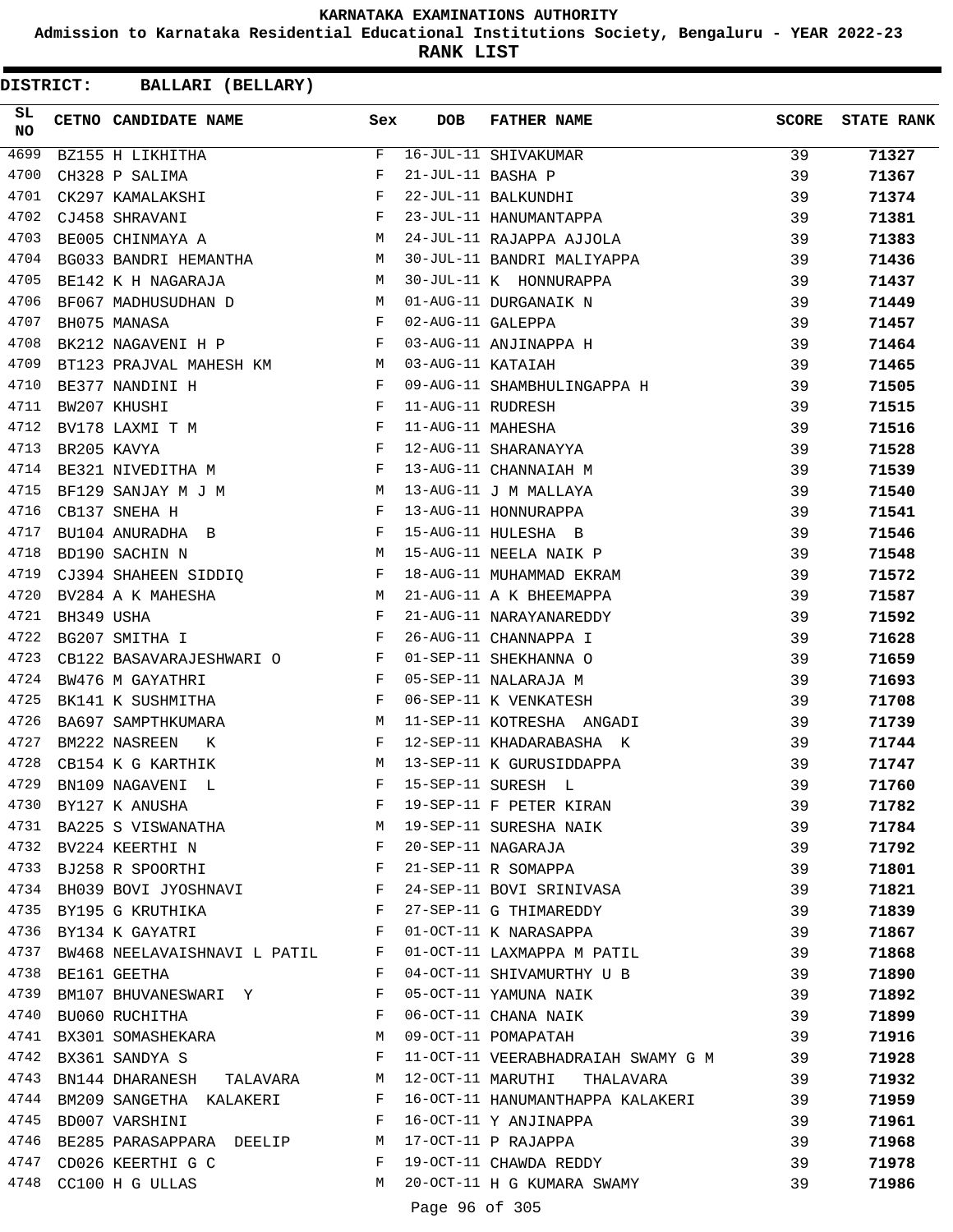**Admission to Karnataka Residential Educational Institutions Society, Bengaluru - YEAR 2022-23**

**RANK LIST**

| SL<br>NO | CETNO CANDIDATE NAME                             | Sex          | DOB               | <b>FATHER NAME</b>                 | <b>SCORE</b> | <b>STATE RANK</b> |
|----------|--------------------------------------------------|--------------|-------------------|------------------------------------|--------------|-------------------|
| 4749     | BL360 HEMAVATHI BOVI                             | F            |                   | $\overline{20-0CT-11}$ SURESH BOVI | 39           | 71989             |
| 4750     | CG088 HULIGEMMA                                  | F            |                   | 20-OCT-11 SANNA SARDARA            | 39           | 71990             |
| 4751     | BF155 NIRMALA K                                  | F            |                   | 22-OCT-11 VISHWANATHA K            | 39           | 72000             |
| 4752     | BA410 KAVANA R                                   | $_{\rm F}$   |                   | 25-OCT-11 BASAVANAGOWDA            | 39           | 72009             |
| 4753     | CE383 DEEPIKA N                                  | F            |                   | 01-NOV-11 HANUMANTHA N             | 39           | 72037             |
| 4754     | CE324 SWAPNA E                                   | F            |                   | 01-NOV-11 G ERANNA                 | 39           | 72040             |
| 4755     | CK141 N KAVITHA                                  | F            |                   | 02-NOV-11 KANAKAPPA                | 39           | 72043             |
| 4756     | CE158 CHIKRAVVA                                  | $\mathbf{F}$ | 05-NOV-11 B SWAMY |                                    | 39           | 72055             |
| 4757     | CH400 NANDINI                                    | F            |                   | 08-NOV-11 MUDIYAPPA                | 39           | 72074             |
| 4758     | $\mathbf{F}$ and $\mathbf{F}$<br>CJ364 JAYASHREE |              | 11-NOV-11 MYLARI  |                                    | 39           | 72086             |
| 4759     | BQ288 KARIBASAMMA                                | $\mathbf{F}$ |                   | 25-NOV-11 PAMPANNA                 | 39           | 72145             |
| 4760     | BJ322 LAVANYA B                                  | $\mathbf{F}$ |                   | 25-NOV-11 THIRUMALA B              | 39           | 72146             |
| 4761     | BR199 NANDISHA M<br>M <sub>N</sub>               |              |                   | 25-NOV-11 MAHALINAGAPPA S          | 39           | 72147             |
| 4762     | $\mathbf{F}$ and $\mathbf{F}$<br>CJ336 DIVYA U   |              | 26-NOV-11 SURESHA |                                    | 39           | 72155             |
| 4763     | $\mathbf{F}$<br>CD481 ANJALI                     |              |                   | 29-NOV-11 NAVILESH                 | 39           | 72168             |
| 4764     | BP352 THASLIM BANU KALARI F                      |              |                   | 06-DEC-11 BASHASAHEB KALARI        | 39           | 72213             |
| 4765     | BG240 SANDEEP S                                  | M            |                   | 10-DEC-11 MANJAPPA S               | 39           | 72235             |
| 4766     | BZ030 KEERTHANA V                                | F            |                   | 12-DEC-11 VASANTH KUMAR V          | 39           | 72247             |
| 4767     | BR317 SAVITHA G                                  | F            |                   | 13-DEC-11 KARIMALLAPPA             | 39           | 72253             |
| 4768     | BR315 LAVANYA                                    | $\mathbf{F}$ |                   | 14-DEC-11 PRADEEPA T               | 39           | 72257             |
| 4769     | CG252 SHAILAJA                                   | $_{\rm F}$   |                   | 25-DEC-11 GADILINGAPPA             | 39           | 72300             |
| 4770     | BE236 DINESHA NAIK M                             |              |                   | 27-DEC-11 SHEKRA NAIK              | 39           | 72310             |
| 4771     | BE523 DIVYA K N                                  | F            |                   | 29-DEC-11 NAGARAJA                 | 39           | 72315             |
| 4772     | BG179 VINAY KUMARA C                             | M            |                   | 01-JAN-12 MARULASIDDAPPA C         | 39           | 72344             |
| 4773     | BT009 INCHARA                                    | F            | 05-JAN-12 KIRANA  |                                    | 39           | 72348             |
| 4774     | BU216 P ANJALI                                   | F            | 05-JAN-12 PALAIAH |                                    | 39           | 72349             |
| 4775     | BS197 THANU H                                    | F            |                   | 04-FEB-12 ANJINAPPA                | 39           | 72391             |
| 4776     | BV145 KEERTHANA R                                | F            |                   | 05-FEB-12 RAVEESHA KM              | 39           | 72392             |
| 4777     | CJ507 B T MADHU                                  | M            |                   | 13-FEB-12 B T LINGANNA             | 39           | 72396             |
| 4778     | BZ041 SHASHANK                                   | M            |                   | 01-JAN-09 J BASAVARAJA             | 38           | 72466             |
| 4779     | CE548 GANGAMMA N                                 | F            |                   | 11-FEB-09 MARESHA N                | 38           | 72468             |
| 4780     | BD075 E S BHARATH                                | М            |                   | 09-JUN-09 EDIGARA SHIVAKUMAR       | 38           | 72483             |
| 4781     | BW110 D MANIKANTA                                | М            |                   | 28-JUN-09 D TIRUMALA               | 38           | 72484             |
| 4782     | BY057 E KAVERI                                   | F            |                   | 20-NOV-09 E TIPPESWAMY             | 38           | 72507             |
| 4783     | BM308 PREMADAS                                   | М            |                   | 06-JAN-10 ANANDANAIK               | 38           | 72538             |
| 4784     | BE023 B LAKSHMI                                  | F            |                   | 15-JAN-10 BELAGATTI BHEEMAPPA      | 38           | 72546             |
| 4785     | BP422 DARSHAN GOUDRA                             | М            |                   | 22-FEB-10 MAHESH NAIK GOUDRA       | 38           | 72573             |
| 4786     | BM292 MANOJ U                                    | М            |                   | 05-MAR-10 NAGABHUSHANA U           | 38           | 72582             |
| 4787     | BG369 JAYANTHI B G                               | F            |                   | 11-MAR-10 GIRISH NAIK B T          | 38           | 72586             |
| 4788     | BB420 G GOUTHAM                                  | М            |                   | 14-MAR-10 JYOTHI CHENNABASAPPA     | 38           | 72588             |
| 4789     | BN047 D AKSHATHA                                 | F            |                   | 23-MAR-10 D VIRYA NAIK             | 38           | 72596             |
| 4790     | CA238 N REKHA                                    | F            |                   | 01-APR-10 N VENKATESHA             | 38           | 72601             |
| 4791     | BF540 MARUTHI S K                                | М            |                   | 15-MAY-10 SHRIKANTHA K             | 38           | 72630             |
| 4792     | BZ257 R VARUN                                    | М            |                   | 20-MAY-10 R CHANDRASHEKARA         | 38           | 72637             |
| 4793     | CB057 E JAYANTH                                  | М            |                   | 29-JUN-10 E RANGA SWAMY            | 38           | 72678             |
| 4794     | CK089 G SANJANA                                  | F            |                   | 13-JUL-10 G DEVANNA                | 38           | 72687             |
| 4795     | BG294 SADANANDAGOUDA<br>GURUPADAGOUDA GOUDAR     | М            |                   | 28-JUL-10 GURUPADAGOUDA            | 38           | 72711             |
| 4796     | CF098 H PRAMODA                                  | М            |                   | 29-JUL-10 SANTHAKUMAR H            | 38           | 72712             |
| 4797     | CD034 SHRAVYA                                    | F            |                   | 30-JUL-10 B ANJANEYALU             | 38           | 72717             |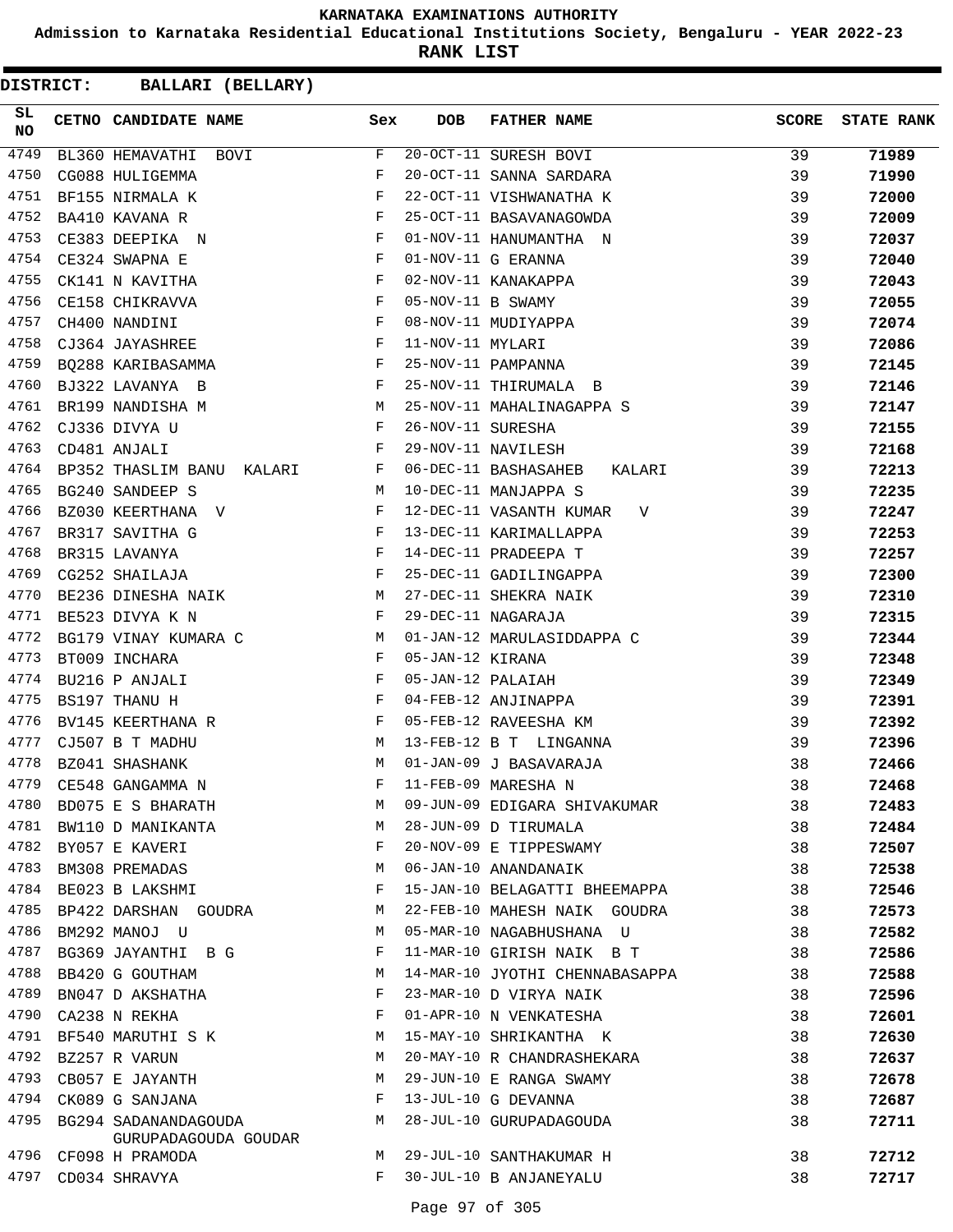**Admission to Karnataka Residential Educational Institutions Society, Bengaluru - YEAR 2022-23**

**RANK LIST**

| SL<br>NO |            | CETNO CANDIDATE NAME                                                                                                                                                                                                                                   | Sex          | <b>DOB</b>       | FATHER NAME                                                                                                   | <b>SCORE</b> | <b>STATE RANK</b> |
|----------|------------|--------------------------------------------------------------------------------------------------------------------------------------------------------------------------------------------------------------------------------------------------------|--------------|------------------|---------------------------------------------------------------------------------------------------------------|--------------|-------------------|
| 4798     |            | CE039 VIKAS G                                                                                                                                                                                                                                          |              |                  | $$\tt{M$} \quad 11-AUG-10 \quad BASAVARAJ \quad G}$ $$\tt{F$} \quad 15-AUG-10 \quad VERESHA \quad K \quad M$$ | 38           | 72740             |
| 4799     |            | BP302 SUPRIYA K M                                                                                                                                                                                                                                      |              |                  |                                                                                                               | 38           | 72752             |
| 4800     |            | BP117 RENUKA DODDAMALLAPNARA F                                                                                                                                                                                                                         |              |                  | 24-AUG-10 NAGAPPA DODDAMALLAPNARA 38                                                                          |              | 72773             |
| 4801     |            | <b>M</b><br>BG109 SANDEEPA H V                                                                                                                                                                                                                         |              |                  | 28-AUG-10 VIJAYAKUMARA H<br>05-SEP-10 RAJAPPA K<br>10-SEP-10 LINGAPPA                                         | 38           | 72787             |
| 4802     |            | $\begin{array}{c} \mathbf{F} \\ \mathbf{F} \end{array}$<br>BO089 ARCHANA K                                                                                                                                                                             |              |                  |                                                                                                               | 38           | 72810             |
| 4803     |            | CJ440 MALAMMA                                                                                                                                                                                                                                          |              |                  |                                                                                                               | 38           | 72828             |
| 4804     |            | BB256 SAVITHA BAI L $$\tt F$$                                                                                                                                                                                                                          |              |                  | 11-SEP-10 LAKSHMANA NAIK                                                                                      | 38           | 72835             |
| 4805     |            |                                                                                                                                                                                                                                                        |              |                  | 14-SEP-10 NEELAPPA IPPIKOPPA                                                                                  | 38           | 72848             |
| 4806     |            |                                                                                                                                                                                                                                                        |              |                  |                                                                                                               | 38           | 72851             |
| 4807     |            |                                                                                                                                                                                                                                                        |              |                  |                                                                                                               | 38           | 72853             |
| 4808     |            | $\mathbf{F}$<br>BL295 R SUMA                                                                                                                                                                                                                           |              |                  | --- -- G NAGARAJA<br>16-SEP-10 K NAGARAJA<br>21-SEP-10 R KUMARNAIK<br>23-SEP-10 MALLIKARIIMA                  | 38           | 72870             |
| 4809     |            |                                                                                                                                                                                                                                                        |              |                  | 23-SEP-10 MALLIKARJUNA H                                                                                      | 38           | 72874             |
| 4810     |            | M<br>BW491 DANUSH                                                                                                                                                                                                                                      |              |                  | 24-SEP-10 UMESHKUMAR P                                                                                        | 38           | 72877             |
| 4811     |            | BF292 KRISHNA DASARA M                                                                                                                                                                                                                                 |              |                  | 01-OCT-10 NAGARAJA DASARA                                                                                     | 38           | 72891             |
| 4812     |            | $\mathbf{F}$ and the set of the set of the set of the set of the set of the set of the set of the set of the set of the set of the set of the set of the set of the set of the set of the set of the set of the set of the set of<br>CE106 H ANNAPURNA |              |                  |                                                                                                               | 38           | 72902             |
| 4813     |            | CF092 SANJEEVA A K M                                                                                                                                                                                                                                   |              |                  |                                                                                                               | 38           | 72908             |
| 4814     |            | $\mathbb{F}$ . The $\mathbb{F}$<br>BM275 J N SANJANA                                                                                                                                                                                                   |              |                  |                                                                                                               | 38           | 72917             |
| 4815     |            | BC331 TALAKAL ANKUSH KUMAR M                                                                                                                                                                                                                           |              |                  | 04-OCT-10 H NAGARAJ<br>05-OCT-10 KOTRESHAPPA A<br>07-OCT-10 NANYA NAIK L<br>08-OCT-10 SUBHASH TALKAL          | 38           | 72922             |
| 4816     |            | $\mathbf{F}$ and $\mathbf{F}$ and $\mathbf{F}$<br>CF133 J M KAVITHA                                                                                                                                                                                    |              |                  | 12-OCT-10 J M HALASWAMY                                                                                       | 38           | 72932             |
| 4817     |            | BF534 BHARATH RAJ RATOD M                                                                                                                                                                                                                              |              |                  | 14-OCT-10 RAJA NAIK P                                                                                         | 38           | 72938             |
| 4818     |            | M<br>BW425 ABISHEK K                                                                                                                                                                                                                                   |              |                  | 16-OCT-10 UMAPATHI K                                                                                          | 38           | 72948             |
| 4819     |            | CF091 OBALAMMA D                                                                                                                                                                                                                                       |              |                  | 16-OCT-10 DEVENDRA                                                                                            | 38           | 72949             |
| 4820     |            | BB248 KAVYA B                                                                                                                                                                                                                                          |              |                  | 20-OCT-10 BASAVARAJA B                                                                                        | 38           | 72960             |
| 4821     |            | $\begin{array}{ccccc} & & & & & \mathbf{F} & \\ & & & & & \mathbf{F} & \\ & & & & \mathbf{F} & \\ & \mathbf{M} & & & \end{array}$<br>CD301 SAMARTH G                                                                                                   |              |                  | 21-OCT-10 PRAKASH G                                                                                           | 38           | 72963             |
| 4822     |            | CJ247 T VEERENDRA M                                                                                                                                                                                                                                    |              |                  | 24-OCT-10 T BEERAPPA                                                                                          | 38           |                   |
| 4823     |            |                                                                                                                                                                                                                                                        |              |                  | 25-OCT-10 MALLAPPA                                                                                            |              | 72979             |
| 4824     |            | CH104 RAGHUVEERA G M<br>$M_{\odot}$                                                                                                                                                                                                                    |              |                  |                                                                                                               | 38           | 72982             |
|          |            | BK148 K KARTIK                                                                                                                                                                                                                                         |              |                  | 28-OCT-10 K MANJUNATH                                                                                         | 38           | 72994             |
| 4825     |            | BE451 BASAMMA SINGRIHALLI F<br>CA310 N UMESHA M                                                                                                                                                                                                        |              |                  | 31-OCT-10 MYLAPPA SINGRIHALLI                                                                                 | 38           | 73004             |
| 4826     |            |                                                                                                                                                                                                                                                        |              |                  | <b>A</b><br>31-OCT-10 N S ANJINAPPA                                                                           | 38           | 73005             |
| 4827     |            | CH188 NAGARATNAMMA F                                                                                                                                                                                                                                   |              |                  | 08-NOV-10 ESHWARAPPA                                                                                          | 38           | 73040             |
| 4828     |            | M <sub>N</sub><br>CF110 K SANTOSHA                                                                                                                                                                                                                     |              |                  | 14-NOV-10 K JEEVAPPA                                                                                          | 38           | 73068             |
| 4829     |            | CJ385 D KAVERI                                                                                                                                                                                                                                         | F            |                  | 20-NOV-10 D HULUGAPPA                                                                                         | 38           | 73094             |
|          |            | 4830 BC123 H PRAJWAL                                                                                                                                                                                                                                   | М            |                  | 23-NOV-10 H SAKAPPA                                                                                           | 38           | 73108             |
|          |            | 4831 BX253 CHANDU                                                                                                                                                                                                                                      | М            | 25-NOV-10 SEENA  |                                                                                                               | 38           | 73116             |
| 4832     |            | BB337 BHUMIKA PUJARA                                                                                                                                                                                                                                   | F            |                  | 29-NOV-10 DODDABASAPPA PUJARA                                                                                 | 38           | 73139             |
| 4833     | BJ157 USHA |                                                                                                                                                                                                                                                        | F            |                  | 30-NOV-10 SURESH G                                                                                            | 38           | 73150             |
|          |            | 4834 BY238 P MANOJ KUMAR                                                                                                                                                                                                                               | M            |                  | 08-DEC-10 P YALLAPPA                                                                                          | 38           | 73178             |
| 4835     |            | BR151 KAVYA M D                                                                                                                                                                                                                                        | F            |                  | 09-DEC-10 DODDABASAPPA M                                                                                      | 38           | 73180             |
| 4836     |            | BW524 T JEEVAN                                                                                                                                                                                                                                         | М            |                  | 09-DEC-10 T SUNKANNA                                                                                          | 38           | 73181             |
| 4837     |            | BT381 DEEPA H                                                                                                                                                                                                                                          | F            | 13-DEC-10 RAVI H |                                                                                                               | 38           | 73192             |
| 4838     |            | BE508 TIPPANAHALLI SWETHA                                                                                                                                                                                                                              | F            |                  | 13-DEC-10 TIPPANAHALLI MANJAPPA                                                                               | 38           | 73198             |
| 4839     |            | BQ330 M ADARSHA                                                                                                                                                                                                                                        | М            |                  | 15-DEC-10 MALLESHA                                                                                            | 38           | 73208             |
| 4840     |            | CE312 CHAITNYA A                                                                                                                                                                                                                                       | F            |                  | 16-DEC-10 A THIPPESWAMY                                                                                       | 38           | 73211             |
| 4841     |            | BE033 M RUDRAMMA                                                                                                                                                                                                                                       | F            |                  | 17-DEC-10 M KOTRESH                                                                                           | 38           | 73218             |
|          |            | 4842 BA286 MADIVALARA LAKSHMI                                                                                                                                                                                                                          | $\mathbf{F}$ |                  | 18-DEC-10 M NAGARAJA                                                                                          | 38           | 73221             |
| 4843     |            | BN074 MANJYANAIK M                                                                                                                                                                                                                                     | M            |                  | 26-DEC-10 SEVYANAIK M                                                                                         | 38           | 73269             |
| 4844     |            | CJ075 E SHRAVANTHI                                                                                                                                                                                                                                     | F            |                  | 31-DEC-10 E MANJUNATHA                                                                                        | 38           | 73285             |
| 4845     |            | BA142 HANSI SUNIL                                                                                                                                                                                                                                      | M            |                  | 31-DEC-10 H RAMAPPA                                                                                           | 38           | 73286             |
|          |            | 4846 CE009 ANUSHREE                                                                                                                                                                                                                                    | F            |                  | 01-JAN-11 A.RAMESH                                                                                            | 38           | 73293             |
|          |            | 4847 CJ023 B HULESHA                                                                                                                                                                                                                                   | M            |                  | 01-JAN-11 B PAKKIRAPPA                                                                                        | 38           | 73295             |
|          |            |                                                                                                                                                                                                                                                        |              | Page 98 of 305   |                                                                                                               |              |                   |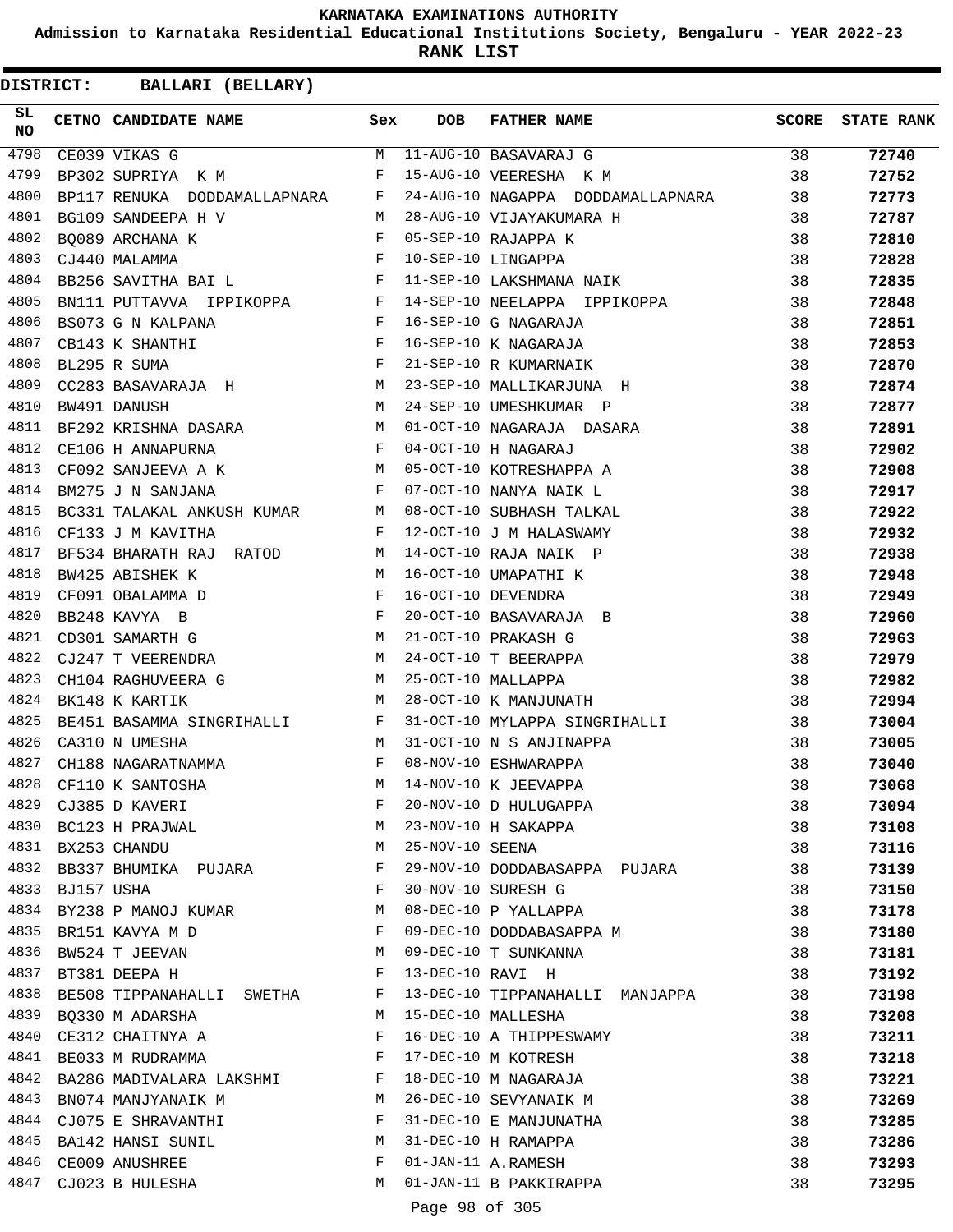**Admission to Karnataka Residential Educational Institutions Society, Bengaluru - YEAR 2022-23**

**RANK LIST**

**DISTRICT:** CC **BALLARI (BELLARY)**

| SL<br><b>NO</b> | CETNO CANDIDATE NAME Sex                                                                                                                                                                                                                             |              | <b>DOB</b> | FATHER NAME                                                                                                                             | SCORE | <b>STATE RANK</b> |
|-----------------|------------------------------------------------------------------------------------------------------------------------------------------------------------------------------------------------------------------------------------------------------|--------------|------------|-----------------------------------------------------------------------------------------------------------------------------------------|-------|-------------------|
| 4848            | $$\rm F$$ $$\rm F$$<br>CB209 B M NAVYA                                                                                                                                                                                                               |              |            | $\begin{tabular}{lllllll} F & 01-\text{JAN}-11 & \text{MALATHESHA} & \text{BM} \\ F & 01-\text{JAN}-11 & \text{GANGANNA} \end{tabular}$ | 38    | 73296             |
| 4849            | BT366 CHANDANA                                                                                                                                                                                                                                       |              |            |                                                                                                                                         | 38    | 73300             |
| 4850            | BC022 ATAVALAGI BEERAPPA M                                                                                                                                                                                                                           |              |            | 05-JAN-11 ATAVALAGI DODDABASAPPA 38                                                                                                     |       | 73359             |
| 4851            |                                                                                                                                                                                                                                                      |              |            | CA315 DHANUSH KUMARA M M 05-JAN-11 MALLIKARJUNA M                                                                                       | - 38  | 73360             |
| 4852            |                                                                                                                                                                                                                                                      |              |            | BZ089 GUJJAL KANAKAMURTHY MOS-JAN-11 GUJJAL HONNURAPPA<br>BS118 SOUJANYA MOS-JAN-11 SANNOBAIAH                                          | 38    | 73362             |
| 4853            |                                                                                                                                                                                                                                                      |              |            |                                                                                                                                         | 38    | 73370             |
| 4854            | BB286 M SUSHILAMMA F                                                                                                                                                                                                                                 |              |            | 07-JAN-11 M PRASADA MURTHI                                                                                                              | 38    | 73377             |
| 4855            |                                                                                                                                                                                                                                                      |              |            | BM426 T GOUTAM<br>BU584 G N SUSHMITHA<br>BU584 G N SUSHMITHA<br>F 09-JAN-11 G NAGARAJA                                                  | 38    | 73384             |
| 4856            |                                                                                                                                                                                                                                                      |              |            |                                                                                                                                         | 38    | 73386             |
| 4857            | BD017 AJAYAKUMAR BHOVI M                                                                                                                                                                                                                             |              |            | 17-JAN-11 DURUGESHA BHOVI                                                                                                               | 38    | 73429             |
| 4858            | BB185 KARIYAVVARA SANGEETHA F                                                                                                                                                                                                                        |              |            |                                                                                                                                         | 38    | 73436             |
| 4859            | BA489 PRUTHVIRAJ LJ M                                                                                                                                                                                                                                |              |            |                                                                                                                                         | 38    | 73475             |
| 4860            | $\begin{array}{c}\nM \\ F\n\end{array}$<br>BL320 K RAKESH                                                                                                                                                                                            |              |            |                                                                                                                                         | 38    | 73479             |
| 4861            | CA397 RADHIKA                                                                                                                                                                                                                                        |              |            |                                                                                                                                         | 38    | 73501             |
| 4862            | BQ056 S M BINDUSHREE F                                                                                                                                                                                                                               |              |            | 18-JAN-11 K HULUGAPPA<br>26-JAN-11 JAMBANAIK L<br>27-JAN-11 K NAGARAJA<br>30-JAN-11 HULEGAPPA<br>31-JAN-11 S MURALIDHARA                | 38    | 73507             |
| 4863            |                                                                                                                                                                                                                                                      |              |            |                                                                                                                                         | 38    | 73518             |
| 4864            |                                                                                                                                                                                                                                                      |              |            | BK204 D M ANANYA<br>BD033 BANAKARA CHIDAMBARA M 03-FEB-11 BANAKARA ANNAPPA                                                              | 38    | 73522             |
| 4865            | $\mathbf{F}$ and $\mathbf{F}$ are the set of the set of the set of the set of the set of the set of the set of the set of the set of the set of the set of the set of the set of the set of the set of the set of the set of the set<br>CG266 AMBIKA |              |            | 05-FEB-11 KATAGI ERANNA                                                                                                                 | 38    | 73528             |
| 4866            | BG099 PRITHAM N NAIK M                                                                                                                                                                                                                               |              |            | 21-FEB-11 NEMYA NAIK                                                                                                                    | 38    | 73628             |
| 4867            | $\mathbf{F}$<br>BV016 PUJA B                                                                                                                                                                                                                         |              |            | 21-FEB-11 B NAGANAGOUDA<br>22-FEB-11 SADAPPA<br>22-FEB-11 H RAMESH                                                                      | 38    | 73629             |
| 4868            | BZ188 CHANNADASARA PAVITRA F                                                                                                                                                                                                                         |              |            |                                                                                                                                         | 38    | 73634             |
| 4869            | BW129 HALARVI RAGHAVENDRA M                                                                                                                                                                                                                          |              |            |                                                                                                                                         | 38    | 73636             |
| 4870            | BB034 BALANAGOUDRA PREETHI F                                                                                                                                                                                                                         |              |            | 23-FEB-11 B KOTRAGOUDA B                                                                                                                | 38    | 73640             |
| 4871            | BY058 NAMITHA                                                                                                                                                                                                                                        |              |            | 24-FEB-11 SREENIVAS C B                                                                                                                 | 38    | 73646             |
| 4872            | $\frac{\text{F}}{\text{F}}$<br>CE283 KAVERI J                                                                                                                                                                                                        |              |            | 27-FEB-11 KOTRESHA J                                                                                                                    | 38    | 73662             |
| 4873            | M <sub>N</sub><br>BF229 PRAJWAL R                                                                                                                                                                                                                    |              |            | 27-FEB-11 RANGAPPA D                                                                                                                    | 38    | 73665             |
| 4874            | $\mathbb{F}^{\mathbb{Z}}$ . The state $\mathbb{F}^{\mathbb{Z}}$<br>BZ057 VARSHA E                                                                                                                                                                    |              |            | 27-FEB-11 E VEERESH                                                                                                                     | 38    | 73669             |
| 4875            | BB018 CHAITRA M                                                                                                                                                                                                                                      |              |            | 28-FEB-11 PRABHU M                                                                                                                      | 38    | 73675             |
| 4876            | $\begin{aligned} \mathbf{F} \\ \mathbf{F} \end{aligned}$<br>BE547 BHAVANA                                                                                                                                                                            |              |            | 01-MAR-11 Y MANJUNATHA                                                                                                                  | 38    | 73683             |
| 4877            | M <sub>N</sub><br>BE209 M PRAJWAL                                                                                                                                                                                                                    |              |            | 03-MAR-11 M MANJAPPA                                                                                                                    | 38    | 73699             |
| 4878            |                                                                                                                                                                                                                                                      |              |            | BP129 RENUKARAJA ACHARI M 03-MAR-11 MADDANAPPA ACHARI                                                                                   | 38    | 73700             |
|                 | 4879 BE343 DEEPAK H G                                                                                                                                                                                                                                | M            |            | 07-MAR-11 GIRISH H G                                                                                                                    | 38    | 73728             |
|                 | 4880 BH338 DIVYA M                                                                                                                                                                                                                                   | F            |            | 08-MAR-11 JAMBANNA M                                                                                                                    | 38    | 73738             |
|                 | 4881 BP167 S ANJALI                                                                                                                                                                                                                                  | $\mathbf{F}$ |            | 11-MAR-11 S SHANKARANAIK                                                                                                                | 38    | 73765             |
| 4882            | the contract of the contract of the Property of the Property of the Property of the Property of the Property of the Property of the Property of the Property of the Property of the Property of the Property of the Property o<br>BF284 P THANUJA    |              |            | 12-MAR-11 P SOORYA NAIK                                                                                                                 | 38    | 73773             |
|                 | 4883 BQ096 GOWRAMMA S                                                                                                                                                                                                                                | $\mathbf{F}$ |            | 15-MAR-11 MANJUNATHA S                                                                                                                  | 38    | 73804             |
|                 | 4884 CD266 G NAGAVENI                                                                                                                                                                                                                                | F            |            | 16-MAR-11 GOOLEPPA                                                                                                                      | 38    | 73809             |
| 4885            | BK059 E H AKHILA KUMAR                                                                                                                                                                                                                               | M            |            | 19-MAR-11 E H PRAKASHA                                                                                                                  | 38    | 73821             |
| 4886            | BN381 K MUTTU                                                                                                                                                                                                                                        | $\mathbf{F}$ |            | 19-MAR-11 KRISTNA NAIK                                                                                                                  | 38    | 73822             |
| 4887            | BH057 SURESH RAINA                                                                                                                                                                                                                                   | M            |            | 19-MAR-11 B KUMARNAIK                                                                                                                   | 38    | 73825             |
|                 | 4888 BP366 CHETAN V NAYAK                                                                                                                                                                                                                            | M            |            | 23-MAR-11 VERYA NAIK                                                                                                                    | 38    | 73852             |
| 4889            | BF138 SRINIVASA M                                                                                                                                                                                                                                    | M            |            | 23-MAR-11 CHANNAPPA MAGALADA                                                                                                            | 38    | 73859             |
| 4890            | BA529 PRASHNTHA KURI                                                                                                                                                                                                                                 | M            |            | 26-MAR-11 RAMESHA KURI                                                                                                                  | 38    | 73882             |
|                 | 4891 BP254 YASHODHA PITTERA F                                                                                                                                                                                                                        |              |            | 26-MAR-11 SIDDAPPA PITTERA                                                                                                              | 38    | 73886             |
|                 | 4892 BM024 DIVYA S PURANAMTA F                                                                                                                                                                                                                       |              |            | 27-MAR-11 SHAMBULINGAYYA                                                                                                                | 38    | 73890             |
| 4893            | BW514 B JAGAN                                                                                                                                                                                                                                        | M            |            | 28-MAR-11 DODDA BASAVANA GOWDA                                                                                                          | 38    | 73895             |
| 4894            | CD205 GOUTHAMI S                                                                                                                                                                                                                                     | F            |            | 30-MAR-11 NAGARAJA S                                                                                                                    | 38    | 73909             |
|                 | 4895 BL260 NAGAMMA SIDDAPPA BAGALI F                                                                                                                                                                                                                 |              |            | 30-MAR-11 SIDDAPPA NINGAPPA BAGALI                                                                                                      | 38    | 73910             |
|                 | 4896 CH314 AKHIL N                                                                                                                                                                                                                                   | M            |            | 01-APR-11 VIDYANANDA N                                                                                                                  | 38    | 73920             |
| 4897            | BM365 KAVYA                                                                                                                                                                                                                                          | F            |            | 01-APR-11 KASHINATH NAIK                                                                                                                | 38    | 73923             |
|                 |                                                                                                                                                                                                                                                      |              |            | $-00 - 00 - 00$                                                                                                                         |       |                   |

Page 99 of 305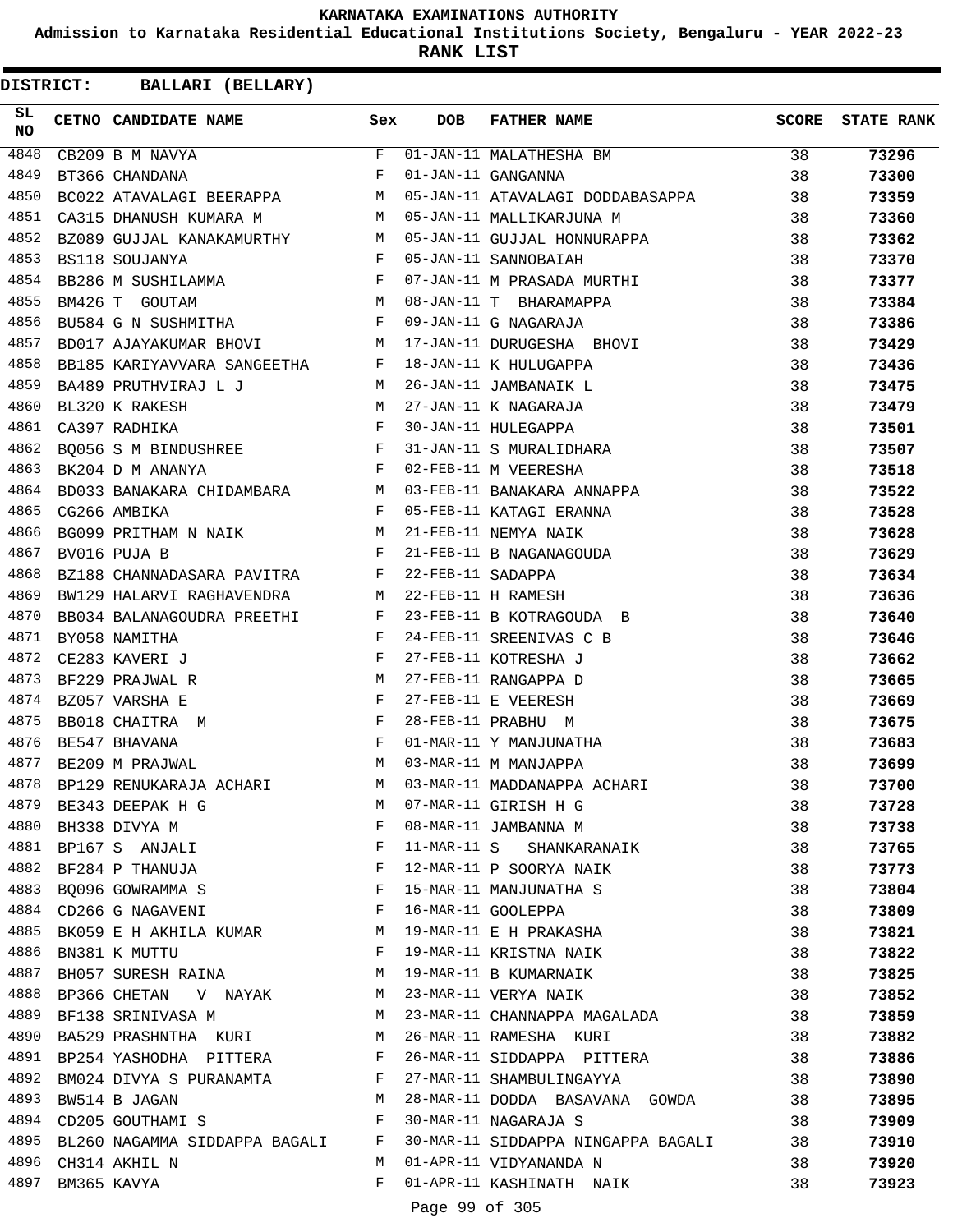**Admission to Karnataka Residential Educational Institutions Society, Bengaluru - YEAR 2022-23**

**RANK LIST**

| SL<br><b>NO</b> | CETNO CANDIDATE NAME Sex                                                                                                                                                                                                                                |        | <b>DOB</b>      | <b>FATHER NAME</b>                                                                                                                                                                | SCORE    | <b>STATE RANK</b> |
|-----------------|---------------------------------------------------------------------------------------------------------------------------------------------------------------------------------------------------------------------------------------------------------|--------|-----------------|-----------------------------------------------------------------------------------------------------------------------------------------------------------------------------------|----------|-------------------|
| 4898            |                                                                                                                                                                                                                                                         |        |                 | BK081 S G TARUNKUMAR M 01-APR-11 SHIVAKUMARA<br>BX296 SHANTHAMMA F 03-APR-11 GOVINDAPPA<br>BS049 CHARANKUMAR K M 05-APR-11 KOTRESHI K<br>DE452 LIKULTH R M M 06-APR-11 MANJAPPA B | 38       | 73926             |
| 4899            |                                                                                                                                                                                                                                                         |        |                 |                                                                                                                                                                                   | 38       | 73941             |
| 4900            |                                                                                                                                                                                                                                                         |        |                 |                                                                                                                                                                                   | 38       | 73954             |
| 4901            |                                                                                                                                                                                                                                                         |        |                 |                                                                                                                                                                                   | 38       | 73965             |
| 4902            |                                                                                                                                                                                                                                                         |        |                 | BL289 YASHODHA SIDDAPURA F 12-APR-11 NINGAPAP SIDDAPURA                                                                                                                           | 38       | 74018             |
| 4903            | M 12-APR-11 K HANUMESH<br>CA156 YASHWANTH K                                                                                                                                                                                                             |        |                 |                                                                                                                                                                                   | 38       | 74019             |
| 4904            | CJ056 GAYATHRI K R<br>F 13-APR-11 RAMAKRISHNA                                                                                                                                                                                                           |        |                 |                                                                                                                                                                                   | 38       | 74023             |
| 4905            |                                                                                                                                                                                                                                                         |        |                 | BP325 YASHAVANTHREDDY K M 13-APR-11 YANKAREDDY K                                                                                                                                  | 38       | 74029             |
| 4906            | $\mathbf{F}$<br>CD500 H MAYA                                                                                                                                                                                                                            |        |                 | 18-APR-11 HONNURASWAMY                                                                                                                                                            | 38       | 74070             |
| 4907            | BE266 NIKITHA P F                                                                                                                                                                                                                                       |        |                 | 18-APR-11 PRAVEENKUMAR                                                                                                                                                            | 38       | 74072             |
| 4908            | $\mathbf{F}$ and the contract of $\mathbf{F}$<br>BA329 H MANJULA                                                                                                                                                                                        |        |                 | 19-APR-11 NAGARAJA                                                                                                                                                                | 38       | 74081             |
| 4909            | BE328 BHIRAPPA KARADI M                                                                                                                                                                                                                                 |        |                 | 20-APR-11 GANGADHARA KARADI                                                                                                                                                       | 38       | 74087             |
| 4910            | $\mathbf{F}$<br>BC077 H PAVITRA                                                                                                                                                                                                                         |        |                 | 23-APR-11 HEMLA NAIK H                                                                                                                                                            | 38       | 74109             |
| 4911            | M<br>BJ232 SRINIDHI                                                                                                                                                                                                                                     |        |                 | 24-APR-11 DURUGAPPA                                                                                                                                                               | 38       | 74121             |
| 4912            | M <sub>N</sub><br>BF368 VIJAY Y                                                                                                                                                                                                                         |        |                 | 24-APR-11 YANKA NAIK                                                                                                                                                              | - 38     | 74123             |
| 4913            | BE534 M V PRETHAM MANTESHA NAIK M                                                                                                                                                                                                                       |        |                 | 25-APR-11 MANTESHA NAAGYA NAIK                                                                                                                                                    | 38       | 74128             |
| 4914            | BH196 HARIKA B                                                                                                                                                                                                                                          | F      |                 | 26-APR-11 B NAGENDRA                                                                                                                                                              | 38       | 74135             |
| 4915            | CH169 K VIJAYAKUMAR M                                                                                                                                                                                                                                   |        |                 |                                                                                                                                                                                   | 38       | 74154             |
| 4916            | $\mathbf{F}$ . The set of the set of the set of the set of the set of the set of the set of the set of the set of the set of the set of the set of the set of the set of the set of the set of the set of the set of the set of t<br>BS109 H CHANDANA   |        |                 |                                                                                                                                                                                   | 38       | 74178             |
| 4917            | CK254 MALLAPPA                                                                                                                                                                                                                                          |        |                 | 29-APR-11 K MARENNA<br>02-MAY-11 H P GANGDHARA<br>06-MAY-11 YALLAPPA                                                                                                              | 38       | 74211             |
| 4918            | $$\rm \, M$$ $$\rm \, F$$<br>BE175 VASANTHA H                                                                                                                                                                                                           |        |                 |                                                                                                                                                                                   | 38       | 74213             |
| 4919            | CH012 KUSHANTH REDDY N M                                                                                                                                                                                                                                |        |                 | 07-MAY-11 DHANUNJAYA REDDY N                                                                                                                                                      | 38       | 74220             |
| 4920            | BQ103 KAVERI HIREMATA F                                                                                                                                                                                                                                 |        |                 | 09-MAY-11 GURUBASAVARAJA M U                                                                                                                                                      | 38       | 74237             |
| 4921            | $\mathbf{F}$<br>BY305 SRUSHTI                                                                                                                                                                                                                           |        |                 | 09-MAY-11 BASAVARAJA                                                                                                                                                              | 38       | 74241             |
| 4922            | BD120 MOHITH NAIK P M                                                                                                                                                                                                                                   |        |                 | 13-MAY-11 P KOTRESH NAIK                                                                                                                                                          | 38       | 74264             |
| 4923            | $\mathbf{F}$ and $\mathbf{F}$ are the set of the set of the set of the set of the set of the set of the set of the set of the set of the set of the set of the set of the set of the set of the set of the set of the set of the set<br>BE467 L G PRIYA |        |                 | 17-MAY-11 L GAJAPATHI NAIK                                                                                                                                                        | 38       | 74298             |
| 4924            | BK334 U NAGARATHNA F                                                                                                                                                                                                                                    |        |                 | 17-MAY-11 U KOTRESH                                                                                                                                                               | 38       | 74303             |
| 4925            | $\mathbb{F}^{\mathbb{N}}$ . If $\mathbb{F}^{\mathbb{N}}$<br>BM460 NANDITHA B                                                                                                                                                                            |        |                 |                                                                                                                                                                                   | 38       | 74339             |
| 4926            | BM096 HALANNANVARA SANDESHA M 23-MAY-11 H MANJAPPA                                                                                                                                                                                                      |        |                 | 21-MAY-11 BUKSHETTY GIRISH                                                                                                                                                        | 38       | 74351             |
| 4927            | CA379 ANE DARSHAN                                                                                                                                                                                                                                       |        |                 | 26-MAY-11 ANE MALLAIAH                                                                                                                                                            | 38       | 74379             |
| 4928            | M<br>BV103 P DODDAMMA                                                                                                                                                                                                                                   | F      |                 | 26-MAY-11 CHANNAPPA                                                                                                                                                               | 38       | 74381             |
| 4929            | CB383 VIJAYA LAKSHMI                                                                                                                                                                                                                                    | F      | 26-MAY-11 V     |                                                                                                                                                                                   |          | 74384             |
| 4930            |                                                                                                                                                                                                                                                         | F      |                 | MURTHY<br>28-MAY-11 NARAYANA NAIK                                                                                                                                                 | 38<br>38 | 74395             |
| 4931            | BL131 N PRIYANKA                                                                                                                                                                                                                                        | F      |                 |                                                                                                                                                                                   |          |                   |
| 4932            | CK273 SOUJANY B                                                                                                                                                                                                                                         |        |                 | 28-MAY-11 SHIVAKUMAR B                                                                                                                                                            | 38       | 74399             |
|                 | BE269 ABHISHEK HARALU                                                                                                                                                                                                                                   | М<br>F |                 | 31-MAY-11 MANJUNATHA HARALU                                                                                                                                                       | 38       | 74423             |
|                 | 4933 CG190 SHRAVANI                                                                                                                                                                                                                                     |        |                 | 01-JUN-11 AMARESH GOWDA                                                                                                                                                           | 38       | 74443             |
|                 | 4934 BG044 PRAJWAL M                                                                                                                                                                                                                                    | М      |                 | 04-JUN-11 MAJUNATHA M                                                                                                                                                             | 38       | 74478             |
| 4935            | BD185 ADESH N                                                                                                                                                                                                                                           | M      |                 | 05-JUN-11 NAGARAJ NAIK                                                                                                                                                            | 38       | 74484             |
| 4936            | CG229 SATHISHA                                                                                                                                                                                                                                          | М      | 07-JUN-11 RAVI  |                                                                                                                                                                                   | 38       | 74513             |
| 4937            | BP018 BALAPPANAVARA KAVERI                                                                                                                                                                                                                              | F      |                 | 09-JUN-11 B ANJINAPPA                                                                                                                                                             | 38       | 74530             |
|                 | 4938 CE295 PRAJWAL NAIK B M                                                                                                                                                                                                                             | M      |                 | 10-JUN-11 MANJUNAIK B                                                                                                                                                             | 38       | 74547             |
| 4939            | CC125 SADEEK N                                                                                                                                                                                                                                          | M      |                 | 13-JUN-11 N NOORIDDIN                                                                                                                                                             | 38       | 74581             |
| 4940            | BZ232 TANUSHREE                                                                                                                                                                                                                                         | F      |                 | 13-JUN-11 DEVARAJA                                                                                                                                                                | 38       | 74583             |
|                 | 4941 CH322 SINDHU                                                                                                                                                                                                                                       | F      |                 | 14-JUN-11 VEERESHA                                                                                                                                                                | 38       | 74593             |
|                 | 4942 BG032 KAVYA B                                                                                                                                                                                                                                      | F      |                 | 15-JUN-11 LAKKAPPA BARKI                                                                                                                                                          | 38       | 74597             |
| 4943            | BB397 R MAHAMADARIF                                                                                                                                                                                                                                     | М      |                 | 15-JUN-11 R MAHABUBSAB                                                                                                                                                            | 38       | 74599             |
| 4944            | BJ068 YASHODA                                                                                                                                                                                                                                           | F      |                 | 15-JUN-11 G K UMESH                                                                                                                                                               | 38       | 74605             |
|                 | 4945 BB509 BHUMIKA HM                                                                                                                                                                                                                                   | F      |                 | 16-JUN-11 VIJAYAKUMAR HM                                                                                                                                                          | 38       | 74607             |
|                 | 4946 BY197 DEEKSHA C                                                                                                                                                                                                                                    | F      | 17-JUN-11 SHIVU |                                                                                                                                                                                   | 38       | 74620             |
| 4947            | BG205 ROJA P                                                                                                                                                                                                                                            | F      |                 | 17-JUN-11 LAXMAN NAIK                                                                                                                                                             | 38       | 74625             |
|                 |                                                                                                                                                                                                                                                         |        | Page 100 of 305 |                                                                                                                                                                                   |          |                   |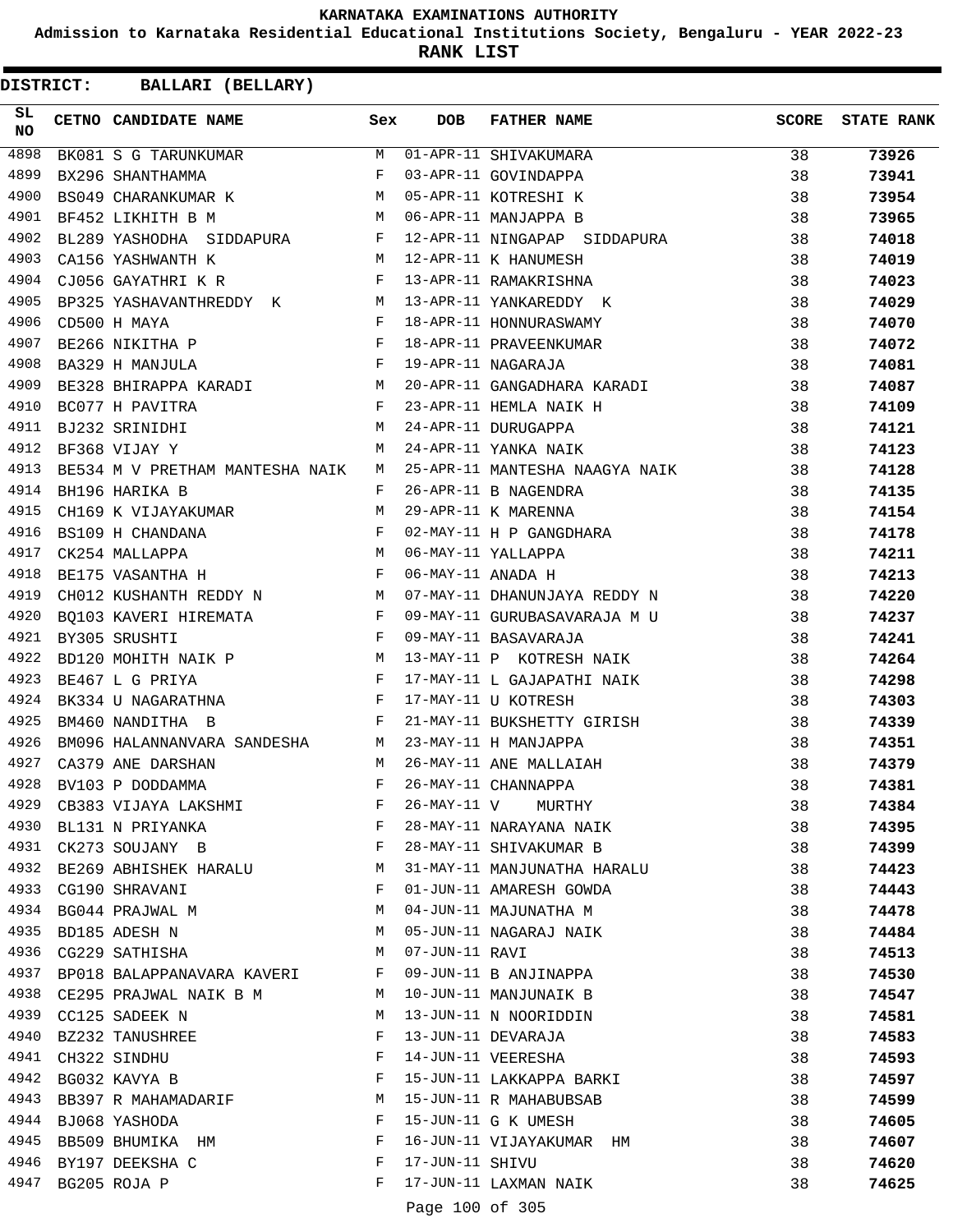**Admission to Karnataka Residential Educational Institutions Society, Bengaluru - YEAR 2022-23**

**RANK LIST**

**DISTRICT:** CC **BALLARI (BELLARY)**

| SL<br>NO | <b>CETNO CANDIDATE NAME</b>                                        | Sex          | DOB               | <b>FATHER NAME</b>                                                                                     | <b>SCORE</b> | <b>STATE RANK</b> |
|----------|--------------------------------------------------------------------|--------------|-------------------|--------------------------------------------------------------------------------------------------------|--------------|-------------------|
| 4948     | BA429 U SHIVAKUMARA                                                |              |                   | M 19-JUN-11 U GIREESHA<br>M 20-JUN-11 KOMAREPPA K<br>F 22-JUN-11 B MAHESH<br>M 22-JUN-11 HUSSAIN BASHA | 38           | 74650             |
| 4949     | BK230 K GADILINGA                                                  |              |                   |                                                                                                        | 38           | 74660             |
| 4950     | BC038 B SNEHALATHA                                                 |              |                   |                                                                                                        | 38           | 74673             |
| 4951     | CH444 BUDEN SAB                                                    |              |                   |                                                                                                        | 38           | 74676             |
| 4952     | CH348 SAMUDRA                                                      | М            | 22-JUN-11 MOSHE   |                                                                                                        | 38           | 74684             |
| 4953     | BF012 SANJU KODIHALLI M                                            |              |                   | 23-JUN-11 MALETHESHA KODIHALLI                                                                         | 38           | 74699             |
| 4954     | BF394 SATHYA                                                       | M            |                   | 24-JUN-11 RAMANAIK                                                                                     | 38           | 74710             |
| 4955     | CB360 A APEKSHA F                                                  |              |                   | 25-JUN-11 A HARISH KUMAR                                                                               | 38           | 74713             |
| 4956     | BA042 ABHISHEKA M                                                  |              |                   | 26-JUN-11 B KATTE BASAPPA                                                                              | 38           | 74721             |
| 4957     | BT033 DIGANTHA N                                                   | M            |                   | 28-JUN-11 HANUMANTHA N                                                                                 | 38           | 74743             |
| 4958     | CE674 KUMARASWAMY R M                                              |              |                   | 01-JUL-11 YERRISWAMY R                                                                                 | 38           | 74778             |
| 4959     | BW343 P KAVYA                                                      | F            |                   | 01-JUL-11 P MARUTHESHA                                                                                 | 38           | 74783             |
| 4960     | BW273 PAVITHRA                                                     | $\mathbf{F}$ | 05-JUL-11 RAMESH  |                                                                                                        | 38           | 74818             |
| 4961     | BL160 K DIVYA                                                      | F            |                   | 08-JUL-11 KAYANNANAVAR KOTEPPA                                                                         | 38           | 74847             |
| 4962     | BN397 SRINIVASA YALLAPURADA M                                      |              |                   | 09-JUL-11 KARIBASAPPA YALLAPURADA                                                                      | 38           | 74859             |
| 4963     | BJ308 MUTTURAJ H                                                   | M            |                   | 10-JUL-11 PARUSHURAMA H                                                                                | 38           | 74861             |
| 4964     | BS114 J S BASAMMA                                                  | F            |                   | 12-JUL-11 J SHIVANAGAPPA                                                                               | 38           | 74877             |
| 4965     | BD171 VINAYAK B                                                    | M            |                   | 12-JUL-11 SURESH B                                                                                     | 38           | 74888             |
| 4966     | CJ178 K GEETHANJALI                                                | $\mathbf{F}$ |                   | 13-JUL-11 K THIMMAPPA                                                                                  | 38           | 74891             |
| 4967     | $\mathbf{F}$ and $\mathbf{F}$ and $\mathbf{F}$<br>BN143 K SPOORTHI |              |                   | 13-JUL-11 K PRAVEEN KUMARA                                                                             | 38           | 74892             |
| 4968     | BA633 U P PRITHAM                                                  | M            |                   | 14-JUL-11 U PEERYA NAIK                                                                                | 38           | 74908             |
| 4969     | BQ050 PALLAVI S                                                    | F            |                   | 15-JUL-11 CHANDRASHEKHAR S                                                                             | 38           | 74914             |
| 4970     | CK061 D SAMRUDDI                                                   | $\mathbf{F}$ |                   | 16-JUL-11 D RAMALINGAREDDY                                                                             | 38           | 74917             |
| 4971     | BP350 DHARANESHA MALAKKANAVAR                                      | M            |                   | 19-JUL-11 KOTRAPPA M                                                                                   | 38           | 74947             |
| 4972     | BT073 G AMIT                                                       | M            |                   | 19-JUL-11 G VIJAYA                                                                                     | 38           | 74948             |
| 4973     | CA340 ALTAF                                                        | M            |                   | 22-JUL-11 KARIM BASHA                                                                                  | 38           | 74970             |
| 4974     | BU359 MUTTURAJ T S                                                 | M            |                   | 02-AUG-11 SHARANESH M T                                                                                | 38           | 75091             |
| 4975     | BF163 PAVAN K                                                      | M            | 02-AUG-11 KOTRESH |                                                                                                        | 38           | 75092             |
| 4976     | CH166 RAKESH                                                       | M            |                   | 05-AUG-11 RAMANAGOUDA                                                                                  | 38           | 75109             |
| 4977     | BT371 SAMARTHA G N                                                 | M            |                   | 07-AUG-11 NAGARAJA G                                                                                   | 38           | 75119             |
| 4978     | BA445 S M VINAYAKA                                                 |              |                   | M 10-AUG-11 S M KOTRAYYA                                                                               | 38           | 75147             |
| 4979     | BM263 PRAJWAL B                                                    | М            |                   | 11-AUG-11 MANJUNATHA B                                                                                 | 38           | 75153             |
|          | 4980 BA717 KAVYA BELURU                                            | F            |                   | 12-AUG-11 B KRISHNAPPA                                                                                 | 38           | 75154             |
|          | 4981 BB031 B ARCHANA                                               | F            |                   | 13-AUG-11 B HULUGAPPA                                                                                  | 38           | 75159             |
| 4982     | BP263 SPANDANA KEERTHEPPA JAVALI F                                 |              |                   | 15-AUG-11 KEERTHEPPA SHIVALINGAPPA<br>JAVALI                                                           | 38           | 75174             |
| 4983     | CG236 MAHENDRA                                                     | М            |                   | 19-AUG-11 NAGENDRA                                                                                     | 38           | 75202             |
| 4984     | BH291 VINAY P                                                      | M            |                   | 20-AUG-11 DEVAPPA                                                                                      | 38           | 75214             |
| 4985     | BU513 M USHA                                                       | F            |                   | 21-AUG-11 NAGARAJA                                                                                     | 38           | 75219             |
| 4986     | BW508 GAYATRI BAI D                                                | F            |                   | 23-AUG-11 LAKSHMANA NAIK                                                                               | 38           | 75231             |
| 4987     | CA405 V N SHRAVANI                                                 | F            |                   | 24-AUG-11 VEERAPURA BASAVARAJA                                                                         | 38           | 75244             |
| 4988     | BZ158 KUMBARA KAVITHA                                              | F            |                   | 25-AUG-11 KUMBARA VEERUPAKSHAPPA                                                                       | 38           | 75250             |
|          | 4989 BG384 SAGAR O                                                 | М            |                   | 25-AUG-11 BASAVARAJA O                                                                                 | 38           | 75254             |
| 4990     | BM133 APSARA KUMBARA                                               | F            |                   | 28-AUG-11 GONIBASAPPA KUMBARA                                                                          | 38           | 75270             |
| 4991     | CJ337 HARINI M G                                                   | F            |                   | 28-AUG-11 HULUGAPPA M G                                                                                | 38           | 75272             |
| 4992     | CB138 MAITHRI K                                                    | F            |                   | 28-AUG-11 K RAMACHANDRAPPA                                                                             | 38           | 75273             |
|          | 4993 BT158 MOHANA P                                                | M            | 29-AUG-11 PALAIAH |                                                                                                        | 38           | 75282             |
|          | 4994 BR283 R NAGACHAITHANYA                                        | M            |                   | 30-AUG-11 R THIPPAIAH                                                                                  | 38           | 75289             |
| 4995     | BK147 K AMBARISH                                                   | M            |                   | 06-SEP-11 K PRUTHVIRAJ                                                                                 | 38           | 75332             |
| 4996     | CE218 DIGANTH S M                                                  | M            |                   | 07-SEP-11 M SHANKAR                                                                                    | 38           | 75339             |

Page 101 of 305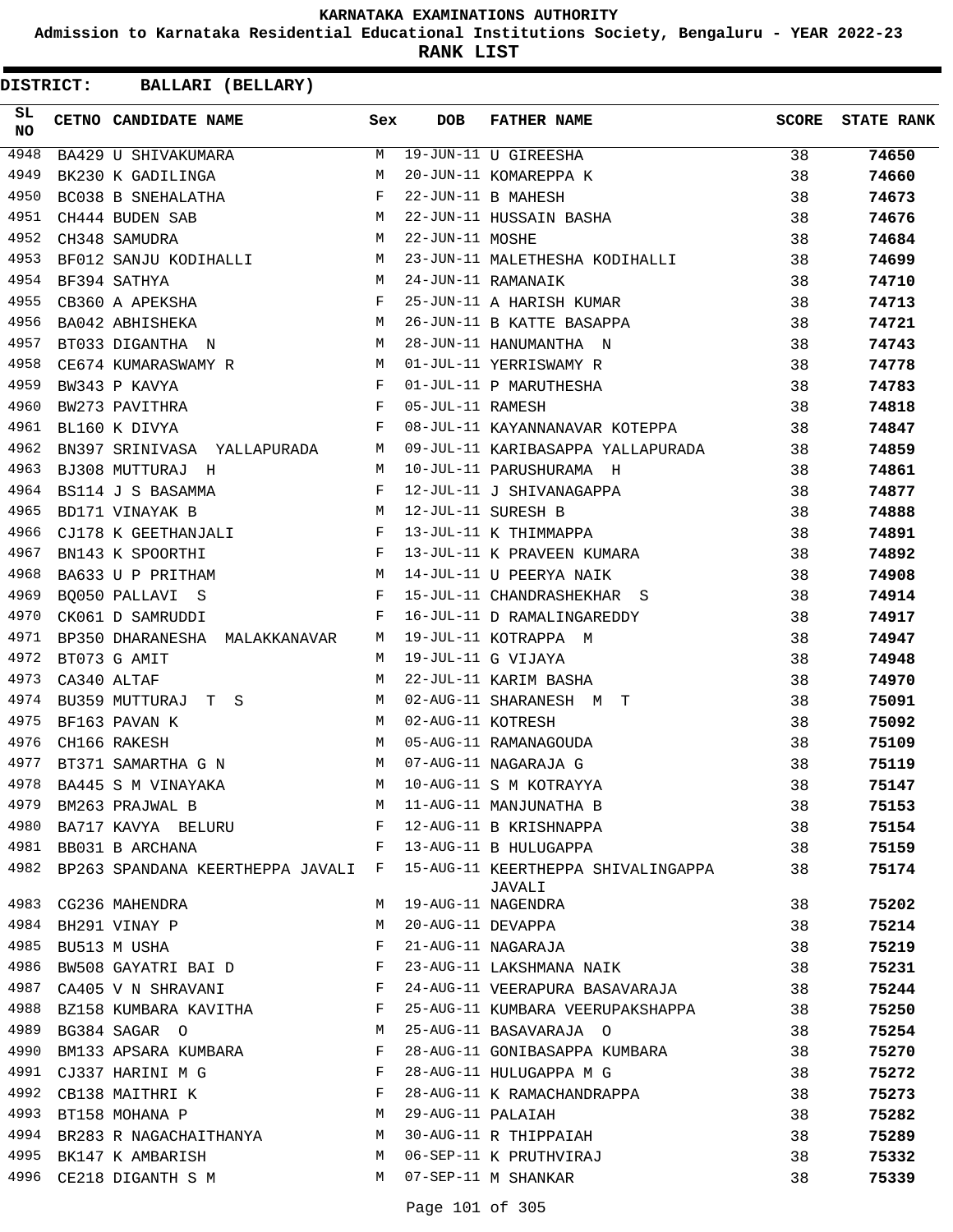**Admission to Karnataka Residential Educational Institutions Society, Bengaluru - YEAR 2022-23**

**RANK LIST**

| SL<br><b>NO</b> |            | CETNO CANDIDATE NAME Sex                                                                                                                |              | <b>DOB</b>        | FATHER NAME                                                                                                                             | <b>SCORE</b> | <b>STATE RANK</b> |
|-----------------|------------|-----------------------------------------------------------------------------------------------------------------------------------------|--------------|-------------------|-----------------------------------------------------------------------------------------------------------------------------------------|--------------|-------------------|
| 4997            |            | BA573 T APEKSHA                                                                                                                         |              |                   | F 08-SEP-11 T NAGARAJA<br>M 09-SEP-11 DODDA REHMAN<br>F 10-SEP-11 VEERAIAH A M<br>M 10-SEP-11 RANGA REDDY G<br>F 10-SEP-11 T MADDANAPPA | 38           | 75347             |
| 4998            |            | CH418 JAMEER HUSSAIN M                                                                                                                  |              |                   |                                                                                                                                         | 38           | 75348             |
| 4999            |            | BR104 A M VIDYASHREE F                                                                                                                  |              |                   |                                                                                                                                         | 38           | 75353             |
| 5000            |            | BX439 GAGAN REDDY G<br>BA501 T PALLAVI F                                                                                                |              |                   |                                                                                                                                         | 38           | 75354             |
| 5001            |            |                                                                                                                                         |              |                   |                                                                                                                                         | 38           | 75363             |
| 5002            |            | BY362 V SHASHIDHARA M 12-SEP-11 V LINGAREDDY                                                                                            |              |                   |                                                                                                                                         | 38           | 75377             |
| 5003            |            |                                                                                                                                         |              |                   | BU350 DARSHAN KARUVINA M 14-SEP-11 VISHWANATHA KARUVINA                                                                                 | 38           | 75393             |
| 5004            |            | BY249 H RAJESWARI                                                                                                                       |              |                   | F 14-SEP-11 DURUGAPPA                                                                                                                   | 38           | 75395             |
| 5005            |            |                                                                                                                                         |              |                   | BK173 VINOD KUMAR M M 14-SEP-11 SANJEEVE KUMAR M                                                                                        | 38           | 75400             |
| 5006            |            | BV004 SPANDANA $D$ F                                                                                                                    |              | 17-SEP-11 ARJUN D |                                                                                                                                         | 38           | 75417             |
| 5007            |            | $\mathbf{F}$ and $\mathbf{F}$ and $\mathbf{F}$<br>BA412 PRATIBHA                                                                        |              |                   | 17-SEP-11 ARJUN D<br>26-SEP-11 KOTRESH K                                                                                                | 38           | 75468             |
| 5008            |            |                                                                                                                                         |              |                   | BL350 NINGARAJA PUJAR M 29-SEP-11 SOMASHEKHARA PUJAR                                                                                    | 38           | 75481             |
| 5009            |            | BJ020 B K BHAVANI                                                                                                                       |              |                   | F 03-OCT-11 B K MANJUNATHA                                                                                                              | 38           | 75507             |
| 5010            |            | $\mathbf{F}^{\mathbf{r}}$<br>CH177 YASHODHA                                                                                             |              |                   | 03-OCT-11 DURUGAPPA                                                                                                                     | 38           | 75511             |
| 5011            |            | BB331 MANJUNATHA K M 05-OCT-11 KANTESHA                                                                                                 |              |                   |                                                                                                                                         | 38           | 75528             |
| 5012            |            | BC295 NAGARAJA KATAGOOLI M 11-OCT-11 PRAKASH K                                                                                          |              |                   |                                                                                                                                         | 38           | 75563             |
| 5013            |            |                                                                                                                                         |              |                   | BC151 HEBBALA VIJAYALAKSHMI F 14-OCT-11 HEBBALA PARUSHAREDDY                                                                            | 38           | 75580             |
| 5014            |            | BJ185 V R LAVANYA F                                                                                                                     |              |                   | 14-OCT-11 V RAVINAIK                                                                                                                    | 38           | 75585             |
| 5015            |            | EXECUTE THE MANUSIMUM NEWSLETT MANUSICS OF THE MANUSICS OF MANUSICS OF MANUSICS OF MANUSICS OF MANUSICS OF MANUSICS                     |              |                   | 14-OCT-11 V RAVINAIK<br>18-OCT-11 K ERANNA<br>28-OCT-11 BASAVARAJA H                                                                    | 38           | 75614             |
| 5016            |            |                                                                                                                                         |              |                   |                                                                                                                                         | 38           | 75678             |
| 5017            |            | BL307 DEVA L KORAVARA M                                                                                                                 |              |                   | 29-OCT-11 LOKESHA R KORAVARA                                                                                                            | 38           | 75681             |
| 5018            | CF187 JAYA | $\mathbf{F}$ and $\mathbf{F}$ and $\mathbf{F}$                                                                                          |              |                   | 02-NOV-11 RAMA SWAMI                                                                                                                    | 38           | 75703             |
| 5019            |            | BX503 AMRUTHA VARSHINI P                                                                                                                |              |                   | 03-NOV-11 RAGHAVA REDDY P                                                                                                               | 38           | 75709             |
| 5020            |            | M<br>BV083 PRADEEP B                                                                                                                    |              |                   | 06-NOV-11 HANUMANTHAPPA B R                                                                                                             | 38           | 75735             |
| 5021            |            | BD315 SHREEKANTHA H M                                                                                                                   |              |                   | 06-NOV-11 HANUMANTHA                                                                                                                    | 38           | 75736             |
| 5022            |            | $\mathbf{F}$ . The contract of the contract of $\mathbf{F}$<br>BW238 SHEHALI M                                                          |              |                   | 09-NOV-11 THIPPESWAMY M                                                                                                                 | 38           | 75752             |
| 5023            |            | M <sub>N</sub><br>BN265 MAILARI S                                                                                                       |              |                   | 10-NOV-11 MANJUNATHA S                                                                                                                  | 38           | 75756             |
| 5024            |            | $\mathbb{F}^{\mathbb{Z}}$<br>BH135 MALLESHWARI                                                                                          |              |                   | 14-NOV-11 K BASAVARAJA                                                                                                                  | 38           | 75783             |
| 5025            |            | BQ433 AISHWARYA B H F                                                                                                                   |              |                   | 17-NOV-11 JAYYAPPA B H                                                                                                                  | 38           | 75802             |
| 5026            |            | $\mathbf{F}^{\mathcal{A}}_{\mathcal{A}}=\mathbf{F}^{\mathcal{A}}_{\mathcal{A}}\mathbf{F}^{\mathcal{A}}_{\mathcal{A}}$<br>CG304 AMBIKA R |              |                   | 24-NOV-11 GANGAPPA R                                                                                                                    | 38           | 75845             |
| 5027            |            | BW249 GURUNATHA T                                                                                                                       | M            |                   | 10-DEC-11 SHRINIVASA T                                                                                                                  | 38           | 75922             |
| 5028            |            | BQ366 GAGAN                                                                                                                             | M            |                   | 11-DEC-11 HANUMAPPA                                                                                                                     | 38           | 75931             |
| 5029            |            | BB322 NELKUDRI PARASHURAMA M                                                                                                            |              |                   | 11-DEC-11 N VIRUPAKSHAPPA                                                                                                               | 38           | 75933             |
| 5030            |            | CF242 PALLAVI                                                                                                                           | $\mathbf{F}$ |                   | 18-DEC-11 MANJUNATHA K                                                                                                                  | 38           | 75968             |
| 5031            |            | BG001 NAYANA A B                                                                                                                        | $\mathbf{F}$ |                   | 22-DEC-11 A B PRAKASH                                                                                                                   | 38           | 75981             |
|                 |            | 5032 BL100 BHUVANESHWARI B                                                                                                              | F            |                   | 24-DEC-11 NAGARAJA B                                                                                                                    | 38           | 75990             |
| 5033            |            | BM305 BHANUPRIYA CHALAVADI                                                                                                              | F            |                   | 26-DEC-11 KOTRESHA CHALAVADI                                                                                                            | 38           | 76000             |
| 5034            |            | BE079 G SANDEEPA                                                                                                                        | M            |                   | 29-DEC-11 G NAGARAJA                                                                                                                    | 38           | 76012             |
| 5035            |            | CB362 ASHA N                                                                                                                            | F            |                   | 10-JAN-12 HANUMANTHAPPA N                                                                                                               | 38           | 76062             |
|                 |            | 5036 BP322 ZAREEN TAZ BAVAJI                                                                                                            | $\mathbf{F}$ |                   | 20-JAN-12 ISMAIL ZABEER BAVAJI                                                                                                          | 38           | 76076             |
| 5037            |            | BM009 PALLAVI D K                                                                                                                       | F            |                   | 24-FEB-12 KUMARNAIK D                                                                                                                   | 38           | 76108             |
| 5038            |            | CH149 INDUKURU SAI SRUJANA F                                                                                                            |              | 17-APR-12 RAMBABU |                                                                                                                                         | 38           | 76137             |
| 5039            |            | CD189 LAKSHMANA K                                                                                                                       | M            |                   | 14-JUN-12 KONDAPPA                                                                                                                      | 38           | 76154             |
|                 |            | 5040 CC205 SARALA M                                                                                                                     | F            |                   | 07-JUL-12 TINDAPPA M                                                                                                                    | 38           | 76159             |
| 5041            |            | CA155 K MANOJ                                                                                                                           | М            |                   | 24-JUL-12 K KALGUDEPPA                                                                                                                  | 38           | 76160             |
| 5042            |            | BN061 RATHNA BAI                                                                                                                        | F            |                   | 04-SEP-07 NARAYANA NAIK                                                                                                                 | 37           | 76170             |
| 5043            |            | BX476 S GADILINGANA GOUDA M                                                                                                             |              |                   | 18-DEC-08 JADEPPA S                                                                                                                     | 37           | 76175             |
|                 |            | 5044 BQ067 DARSHAN V                                                                                                                    | M            |                   | 01-APR-09 RAMAPPA VADDARA                                                                                                               | 37           | 76179             |
| 5045            |            | BG086 PALLAVI                                                                                                                           | F            |                   | 21-MAY-09 KRISHNA NAIK                                                                                                                  | 37           | 76182             |
| 5046            |            | BW099 JHANSI RAANI                                                                                                                      | F            |                   | 06-JUN-09 BASAVARAJA                                                                                                                    | 37           | 76185             |
|                 |            |                                                                                                                                         |              | Page 102 of 305   |                                                                                                                                         |              |                   |
|                 |            |                                                                                                                                         |              |                   |                                                                                                                                         |              |                   |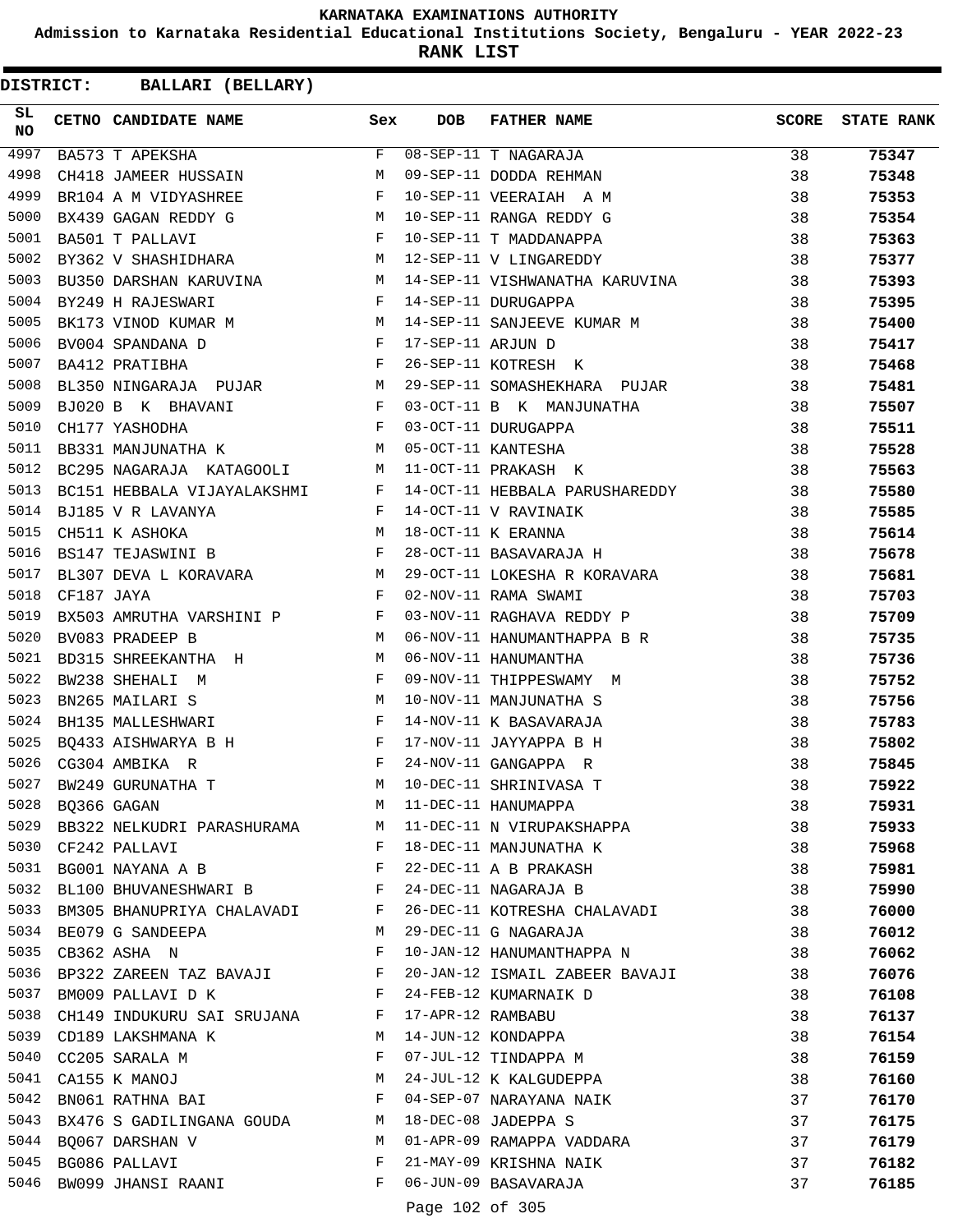**Admission to Karnataka Residential Educational Institutions Society, Bengaluru - YEAR 2022-23**

**RANK LIST**

**DISTRICT:** CC **BALLARI (BELLARY)**

| SL<br>NO | <b>CETNO CANDIDATE NAME</b>                                                                                                                             | Sex          | <b>DOB</b>        | <b>FATHER NAME</b>                | <b>SCORE</b> | <b>STATE RANK</b> |
|----------|---------------------------------------------------------------------------------------------------------------------------------------------------------|--------------|-------------------|-----------------------------------|--------------|-------------------|
| 5047     | BU702 VIJAY B                                                                                                                                           | M            |                   | 14-JUN-09 HANUMANTHAPPA           | 37           | 76188             |
| 5048     | CJ463 B AKASH                                                                                                                                           | M            |                   | 26-AUG-09 PARAMESHA BALAPPANURU   | 37           | 76198             |
| 5049     | CG135 SHRAVANAKUMAR K                                                                                                                                   | M            |                   | 20-DEC-09 MALLIKARJUNA J          | 37           | 76231             |
| 5050     | M <sub>N</sub><br>BF404 NAVEEN M M                                                                                                                      |              |                   | 22-DEC-09 BASAVARAJ M M           | 37           | 76233             |
| 5051     | $\begin{aligned} \mathbf{F} \\ \mathbf{M} \end{aligned}$<br>CG067 KAVEENA                                                                               |              |                   | 09-FEB-10 SHESHAPPA               | 37           | 76272             |
| 5052     | BA436 GANESH M P M                                                                                                                                      |              |                   | 25-FEB-10 PACHAKSHARAYYA M P M    | 37           | 76286             |
| 5053     | CD446 S MOHAMMED FARHAN M                                                                                                                               |              |                   | 28-FEB-10 SYED SAB S              | 37           | 76292             |
| 5054     | M<br>CB207 RAJESHA                                                                                                                                      |              | 15-MAR-10 ESWARA  |                                   | 37           | 76304             |
| 5055     | BD066 MARUTHI L                                                                                                                                         | M            |                   | 20-MAR-10 HANUMANTHA L            | 37           | 76308             |
| 5056     | BQ507 PHANIRAJ U M                                                                                                                                      |              |                   | 29-MAR-10 VENKATESH U             | 37           | 76316             |
| 5057     | BD244 PRUTHVI KUMAR H                                                                                                                                   |              |                   | 08-APR-10 LOKESH H                | 37           | 76325             |
| 5058     | $\mathbf{F}$ and $\mathbf{F}$ and $\mathbf{F}$<br>BW600 GAYATHRI                                                                                        |              | 10-APR-10 VEERESH |                                   | 37           | 76327             |
| 5059     | CJ447 VIRUPAKSHI GOUDA                                                                                                                                  | M            |                   | 20-APR-10 BASAVANA GOUDA          | 37           | 76334             |
| 5060     | BN365 YASHAVANTHA V S                                                                                                                                   | M            |                   | 23-APR-10 VASANTHA NAIK           | 37           | 76336             |
| 5061     | CF153 K B SANDHYA                                                                                                                                       | F            |                   | 01-MAY-10 BASAVARAJ               | 37           | 76345             |
| 5062     | M<br>BW045 JASWANTH SAI M                                                                                                                               |              |                   | 05-MAY-10 MANJUNATH M             | 37           | 76353             |
| 5063     | BG041 RAKESH TALAVARA M                                                                                                                                 |              |                   | 09-MAY-10 NAGENDRAPPA TALAVARA    | 37           | 76360             |
| 5064     | BG236 SHRUTI BAI<br>$\mathbf{F}$ and $\mathbf{F}$ and $\mathbf{F}$                                                                                      |              |                   | 18-MAY-10 KUMAR NAIK              | 37           | 76372             |
| 5065     | BU624 VARSHINI                                                                                                                                          | F            |                   | 01-JUN-10 V ANJINAPPA             | 37           | 76389             |
| 5066     | M<br>BL313 NINGARAJA M                                                                                                                                  |              |                   | 19-JUN-10 NAGARAJA M              | 37           | 76415             |
| 5067     |                                                                                                                                                         |              |                   | 12-JUL-10 SURESHA SATAVADI        | 37           | 76450             |
| 5068     | $\begin{array}{lllll} \texttt{BQ402 } \texttt{SUMIL} & \texttt{SATAVADI} & \texttt{M}\\ \texttt{CC304 } P & \texttt{PAVANI} & & \texttt{F} \end{array}$ |              |                   | 17-JUL-10 P JAGADISHA             | 37           | 76459             |
| 5069     | CE566 T VEERESH                                                                                                                                         | M            |                   | 06-AUG-10 T NAGESH                | 37           | 76495             |
| 5070     | $\mathbf{F}$ and $\mathbf{F}$ and $\mathbf{F}$<br>BH130 K YASHODA                                                                                       |              |                   | 11-AUG-10 K KALAPPA               | 37           | 76513             |
| 5071     | CB179 K ANIL KUMAR                                                                                                                                      | M            |                   | 19-AUG-10 K RAJANNA               | 37           | 76537             |
| 5072     | BT135 SRUSHTI D N                                                                                                                                       | F            |                   | 20-AUG-10 NAGARAJA D              | 37           | 76539             |
| 5073     | BT305 SUMA H M                                                                                                                                          | F            |                   | 20-AUG-10 NATARAJA H M            | 37           | 76540             |
| 5074     | $\mathbf{F}$<br>BR091 PREETHI B                                                                                                                         |              |                   | 27-AUG-10 SIDDAPPA B              | 37           | 76550             |
| 5075     |                                                                                                                                                         | M            |                   | 31-AUG-10 VISHWANATHA K M         | 37           | 76562             |
| 5076     | BB225 PRAJWAL K M<br>CB292 ANANDA H                                                                                                                     | M            |                   | 08-SEP-10 THIMMAPPA H             | 37           | 76584             |
| 5077     | CB303 PALLAVI K                                                                                                                                         | F            |                   | 09-SEP-10 MALLIKARJUNA K          | 37           | 76589             |
| 5078     | BJ117 S D CHAITRABAI                                                                                                                                    | F            |                   | 10-SEP-10 S DAKYANAIK             | 37           | 76594             |
| 5079     |                                                                                                                                                         | F            |                   | 14-SEP-10 MANJAPPA ANGADI         | 37           | 76605             |
| 5080     | BD229 NAGAVENI M N                                                                                                                                      |              |                   | 17-SEP-10 H NINGAPPA              |              |                   |
| 5081     | BC259 H CHAITHRA F                                                                                                                                      |              |                   |                                   | 37           | 76624             |
|          | BE213 MANJUNATHA M M 17-SEP-10 KOTRESHA M                                                                                                               |              |                   |                                   | 37           | 76625             |
| 5082     | BH213 NASREEN BANU KASAMBI F                                                                                                                            |              |                   | 18-SEP-10 K MOULASAB KASMBI       | 37           | 76627             |
| 5083     | BY154 J K SHIVASHANKAR                                                                                                                                  |              |                   | M 30-SEP-10 MANJAPPA              | 37           | 76658             |
| 5084     | CD416 MAHALAKSHMI                                                                                                                                       | $\mathbf{F}$ |                   | 04-OCT-10 NAGAPPA                 | 37           | 76670             |
| 5085     | BQ038 B MANJUNATHA                                                                                                                                      | M            |                   | 05-OCT-10 B VEERANNA              | 37           | 76673             |
| 5086     | BY307 RADHIKA GANGAVATHI F                                                                                                                              |              |                   | 05-OCT-10 MALLIKARJUNA GANGAVATHI | 37           | 76675             |
| 5087     | BN313 BASAVARAJA SIDENOORU M                                                                                                                            |              |                   | 13-OCT-10 KARIBASAPPA SIDENOORU   | 37           | 76712             |
| 5088     | BV149 K M BHARATH KUMAR                                                                                                                                 | M            |                   | 13-OCT-10 MARULASIDDAPPA R S      | 37           | 76715             |
| 5089     | BF489 SUDEEPA B M                                                                                                                                       | M            |                   | 14-OCT-10 MOUNESHA BADIGER        | 37           | 76722             |
| 5090     | BV028 GAYITHRI                                                                                                                                          | $\mathbf{F}$ |                   | 18-OCT-10 D VORUPAKSHI            | 37           | 76737             |
| 5091     | BA550 DURUGAJJA G                                                                                                                                       | M            |                   | 23-OCT-10 BHEEMAPPA G             | 37           | 76756             |
| 5092     | CG153 K DEVI                                                                                                                                            | $\mathbf{F}$ |                   | 26-OCT-10 JAJIKALLU SANNAYELLAPPA | 37           | 76766             |
| 5093     | BJ328 T PREETAM                                                                                                                                         | M            |                   | 03-NOV-10 T VIRESHA               | 37           | 76800             |
| 5094     | BM327 AMEERKHAN MUNGEPPANAVARA M                                                                                                                        |              |                   | 12-NOV-10 MABUSAB MUNGEPPANAVARA  | 37           | 76835             |
|          | 5095 BU438 ABHISHEKA SIDDAYYANAKOTE                                                                                                                     | M            |                   | 14-NOV-10 SURAPPA SIDDAYYANAKOTE  | 37           | 76845             |
|          | 5096 BZ055 SOUMYA                                                                                                                                       |              |                   | F 17-NOV-10 GANGADHARA            | 37           | 76854             |
|          |                                                                                                                                                         |              | $D = 102.5$       |                                   |              |                   |

Page 103 of 305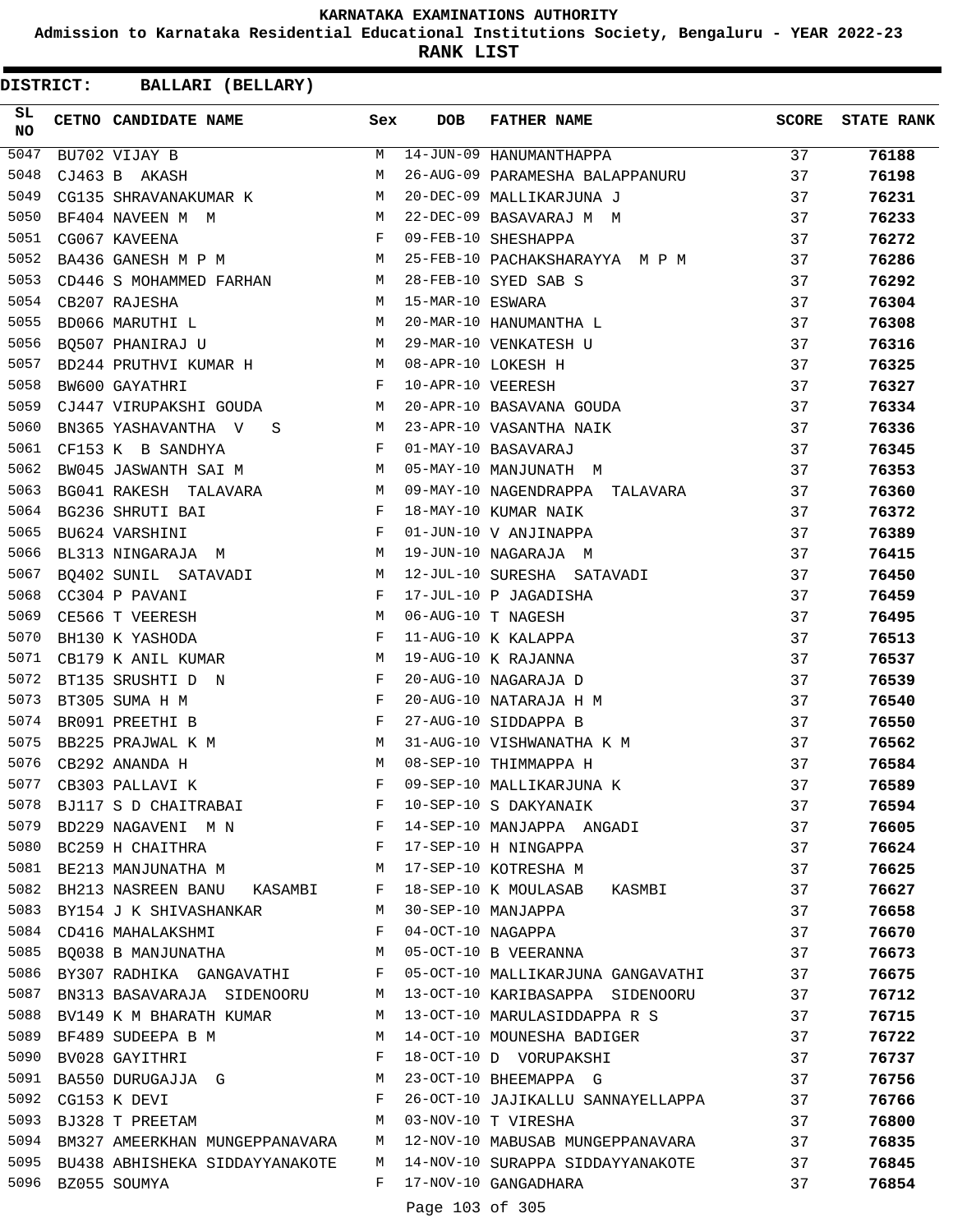**Admission to Karnataka Residential Educational Institutions Society, Bengaluru - YEAR 2022-23**

**RANK LIST**

| SL<br>NO | CETNO CANDIDATE NAME                                                              | Sex          | DOB               | <b>FATHER NAME</b>           | <b>SCORE</b> | <b>STATE RANK</b> |
|----------|-----------------------------------------------------------------------------------|--------------|-------------------|------------------------------|--------------|-------------------|
| 5097     | BK124 M SAMEER                                                                    | M            |                   | $18-NOV-10$ M IMAM SAB       | 37           | 76855             |
| 5098     | BD288 KARTHIK G                                                                   | М            |                   | 19-NOV-10 NAGARAJA G         | 37           | 76859             |
| 5099     | BW196 C AISHWARYA                                                                 | $\mathbf{F}$ |                   | 21-NOV-10 CHANDRASHEKAR      | 37           | 76864             |
| 5100     | BG053 RAGINI N                                                                    | F            |                   | 27-NOV-10 NEELANAIK K        | 37           | 76893             |
| 5101     | BW417 CHANDU                                                                      | F            |                   | 28-NOV-10 S PEDDA HUSENI     | 37           | 76896             |
| 5102     | $\mathbf{F}$ and the contract of the contract of $\mathbf{F}$<br>BH050 D NIKHITH  |              |                   | 28-NOV-10 D VALI BHASHA      | 37           | 76897             |
| 5103     | BU719 h v partha M                                                                |              |                   | 30-NOV-10 h veeresha         | 37           | 76913             |
| 5104     | BF302 KIRAN KUMAR B                                                               | M            |                   | 04-DEC-10 KOTRESH B          | 37           | 76931             |
| 5105     | BQ296 SWAPNA K M                                                                  | F            |                   | 07-DEC-10 KOTRAIAH K M       | 37           | 76944             |
| 5106     | BZ272 CHAITRA SEEKLI F                                                            |              |                   | 12-DEC-10 SOMAPPA SEEKLI     | 37           | 76965             |
| 5107     | BA220 KODIHALLI SRUSTI F                                                          |              |                   | 17-DEC-10 MAHESHAPPA         | 37           | 76988             |
| 5108     | M<br>CG162 K AKASHA                                                               |              |                   | 18-DEC-10 K SHARANABASAPPA   | 37           | 76992             |
| 5109     | CK086 MALAMMA K                                                                   | F            |                   | 19-DEC-10 MUKAYYA K          | 37           | 76998             |
| 5110     | $\mathbf{F}$ and the contract of the contract of $\mathbf{F}$<br>BD018 NAGAVENI B |              |                   | 20-DEC-10 SIDDALIGAPPA B     | 37           | 77002             |
| 5111     | $\mathbf{F}$ and $\mathbf{F}$ and $\mathbf{F}$<br>CH472 PAVITHRA                  |              |                   | 28-DEC-10 DODDA YAMANUR      | 37           | 77049             |
| 5112     | BL345 USHA T                                                                      | F            |                   | 30-DEC-10 CHANDRAPPA T       | 37           | 77059             |
| 5113     | BP373 DARSHAN                                                                     | M            |                   | 01-JAN-11 KUMARANAIK         | 37           | 77078             |
| 5114     | BZ072 ERANNA                                                                      | M            | 01-JAN-11 GALEPPA |                              | 37           | 77083             |
| 5115     | CH086 MALLIKARJUNA<br>C                                                           | M            |                   | 01-JAN-11 VEERESHA C         | 37           | 77093             |
| 5116     | CK280 N SANGEETA                                                                  | F            |                   | 01-JAN-11 N NAGARAJA         | 37           | 77097             |
| 5117     | BY227 TEJA DEEPAK<br>M <sub>N</sub>                                               |              |                   | 01-JAN-11 U HANUMANTHAPPA    | 37           | 77115             |
| 5118     | $\mathbf{F}$ and $\mathbf{F}$ and $\mathbf{F}$<br>CF196 SHARADA                   |              |                   | 11-JAN-11 HONNURASWAMY       | 37           | 77179             |
| 5119     | M<br>BY021 B RAJESH                                                               |              |                   | 13-JAN-11 BALLARY TIRUMALA   | 37           | 77187             |
| 5120     | BG312 DIVYASREE A M                                                               | F            |                   | 13-JAN-11 RENUKARADHYA A M   | 37           | 77188             |
| 5121     | BJ265 K JYOTHI<br>$\mathbf{F}$                                                    |              |                   | 13-JAN-11 K MARIYAPPA        | 37           | 77189             |
| 5122     | BL326 NAGAVENI KALLALLI F                                                         |              |                   | 13-JAN-11 NINGAPPA KALLALLI  | 37           | 77190             |
| 5123     | $\mathbf{F}$<br>BG213 M RADHIKA                                                   |              |                   | 16-JAN-11 HULIRAJA           | 37           | 77205             |
| 5124     | BJ163 KAMAKSHI V K                                                                | $\mathbf{F}$ |                   | 18-JAN-11 CHANDRASHEKHAR V K | 37           | 77213             |
| 5125     | CH025 BOLA MOKSHITA LAKSHMI<br>$\mathbf{F}$                                       |              |                   | 23-JAN-11 B SRINIVASA        | 37           | 77241             |
| 5126     | BG239 GAJENDRA M                                                                  | M            |                   | 26-JAN-11 THIRUPATHI M       | 37           | 77258             |
| 5127     | BZ239 P RIYANA                                                                    | F            |                   | 04-FEB-11 P SHEKSHAVALI      | 37           | 77309             |
| 5128     | BV012 PRABHAS K                                                                   | M            |                   | 05-FEB-11 KARIYAPPA G H      | 37           | 77314             |
| 5129     | BW520 T AKHILA                                                                    | F            |                   | 06-FEB-11 T BHEEMAPPA        | 37           | 77319             |
| 5130     | BE016 CHINTANA H M                                                                | F            |                   | 08-FEB-11 MALLESHAPPA H      | 37           | 77328             |
| 5131     | BH233 MOHMOD MANSOOR                                                              | M            |                   | 12-FEB-11 RAJA HUSSAIN       | 37           | 77349             |
| 5132     | CJ027 B K SREEDEVI                                                                | F            |                   | 14-FEB-11 B K KALINGAPPA     | 37           | 77356             |
| 5133     | BX247 KALPANA M                                                                   | F            |                   | 15-FEB-11 SANGAMESHA M       | 37           | 77365             |
| 5134     | BD162 PREETHAM G                                                                  | М            |                   | 15-FEB-11 NAMADEVA G         | 37           | 77366             |
| 5135     | BS102 SHRUTHI                                                                     | F            | 15-FEB-11 NAGAPPA |                              | 37           | 77368             |
| 5136     | CJ180 K MEGHARAJA                                                                 | M            |                   | 18-FEB-11 KADASALI MARENNA   | 37           | 77382             |
| 5137     | BU460 SPOORTHI D                                                                  | F            |                   | 22-FEB-11 RAGHAVENDRA D      | 37           | 77416             |
| 5138     | BF019 PRADEEP NAIK                                                                | M            |                   | 01-MAR-11 THIPPANNA NAIKA    | 37           | 77459             |
| 5139     | BU275 ROHAN<br>G M                                                                | M            |                   | 02-MAR-11 KARIYAPPA G M      | 37           | 77472             |
| 5140     | BT029 SUNIL                                                                       | M            |                   | 08-MAR-11 RAMANJANEYA C      | 37           | 77521             |
| 5141     | BP227 CHILUGOD KARTHIK                                                            | M            | 09-MAR-11 NAGARAJ |                              | 37           | 77523             |
| 5142     | BV213 ABHISHEKA S                                                                 | M            |                   | 11-MAR-11 SHANKRAPPA A B     | 37           | 77543             |
| 5143     | BT113 J C KIRAN                                                                   | M            |                   | 13-MAR-11 J CHANNAPPA        | 37           | 77560             |
|          | 5144 CB126 J K BHARATI                                                            | F            |                   | 14-MAR-11 J K GADILINGAPPA   | 37           | 77567             |
| 5145     | CG331 MALLIKARJUNA                                                                | M            |                   | 16-MAR-11 VEERESHA           | 37           | 77584             |
| 5146     | BW226 MEENAKSHI                                                                   | F            |                   | 18-MAR-11 HULUGANNA          | 37           | 77593             |
|          |                                                                                   |              | Page 104 of 305   |                              |              |                   |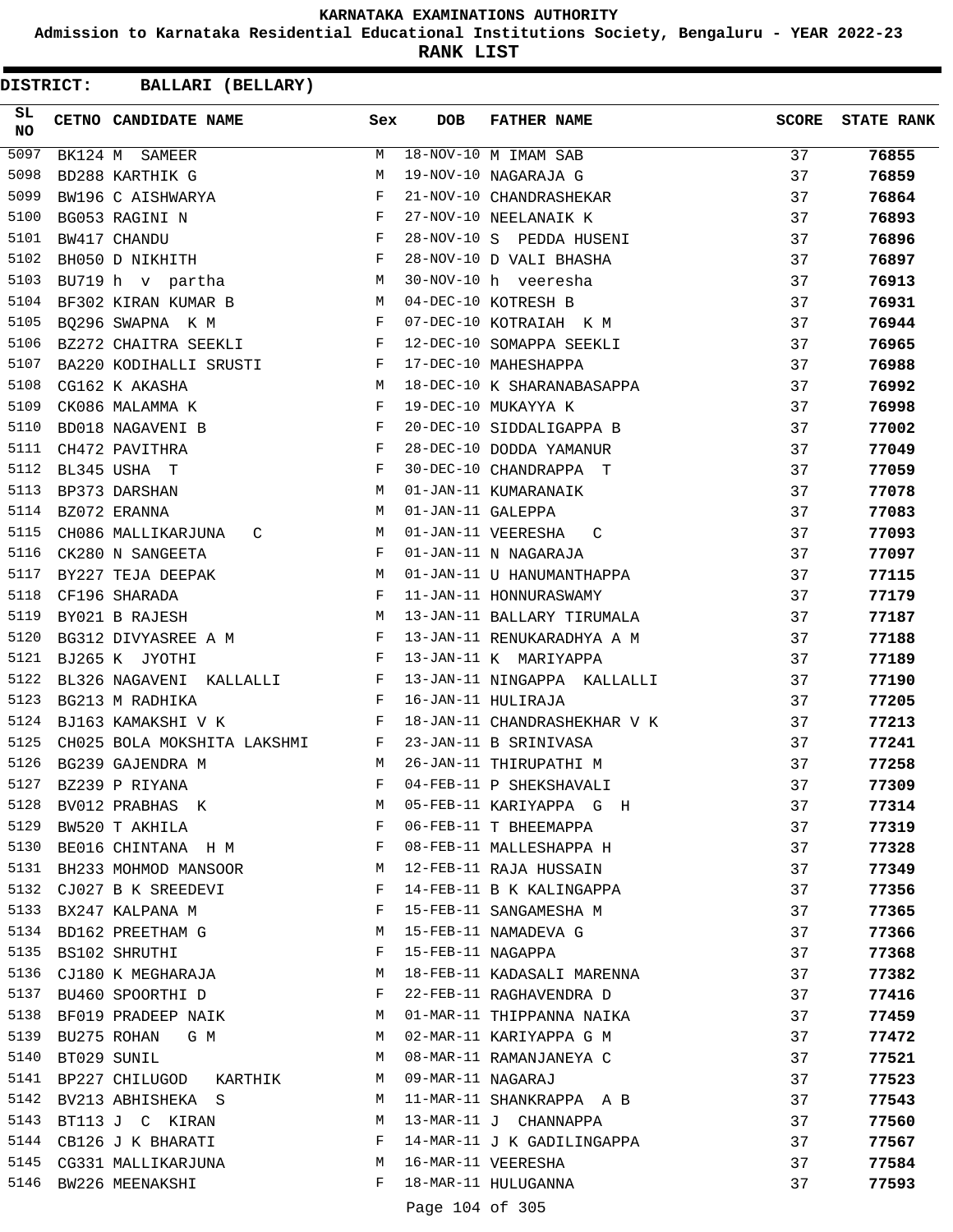**Admission to Karnataka Residential Educational Institutions Society, Bengaluru - YEAR 2022-23**

**RANK LIST**

| BALLARI (BELLARY)<br><b>DISTRICT:</b> |  |                                     |                                                                                                                   |                   |                                                                       |       |                   |  |
|---------------------------------------|--|-------------------------------------|-------------------------------------------------------------------------------------------------------------------|-------------------|-----------------------------------------------------------------------|-------|-------------------|--|
| SL<br><b>NO</b>                       |  | CETNO CANDIDATE NAME                | Sex                                                                                                               | <b>DOB</b>        | <b>FATHER NAME</b>                                                    | SCORE | <b>STATE RANK</b> |  |
| 5147                                  |  | BG022 CHARAN A R                    | M                                                                                                                 |                   | 19-MAR-11 REVANASIDDAPPA A L                                          | 37    | 77600             |  |
| 5148                                  |  | BN372 KOTRABASAVESHWARI KANDAGAL    | F                                                                                                                 |                   | 19-MAR-11 SHIVAKUMAR KANDAGAL                                         | 37    | 77602             |  |
| 5149                                  |  | BD213 MATTIHALLI RAMANA GOUDA       | М                                                                                                                 |                   | 20-MAR-11 MATTIHALLIHALESH                                            | 37    | 77608             |  |
| 5150                                  |  | CJ325 N NIHARIKA                    | F                                                                                                                 |                   | 20-MAR-11 KRISHNA MURTHY                                              | 37    | 77609             |  |
| 5151                                  |  | CF189 M NAGAMMA                     | F                                                                                                                 |                   | 21-MAR-11 HONNURASWAMY                                                | 37    | 77616             |  |
| 5152                                  |  | CG045 MOHAMAD AFREED                | M                                                                                                                 |                   | 21-MAR-11 YOUSF SAB                                                   | 37    | 77617             |  |
| 5153                                  |  | CG064 NOOR JAAN                     | F                                                                                                                 |                   | 23-MAR-11 KHALE SAB                                                   | 37    | 77631             |  |
| 5154                                  |  | BV045 D B SHAILAJA                  | F                                                                                                                 |                   | 24-MAR-11 DODDA BORAYYA                                               | 37    | 77641             |  |
| 5155                                  |  | BT319 CHINNAMMA T                   | F                                                                                                                 |                   | 27-MAR-11 NAGARAJA T                                                  | 37    | 77661             |  |
| 5156                                  |  | BG235 ADARSHA BHOVI                 | M                                                                                                                 |                   | 28-MAR-11 HULUGAPPA B                                                 | 37    | 77666             |  |
| 5157                                  |  | BJ127 K NAGARAJA                    | M                                                                                                                 |                   | 28-MAR-11 K RAMESHA                                                   | 37    | 77674             |  |
| 5158                                  |  | BW208 TASLIM                        | F                                                                                                                 |                   | 31-MAR-11 MAHAMMAD RAFI                                               | 37    | 77703             |  |
| 5159                                  |  | CA215 M MADHU SHREE                 | $\mathbf{F}$                                                                                                      |                   | 01-APR-11 M KUMARA GOUDA                                              | 37    | 77712             |  |
| 5160                                  |  | CA196 MAHALAKSHMI HUDED F           |                                                                                                                   |                   | 01-APR-11 JADEPPA HUDED                                               | 37    | 77713             |  |
| 5161                                  |  | CJ417 PRINCE G                      | M                                                                                                                 |                   | 03-APR-11 REVANASIDDA G                                               | 37    | 77744             |  |
| 5162                                  |  | CK006 SHREEDEVI D V                 | F                                                                                                                 |                   | 03-APR-11 TIRUMALESH                                                  | 37    | 77747             |  |
| 5163                                  |  | CA388 V ULLASKUMAR<br><b>M</b>      |                                                                                                                   |                   | 04-APR-11 V VEERESHA                                                  | 37    | 77750             |  |
| 5164                                  |  | CH027 B RANJITHA                    | F                                                                                                                 |                   | 05-APR-11 B PAMPAPATHI                                                | 37    | 77754             |  |
| 5165                                  |  | BH096 RAJAKUMAR N                   | M                                                                                                                 |                   | 06-APR-11 MANJUNATH SWAMY                                             | 37    | 77770             |  |
| 5166                                  |  | BU343 U S MAHANTHESHA M             |                                                                                                                   |                   | 06-APR-11 U SIDDALINGASWAMI                                           | 37    | 77773             |  |
| 5167                                  |  | BL296 R AMRUTHA                     | $\mathbf{F}$                                                                                                      |                   | 07-APR-11 R KOTRESH NAIK                                              | 37    | 77778             |  |
| 5168                                  |  | BQ388 SINCHANA N                    | $\mathbf{F}$ . The set of $\mathbf{F}$ is a set of $\mathbf{F}$ is a set of $\mathbf{F}$ is a set of $\mathbf{F}$ |                   | 07-APR-11 PARAMESHA N                                                 | 37    | 77780             |  |
| 5169                                  |  | CB288 BHUVANESHWARI S K             | $\mathbf{F}$                                                                                                      |                   | 08-APR-11 SHIVANAGOUDA K                                              | 37    | 77783             |  |
| 5170                                  |  | BY150 SANTOSHI ANGADI               | F                                                                                                                 |                   | 08-APR-11 AMARAPPA ANGADI                                             | 37    | 77791             |  |
| 5171                                  |  | BK092 H YASHASWINI                  | F                                                                                                                 |                   | 10-APR-11 DASHARATHAKUMARA                                            | 37    | 77802             |  |
| 5172                                  |  | BA452 S RAVIKUMAR                   | M                                                                                                                 |                   | 10-APR-11 S KALLAPPA                                                  | 37    | 77809             |  |
| 5173                                  |  | BM354 AKSHATHA KURE                 | $_{\rm F}$                                                                                                        |                   | 11-APR-11 MALLAPPA KURE                                               | 37    | 77814             |  |
| 5174                                  |  | CC182 ARCHANA                       | F                                                                                                                 |                   | 16-APR-11 THIPPESWAMI G S                                             | 37    | 77852             |  |
| 5175                                  |  | CC085 ARUNA T                       | М                                                                                                                 |                   | 17-APR-11 NAGABHUSHANA TALAVAR                                        | 37    | 77857             |  |
| 5176                                  |  | BH048 C S SWETHANAGA                | F                                                                                                                 |                   | 20-APR-11 C S PARAMESH                                                | 37    | 77875             |  |
|                                       |  | 5177 BQ432 NISARGA H                | F                                                                                                                 |                   |                                                                       | 37    | 77885             |  |
|                                       |  | 5178 BU714 THRISHA M                | F                                                                                                                 |                   | 21-APR-11 PRAKASH H<br>21-APR-11 MANYANAYK L<br>22-APR-11 KALU NAIK J | 37    | 77892             |  |
|                                       |  | 5179 BW240 BASAVARAJ NAIK J M       |                                                                                                                   |                   |                                                                       | 37    | 77896             |  |
|                                       |  | 5180 BD158 D USHA                   | F                                                                                                                 |                   | 23-APR-11 SAIDDALINGAPPA                                              | 37    | 77905             |  |
|                                       |  | 5181 CK062 D MANOJ                  | M                                                                                                                 |                   | 24-APR-11 D SIDDAPPA                                                  | 37    | 77912             |  |
| 5182                                  |  | CC257 MIZBA                         | F                                                                                                                 | 25-APR-11 DADASAB |                                                                       | 37    | 77926             |  |
| 5183                                  |  | BY364 V SWAPNA                      | F                                                                                                                 |                   | 25-APR-11 V MAHADEV                                                   | 37    | 77930             |  |
| 5184                                  |  | BF535 SHRIDHARA I K M               |                                                                                                                   |                   | 26-APR-11 KARIBASAPPA I                                               | 37    | 77936             |  |
|                                       |  | 5185 BV105 ANITHA G C               | F                                                                                                                 |                   | 27-APR-11 CHOWDAPPA G                                                 | 37    | 77937             |  |
| 5186                                  |  | BK229 SUPRIYA M                     | $\mathbf{F}$                                                                                                      |                   | 28-APR-11 PARUSHURAMA M                                               | 37    | 77952             |  |
|                                       |  | 5187 BP028 VEENA MUNDAVADADA F      |                                                                                                                   |                   | 28-APR-11 PRAKASHA MUNDAVADADA                                        | 37    | 77953             |  |
| 5188                                  |  | $\mathbf M$<br>CE407 DEVENDRA NAIK  |                                                                                                                   |                   | 29-APR-11 JAMBUNATHA SWAMY NAIK                                       | 37    | 77955             |  |
|                                       |  | 5189 CB192 HEMAVATHI B              | F                                                                                                                 |                   | 29-APR-11 NAGARAJA B                                                  | 37    | 77957             |  |
|                                       |  | 5190 BH214 MUJAVAR HONNURU BHASHA M |                                                                                                                   |                   | 30-APR-11 MUJAVAR IBRAHIM SAB                                         | 37    | 77967             |  |
| 5191                                  |  | BX445 SRI HARI E M                  | M                                                                                                                 |                   | 02-MAY-11 MURTHY E                                                    | 37    | 77984             |  |
| 5192                                  |  | BX258 ARCHANA SHREE K               | F                                                                                                                 |                   | 04-MAY-11 SHEKAR K                                                    | 37    | 77999             |  |
|                                       |  | 5193 BZ276 KAVERI K                 | F                                                                                                                 |                   | 04-MAY-11 NINGAIAH KABBERU                                            | 37    | 78002             |  |
|                                       |  | 5194 BX245 SHWETHA                  | F                                                                                                                 |                   | 06-MAY-11 MALLIKARJUNA K                                              | 37    | 78022             |  |
|                                       |  | 5195 BU670 ARCHANA H                | F                                                                                                                 | 08-MAY-11 KOTRESH |                                                                       | 37    | 78035             |  |
|                                       |  | 5196 BU373 HRUTHIK M                | M                                                                                                                 |                   | 16-MAY-11 MAHESH G V                                                  | 37    | 78103             |  |
|                                       |  |                                     |                                                                                                                   |                   |                                                                       |       |                   |  |

Page 105 of 305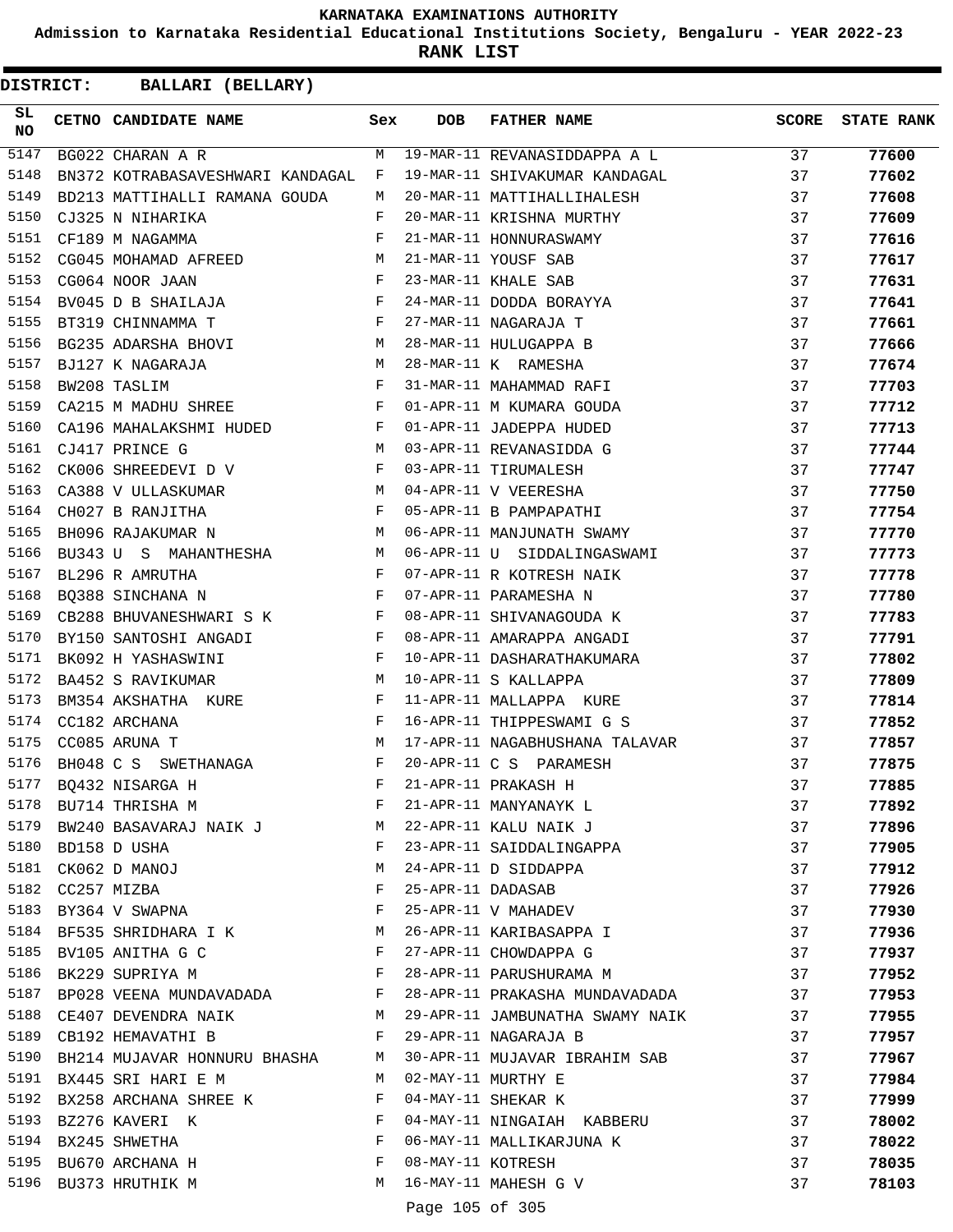**Admission to Karnataka Residential Educational Institutions Society, Bengaluru - YEAR 2022-23**

**RANK LIST**

| SL<br>NO | CETNO CANDIDATE NAME Sex                                                                                                                                                                                                                             |              | <b>DOB</b>        | FATHER NAME                                                           | SCORE | <b>STATE RANK</b> |
|----------|------------------------------------------------------------------------------------------------------------------------------------------------------------------------------------------------------------------------------------------------------|--------------|-------------------|-----------------------------------------------------------------------|-------|-------------------|
| 5197     | BU128 K MARESHA                                                                                                                                                                                                                                      | M            |                   | 17-MAY-11 K SURESHA<br>18-MAY-11 TAYAPPA M<br>19-MAY-11 HANUMANTHAPPA | 37    | 78111             |
| 5198     | BH200 NETHRA M                                                                                                                                                                                                                                       | F            |                   |                                                                       | 37    | 78124             |
| 5199     | BE307 B THIRUPATHI M                                                                                                                                                                                                                                 |              |                   |                                                                       | 37    | 78130             |
| 5200     | CE011 MAHESHA P B M<br>BS224 ANJALI N F                                                                                                                                                                                                              |              |                   | 21-MAY-11 BOMMAIAH P                                                  | 37    | 78144             |
| 5201     |                                                                                                                                                                                                                                                      |              |                   | 22-MAY-11 NAGARAJA                                                    | 37    | 78148             |
| 5202     | BL072 SONIYA SINDOGI F                                                                                                                                                                                                                               |              |                   | 22-MAY-11 MANJUNATHA SINDOGI                                          | 37    | 78154             |
| 5203     | M<br>BK188 M ADITYA                                                                                                                                                                                                                                  |              |                   | 26-MAY-11 M MANJUNATHA SETTY                                          | 37    | 78180             |
| 5204     | BM191 SHANTHAMMA NAGAVATH F                                                                                                                                                                                                                          |              |                   | 26-MAY-11 NAGARAJA NAIKA                                              | 37    | 78184             |
| 5205     | $\mathbb{R}^n$ . The set of the set of the set of the set of the set of the set of the set of the set of the set of the set of the set of the set of the set of the set of the set of the set of the set of the set of the set of<br>CB378 NANDINI H |              |                   | 30-MAY-11 MALLIKARJUNA H                                              | 37    | 78223             |
| 5206     | BU087 PRUTHVIRAJ S P M                                                                                                                                                                                                                               |              |                   | 30-MAY-11 SANTHOSH                                                    | 37    | 78227             |
| 5207     | $\mathbf{F}$ and $\mathbf{F}$ and $\mathbf{F}$<br>CD400 SINCHANA R                                                                                                                                                                                   |              |                   | 30-MAY-11 RUDRAPPA M                                                  | 37    | 78229             |
| 5208     | BB497 PRAVEEN HUNISIKATTI M                                                                                                                                                                                                                          |              |                   | 01-JUN-11 JAYAPPA HUNISIKATTI                                         | 37    | 78256             |
| 5209     | <b>M</b><br>BZ104 VIJAYAKUMARA K                                                                                                                                                                                                                     |              |                   | 02-JUN-11 NAGARAJA                                                    | 37    | 78273             |
| 5210     | $\mathbf{F}$ and $\mathbf{F}$ and $\mathbf{F}$<br>BW445 H JYOTHI                                                                                                                                                                                     |              |                   | 03-JUN-11 H SHEKHANNA                                                 | 37    | 78281             |
| 5211     | BA158 HUGGI PAKKIRESHA M                                                                                                                                                                                                                             |              |                   | 04-JUN-11 HUGGI BASAVARAJA                                            | 37    | 78290             |
| 5212     | $\frac{1}{2}$ F<br>M<br>BQ516 NINGAMMA B                                                                                                                                                                                                             |              |                   | 08-JUN-11 NAGARAJ B BASAVARAJA                                        | 37    | 78328             |
| 5213     | CD079 JEEVAN P                                                                                                                                                                                                                                       |              |                   | 09-JUN-11 DURUGAPPA                                                   | 37    | 78333             |
| 5214     | CF264 UMME RUMAN BATUL F                                                                                                                                                                                                                             |              |                   |                                                                       | 37    | 78343             |
| 5215     | M<br>BN341 LAMBANI ABHI                                                                                                                                                                                                                              |              |                   | 09-JUN-11 NAZEER SAHEB<br>10-JUN-11 GOPINAIK<br>10-JUN-11 BIMAPPA S   | 37    | 78346             |
| 5216     | $\mathbb{F}$ . The set of $\mathbb{F}$<br>BD304 PALLAVI S                                                                                                                                                                                            |              |                   | 10-JUN-11 BIMAPPA S                                                   | 37    | 78347             |
| 5217     | CA348 PRADEEP KUMAR M                                                                                                                                                                                                                                |              |                   | 10-JUN-11 VEERESH GUDADUR                                             | 37    | 78348             |
| 5218     | BM055 SACHIN LAMBANI M                                                                                                                                                                                                                               |              |                   | 11-JUN-11 GOPINAIK LAMBANI                                            | 37    | 78360             |
| 5219     | $\mathbb{F}^{\mathbb{Z}}$ . The set of $\mathbb{F}^{\mathbb{Z}}$<br>CE352 BHUVANESHWARI                                                                                                                                                              |              | 12-JUN-11 SURESH  |                                                                       | 37    | 78362             |
| 5220     | BJ146 K FARHANA                                                                                                                                                                                                                                      |              |                   | 13-JUN-11 KOTYAL HONNURUVALI                                          | 37    | 78371             |
| 5221     | A F<br>F<br>I F<br>F<br>CE402 RENUKA                                                                                                                                                                                                                 |              | 14-JUN-11 HEMANNA |                                                                       | 37    | 78382             |
| 5222     | CA075 G UMADEVI                                                                                                                                                                                                                                      |              |                   | 16-JUN-11 G GADILINGA                                                 | 37    | 78395             |
| 5223     | $\frac{F}{F}$<br>BT121 T RANJITA                                                                                                                                                                                                                     |              | 20-JUN-11 GALEPPA |                                                                       | 37    | 78439             |
| 5224     | CC154 AYISHA                                                                                                                                                                                                                                         | F            |                   | 22-JUN-11 MAHAMMAD RAFI M                                             | 37    | 78453             |
| 5225     | BP151 CHINTRAPALLI ANUSHA F                                                                                                                                                                                                                          |              |                   | 22-JUN-11 C KAREYAPPA                                                 | 37    | 78455             |
| 5226     | CH520 NARASHIMHA                                                                                                                                                                                                                                     | M            | 24-JUN-11 MALLESH |                                                                       | 37    | 78479             |
| 5227     | BW338 P RAKESH                                                                                                                                                                                                                                       | M            |                   | 24-JUN-11 P NAGARAJA                                                  | 37    | 78480             |
| 5228     | CH189 CHETHAN KUMAR REDDY S                                                                                                                                                                                                                          | M            |                   | 25-JUN-11 BHASKAR REDDY S                                             | 37    | 78487             |
| 5229     | BG344 SANTHOSH P VAGYANADAR                                                                                                                                                                                                                          | M            |                   | 28-JUN-11 PARUSHURAM                                                  | 37    | 78516             |
| 5230     | CC142 SREENIVASA                                                                                                                                                                                                                                     | M            | 29-JUN-11 SURESHA |                                                                       | 37    | 78527             |
| 5231     | BJ277 S NANDEESHA                                                                                                                                                                                                                                    | M            |                   | 30-JUN-11 S SHANKARA                                                  | 37    | 78536             |
| 5232     | BC030 B M SHAMBHULINGAIAH                                                                                                                                                                                                                            | M            |                   | 10-JUL-11 B M VEERESHA                                                | 37    | 78631             |
| 5233     | BW295 SAVITHA                                                                                                                                                                                                                                        | F            |                   | 10-JUL-11 GANGAPPA                                                    | 37    | 78641             |
| 5234     | BA019 THANUSHRI K R                                                                                                                                                                                                                                  | F            |                   | 11-JUL-11 RAGHAVENDRA K                                               | 37    | 78656             |
| 5235     | BQ322 MANGALA M                                                                                                                                                                                                                                      | $\mathbf{F}$ |                   | 12-JUL-11 MUGAPPA M                                                   | 37    | 78662             |
|          | 5236 BA306 CHAITRA AMBIGARA F                                                                                                                                                                                                                        |              |                   | 16-JUL-11 HANUMANTHAPPA AMBIGARA                                      | 37    | 78688             |
| 5237     | CC020 MAHAMAD KAIF M M                                                                                                                                                                                                                               |              |                   | 16-JUL-11 MAHAMAD RAFIK                                               | 37    | 78692             |
| 5238     | CJ462 ASHOKA H                                                                                                                                                                                                                                       | M            |                   | 17-JUL-11 HANUMANTHAPPA                                               | 37    | 78701             |
| 5239     | BL073 GODRU VISWA                                                                                                                                                                                                                                    | M            |                   | 17-JUL-11 GOUDRU SHIVAMURTI                                           | 37    | 78704             |
| 5240     | BG165 PRAVALIKA BAGALAR                                                                                                                                                                                                                              | F            |                   | 17-JUL-11 VENKATESH BAGALAR                                           | 37    | 78709             |
| 5241     | BX422 SANDHYA P                                                                                                                                                                                                                                      | F            |                   | 18-JUL-11 PRASAD V                                                    | 37    | 78722             |
| 5242     | CA166 MANOJ BM                                                                                                                                                                                                                                       | М            |                   | 21-JUL-11 BASAVARAJ BM                                                | 37    | 78748             |
| 5243     | BQ498 UPPARA NAGENDRA                                                                                                                                                                                                                                | M            |                   | 23-JUL-11 U DURUGAPPA                                                 | 37    | 78769             |
|          | 5244 CE052 D VISHWANATH GOWDA M                                                                                                                                                                                                                      |              |                   | 25-JUL-11 D VIRUPAKSH GOWDA                                           | 37    | 78778             |
| 5245     | CB233 SINDHU G                                                                                                                                                                                                                                       | F            |                   | 25-JUL-11 PRAKASHA G                                                  | 37    | 78785             |
| 5246     | BD094 SONI BAI                                                                                                                                                                                                                                       | F            |                   | 25-JUL-11 DEVENDRA NAIK                                               | 37    | 78786             |
|          |                                                                                                                                                                                                                                                      |              | Page 106 of 305   |                                                                       |       |                   |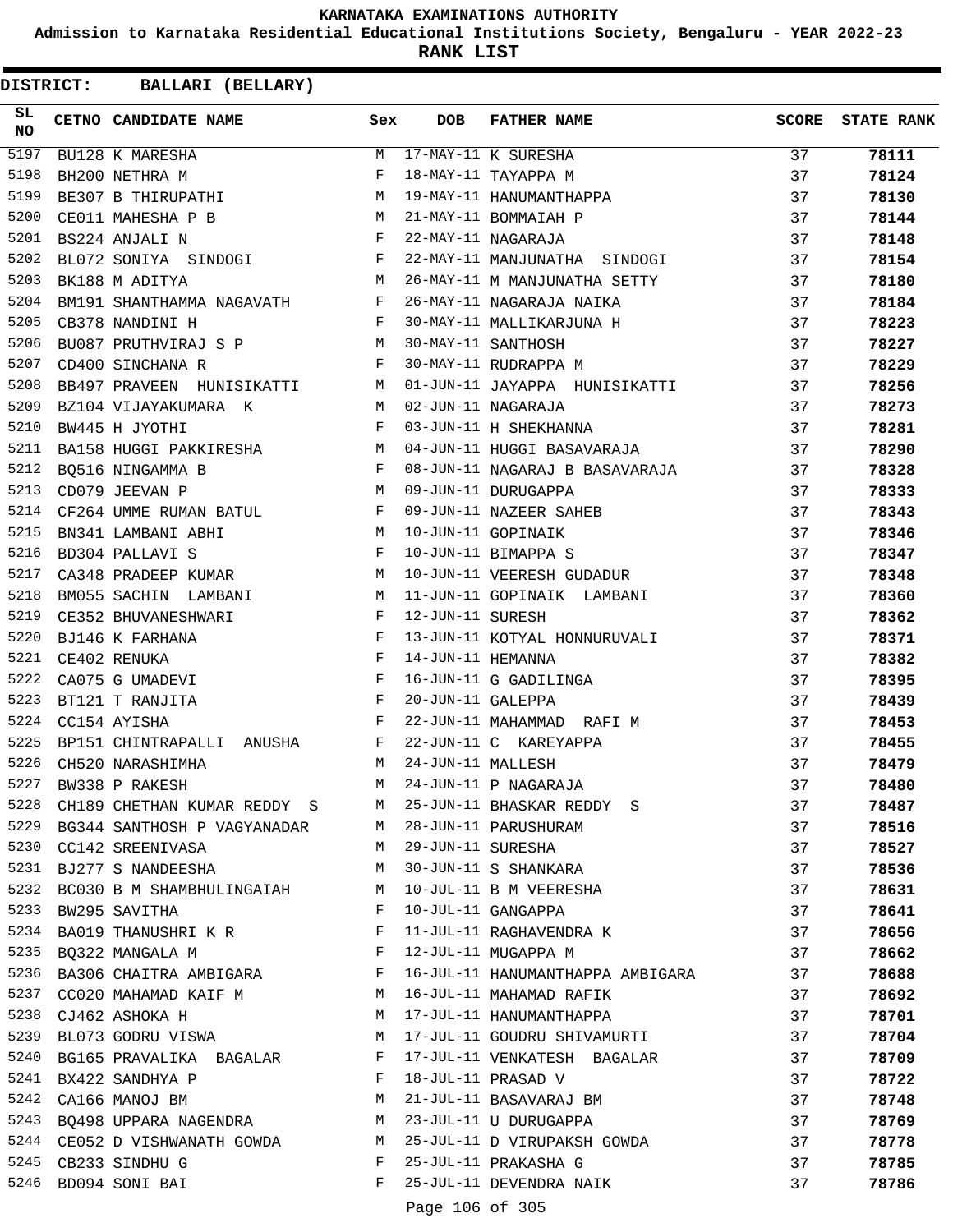**Admission to Karnataka Residential Educational Institutions Society, Bengaluru - YEAR 2022-23**

**RANK LIST**

| SL<br><b>NO</b> | CETNO CANDIDATE NAME                                                                                                                                                                                                                                   | Sex | <b>DOB</b>        | FATHER NAME                                 | <b>SCORE</b>    | <b>STATE RANK</b> |
|-----------------|--------------------------------------------------------------------------------------------------------------------------------------------------------------------------------------------------------------------------------------------------------|-----|-------------------|---------------------------------------------|-----------------|-------------------|
| 5247            | BF198 LOHITH K                                                                                                                                                                                                                                         | M   |                   | 27-JUL-11 THIMMANNA KANCIKERI               | $\overline{37}$ | 78803             |
| 5248            | BN373 MANOHARA KRISHNAPURADA                                                                                                                                                                                                                           | M   |                   | 27-JUL-11 KOTRESHA KRISHNAPURADA            | 37              | 78804             |
| 5249            | CE053 U VIDYASHREE F                                                                                                                                                                                                                                   |     |                   | 27-JUL-11 BASALINGAPPA U                    | 37              | 78809             |
| 5250            | $\mathbb{R}^n$ . The $\mathbb{R}^n$<br>BX441 HARSHITHA                                                                                                                                                                                                 |     |                   | 29-JUL-11 BASAVARAJA                        | 37              | 78825             |
| 5251            | CH305 KB RAJASHEKARA GOUDA M                                                                                                                                                                                                                           |     |                   | 29-JUL-11 K BHEEMANA GOUDA                  | 37              | 78827             |
| 5252            | BV043 MUTTHU RAJA<br>M <sub>N</sub>                                                                                                                                                                                                                    |     |                   | 02-AUG-11 NAGARAJA                          | 37              | 78867             |
| 5253            | $\mathbf{F}$<br>BY256 SAHANA                                                                                                                                                                                                                           |     |                   | 04-AUG-11 HANUMANTHAPPA S                   | 37              | 78891             |
| 5254            | CG074 NANDINI C $$\rm F$$                                                                                                                                                                                                                              |     |                   | 06-AUG-11 KARIBASAPPA C                     | 37              | 78902             |
| 5255            | BD205 BASAVARAJA H                                                                                                                                                                                                                                     |     |                   | 07-AUG-11 ANJINAPPA H                       | 37              | 78912             |
| 5256            | BN017 M D NAMRATHKUMAR M                                                                                                                                                                                                                               |     |                   | 07-AUG-11 M DURUGAPPA                       | 37              | 78913             |
| 5257            | $\mathbf{F}$ and $\mathbf{F}$ and $\mathbf{F}$<br>BX154 NIRMALA B H                                                                                                                                                                                    |     |                   | 07-AUG-11 URUKUNDAPPA                       | 37              | 78914             |
| 5258            |                                                                                                                                                                                                                                                        |     |                   | 07-AUG-11 HALESH D                          | 37              | 78915             |
| 5259            | $\begin{array}{lllllll} \texttt{BQ390} & \texttt{PREMKUMAR} & \texttt{D} & \texttt{M} \\ \texttt{CJ292} & \texttt{AKSHAYA} & \texttt{C} & \texttt{F} & \texttt{F} \end{array}$                                                                         |     | 16-AUG-11 AYYAPPA |                                             | 37              | 78977             |
| 5260            | M<br>BQ063 NANDESHA K                                                                                                                                                                                                                                  |     |                   | 16-AUG-11 KOTERSHA K                        | 37              | 78980             |
| 5261            | BJ026 B P KAMAPANALAKSHMI F                                                                                                                                                                                                                            |     |                   | 21-AUG-11 B PARASHUARAM                     | 37              | 79031             |
| 5262            | BU273 G VINAYAKA                                                                                                                                                                                                                                       | M   |                   | 23-AUG-11 NAGARAJA                          | 37              | 79048             |
| 5263            | $\frac{1}{F}$<br>BL141 K NAGAVENI                                                                                                                                                                                                                      |     |                   | 23-AUG-11 K JAGADEESHA                      | 37              | 79050             |
| 5264            | CJ391 S ROOPA                                                                                                                                                                                                                                          | F   |                   | 23-AUG-11 BASAPPA SIRIGERI                  | 37              | 79052             |
| 5265            | M<br>BE549 VISHNU M H                                                                                                                                                                                                                                  |     |                   | 25-AUG-11 HANUMANTHAPPA H                   | 37              | 79068             |
| 5266            | BM392 SAKAMMA BUDANURU F                                                                                                                                                                                                                               |     |                   | 26-AUG-11 SHANTHAPPA BUDANURU               | 37              | 79070             |
| 5267            | BH354 MADHAVA BHANDGE M                                                                                                                                                                                                                                |     |                   | 29-AUG-11 RAGHAVENDRA BHANDGE               | 37              | 79089             |
| 5268            | $\mathbf{F}$ and the set of the set of the set of the set of the set of the set of the set of the set of the set of the set of the set of the set of the set of the set of the set of the set of the set of the set of the set of<br>CE678 MAHALAKSHMI |     |                   | 30-AUG-11 K HOSAGERAPPA                     | 37              | 79095             |
| 5269            | M<br>BX237 SAI TEJA K                                                                                                                                                                                                                                  |     |                   | 01-SEP-11 CHANDRASHEKAR K                   | 37              | 79113             |
| 5270            | BQ212 KARIBASAMMA K $$\rm F$$                                                                                                                                                                                                                          |     |                   | 02-SEP-11 KARIYAPPA                         | 37              | 79116             |
| 5271            | $\mathbf{F}$ and $\mathbf{F}$ and $\mathbf{F}$<br>CA016 B SANDHYA                                                                                                                                                                                      |     |                   | 05-SEP-11 B BASAVARAJA                      | 37              | 79143             |
| 5272            | BH336 U CHAITRA                                                                                                                                                                                                                                        | F   |                   | 07-SEP-11 UPPARA ANJINAPPA                  | 37              | 79165             |
| 5273            | M<br>CK055 ASHOKA B                                                                                                                                                                                                                                    |     |                   | 08-SEP-11 CHANDRAPPA                        | 37              | 79167             |
| 5274            | BF018 MOHAMMEDD SUFIYAN J M                                                                                                                                                                                                                            |     |                   | 09-SEP-11 REHAMAN SAB J                     | 37              | 79177             |
| 5275            | BA610 TALAVAR LOKESHA NAGAVENI                                                                                                                                                                                                                         | F   |                   | 11-SEP-11 TALAVAR LOKESHA                   | 37              | 79204             |
| 5276            | CJ299 H ANANDA                                                                                                                                                                                                                                         | M   |                   | 14-SEP-11 H KRUSHNAPPA                      | 37              | 79223             |
| 5277            | BX030 MOHAN                                                                                                                                                                                                                                            | M   | 15-SEP-11 BALAYYA |                                             | 37              | 79233             |
| 5278            | CJ245 AISHWARYA                                                                                                                                                                                                                                        | F   | 16-SEP-11 BASAPPA |                                             | 37              | 79235             |
|                 | 5279 BU074 VINAY GOUDA G V                                                                                                                                                                                                                             | М   |                   | 16-SEP-11 G VEERESH                         | 37              | 79249             |
| 5280            | BK072 G CHAITANYA                                                                                                                                                                                                                                      | F   |                   | 20-SEP-11 G OBAYYA                          | 37              | 79269             |
| 5281            | BH045 DURUGAMMA M                                                                                                                                                                                                                                      | F   |                   | 21-SEP-11 KARIYAPPA M                       | 37              | 79280             |
|                 | 5282 BJ175 DHARANI                                                                                                                                                                                                                                     | F   |                   | 26-SEP-11 DURGYANAIK B                      | 37              | 79312             |
| 5283            | BH088 H PAVITHRA                                                                                                                                                                                                                                       | F   |                   | 26-SEP-11 H HULUGAPPA                       | 37              | 79314             |
| 5284            | BA024 B ANU                                                                                                                                                                                                                                            | F   |                   | 27-SEP-11 B JONNAPPA                        | 37              | 79317             |
| 5285            | BA254 USHA MALLAPPA THALAVARA                                                                                                                                                                                                                          | F   |                   | 29-SEP-11 MALLAPPA THALAVAR                 | 37              | 79339             |
| 5286            | BL177 NANDISHA KARABASAPPA<br>KULAILLADA                                                                                                                                                                                                               | M   |                   | 01-OCT-11 KARABASAPPA BASAPPA<br>KULAILLADA | 37              | 79346             |
| 5287            | BY128 PRAJWAL                                                                                                                                                                                                                                          | M   |                   | 03-OCT-11 GURURAJA                          | 37              | 79365             |
| 5288            | BG249 N SHARATH                                                                                                                                                                                                                                        | M   |                   | 10-OCT-11 N NAGARAJ                         | 37              | 79413             |
| 5289            | BM025 PRUTHVI KORAVARA                                                                                                                                                                                                                                 | М   |                   | 13-OCT-11 KORAVARA PARASHURAMA              | 37              | 79434             |
| 5290            | BT283 M AKASH                                                                                                                                                                                                                                          | M   |                   | 15-OCT-11 H G MAHESHA                       | 37              | 79449             |
| 5291            | CF013 YASHODHA V S                                                                                                                                                                                                                                     | F   |                   | 16-OCT-11 SHIVARAJA                         | 37              | 79459             |
| 5292            | BN005 VENKATESHA                                                                                                                                                                                                                                       | M   |                   | 17-OCT-11 ALLALLI SHREENIVASA               | 37              | 79466             |
| 5293            | BQ006 AGASANAHALLI MANUKUMARA                                                                                                                                                                                                                          | M   |                   | 18-OCT-11 AGASANAHALLI CHANNAPPA            | 37              | 79467             |
| 5294            | BE069 KUNCHURU SHAHID                                                                                                                                                                                                                                  | М   |                   | 19-OCT-11 KUNCHURU SAMIULLA SAHEB           | 37              | 79478             |
| 5295            | BG316 RENUKA                                                                                                                                                                                                                                           | F   |                   | 21-OCT-11 PARASAPPA MADIVALARA              | 37              | 79493             |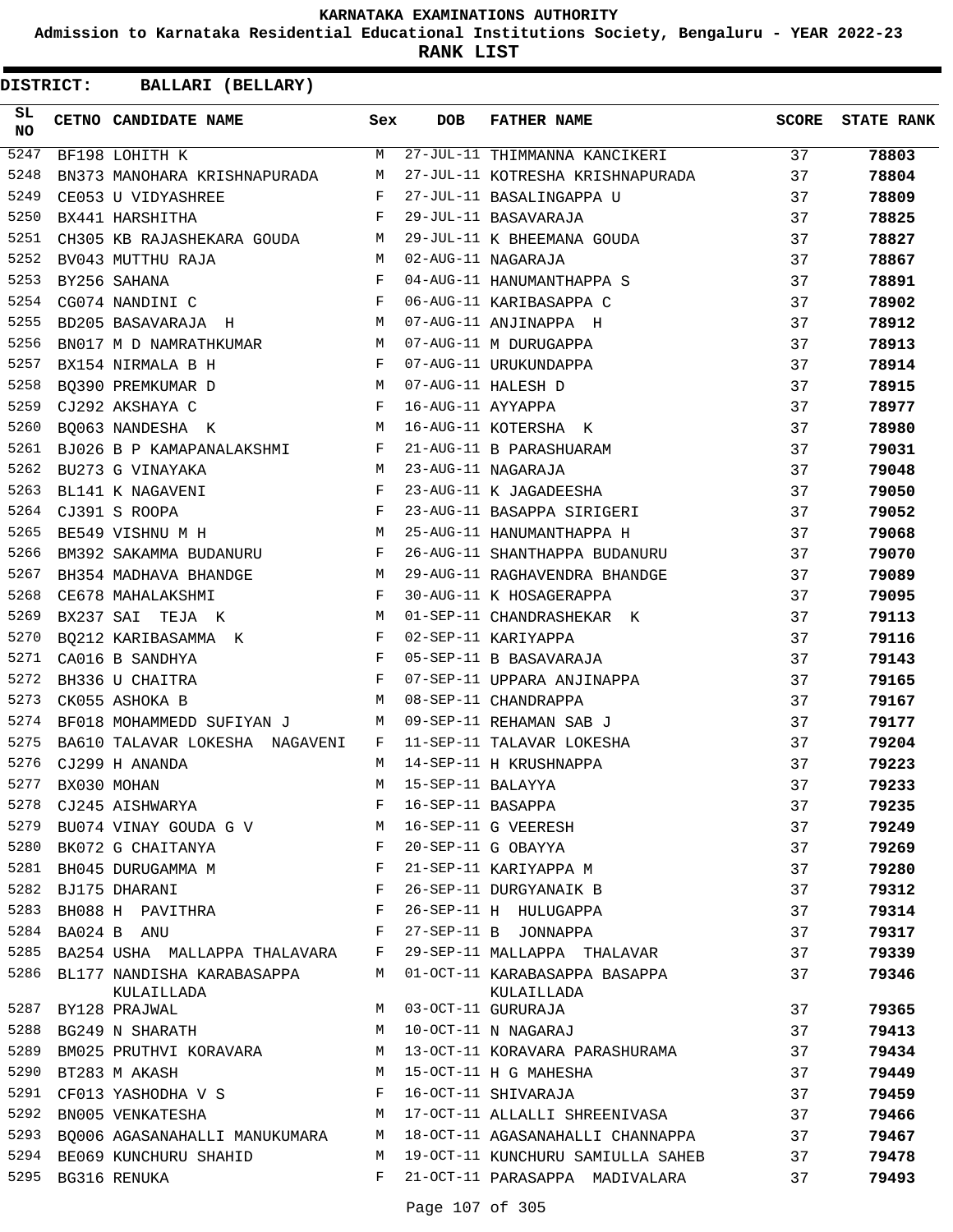**Admission to Karnataka Residential Educational Institutions Society, Bengaluru - YEAR 2022-23**

**RANK LIST**

| SL<br>NO | <b>CETNO CANDIDATE NAME</b>           | Sex          | <b>DOB</b>        | <b>FATHER NAME</b>                    | SCORE | <b>STATE RANK</b> |
|----------|---------------------------------------|--------------|-------------------|---------------------------------------|-------|-------------------|
| 5296     | BM417 KARTIK T M                      | M            |                   | 22-OCT-11 RUSHABHENDRA T M            | 37    | 79496             |
| 5297     | BG138 MANASA MALAPNARA                | $_{\rm F}$   |                   | 22-OCT-11 CHINNAPPA MALAPNARA         | 37    | 79497             |
| 5298     | BK323 M RAKESHA                       | M            |                   | 26-OCT-11 MALLESH NAIK                | 37    | 79527             |
| 5299     | <b>Example 2</b> F<br>CA270 CHAITRA G |              |                   | 31-OCT-11 MAHANTESHA G                | 37    | 79568             |
| 5300     | BA351 P KAVITHA                       | $\mathbf{F}$ |                   | 31-OCT-11 P MUTHANNA                  | 37    | 79569             |
| 5301     | CF023 CHANDU K N                      | $_{\rm F}$   |                   | 03-NOV-11 K R NAGARAJA                | 37    | 79586             |
| 5302     | BT071 AAFIYA S                        | $_{\rm F}$   |                   | 05-NOV-11 SHAKEEL BASHA               | 37    | 79602             |
| 5303     | BG126 SANDEEPA K                      | M            |                   | 05-NOV-11 KRUSHNA NAIK                | 37    | 79606             |
| 5304     | BR033 SIRISHA                         | F            |                   | 06-NOV-11 B MALLIKARJUNA MALLIKARJUNA | 37    | 79610             |
| 5305     | BW223 JAGADISH D                      | M            |                   | 07-NOV-11 DURGAPPA                    | 37    | 79613             |
| 5306     | BU402 CHETHAN G M                     | М            |                   | 09-NOV-11 MAHANTESH G M               | 37    | 79626             |
| 5307     | BA288 M P CHANDAN KUMAR M             |              |                   | 09-NOV-11 M PAMPAPATHI                | 37    | 79628             |
| 5308     | BE170 LAVANYA U                       | $_{\rm F}$   |                   | 10-NOV-11 JAGADEEHSA UGRANADA         | 37    | 79632             |
| 5309     | CH030 GOUTHAMI M                      | F            |                   | 11-NOV-11 M H VEERESHA                | 37    | 79638             |
| 5310     | <b>M</b><br>CD455 K SHANKARA          |              |                   | 12-NOV-11 K GAVISIDDAPPA              | 37    | 79643             |
| 5311     | BH218 N K VISHVASA M                  |              |                   | 13-NOV-11 N KOTRESH                   | 37    | 79648             |
| 5312     | BM047 D AVINASH                       | M            |                   | 15-NOV-11 D LAKSHMANNAIK              | 37    | 79662             |
| 5313     | BD321 HANUMANTHA KUMAR M              | M            |                   | 16-NOV-11 BASAVARAJAPPA M             | 37    | 79669             |
| 5314     | BE238 HARSHINI G R                    | F            |                   | 17-NOV-11 RAMESH G R                  | 37    | 79673             |
| 5315     | BQ162 KARADI VEERAMMA F               |              |                   | 17-NOV-11 KARADI RUDRAPPA             | 37    | 79674             |
| 5316     | BK210 MITHUNA MEDA<br>CB182 NIKHITHA  | M            |                   | 17-NOV-11 HARUVANALLI NAGARAJA        | 37    | 79678             |
| 5317     |                                       | F            | 17-NOV-11 NAGAPPA |                                       | 37    | 79679             |
| 5318     | CG085 SIDDARTHA U                     | M            |                   | 18-NOV-11 KOMAREPPA U                 | 37    | 79685             |
| 5319     | BY310 HAJAMARA PRIYANKA               | F            |                   | 19-NOV-11 HAJAMARA ESHWARAPPA         | 37    | 79688             |
| 5320     | BY140 K SUGURU GAVISIDDAPPA<br>SUGURU | M            |                   | 01-DEC-11 K S GADILINGAPPA            | 37    | 79759             |
| 5321     | CG105 VAISHNAVI S                     | F            |                   | 06-DEC-11 GOPAL KRISHNA SHETTY S      | 37    | 79794             |
| 5322     | BG280 CHETHAN M H                     | M            |                   | 07-DEC-11 MALLIKARJUNA HIREBIDARI     | 37    | 79795             |
| 5323     | BV061 C T KALPANA                     | $\mathbf{F}$ |                   | 13-DEC-11 CHAPE THIPPESWAMY           | 37    | 79826             |
| 5324     | BH037 V SUBRAMANYA                    | м            |                   | 14-DEC-11 V NAGARAJA                  | 37    | 79831             |
| 5325     | BS053 B O AKSHAY                      | М            |                   | 15-DEC-11 B N OMKARA                  | 37    | 79832             |
|          | 5326 BH023 D NAVEEN                   |              |                   | M 19-DEC-11 THIMMAPPA                 | 37    | 79844             |
| 5327     | BP194 NAMRATHA L G                    | F            |                   | 23-DEC-11 GAJAPATI NAIK               | 37    | 79858             |
| 5328     | BA710 VOLI NIRMALA                    | F            |                   | 27-DEC-11 VOLI SHIVANANDAPPA          | 37    | 79874             |
| 5329     | BQ240 HARSHITHA V                     | F            |                   | 01-JAN-12 RAVIKUMARA V                | 37    | 79897             |
| 5330     | CK239 M BHOOMIKA                      | F            |                   | 01-JAN-12 M BASAVARAJA                | 37    | 79898             |
| 5331     | CH240 M INDUSRI                       | F            |                   | 01-JAN-12 M LOKESHA                   | 37    | 79899             |
| 5332     | BF500 P MANIKANTA                     | M            |                   | 15-JAN-12 B PARUSHURAMA               | 37    | 79929             |
| 5333     | BR141 DRAKSHAYANI S                   | F            |                   | 24-MAR-12 SHIVANNA N                  | 37    | 79997             |
| 5334     | CJ069 M S TIPPESWAMY                  | M            |                   | 27-APR-12 M SHIVAKUMAR SWAMY          | 37    | 80010             |
| 5335     | CK257 CHANNABASAVA                    | М            | 01-JUN-12 RAMESHA |                                       | 37    | 80022             |
| 5336     | CH228 SNEHA S                         | F            |                   | 01-JUN-12 NAGARAJ S                   | 37    | 80024             |
| 5337     | BF457 VARSHA S                        | F            |                   | 01-JUN-12 SIDDESHA                    | 37    | 80025             |
| 5338     | BN037 T SPANDANA                      | F            |                   | 15-JUN-12 T PAMPANAIK                 | 37    | 80026             |
| 5339     | BQ082 SADDAM HUSEN                    | M            |                   | 12-JUL-12 JEELAN SAB                  | 37    | 80029             |
| 5340     | CK219 T RAJESWARI                     | F            |                   | 16-APR-01 YARRISWAMI                  | 36    | 80038             |
| 5341     | BK365 LAXMIBAI D A                    | F            |                   | 20-JUL-09 ANJININAIK                  | 36    | 80057             |
| 5342     | BU345 RAJU P N                        | M            |                   | 21-AUG-09 NAGARAJA P                  | 36    | 80061             |
| 5343     | BA541 PRADEEPA K                      | M            |                   | 10-SEP-09 BASAVARAJA K                | 36    | 80067             |
| 5344     | BF526 SHILPA BAI                      | F            |                   | 30-SEP-09 MOHAN NAIK                  | 36    | 80072             |
|          |                                       |              |                   |                                       |       |                   |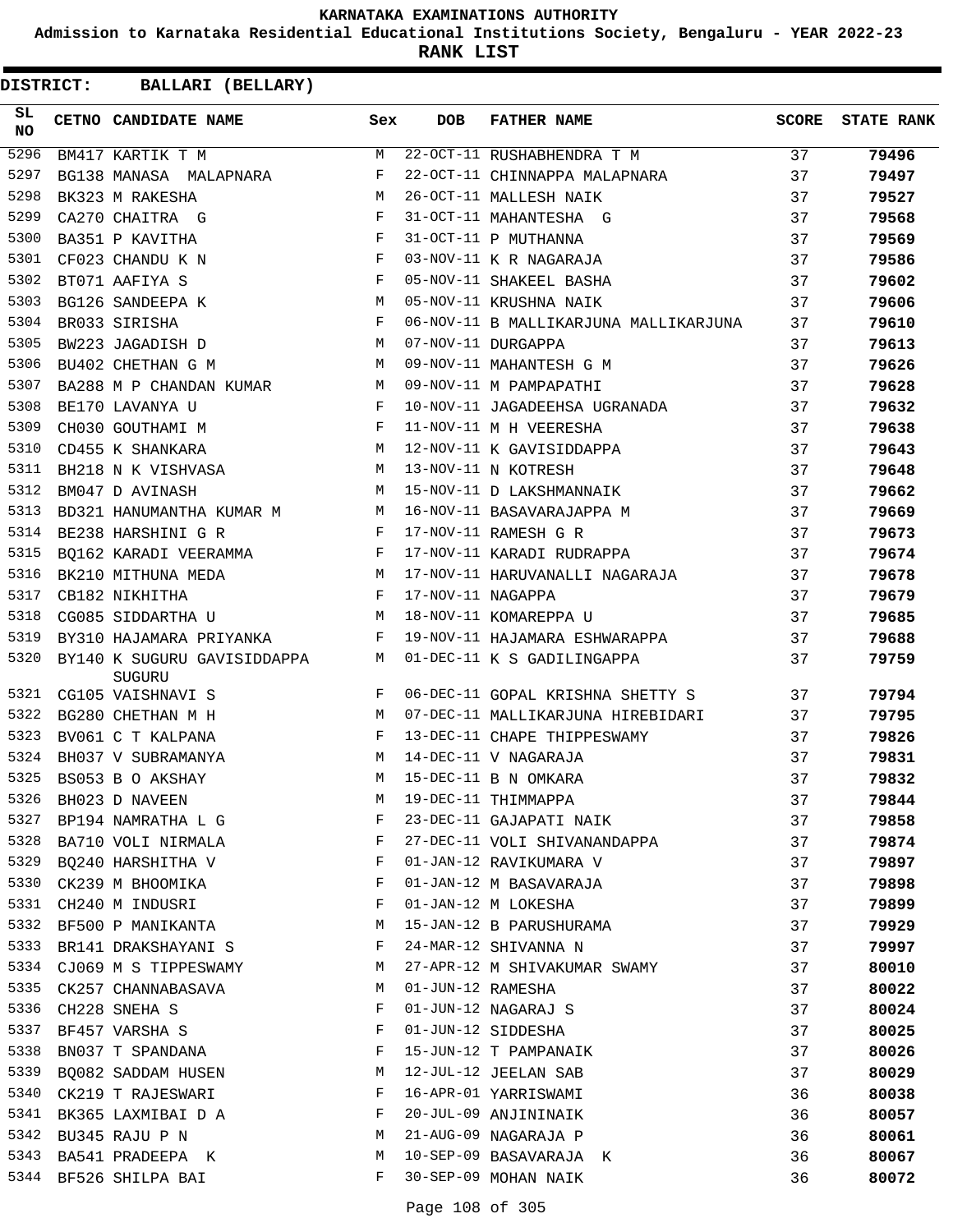**Admission to Karnataka Residential Educational Institutions Society, Bengaluru - YEAR 2022-23**

**RANK LIST**

| SL<br><b>NO</b> |            | CETNO CANDIDATE NAME                                                                                                                        | Sex          | DOB               | FATHER NAME                                                                                                              | <b>SCORE</b> | <b>STATE RANK</b> |
|-----------------|------------|---------------------------------------------------------------------------------------------------------------------------------------------|--------------|-------------------|--------------------------------------------------------------------------------------------------------------------------|--------------|-------------------|
| 5345            |            |                                                                                                                                             |              |                   | BB353 P K RAKESHA M 11-NOV-09 P K MYLARAPPA<br>CA206 HAREESHA M 01-JAN-10 RAJAPPA                                        | 36           | 80083             |
| 5346            |            |                                                                                                                                             |              |                   |                                                                                                                          | 36           | 80105             |
| 5347            |            | BE182 KUREMAGANAHALLI SUKANYA F                                                                                                             |              |                   | 01-JAN-10 KUREMAGANAHALLI KENCHAPPA 36                                                                                   |              | 80107             |
| 5348            |            | <b>M</b><br>CA219 JANGLI SWAMY M                                                                                                            |              |                   | RAPPA<br>02-JAN-10 M YAMANURAPPA                                                                                         | 36           | 80118             |
| 5349            |            | $\begin{array}{ccc}\n\texttt{PA} & \texttt{M} & \texttt{M} \\ \texttt{F} & & \texttt{F} \\ \texttt{M} & & \end{array}$<br>BK203 KARIYAPPA M |              | 03-JAN-10 SWAMY M |                                                                                                                          | 36           | 80119             |
| 5350            | CH502 INDU |                                                                                                                                             |              | 11-JAN-10 RAVI    |                                                                                                                          | 36           | 80123             |
| 5351            |            | BW080 GIRISH                                                                                                                                |              |                   | 17-JAN-10 SHIVARAM                                                                                                       | 36           | 80126             |
| 5352            |            | CJ556 HAGALURAPPA M                                                                                                                         |              |                   | 23-JAN-10 BINGI YERREPPA                                                                                                 | 36           | 80132             |
| 5353            |            | $\mathbf{F}^{\mathcal{A}}_{\mathcal{A}}=\mathbf{F}^{\mathcal{A}}_{\mathcal{A}}\mathbf{F}^{\mathcal{A}}_{\mathcal{A}}$<br>BL142 T SRUSHTI    |              |                   | 29-MAR-10 RAMAPPA T                                                                                                      | 36           | 80183             |
| 5354            |            | <b>M</b><br>CD289 MAHESHA N                                                                                                                 |              |                   | 03-APR-10 NAGARAJA S                                                                                                     | 36           | 80187             |
| 5355            |            | SNEHA F<br>BR028 BANAKARA                                                                                                                   |              |                   | 06-APR-10 B AJJAPPA                                                                                                      | 36           | 80188             |
| 5356            |            | M<br>BJ108 PUNITH H                                                                                                                         |              |                   | 06-APR-10 HULUGAPPA D                                                                                                    | 36           | 80191             |
| 5357            |            | BU659 HARSHITHA G V F                                                                                                                       |              |                   | 21-APR-10 UMESHA G                                                                                                       | 36           | 80206             |
| 5358            |            | BN308 SHIVRAJ R<br>M <sub>1</sub>                                                                                                           |              |                   | 02-MAY-10 SEVYANAIK R                                                                                                    | 36           | 80220             |
| 5359            |            | BC149 HULIGEMMA MUDENOORU F                                                                                                                 |              |                   | 04-MAY-10 GONEPPA MUDENOORU                                                                                              | 36           | 80221             |
| 5360            |            | M<br>BU449 SAGARA H                                                                                                                         |              |                   |                                                                                                                          | 36           | 80224             |
| 5361            |            | M<br>BG094 K SHRUJAN KUMAR                                                                                                                  |              |                   |                                                                                                                          | 36           | 80227             |
| 5362            |            |                                                                                                                                             |              |                   | AND MANJUNATH K<br>12-MAY-10 MANJUNATH K<br>12-MAY-10 PARAMECHANA<br>BG292 BHARATH KUMAR M P M 12-MAY-10 PARAMESHANAIK E | 36           | 80235             |
| 5363            |            | BU301 K M PAVAN KUMAR                                                                                                                       | M            |                   | 31-MAY-10 K M RAJAPPA                                                                                                    | 36           | 80255             |
| 5364            |            | CK112 H BASAVA                                                                                                                              | M            |                   | 31-MAY-10 K M RAUAFFA<br>01-JUN-10 H THIMMAPPA                                                                           | 36           | 80258             |
| 5365            |            | CE530 MAHESH A                                                                                                                              | M            |                   |                                                                                                                          | 36           | 80260             |
| 5366            |            | CA171 KUDITINI ARUNA F                                                                                                                      |              |                   |                                                                                                                          | 36           | 80264             |
| 5367            |            | $\mathbf{F}$ and the contract of the contract $\mathbf{F}$<br>CE013 VAISHALI                                                                |              |                   | 02-JUN-10 KUDITINI NINGAPPA<br>05-JUN-10 GAVISIDDA                                                                       | 36           | 80272             |
| 5368            |            | BG016 MOTEBENNUR RANJITHA F                                                                                                                 |              |                   | 08-JUN-10 VIRUPAKSHAPPA                                                                                                  | 36           | 80280             |
| 5369            |            |                                                                                                                                             | M            |                   | 10-JUN-10 MOULALI                                                                                                        | 36           |                   |
| 5370            |            | CB129 FAYAZ                                                                                                                                 |              |                   | 10-JUN-10 V GANGA NAIK                                                                                                   | 36           | 80283<br>80285    |
| 5371            |            | BM437 ROSANKUMAR V ROSHANKUMARA M                                                                                                           | F            |                   | 15-JUN-10 DODDABASAPPA                                                                                                   |              |                   |
| 5372            |            | CA002 NETRAVATHI<br>BC302 K MAHESH                                                                                                          | M            |                   | 10-JUL-10 B KOTRESHNAIK                                                                                                  | 36           | 80292             |
|                 |            |                                                                                                                                             |              |                   |                                                                                                                          | 36           | 80326             |
| 5373            |            | BE193 AISHWARYA K<br>CD226 FAREEYA                                                                                                          | F            |                   | 15-JUL-10 KHEERYANAIK N                                                                                                  | 36           | 80339             |
| 5374            |            |                                                                                                                                             | F            | 15-JUL-10 HABEEB  |                                                                                                                          | 36           | 80340             |
| 5375            |            | BZ207 N UMADEVI                                                                                                                             | F            |                   | 17-JUL-10 N BASAVARAJ                                                                                                    | 36           | 80346             |
| 5376            |            | BW302 UMESH                                                                                                                                 | М            |                   | 22-JUL-10 NAGAPPA N                                                                                                      | 36           | 80357             |
| 5377            |            | BU225 NANDHINI H B                                                                                                                          | F            |                   | 26-JUL-10 ANJINAPPA                                                                                                      | 36           | 80360             |
| 5378            |            | BU569 D SHRINIVASA M 29-JUL-10 D DURUGAPPA                                                                                                  |              |                   |                                                                                                                          | 36           | 80365             |
| 5379            |            | CJ205 KARTHIKA                                                                                                                              | M            |                   | 29-JUL-10 KALINGAPPA                                                                                                     | 36           | 80367             |
| 5380            |            | BQ090 H N BHARATH                                                                                                                           | M            |                   | 03-AUG-10 NAGARAJA                                                                                                       | 36           | 80378             |
| 5381            |            | BV034 KAVANA O                                                                                                                              | F            |                   | 04-AUG-10 NAGARAJA O                                                                                                     | 36           | 80382             |
| 5382            |            | CE193 PREMANJALI SATHANNAVAR                                                                                                                | F            |                   | 18-AUG-10 RAMAPPA SATHANNAVAR R                                                                                          | 36           | 80416             |
| 5383            |            | BA204 K ARCHANA                                                                                                                             | F            |                   | 20-AUG-10 K JUNJAPPA                                                                                                     | 36           | 80418             |
| 5384            |            | BW360 P H M BHUVAN KUMAR                                                                                                                    | M            |                   | 21-AUG-10 P H M KUMAR SWAMY                                                                                              | 36           | 80420             |
| 5385            |            | BU133 K M KIRAN                                                                                                                             | M            |                   | 28-AUG-10 K MAHESH                                                                                                       | 36           | 80436             |
| 5386            |            | BA388 MALLIKARJUNA DESHMUKH                                                                                                                 | M            |                   | 01-SEP-10 ERANNA DESHMUKH                                                                                                | 36           | 80444             |
| 5387            |            | BD221 NAVEENAKUMAR NARAPLA                                                                                                                  | M            |                   | 11-SEP-10 KOTRAPPA NARAPLA                                                                                               | 36           | 80477             |
| 5388            |            | BL269 P NAGARAJA                                                                                                                            | M            |                   | 16-SEP-10 P MANJUPPA                                                                                                     | 36           | 80489             |
| 5389            |            | BF106 GUNDI KARTHIKA                                                                                                                        | M            |                   | 19-SEP-10 GUNDI HALESHAPPA                                                                                               | 36           | 80496             |
| 5390            |            | CB205 SURYA                                                                                                                                 | M            |                   | 24-SEP-10 THIPPESWAMY NAYAKARA                                                                                           | 36           | 80509             |
| 5391            |            | CJ286 RAVI K                                                                                                                                | M            |                   | 28-SEP-10 PAMPAPATHI                                                                                                     | 36           | 80521             |
| 5392            |            | BK024 A GAYATHRI                                                                                                                            | F            |                   | 01-OCT-10 A SURESHA                                                                                                      | 36           | 80531             |
|                 |            | 5393 BC068 CHIGARI VARSHINI                                                                                                                 | $\mathbf{F}$ |                   | 03-OCT-10 CHIGARI RAGHAVENDRA                                                                                            | 36           | 80540             |
|                 |            | 5394 BH324 HARIVATHSA N B                                                                                                                   | M            |                   | 03-OCT-10 SOMASHEKHAR B                                                                                                  | 36           | 80541             |
|                 |            |                                                                                                                                             |              | Page 109 of 305   |                                                                                                                          |              |                   |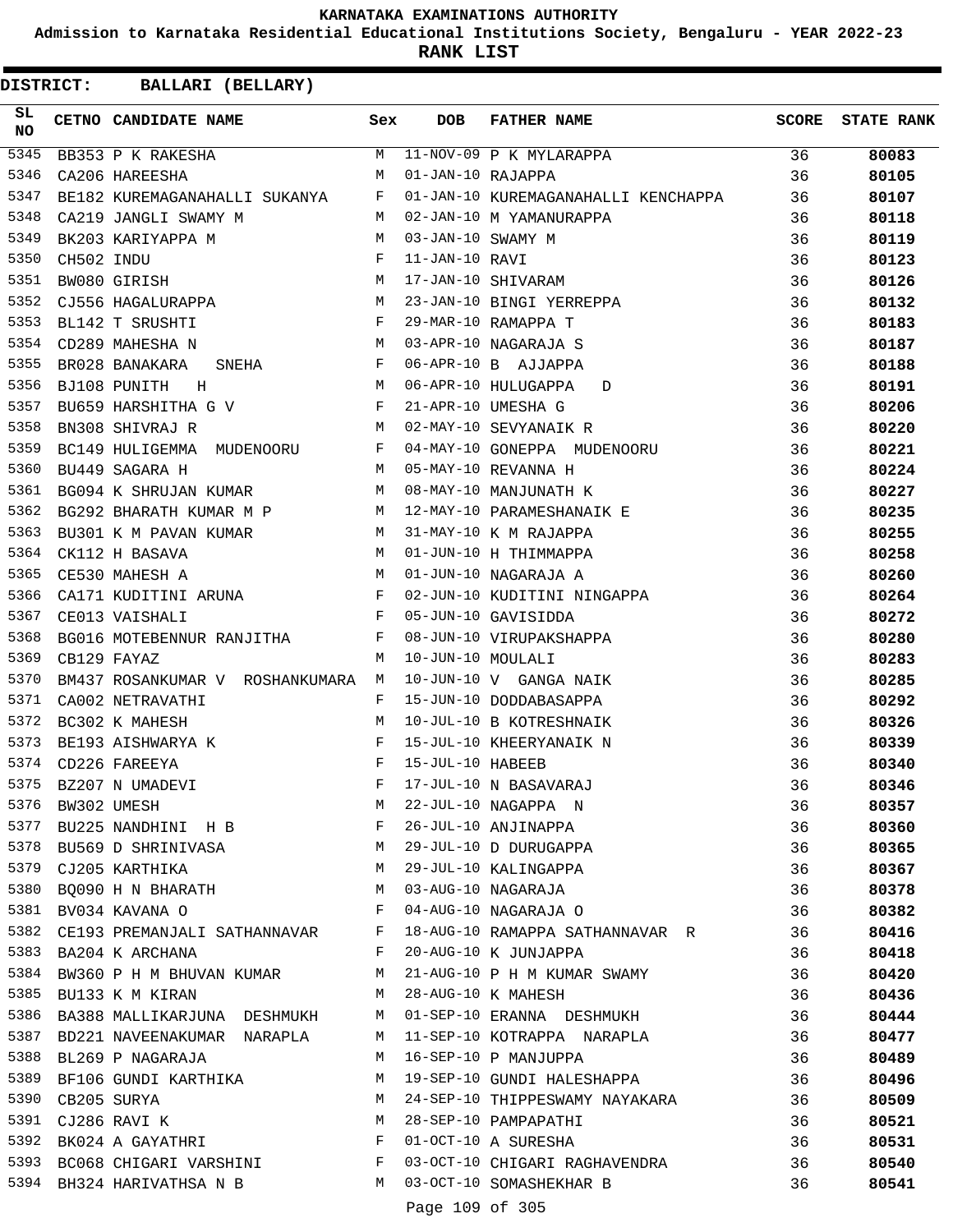**Admission to Karnataka Residential Educational Institutions Society, Bengaluru - YEAR 2022-23**

**RANK LIST**

| SL<br><b>NO</b> | CETNO CANDIDATE NAME Sex                                                                                                                  |              | <b>DOB</b>        | <b>FATHER NAME</b>                                                                                                                                                   | <b>SCORE</b> | <b>STATE RANK</b> |
|-----------------|-------------------------------------------------------------------------------------------------------------------------------------------|--------------|-------------------|----------------------------------------------------------------------------------------------------------------------------------------------------------------------|--------------|-------------------|
| 5395            | BG320 CHANDANA M                                                                                                                          | F            |                   | 06-OCT-10 RAJAPPA M<br>10-OCT-10 HUSENAPPA<br>14-OCT-10 B NAGARAJA<br>16-OCT-10 DURUGESHA<br>19-OCT-10 K DODDABASAPPA<br>19-OCT-10 M THIPESHA<br>24-OCT-10 A VEERESH | 36           | 80554             |
| 5396            | CH286 MOUNESHA                                                                                                                            | M            |                   |                                                                                                                                                                      | 36           | 80567             |
| 5397            | BM018 B RAGHAVENDRA M                                                                                                                     |              |                   |                                                                                                                                                                      | 36           | 80585             |
| 5398            | $\begin{array}{ccc} & & & F \\ & & & F \\ & & & & F \end{array}$<br>BH009 L MALLAMMA                                                      |              |                   |                                                                                                                                                                      | 36           | 80595             |
| 5399            | CJ455 K KALPANA                                                                                                                           |              |                   |                                                                                                                                                                      | 36           | 80606             |
| 5400            | $CJO94$ M JAYASHREE F<br>$CCO02$ A HARSHA F                                                                                               |              |                   |                                                                                                                                                                      | 36           | 80608             |
| 5401            |                                                                                                                                           |              |                   |                                                                                                                                                                      | 36           | 80638             |
| 5402            | BR122 SPANDANA KAVADI F                                                                                                                   |              |                   | 24-OCT-10 VEERESHA KAVADI                                                                                                                                            | 36           | 80642             |
| 5403            | $\mathbf{F}$ . The set of $\mathbf{F}$<br>BF386 SNEHA CHALAVADI                                                                           |              |                   | 02-NOV-10 BASAVARAJA CHALAVADI                                                                                                                                       | 36           | 80681             |
| 5404            | BL338 NIRANJAN M H M                                                                                                                      |              |                   | 07-NOV-10 MALLIKARJUN M                                                                                                                                              | 36           | 80700             |
| 5405            | $\mathbb F$<br>BX078 ASHWINI                                                                                                              |              |                   |                                                                                                                                                                      | 36           | 80704             |
| 5406            | BM420 SHWETHA D $$\rm F$$                                                                                                                 |              |                   | 08-NOV-10 DEVANNA<br>08-NOV-10 HULUGAPPA D<br>08-NOV-10 V MAHESHA                                                                                                    | 36           | 80706             |
| 5407            | $\mathtt{BA668}$ V NAGARATNA $$\mathbf{F}$$                                                                                               |              |                   |                                                                                                                                                                      | 36           | 80707             |
| 5408            | M <sub>N</sub><br>CH315 SHEKHANNA B                                                                                                       |              |                   | 12-NOV-10 MALLIKARJUNA B                                                                                                                                             | 36           | 80731             |
| 5409            | <b>Example 20</b><br>BX267 USHA M                                                                                                         |              |                   | 13-NOV-10 M MANJAPPA                                                                                                                                                 | 36           | 80735             |
| 5410            | BF377 UJWAL KANAHALLI M                                                                                                                   |              |                   | 20-NOV-10 DWARAKESH KANAHALLI                                                                                                                                        | 36           | 80762             |
| 5411            | $\mathbf{F}^{\mathcal{A}}_{\mathcal{A}}=\mathbf{F}^{\mathcal{A}}_{\mathcal{A}}\mathbf{F}^{\mathcal{A}}_{\mathcal{A}}$<br>BR334 SINCHANA O |              |                   | 22-NOV-10 OBANNA K                                                                                                                                                   | 36           | 80773             |
| 5412            | BH217 N VISHWATEJA M                                                                                                                      |              |                   | 23-NOV-10 N GOPALA                                                                                                                                                   | 36           | 80779             |
| 5413            | $M_{\odot}$<br>CA327 S KARTHIK                                                                                                            |              |                   | 23-NOV-10 S VENKATESHA                                                                                                                                               | 36           | 80781             |
| 5414            | BW594 KIRAN KUMAR B P M                                                                                                                   |              |                   |                                                                                                                                                                      | 36           | 80788             |
| 5415            | BH103 SRINIVASA S                                                                                                                         | M            |                   | 24-NOV-10 PARUSHURAM B N<br>24-NOV-10 ERESH S                                                                                                                        | 36           | 80789             |
| 5416            | BE452 VIJAYAKUMARA K M                                                                                                                    |              |                   | 25-NOV-10 HANUMANTHAPPA KAGERA                                                                                                                                       | 36           | 80798             |
| 5417            | CB197 PAVANAKUMARA K M                                                                                                                    |              |                   | 30-NOV-10 GADILINGAPPA K                                                                                                                                             | 36           | 80822             |
| 5418            | M<br>BA515 ROHITH C                                                                                                                       |              |                   | 02-DEC-10 PAKKIRAPPA C                                                                                                                                               | 36           | 80829             |
| 5419            | CJ291 VISHALA                                                                                                                             | F            |                   | 03-DEC-10 HULUGAPPA                                                                                                                                                  | 36           | 80835             |
| 5420            | M <sub>N</sub><br>BA590 T HARSHAD                                                                                                         |              | 04-DEC-10 T RASUL |                                                                                                                                                                      | 36           | 80836             |
| 5421            | $\mathbf{F}$ and $\mathbf{F}$ and $\mathbf{F}$<br>BC321 N RENUKA                                                                          |              |                   | 05-DEC-10 N GONEPPA                                                                                                                                                  | 36           | 80842             |
| 5422            | BS262 K N BHUVANESHWARI F                                                                                                                 |              |                   | 07-DEC-10 K NAGARAJA                                                                                                                                                 | 36           | 80852             |
| 5423            | $\overline{M}$<br>BT082 T BASAVARAJA                                                                                                      |              |                   | 07-DEC-10 THIPPESWAMY                                                                                                                                                | 36           | 80855             |
| 5424            | CJ174 K ASHWINI<br>$\mathbf{F}$ and $\mathbf{F}$ are the set of $\mathbf{F}$                                                              |              |                   | 08-DEC-10 K LINGA MURTHY                                                                                                                                             | 36           | 80857             |
| 5425            | CA318 N VARUNKUMAR                                                                                                                        | M            |                   | 10-DEC-10 NAGARAJA                                                                                                                                                   | 36           | 80868             |
| 5426            | CF027 HONNURASWAMY                                                                                                                        | М            |                   | 17-DEC-10 T NAGARAJA                                                                                                                                                 | 36           | 80899             |
| 5427            |                                                                                                                                           | F            |                   | 18-DEC-10 MANIKYA B                                                                                                                                                  | 36           | 80907             |
| 5428            | CB193 SPANDHANA B<br>$\mathbf{F}$ and $\mathbf{F}$ and $\mathbf{F}$<br>CE229 SONA M                                                       |              |                   | 19-DEC-10 CHANDRAPPA M                                                                                                                                               | 36           | 80914             |
| 5429            | M <sub>N</sub><br>CH365 K SEENU                                                                                                           |              |                   | 22-DEC-10 DODDA VEERESHA                                                                                                                                             | 36           | 80927             |
|                 | 5430 CA009 SHARANA BASAVA                                                                                                                 | M            |                   | 23-DEC-10 H KANAKAPPA                                                                                                                                                | 36           |                   |
|                 | 5431 CE488 B VIDHYASHRI                                                                                                                   | $\mathbf{F}$ |                   | 01-JAN-11 G BORAPPA                                                                                                                                                  | 36           | 80937             |
| 5432            | BM029 BATI CHAND BHASHA                                                                                                                   | М            |                   | 01-JAN-11 BATI ALLABHAKSHI                                                                                                                                           | 36           | 80971<br>80973    |
| 5433            | CC005 E YASHODHA                                                                                                                          | F            |                   | 01-JAN-11 HANUMANTHA REDDY                                                                                                                                           | 36           |                   |
| 5434            |                                                                                                                                           | M            |                   | 01-JAN-11 SANNA VANDRAPPA                                                                                                                                            |              | 80982             |
| 5435            | BX218 GANESH                                                                                                                              | F            |                   |                                                                                                                                                                      | 36           | 80983             |
|                 | BC167 J DEEPA                                                                                                                             |              |                   | 01-JAN-11 J HEMESHA                                                                                                                                                  | 36           | 80987             |
| 5436            | CE631 KAVERI                                                                                                                              | F            |                   | 01-JAN-11 V THIPPESWAMY                                                                                                                                              | 36           | 80991             |
| 5437            | CB381 SHANMUKHA K                                                                                                                         | M            |                   | 01-JAN-11 UMESHA K                                                                                                                                                   | 36           | 81012             |
| 5438            | BH257 L SANDEEP                                                                                                                           | M            |                   | 02-JAN-11 R LAKSHMANA NAIK                                                                                                                                           | 36           | 81027             |
| 5439            | BA650 UPPAR LATHA                                                                                                                         | F            |                   | 03-JAN-11 UPPAR HANUMANTHAPPA                                                                                                                                        | 36           | 81039             |
| 5440            | CK135 ASHA P                                                                                                                              | F            |                   | 04-JAN-11 SHASHAVALI                                                                                                                                                 | 36           | 81042             |
| 5441            | BV205 PALAAIH R S                                                                                                                         | М            |                   | 16-JAN-11 SANNAIAH R                                                                                                                                                 | 36           | 81114             |
|                 | 5442 CJ185 ROHINI<br>M                                                                                                                    | $-F$         |                   | 16-JAN-11 ERANNA M                                                                                                                                                   | 36           | 81115             |
|                 | 5443 BE475 SUNAGAR NINGARAJA                                                                                                              | M            |                   | 16-JAN-11 SUNAGARA RAJAPPA                                                                                                                                           | 36           | 81116             |
|                 | 5444 BK199 E KEERTHANA                                                                                                                    | F            | 17-JAN-11 AMBANNA |                                                                                                                                                                      | 36           | 81123             |
|                 |                                                                                                                                           |              | Page 110 of 305   |                                                                                                                                                                      |              |                   |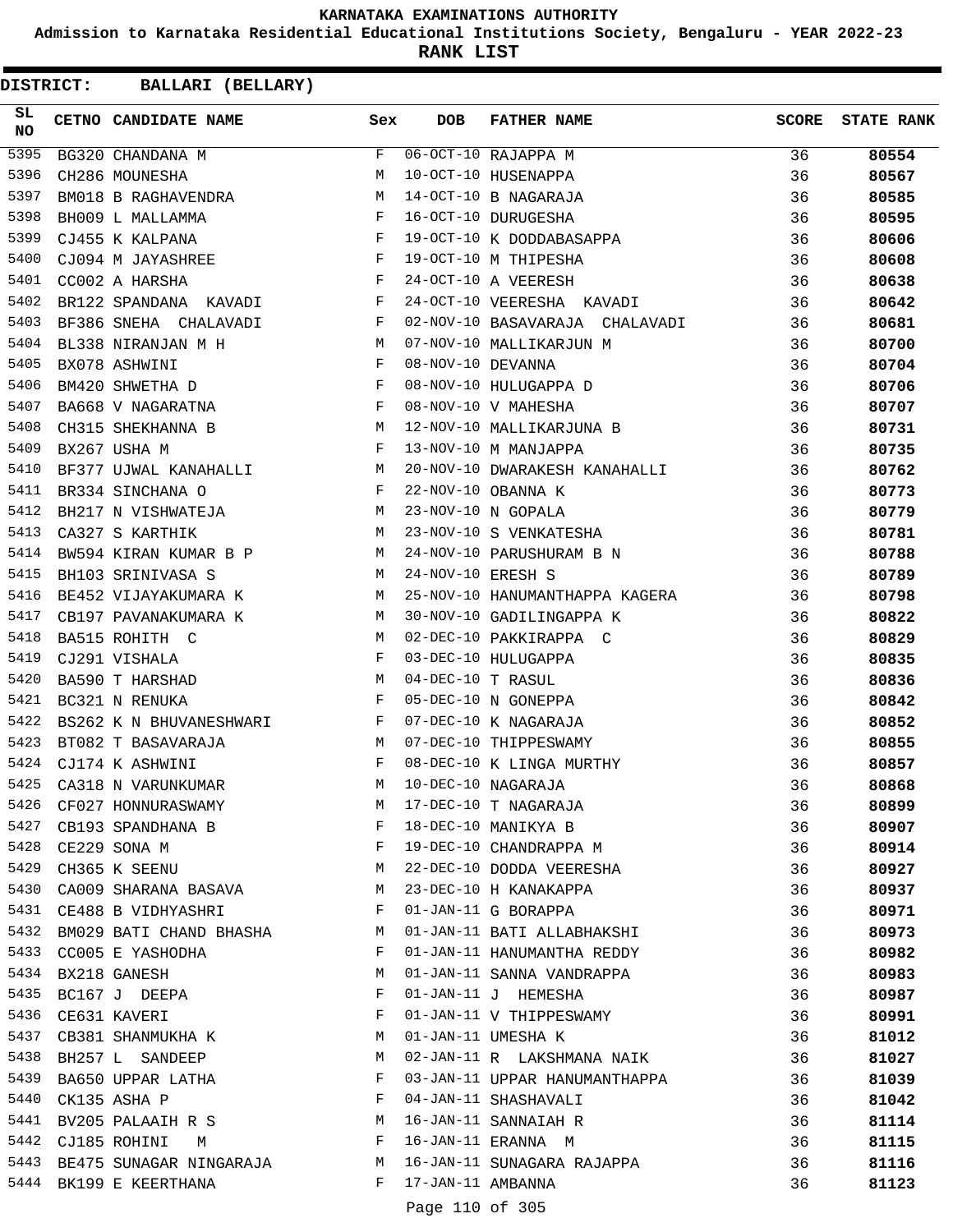**Admission to Karnataka Residential Educational Institutions Society, Bengaluru - YEAR 2022-23**

**RANK LIST**

| SL<br>NO | CETNO CANDIDATE NAME                                                                                                                                                                                                                                                                                                                                                                                                                                           | Sex     | <b>DOB</b>        | FATHER NAME                                                          |    | SCORE STATE RANK |
|----------|----------------------------------------------------------------------------------------------------------------------------------------------------------------------------------------------------------------------------------------------------------------------------------------------------------------------------------------------------------------------------------------------------------------------------------------------------------------|---------|-------------------|----------------------------------------------------------------------|----|------------------|
| 5445     | BL092 GUJALARA AKASHA M                                                                                                                                                                                                                                                                                                                                                                                                                                        |         |                   | 30-JAN-11 GUJALARA PAKKEERAPPA 36                                    |    | 81192            |
| 5446     | BA670 V DURGAPRASAD<br>M <sub>N</sub>                                                                                                                                                                                                                                                                                                                                                                                                                          |         |                   | 01-FEB-11 V CHANDRAPPA                                               | 36 | 81207            |
| 5447     | $\mathbf{F}$ and the set of the set of the set of the set of the set of the set of the set of the set of the set of the set of the set of the set of the set of the set of the set of the set of the set of the set of the set of<br>BY324 LAKSHMI                                                                                                                                                                                                             |         |                   | 03-FEB-11 CHANDRAPPA                                                 | 36 | 81217            |
| 5448     | BQ284 N SAHANA $$\rm{F}$$                                                                                                                                                                                                                                                                                                                                                                                                                                      |         |                   | 05-FEB-11 N PRAKASHS                                                 | 36 | 81230            |
| 5449     | BR304 SINDHU B T                                                                                                                                                                                                                                                                                                                                                                                                                                               |         |                   | 07-FEB-11 THIPPESWAMY B N                                            | 36 | 81252            |
| 5450     | CE103 H KRISHNA MURTHY M                                                                                                                                                                                                                                                                                                                                                                                                                                       |         |                   | 13-FEB-11 H MANJUNATHA                                               | 36 | 81294            |
| 5451     | <b>M</b><br>BE498 T VARDHANA                                                                                                                                                                                                                                                                                                                                                                                                                                   |         |                   | 13-FEB-11 T SURESHA                                                  | 36 | 81297            |
| 5452     | BM411 HAREESH MYLARA M                                                                                                                                                                                                                                                                                                                                                                                                                                         |         |                   | 15-FEB-11 PRAKASHA MYLARA                                            | 36 | 81307            |
| 5453     | $\begin{aligned} \mathbf{F} \\ \mathbf{M} \end{aligned}$<br>CC052 D ANJALI                                                                                                                                                                                                                                                                                                                                                                                     |         |                   | 17-FEB-11 D ANJINAPPA                                                | 36 | 81321            |
| 5454     | BD228 RAMESH C                                                                                                                                                                                                                                                                                                                                                                                                                                                 |         |                   | 17-FEB-11 MANJAMMA                                                   | 36 | 81324            |
| 5455     | BB435 H GANESHA M                                                                                                                                                                                                                                                                                                                                                                                                                                              |         |                   | 20-FEB-11 HANUMA NAIK                                                | 36 | 81342            |
| 5456     | $\mathbf{F}$ and $\mathbf{F}$ and $\mathbf{F}$<br>BR332 RASHMITHA                                                                                                                                                                                                                                                                                                                                                                                              |         |                   | 23-FEB-11 BEEMESHA                                                   | 36 | 81359            |
| 5457     | CD225 ANNAPOORNA D $$\rm F$$                                                                                                                                                                                                                                                                                                                                                                                                                                   |         |                   | 25-FEB-11 NAGARAJA D                                                 | 36 | 81363            |
| 5458     | $\mathbf{F}$ and the set of the set of the set of the set of the set of the set of the set of the set of the set of the set of the set of the set of the set of the set of the set of the set of the set of the set of the set of<br>BK137 NIVEDITHA K                                                                                                                                                                                                         |         |                   | 01-MAR-11 K HULLE PARASAPPA                                          | 36 | 81383            |
| 5459     | BE185 SHIVANAGA M<br><b>M</b>                                                                                                                                                                                                                                                                                                                                                                                                                                  |         |                   | 02-MAR-11 SURESH M                                                   | 36 | 81392            |
| 5460     | $CK024$ SARASWATHI B                                                                                                                                                                                                                                                                                                                                                                                                                                           |         |                   | 05-MAR-11 B YANKAPPA                                                 | 36 | 81420            |
| 5461     | $\begin{array}{ll}\n\multicolumn{3}{l}\n\multicolumn{3}{l}\n\multicolumn{3}{l}\n\multicolumn{3}{l}\n\multicolumn{3}{l}\n\multicolumn{3}{l}\n\multicolumn{3}{l}\n\multicolumn{3}{l}\n\multicolumn{3}{l}\n\multicolumn{3}{l}\n\multicolumn{3}{l}\n\multicolumn{3}{l}\n\multicolumn{3}{l}\n\multicolumn{3}{l}\n\multicolumn{3}{l}\n\multicolumn{3}{l}\n\multicolumn{3}{l}\n\multicolumn{3}{l}\n\multicolumn{3}{l}\n\multicolumn{3}{l}\n\multicolumn{3}{l}\n\mult$ |         |                   | 05-MAR-11 H SOMASHEKAR REDDY                                         | 36 | 81423            |
| 5462     | BZ118 SHIVAKUMARA M                                                                                                                                                                                                                                                                                                                                                                                                                                            |         |                   | 06-MAR-11 BASAVARAJA                                                 | 36 | 81432            |
| 5463     | BP155 JYOTHI MAGALADA F                                                                                                                                                                                                                                                                                                                                                                                                                                        |         |                   | 07-MAR-11 SURESH MAGALADA                                            | 36 | 81434            |
| 5464     | M <sub>1</sub><br>CB272 P CHAND BHASHA                                                                                                                                                                                                                                                                                                                                                                                                                         |         |                   | 08-MAR-11 P SHA SAB                                                  | 36 | 81445            |
| 5465     | BU543 PRAVEENKUMAR B NAIK M                                                                                                                                                                                                                                                                                                                                                                                                                                    |         |                   | 10-MAR-11 BOJARAJA NAIK C                                            | 36 | 81463            |
| 5466     | BE123 JEEVITHA H R                                                                                                                                                                                                                                                                                                                                                                                                                                             | F       |                   | 11-MAR-11 HOSAMANI RUDRAMUNI                                         | 36 | 81469            |
| 5467     | BN068 G K SHIVAKUMARA REDDY                                                                                                                                                                                                                                                                                                                                                                                                                                    | M       |                   | 15-MAR-11 G KOTRESH                                                  | 36 | 81502            |
| 5468     | BL107 MEGHARAJA CHANNAPPA M                                                                                                                                                                                                                                                                                                                                                                                                                                    |         |                   | 15-MAR-11 CHANNAPPA NAGAPPA<br>SALAVANNANAVARA                       | 36 | 81512            |
| 5469     | SALAVANNANAVARA<br>S A PAVITRA<br>BQ398 S A PAVITRA                                                                                                                                                                                                                                                                                                                                                                                                            | $F$ and |                   | 21-MAR-11 S AJJAYYA                                                  | 36 | 81554            |
| 5470     |                                                                                                                                                                                                                                                                                                                                                                                                                                                                |         |                   | 22-MAR-11 G NINGAPPA                                                 | 36 | 81565            |
| 5471     |                                                                                                                                                                                                                                                                                                                                                                                                                                                                |         |                   | 24-MAR-11 K OBALESHA                                                 | 36 | 81575            |
| 5472     | BR275 SOUPARNIKA F<br>CK170 K KARTHIK M<br>BX271 RAKSHITHA F                                                                                                                                                                                                                                                                                                                                                                                                   |         |                   | 25-MAR-11 CHANNA BASAVA                                              | 36 | 81584            |
| 5473     | CH283 JILAN BASHA                                                                                                                                                                                                                                                                                                                                                                                                                                              | M       |                   | 26-MAR-11 JAFAR SAAHEB                                               | 36 | 81594            |
| 5474     | CG019 N GIRISH                                                                                                                                                                                                                                                                                                                                                                                                                                                 | M       |                   | 31-MAR-11 ANJINAPPA                                                  | 36 | 81635            |
|          |                                                                                                                                                                                                                                                                                                                                                                                                                                                                |         |                   | 5475 BF174 HAALESH GARAGADA M 02-APR-11 SANTHOSH GARAGADA            | 36 | 81655            |
|          |                                                                                                                                                                                                                                                                                                                                                                                                                                                                |         |                   | 5476 BP145 MAHANTESHA PUJAR M 02-APR-11 ANANDA PUJARA                | 36 | 81657            |
|          | 5477 BS248 SANDEEPA E M 04-APR-11 E AJJAYYA                                                                                                                                                                                                                                                                                                                                                                                                                    |         |                   |                                                                      | 36 | 81673            |
|          |                                                                                                                                                                                                                                                                                                                                                                                                                                                                |         |                   | 5478 BE509 TUMMINAKATTI DHANUSH M 04-APR-11 TUMMINAKATTI MANJAPPA 36 |    | 81675            |
|          | 5479 CA369 VINAY KUMAR A G M 08-APR-11 JADEPPA A G                                                                                                                                                                                                                                                                                                                                                                                                             |         |                   |                                                                      | 36 | 81713            |
|          | 5480 BD072 HARSHA K                                                                                                                                                                                                                                                                                                                                                                                                                                            |         |                   | M 09-APR-11 KOLLAPPA K                                               | 36 | 81717            |
|          | 5481 BK144 K S VIRUPAKSHI M                                                                                                                                                                                                                                                                                                                                                                                                                                    |         |                   | 10-APR-11 K S GALEPPA                                                | 36 | 81726            |
|          | <b>Example 20</b><br>5482 CD426 KAVYA                                                                                                                                                                                                                                                                                                                                                                                                                          |         |                   | 10-APR-11 MAHADEVA P                                                 | 36 | 81727            |
|          |                                                                                                                                                                                                                                                                                                                                                                                                                                                                |         |                   | 5483 BL105 HARAPANAHALLI PRAMOD M 15-APR-11 HARAPANAHALLI BASAVARAJ  | 36 | 81772            |
|          | 5484 CE645 MARUTHI U M 17-APR-11 MANJUNATHA U                                                                                                                                                                                                                                                                                                                                                                                                                  |         |                   |                                                                      | 36 | 81787            |
|          | 5485 CH382 HARISHA<br>$M_{\rm H}$ and $M_{\rm H}$                                                                                                                                                                                                                                                                                                                                                                                                              |         |                   | 18-APR-11 BHEEMAPPA                                                  | 36 | 81790            |
|          | 5486 BC146 LAKSHMI JALIHAL F                                                                                                                                                                                                                                                                                                                                                                                                                                   |         |                   | 20-APR-11 ANJINAPPA JALIHAL                                          | 36 | 81806            |
|          | 5487 BG269 GIRISH T                                                                                                                                                                                                                                                                                                                                                                                                                                            | M       |                   | 24-APR-11 PUJARI THIRUPATHI                                          | 36 | 81837            |
|          | 5488 BZ007 SALMAN                                                                                                                                                                                                                                                                                                                                                                                                                                              | M       | 24-APR-11 SUBHANI |                                                                      | 36 | 81841            |
|          | 5489 CA065 PRAJWAL H                                                                                                                                                                                                                                                                                                                                                                                                                                           |         |                   | 25-APR-11 RAGHUPATHI H                                               | 36 | 81854            |
|          | 5490 BY234 GAYATHRI F                                                                                                                                                                                                                                                                                                                                                                                                                                          |         |                   | 26-APR-11 OBAIAH GANDI GONDI                                         | 36 | 81861            |
|          | 5491 BZ226 SHREEDHARA M                                                                                                                                                                                                                                                                                                                                                                                                                                        |         | 27-APR-11 VASU    |                                                                      | 36 | 81875            |
|          | 5492 BQ054 C HEMANTHA M                                                                                                                                                                                                                                                                                                                                                                                                                                        |         |                   | 01-MAY-11 C BASAVARAJA                                               | 36 | 81902            |
|          | 5493 BQ255 K VINAY                                                                                                                                                                                                                                                                                                                                                                                                                                             | M       |                   | 01-MAY-11 CHANNAVEERAPPA K                                           | 36 | 81904            |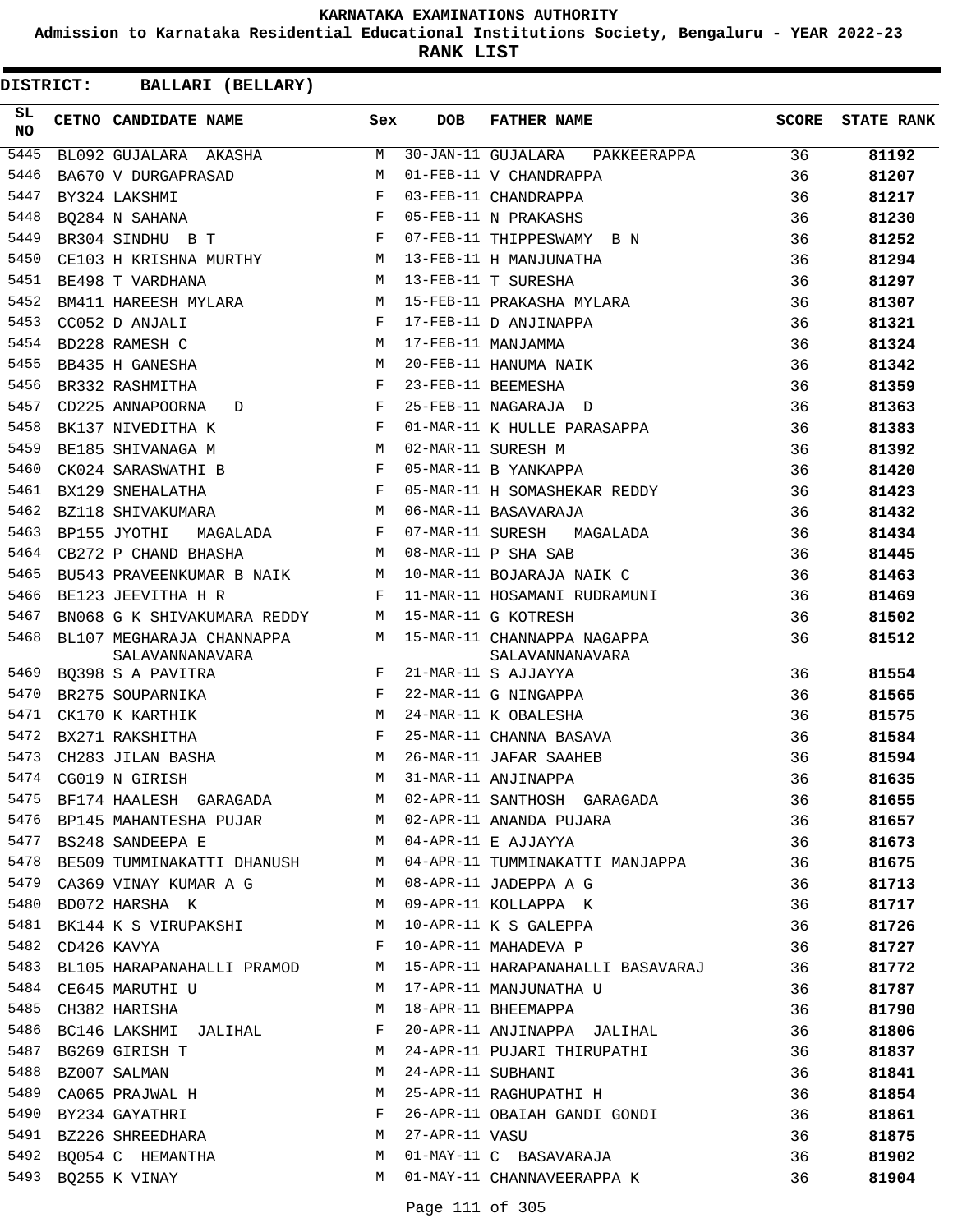**Admission to Karnataka Residential Educational Institutions Society, Bengaluru - YEAR 2022-23**

**RANK LIST**

| SL<br>NO | CETNO CANDIDATE NAME                                                                                                                                                                                                                                   | Sex          | <b>DOB</b>        | <b>FATHER NAME</b>                                                                                                                                                              | SCORE | <b>STATE RANK</b> |
|----------|--------------------------------------------------------------------------------------------------------------------------------------------------------------------------------------------------------------------------------------------------------|--------------|-------------------|---------------------------------------------------------------------------------------------------------------------------------------------------------------------------------|-------|-------------------|
| 5494     |                                                                                                                                                                                                                                                        |              |                   | BC102 KOTRESHA H M 01-MAY-11 KARIBASAPPA H                                                                                                                                      | 36    | 81905             |
| 5495     | CA265 SHARANABASAVA BAGLI M                                                                                                                                                                                                                            |              |                   | 01-MAY-11 GADILINGAPPA BAGLI                                                                                                                                                    | 36    | 81909             |
| 5496     | $\mathbf{F}$ . The set of the set of the set of the set of the set of the set of the set of the set of the set of the set of the set of the set of the set of the set of the set of the set of the set of the set of the set of t<br>BR061 HINDU<br>ВI |              |                   |                                                                                                                                                                                 | 36    | 81933             |
| 5497     | $\mathbf{F}$<br>BC329 SIDDARA LATHA                                                                                                                                                                                                                    |              |                   |                                                                                                                                                                                 | 36    | 81946             |
| 5498     | BW579 MANNAALA USHARANI F                                                                                                                                                                                                                              |              |                   | 04-MAY-11 NAGARAJA<br>05-MAY-11 S KOTRESHA<br>06-MAY-11 NARANA SWAMY<br>07-MAY-11 SHAMBULINGA                                                                                   | 36    | 81955             |
| 5499     | $\mathbf{F}$ and $\mathbf{F}$ and $\mathbf{F}$<br>CK211 NANDINI                                                                                                                                                                                        |              |                   |                                                                                                                                                                                 | 36    | 81968             |
| 5500     | <b>M</b><br>CE700 P S SAGAR                                                                                                                                                                                                                            |              |                   | 09-MAY-11 P S BASAVARAJA                                                                                                                                                        | 36    | 81985             |
| 5501     | BS174 TANUSHRI B C F                                                                                                                                                                                                                                   |              |                   |                                                                                                                                                                                 | 36    | 82062             |
| 5502     | CJ459 MAHAKANLI                                                                                                                                                                                                                                        |              |                   |                                                                                                                                                                                 | 36    | 82066             |
| 5503     | $\begin{array}{ccc}\n\Gamma & & & \n\end{array}$<br>BW156 SHIRIN                                                                                                                                                                                       |              |                   |                                                                                                                                                                                 | 36    | 82083             |
| 5504     | $\mathbb{M}$<br>BZ060 PAARTHA                                                                                                                                                                                                                          |              |                   | 16-MAY-11 CHANDRAPPA B<br>17-MAY-11 VEERESHA<br>18-MAY-11 NAZIR BASHA<br>19-MAY-11 SURESHA                                                                                      | 36    | 82087             |
| 5505     | BF122 HONNAPURADA ANITHA F                                                                                                                                                                                                                             |              |                   | 20-MAY-11 HONNAPURADA HANUMANTHAPPA                                                                                                                                             | 36    | 82095             |
| 5506     | $\mathbf{F}$<br>BW285 M BINDU                                                                                                                                                                                                                          |              |                   | 20-MAY-11 M BASAVARAJA                                                                                                                                                          | 36    | 82097             |
| 5507     | BL088 LOKESHA LAMBANI M                                                                                                                                                                                                                                |              |                   | 21-MAY-11 MANYANAIK                                                                                                                                                             | 36    | 82103             |
| 5508     | <b>M</b><br>BA553 U DUGANAIK                                                                                                                                                                                                                           |              |                   | 22-MAY-11 BADAGI UMANAIK                                                                                                                                                        | 36    | 82112             |
| 5509     | BF154 SHREEDHARA K M M                                                                                                                                                                                                                                 |              |                   | 23-MAY-11 MOUNESHACHARI K N                                                                                                                                                     | 36    | 82120             |
| 5510     | $\begin{array}{ccccc} & & & & \mathbf{F} & \\ & & & & \mathbf{F} & \\ & & & & \mathbf{F} & \\ \end{array}$<br>CD390 MANASA V                                                                                                                           |              |                   | 24-MAY-11 V YARISWAMY                                                                                                                                                           | 36    | 82124             |
| 5511     | BX339 P MALIKAA                                                                                                                                                                                                                                        |              | 26-MAY-11 EAREESH |                                                                                                                                                                                 | 36    | 82140             |
| 5512     | BB069 CHIMNAHALLI SUREKHA F                                                                                                                                                                                                                            |              |                   | 27-MAY-11 CHIMNAHALLI MYLAPPA                                                                                                                                                   | 36    | 82143             |
| 5513     | M <sub>1</sub><br>BB259 H VIRUPAKSHAPPA                                                                                                                                                                                                                |              |                   | 28-MAY-11 H MALLIKARJUNA                                                                                                                                                        | 36    | 82155             |
| 5514     | BB260 LIKHITHA RAJA KURUBARA M                                                                                                                                                                                                                         |              |                   | 29-MAY-11 MAHESHA KURUBARA<br>30-MAY-11 PRAKASHA S                                                                                                                              | 36    | 82163             |
| 5515     | BH228 CHANDANA S                                                                                                                                                                                                                                       | $\mathbf{F}$ |                   |                                                                                                                                                                                 | 36    | 82171             |
| 5516     | BG229 JEEVANA DAFEDAR M                                                                                                                                                                                                                                |              |                   | 30-MAY-11 MANJUNATHA DAFEDAR                                                                                                                                                    | 36    | 82172             |
| 5517     |                                                                                                                                                                                                                                                        |              |                   |                                                                                                                                                                                 | 36    | 82173             |
| 5518     |                                                                                                                                                                                                                                                        |              |                   |                                                                                                                                                                                 | 36    | 82179             |
| 5519     | $\begin{array}{lllllll} \texttt{BX277} & \texttt{JEEVITHA} & \texttt{G} & \texttt{S} & \texttt{F}\\ \texttt{BJ310} & \texttt{APOORVA} & \texttt{K} & & & \texttt{F}\\ \texttt{CA207} & \texttt{ANUSHA} & & & & \texttt{F} \end{array}$                 |              |                   | 30-MAY-11 SURYAKANTH BAFEDAR<br>31-MAY-11 KABBER UMESH<br>01-JUN-11 MAHESH H<br>01-JUN-11 BOMMAIAH<br>01-JUN-11 Y KENCHAPPA<br>03-JUN-11 M PAKKIRAPPA<br>03-JUN-11 M PAKKIRAPPA | 36    | 82187             |
| 5520     | CC247 G GURUDATTA M                                                                                                                                                                                                                                    |              |                   |                                                                                                                                                                                 | 36    | 82188             |
| 5521     | BE496 T VIIDHYA                                                                                                                                                                                                                                        |              |                   |                                                                                                                                                                                 | 36    | 82201             |
| 5522     | ВQ256 М МАМАТНА                                                                                                                                                                                                                                        |              |                   |                                                                                                                                                                                 | 36    | 82230             |
| 5523     | BZ311 MEGHANA                                                                                                                                                                                                                                          |              |                   | 03-JUN-11 JADIYAPPA                                                                                                                                                             | 36    | 82231             |
| 5524     | CE074 G H KISHOR                                                                                                                                                                                                                                       | M            |                   | 04-JUN-11 VEERESH GUDIHINDALA                                                                                                                                                   | 36    | 82240             |
| 5525     | CA183 PALLAVI                                                                                                                                                                                                                                          | F            |                   | 05-JUN-11 RUDRESHA J                                                                                                                                                            | 36    | 82257             |
| 5526     | BQ337 DARSHAN K                                                                                                                                                                                                                                        | М            |                   | 07-JUN-11 KOTRESHA KOTRAPPANAVARA                                                                                                                                               | 36    | 82284             |
| 5527     | CH102 THIPAMMA                                                                                                                                                                                                                                         | F            |                   | 07-JUN-11 SIDDAYYA                                                                                                                                                              | 36    | 82298             |
| 5528     | BX370 R AKASH NAIK                                                                                                                                                                                                                                     | М            |                   | 09-JUN-11 R SWAMY NAIK                                                                                                                                                          | 36    | 82318             |
| 5529     | BA676 G ANUSHA                                                                                                                                                                                                                                         | F            |                   | 10-JUN-11 B GOVINDA NAIK                                                                                                                                                        | 36    | 82325             |
| 5530     | BP397 MANOJA LAMANI                                                                                                                                                                                                                                    | М            |                   | 10-JUN-11 MALLESHA KAIKA                                                                                                                                                        | 36    | 82327             |
| 5531     | BL273 B SANJU                                                                                                                                                                                                                                          | М            |                   | 12-JUN-11 PARASAPPA BANNIMATTI                                                                                                                                                  | 36    | 82348             |
| 5532     | BM208 RUCHITHA V R                                                                                                                                                                                                                                     | F            |                   | 12-JUN-11 RAMUNAIK V J                                                                                                                                                          | 36    | 82352             |
| 5533     | CB060 A PRATAP                                                                                                                                                                                                                                         | М            |                   | 13-JUN-11 ANGADI DHANANJAYA                                                                                                                                                     | 36    | 82355             |
| 5534     | BW420 AAMEENA S                                                                                                                                                                                                                                        | F            |                   | 13-JUN-11 SYED MOHAMMED RAFIQ                                                                                                                                                   | 36    | 82356             |
| 5535     | BY112 HOLACHI NANDISH                                                                                                                                                                                                                                  | M            |                   | 13-JUN-11 HOLACHI BASAVARAJA                                                                                                                                                    | 36    | 82360             |
| 5536     | BW358 INDRAJA                                                                                                                                                                                                                                          | F            |                   | 13-JUN-11 DHANANJAYA                                                                                                                                                            | 36    | 82361             |
| 5537     | CJ397 TEJESHWARI                                                                                                                                                                                                                                       | F            | 13-JUN-11 GALEPPA |                                                                                                                                                                                 | 36    | 82370             |
| 5538     | BF254 VENKATESHA HALLI GOWDRU                                                                                                                                                                                                                          | M            |                   | 15-JUN-11 NAGAPPA HALLI GOWDRU                                                                                                                                                  | 36    | 82386             |
| 5539     | BK039 C APSARA                                                                                                                                                                                                                                         | F            |                   | 16-JUN-11 C NAVEEN KUMAR                                                                                                                                                        | 36    | 82393             |
| 5540     | BD164 PRAJWAL RATOD                                                                                                                                                                                                                                    | М            |                   | 19-JUN-11 LAKHYA NAIK                                                                                                                                                           | 36    | 82421             |
| 5541     | BF436 SAHANA J                                                                                                                                                                                                                                         | F            |                   | 22-JUN-11 JAGADISH NAIK                                                                                                                                                         | 36    | 82465             |
| 5542     | BV104 SHILPA J                                                                                                                                                                                                                                         | F            |                   | 24-JUN-11 JAGADESH                                                                                                                                                              | 36    | 82489             |
| 5543     | BW431 VENKATA DHANUNJAYA B                                                                                                                                                                                                                             | M            |                   | 24-JUN-11 MAHESHWARAPPA B                                                                                                                                                       | 36    | 82492             |
|          |                                                                                                                                                                                                                                                        |              | Page 112 of 305   |                                                                                                                                                                                 |       |                   |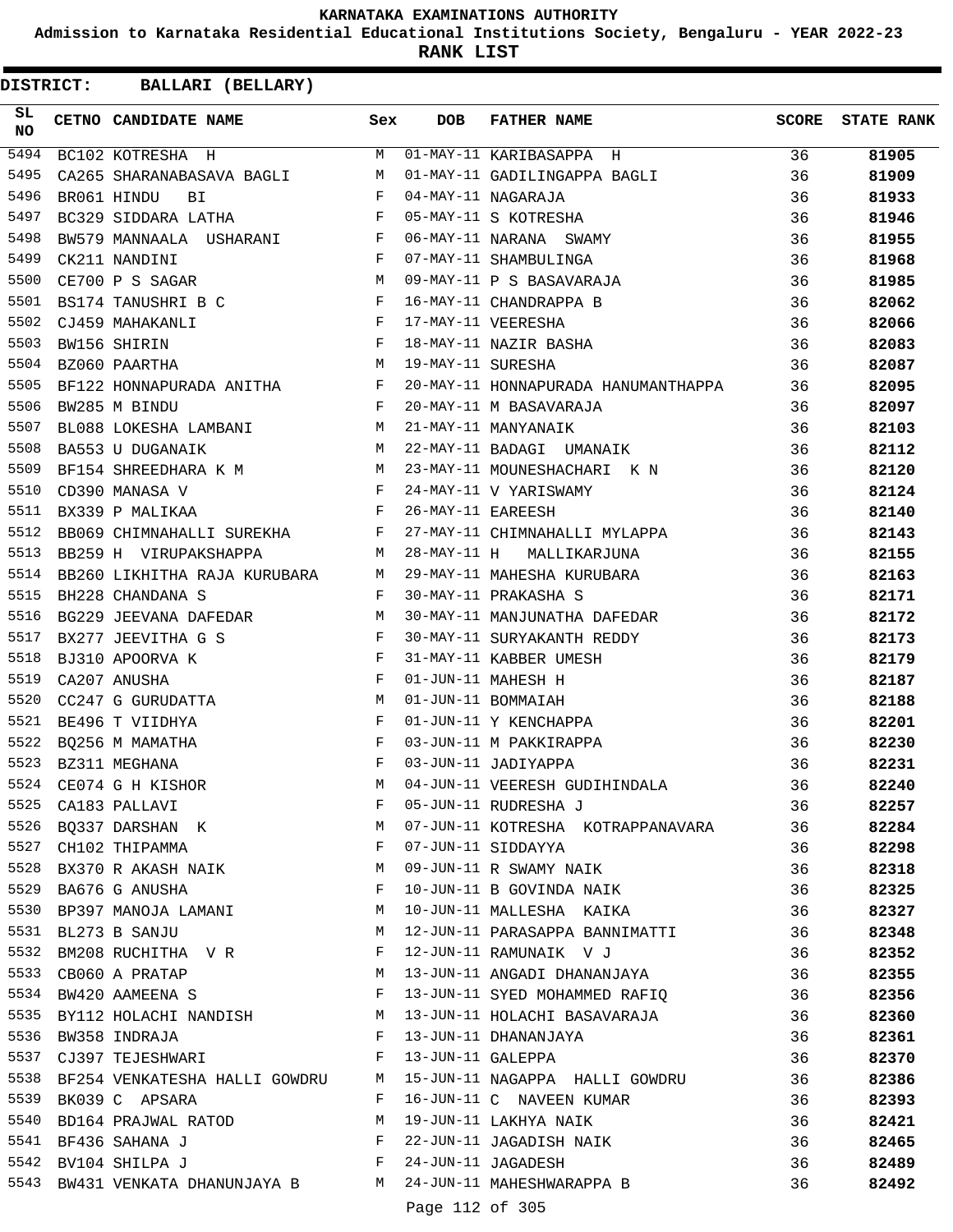**Admission to Karnataka Residential Educational Institutions Society, Bengaluru - YEAR 2022-23**

**RANK LIST**

| DISTRICT:        | <b>BALLARI (BELLARY)</b>       |                                    |              |                   |                                           |       |                   |
|------------------|--------------------------------|------------------------------------|--------------|-------------------|-------------------------------------------|-------|-------------------|
| SL.<br><b>NO</b> | CETNO CANDIDATE NAME           |                                    | Sex          | <b>DOB</b>        | FATHER NAME                               | SCORE | <b>STATE RANK</b> |
| 5544             |                                | BJ022 KURUBARA MANIKANTA           | M            |                   | 26-JUN-11 KURUBARA BASAVARAJ              | 36    | 82513             |
| 5545             | BT252 BASAVARAJA P             |                                    | M            | 30-JUN-11 LAXMANA | $\mathbf{P}$                              | 36    | 82558             |
| 5546             |                                | BB304 UMA BACHHAMMANAVARA          | $\mathbf{F}$ |                   | 02-JUL-11 HANUMANTAPPA<br>BACHHAMMANAVARA | 36    | 82591             |
| 5547             | BY035 C LOKESH                 |                                    | M            |                   | 07-JUL-11 C RAMANNA                       | 36    | 82637             |
| 5548             | BK313 C PAVANI                 |                                    | $_{\rm F}$   |                   | 07-JUL-11 VIRUPAKSHA GOUDA C              | 36    | 82638             |
| 5549             |                                | BY186 M MALLIKARJUNA               | M            |                   | 08-JUL-11 M DYAMANAGOUDA                  | 36    | 82646             |
| 5550             | BW104 PUNITH KUMAR T           |                                    | M            |                   | 08-JUL-11 SHIVAKUMAR T                    | 36    | 82652             |
| 5551             | BW258 RAHUL D                  |                                    | M            |                   | 09-JUL-11 RAVINDRA REDDY D                | 36    | 82667             |
| 5552             |                                | BG248 MYDOORU SANJANA              | $\mathbf{F}$ |                   | 11-JUL-11 MYDOORU RAJAPPA                 | 36    | 82684             |
| 5553             | BC147 NAGARAJA B               |                                    | M            |                   | 11-JUL-11 DURUGAPPA B                     | 36    | 82685             |
| 5554             |                                | CG337 H K AMRUTHA                  | F            |                   | 13-JUL-11 RAMALINGA                       | 36    | 82694             |
| 5555             | CJ253 GOKARNI                  | $\mathbf{F}$ and $\mathbf{F}$      |              |                   | 14-JUL-11 SHEKHARAPPA PALKI               | 36    | 82704             |
| 5556             | CD458 HULIRAJA A               |                                    | M            |                   | 14-JUL-11 AJJAPPA HANDERU                 | 36    | 82705             |
| 5557             | BA526 PRAJWALA T               |                                    | М            |                   | 16-JUL-11 KOTRESHA T                      | 36    | 82723             |
| 5558             | CE045 CHAWADI PANKAJ KUMAR     |                                    | М            |                   | 22-JUL-11 CHAWADI VEERANNA                | 36    | 82797             |
| 5559             | BF274 CHANDANA K               |                                    | F            |                   | 23-JUL-11 DURUGESHA K                     | 36    | 82805             |
| 5560             | CG320 M DIKSHITHA              |                                    | $\mathbf{F}$ |                   | 26-JUL-11 M JADENAGOWDA                   | 36    | 82838             |
| 5561             | CF256 M S ANUSREE              |                                    | $\mathbf{F}$ |                   | 26-JUL-11 METI SURESH                     | 36    | 82839             |
| 5562             | BA619 T SAVITHA                |                                    | F            |                   | 27-JUL-11 TALE BASAPURADA HALAPPA         | 36    | 82861             |
| 5563             |                                | BK279 S VISHNU KUMAR               | М            |                   | 31-JUL-11 S RAMESH                        | 36    | 82893             |
| 5564             | BT192 PUSHPA N                 | $\mathbf{F}$                       |              |                   | 02-AUG-11 NAGARAJA                        | 36    | 82918             |
| 5565             | BB395 R SHRAVANTI              |                                    | $\mathbf{F}$ | 05-AUG-11 R BABU  |                                           | 36    | 82957             |
| 5566             |                                | BK068 G D YASHAVANTHA              | M            |                   | 09-AUG-11 G DHARMESHA                     | 36    | 82981             |
| 5567             | CJ354 JANSI R                  | <b>Example 2</b> F                 |              |                   | 10-AUG-11 NARAHARI                        | 36    | 82993             |
| 5568             | BF166 P SINCHANA               |                                    | $\mathbf{F}$ |                   | 10-AUG-11 PRAKASH NAIK                    | 36    | 82996             |
| 5569             | BR140 BHARATHI P               |                                    | $\mathbf{F}$ |                   | 13-AUG-11 GADREPPA P                      | 36    | 83013             |
| 5570             | BR322 SUBHASH B S              |                                    | M            |                   | 15-AUG-11 SURESH B P                      | 36    | 83029             |
| 5571             |                                | BG060 DEVAGANGAVVARA MAHALAKSHMI F |              |                   | 16-AUG-11 D B PAKKEERAPPA                 | 36    | 83033             |
|                  | 5572 BL253 CHARULATHA HARIJANA |                                    | F            |                   | 18-AUG-11 KENCHAPPA HARIJANA              | 36    | 83055             |
| 5573             | BZ175 KAVERI KURI              |                                    | $F$ and      |                   | 26-AUG-11 SHIVASHARANAPPA KURI            | 36    | 83118             |
| 5574             | BP146 ASHOK L                  |                                    | M            |                   | 28-AUG-11 RAMESHNAIK                      | 36    | 83131             |
| 5575             |                                | CK151 K SHAILAJA                   | F            |                   | 28-AUG-11 K BASAVARAJA                    | 36    | 83133             |
|                  |                                | 5576 BB250 THAYAMMA K              | $\mathbf{F}$ |                   | 06-SEP-11 VENKATESH K                     | 36    | 83209             |
|                  | 5577 BE004 A KUSUMA            |                                    | $\mathbf{F}$ |                   | 08-SEP-11 A SANNABASAPPA                  | 36    | 83218             |
| 5578             | CC010 ERAMMA                   |                                    | F            |                   | 08-SEP-11 GANGAPPA                        | 36    | 83219             |
| 5579             | CE077 AKASH B H                |                                    | M            |                   | 10-SEP-11 HULGESH B                       | 36    | 83233             |
|                  | 5580 BY235 UMADEVI M           |                                    | F            |                   | 12-SEP-11 MAHADEVAPPA                     | 36    | 83260             |
| 5581             | BJ349 LAKSHMI V                | $\mathbb{F}^{\mathbb{Z}}$          |              |                   | 15-SEP-11 GANGAPPA V                      | 36    | 83277             |
| 5582             |                                | CJ378 S MANIKANTA M                |              |                   | 16-SEP-11 S SUNKAPPA                      | 36    | 83286             |
| 5583             |                                | BH128 VEERESHA KENEDA M            |              |                   | 19-SEP-11 K SHANMUKHAPPA                  | 36    | 83309             |
|                  | 5584 BA047 BANDER VAMSHI       |                                    | M            |                   | 20-SEP-11 BANDER HANUMANTHAPPA            | 36    | 83310             |
| 5585             |                                | BW602 YVANNUR SWAMY                | M            |                   | 27-SEP-11 Y MALLIKARJUNA                  | 36    | 83361             |
| 5586             | BF038 NANDINI D                |                                    | F            |                   | 28-SEP-11 DEVENDRA NAIK                   | 36    | 83364             |
| 5587             |                                | BH082 ROHINI BAI F                 |              |                   | 30-SEP-11 BALUNAIK                        | 36    | 83385             |
| 5588             |                                | BG115 SINDHU BH F                  |              |                   | 01-OCT-11 BATHIHANUMANTHAPPA              | 36    | 83393             |
| 5589             | BQ098 AMBIKA C                 |                                    | $\mathbb F$  |                   | 02-OCT-11 MALLAPPA CHIGATERI              | 36    | 83396             |
| 5590             |                                | BM116 IDLI VIJAYALAKSHMI F         |              |                   | 06-OCT-11 IDLI MALLAPPA                   | 36    | 83417             |
| 5591             | CC096 KARTHIK G S              |                                    | M            |                   | 07-OCT-11 SUBBAREDDY                      | 36    | 83426             |
|                  | 5592 BN326 G L GAJENDRA        |                                    | M            |                   | 08-OCT-11 L JAYANAIK                      | 36    | 83433             |
|                  |                                |                                    |              |                   |                                           |       |                   |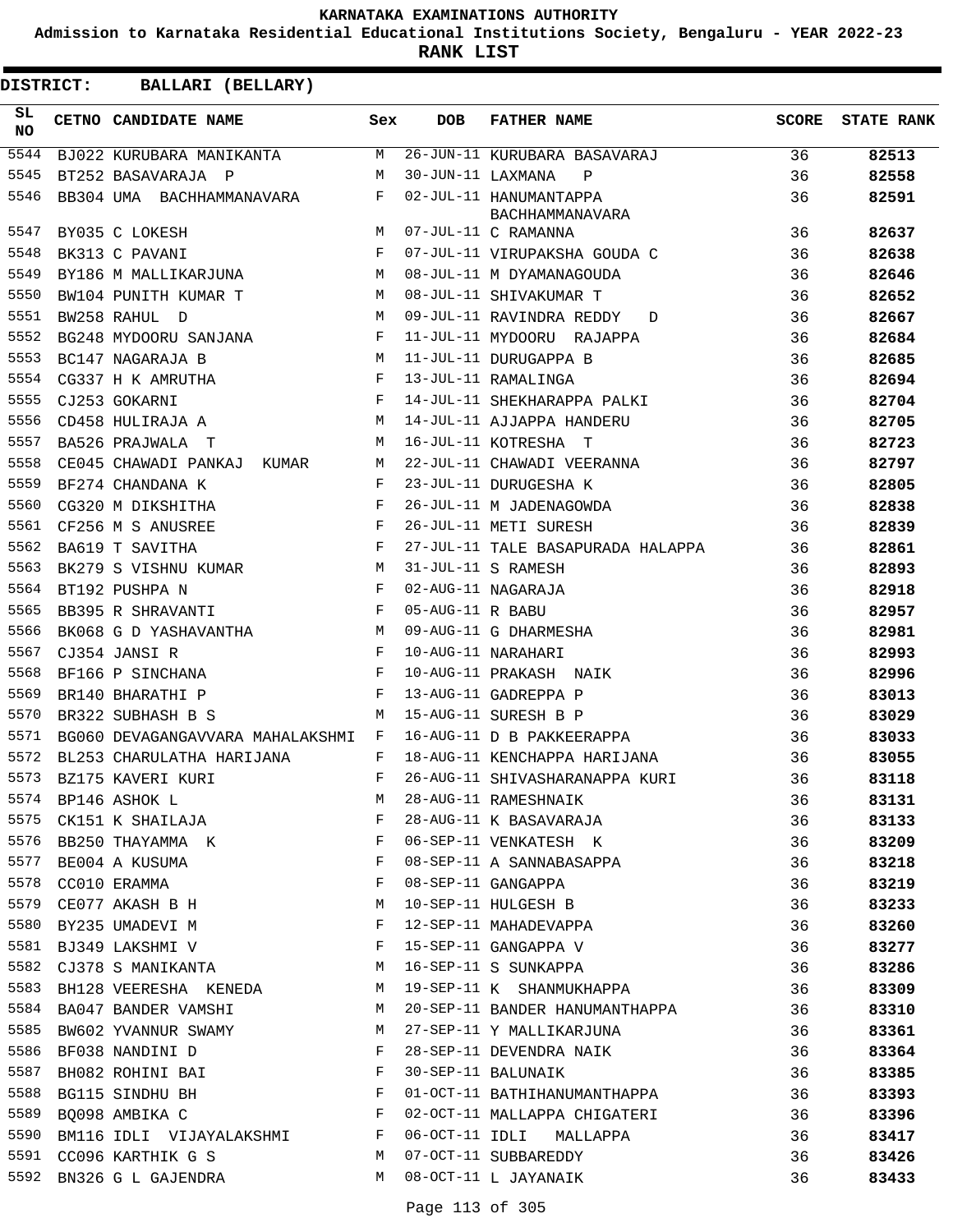**Admission to Karnataka Residential Educational Institutions Society, Bengaluru - YEAR 2022-23**

**RANK LIST**

**DISTRICT:** CC **BALLARI (BELLARY)**

| SL<br>NO |            | CETNO CANDIDATE NAME Sex                                                                                                                                                                                                                              |              | <b>DOB</b> | FATHER NAME                     | SCORE | <b>STATE RANK</b> |
|----------|------------|-------------------------------------------------------------------------------------------------------------------------------------------------------------------------------------------------------------------------------------------------------|--------------|------------|---------------------------------|-------|-------------------|
| 5593     |            | $\overline{F}$<br>CH024 B SHREEDEVI                                                                                                                                                                                                                   |              |            | 12-OCT-11 B BILEKALLPPA         | 36    | 83458             |
| 5594     |            | BP309 MANIKANTA HANAGOUDRA M                                                                                                                                                                                                                          |              |            | 18-OCT-11 PAKKIRAGOUDA          | 36    | 83495             |
| 5595     |            | $\begin{array}{c} \mathbf{F} \\ \mathbf{F} \end{array}$<br>BA671 V AKSHATHA                                                                                                                                                                           |              |            | 18-OCT-11 V PANDURANGA SETTI    | 36    | 83500             |
| 5596     |            | CE370 M HEEMA                                                                                                                                                                                                                                         |              |            | 20-OCT-11 M PARAMESHWARA        | 36    | 83515             |
| 5597     |            | $\mathbf{F}$ and $\mathbf{F}$ and $\mathbf{F}$<br>BA180 AISWARYA K                                                                                                                                                                                    |              |            | 26-OCT-11 HOLIYAPPA K           | 36    | 83550             |
| 5598     |            | BN060 RAJESHWARI BASAVARAJ KOPPAD F                                                                                                                                                                                                                   |              |            | 26-OCT-11 BASAVARAJ KOPPAD      | 36    | 83552             |
| 5599     |            | BV098 JAGAN B K                                                                                                                                                                                                                                       | M            |            | 30-OCT-11 A K BASAVARAJA        | 36    | 83583             |
| 5600     |            | BA471 SHRINIVAS                                                                                                                                                                                                                                       | M            |            | 30-OCT-11 SHIVUNAIK             | 36    | 83586             |
| 5601     |            | BO036 B DINESHA<br>M <sub>1</sub>                                                                                                                                                                                                                     |              |            | 01-NOV-11 B BASAVARAJA          | 36    | 83594             |
| 5602     |            | CA298 KAVYASHREE B F                                                                                                                                                                                                                                  |              |            | 01-NOV-11 CHALAPATI B           | 36    | 83602             |
| 5603     |            | M<br>BB221 JEEVAN K                                                                                                                                                                                                                                   |              |            | 02-NOV-11 DODDABASAPPA K        | 36    | 83608             |
| 5604     |            | M<br>CK192 GURURAJA M K                                                                                                                                                                                                                               |              |            | 11-NOV-11 PAKKEERAPPA M K       | 36    | 83667             |
| 5605     |            | BM360 BEERESHA HAVAJJI M                                                                                                                                                                                                                              |              |            | 12-NOV-11 NARAYANAPPA HAVAJJI   | 36    | 83678             |
| 5606     |            | $M_{\rm H}$ and $M_{\rm H}$<br>BL199 GANESH NAIK S                                                                                                                                                                                                    |              |            | 14-NOV-11 HEMALA NAIK           | 36    | 83693             |
| 5607     |            | $\mathbb F$<br>CJ090 H K RAJESHWARI                                                                                                                                                                                                                   |              |            | 16-NOV-11 G SHESHAPPA           | 36    | 83710             |
| 5608     |            | M<br>BD222 KISHOR J                                                                                                                                                                                                                                   |              |            | 16-NOV-11 HALESH J              | 36    | 83713             |
| 5609     |            | CA209 SREENIVASA B M                                                                                                                                                                                                                                  |              |            | 20-NOV-11 PRAKASHA B            | 36    | 83743             |
| 5610     |            | BB361 POJAR HANUMANTHA M                                                                                                                                                                                                                              |              |            | 26-NOV-11 P MANJUNATHA          | 36    | 83770             |
| 5611     |            | $\mathbf{F}$ and $\mathbf{F}$ . In the set of $\mathbf{F}$<br>BU212 YASHOODHA BAI R                                                                                                                                                                   |              |            | 26-NOV-11 RAVI NAIK             | 36    | 83773             |
| 5612     |            | M<br>BH062 RAJESH T K                                                                                                                                                                                                                                 |              |            | 28-NOV-11 GOVINDAPPA T K        | 36    | 83781             |
| 5613     |            | BG085 CHETHAN GOWDA S M                                                                                                                                                                                                                               |              |            | 29-NOV-11 SADANANDA GOWDA S     | 36    | 83784             |
| 5614     | BB162 RAVI | KANDAGAL M                                                                                                                                                                                                                                            |              |            | 29-NOV-11 NAGARAJA K            | 36    | 83787             |
| 5615     |            | M<br>BD039 ARUN KUMAR C                                                                                                                                                                                                                               |              |            | 05-DEC-11 JAYAKUMARA C          | 36    | 83810             |
| 5616     |            | $\begin{array}{c}\n\text{F} \\ \text{F}\n\end{array}$<br>BE128 MANJUSHRE M                                                                                                                                                                            |              |            | 12-DEC-11 MALLIKARJUNA M        | 36    | 83846             |
| 5617     |            | BZ307 SHRESHTA K                                                                                                                                                                                                                                      |              |            | 12-DEC-11 NEELAKANTA K          | 36    | 83848             |
| 5618     |            |                                                                                                                                                                                                                                                       |              |            | 14-DEC-11 P SHARIF SAB          | 36    | 83854             |
| 5619     |            | BG285 PINJAAR RUKSANA F<br>BX226 OVIL M<br>BE298 ANKITHA F                                                                                                                                                                                            |              |            | 16-DEC-11 LATE RAMANJNI         | 36    | 83867             |
| 5620     |            | BE298 ANKITHA                                                                                                                                                                                                                                         | $\mathbb F$  |            | 19-DEC-11 PARAMESHNAIK          | 36    | 83880             |
| 5621     |            | BF408 DEEPIKA BHOOTANNARA F                                                                                                                                                                                                                           |              |            | 22-DEC-11 MANJUNATHA B          | 36    | 83899             |
| 5622     |            | $\mathbf{F}$ . The set of the set of the set of the set of the set of the set of the set of the set of the set of the set of the set of the set of the set of the set of the set of the set of the set of the set of the set of t<br>BE296 SOUMYA S M |              |            | 30-DEC-11 VEERAYYA S M          | 36    | 83944             |
| 5623     |            | BL126 AKSHATA TIMALAPUR F                                                                                                                                                                                                                             |              |            | 31-DEC-11 HULUGAPPA TIMALAPURA  | 36    | 83948             |
| 5624     |            | CB135 DEEKSHITHA S                                                                                                                                                                                                                                    | F            |            | 31-DEC-11 SADASHIVA S           | 36    | 83950             |
| 5625     |            | $\mathbf{F}$ . The contract of the contract of $\mathbf{F}$<br>BY069 G ANKITHA                                                                                                                                                                        |              |            | 05-JAN-12 G NARAYANAPPA         | 36    | 83978             |
| 5626     |            | BG175 BENDIGERI TEERTHARAJ M                                                                                                                                                                                                                          |              |            | 18-JAN-12 MAILARAPPA BENDIGERE  | 36    | 83987             |
| 5627     |            | BX426 SHRAVANI                                                                                                                                                                                                                                        | $\mathbf{F}$ |            | 29-JAN-12 VENKATESH             | 36    | 84010             |
| 5628     |            | BS208 ANANYA                                                                                                                                                                                                                                          | F            |            | 05-FEB-12 SHIVANNA              | 36    | 84016             |
| 5629     |            | BX193 GOPAL KATTEMANE M                                                                                                                                                                                                                               |              |            | 22-FEB-12 KATTEMANE LINGAMURTHY | 36    | 84035             |
| 5630     |            | BG258 PUNEETHA R M                                                                                                                                                                                                                                    |              |            | 10-MAR-12 RANGAPPA              | 36    | 84049             |
| 5631     |            | BW064 KEERTHANA YALAGI                                                                                                                                                                                                                                | F            |            | 29-MAR-12 HANUMESH YALAGI       | 36    | 84060             |
| 5632     |            | CG217 SHARANABASAVAA M                                                                                                                                                                                                                                |              |            | 07-MAR-09 G GADILINGA           | 35    | 84092             |
| 5633     |            | BM061 DWARAKESH NAIK M                                                                                                                                                                                                                                |              |            | 04-SEP-09 NARAYANA NAIK         | 35    | 84107             |
|          |            | 5634 CA102 H MOUNESH                                                                                                                                                                                                                                  | M            |            | 15-SEP-09 H MANJUNATH           | 35    | 84109             |
| 5635     |            | $M_{\rm H}$ and $M_{\rm H}$<br>CG297 BEERALINGA T                                                                                                                                                                                                     |              |            | 15-OCT-09 SANNA RANGAPPA        | 35    | 84113             |
| 5636     |            | BX046 SUPRIYA C                                                                                                                                                                                                                                       | $\mathbf{F}$ |            | 09-DEC-09 HANUMANTHA C          | 35    | 84120             |
| 5637     |            | BY115 SAMEER BHASHA P M                                                                                                                                                                                                                               |              |            | 20-DEC-09 THIPPESWAMY           | 35    | 84122             |
| 5638     |            | BE194 ADARSHA S                                                                                                                                                                                                                                       | M            |            | 23-DEC-09 SAKRI HALESHA         | 35    | 84124             |
| 5639     |            | BC204 K T PRAJVAL<br>M <sub>N</sub>                                                                                                                                                                                                                   |              |            | 24-DEC-09 K TIPPESWAMI          | 35    | 84125             |
| 5640     |            | BR171 KISHORKUMAR NAIK M M 01-JAN-10 MAHESHNAIK                                                                                                                                                                                                       |              |            |                                 | 35    | 84133             |
|          |            | 5641 BJ350 SUSHMA                                                                                                                                                                                                                                     | F            |            | 01-JAN-10 LAVANAIK              | 35    | 84143             |
|          |            | 5642 CH484 NAGARAJA                                                                                                                                                                                                                                   | M            |            | 29-JAN-10 VEERESHA              | 35    | 84160             |

Page 114 of 305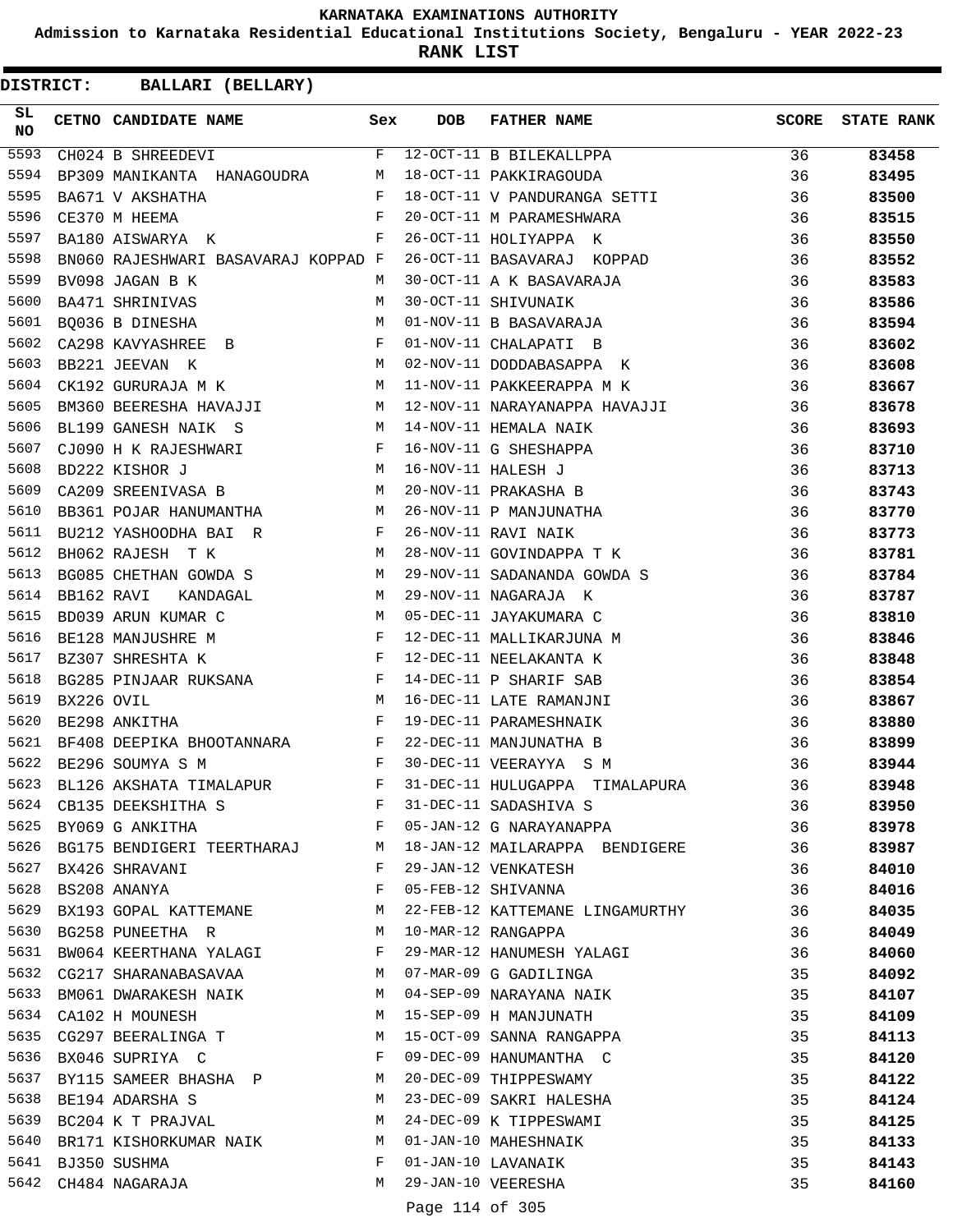**Admission to Karnataka Residential Educational Institutions Society, Bengaluru - YEAR 2022-23**

**RANK LIST**

| SL.<br><b>NO</b> | CETNO CANDIDATE NAME                                                                        | Sex          | <b>DOB</b>      | <b>FATHER NAME</b><br>BJ132 K PAKKIRAPPA<br>BD108 HOLALARA YOGEESHA M 06-FEB-10 H MANJAPPA<br>BU174 SHASHIKUMAR G B M 13-FEB-10 GURUSWAMY V |    | SCORE STATE RANK |
|------------------|---------------------------------------------------------------------------------------------|--------------|-----------------|---------------------------------------------------------------------------------------------------------------------------------------------|----|------------------|
| 5643             |                                                                                             |              |                 |                                                                                                                                             | 35 | 84162            |
| 5644             |                                                                                             |              |                 |                                                                                                                                             | 35 | 84165            |
| 5645             |                                                                                             |              |                 |                                                                                                                                             | 35 | 84168            |
| 5646             |                                                                                             |              |                 |                                                                                                                                             | 35 | 84179            |
| 5647             |                                                                                             |              |                 | BA319 MYNALLI MAHANTHESHA M 08-MAR-10 MYNALLI MALLAPPA                                                                                      | 35 | 84187            |
| 5648             | BT208 B NANDISHA                                                                            |              |                 | M 18-MAR-10 ERAPPA BAEJJARA                                                                                                                 | 35 | 84195            |
| 5649             |                                                                                             |              |                 | CJ032 B TIRUMALAMMA<br>BE164 PUNEETH P N M 26-APR-10 PUNDALIKA<br>BA356 P MAHAMMED FAYJIL M 10-JUN-10 P JAKHEER BASHA                       | 35 | 84207            |
| 5650             |                                                                                             |              |                 |                                                                                                                                             | 35 | 84230            |
| 5651             |                                                                                             |              |                 |                                                                                                                                             | 35 | 84288            |
| 5652             | BH267 RAMESH N                                                                              |              |                 | M 16-JUN-10 HANUMANTHA N                                                                                                                    | 35 | 84296            |
| 5653             | BO022 PRAVEEN H M 19-JUN-10 NINGAPPA H                                                      |              |                 | $\sim$ 35                                                                                                                                   |    | 84299            |
| 5654             | BA523 SONU BANJARA F                                                                        |              |                 | 04-JUL-10 KASANYA VIRUPAKSH NAIK 35                                                                                                         |    | 84312            |
| 5655             | CC009 S V SHRIKANTHA $M$ 09-JUL-10 V SHIVAKUMAR                                             |              |                 |                                                                                                                                             | 35 | 84318            |
| 5656             |                                                                                             |              |                 |                                                                                                                                             | 35 | 84343            |
| 5657             |                                                                                             |              |                 |                                                                                                                                             | 35 | 84351            |
| 5658             | BB064 C SAWNDARYA                                                                           |              |                 | 02-AUG-10 C RAMANAIK                                                                                                                        | 35 | 84352            |
| 5659             | BM402 POOJA D                                                                               |              |                 | 05-AUG-10 D SANTHOSHA                                                                                                                       | 35 | 84363            |
| 5660             | $\begin{array}{ccc} & & F \\ & & F \\ & & F \\ & & F \\ & & F \end{array}$<br>BM273 CHAAYAA |              |                 | 08-AUG-10 RAMESHA NAIK                                                                                                                      | 35 | 84368            |
| 5661             | M <sub>N</sub><br>BN115 SADIK R                                                             |              |                 | 12-AUG-10 RAJASAB M                                                                                                                         | 35 | 84379            |
| 5662             | $CE686$ RAKSHITHA P B F                                                                     |              |                 | 21-AUG-10 PARASHURAM B                                                                                                                      | 35 | 84402            |
| 5663             | M<br>BH312 VEERABASAVS T                                                                    |              |                 | 23-AUG-10 NAGARAJA T                                                                                                                        | 35 | 84407            |
| 5664             |                                                                                             |              |                 | BN380 CHETANKUMAR M M 30-AUG-10 MALLESHANAIK V S                                                                                            | 35 | 84423            |
| 5665             | $\mathbf{F}$ and $\mathbf{F}$ and $\mathbf{F}$<br>BY374 U SANJANA                           |              |                 | 01-SEP-10 U VIRUPANNA<br>02-SEP-10 NAGARAJA M<br>03-SEP-10 R ESHAPPA                                                                        | 35 | 84429            |
| 5666             | BU019 M N PRIYANKA F                                                                        |              |                 |                                                                                                                                             | 35 | 84432            |
| 5667             | CG333 R SAMARTHA M                                                                          |              |                 |                                                                                                                                             | 35 | 84436            |
| 5668             | BP275 KAVERI KAGANURU F                                                                     |              |                 | 05-SEP-10 SHAMBHUNATHA K                                                                                                                    | 35 | 84440            |
| 5669             | M <sub>1</sub><br>BY243 MOUNESH C                                                           |              |                 | 09-SEP-10 SRINIVASA CHOUKALI                                                                                                                | 35 | 84452            |
| 5670             | $\mathbf{F}$<br>BK030 ANANYA B                                                              |              |                 |                                                                                                                                             | 35 | 84455            |
| 5671             | BJ233 MOHAMMED SAMI M 11-SEP-10 KHALEEL                                                     |              |                 | 10-SEP-10 B KOTRESH ACHARYA<br>11-SEP-10 KHALEEL                                                                                            | 35 | 84462            |
| 5672             | M 15-SEP-10 H SWAMY<br>CE343 A K YUVARAJ                                                    |              |                 |                                                                                                                                             | 35 | 84473            |
| 5673             | BQ221 PAVITHRA BAI                                                                          |              |                 | F 16-SEP-10 KRISHNA NAIK                                                                                                                    | 35 | 84479            |
|                  |                                                                                             | M            |                 | 26-SEP-10 N SRINIVASA                                                                                                                       | 35 | 84514            |
|                  | 5674 BJ226 WATSON N<br>5675 CC127 GOWTHAMI R                                                | F            |                 | 28-SEP-10 RANGAPPA                                                                                                                          | 35 | 84518            |
|                  |                                                                                             |              |                 | 5676 BH085 G M NIRANJAN M 30-SEP-10 G MANJUNATHA                                                                                            | 35 | 84526            |
|                  | 5677 BU430 R GIRISH                                                                         | M            |                 | 01-OCT-10 O RAMESH                                                                                                                          | 35 | 84532            |
|                  | <b>Example 19</b><br>5678 BU683 SUMITHA BAI T                                               |              |                 | 02-OCT-10 THIPPESWAMY NAIK                                                                                                                  | 35 | 84542            |
|                  | 5679 BN052 E SAKAMMA RATHOD F                                                               |              |                 | 12-OCT-10 ESHWARA NAIK                                                                                                                      | 35 | 84591            |
| 5680             | BH298 SPANDANA K                                                                            | $\mathbf{F}$ |                 | 14-OCT-10 DHARMAVEERA K                                                                                                                     | 35 | 84608            |
|                  | 5681 CE188 KALAVATHI<br><b>Example 2</b>                                                    |              |                 | 15-OCT-10 B AJJAPPA                                                                                                                         | 35 | 84611            |
|                  | 5682 CA147 K SANTHOSHA<br>M                                                                 |              |                 | 18-OCT-10 K VASULINGAPPA                                                                                                                    | 35 | 84623            |
|                  | 5683 BA358 P RAVIKUMARA                                                                     | M            |                 | 19-OCT-10 P KALYANAIK                                                                                                                       | 35 | 84628            |
|                  | 5684 BB117 DOLLINA SACHIN                                                                   | M            |                 | 20-OCT-10 DODDAKOTRESHA DOLLINA 35                                                                                                          |    | 84634            |
|                  | 5685 BB348 P PRAVEEN                                                                        | M            |                 | 22-OCT-10 P CHANDRA NAIK                                                                                                                    | 35 | 84641            |
|                  | 5686 BP346 LAVANYA KARIYAPPANAVARU F                                                        |              |                 | 23-OCT-10 RAVIKUMARA KARIYAPPANAVARU                                                                                                        | 35 | 84647            |
|                  | 5687 CD434 VIVEK S                                                                          | M            |                 | 26-OCT-10 SHEKAR NAIK                                                                                                                       | 35 | 84668            |
|                  | 5688 BE391 MAHALAKSHMI                                                                      | F            |                 | 01-NOV-10 KARIBASAPPA D                                                                                                                     | 35 | 84687            |
|                  | 5689 CA126 J DAMMURAPPA                                                                     | M            |                 | 09-NOV-10 J CHIDANANDA                                                                                                                      | 35 | 84719            |
|                  | 5690 CC224 NITHISH N                                                                        | M            |                 | 09-NOV-10 ANJINAPPA N                                                                                                                       | 35 | 84721            |
|                  | 5691 BS060 TRISHHAIAH N                                                                     | F            |                 | 10-NOV-10 NINGAIAH GUJJE                                                                                                                    | 35 | 84726            |
|                  | 5692 BC211 NEELAMMA H                                                                       | F            |                 | 15-NOV-10 HANUMANTHAPPA H                                                                                                                   | 35 | 84747            |
|                  |                                                                                             |              |                 |                                                                                                                                             |    |                  |
|                  |                                                                                             |              | Page 115 of 305 |                                                                                                                                             |    |                  |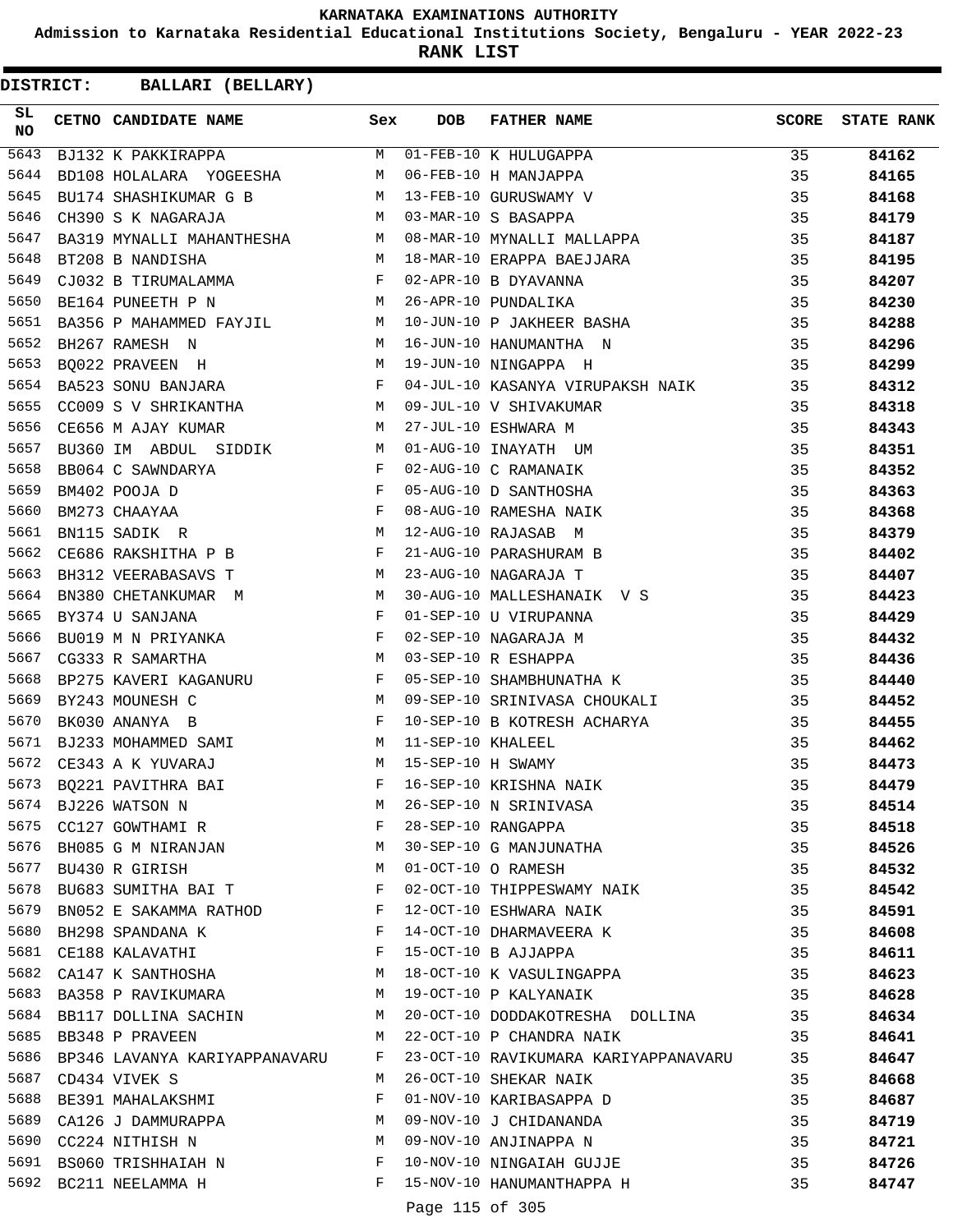**Admission to Karnataka Residential Educational Institutions Society, Bengaluru - YEAR 2022-23**

**RANK LIST**

**DISTRICT:** CC **BALLARI (BELLARY)**

| SL<br><b>NO</b> |                  | CETNO CANDIDATE NAME                                                                                                                                                                                                                                    | Sex          | <b>DOB</b>        | FATHER NAME                                                            | SCORE | <b>STATE RANK</b> |
|-----------------|------------------|---------------------------------------------------------------------------------------------------------------------------------------------------------------------------------------------------------------------------------------------------------|--------------|-------------------|------------------------------------------------------------------------|-------|-------------------|
| 5693            |                  | $\begin{array}{c c}\n\texttt{BA663}\n\hline\n\texttt{U TIRUMALA}\n\hline\n\end{array}\n\qquad\n\begin{array}{c}\n\texttt{M}\n\end{array}$                                                                                                               |              |                   | 16-NOV-10 V VENKATESHA<br>28-NOV-10 B KARIYAPPA<br>30-NOV-10 KOTRESH P | 35    | 84761             |
| 5694            |                  | BE201 B MANASA                                                                                                                                                                                                                                          | F            |                   |                                                                        | 35    | 84796             |
| 5695            |                  | BE261 PAVANKUMAR K P M                                                                                                                                                                                                                                  |              |                   |                                                                        | 35    | 84806             |
| 5696            |                  | M<br>BU237 UMESH M                                                                                                                                                                                                                                      |              |                   | 30-NOV-10 SIDDALINGAPPA M                                              | 35    | 84807             |
| 5697            |                  | CJ271 D PARVATHAMMA F                                                                                                                                                                                                                                   |              |                   | 01-DEC-10 SIDDAYYA A                                                   | 35    | 84808             |
| 5698            |                  | BK115 PURUSHOTHAMA J M                                                                                                                                                                                                                                  |              |                   | 01-DEC-10 J THIMMAPPA                                                  | 35    | 84811             |
| 5699            |                  | $\mathbb{R}^n$ . The set of the set of the set of the set of the set of the set of the set of the set of the set of the set of the set of the set of the set of the set of the set of the set of the set of the set of the set of<br>BK339 V RUKKAMMA   |              |                   | 01-DEC-10 V NAGARAJA                                                   | 35    | 84816             |
| 5700            |                  | $\mathbb F$<br>BC192 K LAKSHIMI                                                                                                                                                                                                                         |              |                   | 05-DEC-10 K SRIKANTH                                                   | 35    | 84832             |
| 5701            |                  | M <sub>N</sub><br>CE672 SHIVAKUMAR M                                                                                                                                                                                                                    |              |                   | 12-DEC-10 RAVICHANDRA                                                  | 35    | 84875             |
| 5702            |                  | BP294 ANUSHA BASAVARAJA F<br>RATIBANAKARA                                                                                                                                                                                                               |              |                   | 14-DEC-10 R B BASAVARAJA                                               | 35    | 84883             |
| 5703            |                  | BS200 G B SHASHIKALA F                                                                                                                                                                                                                                  |              |                   | 14-DEC-10 G B BASAVARAJA                                               | 35    | 84887             |
| 5704            |                  | BE368 PRAJWAL J H M                                                                                                                                                                                                                                     |              |                   | 15-DEC-10 HALAPPA J                                                    | 35    | 84893             |
| 5705            |                  | CJ457 MADAN U A                                                                                                                                                                                                                                         |              |                   | 16-DEC-10 ANJINEYA                                                     | 35    | 84895             |
| 5706            |                  | $\begin{array}{ccc} & & M \\ & & F \\ & & F \\ & & M \\ \end{array}$<br>BH146 AYISHA                                                                                                                                                                    |              |                   | 17-DEC-10 MEHABOOB BASHA<br>25-DEC-10 OPALESHA                         | 35    | 84898             |
| 5707            | CH139 AJAY       |                                                                                                                                                                                                                                                         |              |                   | 25-DEC-10 OBALESHA                                                     | 35    | 84933             |
| 5708            |                  | BC270 L SHREEMANTANAIK M                                                                                                                                                                                                                                |              |                   | 28-DEC-10 CHATRAPATINAIK                                               | 35    | 84947             |
| 5709            |                  | $\mathbf M$<br>BG259 R RUDRESH                                                                                                                                                                                                                          |              |                   | 29-DEC-10 R VEERANNA                                                   | 35    | 84958             |
| 5710            |                  | BL065 PAVITHRA                                                                                                                                                                                                                                          | $\mathbf{F}$ |                   | 31-DEC-10 SHANKARANAIK GOUDRA                                          | 35    | 84967             |
| 5711            |                  | $\mathbf M$<br>CB275 A KRISHNA                                                                                                                                                                                                                          |              |                   | 01-JAN-11 A VITALA                                                     | 35    | 84968             |
| 5712            |                  | CA137 G M DATTARAJ M                                                                                                                                                                                                                                    |              |                   | 01-JAN-11 K MARENNA                                                    | 35    | 84984             |
| 5713            |                  | M<br>BM326 HARESH T                                                                                                                                                                                                                                     |              |                   | 01-JAN-11 BHIMAPPA T                                                   | 35    | 84987             |
| 5714            |                  | BJ220 N JAYANTI                                                                                                                                                                                                                                         | F            |                   | 01-JAN-11 N HANUMAYYA                                                  | 35    | 85001             |
| 5715            |                  | CC104 PRAVEEN KUMAR M                                                                                                                                                                                                                                   |              |                   | 01-JAN-11 H VENKATESHA                                                 | 35    | 85007             |
| 5716            |                  | M <sub>N</sub><br>BZ108 SWAMY H                                                                                                                                                                                                                         |              |                   | 01-JAN-11 HULIGEPPA                                                    | 35    | 85021             |
| 5717            |                  | BA602 T YUVARAJA M                                                                                                                                                                                                                                      |              |                   | 02-JAN-11 T MANJUNATHA                                                 | 35    | 85035             |
| 5718            |                  | BA177 PRATHAP L S                                                                                                                                                                                                                                       | M            |                   | 03-JAN-11 SHIVAKUMARANAIK L S                                          | 35    | 85041             |
| 5719            |                  | BC274 M JALAJAKSHI F                                                                                                                                                                                                                                    |              |                   | 05-JAN-11 MAYGALAMANI DODDABASAPPA                                     | 35    | 85059             |
| 5720            |                  | BX146 GNANAMURTHY H M M                                                                                                                                                                                                                                 |              |                   | 06-JAN-11 HM NAGARAJA                                                  | 35    | 85061             |
| 5721            |                  | $\mathbf{F}$<br>BB374 KIRTHI M                                                                                                                                                                                                                          |              |                   | 06-JAN-11 PARASHURAM M                                                 | 35    | 85063             |
| 5722            |                  | CE301 P NAFISA                                                                                                                                                                                                                                          | F            |                   | 09-JAN-11 P NAZEER BASHA                                               | 35    | 85081             |
| 5723            |                  | BC142 K SANIYA                                                                                                                                                                                                                                          | $\mathbf{F}$ | $11-JAN-11$ N     |                                                                        | 35    | 85092             |
| 5724            |                  | BF047 SAHANA S                                                                                                                                                                                                                                          | F            |                   | 11-JAN-11 SHIVAMURTHY B                                                | 35    | 85097             |
| 5725            |                  | BQ416 SRISHAILA CHIGATERI M                                                                                                                                                                                                                             |              |                   | 13-JAN-11 NAGARAJA C                                                   | 35    | 85109             |
|                 |                  | 5726 CA377 K RAMAKUMAR                                                                                                                                                                                                                                  | M            |                   | 17-JAN-11 DODDA JADEPPA                                                | 35    | 85133             |
| 5727            |                  | BN137 K MUBEENA                                                                                                                                                                                                                                         | F            |                   | 19-JAN-11 KADABAGERI CHAMAN SAB                                        | 35    | 85146             |
|                 |                  | 5728 CF014 MAHAMMAD ARSHID M                                                                                                                                                                                                                            |              |                   | 20-JAN-11 SHEKSHAVALI                                                  | 35    | 85152             |
|                 |                  | 5729 CF052 BASAVARAJA H R                                                                                                                                                                                                                               | M            |                   | 23-JAN-11 RANGAPPA H                                                   | 35    | 85172             |
|                 | 5730 CD195 ROOPA |                                                                                                                                                                                                                                                         | F            |                   | 26-JAN-11 SIDDAPPA JOGI                                                | 35    | 85192             |
| 5731            |                  | BJ038 P DARSHAN<br>M <sub>1</sub>                                                                                                                                                                                                                       |              |                   | 28-JAN-11 P KAMPALAPPA                                                 | 35    | 85198             |
| 5732            |                  | CD039 GAYATRI                                                                                                                                                                                                                                           | F            |                   | 01-FEB-11 CHANDRAIAH C                                                 | 35    | 85225             |
| 5733            |                  | CF217 M D SOHAIL<br>M                                                                                                                                                                                                                                   |              |                   | 01-FEB-11 M ISMAIL                                                     | 35    | 85226             |
|                 |                  | 5734 BJ099 H GONIBASAVARAJA M                                                                                                                                                                                                                           |              |                   | 02-FEB-11 H HULUGAPPA                                                  | 35    | 85232             |
| 5735            |                  | CK032 SREENIVASA<br><b>Example 18</b> and 20 and 20 and 20 and 20 and 20 and 20 and 20 and 20 and 20 and 20 and 20 and 20 and 20 and 20 and 20 and 20 and 20 and 20 and 20 and 20 and 20 and 20 and 20 and 20 and 20 and 20 and 20 and 20 and 20 and 20 |              |                   | 03-FEB-11 HANUMANTHA                                                   | 35    | 85239             |
| 5736            |                  | $\mathbf{F}$ and the contract of the contract $\mathbf{F}$<br>CH066 SARASWATHI                                                                                                                                                                          |              |                   | 05-FEB-11 MOUNESHA                                                     | 35    | 85250             |
|                 |                  | 5737 BF009 ANGADI MANJUNATHA M                                                                                                                                                                                                                          |              |                   | 07-FEB-11 ANGADI MAHESHA                                               | 35    | 85262             |
|                 |                  | 5738 CJ315 BASAVARAJA K                                                                                                                                                                                                                                 | M            |                   | 07-FEB-11 MAHADEVAPPA K                                                | 35    | 85263             |
| 5739            |                  | BE086 CHANDANA A<br>$\mathbf{F}$ . The set of the set of the set of the set of the set of the set of the set of the set of the set of the set of the set of the set of the set of the set of the set of the set of the set of the set of the set of t   |              |                   | 07-FEB-11 ANJINI NAIK                                                  | 35    | 85264             |
| 5740            |                  | BM374 H SEVANTI                                                                                                                                                                                                                                         | F            |                   | 09-FEB-11 HOBYANAIK                                                    | 35    | 85278             |
| 5741            |                  | CF095 JYOTHI S                                                                                                                                                                                                                                          | F            | 13-FEB-11 SIDDIAH |                                                                        | 35    | 85302             |

Page 116 of 305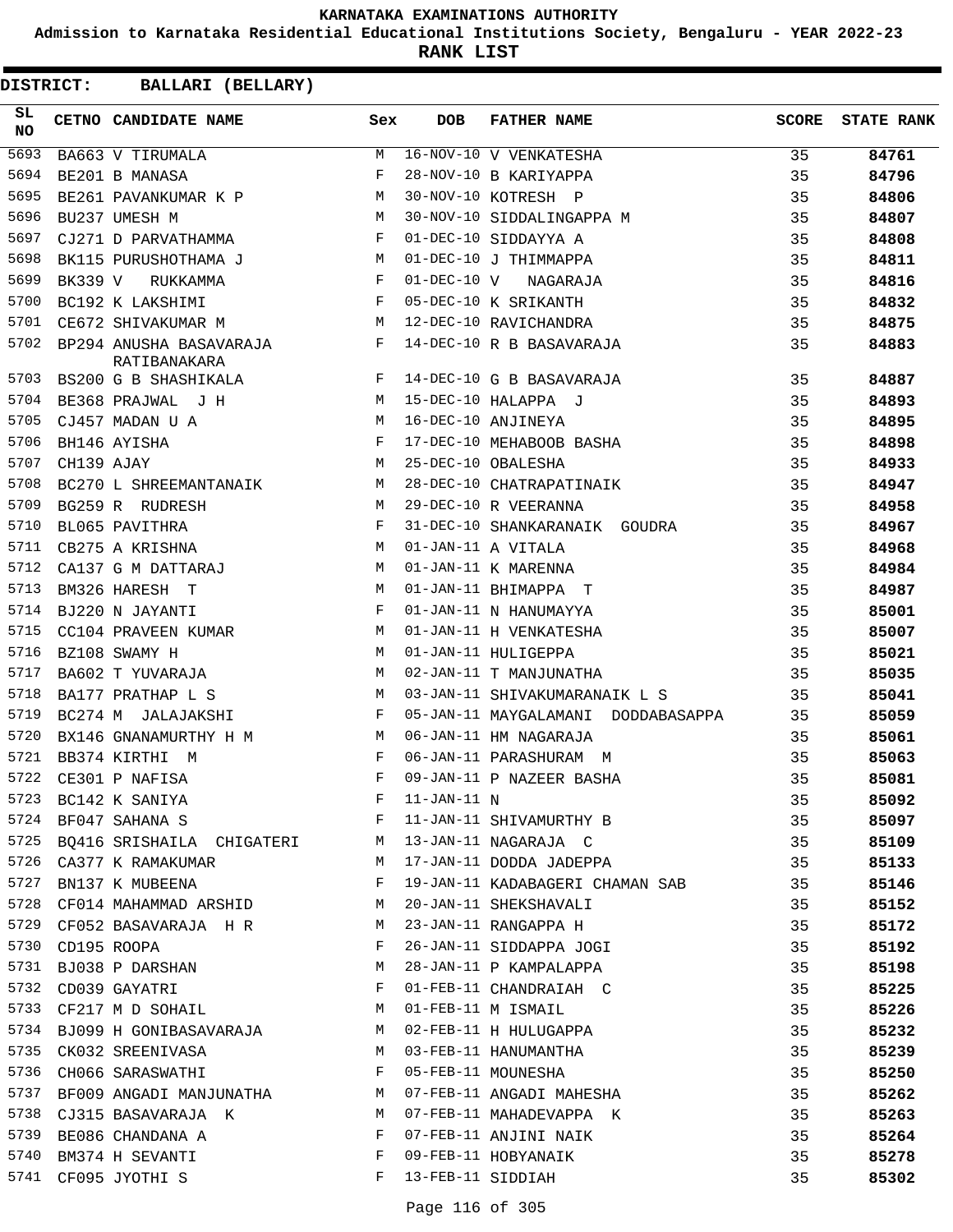**Admission to Karnataka Residential Educational Institutions Society, Bengaluru - YEAR 2022-23**

**RANK LIST**

| SL<br><b>NO</b> |            | CETNO CANDIDATE NAME Sex                                                                                                                                               |   | <b>DOB</b>       | FATHER NAME                                                               | <b>SCORE</b> | <b>STATE RANK</b> |
|-----------------|------------|------------------------------------------------------------------------------------------------------------------------------------------------------------------------|---|------------------|---------------------------------------------------------------------------|--------------|-------------------|
| 5742            |            | BA162 PALLAVI K                                                                                                                                                        | F |                  | 13-FEB-11 KENCHAPPA K                                                     | 35           | 85306             |
| 5743            |            | CF094 AJAYKUMAR K M                                                                                                                                                    | M |                  | K<br>15-FEB-11 SANNAMARANNA                                               | 35           | 85320             |
| 5744            |            | $\mathbf{F}$ and $\mathbf{F}$<br>CH469 KHUSHI K                                                                                                                        |   |                  | 16-FEB-11 DEVARAJA K                                                      | 35           | 85328             |
| 5745            |            | M<br>BJ053 G S SUDEEP NAIK                                                                                                                                             |   |                  | 17-FEB-11 GALYA NAIK                                                      | 35           | 85333             |
| 5746            |            | CC021 B MAHA BHARATI F                                                                                                                                                 |   |                  | 18-FEB-11 B BASAVARAJA                                                    | 35           | 85338             |
| 5747            |            | <b>M</b><br>BT066 PRABHU U                                                                                                                                             |   |                  | 20-FEB-11 HANUMAPPA U                                                     | 35           | 85351             |
| 5748            |            | $\mathbf{F}$<br>CB260 PUSPAVATHI                                                                                                                                       |   |                  | 21-FEB-11 MALLAPPA                                                        | 35           | 85359             |
| 5749            |            | CE609 NANDINI<br>BU110 NITHIN P T M                                                                                                                                    |   | 24-FEB-11 ANJINI |                                                                           | 35           | 85380             |
| 5750            |            |                                                                                                                                                                        |   |                  | 24-FEB-11 THIPPERUDRA P                                                   | 35           | 85383             |
| 5751            |            | BA326 KADLEPPARA MANU M                                                                                                                                                |   |                  | 27-FEB-11 KADLEPPARA GALEPPA 35                                           |              | 85408             |
| 5752            |            | $\mathbf{F}$<br>CE314 VANDANA                                                                                                                                          |   |                  | 03-MAR-11 RAJUKURI                                                        | 35           | 85443             |
| 5753            |            | K H $M$<br>BR239 SANDESHA                                                                                                                                              |   |                  | 04-MAR-11 HANUMANTHAPPA K B                                               | 35           | 85449             |
| 5754            |            | BP113 SHANTHA BANADA F                                                                                                                                                 |   |                  | 04-MAR-11 SIDDAPPA<br><b>BANDADA</b>                                      | 35           | 85450             |
| 5755            |            | $\mathbf{F}$ and $\mathbf{F}$ are $\mathbf{F}$ .<br>BN247 TANUJA BAGALI                                                                                                |   |                  |                                                                           | 35           | 85491             |
| 5756            |            | $\mathbb F$<br>BE369 SAHANA B                                                                                                                                          |   |                  | 09-MAR-11 DAYANANDA BAGALI<br>13-MAR-11 MANJUNATHA B                      | 35           | 85525             |
| 5757            |            | CB210 NANDISHA G                                                                                                                                                       | M |                  | 15-MAR-11 KENCHAPPA G                                                     | 35           | 85544             |
| 5758            |            | BL249 KIRATHANA GURANNAVAR F                                                                                                                                           |   |                  | 17-MAR-11 BASAVRAJ GURANNAVAR                                             | 35           | 85560             |
| 5759            |            | BN321 NAGARAJA SOMAPPA CHAUKALI M                                                                                                                                      |   |                  | 18-MAR-11 SOMAPPA CHAUKALI                                                | 35           | 85575             |
| 5760            |            | M <sub>N</sub><br>BK294 MOHAMMED ADIL                                                                                                                                  |   |                  |                                                                           | 35           | 85604             |
| 5761            |            | BS233 PRIYA M                                                                                                                                                          |   |                  |                                                                           | 35           | 85611             |
| 5762            |            | $F$ $F$<br>CD089 DHARANI H                                                                                                                                             |   |                  | 21-MAR-11 WAJID<br>22-MAR-11 NAGARAJA M<br>23-MAR-11 KRISHANAPPA H        | 35           | 85629             |
| 5763            |            | BN103 NAVINA DOLLINA M                                                                                                                                                 |   |                  | 23-MAR-11 RAMESHA DOLLINA                                                 | 35           | 85632             |
| 5764            |            |                                                                                                                                                                        |   |                  | 23-MAR-11 ESHAPPA D                                                       | 35           | 85638             |
| 5765            |            | $\begin{array}{lll} \texttt{BE373} & \texttt{TANU} & \texttt{E} & \texttt{F}\\ \texttt{BP130} & \texttt{G} & \texttt{MUTTURAJA} & \texttt{M} & \texttt{M} \end{array}$ |   |                  | 24-MAR-11 GOPINAIK                                                        | 35           | 85642             |
| 5766            |            | CC153 K J DILEEPA $M$                                                                                                                                                  |   |                  | 24-MAR-11 K J PRABHAKARA                                                  | 35           | 85643             |
| 5767            |            | $\mathbf{F}$ and $\mathbf{F}$ and $\mathbf{F}$<br>BG081 ANUSHA                                                                                                         |   |                  | 28-MAR-11 PARASAPPA                                                       | 35           | 85666             |
| 5768            |            | CE150 K Y VINAY M                                                                                                                                                      |   |                  | 30-MAR-11 K M YERISWAMY<br>30-MAR-11 SURESHA K<br>02-APR-11 KRISHNA REDDY | 35           | 85683             |
| 5769            |            | $\begin{aligned} \mathbf{F} \\ \mathbf{F} \end{aligned}$<br>CH558 SUDHA S                                                                                              |   |                  |                                                                           | 35           | 85691             |
| 5770            |            | CG149 AKSHAYA M                                                                                                                                                        |   |                  |                                                                           | 35           | 85713             |
| 5771            |            | M <sub>1</sub><br>BU197 PRAJWAL G H                                                                                                                                    |   |                  | 05-APR-11 HANUMANTHA REDDY                                                | 35           | 85740             |
| 5772            |            | CD430 ULTHI LOKESHWARI                                                                                                                                                 | F |                  | 06-APR-11 ULTHI HONNURASWAMY                                              | 35           | 85757             |
|                 |            | 5773 BD217 VIJAYA C M                                                                                                                                                  | F |                  | 07-APR-11 MACHIHALLI CHANDRAPPA                                           | 35           | 85764             |
|                 |            | 5774 BV055 G NAGARAJA                                                                                                                                                  | M |                  | 10-APR-11 GOPALAPPA                                                       | 35           | 85780             |
|                 |            | 5775 BY025 B SRIRAKSHITA                                                                                                                                               | F |                  | 11-APR-11 B SHEKHARA                                                      | 35           | 85793             |
|                 |            | 5776 BU290 MAHESHA G                                                                                                                                                   | M |                  | 12-APR-11 GADREPPA                                                        | 35           | 85805             |
|                 |            | 5777 BU572 SAFIYA B                                                                                                                                                    | F |                  | 12-APR-11 MAHAMMAD RAFI B                                                 | 35           | 85808             |
| 5778            |            | CD374 SUMA D N                                                                                                                                                         | F |                  | 12-APR-11 NAGARAJA D                                                      | 35           | 85811             |
|                 |            | 5779 BD325 MEGHANA A P                                                                                                                                                 | F |                  | 14-APR-11 PAKKIRAPPA A B                                                  | 35           | 85830             |
| 5780            | BU029 AJAY |                                                                                                                                                                        | М |                  | 20-APR-11 GOVINDA                                                         | 35           | 85876             |
|                 |            | 5781 BL132 SINCHANA                                                                                                                                                    | F |                  | 22-APR-11 GEREESHA NAIK                                                   | 35           | 85892             |
|                 |            | 5782 BX423 VEERENDRA                                                                                                                                                   | M |                  | 23-APR-11 NAGARAJA                                                        | 35           | 85902             |
|                 |            | 5783 CB097 H BHANUPRIYA                                                                                                                                                | F |                  | 24-APR-11 H RAMANJINI                                                     | 35           | 85905             |
|                 |            | 5784 BF493 THIPNAHALLI APOORVA F                                                                                                                                       |   |                  | 24-APR-11 T HANUMANTAPPA                                                  | 35           | 85915             |
|                 |            | 5785 BB236 KONDENAHALLI SANJANAA                                                                                                                                       | F |                  | 25-APR-11 KONDENAHALLI PARASHURAMAPPA                                     | 35           | 85921             |
|                 |            | 5786 BY187 M SHREEDEVI                                                                                                                                                 | F |                  | 26-APR-11 M SUDHAKARA REDDY                                               | 35           | 85930             |
| 5787            |            | BQ444 H SAHANA                                                                                                                                                         | F |                  | 27-APR-11 H PRAKASHA                                                      | 35           | 85941             |
| 5788            |            | BF548 NAGAVENI                                                                                                                                                         | F |                  | 27-APR-11 RAMESHA                                                         | 35           | 85943             |
|                 |            | 5789 BE355 MARUTI U                                                                                                                                                    | M |                  | 28-APR-11 PARASAPPA U                                                     | 35           | 85949             |
|                 |            | 5790 BC021 DHONI LC                                                                                                                                                    | M |                  | 30-APR-11 CHANDRANAIK L S                                                 | 35           | 85960             |
|                 |            | 5791 CE647 HULUGESHA D                                                                                                                                                 | M |                  | 30-APR-11 DURUGESHA                                                       | 35           | 85962             |
|                 |            |                                                                                                                                                                        |   |                  |                                                                           |              |                   |
|                 |            |                                                                                                                                                                        |   | Page 117 of 305  |                                                                           |              |                   |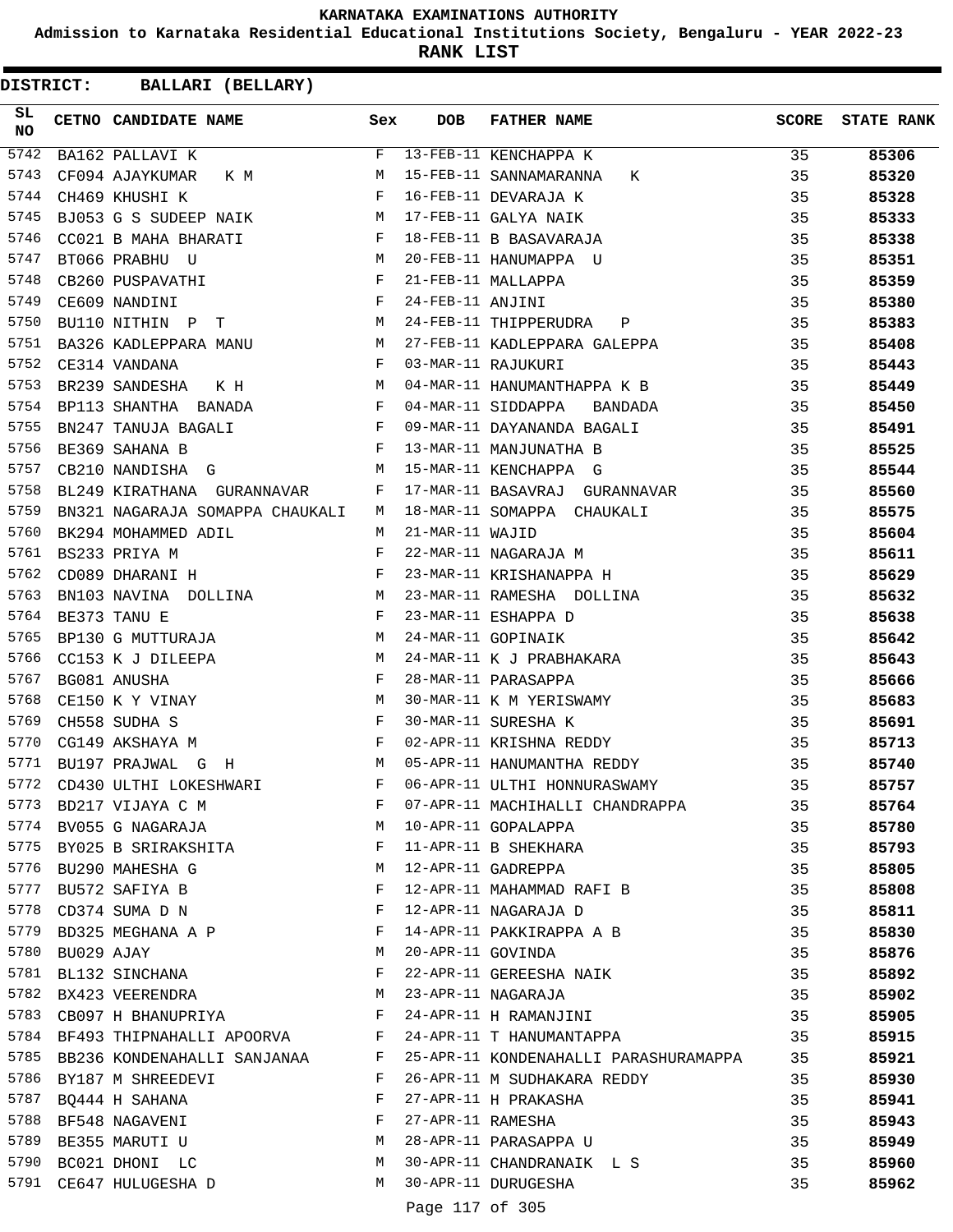**Admission to Karnataka Residential Educational Institutions Society, Bengaluru - YEAR 2022-23**

**RANK LIST**

| DISTRICT: | BALLARI (BELLARY)                                                      |              |                   |                                     |              |                   |
|-----------|------------------------------------------------------------------------|--------------|-------------------|-------------------------------------|--------------|-------------------|
| SL.<br>NO | CETNO CANDIDATE NAME                                                   | Sex          | <b>DOB</b>        | <b>FATHER NAME</b>                  | <b>SCORE</b> | <b>STATE RANK</b> |
| 5792      | CE536 JEEVAN A                                                         | M            |                   | 01-MAY-11 ADAVISWAMY NAIK           | 35           | 85972             |
| 5793      | BJ092 H G TEERTHANAYAKA                                                | М            |                   | 02-MAY-11 GURULINGAPPA H            | 35           | 85977             |
| 5794      | CF044 LAKSHMI DODDAMANI                                                | $\mathbf{F}$ |                   | 03-MAY-11 VEERANNA D                | 35           | 85986             |
| 5795      | BA275 BHUMIKA                                                          | F            |                   | 04-MAY-11 M MARIYANNA               | 35           | 85996             |
| 5796      | BJ065 G DURUGESHA M                                                    |              |                   | 06-MAY-11 G AMBANNA                 | 35           | 86016             |
| 5797      | $\mathbf{F}$ and the set of the set of $\mathbf{F}$<br>BU381 SANDHYA M |              |                   | 06-MAY-11 MAHANTHESHA               | 35           | 86021             |
| 5798      | BF315 TANUJA G                                                         | $\mathbf{F}$ |                   | 08-MAY-11 HANUMANTAPPA              | 35           | 86040             |
| 5799      | CC012 NARASIMHA R                                                      | M            | 09-MAY-11 RAMESHA |                                     | 35           | 86053             |
| 5800      | BL252 NAYAKARA UDAYAKUMARA                                             | М            |                   | 11-MAY-11 NAYAKARA HALESHA          | 35           | 86076             |
| 5801      | CE217 T S THIPPAMMA                                                    | F            |                   | 11-MAY-11 T SIDDAPPA                | 35           | 86077             |
| 5802      | CJ443 TIPPUSULTAN                                                      | М            |                   | 12-MAY-11 KHADAR BHASA              | 35           | 86090             |
| 5803      | BM194 K GOVINDA                                                        | M            |                   | 13-MAY-11 S KRISTNA NAIK            | 35           | 86092             |
| 5804      | BP023 BARIKARA ADARSHA M                                               |              |                   | 14-MAY-11 BARIKARA KOTRAPPA         | 35           | 86101             |
| 5805      | BS108 MADIY                                                            | $\mathbf{F}$ |                   | 14-MAY-11 A DADAPEER                | 35           | 86103             |
| 5806      | BG117 H BASAVARAJ                                                      | M            |                   | 16-MAY-11 KOTRESHA HARAKANALU       | 35           | 86112             |
| 5807      | BN290 ANUSHA HULUGAPPA VADRA                                           | F            |                   | 17-MAY-11 HULUGAPPA ANJINAPPA VADRA | 35           | 86117             |
| 5808      | CH132 N B TEJASHRI                                                     | F            |                   | 19-MAY-11 B NURANDAPPA              | 35           | 86142             |
| 5809      | BF461 YASHODHA P                                                       | F            |                   | 20-MAY-11 KOTRESHA P                | 35           | 86151             |
| 5810      | BM088 GIRIYANNANAVARA SANNA M<br>MAILAJJA                              |              |                   | 22-MAY-11 GIRINNANAVARA DADARAPPA   | 35           | 86163             |
| 5811      | BH274 R NIRUPAMA CHOUHANA                                              | F            |                   | 23-MAY-11 RAGHAVENDRA NAIK          | 35           | 86174             |
| 5812      | BF464 SOUBHAGYALAKSHMI H                                               | $\mathbf{F}$ |                   | 23-MAY-11 MAHADEVAPPA H             | 35           | 86176             |
| 5813      | BK166 AKSHATA                                                          | F            |                   | 25-MAY-11 TEEKYANAIK                | 35           | 86190             |
| 5814      | CH326 BHAVANI                                                          | $_{\rm F}$   | 25-MAY-11 UMESHA  |                                     | 35           | 86192             |
| 5815      | $M_{\rm H}$<br>BF118 KARTHIK HARAVI                                    |              |                   | 27-MAY-11 HARAVI SURESH             | 35           | 86220             |
| 5816      | BD316 CHETANA H                                                        | F            |                   | 29-MAY-11 MANJUNATHA H              | 35           | 86236             |
| 5817      | BF266 V SANJU                                                          | M            |                   | 29-MAY-11 VIJAYANAIK                | 35           | 86242             |
| 5818      | BL084 ANANDA NAIK LAMBANI                                              | M            |                   | 01-JUN-11 LINGA NAIK LAMBANI        | 35           | 86266             |
| 5819      | BT384 KAVANA S A                                                       | F            |                   | 01-JUN-11 ANANDA S                  | 35           | 86275             |
| 5820      | BF439 MADHU POLURU                                                     | $_{\rm F}$   |                   | 01-JUN-11 RUDRAPPA POLURU           | 35           | 86278             |
| 5821      | CB121 VANDANA                                                          |              |                   | F 02-JUN-11 PAKKIRAPPA              | 35           | 86305             |
| 5822      | CD273 VITTALA P                                                        | M            | 03-JUN-11 RAJA    |                                     | 35           | 86326             |
| 5823      | BX227 PAVITHRA PG F                                                    |              |                   | 05-JUN-11 GADILING                  | 35           | 86349             |
|           | CD462 M.MEGHANA<br>BY208 N SHILPA<br>5824 CD462 M.MEGHANA              | F            |                   | 08-JUN-11 B.CHITTAPPA               | 35           | 86380             |
| 5825      |                                                                        | $$\rm \,F$$  |                   | 09-JUN-11 N SHEENU                  | 35           | 86394             |
| 5826      | BY146 KALPANA                                                          | F            |                   | 14-JUN-11 MAYAPPA H                 | 35           | 86435             |
| 5827      | BN114 NANDINI YAMANOORAPPA M F                                         |              |                   | 14-JUN-11 YAMANOORAPPA M            | 35           | 86436             |
| 5828      | BA604 T SINCHANA                                                       | F            |                   | 17-JUN-11 T NINGAPPA                | 35           | 86479             |
| 5829      | BC083 SPOORTHI                                                         | F            |                   | 19-JUN-11 VENKATESHA                | 35           | 86494             |
| 5830      | BU601 K ROOPA                                                          | $_{\rm F}$   |                   | 22-JUN-11 A K KATAPPA               | 35           | 86513             |
| 5831      | BQ141 ITIGI GOWRAMMA F                                                 |              |                   | 24-JUN-11 ITIGI SURESHA             | 35           | 86531             |
| 5832      | BY316 SINDHIGERI MAHENDRA M                                            |              |                   | 25-JUN-11 SINDHIGERI JADEPPA        | 35           | 86553             |
| 5833      | BG353 ANJALI B H                                                       | F            |                   | 28-JUN-11 BASAVARAJA HALUVAGALU     | 35           | 86572             |
| 5834      | BS243 J B MANASA                                                       | F            |                   | 29-JUN-11 J B BOMMAYYA              | 35           | 86586             |
| 5835      | CG311 R K SRIKANTHA M                                                  |              |                   | 29-JUN-11 RARAVI RAGHAVENDRA        | 35           | 86588             |
| 5836      |                                                                        |              | 30-JUN-11 HALESHA |                                     | 35           | 86598             |
| 5837      | BB008 B KAVITHA F<br>BJ091 H BHOOMIKA F                                |              | 30-JUN-11 XXX     |                                     | 35           | 86602             |
| 5838      | BN309 M KALAPANA F                                                     |              |                   | 30-JUN-11 HANUMANTAPPA MUDENURU     | 35           | 86607             |
| 5839      | BZ304 K SANTHOSHA M                                                    |              |                   | 01-JUL-11 SHIVARAMA                 | 35           | 86614             |
|           | 5840 BA338 GURUBASAVARAJA C M M 02-JUL-11 PRABHULINGAYYA LATE          |              |                   |                                     | 35           | 86626             |
|           |                                                                        |              |                   |                                     |              |                   |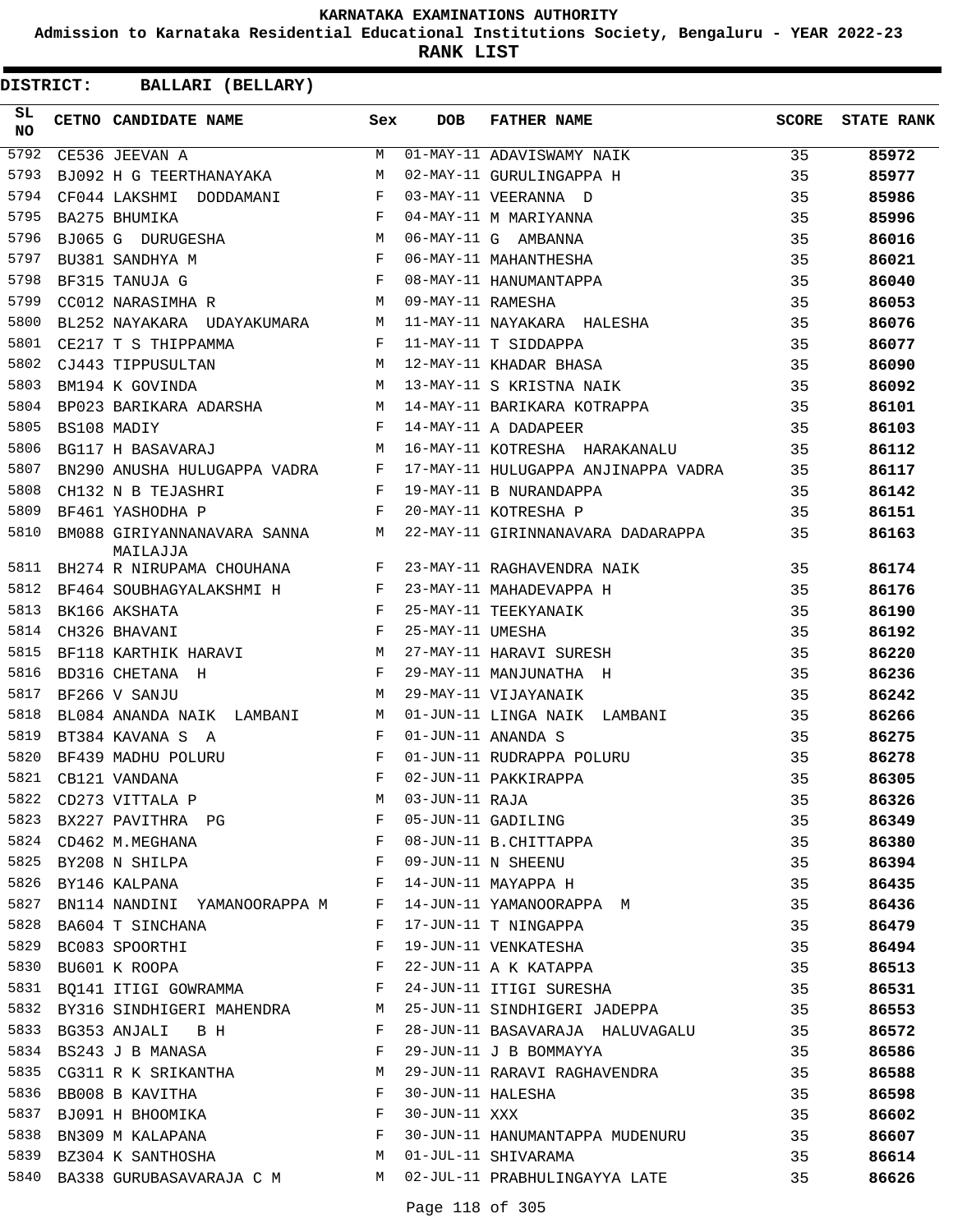**Admission to Karnataka Residential Educational Institutions Society, Bengaluru - YEAR 2022-23**

**RANK LIST**

| <b>DISTRICT:</b> | <b>BALLARI (BELLARY)</b>                                                                                                          |              |                   |                                                 |              |                   |
|------------------|-----------------------------------------------------------------------------------------------------------------------------------|--------------|-------------------|-------------------------------------------------|--------------|-------------------|
| SL<br><b>NO</b>  | CETNO CANDIDATE NAME                                                                                                              | Sex          | <b>DOB</b>        | FATHER NAME                                     | <b>SCORE</b> | <b>STATE RANK</b> |
| 5841             | BN202 LAMBAANI GOUTHAM LINGANAIK M                                                                                                |              |                   | 02-JUL-11 LAMBAANI LINGANAIK<br>BHANYAANAIK     | 35           | 86629             |
| 5842             | BF297 GANESH BANDRI                                                                                                               | M            |                   | 04-JUL-11 BANDRI PARUSAPPA                      | 35           | 86651             |
| 5843             | BQ422 GANGAMMA J                                                                                                                  | F            |                   | 05-JUL-11 BASAVARAJA JWALI                      | 35           | 86669             |
| 5844             | $\mathbf{F}$ and the set of $\mathbf{F}$ .<br>CB095 K M ROSHINI                                                                   |              |                   | 06-JUL-11 K M MRUTYUNJAYA                       | 35           | 86685             |
| 5845             | M <sub>N</sub><br>BA430 PRAJWAL SAHAPURA                                                                                          |              |                   | 09-JUL-11 KOTESHA SAHAPURA                      | 35           | 86724             |
| 5846             | BB207 K RAKESHA<br>M <sub>N</sub>                                                                                                 |              |                   | 10-JUL-11 K BASAVARAJA                          | 35           | 86735             |
| 5847             | CA157 SANIYA                                                                                                                      | F            |                   | 10-JUL-11 MADARSAB                              | 35           | 86741             |
| 5848             | BE056 ANKITA KASAVANAHALLI F                                                                                                      |              |                   | 13-JUL-11 BASAVARAJA KASAVANAHALLI              | 35           | 86768             |
| 5849             | BX289 DIVYA SHREE B                                                                                                               | $\mathbf{F}$ |                   | 14-JUL-11 YARRISWAMY                            | 35           | 86779             |
| 5850             | BB498 THANUSHREE E G                                                                                                              | F            |                   | 16-JUL-11 GANESHA E E                           | 35           | 86811             |
| 5851             | CA112 U KASTHURI                                                                                                                  | F            |                   | 19-JUL-11 RAMAKRISHNA                           | 35           | 86847             |
| 5852             | CA237 VISHVANATHA S M                                                                                                             | М            |                   | 20-JUL-11 SHARANAPPA H P                        | 35           | 86867             |
| 5853             | BA182 K BHAVYA                                                                                                                    | F            |                   | 21-JUL-11 K MANJUNATHA                          | 35           | 86871             |
| 5854             | BG221 SANJANA<br>т                                                                                                                | F            |                   | 21-JUL-11 CHOUDAPPA<br>т                        | 35           | 86875             |
| 5855             | BF507 THOLAPANARA SHIVUKUMAR                                                                                                      | M            |                   | 21-JUL-11 THOLAPANARA NAGARAJA                  | 35           | 86879             |
| 5856             | CH419 MANIDEEP R BALEGAR                                                                                                          | M            |                   | 22-JUL-11 RUDRESH B                             | 35           | 86883             |
| 5857             | CD297 ANUPAMA                                                                                                                     | F            |                   | 24-JUL-11 O SHIVANAGOWDA                        | 35           | 86897             |
| 5858             | CA306 CHANDAN KUMAR                                                                                                               | М            | 29-JUL-11 KOMARI  |                                                 | 35           | 86937             |
| 5859             | BH098 H HARISHA                                                                                                                   | М            |                   | 30-JUL-11 H NAGARAJA                            | 35           | 86947             |
| 5860             | BR154 C O BASAVARAJA                                                                                                              | M            |                   | 01-AUG-11 C H OBANNA                            | 35           | 86964             |
| 5861             | M<br>BF030 AKASHA B                                                                                                               |              |                   | 04-AUG-11 B KOTEPPA                             | 35           | 86990             |
| 5862             | BD024 BILICHODU MEGHA                                                                                                             | F            |                   | 09-AUG-11 B NEELAPPA                            | 35           | 87035             |
| 5863             | BC073 D NIVEDITHA<br>$\mathbf{F}$ and the set of the set of $\mathbf{F}$                                                          |              |                   | 11-AUG-11 D RIDRESHA                            | 35           | 87056             |
| 5864             | <b>Example 2</b><br>BU063 KAVITHA G K                                                                                             |              |                   | 13-AUG-11 KARIYAPPA G                           | 35           | 87073             |
| 5865             | BA251 ANILKUMARA U                                                                                                                | M            |                   | 15-AUG-11 MAHESHA U                             | 35           | 87085             |
| 5866             | CA192 A BHAVANI                                                                                                                   | F            |                   | 17-AUG-11 HANUMESH A                            | 35           | 87109             |
| 5867             | BG206 CHETAN KUMAR T M M                                                                                                          |              |                   | 19-AUG-11 TIRUKAPPA M                           | 35           | 87130             |
| 5868             | CE189 M KAVITHA<br>in the state of the state of the state of the state of the state of the state of the state of the state of the |              |                   | 19-AUG-11 M G CHANNABASAVA                      | 35           | 87132             |
| 5869             | BX241 NAVEENA                                                                                                                     | М            |                   | 19-AUG-11 SHRINIVASA                            | 35           | 87134             |
| 5870             | BA512 KRUSHNA REDDY HYATI M 20-AUG-11 GIRISH HYATI                                                                                |              |                   |                                                 | 35           | 87141             |
| 5871             | CH079 BHAGYALAKSHMI F                                                                                                             |              |                   | 21-AUG-11 PARASHURAMA                           | 35           | 87155             |
|                  | $\mathbf{F}$ and $\mathbf{F}$ and $\mathbf{F}$<br>5872 BZ081 G AKSHATHA                                                           |              |                   |                                                 | 35           | 87197             |
|                  | $\mathbf{F}$<br>5873 BP398 PREMI BAI                                                                                              |              |                   | 25-AUG-11 MALLIKARJUNA<br>25-AUG-11 MANJYA NAIK | 35           | 87199             |
|                  | 5874 BD310 BHARATHI K F                                                                                                           |              |                   | 28-AUG-11 RANGAPPA KATTERA                      | 35           | 87212             |
| 5875             | <b>M</b><br>CD463 GAVI NAIK                                                                                                       |              |                   | 28-AUG-11 BHIMA NAIK                            | 35           | 87215             |
|                  | 5876 CH586 KUMBARA PALLAVI F                                                                                                      |              |                   | 31-AUG-11 AMARESHAPPA K                         | 35           | 87234             |
|                  | 5877 CK214 RANJITA                                                                                                                | F            |                   |                                                 | 35           | 87236             |
| 5878             | BD118 H KOTRESH M                                                                                                                 |              |                   | 31-AUG-11 HUSENAPPA<br>01-SEP-11 H MANJUNATH    | 35           | 87238             |
| 5879             | BK349 MANU V<br>$M_{\rm H}$ and $M_{\rm H}$                                                                                       |              |                   | 01-SEP-11 GANGAPPA V                            | 35           | 87240             |
| 5880             | BL353 AMINA KURAGUNDA F                                                                                                           |              |                   | 02-SEP-11 HONJUR SAB KURAGUNDA                  | 35           | 87245             |
|                  | 5881 CE520 T GANESH                                                                                                               | M            |                   | 03-SEP-11 SANNA THIPPAIAH                       | 35           | 87265             |
| 5882             | CA294 MAHESHA Y                                                                                                                   | M            |                   | 06-SEP-11 Y VEERESHA                            | 35           | 87283             |
| 5883             | CH221 UMADEVI                                                                                                                     | F            | 06-SEP-11 VIRESHA |                                                 | 35           | 87287             |
| 5884             | CH333 R LAKSHMANA M                                                                                                               |              |                   | 07-SEP-11 R MUNISWAMY NAYAKA                    | 35           | 87292             |
|                  | 5885 BG315 VIDYASHREE M                                                                                                           | F            |                   | 07-SEP-11 RAMESH M                              | 35           | 87294             |
| 5886             | CA228 ADIVESHA                                                                                                                    | М            |                   | 09-SEP-11 RUDRAPPA                              | 35           | 87304             |
| 5887             | BX077 RAKSHITHA                                                                                                                   | F            |                   | 10-SEP-11 PALTHURI VEERESH                      | 35           | 87323             |
| 5888             | CA387 V MOUNESHA                                                                                                                  | M            |                   | 13-SEP-11 V SREENIVASA                          | 35           | 87349             |
|                  | 5889 BF247 ASHRAF                                                                                                                 | M            |                   | 19-SEP-11 MOULA SAB                             | 35           | 87381             |
|                  |                                                                                                                                   |              |                   |                                                 |              |                   |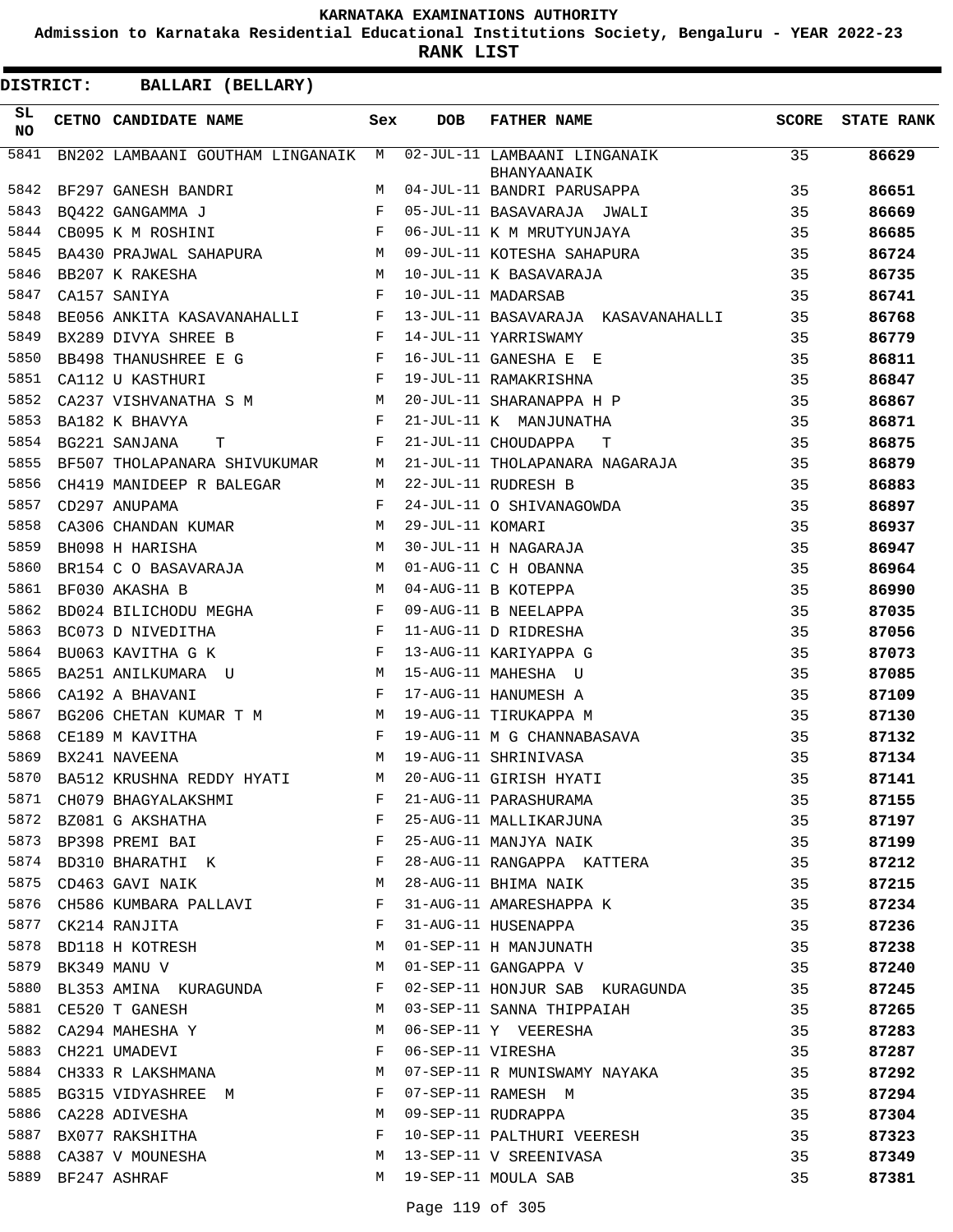**Admission to Karnataka Residential Educational Institutions Society, Bengaluru - YEAR 2022-23**

**RANK LIST**

**DISTRICT:** CC **BALLARI (BELLARY)**

| SL<br><b>NO</b> | CETNO CANDIDATE NAME Sex                                                                                                                                                                                                                             |              | <b>DOB</b>        | FATHER NAME                                                               | SCORE | <b>STATE RANK</b> |
|-----------------|------------------------------------------------------------------------------------------------------------------------------------------------------------------------------------------------------------------------------------------------------|--------------|-------------------|---------------------------------------------------------------------------|-------|-------------------|
| 5890            | BE447 VASANTA BIKKIKATTE F                                                                                                                                                                                                                           |              |                   | 19-SEP-11 MANJUNATHA BIKKIKATTE 35                                        |       | 87388             |
| 5891            | $\mathbb F$ . The set of $\mathbb F$<br>BY295 BOVI MAMATA                                                                                                                                                                                            |              |                   | 23-SEP-11 BOVI GOVINDAPPA                                                 | 35    | 87415             |
| 5892            | CF099 RAKSHITA S H                                                                                                                                                                                                                                   |              |                   |                                                                           | 35    | 87422             |
| 5893            | $\begin{array}{c}\nF \\ N \\ F\n\end{array}$<br>BE107 H VASANTA                                                                                                                                                                                      |              |                   | 23-SEP-11 AYYAPPAYYA S H<br>24-SEP-11 H NAGARAJA                          | 35    | 87426             |
| 5894            | BE176 KAVANA R                                                                                                                                                                                                                                       |              |                   | 01-OCT-11 RAMESH R                                                        | 35    | 87474             |
| 5895            | BT376 H C POORNIMA F                                                                                                                                                                                                                                 |              | 07-OCT-11 REVANNA |                                                                           | 35    | 87507             |
| 5896            | BH127 K SINCHANA F<br>CH310 REKHA N F<br>BB146 S G SEEMA F                                                                                                                                                                                           |              |                   | 08-OCT-11 K DURUGAPPA                                                     | 35    | 87513             |
| 5897            |                                                                                                                                                                                                                                                      |              |                   | 12-OCT-11 N VENKATESHA                                                    | 35    | 87538             |
| 5898            |                                                                                                                                                                                                                                                      |              |                   | 13-OCT-11 SANTOSHA S G                                                    | 35    | 87549             |
| 5899            | BD290 J RAGHAVENDRA M                                                                                                                                                                                                                                |              |                   | 15-OCT-11 GONEPPA JOGINA                                                  | 35    | 87559             |
| 5900            | $\mathbf{F}$<br>BB257 VYSHALI D                                                                                                                                                                                                                      |              |                   | 16-OCT-11 HEMANNA DEVARAMANI                                              | 35    | 87569             |
| 5901            | CE476 H SHIVAKUMARA M                                                                                                                                                                                                                                |              |                   | 25-OCT-11 HULIGESH                                                        | 35    | 87632             |
| 5902            | BV135 S D PRIYANKA                                                                                                                                                                                                                                   | F            |                   | 25-OCT-11 SANNADURGAPPA                                                   | 35    | 87639             |
| 5903            | BW435 MAHALAKSHMI K F                                                                                                                                                                                                                                |              |                   | 26-OCT-11 SANNA YERRISWAMY K                                              | 35    | 87642             |
| 5904            | M<br>BK218 N PRAMODA                                                                                                                                                                                                                                 |              |                   | 30-OCT-11 NOOKANNAR KRUSHNA                                               | 35    | 87665             |
| 5905            | BT307 H VANI                                                                                                                                                                                                                                         | $_{\rm F}$   | 02-NOV-11 ERAPPA  |                                                                           | 35    | 87679             |
| 5906            | BJ131 K KAVERI                                                                                                                                                                                                                                       | F            |                   | 02-NOV-11 K DEVANNA                                                       | 35    | 87681             |
| 5907            | CJ497 AKASH GOUDA M                                                                                                                                                                                                                                  |              |                   | 04-NOV-11 MEGHARAJA GOUDA                                                 | 35    | 87688             |
| 5908            | $\mathbf{F}$<br>BJ162 L PRIYA BAI                                                                                                                                                                                                                    |              |                   | 16-NOV-11 L CHANDRA NAIK                                                  | 35    | 87772             |
| 5909            | BZ062 G RITIKA                                                                                                                                                                                                                                       | $\mathbf{F}$ |                   | 23-NOV-11 G MOHAN BABU                                                    | 35    | 87809             |
| 5910            | $\mathbf{F}_{\mathbf{r}}$ and $\mathbf{F}_{\mathbf{r}}$ and $\mathbf{F}_{\mathbf{r}}$<br>BZ325 NANDINI N                                                                                                                                             |              |                   | 25-NOV-11 HONNURSWAMY N                                                   | 35    | 87829             |
| 5911            | M<br>CB318 RAMESHA                                                                                                                                                                                                                                   |              |                   |                                                                           | 35    | 87882             |
| 5912            | $\mathbf{F}$<br>BV114 SIMRAN                                                                                                                                                                                                                         |              |                   |                                                                           | 35    | 87891             |
| 5913            | BW385 V NITHIN KUMAR                                                                                                                                                                                                                                 | M            |                   | 02-DEC-11 BASAPPA B<br>05-DEC-11 SALEEM BASHA<br>06-DEC-11 VEERESH V      | 35    | 87898             |
| 5914            | BP223 GANGAMMA HANUMANAGOUDRU                                                                                                                                                                                                                        | $\mathbf{F}$ |                   | 07-DEC-11 KOTEPPA HANUMANAGOUDRU                                          | 35    | 87899             |
| 5915            | BP191 T AKSHATKUMAR                                                                                                                                                                                                                                  | M            |                   | 12-DEC-11 TUKARAMANAIK                                                    | 35    | 87927             |
| 5916            | CJ530 U KAVITA                                                                                                                                                                                                                                       | $\mathbf{F}$ |                   | 12-DEC-11 U GOVINDAPPA                                                    | 35    | 87928             |
| 5917            | $\begin{aligned} \mathbf{F} \\ \mathbf{F} \end{aligned}$<br>BJ100 SHREEHITHA                                                                                                                                                                         |              |                   | 14-DEC-11 H SHIVAKUMAR                                                    | 35    | 87940             |
| 5918            | CC006 MONIKA U M                                                                                                                                                                                                                                     |              |                   | 16-DEC-11 UMAPATHI MADDANI                                                | 35    | 87953             |
| 5919            | $\mathbb{R}^n$ . The set of the set of the set of the set of the set of the set of the set of the set of the set of the set of the set of the set of the set of the set of the set of the set of the set of the set of the set of<br>CG350 CHANDRIKA |              |                   | 17-DEC-11 AMBARESHA                                                       | 35    | 87956             |
| 5920            | CC193 PRADEEPA M                                                                                                                                                                                                                                     | M            |                   | 25-DEC-11 MAALIGE NAGARAJA                                                | 35    | 88005             |
|                 | 5921 CG315 ANKITHA M C                                                                                                                                                                                                                               | F            |                   | 26-DEC-11 CHANDRASHEKHARA                                                 | 35    | 88006             |
|                 | 5922 BF528 VIDYA K                                                                                                                                                                                                                                   | $\mathbf{F}$ |                   | 28-DEC-11 CHANDRAPPA K                                                    | 35    | 88015             |
|                 | 5923 BQ061 AASHA KADDERA F                                                                                                                                                                                                                           |              |                   | 30-DEC-11 GIREESHA UPPARA                                                 | 35    | 88019             |
|                 | M<br>5924 CB342 M AKASH                                                                                                                                                                                                                              |              |                   | 01-JAN-12 A RAJAPPA                                                       | 35    | 88039             |
|                 | 5925 BW481 LAVANYA B                                                                                                                                                                                                                                 | $\mathbf{F}$ |                   | 03-JAN-12 SOOGANNA B                                                      | 35    | 88048             |
|                 | 5926 BQ401 SPANDANA F                                                                                                                                                                                                                                |              |                   | 06-JAN-12 AJJAPPA                                                         | 35    | 88059             |
|                 | 5927 BQ469 ANKITHA<br>and the state of the Party of the Party                                                                                                                                                                                        |              |                   | 13-JAN-12 SANTHOSH NAYAK                                                  | 35    | 88075             |
|                 | 5928 BQ404 BINDHUSHREE S G F                                                                                                                                                                                                                         |              |                   | 21-JAN-12 SIDDESH                                                         | 35    | 88091             |
|                 | 5929 BK286 VINODHA G<br>M                                                                                                                                                                                                                            |              |                   | 27-JAN-12 SOMAPPA G                                                       | 35    | 88100             |
|                 | 5930 CH398 SANJANA                                                                                                                                                                                                                                   | F            |                   | 14-FEB-12 PRAMODA KUMARA                                                  | 35    | 88113             |
|                 | 5931 BQ280 METRI KANCHANA F                                                                                                                                                                                                                          |              |                   | 02-MAR-12 METRI KOTRESHA                                                  | 35    | 88130             |
|                 | M<br>5932 BU623 BHARATH V V                                                                                                                                                                                                                          |              |                   | 16-MAR-12 V ANJINAPPA                                                     | 35    | 88134             |
|                 | 5933 CE448 ANITHA N                                                                                                                                                                                                                                  | $\mathbb{F}$ |                   | 08-APR-12 NAGARAJA                                                        | 35    | 88147             |
|                 | 5934 CJ552 KAVYASHREE F                                                                                                                                                                                                                              |              |                   | 02-DEC-12 VEERABHADRAIAH SWAMY                                            | 35    | 88168             |
| 5935            | $\mathbf{F}$ . The set of the set of $\mathbf{F}$<br>CJ017 AKEELLA                                                                                                                                                                                   |              |                   | 01-NOV-08 SURESH                                                          | 34    | 88175             |
|                 | 5936 BX098 HONNUR SWAMY C M 08-JAN-09 ANJINAPPA                                                                                                                                                                                                      |              |                   |                                                                           | 34    | 88180             |
|                 |                                                                                                                                                                                                                                                      |              |                   | 5937 BY231 TIMMALAPURA DODDABASAVA M 10-MAR-09 TIMMALAPURA FAKKEERAPPA 34 |       | 88187             |
|                 | 5938 BW055 K INDU MITHRA                                                                                                                                                                                                                             |              |                   | F 27-MAR-09 KRISHNA REDDY                                                 | 34    | 88192             |
|                 | 5939 CF224 BHARATH                                                                                                                                                                                                                                   |              |                   | M 09-MAY-09 NARASIMHA                                                     | 34    | 88194             |
|                 |                                                                                                                                                                                                                                                      |              |                   |                                                                           |       |                   |

Page 120 of 305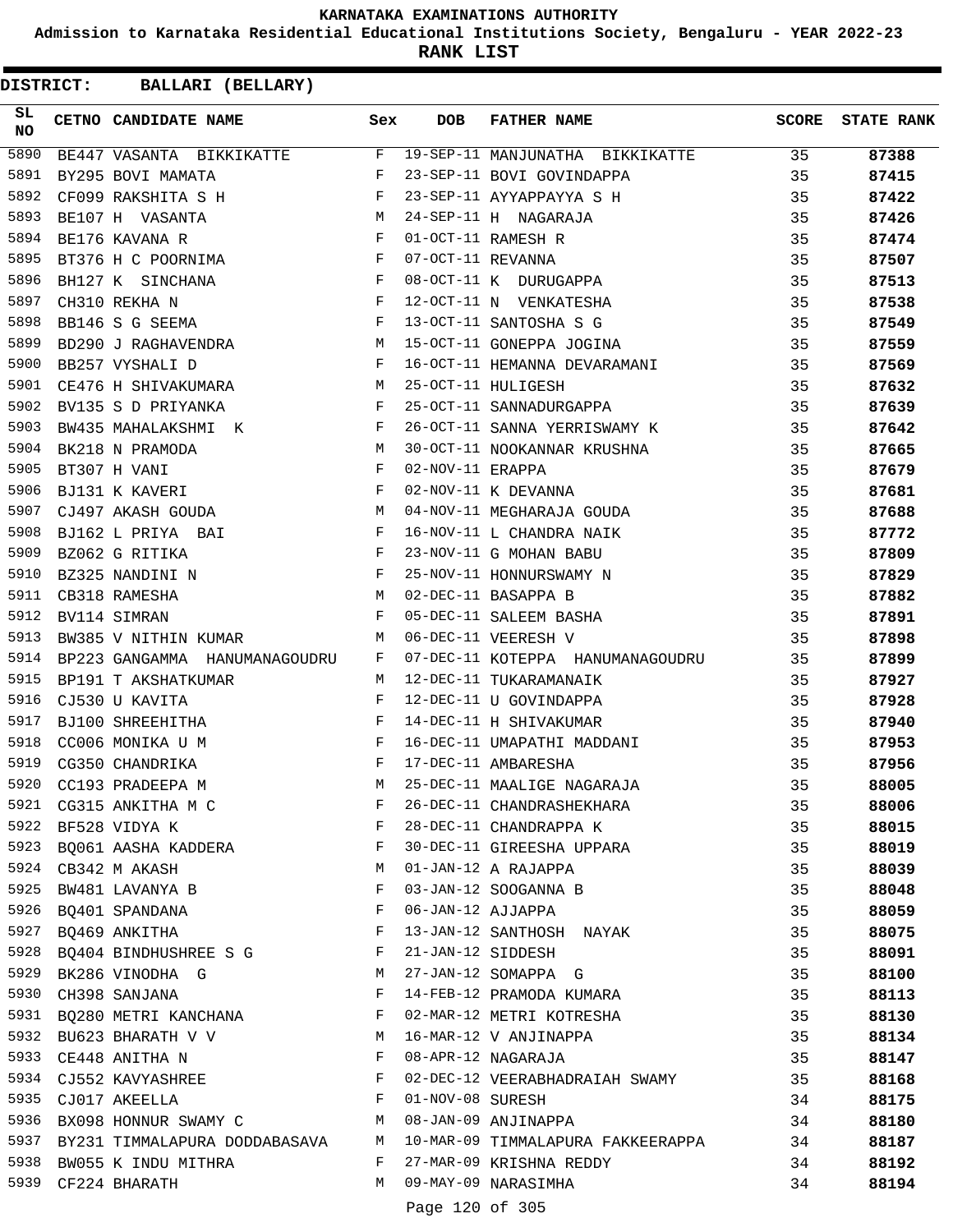**Admission to Karnataka Residential Educational Institutions Society, Bengaluru - YEAR 2022-23**

**RANK LIST**

| SL<br>NO | CETNO CANDIDATE NAME Sex                                                                                                             |              | <b>DOB</b>        | FATHER NAME                                                                                                                                                                                                                                                                                                                                                                                                          | SCORE | <b>STATE RANK</b> |
|----------|--------------------------------------------------------------------------------------------------------------------------------------|--------------|-------------------|----------------------------------------------------------------------------------------------------------------------------------------------------------------------------------------------------------------------------------------------------------------------------------------------------------------------------------------------------------------------------------------------------------------------|-------|-------------------|
| 5940     |                                                                                                                                      |              |                   | BW374 AMRUTHA BINDHU VALMIKI F 29-JUL-09 JAGADISH VALMIKI 34                                                                                                                                                                                                                                                                                                                                                         |       | 88204             |
| 5941     |                                                                                                                                      |              |                   | $\begin{tabular}{lllllllllllllllllllll} & &\mbox{AD298 RAKESH} & &\mbox{M} & 24-SEP-09 RAJA NAIK & &\n\hline\end{tabular} \begin{tabular}{llllllllllllllllll} & &\mbox{M} & 24-SEP-09 RAJA NAIK & &\n\hline\end{tabular} \begin{tabular}{lllllllllll} & &\mbox{M} & 24-SEP-09 RAJA NAIK & &\n\hline\end{tabular} \begin{tabular}{lllllllllllll} & &\mbox{M} & 20-NOV-09 RAMJAN SAB & &\n\hline\end{tabular} \begin{$ |       | 88216             |
| 5942     |                                                                                                                                      |              |                   |                                                                                                                                                                                                                                                                                                                                                                                                                      |       | 88226             |
| 5943     |                                                                                                                                      |              |                   |                                                                                                                                                                                                                                                                                                                                                                                                                      |       | 88231             |
| 5944     |                                                                                                                                      |              |                   |                                                                                                                                                                                                                                                                                                                                                                                                                      |       | 88234             |
| 5945     |                                                                                                                                      |              |                   |                                                                                                                                                                                                                                                                                                                                                                                                                      |       | 88235             |
| 5946     |                                                                                                                                      |              |                   |                                                                                                                                                                                                                                                                                                                                                                                                                      |       | 88238             |
| 5947     | F 01-JAN-10 G JAMBAYYA<br>VEERAPURADA                                                                                                |              |                   | BL308 DIVYA SHIVARAJA F 21-DEC-09 SHIVARAJA VEERAPURADA 34                                                                                                                                                                                                                                                                                                                                                           |       | 88242             |
|          | 5948 BZ087 G ASHWINI                                                                                                                 |              |                   |                                                                                                                                                                                                                                                                                                                                                                                                                      | 34    | 88250             |
| 5949     |                                                                                                                                      |              |                   | BZ087 G ASHWINI<br>CJ176 K BHARATH KUMAR M 01-JAN-10 K HANUMATHA 34<br>BB171 KRUSHNA NAIK SP M 01-JAN-10 SHEKAR NAIK 34<br>CF260 MAHAMMAD AMIN M 01-JAN-10 N AHAMMAD SAB 34                                                                                                                                                                                                                                          |       | 88252             |
| 5950     |                                                                                                                                      |              |                   |                                                                                                                                                                                                                                                                                                                                                                                                                      |       | 88256             |
| 5951     |                                                                                                                                      |              |                   |                                                                                                                                                                                                                                                                                                                                                                                                                      |       | 88259             |
| 5952     | CJ279 SANTHOSH KUMAR M                                                                                                               |              |                   | 01-JAN-10 N SIDDAYYA                                                                                                                                                                                                                                                                                                                                                                                                 | 34    | 88268             |
| 5953     | $\mathbf{F}$ and $\mathbf{F}$<br>CA188 T KAVITHA                                                                                     |              |                   | 01-JAN-10 PENOBELESHA                                                                                                                                                                                                                                                                                                                                                                                                | 34    | 88272             |
| 5954     |                                                                                                                                      |              |                   | BB255 BAVI PITAMBARI RAJ M 06-JAN-10 BAVI SEENA NAIK                                                                                                                                                                                                                                                                                                                                                                 | 34    | 88278             |
| 5955     | M 08-JAN-10 NAGARAJNAIK<br>BF356 SANJEEVA N                                                                                          |              |                   |                                                                                                                                                                                                                                                                                                                                                                                                                      | 34    | 88281             |
| 5956     |                                                                                                                                      |              |                   | CK174 K PRAVEEN KUMAR M 13-JAN-10 K VEERESHA                                                                                                                                                                                                                                                                                                                                                                         | 34    | 88285             |
| 5957     |                                                                                                                                      |              |                   |                                                                                                                                                                                                                                                                                                                                                                                                                      | 34    | 88286             |
| 5958     |                                                                                                                                      |              |                   |                                                                                                                                                                                                                                                                                                                                                                                                                      | 34    | 88299             |
| 5959     | M 15-FEB-10 T BASAVARAJ<br>BE499 T B SURESH                                                                                          |              |                   |                                                                                                                                                                                                                                                                                                                                                                                                                      | 34    | 88304             |
| 5960     | M <sub>N</sub><br>BA408 PRAJWAL R                                                                                                    |              |                   | 26-FEB-10 HULUGAPPA R                                                                                                                                                                                                                                                                                                                                                                                                | 34    | 88310             |
| 5961     | $\mathbf{F}$<br>BC074 D KAVERI                                                                                                       |              |                   | 13-MAR-10 D RAMESHA                                                                                                                                                                                                                                                                                                                                                                                                  | 34    | 88331             |
| 5962     | BF390 CHAITRA BILICHODU F                                                                                                            |              |                   | 14-MAR-10 MAHESHA BILICHODU                                                                                                                                                                                                                                                                                                                                                                                          | 34    | 88333             |
| 5963     | CE322 MAHESHA H                                                                                                                      |              |                   | M 23-MAR-10 REVANASIDDAPPA                                                                                                                                                                                                                                                                                                                                                                                           | 34    | 88341             |
| 5964     | $\mathbf{F}$ and $\mathbf{F}$ and $\mathbf{F}$<br>BM178 KAVYA                                                                        |              |                   | 24-MAR-10 CHANNABASAPPA                                                                                                                                                                                                                                                                                                                                                                                              | 34    | 88342             |
| 5965     | BY190 MOHAMMED ROSHAN A M 24-MAR-10 A NOOR SAB                                                                                       |              |                   |                                                                                                                                                                                                                                                                                                                                                                                                                      | 34    | 88343             |
| 5966     | $\mathbf{F}$ . The set of $\mathbf{F}$<br>BO458 PALLAVI                                                                              |              |                   | 29-MAR-10 GANGHAGARA                                                                                                                                                                                                                                                                                                                                                                                                 | 34    | 88346             |
| 5967     | BL171 L UPENDRA M                                                                                                                    |              |                   | 06-APR-10 L DHARMA NAIK 34                                                                                                                                                                                                                                                                                                                                                                                           |       | 88351             |
| 5968     | $\mathbf{F}$ and $\mathbf{F}$ and $\mathbf{F}$<br>BB029 B POOJA                                                                      |              |                   | 23-APR-10 B RAMESHA                                                                                                                                                                                                                                                                                                                                                                                                  | 34    | 88371             |
| 5969     | BE184 L ARJUNA KUMARA M                                                                                                              |              |                   | 01-MAY-10 L SHEKARA NAIK<br>05 Waxaa la                                                                                                                                                                                                                                                                                                                                                                              | 34    | 88378             |
|          | 5970 BJ318 AKASH V                                                                                                                   |              |                   | M 05-MAY-10 THIPPESWAMY V 34                                                                                                                                                                                                                                                                                                                                                                                         |       | 88384             |
| 5971     | BW585 V JAGAN                                                                                                                        | M            |                   | 05-MAY-10 B DHARMANNA                                                                                                                                                                                                                                                                                                                                                                                                | 34    | 88387             |
| 5972     | CC204 MANOJA R M                                                                                                                     |              |                   | 11-MAY-10 RAMESHA K                                                                                                                                                                                                                                                                                                                                                                                                  | 34    | 88399             |
| 5973     | CD066 VARDHAN K S $$\tt{M}$$                                                                                                         |              |                   | 01-JUN-10 SHIVAKUMAR K M                                                                                                                                                                                                                                                                                                                                                                                             | 34    | 88427             |
|          | 5974 BE006 SPANDANA P M                                                                                                              | $\mathbf{F}$ |                   | 19-JUN-10 MANJAPPA P                                                                                                                                                                                                                                                                                                                                                                                                 | 34    | 88445             |
| 5975     | BR316 RANJITHA K R<br>and the contract of the state of the state of the state of the state of the state of the state of the state of |              |                   | 22-JUN-10 RAMANJINI K M                                                                                                                                                                                                                                                                                                                                                                                              | 34    | 88453             |
| 5976     | BN368 NEELAMMA LAMBANI F                                                                                                             |              |                   | 23-JUN-10 DURGYANAIK LAMBANI                                                                                                                                                                                                                                                                                                                                                                                         | 34    | 88454             |
|          | 5977 BK121 DEVISHREE K                                                                                                               | $\mathbf{F}$ |                   | 13-JUL-10 MANJUNATH K                                                                                                                                                                                                                                                                                                                                                                                                | 34    | 88481             |
| 5978     | BA279 M BHOMIKA                                                                                                                      | F            |                   | 24-JUL-10 K KUMARA SWAMY                                                                                                                                                                                                                                                                                                                                                                                             | 34    | 88499             |
| 5979     | BL359 KOTEPPA GADDI M                                                                                                                |              |                   | 27-JUL-10 NINGAPPA G                                                                                                                                                                                                                                                                                                                                                                                                 | 34    | 88505             |
| 5980     | BS126 K PRAVINA                                                                                                                      | M            |                   | 30-JUL-10 K ANANDA                                                                                                                                                                                                                                                                                                                                                                                                   | 34    | 88514             |
| 5981     | BV169 RAVI S R                                                                                                                       | М            | 08-AUG-10 RAJA S  |                                                                                                                                                                                                                                                                                                                                                                                                                      | 34    | 88530             |
| 5982     | BK263 PRAJWAL B                                                                                                                      | M            |                   | 19-AUG-10 CHANDRASHEKHAR B                                                                                                                                                                                                                                                                                                                                                                                           | 34    | 88556             |
| 5983     | BH047 NIRANJANA K N M                                                                                                                |              |                   | 21-AUG-10 NAGARAJA K                                                                                                                                                                                                                                                                                                                                                                                                 | 34    | 88563             |
| 5984     | CA389 V MEGHANA<br>the contract of the contract of the Press, and the Press, and the Press, and the Press, and the Press, and the    |              |                   | 25-AUG-10 V LAKSHMANA                                                                                                                                                                                                                                                                                                                                                                                                | 34    | 88577             |
|          | 5985 BE025 B CHAITHRA BAI                                                                                                            | F            |                   | 28-AUG-10 B JYOTHINAIK                                                                                                                                                                                                                                                                                                                                                                                               | 34    | 88581             |
| 5986     | CH307 SHIVAPPA P                                                                                                                     | M            |                   | 10-SEP-10 P DURUGAPPA                                                                                                                                                                                                                                                                                                                                                                                                | 34    | 88620             |
| 5987     | CB046 SHASHIKALA                                                                                                                     | F            | 11-SEP-10 JADEPPA |                                                                                                                                                                                                                                                                                                                                                                                                                      | 34    | 88622             |
| 5988     |                                                                                                                                      | F            |                   | 14-SEP-10 NAGARAJA U                                                                                                                                                                                                                                                                                                                                                                                                 |       |                   |
|          | BQ521 NISARGA U                                                                                                                      |              |                   |                                                                                                                                                                                                                                                                                                                                                                                                                      | 34    | 88634             |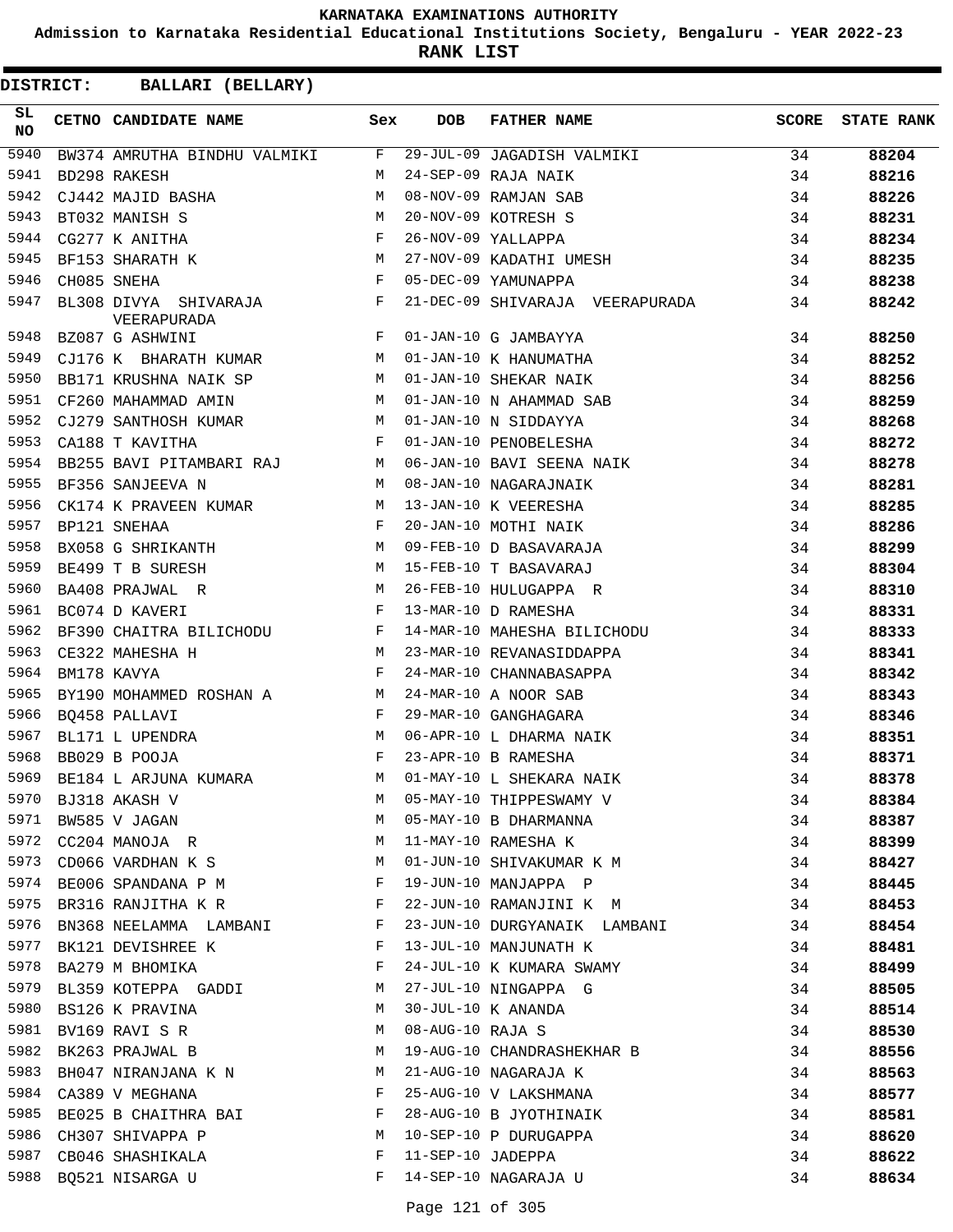**Admission to Karnataka Residential Educational Institutions Society, Bengaluru - YEAR 2022-23**

**RANK LIST**

| SL.<br>CETNO CANDIDATE NAME<br><b>SCORE</b><br>Sex<br><b>DOB</b><br><b>FATHER NAME</b><br>NO<br>5989<br>18-SEP-10 KU MU KANAKAPPA<br>F<br>34<br>BB239 KUNTMUKAPPARA ARCHANA<br>5990<br>BY145 G VINOD KUMAR<br>M<br>21-SEP-10 G JADEPPA<br>34<br>5991<br>F<br>22-SEP-10 SHANMUKHA<br>CJ561 GANGAMMA A<br>34<br>5992<br>BZ025 B SANJAY KUMAR<br>M<br>23-SEP-10 BALLARY MADHAN KUMAR<br>34<br>5993<br>29-SEP-10 N NAGARAJA<br>BR223 N MANASA<br>F<br>34<br>5994<br>04-OCT-10 KOTRESH D<br>BE432 VINAY D<br>M<br>34<br>5995<br>12-OCT-10 HULUGAPPA<br>CH370 MANJUNATHA<br>M<br>34<br>5996<br>13-OCT-10 B K RAVI<br>BF026 B K BASAMMA<br>F<br>34<br>5997<br>13-OCT-10 DADAPEER<br>CK122 MOHAMMED<br>М<br>34<br>SAMEER<br>5998<br>15-OCT-10 V MANJUNATH<br>BJ343 V JEEVAN<br>M<br>34<br>5999<br>M<br>16-OCT-10 BASAVAKUMARA<br>34<br>BE046 C B SHASHANKA<br>6000<br>17-OCT-10 BANGI KARIBASAPPA<br>34<br>BD034 BANGI VIJAYAKUMARA<br>М<br>6001<br>BL234 DEEPA JOGAJJA BARKI<br>F<br>19-OCT-10 JOGAJJA HOSURAPPA BARKI<br>34<br>6002<br>21-OCT-10 SIDDANA GOUDA<br>CH561 CHANDRASHEKAR<br>M<br>34<br>6003<br>25-OCT-10 KENCHAPPA DEVARAHATTI<br>BF276 AKSHAYA DEVARAHATTI<br>М<br>34<br>6004<br>BE163 NAYANA<br>F<br>01-NOV-10 MAHANTHESHA<br>34<br>6005<br>06-NOV-10 REVANNA D<br>BO362 DEEPA D<br>F<br>34<br>6006<br>06-NOV-10 MALLIKARJUNA S<br>BU167 K M THANUJA<br>34<br>М<br>6007<br>08-NOV-10 K PARASURAMA<br>BA093 K MARUTHI<br>М<br>34<br>6008<br>09-NOV-10 K SHIVANAGOUDA<br>34<br>BL140 KAREGOUDARA YASHVANTAGOUDA<br>M<br>6009<br>BT265 PRADEEPA P<br>M<br>10-NOV-10 GOWDRU PALAYYA<br>34<br>6010<br>CD264 N JADESHA<br>11-NOV-10 N HANUMAYYA<br>34<br>M<br>6011<br>11-NOV-10 BASAVARAJA D<br>BG098 PURNIMA D<br>F<br>34<br>6012<br>15-NOV-10 B BASHA<br>CG244 SHAMEER<br>M<br>34<br>6013<br>15-NOV-10 V GURUSWAMY<br>BA664 V GANESHA<br>М<br>34<br>6014<br>BJ110 H DEEPA<br>F<br>17-NOV-10 HANUMANTAPPA<br>34<br>6015<br>17-NOV-10 BORAPPA G<br>BR069 RAKESHA G B<br>M<br>34<br>6016<br>CJ423 APSANA<br>F<br>18-NOV-10 KASIM<br>34<br>6017<br>19-NOV-10 HULEPPA A K<br>BT178 ANITHA H L<br>F<br>34<br>6018<br>24-NOV-10 REVANASIDDAPPA MALLAPURADA<br>BA264 KIRANA KUMAR M<br>M<br>34<br>BAZUI ALAMANI<br>BU116 BHAVANI<br>BA112 RAKESH A<br>01-DEC-10 SREENIVASA<br>02-DEC-10 MANJUNATHA A<br>6019<br>F<br>34<br>6020<br>М<br>34<br>6021<br>03-DEC-10 MAHABOB BASHA<br>CG276 SAMINABANU<br>$\mathbf{F}$<br>34<br>6022 BC122 GURIKARA SHWETHA F<br>04-DEC-10 GURIKARA NAGARAJA<br>34<br>$\mathbf{F}$<br>6023 BG356 TEJASWINI G<br>04-DEC-10 NAGARAJ G<br>34<br>6024 BQ040 BANAKARA KAVERI F<br>07-DEC-10 NO<br>34<br>07-DEC-10 BASAVARAJA M<br>6025<br>$\mathbf{F}$ and $\mathbf{F}$<br>BP299 JYOTHI<br>34<br>BK312 SWAPNA S F<br>6026<br>12-DEC-10 SHARANAPPA SANGANAKAL<br>34<br>M<br>6027<br>13-DEC-10 K SANTHOSHKUMARA<br>BT165 K AKASH<br>34<br>6028<br>BE273 CHETHANA KUMARA NAIK M<br>15-DEC-10 PRAKASH NAYKA<br>34<br>6029<br>16-DEC-10 RAVI M<br>BN416 NIKHEL M<br>M<br>34<br>22-DEC-10 HANUMANTHAPPA K<br>6030<br>BG219 PRAJWAL K<br>M<br>34<br>6031 BU620 AJJAYYA S<br>M<br>26-DEC-10 SHIVAMURTHI<br>34<br>BM228 M R SAHITYA<br>6032<br>27-DEC-10 ROHITH K<br>$\mathbf{F}$<br>34<br>28-DEC-10 ANJINAPPA HULIGAI<br>6033<br>BB106 CHITHRA H<br><b>Example 200</b> in the second state of the second state of the second state of the second state of the second state of the second state of the second state of the second state of the second state of the second state of the s<br>34<br>BJ165 KISHORE H M<br>6034<br>28-DEC-10 HULUGAPPA R<br>34<br>BM156 RAJESH TUPPADA M<br>6035<br>29-DEC-10 BASAVARAJ TUPPADA<br>34<br>6036<br>30-DEC-10 ANADAYYA DM<br>BM123 RITEESH DM<br>M<br>34<br>6037<br>BT045 A B MARUTHI<br>01-JAN-11 O BORAIAH<br>34<br>M<br>6038<br>BB089 GIRANAHALLI KARIBASAVARAJA M 01-JAN-11 GIRANAHALLI TAYAPPA<br>34 | DISTRICT: | BALLARI (BELLARY) |  |  |                   |
|--------------------------------------------------------------------------------------------------------------------------------------------------------------------------------------------------------------------------------------------------------------------------------------------------------------------------------------------------------------------------------------------------------------------------------------------------------------------------------------------------------------------------------------------------------------------------------------------------------------------------------------------------------------------------------------------------------------------------------------------------------------------------------------------------------------------------------------------------------------------------------------------------------------------------------------------------------------------------------------------------------------------------------------------------------------------------------------------------------------------------------------------------------------------------------------------------------------------------------------------------------------------------------------------------------------------------------------------------------------------------------------------------------------------------------------------------------------------------------------------------------------------------------------------------------------------------------------------------------------------------------------------------------------------------------------------------------------------------------------------------------------------------------------------------------------------------------------------------------------------------------------------------------------------------------------------------------------------------------------------------------------------------------------------------------------------------------------------------------------------------------------------------------------------------------------------------------------------------------------------------------------------------------------------------------------------------------------------------------------------------------------------------------------------------------------------------------------------------------------------------------------------------------------------------------------------------------------------------------------------------------------------------------------------------------------------------------------------------------------------------------------------------------------------------------------------------------------------------------------------------------------------------------------------------------------------------------------------------------------------------------------------------------------------------------------------------------------------------------------------------------------------------------------------------------------------------------------------------------------------------------------------------------------------------------------------------------------------------------------------------------------------------------------------------------------------------------------------------------------------------------------------------------------------------------------------------------------------------------------------------------------------------------------------------------------------------------------------------------------------------------------------------------------------------------------------------------------------------------------|-----------|-------------------|--|--|-------------------|
|                                                                                                                                                                                                                                                                                                                                                                                                                                                                                                                                                                                                                                                                                                                                                                                                                                                                                                                                                                                                                                                                                                                                                                                                                                                                                                                                                                                                                                                                                                                                                                                                                                                                                                                                                                                                                                                                                                                                                                                                                                                                                                                                                                                                                                                                                                                                                                                                                                                                                                                                                                                                                                                                                                                                                                                                                                                                                                                                                                                                                                                                                                                                                                                                                                                                                                                                                                                                                                                                                                                                                                                                                                                                                                                                                                                                                                                              |           |                   |  |  | <b>STATE RANK</b> |
|                                                                                                                                                                                                                                                                                                                                                                                                                                                                                                                                                                                                                                                                                                                                                                                                                                                                                                                                                                                                                                                                                                                                                                                                                                                                                                                                                                                                                                                                                                                                                                                                                                                                                                                                                                                                                                                                                                                                                                                                                                                                                                                                                                                                                                                                                                                                                                                                                                                                                                                                                                                                                                                                                                                                                                                                                                                                                                                                                                                                                                                                                                                                                                                                                                                                                                                                                                                                                                                                                                                                                                                                                                                                                                                                                                                                                                                              |           |                   |  |  | 88644             |
|                                                                                                                                                                                                                                                                                                                                                                                                                                                                                                                                                                                                                                                                                                                                                                                                                                                                                                                                                                                                                                                                                                                                                                                                                                                                                                                                                                                                                                                                                                                                                                                                                                                                                                                                                                                                                                                                                                                                                                                                                                                                                                                                                                                                                                                                                                                                                                                                                                                                                                                                                                                                                                                                                                                                                                                                                                                                                                                                                                                                                                                                                                                                                                                                                                                                                                                                                                                                                                                                                                                                                                                                                                                                                                                                                                                                                                                              |           |                   |  |  | 88655             |
|                                                                                                                                                                                                                                                                                                                                                                                                                                                                                                                                                                                                                                                                                                                                                                                                                                                                                                                                                                                                                                                                                                                                                                                                                                                                                                                                                                                                                                                                                                                                                                                                                                                                                                                                                                                                                                                                                                                                                                                                                                                                                                                                                                                                                                                                                                                                                                                                                                                                                                                                                                                                                                                                                                                                                                                                                                                                                                                                                                                                                                                                                                                                                                                                                                                                                                                                                                                                                                                                                                                                                                                                                                                                                                                                                                                                                                                              |           |                   |  |  | 88658             |
|                                                                                                                                                                                                                                                                                                                                                                                                                                                                                                                                                                                                                                                                                                                                                                                                                                                                                                                                                                                                                                                                                                                                                                                                                                                                                                                                                                                                                                                                                                                                                                                                                                                                                                                                                                                                                                                                                                                                                                                                                                                                                                                                                                                                                                                                                                                                                                                                                                                                                                                                                                                                                                                                                                                                                                                                                                                                                                                                                                                                                                                                                                                                                                                                                                                                                                                                                                                                                                                                                                                                                                                                                                                                                                                                                                                                                                                              |           |                   |  |  | 88662             |
|                                                                                                                                                                                                                                                                                                                                                                                                                                                                                                                                                                                                                                                                                                                                                                                                                                                                                                                                                                                                                                                                                                                                                                                                                                                                                                                                                                                                                                                                                                                                                                                                                                                                                                                                                                                                                                                                                                                                                                                                                                                                                                                                                                                                                                                                                                                                                                                                                                                                                                                                                                                                                                                                                                                                                                                                                                                                                                                                                                                                                                                                                                                                                                                                                                                                                                                                                                                                                                                                                                                                                                                                                                                                                                                                                                                                                                                              |           |                   |  |  | 88679             |
|                                                                                                                                                                                                                                                                                                                                                                                                                                                                                                                                                                                                                                                                                                                                                                                                                                                                                                                                                                                                                                                                                                                                                                                                                                                                                                                                                                                                                                                                                                                                                                                                                                                                                                                                                                                                                                                                                                                                                                                                                                                                                                                                                                                                                                                                                                                                                                                                                                                                                                                                                                                                                                                                                                                                                                                                                                                                                                                                                                                                                                                                                                                                                                                                                                                                                                                                                                                                                                                                                                                                                                                                                                                                                                                                                                                                                                                              |           |                   |  |  | 88702             |
|                                                                                                                                                                                                                                                                                                                                                                                                                                                                                                                                                                                                                                                                                                                                                                                                                                                                                                                                                                                                                                                                                                                                                                                                                                                                                                                                                                                                                                                                                                                                                                                                                                                                                                                                                                                                                                                                                                                                                                                                                                                                                                                                                                                                                                                                                                                                                                                                                                                                                                                                                                                                                                                                                                                                                                                                                                                                                                                                                                                                                                                                                                                                                                                                                                                                                                                                                                                                                                                                                                                                                                                                                                                                                                                                                                                                                                                              |           |                   |  |  | 88748             |
|                                                                                                                                                                                                                                                                                                                                                                                                                                                                                                                                                                                                                                                                                                                                                                                                                                                                                                                                                                                                                                                                                                                                                                                                                                                                                                                                                                                                                                                                                                                                                                                                                                                                                                                                                                                                                                                                                                                                                                                                                                                                                                                                                                                                                                                                                                                                                                                                                                                                                                                                                                                                                                                                                                                                                                                                                                                                                                                                                                                                                                                                                                                                                                                                                                                                                                                                                                                                                                                                                                                                                                                                                                                                                                                                                                                                                                                              |           |                   |  |  | 88752             |
|                                                                                                                                                                                                                                                                                                                                                                                                                                                                                                                                                                                                                                                                                                                                                                                                                                                                                                                                                                                                                                                                                                                                                                                                                                                                                                                                                                                                                                                                                                                                                                                                                                                                                                                                                                                                                                                                                                                                                                                                                                                                                                                                                                                                                                                                                                                                                                                                                                                                                                                                                                                                                                                                                                                                                                                                                                                                                                                                                                                                                                                                                                                                                                                                                                                                                                                                                                                                                                                                                                                                                                                                                                                                                                                                                                                                                                                              |           |                   |  |  | 88754             |
|                                                                                                                                                                                                                                                                                                                                                                                                                                                                                                                                                                                                                                                                                                                                                                                                                                                                                                                                                                                                                                                                                                                                                                                                                                                                                                                                                                                                                                                                                                                                                                                                                                                                                                                                                                                                                                                                                                                                                                                                                                                                                                                                                                                                                                                                                                                                                                                                                                                                                                                                                                                                                                                                                                                                                                                                                                                                                                                                                                                                                                                                                                                                                                                                                                                                                                                                                                                                                                                                                                                                                                                                                                                                                                                                                                                                                                                              |           |                   |  |  | 88764             |
|                                                                                                                                                                                                                                                                                                                                                                                                                                                                                                                                                                                                                                                                                                                                                                                                                                                                                                                                                                                                                                                                                                                                                                                                                                                                                                                                                                                                                                                                                                                                                                                                                                                                                                                                                                                                                                                                                                                                                                                                                                                                                                                                                                                                                                                                                                                                                                                                                                                                                                                                                                                                                                                                                                                                                                                                                                                                                                                                                                                                                                                                                                                                                                                                                                                                                                                                                                                                                                                                                                                                                                                                                                                                                                                                                                                                                                                              |           |                   |  |  | 88766             |
|                                                                                                                                                                                                                                                                                                                                                                                                                                                                                                                                                                                                                                                                                                                                                                                                                                                                                                                                                                                                                                                                                                                                                                                                                                                                                                                                                                                                                                                                                                                                                                                                                                                                                                                                                                                                                                                                                                                                                                                                                                                                                                                                                                                                                                                                                                                                                                                                                                                                                                                                                                                                                                                                                                                                                                                                                                                                                                                                                                                                                                                                                                                                                                                                                                                                                                                                                                                                                                                                                                                                                                                                                                                                                                                                                                                                                                                              |           |                   |  |  | 88770             |
|                                                                                                                                                                                                                                                                                                                                                                                                                                                                                                                                                                                                                                                                                                                                                                                                                                                                                                                                                                                                                                                                                                                                                                                                                                                                                                                                                                                                                                                                                                                                                                                                                                                                                                                                                                                                                                                                                                                                                                                                                                                                                                                                                                                                                                                                                                                                                                                                                                                                                                                                                                                                                                                                                                                                                                                                                                                                                                                                                                                                                                                                                                                                                                                                                                                                                                                                                                                                                                                                                                                                                                                                                                                                                                                                                                                                                                                              |           |                   |  |  | 88777             |
|                                                                                                                                                                                                                                                                                                                                                                                                                                                                                                                                                                                                                                                                                                                                                                                                                                                                                                                                                                                                                                                                                                                                                                                                                                                                                                                                                                                                                                                                                                                                                                                                                                                                                                                                                                                                                                                                                                                                                                                                                                                                                                                                                                                                                                                                                                                                                                                                                                                                                                                                                                                                                                                                                                                                                                                                                                                                                                                                                                                                                                                                                                                                                                                                                                                                                                                                                                                                                                                                                                                                                                                                                                                                                                                                                                                                                                                              |           |                   |  |  | 88790             |
|                                                                                                                                                                                                                                                                                                                                                                                                                                                                                                                                                                                                                                                                                                                                                                                                                                                                                                                                                                                                                                                                                                                                                                                                                                                                                                                                                                                                                                                                                                                                                                                                                                                                                                                                                                                                                                                                                                                                                                                                                                                                                                                                                                                                                                                                                                                                                                                                                                                                                                                                                                                                                                                                                                                                                                                                                                                                                                                                                                                                                                                                                                                                                                                                                                                                                                                                                                                                                                                                                                                                                                                                                                                                                                                                                                                                                                                              |           |                   |  |  | 88809             |
|                                                                                                                                                                                                                                                                                                                                                                                                                                                                                                                                                                                                                                                                                                                                                                                                                                                                                                                                                                                                                                                                                                                                                                                                                                                                                                                                                                                                                                                                                                                                                                                                                                                                                                                                                                                                                                                                                                                                                                                                                                                                                                                                                                                                                                                                                                                                                                                                                                                                                                                                                                                                                                                                                                                                                                                                                                                                                                                                                                                                                                                                                                                                                                                                                                                                                                                                                                                                                                                                                                                                                                                                                                                                                                                                                                                                                                                              |           |                   |  |  | 88842             |
|                                                                                                                                                                                                                                                                                                                                                                                                                                                                                                                                                                                                                                                                                                                                                                                                                                                                                                                                                                                                                                                                                                                                                                                                                                                                                                                                                                                                                                                                                                                                                                                                                                                                                                                                                                                                                                                                                                                                                                                                                                                                                                                                                                                                                                                                                                                                                                                                                                                                                                                                                                                                                                                                                                                                                                                                                                                                                                                                                                                                                                                                                                                                                                                                                                                                                                                                                                                                                                                                                                                                                                                                                                                                                                                                                                                                                                                              |           |                   |  |  | 88868             |
|                                                                                                                                                                                                                                                                                                                                                                                                                                                                                                                                                                                                                                                                                                                                                                                                                                                                                                                                                                                                                                                                                                                                                                                                                                                                                                                                                                                                                                                                                                                                                                                                                                                                                                                                                                                                                                                                                                                                                                                                                                                                                                                                                                                                                                                                                                                                                                                                                                                                                                                                                                                                                                                                                                                                                                                                                                                                                                                                                                                                                                                                                                                                                                                                                                                                                                                                                                                                                                                                                                                                                                                                                                                                                                                                                                                                                                                              |           |                   |  |  | 88870             |
|                                                                                                                                                                                                                                                                                                                                                                                                                                                                                                                                                                                                                                                                                                                                                                                                                                                                                                                                                                                                                                                                                                                                                                                                                                                                                                                                                                                                                                                                                                                                                                                                                                                                                                                                                                                                                                                                                                                                                                                                                                                                                                                                                                                                                                                                                                                                                                                                                                                                                                                                                                                                                                                                                                                                                                                                                                                                                                                                                                                                                                                                                                                                                                                                                                                                                                                                                                                                                                                                                                                                                                                                                                                                                                                                                                                                                                                              |           |                   |  |  | 88879             |
|                                                                                                                                                                                                                                                                                                                                                                                                                                                                                                                                                                                                                                                                                                                                                                                                                                                                                                                                                                                                                                                                                                                                                                                                                                                                                                                                                                                                                                                                                                                                                                                                                                                                                                                                                                                                                                                                                                                                                                                                                                                                                                                                                                                                                                                                                                                                                                                                                                                                                                                                                                                                                                                                                                                                                                                                                                                                                                                                                                                                                                                                                                                                                                                                                                                                                                                                                                                                                                                                                                                                                                                                                                                                                                                                                                                                                                                              |           |                   |  |  | 88889             |
|                                                                                                                                                                                                                                                                                                                                                                                                                                                                                                                                                                                                                                                                                                                                                                                                                                                                                                                                                                                                                                                                                                                                                                                                                                                                                                                                                                                                                                                                                                                                                                                                                                                                                                                                                                                                                                                                                                                                                                                                                                                                                                                                                                                                                                                                                                                                                                                                                                                                                                                                                                                                                                                                                                                                                                                                                                                                                                                                                                                                                                                                                                                                                                                                                                                                                                                                                                                                                                                                                                                                                                                                                                                                                                                                                                                                                                                              |           |                   |  |  | 88896             |
|                                                                                                                                                                                                                                                                                                                                                                                                                                                                                                                                                                                                                                                                                                                                                                                                                                                                                                                                                                                                                                                                                                                                                                                                                                                                                                                                                                                                                                                                                                                                                                                                                                                                                                                                                                                                                                                                                                                                                                                                                                                                                                                                                                                                                                                                                                                                                                                                                                                                                                                                                                                                                                                                                                                                                                                                                                                                                                                                                                                                                                                                                                                                                                                                                                                                                                                                                                                                                                                                                                                                                                                                                                                                                                                                                                                                                                                              |           |                   |  |  | 88904             |
|                                                                                                                                                                                                                                                                                                                                                                                                                                                                                                                                                                                                                                                                                                                                                                                                                                                                                                                                                                                                                                                                                                                                                                                                                                                                                                                                                                                                                                                                                                                                                                                                                                                                                                                                                                                                                                                                                                                                                                                                                                                                                                                                                                                                                                                                                                                                                                                                                                                                                                                                                                                                                                                                                                                                                                                                                                                                                                                                                                                                                                                                                                                                                                                                                                                                                                                                                                                                                                                                                                                                                                                                                                                                                                                                                                                                                                                              |           |                   |  |  | 88905             |
|                                                                                                                                                                                                                                                                                                                                                                                                                                                                                                                                                                                                                                                                                                                                                                                                                                                                                                                                                                                                                                                                                                                                                                                                                                                                                                                                                                                                                                                                                                                                                                                                                                                                                                                                                                                                                                                                                                                                                                                                                                                                                                                                                                                                                                                                                                                                                                                                                                                                                                                                                                                                                                                                                                                                                                                                                                                                                                                                                                                                                                                                                                                                                                                                                                                                                                                                                                                                                                                                                                                                                                                                                                                                                                                                                                                                                                                              |           |                   |  |  | 88924             |
|                                                                                                                                                                                                                                                                                                                                                                                                                                                                                                                                                                                                                                                                                                                                                                                                                                                                                                                                                                                                                                                                                                                                                                                                                                                                                                                                                                                                                                                                                                                                                                                                                                                                                                                                                                                                                                                                                                                                                                                                                                                                                                                                                                                                                                                                                                                                                                                                                                                                                                                                                                                                                                                                                                                                                                                                                                                                                                                                                                                                                                                                                                                                                                                                                                                                                                                                                                                                                                                                                                                                                                                                                                                                                                                                                                                                                                                              |           |                   |  |  | 88925             |
|                                                                                                                                                                                                                                                                                                                                                                                                                                                                                                                                                                                                                                                                                                                                                                                                                                                                                                                                                                                                                                                                                                                                                                                                                                                                                                                                                                                                                                                                                                                                                                                                                                                                                                                                                                                                                                                                                                                                                                                                                                                                                                                                                                                                                                                                                                                                                                                                                                                                                                                                                                                                                                                                                                                                                                                                                                                                                                                                                                                                                                                                                                                                                                                                                                                                                                                                                                                                                                                                                                                                                                                                                                                                                                                                                                                                                                                              |           |                   |  |  | 88930             |
|                                                                                                                                                                                                                                                                                                                                                                                                                                                                                                                                                                                                                                                                                                                                                                                                                                                                                                                                                                                                                                                                                                                                                                                                                                                                                                                                                                                                                                                                                                                                                                                                                                                                                                                                                                                                                                                                                                                                                                                                                                                                                                                                                                                                                                                                                                                                                                                                                                                                                                                                                                                                                                                                                                                                                                                                                                                                                                                                                                                                                                                                                                                                                                                                                                                                                                                                                                                                                                                                                                                                                                                                                                                                                                                                                                                                                                                              |           |                   |  |  | 88933             |
|                                                                                                                                                                                                                                                                                                                                                                                                                                                                                                                                                                                                                                                                                                                                                                                                                                                                                                                                                                                                                                                                                                                                                                                                                                                                                                                                                                                                                                                                                                                                                                                                                                                                                                                                                                                                                                                                                                                                                                                                                                                                                                                                                                                                                                                                                                                                                                                                                                                                                                                                                                                                                                                                                                                                                                                                                                                                                                                                                                                                                                                                                                                                                                                                                                                                                                                                                                                                                                                                                                                                                                                                                                                                                                                                                                                                                                                              |           |                   |  |  | 88935             |
|                                                                                                                                                                                                                                                                                                                                                                                                                                                                                                                                                                                                                                                                                                                                                                                                                                                                                                                                                                                                                                                                                                                                                                                                                                                                                                                                                                                                                                                                                                                                                                                                                                                                                                                                                                                                                                                                                                                                                                                                                                                                                                                                                                                                                                                                                                                                                                                                                                                                                                                                                                                                                                                                                                                                                                                                                                                                                                                                                                                                                                                                                                                                                                                                                                                                                                                                                                                                                                                                                                                                                                                                                                                                                                                                                                                                                                                              |           |                   |  |  | 88945             |
|                                                                                                                                                                                                                                                                                                                                                                                                                                                                                                                                                                                                                                                                                                                                                                                                                                                                                                                                                                                                                                                                                                                                                                                                                                                                                                                                                                                                                                                                                                                                                                                                                                                                                                                                                                                                                                                                                                                                                                                                                                                                                                                                                                                                                                                                                                                                                                                                                                                                                                                                                                                                                                                                                                                                                                                                                                                                                                                                                                                                                                                                                                                                                                                                                                                                                                                                                                                                                                                                                                                                                                                                                                                                                                                                                                                                                                                              |           |                   |  |  | 88969             |
|                                                                                                                                                                                                                                                                                                                                                                                                                                                                                                                                                                                                                                                                                                                                                                                                                                                                                                                                                                                                                                                                                                                                                                                                                                                                                                                                                                                                                                                                                                                                                                                                                                                                                                                                                                                                                                                                                                                                                                                                                                                                                                                                                                                                                                                                                                                                                                                                                                                                                                                                                                                                                                                                                                                                                                                                                                                                                                                                                                                                                                                                                                                                                                                                                                                                                                                                                                                                                                                                                                                                                                                                                                                                                                                                                                                                                                                              |           |                   |  |  | 89005             |
|                                                                                                                                                                                                                                                                                                                                                                                                                                                                                                                                                                                                                                                                                                                                                                                                                                                                                                                                                                                                                                                                                                                                                                                                                                                                                                                                                                                                                                                                                                                                                                                                                                                                                                                                                                                                                                                                                                                                                                                                                                                                                                                                                                                                                                                                                                                                                                                                                                                                                                                                                                                                                                                                                                                                                                                                                                                                                                                                                                                                                                                                                                                                                                                                                                                                                                                                                                                                                                                                                                                                                                                                                                                                                                                                                                                                                                                              |           |                   |  |  | 89014             |
|                                                                                                                                                                                                                                                                                                                                                                                                                                                                                                                                                                                                                                                                                                                                                                                                                                                                                                                                                                                                                                                                                                                                                                                                                                                                                                                                                                                                                                                                                                                                                                                                                                                                                                                                                                                                                                                                                                                                                                                                                                                                                                                                                                                                                                                                                                                                                                                                                                                                                                                                                                                                                                                                                                                                                                                                                                                                                                                                                                                                                                                                                                                                                                                                                                                                                                                                                                                                                                                                                                                                                                                                                                                                                                                                                                                                                                                              |           |                   |  |  | 89016             |
|                                                                                                                                                                                                                                                                                                                                                                                                                                                                                                                                                                                                                                                                                                                                                                                                                                                                                                                                                                                                                                                                                                                                                                                                                                                                                                                                                                                                                                                                                                                                                                                                                                                                                                                                                                                                                                                                                                                                                                                                                                                                                                                                                                                                                                                                                                                                                                                                                                                                                                                                                                                                                                                                                                                                                                                                                                                                                                                                                                                                                                                                                                                                                                                                                                                                                                                                                                                                                                                                                                                                                                                                                                                                                                                                                                                                                                                              |           |                   |  |  | 89021             |
|                                                                                                                                                                                                                                                                                                                                                                                                                                                                                                                                                                                                                                                                                                                                                                                                                                                                                                                                                                                                                                                                                                                                                                                                                                                                                                                                                                                                                                                                                                                                                                                                                                                                                                                                                                                                                                                                                                                                                                                                                                                                                                                                                                                                                                                                                                                                                                                                                                                                                                                                                                                                                                                                                                                                                                                                                                                                                                                                                                                                                                                                                                                                                                                                                                                                                                                                                                                                                                                                                                                                                                                                                                                                                                                                                                                                                                                              |           |                   |  |  | 89027             |
|                                                                                                                                                                                                                                                                                                                                                                                                                                                                                                                                                                                                                                                                                                                                                                                                                                                                                                                                                                                                                                                                                                                                                                                                                                                                                                                                                                                                                                                                                                                                                                                                                                                                                                                                                                                                                                                                                                                                                                                                                                                                                                                                                                                                                                                                                                                                                                                                                                                                                                                                                                                                                                                                                                                                                                                                                                                                                                                                                                                                                                                                                                                                                                                                                                                                                                                                                                                                                                                                                                                                                                                                                                                                                                                                                                                                                                                              |           |                   |  |  | 89037             |
|                                                                                                                                                                                                                                                                                                                                                                                                                                                                                                                                                                                                                                                                                                                                                                                                                                                                                                                                                                                                                                                                                                                                                                                                                                                                                                                                                                                                                                                                                                                                                                                                                                                                                                                                                                                                                                                                                                                                                                                                                                                                                                                                                                                                                                                                                                                                                                                                                                                                                                                                                                                                                                                                                                                                                                                                                                                                                                                                                                                                                                                                                                                                                                                                                                                                                                                                                                                                                                                                                                                                                                                                                                                                                                                                                                                                                                                              |           |                   |  |  | 89039             |
|                                                                                                                                                                                                                                                                                                                                                                                                                                                                                                                                                                                                                                                                                                                                                                                                                                                                                                                                                                                                                                                                                                                                                                                                                                                                                                                                                                                                                                                                                                                                                                                                                                                                                                                                                                                                                                                                                                                                                                                                                                                                                                                                                                                                                                                                                                                                                                                                                                                                                                                                                                                                                                                                                                                                                                                                                                                                                                                                                                                                                                                                                                                                                                                                                                                                                                                                                                                                                                                                                                                                                                                                                                                                                                                                                                                                                                                              |           |                   |  |  | 89073             |
|                                                                                                                                                                                                                                                                                                                                                                                                                                                                                                                                                                                                                                                                                                                                                                                                                                                                                                                                                                                                                                                                                                                                                                                                                                                                                                                                                                                                                                                                                                                                                                                                                                                                                                                                                                                                                                                                                                                                                                                                                                                                                                                                                                                                                                                                                                                                                                                                                                                                                                                                                                                                                                                                                                                                                                                                                                                                                                                                                                                                                                                                                                                                                                                                                                                                                                                                                                                                                                                                                                                                                                                                                                                                                                                                                                                                                                                              |           |                   |  |  | 89077             |
|                                                                                                                                                                                                                                                                                                                                                                                                                                                                                                                                                                                                                                                                                                                                                                                                                                                                                                                                                                                                                                                                                                                                                                                                                                                                                                                                                                                                                                                                                                                                                                                                                                                                                                                                                                                                                                                                                                                                                                                                                                                                                                                                                                                                                                                                                                                                                                                                                                                                                                                                                                                                                                                                                                                                                                                                                                                                                                                                                                                                                                                                                                                                                                                                                                                                                                                                                                                                                                                                                                                                                                                                                                                                                                                                                                                                                                                              |           |                   |  |  | 89094             |
|                                                                                                                                                                                                                                                                                                                                                                                                                                                                                                                                                                                                                                                                                                                                                                                                                                                                                                                                                                                                                                                                                                                                                                                                                                                                                                                                                                                                                                                                                                                                                                                                                                                                                                                                                                                                                                                                                                                                                                                                                                                                                                                                                                                                                                                                                                                                                                                                                                                                                                                                                                                                                                                                                                                                                                                                                                                                                                                                                                                                                                                                                                                                                                                                                                                                                                                                                                                                                                                                                                                                                                                                                                                                                                                                                                                                                                                              |           |                   |  |  | 89106             |
|                                                                                                                                                                                                                                                                                                                                                                                                                                                                                                                                                                                                                                                                                                                                                                                                                                                                                                                                                                                                                                                                                                                                                                                                                                                                                                                                                                                                                                                                                                                                                                                                                                                                                                                                                                                                                                                                                                                                                                                                                                                                                                                                                                                                                                                                                                                                                                                                                                                                                                                                                                                                                                                                                                                                                                                                                                                                                                                                                                                                                                                                                                                                                                                                                                                                                                                                                                                                                                                                                                                                                                                                                                                                                                                                                                                                                                                              |           |                   |  |  | 89136             |
|                                                                                                                                                                                                                                                                                                                                                                                                                                                                                                                                                                                                                                                                                                                                                                                                                                                                                                                                                                                                                                                                                                                                                                                                                                                                                                                                                                                                                                                                                                                                                                                                                                                                                                                                                                                                                                                                                                                                                                                                                                                                                                                                                                                                                                                                                                                                                                                                                                                                                                                                                                                                                                                                                                                                                                                                                                                                                                                                                                                                                                                                                                                                                                                                                                                                                                                                                                                                                                                                                                                                                                                                                                                                                                                                                                                                                                                              |           |                   |  |  | 89154             |
|                                                                                                                                                                                                                                                                                                                                                                                                                                                                                                                                                                                                                                                                                                                                                                                                                                                                                                                                                                                                                                                                                                                                                                                                                                                                                                                                                                                                                                                                                                                                                                                                                                                                                                                                                                                                                                                                                                                                                                                                                                                                                                                                                                                                                                                                                                                                                                                                                                                                                                                                                                                                                                                                                                                                                                                                                                                                                                                                                                                                                                                                                                                                                                                                                                                                                                                                                                                                                                                                                                                                                                                                                                                                                                                                                                                                                                                              |           |                   |  |  | 89165             |
|                                                                                                                                                                                                                                                                                                                                                                                                                                                                                                                                                                                                                                                                                                                                                                                                                                                                                                                                                                                                                                                                                                                                                                                                                                                                                                                                                                                                                                                                                                                                                                                                                                                                                                                                                                                                                                                                                                                                                                                                                                                                                                                                                                                                                                                                                                                                                                                                                                                                                                                                                                                                                                                                                                                                                                                                                                                                                                                                                                                                                                                                                                                                                                                                                                                                                                                                                                                                                                                                                                                                                                                                                                                                                                                                                                                                                                                              |           |                   |  |  | 89168             |
|                                                                                                                                                                                                                                                                                                                                                                                                                                                                                                                                                                                                                                                                                                                                                                                                                                                                                                                                                                                                                                                                                                                                                                                                                                                                                                                                                                                                                                                                                                                                                                                                                                                                                                                                                                                                                                                                                                                                                                                                                                                                                                                                                                                                                                                                                                                                                                                                                                                                                                                                                                                                                                                                                                                                                                                                                                                                                                                                                                                                                                                                                                                                                                                                                                                                                                                                                                                                                                                                                                                                                                                                                                                                                                                                                                                                                                                              |           |                   |  |  | 89170             |
|                                                                                                                                                                                                                                                                                                                                                                                                                                                                                                                                                                                                                                                                                                                                                                                                                                                                                                                                                                                                                                                                                                                                                                                                                                                                                                                                                                                                                                                                                                                                                                                                                                                                                                                                                                                                                                                                                                                                                                                                                                                                                                                                                                                                                                                                                                                                                                                                                                                                                                                                                                                                                                                                                                                                                                                                                                                                                                                                                                                                                                                                                                                                                                                                                                                                                                                                                                                                                                                                                                                                                                                                                                                                                                                                                                                                                                                              |           |                   |  |  | 89179             |
|                                                                                                                                                                                                                                                                                                                                                                                                                                                                                                                                                                                                                                                                                                                                                                                                                                                                                                                                                                                                                                                                                                                                                                                                                                                                                                                                                                                                                                                                                                                                                                                                                                                                                                                                                                                                                                                                                                                                                                                                                                                                                                                                                                                                                                                                                                                                                                                                                                                                                                                                                                                                                                                                                                                                                                                                                                                                                                                                                                                                                                                                                                                                                                                                                                                                                                                                                                                                                                                                                                                                                                                                                                                                                                                                                                                                                                                              |           |                   |  |  | 89185             |
|                                                                                                                                                                                                                                                                                                                                                                                                                                                                                                                                                                                                                                                                                                                                                                                                                                                                                                                                                                                                                                                                                                                                                                                                                                                                                                                                                                                                                                                                                                                                                                                                                                                                                                                                                                                                                                                                                                                                                                                                                                                                                                                                                                                                                                                                                                                                                                                                                                                                                                                                                                                                                                                                                                                                                                                                                                                                                                                                                                                                                                                                                                                                                                                                                                                                                                                                                                                                                                                                                                                                                                                                                                                                                                                                                                                                                                                              |           |                   |  |  | 89192             |
|                                                                                                                                                                                                                                                                                                                                                                                                                                                                                                                                                                                                                                                                                                                                                                                                                                                                                                                                                                                                                                                                                                                                                                                                                                                                                                                                                                                                                                                                                                                                                                                                                                                                                                                                                                                                                                                                                                                                                                                                                                                                                                                                                                                                                                                                                                                                                                                                                                                                                                                                                                                                                                                                                                                                                                                                                                                                                                                                                                                                                                                                                                                                                                                                                                                                                                                                                                                                                                                                                                                                                                                                                                                                                                                                                                                                                                                              |           |                   |  |  | 89209             |
| Page 122 of 305                                                                                                                                                                                                                                                                                                                                                                                                                                                                                                                                                                                                                                                                                                                                                                                                                                                                                                                                                                                                                                                                                                                                                                                                                                                                                                                                                                                                                                                                                                                                                                                                                                                                                                                                                                                                                                                                                                                                                                                                                                                                                                                                                                                                                                                                                                                                                                                                                                                                                                                                                                                                                                                                                                                                                                                                                                                                                                                                                                                                                                                                                                                                                                                                                                                                                                                                                                                                                                                                                                                                                                                                                                                                                                                                                                                                                                              |           |                   |  |  |                   |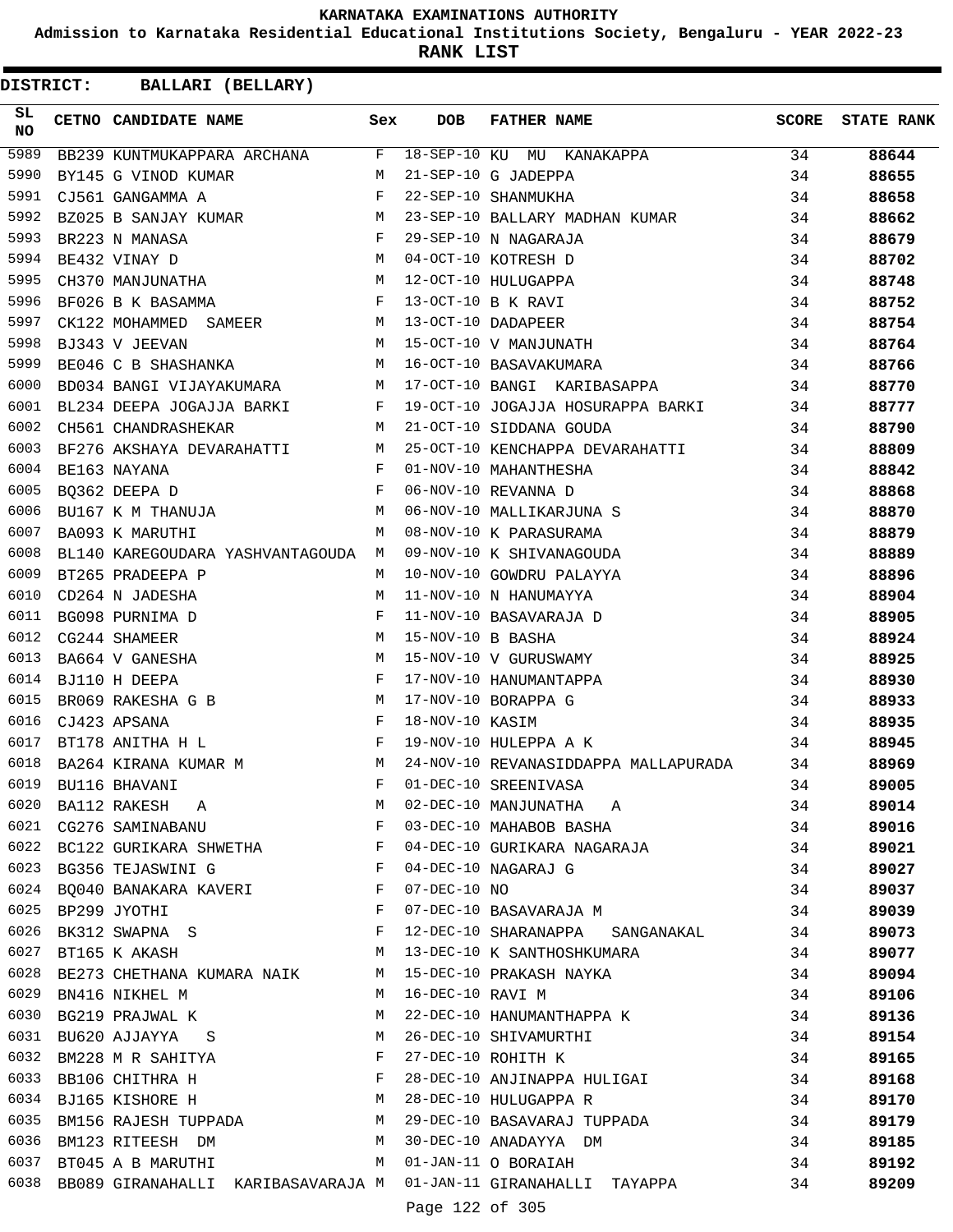**Admission to Karnataka Residential Educational Institutions Society, Bengaluru - YEAR 2022-23**

**RANK LIST**

| SL.<br>NO |                  | CETNO CANDIDATE NAME                                                                                                                                                                                                                                  | Sex          | <b>DOB</b>        | FATHER NAME                                         | SCORE | <b>STATE RANK</b> |
|-----------|------------------|-------------------------------------------------------------------------------------------------------------------------------------------------------------------------------------------------------------------------------------------------------|--------------|-------------------|-----------------------------------------------------|-------|-------------------|
| 6039      |                  | CD257 KIRAN                                                                                                                                                                                                                                           | M            |                   | 01-JAN-11 GANDI MALIYAPPA                           | 34    | 89214             |
| 6040      |                  | CJ376 MAHALAKSHMI KORI F                                                                                                                                                                                                                              |              |                   | 01-JAN-11 HAGAREPPA KORI                            | 34    | 89218             |
| 6041      |                  | <b>M</b><br>BV076 MAHANTESHA B                                                                                                                                                                                                                        |              |                   | 01-JAN-11 BOGGAYYA H                                | 34    | 89219             |
| 6042      |                  | M<br>BP406 RAMESHA H                                                                                                                                                                                                                                  |              |                   | 01-JAN-11 BASAVARAJA H                              | 34    | 89240             |
| 6043      |                  | CA095 SHALAMEERI                                                                                                                                                                                                                                      | $\mathbf{F}$ |                   | 01-JAN-11 H THIMMAPPA                               | 34    | 89248             |
| 6044      |                  | BF479 BHEERESHA VITLAPURA M                                                                                                                                                                                                                           |              |                   | 03-JAN-11 NAGARAJA VITLAPURA                        | 34    | 89270             |
| 6045      |                  | M <sub>1</sub><br>BC165 HULMANI HALESH                                                                                                                                                                                                                |              |                   | 04-JAN-11 HULMANI NINGARAJA                         | 34    | 89276             |
| 6046      |                  | $\mathbf{F}$ and $\mathbf{F}$ . The set of $\mathbf{F}$<br>CD062 SUSHMITHA                                                                                                                                                                            |              |                   | 05-JAN-11 LOKESH B H                                | 34    | 89285             |
| 6047      |                  | $\begin{array}{c} F \\ F \\ \end{array}$<br>BL108 SUNITHA P                                                                                                                                                                                           |              |                   | 09-JAN-11 BASAVANAGOUDA P                           | 34    | 89306             |
| 6048      |                  | BH219 N SOUPARNIKA F                                                                                                                                                                                                                                  |              |                   | 11-JAN-11 N LAKSHMAPPA                              | 34    | 89322             |
| 6049      |                  | BY292 MANI VIVEK U M                                                                                                                                                                                                                                  |              |                   | 12-JAN-11 SURESH U                                  | 34    | 89329             |
| 6050      | CH010 USHA       | $\mathbf{F}$                                                                                                                                                                                                                                          |              |                   | 12-JAN-11 NAGARAJA                                  | 34    | 89337             |
| 6051      |                  | BE219 JEEVAN KANAVIHALLI M                                                                                                                                                                                                                            |              |                   | 15-JAN-11 MALLAPPA KANAVIHALLI                      | 34    | 89348             |
| 6052      |                  | BR294 SINDHU G H<br>$\mathbf{F}$                                                                                                                                                                                                                      |              |                   | 15-JAN-11 HAMPANNA                                  | 34    | 89350             |
| 6053      |                  | BV166 PRAJWAL DODDAMANI M                                                                                                                                                                                                                             |              |                   | 16-JAN-11 SHIVARAMA DODDAMANI                       | 34    | 89356             |
| 6054      |                  | BW301 MAHAMMAD YASEEN                                                                                                                                                                                                                                 | M            |                   | 17-JAN-11 YAMANURU SAB P                            | 34    | 89364             |
| 6055      |                  | BY281 SOWMYA                                                                                                                                                                                                                                          | F            |                   | 17-JAN-11 HONNURASWAMY HONNURASWAMY<br>HONNURASWAMY | 34    | 89367             |
| 6056      |                  | $\mathbf{F}$<br>BX343 AMBIKA R                                                                                                                                                                                                                        |              |                   | 19-JAN-11 RUDRAYYA                                  | 34    | 89377             |
| 6057      |                  | $CE604$ G K PANKAJ KUMAR $M$                                                                                                                                                                                                                          |              |                   | 20-JAN-11 GURUPADAPPA K                             | 34    | 89384             |
| 6058      |                  | $\mathbf{F}$ and the set of the set of the set of the set of the set of the set of the set of the set of the set of the set of the set of the set of the set of the set of the set of the set of the set of the set of the set of<br>CB172 MUKKAMMA   |              | 20-JAN-11 MAREPPA |                                                     | 34    | 89386             |
| 6059      |                  | $\mathbb{F}^{\mathbb{Z}}$ . The state $\mathbb{F}^{\mathbb{Z}}$<br>CA341 LAXMI<br>G M                                                                                                                                                                 |              |                   | 21-JAN-11 VEERESH G M                               | 34    | 89391             |
| 6060      |                  | $\mathbb{R}^n$ . The set of the set of the set of the set of the set of the set of the set of the set of the set of the set of the set of the set of the set of the set of the set of the set of the set of the set of the set of<br>BS218 BHARAMAKKA |              |                   | 23-JAN-11 BHARAMAPPA                                | 34    | 89399             |
| 6061      |                  | CJ173 K AKSHITHA                                                                                                                                                                                                                                      | F            |                   | 23-JAN-11 K DODDA BASAPPA                           | 34    | 89401             |
| 6062      |                  | M <sub>N</sub><br>CB136 K HULESHA                                                                                                                                                                                                                     |              | 24-JAN-11 K RAJA  |                                                     | 34    | 89404             |
| 6063      |                  | BV155 K S AJJAYYA                                                                                                                                                                                                                                     | M            |                   | 24-JAN-11 MARULASIDDAPPA K                          | 34    | 89405             |
| 6064      |                  | BH172 PRUTHVIRAJ H                                                                                                                                                                                                                                    | M            |                   | 27-JAN-11 THIMMAPPA H                               | 34    | 89422             |
| 6065      |                  | BX321 RESHMA                                                                                                                                                                                                                                          | F            | 02-FEB-11 MASTAN  |                                                     | 34    | 89456             |
| 6066      |                  | <b>Market School</b><br>BL324 JEEVAN CR                                                                                                                                                                                                               |              |                   | 03-FEB-11 RAVIKUMAR C                               | 34    | 89460             |
| 6067      |                  | BU165 SHRUTHI BAI                                                                                                                                                                                                                                     | $\mathbf{F}$ |                   | 03-FEB-11 RAVI NAIK                                 | 34    | 89464             |
| 6068      |                  | BA268 PRASHANTHA B                                                                                                                                                                                                                                    | M            |                   | 05-FEB-11 B ANJINAPPA                               | 34    | 89470             |
|           |                  | 6069 CK114 AMBIKA                                                                                                                                                                                                                                     |              |                   | F 06-FEB-11 H LINGAPPA                              | 34    | 89476             |
| 6070      |                  | BY099 H VASANTHI                                                                                                                                                                                                                                      | F            |                   | 06-FEB-11 H LINGAPPA<br>09-FEB-11 H DURUGAPPA       | 34    | 89498             |
| 6071      |                  | BK053 K SHIVA KUMAR M                                                                                                                                                                                                                                 |              |                   | 10-FEB-11 KRISHNA NAIK                              | 34    | 89507             |
|           |                  | 6072 BM202 KAVERI KULAYILLADA F                                                                                                                                                                                                                       |              |                   | 14-FEB-11 MANJAPPA KULAYILLADA                      | 34    | 89539             |
|           |                  | 6073 BW397 B SHIVAPPA                                                                                                                                                                                                                                 | M            |                   | 15-FEB-11 BK GADILINGAPPA                           | 34    | 89548             |
|           | 6074 BD167 KAVYA |                                                                                                                                                                                                                                                       | F            |                   | 17-FEB-11 JATHA NAIK                                | 34    | 89568             |
| 6075      |                  | BW611 DEVAPUTHRA M                                                                                                                                                                                                                                    |              |                   | 19-FEB-11 DEVARAJA                                  | 34    | 89589             |
|           |                  | 6076 BE063 USHA B                                                                                                                                                                                                                                     | F            |                   | 21-FEB-11 BHIMA NAIK D                              | 34    | 89603             |
|           |                  | 6077 BC203 PRIYANKA                                                                                                                                                                                                                                   | F            |                   | 22-FEB-11 K VENKATESHA                              | 34    | 89607             |
| 6078      |                  | BU708 M Y SHAROON KUMAR M                                                                                                                                                                                                                             |              |                   | 23-FEB-11 MAHANTHESH H                              | 34    | 89613             |
| 6079      |                  | BF397 NIRMALA B                                                                                                                                                                                                                                       | $\mathbf{F}$ |                   | 26-FEB-11 RAJAPPA B                                 | 34    | 89639             |
| 6080      |                  | CH556 CHAITRA                                                                                                                                                                                                                                         | F            |                   | 27-FEB-11 NAGARAJA                                  | 34    | 89649             |
|           |                  | 6081 BA219 KANNIHALLI ASHWINI F                                                                                                                                                                                                                       |              |                   | 27-FEB-11 MALTHESH KANNIHALLI                       | 34    | 89652             |
| 6082      |                  | CE195 S ARCHANA                                                                                                                                                                                                                                       | $\mathbf{F}$ |                   | 01-MAR-11 SHIVAMALLAPPA                             | 34    | 89669             |
|           |                  | 6083 BL031 GANGIMALAVVA KURI F                                                                                                                                                                                                                        |              |                   | 02-MAR-11 ERANNA KURI                               | 34    | 89675             |
|           |                  | 6084 BM347 SHIVAKUMAR SOPPINA M                                                                                                                                                                                                                       |              |                   | 02-MAR-11 SURESH SOPPINA                            | 34    | 89679             |
|           |                  | 6085 BF545 Y M SAHANA                                                                                                                                                                                                                                 | $\mathbf{F}$ |                   | 03-MAR-11 Y H MANJUNATHA                            | 34    | 89689             |
| 6086      |                  | CH070 E SHIVA PRASADA M                                                                                                                                                                                                                               |              |                   | 05-MAR-11 SUBHAKARA E                               | 34    | 89702             |
| 6087      |                  | BW330 DHANUSH K                                                                                                                                                                                                                                       | M            |                   | 06-MAR-11 SRINIVAS                                  | 34    | 89708             |
|           |                  |                                                                                                                                                                                                                                                       |              |                   |                                                     |       |                   |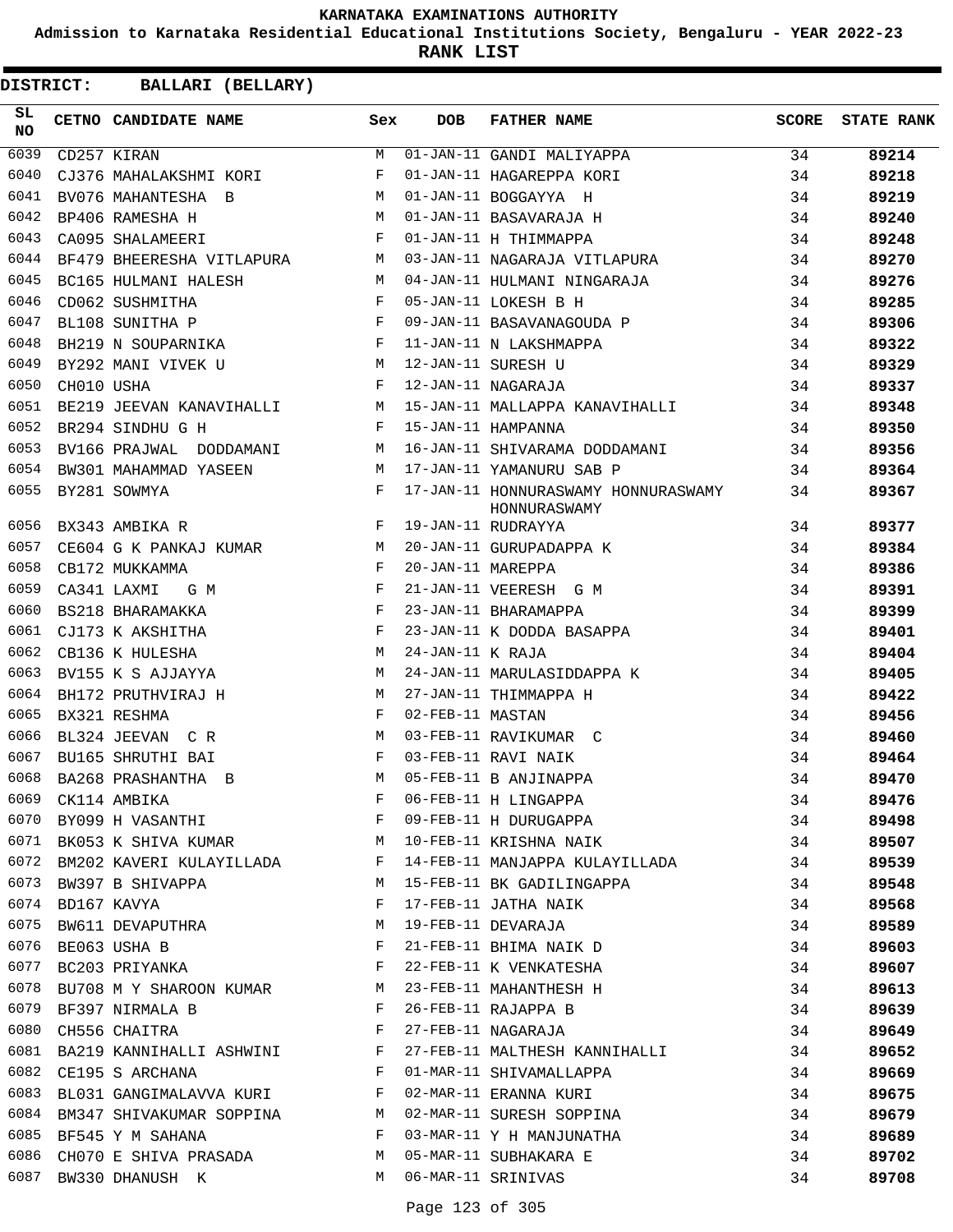**Admission to Karnataka Residential Educational Institutions Society, Bengaluru - YEAR 2022-23**

**RANK LIST**

| 6088<br>F<br>07-MAR-11 M DURUGAPPA<br>34<br>89724<br>BH193 M DIVYA<br>6089<br>F<br>15-MAR-11 HANUMAPPA B<br>34<br>BD121 CHAITRA B<br>89775<br>6090<br>34<br>BC079 PAVANKUMAR CHAVI M<br>19-MAR-11 RAMJINAIK CHAVI<br>89820<br>$\mathbf{F}$<br>6091<br>CA186 SANGEETHA<br>24-MAR-11 SIDDAPPA<br>34<br>89870<br>M<br>6092<br>CK136 RAJESHA<br>25-MAR-11 SIDDAPPA<br>34<br>89879<br>$\mathbf{F}$ . The set of the set of the set of the set of the set of the set of the set of the set of the set of the set of the set of the set of the set of the set of the set of the set of the set of the set of the set of t<br>6093<br>BK347 BHAVANI K<br>26-MAR-11 SIDDESHWARA K<br>34<br>89887<br>CG011 HUSEN BASHA $M$<br>6094<br>26-MAR-11 SUBAN MEHABOOB<br>34<br>89889<br>M<br>28-MAR-11 HULIGESHA<br>29-MAR-11 SANNALINGAPPA<br>6095<br>CB180 MANU M<br>34<br>89909<br>CA107 CHANDRASHEKARA M<br>6096<br>34<br>89915<br>6097<br>$\mathbf{F}$ and $\mathbf{F}$ are the set of $\mathbf{F}$<br>34<br>BJ329 SUPRITA T<br>29-MAR-11 T RAGHAVENDRA<br>89920<br>M<br>31-MAR-11 GURUSIDDAPPA B<br>6098<br>BX026 SAGAR G<br>34<br>89939<br>$\begin{aligned} \mathbf{F} \\ \mathbf{M} \end{aligned}$<br>01-APR-11 K HANUMANTAPPA<br>02-APR-11 N VEERESHA<br>6099<br>CD147 K NETRA<br>34<br>89945<br>6100<br>CJ278 N MANOJ<br>34<br>89950<br>04-APR-11 ANJINAPPA BANDIMEGALA<br>6101<br>34<br>89971<br>BE514 CHANDRASHEKHAR BANDIMEGALA M<br>6102<br>BL104 DIVYA GOUDRU<br>F<br>04-APR-11 SHARANAPPA GOUDRU<br>34<br>89974<br>6103<br>BL060 LAKSHMI VADAVI<br>04-APR-11 BASAVARAJ VADAVI<br>07-APR-11 S VIRUPANNA<br>$\mathbf{F}$<br>34<br>89977<br>6104<br>BZ289 SANNAKKI KARTHIK M<br>34<br>90001<br>09-APR-11 PAMPAPATHI EDIGARA<br>6105<br>$\mathbf{F}$ and $\mathbf{F}$ and $\mathbf{F}$<br>34<br>CH144 E ROJA<br>90015<br>BX495 H REVANASIDDESH M<br>6106<br>10-APR-11 SNNA MALLAYYA<br>34<br>90025<br>M<br>6107<br>BH121 KARTHIKA C<br>10-APR-11 GOVINDARAJA C<br>34<br>90027<br>6108<br>13-APR-11 MANJUNATHA TELIGI<br>BF176 ANITHA TELIGI<br>$\mathbf{F}$ and the state of $\mathbf{F}$<br>34<br>90062<br>6109<br>BW316 KOTINTI DINESH GOUDA M 13-APR-11 KOTINTI VEERESH<br>34<br>90064<br>15-APR-11 A M SHANTHAIAH<br>M<br>6110<br>BL002 A M SAMARTH<br>34<br>90072<br>6111<br>15-APR-11 KUMARASWAMY<br>CE149 DARSHANA<br>М<br>34<br>90073<br>6112<br>34<br>BT107 MAHAMAD ANAS D<br>М<br>17-APR-11 DARJI JEELAN<br>90099<br>6113<br>CK010 KARTHIKA NAYAKA<br>19-APR-11 KALINGA<br>34<br>M<br>90113<br>M<br>6114<br>CH212 NANDISHA<br>25-APR-11 GADILINGAPPA<br>34<br>90172<br>BD283 SAKSHI NIRVANI<br>6115<br>F<br>26-APR-11 KOTTURESHA NIRVANI<br>27-APR-11 CHANDRA NAIK<br>34<br>90187<br>6116<br>$\mathbb F$ . The set of $\mathbb F$<br>34<br>BW063 GOUTHAMI BAI C<br>90190<br>28-APR-11 VENKATESHAMURTHY<br>6117<br>BU442 G P SHREEVATSA<br><b>M</b><br>34<br>90197<br>6118<br>F<br>30-APR-11 K BALAPPA<br>BY138 K HANUMANTHI<br>34<br>90220<br>6119<br>02-MAY-11 MAHESHAPPA B<br>BD308 VARALAKSHMI BANAKARA<br>34<br>90249<br>F<br>6120<br>BM355 MANOJ U<br>04-MAY-11 NINGAPPA U<br>34<br>90264<br>M<br>6121 CE298 SUSMITHA<br>F<br>07-MAY-11 RAJAPPA<br>34<br>90299<br><b>M</b><br>08-MAY-11 DEVENDRAPPA D<br>6122 BX436 KOUSHIK D<br>34<br>90303<br>6123 BC091 GOWRIPURADA RUDRESHA M<br>09-MAY-11 G SHIVAMURTHY<br>34<br>90316<br>6124<br>BA628 U USHA<br>$\mathbf{F}$<br>09-MAY-11 U RAMESHA<br>34<br>90324<br>6125<br>BB176 SUPRIYA S<br>10-MAY-11 VISHWANATHA GOWDA S<br>F<br>34<br>90336<br>6126<br>BY386 e manjamma<br>$\mathbf{F}$ . The contract of the contract of $\mathbf{F}$ ,<br>12-MAY-11 e bheemappa<br>34<br>90354<br>6127<br>13-MAY-11 T G M SARWESHWARSWAMY<br>BU099 H M LITHISH ARADYA M<br>34<br>90356<br>6128<br>BN018 B KOTRESHA<br>M<br>15-MAY-11 B NAGARAJA<br>34<br>90372<br>6129<br>BE075 CHANDANA D K<br>18-MAY-11 DURGA NAIK K<br>34<br>M<br>90392<br>6130<br>19-MAY-11 HEMARAJA<br>BU252 AKASH H<br>M<br>34<br>90406<br>20-MAY-11 KENCHAPPA S<br>6131 BT273 BRUNDA SANGAMESWARADA F<br>34<br>90421<br>6132 BM270 MALATHAESHA MYAGALAMANI M<br>21-MAY-11 NINGAPPA MYAGALAMANI<br>34<br>90435<br>6133<br>22-MAY-11 M NAGANAGOUDA<br>BB281 MALEGOUDRU BHAVANI<br>F<br>34<br>90442<br>6134<br>26-MAY-11 SHARANAPPA G<br>BR254 MANASA G<br>F<br>34<br>90487<br>6135 CH297 K CHAITHRA<br>F<br>28-MAY-11 SHARANA BASAVA<br>34<br>90506<br>6136<br>BE454 SAHANA<br>F<br>29-MAY-11 GODEPPA<br>34<br>90516<br>6137<br>М<br>30-MAY-11 M BASAVARAJA<br>34<br>BA277 M SUNEELA<br>90523<br>Page 124 of 305 | SL<br><b>NO</b> | CETNO CANDIDATE NAME | Sex | <b>DOB</b> | <b>FATHER NAME</b> | <b>SCORE</b> | <b>STATE RANK</b> |
|---------------------------------------------------------------------------------------------------------------------------------------------------------------------------------------------------------------------------------------------------------------------------------------------------------------------------------------------------------------------------------------------------------------------------------------------------------------------------------------------------------------------------------------------------------------------------------------------------------------------------------------------------------------------------------------------------------------------------------------------------------------------------------------------------------------------------------------------------------------------------------------------------------------------------------------------------------------------------------------------------------------------------------------------------------------------------------------------------------------------------------------------------------------------------------------------------------------------------------------------------------------------------------------------------------------------------------------------------------------------------------------------------------------------------------------------------------------------------------------------------------------------------------------------------------------------------------------------------------------------------------------------------------------------------------------------------------------------------------------------------------------------------------------------------------------------------------------------------------------------------------------------------------------------------------------------------------------------------------------------------------------------------------------------------------------------------------------------------------------------------------------------------------------------------------------------------------------------------------------------------------------------------------------------------------------------------------------------------------------------------------------------------------------------------------------------------------------------------------------------------------------------------------------------------------------------------------------------------------------------------------------------------------------------------------------------------------------------------------------------------------------------------------------------------------------------------------------------------------------------------------------------------------------------------------------------------------------------------------------------------------------------------------------------------------------------------------------------------------------------------------------------------------------------------------------------------------------------------------------------------------------------------------------------------------------------------------------------------------------------------------------------------------------------------------------------------------------------------------------------------------------------------------------------------------------------------------------------------------------------------------------------------------------------------------------------------------------------------------------------------------------------------------------------------------------------------------------------------------------------------------------------------------------------------------------------------------------------------------------------------------------------------------------------------------------------------------------------------------------------------------------------------------------------------------------------------------------------------------------------------------------------------------------------------------------------------------------------------------------------------------------------------------------------------------------------------------------------------------------------------------------------------------|-----------------|----------------------|-----|------------|--------------------|--------------|-------------------|
|                                                                                                                                                                                                                                                                                                                                                                                                                                                                                                                                                                                                                                                                                                                                                                                                                                                                                                                                                                                                                                                                                                                                                                                                                                                                                                                                                                                                                                                                                                                                                                                                                                                                                                                                                                                                                                                                                                                                                                                                                                                                                                                                                                                                                                                                                                                                                                                                                                                                                                                                                                                                                                                                                                                                                                                                                                                                                                                                                                                                                                                                                                                                                                                                                                                                                                                                                                                                                                                                                                                                                                                                                                                                                                                                                                                                                                                                                                                                                                                                                                                                                                                                                                                                                                                                                                                                                                                                                                                                                                                                 |                 |                      |     |            |                    |              |                   |
|                                                                                                                                                                                                                                                                                                                                                                                                                                                                                                                                                                                                                                                                                                                                                                                                                                                                                                                                                                                                                                                                                                                                                                                                                                                                                                                                                                                                                                                                                                                                                                                                                                                                                                                                                                                                                                                                                                                                                                                                                                                                                                                                                                                                                                                                                                                                                                                                                                                                                                                                                                                                                                                                                                                                                                                                                                                                                                                                                                                                                                                                                                                                                                                                                                                                                                                                                                                                                                                                                                                                                                                                                                                                                                                                                                                                                                                                                                                                                                                                                                                                                                                                                                                                                                                                                                                                                                                                                                                                                                                                 |                 |                      |     |            |                    |              |                   |
|                                                                                                                                                                                                                                                                                                                                                                                                                                                                                                                                                                                                                                                                                                                                                                                                                                                                                                                                                                                                                                                                                                                                                                                                                                                                                                                                                                                                                                                                                                                                                                                                                                                                                                                                                                                                                                                                                                                                                                                                                                                                                                                                                                                                                                                                                                                                                                                                                                                                                                                                                                                                                                                                                                                                                                                                                                                                                                                                                                                                                                                                                                                                                                                                                                                                                                                                                                                                                                                                                                                                                                                                                                                                                                                                                                                                                                                                                                                                                                                                                                                                                                                                                                                                                                                                                                                                                                                                                                                                                                                                 |                 |                      |     |            |                    |              |                   |
|                                                                                                                                                                                                                                                                                                                                                                                                                                                                                                                                                                                                                                                                                                                                                                                                                                                                                                                                                                                                                                                                                                                                                                                                                                                                                                                                                                                                                                                                                                                                                                                                                                                                                                                                                                                                                                                                                                                                                                                                                                                                                                                                                                                                                                                                                                                                                                                                                                                                                                                                                                                                                                                                                                                                                                                                                                                                                                                                                                                                                                                                                                                                                                                                                                                                                                                                                                                                                                                                                                                                                                                                                                                                                                                                                                                                                                                                                                                                                                                                                                                                                                                                                                                                                                                                                                                                                                                                                                                                                                                                 |                 |                      |     |            |                    |              |                   |
|                                                                                                                                                                                                                                                                                                                                                                                                                                                                                                                                                                                                                                                                                                                                                                                                                                                                                                                                                                                                                                                                                                                                                                                                                                                                                                                                                                                                                                                                                                                                                                                                                                                                                                                                                                                                                                                                                                                                                                                                                                                                                                                                                                                                                                                                                                                                                                                                                                                                                                                                                                                                                                                                                                                                                                                                                                                                                                                                                                                                                                                                                                                                                                                                                                                                                                                                                                                                                                                                                                                                                                                                                                                                                                                                                                                                                                                                                                                                                                                                                                                                                                                                                                                                                                                                                                                                                                                                                                                                                                                                 |                 |                      |     |            |                    |              |                   |
|                                                                                                                                                                                                                                                                                                                                                                                                                                                                                                                                                                                                                                                                                                                                                                                                                                                                                                                                                                                                                                                                                                                                                                                                                                                                                                                                                                                                                                                                                                                                                                                                                                                                                                                                                                                                                                                                                                                                                                                                                                                                                                                                                                                                                                                                                                                                                                                                                                                                                                                                                                                                                                                                                                                                                                                                                                                                                                                                                                                                                                                                                                                                                                                                                                                                                                                                                                                                                                                                                                                                                                                                                                                                                                                                                                                                                                                                                                                                                                                                                                                                                                                                                                                                                                                                                                                                                                                                                                                                                                                                 |                 |                      |     |            |                    |              |                   |
|                                                                                                                                                                                                                                                                                                                                                                                                                                                                                                                                                                                                                                                                                                                                                                                                                                                                                                                                                                                                                                                                                                                                                                                                                                                                                                                                                                                                                                                                                                                                                                                                                                                                                                                                                                                                                                                                                                                                                                                                                                                                                                                                                                                                                                                                                                                                                                                                                                                                                                                                                                                                                                                                                                                                                                                                                                                                                                                                                                                                                                                                                                                                                                                                                                                                                                                                                                                                                                                                                                                                                                                                                                                                                                                                                                                                                                                                                                                                                                                                                                                                                                                                                                                                                                                                                                                                                                                                                                                                                                                                 |                 |                      |     |            |                    |              |                   |
|                                                                                                                                                                                                                                                                                                                                                                                                                                                                                                                                                                                                                                                                                                                                                                                                                                                                                                                                                                                                                                                                                                                                                                                                                                                                                                                                                                                                                                                                                                                                                                                                                                                                                                                                                                                                                                                                                                                                                                                                                                                                                                                                                                                                                                                                                                                                                                                                                                                                                                                                                                                                                                                                                                                                                                                                                                                                                                                                                                                                                                                                                                                                                                                                                                                                                                                                                                                                                                                                                                                                                                                                                                                                                                                                                                                                                                                                                                                                                                                                                                                                                                                                                                                                                                                                                                                                                                                                                                                                                                                                 |                 |                      |     |            |                    |              |                   |
|                                                                                                                                                                                                                                                                                                                                                                                                                                                                                                                                                                                                                                                                                                                                                                                                                                                                                                                                                                                                                                                                                                                                                                                                                                                                                                                                                                                                                                                                                                                                                                                                                                                                                                                                                                                                                                                                                                                                                                                                                                                                                                                                                                                                                                                                                                                                                                                                                                                                                                                                                                                                                                                                                                                                                                                                                                                                                                                                                                                                                                                                                                                                                                                                                                                                                                                                                                                                                                                                                                                                                                                                                                                                                                                                                                                                                                                                                                                                                                                                                                                                                                                                                                                                                                                                                                                                                                                                                                                                                                                                 |                 |                      |     |            |                    |              |                   |
|                                                                                                                                                                                                                                                                                                                                                                                                                                                                                                                                                                                                                                                                                                                                                                                                                                                                                                                                                                                                                                                                                                                                                                                                                                                                                                                                                                                                                                                                                                                                                                                                                                                                                                                                                                                                                                                                                                                                                                                                                                                                                                                                                                                                                                                                                                                                                                                                                                                                                                                                                                                                                                                                                                                                                                                                                                                                                                                                                                                                                                                                                                                                                                                                                                                                                                                                                                                                                                                                                                                                                                                                                                                                                                                                                                                                                                                                                                                                                                                                                                                                                                                                                                                                                                                                                                                                                                                                                                                                                                                                 |                 |                      |     |            |                    |              |                   |
|                                                                                                                                                                                                                                                                                                                                                                                                                                                                                                                                                                                                                                                                                                                                                                                                                                                                                                                                                                                                                                                                                                                                                                                                                                                                                                                                                                                                                                                                                                                                                                                                                                                                                                                                                                                                                                                                                                                                                                                                                                                                                                                                                                                                                                                                                                                                                                                                                                                                                                                                                                                                                                                                                                                                                                                                                                                                                                                                                                                                                                                                                                                                                                                                                                                                                                                                                                                                                                                                                                                                                                                                                                                                                                                                                                                                                                                                                                                                                                                                                                                                                                                                                                                                                                                                                                                                                                                                                                                                                                                                 |                 |                      |     |            |                    |              |                   |
|                                                                                                                                                                                                                                                                                                                                                                                                                                                                                                                                                                                                                                                                                                                                                                                                                                                                                                                                                                                                                                                                                                                                                                                                                                                                                                                                                                                                                                                                                                                                                                                                                                                                                                                                                                                                                                                                                                                                                                                                                                                                                                                                                                                                                                                                                                                                                                                                                                                                                                                                                                                                                                                                                                                                                                                                                                                                                                                                                                                                                                                                                                                                                                                                                                                                                                                                                                                                                                                                                                                                                                                                                                                                                                                                                                                                                                                                                                                                                                                                                                                                                                                                                                                                                                                                                                                                                                                                                                                                                                                                 |                 |                      |     |            |                    |              |                   |
|                                                                                                                                                                                                                                                                                                                                                                                                                                                                                                                                                                                                                                                                                                                                                                                                                                                                                                                                                                                                                                                                                                                                                                                                                                                                                                                                                                                                                                                                                                                                                                                                                                                                                                                                                                                                                                                                                                                                                                                                                                                                                                                                                                                                                                                                                                                                                                                                                                                                                                                                                                                                                                                                                                                                                                                                                                                                                                                                                                                                                                                                                                                                                                                                                                                                                                                                                                                                                                                                                                                                                                                                                                                                                                                                                                                                                                                                                                                                                                                                                                                                                                                                                                                                                                                                                                                                                                                                                                                                                                                                 |                 |                      |     |            |                    |              |                   |
|                                                                                                                                                                                                                                                                                                                                                                                                                                                                                                                                                                                                                                                                                                                                                                                                                                                                                                                                                                                                                                                                                                                                                                                                                                                                                                                                                                                                                                                                                                                                                                                                                                                                                                                                                                                                                                                                                                                                                                                                                                                                                                                                                                                                                                                                                                                                                                                                                                                                                                                                                                                                                                                                                                                                                                                                                                                                                                                                                                                                                                                                                                                                                                                                                                                                                                                                                                                                                                                                                                                                                                                                                                                                                                                                                                                                                                                                                                                                                                                                                                                                                                                                                                                                                                                                                                                                                                                                                                                                                                                                 |                 |                      |     |            |                    |              |                   |
|                                                                                                                                                                                                                                                                                                                                                                                                                                                                                                                                                                                                                                                                                                                                                                                                                                                                                                                                                                                                                                                                                                                                                                                                                                                                                                                                                                                                                                                                                                                                                                                                                                                                                                                                                                                                                                                                                                                                                                                                                                                                                                                                                                                                                                                                                                                                                                                                                                                                                                                                                                                                                                                                                                                                                                                                                                                                                                                                                                                                                                                                                                                                                                                                                                                                                                                                                                                                                                                                                                                                                                                                                                                                                                                                                                                                                                                                                                                                                                                                                                                                                                                                                                                                                                                                                                                                                                                                                                                                                                                                 |                 |                      |     |            |                    |              |                   |
|                                                                                                                                                                                                                                                                                                                                                                                                                                                                                                                                                                                                                                                                                                                                                                                                                                                                                                                                                                                                                                                                                                                                                                                                                                                                                                                                                                                                                                                                                                                                                                                                                                                                                                                                                                                                                                                                                                                                                                                                                                                                                                                                                                                                                                                                                                                                                                                                                                                                                                                                                                                                                                                                                                                                                                                                                                                                                                                                                                                                                                                                                                                                                                                                                                                                                                                                                                                                                                                                                                                                                                                                                                                                                                                                                                                                                                                                                                                                                                                                                                                                                                                                                                                                                                                                                                                                                                                                                                                                                                                                 |                 |                      |     |            |                    |              |                   |
|                                                                                                                                                                                                                                                                                                                                                                                                                                                                                                                                                                                                                                                                                                                                                                                                                                                                                                                                                                                                                                                                                                                                                                                                                                                                                                                                                                                                                                                                                                                                                                                                                                                                                                                                                                                                                                                                                                                                                                                                                                                                                                                                                                                                                                                                                                                                                                                                                                                                                                                                                                                                                                                                                                                                                                                                                                                                                                                                                                                                                                                                                                                                                                                                                                                                                                                                                                                                                                                                                                                                                                                                                                                                                                                                                                                                                                                                                                                                                                                                                                                                                                                                                                                                                                                                                                                                                                                                                                                                                                                                 |                 |                      |     |            |                    |              |                   |
|                                                                                                                                                                                                                                                                                                                                                                                                                                                                                                                                                                                                                                                                                                                                                                                                                                                                                                                                                                                                                                                                                                                                                                                                                                                                                                                                                                                                                                                                                                                                                                                                                                                                                                                                                                                                                                                                                                                                                                                                                                                                                                                                                                                                                                                                                                                                                                                                                                                                                                                                                                                                                                                                                                                                                                                                                                                                                                                                                                                                                                                                                                                                                                                                                                                                                                                                                                                                                                                                                                                                                                                                                                                                                                                                                                                                                                                                                                                                                                                                                                                                                                                                                                                                                                                                                                                                                                                                                                                                                                                                 |                 |                      |     |            |                    |              |                   |
|                                                                                                                                                                                                                                                                                                                                                                                                                                                                                                                                                                                                                                                                                                                                                                                                                                                                                                                                                                                                                                                                                                                                                                                                                                                                                                                                                                                                                                                                                                                                                                                                                                                                                                                                                                                                                                                                                                                                                                                                                                                                                                                                                                                                                                                                                                                                                                                                                                                                                                                                                                                                                                                                                                                                                                                                                                                                                                                                                                                                                                                                                                                                                                                                                                                                                                                                                                                                                                                                                                                                                                                                                                                                                                                                                                                                                                                                                                                                                                                                                                                                                                                                                                                                                                                                                                                                                                                                                                                                                                                                 |                 |                      |     |            |                    |              |                   |
|                                                                                                                                                                                                                                                                                                                                                                                                                                                                                                                                                                                                                                                                                                                                                                                                                                                                                                                                                                                                                                                                                                                                                                                                                                                                                                                                                                                                                                                                                                                                                                                                                                                                                                                                                                                                                                                                                                                                                                                                                                                                                                                                                                                                                                                                                                                                                                                                                                                                                                                                                                                                                                                                                                                                                                                                                                                                                                                                                                                                                                                                                                                                                                                                                                                                                                                                                                                                                                                                                                                                                                                                                                                                                                                                                                                                                                                                                                                                                                                                                                                                                                                                                                                                                                                                                                                                                                                                                                                                                                                                 |                 |                      |     |            |                    |              |                   |
|                                                                                                                                                                                                                                                                                                                                                                                                                                                                                                                                                                                                                                                                                                                                                                                                                                                                                                                                                                                                                                                                                                                                                                                                                                                                                                                                                                                                                                                                                                                                                                                                                                                                                                                                                                                                                                                                                                                                                                                                                                                                                                                                                                                                                                                                                                                                                                                                                                                                                                                                                                                                                                                                                                                                                                                                                                                                                                                                                                                                                                                                                                                                                                                                                                                                                                                                                                                                                                                                                                                                                                                                                                                                                                                                                                                                                                                                                                                                                                                                                                                                                                                                                                                                                                                                                                                                                                                                                                                                                                                                 |                 |                      |     |            |                    |              |                   |
|                                                                                                                                                                                                                                                                                                                                                                                                                                                                                                                                                                                                                                                                                                                                                                                                                                                                                                                                                                                                                                                                                                                                                                                                                                                                                                                                                                                                                                                                                                                                                                                                                                                                                                                                                                                                                                                                                                                                                                                                                                                                                                                                                                                                                                                                                                                                                                                                                                                                                                                                                                                                                                                                                                                                                                                                                                                                                                                                                                                                                                                                                                                                                                                                                                                                                                                                                                                                                                                                                                                                                                                                                                                                                                                                                                                                                                                                                                                                                                                                                                                                                                                                                                                                                                                                                                                                                                                                                                                                                                                                 |                 |                      |     |            |                    |              |                   |
|                                                                                                                                                                                                                                                                                                                                                                                                                                                                                                                                                                                                                                                                                                                                                                                                                                                                                                                                                                                                                                                                                                                                                                                                                                                                                                                                                                                                                                                                                                                                                                                                                                                                                                                                                                                                                                                                                                                                                                                                                                                                                                                                                                                                                                                                                                                                                                                                                                                                                                                                                                                                                                                                                                                                                                                                                                                                                                                                                                                                                                                                                                                                                                                                                                                                                                                                                                                                                                                                                                                                                                                                                                                                                                                                                                                                                                                                                                                                                                                                                                                                                                                                                                                                                                                                                                                                                                                                                                                                                                                                 |                 |                      |     |            |                    |              |                   |
|                                                                                                                                                                                                                                                                                                                                                                                                                                                                                                                                                                                                                                                                                                                                                                                                                                                                                                                                                                                                                                                                                                                                                                                                                                                                                                                                                                                                                                                                                                                                                                                                                                                                                                                                                                                                                                                                                                                                                                                                                                                                                                                                                                                                                                                                                                                                                                                                                                                                                                                                                                                                                                                                                                                                                                                                                                                                                                                                                                                                                                                                                                                                                                                                                                                                                                                                                                                                                                                                                                                                                                                                                                                                                                                                                                                                                                                                                                                                                                                                                                                                                                                                                                                                                                                                                                                                                                                                                                                                                                                                 |                 |                      |     |            |                    |              |                   |
|                                                                                                                                                                                                                                                                                                                                                                                                                                                                                                                                                                                                                                                                                                                                                                                                                                                                                                                                                                                                                                                                                                                                                                                                                                                                                                                                                                                                                                                                                                                                                                                                                                                                                                                                                                                                                                                                                                                                                                                                                                                                                                                                                                                                                                                                                                                                                                                                                                                                                                                                                                                                                                                                                                                                                                                                                                                                                                                                                                                                                                                                                                                                                                                                                                                                                                                                                                                                                                                                                                                                                                                                                                                                                                                                                                                                                                                                                                                                                                                                                                                                                                                                                                                                                                                                                                                                                                                                                                                                                                                                 |                 |                      |     |            |                    |              |                   |
|                                                                                                                                                                                                                                                                                                                                                                                                                                                                                                                                                                                                                                                                                                                                                                                                                                                                                                                                                                                                                                                                                                                                                                                                                                                                                                                                                                                                                                                                                                                                                                                                                                                                                                                                                                                                                                                                                                                                                                                                                                                                                                                                                                                                                                                                                                                                                                                                                                                                                                                                                                                                                                                                                                                                                                                                                                                                                                                                                                                                                                                                                                                                                                                                                                                                                                                                                                                                                                                                                                                                                                                                                                                                                                                                                                                                                                                                                                                                                                                                                                                                                                                                                                                                                                                                                                                                                                                                                                                                                                                                 |                 |                      |     |            |                    |              |                   |
|                                                                                                                                                                                                                                                                                                                                                                                                                                                                                                                                                                                                                                                                                                                                                                                                                                                                                                                                                                                                                                                                                                                                                                                                                                                                                                                                                                                                                                                                                                                                                                                                                                                                                                                                                                                                                                                                                                                                                                                                                                                                                                                                                                                                                                                                                                                                                                                                                                                                                                                                                                                                                                                                                                                                                                                                                                                                                                                                                                                                                                                                                                                                                                                                                                                                                                                                                                                                                                                                                                                                                                                                                                                                                                                                                                                                                                                                                                                                                                                                                                                                                                                                                                                                                                                                                                                                                                                                                                                                                                                                 |                 |                      |     |            |                    |              |                   |
|                                                                                                                                                                                                                                                                                                                                                                                                                                                                                                                                                                                                                                                                                                                                                                                                                                                                                                                                                                                                                                                                                                                                                                                                                                                                                                                                                                                                                                                                                                                                                                                                                                                                                                                                                                                                                                                                                                                                                                                                                                                                                                                                                                                                                                                                                                                                                                                                                                                                                                                                                                                                                                                                                                                                                                                                                                                                                                                                                                                                                                                                                                                                                                                                                                                                                                                                                                                                                                                                                                                                                                                                                                                                                                                                                                                                                                                                                                                                                                                                                                                                                                                                                                                                                                                                                                                                                                                                                                                                                                                                 |                 |                      |     |            |                    |              |                   |
|                                                                                                                                                                                                                                                                                                                                                                                                                                                                                                                                                                                                                                                                                                                                                                                                                                                                                                                                                                                                                                                                                                                                                                                                                                                                                                                                                                                                                                                                                                                                                                                                                                                                                                                                                                                                                                                                                                                                                                                                                                                                                                                                                                                                                                                                                                                                                                                                                                                                                                                                                                                                                                                                                                                                                                                                                                                                                                                                                                                                                                                                                                                                                                                                                                                                                                                                                                                                                                                                                                                                                                                                                                                                                                                                                                                                                                                                                                                                                                                                                                                                                                                                                                                                                                                                                                                                                                                                                                                                                                                                 |                 |                      |     |            |                    |              |                   |
|                                                                                                                                                                                                                                                                                                                                                                                                                                                                                                                                                                                                                                                                                                                                                                                                                                                                                                                                                                                                                                                                                                                                                                                                                                                                                                                                                                                                                                                                                                                                                                                                                                                                                                                                                                                                                                                                                                                                                                                                                                                                                                                                                                                                                                                                                                                                                                                                                                                                                                                                                                                                                                                                                                                                                                                                                                                                                                                                                                                                                                                                                                                                                                                                                                                                                                                                                                                                                                                                                                                                                                                                                                                                                                                                                                                                                                                                                                                                                                                                                                                                                                                                                                                                                                                                                                                                                                                                                                                                                                                                 |                 |                      |     |            |                    |              |                   |
|                                                                                                                                                                                                                                                                                                                                                                                                                                                                                                                                                                                                                                                                                                                                                                                                                                                                                                                                                                                                                                                                                                                                                                                                                                                                                                                                                                                                                                                                                                                                                                                                                                                                                                                                                                                                                                                                                                                                                                                                                                                                                                                                                                                                                                                                                                                                                                                                                                                                                                                                                                                                                                                                                                                                                                                                                                                                                                                                                                                                                                                                                                                                                                                                                                                                                                                                                                                                                                                                                                                                                                                                                                                                                                                                                                                                                                                                                                                                                                                                                                                                                                                                                                                                                                                                                                                                                                                                                                                                                                                                 |                 |                      |     |            |                    |              |                   |
|                                                                                                                                                                                                                                                                                                                                                                                                                                                                                                                                                                                                                                                                                                                                                                                                                                                                                                                                                                                                                                                                                                                                                                                                                                                                                                                                                                                                                                                                                                                                                                                                                                                                                                                                                                                                                                                                                                                                                                                                                                                                                                                                                                                                                                                                                                                                                                                                                                                                                                                                                                                                                                                                                                                                                                                                                                                                                                                                                                                                                                                                                                                                                                                                                                                                                                                                                                                                                                                                                                                                                                                                                                                                                                                                                                                                                                                                                                                                                                                                                                                                                                                                                                                                                                                                                                                                                                                                                                                                                                                                 |                 |                      |     |            |                    |              |                   |
|                                                                                                                                                                                                                                                                                                                                                                                                                                                                                                                                                                                                                                                                                                                                                                                                                                                                                                                                                                                                                                                                                                                                                                                                                                                                                                                                                                                                                                                                                                                                                                                                                                                                                                                                                                                                                                                                                                                                                                                                                                                                                                                                                                                                                                                                                                                                                                                                                                                                                                                                                                                                                                                                                                                                                                                                                                                                                                                                                                                                                                                                                                                                                                                                                                                                                                                                                                                                                                                                                                                                                                                                                                                                                                                                                                                                                                                                                                                                                                                                                                                                                                                                                                                                                                                                                                                                                                                                                                                                                                                                 |                 |                      |     |            |                    |              |                   |
|                                                                                                                                                                                                                                                                                                                                                                                                                                                                                                                                                                                                                                                                                                                                                                                                                                                                                                                                                                                                                                                                                                                                                                                                                                                                                                                                                                                                                                                                                                                                                                                                                                                                                                                                                                                                                                                                                                                                                                                                                                                                                                                                                                                                                                                                                                                                                                                                                                                                                                                                                                                                                                                                                                                                                                                                                                                                                                                                                                                                                                                                                                                                                                                                                                                                                                                                                                                                                                                                                                                                                                                                                                                                                                                                                                                                                                                                                                                                                                                                                                                                                                                                                                                                                                                                                                                                                                                                                                                                                                                                 |                 |                      |     |            |                    |              |                   |
|                                                                                                                                                                                                                                                                                                                                                                                                                                                                                                                                                                                                                                                                                                                                                                                                                                                                                                                                                                                                                                                                                                                                                                                                                                                                                                                                                                                                                                                                                                                                                                                                                                                                                                                                                                                                                                                                                                                                                                                                                                                                                                                                                                                                                                                                                                                                                                                                                                                                                                                                                                                                                                                                                                                                                                                                                                                                                                                                                                                                                                                                                                                                                                                                                                                                                                                                                                                                                                                                                                                                                                                                                                                                                                                                                                                                                                                                                                                                                                                                                                                                                                                                                                                                                                                                                                                                                                                                                                                                                                                                 |                 |                      |     |            |                    |              |                   |
|                                                                                                                                                                                                                                                                                                                                                                                                                                                                                                                                                                                                                                                                                                                                                                                                                                                                                                                                                                                                                                                                                                                                                                                                                                                                                                                                                                                                                                                                                                                                                                                                                                                                                                                                                                                                                                                                                                                                                                                                                                                                                                                                                                                                                                                                                                                                                                                                                                                                                                                                                                                                                                                                                                                                                                                                                                                                                                                                                                                                                                                                                                                                                                                                                                                                                                                                                                                                                                                                                                                                                                                                                                                                                                                                                                                                                                                                                                                                                                                                                                                                                                                                                                                                                                                                                                                                                                                                                                                                                                                                 |                 |                      |     |            |                    |              |                   |
|                                                                                                                                                                                                                                                                                                                                                                                                                                                                                                                                                                                                                                                                                                                                                                                                                                                                                                                                                                                                                                                                                                                                                                                                                                                                                                                                                                                                                                                                                                                                                                                                                                                                                                                                                                                                                                                                                                                                                                                                                                                                                                                                                                                                                                                                                                                                                                                                                                                                                                                                                                                                                                                                                                                                                                                                                                                                                                                                                                                                                                                                                                                                                                                                                                                                                                                                                                                                                                                                                                                                                                                                                                                                                                                                                                                                                                                                                                                                                                                                                                                                                                                                                                                                                                                                                                                                                                                                                                                                                                                                 |                 |                      |     |            |                    |              |                   |
|                                                                                                                                                                                                                                                                                                                                                                                                                                                                                                                                                                                                                                                                                                                                                                                                                                                                                                                                                                                                                                                                                                                                                                                                                                                                                                                                                                                                                                                                                                                                                                                                                                                                                                                                                                                                                                                                                                                                                                                                                                                                                                                                                                                                                                                                                                                                                                                                                                                                                                                                                                                                                                                                                                                                                                                                                                                                                                                                                                                                                                                                                                                                                                                                                                                                                                                                                                                                                                                                                                                                                                                                                                                                                                                                                                                                                                                                                                                                                                                                                                                                                                                                                                                                                                                                                                                                                                                                                                                                                                                                 |                 |                      |     |            |                    |              |                   |
|                                                                                                                                                                                                                                                                                                                                                                                                                                                                                                                                                                                                                                                                                                                                                                                                                                                                                                                                                                                                                                                                                                                                                                                                                                                                                                                                                                                                                                                                                                                                                                                                                                                                                                                                                                                                                                                                                                                                                                                                                                                                                                                                                                                                                                                                                                                                                                                                                                                                                                                                                                                                                                                                                                                                                                                                                                                                                                                                                                                                                                                                                                                                                                                                                                                                                                                                                                                                                                                                                                                                                                                                                                                                                                                                                                                                                                                                                                                                                                                                                                                                                                                                                                                                                                                                                                                                                                                                                                                                                                                                 |                 |                      |     |            |                    |              |                   |
|                                                                                                                                                                                                                                                                                                                                                                                                                                                                                                                                                                                                                                                                                                                                                                                                                                                                                                                                                                                                                                                                                                                                                                                                                                                                                                                                                                                                                                                                                                                                                                                                                                                                                                                                                                                                                                                                                                                                                                                                                                                                                                                                                                                                                                                                                                                                                                                                                                                                                                                                                                                                                                                                                                                                                                                                                                                                                                                                                                                                                                                                                                                                                                                                                                                                                                                                                                                                                                                                                                                                                                                                                                                                                                                                                                                                                                                                                                                                                                                                                                                                                                                                                                                                                                                                                                                                                                                                                                                                                                                                 |                 |                      |     |            |                    |              |                   |
|                                                                                                                                                                                                                                                                                                                                                                                                                                                                                                                                                                                                                                                                                                                                                                                                                                                                                                                                                                                                                                                                                                                                                                                                                                                                                                                                                                                                                                                                                                                                                                                                                                                                                                                                                                                                                                                                                                                                                                                                                                                                                                                                                                                                                                                                                                                                                                                                                                                                                                                                                                                                                                                                                                                                                                                                                                                                                                                                                                                                                                                                                                                                                                                                                                                                                                                                                                                                                                                                                                                                                                                                                                                                                                                                                                                                                                                                                                                                                                                                                                                                                                                                                                                                                                                                                                                                                                                                                                                                                                                                 |                 |                      |     |            |                    |              |                   |
|                                                                                                                                                                                                                                                                                                                                                                                                                                                                                                                                                                                                                                                                                                                                                                                                                                                                                                                                                                                                                                                                                                                                                                                                                                                                                                                                                                                                                                                                                                                                                                                                                                                                                                                                                                                                                                                                                                                                                                                                                                                                                                                                                                                                                                                                                                                                                                                                                                                                                                                                                                                                                                                                                                                                                                                                                                                                                                                                                                                                                                                                                                                                                                                                                                                                                                                                                                                                                                                                                                                                                                                                                                                                                                                                                                                                                                                                                                                                                                                                                                                                                                                                                                                                                                                                                                                                                                                                                                                                                                                                 |                 |                      |     |            |                    |              |                   |
|                                                                                                                                                                                                                                                                                                                                                                                                                                                                                                                                                                                                                                                                                                                                                                                                                                                                                                                                                                                                                                                                                                                                                                                                                                                                                                                                                                                                                                                                                                                                                                                                                                                                                                                                                                                                                                                                                                                                                                                                                                                                                                                                                                                                                                                                                                                                                                                                                                                                                                                                                                                                                                                                                                                                                                                                                                                                                                                                                                                                                                                                                                                                                                                                                                                                                                                                                                                                                                                                                                                                                                                                                                                                                                                                                                                                                                                                                                                                                                                                                                                                                                                                                                                                                                                                                                                                                                                                                                                                                                                                 |                 |                      |     |            |                    |              |                   |
|                                                                                                                                                                                                                                                                                                                                                                                                                                                                                                                                                                                                                                                                                                                                                                                                                                                                                                                                                                                                                                                                                                                                                                                                                                                                                                                                                                                                                                                                                                                                                                                                                                                                                                                                                                                                                                                                                                                                                                                                                                                                                                                                                                                                                                                                                                                                                                                                                                                                                                                                                                                                                                                                                                                                                                                                                                                                                                                                                                                                                                                                                                                                                                                                                                                                                                                                                                                                                                                                                                                                                                                                                                                                                                                                                                                                                                                                                                                                                                                                                                                                                                                                                                                                                                                                                                                                                                                                                                                                                                                                 |                 |                      |     |            |                    |              |                   |
|                                                                                                                                                                                                                                                                                                                                                                                                                                                                                                                                                                                                                                                                                                                                                                                                                                                                                                                                                                                                                                                                                                                                                                                                                                                                                                                                                                                                                                                                                                                                                                                                                                                                                                                                                                                                                                                                                                                                                                                                                                                                                                                                                                                                                                                                                                                                                                                                                                                                                                                                                                                                                                                                                                                                                                                                                                                                                                                                                                                                                                                                                                                                                                                                                                                                                                                                                                                                                                                                                                                                                                                                                                                                                                                                                                                                                                                                                                                                                                                                                                                                                                                                                                                                                                                                                                                                                                                                                                                                                                                                 |                 |                      |     |            |                    |              |                   |
|                                                                                                                                                                                                                                                                                                                                                                                                                                                                                                                                                                                                                                                                                                                                                                                                                                                                                                                                                                                                                                                                                                                                                                                                                                                                                                                                                                                                                                                                                                                                                                                                                                                                                                                                                                                                                                                                                                                                                                                                                                                                                                                                                                                                                                                                                                                                                                                                                                                                                                                                                                                                                                                                                                                                                                                                                                                                                                                                                                                                                                                                                                                                                                                                                                                                                                                                                                                                                                                                                                                                                                                                                                                                                                                                                                                                                                                                                                                                                                                                                                                                                                                                                                                                                                                                                                                                                                                                                                                                                                                                 |                 |                      |     |            |                    |              |                   |
|                                                                                                                                                                                                                                                                                                                                                                                                                                                                                                                                                                                                                                                                                                                                                                                                                                                                                                                                                                                                                                                                                                                                                                                                                                                                                                                                                                                                                                                                                                                                                                                                                                                                                                                                                                                                                                                                                                                                                                                                                                                                                                                                                                                                                                                                                                                                                                                                                                                                                                                                                                                                                                                                                                                                                                                                                                                                                                                                                                                                                                                                                                                                                                                                                                                                                                                                                                                                                                                                                                                                                                                                                                                                                                                                                                                                                                                                                                                                                                                                                                                                                                                                                                                                                                                                                                                                                                                                                                                                                                                                 |                 |                      |     |            |                    |              |                   |
|                                                                                                                                                                                                                                                                                                                                                                                                                                                                                                                                                                                                                                                                                                                                                                                                                                                                                                                                                                                                                                                                                                                                                                                                                                                                                                                                                                                                                                                                                                                                                                                                                                                                                                                                                                                                                                                                                                                                                                                                                                                                                                                                                                                                                                                                                                                                                                                                                                                                                                                                                                                                                                                                                                                                                                                                                                                                                                                                                                                                                                                                                                                                                                                                                                                                                                                                                                                                                                                                                                                                                                                                                                                                                                                                                                                                                                                                                                                                                                                                                                                                                                                                                                                                                                                                                                                                                                                                                                                                                                                                 |                 |                      |     |            |                    |              |                   |
|                                                                                                                                                                                                                                                                                                                                                                                                                                                                                                                                                                                                                                                                                                                                                                                                                                                                                                                                                                                                                                                                                                                                                                                                                                                                                                                                                                                                                                                                                                                                                                                                                                                                                                                                                                                                                                                                                                                                                                                                                                                                                                                                                                                                                                                                                                                                                                                                                                                                                                                                                                                                                                                                                                                                                                                                                                                                                                                                                                                                                                                                                                                                                                                                                                                                                                                                                                                                                                                                                                                                                                                                                                                                                                                                                                                                                                                                                                                                                                                                                                                                                                                                                                                                                                                                                                                                                                                                                                                                                                                                 |                 |                      |     |            |                    |              |                   |
|                                                                                                                                                                                                                                                                                                                                                                                                                                                                                                                                                                                                                                                                                                                                                                                                                                                                                                                                                                                                                                                                                                                                                                                                                                                                                                                                                                                                                                                                                                                                                                                                                                                                                                                                                                                                                                                                                                                                                                                                                                                                                                                                                                                                                                                                                                                                                                                                                                                                                                                                                                                                                                                                                                                                                                                                                                                                                                                                                                                                                                                                                                                                                                                                                                                                                                                                                                                                                                                                                                                                                                                                                                                                                                                                                                                                                                                                                                                                                                                                                                                                                                                                                                                                                                                                                                                                                                                                                                                                                                                                 |                 |                      |     |            |                    |              |                   |
|                                                                                                                                                                                                                                                                                                                                                                                                                                                                                                                                                                                                                                                                                                                                                                                                                                                                                                                                                                                                                                                                                                                                                                                                                                                                                                                                                                                                                                                                                                                                                                                                                                                                                                                                                                                                                                                                                                                                                                                                                                                                                                                                                                                                                                                                                                                                                                                                                                                                                                                                                                                                                                                                                                                                                                                                                                                                                                                                                                                                                                                                                                                                                                                                                                                                                                                                                                                                                                                                                                                                                                                                                                                                                                                                                                                                                                                                                                                                                                                                                                                                                                                                                                                                                                                                                                                                                                                                                                                                                                                                 |                 |                      |     |            |                    |              |                   |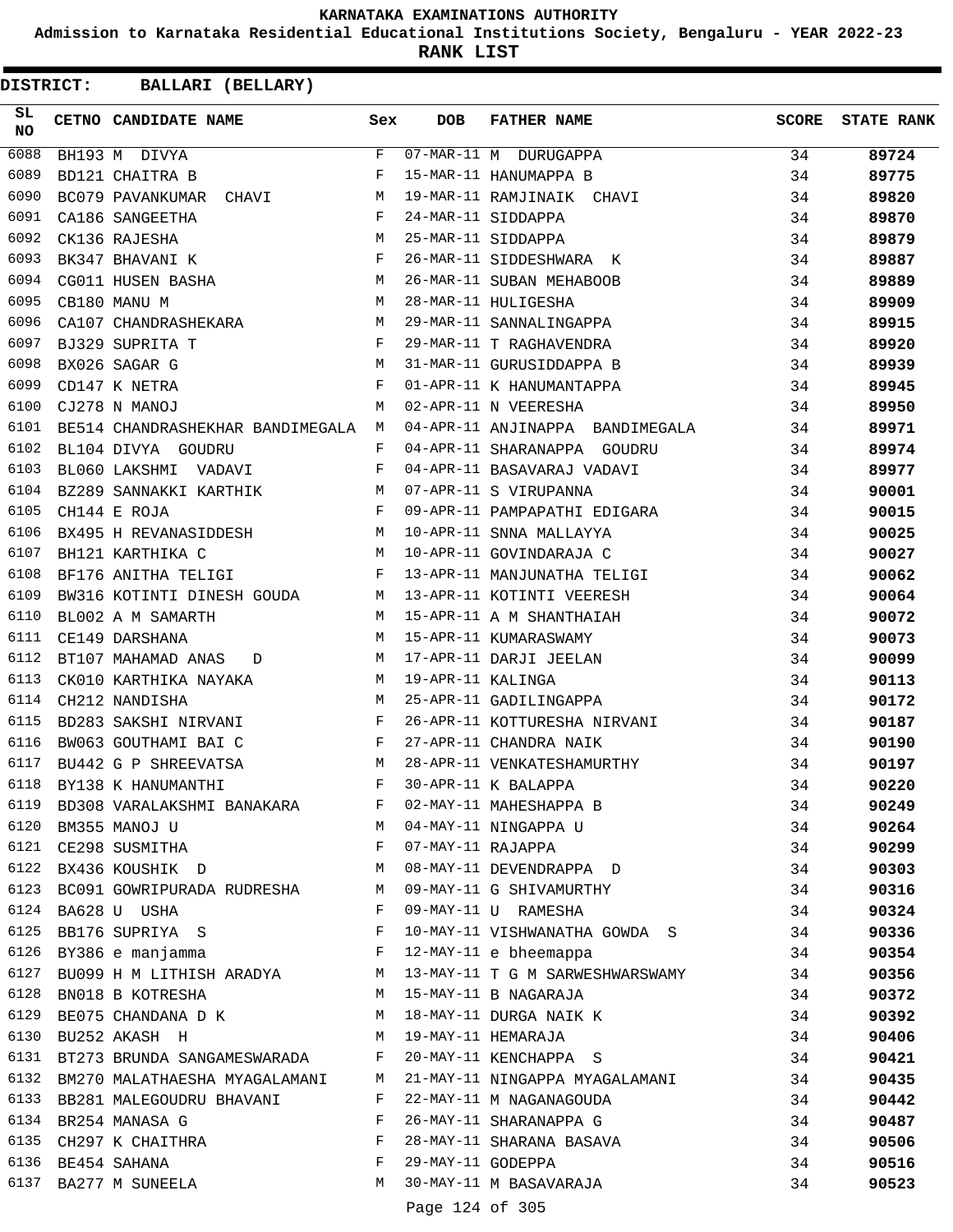**Admission to Karnataka Residential Educational Institutions Society, Bengaluru - YEAR 2022-23**

**RANK LIST**

| SL<br><b>NO</b> |                  | CETNO CANDIDATE NAME                                                  | Sex          | DOB               | FATHER NAME                                   | SCORE | <b>STATE RANK</b> |
|-----------------|------------------|-----------------------------------------------------------------------|--------------|-------------------|-----------------------------------------------|-------|-------------------|
| 6138            |                  | BE244 CHETAN H                                                        | M            |                   | 31-MAY-11 HANUMANTHANAIK                      | 34    | 90532             |
| 6139            |                  | BE227 JEEVAN P                                                        | M            |                   | 31-MAY-11 PRABHU M                            | 34    | 90534             |
| 6140            |                  | CC189 L AJEYA                                                         | M            |                   | 01-JUN-11 LAKSHMANA                           | 34    | 90542             |
| 6141            |                  | CK171 MOUNESHA                                                        | M            |                   | 01-JUN-11 K GURU SIDDAPPA                     | 34    | 90547             |
| 6142            |                  | M<br>BL229 SANJUNAIK L                                                |              |                   | 01-JUN-11 L RAVINAIK                          | 34    | 90554             |
| 6143            |                  | and the state of the Fig.<br>BE313 LAKSHMI                            |              |                   | 03-JUN-11 LINGARAJA KAYAKADA                  | 34    | 90575             |
| 6144            |                  | $\verb BC212 APOORVA   CHALAVADI   F  \\$                             |              |                   | 04-JUN-11 MANJUNATHA CHALAVADI                | 34    | 90583             |
| 6145            |                  | CH293 KAVITHA                                                         | $\mathbf{F}$ |                   | 05-JUN-11 DYAVANNA                            | 34    | 90601             |
| 6146            |                  | <b>M</b><br>BE362 AJJAYYA M                                           |              |                   | 06-JUN-11 ANJINAPPA M                         | 34    | 90613             |
| 6147            |                  | $\mathbf{F}$ and the state of the state $\mathbf{F}$<br>CD415 R KAVYA |              |                   | 09-JUN-11 RADHAKRUSHNA                        | 34    | 90658             |
| 6148            |                  | M<br>BJ111 VASANTA H L                                                |              |                   | 10-JUN-11 LAKSHMANA H                         | 34    | 90677             |
| 6149            |                  | CJ160 K ABHIJITH KUMAR M                                              |              |                   |                                               | 34    | 90682             |
| 6150            |                  | BW255 PRANAY KUMAR V                                                  | M            |                   | 11-JUN-11 K DODDANAGOUDA<br>11-JUN-11 JHONY V | 34    | 90686             |
| 6151            |                  | BZ125 THANUSHREE N B                                                  | $_{\rm F}$   |                   | 12-JUN-11 PRAKASH N B                         | 34    | 90697             |
| 6152            |                  | M<br>BE530 B S GURUPRASAD                                             |              |                   | 15-JUN-11 B C SOMASHEKHAR                     | 34    | 90714             |
| 6153            |                  | CK177 YASHODHA K                                                      | $\mathbf{F}$ |                   | 16-JUN-11 K MALLIKARJUNANAYAKA                | 34    | 90729             |
| 6154            |                  | CE132 JASHAVANTHA                                                     | M            |                   | 18-JUN-11 INDI ADDA BASAPPA                   | 34    | 90745             |
| 6155            |                  | BY239 P FARVEEN                                                       | F            |                   | 19-JUN-11 P CHANDAVALI                        | 34    | 90761             |
| 6156            |                  | BF074 GURUBASAMMA BARIKARA F                                          |              |                   | 20-JUN-11 PRAKASH BARIKARA                    | 34    | 90772             |
| 6157            |                  | BH020 B GAGANA                                                        | F            |                   | 21-JUN-11 B RAMANJINI                         | 34    | 90777             |
| 6158            |                  | BN346 PAVITHRA GOUDRA                                                 | F            |                   | 23-JUN-11 BASAVARAJA GOUDRA                   | 34    | 90810             |
| 6159            |                  | <b>M</b><br>BY229 KARTHIK G                                           |              |                   | 26-JUN-11 HANUMANTHAPPA G                     | 34    | 90840             |
| 6160            |                  | M<br>BU182 M KOTRESH                                                  |              |                   | 27-JUN-11 M MALLIKARJUNA                      | 34    | 90852             |
| 6161            |                  | BB306 S ARUN NAIK                                                     | M            |                   | 28-JUN-11 SIDDU NAIK                          | 34    | 90858             |
| 6162            |                  | CA301 KAVITHA                                                         | F            |                   | 30-JUN-11 NARI RAMESHA                        | 34    | 90873             |
| 6163            |                  | <b>M</b><br>BO020 RAVIKUMARA S                                        |              |                   | 01-JUL-11 SAKRAPPA S                          | 34    | 90889             |
| 6164            |                  | $\mathbf{F}$ and $\mathbf{F}$ and $\mathbf{F}$<br>BR136 NALINAKSHI H  |              |                   | 02-JUL-11 SHREENIVASA                         | 34    | 90902             |
| 6165            |                  | BN101 DHAANESHWARI<br>SHAMBHULINGAPPA HALLI                           | F            |                   | 04-JUL-11 SHAMBHULINGAPPA THINDAPPA<br>HALLI  | 34    | 90924             |
| 6166            |                  | BL170 L RATHNA NAIK                                                   | M            |                   | 04-JUL-11 L GOPI NAIK                         | 34    | 90928             |
|                 | 6167 BA674 V ANU |                                                                       | F            |                   | 04-JUL-11 V CHANDRAPPA                        | 34    | 90935             |
| 6168            |                  | BJ102 HALAGI AKASHA                                                   | M            | 09-JUL-11 XXXXXXX |                                               | 34    | 90988             |
| 6169            |                  | CH300 SHRAVANTHI                                                      | F            |                   | 10-JUL-11 SOMASHEKARA NAYAKARA                | 34    | 90998             |
| 6170            |                  | BB054 VIDYASHREE                                                      | $\mathbf{F}$ |                   | 10-JUL-11 VENKATESHNAIK                       | 34    | 91004             |
|                 |                  | 6171 CE430 SIDDESHA KR                                                | M            |                   | 11-JUL-11 RAMAPPA K                           | 34    | 91020             |
| 6172            |                  | CE405 VISHNU R                                                        | M            |                   | 11-JUL-11 RAMESHA T                           | 34    | 91022             |
| 6173            |                  | BC177 K PAVANAKUMARA M                                                |              |                   | 12-JUL-11 K DURUGAPPA                         | 34    | 91024             |
|                 |                  | 6174 CF096 NAGARAJA G                                                 | M            |                   | 12-JUL-11 KOTRESH G                           | 34    | 91027             |
|                 |                  | 6175 CA350 BHATRALLI CHIRANJIVI M                                     |              |                   | 13-JUL-11 B VEERESHA                          | 34    | 91036             |
| 6176            |                  | BE469 MANASA                                                          | F            |                   | 13-JUL-11 ANNAPPA BOVI                        | 34    | 91040             |
| 6177            |                  | BL155 YASHODHA JADARA                                                 | F            |                   | 13-JUL-11 GANESHA JADARA                      | 34    | 91049             |
| 6178            |                  | CC038 MARUTHI B                                                       | M            |                   | 14-JUL-11 RAMESHA BANDRI                      | 34    | 91054             |
| 6179            |                  | BM261 BHAVANA                                                         | F            |                   | 15-JUL-11 MANJUNAIK                           | 34    | 91057             |
| 6180            |                  | BF512 JAYALAKSHMI TALAVARA                                            | F            |                   | 16-JUL-11 MANJUNATHA T                        | 34    | 91073             |
| 6181            |                  | CE082 SINDHU                                                          | F            |                   | 16-JUL-11 MARISWAMY A K                       | 34    | 91083             |
| 6182            |                  | BF037 SINDHU P                                                        | F            |                   | 16-JUL-11 GIRISHA P                           | 34    | 91084             |
| 6183            |                  | BJ080 ULLAS                                                           | M            |                   | 16-JUL-11 HULUGAPPA                           | 34    | 91088             |
| 6184            |                  | BD251 M MUTTHU NAIK M                                                 |              |                   | 17-JUL-11 MANJU NAIK                          | 34    | 91092             |
| 6185            |                  | BW025 B SOUMYA                                                        | F            | 18-JUL-11 EERESH  |                                               | 34    | 91102             |
|                 |                  | 6186 BA641 UJJINI SIDDAMMA                                            | $\mathbf{F}$ |                   | 18-JUL-11 UJJINI KOTEPPA                      | 34    | 91109             |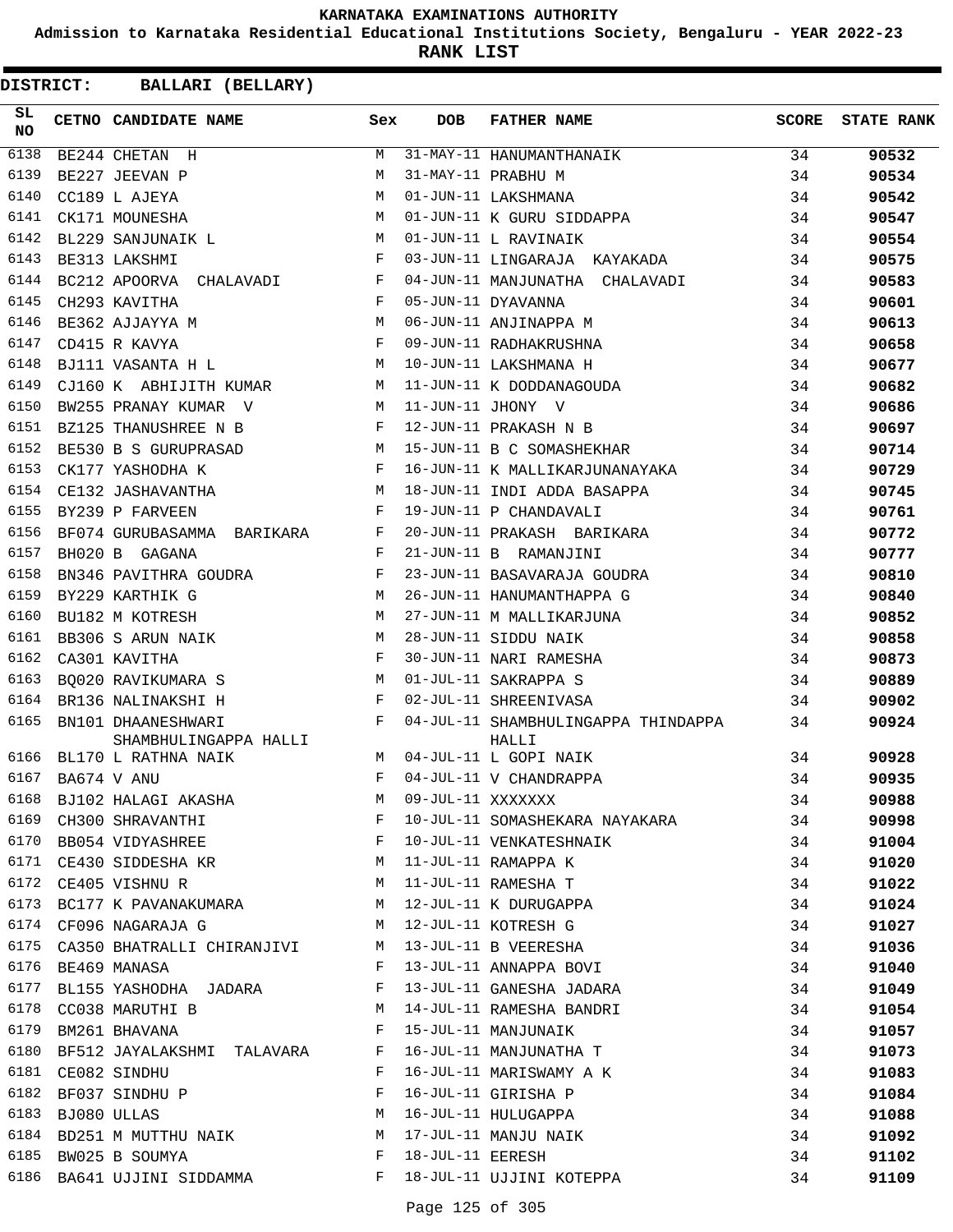**Admission to Karnataka Residential Educational Institutions Society, Bengaluru - YEAR 2022-23**

**RANK LIST**

| SL<br><b>NO</b> | CETNO CANDIDATE NAME                                                                                                                                                                                                                                      | Sex          | <b>DOB</b>        | <b>FATHER NAME</b>                                                 | SCORE | <b>STATE RANK</b> |
|-----------------|-----------------------------------------------------------------------------------------------------------------------------------------------------------------------------------------------------------------------------------------------------------|--------------|-------------------|--------------------------------------------------------------------|-------|-------------------|
| 6187            | CG317 A NINGAPPA $M$<br>BP196 USHA SINCLI F                                                                                                                                                                                                               | M            |                   | 20-JUL-11 A PAMPAPATHI                                             | 34    | 91123             |
| 6188            |                                                                                                                                                                                                                                                           |              |                   | 21-JUL-11 HANUMANTHAPPA SINCLI                                     | 34    | 91150             |
| 6189            | $\mathbf{F}$ . The set of the set of the set of the set of the set of the set of the set of the set of the set of the set of the set of the set of the set of the set of the set of the set of the set of the set of the set of t<br>BY360 V CHAITRA      |              |                   | 22-JUL-11 V DODDABASAVA                                            | 34    | 91158             |
| 6190            | BH158 D R CHANDANA F                                                                                                                                                                                                                                      |              |                   | 23-JUL-11 D REKYANAIK<br>24-JUL-11 MALLESHA NAIK                   | 34    | 91164             |
| 6191            | M<br>BN280 AKASHA L                                                                                                                                                                                                                                       |              |                   |                                                                    | 34    | 91170             |
| 6192            | BL012 C GOUTAMNAIK GOUTAM NAIK                                                                                                                                                                                                                            | M            |                   | 25-JUL-11 CHANDRA KUMARA                                           | 34    | 91186             |
| 6193            | CA331 SHASHIDHARA HIREMATHA                                                                                                                                                                                                                               | M            |                   | 25-JUL-11 SIDDA LINGAYYA SWAMY                                     | 34    | 91192             |
| 6194            | BQ259 MALIYAPLA ARCHNA F                                                                                                                                                                                                                                  |              |                   | 28-JUL-11 MALIYAPLA SANTHOSHA                                      | 34    | 91220             |
| 6195            | BA503 SRUJAN CHALAVADI M                                                                                                                                                                                                                                  |              |                   | 29-JUL-11 UMESHA CHALAVADI                                         | 34    | 91235             |
| 6196            | BT344 DIKSHA G T<br>$\mathbb F$ . The set of the set of the set of the set of the set of the set of the set of the set of the set of the set of the set of the set of the set of the set of the set of the set of the set of the set of the set of the    |              |                   | 30-JUL-11 THIPPESWAMY G P                                          | 34    | 91237             |
| 6197            | BU020 MANASA G M F                                                                                                                                                                                                                                        |              |                   | 01-AUG-11 MANOHARA T<br>04-AUG-11 RAMAPPA<br>08-AUG-11 RAJASHEKHAR | 34    | 91264             |
| 6198            | $\begin{aligned} \mathbf{M} \\ \mathbf{F} \end{aligned}$<br>CH504 MAHESH                                                                                                                                                                                  |              |                   |                                                                    | 34    | 91285             |
| 6199            | BW290 RANJITHA                                                                                                                                                                                                                                            |              |                   |                                                                    | 34    | 91319             |
| 6200            | BA035 B C SEVANTI F                                                                                                                                                                                                                                       |              |                   | 10-AUG-11 B CHATRA NAIK                                            | 34    | 91334             |
| 6201            | M 10-AUG-11 PAKKIRAPPA S<br>BG377 S MURALI                                                                                                                                                                                                                |              |                   |                                                                    | 34    | 91340             |
| 6202            | M<br>CF134 JAVID P                                                                                                                                                                                                                                        |              |                   | 11-AUG-11 RAJABHAKSHI                                              | 34    | 91348             |
| 6203            | BX038 PARSHURAM NAIK V $M$ 11-AUG-11 BUDDA NAIK                                                                                                                                                                                                           |              |                   |                                                                    | 34    | 91351             |
| 6204            | M <sub>N</sub><br>BA348 RAHIL                                                                                                                                                                                                                             |              |                   | 12-AUG-11 ISMAYIL JABER 34                                         |       | 91370             |
| 6205            | $\mathbf{F}$ and $\mathbf{F}$ and $\mathbf{F}$ and $\mathbf{F}$<br>BT217 SPANDANA M                                                                                                                                                                       |              |                   | 12-AUG-11 MALLAIAH                                                 | 34    | 91373             |
| 6206            | M<br>CJ445 GANESH A                                                                                                                                                                                                                                       |              |                   | 14-AUG-11 VEERESH AKKASALIGARA 34                                  |       | 91379             |
| 6207            | BD294 SHOBA MR                                                                                                                                                                                                                                            | $\mathbf{F}$ |                   | 14-AUG-11 RAVI NAIK M                                              | 34    | 91386             |
| 6208            | BK270 NITHISHA P                                                                                                                                                                                                                                          |              |                   | M 15-AUG-11 HANUMANTHAPPA                                          | 34    | 91393             |
| 6209            | $\mathbb{P}^1$ . The set of the set of the set of the set of the set of the set of the set of the set of the set of the set of the set of the set of the set of the set of the set of the set of the set of the set of the set of<br>BH203 SANJANA M      |              |                   | 18-AUG-11 MUDUKANNA<br>19-AUG-11 RAMESHANAIKA                      | 34    | 91426             |
| 6210            | M<br>BE021 CHETHAN M                                                                                                                                                                                                                                      |              |                   |                                                                    | 34    | 91431             |
| 6211            | CA149 K GAYITRI                                                                                                                                                                                                                                           | $\mathbf{F}$ |                   | 19-AUG-11 K RAMESHA<br>21-AUG-11 H SWAMY                           | 34    | 91434             |
| 6212            | BH089 SHARATH KUMAR H M                                                                                                                                                                                                                                   |              |                   |                                                                    | 34    | 91451             |
| 6213            | <b>Example 20</b><br>BC325 K RENUKA                                                                                                                                                                                                                       |              |                   | 26-AUG-11 HANUMANTHAPPA                                            | 34    | 91483             |
| 6214            | BW315 AJAY KUMAR U M                                                                                                                                                                                                                                      |              |                   | 27-AUG-11 GALEPPA U                                                | 34    | 91486             |
| 6215            | CD011 LATHA                                                                                                                                                                                                                                               | $\mathbf{F}$ |                   | 27-AUG-11 NAGARAJA                                                 | 34    | 91490             |
| 6216            | M <sub>N</sub><br>BA646 SAMRUDA H                                                                                                                                                                                                                         |              |                   | 01-SEP-11 HANUMANTHANAIK                                           | 34    | 91541             |
| 6217            | $\mathbb{P}^1$ . The set of the set of the set of the set of the set of the set of the set of the set of the set of the set of the set of the set of the set of the set of the set of the set of the set of the set of the set of<br>BT088 SHREEGOURI M G |              |                   | 01-SEP-11 MALLIKARJUNA M                                           | 34    | 91544             |
| 6218            | CG017 RANJITHA B S                                                                                                                                                                                                                                        | F            |                   | 02-SEP-11 SHIVALINGAPPA                                            | 34    | 91548             |
|                 | 6219 BQ025 SHALINI G M                                                                                                                                                                                                                                    | F            |                   | 05-SEP-11 MAHANTHESHA G M                                          | 34    | 91576             |
|                 | 6220 BG339 RAKESHA C R M                                                                                                                                                                                                                                  |              | 06-SEP-11 REVANNA |                                                                    | 34    | 91585             |
|                 | 6221 BV162 KOTRESHA L                                                                                                                                                                                                                                     | M            |                   | 08-SEP-11 MALLAPPA                                                 | 34    | 91602             |
|                 | 6222 BA612 TALAVARA ABHISHEKA                                                                                                                                                                                                                             | M            |                   | 08-SEP-11 TALAVARA TINDAPPA                                        | 34    | 91607             |
|                 | 6223 BD012 SUDEEPA G                                                                                                                                                                                                                                      | M            |                   | 09-SEP-11 GANIYA NAIK                                              | 34    | 91619             |
| 6224            | CJ490 NANDAKISHOR REDDY Y                                                                                                                                                                                                                                 | M            |                   | 15-SEP-11 VISHWANATHAREDDY Y                                       | 34    | 91660             |
| 6225            | CJ211 NALITHA                                                                                                                                                                                                                                             | F            |                   | 16-SEP-11 GADILINGAPPA                                             | 34    | 91676             |
|                 | 6226 CD337 VEENASHREE B M                                                                                                                                                                                                                                 | F            |                   | 21-SEP-11 MOUNESHA                                                 | 34    | 91716             |
|                 | 6227 BZ008 ANJALI                                                                                                                                                                                                                                         | F            |                   | 24-SEP-11 AGOLI VEERANAGOUDA                                       | 34    | 91732             |
| 6228            | BT004 UMMI AYISHA                                                                                                                                                                                                                                         | F            |                   | 25-SEP-11 HONNURA SAB                                              | 34    | 91745             |
|                 | 6229 BZ093 H RAGU                                                                                                                                                                                                                                         | M            |                   | 27-SEP-11 H CHIDA NANDA                                            | 34    | 91755             |
|                 | 6230 BA623 PALLAVI                                                                                                                                                                                                                                        | F            |                   | 27-SEP-11 UDUCHAPPA                                                | 34    | 91757             |
|                 | 6231 BY007 PRANEETHA                                                                                                                                                                                                                                      | F            | 27-SEP-11 YUVARAJ |                                                                    | 34    | 91758             |
| 6232            | CH064 PRAVEEN KUMAR H                                                                                                                                                                                                                                     |              |                   | 27-SEP-11 SURESHA H                                                | 34    | 91759             |
| 6233            | BO057 KEERTANA H                                                                                                                                                                                                                                          | F            |                   | 28-SEP-11 RAMESH H                                                 | 34    | 91763             |
|                 | 6234 CG035 B SANA                                                                                                                                                                                                                                         | $\mathbf{F}$ |                   | 29-SEP-11 KASIM VALI B                                             | 34    | 91769             |
|                 | 6235 BG129 KANAHALLI KAVANA F                                                                                                                                                                                                                             |              |                   | 29-SEP-11 RAMAPPA KANAHALLI                                        | 34    | 91772             |
|                 | 6236 BB434 BASAVARAJA                                                                                                                                                                                                                                     |              |                   | M 03-OCT-11 PARASAPPA UNKI                                         | 34    | 91816             |
|                 |                                                                                                                                                                                                                                                           |              | Page 126 of 305   |                                                                    |       |                   |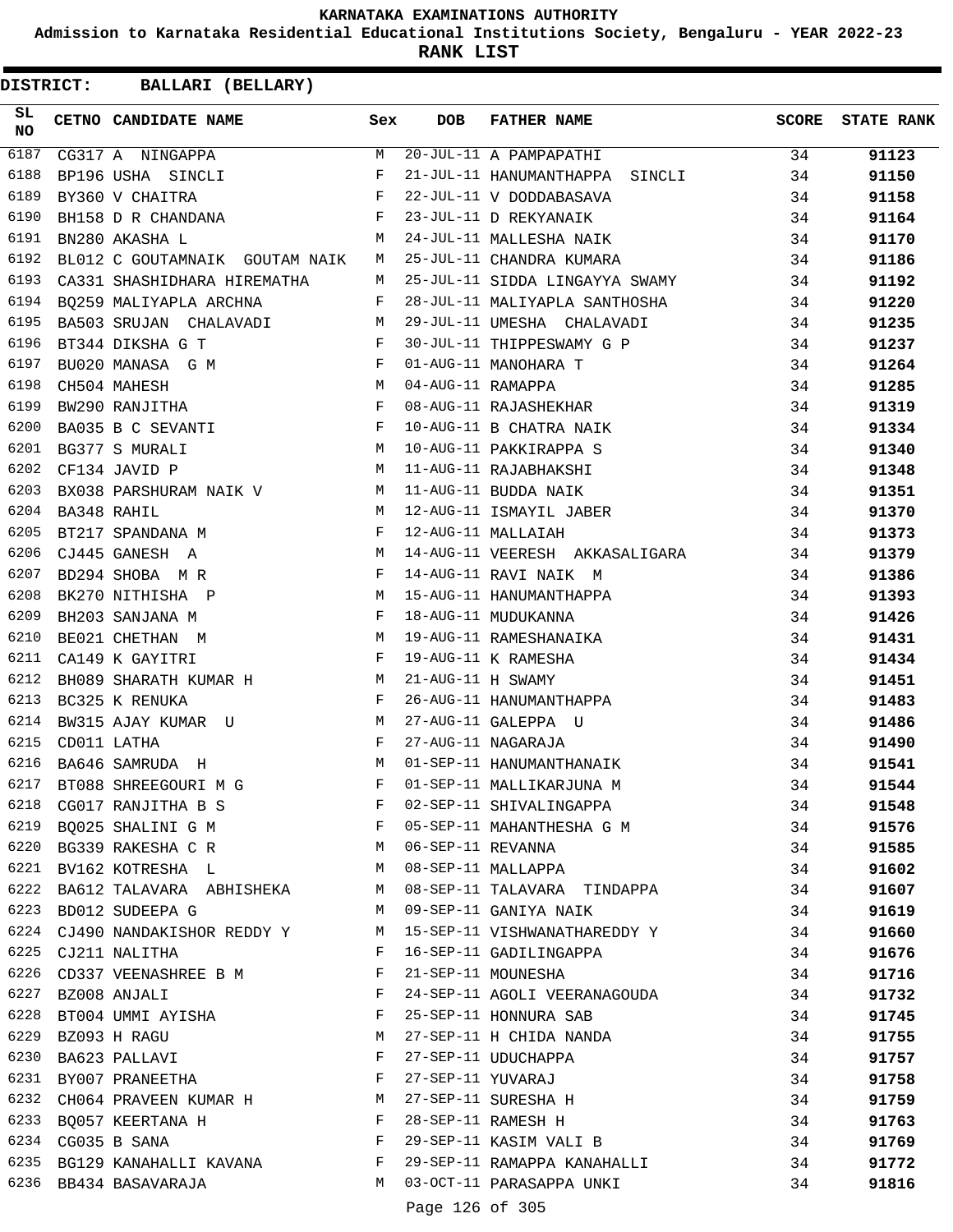**Admission to Karnataka Residential Educational Institutions Society, Bengaluru - YEAR 2022-23**

**RANK LIST**

| SL.<br>NO | CETNO CANDIDATE NAME                                                                                                                                                                                                                                 | Sex | <b>DOB</b>        | FATHER NAME                                                                                                                                                | SCORE | <b>STATE RANK</b> |
|-----------|------------------------------------------------------------------------------------------------------------------------------------------------------------------------------------------------------------------------------------------------------|-----|-------------------|------------------------------------------------------------------------------------------------------------------------------------------------------------|-------|-------------------|
| 6237      | CE642 SANTHOSHA H<br>BW541 GAGAN E<br>PS044 V GAVILLE                                                                                                                                                                                                |     |                   | M 07-OCT-11 HANUMANTHAPPA<br>M 08-OCT-11 PRASAD E<br>M 09-OCT-11 VENKATESH<br>F 14-OCT-11 MANJUNATHA M<br>F 16-OCT-11 SHIVARAMA N<br>M 16-OCT-11 H MARUTHI | 34    | 91853             |
| 6238      |                                                                                                                                                                                                                                                      |     |                   |                                                                                                                                                            | 34    | 91857             |
| 6239      | BS044 V SANJAYA M                                                                                                                                                                                                                                    |     |                   |                                                                                                                                                            | 34    | 91874             |
| 6240      | BF275 HULIGEMMA M<br>F                                                                                                                                                                                                                               |     |                   |                                                                                                                                                            | 34    | 91904             |
| 6241      | $\begin{array}{ccc} \mathbf{N} & \mathbf{N} \\ & \mathbf{N} \end{array}$<br>BH033 GANGOTHRI N                                                                                                                                                        |     |                   |                                                                                                                                                            | 34    | 91914             |
| 6242      | CE108 H ARUN                                                                                                                                                                                                                                         |     |                   |                                                                                                                                                            | 34    | 91915             |
| 6243      | BK136 K VANAJAKSHI F                                                                                                                                                                                                                                 |     |                   | 17-OCT-11 K NINGAPPA                                                                                                                                       | 34    | 91922             |
| 6244      | BW262 VAMSHI KRISHNA M                                                                                                                                                                                                                               |     |                   | 17-OCT-11 SREEDHAR                                                                                                                                         | 34    | 91927             |
| 6245      | BX054 GAYATHRI B                                                                                                                                                                                                                                     |     |                   | 18-OCT-11 BHIMALINGA                                                                                                                                       | 34    | 91930             |
| 6246      | $\begin{array}{ccccc} \text{B} & & & \text{F} & \\ & & & \text{F} & \\ & & & \text{F} & \\ \end{array}$<br>BW554 V SWAPNA                                                                                                                            |     |                   | 18-OCT-11 V LAKSHMIKANTHAREDDY 34                                                                                                                          |       | 91937             |
| 6247      | BT061 K GAYATHRI F                                                                                                                                                                                                                                   |     |                   | 21-OCT-11 KOTRESH NAIK K                                                                                                                                   | 34    | 91960             |
| 6248      | CC031 ABHINAV CHAVAN M                                                                                                                                                                                                                               |     |                   |                                                                                                                                                            | 34    | 91971             |
| 6249      | $\mathbf{F}$<br>BT219 LATHA H                                                                                                                                                                                                                        |     |                   | 23-OCT-11 PRAKASH NAIK P<br>24-OCT-11 KOTRESHA H                                                                                                           | 34    | 91981             |
| 6250      | BC219 KAPPI PUNEETH M                                                                                                                                                                                                                                |     |                   | 25-OCT-11 K DEVENDRAPPA 34                                                                                                                                 |       | 91993             |
| 6251      | M<br>BE168 G NANDEESH                                                                                                                                                                                                                                |     |                   | 28-OCT-11 BASAVARAJA GANGASHETTY 34                                                                                                                        |       | 92017             |
| 6252      | BF491 THEJU M<br>CE603 U YASHODA F<br>CA420 BHUMIKA F                                                                                                                                                                                                |     |                   | 28-OCT-11 RAJAPPA KAGERA<br>31-OCT-11 U DHARMESHA<br>01 NOV 11 WIRTIER                                                                                     | 34    | 92023             |
| 6253      |                                                                                                                                                                                                                                                      |     |                   |                                                                                                                                                            | 34    | 92043             |
| 6254      |                                                                                                                                                                                                                                                      |     | 01-NOV-11 MAREPPA | 34                                                                                                                                                         |       | 92046             |
| 6255      | M<br>BX449 RAJU S                                                                                                                                                                                                                                    |     |                   | 01-NOV-11 DASTAGIRI DASTGIRI S 34                                                                                                                          |       | 92056             |
| 6256      | BL272 TEEKYA NAIK LAMBANI M                                                                                                                                                                                                                          |     |                   | 02-NOV-11 MOTYA NAIK LAMBANI                                                                                                                               | - 34  | 92065             |
| 6257      |                                                                                                                                                                                                                                                      |     |                   | BM339 RAJESH TALAVARA M 03-NOV-11 HANUMANTHAPPA TALAVARA                                                                                                   | 34    | 92069             |
| 6258      | BU416 DILIP C                                                                                                                                                                                                                                        |     |                   | M 08-NOV-11 CHANDRANAIK                                                                                                                                    | 34    | 92109             |
| 6259      | $\mathbf{F}$ . The set of the set of the set of the set of the set of the set of the set of the set of the set of the set of the set of the set of the set of the set of the set of the set of the set of the set of the set of t<br>BB332 SANJANA S |     |                   | 13-NOV-11 BASAVARAJA S                                                                                                                                     | 34    | 92143             |
| 6260      | BJ228 G KAVITHA F<br>BK097 H POORVI F                                                                                                                                                                                                                |     |                   | 15-NOV-11 THIPPESWAMY<br>16-NOV-11 H HANUMANTHA<br>15-NOV-11 THIPPESWAMY                                                                                   | 34    | 92158             |
| 6261      |                                                                                                                                                                                                                                                      |     |                   |                                                                                                                                                            | 34    | 92165             |
| 6262      |                                                                                                                                                                                                                                                      |     |                   | BX379 SHIVAKUMAR H D M 17-NOV-11 BASAVA PRABHU H D                                                                                                         | 34    | 92176             |
| 6263      | $\mathbf{F}$ and the contract of the contract of $\mathbf{F}$<br>CH143 SHANTAMMA                                                                                                                                                                     |     |                   | 22-NOV-11 VEERESHA                                                                                                                                         | 34    | 92212             |
| 6264      | BQ085 G PRASHANTHA M                                                                                                                                                                                                                                 |     |                   | 23-NOV-11 CHANNABASAPPA                                                                                                                                    | 34    | 92216             |
| 6265      | BA392 GOUDRU SHASHANKA M                                                                                                                                                                                                                             |     |                   | 24-NOV-11 SHANKARAGOUDA GOUDRA                                                                                                                             | 34    | 92226             |
| 6266      | M <sub>N</sub><br>CD043 BOMMAYYA J                                                                                                                                                                                                                   |     |                   | 30-NOV-11 VENKATESHA J                                                                                                                                     | 34    | 92277             |
| 6267      | BZ258 R SINDU                                                                                                                                                                                                                                        | F   |                   | 02-DEC-11 SOMALINGAMURTHY                                                                                                                                  | 34    | 92285             |
| 6268      | CH377 RIYANA                                                                                                                                                                                                                                         | F   |                   | 03-DEC-11 SANNA HASAN SAB                                                                                                                                  | 34    | 92291             |
|           | 6269 BX166 J LAKSHMIKANTA                                                                                                                                                                                                                            | M   |                   | 08-DEC-11 JOOL SUNKAPPA                                                                                                                                    | 34    | 92315             |
| 6270      | BY088 GUDISALU ASHOK                                                                                                                                                                                                                                 | M   |                   | 10-DEC-11 GUDISALU BASAVARAJ                                                                                                                               | 34    | 92326             |
| 6271      | BP230 SHIVAKUMARA TALAVARA                                                                                                                                                                                                                           | M   |                   | 11-DEC-11 RAVI TALAVARA                                                                                                                                    | 34    | 92335             |
|           | 6272 BH205 H KALPANA                                                                                                                                                                                                                                 | F   |                   | 12-DEC-11 BHEEMESHA                                                                                                                                        | 34    | 92340             |
| 6273      | CJ233 LAKSHMI                                                                                                                                                                                                                                        | F   |                   | 12-DEC-11 MAHANKALAPPA                                                                                                                                     | 34    | 92342             |
| 6274      | BM408 PRAJWAL BANDI                                                                                                                                                                                                                                  | M   |                   | 12-DEC-11 SIDDAPPA B                                                                                                                                       | 34    | 92345             |
| 6275      | BP152 SINCHANA M N                                                                                                                                                                                                                                   | F   |                   | 14-DEC-11 M NAGARAJA                                                                                                                                       | 34    | 92363             |
| 6276      | CA199 SURESHA K N                                                                                                                                                                                                                                    | M   |                   | 16-DEC-11 HONNURSWAMY K N                                                                                                                                  | 34    | 92375             |
|           | 6277 BX108 PRAJWAL H C                                                                                                                                                                                                                               | M   |                   | 19-DEC-11 CHANDRA SHEKAR H                                                                                                                                 | 34    | 92392             |
| 6278      | CA232 R SHANTHI                                                                                                                                                                                                                                      | F   | 20-DEC-11 RAMESHA |                                                                                                                                                            | 34    | 92401             |
| 6279      | BD223 MARUTHI G R                                                                                                                                                                                                                                    | M   |                   | 21-DEC-11 RAVI KUMAR R                                                                                                                                     | 34    | 92406             |
| 6280      | BW310 SATISHAKUMAR T                                                                                                                                                                                                                                 | M   |                   | 22-DEC-11 CHANDRASHEKHAR T                                                                                                                                 | 34    | 92412             |
| 6281      | BB135 H HULIGEMMA                                                                                                                                                                                                                                    | F   |                   | 30-DEC-11 H MARIYAPPA                                                                                                                                      | 34    | 92447             |
| 6282      | BJ358 S A MAHESHA                                                                                                                                                                                                                                    | M   |                   | 31-DEC-11 ANJINAPPA                                                                                                                                        | 34    | 92458             |
| 6283      | CA021 SHASHIKALA                                                                                                                                                                                                                                     | F   |                   | 01-JAN-12 B HANUMANTHAPPA                                                                                                                                  | 34    | 92479             |
|           | 6284 BS121 SANJANA R                                                                                                                                                                                                                                 | F   |                   | 20-JAN-12 RAMANJANI                                                                                                                                        | 34    | 92521             |
|           | 6285 BB200 CHETHAN K                                                                                                                                                                                                                                 | M   |                   | 29-JAN-12 PANDURANGA K                                                                                                                                     | 34    | 92535             |
| 6286      | CG235 PRAJWAL                                                                                                                                                                                                                                        | M   | 07-FEB-12 UMESHA  |                                                                                                                                                            | 34    | 92547             |
|           |                                                                                                                                                                                                                                                      |     | Page 127 of 305   |                                                                                                                                                            |       |                   |
|           |                                                                                                                                                                                                                                                      |     |                   |                                                                                                                                                            |       |                   |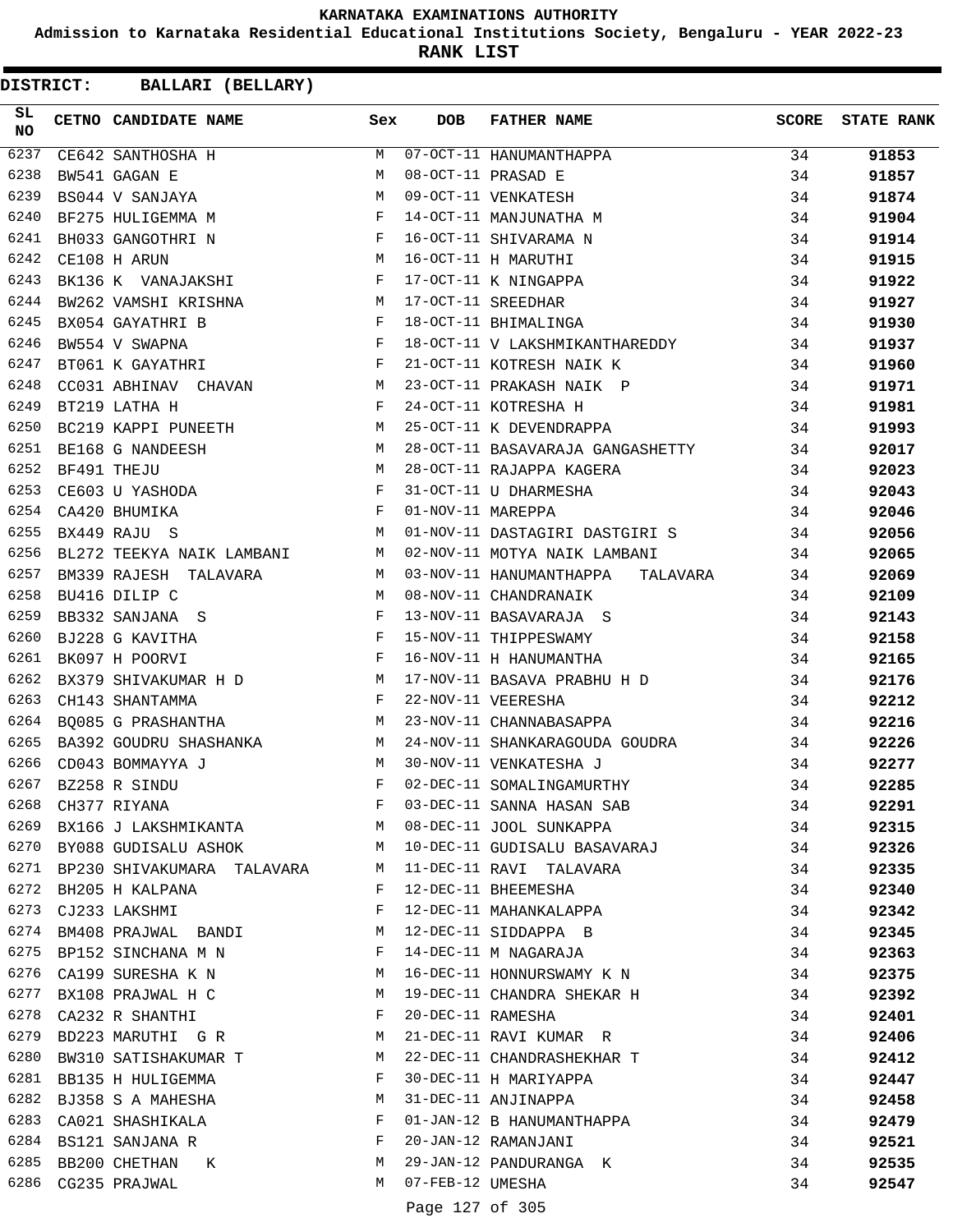**Admission to Karnataka Residential Educational Institutions Society, Bengaluru - YEAR 2022-23**

**RANK LIST**

| SL<br><b>NO</b> | CETNO CANDIDATE NAME                      | Sex        | <b>DOB</b>        | <b>FATHER NAME</b>                | <b>SCORE</b> | <b>STATE RANK</b> |
|-----------------|-------------------------------------------|------------|-------------------|-----------------------------------|--------------|-------------------|
| 6287            | CA417 RAMACHARAN                          | M          |                   | $07 - FEB - 12$ SHIVARAJA         | 34           | 92548             |
| 6288            | BO299 SEVANTHI S                          | F          |                   | 23-FEB-12 LATE SHIVARUDRAPPA S    | 34           | 92564             |
| 6289            | BU266 VANDHANA                            | F          |                   | 11-MAR-12 PAPANAYAK               | 34           | 92580             |
| 6290            | CD198 VARSHADHARE J                       | $_{\rm F}$ |                   | 25-APR-12 JATHAPPA M              | 34           | 92600             |
| 6291            | BU452 THANUSHREE G N                      | F          | 02-MAY-12 NAGESHA |                                   | 34           | 92608             |
| 6292            | BE326 POORNIMA T R                        | F          | 04-MAY-12 RAMESH  |                                   | 34           | 92609             |
| 6293            | BE470 ROHITH JARPAL                       | M          |                   | 20-JUN-08 SEVYANAIK J             | 33           | 92632             |
| 6294            | BE248 ASHOKA MYAKI                        | M          |                   | 30-JUN-08 MYAKI PARASHURAMAPPA    | 33           | 92633             |
| 6295            | BN314 C KOTRI BAI                         | F          |                   | 13-OCT-08 TIPPESHA NAIK           | 33           | 92635             |
| 6296            | BA122 SAHUAKARA SUNILKUMARA               | М          |                   | 22-JAN-09 MITYANAIK               | 33           | 92644             |
| 6297            | CE379 KALPANA R                           | F          |                   | 19-MAR-09 RUDRAYYA                | 33           | 92646             |
| 6298            | BW206 MEGHARAJ K                          | М          |                   | 12-APR-09 KORI ERAMMA             | 33           | 92647             |
| 6299            | BL113 H NAGARAJA                          | М          |                   | 16-JUL-09 HOSAKERI RAVI           | 33           | 92660             |
| 6300            | BH252 MUTTU J B                           | М          |                   | 23-AUG-09 BHIMANAIK J             | 33           | 92663             |
| 6301            | CA248 GIRIJAMMA                           | $_{\rm F}$ |                   | 01-SEP-09 YANKAPPA                | 33           | 92667             |
| 6302            | CD308 GOURISH N                           | M          |                   | 16-SEP-09 PALAIAH N               | 33           | 92671             |
| 6303            | BL156 SANJAYA M                           | M          |                   | 28-SEP-09 MITYA NAIK S            | 33           | 92673             |
| 6304            | BX065 PRASHANTH                           | М          |                   | 01-OCT-09 JANARDHAN               | 33           | 92675             |
| 6305            | CD021 B THIPPESWAMY                       | М          |                   | 09-OCT-09 B BASAVARAJA            | 33           | 92676             |
| 6306            | BN128 UMARALISA MOSINA ALISA<br>MAKANDARA | М          |                   | 21-NOV-09 MOHASINALISHA MAKANDARA | 33           | 92687             |
| 6307            | CH346 PUJAMMA                             | F          |                   | 14-DEC-09 THIPPANNA K             | 33           | 92697             |
| 6308            | BP400 SOTTAPNARA AADI                     | M          |                   | 15-DEC-09 SOTTAPNARA TIRUKAPPA    | 33           | 92698             |
| 6309            | CA222 GADILINGA GOUDA                     | M          |                   | 01-JAN-10 JANARDHANA D            | 33           | 92714             |
| 6310            | BZ313 PRAVEEN M                           | M          |                   | 01-JAN-10 BAGAPPA M               | 33           | 92723             |
| 6311            | BZ171 VEENA                               | F          |                   | 04-JAN-10 MUDENOOR HONNURAPPA     | 33           | 92738             |
| 6312            | CJ237 K SIDDALINGA                        | M          |                   | 05-JAN-10 K MAHADEVA              | 33           | 92739             |
| 6313            | CB244 N KRISHNAMURTHY                     | M          |                   | 10-JAN-10 NASULI MALEPPA          | 33           | 92742             |
| 6314            | BW117 NIRANJAN KUMAR<br>К                 | M          |                   | 11-JAN-10 GADHILINGAPPA<br>Κ      | 33           | 92745             |
| 6315            | BX264 M SAMAANTH GOUDA                    | M          |                   | 02-FEB-10 LATE M KESHAVAMURTHY    | 33           | 92755             |
| 6316            | CK133 ROJA R                              | F          |                   | 04-FEB-10 RAMANJANEYA             | 33           | 92756             |
| 6317            | BZ018 KARTHIKA A                          | М          |                   | 13-FEB-10 B GANGADHARA ACHARI     | 33           | 92768             |
| 6318            | CJ446 SHRAVANTH KUMAR M                   |            |                   | 15-FEB-10 VITHOBA M               | 33           | 92770             |
| 6319            | CF270 H JYOTHI                            | F          |                   | 02-MAR-10 JADISIDDESH             | 33           | 92783             |
| 6320            | BG267 BHARATH MAGALADA                    | M          |                   | 09-MAR-10 PAMPANNA MAGALADA       | 33           | 92786             |
| 6321            | BM119 V KRUSTNA NAIK                      | M          |                   | 12-MAR-10 V ERANAIK               | 33           | 92787             |
| 6322            | BU718 CHETAN N                            | M          |                   | 19-MAR-10 SURESH N                | 33           | 92792             |
| 6323            | BW313 RAMCHARAN ARYAN                     | M          |                   | 01-APR-10 HONNURAPPA              | 33           | 92810             |
| 6324            | BS098 YASHAWANTH H                        | M          |                   | 04-APR-10 H MAHESH                | 33           | 92816             |
| 6325            | BQ344 SHRUSTI NAGARAHALLI                 | F          |                   | 10-APR-10 VEERESH NAGARAHALLI     | 33           | 92824             |
| 6326            | BL315 K SHREKANTA                         | M          |                   | 01-MAY-10 KUBERA NAIK             | 33           | 92845             |
| 6327            | BH270 L Y DRASHN                          | М          |                   | 04-MAY-10 YAMUNANAIK              | 33           | 92848             |
| 6328            | CA243 N VEERENDRANATH                     | M          |                   | 12-MAY-10 N LAKSHMI NARAYANA      | 33           | 92862             |
| 6329            | BG019 RAKESH R                            | М          |                   | 20-MAY-10 RAJU NAIK               | 33           | 92872             |
| 6330            | BG017 PRASHANTH HARALU                    | M          |                   | 27-MAY-10 JAYAPPA HARALU          | 33           | 92881             |
|                 | 6331 CB320 PARIMALA                       | F          |                   | 31-MAY-10 DEVARAJ N               | 33           | 92886             |
| 6332            | CE137 ANIL KUMAR                          | М          |                   | 01-JUN-10 HUCCHAPPA               | 33           | 92889             |
| 6333            | BU155 K L SHRUTHI                         | F          |                   | 18-JUN-10 LAKSHMANA K             | 33           | 92919             |
| 6334            | BX061 D PRAVEENKUMAR                      | М          |                   | 26-JUN-10 D BASAVARAJA            | 33           | 92927             |
| 6335            | BM281 R PAVITRA                           | F          |                   | 29-JUN-10 YUVARAJNAIK             | 33           | 92930             |
|                 |                                           |            |                   |                                   |              |                   |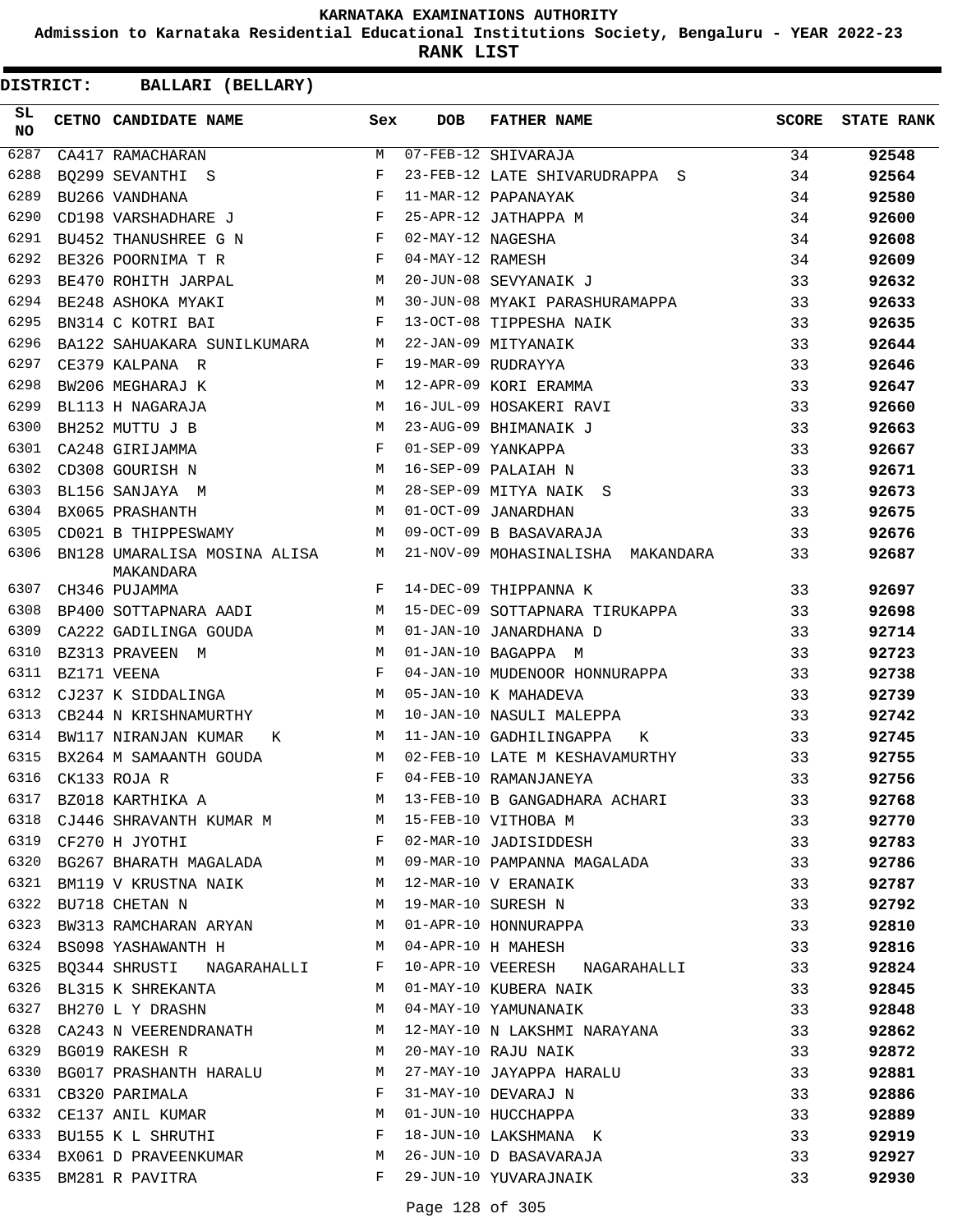**Admission to Karnataka Residential Educational Institutions Society, Bengaluru - YEAR 2022-23**

**RANK LIST**

| SL<br><b>NO</b> | CETNO CANDIDATE NAME                                                                                                                                                                                                                                                                                                                                                                                                                                                                        | Sex          | <b>DOB</b>         | FATHER NAME                                                                                                           | SCORE | <b>STATE RANK</b> |
|-----------------|---------------------------------------------------------------------------------------------------------------------------------------------------------------------------------------------------------------------------------------------------------------------------------------------------------------------------------------------------------------------------------------------------------------------------------------------------------------------------------------------|--------------|--------------------|-----------------------------------------------------------------------------------------------------------------------|-------|-------------------|
| 6336            | CA141 K NIRAJA                                                                                                                                                                                                                                                                                                                                                                                                                                                                              | M            |                    | 19-JUL-10 CHANNA BASAPPA                                                                                              | 33    | 92967             |
| 6337            | CG329 RAJESHWARI P                                                                                                                                                                                                                                                                                                                                                                                                                                                                          | F            |                    | 24-JUL-10 PONNURU VEERESHA                                                                                            | 33    | 92975             |
| 6338            | CJ404 LALITHA                                                                                                                                                                                                                                                                                                                                                                                                                                                                               | F            |                    | 11-AUG-10 YALLAPPA                                                                                                    | 33    | 93013             |
| 6339            | $\mathbf{F}$<br>BA415 USHA UPPARA                                                                                                                                                                                                                                                                                                                                                                                                                                                           |              |                    | 15-AUG-10 MAHESHA UPPARA                                                                                              | 33    | 93028             |
| 6340            | CB032 BINGI YOGANANDA M                                                                                                                                                                                                                                                                                                                                                                                                                                                                     |              |                    | 18-AUG-10 BINGI MALLIKARJUNA                                                                                          | 33    | 93034             |
| 6341            | BM217 PREETHI LAMBANI F                                                                                                                                                                                                                                                                                                                                                                                                                                                                     |              |                    | 20-AUG-10 PRAKASH LAMBANI                                                                                             | 33    | 93042             |
| 6342            | BH284 J A THIRUMALANAIK M                                                                                                                                                                                                                                                                                                                                                                                                                                                                   |              |                    | 23-AUG-10 J ANANDNAIK                                                                                                 | 33    | 93054             |
| 6343            | M<br>CD237 MANJUNATH A M                                                                                                                                                                                                                                                                                                                                                                                                                                                                    |              |                    | 27-AUG-10 DODDA ANJINAPPA                                                                                             | 33    | 93061             |
| 6344            | $\begin{array}{ccccc} & & & & \mathbf{F} & \\ & & & & \mathbf{F} & \\ & & & \mathbf{F} & \\ \end{array}$<br>CC042 P NETHRA                                                                                                                                                                                                                                                                                                                                                                  |              |                    | 28-AUG-10 P NAGARAJA                                                                                                  | 33    | 93067             |
| 6345            | BY089 SHAILA                                                                                                                                                                                                                                                                                                                                                                                                                                                                                |              |                    | 28-AUG-10 GUJJAL KAREPPA                                                                                              | 33    | 93069             |
| 6346            | $CF249$ ESHWARAMMA B F                                                                                                                                                                                                                                                                                                                                                                                                                                                                      |              |                    | 30-AUG-10 BAJJAIAH                                                                                                    | 33    | 93071             |
| 6347            | M<br>CA198 PRAJWAL K                                                                                                                                                                                                                                                                                                                                                                                                                                                                        |              |                    | 07-SEP-10 DEVARAJA K                                                                                                  | 33    | 93097             |
| 6348            | BN284 PRAVEENA BASAVARAJA M<br><b>BASAPURA</b>                                                                                                                                                                                                                                                                                                                                                                                                                                              |              |                    | 10-SEP-10 BASAVARAJA BASAPURA                                                                                         | 33    | 93112             |
| 6349            | BU369 ABDUL REHAMAN K $\verb M  12-SEP-10 KALANDAR K $                                                                                                                                                                                                                                                                                                                                                                                                                                      |              |                    |                                                                                                                       | 33    | 93119             |
| 6350            | M 12-SEP-10 CHANDRAPPA K<br>BU356 MARUTESHA K                                                                                                                                                                                                                                                                                                                                                                                                                                               |              |                    |                                                                                                                       | 33    | 93122             |
| 6351            |                                                                                                                                                                                                                                                                                                                                                                                                                                                                                             |              |                    |                                                                                                                       | 33    | 93132             |
| 6352            | $\mathbf{F}$<br>BN053 R ANKITHA                                                                                                                                                                                                                                                                                                                                                                                                                                                             |              |                    | 16-SEP-10 RAGHU NAIK                                                                                                  | 33    | 93138             |
| 6353            | BX327 HARISH                                                                                                                                                                                                                                                                                                                                                                                                                                                                                | M            | 19-SEP-10 NAGANNA  |                                                                                                                       | 33    | 93148             |
| 6354            | BE109 HADIMANI CHETHAN M                                                                                                                                                                                                                                                                                                                                                                                                                                                                    |              |                    | 20-SEP-10 H HANUMANTHAPPA                                                                                             | 33    | 93154             |
| 6355            | CE269 HULIGEMMA G A<br><b>Experimental Service Service</b>                                                                                                                                                                                                                                                                                                                                                                                                                                  |              |                    | 20-SEP-10 ANJINAPPA H                                                                                                 | 33    | 93155             |
| 6356            | BJ268 R GANGADHARA                                                                                                                                                                                                                                                                                                                                                                                                                                                                          | M            | 20-SEP-10 RAMU     |                                                                                                                       | 33    | 93157             |
| 6357            | $\mathbb{F}^{\mathbb{Z}}$ . The set of $\mathbb{F}^{\mathbb{Z}}$<br>BC320 N C NAGAVENI                                                                                                                                                                                                                                                                                                                                                                                                      |              |                    | 21-SEP-10 N C BASAVARAJ                                                                                               | 33    | 93160             |
| 6358            | BX105 ARUN KUMAR G<br>M <sub>1</sub>                                                                                                                                                                                                                                                                                                                                                                                                                                                        |              | 27-SEP-10 GAALESH  |                                                                                                                       | 33    | 93179             |
| 6359            | CH264 NANDEESHA                                                                                                                                                                                                                                                                                                                                                                                                                                                                             | M            |                    | 28-SEP-10 PAMPANA GOWDA                                                                                               | 33    | 93183             |
| 6360            | BK051 MAHESHA D S                                                                                                                                                                                                                                                                                                                                                                                                                                                                           | M            |                    | 30-SEP-10 SOMANNA H                                                                                                   | 33    | 93192             |
| 6361            | BL216 AISHU N                                                                                                                                                                                                                                                                                                                                                                                                                                                                               | $\mathbf{F}$ |                    | 02-OCT-10 KASHIMSAB N                                                                                                 | 33    | 93199             |
| 6362            | BJ147 K KOUSHIK                                                                                                                                                                                                                                                                                                                                                                                                                                                                             | M            | 09-OCT-10 K MURTHI |                                                                                                                       | 33    | 93230             |
| 6363            | and the contract of the Party of the Party of the Party of the Party of the Party of the Party of the Party of<br>CE117 K N REKHA                                                                                                                                                                                                                                                                                                                                                           |              |                    | 09-OCT-10 NAGADEVA                                                                                                    | 33    | 93231             |
| 6364            | BM218 SANTHOSH KUMAR P M                                                                                                                                                                                                                                                                                                                                                                                                                                                                    |              | 10-OCT-10 SANKAR P |                                                                                                                       | 33    | 93240             |
| 6365            | CE131 SHAILA V                                                                                                                                                                                                                                                                                                                                                                                                                                                                              | F            |                    | 10-OCT-10 DURUGAPPA V                                                                                                 | 33    | 93241             |
|                 | 6366 CH056 G GANESHA<br>M 11-OCT-10 SHANKARAPPA                                                                                                                                                                                                                                                                                                                                                                                                                                             |              |                    |                                                                                                                       | 33    | 93244             |
| 6367            | BP176 MANJUNATHA KALLAHALLI M                                                                                                                                                                                                                                                                                                                                                                                                                                                               |              |                    | 13-OCT-10 GONISWAMI KALLAHALLI 33                                                                                     |       | 93251             |
| 6368            | BV053 MAHESHA G M                                                                                                                                                                                                                                                                                                                                                                                                                                                                           |              |                    | 16-OCT-10 GANGAPPA M                                                                                                  | 33    | 93267             |
| 6369            |                                                                                                                                                                                                                                                                                                                                                                                                                                                                                             |              |                    | 17-OCT-10 BALLARI PARAMESHA                                                                                           | 33    | 93270             |
| 6370            | $\begin{tabular}{lllllll} \multicolumn{2}{l}{{\small{\textbf{BC044 }}\quad} } \multicolumn{2}{l}{{\small{\textbf{BALLARI }}\quad} } \multicolumn{2}{l}{\small{\textbf{LAKSHMI }}\quad} & \multicolumn{2}{l}{\small{\textbf{F}}}}\\ & \multicolumn{2}{l}{\small{\textbf{CK210 }}\quad} & \multicolumn{2}{l}{\small{\textbf{MANUJA}}\quad} & \multicolumn{2}{l}{\small{\textbf{F}}}}\\ \multicolumn{2}{l}{\small{\textbf{CK210 }}\quad} & \multicolumn{2}{l}{\small{\textbf{MANUJA}}\quad} &$ |              |                    | 17-OCT-10 SANNA VEERESHA 33                                                                                           |       | 93272             |
| 6371            | BE122 KAVITHA THOTADA F                                                                                                                                                                                                                                                                                                                                                                                                                                                                     |              |                    | 19-OCT-10 ADIVEPPA THOTADA 33                                                                                         |       | 93283             |
|                 | 6372 BG156 KANAKALLERA NAGARATHNA F                                                                                                                                                                                                                                                                                                                                                                                                                                                         |              |                    | 21-OCT-10 KANAKALLERA NARASIMHAPPA 33                                                                                 |       | 93292             |
| 6373            | BM368 VIJAYALAKSHMI GADUGINA F                                                                                                                                                                                                                                                                                                                                                                                                                                                              |              |                    | 26-OCT-10 SHANTHAPPA G                                                                                                | 33    | 93318             |
| 6374            | BL277 BINDU BARIKARA                                                                                                                                                                                                                                                                                                                                                                                                                                                                        | F            |                    | 29-OCT-10 PAKKIRAPPA BARIKARA 33                                                                                      |       | 93327             |
| 6375            | BF177 THIPPESWAMI C H                                                                                                                                                                                                                                                                                                                                                                                                                                                                       | M            |                    | 02-NOV-10 HANUMANTHAPPA C H                                                                                           | 33    | 93358             |
| 6376            | BC310 MATADA SHANTALA<br>PU605 U DANDU                                                                                                                                                                                                                                                                                                                                                                                                                                                      | F            |                    | 03-NOV-10 MATADA KOTRAYYA                                                                                             | 33    | 93361             |
| 6377            | BU605 U PANDU                                                                                                                                                                                                                                                                                                                                                                                                                                                                               | M            |                    |                                                                                                                       | 33    | 93371             |
| 6378            | BR243 DHANUSHREE M F                                                                                                                                                                                                                                                                                                                                                                                                                                                                        |              |                    | 05-NOV-10 U MARAPPA<br>11-NOV-10 MAYAPPA                                                                              | 33    | 93402             |
| 6379            | BA378 SURESHA CHATRADALLI M                                                                                                                                                                                                                                                                                                                                                                                                                                                                 |              |                    | 11-NOV-10 NAGARAJA CHATRADALLI 33                                                                                     |       | 93405             |
| 6380            | CF237 SUJATHA H                                                                                                                                                                                                                                                                                                                                                                                                                                                                             | $\mathbf{F}$ |                    | 12-NOV-10 KUMARASWAMY H<br>13-NOV-10 DEVANNA V<br>13-NOV-10 BASAVRAJ<br>14-NOV-10 CHANDRAPPA K<br>23-NOV-10 Y G BRACH | 33    | 93411             |
|                 | 6381 CB194 HONNURA SWAMY V M                                                                                                                                                                                                                                                                                                                                                                                                                                                                |              |                    |                                                                                                                       | 33    | 93415             |
| 6382            | BX019 RAGHAVA K B M                                                                                                                                                                                                                                                                                                                                                                                                                                                                         |              |                    |                                                                                                                       | 33    | 93417             |
| 6383            | $\mathbf{F}$ and the contract of the contract of the contract of the contract of the contract of the contract of the contract of the contract of the contract of the contract of the contract of the contract of the contract of<br>BE315 SUMA B K                                                                                                                                                                                                                                          |              |                    |                                                                                                                       | 33    | 93428             |
|                 | 6384 CC310 PRIYA DARSHINI F                                                                                                                                                                                                                                                                                                                                                                                                                                                                 |              |                    | 23-NOV-10 K S PRAKASH                                                                                                 | 33    | 93467             |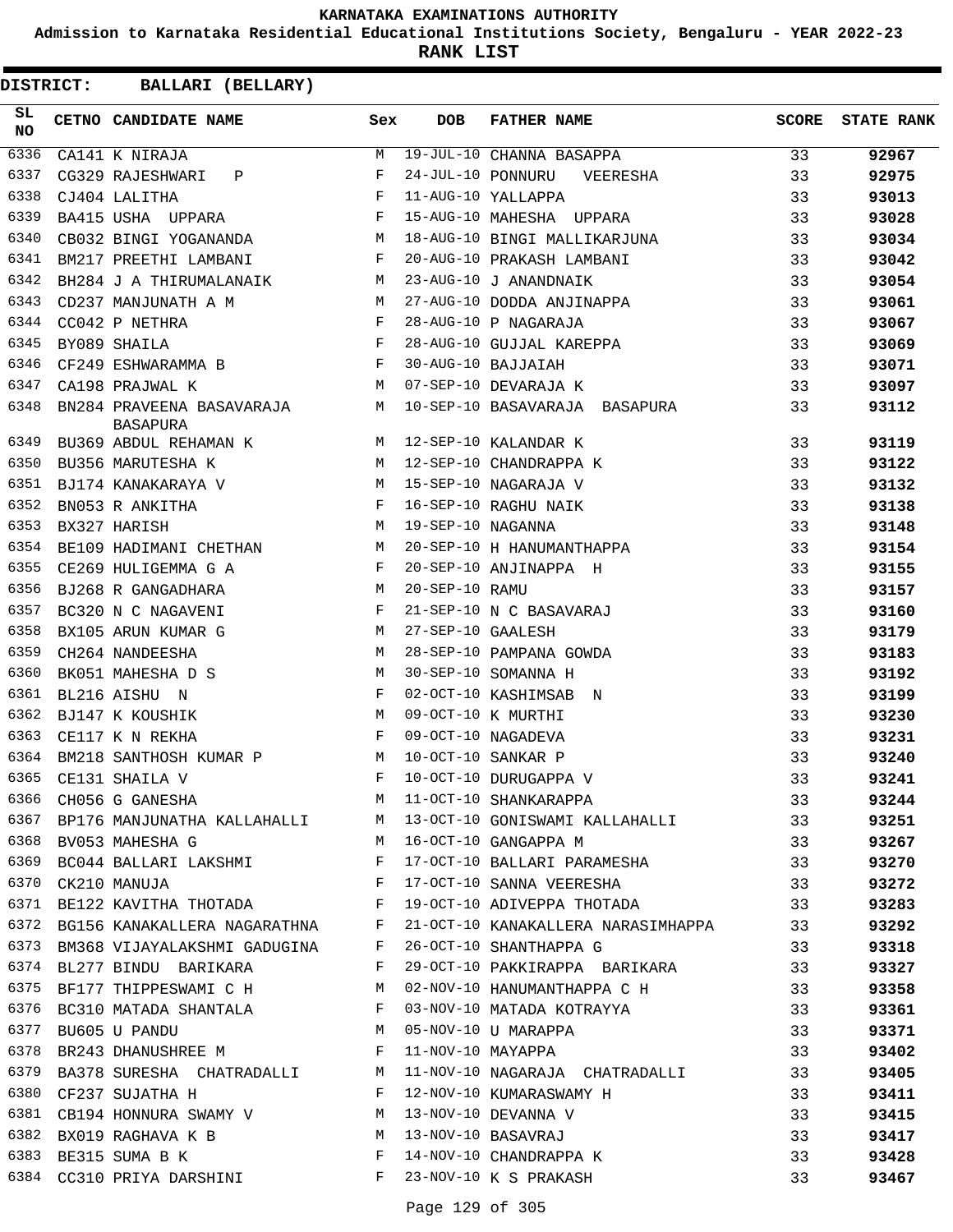**Admission to Karnataka Residential Educational Institutions Society, Bengaluru - YEAR 2022-23**

**RANK LIST**

| SL<br>NO |            | CETNO CANDIDATE NAME                               | Sex        | <b>DOB</b>        | <b>FATHER NAME</b>                                                                                                                                                                                       | <b>SCORE</b> | <b>STATE RANK</b> |
|----------|------------|----------------------------------------------------|------------|-------------------|----------------------------------------------------------------------------------------------------------------------------------------------------------------------------------------------------------|--------------|-------------------|
| 6385     |            | BQ160 K PAVITRA                                    | F          |                   | $25-NOV-10$ JATHAPPA K                                                                                                                                                                                   | 33           | 93477             |
| 6386     |            | BJ236 AYUSH P                                      | M          |                   | 26-NOV-10 MUKUNDA P                                                                                                                                                                                      | 33           | 93481             |
| 6387     |            | BR029 HEMALATHA                                    | F          |                   | 27-NOV-10 CHITTAPPA                                                                                                                                                                                      | 33           | 93485             |
| 6388     |            | BV111 DEELIP P R                                   | M          |                   | 28-NOV-10 P R RAMESH                                                                                                                                                                                     | 33           | 93489             |
| 6389     |            | BC207 A ARPITHA                                    | F          |                   | 30-NOV-10 HEMANTH A                                                                                                                                                                                      | 33           | 93498             |
| 6390     |            | BJ125 K BASAVARAJA                                 | M          |                   | 01-DEC-10 K KOTRAPPA                                                                                                                                                                                     | 33           | 93504             |
| 6391     |            | CC048 MALLAYYA                                     | М          |                   | 02-DEC-10 SAKSHAPPA                                                                                                                                                                                      | 33           | 93511             |
| 6392     |            | BA312 V PRAJWAL                                    | M          |                   | 04-DEC-10 MAHARAJA                                                                                                                                                                                       | 33           | 93527             |
| 6393     |            | BJ339 R YOGARAJ                                    | М          |                   | 06-DEC-10 O RAMESH                                                                                                                                                                                       | 33           | 93534             |
| 6394     | CJ041 ASHA |                                                    | F          |                   | 08-DEC-10 RAMJAN SAB                                                                                                                                                                                     | 33           | 93549             |
| 6395     |            | BT245 G O BORASWAMY M                              |            |                   | 11-DEC-10 G OBANNA                                                                                                                                                                                       | 33           | 93562             |
| 6396     |            | CD007 MAMATHA                                      | F          |                   | 11-DEC-10 GURUSWAMY                                                                                                                                                                                      | 33           | 93565             |
| 6397     |            | BU292 PRAMOD                                       | M          |                   | 11-DEC-10 SHARANAPPA N D                                                                                                                                                                                 | 33           | 93568             |
| 6398     |            | CF002 A NANDEESH                                   | M          |                   | 20-DEC-10 A BASAVARAJU                                                                                                                                                                                   | 33           | 93619             |
| 6399     |            | CD003 SHARADA                                      | F          |                   | 20-DEC-10 HONNURASWAMI                                                                                                                                                                                   | 33           | 93621             |
| 6400     |            | BC015 VASANTHA KUMAR G G                           | M          |                   | 20-DEC-10 GOVINDA NAYAK L L                                                                                                                                                                              | 33           | 93623             |
| 6401     |            | BZ095 H M VIJAYA KUMAR                             | М          |                   | 22-DEC-10 H M JADEYYA                                                                                                                                                                                    | 33           | 93630             |
| 6402     |            | BG151 K AMRUTHA                                    | F          |                   | 25-DEC-10 K RAJAPPA                                                                                                                                                                                      | 33           | 93649             |
| 6403     |            | CE607 D M R SANJANA                                | F          |                   | 27-DEC-10 D M RAGHAVENDRA NAYAK                                                                                                                                                                          | 33           | 93654             |
| 6404     |            | BA372 MANOJ M                                      | M          |                   | 30-DEC-10 HULUGAPPA M                                                                                                                                                                                    | 33           | 93682             |
| 6405     |            | BA374 PALLAVI K                                    | $_{\rm F}$ |                   | 30-DEC-10 KARIBASAPPA K                                                                                                                                                                                  | 33           | 93683             |
| 6406     |            | BE064 ABHINAYA                                     | F          |                   | 01-JAN-11 SHEKRA NAIK D                                                                                                                                                                                  | 33           | 93696             |
| 6407     |            | CE127 K NEERAJ                                     | M          |                   | 01-JAN-11 K PARASAPPA                                                                                                                                                                                    | 33           | 93716             |
| 6408     |            | BR297 MOHANA R                                     | M          | 01-JAN-11 RAMESHA |                                                                                                                                                                                                          | 33           | 93731             |
| 6409     |            | CB345 SARASWATHI B                                 | F          |                   | 01-JAN-11 NARASAPPA B                                                                                                                                                                                    | 33           | 93750             |
| 6410     |            | CH034 SRI RAMALINGA<br>BUDDAYYANAVARA              | M          |                   | 01-JAN-11 B VEERESHA                                                                                                                                                                                     | 33           | 93763             |
| 6411     |            | HOOVANNANAVAR                                      |            |                   | BN208 DHANANJAYA MALIYAPPA MARAMINING MALIYAPPA CHIDANANDAPPA<br>HOOVANNANAVAR                                                                                                                           | 33           | 93784             |
| 6412     |            | BS194 LIKITHA M S                                  | F          |                   | 04-JAN-11 NAGARAJA M S                                                                                                                                                                                   | 33           | 93785             |
| 6413     |            | CD249 ANJALI N                                     | F          |                   | 05-JAN-11 CHITTAPPA N                                                                                                                                                                                    | 33           | 93791             |
|          |            | 6414 BE382 BRUNDANA S                              | F          |                   | 05-JAN-11 HALESHA S                                                                                                                                                                                      | 33           | 93792             |
|          |            |                                                    |            |                   | 6415 CK116 H AKASHA M 05-JAN-11 HALESHA S<br>6416 CJ163 K SHANTHAMMA F 05-JAN-11 H MARESHA 33<br>6416 CJ163 K SHANTHAMMA F 05-JAN-11 K NAGESH 33<br>6417 BC125 MARIYAPPA H B M 05-JAN-11 H B MAILAPPA 33 |              | 93793             |
|          |            |                                                    |            |                   |                                                                                                                                                                                                          |              | 93794             |
|          |            |                                                    |            |                   |                                                                                                                                                                                                          |              | 93796             |
|          |            |                                                    |            |                   | 6418 BA272 V PAVAN MARING MARING MARING MARING MARING STANDARD MARING STANDARD MARING STANDARD MARING STANDARD                                                                                           |              | 93807             |
|          |            | 6419 CH187 KAVITHAMMA BALLEY TO T-JAN-11 SIDDAPPA  |            |                   |                                                                                                                                                                                                          | 33           | 93815             |
|          |            |                                                    |            |                   | 6420 BU183 M G SIDDHARTHA M 08-JAN-11 M G THIPPESWAMY                                                                                                                                                    | 33           | 93820             |
|          |            |                                                    |            |                   | 6421 BN363 SRUJAN NAIK LK MO9-JAN-11 KOTRESH NAIK                                                                                                                                                        | 33           | 93828             |
|          |            | 6422 BS155 GURU J                                  |            |                   | M 10-JAN-11 JAYANNA                                                                                                                                                                                      | 33           | 93833             |
|          |            | 6423 BD156 NAGAMMA T F 12-JAN-11 PRAKASH T         |            |                   |                                                                                                                                                                                                          | 33           | 93847             |
|          |            |                                                    |            |                   |                                                                                                                                                                                                          |              | 93850             |
|          |            |                                                    |            |                   |                                                                                                                                                                                                          |              | 93860             |
|          |            |                                                    |            |                   |                                                                                                                                                                                                          |              | 93865             |
|          |            |                                                    |            |                   | 6427 BX473 T VIJAYALAKSHMI K K 16-JAN-11 TALAVARA MARENNA (33                                                                                                                                            |              | 93879             |
|          |            |                                                    |            |                   | 6427 BATIS I VICINILARISMI<br>6428 BB336 K CHETHANA                         F   18-JAN-11 KANCHUGARA NAGARAJA                   33                                                                       |              | 93891             |
|          |            | 6429 BY322 G S HARSHITHA F 19-JAN-11 K SURESH      |            |                   |                                                                                                                                                                                                          | 33           | 93899             |
|          |            |                                                    |            |                   | 6430 BN406 DAMBALA MALLIKARJUNA MAN 20-JAN-11 DAMBALA MANJUNATH 33                                                                                                                                       |              | 93904             |
|          |            | 6431 CE391 SHRAVANI K BARAL E 20-JAN-11 LEPAKSHI K |            |                   |                                                                                                                                                                                                          | 33           | 93908             |
|          |            |                                                    |            |                   | 6432 BM131 R GANESH NAIK M 21-JAN-11 VISHNU NAIK GD                                                                                                                                                      | 33           | 93912             |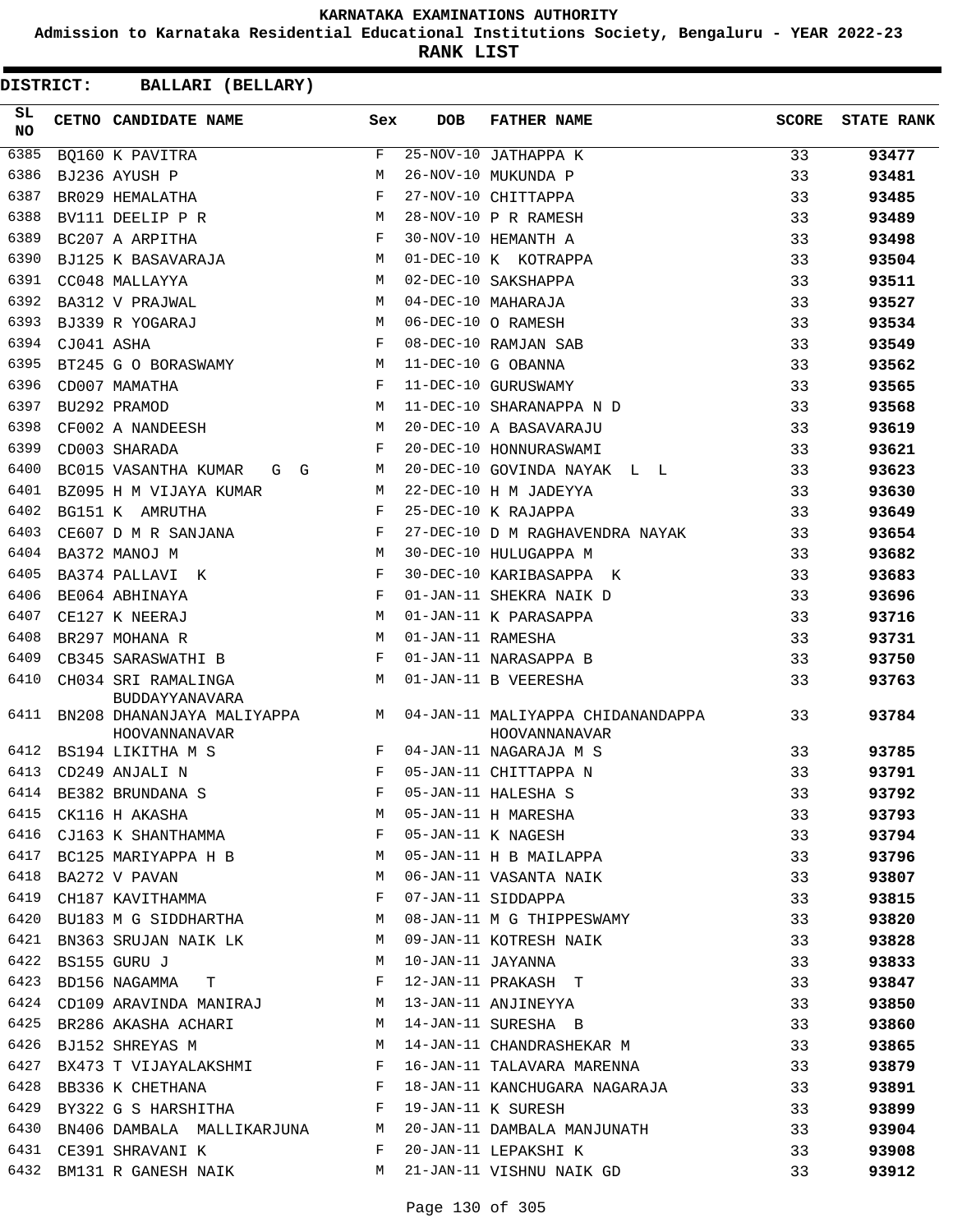**Admission to Karnataka Residential Educational Institutions Society, Bengaluru - YEAR 2022-23**

**RANK LIST**

| SL<br>NO | CETNO CANDIDATE NAME Sex                                                                                                                                                                                                                              |   | DOB               | <b>FATHER NAME</b><br>CETNO CANDIDATE NAME<br>CG062 MANIKANTA D K M 22-JAN-11 D K PRAKASH<br>EM399 ROJA<br>CA202 ASHOKA<br>F 23-JAN-11 CHIRANJIVI<br>ET132 K KEERTHANA<br>EG209 T M SINDHU F 24-JAN-11 K KOTTRESH<br>EG309 MANASA F 24-JAN-11 K KOTTRESH<br>EG | SCORE | <b>STATE RANK</b> |
|----------|-------------------------------------------------------------------------------------------------------------------------------------------------------------------------------------------------------------------------------------------------------|---|-------------------|----------------------------------------------------------------------------------------------------------------------------------------------------------------------------------------------------------------------------------------------------------------|-------|-------------------|
| 6433     |                                                                                                                                                                                                                                                       |   |                   |                                                                                                                                                                                                                                                                | 33    | 93915             |
| 6434     |                                                                                                                                                                                                                                                       |   |                   |                                                                                                                                                                                                                                                                | 33    | 93923             |
| 6435     |                                                                                                                                                                                                                                                       |   |                   |                                                                                                                                                                                                                                                                | 33    | 93924             |
| 6436     |                                                                                                                                                                                                                                                       |   |                   |                                                                                                                                                                                                                                                                | 33    | 93926             |
| 6437     |                                                                                                                                                                                                                                                       |   |                   |                                                                                                                                                                                                                                                                | 33    | 93931             |
| 6438     |                                                                                                                                                                                                                                                       |   |                   |                                                                                                                                                                                                                                                                | 33    | 93936             |
| 6439     |                                                                                                                                                                                                                                                       |   |                   |                                                                                                                                                                                                                                                                | 33    | 93939             |
| 6440     |                                                                                                                                                                                                                                                       |   |                   |                                                                                                                                                                                                                                                                | 33    | 93942             |
| 6441     |                                                                                                                                                                                                                                                       |   |                   |                                                                                                                                                                                                                                                                | 33    | 93945             |
| 6442     |                                                                                                                                                                                                                                                       |   |                   |                                                                                                                                                                                                                                                                | 33    | 93965             |
| 6443     |                                                                                                                                                                                                                                                       |   |                   |                                                                                                                                                                                                                                                                | 33    | 93968             |
| 6444     |                                                                                                                                                                                                                                                       |   |                   |                                                                                                                                                                                                                                                                | 33    | 93979             |
| 6445     |                                                                                                                                                                                                                                                       |   |                   |                                                                                                                                                                                                                                                                | 33    | 94010             |
| 6446     |                                                                                                                                                                                                                                                       |   |                   |                                                                                                                                                                                                                                                                | 33    | 94016             |
| 6447     |                                                                                                                                                                                                                                                       |   |                   |                                                                                                                                                                                                                                                                | 33    | 94028             |
| 6448     | BY275 SIDDALINGA                                                                                                                                                                                                                                      |   |                   | BC328 MANOJA NUPPANAGOWDRU M 06-FEB-11 NINGANAGOWDA NG<br>BY275 SIDDALINGA M 06-FEB-11 KOTILINGA<br>CF206 KARTHIK M 08-FEB-11 GURU SWAMY                                                                                                                       | 33    | 94031             |
| 6449     |                                                                                                                                                                                                                                                       |   |                   |                                                                                                                                                                                                                                                                | 33    | 94045             |
| 6450     |                                                                                                                                                                                                                                                       |   |                   | BP188 CHAITHRA RITTI F 15-FEB-11 SHIVARAJA RITHI                                                                                                                                                                                                               | 33    | 94102             |
| 6451     | BX410 SHARANA KUMAR M                                                                                                                                                                                                                                 |   |                   | 15-FEB-11 BASAVARAJA U K                                                                                                                                                                                                                                       | 33    | 94112             |
| 6452     | $\mathbf F$ . The set of the set of the set of the set of the set of the set of the set of the set of the set of the set of the set of the set of the set of the set of the set of the set of the set of the set of the set of the<br>BA128 H SANJANA |   |                   | 16-FEB-11 H MALLAPPA                                                                                                                                                                                                                                           | 33    | 94118             |
| 6453     |                                                                                                                                                                                                                                                       |   |                   |                                                                                                                                                                                                                                                                | 33    | 94130             |
| 6454     |                                                                                                                                                                                                                                                       |   |                   |                                                                                                                                                                                                                                                                | 33    | 94149             |
| 6455     | BR052 MALLIKARJUNA K S M 24-FEB-11 SIDDAPPA                                                                                                                                                                                                           |   |                   |                                                                                                                                                                                                                                                                | 33    | 94176             |
| 6456     | $\mathbf{F}^{\mathcal{A}}$<br>BM315 L MAMATHA                                                                                                                                                                                                         |   |                   | 25-FEB-11 LACHAYA NAIK                                                                                                                                                                                                                                         | 33    | 94181             |
| 6457     | CA333 K YOGESHWARI F                                                                                                                                                                                                                                  |   |                   | 26-FEB-11 HANUMANTHA REDDY                                                                                                                                                                                                                                     | 33    | 94187             |
| 6458     |                                                                                                                                                                                                                                                       |   |                   | BB471 GANESHA BARIKARA M 01-MAR-11 MRUTHYUNJAYA B                                                                                                                                                                                                              | 33    | 94207             |
| 6459     | BU499 P SHIVARAJA M                                                                                                                                                                                                                                   |   |                   |                                                                                                                                                                                                                                                                | 33    | 94215             |
| 6460     | $\begin{array}{cc} & & F \\ & M \\ & M \\ & F \\ \end{array}$<br>CF139 SUMAYA                                                                                                                                                                         |   |                   | 02-MAR-11 SIDDALINGAYYA P<br>02-MAR-11 DASTAGIRI                                                                                                                                                                                                               | 33    | 94217             |
| 6461     | BH123 K DILEEP                                                                                                                                                                                                                                        |   |                   | 07-MAR-11 K PARASHURAM<br>07-MAR-11 NACARAT                                                                                                                                                                                                                    | 33    | 94256             |
| 6462     | CE122 PRAJWAL                                                                                                                                                                                                                                         |   | 07-MAR-11 NAGARAJ |                                                                                                                                                                                                                                                                | 33    | 94259             |
|          | 6463 BZ299 UMADEVI                                                                                                                                                                                                                                    |   |                   | 08-MAR-11 HANUMANTAPPA KURUGODU                                                                                                                                                                                                                                | 33    | 94275             |
| 6464     | BW213 ABHINAYAKA                                                                                                                                                                                                                                      | М |                   | 09-MAR-11 HANUMANTHAPPA                                                                                                                                                                                                                                        | 33    | 94276             |
|          | 6465 BC297 NAYANA H                                                                                                                                                                                                                                   | F |                   | 09-MAR-11 BASAVARAJ REDDY H                                                                                                                                                                                                                                    | 33    | 94282             |
| 6466     | BE420 CHETHAN K H                                                                                                                                                                                                                                     | M |                   | 11-MAR-11 KUMARA H                                                                                                                                                                                                                                             | 33    | 94302             |
| 6467     | CC080 KIRAN                                                                                                                                                                                                                                           | M |                   | 12-MAR-11 HONNURAPPA                                                                                                                                                                                                                                           | 33    | 94309             |
| 6468     | BA391 NAYANA P                                                                                                                                                                                                                                        | F |                   | 12-MAR-11 PANDUNAIK                                                                                                                                                                                                                                            | 33    | 94310             |
| 6469     | CG168 JYOTHI                                                                                                                                                                                                                                          | F | 14-MAR-11 SHAKARA |                                                                                                                                                                                                                                                                | 33    | 94318             |
| 6470     | CE271 BHARATH KUMARA R                                                                                                                                                                                                                                | M |                   | 23-MAR-11 MANJUNATHA R                                                                                                                                                                                                                                         | 33    | 94404             |
| 6471     | BV031 MAHESHA M                                                                                                                                                                                                                                       | М |                   | 23-MAR-11 SHIVAPRAKASH M                                                                                                                                                                                                                                       | 33    | 94406             |
| 6472     | BT246 NINGARAJU K                                                                                                                                                                                                                                     | М |                   | 24-MAR-11 PARAMESHA K                                                                                                                                                                                                                                          | 33    | 94419             |
| 6473     | CE701 Y DIVYANANDINI                                                                                                                                                                                                                                  | F |                   | 24-MAR-11 Y HUSENI                                                                                                                                                                                                                                             | 33    | 94423             |
| 6474     | CG119 H SHRUTHI                                                                                                                                                                                                                                       | F |                   | 25-MAR-11 H SHIVAPPA                                                                                                                                                                                                                                           | 33    | 94425             |
| 6475     | CB017 K B ARPITHA                                                                                                                                                                                                                                     | F |                   | 28-MAR-11 B SHIVAPPA                                                                                                                                                                                                                                           | 33    | 94457             |
| 6476     | CE491 UMESH YADAV G                                                                                                                                                                                                                                   | M |                   | 28-MAR-11 GOVINDAPPA                                                                                                                                                                                                                                           | 33    | 94466             |
|          | 6477 CJ408 KARTHIKA R                                                                                                                                                                                                                                 | М |                   | 29-MAR-11 RANGAPPA K                                                                                                                                                                                                                                           | 33    | 94470             |
| 6478     | CA267 KAVERI                                                                                                                                                                                                                                          | F |                   | 29-MAR-11 BASAVARAJA                                                                                                                                                                                                                                           | 33    | 94471             |
| 6479     | BH151 K MADHU                                                                                                                                                                                                                                         | F |                   | 30-MAR-11 K JAMBANNA                                                                                                                                                                                                                                           | 33    | 94486             |
| 6480     | BD335 KARTHIKA M                                                                                                                                                                                                                                      | M |                   | 30-MAR-11 CHINNAPPA M                                                                                                                                                                                                                                          | 33    | 94487             |
| 6481     | BC313 LATHA N                                                                                                                                                                                                                                         | F | 30-MAR-11 RAVI N  |                                                                                                                                                                                                                                                                | 33    | 94488             |
|          | 6482 CF111 VIJAY KUMAR K                                                                                                                                                                                                                              | M |                   | 31-MAR-11 KOMARSWAMY K                                                                                                                                                                                                                                         | 33    | 94505             |
|          |                                                                                                                                                                                                                                                       |   | Page 131 of 305   |                                                                                                                                                                                                                                                                |       |                   |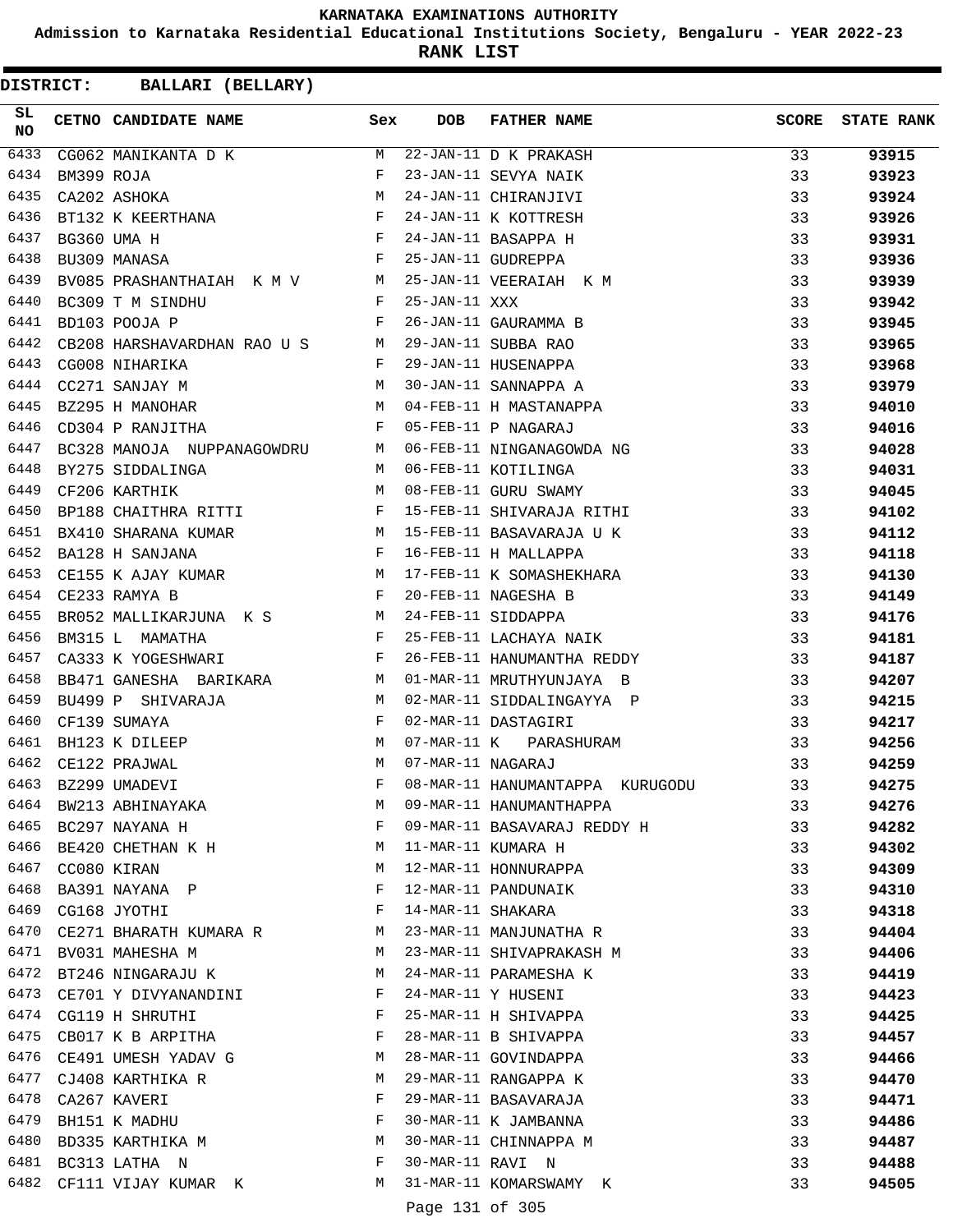**Admission to Karnataka Residential Educational Institutions Society, Bengaluru - YEAR 2022-23**

**RANK LIST**

| SL<br><b>NO</b> |                  | <b>CETNO CANDIDATE NAME</b>                                                         | Sex | <b>DOB</b>        | <b>FATHER NAME</b>                                                                                                                                                                                                                      |    | <b>SCORE</b> STATE RANK |
|-----------------|------------------|-------------------------------------------------------------------------------------|-----|-------------------|-----------------------------------------------------------------------------------------------------------------------------------------------------------------------------------------------------------------------------------------|----|-------------------------|
| 6483            |                  | BD020 SHRUTHI BAI H                                                                 |     |                   | F 01-APR-11 HANUMANTHA NAIK                                                                                                                                                                                                             | 33 | 94520                   |
| 6484            |                  | BB012 ANANDADEVANAHALLI KFRISHNA M                                                  |     |                   | 02-APR-11 ANANDADEVANAHALLI MARUTHI 33                                                                                                                                                                                                  |    | 94522                   |
| 6485            |                  | BP061 M SACHIN NAIK                                                                 | M   |                   | 02-APR-11 M HALEWSHI NAIK 33                                                                                                                                                                                                            |    | 94530                   |
| 6486            |                  | $\mathbb{F}^{\mathbb{Z}}$ . The state $\mathbb{F}^{\mathbb{Z}}$<br>BG056 CHANDANA C |     |                   | 02-AFR 11 M HAMMONII -----<br>03-APR-11 OBANNA C<br>03-APR-11 M KUMAR NAIK                                                                                                                                                              | 33 | 94535                   |
| 6487            |                  | BM231 M SAKAMMA<br>CE398 NAGAVENI K T<br>- Ties                                     |     |                   |                                                                                                                                                                                                                                         | 33 | 94542                   |
| 6488            |                  |                                                                                     |     |                   | 04-APR-11 THIPPESWAMY T K                                                                                                                                                                                                               | 33 | 94554                   |
| 6489            |                  | M<br>BC193 K SANTOSH                                                                |     |                   | 06-APR-11 K BULLAPPA                                                                                                                                                                                                                    | 33 | 94576                   |
| 6490            |                  | BT184 M S SHIVAKUMARA M                                                             |     |                   | 06-APR-11 A K MARESHA                                                                                                                                                                                                                   | 33 | 94578                   |
| 6491            |                  | BT259 MAHENDRAVARMA C $M$ 06-APR-11 HONNURAPPA C                                    |     |                   |                                                                                                                                                                                                                                         | 33 | 94579                   |
| 6492            |                  | CJ065 ASHOKA $M$<br>BB358 P ARPITA F<br>BH027 P MACARAL                             |     |                   | 07-APR-11 MALLIKARJUNA                                                                                                                                                                                                                  | 33 | 94589                   |
| 6493            |                  |                                                                                     |     |                   | 07-APR-11 P MANJUNATHA                                                                                                                                                                                                                  | 33 | 94597                   |
| 6494            |                  | BH027 B NAGARAJ M                                                                   |     |                   | 09-APR-11 B BASAVARAJ                                                                                                                                                                                                                   | 33 | 94614                   |
| 6495            |                  | BA089 G AKSHATHA F<br>BJ334 KIRANA U M                                              |     |                   | 09-APR-11 B BASAVARAO<br>10-APR-11 G MANJUNATHA<br>10-APR-11 GANGADHARA U<br>10-APR-11 LAXMAN B<br>12-APR-11 RACHAPPA                                                                                                                   | 33 | 94623                   |
| 6496            |                  |                                                                                     |     |                   |                                                                                                                                                                                                                                         | 33 | 94625                   |
| 6497            |                  | M 10-APR-11 LAXMAN B<br>BQ262 MOUNESH B                                             |     |                   |                                                                                                                                                                                                                                         | 33 | 94626                   |
| 6498            |                  | M 12-APR-11 RACHAPPA<br>BK329 SIDDARTH                                              |     |                   |                                                                                                                                                                                                                                         | 33 | 94650                   |
| 6499            |                  |                                                                                     |     |                   | 13-APR-11 HANUMANTHA THAVARYA NAIK 33                                                                                                                                                                                                   |    | 94653                   |
| 6500            |                  |                                                                                     |     |                   |                                                                                                                                                                                                                                         | 33 | 94656                   |
| 6501            |                  |                                                                                     |     |                   | 15-APR-11 ANWAR HUSSAIN                                                                                                                                                                                                                 | 33 | 94683                   |
| 6502            |                  | BM439 SUKRIYA BALEBAI F                                                             |     |                   | 15-APR-11 HUSENSAB BALEBAI                                                                                                                                                                                                              | 33 | 94684                   |
| 6503            |                  |                                                                                     |     |                   |                                                                                                                                                                                                                                         | 33 | 94710                   |
| 6504            |                  |                                                                                     |     |                   |                                                                                                                                                                                                                                         | 33 | 94731                   |
| 6505            |                  |                                                                                     |     |                   |                                                                                                                                                                                                                                         | 33 | 94738                   |
| 6506            |                  |                                                                                     |     |                   |                                                                                                                                                                                                                                         | 33 | 94753                   |
| 6507            |                  |                                                                                     |     |                   |                                                                                                                                                                                                                                         | 33 | 94769                   |
| 6508            |                  |                                                                                     |     |                   | BQ331 TARUNKUMAR M<br>CH311 YASHAVANTHA NAYAKA M<br>CH316 P KHASIM BEE F 22-APR-11 PARASHURAPPA N<br>CC217 HARSHA KUMAR IHOLE S L M 23-APR-11 SHIVAKUMAR G<br>BX368 MOUNIKA F 24-APR-11 HANUMA NAYAK M<br>BW531 PULIRAJA M 24-APR-11 MA | 33 | 94773                   |
| 6509            |                  |                                                                                     |     |                   | BB243 KYADGIHALLI SUBAPRIYA F 25-APR-11 KYADGIHALLI KATEPPA                                                                                                                                                                             | 33 | 94776                   |
| 6510            |                  | $\begin{aligned} \mathbf{F} \\ \mathbf{F} \end{aligned}$<br>CH308 SIRISHA P         |     |                   | 25-APR-11 P REVANNA                                                                                                                                                                                                                     | 33 | 94780                   |
| 6511            |                  | BH166 SNEHA                                                                         |     | 25-APR-11 H UMESH |                                                                                                                                                                                                                                         | 33 | 94781                   |
| 6512            |                  | CH581 VEERENDRA K M                                                                 |     |                   | 25-APR-11 VEERESHA K                                                                                                                                                                                                                    | 33 | 94783                   |
| 6513            |                  | $\mathbf{F} = \mathbf{F} \times \mathbf{F}$<br>CK157 ESWARI G                       |     |                   | 26-APR-11 JEER SIDDALINGAPPA                                                                                                                                                                                                            | 33 | 94788                   |
| 6514            |                  | BE157 KARADI RENUKA                                                                 | F   |                   | 26-APR-11 KARADI BHARAMAPPA                                                                                                                                                                                                             | 33 | 94792                   |
|                 |                  | 6515 BJ031 B VIKASA                                                                 | М   |                   | 27-APR-11 B YARRISWAMI                                                                                                                                                                                                                  | 33 | 94797                   |
| 6516            |                  | BZ209 N SANJANA                                                                     | F   |                   | 28-APR-11 N SOMASHEKHAR                                                                                                                                                                                                                 | 33 | 94809                   |
| 6517            |                  | BN180 B POOJA                                                                       | F   |                   | 30-APR-11 TIPPA NAIK                                                                                                                                                                                                                    | 33 | 94821                   |
| 6518            |                  | CH598 PRASHANTH                                                                     | М   |                   | 01-MAY-11 VEERESHA                                                                                                                                                                                                                      | 33 | 94840                   |
|                 |                  | 6519 CD433 R GAJA                                                                   | М   |                   | 01-MAY-11 RAJA NAIK                                                                                                                                                                                                                     | 33 | 94841                   |
| 6520            |                  | CE505 M DIVAKARA NAIK                                                               | M   |                   | 02-MAY-11 MOHANA NAIK                                                                                                                                                                                                                   | 33 | 94849                   |
| 6521            |                  | BS113 AKSHAY G S                                                                    | М   |                   | 04-MAY-11 SHARANAPPA                                                                                                                                                                                                                    | 33 | 94867                   |
| 6522            |                  | BL137 K GAYITRI                                                                     | F   |                   | 04-MAY-11 K GUDUDAPPA                                                                                                                                                                                                                   | 33 | 94869                   |
|                 |                  | 6523 CB021 B VANDAN                                                                 | F   |                   | 05-MAY-11 B MOHAN BADIGER                                                                                                                                                                                                               | 33 | 94879                   |
|                 | 6524 CK316 VAASU |                                                                                     | М   |                   | 05-MAY-11 YALLAPPA T                                                                                                                                                                                                                    | 33 | 94891                   |
|                 |                  | 6525 BR124 KRISHNANAIK P                                                            | M   |                   | 06-MAY-11 DURGYANAIK P                                                                                                                                                                                                                  | 33 | 94899                   |
| 6526            |                  | CA357 B K HIMANTH RAJ                                                               | M   |                   | 09-MAY-11 B K MANJUNATHA                                                                                                                                                                                                                | 33 | 94924                   |
|                 |                  | 6527 BU385 NAVEENA Y                                                                | M   |                   | 10-MAY-11 LINGAYAIAH Y                                                                                                                                                                                                                  | 33 | 94941                   |
| 6528            | BQ026 SONU       |                                                                                     | F   |                   | 10-MAY-11 HASANPEER                                                                                                                                                                                                                     | 33 | 94943                   |
| 6529            |                  | BZ047 VINAYA KUMARA ANGADI                                                          | M   |                   | 10-MAY-11 SHIVAKUMARA ANGADI                                                                                                                                                                                                            | 33 | 94944                   |
| 6530            |                  | BR282 GOUTHAMI B                                                                    | F   |                   | 11-MAY-11 NAGARAJA B                                                                                                                                                                                                                    | 33 | 94946                   |
|                 |                  | 6531 BU047 B NANDEESHA                                                              | М   |                   | 13-MAY-11 B PATREBASAMMA                                                                                                                                                                                                                | 33 | 94959                   |
|                 |                  | 6532 BT205 MAHESHA A                                                                | M   |                   | 13-MAY-11 ANJINAPPA                                                                                                                                                                                                                     | 33 | 94960                   |
|                 |                  |                                                                                     |     | Page 132 of 305   |                                                                                                                                                                                                                                         |    |                         |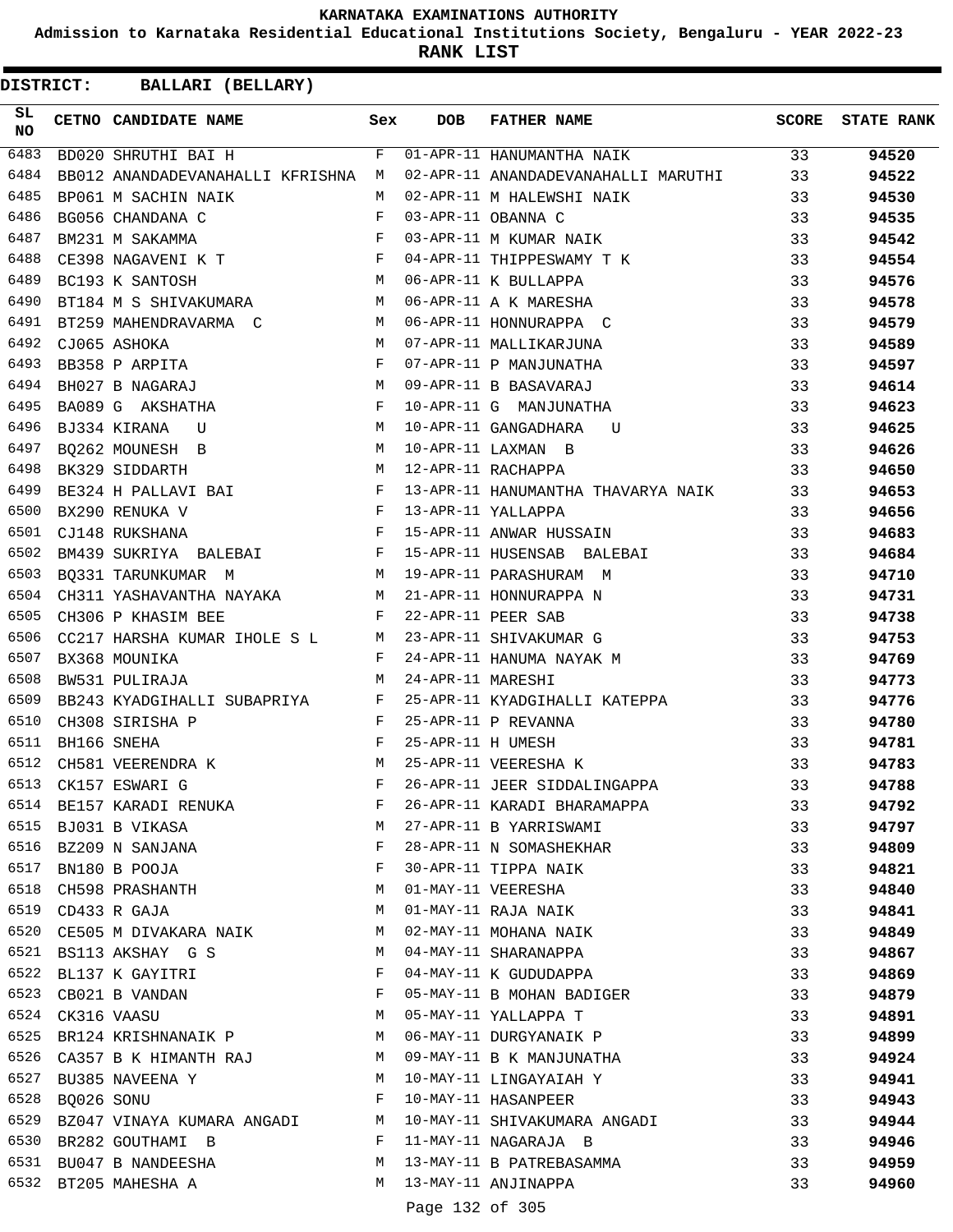**Admission to Karnataka Residential Educational Institutions Society, Bengaluru - YEAR 2022-23**

**RANK LIST**

| SL<br>NO | CETNO CANDIDATE NAME                                                       | Sex | <b>DOB</b>        | <b>FATHER NAME</b>                                                                          | SCORE | <b>STATE RANK</b> |
|----------|----------------------------------------------------------------------------|-----|-------------------|---------------------------------------------------------------------------------------------|-------|-------------------|
| 6533     | BP030 D R GAJENDRA NAIK $M$ 14-MAY-11 RAVINAIK D                           |     |                   |                                                                                             | 33    | 94973             |
| 6534     | CJ415 SRIKANTHA<br>$M_{\rm H}$ and $M_{\rm H}$                             |     |                   | 14-MAY-11 KALINGAPPA                                                                        | 33    | 94979             |
| 6535     | BM011 B K TERUMALESHA NAIK M                                               |     |                   | 16-MAY-11 KOTRESHA NAIK C                                                                   | 33    | 94992             |
| 6536     | BX466 HONNESHI                                                             | M   |                   | 16-MAY-11 VANNAYYA                                                                          | 33    | 94993             |
| 6537     | $\begin{array}{c}\n M \\  F \\  F\n \end{array}$<br>BO116 NAYANA D         |     |                   | 18-MAY-11 BASAVARAJA D                                                                      | 33    | 95018             |
| 6538     | CJ343 SANIYA                                                               |     |                   | 18-MAY-11 BUDNESAB                                                                          | 33    | 95023             |
| 6539     | $\mathbf{F}$<br>CF198 YASHODA S                                            |     |                   | 18-MAY-11 SHANKARALINGA                                                                     | 33    | 95027             |
| 6540     | BP252 M BHARATHA KUMARA M                                                  |     |                   | 20-MAY-11 R MALLESHA NAIK                                                                   | 33    | 95044             |
| 6541     | PURAVARGAMATA                                                              |     |                   | BP283 PRADEEPAIAH SHAMBHULINGAIAH M 20-MAY-11 SHAMBHULINGAIAH MAHALINGAIAH<br>PURAVARGAMATA | 33    | 95048             |
|          | M<br>6542 BQ382 VASU K                                                     |     |                   | 20-MAY-11 HULUGAPPA V                                                                       | 33    | 95053             |
| 6543     | BM151 HARSHITA KUMAR KADRAGATTI F                                          |     |                   | 21-MAY-11 KUMAR PARASAPPA KADARGATTI                                                        | 33    | 95061             |
| 6544     | BA367 YUVARAJA B                                                           | M   |                   | 22-MAY-11 PAKKIRAPPA B                                                                      | 33    | 95076             |
| 6545     | BN187 SWATHI VAKDOTH F                                                     |     |                   | 25-MAY-11 SOMLA NAIK V                                                                      | 33    | 95106             |
| 6546     | BQ244 TEJASHWINI R<br>CA001 A ANJALI F                                     |     |                   | 27-MAY-11 RAJU NAIK                                                                         | 33    | 95120             |
| 6547     |                                                                            |     |                   | 28-MAY-11 A NAGARAJ                                                                         | 33    | 95123             |
| 6548     | <b>M</b><br>BE503 CHETHAN C S                                              |     |                   | 28-MAY-11 SIDDESH C                                                                         | 33    | 95131             |
| 6549     |                                                                            |     |                   | 28-MAY-11 CHANNAPPA NANDIGAVI                                                               | 33    | 95136             |
| 6550     | BP318 DAYANANDA NANDIGAVI M<br>BZ140 K CHANDANA F<br>BZ138 K NINGESH M     |     |                   | 29-MAY-11 K CHANDRASHEKARA                                                                  | 33    | 95143             |
| 6551     |                                                                            |     |                   | 29-MAY-11 K HONNURASWAMY                                                                    | 33    | 95144             |
| 6552     | BF422 NAGAVENI PATIL F                                                     |     |                   | 29-MAY-11 NAGARAJ P                                                                         | 33    | 95145             |
| 6553     | $\mathbf{F}$ and $\mathbf{F}$<br>BX164 G VIDYA                             |     |                   | 01-JUN-11 G RAMANA GOUDA                                                                    | 33    | 95174             |
| 6554     | $\mathbf M$<br>BJ207 KARTHIK NAIK                                          |     |                   | 02-JUN-11 LATE RAMANAIK                                                                     | 33    | 95205             |
| 6555     | CH517 T VAZIYA AMREEN F                                                    |     |                   | 03-JUN-11 T NAJIR                                                                           | 33    | 95223             |
| 6556     | $\mathbf{F}$ and the state of the state $\mathbf{F}$<br>BW195 SHAILAJA M B |     |                   | 06-JUN-11 PAKKIRAPPA M B                                                                    | 33    | 95269             |
| 6557     | M<br>CF182 CHANDRU S                                                       |     |                   | 07-JUN-11 SANNA BOMMAPPA                                                                    | 33    | 95272             |
| 6558     | $\mathbf{F}$<br>CJ206 KEERTHI                                              |     |                   | 07-JUN-11 KRISHNAPPA                                                                        | 33    | 95275             |
| 6559     | BA645 SHRUTHI LAMBANI F                                                    |     |                   | 11-JUN-11 SOMESHANAIK LAMBANI LAMBANI                                                       | 33    | 95340             |
| 6560     | <b>M</b><br>BA678 VIRABHADRA SK                                            |     |                   | 13-JUN-11 DURUGAPPA S K                                                                     | 33    | 95357             |
| 6561     | M<br>BH317 SAGAR K                                                         |     |                   | 14-JUN-11 VEERESH K                                                                         | 33    | 95368             |
|          | 6562 BD026 G NIKITHA                                                       | F   |                   | 14 JUN-11 B GANESHA NAIK                                                                    | 33    | 95410             |
| 6563     |                                                                            |     |                   | CH332 VIJAY MARUTHI REDDY R M 18-JUN-11 R LAKSHMIKANTHA REDDY                               | 33    | 95414             |
| 6564     | BR284 SHIREESHA                                                            | F   | 19-JUN-11 OMKARI  |                                                                                             | 33    | 95424             |
| 6565     | BU340 U K DAYANDA NAIK M                                                   |     |                   | 19-JUN-11 UMESHA NAIK                                                                       | 33    | 95427             |
|          | 6566 BE010 PAVAN KUMAR                                                     | M   |                   | 20-JUN-11 R LINGARAJANAIK                                                                   | 33    | 95438             |
|          | 6567 BU478 SHARAVANTHI G                                                   | F   | $20 - JUN - 11 L$ |                                                                                             | 33    | 95441             |
|          | 6568 BL043 DARSHAN M                                                       | М   |                   | 21-JUN-11 M GALADAPPA                                                                       | 33    | 95448             |
| 6569     | BK300 SINDHU BAI R                                                         | F   |                   | 21-JUN-11 RAJA NAIK S                                                                       | 33    | 95458             |
|          | 6570 BW139 ANITHA                                                          | F   | 22-JUN-11 SHEKHRI |                                                                                             | 33    | 95459             |
|          | 6571 BF481 DEEPAK B                                                        | М   |                   | 22-JUN-11 BASAVARAJ                                                                         | 33    | 95461             |
| 6572     | BZ261 MONIKA                                                               | F   | 22-JUN-11 CYZ     |                                                                                             | 33    | 95465             |
| 6573     | BQ213 P DIVYA                                                              | F   |                   | 22-JUN-11 MARULASIDDAPPA P                                                                  | 33    | 95469             |
|          | 6574 BP235 SUNIL S                                                         | М   |                   | 22-JUN-11 NAGARAJA S                                                                        | 33    | 95476             |
|          | 6575 BW233 SHIVAKUMAR                                                      | М   |                   | 24-JUN-11 DEVAREDDY                                                                         | 33    | 95495             |
|          | 6576 BT374 AJJAYYA                                                         | M   |                   | 26-JUN-11 ESHWARAPPA                                                                        | 33    | 95509             |
| 6577     | CH552 M SANTHOSHKUMAR                                                      | M   | 26-JUN-11 MAREPPA |                                                                                             | 33    | 95514             |
|          | 6578 BX295 SHREEKANTH B                                                    | M   |                   | 27-JUN-11 HANUMANTHA B                                                                      | 33    | 95529             |
| 6579     | BL078 SHIVU R                                                              | М   |                   | 28-JUN-11 RAVI NAIK                                                                         | 33    | 95536             |
| 6580     | CE438 PAVITRA BAI                                                          | F   |                   | 30-JUN-11 RAJA NAIK                                                                         | 33    | 95561             |
|          | 6581 BQ368 YALLAMMA                                                        | F   |                   | 30-JUN-11 JAGADEESHA                                                                        | 33    | 95565             |
|          |                                                                            |     |                   |                                                                                             |       |                   |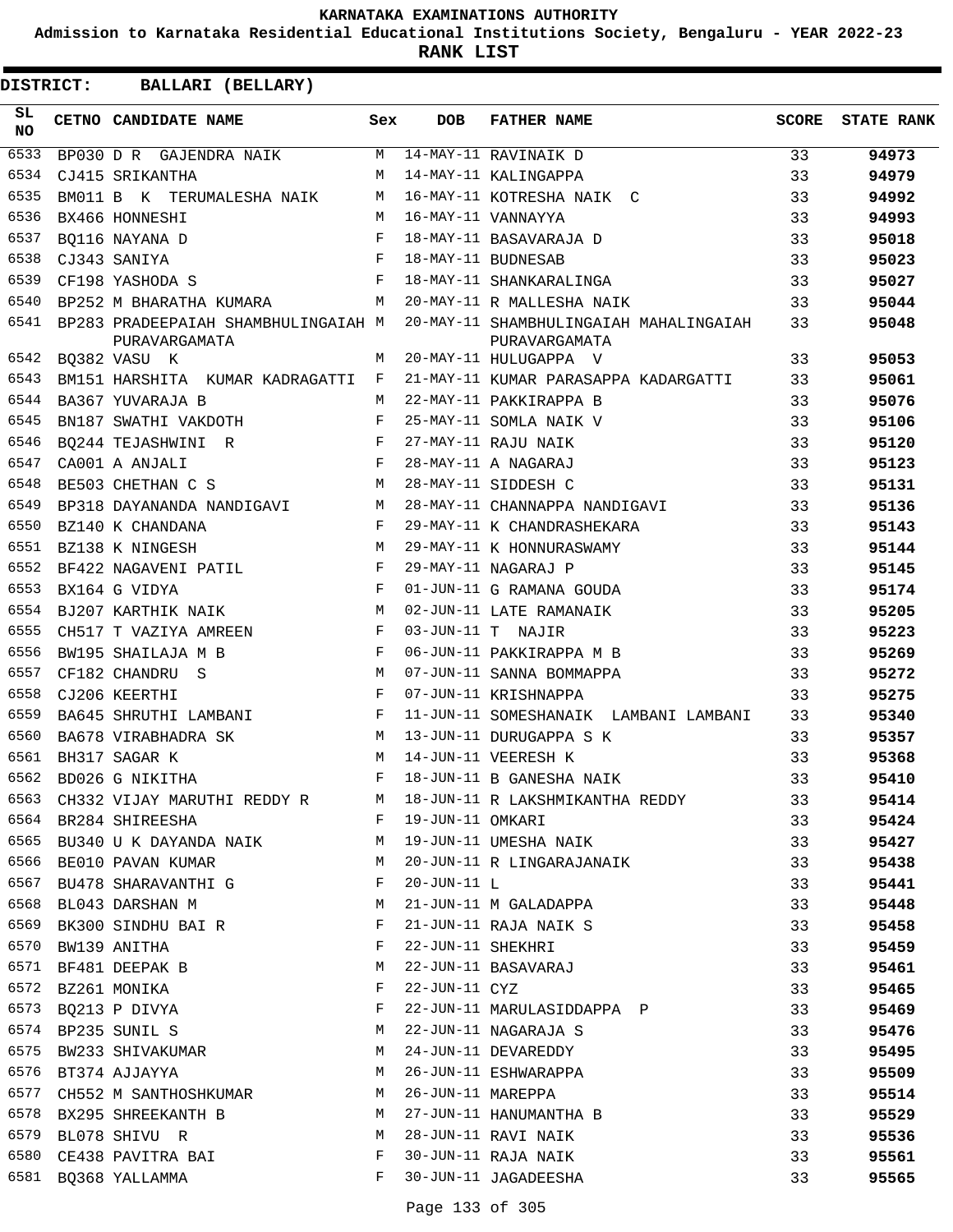**Admission to Karnataka Residential Educational Institutions Society, Bengaluru - YEAR 2022-23**

**RANK LIST**

| SL<br><b>NO</b> | <b>CETNO CANDIDATE NAME</b>                          | Sex        | <b>DOB</b>        | <b>FATHER NAME</b>                            | <b>SCORE</b> | <b>STATE RANK</b> |
|-----------------|------------------------------------------------------|------------|-------------------|-----------------------------------------------|--------------|-------------------|
| 6582            | CJ396 PRASHANTHA                                     | М          |                   | 02-JUL-11 HULUGAPPA                           | 33           | 95590             |
| 6583            | CE459 CHIRANJIVI T                                   | M          |                   | 05-JUL-11 THIPPA NAIK V                       | 33           | 95622             |
| 6584            | CE506 AMRUTHA S                                      | F          |                   | 06-JUL-11 S G SHIVAPPA                        | 33           | 95636             |
| 6585            | BA224 KAVALI RUDRESHA NAGARAJA<br>KAVALI             | М          |                   | 06-JUL-11 KAVALI NAGARAJA RUDRAPPA<br>KAVALI  | 33           | 95639             |
| 6586            | BY178 KEERTHI D                                      | F          |                   | 06-JUL-11 OBALESHA D                          | 33           | 95640             |
| 6587            | BS258 SHIVAMMA                                       | F          |                   | 06-JUL-11 SHIVANNA G S                        | 33           | 95646             |
| 6588            | BG242 MATTUR PRASHANTHA                              | M          |                   | 08-JUL-11 MATTUR KOTAPPA                      | 33           | 95664             |
| 6589            | CH220 U UMESHA                                       | M          |                   | 09-JUL-11 HANUMESHA                           | 33           | 95680             |
| 6590            | BY188 K YALLALINGA                                   | M          |                   | 11-JUL-11 K VEERESHA                          | 33           | 95703             |
| 6591            | BR320 MOHAMMAD RIHAAN                                | М          |                   | 13-JUL-11 HONNUR ALI M                        | 33           | 95729             |
| 6592            | BA051 T N RUKMINIBAI                                 | F          |                   | 13-JUL-11 T NEMYANAIK                         | 33           | 95732             |
| 6593            | BR177 POOJA B                                        | $_{\rm F}$ |                   | 14-JUL-11 OBALESHA B                          | 33           | 95742             |
| 6594            | CD253 T MANASA                                       | $_{\rm F}$ |                   | 14-JUL-11 HANUMANTHAPPA                       | 33           | 95744             |
| 6595            | BG264 S MAHAMMAD AYAAN M                             |            |                   | 16-JUL-11 S DADAKHALANDAR                     | 33           | 95759             |
| 6596            | CE605 U SANJANA                                      | $_{\rm F}$ |                   | 17-JUL-11 T ANJINAPPA                         | 33           | 95773             |
| 6597            | $\mathbf{F}$<br>BH309 SARASWATHI                     |            |                   | 18-JUL-11 BASAPPA K                           | 33           | 95776             |
| 6598            | M<br>BO504 VADERAHALLI PAVANA                        |            |                   | 18-JUL-11 VADERAHALLI MANJAPPA                | 33           | 95782             |
| 6599            | BL286 L RAMYA                                        | F          |                   | 20-JUL-11 LALASINGNAIK                        | 33           | 95801             |
| 6600            | BS237 SHANTHALA K N                                  | F          |                   | 20-JUL-11 NAGARAJA                            | 33           | 95806             |
| 6601            | BQ315 M SHIVAKUMAR                                   | M          |                   | 21-JUL-11 MUNIYAPPA                           | 33           | 95810             |
| 6602            | CD307 AMBAREESHA A                                   | M          |                   | 22-JUL-11 ANJANEYA                            | 33           | 95816             |
| 6603            | BE032 BADIGERA BHASKARACHARI                         | М          |                   | 23-JUL-11 BADIGERA NAGARAJA                   | 33           | 95830             |
| 6604            | BX063 LOKESH C                                       | M          |                   | 23-JUL-11 NAGARAJ C                           | 33           | 95836             |
| 6605            | BE001 A KAVYA                                        | F          |                   | 24-JUL-11 A RAJAPPA                           | 33           | 95841             |
| 6606            | BK319 ROHAN                                          | M          |                   | 24-JUL-11 VASANTH KUMAR                       | 33           | 95852             |
| 6607            | CD017 SONU V                                         | $_{\rm F}$ |                   | 25-JUL-11 VISHNUVARDHANA C                    | 33           | 95858             |
| 6608            | CB063 SWATHI C                                       | $_{\rm F}$ |                   | 25-JUL-11 VEERESHA C                          | 33           | 95859             |
| 6609            | $\mathbf{F}$ and $\mathbf{F}$<br>CF109 ANITHA KISTHI |            |                   | 27-JUL-11 SWAMY KISTHI                        | 33           | 95873             |
| 6610            | BA048 BARIKARA ANUPAMA                               | F          |                   | 27-JUL-11 BARIKARA ASHOKA                     | 33           | 95874             |
| 6611            | CC282 RAKESHA                                        | M          | 31-JUL-11 MARESHA |                                               | 33           | 95931             |
| 6612            | BZ330 T BHOOMIKA                                     |            |                   | 31-JUL-11 T KRUSHNA                           | 33           | 95934             |
| 6613            | BE433 VRUSHABENDRA S                                 | M          |                   | 31-JUL-11 MAHANTHESHA S                       | 33           | 95935             |
|                 | 6614 CG015 RAKSHITHA                                 | F          |                   | 01-AUG-11 HAMPAYYA                            | 33           |                   |
| 6615            |                                                      | F          |                   | 02-AUG-11 MOUNESH ACHARI B                    |              | 95942             |
| 6616            | CJ493 SHRUTHI                                        | M          |                   | 06-AUG-11 J NAGARAJA                          | 33           | 95954             |
| 6617            | BN118 MAILARI J                                      | М          |                   | 06-AUG-11 SURESH I                            | 33           | 95989             |
| 6618            | BA215 PUNEET ITAGI                                   | F          |                   |                                               | 33           | 95993             |
|                 | BU036 G R THEJASWINI                                 |            |                   | 07-AUG-11 RANGAPPA G                          | 33           | 96004             |
| 6619            | CH435 NETRAVATHI                                     | F          |                   | 08-AUG-11 MALLAPPA                            | 33           | 96017             |
| 6620            | CC117 O NAVEEN                                       | M          |                   | 08-AUG-11 D MARESHA                           | 33           | 96020             |
| 6621            | BH323 RAMPRASAD                                      | М          |                   | 10-AUG-11 HULUGAPPA                           | 33           | 96033             |
|                 | 6622 BC150 HARIJANA MALAVVANAVARA<br>GALEMMA         | F          |                   | 12-AUG-11 HARIJANA MALAVVANAVARA<br>MYLARAPPA | 33           | 96047             |
| 6623            | BW530 SINDHU                                         | F          |                   | 12-AUG-11 RAAMANJINI                          | 33           | 96052             |
| 6624            | BH350 MEGHANA                                        | F          |                   | 13-AUG-11 K HANUMATHAPPA                      | 33           | 96058             |
| 6625            | BV120 K SANDHYA                                      | F          |                   | 15-AUG-11 K REVANASIDDAPPA                    | 33           | 96073             |
| 6626            | BU198 MAHAMMAD ZAVID N                               | М          |                   | 17-AUG-11 NAZEER SAB N                        | 33           | 96095             |
| 6627            | CB223 G BHUMIKA                                      | F          |                   | 22-AUG-11 D GURURAJA                          | 33           | 96137             |
| 6628            | BW137 MURTHI A                                       | M          | 23-AUG-11 RAJA A  |                                               | 33           | 96152             |
| 6629            | BM255 LAKSHMI HANUMANTHAPPA                          | F          |                   | 24-AUG-11 HANUMANTHAPPA CHOUKALI              | 33           | 96156             |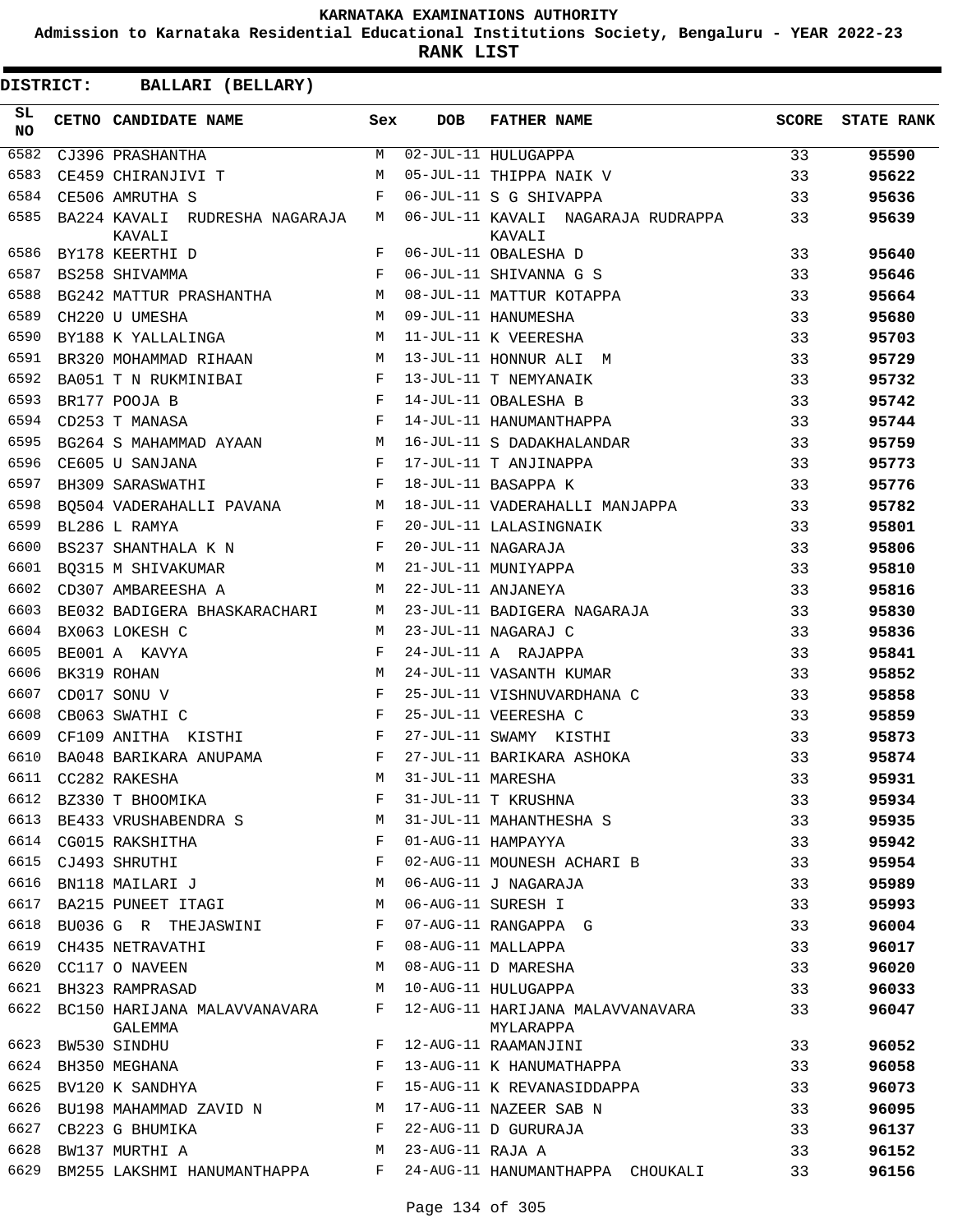**Admission to Karnataka Residential Educational Institutions Society, Bengaluru - YEAR 2022-23**

**RANK LIST**

| <b>DISTRICT:</b> | BALLARI (BELLARY)                                |            |                   |                               |              |                   |
|------------------|--------------------------------------------------|------------|-------------------|-------------------------------|--------------|-------------------|
| SL<br><b>NO</b>  | CETNO CANDIDATE NAME                             | Sex        | <b>DOB</b>        | <b>FATHER NAME</b>            | <b>SCORE</b> | <b>STATE RANK</b> |
|                  | CHOUKALI                                         |            |                   |                               |              |                   |
| 6630             | CE558 KAVYAANJALI<br>J                           | F          |                   | 25-AUG-11 LAKSHMI NARAYANA J  | 33           | 96165             |
| 6631             | BG290 KIRTHANA P A                               | F          |                   | 26-AUG-11 ANJINI NAIK         | 33           | 96175             |
| 6632             | BE301 DILEEP G                                   | M          |                   | 28-AUG-11 ANJINAPPA G         | 33           | 96185             |
| 6633             | BA617 TALAVARA RADHIKA                           | F          |                   | 30-AUG-11 TALAVARA RAMANNA    | 33           | 96216             |
| 6634             | BW078 DHARANISHA P                               | M          |                   | 31-AUG-11 BASAVARAJA          | 33           | 96217             |
| 6635             | BQ476 RAVI T K                                   | M          |                   | 01-SEP-11 KOTEPPA T K         | 33           | 96229             |
| 6636             | BX481 SHAILAJA BAI D V                           | F          |                   | 01-SEP-11 VENKATESH NAIK D    | 33           | 96230             |
| 6637             | CG263 DEEKSHA                                    | $_{\rm F}$ |                   | 02-SEP-11 RAMAKRISHNA         | 33           | 96234             |
| 6638             | CE643 ROHINI                                     | F          |                   | 02-SEP-11 SOMANGOWDA          | 33           | 96244             |
| 6639             | M <sub>1</sub><br>BW246 SUBHASH ROHITHA K        |            |                   | 02-SEP-11 MAHALINGA K         | 33           | 96246             |
| 6640             | CE628 ANJESHWARI V                               | F          |                   | 03-SEP-11 V TIPPESWAMY        | 33           | 96252             |
| 6641             | BS263 BHAVANI                                    | F          |                   | 06-SEP-11 MANJUNATHA E N      | 33           | 96282             |
| 6642             | $\mathbf{F}$ and $\mathbf{F}$<br>BJ088 H SANJANA |            |                   | 07-SEP-11 XXXXXXXXXX          | 33           | 96293             |
| 6643             | CJ107 KARTHIK                                    | M          |                   | 11-SEP-11 LAKSHMIPATHIGOUDA   | 33           | 96327             |
| 6644             | CJ551 G NANDINI                                  | F          |                   | 12-SEP-11 G HONNURAPPA        | 33           | 96335             |
| 6645             | CG052 C MAHESHA                                  | М          |                   | 15-SEP-11 C LAKSHMIKANTHA     | 33           | 96362             |
| 6646             | BG364 EISHAN CHAWHAN L R                         | M          |                   | 18-SEP-11 RAJA NAIK L         | 33           | 96382             |
| 6647             | BY063 G RAKESHAGOUDA                             | M          |                   | 18-SEP-11 G CHANDRAGOUDA      | 33           | 96383             |
| 6648             | CC128 M KARTHIKA                                 | M          |                   | 20-SEP-11 MARUTHESH           | 33           | 96399             |
| 6649             | BX440 K RUKSANA BANU                             | F          |                   | 21-SEP-11 K KHAJASAB          | 33           | 96405             |
| 6650             | $\mathbf{F}$ and $\mathbf{F}$<br>CJ257 B PRIYA   |            |                   | 23-SEP-11 SIDDARAMA           | 33           | 96418             |
| 6651             | BJ309 E SANJANA                                  | $_{\rm F}$ |                   | 25-SEP-11 E KRUSHNAMURTHY     | 33           | 96432             |
| 6652             | BV267 RAMACHANDRA B                              | M          |                   | 25-SEP-11 BOMMALINGAIAH       | 33           | 96435             |
| 6653             | BU401 KARTHIKA G                                 | M          |                   | 28-SEP-11 KOTRESHA G          | 33           | 96454             |
| 6654             | BZ198 Y SOUMYA SREE HEGDE                        | F          |                   | 28-SEP-11 YAMUNAPPA           | 33           | 96458             |
| 6655             | CA245 NIRMALA K                                  | F          |                   | 01-OCT-11 AADEPPA K           | 33           | 96482             |
| 6656             | BU476 G ARCHANA                                  | F          | 06-OCT-11 NAGARAJ |                               | 33           | 96512             |
| 6657             | BN391 KARTHIKA SAMSHI                            | M          |                   | 06-OCT-11 BASAVARAJA SAMSHI   | 33           | 96514             |
| 6658             | BK108 GEETANJALI                                 | F          |                   | 08-OCT-11 HULUGAPPA D         | 33           | 96529             |
| 6659             | BS203 ABHISHEKH                                  | М          |                   | 10-OCT-11 SANNA MALLAIAH P    | 33           | 96547             |
| 6660             | CJ104 GOPALA                                     | M          |                   | 14-OCT-11 MALLAPPA            | 33           | 96597             |
| 6661             | BQ201 LAVANYA S                                  | F          |                   | 14-OCT-11 BASAVARAJA S        | 33           | 96599             |
|                  | 6662 BJ223 N SPOORTHI                            | F          |                   | 14-OCT-11 N PRASHANTHA        | 33           | 96600             |
|                  | 6663 BF331 ARCHANA A                             | F          |                   | 17-OCT-11 ANNAPPA A           | 33           |                   |
|                  | 6664 BH059 E MEGHANA                             | F          |                   |                               |              | 96619             |
| 6665             |                                                  | F          |                   | 23-OCT-11 EDIGARA KALINGA     | 33           | 96673             |
|                  | CJ297 K USHA                                     | F          |                   | 23-OCT-11 K MALLIKARJUNA      | 33           | 96674             |
| 6666             | BA109 POOJA B                                    |            |                   | 24-OCT-11 MAHESHA B           | 33           | 96688             |
|                  | 6667 BX248 SANTHOSH M                            | M          |                   | 24-OCT-11 RAJSHEKAR BANDAYYA  | 33           | 96691             |
| 6668             | CK014 RABART                                     | M          |                   | 26-OCT-11 ADI ANAND           | 33           | 96703             |
| 6669             | CB106 A PRUSHURAMA                               | M          |                   | 28-OCT-11 A SIDDAPPA          | 33           | 96715             |
|                  | 6670 BD048 P BASAVARAJA                          | M          |                   | 29-OCT-11 HALANGOUDA P        | 33           | 96726             |
|                  | 6671 CB371 RAKSHITHA                             | F          |                   | 01-NOV-11 SHEKHARAPPA         | 33           | 96752             |
| 6672             | CG183 PARVATHAMMA                                | F          |                   | 02-NOV-11 PAMPANNA            | 33           | 96761             |
| 6673             | BF335 HANUMANTHA MALAPNARA                       | М          |                   | 05-NOV-11 MAHESHA MALAPNARA   | 33           | 96786             |
| 6674             | BB164 SAVITHA                                    | F          |                   | 07-NOV-11 SHANKRAPPA HULIGAYI | 33           | 96811             |
|                  | 6675 BC285 M KAVIRI                              | F          |                   | 08-NOV-11 M SANNA NINGAPPA    | 33           | 96823             |
| 6676             | CE091 NAGARATNA                                  | F          |                   | 08-NOV-11 GANGADHAR           | 33           | 96824             |
|                  | 6677 BB414 CHETHAN T                             | M          |                   | 09-NOV-11 BASAVARAJA T        | 33           | 96831             |
| 6678             | CJ106 LAVANYA B                                  | F          |                   | 10-NOV-11 GADILINGAPPA B      | 33           | 96843             |
|                  |                                                  |            | Page 135 of 305   |                               |              |                   |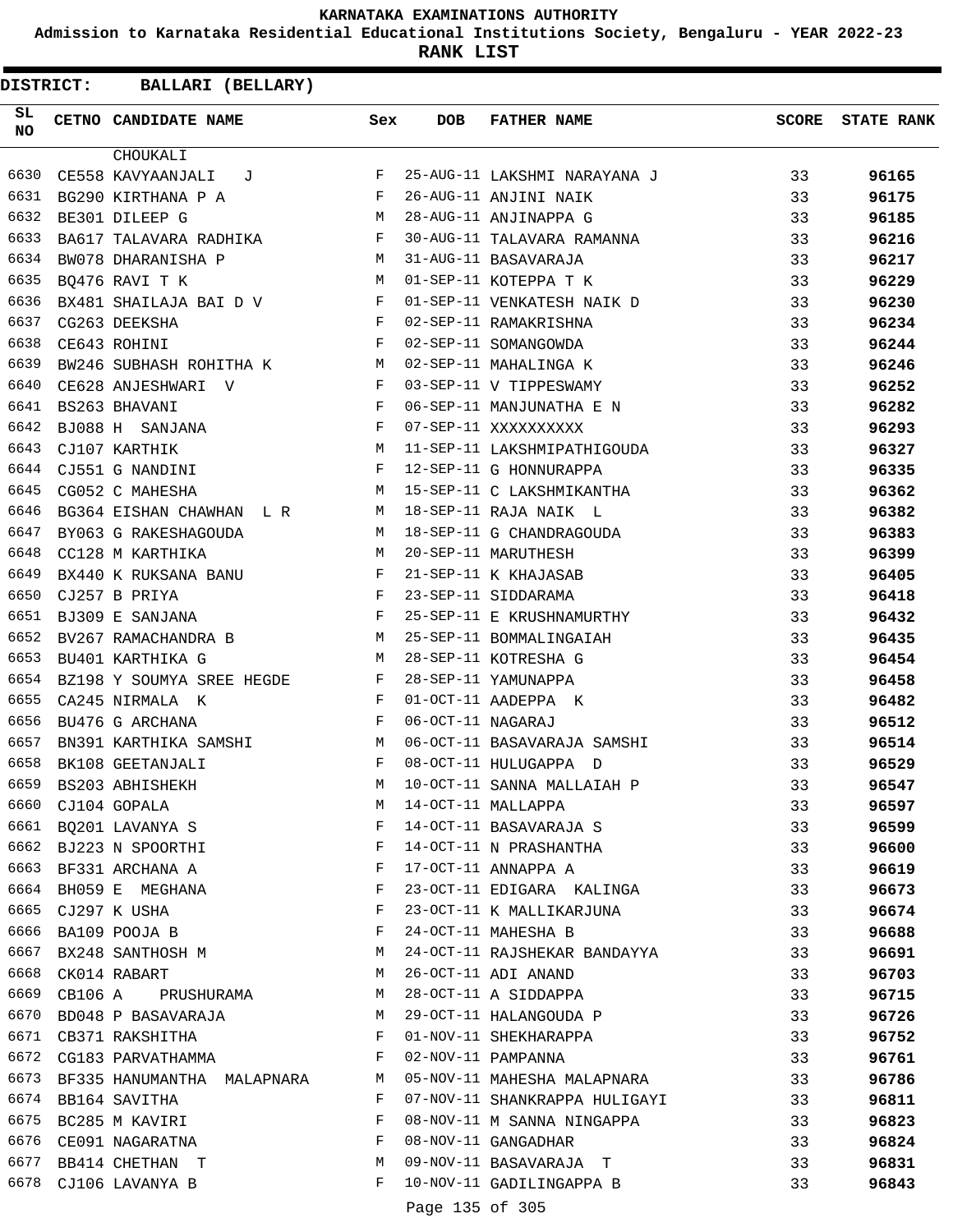**Admission to Karnataka Residential Educational Institutions Society, Bengaluru - YEAR 2022-23**

**RANK LIST**

| SL<br>NO | CETNO CANDIDATE NAME                                                            | Sex          | DOB               | <b>FATHER NAME</b>                              | <b>SCORE</b> | <b>STATE RANK</b> |
|----------|---------------------------------------------------------------------------------|--------------|-------------------|-------------------------------------------------|--------------|-------------------|
| 6679     | BR107 ARATHI B                                                                  |              |                   | $F$ 11-NOV-11 KOTHLAPPA B                       | 33           | 96848             |
| 6680     | CH411 RAMANJALI                                                                 | F            |                   | 13-NOV-11 SIDDAPPA                              | 33           | 96865             |
| 6681     | CF072 G KISHOR KUMAR                                                            | M            |                   | 15-NOV-11 G VEERABADRA                          | 33           | 96878             |
| 6682     | $\frac{1}{F}$<br>CE434 AKSHATHA G                                               |              |                   | 17-NOV-11 RAGHAVENDRA P S                       | 33           | 96892             |
| 6683     | BY203 DURUGAMMA                                                                 | F            | 18-NOV-11 YOGAPPA |                                                 | 33           | 96898             |
| 6684     | CH415 K DRAKSHAYANI F                                                           |              |                   | 18-NOV-11 MALLIKARJUNA                          | 33           | 96899             |
| 6685     | $M_{\rm H}$<br>CE038 ISAQ M                                                     |              | 21-NOV-11 BHASHA  |                                                 | 33           | 96921             |
| 6686     | EXO76 GANGOTHRI<br>BXO76 GANGOTHRI                                              |              | 23-NOV-11 NAGARAJ |                                                 | 33           | 96933             |
| 6687     | $CF190$ O GANGAMMA $F$                                                          |              |                   | 23-NOV-11 H OBAPPA                              | 33           | 96937             |
| 6688     | $\mathbf{F}$ and the contract of the contract of $\mathbf{F}$<br>BY122 J NAYANA |              |                   | 26-NOV-11 J SURYANARAYANA                       | 33           | 96960             |
| 6689     | CB092 H MANOJ KUMAR M                                                           |              |                   | 04-DEC-11 H CHANDRASHEKAR                       | 33           | 97012             |
| 6690     | BR067 CHANDANAA                                                                 | F            |                   | 05-DEC-11 CHITTAPPA                             | 33           | 97014             |
| 6691     | BC179 L R ANITA                                                                 | F            |                   | 08-DEC-11 RANADEERA NAIK                        | 33           | 97032             |
| 6692     | BM336 ARJUNA GOLANI M                                                           |              |                   | 10-DEC-11 MOUNESHANAIK G                        | 33           | 97040             |
| 6693     |                                                                                 |              |                   | BJ276 MOHAMMED NUSRATH M 13-DEC-11 ROSHAN JAMIR | 33           | 97065             |
| 6694     | BE085 ARPITHA R                                                                 | $\mathbf{F}$ | 15-DEC-11 RAVI R  |                                                 | 33           | 97071             |
| 6695     | BB082 DODDAMANI PRAMOD M                                                        |              |                   | 15-DEC-11 DODDAMANI DURUGAPPA                   | 33           | 97074             |
| 6696     | CE121 AJJAIAH V                                                                 | M            |                   | 18-DEC-11 N VEERESHA                            | 33           | 97094             |
| 6697     | CF191 PALLAVI                                                                   | F            |                   | 19-DEC-11 R D CHANDRAPPA                        | 33           | 97104             |
| 6698     | BJ167 GEETHA BAI T                                                              |              |                   | 25-DEC-11 RAVI NAIK T                           | 33           | 97137             |
| 6699     | CE480 MANOJ KUMAR K<br><b>M</b>                                                 |              |                   | 26-DEC-11 VEERESHA K                            | 33           | 97145             |
| 6700     | BZ023 B RAKESH                                                                  | M            |                   | 27-DEC-11 RAGHAVENDRA                           | 33           | 97147             |
| 6701     | CG243 GAYATHRI                                                                  | F            | 29-DEC-11 NAGARAJ |                                                 | 33           | 97162             |
| 6702     | BB011 HARSHITA K F                                                              |              |                   | 01-JAN-12 JAGADESHA K                           | 33           | 97193             |
| 6703     | CD490 KEERTHI                                                                   | $\mathbb F$  |                   | 01-JAN-12 SHIVARUDRAPPA                         | 33           | 97196             |
| 6704     | BX082 RAJASHEKHARA S<br><b>M</b>                                                |              |                   | 01-JAN-12 SUNKAPPA H                            | 33           | 97200             |
| 6705     | $\mathbf{F}$ and $\mathbf{F}$ and $\mathbf{F}$<br>BY040 THULASI S               |              |                   | 12-JAN-12 SHIVAKUMARA                           | 33           | 97239             |
| 6706     | BW020 B RAJESH                                                                  | M            |                   | 11-FEB-12 B MALLIKARJUNA                        | 33           | 97284             |
| 6707     | BQ033 B JANAVI                                                                  | F            |                   | 19-FEB-12 B H HANUMANTHAPPA                     | 33           | 97292             |
| 6708     | BV142 SANGEETHA                                                                 | F            |                   | 20-FEB-12 THIPPESWAMY T                         | 33           | 97294             |
| 6709     | BL115 GOUTHAMA<br>SANNANILAPPANAVARA                                            | M            |                   | 27-FEB-12 MANJAPPA SANNANILAPPANAVARA           | 33           | 97302             |
| 6710     | BX181 K MEGHANATHA REDDY                                                        | M            |                   | 07-MAR-12 K ANAND REDDY                         | 33           | 97309             |
| 6711     | BU483 JYOTHI M                                                                  | F            |                   | 30-MAR-12 NAGARAJA M                            | 33           | 97324             |
| 6712     | CE310 GOOLEPPA B                                                                | M            |                   | 05-MAY-12 BASAVARAJA                            | 33           | 97339             |
| 6713     | BW089 G P PRIYANKA                                                              | F            |                   | 03-OCT-08 PAMPANA GOWDA                         | 32           | 97371             |
| 6714     | BM416 ROHITHA E                                                                 | M            |                   | 07-NOV-08 ESHANAIK R                            | 32           | 97373             |
| 6715     | CH178 DHANUNJAYA                                                                | М            |                   | 01-JAN-09 K PRABHAKAR                           | 32           | 97375             |
| 6716     | BW407 MEENA                                                                     | F            | 13-JAN-09 NAGARAJ |                                                 | 32           | 97380             |
| 6717     | BX406 K MALLIKARJUNA                                                            | M            |                   | 07-FEB-09 K HANUMESHA                           | 32           | 97383             |
| 6718     | BN182 KAVYABAI                                                                  | F            |                   | 24-FEB-09 TUKARAMNAIK                           | 32           | 97385             |
| 6719     | CG298 MALLIKARJUNA                                                              | М            | 12-APR-09 ERANNA  |                                                 | 32           | 97390             |
| 6720     | BP035 VENKATESH ANKLI                                                           | M            |                   | 12-APR-09 NAGARAJ A                             | 32           | 97391             |
| 6721     | CK067 SHIVAKUMAR K                                                              | M            |                   | 12-MAY-09 VEERESH K                             | 32           | 97396             |
| 6722     | BR182 AJAY M                                                                    | М            |                   | 04-SEP-09 CHANDRAPPA M                          | 32           | 97406             |
| 6723     | CG178 K KARTHIK                                                                 | M            |                   | 03-DEC-09 K RAMANA GOWDA                        | 32           | 97423             |
| 6724     | BB131 H HANUMANTHA                                                              | M            |                   | 01-JAN-10 HARI VENKATESHA                       | 32           | 97440             |
| 6725     | BR312 JEVAN NAIK V                                                              | М            |                   | 01-JAN-10 VENKATESHA NAIK                       | 32           | 97443             |
| 6726     | BM039 KALAMMA KALAPPA BOODANOORU F                                              |              |                   | 01-JAN-10 KALAPPA HANUMAPPA BOODANOORU          | 32           | 97444             |
| 6727     | BN390 BHOOMIKA H                                                                | F            |                   | 07-JAN-10 KESHAVA H                             | 32           | 97460             |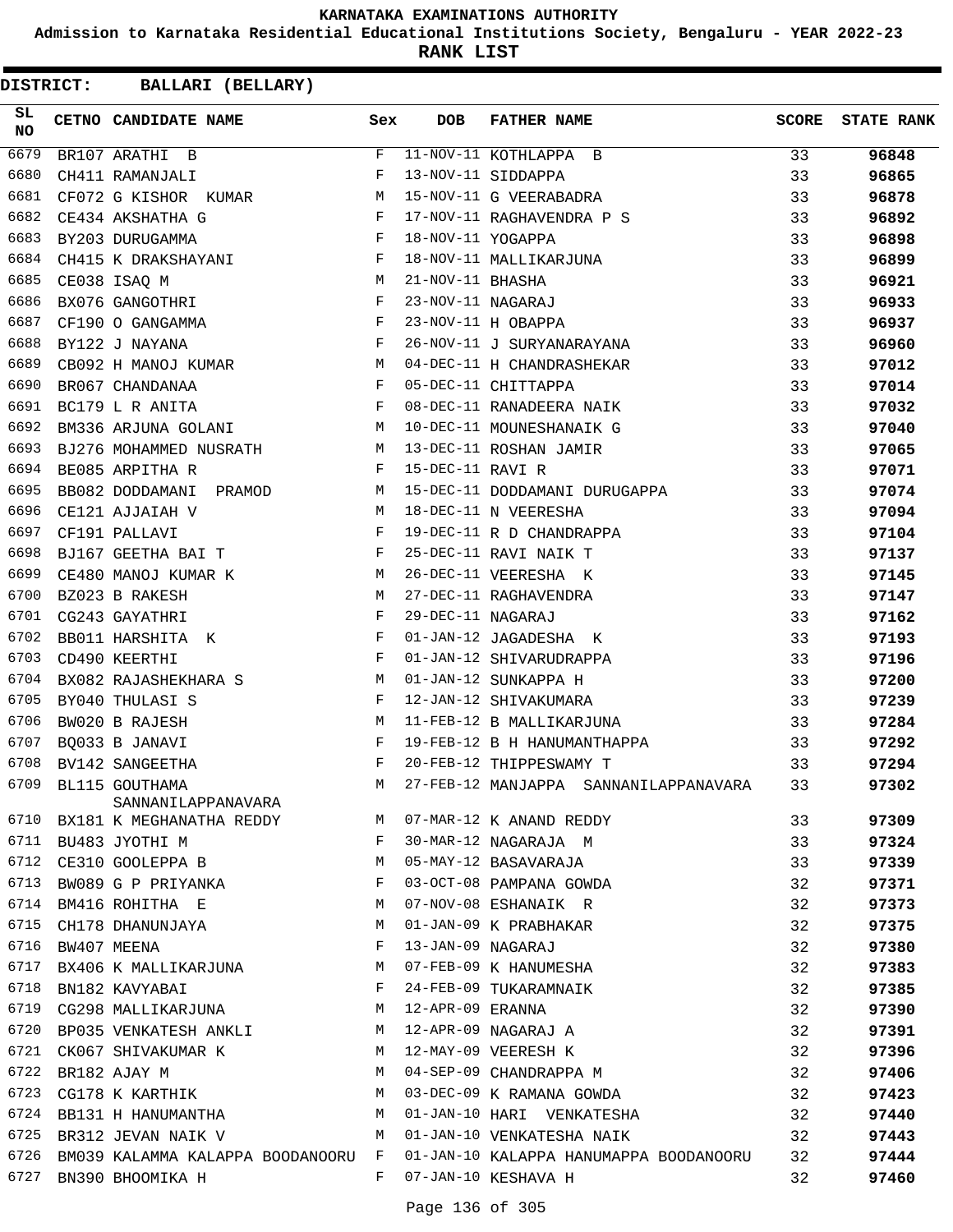**Admission to Karnataka Residential Educational Institutions Society, Bengaluru - YEAR 2022-23**

**RANK LIST**

| SL<br><b>NO</b> | CETNO CANDIDATE NAME Sex                                                      |                           | <b>DOB</b>        | <b>FATHER NAME</b>                                                                                                                                                          | SCORE | <b>STATE RANK</b> |
|-----------------|-------------------------------------------------------------------------------|---------------------------|-------------------|-----------------------------------------------------------------------------------------------------------------------------------------------------------------------------|-------|-------------------|
| 6728            | BT089 SANDYA U<br>$\begin{array}{c}\n\hline\nF \\ M \\ M\n\end{array}$        |                           |                   | F 30-JAN-10 HULIKUNTEPPA U                                                                                                                                                  | 32    | 97477             |
| 6729            | BZ278 MANJU                                                                   |                           |                   | 04-FEB-10 N VENKATESHA                                                                                                                                                      | 32    | 97480             |
| 6730            | BH258 D SANJAY                                                                |                           |                   | 24-FEB-10 K DURGYA NAIK                                                                                                                                                     | 32    | 97499             |
| 6731            | CB337 GAYATHRI K                                                              | $\mathbb{F}^{\mathbb{N}}$ | 24-FEB-10 UMESH K |                                                                                                                                                                             | 32    | 97500             |
| 6732            | CH118 PRADEEP SAGAR H M 01-MAR-10 H RAJA                                      |                           |                   |                                                                                                                                                                             | 32    | 97506             |
| 6733            | BW293 H K ARJUN NAIK M                                                        |                           |                   | 10-MAR-10 H KUMAR NAIK                                                                                                                                                      | 32    | 97515             |
| 6734            | $\mathbf{F}$<br>BY103 ERAMMA                                                  |                           |                   | 17-MAR-10 HANUMANTHAKUMBAR                                                                                                                                                  | 32    | 97519             |
| 6735            | $\frac{1}{F}$<br>BK228 SINCHANA                                               |                           |                   | 22-MAR-10 VEERABHADRAPPA                                                                                                                                                    | 32    | 97523             |
| 6736            | BA574 T PUJA                                                                  |                           |                   | 23-MAR-10 T JAYAPPA                                                                                                                                                         | 32    | 97525             |
| 6737            | $\mathbf M$<br>CB214 M PRAKASH                                                |                           |                   | 24-MAR-10 M HONNURAPPA                                                                                                                                                      | 32    | 97527             |
| 6738            | M 28-MAR-10 S K MALLESE<br>M 05-APR-10 V NAGARAJA<br>CD410 MANOJ S K          |                           |                   | 28-MAR-10 S K MALLESH                                                                                                                                                       | 32    | 97533             |
| 6739            | CH539 UTHKARSHA                                                               |                           |                   |                                                                                                                                                                             | 32    | 97543             |
| 6740            |                                                                               |                           |                   | BL048 RAGHAVENDRA D M 16-APR-10 D KAMALANAIK                                                                                                                                | 32    | 97558             |
| 6741            | BS146 MADAN KUMAR G P M                                                       |                           |                   | 17-APR-10 PRAKASH G N                                                                                                                                                       | 32    | 97559             |
| 6742            | M 03-MAY-10 ANANDA<br>BS110 DHANUSH B                                         |                           |                   |                                                                                                                                                                             | 32    | 97584             |
| 6743            | BW502 SANJANA                                                                 | $\mathbb{F}$              | 11-MAY-10 BABU H  |                                                                                                                                                                             | 32    | 97594             |
| 6744            | CG037 B VENKATESH M                                                           |                           |                   | 14-JUN-10 BAIRAPURA GOVINDAPPA 32                                                                                                                                           |       | 97637             |
| 6745            | BM183 ONKARA NAIK M                                                           |                           |                   | 14-JUN-10 MOTLA NAIK                                                                                                                                                        | 32    | 97638             |
| 6746            |                                                                               |                           |                   |                                                                                                                                                                             | 32    | 97645             |
| 6747            |                                                                               |                           |                   | BM183 ONKARA NAIK M 14-JUN-10 MOTLA NAIK<br>BV226 RAMYA M M F 18-JUN-10 KOLLAPPA<br>BL263 MANJUNATHA M M M 23-JUN-10 HALAYYA M M<br>BA492 N PRAJWAL M M 05-JUL-10 NEMYANAIK | 32    | 97651             |
| 6748            |                                                                               |                           |                   |                                                                                                                                                                             | 32    | 97678             |
| 6749            | $\mathbf{F}$ and the state of the state $\mathbf{F}$<br>CE586 GANGAMMA        |                           |                   | 07-JUL-10 HULLEPPA                                                                                                                                                          | 32    | 97685             |
| 6750            |                                                                               |                           |                   |                                                                                                                                                                             | 32    | 97706             |
| 6751            |                                                                               |                           |                   |                                                                                                                                                                             | 32    | 97707             |
| 6752            |                                                                               |                           |                   |                                                                                                                                                                             | 32    |                   |
| 6753            | BE342 LANKESHNAIK S M 02-AUG-10 SEVYANAIK                                     |                           |                   | CC141 MAHANTHESHA M B M 31-JUL-10 MALLESHA M B                                                                                                                              |       | 97718             |
| 6754            |                                                                               |                           |                   |                                                                                                                                                                             | 32    | 97726             |
|                 |                                                                               |                           |                   | BL130 NAVEEN ALOORU M 04-AUG-10 ERESHAPPA ALOORU                                                                                                                            | 32    | 97730             |
| 6755            | BT228 UMESHA K                                                                |                           |                   | M 05-AUG-10 PALAPPA K                                                                                                                                                       | 32    | 97731             |
| 6756            | BJ072 G M VEDAMURTHY YADAV M 06-AUG-10 G MARUTHI<br>and the state of the Fig. |                           |                   |                                                                                                                                                                             | 32    | 97732             |
| 6757            | BM195 SANJANA                                                                 |                           |                   | 10-AUG-10 SOMI NAIK                                                                                                                                                         | 32    | 97748             |
| 6758            | BD163 M BASAVARAJA                                                            | M                         |                   | 18-AUG-10 M BALARAMA                                                                                                                                                        | 32    | 97772             |
|                 | 6759 BS170 KAVYA T K                                                          | F                         |                   | 24-AUG-10 KUMARASWAMY T                                                                                                                                                     | 32    | 97783             |
|                 | 6760 BN355 ANUSHRI                                                            | F                         |                   | 25-AUG-10 V GOPINAIK                                                                                                                                                        | 32    | 97787             |
|                 | 6761 BS117 H MANJUNATHA M                                                     |                           |                   | 02-SEP-10 H DURUGAPPA                                                                                                                                                       | 32    | 97813             |
|                 | 6762 CH335 SAAHIBI                                                            | F                         |                   | 03-SEP-10 SUBANI SAB                                                                                                                                                        | 32    | 97815             |
|                 | 6763 BK296 TARUNA T                                                           |                           |                   | M 03-SEP-10 BOSAPPA T                                                                                                                                                       | 32    | 97816             |
|                 |                                                                               |                           |                   | 6764 BG359 HOSA VADRA ASHOK MO7-SEP-10 HOSA VADRA MANJUNATHA                                                                                                                | 32    | 97823             |
| 6765            | CB056 E TEJHA                                                                 | M                         |                   | 09-SEP-10 E VEERESH                                                                                                                                                         | 32    | 97832             |
|                 | 6766 CH100 PRAJWAL                                                            | M                         |                   | 12-SEP-10 SHIVAPPA                                                                                                                                                          | 32    | 97838             |
|                 | 6767 BK285 B HARSHA                                                           |                           |                   | M 13-SEP-10 H BHARAMAPPA                                                                                                                                                    | 32    | 97839             |
|                 | 6768 CD267 NAGARAJA K M 13-SEP-10 YARRISWAMY G                                |                           |                   |                                                                                                                                                                             | 32    | 97840             |
|                 | 6769 BA141 HANNI KRUSHNANAIK M 14-SEP-10 K RAVINAIK                           |                           |                   |                                                                                                                                                                             | 32    | 97842             |
|                 | 6770 CF227 NANDINI                                                            | $\mathbf{F}$              |                   | 15-SEP-10 SIDDAPPA                                                                                                                                                          | 32    | 97845             |
|                 | 6771 CD219 M DHANUSHRI                                                        | $\mathbb{F}$              |                   | 17-SEP-10 M SHARANAPPA                                                                                                                                                      | 32    | 97851             |
|                 | 6772 BR260 K P JANAKAMMA F                                                    |                           |                   | 18-SEP-10 K M PALAIAH                                                                                                                                                       | 32    | 97854             |
|                 | 6773 CJ480 BEERALINGA M                                                       |                           |                   | 19-SEP-10 MUDIYAPPA                                                                                                                                                         | 32    | 97858             |
|                 | 6774 CJ089 G MOHAMMAD GOUSE M                                                 |                           | 22-SEP-10 G ALI   |                                                                                                                                                                             | 32    | 97867             |
|                 |                                                                               |                           |                   | 6775 BC138 HOLEYACHI HANUMANTA M 26-SEP-10 HOLEYACHI PAKKIRAPPA                                                                                                             | 32    | 97883             |
|                 | 6776 BN224 GOUTAMI M                                                          |                           |                   | F 27-SEP-10 VIJAYA KUMAR M                                                                                                                                                  | 32    | 97888             |
|                 | 6777 CC013 RENUKA                                                             | F                         |                   | 28-SEP-10 GANDEPPA                                                                                                                                                          | 32    | 97895             |
|                 |                                                                               |                           | Page 137 of 305   |                                                                                                                                                                             |       |                   |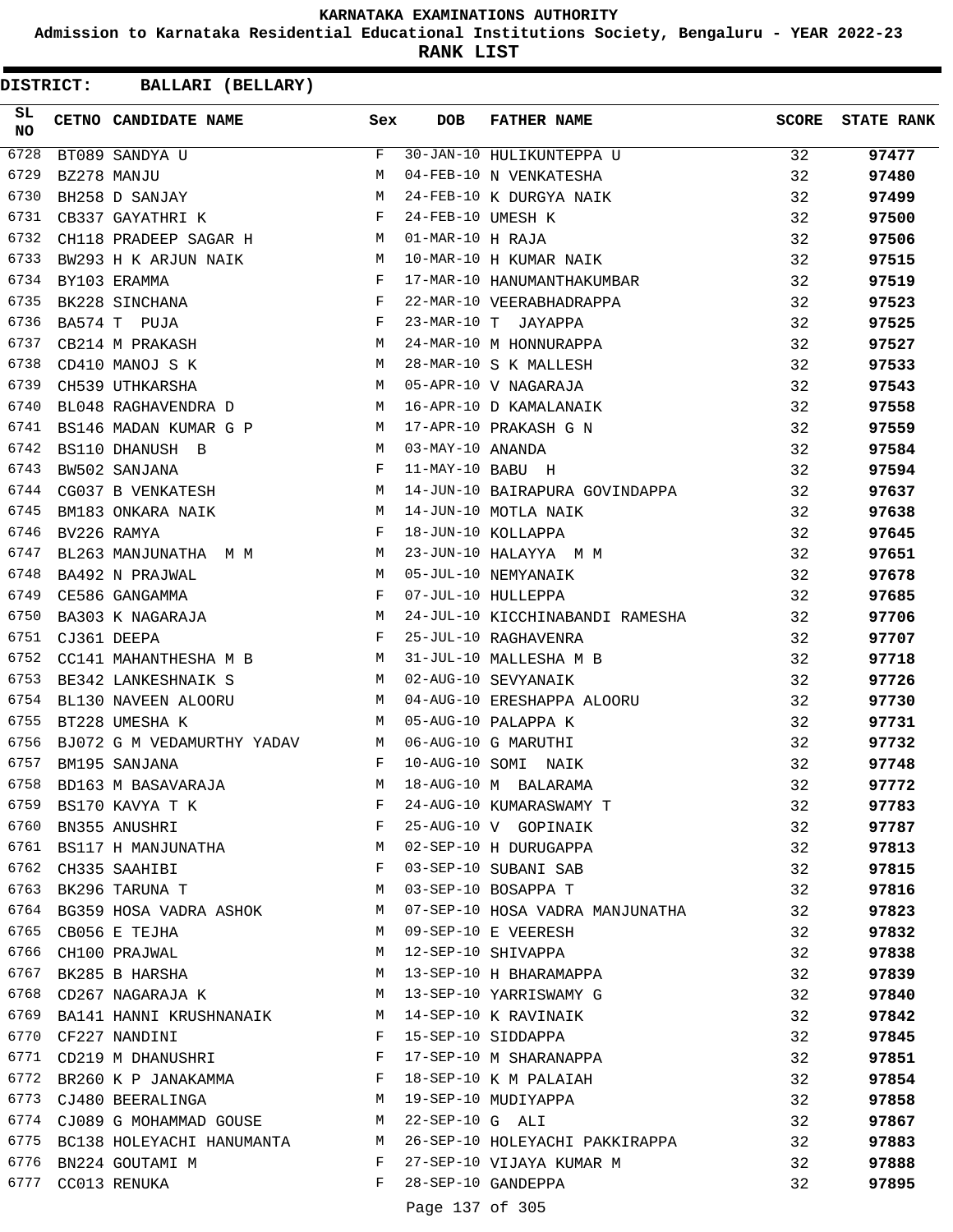**Admission to Karnataka Residential Educational Institutions Society, Bengaluru - YEAR 2022-23**

**RANK LIST**

**DISTRICT:** CC **BALLARI (BELLARY)**

| SL<br>NO |           | CETNO CANDIDATE NAME Sex                                                                      |              | DOB               | FATHER NAME                       | <b>SCORE</b> | <b>STATE RANK</b> |
|----------|-----------|-----------------------------------------------------------------------------------------------|--------------|-------------------|-----------------------------------|--------------|-------------------|
| 6778     |           | $F$ 01-OCT-10 AMBRESH C<br>BC266 NETHRABAYI                                                   |              |                   |                                   | 32           | 97907             |
| 6779     |           | BM187 CHINTU NAIK VADATHKAR M                                                                 |              |                   | 05-OCT-10 RAVI NAIK V             | 32           | 97927             |
| 6780     |           | $\mathbb F$ . The set of $\mathbb F$<br>CG325 SIFA ANZEEM                                     |              |                   | 06-OCT-10 ITAGI HONNURASAB        | 32           | 97936             |
| 6781     |           | M<br>BP156 D PAVAN                                                                            |              |                   | 13-OCT-10 MALLESHA NAIK D         | 32           | 97973             |
| 6782     |           | BM486 GURURAJA M                                                                              |              |                   | 13-OCT-10 SIDDAPPA M              | 32           | 97975             |
| 6783     |           | $\mathbf{F}$ and $\mathbf{F}$ are the set of the set of $\mathbf{F}$<br>CG249 U ANUSRI        |              |                   | 14-OCT-10 BALLARI TIMMANNA        | 32           | 97987             |
| 6784     | BC225 ANU |                                                                                               |              |                   | 16-OCT-10 SHASHI KUMAR            | 32           | 97993             |
| 6785     |           | $\begin{array}{c}\n\mathbf{F} \\ \mathbf{F} \\ \mathbf{F} \\ -\end{array}$<br>CC027 PALLAVI R |              |                   | 19-OCT-10 H N RAMESHA             | 32           | 98013             |
| 6786     |           | CD372 ARUNA S                                                                                 |              |                   | 20-OCT-10 SURESHA S               | 32           | 98015             |
| 6787     |           | $\mathbf{F}$ and $\mathbf{F}$<br>BX311 HINDU                                                  |              |                   | 24-OCT-10 RUDRAYYA                | 32           | 98033             |
| 6788     |           | <b>M</b><br>BG005 MAILERI H                                                                   |              |                   | 24-OCT-10 GUDDAPPA H              | 32           | 98034             |
| 6789     |           |                                                                                               |              | 24-OCT-10 SURESHA |                                   | 32           | 98035             |
| 6790     |           | CH383 MALLIKARJUNA J $$\tt M$$ BU102 SWAPNA N $$\tt F$$                                       |              |                   | 27-OCT-10 HONNURAPPA N            | 32           | 98054             |
| 6791     |           | $\mathbf{F}$ and $\mathbf{F}$ and $\mathbf{F}$<br>BY201 C D MAMATHA                           |              |                   | 31-OCT-10 C D MARENNA             | 32           | 98069             |
| 6792     |           | ${\tt BF008\;\; SAHANA\;\; AJJAVVARA}\qquad \qquad {\tt F}$                                   |              |                   | 31-OCT-10 NAGARAJA A              | 32           | 98070             |
| 6793     |           | $\mathbb F$<br>BP374 PRIYANKA M                                                               |              |                   | 01-NOV-10 PARAMESHNAIK M          | 32           | 98079             |
| 6794     |           | BA614 TALAVARA DURUGAMMA F                                                                    |              |                   | 01-NOV-10 TALAVARA KOTEPPA        | 32           | 98081             |
| 6795     |           | BQ411 VIKAS NAIK M                                                                            |              |                   | 03-NOV-10 RAVI NAIK               | 32           | 98090             |
| 6796     |           | M<br>CE214 RAVITEJ P                                                                          |              |                   | 05-NOV-10 MANJUNATHA P            | 32           | 98101             |
| 6797     |           | BK007 AMBIGARA TANUJA F                                                                       |              |                   | 06-NOV-10 AMBIGARA PAMPAPATHI     | 32           | 98102             |
| 6798     |           | CE625 RAJASHEKARA NAYAKA LANDER M                                                             |              |                   | 07-NOV-10 LAXMANA NAYAKA          | 32           | 98115             |
| 6799     |           | CA408 YOUVARAJA U B<br><b>M</b>                                                               |              |                   | 09-NOV-10 BRISTAYYA U G           | 32           | 98123             |
| 6800     |           | <b>M</b><br>CJ381 KISHORE R                                                                   |              |                   | 10-NOV-10 SHANMUKHAPPA R          | 32           | 98126             |
| 6801     |           | BC040 B MAHANTHESHA M                                                                         |              |                   | 11-NOV-10 DODDABASAPPA BANNIKALLU | 32           | 98132             |
| 6802     |           | CH478 KEDARAMMA                                                                               | $_{\rm F}$   |                   | 13-NOV-10 GADILINGAPPA            | 32           | 98140             |
| 6803     |           | BA658 SARVESH J<br><b>M</b>                                                                   |              |                   | 14-NOV-10 THIMMAPPA J             | 32           | 98145             |
| 6804     |           | $\mathbb{R}^n$ . The set of the set of the $\mathbb{R}^n$<br>BL075 EERAMMA B                  |              |                   | 16-NOV-10 GONISWAMI B             | 32           | 98152             |
| 6805     |           | BU127 SUDHA K                                                                                 | $\mathbf{F}$ |                   | 18-NOV-10 K GULEPPA               | 32           | 98170             |
| 6806     |           | BB056 KALAMMA B                                                                               | F            |                   | 19-NOV-10 BHOVI BASAVARAJA        | 32           | 98175             |
| 6807     |           | M<br>CD271 MUTTURAJ                                                                           |              |                   | 20-NOV-10 JAGADEESHA H            | 32           | 98185             |
| 6808     |           | BB066 SINCHANA K M                                                                            | F            |                   | 27-NOV-10 MALLIKARJUNA K M        | 32           | 98223             |
| 6809     |           | BA087 ERAMMANAVARA RAJAPPPA                                                                   | M            |                   | 02-DEC-10 ERAMMANAVARA CHANDRAPPA | 32           | 98256             |
| 6810     |           | CJ171 RAVITEJA K                                                                              | M            |                   | 03-DEC-10 K SOMASHEKHARA          | 32           | 98268             |
| 6811     |           | $\mathbf{F}$ and the contract of the contract $\mathbf{F}$<br>BT092 ANUSHREE A                |              |                   | 05-DEC-10 RAMESH A                | 32           | 98279             |
| 6812     |           | $\mathbf{F}$ and $\mathbf{F}$ and $\mathbf{F}$<br>BJ222 N KEERTHI                             |              |                   | 05-DEC-10 N PENNAPPA              | 32           | 98280             |
| 6813     |           | CJ574 SINGRI MAHESH                                                                           | M            |                   | 08-DEC-10 SINGRI VEERESH          | 32           | 98301             |
| 6814     |           | BM238 ADITYA G                                                                                |              |                   | 10-DEC-10 UCHAGEPPA G             | 32           | 98305             |
| 6815     |           | $\mathbf M$<br>BE278 KRISHNA GN<br><b>M</b>                                                   |              |                   | 13-DEC-10 NAGARAJU                | 32           | 98324             |
| 6816     |           | M<br>BX359 DHEERAJ K                                                                          |              |                   | 15-DEC-10 KRISHNAMURTHY T         | 32           | 98335             |
| 6817     |           | BL300 PAKKIRESHA KAMBALI M                                                                    |              |                   | 15-DEC-10 BASAPPA KAMBALI         | 32           | 98338             |
| 6818     |           | BL096 H ANIL                                                                                  | M            |                   | 16-DEC-10 H HULUGAPPA             | 32           |                   |
| 6819     |           | CD485 OBALASWAMY OR M                                                                         |              |                   | 16-DEC-10 RAMESHA O               | 32           | 98341             |
| 6820     |           | <b>Example 19</b>                                                                             |              |                   |                                   |              | 98342             |
|          |           | BS023 VASANTHAMMA                                                                             |              |                   | 20-DEC-10 SANNA BORAIAH           | 32           | 98361             |
| 6821     |           | BE383 ASIF N BANKAPURA M 21-DEC-10 NOOR AHMAD                                                 |              |                   | 21-DEC-10 SHIVAKUMAR V            | 32           | 98362             |
| 6822     |           | <b>M</b><br>CH101 SHASHIDAR                                                                   |              |                   |                                   | 32           | 98366             |
| 6823     |           | BU469 KAMALAMMA                                                                               | F            |                   | 22-DEC-10 BASAVARAJA              | 32           | 98368             |
| 6824     |           | BF043 BHOVI AJAY M                                                                            |              |                   | 31-DEC-10 BHOVI JAMBANNA          | 32           | 98416             |
| 6825     |           | BD070 THRIVENI M H                                                                            | $\mathbf{F}$ |                   | 31-DEC-10 HEMMANNANAIK S          | 32           | 98423             |
| 6826     |           | CD413 A PAPANNA                                                                               | M            |                   | 01-JAN-11 ANKAMMANHAL RANGAPPA    | 32           | 98424             |
|          |           | 6827 BV051 AMULYA N                                                                           | F            |                   | 01-JAN-11 NINGAIAH<br>12227727    | 32           | 98433             |

Page 138 of 305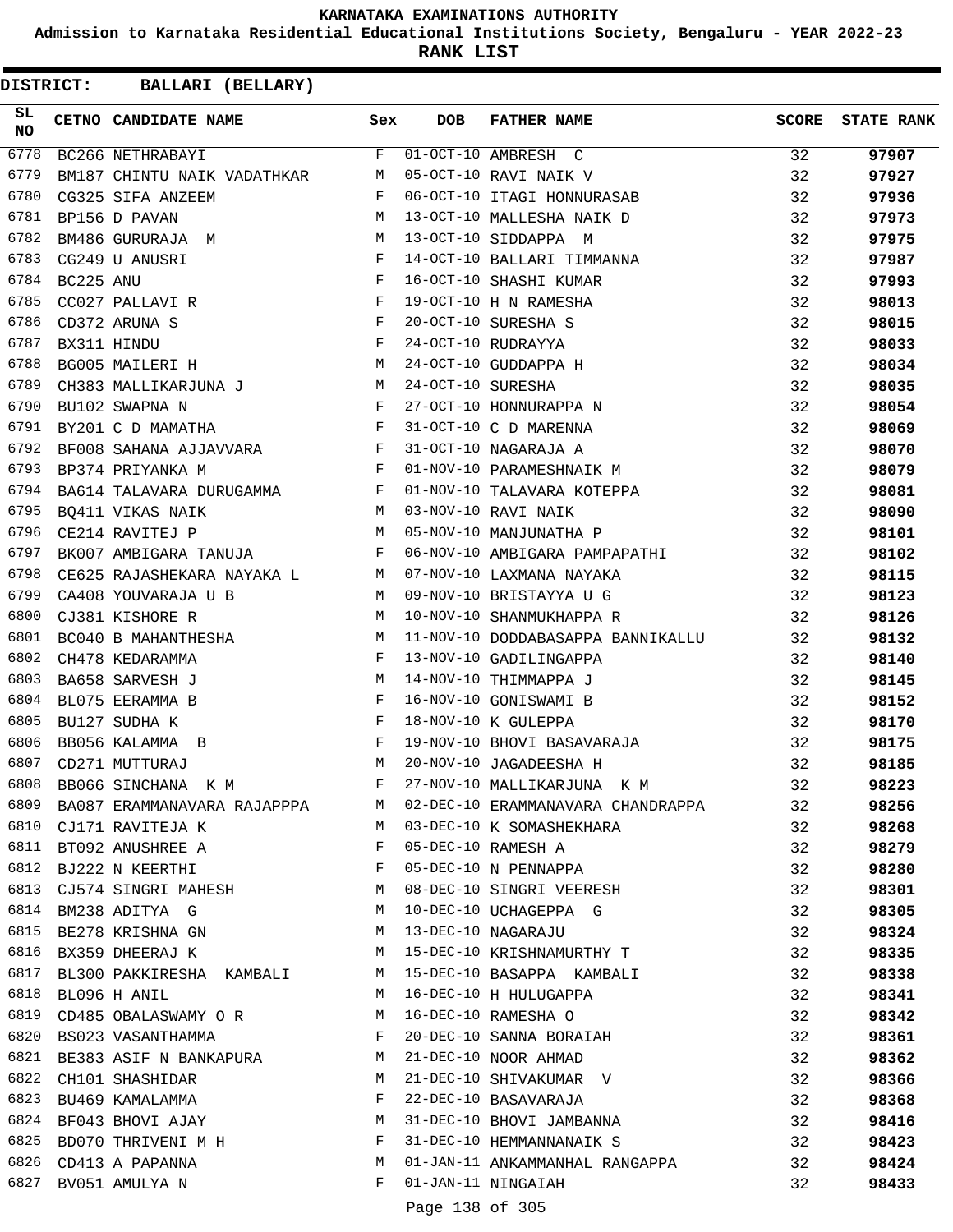**Admission to Karnataka Residential Educational Institutions Society, Bengaluru - YEAR 2022-23**

**RANK LIST**

| SL.<br>NO |            | CETNO CANDIDATE NAME Sex                                                                                                                                                                                                                               |             | <b>DOB</b>        | <b>FATHER NAME</b>                                                                                                                    |                 | SCORE STATE RANK |
|-----------|------------|--------------------------------------------------------------------------------------------------------------------------------------------------------------------------------------------------------------------------------------------------------|-------------|-------------------|---------------------------------------------------------------------------------------------------------------------------------------|-----------------|------------------|
| 6828      |            | BD093 CHETHAN NAIK                                                                                                                                                                                                                                     |             |                   | M 01-JAN-11 RAMESHNAIK                                                                                                                | $\overline{32}$ | 98448            |
| 6829      |            | BM049 DATTAPPANAVARA PRAJWAL M                                                                                                                                                                                                                         |             |                   | 01-JAN-11 DATTAPPANAVARA KOTEPPA 32                                                                                                   |                 | 98449            |
| 6830      |            | $\mathbf{F}$ . The set of the set of the set of the set of the set of the set of the set of the set of the set of the set of the set of the set of the set of the set of the set of the set of the set of the set of the set of t<br>CJ476 MARIYAMMA   |             |                   | 32<br>01-JAN-11 SHANTHARAJU                                                                                                           |                 | 98473            |
| 6831      |            | CE116 NAGARAJA J M                                                                                                                                                                                                                                     |             |                   | 01-JAN-11 CHINNAPRAPPA J                                                                                                              | 32              | 98478            |
| 6832      |            |                                                                                                                                                                                                                                                        | $\mathbb F$ |                   | 01-JAN-11 HANUMESHA H                                                                                                                 | 32              | 98481            |
| 6833      |            | ${\tt BU517\ NEETHUSHREE\ H}\qquad \qquad {\tt F}$ CE464 NIRMALA                                                                                                                                                                                       |             |                   | 01-JAN-11 VENKATESHA NAIK                                                                                                             | 32              | 98482            |
| 6834      |            | CD231 PRAVEENA $M$ R $M$                                                                                                                                                                                                                               |             |                   |                                                                                                                                       |                 | 98486            |
| 6835      |            | BW370 R SURYA M<br>CE572 T VEDHAVATHI F                                                                                                                                                                                                                |             |                   |                                                                                                                                       |                 | 98491            |
| 6836      |            |                                                                                                                                                                                                                                                        |             |                   |                                                                                                                                       |                 | 98507            |
| 6837      |            | BA067 C CHETHANA $F$                                                                                                                                                                                                                                   |             |                   | 01-JAN-11 RAMESHAPPA<br>01-JAN-11 R SHRISHAILA<br>01-JAN-11 T ERRANNA<br>02-JAN-11 C SHIVAKUMAR<br>32<br>02-JAN-11 C SHIVAKUMAR<br>32 |                 | 98523            |
| 6838      |            | BA213 SANJANA GIRINAR F                                                                                                                                                                                                                                |             |                   | 03-JAN-11 HULUGAPPA GIRINAR 32                                                                                                        |                 | 98535            |
| 6839      |            | BU337 BHUPATHI                                                                                                                                                                                                                                         |             |                   |                                                                                                                                       |                 | 98545            |
| 6840      |            | $\begin{aligned} \mathbb{M} \\ \mathbb{F} \end{aligned}$<br>BZ194 SNEHA                                                                                                                                                                                |             |                   | 04-JAN-11 VERESHA G P<br>04-JAN-11 SANNA ERISWAMI 32<br>05-JAN-11 RAMANJANEYALU 32<br>06-JAN-11 T KOTERRA                             |                 | 98548            |
| 6841      |            | $\mathbf{F}$ . The set of the set of the set of the set of the set of the set of the set of the set of the set of the set of the set of the set of the set of the set of the set of the set of the set of the set of the set of t<br>BY167 RADHIKA R   |             |                   |                                                                                                                                       |                 | 98554            |
| 6842      |            | BM056 SHARATH THIPPANNANAVARA M 06-JAN-11 T KOTEPPA                                                                                                                                                                                                    |             |                   |                                                                                                                                       | 32              | 98570            |
| 6843      |            | ${\tt BE002\; AJJALARA\; KALPANA}\qquad\qquad {\tt F} \\ {\tt BU426\; KEERTHANA\;H\;T} \qquad\qquad {\tt F}$                                                                                                                                           |             |                   | 07-JAN-11 AJJALARA PARASHURAMA 32                                                                                                     |                 | 98573            |
| 6844      |            |                                                                                                                                                                                                                                                        |             |                   | 07-JAN-11 THIPPESWAMY                                                                                                                 | 32              | 98574            |
| 6845      |            | $\mathbb{R}^n$ . The set of the set of the set of the set of the set of the set of the set of the set of the set of the set of the set of the set of the set of the set of the set of the set of the set of the set of the set of<br>BA511 YALLAMMA SK |             |                   | 07-JAN-11 KURI ANJINAPPA 32                                                                                                           |                 | 98580            |
| 6846      | BB431 ASIF |                                                                                                                                                                                                                                                        |             |                   | 32<br>10-JAN-11 CHAND BASHA                                                                                                           |                 | 98594            |
| 6847      |            | BA707 CHINNU                                                                                                                                                                                                                                           |             |                   | 12-JAN-11 KOTRESHA HIREMATH 32                                                                                                        |                 | 98614            |
| 6848      |            | CG133 DIVYA SHREE F<br>BE424 AFACH V                                                                                                                                                                                                                   |             |                   | 12-JAN-11 MALLIKARJUNA GOUDA K                                                                                                        | 32              | 98615            |
| 6849      |            | M<br>BE424 AKASH V                                                                                                                                                                                                                                     |             |                   | 15-JAN-11 VENKATESHANAIK                                                                                                              | 32              | 98635            |
| 6850      |            | BZ106 B GOWRI                                                                                                                                                                                                                                          |             |                   |                                                                                                                                       | 32              | 98645            |
| 6851      |            | BW354 RADHIKA                                                                                                                                                                                                                                          |             |                   |                                                                                                                                       | 32              | 98651            |
| 6852      |            | BU048 NAGARATNA                                                                                                                                                                                                                                        |             |                   | 16-JAN-11 SIDDAPPA<br>16-JAN-11 KALINGA<br>19-JAN-11 SIDDAPPA                                                                         | 32              | 98665            |
| 6853      |            | $\mathbf{F}$ and the set of the set of the set of the set of the set of the set of the set of the set of the set of the set of the set of the set of the set of the set of the set of the set of the set of the set of the set of<br>BW560 V HARSHITA  |             |                   | 19-JAN-11 V SANNA BASAPPA                                                                                                             | 32              | 98666            |
| 6854      |            | $\mathbb F$ . The set of the set of the set of the set of the set of the set of the set of the set of the set of the set of the set of the set of the set of the set of the set of the set of the set of the set of the set of the<br>BU649 BINDU B    |             |                   | 21-JAN-11 LATE BASAVARAJA H                                                                                                           | 32              | 98680            |
| 6855      |            | $\begin{aligned} \mathbb{M} \\ \mathbb{F} \end{aligned}$<br>BX112 MANIKANTA                                                                                                                                                                            |             |                   | 21-JAN-11 P OBALESH                                                                                                                   | 32              | 98682            |
| 6856      |            | CD346 B NAYANA                                                                                                                                                                                                                                         |             |                   | 25-JAN-11 V YARRISWAMY                                                                                                                | 32              | 98703            |
| 6857      |            | $\mathbf{F}_{\mathbf{r}}$ and $\mathbf{F}_{\mathbf{r}}$ . The set of $\mathbf{F}_{\mathbf{r}}$<br>CB165 VEENA K M                                                                                                                                      |             |                   | 25-JAN-11 BASAVARAJ K M                                                                                                               | 32              | 98718            |
| 6858      |            | BK232 SANJAY KUMAR                                                                                                                                                                                                                                     | M           |                   | 29-JAN-11 SANNA NAGARAJA                                                                                                              | 32              | 98745            |
| 6859      |            | CG081 GIRIJA T S                                                                                                                                                                                                                                       | F           |                   | 30-JAN-11 SHAMBULINGAPPA                                                                                                              | 32              | 98748            |
| 6860      |            | CK145 NAVEENA                                                                                                                                                                                                                                          | М           |                   | 01-FEB-11 VENKATESHA                                                                                                                  | 32              | 98765            |
| 6861      | BG120 DIPA |                                                                                                                                                                                                                                                        | F           |                   | 12-FEB-11 LAKYANAIK                                                                                                                   | 32              | 98836            |
| 6862      |            | BR046 D T VIVEKA                                                                                                                                                                                                                                       | М           |                   | 13-FEB-11 D THIPPESWAMY                                                                                                               | 32              | 98847            |
| 6863      |            | BE528 AKASHA S K                                                                                                                                                                                                                                       | М           |                   | 14-FEB-11 VENKATESHA S K                                                                                                              | 32              | 98855            |
|           |            | 6864 BU625 V USHA                                                                                                                                                                                                                                      | F           |                   | 17-FEB-11 V RAMESHA                                                                                                                   | 32              | 98892            |
| 6865      |            | CE518 M BHARATH KUMAR                                                                                                                                                                                                                                  | M           | 18-FEB-11 ANANDA  |                                                                                                                                       | 32              | 98893            |
| 6866      |            | BM251 SHOHEL<br>PINJARA                                                                                                                                                                                                                                | М           |                   | 19-FEB-11 KASHEEM SAB PINJARA                                                                                                         | 32              | 98904            |
| 6867      |            | BK235 L PRIYANKA BAI                                                                                                                                                                                                                                   | F           |                   | 20-FEB-11 RAMA NAIK                                                                                                                   | 32              | 98912            |
| 6868      |            | CE525 LAKSHMI                                                                                                                                                                                                                                          | F           | 26-FEB-11 BASAPPA |                                                                                                                                       | 32              | 98952            |
| 6869      |            | BL231 CHANDANA                                                                                                                                                                                                                                         | F           |                   | 01-MAR-11 KUMARA NAIK                                                                                                                 | 32              | 98968            |
| 6870      |            | CC203 MADHU G M                                                                                                                                                                                                                                        | M           |                   | 01-MAR-11 MALLESHA G                                                                                                                  | 32              | 98971            |
| 6871      |            | BX066 SHARMAS VALI                                                                                                                                                                                                                                     | M           |                   | 01-MAR-11 KHAJASAB                                                                                                                    | 32              | 98975            |
| 6872      |            | CE266 H SOWMYA                                                                                                                                                                                                                                         | F           |                   | 02-MAR-11 ANJINAPPA                                                                                                                   | 32              | 98977            |
| 6873      |            | BR285 MANJUNATHA T                                                                                                                                                                                                                                     | М           |                   | 04-MAR-11 THIPPESWAMY                                                                                                                 | 32              | 98994            |
| 6874      |            | BE485 SHIVA KUMAR A J                                                                                                                                                                                                                                  | M           |                   | 04-MAR-11 JOYTHI NAIK A                                                                                                               | 32              | 99000            |
| 6875      |            | CA256 SUDARSHAN                                                                                                                                                                                                                                        | М           |                   | 04-MAR-11 SHIVARAJ                                                                                                                    | 32              | 99003            |
|           |            | 6876 BT255 Y BHAVANI                                                                                                                                                                                                                                   | F           |                   | 04-MAR-11 RAMESH Y                                                                                                                    | 32              | 99005            |
| 6877      |            | BE512 BARATH<br>$\overline{B}$                                                                                                                                                                                                                         | M           |                   | 05-MAR-11 VENKATESH B                                                                                                                 | 32              | 99007            |
|           |            |                                                                                                                                                                                                                                                        |             | Page 139 of 305   |                                                                                                                                       |                 |                  |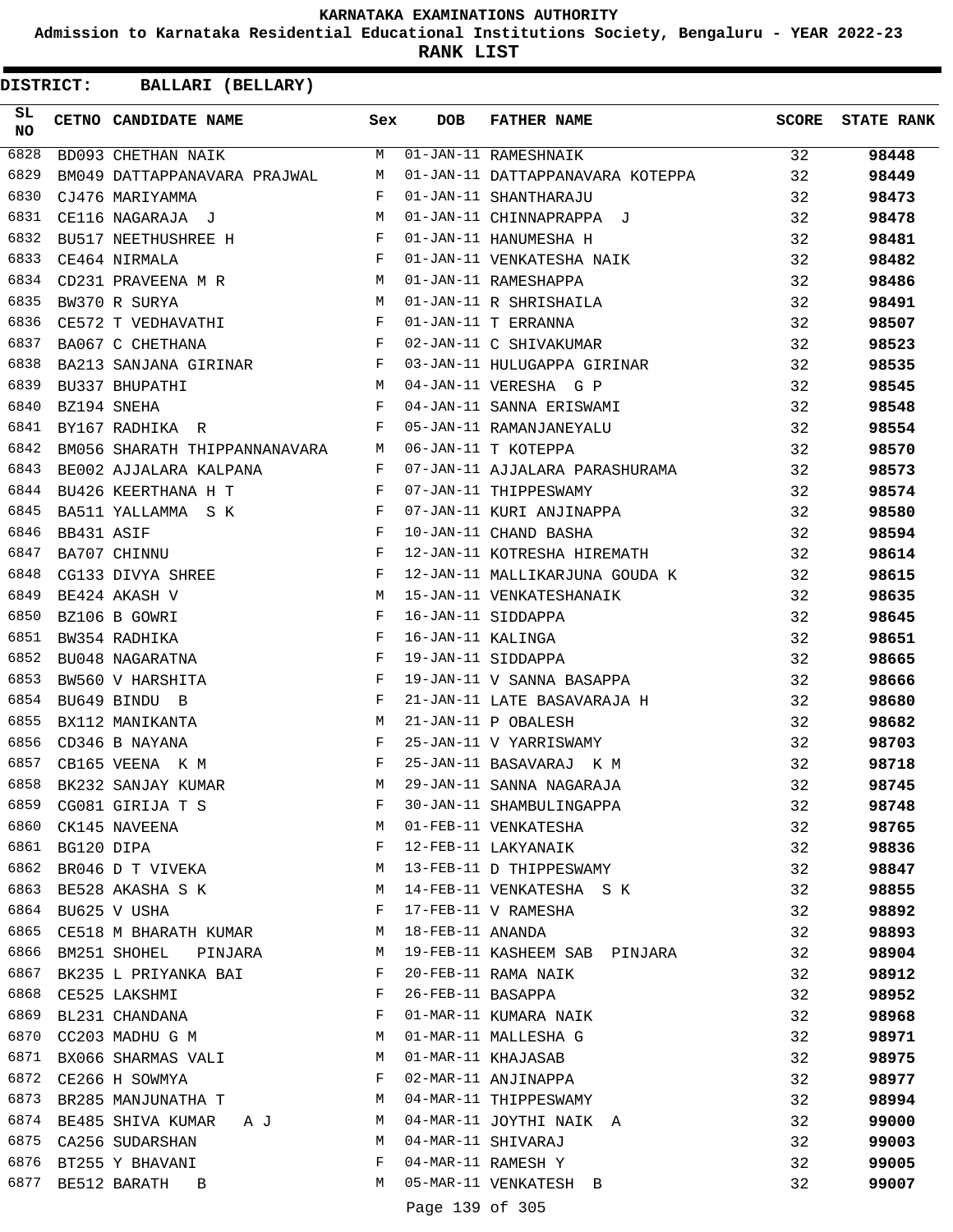**Admission to Karnataka Residential Educational Institutions Society, Bengaluru - YEAR 2022-23**

**RANK LIST**

| DISTRICT:       |                            | BALLARI (BELLARY)               |              |                   |                                        |              |                   |
|-----------------|----------------------------|---------------------------------|--------------|-------------------|----------------------------------------|--------------|-------------------|
| SL<br><b>NO</b> | CETNO CANDIDATE NAME       |                                 | Sex          | <b>DOB</b>        | <b>FATHER NAME</b>                     | <b>SCORE</b> | <b>STATE RANK</b> |
| 6878            | BY105 H SANTHOSH           |                                 | M            |                   | 09-MAR-11 HANUMESH                     | 32           | 99059             |
| 6879            |                            | BN146 SANJANA MANJUNATHA BANADA | F            |                   | 12-MAR-11 MANJUNATHA GOVINDAPPA BANADA | 32           | 99082             |
| 6880            | CJ223 VARUN B              |                                 | M            |                   | 12-MAR-11 VEERESHA B                   | 32           | 99088             |
| 6881            | CE292 BHAGYALAKSHMI L      |                                 | F            |                   | 14-MAR-11 PARUSHURAMA L                | 32           | 99105             |
| 6882            | BM421 SUNITHA LAMBANI      |                                 | F            |                   | 14-MAR-11 RAMESHA LAMBANI              | 32           | 99110             |
| 6883            | BF066 ANUSHREE             |                                 | F            |                   | 15-MAR-11 PRAKASH NAIK                 | 32           | 99115             |
| 6884            | CC082 SAHANA<br>S          |                                 | F            |                   | 15-MAR-11 HANUMANTHAPPA<br>Н           | 32           | 99131             |
| 6885            | CH117 H NAVATEJA           |                                 | M            |                   | 17-MAR-11 H PRABHAKARA                 | 32           | 99140             |
| 6886            | CE687 PALLAVI              |                                 | F            |                   | 17-MAR-11 UJJINAPPA                    | 32           | 99146             |
| 6887            | BS137 KARIBASAMMA J        |                                 | F            |                   | 18-MAR-11 NAGARAJA J                   | 32           | 99155             |
| 6888            | BD276 AMRUTHA K N          |                                 | F            |                   | 19-MAR-11 NAGARAJA K                   | 32           | 99167             |
| 6889            | CE160 K TANISH             |                                 | M            |                   | 21-MAR-11 K GANGADHARA                 | 32           | 99185             |
| 6890            | BG261 RAMYA BAI            |                                 | F            |                   | 23-MAR-11 RAMANAIK                     | 32           | 99213             |
| 6891            | CH094 JYOTHI               |                                 | F            |                   | 25-MAR-11 THIRUMALA CHANNA             | 32           | 99228             |
| 6892            | BU637 CHAITHANYA           |                                 | М            | 26-MAR-11 BHASKAR |                                        | 32           | 99239             |
| 6893            | BA559 PRUTHVI M            |                                 | M            |                   | 26-MAR-11 ESHAPPA M                    | 32           | 99244             |
| 6894            | BG376 YOGESH               |                                 | M            |                   | 26-MAR-11 MALLAPPA                     | 32           | 99246             |
| 6895            |                            | BW243 BHARATH KUMAR K K         | M            |                   | 27-MAR-11 CHIKKANNA D                  | 32           | 99250             |
| 6896            | BV021 GOUTHAM N            |                                 | M            |                   | 28-MAR-11 MALLESHNAIKA N               | 32           | 99259             |
| 6897            | BB511 H S BHAVANA          |                                 | F            |                   | 28-MAR-11 SANGAPPA HAVINA              | 32           | 99260             |
| 6898            | BR298 KUMARA H             |                                 | M            |                   | 29-MAR-11 MANOHARA H                   | 32           | 99272             |
| 6899            |                            | BN087 GIRAGATI GANESHA          | M            |                   | 30-MAR-11 GIRAGATI SHIVANANDHA         | 32           | 99283             |
| 6900            | BN319 SUNITHA MAJJIGERI    |                                 | $\mathbf{F}$ |                   | 31-MAR-11 RAVI LAKKAPPA MAJJIGERI      | 32           | 99297             |
| 6901            | CH422 DHANUNJAYA           |                                 | M            |                   | 02-APR-11 BASAVARAJA                   | 32           | 99309             |
| 6902            | BJ186 CHAITRA N            |                                 | F            |                   | 03-APR-11 RAMANJINI N                  | 32           | 99325             |
| 6903            | BK063 H SIDDHARTH          |                                 | M            |                   | 05-APR-11 LATE HONNURAPPA              | 32           | 99360             |
| 6904            | BD180 H AKASHA             |                                 | M            |                   | 07-APR-11 H GURUBASAVARAJA             | 32           | 99383             |
| 6905            | BX376 VEERESHA H           |                                 | M            |                   | 07-APR-11 POTHAPPA                     | 32           | 99391             |
| 6906            | BH078 VARSHINI N           |                                 | F            |                   | 09-APR-11 ANDANAREDDY N                | 32           | 99411             |
| 6907            | BB309 DEVARAJA SIGANAHALLI |                                 | M            |                   | 10-APR-11 SIDDAPPA SIGANAHALLI         | 32           | 99415             |
| 6908            | BF116 SUSHMA B             |                                 | F            |                   | 10-APR-11 GOVINDAPPA BHOVI             | 32           | 99420             |
|                 | 6909 BU565 K S PALLAVI     |                                 | F            |                   | 11-APR-11 T SHANKARA NAIK              | 32           | 99423             |
| 6910            |                            | BH051 K S CHANDRANAIK           | M            |                   | 12-APR-11 K SHANKAR NAIK               | 32           | 99430             |
|                 | 6911 BC197 K LANKESHA      |                                 | M            |                   | 13-APR-11 K KALAPPA                    | 32           | 99443             |
|                 | 6912 CG228 P SHALINI       |                                 | F            |                   | 13-APR-11 P ERESHA                     | 32           | 99444             |
| 6913            | BO505 SANJAYA D            |                                 | M            |                   | 13-APR-11 KOTEPPA D                    | 32           | 99448             |
| 6914            | BQ286 N TANUJA             |                                 | F            |                   | 14-APR-11 N RAJAPPA                    | 32           | 99458             |
| 6915            | CJ025 UDAYAKUMAR           |                                 | М            |                   | 14-APR-11 BHANGI VENKATESHA            | 32           | 99462             |
|                 | 6916 BU223 K MANYA         |                                 | F            |                   | 15-APR-11 K G DEVARAJA                 | 32           | 99464             |
|                 | 6917 BK112 SACHIN D P      |                                 | M            |                   | 15-APR-11 PAKKEERAPPA D                | 32           | 99471             |
|                 | 6918 CJ216 SHANTHAMMA      |                                 | F            |                   | 15-APR-11 AMARESHA                     | 32           | 99473             |
|                 | 6919 BH243 P N SNEHANJALI  |                                 | F            |                   | 17-APR-11 P NAGARAJA                   | 32           | 99491             |
|                 | 6920 BU211 BRUNDA M S      |                                 | F            |                   | 23-APR-11 SHANTAPPA A M                | 32           | 99534             |
|                 | 6921 BD322 KEERTHIRAJ R    |                                 | M            |                   | 25-APR-11 KARIBASAPPA R                | 32           | 99564             |
| 6922            | BR105 SUNEETHA             |                                 | F            |                   | 27-APR-11 CHOUDAPPA                    | 32           | 99584             |
| 6923            | CH466 RAKESHA NAYAKA       |                                 | M            |                   | 28-APR-11 HANUMAYYA                    | 32           | 99590             |
|                 | 6924 BG149 K NIRANJANA     |                                 | М            |                   | 30-APR-11 K BASAVARAJA                 | 32           | 99606             |
|                 | 6925 CE508 T ANJALI        |                                 | F            | 30-APR-11 SOMAYYA |                                        | 32           | 99612             |
| 6926            |                            | CH392 KM CHIRANJEEVI            | M            |                   | 01-MAY-11 KM SHIVAKUMAR                | 32           | 99620             |
| 6927            | BP093 M BHASKAR            |                                 | M            |                   | 01-MAY-11 SHIVAPUTRA H                 | 32           | 99622             |
|                 |                            |                                 |              | Page 140 of 305   |                                        |              |                   |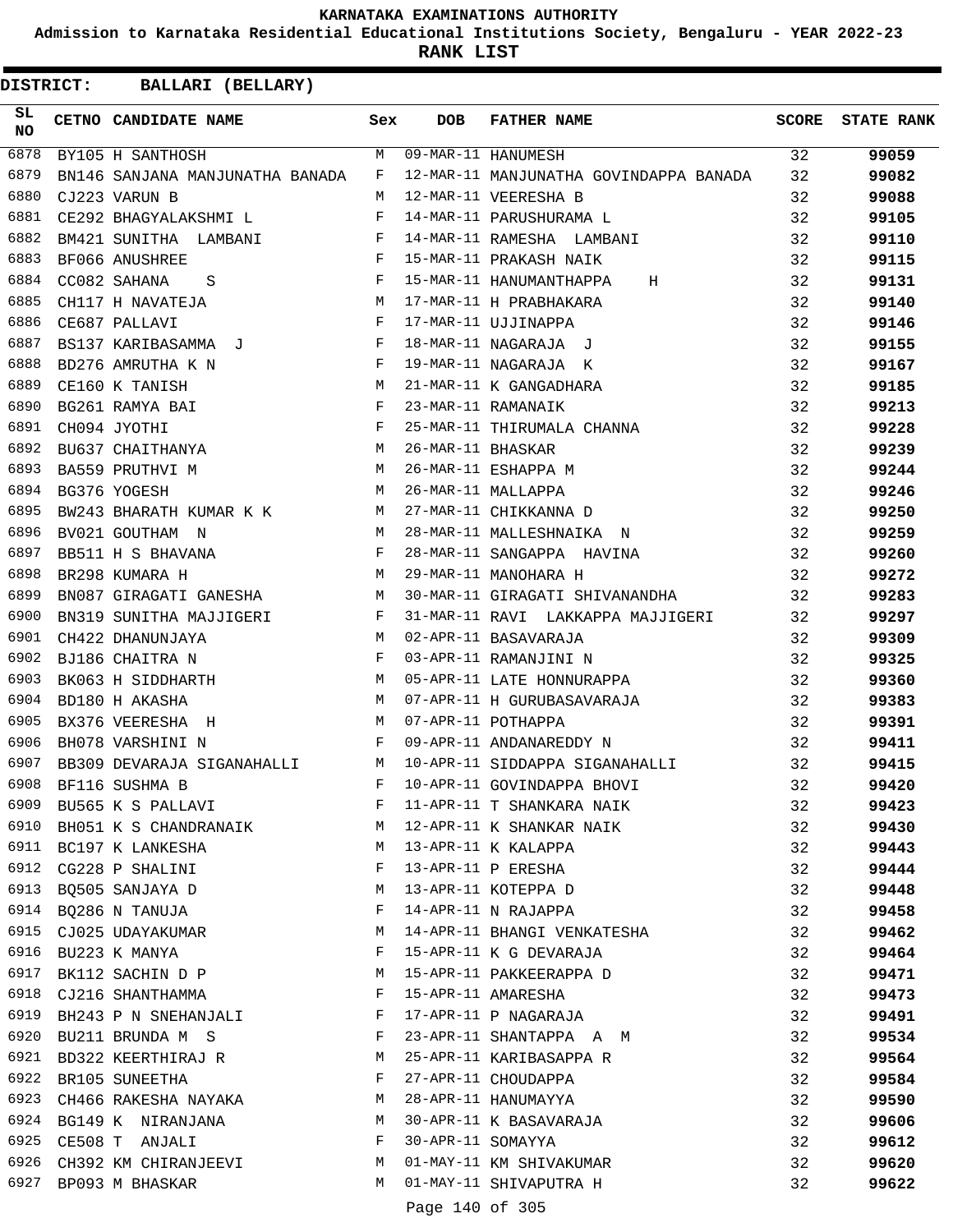**Admission to Karnataka Residential Educational Institutions Society, Bengaluru - YEAR 2022-23**

**RANK LIST**

| SL<br><b>NO</b> |                  | CETNO CANDIDATE NAME Sex                                                                                                                   |              | <b>DOB</b>        | <b>FATHER NAME</b>                            | <b>SCORE</b> | <b>STATE RANK</b> |
|-----------------|------------------|--------------------------------------------------------------------------------------------------------------------------------------------|--------------|-------------------|-----------------------------------------------|--------------|-------------------|
| 6928            |                  | BQ258 MAHESHA T                                                                                                                            | M            |                   | 04-MAY-11 SURESHA T<br>05-MAY-11 CHANNABASAVA | 32           | 99650             |
| 6929            |                  | CH407 ARUNAKUMARA                                                                                                                          | M            |                   |                                               | 32           | 99656             |
| 6930            |                  | $\mathbf{F}^{\mathcal{A}}_{\mathcal{A}}=\mathbf{F}^{\mathcal{A}}_{\mathcal{A}}\mathbf{F}^{\mathcal{A}}_{\mathcal{A}}$<br>CF281 RAJESWARI K |              |                   | 05-MAY-11 KENCHAPPA                           | 32           | 99661             |
| 6931            |                  | M<br>CK193 BALAJI                                                                                                                          |              |                   | 06-MAY-11 CHIGALI THIMMAPPA                   | 32           | 99668             |
| 6932            |                  | $\mathbf{F}$ and $\mathbf{F}$ are the set of $\mathbf{F}$<br>BS235 ARCHANA T N                                                             |              |                   | 09-MAY-11 NAGARAJA T M                        | 32           | 99701             |
| 6933            |                  | <b>M</b><br>CJ435 RUDRESHA                                                                                                                 |              |                   | 09-MAY-11 GURUSWAMY                           | 32           | 99712             |
| 6934            |                  | BY326 VIDHYASHREE F                                                                                                                        |              |                   | 11-MAY-11 VEERESHA                            | 32           | 99739             |
| 6935            |                  | $\begin{aligned} \mathbf{F} \\ \mathbf{M} \end{aligned}$<br>BM093 H VIDYA                                                                  |              |                   | 12-MAY-11 DODDABASAPPA                        | 32           | 99741             |
| 6936            |                  | BC190 K A MOHAN                                                                                                                            |              |                   | 12-MAY-11 KUPPINAKERI ASHOKA                  | 32           | 99743             |
| 6937            |                  | $\mathbf{F}$ . The contract of the contract of $\mathbf{F}$<br>CC246 LEELAVATHI                                                            |              | 13-MAY-11 MARENNA |                                               | 32           | 99752             |
| 6938            |                  | $\mathbf{F}$ and $\mathbf{F}$<br>CF243 N S ROJA                                                                                            |              |                   | 14-MAY-11 SURYA NAIK                          | 32           | 99764             |
| 6939            |                  | $\begin{aligned} \mathbf{M} \\ \mathbf{F} \end{aligned}$<br>BR336 SANJAY R                                                                 |              |                   | 14-MAY-11 P K RAVINAIKA                       | 32           | 99769             |
| 6940            |                  | CK206 KEERTHI V                                                                                                                            |              |                   | 18-MAY-11 V ERRISWAMY                         | 32           | 99806             |
| 6941            |                  | $\mathbf{F}$ and the contract of the contract of $\mathbf{F}$<br>BQ468 SINCHANA E                                                          |              |                   | 18-MAY-11 EDIGARA RAMESHA                     | 32           | 99813             |
| 6942            |                  | <b>M</b><br>CE354 AJEYAKUMAR C                                                                                                             |              |                   | 20-MAY-11 CHANDRAPPA V                        | 32           | 99827             |
| 6943            |                  | BA008 MANOJ KUMAR M                                                                                                                        |              |                   | 20-MAY-11 HANUMANTHAPPA M                     | 32           | 99834             |
| 6944            |                  | M <sub>N</sub><br>BA473 T BHARAT                                                                                                           |              |                   | 20-MAY-11 SHEKHARAPPA TALAVARA                | 32           | 99838             |
| 6945            |                  | CA032 BHUNALLI<br>ERAMMA F                                                                                                                 |              |                   | 21-MAY-11 BHUNALLI<br>HULUGAPPA               | 32           | 99842             |
| 6946            |                  | BN159 CHAITHRA KOONAGOUDRA F                                                                                                               |              |                   | 21-MAY-11 CHANNABASAVANAGOUDA K               | 32           | 99843             |
| 6947            |                  |                                                                                                                                            |              |                   | 21-MAY-11 MUDHOLA SHANMUKHAIAH                | 32           | 99845             |
| 6948            |                  | BC316 MUDHOLA BRUNDA F<br>BQ120 H ANU F<br>PROSS F                                                                                         |              |                   | 22-MAY-11 H B BASAVARAJA                      | 32           | 99850             |
| 6949            |                  | $M_{\odot}$<br>BB006 S RAHUL                                                                                                               |              |                   | 22-MAY-11 S TIPPERUDRAPPA                     | 32           | 99852             |
| 6950            |                  | BH043 GAUTAMGAMBHIR G M                                                                                                                    |              |                   | 23-MAY-11 KUBHERANAIK G                       | 32           | 99861             |
| 6951            |                  | $\mathbf{F}^{\mathcal{A}}_{\mathcal{A}}=\mathbf{F}^{\mathcal{A}}_{\mathcal{A}}\mathbf{F}^{\mathcal{A}}_{\mathcal{A}}$<br>BD085 SANDYA A    |              |                   | 23-MAY-11 AJJAIHYA K                          | 32           | 99868             |
| 6952            |                  | M <sub>N</sub><br>BC037 B GURURAJ                                                                                                          |              |                   | 24-MAY-11 SHIVANANDA B                        | 32           | 99876             |
| 6953            |                  | $M_{\odot}$<br>BY296 PRABHAS                                                                                                               |              |                   | 24-MAY-11 CHANDRA NAIK                        | 32           | 99879             |
| 6954            |                  | CE545 SHWETHA BAI $F$                                                                                                                      |              |                   | 24-MAY-11 KUMARA NAIK                         | 32           | 99881             |
| 6955            |                  | $F$ M<br>BH328 T TAYAPPA                                                                                                                   |              |                   | 25-MAY-11 TALAVARA HULUGAPPA                  | 32           | 99896             |
| 6956            | CA223 USHA       |                                                                                                                                            |              |                   | 25-MAY-11 SHANTHAPPA                          | 32           | 99897             |
| 6957            |                  | $\mathbf{F}$ and $\mathbf{F}$ and $\mathbf{F}$<br>BB487 SWAPNA K                                                                           |              |                   | 26-MAY-11 RAMESHA K                           | 32           | 99911             |
| 6958            |                  | BL034 BIRAPPANAVARA GOUTHAMI                                                                                                               |              |                   | F 27-MAY-11 BIRAPPANAVARA RAMAPPA             | 32           | 99914             |
| 6959            |                  | BQ195 DHARANISWARI K<br>F                                                                                                                  |              |                   | 27-MAY-11 HANUMATHAPPA K                      | 32           | 99917             |
| 6960            |                  | $\mathbf{F}$<br>BG068 S KALPANA                                                                                                            |              |                   | 27-MAY-11 C SEVANAIK                          | 32           | 99922             |
| 6961            |                  | BT276 DILEEP NAIK N S M                                                                                                                    |              |                   | 30-MAY-11 SHIVA KUMAR                         | 32           | 99949             |
|                 |                  | 6962 BA336 CHAITHALYA ONTERA F                                                                                                             |              |                   | 31-MAY-11 PAKKIRAPPA ONTERA                   | 32           | 99961             |
|                 |                  | 6963 BX023 B PRADHYUMNA                                                                                                                    | M            |                   | 01-JUN-11 B CHANDRASHEKHARA                   | 32           | 99977             |
| 6964            |                  | BL061 SANJANA VAKDOTH                                                                                                                      | F            |                   | 01-JUN-11 VENKATESHANAIK                      | 32           | 99996             |
| 6965            |                  | BF084 SHANTAMMA H                                                                                                                          | F            |                   | 01-JUN-11 HALESHA H                           | 32           | 99999             |
| 6966            |                  | BA655 UPPARA ADARSHA                                                                                                                       | M            |                   | 01-JUN-11 UPPARA ASHOKA                       | 32           | 100005            |
|                 | 6967 BY328 KAVYA |                                                                                                                                            | F            | 02-JUN-11 SURESHA |                                               | 32           | 100013            |
| 6968            |                  | BW381 VIKAS K                                                                                                                              | M            |                   | 02-JUN-11 ESWARA GOUDA K                      | 32           | 100022            |
| 6969            |                  | BW414 H TIPPERUDRAGOUDA M                                                                                                                  |              |                   | 03-JUN-11 JAGADEESH                           | 32           | 100027            |
|                 |                  | 6970 CD187 INCHARA                                                                                                                         | F            |                   | 04-JUN-11 TIPPERUDRA                          | 32           | 100038            |
|                 |                  | 6971 BG128 J K KOTRESHA                                                                                                                    | M            |                   | 04-JUN-11 J K HANUMANTAPPA                    | 32           | 100039            |
|                 |                  | 6972 BJ151 S P SONA                                                                                                                        | F            |                   | 04-JUN-11 KAGI SHARANAPPA                     | 32           | 100042            |
| 6973            |                  | BC163 SATHISH D N M                                                                                                                        |              |                   | 04-JUN-11 SANNANINGAPPA D N                   | 32           | 100044            |
| 6974            |                  | BE205 SANJANA M                                                                                                                            | $\mathbf{F}$ |                   | 06-JUN-11 SREENIVASA M                        | 32           | 100071            |
|                 |                  | 6975 BS012 NAGAVENI                                                                                                                        | F            | 08-JUN-11 PAPANNA |                                               | 32           | 100103            |
|                 |                  | 6976 BD153 AMRUTHA KABBALLI F                                                                                                              |              |                   | 09-JUN-11 HANUMANTHAPPA KABBALLI              | 32           | 100108            |
|                 |                  | 6977 CE294 RAMANJINI G                                                                                                                     | M            |                   | 09-JUN-11 THIMMAPPA                           | 32           | 100118            |
|                 |                  |                                                                                                                                            |              | Page 141 of 305   |                                               |              |                   |
|                 |                  |                                                                                                                                            |              |                   |                                               |              |                   |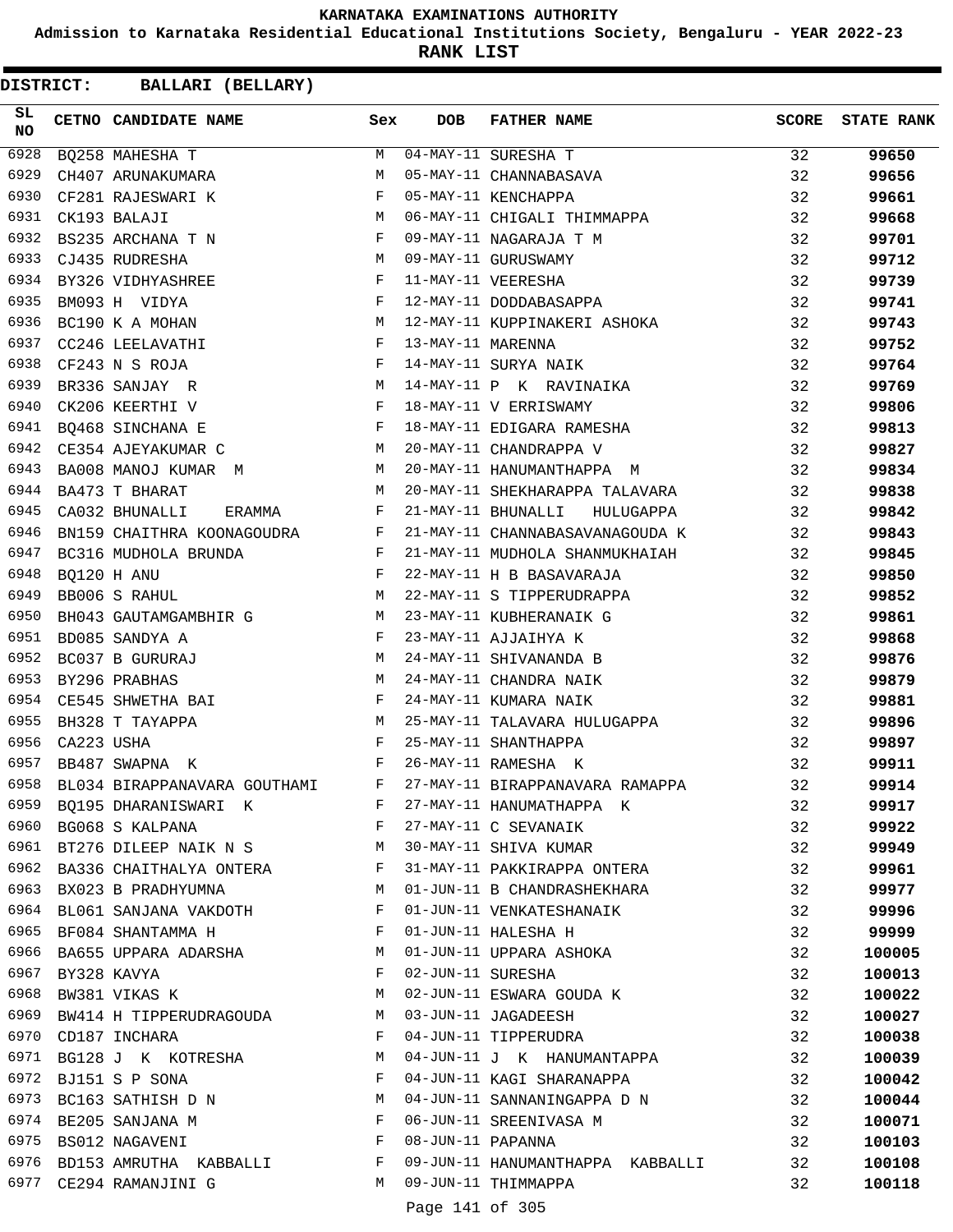**Admission to Karnataka Residential Educational Institutions Society, Bengaluru - YEAR 2022-23**

**RANK LIST**

| SL<br><b>NO</b> | CETNO CANDIDATE NAME Sex                                                                                                                                                                                                                                                                                                                                                                                                                                    |              | <b>DOB</b>        | <b>FATHER NAME</b>                      | SCORE | <b>STATE RANK</b> |
|-----------------|-------------------------------------------------------------------------------------------------------------------------------------------------------------------------------------------------------------------------------------------------------------------------------------------------------------------------------------------------------------------------------------------------------------------------------------------------------------|--------------|-------------------|-----------------------------------------|-------|-------------------|
| 6978            | BU100 H KALPANA                                                                                                                                                                                                                                                                                                                                                                                                                                             | F            |                   | 10-JUN-11 H DODDAPPA                    | 32    | 100133            |
| 6979            | BK085 M K VANDANABAI                                                                                                                                                                                                                                                                                                                                                                                                                                        | F            |                   | 10-JUN-11 M KUSHYANAIK                  | 32    | 100137            |
| 6980            | BJ271 SANTOSHA H                                                                                                                                                                                                                                                                                                                                                                                                                                            | M            |                   | 11-JUN-11 HANUMANTHAPPA H               | 32    | 100160            |
| 6981            | CD305 PRADEEP                                                                                                                                                                                                                                                                                                                                                                                                                                               | М            |                   | 12-JUN-11 P KUMARSWAMY                  | 32    | 100170            |
| 6982            | BK290 TRIVENI                                                                                                                                                                                                                                                                                                                                                                                                                                               | F            |                   | 13-JUN-11 M BASAVARAJ                   | 32    | 100181            |
| 6983            | $\mathbf{F}$ and $\mathbf{F}$ and $\mathbf{F}$<br>BG038 AISHWARYA                                                                                                                                                                                                                                                                                                                                                                                           |              |                   | 15-JUN-11 BASAVARAJAPPA                 | 32    | 100194            |
| 6984            | CB038 CHAITANYA                                                                                                                                                                                                                                                                                                                                                                                                                                             | $\mathbf{F}$ |                   | 15-JUN-11 HANUMANTHAPPA                 | 32    | 100196            |
| 6985            | BR330 H MEGHANA                                                                                                                                                                                                                                                                                                                                                                                                                                             | $_{\rm F}$   |                   | 15-JUN-11 H SURESHA                     | 32    | 100197            |
| 6986            | BH192 M KAVERI                                                                                                                                                                                                                                                                                                                                                                                                                                              | F            | 15-JUN-11 M SWAMY |                                         | 32    | 100198            |
| 6987            | BS199 SAGARA K                                                                                                                                                                                                                                                                                                                                                                                                                                              | М            |                   | 15-JUN-11 BASAVARAJA K                  | 32    | 100204            |
| 6988            | BQ304 T PALAVI                                                                                                                                                                                                                                                                                                                                                                                                                                              | $\mathbf{F}$ |                   | 15-JUN-11 KOTRESHA                      | 32    | 100207            |
| 6989            | BY344 SOUPARNIKA                                                                                                                                                                                                                                                                                                                                                                                                                                            |              |                   | 17-JUN-11 LATE SHARANAPPA               | 32    | 100243            |
| 6990            | $\begin{array}{c}\n\text{F} \\ \text{F}\n\end{array}$<br>BR202 UMA E Y                                                                                                                                                                                                                                                                                                                                                                                      |              |                   | 17-JUN-11 YARRISWAMY                    | 32    | 100245            |
| 6991            | M<br>BR193 B N BHARATH                                                                                                                                                                                                                                                                                                                                                                                                                                      |              |                   | 18-JUN-11 OBALESHA B                    | 32    | 100247            |
| 6992            | BL214 M GURUKIRANGOUDA M                                                                                                                                                                                                                                                                                                                                                                                                                                    |              |                   | 20-JUN-11 M BASAVANAGOUDA               | 32    | 100279            |
| 6993            | CA077 MANKALAMMA H                                                                                                                                                                                                                                                                                                                                                                                                                                          | F            |                   | 20-JUN-11 HULUGAPPA H                   | 32    | 100281            |
| 6994            | BN267 P ABDUL KHADAR BASHA M                                                                                                                                                                                                                                                                                                                                                                                                                                |              |                   | 22-JUN-11 P AMANULLA SAB                | 32    | 100300            |
| 6995            | $\mathbb F$ . The set of $\mathbb F$<br>BR120 CHANDNA U A                                                                                                                                                                                                                                                                                                                                                                                                   |              |                   | 24-JUN-11 ANJANEYA U                    | 32    | 100320            |
| 6996            |                                                                                                                                                                                                                                                                                                                                                                                                                                                             |              |                   | 24-JUN-11 PAKKEERAPPA BAANI             | 32    | 100328            |
| 6997            | $\begin{tabular}{lllllllll} \multicolumn{2}{c}{BN291} &\multicolumn{2}{c}{NAYANA} &\multicolumn{2}{c}{BAANI} & \multicolumn{2}{c}{F} \\ \multicolumn{2}{c}{BX242} &\multicolumn{2}{c}{BERESH} & K & \multicolumn{2}{c}{M} \\ \multicolumn{2}{c}{CH008} &\multicolumn{2}{c}{PRAJWAL} & & \multicolumn{2}{c}{M} \\ \multicolumn{2}{c}{M} & & \multicolumn{2}{c}{M} & \multicolumn{2}{c}{M} \\ \multicolumn{2}{c}{M} & & \multicolumn{2}{c}{M} & \multicolumn$ |              |                   | 26-JUN-11 BASAVARAJA                    | 32    | 100352            |
| 6998            |                                                                                                                                                                                                                                                                                                                                                                                                                                                             |              |                   | 26-JUN-11 LATE THIMAPPA                 | 32    | 100365            |
| 6999            | $M_{\odot}$<br>BQ515 SANJAY A B                                                                                                                                                                                                                                                                                                                                                                                                                             |              |                   | 26-JUN-11 AJJAPPACHARI B                | 32    | 100371            |
| 7000            | BW068 HEMANTH KUMAR K M                                                                                                                                                                                                                                                                                                                                                                                                                                     |              |                   | 28-JUN-11 MANJUNATHA K                  | 32    | 100389            |
| 7001            | BY339 KISHORE V                                                                                                                                                                                                                                                                                                                                                                                                                                             | M            |                   | 30-JUN-11 VENKATESH V                   | 32    | 100406            |
| 7002            | CE361 SUNEEL N                                                                                                                                                                                                                                                                                                                                                                                                                                              | M            |                   | 01-JUL-11 NETAKALLAPPA                  | 32    | 100432            |
| 7003            | BU687 PUNEETH M                                                                                                                                                                                                                                                                                                                                                                                                                                             | M            |                   | 03-JUL-11 MANJANNA                      | 32    | 100457            |
| 7004            | BM154 ABHISEHAKA ALAVUNDI M                                                                                                                                                                                                                                                                                                                                                                                                                                 |              |                   | 04-JUL-11 HANUMANTA ALAVUNDI            | 32    | 100459            |
| 7005            | BB261 BHAVANA                                                                                                                                                                                                                                                                                                                                                                                                                                               | F            |                   | 04-JUL-11 ANJINAPPA B                   | 32    | 100460            |
| 7006            | BE089 PRAJWAL G<br><b>Example 19</b> May 19 May 19 May 19 May 19 May 19 May 19 May 19 May 19 May 19 May 19 May 19 May 19 May 19 May 19 May 19 May 19 May 19 May 19 May 19 May 19 May 19 May 19 May 19 May 19 May 19 May 19 May 19 May 19 May 19 May 19                                                                                                                                                                                                      |              |                   | 04-JUL-11 PARASHURAMAPPA G              | 32    | 100465            |
| 7007            | BE055 CHIGATERI SAGARA M                                                                                                                                                                                                                                                                                                                                                                                                                                    |              |                   | 05-JUL-11 CHIGATERI GONEPPA             | 32    | 100481            |
| 7008            | CE183 E GANGADHARA                                                                                                                                                                                                                                                                                                                                                                                                                                          | М            |                   | 06-JUL-11 THIMMAPPA E                   | 32    | 100490            |
| 7009            | CJ192 KORI VANITHA                                                                                                                                                                                                                                                                                                                                                                                                                                          | F            |                   | 09-JUL-11 KORI KAREPPA                  | 32    | 100524            |
| 7010            | BH289 RAKSHITA N                                                                                                                                                                                                                                                                                                                                                                                                                                            | F            |                   | 09-JUL-11 GIDDAPPA N                    | 32    | 100526            |
|                 | 7011 BO307 DEEKSHA PARSI                                                                                                                                                                                                                                                                                                                                                                                                                                    | F            |                   | 10-JUL-11 AJJAPPA PARSI THIMMAPPANAVARA | 32    | 100533            |
| 7012            | THIMMAPPANAVARA                                                                                                                                                                                                                                                                                                                                                                                                                                             | М            |                   | 10-JUL-11 HALYANAIK                     | 32    | 100534            |
|                 | BE456 H SUMANTH                                                                                                                                                                                                                                                                                                                                                                                                                                             |              |                   |                                         |       |                   |
| 7013            | CJ365 K TIRUMALA                                                                                                                                                                                                                                                                                                                                                                                                                                            | M            |                   | 11-JUL-11 NARAYANAPPA                   | 32    | 100550            |
|                 | 7014 BQ167 K NITHIN                                                                                                                                                                                                                                                                                                                                                                                                                                         | M            |                   | 12-JUL-11 K ANJINAPPA                   | 32    | 100566            |
| 7015            | CJ316 VASANTH KUMAR                                                                                                                                                                                                                                                                                                                                                                                                                                         | M            |                   | 13-JUL-11 GADILINGAPPA                  | 32    | 100589            |
| 7016            | BJ171 CHANDANA N                                                                                                                                                                                                                                                                                                                                                                                                                                            | F            |                   | 15-JUL-11 NAGARAJA<br>N                 | 32    | 100601            |
| 7017            | BW015 KIRTHANA                                                                                                                                                                                                                                                                                                                                                                                                                                              | F            | 15-JUL-11 RAMESH  |                                         | 32    | 100605            |
|                 | 7018 BD141 AKHUL NAIK                                                                                                                                                                                                                                                                                                                                                                                                                                       | М            |                   | 16-JUL-11 KUMAR NAIK                    | 32    | 100620            |
| 7019            | BV078 H DEVIKA                                                                                                                                                                                                                                                                                                                                                                                                                                              | F            |                   | 21-JUL-11 THIPPESWAMY                   | 32    | 100695            |
| 7020            | BF059 ANUSHA                                                                                                                                                                                                                                                                                                                                                                                                                                                | F            |                   | 22-JUL-11 D PARAMESHWARAPPA             | 32    | 100699            |
| 7021            | CH033 B PAMPAPATHI                                                                                                                                                                                                                                                                                                                                                                                                                                          | M            | 22-JUL-11 RAMANNA |                                         | 32    | 100700            |
|                 | 7022 CA019 B ROHINI                                                                                                                                                                                                                                                                                                                                                                                                                                         | F            |                   | 23-JUL-11 B RAMESH                      | 32    | 100709            |
| 7023            | CD336 PUJARI SHANKARA                                                                                                                                                                                                                                                                                                                                                                                                                                       | M            |                   | 23-JUL-11 PUJARI GAVISIDDAPPA           | 32    | 100717            |
|                 | 7024 BV058 R P THIPPESWAMY                                                                                                                                                                                                                                                                                                                                                                                                                                  | M            |                   | 25-JUL-11 R P PALAYYA                   | 32    | 100735            |
| 7025            | BZ088 PRADEEP                                                                                                                                                                                                                                                                                                                                                                                                                                               | M            |                   | 26-JUL-11 SREENIVASA                    | 32    | 100743            |
|                 | 7026 BQ066 SHRAVAN THIS MALGIMANI                                                                                                                                                                                                                                                                                                                                                                                                                           | F            |                   | 26-JUL-11 MANJUN ATHA MALGIMANI         | 32    | 100745            |
|                 |                                                                                                                                                                                                                                                                                                                                                                                                                                                             |              | Page 142 of 305   |                                         |       |                   |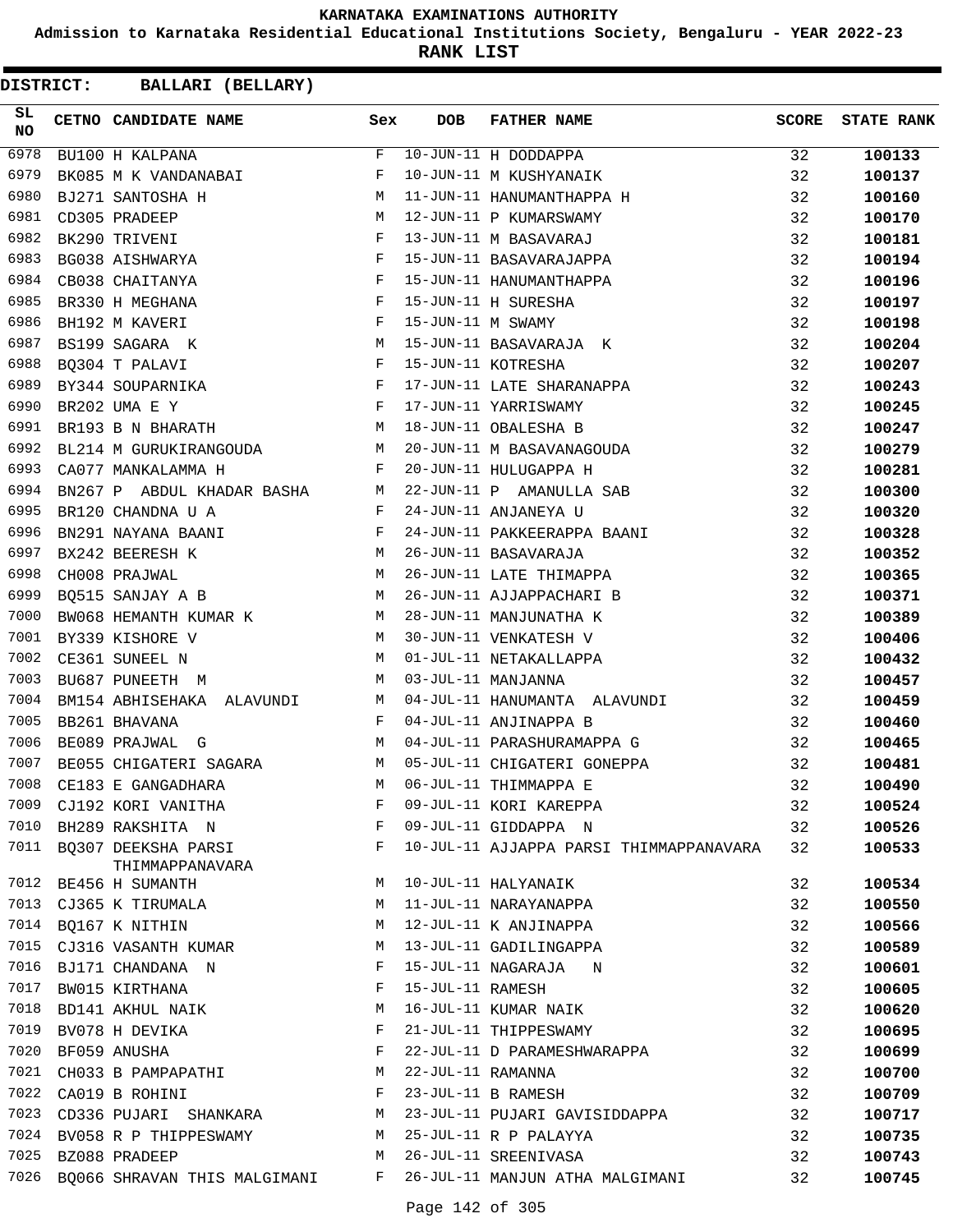**Admission to Karnataka Residential Educational Institutions Society, Bengaluru - YEAR 2022-23**

**RANK LIST**

| SL<br><b>NO</b> | <b>Sex</b><br>CETNO CANDIDATE NAME                                             |              | <b>DOB</b>        | <b>FATHER NAME</b>                                                        | SCORE | <b>STATE RANK</b> |
|-----------------|--------------------------------------------------------------------------------|--------------|-------------------|---------------------------------------------------------------------------|-------|-------------------|
|                 | MALGIMANI                                                                      |              |                   | MALGIMANI                                                                 |       |                   |
| 7027            | BE150 KALLU KUTUKARA GANGAMMA                                                  | F            |                   | 27-JUL-11 K PARASAPPA                                                     | 32    | 100758            |
| 7028            | CE514 REKHA MADDANI<br><b>Example 19</b>                                       |              |                   | 29-JUL-11 NINGAPPA MADDANI                                                | 32    | 100790            |
| 7029            | BT019 KEERTHANA V                                                              | $\mathbf{F}$ |                   | 31-JUL-11 VENKATESHA T                                                    | 32    | 100804            |
| 7030            | BC235 KONDANAHALLI POOJA F                                                     |              |                   | 01-AUG-11 KONDANAHALLI DODDABASAPPA                                       | 32    | 100816            |
| 7031            | CH465 MAMATHA                                                                  | F            |                   | 01-AUG-11 ALAMBHASHA                                                      | 32    | 100818            |
| 7032            | CC126 MANJU                                                                    | M            |                   | 01-AUG-11 ANJINAPPA P                                                     | 32    | 100821            |
| 7033            | BG370 MOHAN H                                                                  | М            |                   | 01-AUG-11 HALYA NAIK LAMBANI                                              | 32    | 100824            |
| 7034            | CA174 SHYLU                                                                    | $_{\rm F}$   | 01-AUG-11 RAMA    |                                                                           | 32    | 100828            |
| 7035            | BR156 KALPANA<br>$\mathbf{B}$                                                  | $_{\rm F}$   |                   | 03-AUG-11 RAVINDRAPPA B                                                   | 32    | 100843            |
| 7036            | CJ324 GANESHA                                                                  | М            |                   | 04-AUG-11 VEERESHA                                                        | 32    | 100853            |
| 7037            | BK223 N SWAMY                                                                  | М            | 06-AUG-11 N UMESH |                                                                           | 32    | 100875            |
| 7038            | CG199 B TEJASHWANI                                                             | $_{\rm F}$   |                   | 07-AUG-11 C BHEEMESHA                                                     | 32    | 100883            |
| 7039            | BH160 RENUKA                                                                   | F            |                   | 07-AUG-11 KURUBARA KUMARASWAMY                                            | 32    | 100892            |
| 7040            | $\mathbf{F}$<br>BA472 HARSHITA                                                 |              |                   | 09-AUG-11 MARUTHI MALL                                                    | 32    | 100917            |
| 7041            | BA636 U YOGESH                                                                 | M            |                   | 09-AUG-11 U MAHESHA                                                       | 32    | 100925            |
| 7042            | CD467 NAGAVENI                                                                 | $_{\rm F}$   |                   | 10-AUG-11 BASAVARAJA                                                      | 32    | 100938            |
| 7043            | BU600 BASAVARAJA A G                                                           | M            |                   | 11-AUG-11 AJJINOBAYYA                                                     | 32    | 100946            |
| 7044            | BQ021 JAIRAM KAVADI                                                            | M            |                   | 12-AUG-11 PARAMESHA KAVADI                                                | 32    | 100963            |
| 7045            | BF201 JEEVANKUMAR S L                                                          | М            |                   | 13-AUG-11 SHIVAMURTHI NAIK D                                              | 32    | 100976            |
| 7046            | CA104 N LAKSHMI                                                                | F            |                   | 13-AUG-11 PAKKIRAPPA                                                      | 32    | 100978            |
| 7047            | <b>M</b><br>BK305 PREETHAMNAIK                                                 |              |                   | 14-AUG-11 SANNA RAMANAIK                                                  | 32    | 100986            |
| 7048            | $\mathbf{F}$<br>BJ137 K NIKHITHA                                               |              |                   | 15-AUG-11 K SHIVARAJA                                                     | 32    | 100991            |
| 7049            | BR277 M THANUSHREE                                                             | $\mathbb F$  |                   | 15-AUG-11 D MAHANTHESHA                                                   | 32    | 100992            |
| 7050            | CB053 PALLAVI                                                                  | $_{\rm F}$   |                   | 19-AUG-11 VEERANAGOUDA K                                                  | 32    | 101036            |
| 7051            | BU516 SRUSTI                                                                   | F            |                   | 20-AUG-11 VEERESHA V                                                      | 32    | 101050            |
| 7052            |                                                                                | M            |                   | 20-AUG-11 T PRAKASH                                                       | 32    |                   |
| 7053            | BF495 T VIJAY KUMAR                                                            |              |                   |                                                                           | 32    | 101051            |
| 7054            | $\mathbf{F}$ and $\mathbf{F}$<br>BF450 JIVITHA NANDI BANDI<br>BN299 AKASHA ASI | М            |                   | 22-AUG-11 GONIBASAPPA NANDI BANDI<br>23-AUG-11 NAGAPPA ASI                | 32    | 101061            |
| 7055            |                                                                                | F            |                   | 24-AUG-11 N MUNIYAPPA                                                     |       | 101068            |
| 7056            | BY218 LAKSHMI                                                                  | F            |                   | 24-AUG-11 KARIBASAPPA                                                     | 32    | 101082            |
|                 | BQ010 SANJANA D                                                                |              |                   |                                                                           | 32    | 101086            |
|                 | 7057 CE069 G GANGOTHRI                                                         | $F$ –        |                   | 25-AUG-11 G SIDDHAYYA                                                     | 32    | 101089            |
| 7058            | BB328 H RAKSHITHA                                                              | F            |                   | 25-AUG-11 K E MALLAPPA                                                    | 32    | 101090            |
| 7059            | BC261 MALLESHA KUMBARA                                                         | M            |                   | 25-AUG-11 RAVIKUMARA KUMBARA                                              | 32    | 101093            |
|                 | 7060 BM409 PRAVEENKUMAR CHOWHAN G S                                            | M            |                   | 25-AUG-11 GEELYANAIK S                                                    | 32    | 101096            |
|                 | 7061 BA152 NITHIN H                                                            | M            |                   | 26-AUG-11 HEGDAL MALLESHI                                                 | 32    | 101106            |
| 7062            | BJ323 PANDURANGA B                                                             | М            |                   | 26-AUG-11 DODDA THIPPESWAMY B                                             | 32    | 101107            |
| 7063            | BQ278 DURUGESHA                                                                | М            | 31-AUG-11 XXX     |                                                                           | 32    | 101146            |
|                 | 7064 BC094 G NANDINI                                                           | F            |                   | 31-AUG-11 G CHANNABASAPPA                                                 | 32    | 101147            |
|                 | 7065 CD085 KEERTHI BAI                                                         | F            |                   | 01-SEP-11 HANUMA NAIK                                                     | 32    | 101161            |
| 7066            | BR158 MEGHANA H D                                                              | F            |                   | 01-SEP-11 DHANUNJAYA H B                                                  | 32    | 101165            |
| 7067            | BA426 VINAYA KURI M                                                            |              |                   | 01-SEP-11 KOTRESHA K                                                      | 32    | 101172            |
|                 | 7068 BE415 NANDEESHA H M                                                       |              |                   | 04-SEP-11 MANJAPPA H                                                      | 32    | 101193            |
|                 | 7069 CD254 GAYITHRI                                                            | F            |                   | 10-SEP-11 AMBRISHA                                                        | 32    | 101234            |
| 7070            | BU230 SHREYA S N                                                               | F            |                   | 11-SEP-11 SHASHIDHARA K                                                   | 32    | 101250            |
| 7071            | BF349 S SAGAR                                                                  | M            |                   | 12-SEP-11 S KOTRESH                                                       | 32    | 101259            |
|                 | 7072 BR134 K SHARATH<br>M <sub>1</sub>                                         |              |                   | 17-SEP-11 KATAYYA                                                         | 32    | 101290            |
|                 | 7073 CD156 K CHENNAKESWARA M 18-SEP-11 K PRABHAKAR                             |              |                   |                                                                           | 32    | 101301            |
|                 |                                                                                |              |                   | 7074 BQ207 VEENA HOSAMANI HOSAMANI F 18-SEP-11 KOTRESHA HOSAMANI HOSAMANI | 32    | 101302            |
|                 | 7075 BW350 Y SHRUTHI                                                           | $F$ and      |                   | 18-SEP-11 MANJUNATHA                                                      | 32    | 101303            |
|                 |                                                                                |              | Page 143 of 305   |                                                                           |       |                   |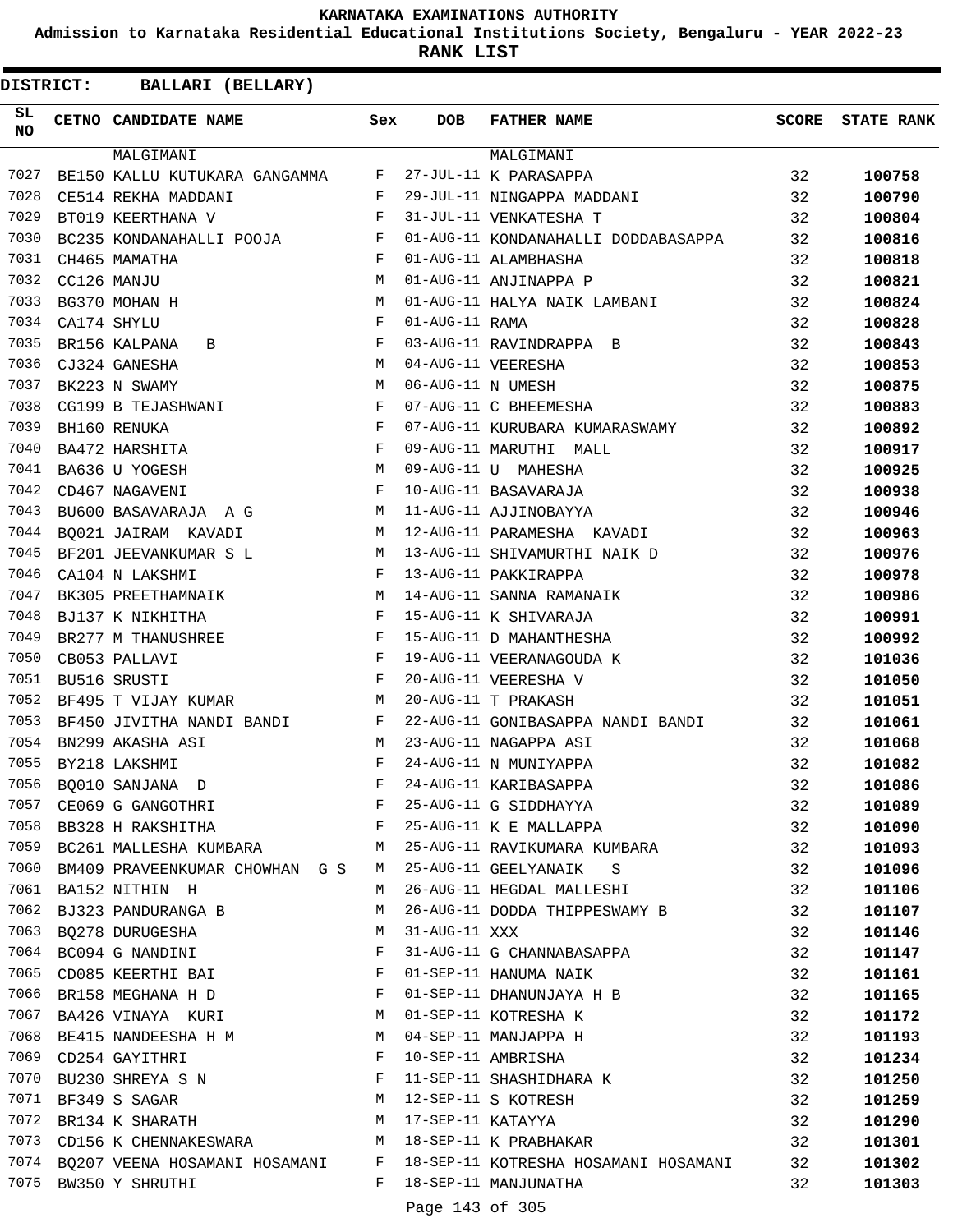**Admission to Karnataka Residential Educational Institutions Society, Bengaluru - YEAR 2022-23**

**RANK LIST**

| SL<br><b>NO</b> | CETNO CANDIDATE NAME                                                   | Sex          | DOB               | FATHER NAME                                              |    | SCORE STATE RANK |
|-----------------|------------------------------------------------------------------------|--------------|-------------------|----------------------------------------------------------|----|------------------|
| 7076            | BR249 K AKASHA                                                         |              |                   | M 22-SEP-11 NAGARAJA K<br>F 24-SEP-11 MALLAPPA KURUBARA  | 32 | 101343           |
| 7077            | BM276 MALAVVA MALLAPPA IDLI F                                          |              |                   |                                                          | 32 | 101356           |
| 7078            | BP234 SHREEKANTH GOUDA M                                               |              |                   | 26-SEP-11 NAGARAJ M                                      | 32 | 101379           |
| 7079            | CE152 K SINCHANA                                                       | $\mathbf{F}$ |                   | 27-SEP-11 K RAVICHANDRA                                  | 32 | 101383           |
| 7080            | BN300 LAKSHMIDEVI SHARANAYYA F<br>HIREMATH                             |              |                   | 27-SEP-11 SHARANAYYA HIREMATH                            | 32 | 101385           |
| 7081            | BM489 TANUJA YALLAPPA GANJI F                                          |              |                   | 29-SEP-11 YALLAPPA NAGAPPA GANJI                         | 32 | 101416           |
| 7082            | BF181 B PUNEETH                                                        | M            |                   | 01-OCT-11 SHANKARANAIK                                   | 32 | 101426           |
| 7083            | BF169 BHAKTHI POOJARI                                                  | F            |                   | 03-OCT-11 KOTRESH POOJARI                                | 32 | 101445           |
| 7084            | $\mathbf{F}$ and the state of the state $\mathbf{F}$<br>BF472 R MONIKA |              |                   | 06-OCT-11 RAMESH NAIK                                    | 32 | 101474           |
| 7085            | $\frac{1}{F}$<br>CE022 B SHRUSTI                                       |              |                   | 08-OCT-11 B MALLAYYA                                     | 32 | 101488           |
| 7086            | BW446 DURGAPRASAD H                                                    |              |                   | 08-OCT-11 CHANDRASHEKHAR H                               | 32 | 101489           |
| 7087            | BX213 AISHWARYA                                                        | F            |                   | 10-OCT-11 MANJANNA                                       | 32 | 101499           |
| 7088            | $\mathbf{F}$ and $\mathbf{F}$ and $\mathbf{F}$<br>BU552 KADAMBARI K    |              |                   | 11-OCT-11 MANJUNATHA K                                   | 32 | 101511           |
| 7089            | BK345 V SOUNDRAYYA                                                     | $\mathbf{F}$ |                   | 11-OCT-11 V PEDDANNA                                     | 32 | 101516           |
| 7090            | CJ464 MALLIKARJUNA M                                                   |              |                   | 13-OCT-11 HANUMANTHA                                     | 32 | 101526           |
| 7091            | $\mathbf{F}$ and $\mathbf{F}$ and $\mathbf{F}$<br>CA197 NEELAVATHI K   |              |                   | 20-OCT-11 NAINAPPA K                                     | 32 | 101579           |
| 7092            | BS064 THRIVENI G B F                                                   |              | 22-OCT-11 BASAYYA |                                                          | 32 | 101592           |
| 7093            | $\mathbf{F}$ . The $\mathbf{F}$<br>BX298 S NIKHITHA                    |              |                   | 28-OCT-11 SHARABANNA S                                   | 32 | 101630           |
| 7094            | BP232 SHIVALINGA BUTHALA M                                             |              |                   | 30-OCT-11 MANJUNATHA BUTHALA                             | 32 | 101652           |
| 7095            | $\mathbf{F}^{\mathbf{r}}$<br>BA334 AFSANA A                            |              |                   | 31-OCT-11 SHFI ULLA A                                    | 32 | 101656           |
| 7096            | $\mathbf{F}$ and $\mathbf{F}$ and $\mathbf{F}$<br>BA405 ALIYA          |              |                   | 04-NOV-11 MEHABUB SAB                                    | 32 | 101689           |
| 7097            | BX141 UMASHANKAR J                                                     | M            |                   | 05-NOV-11 YERRISWAMY J                                   | 32 | 101709           |
| 7098            | CH535 B CHANDANA                                                       | $\mathbf{F}$ |                   | 07-NOV-11 BESTHA SURESHA                                 | 32 | 101717           |
| 7099            | BB251 N TARUN<br><b>M</b>                                              |              |                   | 07-NOV-11 PARASURAMA N                                   | 32 | 101723           |
| 7100            | BU436 SHASHIDHAR L S M                                                 |              |                   | 07-NOV-11 LOKESH R                                       | 32 | 101725           |
| 7101            | $\mathbf{F}$<br>BR301 H SPANDANA                                       |              |                   | 11-NOV-11 H NAGARAJA                                     | 32 | 101745           |
| 7102            | BJ070 G KIRAN                                                          | M            |                   | 14-NOV-11 G RAMANA GOUDA                                 | 32 | 101767           |
| 7103            | CJ560 BHAGYALAKSHMI                                                    | F            | 15-NOV-11 VEERESH |                                                          | 32 | 101774           |
| 7104            | BX099 K SHREEHAS                                                       | M            |                   | 16-NOV-11 K RAAMANNA                                     | 32 | 101786           |
| 7105            | BT153 ANUSHA Y                                                         | F            |                   | 17-NOV-11 B VYKUNTHAPATHI                                | 32 | 101791           |
|                 | 7106 BU008 MANOJ H O M 17-NOV-11 OBALESHA C                            |              |                   |                                                          | 32 | 101795           |
| 7107            | BH191 SPOORTHI M                                                       | F            |                   | 17-NOV-11 M GANGAMMA                                     | 32 | 101799           |
| 7108            | BW587 H V ARCHANA H V $F$                                              |              |                   | 18-NOV-11 H HANUMANTHAPPA H V                            | 32 | 101803           |
| 7109            | $\mathbf{F}$<br>BR186 A M PUSHPA                                       |              |                   | 19-NOV-11 M BASAYYA                                      | 32 | 101811           |
| 7110            | BQ277 GURURAJA K M                                                     |              |                   | 22-NOV-11 SHANTHAPPA                                     | 32 | 101838           |
| 7111            | CC187 HULIRAJA                                                         | M            |                   | 22-NOV-11 CHANDRAPPA                                     | 32 | 101839           |
| 7112            | BY270 RATOD MOHAN                                                      | M            |                   | 26-NOV-11 RATOD ERANNA                                   | 32 | 101866           |
| 7113            | BE234 YASHAVANTA S M                                                   | M            |                   | 26-NOV-11 MANJAPPA S                                     | 32 | 101871           |
|                 | 7114 CJ162 D RASHMI                                                    | F            |                   | 28-NOV-11 DIGAMBARASWAMY                                 | 32 | 101887           |
| 7115            | CD006 SUMIYA                                                           | F            |                   | 28-NOV-11 NANNE SAB                                      | 32 | 101896           |
| 7116            | BS191 KARNA H N                                                        | M            |                   | 29-NOV-11 NAGARAJA H                                     | 32 | 101902           |
| 7117            | CH302 LAKSHMANA                                                        | M            |                   | 30-NOV-11 HANUMANTHA                                     | 32 | 101912           |
| 7118            |                                                                        | M            |                   |                                                          | 32 |                  |
| 7119            | BA467 PRADEEP PUJAR                                                    | F            |                   | 30-NOV-11 YAMANURAPPA PUJAR<br>01-DEC-11 YERRISWAMI      | 32 | 101915           |
| 7120            | CB267 PAVITRA<br>BD015 SANDEEPA H K M                                  |              |                   |                                                          |    | 101927           |
| 7121            |                                                                        |              |                   | 01-DEC-11 KARIBASAPPA<br>09-DEC-11 PARUSAPPA NAGARAKATTE | 32 | 101930           |
|                 | BF529 AKASH NAGARAKATTE M                                              |              |                   |                                                          | 32 | 101968           |
| 7122            | CH409 PALLAVI J<br>$\mathbf{F}$                                        |              |                   | 12-DEC-11 MANJUNATHA J                                   | 32 | 101996           |
| 7123            | CJ188 PUSHPAVATHI                                                      | F            |                   | 16-DEC-11 THIPPANNA                                      | 32 | 102022           |
| 7124            | BM362 NANDISH AMBLI M                                                  |              |                   | 23-DEC-11 MANJUNATH AMBLI                                | 32 | 102058           |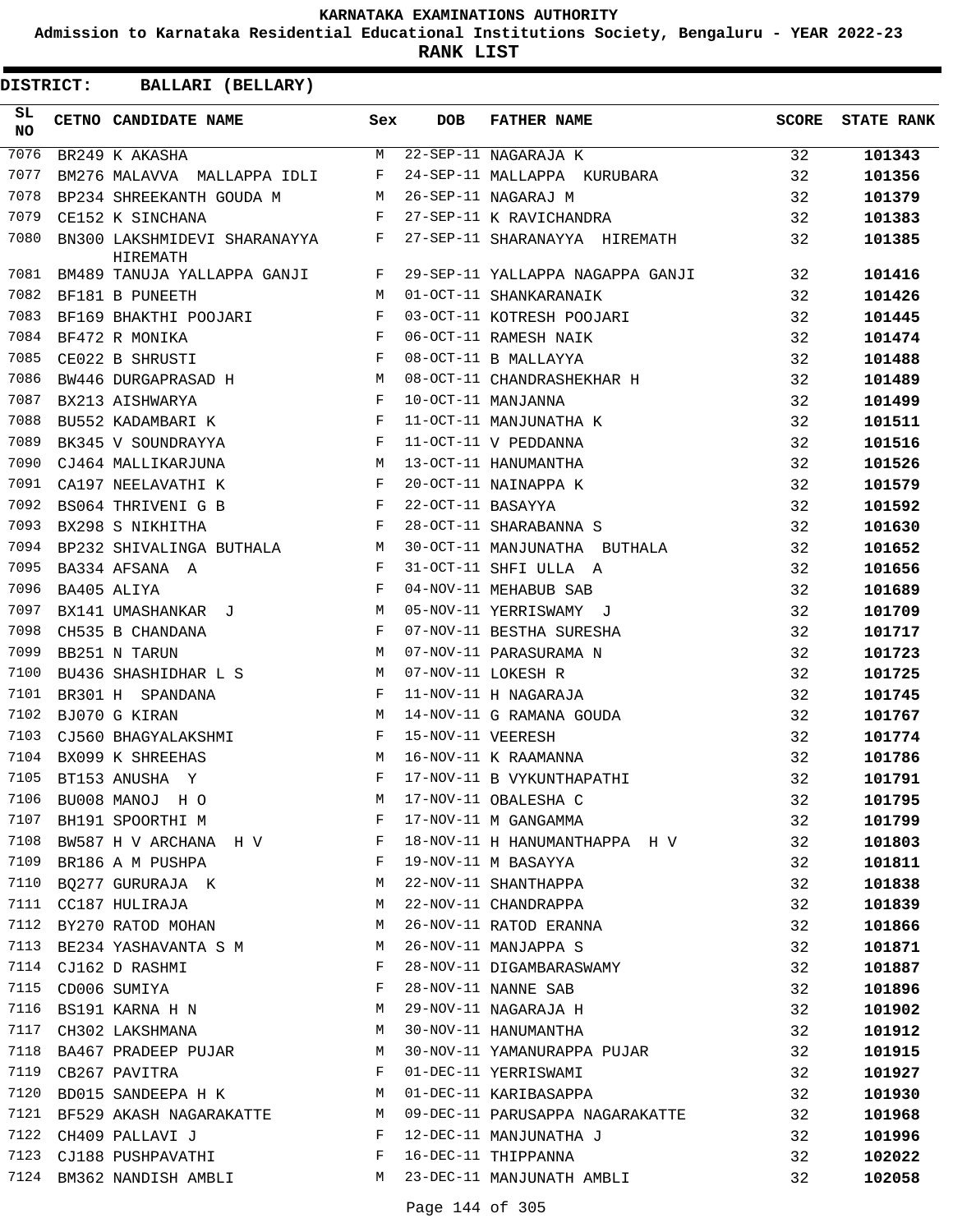**Admission to Karnataka Residential Educational Institutions Society, Bengaluru - YEAR 2022-23**

**RANK LIST**

**DISTRICT:** CC **BALLARI (BELLARY)**

| SL<br><b>NO</b> | CETNO CANDIDATE NAME Sex                                                                                                                 |       | <b>DOB</b>                 | FATHER NAME                       | SCORE           | <b>STATE RANK</b> |
|-----------------|------------------------------------------------------------------------------------------------------------------------------------------|-------|----------------------------|-----------------------------------|-----------------|-------------------|
| 7125            | BA010 AMBIGARA PRAJWALA M                                                                                                                |       | 24-DEC-11 XXX              |                                   | $\overline{32}$ | 102062            |
| 7126            | BP407 PURADA PRAVEENA                                                                                                                    | M     |                            | 26-DEC-11 PURADA NAGARAJA         | 32              | 102079            |
| 7127            | BF311 BHUMIKA MALENARA F                                                                                                                 |       |                            | 29-DEC-11 NAGARAJA MALENARA       | 32              | 102096            |
| 7128            | BX333 K S ANUSHA                                                                                                                         |       |                            | 30-DEC-11 SANNA HANUMANTHA        | 32              | 102103            |
| 7129            | BA662 SANGEETHA                                                                                                                          |       |                            | 30-DEC-11 PARASHURAMA             | 32              | 102109            |
| 7130            | BD105 SHILPA V                                                                                                                           |       |                            | 30-DEC-11 SRINIVASA V             | 32              | 102110            |
| 7131            | CE387 ARUN JYOTHI N H $F$                                                                                                                |       |                            | 31-DEC-11 NAGARAJ H               | 32              | 102111            |
| 7132            | $\mathbf{F}^{\mathcal{A}}_{\mathcal{A}}=\mathbf{F}^{\mathcal{A}}_{\mathcal{A}}\mathbf{F}^{\mathcal{A}}_{\mathcal{A}}$<br>CH571 MAHANKALI |       | 31-DEC-11 JALALI           |                                   | 32              | 102114            |
| 7133            | M <sub>N</sub><br>CD240 ABHISHEKA                                                                                                        |       |                            | 01-JAN-12 KUMARASWAMY             | 32              | 102118            |
| 7134            | M <sub>N</sub><br>BQ298 TEJAS N                                                                                                          |       |                            | 01-JAN-12 NAGARAJA S P            | 32              | 102134            |
| 7135            | CK071 RANGASWAMY B M                                                                                                                     |       |                            | 02-JAN-12 HANUMESH B              | 32              | 102138            |
| 7136            | $\mathbf{F}^{\mathcal{A}}$<br>BU668 JYOTHI                                                                                               |       |                            | 11-JAN-12 GAVIRANGAPPA            | 32              | 102162            |
| 7137            | CJ168 K M JAGADEESHA M                                                                                                                   |       |                            | 02-FEB-12 K M RUDRAYYA SWAMI      | 32              | 102206            |
| 7138            | $\mathbf{F}$ and $\mathbf{F}$ and $\mathbf{F}$<br>BJ138 RENUKA                                                                           |       |                            | 03-MAR-12 K HEMANNA               | 32              | 102229            |
| 7139            | CH345 MOHAMMAD ARSHAD M                                                                                                                  |       |                            | 12-MAR-12 SAIFULLA                | 32              | 102234            |
| 7140            | M<br>BF225 TARUNKUMARA N                                                                                                                 |       |                            | 12-MAR-12 NAGARAJA NAIK P         | 32              | 102235            |
| 7141            | BP304 KAVYA BADIGERA F                                                                                                                   |       |                            | 05-MAY-12 MAHANTHESHA BADIGERA    | 32              | 102258            |
| 7142            | BM349 MALLAREPPA N M                                                                                                                     |       |                            | 02-NOV-12 VENKATESHA N            | 32              | 102272            |
| 7143            | BW209 SHARADAMMA V                                                                                                                       |       |                            | 05-DEC-12 V NAGAPPA               | 32              | 102273            |
| 7144            | $\begin{aligned} \mathbf{F} \\ \mathbf{F} \end{aligned}$<br>BK231 GOUTAMIBAI                                                             |       |                            | 01-JAN-09 VENKATESHA NAIK         | 31              | 102290            |
| 7145            | BX004 A PAVAN KUMAR M                                                                                                                    |       | 03-FEB-09 A GOPAL          |                                   | 31              | 102296            |
| 7146            | CC101 H SARASWATHI F                                                                                                                     |       |                            | 23-FEB-09 H NAGAPPA               | 31              | 102298            |
| 7147            | CB282 H GANESH                                                                                                                           |       |                            | 18-MAR-09 H KIRAN RAJ             | 31              | 102300            |
| 7148            | $\begin{aligned} \mathbf{M} \\ \mathbf{F} \end{aligned}$<br>BL080 SHWETHA                                                                |       | 25-AUG-09 NAGARAJ          |                                   | 31              | 102312            |
| 7149            | BU084 MANJULA BAI P F                                                                                                                    |       |                            | 23-SEP-09 DEVALALA NAIK P         | 31              | 102317            |
| 7150            | BA039 B SINCHANABAI F                                                                                                                    |       |                            | 16-OCT-09 B DURGYANAIK            | 31              | 102321            |
| 7151            |                                                                                                                                          |       |                            | 29-OCT-09 CHNDRASHEKAR            | 31              | 102327            |
| 7152            | CJ427 SHASHIPOORTI F<br>CIONA DAVITRA F<br>CJ006 PAVITRA                                                                                 |       |                            | 12-NOV-09 ALLAPPA JADLE           | 31              | 102329            |
| 7153            | BE510 DURUGAPPA ADAVIBASAPPARA M                                                                                                         |       |                            | 23-DEC-09 NAGARAJA ADAVIBASAPPARA | 31              | 102340            |
| 7154            | <b>Example 19</b><br>CE315 ANITHA M                                                                                                      |       |                            | 01-JAN-10 HARIKUMAR M             | 31              | 102349            |
| 7155            | BC100 NANDINIBAI PUJARI F                                                                                                                |       |                            | 10-JAN-10 RAMALI NAIK PUJARI      | 31              | 102376            |
| 7156            | BX209 V KAVERI                                                                                                                           | F     |                            |                                   |                 |                   |
| 7157            |                                                                                                                                          |       |                            | 21-JAN-10 KURIGANURU VEERESH      | 31              | 102380            |
|                 | CB020 B SHADAKSHARI                                                                                                                      | M     |                            | 03-FEB-10 B MARENNA               | 31              | 102391            |
| 7158            | CD388 DEVARAJ                                                                                                                            | M     |                            | 03-FEB-10 MULEMANE BHARMAPPA      | 31              | 102392            |
| 7159            | BL305 KALPANA                                                                                                                            | F     |                            | 06-FEB-10 VENKATESH               | 31              | 102395            |
| 7160            | BT244 ASHA P                                                                                                                             | F     |                            | 15-FEB-10 KOTRESHA P              | 31              | 102403            |
| 7161            | CA172 K MANIKANTA                                                                                                                        | М     |                            | 10-MAR-10 K GADILINGAPPA          | 31              | 102427            |
| 7162            | CE571 B BHARATHKUMAR                                                                                                                     | M     |                            | 08-APR-10 T NAGENDRAPPA           | 31              | 102449            |
| 7163            | BA490 SIDRU AJEYA                                                                                                                        | М     |                            | 11-APR-10 S MARUTHI               | 31              | 102453            |
|                 | 7164 CA336 ROHITH YADAV                                                                                                                  | M     |                            | 27-APR-10 GAVISIDDESHWARA         | 31              | 102468            |
| 7165            | BY341 U RAKESH                                                                                                                           | M     |                            | 27-APR-10 GUDUDAPPA               | 31              | 102470            |
| 7166            | CC109 AJAYA KUMAR                                                                                                                        | M     |                            | 01-MAY-10 M GANGADHARA            | 31              | 102476            |
| 7167            | $\mathbf{F}$<br>BP024 NAGAVENI K                                                                                                         |       |                            | 03-MAY-10 SURESHA K               | 31              | 102483            |
| 7168            | BE020 VIJAY KUMAR L                                                                                                                      | M     |                            | 07-MAY-10 LAKSMAN NAIK L          | 31              | 102489            |
| 7169            | CH475 SRINIVASA C P                                                                                                                      | M     |                            | 10-MAY-10 PAMPAPATHI C            | 31              | 102497            |
| 7170            | BF362 PAVAN M                                                                                                                            | M     |                            | 14-MAY-10 DANDYAPPA               | 31              | 102501            |
| 7171            | BC258 R MANU NAIK                                                                                                                        | М     |                            | 14-MAY-10 RAMAJI NAIK             | 31              | 102502            |
|                 | 7172 BA270 GAJENDRA NAIK U M                                                                                                             |       |                            | 26-MAY-10 UMESHA C                | 31              | 102516            |
| 7173            | BV188 POJA P                                                                                                                             | F     |                            | 29-MAY-10 PRAKASHA G B            | 31              | 102522            |
| 7174            | BN174 RUKMANI BAI                                                                                                                        | $F -$ |                            | 01-JUN-10 JYOTHA NAYKA            | 31              | 102531            |
|                 |                                                                                                                                          |       | $D = 222 - 115$ $25$ $205$ |                                   |                 |                   |

Page 145 of 305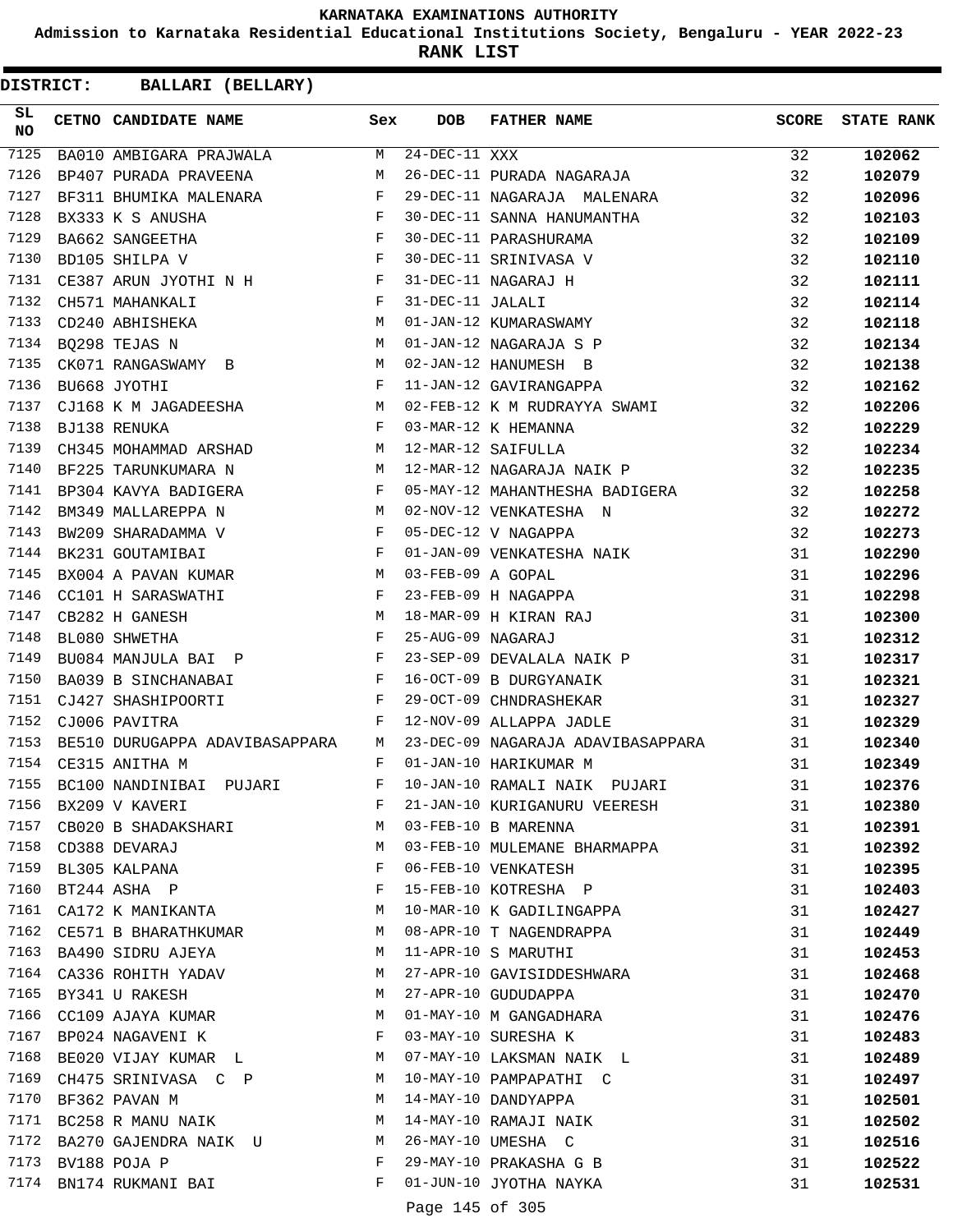**Admission to Karnataka Residential Educational Institutions Society, Bengaluru - YEAR 2022-23**

**RANK LIST**

| SL<br><b>NO</b> | CETNO CANDIDATE NAME Sex                                                                                                                                                                                                                             |              | DOB              | <b>FATHER NAME</b>                                                                               | <b>SCORE</b> | <b>STATE RANK</b> |
|-----------------|------------------------------------------------------------------------------------------------------------------------------------------------------------------------------------------------------------------------------------------------------|--------------|------------------|--------------------------------------------------------------------------------------------------|--------------|-------------------|
| 7175            | BC314 SOUBHAGYA                                                                                                                                                                                                                                      | F            |                  | 01-JUN-10 AMBRESHANAIK<br>-- 10 CANGAREDDY K                                                     | 31           | 102532            |
| 7176            | CE547 MALLIKARJUNA G                                                                                                                                                                                                                                 | М            |                  |                                                                                                  | 31           | 102536            |
| 7177            | $\mathbf{F}$<br>BQ394 RAMYA BAI                                                                                                                                                                                                                      |              |                  | 05-JUN-10 SEVYA NAIK                                                                             | 31           | 102541            |
| 7178            | $\begin{aligned} M \\ M \end{aligned}$<br>CE240 CHINNU                                                                                                                                                                                               |              |                  | 08-JUN-10 BASAVARAJA                                                                             | 31           | 102548            |
| 7179            | BZ021 B DEVARAJA                                                                                                                                                                                                                                     |              | 12-JUN-10 B RAVI |                                                                                                  | 31           | 102558            |
| 7180            | CH226 NARENDRA KUMAR M                                                                                                                                                                                                                               |              |                  | 25-JUN-10 KHANDEPPA K M                                                                          | 31           | 102574            |
| 7181            | BL187 DHARSHAN AMAGHOTH M                                                                                                                                                                                                                            |              |                  | 29-JUN-10 SOMANA NAIK A                                                                          | 31           | 102578            |
| 7182            | M<br>BX496 SUDARSHAN S                                                                                                                                                                                                                               |              |                  | 29-JUN-10 SUNKAPPA                                                                               | 31           | 102580            |
| 7183            | $\overline{M}$<br>CE503 DEELIP M                                                                                                                                                                                                                     |              |                  | 03-JUL-10 MANJUNATHA H                                                                           | 31           | 102592            |
| 7184            | <b>M</b><br>BL116 KIRANKUMAR                                                                                                                                                                                                                         |              |                  | 12-JUL-10 HARISHNAIK                                                                             | 31           | 102605            |
| 7185            | $\mathbf{F}$ and $\mathbf{F}$ and $\mathbf{F}$<br>BX331 MAITHRI B                                                                                                                                                                                    |              |                  |                                                                                                  | 31           | 102613            |
| 7186            | CH309 P MAMATHA                                                                                                                                                                                                                                      | $\mathbf{F}$ |                  | 15-JUL-10 MALLIKARJUNA B<br>25-JUL-10 P ESHWARA                                                  | 31           | 102628            |
| 7187            | BB142 H POORNIMA                                                                                                                                                                                                                                     | $\mathbf{F}$ |                  | 26-JUL-10 H PARASHURAMAPPA                                                                       | 31           | 102630            |
| 7188            | $\mathbf{F}$ and $\mathbf{F}$ and $\mathbf{F}$<br>CH179 K PRIYANKA                                                                                                                                                                                   |              |                  | 29-JUL-10 K CHANNAPPA                                                                            | 31           | 102634            |
| 7189            | BP019 BI BI SUMAYYA F                                                                                                                                                                                                                                |              |                  | 31-JUL-10 B NISAR AHAMED                                                                         | 31           | 102637            |
| 7190            | CD172 S MANJUNATHA M                                                                                                                                                                                                                                 |              |                  | 01-AUG-10 KALLAPPA S                                                                             | 31           | 102645            |
| 7191            | M<br>BR313 DARSHAN S                                                                                                                                                                                                                                 |              |                  | 03-AUG-10 SHARANESH M                                                                            | 31           | 102648            |
| 7192            | $\mathbf{F}$ and $\mathbf{F}$ and $\mathbf{F}$<br>CE510 MALIYAMMA P                                                                                                                                                                                  |              |                  | 03-AUG-10 DURUGAPPA P                                                                            | 31           | 102649            |
| 7193            | BA009 AKKI PAVITHRA F                                                                                                                                                                                                                                |              |                  | 05-AUG-10 AKKI NAGARAJA                                                                          | 31           | 102652            |
| 7194            | CB059 BHAVANI K                                                                                                                                                                                                                                      | $\mathbf{F}$ |                  | 06-AUG-10 HONNURAPPA K                                                                           | 31           | 102654            |
| 7195            | BY147 KANDE ANANDA M                                                                                                                                                                                                                                 |              |                  |                                                                                                  | 31           | 102689            |
| 7196            | M <sub>N</sub><br>BT102 PRAVEEN G                                                                                                                                                                                                                    |              |                  | 14-AUG-10 KANDE NAGARAJA<br>22-AUG-10 GUDRAPPA G<br>24-AUG-10 G JADEPPA<br>25-AUG-10 DURUGAPPA M | 31           | 102717            |
| 7197            | CB367 G GURU                                                                                                                                                                                                                                         |              |                  |                                                                                                  | 31           | 102723            |
| 7198            | $\begin{aligned} M \\ M \end{aligned}$<br>BK307 NAGARAJA M                                                                                                                                                                                           |              |                  |                                                                                                  | 31           | 102727            |
| 7199            | CH152 SADASHIVA B<br>M <sub>N</sub>                                                                                                                                                                                                                  |              |                  | 25-AUG-10 SHANKARAPPA B                                                                          | 31           | 102730            |
| 7200            | BX250 LAKSHMI V<br>$\mathbf{F}$ and the set of the set of the set of the set of the set of the set of the set of the set of the set of the set of the set of the set of the set of the set of the set of the set of the set of the set of the set of |              |                  | 26-AUG-10 NAGARAJA HUBBALLI                                                                      | 31           | 102733            |
| 7201            | $\mathbf{F}$<br>BE526 SINDHU                                                                                                                                                                                                                         |              |                  | 01-SEP-10 MOHAN NAIK                                                                             | 31           | 102751            |
| 7202            |                                                                                                                                                                                                                                                      |              |                  |                                                                                                  | 31           | 102760            |
| 7203            | BB418 YUVARAJA MADIVAL M<br>BS156 KARTHIK M                                                                                                                                                                                                          |              |                  | 03-SEP-10 BASAVARAJA MADIVAL<br>04-SEP-10 HANUMANTAPPA                                           | 31           | 102761            |
| 7204            | M<br>BW002 A ASHOKA                                                                                                                                                                                                                                  |              |                  | 05-SEP-10 A GURUSWAMY                                                                            | 31           | 102763            |
| 7205            | BL330 BHARATH BOCHANAHALLI M                                                                                                                                                                                                                         |              |                  | 15-SEP-10 NAGAPPA BOCHANAHALLI                                                                   | 31           | 102795            |
| 7206            | CG124 PALLAVI                                                                                                                                                                                                                                        | F            |                  | 15-SEP-10 VEERESHA                                                                               | 31           | 102798            |
| 7207            | BF127 PRIYANKA KABBALI                                                                                                                                                                                                                               | F            |                  | 21-SEP-10 NAGARAJA KABBALI                                                                       | 31           | 102814            |
| 7208            | CA352 YASHWANTHA K                                                                                                                                                                                                                                   | М            |                  | 21-SEP-10 JADEPPA K                                                                              | 31           | 102815            |
| 7209            | BN414 ASHWINI G                                                                                                                                                                                                                                      | F            |                  | 24-SEP-10 HANUMANTHANAIK V                                                                       | 31           | 102822            |
| 7210            | BY173 CHAITRA N                                                                                                                                                                                                                                      | F            |                  | 29-SEP-10 RUDRA N                                                                                | 31           | 102841            |
| 7211            | CJ411 VISHVANATHA                                                                                                                                                                                                                                    | М            |                  | 30-SEP-10 BAILOORU GOPALA                                                                        | 31           | 102847            |
| 7212            | BA069 CHIGARI VARUN                                                                                                                                                                                                                                  | М            |                  | 03-OCT-10 CHIGARI RAGHAVENDRA                                                                    | 31           | 102858            |
| 7213            | CD223 MAHALAKSHMI R                                                                                                                                                                                                                                  | F            |                  | 03-OCT-10 RAVICHANDRA K                                                                          | 31           | 102861            |
| 7214            | BW394 SUMALATHA                                                                                                                                                                                                                                      | F            |                  | 03-OCT-10 ANJINAPPA                                                                              | 31           | 102865            |
| 7215            | BA591 T ADARSH                                                                                                                                                                                                                                       | M            | 03-OCT-10 T RAVI |                                                                                                  | 31           | 102866            |
| 7216            | CD326 BASAVARAJ K                                                                                                                                                                                                                                    | М            |                  | 04-OCT-10 MANJUNATH K                                                                            | 31           | 102869            |
| 7217            | CD173 NAMRATHA A                                                                                                                                                                                                                                     | F            |                  | 08-OCT-10 ASHOK KUMAR KY                                                                         | 31           | 102891            |
| 7218            | BR302 KARIBASAMMA                                                                                                                                                                                                                                    | F            |                  | 09-OCT-10 SOMASHEKHARA                                                                           | 31           | 102894            |
| 7219            | BB440 S M NAVEENA                                                                                                                                                                                                                                    | M            |                  | 11-OCT-10 S M ANANDA                                                                             | 31           | 102913            |
| 7220            | BH227 SANDYA K N                                                                                                                                                                                                                                     | F            |                  | 12-OCT-10 NAGARAJA K                                                                             | 31           | 102918            |
| 7221            | BW053 ABHILASH B                                                                                                                                                                                                                                     | M            |                  | 15-OCT-10 RAMESH B                                                                               | 31           | 102930            |
| 7222            | CB082 SPANDANA G                                                                                                                                                                                                                                     | F            |                  | 18-OCT-10 BASAVARAJA G                                                                           | 31           | 102950            |
| 7223            | BM487 DARSHAN MYAKI                                                                                                                                                                                                                                  | M            |                  | 19-OCT-10 NAGARAJA MYAKI                                                                         | 31           | 102951            |
| 7224            | CG231 SANJANA G                                                                                                                                                                                                                                      | F            |                  | 27-OCT-10 MAHESH G                                                                               | 31           | 102987            |
|                 |                                                                                                                                                                                                                                                      |              |                  |                                                                                                  |              |                   |
|                 |                                                                                                                                                                                                                                                      |              | Page 146 of 305  |                                                                                                  |              |                   |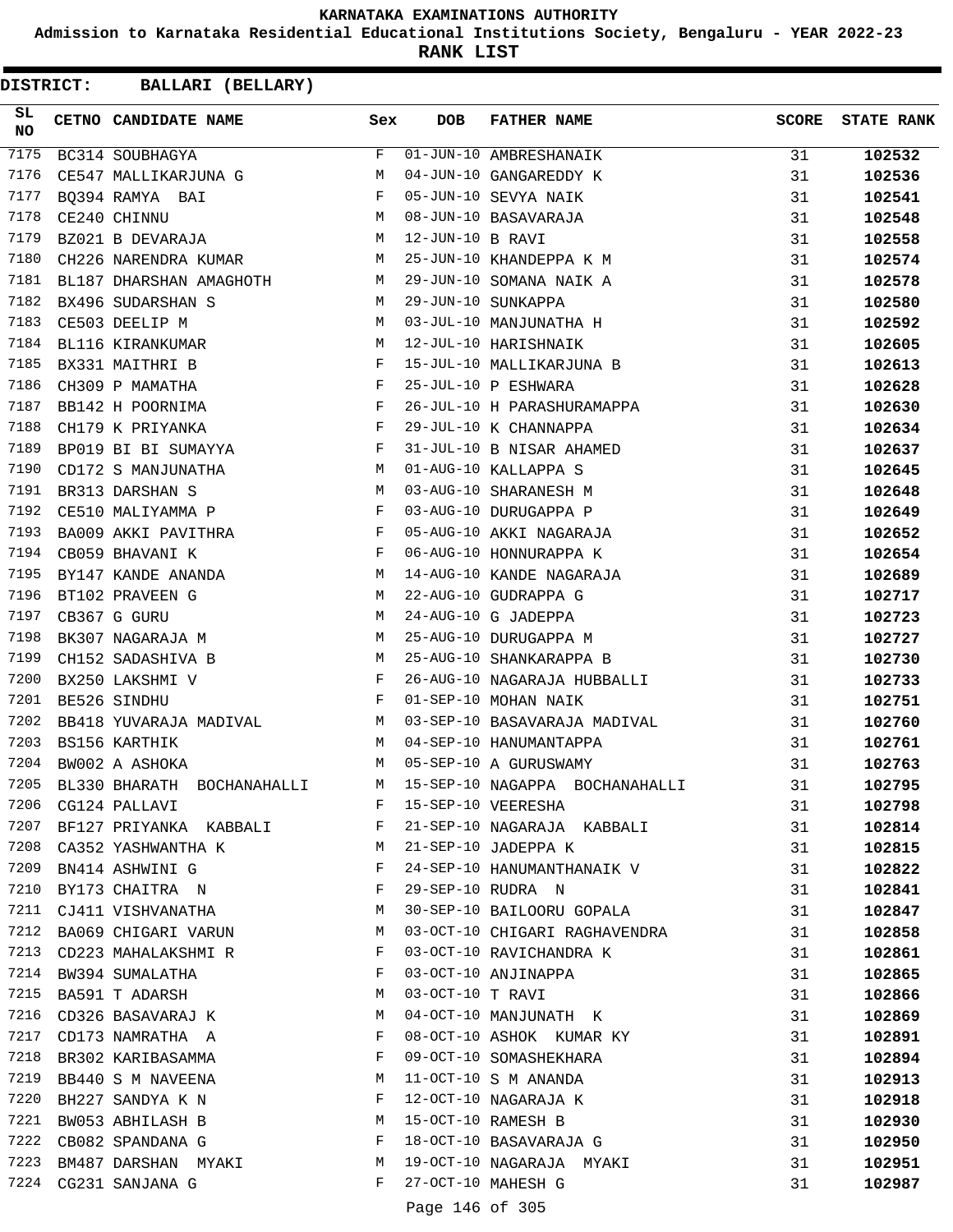**Admission to Karnataka Residential Educational Institutions Society, Bengaluru - YEAR 2022-23**

**RANK LIST**

| SL<br><b>NO</b> | <b>CETNO CANDIDATE NAME</b>                                                                     | Sex | <b>DOB</b>        | FATHER NAME                                                                                                                                                                                                       | <b>SCORE</b> | <b>STATE RANK</b> |
|-----------------|-------------------------------------------------------------------------------------------------|-----|-------------------|-------------------------------------------------------------------------------------------------------------------------------------------------------------------------------------------------------------------|--------------|-------------------|
| 7225            | BE127 ANKITH NITTURU F<br>BW472 POOJA F<br>BF164 SWAPNA K F                                     |     |                   | 28-OCT-10 ANANDAPPA NITTURU 31                                                                                                                                                                                    |              | 102988            |
| 7226            |                                                                                                 |     |                   |                                                                                                                                                                                                                   | 31           | 102993            |
| 7227            |                                                                                                 |     |                   | 29-OCT-10 THIMMAYYA<br>30-OCT-10 RAMAPPA<br>31-OCT-10 L MANJUNAIK                                                                                                                                                 | 31           | 102998            |
| 7228            | BH262 L M PANDUNAIK M                                                                           |     |                   |                                                                                                                                                                                                                   | 31           | 103001            |
| 7229            | M<br>BF076 VIJAY H                                                                              |     |                   | 01-NOV-10 ERAGAPANAVAR AJJAPA                                                                                                                                                                                     | 31           | 103009            |
| 7230            | BH122 VEERA BHADRA PHIRANGI M                                                                   |     |                   | 04-NOV-10 SHIVAKUMAR PHIRANGI                                                                                                                                                                                     | 31           | 103032            |
| 7231            | CG224 TARUN SINGH                                                                               | M   |                   | 07-NOV-10 VEERA SINGH                                                                                                                                                                                             | 31           | 103043            |
| 7232            | BE311 ADARSHA MALAPNAR M                                                                        |     |                   | 08-NOV-10 KENCHAPPA MALAPNAR                                                                                                                                                                                      | 31           | 103044            |
| 7233            | $\begin{array}{ccc} & & & \cdots \\ & & M & \\ & M & \\ & M & \end{array}$<br>BW106 ASHWATH R G |     |                   | 12-NOV-10 GANGADHAR B<br>13-NOV-10 M SURESHA<br>14-NOV-10 V HULUGAPPA<br>15-NOV-10 SOMASHEKHARA<br>15-NOV-10 GURURAJ D<br>12-NOV-10 GANGADHAR B                                                                   | 31           | 103063            |
| 7234            | BB276 M AKASHA                                                                                  |     |                   |                                                                                                                                                                                                                   | 31           | 103076            |
| 7235            | CJ541 SHREEDEVI F                                                                               |     |                   |                                                                                                                                                                                                                   | 31           | 103081            |
| 7236            | CJ082 NANDINI F<br>BK017 SAMARTH D G M                                                          |     |                   |                                                                                                                                                                                                                   | 31           | 103084            |
| 7237            |                                                                                                 |     |                   | 15-NOV-10 GURURAJ D                                                                                                                                                                                               | 31           | 103086            |
| 7238            | BD149 K DRAKSHAYANI F                                                                           |     |                   | 19-NOV-10 K PARASHURAMAPPA                                                                                                                                                                                        | 31           | 103099            |
| 7239            | $\mathbb{F}^{\mathbb{Z}}$ . The set of $\mathbb{F}^{\mathbb{Z}}$<br>BU557 CHAITHRA              |     |                   | 21-NOV-10 MANJUNATHA<br>21-NOV-10 HULUGAPPA H<br>25-NOV-10 RAGHAVENDRA T<br>25-NOV-10 V HULEPPA                                                                                                                   | 31           | 103109            |
| 7240            | CA050 VINAY KUMAR H M                                                                           |     |                   |                                                                                                                                                                                                                   | 31           | 103114            |
| 7241            | BA577 TALAVARA BABY $$\rm F$$                                                                   |     |                   |                                                                                                                                                                                                                   | 31           | 103132            |
| 7242            | M<br>BY353 V MANIKANTA                                                                          |     |                   |                                                                                                                                                                                                                   | 31           | 103133            |
| 7243            | BX240 SHARATH KUMAR C M                                                                         |     |                   | 29-NOV-10 LAKSHMAN C                                                                                                                                                                                              | 31           | 103153            |
| 7244            |                                                                                                 |     |                   | 08-DEC-10 N RANGAPPA<br>09-DEC-10 KOTRESHA MASKI                                                                                                                                                                  | 31           | 103194            |
| 7245            |                                                                                                 |     |                   |                                                                                                                                                                                                                   | 31           | 103203            |
| 7246            |                                                                                                 |     |                   |                                                                                                                                                                                                                   | 31           | 103213            |
| 7247            |                                                                                                 |     |                   |                                                                                                                                                                                                                   | 31           | 103214            |
| 7248            |                                                                                                 |     |                   |                                                                                                                                                                                                                   | 31           | 103220            |
| 7249            | M<br>BK102 KANAKARAYA V                                                                         |     |                   | EX305 N SRIDEVI<br>BB115 KATRIKA MASKI M 09-DEC-10 KOTRESHA MASKI<br>BV130 K M INTHIYAZ M 10-DEC-10 K M NIJAMUDDIN<br>CJ345 MAHAMMAD HUSSEN M M 10-DEC-10 KASIM ALI<br>F 11-DEC-10 D UMESH<br>11-DEC-10 TAYAPPA V | 31           | 103221            |
| 7250            | BM203 AISHWARYA LAMBANI F                                                                       |     |                   | 12-DEC-10 LAMBANI UMESH NAIK                                                                                                                                                                                      | 31           | 103224            |
| 7251            | $\mathbf M$<br>BY337 ARJUNA                                                                     |     |                   | 12-DEC-10 HONNURAPPA<br>$$\rm{\AA}$$ G $$\rm{\,H}$$                                                                                                                                                               | 31           | 103225            |
| 7252            |                                                                                                 |     | 12-DEC-10 BASAMMA |                                                                                                                                                                                                                   | 31           | 103227            |
| 7253            |                                                                                                 |     |                   |                                                                                                                                                                                                                   | 31           | 103240            |
| 7254            | BY332 T HONNURASWAMI M 15-DEC-10 SAKRAYYA                                                       |     |                   |                                                                                                                                                                                                                   | 31           | 103246            |
| 7255            | BT030 CHETHANA GOWDA G P M 16-DEC-10 PRAKASHA G H                                               |     |                   |                                                                                                                                                                                                                   | 31           | 103249            |
| 7256            | BC159 SARASWATHI G                                                                              | F   |                   | 22-DEC-10 SOMAPPA GADALLI                                                                                                                                                                                         | 31           | 103293            |
| 7257            | CK322 SUPRIYA                                                                                   | F   |                   | 24-DEC-10 YANKAPPA NAYAKA                                                                                                                                                                                         | 31           | 103309            |
| 7258            | CD262 N MANOJ KUMAR                                                                             | М   |                   | 25-DEC-10 N MAJUNATHA                                                                                                                                                                                             | 31           | 103314            |
| 7259            | BH157 NAVINA G L                                                                                | М   |                   | 28-DEC-10 LOKESHA G                                                                                                                                                                                               | 31           | 103329            |
| 7260            | CE175 TANUSHREE                                                                                 | F   |                   | 30-DEC-10 ANJINAPPA                                                                                                                                                                                               | 31           | 103348            |
| 7261            | BY323 PRIYANKA                                                                                  | F   |                   | 31-DEC-10 U YANKAYYA                                                                                                                                                                                              | 31           | 103354            |
| 7262            | BP001 ALAVUNDI ANNAPOORNA<br>ALAVANDI                                                           | F   |                   | 01-JAN-11 A SHIVAKUMARA ALAVANDI                                                                                                                                                                                  | 31           | 103358            |
| 7263            | BD100 CHETHANKUMAR                                                                              | M   |                   | 01-JAN-11 DILEEPKUMAR                                                                                                                                                                                             | 31           | 103372            |
| 7264            | BP217 DHARANESH HALAGI                                                                          | M   |                   | 01-JAN-11 SOMAPPA H                                                                                                                                                                                               | 31           | 103376            |
| 7265            | BY123 MUDDAMMA                                                                                  | F   |                   | 01-JAN-11 SIDDARAMAPPA                                                                                                                                                                                            | 31           | 103393            |
| 7266            | CJ189 RAJESHWARI BAI                                                                            | F   |                   | 01-JAN-11 GUNDA NAIK                                                                                                                                                                                              | 31           | 103404            |
| 7267            | CK051 SUBHASHINI                                                                                | F   |                   | 01-JAN-11 RUDRAPPA                                                                                                                                                                                                | 31           | 103425            |
| 7268            | BK028 B NANDISHA KUMAR                                                                          | M   |                   | 02-JAN-11 B PRABHAKARA                                                                                                                                                                                            | 31           | 103438            |
| 7269            | BC088 G ARCHANA                                                                                 | F   |                   | 02-JAN-11 G NAGARAJA                                                                                                                                                                                              | 31           | 103439            |
| 7270            | BF361 YASHAVANTA NELKUDRI                                                                       | M   |                   | 02-JAN-11 NAGARAJA NELKUDRI                                                                                                                                                                                       | 31           | 103446            |
| 7271            | BK295 SHEIK MANSOOR ALI                                                                         | M   |                   | 03-JAN-11 SHAIK SALAM                                                                                                                                                                                             | 31           | 103451            |
| 7272            | BU222 N P MANASA                                                                                | F   |                   | 06-JAN-11 N PRSKASH                                                                                                                                                                                               | 31           | 103468            |
| 7273            | CK113 KAVITHA                                                                                   | F   |                   | 07-JAN-11 H BASAVARAJA                                                                                                                                                                                            | 31           | 103476            |
|                 |                                                                                                 |     |                   |                                                                                                                                                                                                                   |              |                   |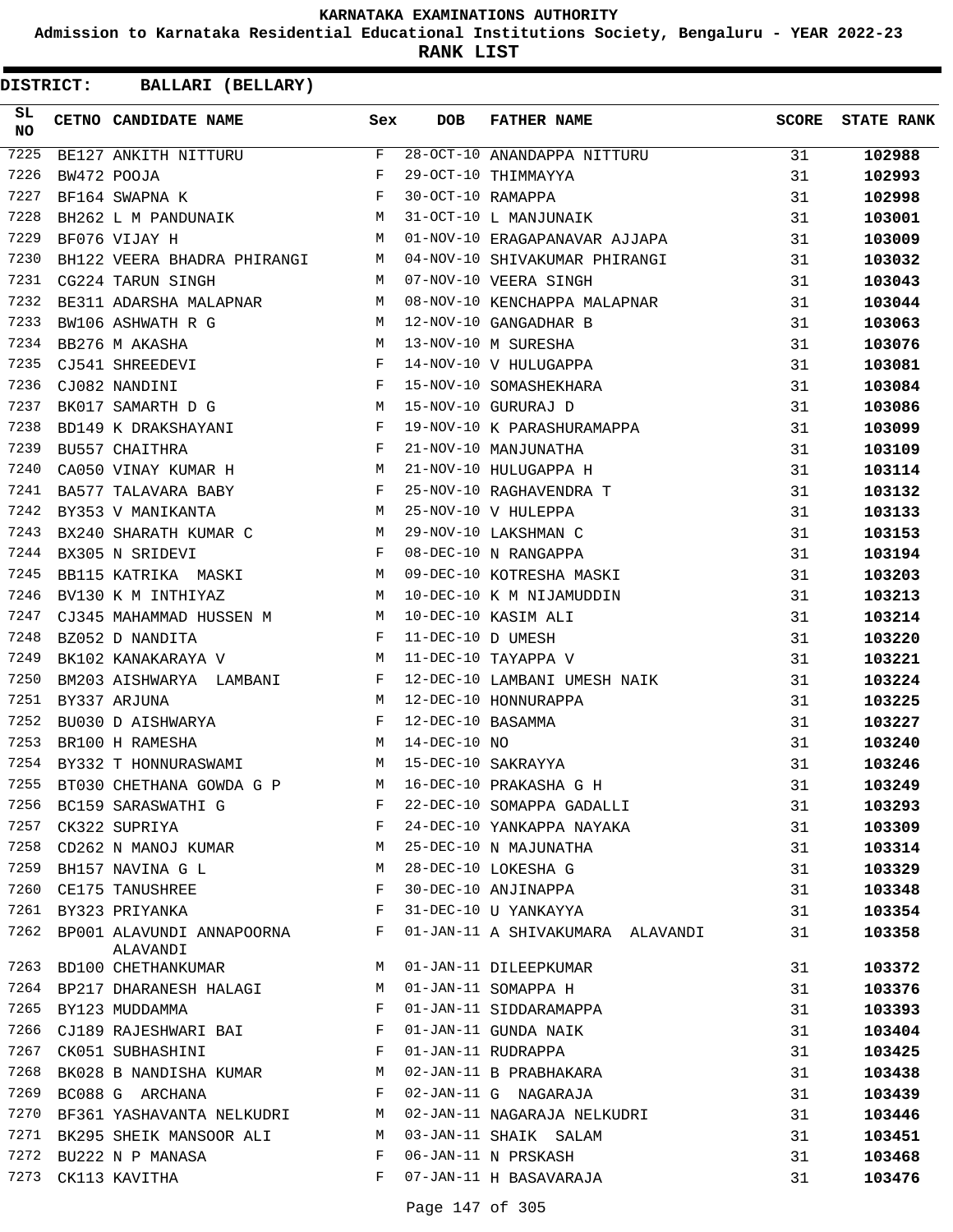**Admission to Karnataka Residential Educational Institutions Society, Bengaluru - YEAR 2022-23**

**RANK LIST**

| SL<br><b>NO</b> | CETNO CANDIDATE NAME                                                                                                                                                                                                                               | Sex | <b>DOB</b>        | <b>FATHER NAME</b>                                              | <b>SCORE</b> | <b>STATE RANK</b> |
|-----------------|----------------------------------------------------------------------------------------------------------------------------------------------------------------------------------------------------------------------------------------------------|-----|-------------------|-----------------------------------------------------------------|--------------|-------------------|
| 7274            |                                                                                                                                                                                                                                                    |     |                   | BQ190 LAKSHMI GAVEVARA F $10$ -JAN-11 HANUMANTHAPPA GAVEVARA 31 |              | 103497            |
| 7275            | $\mathbf{F}$ and $\mathbf{F}$ and $\mathbf{F}$<br>BD132 PARIMALA R                                                                                                                                                                                 |     |                   | 10-JAN-11 RAMESHA LAMANI                                        | 31           | 103498            |
| 7276            | <b>M</b><br>BA248 L T SAMPATH                                                                                                                                                                                                                      |     |                   |                                                                 | 31           | 103506            |
| 7277            | CK283 MALLIKARJUNA A E M                                                                                                                                                                                                                           |     |                   | 11-JAN-11 THAVARYA NAIR<br>14-JAN-11 ESHAPPA ANGADI             | 31           | 103520            |
| 7278            | M<br>CA316 GANESH                                                                                                                                                                                                                                  |     | 16-JAN-11 NAGARAJ |                                                                 | 31           | 103526            |
| 7279            |                                                                                                                                                                                                                                                    |     |                   | BX475 DURUGA PRASAD M M 17-JAN-11 GANDHILINGAPPA M              | 31           | 103532            |
| 7280            | M <sub>1</sub><br>BX084 SHAHID M                                                                                                                                                                                                                   |     |                   | 19-JAN-11 KASIM SAB M                                           | 31           | 103548            |
| 7281            | BQ135 ANNAPOORNA M $$\rm F$$                                                                                                                                                                                                                       |     |                   | 20-JAN-11 ANJINAPPA M                                           | 31           | 103552            |
| 7282            | BR083 HEMALATHA K A F                                                                                                                                                                                                                              |     |                   | 20-JAN-11 ANJINAPPA K                                           | 31           | 103553            |
| 7283            | $\mathbf{F}$ and $\mathbf{F}$ and $\mathbf{F}$<br>CD282 SANGEETHA A                                                                                                                                                                                |     |                   | 21-JAN-11 ANJINAPPAA                                            | 31           | 103562            |
| 7284            | $\mathbf{F}$<br>BC119 ARCHANA K                                                                                                                                                                                                                    |     |                   | 22-JAN-11 KOTRESHA K                                            | 31           | 103564            |
| 7285            | M<br>CC130 T JEEVAN                                                                                                                                                                                                                                |     |                   | 22-JAN-11 HULIGEMMA                                             | 31           | 103569            |
| 7286            | M<br>CB293 D SANTHOSH                                                                                                                                                                                                                              |     |                   | 23-JAN-11 THIMMAPPA                                             | 31           | 103571            |
| 7287            | $\mathbf{F}_{\mathbf{r}}$ and $\mathbf{F}_{\mathbf{r}}$ and $\mathbf{F}_{\mathbf{r}}$<br>BK189 M SHRAVANI                                                                                                                                          |     |                   | 23-JAN-11 M SOMAPPA                                             | 31           | 103574            |
| 7288            | $\mathbf{F}$ . The set of the set of the set of the set of the set of the set of the set of the set of the set of the set of the set of the set of the set of the set of the set of the set of the set of the set of the set of t<br>BM145 RAMYA D |     |                   | 23-JAN-11 UMESHNAIK D                                           | 31           | 103577            |
| 7289            | BR215 GADHIPALAYYA J<br>M 24-JAN-11 JAYANNA K P                                                                                                                                                                                                    |     |                   |                                                                 | 31           | 103578            |
| 7290            | BP090 GOUTHNARA PALLAVI F                                                                                                                                                                                                                          |     |                   | 24-JAN-11 GOUTHNARA YALLAPPA                                    | 31           | 103579            |
| 7291            | M <sub>N</sub><br>BY318 SANDEEP T                                                                                                                                                                                                                  |     |                   | 25-JAN-11 HULEPPA T                                             | 31           | 103589            |
| 7292            | $\mathbf{F}$ and the contract of the contract of $\mathbf{F}$<br>BY228 VAISHNAVI                                                                                                                                                                   |     |                   | 26-JAN-11 HANUMANTAPPA                                          | 31           | 103599            |
| 7293            | CH201 GADHILINGA BHOVI M<br>BT024 NOOTHANA A F                                                                                                                                                                                                     |     |                   | 27-JAN-11 NAGARAJA                                              | 31           | 103601            |
| 7294            |                                                                                                                                                                                                                                                    |     | 28-JAN-11 AJJAIAH |                                                                 | 31           | 103618            |
| 7295            | M <sub>N</sub><br>BU567 T YUVARAJA                                                                                                                                                                                                                 |     |                   | 30-JAN-11 T MALLIKARJUNA                                        | 31           | 103630            |
| 7296            | CD072 G PRADEEPKUMAR M 05-FEB-11 G DURUGAPPA                                                                                                                                                                                                       |     |                   |                                                                 | 31           | 103663            |
| 7297            | $\mathbf{F}$<br>BX194 SINDHU                                                                                                                                                                                                                       |     | 05-FEB-11 AMBANNA |                                                                 | 31           | 103667            |
| 7298            | BQ356 AKSHATHA KOTRAPPANAVARA F                                                                                                                                                                                                                    |     |                   | 06-FEB-11 MOOGAPPA KOTRAPPANAVARA                               | 31           | 103670            |
| 7299            | BA057 BIKYA<br>KRUSHNANAIK M                                                                                                                                                                                                                       |     |                   | 08-FEB-11 BIKYA GOVINDANAIK                                     | 31           | 103690            |
| 7300            | M<br>BA563 YOGESHA K                                                                                                                                                                                                                               |     |                   | 11-FEB-11 ELUKOTE K                                             | 31           | 103724            |
| 7301            |                                                                                                                                                                                                                                                    |     |                   | 12-FEB-11 BASAVARAJA                                            | 31           | 103731            |
| 7302            | ${\tt BF010 \; PRATHIBHA \; A \; B} \qquad {\tt F} \\ {\tt BX349 \; DEVIKA \; D} \qquad {\tt F} \\ {\tt F}$                                                                                                                                        |     |                   | 14-FEB-11 DONNE PAKKIRAPPA                                      | 31           | 103744            |
| 7303            | BC096 GUDLANURU LAKSHMIDEVI $F$ 15-FEB-11 G HULUGAPPA                                                                                                                                                                                              |     |                   |                                                                 | 31           | 103753            |
| 7304            | BA621 T ANKITHA                                                                                                                                                                                                                                    | F   |                   | 15-FEB-11 T TEEKYANAIK                                          | 31           | 103761            |
| 7305            | BW383 GEETHAMMA K                                                                                                                                                                                                                                  | F   |                   | 17-FEB-11 SAVARAPPA                                             | 31           | 103769            |
| 7306            | BY071 K KAVEERI                                                                                                                                                                                                                                    | F   | 17-FEB-11 VIRESHA |                                                                 | 31           | 103771            |
| 7307            | BS158 MEGHASHREE                                                                                                                                                                                                                                   | F   | 18-FEB-11 NAGESHA |                                                                 | 31           | 103778            |
| 7308            | CE234 SHIVA PRAKASHA                                                                                                                                                                                                                               | M   |                   | 19-FEB-11 G YERRISWAMY                                          | 31           | 103792            |
| 7309            | BA043 GIRISHA BADIGADDI                                                                                                                                                                                                                            | M   |                   | 20-FEB-11 SURESHA BADIGADDI                                     | 31           | 103797            |
| 7310            | BJ201 MALGI DEEPA                                                                                                                                                                                                                                  | F   |                   | 21-FEB-11 MALGI SANNA SWAMY                                     | 31           | 103802            |
| 7311            | CD044 DEPIKA                                                                                                                                                                                                                                       | F   |                   | 22-FEB-11 BANDREPPA K                                           | 31           | 103816            |
| 7312            | BC210 KADLA SUBHASHCHANDRA                                                                                                                                                                                                                         | M   |                   | 22-FEB-11 KADLA RAMESH                                          | 31           | 103819            |
| 7313            | BM303 TRIVENI CHANDRASHEKARA<br>KANAKAPPANAVARA                                                                                                                                                                                                    | F   |                   | 23-FEB-11 CHANDRASHEKKHARA<br>KANAKAPPANAVARA                   | 31           | 103837            |
| 7314            | BN121 KAVERI                                                                                                                                                                                                                                       | F   |                   | 27-FEB-11 NEMYA NAIK                                            | 31           | 103866            |
| 7315            | BL188 BHAVYA ITIGI                                                                                                                                                                                                                                 | F   |                   | 28-FEB-11 NINGAPPA ITIGI                                        | 31           | 103876            |
| 7316            | BQ027 SATISHA B                                                                                                                                                                                                                                    | М   |                   | 01-MAR-11 RAMESHA B                                             | 31           | 103896            |
| 7317            | BU712 K VIJAYA                                                                                                                                                                                                                                     | М   |                   | 03-MAR-11 THIPPESWAMY                                           | 31           | 103910            |
| 7318            | BP137 KUMBARA MANIKANTHA                                                                                                                                                                                                                           | M   |                   | 04-MAR-11 K MANJAPPA                                            | 31           | 103917            |
| 7319            | BJ161 L MANU                                                                                                                                                                                                                                       | М   |                   | 06-MAR-11 L RAVICHANDRA                                         | 31           | 103941            |
| 7320            | BU081 SHANTHA N                                                                                                                                                                                                                                    | F   |                   | 06-MAR-11 NAGARAJA M                                            | 31           | 103944            |
| 7321            | BV144 K LANKESHA                                                                                                                                                                                                                                   | М   |                   | 07-MAR-11 KRUSHNA NAIK                                          | 31           | 103947            |
| 7322            | BF063 SANGEETHA ELLAMANAVARA                                                                                                                                                                                                                       | F   |                   | 07-MAR-11 KENCHAPPA<br>A                                        | 31           | 103950            |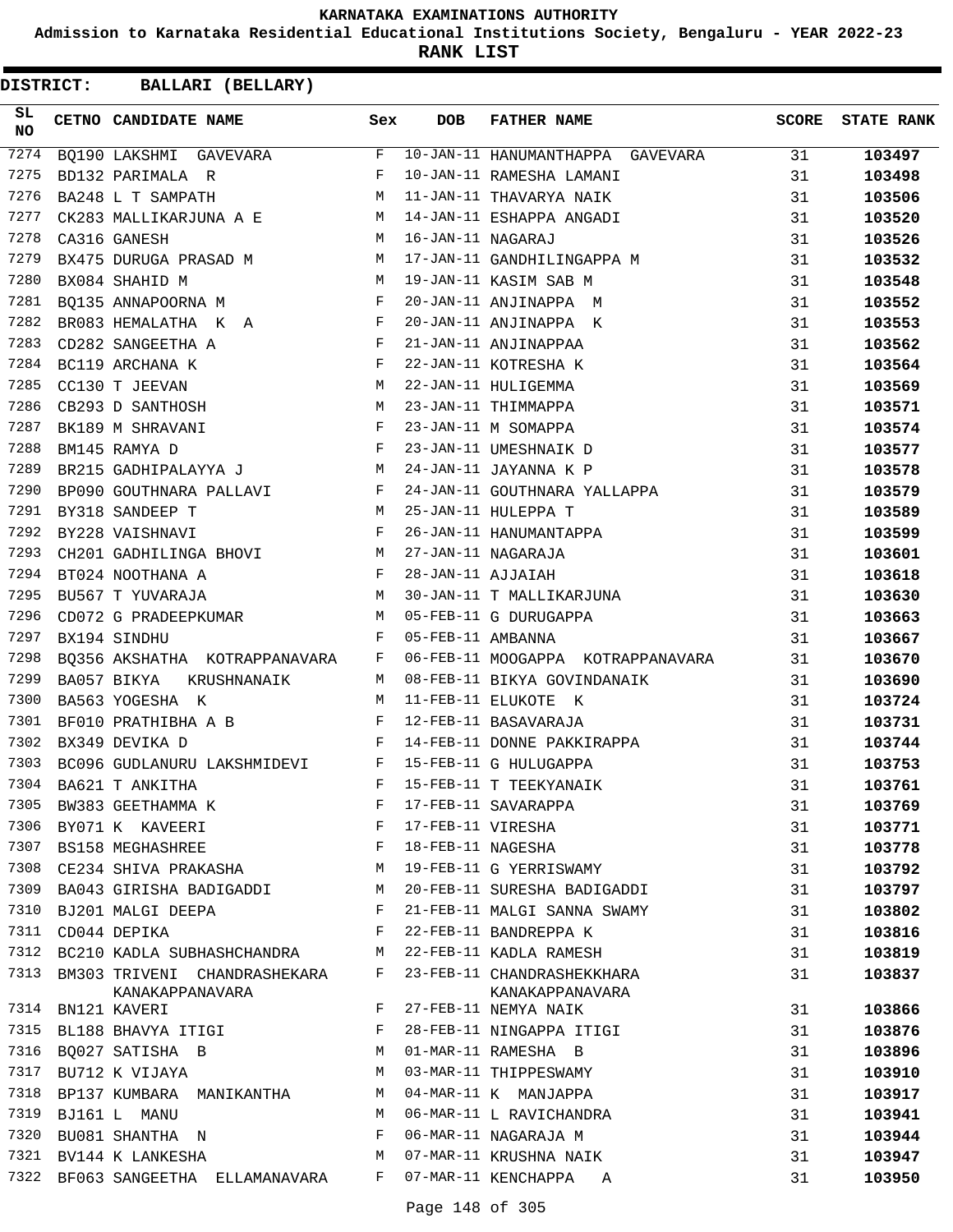**Admission to Karnataka Residential Educational Institutions Society, Bengaluru - YEAR 2022-23**

**RANK LIST**

| SL<br>NO | CETNO CANDIDATE NAME Sex                                                                                                                                                                                                                                |   | <b>DOB</b>        | FATHER NAME                                                                                                                                                                                                                                     | <b>SCORE</b> | <b>STATE RANK</b> |
|----------|---------------------------------------------------------------------------------------------------------------------------------------------------------------------------------------------------------------------------------------------------------|---|-------------------|-------------------------------------------------------------------------------------------------------------------------------------------------------------------------------------------------------------------------------------------------|--------------|-------------------|
| 7323     | CH361 CHIRANJEEVI                                                                                                                                                                                                                                       | M |                   | 08-MAR-11 BASAPPA<br>08-MAR-11 SOMANATHA<br>10-MAR-11 AYYANNA<br>12-MAR-11 B SHIVAKUMAR<br>15-MAR-11 RAJANAIK                                                                                                                                   | 31           | 103955            |
| 7324     | BJ206 SOUJANYA T                                                                                                                                                                                                                                        | F |                   |                                                                                                                                                                                                                                                 | 31           | 103958            |
| 7325     | CA038 BHOOMIKA F<br>BF428 VARSHA B S F<br>BE243 R KALPANA F                                                                                                                                                                                             |   |                   |                                                                                                                                                                                                                                                 | 31           | 103969            |
| 7326     |                                                                                                                                                                                                                                                         |   |                   |                                                                                                                                                                                                                                                 | 31           | 103992            |
| 7327     |                                                                                                                                                                                                                                                         |   |                   |                                                                                                                                                                                                                                                 | 31           | 104027            |
| 7328     | BL086 KORAVARA THARUNA M                                                                                                                                                                                                                                |   |                   | 22-MAR-11 K MANJUNATHA                                                                                                                                                                                                                          | 31           | 104080            |
| 7329     | BA314 MELAGIRI SARASWATHI F                                                                                                                                                                                                                             |   |                   | 23-MAR-11 MELAGIRI MALLIKARJUNA                                                                                                                                                                                                                 | 31           | 104092            |
| 7330     | BUO24 B BHARATHA M 24-MAR-11 B SURESHA<br>CD328 B DEVENDRA M 25-MAR-11 BALAPPA                                                                                                                                                                          |   |                   | 24-WAK-11 B SURESHA<br>25-MAR-11 BALAPPA<br>27-MAR-11 HANUMANTHA                                                                                                                                                                                | 31           | 104099            |
| 7331     |                                                                                                                                                                                                                                                         |   |                   |                                                                                                                                                                                                                                                 | 31           | 104111            |
| 7332     | BX006 PRADIP M                                                                                                                                                                                                                                          |   |                   |                                                                                                                                                                                                                                                 | 31           | 104135            |
| 7333     | BR276 Mallamma P F                                                                                                                                                                                                                                      |   |                   | 29-MAR-11 Palaiah P K                                                                                                                                                                                                                           | 31           | 104157            |
| 7334     | BF121 PALLAVI MANJUNATHA AMBIGERA F                                                                                                                                                                                                                     |   |                   | 30-MAR-11 MANJUNATHA AMBIGERA                                                                                                                                                                                                                   | 31           | 104169            |
| 7335     | BU227 SUSHMITHA<br><b>Example 19</b>                                                                                                                                                                                                                    |   |                   | 30-MAR-11 VIRUPAKSHAPPA                                                                                                                                                                                                                         | 31           | 104172            |
| 7336     | BA379 DILEEPA NANDIHALLI M                                                                                                                                                                                                                              |   |                   | 01-APR-11 NAGARAJ NANDIHALLI                                                                                                                                                                                                                    | 31           | 104187            |
| 7337     | $\begin{aligned} \mathbf{F} \\ \mathbf{M} \end{aligned}$<br>BA274 M SOUMYA                                                                                                                                                                              |   |                   | 01-APR-11 NAGARAJ NANDIHALLI<br>02-APR-11 M DODDABASAPPA<br>03-APR-11 HONNUR SAB<br>04-APR-11 HONNUR SAB<br>05-APR-11 SEVANAIK<br>05-APR-11 MALLIKARJUN<br>08-APR-11 KASHANNA<br>08-APR-11 RAVINAIK<br>11-APR-11 OBAIAH H<br>14-APR-11 YANNAPPA | 31           | 104203            |
| 7338     | BH186 GOPALA H S                                                                                                                                                                                                                                        |   |                   |                                                                                                                                                                                                                                                 | 31           | 104210            |
| 7339     | BU324 CHAND BASHA H                                                                                                                                                                                                                                     |   |                   |                                                                                                                                                                                                                                                 | 31           | 104218            |
| 7340     | BV123 DHARANESHA S M                                                                                                                                                                                                                                    |   |                   |                                                                                                                                                                                                                                                 | 31           | 104243            |
| 7341     | BX257 SULOCHANA M $$\rm F$$                                                                                                                                                                                                                             |   |                   |                                                                                                                                                                                                                                                 | 31           | 104249            |
| 7342     | CD185 GANESHA N K                                                                                                                                                                                                                                       |   |                   |                                                                                                                                                                                                                                                 | 31           | 104271            |
| 7343     | $\begin{array}{ccccc}\n & & M \\  & & F\n\end{array}$<br>BB240 RESHMABAI                                                                                                                                                                                |   |                   |                                                                                                                                                                                                                                                 | 31           | 104276            |
| 7344     | CE365 NITHIN H O M                                                                                                                                                                                                                                      |   |                   |                                                                                                                                                                                                                                                 | 31           | 104318            |
| 7345     | $\mathbb F$ . The set of the set of the set of the set of the set of the set of the set of the set of the set of the set of the set of the set of the set of the set of the set of the set of the set of the set of the set of the<br>BT086 APORVAHEGDE |   |                   |                                                                                                                                                                                                                                                 | 31           | 104346            |
| 7346     | BB130 HOSAPETE MANOJ M                                                                                                                                                                                                                                  |   |                   | 15-APR-11 H DODDA BASAPPA                                                                                                                                                                                                                       | 31           | 104358            |
| 7347     | $\mathbb{P}^1$ . The set of the set of the set of the set of the set of the set of the set of the set of the set of the set of the set of the set of the set of the set of the set of the set of the set of the set of the set of<br>BE108 VARSHA H M   |   |                   | 16-APR-11 H MALLIKARJUNA                                                                                                                                                                                                                        | 31           | 104375            |
| 7348     | $\mathbf{F}$ and the state of the state $\mathbf{F}$<br>CB201 HULIGEMMA                                                                                                                                                                                 |   |                   | 17-APR-11 MAREPPA S                                                                                                                                                                                                                             | 31           | 104377            |
| 7349     | $\mathbf{F}$<br>BM112 LAKSHMIBAI                                                                                                                                                                                                                        |   |                   | 17-APR-11 CHANDRASHEKARNAIK                                                                                                                                                                                                                     | 31           | 104378            |
| 7350     | ${\tt BLO32\ YASHAVANTHA\ HALAGERE} {\tt M}$                                                                                                                                                                                                            |   |                   | 21-APR-11 NAGARAJA H                                                                                                                                                                                                                            | 31           | 104435            |
| 7351     | $\mathbf F$ . The set of $\mathbf F$<br>BW618 YASHODA G                                                                                                                                                                                                 |   |                   | 21-APR-11 YERRISWAMY                                                                                                                                                                                                                            | 31           | 104436            |
| 7352     | M<br>CB091 H R JEEVAN                                                                                                                                                                                                                                   |   |                   | 23-APR-11 H RAMANJINI                                                                                                                                                                                                                           | 31           | 104449            |
| 7353     | CD242 MANASA G A                                                                                                                                                                                                                                        | F |                   | 23-APR-11 ANJINAPPA                                                                                                                                                                                                                             | 31           | 104450            |
| 7354     | BG311 ASHWINI                                                                                                                                                                                                                                           | F |                   | 24-APR-11 GONIBASYANAIK                                                                                                                                                                                                                         | 31           | 104457            |
|          | 7355 CA254 C KEERTHANA                                                                                                                                                                                                                                  | F |                   | 24-APR-11 A D MOULAPPA                                                                                                                                                                                                                          | 31           | 104460            |
| 7356     | BF089 PRATIBHA KABBALLI F                                                                                                                                                                                                                               |   |                   | 26-APR-11 PRABHU KABBALLI                                                                                                                                                                                                                       | 31           | 104488            |
| 7357     | $\mathbf{F}$ and $\mathbf{F}$ and $\mathbf{F}$<br>BX189 SHRAVANI P                                                                                                                                                                                      |   |                   | 26-APR-11 KUMARGOUDA P                                                                                                                                                                                                                          | 31           | 104490            |
| 7358     | BD045 BOVI KIRAN                                                                                                                                                                                                                                        | M |                   | 29-APR-11 HANUMANTHAPPA                                                                                                                                                                                                                         | 31           | 104508            |
| 7359     | BN246 SANGEETHA KALLALLI                                                                                                                                                                                                                                | F |                   | 29-APR-11 MAHANTHESHA KALLALLI                                                                                                                                                                                                                  | 31           | 104514            |
| 7360     | CJ283 B ARUNACHARI M                                                                                                                                                                                                                                    |   |                   | 04-MAY-11 B NAGESNDRA ACHARI                                                                                                                                                                                                                    | 31           | 104556            |
| 7361     | BN079 KRUTHIKA JARAPLA                                                                                                                                                                                                                                  | F |                   | 04-MAY-11 SHIVYA NAIKA                                                                                                                                                                                                                          | 31           | 104559            |
|          | 7362 BQ326 ANUSHA P K                                                                                                                                                                                                                                   | F |                   | 05-MAY-11 P K ANJINAPPA                                                                                                                                                                                                                         | 31           | 104570            |
| 7363     | CB324 SHARANABASAVA P V M                                                                                                                                                                                                                               |   | 05-MAY-11 VEERESH |                                                                                                                                                                                                                                                 | 31           | 104575            |
| 7364     | BF158 KIRTHANA                                                                                                                                                                                                                                          | F |                   | 06-MAY-11 BASAVARAJA                                                                                                                                                                                                                            | 31           | 104584            |
|          | 7365 BP127 M ANKITHA                                                                                                                                                                                                                                    | F |                   | 06-MAY-11 S MALESHA NAIK                                                                                                                                                                                                                        | 31           | 104585            |
|          | 7366 BP411 SHRAVANTHI                                                                                                                                                                                                                                   | F |                   | 06-MAY-11 CHANNA NAIK                                                                                                                                                                                                                           | 31           | 104592            |
| 7367     | BE481 ANUSHA                                                                                                                                                                                                                                            | F |                   | 08-MAY-11 SHIVAPUTRAPPA                                                                                                                                                                                                                         | 31           | 104604            |
| 7368     | BA327 DHANUSH P                                                                                                                                                                                                                                         | М |                   | 09-MAY-11 YUVARAJA P                                                                                                                                                                                                                            | 31           | 104618            |
| 7369     | BQ100 UMA HM                                                                                                                                                                                                                                            | F |                   | 09-MAY-11 ESHWARIAH H M                                                                                                                                                                                                                         | 31           | 104626            |
|          | 7370 BN094 H JEEVAN KUMARA                                                                                                                                                                                                                              | M |                   | 10-MAY-11 BALAPPA HARIJANA                                                                                                                                                                                                                      | 31           | 104633            |
|          | 7371 BB448 SHIVUKUMARA S                                                                                                                                                                                                                                | M |                   | 12-MAY-11 S MAHESHWARA                                                                                                                                                                                                                          | 31           | 104666            |
|          | 7372 CE123 K REKHA                                                                                                                                                                                                                                      | F |                   | 16-MAY-11 K NAGARAJ                                                                                                                                                                                                                             | 31           | 104708            |
|          |                                                                                                                                                                                                                                                         |   | Page 149 of 305   |                                                                                                                                                                                                                                                 |              |                   |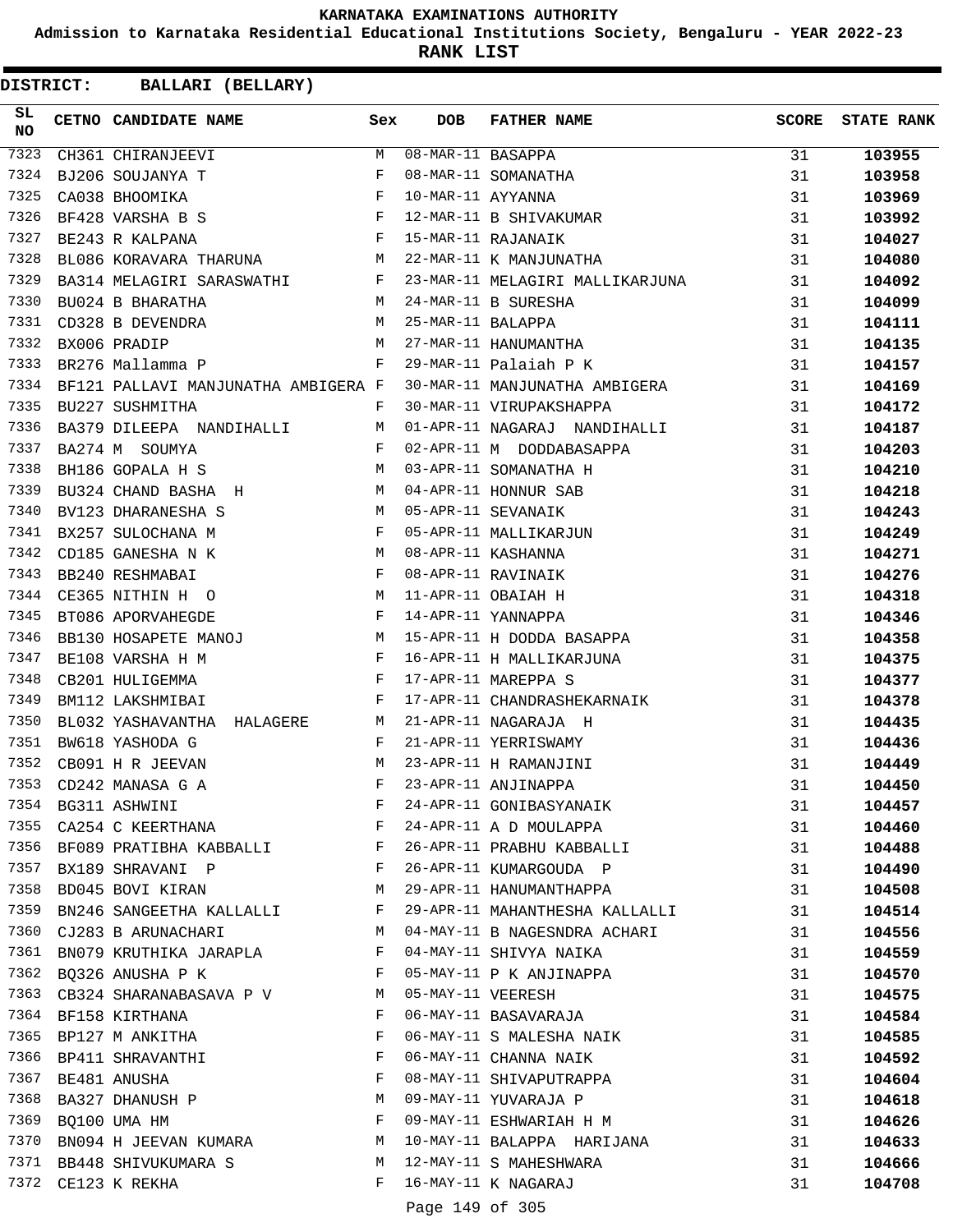**Admission to Karnataka Residential Educational Institutions Society, Bengaluru - YEAR 2022-23**

**RANK LIST**

**DISTRICT:** CC **BALLARI (BELLARY)**

| 7373<br>F 16-MAY-11 RAMANJINI A<br>M 18-MAY-11 MANJUNATHA V<br>31<br>104712<br>BW532 RAKSHITHA A<br>7374<br>31<br>BA123 NITHIN V<br>104733<br>$\mathbf{F}$ and $\mathbf{F}$ and $\mathbf{F}$<br>21-MAY-11 VENKATESH REDDY<br>7375<br>CC222 M INDUSREE<br>31<br>104775<br>21-MAI-11 NAGARAJA<br>23-MAY-11 NAGARAJA M<br>25-MAY-11 BASAVARAJA<br>25-MAY-11 SHEELYA NAIK<br>7376<br>${\tt BH315\ NAGACHETHANA\quad M} \qquad {\tt M} \qquad {\tt BE066\ AISHWARKYA} \qquad {\tt F}$<br>31<br>104792<br>7377<br>31<br>104812<br>7378<br>BD138 PRIYANKA L S<br>F<br>31<br>104815<br>7379<br>BL262 SINCHANA HANUMANTA LAMANI F<br>25-MAY-11 HANUMANTHA B<br>31<br>104820<br>28-MAY-11 K HANUMANTHAPPA<br>7380<br>31<br>104852<br>$\begin{array}{lllllll} \texttt{BJ142} & \texttt{K} & \texttt{LATHA} & \texttt{F}\\ \texttt{BA402} & \texttt{PANDE} & \texttt{BABU} & \texttt{D} & \texttt{M} \end{array}$<br>7381<br>28-MAY-11 KRUSHNAPPA V<br>31<br>104854<br>7382<br>$\mathbf{F}$ and $\mathbf{F}$ are $\mathbf{F}$<br>CD076 V CHANDANA<br>29-MAY-11 V VENKATESHA<br>31<br>104867<br>30-MAY-11 MARAPPA G<br>31-MAY-11 V VIJAYAKUMAR<br>31-MAY-11 DURGAPPA P<br>01-JUN-11 M KRISHNAPPA<br><b>M</b><br>7383<br>BS207 LOKESHA G<br>31<br>104874<br>$\begin{array}{c}\n \text{F} \\  \text{F} \\  \text{M}\n \end{array}$<br>7384<br>CH538 REVATHI V<br>31<br>104886<br>7385<br>BJ082 SANIKA P<br>31<br>104887<br>7386<br>CC033 M PAVAN<br>31<br>104902<br>M <sub>N</sub><br>7387<br>01-JUN-11 JAGADEESH G S<br>CE176 RAMESH G J<br>31<br>104914<br>$\begin{aligned} \mathbf{F} \\ \mathbf{M} \end{aligned}$<br>7388<br>01-JUN-11 JEELAN BASHA<br>CD417 RUKSANA<br>31<br>104915<br>7389<br>01-JUN-11 VEERABHADRAPPA D S<br>BU699 VARUN D V<br>31<br>104931<br>7390<br>M <sub>N</sub><br>02-JUN-11 MARANNA B<br>BV258 UMESHA B M<br>31<br>104946<br>$\mathbb{F}^{\mathbb{Z}}$ . The state $\mathbb{F}^{\mathbb{Z}}$<br>7391<br>03-JUN-11 BABUNAIK<br>CD376 VIDYASHRI<br>31<br>104964<br>M <sub>N</sub><br>7392<br>05-JUN-11 NAGARAJA C<br>31<br>BE439 DEVARAJ C N<br>104979<br>$\mathbf{F}^{\mathcal{A}}$<br>7393<br>CB291 K HARSHITHA<br>06-JUN-11 K MOULAPPA<br>31<br>105009<br>06-JUN-11 MARAPPA NAYAKARA<br>BQ235 MAHESHA NAYAKARA M<br>7394<br>31<br>105012<br>$M_{\odot}$<br>7395<br>07-JUN-11 ESHWAR NAIK<br>BA337 MANJUNATH E<br>31<br>105023<br>07-JUN-11 MANJUNATHA KORLAHALLI<br>7396<br>BM188 SHREEDHARA KORLAHALLI M<br>31<br>105029<br>$\mathbf{F} = \mathbf{F} \times \mathbf{F}$<br>7397<br>BF498 T PRYANKA<br>07-JUN-11 T HUCHAPPA<br>31<br>105031<br>7398<br>BU573 MANOJGOUDA M M<br>08-JUN-11 MOKSHADATHA G<br>31<br>105037<br>M<br>7399<br>09-JUN-11 K MANJUNATHA<br>BJ135 K SHIVU<br>31<br>105049<br>$\mathbf{F}^{\mathcal{A}}_{\mathcal{A}}=\mathbf{F}^{\mathcal{A}}_{\mathcal{A}}\mathbf{F}^{\mathcal{A}}_{\mathcal{A}}$<br>7400<br>10-JUN-11 B GANESHA<br>CC228 BHINDU B G<br>31<br>105066<br>BC166 I MAHAMED RIYAZ M<br>7401<br>10-JUN-11 I SUBHAN SAB<br>31<br>105067<br>$\mathbf{F} = \mathbf{F} \times \mathbf{F} \times \mathbf{F}$<br>7402<br>10-JUN-11 BASAVARAJA<br>BU646 JIVITHA<br>31<br>105068<br>7403<br>BG284 P KISHAN<br>М<br>12-JUN-11 P MANJAPPA<br>31<br>105104<br>BA315 MAHAMADA ASIM<br>14-JUN-11 RAJESAB DODDAMANI<br>7404<br>M<br>31<br>105129<br>7405<br>BA393 PUJARA HALESHA M<br>14-JUN-11 PUJARA RAMANNA<br>31<br>105135<br>7406<br>14-JUN-11 VEERESH<br>CH416 VINAY KUMAR<br><b>Example 19</b> M<br>31<br>105140<br>BW606 Y RAGHAVENDRA M<br>7407<br>14-JUN-11 Y MANJUNATHA<br>31<br>105141<br>7408<br>F<br>15-JUN-11 NAGENDRA B T<br>CC272 HARINI N<br>31<br>105143<br>7409<br>F<br>17-JUN-11 B AMBREGOUDA<br>CJ310 B SINDHU<br>31<br>105164<br>7410<br>F<br>17-JUN-11 MARIDURGA<br>BW296 MEGHANA<br>31<br>105168<br>19-JUN-11 R RANGAPPA<br>7411<br>BA397 R ARUNA<br>F<br>31<br>105185<br>7412 BA144 HALLIMUDDI DHARMARAJ M<br>20-JUN-11 HALLIMUDDI RUDRAPPA<br>31<br>105191<br>7413<br>21-JUN-11 HONNURSWAMY<br>CC253 BHUMIKA<br>F<br>31<br>105204<br>7414<br>F<br>BQ200 GOUTAMI N<br>21-JUN-11 CHANNABASAIAH NANDIBEVURU<br>31<br>105205<br>7415<br>CB025 B V SANGEETHA F<br>23-JUN-11 B V VIRUPAKSHI<br>31<br>105229<br>7416<br>CK003 A DINESH<br>M<br>24-JUN-11 A RAGHAVENDRA<br>31<br>105241<br>7417<br>BD206 CHIRANJEEVE R<br>24-JUN-11 CHANNA NAIK R<br>М<br>31<br>105244<br>7418<br>24-JUN-11 K RAJANNA<br>BR051 R RAVITEJA<br>M<br>31<br>105254<br>CJ131 RIZWAN BASHA<br>7419<br>24-JUN-11 KHAJA SAB<br>M<br>31<br>105255<br>$\mathbf{F}$<br>7420 BH263 ANURADHA M<br>25-JUN-11 KANAKAPPA M<br>31<br>105259<br>7421 BA456 CHAITRA MALAVI F<br>25-JUN-11 BASAVARAJ MALAVI<br>31<br>105260<br>7422 BX474 MOHAN DAS<br>M 27-JUN-11 HANUMAYYA<br>31<br>105289 | SL<br><b>NO</b> | CETNO CANDIDATE NAME Sex | <b>DOB</b> | <b>FATHER NAME</b> | <b>SCORE</b> | <b>STATE RANK</b> |
|-----------------------------------------------------------------------------------------------------------------------------------------------------------------------------------------------------------------------------------------------------------------------------------------------------------------------------------------------------------------------------------------------------------------------------------------------------------------------------------------------------------------------------------------------------------------------------------------------------------------------------------------------------------------------------------------------------------------------------------------------------------------------------------------------------------------------------------------------------------------------------------------------------------------------------------------------------------------------------------------------------------------------------------------------------------------------------------------------------------------------------------------------------------------------------------------------------------------------------------------------------------------------------------------------------------------------------------------------------------------------------------------------------------------------------------------------------------------------------------------------------------------------------------------------------------------------------------------------------------------------------------------------------------------------------------------------------------------------------------------------------------------------------------------------------------------------------------------------------------------------------------------------------------------------------------------------------------------------------------------------------------------------------------------------------------------------------------------------------------------------------------------------------------------------------------------------------------------------------------------------------------------------------------------------------------------------------------------------------------------------------------------------------------------------------------------------------------------------------------------------------------------------------------------------------------------------------------------------------------------------------------------------------------------------------------------------------------------------------------------------------------------------------------------------------------------------------------------------------------------------------------------------------------------------------------------------------------------------------------------------------------------------------------------------------------------------------------------------------------------------------------------------------------------------------------------------------------------------------------------------------------------------------------------------------------------------------------------------------------------------------------------------------------------------------------------------------------------------------------------------------------------------------------------------------------------------------------------------------------------------------------------------------------------------------------------------------------------------------------------------------------------------------------------------------------------------------------------------------------------------------------------------------------------------------------------------------------------------------------------------------------------------------------------------------------------------------------------------------------------------------------------------------------------------------------------------------------------------------------------------------------------------------------------------------------------------------------------------------------------------------------------------------------------------------------------------------------------------------------------------------------------------------------------------------------------------------------------------------------------------------------------------------------------------------------------------------------------|-----------------|--------------------------|------------|--------------------|--------------|-------------------|
|                                                                                                                                                                                                                                                                                                                                                                                                                                                                                                                                                                                                                                                                                                                                                                                                                                                                                                                                                                                                                                                                                                                                                                                                                                                                                                                                                                                                                                                                                                                                                                                                                                                                                                                                                                                                                                                                                                                                                                                                                                                                                                                                                                                                                                                                                                                                                                                                                                                                                                                                                                                                                                                                                                                                                                                                                                                                                                                                                                                                                                                                                                                                                                                                                                                                                                                                                                                                                                                                                                                                                                                                                                                                                                                                                                                                                                                                                                                                                                                                                                                                                                                                                                                                                                                                                                                                                                                                                                                                                                                                                                                                                                                                                                                 |                 |                          |            |                    |              |                   |
|                                                                                                                                                                                                                                                                                                                                                                                                                                                                                                                                                                                                                                                                                                                                                                                                                                                                                                                                                                                                                                                                                                                                                                                                                                                                                                                                                                                                                                                                                                                                                                                                                                                                                                                                                                                                                                                                                                                                                                                                                                                                                                                                                                                                                                                                                                                                                                                                                                                                                                                                                                                                                                                                                                                                                                                                                                                                                                                                                                                                                                                                                                                                                                                                                                                                                                                                                                                                                                                                                                                                                                                                                                                                                                                                                                                                                                                                                                                                                                                                                                                                                                                                                                                                                                                                                                                                                                                                                                                                                                                                                                                                                                                                                                                 |                 |                          |            |                    |              |                   |
|                                                                                                                                                                                                                                                                                                                                                                                                                                                                                                                                                                                                                                                                                                                                                                                                                                                                                                                                                                                                                                                                                                                                                                                                                                                                                                                                                                                                                                                                                                                                                                                                                                                                                                                                                                                                                                                                                                                                                                                                                                                                                                                                                                                                                                                                                                                                                                                                                                                                                                                                                                                                                                                                                                                                                                                                                                                                                                                                                                                                                                                                                                                                                                                                                                                                                                                                                                                                                                                                                                                                                                                                                                                                                                                                                                                                                                                                                                                                                                                                                                                                                                                                                                                                                                                                                                                                                                                                                                                                                                                                                                                                                                                                                                                 |                 |                          |            |                    |              |                   |
|                                                                                                                                                                                                                                                                                                                                                                                                                                                                                                                                                                                                                                                                                                                                                                                                                                                                                                                                                                                                                                                                                                                                                                                                                                                                                                                                                                                                                                                                                                                                                                                                                                                                                                                                                                                                                                                                                                                                                                                                                                                                                                                                                                                                                                                                                                                                                                                                                                                                                                                                                                                                                                                                                                                                                                                                                                                                                                                                                                                                                                                                                                                                                                                                                                                                                                                                                                                                                                                                                                                                                                                                                                                                                                                                                                                                                                                                                                                                                                                                                                                                                                                                                                                                                                                                                                                                                                                                                                                                                                                                                                                                                                                                                                                 |                 |                          |            |                    |              |                   |
|                                                                                                                                                                                                                                                                                                                                                                                                                                                                                                                                                                                                                                                                                                                                                                                                                                                                                                                                                                                                                                                                                                                                                                                                                                                                                                                                                                                                                                                                                                                                                                                                                                                                                                                                                                                                                                                                                                                                                                                                                                                                                                                                                                                                                                                                                                                                                                                                                                                                                                                                                                                                                                                                                                                                                                                                                                                                                                                                                                                                                                                                                                                                                                                                                                                                                                                                                                                                                                                                                                                                                                                                                                                                                                                                                                                                                                                                                                                                                                                                                                                                                                                                                                                                                                                                                                                                                                                                                                                                                                                                                                                                                                                                                                                 |                 |                          |            |                    |              |                   |
|                                                                                                                                                                                                                                                                                                                                                                                                                                                                                                                                                                                                                                                                                                                                                                                                                                                                                                                                                                                                                                                                                                                                                                                                                                                                                                                                                                                                                                                                                                                                                                                                                                                                                                                                                                                                                                                                                                                                                                                                                                                                                                                                                                                                                                                                                                                                                                                                                                                                                                                                                                                                                                                                                                                                                                                                                                                                                                                                                                                                                                                                                                                                                                                                                                                                                                                                                                                                                                                                                                                                                                                                                                                                                                                                                                                                                                                                                                                                                                                                                                                                                                                                                                                                                                                                                                                                                                                                                                                                                                                                                                                                                                                                                                                 |                 |                          |            |                    |              |                   |
|                                                                                                                                                                                                                                                                                                                                                                                                                                                                                                                                                                                                                                                                                                                                                                                                                                                                                                                                                                                                                                                                                                                                                                                                                                                                                                                                                                                                                                                                                                                                                                                                                                                                                                                                                                                                                                                                                                                                                                                                                                                                                                                                                                                                                                                                                                                                                                                                                                                                                                                                                                                                                                                                                                                                                                                                                                                                                                                                                                                                                                                                                                                                                                                                                                                                                                                                                                                                                                                                                                                                                                                                                                                                                                                                                                                                                                                                                                                                                                                                                                                                                                                                                                                                                                                                                                                                                                                                                                                                                                                                                                                                                                                                                                                 |                 |                          |            |                    |              |                   |
|                                                                                                                                                                                                                                                                                                                                                                                                                                                                                                                                                                                                                                                                                                                                                                                                                                                                                                                                                                                                                                                                                                                                                                                                                                                                                                                                                                                                                                                                                                                                                                                                                                                                                                                                                                                                                                                                                                                                                                                                                                                                                                                                                                                                                                                                                                                                                                                                                                                                                                                                                                                                                                                                                                                                                                                                                                                                                                                                                                                                                                                                                                                                                                                                                                                                                                                                                                                                                                                                                                                                                                                                                                                                                                                                                                                                                                                                                                                                                                                                                                                                                                                                                                                                                                                                                                                                                                                                                                                                                                                                                                                                                                                                                                                 |                 |                          |            |                    |              |                   |
|                                                                                                                                                                                                                                                                                                                                                                                                                                                                                                                                                                                                                                                                                                                                                                                                                                                                                                                                                                                                                                                                                                                                                                                                                                                                                                                                                                                                                                                                                                                                                                                                                                                                                                                                                                                                                                                                                                                                                                                                                                                                                                                                                                                                                                                                                                                                                                                                                                                                                                                                                                                                                                                                                                                                                                                                                                                                                                                                                                                                                                                                                                                                                                                                                                                                                                                                                                                                                                                                                                                                                                                                                                                                                                                                                                                                                                                                                                                                                                                                                                                                                                                                                                                                                                                                                                                                                                                                                                                                                                                                                                                                                                                                                                                 |                 |                          |            |                    |              |                   |
|                                                                                                                                                                                                                                                                                                                                                                                                                                                                                                                                                                                                                                                                                                                                                                                                                                                                                                                                                                                                                                                                                                                                                                                                                                                                                                                                                                                                                                                                                                                                                                                                                                                                                                                                                                                                                                                                                                                                                                                                                                                                                                                                                                                                                                                                                                                                                                                                                                                                                                                                                                                                                                                                                                                                                                                                                                                                                                                                                                                                                                                                                                                                                                                                                                                                                                                                                                                                                                                                                                                                                                                                                                                                                                                                                                                                                                                                                                                                                                                                                                                                                                                                                                                                                                                                                                                                                                                                                                                                                                                                                                                                                                                                                                                 |                 |                          |            |                    |              |                   |
|                                                                                                                                                                                                                                                                                                                                                                                                                                                                                                                                                                                                                                                                                                                                                                                                                                                                                                                                                                                                                                                                                                                                                                                                                                                                                                                                                                                                                                                                                                                                                                                                                                                                                                                                                                                                                                                                                                                                                                                                                                                                                                                                                                                                                                                                                                                                                                                                                                                                                                                                                                                                                                                                                                                                                                                                                                                                                                                                                                                                                                                                                                                                                                                                                                                                                                                                                                                                                                                                                                                                                                                                                                                                                                                                                                                                                                                                                                                                                                                                                                                                                                                                                                                                                                                                                                                                                                                                                                                                                                                                                                                                                                                                                                                 |                 |                          |            |                    |              |                   |
|                                                                                                                                                                                                                                                                                                                                                                                                                                                                                                                                                                                                                                                                                                                                                                                                                                                                                                                                                                                                                                                                                                                                                                                                                                                                                                                                                                                                                                                                                                                                                                                                                                                                                                                                                                                                                                                                                                                                                                                                                                                                                                                                                                                                                                                                                                                                                                                                                                                                                                                                                                                                                                                                                                                                                                                                                                                                                                                                                                                                                                                                                                                                                                                                                                                                                                                                                                                                                                                                                                                                                                                                                                                                                                                                                                                                                                                                                                                                                                                                                                                                                                                                                                                                                                                                                                                                                                                                                                                                                                                                                                                                                                                                                                                 |                 |                          |            |                    |              |                   |
|                                                                                                                                                                                                                                                                                                                                                                                                                                                                                                                                                                                                                                                                                                                                                                                                                                                                                                                                                                                                                                                                                                                                                                                                                                                                                                                                                                                                                                                                                                                                                                                                                                                                                                                                                                                                                                                                                                                                                                                                                                                                                                                                                                                                                                                                                                                                                                                                                                                                                                                                                                                                                                                                                                                                                                                                                                                                                                                                                                                                                                                                                                                                                                                                                                                                                                                                                                                                                                                                                                                                                                                                                                                                                                                                                                                                                                                                                                                                                                                                                                                                                                                                                                                                                                                                                                                                                                                                                                                                                                                                                                                                                                                                                                                 |                 |                          |            |                    |              |                   |
|                                                                                                                                                                                                                                                                                                                                                                                                                                                                                                                                                                                                                                                                                                                                                                                                                                                                                                                                                                                                                                                                                                                                                                                                                                                                                                                                                                                                                                                                                                                                                                                                                                                                                                                                                                                                                                                                                                                                                                                                                                                                                                                                                                                                                                                                                                                                                                                                                                                                                                                                                                                                                                                                                                                                                                                                                                                                                                                                                                                                                                                                                                                                                                                                                                                                                                                                                                                                                                                                                                                                                                                                                                                                                                                                                                                                                                                                                                                                                                                                                                                                                                                                                                                                                                                                                                                                                                                                                                                                                                                                                                                                                                                                                                                 |                 |                          |            |                    |              |                   |
|                                                                                                                                                                                                                                                                                                                                                                                                                                                                                                                                                                                                                                                                                                                                                                                                                                                                                                                                                                                                                                                                                                                                                                                                                                                                                                                                                                                                                                                                                                                                                                                                                                                                                                                                                                                                                                                                                                                                                                                                                                                                                                                                                                                                                                                                                                                                                                                                                                                                                                                                                                                                                                                                                                                                                                                                                                                                                                                                                                                                                                                                                                                                                                                                                                                                                                                                                                                                                                                                                                                                                                                                                                                                                                                                                                                                                                                                                                                                                                                                                                                                                                                                                                                                                                                                                                                                                                                                                                                                                                                                                                                                                                                                                                                 |                 |                          |            |                    |              |                   |
|                                                                                                                                                                                                                                                                                                                                                                                                                                                                                                                                                                                                                                                                                                                                                                                                                                                                                                                                                                                                                                                                                                                                                                                                                                                                                                                                                                                                                                                                                                                                                                                                                                                                                                                                                                                                                                                                                                                                                                                                                                                                                                                                                                                                                                                                                                                                                                                                                                                                                                                                                                                                                                                                                                                                                                                                                                                                                                                                                                                                                                                                                                                                                                                                                                                                                                                                                                                                                                                                                                                                                                                                                                                                                                                                                                                                                                                                                                                                                                                                                                                                                                                                                                                                                                                                                                                                                                                                                                                                                                                                                                                                                                                                                                                 |                 |                          |            |                    |              |                   |
|                                                                                                                                                                                                                                                                                                                                                                                                                                                                                                                                                                                                                                                                                                                                                                                                                                                                                                                                                                                                                                                                                                                                                                                                                                                                                                                                                                                                                                                                                                                                                                                                                                                                                                                                                                                                                                                                                                                                                                                                                                                                                                                                                                                                                                                                                                                                                                                                                                                                                                                                                                                                                                                                                                                                                                                                                                                                                                                                                                                                                                                                                                                                                                                                                                                                                                                                                                                                                                                                                                                                                                                                                                                                                                                                                                                                                                                                                                                                                                                                                                                                                                                                                                                                                                                                                                                                                                                                                                                                                                                                                                                                                                                                                                                 |                 |                          |            |                    |              |                   |
|                                                                                                                                                                                                                                                                                                                                                                                                                                                                                                                                                                                                                                                                                                                                                                                                                                                                                                                                                                                                                                                                                                                                                                                                                                                                                                                                                                                                                                                                                                                                                                                                                                                                                                                                                                                                                                                                                                                                                                                                                                                                                                                                                                                                                                                                                                                                                                                                                                                                                                                                                                                                                                                                                                                                                                                                                                                                                                                                                                                                                                                                                                                                                                                                                                                                                                                                                                                                                                                                                                                                                                                                                                                                                                                                                                                                                                                                                                                                                                                                                                                                                                                                                                                                                                                                                                                                                                                                                                                                                                                                                                                                                                                                                                                 |                 |                          |            |                    |              |                   |
|                                                                                                                                                                                                                                                                                                                                                                                                                                                                                                                                                                                                                                                                                                                                                                                                                                                                                                                                                                                                                                                                                                                                                                                                                                                                                                                                                                                                                                                                                                                                                                                                                                                                                                                                                                                                                                                                                                                                                                                                                                                                                                                                                                                                                                                                                                                                                                                                                                                                                                                                                                                                                                                                                                                                                                                                                                                                                                                                                                                                                                                                                                                                                                                                                                                                                                                                                                                                                                                                                                                                                                                                                                                                                                                                                                                                                                                                                                                                                                                                                                                                                                                                                                                                                                                                                                                                                                                                                                                                                                                                                                                                                                                                                                                 |                 |                          |            |                    |              |                   |
|                                                                                                                                                                                                                                                                                                                                                                                                                                                                                                                                                                                                                                                                                                                                                                                                                                                                                                                                                                                                                                                                                                                                                                                                                                                                                                                                                                                                                                                                                                                                                                                                                                                                                                                                                                                                                                                                                                                                                                                                                                                                                                                                                                                                                                                                                                                                                                                                                                                                                                                                                                                                                                                                                                                                                                                                                                                                                                                                                                                                                                                                                                                                                                                                                                                                                                                                                                                                                                                                                                                                                                                                                                                                                                                                                                                                                                                                                                                                                                                                                                                                                                                                                                                                                                                                                                                                                                                                                                                                                                                                                                                                                                                                                                                 |                 |                          |            |                    |              |                   |
|                                                                                                                                                                                                                                                                                                                                                                                                                                                                                                                                                                                                                                                                                                                                                                                                                                                                                                                                                                                                                                                                                                                                                                                                                                                                                                                                                                                                                                                                                                                                                                                                                                                                                                                                                                                                                                                                                                                                                                                                                                                                                                                                                                                                                                                                                                                                                                                                                                                                                                                                                                                                                                                                                                                                                                                                                                                                                                                                                                                                                                                                                                                                                                                                                                                                                                                                                                                                                                                                                                                                                                                                                                                                                                                                                                                                                                                                                                                                                                                                                                                                                                                                                                                                                                                                                                                                                                                                                                                                                                                                                                                                                                                                                                                 |                 |                          |            |                    |              |                   |
|                                                                                                                                                                                                                                                                                                                                                                                                                                                                                                                                                                                                                                                                                                                                                                                                                                                                                                                                                                                                                                                                                                                                                                                                                                                                                                                                                                                                                                                                                                                                                                                                                                                                                                                                                                                                                                                                                                                                                                                                                                                                                                                                                                                                                                                                                                                                                                                                                                                                                                                                                                                                                                                                                                                                                                                                                                                                                                                                                                                                                                                                                                                                                                                                                                                                                                                                                                                                                                                                                                                                                                                                                                                                                                                                                                                                                                                                                                                                                                                                                                                                                                                                                                                                                                                                                                                                                                                                                                                                                                                                                                                                                                                                                                                 |                 |                          |            |                    |              |                   |
|                                                                                                                                                                                                                                                                                                                                                                                                                                                                                                                                                                                                                                                                                                                                                                                                                                                                                                                                                                                                                                                                                                                                                                                                                                                                                                                                                                                                                                                                                                                                                                                                                                                                                                                                                                                                                                                                                                                                                                                                                                                                                                                                                                                                                                                                                                                                                                                                                                                                                                                                                                                                                                                                                                                                                                                                                                                                                                                                                                                                                                                                                                                                                                                                                                                                                                                                                                                                                                                                                                                                                                                                                                                                                                                                                                                                                                                                                                                                                                                                                                                                                                                                                                                                                                                                                                                                                                                                                                                                                                                                                                                                                                                                                                                 |                 |                          |            |                    |              |                   |
|                                                                                                                                                                                                                                                                                                                                                                                                                                                                                                                                                                                                                                                                                                                                                                                                                                                                                                                                                                                                                                                                                                                                                                                                                                                                                                                                                                                                                                                                                                                                                                                                                                                                                                                                                                                                                                                                                                                                                                                                                                                                                                                                                                                                                                                                                                                                                                                                                                                                                                                                                                                                                                                                                                                                                                                                                                                                                                                                                                                                                                                                                                                                                                                                                                                                                                                                                                                                                                                                                                                                                                                                                                                                                                                                                                                                                                                                                                                                                                                                                                                                                                                                                                                                                                                                                                                                                                                                                                                                                                                                                                                                                                                                                                                 |                 |                          |            |                    |              |                   |
|                                                                                                                                                                                                                                                                                                                                                                                                                                                                                                                                                                                                                                                                                                                                                                                                                                                                                                                                                                                                                                                                                                                                                                                                                                                                                                                                                                                                                                                                                                                                                                                                                                                                                                                                                                                                                                                                                                                                                                                                                                                                                                                                                                                                                                                                                                                                                                                                                                                                                                                                                                                                                                                                                                                                                                                                                                                                                                                                                                                                                                                                                                                                                                                                                                                                                                                                                                                                                                                                                                                                                                                                                                                                                                                                                                                                                                                                                                                                                                                                                                                                                                                                                                                                                                                                                                                                                                                                                                                                                                                                                                                                                                                                                                                 |                 |                          |            |                    |              |                   |
|                                                                                                                                                                                                                                                                                                                                                                                                                                                                                                                                                                                                                                                                                                                                                                                                                                                                                                                                                                                                                                                                                                                                                                                                                                                                                                                                                                                                                                                                                                                                                                                                                                                                                                                                                                                                                                                                                                                                                                                                                                                                                                                                                                                                                                                                                                                                                                                                                                                                                                                                                                                                                                                                                                                                                                                                                                                                                                                                                                                                                                                                                                                                                                                                                                                                                                                                                                                                                                                                                                                                                                                                                                                                                                                                                                                                                                                                                                                                                                                                                                                                                                                                                                                                                                                                                                                                                                                                                                                                                                                                                                                                                                                                                                                 |                 |                          |            |                    |              |                   |
|                                                                                                                                                                                                                                                                                                                                                                                                                                                                                                                                                                                                                                                                                                                                                                                                                                                                                                                                                                                                                                                                                                                                                                                                                                                                                                                                                                                                                                                                                                                                                                                                                                                                                                                                                                                                                                                                                                                                                                                                                                                                                                                                                                                                                                                                                                                                                                                                                                                                                                                                                                                                                                                                                                                                                                                                                                                                                                                                                                                                                                                                                                                                                                                                                                                                                                                                                                                                                                                                                                                                                                                                                                                                                                                                                                                                                                                                                                                                                                                                                                                                                                                                                                                                                                                                                                                                                                                                                                                                                                                                                                                                                                                                                                                 |                 |                          |            |                    |              |                   |
|                                                                                                                                                                                                                                                                                                                                                                                                                                                                                                                                                                                                                                                                                                                                                                                                                                                                                                                                                                                                                                                                                                                                                                                                                                                                                                                                                                                                                                                                                                                                                                                                                                                                                                                                                                                                                                                                                                                                                                                                                                                                                                                                                                                                                                                                                                                                                                                                                                                                                                                                                                                                                                                                                                                                                                                                                                                                                                                                                                                                                                                                                                                                                                                                                                                                                                                                                                                                                                                                                                                                                                                                                                                                                                                                                                                                                                                                                                                                                                                                                                                                                                                                                                                                                                                                                                                                                                                                                                                                                                                                                                                                                                                                                                                 |                 |                          |            |                    |              |                   |
|                                                                                                                                                                                                                                                                                                                                                                                                                                                                                                                                                                                                                                                                                                                                                                                                                                                                                                                                                                                                                                                                                                                                                                                                                                                                                                                                                                                                                                                                                                                                                                                                                                                                                                                                                                                                                                                                                                                                                                                                                                                                                                                                                                                                                                                                                                                                                                                                                                                                                                                                                                                                                                                                                                                                                                                                                                                                                                                                                                                                                                                                                                                                                                                                                                                                                                                                                                                                                                                                                                                                                                                                                                                                                                                                                                                                                                                                                                                                                                                                                                                                                                                                                                                                                                                                                                                                                                                                                                                                                                                                                                                                                                                                                                                 |                 |                          |            |                    |              |                   |
|                                                                                                                                                                                                                                                                                                                                                                                                                                                                                                                                                                                                                                                                                                                                                                                                                                                                                                                                                                                                                                                                                                                                                                                                                                                                                                                                                                                                                                                                                                                                                                                                                                                                                                                                                                                                                                                                                                                                                                                                                                                                                                                                                                                                                                                                                                                                                                                                                                                                                                                                                                                                                                                                                                                                                                                                                                                                                                                                                                                                                                                                                                                                                                                                                                                                                                                                                                                                                                                                                                                                                                                                                                                                                                                                                                                                                                                                                                                                                                                                                                                                                                                                                                                                                                                                                                                                                                                                                                                                                                                                                                                                                                                                                                                 |                 |                          |            |                    |              |                   |
|                                                                                                                                                                                                                                                                                                                                                                                                                                                                                                                                                                                                                                                                                                                                                                                                                                                                                                                                                                                                                                                                                                                                                                                                                                                                                                                                                                                                                                                                                                                                                                                                                                                                                                                                                                                                                                                                                                                                                                                                                                                                                                                                                                                                                                                                                                                                                                                                                                                                                                                                                                                                                                                                                                                                                                                                                                                                                                                                                                                                                                                                                                                                                                                                                                                                                                                                                                                                                                                                                                                                                                                                                                                                                                                                                                                                                                                                                                                                                                                                                                                                                                                                                                                                                                                                                                                                                                                                                                                                                                                                                                                                                                                                                                                 |                 |                          |            |                    |              |                   |
|                                                                                                                                                                                                                                                                                                                                                                                                                                                                                                                                                                                                                                                                                                                                                                                                                                                                                                                                                                                                                                                                                                                                                                                                                                                                                                                                                                                                                                                                                                                                                                                                                                                                                                                                                                                                                                                                                                                                                                                                                                                                                                                                                                                                                                                                                                                                                                                                                                                                                                                                                                                                                                                                                                                                                                                                                                                                                                                                                                                                                                                                                                                                                                                                                                                                                                                                                                                                                                                                                                                                                                                                                                                                                                                                                                                                                                                                                                                                                                                                                                                                                                                                                                                                                                                                                                                                                                                                                                                                                                                                                                                                                                                                                                                 |                 |                          |            |                    |              |                   |
|                                                                                                                                                                                                                                                                                                                                                                                                                                                                                                                                                                                                                                                                                                                                                                                                                                                                                                                                                                                                                                                                                                                                                                                                                                                                                                                                                                                                                                                                                                                                                                                                                                                                                                                                                                                                                                                                                                                                                                                                                                                                                                                                                                                                                                                                                                                                                                                                                                                                                                                                                                                                                                                                                                                                                                                                                                                                                                                                                                                                                                                                                                                                                                                                                                                                                                                                                                                                                                                                                                                                                                                                                                                                                                                                                                                                                                                                                                                                                                                                                                                                                                                                                                                                                                                                                                                                                                                                                                                                                                                                                                                                                                                                                                                 |                 |                          |            |                    |              |                   |
|                                                                                                                                                                                                                                                                                                                                                                                                                                                                                                                                                                                                                                                                                                                                                                                                                                                                                                                                                                                                                                                                                                                                                                                                                                                                                                                                                                                                                                                                                                                                                                                                                                                                                                                                                                                                                                                                                                                                                                                                                                                                                                                                                                                                                                                                                                                                                                                                                                                                                                                                                                                                                                                                                                                                                                                                                                                                                                                                                                                                                                                                                                                                                                                                                                                                                                                                                                                                                                                                                                                                                                                                                                                                                                                                                                                                                                                                                                                                                                                                                                                                                                                                                                                                                                                                                                                                                                                                                                                                                                                                                                                                                                                                                                                 |                 |                          |            |                    |              |                   |
|                                                                                                                                                                                                                                                                                                                                                                                                                                                                                                                                                                                                                                                                                                                                                                                                                                                                                                                                                                                                                                                                                                                                                                                                                                                                                                                                                                                                                                                                                                                                                                                                                                                                                                                                                                                                                                                                                                                                                                                                                                                                                                                                                                                                                                                                                                                                                                                                                                                                                                                                                                                                                                                                                                                                                                                                                                                                                                                                                                                                                                                                                                                                                                                                                                                                                                                                                                                                                                                                                                                                                                                                                                                                                                                                                                                                                                                                                                                                                                                                                                                                                                                                                                                                                                                                                                                                                                                                                                                                                                                                                                                                                                                                                                                 |                 |                          |            |                    |              |                   |
|                                                                                                                                                                                                                                                                                                                                                                                                                                                                                                                                                                                                                                                                                                                                                                                                                                                                                                                                                                                                                                                                                                                                                                                                                                                                                                                                                                                                                                                                                                                                                                                                                                                                                                                                                                                                                                                                                                                                                                                                                                                                                                                                                                                                                                                                                                                                                                                                                                                                                                                                                                                                                                                                                                                                                                                                                                                                                                                                                                                                                                                                                                                                                                                                                                                                                                                                                                                                                                                                                                                                                                                                                                                                                                                                                                                                                                                                                                                                                                                                                                                                                                                                                                                                                                                                                                                                                                                                                                                                                                                                                                                                                                                                                                                 |                 |                          |            |                    |              |                   |
|                                                                                                                                                                                                                                                                                                                                                                                                                                                                                                                                                                                                                                                                                                                                                                                                                                                                                                                                                                                                                                                                                                                                                                                                                                                                                                                                                                                                                                                                                                                                                                                                                                                                                                                                                                                                                                                                                                                                                                                                                                                                                                                                                                                                                                                                                                                                                                                                                                                                                                                                                                                                                                                                                                                                                                                                                                                                                                                                                                                                                                                                                                                                                                                                                                                                                                                                                                                                                                                                                                                                                                                                                                                                                                                                                                                                                                                                                                                                                                                                                                                                                                                                                                                                                                                                                                                                                                                                                                                                                                                                                                                                                                                                                                                 |                 |                          |            |                    |              |                   |
|                                                                                                                                                                                                                                                                                                                                                                                                                                                                                                                                                                                                                                                                                                                                                                                                                                                                                                                                                                                                                                                                                                                                                                                                                                                                                                                                                                                                                                                                                                                                                                                                                                                                                                                                                                                                                                                                                                                                                                                                                                                                                                                                                                                                                                                                                                                                                                                                                                                                                                                                                                                                                                                                                                                                                                                                                                                                                                                                                                                                                                                                                                                                                                                                                                                                                                                                                                                                                                                                                                                                                                                                                                                                                                                                                                                                                                                                                                                                                                                                                                                                                                                                                                                                                                                                                                                                                                                                                                                                                                                                                                                                                                                                                                                 |                 |                          |            |                    |              |                   |
|                                                                                                                                                                                                                                                                                                                                                                                                                                                                                                                                                                                                                                                                                                                                                                                                                                                                                                                                                                                                                                                                                                                                                                                                                                                                                                                                                                                                                                                                                                                                                                                                                                                                                                                                                                                                                                                                                                                                                                                                                                                                                                                                                                                                                                                                                                                                                                                                                                                                                                                                                                                                                                                                                                                                                                                                                                                                                                                                                                                                                                                                                                                                                                                                                                                                                                                                                                                                                                                                                                                                                                                                                                                                                                                                                                                                                                                                                                                                                                                                                                                                                                                                                                                                                                                                                                                                                                                                                                                                                                                                                                                                                                                                                                                 |                 |                          |            |                    |              |                   |
|                                                                                                                                                                                                                                                                                                                                                                                                                                                                                                                                                                                                                                                                                                                                                                                                                                                                                                                                                                                                                                                                                                                                                                                                                                                                                                                                                                                                                                                                                                                                                                                                                                                                                                                                                                                                                                                                                                                                                                                                                                                                                                                                                                                                                                                                                                                                                                                                                                                                                                                                                                                                                                                                                                                                                                                                                                                                                                                                                                                                                                                                                                                                                                                                                                                                                                                                                                                                                                                                                                                                                                                                                                                                                                                                                                                                                                                                                                                                                                                                                                                                                                                                                                                                                                                                                                                                                                                                                                                                                                                                                                                                                                                                                                                 |                 |                          |            |                    |              |                   |
|                                                                                                                                                                                                                                                                                                                                                                                                                                                                                                                                                                                                                                                                                                                                                                                                                                                                                                                                                                                                                                                                                                                                                                                                                                                                                                                                                                                                                                                                                                                                                                                                                                                                                                                                                                                                                                                                                                                                                                                                                                                                                                                                                                                                                                                                                                                                                                                                                                                                                                                                                                                                                                                                                                                                                                                                                                                                                                                                                                                                                                                                                                                                                                                                                                                                                                                                                                                                                                                                                                                                                                                                                                                                                                                                                                                                                                                                                                                                                                                                                                                                                                                                                                                                                                                                                                                                                                                                                                                                                                                                                                                                                                                                                                                 |                 |                          |            |                    |              |                   |
|                                                                                                                                                                                                                                                                                                                                                                                                                                                                                                                                                                                                                                                                                                                                                                                                                                                                                                                                                                                                                                                                                                                                                                                                                                                                                                                                                                                                                                                                                                                                                                                                                                                                                                                                                                                                                                                                                                                                                                                                                                                                                                                                                                                                                                                                                                                                                                                                                                                                                                                                                                                                                                                                                                                                                                                                                                                                                                                                                                                                                                                                                                                                                                                                                                                                                                                                                                                                                                                                                                                                                                                                                                                                                                                                                                                                                                                                                                                                                                                                                                                                                                                                                                                                                                                                                                                                                                                                                                                                                                                                                                                                                                                                                                                 |                 |                          |            |                    |              |                   |
|                                                                                                                                                                                                                                                                                                                                                                                                                                                                                                                                                                                                                                                                                                                                                                                                                                                                                                                                                                                                                                                                                                                                                                                                                                                                                                                                                                                                                                                                                                                                                                                                                                                                                                                                                                                                                                                                                                                                                                                                                                                                                                                                                                                                                                                                                                                                                                                                                                                                                                                                                                                                                                                                                                                                                                                                                                                                                                                                                                                                                                                                                                                                                                                                                                                                                                                                                                                                                                                                                                                                                                                                                                                                                                                                                                                                                                                                                                                                                                                                                                                                                                                                                                                                                                                                                                                                                                                                                                                                                                                                                                                                                                                                                                                 |                 |                          |            |                    |              |                   |
|                                                                                                                                                                                                                                                                                                                                                                                                                                                                                                                                                                                                                                                                                                                                                                                                                                                                                                                                                                                                                                                                                                                                                                                                                                                                                                                                                                                                                                                                                                                                                                                                                                                                                                                                                                                                                                                                                                                                                                                                                                                                                                                                                                                                                                                                                                                                                                                                                                                                                                                                                                                                                                                                                                                                                                                                                                                                                                                                                                                                                                                                                                                                                                                                                                                                                                                                                                                                                                                                                                                                                                                                                                                                                                                                                                                                                                                                                                                                                                                                                                                                                                                                                                                                                                                                                                                                                                                                                                                                                                                                                                                                                                                                                                                 |                 |                          |            |                    |              |                   |
|                                                                                                                                                                                                                                                                                                                                                                                                                                                                                                                                                                                                                                                                                                                                                                                                                                                                                                                                                                                                                                                                                                                                                                                                                                                                                                                                                                                                                                                                                                                                                                                                                                                                                                                                                                                                                                                                                                                                                                                                                                                                                                                                                                                                                                                                                                                                                                                                                                                                                                                                                                                                                                                                                                                                                                                                                                                                                                                                                                                                                                                                                                                                                                                                                                                                                                                                                                                                                                                                                                                                                                                                                                                                                                                                                                                                                                                                                                                                                                                                                                                                                                                                                                                                                                                                                                                                                                                                                                                                                                                                                                                                                                                                                                                 |                 |                          |            |                    |              |                   |
|                                                                                                                                                                                                                                                                                                                                                                                                                                                                                                                                                                                                                                                                                                                                                                                                                                                                                                                                                                                                                                                                                                                                                                                                                                                                                                                                                                                                                                                                                                                                                                                                                                                                                                                                                                                                                                                                                                                                                                                                                                                                                                                                                                                                                                                                                                                                                                                                                                                                                                                                                                                                                                                                                                                                                                                                                                                                                                                                                                                                                                                                                                                                                                                                                                                                                                                                                                                                                                                                                                                                                                                                                                                                                                                                                                                                                                                                                                                                                                                                                                                                                                                                                                                                                                                                                                                                                                                                                                                                                                                                                                                                                                                                                                                 |                 |                          |            |                    |              |                   |
|                                                                                                                                                                                                                                                                                                                                                                                                                                                                                                                                                                                                                                                                                                                                                                                                                                                                                                                                                                                                                                                                                                                                                                                                                                                                                                                                                                                                                                                                                                                                                                                                                                                                                                                                                                                                                                                                                                                                                                                                                                                                                                                                                                                                                                                                                                                                                                                                                                                                                                                                                                                                                                                                                                                                                                                                                                                                                                                                                                                                                                                                                                                                                                                                                                                                                                                                                                                                                                                                                                                                                                                                                                                                                                                                                                                                                                                                                                                                                                                                                                                                                                                                                                                                                                                                                                                                                                                                                                                                                                                                                                                                                                                                                                                 |                 |                          |            |                    |              |                   |
|                                                                                                                                                                                                                                                                                                                                                                                                                                                                                                                                                                                                                                                                                                                                                                                                                                                                                                                                                                                                                                                                                                                                                                                                                                                                                                                                                                                                                                                                                                                                                                                                                                                                                                                                                                                                                                                                                                                                                                                                                                                                                                                                                                                                                                                                                                                                                                                                                                                                                                                                                                                                                                                                                                                                                                                                                                                                                                                                                                                                                                                                                                                                                                                                                                                                                                                                                                                                                                                                                                                                                                                                                                                                                                                                                                                                                                                                                                                                                                                                                                                                                                                                                                                                                                                                                                                                                                                                                                                                                                                                                                                                                                                                                                                 |                 |                          |            |                    |              |                   |
|                                                                                                                                                                                                                                                                                                                                                                                                                                                                                                                                                                                                                                                                                                                                                                                                                                                                                                                                                                                                                                                                                                                                                                                                                                                                                                                                                                                                                                                                                                                                                                                                                                                                                                                                                                                                                                                                                                                                                                                                                                                                                                                                                                                                                                                                                                                                                                                                                                                                                                                                                                                                                                                                                                                                                                                                                                                                                                                                                                                                                                                                                                                                                                                                                                                                                                                                                                                                                                                                                                                                                                                                                                                                                                                                                                                                                                                                                                                                                                                                                                                                                                                                                                                                                                                                                                                                                                                                                                                                                                                                                                                                                                                                                                                 |                 |                          |            |                    |              |                   |
|                                                                                                                                                                                                                                                                                                                                                                                                                                                                                                                                                                                                                                                                                                                                                                                                                                                                                                                                                                                                                                                                                                                                                                                                                                                                                                                                                                                                                                                                                                                                                                                                                                                                                                                                                                                                                                                                                                                                                                                                                                                                                                                                                                                                                                                                                                                                                                                                                                                                                                                                                                                                                                                                                                                                                                                                                                                                                                                                                                                                                                                                                                                                                                                                                                                                                                                                                                                                                                                                                                                                                                                                                                                                                                                                                                                                                                                                                                                                                                                                                                                                                                                                                                                                                                                                                                                                                                                                                                                                                                                                                                                                                                                                                                                 |                 |                          |            |                    |              |                   |
| $100C$ $200C$                                                                                                                                                                                                                                                                                                                                                                                                                                                                                                                                                                                                                                                                                                                                                                                                                                                                                                                                                                                                                                                                                                                                                                                                                                                                                                                                                                                                                                                                                                                                                                                                                                                                                                                                                                                                                                                                                                                                                                                                                                                                                                                                                                                                                                                                                                                                                                                                                                                                                                                                                                                                                                                                                                                                                                                                                                                                                                                                                                                                                                                                                                                                                                                                                                                                                                                                                                                                                                                                                                                                                                                                                                                                                                                                                                                                                                                                                                                                                                                                                                                                                                                                                                                                                                                                                                                                                                                                                                                                                                                                                                                                                                                                                                   |                 |                          |            |                    |              |                   |

Page 150 of 305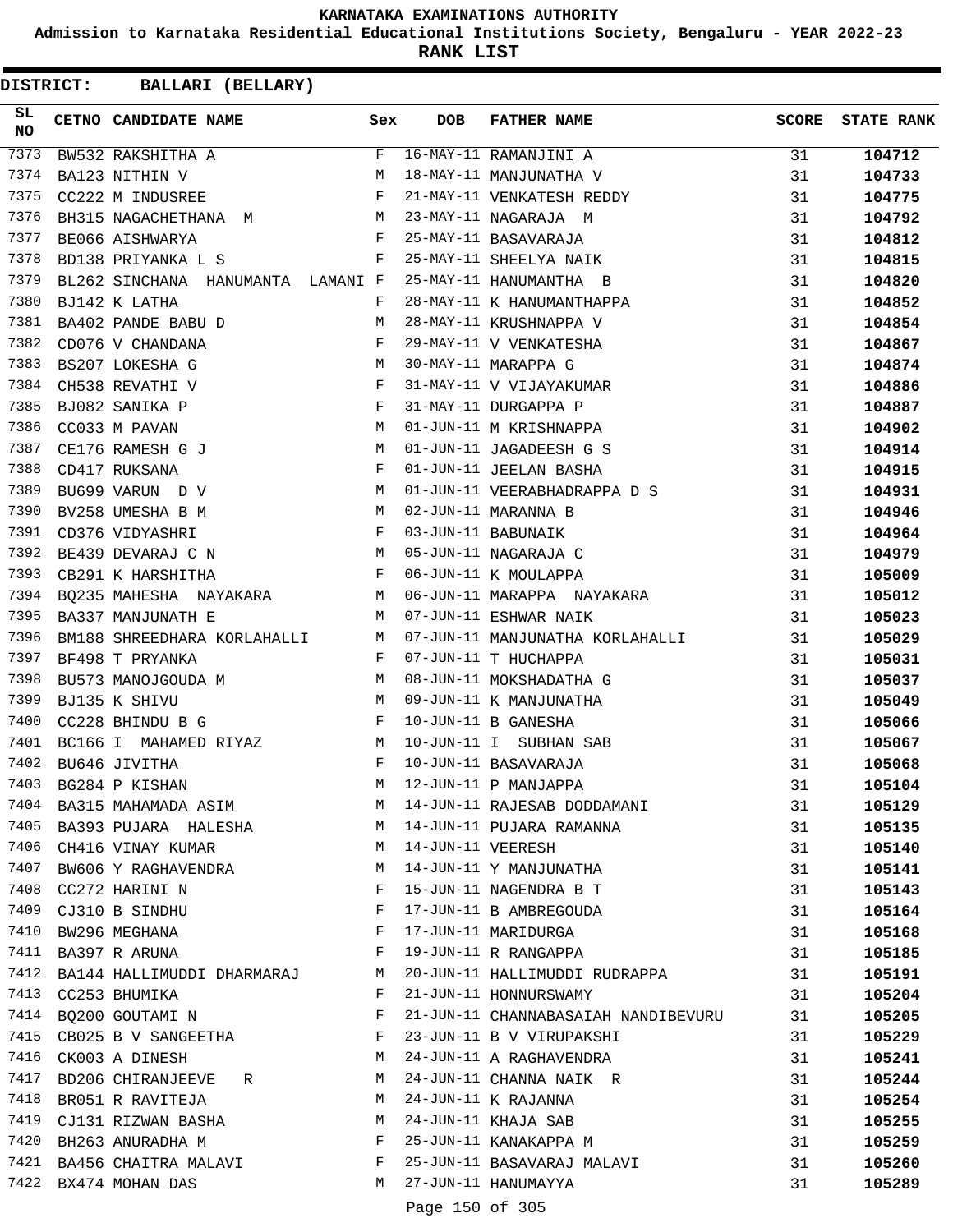**Admission to Karnataka Residential Educational Institutions Society, Bengaluru - YEAR 2022-23**

**RANK LIST**

| SL<br><b>NO</b> | CETNO CANDIDATE NAME Sex                                                                         |   | <b>DOB</b>        | FATHER NAME                                                                                       | SCORE | <b>STATE RANK</b> |
|-----------------|--------------------------------------------------------------------------------------------------|---|-------------------|---------------------------------------------------------------------------------------------------|-------|-------------------|
| 7423            | BT076 KAVERI R                                                                                   |   |                   | $\overline{28 - JUN-1}1$ RAVINDRA<br>28-JUN-11 RAVINDRA<br>29-JUN-11 CHENNAKESHAVALU              | 31    | 105296            |
| 7424            | CD097 VENKAT M                                                                                   | M |                   |                                                                                                   | 31    | 105318            |
| 7425            | BH187 GAGANAKUMARREDDY G M                                                                       |   |                   | 01-JUL-11 SHEKARREDDY G                                                                           | 31    | 105338            |
| 7426            | CA045 HARSHITHA D                                                                                |   |                   | 02-JUL-11 D RAVIKUMAR                                                                             | 31    | 105358            |
| 7427            | $$\rm F$$ $$\rm F$$<br>BA518 N GOUTAMI                                                           |   |                   | 04-JUL-11 UDUCHAPPA                                                                               | 31    | 105385            |
| 7428            | CB274 P RAJASHEKARA M                                                                            |   |                   | 05-JUL-11 PURUGAI MALLI                                                                           | 31    | 105401            |
| 7429            | $\mathbb{F}^{\mathbb{Z}}$ . The state $\mathbb{F}^{\mathbb{Z}}$<br>CK319 LAKSHMI                 |   | 06-JUL-11 ADEPPA  |                                                                                                   | 31    | 105415            |
| 7430            | BR232 VASANTHA S M                                                                               |   |                   | 06-JUL-11 MAHALINGAPPA S                                                                          | 31    | 105429            |
| 7431            | BC121 GUJANOORU POOJA F                                                                          |   |                   | 07-JUL-11 GUJANOORU PRAKASHA                                                                      | 31    | 105432            |
| 7432            | $\mathbb{F}^{\times}$ . The set of $\mathbb{F}^{\times}$<br>BR054 PAVITRA                        |   |                   | 07-JUL-11 SHIVAKUMARA<br>11-JUL-11 MARESHA B<br>11-JUL-11 PRAKASH BHOVI<br>11-JUL-11 PANDURANGA K | 31    | 105436            |
| 7433            | <b>M</b><br>CD384 ABHISHEK B                                                                     |   |                   |                                                                                                   | 31    | 105474            |
| 7434            | BF318 DARSHAN BHOVI M                                                                            |   |                   |                                                                                                   | 31    | 105477            |
| 7435            | M<br>CA344 TARUNKUMAR K                                                                          |   |                   |                                                                                                   | 31    | 105487            |
| 7436            | <b>M</b><br>CJ220 UDAY KIRAN M                                                                   |   |                   | 11-JUL-11 M P THIPPAIAH NAYAK                                                                     | 31    | 105490            |
| 7437            | BX454 NAVEEN KUMAR S M                                                                           |   |                   | 12-JUL-11 SHIVARAJ                                                                                | 31    | 105496            |
| 7438            | BW609 YARAGUDI SAHANA F                                                                          |   |                   | 12-JUL-11 Y RAMANJINI<br>12-JUL-11 Y RAMANJINI                                                    | 31    | 105501            |
| 7439            | M <sub>N</sub><br>BM176 SAGARA HEMANNA<br>KATTENNANAVARA                                         |   |                   | 13-JUL-11 HEMANNA KATTENNANAVARA                                                                  | 31    | 105513            |
| 7440            | BM160 AJJAPPANAIK R                                                                              |   |                   | M 14-JUL-11 KASANJINAIK RP                                                                        | 31    | 105518            |
| 7441            | BU353 RAKSHITHA R M F                                                                            |   |                   | 15-JUL-11 CHANNAVEERASWAMI R M                                                                    | 31    | 105543            |
| 7442            | <b>M</b><br>CH261 SHIVAPUTHRA                                                                    |   |                   | 15-JUL-11 ANJINAYYA                                                                               | 31    | 105545            |
| 7443            | M<br>BH330 JEEVAN G                                                                              |   |                   | 16-JUL-11 ANJINAPPA                                                                               | 31    | 105553            |
| 7444            | BR240 OBALESHA B O M                                                                             |   |                   | 17-JUL-11 OBANNA D                                                                                | 31    | 105568            |
| 7445            | $\mathbf{F}$ and the state of the state $\mathbf{F}$<br>CC175 KORI BHARATI                       |   |                   | 19-JUL-11 KORI MANJUNATHA                                                                         | 31    | 105588            |
| 7446            | $M_{\rm H}$<br>BA187 K ADRASHA                                                                   |   |                   | 20-JUL-11 K G HULIRAJA                                                                            | 31    | 105600            |
| 7447            | BD148 KOMARANAHALLI AKASHA M                                                                     |   |                   | 21-JUL-11 K MANJAPPA                                                                              | 31    | 105617            |
| 7448            | $\frac{1}{1}$ M<br>BS249 AKASHA B                                                                |   |                   | 22-JUL-11 BASAVARAJA                                                                              | 31    | 105625            |
| 7449            | <b>M</b><br>CE373 CHETHAN D                                                                      |   |                   | 22-JUL-11 BHIMAPPA D                                                                              | 31    | 105629            |
| 7450            | $\mathbb{F}^{\mathbb{Z}}$ . The state of the state $\mathbb{F}^{\mathbb{Z}}$<br>CE042 SHANTHAMMA |   |                   | 25-JUL-11 BASAVARAJA                                                                              | 31    | 105664            |
| 7451            | $\mathbf{F}$<br>BZ031 SHRAVANTHI E                                                               |   |                   | 27-JUL-11 UMESHA E                                                                                | 31    | 105696            |
|                 | 7452 BC223 M SALMA BEGAM                                                                         | F |                   | 28-JUL-11 RAJASAB M                                                                               | 31    | 105707            |
| 7453            | BX386 NAFIYA BEGUM                                                                               |   | F 28-JUL-11 BASHA |                                                                                                   | 31    | 105709            |
| 7454            | BC099 G GOURAMMA                                                                                 | F |                   | 01-AUG-11 GAJJI CHANNABASAPPA                                                                     | 31    | 105752            |
| 7455            | M<br>BA097 G MALLIKRJUNA                                                                         |   |                   | 01-AUG-11 G VENKATESHANAIK                                                                        | 31    | 105753            |
|                 | 7456 BD174 GURURAJ G R                                                                           | M |                   | 01-AUG-11 RAMESH G                                                                                | 31    | 105754            |
| 7457            | CA376 T MANYA SREE                                                                               | F |                   | 02-AUG-11 T DHANANA GOUDA                                                                         | 31    | 105768            |
| 7458            | BH178 SAKSHI G                                                                                   | F |                   | 04-AUG-11 HEMANA GOUDA G                                                                          | 31    | 105787            |
|                 | 7459 BA343 MAHESHA BATI                                                                          | M |                   | 07-AUG-11 BHARAMAPPA B                                                                            | 31    | 105820            |
| 7460            | BR032 MANASA                                                                                     | F |                   | 08-AUG-11 GIDDAPPA NAYAKARA                                                                       | 31    | 105829            |
| 7461            | BM467 NANDINI T                                                                                  |   |                   | 08-AUG-11 MANJUNATHA T                                                                            | 31    | 105832            |
| 7462            | $M_{\odot}$<br>CE219 O AJITH                                                                     |   |                   | 08-AUG-11 MALLIKARJUNA O                                                                          | 31    | 105837            |
| 7463            | BX122 H VEERENDRA KUMAR M                                                                        |   |                   | 09-AUG-11 H NAGARAJA                                                                              | 31    | 105846            |
|                 | 7464 BQ437 YESHAVANTAKUMAR KODIHALLI M                                                           |   |                   | 11-AUG-11 PAKKIRAPPA                                                                              | 31    | 105881            |
| 7465            | BG281 AMRUTHA M                                                                                  | F |                   | 13-AUG-11 ANANDAPPA M                                                                             | 31    | 105892            |
| 7466            | BM490 ANANDA LAKSHMANA HOTTI                                                                     | M |                   | 13-AUG-11 LAKSHMANA LYAVAPPA HOTTI                                                                | 31    | 105893            |
| 7467            | BU706 SHOBHA R T                                                                                 | F |                   | 13-AUG-11 R THIPPESWAMY                                                                           | 31    | 105901            |
| 7468            | BU254 SUJAY H                                                                                    | M |                   | 15-AUG-11 NAGARAJA H                                                                              | 31    | 105928            |
| 7469            | BV008 ANGADI SIDDESHA M                                                                          |   |                   | 19-AUG-11 ANGADI MALLESHA                                                                         | 31    | 105965            |
| 7470            | CJ368 MALLIKARJUNA M                                                                             |   |                   | 19-AUG-11 ANJINEYYA                                                                               | 31    | 105967            |
|                 | 7471 CH553 YASHODA                                                                               | F |                   | 21-AUG-11 R YARISWAMY                                                                             | 31    | 105984            |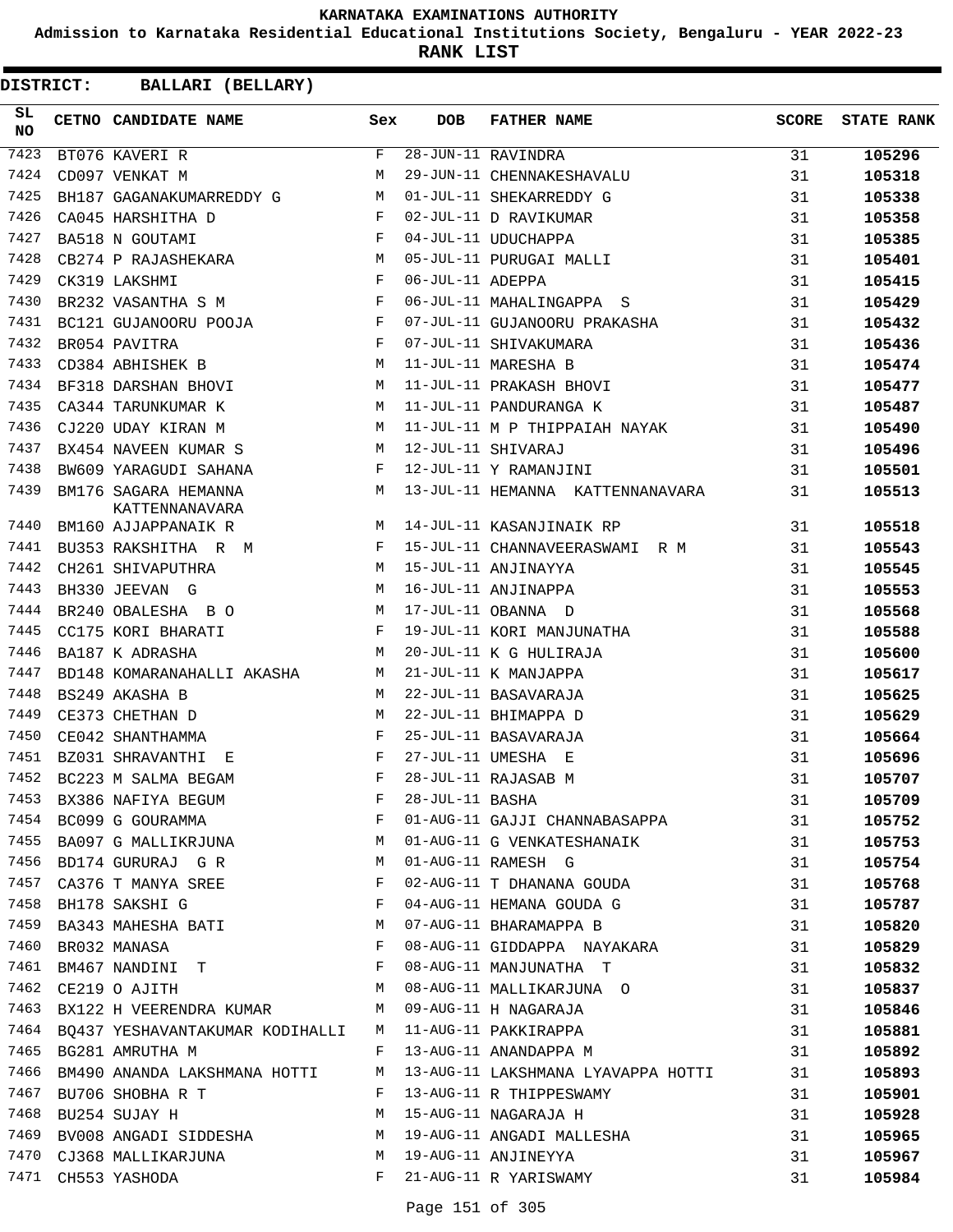**Admission to Karnataka Residential Educational Institutions Society, Bengaluru - YEAR 2022-23**

**RANK LIST**

**DISTRICT:** CC **BALLARI (BELLARY)**

| SL<br><b>NO</b> |                 | CETNO CANDIDATE NAME Sex                                                                                                                                                                                                                            |              | <b>DOB</b>        | <b>FATHER NAME</b>                 | SCORE | <b>STATE RANK</b> |
|-----------------|-----------------|-----------------------------------------------------------------------------------------------------------------------------------------------------------------------------------------------------------------------------------------------------|--------------|-------------------|------------------------------------|-------|-------------------|
| 7472            |                 | BX472 RAVIKUMAR                                                                                                                                                                                                                                     | M            |                   | 22-AUG-11 KUBERA GOUDA             | 31    | 105991            |
| 7473            |                 | CD367 PARUSHURAMA B                                                                                                                                                                                                                                 | М            |                   | 23-AUG-11 PALAPPA BANDRI           | 31    | 106001            |
| 7474            |                 | BR022 RUHINA                                                                                                                                                                                                                                        | F            |                   | 24-AUG-11 NASEER AHAMAD            | 31    | 106013            |
| 7475            |                 | CF213 PRAJWAL D M<br>CH509 RADHA F                                                                                                                                                                                                                  |              |                   | 25-AUG-11 BASAWARAJ D M            | 31    | 106026            |
| 7476            |                 |                                                                                                                                                                                                                                                     |              | 25-AUG-11 MAREPPA |                                    | 31    | 106027            |
| 7477            |                 | $\mathbf{F}$<br>CC297 MUSKHAN                                                                                                                                                                                                                       |              | 27-AUG-11 MASTANA |                                    | 31    | 106043            |
| 7478            |                 | BF419 V M MEGHARAJ M                                                                                                                                                                                                                                |              |                   | 30-AUG-11 MALLESH NAIK V           | 31    | 106068            |
| 7479            |                 | BF231 NEVEDITA                                                                                                                                                                                                                                      | $\mathbf{F}$ |                   | 01-SEP-11 BOJYANAIK                | 31    | 106082            |
| 7480            |                 | $\mathbf{F}$ and $\mathbf{F}$ and $\mathbf{F}$<br>CD140 TEJASWINI K                                                                                                                                                                                 |              |                   | 03-SEP-11 KRUSHNA NAIK             | 31    | 106103            |
| 7481            |                 | BJ086 H DURUGAMMA F                                                                                                                                                                                                                                 |              |                   | 04-SEP-11 H HUCHCHENGEPPA          | 31    | 106109            |
| 7482            |                 | M<br>BB410 NEETIN B                                                                                                                                                                                                                                 |              |                   | 05-SEP-11 B PRANESHA               | 31    | 106123            |
| 7483            |                 | BF329 MURULI K T M                                                                                                                                                                                                                                  |              |                   | 06-SEP-11 TIMMANNA H M             | 31    | 106132            |
| 7484            |                 | $\mathbf{F}$ and $\mathbf{F}$<br>BW612 DIVYA                                                                                                                                                                                                        |              | 12-SEP-11 ANAND   |                                    | 31    | 106192            |
| 7485            |                 | BD077 G M SHASHANKA M                                                                                                                                                                                                                               |              |                   | 12-SEP-11 G MALLIKARJUNA           | 31    | 106193            |
| 7486            |                 | M<br>CF025 N SHARATH                                                                                                                                                                                                                                |              |                   | 13-SEP-11 N BASAVARAJA             | 31    | 106205            |
| 7487            |                 | CJ083 PRADEEP KUMAR M                                                                                                                                                                                                                               |              | 14-SEP-11 ERANNA  |                                    | 31    | 106216            |
| 7488            |                 | $\mathbf{F}$ and the set of the set of the set of the set of the set of the set of the set of the set of the set of the set of the set of the set of the set of the set of the set of the set of the set of the set of the set of<br>BJ200 CHETHANA |              |                   | 15-SEP-11 L PRABHAKARA             | 31    | 106226            |
| 7489            |                 | $\mathbf M$<br>BS204 ARJUN V                                                                                                                                                                                                                        |              |                   | 17-SEP-11 VENKATESH A V            | 31    | 106238            |
| 7490            |                 | $\mathbf{F}$<br>CA047 G USHA                                                                                                                                                                                                                        |              |                   | 18-SEP-11 G BASAVARAJA             | 31    | 106251            |
| 7491            |                 | BA108 GANJI SHIVAKUMARA M                                                                                                                                                                                                                           |              |                   | 21-SEP-11 GANJI NINGAPPA           | 31    | 106280            |
| 7492            |                 | $\mathbb{F}^{\mathbb{Z}}$ . In the $\mathbb{F}^{\mathbb{Z}}$<br>BV037 LAKSHMI                                                                                                                                                                       |              | 23-SEP-11 ONKARI  |                                    | 31    | 106297            |
| 7493            |                 | CE032 TABITHA B M F                                                                                                                                                                                                                                 |              | 25-SEP-11 MAHESH  |                                    | 31    | 106320            |
| 7494            |                 | $\mathbf{F}$<br>BW007 PRAVALIKA                                                                                                                                                                                                                     |              |                   | 27-SEP-11 H JAGANATHA              | 31    | 106334            |
| 7495            |                 | CB354 SUNITHA R H                                                                                                                                                                                                                                   | $\mathbf{F}$ |                   | 28-SEP-11 RAMAPPA B C              | 31    | 106343            |
| 7496            |                 | BJ052 PUNEETHKUMAR M M                                                                                                                                                                                                                              |              |                   | 29-SEP-11 EERESH M                 | 31    | 106346            |
| 7497            |                 | BH277 TEJASHWINI S F                                                                                                                                                                                                                                |              |                   | 30-SEP-11 S SADASHIVA              | 31    | 106363            |
| 7498            |                 | M<br>CD497 RAMESHA                                                                                                                                                                                                                                  |              |                   | 03-OCT-11 BASAVARAJA               | 31    | 106392            |
| 7499            |                 | BA626 GAYATRI BHAJANTRI F                                                                                                                                                                                                                           |              | 06-OCT-11 PRKASHA |                                    | 31    | 106413            |
| 7500            |                 | BX223 JEEVAN C<br><b>M</b>                                                                                                                                                                                                                          |              |                   | 06-OCT-11 RAMESHA C                | 31    | 106415            |
| 7501            |                 | $\mathbf{F}$ and the contract of the contract of $\mathbf{F}$<br>BZ163 GUNDAMMA                                                                                                                                                                     |              |                   | 07-OCT-11 VENKATESHA               | 31    | 106421            |
| 7502            |                 | BF222 SANGEETHA GOWDRU $$\rm F$$                                                                                                                                                                                                                    |              |                   | 08-OCT-11 SHANKRAPPA GOWDRU        | 31    | 106434            |
|                 |                 | 7503 CD132 MABASHA                                                                                                                                                                                                                                  | M            |                   | 11-OCT-11 KHAJA HUSAIN             | 31    | 106454            |
|                 |                 | 7504 CE567 T ENDUSHREE                                                                                                                                                                                                                              | F            |                   | 15-OCT-11 T SHREENIVASA            | 31    | 106479            |
|                 |                 | 7505 BV117 KUMARA D J N 18-OCT-11 JAYAPPA                                                                                                                                                                                                           |              |                   |                                    | 31    | 106502            |
|                 |                 | 7506 BJ243 ALISHA SULTHANA F                                                                                                                                                                                                                        |              |                   | 19-OCT-11 ALLABAKSHI               | 31    | 106508            |
|                 |                 | 7507 CH540 TRIVIKRAM                                                                                                                                                                                                                                | M            |                   | 19-OCT-11 V BHEEMARAYA             | 31    | 106516            |
| 7508            |                 | BM001 A KAVERI F                                                                                                                                                                                                                                    |              |                   | 20-OCT-11 A GONEPPA                | 31    | 106518            |
| 7509            |                 | $\mathbf{F}$ and $\mathbf{F}$ and $\mathbf{F}$<br>BJ118 SIRISHA H                                                                                                                                                                                   |              |                   | 23-OCT-11 KUMAR                    | 31    | 106543            |
|                 |                 | $\mathbf{F}$<br>7510 CH387 REKHA                                                                                                                                                                                                                    |              |                   | 24-OCT-11 S PAKKEERAPPA            | 31    | 106548            |
|                 |                 | 7511 BL118 SUJATHA THIPPANNANAVARA F                                                                                                                                                                                                                |              |                   | 24-OCT-11 YALLAPPA THIPPANNANAVARA | 31    | 106549            |
|                 |                 | 7512 BL024 BARKI LAKSHMI                                                                                                                                                                                                                            | F            |                   | 25-OCT-11 MARIYAPPA                | 31    | 106550            |
|                 |                 | 7513 CH289 RAHUL REDDY B                                                                                                                                                                                                                            | M            |                   | 27-OCT-11 THIIMMA REDDY B          | 31    | 106564            |
|                 | 7514 CJ333 USHA |                                                                                                                                                                                                                                                     | $\mathbf{F}$ |                   | 27-OCT-11 R MANJUNATHA             | 31    | 106569            |
|                 |                 | 7515 BS157 M MAANASA                                                                                                                                                                                                                                | F            |                   | 28-OCT-11 G MANJUNATHA             | 31    | 106571            |
| 7516            |                 | BX396 NETRAVATHI F                                                                                                                                                                                                                                  |              |                   | 29-OCT-11 DURGESH                  | 31    | 106581            |
| 7517            |                 | CC265 NAVYASHRI G F                                                                                                                                                                                                                                 |              |                   | 01-NOV-11 KUMARASWAMY              | 31    | 106611            |
|                 |                 | $\mathbf{F}$<br>7518 CJ351 NIRMALA                                                                                                                                                                                                                  |              |                   | 06-NOV-11 VIRUPANNA                | 31    | 106653            |
|                 |                 | 7519 CF137 CHETHANKUMAR K M 07-NOV-11 LOKESHA K                                                                                                                                                                                                     |              |                   |                                    | 31    | 106660            |
|                 |                 | 7520 BK191 M MOHAMMED ZISHAAN M 07-NOV-11 M FAKRUDDIN                                                                                                                                                                                               |              |                   |                                    | 31    |                   |
|                 |                 | 7521 CD139 NANDEESHA S                                                                                                                                                                                                                              |              |                   | M 07-NOV-11 SIDDANNA S             |       | 106663            |
|                 |                 |                                                                                                                                                                                                                                                     |              |                   | $1 - 2$ $-22$                      | 31    | 106665            |

Page 152 of 305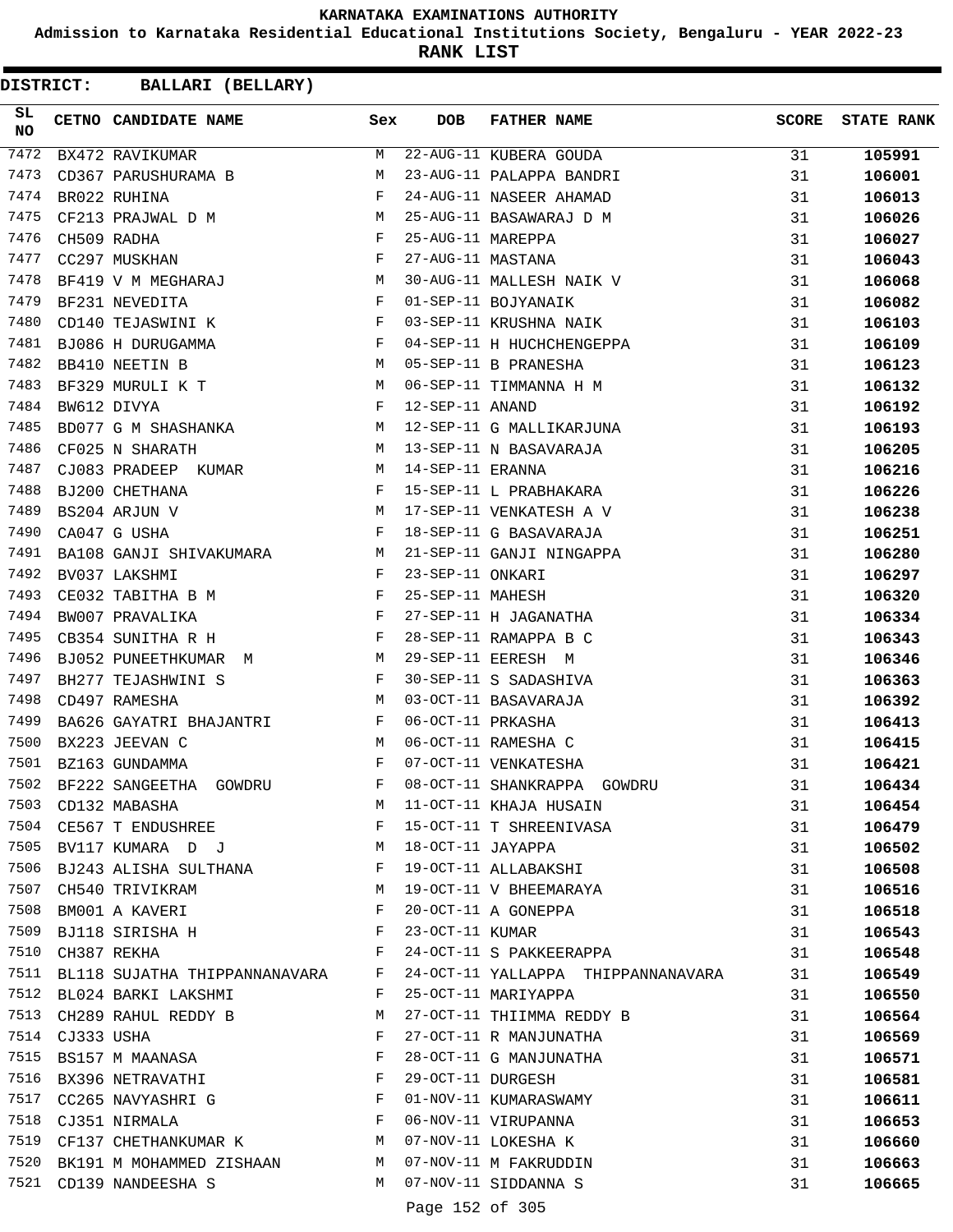**Admission to Karnataka Residential Educational Institutions Society, Bengaluru - YEAR 2022-23**

**RANK LIST**

| SL.<br>NO |             | CETNO CANDIDATE NAME                                                              | Sex        | <b>DOB</b>        | <b>FATHER NAME</b>                                                    | <b>SCORE</b> | <b>STATE RANK</b> |
|-----------|-------------|-----------------------------------------------------------------------------------|------------|-------------------|-----------------------------------------------------------------------|--------------|-------------------|
| 7522      |             | CA386 V MADESHA                                                                   | M          |                   | 07-NOV-11 V SUNKANNA                                                  | 31           | 106667            |
| 7523      |             | M <sub>N</sub><br>CC055 RUDRAMUNI G                                               |            |                   | 08-NOV-11 DODDA GANGADHARA                                            | 31           | 106675            |
| 7524      |             | $\mathbf{F}$ and the contract of $\mathbf{F}$<br>CG345 SHASHILA                   |            |                   | 08-NOV-11 B BARAMESHA                                                 | 31           | 106676            |
| 7525      |             | BZ329 TALAVAR HANUMANTHA M                                                        |            |                   | 08-NOV-11 T SHARANAPPA<br>10-NOV-11 B NAGARAJ<br>11-NOV-11 GANGADHARA | 31           | 106679            |
| 7526      |             | BK027 B N CHIRANJEEVI M                                                           |            |                   |                                                                       | 31           | 106689            |
| 7527      |             | $\mathbf{F}$ and $\mathbf{F}$<br>CJ369 MANJULA                                    |            |                   |                                                                       | 31           | 106701            |
| 7528      |             | CB051 KALPANA BAVIKATTE F                                                         |            |                   | 15-NOV-11 LOKESHA BAVIKATTE                                           | 31           | 106720            |
| 7529      |             | BM250 NANDIHALLI KAVERI F                                                         |            |                   | 16-NOV-11 NANDIHALLI NAGARAJ                                          | 31           | 106727            |
| 7530      |             | $\mathbf{F}$ . The set of $\mathbf{F}$<br>BF200 CHETANA B K                       |            |                   | 17-NOV-11 SHRINIVASA B K                                              | 31           | 106734            |
| 7531      |             | BV057 MALIGI PRAKSHA M                                                            |            |                   | 17-NOV-11 MALIGI NAGAPPA                                              | 31           | 106737            |
| 7532      |             | BQ058 RAJESHA NAIK M                                                              |            |                   | 20-NOV-11 CHOWDA NAIK                                                 | 31           | 106761            |
| 7533      |             |                                                                                   |            |                   |                                                                       | 31           | 106765            |
| 7534      |             | CA218 CHAITANYA<br>BU484 SINDHU K S<br>BH092 C U CAYCILE                          |            |                   | 21-NOV-11 HEMANTHARAJA<br>24-NOV-11 SIDDESHA<br>25-NOV-11 HANUMAPPA   | 31           | 106801            |
| 7535      |             | $\mathbf{F}$ and $\mathbf{F}$ and $\mathbf{F}$<br>BH092 G H SAKSHI                |            |                   |                                                                       | 31           | 106802            |
| 7536      |             | BQ148 PRAMOODA H N M                                                              |            |                   | 28-NOV-11 SHIVA MURTHY H N                                            | 31           | 106827            |
| 7537      |             | <b>M</b><br>BW065 K T KESHAVA                                                     |            |                   | 29-NOV-11 K R THIMMAPPA                                               | 31           | 106831            |
| 7538      |             | BV185 M S NIVEDHITHA F                                                            |            |                   | 29-NOV-11 M SIDDANNA                                                  | 31           | 106832            |
| 7539      |             | BR087 LAVANYA A M<br>$\mathbb F$ . If $\mathbb F$                                 |            |                   | 30-NOV-11 MANJUNATHA T                                                | 31           | 106838            |
| 7540      |             | $\mathbf{F}$ and the state of the state $\mathbf{F}$<br>CJ128 SHWETHA             |            |                   | 04-DEC-11 VENKATESHA                                                  | 31           | 106874            |
| 7541      |             | BU697 GOUTHAM KAVADI M V M                                                        |            |                   | 05-DEC-11 MAILAPPA V V                                                | 31           | 106878            |
| 7542      |             | BD133 MANJUNATHA CHOORI M                                                         |            |                   | 08-DEC-11 KUMARA C                                                    | 31           | 106899            |
| 7543      |             | $\mathbf{F}$ and $\mathbf{F}$ and $\mathbf{F}$<br>BQ282 N ASHWINI                 |            |                   | 08-DEC-11 N MURUDAPPA                                                 | 31           | 106900            |
| 7544      |             | BL098 HAKKANDI SUPRITA F                                                          |            |                   | 09-DEC-11 HAKKANDI MAHESH                                             | 31           | 106904            |
| 7545      |             | M<br>CK131 JAFAR SAB                                                              |            |                   | 09-DEC-11 SHEKSHAVALI                                                 | 31           | 106907            |
| 7546      | BB501 TANU  |                                                                                   | $_{\rm F}$ |                   | 13-DEC-11 MALLESHA                                                    | 31           | 106939            |
| 7547      |             | M<br>CC064 GIRISH E                                                               |            |                   | 15-DEC-11 LATE RAMAPPA                                                | 31           | 106945            |
| 7548      |             | <b>M</b><br>BT377 KUSHALA N                                                       |            |                   | 16-DEC-11 NAGARAJA                                                    | 31           | 106951            |
| 7549      |             | M<br>BX429 KARTHIK B                                                              |            |                   | 17-DEC-11 MADAKASHIRA                                                 | 31           | 106959            |
| 7550      |             | BX389 C D PAVITHRA                                                                | F          |                   | 18-DEC-11 CHIRANJIVI                                                  | 31           | 106966            |
| 7551      |             | $\mathbb{F}^{\mathbb{Z}}$ . The state $\mathbb{F}^{\mathbb{Z}}$<br>BE400 G MANASA |            |                   | 21-DEC-11 G BASAVARAJA                                                | 31           | 106987            |
| 7552      | BJ253 ROHIT |                                                                                   | M          |                   | 21-DEC-11 SHIVANNA                                                    | 31           | 106990            |
| 7553      |             | CF184 G O NANDHINI                                                                | F          |                   | 22-DEC-11 G OBALESHA                                                  | 31           | 106994            |
|           |             | 7554 BL283 LAKSHMI DOOPADA                                                        | F          |                   | 23-DEC-11 NAGARAJA DOOPADA                                            | 31           | 107004            |
|           |             | 7555 CJ570 MAHADEVI                                                               | F          | 23-DEC-11 VIJAYA  |                                                                       | 31           | 107005            |
| 7556      |             | BT311 DEEPA<br>$\mathbf{T}$                                                       | F          |                   | 27-DEC-11 ANJINAPPA T                                                 | 31           | 107032            |
| 7557      |             | BG124 AKASHA K                                                                    | M          |                   | 28-DEC-11 KENCHAPPA K                                                 | 31           | 107039            |
| 7558      |             | BL197 SANJEEVA P                                                                  | M          |                   | 29-DEC-11 RAMAPPA POOJARI                                             | 31           | 107046            |
| 7559      |             | BM494 REKHA ARERA                                                                 | F          |                   | 03-JAN-12 SURESHA ARERA                                               | 31           | 107090            |
| 7560      | CB014 ARFA  |                                                                                   | F          |                   | 04-JAN-12 MEHABOOB                                                    | 31           | 107091            |
| 7561      |             | CE500 KAVERI B                                                                    | F          | 23-JAN-12 BASAVA  |                                                                       | 31           | 107129            |
| 7562      |             | BH229 DEEPIKA K                                                                   | F          |                   | 28-JAN-12 SOMANNA K                                                   | 31           | 107134            |
| 7563      |             | CJ537 V YALLAREDDY                                                                | M          |                   | 07-FEB-12 V ANJANEYA                                                  | 31           | 107146            |
| 7564      |             | CK207 MADHURI                                                                     | F          |                   | 08-FEB-12 VENKATESHA                                                  | 31           | 107147            |
| 7565      |             | CA018 B JAYASHREE                                                                 | F          |                   | 19-FEB-12 B MOUNESH ACHARI                                            | 31           | 107152            |
| 7566      |             | CH133 ANJALI B                                                                    | F          |                   | 13-JUL-12 BASAVARAJA V                                                | 31           | 107207            |
| 7567      |             | CC264 N SATHISH                                                                   | М          |                   | 22-AUG-07 N HANUMANTHARAYA                                            | 30           | 107216            |
| 7568      |             | BK178 D Y GOVINDANAIK                                                             | M          |                   | 01-JAN-08 D YANKYANAIK                                                | 30           | 107217            |
| 7569      |             | CK142 RAJASHEKARA                                                                 | M          |                   | 10-SEP-08 ANANDARAJ                                                   | 30           | 107223            |
|           |             | 7570 CG289 GOUTHAMI E                                                             | F          | 04-DEC-08 ERANNA  |                                                                       | 30           | 107230            |
| 7571      |             | CE421 KAVERI P                                                                    | F          | 01-JAN-09 MARANNA |                                                                       | 30           | 107233            |
|           |             |                                                                                   |            | Page 153 of 305   |                                                                       |              |                   |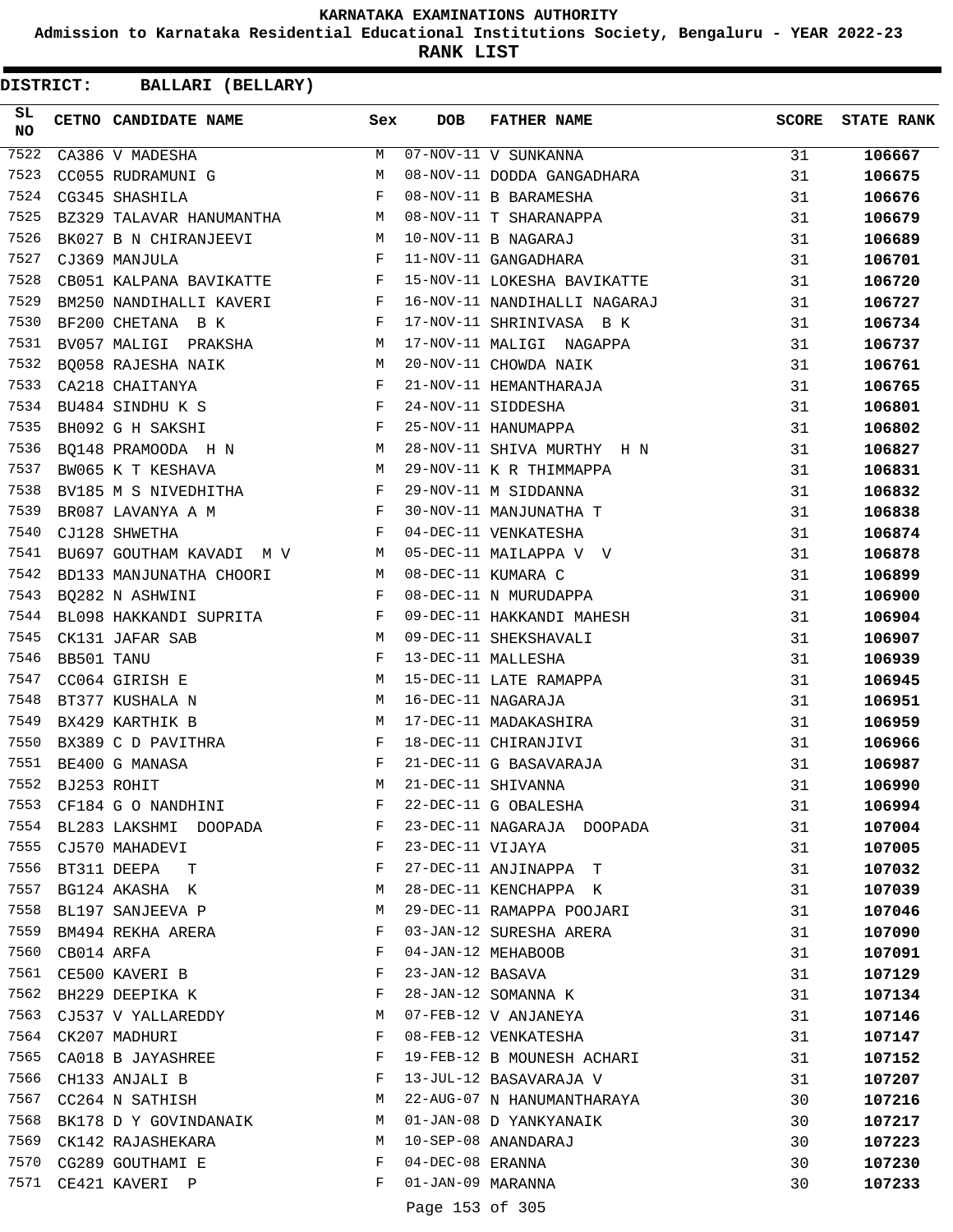**Admission to Karnataka Residential Educational Institutions Society, Bengaluru - YEAR 2022-23**

**RANK LIST**

| SL<br><b>NO</b> | CETNO CANDIDATE NAME Sex                                                          |   | <b>DOB</b>        | FATHER NAME                           | SCORE | <b>STATE RANK</b> |
|-----------------|-----------------------------------------------------------------------------------|---|-------------------|---------------------------------------|-------|-------------------|
| 7572            | BM332 S M NAGESHA                                                                 | M |                   | 26-MAR-09 S M SHIVALINGAPPA           | 30    | 107250            |
| 7573            | CJ137 HOSAMANE KALPANA                                                            | F |                   | 06-MAY-09 HOSAMANE MALLAYYA           | 30    | 107255            |
| 7574            | M<br>BW072 SHANKARA                                                               |   |                   | 02-JUN-09 GADILINGA                   | 30    | 107256            |
| 7575            | CE174 KOLURU NAVEEN KUMAR M                                                       |   |                   | 13-JUN-09 KOLURU BASAVARAJ            | 30    | 107257            |
| 7576            | CA161 PANDURANGA<br>M <sub>1</sub>                                                |   |                   | 05-OCT-09 B PAKKIRAPPA                | 30    | 107276            |
| 7577            | CG179 MADHUPRIYA                                                                  | F |                   | 24-NOV-09 ANJINAYYA                   | 30    | 107291            |
| 7578            | M<br>BL241 PRAJWALA D                                                             |   |                   | 26-NOV-09 DURGYA NAIK                 | 30    | 107293            |
| 7579            | CK134 SHIVASHANKARA                                                               | M |                   | 27-NOV-09 KALINGAPPA                  | 30    | 107295            |
| 7580            | BE144 GANESHA                                                                     | M |                   | 01-JAN-10 PAKKIRAPPA                  | 30    | 107318            |
| 7581            | BH224 N KARTHIK M                                                                 |   |                   | 01-JAN-10 HANUMANTA                   | 30    | 107322            |
| 7582            | M<br>CH083 PAVAN                                                                  |   |                   | 01-JAN-10 GADILINGAPPA                | 30    | 107323            |
| 7583            | BY038 C SUNIL KUMAR M                                                             |   |                   | 02-JAN-10 SUNKAPPA                    | 30    | 107336            |
| 7584            | BY291 TAYYABA KOUSAR F                                                            |   |                   | 30-JAN-10 BASHA SAB                   | 30    | 107355            |
| 7585            | <b>Example 20</b><br>BO381 AMRUTHA                                                |   |                   | 04-FEB-10 HULUGAPPA                   | 30    | 107364            |
| 7586            | CB164 BHARATH KUMAR M                                                             |   |                   | 10-FEB-10 MATTEPPA                    | 30    | 107369            |
| 7587            | CE388 G S DODDESHA                                                                | M |                   | 01-MAR-10 G SHIVANNA                  | 30    | 107381            |
| 7588            | BL275 V ARPITHA BAI<br>$\mathbf{F}$                                               |   |                   | 24-MAR-10 PARAMESWARANAIK             | 30    | 107405            |
| 7589            | $\mathbf{F}$ . The contract of the contract of $\mathbf{F}$ ,<br>BK171 VARSHINI H |   |                   | 25-MAR-10 ASHOKA H                    | 30    | 107406            |
| 7590            | <b>M</b><br>CJ088 BALLURAPPA                                                      |   | 01-APR-10 KAREPPA |                                       | 30    | 107414            |
| 7591            | M<br>BZ113 K VIJAYA                                                               |   |                   | 09-APR-10 PANDURANGA                  | 30    | 107428            |
| 7592            | BM301 PRAVEENAKUMARA M                                                            |   |                   | 11-APR-10 VENKATESHANAIK              | 30    | 107432            |
| 7593            | CC029 VAISHALI H                                                                  | F |                   | 14-APR-10 HONNURASWAMY A K            | 30    | 107434            |
| 7594            | BM401 SHREELAKSHMI HIREMATH F                                                     |   |                   | 19-APR-10 SHIVAKUMAR HIREMATH         | 30    | 107442            |
| 7595            | BE370 JEEVAN NAYAK                                                                | M |                   | 01-MAY-10 MANJANAYKA                  | 30    | 107455            |
| 7596            | CB297 A SHIVANANDA<br><b>M</b>                                                    |   |                   | 06-MAY-10 NAGARAJA A                  | 30    | 107461            |
| 7597            | <b>Market</b><br>BU508 A SHANMUKHA                                                |   |                   | 18-MAY-10 A NAGARAJ                   | 30    | 107473            |
| 7598            | $\mathbb{F}^{\mathbb{Z}}$ . The $\mathbb{F}^{\mathbb{Z}}$<br>BB190 PARVATHI       |   |                   | 20-MAY-10 K DEVARAJA VALLABHAPURA     | 30    | 107479            |
| 7599            | BT176 CHANDRASHEKHARA O M                                                         |   | 24-MAY-10 OBAIAH  |                                       | 30    | 107487            |
| 7600            | BG163 PRAJWAL P<br><b>M</b>                                                       |   | 25-MAY-10 KOTRESH |                                       | 30    | 107489            |
| 7601            | <b>M</b><br>BD207 RAHUL H                                                         |   |                   | 01-JUN-10 HALESHNAIK                  | 30    | 107499            |
| 7602            | CF235 SANGEETHA D R                                                               | F |                   | 01-JUN-10 RUDRAYYA                    | 30    | 107500            |
| 7603            | BK338 GANESH B H                                                                  | M |                   | 03-JUN-10 HULUGAPPA B H               | 30    | 107505            |
|                 | 7604 BK236 SRUJAN M                                                               |   |                   | 03-JUN-10 RAMESH M                    | 30    | 107507            |
|                 | 7605 BC255 HEMAVATI F                                                             |   |                   | 15-JUN-10 PARAMESH NAIK               | 30    | 107536            |
|                 | 7606 CC008 V AKSHAY KUMAR M M 15-JUN-10 V KUMARSWAMY                              |   |                   |                                       | 30    | 107538            |
|                 | 7607 BA252 YUVARAJ R                                                              |   |                   | M 19-JUN-10 L REEKHYANAIK             | 30    | 107542            |
|                 | 7608 BU220 MELIYALLAPPANAVARA MANOJ M                                             |   |                   | 25-JUN-10 MELIYALLAPPANAVARA SHIVANNA | 30    | 107546            |
| 7609            | BY204 MUSI RAJASHEKARA                                                            | M |                   | 02-JUL-10 MUSI MOUNESHA               | 30    | 107562            |
|                 | 7610 CA059 MUTTANNA H N                                                           | M |                   | 14-JUL-10 BASAVARAJA H N              | 30    | 107581            |
|                 | 7611 BQ018 SWATHI HADAGALI PUJARA F                                               |   |                   | 22-JUL-10 DURUGAPPA H P               | 30    | 107591            |
|                 | 7612 BV236 R S AKSHATHA                                                           | F | 24-JUL-10 SURESHA |                                       | 30    | 107595            |
| 7613            | CG070 KARTHIK U                                                                   | M |                   | 25-JUL-10 VARADARAJA                  | 30    | 107598            |
|                 | 7614 BY157 BHOOMIKA                                                               | F |                   | 26-JUL-10 KORI SANNA YALLAPPA         | 30    | 107600            |
|                 | 7615 BU072 G AMBIKA                                                               | F |                   | 30-JUL-10 G THAMMAYYA                 | 30    | 107612            |
| 7616            | BD069 NAGARATHNA T                                                                | F |                   | 12-AUG-10 BASAVARAJA T                | 30    | 107653            |
| 7617            | BB475 T ANITHA                                                                    | F |                   | 19-AUG-10 T RAMAPPA                   | 30    | 107676            |
| 7618            | BV025 B ANJI                                                                      | M |                   | 28-AUG-10 HANAUMATAPPA B              | 30    | 107707            |
|                 | 7619 BV279 INDHUSHREE V K                                                         | F |                   | 29-AUG-10 KOTRESHA V                  | 30    | 107712            |
|                 | 7620 BL143 K LAKSHMI                                                              | F |                   | 30-AUG-10 K MALLAPPA                  | 30    | 107715            |
|                 | 7621 CG316 KARILINGAPPA                                                           | M |                   | 30-AUG-10 VEERESHA                    | 30    | 107716            |
|                 |                                                                                   |   |                   |                                       |       |                   |
|                 |                                                                                   |   | Page 154 of 305   |                                       |       |                   |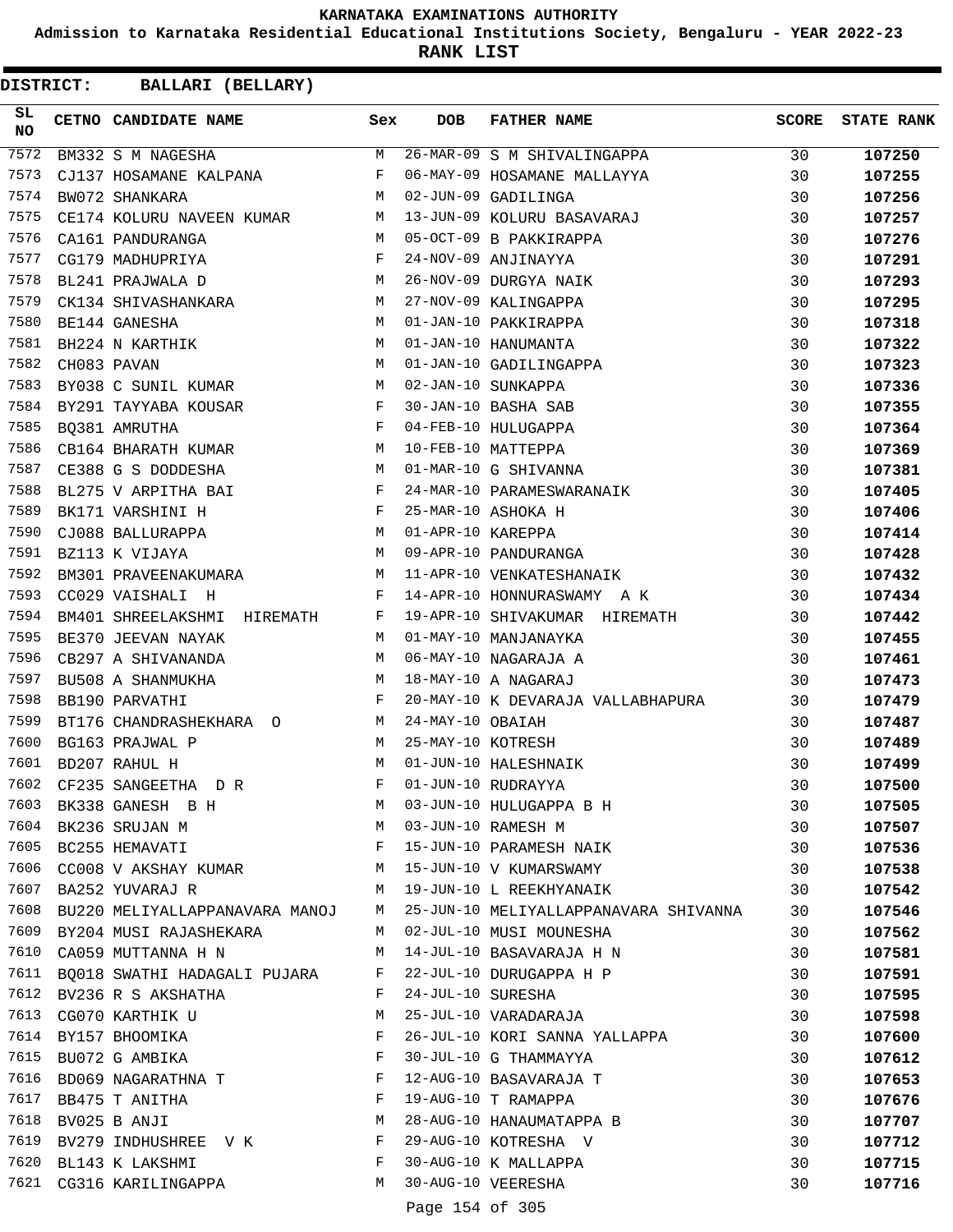**Admission to Karnataka Residential Educational Institutions Society, Bengaluru - YEAR 2022-23**

**RANK LIST**

| SL<br><b>NO</b> | CETNO CANDIDATE NAME                                                                                                                                                                                                                                    | Sex          | <b>DOB</b>       | <b>FATHER NAME</b>              | <b>SCORE</b> | <b>STATE RANK</b> |
|-----------------|---------------------------------------------------------------------------------------------------------------------------------------------------------------------------------------------------------------------------------------------------------|--------------|------------------|---------------------------------|--------------|-------------------|
| 7622            | BN091 LATHA B                                                                                                                                                                                                                                           | F            |                  | 30-AUG-10 HANUMANTHAPPA B       | 30           | 107717            |
| 7623            | CE444 SANJANA K                                                                                                                                                                                                                                         | F            |                  | 01-SEP-10 K KUMARASWAMI         | 30           | 107726            |
| 7624            | BB165 HULLAMANI PREETHI F                                                                                                                                                                                                                               |              |                  | 05-SEP-10 HULLAMANI BASAVARAJA  | 30           | 107739            |
| 7625            | M<br>CK245 DEVARAJA V                                                                                                                                                                                                                                   |              |                  | 06-SEP-10 V BASAVARAJA          | 30           | 107742            |
| 7626            | BA015 N PARASHURAMA M                                                                                                                                                                                                                                   |              |                  | 10-SEP-10 N KOTRESHA            | 30           | 107756            |
| 7627            | BA453 SINDHOGI SANTOSH M                                                                                                                                                                                                                                |              |                  | 10-SEP-10 S HANUMANTHAPPA       | 30           | 107759            |
| 7628            | CE255 K GANESH NAYAK                                                                                                                                                                                                                                    |              |                  | M 11-SEP-10 U KUMARASWAMY NAYKA | 30           | 107761            |
| 7629            | $\mathbf{F}$<br>BJ296 SARASWATHI B                                                                                                                                                                                                                      |              |                  | 11-SEP-10 UMESHAPPA B           | 30           | 107762            |
| 7630            | CA299 AJAYA KUMAR H D M                                                                                                                                                                                                                                 |              |                  | 12-SEP-10 DODDA RAJAPPA H       | 30           | 107763            |
| 7631            | BD079 G ANKITHA<br>$\mathbf{F}$ and $\mathbf{F}$ are the set of the set of the set of the set of the set of the set of the set of the set of the set of the set of the set of the set of the set of the set of the set of the set of the set of the set |              |                  | 12-SEP-10 G VASANTHAPPA         | 30           | 107765            |
| 7632            | <b>M</b><br>CA396 K RAVI KUMAR                                                                                                                                                                                                                          |              |                  | 12-SEP-10 K ANIL REDDY          | 30           | 107766            |
| 7633            | $\mathbf{F}^{\mathcal{L}}$<br>BF132 T DISHA                                                                                                                                                                                                             |              |                  | 13-SEP-10 D TIKYANAIK           | 30           | 107773            |
| 7634            | CH253 H P GANESHA M                                                                                                                                                                                                                                     |              |                  | 14-SEP-10 H P PARASHURAMA       | 30           | 107775            |
| 7635            | BE394 YASHASWINI H F                                                                                                                                                                                                                                    |              |                  | 16-SEP-10 HANUMANHA NAIK L K    | 30           | 107787            |
| 7636            | BD336 SHWETHA TALAVARA F                                                                                                                                                                                                                                |              |                  | 18-SEP-10 BASAPPA T             | 30           | 107794            |
| 7637            | M<br>BX458 JAGADISH G                                                                                                                                                                                                                                   |              |                  | 19-SEP-10 CHANNABASAPPA G       | 30           | 107796            |
| 7638            | CA205 P SARMASVALI M                                                                                                                                                                                                                                    |              |                  | 19-SEP-10 P HUSEN SAB           | 30           | 107797            |
| 7639            | CC252 POOJA                                                                                                                                                                                                                                             | F            |                  | 21-SEP-10 SOMANATHA M           | 30           | 107805            |
| 7640            | CA355 A MEGHANA F                                                                                                                                                                                                                                       |              |                  | 26-SEP-10 A JAGADESH            | 30           | 107820            |
| 7641            | $\mathbf{F}$<br>BF511 LATHA N K                                                                                                                                                                                                                         |              |                  | 26-SEP-10 KARIBASAPPA           | 30           | 107821            |
| 7642            | CD452 ESHA PRASADA S M                                                                                                                                                                                                                                  |              |                  | 28-SEP-10 SRINIVAS              | 30           | 107826            |
| 7643            | CG148 KHAJABI<br>$\mathbf{F}$ and $\mathbf{F}$                                                                                                                                                                                                          |              |                  | 29-SEP-10 PEERSAAB              | 30           | 107829            |
| 7644            | $\mathbb F$ . The set of $\mathbb F$<br>BV095 NEHA K                                                                                                                                                                                                    |              |                  | 30-SEP-10 KALLESH M             | 30           | 107838            |
| 7645            | M<br>BA029 B HARISHA                                                                                                                                                                                                                                    |              |                  | 02-OCT-10 B ERAPPA              | 30           | 107846            |
| 7646            | CE504 HEMAVATHI S                                                                                                                                                                                                                                       | $\mathbf{F}$ |                  | 02-OCT-10 CHINNAPURAPPA S       | 30           | 107847            |
| 7647            | BG372 VEERANNA C                                                                                                                                                                                                                                        | M            |                  | 03-OCT-10 NAGAPPA CHALAVADI     | 30           | 107856            |
| 7648            | CJ133 C MANOJ                                                                                                                                                                                                                                           | М            | 07-OCT-10 BASAVA |                                 | 30           | 107874            |
| 7649            | BM147 APOORVA R                                                                                                                                                                                                                                         | $\mathbf{F}$ |                  | 08-OCT-10 RAVINAIK              | 30           | 107880            |
| 7650            | BX064 TANUSHREE U                                                                                                                                                                                                                                       | F            |                  | 09-OCT-10 NAGALAPURADA SURESHA  | 30           | 107887            |
| 7651            | BA654 U JYOYHI                                                                                                                                                                                                                                          | F            |                  | 09-OCT-10 UPPARA RAMESHA        | 30           | 107888            |
| 7652            | BQ059 BHARATH B M                                                                                                                                                                                                                                       | М            |                  | 11-OCT-10 MAHABALESHWARA        | 30           | 107896            |
| 7653            | BD250 N G CHETHAN                                                                                                                                                                                                                                       | М            |                  | 23-OCT-10 N GONIBASAPPA         | 30           | 107966            |
| 7654            | CD472 RAJINI                                                                                                                                                                                                                                            | F            |                  | 24-OCT-10 RAJAPPA K N           | 30           | 107972            |
| 7655            | BU645 G MAHALAKSHMI                                                                                                                                                                                                                                     | F            |                  | 26-OCT-10 G SIDDAPPA            | 30           | 107987            |
| 7656            | CB119 PRAKASHA                                                                                                                                                                                                                                          | М            |                  | 27-OCT-10 SHANMUKA              | 30           | 107998            |
| 7657            | BE197 RAGHAVENDRA S                                                                                                                                                                                                                                     | М            |                  | 30-OCT-10 KOTEPPA S             | 30           | 108021            |
| 7658            | BC208 K ANIL KUMARA                                                                                                                                                                                                                                     | М            |                  | 31-OCT-10 K KOTRESHA            | 30           | 108023            |
| 7659            | CH045 RAVIKIRANTEJA REDDY                                                                                                                                                                                                                               | M            |                  | 01-NOV-10 KESHAVA REDDY         | 30           | 108033            |
| 7660            | BA083 M LAKSHMI                                                                                                                                                                                                                                         | F            |                  | 03-NOV-10 REVANASIDDAPPA        | 30           | 108042            |
| 7661            | BA713 B NABILA BANU                                                                                                                                                                                                                                     | F            |                  | 04-NOV-10 BAKER MOHAMMAD ISMAIL | 30           | 108046            |
| 7662            | BA290 POORNIMA S                                                                                                                                                                                                                                        | F            |                  | 04-NOV-10 YALLAPPA SUNAGARA     | 30           | 108047            |
| 7663            | BW251 S LINGESHA                                                                                                                                                                                                                                        | M            |                  | 04-NOV-10 SIDDANAGOUDA          | 30           | 108049            |
| 7664            | BE166 LAKSHMI B                                                                                                                                                                                                                                         | F            |                  | 06-NOV-10 BASAVARAJ B T         | 30           | 108061            |
| 7665            | BW036 POURNAMI H                                                                                                                                                                                                                                        | F            |                  | 06-NOV-10 HANUMAYYA H           | 30           | 108063            |
| 7666            | BJ093 H GAYATHRI                                                                                                                                                                                                                                        | F            |                  | 07-NOV-10 H ANKALESH            | 30           | 108073            |
| 7667            | BA464 NETRAVATI IDLI                                                                                                                                                                                                                                    | F            |                  | 07-NOV-10 KOTEPPA IDLI          | 30           | 108076            |
| 7668            | BA030 BABURI KAMAKSHI                                                                                                                                                                                                                                   | F            |                  | 09-NOV-10 B LAKSHMANANAIK       | 30           | 108088            |
| 7669            | BE487 YOGEENDRA S T                                                                                                                                                                                                                                     | М            |                  | 09-NOV-10 SOMASHEKARAPPA T      | 30           | 108090            |
| 7670            | BW056 AKSHAYA                                                                                                                                                                                                                                           | F            |                  | 10-NOV-10 NAGARAJA              | 30           | 108091            |
| 7671            | BX069 AISHWARYA                                                                                                                                                                                                                                         | F            |                  | 15-NOV-10 OBALESHA              | 30           | 108115            |
|                 |                                                                                                                                                                                                                                                         |              |                  |                                 |              |                   |
|                 |                                                                                                                                                                                                                                                         |              | Page 155 of 305  |                                 |              |                   |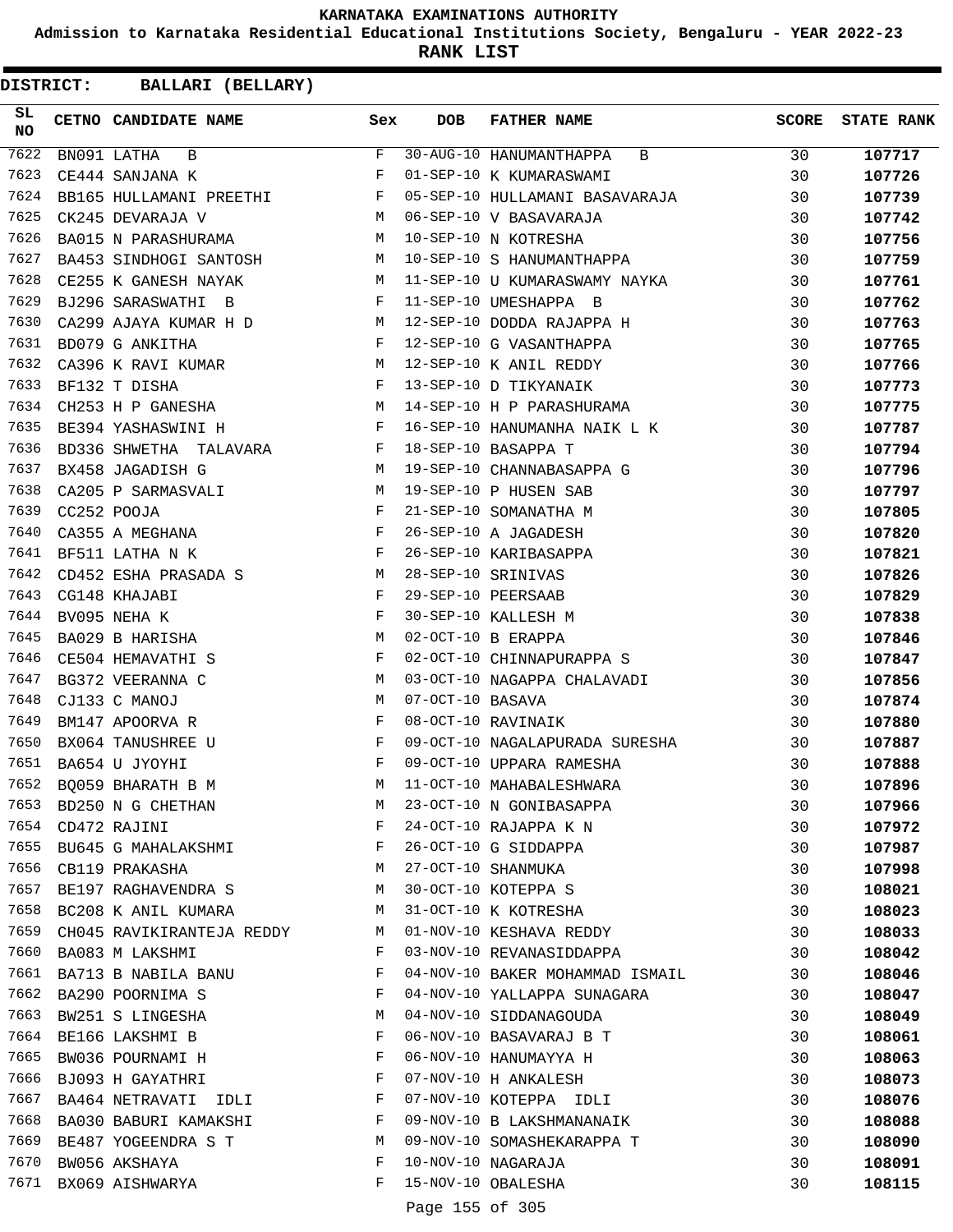**Admission to Karnataka Residential Educational Institutions Society, Bengaluru - YEAR 2022-23**

**RANK LIST**

| SL<br><b>NO</b> | CETNO CANDIDATE NAME                                                                                                                                                                                                                                    | Sex          | <b>DOB</b>        | <b>FATHER NAME</b>            | SCORE | <b>STATE RANK</b> |
|-----------------|---------------------------------------------------------------------------------------------------------------------------------------------------------------------------------------------------------------------------------------------------------|--------------|-------------------|-------------------------------|-------|-------------------|
| 7672            | CJ153 LAVANYA                                                                                                                                                                                                                                           | F            |                   | 15-NOV-10 VENKATESH           | 30    | 108118            |
| 7673            | BY366 POORNIMA                                                                                                                                                                                                                                          | F            |                   | 15-NOV-10 VADDINA BBHIMESHA   | 30    | 108120            |
| 7674            | and the contract of the Party of the Party<br>CC001 A SAKAMMA                                                                                                                                                                                           |              |                   | 16-NOV-10 A SANTOSHA          | 30    | 108123            |
| 7675            | BW378 S MALLIKARJUNA GOUDA M                                                                                                                                                                                                                            |              |                   | 17-NOV-10 AYYANA GOUDA        | 30    | 108131            |
| 7676            | M <sub>1</sub><br>BK003 A NAGARAJA                                                                                                                                                                                                                      |              |                   | 18-NOV-10 A VEERESHA          | 30    | 108134            |
| 7677            | BB415 DEVARAJA A B M                                                                                                                                                                                                                                    |              |                   | 18-NOV-10 SOMASEKARA A B      | 30    | 108136            |
| 7678            | $\begin{array}{lllll} \texttt{BB096 G USHA} & & & \texttt{F}\\ \texttt{BR214 ASHWINI M} & & & \texttt{F} \end{array}$                                                                                                                                   |              |                   | 18-NOV-10 G HANUMANTHAPPA     | 30    | 108137            |
| 7679            |                                                                                                                                                                                                                                                         |              | 21-NOV-10 MARANNA |                               | 30    | 108152            |
| 7680            | CH205 KALINGA                                                                                                                                                                                                                                           | M            |                   | 23-NOV-10 KRISHNAPPA          | 30    | 108165            |
| 7681            | BU704 M S KANAKALAKSHMI F                                                                                                                                                                                                                               |              |                   | 23-NOV-10 M N SHIVAKUMAR      | 30    | 108166            |
| 7682            | <b>Example 20</b> For the second state of the second state of the second state of the second state of the second state of the second state of the second state of the second state of the second state of the second state of the s<br>BE228 VANAJAKSHI |              |                   | 23-NOV-10 MANJAPPA            | 30    | 108168            |
| 7683            | $\mathbf{F}$<br>BZ172 NEELAVATHI                                                                                                                                                                                                                        |              | 24-NOV-10 RAJAPPA |                               | 30    | 108170            |
| 7684            | $\mathbf{F}$ . The set of $\mathbf{F}$<br>CD217 SHVETHA P                                                                                                                                                                                               |              |                   | 26-NOV-10 KUMARASWAMY P       | 30    | 108184            |
| 7685            | <b>M</b><br>BM304 ADARSHA VB                                                                                                                                                                                                                            |              |                   | 27-NOV-10 BASAVARAJA VB       | 30    | 108185            |
| 7686            | BU122 PANKAJ NAIK M S M                                                                                                                                                                                                                                 |              |                   | 30-NOV-10 SHANKAR NAIK        | 30    | 108196            |
| 7687            | $\mathbb F$<br>CG120 H NINGAMMA                                                                                                                                                                                                                         |              |                   | 01-DEC-10 H CHIDANANDA        | 30    | 108202            |
| 7688            | $\mathbf{F}$<br>BD082 ASHA H S                                                                                                                                                                                                                          |              | 02-DEC-10 SURESHA |                               | 30    | 108210            |
| 7689            | BF552 CHANNABASAPPA M M                                                                                                                                                                                                                                 |              |                   | 02-DEC-10 SIDDLINGAPPA M      | 30    | 108211            |
| 7690            | $\mathbf{F}$ and the contract of the contract $\mathbf{F}$ .<br>BJ287 PAVITHRA K                                                                                                                                                                        |              |                   | 02-DEC-10 YERRISWAMY K        | 30    | 108213            |
| 7691            | $\mathbb M$<br>BU631 JEEVANA TR                                                                                                                                                                                                                         |              |                   | 05-DEC-10 RAJAPPA T           | 30    | 108233            |
| 7692            | M<br>BF521 B YASHVANTHA                                                                                                                                                                                                                                 |              | 07-DEC-10 SATEESH |                               | 30    | 108243            |
| 7693            | BP332 SHIDLAVARA ARJUNA M                                                                                                                                                                                                                               |              |                   | 09-DEC-10 S ANNAPPA           | 30    | 108260            |
| 7694            | $\mathbf{F}$ . The set of $\mathbf{F}$<br>BG334 PAVITRA K                                                                                                                                                                                               |              |                   | 11-DEC-10 HONNAPPA K          | 30    | 108270            |
| 7695            | $\mathbf{F}$<br>BC128 H MYTHRI                                                                                                                                                                                                                          |              |                   | 14-DEC-10 H MAHESHA           | 30    | 108290            |
| 7696            | CE272 MANASA G                                                                                                                                                                                                                                          | F            |                   | 15-DEC-10 PAMPAPATHI          | 30    | 108297            |
| 7697            | BO486 TAMBRAHALLI VINAYAKUMARA M                                                                                                                                                                                                                        |              |                   | 16-DEC-10 TAMBRALLI RAMESHA   | 30    | 108312            |
| 7698            | CH479 RAVIKUMAR K                                                                                                                                                                                                                                       | M            | 18-DEC-10 AMBANNA |                               | 30    | 108321            |
| 7699            | CK291 GADILINGA A                                                                                                                                                                                                                                       | M            |                   | 22-DEC-10 BASAVARAJA A        | 30    | 108342            |
| 7700            | BW345 VIVEKANAND B                                                                                                                                                                                                                                      | M            |                   | 23-DEC-10 VENKATESH B         | 30    | 108354            |
| 7701            | CJ156 RADHA                                                                                                                                                                                                                                             | F            | 24-DEC-10 NAGAPPA |                               | 30    | 108361            |
| 7702            | BX096 RANJITHA                                                                                                                                                                                                                                          | F            |                   | 27-DEC-10 ESWARAPPA           | 30    | 108378            |
| 7703            | BK026 B SINDHU                                                                                                                                                                                                                                          | F            |                   | 29-DEC-10 B SOMANNA           | 30    | 108385            |
| 7704            | BB364 GOUTHAMI T                                                                                                                                                                                                                                        | F            |                   | 29-DEC-10 MANJUNATHA T        | 30    | 108386            |
|                 | 7705 BY181 M RAVITEJA                                                                                                                                                                                                                                   | M            |                   | 31-DEC-10 M MALLIKARJUNA      | 30    | 108397            |
| 7706            | BA011 ANANYA B V                                                                                                                                                                                                                                        | F            |                   | 01-JAN-11 VENKATESHA B        | 30    | 108404            |
| 7707            | CE436 ANITHA P                                                                                                                                                                                                                                          | F            |                   | 01-JAN-11 G B NINGAPPA        | 30    | 108407            |
| 7708            | CH197 ANKITHA                                                                                                                                                                                                                                           | F            |                   | 01-JAN-11 KALINGAPPA          | 30    | 108410            |
| 7709            | CE003 ARCHANA A                                                                                                                                                                                                                                         | F            |                   | 01-JAN-11 A RAMANNA           | 30    | 108411            |
| 7710            | CD210 ASHWINI                                                                                                                                                                                                                                           | F            |                   | 01-JAN-11 KUMARASWAMY         | 30    | 108412            |
| 7711            | BF216 JAIKEERTHI KALASAPNARA                                                                                                                                                                                                                            | M            |                   | 01-JAN-11 EERANNA KALASAPNARA | 30    | 108427            |
| 7712            | CC011 KUMARA                                                                                                                                                                                                                                            | M            | 01-JAN-11 RAMAPPA |                               | 30    | 108435            |
| 7713            | CE128 MARUTHI V                                                                                                                                                                                                                                         | M            |                   | 01-JAN-11 KARI BASAVARAJA     | 30    | 108442            |
| 7714            | BE053 SNEHA M                                                                                                                                                                                                                                           | F            |                   | 02-JAN-11 MAHESHA NAIK M      | 30    | 108501            |
| 7715            | BU348 DIVYAJYOTHI S                                                                                                                                                                                                                                     | $\mathbf{F}$ |                   | 04-JAN-11 HONNURAPPA S        | 30    | 108512            |
| 7716            | BW438 SUMALATHA                                                                                                                                                                                                                                         | F            | 04-JAN-11 GOPAL   |                               | 30    | 108514            |
| 7717            | BG291 SANJANA K C                                                                                                                                                                                                                                       | F            |                   | 05-JAN-11 CHANDRAPPA K T      | 30    | 108520            |
| 7718            | BA099 GADDI MAILARI MWW                                                                                                                                                                                                                                 |              |                   | 06-JAN-11 GADDI CHANDRAPPA    | 30    | 108522            |
| 7719            | CH519 TALAVARA TIRUMALA M                                                                                                                                                                                                                               |              |                   | 06-JAN-11 TALAVARA VENKATESHA | 30    | 108527            |
| 7720            | BH019 RUKSHANA BEGUM                                                                                                                                                                                                                                    | F            |                   | 09-JAN-11 HUSSAIN SAB         | 30    | 108551            |
| 7721            | CD420 BASAVARAJA GOUDA M                                                                                                                                                                                                                                |              |                   | 11-JAN-11 BASAVARAJA          | 30    | 108560            |
|                 |                                                                                                                                                                                                                                                         |              | Page 156 of 305   |                               |       |                   |
|                 |                                                                                                                                                                                                                                                         |              |                   |                               |       |                   |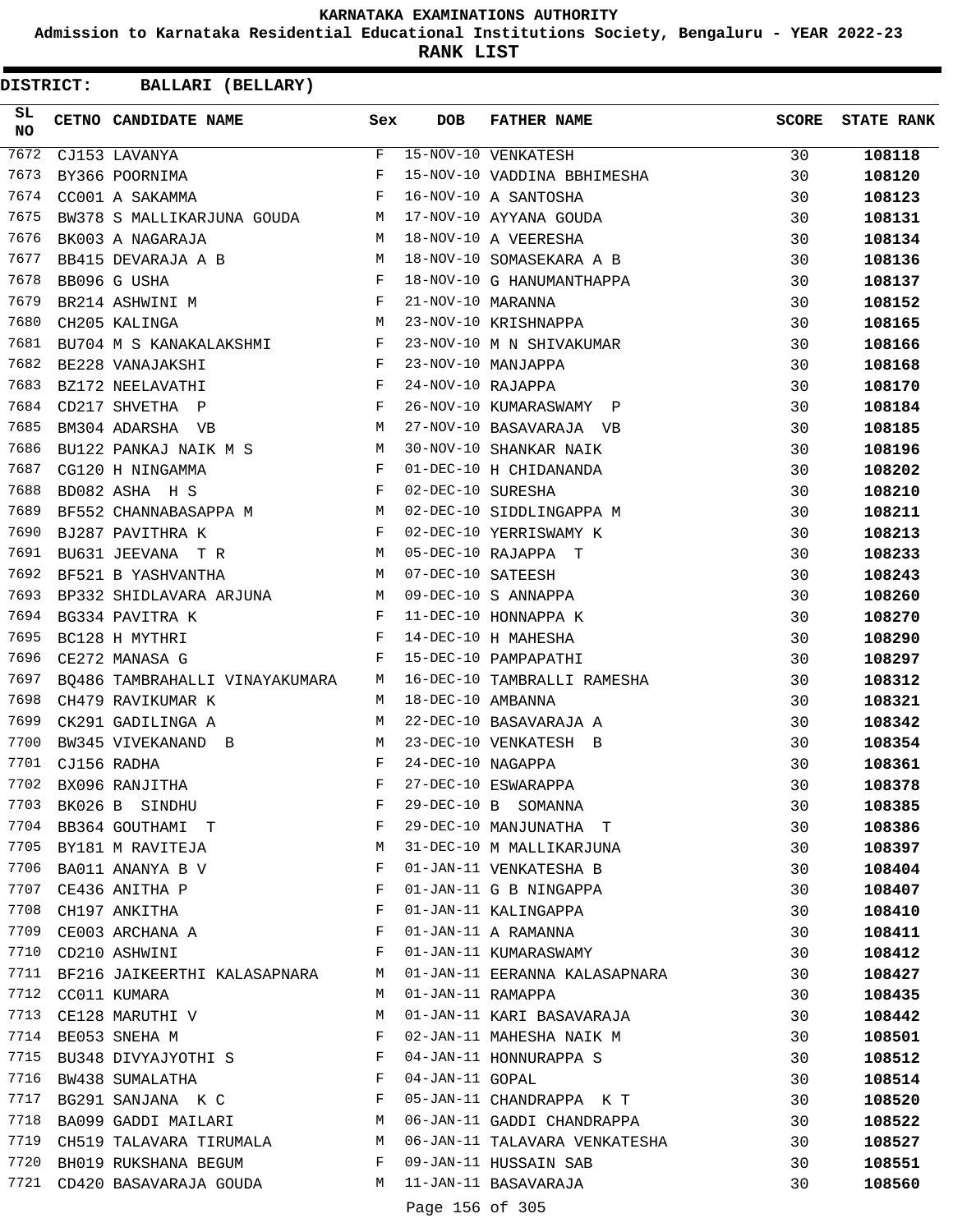**Admission to Karnataka Residential Educational Institutions Society, Bengaluru - YEAR 2022-23**

**RANK LIST**

| SL<br>NO | <b>CETNO CANDIDATE NAME</b>                                                   | Sex         | DOB              | <b>FATHER NAME</b>                                             | SCORE | <b>STATE RANK</b> |
|----------|-------------------------------------------------------------------------------|-------------|------------------|----------------------------------------------------------------|-------|-------------------|
| 7722     | BH177 CHETANA NAIK                                                            |             |                  | M 11-JAN-11 K MANJUNATHA NAIK K 30                             |       | 108562            |
| 7723     | BP377 DIVYASHREE H                                                            | F           |                  | 11-JAN-11 HONNANAIK H                                          | 30    | 108563            |
| 7724     | <b>M</b><br>BD097 CHETHAN NAIK                                                |             |                  | 14-JAN-11 SANTOSHANAIK                                         | 30    | 108585            |
| 7725     | M<br>BR126 K G SHARATH                                                        |             |                  | 24-JAN-11 K G MUGAPPA<br>27-JAN-11 KALAPPA                     | 30    | 108645            |
| 7726     | CG302 KALINGA                                                                 | M           |                  |                                                                | 30    | 108671            |
| 7727     | CG324 RAMESH RUDRESH HADAPAD M                                                |             |                  | 27-JAN-11 RUDRESH BASAPPA HADAPAD                              | 30    | 108674            |
| 7728     | BG136 SANJEEVA S<br>M <sub>1</sub>                                            |             |                  | 27-JAN-11 SOMASHEKHAR CHALAVADI                                | 30    | 108677            |
| 7729     | M<br>BH359 K SAMARTH                                                          |             |                  | 28-JAN-11 A KESHAVA MURTHY                                     | 30    | 108683            |
| 7730     |                                                                               |             |                  | BM474 GIRISH GOUDA GOUDRA M 02-FEB-11 KARIBASAVANAGOUDA GOUDRA | 30    | 108717            |
| 7731     | CA115 SINDHU B<br>$\mathbf F$ . The set of $\mathbf F$                        |             |                  | 04-FEB-11 DODDABASAPPA B                                       | 30    | 108750            |
| 7732     | $\mathbf{F}$ and the contract of the contract $\mathbf{F}$<br>BA020 VIDYASREE |             |                  | 04-FEB-11 VENKTESH                                             | 30    | 108751            |
| 7733     | <b>M</b><br>BF214 M H JEEVAN                                                  |             |                  | 05-FEB-11 MARADI HANUMANTHAPPA                                 | 30    | 108754            |
| 7734     | $F$<br>M<br>BE251 N SANDHYA                                                   |             |                  | 06-FEB-11 N KARIBASAPPA                                        | 30    | 108756            |
| 7735     | BC059 C SHANKAR                                                               |             |                  | 07-FEB-11 C ANNAPPA<br>09-FEB-11 HANUMA NAIK                   | 30    | 108757            |
| 7736     | BP314 H AKSHATHA $F$                                                          |             |                  |                                                                | 30    | 108774            |
| 7737     | M<br>BZ291 M JADESH                                                           |             |                  | 09-FEB-11 M PRADEEP                                            | 30    | 108777            |
| 7738     | BZ291 M JADESH<br>BY247 GUJJAL LOKESH M                                       |             |                  | 10-FEB-11 GUJJAL VENKATESH                                     | 30    | 108785            |
| 7739     | $\mathbf{F}$<br>BK071 N PALLAVI                                               |             |                  | 12-FEB-11 N RAMALLI                                            | 30    | 108804            |
| 7740     | BL335 KRUSHNA MOHAN J M                                                       |             |                  | 13-FEB-11 MOHAN NAIK J                                         | 30    | 108811            |
| 7741     | CB058 SHIVAMANI BAGLI M                                                       |             |                  | 15-FEB-11 SIDDAPPA BAGLI                                       | 30    | 108832            |
| 7742     | BN095 HADAGALI KOTRESHA M<br>CE087 HARIPRIYA F                                |             |                  | 16-FEB-11 H MALLIKARJUNA                                       | 30    | 108835            |
| 7743     |                                                                               |             |                  | 16-FEB-11 JAMBAIAH MURTHI                                      | 30    | 108836            |
| 7744     | BZ202 MOULA HUSSEIN M 19-FEB-11 SHEKSHAVALI                                   |             |                  |                                                                | 30    | 108864            |
| 7745     | BC082 D PRATAPA                                                               |             |                  | 21-FEB-11 DOLLINA BHEERAPPA                                    | 30    | 108877            |
| 7746     | $\begin{aligned} \mathbb{M} \\ \mathbb{F} \end{aligned}$<br>BU120 ARPITHA Y   |             |                  | 23-FEB-11 YALLAPPA B                                           | 30    | 108891            |
| 7747     | M <sub>N</sub><br>BG049 DEVARAJ G K                                           |             |                  | 23-FEB-11 NINGAPPA G K                                         | 30    | 108894            |
| 7748     | BE052 YUVARAJA NEELAPNVARA M                                                  |             |                  | 26-FEB-11 MARIYAPPA NEELAPNVARA                                | 30    | 108923            |
| 7749     | M<br>BC066 PRAJWAL KADLA                                                      |             |                  |                                                                | 30    | 108930            |
| 7750     | BH268 BHUMIKA                                                                 | F           |                  | 27-FEB-11 DEVENDRAPPA KADLA<br>28-FEB-11 HANUMA NAIK           | 30    | 108936            |
| 7751     | BG268 DEEKSHA                                                                 | F           |                  | 28-FEB-11 THIPPANAIK                                           | 30    | 108937            |
| 7752     | BG132 PRIYA                                                                   | $\mathbf F$ |                  | 28-FEB-11 CHANNABASAPPA MANNANGI                               | 30    | 108940            |
| 7753     | BE099 C BHUMIKA                                                               | F           |                  | 01-MAR-11 CHALAVADI HANUMANTHAPPA                              | 30    | 108942            |
| 7754     | BR037 GOVINDHAGIRI AJJAYYA                                                    | M           | 02-MAR-11 MURTHY |                                                                | 30    | 108956            |
| 7755     | BF287 VRUSHABHENDRA S                                                         | M           |                  | 04-MAR-11 MHANTHASHA                                           | 30    | 108979            |
| 7756     | CB246 ANUSHA H                                                                | F           |                  | 05-MAR-11 H DODDA BASAPPA                                      | 30    | 108981            |
| 7757     | BY176 ABHISHEKA                                                               | М           |                  | 06-MAR-11 NAGARAJA V                                           | 30    | 108993            |
| 7758     | BN376 MAHABUBAALI                                                             | M           |                  | 10-MAR-11 RAJASAB BATTURA                                      | 30    | 109038            |
| 7759     | BH212 MANASA E                                                                | F           |                  | 12-MAR-11 MAHABALESHWARA E                                     | 30    | 109059            |
| 7760     | BR226 PRAKRUTHI K                                                             | F           |                  | 14-MAR-11 SURESHA K                                            | 30    | 109082            |
| 7761     | BQ055 K MEGHANA MEGHANA                                                       | F           |                  | 18-MAR-11 K VIRUPAKSHAPPA                                      | 30    | 109112            |
|          |                                                                               |             |                  | VIRUPAKSHAPPA                                                  |       |                   |
| 7762     | CH304 MOUNIKA                                                                 | F           |                  | 21-MAR-11 SHARANA BASAPPA                                      | 30    | 109148            |
| 7763     | CE649 PAVAN                                                                   | М           |                  | 21-MAR-11 DODDA BASAPPA                                        | 30    | 109150            |
| 7764     | CF258 PRAVEENKUMAR S                                                          | М           |                  | 21-MAR-11 SHEELAPPA                                            | 30    | 109151            |
| 7765     | BN238 ROHITH M                                                                | М           |                  | 22-MAR-11 MANJU NAIK                                           | 30    | 109163            |
| 7766     | CE679 ROHITHA K                                                               | М           |                  | 22-MAR-11 MAREPPA K                                            | 30    | 109164            |
| 7767     | BJ085 G JYOTHI                                                                | F           |                  | 23-MAR-11 GUDI UMESHA                                          | 30    | 109169            |
| 7768     | BN140 BHAVAANI                                                                | F           |                  | 26-MAR-11 K MANJUNATHA                                         | 30    | 109194            |
| 7769     | BD202 YASHAVANTHA I M                                                         | M           |                  | 26-MAR-11 MALLIKARJUNA I                                       | 30    | 109203            |
| 7770     | CG239 SHANKARA M                                                              | М           |                  | 28-MAR-11 MANDAGIRI MANJUNATHA                                 | 30    | 109224            |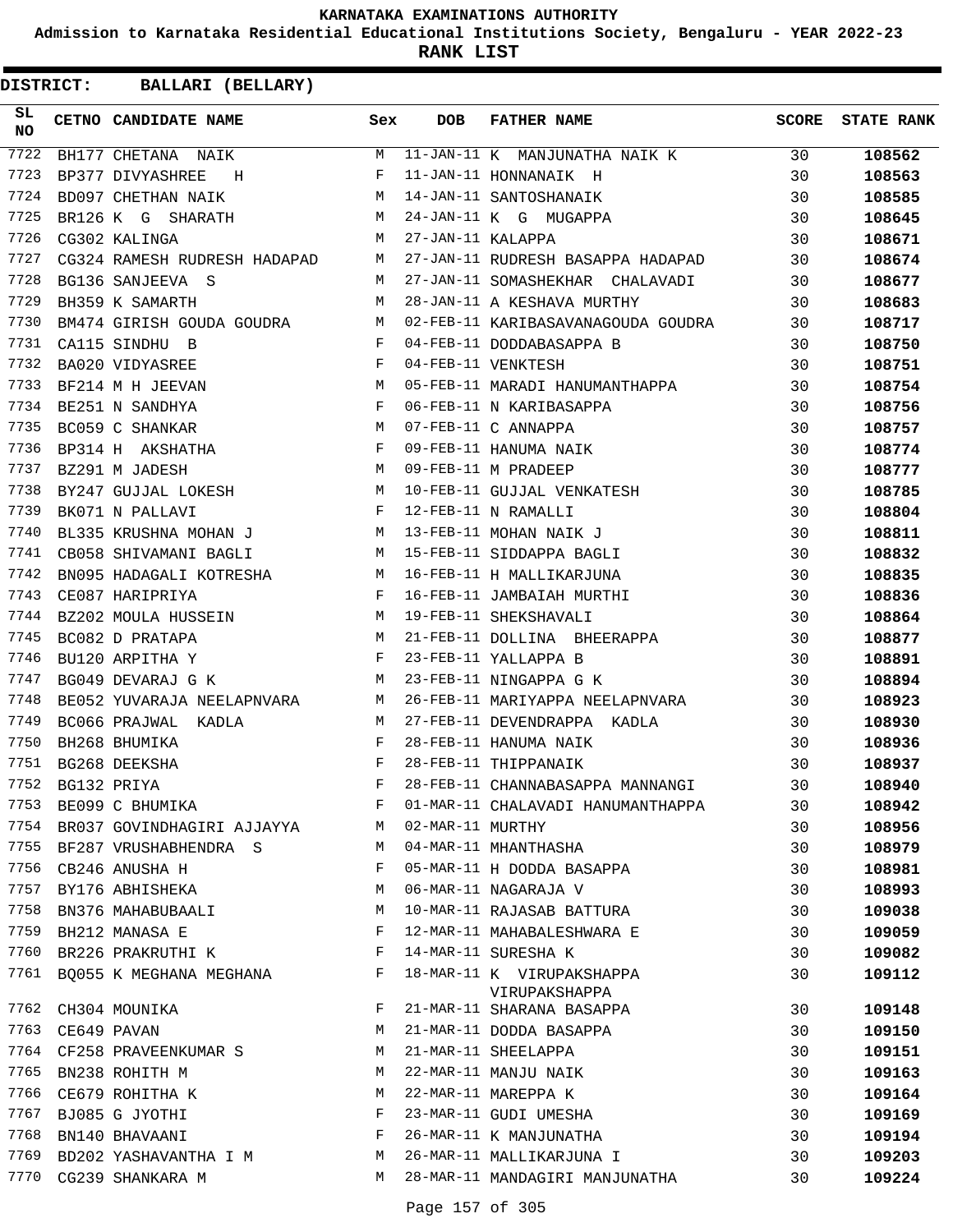**Admission to Karnataka Residential Educational Institutions Society, Bengaluru - YEAR 2022-23**

**RANK LIST**

| SL<br><b>NO</b> |            | CETNO CANDIDATE NAME Sex                                                                                                                                                                                                                              |                       | <b>DOB</b>        | <b>FATHER NAME</b>                                   | <b>SCORE</b> | <b>STATE RANK</b> |
|-----------------|------------|-------------------------------------------------------------------------------------------------------------------------------------------------------------------------------------------------------------------------------------------------------|-----------------------|-------------------|------------------------------------------------------|--------------|-------------------|
| 7771            |            | BC033 AKSHATHA B                                                                                                                                                                                                                                      | F                     |                   | 29-MAR-11 B MUDUKAPPA                                | 30           | 109229            |
| 7772            |            | CK166 B K YOGESHA                                                                                                                                                                                                                                     | M                     |                   | 29-MAR-11 B MUDUKAPPA<br>30-MAR-11 SANNA POTHIAH K   | 30           | 109236            |
| 7773            |            | $\mathbf{F}$<br>BE131 LAXMI BAI G                                                                                                                                                                                                                     |                       |                   | 30-MAR-11 GANESHA NAIK<br>01-APR-11 TIMMAPPA         | 30           | 109239            |
| 7774            |            | M<br>CK094 SANTOSH                                                                                                                                                                                                                                    |                       |                   |                                                      | 30           | 109264            |
| 7775            |            | $\mathbf{F}$ . The contract of the contract of $\mathbf{F}$<br>BF170 SHRINIDHI                                                                                                                                                                        |                       |                   | 02-APR-11 VAGEESH GUDIHINDLARA                       | 30           | 109276            |
| 7776            |            | M<br>BV087 SHREEHARI M                                                                                                                                                                                                                                |                       | 04-APR-11 MARESHA |                                                      | 30           | 109290            |
| 7777            |            | $\mathbf{F}$ and the set of $\mathbf{F}$<br>BF379 LIKHITA K U                                                                                                                                                                                         |                       |                   | 05-APR-11 UMESHA K                                   | 30           | 109298            |
| 7778            |            | BX149 BASAVANTHI K                                                                                                                                                                                                                                    | $\mathbb{F}^{\times}$ |                   | 06-APR-11 SUNKAYYA                                   | 30           | 109305            |
| 7779            |            | CG131 KUPPALADODDI SAINATHA M                                                                                                                                                                                                                         |                       | 07-APR-11 K RAJA  |                                                      | 30           | 109316            |
| 7780            |            | CD498 NAGALAKSHMI N<br>$\mathbf{F}$ . The contract of the contract $\mathbf{F}$                                                                                                                                                                       |                       | 08-APR-11 NAGESHA |                                                      | 30           | 109324            |
| 7781            |            | $\mathbf{F}$ and $\mathbf{F}$<br>BX160 ANJALI V                                                                                                                                                                                                       |                       | 09-APR-11 RAMBABU |                                                      | 30           | 109328            |
| 7782            |            | BX447 M KIRANAKUMAR M                                                                                                                                                                                                                                 |                       |                   | 09-APR-11 M ANANDA                                   | 30           | 109336            |
| 7783            |            | CK244 K MALLIKARJUNA M                                                                                                                                                                                                                                |                       |                   | 10-APR-11 K BASAPPA                                  | 30           | 109342            |
| 7784            |            | M<br>CC086 PAVAN                                                                                                                                                                                                                                      |                       |                   | 11-APR-11 SOMANATH                                   | 30           | 109349            |
| 7785            |            | BD189 K SAYIKUMARA NAIK M                                                                                                                                                                                                                             |                       |                   | 12-APR-11 KRISHNAIK                                  | 30           | 109363            |
| 7786            |            | CH582 H N AKHIL<br><b>M</b>                                                                                                                                                                                                                           |                       |                   | 16-APR-11 NAGARAJA                                   | 30           | 109399            |
| 7787            |            | BR203 MADHUSUDHANA M R M                                                                                                                                                                                                                              |                       |                   | 16-APR-11 RAJANNA M T                                | 30           | 109400            |
| 7788            |            | $\mathbf{F}$<br>CA083 SINDHU                                                                                                                                                                                                                          |                       |                   | 17-APR-11 KASHINATHA                                 | 30           | 109414            |
| 7789            |            | BF321 PALLAVI M<br>BZ308 NANDITA<br>F                                                                                                                                                                                                                 |                       |                   | 19-APR-11 MADIVALARA ASHOKA                          | 30           | 109423            |
| 7790            |            |                                                                                                                                                                                                                                                       |                       |                   | 20-APR-11 SIDDAPPA PATTARA                           | 30           | 109434            |
| 7791            |            | $\mathbf{F}$ . The set of the set of the set of the set of the set of the set of the set of the set of the set of the set of the set of the set of the set of the set of the set of the set of the set of the set of the set of t<br>CJ008 S SOUJANYA |                       |                   | 20-APR-11 KARILINGAPPA                               | 30           | 109437            |
| 7792            |            | BF280 YASHASHWINI D F                                                                                                                                                                                                                                 |                       |                   | 22-APR-11 DHANSINGH L                                | 30           | 109459            |
| 7793            |            | $\mathbf{F}$ and $\mathbf{F}$<br>BF437 THRIVENI U K                                                                                                                                                                                                   |                       |                   | 24-APR-11 KUMARA U P                                 | 30           | 109479            |
| 7794            |            | CF212 UDAYAKIRAN B                                                                                                                                                                                                                                    | M                     |                   | 24-APR-11 BOMMAYYA                                   | 30           | 109480            |
| 7795            |            | BF399 MALLESHA GHATNERA M                                                                                                                                                                                                                             |                       |                   | 27-APR-11 DURUGAPPA GHATNERA                         | 30           | 109511            |
| 7796            |            | $\mathbf{F}$ and $\mathbf{F}$ and $\mathbf{F}$<br>BC032 B CHANDANA                                                                                                                                                                                    |                       |                   | 01-MAY-11 B KOTRESHA                                 | 30           | 109556            |
| 7797            |            | $\mathbf F$ . The set of $\mathbf F$<br>CF073 G CHAITHRA                                                                                                                                                                                              |                       |                   |                                                      | 30           | 109559            |
| 7798            |            | CE297 PAVAN KUMAR M S M                                                                                                                                                                                                                               |                       |                   | 01-MAY-11 KOTRESHA GARAGADA<br>01-MAY-11 N M MALLESH | 30           | 109564            |
| 7799            |            | BC134 A K LOHITH<br><b>M</b>                                                                                                                                                                                                                          |                       |                   | 02-MAY-11 H KOTRESHA                                 | 30           | 109574            |
| 7800            |            | BM429 SATEESH VADATHKAR M                                                                                                                                                                                                                             |                       |                   | 02-MAY-11 HEMLA NAIK V                               | 30           | 109587            |
| 7801            |            | BT186 MAYAMMA                                                                                                                                                                                                                                         | F                     |                   | 05-MAY-11 J D BORAIAH                                | 30           | 109614            |
|                 |            | 7802 BC085 ENIGI LAKSHMI                                                                                                                                                                                                                              | $\mathbf{F}$          |                   | 06-MAY-11 ENIGI PARASAPPA                            | 30           | 109620            |
|                 |            | 7803 CE425 VASANTHA KUMARI                                                                                                                                                                                                                            | F                     |                   | 06-MAY-11 GURUMURTHY K                               | 30           | 109632            |
|                 |            | 7804 BU612 KOMALA R P<br>the contract of the contract of the Property of the Property of the Property of the Property of the Property of                                                                                                              |                       |                   | 08-MAY-11 PRAKASH R                                  | 30           | 109652            |
|                 |            | 7805 BQ128 PRUTHVIRAJ V RATHOD M                                                                                                                                                                                                                      |                       |                   | 10-MAY-11 VENKATESH NAIK                             | 30           | 109677            |
|                 |            | 7806 BX432 RAKESH K                                                                                                                                                                                                                                   | М                     |                   | 14-MAY-11 MALLANA GOUDA K                            | 30           | 109724            |
| 7807            | BB196 USHA |                                                                                                                                                                                                                                                       | F                     |                   | 15-MAY-11 K HULUGAPPA                                | 30           | 109737            |
| 7808            |            | BX188 SHIVAMANI                                                                                                                                                                                                                                       | М                     |                   | 17-MAY-11 NAGARAJA                                   | 30           | 109757            |
| 7809            |            | BU023 DYAMAKKA                                                                                                                                                                                                                                        | F                     |                   | 19-MAY-11 J AEKANATHA                                | 30           | 109768            |
| 7810            |            | BG266 YASHAVANTA M                                                                                                                                                                                                                                    | М                     |                   | 19-MAY-11 MAHANTESHANAIK H                           | 30           | 109774            |
|                 |            | 7811 CC163 PUNEETH KUMAR K                                                                                                                                                                                                                            | M                     |                   | 20-MAY-11 KOTRESH K                                  | 30           | 109780            |
| 7812            |            | BU654 MANIKANTA AM                                                                                                                                                                                                                                    | M                     |                   | 22-MAY-11 MAHANTHESHA A                              | 30           | 109798            |
|                 |            | 7813 CJ441 S NIRMALA                                                                                                                                                                                                                                  | F                     |                   | 23-MAY-11 S HONNURAPPA                               | 30           |                   |
|                 |            |                                                                                                                                                                                                                                                       |                       |                   |                                                      |              | 109810            |
| 7815            |            | 7814 BQ229 DURGESH<br>CG202 GEETHA                                                                                                                                                                                                                    | М<br>F                | 24-MAY-11 RAMANNA | 24-MAY-11 SHANKRAPPA                                 | 30           | 109817            |
|                 |            |                                                                                                                                                                                                                                                       | F                     |                   |                                                      | 30           | 109818            |
| 7816            |            | BE257 K REKHA                                                                                                                                                                                                                                         |                       |                   | 24-MAY-11 MEGHARAJA                                  | 30           | 109821            |
| 7817            |            | BL152 KAVERI                                                                                                                                                                                                                                          | F                     |                   | 25-MAY-11 HANUMATHAPPA                               | 30           | 109829            |
| 7818            |            | BH301 M SANTHOSH KUMAR                                                                                                                                                                                                                                | М                     |                   | 25-MAY-11 MANJUNATHA                                 | 30           | 109830            |
| 7819            |            | BP059 DIVYA LAMBANI                                                                                                                                                                                                                                   | F                     |                   | 26-MAY-11 LINGANAIK LAMBANI                          | 30           | 109854            |
| 7820            |            | BD021 ADHINAIK                                                                                                                                                                                                                                        | M                     |                   | 28-MAY-11 GOPINAYKA                                  | 30           | 109874            |
|                 |            |                                                                                                                                                                                                                                                       |                       | Page 158 of 305   |                                                      |              |                   |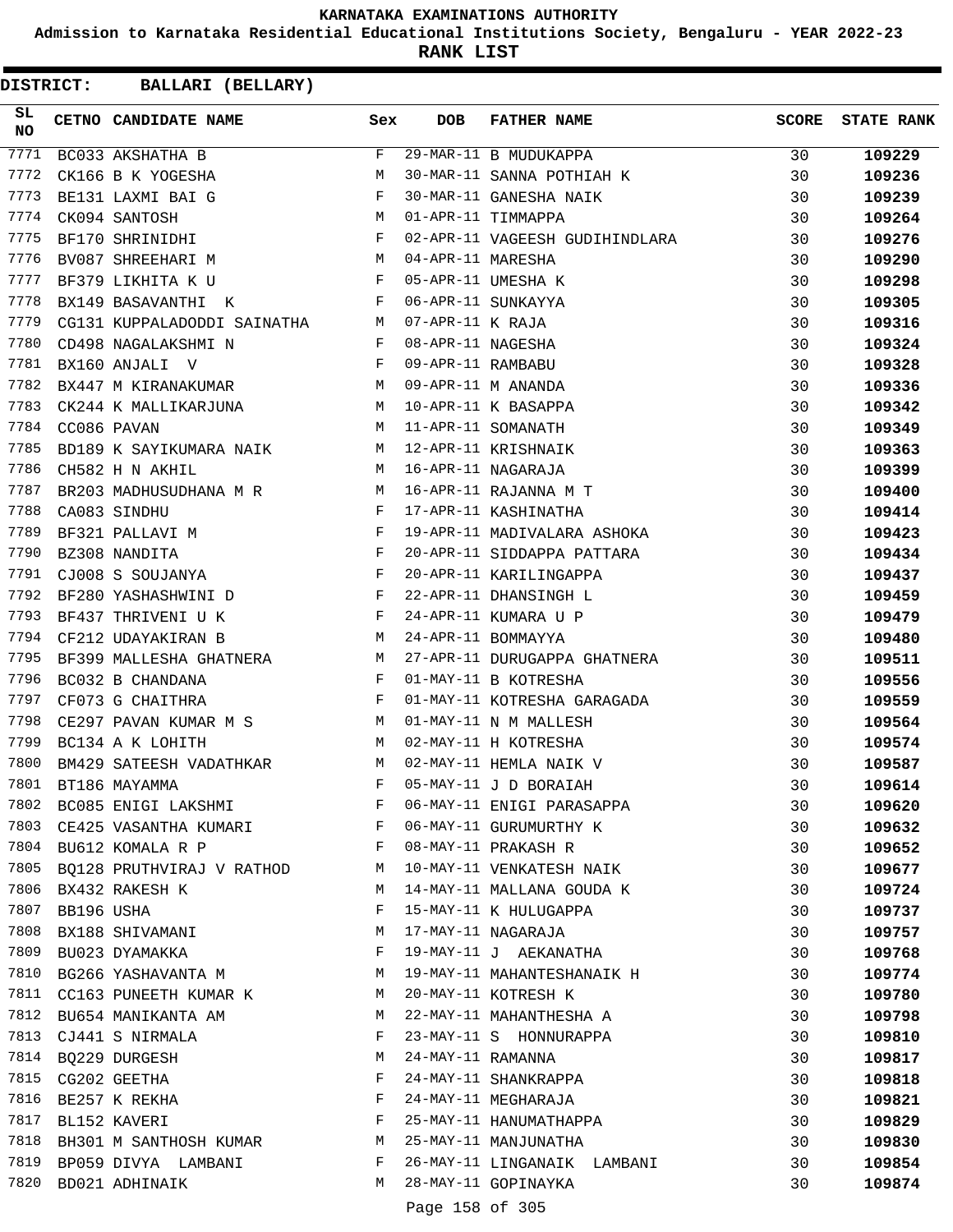**Admission to Karnataka Residential Educational Institutions Society, Bengaluru - YEAR 2022-23**

**RANK LIST**

**DISTRICT:** CC **BALLARI (BELLARY)**

| SL<br><b>NO</b> | CETNO CANDIDATE NAME Sex                                                                                                                                                                                                                                                                                                                                                                                                                                          |   | <b>DOB</b>                 | FATHER NAME                                                      | <b>SCORE</b> | <b>STATE RANK</b> |
|-----------------|-------------------------------------------------------------------------------------------------------------------------------------------------------------------------------------------------------------------------------------------------------------------------------------------------------------------------------------------------------------------------------------------------------------------------------------------------------------------|---|----------------------------|------------------------------------------------------------------|--------------|-------------------|
| 7821            | BC173 BHAGAVAN H                                                                                                                                                                                                                                                                                                                                                                                                                                                  | M |                            | 28-MAY-11 HANUMANTHAPPA H                                        | 30           | 109876            |
| 7822            | BD152 K SHREELAKSHMI                                                                                                                                                                                                                                                                                                                                                                                                                                              | F |                            | 28-MAY-11 K RAVICHANDRA                                          | 30           | 109882            |
| 7823            | $\mathbf{F}$ and $\mathbf{F}$ and $\mathbf{F}$<br>BG157 NIKITHA K                                                                                                                                                                                                                                                                                                                                                                                                 |   |                            | 28-MAY-11 KARADI LAKKAPPA                                        | 30           | 109883            |
| 7824            | BF465 KRISHNASINGH N K M                                                                                                                                                                                                                                                                                                                                                                                                                                          |   |                            | 29-MAY-11 NINGAA NAIK                                            | 30           | 109894            |
| 7825            | M <sub>N</sub><br>BM330 BHARATH KOTIGI                                                                                                                                                                                                                                                                                                                                                                                                                            |   |                            | 01-JUN-11 MANJUNATHA KOTIGI                                      | 30           | 109937            |
| 7826            | BQ226 BHAVANI KADELI F                                                                                                                                                                                                                                                                                                                                                                                                                                            |   |                            | 01-JUN-11 KOTRESHA KADELI                                        | 30           | 109938            |
| 7827            | $\begin{tabular}{lllllllllllllllllllll} \multicolumn{2}{c}{\textbf{CD503 G M VERESHA}} & \multicolumn{2}{c}{\textbf{M}} \\ \multicolumn{2}{c}{\textbf{CC145 GANESHA K}} & \multicolumn{2}{c}{\textbf{M}} \\ \multicolumn{2}{c}{\textbf{CK194 INDU}} & \multicolumn{2}{c}{\textbf{F}} \\ \multicolumn{2}{c}{\textbf{BA201 K P PAVAN}} & \multicolumn{2}{c}{\textbf{M}} \\ \multicolumn{2}{c}{\textbf{M}} \\ \multicolumn{2}{c}{\textbf{N100}} & \multicolumn{2}{c$ |   |                            | 01-JUN-11 MURUGI MURUGEPPA GIDDAPPA                              | 30           | 109940            |
| 7828            |                                                                                                                                                                                                                                                                                                                                                                                                                                                                   |   |                            | 01-JUN-11 HONNURASWAMY K                                         | 30           | 109941            |
| 7829            |                                                                                                                                                                                                                                                                                                                                                                                                                                                                   |   |                            | 01-JUN-11 AMBARISH                                               | 30           | 109943            |
| 7830            |                                                                                                                                                                                                                                                                                                                                                                                                                                                                   |   |                            | 01-JUN-11 KPARAMESHWARAPPA                                       | 30           | 109946            |
| 7831            | $\mathbf{F}$<br>BD147 K SINDHU                                                                                                                                                                                                                                                                                                                                                                                                                                    |   |                            | 01-JUN-11 K SHIVARAJA                                            | 30           | 109947            |
| 7832            | BP170 L MEERABAI                                                                                                                                                                                                                                                                                                                                                                                                                                                  |   |                            |                                                                  | 30           | 109953            |
| 7833            | $\begin{array}{ccc}\n\mathbb{F} & & \mathbb{F} \\ \mathbb{M} & & \mathbb{M}\n\end{array}$<br>CA111 HASSAIN                                                                                                                                                                                                                                                                                                                                                        |   |                            | 01-JUN-11 L LAKYA NAIK<br>02-JUN-11 GOUSESAB<br>02-JUN-11 ADEPPA | 30           | 109976            |
| 7834            | $\mathbf{F}^{\mathcal{A}}_{\mathcal{A}}=\mathbf{F}^{\mathcal{A}}_{\mathcal{A}}\mathbf{F}^{\mathcal{A}}_{\mathcal{A}}$<br>CJ410 MAHALAKSHMI                                                                                                                                                                                                                                                                                                                        |   |                            |                                                                  | 30           | 109977            |
| 7835            | $\mathbf{F}$ . The set of the set of $\mathbf{F}$<br>BF267 SHANTHAMMA C                                                                                                                                                                                                                                                                                                                                                                                           |   |                            | 02-JUN-11 HULUGAPPA C                                            | 30           | 109979            |
| 7836            | BA211 VASIPH NANDIHALLI M                                                                                                                                                                                                                                                                                                                                                                                                                                         |   |                            | 02-JUN-11 SHEKSHAVALI N                                          | 30           | 109984            |
| 7837            | $\mathbf{F}$ and $\mathbf{F}$<br>BW461 LIKHITA                                                                                                                                                                                                                                                                                                                                                                                                                    |   |                            | 04-JUN-11 HULUGAPPA                                              | 30           | 110011            |
| 7838            | BY335 T VINAYA KUMAR M                                                                                                                                                                                                                                                                                                                                                                                                                                            |   |                            | 05-JUN-11 T GANGADHAR                                            | 30           | 110032            |
| 7839            |                                                                                                                                                                                                                                                                                                                                                                                                                                                                   |   |                            | 06-JUN-11 VEERESHA                                               | 30           | 110050            |
| 7840            | BZ268 SOUMYA F<br>BC230 ANU BK F<br>BT078 C MANJUNATHA M                                                                                                                                                                                                                                                                                                                                                                                                          |   |                            | 08-JUN-11 KOTRESH NAIK B                                         | 30           | 110069            |
| 7841            |                                                                                                                                                                                                                                                                                                                                                                                                                                                                   |   |                            | 09-JUN-11 P KUMARA SWAMY                                         | 30           | 110083            |
| 7842            | CJ087 MOHAN KUMAR M M                                                                                                                                                                                                                                                                                                                                                                                                                                             |   |                            | 09-JUN-11 BASAVANAGOUDA M                                        | 30           | 110090            |
| 7843            | $\mathbb F$<br>BU437 PUSHPA                                                                                                                                                                                                                                                                                                                                                                                                                                       |   |                            | 09-JUN-11 KARNI PAPAIAH                                          | 30           | 110097            |
| 7844            | BA267 AMITH KUMAR M<br>BA267 AMITH KUMAR M                                                                                                                                                                                                                                                                                                                                                                                                                        |   | 10-JUN-11 VEERESH          |                                                                  | 30           |                   |
| 7845            |                                                                                                                                                                                                                                                                                                                                                                                                                                                                   |   |                            |                                                                  |              | 110105            |
| 7846            | M <sub>1</sub><br>CD381 NAGARAJA P                                                                                                                                                                                                                                                                                                                                                                                                                                |   |                            | 10-JUN-11 PARASHURAMA                                            | 30           | 110108            |
| 7847            | $\mathbf{F}$ and the contract of the contract of $\mathbf{F}$<br>CE602 U PRIYANKA<br>$\mathbb{F}^{\mathbb{Z}}$ . The state $\mathbb{F}^{\mathbb{Z}}$                                                                                                                                                                                                                                                                                                              |   |                            | 10-JUN-11 U NAGARAJA                                             | 30           | 110116            |
| 7848            | BA184 K SANJANA                                                                                                                                                                                                                                                                                                                                                                                                                                                   |   |                            | 11-JUN-11 K HANUMANTAPPA<br>11-JUN-11 L MANJU NAIK               | 30           | 110119            |
| 7849            | CF169 SINDHU BAI M<br>BU639 RAHUL M<br>M                                                                                                                                                                                                                                                                                                                                                                                                                          |   |                            |                                                                  | 30           | 110127            |
| 7850            | $\mathbb F$ . The set of the set of the set of the set of the set of the set of the set of the set of the set of the set of the set of the set of the set of the set of the set of the set of the set of the set of the set of the                                                                                                                                                                                                                                |   |                            | 12-JUN-11 MANJUNATHA G<br>14-JUN-11 MARIVEERAPPA                 | 30           | 110135            |
|                 | BX153 SINDHU                                                                                                                                                                                                                                                                                                                                                                                                                                                      |   |                            | 15-JUN-11 BIRAPPANAVARA RUDRAPPA                                 | 30           | 110155            |
| 7851            | ${\tt BM034\ BIRAPPANAVARA\ ANUSHREE} \hspace{20pt} {\tt F}$                                                                                                                                                                                                                                                                                                                                                                                                      |   |                            |                                                                  | 30           | 110159            |
| 7852            | BU028 G C CHAITRA                                                                                                                                                                                                                                                                                                                                                                                                                                                 | F |                            | 15-JUN-11 CHITHAPPA                                              | 30           | 110161            |
| 7853            | BA117 GOLLARAHALLI AKASHA M                                                                                                                                                                                                                                                                                                                                                                                                                                       |   |                            | 16-JUN-11 GOLLARAHALLI HULUGAPPA                                 | 30           | 110174            |
| 7854            | BK088 H DHANUSHA                                                                                                                                                                                                                                                                                                                                                                                                                                                  | M |                            | 16-JUN-11 H ANJINAPPA                                            | 30           | 110175            |
| 7855            | BD231 M BASAVARAJA NAIK M                                                                                                                                                                                                                                                                                                                                                                                                                                         |   |                            | 16-JUN-11 MAHANTESHA NAIK                                        | 30           | 110177            |
| 7856            | BA285 M LINGARAJA                                                                                                                                                                                                                                                                                                                                                                                                                                                 | M |                            | 16-JUN-11 M KOTEPPA                                              | 30           | 110178            |
| 7857            | BB206 K JAYALAXMI                                                                                                                                                                                                                                                                                                                                                                                                                                                 | F |                            | 17-JUN-11 K UMESHNAIK                                            | 30           | 110190            |
| 7858            | BB210 KADEMANI MAHADEVA                                                                                                                                                                                                                                                                                                                                                                                                                                           | M |                            | 17-JUN-11 KADEMANI HULUGAPPA                                     | 30           | 110191            |
| 7859            | CA296 R PALLAVI                                                                                                                                                                                                                                                                                                                                                                                                                                                   | F |                            | 17-JUN-11 R MAHENDRA                                             | 30           | 110196            |
| 7860            | CJ246 MALLAMMA                                                                                                                                                                                                                                                                                                                                                                                                                                                    | F | 18-JUN-11 ERAPPA           |                                                                  | 30           | 110211            |
| 7861            | BH147 Y VIJAY KUMAR                                                                                                                                                                                                                                                                                                                                                                                                                                               | M |                            | 19-JUN-11 Y K NAGAPPA                                            | 30           | 110227            |
| 7862            | BR115 MANUKUMAR M C                                                                                                                                                                                                                                                                                                                                                                                                                                               | M |                            | 20-JUN-11 CHANDRA NAIK                                           | 30           | 110239            |
| 7863            | BU660 VEENUTHA H V                                                                                                                                                                                                                                                                                                                                                                                                                                                | F |                            | 20-JUN-11 VEERANNA H                                             | 30           | 110244            |
| 7864            | BW556 V JHYOTHI                                                                                                                                                                                                                                                                                                                                                                                                                                                   | F |                            | 21-JUN-11 V HONNURASWAMY                                         | 30           | 110257            |
| 7865            | BP315 OMKARI RATHOD                                                                                                                                                                                                                                                                                                                                                                                                                                               | М |                            | 22-JUN-11 ANIL KUMARA RATHOD                                     | 30           | 110267            |
| 7866            | BU032 MEGHANA P                                                                                                                                                                                                                                                                                                                                                                                                                                                   | F |                            | 24-JUN-11 DURGESHA                                               | 30           | 110292            |
| 7867            | BG289 DINESHA H S                                                                                                                                                                                                                                                                                                                                                                                                                                                 | М |                            | 25-JUN-11 MALLIKARJUNA H S                                       | 30           | 110303            |
| 7868            | CK117 MONIKA H                                                                                                                                                                                                                                                                                                                                                                                                                                                    | F |                            | 25-JUN-11 HANUMANTHAPPA H                                        | 30           | 110309            |
| 7869            | CH476 B M SAHANA                                                                                                                                                                                                                                                                                                                                                                                                                                                  | F |                            | 26-JUN-11 B M SHIVASHANKAR GOWDA                                 | 30           | 110321            |
| 7870            | BH031 B SUCHITRA                                                                                                                                                                                                                                                                                                                                                                                                                                                  | F |                            | 26-JUN-11 B TAYAPPA                                              | 30           | 110322            |
|                 |                                                                                                                                                                                                                                                                                                                                                                                                                                                                   |   | $D = 222 - 150$ $25 - 205$ |                                                                  |              |                   |

Page 159 of 305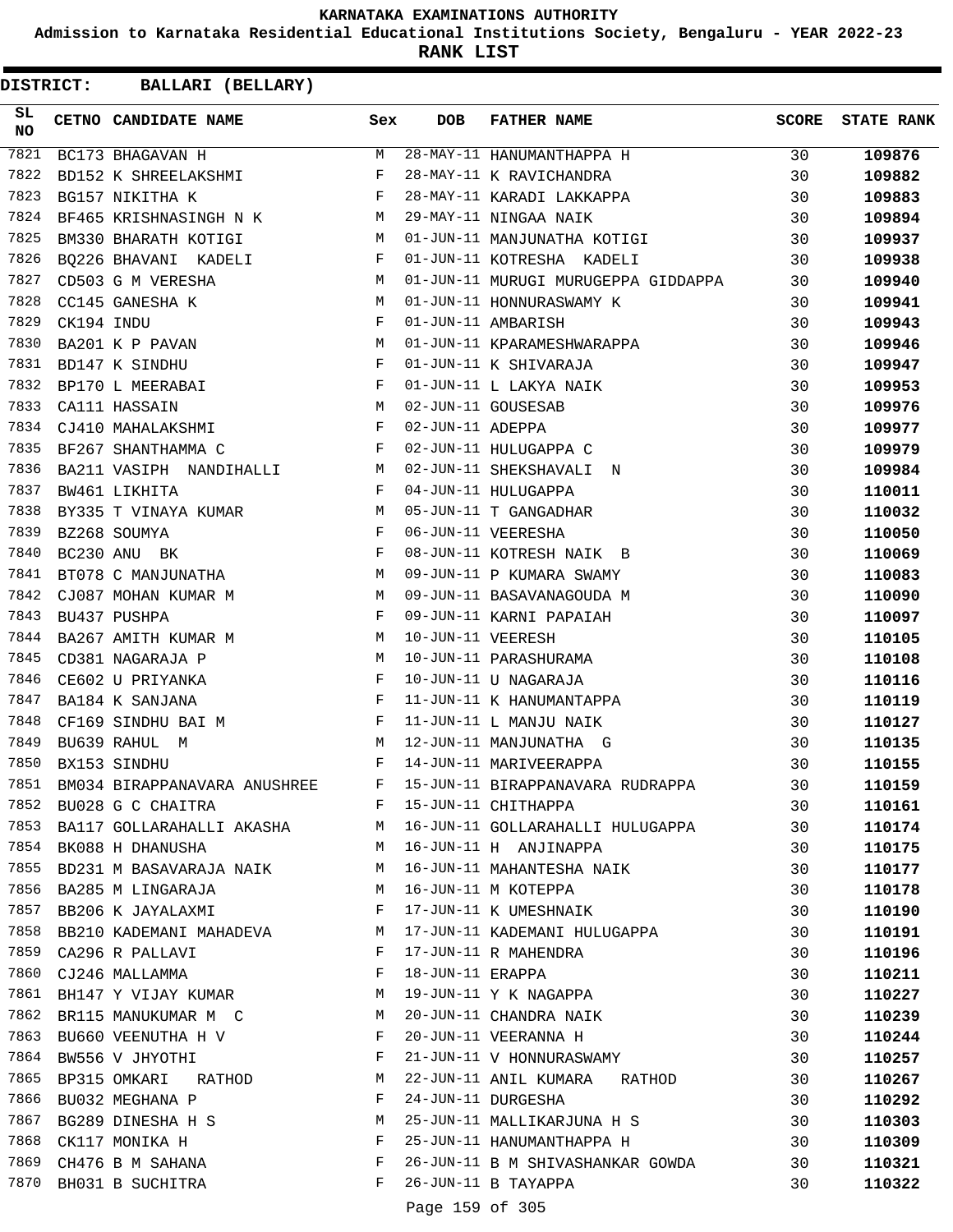**Admission to Karnataka Residential Educational Institutions Society, Bengaluru - YEAR 2022-23**

**RANK LIST**

| SL<br>NO |             | <b>CETNO CANDIDATE NAME</b>                                                                                                                                                                                                                             | Sex | <b>DOB</b>        | <b>FATHER NAME</b>                                                                                                                                                                 | <b>SCORE</b> | <b>STATE RANK</b> |
|----------|-------------|---------------------------------------------------------------------------------------------------------------------------------------------------------------------------------------------------------------------------------------------------------|-----|-------------------|------------------------------------------------------------------------------------------------------------------------------------------------------------------------------------|--------------|-------------------|
| 7871     |             | $\begin{array}{c}\nM \\ M\n\end{array}$<br>BY051 D SANDEEPA                                                                                                                                                                                             |     |                   | 26-JUN-11 D LAVAPPA<br>26-JUN-11 SHEKHANNA U                                                                                                                                       | 30           | 110323            |
| 7872     |             | CJ454 MANIKANTA U                                                                                                                                                                                                                                       |     |                   |                                                                                                                                                                                    | 30           | 110326            |
| 7873     |             | $\mathbf{F}$<br>BF190 SRILATHA A                                                                                                                                                                                                                        |     |                   | 27-JUN-11 ASHOKANAIK                                                                                                                                                               | 30           | 110340            |
| 7874     |             | $\begin{aligned} \mathbf{M} \\ \mathbf{M} \end{aligned}$<br>BA686 AMRUTH S                                                                                                                                                                              |     |                   | 28-JUN-11 SATYANARAYANA SETTY S<br>28-JUN-11 TIPPESHA<br>28-JUN-11 T MALLIKARJUN                                                                                                   | 30           | 110344            |
| 7875     |             | BG331 EKANTHA T                                                                                                                                                                                                                                         |     |                   |                                                                                                                                                                                    | 30           | 110348            |
| 7876     |             | CH288 T PURNIMA NAYAKA F                                                                                                                                                                                                                                |     |                   |                                                                                                                                                                                    | 30           | 110356            |
| 7877     |             | $\mathbf{F}$ and the set of the set of $\mathbf{F}$ .<br>BO245 UMADEVI G                                                                                                                                                                                |     |                   | 28-JUN-11 HANUMANTHAPPA G                                                                                                                                                          | 30           | 110358            |
| 7878     |             | BX326 KANAKA MURTHY G M                                                                                                                                                                                                                                 |     |                   | 30-JUN-11 HONNURAPPA G                                                                                                                                                             | 30           | 110381            |
| 7879     |             | BK280 MAHAMAMAD JUYAB M                                                                                                                                                                                                                                 |     |                   | 30-JUN-11 MAHAMMAD GOUS K                                                                                                                                                          | 30           | 110387            |
| 7880     |             | $\overline{M}$<br>BU414 MAHESHA P D                                                                                                                                                                                                                     |     |                   | 01-JUL-11 DODDAVEERANNA P                                                                                                                                                          | 30           | 110401            |
| 7881     |             | BV200 MAYA S                                                                                                                                                                                                                                            | F   |                   | 01-JUL-11 SHEKHARAPPA                                                                                                                                                              | 30           | 110403            |
| 7882     |             | BE286 PUJARI AJJAPPANAIK M                                                                                                                                                                                                                              |     |                   | 01-JUL-11 P UMESHNAIK                                                                                                                                                              | 30           | 110406            |
| 7883     |             | BB244 KYADGIHALLI HEMANTAKUMARA M                                                                                                                                                                                                                       |     |                   | 03-JUL-11 KYADGIHALLI DODDABASAPPA                                                                                                                                                 | 30           | 110428            |
| 7884     |             | BB083 S RAHUL                                                                                                                                                                                                                                           | M   |                   | 03-JUL-11 L SOMLA NAIK                                                                                                                                                             | 30           | 110432            |
| 7885     |             | BU319 FAIROZA                                                                                                                                                                                                                                           | F   | 04-JUL-11 ALTHAF  |                                                                                                                                                                                    | 30           | 110441            |
| 7886     |             | BB264 NAYANA S P $$\rm{F}$$                                                                                                                                                                                                                             |     |                   | 04-JUL-11 PRAKASHA S                                                                                                                                                               | 30           | 110443            |
| 7887     |             | BH041 PRAJWAL H                                                                                                                                                                                                                                         | M   | 05-JUL-11 XXX     |                                                                                                                                                                                    | 30           | 110458            |
| 7888     |             | BC023 B C PRAKRUTHI                                                                                                                                                                                                                                     | F   |                   | 06-JUL-11 B K CHANDRASHEKARA                                                                                                                                                       | 30           | 110468            |
| 7889     |             | BP408 MANJUNATHA MADIVALARA M                                                                                                                                                                                                                           |     |                   | 06-JUL-11 NAGARAJA MADIVALARA                                                                                                                                                      | 30           | 110470            |
| 7890     |             | CD048 NAGENDRA B                                                                                                                                                                                                                                        |     | 06-JUL-11 BADAPPA |                                                                                                                                                                                    | 30           | 110471            |
| 7891     |             | $\begin{array}{c}\nM \\ M\n\end{array}$<br>BW303 N ASHOK                                                                                                                                                                                                |     |                   | 07-JUL-11 N RANGA NAYAK<br>08-JUL-11 NO<br>10-JUL-11 GANESHA T<br>11-JUL-11 M YERRISWAMY<br>12-JUL-11 RAMESHNAIKA<br>12-JUL-11 MARENNA K<br>13-JUL-11 UMESH L<br>15-JUL-11 UMESH L | 30           | 110482            |
| 7892     |             | BM013 ASADI SUBHASH M                                                                                                                                                                                                                                   |     |                   |                                                                                                                                                                                    | 30           | 110497            |
| 7893     |             | $\mathbf{F}$ and $\mathbf{F}$ are $\mathbf{F}$<br>BU180 SUSMITHA G                                                                                                                                                                                      |     |                   |                                                                                                                                                                                    | 30           | 110532            |
| 7894     |             | M<br>CB213 M THARUN                                                                                                                                                                                                                                     |     |                   |                                                                                                                                                                                    | 30           | 110545            |
| 7895     |             | BN276 LAKSHMIBAI L R F                                                                                                                                                                                                                                  |     |                   |                                                                                                                                                                                    | 30           | 110555            |
| 7896     |             | $\frac{1}{F}$<br>BW482 NANDINI K                                                                                                                                                                                                                        |     |                   |                                                                                                                                                                                    | 30           | 110556            |
| 7897     |             | $\mathbf{F}$ and $\mathbf{F}$ are the set of the set of the set of the set of the set of the set of the set of the set of the set of the set of the set of the set of the set of the set of the set of the set of the set of the set<br>BN184 SANJANA U |     |                   |                                                                                                                                                                                    | 30           | 110570            |
| 7898     |             | $\mathbf{F}$ and $\mathbf{F}$<br>BU603 AMRUTHA                                                                                                                                                                                                          |     |                   |                                                                                                                                                                                    | 30           | 110592            |
| 7899     |             |                                                                                                                                                                                                                                                         |     |                   | 15-JUL-11 RAMANJANEYA G<br>15-JUL-11 LAKSHMANA<br>15-JUL-11 LAKSHMANA                                                                                                              | 30           | 110593            |
| 7900     |             | CC309 DHANA LAKSHMI $F$<br>M<br>CB062 MANOJ N P                                                                                                                                                                                                         |     |                   | 15-JUL-11 PAKKIRAPPA N S                                                                                                                                                           | 30           | 110599            |
|          |             | M <sub>N</sub><br>7901 BW124 H DHANUSH                                                                                                                                                                                                                  |     |                   | 16-JUL-11 H UMAPATHI                                                                                                                                                               | 30           | 110612            |
| 7902     |             | CC037 MADESHA D                                                                                                                                                                                                                                         | М   |                   | 16-JUL-11 DURUGAPPA C                                                                                                                                                              | 30           | 110616            |
| 7903     |             | BZ045 MANJULA G                                                                                                                                                                                                                                         | F   | 16-JUL-11 GOVINDA |                                                                                                                                                                                    | 30           | 110617            |
| 7904     |             | BQ171 RADHIKA MAROORU                                                                                                                                                                                                                                   | F   |                   | 16-JUL-11 DURUGAPPA M                                                                                                                                                              | 30           | 110619            |
| 7905     |             | BK341 V KAVYA                                                                                                                                                                                                                                           | F   |                   | 16-JUL-11 V SOMANNA                                                                                                                                                                | 30           | 110627            |
| 7906     |             | CA105 GIRI E                                                                                                                                                                                                                                            | М   |                   | 18-JUL-11 ERANNA H                                                                                                                                                                 | 30           |                   |
| 7907     |             |                                                                                                                                                                                                                                                         | F   | 19-JUL-11 K RAVI  |                                                                                                                                                                                    | 30           | 110634            |
| 7908     |             | BG143 K NAYANA                                                                                                                                                                                                                                          | F   |                   |                                                                                                                                                                                    |              | 110646            |
| 7909     |             | BA287 M S DIVYA                                                                                                                                                                                                                                         |     |                   | 20-JUL-11 M S CHANDANKUMAR                                                                                                                                                         | 30           | 110668            |
| 7910     |             | BF438 ABHISHEK R                                                                                                                                                                                                                                        | М   | 22-JUL-11 RUDRESH |                                                                                                                                                                                    | 30           | 110695            |
|          |             | BG135 MATTUR POOJA                                                                                                                                                                                                                                      | F   |                   | 22-JUL-11 MATTUR PRAKASHA                                                                                                                                                          | 30           | 110703            |
| 7911     |             | BJ041 C GAYATRI                                                                                                                                                                                                                                         | F   |                   | 23-JUL-11 C NAGARAJA                                                                                                                                                               | 30           | 110713            |
| 7912     |             | CK240 SOMESH M                                                                                                                                                                                                                                          | М   |                   | 23-JUL-11 M SHIVAKUMAR                                                                                                                                                             | 30           | 110720            |
| 7913     |             | CA089 H ERESHA                                                                                                                                                                                                                                          | М   |                   | 24-JUL-11 H MARESHA                                                                                                                                                                | 30           | 110724            |
| 7914     |             | BK330 R K ARASUNAIK                                                                                                                                                                                                                                     | M   |                   | 24-JUL-11 R KRUSHNANAIK                                                                                                                                                            | 30           | 110729            |
| 7915     |             | BM046 D NIKHITHA                                                                                                                                                                                                                                        | F   |                   | 25-JUL-11 D RAJANAIK                                                                                                                                                               | 30           | 110735            |
| 7916     |             | CG293 HUCHHAREDDY                                                                                                                                                                                                                                       | М   |                   | 28-JUL-11 NAGARAJA                                                                                                                                                                 | 30           | 110777            |
| 7917     |             | CB174 ANANDAPAL                                                                                                                                                                                                                                         | М   |                   | 31-JUL-11 H SUNKAPPA                                                                                                                                                               | 30           | 110798            |
| 7918     |             | CK130 NAGARATNA K                                                                                                                                                                                                                                       | F   |                   | 31-JUL-11 DODDA HULUGAPPA                                                                                                                                                          | 30           | 110805            |
| 7919     |             | CE368 SHANTHA S O                                                                                                                                                                                                                                       | F   |                   | 31-JUL-11 OBAPPA SOMALAPURA                                                                                                                                                        | 30           | 110810            |
| 7920     | BS216 MANYA |                                                                                                                                                                                                                                                         | F   |                   | 01-AUG-11 GANGADHARA                                                                                                                                                               | 30           | 110818            |
|          |             |                                                                                                                                                                                                                                                         |     | Page 160 of 305   |                                                                                                                                                                                    |              |                   |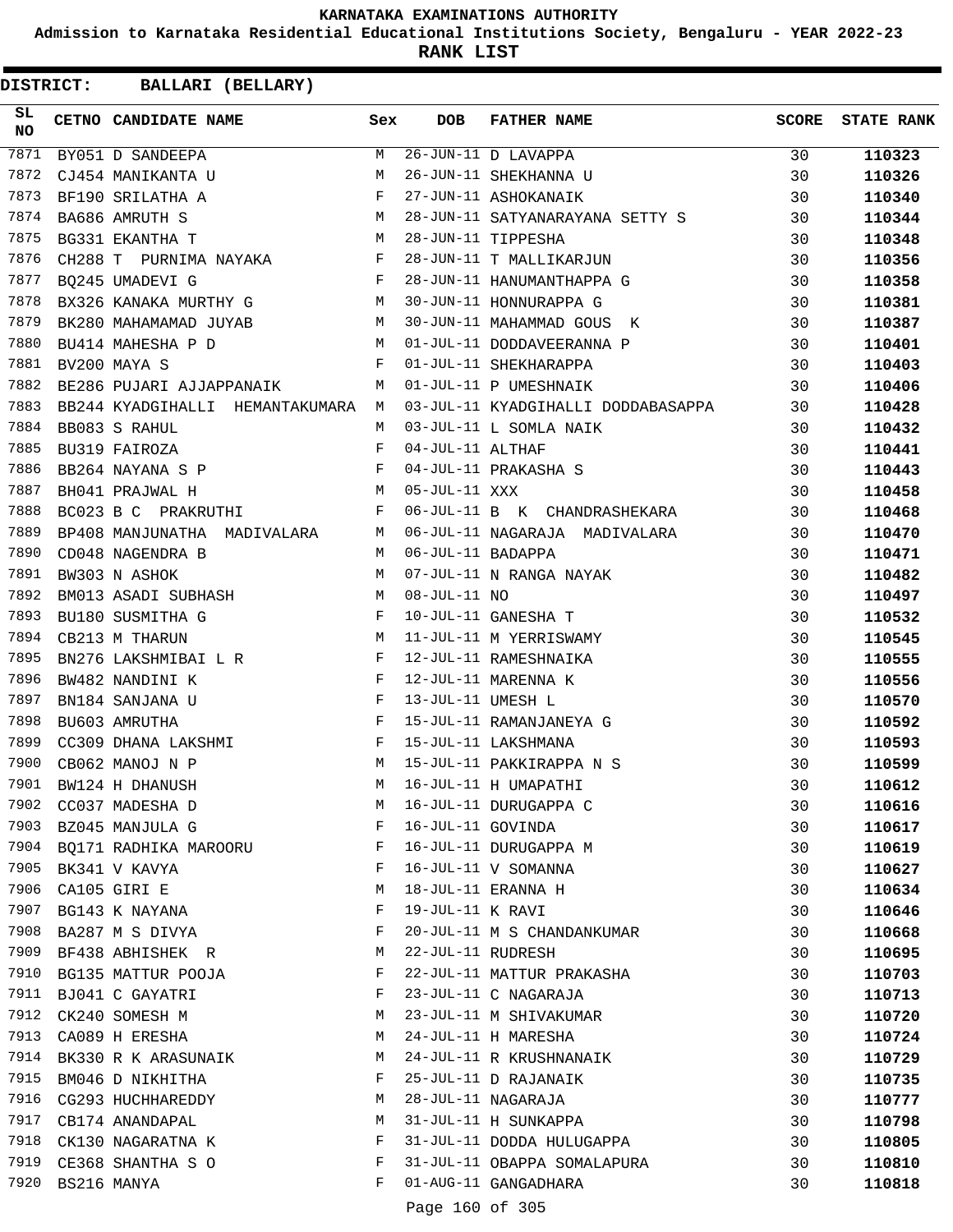**Admission to Karnataka Residential Educational Institutions Society, Bengaluru - YEAR 2022-23**

**RANK LIST**

| SL<br><b>NO</b> |            | CETNO CANDIDATE NAME                                                                                                                                                                         | Sex          | <b>DOB</b>       | <b>FATHER NAME</b>                                                                             | SCORE | <b>STATE RANK</b> |
|-----------------|------------|----------------------------------------------------------------------------------------------------------------------------------------------------------------------------------------------|--------------|------------------|------------------------------------------------------------------------------------------------|-------|-------------------|
| 7921            |            | $\begin{tabular}{lllll} \multicolumn{2}{c }{\textbf{F}} & \multicolumn{2}{c }{\textbf{03-Aug-11} } & \multicolumn{2}{c }{\textbf{ANANDA}} \end{tabular}$<br>CD128 MAHESHWARI                 |              |                  |                                                                                                | 30    | 110839            |
| 7922            |            | BM023 BARIKAR REKHA F                                                                                                                                                                        |              |                  | 04-AUG-11 BARIKAR MALLIKARJUNA                                                                 | 30    | 110850            |
| 7923            |            | <b>M</b><br>BK099 H PRUTHVI                                                                                                                                                                  |              |                  | 04-AUG-11 H YANKAPPA<br>05-AUG-11 A KOTEPPA<br>06-AUG-11 K GONIBASAPPA                         | 30    | 110851            |
| 7924            |            | BL003 KARTHIK KOTEPPA ALAUNDI M                                                                                                                                                              |              |                  |                                                                                                | 30    | 110862            |
| 7925            |            | $\mathbf{F}$ . The set of $\mathbf{F}$<br>BA186 K GANGAMMA                                                                                                                                   |              |                  |                                                                                                | 30    | 110875            |
| 7926            |            | BJ002 A HONNURA SWAMY M                                                                                                                                                                      |              |                  | 08-AUG-11 HULUGAPPA AGASARA                                                                    | 30    | 110897            |
| 7927            |            | M <sub>1</sub><br>BL181 CHUDAMANI H                                                                                                                                                          |              |                  | 10-AUG-11 HARISHCHANDRA NAIK                                                                   | 30    | 110914            |
| 7928            |            | $\begin{aligned} \mathbb{M} \\ \mathbb{F} \end{aligned}$<br>CG188 M ANJINI                                                                                                                   |              |                  | 10-AUG-11 M KALAPPA<br>10-AUG-11 GANESHNAIK<br>12-AUG-11 T NEMYANAIK                           | 30    | 110917            |
| 7929            |            | BE141 RANJITA G                                                                                                                                                                              |              |                  |                                                                                                | 30    | 110918            |
| 7930            |            | BK221 T N KANTIRAVANAIK M                                                                                                                                                                    |              |                  |                                                                                                | 30    | 110952            |
| 7931            |            | $\mathbf{F}$ and $\mathbf{F}$ are $\mathbf{F}$<br>BU500 SOWMYA T N                                                                                                                           |              |                  | 13-AUG-11 NALLAJARUVAIAH                                                                       | 30    | 110959            |
| 7932            |            | BQ353 MAHESH H M<br>BW363 H SHWETHA F F F BB459 SOUBHAGYA                                                                                                                                    |              |                  | 15-AUG-11 ANANDA H<br>16-AUG-11 CHIDANANDA H<br>16-AUG-11 SHANKRAPPA                           | 30    | 110976            |
| 7933            |            |                                                                                                                                                                                              |              |                  |                                                                                                | 30    | 110988            |
| 7934            |            |                                                                                                                                                                                              |              |                  |                                                                                                | 30    | 110996            |
| 7935            |            | CE543 SOUPARNIKA Y G F                                                                                                                                                                       |              |                  | 16-AUG-11 YERRISWAMY G T                                                                       | 30    | 110997            |
| 7936            | CK019 DEVI | $\mathbb F$ . The set of $\mathbb F$                                                                                                                                                         |              |                  | 17-AUG-11 ANJINEYYA                                                                            | 30    | 110999            |
| 7937            |            | BU561 K H HARSHITHA F                                                                                                                                                                        |              |                  | 17-AUG-11 G N HANUMANTHARAJU                                                                   | 30    | 111002            |
| 7938            |            | BA235 VINAY REDDY KOLLI M                                                                                                                                                                    |              |                  | 17-AUG-11 DEVENDRA REDDY KOLLI                                                                 | 30    | 111008            |
| 7939            |            | $M_{\rm H}$ and $M_{\rm H}$<br>CK314 B SHARANABASVA                                                                                                                                          |              |                  | 21-AUG-11 B BASAVARAJ                                                                          | 30    | 111045            |
| 7940            |            | BW441 MOHAMMAD MOUSEEN M                                                                                                                                                                     |              |                  |                                                                                                | 30    | 111046            |
| 7941            |            | $\mathbf{F}$<br>BX150 GIRIJA H                                                                                                                                                               |              |                  |                                                                                                | 30    | 111070            |
| 7942            |            | BS070 KOTRESHA B L M                                                                                                                                                                         |              |                  |                                                                                                | 30    | 111084            |
| 7943            |            | $\mathbf{F}^{\mathcal{A}}_{\mathcal{A}}=\mathbf{F}^{\mathcal{A}}_{\mathcal{A}}\mathbf{F}^{\mathcal{A}}_{\mathcal{A}}$<br>BK216 N ANUSHA                                                      |              |                  | -- 100-11 MASTHAN VALI<br>24-AUG-11 ERANNA H<br>25-AUG-11 SIDDESHA B L<br>25-AUG-11 N DURUGAPP | 30    | 111086            |
| 7944            |            | CD041 ASHWINI M                                                                                                                                                                              |              |                  | 26-AUG-11 MOHANA KRISHNA                                                                       | 30    | 111092            |
| 7945            |            | $\begin{array}{cccccccccc} \text{F} & & & & & \text{F} & & \\ & & & \text{F} & & & \\ & & & \text{F} & & & \\ & & & \text{F} & & & \\ & & & \text{F} & & & \\ \end{array}$<br>BM186 YASHODHA |              |                  | 26-AUG-11 RUPLA NAIK<br>27-AUG-11 KUMARA NAIK<br>01-SER 11 RIVE-                               | 30    | 111104            |
| 7946            |            | BT145 SHILPA                                                                                                                                                                                 |              |                  |                                                                                                | 30    | 111107            |
| 7947            |            | CE016 SHANTHI                                                                                                                                                                                |              |                  | 01-SEP-11 BANDRAPPA                                                                            | 30    | 111154            |
| 7948            |            | $\mathbb F$<br>CD220 NAYANA M                                                                                                                                                                |              |                  | 04-SEP-11 M HANUMANTHAREDDY                                                                    | 30    | 111177            |
| 7949            |            | BE425 S NANDINI                                                                                                                                                                              | $\mathbf{F}$ |                  | 04-SEP-11 SIDLERA ANJINAPPA                                                                    | 30    | 111182            |
| 7950            |            | BQ146 VARUNA PRASAD K M J M                                                                                                                                                                  |              |                  | 04-SEP-11 KARIYAPPA                                                                            | 30    | 111184            |
|                 |            | 7951 BA294 MAINALLI GIRISH REDDY M                                                                                                                                                           |              |                  | 05-SEP-11 MAINALLI RAMAREDDY                                                                   | 30    | 111187            |
|                 |            | 7952 BU228 YASHASWINI C M                                                                                                                                                                    | F            |                  | 06-SEP-11 MANJUNATHA C M                                                                       | 30    | 111204            |
|                 |            | 7953 BW269 M RAKESHA                                                                                                                                                                         | M            |                  | 07-SEP-11 M KODAGALLAPPA                                                                       | 30    | 111210            |
|                 |            | 7954 BM235 GOWTHAMI NAGARAJA F<br>RATTIBALLI                                                                                                                                                 |              |                  | 09-SEP-11 NAGARAJA HANUMANTHAPPA<br>RATTIBALLI                                                 | 30    | 111221            |
|                 |            | 7955 BF101 SANJANA GODLERA F                                                                                                                                                                 |              |                  | 09-SEP-11 KOTRESH GODLERA                                                                      | 30    | 111226            |
|                 |            | 7956 BT179 VARSHITHA K                                                                                                                                                                       | F            |                  | 11-SEP-11 KANEPPA K                                                                            | 30    | 111249            |
| 7957            |            | CA024 B SAGAR                                                                                                                                                                                | M            |                  | 12-SEP-11 B MURALIDHARA                                                                        | 30    | 111252            |
|                 |            | 7958 CH425 DAKSHAYANI                                                                                                                                                                        | $\mathbf{F}$ |                  | 13-SEP-11 REDDEPPA                                                                             | 30    | 111261            |
|                 |            | 7959 BX421 K ROHIT                                                                                                                                                                           | M            |                  | 13-SEP-11 K SANNAHONNURAPPA                                                                    | 30    | 111263            |
| 7960            |            | BQ002 ANUSHA NAYAKARA $F$                                                                                                                                                                    |              |                  | 15-SEP-11 KALINGAPPA AMMANAKERE                                                                | 30    | 111277            |
|                 |            | 7961 BY257 SHIVACHARAN R M                                                                                                                                                                   |              |                  | 15-SEP-11 V RAJANIKANTH                                                                        | 30    | 111281            |
|                 |            | 7962 BL097 PUTTA RAJU H                                                                                                                                                                      | M            |                  | 17-SEP-11 CHANNAPPA H                                                                          | 30    | 111298            |
|                 |            | 7963 BL021 BENNURU VIRUPAKSHAPPA M                                                                                                                                                           |              |                  | 19-SEP-11 BENNURU NINGAPPA                                                                     | 30    | 111307            |
|                 |            | 7964 CB120 R UMA MAHESHWARI                                                                                                                                                                  | F            | 19-SEP-11 RAMESH |                                                                                                | 30    | 111310            |
|                 |            | 7965 CF193 PRIYANKA<br>in the state of the Fig.                                                                                                                                              |              |                  | 20-SEP-11 HULUGAPPA                                                                            | 30    | 111324            |
|                 |            | $\mathbf{F}$<br>7966 BK352 HARSHITHA M                                                                                                                                                       |              |                  | 23-SEP-11 HANUMANTH REDDI M                                                                    | 30    | 111347            |
|                 |            | 7967 BX163 YERRISWAMI K H                                                                                                                                                                    |              |                  | 23-SEP-11 HONNURASWAMI K N                                                                     | 30    | 111354            |
| 7968            |            | BW483 D SHOBHA                                                                                                                                                                               | F            |                  | 24-SEP-11 DODDANNANAVARA EERESHA                                                               | 30    | 111355            |
|                 |            | 7969 CF211 SINGADEPPARU NAGARAJA M 25-SEP-11 PAKKIRAPPA                                                                                                                                      |              |                  |                                                                                                | 30    | 111367            |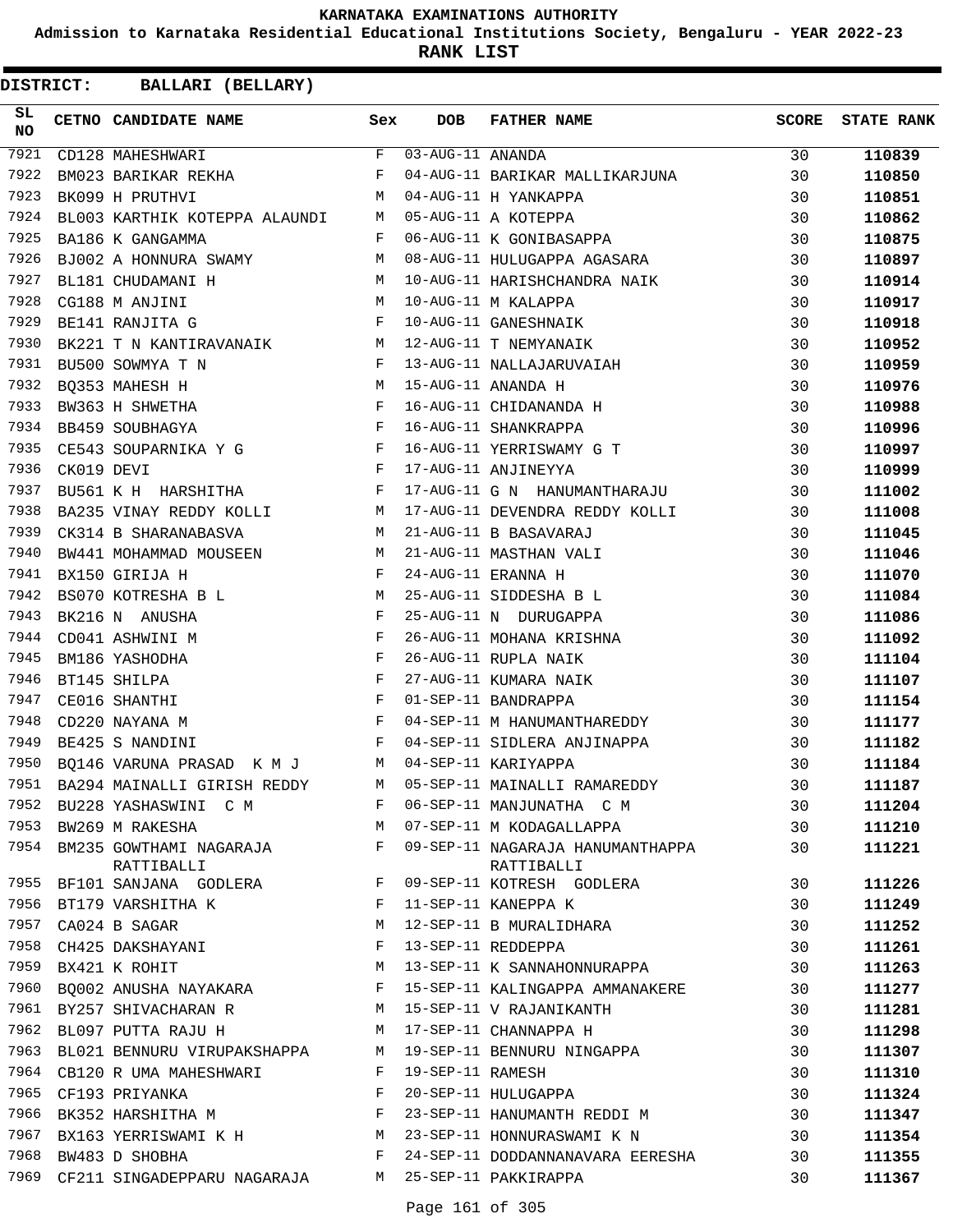**Admission to Karnataka Residential Educational Institutions Society, Bengaluru - YEAR 2022-23**

**RANK LIST**

| SL<br><b>NO</b> | CETNO CANDIDATE NAME Sex                                                                                                                 |            | <b>DOB</b>        | <b>FATHER NAME</b>                                                                                                                                                                                                                                                                                                                                                                                                                                | <b>SCORE</b> | <b>STATE RANK</b> |
|-----------------|------------------------------------------------------------------------------------------------------------------------------------------|------------|-------------------|---------------------------------------------------------------------------------------------------------------------------------------------------------------------------------------------------------------------------------------------------------------------------------------------------------------------------------------------------------------------------------------------------------------------------------------------------|--------------|-------------------|
| 7970            | CE693 DEEPIKA M                                                                                                                          | $F -$      |                   | 26-SEP-11 NAGARAJ M<br>26-SEP-11 ANAND M<br>27-SEP-11 SOMI NAIK<br>28-SEP-11 PARUSHARAMA<br>28-SEP-11 DARGYANAIK M                                                                                                                                                                                                                                                                                                                                | 30           | 111370            |
| 7971            | BX394 THAGUR M                                                                                                                           | M          |                   |                                                                                                                                                                                                                                                                                                                                                                                                                                                   | 30           | 111375            |
| 7972            | $\mathbf M$<br>BM121 ARUN KUMAR                                                                                                          |            |                   |                                                                                                                                                                                                                                                                                                                                                                                                                                                   | 30           | 111376            |
| 7973            | M<br>CE608 MAILARI P U                                                                                                                   |            |                   |                                                                                                                                                                                                                                                                                                                                                                                                                                                   | 30           | 111385            |
| 7974            | BN236 NAGARAJNAIK M                                                                                                                      |            |                   |                                                                                                                                                                                                                                                                                                                                                                                                                                                   | 30           | 111386            |
| 7975            | M <sub>N</sub><br>BQ347 PUNITHA K                                                                                                        |            |                   | 28-SEP-11 MALLIKARJUNA K                                                                                                                                                                                                                                                                                                                                                                                                                          | 30           | 111390            |
| 7976            | M 29-SEP-11 K SHIVASHANKA<br>M 01-OCT-11 SUNKAPPA<br>CE156 K RAKESH                                                                      |            |                   | 29-SEP-11 K SHIVASHANKARA                                                                                                                                                                                                                                                                                                                                                                                                                         | 30           | 111397            |
| 7977            | CG186 ABHISHEK                                                                                                                           |            |                   |                                                                                                                                                                                                                                                                                                                                                                                                                                                   | 30           | 111414            |
| 7978            | BW362 RUJVAN BHASHA M                                                                                                                    |            |                   | $01-0CT-11$ HONNUR SAB<br>01-0CT-11 HONNUR SAB                                                                                                                                                                                                                                                                                                                                                                                                    | 30           | 111421            |
| 7979            | BV097 B PRAKASHA<br><b>M</b>                                                                                                             |            |                   | 02-OCT-11 B BASAVARAJA                                                                                                                                                                                                                                                                                                                                                                                                                            | 30           | 111426            |
| 7980            | M<br>CA052 B S SANDEEP                                                                                                                   |            |                   | 02-OCT-11 B S MALLIKARJUNA                                                                                                                                                                                                                                                                                                                                                                                                                        | 30           | 111427            |
| 7981            |                                                                                                                                          |            |                   |                                                                                                                                                                                                                                                                                                                                                                                                                                                   | 30           | 111436            |
| 7982            |                                                                                                                                          |            |                   |                                                                                                                                                                                                                                                                                                                                                                                                                                                   | 30           | 111440            |
| 7983            |                                                                                                                                          |            |                   |                                                                                                                                                                                                                                                                                                                                                                                                                                                   | 30           | 111443            |
| 7984            |                                                                                                                                          |            |                   |                                                                                                                                                                                                                                                                                                                                                                                                                                                   | 30           | 111458            |
| 7985            |                                                                                                                                          |            |                   |                                                                                                                                                                                                                                                                                                                                                                                                                                                   | 30           | 111479            |
| 7986            |                                                                                                                                          |            |                   | $\begin{tabular}{lllllllllll} & & & & & & \mbox{\sc and\sc{NA}} \\ \hline \multicolumn{3}{l}{\mbox{\sc ANN} & \mbox{\sc BNN} & \mbox{\sc ANN} & \mbox{\sc BNN} & \mbox{\sc DNN} \\ \hline \multicolumn{3}{l}{\mbox{\sc C} & \mbox{\sc DNN}} & \mbox{\sc DNN} & \mbox{\sc DNN} & \mbox{\sc DNN} & \mbox{\sc DNN} & \mbox{\sc DNN} & \mbox{\sc DNN} & \mbox{\sc DNN} & \mbox{\sc DNN} & \mbox{\sc DNN} & \mbox{\sc DNN} & \mbox{\sc DNN} & \mbox{\$ | 30           | 111495            |
| 7987            |                                                                                                                                          |            |                   |                                                                                                                                                                                                                                                                                                                                                                                                                                                   | 30           | 111499            |
| 7988            | $\mathbf{F}$ and the contract of $\mathbf{F}$<br>BQ249 NIKITHA S                                                                         |            |                   | 10-OCT-11 SHANKAR NAIK                                                                                                                                                                                                                                                                                                                                                                                                                            | 30           | 111501            |
| 7989            | M <sub>1</sub><br>BM267 P MARESWAMY                                                                                                      |            |                   | 10-OCT-11 P NAGARAJA                                                                                                                                                                                                                                                                                                                                                                                                                              | 30           | 111502            |
| 7990            | CA025 PRANEETH KUMAR BESTHA M 11-OCT-11 B YERRI SWAMY                                                                                    |            |                   |                                                                                                                                                                                                                                                                                                                                                                                                                                                   | 30           | 111514            |
| 7991            | BL258 KIRAN KUMARA                                                                                                                       |            |                   | M 12-OCT-11 K HALESHAPPA                                                                                                                                                                                                                                                                                                                                                                                                                          | 30           | 111527            |
| 7992            | BE036 ANUSHA JOGERA F                                                                                                                    |            |                   | 15-OCT-11 MANJUNATHA J                                                                                                                                                                                                                                                                                                                                                                                                                            | 30           | 111551            |
| 7993            | $\mathbf{F}^{\mathcal{A}}_{\mathcal{A}}=\mathbf{F}^{\mathcal{A}}_{\mathcal{A}}\mathbf{F}^{\mathcal{A}}_{\mathcal{A}}$<br>BX471 H SUJATHA |            |                   | 19-OCT-11 H NAGAPPA                                                                                                                                                                                                                                                                                                                                                                                                                               | 30           | 111579            |
| 7994            | BB480 RESHMA PINJARA F                                                                                                                   |            |                   | 19-OCT-11 YAMANURSAB PINJARA                                                                                                                                                                                                                                                                                                                                                                                                                      | 30           | 111584            |
| 7995            | M <sub>N</sub><br>BS027 B DARSHANA                                                                                                       |            |                   | 21-OCT-11 B BASAVARAJA                                                                                                                                                                                                                                                                                                                                                                                                                            | 30           | 111599            |
| 7996            | $\mathbf{F}$<br>CB310 PALLAVI                                                                                                            |            |                   | 22-OCT-11 RAMESHA C                                                                                                                                                                                                                                                                                                                                                                                                                               | 30           | 111619            |
| 7997            | CB231 SIDDALINGA MAHARAJ M                                                                                                               |            |                   | 22-OCT-11 SUNKAPP A                                                                                                                                                                                                                                                                                                                                                                                                                               | 30           | 111623            |
| 7998            | BY184 M V AMARANATH                                                                                                                      |            |                   | M 24-OCT-11 M VEERESHAPPA                                                                                                                                                                                                                                                                                                                                                                                                                         | 30           | 111627            |
| 7999            | M <sub>N</sub><br>CA413 PRASHANTH B                                                                                                      |            |                   | 24-OCT-11 LAKSHMANA B                                                                                                                                                                                                                                                                                                                                                                                                                             | 30           | 111632            |
| 8000            | BF251 NANDIBANDI SUNEELA M                                                                                                               |            |                   | 26-OCT-11 N PARUSAPPA                                                                                                                                                                                                                                                                                                                                                                                                                             | 30           | 111656            |
|                 | 8001 BP298 MANTHESHAGOUDA HADIMANI                                                                                                       | M          |                   | 27-OCT-11 HANUMANTHAGOUDA HADIMANI                                                                                                                                                                                                                                                                                                                                                                                                                | 30           | 111666            |
| 8002            | BJ067 G TEJASVINI                                                                                                                        | F          |                   | 28-OCT-11 G HAGARI GOWDA                                                                                                                                                                                                                                                                                                                                                                                                                          | 30           | 111675            |
| 8003            | BP218 NIVEDITHA DOLLINA                                                                                                                  | F          |                   | 29-OCT-11 MAHESHA DOLLINA                                                                                                                                                                                                                                                                                                                                                                                                                         | 30           | 111685            |
| 8004            | BK239 KAVERI                                                                                                                             | F          |                   | 01-NOV-11 KRISHNAMURTHY                                                                                                                                                                                                                                                                                                                                                                                                                           | 30           | 111694            |
|                 | 8005 CJ266 CHANDANA                                                                                                                      | $_{\rm F}$ | 04-NOV-11 AMBANNA |                                                                                                                                                                                                                                                                                                                                                                                                                                                   | 30           | 111724            |
| 8006            | CH410 SANTHOSH KUMAR V T                                                                                                                 | M          |                   | 04-NOV-11 VENKATESHA V T                                                                                                                                                                                                                                                                                                                                                                                                                          | 30           | 111730            |
| 8007            | BR155 GOUTHAMI N                                                                                                                         | F          |                   | 05-NOV-11 NINGANNA                                                                                                                                                                                                                                                                                                                                                                                                                                | 30           | 111732            |
| 8008            | BJ217 SUMANTH S                                                                                                                          | М          |                   | 05-NOV-11 MAHESH S                                                                                                                                                                                                                                                                                                                                                                                                                                | 30           | 111738            |
| 8009            | BB433 THEJASH                                                                                                                            | М          |                   | 05-NOV-11 ASHOK KUMAR                                                                                                                                                                                                                                                                                                                                                                                                                             | 30           | 111739            |
| 8010            | BH360 B UMA                                                                                                                              | F          |                   | 06-NOV-11 B PARASHURAM                                                                                                                                                                                                                                                                                                                                                                                                                            | 30           | 111740            |
| 8011            | BF466 DHRUTHI M                                                                                                                          | F          |                   | 06-NOV-11 MAHANTESHA NAIK                                                                                                                                                                                                                                                                                                                                                                                                                         | 30           | 111743            |
| 8012            | $\mathbf{F}$<br>BZ280 RUPA K                                                                                                             |            |                   | 07-NOV-11 NINGAPPA K                                                                                                                                                                                                                                                                                                                                                                                                                              | 30           | 111754            |
| 8013            | BW164 DHANUSH S                                                                                                                          | M          |                   | 08-NOV-11 KUBERA S                                                                                                                                                                                                                                                                                                                                                                                                                                | 30           | 111763            |
| 8014            | BN011 NIVEDITHA HADAPADA                                                                                                                 | F          |                   | 08-NOV-11 KALIVEERAPPA HADAPADA                                                                                                                                                                                                                                                                                                                                                                                                                   | 30           | 111766            |
| 8015            | CA371 SANDEEPA                                                                                                                           | М          |                   | 08-NOV-11 SHANMUKHA                                                                                                                                                                                                                                                                                                                                                                                                                               | 30           | 111767            |
| 8016            | BQ173 KALLUMATADA SINDHU                                                                                                                 | F          |                   | 09-NOV-11 KALLUMATADA TIPPAYYA                                                                                                                                                                                                                                                                                                                                                                                                                    | 30           | 111771            |
| 8017            | BG263 U B KARTHIK                                                                                                                        | М          |                   | 10-NOV-11 HANUMANTHAPPA U B                                                                                                                                                                                                                                                                                                                                                                                                                       | 30           | 111786            |
| 8018            | BJ321 LAKSHMANA                                                                                                                          | М          |                   | 11-NOV-11 L DHARMA NAIK                                                                                                                                                                                                                                                                                                                                                                                                                           | 30           | 111797            |
| 8019            | BU657 SHASHANKA S                                                                                                                        | M          |                   | 11-NOV-11 SHREEKANTH SETTY K Y                                                                                                                                                                                                                                                                                                                                                                                                                    | 30           | 111802            |
|                 |                                                                                                                                          |            |                   |                                                                                                                                                                                                                                                                                                                                                                                                                                                   |              |                   |
|                 |                                                                                                                                          |            | Page 162 of 305   |                                                                                                                                                                                                                                                                                                                                                                                                                                                   |              |                   |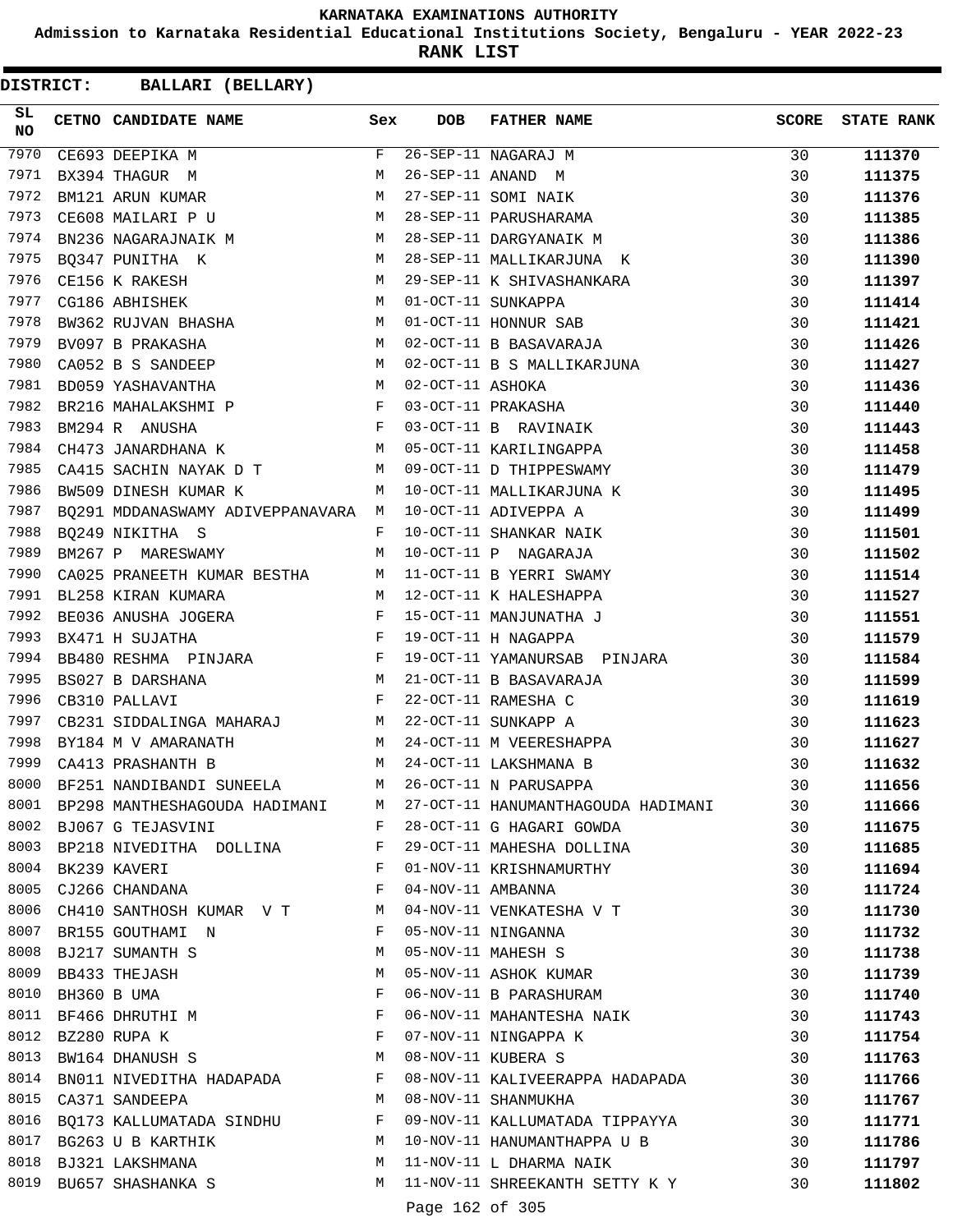**Admission to Karnataka Residential Educational Institutions Society, Bengaluru - YEAR 2022-23**

**RANK LIST**

| 8020<br>F<br>11-NOV-11 VASIGERAPPA<br>30<br>CD324 SHRAVANI<br>111804<br>8021<br>F<br>12-NOV-11 K VEERA BHADRA<br>30<br>CH343 MAHALAKSHMI<br>111810<br>BB128 H VEDAMURTHY<br>8022<br>13-NOV-11 H DURUGAPPA<br>30<br>111814<br>M<br>8023<br>F<br>13-NOV-11 THATHANNA<br>BR012 MANASA T<br>30<br>111816<br>8024<br>F<br>BD255 ANUSHA H B<br>14-NOV-11 BASAVARAJA H<br>30<br>111825<br>$\mathbb F$<br>8025<br>BX012 KALPANA<br>14-NOV-11 GADILINGA<br>30<br>111828<br>BO220 KUDITINIMAGGI M<br>8026<br>14-NOV-11 KUDITINIMAGGI ANJINAPPA<br>30<br>111831<br>SANNADURUGESHA<br>8027<br>M<br>17-NOV-11 K MANJUNATHA<br>30<br>111862<br>BK145 K HARINANDANA<br>$\mathbb{F}$<br>21-NOV-11 NAGARAJA ANGADI<br>8028<br>30<br>111893<br>BQ478 MANASA ANGADI<br>$\frac{1}{F}$<br>8029<br>21-NOV-11 S RAMA NAIK<br>CE342 R ROOPA BAI<br>30<br>111897<br>M<br>8030<br>22-NOV-11 NAGANNA<br>CH583 KARTHIKA<br>30<br>111900<br>8031<br>$\mathbf{F}$ and the contract of the contract $\mathbf{F}$<br>23-NOV-11 YARRISWAMI K<br>CJ331 AMRUTHA K<br>30<br>111904<br>$\mathbf{F}$<br>8032<br>23-NOV-11 RUDRAPPA D<br>CJ044 SHWETHA D<br>30<br>111912<br>BX470 ANNAPURNESHWARI T $$\rm F$$<br>8033<br>25-NOV-11 RAMESHA T<br>30<br>111916<br>8034<br>$\mathbb{F}^{\mathbb{Z}}$ . In the set of $\mathbb{F}^{\mathbb{Z}}$<br>25-NOV-11 DANAPPA<br>CH526 STHUTHI<br>30<br>111931<br>$\mathbf{F}$<br>26-NOV-11 J SURYANARAYANA<br>8035<br>BZ121 J NANDINI<br>30<br>111937<br>$\mathbf{F}$<br>27-NOV-11 ANJINAPPA DODDAMANI<br>8036<br>BU166 ANKITHA<br>30<br>111947<br>8037<br>F<br>27-NOV-11 NAGESH<br>BJ046 GAYATHRI<br>30<br>111950<br>8038<br>CB152 K<br>28-NOV-11 K SHANKARA<br>F<br>30<br>111957<br>SOUMYA<br>8039<br>CA393 JAGAN G<br>29-NOV-11 VEERESHA G<br>М<br>30<br>111961<br>8040<br>F<br>30-NOV-11 ESHWARAPPA<br>CH474 PAVITHRA<br>30<br>111970<br>8041<br>F<br>CE221 POORNIMA<br>02-DEC-11 HANUMATHAREDDY A<br>30<br>111990<br>8042<br>M<br>BV106 KARTHIK V<br>04-DEC-11 VEERABHADRAPPA KH<br>30<br>112004<br>8043<br>CK248 N MANOJ<br>M<br>04-DEC-11 MAHANTESH GOUDA<br>30<br>112006<br>$\mathbf{F}$<br>8044<br>05-DEC-11 A MANJUNATHA<br>BM003 A BHOOMIKA<br>30<br>112011<br>8045<br>F<br>05-DEC-11 MARESHA<br>BT077 CHAITHRA M<br>30<br>112013<br>8046<br>F<br>BK006 M AYESHA<br>09-DEC-11 M RAJABAKSHI<br>30<br>112037<br>8047<br>CE070 G KIRANAKUMAR M<br>11-DEC-11 G PAMPAPATHI<br>30<br>112043<br>8048<br>F<br>12-DEC-11 PANDU R<br>CF161 KUSUMA P<br>30<br>112050<br>8049<br>М<br>14-DEC-11 H PARASHURAMA<br>BA134 H P YUVARAJA<br>30<br>112061<br>8050<br>16-DEC-11 SIDDALINGESH B<br>M<br>CE685 KARTHIK B<br>30<br>112075<br>8051<br>BJ255 SHRAYA<br>F<br>17-DEC-11 RAAMU<br>30<br>112085<br>BM285 PORNIMA HALLI F<br>20-DEC-11 NIGAPPA HALLI<br>22-DEC-11 SURESHA<br>22-DEC-11 H HALAPPA<br>8052<br>30<br>112104<br>8053 BE120 TARUN KUMARA C G M<br>30<br>112126<br>8054 BQ124 VETTI SAHANA F<br>30<br>112127<br>23-DEC-11 MAHALINAGAPPA<br>$\mathbf{F}$ and $\mathbf{F}$<br>8055 CG349 ASWINI<br>30<br>112129<br>8056 BP072 PREMA BAVIKATTI F<br>23-DEC-11 SHBIVAKUMARA BAVIKATTI<br>30<br>112130<br>M<br>8057 BZ134 K MALLIKARJUNA<br>24-DEC-11 K RAJASHEKAR<br>30<br>112134<br>8058 BX088 BHANU PRASAD M<br>25-DEC-11 G GANGADHARA<br>30<br>112139<br>8059<br>BW534 SUJATHA<br>F<br>26-DEC-11 RAJAPPA<br>30<br>112149<br>BU219 GANGAMMA<br>8060<br>28-DEC-11 MARANNA<br>F<br>30<br>112157<br>8061 BM074 GIREESHA KENCHAPPA JANGALI M<br>28-DEC-11 KENCHAPPA GUDDAPPA JANGALI<br>30<br>112158<br>8062 BL233 AJJAPPA DOLLINA<br>29-DEC-11 NINGAPPA DOLLINA<br>M<br>30<br>112165<br>8063 CB127 J K SANTHOSHA<br>29-DEC-11 J SANNA VEERESHA<br>M<br>30<br>112166<br>8064 BX192 KANAKERI SURESH | SL<br><b>NO</b> | CETNO CANDIDATE NAME | Sex | <b>DOB</b> | FATHER NAME                    | <b>SCORE</b> | <b>STATE RANK</b> |
|---------------------------------------------------------------------------------------------------------------------------------------------------------------------------------------------------------------------------------------------------------------------------------------------------------------------------------------------------------------------------------------------------------------------------------------------------------------------------------------------------------------------------------------------------------------------------------------------------------------------------------------------------------------------------------------------------------------------------------------------------------------------------------------------------------------------------------------------------------------------------------------------------------------------------------------------------------------------------------------------------------------------------------------------------------------------------------------------------------------------------------------------------------------------------------------------------------------------------------------------------------------------------------------------------------------------------------------------------------------------------------------------------------------------------------------------------------------------------------------------------------------------------------------------------------------------------------------------------------------------------------------------------------------------------------------------------------------------------------------------------------------------------------------------------------------------------------------------------------------------------------------------------------------------------------------------------------------------------------------------------------------------------------------------------------------------------------------------------------------------------------------------------------------------------------------------------------------------------------------------------------------------------------------------------------------------------------------------------------------------------------------------------------------------------------------------------------------------------------------------------------------------------------------------------------------------------------------------------------------------------------------------------------------------------------------------------------------------------------------------------------------------------------------------------------------------------------------------------------------------------------------------------------------------------------------------------------------------------------------------------------------------------------------------------------------------------------------------------------------------------------------------------------------------------------------------------------------------------------------------------------------------------------------------------------------------------------------------------------------------------------------------------------------------------------------------------------------------------------------------------------------------------------------------------------------------------------------------------------------------------------------------------------------------------------------------------|-----------------|----------------------|-----|------------|--------------------------------|--------------|-------------------|
|                                                                                                                                                                                                                                                                                                                                                                                                                                                                                                                                                                                                                                                                                                                                                                                                                                                                                                                                                                                                                                                                                                                                                                                                                                                                                                                                                                                                                                                                                                                                                                                                                                                                                                                                                                                                                                                                                                                                                                                                                                                                                                                                                                                                                                                                                                                                                                                                                                                                                                                                                                                                                                                                                                                                                                                                                                                                                                                                                                                                                                                                                                                                                                                                                                                                                                                                                                                                                                                                                                                                                                                                                                                                                                   |                 |                      |     |            |                                |              |                   |
|                                                                                                                                                                                                                                                                                                                                                                                                                                                                                                                                                                                                                                                                                                                                                                                                                                                                                                                                                                                                                                                                                                                                                                                                                                                                                                                                                                                                                                                                                                                                                                                                                                                                                                                                                                                                                                                                                                                                                                                                                                                                                                                                                                                                                                                                                                                                                                                                                                                                                                                                                                                                                                                                                                                                                                                                                                                                                                                                                                                                                                                                                                                                                                                                                                                                                                                                                                                                                                                                                                                                                                                                                                                                                                   |                 |                      |     |            |                                |              |                   |
|                                                                                                                                                                                                                                                                                                                                                                                                                                                                                                                                                                                                                                                                                                                                                                                                                                                                                                                                                                                                                                                                                                                                                                                                                                                                                                                                                                                                                                                                                                                                                                                                                                                                                                                                                                                                                                                                                                                                                                                                                                                                                                                                                                                                                                                                                                                                                                                                                                                                                                                                                                                                                                                                                                                                                                                                                                                                                                                                                                                                                                                                                                                                                                                                                                                                                                                                                                                                                                                                                                                                                                                                                                                                                                   |                 |                      |     |            |                                |              |                   |
|                                                                                                                                                                                                                                                                                                                                                                                                                                                                                                                                                                                                                                                                                                                                                                                                                                                                                                                                                                                                                                                                                                                                                                                                                                                                                                                                                                                                                                                                                                                                                                                                                                                                                                                                                                                                                                                                                                                                                                                                                                                                                                                                                                                                                                                                                                                                                                                                                                                                                                                                                                                                                                                                                                                                                                                                                                                                                                                                                                                                                                                                                                                                                                                                                                                                                                                                                                                                                                                                                                                                                                                                                                                                                                   |                 |                      |     |            |                                |              |                   |
|                                                                                                                                                                                                                                                                                                                                                                                                                                                                                                                                                                                                                                                                                                                                                                                                                                                                                                                                                                                                                                                                                                                                                                                                                                                                                                                                                                                                                                                                                                                                                                                                                                                                                                                                                                                                                                                                                                                                                                                                                                                                                                                                                                                                                                                                                                                                                                                                                                                                                                                                                                                                                                                                                                                                                                                                                                                                                                                                                                                                                                                                                                                                                                                                                                                                                                                                                                                                                                                                                                                                                                                                                                                                                                   |                 |                      |     |            |                                |              |                   |
|                                                                                                                                                                                                                                                                                                                                                                                                                                                                                                                                                                                                                                                                                                                                                                                                                                                                                                                                                                                                                                                                                                                                                                                                                                                                                                                                                                                                                                                                                                                                                                                                                                                                                                                                                                                                                                                                                                                                                                                                                                                                                                                                                                                                                                                                                                                                                                                                                                                                                                                                                                                                                                                                                                                                                                                                                                                                                                                                                                                                                                                                                                                                                                                                                                                                                                                                                                                                                                                                                                                                                                                                                                                                                                   |                 |                      |     |            |                                |              |                   |
|                                                                                                                                                                                                                                                                                                                                                                                                                                                                                                                                                                                                                                                                                                                                                                                                                                                                                                                                                                                                                                                                                                                                                                                                                                                                                                                                                                                                                                                                                                                                                                                                                                                                                                                                                                                                                                                                                                                                                                                                                                                                                                                                                                                                                                                                                                                                                                                                                                                                                                                                                                                                                                                                                                                                                                                                                                                                                                                                                                                                                                                                                                                                                                                                                                                                                                                                                                                                                                                                                                                                                                                                                                                                                                   |                 |                      |     |            |                                |              |                   |
|                                                                                                                                                                                                                                                                                                                                                                                                                                                                                                                                                                                                                                                                                                                                                                                                                                                                                                                                                                                                                                                                                                                                                                                                                                                                                                                                                                                                                                                                                                                                                                                                                                                                                                                                                                                                                                                                                                                                                                                                                                                                                                                                                                                                                                                                                                                                                                                                                                                                                                                                                                                                                                                                                                                                                                                                                                                                                                                                                                                                                                                                                                                                                                                                                                                                                                                                                                                                                                                                                                                                                                                                                                                                                                   |                 |                      |     |            |                                |              |                   |
|                                                                                                                                                                                                                                                                                                                                                                                                                                                                                                                                                                                                                                                                                                                                                                                                                                                                                                                                                                                                                                                                                                                                                                                                                                                                                                                                                                                                                                                                                                                                                                                                                                                                                                                                                                                                                                                                                                                                                                                                                                                                                                                                                                                                                                                                                                                                                                                                                                                                                                                                                                                                                                                                                                                                                                                                                                                                                                                                                                                                                                                                                                                                                                                                                                                                                                                                                                                                                                                                                                                                                                                                                                                                                                   |                 |                      |     |            |                                |              |                   |
|                                                                                                                                                                                                                                                                                                                                                                                                                                                                                                                                                                                                                                                                                                                                                                                                                                                                                                                                                                                                                                                                                                                                                                                                                                                                                                                                                                                                                                                                                                                                                                                                                                                                                                                                                                                                                                                                                                                                                                                                                                                                                                                                                                                                                                                                                                                                                                                                                                                                                                                                                                                                                                                                                                                                                                                                                                                                                                                                                                                                                                                                                                                                                                                                                                                                                                                                                                                                                                                                                                                                                                                                                                                                                                   |                 |                      |     |            |                                |              |                   |
|                                                                                                                                                                                                                                                                                                                                                                                                                                                                                                                                                                                                                                                                                                                                                                                                                                                                                                                                                                                                                                                                                                                                                                                                                                                                                                                                                                                                                                                                                                                                                                                                                                                                                                                                                                                                                                                                                                                                                                                                                                                                                                                                                                                                                                                                                                                                                                                                                                                                                                                                                                                                                                                                                                                                                                                                                                                                                                                                                                                                                                                                                                                                                                                                                                                                                                                                                                                                                                                                                                                                                                                                                                                                                                   |                 |                      |     |            |                                |              |                   |
|                                                                                                                                                                                                                                                                                                                                                                                                                                                                                                                                                                                                                                                                                                                                                                                                                                                                                                                                                                                                                                                                                                                                                                                                                                                                                                                                                                                                                                                                                                                                                                                                                                                                                                                                                                                                                                                                                                                                                                                                                                                                                                                                                                                                                                                                                                                                                                                                                                                                                                                                                                                                                                                                                                                                                                                                                                                                                                                                                                                                                                                                                                                                                                                                                                                                                                                                                                                                                                                                                                                                                                                                                                                                                                   |                 |                      |     |            |                                |              |                   |
|                                                                                                                                                                                                                                                                                                                                                                                                                                                                                                                                                                                                                                                                                                                                                                                                                                                                                                                                                                                                                                                                                                                                                                                                                                                                                                                                                                                                                                                                                                                                                                                                                                                                                                                                                                                                                                                                                                                                                                                                                                                                                                                                                                                                                                                                                                                                                                                                                                                                                                                                                                                                                                                                                                                                                                                                                                                                                                                                                                                                                                                                                                                                                                                                                                                                                                                                                                                                                                                                                                                                                                                                                                                                                                   |                 |                      |     |            |                                |              |                   |
|                                                                                                                                                                                                                                                                                                                                                                                                                                                                                                                                                                                                                                                                                                                                                                                                                                                                                                                                                                                                                                                                                                                                                                                                                                                                                                                                                                                                                                                                                                                                                                                                                                                                                                                                                                                                                                                                                                                                                                                                                                                                                                                                                                                                                                                                                                                                                                                                                                                                                                                                                                                                                                                                                                                                                                                                                                                                                                                                                                                                                                                                                                                                                                                                                                                                                                                                                                                                                                                                                                                                                                                                                                                                                                   |                 |                      |     |            |                                |              |                   |
|                                                                                                                                                                                                                                                                                                                                                                                                                                                                                                                                                                                                                                                                                                                                                                                                                                                                                                                                                                                                                                                                                                                                                                                                                                                                                                                                                                                                                                                                                                                                                                                                                                                                                                                                                                                                                                                                                                                                                                                                                                                                                                                                                                                                                                                                                                                                                                                                                                                                                                                                                                                                                                                                                                                                                                                                                                                                                                                                                                                                                                                                                                                                                                                                                                                                                                                                                                                                                                                                                                                                                                                                                                                                                                   |                 |                      |     |            |                                |              |                   |
|                                                                                                                                                                                                                                                                                                                                                                                                                                                                                                                                                                                                                                                                                                                                                                                                                                                                                                                                                                                                                                                                                                                                                                                                                                                                                                                                                                                                                                                                                                                                                                                                                                                                                                                                                                                                                                                                                                                                                                                                                                                                                                                                                                                                                                                                                                                                                                                                                                                                                                                                                                                                                                                                                                                                                                                                                                                                                                                                                                                                                                                                                                                                                                                                                                                                                                                                                                                                                                                                                                                                                                                                                                                                                                   |                 |                      |     |            |                                |              |                   |
|                                                                                                                                                                                                                                                                                                                                                                                                                                                                                                                                                                                                                                                                                                                                                                                                                                                                                                                                                                                                                                                                                                                                                                                                                                                                                                                                                                                                                                                                                                                                                                                                                                                                                                                                                                                                                                                                                                                                                                                                                                                                                                                                                                                                                                                                                                                                                                                                                                                                                                                                                                                                                                                                                                                                                                                                                                                                                                                                                                                                                                                                                                                                                                                                                                                                                                                                                                                                                                                                                                                                                                                                                                                                                                   |                 |                      |     |            |                                |              |                   |
|                                                                                                                                                                                                                                                                                                                                                                                                                                                                                                                                                                                                                                                                                                                                                                                                                                                                                                                                                                                                                                                                                                                                                                                                                                                                                                                                                                                                                                                                                                                                                                                                                                                                                                                                                                                                                                                                                                                                                                                                                                                                                                                                                                                                                                                                                                                                                                                                                                                                                                                                                                                                                                                                                                                                                                                                                                                                                                                                                                                                                                                                                                                                                                                                                                                                                                                                                                                                                                                                                                                                                                                                                                                                                                   |                 |                      |     |            |                                |              |                   |
|                                                                                                                                                                                                                                                                                                                                                                                                                                                                                                                                                                                                                                                                                                                                                                                                                                                                                                                                                                                                                                                                                                                                                                                                                                                                                                                                                                                                                                                                                                                                                                                                                                                                                                                                                                                                                                                                                                                                                                                                                                                                                                                                                                                                                                                                                                                                                                                                                                                                                                                                                                                                                                                                                                                                                                                                                                                                                                                                                                                                                                                                                                                                                                                                                                                                                                                                                                                                                                                                                                                                                                                                                                                                                                   |                 |                      |     |            |                                |              |                   |
|                                                                                                                                                                                                                                                                                                                                                                                                                                                                                                                                                                                                                                                                                                                                                                                                                                                                                                                                                                                                                                                                                                                                                                                                                                                                                                                                                                                                                                                                                                                                                                                                                                                                                                                                                                                                                                                                                                                                                                                                                                                                                                                                                                                                                                                                                                                                                                                                                                                                                                                                                                                                                                                                                                                                                                                                                                                                                                                                                                                                                                                                                                                                                                                                                                                                                                                                                                                                                                                                                                                                                                                                                                                                                                   |                 |                      |     |            |                                |              |                   |
|                                                                                                                                                                                                                                                                                                                                                                                                                                                                                                                                                                                                                                                                                                                                                                                                                                                                                                                                                                                                                                                                                                                                                                                                                                                                                                                                                                                                                                                                                                                                                                                                                                                                                                                                                                                                                                                                                                                                                                                                                                                                                                                                                                                                                                                                                                                                                                                                                                                                                                                                                                                                                                                                                                                                                                                                                                                                                                                                                                                                                                                                                                                                                                                                                                                                                                                                                                                                                                                                                                                                                                                                                                                                                                   |                 |                      |     |            |                                |              |                   |
|                                                                                                                                                                                                                                                                                                                                                                                                                                                                                                                                                                                                                                                                                                                                                                                                                                                                                                                                                                                                                                                                                                                                                                                                                                                                                                                                                                                                                                                                                                                                                                                                                                                                                                                                                                                                                                                                                                                                                                                                                                                                                                                                                                                                                                                                                                                                                                                                                                                                                                                                                                                                                                                                                                                                                                                                                                                                                                                                                                                                                                                                                                                                                                                                                                                                                                                                                                                                                                                                                                                                                                                                                                                                                                   |                 |                      |     |            |                                |              |                   |
|                                                                                                                                                                                                                                                                                                                                                                                                                                                                                                                                                                                                                                                                                                                                                                                                                                                                                                                                                                                                                                                                                                                                                                                                                                                                                                                                                                                                                                                                                                                                                                                                                                                                                                                                                                                                                                                                                                                                                                                                                                                                                                                                                                                                                                                                                                                                                                                                                                                                                                                                                                                                                                                                                                                                                                                                                                                                                                                                                                                                                                                                                                                                                                                                                                                                                                                                                                                                                                                                                                                                                                                                                                                                                                   |                 |                      |     |            |                                |              |                   |
|                                                                                                                                                                                                                                                                                                                                                                                                                                                                                                                                                                                                                                                                                                                                                                                                                                                                                                                                                                                                                                                                                                                                                                                                                                                                                                                                                                                                                                                                                                                                                                                                                                                                                                                                                                                                                                                                                                                                                                                                                                                                                                                                                                                                                                                                                                                                                                                                                                                                                                                                                                                                                                                                                                                                                                                                                                                                                                                                                                                                                                                                                                                                                                                                                                                                                                                                                                                                                                                                                                                                                                                                                                                                                                   |                 |                      |     |            |                                |              |                   |
|                                                                                                                                                                                                                                                                                                                                                                                                                                                                                                                                                                                                                                                                                                                                                                                                                                                                                                                                                                                                                                                                                                                                                                                                                                                                                                                                                                                                                                                                                                                                                                                                                                                                                                                                                                                                                                                                                                                                                                                                                                                                                                                                                                                                                                                                                                                                                                                                                                                                                                                                                                                                                                                                                                                                                                                                                                                                                                                                                                                                                                                                                                                                                                                                                                                                                                                                                                                                                                                                                                                                                                                                                                                                                                   |                 |                      |     |            |                                |              |                   |
|                                                                                                                                                                                                                                                                                                                                                                                                                                                                                                                                                                                                                                                                                                                                                                                                                                                                                                                                                                                                                                                                                                                                                                                                                                                                                                                                                                                                                                                                                                                                                                                                                                                                                                                                                                                                                                                                                                                                                                                                                                                                                                                                                                                                                                                                                                                                                                                                                                                                                                                                                                                                                                                                                                                                                                                                                                                                                                                                                                                                                                                                                                                                                                                                                                                                                                                                                                                                                                                                                                                                                                                                                                                                                                   |                 |                      |     |            |                                |              |                   |
|                                                                                                                                                                                                                                                                                                                                                                                                                                                                                                                                                                                                                                                                                                                                                                                                                                                                                                                                                                                                                                                                                                                                                                                                                                                                                                                                                                                                                                                                                                                                                                                                                                                                                                                                                                                                                                                                                                                                                                                                                                                                                                                                                                                                                                                                                                                                                                                                                                                                                                                                                                                                                                                                                                                                                                                                                                                                                                                                                                                                                                                                                                                                                                                                                                                                                                                                                                                                                                                                                                                                                                                                                                                                                                   |                 |                      |     |            |                                |              |                   |
|                                                                                                                                                                                                                                                                                                                                                                                                                                                                                                                                                                                                                                                                                                                                                                                                                                                                                                                                                                                                                                                                                                                                                                                                                                                                                                                                                                                                                                                                                                                                                                                                                                                                                                                                                                                                                                                                                                                                                                                                                                                                                                                                                                                                                                                                                                                                                                                                                                                                                                                                                                                                                                                                                                                                                                                                                                                                                                                                                                                                                                                                                                                                                                                                                                                                                                                                                                                                                                                                                                                                                                                                                                                                                                   |                 |                      |     |            |                                |              |                   |
|                                                                                                                                                                                                                                                                                                                                                                                                                                                                                                                                                                                                                                                                                                                                                                                                                                                                                                                                                                                                                                                                                                                                                                                                                                                                                                                                                                                                                                                                                                                                                                                                                                                                                                                                                                                                                                                                                                                                                                                                                                                                                                                                                                                                                                                                                                                                                                                                                                                                                                                                                                                                                                                                                                                                                                                                                                                                                                                                                                                                                                                                                                                                                                                                                                                                                                                                                                                                                                                                                                                                                                                                                                                                                                   |                 |                      |     |            |                                |              |                   |
|                                                                                                                                                                                                                                                                                                                                                                                                                                                                                                                                                                                                                                                                                                                                                                                                                                                                                                                                                                                                                                                                                                                                                                                                                                                                                                                                                                                                                                                                                                                                                                                                                                                                                                                                                                                                                                                                                                                                                                                                                                                                                                                                                                                                                                                                                                                                                                                                                                                                                                                                                                                                                                                                                                                                                                                                                                                                                                                                                                                                                                                                                                                                                                                                                                                                                                                                                                                                                                                                                                                                                                                                                                                                                                   |                 |                      |     |            |                                |              |                   |
|                                                                                                                                                                                                                                                                                                                                                                                                                                                                                                                                                                                                                                                                                                                                                                                                                                                                                                                                                                                                                                                                                                                                                                                                                                                                                                                                                                                                                                                                                                                                                                                                                                                                                                                                                                                                                                                                                                                                                                                                                                                                                                                                                                                                                                                                                                                                                                                                                                                                                                                                                                                                                                                                                                                                                                                                                                                                                                                                                                                                                                                                                                                                                                                                                                                                                                                                                                                                                                                                                                                                                                                                                                                                                                   |                 |                      |     |            |                                |              |                   |
|                                                                                                                                                                                                                                                                                                                                                                                                                                                                                                                                                                                                                                                                                                                                                                                                                                                                                                                                                                                                                                                                                                                                                                                                                                                                                                                                                                                                                                                                                                                                                                                                                                                                                                                                                                                                                                                                                                                                                                                                                                                                                                                                                                                                                                                                                                                                                                                                                                                                                                                                                                                                                                                                                                                                                                                                                                                                                                                                                                                                                                                                                                                                                                                                                                                                                                                                                                                                                                                                                                                                                                                                                                                                                                   |                 |                      |     |            |                                |              |                   |
|                                                                                                                                                                                                                                                                                                                                                                                                                                                                                                                                                                                                                                                                                                                                                                                                                                                                                                                                                                                                                                                                                                                                                                                                                                                                                                                                                                                                                                                                                                                                                                                                                                                                                                                                                                                                                                                                                                                                                                                                                                                                                                                                                                                                                                                                                                                                                                                                                                                                                                                                                                                                                                                                                                                                                                                                                                                                                                                                                                                                                                                                                                                                                                                                                                                                                                                                                                                                                                                                                                                                                                                                                                                                                                   |                 |                      |     |            |                                |              |                   |
|                                                                                                                                                                                                                                                                                                                                                                                                                                                                                                                                                                                                                                                                                                                                                                                                                                                                                                                                                                                                                                                                                                                                                                                                                                                                                                                                                                                                                                                                                                                                                                                                                                                                                                                                                                                                                                                                                                                                                                                                                                                                                                                                                                                                                                                                                                                                                                                                                                                                                                                                                                                                                                                                                                                                                                                                                                                                                                                                                                                                                                                                                                                                                                                                                                                                                                                                                                                                                                                                                                                                                                                                                                                                                                   |                 |                      |     |            |                                |              |                   |
|                                                                                                                                                                                                                                                                                                                                                                                                                                                                                                                                                                                                                                                                                                                                                                                                                                                                                                                                                                                                                                                                                                                                                                                                                                                                                                                                                                                                                                                                                                                                                                                                                                                                                                                                                                                                                                                                                                                                                                                                                                                                                                                                                                                                                                                                                                                                                                                                                                                                                                                                                                                                                                                                                                                                                                                                                                                                                                                                                                                                                                                                                                                                                                                                                                                                                                                                                                                                                                                                                                                                                                                                                                                                                                   |                 |                      |     |            |                                |              |                   |
|                                                                                                                                                                                                                                                                                                                                                                                                                                                                                                                                                                                                                                                                                                                                                                                                                                                                                                                                                                                                                                                                                                                                                                                                                                                                                                                                                                                                                                                                                                                                                                                                                                                                                                                                                                                                                                                                                                                                                                                                                                                                                                                                                                                                                                                                                                                                                                                                                                                                                                                                                                                                                                                                                                                                                                                                                                                                                                                                                                                                                                                                                                                                                                                                                                                                                                                                                                                                                                                                                                                                                                                                                                                                                                   |                 |                      |     |            |                                |              |                   |
|                                                                                                                                                                                                                                                                                                                                                                                                                                                                                                                                                                                                                                                                                                                                                                                                                                                                                                                                                                                                                                                                                                                                                                                                                                                                                                                                                                                                                                                                                                                                                                                                                                                                                                                                                                                                                                                                                                                                                                                                                                                                                                                                                                                                                                                                                                                                                                                                                                                                                                                                                                                                                                                                                                                                                                                                                                                                                                                                                                                                                                                                                                                                                                                                                                                                                                                                                                                                                                                                                                                                                                                                                                                                                                   |                 |                      |     |            |                                |              |                   |
|                                                                                                                                                                                                                                                                                                                                                                                                                                                                                                                                                                                                                                                                                                                                                                                                                                                                                                                                                                                                                                                                                                                                                                                                                                                                                                                                                                                                                                                                                                                                                                                                                                                                                                                                                                                                                                                                                                                                                                                                                                                                                                                                                                                                                                                                                                                                                                                                                                                                                                                                                                                                                                                                                                                                                                                                                                                                                                                                                                                                                                                                                                                                                                                                                                                                                                                                                                                                                                                                                                                                                                                                                                                                                                   |                 |                      |     |            |                                |              |                   |
|                                                                                                                                                                                                                                                                                                                                                                                                                                                                                                                                                                                                                                                                                                                                                                                                                                                                                                                                                                                                                                                                                                                                                                                                                                                                                                                                                                                                                                                                                                                                                                                                                                                                                                                                                                                                                                                                                                                                                                                                                                                                                                                                                                                                                                                                                                                                                                                                                                                                                                                                                                                                                                                                                                                                                                                                                                                                                                                                                                                                                                                                                                                                                                                                                                                                                                                                                                                                                                                                                                                                                                                                                                                                                                   |                 |                      |     |            |                                |              |                   |
|                                                                                                                                                                                                                                                                                                                                                                                                                                                                                                                                                                                                                                                                                                                                                                                                                                                                                                                                                                                                                                                                                                                                                                                                                                                                                                                                                                                                                                                                                                                                                                                                                                                                                                                                                                                                                                                                                                                                                                                                                                                                                                                                                                                                                                                                                                                                                                                                                                                                                                                                                                                                                                                                                                                                                                                                                                                                                                                                                                                                                                                                                                                                                                                                                                                                                                                                                                                                                                                                                                                                                                                                                                                                                                   |                 |                      |     |            |                                |              |                   |
|                                                                                                                                                                                                                                                                                                                                                                                                                                                                                                                                                                                                                                                                                                                                                                                                                                                                                                                                                                                                                                                                                                                                                                                                                                                                                                                                                                                                                                                                                                                                                                                                                                                                                                                                                                                                                                                                                                                                                                                                                                                                                                                                                                                                                                                                                                                                                                                                                                                                                                                                                                                                                                                                                                                                                                                                                                                                                                                                                                                                                                                                                                                                                                                                                                                                                                                                                                                                                                                                                                                                                                                                                                                                                                   |                 |                      |     |            |                                |              |                   |
|                                                                                                                                                                                                                                                                                                                                                                                                                                                                                                                                                                                                                                                                                                                                                                                                                                                                                                                                                                                                                                                                                                                                                                                                                                                                                                                                                                                                                                                                                                                                                                                                                                                                                                                                                                                                                                                                                                                                                                                                                                                                                                                                                                                                                                                                                                                                                                                                                                                                                                                                                                                                                                                                                                                                                                                                                                                                                                                                                                                                                                                                                                                                                                                                                                                                                                                                                                                                                                                                                                                                                                                                                                                                                                   |                 |                      |     |            |                                |              |                   |
|                                                                                                                                                                                                                                                                                                                                                                                                                                                                                                                                                                                                                                                                                                                                                                                                                                                                                                                                                                                                                                                                                                                                                                                                                                                                                                                                                                                                                                                                                                                                                                                                                                                                                                                                                                                                                                                                                                                                                                                                                                                                                                                                                                                                                                                                                                                                                                                                                                                                                                                                                                                                                                                                                                                                                                                                                                                                                                                                                                                                                                                                                                                                                                                                                                                                                                                                                                                                                                                                                                                                                                                                                                                                                                   |                 |                      |     |            |                                |              |                   |
|                                                                                                                                                                                                                                                                                                                                                                                                                                                                                                                                                                                                                                                                                                                                                                                                                                                                                                                                                                                                                                                                                                                                                                                                                                                                                                                                                                                                                                                                                                                                                                                                                                                                                                                                                                                                                                                                                                                                                                                                                                                                                                                                                                                                                                                                                                                                                                                                                                                                                                                                                                                                                                                                                                                                                                                                                                                                                                                                                                                                                                                                                                                                                                                                                                                                                                                                                                                                                                                                                                                                                                                                                                                                                                   |                 |                      |     |            |                                |              |                   |
|                                                                                                                                                                                                                                                                                                                                                                                                                                                                                                                                                                                                                                                                                                                                                                                                                                                                                                                                                                                                                                                                                                                                                                                                                                                                                                                                                                                                                                                                                                                                                                                                                                                                                                                                                                                                                                                                                                                                                                                                                                                                                                                                                                                                                                                                                                                                                                                                                                                                                                                                                                                                                                                                                                                                                                                                                                                                                                                                                                                                                                                                                                                                                                                                                                                                                                                                                                                                                                                                                                                                                                                                                                                                                                   |                 |                      | M   |            | 30-DEC-11 KANAKERI GOVINDA RAJ | 30           | 112172            |
| 8065 BG062 MANJULA<br>F<br>31-DEC-11 DASARA CHOUDAPPA<br>30<br>112179                                                                                                                                                                                                                                                                                                                                                                                                                                                                                                                                                                                                                                                                                                                                                                                                                                                                                                                                                                                                                                                                                                                                                                                                                                                                                                                                                                                                                                                                                                                                                                                                                                                                                                                                                                                                                                                                                                                                                                                                                                                                                                                                                                                                                                                                                                                                                                                                                                                                                                                                                                                                                                                                                                                                                                                                                                                                                                                                                                                                                                                                                                                                                                                                                                                                                                                                                                                                                                                                                                                                                                                                                             |                 |                      |     |            |                                |              |                   |
| 8066<br>BW614 K SRINIVAS M<br>01-JAN-12 K NAGENDRA<br>30<br>112189                                                                                                                                                                                                                                                                                                                                                                                                                                                                                                                                                                                                                                                                                                                                                                                                                                                                                                                                                                                                                                                                                                                                                                                                                                                                                                                                                                                                                                                                                                                                                                                                                                                                                                                                                                                                                                                                                                                                                                                                                                                                                                                                                                                                                                                                                                                                                                                                                                                                                                                                                                                                                                                                                                                                                                                                                                                                                                                                                                                                                                                                                                                                                                                                                                                                                                                                                                                                                                                                                                                                                                                                                                |                 |                      |     |            |                                |              |                   |
| 8067<br>BY160 KURUBARA SRIDEVI F<br>11-JAN-12 KURUBARA MUDUKAPPA<br>30<br>112234                                                                                                                                                                                                                                                                                                                                                                                                                                                                                                                                                                                                                                                                                                                                                                                                                                                                                                                                                                                                                                                                                                                                                                                                                                                                                                                                                                                                                                                                                                                                                                                                                                                                                                                                                                                                                                                                                                                                                                                                                                                                                                                                                                                                                                                                                                                                                                                                                                                                                                                                                                                                                                                                                                                                                                                                                                                                                                                                                                                                                                                                                                                                                                                                                                                                                                                                                                                                                                                                                                                                                                                                                  |                 |                      |     |            |                                |              |                   |
| 8068 BL089 GORAVARANIRANJAN M 18-JAN-12 GORAVARAREVANAPPA<br>30<br>112245                                                                                                                                                                                                                                                                                                                                                                                                                                                                                                                                                                                                                                                                                                                                                                                                                                                                                                                                                                                                                                                                                                                                                                                                                                                                                                                                                                                                                                                                                                                                                                                                                                                                                                                                                                                                                                                                                                                                                                                                                                                                                                                                                                                                                                                                                                                                                                                                                                                                                                                                                                                                                                                                                                                                                                                                                                                                                                                                                                                                                                                                                                                                                                                                                                                                                                                                                                                                                                                                                                                                                                                                                         |                 |                      |     |            |                                |              |                   |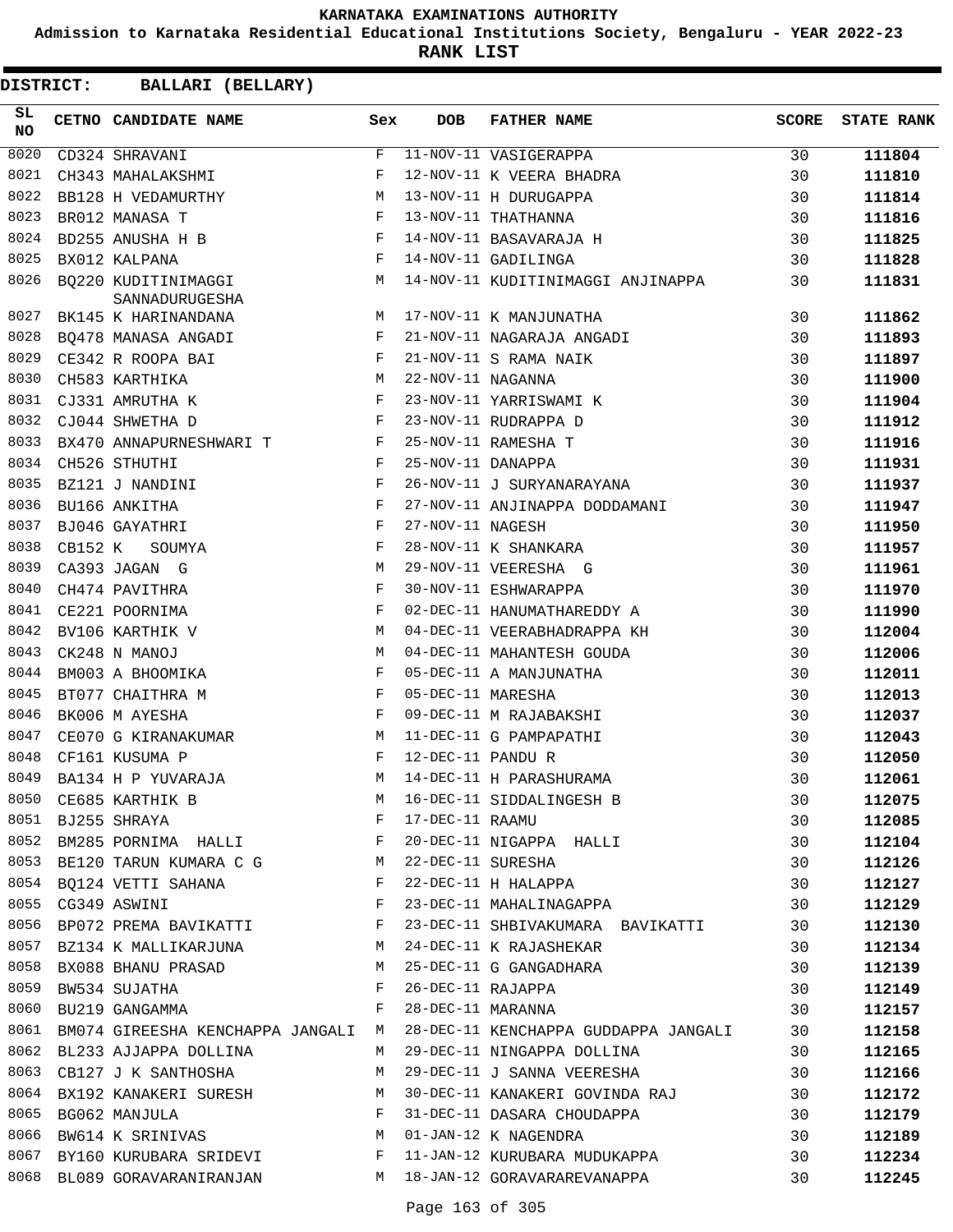**Admission to Karnataka Residential Educational Institutions Society, Bengaluru - YEAR 2022-23**

**RANK LIST**

| SL<br><b>NO</b> | CETNO CANDIDATE NAME Sex                                                                                                                                                                                                                                |              | <b>DOB</b>        | <b>FATHER NAME</b>             | SCORE | <b>STATE RANK</b> |
|-----------------|---------------------------------------------------------------------------------------------------------------------------------------------------------------------------------------------------------------------------------------------------------|--------------|-------------------|--------------------------------|-------|-------------------|
| 8069            | CH239 M NAYANA                                                                                                                                                                                                                                          | F            |                   | 16-FEB-12 H MAREPPA            | 30    | 112284            |
| 8070            | CE606 ERESHA                                                                                                                                                                                                                                            | M            |                   | 28-FEB-12 G NINGANNA           | 30    | 112299            |
| 8071            | BV157 MARAKKA D                                                                                                                                                                                                                                         | $_{\rm F}$   |                   | 19-JUN-12 MANJUNATHA D         | 30    | 112343            |
| 8072            | CD361 REKHAMMA A                                                                                                                                                                                                                                        | $_{\rm F}$   |                   | 19-SEP-12 AANJANEYA            | 30    | 112350            |
| 8073            | CA154 K MANIKANTA<br><b>Example 19</b> M                                                                                                                                                                                                                |              |                   | 01-JAN-09 KADEMANE THIPPAYYA   | 29    | 112367            |
| 8074            | M <sub>N</sub><br>BA644 S PRAKASHA                                                                                                                                                                                                                      |              |                   | 01-JUN-09 SHIVAKUMAR NAIK      | 29    | 112389            |
| 8075            | BA350 P DIVYA                                                                                                                                                                                                                                           | $\mathbf{F}$ |                   | 10-AUG-09 P PEERYANAIK         | 29    | 112400            |
| 8076            | M<br>BV044 THIPPESHA K                                                                                                                                                                                                                                  |              |                   | 10-OCT-09 OBALESHA             | 29    | 112409            |
| 8077            | BZ034 C D CHAITHRA                                                                                                                                                                                                                                      | $\mathbf{F}$ |                   | 12-OCT-09 C D GIDDAPPA         | 29    | 112411            |
| 8078            | BX344 MANOJKUMAR P M                                                                                                                                                                                                                                    |              |                   | 14-OCT-09 KRISHNAMURTHY        | 29    | 112413            |
| 8079            | M<br>BP419 K RAHUL                                                                                                                                                                                                                                      |              |                   | 24-OCT-09 KUMARANAIK           | 29    | 112415            |
| 8080            | BF320 NAGARAJA K                                                                                                                                                                                                                                        | M            |                   | 28-OCT-09 KOTRESHA K           | 29    | 112418            |
| 8081            | BU281 HARSHAKIRAN S G M                                                                                                                                                                                                                                 |              |                   | 16-NOV-09 GANGAPPA S           | 29    | 112429            |
| 8082            | <b>Example 19</b> March 2014<br>BW278 SHARTH KUMAR                                                                                                                                                                                                      |              |                   | 18-NOV-09 VREESH GOWDA         | 29    | 112432            |
| 8083            | M<br>CA086 ASHOK C                                                                                                                                                                                                                                      |              |                   | 25-DEC-09 HAGARESHA C          | 29    | 112442            |
| 8084            | BV068 MALLAPURADA ARCHANA $F$                                                                                                                                                                                                                           |              |                   | 30-DEC-09 MALLAPURADA NAGARAJA | 29    | 112447            |
| 8085            | CE384 SANJANA BAYI<br>$\mathbf{F}$ . The set of the set of the set of the set of the set of the set of the set of the set of the set of the set of the set of the set of the set of the set of the set of the set of the set of the set of the set of t |              |                   | 01-JAN-10 HANUMA NAIK          | 29    | 112476            |
| 8086            | $\mathbf{F}$ and the contract of $\mathbf{F}$<br>BH276 T L DEEPABAI                                                                                                                                                                                     |              |                   | 01-JAN-10 T LAXMANNAIK         | 29    | 112482            |
| 8087            | $\mathbb F$<br>BC162 ISHWARYA M                                                                                                                                                                                                                         |              |                   | 10-JAN-10 VENAKATESH M         | 29    | 112493            |
| 8088            | BW575 KARTHIK V K                                                                                                                                                                                                                                       | M            |                   | 16-JAN-10 SRIKANTHA V K        | 29    | 112499            |
| 8089            | BP245 HANUMANTH GALGANATH M                                                                                                                                                                                                                             |              |                   | 04-FEB-10 MALLAPPA GALAGANATHA | 29    | 112515            |
| 8090            | CA158 K PRAKASH<br>M                                                                                                                                                                                                                                    |              |                   | 16-FEB-10 K ERANNA             | 29    | 112528            |
| 8091            | M<br>CF195 SAMPATH A                                                                                                                                                                                                                                    |              | 20-FEB-10 ANJANI  |                                | 29    | 112532            |
| 8092            | BX215 CHARAN TEJ                                                                                                                                                                                                                                        | М            |                   | 25-FEB-10 VEERABHADRA          | 29    | 112540            |
| 8093            | CE291 VENKATESHA                                                                                                                                                                                                                                        | M            |                   | 02-MAR-10 DURUGAPPA            | 29    | 112544            |
| 8094            | BB517 M JAYANTH                                                                                                                                                                                                                                         | M            |                   | 11-MAR-10 THIMMANNA            | 29    | 112552            |
| 8095            | BD065 SURESH LAMBANI                                                                                                                                                                                                                                    | M            |                   | 14-MAR-10 UMESHNAIK            | 29    | 112556            |
| 8096            | $\frac{1}{M}$<br>BL194 R RAMADAS                                                                                                                                                                                                                        |              |                   | 15-MAR-10 RAJENDRA NAIK        | 29    | 112559            |
| 8097            | CE648 LAKSHMI<br><b>Example 2</b> For the second property of the second property of the second property of the second property of the second property of the second property of the second property of the second property of the second property of    |              |                   | 18-MAR-10 SHIVASHANKARA        | 29    | 112563            |
| 8098            | <b>M</b><br>BW038 NAGIREDDY G                                                                                                                                                                                                                           |              |                   | 20-MAR-10 ANJINEYYA G          | 29    | 112566            |
| 8099            | M <sub>N</sub><br>CB356 VADDARA THIRUMALA                                                                                                                                                                                                               |              |                   | 21-MAR-10 HONNAPPA V           | 29    | 112568            |
| 8100            | CJ515 T MADUSUDHAN                                                                                                                                                                                                                                      | М            |                   | 06-APR-10 T MARISWAMY          | 29    | 112585            |
| 8101            | BL227 KEERTHI R                                                                                                                                                                                                                                         | F            |                   | 18-APR-10 REVYANAIK            | 29    | 112595            |
| 8102            | BJ332 KAVITHA                                                                                                                                                                                                                                           | F            | 20-APR-10 SEENA   |                                | 29    | 112597            |
| 8103            | BW134 ADI K M                                                                                                                                                                                                                                           | М            | 06-MAY-10 VEERESH |                                | 29    | 112616            |
|                 | 8104 BA040 B HANUMANTHA                                                                                                                                                                                                                                 | M            |                   | 06-MAY-10 B MARIGOUDA          | 29    | 112617            |
| 8105            | BL255 DEEPAA                                                                                                                                                                                                                                            | F            |                   | 11-MAY-10 KUMARA NAIK          | 29    | 112625            |
| 8106            | BB111 L PAVANA                                                                                                                                                                                                                                          | М            |                   | 24-MAY-10 N LINGA NAIK         | 29    | 112648            |
| 8107            | CJ130 SHAKUNTHALA                                                                                                                                                                                                                                       | F            |                   | 01-JUN-10 RAMAKRUSHNA          | 29    | 112659            |
| 8108            | BU316 SANJANA K H                                                                                                                                                                                                                                       | F            |                   | 05-JUN-10 HANUMANTHAPPA K      | 29    | 112666            |
| 8109            | BP347 AJAYA NAIK                                                                                                                                                                                                                                        | M            |                   | 07-JUN-10 JAYANAIK D           | 29    | 112670            |
| 8110            | BJ342 V LATHA                                                                                                                                                                                                                                           | F            |                   | 08-JUN-10 V NAGARAJA           | 29    | 112675            |
|                 | 8111 CH222 VIKRAM                                                                                                                                                                                                                                       | М            |                   | 13-JUN-10 SHARANAPPA           | 29    | 112684            |
| 8112            | BN370 PRAVEENA NAIK                                                                                                                                                                                                                                     | M            |                   | 16-JUN-10 SHIVA NAIK           | 29    | 112690            |
| 8113            | BM108 RAJENDRA D                                                                                                                                                                                                                                        | М            |                   | 27-JUN-10 THOTYA NAIK          | 29    | 112703            |
| 8114            | BW535 THEJESHWINI H                                                                                                                                                                                                                                     | F            |                   | 02-JUL-10 SOMALINGA H          | 29    | 112716            |
| 8115            | BR293 RAJESHWARI                                                                                                                                                                                                                                        | F            |                   | 05-JUL-10 VENKATESHA           | 29    | 112723            |
|                 | 8116 CH565 MAHESWARI                                                                                                                                                                                                                                    | F            | 11-JUL-10 RAVI    |                                | 29    | 112738            |
| 8117            | BU501 YASHWANTH B N                                                                                                                                                                                                                                     | M            |                   | 13-JUL-10 NARESHA B            | 29    | 112742            |
| 8118            | BF305 B BASAVARAJA                                                                                                                                                                                                                                      | M            |                   | 17-JUL-10 NAGARAJA             | 29    | 112753            |
|                 |                                                                                                                                                                                                                                                         |              |                   |                                |       |                   |
|                 |                                                                                                                                                                                                                                                         |              | Page 164 of 305   |                                |       |                   |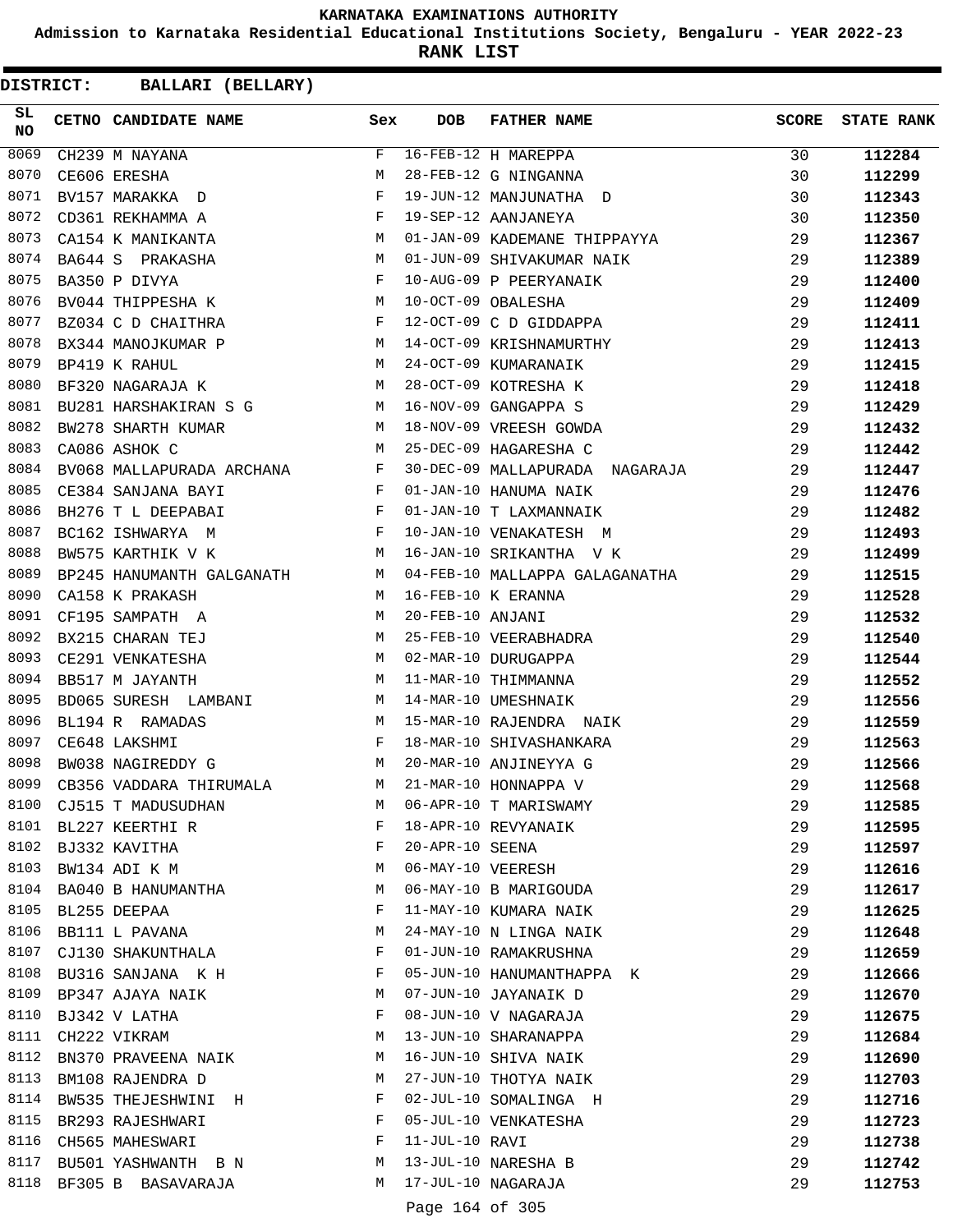**Admission to Karnataka Residential Educational Institutions Society, Bengaluru - YEAR 2022-23**

**RANK LIST**

| SL<br><b>NO</b> |             | CETNO CANDIDATE NAME Sex                                                                                                                                                                                                                                 |   | <b>DOB</b>        | FATHER NAME                                                                                                                                                                                | <b>SCORE</b> | <b>STATE RANK</b> |
|-----------------|-------------|----------------------------------------------------------------------------------------------------------------------------------------------------------------------------------------------------------------------------------------------------------|---|-------------------|--------------------------------------------------------------------------------------------------------------------------------------------------------------------------------------------|--------------|-------------------|
| 8119            |             | CE714 LAXMI<br>BV241 K SIDDESHA                                                                                                                                                                                                                          | F |                   | 17-JUL-10 CHOWDESHA<br>22-JUL-10 K NUNKAPPA<br>04-AUG-10 N SHARANAPPA<br>06-AUG-10 B SHIVARAJ<br>10-AUG-10 NAGARAJA<br>10-AUG-10 RAJAPPA<br>12-AUG-10 P RAMJAN SAB<br>13-AUG-10 LINGAPPA K | 29           | 112756            |
| 8120            |             |                                                                                                                                                                                                                                                          | M |                   |                                                                                                                                                                                            | 29           | 112766            |
| 8121            |             | BS223 N AJAY KUMAR                                                                                                                                                                                                                                       | M |                   |                                                                                                                                                                                            | 29           | 112786            |
| 8122            |             | $\begin{aligned} \mathbf{M} \\ \mathbf{M} \end{aligned}$<br>CG158 B NINGAIAH                                                                                                                                                                             |   |                   |                                                                                                                                                                                            | 29           | 112794            |
| 8123            |             | CF112 AJJAYYA                                                                                                                                                                                                                                            |   |                   |                                                                                                                                                                                            | 29           | 112808            |
| 8124            |             | BF413 HARSHITHA M F                                                                                                                                                                                                                                      |   |                   |                                                                                                                                                                                            | 29           | 112809            |
| 8125            |             | CK053 FAYAZ P<br>CJ226 RENUKAMMA PRODUKA PRODUKAMMA                                                                                                                                                                                                      |   |                   |                                                                                                                                                                                            | 29           | 112814            |
| 8126            |             |                                                                                                                                                                                                                                                          |   |                   |                                                                                                                                                                                            | 29           | 112816            |
| 8127            |             | CK241 MALLIKARJUNA M                                                                                                                                                                                                                                     |   |                   | 14-AUG-10 PANCHAIAH SWAMY                                                                                                                                                                  | 29           | 112818            |
| 8128            | BD198 RAJA  |                                                                                                                                                                                                                                                          | M |                   | 15-AUG-10 KUMARANAIK                                                                                                                                                                       | 29           | 112823            |
| 8129            |             | BG106 GUNDI RAVIKUMARA M                                                                                                                                                                                                                                 |   |                   | 16-AUG-10 GUNDI SHANMUKHAPPA<br>17-AUG-10 H SUNKAPPA                                                                                                                                       | 29           | 112825            |
| 8130            |             | $\begin{array}{c}\n\text{F} \\ \text{F}\n\end{array}$<br>BW299 AMRUTH                                                                                                                                                                                    |   |                   |                                                                                                                                                                                            | 29           | 112830            |
| 8131            | BE322 ANU S |                                                                                                                                                                                                                                                          |   |                   | 17-AUG-10 PARUSHURAMA S                                                                                                                                                                    | 29           | 112831            |
| 8132            |             | BA673 V NAGARATNA $F$                                                                                                                                                                                                                                    |   |                   | 18-AUG-10 V HANUMANTAPPA                                                                                                                                                                   | 29           | 112838            |
| 8133            |             | $\begin{aligned} \mathbb{M} \\ \mathbb{F} \end{aligned}$<br>BK257 R KISHOR                                                                                                                                                                               |   |                   | 30-AUG-10 R SURESH                                                                                                                                                                         | 29           | 112869            |
| 8134            |             | BD142 K PALLAVI                                                                                                                                                                                                                                          |   |                   | 02-SEP-10 K VISHWANATHA                                                                                                                                                                    | 29           | 112878            |
| 8135            |             | M <sub>1</sub><br>BN399 SANKETHNAIK                                                                                                                                                                                                                      |   |                   | 02-SEP-10 THAVARYANAIK                                                                                                                                                                     | 29           | 112882            |
| 8136            |             | BB037 BANTANAHALLI SANJANA F                                                                                                                                                                                                                             |   |                   | 03-SEP-10 B KOTRESHA                                                                                                                                                                       | 29           | 112883            |
| 8137            |             | M<br>CF271 AJAY P                                                                                                                                                                                                                                        |   |                   | 06-SEP-10 PURUSHOTHAM P                                                                                                                                                                    | 29           | 112898            |
| 8138            |             | BW084 IRFAN ALI M<br>BM309 D RACHANA F                                                                                                                                                                                                                   |   |                   | 06-SEP-10 NOORULLA A                                                                                                                                                                       | 29           | 112902            |
| 8139            |             |                                                                                                                                                                                                                                                          |   |                   | 11-SEP-10 KHEMYANAIK                                                                                                                                                                       | 29           | 112922            |
| 8140            |             |                                                                                                                                                                                                                                                          |   |                   | BE081 NIRANJAN G S M 14-SEP-10 G SHANMUKAPPA                                                                                                                                               | 29           | 112935            |
| 8141            |             | BE220 JAGADEESHA Y N M 19-SEP-10 NEELAPPA Y                                                                                                                                                                                                              |   |                   |                                                                                                                                                                                            | 29           | 112953            |
| 8142            |             | BN002 A NAGARAJA                                                                                                                                                                                                                                         | M |                   | 22-SEP-10 A NINGAPPA                                                                                                                                                                       | 29           | 112963            |
| 8143            |             | BX219 GOVARDHAN                                                                                                                                                                                                                                          | M |                   | 22-SEP-10 VENKATARAMANA                                                                                                                                                                    | 29           | 112964            |
| 8144            |             | CE075 G UDAYA KUMAR                                                                                                                                                                                                                                      | M |                   | 28-SEP-10 SUBBAYYA                                                                                                                                                                         | 29           | 112979            |
| 8145            |             | CJ132 BHAGYALAKSHMI                                                                                                                                                                                                                                      | F |                   | 02-OCT-10 HULUGAPPA                                                                                                                                                                        | 29           | 112991            |
| 8146            |             | BD023 B N PRUTHVI KUMARA M                                                                                                                                                                                                                               |   |                   | 06-OCT-10 B NINGAPPA                                                                                                                                                                       | 29           | 113011            |
| 8147            |             | BT193 BHARATHA P<br>M <sub>N</sub>                                                                                                                                                                                                                       |   | 06-OCT-10 SURESHA |                                                                                                                                                                                            | 29           | 113012            |
| 8148            |             |                                                                                                                                                                                                                                                          |   |                   | BG202 MANJUNATHA D K M 07-OCT-10 DYAMAPPA KORAVARA                                                                                                                                         | 29           | 113018            |
| 8149            |             | BW619 KUMAR                                                                                                                                                                                                                                              | M |                   | 09-OCT-10 RUDRANNA                                                                                                                                                                         | 29           | 113024            |
|                 |             |                                                                                                                                                                                                                                                          |   |                   | 8150 BG208 LOTTINAKERI KIRANA M 10-OCT-10 LOTTINAKERI MAHANTESHA                                                                                                                           | 29           | 113030            |
|                 |             | 8151 BB093 G YASHODA                                                                                                                                                                                                                                     |   |                   | F 13-OCT-10 G KADAPPA                                                                                                                                                                      | 29           | 113051            |
|                 |             | 8152 CC112 KAVANA D<br>$\mathbf{F}$ and the set of the set of the set of the set of the set of the set of the set of the set of the set of the set of the set of the set of the set of the set of the set of the set of the set of the set of the set of |   |                   | 13-OCT-10 YARRISWAMY DOMBI                                                                                                                                                                 | 29           | 113053            |
|                 |             | $\mathbf{F}$ and $\mathbf{F}$ and $\mathbf{F}$                                                                                                                                                                                                           |   |                   | 23-OCT-10 ZZZ ZZZ                                                                                                                                                                          | 29           | 113098            |
|                 |             | 8153 BC271 ANU H<br>8154 BQ463 CHOWDAPPA P                                                                                                                                                                                                               |   |                   | M 23-OCT-10 THIPPESWAMY P                                                                                                                                                                  | 29           | 113100            |
|                 |             |                                                                                                                                                                                                                                                          |   |                   | 8155 BH118 SRUJAN KULKARNI M 27-OCT-10 GOVINDA RAO KULKARNI                                                                                                                                | 29           | 113121            |
| 8156            |             | BA601 T SAMARTH                                                                                                                                                                                                                                          | M |                   | 27-OCT-10 T PRAKASH                                                                                                                                                                        | 29           | 113122            |
| 8157            |             | CH505 PAVITHRA                                                                                                                                                                                                                                           | F |                   | 28-OCT-10 THIPPESWAMI                                                                                                                                                                      | 29           | 113123            |
|                 |             | 8158 CH137 HOSALLI LINGARAJ M                                                                                                                                                                                                                            |   |                   | 30-OCT-10 HOSALLI MARISWAMY                                                                                                                                                                | 29           | 113129            |
|                 |             | 8159 BT406 M N HARSHITHA F                                                                                                                                                                                                                               |   |                   | 30-OCT-10 CHAPE NAGABHUSHANAPPA                                                                                                                                                            | 29           | 113131            |
|                 |             | 8160 BG225 GAYITRA G<br>$\mathbf{F}$ and $\mathbf{F}$ and $\mathbf{F}$                                                                                                                                                                                   |   |                   | 04-NOV-10 SHIVANAGOUDA G                                                                                                                                                                   | 29           | 113158            |
|                 |             | 8161 CH062 D K SHABARISHA M 06-NOV-10 D K SAMBASHIVA                                                                                                                                                                                                     |   |                   |                                                                                                                                                                                            | 29           | 113171            |
|                 |             | 8162 CE418 MOHAMAD SUHEL                                                                                                                                                                                                                                 |   |                   | M 06-NOV-10 PEER SAB                                                                                                                                                                       | 29           | 113174            |
|                 |             | 8163 BG262 NAMADARI MANJUNATHA                                                                                                                                                                                                                           |   |                   | M 09-NOV-10 NAMADARI CHANDRAPPA                                                                                                                                                            | 29           | 113193            |
| 8164            |             | BG189 PAVANA L K                                                                                                                                                                                                                                         | M |                   | 10-NOV-10 KOTRESH NAIK                                                                                                                                                                     | 29           | 113202            |
|                 |             | BF017 VIJAYALAXMI F                                                                                                                                                                                                                                      |   |                   |                                                                                                                                                                                            | 29           | 113241            |
|                 |             |                                                                                                                                                                                                                                                          |   |                   |                                                                                                                                                                                            | 29           | 113256            |
| 8167            |             | BM395 V PRAVINA                                                                                                                                                                                                                                          |   |                   | M 22-NOV-10 VENKATESH NAIK                                                                                                                                                                 | 29           | 113266            |
|                 |             | 8168 CH043 MURAHARI REDDY                                                                                                                                                                                                                                |   |                   | M 27-NOV-10 RAGHAVENDRA REDDY                                                                                                                                                              | 29           | 113291            |
|                 |             |                                                                                                                                                                                                                                                          |   | Page 165 of 305   |                                                                                                                                                                                            |              |                   |
|                 |             |                                                                                                                                                                                                                                                          |   |                   |                                                                                                                                                                                            |              |                   |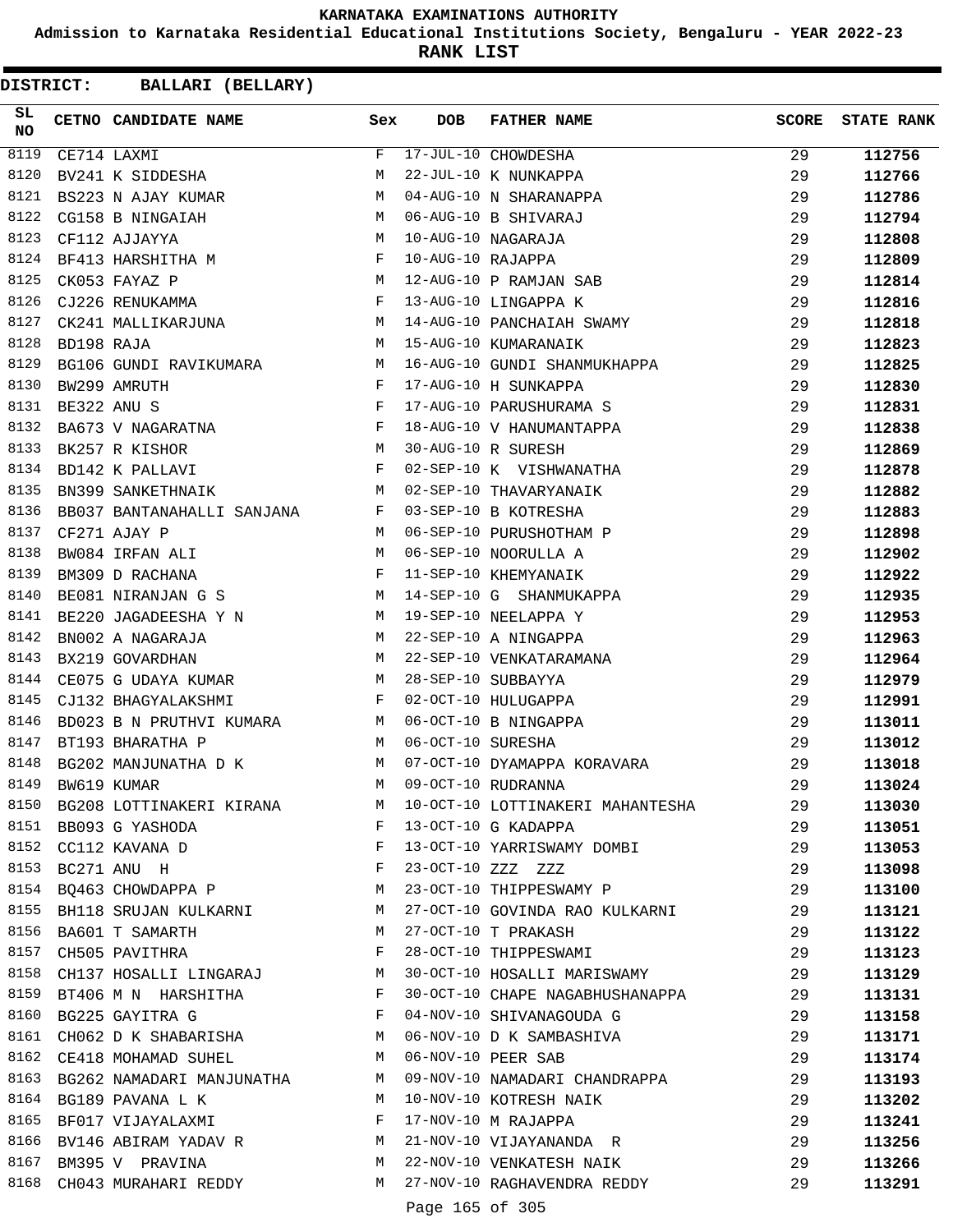**Admission to Karnataka Residential Educational Institutions Society, Bengaluru - YEAR 2022-23**

**RANK LIST**

| SL<br><b>NO</b> | CETNO CANDIDATE NAME                                                                                                                                                                                                                                      | Sex          | <b>DOB</b>     | <b>FATHER NAME</b>                    | SCORE | <b>STATE RANK</b> |
|-----------------|-----------------------------------------------------------------------------------------------------------------------------------------------------------------------------------------------------------------------------------------------------------|--------------|----------------|---------------------------------------|-------|-------------------|
| 8169            | BE517 NAGARAJ K H                                                                                                                                                                                                                                         | M            |                | 30-NOV-10 HANUMANTHAPPA K             | 29    | 113311            |
| 8170            | BB373 KHUSHI NAGARAJ CHOWTAGI                                                                                                                                                                                                                             | F            |                | 01-DEC-10 NAGARAJ HULUGAPPA CHOWTAGI  | 29    | 113317            |
| 8171            | CJ575 MAHESHAMMA                                                                                                                                                                                                                                          | F            |                | 01-DEC-10 MUDUKAPPA                   | 29    | 113318            |
| 8172            | BF542 TEJA R                                                                                                                                                                                                                                              | M            |                | 03-DEC-10 VEERESHGOUD R               | 29    | 113337            |
| 8173            | BO177 NANDHINI                                                                                                                                                                                                                                            | F            |                | 05-DEC-10 DODDIRAPPA                  | 29    | 113346            |
| 8174            | BF024 B YOGESHA                                                                                                                                                                                                                                           | М            |                | 06-DEC-10 B DEVARAJA                  | 29    | 113350            |
| 8175            | BM058 DODDAMANI MANJUNATHANAIK                                                                                                                                                                                                                            | M            |                | 08-DEC-10 DODDAMANI HANUMANTHANAIK    | 29    | 113359            |
| 8176            | BE392 D VANDANA                                                                                                                                                                                                                                           | F            |                | 09-DEC-10 DHAKYA NAIK                 | 29    | 113365            |
| 8177            | CG222 VIJAY KUMAR                                                                                                                                                                                                                                         | M            |                | 10-DEC-10 MALLAYYA                    | 29    | 113376            |
| 8178            | CH291 NAGENDRAMMA                                                                                                                                                                                                                                         | F            |                | 13-DEC-10 SIDDALINGAPPA               | 29    | 113397            |
| 8179            | BJ238 DINESH K                                                                                                                                                                                                                                            | M            |                | 14-DEC-10 CHANDRASHEKHAR              | 29    | 113400            |
| 8180            | BM079 HALESH HARIJANA M                                                                                                                                                                                                                                   |              |                | 16-DEC-10 HANUMANTHAPPA HARIJANA      | 29    | 113416            |
| 8181            | BB215 SANJITH KUMAR K<br>M <sub>N</sub>                                                                                                                                                                                                                   |              |                | 16-DEC-10 KOTRESHA NAIK K             | 29    | 113417            |
| 8182            | BT159 RASHMI P                                                                                                                                                                                                                                            | F            |                | 19-DEC-10 THIPPESWAMY P               | 29    | 113436            |
| 8183            | BA014 ANGADI PALLAVI                                                                                                                                                                                                                                      | F            |                | 20-DEC-10 ANGADI KOTRESHA             | 29    | 113441            |
| 8184            | $\mathbb F$<br>CG344 B HULIGEMMA                                                                                                                                                                                                                          |              |                | 20-DEC-10 B KALINGA                   | 29    | 113443            |
| 8185            | CD251 VANDANA B                                                                                                                                                                                                                                           | $\mathbf{F}$ |                | 20-DEC-10 GANGADHARA B                | 29    | 113451            |
| 8186            | BX162 CHANDANA                                                                                                                                                                                                                                            | $\mathbf{F}$ |                | 21-DEC-10 C M NAGAREDDY               | 29    | 113452            |
| 8187            | BO174 PANDHU N                                                                                                                                                                                                                                            | M            |                | 22-DEC-10 GURURAJA N                  | 29    | 113465            |
| 8188            | $\mathbf{F}$<br>CE145 SINCHANA                                                                                                                                                                                                                            |              |                | 22-DEC-10 VENKATESHANAIK              | 29    | 113469            |
| 8189            | CA328 SOUPARNIKA BAGLI F                                                                                                                                                                                                                                  |              |                | 23-DEC-10 BHEEMAPPA BAGLI             | 29    | 113475            |
| 8190            | BN038 VEDAVATHI                                                                                                                                                                                                                                           | F            |                | 23-DEC-10 RAVIKUMAR                   | 29    | 113476            |
| 8191            | CJ159 HONNURAPPA R                                                                                                                                                                                                                                        | M            | 24-DEC-10 RAMA |                                       | 29    | 113478            |
| 8192            | $\mathbb{F}^{\mathbb{Z}}$ . The set of the set of the set of the set of the set of the set of the set of the set of the set of the set of the set of the set of the set of the set of the set of the set of the set of the set of the s<br>CE347 MAITRI G |              |                | 26-DEC-10 GONIBASAPPA G               | 29    | 113493            |
| 8193            | CA144 K ANJILI                                                                                                                                                                                                                                            | F            |                | 28-DEC-10 K SATYANARAYANA             | 29    | 113509            |
| 8194            | CB195 MEGHANA H                                                                                                                                                                                                                                           | F            |                | 28-DEC-10 ANJINI H                    | 29    | 113511            |
| 8195            | BA003 H AKASH                                                                                                                                                                                                                                             | M            |                | 30-DEC-10 A K SHIVARAMAPPA            | 29    | 113524            |
| 8196            | BS259 DEEPA B G<br><b>Figure 19</b>                                                                                                                                                                                                                       |              |                | 31-DEC-10 GOVINDAPPA                  | 29    | 113533            |
| 8197            | BE125 HULIKATTI BANAKARA M<br>BASAVARAJA                                                                                                                                                                                                                  |              |                | 31-DEC-10 HULIKATTI BANAKARA MALLAPPA | 29    | 113534            |
|                 | 8198 BZ164 M HULESHA                                                                                                                                                                                                                                      |              |                | M 31-DEC-10 NAGARAJA                  | 29    | 113535            |
|                 | 8199 CF007 TARUN KUMAR                                                                                                                                                                                                                                    |              |                | M 31-DEC-10 GURUMURTHY                | 29    | 113537            |
| 8200            | CD329 TEJASWINI RAJU                                                                                                                                                                                                                                      | F            | 31-DEC-10 RAJU |                                       | 29    | 113539            |
| 8201            | CF036 G S ASHA                                                                                                                                                                                                                                            | F            |                | 01-JAN-11 G SANNA CHITTAPPA           | 29    | 113566            |
| 8202            | CH350 GAYATHRI T                                                                                                                                                                                                                                          | F            |                | 01-JAN-11 NAGAPPA T                   | 29    | 113567            |
| 8203            | BW090 JOGI DAMMURAPPA                                                                                                                                                                                                                                     | M            |                | 01-JAN-11 JOGI GADILINGAPPA           | 29    | 113575            |
| 8204            | BV125 K K HALAMMA                                                                                                                                                                                                                                         | F            |                | 01-JAN-11 K K SIDDAPPA                | 29    | 113576            |
| 8205            | CD070 PALLAVI S                                                                                                                                                                                                                                           | F            |                | 01-JAN-11 SANNANAGAPPA                | 29    | 113590            |
|                 | 8206 BO451 SAKAMMA D                                                                                                                                                                                                                                      | $\mathbf{F}$ |                | 01-JAN-11 DYAMANNA D                  | 29    | 113609            |
| 8207            | BK266 SHANKAR H                                                                                                                                                                                                                                           | М            |                | 01-JAN-11 HULUGAPPA N                 | 29    | 113616            |
| 8208            | BW148 MALLIKARJUNA M                                                                                                                                                                                                                                      | M            |                | 02-JAN-11 BOGATTAYYA                  | 29    | 113652            |
| 8209            | BH253 PARUSHURAMA M                                                                                                                                                                                                                                       | M            |                | 02-JAN-11 SOMAPPA M                   | 29    | 113653            |
| 8210            | BB462 SHINCHALA                                                                                                                                                                                                                                           | F            |                | 02-JAN-11 DEEPLANAIK                  | 29    | 113656            |
| 8211            | CA165 MEGHANA                                                                                                                                                                                                                                             | F            |                | 06-JAN-11 ANANDA S                    | 29    | 113686            |
| 8212            | BA033 B ROHINIBAI                                                                                                                                                                                                                                         | F            |                | 08-JAN-11 B SHANKARNAIK               | 29    | 113695            |
| 8213            | BU011 HITHAISHI H S                                                                                                                                                                                                                                       | F            |                | 11-JAN-11 SHIVANANDA                  | 29    | 113719            |
|                 | 8214 BE159 AKASHA A                                                                                                                                                                                                                                       | M            |                | 14-JAN-11 SHANTHAPPA A                | 29    | 113745            |
| 8215            | BM190 KAVITHA                                                                                                                                                                                                                                             | F            |                | 14-JAN-11 PRAKASHNAIK                 | 29    | 113746            |
| 8216            | CA404 MANIKANTHA                                                                                                                                                                                                                                          | М            |                | 14-JAN-11 NAGARAJA U                  | 29    | 113747            |
| 8217            | BD092 PRAVEEEN<br>KABADAR                                                                                                                                                                                                                                 | M            |                | 15-JAN-11 PRABHU SHIVAPPA KABADAR     | 29    | 113753            |
|                 |                                                                                                                                                                                                                                                           |              |                |                                       |       |                   |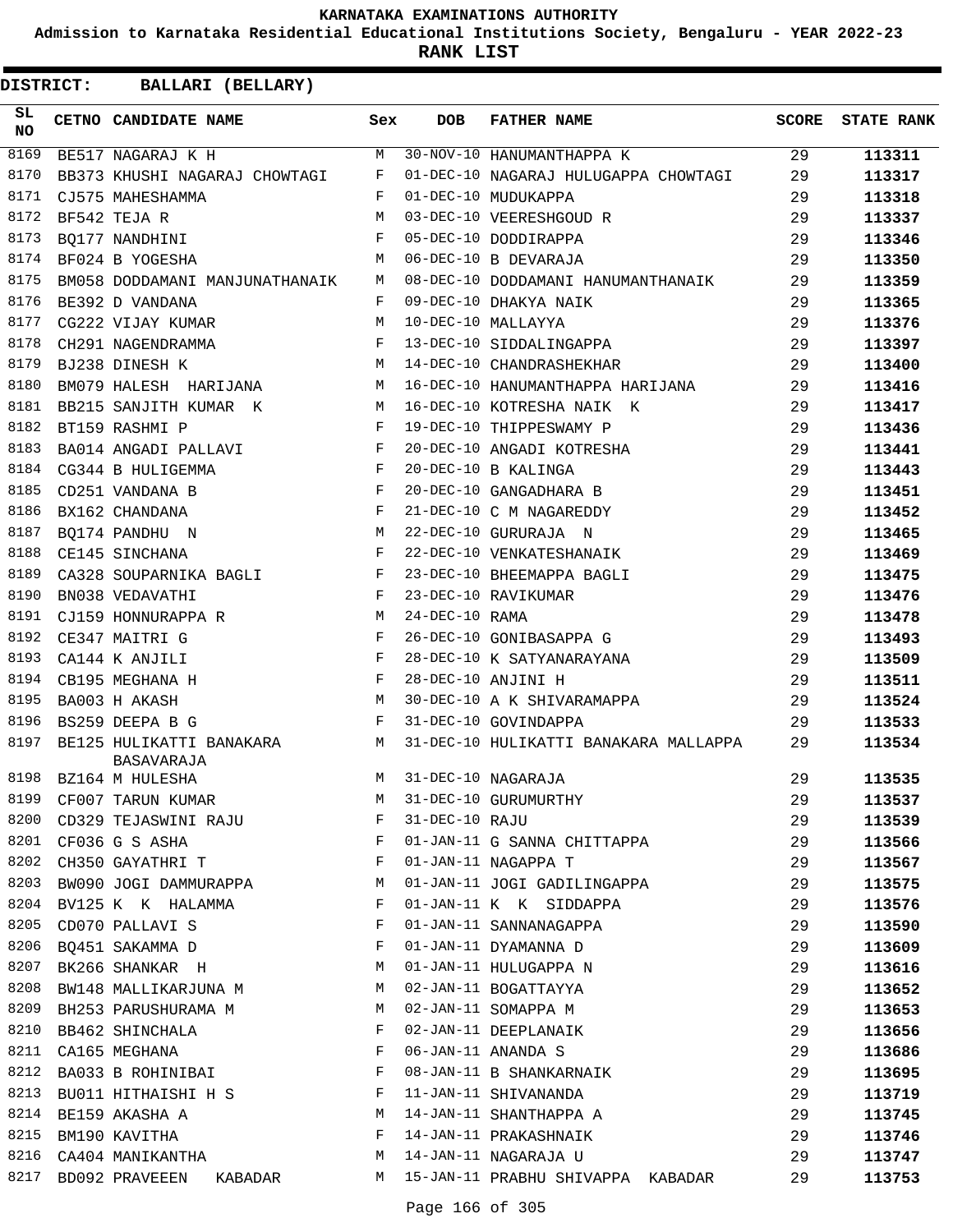**Admission to Karnataka Residential Educational Institutions Society, Bengaluru - YEAR 2022-23**

**RANK LIST**

**DISTRICT:** CC **BALLARI (BELLARY)**

| SL<br>NO | CETNO CANDIDATE NAME Sex                                                                                                                                                                                                                              |                | <b>DOB</b>       | <b>FATHER NAME</b>                                | <b>SCORE</b> | <b>STATE RANK</b> |
|----------|-------------------------------------------------------------------------------------------------------------------------------------------------------------------------------------------------------------------------------------------------------|----------------|------------------|---------------------------------------------------|--------------|-------------------|
| 8218     | BY059 CHITHRA                                                                                                                                                                                                                                         | $F$ and        |                  | 16-JAN-11 GOVINDAPPA<br>16-JAN-11 R N AJJAIAH     | 29           | 113760            |
| 8219     | BY059 CHITHRA<br>BU282 R A RAJEEVA                                                                                                                                                                                                                    | М              |                  |                                                   | 29           | 113765            |
| 8220     | BT018 MAHAMMADA TAHIRA M                                                                                                                                                                                                                              |                |                  | 20-JAN-11 SIBBTH SAB                              | 29           | 113795            |
| 8221     | BK013 PRITHVIRAJ DODDAMANE M                                                                                                                                                                                                                          |                |                  | 25-JAN-11 H HIMANTAHRAJ                           | 29           | 113828            |
| 8222     | CK124 SOWMYA                                                                                                                                                                                                                                          | $\mathbf{F}$   |                  | 25-JAN-11 VEERESHA                                | 29           | 113831            |
| 8223     | BH339 NEERAJ M<br>CC170 RAJESHA U M                                                                                                                                                                                                                   |                |                  | 26-JAN-11 M RAVIKUMAR                             | 29           | 113838            |
| 8224     |                                                                                                                                                                                                                                                       |                | 26-JAN-11 UMESHA |                                                   | 29           | 113839            |
| 8225     | BR183 M C KUMARA M                                                                                                                                                                                                                                    |                |                  | 28-JAN-11 M C RAMAPPA                             | 29           | 113855            |
| 8226     | BG349 S SHARATH                                                                                                                                                                                                                                       | M              |                  | 30-JAN-11 S THIMMARAJ                             | 29           | 113873            |
| 8227     | BK234 K SHRINIVASA                                                                                                                                                                                                                                    | M              |                  | 02-FEB-11 K HALAPPA                               | 29           | 113898            |
| 8228     | BF353 DYAMAJJA HOLEBASAPPANAR                                                                                                                                                                                                                         | M              |                  | 03-FEB-11 HANUMANTHAPPA H                         | 29           | 113909            |
| 8229     | BE051 NINGARAJA H                                                                                                                                                                                                                                     | M              |                  | 03-FEB-11 HALESHAPPA HADAGALI                     | 29           | 113914            |
| 8230     | CH103 PARVATI C                                                                                                                                                                                                                                       | F              |                  | 03-FEB-11 VEERESHA C                              | 29           | 113915            |
| 8231     | BN343 ISHWARYA M                                                                                                                                                                                                                                      |                |                  | 04-FEB-11 MOUNESH NAIK                            | 29           | 113923            |
| 8232     | $$\rm F$$ $$\rm F$$<br>BA126 H BRUNDA                                                                                                                                                                                                                 |                |                  | 05-FEB-11 H KOTLEPPA                              | 29           | 113930            |
| 8233     | BN292 DHANUSHA AGADI M                                                                                                                                                                                                                                |                |                  | 06-FEB-11 VEREESHA A                              | 29           | 113935            |
| 8234     | BC217 K NAYANA                                                                                                                                                                                                                                        | F              |                  | 06-FEB-11 K AJJAIAH                               | 29           | 113937            |
| 8235     | BC112 KOTRESH<br><b>Example 19</b> M<br>B                                                                                                                                                                                                             |                |                  | 08-FEB-11 KENCHAPPA B                             | 29           | 113953            |
| 8236     | $\mathbf{F}$<br>BE258 CHANDANA R R                                                                                                                                                                                                                    |                |                  | 09-FEB-11 RAJANAIK NAIKA                          | 29           | 113962            |
| 8237     | BG073 CHIRANJIVI B                                                                                                                                                                                                                                    |                |                  | 09-FEB-11 CHANDRAPPA B                            | 29           | 113965            |
| 8238     | $\begin{aligned} \mathbf{M} \\ \mathbf{F} \end{aligned}$<br>BC184 K CHITHRA                                                                                                                                                                           |                |                  | 09-FEB-11 K VEERESHA                              | 29           |                   |
| 8239     |                                                                                                                                                                                                                                                       |                |                  | 09-FEB-11 B PRAKASHAGOUDA                         |              | 113967            |
| 8240     | BD028 VARUNGOUDA B M<br><b>M</b>                                                                                                                                                                                                                      |                |                  |                                                   | 29           | 113976            |
|          | BA118 G VEERESHA                                                                                                                                                                                                                                      |                |                  | 12-FEB-11 GORANTI KOTRESHA                        | 29           | 114000            |
| 8241     | BK254 T K VISHALIBAI I F                                                                                                                                                                                                                              |                |                  | 13-FEB-11 T KEERYANAIK                            | 29           | 114010            |
| 8242     | BP095 HUNASIMARADA SAHANA                                                                                                                                                                                                                             | $\mathbf{F}$   |                  | 14-FEB-11 H GURUSWAMY                             | 29           | 114018            |
| 8243     | BR030 BANNI JNANESHWARA M                                                                                                                                                                                                                             |                |                  | 15-FEB-11 BANNI NAGARAJA                          | 29           | 114023            |
| 8244     | BW075 E MALLIKARJUNA M                                                                                                                                                                                                                                |                |                  | 17-FEB-11 E GIRIRAJA                              | 29           | 114042            |
| 8245     | $\frac{1}{100}$<br>$\frac{1}{100}$<br>BA146 MALAVIKA                                                                                                                                                                                                  |                |                  | 18-FEB-11 RAMESHA HALLIYARA<br>18-FEB-11 BAIYAPPA | 29           | 114052            |
| 8246     | CE311 NANDINI                                                                                                                                                                                                                                         |                |                  |                                                   | 29           | 114056            |
| 8247     | M<br>BP424 T PRAJWAL                                                                                                                                                                                                                                  |                |                  | 21-FEB-11 T MANJUNATHA                            | 29           | 114082            |
| 8248     | BA157 HOSAPETI RAHUL                                                                                                                                                                                                                                  | M              |                  | 22-FEB-11 HOSAPETI HANUMANTHAPPA                  | 29           | 114085            |
| 8249     | BW512 MALLESHWARI F<br>CE029 DIVYA B F<br>BW539 AKHIL<br>M                                                                                                                                                                                            |                |                  | 23-FEB-11 MALLIKARJUNA T                          | 29           | 114100            |
|          | 8250 CE029 DIVYA B                                                                                                                                                                                                                                    |                |                  | 24-FEB-11 NAGARAJ BANGI<br>25-FEB-11 DHARMARAJ B  | 29           | 114109            |
| 8251     |                                                                                                                                                                                                                                                       |                |                  |                                                   | 29           | 114114            |
| 8252     | CE004 SWATHI K F                                                                                                                                                                                                                                      |                |                  | 26-FEB-11 K BHEEMAPPA                             | 29           | 114124            |
|          | 8253 BA335 GURUBASAVARAJA UTTANGI M                                                                                                                                                                                                                   |                |                  | 27-FEB-11 VEERESHA UTTANGI                        | 29           | 114126            |
|          | 8254 CJ523 ABHINAYA                                                                                                                                                                                                                                   | F              |                  | 28-FEB-11 PARASHURAMA                             | 29           | 114138            |
| 8255     | BV148 SHIVAKUMARA D                                                                                                                                                                                                                                   | M              |                  | 28-FEB-11 DASAPPA G T                             | 29           | 114149            |
| 8256     | CD318 ARCHANA                                                                                                                                                                                                                                         | F              |                  | 02-MAR-11 RAMESHA V                               | 29           | 114161            |
| 8257     | $\mathbf{F}$ and $\mathbf{F}$ and $\mathbf{F}$<br>CE705 GAYATRI Y                                                                                                                                                                                     |                |                  | 03-MAR-11 YOGARAJA E                              | 29           | 114173            |
|          | 8258 BC334 NAVEENAKUMAR L Y M                                                                                                                                                                                                                         |                |                  | 04-MAR-11 YAMANURNAIK L S                         | 29           | 114181            |
| 8259     | CJ224 DEEPIKA D                                                                                                                                                                                                                                       | F              |                  | 05-MAR-11 VENKATESHA D                            | 29           | 114191            |
| 8260     | BK182 GAYITHRI<br><b>Example 20</b> Final Section 20 Final Section 20 Final Section 20 Final Section 20 Final Section 20 Final Section 20 Final Section 20 Final Section 20 Final Section 20 Final Section 20 Final Section 20 Final Section 20 Final |                | 06-MAR-11 ANJINI |                                                   | 29           | 114200            |
|          | $\mathbf{F}$<br>8261 CJ277 SPANDANA                                                                                                                                                                                                                   |                |                  | 06-MAR-11 RAMAPPA                                 | 29           | 114214            |
|          | 8262 BB419 LAVANYA S K                                                                                                                                                                                                                                | $$\mathbf{F}$$ |                  | 10-MAR-11 MANJUNATHA S K                          | 29           | 114249            |
| 8263     | CD383 VAMSHI KRISHNA H                                                                                                                                                                                                                                |                |                  | 11-MAR-11 HULUGANNA H                             | 29           | 114263            |
| 8264     | BG299 DIVYA K S                                                                                                                                                                                                                                       | $\mathbf{F}$   |                  | 13-MAR-11 SRINIVASA KORACHARA                     | 29           | 114278            |
| 8265     | BL062 PRETAM                                                                                                                                                                                                                                          | М              |                  | 14-MAR-11 MAHANTESHA                              | 29           | 114297            |
|          | 8265 BL062 PRETAM<br>8266 CA250 NAGARAJA                                                                                                                                                                                                              | M              |                  | 15-MAR-11 KALGUDEPPA KAGGAL                       | 29           | 114309            |
| 8267     | BG152 K SAHANA                                                                                                                                                                                                                                        |                |                  | F 17-MAR-11 K GANGADHARA                          | 29           | 114323            |
|          |                                                                                                                                                                                                                                                       |                |                  | $\sim$ $\sim$ $\sim$ $\sim$ $\sim$ $\sim$ $\sim$  |              |                   |

Page 167 of 305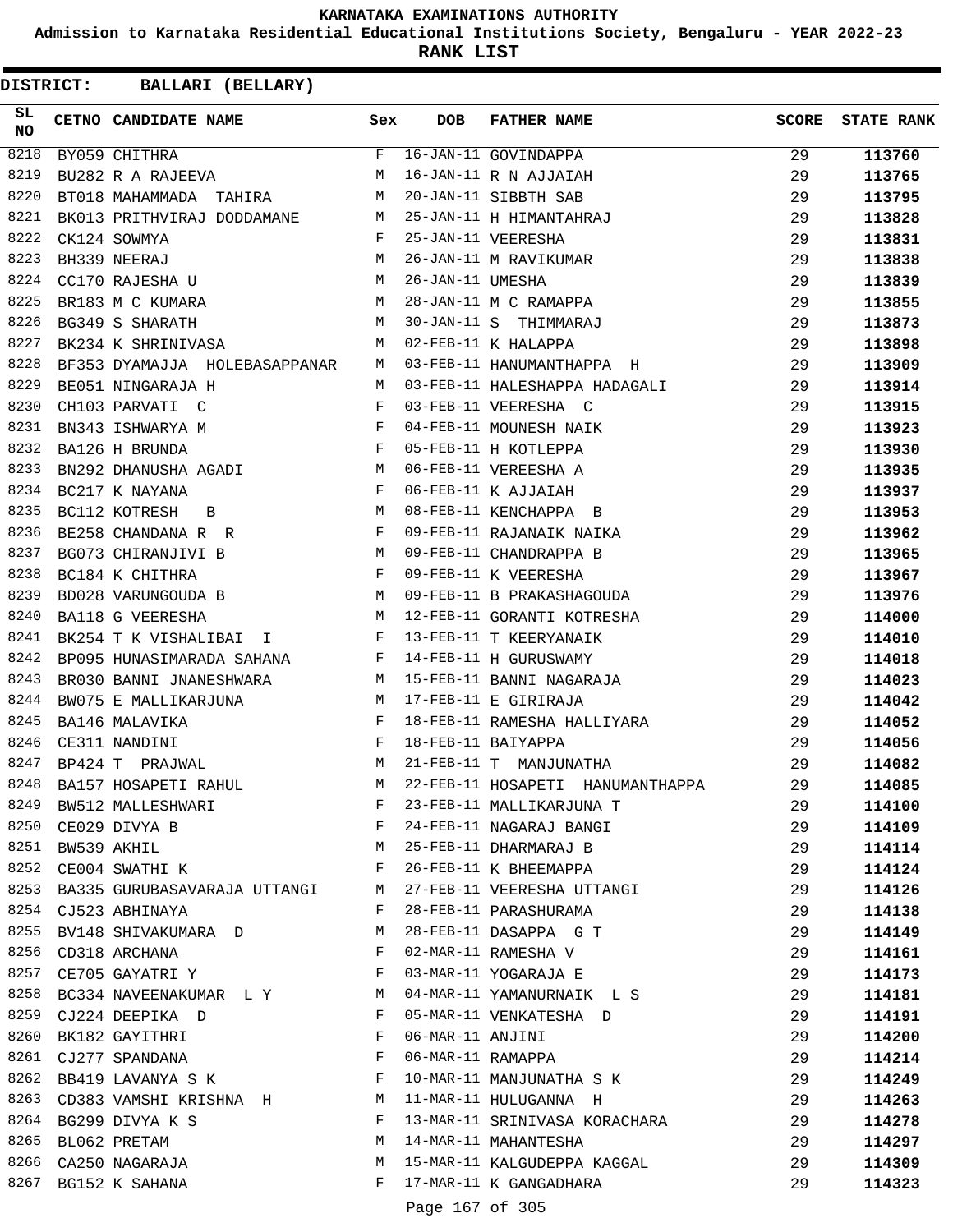**Admission to Karnataka Residential Educational Institutions Society, Bengaluru - YEAR 2022-23**

**RANK LIST**

| SL.<br>NO | CETNO CANDIDATE NAME                                                                                                                                                                                                                                  | Sex          | <b>DOB</b>        | <b>FATHER NAME</b>                                                      | SCORE | <b>STATE RANK</b> |
|-----------|-------------------------------------------------------------------------------------------------------------------------------------------------------------------------------------------------------------------------------------------------------|--------------|-------------------|-------------------------------------------------------------------------|-------|-------------------|
| 8268      | BU124 MEGHANA K C                                                                                                                                                                                                                                     | $F$ and      |                   | 18-MAR-11 K B CHETHANKUMAR                                              | 29    | 114335            |
| 8269      | CJ048 C PRAVEEN                                                                                                                                                                                                                                       | М            |                   | 20-MAR-11 C RAMANJINI                                                   | 29    | 114346            |
| 8270      | BQ216 NETHRAVATHI B                                                                                                                                                                                                                                   |              | 20-MAR-11 NILL    |                                                                         | 29    | 114352            |
| 8271      | $\mathbf{F}$ and $\mathbf{F}$ and $\mathbf{F}$<br>BF470 CHANDANA M                                                                                                                                                                                    |              |                   | 21-MAR-11 KENCHAPPA M                                                   | 29    | 114360            |
| 8272      | $\mathbf{F}^{\mathcal{L}}_{\mathcal{L}}=\mathbf{F}^{\mathcal{L}}_{\mathcal{L}}\mathbf{F}^{\mathcal{L}}_{\mathcal{L}}$<br>CD354 RUDRAMMA H                                                                                                             |              |                   | 22-MAR-11 HONNURASWAMY H                                                | 29    | 114378            |
| 8273      | CD071 G H SANJANA $F$                                                                                                                                                                                                                                 |              |                   | 23-MAR-11 GOOLIGOUDA                                                    | 29    | 114386            |
| 8274      | $\mathbf{F}$<br>CE580 CHAITRA S                                                                                                                                                                                                                       |              |                   | 25-MAR-11 SHANKRAPPA                                                    | 29    | 114400            |
| 8275      | $\mathbf M$<br>CD151 K MANIKANTA                                                                                                                                                                                                                      |              |                   | 25-MAR-11 K HANUMANTHAPPA                                               | 29    | 114402            |
| 8276      | BQ281 PINJAR HASEENA BANU F                                                                                                                                                                                                                           |              |                   | 25-MAR-11 P HUSMAN SAB                                                  | 29    | 114407            |
| 8277      | $\mathbf{F}$ . The set of the set of the set of the set of the set of the set of the set of the set of the set of the set of the set of the set of the set of the set of the set of the set of the set of the set of the set of t<br>CJ332 PRIYANKA R |              |                   | 25-MAR-11 R MALLESHANAYAKA                                              | 29    | 114408            |
| 8278      | $\mathbf{F}$ . The contract of the contract of $\mathbf{F}$ .<br>CK029 SNEHALATHA                                                                                                                                                                     |              |                   | 25-MAR-11 B HONNURASWAMY                                                | 29    | 114409            |
| 8279      | M<br>BT117 HARISHA V                                                                                                                                                                                                                                  |              |                   | 26-MAR-11 VENKATESHA                                                    | 29    | 114414            |
| 8280      | $\begin{array}{c}\n\textbf{F} \\ \textbf{F}\n\end{array}$<br>CB186 SANGEETHA                                                                                                                                                                          |              |                   | 26-MAR-11 HULUGAPPA                                                     | 29    | 114420            |
| 8281      | CD343 NAVYA U                                                                                                                                                                                                                                         |              |                   | 27-MAR-11 D NARAYANARAO                                                 | 29    | 114430            |
| 8282      | BK054 GAUTHAMNAIK M                                                                                                                                                                                                                                   |              |                   | 30-MAR-11 LOKESHNAIK                                                    | 29    | 114453            |
| 8283      | $\mathtt{BX047}$ KARTHIK A $$\tt M$$                                                                                                                                                                                                                  |              |                   | 30-MAR-11 MALLIKARJUNA C                                                | 29    | 114456            |
| 8284      | BB377 SINDHU                                                                                                                                                                                                                                          | $\mathbf{F}$ |                   | 30-MAR-11 K HOLIBASAPPA                                                 | 29    | 114460            |
| 8285      | BB246 L SUDARSHANA M                                                                                                                                                                                                                                  |              |                   | 31-MAR-11 L KRUSHNAPPA                                                  | 29    | 114468            |
| 8286      | M <sub>N</sub><br>CG130 RAVI H                                                                                                                                                                                                                        |              |                   | 02-APR-11 HULUGAPPA                                                     | 29    | 114489            |
| 8287      |                                                                                                                                                                                                                                                       |              |                   | 04-APR-11 KURI MUTTAYYA                                                 | 29    | 114500            |
| 8288      | EU276 CHANDRAKALA<br>BU276 CHANDRAKALA F<br>¤M434 CHANDRU                                                                                                                                                                                             |              |                   | 04-APR-11 PARMESHA NAIK                                                 | 29    | 114502            |
| 8289      | BE546 Y S PAVANKUMARA M                                                                                                                                                                                                                               |              |                   | 04-APR-11 Y SRINIVASA                                                   | 29    | 114510            |
| 8290      | BT247 A K SAMPATH KUMAR M                                                                                                                                                                                                                             |              |                   | 05-APR-11 A K KENCHANNA                                                 | 29    | 114511            |
| 8291      | M<br>BP134 KURI SACHIN                                                                                                                                                                                                                                |              |                   | 06-APR-11 KURI JAGADEESH                                                | 29    | 114525            |
| 8292      | BT177 THARUNA H                                                                                                                                                                                                                                       | M            |                   | 06-APR-11 HANUMANTHAPPA H                                               | 29    | 114532            |
| 8293      | BL162 VAGESHA LAMBANI M                                                                                                                                                                                                                               |              |                   | 08-APR-11 TOGYANAIK LAMBANI                                             | 29    | 114560            |
| 8294      | <b>M</b><br>BX282 VAMSHI                                                                                                                                                                                                                              |              |                   | 08-APR-11 T HONNUR SWAMY                                                | 29    | 114561            |
| 8295      | $\mathbf{F}$<br>CD403 SABITHA                                                                                                                                                                                                                         |              |                   | 09-APR-11 LINGAPPA                                                      | 29    | 114568            |
| 8296      |                                                                                                                                                                                                                                                       |              |                   | CE577 TALUR SHIVA KUMAR M 09-APR-11 TALUR VEERESH                       | 29    | 114572            |
| 8297      | CJ527 U HUCHHIRAPPA<br><b>M</b>                                                                                                                                                                                                                       |              |                   | 10-APR-11 U GOPALA                                                      | 29    | 114586            |
| 8298      | BC065 CHALAVADI THEJASWINI F                                                                                                                                                                                                                          |              |                   | 13-APR-11 C SOMASHEKHAR                                                 | 29    | 114614            |
| 8299      | CD180 G E NANDEESHA                                                                                                                                                                                                                                   | M            |                   | 13-APR-11 G ERANNA                                                      | 29    | 114615            |
|           | 8300 BK357 H SAGAR                                                                                                                                                                                                                                    |              |                   | M 13-APR-11 H SANNAHONNURA SWAMY                                        | 29    | 114616            |
|           |                                                                                                                                                                                                                                                       |              |                   | 8301 BL049 DATTAPPANAVARA SANJEEVA M 14-APR-11 DATTAPPANAVARA MARIYAPPA | 29    | 114632            |
|           | 8302 CC143 MEGHANA S                                                                                                                                                                                                                                  | F            |                   | 14-APR-11 HALLADARAYA S                                                 | 29    | 114640            |
|           | 8303 BZ033 C D PAVAN KUMAR                                                                                                                                                                                                                            | M            |                   | 17-APR-11 PUTTASWAMI C D                                                | 29    | 114676            |
|           | 8304 BK037 BHOVI MALLESWARI                                                                                                                                                                                                                           | F            |                   | 18-APR-11 BHOVI VIRUPAKSI                                               | 29    | 114689            |
|           | 8305 BC178 JYOTHI NAGARAJA                                                                                                                                                                                                                            | M            |                   | 18-APR-11 JYOTHI SHANMUKAPPA                                            | 29    | 114690            |
| 8306      | BX135 O HARSHAVARDHAN                                                                                                                                                                                                                                 | M            |                   | 19-APR-11 OBALESH                                                       | 29    | 114699            |
|           | 8307 BB360 P B GANGASHRI                                                                                                                                                                                                                              | F            |                   | 20-APR-11 P B BHIMANAGOUDA                                              | 29    | 114715            |
|           | 8308 BV023 MAHAMMAD FARHAN                                                                                                                                                                                                                            | M            |                   | 22-APR-11 B MAHAMAD SAB                                                 | 29    | 114729            |
| 8309      | BW026 DHARMATEJA                                                                                                                                                                                                                                      | M            |                   | 24-APR-11 H HONNURASWAMY                                                | 29    | 114748            |
|           | 8310 BX021 BHAVANI                                                                                                                                                                                                                                    | $\mathbf{F}$ | 25-APR-11 B SEENA |                                                                         | 29    | 114757            |
|           | 8311 CE472 MOHANACHARY                                                                                                                                                                                                                                | M            |                   | 25-APR-11 GOPALACHARY                                                   | 29    | 114758            |
|           | 8312 CB196 AMRUTHA                                                                                                                                                                                                                                    | F            |                   | 26-APR-11 THIMAPPA K                                                    | 29    | 114767            |
|           | 8313 CD174 GOUTHAM YADAV M                                                                                                                                                                                                                            |              |                   | 26-APR-11 GAVISIDDA                                                     | 29    | 114770            |
|           | 8314 BA094 G SPANDANA                                                                                                                                                                                                                                 | F            |                   | 27-APR-11 G MALLESHAPPA                                                 | 29    | 114780            |
|           | 8315 BU041 DIVYA C<br>$\mathbf{F}$                                                                                                                                                                                                                    |              |                   | 29-APR-11 NAGARAJA C                                                    | 29    | 114803            |
|           | 8316 CC007 D SHREYAS                                                                                                                                                                                                                                  | M            |                   | 30-APR-11 G KARIBASAPPA                                                 | 29    | 114809            |
| 8317      | BN215 MADIVALARA JYOTHI F                                                                                                                                                                                                                             |              |                   | 30-APR-11 MADIVALARA SHARANAPPA                                         | 29    | 114817            |
|           |                                                                                                                                                                                                                                                       |              | Page 168 of 305   |                                                                         |       |                   |
|           |                                                                                                                                                                                                                                                       |              |                   |                                                                         |       |                   |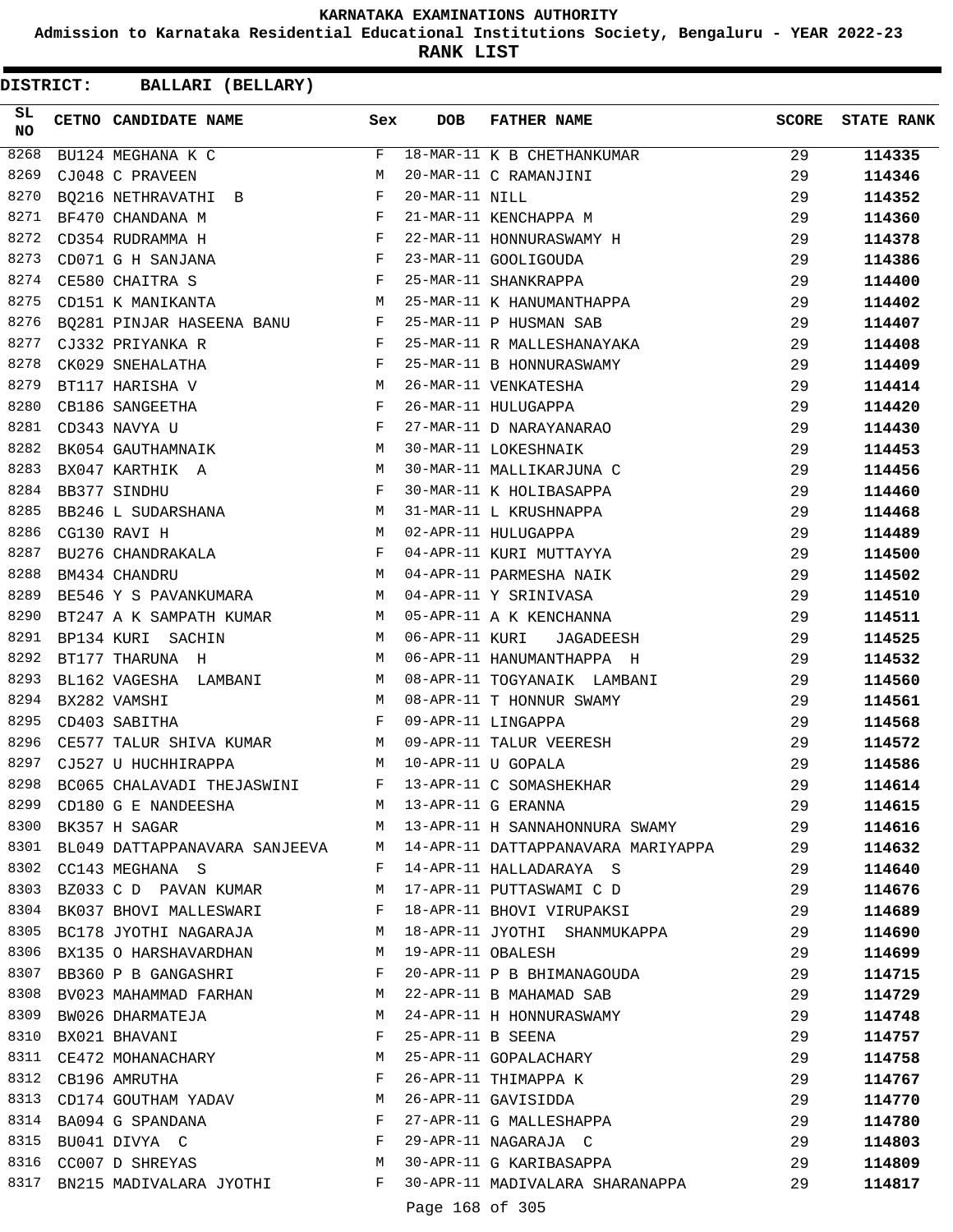**Admission to Karnataka Residential Educational Institutions Society, Bengaluru - YEAR 2022-23**

**RANK LIST**

**DISTRICT:** CC **BALLARI (BELLARY)**

| SL<br><b>NO</b> | CETNO CANDIDATE NAME Sex                                                                                                               |   | <b>DOB</b> | <b>FATHER NAME</b>                                                                                                                               | <b>SCORE</b> | <b>STATE RANK</b> |
|-----------------|----------------------------------------------------------------------------------------------------------------------------------------|---|------------|--------------------------------------------------------------------------------------------------------------------------------------------------|--------------|-------------------|
| 8318            | $CF248$ MANJULA K M                                                                                                                    |   |            | F 01-MAY-11 MALIYAPPA K<br>F 02-MAY-11 H MARISWAMY<br>M 04-MAY-11 A RAMESHA<br>M 04-MAY-11 D SHREEKANTHA                                         | 29           | 114830            |
| 8319            | BB127 H JYOTHI                                                                                                                         |   |            |                                                                                                                                                  | 29           | 114840            |
| 8320            | BZ005 A KIRAN KUMAR M                                                                                                                  |   |            |                                                                                                                                                  | 29           | 114860            |
| 8321            | M<br>BV100 ANANDA<br>D S                                                                                                               |   |            |                                                                                                                                                  | 29           | 114863            |
| 8322            | BP031 BHAJANTRI MEGHANA F                                                                                                              |   |            | 04-MAY-11 BHAJANTRI BASAVARAJA                                                                                                                   | 29           | 114866            |
| 8323            | $\mathbb F$ . The set of $\mathbb F$<br>CE665 N ESHWARI                                                                                |   |            | 04-MAY-11 N YALLAPPA                                                                                                                             | 29           | 114870            |
| 8324            | $\mathbb{M}$<br>CE115 OBALESHA M O                                                                                                     |   |            | 06-MAY-11 OBAIAH M                                                                                                                               | 29           | 114902            |
| 8325            | BN216 KAVYA MAJJIGERI F<br>BE094 SUNITHA BAI F                                                                                         |   |            | 07-MAY-11 NINGAPPA MAJJIGERI                                                                                                                     | 29           | 114907            |
| 8326            |                                                                                                                                        |   |            | 07-MAY-11 SANTOSHA NAIK                                                                                                                          | 29           | 114915            |
| 8327            | $\mathbf{F}^{\mathcal{A}}_{\mathcal{A}}=\mathbf{F}^{\mathcal{A}}_{\mathcal{A}}\mathbf{F}^{\mathcal{A}}_{\mathcal{A}}$<br>CJ359 ANASUYA |   |            |                                                                                                                                                  | 29           | 114916            |
| 8328            | BD090 CHOUDESHWARI F                                                                                                                   |   |            | 08-MAY-11 HULESHA<br>11-MAY-11 NAGARAJA<br>11-MAY-11 K MUDUKAPPA<br>12-MAY-11 TIPPESWAMI                                                         | 29           | 114954            |
| 8329            | M<br>BA716 K AKASHA                                                                                                                    |   |            |                                                                                                                                                  | 29           | 114955            |
| 8330            |                                                                                                                                        |   |            |                                                                                                                                                  | 29           | 114968            |
| 8331            | BA461 H M KOTRESHA M<br>BP070 VIDYA F<br>BK109 YALLAMMA F                                                                              |   |            | 12-MAY-11 NAGARAJ BANAKARA                                                                                                                       | 29           | 114977            |
| 8332            |                                                                                                                                        |   |            | 12-MAY-11 HONNURAPPA                                                                                                                             | 29           | 114978            |
| 8333            |                                                                                                                                        |   |            |                                                                                                                                                  | 29           | 114981            |
| 8334            |                                                                                                                                        |   |            |                                                                                                                                                  | 29           | 114990            |
| 8335            |                                                                                                                                        |   |            | BK109 YALLAMMA<br>BS125 K V PAVAN M 13-MAY-11 K VENKATESHA<br>BR018 MANU L N M 14-MAY-11 NAGARAJA L P<br>BQ503 V KEERTHANA F 14-MAY-11 V RAMAPPA | 29           | 114997            |
| 8336            | CH136 HONNUR SWAMY M                                                                                                                   |   |            |                                                                                                                                                  | 29           | 115002            |
| 8337            |                                                                                                                                        |   |            | 14-MAY-11 V KAMAFFA<br>15-MAY-11 THIPPE SWAMY<br>15 MAY 11 M CDFENTVAS                                                                           | 29           | 115004            |
| 8338            |                                                                                                                                        |   |            | CG282 N SAI KRISHNA<br>BP162 KIDIGENI ROHIT M 16-MAY-11 KIDIGENI MAHANTESHA                                                                      | 29           | 115015            |
| 8339            | CH521 G SANTHOSA KUMARA M 17-MAY-11 THIMMAPPA                                                                                          |   |            |                                                                                                                                                  | 29           | 115025            |
| 8340            | $\mathbf{F}$<br>CB065 P BANU                                                                                                           |   |            |                                                                                                                                                  | 29           | 115029            |
| 8341            |                                                                                                                                        |   |            | 16-MAY-11 RIDIONAL<br>17-MAY-11 THIMMAPPA<br>17-MAY-11 P MOULA SAB                                                                               | 29           | 115043            |
| 8342            | ${\tt BG271}$ KARIKALA AKSHATHA $$\rm F$$ CD182 ARCHANA $$\rm F$$                                                                      |   |            | 18-MAY-11 MANJAPPA<br>19-MAY-11 THIPPESWAMY G                                                                                                    | 29           | 115053            |
| 8343            |                                                                                                                                        |   |            | 20-MAY-11 DODDA RAMESH                                                                                                                           | 29           | 115072            |
| 8344            | CJ413 UDAYA KUMAR M<br>CH105 KARAN                                                                                                     |   |            | 21-MAY-11 ULLUR YANKAPPA                                                                                                                         | 29           | 115080            |
| 8345            | $\begin{array}{c}\nM \\ M \\ F\n\end{array}$<br>CH121 H ABHI                                                                           |   |            | 22-MAY-11 H SHIRIGERAMMA                                                                                                                         |              |                   |
| 8346            |                                                                                                                                        |   |            |                                                                                                                                                  | 29           | 115085            |
|                 | BZ154 K GOWTHAMI                                                                                                                       |   |            | 24-MAY-11 KENGURI BEERAPPA                                                                                                                       | 29           | 115110            |
| 8347            | M<br>BW309 SHASHAVALI                                                                                                                  |   |            | 24-MAY-11 MEHABUB BASHA                                                                                                                          | 29           | 115120            |
| 8348            | CD027 AJJAYYA                                                                                                                          | M |            | 26-MAY-11 V RAMESHA                                                                                                                              | 29           | 115139            |
| 8349            | BM192 P SUPRETHA                                                                                                                       | F |            | 28-MAY-11 ONKARENAIK P                                                                                                                           | 29           | 115158            |
| 8350            | BB320 N A PRAJWAL                                                                                                                      | M |            | 29-MAY-11 A ANDAPPA                                                                                                                              | 29           | 115175            |
| 8351            | BA323 NELKUDRI DIVYA F                                                                                                                 |   |            | 29-MAY-11 N SURESH                                                                                                                               | 29           | 115176            |
| 8352            | <b>M</b><br>BW297 LOKESH B                                                                                                             |   |            | 31-MAY-11 ANJEYANALU B                                                                                                                           | 29           | 115203            |
|                 | 8353 BR295 ANITHA H                                                                                                                    | F |            | 01-JUN-11 HANUMANTHAPPA H                                                                                                                        | 29           | 115211            |
| 8354            | CD047 MAHALAKSHMI                                                                                                                      | F |            | 01-JUN-11 NAGARAJA S                                                                                                                             | 29           | 115221            |
| 8355            | $\mathbf{F}$ and the contract of the contract of $\mathbf{F}$<br>BU170 SEVANTHI A                                                      |   |            | 02-JUN-11 ANJINAPPA U                                                                                                                            | 29           | 115251            |
| 8356            | CE532 ARUN S J                                                                                                                         | М |            | 03-JUN-11 MANJUNATHA J                                                                                                                           | 29           | 115255            |
|                 | 8357 BC143 HALLI RAJEEVA                                                                                                               | M |            | 03-JUN-11 HALLI PARASHURAMA                                                                                                                      | 29           | 115256            |
| 8358            | BZ101 HULIGEMMA                                                                                                                        | F |            | 04-JUN-11 H RAMAPPA                                                                                                                              | 29           | 115277            |
| 8359            | BC127 HULIMANI AMBIKA F                                                                                                                |   |            | 04-JUN-11 H DODDABASAPPA                                                                                                                         | 29           | 115278            |
| 8360            | $\mathbf{F}$<br>BM036 KAVYA G                                                                                                          |   |            | 05-JUN-11 GANGYA NAIK                                                                                                                            | 29           | 115295            |
|                 | 8361 BJ299 B R HEMAMALINI F                                                                                                            |   |            | 06-JUN-11 B RAGHUNAIK                                                                                                                            | 29           | 115307            |
| 8362            | BX332 D DHANVI<br>M <sub>N</sub>                                                                                                       |   |            | 06-JUN-11 DATTHATREYA                                                                                                                            | 29           | 115310            |
| 8363            | CH457 KARTHIK                                                                                                                          | M |            | 06-JUN-11 MANJUNATHA                                                                                                                             | 29           | 115313            |
| 8364            | CE692 CHATRAPATHI M                                                                                                                    |   |            | 07-JUN-11 SHIVAKUMAR                                                                                                                             | 29           | 115332            |
|                 | 8365 CA391 V HARSHAVARDHANA REDDY M                                                                                                    |   |            | 07-JUN-11 V SANJEEVA REDDY                                                                                                                       | 29           | 115337            |
|                 | 8366 BK356 K SRUSHTI                                                                                                                   | F |            | 09-JUN-11 K GHAJENDRA                                                                                                                            | 29           | 115360            |
|                 | 8367 BP355 PRASHANTHA SINTALOOR                                                                                                        |   |            | M 09-JUN-11 VEERANNA SINTALOOR                                                                                                                   | 29           | 115363            |
|                 |                                                                                                                                        |   |            | $100C$ $20T$                                                                                                                                     |              |                   |

Page 169 of 305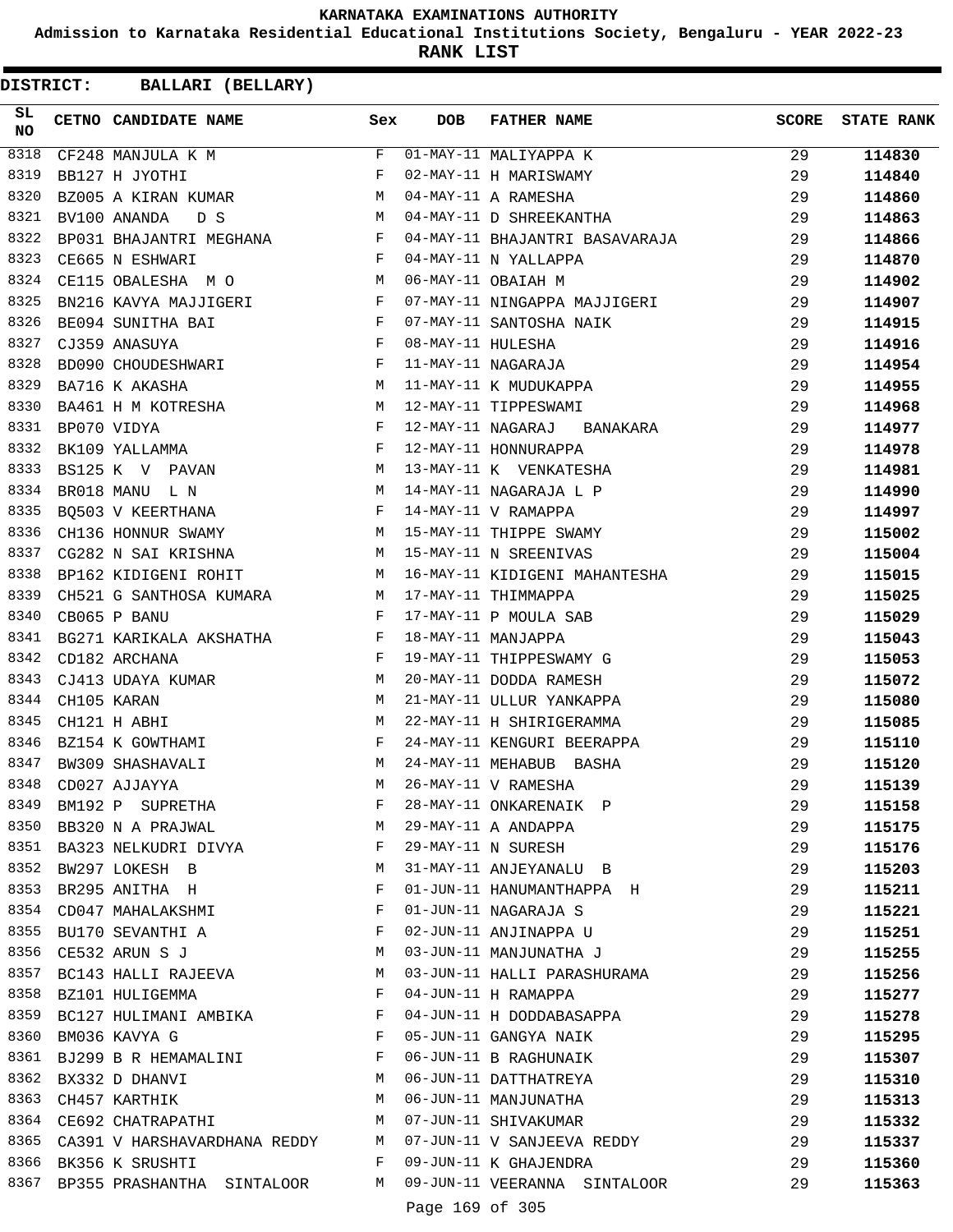**Admission to Karnataka Residential Educational Institutions Society, Bengaluru - YEAR 2022-23**

**RANK LIST**

| SL<br>NO | CETNO CANDIDATE NAME                                                                                                                                 | Sex          | <b>DOB</b>          | <b>FATHER NAME</b>                                                  | <b>SCORE</b> | <b>STATE RANK</b> |
|----------|------------------------------------------------------------------------------------------------------------------------------------------------------|--------------|---------------------|---------------------------------------------------------------------|--------------|-------------------|
| 8368     | BB059 C BHARATH                                                                                                                                      |              |                     | M 10-JUN-11 C NAGARAJA<br>M 12-JUN-11 G O MANJUNATHA                | 29           | 115374            |
| 8369     | BT223 G M VIKASGOWDA                                                                                                                                 |              |                     |                                                                     | 29           | 115398            |
| 8370     | BK130 K GADILINGAPPA M                                                                                                                               |              |                     | 12-JUN-11 K BASAVARAJA                                              | 29           | 115399            |
| 8371     | BR130 K VENKATESHA $\begin{array}{lll} \texttt{BR130} & \texttt{K} & \texttt{VENKATESHA} \\ \texttt{BW229} & \texttt{ROJA} & \texttt{F} \end{array}$ |              |                     | 12-JUN-11 K DURUGAPPA                                               | 29           | 115400            |
| 8372     |                                                                                                                                                      |              |                     | 12-JUN-11 SHIVAKUMAR                                                | 29           | 115408            |
| 8373     |                                                                                                                                                      |              |                     | CK189 GAMA SANTOSH KUMAR MARAMA 14-JUN-11 GAMA NAGANA GOUDA         | 29           | 115430            |
| 8374     | $\mathbf{F}$ and $\mathbf{F}$ and $\mathbf{F}$<br>BQ290 TEJASWINI B                                                                                  |              |                     | 14-JUN-11 VEERACHARI B                                              | 29           | 115445            |
| 8375     | $\mathbf{F}$<br>BH034 R BHARATHI                                                                                                                     |              |                     | 16-JUN-11 BHEMAPPA                                                  | 29           | 115472            |
| 8376     | $\begin{array}{c}\n\uparrow \\ M \\ F\n\end{array}$<br>CC194 RAGHAVA                                                                                 |              |                     | 17-JUN-11 HULIRAJ H                                                 | 29           | 115482            |
| 8377     | CJ383 MOUNIKA                                                                                                                                        |              |                     | 19-JUN-11 SIDDALINGAPPA                                             | 29           | 115509            |
| 8378     | M<br>CD178 AKASHA                                                                                                                                    |              |                     | 20-JUN-11 THIPESWAMY P                                              | 29           | 115520            |
| 8379     | $\begin{array}{c}\n M \\  F \\  M\n \end{array}$<br>CJ360 CHANDRA                                                                                    |              |                     | 20-JUN-11 NINGAPPA                                                  | 29           | 115522            |
| 8380     | CC268 SANGEETHA                                                                                                                                      |              |                     | 20-JUN-11 YANKAPPA B                                                | 29           | 115533            |
| 8381     | BA167 VIKRAM                                                                                                                                         |              |                     | 20-JUN-11 L SANTOSHNAIK                                             | 29           | 115534            |
| 8382     | BY200 MAHALAKSHMI F                                                                                                                                  |              |                     | 22-JUN-11 AMBANNA<br>22-JUN-11 PAMPAPATHI K<br>23-JUN-11 N SARADARA | 29           | 115554            |
| 8383     | $$\rm F$$ $$\rm F$$<br>BW549 POOJITHA K                                                                                                              |              |                     |                                                                     | 29           | 115556            |
| 8384     | CB199 APARANJI S                                                                                                                                     |              |                     |                                                                     | 29           | 115564            |
| 8385     | M <sub>N</sub><br>CJ073 SHIVA                                                                                                                        |              |                     | 23-JUN-11 MALLIKARJUN                                               | 29           | 115571            |
| 8386     | $\mathbf{F}$ and $\mathbf{F}$ and $\mathbf{F}$<br>BB009 GAGANA D                                                                                     |              |                     | 24-JUN-11 NAGARAJA DASARA                                           | 29           | 115581            |
| 8387     | $\mathbb F$ . The set of $\mathbb F$<br>BB158 H SWETA                                                                                                |              |                     | 24-JUN-11 HULI MARUTESHA                                            | 29           | 115582            |
| 8388     | BG095 HULIGEMMA KANAKAPNARA F                                                                                                                        |              |                     | 24-JUN-11 SHIVARAJA KANAKAPNARA                                     | 29           | 115584            |
| 8389     | BE409 LAKKAMMA BAI J<br><b>Experimental Service Service</b>                                                                                          |              |                     | 24-JUN-11 JAYA NAIK B                                               | 29           | 115587            |
| 8390     | $\mathbf{F}$ and the set of the set of $\mathbf{F}$ .<br>CB033 C SANGEETHA                                                                           |              |                     | 26-JUN-11 C DODDABASAPPA                                            | 29           | 115618            |
| 8391     |                                                                                                                                                      |              |                     | BA161 KURUGODEPPA DANAPURA M 26-JUN-11 KARIBASAPPA DANAPURA         | 29           | 115622            |
| 8392     | BY379 LATHA                                                                                                                                          | $\mathbf{F}$ |                     | 26-JUN-11 RAMACHANDRA                                               | 29           | 115623            |
| 8393     | BE037 ARUNA KUMAR P M                                                                                                                                |              |                     | 27-JUN-11 SURESHA P                                                 | 29           | 115635            |
| 8394     | CE173 VIJAYA KUMARA K D M                                                                                                                            |              |                     |                                                                     | 29           | 115649            |
| 8395     | M<br>CD493 PRASHANTH H G                                                                                                                             |              |                     | 27-JUN-11 K DURUGAPPA<br>28-JUN-11 GANGADHARA H                     | 29           | 115653            |
| 8396     | CJ388 S M NANDEESH KUMAR M                                                                                                                           |              |                     | 30-JUN-11 S M SHIVAKUMARA                                           | 29           | 115683            |
| 8397     | BL135 K TANU<br>$\mathbf{F}$ and $\mathbf{F}$                                                                                                        |              |                     | 01-JUL-11 K SHANKARA NAIK                                           | 29           | 115691            |
| 8398     | BU413 MAHANTHESHA P D M 01-JUL-11 DODDAVEERANNA P                                                                                                    |              |                     |                                                                     | 29           | 115694            |
| 8399     | BE502 T BASAMMA                                                                                                                                      | F            |                     | 01-JUL-11 T KOTEPPA                                                 | 29           | 115704            |
| 8400     | BZ178 VIVEK CHANDRA                                                                                                                                  | M            | 01-JUL-11 NAGAPPA   |                                                                     | 29           | 115705            |
| 8401     | BX435 G KAVERI                                                                                                                                       | F            |                     | 02-JUL-11 G RAMAIAH                                                 | 29           | 115710            |
| 8402     | BW588 HARSHAVARDHAN B                                                                                                                                | M            |                     | 02-JUL-11 VENKTESH B                                                | 29           | 115712            |
| 8403     | BM101 MUDDERA THIRUKAPPA                                                                                                                             | M            |                     | 02-JUL-11 PARAMESHA MUDDERA                                         | 29           | 115719            |
| 8404     | BG018 DAVANYA M                                                                                                                                      | $\mathbf{F}$ |                     | 03-JUL-11 MANJUNATHA                                                | 29           | 115726            |
| 8405     | BF538 HARSHAVARDAN L                                                                                                                                 | M            |                     | 03-JUL-11 YANKANAIK                                                 | 29           | 115729            |
| 8406     | BA249 SUBHRAMANYA A K                                                                                                                                | M            |                     | 03-JUL-11 DURUGAPPA A K                                             | 29           | 115740            |
| 8407     | CD235 ARCHANA M R                                                                                                                                    | F            |                     | 04-JUL-11 RAMANJINI M                                               | 29           | 115743            |
| 8408     | CH318 C ANITHA                                                                                                                                       | F            |                     | 04-JUL-11 VENKATESHA                                                | 29           | 115745            |
| 8409     | BT115 PAVANA B                                                                                                                                       | М            |                     | 04-JUL-11 BHARAMAPPA                                                | 29           | 115753            |
| 8410     | BH314 PAVANSINGH HAJARI                                                                                                                              | M            |                     | 05-JUL-11 PARASHURAMSINGH HAJARI                                    | 29           | 115768            |
|          | 8411 BZ026 THALAVARA VEERESHA                                                                                                                        | M            |                     | 05-JUL-11 SHIVAPPA THALAVARA                                        | 29           | 115772            |
| 8412     | BE115 NAGAVENI                                                                                                                                       | F            |                     | 07-JUL-11 HANUMANTHAPPA                                             | 29           | 115791            |
| 8413     | BD104 PRUTVI GOUDA M                                                                                                                                 | M            |                     | 09-JUL-11 KANTHRAJ M                                                | 29           | 115815            |
| 8414     | CA330 ROHITH KUMAR N                                                                                                                                 | M            |                     | 09-JUL-11 AMBARISHA N                                               | 29           | 115818            |
|          | 8415 BT331 S V POOJA                                                                                                                                 | F            |                     | 09-JUL-11 S VIJAY KUMAR                                             | 29           | 115819            |
| 8416     | BV223 B N ASHOK                                                                                                                                      | М            | $10$ -JUL-11 H BABU |                                                                     | 29           | 115822            |
| 8417     | BF042 BSAVANAGOWDA D                                                                                                                                 | M            |                     | 10-JUL-11 NAGARAJA D                                                | 29           | 115824            |
|          |                                                                                                                                                      |              |                     |                                                                     |              |                   |
|          |                                                                                                                                                      |              | Page 170 of 305     |                                                                     |              |                   |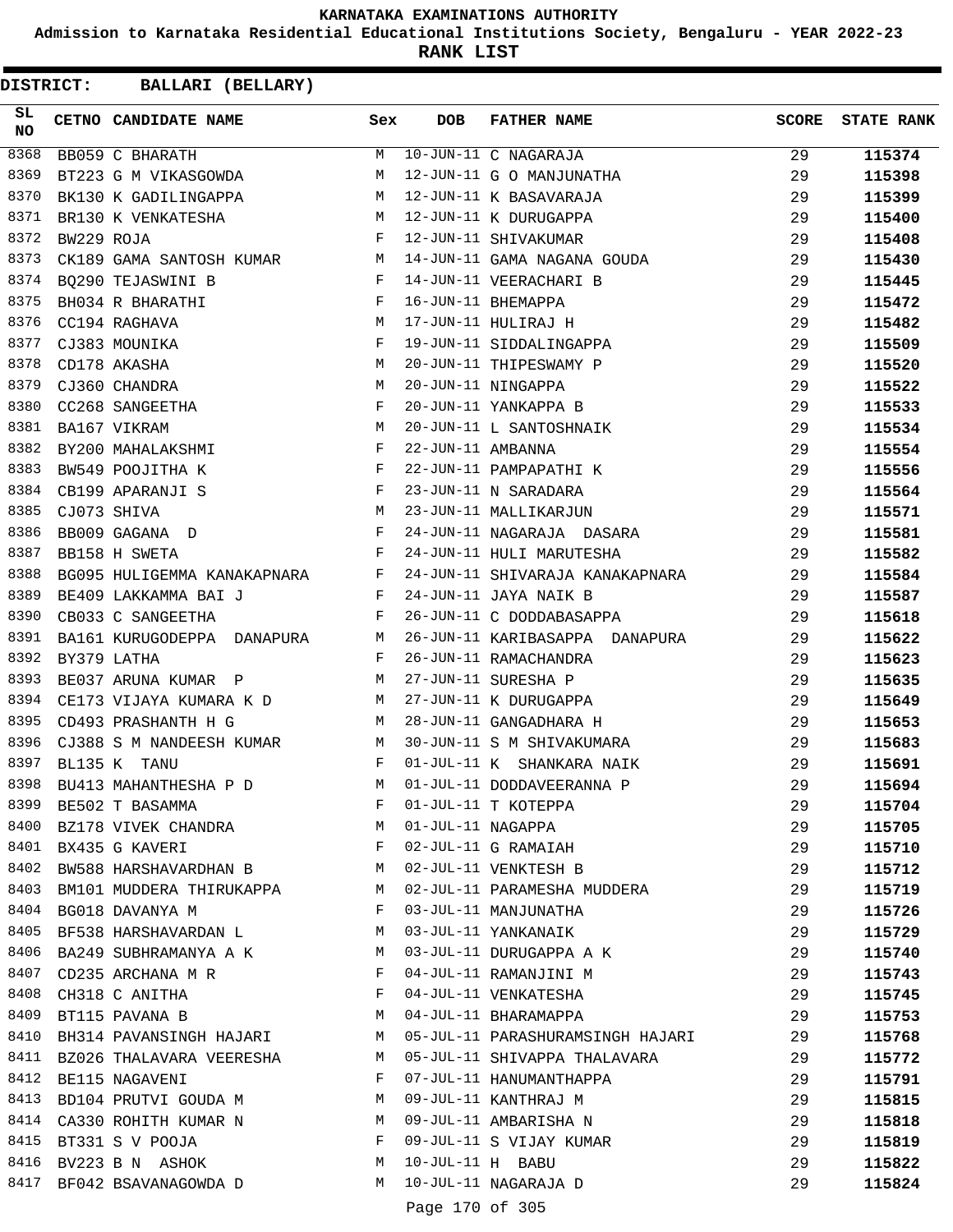**Admission to Karnataka Residential Educational Institutions Society, Bengaluru - YEAR 2022-23**

**RANK LIST**

| SL<br>NO | CETNO CANDIDATE NAME                                    | Sex          | DOB               | FATHER NAME                      | <b>SCORE</b> | <b>STATE RANK</b> |
|----------|---------------------------------------------------------|--------------|-------------------|----------------------------------|--------------|-------------------|
| 8418     | CK276 PAVITRA                                           | F            |                   | 13-JUL-11 PADDAIAH               | 29           | 115853            |
| 8419     | CK129 KAAVERI                                           | F            |                   | 14-JUL-11 GADILINGAPPA           | 29           | 115866            |
| 8420     | BG307 SOUBHAGYA K<br><b>Example 2</b>                   |              |                   | 19-JUL-11 K RAVICHANDRA          | 29           | 115933            |
| 8421     | $\mathbb{F}$<br>CG258 JANAKI                            |              |                   | 20-JUL-11 GOVINDAPPA             | 29           | 115941            |
| 8422     | BQ140 DASWANTA KUMAR<br><b>M</b>                        |              |                   | 21-JUL-11 ANJINAPPA H            | 29           | 115952            |
| 8423     | BC087 M D MAHAMMADA NAWAZ M                             |              |                   | 21-JUL-11 M D ROSHAN JAMEER      | 29           | 115958            |
| 8424     | BU313 K B SIDDAMMA                                      | F            |                   | 22-JUL-11 K BHEEMAPPA            | 29           | 115974            |
| 8425     | BW429 CHARAN K                                          | <b>M</b>     |                   | 23-JUL-11 NARESH K               | 29           | 115984            |
| 8426     | BX281 NIRMALA                                           | F            | 24-JUL-11 RAMESHA |                                  | 29           | 115999            |
| 8427     | BA073 D VASU                                            | М            |                   | 25-JUL-11 D CHANNAPPA            | 29           | 116002            |
| 8428     | BH319 RAJIYA P                                          | F            |                   | 25-JUL-11 SHEKANNA               | 29           | 116009            |
| 8429     | <b>M</b><br>BA594 T DEVENDRA                            |              |                   | 25-JUL-11 T NINGAPPA             | 29           | 116012            |
| 8430     | BJ304 TEJASHWINI V F                                    |              |                   | 25-JUL-11 YUVARAJA V             | 29           | 116014            |
| 8431     | <b>Experimental Service Service</b><br>CH575 YASHODHA J |              |                   | 25-JUL-11 J ADIVEPPA             | 29           | 116015            |
| 8432     | M<br>CD287 MANOJ K                                      |              |                   | 27-JUL-11 GADILINGAPPA K         | 29           | 116034            |
| 8433     | CH147 UMADEVI                                           | F            | 27-JUL-11 VIRUPA  |                                  | 29           | 116039            |
| 8434     | CJ496 KIRAN KUMAR V M                                   |              |                   | 28-JUL-11 MAARESHA               | 29           | 116046            |
| 8435     | CC111 KARTHIKA                                          | M            |                   | 29-JUL-11 H SHIVAPUTRA           | 29           | 116063            |
| 8436     | $\mathbf{F}$ and $\mathbf{F}$<br>BW266 M JAYA SHREE     |              |                   | 31-JUL-11 HONNUR SWAMY           | 29           | 116099            |
| 8437     | BJ193 M NANDAN KUMAR M                                  |              |                   | 31-JUL-11 M AMBANNA              | 29           | 116100            |
| 8438     | $\mathbb{F}$ . The set of $\mathbb{F}^n$<br>BT300 ARUNA |              |                   | 01-AUG-11 MANJUNATHA             | 29           | 116102            |
| 8439     | BJ344 V MANJUNATHA M                                    |              |                   | 01-AUG-11 V SOMANNA              | 29           | 116118            |
| 8440     | BQ377 NAVEENA ARABURU M                                 |              |                   | 02-AUG-11 LATE KOTRESHA ARABURU  | 29           | 116125            |
| 8441     | BA544 U SHILUBAI                                        | $\mathbf{F}$ |                   | 03-AUG-11 T UMANAIK              | 29           | 116136            |
| 8442     | BQ108 MAHESH H G<br>M <sub>1</sub>                      |              | 05-AUG-11 NONE    |                                  | 29           | 116150            |
| 8443     | CE691 ANIL KUMAR H                                      |              |                   | 06-AUG-11 HANUMANTHAPPA P        | 29           | 116162            |
| 8444     | BQ131 DURUGESHA                                         | M            | 06-AUG-11 XXXX    |                                  | 29           | 116165            |
| 8445     | BZ010 S MARUTI                                          | M            |                   | 06-AUG-11 VIRUPANNA              | 29           | 116168            |
| 8446     | CH260 SARDARA                                           | M            |                   | 06-AUG-11 DODDA BASAPPA          | 29           | 116169            |
| 8447     | BE165 VIJAY D                                           | M            |                   | 06-AUG-11 DIDGI PRASHANTH KUMARA | 29           |                   |
| 8448     | BW022 B SHRUTHI                                         | F            |                   | 07-AUG-11 B HEMANTHARAJA         | 29           | 116173<br>116176  |
| 8449     |                                                         | M            |                   | 08-AUG-11 MARAPPA M              |              |                   |
| 8450     | CF238 MANJUNATHA M                                      | F            |                   |                                  | 29           | 116188            |
|          | BQ094 SAHANA D                                          |              |                   | 09-AUG-11 KENCHANAGOUDA D        | 29           | 116202            |
| 8451     | CE207 U GANESHA                                         | M            |                   | 10-AUG-11 U LOKHESHA             | 29           | 116213            |
| 8452     | CA414 VIJAY                                             | M            |                   | 10-AUG-11 SHEKAIAH               | 29           | 116215            |
| 8453     | BQ385 BHAVANA NIMBALAGERE                               | F            |                   | 12-AUG-11 HULUGAPPA N            | 29           | 116229            |
| 8454     | BK340 V YASHWANT                                        | M            |                   | 12-AUG-11 V KAMPALAPPA           | 29           | 116238            |
| 8455     | CG212 NANDISH KUMAAR                                    | M            |                   | 17-AUG-11 HUCHCHAPPA             | 29           | 116291            |
| 8456     | BC158 BHOVI PALLAVI                                     | F            |                   | 18-AUG-11 SOMASEHARA             | 29           | 116298            |
|          | 8457 BX238 MALLIKARJUNA R                               | M            |                   | 18-AUG-11 BASAVARAJA R           | 29           | 116301            |
| 8458     | CK191 RIHANA                                            | F            |                   | 18-AUG-11 SHEKSHAVALI            | 29           | 116302            |
| 8459     | BC322 NILAVANJI LAKSHMI                                 | F            |                   | 19-AUG-11 N MANJUNATHA           | 29           | 116314            |
| 8460     | BL267 OLI VARSHINI                                      | F            |                   | 22-AUG-11 OLI SOMASHEKHARA       | 29           | 116349            |
| 8461     | CE351 TANUJA K                                          | F            |                   | 23-AUG-11 TIPPESWAMY K           | 29           | 116361            |
| 8462     | BB436 LAKSHMI                                           | F            |                   | 24-AUG-11 LINGANAIK              | 29           | 116372            |
| 8463     | BV235 GURU G K                                          | М            |                   | 26-AUG-11 KOTRESHA G             | 29           | 116393            |
| 8464     | BA693 MALLAPURADA MAHESHA                               | M            |                   | 26-AUG-11 M AJJAPPA              | 29           | 116401            |
|          | 8465 BU619 MAHAMMAD AFRIDI M                            | M            |                   | 27-AUG-11 MEHABOOB BHASHA M      | 29           | 116408            |
| 8466     | BA098 G MUTTUJAJA                                       | M            |                   | 30-AUG-11 G TIMMAPPA             | 29           | 116444            |
|          | 8467 BB140 H AYESHA SIDDIQA                             | F            |                   | 30-AUG-11 H ABDUL KALAM          | 29           | 116445            |
|          |                                                         |              | Page 171 of 305   |                                  |              |                   |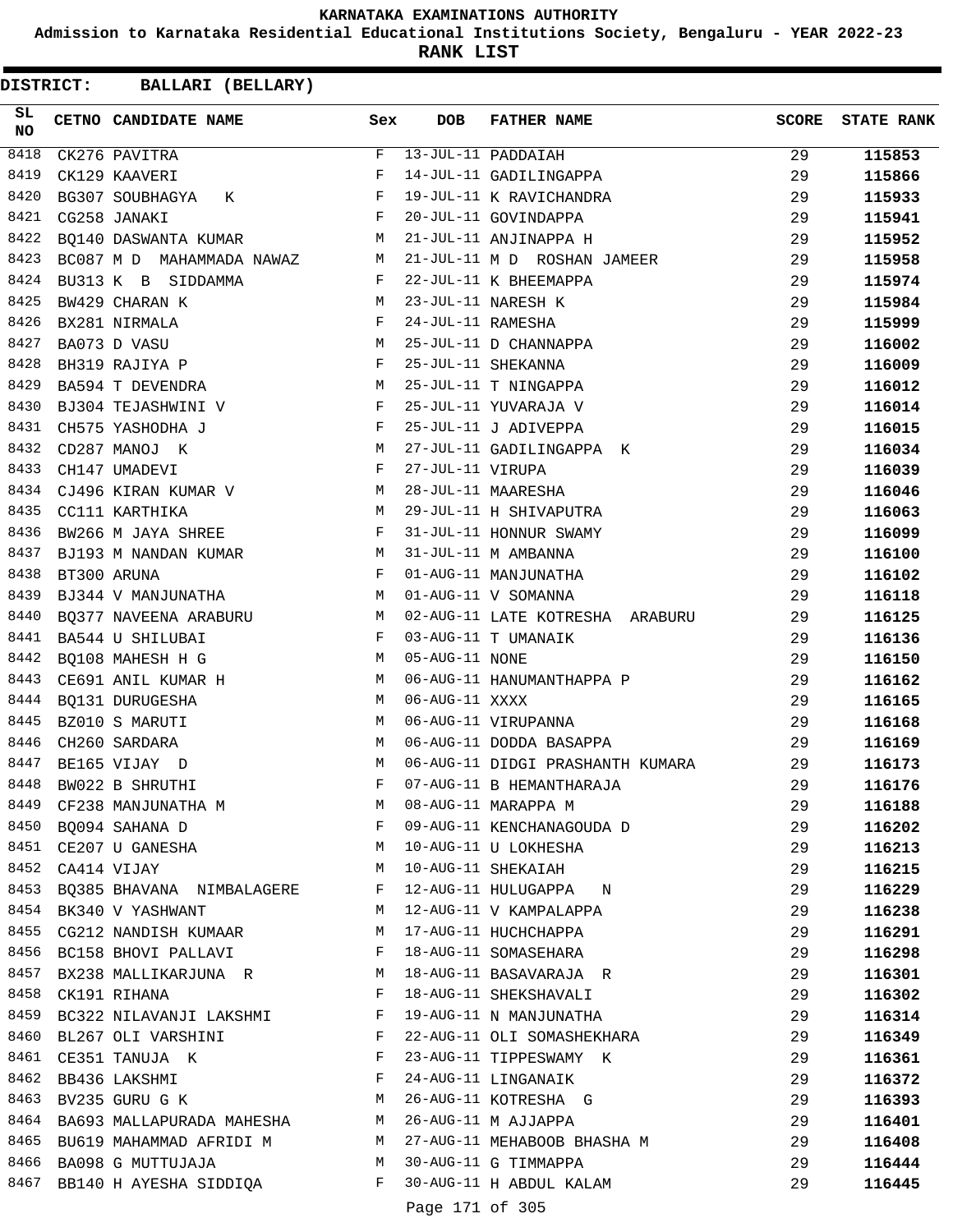**Admission to Karnataka Residential Educational Institutions Society, Bengaluru - YEAR 2022-23**

**RANK LIST**

| SL<br><b>NO</b> |            | CETNO CANDIDATE NAME Sex                                                                                                                                                                                                                             |              | <b>DOB</b>        | FATHER NAME                                               | <b>SCORE</b> | <b>STATE RANK</b> |
|-----------------|------------|------------------------------------------------------------------------------------------------------------------------------------------------------------------------------------------------------------------------------------------------------|--------------|-------------------|-----------------------------------------------------------|--------------|-------------------|
| 8468            |            | CH389 S N ABHISHEKA                                                                                                                                                                                                                                  | M            |                   | 30-AUG-11 S N MANJUNATHA                                  | 29           | 116455            |
| 8469            |            | BQ484 CHITRA T                                                                                                                                                                                                                                       | F            |                   | 01-SEP-11 T TIPPESWAMY                                    | 29           | 116463            |
| 8470            |            | M<br>BW050 SANTOSH B                                                                                                                                                                                                                                 |              | 01-SEP-11 SHIVA B |                                                           | 29           | 116474            |
| 8471            |            | CB083 PAVAN KUMAR K M                                                                                                                                                                                                                                |              |                   | 02-SEP-11 MALLAPPA K                                      | 29           | 116481            |
| 8472            |            | BE017 LINGARAJA S<br>M <sub>N</sub>                                                                                                                                                                                                                  |              |                   | 03-SEP-11 SHIVAMURTHY SANDERA                             | 29           | 116493            |
| 8473            |            | M <sub>N</sub><br>BN366 L AKSHA                                                                                                                                                                                                                      |              |                   | 05-SEP-11 LAKSHMAN NAIK                                   | 29           | 116513            |
| 8474            |            | CD199 NAGAMMA $M$                                                                                                                                                                                                                                    |              |                   | 06-SEP-11 MARESH M                                        | 29           | 116529            |
| 8475            |            | M 07-SEP-11 SHIVAKUMAR B<br>BH201 AMARESHA B                                                                                                                                                                                                         |              |                   |                                                           | 29           | 116536            |
| 8476            | CF054 ROJA | $\mathbf{F}$ and $\mathbf{F}$                                                                                                                                                                                                                        |              |                   | 07-SEP-11 SHIVANNA S M                                    | 29           | 116547            |
| 8477            |            | BH137 K BHOOMIKA F                                                                                                                                                                                                                                   |              |                   | 08-SEP-11 K LINGAPPA                                      | 29           | 116554            |
| 8478            |            | $\mathbf{F}$<br>BZ284 S SANJANA                                                                                                                                                                                                                      |              |                   | 08-SEP-11 S BASAVARAJA                                    | 29           | 116558            |
| 8479            |            | BU149 HULIGEMMA N S                                                                                                                                                                                                                                  | $\mathbf{F}$ |                   | 11-SEP-11 SATHYAPPA N                                     | 29           | 116582            |
| 8480            |            | F 11-SEP-11 NAGARAJA<br>BU210 SINCHANA                                                                                                                                                                                                               |              |                   |                                                           | 29           | 116589            |
| 8481            |            |                                                                                                                                                                                                                                                      |              |                   | BA611 TALAVAR LOKESHA AJJAIAH M 11-SEP-11 TALAVAR LOKESHA | 29           | 116591            |
| 8482            |            | BR245 VIJAYA<br>M                                                                                                                                                                                                                                    |              |                   | M 12-SEP-11 NAGARAJA M                                    | 29           | 116605            |
| 8483            |            |                                                                                                                                                                                                                                                      |              |                   | BP042 PRAJVALA DOLLINA M 13-SEP-11 CHANDRASHEKARA DOLLINA | 29           | 116610            |
| 8484            |            |                                                                                                                                                                                                                                                      |              |                   | BB152 KODLI MUTHU M 18-SEP-11 KODLI BASAVARAJA            | 29           | 116649            |
| 8485            |            | BQ239 PRARTHANA D H                                                                                                                                                                                                                                  |              |                   | 18-SEP-11 PARUSAPPA D H                                   | 29           | 116652            |
| 8486            |            | $\mathbb{R}^n$ . The set of the set of the set of the set of the set of the set of the set of the set of the set of the set of the set of the set of the set of the set of the set of the set of the set of the set of the set of<br>BW589 REVATHI H |              |                   | 19-SEP-11 PAPANNA H                                       | 29           | 116663            |
| 8487            |            | CF038 ANKITHA BYLOOR $$\rm F$$                                                                                                                                                                                                                       |              |                   | 20-SEP-11 BYLOOR GOPAL                                    | 29           | 116668            |
| 8488            |            | BX199 UDAY KUMAR REDDY GNATI M                                                                                                                                                                                                                       |              |                   | 20-SEP-11 HANUMANTHA REDDY G                              | 29           | 116684            |
| 8489            |            | $\mathbf{F}^{(n)}$ and $\mathbf{F}^{(n)}$ . In the set of $\mathbf{F}^{(n)}$<br>BA241 KURI KAVERI                                                                                                                                                    |              |                   | 21-SEP-11 KURI BEERAPPA                                   | 29           | 116687            |
| 8490            |            |                                                                                                                                                                                                                                                      |              |                   | 23-SEP-11 P HANUMANTHA                                    | 29           | 116702            |
| 8491            |            | $\begin{array}{lll} \texttt{CE288} & \texttt{H} & \texttt{POOJA} & \texttt{F}\\ \texttt{CE537} & \texttt{APOORVA} & \texttt{T} & \texttt{F} & \texttt{F} \end{array}$                                                                                |              |                   | 24-SEP-11 THIPPESWAMY A                                   | 29           | 116705            |
| 8492            |            | $\mathbf{F}$<br>CE012 PARVATHI P                                                                                                                                                                                                                     |              | 24-SEP-11 RAVI P  |                                                           | 29           | 116711            |
| 8493            |            | M <sub>N</sub><br>CJ203 H SRINIVASA                                                                                                                                                                                                                  |              | 25-SEP-11 RAMANNA |                                                           | 29           | 116717            |
| 8494            |            | $\mathbf{F}$ and $\mathbf{F}$<br>BK246 VEENA M                                                                                                                                                                                                       |              |                   | 26-SEP-11 VEERA BHADRAIAH                                 | 29           | 116732            |
| 8495            |            | CK226 T SNEHA                                                                                                                                                                                                                                        | F            |                   | 27-SEP-11 T UMESHA REDDY                                  | 29           | 116741            |
| 8496            |            | $\mathbf{F}^{\mathcal{A}}_{\mathcal{A}}=\mathbf{F}^{\mathcal{A}}_{\mathcal{A}}\mathbf{F}^{\mathcal{A}}_{\mathcal{A}}$<br>BK125 K TANUJA                                                                                                              |              |                   | 29-SEP-11 K HANUMANTHAPPA                                 | 29           | 116752            |
| 8497            | CG357 ANU  | $\mathbf{F}$                                                                                                                                                                                                                                         |              |                   | 01-OCT-11 KORAVARA SANNA NAGARAJA 29                      |              | 116770            |
| 8498            |            | BA296 G MAHESHAMMA                                                                                                                                                                                                                                   | F            |                   | 03-OCT-11 MARIYAPPA                                       | 29           | 116790            |
| 8499            |            | CF079 KAVERI                                                                                                                                                                                                                                         | F            |                   | 03-OCT-11 KUMARASWAMY                                     | 29           | 116792            |
| 8500            |            | CJ517 DIVYA D                                                                                                                                                                                                                                        | F            |                   | 05-OCT-11 D VIJAYA RAJU                                   | 29           | 116808            |
|                 |            | 8501 BF327 PARUSHURAMA HANUMANTHAPPA<br>MUDIYAJJALA                                                                                                                                                                                                  | M            |                   | 05-OCT-11 HANUMANTHAPPA MUDIYAJJALA                       | 29           | 116810            |
|                 |            | 8502 BX322 RAKESH H                                                                                                                                                                                                                                  | M            |                   | 05-OCT-11 BASAVARAJ                                       | 29           | 116812            |
| 8503            |            | BD061 D DIVYA                                                                                                                                                                                                                                        | F            |                   | 10-OCT-11 DASTANI MANJUNATHA                              | 29           | 116857            |
|                 |            | 8504 BW222 ISHWARYA                                                                                                                                                                                                                                  | F            |                   | 10-OCT-11 NAGARAJA                                        | 29           | 116861            |
|                 |            | 8505 BU250 KARIBASAPPA G                                                                                                                                                                                                                             | M            |                   | 10-OCT-11 G DODDAPPA                                      | 29           | 116862            |
| 8506            |            | CE187 JANAKI RAMA D                                                                                                                                                                                                                                  | M            |                   | 11-OCT-11 JAMBANNA D                                      | 29           | 116871            |
| 8507            |            | CA162 SREECHA                                                                                                                                                                                                                                        | F            | 11-OCT-11 RAMA    |                                                           | 29           | 116875            |
| 8508            |            | CC178 TARANATHA D                                                                                                                                                                                                                                    | M            |                   | 11-OCT-11 JAMBANNA D                                      | 29           | 116877            |
|                 |            | 8509 BK157 PAVITHRA K                                                                                                                                                                                                                                | F            |                   | 12-OCT-11 MALLIKARJUNA K                                  | 29           | 116883            |
| 8510            |            | BU158 NAGESHA G                                                                                                                                                                                                                                      | M            |                   | 13-OCT-11 GURUSWAMY K B                                   | 29           | 116893            |
| 8511            |            | BN410 UDAYA KUMAR CHINIVALAR                                                                                                                                                                                                                         | M            |                   | 15-OCT-11 VERUPAKSHAPPA C                                 | 29           | 116926            |
|                 |            | 8512 BE300 PREETHAMNAIK R                                                                                                                                                                                                                            | M            |                   | 17-OCT-11 RAVINAIK                                        | 29           | 116943            |
|                 |            | 8513 CH195 R VEERENDRA                                                                                                                                                                                                                               | M            |                   | 17-OCT-11 R ADEPPA                                        | 29           | 116944            |
|                 |            | 8514 BQ373 DARSHAN M                                                                                                                                                                                                                                 | M            |                   | 18-OCT-11 BASAVARAJA M                                    | 29           | 116950            |
| 8515            |            | BU283 R P THIPPESWAMY DORE                                                                                                                                                                                                                           | M            |                   | 19-OCT-11 R P SRINIVASA                                   | 29           | 116963            |
|                 |            | 8516 BK343 V BHARITHI                                                                                                                                                                                                                                | F            |                   | 20-OCT-11 V HANUMANTHAPPA                                 | 29           | 116975            |
|                 |            |                                                                                                                                                                                                                                                      |              |                   |                                                           |              |                   |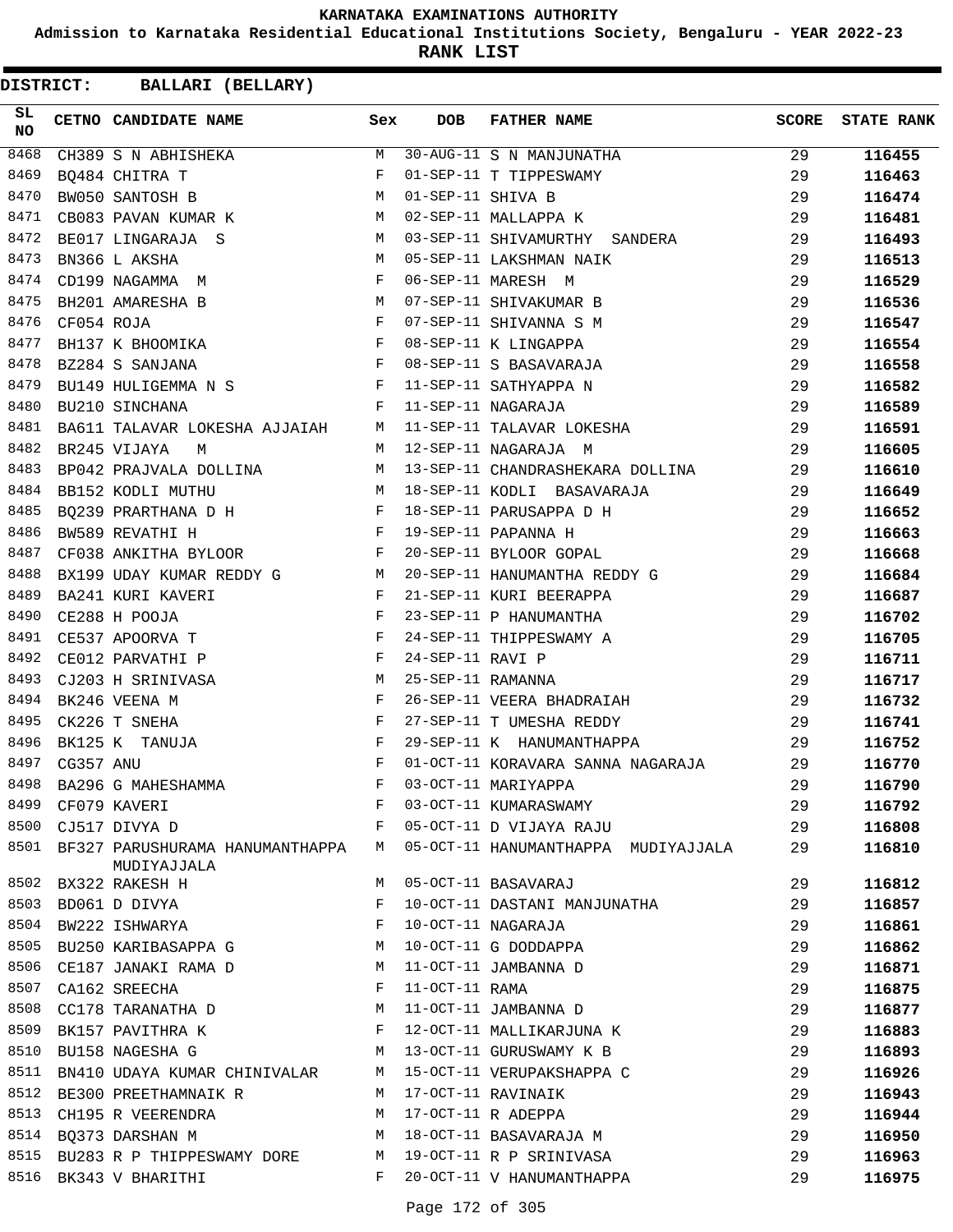**Admission to Karnataka Residential Educational Institutions Society, Bengaluru - YEAR 2022-23**

**RANK LIST**

| <b>DISTRICT:</b> | BALLARI (BELLARY)                      |                                                                                                                       |                   |                                                                                                                |              |                   |
|------------------|----------------------------------------|-----------------------------------------------------------------------------------------------------------------------|-------------------|----------------------------------------------------------------------------------------------------------------|--------------|-------------------|
| SL<br><b>NO</b>  | CETNO CANDIDATE NAME                   | Sex                                                                                                                   | <b>DOB</b>        | <b>FATHER NAME</b>                                                                                             | <b>SCORE</b> | <b>STATE RANK</b> |
| 8517             | BP168 KALAMMA LAMBANI                  | F                                                                                                                     |                   | 21-OCT-11 ERA NAIK LAMBANI                                                                                     | 29           | 116977            |
| 8518             | BB492 B PUTRA                          | M                                                                                                                     |                   | 22-OCT-11 CHANDRANAIK B                                                                                        | 29           | 116986            |
| 8519             | BM367 CHETANA PARASHURAMA<br>KULAKARNI | F                                                                                                                     |                   | 23-OCT-11 PARASHURAMA KULAKARNI                                                                                | 29           | 116999            |
| 8520             | CC079 HUCHHAPPA Y                      | M                                                                                                                     |                   | 25-OCT-11 YALLAPPA                                                                                             | 29           | 117017            |
| 8521             | BF103 SAGAR KUDURI                     | M                                                                                                                     |                   | 25-OCT-11 SURESHA KUDURI                                                                                       | 29           | 117022            |
| 8522             | CG273 SHRUTHI                          | F                                                                                                                     |                   | 25-OCT-11 RANGAPPA                                                                                             | 29           | 117023            |
| 8523             | BT267 DEEPA P                          | F                                                                                                                     | 26-OCT-11 PAPAYYA |                                                                                                                | 29           | 117027            |
| 8524             | BX489 RENESHA                          | F                                                                                                                     |                   | 26-OCT-11 LATE SRINIVASA                                                                                       | 29           | 117033            |
| 8525             | BB134 H P MUTTURAJA                    | M                                                                                                                     |                   | 27-OCT-11 H PARASHURAMA                                                                                        | 29           | 117040            |
| 8526             | BW325 T JYOTHI                         | F                                                                                                                     |                   | 27-OCT-11 TEKKALAKOTE BRAHMAPPA                                                                                | 29           | 117045            |
| 8527             | BT318 BASAVARAJA P                     | M                                                                                                                     |                   | 30-OCT-11 KRISHNAMURTHY P                                                                                      | 29           | 117061            |
| 8528             | BG191 KUSUMA B                         | F                                                                                                                     |                   | 30-OCT-11 AJEYA BOVI                                                                                           | 29           | 117063            |
| 8529             | CG242 M MEGHANA                        | F                                                                                                                     |                   | 30-OCT-11 M ERANNA                                                                                             | 29           | 117064            |
| 8530             | BD282 PRAJWAL MAJJIGERI                | M                                                                                                                     |                   | 30-OCT-11 MAHANTESHAPPA MAJJIGERI                                                                              | 29           | 117066            |
| 8531             | CE021 R T PAVITRA                      | F                                                                                                                     |                   | 02-NOV-11 R TIPPESWAMY                                                                                         | 29           | 117093            |
| 8532             | CD159 K SINDHU                         | $_{\rm F}$                                                                                                            |                   | 05-NOV-11 K LINGANNA                                                                                           | 29           | 117111            |
| 8533             | BS006 SANDEEP R V                      | M                                                                                                                     |                   | 05-NOV-11 VENKATESHA R                                                                                         | 29           | 117114            |
| 8534             | BA527 V ANKITHA                        | F                                                                                                                     |                   | 05-NOV-11 S VENKATESHNAIK                                                                                      | 29           | 117121            |
| 8535             | BT266 THIRUMALA N                      | F                                                                                                                     |                   | 08-NOV-11 SHASHIDHARA N                                                                                        | 29           | 117150            |
| 8536             | CE498 CHETHANKARTHIK                   | M                                                                                                                     | 09-NOV-11 MANJU S |                                                                                                                | 29           | 117157            |
| 8537             | CA272 P SHAKUNTALA                     | F                                                                                                                     |                   | 11-NOV-11 P KENCHAPPA                                                                                          | 29           | 117189            |
| 8538             | BB311 K P SHARADHASHREE                | F                                                                                                                     |                   | 15-NOV-11 PUNDALIKA                                                                                            | 29           | 117216            |
| 8539             | BU486 SNEHA K N                        | F                                                                                                                     |                   | 15-NOV-11 NAGARAJA                                                                                             | 29           | 117222            |
| 8540             | BY009 HIMANTHARAJU                     | M                                                                                                                     | 16-NOV-11 NAGAPPA |                                                                                                                | 29           | 117226            |
| 8541             | BD239 VEERESH ITTIGUDI                 | M                                                                                                                     |                   | 16-NOV-11 SHIVAKUMAR I                                                                                         | 29           | 117232            |
| 8542             | CH458 SHARANAMMA                       | F                                                                                                                     |                   | 18-NOV-11 PAKKIRAPPA                                                                                           | 29           | 117250            |
| 8543             | BF029 M SWAPNA                         | F                                                                                                                     |                   | 20-NOV-11 MOUNESHNAIK                                                                                          | 29           | 117257            |
| 8544             | CH209 MALLIKARJUNA                     | М                                                                                                                     |                   | 20-NOV-11 BASAYA SWAMY                                                                                         | 29           | 117258            |
|                  | 8545 CE627 MANOJKUMAR UK               | M                                                                                                                     |                   | 20-NOV-11 UTTANGI KARIBASAPPA                                                                                  | 29           | 117260            |
| 8546             | CH124 PAVITHRA                         | $\mathbf{F}$ and $\mathbf{F}$ are the set of $\mathbf{F}$                                                             | 20-NOV-11 AMBANNA |                                                                                                                | 29           | 117262            |
| 8547             | BX221 HONNURASWAMY H G M               |                                                                                                                       |                   |                                                                                                                | 29           | 117267            |
| 8548             | BF462 MANYASHRI T F                    |                                                                                                                       |                   |                                                                                                                | 29           | 117269            |
|                  | 8549 BW552 V RAJALAKSHMI F             |                                                                                                                       |                   |                                                                                                                | 29           | 117280            |
| 8550             | CK331 ANUSHA K                         | $\mathbf{F}^{\mathcal{A}}_{\mathcal{A}}=\mathbf{F}^{\mathcal{A}}_{\mathcal{A}}\mathbf{F}^{\mathcal{A}}_{\mathcal{A}}$ |                   | 20-NOV-11 AMBANNA<br>21-NOV-11 GANESH<br>21-NOV-11 BASAVARAJA T<br>22-NOV-11 CHAMARAJA<br>23-NOV-11 YARRISWAMY | 29           | 117282            |
|                  | 8551 BZ006 A KARIBASAVA M              |                                                                                                                       |                   | 25-NOV-11 A MALLIKARJUNA                                                                                       | 29           | 117291            |
|                  | 8552 CH108 MALLIKARJUNA M              |                                                                                                                       |                   |                                                                                                                | 29           | 117308            |
|                  | 8553 BS054 BANDANA L M                 |                                                                                                                       |                   | 27-NOV-11 BASAVARAJA<br>30-NOV-11 MOHANLAL R M                                                                 | 29           | 117328            |
|                  | 8554 BV156 KEERTHANA F                 |                                                                                                                       |                   | 01-DEC-11 CHOWDAPPA                                                                                            | 29           | 117337            |
| 8555             | BN152 S H M PRUTHVIRAJA M              |                                                                                                                       |                   | 02-DEC-11 S H M DODDABASAYYA                                                                                   | 29           | 117342            |
| 8556             | CG023 SARDHARA                         | M                                                                                                                     |                   | 08-DEC-11 BASAVARAJA                                                                                           | 29           | 117380            |
|                  |                                        |                                                                                                                       |                   | 11-DEC-11 SANNA ERANNA                                                                                         | 29           | 117403            |
|                  | BD068 VANDANA P                        |                                                                                                                       |                   | 15-DEC-11 PIRYA NAIK                                                                                           | 29           | 117438            |
|                  | 8559 BP404 PARAMESH LAMBANI M          |                                                                                                                       |                   | 18-DEC-11 SHANKRA NAIKA LAMBANI                                                                                | 29           | 117455            |
|                  | 8560 BK052 AJEYA H T                   | M                                                                                                                     |                   | 19-DEC-11 H SANNA TINDAPPA                                                                                     | 29           | 117461            |
|                  | 8561 CK155 BHAVANI PUJARA F            |                                                                                                                       |                   | 19-DEC-11 SIDDAYYA PUJARA                                                                                      | 29           | 117463            |
| 8562             | CHOO3 A RADHIKA F                      |                                                                                                                       |                   | 20-DEC-11 A MANJUNATHA                                                                                         | 29           | 117473            |
| 8563             | CH023 B REVANTH M                      |                                                                                                                       |                   | 20-DEC-11 T PARASHURAMA                                                                                        | 29           | 117474            |
|                  | 8564 BN282 VINAYA ESHAPURADA M         |                                                                                                                       |                   | 20-DEC-11 BHARAMAPPA E                                                                                         | 29           | 117482            |
|                  | 8565 CB027 K B THANUSHREE              | $\mathbf{F}$                                                                                                          | 22-DEC-11 ERANNA  |                                                                                                                | 29           | 117490            |
|                  |                                        |                                                                                                                       |                   |                                                                                                                |              |                   |

Page 173 of 305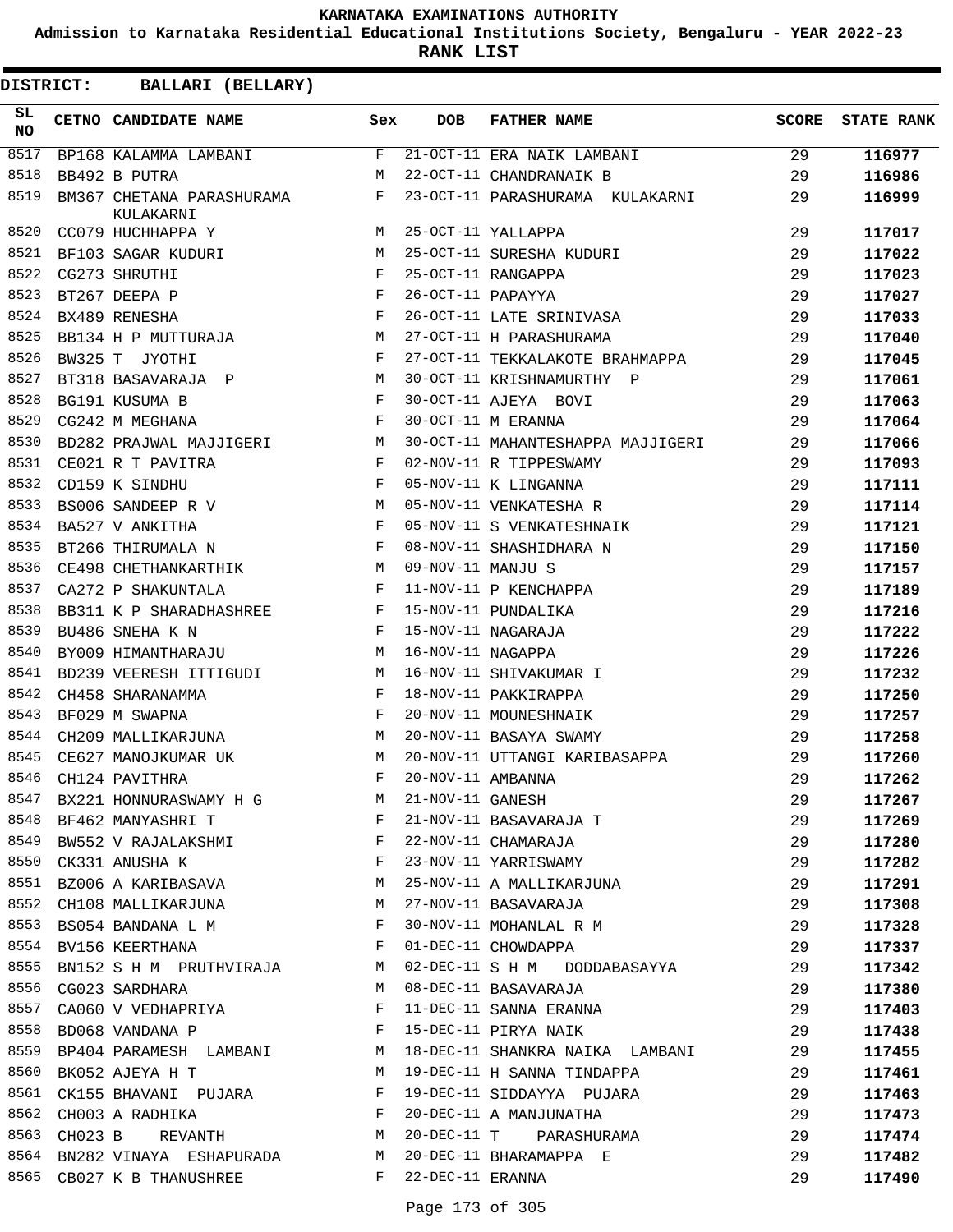**Admission to Karnataka Residential Educational Institutions Society, Bengaluru - YEAR 2022-23**

**RANK LIST**

| SL<br>NO | CETNO CANDIDATE NAME                                                                                                                          | Sex          | <b>DOB</b>       | <b>FATHER NAME</b>                   | SCORE | <b>STATE RANK</b> |
|----------|-----------------------------------------------------------------------------------------------------------------------------------------------|--------------|------------------|--------------------------------------|-------|-------------------|
| 8566     | BX419 S SHANKAR                                                                                                                               | M            |                  | 23-DEC-11 S VEERESH                  | 29    | 117497            |
| 8567     | BK308 YASHWANTH N                                                                                                                             | М            |                  | 23-DEC-11 NARASHIMHAPPA              | 29    | 117498            |
| 8568     | $\mathbf{F}$ and the contract of the contract of $\mathbf{F}$<br>BA375 L R RESHMA                                                             |              |                  | 24-DEC-11 L RAJU NAIK                | 29    | 117503            |
| 8569     | $\begin{array}{c} \mathbf{F} \\ \mathbf{F} \end{array}$<br>BZ086 K ROOPA SRI                                                                  |              |                  | 28-DEC-11 HONNURAPPA                 | 29    | 117534            |
| 8570     | BF434 ARCHANA                                                                                                                                 |              |                  | 30-DEC-11 KOTRESHNAIK                | 29    | 117546            |
| 8571     | $\mathbf{F}$ and $\mathbf{F}$ and $\mathbf{F}$<br>BW469 TANUSHREE S                                                                           |              |                  | 01-JAN-12 BASAVANA GOUDA S           | 29    | 117580            |
| 8572     | BF105 HANUMANTHAPPA P M                                                                                                                       |              | 02-JAN-12 MURTHY |                                      | 29    | 117586            |
| 8573     | $\begin{aligned} \mathbf{F} \\ \mathbf{F} \end{aligned}$<br>CG219 SUNANDHA                                                                    |              |                  | 02-JAN-12 GOVINDARAJA                | 29    | 117588            |
| 8574     | BW434 ANNAPURNA                                                                                                                               |              |                  | 03-JAN-12 ARWILLAPPA                 | 29    | 117590            |
| 8575     | CD401 A S VANDANA<br>and the state of the state of the state of the state of the state of the state of the state of the state of th           |              |                  | 04-JAN-12 T SHANKARA GOWDA           | 29    | 117595            |
| 8576     | BD178 GURUPRASADA G M G M M M                                                                                                                 |              |                  | 05-JAN-12 MALLIKARJUNA G G           | 29    | 117600            |
| 8577     | BC224 T MOHAMAD AYAN                                                                                                                          | M            |                  | 05-JAN-12 TBABUSAHEB                 | 29    | 117602            |
| 8578     | BE199 AKASH H N<br>M <sub>N</sub>                                                                                                             |              |                  | 11-JAN-12 NANDI BASAPPA H            | 29    | 117609            |
| 8579     | CG284 RAMA TULASI $F$                                                                                                                         |              |                  | 12-JAN-12 NAGABHUSHANA               | 29    | 117616            |
| 8580     | $\mathbf{F}^{\mathcal{A}}_{\mathcal{A}}=\mathbf{F}^{\mathcal{A}}_{\mathcal{A}}\mathbf{F}^{\mathcal{A}}_{\mathcal{A}}$<br>BR071 ANKITHA U      |              |                  | 20-JAN-12 VEERABHADRAPPA U           | 29    | 117633            |
| 8581     | $\mathbf{F}$<br>CH413 JAYALAKSHMI                                                                                                             |              |                  | 22-JAN-12 BALAKUNDEPPA               | 29    | 117642            |
| 8582     | BX067 B KAVYASHRI $F$                                                                                                                         |              |                  | 28-JAN-12 NAGARAJA                   | 29    | 117658            |
| 8583     | $\mathbf{F}$ and $\mathbf{F}$ and $\mathbf{F}$ and $\mathbf{F}$<br>CD443 SUHANA                                                               |              |                  | 30-JAN-12 MAHABOOB BASHA             | 29    | 117662            |
| 8584     | BF447 GADDEPPARA UMESHA M                                                                                                                     |              |                  | 02-FEB-12 PARASAPPA                  | 29    | 117665            |
| 8585     | BD233 MANOJ KUMAR S M M                                                                                                                       |              |                  | 09-FEB-12 SHIVAKUMARA                | 29    | 117673            |
| 8586     | $\frac{1}{\sqrt{2}}$<br>BV268 ANUSHA P                                                                                                        |              |                  | 17-FEB-12 PRASANNA KUMAR D M         | 29    | 117681            |
| 8587     | <b>M</b><br>BU651 MANOJA H                                                                                                                    |              |                  | 29-FEB-12 SIDDAMURTHY H              | 29    | 117695            |
| 8588     | $M_{\rm H}$<br>CF166 MANIKANTA S P                                                                                                            |              |                  | 05-MAR-12 PRAKASHA N                 | 29    | 117702            |
| 8589     | BP293 TOUSIFH MALAGIMANI M                                                                                                                    |              |                  | 01-APR-12 GOODUSAB MALAGIMANI        | 29    | 117720            |
| 8590     | BT039 CHANDANA V                                                                                                                              | F            |                  | 16-APR-12 BASAVARAJA V               | 29    | 117723            |
| 8591     | CE023 B RANJITHA<br><b>Example 20</b> Service Service Service Service Service Service Service Service Service Service Service Service Service |              |                  | 01-SEP-08 B VENKTESH                 | 28    | 117756            |
| 8592     | $M_{\odot}$<br>BX465 PRAVEEN KUMAR                                                                                                            |              |                  | 01-JAN-09 MARIYANNA                  | 28    | 117760            |
| 8593     | CB099 A VIJAY KUMAR                                                                                                                           | M            |                  | 18-FEB-09 A ANANDA                   | 28    | 117767            |
| 8594     | CB113 V SANDEEP                                                                                                                               | М            |                  | 14-MAR-09 V HONNUR SWAMI             | 28    | 117770            |
| 8595     | CE098 HAMPAMMA                                                                                                                                | F            |                  | 09-APR-09 BANDRAPPA                  | 28    | 117771            |
| 8596     | CK140 ERAYYA                                                                                                                                  | M            |                  | 01-JUL-09 MUDIYAPPA                  | 28    | 117785            |
| 8597     | BD151 VIJAY K                                                                                                                                 | M            |                  | 11-JUL-09 K KENCHAPPA                | 28    | 117787            |
|          | 8598 CH356 NAGAVEI                                                                                                                            | F            |                  | 14-JUL-09 HULUGAPPA                  | 28    | 117789            |
|          | 8599 BP108 SAVITHA BAI KUMBAVATH                                                                                                              | F            |                  | 03-SEP-09 GOPI NAIK K                | 28    | 117802            |
|          | 8600 BB233 VINAY T                                                                                                                            | M            | $08-OCT-09$ T    |                                      | 28    | 117813            |
|          | 8601 BF199 DAYANANDA M G                                                                                                                      | M            |                  | 24-OCT-09 E N MAHESHGOUDAGERE        | 28    | 117816            |
|          | 8602 BN132 ISHWARYA VAKDOTH                                                                                                                   | F            |                  | 20-NOV-09 KAMALA NAIK V              | 28    | 117831            |
| 8603     | BN382 RAKSHITHA B                                                                                                                             | $\mathbf{F}$ |                  | 13-DEC-09 CHANDRANAIK LAMBANI        | 28    | 117838            |
| 8604     | BA164 SAVITRAMMA                                                                                                                              | F            |                  | 26-DEC-09 HANUMANTHAPPA H            | 28    | 117842            |
|          | 8605 BJ267 S V BASAVARAJUNAIK M                                                                                                               |              |                  | 01-JAN-10 S VENKATESHNAIK            | 28    | 117871            |
|          | 8606 BC187 K H M SIDDESH                                                                                                                      | M            |                  | 03-JAN-10 K H M VEERAIAH             | 28    | 117885            |
| 8607     | BJ325 PRIYANKA BAI                                                                                                                            | F            |                  | 03-JAN-10 LOKESHA NAIK               | 28    | 117886            |
|          | 8608 BD248 R HULIGESH                                                                                                                         | M            |                  | 12-JAN-10 RAMESH NAIK                | 28    | 117895            |
|          | 8609 CB030 E JAGAN                                                                                                                            | M            |                  | 15-JAN-10 E BASAPPA                  | 28    | 117897            |
|          | 8610 CG058 AMBIKA                                                                                                                             | F            |                  | 31-JAN-10 GADILINGAPPA A             | 28    | 117915            |
| 8611     | BL119 BHUVANESWARI                                                                                                                            | F            |                  | 06-FEB-10 TUKYA NAIK                 | 28    |                   |
| 8612     | BN073 PAVITRA KATTEBENNURU F                                                                                                                  |              |                  | 10-FEB-10 HANUMANTHAPPA KATTEBENNURU | 28    | 117922<br>117929  |
|          | 8613 CE192 PARVATHI H                                                                                                                         | $\mathbf{F}$ |                  | 18-FEB-10 HULUGAPPA D                | 28    |                   |
|          | 8614 BW516 V ESHWAR                                                                                                                           | M            |                  | 21-FEB-10 VENKATESH                  | 28    | 117940            |
|          |                                                                                                                                               | M            |                  |                                      |       | 117943            |
|          | 8615 BY045 ARJUNA B                                                                                                                           |              |                  | 24-FEB-10 KULLAYAPPA                 | 28    | 117946            |
|          |                                                                                                                                               |              | Page 174 of 305  |                                      |       |                   |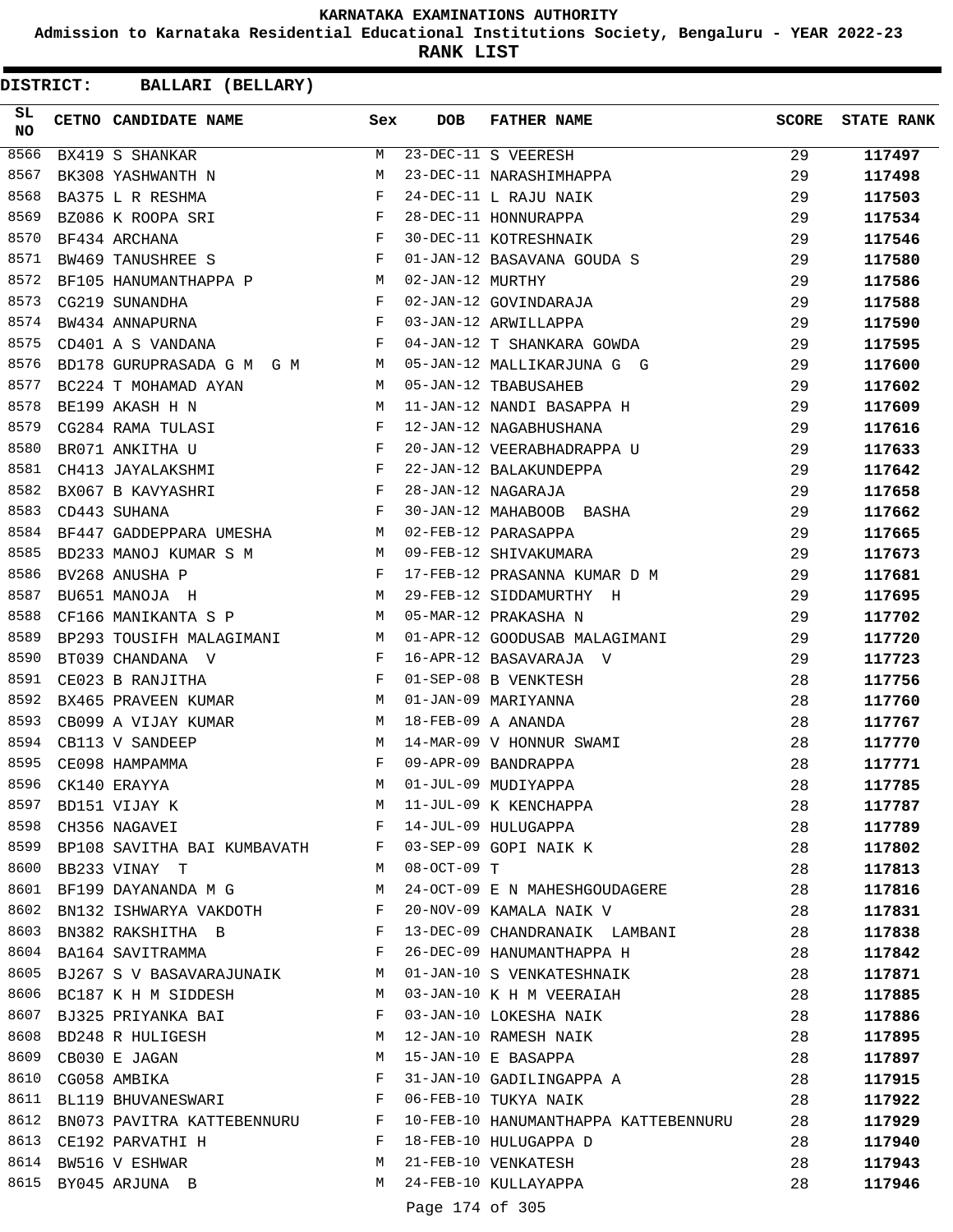**Admission to Karnataka Residential Educational Institutions Society, Bengaluru - YEAR 2022-23**

**RANK LIST**

| SL<br>NO |            | CETNO CANDIDATE NAME                                                          | Sex | <b>DOB</b>        | <b>FATHER NAME</b>                                 | SCORE | <b>STATE RANK</b> |
|----------|------------|-------------------------------------------------------------------------------|-----|-------------------|----------------------------------------------------|-------|-------------------|
| 8616     |            | CG004 RAJESH                                                                  |     |                   | M 05-MAR-10 SHANKRAPPA                             | 28    | 117957            |
| 8617     |            | CE065 PANDURANGA E                                                            | M   |                   | 10-MAR-10 YARRISWAMY E                             | 28    | 117967            |
| 8618     |            | <b>M</b><br>BO012 KISHOR C                                                    |     |                   | 12-MAR-10 CHIGATERI ANJINEYA                       | 28    | 117968            |
| 8619     |            | BE044 B KARIYAPPA                                                             | M   |                   | 25-MAR-10 BILICHODA NINGAPPA                       | 28    | 117986            |
| 8620     |            | BG195 NAGARAJA MADIHALLERA M                                                  |     |                   | 07-APR-10 RAMESHA MADIHALLERA                      | 28    | 117998            |
| 8621     |            | BW057 ANJINEYA                                                                | M   |                   | 09-APR-10 NANDYAPPA                                | 28    | 118001            |
| 8622     |            | BD084 BHEEMAJJA BARIKARA                                                      | M   |                   | 13-APR-10 LAKKAPPA BARIKARA                        | 28    | 118006            |
| 8623     |            | <b>M</b><br>BN348 KUBERA LAMBANI                                              |     |                   | 21-APR-10 THIKYANAIK LAMBANI                       | 28    | 118015            |
| 8624     |            | CG201 G PRADEEP                                                               | M   |                   | 24-APR-10 VANNURAPPA                               | 28    | 118018            |
| 8625     |            | M<br>BB269 VAMSHI H                                                           |     |                   | 24-APR-10 PANDURANGA H                             | 28    | 118022            |
| 8626     |            | CK222 DURGAPRASAD H                                                           |     |                   | 01-MAY-10 GANGADHARA H                             | 28    | 118030            |
| 8627     |            | M<br>BH259 KUNAL                                                              |     | 04-MAY-10 JAYANNA |                                                    | 28    | 118037            |
| 8628     |            | $M$<br>$F$<br>CH546 V JALALI                                                  |     |                   | 05-MAY-10 VAGGARA DODDABASAPPA                     | 28    | 118040            |
| 8629     |            | BA060 C KALPANA                                                               |     |                   | 06-MAY-10 C RAMANAIK                               | 28    | 118042            |
| 8630     |            | $\mathbf{F}^{\mathbf{r}}$<br>BJ282 A SHOBHA                                   |     | 27-MAY-10 A RAJU  |                                                    | 28    | 118064            |
| 8631     |            | $\mathbf{F}$ and $\mathbf{F}$ and $\mathbf{F}$<br>CE275 V KAVERI              |     |                   | 01-JUN-10 LATE VEERESHA                            | 28    | 118075            |
| 8632     |            | M<br>BL192 SANJU<br>LAMBANI                                                   |     |                   | 14-JUN-10 HEMLAPPA LAMBANI                         | 28    | 118095            |
| 8633     |            | BY302 C AKSHY KUMAR<br>M <sub>1</sub>                                         |     |                   | 17-JUN-10 SOMASHEKHAR                              | 28    | 118103            |
| 8634     |            | $\mathbf{F}$ and $\mathbf{F}$ are the set of $\mathbf{F}$ .<br>BB439 S MAMATA |     |                   | 22-JUN-10 S SHANMUKHAPPA                           | 28    | 118108            |
| 8635     |            | $\mathbf{F}$<br>CC258 GOUSIYA                                                 |     |                   | 26-JUN-10 BASHASAB                                 | 28    | 118114            |
| 8636     |            | CD488 ANJINI DESAYI M                                                         |     |                   | 06-JUL-10 BASAVARAJA DESAYI                        | 28    | 118128            |
| 8637     |            | BL006 R VISHWA NAIK<br><b>M</b>                                               |     |                   | 12-JUL-10 D RAJU NAIK                              | 28    | 118141            |
| 8638     |            | BS215 HONURSWAMY M M                                                          |     | 21-JUL-10 MARANNA |                                                    | 28    | 118158            |
| 8639     |            | M<br>CA411 K SHIVU                                                            |     |                   |                                                    | 28    | 118162            |
| 8640     |            | CH091 K ASHOKA                                                                | M   |                   | 24-JUL-10 HANUMANTHAPPA<br>01-AUG-10 G K ANJINAPPA | 28    | 118174            |
| 8641     |            | BV237 KOUSHALYA S V                                                           | F   |                   | 08-AUG-10 SANNA VEERESHA                           | 28    | 118200            |
| 8642     |            | BK160 KURUBARA GADILINGAPPA M                                                 |     |                   | 15-AUG-10 KURUBARA BHARAMAPPA                      | 28    | 118218            |
| 8643     |            | M <sub>1</sub><br>CF216 GANGADHARA V                                          |     |                   | 24-AUG-10 ERANNA V                                 | 28    | 118244            |
| 8644     |            | BE349 SM KAMARAN AKMAL M 03-SEP-10 S M GHANISAB                               |     |                   |                                                    | 28    | 118277            |
| 8645     |            | BN154 KRUSHNA BARKI<br>M <sub>N</sub>                                         |     |                   | 05-SEP-10 JAGADESHA BARKI                          | 28    | 118288            |
| 8646     |            | BS254 VIKAS G T                                                               | M   |                   | 08-SEP-10 THIPPERUDRAPPA G                         | 28    | 118297            |
| 8647     |            | CD065 KENCHAPPA                                                               | М   |                   | 10-SEP-10 GADILINGAPPA                             | 28    | 118305            |
| 8648     |            | CH593 H GANESHA                                                               | M   | 11-SEP-10 VEERESH |                                                    | 28    | 118311            |
| 8649     |            | BK207 RAJA SHEKARA Y                                                          | M   |                   | 11-SEP-10 YERRISWAMY                               | 28    | 118314            |
| 8650     |            | BO375 P REVANASIDDESHA                                                        | M   |                   | 12-SEP-10 P AJJAPPA                                | 28    | 118316            |
|          |            | 8651 CB374 T AJAY KUMAR                                                       | M   |                   | 12-SEP-10 T RAJANNA                                | 28    | 118319            |
| 8652     | CE194 RAMU |                                                                               | M   |                   | 16-SEP-10 MALLIKARJUNA                             | 28    | 118335            |
| 8653     |            | BM333 S MANOHARA S                                                            | М   |                   | 19-SEP-10 S PRAKASHA S                             | 28    | 118344            |
| 8654     |            | CK018 C SUMITHRA                                                              | F   |                   | 20-SEP-10 C RAGHAVENDRA                            | 28    | 118345            |
| 8655     |            | BM043 VIJAYALAKSHMI NINGAPPA<br>MADIVALAR                                     | F   |                   | 24-SEP-10 NINGAPPA MALLAPPA MADIVALAR              | 28    | 118360            |
| 8656     |            | BU397 G MAYAMMA                                                               | F   |                   | 29-SEP-10 HANUMANTHAPPA                            | 28    | 118370            |
|          |            | 8657 CJ418 B R SHIVAKUMAR                                                     | М   |                   | 01-OCT-10 B R CHANDRASHEKHARA GOWDA                | 28    | 118376            |
|          |            | 8658 CH298 MALLIKARJUNA C                                                     | M   |                   | 01-OCT-10 VERESHAPPA C                             | 28    | 118378            |
| 8659     |            | CD107 H ERESHA                                                                | М   | $02-OCT-10$ XXX   |                                                    | 28    | 118383            |
| 8660     |            | BO078 GAGANDEEP                                                               | M   |                   | 03-OCT-10 SHIVANAIK                                | 28    | 118391            |
|          |            | 8661 BB070 CHOUTGI ANKITHA                                                    | F   |                   | 05-OCT-10 C NAGARAJA                               | 28    | 118398            |
| 8662     |            | BN386 MANUREDDY HAKKANDI                                                      | M   |                   | 05-OCT-10 CHAMARAJA HAKKANDI                       | 28    | 118400            |
| 8663     |            | BE068 MEGHANA M                                                               | F   | 05-OCT-10 MADHU M |                                                    | 28    | 118401            |
|          |            | 8664 BZ214 N MUTTHANNA                                                        | M   |                   | 05-OCT-10 N MARESHA                                | 28    | 118402            |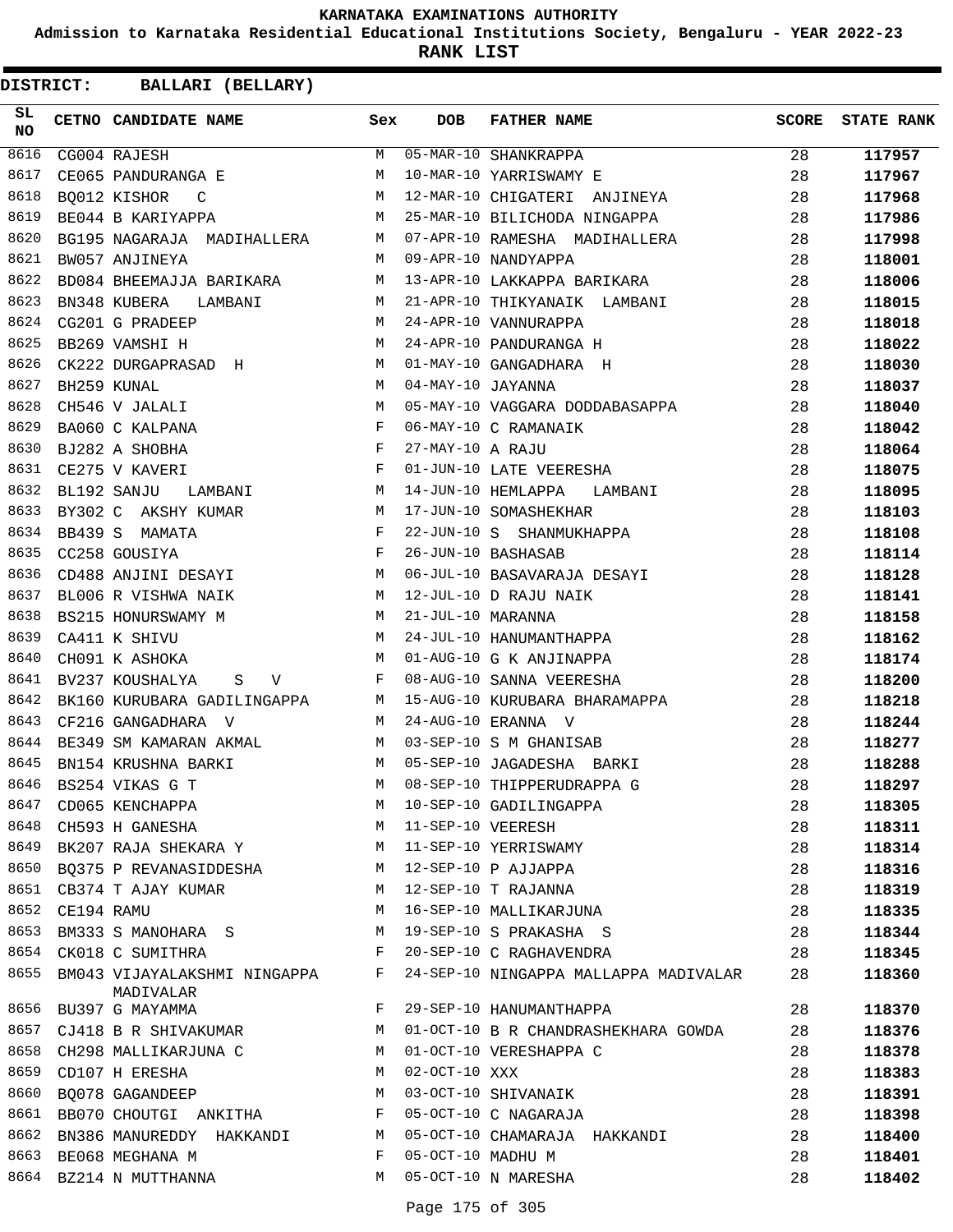**Admission to Karnataka Residential Educational Institutions Society, Bengaluru - YEAR 2022-23**

**RANK LIST**

| SL<br><b>NO</b> |                  | CETNO CANDIDATE NAME Sex                                                                                                                                                                                                                               |   | <b>DOB</b>        | <b>FATHER NAME</b>                           | SCORE | <b>STATE RANK</b> |
|-----------------|------------------|--------------------------------------------------------------------------------------------------------------------------------------------------------------------------------------------------------------------------------------------------------|---|-------------------|----------------------------------------------|-------|-------------------|
| 8665            |                  | CH135 HASENSAB B                                                                                                                                                                                                                                       | M |                   | $07-OCT-10$ MABUSAB B                        | 28    | 118414            |
| 8666            |                  | BA560 VIJAYLAKSHMI                                                                                                                                                                                                                                     | F |                   | 07-OCT-10 R MAHESH PATILA                    | 28    | 118416            |
| 8667            |                  | $\mathbf{F}$<br>BR116 SHRUTHI A B                                                                                                                                                                                                                      |   |                   | 08-OCT-10 AJJIBALAPP G                       | 28    | 118419            |
| 8668            |                  | CK160 K SHIVAKUMAR M                                                                                                                                                                                                                                   |   |                   | 09-OCT-10 K MARENNA                          | 28    | 118424            |
| 8669            |                  | BP338 G R ROHITH M                                                                                                                                                                                                                                     |   |                   | 10-OCT-10 G RAMA NAIK                        | 28    | 118429            |
| 8670            |                  | $\mathbf{F}^{\mathcal{A}}_{\mathcal{A}}=\mathbf{F}^{\mathcal{A}}_{\mathcal{A}}\mathbf{F}^{\mathcal{A}}_{\mathcal{A}}$<br>BY285 S KASTHURI                                                                                                              |   | 10-OCT-10 S KASHI |                                              | 28    | 118430            |
| 8671            |                  | $\mathbf{F}$ and $\mathbf{F}$ . The set of $\mathbf{F}$<br>BB170 MEGHA                                                                                                                                                                                 |   |                   | 14-OCT-10 HANUMANTHAPPA                      | 28    | 118453            |
| 8672            |                  | BE152 DILEEP KUMAR K M                                                                                                                                                                                                                                 |   |                   | 15-OCT-10 K MANJAPPA                         | 28    | 118461            |
| 8673            |                  | BY114 G VASANTH<br>M <sub>N</sub>                                                                                                                                                                                                                      |   |                   | 18-OCT-10 H GANGADHARA                       | 28    | 118474            |
| 8674            |                  | BF392 NETHRABAI<br>$\mathbf{F}$ and the contract of the contract of $\mathbf{F}$                                                                                                                                                                       |   |                   | 19-OCT-10 LAXMANANAIK                        | 28    | 118482            |
| 8675            |                  | M<br>CC044 PRATEEK C                                                                                                                                                                                                                                   |   |                   | 21-OCT-10 CHANDRAPPA V                       | 28    | 118497            |
| 8676            |                  | BL029 DYAMAKKA NAGARAJA BARKI F                                                                                                                                                                                                                        |   |                   | 26-OCT-10 NAGARAJA GONEPPA BARKI             | 28    | 118511            |
| 8677            |                  | BU408 ASHWINI BAI H                                                                                                                                                                                                                                    | F |                   | 27-OCT-10 HARISWAMI NAIK L H                 | 28    | 118517            |
| 8678            |                  | BU692 CHAYA                                                                                                                                                                                                                                            | F |                   | 28-OCT-10 PRAKASH D                          | 28    | 118523            |
| 8679            |                  | CF246 AISHWARYA F<br>BZ195 KAVITHA F<br>BV118 M O TANUJA F                                                                                                                                                                                             |   |                   | 29-OCT-10 KALAPPA G                          | 28    | 118526            |
| 8680            |                  |                                                                                                                                                                                                                                                        |   |                   | 30-OCT-10 YANNAPPA                           | 28    | 118529            |
| 8681            |                  |                                                                                                                                                                                                                                                        |   |                   | 30-OCT-10 M B O OBAYYA                       | 28    | 118530            |
| 8682            |                  | BT261 AJITH B A M                                                                                                                                                                                                                                      |   |                   | 01-NOV-10 ANJINAPPA B                        | 28    | 118540            |
| 8683            |                  | BJ300 L KRUSHNAKANTH M                                                                                                                                                                                                                                 |   |                   | 01-NOV-10 LOKA NAIK                          | 28    | 118541            |
| 8684            |                  |                                                                                                                                                                                                                                                        |   |                   | 04-NOV-10 HALESHA BHIMAPPA KALLALLI          | 28    | 118557            |
| 8685            |                  | BP248 AJJAYYA KALLALLI M<br>CB273 P ERANNA M                                                                                                                                                                                                           |   |                   | 05-NOV-10 P NAGARAJA                         | 28    | 118564            |
| 8686            |                  | $\mathbf{F}$ and the contract of the contract of $\mathbf{F}$<br>BU606 U RANJITHA                                                                                                                                                                      |   |                   | 05-NOV-10 U MARAPPA                          | 28    | 118567            |
| 8687            |                  | BA321 NUPPANNANAVAR SANJANA F                                                                                                                                                                                                                          |   |                   | 06-NOV-10 N GONEPPA                          | 28    | 118572            |
| 8688            |                  | BQ003 ANGADI SRIRAMA M                                                                                                                                                                                                                                 |   |                   | 08-NOV-10 ANGADI BASAVARAJA                  | 28    | 118580            |
| 8689            |                  | BR039 VEERENDRA P<br>M <sub>1</sub>                                                                                                                                                                                                                    |   | 19-NOV-10 PAPAIAH |                                              | 28    | 118638            |
| 8690            |                  | BZ137 K SANTHOSHA                                                                                                                                                                                                                                      | М |                   | 20-NOV-10 K BHEEMESHA                        | 28    | 118639            |
| 8691            |                  | BU303 RUKMINI C H F                                                                                                                                                                                                                                    |   |                   | 24-NOV-10 HANUMANTHAPPA                      | 28    | 118656            |
| 8692            |                  | BA107 UMESH V                                                                                                                                                                                                                                          | M |                   | 28-NOV-10 NAGARAJ V                          | 28    | 118672            |
| 8693            |                  | BU400 H KEERTHANA<br>$\mathbf{F}$ and the set of the set of the set of the set of the set of the set of the set of the set of the set of the set of the set of the set of the set of the set of the set of the set of the set of the set of the set of |   |                   | 29-NOV-10 BHADRAPPA H                        | 28    | 118673            |
| 8694            |                  | CJ282 K BHEEMASHANKARA M                                                                                                                                                                                                                               |   |                   | 29-NOV-10 K MARUTHI                          | 28    | 118674            |
| 8695            |                  | BG070 T VIJAYANAIK                                                                                                                                                                                                                                     | M |                   | 29-NOV-10 THIPPESHNAIK                       | 28    | 118676            |
|                 |                  |                                                                                                                                                                                                                                                        | F |                   | 30-NOV-10 JAGADEESHA H                       | 28    | 118678            |
|                 |                  | 8696 CC273 DEEPIKA B H<br>8697 CH443 RAZIYA                                                                                                                                                                                                            | F |                   | 01-DEC-10 SAYIBANNA                          | 28    | 118692            |
|                 |                  | 8698 BC137 HULIGEMMA H                                                                                                                                                                                                                                 | F |                   | 02-DEC-10 HOSAPETE DURUGAPPA                 | 28    | 118694            |
| 8699            |                  | BF249 N RAJASHEKHARA GOUDA M                                                                                                                                                                                                                           |   |                   | 03-DEC-10 GURUBASAVANAGOUDA<br>NEELANAGOUDRA | 28    | 118697            |
|                 |                  | 8700 BC265 SANJANA CJ                                                                                                                                                                                                                                  | F |                   | 04-DEC-10 JAGADEESHA C                       | 28    | 118702            |
|                 |                  | 8701 BA357 P NANDEESHA                                                                                                                                                                                                                                 | M |                   | 05-DEC-10 P NAGAPPA                          | 28    | 118708            |
|                 |                  | 8702 BG375 JAYASHREE                                                                                                                                                                                                                                   | F |                   | 09-DEC-10 SUBHASHCHANDRA NAIK                | 28    | 118729            |
|                 |                  | 8703 BF295 GEETHA S                                                                                                                                                                                                                                    | F |                   | 11-DEC-10 KALLANAGOUDA S                     | 28    | 118743            |
|                 |                  | 8704 BF411 R RAHUL                                                                                                                                                                                                                                     | М |                   | 13-DEC-10 RAMA NAIK                          | 28    | 118761            |
|                 |                  | 8705 BY222 SOUMYA NAYAKARU                                                                                                                                                                                                                             | F |                   | 13-DEC-10 NAYAKARA LAKSHMANA                 | 28    | 118763            |
|                 |                  | 8706 BY351 V ROHITH                                                                                                                                                                                                                                    | M |                   | 13-DEC-10 V BETTAPPA                         | 28    | 118764            |
|                 |                  | 8707 BB172 K BASAMMA                                                                                                                                                                                                                                   | F |                   | 14-DEC-10 MAHADEVAPPA                        | 28    | 118768            |
|                 |                  | 8708 BW613 SHIVARAJA H                                                                                                                                                                                                                                 | M |                   | 14-DEC-10 S VENKATESH                        | 28    | 118771            |
|                 |                  | 8709 CJ546 MAHESHA V                                                                                                                                                                                                                                   | M |                   | 15-DEC-10 VENKATESH V                        | 28    | 118777            |
|                 | 8710 BL217 POOJA |                                                                                                                                                                                                                                                        | F |                   | 16-DEC-10 KUBERAPPA KOLLARA                  | 28    | 118791            |
| 8711            |                  | BW390 CHANDRASHEKHAR K                                                                                                                                                                                                                                 | M |                   | 17-DEC-10 HANUMANTHA K                       | 28    | 118794            |
|                 |                  | 8712 CH499 VEERESHA                                                                                                                                                                                                                                    | M |                   | 17-DEC-10 RAJASHEKAR                         | 28    | 118797            |
|                 |                  | 8713 BH299 SANTHOSH NAIK L                                                                                                                                                                                                                             | M |                   | 19-DEC-10 SOMLA NAIK L                       | 28    | 118810            |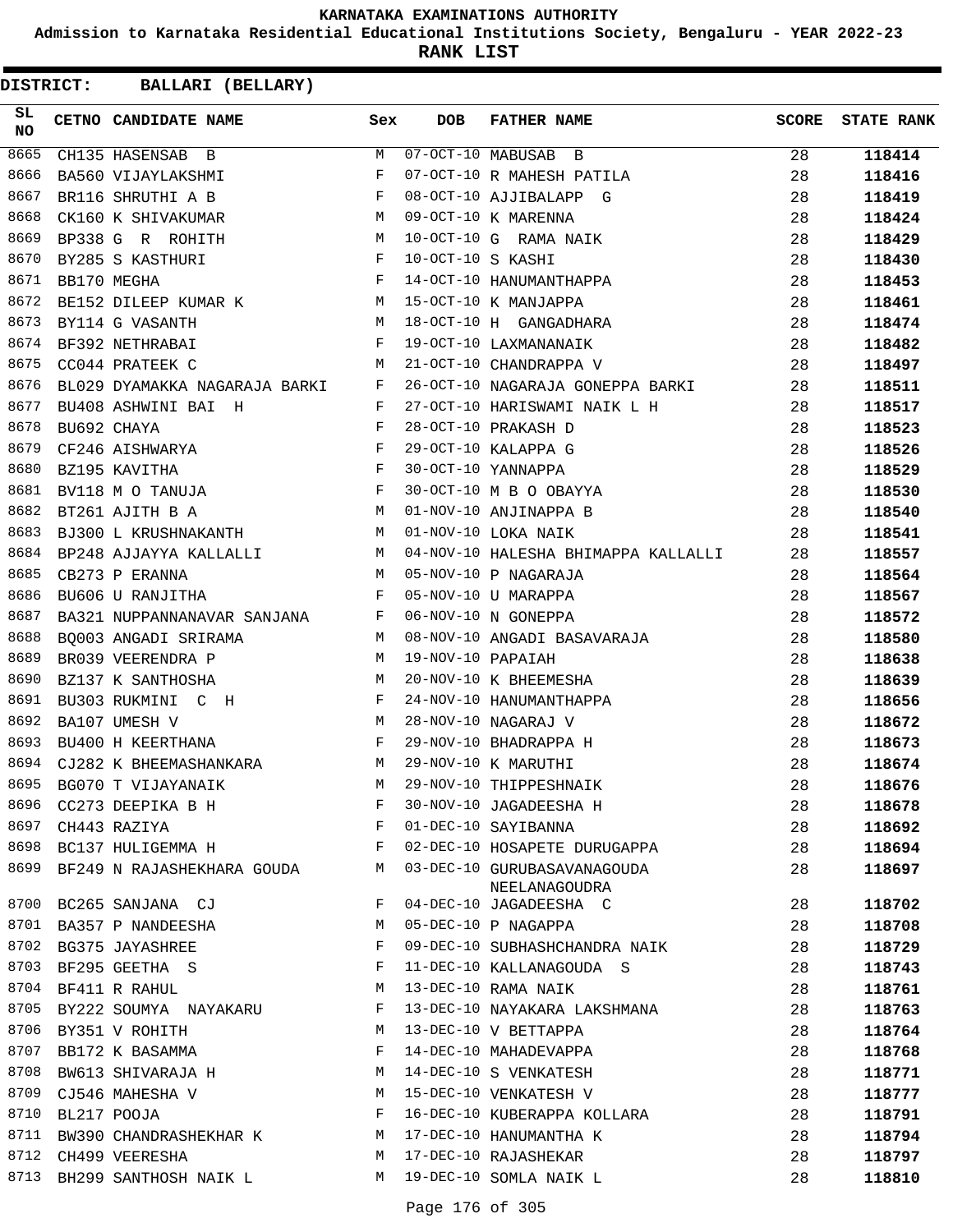**Admission to Karnataka Residential Educational Institutions Society, Bengaluru - YEAR 2022-23**

**RANK LIST**

| SL<br><b>NO</b> |                  | CETNO CANDIDATE NAME Sex                                                               |              | <b>DOB</b>        | FATHER NAME                                       | <b>SCORE</b> | <b>STATE RANK</b> |
|-----------------|------------------|----------------------------------------------------------------------------------------|--------------|-------------------|---------------------------------------------------|--------------|-------------------|
| 8714            |                  | BH024 KARTHIK A                                                                        | M            |                   | 21-DEC-10 HAUMANTHA                               | 28           | 118817            |
| 8715            |                  | BY046 PAVAN KUMAR A                                                                    | М            |                   | 22-DEC-10 HONNURASWAMY A                          | 28           | 118823            |
| 8716            |                  | BL028 HANUMANTHAPPA MUDDI                                                              | M            |                   | 23-DEC-10 PARAMESHWARAPPA M                       | 28           | 118830            |
| 8717            |                  | BZ173 C VINOD                                                                          | M            |                   | 29-DEC-10 UMESHANAIKAI                            | 28           | 118861            |
| 8718            |                  | CJ004 RANJANI                                                                          | $_{\rm F}$   | 30-DEC-10 RAMANNA |                                                   | 28           | 118872            |
| 8719            |                  | $\begin{array}{c} \mathbf{F} \\ \mathbf{F} \\ \mathbf{F} \end{array}$<br>CE621 AFROJ S |              |                   | 01-JAN-11 MOHAMAD IRFAN                           | 28           | 118884            |
| 8720            |                  | CB373 CHINNI                                                                           |              |                   | 01-JAN-11 MALLIKARJUNA                            | 28           | 118901            |
| 8721            |                  | BQ071 ISHWARYA                                                                         |              |                   | 01-JAN-11 PRAKASH NAIK                            | 28           | 118912            |
| 8722            |                  | CD377 MANOJ S                                                                          | М            |                   | 01-JAN-11 SHIVANNA S                              | 28           | 118920            |
| 8723            |                  | CH423 NAVEEN                                                                           | M            | 01-JAN-11 VEERESH |                                                   | 28           | 118931            |
| 8724            |                  |                                                                                        | M            |                   | 01-JAN-11 THATTPPA                                | 28           | 118963            |
| 8725            |                  | BW034 SHARANABASAVA<br>CB133 C MANOJ                                                   | М            |                   | 02-JAN-11 BASAVARAJ                               | 28           | 118986            |
| 8726            |                  | CC092 OBALASWAMY G                                                                     | M            |                   | 02-JAN-11 GANGANNA                                | 28           | 118989            |
| 8727            | BP383 RAVI       |                                                                                        | M            | 02-JAN-11 RAMESHA |                                                   | 28           | 118990            |
| 8728            |                  | BX403 VISHNAVI S                                                                       | $_{\rm F}$   |                   | 03-JAN-11 SHIVAGIRI                               | 28           | 119001            |
| 8729            |                  | BK083 BHARATHA K                                                                       | М            |                   | 05-JAN-11 MARUTHI K                               | 28           | 119012            |
| 8730            |                  | BL340 B ARSHINI                                                                        | F            |                   | 06-JAN-11 BHOJYA NAIK                             | 28           | 119019            |
| 8731            |                  | BG184 NAGARAJA M                                                                       | M            |                   | 07-JAN-11 PARUSAPPA M                             | 28           | 119030            |
| 8732            |                  | BD145 SHWETHA<br>K                                                                     | $\mathbf{F}$ |                   | 07-JAN-11 K MALLESH                               | 28           | 119031            |
| 8733            |                  | BE429 NIRANJAN<br>ANGADI M                                                             |              |                   | 08-JAN-11 KOTRESH ANGADI                          | 28           | 119039            |
| 8734            |                  | BA210 SRIJANA                                                                          | $_{\rm F}$   |                   | 08-JAN-11 LAKSHMANA                               | 28           | 119041            |
| 8735            |                  | CF173 DILEEP H                                                                         |              |                   | 10-JAN-11 ANJINAPPA H                             | 28           | 119047            |
| 8736            |                  | $\begin{bmatrix} 1 \\ 2 \end{bmatrix}$ M<br>M<br>CF049 OBALESHA                        |              |                   | 10-JAN-11 LAKSHMAYYA                              | 28           | 119049            |
| 8737            |                  | BX418 ASWINI S M                                                                       | F            |                   | 15-JAN-11 S M SANTH MURTHY                        | 28           | 119081            |
| 8738            |                  | BB058 BYADRA SAVITHA F                                                                 |              |                   | 15-JAN-11 BYADRA LINGAMURTHY                      | 28           | 119083            |
| 8739            |                  | $\mathbf{F}$ and $\mathbf{F}$<br>BE492 T MANASA                                        |              |                   |                                                   | 28           | 119108            |
| 8740            |                  | CE363 RAJA V                                                                           | M            |                   | 18-JAN-11 T HANUMANTHAPPA<br>19-JAN-11 MALLESHA V | 28           | 119112            |
| 8741            |                  | BK002 H ANUSHA                                                                         | F            |                   | 20-JAN-11 H HANUMANTHA                            | 28           | 119115            |
| 8742            |                  | BW373 MANIKANTA K                                                                      | М            |                   | 20-JAN-11 BASAVARAJA KARADIHALLI                  | 28           | 119120            |
| 8743            |                  | BR093 T BHAVYASHRI                                                                     | F            |                   | 20-JAN-11 L TYAGARAJ                              | 28           | 119123            |
| 8744            |                  | CK265 AKSHITHA H                                                                       | F            |                   | 22-JAN-11 H SHEKHARAPPA H                         | 28           | 119140            |
|                 |                  | 8745 BB222 HARIJANA AINARA<br>HOLIBASAPPA                                              | M            |                   | 26-JAN-11 MARIYAPPA                               | 28           | 119163            |
| 8746            |                  | CC102 H K PAMPAPATHI                                                                   | M            |                   | 27-JAN-11 H KTHIPPESWAMY                          | 28           | 119169            |
| 8747            |                  | BM407 NITIN LANGATADA                                                                  | M            |                   | 28-JAN-11 KARIBASAPPA LANGATADA                   | 28           | 119176            |
|                 |                  | 8748 BA682 M PRAVEENA KUMARA                                                           | M            |                   | 29-JAN-11 CHANDARAPPA M                           | 28           | 119182            |
| 8749            |                  | BE345 S INDIRA                                                                         | F            |                   | 29-JAN-11 S CHOUDAPPA                             | 28           | 119183            |
|                 |                  | 8750 BK069 G YASHODHA                                                                  | F            |                   | 30-JAN-11 G PARAMESWARA                           | 28           | 119189            |
|                 |                  | 8751 BY129 K LINGAMURTHY                                                               | M            |                   | 30-JAN-11 K BASAVARAJA                            | 28           | 119190            |
| 8752            |                  | BB249 L K SUPRITA                                                                      | F            |                   | 30-JAN-11 KOTRESH NAIK L                          | 28           | 119191            |
| 8753            |                  | CB238 N SAGAR                                                                          | М            |                   | 01-FEB-11 N OMKARAPPA                             | 28           | 119208            |
|                 |                  | 8754 BF206 ANKITH BHOVI                                                                | $\mathbf{F}$ |                   | 03-FEB-11 MANJAPPA BHOVI                          | 28           | 119220            |
|                 |                  | 8755 BA365 D VIDYABAI                                                                  | F            |                   | 04-FEB-11 C DURGYANAIK                            | 28           | 119229            |
| 8756            |                  | CF209 H L VIJAYA KUMAR                                                                 | M            |                   | 04-FEB-11 HONNURASWAMY H                          | 28           | 119230            |
| 8757            |                  | CC232 ARUN H                                                                           | M            |                   | 05-FEB-11 SHANKARA H                              | 28           | 119235            |
|                 | 8758 CF068 ALMAS |                                                                                        | F            |                   | 06-FEB-11 MAIBUBSAB                               | 28           | 119240            |
|                 |                  | 8759 BF544 SINCHANA R                                                                  | F            |                   | 08-FEB-11 RAMESHNAIK                              | 28           | 119263            |
| 8760            |                  | BB023 BHARIKARA HANUMANTHA                                                             | M            |                   | 09-FEB-11 B NAGARAJA                              | 28           | 119266            |
| 8761            |                  | BS035 ESHWARA C N                                                                      | M            |                   | 12-FEB-11 NAGARAJA C                              | 28           | 119283            |
|                 |                  | 8762 CJ121 H KIRANA                                                                    | M            |                   | 15-FEB-11 H KALAPPA                               | 28           | 119304            |
|                 |                  |                                                                                        |              |                   |                                                   |              |                   |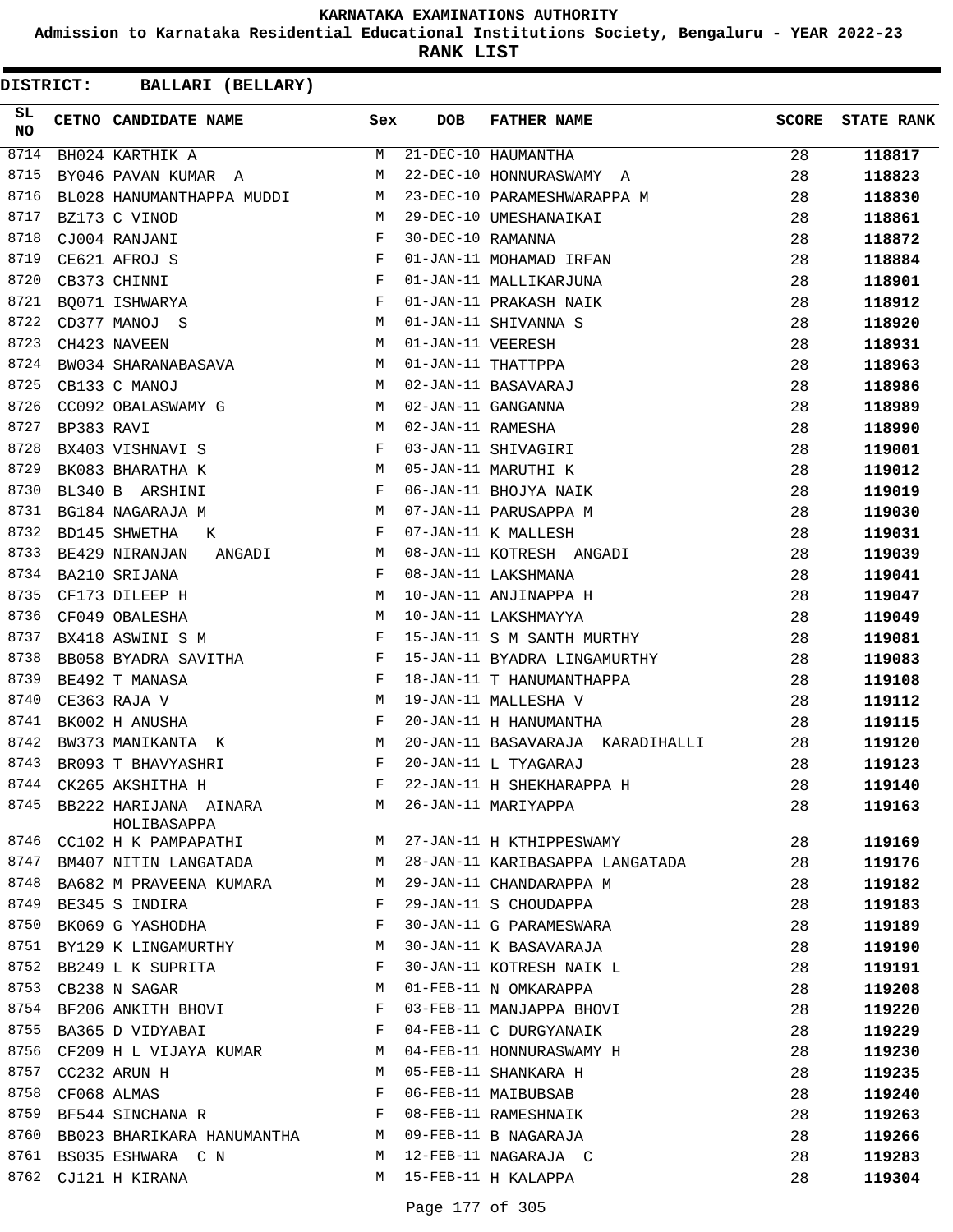**Admission to Karnataka Residential Educational Institutions Society, Bengaluru - YEAR 2022-23**

**RANK LIST**

| SL<br><b>NO</b> | CETNO CANDIDATE NAME Sex                                                                  |              | DOB               | FATHER NAME                                                                                  | <b>SCORE</b> | <b>STATE RANK</b> |
|-----------------|-------------------------------------------------------------------------------------------|--------------|-------------------|----------------------------------------------------------------------------------------------|--------------|-------------------|
| 8763            | CK169 K ANIL KUMAR $M$                                                                    |              |                   | 16-FEB-11 K HUCHHIRAPPA<br>17-FEB-11 KUBERA<br>19-FEB-11 ISMAILSAB H<br>19-FEB-11 NAGARAJA N | 28           | 119312            |
| 8764            |                                                                                           |              |                   |                                                                                              | 28           | 119319            |
| 8765            | BW569 SWATHI F<br>BL323 SOFIYA H F<br>BQ379 SUMA N F                                      |              |                   |                                                                                              | 28           | 119333            |
| 8766            |                                                                                           |              |                   |                                                                                              | 28           | 119334            |
| 8767            | BN354 DAFHEDAR SUHANA F                                                                   |              |                   | 20-FEB-11 DAFHEDAR MAJEEDSAB                                                                 | 28           | 119336            |
| 8768            | BF504 TALAVARA KARIBASAPPA M                                                              |              |                   | 20-FEB-11 T HANUMANTHAPPA                                                                    | 28           | 119347            |
| 8769            | $\begin{array}{ccc} & & M \\ & & F \\ & & F \end{array}$<br>BZ177 DURGPRASADA             |              |                   | 21-FEB-11 A K NILAKANTH                                                                      | 28           | 119350            |
| 8770            | CE492 BHAVANI G                                                                           |              |                   | 21 FEB-11 GAVI PRAKASH G                                                                     | 28           | 119355            |
| 8771            | BK049 N NARASIMHA M                                                                       |              |                   | 22-FEB-11 T SUBBANNA                                                                         | 28           | 119357            |
| 8772            | BS264 D GOVINDAMMA F                                                                      |              | 24-FEB-11 DASAIAH |                                                                                              | 28           | 119369            |
| 8773            | <b>M</b><br>CH164 SHIVARAJ                                                                |              |                   | 27-FEB-11 K N VEERESHGOUDA                                                                   | 28           | 119402            |
| 8774            | BW495 A BHUVANESHWARI F                                                                   |              |                   | 28-FEB-11 A THIMMAPPA                                                                        | 28           | 119406            |
| 8775            | M <sub>N</sub><br>CA088 NANDEESHA                                                         |              |                   | 01-MAR-11 GUNDA MAREPPA                                                                      | 28           | 119417            |
| 8776            | CD143 SUMALATHA V F                                                                       |              |                   | 01-MAR-11 RAMAPPA V                                                                          | 28           | 119427            |
| 8777            | M<br>CJ473 YAMANURAPPA                                                                    |              |                   | 01-MAR-11 VEERESHA                                                                           | 28           | 119429            |
| 8778            | BE441 B M MANIKANTA                                                                       | M            |                   | 02-MAR-11 MANJAPPA B                                                                         | 28           | 119431            |
| 8779            | BF372 PRIYANKA B                                                                          | $\mathbf{F}$ |                   | 02-MAR-11 LOKESH NAIK B                                                                      | 28           | 119436            |
| 8780            | $\mathbb M$<br>CE662 N VENU                                                               |              |                   | 03-MAR-11 DHANANJAYA                                                                         | 28           | 119446            |
| 8781            | CF141 NARASIMHA                                                                           | М            |                   | 03-MAR-11 YARRISWAMY                                                                         | 28           | 119447            |
| 8782            | BP284 RAMESHA BHAGAT ESHAPURAD                                                            | M            |                   | 03-MAR-11 BASAVARAJA E                                                                       | 28           | 119449            |
| 8783            | BX233 SHIVU                                                                               | M            |                   | 03-MAR-11 HONNURASWAMI                                                                       | 28           | 119452            |
| 8784            | BY037 YASHODHA                                                                            | F            | 05-MAR-11 RAMANNA |                                                                                              | 28           | 119472            |
| 8785            | CH501 DEVARAJA                                                                            |              |                   | 07-MAR-11 NAGARAJA                                                                           | 28           | 119488            |
| 8786            | BR224 AJJAYYA                                                                             |              |                   | 08-MAR-11 PARASHURAMA                                                                        | 28           | 119493            |
| 8787            | $\begin{aligned} \mathbb{M} \\ \mathbb{M} \\ \mathbb{F} \end{aligned}$<br>CA353 M GOUSIYA |              |                   | 08-MAR-11 NOORBASHA                                                                          | 28           | 119499            |
| 8788            | CG220 THIPPESHA B<br><b>M</b>                                                             |              |                   | 08-MAR-11 VEERESHA                                                                           | 28           | 119505            |
| 8789            | $\begin{aligned} \mathbb{M} \\ \mathbb{F} \end{aligned}$<br>BS002 A K AJJAYYA             |              |                   | 09-MAR-11 A K KENCHAPPA                                                                      | 28           | 119506            |
| 8790            | CK115 KAVERI                                                                              |              |                   | 09-MAR-11 P ANJINAPPA                                                                        | 28           | 119508            |
| 8791            | BA437 LOKESHA G                                                                           | M            |                   | 09-MAR-11 GOVINDANAIK                                                                        | 28           | 119512            |
| 8792            | $\mathbf{F}$ and $\mathbf{F}$ and $\mathbf{F}$<br>BY015 ANKITHA C D                       |              | 10-MAR-11 PRAKASH |                                                                                              | 28           | 119523            |
| 8793            | CH491 CHETHANA                                                                            | F            |                   | 10-MAR-11 VEERESHA                                                                           | 28           | 119525            |
| 8794            | BJ114 J NISARGA                                                                           | F            |                   | 10-MAR-11 J MANJUNATHA                                                                       | 28           | 119526            |
| 8795            | BW135 LOKESH G                                                                            | M            | 10-MAR-11 GULAPPA |                                                                                              | 28           | 119528            |
| 8796            | BN395 AKSHATHA                                                                            | F            |                   | 11-MAR-11 HULUGESH                                                                           | 28           | 119535            |
| 8797            | BA487 CHAITHRA CHUKKANAKALLU F                                                            |              |                   | 11-MAR-11 PARASHURAMA K                                                                      | 28           | 119538            |
| 8798            | CE706 MANIKANTA G S                                                                       | M            |                   | 11-MAR-11 SHARANAMURTHY                                                                      | 28           | 119542            |
| 8799            | BE473 CHAYA KUMAR P L                                                                     | M            |                   | 14-MAR-11 GAJAPATHI P L                                                                      | 28           | 119563            |
| 8800            | CK212 P KARIBASAPPA                                                                       | M            |                   | 14-MAR-11 YESUBABU                                                                           | 28           | 119572            |
| 8801            | BZ228 AKASH K                                                                             | M            |                   | 17-MAR-11 DANAPPA K                                                                          | 28           | 119594            |
| 8802            | BX478 GADHI                                                                               | М            |                   | 18-MAR-11 HANUMANTHA                                                                         | 28           | 119600            |
| 8803            | BF068 M AJAYAKUMARA M                                                                     |              |                   | 19-MAR-11 MANYANAIK                                                                          | 28           | 119608            |
| 8804            | BZ255 M PAVAN                                                                             | M            |                   | 20-MAR-11 MANJU NAIK                                                                         | 28           | 119617            |
| 8805            | BK042 M D AARIF                                                                           | M            |                   | 21-MAR-11 DASTAGIRI SAB                                                                      | 28           | 119627            |
| 8806            | BT055 V J THARUN                                                                          | M            |                   | 22-MAR-11 JAYAPRAKASHA V                                                                     | 28           | 119640            |
| 8807            | BA423 SRUSHTI DODDAMANI                                                                   | F            |                   | 23-MAR-11 NINGAPPA DODDAMANI                                                                 | 28           | 119651            |
| 8808            | BP320 JEEVANKUMAR G                                                                       | M            |                   | 25-MAR-11 KOTEPPA G                                                                          | 28           | 119670            |
| 8809            | CJ564 TIRUMALA V                                                                          | M            |                   | 25-MAR-11 SIDDAPPA V                                                                         | 28           | 119674            |
| 8810            | CE671 AMITH B B                                                                           | М            |                   | 28-MAR-11 PRAKASH M M                                                                        | 28           | 119693            |
| 8811            | CA305 LATHA                                                                               | F            |                   | 28-MAR-11 ANCHI JAYARAM                                                                      | 28           | 119700            |
| 8812            | BE098 MEGHANA B H                                                                         | F            |                   | 28-MAR-11 HONNAPPA V                                                                         | 28           | 119701            |
|                 |                                                                                           |              | Page 178 of 305   |                                                                                              |              |                   |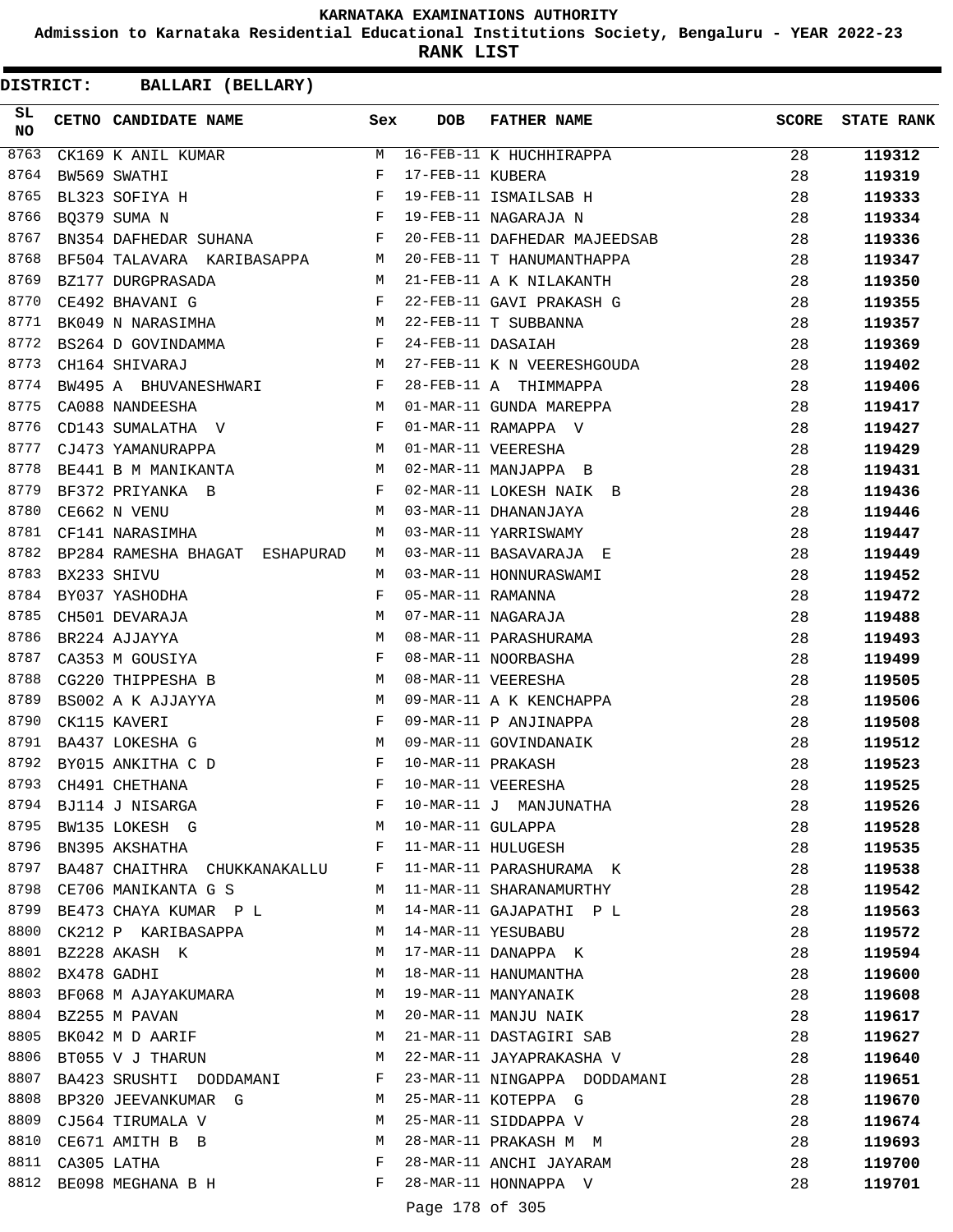**Admission to Karnataka Residential Educational Institutions Society, Bengaluru - YEAR 2022-23**

**RANK LIST**

| SL<br><b>NO</b> | CETNO CANDIDATE NAME Sex                                                  |            | <b>DOB</b>        | <b>FATHER NAME</b>                                                         | SCORE | <b>STATE RANK</b> |
|-----------------|---------------------------------------------------------------------------|------------|-------------------|----------------------------------------------------------------------------|-------|-------------------|
| 8813            | BK055 P SYED                                                              | M          |                   | $\overline{28 - \text{MAR} - 11}$ P YAMNUR SAB                             | 28    | 119703            |
| 8814            | CF170 GAGANA H                                                            | $_{\rm F}$ |                   | 29-MAR-11 SHIVAKUMAR H                                                     | 28    | 119706            |
| 8815            | CE230 NAGARAJA G M                                                        |            |                   | 29-MAR-11 SIDDESHA G                                                       | 28    | 119707            |
| 8816            | M <sub>N</sub><br>BA256 RAINANAIK L K                                     |            |                   | 29-MAR-11 SHIVAPPA LK                                                      | 28    | 119708            |
| 8817            | BP087 GIRAGATI GEETHA F                                                   |            |                   | 30-MAR-11 GIRAGATI SHIVANDA SHIVANANDA                                     | 28    | 119717            |
| 8818            | <b>M</b><br>BM404 GURUPRASAD S M                                          |            |                   | 30-MAR-11 SHIVAMURTHI S M                                                  | 28    | 119718            |
| 8819            | BC206 KOMARNAHALLI SANJANA F<br>CH401 K SOMESWARI F<br>BB463 SOUJANYA B F |            |                   | 31-MAR-11 K BASAPPA                                                        | 28    | 119724            |
| 8820            |                                                                           |            |                   | 01-APR-11 TARASALAPPA                                                      | 28    | 119732            |
| 8821            |                                                                           |            |                   | 01-APR-11 KOTRESHA NAIK B                                                  | 28    | 119739            |
| 8822            | $\mathbf{F}$ and $\mathbf{F}$ and $\mathbf{F}$<br>CE058 GEETHA T          |            |                   | 02-APR-11 THIPPESWAMY                                                      | 28    | 119746            |
| 8823            | BA070 L N GOUTAM NAIK M                                                   |            |                   | 02-APR-11 NAGARAJA                                                         | 28    | 119749            |
| 8824            | $\mathbf{F}$<br>BC268 SHWETA AIGARA                                       |            |                   | 02-APR-11 DURUGAPPA AIGARA                                                 | 28    | 119754            |
| 8825            | BZ300 SOMASHEKHARA KHANDDE M                                              |            |                   | 02-APR-11 GADILINGAPPA                                                     | 28    | 119755            |
| 8826            | $\mathbf{F}$ and $\mathbf{F}$ and $\mathbf{F}$<br>CF130 AKSHATHA B H      |            |                   | 03-APR-11 HULUGAPPA B<br>03-APR-11 J HANUMANTHA<br>04-APR-11 GADHILINGAPPA | 28    | 119759            |
| 8827            | CJ150 J PRASHANTH M                                                       |            |                   |                                                                            | 28    | 119763            |
| 8828            | M<br>BW146 JADESH G                                                       |            |                   |                                                                            | 28    | 119777            |
| 8829            | $M_{\odot}$ and $M_{\odot}$<br>CH327 SHIVAMANI                            |            |                   | 05-APR-11 SHEKARA K                                                        | 28    | 119794            |
| 8830            | BB237 H KUSHAL KUMARA M                                                   |            |                   | 06-APR-11 DODDA HANUMANTAPPA                                               | 28    | 119802            |
| 8831            | M<br>CB081 LOKESHA N                                                      |            |                   | 06-APR-11 THIMMAPPA N                                                      | 28    | 119806            |
| 8832            | $BY047\,$ G SHANKARAMMA $$\rm F$$                                         |            |                   | 07-APR-11 GADILINGAPPA                                                     | 28    | 119816            |
| 8833            | BW217 G UDAYA KIRANA M                                                    |            |                   | 08-APR-11 K B GANGADHARA                                                   | 28    | 119832            |
| 8834            | BQ376 KARTHIKA S M M                                                      |            |                   | 09-APR-11 KUDLAIAH S M                                                     | 28    | 119840            |
| 8835            | $\mathbf{F}$ . The set of $\mathbf{F}$<br>BP112 G ASHWINI                 |            |                   | 10-APR-11 G GEMYANAIK                                                      | 28    | 119848            |
| 8836            | BT271 GURUBASAVARAJA G N M                                                |            |                   | 10-APR-11 NAGARAJA G C                                                     | 28    | 119849            |
| 8837            | CE293 H NANDITHA<br>$\mathbf{F}$ and $\mathbf{F}$ and $\mathbf{F}$        |            |                   | 10-APR-11 HULUGAPPA HARIJANA                                               | 28    | 119850            |
| 8838            | <b>M</b><br>BG162 K VARUN                                                 |            |                   | 11-APR-11 SIDDESHA K                                                       | 28    | 119867            |
| 8839            | $\mathbf{F}$<br>CE495 V RENUKA                                            |            | 13-APR-11 V RAJU  |                                                                            | 28    | 119895            |
| 8840            | BA045 BANAKARA SARASWATI F                                                |            |                   | 14-APR-11 BANAKARA DODDABASAPPA                                            | 28    | 119896            |
| 8841            | BL204 LAMBANI PRAVEENA                                                    | M          |                   | 14-APR-11 LAMBANI UMESH                                                    | 28    | 119899            |
| 8842            | BA052 PANDURANGA CHUKKANAKALLU                                            | M          |                   | 14-APR-11 ANJINAPPA CHUKKANAKALLU                                          | 28    | 119902            |
| 8843            | BS052 VIDYA SHREE<br>B P                                                  | F          |                   | 14-APR-11 PRAKASH NAIK                                                     | 28    | 119907            |
|                 | 8844 BB396 R GIREESHA                                                     | M          |                   | 15-APR-11 R RAJAPPA                                                        | 28    | 119920            |
|                 | 8845 BP164 KORAVARA NANDINI                                               | F          |                   | 17-APR-11 KORAVARA RAMESHA                                                 | 28    | 119938            |
|                 | 8846 BE332 M R VIDYA                                                      | F          |                   | 17-APR-11 M R KOTEPPA                                                      | 28    | 119939            |
| 8847            | BL057 MAHESHA L                                                           | M          |                   | 20-APR-11 CHANDRA NAIK L                                                   | 28    | 119959            |
|                 | 8848 CJ306 P SIMA                                                         | F          |                   | 22-APR-11 PEER SAB                                                         | 28    | 119983            |
| 8849            | BP257 AKASHA ITAGI                                                        | M          |                   | 23-APR-11 THIPPESHAPPA ITAGI                                               | 28    | 119991            |
|                 | 8850 CE419 HARSHITHA V                                                    | F          |                   | 23-APR-11 GOVINDARAJA V                                                    | 28    | 119993            |
|                 | 8851 BE202 K DARSHAN                                                      | М          |                   | 23-APR-11 KAPPERA MANJAPPA                                                 | 28    | 119995            |
|                 | 8852 BD182 KUNCHURU SHWETHA                                               | F          |                   | 25-APR-11 KUNCHURU KOTYAPPA                                                | 28    | 120017            |
|                 | 8853 BU094 NARASIMHA P                                                    | M          |                   | 25-APR-11 PRAKASHA                                                         | 28    | 120018            |
|                 | 8854 CC107 H CHAMUNDI                                                     | F          |                   | 28-APR-11 H MALLAYYA                                                       | 28    | 120040            |
|                 | 8855 BD025 DHARANESH B                                                    | M          |                   | 01-MAY-11 ASHOKA BANAKARA                                                  | 28    | 120065            |
|                 | 8856 BD057 NAGAVENI M                                                     | F          |                   | 02-MAY-11 HALESHA M                                                        | 28    | 120078            |
| 8857            | BW037 NAVEEN Y                                                            | М          |                   | 03-MAY-11 UMAPATHI Y                                                       | 28    | 120082            |
| 8858            | BH220 N ESHWARI                                                           | F          |                   | 04-MAY-11 N UMESHA                                                         | 28    | 120092            |
| 8859            | BU665 RAGHU T N                                                           | M          |                   | 04-MAY-11 NINGAPPA T                                                       | 28    |                   |
|                 | 8860 CB100 A VIDHYA                                                       | F          |                   | 05-MAY-11 A VENKATESHA                                                     | 28    | 120095            |
|                 | 8861 BU057 SHWETHA                                                        | F          |                   |                                                                            |       | 120101            |
|                 |                                                                           |            |                   | 05-MAY-11 CHANDRASHEKHARA K                                                | 28    | 120115            |
|                 | 8862 BS127 K SHRAVANTHI                                                   | F          | 06-MAY-11 GALEPPA |                                                                            | 28    | 120118            |
|                 |                                                                           |            | Page 179 of 305   |                                                                            |       |                   |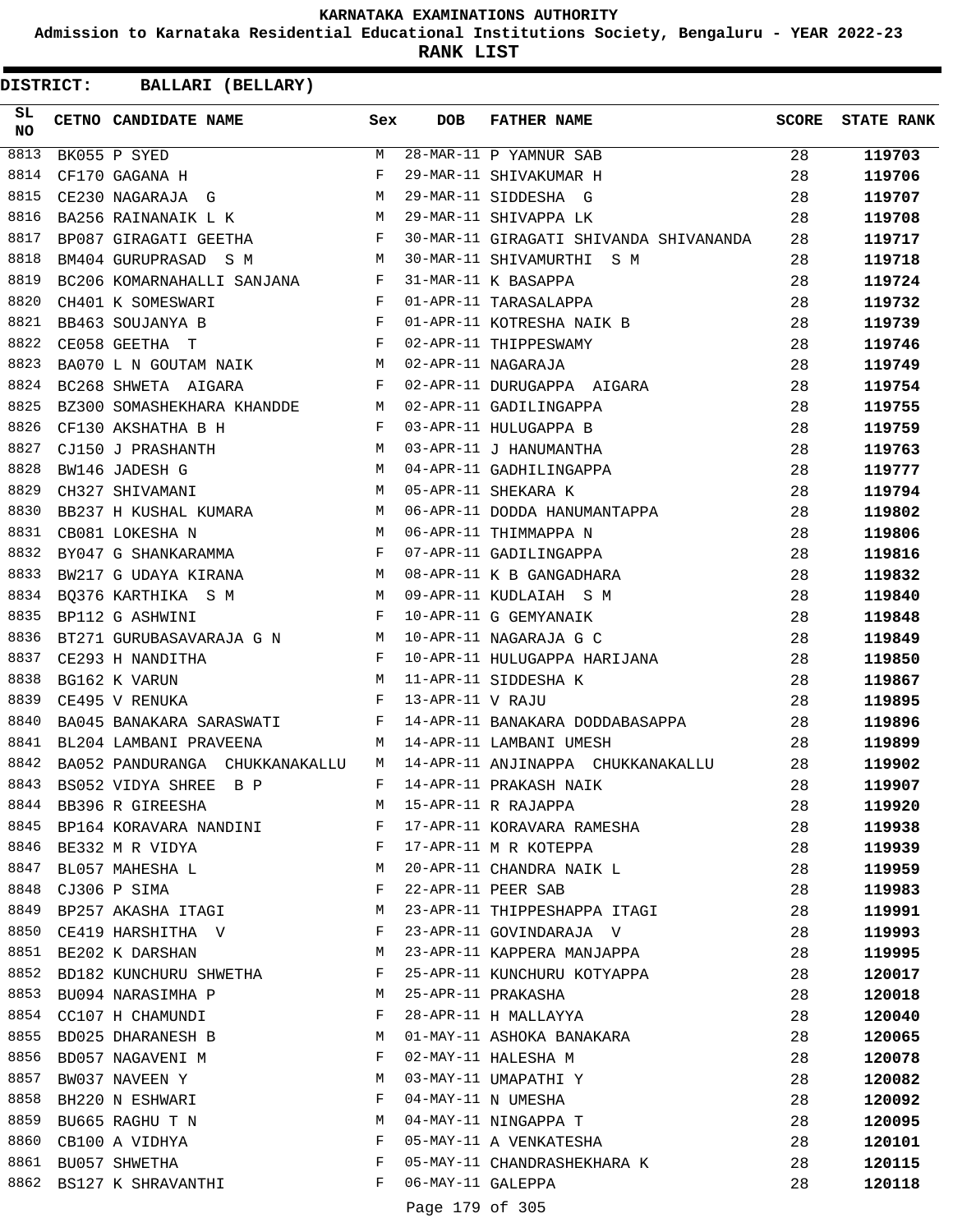**Admission to Karnataka Residential Educational Institutions Society, Bengaluru - YEAR 2022-23**

**RANK LIST**

| DISTRICT: | <b>BALLARI (BELLARY)</b>   |                                      |              |                   |                                             |              |                   |
|-----------|----------------------------|--------------------------------------|--------------|-------------------|---------------------------------------------|--------------|-------------------|
| SL<br>NO  | CETNO CANDIDATE NAME       |                                      | Sex          | DOB               | <b>FATHER NAME</b>                          | <b>SCORE</b> | <b>STATE RANK</b> |
| 8863      | BR231 THIRTHA G K          |                                      | F            |                   | 07-MAY-11 KANNIBORAIAH                      | 28           | 120133            |
| 8864      | BH303 HITESH L G           |                                      | M            |                   | 09-MAY-11 GIRIRAJA L B                      | 28           | 120145            |
| 8865      | BM053 L SRINIVASA          |                                      | М            |                   | 09-MAY-11 LOKYA NAIK                        | 28           | 120147            |
| 8866      | BT293 S AKASHA             |                                      | M            |                   | 09-MAY-11 S KOTRESHA                        | 28           | 120152            |
| 8867      | BK113 MANASA               |                                      | F            |                   | 10-MAY-11 R RAMADAS                         | 28           | 120168            |
| 8868      | BK041 C V MANOJ            |                                      | M            |                   | 11-MAY-11 C V HANUMANTHAPPA                 | 28           | 120179            |
| 8869      | BX395 MEGHANA P            |                                      | F            |                   | 11-MAY-11 MALLIKARJUNA P                    | 28           | 120185            |
| 8870      | BX307 N SINDHU             |                                      | F            |                   | 15-MAY-11 NIMBIGAL OBALESH                  | 28           | 120215            |
| 8871      | BG203 RAVI P               |                                      | М            |                   | 15-MAY-11 MANJYA NAIK                       | 28           | 120219            |
| 8872      |                            | BM054 DARIGIBAI LAMBANI              | F            |                   | 18-MAY-11 CHANDRANAIKA                      | 28           | 120246            |
| 8873      | CK044 SIDDAPPA DEVARMANE   |                                      | M            |                   | 18-MAY-11 PAATAPPA DEVAR MANE               | 28           | 120255            |
| 8874      | BU351 NAYANA M R           |                                      | $\mathbf{F}$ |                   | 19-MAY-11 RAMANJNEYA M                      | 28           | 120261            |
| 8875      | BB230 NANDINI              |                                      | F            |                   | 20-MAY-11 NAGARAJA NAIK                     | 28           | 120279            |
| 8876      | BW202 GANESHA M            | <b>M</b>                             |              |                   | 21-MAY-11 VEERESHA M                        | 28           | 120291            |
| 8877      |                            | BQ292 NIKHITHAPRIYA KASAPLA F        |              |                   | 21-MAY-11 CHITTAPPA KASAPLA                 | 28           | 120295            |
| 8878      | BC086 ERAMMANAVARA BHUMIKA |                                      | F            |                   | 25-MAY-11 ERAMMANAVARA SURESHA              | 28           | 120331            |
| 8879      | BY210 N KEERTHI            |                                      | F            |                   | 25-MAY-11 N LAKSHMIPUTHRA                   | 28           | 120333            |
| 8880      |                            | BP062 RAMESHA BALAPPANAVARA          | M            |                   | 25-MAY-11 NINGAPPA BALAPPANAVARA            | 28           | 120338            |
| 8881      | CB212 M UDAY KUMAR         |                                      | М            |                   | 26-MAY-11 M DURUGAPPA                       | 28           | 120349            |
| 8882      | BZ152 AMBRUTHAVARSHA N     |                                      | F            |                   | 27-MAY-11 PAMPAPATHI N                      | 28           | 120360            |
| 8883      | BR175 SINDHU V             |                                      | F            |                   | 27-MAY-11 VENKATESHA                        | 28           | 120363            |
| 8884      | CD057 AKASH K              |                                      | М            |                   | 30-MAY-11 KADUYARRAPPA                      | 28           | 120382            |
| 8885      |                            | BY369 PAVITRA PRABHAKAR HARIJAN      | F            |                   | 31-MAY-11 PRABHAKAR DANIEL HARIJAN          | 28           | 120397            |
| 8886      | BJ066 G SUMA               |                                      | F            |                   | 01-JUN-11 GOLLARA HANUMANTAPPA              | 28           | 120417            |
| 8887      | CB050 JAGADISH NADIGARA    |                                      | М            |                   | 01-JUN-11 GIRISHANTHAPPA NADIGARA           | 28           | 120420            |
| 8888      | CE375 TEJAS                |                                      | М            |                   | 01-JUN-11 REVANASIDDANAYAKA L               | 28           | 120443            |
| 8889      |                            | CA302 PRABHAS KUMAR A                | M            |                   | 02-JUN-11 SHIVARAJA A                       | 28           | 120453            |
| 8890      | BH013 INITHA N             |                                      | F            |                   | 04-JUN-11 HULUGAPPA N                       | 28           | 120472            |
| 8891      | BU689 KARISHMA             |                                      | F            | 04-JUN-11 RAVI    |                                             | 28           | 120473            |
| 8892      | BK224 N CHAITHRA           |                                      | F            |                   | 04-JUN-11 N PAKIRAPPA                       | 28           | 120476            |
| 8893      |                            | BR024 PRASANTHA P M                  | M            |                   | 04-JUN-11 MANJAPPA                          | 28           | 120480            |
| 8894      | CD313 PREKSHITHA           |                                      | F            |                   | 04-JUN-11 T GOPALA                          | 28           | 120481            |
| 8895      | CH594 KRISHNA              |                                      | М            |                   | 05-JUN-11 MUDDURAJA                         | 28           | 120491            |
| 8896      | BM212 M HARSHITA M         |                                      | F            |                   | 05-JUN-11 M VEERESHA M                      | 28           | 120492            |
| 8897      | BK299 B R HEMANTHNAIK      |                                      | M            |                   | 06-JUN-11 B RAGHUNAIK                       | 28           | 120500            |
| 8898      | CH323 BHEEMESHA K          |                                      | М            |                   | 07-JUN-11 MALAPPA K                         | 28           | 120516            |
| 8899      |                            | BG116 KAVERI GOUDARA                 | F            |                   | 07-JUN-11 HANUMANTHAPPA GOUDRU              | 28           | 120521            |
| 8900      | BY355 M HULESHA            |                                      | M            |                   | 07-JUN-11 V MANJUNATHA                      | 28           | 120522            |
|           |                            | 8901 BF532 DEVAGANGAVVANAVARA MANOJA | М            |                   | 08-JUN-11 NAGARAJAPPA<br>DEVAGANGAVVANAVARA | 28           | 120536            |
| 8902      | BU392 KALPANA S N          |                                      | F            |                   | 08-JUN-11 NAGARAJA S                        | 28           | 120537            |
|           | 8903 BY215 N LAKSHMI       |                                      | F            |                   | 09-JUN-11 N RUDRAPPA                        | 28           | 120551            |
|           | 8904 BT206 SIDDAMMA K      |                                      | F            |                   | 11-JUN-11 MALLAPPA                          | 28           | 120589            |
| 8905      | CD032 U MUTTU              |                                      | М            | 13-JUN-11 U SWAMY |                                             | 28           | 120620            |
| 8906      | BX075 E NAVEEN             |                                      | М            |                   | 14-JUN-11 EDIGARA PANDURANGA                | 28           | 120623            |
| 8907      |                            | BL306 NANDISHA HOSAVAKKALA           | М            |                   | 14-JUN-11 HALESHA HOSAVAKKALA               | 28           | 120630            |
| 8908      | BN062 NETRA NINGAPPA C     |                                      | F            |                   | 14-JUN-11 NINGAPPA C                        | 28           | 120632            |
| 8909      | BR268 SHEELA O             |                                      | F            |                   | 14-JUN-11 OBAYYA M                          | 28           | 120638            |
| 8910      | CC078 AMULYA               |                                      | F            |                   | 16-JUN-11 GADILINGAPPA                      | 28           | 120655            |
|           |                            | 8911 CA078 BASAVARAJESHWARI N        | F            |                   | 16-JUN-11 SHARANAPPA                        | 28           | 120656            |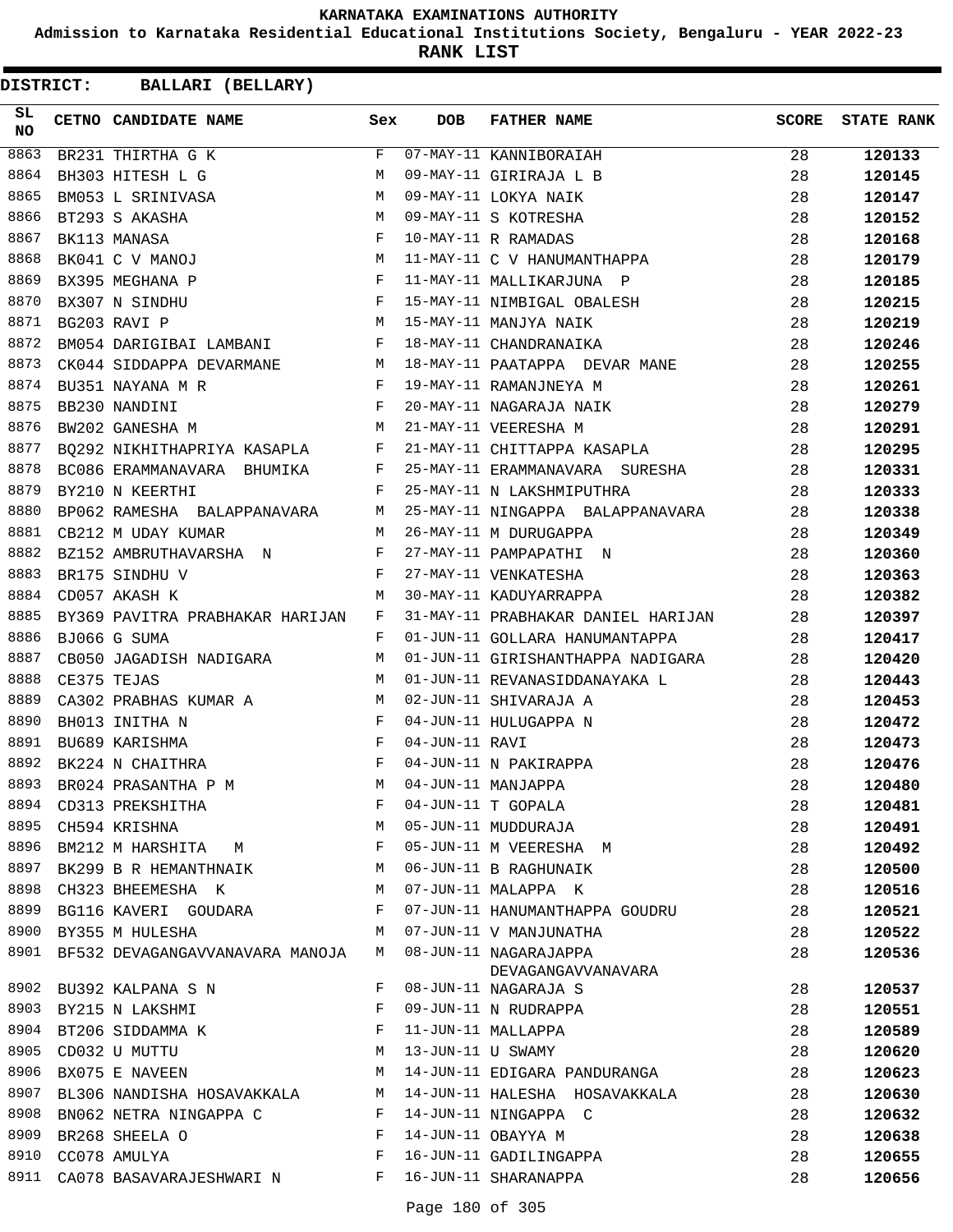**Admission to Karnataka Residential Educational Institutions Society, Bengaluru - YEAR 2022-23**

**RANK LIST**

| SL<br><b>NO</b> | CETNO CANDIDATE NAME                                | Sex            | <b>DOB</b>        | <b>FATHER NAME</b>             | <b>SCORE</b> | <b>STATE RANK</b> |
|-----------------|-----------------------------------------------------|----------------|-------------------|--------------------------------|--------------|-------------------|
| 8912            | CJ161 K BHUMIKA                                     | F              |                   | 16-JUN-11 K RAMESHA            | 28           | 120658            |
| 8913            | CH589 JEEVITHA U                                    | F              |                   | 17-JUN-11 MAHADEVA             | 28           | 120678            |
| 8914            | CG060 RAVIKUMAR K                                   | M              |                   | 17-JUN-11 VEERABHADRAPPA K     | 28           | 120683            |
| 8915            | M<br>BX244 SAMARTHA                                 |                |                   | 17-JUN-11 SOMANNA K            | 28           | 120686            |
| 8916            | BM458 GANESHA ARAGANJI M                            |                |                   | 18-JUN-11 MURALIDHARA ARAGANJI | 28           | 120690            |
| 8917            | $M_{\rm H}$ and $M_{\rm H}$<br>BQ421 JEEVAN L       |                |                   | 18-JUN-11 CHANNABASAPPA L      | 28           | 120693            |
| 8918            | $\mathbf{F}$ and $\mathbf{F}$<br>BQ032 B SHRAVANI   |                |                   | 19-JUN-11 B MOUNESHA           | 28           | 120700            |
| 8919            | BY086 GOWDRU HANUMESHA M                            |                |                   | 20-JUN-11 GOWDRU SHANKRAPPA    | 28           | 120712            |
| 8920            | BF456 KAPLI MANASA<br>$\mathbf{F}$ and $\mathbf{F}$ |                |                   | 20-JUN-11 NAGARAJA KAPLI       | 28           | 120717            |
| 8921            | CD224 SAGAR H                                       | M              |                   | 21-JUN-11 PAMPAPATHI HADAPADA  | 28           | 120735            |
| 8922            | $\mathbf{F}$ and $\mathbf{F}$<br>CB261 SHRAVANI K M |                |                   | 21-JUN-11 PAMPAIAH SWAMY       | 28           | 120737            |
| 8923            | CD274 ANJALI K                                      | $\mathbf{F}$   |                   | 22-JUN-11 KARIBASAPPA          | 28           | 120742            |
| 8924            | CF100 H SACHIN<br><b>M</b>                          |                | 23-JUN-11 H GOPAL |                                | 28           | 120752            |
| 8925            | BQ321 M MANASA                                      | F              |                   | 23-JUN-11 NAGALINGAPPA M       | 28           | 120754            |
| 8926            | BX306 N PUSPAVATHI $F$                              |                |                   | 23-JUN-11 N HANUMANTHA         | 28           | 120756            |
| 8927            | CE061 REVATHI                                       | $\mathbf{F}$   |                   | 24-JUN-11 BHUJANGAPPA          | 28           | 120772            |
| 8928            | CC119 ISHWARYA                                      | $$\mathbf{F}$$ |                   | 25-JUN-11 N PRAKASHA           | 28           | 120781            |
| 8929            | CG319 G LAKSHMI                                     | F              |                   | 26-JUN-11 VEERESH GOWDA        | 28           | 120799            |
| 8930            | $\mathbf{F}$<br>CD115 NANDHINI                      |                |                   | 26-JUN-11 HANUMAIAH            | 28           | 120803            |
| 8931            | BJ314 RENUKA                                        | $\mathbb{F}$   |                   | 26-JUN-11 HONNESHI             | 28           | 120807            |
| 8932            | BP003 VARUN KUMAR A P M                             |                |                   | 28-JUN-11 PARAMESHWAR NAIK     | 28           | 120837            |
| 8933            | CH464 DEVIKA                                        | F              |                   | 29-JUN-11 SHESHANNA            | 28           | 120838            |
| 8934            | M                                                   |                |                   | 30-JUN-11 HUSENAPPA            | 28           |                   |
| 8935            | CH597 MUNIRAJA                                      | $_{\rm F}$     |                   |                                |              | 120851            |
|                 | CH449 ANJALI                                        |                |                   | 01-JUL-11 VENKATESHA           | 28           | 120855            |
| 8936            | CD435 LAKSHMI                                       | F              |                   | 01-JUL-11 CHITTAPPA            | 28           | 120861            |
| 8937            | BK011 A AKASHA                                      | M              |                   | 02-JUL-11 ANCHANAGUDI KOMARI   | 28           | 120870            |
| 8938            | CE653 KASTOORI B                                    | $$\mathbf{F}$$ |                   | 04-JUL-11 SHANMUKHA B          | 28           | 120903            |
| 8939            | BG083 MANU B                                        | M              |                   | 04-JUL-11 DEVENDRAPPA          | 28           | 120906            |
| 8940            | BH155 UDAY KUMAR B                                  | M              |                   | 04-JUL-11 MAHESH BANAKAR       | 28           | 120915            |
| 8941            | BT334 NAVEEN KUMAR D                                | M              |                   | 05-JUL-11 DURUGESHA A K        | 28           | 120927            |
| 8942            | CB276 SHRUTHI                                       | F              |                   | 05-JUL-11 PANDURANGA           | 28           | 120931            |
| 8943            | CE570 T MANOJA                                      | М              |                   | 05-JUL-11 T SHIVAPPA           | 28           | 120932            |
| 8944            | BM189 BHUVANESHVARI                                 | F              |                   | 07-JUL-11 CHATRINAIK           | 28           | 120944            |
| 8945            | BF375 PREETHAM U M                                  | M              |                   | 07-JUL-11 AJJAYYA U M          | 28           | 120955            |
| 8946            | CK213 PUSHPAVATHI                                   | F              | 07-JUL-11 RAMESHA |                                | 28           | 120957            |
| 8947            | BP144 VARSHA N C                                    | F              |                   | 07-JUL-11 VEERANNA N C         | 28           | 120962            |
| 8948            | BL254 HANUMANTHA NAIK M                             | M              |                   | 08-JUL-11 MANGLYANAIK          | 28           | 120966            |
| 8949            | CB155 VARSHA                                        | F              |                   | 08-JUL-11 K V MALLIKARJUNA     | 28           | 120980            |
| 8950            | BF343 RAHUL K                                       | М              |                   | 09-JUL-11 SHANMUKAPPA          | 28           | 120987            |
|                 | 8951 CA358 VIJAYALAKSHMI                            | F              |                   | 09-JUL-11 BASAVARAJA           | 28           | 120994            |
| 8952            | BH084 P ANIL NAIK                                   | M              |                   | 10-JUL-11 K PRAKASH NAIK       | 28           | 121000            |
| 8953            | BK139 K SRUJAN                                      | M              |                   | 11-JUL-11 K SHANMUKA           | 28           | 121012            |
| 8954            | CC124 HULIRAJA                                      | М              |                   | 12-JUL-11 YARRISWAMY           | 28           | 121026            |
| 8955            | BQ386 ROHITH KUMAR K                                | M              |                   | 13-JUL-11 HANUMANTHAPPA K      | 28           | 121038            |
| 8956            | CD050 T M MONIKA                                    | F              |                   | 13-JUL-11 T MALLAPPA           | 28           | 121039            |
| 8957            | BT060 B M SANGEETHA                                 | F              |                   | 14-JUL-11 MALLIKARJUNA B       | 28           | 121047            |
| 8958            | CE200 CHARAN NAIK                                   | M              |                   | 14-JUL-11 SURYA NAIK           | 28           | 121050            |
|                 | 8959 CH548 GAYATHRI                                 | F              |                   | 14-JUL-11 NAGARAJA             | 28           | 121053            |
| 8960            | BA175 MOHAMMED ANAS                                 | M              |                   | 14-JUL-11 KHASIM SAB           | 28           | 121055            |
|                 | 8961 BS188 ARCHANA K                                | F              |                   | 15-JUL-11 HANUMANTHAPPA        | 28           | 121064            |
|                 |                                                     |                | Page 181 of 305   |                                |              |                   |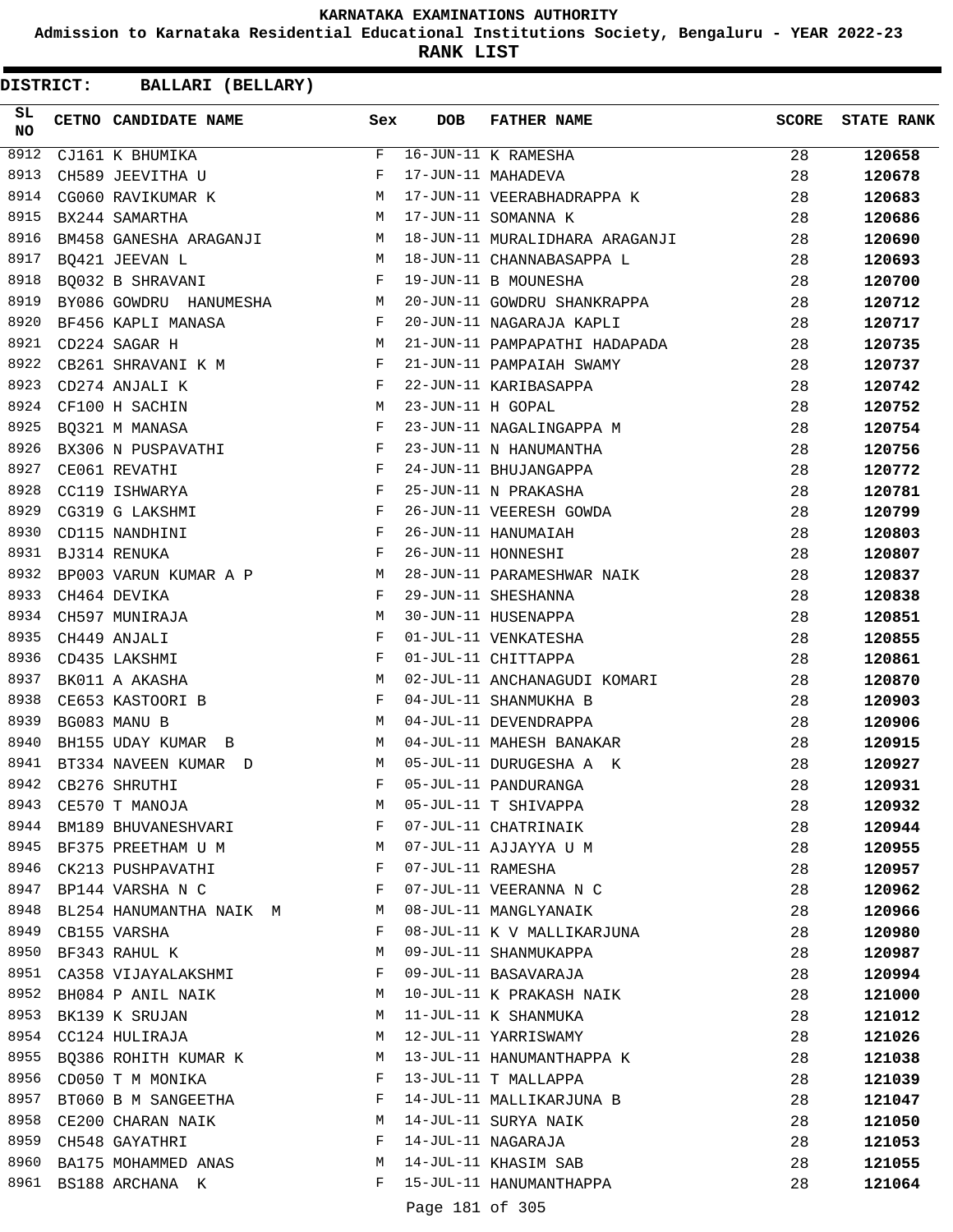**Admission to Karnataka Residential Educational Institutions Society, Bengaluru - YEAR 2022-23**

**RANK LIST**

| SL<br><b>NO</b> | CETNO CANDIDATE NAME                                                     | Sex         | <b>DOB</b>        | <b>FATHER NAME</b>                  | SCORE | <b>STATE RANK</b> |
|-----------------|--------------------------------------------------------------------------|-------------|-------------------|-------------------------------------|-------|-------------------|
| 8962            | BK095 H PRAJWAL                                                          | $M_{\odot}$ |                   | 16-JUL-11 H BASAVARAJA              | 28    | 121080            |
| 8963            | CB263 MALDEPPA ANEPPARA                                                  | M           |                   | 16-JUL-11 MANJAPPA ANEPPARA         | 28    | 121084            |
| 8964            | BS091 BRUNDHA                                                            | $_{\rm F}$  |                   | 17-JUL-11 NAGARAJA U                | 28    | 121099            |
| 8965            | CH068 GAYATHRI                                                           | $_{\rm F}$  | 17-JUL-11 SEENA   |                                     | 28    | 121102            |
| 8966            | BT313 GANGOTRI                                                           | $_{\rm F}$  |                   | 18-JUL-11 SANNAPPA                  | 28    | 121112            |
| 8967            | CJ215 SANDEEP                                                            | M           |                   | 19-JUL-11 KRUSHNAYYA                | 28    | 121127            |
| 8968            | BM422 BASAVARAJA T                                                       | M           |                   | 20-JUL-11 SHIVAMURTHEPPA TIMMALPURA | 28    | 121132            |
| 8969            | CK125 DEVARAJ                                                            | M           |                   | 20-JUL-11 PAKKEERAPPA URF HANUMAI   | 28    | 121136            |
| 8970            | BW119 G SHIREESHA                                                        | F           |                   | 23-JUL-11 G CHANDRASHEKARA          | 28    | 121173            |
| 8971            | BT264 D PUTNANJA                                                         | M           |                   | 24-JUL-11 DURUGAPPA B               | 28    | 121184            |
| 8972            | BA720 H S GAYATHRI                                                       | F           |                   | 24-JUL-11 H S GULEPPA               | 28    | 121186            |
| 8973            | BU536 AKSHATHA T                                                         | $_{\rm F}$  |                   | 25-JUL-11 SHIVU KUMAR T             | 28    | 121199            |
| 8974            | BD172 A ULLASA                                                           | М           |                   | 26-JUL-11 A KARIBASAPPA             | 28    | 121212            |
| 8975            | CC137 LAVANYA N                                                          | F           |                   | 26-JUL-11 NAGARAJA D                | 28    | 121219            |
| 8976            | $\mathbf{F}$ and the state of the state $\mathbf{F}$<br>BQ499 H S MANASA |             |                   | 27-JUL-11 H SIDDESHA                | 28    | 121224            |
| 8977            | CE579 GOUSE MODIN                                                        | M           | 28-JUL-11 SULEMAN |                                     | 28    | 121243            |
| 8978            | BH056 J MANJUNATHA                                                       | M           |                   | 28-JUL-11 J SURESH                  | 28    | 121245            |
| 8979            | BF062 POORNIMA                                                           | F           |                   | 30-JUL-11 SHANKARNAIK               | 28    | 121274            |
| 8980            | BD281 GANGADHARA KUMBARA M                                               |             |                   | 02-AUG-11 MANJAPPA K                | 28    | 121311            |
| 8981            | BD116 DEVIKA A                                                           | F           |                   | 03-AUG-11 RAVIKUMAR ALLUR           | 28    | 121319            |
| 8982            | BY220 MANTESHA M                                                         | M           |                   | 03-AUG-11 MUSHTAGATTA JADESHA       | 28    | 121321            |
| 8983            | BU629 A R AMULYA                                                         | F           |                   | 04-AUG-11 E RAMESHA                 | 28    | 121330            |
| 8984            | BA387 POORNIMA B                                                         | F           |                   | 04-AUG-11 VIRUPAKSHAPPA B           | 28    | 121337            |
| 8985            | BU014 VANKATESH D                                                        | M           |                   | 05-AUG-11 SHRIDAR D                 | 28    | 121352            |
| 8986            | CJ081 MAHALAKSHMI                                                        | F           | 06-AUG-11 RAMAPPA |                                     | 28    | 121356            |
| 8987            | BX490 PRITHAM H                                                          | M           |                   | 08-AUG-11 RAGHAVENDRA SHETTY        | 28    | 121380            |
| 8988            | BT269 VAISHALI K                                                         | F           |                   | 08-AUG-11 KUBERNAIK                 | 28    | 121386            |
| 8989            | BP356 GANGADHARA REDDY GAORIPURA M<br>GOUREPUR                           |             |                   | 09-AUG-11 RUDRAPPA G                | 28    | 121394            |
| 8990            | BU106 HANUMESHA PUJARA                                                   | М           |                   | 09-AUG-11 BASAVARAJA PUJARA         | 28    | 121395            |
|                 | 8991 BY177 P SAINAJ                                                      | $_{\rm F}$  |                   | 09-AUG-11 SADAKHALI                 | 28    | 121398            |
| 8992            | BY226 SHRAVANI                                                           | F           |                   | 09-AUG-11 SOMANAGOUDA               | 28    | 121403            |
| 8993            | BK253 AKUL M                                                             | M           |                   | 10-AUG-11 MANJUNATH M               | 28    | 121409            |
| 8994            | CH131 MABUSUBANI                                                         | М           |                   | 10-AUG-11 NAZEER AHAMAD             | 28    | 121416            |
| 8995            | BK175 GAYITRI                                                            | F           |                   | 12-AUG-11 SHIVUNAIK                 | 28    | 121430            |
| 8996            | BT388 SHASHIDHARA H                                                      | M           |                   | 13-AUG-11 H MARAPPA                 | 28    | 121448            |
| 8997            | BF003 GURURAJ A                                                          | M           |                   | 14-AUG-11 A SURESH                  | 28    | 121453            |
| 8998            | CD427 PREETHAM B                                                         | M           |                   | 14-AUG-11 B RAGHAVENDRA             | 28    | 121457            |
|                 | 8999 CG116 H SUKANYA                                                     | F           |                   | 15-AUG-11 H VEERESHA                | 28    | 121467            |
| 9000            | CG169 K PRIYANKA                                                         | F           |                   | 15-AUG-11 K RAMACHANDRA             | 28    | 121468            |
| 9001            | BK220 N KALPANA                                                          | F           |                   | 15-AUG-11 N HULUGAPPA               | 28    | 121469            |
| 9002            | CJ218 SHYLAJA                                                            | F           |                   | 16-AUG-11 HONNURAPPA                | 28    | 121499            |
| 9003            | BM338 ENDERA                                                             | F           |                   | 19-AUG-11 MUNGLE NAIK               | 28    | 121530            |
| 9004            | BR188 LALITA                                                             | F           | 20-AUG-11 SURESHA |                                     | 28    | 121544            |
| 9005            | BD306 VINAYKUMAR B                                                       | M           |                   | 20-AUG-11 UMESH BHOVI               | 28    | 121549            |
|                 | 9006 BK315 CHANNNADASARA VANISHRE                                        | F           |                   | 23-AUG-11 DURUUGAPPA                | 28    | 121570            |
|                 | 9007 BW035 VAISHALI                                                      | F           |                   | 23-AUG-11 ANANDAPPA                 | 28    | 121574            |
| 9008            | BO446 SANJAY B                                                           | М           |                   | 24-AUG-11 SHIVAMURTHY B             | 28    | 121581            |
| 9009            | BS250 HARISHA H                                                          | М           |                   | 28-AUG-11 HANUMANTHA                | 28    | 121640            |
| 9010            | BD054 AVIRATHA C K                                                       | M           |                   | 30-AUG-11 CHANNABASAPPA K           | 28    | 121659            |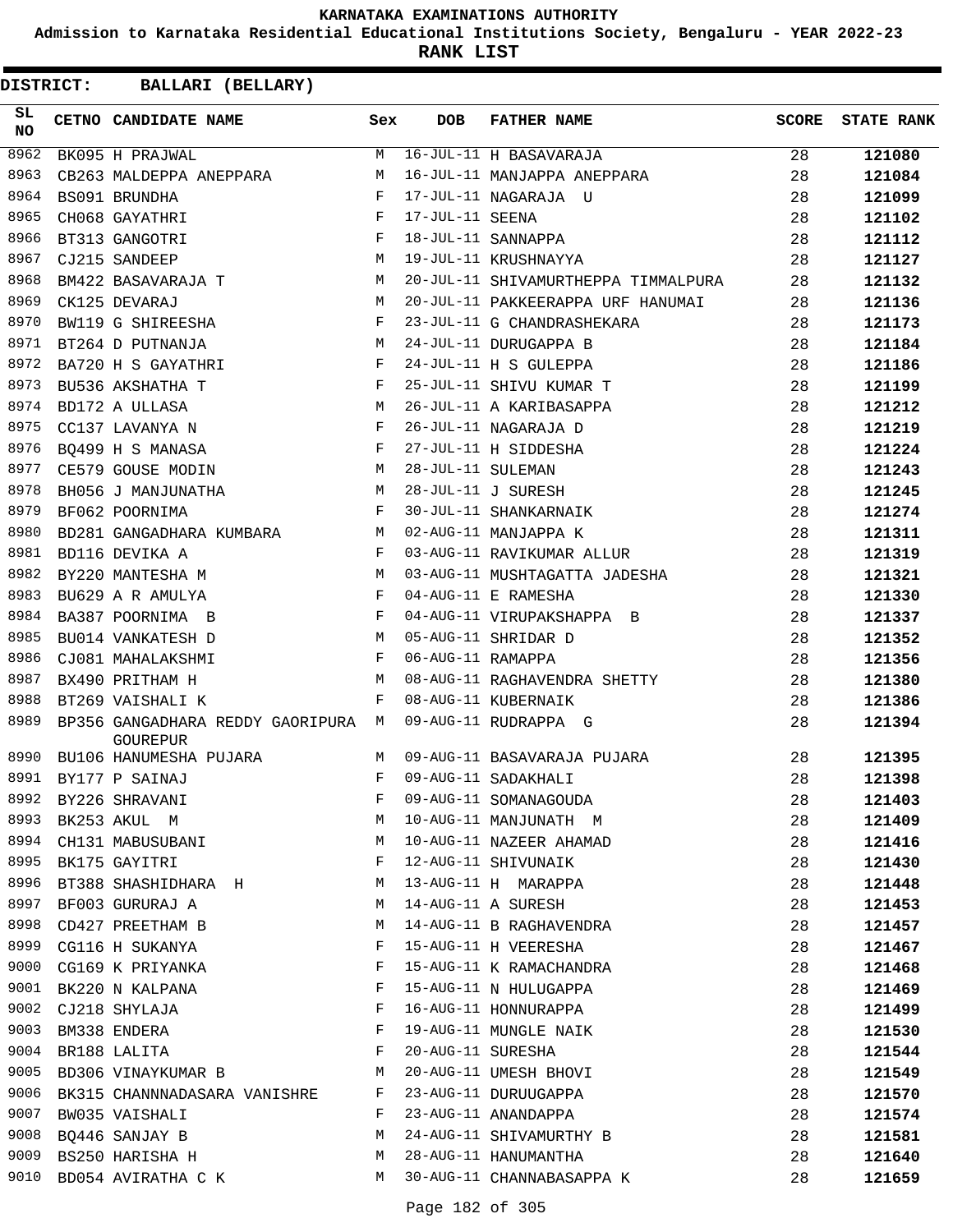**Admission to Karnataka Residential Educational Institutions Society, Bengaluru - YEAR 2022-23**

**RANK LIST**

| SL<br><b>NO</b> | CETNO CANDIDATE NAME Sex                                                                                                                                               |              | DOB               | FATHER NAME                                                                                                                        | SCORE | <b>STATE RANK</b> |
|-----------------|------------------------------------------------------------------------------------------------------------------------------------------------------------------------|--------------|-------------------|------------------------------------------------------------------------------------------------------------------------------------|-------|-------------------|
| 9011            | CC138 MADHU B M                                                                                                                                                        |              |                   | F 30-AUG-11 KOTRESHA B M<br>M 30-AUG-11 MOUNESHA D<br>M 30-AUG-11 T REKYANAIK<br>M 31-AUG-11 VIRUPAKSHI D<br>M 01-SEP-11 ANJINAPPA | 28    | 121665            |
| 9012            | M<br>BD197 MAHANTHESHA D                                                                                                                                               |              |                   |                                                                                                                                    | 28    | 121666            |
| 9013            | BJ179 T R TULACHYANAIK M                                                                                                                                               |              |                   |                                                                                                                                    | 28    | 121675            |
| 9014            | M<br>BO431 TARUN D P                                                                                                                                                   |              |                   |                                                                                                                                    | 28    | 121684            |
| 9015            | M<br>CC188 K GANESH                                                                                                                                                    |              |                   |                                                                                                                                    | 28    | 121688            |
| 9016            |                                                                                                                                                                        |              |                   | BX158 J TARUN KUMAR M 03-SEP-11 J RAMESH BABU                                                                                      | 28    | 121705            |
| 9017            | CD256 HANUMANTHA H N M 04-SEP-11 BHEEMESH H                                                                                                                            |              |                   | CD256 HANUMANTHA H M 04-SEP-11 BHEEMESH H M 04-SEP-11 MANJAPPA<br>BA194 K SURESHNAIK M M 05-SEP-11 K AMBARESHNAIK                  | 28    | 121712            |
| 9018            |                                                                                                                                                                        |              |                   |                                                                                                                                    | 28    | 121715            |
| 9019            |                                                                                                                                                                        |              |                   |                                                                                                                                    | 28    | 121728            |
| 9020            | BE181 SHAKUNTALA H F                                                                                                                                                   |              |                   | 05-SEP-11 HALANAIK C                                                                                                               | 28    | 121734            |
| 9021            |                                                                                                                                                                        |              |                   | BG238 YASHAVANTA HALUVAGALU M 05-SEP-11 UMESHA HALUVAGALU                                                                          | 28    | 121735            |
| 9022            | CE474 YASHODHA K                                                                                                                                                       |              |                   | F 05-SEP-11 KUMARA SWAMY T                                                                                                         | 28    | 121736            |
| 9023            | CE440 J MAHAMMAD AYAN M 08-SEP-11 J DADA PEER                                                                                                                          |              |                   |                                                                                                                                    | 28    | 121757            |
| 9024            |                                                                                                                                                                        |              |                   | 09-SEP-11 CHENNADASARA MANJUNATHA 28                                                                                               |       | 121767            |
| 9025            |                                                                                                                                                                        |              |                   | 09-SEP-11 K KARIYAPPA                                                                                                              | 28    | 121769            |
| 9026            | BK045 CHENNADASARA JYOTHI F<br>BF145 K RAMESHA M<br>BU684 VITHALNAIK V M                                                                                               |              |                   | 09-SEP-11 VENKATESHNAIK D                                                                                                          | 28    | 121782            |
| 9027            | $\mathbb F$<br>BE419 ANUSHA B                                                                                                                                          |              |                   | 11-SEP-11 BASAVARAJA B                                                                                                             | 28    | 121789            |
| 9028            | $\mathbf{F}$ and $\mathbf{F}$ and $\mathbf{F}$<br>BJ057 ASHWINI                                                                                                        |              |                   | 12-SEP-11 SHARANAPPA                                                                                                               | 28    | 121800            |
| 9029            |                                                                                                                                                                        |              |                   | 13-SEP-11 HALESH M                                                                                                                 | 28    | 121803            |
| 9030            | $\begin{array}{lllllll} \texttt{BM302} & \texttt{CHETHANAKUMAR} & \texttt{M} & \texttt{M} \\ \texttt{CH433} & \texttt{RANJITHA} & \texttt{F} & \texttt{F} \end{array}$ |              |                   | 15-SEP-11 VEERESHA                                                                                                                 | 28    | 121823            |
| 9031            | BA608 TALADALLI CHAITRA F                                                                                                                                              |              |                   | 17-SEP-11 T HULUGAPPA                                                                                                              | 28    | 121842            |
| 9032            | $\mathbf{F}$<br>BW082 VASANTALAKSHMI                                                                                                                                   |              |                   | 18-SEP-11 HULIGESH                                                                                                                 | 28    | 121851            |
| 9033            |                                                                                                                                                                        |              |                   |                                                                                                                                    | 28    | 121860            |
| 9034            |                                                                                                                                                                        |              |                   | CE204 VINODH KUMAR K H $M$ 19-SEP-11 HANUMANTHAPPA K<br>BG250 N K ANUSHA $F$ 21-SEP-11 KENCHAPPA                                   | 28    | 121878            |
| 9035            | CE463 GOUTHAMI BAYI F                                                                                                                                                  |              |                   | 22-SEP-11 DHARMA NAIK                                                                                                              | 28    | 121883            |
| 9036            | $\mathbb{M}$<br>CB257 H K BHARATH                                                                                                                                      |              |                   | 22-SEP-11 H KALYAN                                                                                                                 | 28    | 121884            |
| 9037            | CD142 THARUNA KUMARA J S M                                                                                                                                             |              |                   | 22-SEP-11 HONNURSWAMY                                                                                                              | 28    | 121891            |
| 9038            | $\overline{M}$<br>BY066 G IMAMBHASHA                                                                                                                                   |              |                   | 24-SEP-11 G HUCHHUSAB                                                                                                              | 28    | 121908            |
| 9039            | $\mathbf{F}$<br>CE527 PURVIKA                                                                                                                                          |              | 28-SEP-11 MARENNA |                                                                                                                                    | 28    | 121953            |
| 9040            | $\mathbb{F}^{\mathbb{Z}}$ . The state $\mathbb{F}^{\mathbb{Z}}$<br>BB188 K PRIYANKA                                                                                    |              |                   | 29-SEP-11 K NAGARAJA                                                                                                               | 28    | 121958            |
| 9041            | M<br>CJ114 PRUTHVI H                                                                                                                                                   |              |                   | 29-SEP-11 H HUSENAPPA                                                                                                              | 28    | 121961            |
| 9042            | BS210 RASHMI T T                                                                                                                                                       | F            |                   | 29-SEP-11 THIPPESHA                                                                                                                | 28    | 121966            |
| 9043            | BM449 NANDINI BALEGAR                                                                                                                                                  | F            |                   | 01-OCT-11 HUCCHESHA B                                                                                                              | 28    | 121982            |
| 9044            | BS099 H M SHANTHAMMA<br>and the state of the Fig.                                                                                                                      |              |                   | 02-OCT-11 POMPAYYASWAMY                                                                                                            | 28    |                   |
| 9045            | BM144 ASHOKA                                                                                                                                                           | M            |                   | 04-OCT-11 NINGAPPA                                                                                                                 | 28    | 121994            |
| 9046            | CH459 BHAVANI                                                                                                                                                          | $\mathbf{F}$ |                   | 04-OCT-11 MURTEPPA                                                                                                                 | 28    | 122007            |
| 9047            | BU515 BHARATHKUMAR L T M                                                                                                                                               |              |                   | 05-OCT-11 TIPPESWAMY L                                                                                                             | 28    | 122009            |
| 9048            |                                                                                                                                                                        | M            |                   | 05-OCT-11 N B ANJINAPPA                                                                                                            |       | 122019            |
|                 | BS222 N MAHESH YADAV<br>9049 CD332 PRIYANKA                                                                                                                            | F            |                   | 06-OCT-11 RAMANJINI                                                                                                                | 28    | 122026            |
|                 |                                                                                                                                                                        | F            |                   |                                                                                                                                    | 28    | 122033            |
|                 | 9050 BN388 AMBRUTHA BAVIHALLI                                                                                                                                          |              |                   | 08-OCT-11 HANUMANTHAPPA B                                                                                                          | 28    | 122043            |
| 9051            | CB144 K BHAVANA                                                                                                                                                        | F            |                   | 08-OCT-11 K NAGAPPA                                                                                                                | 28    | 122046            |
| 9052            | BV257 KARTHIKA B                                                                                                                                                       | <b>M</b>     | 08-OCT-11 BORAIAH |                                                                                                                                    | 28    | 122048            |
|                 | 9053 BJ333 VISHNUNAIK L                                                                                                                                                | M            |                   | 08-OCT-11 CHANDRANAIK L                                                                                                            | 28    | 122055            |
|                 | 9054 BK309 K SHARAVANTHI                                                                                                                                               | F            | 10-OCT-11 B RAMA  |                                                                                                                                    | 28    | 122069            |
| 9055            | BU141 CHANDANA B                                                                                                                                                       | F            |                   | 13-OCT-11 BULLODLU OBAIAH                                                                                                          | 28    | 122094            |
| 9056            | CH471 J SHILPA                                                                                                                                                         | F            |                   | 13-OCT-11 J HANUMANAGOUDA                                                                                                          | 28    | 122096            |
|                 | 9057 BV136 MANOHARA B                                                                                                                                                  | M            |                   | 16-OCT-11 MOHANA CHARI P                                                                                                           | 28    | 122128            |
|                 | 9058 BR152 ASHVINPATIL                                                                                                                                                 | M            |                   | 17-OCT-11 BASAVARAJA S U                                                                                                           | 28    | 122135            |
|                 | 9059 BV116 CHANDRAKUMAR B                                                                                                                                              | M            |                   | 17-OCT-11 DODDABORAIAH                                                                                                             | 28    | 122136            |
|                 | 9060 CB340 KUSUMA                                                                                                                                                      | F            |                   | 19-OCT-11 SHEKHAPPA                                                                                                                | 28    | 122164            |
|                 |                                                                                                                                                                        |              | Page 183 of 305   |                                                                                                                                    |       |                   |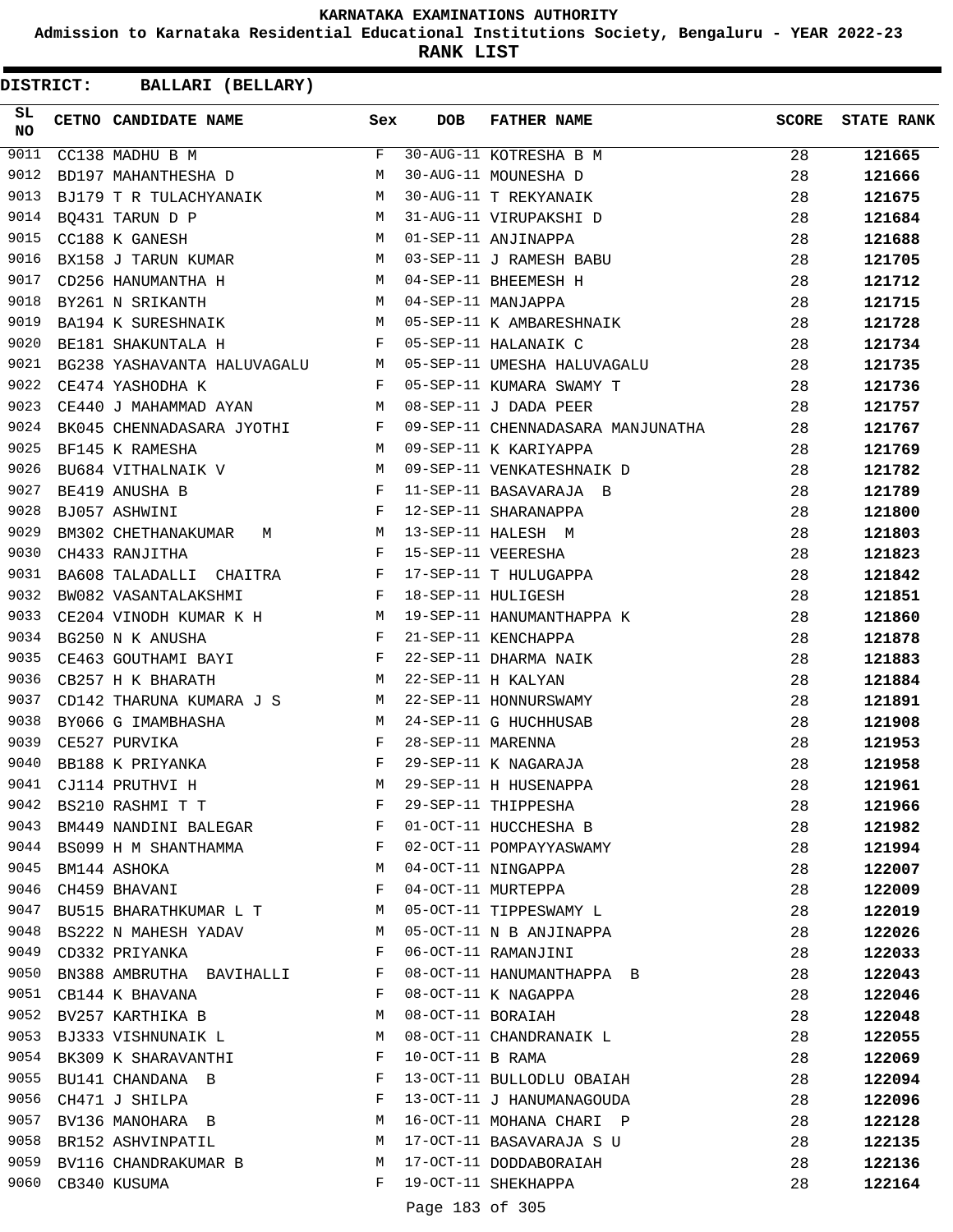**Admission to Karnataka Residential Educational Institutions Society, Bengaluru - YEAR 2022-23**

**RANK LIST**

**DISTRICT:** CC **BALLARI (BELLARY)**

| SL<br><b>NO</b> | CETNO CANDIDATE NAME Sex                                                                                                                                                                                                                                |              | <b>DOB</b>        | <b>FATHER NAME</b>               | SCORE | <b>STATE RANK</b> |
|-----------------|---------------------------------------------------------------------------------------------------------------------------------------------------------------------------------------------------------------------------------------------------------|--------------|-------------------|----------------------------------|-------|-------------------|
| 9061            | BN251 NAVALI SANTOSHA                                                                                                                                                                                                                                   | M            |                   | 21-OCT-11 NAVALI SURENDRA        | 28    | 122181            |
| 9062            | CE443 NEELAVATHI K                                                                                                                                                                                                                                      | F            |                   | 22-OCT-11 MANJUNATHA K           | 28    | 122194            |
| 9063            | BF260 RAVIKUMAR K                                                                                                                                                                                                                                       |              |                   | 23-OCT-11 KARIBASAPPA K          | 28    | 122205            |
| 9064            | $\begin{aligned} \mathbb{M} \\ \mathbb{F} \end{aligned}$<br>CJ029 B SUMA                                                                                                                                                                                |              |                   | 24-OCT-11 B VASANTHA KUMAR       | 28    | 122207            |
| 9065            | BR113 PRADIPKUMAR E M                                                                                                                                                                                                                                   |              |                   | 24-OCT-11 EESHWARNAIK            | 28    | 122212            |
| 9066            | <b>Market</b><br>BB254 AJJAIAH B                                                                                                                                                                                                                        |              |                   | 26-OCT-11 BASAVARAJA             | 28    | 122229            |
| 9067            | CB026 BAGLI GADILINGAPPA M                                                                                                                                                                                                                              |              |                   | 26-OCT-11 BAGLI NAGARAJ          | 28    | 122230            |
| 9068            | $\mathbf{F}$<br>CB240 N CHANDANA                                                                                                                                                                                                                        |              |                   | 26-OCT-11 N ADIMURTHI            | 28    | 122234            |
| 9069            | BB350 PEENI MAHESHA M                                                                                                                                                                                                                                   |              |                   | 26-OCT-11 P BHIMANAIKA           | 28    | 122235            |
| 9070            | $\mathbf{F}$ . The set of the set of the set of the set of the set of the set of the set of the set of the set of the set of the set of the set of the set of the set of the set of the set of the set of the set of the set of t<br>BX329 RAJESHWARI A |              |                   | 26-OCT-11 DODDAIHAH              | 28    | 122236            |
| 9071            | $\mathbb F$ . The set of the set of the set of the set of the set of the set of the set of the set of the set of the set of the set of the set of the set of the set of the set of the set of the set of the set of the set of the<br>CB069 G JYOTHI    |              |                   | 28-OCT-11 G DHAVYANNA            | 28    | 122250            |
| 9072            |                                                                                                                                                                                                                                                         |              |                   | 28-OCT-11 VEEREBHADRAIAHSWAMY    | 28    | 122253            |
| 9073            | CG066 MAHALAKSHMI F<br>CH436 BHAVANI F<br>PTOSI F                                                                                                                                                                                                       |              |                   | 01-NOV-11 BASAVARAJA             | 28    | 122287            |
| 9074            | BF224 CHETHANA M H                                                                                                                                                                                                                                      |              |                   | 02-NOV-11 M ANJANEYA             | 28    | 122298            |
| 9075            | BB044 BALIGARA HAMPAMMA F                                                                                                                                                                                                                               |              |                   | 03-NOV-11 BALIGARA ARJUNAPPA     | 28    | 122310            |
| 9076            | BC109 SANDEEP REDDY MUDDABALLI M                                                                                                                                                                                                                        |              |                   | 03-NOV-11 SURESH MUDDABALLI      | 28    | 122316            |
| 9077            | BB527 NIHARIKHA                                                                                                                                                                                                                                         | $\mathbf{F}$ | 07-NOV-11 PRAKASH |                                  | 28    | 122352            |
| 9078            | CA159 SWETHA                                                                                                                                                                                                                                            | $_{\rm F}$   |                   | 08-NOV-11 SIDDAPPA K             | 28    | 122363            |
| 9079            | BN428 TENGURIMANJUNATHA M                                                                                                                                                                                                                               |              |                   | 10-NOV-11 TENGURILAKSHAMAPPA     | 28    | 122377            |
| 9080            | $\mathbf{F}$<br>CF041 K SANGEETHA                                                                                                                                                                                                                       |              |                   | 11-NOV-11 K DEVARAYA             | 28    | 122383            |
| 9081            | BZ219 NAGARADA MEGHANA<br>$\mathbf{F}$ and $\mathbf{F}$                                                                                                                                                                                                 |              |                   | 12-NOV-11 NAGARADA NAGARAJA      | 28    | 122395            |
| 9082            | BP106 RAHUL MANJUNATHA BHAJANRTI M                                                                                                                                                                                                                      |              |                   | 13-NOV-11 MANJUNATH BHAJANRTI    | 28    | 122404            |
| 9083            | BX452 BASAVA                                                                                                                                                                                                                                            | M            |                   | 14-NOV-11 D MALLAYYA             | 28    | 122410            |
| 9084            | BJ297 KEERRTHI                                                                                                                                                                                                                                          | F            | 14-NOV-11 DEVANNA |                                  | 28    | 122412            |
| 9085            | M <sub>1</sub><br>BZ211 N JAGAN                                                                                                                                                                                                                         |              |                   | 14-NOV-11 N GANGARAJ             | 28    | 122415            |
| 9086            | BT099 KISHOR KUMAR H M M                                                                                                                                                                                                                                |              |                   | 16-NOV-11 MALLIKARJUNA H M       | 28    | 122437            |
| 9087            | M<br>BW218 GANESH                                                                                                                                                                                                                                       |              |                   | 17-NOV-11 NAGARAJA               | 28    | 122443            |
| 9088            | BP055 DARSHNNAIK M                                                                                                                                                                                                                                      | M            |                   | 20-NOV-11 SHANKARNAIK M          | 28    | 122460            |
| 9089            | BP153 PRATHIBHA PUJARA F                                                                                                                                                                                                                                |              |                   | 21-NOV-11 BASAVARAJA<br>PUJARA   | 28    | 122468            |
| 9090            | BR090 KALYANI V                                                                                                                                                                                                                                         | $\mathbf{F}$ |                   | 22-NOV-11 VERESHA V              | 28    | 122477            |
| 9091            | BW538 PREMA A                                                                                                                                                                                                                                           | $\mathbf F$  |                   | 22-NOV-11 UMESHA A               | 28    | 122480            |
| 9092            | BA427 H MANIKANTHA                                                                                                                                                                                                                                      | M            |                   | 23-NOV-11 H MAHESH               | 28    | 122483            |
| 9093            | BC182 K TEJARAJA M                                                                                                                                                                                                                                      |              |                   | 24-NOV-11 K PARASHURAMA          | 28    | 122491            |
| 9094            | CA184 RAKSHITHA F                                                                                                                                                                                                                                       |              |                   | 24-NOV-11 SIDDAPPA               | 28    | 122492            |
| 9095            | M<br>CH078 ASHOKA                                                                                                                                                                                                                                       |              |                   | 25-NOV-11 HANUMANTHA             | 28    | 122498            |
|                 | 9096 CB253 BADANAHATTI YOGARAJ M                                                                                                                                                                                                                        |              |                   | 27-NOV-11 BADANAHATTI HONNURAPPA | 28    | 122517            |
| 9097            | BF483 NIKITHA M                                                                                                                                                                                                                                         | $\mathbf{F}$ |                   | 27-NOV-11 MANJUNATHA             | 28    |                   |
| 9098            |                                                                                                                                                                                                                                                         | M            |                   | 29-NOV-11 DODDABORAIAH           |       | 122519            |
| 9099            | BR118 SANNAOBAIAH D                                                                                                                                                                                                                                     | M            |                   |                                  | 28    | 122540            |
| 9100            | BN089 BASAVARAJA KURI                                                                                                                                                                                                                                   |              |                   | 01-DEC-11 GONEPPA KURI           | 28    | 122552            |
|                 | BA498 JEEVAN P                                                                                                                                                                                                                                          | M            |                   | 02-DEC-11 RAGHU PATRADA          | 28    | 122566            |
| 9101            | BB516 SOBATI APROOVA F                                                                                                                                                                                                                                  |              |                   | 04-DEC-11 SOBATI UDUCHAPPA       | 28    | 122579            |
| 9102            | BD199 CHANDRASHEKAR B M                                                                                                                                                                                                                                 |              |                   | 06-DEC-11 BHOJYANAIK             | 28    | 122590            |
| 9103            | $\mathbf{F}$ and $\mathbf{F}$ and $\mathbf{F}$<br>BG227 P CHAITRA                                                                                                                                                                                       |              |                   | 07-DEC-11 P RAMESHA              | 28    | 122600            |
| 9104            | CA008 BASAVARAJA GOUDA S M                                                                                                                                                                                                                              |              |                   | 08-DEC-11 SHARANA GOUDA S        | 28    | 122604            |
| 9105            | CE562 T ANKITHA                                                                                                                                                                                                                                         | $\mathbf{F}$ |                   | 08-DEC-11 T NAGARAJA             | 28    | 122608            |
| 9106            | CA343 N SEVANTHI F                                                                                                                                                                                                                                      |              |                   | 12-DEC-11 N VEERESH              | 28    | 122636            |
| 9107            | BE486 MADHUSHRI KARIGARA F                                                                                                                                                                                                                              |              |                   | 16-DEC-11 MALDEPPA KARIGARA      | 28    | 122656            |
|                 | 9108 CD437 LAKSHMI BAYI                                                                                                                                                                                                                                 | F            |                   | 17-DEC-11 PANDU NAIK             | 28    | 122663            |
| 9109            | CC290 MANOJA B                                                                                                                                                                                                                                          | M            |                   | 20-DEC-11 BOMMALINGAPPA          | 28    | 122688            |
| 9110            | BU531 PRACHETHANA O M 20-DEC-11 OBANNA K P                                                                                                                                                                                                              |              |                   |                                  | 28    | 122689            |
|                 |                                                                                                                                                                                                                                                         |              | $D = 104 \cdot F$ |                                  |       |                   |

Page 184 of 305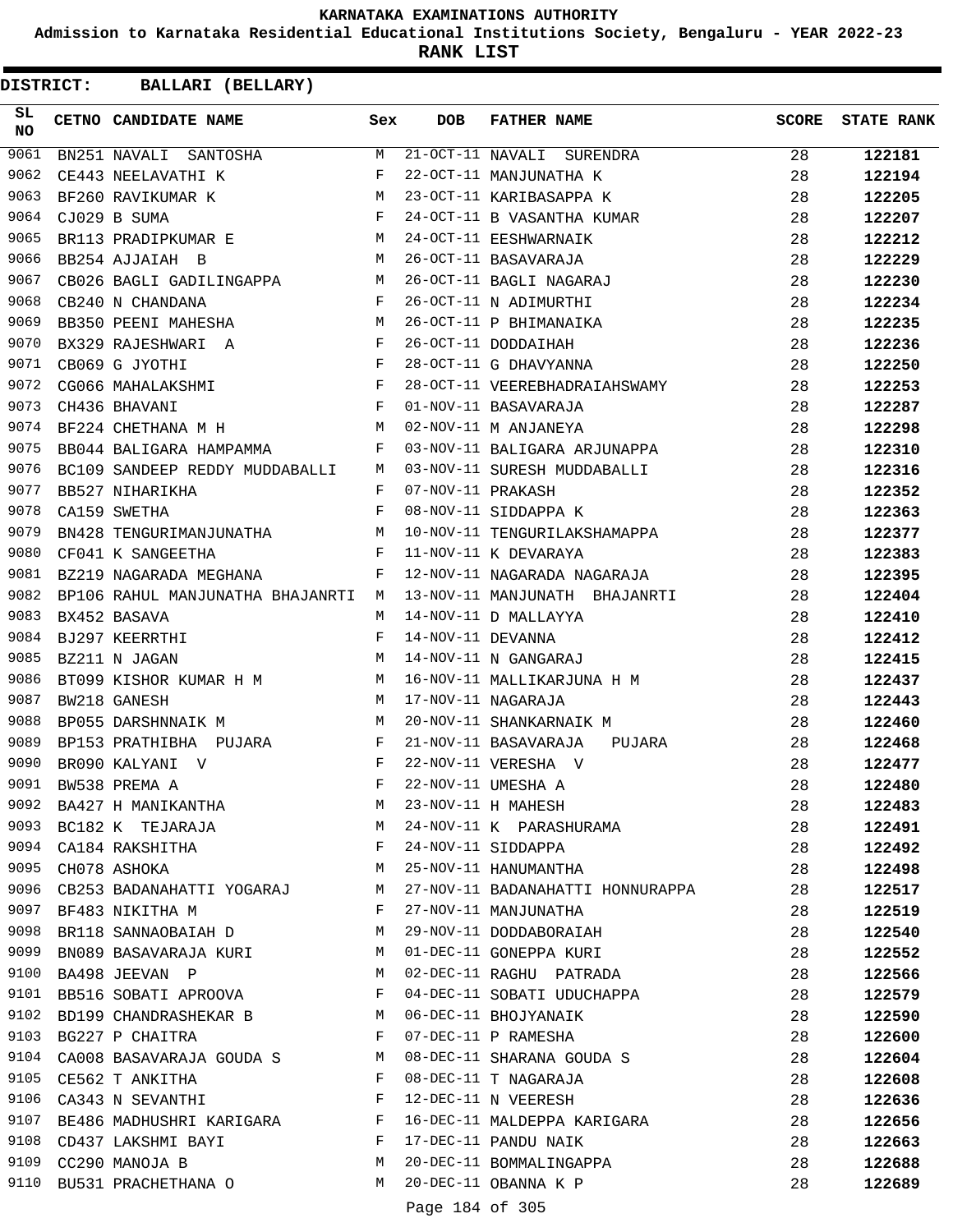**Admission to Karnataka Residential Educational Institutions Society, Bengaluru - YEAR 2022-23**

**RANK LIST**

| SL<br><b>NO</b> | CETNO CANDIDATE NAME Sex                                                                                                                                                                                                                       |              | <b>DOB</b>        | FATHER NAME                                      | <b>SCORE</b> | <b>STATE RANK</b> |
|-----------------|------------------------------------------------------------------------------------------------------------------------------------------------------------------------------------------------------------------------------------------------|--------------|-------------------|--------------------------------------------------|--------------|-------------------|
| 9111            | BA344 RAKSHITHA                                                                                                                                                                                                                                | F            |                   | $20 - DEC - 11$ NAGARAJA                         | 28           | 122693            |
| 9112            | CC051 D NIVEDITA                                                                                                                                                                                                                               | F            |                   | 23-DEC-11 D TIRUMALA                             | 28           | 122709            |
| 9113            | BS256 SWATHI D B                                                                                                                                                                                                                               | $\mathbf{F}$ |                   | 30-DEC-11 BASAVARAJA D B                         | 28           | 122770            |
| 9114            | M <sub>N</sub><br>BV206 DINAKARA K                                                                                                                                                                                                             |              |                   | 01-JAN-12 KOTRESHA K                             | 28           | 122794            |
| 9115            | BU459 RACHANA GEJLI                                                                                                                                                                                                                            | F            |                   | 01-JAN-12 VIJAYAKUMARA GEJLI                     | 28           | 122807            |
| 9116            | $\mathbf{F}$ and $\mathbf{F}$ and $\mathbf{F}$<br>BO101 MANASA H                                                                                                                                                                               |              |                   | 08-JAN-12 AJJAPPA H                              | 28           | 122833            |
| 9117            | BN126 NAYANA SANTHOSHA F<br>VADNALLIMATADA                                                                                                                                                                                                     |              |                   | 08-JAN-12 SANTHOSHA CHANDRAYYA<br>VADNALLIMATADA | 28           | 122834            |
| 9118            | BY321 RITHIKA                                                                                                                                                                                                                                  | F            |                   | 08-JAN-12 SHANKAR V                              | 28           | 122835            |
| 9119            | BX011 PARASHURAMA                                                                                                                                                                                                                              | M            |                   | 17-JAN-12 LATE SHEKHAR                           | 28           | 122860            |
| 9120            | BK073 BHARATH B                                                                                                                                                                                                                                | M            |                   | 21-JAN-12 B YARISWAMY                            | 28           | 122869            |
| 9121            | BX299 G SHAILAJA                                                                                                                                                                                                                               | F            |                   | 21-JAN-12 G BASAVARAJA                           | 28           | 122870            |
| 9122            | BW599 ANKITHA                                                                                                                                                                                                                                  | F            |                   | 23-JAN-12 SUNKAYYA                               | 28           | 122875            |
| 9123            | BX175 K ABDUL RAZAK                                                                                                                                                                                                                            | M            |                   | 06-FEB-12 KAMPLI RAJASAB                         | 28           | 122899            |
| 9124            | BU655 A LANKESH                                                                                                                                                                                                                                | M            |                   | 25-FEB-12 ANJINAPPA                              | 28           | 122919            |
| 9125            | CC244 HULLESH H                                                                                                                                                                                                                                | M            |                   | 15-MAR-12 MUGAPPA H                              | 28           | 122934            |
| 9126            | CB341 DEKSHITHA PV F                                                                                                                                                                                                                           |              |                   | 19-MAR-12 P B VEERESHAPPA                        | 28           | 122936            |
| 9127            | BW372 SHRAVANI                                                                                                                                                                                                                                 | $\mathbf{F}$ |                   | 22-MAR-12 RAMAKRISHNA                            | 28           | 122938            |
| 9128            | BW024 B SINDHU                                                                                                                                                                                                                                 | F            |                   | 01-JUN-12 B POTHARAJA                            | 28           | 122974            |
| 9129            | CD247 G RADHIKA                                                                                                                                                                                                                                | F            |                   | 01-JAN-08 HULUGAPPA                              | 27           | 122996            |
| 9130            | <b>M</b><br>BP056 SUNIL NAIK                                                                                                                                                                                                                   |              |                   | 01-JUN-08 SOMLA NAIK                             | 27           | 123000            |
| 9131            | BX100 KIRANA D H                                                                                                                                                                                                                               | M            |                   | 10-AUG-08 DODDA HULUGAPPA                        | 27           | 123001            |
| 9132            | BN400 SORATUR MABUSAB                                                                                                                                                                                                                          | М            |                   | 01-JAN-09 SORATUR RAJASAB                        | 27           | 123008            |
| 9133            | $\mathbf{F}$ and the contract of $\mathbf{F}$<br>CD192 PALLAVI T                                                                                                                                                                               |              |                   | 03-JAN-09 NARASIMHA                              | 27           | 123009            |
| 9134            | $\mathbf{F}$<br>CH262 SHANTHI H                                                                                                                                                                                                                |              |                   | 22-JAN-09 HULESHA H                              | 27           | 123012            |
| 9135            | CH488 KAVITA                                                                                                                                                                                                                                   | $\mathbf{F}$ |                   | 04-MAY-09 SINGRI NARASAPPA                       | 27           | 123018            |
| 9136            | BM130 ARUNA                                                                                                                                                                                                                                    | M            |                   | 29-JUN-09 KOTRESH NAIK                           | 27           | 123029            |
| 9137            | BB482 KALPANA BAI                                                                                                                                                                                                                              | F            |                   | 21-JUL-09 SHIVANAIK                              | 27           | 123033            |
| 9138            | CD137 ABHISHEK                                                                                                                                                                                                                                 | M            | 27-SEP-09 RAMAPPA |                                                  | 27           | 123046            |
| 9139            | BX303 NAGENDRA                                                                                                                                                                                                                                 | M            |                   | 16-NOV-09 N RANGANAYAKA                          | 27           | 123063            |
| 9140            | CG136 A K DIVYA                                                                                                                                                                                                                                | F            |                   | 19-DEC-09 A K KRISHNA                            | 27           | 123072            |
| 9141            | BS145 R LANKESHA NAIKA                                                                                                                                                                                                                         | М            |                   | 29-DEC-09 RAMESHA NAIKA                          | 27           | 123076            |
| 9142            | CB024 B VINODA                                                                                                                                                                                                                                 | M            |                   | 01-JAN-10 BENAKAL MALLAYYA                       | 27           | 123082            |
| 9143            | BH110 BHARAMAPPA                                                                                                                                                                                                                               | М            |                   | 01-JAN-10 HULUGAPPA                              | 27           | 123085            |
| 9144            | CB326 S THIPPESWAMY                                                                                                                                                                                                                            | М            |                   | 01-JAN-10 S THIMMPPA                             | 27           | 123105            |
| 9145            | CB311 SHIVA                                                                                                                                                                                                                                    | М            |                   | 01-JAN-10 TIMMAPPA                               | 27           | 123113            |
| 9146            | BW568 HEMAREDDY                                                                                                                                                                                                                                | M            |                   | 02-JAN-10 LINGAPPA                               | 27           | 123118            |
| 9147            | BR142 GANESHA S                                                                                                                                                                                                                                | M            |                   | 12-JAN-10 NAGARAJA S                             | 27           | 123122            |
| 9148            | CD449 PRAJWAL                                                                                                                                                                                                                                  | M            |                   | 20-JAN-10 THIMMAIAH                              | 27           | 123126            |
| 9149            | CJ208 MALARAJU                                                                                                                                                                                                                                 | M            |                   | 28-JAN-10 M SIDDAYYA                             | 27           | 123135            |
| 9150            | BW321 ROHAN R                                                                                                                                                                                                                                  | М            | 04-FEB-10 RAVI R  |                                                  | 27           | 123147            |
| 9151            | BF487 SHARATH<br>$H$ and $H$ and $H$ and $H$ and $H$ and $H$ and $H$ and $H$ and $H$ and $H$ and $H$ and $H$ and $H$ and $H$ and $H$ and $H$ and $H$ and $H$ and $H$ and $H$ and $H$ and $H$ and $H$ and $H$ and $H$ and $H$ and $H$ and $H$ a | M            |                   | 04-FEB-10 BASAVARAJAPPA H                        | 27           | 123148            |
| 9152            | BQ470 ARUN S                                                                                                                                                                                                                                   | M            |                   | 07-FEB-10 SANTHOSH NAYAK                         | 27           | 123153            |
| 9153            | BK061 SHANTOSHA D M                                                                                                                                                                                                                            | М            |                   | 10-FEB-10 PAMPAPATHI N                           | 27           | 123159            |
| 9154            | CB308 SANDEEP N                                                                                                                                                                                                                                | M            |                   | 14-FEB-10 PAMPAPATHI                             | 27           | 123164            |
| 9155            | BX362 N GANESH                                                                                                                                                                                                                                 | M            |                   | 16-FEB-10 N LINGANAGOWDA                         | 27           | 123167            |
| 9156            | CH372 PAVITRA                                                                                                                                                                                                                                  | F            |                   | 17-FEB-10 KARIBASAPPA                            | 27           |                   |
| 9157            |                                                                                                                                                                                                                                                | F            |                   | 18-FEB-10 K RAMAPPA                              |              | 123168            |
| 9158            | CJ255 KALPANA K                                                                                                                                                                                                                                | F            |                   | 23-FEB-10 S UMESHNAIK                            | 27           | 123170            |
|                 | BB472 S U PUSHPALATHA                                                                                                                                                                                                                          |              |                   |                                                  | 27           | 123175            |
| 9159            | BE059 D H NAVEEN                                                                                                                                                                                                                               | M            |                   | 06-MAR-10 D HANUMANTHAPPA                        | 27           | 123190            |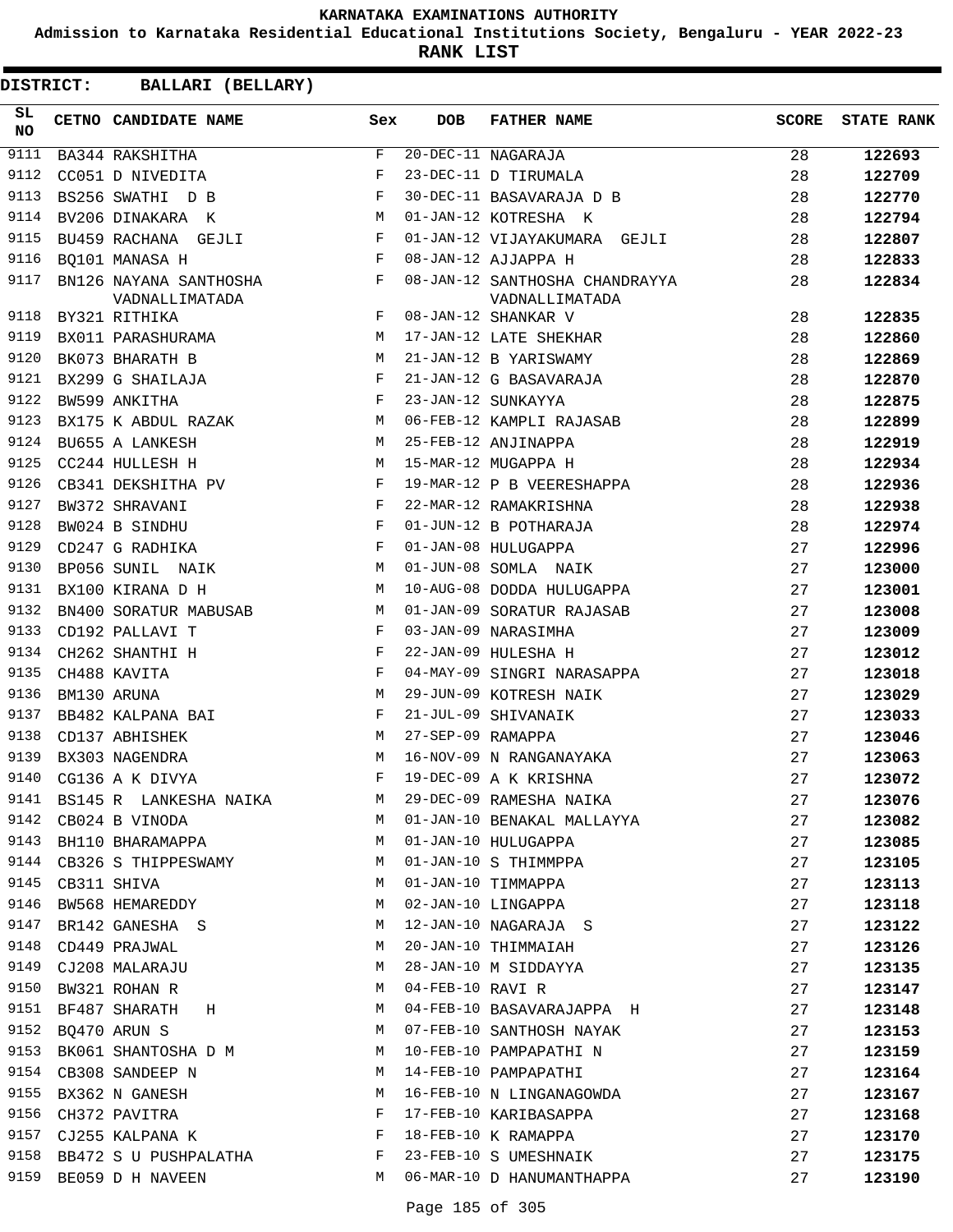**Admission to Karnataka Residential Educational Institutions Society, Bengaluru - YEAR 2022-23**

**RANK LIST**

| DISTRICT:        | BALLARI (BELLARY)                                                                                                                                                     |     |                   |                                                                                                                                                                           |              |                   |
|------------------|-----------------------------------------------------------------------------------------------------------------------------------------------------------------------|-----|-------------------|---------------------------------------------------------------------------------------------------------------------------------------------------------------------------|--------------|-------------------|
| SL.<br><b>NO</b> | CETNO CANDIDATE NAME                                                                                                                                                  | Sex | <b>DOB</b>        | <b>FATHER NAME</b>                                                                                                                                                        | <b>SCORE</b> | <b>STATE RANK</b> |
| 9160             | CJ115 H K VEERESHA                                                                                                                                                    | M   |                   | 10-MAR-10 H K HULUGAPPA                                                                                                                                                   | 27           | 123193            |
| 9161             | CH182 MALLIKARJUN                                                                                                                                                     | M   |                   | 10-MAR-10 DODDA BASAPPA                                                                                                                                                   | 27           | 123194            |
| 9162             | BU001 PRABHAS                                                                                                                                                         | M   |                   | 14-MAR-10 CHANDRANNA                                                                                                                                                      | 27           | 123197            |
| 9163             | CB123 AMEERUDDIN P                                                                                                                                                    | M   |                   | 20-MAR-10 HONNUR BASHA                                                                                                                                                    | 27           | 123198            |
| 9164             | BM485 BHAGYALAKSHMI<br>BANDHAMMANAVARA                                                                                                                                | F   |                   | 09-APR-10 MANJAPPA B                                                                                                                                                      | 27           | 123219            |
| 9165             | BY185 M MANJUNATHA                                                                                                                                                    | М   |                   | 12-APR-10 M SANNA MARENNA                                                                                                                                                 | 27           | 123228            |
| 9166             | CD069 MANSUR                                                                                                                                                          | M   |                   | 12-APR-10 MAHABASHA                                                                                                                                                       | 27           | 123229            |
| 9167             | BG314 SEVANTI                                                                                                                                                         | F   |                   | 19-APR-10 GONIBASYANAIK                                                                                                                                                   | 27           | 123240            |
| 9168             | BY311 H PRADEEP                                                                                                                                                       | M   |                   | 20-APR-10 H BASAPPA                                                                                                                                                       | 27           | 123242            |
| 9169             | BT215 Jayamma M                                                                                                                                                       | F   |                   | 02-MAY-10 MALLESHA P O                                                                                                                                                    | 27           | 123249            |
| 9170             | in the state of the state of the state of the state of the state of the state of the state of the state of the<br>CH047 RAJIYA                                        |     |                   | 11-MAY-10 RAMJAN SAB                                                                                                                                                      | 27           | 123262            |
| 9171             | CH129 YASHVANTHAKUMARA M                                                                                                                                              |     |                   | 12-MAY-10 GANGAPPA KORI                                                                                                                                                   | 27           | 123264            |
| 9172             | CF001 A CHETAN                                                                                                                                                        | М   |                   | 18-MAY-10 A MALLIKARJUNA                                                                                                                                                  | 27           | 123272            |
| 9173             | BC009 AJAYAINAIK BANAKARA                                                                                                                                             | M   |                   | 24-MAY-10 MANJUNAIK BANAKARA                                                                                                                                              | 27           | 123278            |
| 9174             | CH399 C SWAPNA                                                                                                                                                        | F   |                   | 01-JUN-10 CHALAVADI HANUMANTHAPPA                                                                                                                                         | 27           | 123290            |
| 9175             | BV060 HULIGESH TALAVARA                                                                                                                                               | M   | $01-JUN-10 XXX$   |                                                                                                                                                                           | 27           | 123292            |
| 9176             | BU432 THEJA                                                                                                                                                           | M   | 03-JUN-10 BORAIAH |                                                                                                                                                                           | 27           | 123301            |
| 9177             | BP308 U SANCHANA                                                                                                                                                      | F   |                   | 06-JUN-10 U GOPINAIK                                                                                                                                                      | 27           | 123306            |
| 9178             | BA497 CHANNAMMA                                                                                                                                                       | F   |                   | 08-JUN-10 UMESHA NAIK                                                                                                                                                     | 27           | 123308            |
| 9179             | CJ495 SINCHANA                                                                                                                                                        | F   | 12-JUN-10 RAMESHA |                                                                                                                                                                           | 27           | 123316            |
| 9180             | BX138 VISHWA                                                                                                                                                          | M   |                   | 28-JUN-10 RAGHUPATHI                                                                                                                                                      | 27           | 123341            |
| 9181             | BT141 SHIVAPRASAD K                                                                                                                                                   | M   |                   | 29-JUN-10 KUMARASWAMY S                                                                                                                                                   | 27           | 123343            |
| 9182             | BK035 GAYATRI                                                                                                                                                         | F   | 09-JUL-10 MAYAPPA |                                                                                                                                                                           | 27           | 123360            |
| 9183             | $\mathbf{F}$<br>BE417 VIDYA                                                                                                                                           |     | 09-JUL-10 NAGARAJ |                                                                                                                                                                           | 27           | 123361            |
| 9184             | BK168 R ARPHITHA BAI                                                                                                                                                  | F   |                   | 17-JUL-10 T RAMA NAIK                                                                                                                                                     | 27           | 123370            |
| 9185             | CF158 K PRAJWAL                                                                                                                                                       | M   |                   | 24-JUL-10 KUMARASWAMY N                                                                                                                                                   | 27           | 123380            |
| 9186             | BV153 B BHORESH                                                                                                                                                       | M   |                   | 26-JUL-10 A V BOMMANNA                                                                                                                                                    | 27           | 123385            |
| 9187             | CB314 ASHOKA C                                                                                                                                                        | M   |                   | 27-JUL-10 VEERESHA C                                                                                                                                                      | 27           | 123387            |
| 9188             | BA376 NANDISH<br>MR                                                                                                                                                   | M   |                   | 31-JUL-10 RAMANNA M                                                                                                                                                       | 27           | 123395            |
|                  |                                                                                                                                                                       |     |                   |                                                                                                                                                                           | 27           | 123396            |
|                  |                                                                                                                                                                       |     |                   | 9189 CD103 H ROOPA<br>9190 BX263 M LOKESHWARI F 03-AUG-10 YARRISWAMY<br>9191 BW239 RAGHAVENDRA M 05-AUG-10 RAMA A<br>9192 CJ204 JNANA MURTHY M 07-AUG-10 BADIGERA KALAPPA | 27           | 123405            |
|                  |                                                                                                                                                                       |     |                   |                                                                                                                                                                           | 27           | 123413            |
|                  |                                                                                                                                                                       |     |                   |                                                                                                                                                                           | 27           | 123418            |
|                  | M 07-AUG-10 HALESH DAPPI<br>9193 BN305 MAILARI D                                                                                                                      |     |                   |                                                                                                                                                                           | 27           | 123419            |
| 9194             |                                                                                                                                                                       |     |                   | BN085 RAKESH HAVALAMMANAVAR M 16-AUG-10 RAJAPPA HAVALAMMANAVAR 27                                                                                                         |              | 123446            |
|                  | 9195 BP118 V YUVARAJ                                                                                                                                                  |     |                   |                                                                                                                                                                           | 27           | 123452            |
|                  | 9196 BT249 BOMMESHA H O M 21-AUG-10 OBAYYA H                                                                                                                          |     |                   | M 19-AUG-10 VEDAMURTHI K N<br>M 21-AUG-10 OBAYYA H<br>F 31-AUG-10 JAMPAYYA                                                                                                | 27           | 123458            |
|                  | 9197 CE286 CHITTAMMA F                                                                                                                                                |     |                   |                                                                                                                                                                           | 27           | 123486            |
| 9198             | BV040 SWATHI BAI M                                                                                                                                                    |     |                   | 31-AUG-10 MURTHI NAIK                                                                                                                                                     | 27           | 123489            |
|                  | 9199 BC240 SANJAYA NAIK L<br>M                                                                                                                                        |     |                   | 02-SEP-10 LAKSMIPATHI NAIK L B                                                                                                                                            | 27           | 123499            |
|                  |                                                                                                                                                                       |     |                   | 05-SEP-10 MEHABUB BASHA                                                                                                                                                   | 27           | 123517            |
|                  | 9200 BA649 SUMAYYA C $\begin{array}{ll}\n\texttt{P3200} & \texttt{BA649} & \texttt{SUMAYYA} & \texttt{C} \\ \texttt{P431} & \texttt{ANITA} & \texttt{F}\n\end{array}$ |     |                   | 06-SEP-10 ARIKERI NAGARAJA                                                                                                                                                | 27           | 123518            |
|                  | 9202 CF004 SANGEETHA A F                                                                                                                                              |     |                   | 09-SEP-10 OBANNA A                                                                                                                                                        | 27           | 123528            |
|                  |                                                                                                                                                                       |     |                   | 9203 BX324 K SHIVASHANKARA M 12-SEP-10 RAMACHANDRAPPA                                                                                                                     | 27           | 123538            |
|                  |                                                                                                                                                                       |     |                   |                                                                                                                                                                           | 27           | 123544            |
|                  |                                                                                                                                                                       |     |                   |                                                                                                                                                                           | 27           | 123566            |
| 9206             | CH282 N KEERTHI F                                                                                                                                                     |     |                   | 14-SEP-10 SHIVAPPA H<br>20-SEP-10 MALIYAPPA<br>20-SEP-10 N VENKATESHA                                                                                                     | 27           | 123567            |
|                  |                                                                                                                                                                       |     |                   | 9207 BB295 MADDANASWAMY A M 21-SEP-10 KUMARASWAMY A                                                                                                                       | 27           | 123571            |
|                  |                                                                                                                                                                       |     |                   | 9208 BM241 RAKESH NAIK VISHALAVATH M 22-SEP-10 KOTRESH NAIK V                                                                                                             | 27           | 123574            |
|                  |                                                                                                                                                                       |     |                   |                                                                                                                                                                           |              |                   |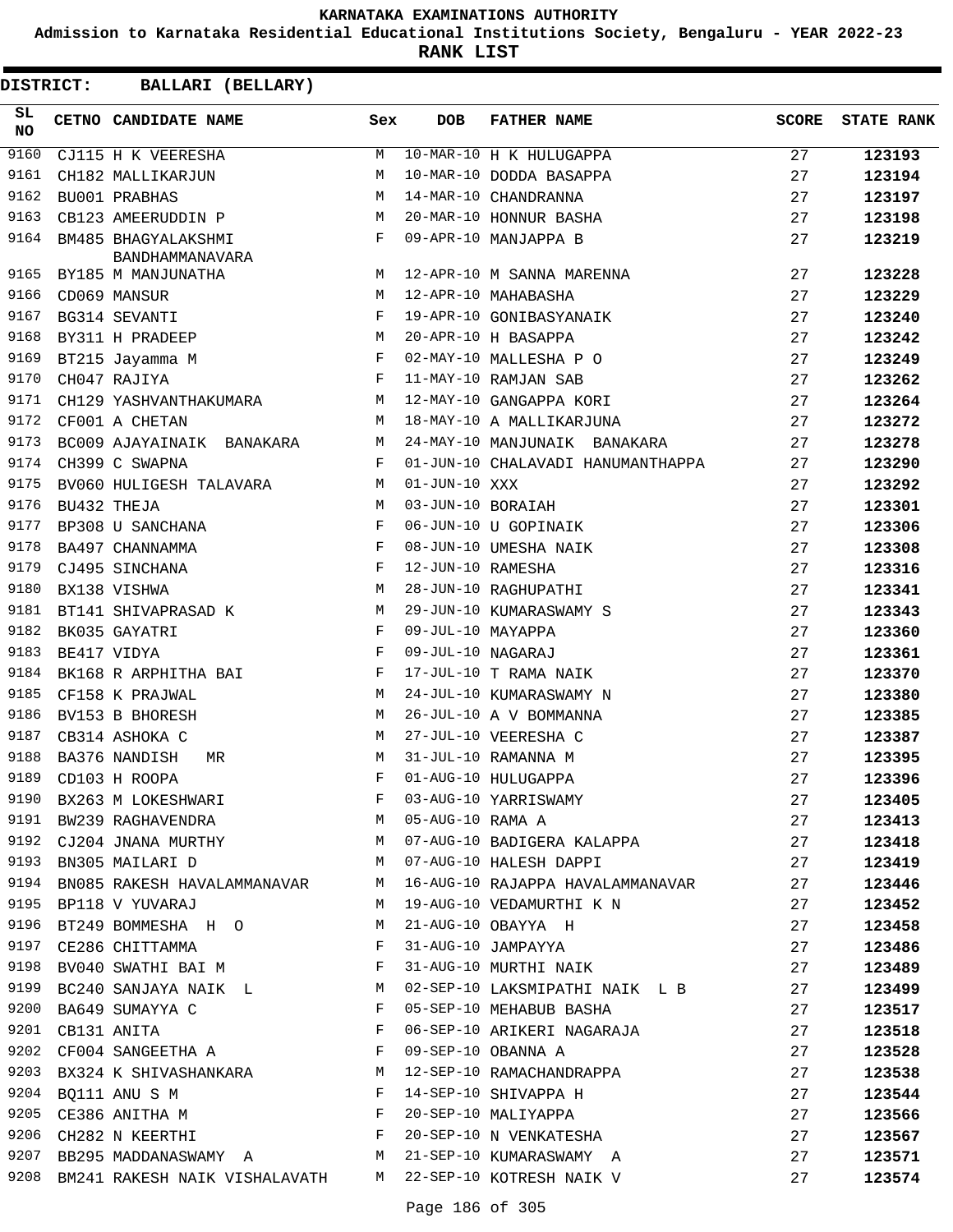**Admission to Karnataka Residential Educational Institutions Society, Bengaluru - YEAR 2022-23**

**RANK LIST**

**DISTRICT:** CC **BALLARI (BELLARY)**

| SL<br><b>NO</b> | CETNO CANDIDATE NAME Sex                                                                                                                                                                                                                             |              | <b>DOB</b>       | FATHER NAME                                                                                                         | <b>SCORE</b> | <b>STATE RANK</b> |
|-----------------|------------------------------------------------------------------------------------------------------------------------------------------------------------------------------------------------------------------------------------------------------|--------------|------------------|---------------------------------------------------------------------------------------------------------------------|--------------|-------------------|
| 9209            | BX461 SHEKSHAVALI                                                                                                                                                                                                                                    | M            |                  | 23-SEP-10 MOHAMMED BASHA<br>25-SEP-10 RAMESHA H                                                                     | 27           | 123581            |
| 9210            | $\mathbf{I}$<br>CH114 SRIDEVI H                                                                                                                                                                                                                      | F            |                  |                                                                                                                     | 27           | 123590            |
| 9211            | <b>M</b><br>BM461 CHETAN H                                                                                                                                                                                                                           |              |                  | 29-SEP-10 MANJUNATHA H                                                                                              | 27           | 123605            |
| 9212            | BF550 YARABALU POOJA F                                                                                                                                                                                                                               |              |                  |                                                                                                                     | 27           | 123611            |
| 9213            | M<br>BU308 CHETHANA N C                                                                                                                                                                                                                              |              |                  | 30-SEP-10 YARABALU GIRIRAJA<br>01-OCT-10 CHOUDESHA N<br>01-OCT-10 CHOUDESHA N                                       | 27           | 123613            |
| 9214            | BU118 SINCHANA K G F                                                                                                                                                                                                                                 |              |                  | 02-OCT-10 CHANNAPPA K G                                                                                             | 27           | 123622            |
| 9215            |                                                                                                                                                                                                                                                      |              |                  | BG035 ADARSHA T<br>BG096 MADDANASWAMI T M 06-OCT-10 MANJAPPA T<br>BJ295 T MOHAMMAD MUSTAFA M 07-OCT-10 THARA BHASHA | 27           | 123631            |
| 9216            |                                                                                                                                                                                                                                                      |              |                  |                                                                                                                     | 27           | 123633            |
| 9217            |                                                                                                                                                                                                                                                      |              |                  |                                                                                                                     | 27           | 123642            |
| 9218            | $\mathbb{R}^n$ . The set of the set of the set of the set of the set of the set of the set of the set of the set of the set of the set of the set of the set of the set of the set of the set of the set of the set of the set of<br>CE651 RACHANA B |              |                  | 09-OCT-10 VIJAYA KUMAR B                                                                                            | 27           | 123651            |
| 9219            | BY014 SPANDANA E F                                                                                                                                                                                                                                   |              |                  | 10-OCT-10 CHINNAPPA E                                                                                               | 27           | 123661            |
| 9220            |                                                                                                                                                                                                                                                      |              |                  | 12-OCT-10 J DEVENDRA                                                                                                | 27           | 123669            |
| 9221            | BX222 J GADILINGA<br>CC066 U NAVEEN KUMAR M                                                                                                                                                                                                          |              |                  | 12-OCT-10 KASHINATH                                                                                                 | 27           | 123675            |
| 9222            |                                                                                                                                                                                                                                                      |              |                  | BD050 MANJUNATHA CHIGARI M 13-OCT-10 BASAVARAJAPPA CHIGARI                                                          | 27           | 123676            |
| 9223            | BA687 NASHAPUDI RAKESH M 15-OCT-10 N RAMAPPA                                                                                                                                                                                                         |              |                  |                                                                                                                     | 27           | 123682            |
| 9224            |                                                                                                                                                                                                                                                      |              |                  |                                                                                                                     | 27           | 123693            |
| 9225            |                                                                                                                                                                                                                                                      |              |                  |                                                                                                                     | 27           | 123699            |
| 9226            |                                                                                                                                                                                                                                                      |              |                  |                                                                                                                     | 27           | 123703            |
| 9227            |                                                                                                                                                                                                                                                      |              |                  |                                                                                                                     | 27           | 123724            |
| 9228            | CB044 D DAYANANDA M<br>BS180 SIRI M F<br>BP190 RAMYA F<br>CE698 SOWMYA F F<br>CF058 RAKESHA K S                                                                                                                                                      |              |                  |                                                                                                                     | 27           | 123731            |
| 9229            | BL149 SAVITHA BALAPPANAVARA F                                                                                                                                                                                                                        |              |                  | 24-OCT-10 ANANDAPPA BALAPPANAVARA 27                                                                                |              | 123750            |
| 9230            | $\mathbf{F}$<br>CA319 SAHANA                                                                                                                                                                                                                         |              |                  | 25-OCT-10 BASAPURA KAREPPA                                                                                          | 27           | 123755            |
| 9231            | BT272 MARESHA M P M                                                                                                                                                                                                                                  |              |                  | 26-OCT-10 PAALAYYA M                                                                                                | 27           | 123756            |
| 9232            |                                                                                                                                                                                                                                                      |              |                  |                                                                                                                     | 27           | 123765            |
| 9233            | BA154 H GIRIJA F<br>CH385 SHIVALINGA J M                                                                                                                                                                                                             |              |                  | 28-OCT-10 HIRIKERI VENKATESHA                                                                                       | 27           | 123770            |
| 9234            | <b>N</b><br>CB072 KESHAVA G                                                                                                                                                                                                                          |              | 29-OCT-10 SURESH | 28-OCT-10 JADEYAPPA J                                                                                               | 27           | 123773            |
| 9235            | <b>M</b><br>CH512 BEERALINGA                                                                                                                                                                                                                         |              |                  |                                                                                                                     | 27           | 123783            |
| 9236            | BK344 V GANGOTHRI                                                                                                                                                                                                                                    |              |                  | 31-OCT-10 SANNA GADILINGAPPA<br>02-NOV-10 V ANJINI<br>03-NOV-10 K KARIYAPPA                                         | 27           | 123798            |
| 9237            | $$\rm F$$ $$\rm M$$<br>BE149 K DILEEP                                                                                                                                                                                                                |              |                  |                                                                                                                     | 27           | 123802            |
| 9238            |                                                                                                                                                                                                                                                      | M            |                  | 03-NOV-10 BASAVARAJA BARIKARA                                                                                       |              |                   |
| 9239            | CD016 SANDEEPA                                                                                                                                                                                                                                       |              |                  | 06-NOV-10 BAAHUBALI NINGAPPA GARAG                                                                                  | 27           | 123805            |
|                 | CE243 DARSHAN BAAHUBALI GARAG                                                                                                                                                                                                                        | M            |                  |                                                                                                                     | 27           | 123823            |
| 9240            |                                                                                                                                                                                                                                                      |              |                  | CB380 K A SHARAN KUMAR M 07-NOV-10 A K SIDDA RUDA                                                                   | 27           | 123830            |
| 9241            | BN178 L V CHINNU                                                                                                                                                                                                                                     |              |                  | F 07-NOV-10 VENKATESH NAIK                                                                                          | 27           | 123831            |
| 9242            | BM312 NETHRAVATHI DESALLI F                                                                                                                                                                                                                          |              |                  | 08-NOV-10 DEVARAJA DESALLI                                                                                          | 27           | 123838            |
|                 | 9243 BB148 VENKATESHA MALVI M                                                                                                                                                                                                                        |              |                  | 08-NOV-10 HULUGAPPA MALVI                                                                                           | 27           | 123841            |
|                 | 9244 CE501 MALINI G                                                                                                                                                                                                                                  | $\mathbf{F}$ |                  | 11-NOV-10 GURUSWAMY                                                                                                 | 27           | 123858            |
| 9245            | CK315 KANAKAMURTHI                                                                                                                                                                                                                                   |              |                  | M 12-NOV-10 VEERESHA                                                                                                | 27           | 123867            |
| 9246            |                                                                                                                                                                                                                                                      |              |                  | BW160 GOPICHAND V M 13-NOV-10 VIRUPAKSHI V                                                                          | 27           | 123872            |
| 9247            | CJ568 GOVARDHAN M 14-NOV-10 VEERESH                                                                                                                                                                                                                  |              |                  |                                                                                                                     | 27           | 123878            |
|                 | 9248 CH116 H GIREESHA                                                                                                                                                                                                                                |              |                  | M 14-NOV-10 H MALLAPPA                                                                                              | 27           | 123879            |
|                 |                                                                                                                                                                                                                                                      |              |                  | 9249 BF185 CHANDRASHEKHAR GENERA M 18-NOV-10 DYAMAPPA GENERA                                                        | 27           | 123903            |
|                 | 9250 BK064 P MOHAMMED TANVEER M 18-NOV-10 ISMAIL P                                                                                                                                                                                                   |              |                  |                                                                                                                     | 27           | 123905            |
| 9251            | M<br>BV050 PANDURANGA S                                                                                                                                                                                                                              |              |                  | 21-NOV-10 SONDRAPPA                                                                                                 | 27           | 123917            |
|                 | 9252 CH156 K BASAMMA                                                                                                                                                                                                                                 | F            |                  | 24-NOV-10 YALLAMMA                                                                                                  | 27           | 123925            |
| 9253            | BT190 MAHENDRAMMA U B F                                                                                                                                                                                                                              |              |                  | 24-NOV-10 KARIBASAPPA U B                                                                                           | 27           | 123926            |
| 9254            | BQ276 MARUTHI H C M                                                                                                                                                                                                                                  |              |                  | 26-NOV-10 BASAVARAJA H C                                                                                            | 27           | 123937            |
| 9255            | BM005 ALLALLI SIDDESHA M                                                                                                                                                                                                                             |              |                  | 28-NOV-10 ALLALLI DEVENDRAPPA                                                                                       | 27           | 123946            |
|                 | 9256 CB325 S B HULIGEMMA                                                                                                                                                                                                                             | F            |                  | 02-DEC-10 S B MARENNA                                                                                               | 27           | 123967            |
|                 | 9257 CC068 ARUNA K                                                                                                                                                                                                                                   | M            |                  | 05-DEC-10 BASAVARAJ K                                                                                               | 27           | 123984            |
|                 | 9258 BR048 C SINDHU                                                                                                                                                                                                                                  |              |                  | F 05-DEC-10 C RAJAPPA                                                                                               | 27           | 123985            |
|                 |                                                                                                                                                                                                                                                      |              |                  | 10777207                                                                                                            |              |                   |

Page 187 of 305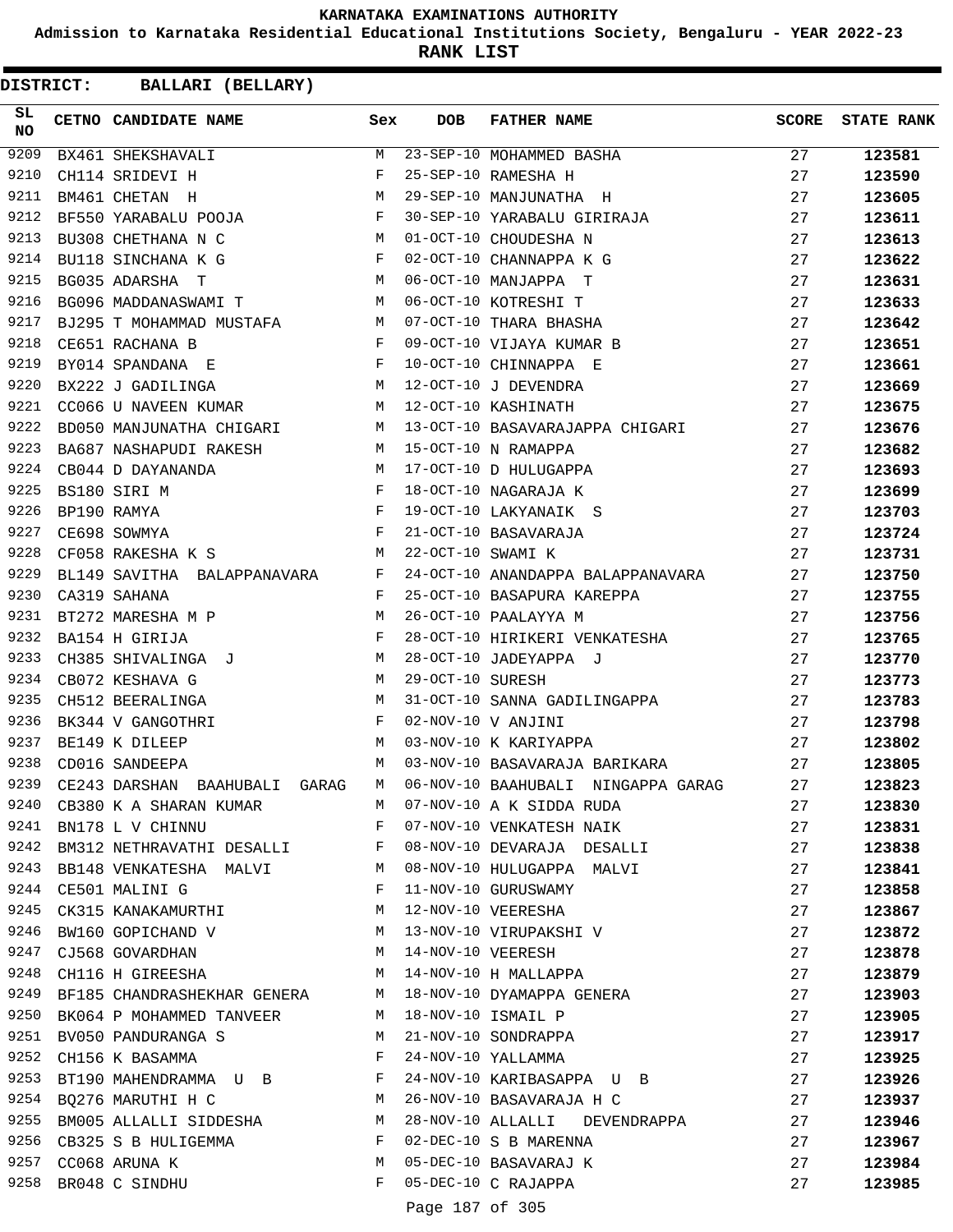**Admission to Karnataka Residential Educational Institutions Society, Bengaluru - YEAR 2022-23**

**RANK LIST**

| SL<br>NO |            | CETNO CANDIDATE NAME Sex                                                                                                                        |              | <b>DOB</b>        | <b>FATHER NAME</b>                                                         | SCORE | <b>STATE RANK</b> |
|----------|------------|-------------------------------------------------------------------------------------------------------------------------------------------------|--------------|-------------------|----------------------------------------------------------------------------|-------|-------------------|
| 9259     |            | $\begin{array}{c}\n \mathbf{F} \\  \mathbf{M}\n \end{array}$<br>BK183 G SHWETHA                                                                 | F            |                   | 05-DEC-10 S GIRINAIK<br>05-DEC-10 RAMAKRISHNA M                            | 27    | 123986            |
| 9260     |            | CA135 TEJU M                                                                                                                                    |              |                   |                                                                            | 27    | 123990            |
| 9261     |            | BB314 MELAGIRI AKSHITHA F                                                                                                                       |              |                   | 07-DEC-10 MELAGIRI YAMANUR                                                 | 27    | 123992            |
| 9262     |            | $\mathbf{F}$<br>CF194 RANGAMMA                                                                                                                  |              |                   | 07-DEC-10 HANUMANTHAPPA                                                    | 27    | 123994            |
| 9263     |            | BW220 GURUMURTHI S M                                                                                                                            |              |                   | 09-DEC-10 SHANTHA MURTHI<br>09-DEC-10 RAJA NAIK<br>10-DEC-10 RUDRESHA      | 27    | 124000            |
| 9264     |            | M <sub>N</sub><br>CE599 R TARUN NAIK                                                                                                            |              |                   |                                                                            | 27    | 124001            |
| 9265     |            | $\mathbf{F}$<br>CE719 AKSHITHA                                                                                                                  |              |                   |                                                                            | 27    | 124004            |
| 9266     |            | CE531 BHARATHI K S F                                                                                                                            |              |                   | 10-DEC-10 VEERESHA K S                                                     | 27    | 124006            |
| 9267     |            | $\mathbf{F}$<br>BG066 ARPITA B                                                                                                                  |              |                   | 12-DEC-10 ANANDANAIK BANAKARA                                              | 27    | 124017            |
| 9268     |            | BB154 HOLAGUNDI MAMATHA F                                                                                                                       |              |                   | 15-DEC-10 HOLAGUNDI BASAVARAJ                                              | 27    | 124033            |
| 9269     |            | $\mathbf{F}$ and the contract of the contract of $\mathbf{F}$<br>CA284 HEMAVATHI                                                                |              | 18-DEC-10 SANKARA |                                                                            | 27    | 124056            |
| 9270     |            | BE260 VARUNAKUMARA U M                                                                                                                          |              |                   | 22-DEC-10 HANUMANTHAPPA U<br>24-DEC-10 PEERYANAIK                          | 27    | 124092            |
| 9271     |            | $\mathbf{F}$<br>BB174 BINDU                                                                                                                     |              |                   |                                                                            | 27    | 124098            |
| 9272     |            | BF290 HEMALATHA BAI F                                                                                                                           |              |                   | 24-DEC-10 KRISHNAMURTHY NAIK                                               | 27    | 124100            |
| 9273     |            | $\begin{array}{ccc} \n\mathbf{F} & & \mathbf{F} \\ \n\mathbf{F} & & \mathbf{F} \\ \n\mathbf{F} & & \mathbf{M} \n\end{array}$<br>CD037 MANJULA C |              |                   | 25-DEC-10 CHITRALINGAPPA                                                   | 27    | 124105            |
| 9274     | BT287 VANI |                                                                                                                                                 |              |                   | 26-DEC-10 RAJAPPA<br>30-DEC-10 H TINDDAPPA                                 | 27    | 124114            |
| 9275     |            | BA127 H ASWINI                                                                                                                                  |              |                   |                                                                            | 27    | 124135            |
| 9276     |            | CD077 AJITH                                                                                                                                     |              |                   | 01-JAN-11 ANJINAPPA                                                        | 27    | 124149            |
| 9277     |            | BY254 CHINNA C D M                                                                                                                              |              |                   | 01-JAN-11 GUNDAIAH C D                                                     | 27    | 124179            |
| 9278     |            | $\mathbf{F}$<br>BA137 DEEPA H P                                                                                                                 |              |                   | 01-JAN-11 BHARMMAPPA H P                                                   | 27    | 124180            |
| 9279     |            | BH095 H DURUGAMMA F                                                                                                                             |              |                   | 01-JAN-11 H MAILAPPA                                                       | 27    | 124185            |
| 9280     |            | CD100 H SHANTHAMMA $F$                                                                                                                          |              |                   | 01-JAN-11 H PRAKASHA                                                       | 27    | 124186            |
| 9281     |            | M<br>BX469 LINGESHA A                                                                                                                           |              |                   | 01-JAN-11 PALAKSHA B                                                       | 27    | 124189            |
| 9282     |            | CE382 PARASHURAMA M                                                                                                                             |              |                   | 01-JAN-11 KUMARASWAMI                                                      | 27    | 124209            |
| 9283     |            | BP358 PRIYANKA BUDIHAL F                                                                                                                        |              |                   | 01-JAN-11 HANUMANTHAPPA BUDIHL                                             | 27    | 124216            |
| 9284     |            | CC292 SHANTHAMMA $K$ $F$                                                                                                                        |              |                   | 01-JAN-11 YARREPPA K                                                       | 27    | 124234            |
| 9285     |            | CH060 SHARANABASAVA M                                                                                                                           |              |                   | 01-JAN-11 J BASAPPA                                                        | 27    | 124235            |
| 9286     |            | M<br>CJ477 SHIVAKUMAR                                                                                                                           |              |                   | 01-JAN-11 CHIDANANDA                                                       | 27    | 124240            |
| 9287     |            |                                                                                                                                                 |              |                   | BF432 VIJAYAKUMARA PATEL M 01-JAN-11 PARAMESHWARAGOUDA P                   | 27    | 124255            |
| 9288     |            | BV270 NAVEENA KUMAR P                                                                                                                           |              |                   | M 02-JAN-11 OBALESHA P                                                     | 27    | 124261            |
| 9289     |            | BZ208 NAYAKARA PRAKSH                                                                                                                           |              |                   | M 05-JAN-11 NAYAKARA RAMANJINEYA                                           | 27    | 124282            |
| 9290     |            | BE253 KAVYA J                                                                                                                                   | F            |                   | 06-JAN-11 JARAGAPPARA NINGAPPA                                             | 27    | 124293            |
|          |            | 9291 CE252 NAGARAJA ALADAKKI                                                                                                                    |              |                   | M 07-JAN-11 KAVALAPPA ALADAKKI                                             | 27    | 124300            |
|          |            | 9292 BW274 GOVARDHANA<br>M <sub>N</sub>                                                                                                         |              | 08-JAN-11 CHANDRA |                                                                            | 27    | 124305            |
|          |            | 9293 BE062 KAVERI KANDYAPPARA F                                                                                                                 |              |                   | 08-JAN-11 PARUSAPPA K                                                      | 27    | 124306            |
|          |            | 9294 BH342 V VAISHALI                                                                                                                           | F            |                   | 08-JAN-11 V GOVINDARAJA                                                    | 27    | 124310            |
|          |            | 9295 BM386 PRAJWAL HOUSI                                                                                                                        | M            |                   | 10-JAN-11 ANJINAPPA H                                                      | 27    | 124323            |
| 9296     |            | BW344 GIRISH                                                                                                                                    | M            |                   | 12-JAN-11 TIPPESWAMY                                                       | 27    | 124340            |
| 9297     |            | BA066 C SINCHANA                                                                                                                                | F            |                   | 13-JAN-11 C BOSAPPA                                                        | 27    | 124342            |
| 9298     |            | BF317 NEELAMMA S                                                                                                                                | $\mathbf{F}$ |                   | 14-JAN-11 HANUMANTHAPPA SUPARI                                             | 27    | 124348            |
|          |            | 9299 CA418 RAKSHITHA                                                                                                                            | F            | 15-JAN-11 MOHAN   |                                                                            | 27    | 124352            |
|          |            | 9300 BN142 K MAILARI M                                                                                                                          |              |                   | 16-JAN-11 K KOTEPPA                                                        | 27    | 124354            |
| 9301     |            | CF012 RANJITHA                                                                                                                                  | F            |                   | 17-JAN-11 SHIVAPPA                                                         | 27    | 124363            |
|          |            |                                                                                                                                                 |              |                   | 9302 BP039 THIMMANNANAVARA PRASHANTHA M 17-JAN-11 YALLAPPA THIMMANNANAVARA | 27    | 124367            |
|          |            | 9303 BN356 VARUN IDLI                                                                                                                           | M            |                   | 17-JAN-11 MALLAPPA IDLI                                                    | 27    | 124369            |
| 9304     |            | CE257 DARSHANA N B                                                                                                                              | M            |                   | 18-JAN-11 BHEEMAPPA N                                                      | 27    | 124370            |
|          |            | 9305 BS028 HEMALATHA S                                                                                                                          | F            |                   | 18-JAN-11 SOMASHEKAR NAYAK                                                 | 27    | 124371            |
|          |            | 9306 BP386 PARASHURAMA BANDIVADRA M                                                                                                             |              |                   | 18-JAN-11 HULIGAPPA BANDIVADRA                                             | 27    | 124375            |
|          |            | 9307 BA222 K NINGARAJA                                                                                                                          | M            |                   | 19-JAN-11 KRIYAPNARA MAHESHAPPA                                            | 27    | 124381            |
|          |            | 9308 BU703 KAVERI N                                                                                                                             | F            |                   | 19-JAN-11 NAGARAJA N B                                                     | 27    | 124382            |
|          |            |                                                                                                                                                 |              | Page 188 of 305   |                                                                            |       |                   |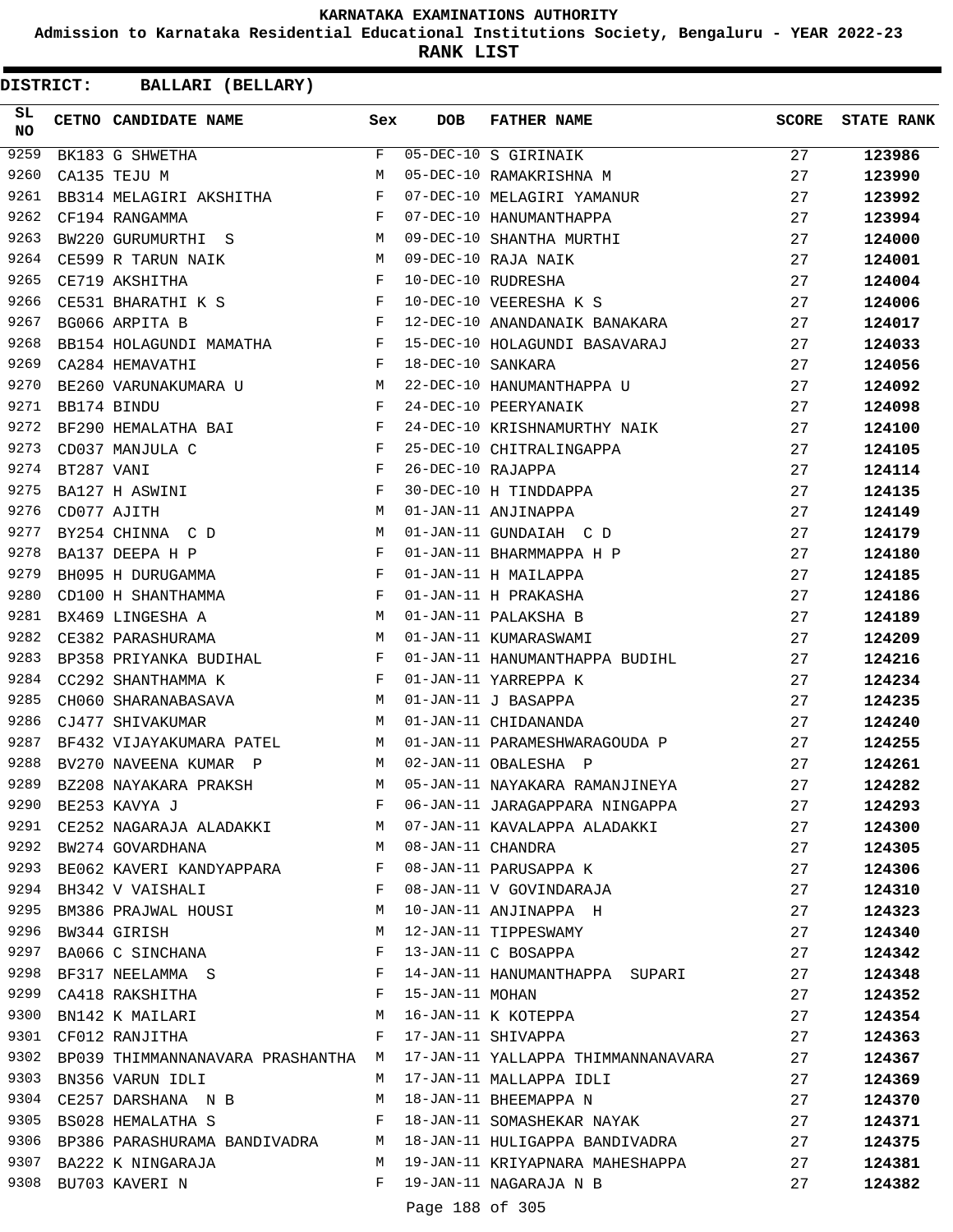**Admission to Karnataka Residential Educational Institutions Society, Bengaluru - YEAR 2022-23**

**RANK LIST**

| DISTRICT:       |                             | BALLARI (BELLARY)             |              |                   |                                        |              |                   |
|-----------------|-----------------------------|-------------------------------|--------------|-------------------|----------------------------------------|--------------|-------------------|
| SL<br><b>NO</b> | CETNO CANDIDATE NAME        |                               | Sex          | <b>DOB</b>        | <b>FATHER NAME</b>                     | <b>SCORE</b> | <b>STATE RANK</b> |
| 9309            | BW548 KAVYA T               |                               | $\mathbf{F}$ |                   | 19-JAN-11 MAREPPA T                    | 27           | 124383            |
| 9310            | BX137 VISHWANATHA B         |                               | M            |                   | 19-JAN-11 NAGARAJA B                   | 27           | 124390            |
| 9311            | CJ287 MAHANTESHA G          |                               | М            |                   | 25-JAN-11 SHESHANNA G                  | 27           | 124430            |
| 9312            | BX031 AFREEN BANU           |                               | F            |                   | 28-JAN-11 MOULA SAB                    | 27           | 124448            |
| 9313            | BK154 N DHANUSH             |                               | М            |                   | 30-JAN-11 KAVALEE MALLAPPA             | 27           | 124468            |
| 9314            | CD325 SWAPNA Y N            |                               | F            |                   | 02-FEB-11 YARISWAMI                    | 27           | 124491            |
| 9315            | BY352 V VENNELA             |                               | F            |                   | 02-FEB-11 V GOVINDA                    | 27           | 124493            |
| 9316            | CF085 PREETHAM K            |                               | M            |                   | 03-FEB-11 VEERESHNAIKA K               | 27           | 124497            |
| 9317            | BK076 SHARADA H             |                               | F            |                   | 04-FEB-11 SHEKHARAPPA H                | 27           | 124509            |
| 9318            | BP180 CHANDANA              |                               | F            |                   | 05-FEB-11 AJJAYYA NAIK                 | 27           | 124514            |
| 9319            | BF307 SHASHIKALA N P        |                               | $\mathbf{F}$ |                   | 07-FEB-11 PARASHURAMAPPA N             | 27           | 124531            |
| 9320            | BP391 LANKESH L             |                               | M            |                   | 10-FEB-11 PEERYANAIK L L               | 27           | 124558            |
| 9321            | CG005 PUSHPAVATHI           |                               | F            | 11-FEB-11 MAREPPA |                                        | 27           | 124571            |
| 9322            | BK225 N SONI                | $\mathbf{F}$ and $\mathbf{F}$ |              |                   | 12-FEB-11 N SANNA HONNURAPPA           | 27           | 124583            |
| 9323            | CE437 RAVI NAIK V           | M                             |              |                   | 12-FEB-11 VENKATESH NAIK F R           | 27           | 124584            |
| 9324            | BU255 G M YASHAVANTHA       |                               | М            |                   | 16-FEB-11 G MALLESHA                   | 27           | 124607            |
| 9325            | BW221 HEMANTH KUMAR         |                               | M            |                   | 16-FEB-11 CHANDRASHEKAR                | 27           | 124610            |
| 9326            | BT065 BINDHUSHREE           |                               | F            |                   | 19-FEB-11 NAGARAJA                     | 27           | 124626            |
| 9327            | CK293 POOJA                 | $\mathbf{F}$                  |              | 19-FEB-11 ERESHA  |                                        | 27           | 124628            |
| 9328            |                             | CK290 MALLIKARJUNA M          |              |                   | 20-FEB-11 SIDDALINGA                   | 27           | 124637            |
| 9329            | BW550 SANJANA               |                               | F            |                   | 21-FEB-11 HULUGANNA                    | 27           | 124652            |
| 9330            |                             | BY299 SEEKLI RENUKARAJA M     |              |                   | 21-FEB-11 SEEKLI NEELAPPA              | 27           | 124653            |
| 9331            | CG056 BHARATHI              |                               | F            |                   | 25-FEB-11 HULUGAPPA                    | 27           | 124679            |
| 9332            | CD378 AKHIL R               |                               | M            | 27-FEB-11 RAMESH  |                                        | 27           | 124696            |
| 9333            | BJ037 PRAJAVAL KUMAR L      |                               | M            |                   | 28-FEB-11 RAVIKUMAR L                  | 27           | 124705            |
| 9334            | CD399 SANDYA                |                               | F            |                   | 01-MAR-11 OBALESHA K                   | 27           | 124718            |
| 9335            |                             | BA447 SOBATI BHAGYLAKSHMI     | $\mathbf{F}$ |                   | 01-MAR-11 S NAGARAJA                   | 27           | 124721            |
| 9336            | BR250 GEETHA K M            |                               | F            |                   | 03-MAR-11 KARADI MALLAIAH              | 27           | 124733            |
| 9337            | BA616 TALAVARA CHETHANKUMAR |                               | M            |                   | 03-MAR-11 TALAVARA HANUMESHA           | 27           | 124744            |
| 9338            | BA324 A K SHASHIREKHA       |                               | F            |                   | 04-MAR-11 A K DURUGAPPA                | 27           | 124746            |
| 9339            | BG125 A SHWETHA             |                               | F            |                   | 04-MAR-11 ANANDA NAIK                  | 27           | 124747            |
| 9340            | CD155 K MAARESHA            |                               | М            |                   | 05-MAR-11 K DEVENDRA                   | 27           | 124761            |
| 9341            | CG269 LAKSHMI               |                               | F            |                   | 06-MAR-11 MANJUNATHA                   | 27           | 124772            |
| 9342            |                             | BA189 K SANDEEP               | М            |                   | 07-MAR-11 K JAGADISHA                  | 27           | 124782            |
| 9343            | BN212 M NEERAJ              |                               | M            |                   | 08-MAR-11 M KOTEPPA                    | 27           | 124796            |
| 9344            | BW391 HONNURVALI G          |                               | М            |                   | 10-MAR-11 GHOUSEPEER                   | 27           | 124817            |
| 9345            |                             | BL354 PUTTAMMA CHIKKAPPA RATI | F            |                   | 11-MAR-11 CHIKKAPPA BASAVARAJAPPA RATI | 27           | 124829            |
| 9346            | CD014 AJAY KUMAR B          |                               | М            |                   | 13-MAR-11 BASAVARAJA B                 | 27           | 124845            |
| 9347            | CE359 DURGA PRASAD S        |                               | M            |                   | 14-MAR-11 SHIVA KUMAR A K              | 27           | 124856            |
| 9348            |                             | BH255 KISHAN KUMAR B          | M            |                   | 14-MAR-11 SOMAPPA B                    | 27           | 124858            |
| 9349            | CF084 NAGARAJA B            |                               | M            |                   | 14-MAR-11 BASAVARAJA B                 | 27           | 124859            |
| 9350            |                             | BU039 HARSHITHA S U           | F            |                   | 15-MAR-11 UMESHA S L                   | 27           | 124865            |
|                 | 9351 BE262 MAHAMAD FAIZAN H |                               | M            |                   | 18-MAR-11 HASAN SHAREEF H              | 27           | 124892            |
|                 |                             | 9352 CC308 NIVEDITA GADEVVARA | F            |                   | 18-MAR-11 BASAPPA GADEVVARA            | 27           | 124896            |
| 9353            | BK250 D SHWETHA BAI         |                               | F            |                   | 19-MAR-11 DURGYA NAIK                  | 27           | 124905            |
| 9354            | BL328 PRIYANKA K            |                               | F            |                   | 19-MAR-11 KANAKA NAIK                  | 27           | 124908            |
|                 | 9355 BX279 CHANDANA         |                               | F            |                   | 22-MAR-11 VEERESHA                     | 27           | 124926            |
|                 |                             | 9356 BB139 H NAGARAJA         | М            |                   | 24-MAR-11 HARIJNA LAKSHMANA            | 27           | 124949            |
| 9357            | CA233 VEDHAVATHI            |                               | F            |                   | 25-MAR-11 PAMPAPATHI                   | 27           | 124965            |
| 9358            |                             | BB021 B BHARATHKUMAR          | M            |                   | 26-MAR-11 BHEEMANAIK                   | 27           | 124968            |
|                 |                             |                               |              |                   |                                        |              |                   |
|                 |                             |                               |              | Page 189 of 305   |                                        |              |                   |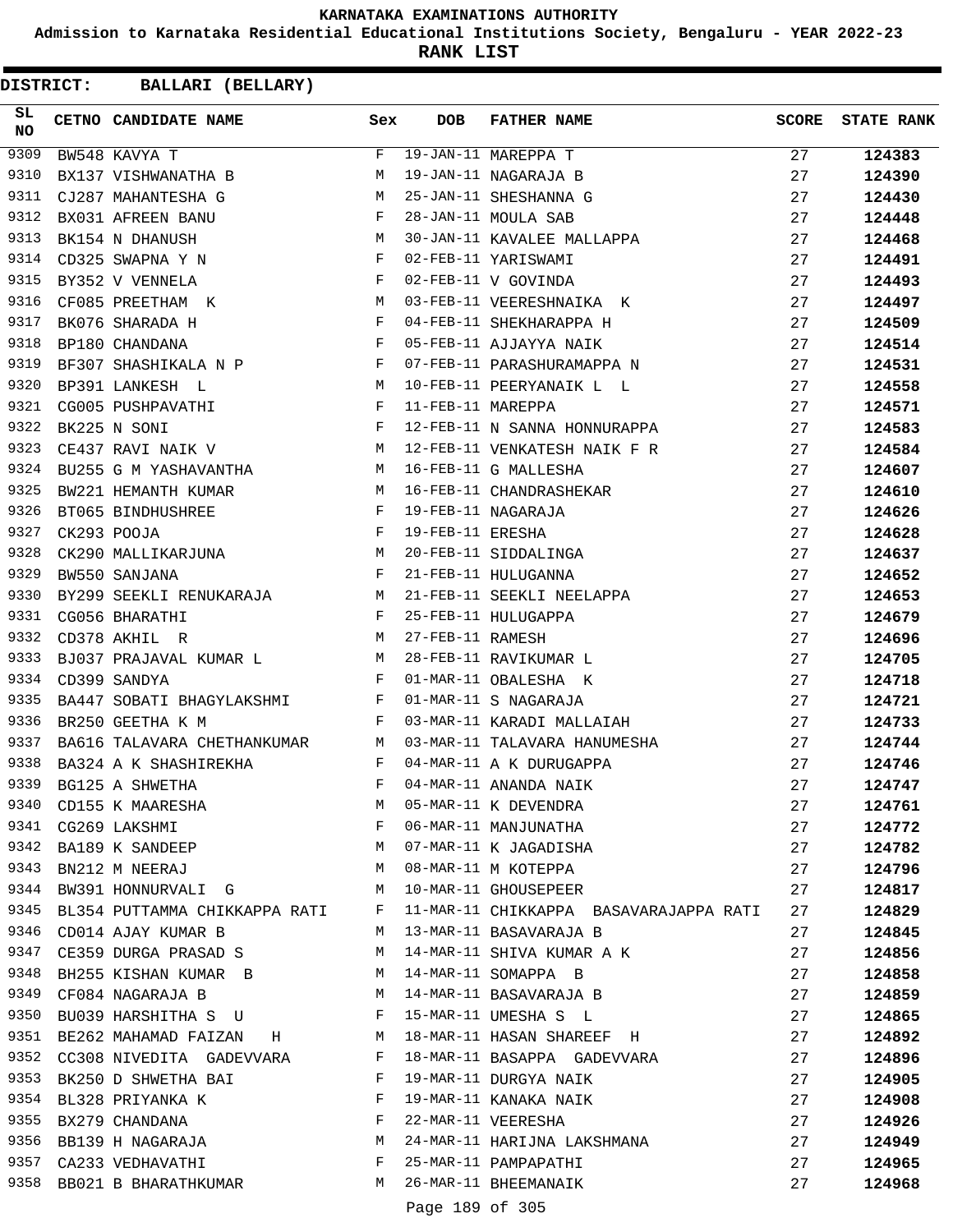**Admission to Karnataka Residential Educational Institutions Society, Bengaluru - YEAR 2022-23**

**RANK LIST**

| SL<br><b>NO</b> |                | CETNO CANDIDATE NAME Sex                                                                                                         |              | <b>DOB</b>        | FATHER NAME                                       | <b>SCORE</b> | <b>STATE RANK</b> |
|-----------------|----------------|----------------------------------------------------------------------------------------------------------------------------------|--------------|-------------------|---------------------------------------------------|--------------|-------------------|
| 9359            |                | CD158 BHARGHAVI K                                                                                                                | F            |                   | 26-MAR-11 K SHIVAMURTHY<br>-- ---- 11 vvv         | 27           | 124970            |
| 9360            |                | BK158 PRABHU                                                                                                                     | M            |                   |                                                   | 27           | 124983            |
| 9361            |                | CJ502 RAMALINGAPPA T M                                                                                                           |              |                   | 28-MAR-11 JAI CHANDRA SHEKAR T                    | 27           | 124992            |
| 9362            |                | BY361 V PRASANTHA                                                                                                                |              |                   | 28-MAR-11 V ANJINI                                | 27           | 124994            |
| 9363            |                | $\begin{array}{ccccc}\n & & M \\  & & F \\  & & F\n\end{array}$<br>BW604 Y AMBIKA                                                |              |                   | 28-MAR-11 Y SREENIVASA                            | 27           | 124996            |
| 9364            |                | BW384 PUSHPAVATHI F                                                                                                              |              |                   | 01-APR-11 BASAVARAJ                               | 27           | 125026            |
| 9365            |                | $\mathbf{F}$<br>CJ036 B JYOTHI                                                                                                   |              |                   | 06-APR-11 B MALLIKARJUNA                          | 27           | 125083            |
| 9366            |                | CF107 MAHALAKSHMI H F                                                                                                            |              |                   |                                                   | 27           | 125084            |
| 9367            |                | $\begin{array}{ccc} \mathbf{F} & \mathbf{F} \\ \mathbf{F} & \mathbf{F} \end{array}$<br>BU327 SHWETHA                             |              |                   | 06-APR-11 H GANGANNA<br>06-APR-11 M SAMYA NAIK    | 27           | 125087            |
| 9368            | BX314 SUJI     |                                                                                                                                  |              |                   | 06-APR-11 DEVARAJ                                 | 27           | 125089            |
| 9369            |                | BW227 PAVITHRA F                                                                                                                 |              |                   | 07-APR-11 NAGARAJA                                | 27           | 125094            |
| 9370            |                | CK208 MALLESWARI                                                                                                                 |              | 08-APR-11 KALINGA |                                                   | 27           | 125101            |
| 9371            |                | $\begin{aligned} \mathbf{F} \\ \mathbf{M} \end{aligned}$<br>BD236 ARJUNA S                                                       |              |                   | 10-APR-11 SANTOSH NAIK                            | 27           | 125125            |
| 9372            |                | BQ460 JYOTHAMMA H F                                                                                                              |              |                   | 11-APR-11 SIDDESHA H                              | 27           | 125140            |
| 9373            |                | CG232 MADHU Y                                                                                                                    |              |                   | 12-APR-11 Y KADASIDDAPPA                          | 27           | 125150            |
| 9374            |                | $\begin{array}{ccc}\n & & & \text{F} \\  & & & & \text{F} \\  & & & & \text{F} \\  & & & & \text{M}\n\end{array}$<br>BF011 DIVYA |              |                   |                                                   | 27           | 125161            |
| 9375            |                | BR180 CHIRU T H                                                                                                                  |              |                   | 13-APR-11 HEERYA NAIK<br>15-APR-11 HANPANNA T     | 27           | 125183            |
| 9376            |                | BT126 C V VEERENDRA KUMAR M                                                                                                      |              |                   | 16-APR-11 C VENKATESHA                            | 27           | 125200            |
| 9377            |                | BB160 U MANIKANTHA M                                                                                                             |              |                   | 16-APR-11 UPPARA BASAVARAJ                        | 27           | 125205            |
| 9378            |                | M<br>CD238 VIJAYAKUMARA                                                                                                          |              |                   | 16-APR-11 VEERABOMMAPPA                           | 27           | 125207            |
| 9379            |                | $\mathbf{F}$ . The set of $\mathbf{F}$<br>BP402 SHRAVANTI OLI                                                                    |              |                   | 17-APR-11 MANJUNATHA OLI                          | 27           | 125212            |
| 9380            |                | BP236 MANNAPPANAVARA JYOTHI F                                                                                                    |              |                   | 20-APR-11 MANNAPPANAVARA MANJUNATHA 27            |              | 125241            |
| 9381            |                | CJ422 UMME SALMA S                                                                                                               |              | $21 - APR - 11 S$ |                                                   | 27           | 125262            |
| 9382            |                | CD113 BHARATHI H                                                                                                                 |              |                   | 21-APR-11 S SYED<br>22-APR-11 HANUMANTHAPPA       | 27           | 125269            |
| 9383            |                | $\begin{array}{ccc} \text{S} & & \text{F} \\ & & \text{F} \\ & & \text{F} \\ & & \text{F} \end{array}$<br>BA587 TAISHWARYA       |              |                   | 22-APR-11 T ANANTHA KUMAR                         | 27           | 125273            |
| 9384            |                | <b>M</b><br>BG174 MARUTHI T                                                                                                      |              |                   | 24-APR-11 JAGADEESHA T                            | 27           | 125292            |
| 9385            |                | $\mathbf M$<br>BE513 HULIGESH B                                                                                                  |              |                   | 25-APR-11 SHIVANNA BHOVI                          | 27           | 125298            |
| 9386            |                |                                                                                                                                  |              |                   | 26-APR-11 BUDEN SAB K                             | 27           | 125319            |
| 9387            |                | BK252 SUMAYA BANU K $$\rm F$$<br>CF015 INDRA A<br>M <sub>1</sub>                                                                 |              | 28-APR-11 ANANDA  |                                                   | 27           | 125331            |
| 9388            |                | BP399 RANJITHA LAMBANI F                                                                                                         |              |                   | 28-APR-11 JINNANAIK LAMBANI                       | 27           | 125335            |
| 9389            |                | M <sub>N</sub><br>CG237 SAMPATH KUMAR V                                                                                          |              |                   | 28-APR-11 GURUSIDDA V                             | 27           | 125336            |
|                 |                | 9390 BP379 SOUNDRYA L                                                                                                            | F            |                   | 28-APR-11 LIGESHA NAIK                            | 27           | 125341            |
|                 |                |                                                                                                                                  | F            |                   |                                                   |              |                   |
|                 |                | 9391 BA059 B SINDHU<br>9392 BT243 LAKSHMI                                                                                        | F            |                   | 29-APR-11 BYLALU SOMANNA<br>30-APR-11 THIPPESWAMY | 27           | 125343            |
|                 |                |                                                                                                                                  | F            |                   |                                                   | 27           | 125360            |
|                 |                | 9393 BL151 SUMITRA                                                                                                               | F            |                   | 30-APR-11 UMESHA NAIK                             | 27           | 125363            |
|                 |                | 9394 BX133 SUSMITHA                                                                                                              |              |                   | 01-MAY-11 HONNURAPPA                              | 27           | 125373            |
|                 |                | 9395 BA044 BADIGERA LAKSHMI F                                                                                                    |              |                   | 02-MAY-11 BADIGERA DEVENDRAPPA                    | 27           | 125376            |
| 9397            |                | 9396 BY022 B MANOHARA                                                                                                            | M            |                   | 03-MAY-11 B MARISWAMY                             | 27           | 125391            |
|                 |                | BW408 RAM CHARAN                                                                                                                 | M            |                   | 05-MAY-11 CHANDRASHEKHARA                         | 27           | 125418            |
|                 |                | 9398 BG215 VIJAYKUMAR K R                                                                                                        | M            |                   | 05-MAY-11 RAJASHEKHAR K H                         | 27           | 125430            |
|                 |                | 9399 CH192 K KEERTHI                                                                                                             | F            |                   | 07-MAY-11 KONCHIGERI NAGAYYA                      | 27           | 125448            |
|                 |                | 9400 CB305 ISHWARYA                                                                                                              | F            | 10-MAY-11 MAREPPA |                                                   | 27           | 125481            |
|                 | 9401 CE519 UMA |                                                                                                                                  | F            |                   | 10-MAY-11 GALEPPA V                               | 27           | 125490            |
|                 |                | 9402 BZ074 RATHNA N S                                                                                                            | F            |                   | 11-MAY-11 NAGARAJA SILLEKYATAR                    | 27           | 125500            |
|                 |                | 9403 BZ002 A MHANTESHA                                                                                                           | M            |                   | 12-MAY-11 A JADIYAPPA                             | 27           | 125502            |
|                 |                | 9404 BH100 H AMBARESHA                                                                                                           | M            |                   | 12-MAY-11 H PAKKEERAPPA                           | 27           | 125503            |
| 9405            |                | BD289 UVARAJA NAIK H                                                                                                             | M            |                   | 12-MAY-11 MAHANTHESH NAIK HALAGI                  | 27           | 125512            |
|                 |                | 9406 CF032 AJAY G                                                                                                                | М            |                   | 14-MAY-11 CHINNAPRAPPA G                          | 27           | 125532            |
|                 |                | 9407 BQ118 H MAHESHA                                                                                                             | M            |                   | 14-MAY-11 H DURUGAPPA                             | 27           | 125535            |
|                 |                | 9408 BD087 POORVI V                                                                                                              | $\mathbf{F}$ | 14-MAY-11 DEVAPPA |                                                   | 27           | 125541            |
|                 |                |                                                                                                                                  |              | Page 190 of 305   |                                                   |              |                   |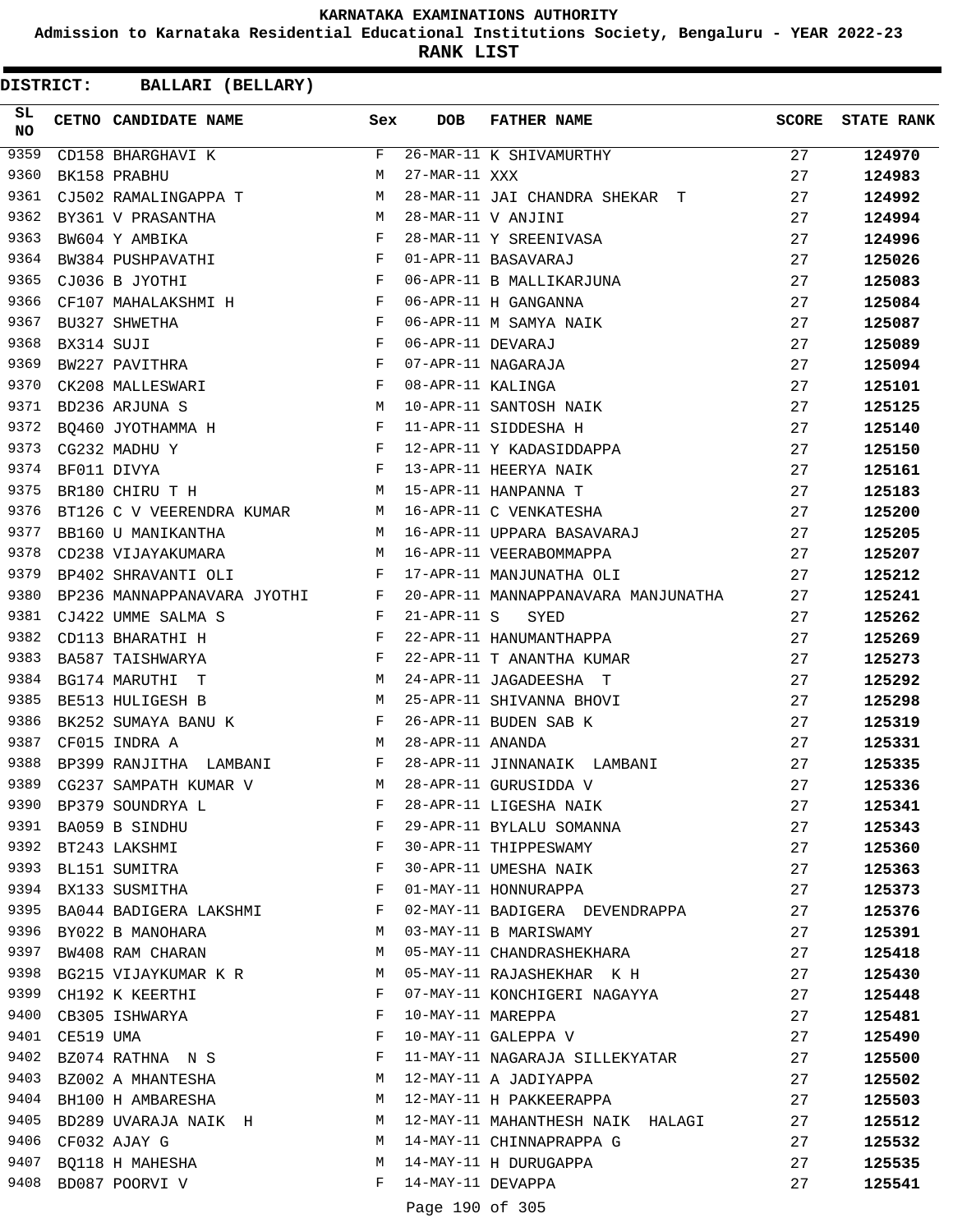**Admission to Karnataka Residential Educational Institutions Society, Bengaluru - YEAR 2022-23**

**RANK LIST**

**DISTRICT:** CC **BALLARI (BELLARY)**

| SL<br><b>NO</b> | CETNO CANDIDATE NAME Sex                                                                                                                                                  |                | <b>DOB</b>          | FATHER NAME                                                            | <b>SCORE</b> | <b>STATE RANK</b> |
|-----------------|---------------------------------------------------------------------------------------------------------------------------------------------------------------------------|----------------|---------------------|------------------------------------------------------------------------|--------------|-------------------|
| 9409            | BU229 BASANTHI B G                                                                                                                                                        | $F$ –          |                     | 16-MAY-11 MARESHA G                                                    | 27           | 125554            |
| 9410            | CB042 C NANDINI                                                                                                                                                           | F              |                     | 18-MAY-11 CHELUVADI BASAVARAJA                                         | 27           | 125577            |
| 9411            | $\mathbf{F}$<br>CE162 V VINODA                                                                                                                                            |                |                     | 20-MAY-11 GALYA NAIK V                                                 | 27           | 125612            |
| 9412            | CA116 K SHRAVANTHI F<br>CJ267 NIRMALA F                                                                                                                                   |                |                     |                                                                        | 27           | 125619            |
| 9413            |                                                                                                                                                                           |                |                     | 21-MAY-11 SOMASHEKHARA K<br>22-MAY-11 MARESHA<br>23-MAY-11 MARIYAPPA K | 27           | 125631            |
| 9414            | BS014 MAILARI KODLIGER M                                                                                                                                                  |                |                     |                                                                        | 27           | 125645            |
| 9415            | M<br>BT140 PRAJWAL B                                                                                                                                                      |                |                     | 23-MAY-11 BASAVANAGOWDA                                                | 27           | 125647            |
| 9416            | CG352 POOJA<br>CE704 Y ABHISHEKA M                                                                                                                                        |                |                     | 24-MAY-11 SANNA HUSENAPPA                                              | 27           | 125660            |
| 9417            |                                                                                                                                                                           |                |                     | 26-MAY-11 Y HANUMANTHAPPA                                              | 27           | 125688            |
| 9418            | BD089 PRASHANTA D M                                                                                                                                                       |                |                     | 28-MAY-11 PRAKASHA D                                                   | 27           | 125713            |
| 9419            | BW147 SOMSHEKHAR V M                                                                                                                                                      |                |                     | 28-MAY-11 ANJINI V                                                     | 27           | 125718            |
| 9420            | M<br>CG125 TARUN KUMAR                                                                                                                                                    |                | 29-MAY-11 BASAVA    |                                                                        | 27           | 125726            |
| 9421            | $CC024$ B T THANUSHREE F                                                                                                                                                  |                |                     | 30-MAY-11 B THIMMAREDDY                                                | 27           | 125727            |
| 9422            | M <sub>N</sub><br>BA209 KAPPI AJAY                                                                                                                                        |                |                     | 30-MAY-11 K KALAPPA                                                    | 27           | 125730            |
| 9423            | M<br>BS074 G KOTRESH                                                                                                                                                      |                |                     | 01-JUN-11 THIMMAPPA                                                    | 27           | 125757            |
| 9424            | CD152 K SEVANTHI<br>CH071 LAKSHMI                                                                                                                                         | F              |                     | $01$ -JUN-11 K ANANDA                                                  | 27           | 125762            |
| 9425            |                                                                                                                                                                           | $$\mathbf{F}$$ |                     | 01-JUN-11 JAMBANNA                                                     | 27           | 125765            |
| 9426            | CH384 N HULIGEMMA F                                                                                                                                                       |                | 01-JUN-11 ERANNA    |                                                                        | 27           | 125769            |
| 9427            | $\mathbf{F}$ and the contract of the contract of $\mathbf{F}$<br>BX190 OMKARAMMA                                                                                          |                | 01-JUN-11 SHANKAR   |                                                                        | 27           | 125771            |
| 9428            | M<br>BR258 PRAJVAL G P                                                                                                                                                    |                |                     | 02-JUN-11 SANNAPAPAYYA                                                 | 27           | 125807            |
| 9429            | BU246 VEEDASHREE N O F                                                                                                                                                    |                |                     | 02-JUN-11 OBALESHA D B                                                 | 27           | 125812            |
| 9430            |                                                                                                                                                                           |                |                     | 03-JUN-11 P PRABHU                                                     | 27           | 125818            |
| 9431            | BG283 KIRAN P $\begin{array}{lll} \texttt{BG283} & \texttt{KIRAN} & \texttt{P} & \texttt{M} \\ \texttt{BS051} & \texttt{SINDHU} & \texttt{N} & \texttt{F} \\ \end{array}$ |                |                     | 03-JUN-11 NAGARAJA                                                     | 27           | 125820            |
| 9432            | BQ159 K MARUTHI M                                                                                                                                                         |                |                     |                                                                        | 27           | 125830            |
| 9433            | BJ113 SUDHAKARA K M                                                                                                                                                       |                |                     | 04-JUN-11 K NAGARAJA<br>05-JUN-11 MALIYAPPA K                          | 27           | 125844            |
| 9434            | <b>M</b><br>BX002 A UMESH                                                                                                                                                 |                |                     | 06-JUN-11 A NAGARAJ                                                    | 27           | 125847            |
| 9435            | BP375 CHETHANKUMARA KUMBARA M                                                                                                                                             |                |                     | 06-JUN-11 GONEPPA KUMBARA                                              | 27           | 125850            |
| 9436            | CJ555 GANESHA                                                                                                                                                             | M              |                     | 06-JUN-11 M KALINGAPPA                                                 | 27           | 125851            |
| 9437            | BQ161 S AKSHAYA                                                                                                                                                           | F              |                     | 06-JUN-11 NAGARAJA S                                                   | 27           | 125857            |
| 9438            | $\mathbf{F}^{\mathcal{L}}_{\mathcal{L}}=\mathbf{F}^{\mathcal{L}}_{\mathcal{L}}\mathbf{F}^{\mathcal{L}}_{\mathcal{L}}$<br>BH240 SANJANA M                                  |                | 06-JUN-11 MARESHA   |                                                                        | 27           | 125860            |
| 9439            | BV134 SIDDARTHA K P M                                                                                                                                                     |                |                     | 06-JUN-11 SIDDAPPA K P                                                 | 27           | 125861            |
|                 | 9440 BQ179 JIVAN CHINNATHANGI M 07-JUN-11 KARIYAPPA C                                                                                                                     |                |                     |                                                                        | 27           | 125872            |
| 9441            | BE100 K HEMANTHA NAIK M M 07-JUN-11 KALYANAIK                                                                                                                             |                |                     |                                                                        | 27           | 125873            |
| 9442            | BU608 MADANKUMAR H S                                                                                                                                                      |                | M 07-JUN-11 SIDDESH |                                                                        | 27           | 125875            |
| 9443            | $M_{\rm H}$<br>BX341 SAIYAD BASHA                                                                                                                                         |                |                     | 07-JUN-11 KASIM SAB                                                    | 27           | 125881            |
|                 | 9444 BF420 MADHUSOODHAN LOHIT PUJAR M 08-JUN-11 LOHIT PUJAR                                                                                                               |                |                     |                                                                        | 27           | 125888            |
| 9445            | BD135 RITHISH KUMARA C Y                                                                                                                                                  | M              |                     | 09-JUN-11 YALLAPPA                                                     | 27           | 125909            |
| 9446            | BC153 HEREMANI ADARSHA                                                                                                                                                    | M              |                     | 10-JUN-11 HEREMANI SOMAPPA                                             | 27           | 125919            |
| 9447            | CE350 SHIVARAJA                                                                                                                                                           | M              |                     | 10-JUN-11 NARASIMHA                                                    | 27           | 125932            |
| 9448            | CJ311 RAMANJINI P                                                                                                                                                         | М              |                     | 11-JUN-11 MALLIKARJUNA P                                               | 27           | 125943            |
| 9449            | CC229 UDAYKIRAN M                                                                                                                                                         | M              |                     | 11-JUN-11 GURUBASAPPA                                                  | 27           | 125946            |
| 9450            | CD269 AKASH G K                                                                                                                                                           | M              |                     | 12-JUN-11 KUMARASWAMY G B                                              | 27           | 125948            |
| 9451            | BT002 H PRAVIN KUMAR                                                                                                                                                      | M              |                     | 12-JUN-11 A K HONNURASWAMY                                             | 27           | 125952            |
| 9452            | BA192 K RINDU                                                                                                                                                             | F              |                     | 12-JUN-11 K KARIBASAPPA                                                | 27           | 125953            |
| 9453            | CK043 PAVITHRA                                                                                                                                                            | F              | 14-JUN-11 ADAAMA    |                                                                        | 27           | 125971            |
| 9454            | CF226 PRIYANKA                                                                                                                                                            | F              |                     | 17-JUN-11 SHIVANNA                                                     | 27           | 126018            |
| 9455            | BQ380 T SURESH                                                                                                                                                            | М              |                     | 18-JUN-11 TEJYANAIK                                                    | 27           | 126030            |
|                 | 9456 CE708 BHERAJJA                                                                                                                                                       | М              |                     | 19-JUN-11 MALLAPPA                                                     | 27           | 126035            |
| 9457            | BE012 HARIPRASAD M S                                                                                                                                                      | M              |                     | 19-JUN-11 SURYA NAIK M                                                 | 27           | 126039            |
|                 | 9458 BA090 G NIKHIL                                                                                                                                                       | M              |                     | 22-JUN-11 G BASKAR RAO                                                 | 27           | 126075            |
|                 |                                                                                                                                                                           |                |                     |                                                                        |              |                   |

Page 191 of 305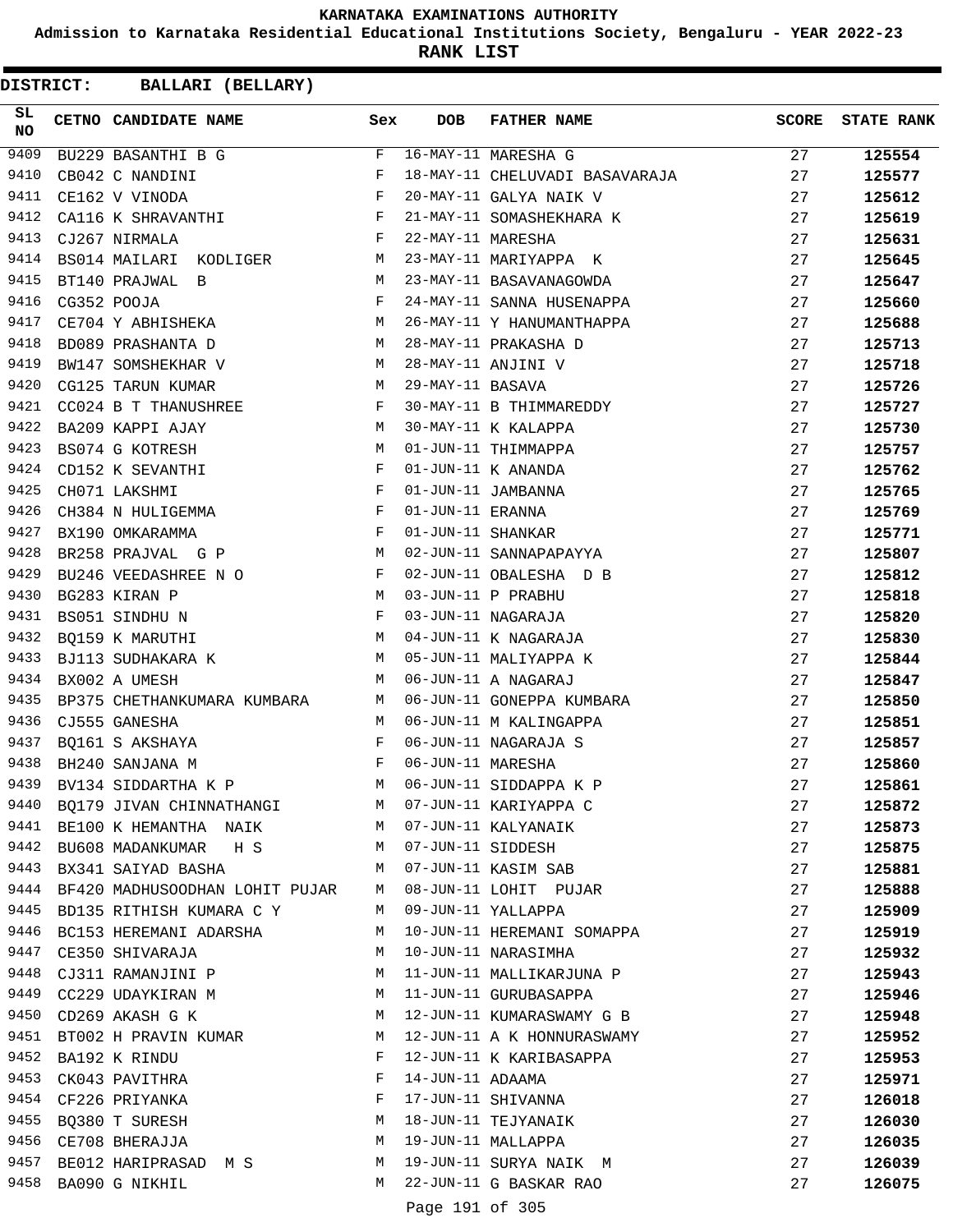**Admission to Karnataka Residential Educational Institutions Society, Bengaluru - YEAR 2022-23**

**RANK LIST**

**DISTRICT:** CC **BALLARI (BELLARY)**

| SL<br><b>NO</b> |            | CETNO CANDIDATE NAME Sex                                                                                                                                                                                                                               |   | <b>DOB</b>                      | FATHER NAME                                                                                                                | <b>SCORE</b> | <b>STATE RANK</b> |
|-----------------|------------|--------------------------------------------------------------------------------------------------------------------------------------------------------------------------------------------------------------------------------------------------------|---|---------------------------------|----------------------------------------------------------------------------------------------------------------------------|--------------|-------------------|
| 9459            |            | BU451 SINDHU                                                                                                                                                                                                                                           | F | $\overline{22}$ -JUN-11 MARAPPA |                                                                                                                            | 27           | 126078            |
| 9460            |            | BL070 ANUSHA                                                                                                                                                                                                                                           | F |                                 | 24-JUN-11 NINGAPPA B                                                                                                       | 27           | 126099            |
| 9461            |            | M<br>CJ219 SURESHA K                                                                                                                                                                                                                                   |   |                                 | 24-JUN-11 THIPPESWAMY K                                                                                                    | 27           | 126116            |
| 9462            |            | CK282 N VENKATALAKSHMI $F$                                                                                                                                                                                                                             |   |                                 | 25-JUN-11 N PARASHURAMA                                                                                                    | 27           | 126124            |
| 9463            |            | M <sub>N</sub><br>CA320 JOHARAN                                                                                                                                                                                                                        |   |                                 | 26-JUN-11 JAKEER HUSSAIN                                                                                                   | 27           | 126129            |
| 9464            |            | BW070 K C LAVANYA F                                                                                                                                                                                                                                    |   |                                 | 26-JUN-11 CHANDRAPPA                                                                                                       | 27           | 126130            |
| 9465            |            | $\mathbb F$ . The set of the set of the set of the set of the set of the set of the set of the set of the set of the set of the set of the set of the set of the set of the set of the set of the set of the set of the set of the<br>CE084 NAGAVENI H |   |                                 |                                                                                                                            | 27           | 126134            |
| 9466            |            | BL196 PRAVEENKUMAR L M                                                                                                                                                                                                                                 |   |                                 | 26-JUN-11 CHANDRAFFA<br>26-JUN-11 OBAYYA HIRAL<br>26-JUN-11 LINGA NAIK L                                                   | 27           | 126138            |
| 9467            |            | BA510 SHAMANTH B                                                                                                                                                                                                                                       | M |                                 | 27-JUN-11 VEERESH B                                                                                                        | 27           | 126153            |
| 9468            |            | BU285 V K PRUTHVI                                                                                                                                                                                                                                      | M |                                 | 29-JUN-11 V KUMARSWAMY                                                                                                     | 27           | 126175            |
| 9469            |            | BU242 BHAGYAMMA P $F$                                                                                                                                                                                                                                  |   |                                 | 01-JUL-11 RAJAPPA P                                                                                                        | 27           | 126188            |
| 9470            |            | $\mathbf{F}$<br>CD095 A ANJALI                                                                                                                                                                                                                         |   |                                 | 02-JUL-11 UMESHAPPA                                                                                                        | 27           | 126205            |
| 9471            |            | $CE624$ AMBIKA BAI S L F                                                                                                                                                                                                                               |   |                                 | 04-JUL-11 LAKSHMANA NAIK S                                                                                                 | 27           | 126233            |
| 9472            |            | BY052 D LAKSHMI KANTHA M                                                                                                                                                                                                                               |   |                                 | 04-JUL-11 D JADIYAPPA                                                                                                      | 27           | 126234            |
| 9473            |            | $\mathbf{F}$<br>BF444 PUSHPA                                                                                                                                                                                                                           |   |                                 | 05-JUL-11 HEMLA NAIK                                                                                                       | 27           | 126260            |
| 9474            |            | M <sub>N</sub><br>BQ043 DHARANESHA C                                                                                                                                                                                                                   |   |                                 | 06-JUL-11 VEERESHA C                                                                                                       | 27           | 126268            |
| 9475            |            | BD193 SANDHYA TALAVARA F                                                                                                                                                                                                                               |   |                                 | 06-JUL-11 PRAKASHA TALAVARA                                                                                                | 27           | 126280            |
| 9476            |            | <b>M</b><br>BG082 TARUN BARKI                                                                                                                                                                                                                          |   |                                 | 06-JUL-11 JAGADISH BARKI                                                                                                   | 27           | 126284            |
| 9477            |            | BB370 VINAYAKA H M                                                                                                                                                                                                                                     |   |                                 | 06-JUL-11 VEERABHADRAIAH H M<br>07-JUL-11 CHAND BASHA                                                                      | 27           | 126286            |
| 9478            |            | CK046 MAHAMMAD RAFIQ M                                                                                                                                                                                                                                 |   |                                 | 07-JUL-11 CHAND BASHA                                                                                                      | 27           | 126295            |
| 9479            |            | $\mathbb{R}^n$ . The set of the set of the set of the set of the set of the set of the set of the set of the set of the set of the set of the set of the set of the set of the set of the set of the set of the set of the set of<br>CC298 HEMAVATHI G |   |                                 | 08-JUL-11 SANNA GANGADHARA                                                                                                 | 27           | 126309            |
| 9480            |            | $\mathbf{F}$<br>CC160 K POOJA                                                                                                                                                                                                                          |   |                                 | 08-JUL-11 K PAMPAPATHI                                                                                                     | 27           | 126313            |
| 9481            |            | $\mathbf{F}^{\mathcal{A}}$<br>BJ188 M NANDINI                                                                                                                                                                                                          |   |                                 | 08-JUL-11 M GONEPPA                                                                                                        | 27           | 126315            |
| 9482            |            | M<br>BN242 N MAILARE                                                                                                                                                                                                                                   |   |                                 | 08-JUL-11 N NAGARAJA                                                                                                       | 27           | 126316            |
| 9483            |            | $\frac{1}{\sqrt{1-\frac{1}{2}}}$<br>CC110 LALITHA S                                                                                                                                                                                                    |   |                                 | 09-JUL-11 SUNKAPPA                                                                                                         | 27           | 126327            |
| 9484            |            | $\mathbf{F}$ and the contract of the contract of $\mathbf{F}$<br>CA274 P RIYANA                                                                                                                                                                        |   |                                 | 09-JUL-11 P BABA BUDAN GIRI                                                                                                | 27           | 126330            |
| 9485            |            | BC174 ALLABAKHSI PINJAR M                                                                                                                                                                                                                              |   |                                 | 10-JUL-11 SHEK SAB PINJAR<br>10-JUL-11 RAJAPPA R<br>10-JUL-11 H DURAGAPPA<br>10-JUL-11 S H BASAPPA<br>10-JUL-11 KALLAPPA D | 27           | 126337            |
| 9486            |            | BR060 NAGAVENI R R $$\rm F$$                                                                                                                                                                                                                           |   |                                 |                                                                                                                            | 27           | 126345            |
| 9487            |            | $\mathbb F$ . If $\mathbb F$<br>BX121 RADHA                                                                                                                                                                                                            |   |                                 |                                                                                                                            | 27           | 126349            |
| 9488            |            | BA443 S H GIDYONA M                                                                                                                                                                                                                                    |   |                                 |                                                                                                                            | 27           | 126352            |
| 9489            |            | CE066 SHRUTHI D                                                                                                                                                                                                                                        | F |                                 |                                                                                                                            | 27           | 126355            |
|                 |            | 9490 CD310 BHARATH KUMAR G                                                                                                                                                                                                                             | M |                                 | 12-JUL-11 GANGADHARA                                                                                                       | 27           | 126371            |
| 9491            | BT312 ASHA |                                                                                                                                                                                                                                                        | F |                                 | 13-JUL-11 TIMMAPPA                                                                                                         | 27           | 126384            |
| 9492            |            | BW348 PALLAVI K                                                                                                                                                                                                                                        | F |                                 | 13-JUL-11 MALLIKARJUNA K                                                                                                   | 27           | 126386            |
| 9493            |            | BU450 JAYASHREE                                                                                                                                                                                                                                        | F | 15-JUL-11 MAHESH                |                                                                                                                            | 27           | 126418            |
|                 |            | 9494 CJ300 K LAKSHMI                                                                                                                                                                                                                                   | F |                                 | 15-JUL-11 K NAGARAJA                                                                                                       | 27           | 126419            |
| 9495            |            | BU477 P AJANTHA                                                                                                                                                                                                                                        | M |                                 | 17-JUL-11 S PRAKASH                                                                                                        | 27           | 126438            |
| 9496            |            | BX366 GURUPRASAD H M                                                                                                                                                                                                                                   | M |                                 | 18-JUL-11 BASAVARAJ H M                                                                                                    | 27           | 126447            |
| 9497            |            | BV251 S POORNIMA                                                                                                                                                                                                                                       | F |                                 | 19-JUL-11 SIDDALINGAPPA                                                                                                    | 27           | 126465            |
|                 |            | 9498 CC215 DURGASHREE PRASAD R HEGDE                                                                                                                                                                                                                   | M |                                 | 20-JUL-11 RAMANJINI H                                                                                                      | 27           | 126476            |
| 9499            |            | BA317 MUGGALLI KUMARA                                                                                                                                                                                                                                  | M |                                 | 20-JUL-11 MUGGALLI MALLESHA                                                                                                | 27           | 126479            |
| 9500            |            | BK117 S DIVYA                                                                                                                                                                                                                                          | F |                                 | 20-JUL-11 I SUBRAMANI                                                                                                      | 27           | 126483            |
| 9501            |            | CE449 PRAVEEN KUMAR R                                                                                                                                                                                                                                  | М | 22-JUL-11 RAMANNA               |                                                                                                                            | 27           | 126509            |
|                 |            | 9502 BG114 ANIL A S                                                                                                                                                                                                                                    | M |                                 | 23-JUL-11 SANNA DURUGAPPA                                                                                                  | 27           | 126515            |
| 9503            |            | CB169 SRIKANTH CHANAL                                                                                                                                                                                                                                  | M |                                 | 24-JUL-11 SRINIVAS<br><b>CHANAL</b>                                                                                        | 27           | 126535            |
| 9504            |            | CC019 SINCHANA K                                                                                                                                                                                                                                       | F |                                 | 25-JUL-11 VENKATESH K                                                                                                      | 27           | 126549            |
| 9505            |            | BA178 USHA K A                                                                                                                                                                                                                                         | F |                                 | 25-JUL-11 ANJINAPPA K A                                                                                                    | 27           | 126552            |
|                 |            | 9506 CC280 FIZA BANU B                                                                                                                                                                                                                                 | F |                                 | 26-JUL-11 RIYAZ AHMED B                                                                                                    | 27           | 126554            |
|                 |            | 9507 CH181 MUNIRAJA                                                                                                                                                                                                                                    | М |                                 | 27-JUL-11 KRUSHNAPPA                                                                                                       | 27           | 126575            |
|                 |            | 9508 BE458 PREETAM R                                                                                                                                                                                                                                   | M |                                 | 27-JUL-11 KH RAJA NAIK                                                                                                     | 27           | 126578            |

Page 192 of 305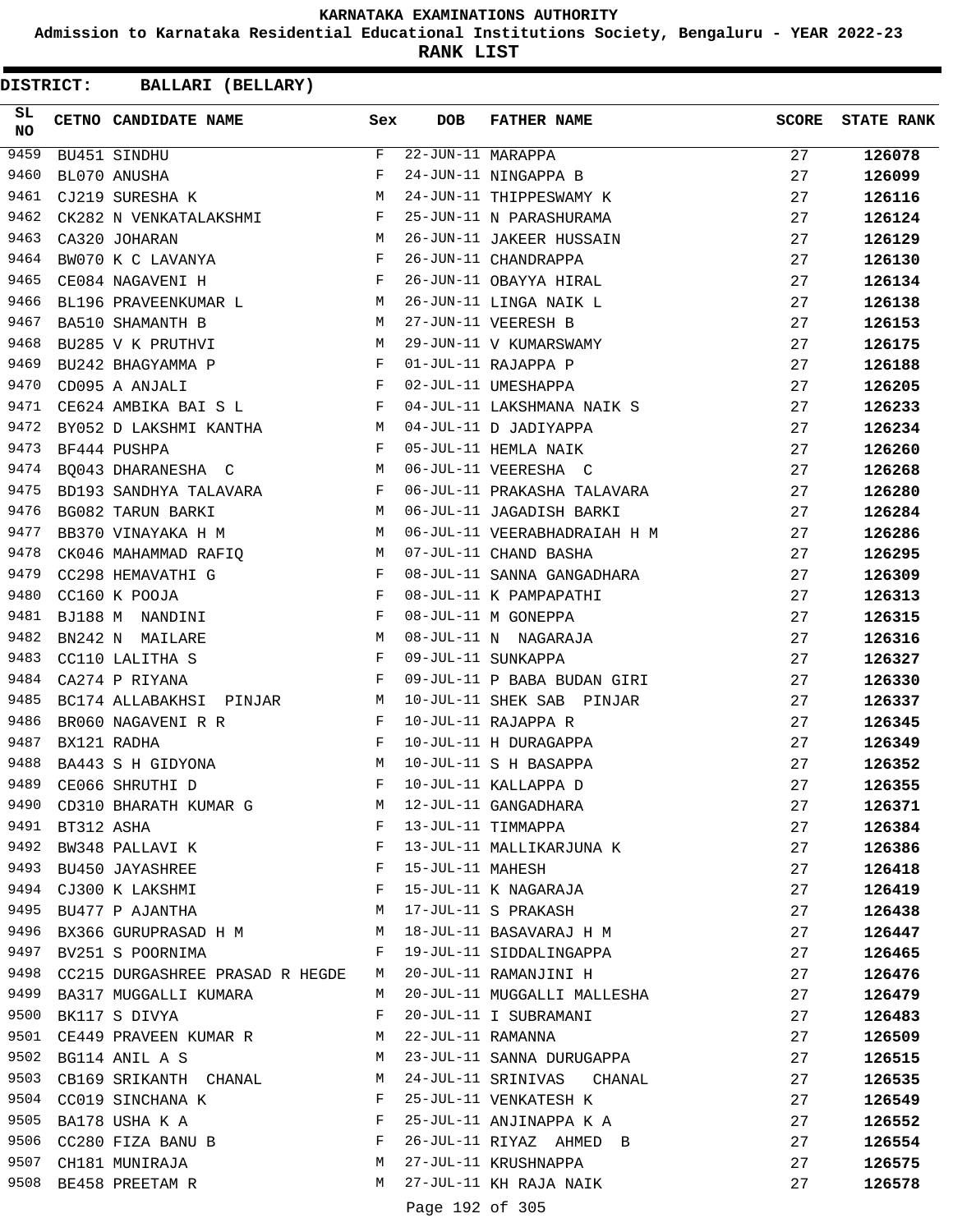**Admission to Karnataka Residential Educational Institutions Society, Bengaluru - YEAR 2022-23**

**RANK LIST**

| SL<br><b>NO</b> |         | CETNO CANDIDATE NAME                                                             | Sex          | <b>DOB</b>         | <b>FATHER NAME</b>                              | <b>SCORE</b> | <b>STATE RANK</b> |
|-----------------|---------|----------------------------------------------------------------------------------|--------------|--------------------|-------------------------------------------------|--------------|-------------------|
| 9509            |         | BM132 U PAVAN                                                                    | M            |                    | 28-JUL-11 UMESHA NAIK<br>29-JUL-11 K BHIMAREDDY | 27           | 126600            |
| 9510            |         | CH171 B SHARANAKUMARA                                                            | М            |                    |                                                 | 27           | 126603            |
| 9511            |         | BC245 PRASANNA                                                                   | М            |                    | 30-JUL-11 L G JATANAIK                          | 27           | 126631            |
| 9512            |         | BS152 SUDHA H V                                                                  | $\mathbf{F}$ |                    | 30-JUL-11 HANUMANTHAPPA H V                     | 27           | 126632            |
| 9513            | BD056 A | ARCHANA F<br>ASA F<br>JAY C M                                                    |              |                    | 01-AUG-11 A KARIBASAPPA                         | 27           | 126641            |
| 9514            |         | BS032 MANASA                                                                     |              |                    | 02-AUG-11 MARULASIDDAPPA                        | 27           | 126656            |
| 9515            |         | CD144 SANJAY C                                                                   |              |                    | 02-AUG-11 LACHMA NAIK                           | 27           | 126665            |
| 9516            |         | BB077 H KRUSHNA NAIK M                                                           |              |                    | 03-AUG-11 DURGYA NAIK                           | 27           | 126669            |
| 9517            |         | BU272 PRABHATH M N M                                                             |              |                    | 03-AUG-11 NAGARAJA M                            | 27           | 126673            |
| 9518            |         | M <sub>N</sub><br>CJ296 ASHOK                                                    |              |                    | 04-AUG-11 DODDA SHESHANNA                       | 27           | 126679            |
| 9519            |         | $\begin{array}{c} \mathbf{F} \\ \mathbf{F} \end{array}$<br>BQ049 N POOJA         |              |                    | 04-AUG-11 SADASHIVAPPA                          | 27           | 126685            |
| 9520            |         | BW393 PALLAVI                                                                    |              |                    | 04-AUG-11 LAKSHMANA                             | 27           | 126686            |
| 9521            |         | BP202 LAMBAANI SONI BAI F                                                        |              |                    | 05-AUG-11 LAMBAANI RAMANAIK                     | 27           | 126700            |
| 9522            |         | M<br>BA206 K THARUN                                                              |              |                    | 06-AUG-11 K VIRUPAKSHAPPA                       | 27           | 126716            |
| 9523            |         |                                                                                  |              |                    | 06-AUG-11 MAHESHAPPA K                          | 27           | 126717            |
| 9524            |         | BQ187 KAVANA K<br>CE585 MANASA K F<br>BU186 M NAGAVENI F                         |              |                    | 07-AUG-11 MUDDAPPA KODIHALLI                    | 27           | 126729            |
| 9525            |         |                                                                                  |              |                    | 08-AUG-11 M SIDDAPPA                            | 27           | 126738            |
| 9526            |         | $\mathbf{F}$ and the contract of the contract of $\mathbf{F}$ .<br>CH481 BHOMIKA |              | 10-AUG-11 GADEPPA  |                                                 | 27           | 126763            |
| 9527            |         | BB357 POOJARA PRAVEENA M                                                         |              |                    |                                                 | 27           | 126766            |
| 9528            |         | BD157 KODIHALLI SUCHITRA F                                                       |              | 12-AUG-11 XXXXXX   | 10-AUG-11 P NAGARAJA<br>12-AUG-11 XXXXXX        | 27           | 126787            |
| 9529            |         | M <sub>N</sub><br>CE092 THIPPESWAMY                                              |              |                    | 14-AUG-11 CHANDRASHEKHARA                       | 27           | 126802            |
| 9530            |         | CE041 DURESHAMMA K F                                                             |              |                    | 15-AUG-11 KATTEPPA                              | 27           | 126806            |
| 9531            |         | $\mathbf{F}$ . The set of $\mathbf{F}$<br>BU364 DEEPA N                          |              |                    | 17-AUG-11 YARISWAMY N                           | 27           | 126833            |
| 9532            |         | BS196 MALURU MANOJ KUMAR M                                                       |              |                    | 17-AUG-11 MALURU MUNIYAPPA                      | 27           | 126836            |
| 9533            |         | CE374 CHANDANA G<br>$\mathbf{F}$                                                 |              |                    | 19-AUG-11 NAGARAJA GURUBALA                     | 27           | 126851            |
| 9534            |         | BW572 CHIRANJEEVI KUMMARA                                                        | M            |                    | 20-AUG-11 BHEEMANNA KUMMARA                     | 27           | 126860            |
| 9535            |         | M<br>BK332 N ANJINI                                                              |              |                    | 20-AUG-11 PAMPAPATHI                            | 27           | 126863            |
| 9536            |         | M<br>CC014 ESHWARA P                                                             |              |                    | 22-AUG-11 PRAKASH H                             | 27           | 126885            |
| 9537            |         | <b>M</b><br>BE224 JAKANACHARI K                                                  |              |                    | 22-AUG-11 BASAPPACHARI K                        | 27           | 126887            |
| 9538            |         | CF154 PRAVEEN KUMAR K H M                                                        |              |                    | 22-AUG-11 K HULESHA                             | 27           | 126890            |
| 9539            |         | BN022 VANAJAKSHI                                                                 | F            |                    | 22-AUG-11 BANADA SANTHAMAJJA                    | 27           | 126894            |
| 9540            |         | BA151 HARIJANA ANKITHA                                                           | F            |                    | 23-AUG-11 HARIJANA HANUMANTAPPA                 | 27           | 126897            |
|                 |         | 9541 CC276 VASANTHALAKSHMI F                                                     |              | $23 - AUG - 11 NO$ |                                                 | 27           | 126901            |
|                 |         | 9542 BP220 DEEPA BAYI M                                                          | F            |                    | 26-AUG-11 MANJYA NAIK                           | 27           | 126922            |
| 9543            |         | <b>Experimental Service Service</b><br>CB088 LAKHITHA B                          |              |                    | 26-AUG-11 NAGABHUSHAN B                         | 27           | 126929            |
|                 |         | 9544 BU142 PALLAVI                                                               | F            |                    | 30-AUG-11 HANUMANTHA                            | 27           | 126968            |
| 9545            |         | BP238 YUVARAJA NAIK                                                              | M            |                    | 30-AUG-11 MANJYA NAIK                           | 27           | 126973            |
| 9546            |         | BA413 VINAYAKA M                                                                 | M            |                    | 01-SEP-11 BASAVARAJA M                          | 27           | 126994            |
| 9547            |         | CJ569 K PRAVEEN                                                                  | M            |                    | 02-SEP-11 KAREPPA                               | 27           | 126995            |
|                 |         | 9548 CK215 SANTOSH K U                                                           | M            |                    | 02-SEP-11 SHARANA BASAVA                        | 27           | 127002            |
|                 |         | 9549 CF097 CHIKKAMMA                                                             | F            | 04-SEP-11 RAVI     |                                                 | 27           | 127009            |
|                 |         | 9550 BE116 LAKSHMI BUDDI F                                                       |              |                    | 05-SEP-11 RAMESHA B                             | 27           | 127025            |
|                 |         | 9551 CB245 NADIGARA DVARAKESHA M                                                 |              |                    | 07-SEP-11 NADIGARA HULUGAPPA                    | 27           | 127049            |
|                 |         | 9552 BT391 CHANDANA G H                                                          | $\mathbf{F}$ |                    | 08-SEP-11 HARISH G<br>Т                         | 27           | 127056            |
| 9553            |         | BK209 AMULYA                                                                     | $\mathbf{F}$ | 09-SEP-11 PRAKASH  |                                                 | 27           | 127065            |
| 9554            |         | CJ009 T R SHARANABASAVA                                                          | М            | 12-SEP-11 RAMAPPA  |                                                 | 27           | 127109            |
| 9555            |         | CH424 ISMAYIL                                                                    | M            |                    | 13-SEP-11 HUSEN BASHA                           | 27           | 127115            |
|                 |         | 9556 BU131 MANJULA K                                                             | F            |                    | 16-SEP-11 K MANJUNATH                           | 27           | 127140            |
|                 |         | 9557 CD203 PRASHANTH H S                                                         | M            |                    | 16-SEP-11 MADDAPPA H S                          | 27           | 127144            |
|                 |         | 9558 CC176 RASHMI G                                                              | F            |                    | 16-SEP-11 REVANNA G                             | 27           | 127146            |
|                 |         |                                                                                  |              |                    |                                                 |              |                   |
|                 |         |                                                                                  |              | Page 193 of 305    |                                                 |              |                   |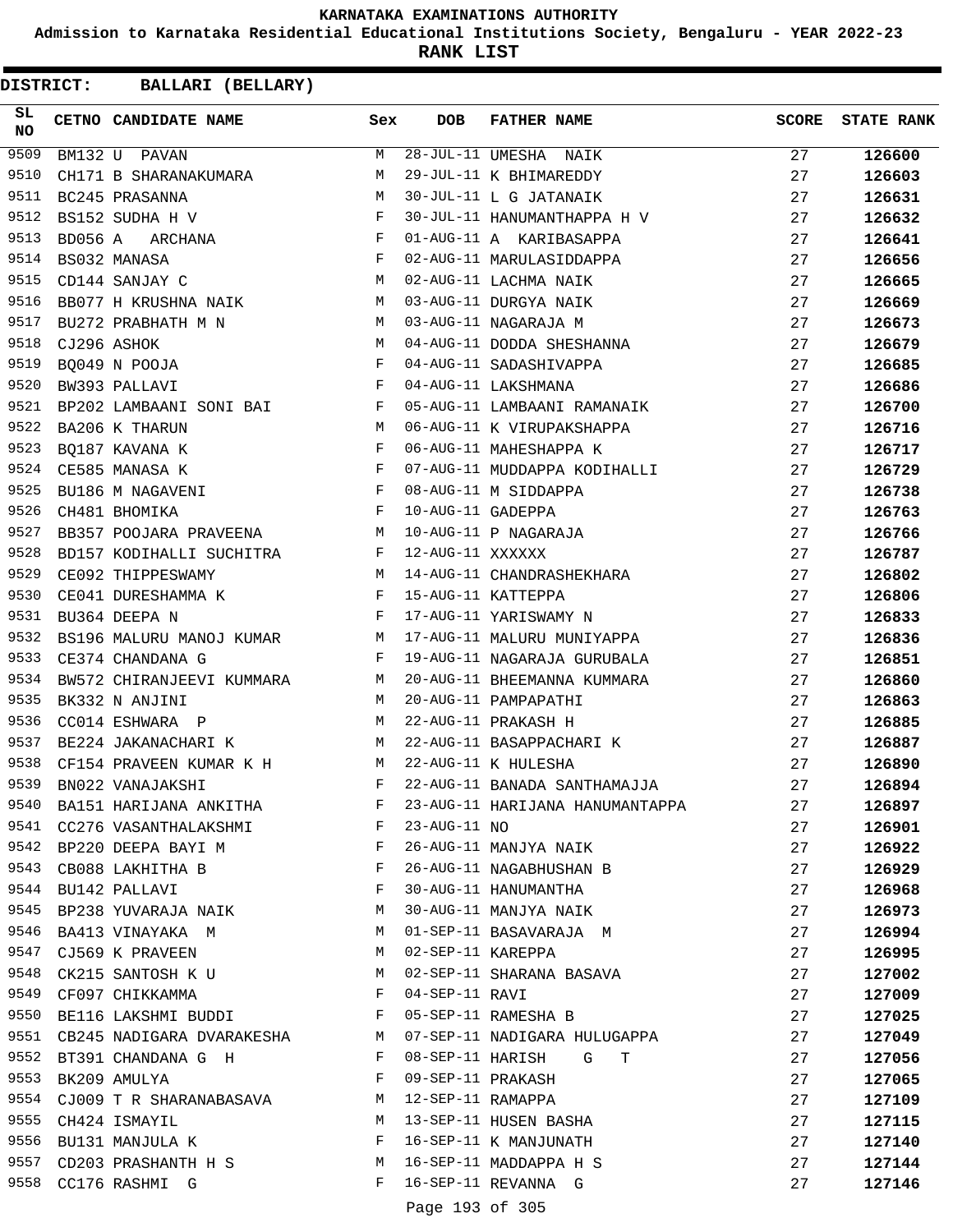**Admission to Karnataka Residential Educational Institutions Society, Bengaluru - YEAR 2022-23**

**RANK LIST**

| SL<br><b>NO</b> | CETNO CANDIDATE NAME Sex                                                                                                                                                                                                                            |   | <b>DOB</b>        | FATHER NAME                                                                                                                                                                                                       | <b>SCORE</b> | <b>STATE RANK</b> |
|-----------------|-----------------------------------------------------------------------------------------------------------------------------------------------------------------------------------------------------------------------------------------------------|---|-------------------|-------------------------------------------------------------------------------------------------------------------------------------------------------------------------------------------------------------------|--------------|-------------------|
| 9559            | $\begin{array}{c}\nF \\ M\n\end{array}$<br>CD322 KUSUMA K                                                                                                                                                                                           |   |                   | F 19-SEP-11 SHEKHARAPPA K<br>M 22-SEP-11 K SHIVA                                                                                                                                                                  | 27           | 127170            |
| 9560            | BY133 K AJAY                                                                                                                                                                                                                                        |   |                   |                                                                                                                                                                                                                   | 27           | 127198            |
| 9561            | BJ288 HARSHITHA MATHAPATI F                                                                                                                                                                                                                         |   |                   | 23-SEP-11 SHARANAYYA MATHAPATI                                                                                                                                                                                    | 27           | 127207            |
| 9562            |                                                                                                                                                                                                                                                     |   |                   | CE426 PRAVIN KUMAR U<br>BR169 USHA P<br>BV006 BHAGYASHREE K H<br>CH271 SIDDESHWARI F 26-SEP-11 HULESHA K<br>CH271 SIDDESHWARI F 26-SEP-11 MAHANTHESHA<br>BB118 SINCHANA A K<br>F 29-SEP-11 XXX<br>F 29-SEP-11 XXX | 27           | 127220            |
| 9563            |                                                                                                                                                                                                                                                     |   |                   |                                                                                                                                                                                                                   | 27           | 127225            |
| 9564            |                                                                                                                                                                                                                                                     |   |                   |                                                                                                                                                                                                                   | 27           | 127230            |
| 9565            |                                                                                                                                                                                                                                                     |   |                   |                                                                                                                                                                                                                   | 27           | 127248            |
| 9566            |                                                                                                                                                                                                                                                     |   |                   |                                                                                                                                                                                                                   | 27           | 127273            |
| 9567            | BJ177 KALPANA H M                                                                                                                                                                                                                                   |   |                   | F 30-SEP-11 MUKUNDAPPA H                                                                                                                                                                                          | 27           | 127277            |
| 9568            |                                                                                                                                                                                                                                                     |   |                   | BG253 MAREGOWDRA NANDEESHA M 30-SEP-11 MAREGOWDRA KOTRESHAPPA 27                                                                                                                                                  |              | 127279            |
| 9569            | BX029 YASHASHVINI B M F                                                                                                                                                                                                                             |   |                   | 02-OCT-11 B H MANJUNATH                                                                                                                                                                                           | 27           | 127303            |
| 9570            | $\mathbf{F}$<br>CE646 ARCHANA                                                                                                                                                                                                                       |   |                   | 03-OCT-11 PALAYYA D                                                                                                                                                                                               | 27           | 127304            |
| 9571            | CE439 MARIYA MUTAHIRA F                                                                                                                                                                                                                             |   |                   | 03-OCT-11 MUKHTAR AHMED                                                                                                                                                                                           | 27           | 127308            |
| 9572            | M <sub>N</sub><br>BZ238 P SHAMEER                                                                                                                                                                                                                   |   |                   | 03-OCT-11 P HUSENA PEER                                                                                                                                                                                           | 27           | 127309            |
| 9573            | BC300 PRAMODA AK M                                                                                                                                                                                                                                  |   |                   | 03-OCT-11 DURUGAPPA AK                                                                                                                                                                                            | 27           | 127310            |
| 9574            | BF236 L PRAJWAL                                                                                                                                                                                                                                     |   |                   | 04-OCT-11 LACHMA NAIK                                                                                                                                                                                             | 27           | 127320            |
| 9575            | $\begin{aligned} \mathbf{M} \\ \mathbf{F} \\ \mathbf{F} \end{aligned}$<br>CH020 N LAKSHMI                                                                                                                                                           |   |                   | 05-OCT-11 PAMPATHI                                                                                                                                                                                                | 27           | 127334            |
| 9576            | CK013 YASHODHA                                                                                                                                                                                                                                      |   |                   | 05-OCT-11 HULAGAPPA                                                                                                                                                                                               | 27           | 127339            |
| 9577            | M<br>CA268 SARVESHA                                                                                                                                                                                                                                 |   |                   | 06-OCT-11 HONNURASWAMY                                                                                                                                                                                            | 27           | 127348            |
| 9578            |                                                                                                                                                                                                                                                     |   |                   |                                                                                                                                                                                                                   | 27           | 127370            |
| 9579            | CJ012 MAHENDRA REDDY M<br>CE136 K H RAHUL M M                                                                                                                                                                                                       |   |                   | 09-OCT-11 VIRUPAKSHA REDDY<br>10-OCT-11 H HULUGAPPA<br>10-OCT-11 S SHIVANNA                                                                                                                                       | 27           | 127378            |
| 9580            | CB078 K S SIDDARTH M 10-OCT-11 S SHIVANNA                                                                                                                                                                                                           |   |                   |                                                                                                                                                                                                                   | 27           | 127379            |
| 9581            | CG141 HOSAMANE LINGAPPA M                                                                                                                                                                                                                           |   |                   | 11-OCT-11 HOSAMANE PARAMESHI                                                                                                                                                                                      | 27           | 127395            |
| 9582            | CH354 INDRASENA REDDY M                                                                                                                                                                                                                             |   |                   | 13-OCT-11 SAVJEEVA REDDY B                                                                                                                                                                                        | 27           | 127410            |
| 9583            | CF071 G VANDANA                                                                                                                                                                                                                                     | F |                   | 14-OCT-11 G SHIVARUDRA GOWDA                                                                                                                                                                                      | 27           | 127416            |
| 9584            | CD331 SANTOSHA G H M                                                                                                                                                                                                                                |   |                   | 15-OCT-11 HONNURASWAMY                                                                                                                                                                                            | 27           | 127433            |
| 9585            | $\mathbf{F}$ . The set of the set of the set of the set of the set of the set of the set of the set of the set of the set of the set of the set of the set of the set of the set of the set of the set of the set of the set of t<br>BA575 T AMBIKA |   |                   | 16-OCT-11 T GOVINDAPPA                                                                                                                                                                                            | 27           | 127446            |
| 9586            | $\frac{\text{F}}{\text{F}}$<br>BU217 THANUJA P                                                                                                                                                                                                      |   |                   | 16-OCT-11 PALLAIAH                                                                                                                                                                                                | 27           | 127447            |
| 9587            | BW473 SHWETHA                                                                                                                                                                                                                                       |   |                   | 17-OCT-11 SHIVAPPA                                                                                                                                                                                                | 27           | 127457            |
| 9588            | $\mathbf{F}$ and $\mathbf{F}$ and $\mathbf{F}$<br>CE248 GANGAMMA G                                                                                                                                                                                  |   |                   | 18-OCT-11 MARAMMA G                                                                                                                                                                                               | 27           | 127464            |
| 9589            | BP219 KUSUMA CHIKKAMMANAVARA F                                                                                                                                                                                                                      |   |                   | 18-OCT-11 GONEPPA CHIKKAMMANAVARA                                                                                                                                                                                 | 27           | 127469            |
|                 | 9590 BZ185 M PAVANKUMAR                                                                                                                                                                                                                             | М |                   | 20-OCT-11 MINUG G ANGADHARA                                                                                                                                                                                       | 27           | 127492            |
|                 | 9591 BV222 N TARUN KUMARA                                                                                                                                                                                                                           | M |                   | 21-OCT-11 N NAGANAGOWDA                                                                                                                                                                                           | 27           | 127500            |
|                 | 9592 CG351 MALLESHWARI                                                                                                                                                                                                                              | F | 22-OCT-11 ARJUNA  |                                                                                                                                                                                                                   | 27           | 127507            |
| 9593            | CH572 MEENAKSHI T                                                                                                                                                                                                                                   | F |                   | 22-OCT-11 BASAVARAJA T                                                                                                                                                                                            | 27           | 127508            |
|                 | 9594 BP405 PRAMODA MADIVALARA                                                                                                                                                                                                                       | M |                   | 22-OCT-11 SANTOSHA MADIVALARA                                                                                                                                                                                     | 27           | 127512            |
| 9595            | BC318 JYOTHI                                                                                                                                                                                                                                        | F |                   | 24-OCT-11 MANJAPPA HALAGI                                                                                                                                                                                         | 27           | 127517            |
| 9596            | BG302 TARUN C                                                                                                                                                                                                                                       | М |                   | 24-OCT-11 SHIVAYOGI C                                                                                                                                                                                             | 27           | 127526            |
| 9597            | BH326 REVATHI K                                                                                                                                                                                                                                     | F |                   | 27-OCT-11 ALINGAPPA K                                                                                                                                                                                             | 27           | 127553            |
| 9598            | CH278 B GAYATHRI                                                                                                                                                                                                                                    | F | 30-OCT-11 KOTRESH |                                                                                                                                                                                                                   | 27           | 127572            |
|                 | 9599 CJ175 K KARTHIKA                                                                                                                                                                                                                               | M |                   | 02-NOV-11 NAGAPPA K                                                                                                                                                                                               | 27           | 127606            |
| 9600            | BY050 DAROJI DEVIRAMMA                                                                                                                                                                                                                              | F |                   | 04-NOV-11 DAROJI NAGARAJ                                                                                                                                                                                          | 27           | 127623            |
| 9601            | BE464 MEGHARAJA B                                                                                                                                                                                                                                   | M |                   | 05-NOV-11 MANAJAPPA B                                                                                                                                                                                             | 27           | 127631            |
| 9602            | CD082 SANGEETHA K                                                                                                                                                                                                                                   | F |                   | 07-NOV-11 HONNURASWAMY                                                                                                                                                                                            | 27           | 127654            |
| 9603            | CG248 VEERALAKSHAMI H                                                                                                                                                                                                                               | F |                   | 07-NOV-11 HUGGI NAGEDRAPPA                                                                                                                                                                                        | 27           | 127657            |
| 9604            | CA096 H LINGESH                                                                                                                                                                                                                                     | M |                   | 09-NOV-11 H N SRINIVAS                                                                                                                                                                                            | 27           | 127668            |
| 9605            | BF023 B AJJAYYA                                                                                                                                                                                                                                     | M |                   | 11-NOV-11 B VEDAMURTI                                                                                                                                                                                             | 27           | 127679            |
|                 | 9606 BQ317 B ANJINAPPA                                                                                                                                                                                                                              | M |                   | 12-NOV-11 B BHEEMANNA                                                                                                                                                                                             | 27           | 127691            |
| 9607            | BH104 GAVISIDDA N                                                                                                                                                                                                                                   | M |                   | 13-NOV-11 PAMPAPATHI N                                                                                                                                                                                            | 27           | 127705            |
| 9608            | BU095 N P PUNITHKUMAR                                                                                                                                                                                                                               | M |                   | 13-NOV-11 PRAKASHA                                                                                                                                                                                                | 27           | 127706            |
|                 |                                                                                                                                                                                                                                                     |   | Page 194 of 305   |                                                                                                                                                                                                                   |              |                   |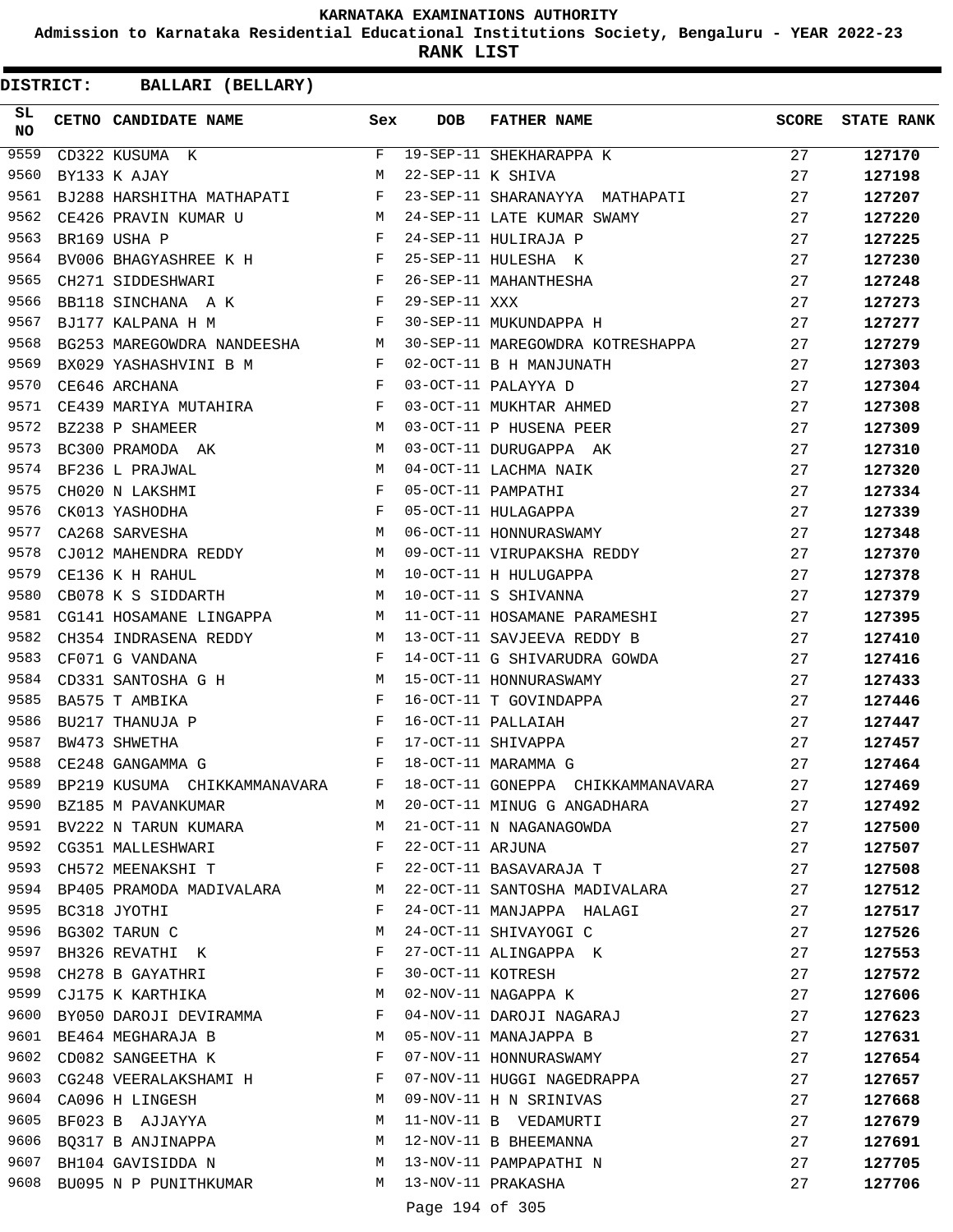**Admission to Karnataka Residential Educational Institutions Society, Bengaluru - YEAR 2022-23**

**RANK LIST**

| SL<br><b>NO</b> |            | CETNO CANDIDATE NAME Sex                                                                                                                                                                                                                              |   | <b>DOB</b>        | <b>FATHER NAME</b>                                                                                                                                                                                | SCORE | <b>STATE RANK</b> |
|-----------------|------------|-------------------------------------------------------------------------------------------------------------------------------------------------------------------------------------------------------------------------------------------------------|---|-------------------|---------------------------------------------------------------------------------------------------------------------------------------------------------------------------------------------------|-------|-------------------|
| 9609            |            |                                                                                                                                                                                                                                                       |   |                   | BJ221 NIRALLI SOMASHEKAR M 16-NOV-11 N RAMKRISHNA<br>CE197 SUDEEP M 19-NOV-11 PAPAYYA<br>CJ018 PAVITHRA K F 20-NOV-11 RAMA K<br>CE588 VIJAYA N T M 20-NOV-11 THIPPESWAMY                          | 27    | 127740            |
| 9610            |            |                                                                                                                                                                                                                                                       |   |                   |                                                                                                                                                                                                   | 27    | 127764            |
| 9611            |            |                                                                                                                                                                                                                                                       |   |                   |                                                                                                                                                                                                   | 27    | 127768            |
| 9612            |            | $${\rm T}$$ $${\rm N}$$ $${\rm F}$$                                                                                                                                                                                                                   |   |                   |                                                                                                                                                                                                   | 27    | 127770            |
| 9613            |            | BU391 MAYA S                                                                                                                                                                                                                                          |   |                   | 23-NOV-11 SANTHANALLI NAGARA                                                                                                                                                                      | 27    | 127788            |
| 9614            |            | CE681 ANILKUMAR H M                                                                                                                                                                                                                                   |   |                   | 26-NOV-11 MANJUNATHA H                                                                                                                                                                            | 27    | 127809            |
| 9615            |            | BU564 GOVARDHANA J K M                                                                                                                                                                                                                                |   |                   | 27-NOV-11 L KATTAYYA<br>28-NOV-11 CHANNABASAVA                                                                                                                                                    | 27    | 127823            |
| 9616            |            | CG240 M MANOJ KUMAR M                                                                                                                                                                                                                                 |   |                   |                                                                                                                                                                                                   | 27    | 127836            |
| 9617            |            | M<br>BX224 MANIKANTHA                                                                                                                                                                                                                                 |   |                   | 28-NOV-11 LEPAKSHI                                                                                                                                                                                | 27    | 127837            |
| 9618            |            | BK128 KURUBARA SWAMY M                                                                                                                                                                                                                                |   |                   | 29-NOV-11 ORABAYI HANUMANTHAPPA                                                                                                                                                                   | 27    | 127849            |
| 9619            |            | $\mathbf{F}$<br>BF406 SHWETHA B                                                                                                                                                                                                                       |   |                   | 30-NOV-11 BHOJARAJA NAIK E                                                                                                                                                                        | 27    | 127866            |
| 9620            |            |                                                                                                                                                                                                                                                       |   |                   | 02-DEC-11 G SRINIVASA                                                                                                                                                                             | 27    | 127878            |
| 9621            |            | CA069 G SUHASHINI F<br>BB339 RITIK N M                                                                                                                                                                                                                |   |                   |                                                                                                                                                                                                   | 27    | 127880            |
| 9622            |            | <b>M</b><br>CK318 DEVARAJ P                                                                                                                                                                                                                           |   |                   | 02-DEC-11 NERULLI PRAKASH<br>03-DEC-11 VEERESHA                                                                                                                                                   | 27    | 127883            |
| 9623            |            | BW576 PADMAVATHI KOLLI F                                                                                                                                                                                                                              |   |                   | 03-DEC-11 HONNURASWAMI KOLLI                                                                                                                                                                      | 27    | 127885            |
| 9624            | CA345 VANI |                                                                                                                                                                                                                                                       |   |                   | 04-DEC-11 SHIVAPPA                                                                                                                                                                                | 27    | 127894            |
| 9625            |            | CD404 VANI N                                                                                                                                                                                                                                          |   |                   | 07-DEC-11 NAGARAJA                                                                                                                                                                                | 27    | 127917            |
| 9626            |            | BL180 ANKITHA                                                                                                                                                                                                                                         |   |                   | 09-DEC-11 KUMAR NAIK                                                                                                                                                                              | 27    | 127924            |
| 9627            |            | $\mathbf{F}^{\mathcal{A}}$<br>CB259 M KALPANA                                                                                                                                                                                                         |   |                   | 09-DEC-11 MURUNNI KARIBASAPPA                                                                                                                                                                     | 27    | 127927            |
| 9628            |            | BQ060 DURUGESH S T<br>BU136 THRISHA S V F                                                                                                                                                                                                             |   |                   | 10-DEC-11 MALLIKARJUNA H                                                                                                                                                                          | 27    | 127937            |
| 9629            |            |                                                                                                                                                                                                                                                       |   |                   | 10-DEC-11 VEERESH S N                                                                                                                                                                             | 27    | 127941            |
| 9630            |            | BS039 KAVANA SATAVADI F                                                                                                                                                                                                                               |   |                   | 11-DEC-11 MANJAPPA SATAVADI                                                                                                                                                                       | 27    | 127949            |
| 9631            |            |                                                                                                                                                                                                                                                       |   |                   |                                                                                                                                                                                                   | 27    | 127955            |
| 9632            |            |                                                                                                                                                                                                                                                       |   |                   |                                                                                                                                                                                                   | 27    | 127957            |
| 9633            |            |                                                                                                                                                                                                                                                       |   |                   |                                                                                                                                                                                                   | 27    | 127997            |
| 9634            |            |                                                                                                                                                                                                                                                       |   |                   | EE457 KARTHIK J K<br>CA042 NIGAMMA<br>CE456 SHAILA<br>PERICALLY F 17-DEC-11 G HONNURAPPA<br>F 17-DEC-11 G HONNURAPPA<br>PERICALLY F 17-DEC-11 G HONNURAPPA<br>PERICALLY<br>17-DEC-11 G HONNURAPPA | 27    | 127999            |
| 9635            |            | BY306 MUSTAF RAJABAKSHI ONTI M                                                                                                                                                                                                                        |   |                   | 22-DEC-11 RAJABAKSHI NABISAB ONTI                                                                                                                                                                 | 27    | 128028            |
| 9636            |            | BG087 YASHAVANTHA ET                                                                                                                                                                                                                                  | M |                   | 24-DEC-11 NAVEENKUMARA ES                                                                                                                                                                         | 27    | 128037            |
| 9637            |            | BB098 GARAGADA NAVEENA M 25-DEC-11 G RAMAPPA                                                                                                                                                                                                          |   |                   |                                                                                                                                                                                                   | 27    | 128039            |
| 9638            |            | $\mathbf{F}$ and $\mathbf{F}$ are the set of the set of the set of the set of the set of the set of the set of the set of the set of the set of the set of the set of the set of the set of the set of the set of the set of the set<br>CA054 ASHWINI |   | 27-DEC-11 BASAVA  |                                                                                                                                                                                                   | 27    | 128058            |
| 9639            |            | CA191 ABHILASHA K                                                                                                                                                                                                                                     | M |                   | 28-DEC-11 KRISHNA K T                                                                                                                                                                             | 27    | 128068            |
| 9640            |            | BZ192 PAVITHRA                                                                                                                                                                                                                                        | F |                   | 28-DEC-11 SANNA HANUMAYYA                                                                                                                                                                         | 27    | 128070            |
| 9641            |            | CG140 BHAVANA                                                                                                                                                                                                                                         | F |                   | 08-JAN-12 CHANDRASHEKAR                                                                                                                                                                           | 27    | 128133            |
|                 |            | 9642 BU206 THANUSHREE G M F 11-JAN-12 MANJANNA G                                                                                                                                                                                                      |   |                   |                                                                                                                                                                                                   | 27    | 128143            |
|                 |            |                                                                                                                                                                                                                                                       |   |                   | 9643 BP333 KUBERA GOLANI M 15-JAN-12 THAVARYANAIK G                                                                                                                                               | 27    | 128150            |
|                 |            |                                                                                                                                                                                                                                                       |   |                   | 9644 BQ121 SHAKHILSHEKHAR T D M 15-JAN-12 HARIJANA SHEKHARAPPA                                                                                                                                    | 27    | 128152            |
|                 |            | 9645 BU338 DEEKSHITHA S K F 24-JAN-12 KATAIAH S                                                                                                                                                                                                       |   |                   |                                                                                                                                                                                                   | 27    | 128169            |
| 9646            |            | CC288 G T MALLIKA F                                                                                                                                                                                                                                   |   |                   | 25-JAN-12 G TEPAYYA                                                                                                                                                                               | 27    | 128172            |
| 9647            |            | BQ369 DHARSHANA ETIGEAPANAVAR M                                                                                                                                                                                                                       |   |                   | 03-FEB-12 HANUMANTHAPPA E                                                                                                                                                                         | 27    | 128188            |
|                 |            | 9648 BG177 DURUGOLA CHANNABASAVA                                                                                                                                                                                                                      | M |                   | 06-FEB-12 DURGOLA CHANNAVEERAPPA                                                                                                                                                                  | 27    | 128192            |
| 9649            |            | CK267 SHAILAJA                                                                                                                                                                                                                                        | F |                   | 20-FEB-12 MOUNESHA                                                                                                                                                                                | 27    | 128207            |
|                 |            | 9650 BU111 DEEKHITHA P R                                                                                                                                                                                                                              | F |                   | 08-MAR-12 RAMESH P R                                                                                                                                                                              | 27    | 128219            |
|                 |            | 9651 BL128 SUKANNYA PATIL<br><b>Example 20</b> F                                                                                                                                                                                                      |   |                   | 22-MAR-12 HANUMANA GOUDA PATIL                                                                                                                                                                    | 27    | 128233            |
|                 |            | 9652 BX397 D PUNEETHA                                                                                                                                                                                                                                 | M |                   | 04-APR-12 D S YERRI SWAMY                                                                                                                                                                         | 27    | 128237            |
| 9653            |            | CD464 K S DILIP                                                                                                                                                                                                                                       | M |                   | 08-APR-12 K SHANMUKA                                                                                                                                                                              | 27    | 128238            |
| 9654            |            | BS175 SUMA                                                                                                                                                                                                                                            | F | 26-JUN-12 GOPALA  |                                                                                                                                                                                                   | 27    | 128265            |
| 9655            |            | BT332 KAVERI C                                                                                                                                                                                                                                        | F |                   | 10-AUG-12 H CHOWDAPPA                                                                                                                                                                             | 27    | 128268            |
|                 |            | 9656 BW141 VANNURASWAMY                                                                                                                                                                                                                               | M | 01-DEC-07 VERESHA |                                                                                                                                                                                                   | 26    | 128272            |
|                 |            | 9657 CB278 BASAVA                                                                                                                                                                                                                                     | M | 01-APR-09 XX      |                                                                                                                                                                                                   | 26    | 128293            |
|                 |            | 9658 CJ103 HANUMESHA M                                                                                                                                                                                                                                |   |                   | M 16-MAY-09 VEERABHADRA M                                                                                                                                                                         | 26    |                   |
|                 |            |                                                                                                                                                                                                                                                       |   |                   |                                                                                                                                                                                                   |       | 128299            |
|                 |            |                                                                                                                                                                                                                                                       |   | Page 195 of 305   |                                                                                                                                                                                                   |       |                   |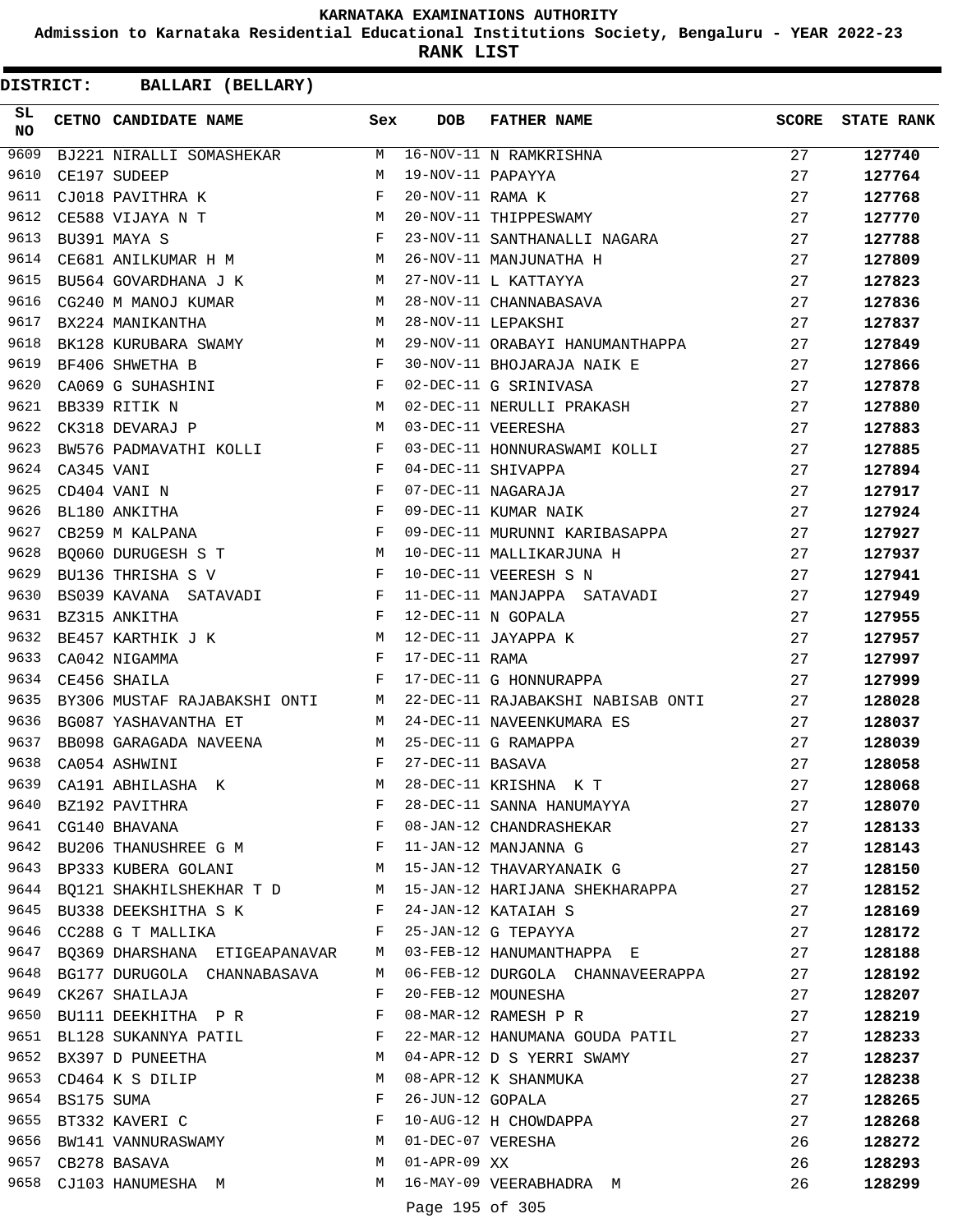**Admission to Karnataka Residential Educational Institutions Society, Bengaluru - YEAR 2022-23**

**RANK LIST**

| SL<br><b>NO</b> | CETNO CANDIDATE NAME                                                               | Sex          | DOB              | <b>FATHER NAME</b>                    | <b>SCORE</b> | <b>STATE RANK</b> |
|-----------------|------------------------------------------------------------------------------------|--------------|------------------|---------------------------------------|--------------|-------------------|
| 9659            | CD302 SUDEEP P                                                                     | M            |                  | $\overline{01}$ -JUN-09 NAGARAJA P    | 26           | 128301            |
| 9660            | BU502 SHARATH C                                                                    | M            |                  | 02-OCT-09 THIMMAPPA C                 | 26           | 128329            |
| 9661            | CJ201 GANESHA                                                                      | M            |                  | 13-DEC-09 KRISHNAPPA                  | 26           | 128342            |
| 9662            | CH450 JYOTHI                                                                       | $_{\rm F}$   | 14-DEC-09 VIRESH |                                       | 26           | 128343            |
| 9663            | CA004 A ANITHA                                                                     | $_{\rm F}$   |                  | 31-DEC-09 A VEERAMALLAPPA             | 26           | 128345            |
| 9664            | BZ094 H SINDHU                                                                     | F            |                  | 01-JAN-10 HARIJANA MALLESHA           | 26           | 128358            |
| 9665            | $\mathbf{F}$ and the set of the set of $\mathbf{F}$<br>BP182 L KOMALA              |              |                  | 01-JAN-10 MALLESH NAIKA               | 26           | 128360            |
| 9666            | BX179 K DEEKSTHI                                                                   | $\mathbf{F}$ |                  | 21-JAN-10 K NAGARAJ                   | 26           | 128403            |
| 9667            | BH054 AKASHA NAIK P C M                                                            |              |                  | 23-JAN-10 CHANDRA NAIK P S            | 26           | 128405            |
| 9668            | CA049 NEELAVATHI                                                                   | F            |                  | 01-FEB-10 DODDA DYAVANNA              | 26           | 128411            |
| 9669            | $\mathbf{F}$ and $\mathbf{F}$<br>CH388 S RADHIKA                                   |              |                  | 02-FEB-10 S BASAVARAJA                | 26           | 128412            |
| 9670            | $\begin{aligned} \mathbf{F} \\ \mathbf{M} \end{aligned}$<br>CE471 LAKSHMI V        |              |                  | 19-FEB-10 YERRISWAMY V                | 26           | 128430            |
| 9671            | BU209 M VIJAYA                                                                     |              |                  | 23-FEB-10 MATANGI VEERESHA            | 26           | 128434            |
| 9672            | BH179 SURYA NAIK                                                                   | M            |                  | 24-FEB-10 RAMANAIK                    | 26           | 128436            |
| 9673            | BL150 YASHAVANTHA DODDABARIKERA                                                    | M            |                  | 25-FEB-10 HANUMANTHAPPA DODDABARIKERA | 26           | 128437            |
| 9674            | CH394 MAHAMAD MUSTAPHA                                                             | M            |                  | 27-FEB-10 N MOULALI                   | 26           | 128438            |
| 9675            | BA603 S KRISHAN                                                                    | M            |                  | 27-FEB-10 GANGADHARA S                | 26           | 128439            |
| 9676            | BN039 PRADEEPA KELAGINAMANI                                                        | M            |                  | 28-FEB-10 NINGAPPA KELAGINAMANI       | 26           | 128440            |
| 9677            | M<br>CK150 J SHIVAPRASAD                                                           |              |                  | 17-MAR-10 J BASAYYA SWAMY             | 26           | 128466            |
| 9678            | BG122 R PRAVEEN NAIK M                                                             |              |                  | 21-MAR-10 RATNA NAIK                  | 26           | 128468            |
| 9679            | $\mathbb{F}^{\mathbb{Z}}$ . The state $\mathbb{F}^{\mathbb{Z}}$<br>CB250 REVATHI A |              |                  | 16-APR-10 SRINIVASA A                 | 26           | 128486            |
| 9680            | CH153 SHABBIR P                                                                    | M            |                  | 18-APR-10 MURTAZ SAB                  | 26           | 128488            |
| 9681            | BF520 VALIKAR MALLIKARJUNA M                                                       |              |                  | 04-MAY-10 VALIKAR HANUMANTHAPPA       | 26           | 128506            |
| 9682            | BM201 R GANESH                                                                     | M            |                  | 06-MAY-10 R SOMINAIK                  | 26           | 128507            |
| 9683            | BW323 BHOOMIKA                                                                     | F            |                  | 07-MAY-10 GADILINGAPPA                | 26           | 128509            |
| 9684            | CF214 MANJUNATHA K                                                                 | M            |                  | 07-MAY-10 KUMARNAIK K                 | 26           | 128510            |
| 9685            | M<br>BW145 ABHISHEK M                                                              |              |                  | 09-MAY-10 VEERESHA M                  | 26           | 128513            |
| 9686            | M <sub>1</sub><br>BM146 UDAYA MARIYAPPA<br><b>BADAPPANAVARA</b>                    |              |                  | 10-MAY-10 MARIYAPPA BADAPPANAVARA     | 26           | 128515            |
| 9687            | M<br>BW168 MANIKANTHA                                                              |              |                  | 20-MAY-10 JADADISH GOWDA              | 26           | 128523            |
| 9688            | BP025 KAVYA RENUKAPPA BUDANUR                                                      | F            |                  | 23-MAY-10 RENUKAPPA BUDANUR           | 26           | 128525            |
| 9689            | CE153 K SANDEEP                                                                    | M            |                  | $01$ -JUN-10 T H AJJAYYA              | 26           | 128543            |
| 9690            | CJ093 MAHANKALI G                                                                  | F            |                  | 01-JUN-10 G DODDA ERRISWAMY           | 26           | 128544            |
|                 | 9691 CE227 DEVARAJ MAKASHE M                                                       |              |                  | 03-JUN-10 SHIVARAJ MAKASHE            | 26           | 128553            |
|                 | 9692 BQ269 HANUMANTAPPA H                                                          |              |                  | 05-JUN-10 KOTEPPA H                   | 26           | 128558            |
| 9693            | BH234 D S SUDEEPA<br>M <sub>N</sub>                                                |              |                  | 10-JUN-10 D SANTHOSHNAIK              | 26           | 128561            |
| 9694            | BN028 PRADEEPA BARIKARA M                                                          |              |                  | 14-JUN-10 GONEPPA BARIKARA            | 26           | 128567            |
|                 | 9695 CE371 ABHILASH                                                                | M            |                  | 16-JUN-10 ANJANEYA                    | 26           | 128572            |
|                 | 9696 CD491 PAVITRA N                                                               | $\mathbf{F}$ |                  | 17-JUN-10 CHANDRA                     | 26           | 128575            |
| 9697            | CJ144 RAJIYA BEGUM F                                                               |              |                  | 20-JUN-10 SHEKSHAVALI                 | 26           | 128579            |
| 9698            | BS193 AJJAIAH KAVADI                                                               | M            |                  | 24-JUN-10 SHIVANANDAPPA KAVADI        | 26           | 128586            |
| 9699            | CE035 AJJAIAH B                                                                    | M            |                  | 10-JUL-10 SIDDARAMAPPA B              | 26           | 128607            |
|                 | 9700 CC191 OBALASWAMY A                                                            | M            |                  | 17-JUL-10 ANJINEYA                    | 26           | 128621            |
|                 | 9701 BZ142 K YUVARAJA                                                              | M            |                  | 22-JUL-10 K SANNA MANJUNATHA          | 26           | 128627            |
|                 | 9702 BE303 YASHVANTHA H                                                            | M            |                  | 25-JUL-10 HANUMANTHA H                | 26           | 128638            |
|                 | $\mathbf{F}$<br>9703 BZ015 SHANIYA                                                 |              |                  | 27-JUL-10 KASIM VALI                  | 26           | 128642            |
|                 | 9704 CE551 SRUSTITHA                                                               | M            |                  | 27-JUL-10 SOMASHEKHARA                | 26           | 128644            |
|                 | 9705 BJ230 SANNARUDRAGOUDA D M                                                     |              |                  | 31-JUL-10 VEERANAGOUDA D              | 26           | 128651            |
| 9706            | CK008 SHIVAPPA                                                                     | M            |                  | 31-JUL-10 TIMMAPPA                    | 26           | 128652            |
|                 | 9707 BB068 CHANDRASHEKHAR Y M                                                      |              |                  | 02-AUG-10 VIRUPAKSHAPPA               | 26           | 128656            |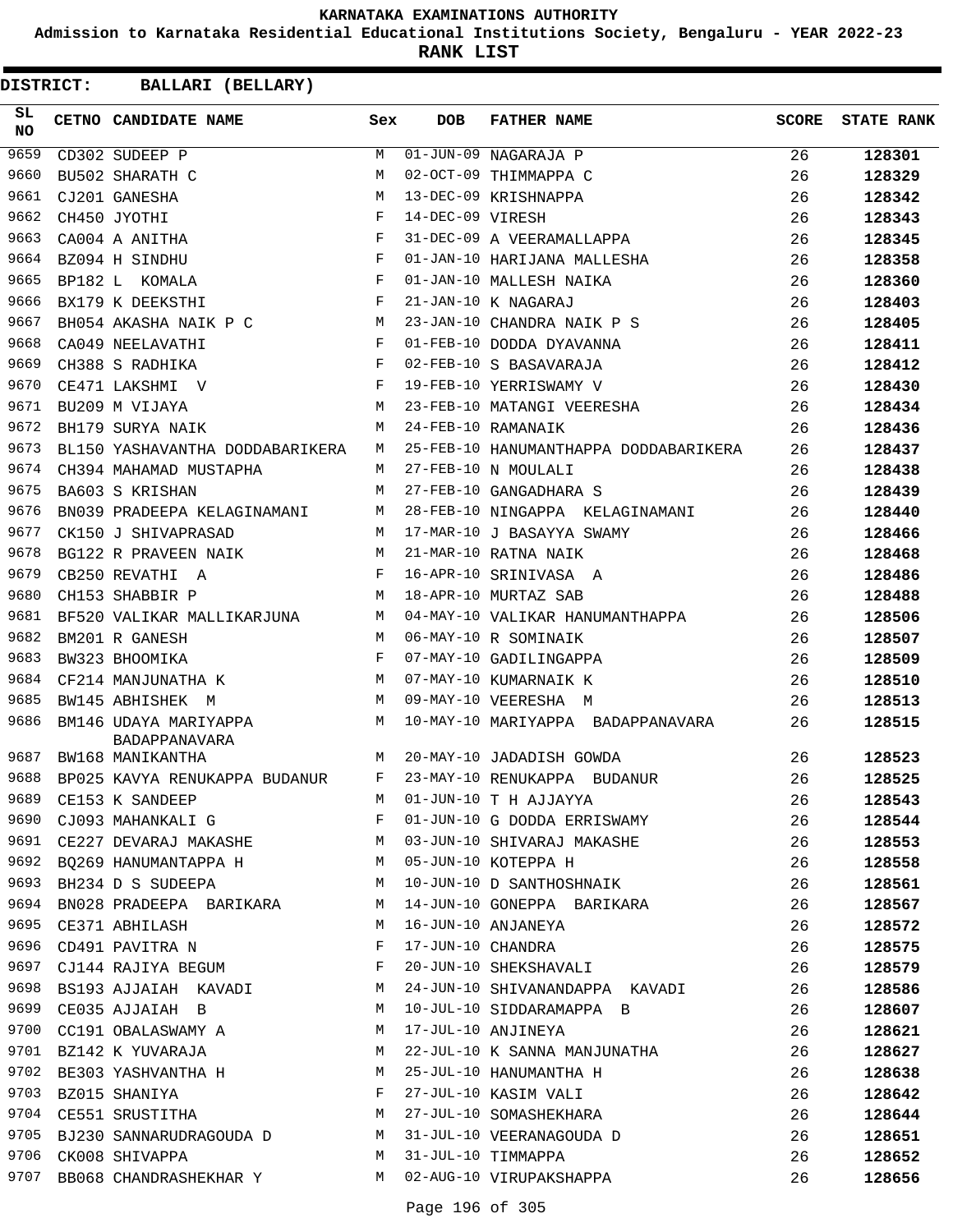**Admission to Karnataka Residential Educational Institutions Society, Bengaluru - YEAR 2022-23**

**RANK LIST**

| SL<br><b>NO</b> |                  | CETNO CANDIDATE NAME Sex                                                           |              | <b>DOB</b>        | <b>FATHER NAME</b>                                       | SCORE | <b>STATE RANK</b> |
|-----------------|------------------|------------------------------------------------------------------------------------|--------------|-------------------|----------------------------------------------------------|-------|-------------------|
| 9708            |                  | CA359 NAGARAJA P                                                                   |              |                   | M 02-AUG-10 SUNKAPPA P                                   | 26    | 128658            |
| 9709            |                  | $\mathbf{F}$<br>BY314 NIKHITHA M N                                                 |              |                   | 02-AUG-10 NINGAPPA                                       | 26    | 128659            |
| 9710            |                  | BA517 SOBATI BASAVARAJA M                                                          |              |                   | 08-AUG-10 SOBATI KOTRESHA                                | 26    | 128674            |
| 9711            |                  | M<br>BZ065 G MANOJ                                                                 |              |                   | 11-AUG-10 G MANJUNATHA                                   | 26    | 128682            |
| 9712            |                  | BL046 D SIDDESHA M                                                                 |              |                   | 16-AUG-10 D VERUPAKSHAPPA                                | 26    | 128694            |
| 9713            |                  | M<br>CK281 MUJASSIR N                                                              |              |                   | 22-AUG-10 N NASIRUDDIN                                   | 26    | 128705            |
| 9714            |                  | $$\rm F$$ $$\rm M$$<br>CK327 AFREEN P                                              |              |                   | 23-AUG-10 KHADAR BASHA                                   | 26    | 128706            |
| 9715            |                  | BD241 MANU Y                                                                       |              |                   | 26-AUG-10 PRAKASHA Y                                     | 26    | 128718            |
| 9716            |                  | BX252 SOMASHEKAR K M                                                               |              |                   | 26-AUG-10 SANNAYERISWAMY K                               | 26    | 128720            |
| 9717            |                  | $\mathbf{F}$ . The contract of the contract of $\mathbf{F}$ .<br>CD501 MALEMMA H   |              |                   | 28-AUG-10 HONNURASWAMY                                   | 26    | 128726            |
| 9718            |                  | BZ333 T GOVINDARAJA                                                                | M            |                   | 28-AUG-10 T SRINIVASA                                    | 26    | 128728            |
| 9719            |                  | M<br>BS227 SANTHOSHA                                                               |              |                   | 30-AUG-10 VENKATESHA                                     | 26    | 128734            |
| 9720            |                  | BU488 SWATHI BAI R R F                                                             |              |                   | 03-SEP-10 RAVI NAIK                                      | 26    | 128750            |
| 9721            |                  | $\mathbf{F}$ and $\mathbf{F}$ and $\mathbf{F}$<br>CD086 ISWARYA                    |              |                   | 04-SEP-10 PARASAPPA                                      | 26    | 128752            |
| 9722            |                  | M<br>CD112 HANUMESH                                                                |              |                   | 07-SEP-10 ELUBENCHI K BASAVARAJ                          | 26    | 128762            |
| 9723            |                  | BS232 RUPA KM                                                                      | $\mathbb F$  |                   | 11-SEP-10 MALLIKARJUNA K                                 | 26    | 128773            |
| 9724            |                  | BM260 NAVINA JAGGIN M                                                              |              |                   | 15-SEP-10 NINGAPPA JAGGIN                                | 26    | 128787            |
| 9725            |                  | BH305 BHUVANESHWARI S F                                                            |              | 17-SEP-10 SADANNA |                                                          | 26    | 128793            |
| 9726            |                  | M<br>CF229 DEVARAJA                                                                |              |                   | 17-SEP-10 MARENNA M                                      | 26    | 128794            |
| 9727            |                  | $\overline{F}$<br>BK282 GHEETHA K P                                                |              |                   | 20-SEP-10 PANDURANGA K                                   | 26    | 128800            |
| 9728            |                  | $\mathbf{F}$ and $\mathbf{F}$ and $\mathbf{F}$<br>CK178 K INDHU                    |              |                   | 26-SEP-10 K RANGA REDDY                                  | 26    | 128818            |
| 9729            |                  | M<br>BA694 JAAKI S                                                                 |              |                   | 29-SEP-10 SHIVANAIK                                      | 26    | 128829            |
| 9730            |                  | M<br>CC036 ESHWAR M                                                                |              |                   | 30-SEP-10 DHANUNJAYA M                                   | 26    | 128836            |
| 9731            |                  | CD412 JAVID K                                                                      | M            |                   | 01-OCT-10 K ALLABHAKSHI                                  | 26    | 128840            |
| 9732            |                  | $\mathbf M$                                                                        |              | 01-OCT-10 RAJAPPA |                                                          | 26    | 128842            |
| 9733            |                  | BQ400 MITHUN K<br>M <sub>N</sub>                                                   |              |                   |                                                          |       |                   |
| 9734            |                  | BP043 P PRADEEPA<br>$\mathbf{F}$ . The set of $\mathbf{F}$                         |              |                   | 04-OCT-10 P SHANMUKHA NAIK                               | 26    | 128856            |
| 9735            |                  | CF104 H JYOTHI                                                                     |              |                   | 05-OCT-10 H HONNURASWAMY                                 | 26    | 128860            |
| 9736            |                  | BG148 KARADARA ARCHANA F                                                           |              |                   | 05-OCT-10 K SHIVAPPA                                     | 26    | 128861            |
| 9737            |                  | CB206 DHANUNJAYA B<br><b>M</b>                                                     |              |                   | 06-OCT-10 SHARANAPPA BAGLI                               | 26    | 128868            |
|                 |                  | BA640 UGGANNANAVARA LAKSHMIDEVI F                                                  |              |                   | 06-OCT-10 UGGANNANAVARA ANJINAPPA                        | 26    | 128873            |
| 9738            |                  | $\mathbf{F}$ and $\mathbf{F}$ and $\mathbf{F}$<br>BO137 LAKSHMI DODDAUPPARA        |              |                   | 07-OCT-10 MOOGAPPA DODDAUPPARA                           | 26    | 128875            |
| 9739            |                  | CH004 SHAMID ALI<br>CD215 PRIYANKA                                                 | M            |                   | 08-OCT-10 BHADRA SAB                                     | 26    | 128881            |
| 9740            |                  |                                                                                    | $\mathbf{F}$ | 10-OCT-10 BOSAPPA |                                                          | 26    | 128889            |
|                 |                  | 9741 CF201 J YASHODHA F                                                            |              |                   | 12-OCT-10 JAGADISHA                                      | 26    | 128903            |
|                 |                  | 9742 CB355 ROOPA SREE F                                                            |              | 12-OCT-10 AMBRESH |                                                          | 26    | 128905            |
|                 |                  | $\mathbf F$<br>9743 CE596 LAKSHMI                                                  |              |                   | 14-OCT-10 REVANNA                                        | 26    | 128911            |
| 9744            |                  | BA148 LAXMI KINDRI F                                                               |              |                   | 15-OCT-10 NAGARAJA KINDRI                                | 26    | 128915            |
| 9745            |                  | BN218 SARASWATHI TALAVARA F                                                        |              |                   | 16-OCT-10 NAGAPPA TALAVARA                               | 26    | 128921            |
|                 |                  | 9746 BY005 A NAVEEN KUMAR                                                          |              |                   | M 19-OCT-10 A GALEPPA                                    | 26    | 128928            |
|                 |                  |                                                                                    |              |                   | 9747 BV228 SANTHOSHA K B M 19-OCT-10 MARESHA K B         | 26    | 128936            |
|                 | 9748 BX229 SAGAR | M <sub>1</sub>                                                                     |              |                   | 20-OCT-10 SANNA HONNUR SWAMY                             | 26    | 128947            |
|                 |                  | 9749 CA291 RAJIYA BEGUM F                                                          |              |                   | 21-OCT-10 BABABUDANGIRI                                  | 26    | 128953            |
|                 |                  |                                                                                    |              |                   | 9750 BA237 KORI ATIK REHAMAN M 27-OCT-10 KORI SUBHAN SAB | 26    | 128970            |
|                 |                  | 9751 CE232 SANGEETHA G                                                             | $\mathbb F$  |                   | 29-OCT-10 GADEPPA B R                                    | 26    | 128978            |
|                 |                  | 9752 BZ037 C SANDYA<br>$\mathbf{F}$ . The contract of the contract of $\mathbf{F}$ |              |                   | 30-OCT-10 C SURESHA                                      | 26    | 128979            |
| 9753            |                  | BB430 HARIJANA AINARA ABHILASHA F                                                  |              |                   | 01-NOV-10 HARIJANA AINARA GONIBASAPPA                    | 26    | 128988            |
|                 |                  | 9754 BX265 M BASAVARAJA                                                            | M            |                   | 01-NOV-10 YALLAPPA                                       | 26    | 128990            |
|                 |                  | 9755 BV115 OBALESHA R                                                              | M            | 07-NOV-10 RAVI P  |                                                          | 26    | 129020            |
|                 |                  | 9756 BJ273 MAHALAKSHMI                                                             | F            |                   | 09-NOV-10 HONNUR SWAMY                                   | 26    | 129027            |
|                 |                  | 9757 BQ361 VARSHINI                                                                | $\mathbf{F}$ |                   | 11-NOV-10 SHARANAPPA K                                   | 26    | 129047            |
|                 |                  |                                                                                    |              | Page 197 of 305   |                                                          |       |                   |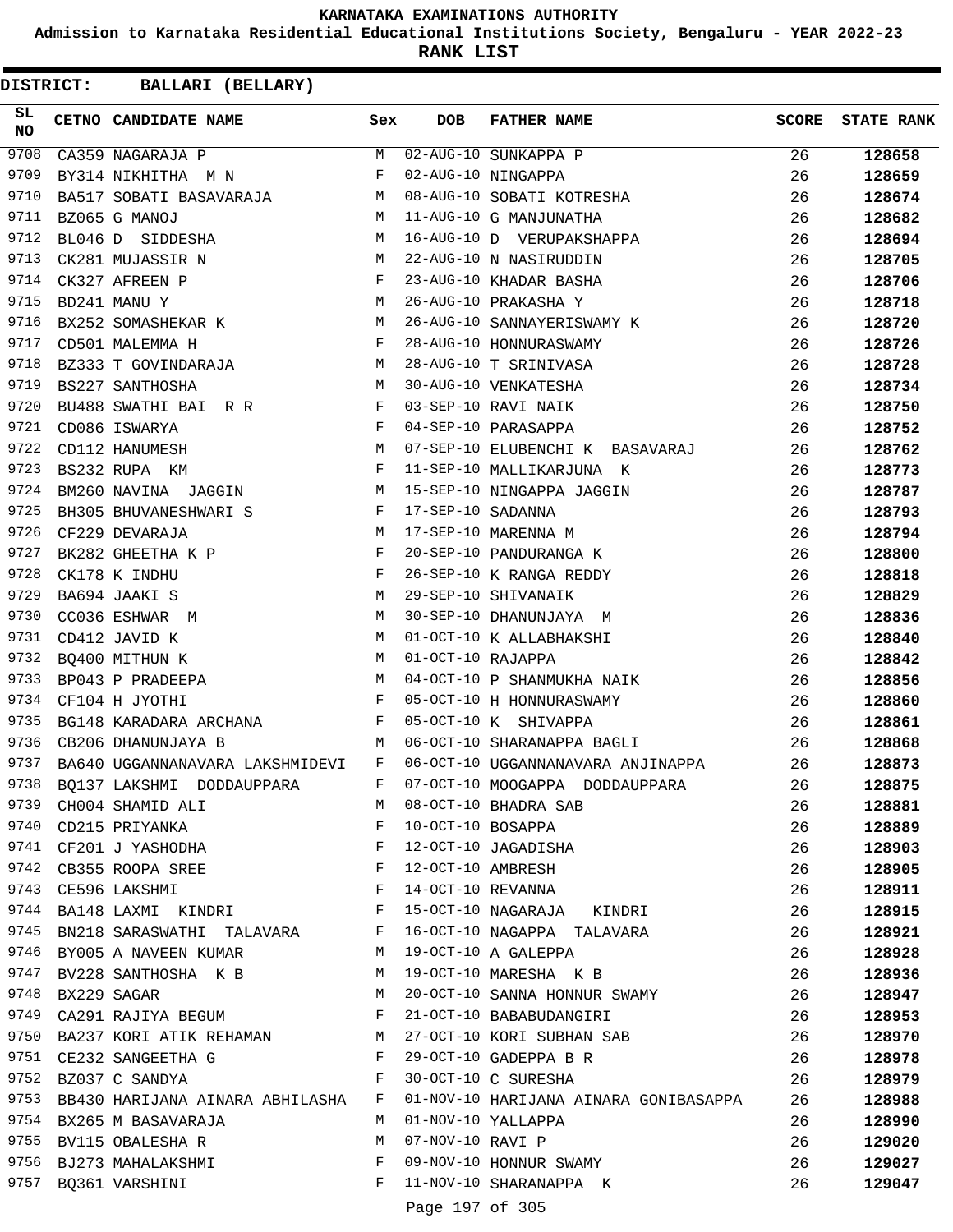**Admission to Karnataka Residential Educational Institutions Society, Bengaluru - YEAR 2022-23**

**RANK LIST**

| DISTRICT:       |            |                                         | BALLARI (BELLARY)                              |              |                 |                                               |              |                   |
|-----------------|------------|-----------------------------------------|------------------------------------------------|--------------|-----------------|-----------------------------------------------|--------------|-------------------|
| SL<br><b>NO</b> |            | CETNO CANDIDATE NAME                    |                                                | Sex          | <b>DOB</b>      | <b>FATHER NAME</b>                            | <b>SCORE</b> | <b>STATE RANK</b> |
| 9758            |            | BU681 GAYATHRI K B                      |                                                | $_{\rm F}$   |                 | 12-NOV-10 VENKATESH K B                       | 26           | 129051            |
| 9759            |            | BN293 SHIVALEELA LAMBANI                |                                                | F            |                 | 13-NOV-10 NEMYANAIKA LAMBANI                  | 26           | 129062            |
| 9760            |            | CG129 THIPPESWAMY                       |                                                | М            |                 | 17-NOV-10 HANUMANTHAPPA                       | 26           | 129084            |
| 9761            |            | BL091 CHANDANA CHANDRAPPA<br>SANTHALARA |                                                | F            |                 | 19-NOV-10 CHANDRAPPA KALAPPA SANTHALARA       | 26           | 129097            |
| 9762            |            | BM393 C KAVITHA                         |                                                | F            |                 | 20-NOV-10 R CHANDRANAIK                       | 26           | 129102            |
| 9763            |            | BQ332 LALITHA T N                       |                                                | $_{\rm F}$   |                 | 20-NOV-10 NANDEESH KUMAR T B                  | 26           | 129107            |
| 9764            |            | CE026 RAMMURTHI D T                     |                                                | М            |                 | 20-NOV-10 THIPPANNA D                         | 26           | 129109            |
| 9765            |            | CB045 D LAKSHMIPATHI                    |                                                | М            |                 | 21-NOV-10 DAMMUR DHANUNJAYA                   | 26           | 129115            |
| 9766            |            | CE658 NETHRAVATHI B                     |                                                | F            |                 | 22-NOV-10 BHEEMAPPA B                         | 26           | 129124            |
| 9767            |            | BG131 VINODA                            |                                                | F            |                 | 22-NOV-10 RAMA NAIK G                         | 26           | 129126            |
| 9768            |            | BB108 GANTI HONNAPPA                    |                                                | М            |                 | 25-NOV-10 GANTI DEVARAJA                      | 26           | 129145            |
| 9769            |            | BB371 KUMARASWAMY K                     |                                                | М            |                 | 28-NOV-10 K PAMPAPATHI                        | 26           | 129162            |
| 9770            |            | BL139 KURIYALLAPPANAVARA<br>NINGARAJA   |                                                | M            |                 | 01-DEC-10 K GONEPPA                           | 26           | 129175            |
| 9771            |            | BF039 HANUMANTH S B                     |                                                | M            |                 | 04-DEC-10 BASAVARAJ                           | 26           | 129189            |
| 9772            |            | BX364 ROHIT V K                         |                                                | M            |                 | 04-DEC-10 KRISHNA A                           | 26           | 129191            |
| 9773            |            | BF213 MACHIHALLI HALAMMA                |                                                | F            |                 | 06-DEC-10 M KENCHAPPA                         | 26           | 129199            |
| 9774            |            | BR056 MALLAMMA K                        |                                                | F            |                 | 07-DEC-10 YARRAPPA K                          | 26           | 129204            |
| 9775            |            | BA271 P PRASHANTA                       |                                                | M            |                 | 09-DEC-10 PREMANAIK                           | 26           | 129221            |
| 9776            |            | CE331 ANITHA BAYI                       |                                                | F            |                 | 10-DEC-10 SWAMI NAIK                          | 26           | 129224            |
| 9777            |            |                                         | BN012 MALLIKARJUNA GADUGINA                    | М            | 11-DEC-10 ARUNA | GADUGINA                                      | 26           | 129245            |
| 9778            |            | CE112 AJJAPPA H                         |                                                | M            |                 | 12-DEC-10 HOTTEPPA HANDERA                    | 26           | 129251            |
| 9779            |            | CC028 MANJAMMA                          |                                                | F            |                 | 12-DEC-10 CHITRALINGA                         | 26           | 129253            |
| 9780            |            | BB156 HOSAMANI SINCHANA                 |                                                | F            |                 | 14-DEC-10 RAMAPPA HOSAMANI                    | 26           | 129261            |
| 9781            |            | BU289 SINCHANABAI                       |                                                | F            |                 | 15-DEC-10 SURESHA NAIK                        | 26           | 129265            |
| 9782            |            |                                         | BC116 MANGALAGOURI GIRIYANARA                  | F            |                 | 16-DEC-10 GIRIYANARA MARUTI                   | 26           | 129269            |
| 9783            |            | BW334 LOKESH C                          |                                                | M            |                 | 18-DEC-10 VENKATESHWARLU C                    | 26           | 129277            |
| 9784            |            | CA125 MARUTHI VAGGARA                   |                                                | M            |                 | 18-DEC-10 JADEPPA VAGGARA                     | 26           | 129278            |
| 9785            | CJ433 VANI |                                         |                                                | F            |                 | 19-DEC-10 MOUNESHA                            | 26           | 129287            |
| 9786            |            | BA468 VINUTHANA B H                     |                                                | F            |                 | 20-DEC-10 HIRYANAIK L D                       | 26           | 129293            |
|                 |            | 9787 BU129 K L KAILAS                   |                                                |              |                 | M 21-DEC-10 K L MALLIKARJUNA                  | 26           | 129295            |
|                 |            |                                         | 9788 CB054 RAJASHEKAR                          |              |                 | M 26-DEC-10 SANNASHEKANNA                     | 26           | 129327            |
|                 |            | 9789 CJ122 MUSKAN                       |                                                |              |                 | F 28-DEC-10 AKBAR BHASHA                      | 26           | 129338            |
|                 |            |                                         | 9790 BR327 PRAMODKUMAR M                       |              |                 | 29-DEC-10 K BARASAMALLAYYA 26                 |              | 129343            |
|                 |            | 9791 BK247 TEJASWINI H                  | $\mathbf{F}$                                   |              |                 | 31-DEC-10 DODDA JAMBAYYA H                    | 26           | 129355            |
|                 |            | 9792 CK015 ANITHAMMA                    |                                                | $\mathbf{F}$ |                 | 01-JAN-11 BASAPPA                             | 26           | 129362            |
|                 |            |                                         | 9793 BZ303 ARUNKUMAR M                         |              |                 | 01-JAN-11 NAYAKARA VEERESHA                   | 26           | 129370            |
|                 |            |                                         | 9794 CB145 K SHARAVANI F                       |              |                 | 01-JAN-11 K HANUMAIAH                         | 26           | 129395            |
|                 |            | 9795 BB220 KALPANA K                    |                                                |              |                 | F 01-JAN-11 NINGAPPA K                        | 26           | 129397            |
|                 |            |                                         | 9796 BE393 SENDI GANESH M 01-JAN-11 KUMAR NAIK |              |                 |                                               | 26           | 129447            |
|                 |            |                                         |                                                |              |                 | 9797 CE561 T ABHISHEK M 01-JAN-11 T DURAGAPPA | 26           | 129463            |
| 9798            |            |                                         | BK288 T N RESHMA F                             |              |                 | 01-JAN-11 T NAGYANAIK NAGYANAIK 26            |              | 129464            |
| 9799            |            |                                         | CK123 MANIKANTA A M                            |              |                 | 02-JAN-11 VENKATESHA K                        | 26           | 129471            |
|                 |            | 9800 BB524 NETRAVATI B                  |                                                | $$\rm \,F$$  |                 | 02-JAN-11 MANJUNATHA B                        | 26           | 129472            |
|                 |            | 9801 BR208 SNEHA M                      | $\mathbf{F}$ and the state of $\mathbf{F}$     |              |                 | 02-JAN-11 MALLIKARJUNA                        | 26           | 129475            |
|                 |            |                                         | 9802 BZ036 C ANJALI F                          |              |                 | 03-JAN-11 C SHIVAKUMARA                       | 26           | 129477            |
|                 |            | 9803 CG174 K NAVINA                     |                                                |              |                 | M 05-JAN-11 K MOUNESH                         | 26           | 129492            |
|                 |            | 9804 BF210 M VENKATESHA                 |                                                |              |                 | M 07-JAN-11 M HANUMANTHAPPA                   | 26           | 129507            |
|                 |            | 9805 BC201 K SANJEEVA                   |                                                |              |                 | M 08-JAN-11 K SURESHA                         | 26           | 129516            |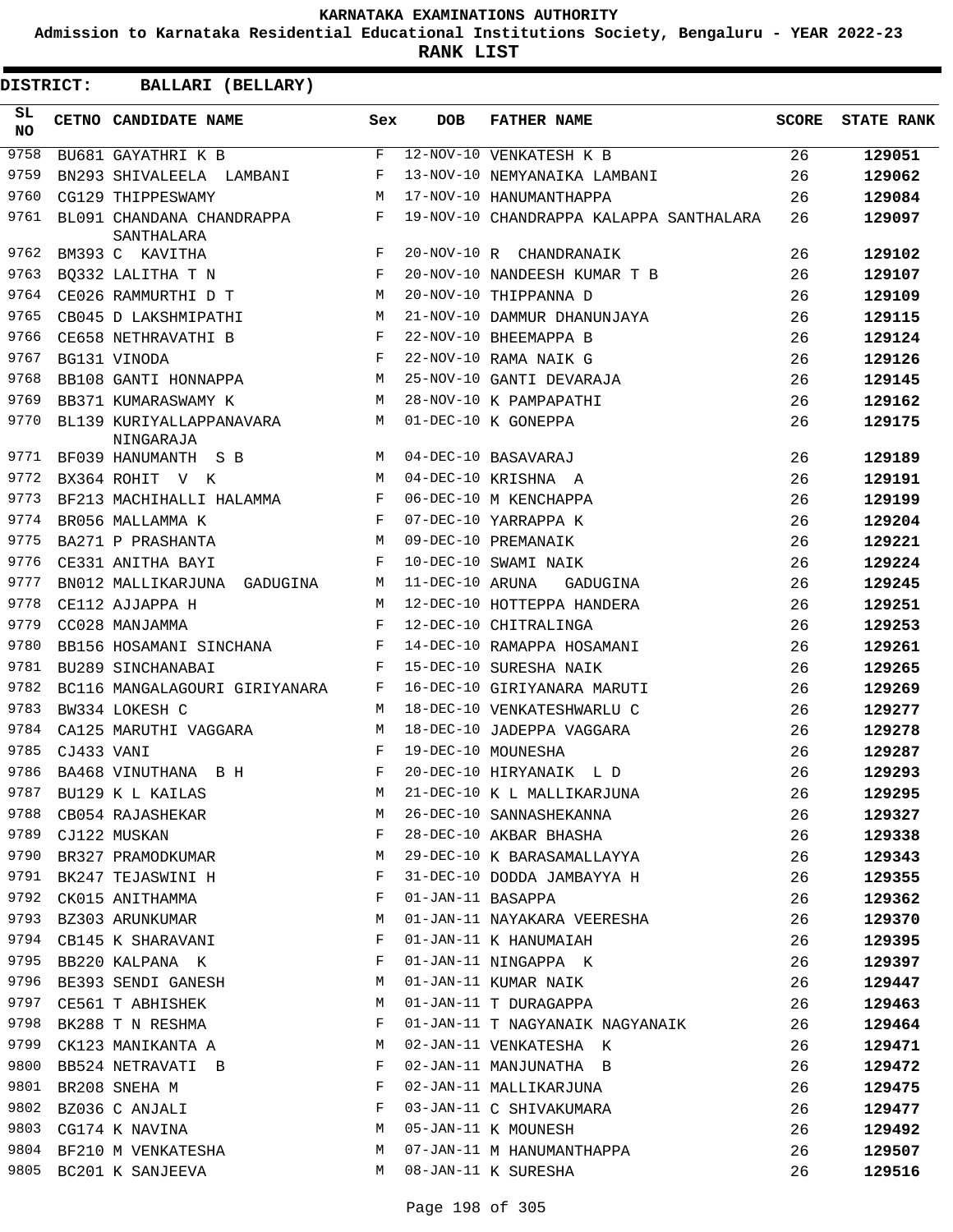**Admission to Karnataka Residential Educational Institutions Society, Bengaluru - YEAR 2022-23**

**RANK LIST**

| SL<br><b>NO</b> |            | CETNO CANDIDATE NAME                                                                                                                                                                                                                                   | Sex          | <b>DOB</b>        | <b>FATHER NAME</b>                                                                      | <b>SCORE</b> | <b>STATE RANK</b> |
|-----------------|------------|--------------------------------------------------------------------------------------------------------------------------------------------------------------------------------------------------------------------------------------------------------|--------------|-------------------|-----------------------------------------------------------------------------------------|--------------|-------------------|
| 9806            |            | CC237 KARTHIKA G S                                                                                                                                                                                                                                     | M            |                   | 10-JAN-11 SIDDAPPA                                                                      | 26           | 129530            |
| 9807            |            | CE142 UMESHA                                                                                                                                                                                                                                           | M            |                   | 10-JAN-11 G DHANUNJAYA                                                                  | 26           | 129532            |
| 9808            |            | BE310 NEERAJ P                                                                                                                                                                                                                                         | M            |                   | 12-JAN-11 PARASAPPA P                                                                   | 26           | 129540            |
| 9809            |            | CHO81 LASKHMI F<br>BP228 RAKSHITHA V F                                                                                                                                                                                                                 |              |                   | 13-JAN-11 NAGARAJA                                                                      | 26           | 129547            |
| 9810            |            |                                                                                                                                                                                                                                                        |              |                   | 15-JAN-11 VENKATESHANAIK                                                                | 26           | 129565            |
| 9811            |            | $\mathbf{F}$ . The set of the set of the set of the set of the set of the set of the set of the set of the set of the set of the set of the set of the set of the set of the set of the set of the set of the set of the set of t<br>CD232 PRARTHANA H |              |                   | 17-JAN-11 RAJAPPAH                                                                      | 26           | 129571            |
| 9812            |            | $\mathbf{F}$<br>BY283 SEEMA                                                                                                                                                                                                                            |              | 17-JAN-11 NABISAB |                                                                                         | 26           | 129573            |
| 9813            |            | BM137 K MUMTAJ BEE                                                                                                                                                                                                                                     |              |                   | 19-JAN-11 KADABAGERI CHAMANSBA                                                          | 26           | 129582            |
| 9814            |            | BF253 M SRINIVASA M                                                                                                                                                                                                                                    |              |                   | 19-JAN-11 M THIMMAPPA                                                                   | 26           | 129583            |
| 9815            |            | M <sub>1</sub><br>CD063 PRAJVALA M                                                                                                                                                                                                                     |              |                   |                                                                                         | 26           | 129586            |
| 9816            |            | $\mathbf{F}$ and the set of the set of the set of $\mathbf{F}$ .<br>CA022 B BHAVANI                                                                                                                                                                    |              |                   | 19-JAN-11 OBAPPA M<br>21-JAN-11 B JADEPPA<br>21-JAN-11 HANUMANTHA<br>23-JAN-11 NAGARAJA | 26           | 129599            |
| 9817            |            | BX498 SARASWATHI                                                                                                                                                                                                                                       | $\mathbf{F}$ |                   |                                                                                         | 26           | 129605            |
| 9818            |            | CB247 GADILINGAMMA F                                                                                                                                                                                                                                   |              |                   |                                                                                         | 26           | 129620            |
| 9819            |            | $\mathbf{F}$ . The set of $\mathbf{F}$<br>BU409 NAVYA J S                                                                                                                                                                                              |              |                   | 23-JAN-11 J S NAGARAJA NAIK                                                             | 26           | 129623            |
| 9820            |            | BC249 R ESAWARNAIK M                                                                                                                                                                                                                                   |              |                   | 23-JAN-11 L S RAMESHANAIK                                                               | 26           | 129624            |
| 9821            |            | M<br>CE340 NIKHILKUMAR G                                                                                                                                                                                                                               |              |                   | 29-JAN-11 GADILINGAPPA                                                                  | 26           | 129673            |
| 9822            |            | BQ013 ANGADI KOTRESH M                                                                                                                                                                                                                                 |              |                   | 02-FEB-11 ANGADI ANJINAPPA                                                              | 26           | 129696            |
| 9823            |            | <b>M</b><br>CA003 A GURU KIRAN                                                                                                                                                                                                                         |              |                   | 03-FEB-11 A NAGABUSHANA                                                                 | 26           | 129705            |
| 9824            |            | BP198 KAVYA YALAMANNANAVARA F                                                                                                                                                                                                                          |              |                   | 03-FEB-11 NAGAPPA YALAMANNANAVARA                                                       | 26           | 129707            |
| 9825            |            | BL017 B HALAMMA                                                                                                                                                                                                                                        |              |                   | 04-FEB-11 B PAKKEERAPPA                                                                 | 26           | 129714            |
| 9826            |            | $\begin{array}{cc} \textbf{F} & \\ \textbf{F} & \\ \end{array}$<br>BK161 L G DEEPA                                                                                                                                                                     |              |                   | 06-FEB-11 L G AJJAPPA                                                                   | 26           | 129735            |
| 9827            |            | BT138 AJAYA KUMAR B M                                                                                                                                                                                                                                  |              |                   | 07-FEB-11 BOMMANNA M                                                                    | 26           | 129738            |
| 9828            | CC168 INDU | $\mathbf{F}$ and $\mathbf{F}$                                                                                                                                                                                                                          |              |                   | 07 122 11 DOCTTER<br>08-FEB-11 CHINNAPRAPPA<br>08-FEB-11 HANUMANTAPPA U                 | 26           | 129748            |
| 9829            |            | CD471 THIPPESWAMY U M                                                                                                                                                                                                                                  |              |                   |                                                                                         | 26           | 129753            |
| 9830            |            | $\mathbf{F}$<br>CG097 AMBHIKA                                                                                                                                                                                                                          |              |                   | 09-FEB-11 GANGAPPA                                                                      | 26           | 129756            |
| 9831            |            | BG351 SIDDAKALI ABUZAR M                                                                                                                                                                                                                               |              |                   | 09-FEB-11 S DADAPEER                                                                    | 26           | 129765            |
| 9832            |            | BS018 SINCHANA S                                                                                                                                                                                                                                       |              |                   | 11-FEB-11 SHEKHARAPPA                                                                   | 26           | 129777            |
| 9833            |            | $\frac{\textbf{F}}{\textbf{F}}$<br>CH041 SABAMMA                                                                                                                                                                                                       |              |                   | 16-FEB-11 HONNURA SWAMY                                                                 | 26           | 129806            |
| 9834            |            | CE007 SANTHOSHA A $M$                                                                                                                                                                                                                                  |              |                   | 16-FEB-11 ANJINAYYA                                                                     | 26           | 129808            |
| 9835            |            | M <sub>N</sub><br>BU394 AJJAYYA G O                                                                                                                                                                                                                    |              |                   | 17-FEB-11 OBALESHA G                                                                    | 26           | 129812            |
| 9836            |            | CF093 KAVERI K                                                                                                                                                                                                                                         | F            |                   | 17-FEB-11 SHREENIVASA K                                                                 | 26           | 129816            |
| 9837            |            | BE117 MAMATHA                                                                                                                                                                                                                                          | F            |                   | 17-FEB-11 PARASHURAM                                                                    | 26           | 129817            |
| 9838            |            | CH151 BHAGYALAKSHMI F                                                                                                                                                                                                                                  |              |                   | 19-FEB-11 HUCHCHAPPA                                                                    | 26           | 129832            |
| 9839            |            |                                                                                                                                                                                                                                                        |              |                   | BP272 KASIM SHARIFSAB PINJAR M 20-FEB-11 SHARIF SAB PINJAR                              | 26           | 129837            |
| 9840            |            | BA414 KARIBASAPPA S<br><b>M</b>                                                                                                                                                                                                                        |              |                   | 21-FEB-11 PRAKASHA S                                                                    | 26           | 129851            |
|                 |            | 9841 BN145 N KALYANI BAI                                                                                                                                                                                                                               | $\mathbf{F}$ |                   | 21-FEB-11 NAGARAJA                                                                      | 26           | 129852            |
|                 |            | 9842 BL212 M KAVYA                                                                                                                                                                                                                                     | $\mathbb F$  |                   | 22-FEB-11 M NIGAPPA                                                                     | 26           | 129862            |
| 9843            |            | CH414 AMURUTHA                                                                                                                                                                                                                                         | F            |                   | 26-FEB-11 MAHANKALAPPA                                                                  | 26           | 129890            |
| 9844            |            | BP420 DHANUSHA KUMARA LAMANI M                                                                                                                                                                                                                         |              |                   |                                                                                         | 26           | 129891            |
|                 |            | 9845 CH524 ARPITHA                                                                                                                                                                                                                                     | $\mathbf{F}$ |                   | 26-FEB-11 KUMARA<br>28-FEB-11 PARASHURAMA<br>03-MAR-11 HALESHA                          | 26           |                   |
|                 |            | 9846 BR326 SANTHOSHA H T                                                                                                                                                                                                                               | M            |                   |                                                                                         | 26           | 129905            |
| 9847            |            | CF019 AMBIKA T                                                                                                                                                                                                                                         | $\mathbf{F}$ |                   | 05-MAR-11 YARRISWAMY T                                                                  | 26           | 129935<br>129949  |
| 9848            |            | BP259 KARIBASAMMA HANUMKANVAR F                                                                                                                                                                                                                        |              |                   |                                                                                         | 26           |                   |
| 9849            |            |                                                                                                                                                                                                                                                        |              |                   | 05-MAR-11 BASAVARAJ HANUMKANVAR                                                         |              | 129952            |
| 9850            |            | BU679 MAHARAJA M N                                                                                                                                                                                                                                     | M<br>F       |                   | 07-MAR-11 NAGARAJA D M                                                                  | 26<br>26     | 129969            |
|                 |            | BZ151 SANJANA K                                                                                                                                                                                                                                        |              |                   | 08-MAR-11 HANUMANTHAPPA                                                                 |              | 129984            |
| 9851            |            | CH497 SHIVALEELA<br>BE348 S SINCHANA F                                                                                                                                                                                                                 | F            |                   | 08-MAR-11 ERRISHWAMY<br>10-MAR-11 S PRAKASHA                                            | 26           | 129985            |
| 9852            |            |                                                                                                                                                                                                                                                        | F            |                   |                                                                                         | 26           | 130003            |
|                 |            | 9853 BA138 H POOJA                                                                                                                                                                                                                                     |              |                   | 11-MAR-11 H PARASHURAMAPPA                                                              | 26           | 130006            |
|                 |            | 9854 CG101 SANNA MARESHA                                                                                                                                                                                                                               | М            |                   | 11-MAR-11 AMBARESHA                                                                     | 26           | 130009            |
| 9855            |            | BB078 R SURESHA                                                                                                                                                                                                                                        | M            |                   | 12-MAR-11 RAJU NAIK G                                                                   | 26           | 130018            |
|                 |            |                                                                                                                                                                                                                                                        |              | Page 199 of 305   |                                                                                         |              |                   |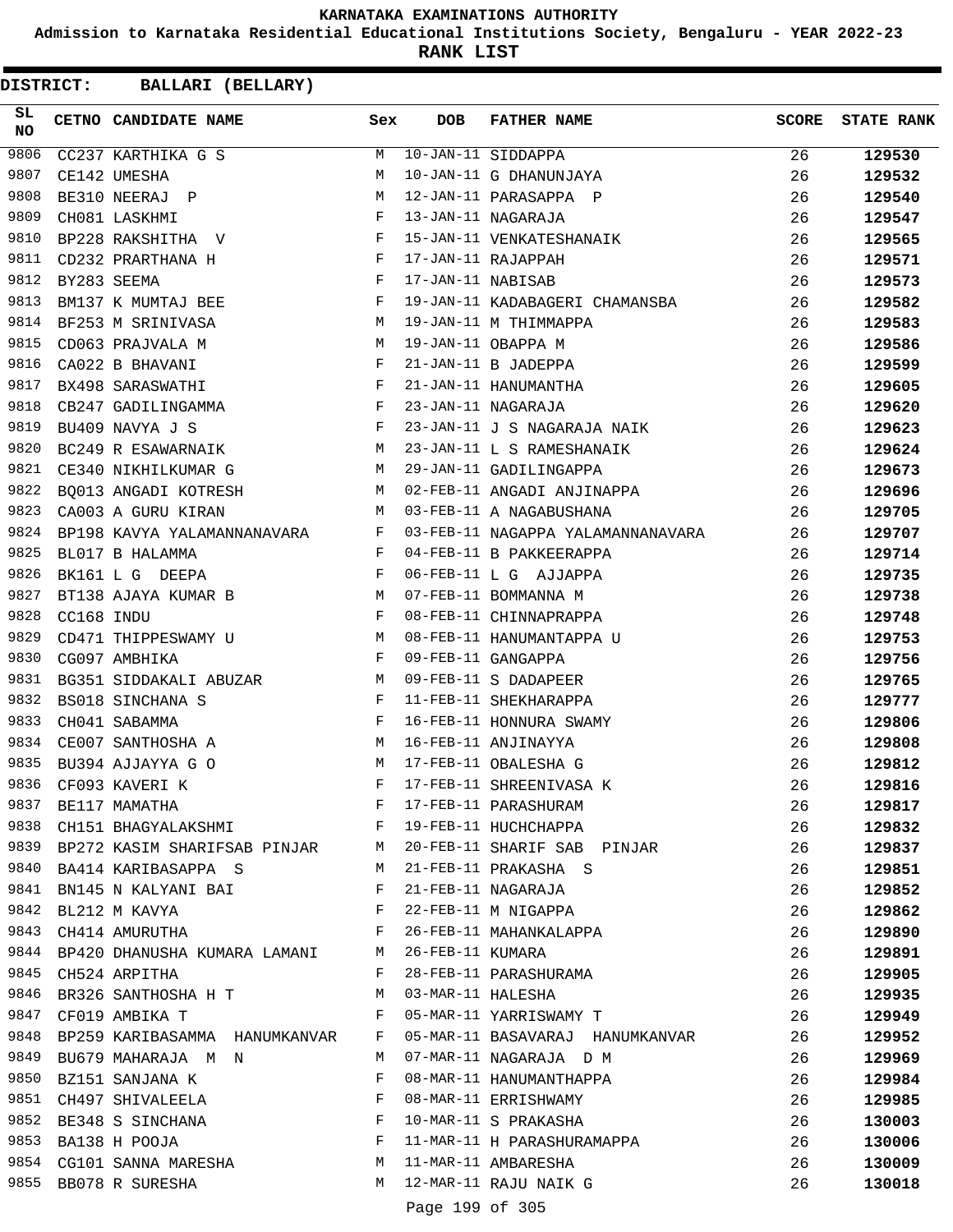**Admission to Karnataka Residential Educational Institutions Society, Bengaluru - YEAR 2022-23**

**RANK LIST**

| SL<br><b>NO</b> | CETNO CANDIDATE NAME                                                                                                                                                                                                                                    | Sex          | <b>DOB</b>        | <b>FATHER NAME</b>                                           | <b>SCORE</b> | <b>STATE RANK</b> |
|-----------------|---------------------------------------------------------------------------------------------------------------------------------------------------------------------------------------------------------------------------------------------------------|--------------|-------------------|--------------------------------------------------------------|--------------|-------------------|
| 9856            |                                                                                                                                                                                                                                                         |              |                   | BB325 ANANDA VANNIGEERI M 15-MAR-11 MANJUNATHA VANNIGEERI 26 |              | 130046            |
| 9857            | BQ130 HARAPANAHALLI KOTRESHA M                                                                                                                                                                                                                          |              |                   | 15-MAR-11 HARAPANAHALLI NAGAPPA                              | 26           | 130048            |
| 9858            | $\mathbf{F}^{\mathbf{r}}$<br>BN317 BHOMIKA K                                                                                                                                                                                                            |              |                   | 18-MAR-11 PRAKASH K                                          | 26           | 130088            |
| 9859            | $\mathbf{F}$ and $\mathbf{F}$<br>BD073 D AMRUTHA                                                                                                                                                                                                        |              |                   | 19-MAR-11 PRABHAKARA D                                       | 26           | 130101            |
| 9860            | BA185 K PREMAKUMARA M                                                                                                                                                                                                                                   |              | 20-MAR-11 K RAJA  |                                                              | 26           | 130111            |
| 9861            | BD235 PRAVEEN KUMARA H B M                                                                                                                                                                                                                              |              | 20-MAR-11 RAJU    | H B                                                          | 26           | 130112            |
| 9862            | $\mathbf{F}$<br>BU034 SHIVAGANGA N P                                                                                                                                                                                                                    |              |                   | 20-MAR-11 PATREPPA N                                         | 26           | 130115            |
| 9863            | BZ032 ARJUN CHAVHAN M                                                                                                                                                                                                                                   |              |                   | 22-MAR-11 C HANUMANTHA                                       | 26           | 130123            |
| 9864            | M<br>CH349 B RAJA                                                                                                                                                                                                                                       |              | 22-MAR-11 MAREPPA |                                                              | 26           | 130124            |
| 9865            | BV263 HARISHA N                                                                                                                                                                                                                                         | М            |                   | 24-MAR-11 NAGARAJA                                           | 26           | 130138            |
| 9866            | <b>M</b><br>BH260 SHIVAKUMAR                                                                                                                                                                                                                            |              |                   | 24-MAR-11 DYAVANNA                                           | 26           | 130144            |
| 9867            | CE445 MAHAMAD JUNEEDA M M                                                                                                                                                                                                                               |              |                   | 25-MAR-11 REHAMAN SAB                                        | 26           | 130150            |
| 9868            | M<br>CE228 MANJUNATHA                                                                                                                                                                                                                                   |              |                   | 25-MAR-11 NAGARAJA N                                         | 26           | 130152            |
| 9869            | CJ120 H BHEEMASHANKAR M                                                                                                                                                                                                                                 |              |                   | 26-MAR-11 H AMERESHAPPA                                      | 26           | 130166            |
| 9870            | BK096 MAHESHWARI H F                                                                                                                                                                                                                                    |              |                   | 26-MAR-11 H HANUMANTAPPA                                     | 26           | 130169            |
| 9871            | BC111 LAKSHMIBAI L $$\rm F$$                                                                                                                                                                                                                            |              |                   | 01-APR-11 LINGANAIK                                          | 26           | 130218            |
| 9872            | BR112 MAHALAKSHMI M                                                                                                                                                                                                                                     |              |                   | 01-APR-11 MALIYAPPA                                          | 26           | 130219            |
| 9873            | BS213 NIKITHA S B                                                                                                                                                                                                                                       | F            |                   | 01-APR-11 BASAVARAJA                                         | 26           | 130220            |
| 9874            | $\mathbf M$<br>BU558 SANJAY S M                                                                                                                                                                                                                         |              |                   | 01-APR-11 THIPPESWAMY S M                                    | 26           | 130222            |
| 9875            | BX182 SRIKANTH                                                                                                                                                                                                                                          |              |                   | 01-APR-11 K NARASIMHA                                        | 26           | 130226            |
| 9876            | $\begin{aligned} \mathbb{M} \\ \mathbb{F} \end{aligned}$<br>BP231 RAAJI BAI                                                                                                                                                                             |              |                   | 03-APR-11 CHANDRA NAIK                                       | 26           | 130238            |
| 9877            | CD373 SHRIKANTHA C<br><b>Example 19</b> M                                                                                                                                                                                                               |              |                   | 03-APR-11 RAGAVENDRA C                                       | 26           | 130240            |
| 9878            | $CD053$ G SANGEETHA G F                                                                                                                                                                                                                                 |              |                   | 05-APR-11 G THIPPESWAMY G                                    | 26           | 130255            |
| 9879            | M<br>BA525 GURU G                                                                                                                                                                                                                                       |              |                   | 05-APR-11 MANJAPPA G                                         | 26           | 130256            |
| 9880            | $\mathbb{F}^{\mathbb{Z}}$ . If $\mathbb{F}^{\mathbb{Z}}$<br>BQ508 HULIGEMMA B                                                                                                                                                                           |              |                   | 05-APR-11 ANJINAPPA B                                        | 26           | 130257            |
| 9881            | $\mathbf{F}$ and the set of the set of the set of the set of the set of the set of the set of the set of the set of the set of the set of the set of the set of the set of the set of the set of the set of the set of the set of<br>BF104 NAGARATHNA M |              |                   | 06-APR-11 MANJYANAIK                                         | 26           | 130270            |
| 9882            | <b>M</b><br>CJ002 A VEERESHA                                                                                                                                                                                                                            |              |                   | 08-APR-11 A ERREPPA                                          | 26           | 130289            |
| 9883            | BN119 MANJUNAIK VADATKAR M<br>CE200 NANDII BAT                                                                                                                                                                                                          |              |                   | 08-APR-11 LACHCHA NAIK V                                     | 26           | 130295            |
| 9884            | CF200 NANDU BAI                                                                                                                                                                                                                                         | $\mathbf{F}$ |                   | 09-APR-11 UMA NAIK                                           | 26           | 130309            |
| 9885            | CB364 GNANA SHEKARA M                                                                                                                                                                                                                                   |              |                   | 10-APR-11 SHIVANANDA J                                       | 26           | 130318            |
| 9886            | BC198 K KOTRESH                                                                                                                                                                                                                                         | M            |                   | 10-APR-11 K MAHESHA                                          | 26           | 130321            |
| 9887            | BE480 HARISHANAIK B                                                                                                                                                                                                                                     | M            |                   | 12-APR-11 BEERANAIK K T                                      | 26           | 130343            |
| 9888            | CA121 SANGEETHA                                                                                                                                                                                                                                         | F            |                   | 12-APR-11 THIMMAPPA                                          | 26           | 130352            |
| 9889            | BZ090 SRIDEVI B                                                                                                                                                                                                                                         | F            |                   | 12-APR-11 BASAVARAJA                                         | 26           | 130355            |
| 9890            | the contract of the contract of the Property of the Property of the Property of the Property of the Property of<br>BU280 SWAPNA B                                                                                                                       |              |                   | 12-APR-11 BASAVARAJ B                                        | 26           | 130356            |
|                 | 9891 BM433 K SANJAY                                                                                                                                                                                                                                     | M            |                   | 16-APR-11 KUMAR NAIK L                                       | 26           | 130395            |
|                 | 9892 BJ214 MUJAVAR SHAMEER                                                                                                                                                                                                                              | М            |                   | 17-APR-11 MUJAVAR YASIN SAB                                  | 26           | 130408            |
| 9893            | BP185 SUSHMA BAI                                                                                                                                                                                                                                        | F            |                   | 18-APR-11 BHOJYA NAIK                                        | 26           | 130421            |
| 9894            | BX178 ABHIMANYU T                                                                                                                                                                                                                                       | M            |                   | 20-APR-11 THIPPANNA                                          | 26           | 130428            |
|                 | 9895 BZ039 C SHREENIDHI                                                                                                                                                                                                                                 | F            |                   | 20-APR-11 C RAMESH                                           | 26           | 130431            |
|                 | 9896 BR023 HARSHIYA                                                                                                                                                                                                                                     | F            | 20-APR-11 ALTHAF  |                                                              | 26           | 130432            |
| 9897            | CB202 KAVERI U                                                                                                                                                                                                                                          | F            |                   | 20-APR-11 CHIDANANDA                                         | 26           | 130433            |
| 9898            | BX310 LAKSHMI                                                                                                                                                                                                                                           | F            |                   | 20-APR-11 ANJINEYYA                                          | 26           | 130434            |
|                 | 9899 BW419 LALITHA S                                                                                                                                                                                                                                    | $\mathbf{F}$ |                   | 20-APR-11 S KUBERAPPA                                        | 26           | 130436            |
|                 | 9900 CD494 NANDINI                                                                                                                                                                                                                                      | F            |                   | 20-APR-11 VEERABHADRA GOUDA                                  | 26           | 130438            |
| 9901            | BN173 PAVITRA S P                                                                                                                                                                                                                                       | F            |                   | 20-APR-11 PRATAP SINGH M S                                   | 26           | 130444            |
| 9902            | CJ262 ADHBUTHA KUMAR                                                                                                                                                                                                                                    | M            |                   | 22-APR-11 ANDRAYYA                                           | 26           | 130463            |
|                 | 9903 BL256 BASAVARAJA BUDANURU                                                                                                                                                                                                                          | M            |                   | 24-APR-11 CHANDRAPPA BUDANURU                                | 26           | 130487            |
|                 | 9904 CK179 VASANTHA KV                                                                                                                                                                                                                                  | M            |                   | 24-APR-11 K VEERESHA                                         | 26           | 130496            |
|                 | 9905 CF207 JAYAMMA K B                                                                                                                                                                                                                                  | F            |                   | 26-APR-11 BASAVARAJA K                                       | 26           | 130506            |
|                 |                                                                                                                                                                                                                                                         |              | Page 200 of 305   |                                                              |              |                   |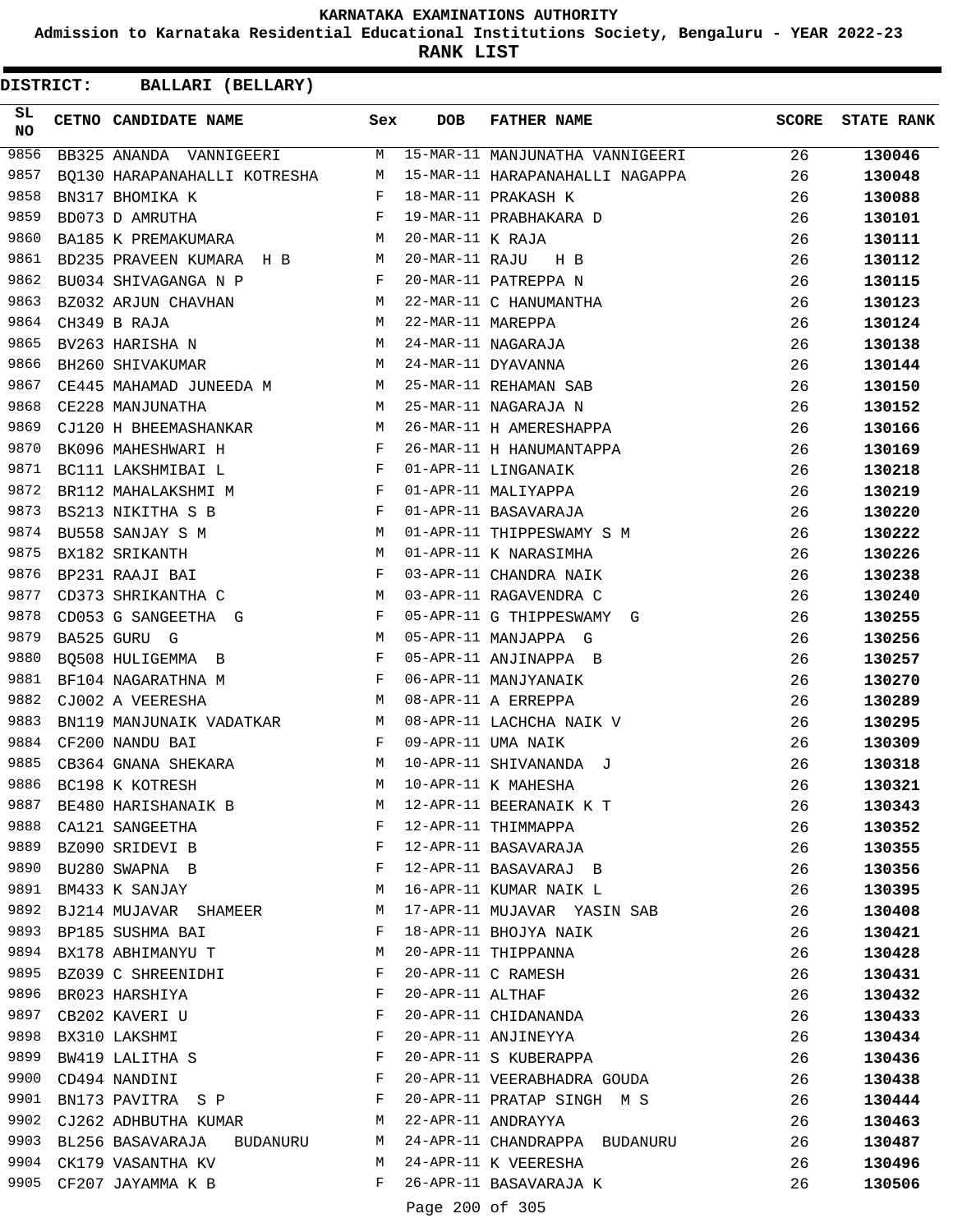**Admission to Karnataka Residential Educational Institutions Society, Bengaluru - YEAR 2022-23**

**RANK LIST**

| SL.<br><b>NO</b> | CETNO CANDIDATE NAME Sex                                                                                                                                                                                                                                     |              | <b>DOB</b>        | FATHER NAME                     | <b>SCORE</b> | <b>STATE RANK</b> |
|------------------|--------------------------------------------------------------------------------------------------------------------------------------------------------------------------------------------------------------------------------------------------------------|--------------|-------------------|---------------------------------|--------------|-------------------|
| 9906             | CE634 V PRATHIBA                                                                                                                                                                                                                                             | F            |                   | 27-APR-11 V A MALLIKARJUNA      | 26           | 130519            |
| 9907             | BO154 AKSHAYA K                                                                                                                                                                                                                                              | F            |                   | 30-APR-11 PRAKASHA K            | 26           | 130541            |
| 9908             | M<br>CJ524 MARUTI                                                                                                                                                                                                                                            |              | 30-APR-11 RAMESH  |                                 | 26           | 130546            |
| 9909             | CK139 AMBRESHA                                                                                                                                                                                                                                               | M            |                   | 01-MAY-11 GANGANNA              | 26           | 130558            |
| 9910             | CB225 ANJALI M                                                                                                                                                                                                                                               | F            |                   | 01-MAY-11 MALEPPA M             | 26           | 130559            |
| 9911             | $\mathbf{F}$ and $\mathbf{F}$ and $\mathbf{F}$<br>BP099 DURUGAMMA<br>Т                                                                                                                                                                                       |              |                   | 01-MAY-11 MANJUNATHA T          | 26           | 130562            |
| 9912             | M<br>BF473 PRAJWAL M                                                                                                                                                                                                                                         |              |                   | 01-MAY-11 MANJYANAIK M          | 26           | 130564            |
| 9913             | BB403 L S CHANDRA NAIK M                                                                                                                                                                                                                                     |              |                   | 02-MAY-11 SHANKARA NAIK         | 26           | 130572            |
| 9914             | <b>BB216 RENUKA BHOVI</b><br>$\mathbf{F}$ and the state of $\mathbf{F}$                                                                                                                                                                                      |              |                   | 02-MAY-11 KRUSHNAMOORTHI BHOVI  | 26           | 130575            |
| 9915             | BM282 KUSUMA HOLALAVARA F                                                                                                                                                                                                                                    |              |                   | 03-MAY-11 NINGAPPA HOLALAVARA   | 26           | 130582            |
| 9916             | M<br>BA081 R LOKESH                                                                                                                                                                                                                                          |              |                   | 03-MAY-11 RAJESHNAIK            | 26           | 130591            |
| 9917             |                                                                                                                                                                                                                                                              |              |                   | 04-MAY-11 M VEERAPPA            | 26           | 130599            |
| 9918             | CA213 GAYITRAMMA M<br>BU079 LAKSHMI F                                                                                                                                                                                                                        |              |                   | 05-MAY-11 MALLIKARJUNA          | 26           | 130610            |
| 9919             | $\mathbb{F}^{\mathbb{Z}}$ . The set of the set of the set of the set of the set of the set of the set of the set of the set of the set of the set of the set of the set of the set of the set of the set of the set of the set of the s<br>CA285 N S UMADEVI |              |                   | 06-MAY-11 N M SANJEEVAPPA       | 26           | 130618            |
| 9920             | $\mathbf{F}^{\mathcal{A}}$<br>CE303 P HARSHITHA                                                                                                                                                                                                              |              |                   | 08-MAY-11 P KUMARASWAMY         | 26           | 130638            |
| 9921             | $\mathbf{F}$<br>CE420 G V SUNITHA                                                                                                                                                                                                                            |              |                   | 09-MAY-11 VEERESHAPPA           | 26           | 130647            |
| 9922             | BQ076 KARTHIK MENPADI M                                                                                                                                                                                                                                      |              |                   | 09-MAY-11 HANUMANTHAPPA MENPADI | 26           | 130651            |
| 9923             | $\mathbf{F}$ . The set of the set of the set of the set of the set of the set of the set of the set of the set of the set of the set of the set of the set of the set of the set of the set of the set of the set of the set of t<br>CE454 K KEERTHANA       |              |                   | 12-MAY-11 VIJAYA KUMAR          | 26           | 130687            |
| 9924             | $\mathbb{F}^{\times}$ . The set of $\mathbb{F}^{\times}$<br>BE364 MEGHANA K H                                                                                                                                                                                |              | 12-MAY-11 HEMANTA |                                 | 26           | 130693            |
| 9925             | M<br>BB445 S M KOTRAYYA                                                                                                                                                                                                                                      |              |                   | 12-MAY-11 S M SIDDAIAH          | 26           | 130695            |
| 9926             | BJ164 B N NAGENDRA M                                                                                                                                                                                                                                         |              |                   | 13-MAY-11 N BOSAPPA             | 26           | 130698            |
| 9927             | M <sub>1</sub><br>BE254 PARTHA E G                                                                                                                                                                                                                           |              |                   | 13-MAY-11 GURUSWAMY E           | 26           | 130705            |
| 9928             | CB167 REKHA H                                                                                                                                                                                                                                                |              |                   | 17-MAY-11 SHANKARAPPA           | 26           | 130746            |
| 9929             | $\begin{aligned} \mathbf{F} \\ \mathbf{M} \end{aligned}$<br>BS132 K MADANA                                                                                                                                                                                   |              |                   | 18-MAY-11 K CHOUDESHA           | 26           | 130750            |
| 9930             | $\mathbf{F}$ and the contract of the contract of $\mathbf{F}$<br>BK217 N ANJALI                                                                                                                                                                              |              |                   | 21-MAY-11 N HONNURA SWAMY       | 26           | 130787            |
| 9931             | BA007 BHARATH ADINAVARA M                                                                                                                                                                                                                                    |              |                   | 22-MAY-11 MALLAPPA              | 26           | 130790            |
| 9932             | $\mathbf{F}$ . The set of $\mathbf{F}$<br>CA282 MANJAMMA                                                                                                                                                                                                     |              |                   | 24-MAY-11 HONNURAPPA            | 26           | 130807            |
| 9933             | M<br>BV225 NINGARAJA                                                                                                                                                                                                                                         |              |                   | 25-MAY-11 CHITHAPPA             | 26           | 130818            |
| 9934             | BG355 R AMRUTHA<br>$\mathbf{F}$ and $\mathbf{F}$ and $\mathbf{F}$                                                                                                                                                                                            |              |                   | 25-MAY-11 RAMESHNAIK            | 26           | 130822            |
| 9935             | BU475 SIRIBI AJJAYYA M                                                                                                                                                                                                                                       |              |                   | 25-MAY-11 SIRIBI SHARANAPPA     | 26           | 130825            |
| 9936             | CB279 ROOPA                                                                                                                                                                                                                                                  | F            |                   | 26-MAY-11 PAKKIRAMMA            | 26           | 130838            |
|                  | 9937 BY094 H SARASWATHI                                                                                                                                                                                                                                      | F            |                   | 27-MAY-11 H VEERESHA            | 26           | 130844            |
| 9938             | BT248 NINGARAJA G R M                                                                                                                                                                                                                                        |              |                   | 28-MAY-11 RAMESHA G             | 26           | 130860            |
| 9939             | <b>M</b><br>BX412 PRAJWAL K                                                                                                                                                                                                                                  |              |                   | 28-MAY-11 HONNURASWAMY K        | 26           | 130862            |
| 9940             | $\mathbf{F}$ and $\mathbf{F}$ and $\mathbf{F}$<br>BB080 A CHANDANA                                                                                                                                                                                           |              |                   | 29-MAY-11 KARIYAPPA             | 26           | 130867            |
|                  | 9941 CA269 GOLLARA SANDEEPA M                                                                                                                                                                                                                                |              | 30-MAY-11 G PANDU |                                 | 26           | 130885            |
| 9942             | CA098 H MUTTAMMA                                                                                                                                                                                                                                             | F            |                   | 30-MAY-11 HANUMANTHA H          | 26           | 130886            |
| 9943             | CA356 SUCHITHRA KORI                                                                                                                                                                                                                                         | F            |                   | 30-MAY-11 BASAVARAJA KORI       | 26           | 130895            |
| 9944             | CC241 DIVYA K                                                                                                                                                                                                                                                | F            |                   | 01-JUN-11 GANGADHARA            | 26           | 130910            |
|                  | 9945 BD175 HALESH DODDAMANI                                                                                                                                                                                                                                  | M            |                   | 01-JUN-11 GONIBASAPPA D K       | 26           | 130914            |
|                  | 9946 BP247 NAGARAJA M                                                                                                                                                                                                                                        | M            |                   | 01-JUN-11 SURESHA M             | 26           | 130919            |
| 9947             | CK237 PAVITHRA K                                                                                                                                                                                                                                             | F            |                   | 01-JUN-11 HANUMANTHAPPA K       | 26           | 130922            |
|                  | 9948 BB268 RAKSHITA                                                                                                                                                                                                                                          | F            |                   | 01-JUN-11 CHINNAPPA             | 26           | 130926            |
|                  | 9949 CE164 SUJATHA N                                                                                                                                                                                                                                         | $\mathbf{F}$ |                   | 01-JUN-11 VEERESHA N            | 26           | 130932            |
| 9950             | BY081 HONNURASWAMY                                                                                                                                                                                                                                           | M            |                   | 02-JUN-11 GOLLARA THIMMAYYA     | 26           | 130942            |
| 9951             | BJ149 MANJULA R                                                                                                                                                                                                                                              | F            | 02-JUN-11 RAVI K  |                                 | 26           | 130946            |
| 9952             | CG109 SUDHA K N                                                                                                                                                                                                                                              | F            |                   | 03-JUN-11 LINGAPPA              | 26           | 130962            |
|                  | 9953 CC059 LAKSHMI                                                                                                                                                                                                                                           | F            |                   | 04-JUN-11 PANDU NAIK            | 26           | 130968            |
|                  | 9954 BU663 AJAYKUMAR K T                                                                                                                                                                                                                                     | M            |                   | 05-JUN-11 K TIMMAYYA            | 26           | 130977            |
|                  | 9955 BU390 AKASHA H T                                                                                                                                                                                                                                        | M            |                   | 05-JUN-11 DURUGAPPA H T         | 26           | 130978            |
|                  |                                                                                                                                                                                                                                                              |              |                   |                                 |              |                   |
|                  |                                                                                                                                                                                                                                                              |              | Page 201 of 305   |                                 |              |                   |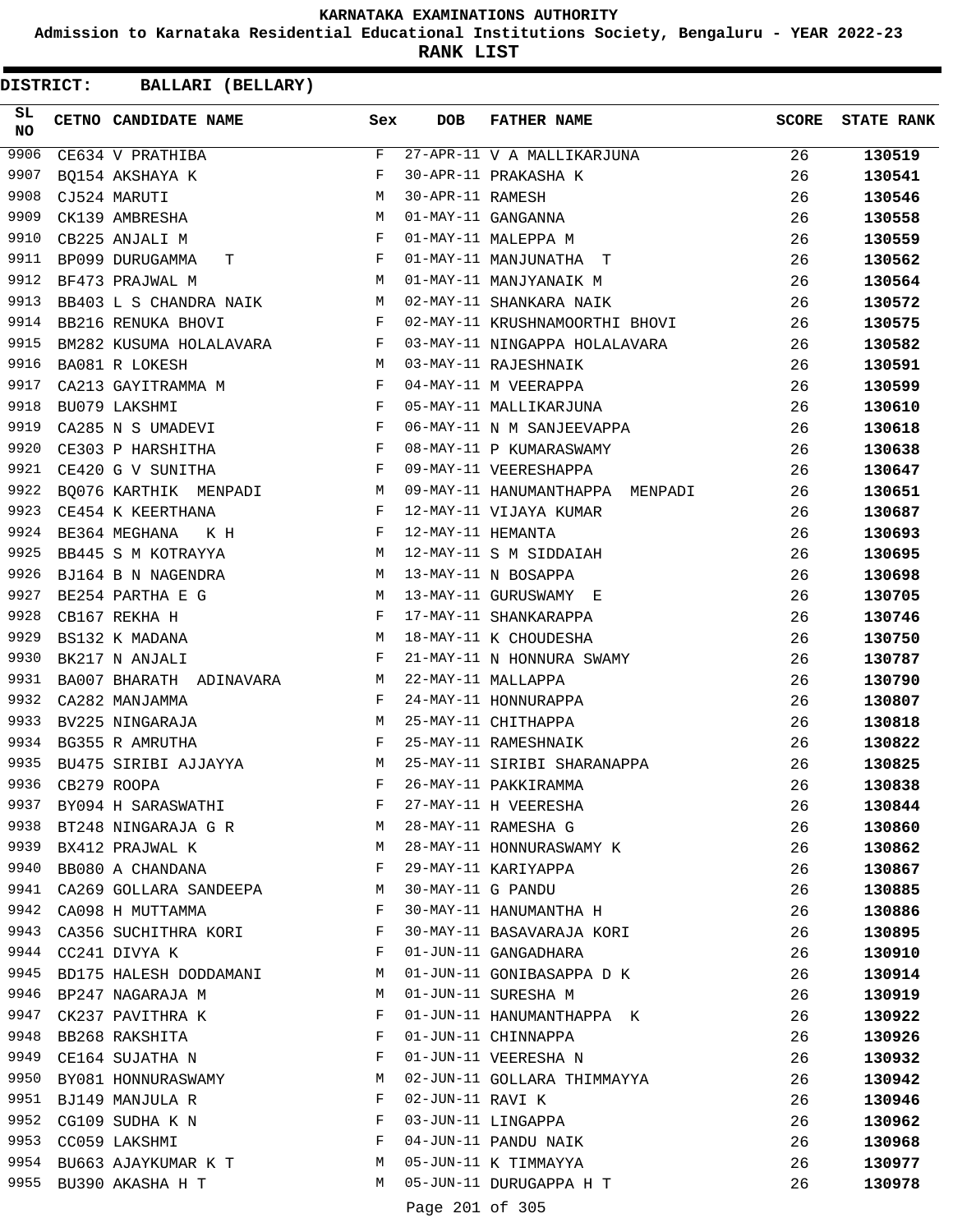**Admission to Karnataka Residential Educational Institutions Society, Bengaluru - YEAR 2022-23**

**RANK LIST**

| SL<br><b>NO</b> | CETNO CANDIDATE NAME               | Sex          | <b>DOB</b>        | <b>FATHER NAME</b>                           | <b>SCORE</b> | <b>STATE RANK</b> |
|-----------------|------------------------------------|--------------|-------------------|----------------------------------------------|--------------|-------------------|
| 9956            | CJ196 AKSHATHA                     | $\mathbf{F}$ |                   | $\overline{05 - JUN - 11}$ MUKKANNA          | 26           | 130979            |
| 9957            | CE715 CHANNAPPA                    | M            |                   | 05-JUN-11 MARASWAMY                          | 26           | 130982            |
| 9958            | BN151 AKSHAY REVANEPPA BAGEWADI    | M            |                   | 07-JUN-11 REVANEPPA BASAVANNEPPA<br>BAGEWADI | 26           | 131010            |
| 9959            | BB010 SANJAY AMBIGARA              | М            | 07-JUN-11 XXX     |                                              | 26           | 131016            |
| 9960            | BW527 ANUPAMA S                    | F            |                   | 08-JUN-11 DODDABASAPPA S                     | 26           | 131019            |
| 9961            | BP010 SUJATHA KALAPPA RATTIBALLI   | F            |                   | 08-JUN-11 KALAPPA RATTIBALLI                 | 26           | 131032            |
| 9962            | BV013 T MEGHANA                    | F            |                   | 08-JUN-11 T NAGARAJA                         | 26           | 131033            |
| 9963            | CE299 GANGADHARA G                 | M            | 09-JUN-11 GUDDADA | OBAIAH                                       | 26           | 131040            |
| 9964            | BF152 KANIVIHALLI VIDYASHRI        | F            |                   | 11-JUN-11 K SURESHA                          | 26           | 131077            |
| 9965            | BF055 SANJU<br>CHIKKANNANAVAR      | М            |                   | 11-JUN-11 C NINGAPPA                         | 26           | 131086            |
| 9966            | BE132 SINDHU D                     | F            |                   | 11-JUN-11 DHARMA NAIK                        | 26           | 131089            |
| 9967            | BB437 SURESH                       | M            |                   | 13-JUN-11 SOMLA NAIK                         | 26           | 131104            |
| 9968            | BA163 YAMANOORA M                  | M            |                   | 13-JUN-11 VENKATESHA M                       | 26           | 131107            |
| 9969            | BJ341 NETHRAVATHI V                | $_{\rm F}$   |                   | 14-JUN-11 ESHAPPA V                          | 26           | 131114            |
| 9970            | CE563 T SWAPNA                     | $_{\rm F}$   |                   | 15-JUN-11 T NAGARAJA                         | 26           | 131128            |
| 9971            | BM424 TALAVARA ARUNA               | M            |                   | 15-JUN-11 T NAGARAJA                         | 26           | 131129            |
| 9972            | BT407 KEERTHANA                    | $_{\rm F}$   |                   | 16-JUN-11 MAHANTHESHA                        | 26           | 131132            |
| 9973            | BW205 KHADRIYA                     | $_{\rm F}$   | 16-JUN-11 MANSOOR |                                              | 26           | 131134            |
| 9974            | BP258 KONERI GIRISH                | M            |                   | 16-JUN-11 KONERI NEELAPPA                    | 26           | 131135            |
| 9975            | BL271 MUNEER SAB                   | M            |                   | 16-JUN-11 HASAN SAB                          | 26           | 131138            |
| 9976            | BA250 B KIRAN KUMARA               | М            |                   | 19-JUN-11 HULUGAPPA                          | 26           | 131172            |
| 9977            | BH132 K DIVYA                      | F            |                   | 19-JUN-11 K SANNAKANIMEPPA                   | 26           | 131174            |
| 9978            | BX365 GIRISH T                     | M            |                   | 20-JUN-11 THIPPANNA GOWDA T                  | 26           | 131187            |
| 9979            | BQ172 KALLAHALLI KAVERI            | $_{\rm F}$   |                   | 20-JUN-11 KALLAHALLI NAGABHUSHANA            | 26           | 131190            |
| 9980            | BO143 NAGARAJA S                   | M            |                   | 20-JUN-11 SOMLA NAIK                         | 26           | 131195            |
| 9981            | BW525 T NANDISHA                   | M            |                   | 20-JUN-11 T MALLAIAH                         | 26           | 131201            |
| 9982            | BO153 ASHOK KUMAR                  | M            |                   | 21-JUN-11 CHANDRA NAIK                       | 26           | 131203            |
| 9983            | BG274 A P DIVYASHREE               | F            |                   | 23-JUN-11 PARASHURAMA ANAGADI                | 26           | 131223            |
| 9984            |                                    | F            |                   | 23-JUN-11 MANJAPPA ALUVAR                    | 26           | 131229            |
| 9985            | BO125 LAKSMIDEVI ALUVAR            | F            |                   | 25-JUN-11 S N NAGARAJ                        |              | 131255            |
| 9986            | BH174 S N ANU<br>CG295 LAKSHMI     | F            |                   |                                              | 26           |                   |
| 9987            |                                    |              |                   | 26-JUN-11 K SHARABHANNA                      | 26           | 131265            |
|                 | CB064 GANESH N                     | М            |                   | 28-JUN-11 SHANKRAPPA N                       | 26           | 131289            |
|                 | 9988 BU050 HARSHA B                | M            |                   | 28-JUN-11 BHARMAPPA                          | 26           | 131290            |
| 9989            | BT346 LAKSHMI N                    | F            |                   | 28-JUN-11 NAGARAJA                           | 26           | 131293            |
|                 | 9990 BC229 VISHVANATHA ANGADI      | M            |                   | 28-JUN-11 VIRUPAKSHAPPA ANGADI               | 26           | 131299            |
| 9991            | CH203 H NARASIMHA                  | M            |                   | 01-JUL-11 H AYYAPPA                          | 26           | 131319            |
| 9992            | BN007 JASWANTHA                    | M            |                   | 01-JUL-11 CHANDRA NAIK                       | 26           | 131321            |
| 9993            | BF506 VAISHNAVI T                  | F            |                   | 01-JUL-11 THIRUPATHI T                       | 26           | 131333            |
| 9994            | BZ249 MANJULA KURUBARA             | F            |                   | 02-JUL-11 MAHARUDRA KURUBARA                 | 26           | 131342            |
| 9995            | BU618 CHINNU N                     | M            |                   | 05-JUL-11 SURESHNAIKA N                      | 26           | 131373            |
|                 | 9996 CB159 K RAKESHA               | М            |                   | 05-JUL-11 KADLE SHEKHARAPPA                  | 26           | 131377            |
|                 | 9997 BL276 MEGHANA KOTIHAL         | F            |                   | 05-JUL-11 PRABHAKARA KOTIHAL                 | 26           | 131383            |
|                 | 9998 BL090 MAHESHA YALLAPPA VALAKE | M            |                   | 06-JUL-11 YALLAPPA VITTAPPA VALAKE           | 26           | 131401            |
|                 | 9999 BW264 DEVISHREE               | F            |                   | 07-JUL-11 M NAGARAJA                         | 26           | 131412            |
|                 | 10000 BW336 MOHAMMED AYUB          | M            |                   | 08-JUL-11 MEHABOOB SAB                       | 26           | 131436            |
|                 | 10001 BA546 M SINDU                | F            |                   | 09-JUL-11 M RAMESHA                          | 26           | 131447            |
|                 | 10002 CJ309 ROHINI R               | F            |                   | 10-JUL-11 V RAMESH                           | 26           | 131469            |
|                 | 10003 BF391 SHWETHA B              | F            |                   | 10-JUL-11 BASAVARAJA NAIK                    | 26           | 131474            |
|                 | 10004 BX074 E NANDINI              | F            |                   | 12-JUL-11 E BHOJARAJA                        | 26           | 131488            |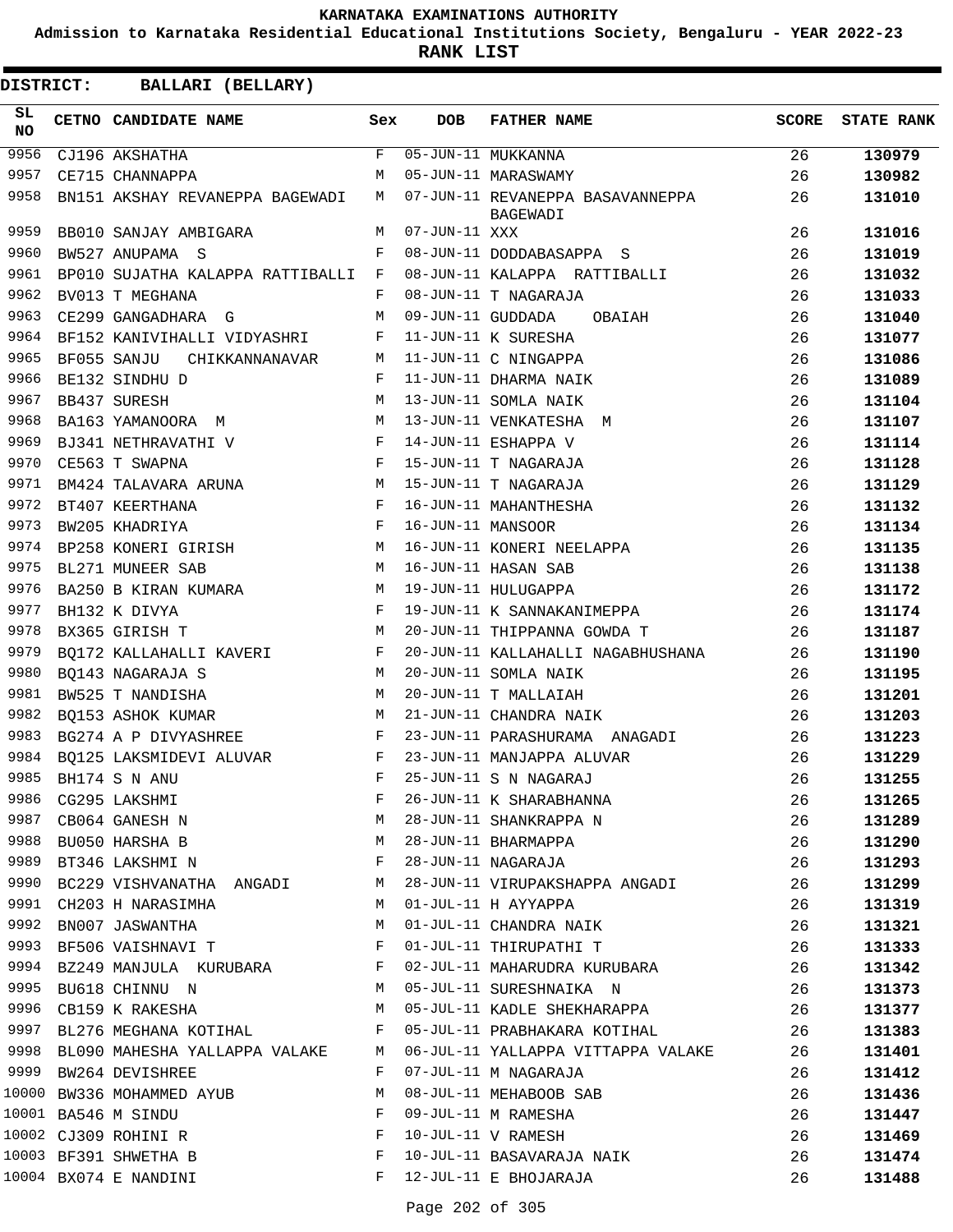**Admission to Karnataka Residential Educational Institutions Society, Bengaluru - YEAR 2022-23**

**RANK LIST**

| SL<br><b>NO</b> | CETNO CANDIDATE NAME Sex                                                             |   | <b>DOB</b>        | FATHER NAME                          |    | <b>SCORE</b> STATE RANK |
|-----------------|--------------------------------------------------------------------------------------|---|-------------------|--------------------------------------|----|-------------------------|
| 10005           | BA538 ADARSHA H M                                                                    | M |                   | 14-JUL-11 GURUSHANTHIAH H.M          | 26 | 131512                  |
|                 | $\mathbf{F}$ and $\mathbf{F}$ and $\mathbf{F}$<br>10006 CK335 ANUSHA G XXX           |   |                   | 15-JUL-11 SHREENIVASA G XXX          | 26 | 131526                  |
| 10007           | $\mathbf{F}$ and $\mathbf{F}$ and $\mathbf{F}$<br>BG159 MUGAMMA K                    |   |                   | 15-JUL-11 BEERAPPA K                 | 26 | 131531                  |
| 10008           | BH077 R ASHOK NAIK M                                                                 |   |                   | 15-JUL-11 RAVI NAIK                  | 26 | 131535                  |
|                 | 10009 BX312 K SHIVA KUMAR M 16-JUL-11 SUNKAPPA                                       |   |                   |                                      | 26 | 131547                  |
|                 | 10010 BM103 NIKITHA B<br>$\mathbf{F}$ . The contract of the contract of $\mathbf{F}$ |   |                   | 16-JUL-11 BASAVARAJA B               | 26 | 131552                  |
|                 | 10011 CH138 CHINNA MALLIKARJUNA M 17-JUL-11 VEERESH                                  |   |                   |                                      | 26 | 131561                  |
|                 | 10012 BG084 MANU K                                                                   |   |                   | M 17-JUL-11 KOTRESHI B               | 26 | 131565                  |
|                 | 10013 CK306 ORABHAVI UMADEVI F                                                       |   |                   | 17-JUL-11 VEERESHA O                 | 26 | 131567                  |
|                 | 10014 CC275 SARASWATI M B<br>and the state of the state of the Party                 |   |                   | 17-JUL-11 M B BHIMARAJA              | 26 | 131569                  |
|                 | 10015 BP133 SHANTHA RAVIKUMARA BARKI F                                               |   |                   | 17-JUL-11 RAVIKUMARA HOSURAPPA BARKI | 26 | 131571                  |
|                 | 10016 BF469 SUBASHNAIK L C                                                           | M |                   | 17-JUL-11 CHANDRANAIK L C            | 26 | 131573                  |
|                 | 10017 BF049 CHOUDAMMA<br>$\mathbf{F}$ and $\mathbf{F}$ and $\mathbf{F}$              |   |                   | 19-JUL-11 NEELAPPA                   | 26 | 131588                  |
|                 | 10018 BP047 D SUMITRA F                                                              |   |                   | 19-JUL-11 D SHANMUKHANAIK            | 26 | 131589                  |
|                 | $\mathbf{F}$<br>10019 BR015 SAVITHA                                                  |   |                   | 19-JUL-11 BILLAPPA KAVASARA          | 26 | 131599                  |
|                 | 10020 BK118 DRAKSHAYANI K F                                                          |   |                   | 20-JUL-11 RAMPRASAD K                | 26 | 131610                  |
|                 | 10021 BE172 AKSHATA<br>$\mathbf{F}$                                                  |   | 22-JUL-11 RAJAPPA |                                      | 26 | 131633                  |
|                 | $\mathbf{F}$ and $\mathbf{F}$ and $\mathbf{F}$<br>10022 CK144 SABREEN                |   | 23-JUL-11 DAHOOD  |                                      | 26 | 131660                  |
|                 | 10023 BC216 K MANJUNATHA M                                                           |   |                   | 24-JUL-11 K BENKEJJA                 | 26 | 131664                  |
|                 | $\mathbb F$<br>10024 BW081 LIKHITHA S                                                |   |                   | 24-JUL-11 SURESH H                   | 26 | 131665                  |
|                 | 10025 BZ168 SANTHOSHA PAVAR M                                                        |   |                   | 24-JUL-11 G UMESHA                   | 26 | 131670                  |
|                 | 10026 CH541 AMBIKA V<br>$\mathbf{F}$ and $\mathbf{F}$ and $\mathbf{F}$               |   |                   | 25-JUL-11 PURUSHAPPA                 | 26 | 131676                  |
|                 | 10027 CC072 G HANUMESH M                                                             |   |                   | 25-JUL-11 G CHANNAPPA                | 26 | 131678                  |
|                 | 10028 CC122 LAVANYA                                                                  |   |                   | 25-JUL-11 VENKATESH                  | 26 | 131680                  |
|                 | $$\rm F$$ $$\rm F$$<br>10029 BK350 ANUSHA                                            |   |                   | 29-JUL-11 KANAKARAYA                 | 26 | 131722                  |
|                 | $M_{\odot}$<br>10030 CE534 B ABHAY                                                   |   |                   | 29-JUL-11 BHOJYANAIK                 | 26 | 131723                  |
|                 | $\mathbf{F}$<br>10031 BW517 T VIDYA                                                  |   |                   | 29-JUL-11 T DEVENDRA                 | 26 | 131734                  |
|                 | 10032 BK110 HEMAVATHI BHAJANTHRI F                                                   |   |                   | 30-JUL-11 ERANNA B                   | 26 | 131738                  |
|                 | 10033 BK186 L GAJENDRA NAIK<br>M <sub>1</sub>                                        |   |                   | 30-JUL-11 LOKA NAIK                  | 26 | 131741                  |
|                 | 10034 BX109 SUNIL NAIK R<br>M <sub>N</sub>                                           |   |                   | 30-JUL-11 VIRUPAKSHI NAIK R          | 26 | 131748                  |
|                 | 10035 BG380 ANUSHA C                                                                 | F |                   | 01-AUG-11 KARIBASAPPA C              | 26 | 131762                  |
|                 | 10036 BD328 DIVYA K                                                                  | F |                   | 01-AUG-11 KOTRESH K                  | 26 | 131764                  |
|                 | 10037 CE623 K YASMIN                                                                 | F |                   | 01-AUG-11 K SIKANDRA BASHA           | 26 | 131765                  |
|                 | 10038 CD042 REVATHI                                                                  | F |                   | 02-AUG-11 ANJINAYYA                  | 26 | 131789                  |
|                 | 10039 BK150 K BHIMESH                                                                | M |                   | 03-AUG-11 K NAGARAJ                  | 26 | 131795                  |
|                 | 10040 BJ191 K GANGOTRI                                                               | F |                   | 03-AUG-11 S K RAMESH                 | 26 | 131796                  |
|                 | 10041 CH341 MEGHARAJA                                                                | M | 03-AUG-11 KRUSHNA |                                      | 26 | 131797                  |
|                 | 10042 BE240 PRATHIBHA M                                                              | F |                   | 03-AUG-11 VEEREESHA M                | 26 | 131800                  |
|                 | 10043 BP119 SARJAN S                                                                 | M |                   | 03-AUG-11 SOORYANAIK T               | 26 | 131803                  |
|                 | 10044 BC176 ESHWARA V                                                                | M |                   | 04-AUG-11 JUNJAYYA V                 | 26 |                         |
|                 |                                                                                      | F |                   |                                      |    | 131808                  |
|                 | 10045 BU234 SAMHITHE K<br>10046 BA366 NAGARAJA R                                     |   |                   | 04-AUG-11 KOTRESHA                   | 26 | 131815                  |
|                 |                                                                                      | M |                   | 06-AUG-11 RAMAPPA A K                | 26 | 131840                  |
|                 | 10047 CE328 G VISHWANATHA                                                            | M |                   | 07-AUG-11 G SHARANAPPA               | 26 | 131846                  |
|                 | 10048 BH245 R P YUVARAJNAIK                                                          | M |                   | 08-AUG-11 R PANDUNAIK                | 26 | 131860                  |
|                 | 10049 BD122 SINCHANA B M                                                             | F |                   | 08-AUG-11 BASAVANTAPPA M             | 26 | 131862                  |
|                 | 10050 BW224 KAVALI OBALESHA                                                          | M |                   | 09-AUG-11 KAVALI DEVENDRA            | 26 | 131869                  |
|                 | 10051 BY168 REVATHI S                                                                | F |                   | 09-AUG-11 SANNANAGAPPA               | 26 | 131871                  |
|                 | 10052 CH148 MABUSUBANI M                                                             | M |                   | 10-AUG-11 ABDULGANISAB M             | 26 | 131882                  |
|                 | 10053 CC120 SARVAMANGALA A M                                                         | F |                   | 10-AUG-11 GURUPRASAD A M             | 26 | 131887                  |
|                 | 10054 BB120 T BHARATH                                                                | М |                   | 12-AUG-11 TIPPAPURA VEERESHA         | 26 | 131916                  |
|                 |                                                                                      |   | Page 203 of 305   |                                      |    |                         |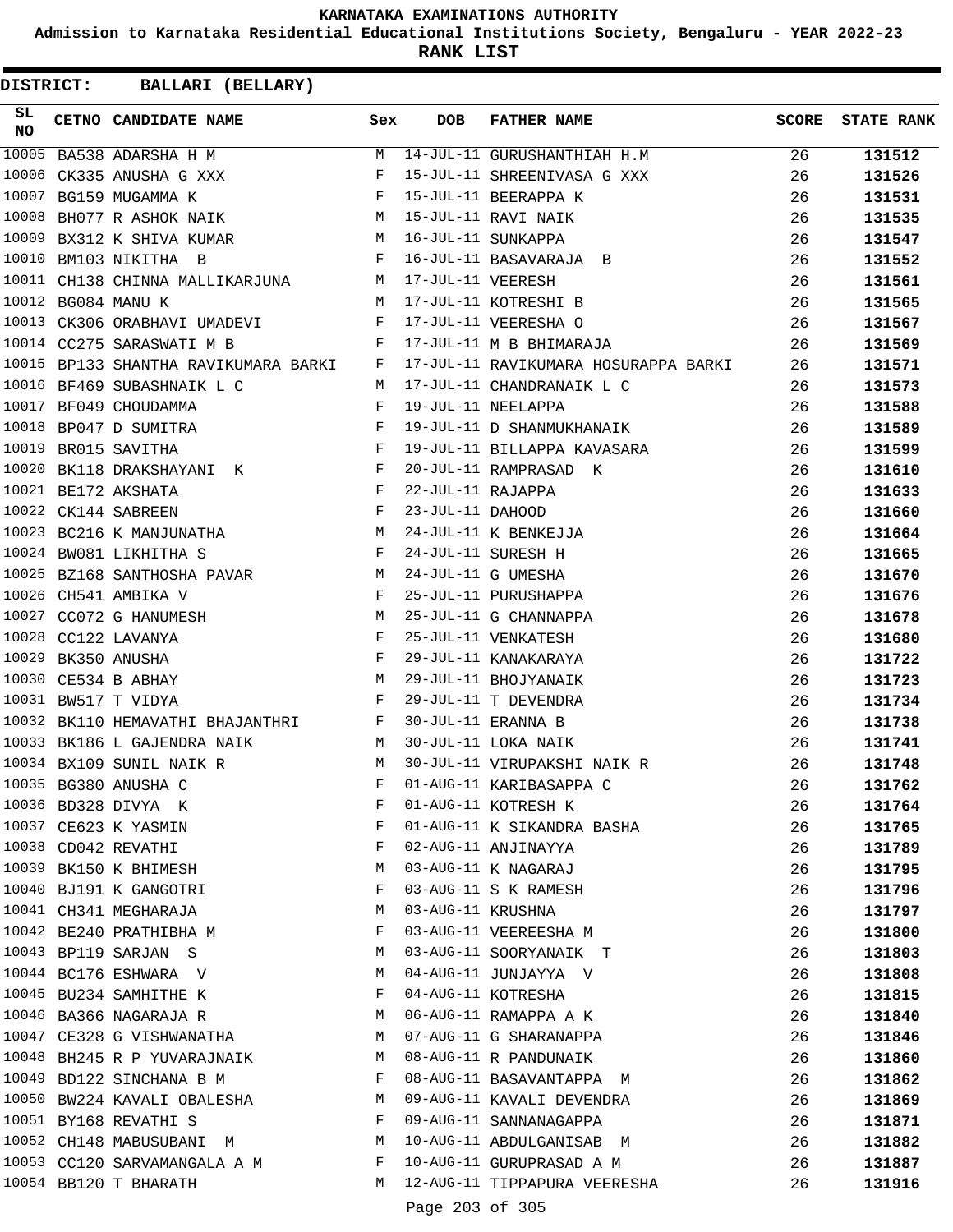**Admission to Karnataka Residential Educational Institutions Society, Bengaluru - YEAR 2022-23**

**RANK LIST**

| SL<br><b>NO</b> |                   | CETNO CANDIDATE NAME                                                                   | Sex          | <b>DOB</b>        | FATHER NAME                                   | <b>SCORE</b> | <b>STATE RANK</b> |
|-----------------|-------------------|----------------------------------------------------------------------------------------|--------------|-------------------|-----------------------------------------------|--------------|-------------------|
| 10055           |                   | BA596 T BHUMIKA                                                                        | F            |                   | 12-AUG-11 T PAMPAPATHI                        | 26           | 131917            |
| 10056           |                   | BD181 HEMANTHAKUMARA K                                                                 | M            |                   | 13-AUG-11 KUMARANAIK                          | 26           | 131922            |
| 10057           |                   | M<br>CD175 MAHESHA K                                                                   |              |                   | 16-AUG-11 MARAPPA K                           | 26           | 131955            |
| 10058           |                   | CD067 VINAY SHILAMATT G M M                                                            |              |                   | 16-AUG-11 SIDDALINGAIAH G M                   | 26           | 131965            |
| 10059           |                   | CB041 K N LAVANYA<br>$\mathbf{F}$ and $\mathbf{F}$                                     |              |                   | 19-AUG-11 NAGARAJA                            | 26           | 131988            |
| 10060           |                   | $\mathbf{F}$ and the contract of the contract of $\mathbf{F}$ .<br>BW557 V SINDHU      |              |                   | 19-AUG-11 V KAREGOUDA                         | 26           | 131991            |
|                 |                   | M<br>10061 BR262 HULIRAJ K L                                                           |              |                   | 20-AUG-11 LOKESH K                            | 26           | 131993            |
|                 |                   | $\begin{aligned} \mathbf{F} \\ \mathbf{F} \end{aligned}$<br>10062 CE433 NIKHITHA       | $\mathbf{F}$ |                   | 20-AUG-11 ANILA KUMARA                        | 26           | 131997            |
|                 |                   | 10063 CD046 BHAVANI                                                                    |              |                   | 21-AUG-11 HANUMANTHAPPA G                     | 26           | 132006            |
|                 |                   | <b>M</b><br>10064 BS026 B PRADEEPA                                                     |              |                   | 25-AUG-11 B BASAVARAJ                         | 26           | 132038            |
| 10065           |                   | $\mathbf{F}$ and $\mathbf{F}$ and $\mathbf{F}$<br>BR072 A R KEERTHANA                  |              |                   | 26-AUG-11 A RAMESHA                           | 26           | 132045            |
|                 |                   | 10066 BM457 KUSUMA GOUDRA                                                              |              |                   |                                               | 26           | 132049            |
|                 |                   | $\mathbf{F}$ M<br>10067 CD447 ALTHAF                                                   |              |                   | 26-AUG-11 HANUMANA GOUDRA<br>30-AUG-11 ISMAIL | 26           | 132094            |
|                 |                   | <b>M</b><br>10068 BH144 H M PRATEEK                                                    |              |                   | 01-SEP-11 HORAKAVALA MANJAPPA                 | 26           | 132114            |
| 10069           |                   | $\mathbb{F}^{\mathbb{Z}}$ . The state $\mathbb{F}^{\mathbb{Z}}$<br>BU339 KARIBASAMMA   |              |                   | 01-SEP-11 M PAPANNA                           | 26           | 132115            |
|                 |                   | 10070 CB128 PAVITRA M                                                                  | F            |                   | 02-SEP-11 ANJINAPPA M                         | 26           | 132126            |
|                 |                   | 10071 BG199 G KAVITHA<br>$\mathbb{R}^n$ . In the $\mathbb{R}^n$                        |              |                   | 03-SEP-11 GOPI NAIK                           | 26           | 132140            |
|                 |                   | 10072 CA033 GAYITRI B<br>$\mathbf{F}$ and the contract of the contract of $\mathbf{F}$ |              |                   | 04-SEP-11 BINGI SOMANNA                       | 26           | 132144            |
|                 |                   | $\mathbf{F}$<br>10073 BP295 R LAKSHMI                                                  |              |                   | 04-SEP-11 H RAVIKUMARA NAIK                   | 26           | 132151            |
|                 |                   | 10074 CA400 EERAMMA V                                                                  | $\mathbf{F}$ |                   | 05-SEP-11 KANAKARAYA                          | 26           | 132156            |
|                 |                   | 10075 BC236 KORAVARA YSHAVANTHA                                                        | M            |                   | 05-SEP-11 KORAVARA YAMANOORA                  | 26           | 132159            |
|                 |                   | 10076 BM462 SUMANTH THALAVAR                                                           | M            | 05-SEP-11 RAMESH  | THALAVAR                                      | 26           | 132166            |
|                 |                   | 10077 BU247 KAVERI K                                                                   | $\mathbf{F}$ |                   | 08-SEP-11 THIPPESWAMY K                       | 26           | 132193            |
|                 |                   | 10078 BT262 B VISHNU                                                                   | M            |                   | 09-SEP-11 BALAJI K                            | 26           | 132200            |
|                 |                   | 10079 BC189 K LAKSHMI                                                                  | F            |                   | 09-SEP-11 K KOTRESHA                          | 26           | 132202            |
|                 |                   | 10080 BS231 KAVERY U M<br>$\mathbf{F}$ . The contract of the contract of $\mathbf{F}$  |              |                   | 09-SEP-11 HANUMANTHAPPA U M                   | 26           | 132203            |
| 10081           |                   | BD014 ABHINASH CHIGARI M                                                               |              |                   | 10-SEP-11 KENCHAPPA CHIGARI                   | 26           | 132212            |
|                 |                   | 10082 CH248 GOVARDHANA H                                                               | M            |                   | 10-SEP-11 RANGASWAMY H                        | 26           | 132216            |
|                 |                   | 10083 CH167 K SOMASHEKARA                                                              |              |                   | M 12-SEP-11 K GIRIYAPPA                       | 26           | 132237            |
|                 |                   | 10084 CD402 DINESHKUMAR S                                                              | M            |                   | 14-SEP-11 SHANMUKHAPPA B                      | 26           | 132260            |
|                 |                   | 10085 BW215 CHANDDRA KALA                                                              | F            | 15-SEP-11 CHANDRA |                                               | 26           | 132269            |
|                 |                   | 10086 BW190 PAVAN KUMAR D                                                              |              |                   | M 16-SEP-11 HONNURAPPA                        | 26           | 132282            |
|                 |                   | 10087 BK004 A MARUTHI                                                                  |              |                   | M 17-SEP-11 ANCHANAGUDI THIPPESWAMY           | 26           | 132285            |
|                 |                   | 10088 CE010 HUNASEKATTE SHIVARAMA M                                                    |              |                   | 20-SEP-11 HUNASEKATTE SIDDALINGAPPA           | 26           | 132311            |
|                 |                   | 10089 CK329 MANOHAR K B                                                                | M            |                   | 20-SEP-11 VEMANNA B                           | 26           | 132315            |
|                 | 10090 BZ260 GOURI |                                                                                        | F            |                   | 21-SEP-11 MANJUNATHA                          | 26           | 132321            |
|                 |                   | 10091 BM300 GOUTAM B                                                                   | M            |                   | 21-SEP-11 MOUNESHA B                          | 26           | 132322            |
|                 |                   | 10092 BU203 ANJALI G N                                                                 | F            |                   | 22-SEP-11 NAGARAJA                            | 26           | 132330            |
|                 |                   | 10093 BF002 AMMANAKERI RAJANAYAKA                                                      | M            |                   | 24-SEP-11 A KRUSHNAPPA                        | 26           | 132343            |
|                 |                   | 10094 BM017 LAKSHMI                                                                    | F            |                   | 25-SEP-11 B VENKATESHA NAIK                   | 26           | 132352            |
|                 |                   | 10095 CC049 THIPPAMMA                                                                  | F            |                   | 25-SEP-11 THIPPANNA HOSATTI                   | 26           | 132358            |
|                 |                   | 10096 CF183 G GOUTHAMA                                                                 | M            |                   | 26-SEP-11 SHEKHANNA                           | 26           | 132361            |
|                 |                   | 10097 BP071 VIJAYAKUMARA<br>MAILAMMANAVARA                                             | M            |                   | 26-SEP-11 RAMESHA M                           | 26           | 132373            |
|                 |                   | 10098 BM297 PRAJAWALA                                                                  | M            |                   | 27-SEP-11 LAXMICHAND                          | 26           | 132376            |
|                 |                   | 10099 BB468 PRIYANKA                                                                   | F            |                   | 27-SEP-11 MAILARAPPA                          | 26           | 132378            |
|                 |                   | 10100 BZ029 PARIMALA                                                                   | F            |                   | 28-SEP-11 CHANDRASHEKHARA                     | 26           | 132386            |
|                 |                   | 10101 BP054 R RAMESHA                                                                  | M            |                   | 28-SEP-11 RAVINAIK                            | 26           | 132390            |
|                 |                   | 10102 BP280 H PAVITHRA                                                                 | F            |                   | 29-SEP-11 HOBHYA NAIK                         | 26           | 132396            |
|                 |                   | 10103 CG206 KARTHK                                                                     | M            |                   | 29-SEP-11 SHIVARAJA                           | 26           | 132397            |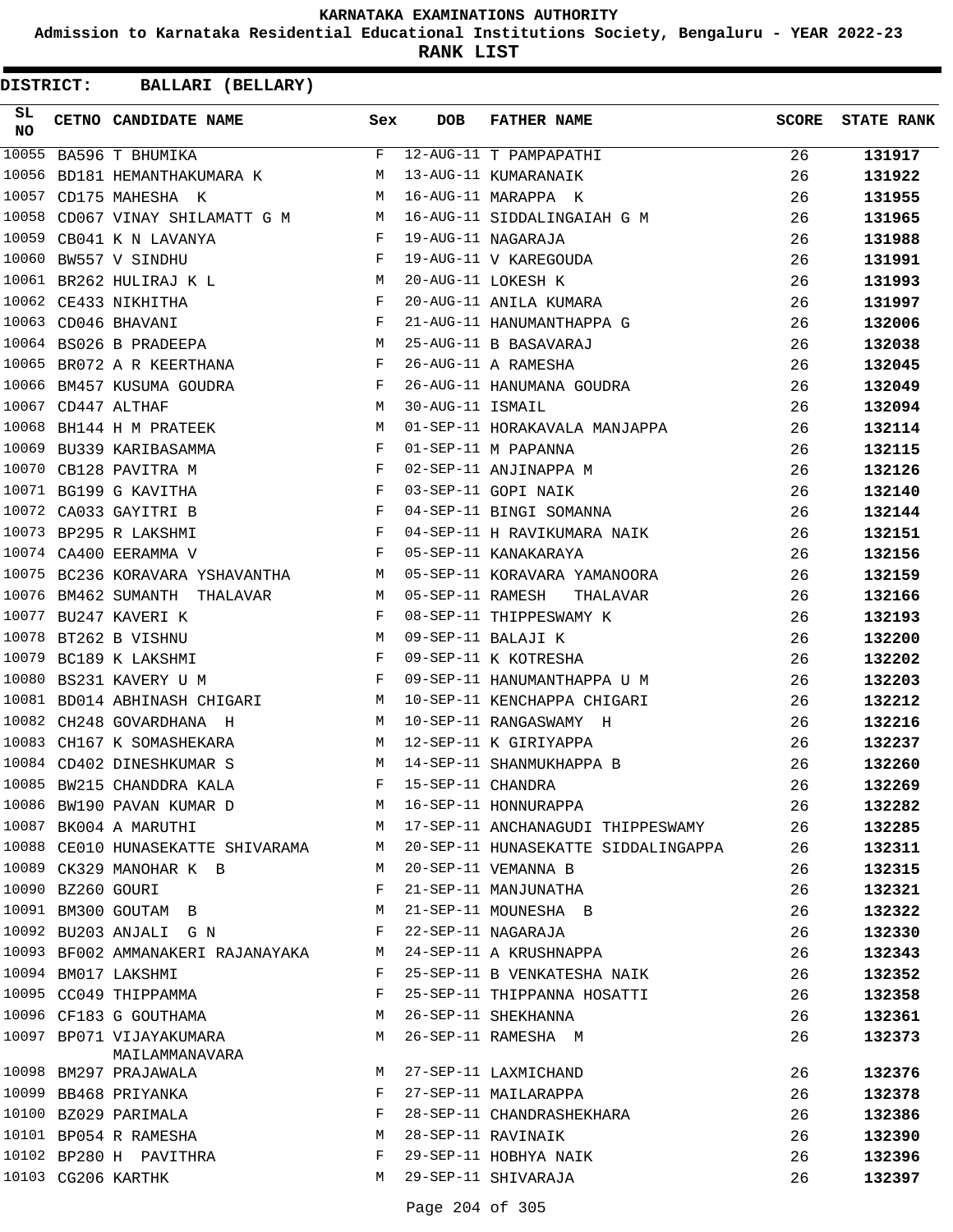**Admission to Karnataka Residential Educational Institutions Society, Bengaluru - YEAR 2022-23**

**RANK LIST**

| SL<br><b>NO</b> |                   | CETNO CANDIDATE NAME                                                                | Sex          | <b>DOB</b>        | <b>FATHER NAME</b>                                                 | <b>SCORE</b> | <b>STATE RANK</b> |
|-----------------|-------------------|-------------------------------------------------------------------------------------|--------------|-------------------|--------------------------------------------------------------------|--------------|-------------------|
|                 |                   | 10104 BU172 NETRAVATHI                                                              | F            |                   | 01-OCT-11 NAGESHA K                                                | 26           | 132429            |
| 10105           |                   | BE088 CHALAVADI INCHARA F                                                           |              |                   | 02-OCT-11 GAJENDRA                                                 | 26           | 132440            |
|                 |                   | <b>Example 20</b><br>10106 BF348 S VAISHALI                                         |              |                   | 02-OCT-11 S REVAPPA                                                | 26           | 132443            |
|                 |                   | 10107 BG170 PUNEETHA P S                                                            | M            |                   | 04-OCT-11 VEERESHA P S                                             | 26           | 132462            |
| 10108           |                   | M<br>BT010 PANDUNAIK J                                                              |              |                   | 06-OCT-11 MANJUNAIK                                                | 26           | 132476            |
| 10109           |                   | BQ196 VIJAYALAKSHMI F                                                               |              |                   | 06-OCT-11 SIDDALINGAYYA B M                                        | 26           | 132483            |
|                 |                   | $\mathbf{F}$ . The contract of the contract $\mathbf{F}$<br>10110 BG009 G AISHWARYA |              |                   | 07-OCT-11 JNANESHAWARA G                                           | 26           | 132485            |
|                 |                   | 10111 CJ328 CHANDRIKA M                                                             | F            |                   | 08-OCT-11 MUDUKAPPA                                                | 26           | 132492            |
|                 |                   | 10112 CB006 GANESHA K                                                               | M            |                   | 08-OCT-11 SIDDAPPA K                                               | 26           | 132494            |
|                 |                   | 10113 BJ172 SUPRIYA H                                                               | F            |                   | 09-OCT-11 HANUMANTHAPPA H                                          | 26           | 132506            |
|                 |                   | 10114 BM164 KORAVARA DARSHAN<br><b>M</b>                                            |              |                   | 10-OCT-11 K SURESHA                                                | 26           | 132510            |
|                 |                   | 10115 BQ300 SINCHANA KOLLARAPARA F                                                  |              |                   | 11-OCT-11 PARUSAPPA K                                              | 26           | 132526            |
|                 |                   | 10116 BB036 B CHEETANA                                                              | M            |                   | 12-OCT-11 B SHANMUKAPPA                                            | 26           | 132530            |
|                 |                   | 10117 BH117 D S KRUSHNANAIK M                                                       |              |                   | 14-OCT-11 D SURYANAIK                                              | 26           | 132542            |
|                 |                   | 10118 BB161 ADARSHA GADDI<br><b>M</b>                                               |              |                   | 17-OCT-11 RAJASHEKHARA GADDI                                       | 26           | 132560            |
|                 |                   | 10119 CG327 KIRANKUMARI                                                             | $\mathbf{F}$ | 17-OCT-11 BASAPPA |                                                                    | 26           | 132567            |
| 10120           |                   | BP297 AFRINBANU PINJARA F                                                           |              |                   | 20-OCT-11 PEERSAB PINJARA                                          | 26           | 132588            |
|                 |                   | 10121 BU224 B M GAADRI PALAIAH M                                                    |              |                   | 22-OCT-11 MOHAN KUMARA                                             | 26           | 132602            |
|                 |                   | $\mathbf{F}$ and $\mathbf{F}$<br>10122 BX405 K ARATHI                               |              |                   | 23-OCT-11 HONNURAPPA                                               | 26           | 132613            |
|                 |                   | M<br>10123 BT233 PAVAN B                                                            |              |                   | 24-OCT-11 BASAVARAJ KURIHATTI                                      | 26           | 132622            |
|                 |                   | 10124 BF293 VIJAY L M<br>M <sub>N</sub>                                             |              |                   | 24-OCT-11 PRAKASH L M                                              | 26           | 132628            |
|                 |                   | 10125 BJ021 B SHRINIDHI F                                                           |              |                   | 25-OCT-11 B NAGARAJA                                               | 26           | 132630            |
|                 |                   | $\mathbf{F}$<br>10126 BT231 DEEPIKA N D                                             |              |                   | 25-OCT-11 DURGADASA NAYAKA K B                                     | 26           | 132631            |
|                 |                   | $\mathbf{F}$<br>10127 CC223 JYOTHI                                                  |              |                   | 25-OCT-11 SIDDALINGAPPA                                            | 26           | 132633            |
| 10128           |                   |                                                                                     | M            |                   |                                                                    | 26           |                   |
| 10129           |                   | CE638 AJJAYYA                                                                       |              |                   | 27-OCT-11 VEERESHA V                                               |              | 132650            |
|                 |                   | BE442 RAVI BANAKARA<br>$M_{\rm H}$                                                  |              |                   | 27-OCT-11 SURESHA B                                                | 26           | 132655            |
|                 |                   | 10130 BP207 KOUSHALYA PARASHURAMA F<br>OLIGADA<br>10131 CG270 MUDIYAMMA             | F            |                   | 28-OCT-11 PARASHURAMA NAGARAJAPPA<br>OLIGADA<br>29-OCT-11 MALLAYYA | 26<br>26     | 132658<br>132667  |
|                 |                   | M<br>10132 BT127 K NITHIN                                                           |              |                   | 30-OCT-11 K REVANNA                                                |              |                   |
|                 |                   |                                                                                     | $_{\rm F}$   |                   | 31-OCT-11 PRASANNA S                                               | 26           | 132673            |
|                 |                   | 10133 CC172 BHOOMIKA S                                                              |              |                   |                                                                    | 26           | 132680            |
|                 |                   | 10134 BW011 MAHALAKSHMI G                                                           |              |                   | F 31-OCT-11 VEERESH G                                              | 26           | 132684            |
|                 | 10135 BQ445 LAXMI |                                                                                     | F            |                   | 01-NOV-11 S VEERABHADRAPPA                                         | 26           | 132690            |
|                 |                   | 10136 CG275 MINGI CHANDRAKALA F                                                     |              |                   | 01-NOV-11 MINGI TIMMAPPA                                           | 26           | 132693            |
|                 |                   | 10137 BN243 N BHARATI                                                               | F            |                   | 03-NOV-11 N KARIBASAPPA                                            | 26           | 132708            |
|                 |                   | 10138 CD469 NAVEEN KUMAR B                                                          | M            |                   | 03-NOV-11 KALLESH B                                                | 26           | 132709            |
|                 |                   | 10139 BR110 M ABHISHEKA                                                             | M            | 04-NOV-11 MARUTHI |                                                                    | 26           | 132716            |
|                 |                   | 10140 BQ113 POJARA DIVYA                                                            | F            | 04-NOV-11 AJJAPPA |                                                                    | 26           | 132717            |
|                 |                   | 10141 BV177 MANOJ G                                                                 | M            |                   | 05-NOV-11 BASAVARAJA G                                             | 26           | 132724            |
|                 |                   | 10142 BV170 PAVAN Y C                                                               | М            |                   | 05-NOV-11 CHOWDAPPA Y                                              | 26           | 132725            |
|                 |                   | 10143 BD036 MANOJ GOWDA G                                                           | M            |                   | 08-NOV-11 RAJENDRA GOWDA GUDDAPPLA                                 | 26           | 132752            |
|                 |                   | 10144 BU607 U KEERTHANA                                                             | F            |                   | 08-NOV-11 U SURESHA                                                | 26           | 132754            |
|                 |                   | 10145 BW498 DURGAMMA                                                                | F            |                   | 09-NOV-11 VISHWANATHA                                              | 26           | 132759            |
|                 |                   | 10146 BG348 R MURULI                                                                | M            |                   | 10-NOV-11 RAVI NAIK L                                              | 26           | 132772            |
|                 |                   | 10147 BR119 SANGITHA M                                                              | F            |                   | 10-NOV-11 MAHANTHESHANAIK D                                        | 26           | 132774            |
|                 |                   | 10148 CG256 RADHIKA                                                                 | F            |                   | 11-NOV-11 YALLAPPA                                                 | 26           | 132781            |
|                 |                   | 10149 CF262 UDAYAKUMAR N                                                            | М            |                   | 11-NOV-11 NAGARADA NAGARAJA                                        | 26           | 132784            |
|                 |                   | 10150 BX103 VARDHINI                                                                | F            | 12-NOV-11 R ERESH |                                                                    | 26           | 132794            |
|                 |                   | 10151 BW551 V BHOOMIKA                                                              | F            |                   | 15-NOV-11 V GOVINDAPPA                                             | 26           | 132817            |
|                 |                   | 10152 BX294 G AKASH                                                                 | M            | 16-NOV-11 BASAPPA |                                                                    | 26           | 132821            |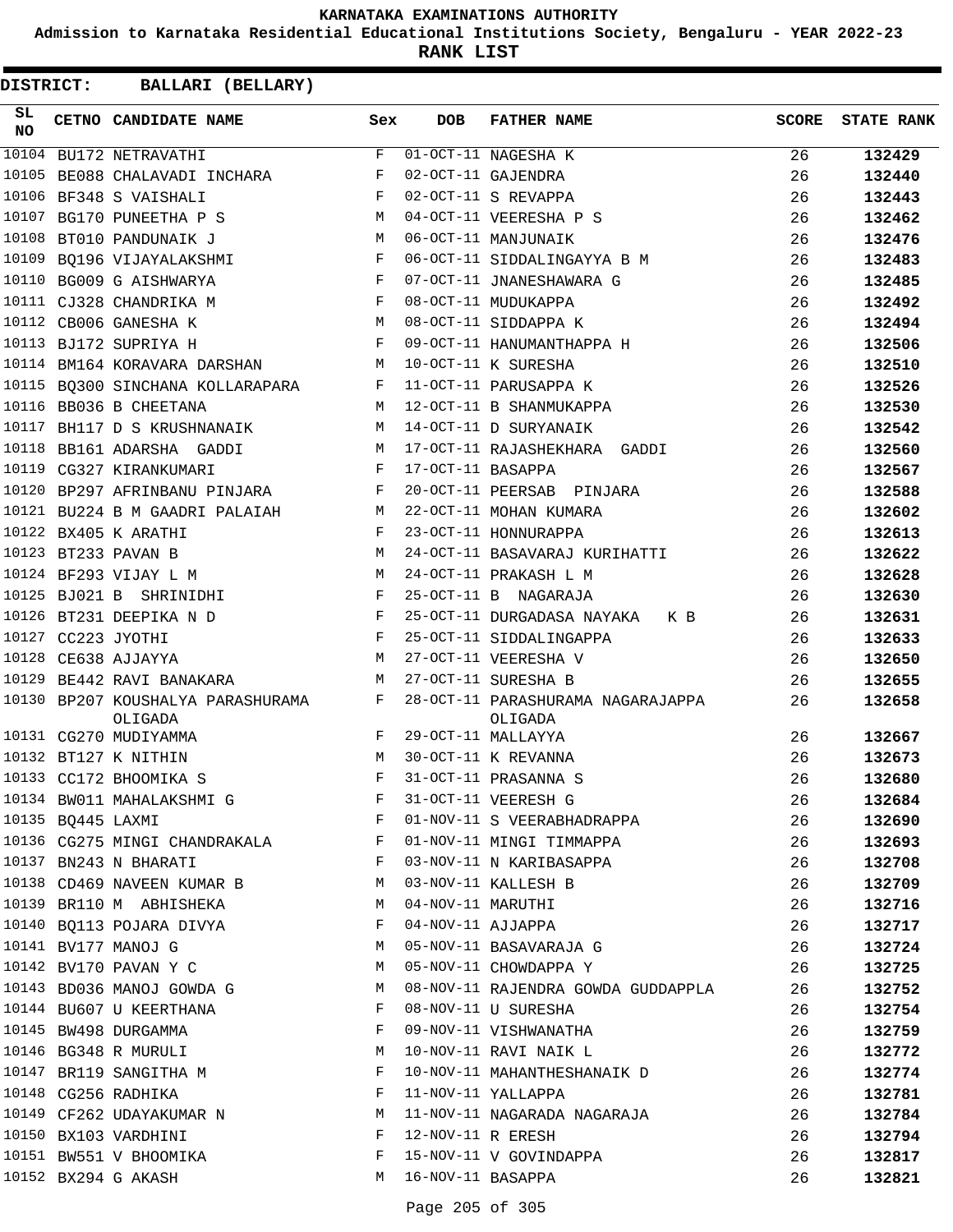**Admission to Karnataka Residential Educational Institutions Society, Bengaluru - YEAR 2022-23**

**RANK LIST**

| SL<br>NO |                   | CETNO CANDIDATE NAME                                                                | Sex          | <b>DOB</b>        | <b>FATHER NAME</b>                   | <b>SCORE</b> | <b>STATE RANK</b> |
|----------|-------------------|-------------------------------------------------------------------------------------|--------------|-------------------|--------------------------------------|--------------|-------------------|
|          | 10153 BE522 VEENA |                                                                                     | F            |                   | 16-NOV-11 KENCHAMMA                  | 26           | 132826            |
|          |                   | 10154 BP401 ROOPA JANGANNANAVARA                                                    | F            |                   | 17-NOV-11 PAKKEERESHA JANGANNANAVARA | 26           | 132834            |
| 10155    |                   | BW270 M G PAVAN KUMAR                                                               | M            |                   | 18-NOV-11 M GOVERDHAN                | 26           | 132841            |
|          |                   | 10156 CD230 MALINGA                                                                 | M            |                   | 20-NOV-11 CHANNAPPA                  | 26           | 132864            |
|          |                   | 10157 BK205 MANOJA                                                                  | M            |                   | 20-NOV-11 KALLESHA                   | 26           | 132865            |
| 10158    |                   | BX407 RAJESWARI U                                                                   | F            |                   | 23-NOV-11 NAGARAJA U                 | 26           | 132889            |
|          |                   | 10159 CC251 A MARUTHI                                                               | M            |                   | 24-NOV-11 ANGHADI RAJAPPA            | 26           | 132899            |
| 10160    |                   | $\mathbf{F}$<br>CE630 USHA V                                                        |              |                   | 24-NOV-11 NAGARAJA V                 | 26           | 132907            |
|          |                   | 10161 BE061 DINESHKUMAR D                                                           | M            |                   | 26-NOV-11 D GUDDAPPA                 | 26           | 132917            |
|          |                   | 10162 BN003 A YAMANOORESHA                                                          | M            |                   | 27-NOV-11 A HANUMAPPA                | 26           | 132925            |
|          |                   | 10163 BP013 DIVYAA                                                                  | F            |                   | 28-NOV-11 ANANDA NAIK                | 26           | 132935            |
|          |                   | <b>M</b><br>10164 CH122 H VINAYAKA                                                  |              |                   | 29-NOV-11 HADLIGI HANUMANTA          | 26           | 132947            |
|          |                   | 10165 BF080 G KAVYA                                                                 | F            |                   | 30-NOV-11 G NAGARAJA                 | 26           | 132957            |
| 10166    |                   | CE018 SANJU L R                                                                     | M            |                   | 02-DEC-11 RAVI NAYAK                 | 26           | 132980            |
| 10167    |                   | BR335 N A NIKIL                                                                     | M            |                   | 06-DEC-11 ANILKUMAR N A              | 26           | 133001            |
| 10168    |                   | M<br>CD141 MARUTHI J                                                                |              |                   | 09-DEC-11 BASAVARAJ JARMALI          | 26           | 133019            |
|          |                   | 10169 CJ513 SANJANA B                                                               | $\mathbf{F}$ |                   | 10-DEC-11 DHARMAREDDY B              | 26           | 133028            |
| 10170    |                   | $\mathbf{F}$ and $\mathbf{F}$ are $\mathbf{F}$<br>CB299 CHAMUNDI U                  |              |                   | 12-DEC-11 THIMMAPPA U                | 26           | 133038            |
|          |                   | $\mathbf{F}$ . The contract of the contract of $\mathbf{F}$<br>10171 CG353 CHANDANA |              |                   | 12-DEC-11 LAKSHMIKANTHA K            | 26           | 133039            |
|          |                   | M<br>10172 CA289 NANDEESHA K                                                        |              |                   | 12-DEC-11 NAGARAJA K                 | 26           | 133043            |
|          |                   | 10173 CE576 TALAVARA VIJAY M                                                        |              |                   | 14-DEC-11 RAMASWAMY                  | 26           | 133060            |
|          | 10174 CC018 SIRI  | $\mathbb{R}^n$ . The set of $\mathbb{R}^n$                                          |              |                   | 15-DEC-11 RAMANJANI                  | 26           | 133067            |
| 10175    |                   | M <sub>N</sub><br>CK202 H AKHIL KUMAR                                               |              |                   | 17-DEC-11 DURUGAPPA                  | 26           | 133078            |
|          |                   | 10176 CB241 N LAKSHMI<br>$\mathbf{F}$ and $\mathbf{F}$ and $\mathbf{F}$             |              |                   | 17-DEC-11 N BASAVARAJ                | 26           | 133079            |
|          |                   | 10177 BZ262 PRAVEEN KUMBAR M                                                        |              |                   | 18-DEC-11 KUMBAR THIPPESWAMY         | 26           | 133086            |
| 10178    |                   | BH293 PRIYANKA                                                                      | F            |                   | 18-DEC-11 HONNURA SWAMY              | 26           | 133088            |
| 10179    |                   | CE246 V PREETHI                                                                     | F            |                   | 20-DEC-11 G VEERESHA                 | 26           | 133102            |
| 10180    |                   | $\mathbf{F}$ and $\mathbf{F}$ and $\mathbf{F}$<br>BF128 NIVEDITHA                   |              |                   |                                      | 26           | 133112            |
|          |                   | 10181 CK121 CHAITRA                                                                 | $\mathbf{F}$ | 24-DEC-11 SOMAPPA | 23-DEC-11 ITIGI KALINGAPPA           | 26           | 133117            |
|          |                   | 10182 CF255 C PARASHU RAMA M                                                        |              |                   | 25-DEC-11 POOJARI CHANYA NAIK        | 26           | 133124            |
|          |                   | 10183 CH319 H MAHALAKSHMI                                                           | F            |                   | 25-DEC-11 HOLEPPANAVARA GADILINGA    | 26           | 133125            |
|          |                   | 10184 BE153 BHUVANESHWARI                                                           | F            |                   | 26-DEC-11 MEGHARAJA B                | 26           | 133137            |
|          |                   | 10185 BJ213 M ANUSHRI                                                               | F            |                   | 29-DEC-11 METI NAGARAJ               | 26           | 133159            |
|          |                   | 10186 BB015 R SAMPATH KUMAR                                                         | M            |                   | 29-DEC-11 JAYA KUMAR REDDY           | 26           | 133160            |
|          |                   | 10187 BU185 A OMKARA                                                                | M            | 30-DEC-11 K RAJU  |                                      | 26           | 133167            |
|          |                   | 10188 BK195 M GANESHA                                                               | М            |                   | 30-DEC-11 MEDA ANJINAPPA             | 26           | 133171            |
|          |                   | 10189 BF400 KIRANA N                                                                | М            |                   | 01-JAN-12 NAGARAJA S                 | 26           |                   |
|          |                   | 10190 CF146 UMA K                                                                   | F            |                   | 02-JAN-12 DEVANNA C K                | 26           | 133196            |
|          |                   |                                                                                     | F            |                   |                                      |              | 133226            |
|          |                   | 10191 CB347 POOJA G                                                                 |              |                   | 15-JAN-12 HONNURSWAMY G              | 26           | 133260            |
|          |                   | 10192 BE436 VIJAYALAKSHMI GIDDALLI                                                  | F            |                   | 21-JAN-12 BASAVARAJU GIDDALLI        | 26           | 133279            |
|          |                   | 10193 BE461 ADARSHA V                                                               | M            |                   | 28-JAN-12 LAKSHMAPPA V               | 26           | 133289            |
|          |                   | 10194 BR178 P INDRAJITH NAIK                                                        | M            |                   | 05-FEB-12 P NAGARAJA NAIK            | 26           | 133308            |
|          |                   | 10195 BH173 GANESHA M                                                               | M            |                   | 13-FEB-12 KALINGA M                  | 26           | 133316            |
|          |                   | 10196 BU548 SANJANAN T M                                                            | F            |                   | 20-FEB-12 T MARANNA                  | 26           | 133321            |
|          |                   | 10197 BF061 ANUKUMAR D                                                              | M            |                   | 22-FEB-12 GONIBASAPPA DASIMAPPARA    | 26           | 133322            |
|          |                   | 10198 BM400 SOWMYA                                                                  | F            |                   | 03-APR-12 HIRYA NAIK                 | 26           | 133349            |
|          |                   | 10199 BQ457 KALPANA                                                                 | F            |                   | 17-APR-12 GANGADHARA                 | 26           | 133359            |
|          |                   | 10200 BG036 MANIKANTA M                                                             | M            |                   | 17-APR-12 SURESHA M                  | 26           | 133360            |
|          |                   | 10201 BQ419 TASLIM BANU                                                             | F            | 29-APR-12 MABUSAB |                                      | 26           | 133364            |
|          |                   | 10202 BT328 M RAMYA                                                                 | F            |                   | 26-MAY-12 B S MALLIKARJUNA           | 26           | 133375            |
|          |                   |                                                                                     |              | Page 206 of 305   |                                      |              |                   |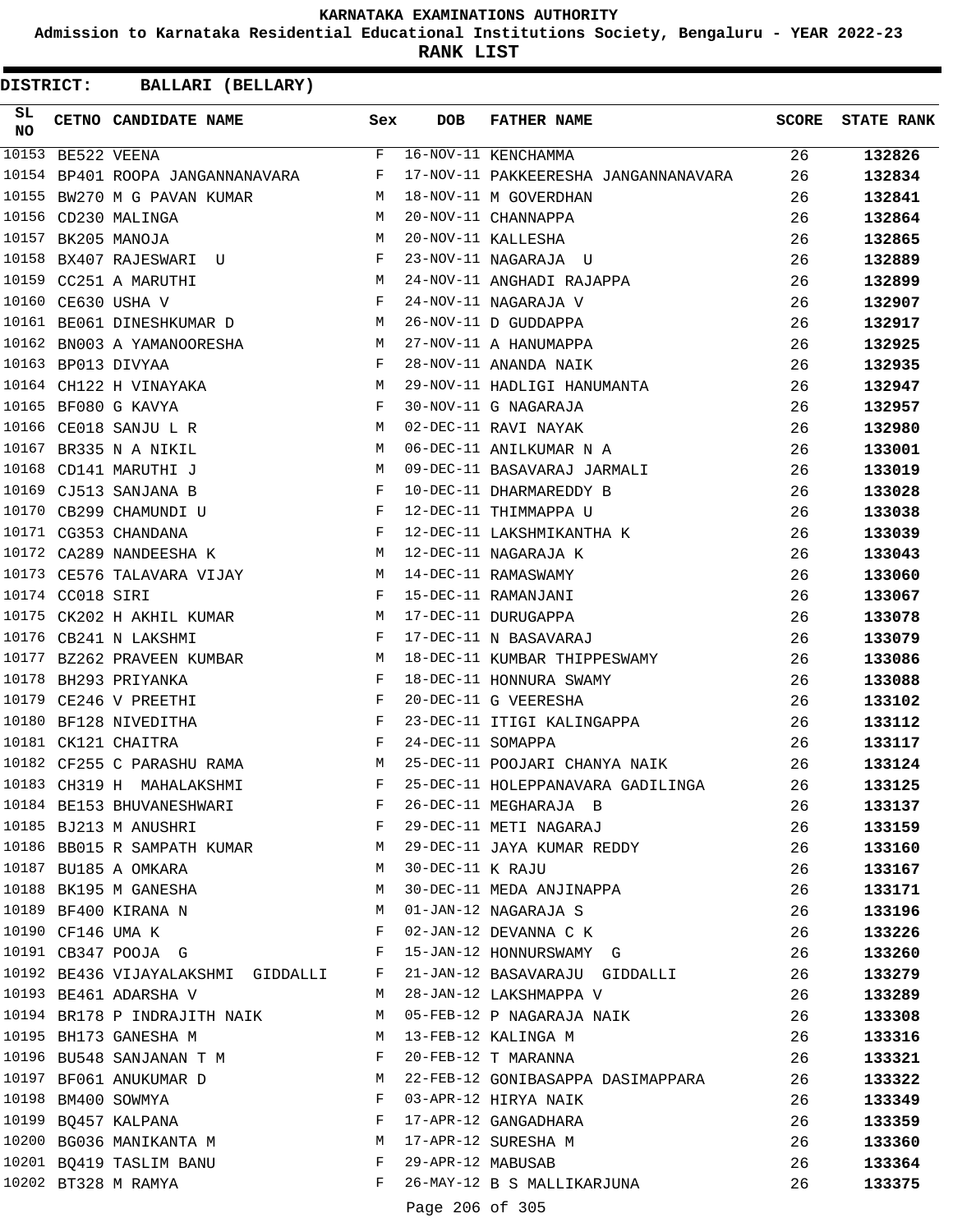**Admission to Karnataka Residential Educational Institutions Society, Bengaluru - YEAR 2022-23**

**RANK LIST**

**DISTRICT:** CC **BALLARI (BELLARY)**

| SL<br><b>NO</b> |                  | CETNO CANDIDATE NAME Sex                                                        |                | <b>DOB</b>        | <b>FATHER NAME</b>                    | <b>SCORE</b> | <b>STATE RANK</b> |
|-----------------|------------------|---------------------------------------------------------------------------------|----------------|-------------------|---------------------------------------|--------------|-------------------|
| 10203           |                  | CK259 PALLAVI                                                                   | F              |                   | 01-JAN-08 DODDA BASAPPA               | 25           | 133394            |
| 10204           |                  | BG130 DIVYA                                                                     | F              |                   |                                       | 25           | 133396            |
| 10205           |                  | $\mathbf{F}$<br>BN214 DEEPIKAA                                                  |                |                   | 05-JUN-08 VAKILA NAIK                 | 25           | 133397            |
|                 |                  | $\mathbf{F}$<br>10206 CF222 A K BHARATHI                                        |                | 16-SEP-08 MARESHA |                                       | 25           | 133400            |
| 10207           |                  | CA005 A PURUSHOTTHAMA M                                                         |                |                   | 03-NOV-08 A MARENNA                   | 25           | 133402            |
| 10208           |                  | CG313 KAMAKSHI<br><b>Example 20</b> F                                           |                | 18-JAN-09 GADEPPA |                                       | 25           | 133411            |
| 10209           |                  | CD121 SANGEETA B H $F$                                                          |                |                   | 28-JAN-09 BHIMAPPA T                  | 25           | 133412            |
|                 |                  | 10210 BE395 YUVARAJ K L                                                         |                |                   | M 15-MAY-09 KOTRESHNAIK L             | 25           | 133422            |
|                 |                  | 10211 BE196 J SOMA NAIK                                                         | M              |                   | 01-JUN-09 T JYOTHINAIK                | 25           | 133426            |
|                 |                  | 10212 BP340 SHASHIKALABAI M                                                     |                |                   | 08-JUL-09 SANNAKENCHANAIK             | 25           | 133432            |
|                 |                  | 10213 BW059 D RAM CHARAN TEJA M                                                 |                |                   | 22-JUL-09 D YERRISWAMY                | 25           | 133434            |
|                 |                  | $\mathbf M$<br>10214 BA269 M PRADEEPA                                           |                |                   | 26-AUG-09 K MANJU NAIK                | 25           | 133441            |
|                 |                  | 10215 CH352 SANGEETHA                                                           |                |                   | 22-SEP-09 RATNAMMA                    | 25           | 133446            |
|                 |                  | $\begin{aligned} \mathbf{F} \\ \mathbf{M} \end{aligned}$<br>10216 CD163 SURESHA |                |                   | 22-SEP-09 KASHANNA                    | 25           | 133447            |
|                 |                  | M<br>10217 CA234 GANESH S B                                                     |                |                   | 01-JAN-10 NAGAPPA S B                 | 25           | 133475            |
|                 |                  | 10218 BK214 H MARUTHI                                                           | M              |                   | 01-JAN-10 H MAHESHA                   | 25           | 133477            |
|                 |                  | M<br>10219 BX124 H NANDISHA                                                     |                |                   | 01-JAN-10 H MALLIKARJUNA              | 25           | 133478            |
| 10220           |                  | CH523 MAMATHA<br>$\mathbf{F}$ and $\mathbf{F}$ and $\mathbf{F}$                 |                |                   | 01-JAN-10 BASAVARAJA                  | 25           | 133483            |
|                 |                  | $\mathbf{F}$ and $\mathbf{F}$ and $\mathbf{F}$<br>10221 BW115 SHAILAMMA         |                |                   |                                       | 25           | 133494            |
|                 |                  | M<br>10222 BJ187 NIRANJAN M                                                     |                |                   | 13-JAN-10 HANUMANTHAPPA               | 25           | 133511            |
| 10223           |                  | M <sub>1</sub><br>BW027 B DANESH                                                |                |                   | 26-JAN-10 B HANUMANTHAPPA             | 25           | 133518            |
|                 |                  | 10224 CC057 B KRISHNAMURTHY M                                                   |                | 27-JAN-10 ERAPPA  |                                       | 25           | 133519            |
|                 |                  | $\mathbf{F}$ . The set of $\mathbf{F}$<br>10225 BA382 ISHWARYA                  |                |                   | 31-JAN-10 LALSHINGNAIK                | 25           | 133522            |
|                 |                  | 10226 BW306 N SRINIVAS M                                                        |                |                   | 12-FEB-10 N BALRAM                    | 25           | 133535            |
|                 |                  | 10227 BL184 RANI BAI                                                            | $$\mathbf{F}$$ |                   | 19-FEB-10 SEVYA NAIK                  | 25           | 133538            |
|                 |                  | 10228 BF516 VARADARAJ E G M                                                     |                |                   | 22-FEB-10 GANESH E N                  | 25           | 133543            |
| 10229           |                  | $\mathbf{F}$<br>BV154 ERAMMA                                                    |                |                   | 24-FEB-10 VEERESHA                    | 25           | 133544            |
|                 |                  | 10230 BX273 DINESH                                                              | M              | 26-FEB-10 RAMESH  |                                       | 25           | 133545            |
|                 |                  | 10231 BG233 S MANU SANNAPLA M                                                   |                |                   | 28-FEB-10 S HANUMANTHAPPA SANNAPLA    | 25           | 133549            |
|                 |                  | 10232 BF057 D ANILAKUMARA                                                       | M              |                   | 03-MAR-10 D MALLIKARJUNA              | 25           | 133552            |
|                 |                  | 10233 BN131 SAMAKI DEVI S                                                       | F              |                   | 07-MAR-10 SHEKHARA NAIK               | 25           | 133556            |
|                 |                  | 10234 CA119 P SHIVA RUDRA                                                       | М              |                   | 12-MAR-10 P SANNA THIPPAYYA           | 25           | 133561            |
|                 |                  | 10235 BW558 V NANDINI                                                           | F              |                   | 03-APR-10 J MALLIKARJUNA              | 25           | 133582            |
|                 |                  | 10236 BJ062 N AJAY                                                              | M              |                   | 08-APR-10 MOORTHI N                   | 25           | 133589            |
|                 |                  | 10237 BX073 CHANDRASHEKAR M                                                     |                |                   | 15-APR-10 VENKATESH                   | 25           | 133598            |
|                 |                  | 10238 CK021 E GOUTHAM                                                           | M              | 19-APR-10 AYYAPPA |                                       | 25           | 133604            |
|                 |                  | 10239 CF003 BASAVARAJ                                                           | M              |                   | 24-APR-10 SANNA DURUGAPPA             | 25           | 133613            |
|                 |                  | 10240 BK233 GIRINAIK                                                            | M              |                   | 07-MAY-10 MANJU NAIK                  | 25           | 133629            |
|                 |                  | 10241 BU656 SOMASHEKHARA                                                        | M              |                   | 09-MAY-10 CHINNAPPA                   | 25           | 133631            |
|                 |                  | 10242 BF365 RANJITH NAIK                                                        | M              |                   | 10-MAY-10 LINGA NAIK                  | 25           | 133634            |
|                 |                  | 10243 BY264 MAHESWARI                                                           | F              |                   | 11-MAY-10 GAGHAVENDRA                 | 25           | 133635            |
|                 |                  | 10244 CH485 S MALLIKARJUN M                                                     |                |                   | 14-MAY-10 SIDDAPPA                    | 25           | 133644            |
|                 |                  | 10245 BA072 D SHRENIVASA                                                        | M              |                   | 06-JUN-10 D MAHESHA                   | 25           | 133678            |
|                 |                  | 10246 BF083 KISHANKUMAR SHIVANAGOUDRA M                                         |                |                   | 13-JUN-10 CHANNABASAPPA SHIVANAGOUDRA | 25           | 133690            |
|                 | 10247 CK109 BANU |                                                                                 | F              | 14-JUN-10 JAFAR   |                                       | 25           | 133693            |
|                 |                  | 10248 BN171 SHRINIVASA                                                          | М              |                   | 14-JUN-10 KUPENDRANAIK                | 25           | 133694            |
|                 |                  | 10249 CG241 M MANIKANTA                                                         | M              |                   | 16-JUN-10 M CHANDRASHEKARA            | 25           | 133698            |
|                 |                  | 10250 BL112 PAVITHRA VARAKANAHALLI F                                            |                |                   | 27-JUN-10 VAMADEVA                    | 25           | 133707            |
|                 |                  | 10251 BL176 HEMAVVA<br>TALAVARA                                                 | F              |                   | 03-JUL-10 MANJUNATHA TALAVARA         | 25           | 133711            |
|                 |                  | 10252 CG322 SHRUTHI                                                             | F              | 05-JUL-10 KALINGA |                                       | 25           | 133718            |

Page 207 of 305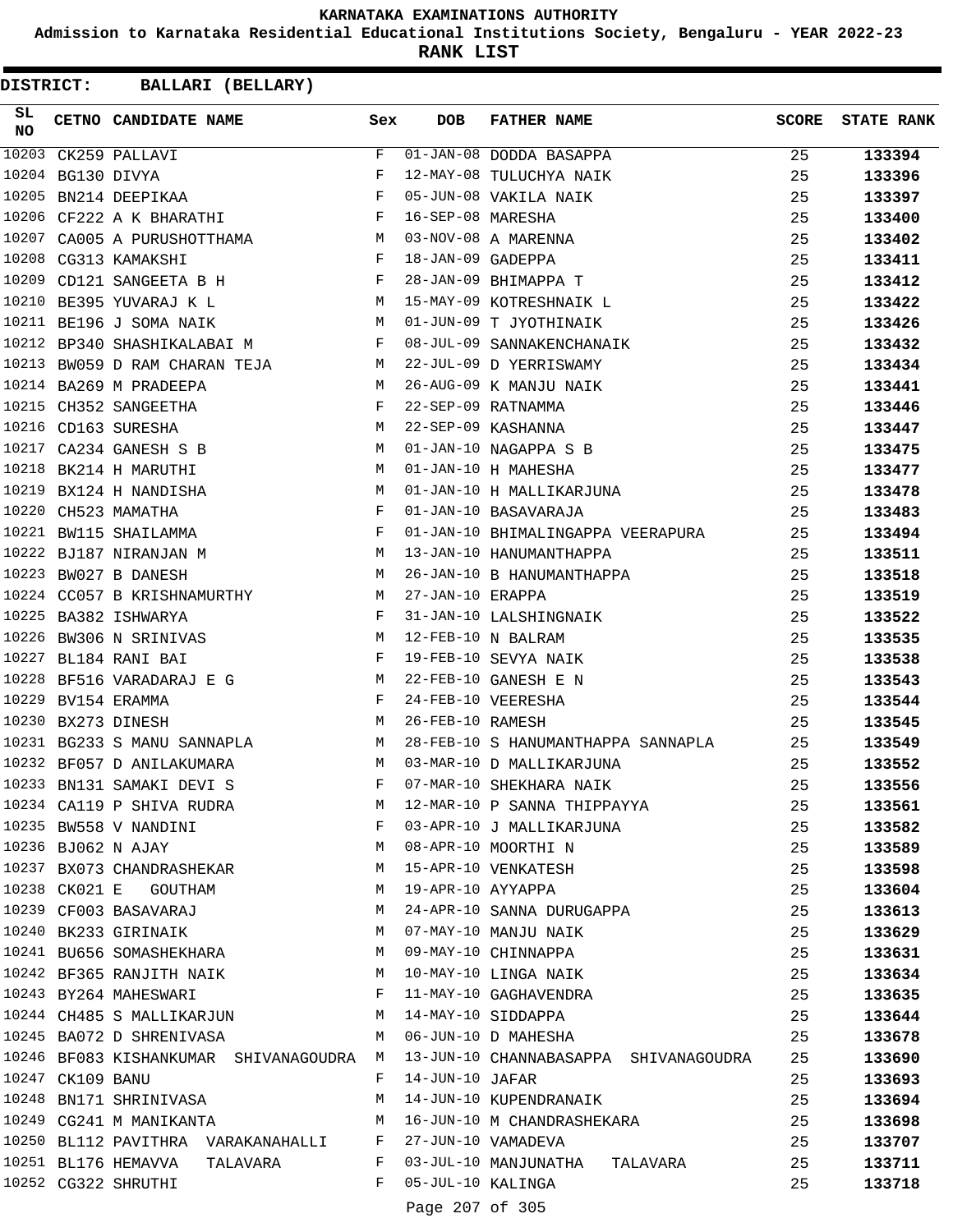**Admission to Karnataka Residential Educational Institutions Society, Bengaluru - YEAR 2022-23**

**RANK LIST**

| SL<br><b>NO</b> | CETNO CANDIDATE NAME                                                                                                                                                                                                                               | Sex          | <b>DOB</b>        | <b>FATHER NAME</b>                                        | <b>SCORE</b> | <b>STATE RANK</b> |
|-----------------|----------------------------------------------------------------------------------------------------------------------------------------------------------------------------------------------------------------------------------------------------|--------------|-------------------|-----------------------------------------------------------|--------------|-------------------|
| 10253           | CE381 NINGARAJA B<br>The Company of the Company of the Company of the Company of the Company of the Company of the Company of the Company of the Company of the Company of the Company of the Company of the Company of the Company of the Company | M            |                   | $06 - JUL - 10 NAGARAJA B$                                | 25           | 133720            |
| 10254           | BA677 VALLABHHAPURA SUJATHA F                                                                                                                                                                                                                      |              |                   | 09-JUL-10 VALLABHHAPURA KOTRESH                           | 25           | 133724            |
| 10255           | $\mathbf F$ . The set of $\mathbf F$<br>BZ145 REKHAMMA                                                                                                                                                                                             |              |                   | 12-JUL-10 BANTUKUNTE MAREPPA                              | 25           | 133726            |
| 10256           | M<br>BU547 SANDEEPA M                                                                                                                                                                                                                              |              |                   | 17-JUL-10 MURTHY M<br>18-JUL-10 MALLIKARJUNA<br>24 TIL 12 | 25           | 133733            |
| 10257           | BW312 K RAKSHITHA F                                                                                                                                                                                                                                |              |                   |                                                           | 25           | 133734            |
| 10258           | M <sub>N</sub><br>BU245 DHANUNJAYA C                                                                                                                                                                                                               |              |                   | 24-JUL-10 Y MAHANTHESHA                                   | 25           | 133741            |
| 10259           | CH080 G GANGADHARA M                                                                                                                                                                                                                               |              | 01-AUG-10 ERAPPA  |                                                           | 25           | 133758            |
| 10260           | BX228 RANUKAMMA                                                                                                                                                                                                                                    | F            |                   | 01-AUG-10 BASAVARAJ                                       | 25           | 133761            |
|                 | 10261 BB017 SHAILASHREE                                                                                                                                                                                                                            | $\mathbf{F}$ |                   | 01-AUG-10 NEELAPPA CHILUGODU                              | 25           | 133762            |
| 10262           | BM026 MANIKANTA KORAVARA M                                                                                                                                                                                                                         |              |                   | 03-AUG-10 HULUGAPPA KORAVARA                              | 25           | 133767            |
| 10263           | M<br>BW492 SAI CHARAN                                                                                                                                                                                                                              |              | 03-AUG-10 MAHESH  |                                                           | 25           | 133769            |
|                 | $\mathbf{F}$<br>10264 BL298 PRIYAA                                                                                                                                                                                                                 |              |                   | 05-AUG-10 DHANSINGH NAIK                                  | 25           | 133774            |
| 10265           | BM293 PRAJWAL KOPPADA M                                                                                                                                                                                                                            |              |                   | 12-AUG-10 BASAVARAJA KOPPADA                              | 25           | 133793            |
| 10266           | CG208 MAHADEVI<br><b>Example 2</b> F                                                                                                                                                                                                               |              |                   | 14-AUG-10 ANJINAYYA                                       | 25           | 133796            |
| 10267           | $\mathbf{F}$ and $\mathbf{F}$ and $\mathbf{F}$<br>BC218 K LAKSHMIDEVI                                                                                                                                                                              |              |                   | 15-AUG-10 KANDGAL BASAVARAJA                              | 25           | 133798            |
| 10268           | CK118 H M BASAVARAJA SWAMY M                                                                                                                                                                                                                       |              |                   | 22-AUG-10 H M SHIDDHALINGAYYA SWAMY                       | 25           | 133815            |
| 10269           | BL317 GEETHA HALUVAGALU F                                                                                                                                                                                                                          |              |                   | 24-AUG-10 BASAVARAJA HALUVAGALU                           | 25           | 133820            |
| 10270           | CB115 VEERESHA H<br>M <sub>1</sub>                                                                                                                                                                                                                 |              |                   | 27-AUG-10 DURUGAPPA H                                     | 25           | 133829            |
| 10271           | M <sub>1</sub><br>CK148 BHAVANI                                                                                                                                                                                                                    |              |                   | 28-AUG-10 HANUMANTHA                                      | 25           | 133830            |
| 10272           | BR137 RANJINIKANTA V M                                                                                                                                                                                                                             |              |                   | 28-AUG-10 VEERESHNAIK                                     | 25           | 133832            |
|                 | 10273 BU534 SURENDRA B<br>M <sub>N</sub>                                                                                                                                                                                                           |              |                   | 28-AUG-10 D BORAYYA                                       | 25           | 133834            |
|                 | 10274 CB284 LAKSHMI<br>and the state of the Fig.                                                                                                                                                                                                   |              |                   | 30-AUG-10 RAJEGOUDA                                       | 25           | 133841            |
| 10275           | $\mathbf{F}$ and $\mathbf{F}$ and $\mathbf{F}$<br>CK047 NIBANDANA                                                                                                                                                                                  |              | 30-AUG-10 SADGUNA |                                                           | 25           | 133842            |
|                 | 10276 BA130 H UDAYA                                                                                                                                                                                                                                |              |                   | 01-SEP-10 H NAGAPPA                                       | 25           | 133847            |
| 10277           | $\begin{aligned} M \\ M \end{aligned}$<br>CJ193 GANESHA                                                                                                                                                                                            |              |                   | 02-SEP-10 SIDDALINGAPPA                                   | 25           | 133856            |
| 10278           | $\begin{aligned} \mathbf{F} \\ \mathbf{F} \end{aligned}$<br>BF146 K DEEPA                                                                                                                                                                          |              |                   | 02-SEP-10 K JAYYAPPA                                      | 25           | 133857            |
| 10279           | BB301 ANUSHA                                                                                                                                                                                                                                       |              |                   | 08-SEP-10 CHANDRAHALLI                                    | 25           | 133878            |
| 10280           | BT302 KUSUMA G                                                                                                                                                                                                                                     | $\mathbf{F}$ |                   | 10-SEP-10 SHIVARAJA                                       | 25           | 133884            |
| 10281           | BN186 PRAJWAL<br><b>M</b><br>RATHOD                                                                                                                                                                                                                |              |                   | 12-SEP-10 NINGANAIK RATHOD                                | 25           | 133893            |
|                 | 10282 CF232 RAJA U B                                                                                                                                                                                                                               | M            |                   | 12-SEP-10 BASAVARAJA U                                    | 25           | 133894            |
|                 | 10283 CF056 CHANDANA                                                                                                                                                                                                                               | F            |                   | 17-SEP-10 BHIMAPPA                                        | 25           | 133915            |
|                 | 10284 BR097 N C ASHOKA                                                                                                                                                                                                                             | М            |                   | 21-SEP-10 CHANDRANNA                                      | 25           | 133928            |
|                 | 10285 BH044 RAGHAVENDRA                                                                                                                                                                                                                            | M            |                   | 29-SEP-10 ALLALLI PAMPAPATHI                              | 25           | 133950            |
|                 | 10286 CF143 HARSHITH NAIK                                                                                                                                                                                                                          | M            |                   | 30-SEP-10 UMA NAIK                                        | 25           | 133955            |
|                 | 10287 BU710 BHARATHI J                                                                                                                                                                                                                             | F            |                   | 01-OCT-10 JAGADEESHA                                      | 25           | 133960            |
|                 | 10288 BY087 NIVEDITA                                                                                                                                                                                                                               | F            | 01-OCT-10 ISAQ    |                                                           | 25           | 133962            |
|                 | 10289 BC253 GAYITRI MADIVALARA                                                                                                                                                                                                                     | F            |                   | 02-OCT-10 JAYAKUMARA MADIVALARA                           | 25           | 133968            |
|                 | 10290 BW184 K ASHOKA                                                                                                                                                                                                                               | М            |                   | 04-OCT-10 K JAMBAYYA                                      | 25           | 133978            |
|                 | 10291 BD210 M SHRINIVASA                                                                                                                                                                                                                           | М            |                   | 07-OCT-10 M VENKATESHA                                    | 25           | 133989            |
|                 | 10292 BE041 CHAITHRA MUDEGOUDRU                                                                                                                                                                                                                    | F            |                   | 08-OCT-10 KALLAPPA MUDEGOUDRU                             | 25           | 133990            |
|                 | 10293 CE086 RAKSHITHA M MALAGI                                                                                                                                                                                                                     | F            |                   | 08-OCT-10 MARUTHI MALAGI                                  | 25           | 133995            |
|                 | 10294 BX187 RAHUL M                                                                                                                                                                                                                                | М            |                   | 09-OCT-10 GANGAREDDY M                                    | 25           | 134001            |
|                 | 10295 BE177 K THILAK                                                                                                                                                                                                                               | М            |                   | 10-OCT-10 KOLLERA LAKSHMANA                               | 25           | 134003            |
|                 | 10296 BN220 KAVITA SURESHGOWDA<br>HONNANAGOWDRA                                                                                                                                                                                                    | F            |                   | 10-OCT-10 SURESHGOWDA HONNANAGOWDRA                       | 25           | 134004            |
|                 | 10297 CC062 SHASHEEKALA G                                                                                                                                                                                                                          | F            | 10-OCT-10 ERRANNA |                                                           | 25           | 134007            |
|                 | 10298 CG009 SHRIDEVI                                                                                                                                                                                                                               | F            |                   | 10-OCT-10 HUSENAPPA                                       | 25           | 134008            |
|                 | 10299 CB319 VEERENDRA K V                                                                                                                                                                                                                          | М            |                   | 13-OCT-10 VENKATESHAPPA                                   | 25           | 134022            |
|                 | 10300 BW580 GADHLINGA                                                                                                                                                                                                                              | M            | 15-OCT-10 HONAYYA |                                                           | 25           | 134033            |
|                 | 10301 BB223 JAYANTH BM                                                                                                                                                                                                                             | M            |                   | 16-OCT-10 BASAVARAJAIAH BM                                | 25           | 134041            |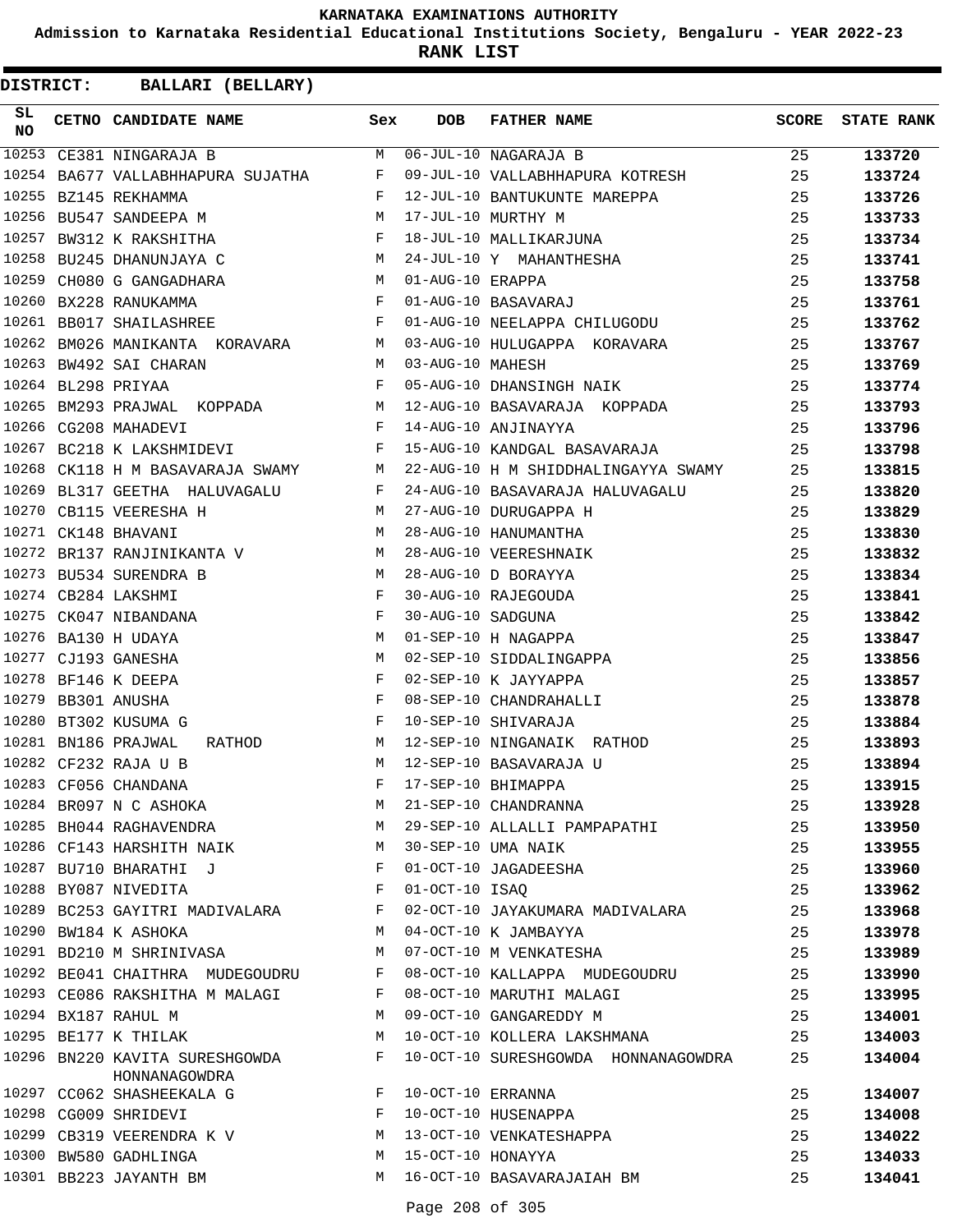**Admission to Karnataka Residential Educational Institutions Society, Bengaluru - YEAR 2022-23**

**RANK LIST**

| SL<br><b>NO</b> |                   | CETNO CANDIDATE NAME Sex                                                                                                                                         |                | DOB                | FATHER NAME                                                                | SCORE | <b>STATE RANK</b> |
|-----------------|-------------------|------------------------------------------------------------------------------------------------------------------------------------------------------------------|----------------|--------------------|----------------------------------------------------------------------------|-------|-------------------|
| 10302           |                   | BQ112 JAYASREE C                                                                                                                                                 | F              |                    | 16-OCT-10 VEERABHADRAPPA SINTALURU 25                                      |       | 134042            |
|                 |                   | 10303 BF205 POORNIMA V                                                                                                                                           | F              |                    | 18-OCT-10 VIJAYA KUMARA                                                    | 25    | 134053            |
|                 |                   | 10304 BF086 GEETHA                                                                                                                                               |                |                    |                                                                            | 25    | 134059            |
|                 |                   | $\begin{array}{ccccc} & & & & & \mathbf{F} & \\ & & & & & \mathbf{F} & \\ & & & & & \mathbf{F} & \\ & & & & & \mathbf{F} & \\ \end{array}$<br>10305 CE080 MALA H |                |                    | 19-OCT-10 LAKYA NAIK<br>20-OCT-10 HONNURASWAMY G<br>20-OCT-10 JILAN SABU K | 25    | 134067            |
|                 |                   | 10306 CE296 SAMEER JILANI K M                                                                                                                                    |                |                    |                                                                            | 25    | 134069            |
|                 |                   | 10307 BA444 S HOLIBASAPPA<br>M <sub>1</sub>                                                                                                                      |                |                    | 21-OCT-10 S BASAVARAJA                                                     | 25    | 134073            |
|                 |                   | $\begin{array}{ccccc} \mathbf{F} & & & \mathbf{F} & \\ & \mathbf{F} & & & \mathbf{F} \end{array}$<br>10308 BZ080 G SANJANA                                       |                |                    | 23-OCT-10 GOLLARA CHANDRAGOUDA                                             | 25    | 134082            |
|                 |                   | 10309 BK043 LALITHA                                                                                                                                              |                | 24-OCT-10 BALAPPA  |                                                                            | 25    | 134088            |
|                 |                   | 10310 CE485 SARASWATHI M                                                                                                                                         |                |                    | 28-OCT-10 SANNA MARENNA                                                    | 25    | 134108            |
|                 |                   | 10311 BZ082 GOUDRA NEELAPPA M                                                                                                                                    |                |                    | 29-OCT-10 GOUDRA HONNUR SWAMY                                              | 25    | 134112            |
|                 |                   | 10312 CF186 HEMANTH RAJ N M                                                                                                                                      |                |                    | 30-OCT-10 NAGESHA B                                                        | 25    | 134116            |
|                 |                   | $\begin{aligned} \mathbb{M} \\ \mathbb{F} \end{aligned}$<br>10313 CK312 HUSSAIN                                                                                  |                |                    |                                                                            | 25    | 134121            |
|                 |                   | 10314 CD444 SINDHU                                                                                                                                               |                |                    | 31-OCT-10 SANNA RANGAPPA<br>01-NOV-10 KUMARA SWAMY                         | 25    | 134128            |
|                 |                   | 10315 CA229 PRAVEENKUMAR D M                                                                                                                                     |                |                    | 06-NOV-10 DAMMURU NAGARAJA                                                 | 25    | 134153            |
|                 |                   | $\mathbf{F}$ . The set of $\mathbf{F}$<br>10316 BJ097 H REKHA                                                                                                    |                |                    | 10-NOV-10 H NINGAPPA                                                       | 25    | 134168            |
|                 |                   | 10317 CK180 KAGGAL REKHA F                                                                                                                                       |                |                    | 11-NOV-10 KAGGAL KARIBASAVA                                                | 25    | 134173            |
|                 | 10318 BX272 USMAN | M <sub>N</sub>                                                                                                                                                   |                |                    | 12-NOV-10 MASTHAN SAB                                                      | 25    | 134178            |
|                 |                   | 10319 BA361 PUJARI MANJULA F                                                                                                                                     |                |                    | 13-NOV-10 P SURESHA                                                        | 25    | 134182            |
|                 |                   |                                                                                                                                                                  |                |                    |                                                                            | 25    | 134190            |
|                 |                   | 10320 BB053 L A PARAMESH M<br>10321 BJ018 GANESH G M                                                                                                             |                |                    | 15-NOV-10 L P ARJUNA NAIK<br>19-NOV-10 RAMESH G                            | 25    | 134213            |
|                 |                   | 10322 BB384 POOJARA AKASHA                                                                                                                                       | M              |                    | 19-NOV-10 POOJARA KARIYAPPA                                                | 25    | 134217            |
|                 |                   | 10323 BE040 PAVITHRA EREDETHTHINAHALLI F                                                                                                                         |                |                    | 20-NOV-10 MANJAPPA EREDETHTHINAHALLI                                       | 25    | 134229            |
|                 |                   | 10324 BF044 BILICHODU KAVYA<br>$\mathbf{F}$ . The set of $\mathbf{F}$ is a set of $\mathbf{F}$                                                                   |                |                    | 01-DEC-10 BILICHODU MANJAPPA                                               | 25    | 134268            |
|                 |                   | $\mathbf F$<br>10325 BC114 NETHRA L G                                                                                                                            |                |                    | 01-DEC-10 GOVINDANAIK                                                      | 25    | 134269            |
|                 |                   | 10326 BZ331 T SHASHIDHAR M                                                                                                                                       |                |                    | 01-DEC-10 T RAMAKRISHNA                                                    | 25    | 134273            |
|                 |                   | 10327 CD487 NAGARAJA B<br><b>M</b>                                                                                                                               |                |                    | 04-DEC-10 DURAGAPPA B                                                      | 25    | 134291            |
|                 |                   | 10328 BA170 GOUTHAMA K<br><b>M</b>                                                                                                                               |                |                    | 06-DEC-10 SHIVAPPA K                                                       | 25    | 134297            |
|                 |                   | 10329 BX200 BHARATHWAJ B M                                                                                                                                       |                |                    | 07-DEC-10 MADHU BABU B N                                                   | 25    | 134302            |
|                 |                   | 10330 CF128 MOUNIKA                                                                                                                                              | $\mathbf{F}$   |                    | 09-DEC-10 KUBERA A K                                                       | 25    | 134312            |
|                 |                   | 10331 BU295 VINAYA KUMARA H B<br><b>M</b>                                                                                                                        |                |                    | 09-DEC-10 BHADRAPPA H                                                      | 25    | 134314            |
|                 |                   | M <sub>1</sub><br>10332 BB349 P SEETHARAM NAIK                                                                                                                   |                |                    | 12-DEC-10 P PEERYA NAIK                                                    | 25    | 134328            |
|                 |                   | 10333 CD445 NIKHIL M                                                                                                                                             |                |                    | M 13-DEC-10 SURESH M                                                       | 25    | 134332            |
|                 |                   | 10334 BS209 KARTHIKA D E                                                                                                                                         |                |                    | M 14-DEC-10 ERANNA D                                                       | 25    | 134340            |
|                 |                   | 10335 BL332 S MAHANTESHA                                                                                                                                         | M              |                    | 14-DEC-10 S MALLIKARJUNA                                                   | 25    | 134341            |
|                 |                   | 10336 BM087 BHOOMIKA                                                                                                                                             | $\mathbf{F}$ . |                    | 15-DEC-10 NEELA NAIK                                                       | 25    | 134345            |
|                 |                   | 10337 BA449 S AJEYA KUMAR                                                                                                                                        |                | M 16-DEC-10 S KOTI |                                                                            | 25    | 134354            |
|                 |                   | 10338 CD019 ASHWA AKHIL                                                                                                                                          | M              |                    | 18-DEC-10 ASHVA SHARABHAYYA                                                | 25    | 134362            |
|                 |                   | 10339 CD148 MAYA K M                                                                                                                                             | F              |                    | 19-DEC-10 K MARAPPA                                                        | 25    | 134365            |
|                 |                   | 10340 BC172 K VEENA                                                                                                                                              | $\mathbf{F}$   |                    | 20-DEC-10 BULLAPPA                                                         | 25    | 134369            |
|                 |                   | 10341 CK183 SUBRAMANYA                                                                                                                                           | M              |                    | 22-DEC-10 SIDDAYYA S                                                       | 25    | 134383            |
|                 |                   | 10342 BU664 NIKHITHA G K                                                                                                                                         | F              |                    | 24-DEC-10 KRUSHNA G C                                                      | 25    | 134395            |
|                 |                   | 10343 CF162 ASWINI                                                                                                                                               | F              |                    | 27-DEC-10 BASAVARAJA                                                       | 25    | 134408            |
|                 |                   | 10344 BK020 B BINDHU<br>$\mathbf{F}$                                                                                                                             |                |                    | 29-DEC-10 B SOMANNA                                                        | 25    | 134414            |
|                 |                   | 10345 BB466 SRUJAN VALEKAR                                                                                                                                       |                |                    | M 31-DEC-10 YAMUNAPPA VALEKAR                                              | 25    | 134425            |
|                 |                   | 10346 CK031 B NANDINI<br>$\mathbf{F}$                                                                                                                            |                |                    | 01-JAN-11 B GADEPPA                                                        | 25    | 134432            |
|                 |                   | 10347 CA017 B RAMA                                                                                                                                               | M              |                    | 01-JAN-11 B SWAMY                                                          | 25    | 134433            |
|                 |                   | 10348 CH110 BHEEMAMMA                                                                                                                                            | $\mathbf{F}$   |                    | 01-JAN-11 DEVENDRA                                                         | 25    | 134439            |
|                 |                   | 10349 BL246 BHOOMIKA GOVINDAPPANAVARA F                                                                                                                          |                |                    | 01-JAN-11 DILLEPPA GOVINDAPPANAVARA                                        | 25    |                   |
|                 |                   | 10350 BU715 CHETHAN                                                                                                                                              | M              | 01-JAN-11 PALAIAH  |                                                                            | 25    | 134441<br>134445  |
|                 |                   | 10351 BX351 CHINNA                                                                                                                                               | M              | 01-JAN-11 UMESH K  |                                                                            | 25    |                   |
|                 |                   |                                                                                                                                                                  |                |                    |                                                                            |       | 134446            |
|                 |                   |                                                                                                                                                                  |                | Page 209 of 305    |                                                                            |       |                   |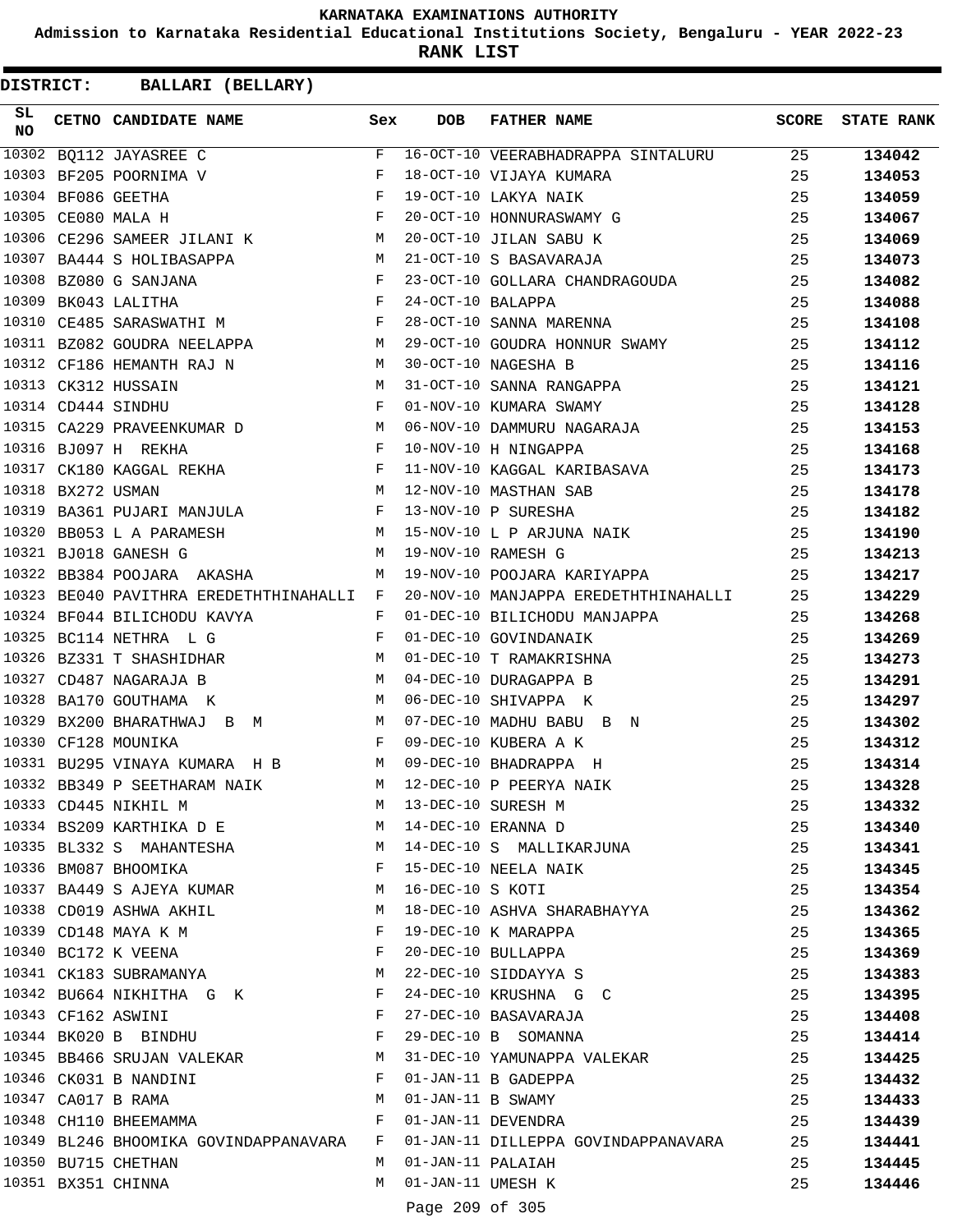**Admission to Karnataka Residential Educational Institutions Society, Bengaluru - YEAR 2022-23**

**RANK LIST**

| SL<br><b>NO</b> |                   | CETNO CANDIDATE NAME                                                                                           | Sex          | <b>DOB</b>          | <b>FATHER NAME</b>                                            | <b>SCORE</b> | <b>STATE RANK</b> |
|-----------------|-------------------|----------------------------------------------------------------------------------------------------------------|--------------|---------------------|---------------------------------------------------------------|--------------|-------------------|
|                 |                   | 10352 BK167 GUNAVANTHA L                                                                                       |              |                     | M 01-JAN-11 LOKESHA NAIK                                      | 25           | 134455            |
|                 |                   | 10353 CJ186 H HEMADRI                                                                                          | M            |                     | 01-JAN-11 H SOMSSHEKHARA                                      | 25           | 134457            |
|                 |                   | 10354 CK172 K SHASHIKALA F                                                                                     |              |                     | 01-JAN-11 K SHANTHAPPA                                        | 25           | 134464            |
|                 |                   | M<br>10355 CC156 K SUDEEP                                                                                      |              |                     | 01-JAN-11 S K RAMAPPA                                         | 25           | 134465            |
|                 |                   | 10356 BA068 L B RAKESH M                                                                                       |              |                     | 01-JAN-11 L BHIMANAIK                                         | 25           | 134470            |
|                 |                   | 10357 BW272 SHIVA KUMAR M M M 01-JAN-11 MAREKKA                                                                |              |                     |                                                               | 25           | 134516            |
|                 |                   | $\mathbf{F}$ and $\mathbf{F}$ and $\mathbf{F}$<br>10358 BS257 BINDHU H                                         |              |                     | 02-JAN-11 HANUMANTHAPPA                                       | 25           | 134543            |
|                 |                   | 10359 BR309 H MARUTHI                                                                                          |              |                     | M 03-JAN-11 HANUMANTHAPPA                                     | 25           | 134551            |
|                 |                   | 10360 BY117 BASAVA A                                                                                           |              | M 04-JAN-11 ADIBABU |                                                               | 25           | 134557            |
|                 |                   |                                                                                                                |              |                     | 10361 BX205 MRUTYUNJAYA KP M 05-JAN-11 PARASHURAMA KP LATE    | 25           | 134570            |
|                 |                   | $\mathbf{M}$<br>10362 BB390 PRASHANTH G                                                                        |              |                     | 05-JAN-11 SHIVARAJA G                                         | 25           | 134571            |
|                 |                   | 10363 BK089 H B KAVANA                                                                                         |              |                     | 06-JAN-11 H B MANJUNATHA                                      | 25           | 134576            |
|                 |                   | $\begin{array}{ccccc}\n & & & \text{F} & \\ M & & & & \end{array}$<br>10364 BF371 PRAJWAL                      |              |                     | 06-JAN-11 RAMA NAIK                                           | 25           | 134580            |
|                 |                   | F 06-JAN-11 RAMANJINI<br>10365 BW230 SANGEETA V                                                                |              |                     |                                                               | 25           | 134583            |
|                 |                   |                                                                                                                |              |                     |                                                               | 25           | 134589            |
|                 |                   | 10366 BS154 CHETHAN KUMARA G $M$ 07-JAN-11 THIPPESH G<br>10367 BN096 H PRADEEP M 08-JAN-11 H NINGAPPA          |              |                     |                                                               | 25           | 134594            |
| 10368           |                   | BU201 SINDHU A M                                                                                               |              |                     | F 09-JAN-11 MUNIYAPPA A                                       | 25           | 134603            |
|                 |                   | $\mathbf{F}$ . The contract of the contract of $\mathbf{F}$ .<br>10369 CH557 SHANTHAMMA                        |              |                     | 10-JAN-11 LINGANNA                                            | 25           | 134611            |
|                 |                   | 10370 BC058 BYASIGIDERI SREEKANTA M                                                                            |              |                     | 11-JAN-11 BYASIGIDERI GURUBASAVARAJA                          | 25           | 134614            |
|                 |                   | 10371 CH208 MAHADEVI                                                                                           | F            | 11-JAN-11 MAREPPA   | LATE                                                          | 25           | 134617            |
|                 |                   |                                                                                                                |              |                     | 10372 BM264 MANU KOGANURU ARTI MANU ARTI DILLEPPA KOGANURU    | 25           | 134629            |
|                 |                   | 10373 BQ354 ANU M                                                                                              |              |                     |                                                               | 25           | 134641            |
|                 |                   | F 15-JAN-11 MANJUNATHA M<br>F 15-JAN-11 CHANDRAPPA<br>10374 BT268 USHA H                                       |              |                     |                                                               | 25           | 134644            |
|                 |                   | 10375 CB166 H K ANIL KUMAR M 20-JAN-11 KENCHAMMA                                                               |              |                     |                                                               | 25           |                   |
|                 |                   | 10376 BD218 DARSHAN KB                                                                                         |              |                     |                                                               |              | 134681            |
|                 |                   | M 22-JAN-11 ANNAPPA KB<br>10377 BH311 ASHWINI V<br>$\mathbf{F}$ . The contract of the contract of $\mathbf{F}$ |              |                     |                                                               | 25           | 134692            |
| 10378           |                   |                                                                                                                |              |                     | 23-JAN-11 HANUMANTHAPPA V                                     | 25           | 134700            |
|                 |                   | BP126 MALLANAGOUDA PATILA M                                                                                    |              |                     | 24-JAN-11 CHANNAVEERAGOUDA PATILA                             | 25           | 134704            |
|                 |                   | 10379 CG106 DHANRAJ NAIK                                                                                       |              |                     | M 25-JAN-11 GALEPPA NAIK                                      | 25           | 134708            |
|                 |                   | 10380 BV212 SANJAY C<br>M 25-JAN-11 BAILAPPA C                                                                 |              |                     |                                                               | 25           | 134713            |
|                 |                   | $\mathbf{F}$<br>10381 CJ101 SHILPA                                                                             |              |                     | 25-JAN-11 GUNDAPPA                                            | 25           | 134714            |
|                 |                   |                                                                                                                |              |                     | 10382 CJ123 CHAGI BASAVARAJA M 26-JAN-11 CHAGI SHANKARA GOUDA | 25           | 134715            |
|                 | 10383 CC255 MANOJ |                                                                                                                | M            |                     | 27-JAN-11 MOOGAPPA                                            | 25           | 134722            |
|                 |                   | 10384 BB103 ANURAJA J                                                                                          | M            |                     | 29-JAN-11 JAMBUNATHA J                                        | 25           | 134733            |
|                 |                   | 10385 BY100 H PRASAD                                                                                           | M            |                     | 29-JAN-11 H MAHESH                                            | 25           | 134736            |
|                 |                   | 10386 BX169 VAISHNAVI U K                                                                                      | F            |                     | 30-JAN-11 POMPAPATHI U K                                      | 25           | 134750            |
|                 |                   | 10387 CD272 LAKSHMIDEVI                                                                                        | $\mathbf{F}$ |                     | 31-JAN-11 OBALESHA                                            | 25           | 134752            |
|                 |                   | 10388 BE110 HALEMANI ANJALI                                                                                    | F            |                     | 01-FEB-11 H PRABHAKARA                                        | 25           | 134759            |
|                 |                   | 10389 BX356 HONNURSWAY                                                                                         | M            |                     | 01-FEB-11 YERRISWAMY K                                        | 25           | 134760            |
|                 |                   | 10390 BZ035 C K GANESHCHANDRA                                                                                  | M            |                     | 03-FEB-11 C K CHANDRASHEKHARA                                 | 25           | 134776            |
|                 |                   | 10391 CE147 K SHRAVANI                                                                                         | F            |                     | 03-FEB-11 K KUMARSWAMY                                        | 25           | 134779            |
|                 |                   | 10392 CE302 P LATHA                                                                                            | F            |                     | 03-FEB-11 P VIKRAM                                            | 25           | 134781            |
|                 |                   | 10393 CG029 PRADEEPA                                                                                           | M            |                     | 06-FEB-11 KALINGAPPA                                          | 25           | 134806            |
|                 |                   | 10394 BQ531 SANDEEP BANAKARA                                                                                   | M            |                     | 06-FEB-11 BASAVARAJA                                          | 25           | 134808            |
|                 |                   | 10395 CF252 ERAMMA P E                                                                                         | F            | 07-FEB-11 ERAPPA P  |                                                               | 25           | 134813            |
|                 |                   | 10396 BU311 MARUTHI U M                                                                                        | M            |                     | 07-FEB-11 PARASHURAMA U M                                     | 25           | 134814            |
|                 |                   | 10397 BZ056 SANDURI                                                                                            | M            |                     | 07-FEB-11 HONNURASWAMY                                        | 25           | 134817            |
|                 |                   | 10398 BQ045 SINCHANA                                                                                           | F            |                     | 07-FEB-11 H MURTHAPPA                                         | 25           | 134818            |
|                 |                   | 10399 CB379 U P MEGHANA                                                                                        | F            |                     | 07-FEB-11 U M PAMPAPATHI                                      | 25           | 134819            |
|                 |                   | 10400 BX236 YUVARAJ                                                                                            | M            |                     | 07-FEB-11 NARAYANA                                            | 25           | 134820            |
|                 |                   | 10401 BC317 MUTTANARA SINCHANA                                                                                 | F            | $08$ -FEB-11 XYZ    |                                                               | 25           | 134830            |
|                 |                   |                                                                                                                |              | Page 210 of 305     |                                                               |              |                   |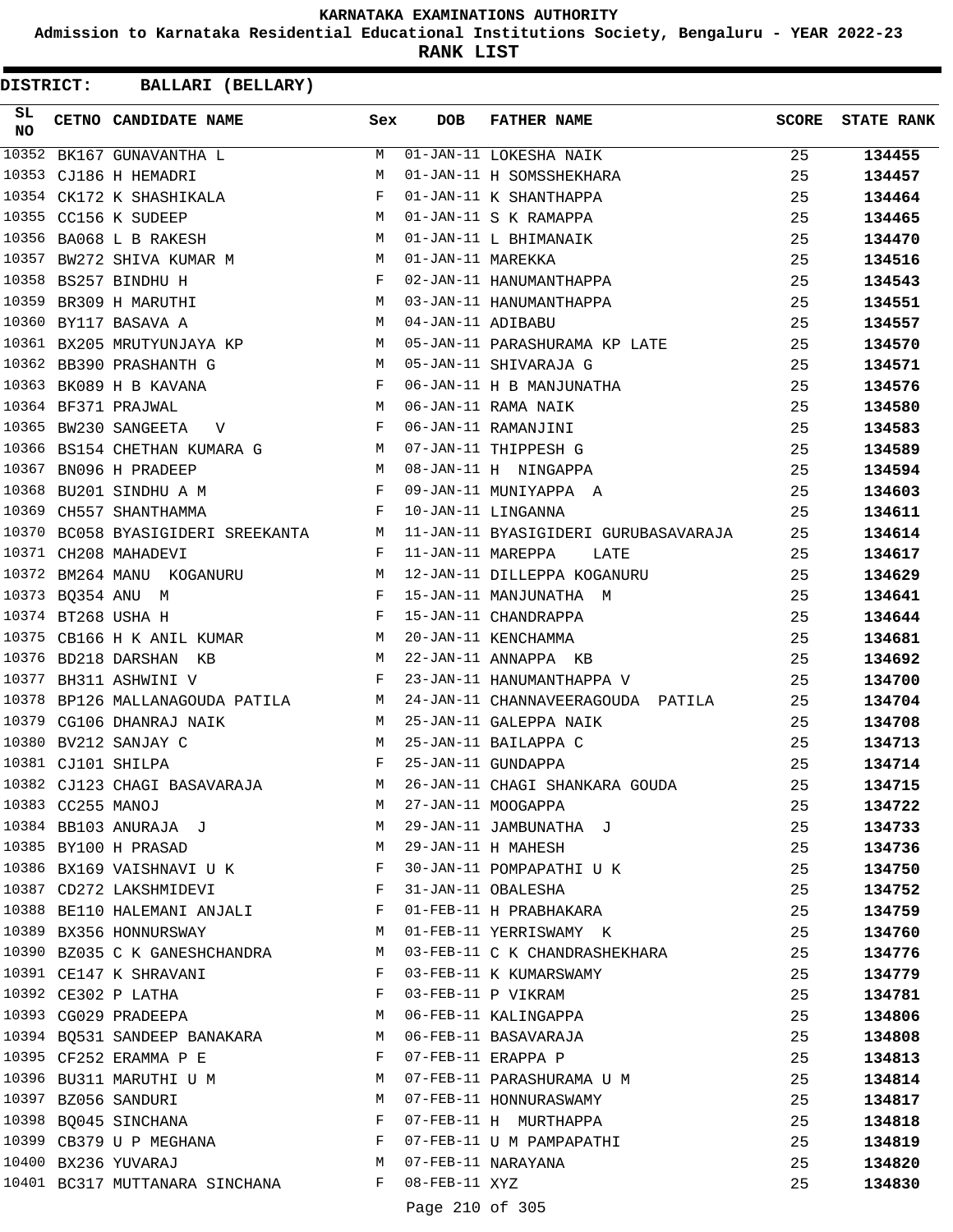**Admission to Karnataka Residential Educational Institutions Society, Bengaluru - YEAR 2022-23**

**RANK LIST**

| SL.<br>NO | CETNO CANDIDATE NAME Sex                                                                                                                                                                                                                                         |              | DOB               | <b>FATHER NAME</b>                                                    | <b>SCORE</b> | <b>STATE RANK</b> |
|-----------|------------------------------------------------------------------------------------------------------------------------------------------------------------------------------------------------------------------------------------------------------------------|--------------|-------------------|-----------------------------------------------------------------------|--------------|-------------------|
|           | 10402 BM443 KAILASHA                                                                                                                                                                                                                                             | M            |                   |                                                                       | 25           | 134839            |
|           | 10403 CD429 LAVANYA H                                                                                                                                                                                                                                            | F            |                   | 09-FEB-11 HARALAIAH<br>11-FEB-11 LAKSHMANA H                          | 25           | 134856            |
|           | $\mathbb{F}^{\mathbb{Z}}$ . The set of the set of the set of the set of the set of the set of the set of the set of the set of the set of the set of the set of the set of the set of the set of the set of the set of the set of the s<br>10404 CC155 K MEGHANA |              |                   | 12-FEB-11 K GANDEPPA                                                  | 25           | 134862            |
|           | 10405 CJ387 S VARUN KUMAR M                                                                                                                                                                                                                                      |              |                   | 12-FEB-11 S JAGADEESH ACHARI                                          | 25           | 134864            |
|           | M 13-FEB-11 RAVI NAIK T<br>10406 BA257 PREETHAM R                                                                                                                                                                                                                |              |                   |                                                                       | 25           | 134871            |
|           | F 15-FEB-11 B HANUMANTHA<br>10407 CE640 MENAKA B                                                                                                                                                                                                                 |              |                   |                                                                       | 25           | 134880            |
|           | M 16-FEB-11 A RAJAPPA<br>10408 BS003 A SANJU                                                                                                                                                                                                                     |              |                   |                                                                       | 25           | 134884            |
|           | 10409 BA106 BASAVARAJA HIREMATADA M 16-FEB-11 LINGABASAIAH                                                                                                                                                                                                       |              |                   |                                                                       | 25           | 134886            |
|           | 10410 BA642 U SINDHU                                                                                                                                                                                                                                             | $\mathbf{F}$ |                   | 16-FEB-11 PRAKASHA ULLAGADDI                                          | 25           | 134893            |
|           | 10411 CB270 PRAJWAL TEJAS M 19-FEB-11 ERRISWAMY                                                                                                                                                                                                                  |              |                   |                                                                       | 25           | 134906            |
|           | 10412 BR281 NAGAVENI<br>$\mathbf{F}$ and the state of the state $\mathbf{F}$                                                                                                                                                                                     |              |                   | 24-FEB-11 VEERESHA                                                    | 25           | 134943            |
|           | 10413 BJ025 NIKITHA A F                                                                                                                                                                                                                                          |              |                   | 24-FEB-11 YARRISWAMI                                                  | 25           | 134946            |
|           | 10414 BP140 K BHARGAVA M                                                                                                                                                                                                                                         |              | 26-FEB-11 K ASHOK |                                                                       | 25           | 134958            |
|           | <b>M</b><br>10415 CJ377 SUBANU                                                                                                                                                                                                                                   |              |                   | 01-MAR-11 SHESHAVALI                                                  | 25           | 134988            |
|           |                                                                                                                                                                                                                                                                  |              |                   | 10416 BB383 PINJAR ALLABHAKSHI M 04-MAR-11 PINJAR SULTAN SAB          | 25           | 135013            |
|           | 10417 BB503 SIDDESH K                                                                                                                                                                                                                                            |              |                   |                                                                       | 25           | 135017            |
|           | M 04-MAR-11 NAGAPPA K<br>F 07-MAR-11 AJJAPPA A<br>10418 BK333 SRUSHTI A                                                                                                                                                                                          |              |                   |                                                                       | 25           | 135042            |
|           | $\mathbf{F}$ and $\mathbf{F}$ are $\mathbf{F}$ . The set of $\mathbf{F}$<br>10419 BF223 NAGAVENI H                                                                                                                                                               |              |                   | 09-MAR-11 MAILARAPPA H                                                | 25           | 135060            |
|           | 10420 CE318 CHANNA BASAPPA M                                                                                                                                                                                                                                     |              |                   | 11-MAR-11 GOVINDAPPA                                                  | 25           | 135084            |
|           | M<br>10421 CF057 UMESHA N                                                                                                                                                                                                                                        |              |                   | 11-MAR-11 DODDA NAGAPPA                                               | 25           | 135089            |
|           | M 15-MAR-11 MANJUNA<br>M 16-MAR-11 KUMARA<br>10422 CC167 SANJAYA M                                                                                                                                                                                               |              |                   | 15-MAR-11 MANJUNATHA                                                  | 25           | 135129            |
|           | 10423 BX480 MANU B K                                                                                                                                                                                                                                             |              |                   |                                                                       | 25           | 135139            |
|           | $\mathbf{F}$ . The state of the state $\mathbf{F}$<br>10424 BQ308 ROOPA BAI                                                                                                                                                                                      |              |                   |                                                                       | 25           | 135142            |
|           | M<br>10425 BY023 B VISHNU                                                                                                                                                                                                                                        |              |                   | 16-MAR-11 BALA NAIK<br>18-MAR-11 B MANJUNATHA<br>18-MAR-11 HANUMANTHA | 25           | 135150            |
|           | 10426 CH360 BASAVARAJA B                                                                                                                                                                                                                                         | M            |                   |                                                                       | 25           | 135151            |
|           | 10427 CH265 N SHIVA KUMAR<br><b>Example 19</b> and 19 and 19 and 19 and 19 and 19 and 19 and 19 and 19 and 19 and 19 and 19 and 19 and 19 and 19 and 19 and 19 and 19 and 19 and 19 and 19 and 19 and 19 and 19 and 19 and 19 and 19 and 19 and 19 and 19 and 19 |              | 19-MAR-11 NAGAPPA |                                                                       | 25           | 135160            |
| 10428     | BP120 JANGALI USHA<br><b>Experimental Experimental Experimental Experimental Experimental Experimental Experimental Experimental Experimental Experimental Experimental Experimental Experimental Experimental Experimental Experimental Experimental </b>       |              |                   | 22-MAR-11 JANGALI RENUKESHA                                           | 25           | 135179            |
|           | 10429 BW042 YUVARAJA H                                                                                                                                                                                                                                           | M            |                   | 22-MAR-11 HULUGAPPA                                                   | 25           | 135181            |
|           | 10430 BF041 KARTHIKA M                                                                                                                                                                                                                                           | M            |                   | 23-MAR-11 YALLAPPA                                                    | 25           | 135185            |
|           | 10431 BJ170 CHANDANA                                                                                                                                                                                                                                             | $\mathbf{F}$ |                   | 26-MAR-11 HANUMAYYA                                                   | 25           | 135213            |
|           | 10432 BH242 P MAHESH                                                                                                                                                                                                                                             | M            |                   | 26-MAR-11 P VENKATESH                                                 | 25           | 135217            |
|           | 10433 BF480 RAVI K                                                                                                                                                                                                                                               | M            |                   | 28-MAR-11 ANJINAPPA K                                                 | 25           | 135242            |
|           | 10434 CE337 SHWETHA K                                                                                                                                                                                                                                            | F            |                   | 28-MAR-11 NAGARAJA K                                                  | 25           | 135244            |
|           | 10435 BW281 N M MAHESH                                                                                                                                                                                                                                           | M            |                   | 31-MAR-11 N R MALLIKARJUNA                                            | 25           | 135270            |
|           | 10436 BP083 SHILPAA                                                                                                                                                                                                                                              | $\mathbf{F}$ |                   | 31-MAR-11 DURUGESH                                                    | 25           | 135274            |
|           | 10437 BE019 SWETHA S                                                                                                                                                                                                                                             | $\mathbf{F}$ |                   | 01-APR-11 SHEKARANAIK                                                 | 25           | 135286            |
|           | 10438 BE049 CHETHANA M                                                                                                                                                                                                                                           | M            | 02-APR-11 RAMESHA |                                                                       | 25           | 135289            |
|           | 10439 BE246 PATIL AYISHA                                                                                                                                                                                                                                         | F            |                   | 02-APR-11 SALEEM SAHEB PATIL                                          | 25           | 135291            |
|           | 10440 BM166 SINDHU MASALAVADADA                                                                                                                                                                                                                                  | F            |                   | 02-APR-11 NAGARAJ MASALAVADADA                                        | 25           | 135297            |
|           | 10441 BH071 CHETANA                                                                                                                                                                                                                                              | F            |                   | 04-APR-11 G IRANNA                                                    | 25           | 135314            |
|           | 10442 BU270 M CHANDANA                                                                                                                                                                                                                                           | F            |                   | 05-APR-11 M OBANNA                                                    | 25           | 135331            |
|           | 10443 BA084 LOKESHA T                                                                                                                                                                                                                                            | M            |                   | 06-APR-11 SOMALINGAPPA T                                              | 25           | 135340            |
|           | 10444 CH128 SHASHIKALA                                                                                                                                                                                                                                           | F            |                   | 07-APR-11 DEVENDRA                                                    | 25           | 135360            |
|           | 10445 BG166 KALPANA R                                                                                                                                                                                                                                            | $\mathbf{F}$ |                   | 08-APR-11 RAJA NAIK                                                   | 25           | 135362            |
|           | 10446 BZ190 SUDHAKARA C                                                                                                                                                                                                                                          | M            |                   | 09-APR-11 PAKKEERAPPA C                                               | 25           | 135384            |
|           | 10447 BH042 C MUTTURAJ                                                                                                                                                                                                                                           | M            |                   | 10-APR-11 PAMPAPATHI C                                                | 25           | 135386            |
|           | 10448 BS247 SHIVAKUMARA M                                                                                                                                                                                                                                        | M            |                   | 11-APR-11 MALLIKARJUNA M                                              | 25           | 135405            |
|           | 10449 BT284 SIDDARTHA                                                                                                                                                                                                                                            | M            |                   | 12-APR-11 DHANANJAYA                                                  | 25           | 135411            |
|           | 10450 BF212 SHRUSHTI M                                                                                                                                                                                                                                           | F            |                   | 13-APR-11 M SANTOSHA                                                  | 25           | 135418            |
|           | 10451 CJ342 SRIKANTHA                                                                                                                                                                                                                                            | M            |                   | 14-APR-11 SANNAGOTTAYYA                                               | 25           | 135425            |
|           |                                                                                                                                                                                                                                                                  |              |                   |                                                                       |              |                   |
|           |                                                                                                                                                                                                                                                                  |              | Page 211 of 305   |                                                                       |              |                   |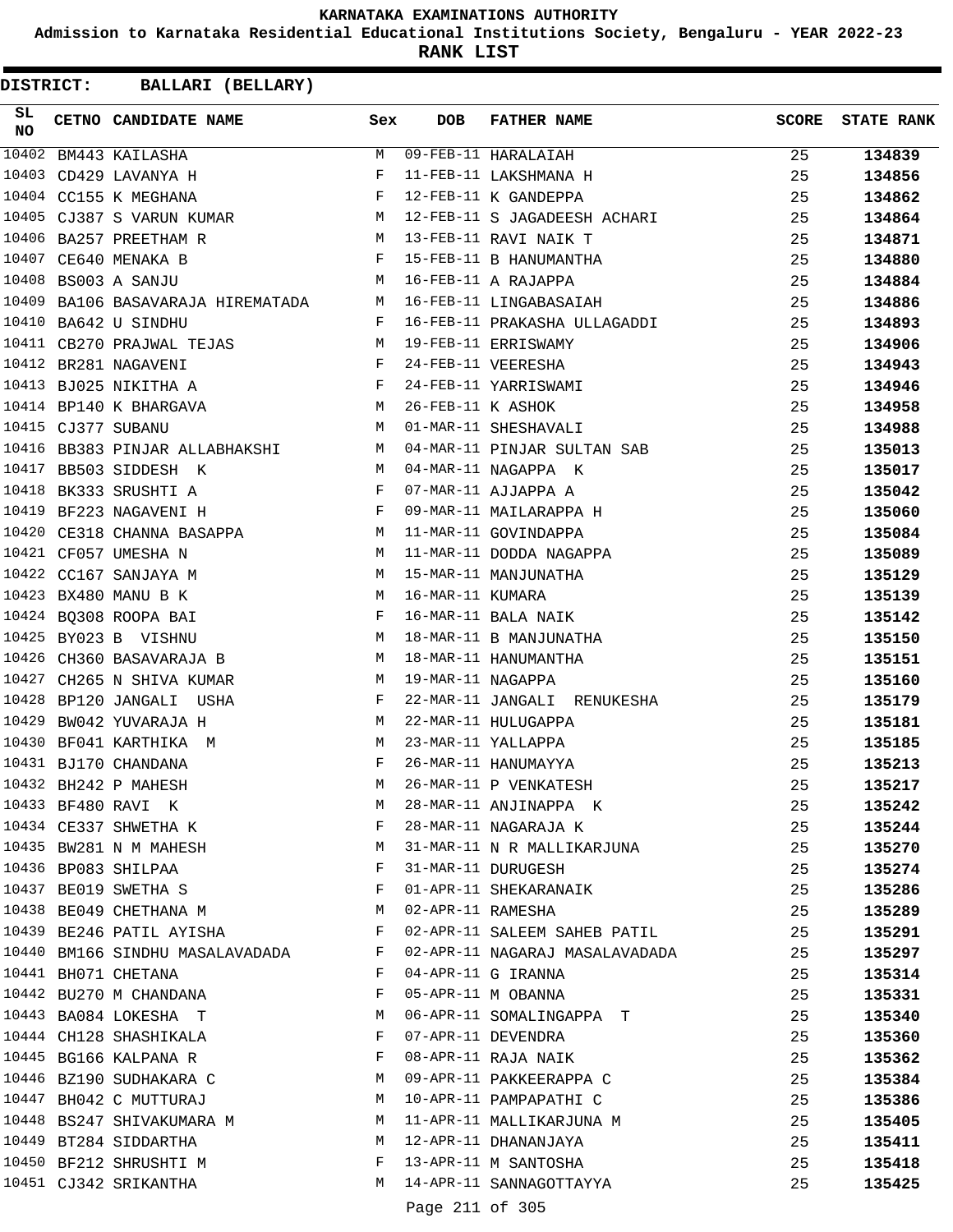**Admission to Karnataka Residential Educational Institutions Society, Bengaluru - YEAR 2022-23**

**RANK LIST**

| SL<br><b>NO</b> | CETNO CANDIDATE NAME Sex                                                                                                                                                                                                                                     |          | <b>DOB</b>        | <b>FATHER NAME</b>                 | <b>SCORE</b> | <b>STATE RANK</b> |
|-----------------|--------------------------------------------------------------------------------------------------------------------------------------------------------------------------------------------------------------------------------------------------------------|----------|-------------------|------------------------------------|--------------|-------------------|
| 10452           | BJ077 VIDYASHREE R                                                                                                                                                                                                                                           |          |                   | F 14-APR-11 RAVI NAIK U            | 25           | 135427            |
| 10453           | CG026 B ANJALI                                                                                                                                                                                                                                               | F        |                   | 15-APR-11 B VEERESHA               | 25           | 135429            |
|                 | 10454 CC094 THIPPESH P U                                                                                                                                                                                                                                     | M        |                   | 15-APR-11 DODDA CHITTAPPA P U      | 25           | 135438            |
|                 | 10455 BA555 ABHINAYA POTALAKATTI F                                                                                                                                                                                                                           |          |                   | 16-APR-11 RAMESHA P                | 25           | 135440            |
|                 | 10456 CE260 N KAVERI<br>$\mathbf{F}$                                                                                                                                                                                                                         |          | 18-APR-11 N RAJA  |                                    | 25           | 135464            |
| 10457           | $M_{\rm H}$<br>BF282 ROSHAN M                                                                                                                                                                                                                                |          |                   | 19-APR-11 MUNIYANAIK               | 25           | 135473            |
|                 | $\mathbf{F}$<br>10458 BF345 S SANJANA                                                                                                                                                                                                                        |          |                   | 19-APR-11 S NAGAPPA                | 25           | 135474            |
|                 | 10459 CD208 R UMESH                                                                                                                                                                                                                                          | M        |                   | 22-APR-11 RAMANJINI                | 25           | 135500            |
|                 | 10460 CJ289 YASHAVANTHA M                                                                                                                                                                                                                                    |          |                   | 22-APR-11 MALLAIAH                 | 25           | 135509            |
|                 | 10461 BX336 AFREEN<br>in the state of the Fig.                                                                                                                                                                                                               |          | 23-APR-11 REHMEN  |                                    | 25           | 135511            |
|                 | $\mathbf{F}$ and $\mathbf{F}$ and $\mathbf{F}$<br>10462 BP376 B PRIYANKA                                                                                                                                                                                     |          |                   | 23-APR-11 CHANDRUGOUD              | 25           | 135512            |
|                 | 10463 BK314 HARIKA S K S K<br>$\mathbf{F}$ and $\mathbf{F}$                                                                                                                                                                                                  |          |                   | 24-APR-11 KOLARAPPA                | 25           | 135524            |
|                 | 10464 BU009 M K KISHOR NAIK<br><b>Solution</b> M                                                                                                                                                                                                             |          |                   | 25-APR-11 M V KUMARSWAMY           | 25           | 135534            |
|                 | 10465 BB496 RANJITHA MUTTAVVANAVARA F                                                                                                                                                                                                                        |          |                   | 25-APR-11 MARIYAPPA MUTTAVVANAVARA | 25           | 135540            |
|                 | 10466 CE564 T YERRISWAMY                                                                                                                                                                                                                                     | M        |                   | 26-APR-11 T NAGARAJ                | 25           | 135554            |
|                 | 10467 BS217 SARASVATHI                                                                                                                                                                                                                                       | F        |                   | 27-APR-11 TIPPESWAMY               | 25           | 135562            |
| 10468           | $\mathbf{F}$ . The set of the set of the set of the set of the set of the set of the set of the set of the set of the set of the set of the set of the set of the set of the set of the set of the set of the set of the set of t<br>CH001 VISHALAKSHI       |          |                   | 27-APR-11 A ERANNA                 | 25           | 135565            |
| 10469           | BW120 H UDAYAKUMAR M                                                                                                                                                                                                                                         |          |                   | 28-APR-11 HULAGANNA                | 25           | 135570            |
|                 | M<br>10470 CE202 VISHNU KUMAR                                                                                                                                                                                                                                |          |                   | 28-APR-11 HANUMAYYA                | 25           | 135577            |
|                 | 10471 BK067 G H MALLIKARJUNA M                                                                                                                                                                                                                               |          |                   | 30-APR-11 G M HULIKUNTEPPA         | 25           | 135591            |
|                 | 10472 BE367 K S BHARATH<br>M <sub>1</sub>                                                                                                                                                                                                                    |          |                   | 30-APR-11 K S KARIYAPPA            | 25           | 135592            |
|                 | 10473 BY135 K VEERESHA<br>$\mathbb M$                                                                                                                                                                                                                        |          |                   | 30-APR-11 K CHANDRAPPA             | 25           | 135593            |
|                 | 10474 CE663 KARTHIK G                                                                                                                                                                                                                                        | <b>M</b> |                   | 30-APR-11 GOWDRU KUMARASWAMY       | 25           | 135594            |
|                 | 10475 CJ184 AKASHA                                                                                                                                                                                                                                           | M        |                   | 01-MAY-11 SHANKRAPPA               | 25           | 135597            |
|                 | 10476 BJ160 K U CHAITRA<br>$\mathbf{F}$ and $\mathbf{F}$ and $\mathbf{F}$                                                                                                                                                                                    |          |                   | 01-MAY-11 KURUBARA HULLI SANKAPPA  | 25           | 135602            |
| 10477           | CD421 SHIVAMMA<br>in the state of the Fig.                                                                                                                                                                                                                   |          | 01-MAY-11 NAGAPPA |                                    | 25           | 135607            |
|                 | 10478 BV059 THARUNA N                                                                                                                                                                                                                                        | M        | 01-MAY-11 NAGESHA |                                    | 25           | 135608            |
|                 | 10479 CD473 DURUGAMMA                                                                                                                                                                                                                                        | F        |                   | 02-MAY-11 GADILINGAPPA             | 25           | 135617            |
|                 | 10480 CH159 AISHWARYA S<br>$\mathbf{F}$ . The set of the set of the set of the set of the set of the set of the set of the set of the set of the set of the set of the set of the set of the set of the set of the set of the set of the set of the set of t |          |                   | 03-MAY-11 RANGASWAMY S             | 25           | 135620            |
|                 | $M_{\rm H}$<br>10481 BK050 ASHIF K                                                                                                                                                                                                                           |          |                   | 03-MAY-11 HUSENA PHIRA KADEMANI    | 25           | 135623            |
|                 | 10482 BU435 ARUNAKUMAR T                                                                                                                                                                                                                                     | M        |                   | 04-MAY-11 THIPPESAMY A             | 25           | 135633            |
|                 | 10483 CC219 M ROHINI                                                                                                                                                                                                                                         | F        |                   | 04-MAY-11 M MAHESHA                | 25           | 135638            |
|                 | 10484 CH088 AMRUTA                                                                                                                                                                                                                                           | F        |                   | 05-MAY-11 PANDURANGA               | 25           | 135643            |
|                 | $\mathbf{F}$<br>10485 BR001 DIVYABAI                                                                                                                                                                                                                         |          |                   | 05-MAY-11 KUMARANAIK               | 25           | 135646            |
|                 | 10486 BP085 KADANNANAVARA RANJITHA F                                                                                                                                                                                                                         |          |                   | 05-MAY-11 RAMESH KADANNANAVARA     | 25           | 135648            |
|                 | 10487 BX391 DURGA PRASAD                                                                                                                                                                                                                                     | M        | 06-MAY-11 ERANNA  |                                    | 25           | 135658            |
|                 | 10488 BD216 M REKHA                                                                                                                                                                                                                                          | F        |                   | 06-MAY-11 M LAKKAPPA               | 25           | 135659            |
|                 | 10489 CJ108 MALLIKARJUNA                                                                                                                                                                                                                                     | M        |                   | 07-MAY-11 HANUMANTAPPA             | 25           | 135668            |
|                 | 10490 BF092 VENKATESH B                                                                                                                                                                                                                                      | M        |                   | 07-MAY-11 NAGARAJA BARKI           | 25           | 135673            |
|                 | 10491 BH204 KOTRESHA M                                                                                                                                                                                                                                       | M        | 08-MAY-11 SWAMY M |                                    | 25           | 135678            |
|                 | 10492 BA265 P RAJEESHA                                                                                                                                                                                                                                       | M        |                   | 08-MAY-11 PEERYANAIK               | 25           |                   |
|                 | 10493 BH209 UPPARA ASHA                                                                                                                                                                                                                                      | F        |                   | 09-MAY-11 RAMESH UPPARA            | 25           | 135679            |
|                 |                                                                                                                                                                                                                                                              |          |                   |                                    |              | 135692            |
|                 | 10494 CA153 PRADEEP K                                                                                                                                                                                                                                        | M        |                   | 10-MAY-11 K JADEPPA                | 25           | 135709            |
|                 | 10495 BM440 R HARISH                                                                                                                                                                                                                                         | M        |                   | 10-MAY-11 RAVINAIK                 | 25           | 135710            |
|                 | 10496 CK041 ROKHIYABEE P                                                                                                                                                                                                                                     | F        |                   | 11-MAY-11 AKEEMSAB P               | 25           | 135723            |
|                 | 10497 BB394 MANJUNATHA T                                                                                                                                                                                                                                     | M        |                   | 12-MAY-11 PANDURANGA T             | 25           | 135730            |
|                 | 10498 CE025 R RITHESH                                                                                                                                                                                                                                        | M        |                   | 15-MAY-11 REVANA SIDDAPPA          | 25           | 135756            |
|                 | 10499 CA394 P SAGARA                                                                                                                                                                                                                                         | M        |                   | 19-MAY-11 P SANNAPPA               | 25           | 135787            |
|                 | 10500 BU470 YASHAVANTHA                                                                                                                                                                                                                                      |          |                   | M 19-MAY-11 SIDDALINGAPPA          | 25           | 135791            |
|                 | 10501 CC202 YASHAVANTHA NAIK                                                                                                                                                                                                                                 |          |                   | M 19-MAY-11 H PAPA NAIK            | 25           | 135793            |
|                 |                                                                                                                                                                                                                                                              |          | Page 212 of 305   |                                    |              |                   |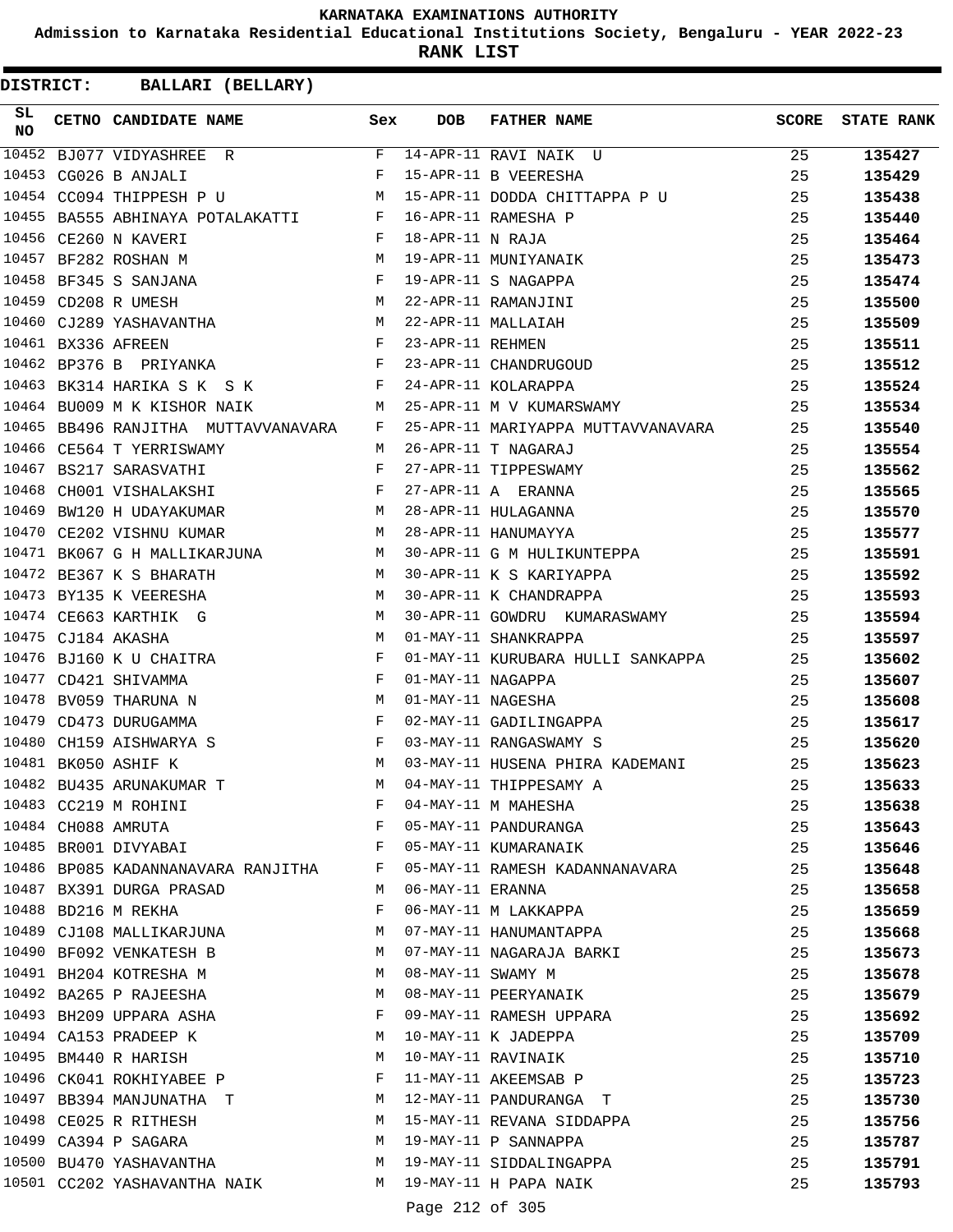**Admission to Karnataka Residential Educational Institutions Society, Bengaluru - YEAR 2022-23**

**RANK LIST**

| SL<br><b>NO</b> | CETNO CANDIDATE NAME Sex                                                                                                                                                                                                                                    |              | <b>DOB</b>        | FATHER NAME                                                           | <b>SCORE</b> | <b>STATE RANK</b> |
|-----------------|-------------------------------------------------------------------------------------------------------------------------------------------------------------------------------------------------------------------------------------------------------------|--------------|-------------------|-----------------------------------------------------------------------|--------------|-------------------|
| 10502           | CE592 HULIGEMMA                                                                                                                                                                                                                                             | F            |                   | 20-MAY-11 BASAVARAJA                                                  | 25           | 135801            |
|                 | 10503 BZ016 NETHRAVATHI                                                                                                                                                                                                                                     | F            |                   | 20-MAY-11 AYODHI RAJASHEKAR                                           | 25           | 135803            |
|                 | $\mathbb F$ . The set of the set of the set of the set of the set of the set of the set of the set of the set of the set of the set of the set of the set of the set of the set of the set of the set of the set of the set of the<br>10504 BB234 YASODHA H |              |                   | 20-MAY-11 KUBHERAPPA H                                                | 25           | 135805            |
|                 | M<br>10505 BK159 H RAMESHA                                                                                                                                                                                                                                  |              |                   | 21-MAY-11 KRUSHNAMURTHY H                                             | 25           | 135810            |
|                 | 10506 BT031 LATHAMMA G S F                                                                                                                                                                                                                                  |              |                   | 23-MAY-11 G SHEKHARAPPA                                               | 25           | 135828            |
|                 | 10507 BU694 SHAKUNTHALA G A F                                                                                                                                                                                                                               |              |                   | 23-MAY-11 AJJANNAGOWDA                                                | 25           | 135829            |
| 10508           | $\mathbb F$ . The set of $\mathbb F$<br>BR207 SNEHA U                                                                                                                                                                                                       |              |                   | 24-MAY-11 VEERESHAPPA U                                               | 25           | 135847            |
|                 | $\mathbf{F}$<br>10509 BH275 AISHWARYA                                                                                                                                                                                                                       |              |                   | 27-MAY-11 RAVINAIKA                                                   | 25           | 135871            |
|                 | 10510 CD369 PRASHANTHA P M                                                                                                                                                                                                                                  |              |                   | 27-MAY-11 PENNAPPA P                                                  | 25           | 135874            |
|                 | 10511 BH269 TARUN KUMAR K M                                                                                                                                                                                                                                 |              |                   | 29-MAY-11 NAGARAJ K                                                   | 25           | 135899            |
|                 | M<br>10512 CB102 A K JAKI                                                                                                                                                                                                                                   |              | 31-MAY-11 GALEPPA |                                                                       | 25           | 135907            |
|                 | 10513 BU527 ARCHANA N                                                                                                                                                                                                                                       | F            |                   | 31-MAY-11 NINGAPPA                                                    | 25           | 135910            |
|                 | 10514 BV140 KALPANA G T $F$                                                                                                                                                                                                                                 |              |                   | 01-JUN-11 SANNA THIMMAPPA                                             | 25           | 135926            |
|                 | $\mathbf{F}^{\mathcal{A}}_{\mathcal{A}}=\mathbf{F}^{\mathcal{A}}_{\mathcal{A}}\mathbf{F}^{\mathcal{A}}_{\mathcal{A}}$<br>10515 CE593 REVATHI                                                                                                                |              |                   | 01-JUN-11 K SHEKHARAPPA                                               | 25           | 135936            |
|                 | 10516 CE546 SRINIVASANAIK M                                                                                                                                                                                                                                 |              |                   | 01-JUN-11 S RAVI NAIK                                                 | 25           | 135943            |
|                 | 10517 CC144 K VIJAYA KUMAR M                                                                                                                                                                                                                                |              |                   | 02-JUN-11 CHANDRA SHEKAR NAIK                                         | 25           | 135948            |
|                 | 10518 BQ231 MARUTHI B<br>M                                                                                                                                                                                                                                  |              |                   | 02-JUN-11 SHANMUKAPPA B                                               | 25           | 135950            |
|                 | 10519 BA111 K R SUMITRA<br>the contract of the contract of the Property of the Property of the Property of the Property of the Property of                                                                                                                  |              |                   | 03-JUN-11 RAMAJEE NAIK                                                | 25           | 135957            |
| 10520           | BW051 SAROJA CHALUVADI F                                                                                                                                                                                                                                    |              |                   | 03-JUN-11 CHALUVADI VENKATESHA                                        | 25           | 135962            |
|                 | $\mathbf{F}$ . The $\mathbf{F}$<br>10521 BU190 SHWETHA                                                                                                                                                                                                      |              |                   | 03-JUN-11 NINGAPPA                                                    | 25           | 135963            |
|                 | M<br>10522 BY276 KEDARNATH B                                                                                                                                                                                                                                |              |                   | 04-JUN-11 BHOVI HANUMANTHAPPA                                         | 25           | 135969            |
|                 | 10523 CA216 ANJALI                                                                                                                                                                                                                                          |              |                   | 05-JUN-11 SIDDHAPPA                                                   | 25           | 135978            |
|                 | $\begin{aligned} \mathbf{F} \\ \mathbf{F} \end{aligned}$<br>10524 BW493 ANUSHA                                                                                                                                                                              |              |                   | 05-JUN-11 SURENDRAGOUDA E                                             | 25           | 135979            |
|                 | $\mathbf{F}^{\mathcal{A}}_{\mathcal{A}}=\mathbf{F}^{\mathcal{A}}_{\mathcal{A}}\mathbf{F}^{\mathcal{A}}_{\mathcal{A}}$<br>10525 CE210 D T PAVANA                                                                                                             |              |                   |                                                                       | 25           | 135983            |
|                 | 10526 BX276 ANKITHA D                                                                                                                                                                                                                                       | $\mathbf{F}$ |                   | 05-JUN-11 D THIPPESWAMY<br>06-JUN-11 DUPGAPPA<br>06-JUN-11 DURGAPPA   | 25           | 135995            |
|                 | 10527 BF285 PAKKIRAPPARA AKASHA M                                                                                                                                                                                                                           |              |                   | 06-JUN-11 P THIMMAPPA                                                 | 25           | 136004            |
|                 | $\mathbf{F}$ and $\mathbf{F}$<br>10528 CC248 POOJA G                                                                                                                                                                                                        |              |                   |                                                                       | 25           | 136006            |
|                 | M<br>10529 CH562 KIRAN KUMAR                                                                                                                                                                                                                                |              |                   | 06-JUN-11 RANGAPPA GUDLU<br>09-JUN-11 RAMESH<br>10-JUN-11 THIPPESWAMI | 25           | 136034            |
|                 | 10530 BW401 JYOTHI<br>$\mathbf{F}$ and $\mathbf{F}$ and $\mathbf{F}$                                                                                                                                                                                        |              |                   |                                                                       | 25           | 136050            |
|                 | $\mathbf{F}$ and $\mathbf{F}$<br>10531 BH215 N RAMAKKA                                                                                                                                                                                                      |              |                   | 10-JUN-11 N PARASHURAMA                                               | 25           | 136052            |
|                 | 10532 BB033 B REKHA                                                                                                                                                                                                                                         | F            |                   | 11-JUN-11 B GUNDA NAIK                                                | 25           | 136063            |
|                 | 10533 CJ372 PUSHPA                                                                                                                                                                                                                                          | F            |                   | 11-JUN-11 GADILINGAPPA                                                | 25           | 136069            |
|                 | 10534 BF072 KAVITHA MALAGI                                                                                                                                                                                                                                  | F            |                   | 12-JUN-11 PARASAPPA MALAGI                                            | 25           | 136082            |
|                 | 10535 CB010 REKHA K                                                                                                                                                                                                                                         | F            |                   | 12-JUN-11 MALLESH K                                                   | 25           | 136087            |
|                 | 10536 CF250 THRIVENI                                                                                                                                                                                                                                        | F            |                   | 13-JUN-11 BANDRI KUMARASWAMI                                          | 25           | 136101            |
|                 | 10537 BW617 EERESHA                                                                                                                                                                                                                                         | М            |                   | 15-JUN-11 THIPPESWAMY                                                 | 25           | 136118            |
|                 | 10538 CE451 ANUSHA T                                                                                                                                                                                                                                        | F            |                   | 17-JUN-11 SHIVAMURTHI T                                               | 25           | 136139            |
|                 | 10539 CH120 BHAVANI                                                                                                                                                                                                                                         | F            |                   | 17-JUN-11 H YALLAPPA LATE                                             | 25           | 136143            |
|                 | 10540 BX068 R BHARATH KUMAR                                                                                                                                                                                                                                 | М            | 17-JUN-11 G RAMU  |                                                                       | 25           | 136149            |
|                 | 10541 BQ435 SARITA SALI                                                                                                                                                                                                                                     | F            |                   | 17-JUN-11 UCHINGEPPA SALI                                             | 25           | 136150            |
|                 | 10542 CE587 NAGENDRA                                                                                                                                                                                                                                        | М            |                   | 18-JUN-11 KENCHAPPA                                                   | 25           | 136159            |
|                 | 10543 BN016 B BANNIGOUD                                                                                                                                                                                                                                     | M            |                   | 20-JUN-11 B KENCHANA GOUD                                             | 25           | 136181            |
|                 | 10544 BU560 C ANITHAKUMARI                                                                                                                                                                                                                                  | F            |                   | 20-JUN-11 H CHANNABASAPPA                                             | 25           | 136182            |
|                 | 10545 BU231 H SAGAR                                                                                                                                                                                                                                         | М            |                   | 20-JUN-11 BASAVARAJA                                                  | 25           | 136185            |
|                 | 10546 BS220 INDRA K                                                                                                                                                                                                                                         | М            |                   | 20-JUN-11 HANUMANTHAPPA K                                             | 25           | 136186            |
|                 | 10547 CA087 U ANKITHA                                                                                                                                                                                                                                       | F            |                   | 20-JUN-11 YERRISWAMY U                                                | 25           | 136191            |
|                 | 10548 BT292 MANYA G N                                                                                                                                                                                                                                       | F            |                   | 21-JUN-11 NAGARAJA G N                                                | 25           | 136196            |
|                 | 10549 BM381 SANTOSHA B                                                                                                                                                                                                                                      | М            |                   | 22-JUN-11 REVANNA B                                                   | 25           | 136212            |
|                 | 10550 CE245 B ASHWINI                                                                                                                                                                                                                                       | F            |                   | 23-JUN-11 RAMESHA BANGARI                                             | 25           |                   |
|                 | 10551 BX202 SANGEETHA U                                                                                                                                                                                                                                     | F            |                   | 23-JUN-11 PALAKSHIGOUDA U                                             | 25           | 136217<br>136223  |
|                 |                                                                                                                                                                                                                                                             |              |                   |                                                                       |              |                   |
|                 |                                                                                                                                                                                                                                                             |              | Page 213 of 305   |                                                                       |              |                   |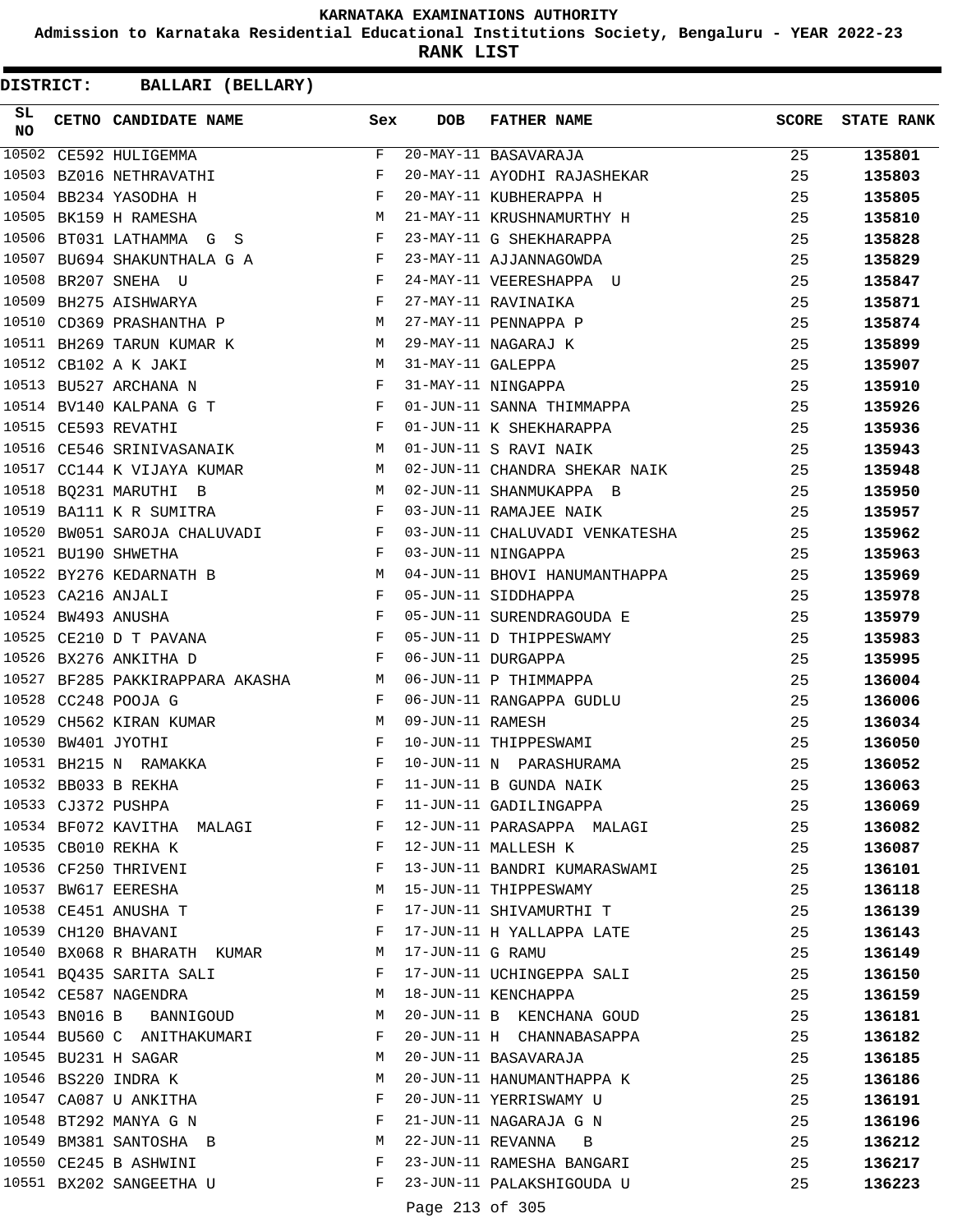**Admission to Karnataka Residential Educational Institutions Society, Bengaluru - YEAR 2022-23**

**RANK LIST**

| SL<br><b>NO</b> | CETNO CANDIDATE NAME Sex                                                                                                                                                                                                                                |                       | <b>DOB</b>          | <b>FATHER NAME</b>                                             | SCORE    | <b>STATE RANK</b> |
|-----------------|---------------------------------------------------------------------------------------------------------------------------------------------------------------------------------------------------------------------------------------------------------|-----------------------|---------------------|----------------------------------------------------------------|----------|-------------------|
| 10552           | BK354 SEETA BAI K                                                                                                                                                                                                                                       | F                     |                     | 23-JUN-11 KUMARA NAIK G                                        | 25       | 136225            |
| 10553           | CG107 B VISHWANATHA M                                                                                                                                                                                                                                   |                       |                     | 25-JUN-11 B VEERESHA                                           | 25       | 136242            |
|                 | $\mathbf{F}$<br>10554 CE557 REVATHI B                                                                                                                                                                                                                   |                       |                     | 25-JUN-11 VEERESH B                                            | 25       | 136251            |
|                 | $\mathbf{F}$<br>10555 CJ177 K ISHWARYA                                                                                                                                                                                                                  |                       |                     | 26-JUN-11 K KALINGAPPA                                         | 25       | 136263            |
| 10556           | $\mathbf{F}$ . The set of the set of the set of the set of the set of the set of the set of the set of the set of the set of the set of the set of the set of the set of the set of the set of the set of the set of the set of t<br>BP171 L PAVITHRA   |                       |                     | 26-JUN-11 L VAKIL NAIK                                         | 25       | 136264            |
|                 | <b>M</b><br>10557 CA108 PRAJWAL                                                                                                                                                                                                                         |                       | 26-JUN-11 MARUTHI   |                                                                | 25       | 136266            |
|                 | 10558 CA132 UMADEVI KARIBYADARA F                                                                                                                                                                                                                       |                       |                     | 26-JUN-11 OBALESHA KARIBYADARA                                 | 25       | 136271            |
|                 | 10559 BW496 SANDHYA B<br>$\mathbf{F} = \mathbf{F} \times \mathbf{F}$                                                                                                                                                                                    |                       |                     | 27-JUN-11 BHIMALINGA                                           | 25       | 136283            |
| 10560           | $\mathbf{F}$ and $\mathbf{F}$ and $\mathbf{F}$<br>BH335 U NIKHITHA                                                                                                                                                                                      |                       |                     | 27-JUN-11 UPPARA MANJUNATH                                     | 25       | 136288            |
|                 | $\mathbf{F}$ and the set of the set of the set of the set of the set of the set of the set of the set of the set of the set of the set of the set of the set of the set of the set of the set of the set of the set of the set of<br>10561 BG350 S USHA |                       |                     | 28-JUN-11 S SRINIVASA                                          | 25       | 136299            |
|                 | $\mathbf{F}$<br>10562 CG108 MAHESHWARI                                                                                                                                                                                                                  |                       |                     | 30-JUN-11 VEERESHA T                                           | 25       | 136319            |
|                 | 10563 BU005 SUDHA G B                                                                                                                                                                                                                                   | $\mathbb{F}^{\times}$ |                     |                                                                | 25       | 136357            |
|                 | M <sub>N</sub><br>10564 BY039 VARDHANA                                                                                                                                                                                                                  |                       | 02-JUL-11 RAVI      | 02-JUL-11 BASAVARAJA G<br>02-JUL-11 RAVI                       | 25       | 136358            |
|                 | <b>Experimental Service Service</b><br>10565 CH180 DEVIKA                                                                                                                                                                                               |                       |                     | 04-JUL-11 SATYAPPA                                             | 25       | 136377            |
|                 | 10566 BL025 NEELAMMA MYAGALAMANI F                                                                                                                                                                                                                      |                       |                     | 04-JUL-11 HANUMANTAPPA MYAGALAMANI                             | 25       | 136379            |
|                 | 10567 BA439 S MAHESHA                                                                                                                                                                                                                                   |                       |                     | M 04-JUL-11 S HALESHA                                          | 25       | 136381            |
| 10568           | BW231 SHANKRAMMA D F                                                                                                                                                                                                                                    |                       |                     | 04-JUL-11 ANJINEYA                                             | 25       | 136382            |
| 10569           | BU218 MAHANTHESHA M                                                                                                                                                                                                                                     |                       | 05-JUL-11 MARAPPA   |                                                                | 25       | 136390            |
| 10570           | M<br>BU268 RAVIKUMAR M                                                                                                                                                                                                                                  |                       |                     | 05-JUL-11 ANJINAPPA                                            | 25       | 136392            |
|                 | 10571 CE264 N GADILINGAPPA M                                                                                                                                                                                                                            |                       |                     | 06-JUL-11 N JADIYAPPA                                          | 25       | 136401            |
|                 | 10572 BS050 CHITHRALINGA C<br>M 07-JUL-11 CHANNAPPA                                                                                                                                                                                                     |                       |                     |                                                                | 25       | 136410            |
|                 | <b>M</b><br>10573 BE223 NAVEEN B                                                                                                                                                                                                                        |                       |                     | 07-JUL-11 PARUSHAPPA BOVI                                      | 25       | 136413            |
|                 | 10574 BK237 PANDURANGA M                                                                                                                                                                                                                                |                       |                     | 07-JUL-11 MANJUNATHA M                                         | 25       | 136415            |
|                 | 10575 BS253 THARUN L                                                                                                                                                                                                                                    | M                     |                     | 07-JUL-11 GANESH L                                             | 25       | 136423            |
|                 |                                                                                                                                                                                                                                                         |                       |                     |                                                                | 25       | 136428            |
|                 | 10576 BP149 KARKIHALLI PRAJWAL M<br>$\mathbf{F}$<br>10577 BU453 SHAILAJA N                                                                                                                                                                              |                       |                     | 08-JUL-11 KARKIHALLI SHEKHAPPA                                 |          |                   |
| 10578           | BD131 JAVALI REKHA F                                                                                                                                                                                                                                    |                       | 08-JUL-11 NAGESHA   |                                                                | 25<br>25 | 136435            |
|                 | M<br>10579 CG003 H VEERESH                                                                                                                                                                                                                              |                       |                     | 09-JUL-11 JAVALI TIMBAPPA                                      |          | 136444            |
|                 |                                                                                                                                                                                                                                                         |                       |                     | 10-JUL-11 H SIDDALINGAPPA                                      | 25       | 136453            |
| 10580           | BP166 KOTYALA GANGAMMA F                                                                                                                                                                                                                                |                       |                     | 10-JUL-11 KOTYALA ESHAPPA                                      | 25       | 136455            |
|                 | 10581 BT365 ABHISHEKA K T<br><b>M</b>                                                                                                                                                                                                                   |                       |                     | 12-JUL-11 THIPPESWAMY K T                                      | 25       | 136481            |
|                 | 10582 BT296 AMBIKA V S                                                                                                                                                                                                                                  | F                     |                     | 12-JUL-11 SHEKHARAJA                                           | 25       | 136482            |
|                 | 10583 CE688 N AJEY NAIK                                                                                                                                                                                                                                 |                       |                     | M 12-JUL-11 NAGARAJ NAIK                                       | 25       | 136487            |
|                 |                                                                                                                                                                                                                                                         |                       |                     | 10584 BA145 HANDRALA YASHODA F 13-JUL-11 HANDRALA VIJAYAKUMARA | 25       | 136499            |
|                 | 10585 CE618 KISHOR G S                                                                                                                                                                                                                                  |                       |                     | M 14-JUL-11 SOMASHEKHAR G                                      | 25       | 136515            |
|                 | 10586 BF279 SOWMYA K                                                                                                                                                                                                                                    | $\mathbf{F}$          |                     | 14-JUL-11 MANJUNATHA K                                         | 25       | 136518            |
|                 | 10587 BR176 AISHWARYA S                                                                                                                                                                                                                                 | F                     |                     | 15-JUL-11 SHANKARANAIK                                         | 25       | 136520            |
|                 | 10588 BY010 RAJA J                                                                                                                                                                                                                                      | <b>M</b>              | 15-JUL-11 JADEPPA   |                                                                | 25       | 136527            |
|                 | 10589 CA055 PUSHPAVATHI                                                                                                                                                                                                                                 | F                     |                     | 16-JUL-11 SANNA URUKUNDAPPA                                    | 25       | 136538            |
|                 | 10590 CJ143 T C DEEPIKA                                                                                                                                                                                                                                 | $\mathbf{F}$          |                     | 16-JUL-11 CHIDHANANDA                                          | 25       | 136543            |
|                 | 10591 CE483 T MAHAMMAD ZAID M                                                                                                                                                                                                                           |                       |                     | 16-JUL-11 MAHAMMAD ISMAIL T                                    | 25       | 136544            |
|                 | 10592 BF355 ANANYA M                                                                                                                                                                                                                                    | F                     |                     | 17-JUL-11 MANJYANAIK                                           | 25       | 136546            |
|                 | 10593 BH334 BHUMIKA                                                                                                                                                                                                                                     | F                     |                     | 17-JUL-11 YAMUNA NAIK                                          | 25       | 136547            |
|                 | 10594 CB086 KARTHIK O                                                                                                                                                                                                                                   | M                     |                     | 17-JUL-11 GANGANNA O                                           | 25       | 136550            |
|                 | 10595 BW500 OM SAI SAMARTHA                                                                                                                                                                                                                             |                       | M 18-JUL-11 RAKHESH |                                                                | 25       | 136567            |
|                 | 10596 BT333 SANJAI                                                                                                                                                                                                                                      | M                     |                     | 18-JUL-11 GANGADRA                                             | 25       | 136570            |
|                 | 10597 CE620 MANASA                                                                                                                                                                                                                                      | F                     |                     | 19-JUL-11 RAMESHA                                              | 25       | 136577            |
|                 | 10598 CH252 VIJAYAKUMAR K M                                                                                                                                                                                                                             |                       |                     | 19-JUL-11 SHARANA MURTHY K                                     | 25       | 136583            |
|                 | 10599 CE538 KAVANA                                                                                                                                                                                                                                      | $\mathbf{F}$          |                     | 20-JUL-11 THIPPESWAMY                                          | 25       | 136588            |
|                 | 10600 BU524 N P OBANNA<br><b>M</b>                                                                                                                                                                                                                      |                       |                     | 20-JUL-11 N PAPANNA                                            | 25       | 136591            |
|                 | 10601 BP011 BHUMIKA MUDAKAMMANAVARA F                                                                                                                                                                                                                   |                       |                     | 21-JUL-11 ANANDAPPA                                            | 25       | 136600            |
|                 |                                                                                                                                                                                                                                                         |                       | Page 214 of 305     |                                                                |          |                   |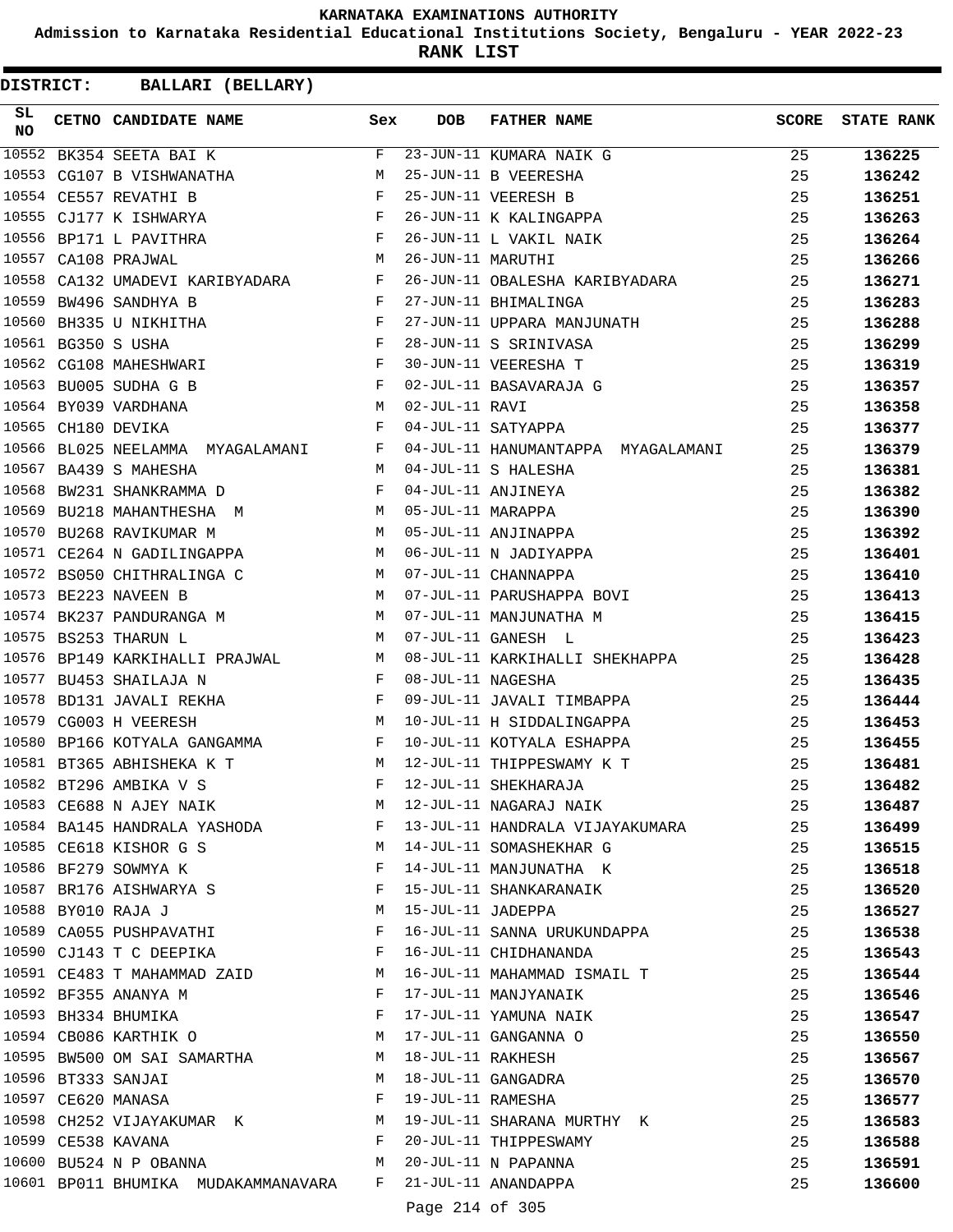**Admission to Karnataka Residential Educational Institutions Society, Bengaluru - YEAR 2022-23**

**RANK LIST**

| SL<br><b>NO</b> |                   | CETNO CANDIDATE NAME Sex                                                                                                               |              | <b>DOB</b>        | <b>FATHER NAME</b>                | <b>SCORE</b> | <b>STATE RANK</b> |
|-----------------|-------------------|----------------------------------------------------------------------------------------------------------------------------------------|--------------|-------------------|-----------------------------------|--------------|-------------------|
| 10602           |                   | CD278 DEEPIKA                                                                                                                          | $\mathbf F$  |                   | 22-JUL-11 B SUNDARRAJ             | 25           | 136624            |
| 10603           |                   | BT174 ANANYA B                                                                                                                         | F            |                   | 25-JUL-11 BASAVARAJA S            | 25           | 136653            |
|                 |                   | 10604 CG100 PAKKIRAMMA                                                                                                                 | $\mathbf{F}$ |                   | 26-JUL-11 ADIVEPPA                | 25           | 136668            |
| 10605           |                   | BE039 ASHWINI N                                                                                                                        | $\mathbf{F}$ |                   | 27-JUL-11 R NAGARAJA              | 25           | 136679            |
| 10606           |                   | BK215 N KEERATANA F                                                                                                                    |              |                   | 27-JUL-11 N NAGALINGA             | 25           | 136683            |
| 10607           |                   | $\mathbf{F}$<br>CJ399 THAYAMMA A                                                                                                       |              |                   | 27-JUL-11 HANUMANTHAPPA A         | 25           | 136691            |
| 10608           |                   | CE677 KOUSHALYA T M                                                                                                                    | $\mathbf{F}$ |                   | 28-JUL-11 MALLIKARJUNA T S        | 25           | 136700            |
| 10609           |                   | CG027 B SONIKA                                                                                                                         | $_{\rm F}$   |                   | 29-JUL-11 B ERANNA                | 25           | 136710            |
| 10610           |                   | CE278 UDAYA KUMARA                                                                                                                     | М            |                   | 30-JUL-11 SHIVA KUMARA            | 25           | 136729            |
|                 |                   | 10611 BT397 DITENDRA                                                                                                                   | М            |                   | 31-JUL-11 SHIVAKUMAR              | 25           | 136734            |
|                 |                   | 10612 BE134 GOUDRA VASUDEVA                                                                                                            | М            |                   | 31-JUL-11 HALESHA GOUDRA          | 25           | 136736            |
| 10613           |                   | CF045 LOHITH KUMARA R                                                                                                                  | M            |                   | 31-JUL-11 RAGHAVENDRASWAMI D      | 25           | 136738            |
|                 |                   | 10614 BU286 MANJULA K D<br>$\mathbf{F}$ and $\mathbf{F}$                                                                               |              |                   | 31-JUL-11 DODDAPPA                | 25           | 136739            |
| 10615           |                   | M<br>CK188 SANDEEPA                                                                                                                    |              |                   | 31-JUL-11 BASAVARAJA              | 25           | 136743            |
| 10616           |                   | BC250 NAGARAJA TALAVARA M                                                                                                              |              |                   | 01-AUG-11 KATTIBASAPPA T          | 25           | 136752            |
| 10617           |                   | CC302 P LIHAD BHASH                                                                                                                    | M            | 01-AUG-11 P BABU  |                                   | 25           | 136753            |
| 10618           |                   | BA156 S M NISHA                                                                                                                        | F            |                   | 03-AUG-11 S D MALLAPPA            | 25           | 136772            |
| 10619           |                   | CJ098 GOVINDA RAJU M                                                                                                                   |              |                   | 04-AUG-11 YERISWAMI               | 25           | 136778            |
| 10620           |                   | CK156 RAMAKRUSHNA C                                                                                                                    | M            |                   | 04-AUG-11 NAGARAJA                | 25           | 136783            |
|                 |                   | 10621 BP143 K REKHA                                                                                                                    | F            |                   | 05-AUG-11 K ANJINEPPA             | 25           | 136787            |
|                 |                   | 10622 BC214 KALASAPPANAVARA SPORTHI                                                                                                    | F            |                   | 06-AUG-11 KALASAPPANAVARA HALESHA | 25           | 136803            |
| 10623           |                   | BR247 RUCHITHA K B                                                                                                                     | F            |                   | 06-AUG-11 BASAVARAJA K            | 25           | 136812            |
|                 |                   | 10624 BR274 NANDEESH A V                                                                                                               | М            |                   | 07-AUG-11 VEERANNA ADIMANI        | 25           | 136818            |
| 10625           |                   | BJ219 RAVIKUMAR                                                                                                                        | M            |                   | 09-AUG-11 S BHEEMAPPA             | 25           | 136839            |
| 10626           |                   | BX354 ROHINI                                                                                                                           | F            |                   | 11-AUG-11 H MALLAIAH              | 25           | 136859            |
| 10627           |                   | and the contract of the Party of the Party<br>BS142 JEEVAN KUMARI                                                                      |              | 12-AUG-11 SURESH  |                                   | 25           | 136864            |
| 10628           |                   | $\mathbf{F}$ and $\mathbf{F}$<br>CE134 RADIKA KAPATRAL                                                                                 |              |                   | 14-AUG-11 NAGARAJA KAPATRAL       | 25           | 136883            |
| 10629           |                   | BQ313 VEERESHA HOSAMANI M                                                                                                              |              |                   | 14-AUG-11 HALESHA HOSAMANI        | 25           | 136885            |
| 10630           |                   | BA377 MANJU NAIK S                                                                                                                     | M            |                   | 15-AUG-11 SHIVAPPA NAIK           | 25           | 136887            |
|                 |                   | 10631 BV113 N G PAPANAYAKA                                                                                                             | М            |                   | 15-AUG-11 N GOTTAIAH              | 25           | 136888            |
|                 |                   | 10632 BG097 SHANKARA A                                                                                                                 | M            |                   | 15-AUG-11 ANANDA H                | 25           | 136895            |
|                 |                   | 10633 CG144 UMESHA                                                                                                                     | M            |                   | 15-AUG-11 RAHIMANA                | 25           |                   |
|                 |                   | 10634 CD482 LOKESH NAIK F                                                                                                              | M            |                   | 16-AUG-11 MANJU NAIK F            | 25           | 136900            |
|                 |                   | 10635 CJ425 HAMSHALEKHA C F                                                                                                            |              |                   | 17-AUG-11 BHEEMAPPA C             | 25           | 136905<br>136916  |
|                 |                   | 10636 CF136 SHARADA                                                                                                                    | F            | 17-AUG-11 SHEKHAR |                                   | 25           |                   |
|                 |                   | 10637 BH064 AYISHA                                                                                                                     | F            |                   | 18-AUG-11 B SULTHAN               | 25           | 136924            |
|                 |                   | 10638 CG221 UMAADEVI                                                                                                                   | F            |                   | 22-AUG-11 ANJINAYYA               | 25           | 136928<br>136980  |
|                 |                   | 10639 CH503 ARPITHA                                                                                                                    | F            |                   | 24-AUG-11 THIMMAPPA               |              |                   |
|                 |                   |                                                                                                                                        | М            |                   |                                   | 25           | 136991            |
|                 |                   | 10640 CB336 VANDAN T N                                                                                                                 |              | 24-AUG-11 RAJA    | 24-AUG-11 THIPPESWAMY N           | 25           | 137005            |
|                 | 10641 CE345 VIVEK |                                                                                                                                        | M            |                   |                                   | 25           | 137006            |
|                 |                   | 10642 CE177 MANASA                                                                                                                     | F            |                   | 26-AUG-11 THIPPESWAMY K           | 25           | 137026            |
|                 |                   | 10643 CG123 SUNEETHA<br>in the state of the state of the state of the state of the state of the state of the state of the state of the |              |                   | 26-AUG-11 RAGHUPATHI              | 25           | 137027            |
|                 |                   | 10644 CK266 K CHANDRSHEKAR                                                                                                             | M            |                   | 29-AUG-11 NAGAPPA                 | 25           | 137048            |
|                 |                   | 10645 CA200 MALLESHWARI N                                                                                                              | F            |                   | 29-AUG-11 MUDIYA N                | 25           | 137049            |
|                 |                   | 10646 CK227 GAYATHRI                                                                                                                   | F            |                   | 31-AUG-11 AYYALAPPA JADER         | 25           | 137060            |
|                 |                   | 10647 BX097 GOUTHAMI                                                                                                                   | $\mathbf{F}$ |                   | 31-AUG-11 VANDRAPPA               | 25           | 137061            |
|                 |                   | 10648 BF147 NAGAVENI K                                                                                                                 | $\mathbf{F}$ |                   | 31-AUG-11 KALAKATTI RUDRAPPA      | 25           | 137064            |
|                 |                   | 10649 BF324 RAJESHWARIBAI S                                                                                                            |              |                   | 02-SEP-11 SHETTYNAIK G            | 25           | 137081            |
|                 |                   | 10650 BT218 C CHENNAMMA                                                                                                                | $F$ and $F$  |                   | 03-SEP-11 CHENNAPPA               | 25           | 137086            |
|                 |                   | 10651 BM442 MADESHA KALASAPPANAVARA M                                                                                                  |              |                   | 03-SEP-11 RAMESHA KALASAPPANAVARA | 25           | 137090            |
|                 |                   |                                                                                                                                        |              | Page 215 of 305   |                                   |              |                   |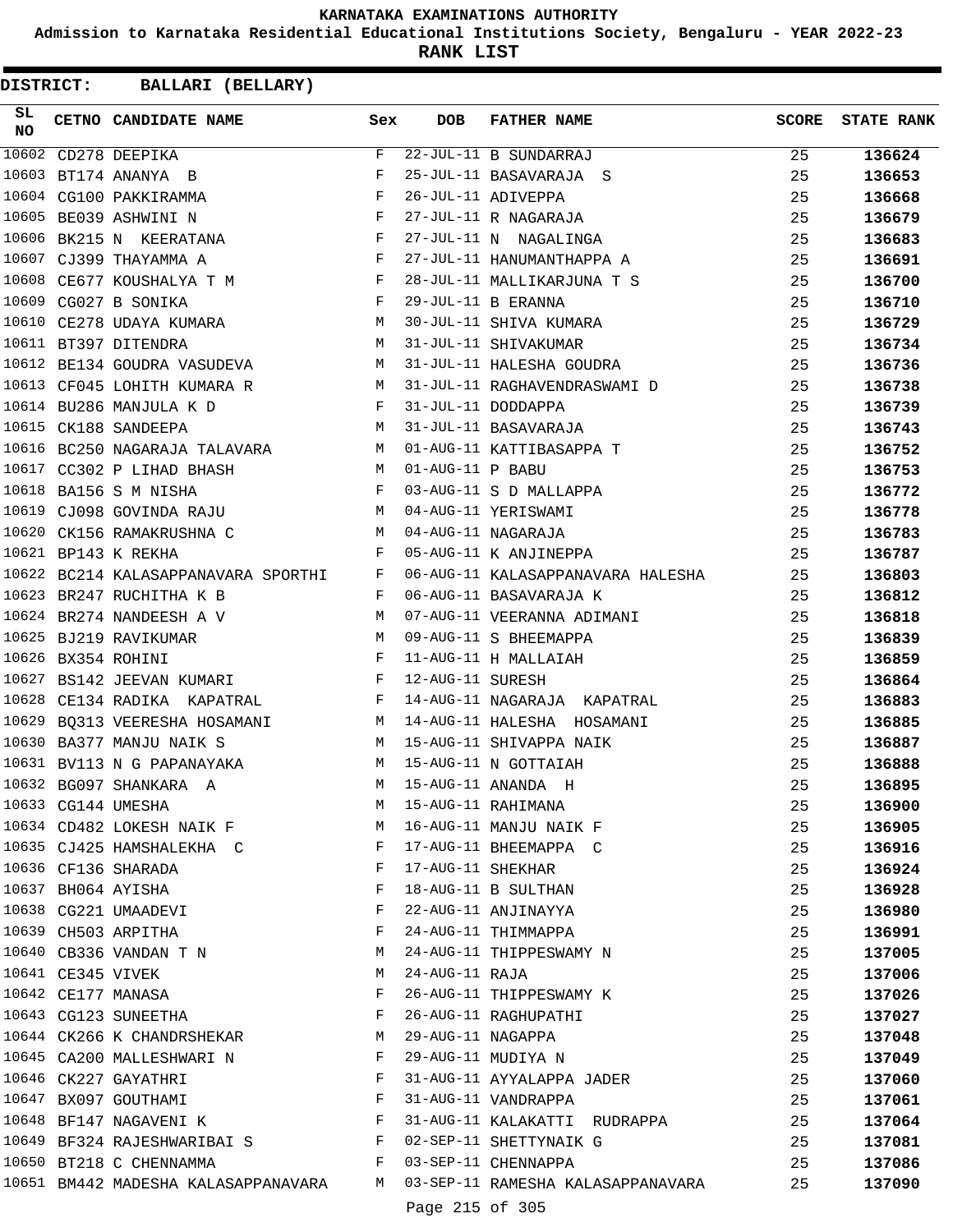**Admission to Karnataka Residential Educational Institutions Society, Bengaluru - YEAR 2022-23**

**RANK LIST**

| SL<br><b>NO</b> | CETNO CANDIDATE NAME                                                                | Sex          | DOB               | <b>FATHER NAME</b>                    | SCORE | <b>STATE RANK</b> |
|-----------------|-------------------------------------------------------------------------------------|--------------|-------------------|---------------------------------------|-------|-------------------|
|                 | 10652 BH225 N NETRAVATHI                                                            | $F$ and      |                   | $\overline{03}$ -SEP-11 N ANJINAPPA   | 25    | 137091            |
|                 | $\mathbf{F}$<br>10653 BC108 KAVERI S S                                              |              |                   | 05-SEP-11 MARISWAMY S S               | 25    | 137114            |
|                 | 10654 BE356 RAJU K S<br><b>M</b>                                                    |              |                   | 05-SEP-11 S S KAMMARA                 | 25    | 137119            |
|                 | 10655 BB391 POORVI C                                                                | $\mathbf{F}$ |                   | 06-SEP-11 CHANDRANAIK                 | 25    | 137133            |
|                 | 10656 BP360 VISHWANATHA BADIGERA M                                                  |              |                   | 06-SEP-11 BASAVARAJA                  | 25    | 137137            |
|                 | 10657 CH007 GANESHA                                                                 | M            |                   | 07-SEP-11 RANGASWAMY                  | 25    | 137138            |
|                 | 10658 BU258 SURENDRA N                                                              | M            |                   | 07-SEP-11 RAJANNA N                   | 25    | 137145            |
|                 | 10659 BG214 JANARDANA NAYAKA M P M                                                  |              |                   | 08-SEP-11 M PRAKASH                   | 25    | 137152            |
|                 | 10660 BH250 ANUSHA K                                                                | F            |                   | 09-SEP-11 NAGARAJA K                  | 25    | 137161            |
|                 | 10661 BE067 DEEPA P                                                                 | F            |                   | 10-SEP-11 T PARAMESHWARANAIK          | 25    | 137175            |
|                 | 10662 BN221 GAGANADEEPA RAVIKUMARA M<br>KALABAVI                                    |              |                   | 10-SEP-11 RAVIKUMAR NINGAPPA KALABAVI | 25    | 137177            |
|                 | 10663 BF363 H PRAJWAL                                                               | M            |                   | 10-SEP-11 HALYANAIK                   | 25    | 137180            |
|                 | 10664 BN102 HALLIKERI PRATAP M                                                      |              |                   | 11-SEP-11 HALLIKERI KOTRESH           | 25    | 137192            |
|                 | $\mathbf{F}$<br>10665 CB012 SHRAVANI                                                |              |                   | 13-SEP-11 BILU BAYAPPA                | 25    | 137219            |
|                 | 10666 CH173 KORI DEVI                                                               | F            |                   | 14-SEP-11 K JADIYAPPA                 | 25    | 137226            |
|                 | 10667 BJ064 SAANIYA K<br>$\mathbf{F}$ and $\mathbf{F}$ and $\mathbf{F}$             |              |                   | 14-SEP-11 KHALEEL K                   | 25    | 137228            |
|                 | 10668 CH242 DHANALAKSHMI F                                                          |              |                   | 15-SEP-11 M BASAVARAJA                | 25    | 137232            |
|                 | $\mathbf{F}$<br>10669 BP139 K PRIYANKA                                              |              |                   | 15-SEP-11 K JATTEPPA                  | 25    | 137235            |
|                 | 10670 BE174 SACHIN G                                                                | M            |                   | 15-SEP-11 ANANDAPPA G                 | 25    | 137238            |
|                 | 10671 CF185 GURUSHANTHA N T                                                         |              |                   | 17-SEP-11 THIPPESWAMY M               | 25    | 137253            |
|                 | 10672 BR263 BHAVYA M B<br>$\mathbf{F}$ and $\mathbf{F}$ and $\mathbf{F}$            |              |                   | 18-SEP-11 BOMMANNA                    | 25    | 137259            |
|                 | $\mathbf{F}$<br>10673 CE452 GOURAMMA V                                              |              |                   | 18-SEP-11 VEERESHA                    | 25    | 137260            |
|                 | 10674 CA164 SHARATH KUMARA M                                                        |              |                   | 18-SEP-11 PRAKASHA                    | 25    | 137264            |
|                 | 10675 BA310 HULIGEMMA<br>$\mathbf{F}$                                               |              | 20-SEP-11 MALLOJI |                                       | 25    | 137275            |
|                 | $\mathbf{F}$ and $\mathbf{F}$ and $\mathbf{F}$<br>10676 CD286 KAVERI K              |              |                   | 20-SEP-11 MEJE KARTHIKESHWARA         | 25    | 137277            |
|                 | 10677 BH001 A HEMA                                                                  | F            |                   | 23-SEP-11 ADAVI RAMANJINI             | 25    | 137302            |
|                 | 10678 CD461 ASHWINI R                                                               | F            |                   | 24-SEP-11 RAMANJINI R                 | 25    | 137309            |
|                 | $\mathbf{F}$ . The contract of the contract of $\mathbf{F}$<br>10679 CG300 SEVANTHI |              |                   | 26-SEP-11 MUDDUBASAVA                 | 25    | 137325            |
|                 | 10680 BT240 PURUSHOTTAMA M                                                          |              | 27-SEP-11 SHINAIK |                                       | 25    | 137331            |
|                 | 10681 BC118 VAISHALI H                                                              | F            |                   | 27-SEP-11 HARIJANA MARIYAPPA          | 25    | 137336            |
|                 | 10682 BR248 O PRIYADARSHINI F 28-SEP-11 O OBANNA                                    |              |                   |                                       | 25    | 137343            |
|                 | 10683 CA113 H KUBHERA                                                               |              |                   | M 29-SEP-11 HONNALLI HULUGAPPA H      | 25    | 137350            |
|                 | 10684 CD168 NAYANA                                                                  | F            |                   | 30-SEP-11 BASAVARAJ                   | 25    | 137368            |
|                 | 10685 BW570 NIKHIL N L                                                              | М            |                   | 01-OCT-11 LAKSHMANA N                 | 25    | 137381            |
|                 | 10686 CE211 SHANTHI                                                                 | F            |                   | 01-OCT-11 J VIJAYAKUMAR               | 25    | 137383            |
|                 | 10687 BF142 K KAVYA                                                                 | F            |                   | 06-OCT-11 K VENKATESHA                | 25    | 137409            |
|                 | 10688 BU323 MANOJ K                                                                 | M            |                   | 07-OCT-11 MARAPPA K                   | 25    | 137415            |
|                 | 10689 BQ110 ANANDA B                                                                | M            |                   | 08-OCT-11 DEVAPPA BOMMANAHALLI        | 25    | 137421            |
|                 | 10690 BN112 BASAVARAJA EMMI                                                         | M            |                   | 08-OCT-11 HALESHA EMMI                | 25    | 137422            |
|                 | 10691 CB211 SHANTHI                                                                 | F            |                   | 08-OCT-11 THIMMAPPA                   | 25    | 137432            |
|                 | 10692 CK260 SUJATHA                                                                 | F            |                   | 09-OCT-11 SANKRAPPA                   | 25    | 137442            |
|                 | 10693 CH028 B VARUN KUMAR                                                           | M            |                   | 10-OCT-11 B VASANTHA ACHARI           | 25    | 137445            |
|                 | 10694 BL122 V ABHI                                                                  | M            |                   | 10-OCT-11 VENKATESHA NAIK             | 25    | 137458            |
|                 | 10695 CD392 HALESHI B                                                               | M            |                   | 12-OCT-11 HANUMANTHAPPA B             | 25    | 137465            |
|                 | 10696 CH403 DANENDRA C                                                              | M            |                   | 13-OCT-11 CHALAVADI ERANNA            | 25    | 137477            |
|                 | 10697 BE215 M KARTHIK                                                               | M            |                   | 13-OCT-11 M MANJUNATH                 | 25    | 137479            |
|                 | 10698 BW411 MADEEHA                                                                 | F            | 14-OCT-11 USMAN   |                                       | 25    | 137489            |
|                 | 10699 CG260 PRAJVAL                                                                 | M            |                   | 14-OCT-11 HANUMANTHAPPA               | 25    | 137491            |
|                 | 10700 BU161 SWATHI C A                                                              | F            |                   | 17-OCT-11 ANJINAPPA C K               | 25    | 137523            |
|                 |                                                                                     |              |                   |                                       |       |                   |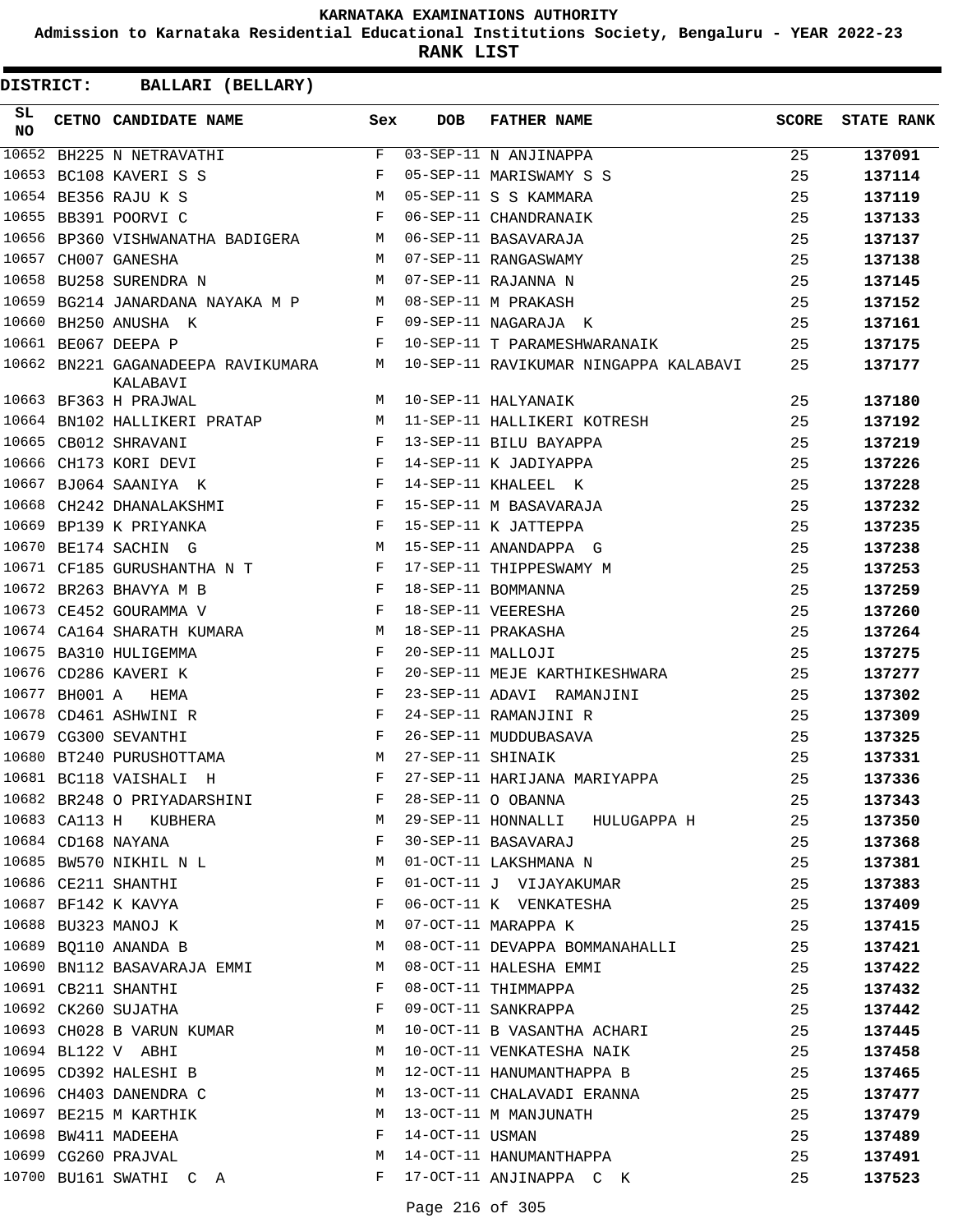**Admission to Karnataka Residential Educational Institutions Society, Bengaluru - YEAR 2022-23**

**RANK LIST**

| SL<br>NO |                   | CETNO CANDIDATE NAME                                                                                                                          | Sex                                            | <b>DOB</b>        | <b>FATHER NAME</b>                            | <b>SCORE</b> | <b>STATE RANK</b> |
|----------|-------------------|-----------------------------------------------------------------------------------------------------------------------------------------------|------------------------------------------------|-------------------|-----------------------------------------------|--------------|-------------------|
|          |                   | 10701 CE261 N MARUTHI                                                                                                                         | M                                              |                   | 18-OCT-11 V NAGESHA                           | 25           | 137528            |
|          |                   | 10702 BF340 KEERTHANA H T                                                                                                                     | F                                              |                   | 19-OCT-11 MANJAPPA H T                        | 25           | 137534            |
|          |                   | 10703 BE101 RADHIKA C                                                                                                                         | F                                              |                   | 19-OCT-11 BASAVARAJ C                         | 25           | 137538            |
|          |                   | 10704 CD312 MANJULA YARABALA F                                                                                                                |                                                |                   | 21-OCT-11 OBAIAH YARABALA                     | 25           | 137555            |
|          |                   | 10705 BA242 KURUBARA AJJAIAH M                                                                                                                |                                                |                   | 22-OCT-11 KURUBARA HUCHANAGOUDA               | 25           | 137564            |
|          |                   | 10706 BR128 K BHARGAVI<br>$\mathbf{F}$ and $\mathbf{F}$ and $\mathbf{F}$                                                                      |                                                | $23-OCT-11$ $ZZZ$ |                                               | 25           | 137571            |
|          |                   | 10707 BU296 MAYAMMA                                                                                                                           | $\mathbf{F}$ and $\mathbf{F}$ and $\mathbf{F}$ |                   | 26-OCT-11 SANNAPAPAIAH Y D                    | 25           | 137600            |
|          |                   | 10708 BD078 G K BHARATH PATIL M                                                                                                               |                                                |                   | 29-OCT-11 G KENCHANAGOWDA                     | 25           | 137617            |
|          |                   | 10709 BD038 YASHWANTH D                                                                                                                       | M                                              |                   | 30-OCT-11 LAKSHMIKANTH D                      | 25           | 137633            |
|          |                   | 10710 BX220 H DHANUNJAYA                                                                                                                      | M                                              |                   | 31-OCT-11 SHIVARUDRA                          | 25           | 137638            |
|          |                   | 10711 BH006 A N MAHESH KOTI                                                                                                                   | M                                              |                   | 06-NOV-11 A NINGAPPA                          | 25           | 137671            |
|          |                   | 10712 BT050 CHITHRAMMA<br>$\overline{B}$                                                                                                      | F                                              |                   | 06-NOV-11 SANNAPPA                            | 25           | 137672            |
|          |                   | 10713 CE582 EKANTHA A                                                                                                                         | M                                              |                   | 09-NOV-11 SWAMY A                             | 25           | 137699            |
|          |                   | 10714 CA201 GANGIMALAMMA P                                                                                                                    |                                                |                   | 09-NOV-11 SRINIVASA P                         | 25           | 137700            |
|          |                   | 10715 CD150 K GURUSWAMY<br>$\mathbb{M}$                                                                                                       |                                                |                   | 09-NOV-11 K ERRAJJA                           | 25           | 137702            |
|          |                   | 10716 CB323 K Y GAYATHRI F                                                                                                                    |                                                |                   | 11-NOV-11 K BASAVARAJA                        | 25           | 137721            |
|          |                   | $\mathbf{F}^{\mathcal{A}}_{\mathcal{A}}=\mathbf{F}^{\mathcal{A}}_{\mathcal{A}}\mathbf{F}^{\mathcal{A}}_{\mathcal{A}}$<br>10717 CH202 GOURAMMA |                                                |                   | 12-NOV-11 RANGAPPA                            | 25           | 137725            |
|          |                   | $M_{\odot}$ and $M_{\odot}$<br>10718 BV176 MANOJA H                                                                                           |                                                |                   | 12-NOV-11 BASANNA H                           | 25           | 137729            |
|          |                   | 10719 CF163 HONNURASWAMY KM                                                                                                                   |                                                |                   | 13-NOV-11 MARESHA K                           | 25           | 137731            |
|          |                   | 10720 BE421 KISHOR M                                                                                                                          | M                                              |                   | 15-NOV-11 DEVARAJA H R                        | 25           | 137750            |
|          |                   | 10721 BY198 HEMANTH KUMAR                                                                                                                     | M                                              |                   | 16-NOV-11 VELUSWAMY                           | 25           | 137761            |
|          |                   | 10722 CB175 ANJALI                                                                                                                            | $\mathbf{F}$ . The $\mathbf{F}$                |                   | 18-NOV-11 HONNURAPPA                          | 25           | 137770            |
|          |                   | 10723 BD139 MANIKANTA S G M                                                                                                                   |                                                |                   | 18-NOV-11 GURURAJA S                          | 25           | 137775            |
|          |                   | 10724 BA593 T SIDDAPPA                                                                                                                        | M                                              |                   | 18-NOV-11 T SRINIVASA                         | 25           | 137778            |
|          |                   | 10725 BS059 D K NIKITHA                                                                                                                       | F                                              |                   | 25-NOV-11 D KOTTRESHA                         | 25           | 137821            |
|          | 10726 BV180 KIRAN | $\mathbb{P}$                                                                                                                                  | <b>M</b>                                       |                   | 25-NOV-11 P KIRAN                             | 25           | 137822            |
|          |                   | 10727 BX318 S MARIYAM BHANU F                                                                                                                 |                                                |                   | 25-NOV-11 JEELAN S                            | 25           | 137828            |
|          |                   | 10728 CB375 T MANOJ                                                                                                                           | M                                              |                   | 26-NOV-11 T SHANKARAPPA                       | 25           | 137835            |
|          |                   | 10729 CE428 CHINNU T                                                                                                                          | M                                              |                   | 27-NOV-11 MARESHA T                           | 25           | 137844            |
|          |                   | 10730 CK275 MD TANVEER TAJ                                                                                                                    | M                                              |                   | 27-NOV-11 MD JALAL SAB                        | 25           | 137846            |
|          |                   | 10731 BB271 B MANGALA                                                                                                                         | F                                              |                   | 28-NOV-11 B SOMAPPA                           | 25           | 137851            |
|          |                   | 10732 BE192 PUNEETH K                                                                                                                         | М                                              |                   | 28-NOV-11 RUDRESHA K                          | 25           | 137855            |
|          |                   | 10733 CA082 SUDHA B                                                                                                                           | F                                              |                   | 30-NOV-11 ERANNA B                            | 25           | 137870            |
|          |                   | 10734 BL136 K VARSHETHA                                                                                                                       | F                                              |                   | 03-DEC-11 K BASAVALINGAPPA                    | 25           | 137888            |
|          |                   | 10735 CJ319 KHASIM                                                                                                                            | M                                              |                   | 04-DEC-11 SANNAERANNA                         | 25           | 137897            |
|          |                   | 10736 BM337 PRAJWAL KORAVARA M                                                                                                                |                                                |                   | 04-DEC-11 MANJAPPA K                          | 25           | 137900            |
|          |                   | 10737 BZ077 TARUN R                                                                                                                           | M                                              | 04-DEC-11 RAMESH  |                                               | 25           | 137904            |
|          |                   | 10738 BN134 C ABHISHEK                                                                                                                        | M                                              |                   | 06-DEC-11 CHANDRANAIK                         | 25           | 137911            |
|          |                   | 10739 BP367 PUJARI ARJUNA                                                                                                                     | M                                              |                   | 07-DEC-11 PUJARI SHIVANNANAIK                 | 25           | 137926            |
|          |                   | 10740 BS149 PRARTHANA                                                                                                                         | F                                              |                   | 10-DEC-11 HANUMANTHAPPA                       | 25           | 137948            |
|          |                   | 10741 BR306 PRIYANKA K                                                                                                                        | F                                              |                   | 10-DEC-11 GANDHI K                            | 25           | 137949            |
|          |                   | 10742 CJ334 TARUNKUMAR K                                                                                                                      | M                                              |                   | 10-DEC-11 BUPAL K                             | 25           | 137950            |
|          |                   | 10743 CJ001 A KRUSHNAVENI                                                                                                                     | F                                              |                   |                                               |              |                   |
|          |                   | 10744 BJ096 CHINNA P N                                                                                                                        | M                                              |                   | 11-DEC-11 A CHNADRANNA<br>11-DEC-11 H NATARAJ | 25<br>25     | 137952            |
|          |                   |                                                                                                                                               | M                                              |                   |                                               |              | 137953            |
|          |                   | 10745 BR102 AJJAYYA R G                                                                                                                       | F                                              |                   | 12-DEC-11 NAGARAJA R G                        | 25           | 137963            |
|          |                   | 10746 BJ298 GAGANA                                                                                                                            |                                                |                   | 12-DEC-11 AROGYAPPA G                         | 25           | 137965            |
|          |                   | 10747 BB133 H M KOTRESHAIAH                                                                                                                   | M                                              |                   | 16-DEC-11 H M BASAVARAJAIAH                   | 25           | 137992            |
|          |                   | 10748 CJ197 ANNAPURNA                                                                                                                         | F                                              |                   | 20-DEC-11 MARIYAPPA                           | 25           | 138015            |
|          |                   | 10749 BJ352 NAMITH B                                                                                                                          | M                                              |                   | 23-DEC-11 BHAGANNA                            | 25           | 138034            |
|          |                   | 10750 BU056 ARPITA                                                                                                                            | F                                              |                   | 25-DEC-11 NAGESHA S                           | 25           | 138047            |
|          |                   |                                                                                                                                               |                                                | Page 217 of 305   |                                               |              |                   |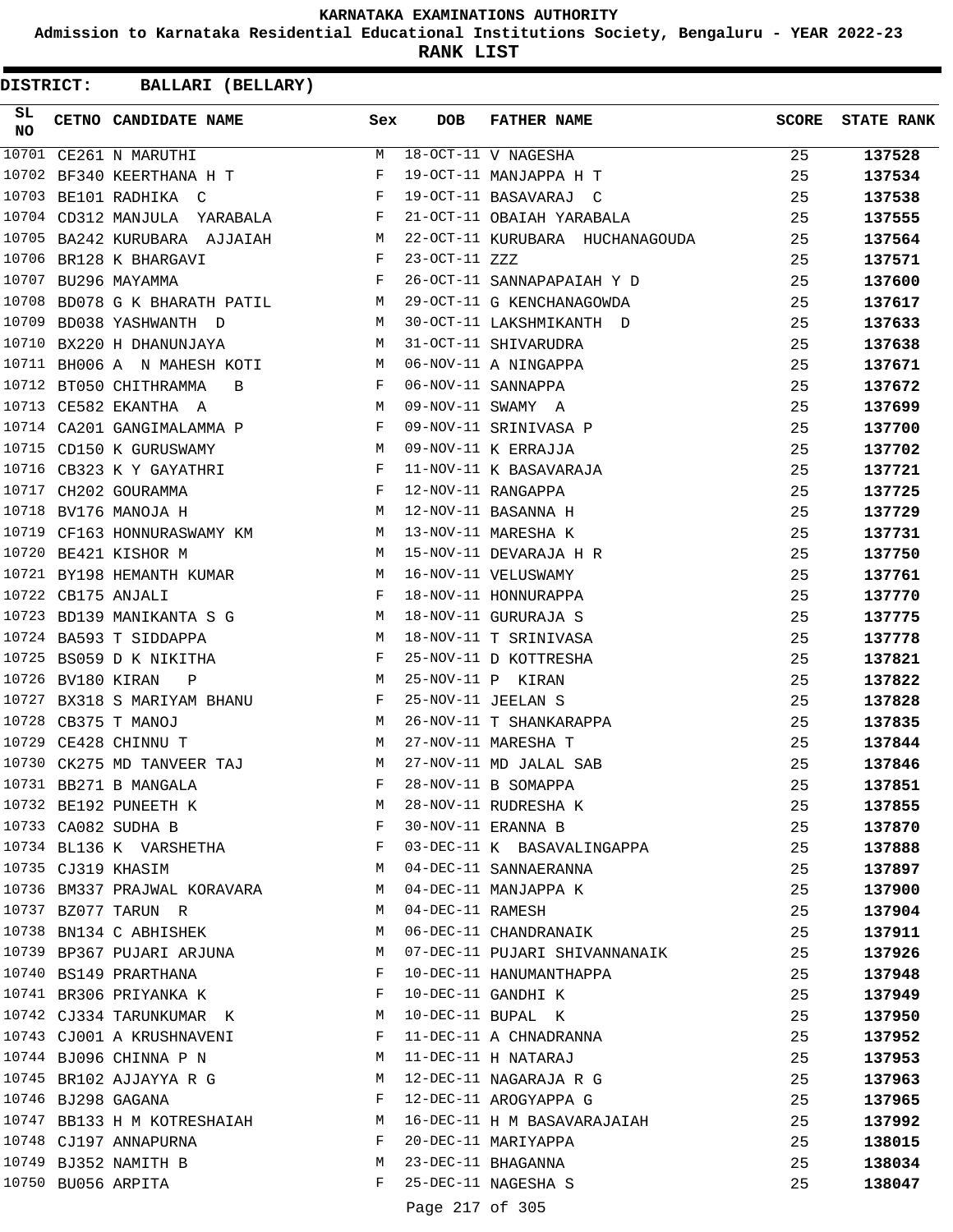**Admission to Karnataka Residential Educational Institutions Society, Bengaluru - YEAR 2022-23**

**RANK LIST**

| SL<br><b>NO</b> | CETNO CANDIDATE NAME                                   | Sex          | <b>DOB</b>        | <b>FATHER NAME</b>                                                   | <b>SCORE</b> | <b>STATE RANK</b> |
|-----------------|--------------------------------------------------------|--------------|-------------------|----------------------------------------------------------------------|--------------|-------------------|
|                 | 10751 CG047 KHASIMBI F                                 |              |                   | 25-DEC-11 UMMAR SAB                                                  | 25           | 138053            |
|                 | 10752 CG195 GANESHA A K                                |              |                   | 26-DEC-11 A K SHEKHARAPPA<br>SHEKHARAPPA                             | 25           | 138059            |
|                 | 10753 BX284 SINDHUBHAIRAVI T F 28-DEC-11 AMBARESH T    |              |                   |                                                                      | 25           | 138073            |
|                 | 10754 CB089 UDAYA VARDHANA M                           |              |                   | 30-DEC-11 ANJINAPPA                                                  | 25           | 138088            |
|                 | 10755 BJ338 ANUSHRI K                                  | F            |                   | 31-DEC-11 EKAMBARI K                                                 | 25           | 138089            |
|                 | 10756 BP178 LAKSHMI BASAPPA KURUVATTI F                |              | 02-JAN-12 BASAPPA |                                                                      | 25           | 138119            |
|                 | 10757 CD309 MANIKANTA V                                | M            |                   | 02-JAN-12 VENKATESHA A P                                             | 25           | 138120            |
|                 | 10758 BK151 ASHA U                                     | F            |                   | 19-JAN-12 H DEVENDRAPPA                                              | 25           | 138165            |
| 10759           | BW091 MALLIKARJUNA M                                   |              |                   | 21-JAN-12 DODDABASAVANA GOUDA                                        | 25           | 138174            |
|                 | 10760 BD260 VINAYA A                                   | M            |                   | 02-FEB-12 ARUNAKUMARANAIK                                            | 25           | 138199            |
|                 | 10761 BT335 PAVITHRA H<br>$\mathbf{F}$                 |              |                   | 11-FEB-12 PARASHURAMA H                                              | 25           | 138206            |
|                 | 10762 CJ228 ANUSHA<br><b>Example 2</b>                 |              | 12-FEB-12 JADEPPA |                                                                      | 25           | 138207            |
|                 | M<br>10763 BK038 REEHAN H                              |              |                   | 12-FEB-12 HONNUR VALI                                                | 25           | 138213            |
|                 | 10764 CB076 N ABHI                                     | M            |                   | 18-FEB-12 N PANDURANGA                                               | 25           | 138219            |
|                 | 10765 CH442 SHRAVANI                                   | $\mathbb F$  |                   | 26-FEB-12 RADDEPPA                                                   | 25           | 138229            |
|                 | 10766 CJ264 RAGHAVENDRA C M<br><b>M</b>                |              |                   | 12-MAR-12 CHIDANANDAPPA                                              | 25           | 138242            |
|                 | 10767 BB042 UDAYAKUMARA<br>$M_{\rm H}$ and $M_{\rm H}$ |              |                   | 20-MAR-12 B TIMMANNA                                                 | 25           | 138250            |
|                 | 10768 BG181 RENUKAPRASADA S V M                        |              |                   | 30-APR-12 VENKATESHA S                                               | 25           | 138265            |
| 10769           | BN425 SINDHU K<br>$\mathbf{F}$ . The $\mathbf{F}$      |              |                   | 28-MAY-12 KUMARANAIK M                                               | 25           | 138270            |
|                 | 10770 CD477 SNEHA G<br>$\mathbf{F}$ and $\mathbf{F}$   |              |                   | 09-AUG-12 SANTHOSH G                                                 | 25           | 138283            |
|                 | 10771 BW582 KIRAN KUMAR A M                            |              |                   | 13-AUG-12 CHENNAPPA A                                                | 25           | 138285            |
|                 | 10772 CE101 H SHILPA                                   | F            | 18-DEC-08 XXX     |                                                                      | 24           | 138309            |
|                 | 10773 CA249 K VINOD                                    | M            |                   | 01-JAN-09 MALLAPPA                                                   | 24           | 138312            |
|                 | 10774 BP279 PRADEEPA<br>$\mathbf M$                    |              |                   | 26-APR-09 PARAMESHA NAIK                                             | 24           | 138325            |
|                 | 10775 BK149 K T PRIYANKA F                             |              |                   | 22-JUL-09 K T MANJAPPA                                               | 24           | 138336            |
|                 | 10776 BD053 PRITAM B                                   | M            |                   | 15-AUG-09 BASYA NAIK                                                 | 24           | 138339            |
|                 | 10777 BX347 BASAVA D                                   | M            |                   | 12-SEP-09 HONNUR SWAMY D                                             | 24           | 138346            |
|                 | 10778 BX035 VENKATESHA U                               |              |                   | M 30-SEP-09 UPPARA VEERESHA                                          | 24           | 138351            |
|                 | 10779 BB356 P ANNAYYANAIK                              | M            |                   | 17-OCT-09 P BALANAIK                                                 | 24           | 138353            |
|                 | 10780 BW128 H YASHWANTH KUMAR                          | M            | 22-OCT-09 H HUSEN |                                                                      | 24           | 138354            |
|                 |                                                        |              |                   | 10781 BM257 HEMAGIRI NADUVINAHALLI M 08-NOV-09 GONEPPA NADUVINAHALLI | 24           | 138362            |
|                 | 10782 BU069 MAHESHA K<br><b>Example 19</b> M           |              |                   | 23-DEC-09 KOTRESH K                                                  | 24           | 138378            |
|                 | 10783 CJ265 T MALLIKARJUNA<br><b>M</b>                 |              | 25-DEC-09 TAYAPPA |                                                                      | 24           | 138379            |
|                 | 10784 BB060 KEERTHI C                                  | F            |                   | 01-JAN-10 C VEERESHA                                                 | 24           | 138387            |
|                 | 10785 BJ294 MOHAMMAD RIHAN M                           |              |                   | 05-JAN-10 MOHAMMAD S                                                 | 24           | 138401            |
|                 | 10786 BX340 P NAWAZ                                    | M            |                   | 07-FEB-10 P HUSSAIN BASHA                                            | 24           | 138420            |
|                 | 10787 CK023 B HULIGEMMA                                | $\mathbf{F}$ |                   | 19-FEB-10 B HANUMANTHAPPA                                            | 24           | 138434            |
|                 | 10788 BK275 D G ISHWARYABAI                            | F            |                   | 23-FEB-10 D GOVINDNAIK                                               | 24           | 138436            |
|                 | 10789 BG015 G BHUVAN                                   | M            |                   | 28-FEB-10 G MAHANTESHA                                               | 24           | 138441            |
|                 |                                                        | M            |                   |                                                                      |              |                   |
|                 | 10790 CG099 KARTHIKA<br>10791 CD038 SONU PATRO         |              |                   | 07-MAR-10 ERANNA                                                     | 24           | 138447            |
|                 |                                                        | M            |                   | 10-MAR-10 DEVARAJ PATRO                                              | 24           | 138451            |
|                 | 10792 BH136 K AJJAYYA                                  | M            |                   | 12-MAR-10 K RAGHAVENDRA                                              | 24           | 138455            |
|                 | 10793 CJ194 ANJINEYA                                   | M            |                   | 14-MAR-10 SAYIBANNA                                                  | 24           | 138458            |
|                 | 10794 BC303 VEDAVATHI                                  | F            |                   | 15-MAY-10 JAGADEESH                                                  | 24           | 138513            |
|                 | 10795 CD460 NAVEENA BAYI                               | F            |                   | 28-MAY-10 VITTALA NAIK                                               | 24           | 138525            |
|                 | 10796 CG098 DURGAMMA                                   | $\mathbf{F}$ |                   | 08-JUN-10 HANUMANTHAPPA                                              | 24           | 138538            |
|                 | 10797 BD191 VIKRAM NAIK                                | M            |                   | 15-JUN-10 TOTYA NAIK                                                 | 24           | 138547            |
|                 | 10798 CE513 BAREKARA MALLESH                           | M            |                   | 20-JUN-10 BAREKARA NAGARAJA                                          | 24           | 138556            |
|                 | 10799 BC304 BEERAPPA                                   | M            |                   | 03-JUL-10 HANUMANTHAPPA MUDDABALLI                                   | 24           | 138576            |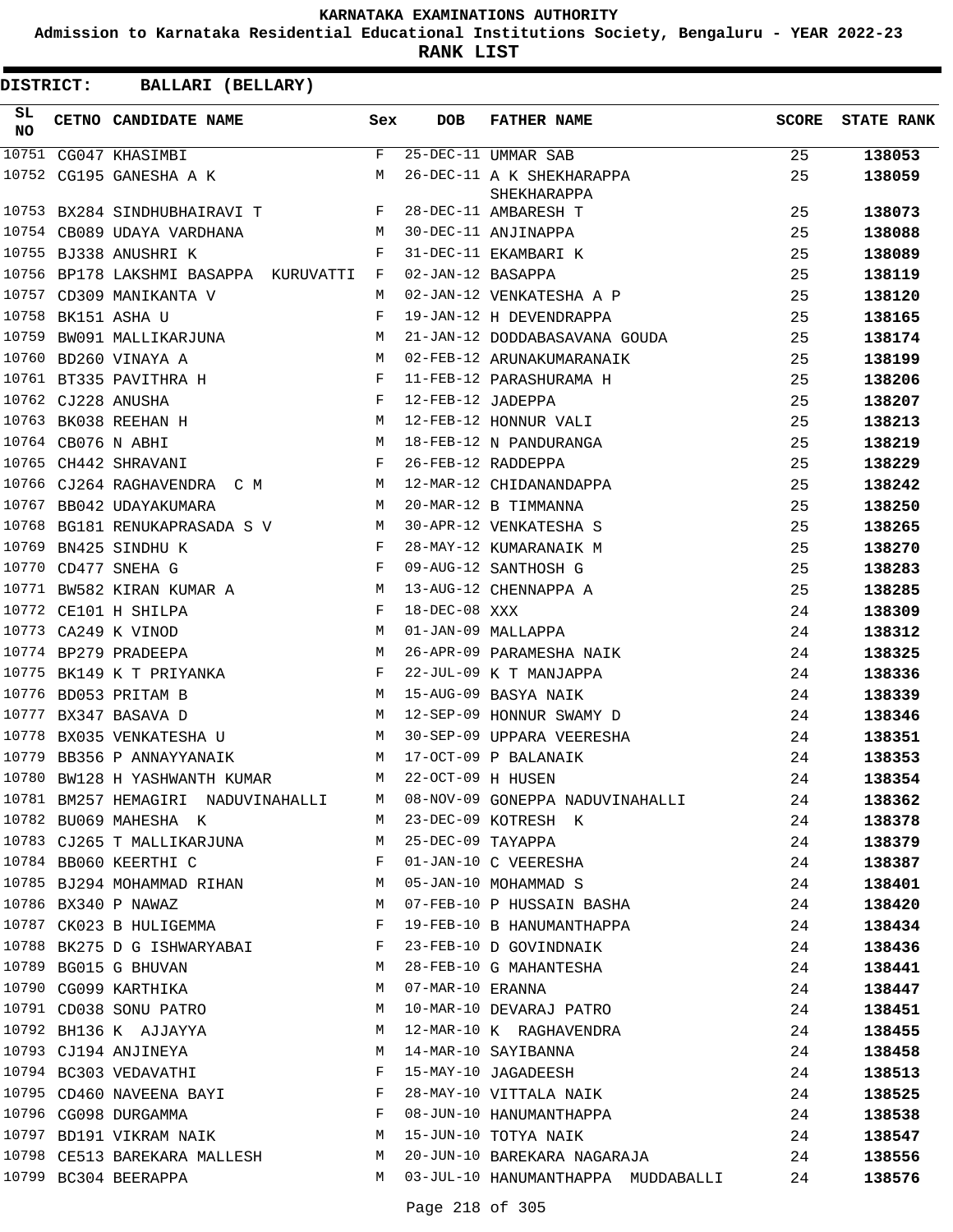**Admission to Karnataka Residential Educational Institutions Society, Bengaluru - YEAR 2022-23**

**RANK LIST**

| SL<br><b>NO</b> |                  | CETNO CANDIDATE NAME Sex                                                                                                                                                                                                                                  |              | <b>DOB</b>        | <b>FATHER NAME</b>                                                                                                          | <b>SCORE</b> | <b>STATE RANK</b> |
|-----------------|------------------|-----------------------------------------------------------------------------------------------------------------------------------------------------------------------------------------------------------------------------------------------------------|--------------|-------------------|-----------------------------------------------------------------------------------------------------------------------------|--------------|-------------------|
| 10800           |                  | BK184 T E SUCHITRABAI                                                                                                                                                                                                                                     | F            |                   | 06-JUL-10 T ESHWARNAIK                                                                                                      | 24           | 138579            |
|                 | 10801 CF011 MANU |                                                                                                                                                                                                                                                           | M            |                   | 14-JUL-10 KUMARASWAMY                                                                                                       | 24           | 138583            |
|                 |                  | M<br>10802 BC215 R S KIRANA KUMARA                                                                                                                                                                                                                        |              |                   | 24-JUL-10 R SOMLA NAIK                                                                                                      | 24           | 138595            |
|                 |                  | 10803 BY359 V RAVICHANDRA                                                                                                                                                                                                                                 |              |                   | M 01-AUG-10 V HONNURASWAMY                                                                                                  | 24           | 138611            |
|                 |                  | 10804 BA168 J AKASH<br>M <sub>N</sub>                                                                                                                                                                                                                     |              |                   | 12-AUG-10 J NAGARAJ                                                                                                         | 24           | 138635            |
|                 |                  | $\mathbf{F}$ and the contract of $\mathbf{F}$<br>10805 CJ290 K SAVITRI                                                                                                                                                                                    |              |                   | 14-AUG-10 D K ERRISWAMY                                                                                                     | 24           | 138640            |
|                 |                  | 10806 BX072 SHIVAGANGAMMA                                                                                                                                                                                                                                 | $\mathbf{F}$ | 17-AUG-10 MAREPPA |                                                                                                                             | 24           | 138646            |
|                 |                  | 10807 BE074 ITTIGUDI BINDUSHRI F                                                                                                                                                                                                                          |              |                   | 23-AUG-10 E KOTRESH                                                                                                         | 24           | 138660            |
| 10808           |                  | BN335 KALPANA GOLANI<br>$\mathbf{F}$ and $\mathbf{F}$ are $\mathbf{F}$                                                                                                                                                                                    |              |                   | 27-AUG-10 MOUNESHNAIK G                                                                                                     | 24           | 138668            |
| 10809           |                  | CA163 KASIGAVI NANDISHA M                                                                                                                                                                                                                                 |              |                   | 31-AUG-10 KOTRESHA                                                                                                          | 24           | 138680            |
|                 |                  | $\mathbf{F}$<br>10810 BW282 SHAILAJA                                                                                                                                                                                                                      |              |                   | 03-SEP-10 CHIDANANDAPPA                                                                                                     | 24           | 138687            |
|                 |                  | M<br>10811 BP057 ASIF P                                                                                                                                                                                                                                   |              |                   | 07-SEP-10 PAKRUDDINSAB P                                                                                                    | 24           | 138695            |
|                 |                  | $\mathbb{R}^n$ . The set of the set of the set of the set of the set of the set of the set of the set of the set of the set of the set of the set of the set of the set of the set of the set of the set of the set of the set of<br>10812 BW122 H PUSHPA |              |                   | 11-SEP-10 H MALLIKARJUNA                                                                                                    | 24           | 138713            |
|                 |                  | 10813 BA406 ANITABAI BANAKARA F                                                                                                                                                                                                                           |              |                   | 20-SEP-10 TUKARAM NAIK BANAKARA                                                                                             | 24           | 138751            |
|                 |                  | $\mathbb F$ . The set of $\mathbb F$<br>10814 BU013 SINCHANA G H                                                                                                                                                                                          |              |                   | 26-SEP-10 HULIRAJA G                                                                                                        | 24           | 138772            |
|                 |                  | M<br>10815 BA605 T SRUJAN                                                                                                                                                                                                                                 |              |                   | 29-SEP-10 T KOTRESH                                                                                                         | 24           | 138780            |
|                 |                  | 10816 BF308 KAVERI<br>SHIRIBI                                                                                                                                                                                                                             | F            |                   | 01-OCT-10 KOTEPPA SHIRIBI                                                                                                   | 24           | 138786            |
| 10817           |                  | BN244 PREETHAM A                                                                                                                                                                                                                                          | M            |                   | 01-OCT-10 AMBRA NAIK                                                                                                        | 24           | 138789            |
|                 |                  | 10818 BQ136 HANUMANTHA DASAPPANAVARA                                                                                                                                                                                                                      | M            |                   | 02-OCT-10 GONIBASAPPA DASAPPANAVARA                                                                                         | 24           | 138797            |
|                 |                  | 10819 CH037 GAYATHRI K                                                                                                                                                                                                                                    | F            |                   | 03-OCT-10 K GADILINGAPPA                                                                                                    | 24           | 138804            |
| 10820           |                  | BF551 RASMITHA Y                                                                                                                                                                                                                                          | F            |                   | 07-OCT-10 Y MANJAPPA                                                                                                        | 24           | 138830            |
|                 |                  | 10821 BY284 S MALLIKARJUNA M                                                                                                                                                                                                                              |              |                   | 07-OCT-10 S HANUMANTAPPA                                                                                                    | 24           | 138831            |
|                 |                  | 10822 BE544 ROHITH B M                                                                                                                                                                                                                                    | M            |                   | 09-OCT-10 MANJAPPA                                                                                                          | 24           | 138840            |
|                 |                  | 10823 BY001 A KALAMMA                                                                                                                                                                                                                                     | F            |                   | 12-OCT-10 A ARUN KUMAR                                                                                                      | 24           | 138851            |
|                 |                  | 10824 BR331 MANOJ S B<br>M <sub>N</sub>                                                                                                                                                                                                                   |              |                   | 12-OCT-10 BASAVARAJA S                                                                                                      | 24           | 138854            |
|                 |                  | M<br>10825 CG160 YUVARAJA                                                                                                                                                                                                                                 |              |                   | 13-OCT-10 NAGARAJA                                                                                                          | 24           | 138861            |
|                 | 10826 BC164 SHRI |                                                                                                                                                                                                                                                           | $\mathbf{F}$ |                   |                                                                                                                             |              |                   |
| 10827           |                  |                                                                                                                                                                                                                                                           | $\mathbb F$  |                   | 14-OCT-10 ANJINAPPA JALAGAR                                                                                                 | 24           | 138867            |
| 10828           |                  | CK107 MAHALAKSHMI                                                                                                                                                                                                                                         |              |                   | 15-OCT-10 CHIDANANDAPPA<br>16-OCT-10 CHOWDAPPA                                                                              | 24           | 138871            |
| 10829           |                  | BK226 GEETHA<br>$\mathbf{F}$ and the set of the set of $\mathbf{F}$<br>S K                                                                                                                                                                                |              |                   | S K                                                                                                                         | 24           | 138875            |
|                 |                  | BA627 TUPAKNALLI ANUSHA<br>$\mathbf{F}$ . The set of $\mathbf{F}$                                                                                                                                                                                         |              |                   | 16-OCT-10 TUPAKNALLI RAMAPPA                                                                                                | 24           | 138879            |
|                 |                  | 10830 CA080 SOUMYA                                                                                                                                                                                                                                        | $_{\rm F}$   |                   | 18-OCT-10 YALLAPPA                                                                                                          | 24           | 138889            |
|                 |                  |                                                                                                                                                                                                                                                           |              |                   | 10831 CK173 K MALINGARAYA M 19-OCT-10 K NAGESHA                                                                             | 24           | 138891            |
|                 |                  |                                                                                                                                                                                                                                                           |              |                   | 10832 CA173 K MALLIKARJUNA M 21-OCT-10 K KRISHNAMURTHY                                                                      | 24           | 138905            |
|                 |                  |                                                                                                                                                                                                                                                           |              |                   | 10833 BP271 SHAMEER HOSABAVI M 21-OCT-10 JAMEER SAB HOSABAVI 24                                                             |              | 138906            |
|                 |                  | 10834 CK196 ANISIKA K                                                                                                                                                                                                                                     |              |                   | F 23-OCT-10 CHENNAPPA K                                                                                                     | 24           | 138912            |
|                 |                  |                                                                                                                                                                                                                                                           |              |                   | 10835 BV175 AKASH NAIK B V $M$ 24-OCT-10 VIJAY NAIK B                                                                       | 24           | 138920            |
|                 |                  |                                                                                                                                                                                                                                                           |              |                   | 10836 BN108 MUTTU KUMBAVATH M 29-OCT-10 GOPI NAIK K 24                                                                      |              | 138952            |
|                 |                  |                                                                                                                                                                                                                                                           |              |                   | 10837 BL109 CHINNU VAKDOTH F 30-OCT-10 MANGLA NAIK V 24                                                                     |              | 138954            |
|                 |                  |                                                                                                                                                                                                                                                           |              |                   | 10838 BB214 KALASAPPANAVARA GEETHA F 30-OCT-10 KALASAPPANAVARA KOTRESH                                                      | 24           | 138955            |
|                 |                  | 10839 CE027 DHANA LAKSHMI                                                                                                                                                                                                                                 |              |                   | F 01-NOV-10 BALA KRISHNA                                                                                                    | 24           | 138965            |
|                 |                  | 10840 BU259 MADHUSUDAN T M 01-NOV-10 THIPPESWAMY P                                                                                                                                                                                                        |              |                   |                                                                                                                             | 24           | 138966            |
|                 |                  | 10841 CB036 C L MOUNIKA F 02-NOV-10 C NINGAPPA                                                                                                                                                                                                            |              |                   |                                                                                                                             | 24           | 138970            |
|                 |                  | 10842 CC183 DARSHANA C M 02-NOV-10 CHOUDAPPA                                                                                                                                                                                                              |              |                   |                                                                                                                             | 24           | 138972            |
|                 |                  | 10843 BS120 SATHISH V NAYAKA M 03-NOV-10 VIJAY NAYAKA                                                                                                                                                                                                     |              |                   |                                                                                                                             | 24           | 138983            |
|                 |                  |                                                                                                                                                                                                                                                           |              |                   | 10844 BM052 PAVATHRA NEW THE 04-NOV-10 HARAJANA PRAKASH                                                                     | 24           | 138985            |
|                 |                  | 10845 CA230 SHANTHAMMA H S F                                                                                                                                                                                                                              |              |                   | 04-NOV-10 SHEKAPPA                                                                                                          | 24           | 138987            |
|                 |                  |                                                                                                                                                                                                                                                           |              |                   |                                                                                                                             | 24           | 138999            |
|                 |                  |                                                                                                                                                                                                                                                           |              |                   | 10845 CA250 SHANTHAPPA II S<br>10846 BB197 B DURUGESHA M 07-NOV-10 K RAVEESHA<br>10847 BF304 SATYAMMA F 13-NOV-10 Y KOTRESH | 24           | 139030            |
|                 |                  |                                                                                                                                                                                                                                                           |              |                   | 10848 BW466 MOHAMAD RAFI K M 17-NOV-10 SHASHAVALI KOLAGAL 24                                                                |              | 139045            |
|                 |                  | 10849 BT114 S MAAYA                                                                                                                                                                                                                                       |              |                   | F 19-NOV-10 SHIVA SHANKARA O                                                                                                | 24           | 139054            |
|                 |                  |                                                                                                                                                                                                                                                           |              |                   | Page 219 of 305                                                                                                             |              |                   |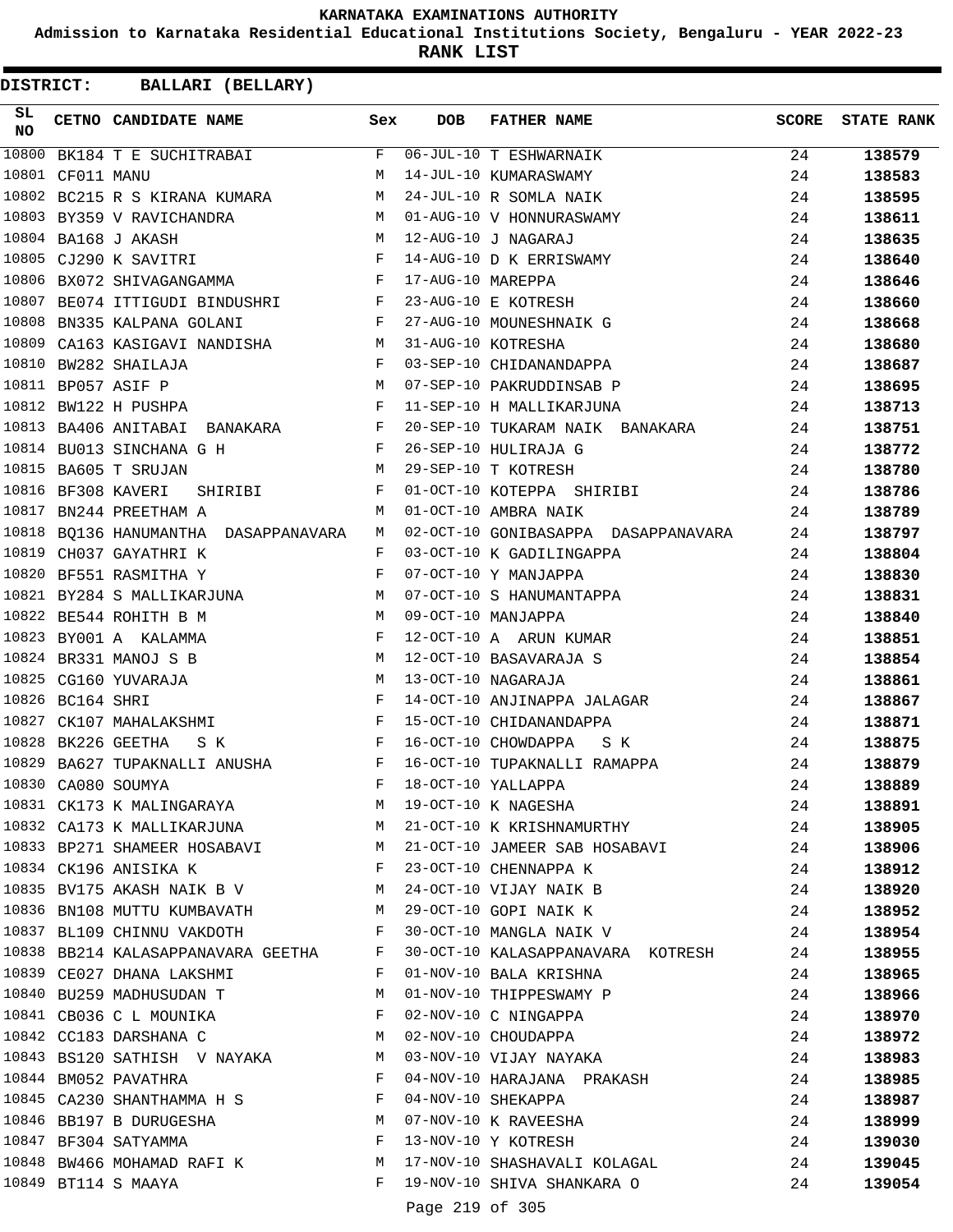**Admission to Karnataka Residential Educational Institutions Society, Bengaluru - YEAR 2022-23**

**RANK LIST**

| SL<br><b>NO</b> |                   | CETNO CANDIDATE NAME                                                                                       | Sex          | <b>DOB</b>      | FATHER NAME                                                                                     | <b>SCORE</b> | <b>STATE RANK</b> |
|-----------------|-------------------|------------------------------------------------------------------------------------------------------------|--------------|-----------------|-------------------------------------------------------------------------------------------------|--------------|-------------------|
| 10850           |                   | CB283 MALLIKARJUNA M                                                                                       | M            |                 | 21-NOV-10 HANUMANTHAPPA M                                                                       | 24           | 139062            |
|                 |                   | 10851 BC281 DURUGESHA M                                                                                    | M            |                 | 23-NOV-10 M VENKATESH                                                                           | 24           | 139065            |
|                 |                   | 10852 BW578 KAVERI K                                                                                       |              |                 |                                                                                                 | 24           | 139066            |
|                 |                   | $\begin{aligned} \mathbf{F}^{\mathbf{r}} \\ \mathbf{F}^{\mathbf{r}} \end{aligned}$<br>10853 BM078 L PUNITA |              |                 |                                                                                                 | 24           | 139067            |
|                 |                   | 10854 BB097 GOUDRU HULIGEMMA F                                                                             |              |                 | 23-NOV-10 KESHAVA REDDY<br>23-NOV-10 SHIVANAIK<br>24-NOV-10 G KUMARNAIK<br>25-NOV-10 NAGARAJA K | 24           | 139068            |
|                 |                   | 10855 BU495 SINCHANA K<br>and the state of the state of the Party                                          |              |                 |                                                                                                 | 24           | 139073            |
| 10856           |                   | BW413 TARUN MALEGAL M H                                                                                    |              |                 | 26-NOV-10 HANUMANTHAPPA M S                                                                     | 24           | 139078            |
|                 |                   | $\mathbf{F}$<br>10857 BL157 SANJEEVINI                                                                     |              |                 | 28-NOV-10 UMESH NAIK                                                                            | 24           | 139086            |
|                 |                   | M <sub>N</sub><br>10858 BZ127 AJAY RATHOD                                                                  |              |                 | 28-NOV-10 UMESH NAIK<br>29-NOV-10 ANANDA RATHOD                                                 | 24           | 139089            |
|                 |                   | 10859 BB457 S BHARATH<br><b>M</b>                                                                          |              |                 | 30-NOV-10 SANDURU AJJANNA                                                                       | 24           | 139097            |
|                 |                   | $\mathbf{F}$ and $\mathbf{F}$ and $\mathbf{F}$<br>10860 BB317 SUJATHA B                                    |              |                 | 01-DEC-10 PARASAPPA B                                                                           | 24           | 139105            |
|                 |                   | 10861 BB504 RAVICHANDRA ANKLI M                                                                            |              |                 |                                                                                                 | 24           | 139108            |
|                 |                   | 10862 CJ125 B MANI                                                                                         | $\mathbf{F}$ |                 |                                                                                                 | 24           | 139115            |
|                 |                   | 10863 BD129 J J NANDITHA F                                                                                 |              |                 | 02-DEC-10 GANGADHARA ANKLI<br>04-DEC-10 NAGARAJ<br>04-DEC-10 J JATHAPPA                         | 24           | 139117            |
|                 |                   |                                                                                                            |              |                 | 04-DEC-10 DEVENDRAPPA R M                                                                       | 24           | 139119            |
|                 |                   | 10864 BE423 MANURM<br>10865 CE395 RAMESHAM<br>10866 CH518 T CHAITRA                                        |              |                 |                                                                                                 | 24           | 139120            |
|                 |                   |                                                                                                            |              |                 |                                                                                                 | 24           | 139131            |
|                 |                   | 10867 CD090 RAMESH K Y<br><b>M</b>                                                                         |              |                 |                                                                                                 | 24           | 139138            |
|                 |                   |                                                                                                            |              |                 | 10-DEC-10 HEMAPPA J                                                                             | 24           | 139151            |
|                 | 10869 CH230 KAVYA | 10868 BF531 AISHWARAYA J H<br>10869 CH230 KAVYA F                                                          |              |                 | 10-DEC-10 SHARANAPPA                                                                            | 24           | 139155            |
| 10870           |                   | $\frac{r}{F}$<br>BE501 T AKSHATHA                                                                          |              |                 | 15-DEC-10 T THIMMAPPA                                                                           | 24           | 139175            |
|                 | 10871 CB008 DEVI  | $\mathbf{F}$ and $\mathbf{F}$ and $\mathbf{F}$                                                             |              |                 | 21-DEC-10 SIDDAIAH SWAMY                                                                        | 24           | 139207            |
|                 |                   | 10872 CJ330 P THARUNA KUMAR M                                                                              |              |                 | 28-DEC-10 PUJARI GOVINDAPPA                                                                     | 24           | 139238            |
|                 |                   | 10873 BA001 NAVEENA N                                                                                      | M            |                 | 31-DEC-10 SIDDAPPA N                                                                            | 24           | 139252            |
|                 |                   | 10874 CJ190 CHANDRAKALA K                                                                                  | F            |                 | 01-JAN-11 K THIPPESWAMY                                                                         | 24           | 139269            |
|                 |                   | 10875 CE489 G U SANGEETHA                                                                                  | F            |                 | 01-JAN-11 G UMAPATHI                                                                            | 24           | 139274            |
|                 |                   | 10876 CH355 JOYTHI N                                                                                       | F            |                 | 01-JAN-11 SHARANAPPA N                                                                          | 24           | 139280            |
|                 |                   |                                                                                                            |              |                 | 01-JAN-11 L CHANDRANAIK                                                                         | 24           | 139286            |
|                 |                   | 10877 BH300 L C ARJUNANAIK M<br>10878 BP300 MANU M<br>10879 BY072 MAREPPA M                                |              |                 | 01-JAN-11 VENKATESHA NAIK                                                                       | 24           | 139293            |
|                 |                   |                                                                                                            |              |                 | 01-JAN-11 KOTRESHI                                                                              | 24           | 139294            |
|                 |                   | 10880 CC067 NAGARAJA G K                                                                                   | M            |                 | 01-JAN-11 CHITTAPPA G K                                                                         | 24           | 139298            |
|                 |                   | 10881 CD492 SWAMY G                                                                                        |              |                 | M 01-JAN-11 OBALESHA G                                                                          | 24           | 139329            |
|                 |                   |                                                                                                            |              |                 | 10882 CC295 BASAVARAJA A M 02-JAN-11 PRASHANTHA A                                               | 24           | 139341            |
|                 |                   | 10883 CD450 NAGABHOOSHANA P M M = M = 04-JAN-11 MALLAPPA PM                                                |              |                 |                                                                                                 | 24           | 139355            |
|                 |                   |                                                                                                            |              |                 | 10884 BE082 BHUMIKA MADIHALLI KWA SHIDALI TAN-11 SANNA NINGAPPA MADIHALLI                       | 24           | 139360            |
|                 |                   | 10885 BE208 SHUSHILA N                                                                                     | F            |                 | 06-JAN-11 NAGARAJA M                                                                            | 24           | 139363            |
|                 |                   | 10886 BE186 SANJU B                                                                                        | F            |                 | 09-JAN-11 NAANYA NAIK                                                                           | 24           | 139381            |
|                 |                   | 10887 BP015 BANNIKALLU CHANDANA                                                                            | F            |                 | 10-JAN-11 B MALLESHAPPA                                                                         | 24           | 139383            |
|                 |                   | 10888 BA165 HULIMAJJGI DEEPA F                                                                             |              |                 | 10-JAN-11 HULIMAJJGI SUDHAKARA                                                                  | 24           | 139384            |
|                 |                   | 10889 BB168 J KARIBASAJJA                                                                                  | M            |                 | 10-JAN-11 J GONEPPA                                                                             | 24           | 139385            |
|                 |                   | 10890 BF384 LOHITA H                                                                                       | M            |                 | 14-JAN-11 MALLAPPA H                                                                            | 24           | 139412            |
|                 |                   | 10891 BG167 THARUNA L                                                                                      |              |                 |                                                                                                 |              |                   |
|                 |                   | 10892 BQ493 U UMESHA                                                                                       | M            |                 | M 14-JAN-11 NAGARAJA NAIK LAMBANI<br>17-JAN-11 U SURESHA                                        | 24<br>24     | 139416            |
|                 | 10893 CC077 AJAY  |                                                                                                            | M            |                 |                                                                                                 |              | 139436            |
|                 |                   |                                                                                                            | F            |                 | 19-JAN-11 RAVIKUMARA                                                                            | 24           | 139442            |
|                 |                   | 10894 BN130 DYAMAVVA D                                                                                     | F            |                 | 19-JAN-11 DEVENDRA NAIK                                                                         | 24           | 139445            |
|                 |                   | 10895 CA007 AGASARA AMBIKA                                                                                 |              |                 | 20-JAN-11 AGASARA RAGHAVENDRA                                                                   | 24           | 139450            |
|                 |                   | 10896 BK140 K ULLASA                                                                                       | M            |                 | 21-JAN-11 K SHIVAPPA                                                                            | 24           | 139469            |
|                 |                   | 10897 CD101 H K AKSHAYA                                                                                    | F            |                 | 22-JAN-11 H KUMARASWAMY<br>22-0AN-11 H KUMARASWAMY<br>25-JAN-11 N PAMPAPATHI                    | 24           | 139474            |
|                 |                   | 10898 CK278 N POOJA                                                                                        | F            |                 |                                                                                                 | 24           | 139486            |
|                 |                   | 10899 BA565 SUTARI LAKSHMI                                                                                 |              |                 | F 25-JAN-11 SUTARI KOTRESH                                                                      | 24           | 139487            |
|                 |                   |                                                                                                            |              | Page 220 of 305 |                                                                                                 |              |                   |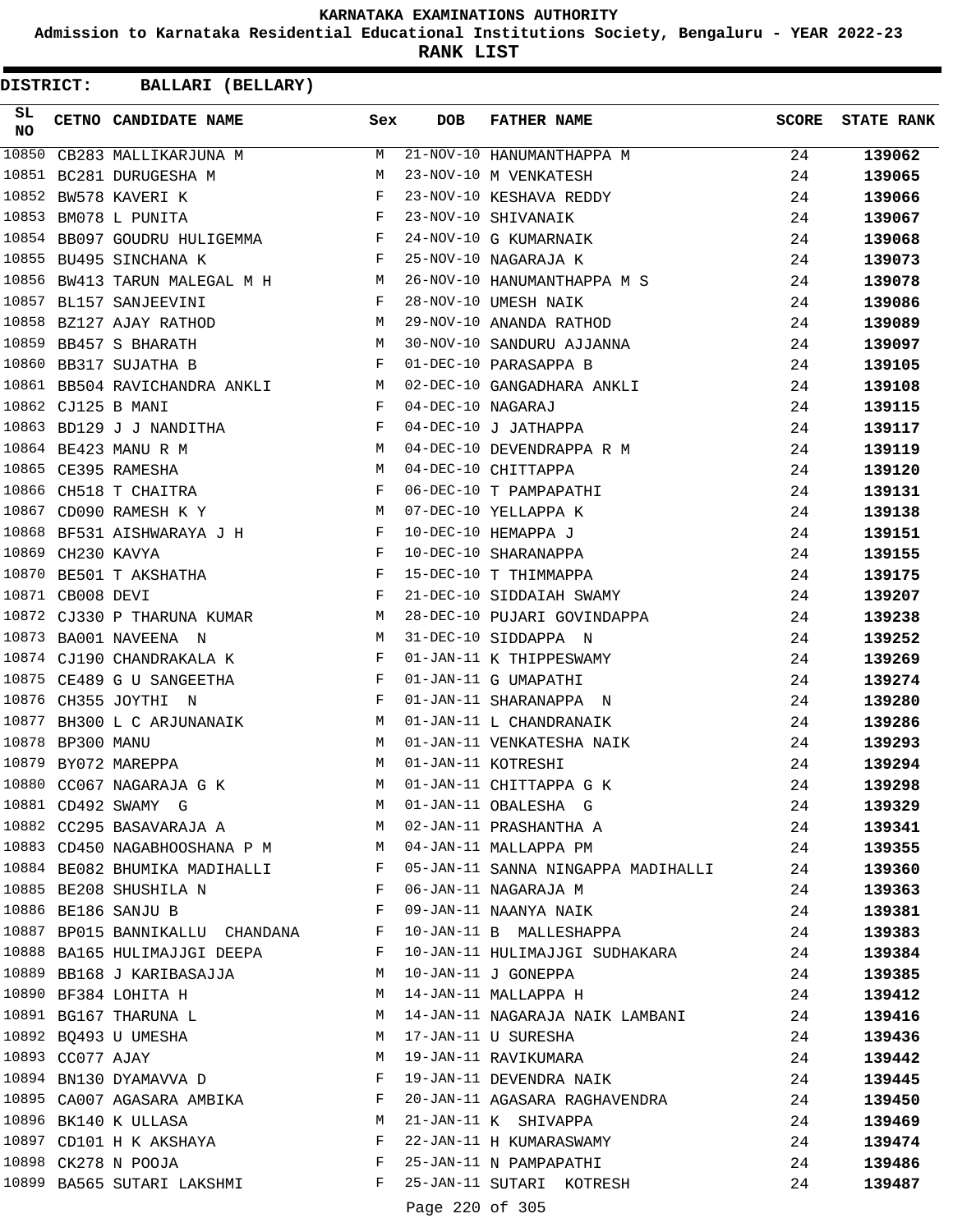**Admission to Karnataka Residential Educational Institutions Society, Bengaluru - YEAR 2022-23**

**RANK LIST**

**DISTRICT:** CC **BALLARI (BELLARY)**

| SL<br><b>NO</b> | CETNO CANDIDATE NAME Sex                                                                                                                                                                                                                                     |                                        | <b>DOB</b>                                          | FATHER NAME                                                                  | <b>SCORE</b> | <b>STATE RANK</b> |
|-----------------|--------------------------------------------------------------------------------------------------------------------------------------------------------------------------------------------------------------------------------------------------------------|----------------------------------------|-----------------------------------------------------|------------------------------------------------------------------------------|--------------|-------------------|
| 10900           | BN405 JADARA SANNAMMA                                                                                                                                                                                                                                        | F                                      |                                                     | 27-JAN-11 JADARA HANUMANTHA                                                  | 24           | 139495            |
|                 | 10901 BR111 SHWETHA                                                                                                                                                                                                                                          | F                                      |                                                     | 30-JAN-11 MARUTHI BARIKARA                                                   | 24           | 139508            |
|                 | 10902 BF189 NIRMALA                                                                                                                                                                                                                                          | $_{\rm F}$                             |                                                     | - <del>DARIA</del> NAIK<br>01-FEB-11 HONNURU SWAMY<br>07-FEB-11 A CARII      | 24           | 139520            |
|                 | 10903 BW470 PANDURANGA M                                                                                                                                                                                                                                     |                                        |                                                     |                                                                              | 24           | 139521            |
|                 | 10904 CG002 A RAVIKUMAR<br><b>M</b>                                                                                                                                                                                                                          |                                        |                                                     | 07-FEB-11 A GADHILINGAPPA                                                    | 24           | 139552            |
|                 | 10905 BP276 ASHWINI VAKDHOTH F                                                                                                                                                                                                                               |                                        |                                                     | 07-FEB-11 VIJAYANAIK V                                                       | 24           | 139553            |
|                 | $\mathbf{F}$<br>10906 BQ039 LIKHITHA U S                                                                                                                                                                                                                     |                                        |                                                     | 10-FEB-11 U G SIDDESHA                                                       | 24           | 139568            |
|                 | $\mathbb{F}$ . The set of $\mathbb{F}^n$<br>10907 BX050 ANKITA M                                                                                                                                                                                             |                                        |                                                     | 11-FEB-11 H MAHANTESH                                                        | 24           | 139573            |
|                 | 10908 CG318 BHARGAV C<br><b>M</b>                                                                                                                                                                                                                            |                                        |                                                     | 12-FEB-11 VENKATESHA C                                                       | 24           | 139580            |
|                 | <b>M</b><br>10909 BU465 KIRANA D                                                                                                                                                                                                                             |                                        |                                                     | 13-FEB-11 DEVARAJA                                                           | 24           | 139589            |
|                 | 10910 BL067 RAJASAB K P M                                                                                                                                                                                                                                    |                                        |                                                     | 13-FEB-11 NEHARUSAB K P                                                      | 24           | 139591            |
|                 | 10911 BN278 PAVARA SEEMA                                                                                                                                                                                                                                     | $\mathbf{F}$                           |                                                     | 15-FEB-11 PAVARA SHIVANANDA                                                  | 24           | 139597            |
|                 | 10912 BY349 V MALLIKARJUN<br><b>M</b>                                                                                                                                                                                                                        |                                        |                                                     | 18-FEB-11 V KASHIM                                                           | 24           | 139620            |
|                 | 10913 CJ015 A PAVAN KUMAR<br>M 19-FEB-11 VEERESHA                                                                                                                                                                                                            |                                        |                                                     |                                                                              | 24           | 139621            |
|                 | <b>Example 20</b> For the second property of the second property of the second property of the second property of the second property of the second property of the second property of the second property of the second property o<br>10914 CH587 PRIYANKA  |                                        |                                                     | 20-FEB-11 SANNA MAREPPA                                                      | 24           | 139633            |
|                 | $\mathbf{F}$ . The set of $\mathbf{F}$<br>10915 BL356 VASANTHAVVA                                                                                                                                                                                            |                                        |                                                     | 20-FEB-11 SHANKARA NAIK                                                      | 24           | 139638            |
|                 | 10916 BZ305 ESHWARA CHAVHAN M                                                                                                                                                                                                                                |                                        |                                                     | 24-FEB-11 SHIVAPPA CHAVHAN                                                   | 24           | 139666            |
|                 | 10917 BQ155 NAYANA<br>$\mathbf{F}$ and $\mathbf{F}$ and $\mathbf{F}$                                                                                                                                                                                         |                                        |                                                     | 24-FEB-11 RAGHUPATHINAIK                                                     | 24           | 139668            |
|                 |                                                                                                                                                                                                                                                              |                                        | 24-FEB-11 SIDDESH                                   |                                                                              | 24           | 139669            |
|                 | 10918 BQ192 NEKITHA S<br>10919 BM247 SUMA F<br>$\mathbb{F}^{\mathbb{N}}$                                                                                                                                                                                     |                                        |                                                     | 25-FEB-11 PRABHU NAIK                                                        | 24           | 139672            |
|                 | 10920 BW163 YOGESH<br>M <sub>N</sub>                                                                                                                                                                                                                         |                                        |                                                     | 26-FEB-11 BASAVARAJA                                                         | 24           | 139677            |
|                 | 10921 BB335 P YASHWANTHKUMAR M                                                                                                                                                                                                                               |                                        |                                                     | 27-FEB-11 PEERUNAIK                                                          | 24           | 139682            |
|                 | $\mathbf{F}$ and $\mathbf{F}$<br>10922 CE553 AMRUTHA M                                                                                                                                                                                                       |                                        |                                                     | 28-FEB-11 SHEKHAPPA                                                          | 24           | 139685            |
|                 | M<br>10923 BX110 SHIVAMANI                                                                                                                                                                                                                                   |                                        |                                                     | 28-FEB-11 HONNURAPPA                                                         | 24           |                   |
|                 | 10924 CH061 D SANGEETHA                                                                                                                                                                                                                                      |                                        |                                                     | 03-MAR-11 D KONAPPA                                                          |              | 139692            |
|                 | 10925 CA217 SAHANA BEGUM P F                                                                                                                                                                                                                                 | $\mathbf{F}$                           |                                                     | 05-MAR-11 SHEK SAB                                                           | 24           | 139716            |
|                 | $\mathbf{F}$ and $\mathbf{F}$                                                                                                                                                                                                                                |                                        |                                                     |                                                                              | 24           | 139734            |
|                 | 10926 BG252 HULIGEEMA T                                                                                                                                                                                                                                      |                                        |                                                     | 06-MAR-11 BHEEMAPPA T                                                        | 24           | 139735            |
|                 | 10927 BU593 SHIVARAJA C S                                                                                                                                                                                                                                    | M                                      |                                                     | 06-MAR-11 CHAPE SHARANAPPA                                                   | 24           | 139739            |
| 10928           | BT229 CHANDRAMMA T K                                                                                                                                                                                                                                         | F                                      |                                                     | 07-MAR-11 KYATAYYA                                                           | 24           | 139744            |
|                 | 10929 BZ040 CD CHANDANA<br>$\mathbf{F}$ . The set of the set of the set of the set of the set of the set of the set of the set of the set of the set of the set of the set of the set of the set of the set of the set of the set of the set of the set of t |                                        |                                                     | 09-MAR-11 CD GHADILINGAPPA                                                   | 24           | 139758            |
|                 | 10930 BK192 M VEENA                                                                                                                                                                                                                                          | F                                      |                                                     | 10-MAR-11 M MANJUNATHA                                                       | 24           | 139768            |
|                 | 10931 BV203 ANKITHA M                                                                                                                                                                                                                                        | F                                      |                                                     | 11-MAR-11 MALLIKARJUNA M THAMMAYYARA                                         | 24           | 139774            |
|                 | 10932 CK097 DODDA MARESHA M M 11-MAR-11 AMBARESHA                                                                                                                                                                                                            |                                        |                                                     |                                                                              | 24           | 139775            |
|                 | 10933 BV233 M L VARSHITA $F$ 11-MAR-11 LOKESHA M                                                                                                                                                                                                             |                                        |                                                     |                                                                              | 24           | 139779            |
|                 | 10934 BY282 JAMBUNATHA 13-MAR-11 PAMPAPATHI<br>10935 BK176 KARTHIK 10935 BK176 KARTHIK                                                                                                                                                                       |                                        |                                                     |                                                                              | 24           | 139793            |
|                 |                                                                                                                                                                                                                                                              |                                        |                                                     |                                                                              | 24           | 139794            |
|                 |                                                                                                                                                                                                                                                              |                                        |                                                     | 10936 BM232 PREETHAM LAMBANI M 14-MAR-11 DOODYA NAIK LAMBANI                 | 24           | 139804            |
|                 | 10937 BJ246 SUVARNA H F 14-MAR-11 HULUGANNA                                                                                                                                                                                                                  |                                        |                                                     |                                                                              | 24           | 139808            |
|                 | 10938 CG080 CHARAN M 15-MAR-11 MALLAYYA                                                                                                                                                                                                                      |                                        |                                                     | M 15-MAR-11 MALLAYYA<br>M 15-MAR-11 MALLAYYA<br>F 16-MAR-11 CHANDRA NAIK     | 24           | 139809            |
|                 | 10939 BN008 KOUSALYA C                                                                                                                                                                                                                                       |                                        |                                                     |                                                                              | 24           | 139825            |
|                 |                                                                                                                                                                                                                                                              |                                        |                                                     | 10940 BW188 DODDANNANAVARA MAHALAKSHMI F 17-MAR-11 DODDANNANAVARA SURESH 24  |              | 139831            |
|                 | 10941 BQ360 HAJARATH ALI M 17-MAR-11 FAKIRSAB                                                                                                                                                                                                                |                                        |                                                     |                                                                              | 24           | 139832            |
|                 | 10942 BU494 BRUNDA K V SALLEY RESERTS FOR THE MERTING METALLIC MERTING METALLIC MERTING METALLIC MER                                                                                                                                                         |                                        |                                                     |                                                                              | 24           | 139843            |
|                 | 10943 CE629 K V RAJENDRA M 21-MAR-11 V KRISHNAMURTHY                                                                                                                                                                                                         |                                        |                                                     |                                                                              | 24           | 139855            |
|                 |                                                                                                                                                                                                                                                              |                                        |                                                     |                                                                              | 24           | 139860            |
|                 |                                                                                                                                                                                                                                                              |                                        |                                                     | 10945 BQ073 RAVITEJA GUDDADA GUDDADA M 23-MAR-11 CHANDRA PPA GUDDADA GUDDADA | 24           | 139875            |
|                 | 10946 CG214 RADHIKA                                                                                                                                                                                                                                          | $\mathbf{F}$ . The set of $\mathbf{F}$ |                                                     | 25-MAR-11 PULIRAJU                                                           | 24           | 139894            |
|                 | 10947 BW194 K BHARATH                                                                                                                                                                                                                                        |                                        |                                                     | M 26-MAR-11 K BASAVARAJA                                                     | 24           | 139898            |
|                 |                                                                                                                                                                                                                                                              |                                        |                                                     | 10948 BP209 BHARATHGOUDA M M 27-MAR-11 M VIRUPAKSHAPPA                       | 24           | 139904            |
|                 | 10949 BS165 DEEPA BAI L R SALLER ST-MAR-11 RAMESHA NAIK                                                                                                                                                                                                      |                                        |                                                     |                                                                              | 24           | 139905            |
|                 |                                                                                                                                                                                                                                                              |                                        | $\overline{D}$ 001 $\overline{C}$ 00 $\overline{C}$ |                                                                              |              |                   |

Page 221 of 305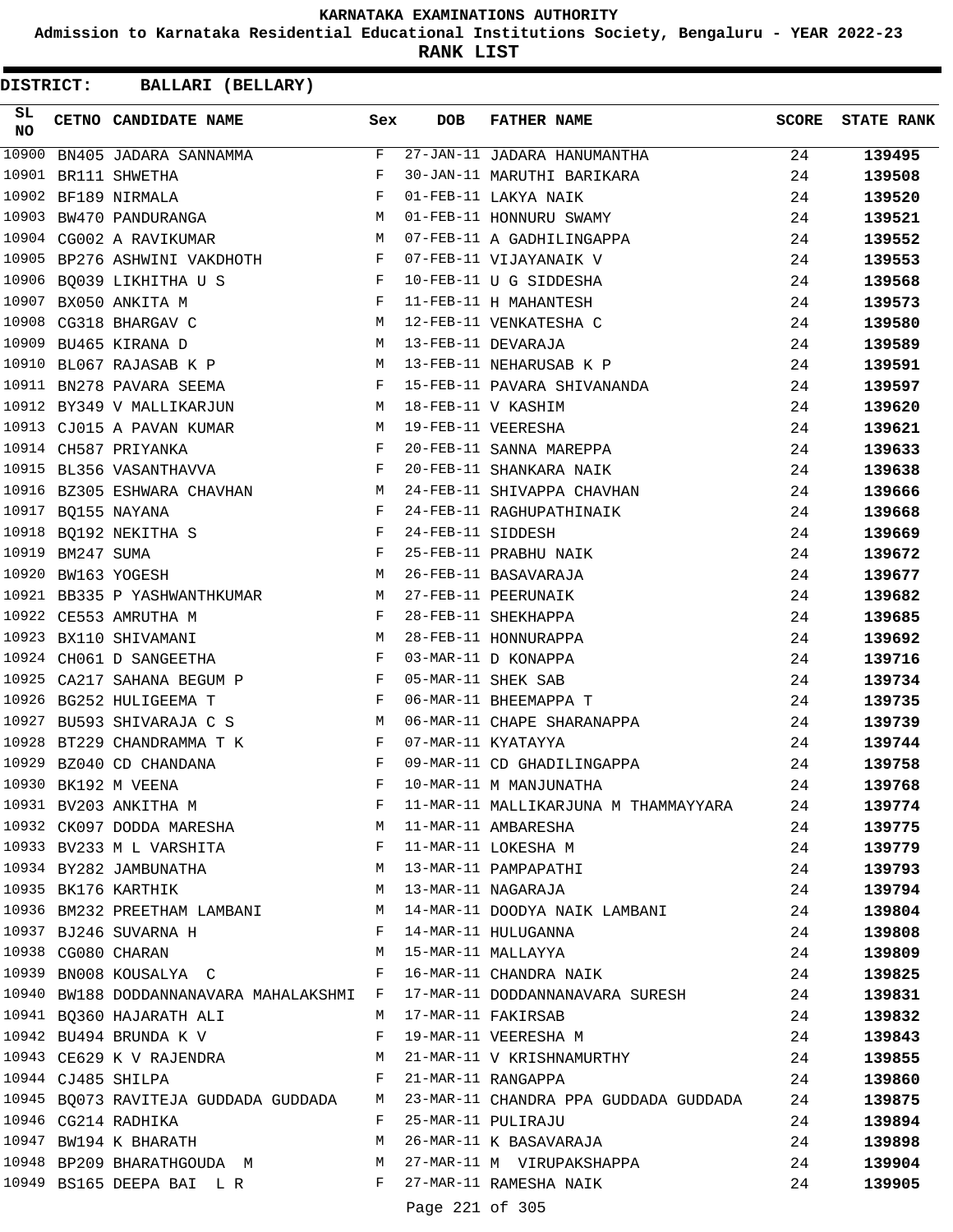**Admission to Karnataka Residential Educational Institutions Society, Bengaluru - YEAR 2022-23**

**RANK LIST**

| SL<br><b>NO</b> |                   | CETNO CANDIDATE NAME                                                     | Sex          | <b>DOB</b>        | <b>FATHER NAME</b>                   | SCORE | <b>STATE RANK</b> |
|-----------------|-------------------|--------------------------------------------------------------------------|--------------|-------------------|--------------------------------------|-------|-------------------|
| 10950           |                   | BB245 LINGANAGOUDRA SHAMBHAVI F                                          |              |                   | 27-MAR-11 L HANUMANTAPPA             | 24    | 139909            |
|                 |                   | 10951 CB218 GOUTHAM KUMAR                                                | М            | 31-MAR-11 MARAPPA |                                      | 24    | 139943            |
| 10952           |                   | BE124 H SINCHANA                                                         | F            |                   | 31-MAR-11 HUGALURU NAGARAJAPPA       | 24    | 139945            |
|                 |                   | 10953 BQ170 PUNITRAJ S                                                   | M            |                   | 04-APR-11 RAJA SOKKE                 | 24    | 139986            |
|                 |                   | 10954 BY172 MAHALAKSHMI B                                                | F            |                   | 05-APR-11 NAGARAJA B                 | 24    | 139999            |
|                 |                   | 10955 CJ486 VASANTHA KUMAR                                               | M            |                   | 05-APR-11 HANUMESHA                  | 24    | 140003            |
|                 |                   | 10956 CJ080 GANESH                                                       | М            | 06-APR-11 VEERESH |                                      | 24    | 140006            |
|                 |                   | 10957 BQ099 ULLASKUMAR M                                                 | М            |                   | 06-APR-11 THIPPESWAMY M V            | 24    | 140010            |
|                 |                   | 10958 BK070 G NIRAJANA                                                   | М            |                   | 07-APR-11 NAGARAJA                   | 24    | 140015            |
| 10959           |                   | CA072 G VIDYA                                                            | F            |                   | 08-APR-11 G PAKKIRAPPA               | 24    | 140021            |
|                 |                   | 10960 CH434 HANUMANTHA N                                                 | M            |                   | 08-APR-11 PAMPAPATHI N               | 24    | 140022            |
|                 |                   | $\mathbf{F}$<br>10961 CJ281 N SHRAVANI                                   |              |                   | 08-APR-11 N VEERESHA                 | 24    | 140023            |
|                 |                   | 10962 BA656 CHETAN UPPARA M                                              |              |                   | 10-APR-11 UPPARA DODDABASAPPA        | 24    | 140043            |
|                 |                   | 10963 CA321 K V ANNAPOORNA F                                             |              |                   | 10-APR-11 NIRANJANA VANDUVAGALI      | 24    | 140045            |
|                 |                   | $\mathbf{F}$ and $\mathbf{F}$ and $\mathbf{F}$<br>10964 BQ132 B KOTRAMMA |              |                   | 11-APR-11 BHAVSINGH NAIK L           | 24    | 140052            |
|                 |                   | $\mathbf{F}$<br>10965 BU083 LAKSHMI T                                    |              |                   | 11-APR-11 THIPPESWAMY                | 24    | 140056            |
|                 |                   | 10966 CH559 SNEHA A S                                                    | $\mathbf{F}$ |                   | 11-APR-11 SHIVANAGOUDA A V           | 24    | 140062            |
| 10967           |                   | BL117 ANKITHA HARAVATH F                                                 |              |                   | 12-APR-11 JYOTHI NAIK H              | 24    | 140063            |
|                 |                   | 10968 BZ296 N KESHAVA<br>M                                               |              |                   | 12-APR-11 N VENKATESH SANNA          | 24    | 140067            |
|                 |                   | 10969 CF244 DIVYA K A                                                    | $\mathbf{F}$ |                   | 13-APR-11 ANJANEYA K                 | 24    | 140074            |
|                 |                   | 10970 BL257 KAVYA KENCHAPPANAVARA F                                      |              |                   | 15-APR-11 BASAVARAJA KENCHAPPANAVARA | 24    | 140096            |
|                 |                   | 10971 BA309 MANASA                                                       | F            |                   | 15-APR-11 HANUMANTHAPPA A K          | 24    | 140098            |
|                 |                   | 10972 BJ013 SHRINIVASA                                                   | M            |                   | 15-APR-11 UPPARALLI RAMAMALLI        | 24    | 140100            |
|                 |                   | 10973 BL278 PAVADI ANURADHA F                                            |              |                   | 18-APR-11 PAVADI RAVI                | 24    | 140116            |
|                 |                   | 10974 BZ103 L VANI                                                       | F            |                   | 19-APR-11 LAMBANI RUDRAPPA           | 24    | 140121            |
|                 |                   | 10975 CH577 RIJWAL                                                       | М            | 19-APR-11 MARENNA |                                      | 24    | 140122            |
|                 |                   | 10976 BC020 SHAILU                                                       | F            |                   | 19-APR-11 SUBHASHA NAIK              | 24    | 140123            |
|                 |                   | 10977 BS123 SHASHANK P R                                                 | M            |                   | 20-APR-11 RAMANAJANI P               | 24    | 140128            |
|                 |                   | 10978 CH516 T MALLIKARJUNA                                               | M            |                   | 20-APR-11 T VEERESHAPPA              | 24    | 140131            |
| 10979           |                   | CE713 AKASHA H C                                                         | М            |                   | 21-APR-11 CHITTAPPA H                | 24    | 140133            |
|                 |                   | 10980 BJ227 NAGARADA NAVIN                                               | M            |                   | 21-APR-11 NAGARADA RAMANJINI         | 24    | 140135            |
|                 | 10981 BW537 PREMA |                                                                          | F            |                   | 21-APR-11 GAVISIDDAPPA               | 24    | 140139            |
|                 |                   | 10982 CA308 BRUNDA                                                       | F            |                   | 22-APR-11 MUDUKAPPA                  | 24    | 140143            |
|                 |                   | 10983 CE695 EKANTHA U B                                                  | M            |                   | 22-APR-11 U B VENKATESHA             | 24    | 140145            |
|                 |                   | 10984 BF056 NAGARAJA B                                                   | M            |                   | 23-APR-11 SURESHA B                  | 24    | 140155            |
|                 |                   | 10985 BA440 S M AJJAYYA                                                  | M            | 24-APR-11 ZZZ     |                                      | 24    | 140166            |
|                 |                   | 10986 BA679 VANITHA G                                                    | F            |                   | 25-APR-11 PARASAPPA G                | 24    | 140180            |
|                 |                   | 10987 BG089 PRUTHVIRAJ KABBALLI<br>KABBALLI                              | M            |                   | 26-APR-11 PRABHU KABBALLI            | 24    | 140185            |
|                 |                   | 10988 BF350 SONNADA MAHENDRA M                                           |              |                   | 26-APR-11 S SURESHA                  | 24    | 140187            |
|                 |                   | 10989 CF132 B SAHASRA                                                    | F            |                   | 27-APR-11 PARSHURAMA B               | 24    | 140191            |
|                 |                   | 10990 CD214 GOUTHAMI MN                                                  | F            |                   | 27-APR-11 NAGARAJAPPA M              | 24    | 140193            |
|                 |                   | 10991 CD431 SANGEETA H                                                   | $\mathbf{F}$ |                   | 27-APR-11 H GANGAPPA                 | 24    | 140196            |
|                 |                   | 10992 BV049 CHAITRA B                                                    | F            |                   | 28-APR-11 THIPPESWAMI                | 24    | 140203            |
|                 |                   | 10993 BY189 M MALLIKARJUNA                                               | М            |                   | 28-APR-11 M BOMMAPPA                 | 24    | 140205            |
|                 |                   | 10994 BU181 ANUSHA BH                                                    | F            |                   | 29-APR-11 LET HANUMANTHAPPA BARIKARA | 24    | 140218            |
|                 |                   | 10995 BZ051 D SRINIVASA                                                  | М            |                   | 30-APR-11 D CHANDRASHEKHARA          | 24    | 140229            |
|                 |                   | 10996 CE431 SACHIN P                                                     | М            |                   | 30-APR-11 PRABHUKUMAR B              | 24    | 140238            |
|                 |                   | 10997 CJ407 CHAITHANYA B                                                 | F            |                   | 01-MAY-11 PAMPAPATHI B               | 24    | 140243            |
|                 |                   | 10998 CE633 V SPOORTHI                                                   | F            |                   | 01-MAY-11 V LAKSHMANA                | 24    | 140255            |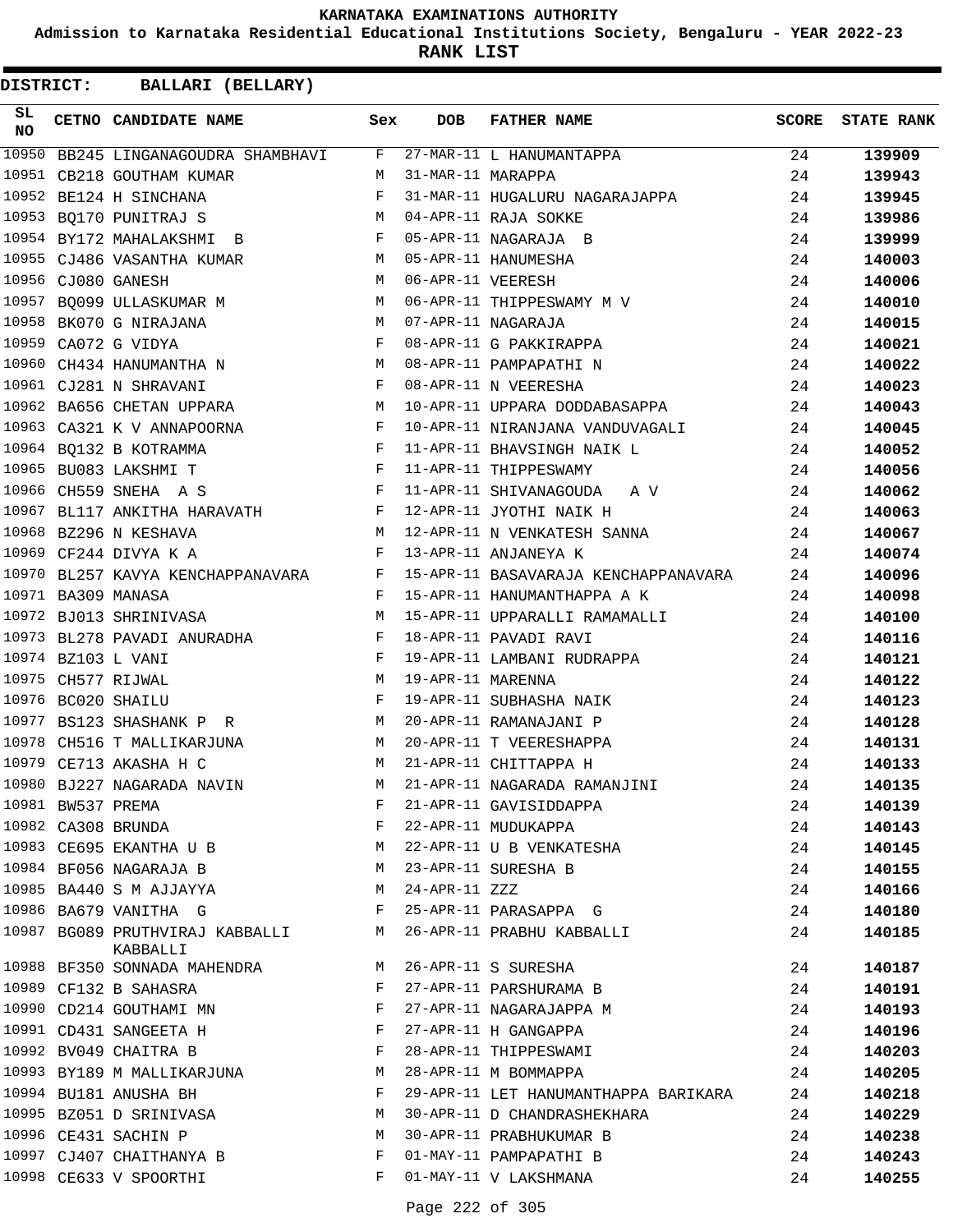**Admission to Karnataka Residential Educational Institutions Society, Bengaluru - YEAR 2022-23**

**RANK LIST**

| SL<br><b>NO</b> | CETNO CANDIDATE NAME Sex                                                                                                                                                                                                                                 |       | <b>DOB</b>        | <b>FATHER NAME</b>                                                           | <b>SCORE</b> | <b>STATE RANK</b> |
|-----------------|----------------------------------------------------------------------------------------------------------------------------------------------------------------------------------------------------------------------------------------------------------|-------|-------------------|------------------------------------------------------------------------------|--------------|-------------------|
| 10999           | BQ312 ARPITHA M                                                                                                                                                                                                                                          | $F$ – |                   | 02-MAY-11 MANJUNATHA M                                                       | 24           | 140257            |
|                 | 11000 BQ389 MANJUNATHA                                                                                                                                                                                                                                   | M     |                   | 02-MAY-11 GU MOHAN                                                           | 24           | 140265            |
|                 | $\mathbb{R}^n$ . The set of the set of the set of the set of the set of the set of the set of the set of the set of the set of the set of the set of the set of the set of the set of the set of the set of the set of the set of<br>11001 CB317 MEGHANA |       |                   | 03-MAY-11 VEERESHA                                                           | 24           | 140272            |
|                 | 11002 CA076 RAKSHITHA                                                                                                                                                                                                                                    | F     |                   | 03-MAY-11 GADLINGAPPA                                                        | 24           | 140273            |
|                 | 11003 CD406 SUBRAMANI N $M$ 03-MAY-11 N ANJINI                                                                                                                                                                                                           |       |                   |                                                                              | 24           | 140275            |
|                 | 11004 BU138 GADRI PALAYYA M 04-MAY-11 MALLAIAH                                                                                                                                                                                                           |       |                   |                                                                              | 24           | 140279            |
|                 | F 05-MAY-11 YARRISWAMY<br>11005 CD396 SHANTHA R Y                                                                                                                                                                                                        |       |                   |                                                                              | 24           | 140297            |
|                 | 11006 BW484 S GEETHANJALI                                                                                                                                                                                                                                |       |                   | F 08-MAY-11 S SUBHASH CHANDRA BOSE                                           | 24           | 140326            |
|                 | 11007 BQ185 SHIVALEELA B S F 08-MAY-11 KOTRESHA B S                                                                                                                                                                                                      |       |                   |                                                                              | 24           | 140328            |
|                 | 11008 CA325 V GOURISHA<br>M 10-MAY-11 V PAMPAPATHI                                                                                                                                                                                                       |       |                   |                                                                              | 24           | 140352            |
| 11009           | M<br>BF424 YOGEESHA M                                                                                                                                                                                                                                    |       |                   | 10-MAY-11 SHIVKUMARA M                                                       | 24           | 140353            |
|                 | 11010 CF124 HARSHA K                                                                                                                                                                                                                                     | M     |                   | 11-MAY-11 KUMARA SWAMY K                                                     | 24           | 140356            |
|                 | 11011 CG274 ARJUNA T M<br>M 12-MAY-11 MALLIKARJUNA                                                                                                                                                                                                       |       |                   |                                                                              | 24           | 140366            |
|                 | 11012 BA171 ANUSHA L R<br>F 13-MAY-11 RAMA NAIK                                                                                                                                                                                                          |       |                   |                                                                              | 24           | 140373            |
|                 | M 13-MAY-11 RAMU<br>11013 BW054 PRAVEEN                                                                                                                                                                                                                  |       |                   |                                                                              | 24           | 140376            |
|                 | 11014 CE265 ANNAPOORNA F 14-MAY-11 THIMMANNA                                                                                                                                                                                                             |       |                   |                                                                              | 24           | 140382            |
|                 | 11015 BJ011 UDAYA K<br>M 14-MAY-11 MALLAPPA K                                                                                                                                                                                                            |       |                   |                                                                              | 24           | 140391            |
|                 |                                                                                                                                                                                                                                                          |       |                   | 11016 BN196 POORNIMA RAJU HADARAGERI   F   16-MAY-11 RAJU HALAPPA HADARAGERI | 24           | 140401            |
|                 | $\mathbf{F}$ and $\mathbf{F}$ and $\mathbf{F}$<br>11017 CD131 REKHA J                                                                                                                                                                                    |       |                   | 17-MAY-11 BHARAMAPPA JARMALI                                                 | 24           | 140412            |
|                 | $\mathbf{F}$<br>11018 CE306 TEJASVINI                                                                                                                                                                                                                    |       |                   | 17-MAY-11 C PARUSHURAMA NAIK                                                 | 24           | 140414            |
| 11019           | BA598 THIGARI JEEVANKUMAR M                                                                                                                                                                                                                              |       |                   | 17-MAY-11 T NAGARAJ                                                          | 24           | 140418            |
|                 | 11020 BG127 PAVITHRA DEVAGANGAVVANAVARA F                                                                                                                                                                                                                |       |                   | 20-MAY-11 BASAVARAJ DEVAGANGAVVANAVARA                                       | 24           | 140441            |
|                 | 11021 CA398 RUDRESH N                                                                                                                                                                                                                                    | M     |                   | 20-MAY-11 VEERESH N                                                          | 24           | 140443            |
|                 | 11022 CK229 VEERENDRA                                                                                                                                                                                                                                    | M     | 20-MAY-11 RAMESHA |                                                                              | 24           | 140446            |
|                 | 11023 BQ017 JAGADISH D<br>M 21-MAY-11 THIMMAPPA D                                                                                                                                                                                                        |       |                   |                                                                              | 24           | 140448            |
|                 | $\mathbf{F}$ and $\mathbf{F}$<br>11024 CF082 SUVARNA                                                                                                                                                                                                     |       |                   | 21-MAY-11 HONNURASWAMY                                                       | 24           | 140454            |
|                 | 11025 BT075 VEERADODDAPPA G M                                                                                                                                                                                                                            |       |                   | 22-MAY-11 G VEERAPPA                                                         | 24           | 140465            |
|                 | 11026 CC240 ABHINESHA                                                                                                                                                                                                                                    |       |                   | M 23-MAY-11 NAGARAJA M                                                       | 24           | 140466            |
|                 | 11027 BZ319 GIRISHA KABBERU                                                                                                                                                                                                                              |       |                   | M 23-MAY-11 MALLAIAH KABBERU                                                 | 24           | 140469            |
|                 | 11028 BC196 VAISHNAVI<br>$\mathbf{F}$ and $\mathbf{F}$ are the set of $\mathbf{F}$                                                                                                                                                                       |       |                   | 24-MAY-11 K NINGAPPA                                                         | 24           | 140487            |
|                 | 11029 CE380 MOHANA R                                                                                                                                                                                                                                     | M     |                   | 25-MAY-11 A RAMESHA                                                          | 24           | 140492            |
|                 | 11030 BH052 VANI K                                                                                                                                                                                                                                       | F     |                   | 25-MAY-11 ESHWARAGOUDA K                                                     | 24           | 140498            |
|                 | 11031 BF193 C RAHUL                                                                                                                                                                                                                                      | M     |                   | 26-MAY-11 P CHINYANAIK                                                       | 24           | 140499            |
|                 | 11032 BW615 PAVAN KUMAR                                                                                                                                                                                                                                  | M     |                   | 26-MAY-11 GUNDAIAH                                                           | 24           | 140504            |
|                 | 11033 BA229 SUMA G                                                                                                                                                                                                                                       | F     | 27-MAY-11 BABU G  |                                                                              | 24           | 140518            |
|                 | 11034 CH266 BEERAPPA                                                                                                                                                                                                                                     | M     |                   | 29-MAY-11 DODDA RANGAPPA                                                     | 24           | 140529            |
|                 | 11035 BP334 SHWETHA VISHALAVATH                                                                                                                                                                                                                          | F     |                   | 29-MAY-11 CHANDRA NAIK V                                                     | 24           | 140533            |
|                 | 11036 BA419 ANUSHA MALAVI                                                                                                                                                                                                                                | F     |                   | 31-MAY-11 HULUGAPPA MALAVI                                                   | 24           | 140541            |
|                 | 11037 CB237 VAISHALI H B                                                                                                                                                                                                                                 | F     |                   | 31-MAY-11 RAMAPPA H B                                                        | 24           | 140547            |
|                 | 11038 CH461 BARGAVA G                                                                                                                                                                                                                                    | M     |                   | 01-JUN-11 BALAKUNDEPPA G                                                     | 24           | 140554            |
|                 | 11039 CJ011 HULIGEMMA                                                                                                                                                                                                                                    | F     |                   | 01-JUN-11 JOGERU LAKSHMANA                                                   | 24           | 140562            |
|                 | 11040 BV015 JEEVITHA                                                                                                                                                                                                                                     | F     |                   | 01-JUN-11 NAGARAJA T                                                         | 24           | 140565            |
|                 | 11041 CH257 A BASAVARAJA M                                                                                                                                                                                                                               |       |                   | 02-JUN-11 MUTTANNA                                                           | 24           |                   |
|                 | 11042 BM070 DODDAMANI VIJETHA                                                                                                                                                                                                                            | M     |                   | 02-JUN-11 D BASAVARAJA                                                       | 24           | 140591            |
|                 |                                                                                                                                                                                                                                                          | F     |                   |                                                                              |              | 140594            |
|                 | 11043 BS046 PALLAVI                                                                                                                                                                                                                                      |       |                   | 02-JUN-11 P UJJINAPPA                                                        | 24           | 140599            |
|                 | 11044 BX080 K BHARATH KUMAR                                                                                                                                                                                                                              | M     |                   | 04-JUN-11 RAMANJINI                                                          | 24           | 140623            |
|                 | 11045 BU251 P NANDINI                                                                                                                                                                                                                                    | F     | 06-JUN-11 PALAIAH |                                                                              | 24           | 140661            |
|                 | 11046 CE081 RAJESHWARI                                                                                                                                                                                                                                   | F     |                   | 07-JUN-11 ERRIYAPPA                                                          | 24           | 140676            |
|                 | 11047 BW616 SREENIVASA A                                                                                                                                                                                                                                 | M     | 07-JUN-11 MANJU A |                                                                              | 24           | 140680            |
|                 | 11048 CA280 KAVITHA A                                                                                                                                                                                                                                    | F     |                   | 09-JUN-11 SHIVANNA A                                                         | 24           | 140702            |
|                 |                                                                                                                                                                                                                                                          |       | Page 223 of 305   |                                                                              |              |                   |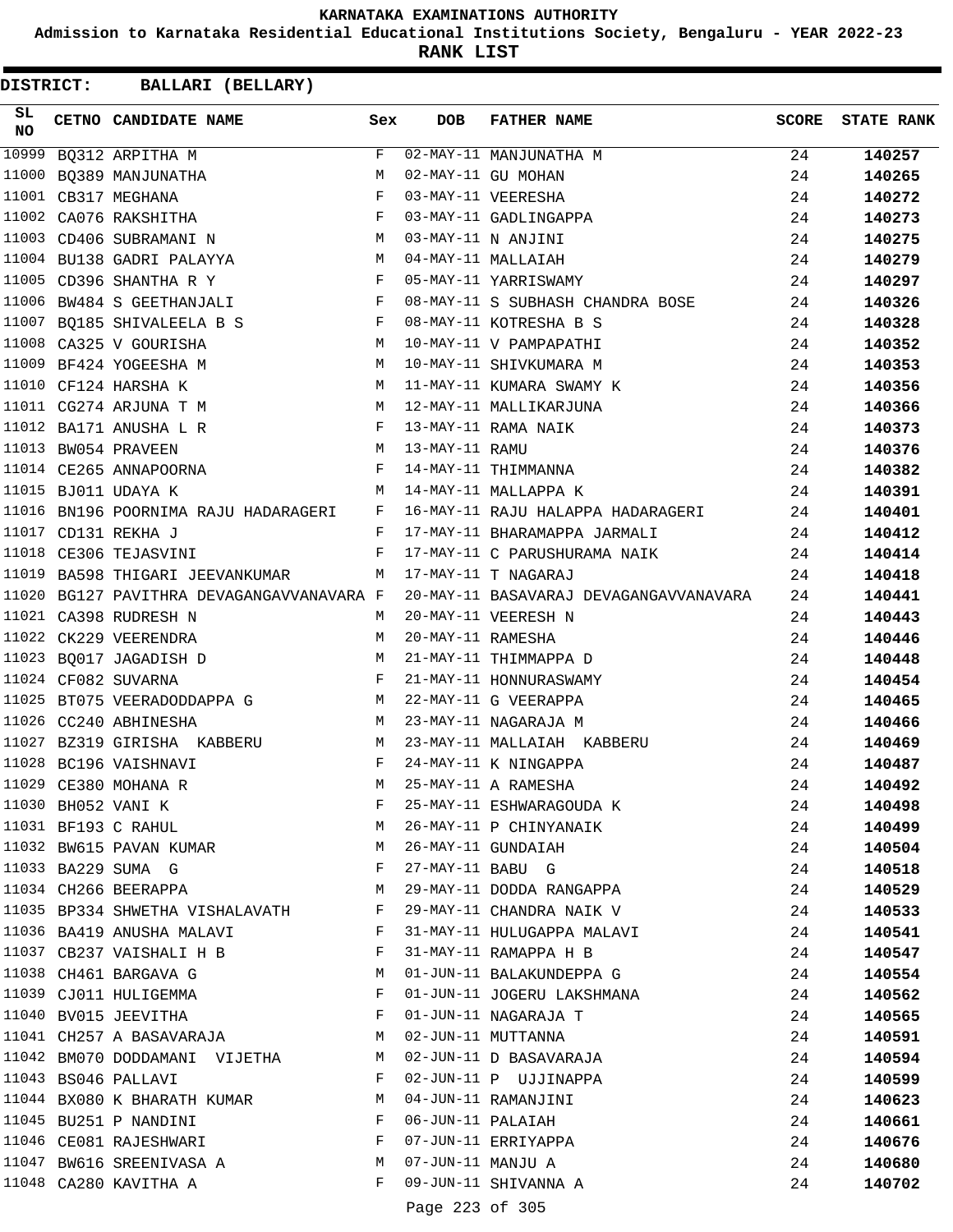**Admission to Karnataka Residential Educational Institutions Society, Bengaluru - YEAR 2022-23**

**RANK LIST**

| SL<br><b>NO</b> |                  | CETNO CANDIDATE NAME                                                          | Sex          | <b>DOB</b>        | <b>FATHER NAME</b>                 | <b>SCORE</b> | <b>STATE RANK</b> |
|-----------------|------------------|-------------------------------------------------------------------------------|--------------|-------------------|------------------------------------|--------------|-------------------|
| 11049           |                  | BJ244 P ANJALI                                                                | F            |                   | 09-JUN-11 P NARASAPPA              | 24           | 140706            |
| 11050           |                  | BU378 PAVANA AY                                                               | M            |                   | 09-JUN-11 YALLAPPA                 | 24           | 140707            |
|                 |                  | 11051 CH292 NANATANA HALLI LINGESH                                            | M            |                   | 10-JUN-11 NANATANA HALLI NAGESH    | 24           | 140718            |
|                 |                  | 11052 CK073 RUDRAPPA B                                                        | M            |                   | 10-JUN-11 ERANNA B                 | 24           | 140726            |
|                 |                  | 11053 BE453 JOTIGOWDA N K                                                     | M            | 11-JUN-11 KALESHA |                                    | 24           | 140734            |
|                 |                  | 11054 CG314 KAVERI                                                            | F            |                   | 11-JUN-11 CHANDRAPPA               | 24           | 140735            |
|                 |                  | $\mathbf{F}$<br>11055 BX123 H AMBIKA                                          |              | 14-JUN-11 H RAJA  |                                    | 24           | 140762            |
|                 |                  | 11056 CH406 S P SIRI                                                          | $\mathbf{F}$ |                   | 14-JUN-11 SANNA PAMPAPATHI         | 24           | 140766            |
|                 |                  | 11057 CJ573 TRIVENI                                                           | $\mathbf{F}$ | 14-JUN-11 MARESHA |                                    | 24           | 140767            |
| 11058           |                  | BE376 ANITHA P K                                                              | F            |                   | 16-JUN-11 KRUSHNANAIKA P           | 24           | 140784            |
| 11059           |                  | $M_{\rm H}$<br>BF149 KARADI MALATESHA                                         |              |                   | 16-JUN-11 K CHANDRAPPA             | 24           | 140788            |
|                 |                  | 11060 CG007 SAHANA                                                            | $\mathbf{F}$ |                   | 16-JUN-11 ALURU SANNAVIRESH        | 24           | 140793            |
|                 |                  | 11061 BJ292 ANUSHA                                                            | F            |                   | 18-JUN-11 MOUNESHA                 | 24           | 140812            |
|                 |                  | $\mathbf{F}$ and the state of the state $\mathbf{F}$<br>11062 BZ189 SHALINI M |              |                   | 21-JUN-11 LATE CHANDRASHEKARA      | 24           | 140843            |
|                 |                  | 11063 BA027 B KOTRAMMA<br>$\mathbf{F}$ and $\mathbf{F}$ and $\mathbf{F}$      |              |                   | 22-JUN-11 B HANUMANAGOUDA          | 24           | 140847            |
|                 |                  | 11064 BD256 KARTHIKA KAVAADI M                                                |              |                   | 22-JUN-11 KAMANNA KAVAADI          | 24           | 140851            |
|                 |                  | 11065 BJ192 M SUJAY                                                           | M            |                   | 22-JUN-11 H MANJUNATHA             | 24           | 140852            |
| 11066           |                  | BD113 NAGESHA A                                                               | M            |                   | 22-JUN-11 BIRABALLAPPA AGSHIBAGILU | 24           | 140854            |
| 11067           |                  | <b>Experimental Street Programs</b><br>CH273 SOMESHWARI                       |              |                   | 22-JUN-11 HARIJANA RAMESH          | 24           | 140857            |
| 11068           |                  | CB141 K DEEPA                                                                 | $\mathbf{F}$ |                   | 23-JUN-11 K DEVANNA                | 24           | 140869            |
| 11069           |                  | CB332 BHARATHKUMAR K                                                          | M            |                   | 24-JUN-11 GOVARDHANA K             | 24           | 140874            |
|                 |                  | 11070 BC243 KYADGIHALLI MAILAVVA                                              | F            |                   | 24-JUN-11 KYADGIHALLI KARIYAPPA    | 24           | 140879            |
|                 |                  | 11071 BX346 SHRAVANI M                                                        | $\mathbf{F}$ |                   | 24-JUN-11 VENKATESHA M             | 24           | 140883            |
|                 |                  | 11072 BA034 B KARTHIKA                                                        | M            |                   | 25-JUN-11 B SOMANNA                | 24           | 140886            |
| 11073           |                  | BW253 BHAVANI                                                                 | F            | 25-JUN-11 SHANKAR |                                    | 24           | 140887            |
|                 |                  | 11074 BA016 PREETI K                                                          | F            |                   | 25-JUN-11 VISWANATHA K             | 24           | 140890            |
|                 |                  | 11075 BU431 SPANDANA                                                          | $\mathbf{F}$ |                   | 25-JUN-11 PRAKASHA                 | 24           | 140894            |
|                 |                  | 11076 BA104 CHANDRASHEKARA                                                    |              |                   | 26-JUN-11 MALLIKARJUNA             | 24           | 140902            |
|                 |                  | M<br>KARIMYLAPPANAVARA                                                        |              |                   | KARIMYLAPPANAVARA                  |              |                   |
|                 |                  | M<br>11077 CG176 K CHETAN KUMAR                                               |              |                   | 26-JUN-11 K MANJUNATHA             | 24           | 140906            |
|                 |                  | 11078 BV042 KAMPLI AYESHA                                                     | F            |                   | 26-JUN-11 KAMPLI PEERAN SAB        | 24           | 140907            |
|                 |                  | 11079 BC332 NASHAPUDI ANKITHA                                                 |              |                   | F 28-JUN-11 NASHAPUDI NAGARAJA     | 24           | 140928            |
|                 |                  | 11080 BT003 PALLAVI S                                                         | F            |                   | 29-JUN-11 NAGARAJA                 | 24           | 140939            |
|                 |                  | 11081 BD238 BINDU G                                                           | F            |                   | 01-JUL-11 HANUMANAGOWDA G          | 24           | 140955            |
|                 |                  | 11082 BU134 K SWAPNA                                                          | F            |                   | 02-JUL-11 K SHIVAKOTI              | 24           | 140966            |
|                 |                  | 11083 BQ052 AJJIAH C                                                          | M            |                   | 03-JUL-11 ASHOKA C                 | 24           | 140973            |
|                 |                  | 11084 BY137 K CHETHAN KUMAR                                                   | M            |                   | 03-JUL-11 K MALLIKARJUNA           | 24           | 140979            |
|                 |                  | 11085 CJ384 VENKATESHA                                                        | M            | 03-JUL-11 SURESHA |                                    | 24           | 140986            |
|                 |                  | 11086 CE223 NANDINI                                                           | $\mathbf{F}$ |                   | 04-JUL-11 YARISWAMY                | 24           | 140993            |
|                 |                  | 11087 CK042 MANIKANTHA                                                        | M            |                   | 05-JUL-11 TIMMAPPA                 | 24           | 141009            |
|                 |                  | 11088 BS244 VIJAYA R                                                          | M            |                   | 05-JUL-11 RAMACHANDRA              | 24           | 141015            |
|                 |                  | 11089 CC307 Y SHIVAMURTHI                                                     | M            |                   | 05-JUL-11 P YARISWAMI              | 24           | 141016            |
|                 |                  | 11090 BB022 AKASHA B                                                          | M            |                   | 06-JUL-11 HANUMANTHAPPA B          | 24           | 141018            |
|                 |                  | 11091 BS034 GANGADHARA H                                                      | M            |                   | 09-JUL-11 SAMADEPPA H              | 24           | 141053            |
|                 |                  | 11092 CJ329 RAHUL B R                                                         | M            |                   | 09-JUL-11 PAMPA REDDY B R          | 24           | 141057            |
|                 |                  | 11093 BK255 RANJITHA N H                                                      | $\mathbf{F}$ |                   | 09-JUL-11 HANUMANTHA N             | 24           | 141058            |
|                 |                  | 11094 BT146 SEVANTHI KODIHALLI F                                              |              |                   | 09-JUL-11 PARASAPPA KODIHALLI      | 24           | 141062            |
|                 |                  | 11095 CH549 MALLESHWARI C                                                     | F            |                   | 10-JUL-11 VEERABHADRA C            | 24           | 141067            |
|                 | 11096 BX378 ASIF |                                                                               | М            |                   | 11-JUL-11 ALLAVALI                 | 24           | 141070            |
|                 |                  | 11097 BZ246 BASAVARAJA N                                                      | M            |                   | 11-JUL-11 KARIYAPPA N              | 24           | 141071            |
|                 |                  |                                                                               |              |                   |                                    |              |                   |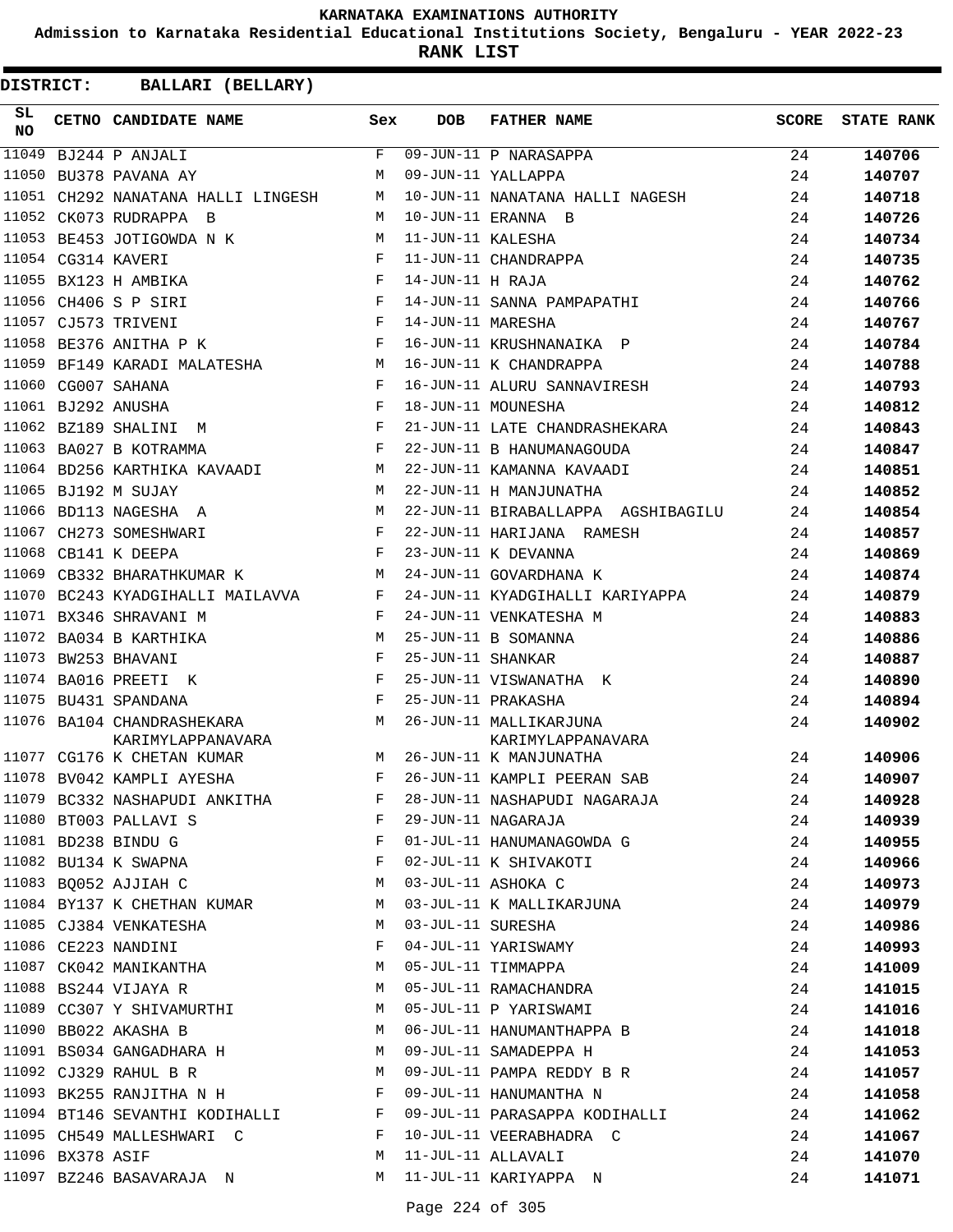**Admission to Karnataka Residential Educational Institutions Society, Bengaluru - YEAR 2022-23**

**RANK LIST**

| SL<br><b>NO</b> |                   | CETNO CANDIDATE NAME Sex                                                                                                                 |              | <b>DOB</b>       | FATHER NAME                                                                                                              | <b>SCORE</b> | <b>STATE RANK</b> |
|-----------------|-------------------|------------------------------------------------------------------------------------------------------------------------------------------|--------------|------------------|--------------------------------------------------------------------------------------------------------------------------|--------------|-------------------|
| 11098           |                   | BC060 C PRUTHVI                                                                                                                          |              |                  | M 12-JUL-11 C YAMAMURAPPA<br>F 14-JUL-11 KUMARA SWAMY G                                                                  | 24           | 141084            |
| 11099           |                   | BH302 KALPANA GHORPADE F                                                                                                                 |              |                  |                                                                                                                          | 24           | 141115            |
| 11100           |                   | M<br>BH357 L BHARTH                                                                                                                      |              |                  | 14-JUL-11 L MANJU NAIK                                                                                                   | 24           | 141117            |
|                 |                   | 11101 BN345 PREETHAM B                                                                                                                   | M            |                  | 15-JUL-11 DHARMA NAIK                                                                                                    | 24           | 141130            |
|                 |                   |                                                                                                                                          |              |                  | 11102 BG142 THIMMAPPARA CHOWDAMMA F 15-JUL-11 K SANNATHIMMAPPA                                                           | 24           | 141136            |
| 11103           |                   | CK011 J KAVYA<br>$\mathbf{F}$ and $\mathbf{F}$                                                                                           |              |                  | 19-JUL-11 BASAVARAJA JEERU                                                                                               | 24           | 141166            |
|                 |                   | M 19-JUL-11 MURTHI H<br>11104 BW077 SURESHA H                                                                                            |              |                  |                                                                                                                          | 24           | 141175            |
|                 |                   | 11105 CF239 ABHILASHA U M 20-JUL-11 MANJUNATHA U                                                                                         |              |                  |                                                                                                                          | 24           | 141176            |
|                 |                   |                                                                                                                                          |              |                  | 11106 BW356 DEELIP KUMAR G M 20-JUL-11 SUNKAN GOWDA G                                                                    | 24           | 141178            |
| 11107           |                   | BT370 NAGARAJA M<br><b>M</b>                                                                                                             |              |                  | 22-JUL-11 MARAPPAB B                                                                                                     | 24           | 141200            |
| 11108           |                   | M <sub>N</sub><br>BM323 SACHIN R                                                                                                         |              |                  | 22-JUL-11 RAVI NAIK S                                                                                                    | 24           | 141202            |
| 11109           |                   | BX145 AKEEL M H                                                                                                                          |              |                  | 24-JUL-11 MURKALLAIAH B                                                                                                  | 24           | 141218            |
| 11110           |                   | BN113 MOUNESHA BANADA M                                                                                                                  |              |                  | 24-JUL-11 BASAVARAJA BANADA                                                                                              | 24           | 141222            |
|                 |                   | 11111 CD136 ROJMERRY<br>$\mathbf{F}$                                                                                                     |              |                  | 24-JUL-11 K YARISWAMY                                                                                                    | 24           | 141227            |
|                 |                   | $\mathbf{F}$<br>11112 BH074 ANKITHA V                                                                                                    |              |                  | 26-JUL-11 KRISHNA MURTHY V<br>27 IUL 11 GOOINNA - I                                                                      | 24           | 141244            |
|                 |                   | 11113 BW386 NITHYA G                                                                                                                     |              |                  |                                                                                                                          | 24           | 141261            |
|                 |                   | $\begin{array}{ccccc} \mathbf{F} & & & \mathbf{F} & \\ & & & \mathbf{F} & \\ & & & \mathbf{F} & \\ \end{array}$<br>11114 CJ374 SHILPA    |              |                  | 27-JUL-11 GOOLEPPA V<br>27-JUL-11 VASIGERIPPA<br>27-JUL-11 VASIGERIPPA                                                   | 24           | 141265            |
| 11115           |                   | BE444 UMA KAMMAAR F                                                                                                                      |              |                  | 27-JUL-11 BHARAMAPPA KAMMAAR                                                                                             | 24           | 141268            |
|                 |                   | $\begin{aligned} \mathbb{M} \\ \mathbb{M} \end{aligned}$<br>11116 CD009 MALTHESH N                                                       |              |                  | 28-JUL-11 NARASINGAPPA                                                                                                   | 24           | 141277            |
|                 |                   | 11117 CF115 RAJA N                                                                                                                       | M            |                  |                                                                                                                          | 24           | 141281            |
|                 |                   | 11118 BJ015 VEERABHADRA SWAMY VM M                                                                                                       |              |                  | 28-JUL-11 HANUMANTHAPPA N<br>28-JUL-11 VEERAIAH<br>30-JUL-11 PRAKASHA<br>31-JUL-11 GUDDAPPA ETI<br>01-AUG-11 M NAGAARAJA | 24           | 141284            |
|                 |                   | 11119 BQ178 RADIKA                                                                                                                       | $\mathbf{F}$ |                  |                                                                                                                          | 24           | 141297            |
|                 |                   | 11120 BM316 GAYITHRI ETI F                                                                                                               |              |                  |                                                                                                                          | 24           | 141303            |
|                 |                   | 11121 CC121 M N BHARATHI $F$                                                                                                             |              |                  |                                                                                                                          | 24           | 141318            |
|                 |                   | $\mathbf{F}$<br>11122 BP251 NAVALI SAKSHI                                                                                                |              |                  | 01-AUG-11 NAVALI TIPPANNA                                                                                                | 24           | 141323            |
| 11123           |                   | BU143 SARALA G<br><u>in the second second second</u> second second second second second second second second second second second second |              |                  | 01-AUG-11 ANANDA G                                                                                                       | 24           | 141324            |
|                 |                   | 11124 BR066 MOHAN KUMAR A M                                                                                                              |              |                  | 02-AUG-11 ANANDA A S                                                                                                     | 24           | 141332            |
|                 |                   | 11125 BS260 N B THIPPESWAMI M 03-AUG-11 D BORAYYA                                                                                        |              |                  |                                                                                                                          | 24           | 141345            |
|                 |                   |                                                                                                                                          |              |                  | 11126 BQ403 SANGALA KAVITHA F 03-AUG-11 SANGALA MEGHARAJA                                                                | 24           | 141348            |
|                 |                   | 11127 BQ346 NAGARAJ U<br>M 04-AUG-11 KARIBASAJJA U                                                                                       |              |                  |                                                                                                                          | 24           | 141355            |
|                 |                   | 11128 BN200 SANTHOSHA TIMLAPURA M 04-AUG-11 SIDDAPPA TIMLAPURA                                                                           |              |                  |                                                                                                                          | 24           | 141362            |
|                 |                   | 11129 BM382 T GANESHA NAIK                                                                                                               |              |                  | M 04-AUG-11 TUKYA NAIK                                                                                                   | 24           | 141364            |
|                 |                   | 11130 CH058 SANGEETA                                                                                                                     | F            | 06-AUG-11 SWAMY  |                                                                                                                          | 24           | 141385            |
|                 | 11131 BW464 INDHU |                                                                                                                                          | F            |                  | 07-AUG-11 T PRAHLADA                                                                                                     | 24           | 141392            |
|                 |                   | 11132 BR031 J B GOVINDARAJA M                                                                                                            |              |                  | 08-AUG-11 J B LOKARAJA                                                                                                   | 24           | 141400            |
|                 |                   | 11133 BH111 MANASA                                                                                                                       | $\mathbf{F}$ |                  | 08-AUG-11 BASAPPA                                                                                                        | 24           | 141403            |
|                 |                   | 11134 BF093 PADMA P                                                                                                                      | F            |                  | 09-AUG-11 JAYAPPA NAYK                                                                                                   | 24           | 141411            |
|                 |                   | 11135 BP221 SAVITHA ADAVIGOUDRA                                                                                                          | F            |                  | 12-AUG-11 RAJASHEKHARA ADAVIGOUDRA                                                                                       | 24           | 141442            |
|                 |                   | 11136 BY012 K CHANDRU                                                                                                                    | M            | 14-AUG-11 KUMARA |                                                                                                                          | 24           | 141456            |
|                 |                   | 11137 CJ420 DEVARAJA                                                                                                                     | M            |                  | 15-AUG-11 K R IDUGUDEPPA                                                                                                 | 24           | 141463            |
|                 |                   | 11138 BH185 T R PRAJWALNAIK                                                                                                              | M            |                  | 15-AUG-11 T RAMANAIK                                                                                                     | 24           | 141469            |
|                 |                   | 11139 CE332 VAISHALI                                                                                                                     | F            |                  | 15-AUG-11 BEEMESHA N                                                                                                     | 24           | 141471            |
|                 |                   | 11140 BZ130 K SPANDANA                                                                                                                   | F            |                  | 16-AUG-11 K VINAYAKA                                                                                                     | 24           | 141475            |
|                 |                   | 11141 BZ003 SHARABANNA                                                                                                                   | M            |                  | 17-AUG-11 MALLIKARJUNA                                                                                                   | 24           | 141491            |
|                 |                   | 11142 BD334 HANUMANTHA B                                                                                                                 | M            |                  | 18-AUG-11 MANJUNATHA B                                                                                                   | 24           | 141497            |
|                 |                   | 11143 CB242 N SHANTHI                                                                                                                    | F            |                  | 18-AUG-11 N CHANDRASHEKARA                                                                                               | 24           | 141498            |
|                 |                   | 11144 CG342 CHAITRA                                                                                                                      | F            |                  | 19-AUG-11 H VEERESHAPPA                                                                                                  | 24           | 141503            |
|                 |                   | 11145 BB124 H ASHA                                                                                                                       | F            |                  | 21-AUG-11 H ANJINAPPA                                                                                                    | 24           | 141520            |
|                 |                   | 11146 CJ273 VIJAYALAKSHMI                                                                                                                | F            |                  | 22-AUG-11 RAMAKRISHNA                                                                                                    | 24           | 141531            |
|                 |                   | 11147 BQ274 VANDANA BAI                                                                                                                  | F            |                  | 23-AUG-11 HARISH NAIK                                                                                                    | 24           | 141537            |
|                 |                   |                                                                                                                                          |              |                  |                                                                                                                          |              |                   |
|                 |                   |                                                                                                                                          |              | Page 225 of 305  |                                                                                                                          |              |                   |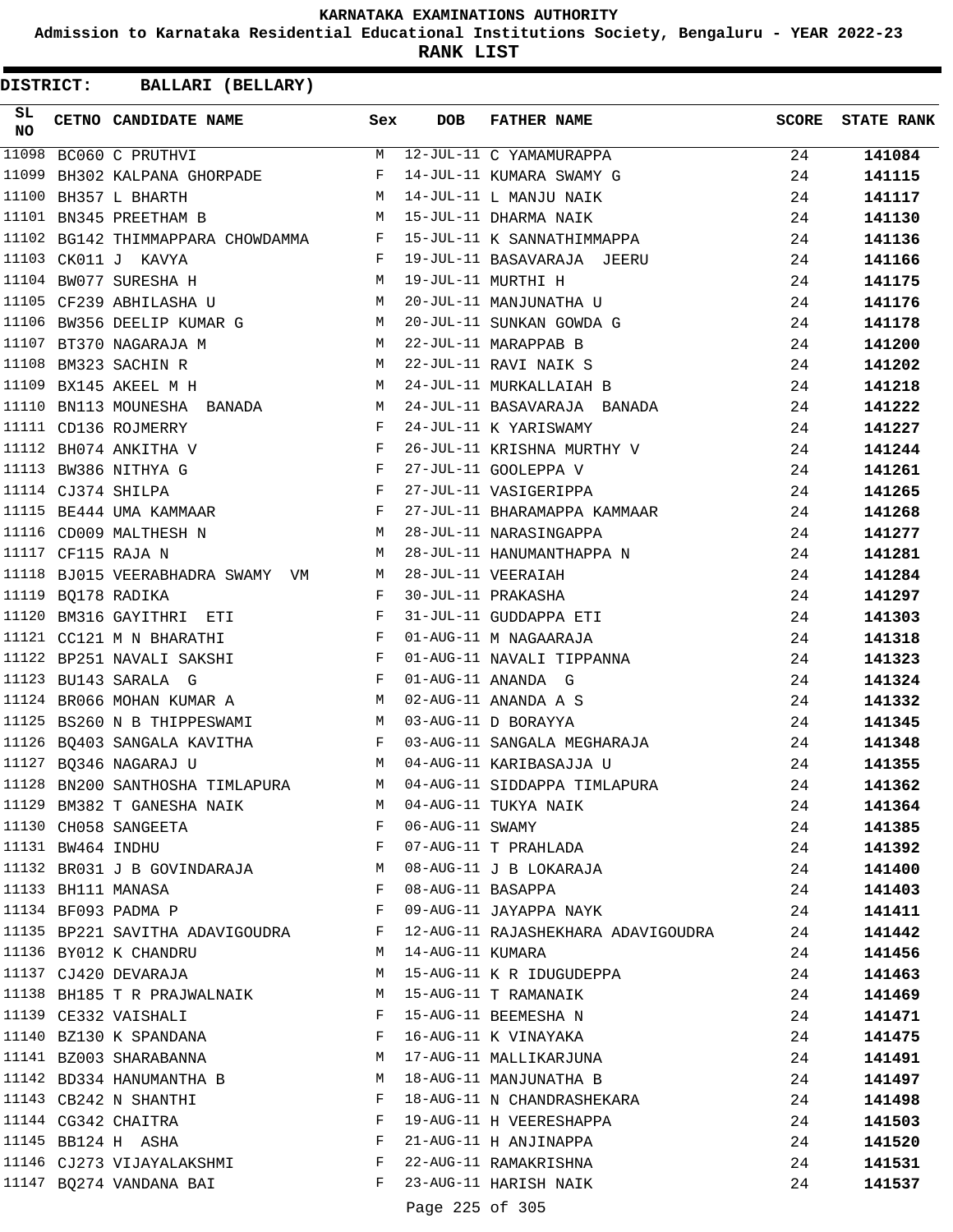**Admission to Karnataka Residential Educational Institutions Society, Bengaluru - YEAR 2022-23**

**RANK LIST**

| SL<br><b>NO</b> |                   | CETNO CANDIDATE NAME Sex                                                                                              |   | <b>DOB</b>        | FATHER NAME                                                                                   | <b>SCORE</b> | <b>STATE RANK</b> |
|-----------------|-------------------|-----------------------------------------------------------------------------------------------------------------------|---|-------------------|-----------------------------------------------------------------------------------------------|--------------|-------------------|
| 11148           |                   | BH190 SEVANTI M                                                                                                       | F |                   | 24-AUG-11 M VENKATESHA                                                                        | 24           | 141549            |
| 11149           |                   | BK127 K NANDISHA                                                                                                      | м |                   | 25-AUG-11 KAMMARA VIRUPAKSHAPPA 24                                                            |              | 141558            |
| 11150           |                   | CD227 NARASIMHAPPA M                                                                                                  |   |                   |                                                                                               | 24           | 141574            |
|                 |                   | 11151 CJ086 MAHESHA A                                                                                                 |   |                   |                                                                                               | 24           | 141588            |
|                 |                   | $\begin{array}{c}\nM \\ \hline\n\end{array}$<br>11152 BC148 SHRUTHI H M                                               |   |                   | 26-AUG-11 CHINNAPRAPPA<br>28-AUG-11 BASAVARAJ A<br>28-AUG-11 HONNAPPA M                       | 24           | 141590            |
|                 |                   | 11153 BP222 MANEGARA MEGHANA F                                                                                        |   |                   | 30-AUG-11 MANEGARA RAMAPPA                                                                    | 24           | 141599            |
|                 |                   | 11154 CG154 MAHAMMADI UMARAN F 03-SEP-11 MUSTAQ                                                                       |   |                   |                                                                                               | 24           | 141625            |
|                 |                   | 11155 BC267 SHILPA HUDED                                                                                              |   |                   | F 03-SEP-11 PARSHURAMAPPA H                                                                   | 24           | 141629            |
|                 |                   | 11156 CF168 THARUN KUMAR M 03-SEP-11 HANUMANTHAPPA T                                                                  |   |                   |                                                                                               | 24           | 141631            |
|                 |                   | $F$ 04-SEP-11 ANIF<br>11157 CK005 MUBEENA                                                                             |   |                   |                                                                                               | 24           | 141637            |
|                 |                   | 11158 BP132 SUJAN VAKDOTH M                                                                                           |   |                   | 05-SEP-11 RAVI NAIK V<br>13-SEP-11 AMARESH NAIK                                               | 24           | 141654            |
|                 |                   | 11159 BE491 NIKHITHA A<br>11160 CK146 SHIVAKUMARA M 13-SEP-11 MAHANANDAPPA<br>11161 BH164 ABHISHEK M 15-SEP-11 LOKESH |   |                   |                                                                                               | 24           | 141729            |
|                 |                   |                                                                                                                       |   |                   |                                                                                               | 24           | 141731            |
|                 |                   |                                                                                                                       |   |                   |                                                                                               | 24           | 141744            |
|                 |                   |                                                                                                                       |   |                   | 11162 BJ039 CHANDRAKALA B F 15-SEP-11 SURESH BYALALA                                          | 24           | 141746            |
|                 |                   |                                                                                                                       |   |                   | 11163 BX330 SUNIL KUMAR JOGI N 16-SEP-11 YERRISWAMI JOGI                                      | 24           | 141766            |
|                 |                   | $   \overline{M}$<br>11164 CH543 V RAHUL                                                                              |   |                   | 19-SEP-11 V SRINIVASA                                                                         | 24           | 141798            |
|                 |                   | 11165 BB079 VITTALA G P<br><b>M</b>                                                                                   |   |                   | 19-SEP-11 PUNDALIKA NAIK H G                                                                  | 24           | 141803            |
|                 |                   |                                                                                                                       |   |                   | 20-SEP-11 VEERESHAPPA                                                                         | 24           | 141806            |
|                 |                   | 11166 BK185 H V KISHOR KUMAR M<br>11167 BA050 ASHWINI K F                                                             |   |                   |                                                                                               | 24           | 141816            |
|                 |                   | 11168 CA013 H THANUSHREE F                                                                                            |   |                   | 21-SEP-11 HANUMANTHAPPA K<br>22-SEP-11 SHIVABASAPPA                                           | 24           | 141821            |
| 11169           |                   | BK281 H VISHNUNAIK M 27-SEP-11 HEERYANAIK                                                                             |   |                   |                                                                                               | 24           | 141848            |
|                 |                   | $\mathbf{F}$<br>11170 CH537 PARVATHI                                                                                  |   |                   | 29-SEP-11 BASAVARAJA                                                                          | 24           | 141868            |
|                 |                   | $\mathbf{F}$<br>11171 BT134 REVATHIPORVA R                                                                            |   | 29-SEP-11 G RAJU  |                                                                                               | 24           | 141872            |
|                 |                   |                                                                                                                       |   |                   |                                                                                               | 24           |                   |
|                 |                   | 11173 CH214 RAMANJINI K M                                                                                             |   |                   | 11172 BA520 KALPANA TOTAPPA KOLLAR F 30-SEP-11 TOTAPPA REVANEPPA KOLLAR<br>30-SEP-11 MALLAPPA |              | 141878            |
|                 |                   | <b>M</b><br>M<br>11174 CH483 HUSENI                                                                                   |   |                   | 01-OCT-11 KADASIDDAPPA                                                                        | 24           | 141884<br>141892  |
|                 |                   |                                                                                                                       |   |                   | 02-OCT-11 TAKANA GOUDA                                                                        | 24           |                   |
|                 |                   | 11175 CC234 NITHIN KUMAR T M                                                                                          |   |                   |                                                                                               | 24           | 141901            |
|                 |                   | 11176 CJ053 VIJAYALAKSHMI F                                                                                           |   |                   | 03-OCT-11 NAGARAJAGOUDA                                                                       | 24           | 141909            |
|                 |                   | M<br>11177 BT242 ARUNA M                                                                                              |   |                   | 05-OCT-11 RAJAPPA M                                                                           | 24           | 141916            |
|                 |                   | $\mathbf{F}$<br>11178 BM063 KOUSALYA NAVALI                                                                           |   |                   | 09-OCT-11 NINGAPPA NAVALI                                                                     | 24           | 141949            |
|                 |                   | 11179 BG352 SANJEEVA D                                                                                                | M |                   | 09-OCT-11 DEVALANAIK                                                                          | 24           | 141952            |
|                 |                   | 11180 BQ524 VIDYA ALUVAR                                                                                              | M |                   | 11-OCT-11 NARESH ALUVAR                                                                       | 24           | 141971            |
|                 |                   | 11181 BJ355 PREETHAM                                                                                                  | M |                   | 14-OCT-11 SHANKARNAIK                                                                         | 24           | 141992            |
|                 |                   | 11182 BY130 K AKASH                                                                                                   | M |                   | 15-OCT-11 K MUKKANNA                                                                          | 24           | 141999            |
|                 |                   | 11183 BD327 ANU C                                                                                                     | F |                   | 16-OCT-11 CHANDRAPPA CHIKKAPPANAVARA                                                          | 24           | 142003            |
|                 |                   | 11184 BJ109 SRINIVASA                                                                                                 | M |                   | 16-OCT-11 VERUPAKSHI H                                                                        | 24           | 142005            |
|                 |                   | 11185 BQ081 VARSHINI AM                                                                                               | F |                   | 17-OCT-11 GURUBASAVARAJA AM                                                                   | 24           | 142014            |
|                 |                   | 11186 BE357 SANDUR KOTRESHA                                                                                           | M |                   | 18-OCT-11 SANDUR HANUMANTHAPPA                                                                | 24           | 142022            |
|                 |                   | 11187 BQ133 ESHWARI                                                                                                   | F |                   | 20-OCT-11 NAGARAJA CHIGATERI                                                                  | 24           | 142034            |
|                 |                   | 11188 BT007 MANASA S N                                                                                                | F |                   | 23-OCT-11 NAGARAJA S                                                                          | 24           | 142049            |
|                 |                   | 11189 BZ128 K AKSHATHA                                                                                                | F |                   | 26-OCT-11 K SHARANAPPA                                                                        | 24           | 142065            |
|                 | 11190 BW225 MANU  |                                                                                                                       | M |                   | 26-OCT-11 H TIPPESWAMI                                                                        | 24           | 142067            |
|                 |                   | 11191 BE350 S BHARATHKUMAR                                                                                            | M |                   | 27-OCT-11 S SIDDAPPA                                                                          | 24           | 142075            |
|                 |                   | 11192 BY260 SHEKHAR T                                                                                                 | M | 28-OCT-11 NAGAPPA |                                                                                               | 24           | 142082            |
|                 |                   | 11193 BK324 T KESHAV PAVAR                                                                                            | M |                   | 29-OCT-11 T THEJAPPA                                                                          | 24           | 142095            |
|                 |                   | 11194 BH094 H M SANDEEP                                                                                               | M |                   | 31-OCT-11 H MARISWAMY                                                                         | 24           | 142109            |
|                 | 11195 CE168 SNEHA |                                                                                                                       | F |                   | 31-OCT-11 MANJUNATHA                                                                          | 24           | 142113            |
|                 |                   | 11196 CK096 ABHISHEK                                                                                                  | М |                   | 03-NOV-11 SHEKAPPA                                                                            | 24           | 142131            |
|                 |                   | 11197 BY049 JYOTHI                                                                                                    | F |                   | 03-NOV-11 HONNURSWAMY H                                                                       | 24           | 142135            |
|                 |                   |                                                                                                                       |   | Page 226 of 305   |                                                                                               |              |                   |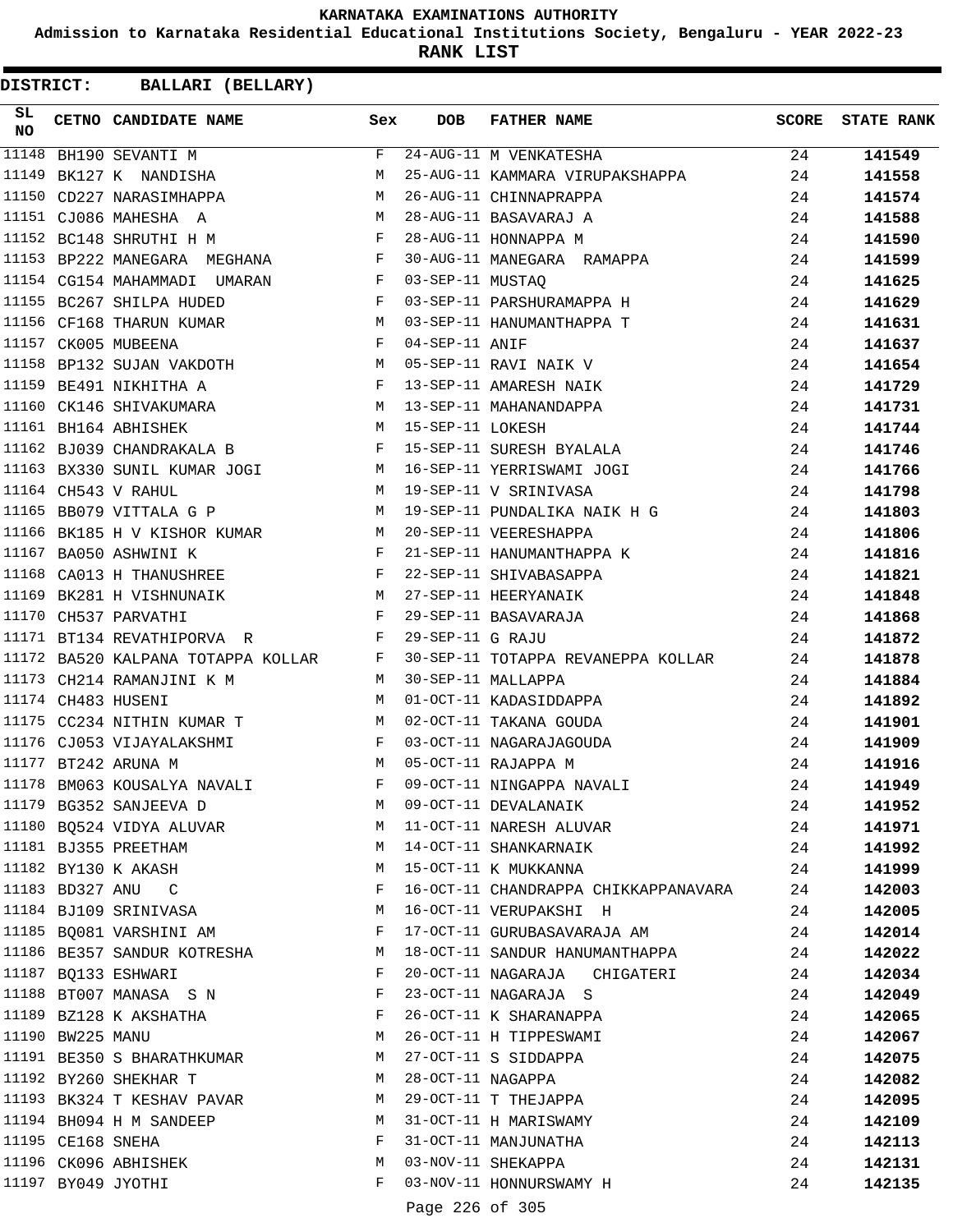**Admission to Karnataka Residential Educational Institutions Society, Bengaluru - YEAR 2022-23**

**RANK LIST**

| SL<br><b>NO</b> |                   | CETNO CANDIDATE NAME Sex                                                            |              | <b>DOB</b>        | FATHER NAME                                          | <b>SCORE</b> | <b>STATE RANK</b> |
|-----------------|-------------------|-------------------------------------------------------------------------------------|--------------|-------------------|------------------------------------------------------|--------------|-------------------|
| 11198           |                   | BF045 GEETA C V                                                                     |              |                   | F 04-NOV-11 C VIRUPAKSHA<br>M 07-NOV-11 AROGYA SWAMY | 24           | 142143            |
|                 | 11199 BQ260 SURYA |                                                                                     |              |                   |                                                      | 24           | 142165            |
|                 |                   | 11200 CE163 VENAKTESH D M                                                           |              |                   | 07-NOV-11 HANUMANTHA D                               | 24           | 142166            |
|                 | 11201 CF179 MAYA  | $\mathbf{F}$                                                                        |              |                   | 10-NOV-11 ANJINAPPA                                  | 24           | 142187            |
|                 |                   | 11202 BF385 NAGAMMA BEVINAHALLI F                                                   |              |                   | 10-NOV-11 KOTRESHAPPA B                              | 24           | 142188            |
|                 |                   | 11203 BW563 ANJANA H V<br>$\mathbf{F}$ and the set of $\mathbf{F}$ and $\mathbf{F}$ |              |                   | 11-NOV-11 V HONNURSWAMY                              | 24           | 142200            |
|                 |                   | 11204 BN275 SINDHU BELAVIGI F                                                       |              |                   | 12-NOV-11 MUTHAPPA BELAVIGI                          | 24           | 142215            |
|                 |                   | $\begin{array}{c}\n\mathbf{F} \\ \mathbf{F}\n\end{array}$<br>11205 BX313 RISHIKA    |              | 14-NOV-11 VANNUR  |                                                      | 24           | 142226            |
|                 |                   | 11206 BW058 B USHA                                                                  |              |                   | 16-NOV-11 SANNA YERRISWAMY                           | 24           | 142238            |
|                 |                   | 11207 CE320 HULIRAJA M                                                              |              |                   | 17-NOV-11 JAYASIMHA                                  | 24           | 142247            |
| 11208           |                   | BW131 H M HONNURASWAMI M                                                            |              |                   | 18-NOV-11 H MALLIKARJUNA                             | 24           | 142259            |
|                 |                   | RI F<br>F<br>F<br>11209 BE550 YANGAPLA KAVERI                                       |              |                   | 19-NOV-11 YANGAPLA RANGAPPA                          | 24           | 142273            |
| 11210           |                   | BR172 ASHAPRIYA                                                                     |              |                   | 20-NOV-11 M OBAYYA                                   | 24           | 142274            |
|                 |                   | 11211 CB204 HUSSEIN BEE F                                                           |              |                   | 20-NOV-11 MOHAMMED SAB                               | 24           | 142276            |
|                 |                   | M<br>11212 CK253 NAVEENA D                                                          |              |                   | 25-NOV-11 VEERESHA D                                 | 24           | 142322            |
|                 |                   | 11213 BA362 P SUPRITA F                                                             |              |                   | 29-NOV-11 P PANDUNAIK                                | 24           | 142352            |
|                 |                   | 11214 CB372 V M CHAITRA F                                                           |              |                   | 29-NOV-11 VIRUPAKSHI V M                             | 24           | 142356            |
|                 |                   | 11215 BP431 YOGISHA KIVUDARA M                                                      |              | 29-NOV-11 XY      |                                                      | 24           | 142358            |
|                 |                   | 11216 BU581 AMRUTHAVARSHINI F                                                       |              |                   | 06-DEC-11 SHEKHARAPPA                                | 24           | 142406            |
|                 |                   | 11217 BE263 DEVARAJ N                                                               |              | 06-DEC-11 NAGARAJ |                                                      | 24           | 142410            |
|                 |                   | $\frac{\mathbf{M}}{\mathbf{F}}$<br>11218 BA599 T SUSHMA                             |              |                   | 06-DEC-11 T BASAVARAJA                               | 24           | 142415            |
|                 |                   | 11219 CJ528 U RAMA                                                                  |              |                   | M 06-DEC-11 U THIMMAPPA                              | 24           | 142416            |
|                 |                   | 11220 CB079 MUNI SWAMY H T M 07-DEC-11 THIMAPPA H                                   |              |                   |                                                      | 24           | 142420            |
|                 |                   | 11221 BQ267 K H ANUSHA                                                              |              |                   | F 12-DEC-11 DOODDA HANUMANTHAPPA                     | 24           | 142453            |
|                 |                   | 11222 BN426 T MAHAMAD ASIF M                                                        |              |                   | 13-DEC-11 T SUBHAN SAB                               | 24           | 142462            |
|                 |                   | 11223 BG378 JEEVANA KUMARA JAMBHAPPARA M                                            |              |                   | 19-DEC-11 NAGARAJAPPA JAMBHAPPARA                    | 24           | 142491            |
|                 |                   | 11224 CA314 CHANDRA SHEKARA                                                         | M            |                   | 20-DEC-11 GANGAIAH                                   | 24           | 142498            |
|                 |                   | $M$<br>$F$<br>11225 BC264 RAKESH T                                                  |              |                   | 20-DEC-11 M KOTRESH                                  | 24           | 142503            |
| 11226           |                   | CH486 SHIVAMMA                                                                      |              |                   | 22-DEC-11 HAGARE SIDDAPPA K                          | 24           | 142517            |
| 11227           |                   | BX113 RAVI THEJA M                                                                  |              |                   | 24-DEC-11 MALLESHA K                                 | 24           | 142528            |
|                 |                   | 11228 CE711 SAVITHRI D                                                              | F            |                   | 25-DEC-11 BASAVARAJA DOMBI                           | 24           | 142539            |
|                 |                   | 11229 BV208 GAGANA R                                                                | F            | 28-DEC-11 RAJAPPA |                                                      | 24           | 142554            |
|                 |                   | 11230 CA142 K GOWTHAMI                                                              | F            |                   | 28-DEC-11 K DODDA BASAPPA                            | 24           | 142556            |
|                 |                   | 11231 CJ182 SHARANABASAVA V                                                         | M            |                   | 29-DEC-11 BASAVARAJA                                 | 24           | 142562            |
|                 |                   | 11232 BT235 C JANVI                                                                 | F            |                   | 01-JAN-12 B CHANNABASAPPA                            | 24           | 142579            |
|                 |                   | 11233 CG216 SARASWATHI                                                              | F            |                   | 01-JAN-12 GIRIYALLAPPA                               | 24           | 142597            |
|                 |                   | 11234 BN281 PINJAR BEEBIJAN                                                         | F            |                   | 17-JAN-12 PINJAR MUDUK SAB                           | 24           | 142641            |
|                 |                   | 11235 BH272 RIYAANA                                                                 | F            |                   | 25-JAN-12 VALI BASHA                                 | 24           | 142655            |
|                 |                   | 11236 BV150 SIDDESHA AN                                                             | M            |                   | 01-FEB-12 NAGARAJA M                                 | 24           | 142662            |
|                 |                   | 11237 BY298 VAISHNAVI                                                               | $\mathbf{F}$ |                   | 02-FEB-12 V NAVEEN                                   | 24           | 142664            |
|                 |                   | 11238 BG187 CHAITHRA                                                                | F            |                   | 15-FEB-12 PRAKASH NAIK                               | 24           | 142674            |
|                 |                   | 11239 BQ145 MUTTURAJA H                                                             | M            |                   | 27-FEB-12 KOTRESH H                                  | 24           | 142683            |
|                 |                   | 11240 CK162 BEERAPPA                                                                | M            |                   | 07-MAR-12 LINGANNA                                   | 24           | 142690            |
|                 |                   | 11241 BS228 THIPPAMMA G                                                             | F            |                   | 08-MAR-12 LATE GOOLIPALAIAH                          | 24           | 142692            |
|                 |                   | 11242 CG280 N VIKRAM                                                                | M            |                   | 22-MAR-12 SHIVAKUMARA                                | 24           | 142699            |
|                 |                   | 11243 CH134 H NEELAKANTA                                                            | M            |                   | 30-MAR-12 H MAHATESHA                                | 24           | 142705            |
|                 |                   | 11244 CE502 PANKAJ PV                                                               | M            |                   | 16-APR-12 VENKATESHA NAIK                            | 24           | 142713            |
|                 |                   | 11245 CG308 DEVA PRASAD                                                             | M            |                   | 25-APR-12 YESU BABU                                  | 24           | 142715            |
|                 |                   | 11246 BU208 G ANUSHA                                                                | F            |                   | 27-APR-12 KOTRESHA G                                 | 24           | 142716            |
|                 |                   | 11247 CH285 GANESHA M                                                               | M            |                   | 10-MAY-12 MUDIYAPPA                                  | 24           | 142718            |
|                 |                   |                                                                                     |              | Page 227 of 305   |                                                      |              |                   |
|                 |                   |                                                                                     |              |                   |                                                      |              |                   |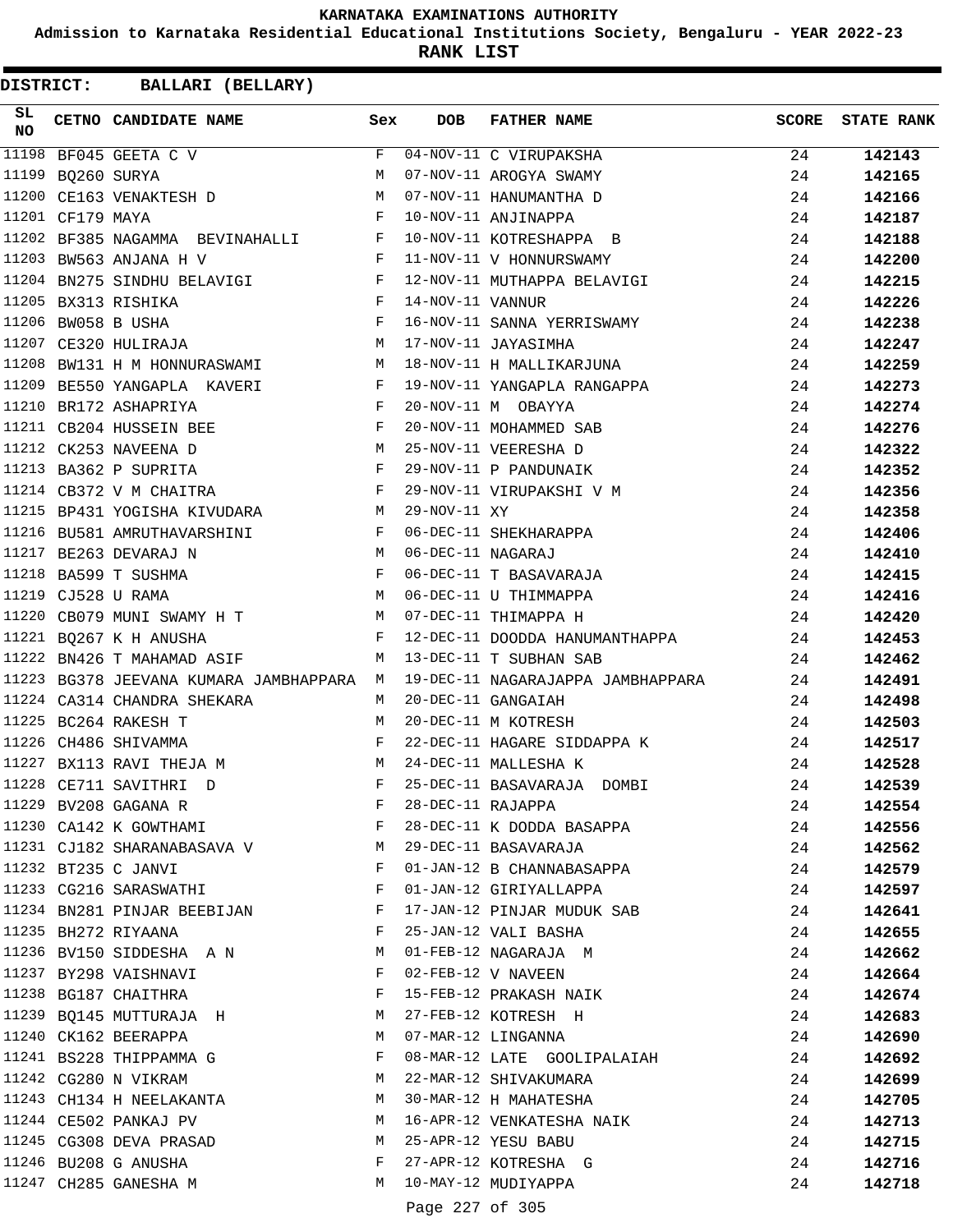**Admission to Karnataka Residential Educational Institutions Society, Bengaluru - YEAR 2022-23**

**RANK LIST**

| SL<br><b>NO</b> |            | CETNO CANDIDATE NAME Sex                                                                                      |                             | DOB                 | FATHER NAME                                                              | SCORE | <b>STATE RANK</b> |
|-----------------|------------|---------------------------------------------------------------------------------------------------------------|-----------------------------|---------------------|--------------------------------------------------------------------------|-------|-------------------|
| 11248           |            | BR117 E SRUSTI                                                                                                | $\mathbf{F}$                | $25-MAY-12$ REVANNA |                                                                          | 24    | 142724            |
| 11249           |            | BZ270 NANDINI MADIVALA F                                                                                      |                             |                     | 23 FEBT 12 REVANNA<br>02-JUN-12 VEERESHA MADIVALA                        | 24    | 142728            |
| 11250           | BW451 MERY | $\mathbf{F}$                                                                                                  |                             |                     | 03-DEC-12 BASAVARAJ                                                      | 24    | 142745            |
|                 |            | $\begin{array}{ccc} \mathbf{M} & \mathbf{M} \\ \mathbf{M} & \mathbf{M} \end{array}$<br>11251 BB282 M LINGAPPA |                             |                     | 27-FEB-08 M MAHESHA                                                      | 23    | 142747            |
|                 |            | 11252 CF228 PANDU P                                                                                           |                             |                     | 13-JUN-08 SANNA MARAPPA B                                                | 23    | 142748            |
|                 |            |                                                                                                               |                             |                     | 11253 BR292 K B DAVEENDRA M 29-APR-09 KURIHATTI BOMMANNA                 | 23    | 142757            |
|                 |            | $\frac{\text{F}}{\text{F}}$<br>11254 BL185 SHWETHAA                                                           |                             |                     | 10-JUN-09 HEERYA NAIK                                                    | 23    | 142763            |
|                 |            | 11255 BE188 DHEEPA B                                                                                          |                             |                     | 10-JUN-09 HEERYA NAIK<br>26-JUN-09 NAANYA NAIK<br>10-JUL-09 SREENIVASA U | 23    | 142765            |
|                 |            | 11256 BF549 KAVITHA U                                                                                         | $\mathbb{F}^{\mathbb{Z}}$ . |                     |                                                                          | 23    | 142767            |
|                 |            | 11257 BA026 BELAGUNDI VINAYAKA MARI 21-AUG-09 B LINGARAJA                                                     |                             |                     |                                                                          | 23    | 142775            |
|                 |            | M <sub>1</sub><br>11258 CK261 H HARISHA                                                                       |                             |                     | 11-DEC-09 HADAPA RAMAPPA                                                 | 23    | 142792            |
|                 |            | M <sub>N</sub><br>11259 BV109 N MADANAKUMARA                                                                  |                             |                     | 01-JAN-10 NAGARAJA A K                                                   | 23    | 142807            |
|                 |            | 11260 BW455 RAJASHEKHARA T                                                                                    |                             |                     | 01-JAN-10 RAMUDU T                                                       | 23    | 142813            |
|                 |            | 11261 BX408 SUNIL E                                                                                           |                             |                     |                                                                          | 23    | 142821            |
|                 |            | 11262 BY354 V RAVI                                                                                            |                             |                     | M 01-JAN-10 ERESHI<br>M 06-JAN-10 V THIMMARAJA                           | 23    | 142824            |
|                 |            | F 15-JAN-10 KENCHAPPA<br>11263 BA299 PRUTHVI K                                                                |                             |                     |                                                                          | 23    | 142829            |
|                 |            | 11264 CH358 PRAVEENKUMAR C                                                                                    |                             |                     | M 22-JAN-10 JALALI C                                                     | 23    | 142833            |
|                 |            |                                                                                                               |                             |                     | 11265 BP240 SHRUTHI BAI KUMBAVATH F 29-JAN-10 CHANDRNA NAIK K            | 23    | 142836            |
|                 |            | 11266 CF261 PRASHANTAH K<br>M 03-FEB-10 NAGARAJ K                                                             |                             |                     |                                                                          | 23    | 142840            |
|                 |            |                                                                                                               |                             |                     | 05-MAR-10 NAGANAGOUDA                                                    | 23    | 142856            |
|                 |            |                                                                                                               |                             |                     |                                                                          | 23    | 142867            |
|                 |            |                                                                                                               |                             |                     | 27-MAR-10 ALLIPUR NAGARAJA<br>02-APR-10 VEERESH A                        | 23    | 142875            |
|                 |            | 11270 CC277 M VEERESH                                                                                         |                             |                     | M 06-APR-10 PARASHURAMA M                                                | 23    | 142880            |
|                 |            |                                                                                                               |                             |                     | 11271 BW132 HALIGERI VEERANA GOUDA M 13-APR-10 A VIRUPAKSHA GOUDA        | 23    | 142884            |
|                 |            | 11272 CH183 ESHWARI                                                                                           | $\mathbf{F}$                | 14-APR-10 ERANNA    |                                                                          | 23    | 142886            |
|                 |            | 11273 CG226 MAREMMA H V                                                                                       | $\mathbf{F}$                |                     | 22-APR-10 VEERESHA H                                                     | 23    | 142890            |
|                 |            | $\mathbf M$<br>11274 CK045 ANJANEYA                                                                           |                             |                     | 01-MAY-10 NAGARAJA                                                       | 23    | 142901            |
|                 |            |                                                                                                               | M                           |                     | 07-JUN-10 KOTRESH S                                                      | 23    | 142946            |
|                 |            | 11275 BA424 BALU SOBANI<br>11276 CE059 D DINESH                                                               | M                           |                     | 17-JUN-10 DURUGAPPA                                                      | 23    | 142958            |
|                 |            | 11277 CD012 NAVEEN K                                                                                          | М                           |                     | 19-JUN-10 KUMARSWAMY                                                     | 23    | 142960            |
|                 |            | 11278 CA177 CHETHAN                                                                                           | м                           |                     | 12-JUL-10 LAKSHMANA                                                      | 23    | 142997            |
|                 |            | 11279 BH055 H PUNDALIKA                                                                                       | М                           |                     | 17-JUL-10 HANUMANAIK                                                     | 23    | 143005            |
|                 |            | 11280 BG297 PRAJWAL K                                                                                         | M                           |                     | 17-JUL-10 K CHANDRAPPA                                                   | 23    | 143006            |
|                 |            | 11281 CH217 SHASHIKALA N                                                                                      | F                           |                     | 02-AUG-10 NAGENDRA                                                       | 23    | 143025            |
|                 |            | 11282 CA152 K PRABHU                                                                                          | M                           |                     | 15-AUG-10 K MAREPPA                                                      | 23    | 143055            |
|                 |            | 11283 BN027 SAHANA K                                                                                          | F                           |                     | 26-AUG-10 ADAVEERAPPA                                                    | 23    | 143070            |
|                 |            | 11284 BW465 LOKESH                                                                                            | M                           | 31-AUG-10 SURESH    |                                                                          | 23    | 143080            |
|                 |            | 11285 CG028 B KUBERA                                                                                          | M                           |                     | 01-SEP-10 S BHEMESHA                                                     | 23    | 143083            |
|                 |            | 11286 CE710 ARCHANA                                                                                           | F                           | 02-SEP-10 ASHOKA    |                                                                          | 23    | 143089            |
|                 |            | 11287 CE034 GANESH NAIK B                                                                                     | M                           |                     | 04-SEP-10 SHEKARNAIK                                                     | 23    | 143093            |
|                 |            | 11288 BF244 LINGARAJANAIK B                                                                                   | M                           |                     | 06-SEP-10 BEERANAIK                                                      | 23    | 143102            |
|                 |            | 11289 BW460 JAYA PRAKASH                                                                                      | M                           |                     | 08-SEP-10 SHIVANA GOUDA                                                  | 23    | 143107            |
|                 |            | 11290 CD338 AJJAYYAKUMARA G K                                                                                 | M                           |                     | 09-SEP-10 LOKESHA G                                                      | 23    | 143111            |
|                 |            | 11291 BP267 P S SHANMUKHA                                                                                     | M                           |                     | 09-SEP-10 P VENKATESHA                                                   | 23    | 143113            |
|                 |            | 11292 CE717 GANESH                                                                                            | M                           | 12-SEP-10 MALEPPA   |                                                                          | 23    | 143122            |
|                 |            | 11293 BM398 HULIGEMMA BARKI                                                                                   | F                           |                     | 15-SEP-10 REVAPPA BARKI                                                  | 23    | 143132            |
|                 |            | 11294 CC056 K THIRUMALA                                                                                       | M                           |                     | 15-SEP-10 K THIMMAPPA                                                    | 23    | 143133            |
|                 |            | 11295 CA122 RAKESHA S                                                                                         | M                           |                     | 21-SEP-10 HANUMANTHAPPA S                                                | 23    | 143149            |
|                 |            | 11296 BC244 KYADGIHALLI PRABHAKARA                                                                            |                             |                     | M 23-SEP-10 KYADGIHALLI TOTTAPPA                                         | 23    | 143153            |
|                 |            | 11297 BK111 MANJUNATHA B                                                                                      |                             |                     | M 25-SEP-10 BOYA MALLIKARJUNA                                            | 23    | 143159            |
|                 |            |                                                                                                               |                             |                     |                                                                          |       |                   |
|                 |            |                                                                                                               |                             | Page 228 of 305     |                                                                          |       |                   |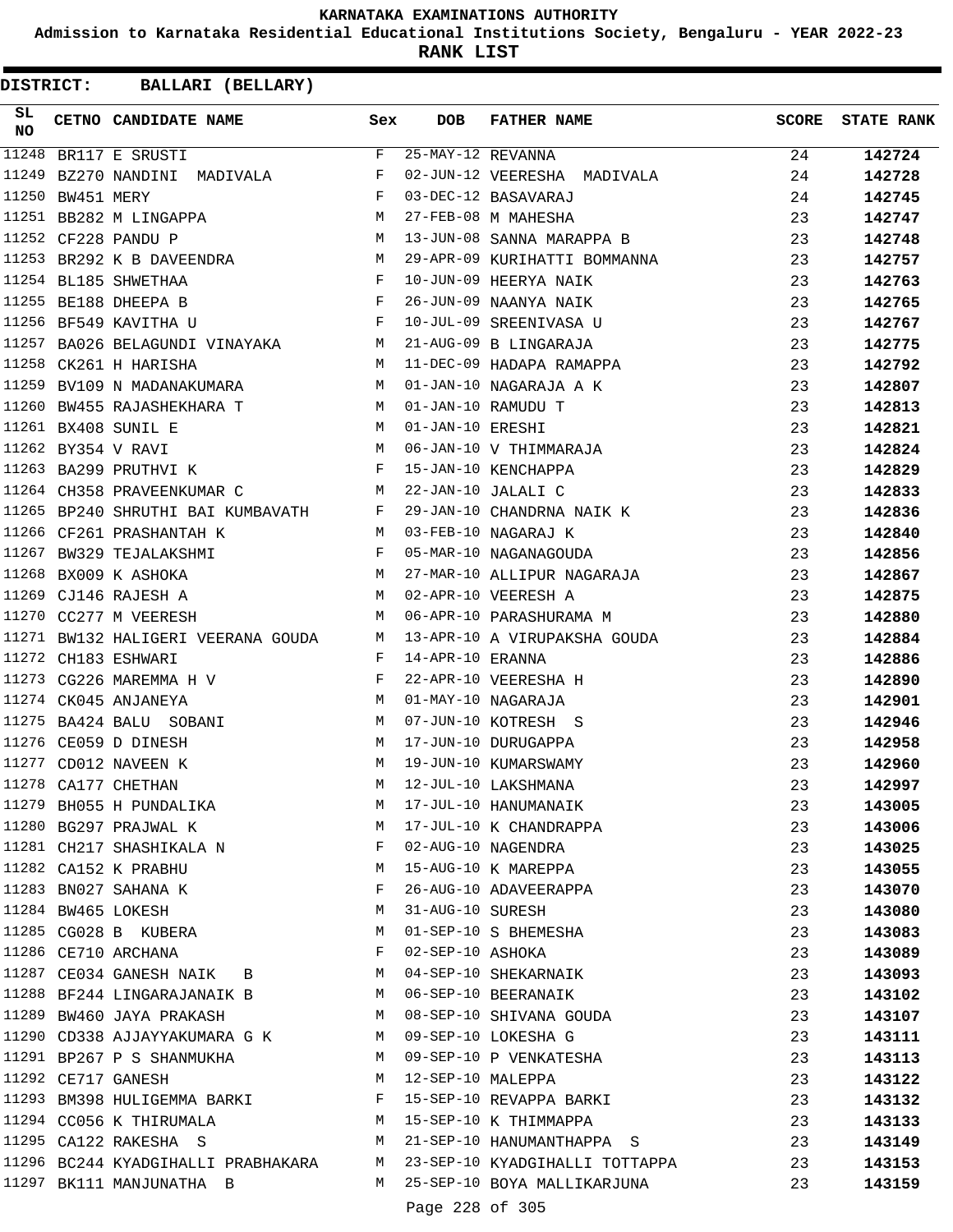**Admission to Karnataka Residential Educational Institutions Society, Bengaluru - YEAR 2022-23**

**RANK LIST**

| F 26-SEP-10 PARAMESHA K<br>11298<br>23<br>CE321 KAVERI K<br>143162<br>BY273 K ROHIT YDAV M 01-OCT-10 K HONNURASWAMI<br>11299<br>23<br>143174<br>BU061 PANDURANGANAYAKA M B M 01-OCT-10 BHOJANAYAKA M<br>11300<br>23<br>143176<br>11301 BA592 T PRAJWAL<br>M 03-OCT-10 T RAVI<br>23<br>143188<br>M 04-OCT-10 CHIDANANDAPPA<br>11302 CH106 KUBERA<br>23<br>143191<br>11303 BR043 AJJAIAH R M 07-OCT-10 RAJANNA<br>23<br>143201<br>11304 CE539 B PRASHANTHA M 07-OCT-10 UMESHA<br>23<br>143202<br>F 08-OCT-10 ANJANEYA K<br>11305 BU399 RANJITHA<br>23<br>143208<br>11306 CJ307 P K MALLIKARJUNA M 15-OCT-10 P K MANJAPPA<br>23<br>143226<br>11307 CE277 SAMPATH KUMARA M<br>23-OCT-10 VAJRA KUMARA P<br>23<br>143251<br>11308 BB166 HYALYAD GANGAMMA F<br>03-NOV-10 HYALYAD GWARAPPA<br>23<br>143282<br>F 03-NOV-10 SHANKAR NAIK<br>M 04-NOV-10 MEENAPPA A K<br>11309 CE085 N S ANUSHA<br>23<br>143284<br>11310 BY319 KIRAN A K<br>23<br>143289<br>11311 CA288 RAVIDRA KUMARA B M<br>05-NOV-10 RAMACHANDRA B<br>23<br>143292<br>M<br>11312 CJ419 FAYAZ<br>08-NOV-10 AJMEER<br>23<br>143304<br>$\mathbb{F}$<br>11313 CD246 MEGHANA<br>10-NOV-10 HANUMESH<br>23<br>143309<br>11314 BN424 T MINAKSHI NARRA F 11-NOV-10 T NINGAPPA<br>23<br>143314<br>11315 CK301 K BASAVARAJA M 18-NOV-10 ESHWARA<br>23<br>143333<br>$\mathbf{F}$<br>21-NOV-10 GANGAPPA Y B<br>23<br>143353<br>11316 BV082 VIDYA N G<br>11317 BR206 S AMRUTHA<br>11317 BR206 S AMRUTHA<br>12 BRAPPA<br>25-NOV-10 SAKANNA<br>23<br>143365<br>23<br>143366<br>11319 BB392 PUJAR RAGHAVENDRA M 29-NOV-10 PUJAR HANUMANTHAPPA<br>23<br>143384<br>M 01-DEC-10 PARASAPPA P<br>11320 BD051 RAKESHA P<br>23<br>143390<br>11321 BF050 SHASHIDHAR MUDUKAPPARA M 01-DEC-10 JAGADEESH MUDUKAPPARA<br>23<br>143392<br>11322 CF102 H YASHVANTHA M 02-DEC-10 H BABAYYA<br>23<br>143394<br>11323 BB333 NAYAKARA SINDHU F<br>02-DEC-10 NAYAKARA HANUMANTHAPPA<br>23<br>143396<br>M<br>11324 BV165 YASHAVANTHA C<br>05-DEC-10 CHANDRANAIKA<br>23<br>143407<br>11325 BC089 G BHARATHA<br>08-DEC-10 G BAJJAPPA<br>23<br>M<br>143421<br>11326<br>F 09-DEC-10 VENKATESHANAIK LAMBANI<br>BN342 BHUVANESHWARI LAMBANI<br>23<br>143425<br>11327 BU671 HARSHA E<br>10-DEC-10 SHIVANNA E<br>M<br>23<br>143426<br>F<br>14-DEC-10 SIRIYAPPA DALI<br>11328 BU096 CHANDRIKA<br>23<br>143442<br>11329 BA333 SPOORTHI NAVALI NAVALI F 14-DEC-10 NAVALI BHEEMAPPA<br>23<br>143445<br>11330 BC139 H SOUMYA THE PEC-10 H PARASHURAMAPPA<br>23<br>143447<br>11331 BF238 KARTHIK H M 15-DEC-10 SHANTHAKUMARA H<br>23<br>143448<br>11332 BM274 KOTESHA BANAKARA M<br>21-DEC-10 SHIVARAJA BANAKARA<br>23<br>143471<br>11333 BL138 K SHARADA<br>25-DEC-10 K RANGAPPA<br>F<br>23<br>143489<br>11334 CG209 MALLIKARJUNA M<br>25-DEC-10 LAKSHMANA<br>23<br>143491<br>27-DEC-10 KARILINGAPPA<br>11335 BX232 SHIRISHA<br>F<br>23<br>143505<br>11336 BC305 THALAVARA MAHENDRA M<br>27-DEC-10 MUDIYAPPA THALAVARA<br>23<br>143507<br>11337 CE262 N VAISHALI<br>$\mathbf{F}$<br>29-DEC-10 N MANJUNATHA<br>23<br>143515<br>11338 BX095 AKHILA<br>01-JAN-11 GURULINGA<br>F<br>23<br>143529<br>11339 CE550 GOWTHAM NAIK M<br>01-JAN-11 AMARESHA NAIK<br>23<br>143548<br>$\mathbf{F}$<br>11340 CG156 H ASHRAYA<br>01-JAN-11 H YOHANA<br>23<br>143549<br>11341 CG173 K PRAVEEN KUMAR M 01-JAN-11 K NAGARAJA<br>23<br>143553<br>11342 BJ076 MARUTHI G<br>01-JAN-11 PALAIAH G<br>23<br>M<br>143568<br>11343 BQ287 N ANIL KUMAR<br>01-JAN-11 N PRAKASH<br>23<br>M<br>143571<br>11344 CJ280 N MANJULA<br>01-JAN-11 N HANUMANTHA<br>23<br>F<br>143572<br>11345 BR034 RAVITEJA G<br>11346 CD211 SAGARA T<br>01-JAN-11 PAKERAPPA G<br>M<br>23<br>143586<br>01-JAN-11 DURUGAPPA T<br>M<br>23<br>143591<br>11347 CK268 SHANTHI<br>01-JAN-11 VEERESHA N B<br>F<br>23<br>143600<br>Page 229 of 305 | SL<br><b>NO</b> | CETNO CANDIDATE NAME Sex | DOB | FATHER NAME | <b>SCORE</b> | <b>STATE RANK</b> |
|----------------------------------------------------------------------------------------------------------------------------------------------------------------------------------------------------------------------------------------------------------------------------------------------------------------------------------------------------------------------------------------------------------------------------------------------------------------------------------------------------------------------------------------------------------------------------------------------------------------------------------------------------------------------------------------------------------------------------------------------------------------------------------------------------------------------------------------------------------------------------------------------------------------------------------------------------------------------------------------------------------------------------------------------------------------------------------------------------------------------------------------------------------------------------------------------------------------------------------------------------------------------------------------------------------------------------------------------------------------------------------------------------------------------------------------------------------------------------------------------------------------------------------------------------------------------------------------------------------------------------------------------------------------------------------------------------------------------------------------------------------------------------------------------------------------------------------------------------------------------------------------------------------------------------------------------------------------------------------------------------------------------------------------------------------------------------------------------------------------------------------------------------------------------------------------------------------------------------------------------------------------------------------------------------------------------------------------------------------------------------------------------------------------------------------------------------------------------------------------------------------------------------------------------------------------------------------------------------------------------------------------------------------------------------------------------------------------------------------------------------------------------------------------------------------------------------------------------------------------------------------------------------------------------------------------------------------------------------------------------------------------------------------------------------------------------------------------------------------------------------------------------------------------------------------------------------------------------------------------------------------------------------------------------------------------------------------------------------------------------------------------------------------------------------------------------------------------------------------------------------------------------------------------------------------------------------------------------------------------------------------------------------------------------------------------------------------------------------------------------------------------------------------------------|-----------------|--------------------------|-----|-------------|--------------|-------------------|
|                                                                                                                                                                                                                                                                                                                                                                                                                                                                                                                                                                                                                                                                                                                                                                                                                                                                                                                                                                                                                                                                                                                                                                                                                                                                                                                                                                                                                                                                                                                                                                                                                                                                                                                                                                                                                                                                                                                                                                                                                                                                                                                                                                                                                                                                                                                                                                                                                                                                                                                                                                                                                                                                                                                                                                                                                                                                                                                                                                                                                                                                                                                                                                                                                                                                                                                                                                                                                                                                                                                                                                                                                                                                                                                                                                                              |                 |                          |     |             |              |                   |
|                                                                                                                                                                                                                                                                                                                                                                                                                                                                                                                                                                                                                                                                                                                                                                                                                                                                                                                                                                                                                                                                                                                                                                                                                                                                                                                                                                                                                                                                                                                                                                                                                                                                                                                                                                                                                                                                                                                                                                                                                                                                                                                                                                                                                                                                                                                                                                                                                                                                                                                                                                                                                                                                                                                                                                                                                                                                                                                                                                                                                                                                                                                                                                                                                                                                                                                                                                                                                                                                                                                                                                                                                                                                                                                                                                                              |                 |                          |     |             |              |                   |
|                                                                                                                                                                                                                                                                                                                                                                                                                                                                                                                                                                                                                                                                                                                                                                                                                                                                                                                                                                                                                                                                                                                                                                                                                                                                                                                                                                                                                                                                                                                                                                                                                                                                                                                                                                                                                                                                                                                                                                                                                                                                                                                                                                                                                                                                                                                                                                                                                                                                                                                                                                                                                                                                                                                                                                                                                                                                                                                                                                                                                                                                                                                                                                                                                                                                                                                                                                                                                                                                                                                                                                                                                                                                                                                                                                                              |                 |                          |     |             |              |                   |
|                                                                                                                                                                                                                                                                                                                                                                                                                                                                                                                                                                                                                                                                                                                                                                                                                                                                                                                                                                                                                                                                                                                                                                                                                                                                                                                                                                                                                                                                                                                                                                                                                                                                                                                                                                                                                                                                                                                                                                                                                                                                                                                                                                                                                                                                                                                                                                                                                                                                                                                                                                                                                                                                                                                                                                                                                                                                                                                                                                                                                                                                                                                                                                                                                                                                                                                                                                                                                                                                                                                                                                                                                                                                                                                                                                                              |                 |                          |     |             |              |                   |
|                                                                                                                                                                                                                                                                                                                                                                                                                                                                                                                                                                                                                                                                                                                                                                                                                                                                                                                                                                                                                                                                                                                                                                                                                                                                                                                                                                                                                                                                                                                                                                                                                                                                                                                                                                                                                                                                                                                                                                                                                                                                                                                                                                                                                                                                                                                                                                                                                                                                                                                                                                                                                                                                                                                                                                                                                                                                                                                                                                                                                                                                                                                                                                                                                                                                                                                                                                                                                                                                                                                                                                                                                                                                                                                                                                                              |                 |                          |     |             |              |                   |
|                                                                                                                                                                                                                                                                                                                                                                                                                                                                                                                                                                                                                                                                                                                                                                                                                                                                                                                                                                                                                                                                                                                                                                                                                                                                                                                                                                                                                                                                                                                                                                                                                                                                                                                                                                                                                                                                                                                                                                                                                                                                                                                                                                                                                                                                                                                                                                                                                                                                                                                                                                                                                                                                                                                                                                                                                                                                                                                                                                                                                                                                                                                                                                                                                                                                                                                                                                                                                                                                                                                                                                                                                                                                                                                                                                                              |                 |                          |     |             |              |                   |
|                                                                                                                                                                                                                                                                                                                                                                                                                                                                                                                                                                                                                                                                                                                                                                                                                                                                                                                                                                                                                                                                                                                                                                                                                                                                                                                                                                                                                                                                                                                                                                                                                                                                                                                                                                                                                                                                                                                                                                                                                                                                                                                                                                                                                                                                                                                                                                                                                                                                                                                                                                                                                                                                                                                                                                                                                                                                                                                                                                                                                                                                                                                                                                                                                                                                                                                                                                                                                                                                                                                                                                                                                                                                                                                                                                                              |                 |                          |     |             |              |                   |
|                                                                                                                                                                                                                                                                                                                                                                                                                                                                                                                                                                                                                                                                                                                                                                                                                                                                                                                                                                                                                                                                                                                                                                                                                                                                                                                                                                                                                                                                                                                                                                                                                                                                                                                                                                                                                                                                                                                                                                                                                                                                                                                                                                                                                                                                                                                                                                                                                                                                                                                                                                                                                                                                                                                                                                                                                                                                                                                                                                                                                                                                                                                                                                                                                                                                                                                                                                                                                                                                                                                                                                                                                                                                                                                                                                                              |                 |                          |     |             |              |                   |
|                                                                                                                                                                                                                                                                                                                                                                                                                                                                                                                                                                                                                                                                                                                                                                                                                                                                                                                                                                                                                                                                                                                                                                                                                                                                                                                                                                                                                                                                                                                                                                                                                                                                                                                                                                                                                                                                                                                                                                                                                                                                                                                                                                                                                                                                                                                                                                                                                                                                                                                                                                                                                                                                                                                                                                                                                                                                                                                                                                                                                                                                                                                                                                                                                                                                                                                                                                                                                                                                                                                                                                                                                                                                                                                                                                                              |                 |                          |     |             |              |                   |
|                                                                                                                                                                                                                                                                                                                                                                                                                                                                                                                                                                                                                                                                                                                                                                                                                                                                                                                                                                                                                                                                                                                                                                                                                                                                                                                                                                                                                                                                                                                                                                                                                                                                                                                                                                                                                                                                                                                                                                                                                                                                                                                                                                                                                                                                                                                                                                                                                                                                                                                                                                                                                                                                                                                                                                                                                                                                                                                                                                                                                                                                                                                                                                                                                                                                                                                                                                                                                                                                                                                                                                                                                                                                                                                                                                                              |                 |                          |     |             |              |                   |
|                                                                                                                                                                                                                                                                                                                                                                                                                                                                                                                                                                                                                                                                                                                                                                                                                                                                                                                                                                                                                                                                                                                                                                                                                                                                                                                                                                                                                                                                                                                                                                                                                                                                                                                                                                                                                                                                                                                                                                                                                                                                                                                                                                                                                                                                                                                                                                                                                                                                                                                                                                                                                                                                                                                                                                                                                                                                                                                                                                                                                                                                                                                                                                                                                                                                                                                                                                                                                                                                                                                                                                                                                                                                                                                                                                                              |                 |                          |     |             |              |                   |
|                                                                                                                                                                                                                                                                                                                                                                                                                                                                                                                                                                                                                                                                                                                                                                                                                                                                                                                                                                                                                                                                                                                                                                                                                                                                                                                                                                                                                                                                                                                                                                                                                                                                                                                                                                                                                                                                                                                                                                                                                                                                                                                                                                                                                                                                                                                                                                                                                                                                                                                                                                                                                                                                                                                                                                                                                                                                                                                                                                                                                                                                                                                                                                                                                                                                                                                                                                                                                                                                                                                                                                                                                                                                                                                                                                                              |                 |                          |     |             |              |                   |
|                                                                                                                                                                                                                                                                                                                                                                                                                                                                                                                                                                                                                                                                                                                                                                                                                                                                                                                                                                                                                                                                                                                                                                                                                                                                                                                                                                                                                                                                                                                                                                                                                                                                                                                                                                                                                                                                                                                                                                                                                                                                                                                                                                                                                                                                                                                                                                                                                                                                                                                                                                                                                                                                                                                                                                                                                                                                                                                                                                                                                                                                                                                                                                                                                                                                                                                                                                                                                                                                                                                                                                                                                                                                                                                                                                                              |                 |                          |     |             |              |                   |
|                                                                                                                                                                                                                                                                                                                                                                                                                                                                                                                                                                                                                                                                                                                                                                                                                                                                                                                                                                                                                                                                                                                                                                                                                                                                                                                                                                                                                                                                                                                                                                                                                                                                                                                                                                                                                                                                                                                                                                                                                                                                                                                                                                                                                                                                                                                                                                                                                                                                                                                                                                                                                                                                                                                                                                                                                                                                                                                                                                                                                                                                                                                                                                                                                                                                                                                                                                                                                                                                                                                                                                                                                                                                                                                                                                                              |                 |                          |     |             |              |                   |
|                                                                                                                                                                                                                                                                                                                                                                                                                                                                                                                                                                                                                                                                                                                                                                                                                                                                                                                                                                                                                                                                                                                                                                                                                                                                                                                                                                                                                                                                                                                                                                                                                                                                                                                                                                                                                                                                                                                                                                                                                                                                                                                                                                                                                                                                                                                                                                                                                                                                                                                                                                                                                                                                                                                                                                                                                                                                                                                                                                                                                                                                                                                                                                                                                                                                                                                                                                                                                                                                                                                                                                                                                                                                                                                                                                                              |                 |                          |     |             |              |                   |
|                                                                                                                                                                                                                                                                                                                                                                                                                                                                                                                                                                                                                                                                                                                                                                                                                                                                                                                                                                                                                                                                                                                                                                                                                                                                                                                                                                                                                                                                                                                                                                                                                                                                                                                                                                                                                                                                                                                                                                                                                                                                                                                                                                                                                                                                                                                                                                                                                                                                                                                                                                                                                                                                                                                                                                                                                                                                                                                                                                                                                                                                                                                                                                                                                                                                                                                                                                                                                                                                                                                                                                                                                                                                                                                                                                                              |                 |                          |     |             |              |                   |
|                                                                                                                                                                                                                                                                                                                                                                                                                                                                                                                                                                                                                                                                                                                                                                                                                                                                                                                                                                                                                                                                                                                                                                                                                                                                                                                                                                                                                                                                                                                                                                                                                                                                                                                                                                                                                                                                                                                                                                                                                                                                                                                                                                                                                                                                                                                                                                                                                                                                                                                                                                                                                                                                                                                                                                                                                                                                                                                                                                                                                                                                                                                                                                                                                                                                                                                                                                                                                                                                                                                                                                                                                                                                                                                                                                                              |                 |                          |     |             |              |                   |
|                                                                                                                                                                                                                                                                                                                                                                                                                                                                                                                                                                                                                                                                                                                                                                                                                                                                                                                                                                                                                                                                                                                                                                                                                                                                                                                                                                                                                                                                                                                                                                                                                                                                                                                                                                                                                                                                                                                                                                                                                                                                                                                                                                                                                                                                                                                                                                                                                                                                                                                                                                                                                                                                                                                                                                                                                                                                                                                                                                                                                                                                                                                                                                                                                                                                                                                                                                                                                                                                                                                                                                                                                                                                                                                                                                                              |                 |                          |     |             |              |                   |
|                                                                                                                                                                                                                                                                                                                                                                                                                                                                                                                                                                                                                                                                                                                                                                                                                                                                                                                                                                                                                                                                                                                                                                                                                                                                                                                                                                                                                                                                                                                                                                                                                                                                                                                                                                                                                                                                                                                                                                                                                                                                                                                                                                                                                                                                                                                                                                                                                                                                                                                                                                                                                                                                                                                                                                                                                                                                                                                                                                                                                                                                                                                                                                                                                                                                                                                                                                                                                                                                                                                                                                                                                                                                                                                                                                                              |                 |                          |     |             |              |                   |
|                                                                                                                                                                                                                                                                                                                                                                                                                                                                                                                                                                                                                                                                                                                                                                                                                                                                                                                                                                                                                                                                                                                                                                                                                                                                                                                                                                                                                                                                                                                                                                                                                                                                                                                                                                                                                                                                                                                                                                                                                                                                                                                                                                                                                                                                                                                                                                                                                                                                                                                                                                                                                                                                                                                                                                                                                                                                                                                                                                                                                                                                                                                                                                                                                                                                                                                                                                                                                                                                                                                                                                                                                                                                                                                                                                                              |                 |                          |     |             |              |                   |
|                                                                                                                                                                                                                                                                                                                                                                                                                                                                                                                                                                                                                                                                                                                                                                                                                                                                                                                                                                                                                                                                                                                                                                                                                                                                                                                                                                                                                                                                                                                                                                                                                                                                                                                                                                                                                                                                                                                                                                                                                                                                                                                                                                                                                                                                                                                                                                                                                                                                                                                                                                                                                                                                                                                                                                                                                                                                                                                                                                                                                                                                                                                                                                                                                                                                                                                                                                                                                                                                                                                                                                                                                                                                                                                                                                                              |                 |                          |     |             |              |                   |
|                                                                                                                                                                                                                                                                                                                                                                                                                                                                                                                                                                                                                                                                                                                                                                                                                                                                                                                                                                                                                                                                                                                                                                                                                                                                                                                                                                                                                                                                                                                                                                                                                                                                                                                                                                                                                                                                                                                                                                                                                                                                                                                                                                                                                                                                                                                                                                                                                                                                                                                                                                                                                                                                                                                                                                                                                                                                                                                                                                                                                                                                                                                                                                                                                                                                                                                                                                                                                                                                                                                                                                                                                                                                                                                                                                                              |                 |                          |     |             |              |                   |
|                                                                                                                                                                                                                                                                                                                                                                                                                                                                                                                                                                                                                                                                                                                                                                                                                                                                                                                                                                                                                                                                                                                                                                                                                                                                                                                                                                                                                                                                                                                                                                                                                                                                                                                                                                                                                                                                                                                                                                                                                                                                                                                                                                                                                                                                                                                                                                                                                                                                                                                                                                                                                                                                                                                                                                                                                                                                                                                                                                                                                                                                                                                                                                                                                                                                                                                                                                                                                                                                                                                                                                                                                                                                                                                                                                                              |                 |                          |     |             |              |                   |
|                                                                                                                                                                                                                                                                                                                                                                                                                                                                                                                                                                                                                                                                                                                                                                                                                                                                                                                                                                                                                                                                                                                                                                                                                                                                                                                                                                                                                                                                                                                                                                                                                                                                                                                                                                                                                                                                                                                                                                                                                                                                                                                                                                                                                                                                                                                                                                                                                                                                                                                                                                                                                                                                                                                                                                                                                                                                                                                                                                                                                                                                                                                                                                                                                                                                                                                                                                                                                                                                                                                                                                                                                                                                                                                                                                                              |                 |                          |     |             |              |                   |
|                                                                                                                                                                                                                                                                                                                                                                                                                                                                                                                                                                                                                                                                                                                                                                                                                                                                                                                                                                                                                                                                                                                                                                                                                                                                                                                                                                                                                                                                                                                                                                                                                                                                                                                                                                                                                                                                                                                                                                                                                                                                                                                                                                                                                                                                                                                                                                                                                                                                                                                                                                                                                                                                                                                                                                                                                                                                                                                                                                                                                                                                                                                                                                                                                                                                                                                                                                                                                                                                                                                                                                                                                                                                                                                                                                                              |                 |                          |     |             |              |                   |
|                                                                                                                                                                                                                                                                                                                                                                                                                                                                                                                                                                                                                                                                                                                                                                                                                                                                                                                                                                                                                                                                                                                                                                                                                                                                                                                                                                                                                                                                                                                                                                                                                                                                                                                                                                                                                                                                                                                                                                                                                                                                                                                                                                                                                                                                                                                                                                                                                                                                                                                                                                                                                                                                                                                                                                                                                                                                                                                                                                                                                                                                                                                                                                                                                                                                                                                                                                                                                                                                                                                                                                                                                                                                                                                                                                                              |                 |                          |     |             |              |                   |
|                                                                                                                                                                                                                                                                                                                                                                                                                                                                                                                                                                                                                                                                                                                                                                                                                                                                                                                                                                                                                                                                                                                                                                                                                                                                                                                                                                                                                                                                                                                                                                                                                                                                                                                                                                                                                                                                                                                                                                                                                                                                                                                                                                                                                                                                                                                                                                                                                                                                                                                                                                                                                                                                                                                                                                                                                                                                                                                                                                                                                                                                                                                                                                                                                                                                                                                                                                                                                                                                                                                                                                                                                                                                                                                                                                                              |                 |                          |     |             |              |                   |
|                                                                                                                                                                                                                                                                                                                                                                                                                                                                                                                                                                                                                                                                                                                                                                                                                                                                                                                                                                                                                                                                                                                                                                                                                                                                                                                                                                                                                                                                                                                                                                                                                                                                                                                                                                                                                                                                                                                                                                                                                                                                                                                                                                                                                                                                                                                                                                                                                                                                                                                                                                                                                                                                                                                                                                                                                                                                                                                                                                                                                                                                                                                                                                                                                                                                                                                                                                                                                                                                                                                                                                                                                                                                                                                                                                                              |                 |                          |     |             |              |                   |
|                                                                                                                                                                                                                                                                                                                                                                                                                                                                                                                                                                                                                                                                                                                                                                                                                                                                                                                                                                                                                                                                                                                                                                                                                                                                                                                                                                                                                                                                                                                                                                                                                                                                                                                                                                                                                                                                                                                                                                                                                                                                                                                                                                                                                                                                                                                                                                                                                                                                                                                                                                                                                                                                                                                                                                                                                                                                                                                                                                                                                                                                                                                                                                                                                                                                                                                                                                                                                                                                                                                                                                                                                                                                                                                                                                                              |                 |                          |     |             |              |                   |
|                                                                                                                                                                                                                                                                                                                                                                                                                                                                                                                                                                                                                                                                                                                                                                                                                                                                                                                                                                                                                                                                                                                                                                                                                                                                                                                                                                                                                                                                                                                                                                                                                                                                                                                                                                                                                                                                                                                                                                                                                                                                                                                                                                                                                                                                                                                                                                                                                                                                                                                                                                                                                                                                                                                                                                                                                                                                                                                                                                                                                                                                                                                                                                                                                                                                                                                                                                                                                                                                                                                                                                                                                                                                                                                                                                                              |                 |                          |     |             |              |                   |
|                                                                                                                                                                                                                                                                                                                                                                                                                                                                                                                                                                                                                                                                                                                                                                                                                                                                                                                                                                                                                                                                                                                                                                                                                                                                                                                                                                                                                                                                                                                                                                                                                                                                                                                                                                                                                                                                                                                                                                                                                                                                                                                                                                                                                                                                                                                                                                                                                                                                                                                                                                                                                                                                                                                                                                                                                                                                                                                                                                                                                                                                                                                                                                                                                                                                                                                                                                                                                                                                                                                                                                                                                                                                                                                                                                                              |                 |                          |     |             |              |                   |
|                                                                                                                                                                                                                                                                                                                                                                                                                                                                                                                                                                                                                                                                                                                                                                                                                                                                                                                                                                                                                                                                                                                                                                                                                                                                                                                                                                                                                                                                                                                                                                                                                                                                                                                                                                                                                                                                                                                                                                                                                                                                                                                                                                                                                                                                                                                                                                                                                                                                                                                                                                                                                                                                                                                                                                                                                                                                                                                                                                                                                                                                                                                                                                                                                                                                                                                                                                                                                                                                                                                                                                                                                                                                                                                                                                                              |                 |                          |     |             |              |                   |
|                                                                                                                                                                                                                                                                                                                                                                                                                                                                                                                                                                                                                                                                                                                                                                                                                                                                                                                                                                                                                                                                                                                                                                                                                                                                                                                                                                                                                                                                                                                                                                                                                                                                                                                                                                                                                                                                                                                                                                                                                                                                                                                                                                                                                                                                                                                                                                                                                                                                                                                                                                                                                                                                                                                                                                                                                                                                                                                                                                                                                                                                                                                                                                                                                                                                                                                                                                                                                                                                                                                                                                                                                                                                                                                                                                                              |                 |                          |     |             |              |                   |
|                                                                                                                                                                                                                                                                                                                                                                                                                                                                                                                                                                                                                                                                                                                                                                                                                                                                                                                                                                                                                                                                                                                                                                                                                                                                                                                                                                                                                                                                                                                                                                                                                                                                                                                                                                                                                                                                                                                                                                                                                                                                                                                                                                                                                                                                                                                                                                                                                                                                                                                                                                                                                                                                                                                                                                                                                                                                                                                                                                                                                                                                                                                                                                                                                                                                                                                                                                                                                                                                                                                                                                                                                                                                                                                                                                                              |                 |                          |     |             |              |                   |
|                                                                                                                                                                                                                                                                                                                                                                                                                                                                                                                                                                                                                                                                                                                                                                                                                                                                                                                                                                                                                                                                                                                                                                                                                                                                                                                                                                                                                                                                                                                                                                                                                                                                                                                                                                                                                                                                                                                                                                                                                                                                                                                                                                                                                                                                                                                                                                                                                                                                                                                                                                                                                                                                                                                                                                                                                                                                                                                                                                                                                                                                                                                                                                                                                                                                                                                                                                                                                                                                                                                                                                                                                                                                                                                                                                                              |                 |                          |     |             |              |                   |
|                                                                                                                                                                                                                                                                                                                                                                                                                                                                                                                                                                                                                                                                                                                                                                                                                                                                                                                                                                                                                                                                                                                                                                                                                                                                                                                                                                                                                                                                                                                                                                                                                                                                                                                                                                                                                                                                                                                                                                                                                                                                                                                                                                                                                                                                                                                                                                                                                                                                                                                                                                                                                                                                                                                                                                                                                                                                                                                                                                                                                                                                                                                                                                                                                                                                                                                                                                                                                                                                                                                                                                                                                                                                                                                                                                                              |                 |                          |     |             |              |                   |
|                                                                                                                                                                                                                                                                                                                                                                                                                                                                                                                                                                                                                                                                                                                                                                                                                                                                                                                                                                                                                                                                                                                                                                                                                                                                                                                                                                                                                                                                                                                                                                                                                                                                                                                                                                                                                                                                                                                                                                                                                                                                                                                                                                                                                                                                                                                                                                                                                                                                                                                                                                                                                                                                                                                                                                                                                                                                                                                                                                                                                                                                                                                                                                                                                                                                                                                                                                                                                                                                                                                                                                                                                                                                                                                                                                                              |                 |                          |     |             |              |                   |
|                                                                                                                                                                                                                                                                                                                                                                                                                                                                                                                                                                                                                                                                                                                                                                                                                                                                                                                                                                                                                                                                                                                                                                                                                                                                                                                                                                                                                                                                                                                                                                                                                                                                                                                                                                                                                                                                                                                                                                                                                                                                                                                                                                                                                                                                                                                                                                                                                                                                                                                                                                                                                                                                                                                                                                                                                                                                                                                                                                                                                                                                                                                                                                                                                                                                                                                                                                                                                                                                                                                                                                                                                                                                                                                                                                                              |                 |                          |     |             |              |                   |
|                                                                                                                                                                                                                                                                                                                                                                                                                                                                                                                                                                                                                                                                                                                                                                                                                                                                                                                                                                                                                                                                                                                                                                                                                                                                                                                                                                                                                                                                                                                                                                                                                                                                                                                                                                                                                                                                                                                                                                                                                                                                                                                                                                                                                                                                                                                                                                                                                                                                                                                                                                                                                                                                                                                                                                                                                                                                                                                                                                                                                                                                                                                                                                                                                                                                                                                                                                                                                                                                                                                                                                                                                                                                                                                                                                                              |                 |                          |     |             |              |                   |
|                                                                                                                                                                                                                                                                                                                                                                                                                                                                                                                                                                                                                                                                                                                                                                                                                                                                                                                                                                                                                                                                                                                                                                                                                                                                                                                                                                                                                                                                                                                                                                                                                                                                                                                                                                                                                                                                                                                                                                                                                                                                                                                                                                                                                                                                                                                                                                                                                                                                                                                                                                                                                                                                                                                                                                                                                                                                                                                                                                                                                                                                                                                                                                                                                                                                                                                                                                                                                                                                                                                                                                                                                                                                                                                                                                                              |                 |                          |     |             |              |                   |
|                                                                                                                                                                                                                                                                                                                                                                                                                                                                                                                                                                                                                                                                                                                                                                                                                                                                                                                                                                                                                                                                                                                                                                                                                                                                                                                                                                                                                                                                                                                                                                                                                                                                                                                                                                                                                                                                                                                                                                                                                                                                                                                                                                                                                                                                                                                                                                                                                                                                                                                                                                                                                                                                                                                                                                                                                                                                                                                                                                                                                                                                                                                                                                                                                                                                                                                                                                                                                                                                                                                                                                                                                                                                                                                                                                                              |                 |                          |     |             |              |                   |
|                                                                                                                                                                                                                                                                                                                                                                                                                                                                                                                                                                                                                                                                                                                                                                                                                                                                                                                                                                                                                                                                                                                                                                                                                                                                                                                                                                                                                                                                                                                                                                                                                                                                                                                                                                                                                                                                                                                                                                                                                                                                                                                                                                                                                                                                                                                                                                                                                                                                                                                                                                                                                                                                                                                                                                                                                                                                                                                                                                                                                                                                                                                                                                                                                                                                                                                                                                                                                                                                                                                                                                                                                                                                                                                                                                                              |                 |                          |     |             |              |                   |
|                                                                                                                                                                                                                                                                                                                                                                                                                                                                                                                                                                                                                                                                                                                                                                                                                                                                                                                                                                                                                                                                                                                                                                                                                                                                                                                                                                                                                                                                                                                                                                                                                                                                                                                                                                                                                                                                                                                                                                                                                                                                                                                                                                                                                                                                                                                                                                                                                                                                                                                                                                                                                                                                                                                                                                                                                                                                                                                                                                                                                                                                                                                                                                                                                                                                                                                                                                                                                                                                                                                                                                                                                                                                                                                                                                                              |                 |                          |     |             |              |                   |
|                                                                                                                                                                                                                                                                                                                                                                                                                                                                                                                                                                                                                                                                                                                                                                                                                                                                                                                                                                                                                                                                                                                                                                                                                                                                                                                                                                                                                                                                                                                                                                                                                                                                                                                                                                                                                                                                                                                                                                                                                                                                                                                                                                                                                                                                                                                                                                                                                                                                                                                                                                                                                                                                                                                                                                                                                                                                                                                                                                                                                                                                                                                                                                                                                                                                                                                                                                                                                                                                                                                                                                                                                                                                                                                                                                                              |                 |                          |     |             |              |                   |
|                                                                                                                                                                                                                                                                                                                                                                                                                                                                                                                                                                                                                                                                                                                                                                                                                                                                                                                                                                                                                                                                                                                                                                                                                                                                                                                                                                                                                                                                                                                                                                                                                                                                                                                                                                                                                                                                                                                                                                                                                                                                                                                                                                                                                                                                                                                                                                                                                                                                                                                                                                                                                                                                                                                                                                                                                                                                                                                                                                                                                                                                                                                                                                                                                                                                                                                                                                                                                                                                                                                                                                                                                                                                                                                                                                                              |                 |                          |     |             |              |                   |
|                                                                                                                                                                                                                                                                                                                                                                                                                                                                                                                                                                                                                                                                                                                                                                                                                                                                                                                                                                                                                                                                                                                                                                                                                                                                                                                                                                                                                                                                                                                                                                                                                                                                                                                                                                                                                                                                                                                                                                                                                                                                                                                                                                                                                                                                                                                                                                                                                                                                                                                                                                                                                                                                                                                                                                                                                                                                                                                                                                                                                                                                                                                                                                                                                                                                                                                                                                                                                                                                                                                                                                                                                                                                                                                                                                                              |                 |                          |     |             |              |                   |
|                                                                                                                                                                                                                                                                                                                                                                                                                                                                                                                                                                                                                                                                                                                                                                                                                                                                                                                                                                                                                                                                                                                                                                                                                                                                                                                                                                                                                                                                                                                                                                                                                                                                                                                                                                                                                                                                                                                                                                                                                                                                                                                                                                                                                                                                                                                                                                                                                                                                                                                                                                                                                                                                                                                                                                                                                                                                                                                                                                                                                                                                                                                                                                                                                                                                                                                                                                                                                                                                                                                                                                                                                                                                                                                                                                                              |                 |                          |     |             |              |                   |
|                                                                                                                                                                                                                                                                                                                                                                                                                                                                                                                                                                                                                                                                                                                                                                                                                                                                                                                                                                                                                                                                                                                                                                                                                                                                                                                                                                                                                                                                                                                                                                                                                                                                                                                                                                                                                                                                                                                                                                                                                                                                                                                                                                                                                                                                                                                                                                                                                                                                                                                                                                                                                                                                                                                                                                                                                                                                                                                                                                                                                                                                                                                                                                                                                                                                                                                                                                                                                                                                                                                                                                                                                                                                                                                                                                                              |                 |                          |     |             |              |                   |
|                                                                                                                                                                                                                                                                                                                                                                                                                                                                                                                                                                                                                                                                                                                                                                                                                                                                                                                                                                                                                                                                                                                                                                                                                                                                                                                                                                                                                                                                                                                                                                                                                                                                                                                                                                                                                                                                                                                                                                                                                                                                                                                                                                                                                                                                                                                                                                                                                                                                                                                                                                                                                                                                                                                                                                                                                                                                                                                                                                                                                                                                                                                                                                                                                                                                                                                                                                                                                                                                                                                                                                                                                                                                                                                                                                                              |                 |                          |     |             |              |                   |
|                                                                                                                                                                                                                                                                                                                                                                                                                                                                                                                                                                                                                                                                                                                                                                                                                                                                                                                                                                                                                                                                                                                                                                                                                                                                                                                                                                                                                                                                                                                                                                                                                                                                                                                                                                                                                                                                                                                                                                                                                                                                                                                                                                                                                                                                                                                                                                                                                                                                                                                                                                                                                                                                                                                                                                                                                                                                                                                                                                                                                                                                                                                                                                                                                                                                                                                                                                                                                                                                                                                                                                                                                                                                                                                                                                                              |                 |                          |     |             |              |                   |
|                                                                                                                                                                                                                                                                                                                                                                                                                                                                                                                                                                                                                                                                                                                                                                                                                                                                                                                                                                                                                                                                                                                                                                                                                                                                                                                                                                                                                                                                                                                                                                                                                                                                                                                                                                                                                                                                                                                                                                                                                                                                                                                                                                                                                                                                                                                                                                                                                                                                                                                                                                                                                                                                                                                                                                                                                                                                                                                                                                                                                                                                                                                                                                                                                                                                                                                                                                                                                                                                                                                                                                                                                                                                                                                                                                                              |                 |                          |     |             |              |                   |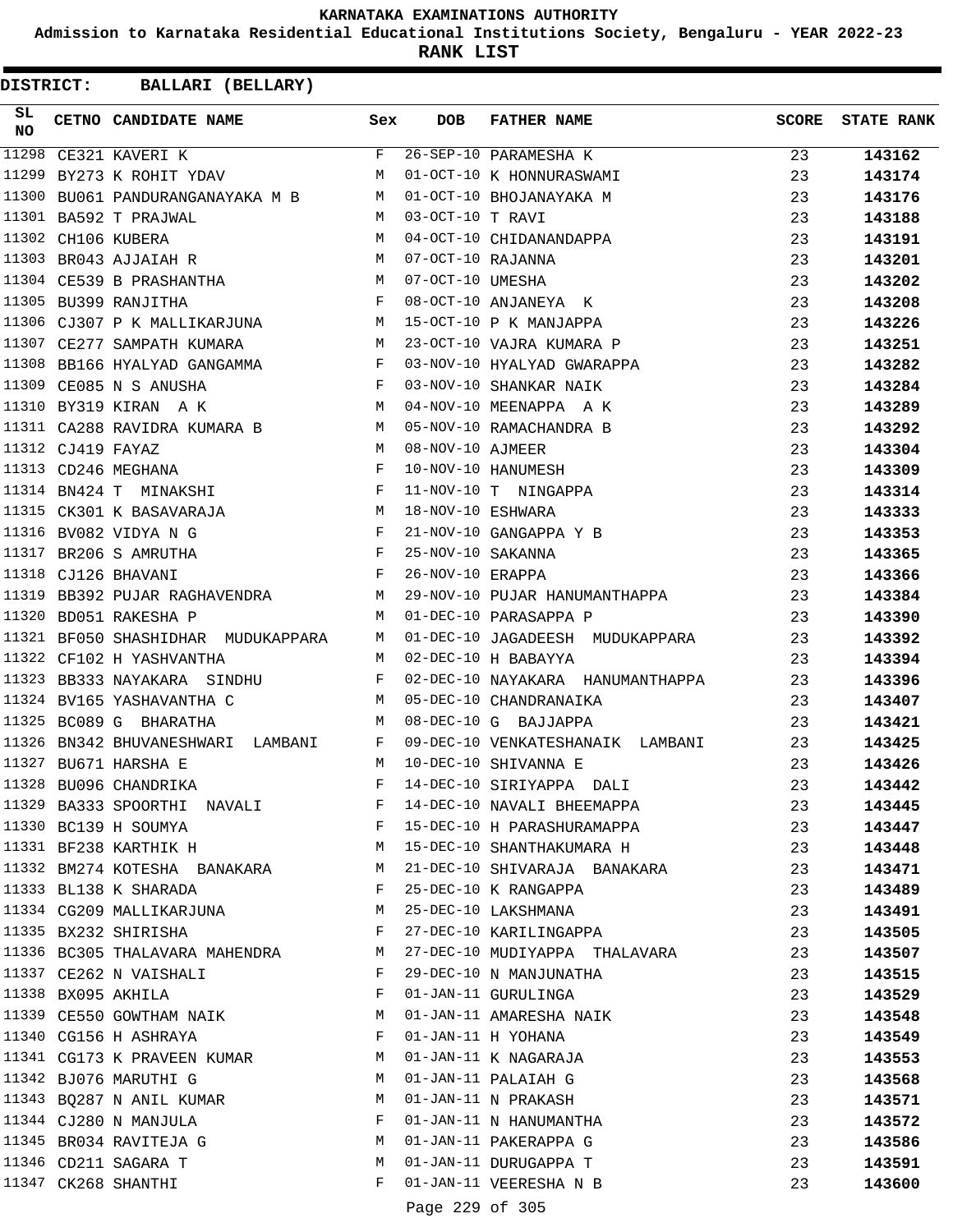**Admission to Karnataka Residential Educational Institutions Society, Bengaluru - YEAR 2022-23**

**RANK LIST**

| SL<br><b>NO</b> | CETNO CANDIDATE NAME                                                                                        | Sex         | <b>DOB</b>    | <b>FATHER NAME</b>                                                                                             | SCORE | <b>STATE RANK</b> |
|-----------------|-------------------------------------------------------------------------------------------------------------|-------------|---------------|----------------------------------------------------------------------------------------------------------------|-------|-------------------|
|                 |                                                                                                             |             |               | 11348 CK002 A LAKSHMIKANTH M 02-JAN-11 A SHESHAPPA<br>11349 CE694 EKAMBARESH M 05-JAN-11 H PAKKIRAPPA          | 23    | 143618            |
|                 |                                                                                                             |             |               |                                                                                                                | 23    | 143634            |
|                 | 11350 BT172 MANOJA L<br>$M_{\odot}$                                                                         |             |               | 06-JAN-11 NUNKESHA B                                                                                           | 23    | 143641            |
|                 | 11351 BM016 B KAREYAMMA<br>$\mathbf{F}$ and $\mathbf{F}$ and $\mathbf{F}$                                   |             |               | 08-JAN-11 B UMESHA                                                                                             | 23    | 143651            |
|                 | $\begin{aligned} \mathbb{M} \\ \mathbb{F} \end{aligned}$<br>11352 BZ133 K ERAJ                              |             |               | 10-JAN-11 K LINGARAJA                                                                                          | 23    | 143663            |
|                 | 11353 BJ235 SNEHA S                                                                                         |             |               | 10-JAN-11 JADIYAPPA S                                                                                          | 23    | 143665            |
|                 | 11354 BH332 ANURAGA T                                                                                       |             |               | 13-JAN-11 THAYAPPA A K                                                                                         | 23    | 143682            |
|                 | 11355 BW375 PRUTHVIRAJ M R M 13-JAN-11 MALLAPPA H                                                           |             |               |                                                                                                                | 23    | 143687            |
|                 |                                                                                                             |             |               | 11356 BW487 A SHANKRAMMA $F$ 14-JAN-11 A HANUMANTHAPPA                                                         | 23    | 143693            |
|                 | 11357 BQ117 H SANDHYA $F$ 14-JAN-11 H GANESHA                                                               |             |               |                                                                                                                | 23    | 143696            |
|                 | $\mathbb F$ . The set of $\mathbb F$<br>11358 CH040 JYOTHI                                                  |             |               | 16-JAN-11 MARUTI G                                                                                             | 23    | 143705            |
|                 | 11358 CH040 JYOTHI<br>11359 CK108 MOUNESHA M 16-JAN-11 KALAPPA<br>11360 CF060 MOUNIKA F 16-JAN-11 SONDRAPPA |             |               |                                                                                                                | 23    | 143706            |
|                 |                                                                                                             |             |               |                                                                                                                | 23    | 143707            |
|                 | 11361 BU696 G P MANIKANTHA M 19-JAN-11 PRAKASH G                                                            |             |               |                                                                                                                | 23    | 143719            |
|                 | 11362 BA195 K M SNEHA                                                                                       |             |               | F 19-JAN-11 K M MANJUNATHA                                                                                     | 23    | 143720            |
|                 | 11363 CK190 SHIVA K                                                                                         |             |               | M 22-JAN-11 THIPPESWAMY                                                                                        | 23    | 143747            |
|                 |                                                                                                             |             |               | 11364 BG059 DASTANI PRAVEEN KUMARA M 23-JAN-11 DASTANI THIMAPPA                                                | 23    | 143750            |
|                 | $11365$ CK250 ANNAPURNA F 25-JAN-11 HULIRAJA                                                                |             |               |                                                                                                                | 23    | 143762            |
|                 |                                                                                                             |             |               |                                                                                                                | 23    | 143768            |
|                 |                                                                                                             |             |               | 26-JAN-11 VEERESH NAIK<br>26-JAN-11 LAKSHMANA                                                                  | 23    | 143769            |
|                 | 11368 BF001 A M REVATHI                                                                                     | $\mathbb F$ |               | 27-JAN-11 A A M A BHEEMAPPA                                                                                    | 23    | 143773            |
|                 | 11369 BB285 HARIJANA HOSAPETE M<br>PARASHURAMA                                                              |             | 29-JAN-11 XYZ |                                                                                                                | 23    | 143781            |
|                 | 11370 CD465 RANJITH NAIK K K F 30-JAN-11 KRUSHNA NAIK                                                       |             |               |                                                                                                                | 23    | 143786            |
|                 | 11371 BK074 SHIVAKUMAR K P M 31-JAN-11 PAMPAPATHI K                                                         |             |               |                                                                                                                | 23    | 143794            |
|                 | 11372 BU007 RAHUL NARAGAVVARA M M 02-FEB-11 SIDDESHA N                                                      |             |               |                                                                                                                | 23    | 143802            |
|                 | 11373 BT224 ASHWINI K F 03-FEB-11 KARIBASAPPA G                                                             |             |               |                                                                                                                | 23    | 143806            |
|                 | 11374 CA148 K MALLARI                                                                                       |             |               | M 03-FEB-11 K BASAVARAJA                                                                                       | 23    | 143809            |
|                 |                                                                                                             |             |               | 11375 BZ011 PUNEETH KUMAR M M 03-FEB-11 HANUMANTHAYYA GOLLAR 23                                                |       | 143814            |
|                 | $\mathbf{F}$ and $\mathbf{F}$ and $\mathbf{F}$<br>11376 BW317 MAHALAKSHMI                                   |             |               | 07-FEB-11 S KENCHAPPA                                                                                          | 23    | 143832            |
|                 |                                                                                                             |             |               | 11377 CA385 VARAGALAMANE HONNURASWAMY M 07-FEB-11 VARAGALAMANE MUKKANNA                                        | 23    | 143836            |
|                 |                                                                                                             |             |               |                                                                                                                | 23    | 143852            |
|                 |                                                                                                             |             |               |                                                                                                                | 23    | 143854            |
|                 |                                                                                                             |             |               |                                                                                                                | 23    | 143863            |
|                 |                                                                                                             |             |               |                                                                                                                | 23    | 143868            |
|                 |                                                                                                             |             |               | 11382 BU082 THANUJA H BERTHER-11 THIPPESWAMY H                                                                 | 23    | 143879            |
|                 |                                                                                                             |             |               | 11383 BE288 KEERTHI V P                        F   15-FEB-11 VENKATESHA NAIK H                      23         |       | 143880            |
|                 | 11384 CG348 RAGHAVENDRA K M 18-FEB-11 VEERABHADRA K                                                         |             |               |                                                                                                                | 23    | 143895            |
|                 | 11385 BN262 UDAYAKUMARA ITAGI MARTI 29-FEB-11 BASAPPA ITAGI                                                 |             |               |                                                                                                                | 23    | 143903            |
|                 |                                                                                                             |             |               | 11386 CB037 C RANJITHA THE R 20-FEB-11 CHALUVADI SHANTAPPA 23                                                  |       | 143904            |
|                 |                                                                                                             |             |               | 11387 BW248 R MAHESH NAIK M 20-FEB-11 NARAYANA NAIK 23                                                         |       | 143907            |
|                 | 11388 CH157 VADDARA NARASIMHA M 21-FEB-11 VADDARA YALLAPPA                                                  |             |               |                                                                                                                | 23    | 143913            |
|                 | 11389 BK335 U TARUN                                                                                         |             |               | M 24-FEB-11 U HULUGAPPA                                                                                        | 23    | 143930            |
|                 | 11390 BM268 P SHWETHA<br>$\mathbf{F}$                                                                       |             |               | 26-FEB-11 P SHIVANANDANAIK                                                                                     | 23    | 143942            |
|                 |                                                                                                             |             |               |                                                                                                                | 23    | 143943            |
|                 |                                                                                                             |             |               | 11391 BP260 PRASHANTHA K M 26-FEB-11 NAGARAJA K<br>11392 BA688 P ULLAS M 27-FEB-11 P NAGARAJA                  | 23    | 143946            |
|                 |                                                                                                             |             |               | 11393 BD159 RAKSHITHA TAN SERIES ON THE ONE ON THE MARTENARY MANUSES OF STATES OF STATES OF STATES OF STATES O | 23    | 143959            |
|                 |                                                                                                             |             |               | 11394 BY338 TIMALAPURA DODDABASAVA MO3-MAR-11 TIMALAPURA SIDDAYYA 23                                           |       | 143978            |
|                 | 11395 CJ414 ANITHA D                                                                                        | F           |               | 04-MAR-11 PAMPAPATHI D                                                                                         | 23    | 143979            |
|                 | 11396 BF426 K LAKSHMI                                                                                       | $F$ and $F$ |               | 04-MAR-11 K OBAPPA                                                                                             | 23    | 143983            |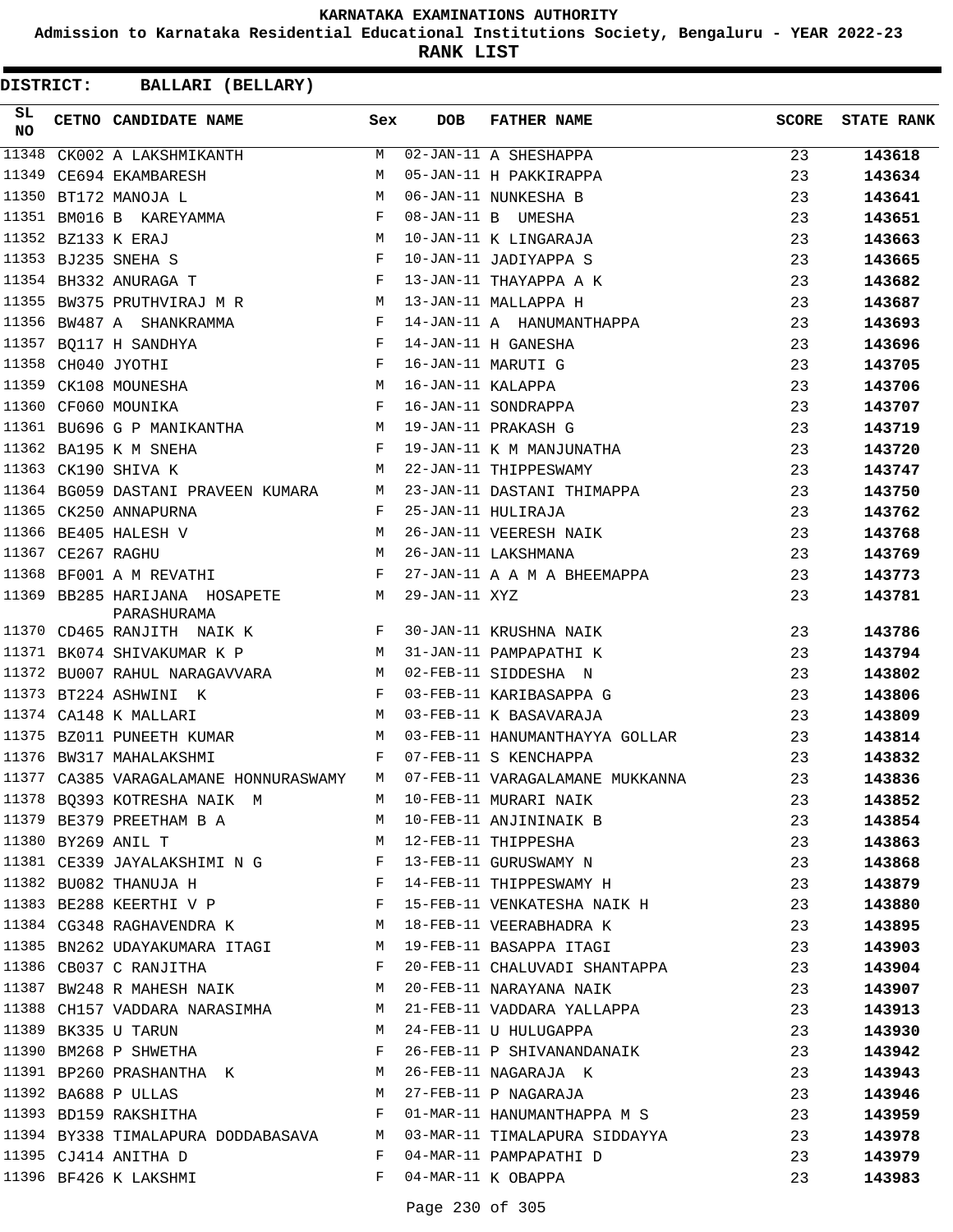**Admission to Karnataka Residential Educational Institutions Society, Bengaluru - YEAR 2022-23**

**RANK LIST**

**DISTRICT:** CC **BALLARI (BELLARY)**

| SL<br><b>NO</b> |                   | CETNO CANDIDATE NAME<br><b>Sex</b>                                                                                                                                                                                                                        |                | <b>DOB</b>        | <b>FATHER NAME</b>                                                       | SCORE | <b>STATE RANK</b> |
|-----------------|-------------------|-----------------------------------------------------------------------------------------------------------------------------------------------------------------------------------------------------------------------------------------------------------|----------------|-------------------|--------------------------------------------------------------------------|-------|-------------------|
| 11397           |                   |                                                                                                                                                                                                                                                           |                |                   | BK327 T SAVITHRAMMA $F$ 04-MAR-11 TALAVARA GURURAJA                      | 23    | 143990            |
| 11398           |                   | <b>M</b><br>BB465 R SAGARA                                                                                                                                                                                                                                |                |                   | 06-MAR-11 C RAVI NAIK                                                    | 23    | 143999            |
| 11399           |                   | BE422 RAKESHA MEKLAPPARA M                                                                                                                                                                                                                                |                |                   | 06-MAR-11 MANJUNATHA MEKLAPPARA                                          | 23    | 144000            |
|                 |                   | M<br>11400 BY252 MOULAHUSSEN                                                                                                                                                                                                                              |                |                   | 07-MAR-11 KHASIMSAB                                                      | 23    | 144005            |
|                 |                   | $\begin{array}{c}\n \cdot \\  \mathbb{M} \\  \mathbb{F}\n \end{array}$<br>11401 BY073 MUTTANNA                                                                                                                                                            |                |                   | 08-MAR-11 RUDRAPPA                                                       | 23    | 144015            |
|                 |                   | 11402 BF494 T K LEELA                                                                                                                                                                                                                                     |                |                   | 08-MAR-11 T K MANJUNATHA                                                 | 23    | 144018            |
|                 | 11403 CH002 A UMA | $\mathbf{F}$                                                                                                                                                                                                                                              |                |                   | 17-MAR-11 A RAGHAVENDRA                                                  | 23    | 144076            |
|                 |                   | 11403 CHUCZ A OPA<br>11404 BK362 AJAY KUMAR M<br>11405 CD439 HEMAVATHI F                                                                                                                                                                                  |                |                   | 19-MAR-11 MALLIKARJUNA                                                   | 23    | 144093            |
|                 |                   |                                                                                                                                                                                                                                                           |                |                   | 19-MAR-11 GANGYA NAIK                                                    | 23    | 144094            |
|                 |                   | 11406 CA266 NANDINI<br>$\mathbf{F}$ and the contract of $\mathbf{F}$                                                                                                                                                                                      |                |                   | 19-MAR-11 VEERESHAPPA                                                    | 23    | 144096            |
| 11407           |                   | BJ331 GANGAVATHI PARVATHI F                                                                                                                                                                                                                               |                |                   | 21-MAR-11 GANGAVATHI SANNAHULUGAPPA                                      | 23    | 144112            |
|                 |                   | M<br>11408 BD125 MADHU P                                                                                                                                                                                                                                  |                |                   | 21-MAR-11 NAGAPPA P                                                      | 23    | 144113            |
|                 |                   |                                                                                                                                                                                                                                                           |                |                   | 11409 BL005 PINJAR RAJABAKSHI MATALAR-11 PINJAR PAKRUDDIN SAB            | 23    | 144123            |
|                 |                   | $\mathbf{F}$ and the set of the set of the set of the set of the set of the set of the set of the set of the set of the set of the set of the set of the set of the set of the set of the set of the set of the set of the set of<br>11410 BQ318 S REVATI |                |                   | 22-MAR-11 S MAHESHA                                                      | 23    | 144125            |
|                 |                   | 11411 CH111 G ANKITA F<br>11412 BF233 PREETHI F<br>11413 CE441 H ANURADHA F                                                                                                                                                                               |                |                   | 23-MAR-11 GUDI SHIVAKUMAR                                                | 23    | 144129            |
|                 |                   |                                                                                                                                                                                                                                                           |                | 23-MAR-11 AJJAYYA |                                                                          | 23    | 144134            |
|                 |                   |                                                                                                                                                                                                                                                           | $\mathbf{F}$ . |                   | 24-MAR-11 PRAHALADA CHARI H                                              | 23    | 144141            |
|                 |                   | 11414 BR269 INDRA O<br>M <sub>1</sub>                                                                                                                                                                                                                     |                | 24-MAR-11 OBANNA  |                                                                          | 23    | 144142            |
|                 |                   | $\mathbf{F}$ and $\mathbf{F}$ and $\mathbf{F}$<br>11415 BE050 RAKSHITHA K                                                                                                                                                                                 |                |                   | 25-MAR-11 CHANDRAPPA K                                                   | 23    | 144148            |
|                 |                   |                                                                                                                                                                                                                                                           |                |                   | 11416 BP173 JAGADISH KUDARIHALA M 28-MAR-11 NINGAPPA KUDARIHALA          | 23    | 144171            |
|                 |                   | 11417 BH090 U MAHESH                                                                                                                                                                                                                                      |                | M 29-MAR-11 XXXX  |                                                                          | 23    | 144186            |
|                 |                   | 11418 CF047 G S POOJA<br>$\mathbf{F}$ and the state of the state $\mathbf{F}$                                                                                                                                                                             |                |                   | 01-APR-11 SIDDAYYA                                                       | 23    | 144209            |
|                 |                   | $\mathbf{F}$ and the state of the state $\mathbf{F}$<br>11419 BS153 ANJINAMMA                                                                                                                                                                             |                |                   | 02-APR-11 M BOMMALINGA                                                   | 23    | 144220            |
|                 |                   | 11420 BZ160 L AJAYA KUMAR M 02-APR-11 L VEERABHADRA                                                                                                                                                                                                       |                |                   |                                                                          | 23    | 144224            |
|                 |                   | 11421 BW044 VIDYASHRI D                                                                                                                                                                                                                                   | $\mathbb F$    |                   | 04-APR-11 SHAMBULINGA                                                    | 23    | 144234            |
|                 |                   | 11422 BL163 KODIHALLI MANU M                                                                                                                                                                                                                              |                |                   | 06-APR-11 KODIHALLI MANJUNATHA                                           | 23    | 144242            |
| 11423           |                   | $\mathbf{F}$ and $\mathbf{F}$ and $\mathbf{F}$<br>BM476 R PRABHAVATI                                                                                                                                                                                      |                |                   | 10-APR-11 RAVINAIK                                                       | 23    | 144284            |
|                 |                   | 11424 BM113 PALLAVI RAMESH HARIJANA F                                                                                                                                                                                                                     |                |                   | 16-APR-11 RAMESH HARIJANA                                                | 23    | 144321            |
|                 |                   | 11425 CF280 AMBIKA L                                                                                                                                                                                                                                      | $\mathbf{F}$   | 18-APR-11 LAXMANA |                                                                          | 23    | 144337            |
|                 |                   | 11426 BA247 ANNAPOORNESHWARI<br>$\mathbf{F}$ and $\mathbf{F}$                                                                                                                                                                                             |                |                   | 18-APR-11 L T PANDUNAIK                                                  | 23    | 144338            |
|                 |                   | 11427 BK021 B SHAFI                                                                                                                                                                                                                                       | M              |                   | 19-APR-11 B MAKTHUM                                                      | 23    | 144344            |
|                 |                   | 11428 BT234 DHANUSH T                                                                                                                                                                                                                                     |                |                   | M 23-APR-11 CHANDRAPPA GS<br>M 24-APR-11 NINGAIAH                        | 23    | 144375            |
|                 |                   | 11429 CH369 MALLIKARJUNA N M 24-APR-11 NINGAIAH                                                                                                                                                                                                           |                |                   |                                                                          | 23    | 144382            |
|                 |                   | 11430 BJ180 LAMBANI NIKHITHA F                                                                                                                                                                                                                            |                |                   | 30-APR-11 LAMBANI RANGAPPA                                               | 23    | 144422            |
|                 |                   | 11431 BA284 M DARSHANA                                                                                                                                                                                                                                    |                |                   | M 30-APR-11 M BASAVARAJA                                                 | 23    | 144423            |
|                 |                   | $\mathbf{F}$<br>11432 BK242 P ANUSHA                                                                                                                                                                                                                      |                |                   | 30-APR-11 P VENKATESHA                                                   | 23    | 144424            |
|                 |                   | 11433 BE047 SIDDARTH K                                                                                                                                                                                                                                    | M              |                   | 30-APR-11 BASAVARAJA K                                                   | 23    | 144426            |
|                 |                   | 11434 BM427 TALAVARA MARUTI M                                                                                                                                                                                                                             |                |                   | 30-APR-11 TALAVARA HANUMANTA                                             | 23    | 144429            |
|                 |                   | 11435 BF448 M DEVENDRA M                                                                                                                                                                                                                                  |                |                   | 01-MAY-11 HEMAPPA MANDAKAPPARA                                           | 23    | 144434            |
|                 |                   | 11436 CK279 RAGHU N G                                                                                                                                                                                                                                     | M              |                   | 01-MAY-11 N G GADILINGAPPA                                               | 23    | 144435            |
|                 |                   | $\begin{array}{cccc}\n 11437 & \text{BYO31} & \text{B} & \text{RAHUL} \\ \n 11438 & \text{CA392} & \text{V} & \text{CHARAN} & \text{M} \end{array}$                                                                                                       |                |                   | 02-MAY-11 B SIDDAPPA                                                     | 23    | 144439            |
|                 |                   |                                                                                                                                                                                                                                                           |                |                   | 02-MAY-11 V SUDHAKARA                                                    | 23    | 144447            |
|                 |                   | 11439 BU713 KIRTHANA K F                                                                                                                                                                                                                                  |                |                   | 03-MAY-11 ANJANAPPA K                                                    | 23    | 144452            |
|                 |                   | 11440 BM284 LAKSHMI ASHOKA BAGALAKOTI F                                                                                                                                                                                                                   |                |                   | 03-MAY-11 ASHOKA YAMANAPPA BAGALAKOTI                                    | 23    | 144453            |
|                 |                   | 11441 BP343 M ASWINI                                                                                                                                                                                                                                      | F              |                   | 04-MAY-11 N MEGYA NAIK                                                   | 23    | 144464            |
|                 |                   | 11442 CF287 AJAY D                                                                                                                                                                                                                                        | M              |                   | 05-MAY-11 KOTRESH D                                                      | 23    | 144474            |
|                 |                   | 11443 CH534 CHAITRA                                                                                                                                                                                                                                       | F              |                   | 05-MAY-11 ANJINAPPA<br>06-MAY-11 H MALLESHAPPA<br>07-MAY-11 MANJUNATHA A | 23    | 144477            |
|                 |                   | 11444 CA300 H VIKASH                                                                                                                                                                                                                                      | M              |                   |                                                                          | 23    | 144489            |
|                 |                   | 11445 CD018 M KALPANA                                                                                                                                                                                                                                     | $\mathbf{F}$   |                   |                                                                          | 23    | 144504            |
|                 |                   | 11446 CA012 M KAVITHA                                                                                                                                                                                                                                     | F              |                   | 07-MAY-11 ANJINAPPA                                                      | 23    | 144505            |

Page 231 of 305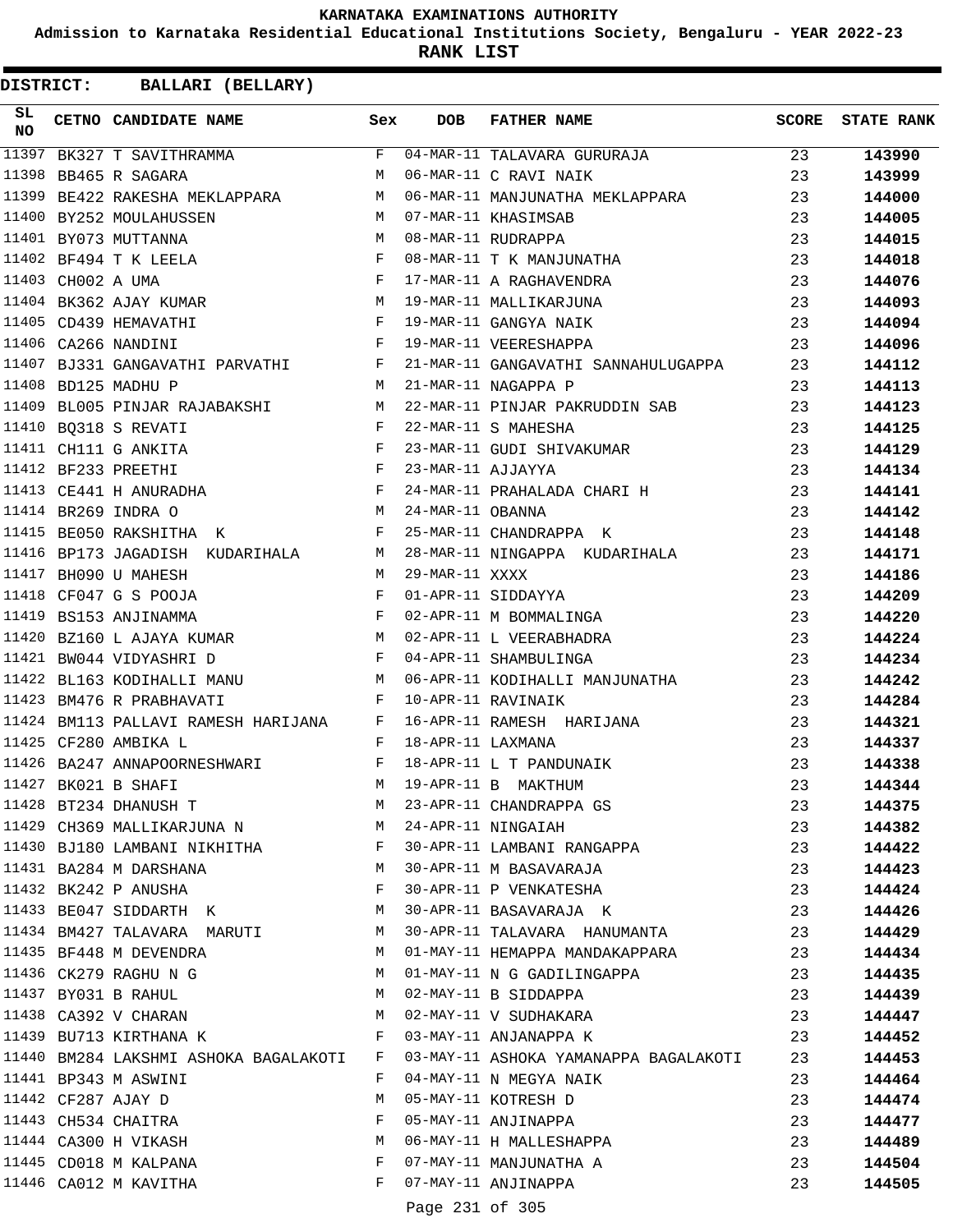**Admission to Karnataka Residential Educational Institutions Society, Bengaluru - YEAR 2022-23**

**RANK LIST**

| SL<br><b>NO</b> |                  | CETNO CANDIDATE NAME Sex                                                    |              | DOB             | FATHER NAME                                                                                                                                                                                                                             | SCORE | <b>STATE RANK</b> |
|-----------------|------------------|-----------------------------------------------------------------------------|--------------|-----------------|-----------------------------------------------------------------------------------------------------------------------------------------------------------------------------------------------------------------------------------------|-------|-------------------|
|                 |                  |                                                                             |              |                 | 11447 CF265 APPANNA M<br>11448 BYO16 N PAVANI F 10-MAY-11 RAMANJINI<br>11449 CF267 RENUKA F 10-MAY-11 RAMESHA<br>11450 CA150 K SHIVASANKARA M 11-MAY-11 K SOMASHEKHARA<br>11451 CJ033 B HEMAVATHI F 12-MAY-11 B PAKKIRAPPA<br>11452 PA4 | 23    | 144527            |
|                 |                  |                                                                             |              |                 |                                                                                                                                                                                                                                         | 23    | 144532            |
|                 |                  |                                                                             |              |                 |                                                                                                                                                                                                                                         | 23    | 144534            |
|                 |                  |                                                                             |              |                 |                                                                                                                                                                                                                                         | 23    | 144538            |
|                 |                  |                                                                             |              |                 |                                                                                                                                                                                                                                         | 23    | 144547            |
|                 |                  | 11452 BA465 MEGHANA S K                                                     |              |                 | F 13-MAY-11 KOTILINGAPPA S K                                                                                                                                                                                                            | 23    | 144553            |
|                 |                  | 11453 CE392 REVATHI N                                                       |              |                 | F 13-MAY-11 BASAVARAJAPPA RAMAGIRI                                                                                                                                                                                                      | 23    | 144556            |
|                 |                  |                                                                             |              |                 | 11454 BA479 MUSKAN BALEBAI                   F 14-MAY-11 NAZIRSAB BALEBAI                                                                                                                                                               | 23    | 144565            |
|                 |                  |                                                                             |              |                 | 11455 CE224 AARELLA PAVAN KUMAR M 15-MAY-11 AARELLA LALEPPA                                                                                                                                                                             | 23    | 144569            |
|                 |                  | $\mathbf{F} = \mathbf{F} \times \mathbf{F}$<br>11456 BC256 TANUSREE         |              |                 | 16-MAY-11 NAGANAIK                                                                                                                                                                                                                      | 23    | 144583            |
|                 |                  | 11457 BZ205 M RAJA                                                          |              |                 | M 19-MAY-11 DANNA MARI-1<br>M 20-MAY-11 UMESHA<br>M 20-MAY-11 HANUMANTAPPA<br>F 21-MAY-11 NAGESHA                                                                                                                                       | 23    | 144599            |
|                 | 11458 BX212 ABHI |                                                                             |              |                 |                                                                                                                                                                                                                                         | 23    | 144606            |
|                 |                  | 11459 BY104 SANTOSHA                                                        |              |                 |                                                                                                                                                                                                                                         | 23    | 144613            |
|                 |                  | 11460 CD499 THANUJA N                                                       |              |                 |                                                                                                                                                                                                                                         | 23    | 144620            |
|                 |                  |                                                                             |              |                 | 11461 BF117 PRASHANTH AJJAPPARA M 23-MAY-11 HANUMAVVA AJJAPPARA                                                                                                                                                                         | 23    | 144633            |
|                 |                  | B $F$ 23-MAY-11 DYAVANNA B<br>M 24-MAY-11 SIDDPPA<br>11462 CB331 VIDYASRI B |              |                 |                                                                                                                                                                                                                                         | 23    | 144636            |
|                 |                  | 11463 BW113 PRAJWAL                                                         |              |                 |                                                                                                                                                                                                                                         | 23    | 144638            |
|                 |                  |                                                                             |              |                 | 11464 BM162 FAKRUDDIN K M 25-MAY-11 SHABBIEER SHAHEB K                                                                                                                                                                                  | 23    | 144645            |
|                 |                  | M<br>11465 BF209 M MANU                                                     |              |                 | 25-MAY-11 M KENCHAPPA                                                                                                                                                                                                                   | 23    | 144649            |
|                 |                  |                                                                             |              |                 |                                                                                                                                                                                                                                         | 23    | 144651            |
|                 |                  |                                                                             |              |                 |                                                                                                                                                                                                                                         | 23    | 144670            |
|                 |                  |                                                                             |              |                 | 11466 BW337 O RAMAKRISHNA M 25-MAY-11 O SANNA HONNURASWAMY<br>11467 CH175 BHUMIKA K F 27-MAY-11 K GADILINGA<br>11468 CA337 ANJI M 28-MAY-11 HANUMAPPA                                                                                   | 23    | 144678            |
|                 |                  |                                                                             |              |                 | 11469 BA455 DHANUSHA CHOORI M 28-MAY-11 ANJINAPPA CHOORI                                                                                                                                                                                | 23    | 144684            |
|                 |                  |                                                                             |              |                 | 11470 BB177 CHETHANA GIRENARA M 30-MAY-11 NINGAJJA GIRENARA                                                                                                                                                                             | 23    | 144692            |
|                 |                  | 11471 CE071 G MOHANGOUDA M 30-MAY-11 G KOTRESH                              |              |                 |                                                                                                                                                                                                                                         | 23    | 144694            |
|                 |                  | M<br>11472 BB129 H ULLAS                                                    |              |                 | 30-MAY-11 H MALLESH                                                                                                                                                                                                                     | 23    | 144695            |
|                 |                  | 11473 BL339 V PREETAM                                                       |              |                 | 31-MAY-11 VINODANAIK                                                                                                                                                                                                                    | 23    | 144710            |
|                 |                  |                                                                             |              |                 | 01-JUN-11 K MALLAYYA                                                                                                                                                                                                                    | 23    | 144725            |
|                 |                  |                                                                             |              |                 | 01-JUN-11 SANNA PAKKIRA                                                                                                                                                                                                                 | 23    | 144734            |
|                 |                  | 11476 BP110 CHAITRA BATTUR F                                                |              |                 | 02-JUN-11 ASHOKA BATTUR                                                                                                                                                                                                                 | 23    | 144752            |
|                 |                  | 11477 BU140 AJJAIAH A K                                                     | M            |                 | 04-JUN-11 KUMARASWAMY A K                                                                                                                                                                                                               | 23    | 144769            |
|                 |                  | 11478 CD029 VIJAYAKUMARA                                                    | M            |                 | 04-JUN-11 BHEEMAPPA                                                                                                                                                                                                                     |       |                   |
|                 |                  |                                                                             |              |                 |                                                                                                                                                                                                                                         | 23    | 144783            |
|                 |                  | 11479 CJ389 S RENUKA YALLAMMA F 05-JUN-11 S RAMA MURTHY                     |              |                 |                                                                                                                                                                                                                                         | 23    | 144789            |
|                 |                  | 11480 CJ116 BHAVANI H                                                       | $\mathbf{F}$ |                 | 06-JUN-11 H KALINGA                                                                                                                                                                                                                     | 23    | 144796            |
|                 |                  | 11481 BG052 DEEPA P                                                         | F            |                 | 06-JUN-11 PARAMESHNAIK                                                                                                                                                                                                                  | 23    | 144798            |
|                 |                  | 11482 CK076 MANOHARA                                                        | M            |                 | 06-JUN-11 KARILINGANA GOUDA                                                                                                                                                                                                             | 23    | 144804            |
|                 |                  | 11483 BZ153 JEEVANKUMAR K                                                   | M            |                 | 09-JUN-11 VEERESH KANCHIMATH                                                                                                                                                                                                            | 23    | 144833            |
|                 |                  | 11484 BQ387 VAISHALI K                                                      | F            |                 | 09-JUN-11 ANJINAPPA K                                                                                                                                                                                                                   | 23    | 144841            |
|                 |                  | 11485 CK269 KARILINGA                                                       | M            |                 | 10-JUN-11 MALLESHI                                                                                                                                                                                                                      | 23    | 144843            |
|                 |                  | 11486 BR065 B SINDHU                                                        | F            |                 | 11-JUN-11 B MAHANTESHA                                                                                                                                                                                                                  | 23    | 144854            |
|                 |                  | 11487 BL071 KUSUMA A K                                                      | F            |                 | 11-JUN-11 AJAYAKUMARA A K                                                                                                                                                                                                               | 23    | 144856            |
|                 |                  | 11488 BQ464 ROHINI U                                                        | F            |                 | 12-JUN-11 KARIBASAPPA U                                                                                                                                                                                                                 | 23    | 144868            |
|                 |                  | 11489 BR014 T YUVARAJA                                                      | M            |                 | 13-JUN-11 THIPPESWAMY                                                                                                                                                                                                                   | 23    | 144875            |
|                 |                  | 11490 CH274 H B MARIYAMMA                                                   | F            |                 | 14-JUN-11 BHEEMAPPA                                                                                                                                                                                                                     | 23    | 144880            |
|                 |                  | 11491 BD194 NIRMALA                                                         | F            |                 | 14-JUN-11 RAJANAIK                                                                                                                                                                                                                      | 23    | 144884            |
|                 |                  | 11492 BN147 SHARATHKUMAR M                                                  | M            |                 | 14-JUN-11 MANJYA NAIK                                                                                                                                                                                                                   | 23    | 144890            |
|                 |                  | 11493 CC211 RAJA K                                                          | M            |                 | 15-JUN-11 NAGARAJA KUDLIGI                                                                                                                                                                                                              | 23    | 144901            |
|                 |                  | 11494 BX467 ANIL G                                                          | M            |                 | 16-JUN-11 MALLESHAPPA G                                                                                                                                                                                                                 | 23    | 144909            |
|                 |                  | 11495 BF204 YOGEESH M                                                       | M            |                 | 16-JUN-11 MANJUNATHA MUTTIGI                                                                                                                                                                                                            | 23    | 144916            |
|                 |                  | 11496 CE133 J VIKAS                                                         | M            |                 | 17-JUN-11 J SHARANAPPA                                                                                                                                                                                                                  | 23    | 144920            |
|                 |                  |                                                                             |              | Page 232 of 305 |                                                                                                                                                                                                                                         |       |                   |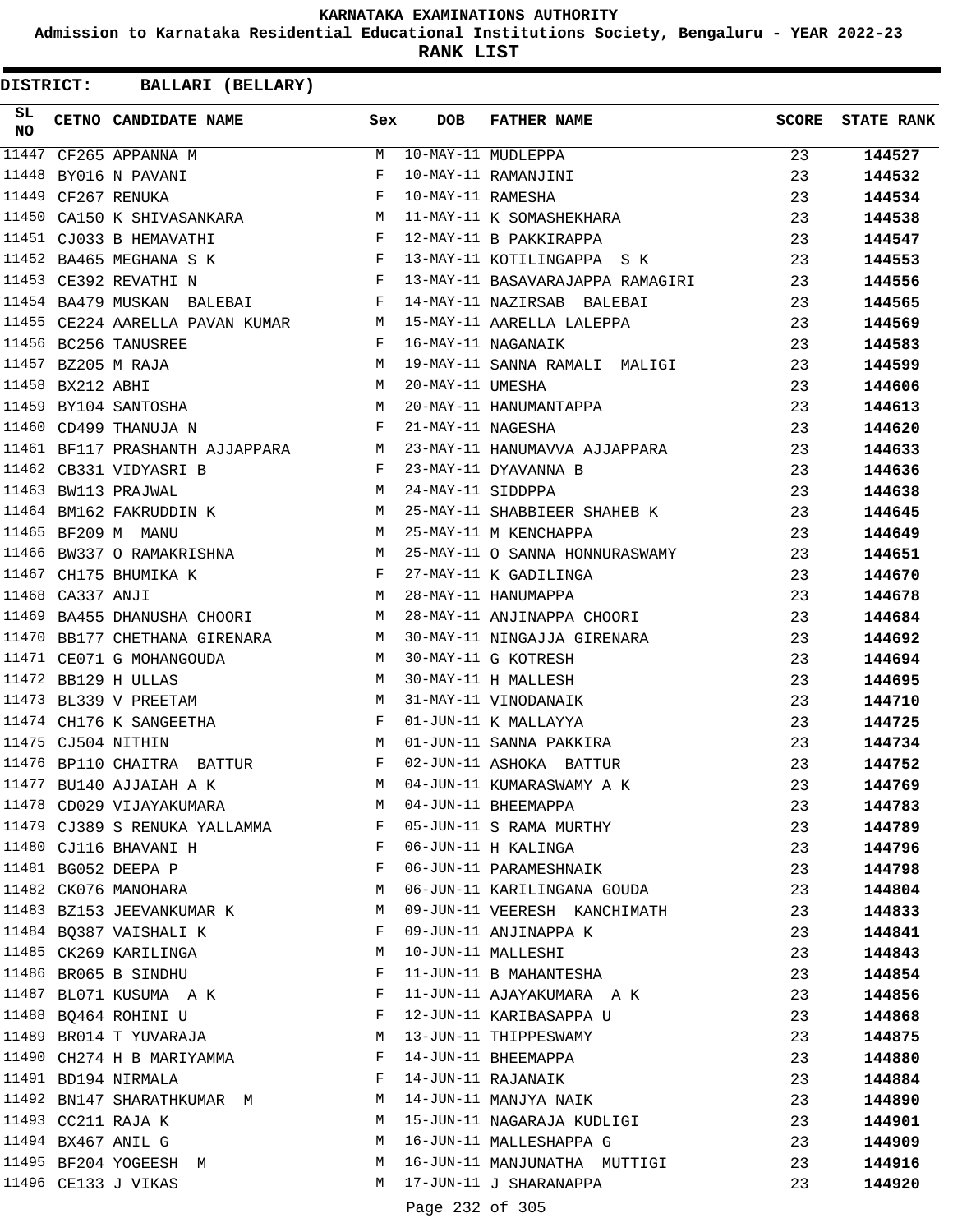**Admission to Karnataka Residential Educational Institutions Society, Bengaluru - YEAR 2022-23**

**RANK LIST**

**DISTRICT:** CC **BALLARI (BELLARY)**

| SL<br><b>NO</b> |                   | CETNO CANDIDATE NAME                                                      | Sex          | <b>DOB</b>                  | FATHER NAME                                                     | <b>SCORE</b> | <b>STATE RANK</b> |
|-----------------|-------------------|---------------------------------------------------------------------------|--------------|-----------------------------|-----------------------------------------------------------------|--------------|-------------------|
| 11497           |                   | BB199 K TEJUNAIK                                                          | M            |                             | 17-JUN-11 K THIPPANAIK<br>17 JUN-11 DALAYYA P                   | 23           | 144921            |
| 11498           |                   | BT090 PALAYYA P                                                           | М            |                             |                                                                 | 23           | 144923            |
| 11499           |                   | CK111 VEERENDRA                                                           | M            |                             | 17-JUN-11 PURUSHOTTAMA K                                        | 23           | 144926            |
|                 |                   | $\mathbf{F}$ and $\mathbf{F}$<br>11500 BS162 VIJAYASHREE A                |              |                             | 19-JUN-11 ANJINAPPA V                                           | 23           | 144939            |
|                 |                   | 11501 BZ048 DEVARAMANE GEETHA F                                           |              |                             | 20-JUN-11 DEVARAMANE PAMPAPAPTHI                                | 23           | 144942            |
|                 |                   | 11502 CA329 DHARANI<br>$\mathbf{F}$ and $\mathbf{F}$                      |              |                             | 20-JUN-11 CHENNADASARA DHUGGEPPA                                | 23           | 144943            |
|                 |                   | $\mathbf{F}$<br>11503 BN169 DIVYA B K                                     |              |                             | 23-JUN-11 BIRAPPA B                                             | 23           | 144973            |
|                 |                   | $\begin{aligned} M \\ M \end{aligned}$<br>11504 BV216 PRAJVAL             |              | $23 - JUN - 11 A$           |                                                                 | 23           | 144976            |
|                 |                   | 11505 BW368 M AKASH                                                       |              |                             | 24-JUN-11 S MUNISWAMY                                           | 23           | 144982            |
|                 | 11506 BM004 KAVYA | $\mathbb F$                                                               |              |                             | 25-JUN-11 RAVI NAIK                                             | 23           | 144994            |
|                 |                   | $\mathbf{F}$<br>11507 CB339 CHAITRA                                       |              |                             | 26-JUN-11 AMBARISHA                                             | 23           | 145003            |
|                 |                   | 11508 BW382 SANJANA K                                                     | F            |                             | 27-JUN-11 GOVINDAPPA K                                          | 23           | 145026            |
|                 |                   | M<br>11509 BX417 S CHINNA                                                 |              |                             | 29-JUN-11 S HONNURSWAMY                                         | 23           | 145046            |
|                 |                   | 11510 BH159 SAMPAT H K M                                                  |              |                             | 29-JUN-11 H KAKUBALAPPA                                         | 23           | 145047            |
|                 |                   | M<br>11511 BJ105 OBALESHA                                                 |              | 30-JUN-11 NO                |                                                                 | 23           | 145057            |
|                 | 11512 BU545 AJAYA |                                                                           | M            |                             | 01-JUL-11 ANJINAPPA                                             | 23           | 145060            |
|                 |                   | 11513 BU498 JAYALAKSHMI B                                                 | $\mathbf{F}$ | 01-JUL-11 NAGESHA           |                                                                 | 23           | 145062            |
|                 |                   | 11514 CF171 THIMMARAJA M                                                  |              |                             | 01-JUL-11 KUMARASWAMY M                                         | 23           | 145068            |
|                 |                   | $\mathbf{F}$<br>11515 BQ439 NAVYA K                                       |              |                             | 02-JUL-11 KOTRESH K                                             | 23           | 145075            |
|                 |                   | 11516 BF025 B NAGARAJA                                                    | M            |                             | 03-JUL-11 B KUBERAPPA                                           | 23           | 145082            |
|                 |                   | 11517 CB146 K P ANITHA<br>$\mathbf{F}$                                    |              |                             | 03-JUL-11 PAMPAPATHI K N                                        | 23           | 145083            |
|                 |                   | 11518 BC057 B SHWETHA<br>$\mathbf{F}$ and $\mathbf{F}$ and $\mathbf{F}$   |              |                             | 04-JUL-11 B KRUSHNAPPA                                          | 23           | 145090            |
|                 |                   | M 05-JUL-11 NAGARAJA U B<br>11519 CE413 DHILEEP U B                       |              |                             |                                                                 | 23           | 145099            |
|                 |                   |                                                                           |              |                             | 11520 BW489 RAKSHITHA K K HAL K POS-JUL-11 SANNA RANGASWAMI     | 23           | 145104            |
|                 |                   | 11521 BM213 M SANGEETHA<br>$\mathbf{F}$ and $\mathbf{F}$ and $\mathbf{F}$ |              |                             | 07-JUL-11 M SAMYA NAIK                                          | 23           | 145117            |
|                 |                   | 11522 BG255 VISHWANATHA K M                                               |              |                             | 08-JUL-11 KOTRESHA K                                            | 23           | 145138            |
|                 |                   | $\mathbf{F}$ and $\mathbf{F}$ and $\mathbf{F}$<br>11523 BS143 T CHANDANA  |              |                             | 09-JUL-11 T BASAVARAJA                                          | 23           | 145145            |
|                 |                   | 11524 BV190 RUSHABHENDRA                                                  | M            |                             | 10-JUL-11 MAHANTHESH                                            | 23           | 145157            |
|                 |                   | 11525 BW521 T SHALINI                                                     | F            |                             | 10-JUL-11 T KRISHANAYYA                                         | 23           | 145160            |
|                 |                   | 11526 BU535 VEERAMMA                                                      | F            |                             | 10-JUL-11 BASAVARAJ DODNAL                                      | 23           | 145163            |
|                 |                   | 11527 BT226 RADHIKA                                                       | F            |                             | 11-JUL-11 ANJINAPPA                                             | 23           | 145165            |
|                 |                   |                                                                           |              |                             | 11528 BE092 PRAJWAL THALAVARA M 12-JUL-11 VISHWANATH THALAVARA  | 23           | 145175            |
|                 |                   | 11529 CJ227 ASHOKA K                                                      |              |                             | M 13-JUL-11 LATE DYAVANNA                                       | 23           | 145182            |
|                 |                   | 11530 CA372 SREEKANTH M 13-JUL-11 O                                       |              |                             |                                                                 | 23           | 145191            |
|                 |                   | 11531 BF014 JAYASHEELA F 16-JUL-11 HALESH                                 |              |                             |                                                                 | 23           | 145215            |
|                 |                   | 11532 BQ270 SOWMYA PARIKERU B F 16-JUL-11 UMESHA PARIKERU                 |              |                             |                                                                 | 23           | 145224            |
|                 |                   | 11533 CH374 SHAILAJA                                                      |              |                             | F 17-JUL-11 LINGAPPA                                            | 23           | 145225            |
|                 |                   | 11534 BZ146 N SUSHMITHA F                                                 |              | 19-JUL-11 ERANNA            |                                                                 | 23           | 145239            |
|                 |                   | 11535 CC312 R DURUGAMMA F                                                 |              |                             |                                                                 | 23           | 145242            |
|                 |                   | 11536 CE307 APARNA K $$\rm F$$                                            |              |                             | 19-JUL-11 ERANNA<br>19-JUL-11 RAJAPPA<br>11 DAMADDA K           | 23           | 145268            |
|                 |                   |                                                                           |              |                             | 11537 BA325 MANIKANTA UPPAR M 22-JUL-11 RAGHAVENDRA U           | 23           | 145270            |
|                 |                   | 11538 CC185 GANESHA<br><b>M</b>                                           |              |                             | 24-JUL-11 SHANMUKA                                              | 23           | 145280            |
|                 |                   |                                                                           |              |                             | 11539 BN013 OMKARESHWARA KOPPADA M 26-JUL-11 ANANDA KOPPADA     | 23           | 145301            |
|                 |                   | 11540 BX053 ISMAIL P                                                      |              |                             | M 27-JUL-11 PEERA SAB                                           | 23           | 145307            |
|                 |                   | 11541 BU591 RANJITHA M                                                    | $\mathbf{F}$ |                             | 27-JUL-11 MAHANTHESHA                                           | 23           | 145312            |
|                 |                   |                                                                           |              |                             | 11542 BR070 DINEHSA MENDRAGUTTI M 29-JUL-11 KAMAPPA MENDRAGUTTI | 23           | 145331            |
|                 |                   | 11543 CK336 GANGADHARA B M                                                |              |                             | 29-JUL-11 SHEKHANNA B                                           | 23           | 145332            |
|                 |                   |                                                                           | M            |                             | 29-JUL-11 NAGARAJ K                                             | 23           | 145338            |
|                 |                   | 11544 CD419 MAHENDRA K<br>11545 BU315 NAMETHA M                           |              |                             | F 30-JUL-11 MAGARAJ K<br>F 30-JUL-11 MANJAPPA M                 | 23           | 145345            |
|                 |                   | 11546 BX008 RESHMA                                                        |              |                             | F 30-JUL-11 HONNUR VALI                                         | 23           | 145347            |
|                 |                   |                                                                           |              | $D = 22$ $(222)$ $25$ $205$ |                                                                 |              |                   |

Page 233 of 305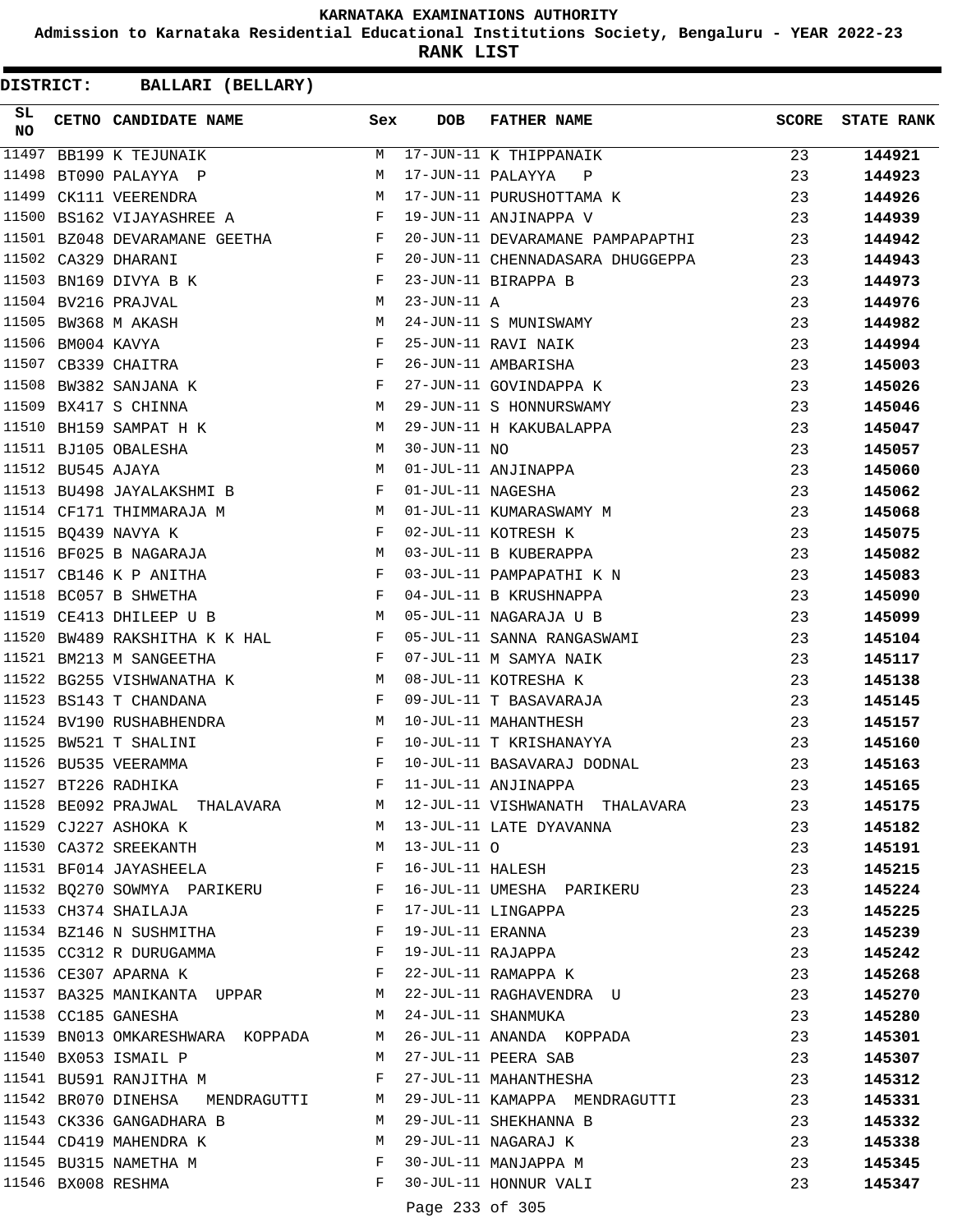**Admission to Karnataka Residential Educational Institutions Society, Bengaluru - YEAR 2022-23**

**RANK LIST**

| SL<br><b>NO</b> |                   | CETNO CANDIDATE NAME Sex                                                |              | <b>DOB</b>         | <b>FATHER NAME</b>                                                        | <b>SCORE</b> | <b>STATE RANK</b> |
|-----------------|-------------------|-------------------------------------------------------------------------|--------------|--------------------|---------------------------------------------------------------------------|--------------|-------------------|
| 11547           |                   | CK205 KARTHIKA B                                                        | M            |                    | 31-JUL-11 BASAVARAJA                                                      | 23           | 145351            |
| 11548           |                   | BO062 ANIL KUMAR O                                                      | M            |                    | 01-AUG-11 OBYA NAIK                                                       | 23           | 145362            |
| 11549           |                   | CG233 MOHAN KUMAR D M                                                   |              |                    | 02-AUG-11 VIRUPAKSHI                                                      | 23           | 145373            |
| 11550           |                   | $\overrightarrow{F}$<br>BN032 NEELI BAI                                 |              |                    | 02-AUG-11 SHEKHARA NAIK                                                   | 23           | 145378            |
|                 |                   | M<br>11551 BF230 JEEVAN R                                               |              |                    | 04-AUG-11 RAAGHAVENDRA                                                    | 23           | 145389            |
|                 |                   | $\mathbf{F}$<br>11552 CA287 SHILPA K                                    |              |                    | 05-AUG-11 MANJUNATHA                                                      | 23           | 145401            |
|                 |                   | $\mathbf{M}$<br>11553 BX500 UDAYA PENDARI                               |              | 06-AUG-11 UMESH P  |                                                                           | 23           | 145410            |
|                 |                   | 11554 BD220 KOTRESH SANKLAPARA M                                        |              |                    | 08-AUG-11 VAGESH PANKKAPLARA                                              | 23           | 145413            |
|                 |                   | 11555 BB359 P ROHIT<br>M <sub>1</sub>                                   |              | 10-AUG-11 BASAPPA  |                                                                           | 23           | 145430            |
|                 |                   | 11556 CK104 VASANTHA D<br><b>M</b>                                      |              | 10-AUG-11 RAMAPPA  |                                                                           | 23           | 145435            |
|                 |                   | 11557 BM233 GIRISH HONNAPPA M<br>HARAPANAHALLI                          |              |                    | 11-AUG-11 HONNAPPA HARAPANAHALLI                                          | 23           | 145442            |
|                 |                   | M <sub>N</sub><br>11558 BE178 MADHU K                                   |              |                    | 14-AUG-11 BASAVARAJAPPA                                                   | 23           | 145465            |
|                 |                   | M<br>11559 BF475 RANGAPPA A                                             |              |                    | 15-AUG-11 HANUMANTAPPA A                                                  | 23           | 145473            |
|                 |                   | M<br>11560 BX398 GOUTHAM                                                |              |                    | 16-AUG-11 BASAVARAJA Y                                                    | 23           | 145482            |
|                 |                   | 11561 CJ191 MOHAMMAD SHABIR M                                           |              | 16-AUG-11 RAJAVALI |                                                                           | 23           | 145483            |
|                 |                   | M <sub>1</sub><br>11562 CA313 BASAVARAJA                                |              |                    | 17-AUG-11 ERANNA K                                                        | 23           | 145487            |
|                 |                   | $\mathbf{F}$<br>11563 BB302 H SOUJANYA                                  |              |                    | 17-AUG-11 HANUMANTHAPPA                                                   | 23           | 145488            |
|                 |                   | 11564 BN107 CHAITHRA TALAVARA F                                         |              |                    | 18-AUG-11 ANNAPPA TALAVARA                                                | 23           | 145501            |
|                 |                   | 11565 BX446 B SURESH<br><b>M</b>                                        |              | 19-AUG-11 B SHEKAR |                                                                           | 23           | 145509            |
|                 |                   | 11566 BU033 DURJAYA B M<br><b>M</b>                                     |              |                    | 19-AUG-11 MALIYAPPA B                                                     | 23           | 145510            |
|                 |                   | 11567 CF018 H TARUN NAIK<br>M                                           |              |                    | 20-AUG-11 HEERYA NAIK                                                     | 23           | 145517            |
|                 |                   | 11568 BT387 SANDEEPA H S                                                | M            |                    | 20-AUG-11 HANUMANTHAPPA                                                   | 23           | 145518            |
|                 |                   | 11569 BD055 M AMRUTHA                                                   | F            |                    | 22-AUG-11 MOTHYANAIK                                                      | 23           | 145529            |
| 11570           |                   | BK321 M K HARINAIK M                                                    |              |                    | 22-AUG-11 M KRUSHNANAIK                                                   | 23           | 145530            |
|                 |                   | $\mathbf{F}$ . The set of $\mathbf{F}$<br>11571 BR225 MADHUMITHA P      |              |                    | 22-AUG-11 PAKIRAPPA                                                       | 23           | 145531            |
|                 |                   | 11572 CH560 MARESHA                                                     | M            |                    | 22-AUG-11 KIVUDA DURUGAPPA                                                | 23           | 145533            |
|                 |                   | 11573 BF171 SHIVAKUMARA K B M                                           |              |                    | 23-AUG-11 SURESHA K B                                                     | 23           | 145541            |
|                 |                   | 11574 BK361 HEMAVATHI G H                                               |              |                    | 24-AUG-11 HANUMANTAPPA G                                                  | 23           | 145543            |
|                 | 11575 CA364 KAVYA | $\mathbf{F}$                                                            |              |                    | 25-AUG-11 RAMANJINI                                                       | 23           | 145556            |
|                 |                   | 11576 BK177 ANUPRIYA                                                    | F            |                    | 28-AUG-11 NAGENDRA                                                        | 23           | 145576            |
|                 |                   |                                                                         |              |                    | 11577 BN213 M SAYAF BASHA M M 28-AUG-11 M BABUSAB M                       | 23           | 145579            |
|                 |                   | 11578 CA351 MAMATHA                                                     |              |                    | F 28-AUG-11 JANARDHANAREDDY                                               | 23           | 145580            |
|                 |                   |                                                                         |              |                    | 11579 BC180 VALLABHAPURA VITTALLA M 28-AUG-11 K SWAMI VALLABHAPURA        | 23           | 145586            |
|                 |                   |                                                                         |              |                    | 11580 BK180 LAMBANI SHREEHARI M 30-AUG-11 LAMBANI VENKATESH               | 23           | 145600            |
|                 |                   |                                                                         |              |                    | 11581 BZ182 M RAGHUVEERA REDDY M 30-AUG-11 M VIRUPAKSHA REDDY             | 23           | 145601            |
|                 |                   | 11582 BA075 D SUSHMA                                                    | $\mathbf{F}$ |                    | 01-SEP-11 D ARJUNAPPA                                                     | 23           | 145611            |
|                 |                   |                                                                         |              |                    | 01-SEP-11 RURDAMUNI G                                                     | 23           | 145613            |
|                 |                   | 11583 BW144 POOJA F<br>11584 CB236 SOMESHA M<br>11585 BW180 K RADHIKA F |              |                    | M 02-SEP-11 LATE PARAMESHAPPA H                                           | 23           | 145626            |
|                 |                   |                                                                         |              |                    | 06-SEP-11 K YERRISWAMI                                                    | 23           | 145658            |
|                 |                   |                                                                         |              |                    | 11586 BW032 B BASAVARAJA M 08-SEP-11 BARIKARA PRAKASH                     | 23           | 145678            |
|                 |                   | $\mathbf{F}$<br>11587 CD422 THIPPAMMA                                   |              |                    | 10-SEP-11 SANNA SARAPPA M                                                 | 23           | 145709            |
|                 |                   |                                                                         |              |                    | 11588 BC289 MADAGAPNARA LAVANYA F 11-SEP-11 MADAGAPNARA MARUTHI           | 23           | 145711            |
|                 |                   |                                                                         |              |                    | 11589 BA236 KONDAPNAR SHASHIKUMARA     M   13-SEP-11 KONDAPNARA KANAKAPPA | 23           | 145724            |
|                 |                   | 11590 CH351 MOUNESHA K                                                  |              |                    | M 14-SEP-11 RAMESHA K                                                     | 23           | 145733            |
|                 |                   |                                                                         |              |                    | 11591 BP195 ANIL KUMAR SORABADA N 18-SEP-11 MAHANTESHA S                  | 23           | 145763            |
|                 |                   | 11592 BH030 B EESHWARI                                                  |              |                    |                                                                           | 23           | 145764            |
|                 |                   | 11593 CB315 A VEENA<br>$\mathbf{F}$ and $\mathbf{F}$ and $\mathbf{F}$   |              |                    | F 18-SEP-11 B NINGAPPA<br>F 19-SEP-11 ADRIGERI KALAPPA                    | 23           | 145771            |
|                 |                   | 11594 CK167 K VIJAYA KUMAR M 20-SEP-11 K VEERESHA                       |              |                    |                                                                           | 23           | 145777            |
|                 |                   | 11595 CA123 MOUNESHA H                                                  |              |                    | M 21-SEP-11 HULUGANNA                                                     | 23           | 145784            |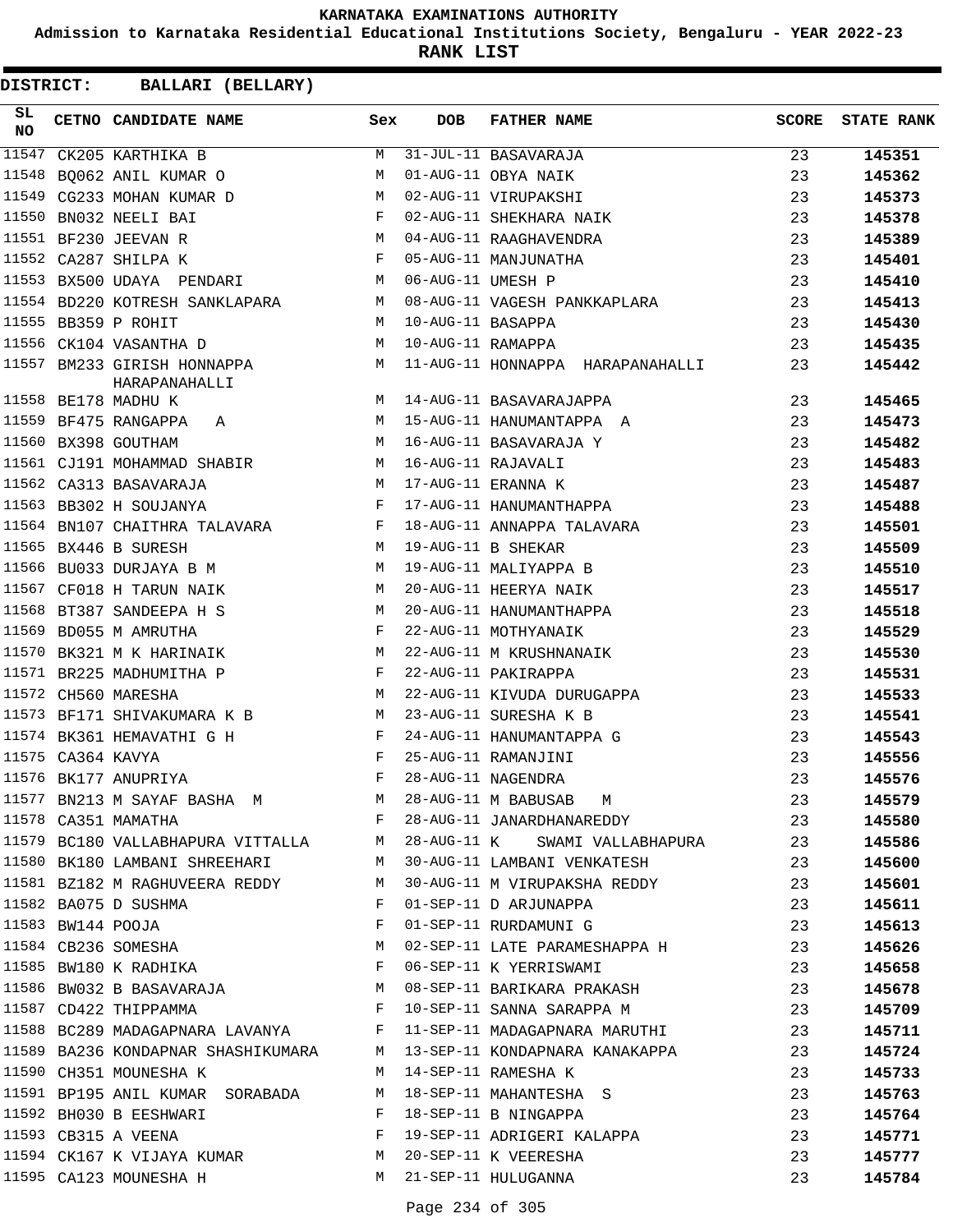**Admission to Karnataka Residential Educational Institutions Society, Bengaluru - YEAR 2022-23**

**RANK LIST**

| SL<br><b>NO</b> |             | CETNO CANDIDATE NAME Sex                                                                                                                                                                                                                               |                | <b>DOB</b>        | <b>FATHER NAME</b>                  | <b>SCORE</b> | <b>STATE RANK</b> |
|-----------------|-------------|--------------------------------------------------------------------------------------------------------------------------------------------------------------------------------------------------------------------------------------------------------|----------------|-------------------|-------------------------------------|--------------|-------------------|
| 11596           | BC012 KAVYA |                                                                                                                                                                                                                                                        | $\mathbf{F}$   |                   | 22-SEP-11 ANJINAPPA                 | 23           | 145790            |
| 11597           |             | CB281 SAHANA T                                                                                                                                                                                                                                         | F              |                   | 23-SEP-11 JAYARAMAREDDY T           | 23           | 145795            |
| 11598           |             | BX286 ANJALI                                                                                                                                                                                                                                           | $_{\rm F}$     | 24-SEP-11 NAGESH  |                                     | 23           | 145799            |
| 11599           |             | BO529 SAHANA K                                                                                                                                                                                                                                         | $$\mathbf{F}$$ |                   | 25-SEP-11 DYAMANNA K                | 23           | 145809            |
| 11600           |             | $\mathbf{F}$ and the set of the set of the set of the set of the set of the set of the set of the set of the set of the set of the set of the set of the set of the set of the set of the set of the set of the set of the set of<br>CE020 B K KALPANA |                |                   | 29-SEP-11 B KUMARA SWAMI            | 23           | 145833            |
|                 |             | $\mathbf{F}$ and $\mathbf{F}$<br>11601 BS134 R PRERANA                                                                                                                                                                                                 |                | 29-SEP-11 G RAJU  |                                     | 23           | 145838            |
|                 |             | 11602 CF274 RAKESH KUMAR                                                                                                                                                                                                                               | M              |                   | 29-SEP-11 BASAVARAJA                | 23           | 145840            |
|                 |             | 11603 BQ193 REKHA N                                                                                                                                                                                                                                    | $_{\rm F}$     |                   | 29-SEP-11 GURURAJA J                | 23           | 145841            |
|                 |             | 11604 BA651 UPPAR ROOPA                                                                                                                                                                                                                                | F              |                   | 29-SEP-11 UPPAR PAKKIRAPPA          | 23           | 145844            |
|                 |             | M<br>11605 CG128 RAVIKUMARA                                                                                                                                                                                                                            |                |                   | 01-OCT-11 VENKATESHA                | 23           | 145862            |
|                 |             | 11606 BU481 INDRA K N                                                                                                                                                                                                                                  | M              |                   | 02-OCT-11 NINGAIAH K                | 23           | 145867            |
|                 |             | 11607 BB105 A NIKIL                                                                                                                                                                                                                                    | M              |                   | 06-OCT-11 A HANUMANTHAPPA           | 23           | 145893            |
|                 |             | 11608 BJ087 H P PRAJWAL M                                                                                                                                                                                                                              |                |                   | 06-OCT-11 HARIJANA PARASHURAMA      | 23           | 145897            |
| 11609           |             | $\mathbf{F}$ and $\mathbf{F}$ and $\mathbf{F}$<br>CB287 SRIDEVI N                                                                                                                                                                                      |                | 06-OCT-11 VIJAY   |                                     | 23           | 145900            |
|                 |             | $\mathbf{F}$<br>11610 CH344 RAMADEVI                                                                                                                                                                                                                   |                |                   | 07-OCT-11 PAKKIRAPPA                | 23           | 145905            |
|                 |             | 11611 CH506 SAI SAGAR REDDY M                                                                                                                                                                                                                          |                |                   | 07-OCT-11 SARVOTHAMA REDDY          | 23           | 145906            |
|                 |             | 11612 CF254 K SHANTHA                                                                                                                                                                                                                                  | $\mathbf{F}$   |                   | 09-OCT-11 K MALLIKARJUNA            | 23           | 145917            |
|                 |             | 11613 BW405 B K DURGAJYOTHI                                                                                                                                                                                                                            | F              |                   | 10-OCT-11 R K LINGAREDDY            | 23           | 145923            |
|                 |             | 11614 BS172 GANTEPPARA KALLESHA M                                                                                                                                                                                                                      |                |                   | 10-OCT-11 GANTEPPARA MANJUNATHA     | 23           | 145931            |
| 11615           |             | CK119 H SHIVALINGAPPA                                                                                                                                                                                                                                  | M              |                   | 10-OCT-11 H NAGARAJA                | 23           | 145932            |
| 11616           |             | BT285 MANJUSHRI B M                                                                                                                                                                                                                                    | F              |                   | 10-OCT-11 B MALLIKARJUNA            | 23           | 145934            |
| 11617           |             | M<br>BA293 SAGARA UPPARA                                                                                                                                                                                                                               |                |                   | 10-OCT-11 MAHESHA UPPARA            | 23           | 145937            |
|                 |             | 11618 CJ510 KEERTHANA                                                                                                                                                                                                                                  | $\mathbf{F}$   |                   | 13-OCT-11 KARI LINGAPPA             | 23           | 145960            |
| 11619           |             | BS181 SOPARNIKA K                                                                                                                                                                                                                                      | $\mathbf{F}$   |                   | 13-OCT-11 BASAVARAJA K              | 23           | 145963            |
| 11620           |             | BB421 SINDU H S<br>$\mathbf{F}$ and the contract of the contract of $\mathbf{F}$                                                                                                                                                                       |                | 14-OCT-11 SURESHA |                                     | 23           | 145970            |
|                 |             | $M_{\odot}$<br>11621 BP068 G THENSINGH                                                                                                                                                                                                                 |                |                   | 17-OCT-11 G VENKATESH               | 23           | 145983            |
|                 |             | 11622 CJ559 MALLIKARJUNA H                                                                                                                                                                                                                             | M              |                   | 17-OCT-11 H SUGREEVA                | 23           | 145984            |
|                 |             | 11623 CA281 SOUJANYA                                                                                                                                                                                                                                   | F              |                   | 18-OCT-11 NAGARAJA                  | 23           | 145998            |
|                 |             | 11624 BL225 UMAMAHESHWARI GUDDAPPA F<br><b>BELAVIGI</b>                                                                                                                                                                                                |                |                   | 18-OCT-11 GUDDAPPA KALAPPA BELAVIGI | 23           | 145999            |
|                 |             | 11625 CH236 AJAY KUMAR K                                                                                                                                                                                                                               | M              |                   | 19-OCT-11 MAHANANDI K               | 23           | 146001            |
|                 |             | 11626 BB104 AKSHSYA MADIVALARA                                                                                                                                                                                                                         | М              |                   | 22-OCT-11 GUDDAPPA MADIVALARA       | 23           | 146016            |
|                 |             | 11627 BM086 PRIYANKA KOTAGI                                                                                                                                                                                                                            | F              |                   | 24-OCT-11 MUDUKAPPA KOTAGI          | 23           | 146026            |
|                 |             | 11628 CF042 SINDHU                                                                                                                                                                                                                                     | F              |                   | 25-OCT-11 CHANDRASHEKARA N          | 23           | 146036            |
|                 |             | 11629 CK216 SHANTHI A                                                                                                                                                                                                                                  | F              |                   | 28-OCT-11 VEERESHA A                | 23           | 146055            |
|                 |             | 11630 CG215 RENUKA                                                                                                                                                                                                                                     | F              |                   | 29-OCT-11 HANUMANTHA                | 23           | 146064            |
|                 |             | 11631 CJ020 SAMEERA                                                                                                                                                                                                                                    | F              |                   | 29-OCT-11 ALAMBASHA                 | 23           | 146066            |
|                 |             | 11632 BR236 HARISHA P                                                                                                                                                                                                                                  | М              |                   | 30-OCT-11 SIDDALINGAPPA P           | 23           | 146068            |
|                 |             | 11633 BU667 ANUSHREE H                                                                                                                                                                                                                                 | F              |                   | 31-OCT-11 CHANDRAPPA H              | 23           | 146073            |
|                 |             | 11634 BE237 BALLARI BHAVANA                                                                                                                                                                                                                            | F              |                   | 01-NOV-11 MALLAPPA BALLARI          | 23           | 146079            |
|                 |             | 11635 CJ536 GAYATRI                                                                                                                                                                                                                                    | F              |                   | 02-NOV-11 SHANKARAPPA               | 23           | 146087            |
|                 |             | 11636 CE447 SHANKINA BHOOMIKA                                                                                                                                                                                                                          | F              |                   | 02-NOV-11 SHANKINA KUMARASWAMY      | 23           | 146094            |
|                 |             | 11637 BW043 GANESH K                                                                                                                                                                                                                                   | M              |                   | 04-NOV-11 SUDHAKARA K               | 23           | 146107            |
|                 |             | 11638 BU064 BHARATHA                                                                                                                                                                                                                                   | М              |                   | 06-NOV-11 LATE SRINIVASA            | 23           | 146114            |
|                 |             | 11639 CE555 TEJAS V                                                                                                                                                                                                                                    | М              |                   | 06-NOV-11 VENKTESH                  | 23           | 146119            |
|                 |             | 11640 BG337 SHRUSHTI D S                                                                                                                                                                                                                               | $\mathbf{F}$   |                   | 07-NOV-11 SHIVAKUMARA D             | 23           | 146125            |
|                 |             | 11641 BT169 AMRUTHA R                                                                                                                                                                                                                                  | F              |                   | 10-NOV-11 RAMESH R                  | 23           | 146137            |
|                 |             | 11642 BF108 HULUMANI REVATHI                                                                                                                                                                                                                           | F              |                   | 11-NOV-11 H MANJUNATHA              | 23           | 146149            |
|                 |             | 11643 CF087 POCHHAL ASHA                                                                                                                                                                                                                               | F              |                   | 11-NOV-11 HONNURAPPA                | 23           | 146150            |
|                 |             | 11644 BC200 K CHAITRA                                                                                                                                                                                                                                  | F              |                   | 13-NOV-11 K CHANDRASHEKARA          | 23           | 146168            |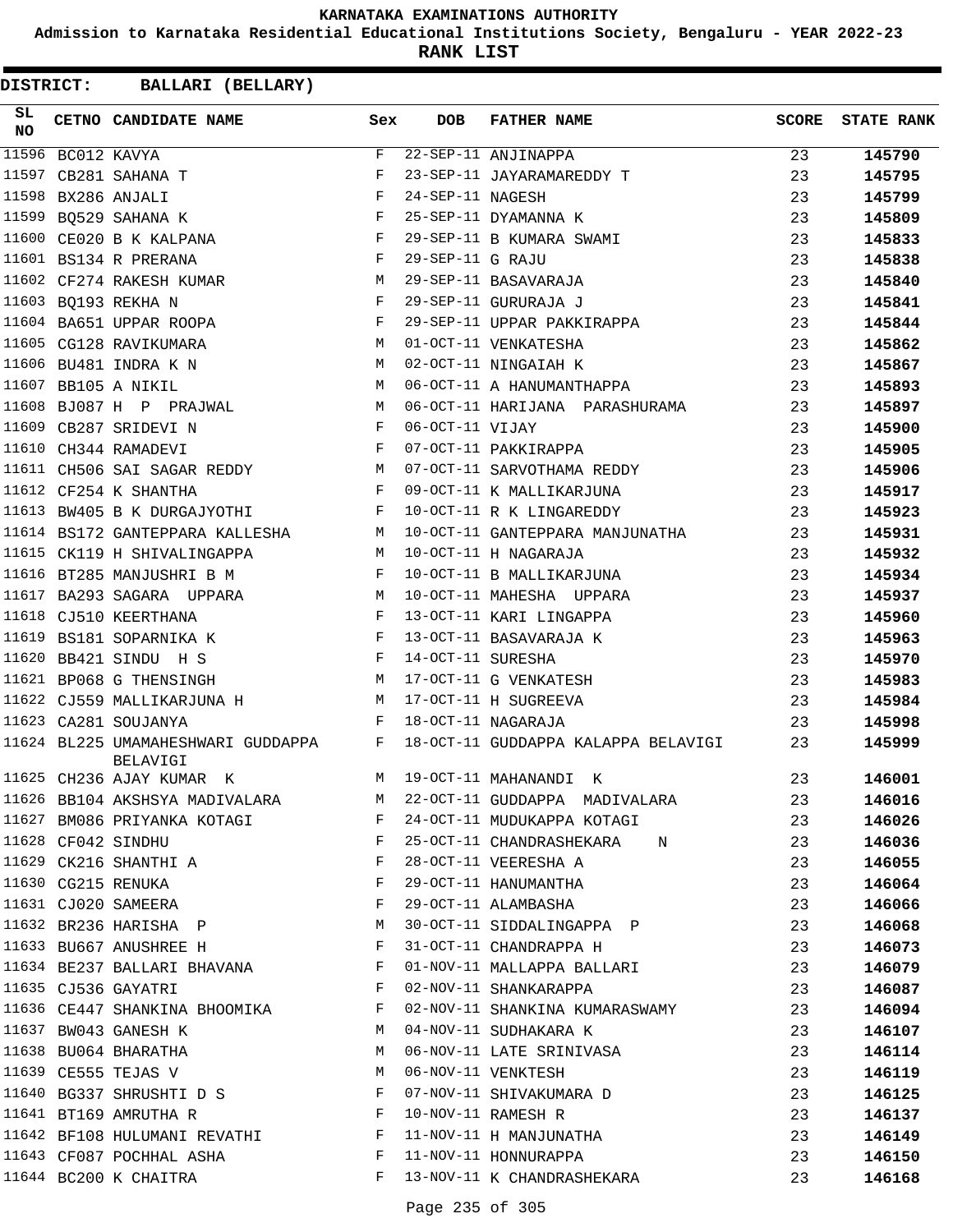**Admission to Karnataka Residential Educational Institutions Society, Bengaluru - YEAR 2022-23**

**RANK LIST**

**DISTRICT:** CC **BALLARI (BELLARY)**

| SL<br><b>NO</b> |                   | CETNO CANDIDATE NAME Sex                                                                               |              | <b>DOB</b>        | <b>FATHER NAME</b>                                        | <b>SCORE</b> | <b>STATE RANK</b> |
|-----------------|-------------------|--------------------------------------------------------------------------------------------------------|--------------|-------------------|-----------------------------------------------------------|--------------|-------------------|
| 11645           |                   | CB015 B NAVYA                                                                                          | F            |                   | 14-NOV-11 BV BASAVARAJ                                    | 23           | 146176            |
| 11646           |                   | BY304 SHAVANTHI                                                                                        | F            |                   | 16-NOV-11 BUDDAPPA                                        | 23           | 146192            |
|                 |                   | 11647 BU634 POOJA C<br>$\mathbf{F}$                                                                    |              |                   | 21-NOV-11 CHANDRAPPA K                                    | 23           | 146226            |
|                 |                   | 11648 BS252 SANDYA K B                                                                                 | $\mathbf{F}$ |                   | 21-NOV-11 ANJINAPPA K B                                   | 23           | 146228            |
|                 |                   | 11649 BZ107 MARUTHI<br><b>M</b>                                                                        |              | 24-NOV-11 IRANNA  |                                                           | 23           | 146245            |
|                 |                   | 11650 BR270 CHIDANANDA S                                                                               |              |                   | 26-NOV-11 SIDDALINGAPPA N                                 | 23           | 146257            |
|                 |                   | <b>M</b><br>11651 BE042 HALESH NAIK                                                                    |              |                   | 26-NOV-11 MANJYA NAIK L                                   | 23           | 146259            |
|                 |                   | 11652 BF367 PALLAVI                                                                                    | $\mathbf{F}$ |                   | 27-NOV-11 SHARANAPPA P                                    | 23           | 146271            |
|                 |                   | 11653 BY002 A JEEVITHA                                                                                 | $\mathbf{F}$ |                   | 29-NOV-11 A HONNURASWAMY                                  | 23           | 146284            |
|                 |                   | 11654 BQ227 DHANRAJ MENDRAGUTTI M                                                                      |              |                   | 29-NOV-11 MARAPPA MENDRAGUTTI                             | 23           | 146286            |
|                 |                   | 11655 BA063 GANGESWRI S<br>and the control of the Party of the Party                                   |              | 30-NOV-11 GANESHA |                                                           | 23           | 146294            |
|                 |                   | 11656 BL215 MADIVALARA SANDEEPA M                                                                      |              |                   | 30-NOV-11 NAGARAJA                                        | 23           | 146295            |
|                 |                   | 11657 CG030 VEERENDRA B<br>M <sub>1</sub>                                                              |              |                   | 30-NOV-11 B MANMATHAPPA                                   | 23           | 146300            |
|                 |                   | 11658 CC262 CHAITHRA N<br>$\mathbf{F}$ . The contract of the contract of $\mathbf{F}$                  |              |                   | 01-DEC-11 N MANJUNATHA                                    | 23           | 146303            |
|                 |                   | M <sub>1</sub><br>11659 CK056 S SURESHA                                                                |              |                   | 06-DEC-11 S MALLIKARJUNA                                  | 23           | 146329            |
|                 |                   | $\mathbf{F}$<br>11660 CE676 NANDINI H                                                                  |              |                   | 10-DEC-11 HANUMANTHAPPA                                   | 23           | 146350            |
|                 |                   | 11661 CJ406 VANI C<br>$\mathbb F$ . In the set of $\mathbb F$                                          |              |                   | 11-DEC-11 MALLIKARJUNA C                                  | 23           | 146362            |
|                 |                   |                                                                                                        |              |                   | 11662 BP063 POOJARI SINCHANA F 13-DEC-11 POOJARI NINGAPPA | 23           | 146376            |
|                 |                   | $\mathbb{F}^{\mathbb{Z}}$ . The state of the state $\mathbb{F}^{\mathbb{Z}}$<br>11663 BZ038 C BHARATHI |              |                   | 15-DEC-11 C PARASHURAMA                                   | 23           | 146386            |
|                 |                   | $\mathbf{F}^{\dagger}$<br>11664 CJ187 MAMATHA                                                          |              |                   | 18-DEC-11 VEERESHA                                        | 23           | 146402            |
|                 |                   | $\frac{1}{\text{F}}$<br>11665 BG037 PUSHPA                                                             |              | 19-DEC-11 MUGAPP  |                                                           | 23           | 146408            |
|                 |                   | 11666 BN163 KORAVARA LAKSHMI F                                                                         |              |                   | 20-DEC-11 KORAVARA PARASAPPA                              | 23           | 146410            |
|                 |                   | $\mathbf{F}$<br>11667 BQ492 CHITRA V P                                                                 |              |                   | 23-DEC-11 PARUSHAPPA H                                    | 23           | 146426            |
|                 |                   | 11668 BM431 TUMBAPPANAVARA KOTEPPA M 24-DEC-11 NO                                                      |              |                   |                                                           | 23           | 146430            |
|                 |                   | 11669 CA099 H SRUJANA                                                                                  | F            | 26-DEC-11 MANJU   |                                                           | 23           | 146440            |
|                 |                   | 11670 BQ208 RAKESH ANGADI                                                                              | M            |                   | 28-DEC-11 ANJINAPPA ANGADI                                | 23           | 146456            |
|                 |                   | 11671 BV187 M MADHUKUMARA                                                                              | M            |                   | 30-DEC-11 MADIVALA DEVENDRAPPA                            | 23           | 146467            |
|                 |                   | 11672 BR261 N T PRAJWAL                                                                                | M            |                   | 30-DEC-11 NAGARAJA                                        | 23           | 146469            |
|                 |                   | 11673 BL056 NIRMALABAYI                                                                                | F            |                   | 30-DEC-11 UMESHNAIK                                       | 23           | 146470            |
|                 | 11674 BU682 SNEHA | $\mathbf{F}$ and $\mathbf{F}$ and $\mathbf{F}$                                                         |              |                   | 30-DEC-11 CHOUDAPPA                                       | 23           | 146473            |
|                 |                   | 11675 BC141 H RAJABHAKSHI                                                                              | M            |                   | 31-DEC-11 H PEERSAB                                       | 23           | 146475            |
|                 |                   | 11676 CH155 UMESHA                                                                                     | M            |                   | 03-JAN-12 U ERESHAPPA                                     | 23           | 146503            |
|                 |                   | 11677 BT187 NARASAMMA S O                                                                              | F            |                   | 05-JAN-12 OBALESHA S                                      | 23           | 146508            |
|                 |                   | 11678 CJ063 D KARTIKA<br><b>M</b>                                                                      |              |                   | 06-JAN-12 D ESHWARAPPA                                    | 23           | 146509            |
|                 |                   | <b>M</b><br>11679 BW040 UPENDRA E                                                                      |              |                   | 06-JAN-12 PRAHALLADA E                                    | 23           | 146511            |
|                 |                   | 11680 BR010 NAVYA K                                                                                    | $\mathbf{F}$ |                   | 16-FEB-12 KOTRESHA K                                      | 23           | 146558            |
|                 |                   | 11681 BR238 PAVANA H N                                                                                 |              |                   | M 12-APR-12 NAGARAJA H                                    | 23           | 146583            |
|                 |                   |                                                                                                        |              |                   | $11682$ BT203 AKASHA N M 17-MAY-12 NAGARAJA G T           | 23           | 146591            |
|                 |                   | 11683 BC154 HOLEYACHI KARIYAPPA M                                                                      |              |                   | 28-MAY-12 HOLEYACHI DODDABASAPPA                          | 23           | 146594            |
|                 |                   | 11684 BT399 MARUTHI J R                                                                                | M            |                   | 30-JUN-12 J RAMAKRISHNA                                   | 23           | 146603            |
|                 |                   | 11685 CJ344 SANIKA                                                                                     | F            |                   | 09-DEC-08 AMARESHAPPA                                     | 22           | 146615            |
|                 |                   | 11686 BQ115 GANESHA                                                                                    | M            |                   | 09-JAN-09 UMESH NAIK                                      | 22           | 146619            |
|                 | 11687 CG307 MANOJ |                                                                                                        | M            |                   | 18-JUN-09 P THIKKANNA                                     | 22           | 146633            |
|                 |                   | 11688 BW459 ANIL V P                                                                                   | M            |                   | 21-NOV-09 PARUSHU RAM                                     | 22           | 146659            |
|                 |                   | 11689 BY224 BOVI GEETA                                                                                 | F            |                   | 21-DEC-09 SHANMUKA                                        | 22           | 146670            |
|                 |                   | 11690 BQ168 K ERAMMA                                                                                   | F            |                   | 22-DEC-09 K SIDDESHA                                      | 22           | 146672            |
|                 |                   | 11691 BE552 RAKESH BANAKAR M                                                                           |              |                   | 23-DEC-09 BASAVARAJA BANAKAR                              | 22           | 146673            |
|                 |                   | 11692 BZ022 B SHANTHA                                                                                  | $\mathbf{F}$ |                   | 01-JAN-10 BASAPPA THALAVARA                               | 22           | 146675            |
|                 |                   | 11693 CD359 BINDUSHRI                                                                                  | F            |                   | 01-JAN-10 M SHANKAR                                       | 22           | 146677            |
|                 |                   | 11694 CB327 ROJABEE                                                                                    | F            | 01-JAN-10 MAHAMAD |                                                           | 22           | 146692            |
|                 |                   |                                                                                                        |              |                   |                                                           |              |                   |

Page 236 of 305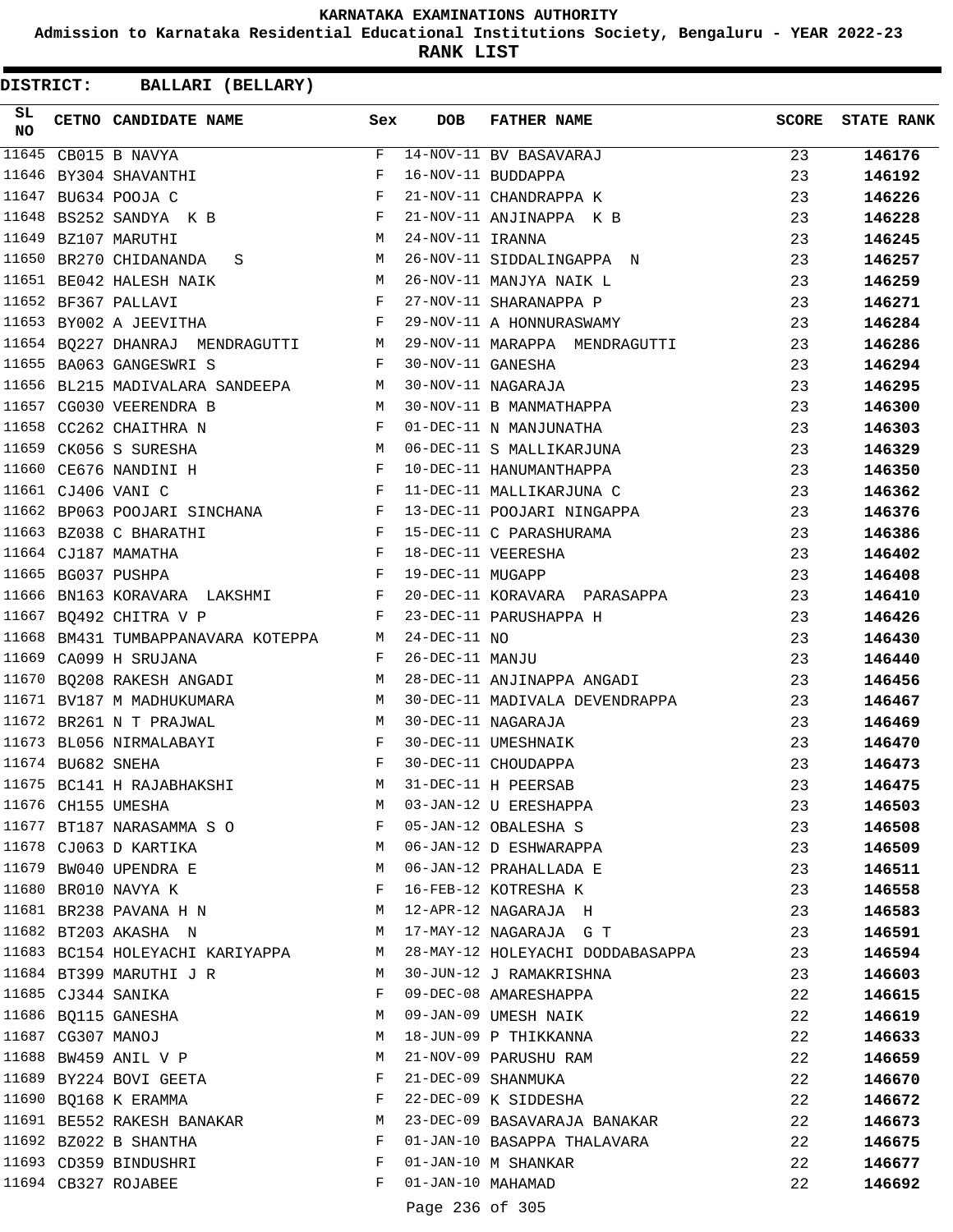**Admission to Karnataka Residential Educational Institutions Society, Bengaluru - YEAR 2022-23**

**RANK LIST**

| SL<br>NO | CETNO CANDIDATE NAME Sex                                                                                                                                                                                                                                  |              | DOB               | FATHER NAME                                                     | SCORE | <b>STATE RANK</b> |
|----------|-----------------------------------------------------------------------------------------------------------------------------------------------------------------------------------------------------------------------------------------------------------|--------------|-------------------|-----------------------------------------------------------------|-------|-------------------|
|          | 11695 BL020 PRAJWAL R BANAKARA M 09-JAN-10 RAJAPPA                                                                                                                                                                                                        |              |                   |                                                                 | 22    | 146704            |
| 11696    | $\mathbf{F}$ and $\mathbf{F}$<br>BM184 RENUKA                                                                                                                                                                                                             |              |                   | 21-JAN-10 JAYA NAIK                                             | 22    | 146715            |
|          | 11697 CJ421 BHAGYAMMA F                                                                                                                                                                                                                                   |              |                   | 02-FEB-10 CHANDRAMOULI                                          | 22    | 146722            |
| 11698    | BW211 N DODDA BASAVA                                                                                                                                                                                                                                      |              | M 02-FEB-10 PAKKI |                                                                 | 22    | 146723            |
|          | 11699 CG163 K GADILINGAPPA M 14-FEB-10 K RAMESHA                                                                                                                                                                                                          |              |                   |                                                                 | 22    | 146730            |
|          | 11700 BD331 SATISHA B                                                                                                                                                                                                                                     |              |                   | M 04-MAR-10 BHOOTHANAIK                                         | 22    | 146740            |
|          | 11701 BW328 LAKSHMI KANTH                                                                                                                                                                                                                                 | M            |                   | 18-MAR-10 BASAVARAJU                                            | 22    | 146751            |
|          | 11702 BN328 VENKATESHNAIK VADATYAR M 21-MAR-10 GONYANAIK V                                                                                                                                                                                                |              |                   |                                                                 | 22    | 146754            |
|          | 11703 CE236 MANJULA S                                                                                                                                                                                                                                     | F            |                   | 02-APR-10 SARAPPA C                                             | 22    | 146763            |
|          | 11704 CB031 SUMITHRA                                                                                                                                                                                                                                      | F            | 02-APR-10 ERANNA  |                                                                 | 22    | 146764            |
|          | $\mathbb{P}^1$ . The set of the set of the set of the set of the set of the set of the set of the set of the set of the set of the set of the set of the set of the set of the set of the set of the set of the set of the set of<br>11705 CJ222 YASHODHA |              | 03-APR-10 ANANDA  |                                                                 | 22    | 146765            |
|          | $\mathbf{F}$<br>11706 CB034 ANJALI                                                                                                                                                                                                                        |              |                   | 10-APR-10 C MALLIKARJUNA                                        | 22    | 146767            |
|          | 11707 BB065 C PRAJWAL M                                                                                                                                                                                                                                   |              |                   | 01-MAY-10 C NAGARAJA                                            | 22    | 146781            |
|          | 11708 BT119 YOGESHA<br><b>M</b>                                                                                                                                                                                                                           |              | 02-MAY-10 KUMAR G |                                                                 | 22    | 146782            |
|          | 11709 CH234 SHILENDRA KUMAR B M                                                                                                                                                                                                                           |              |                   | 06-MAY-10 MANJUNATH BANAGI                                      | 22    | 146785            |
|          |                                                                                                                                                                                                                                                           |              |                   | 11710 BM423 PATIL DARSHANAGOUDA M 09-MAY-10 PATIL NINNGAN GOUDA | 22    | 146792            |
|          | 11711 CJ409 ASHOKA G                                                                                                                                                                                                                                      | M            |                   | 10-MAY-10 VEERABHADRA                                           | 22    | 146794            |
|          | 11712 BZ301 MOHAMMED IMRAN                                                                                                                                                                                                                                | M            | 14-MAY-10 BASHA   |                                                                 | 22    | 146800            |
|          | 11713 BX387 KAVYA K                                                                                                                                                                                                                                       | F            |                   | 20-MAY-10 GADILINGAPPA                                          | 22    | 146803            |
|          | $\mathbf{F}$<br>11714 CC218 KEERTHI                                                                                                                                                                                                                       |              |                   |                                                                 | 22    | 146818            |
|          | 11715 CH243 MALLESWARI                                                                                                                                                                                                                                    | F            |                   | 01-JUN-10 M CHANDRA SHEKAR<br>01-JUN-10 AYYAPPA                 | 22    | 146819            |
|          | 11716 BP186 M HAREESH NAIK M M 15-JUN-10 MANJYA NAIK M                                                                                                                                                                                                    |              |                   |                                                                 | 22    | 146842            |
|          | 11717 BD330 NAVEEN Y                                                                                                                                                                                                                                      | M            |                   | 18-JUN-10 CHANDRAPPA YALLAPPAR                                  | 22    | 146847            |
|          | M <sub>N</sub><br>11718 BU521 AJAYKUMAR T                                                                                                                                                                                                                 |              |                   | 19-JUN-10 ANJINAPPA T                                           | 22    | 146851            |
|          | 11719 BR049 BHAVANA M                                                                                                                                                                                                                                     | $\mathbf{F}$ |                   | 27-JUN-10 VERESHA M                                             | 22    | 146856            |
|          | 11720 BZ302 ERAMMA<br>$\mathbf{F}$ and $\mathbf{F}$ and $\mathbf{F}$                                                                                                                                                                                      |              |                   | 02-JUL-10 KENCHAPPA                                             | 22    | 146864            |
|          | <b>M</b><br>11721 BX256 B VISHWA                                                                                                                                                                                                                          |              |                   | 08-JUL-10 DEVENDRA GOWDA B                                      | 22    | 146869            |
|          | M<br>11722 BT167 TIRUMALA G                                                                                                                                                                                                                               |              |                   | 15-JUL-10 TIMMANNA K S                                          | 22    | 146886            |
|          | 11723 CJ270 H RAJASHEKARA                                                                                                                                                                                                                                 | M            |                   | 20-JUL-10 GOVINDAPPA                                            | 22    | 146890            |
|          | 11724 BK091 H ANAND                                                                                                                                                                                                                                       | M            | 22-JUL-10 SUNIL   |                                                                 | 22    | 146892            |
|          | 11725 BF359 SHARATH L                                                                                                                                                                                                                                     | М            |                   | 30-JUL-10 M LAKYA NAIK                                          | 22    | 146902            |
|          | 11726 CA117 NAGARATHNAMMA                                                                                                                                                                                                                                 | F            |                   | 16-AUG-10 DODDABASAPPA                                          | 22    | 146919            |
|          | 11727 CC043 SIDDESHA G                                                                                                                                                                                                                                    | M            |                   | 21-AUG-10 GIDDACHITTAPPA G                                      | 22    | 146924            |
|          | 11728 BQ395 S SINCHANA                                                                                                                                                                                                                                    | F            |                   | 22-AUG-10 S SHEKHARAPPA                                         | 22    | 146928            |
|          | 11729 BM334 SUCHITHRA LAMBANI F                                                                                                                                                                                                                           |              |                   | 25-AUG-10 UMESH NAIKA LAMBANI                                   | 22    | 146934            |
|          | 11730 CC197 SHIVAKESHAVA                                                                                                                                                                                                                                  | M            |                   | 27-AUG-10 ANJINAPPA                                             | 22    | 146940            |
|          | 11731 BT110 MARESHA H                                                                                                                                                                                                                                     | M            |                   | 31-AUG-10 HULIGEMMA H                                           | 22    | 146949            |
|          | 11732 CG303 SAI KUMAR                                                                                                                                                                                                                                     | M            |                   | 05-SEP-10 HONNURAPPA                                            | 22    | 146957            |
|          | 11733 CE190 N GANESHA                                                                                                                                                                                                                                     | M            |                   | 08-SEP-10 N GANDEPPA                                            | 22    | 146962            |
|          | 11734 BZ294 BOMMAVVA H                                                                                                                                                                                                                                    | F            |                   | 11-SEP-10 EARAPPA H                                             | 22    | 146969            |
|          | 11735 BF215 M KISHOR                                                                                                                                                                                                                                      | M            |                   | 12-SEP-10 M CHANDRAPPA                                          | 22    | 146971            |
|          | 11736 BB224 KAVALI YOGANANDA                                                                                                                                                                                                                              |              |                   | M 15-SEP-10 KAVALI GONIBASAPPA                                  | 22    | 146984            |
|          | 11737 CJ167 K VEERABHADRA                                                                                                                                                                                                                                 | M            |                   | 19-SEP-10 K HANUMANTA                                           | 22    | 146989            |
|          | 11738 BF354 BHARATH MANEGARA                                                                                                                                                                                                                              | M            |                   | 23-SEP-10 GONEPPA M                                             | 22    | 146997            |
|          | 11739 CD380 M CHANDRAMOULI                                                                                                                                                                                                                                | M            |                   | 29-SEP-10 MANJUNATHA K                                          | 22    | 147008            |
|          | 11740 BX399 BHAVANI                                                                                                                                                                                                                                       | F            | 30-SEP-10 HONNURA |                                                                 | 22    | 147012            |
|          | 11741 CE590 SIDDESHA T S                                                                                                                                                                                                                                  | M            |                   | 02-OCT-10 SIDDAPPA T                                            | 22    | 147023            |
|          | 11742 CH584 UMESHA                                                                                                                                                                                                                                        | M            |                   | 02-OCT-10 MALLIKARJUNA                                          | 22    |                   |
|          | 11743 BT093 SARSWATHI                                                                                                                                                                                                                                     | F            |                   | 03-OCT-10 MUGAPPA B                                             | 22    | 147025            |
|          | 11744 CC161 TANUSHREE K                                                                                                                                                                                                                                   | F            |                   | 04-OCT-10 S KUMARA NAIK                                         |       | 147031            |
|          |                                                                                                                                                                                                                                                           |              |                   |                                                                 | 22    | 147035            |
|          |                                                                                                                                                                                                                                                           |              | Page 237 of 305   |                                                                 |       |                   |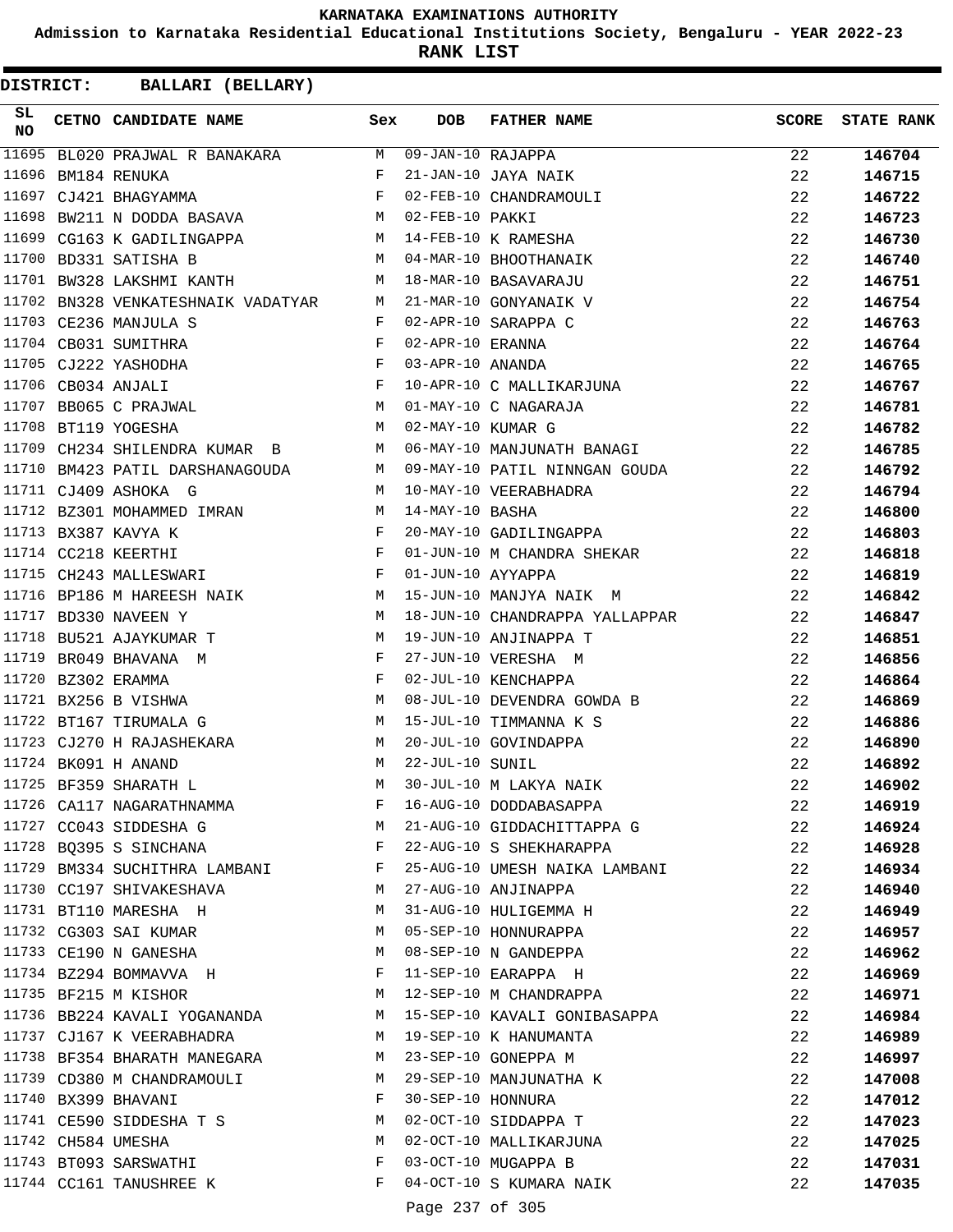**Admission to Karnataka Residential Educational Institutions Society, Bengaluru - YEAR 2022-23**

**RANK LIST**

| 11745 CE544 YALLAPPA Y<br>M 05-OCT-10 YALLAPPA<br>22<br>11746<br>BE026 B K UMA<br>F<br>07-OCT-10 B K MANJAPPA<br>22<br>11747<br>10-OCT-10 RAVIYAPPA H<br>BB338 VIJAYAKUMAR H M<br>22<br>11748 BT394 SHAMBHAVI<br>$\mathbf{F}$<br>11-OCT-10 SIDDESWARA<br>11749 CC230 G P PRASHANTHA M 12-OCT-10 PAMPAPATHI | 147040<br>147045<br>147057<br>22<br>147061<br>22<br>147062<br>147063<br>147070<br>147072 |
|------------------------------------------------------------------------------------------------------------------------------------------------------------------------------------------------------------------------------------------------------------------------------------------------------------|------------------------------------------------------------------------------------------|
|                                                                                                                                                                                                                                                                                                            |                                                                                          |
|                                                                                                                                                                                                                                                                                                            |                                                                                          |
|                                                                                                                                                                                                                                                                                                            |                                                                                          |
|                                                                                                                                                                                                                                                                                                            |                                                                                          |
|                                                                                                                                                                                                                                                                                                            |                                                                                          |
| 11750 CJ562 PRASHANTHA K<br>M 12-OCT-10 DEVARAJ GOWDA<br>22                                                                                                                                                                                                                                                |                                                                                          |
| 11751 CK277 UMADEVI<br>$\mathbf{F}$<br>14-OCT-10 GOPALA<br>22                                                                                                                                                                                                                                              |                                                                                          |
| $\mathbf{F}$<br>11752 BU078 GAYATHRI<br>15-OCT-10 DODDAPPA<br>22                                                                                                                                                                                                                                           |                                                                                          |
| 11753 BB003 A K PRIYANKA<br>$\mathbb{F}$<br>20-OCT-10 A K RAMESH<br>22                                                                                                                                                                                                                                     | 147087                                                                                   |
| 11754 BY271 SANJAY<br><b>M</b><br>21-OCT-10 GUDNEPPA KALI<br>22                                                                                                                                                                                                                                            | 147093                                                                                   |
| 11755 BD196 SANJEEVINI POOJARA F<br>24-OCT-10 AJJAYYA POOJARA<br>22                                                                                                                                                                                                                                        | 147102                                                                                   |
| 11756 BE384 CHETHAN R D<br>M<br>25-OCT-10 DARGYA NAIK R                                                                                                                                                                                                                                                    | 22<br>147105                                                                             |
| 11757 CK120 H SANNASIDAPPA M 25-OCT-10 H SHEKHAPPA<br>22                                                                                                                                                                                                                                                   | 147106                                                                                   |
| 11758 BZ111 VINODA<br>26-OCT-10 NAGARAJA<br>$M_{\rm H}$<br>22                                                                                                                                                                                                                                              | 147112                                                                                   |
| 11759 CF040 AJITH KUMARA D K M<br>30-OCT-10 KUMARASWAMY D<br>22                                                                                                                                                                                                                                            | 147125                                                                                   |
| 11760 BZ122 PRAJWAL<br>M<br>30-OCT-10 HANUMANTHA<br>22                                                                                                                                                                                                                                                     | 147130                                                                                   |
| 11761 BB057 B SANJIVINI<br>F<br>01-NOV-10 B SHIVANANDA NAIK<br>22                                                                                                                                                                                                                                          | 147132                                                                                   |
| 11762 BM128 AMBRUTHA<br>F<br>05-NOV-10 KOTRESHA NAIK<br>22                                                                                                                                                                                                                                                 | 147142                                                                                   |
| 11763 BH271 SEVANTHI<br>F<br>08-NOV-10 GIRIYAPPA<br>22                                                                                                                                                                                                                                                     | 147154                                                                                   |
| 11764 CH077 ANITHA<br>$_{\rm F}$<br>09-NOV-10 GOVARDHANA<br>22                                                                                                                                                                                                                                             | 147155                                                                                   |
| 11765 BX032 CHANDU<br>F<br>22-NOV-10 GANGADHARA<br>22                                                                                                                                                                                                                                                      | 147194                                                                                   |
| 11766 BZ231 JADEPPA A<br><b>M</b><br>27-NOV-10 ADEPPADAMMUR<br>22                                                                                                                                                                                                                                          | 147206                                                                                   |
| 11767 BY080 TULASI<br>F<br>27-NOV-10 CHANNAPPA<br>22                                                                                                                                                                                                                                                       | 147208                                                                                   |
| 11768 BQ147 PRAKASHA<br>28-NOV-10 GURUBASIAH SM<br>22<br>M<br>SM                                                                                                                                                                                                                                           | 147212                                                                                   |
| 11769 CE611 MEDA KAVERI<br>F<br>02-DEC-10 MEDA BANDREPPA<br>22                                                                                                                                                                                                                                             | 147232                                                                                   |
| 11770<br>BW377 VANAJAKSHI D<br>F<br>04-DEC-10 SHIVARAMA D<br>22                                                                                                                                                                                                                                            | 147239                                                                                   |
| 11771 BL011 VALMIKI PAVITRA F<br>08-DEC-10 PARAMESHWARAPPA<br>22                                                                                                                                                                                                                                           | 147256                                                                                   |
| 11772 BW173 K HONNUR SWAMY<br>22<br>M<br>10-DEC-10 K SUDAKARA                                                                                                                                                                                                                                              | 147260                                                                                   |
| 11773 CA416 SEVANTHI<br>F<br>13-DEC-10 MAHADEVA<br>22                                                                                                                                                                                                                                                      | 147273                                                                                   |
| $\mathbb{F}^{\mathbb{Z}}$ . The state $\mathbb{F}^{\mathbb{Z}}$<br>13-DEC-10 UJJINAPPA<br>11774 BT404 SOWMYA<br>22                                                                                                                                                                                         | 147274                                                                                   |
| 11775 CD317 A B GANGADHARA<br>M 21-DEC-10 AGASARA BASAVARAJA<br>22                                                                                                                                                                                                                                         | 147294                                                                                   |
| 11776 BE462 DARSHAN H<br>M 25-DEC-10 HANUMANTHA<br>22                                                                                                                                                                                                                                                      | 147306                                                                                   |
| 11777 BN257 GOPINAIK<br>M 25-DEC-10 MALLESHANAIK                                                                                                                                                                                                                                                           | 22<br>147307                                                                             |
| 11778 BL114 PRAVEEN BHAJANTRI M 27-DEC-10 GURUSIDDAPPA BHAJANTRI<br>22                                                                                                                                                                                                                                     | 147315                                                                                   |
| 11779 CE389 MALLIKARJUNA<br>M 29-DEC-10 SHANMUKHAPPA<br>22                                                                                                                                                                                                                                                 | 147321                                                                                   |
| 11780 CE399 SUMITRA<br>29-DEC-10 M RAMESHA<br>F                                                                                                                                                                                                                                                            | 22<br>147323                                                                             |
| 11781 BM451 TEJASHIVINI HADAPADA<br>F 31-DEC-10 SURESH HADAPADA<br>22                                                                                                                                                                                                                                      | 147333                                                                                   |
| 11782 BE511 AJJAYYA<br>01-JAN-11 SHIVAKUMARA MAJJIGERI<br>22<br>M                                                                                                                                                                                                                                          | 147335                                                                                   |
| 11783 CG197 ANJALI<br>01-JAN-11 KALINGA B<br>F<br>22                                                                                                                                                                                                                                                       | 147341                                                                                   |
| 11784 CH334 BHARATKUMAR<br>01-JAN-11 K HANUMANTHA REDDY<br>M                                                                                                                                                                                                                                               | 22<br>147350                                                                             |
| 11785 CC305 H AJEYA<br>M<br>01-JAN-11 H NAGARAJA                                                                                                                                                                                                                                                           | 22<br>147364                                                                             |
| 11786 CE617 K SHIVA PRASAD<br>M 01-JAN-11 GURUSWAMY K                                                                                                                                                                                                                                                      | 22<br>147366                                                                             |
| 11787 CE109 KUMARA<br>01-JAN-11 PAMPA<br>M<br>22                                                                                                                                                                                                                                                           | 147370                                                                                   |
| 11788 BW376 MOHAMMED RASHID<br>01-JAN-11 DODDA MOULA SAB<br>22<br>M                                                                                                                                                                                                                                        | 147374                                                                                   |
| 11789 BW192 NAGAVENI<br>01-JAN-11 MUKANNA<br>F<br>22                                                                                                                                                                                                                                                       | 147377                                                                                   |
| 11790 CE198 VEERESHA L<br>01-JAN-11 BOMMAYYA LAKLAHALLI<br>22<br>M                                                                                                                                                                                                                                         | 147408                                                                                   |
| 11791 BU257 INDHU H<br>02-JAN-11 HANUMANTHAPPA<br>F<br>22                                                                                                                                                                                                                                                  | 147417                                                                                   |
| 11792 BM465 LAKSHMI<br>02-JAN-11 RAJA NAIKA<br>F                                                                                                                                                                                                                                                           | 22<br>147419                                                                             |
| 11793 BQ044 YOGEESHA S H<br>M 03-JAN-11 HOOLESHA S                                                                                                                                                                                                                                                         | 22<br>147428                                                                             |
| 11794 BZ124 SREEHARI N<br>M 04-JAN-11 NARAYANASWAMY                                                                                                                                                                                                                                                        | 22<br>147433                                                                             |
| Page 238 of 305                                                                                                                                                                                                                                                                                            |                                                                                          |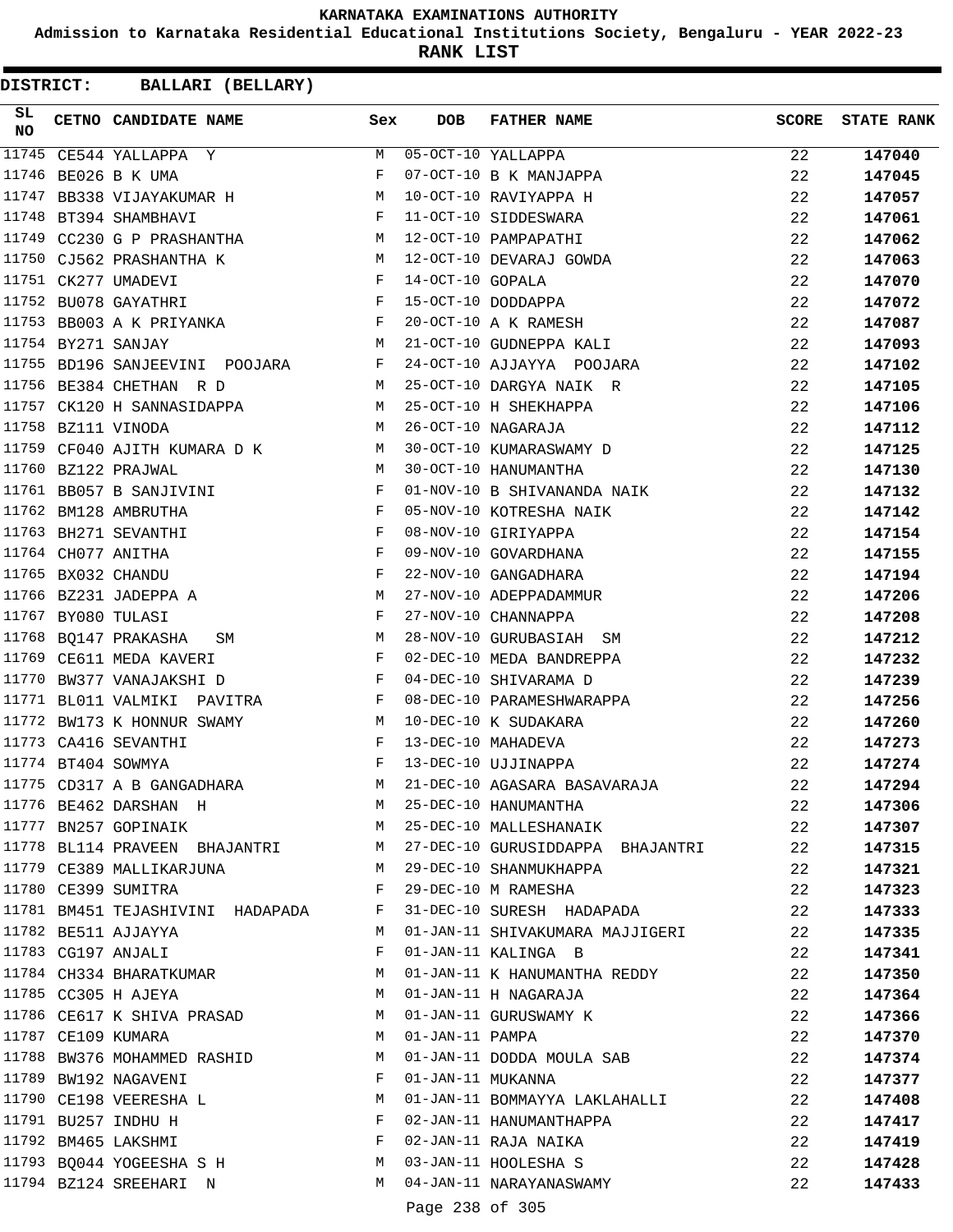**Admission to Karnataka Residential Educational Institutions Society, Bengaluru - YEAR 2022-23**

**RANK LIST**

**DISTRICT:** CC **BALLARI (BELLARY)**

| SL<br><b>NO</b> |                   | CETNO CANDIDATE NAME                                                    | Sex          | <b>DOB</b>        | FATHER NAME                        | <b>SCORE</b> | <b>STATE RANK</b> |
|-----------------|-------------------|-------------------------------------------------------------------------|--------------|-------------------|------------------------------------|--------------|-------------------|
| 11795           |                   | CD295 GAGAN NAIK                                                        | M            |                   | 06-JAN-11 SOMI NAIK                | 22           | 147442            |
|                 |                   | 11796 BT364 GOUTHAM                                                     | M            |                   | 07-JAN-11 LAKSHMANNA P             | 22           | 147447            |
| 11797           |                   | CK103 MANIKANTA M                                                       | M            |                   | 09-JAN-11 VEERABHADRA M            | 22           | 147455            |
|                 |                   | 11798 CG161 K SUNITHA                                                   | F            |                   | 13-JAN-11 K PAKKIRAYYA             | 22           | 147476            |
|                 |                   | 11799 BX036 KANAKA MURTHY K M                                           |              |                   | 16-JAN-11 MALLA REDDY K            | 22           | 147487            |
|                 |                   | 11800 BQ228 KIRANA MALGIMANI M                                          |              |                   | 23-JAN-11 NAGAPPA MALGIMANI        | 22           | 147514            |
|                 |                   | $\mathbf{F}$ and $\mathbf{F}$ and $\mathbf{F}$<br>11801 BD060 D AKSHTHA |              |                   | 24-JAN-11 D MURUDESHA              | 22           | 147519            |
|                 |                   | 11802 BD095 KORI AJJAYYA M 25-JAN-11 HULUGAPPA KORI                     |              |                   |                                    | 22           | 147523            |
|                 |                   | 11803 CF165 RUDRAMUNI B<br>M <sub>N</sub>                               |              |                   | 26-JAN-11 KOTRESHA B               | 22           | 147538            |
|                 |                   | 11804 BG161 S AKASHA                                                    | M            |                   | 26-JAN-11 S HANUMANTHAPPA          | 22           | 147539            |
|                 |                   | 11805 CJ074 NAVEEN KUMAR D M                                            |              |                   | 28-JAN-11 SREENIVASA               | 22           | 147544            |
|                 |                   | 11806 CJ479 A M KADASIDDAPPA M 07-FEB-11 MARESH A                       |              |                   |                                    | 22           | 147598            |
|                 |                   | 11807 BU532 HONNUR ALI<br>M 08-FEB-11 HUSEN BHASH                       |              |                   |                                    | 22           | 147601            |
|                 |                   | 11808 BQ417 FARDIN V<br>M 10-FEB-11 YAKUB                               |              |                   |                                    | 22           | 147612            |
|                 |                   | M<br>11809 CA212 SOMESHA                                                |              | 10-FEB-11 AMBANNA |                                    | 22           | 147616            |
|                 |                   | 11810 BU466 ERESH G                                                     | M            |                   | 11-FEB-11 THIMMNNA G               | 22           | 147619            |
|                 | 11811 BX234 SWAMY |                                                                         | M            |                   | 12-FEB-11 PARASHURAMA              | 22           | 147629            |
|                 |                   | 11812 BY193 ANANDAPPA G<br><b>M</b>                                     |              |                   | 14-FEB-11 GORAVARA CHANDRAPPA      | 22           | 147634            |
|                 | 11813 BU045 ANU   |                                                                         | F            |                   | 14-FEB-11 SHIVAKUMARA              | 22           | 147635            |
|                 | 11814 CF140 DEEPU |                                                                         | $\mathbf{F}$ |                   | 17-FEB-11 MANJUNATHA               | 22           | 147654            |
|                 |                   | 11815 BS107 MAHENDRA K<br>M                                             |              |                   | 18-FEB-11 KARIYAPPA                | 22           | 147664            |
|                 |                   | 11816 BU130 MEGHANA K M F                                               |              |                   | 18-FEB-11 GURUBAIAH K M            | 22           | 147665            |
|                 |                   | $\mathbf{F}$<br>11817 BQ211 ANITHA                                      |              |                   | 19-FEB-11 HANUMANTHAPPA            | 22           | 147669            |
|                 |                   | 11818 BR131 K B AJJAYYA                                                 | M            |                   | 20-FEB-11 CHITTAPPA                | 22           | 147675            |
|                 |                   | 11819 BA514 MANIKANTA S                                                 | M            |                   | 20-FEB-11 CHIDANANDAPPA S          | 22           | 147676            |
|                 |                   | 11820 BS040 RAGINI                                                      | F            |                   | 20-FEB-11 RAVINAIK                 | 22           | 147678            |
|                 |                   | 11821 BY053 PREMANATH D<br>$M_{\rm H}$                                  |              |                   | 21-FEB-11 D JAMBAYYA               | 22           | 147681            |
|                 |                   | 11822 BQ358 LAKSHMI BAI R                                               | $\mathbf{F}$ |                   | 23-FEB-11 RAVI NAIK                | 22           | 147696            |
|                 |                   | 11823 BY301 TARUN KUMAR M<br>M 23-FEB-11 MURUGESHA                      |              |                   |                                    | 22           | 147700            |
|                 |                   | 11824 BN324 NASRIN BANU KURAGUNDA<br>$\mathbf{F}$ and $\mathbf{F}$      |              |                   | 26-FEB-11 SHARIF SAHEB KURAGUNDA   | 22           | 147715            |
|                 |                   | 11825 CJ298 NAGARAJA                                                    | M            |                   | 27-FEB-11 NARASAPPA                | 22           | 147720            |
|                 |                   | 11826 CK285 KAVERI T                                                    | F            |                   | 28-FEB-11 THIPPANNA                | 22           | 147725            |
|                 |                   | 11827 BH168 N NETHRAVATHI                                               | F            |                   | 01-MAR-11 NAGA NAIK                | 22           | 147730            |
|                 |                   | 11828 CF257 NETHRAVATHI G F                                             |              |                   | 04-MAR-11 GANGADHARA T             | 22           | 147743            |
|                 |                   | 11829 CB361 SHWETHA<br>$\mathbf{F}$ and $\mathbf{F}$ and $\mathbf{F}$   |              | 04-MAR-11 RAMESHA |                                    | 22           | 147745            |
|                 |                   | 11830 CE235 RANJITHA                                                    | $\mathbf{F}$ |                   | 06-MAR-11 KUMARASWAMY              | 22           | 147755            |
|                 |                   | 11831 BM450 VARADI SANDEEPA                                             | M            |                   | 07-MAR-11 SOMANNA VARADI           | 22           | 147762            |
|                 |                   | 11832 BN193 JADARA DILEEPA                                              | M            |                   | 08-MAR-11 SEETAPPA                 | 22           | 147766            |
|                 |                   | 11833 CE166 LOHITH KUMAR N S                                            | M            |                   | 09-MAR-11 SHIVAKUMAR               | 22           | 147773            |
|                 |                   | 11834 BU405 SUPRITHA B                                                  | F            |                   | 12-MAR-11 MANJUNATHA B             | 22           | 147797            |
|                 |                   | 11835 BH254 GAGANDEEP H M                                               | M            |                   | 14-MAR-11 DINESH H M               | 22           | 147808            |
|                 |                   | 11836 BT336 MANOJ D U                                                   | M            |                   | 15-MAR-11 UMESHA D T               | 22           | 147818            |
|                 |                   | 11837 CK185 MALLAMMA                                                    | F            |                   | 18-MAR-11 KAPPAGAL NEMAKALLA       | 22           | 147836            |
|                 | 11838 BH222 KAVYA |                                                                         | $\mathbf{F}$ | 19-MAR-11 N RAVI  |                                    | 22           | 147841            |
|                 |                   | 11839 CD319 DODDABASAPPA H                                              | M            |                   | 20-MAR-11 ANJINEYA H               | 22           | 147849            |
|                 |                   | 11840 CE054 NANDINI                                                     | F            |                   | 21-MAR-11 LAKSHMANA M              | 22           | 147852            |
|                 |                   | 11841 CB118 N NEELAVATHI                                                | F            | 22-MAR-11 ERANNA  |                                    | 22           | 147859            |
|                 |                   | $11842$ BZ166 PARVATHI L                                                | F            |                   | 24-MAR-11 HULESHA                  | 22           | 147887            |
|                 |                   | 11843 BM117 RAMYAA                                                      | F            |                   | 27-MAR-11 BANGARI NAIK             | 22           | 147908            |
|                 |                   | 11844 CE213 YASHAVANTHA A                                               |              |                   | M 29-MAR-11 KRISHNAPPA A           | 22           | 147923            |
|                 |                   |                                                                         |              |                   | $\sim$ $\sim$ $\sim$ $\sim$ $\sim$ |              |                   |

Page 239 of 305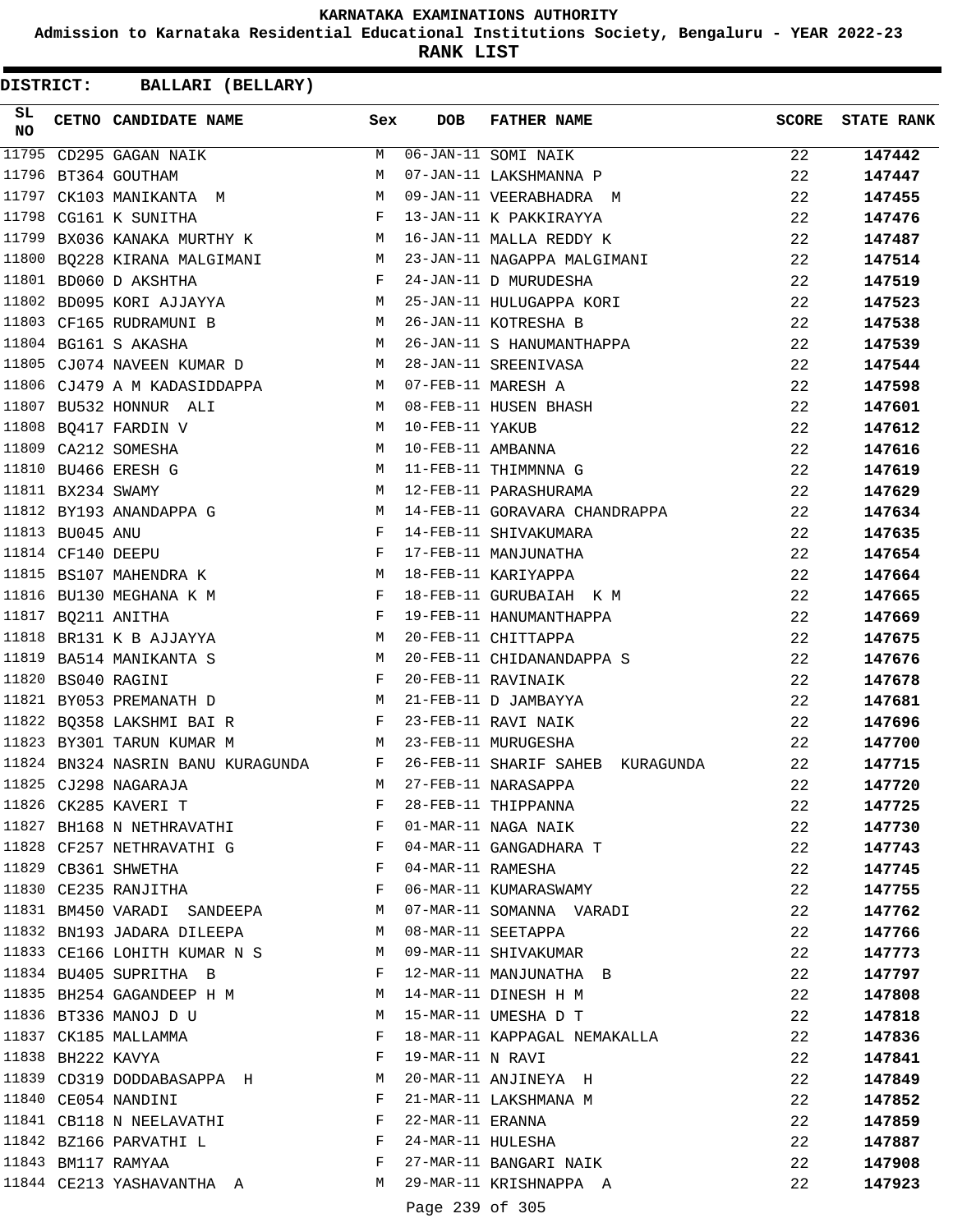**Admission to Karnataka Residential Educational Institutions Society, Bengaluru - YEAR 2022-23**

**RANK LIST**

| SL<br>NO |                   | CETNO CANDIDATE NAME                                                  | Sex                                                      | <b>DOB</b>        | <b>FATHER NAME</b>                                                 | <b>SCORE</b> | <b>STATE RANK</b> |
|----------|-------------------|-----------------------------------------------------------------------|----------------------------------------------------------|-------------------|--------------------------------------------------------------------|--------------|-------------------|
|          |                   | 11845 CB309 VEERESH                                                   |                                                          |                   | M 31-MAR-11 VEERABADRAPPA                                          | 22           | 147933            |
|          |                   | 11846 BP249 ASHWINI                                                   | F                                                        |                   | 02-APR-11 SOMANNANAIK                                              | 22           | 147939            |
| 11847    |                   | BB456 A PAVANA KUMARA                                                 | M                                                        |                   | 04-APR-11 ANANDA NAIK                                              | 22           | 147950            |
|          |                   | 11848 CG016 CHINNA                                                    | M                                                        |                   | 04-APR-11 SANNARAMANJANI                                           | 22           | 147953            |
|          |                   | 11849 CJ437 SHILPA                                                    | F                                                        |                   | 04-APR-11 YALLAPPA PUJARI                                          | 22           | 147955            |
|          |                   | 11850 CE453 H HONNURASWMAY M                                          |                                                          |                   | 05-APR-11 H VEERESH                                                | 22           | 147959            |
|          | 11851 BZ096 H UMA | and the state of the Fig.                                             |                                                          |                   | 07-APR-11 H BASAPPA                                                | 22           | 147973            |
|          |                   | $\mathbf{F}$ and $\mathbf{F}$<br>11852 BL153 SHRAVANTI B              |                                                          |                   | 07-APR-11 PRAKASHA BANNIKAL                                        | 22           | 147977            |
|          |                   | 11853 BK219 N NARASAMMA                                               | $\mathbb{F}^{\mathbb{Z}}$ . If $\mathbb{F}^{\mathbb{Z}}$ |                   | 08-APR-11 N NARASAPPA                                              | 22           | 147985            |
|          |                   | 11854 BQ107 GODERA MANOJA M                                           |                                                          |                   | 09-APR-11 GODERA RAVINDRA                                          | 22           | 147994            |
|          |                   | 11855 BU386 PAVITRA                                                   | F                                                        |                   | 09-APR-11 OBALESHA                                                 | 22           | 147998            |
|          |                   | 11856 BX482 BHOOMIKA K                                                | $\mathbb{F}$                                             |                   | 10-APR-11 DODDANNANAVARA YERRISWAMI                                | 22           | 148003            |
|          |                   | 11857 CH146 R LAKSHMI                                                 | $\mathbf{F}$ . The $\mathbf{F}$                          |                   | 10-APR-11 R SANNANAGAPPA                                           | 22           | 148012            |
|          |                   | 11858 BH046 CHAITRA<br>$\mathbf{F}$ and $\mathbf{F}$ and $\mathbf{F}$ |                                                          |                   | 11-APR-11 HONNURSWAMY                                              | 22           | 148013            |
|          |                   | <b>M</b><br>11859 CE157 MANIKANTA K                                   |                                                          |                   | 12-APR-11 K POMPANNA                                               | 22           | 148019            |
|          |                   | 11860 BW388 R ASHWINI                                                 | F                                                        |                   | 12-APR-11 CHANNABASAPPA R                                          | 22           | 148021            |
|          |                   | 11861 BU215 KATAIAH B                                                 | M                                                        | 14-APR-11 BORAIAH |                                                                    | 22           | 148034            |
|          |                   | 11862 BQ520 MAMATA BAI                                                | F                                                        |                   | 14-APR-11 KUMAR NAIK                                               | 22           | 148037            |
|          |                   | 11863 CG150 VENKATESHA<br>$\mathbb{M}$                                |                                                          |                   | 15-APR-11 YANKAPPA                                                 | 22           | 148053            |
|          |                   | 11864 BZ132 K DEEPAMMA                                                | $\mathbf{F}$                                             |                   | 16-APR-11 K THIPPESWAMY                                            | 22           | 148054            |
|          |                   | 11865 CG326 ANKITHA                                                   | F                                                        |                   | 18-APR-11 HANUMANTHAPPA                                            | 22           | 148067            |
|          | 11866 CH500 MANOJ | U                                                                     |                                                          |                   | M 19-APR-11 UPPARA AMBARISHA                                       | 22           | 148072            |
|          |                   | 11867 BR191 THIPPESWAMY P M 19-APR-11 PAPAIAH H B                     |                                                          |                   |                                                                    | 22           | 148079            |
|          |                   | 11868 CH090 G NAYANA                                                  | $\mathbf{F}$                                             |                   | 20-APR-11 G DODDA BASAPPA                                          | 22           | 148080            |
|          |                   | 11869 BS234 PRUTHVI L N                                               |                                                          |                   | M 20-APR-11 NAGARAJ NAYAK                                          | 22           | 148083            |
|          |                   | 11870 CC212 B YASHODHA                                                | $\mathbf{F}$                                             |                   | 21-APR-11 B CHANNAPPA                                              | 22           | 148085            |
|          |                   | 11871 BM148 VIJETA TALAVARA M                                         |                                                          |                   | 22-APR-11 JAGADESHA TALAVARA                                       | 22           | 148097            |
|          |                   | 11872 BS082 T A BOMMESHA                                              | M                                                        | 23-APR-11 AJJAPPA |                                                                    | 22           | 148101            |
|          |                   | 11873 BY308 BHOVI UMESH                                               |                                                          |                   |                                                                    | 22           | 148113            |
|          |                   | 11874 CB333 GOUTHAMI<br>$\mathbf{F}$                                  |                                                          |                   | M 25-APR-11 BHOVI CHIRANJEEVI                                      |              |                   |
|          |                   | 11875 BW172 K L SINDHU                                                | F                                                        |                   | 27-APR-11 SATHYANARAYANA B<br>27-APR-11 K LINGARAJ                 | 22           | 148128            |
|          |                   |                                                                       |                                                          |                   |                                                                    | 22           | 148129            |
|          |                   | 11876 CC089 HARISHA H                                                 | М                                                        |                   |                                                                    | 22           | 148135            |
|          |                   | 11877 BG010 SANDHYA                                                   | F                                                        |                   | 28-APR-11 BASAVARAJA<br>30-APR-11 ANAND<br>01-MAY-11 BASAVARAJA    | 22           | 148147            |
|          |                   | 11878 CG356 ANJALI                                                    | F                                                        |                   |                                                                    | 22           | 148152            |
|          | 11879 BM181 DEVI  |                                                                       | F                                                        |                   | 01-MAY-11 KUMARA NAIK                                              | 22           | 148157            |
|          |                   |                                                                       |                                                          |                   | 11880 BT277 POOJAR PRADEEP KUMAR M 01-MAY-11 POOJARI SANNAMALLAPPA | 22           | 148162            |
|          |                   | 11881 BN336 SADVITH S                                                 |                                                          |                   | M 04-MAY-11 SHEKHAR K                                              | 22           | 148189            |
|          |                   | 11882 BU489 SANTHOSH T                                                | M                                                        |                   | 04-MAY-11 THIPPANNA                                                | 22           | 148190            |
|          |                   | 11883 CC192 PALLAVI G T                                               | F                                                        |                   | 05-MAY-11 THIPPESHA G                                              | 22           | 148198            |
|          |                   | 11884 BA218 KANAKERI DEVARAJA M                                       |                                                          |                   | 06-MAY-11 KANAKERI GONIBASAPPA                                     | 22           | 148201            |
|          |                   | 11885 BP032 SHANKARA LAMBANI                                          | <b>M</b>                                                 |                   | 08-MAY-11 NINGANAIK LAMBANI                                        | 22           | 148215            |
|          |                   | 11886 CB227 V SANDEEP                                                 | M                                                        |                   | 08-MAY-11 V VEERANJAN                                              | 22           | 148217            |
|          |                   | 11887 BM171 L CHANDRANAIK                                             | M                                                        |                   | 11-MAY-11 L KOTINAIK                                               | 22           | 148240            |
|          |                   | 11888 CC152 M K SINDHU                                                | F                                                        |                   | 13-MAY-11 M KAMARAJA                                               | 22           | 148247            |
|          |                   | 11889 CK069 PRADEEP                                                   | M                                                        |                   | 14-MAY-11 KANNAYYA                                                 | 22           | 148255            |
|          |                   | 11890 BP102 HALUVAGALA RAHUL M                                        |                                                          |                   | 16-MAY-11 HALUVAGALA MANJUNATHA                                    | 22           | 148263            |
|          |                   | 11891 BH156 VEERU NAIK M                                              |                                                          |                   | 19-MAY-11 AMBARESH NAIK                                            | 22           | 148292            |
|          |                   | 11892 BH162 L KAVITHA BAI                                             | $\mathbf{F}$                                             |                   | 20-MAY-11 L LAKSHMAN NAIK                                          | 22           | 148303            |
|          |                   | 11893 BD212 M BHAGYALAKSHMI                                           | F                                                        |                   | 21-MAY-11 M MANOHARA                                               | 22           | 148311            |
|          |                   | 11894 BT317 UMADEVI C                                                 | F                                                        | 21-MAY-11 A H     |                                                                    | 22           | 148317            |
|          |                   |                                                                       |                                                          | Page 240 of 305   |                                                                    |              |                   |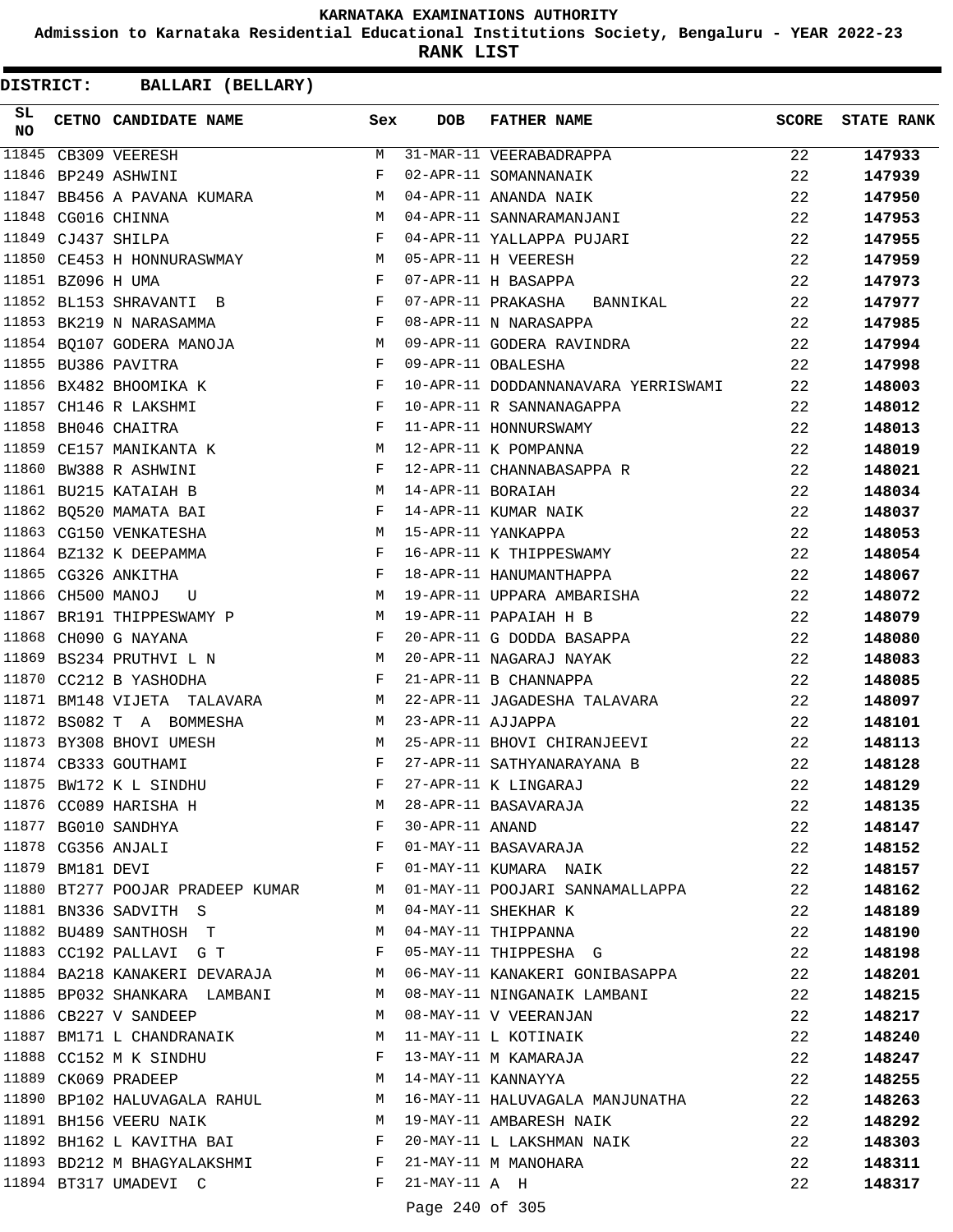**Admission to Karnataka Residential Educational Institutions Society, Bengaluru - YEAR 2022-23**

**RANK LIST**

| SL<br>NO |                   | CETNO CANDIDATE NAME                                                                                                                                                                                                                                    | Sex          | <b>DOB</b>      | <b>FATHER NAME</b>               | <b>SCORE</b> | <b>STATE RANK</b> |
|----------|-------------------|---------------------------------------------------------------------------------------------------------------------------------------------------------------------------------------------------------------------------------------------------------|--------------|-----------------|----------------------------------|--------------|-------------------|
| 11895    |                   | CB134 RENUKAMMA                                                                                                                                                                                                                                         | $F -$        |                 | 23-MAY-11 HONNURASWAMY           | 22           | 148327            |
| 11896    |                   | BA207 PRAJWAL K                                                                                                                                                                                                                                         | M            |                 | 24-MAY-11 DEVAPPA KORAVARA       | 22           | 148336            |
| 11897    |                   | BY171 TIPPESWAMY K M                                                                                                                                                                                                                                    |              |                 | 25-MAY-11 K HONNUR SWAMY         | 22           | 148355            |
| 11898    |                   | BX089 G SHREYA                                                                                                                                                                                                                                          | F            |                 | 26-MAY-11 G ASHOKA KUMAR         | 22           | 148360            |
|          |                   | M<br>11899 CC114 GANESHA                                                                                                                                                                                                                                |              |                 | 26-MAY-11 ANJINAPPA K            | 22           | 148361            |
|          |                   | 11900 BQ399 CHARANAKUMARA M                                                                                                                                                                                                                             |              |                 | 27-MAY-11 TIPPESWAMY             | 22           | 148369            |
|          |                   | $\mathbf{F}$ and $\mathbf{F}$ are $\mathbf{F}$<br>11901 CG104 AMBIKA                                                                                                                                                                                    |              |                 | 29-MAY-11 VENKATESHA H           | 22           | 148380            |
|          |                   | M<br>11902 BM345 L KUMARA                                                                                                                                                                                                                               |              |                 | 29-MAY-11 MALLESHA NAIK          | 22           | 148384            |
|          |                   | 11903 CB005 A VIJAY KUMARA M                                                                                                                                                                                                                            |              |                 | 30-MAY-11 A VISHWANATHA          | 22           | 148385            |
|          |                   | 11904 BF382 S APEKSHA<br>$\mathbf{F}$ and $\mathbf{F}$ and $\mathbf{F}$                                                                                                                                                                                 |              |                 | 30-MAY-11 SHIVANAIK              | 22           | 148388            |
|          |                   | 11905 BW169 LINGAMURTHY K M                                                                                                                                                                                                                             |              |                 | 31-MAY-11 MANJUNATHA K           | 22           | 148398            |
|          |                   | 11906 CC076 DURUGANNA                                                                                                                                                                                                                                   | M            |                 | 01-JUN-11 GANGADHARA             | 22           | 148408            |
|          |                   | 11907 CD288 GURUSWAMY                                                                                                                                                                                                                                   | M            |                 | 01-JUN-11 HANUMAPPA              | 22           | 148409            |
|          |                   | 11908 CJ127 MANIKANTA<br>M <sub>N</sub>                                                                                                                                                                                                                 |              |                 | 01-JUN-11 H R SURESHA            | 22           | 148411            |
| 11909    |                   | M<br>BW518 T DIVAKARA                                                                                                                                                                                                                                   |              |                 | 01-JUN-11 T HULEPPA              | 22           | 148423            |
|          |                   | M<br>11910 BW300 GANESHA                                                                                                                                                                                                                                |              |                 | 02-JUN-11 BASAVARAJA             | 22           | 148429            |
|          |                   | 11911 BY096 H JYOTI                                                                                                                                                                                                                                     | $\mathbf{F}$ |                 | 03-JUN-11 H DURUGAPPA            | 22           | 148438            |
|          |                   | 11912 BX499 M KAVYA                                                                                                                                                                                                                                     | $\mathbb F$  |                 | 03-JUN-11 GANGADHARA             | 22           | 148443            |
|          |                   | 11913 CB157 ANIL KUMARA K<br>$M_{\rm H}$                                                                                                                                                                                                                |              |                 | 04-JUN-11 MAHESHA K              | 22           | 148447            |
|          |                   | 11914 BB238 NAGAVENI GORAVARA F                                                                                                                                                                                                                         |              |                 | 06-JUN-11 HANUMANTHAPPA GORAVARA | 22           | 148469            |
|          |                   | 11915 BB381 PINJAR RIYAJ<br>M <sub>N</sub>                                                                                                                                                                                                              |              |                 | 07-JUN-11 PINJAR YAMANOOR SAB    | 22           | 148480            |
|          |                   | 11916 CH190 BHAVANI H<br>$\mathbf{F}$ and $\mathbf{F}$ and $\mathbf{F}$                                                                                                                                                                                 |              |                 | 09-JUN-11 HANUMANTH              | 22           | 148494            |
|          |                   | $\mathbf{F}$<br>11917 BZ321 SUJATHA                                                                                                                                                                                                                     |              |                 | 09-JUN-11 DHANUNJAYA             | 22           | 148501            |
|          |                   | M<br>11918 CA071 G GOPALAKRISHNA                                                                                                                                                                                                                        |              |                 | 10-JUN-11 G UMESHA               | 22           | 148510            |
|          |                   | 11919 CK181 HEMANTHA RAJ K<br>M                                                                                                                                                                                                                         |              |                 | 11-JUN-11 NARAYANASWAMI          | 22           | 148519            |
| 11920    |                   | BG011 POORNIMA L S<br>$\mathbf{F}$ and the set of the set of the set of the set of the set of the set of the set of the set of the set of the set of the set of the set of the set of the set of the set of the set of the set of the set of the set of |              |                 | 12-JUN-11 SHEKAR NAIK            | 22           | 148527            |
| 11921    |                   | BM299 SOMESH NAGAVATH M                                                                                                                                                                                                                                 |              |                 | 12-JUN-11 JAYANAIKA NAGAVATH     | 22           | 148533            |
|          |                   | M<br>11922 CG115 H MARUTHI                                                                                                                                                                                                                              |              |                 | 14-JUN-11 H VEERESHA             | 22           | 148540            |
|          |                   | 11923 BD245 MUSKAN                                                                                                                                                                                                                                      | F            |                 | 15-JUN-11 IFTHEKAR               | 22           | 148554            |
|          |                   | 11924 BW121 H SHOBA                                                                                                                                                                                                                                     | F            |                 | 16-JUN-11 H SANNA HULAGANNA      | 22           | 148567            |
|          | 11925 CF028 REKHA |                                                                                                                                                                                                                                                         | F            |                 | 16-JUN-11 NAGARAJA               | 22           | 148572            |
|          |                   | 11926 BE445 D H SPANDANA                                                                                                                                                                                                                                | F            |                 | 17-JUN-11 D HANUMANTAPPA         | 22           | 148582            |
|          |                   | 11927 BK297 PALLAVI                                                                                                                                                                                                                                     | F            |                 | 17-JUN-11 DHANUNJAYA             | 22           | 148585            |
|          |                   | 11928 CG072 AMRUTHA                                                                                                                                                                                                                                     | F            |                 | 19-JUN-11 SOMANATHA              | 22           | 148595            |
|          |                   | 11929 CH254 MALLESHWARI                                                                                                                                                                                                                                 | F            |                 | 20-JUN-11 POTHAYYA               | 22           | 148606            |
|          |                   | 11930 BQ188 GOUTHAM M G                                                                                                                                                                                                                                 | M            |                 | 21-JUN-11 KOTRESH M G            | 22           |                   |
|          |                   | 11931 BA457 S SUHEL                                                                                                                                                                                                                                     | M            |                 | 21-JUN-11 SANDUR KHASIMSAB       | 22           | 148615            |
|          |                   | 11932 BQ406 ABBIGERIMATH AM                                                                                                                                                                                                                             | M            |                 | 25-JUN-11 ABBIGERIMATH MA        | 22           | 148616            |
|          |                   | 11933 CD352 NANDHINI G                                                                                                                                                                                                                                  | F            |                 | 25-JUN-11 MARAPPA G              |              | 148644            |
|          |                   |                                                                                                                                                                                                                                                         | F            |                 |                                  | 22           | 148654            |
|          |                   | 11934 BS245 INDRADEVI K S                                                                                                                                                                                                                               |              |                 | 27-JUN-11 SHANMUKHANAIKA K       | 22           | 148671            |
|          |                   | 11935 BZ282 LEPAKSHI                                                                                                                                                                                                                                    | F            | 27-JUN-11 XXX   |                                  | 22           | 148673            |
|          |                   | 11936 BG367 VISHNU NAIK R                                                                                                                                                                                                                               | M            |                 | 27-JUN-11 RAVI NAIK              | 22           | 148679            |
|          |                   | 11937 CA208 U AMRUTHA                                                                                                                                                                                                                                   | F            |                 | 30-JUN-11 JADEYAPPA              | 22           | 148703            |
|          |                   | 11938 BS212 CHOUDA NAIK P L                                                                                                                                                                                                                             | M            |                 | 01-JUL-11 LAKSHMAN NAIK P        | 22           | 148707            |
|          |                   | 11939 BX274 ISHWARYA                                                                                                                                                                                                                                    | F            |                 | 01-JUL-11 SUNKANNA               | 22           | 148708            |
|          |                   | 11940 BH310 SUPRIYA N                                                                                                                                                                                                                                   | F            |                 | 03-JUL-11 PARASHURAMAPPA         | 22           | 148735            |
|          |                   | 11941 CH168 K M PAMPANNA                                                                                                                                                                                                                                | М            |                 | 04-JUL-11 K M VIRUPAKSHI         | 22           | 148741            |
|          |                   | 11942 BW607 Y GAYATHRI                                                                                                                                                                                                                                  | F            |                 | 07-JUL-11 Y RAGHAVENDRA          | 22           | 148772            |
|          |                   | 11943 BL033 BHOOMIKA N                                                                                                                                                                                                                                  | F            |                 | 10-JUL-11 NAGYANAIK              | 22           | 148795            |
|          |                   | 11944 BL189 S SHASHANKA                                                                                                                                                                                                                                 | M            |                 | 10-JUL-11 CHANNAVEERAPPA S       | 22           | 148799            |
|          |                   |                                                                                                                                                                                                                                                         |              | Page 241 of 305 |                                  |              |                   |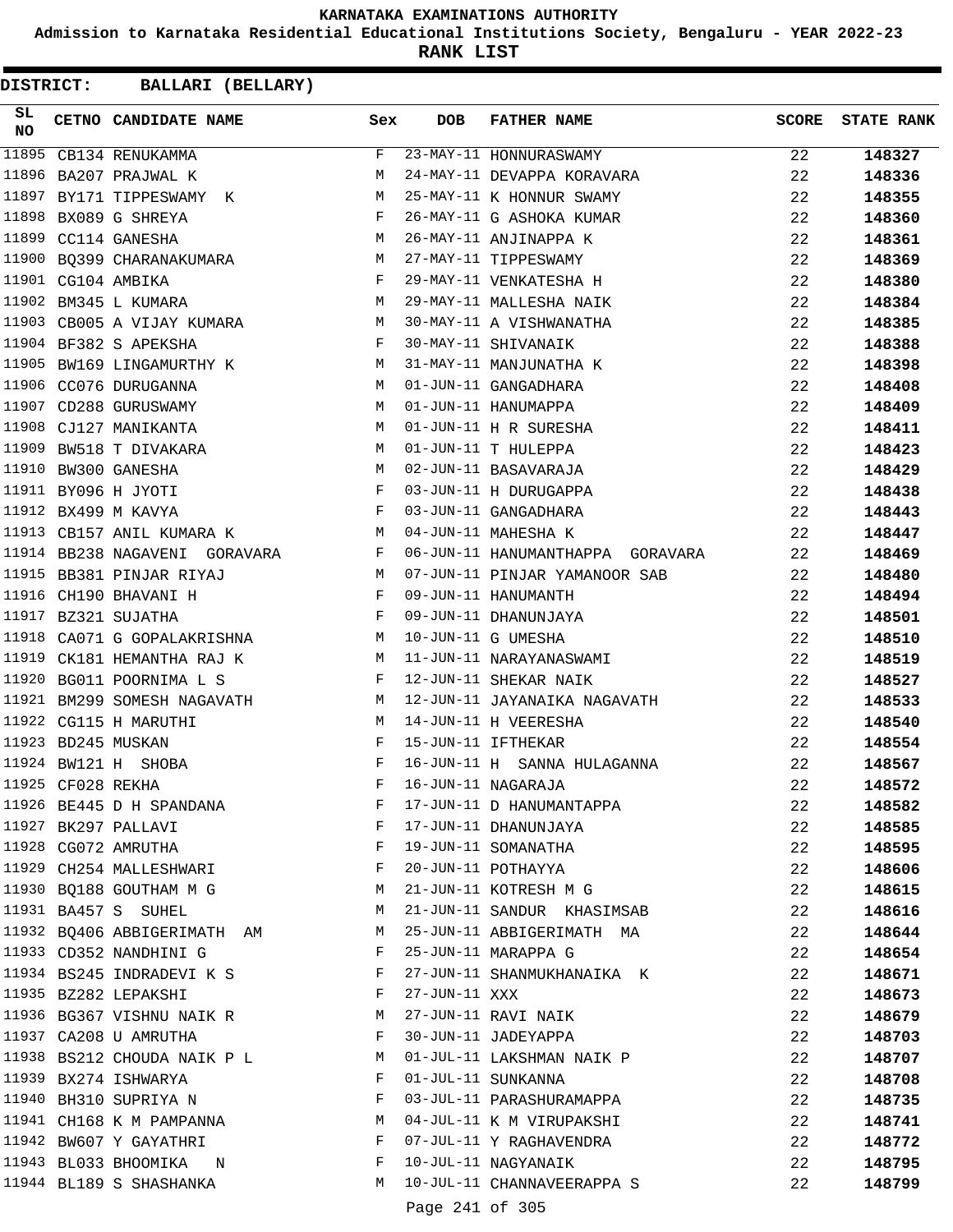**Admission to Karnataka Residential Educational Institutions Society, Bengaluru - YEAR 2022-23**

**RANK LIST**

| SL        |                   | <b>CETNO CANDIDATE NAME</b>                                                                                                              | Sex          | DOB               | <b>FATHER NAME</b>                  | SCORE | <b>STATE RANK</b> |
|-----------|-------------------|------------------------------------------------------------------------------------------------------------------------------------------|--------------|-------------------|-------------------------------------|-------|-------------------|
| <b>NO</b> |                   |                                                                                                                                          |              |                   |                                     |       |                   |
| 11945     |                   | BV010 AJJAYYA G                                                                                                                          | M            | $11-JUL-11 A$     |                                     | 22    | 148806            |
| 11946     |                   | BA442 S KARTHIKAREDDY                                                                                                                    | M            |                   | 11-JUL-11 S LAKSHMANAREDDY          | 22    | 148811            |
|           |                   | 11947 CC058 LAKSHMI G                                                                                                                    | $\mathbf{F}$ |                   | 12-JUL-11 GOUDAPPA G                | 22    | 148817            |
| 11948     |                   | CE615 VIJAYA KUMAR M                                                                                                                     |              |                   | 12-JUL-11 A K SHIVARAMAPPA          | 22    | 148823            |
| 11949     |                   | CD489 G SURESHA<br><b>Example 20</b> Manual Manual Manual Manual Manual Manual Manual Manual Manual Manual Manual Manual Manual Manual M |              |                   | 15-JUL-11 G KARIYAPPA               | 22    | 148846            |
|           |                   | $\mathbf{F}$ and $\mathbf{F}$<br>11950 BW116 ZAHEERA                                                                                     |              |                   | 16-JUL-11 FAKRUDDHEEN               | 22    | 148860            |
|           |                   | 11951 CK026 JYOTHI                                                                                                                       | $\mathbf{F}$ |                   | 21-JUL-11 AYYAPPA B                 | 22    | 148888            |
|           |                   | 11952 BV047 VEERESHA C R M                                                                                                               |              |                   | 22-JUL-11 C RAJAPPA                 | 22    | 148903            |
|           |                   | 11953 BE399 MAMATHA K                                                                                                                    | F            |                   | 27-JUL-11 K KUMAR NAIK              | 22    | 148938            |
|           |                   | 11954 CG018 H KALINGAPPA<br><b>M</b>                                                                                                     |              |                   | 28-JUL-11 H VEERESHA                | 22    | 148946            |
|           |                   | 11955 BW030 JNANA SAGAR N K                                                                                                              | М            |                   | 28-JUL-11 CHANDRA SHEKAR N K        | 22    | 148947            |
|           |                   | 11956 BJ278 S KAVYA SHREE                                                                                                                | F            |                   | 29-JUL-11 S SURESH                  | 22    | 148962            |
|           |                   | 11957 BR308 DURAGESHA MALLESHA KORAVAR M                                                                                                 |              |                   | 30-JUL-11 MALLESHA DYAMAPPA KORAVAR | 22    | 148965            |
|           |                   | 11958 BC043 B AKSHAY KUMARA                                                                                                              | M            |                   | 31-JUL-11 B BASAVARAJA              | 22    | 148973            |
|           |                   | 11959 BA119 PUJAR YANKOBA                                                                                                                | M            |                   | 08-AUG-11 UMESHA PUJAR              | 22    | 149040            |
|           |                   | 11960 BW096 BASKAR                                                                                                                       | M            |                   | 10-AUG-11 GAVISIDDAPPA              | 22    | 149053            |
|           |                   | 11961 BW199 SUCHITRA                                                                                                                     | F            |                   | 10-AUG-11 HULIGAPPA                 | 22    | 149064            |
|           |                   | 11962 BB183 K NIKHITHA<br><b>Example 2</b> F                                                                                             |              |                   | 11-AUG-11 K HANUMANTHAPPA           | 22    | 149067            |
|           |                   | 11963 BA572 K SAHANA                                                                                                                     | $\mathbf{F}$ |                   | 13-AUG-11 K NAGARAJA                | 22    | 149075            |
|           |                   | 11964 BX107 BARATHI H<br>$\mathbf{F}$ and the contract of the contract $\mathbf{F}$                                                      |              |                   | 15-AUG-11 HANUMANTH H               | 22    | 149083            |
|           |                   | 11965 CD179 S AJJAYA<br>$\mathbb{M}$                                                                                                     |              |                   | 15-AUG-11 S NAGARAJA                | 22    | 149088            |
|           |                   | 11966 BF091 CHANDANA S<br>$\mathbf{F}$ and $\mathbf{F}$ and $\mathbf{F}$                                                                 |              |                   | 19-AUG-11 S RAVIKUMARA              | 22    | 149109            |
|           |                   | 11967 BA318 MYAGER PRAJWAL                                                                                                               | M            |                   | 20-AUG-11 MYAGER MAILAPPA           | 22    | 149121            |
| 11968     |                   | M <sub>N</sub><br>CK324 K ERRISWAMY                                                                                                      |              |                   | 22-AUG-11 K SHARABHANNA             | 22    | 149129            |
|           |                   | 11969 CH098 DURGAMMA                                                                                                                     | $\mathbf{F}$ |                   | 23-AUG-11 NARAYANNA                 | 22    | 149137            |
|           |                   | 11970 BY336 LALITHA T                                                                                                                    | F            |                   | 24-AUG-11 PARASHURAMA               | 22    | 149145            |
|           |                   | 11971 BP270 MYLARI BASAMMANAVARA M                                                                                                       |              |                   | 25-AUG-11 NINGAPPA BASAMMANAVARA    | 22    | 149153            |
|           |                   | 11972 BN043 LAKSHMI N M                                                                                                                  | F            |                   | 27-AUG-11 SANNA KOTRAIAH N M        | 22    | 149169            |
|           |                   | 11973 BA283 MALKAPPARA AKASHA                                                                                                            | M            |                   | 27-AUG-11 M PARUSHURAMA             | 22    | 149172            |
|           |                   | 11974 BU576 RESHMA                                                                                                                       | F            | 27-AUG-11 AJJAYYA |                                     | 22    | 149174            |
|           | 11975 BS016 USHA  |                                                                                                                                          | F            | 27-AUG-11 UMESHA  |                                     | 22    | 149178            |
|           |                   | 11976 BJ028 B AKSHATHA                                                                                                                   | F            |                   | 29-AUG-11 B THAYAPPA                | 22    | 149190            |
|           |                   | 11977 BU318 GOURISHA P                                                                                                                   | M            |                   | 31-AUG-11 RAJAPPA P                 | 22    | 149209            |
|           |                   | 11978 BX180 MALA K                                                                                                                       | $\mathbf{F}$ |                   | 31-AUG-11 K T SURESH                | 22    | 149210            |
|           |                   | 11979 BU395 PRAJATH AS                                                                                                                   | M            |                   | 01-SEP-11 SIDDARAMESH               | 22    | 149220            |
|           |                   | 11980 BH106 VINAYAKA B                                                                                                                   | M            |                   | 01-SEP-11 THIPPANNA B               | 22    | 149221            |
|           |                   | 11981 BA100 GANESH                                                                                                                       | M            |                   | 02-SEP-11 SOMAPPA                   | 22    | 149222            |
|           | 11982 BR265 MADHU |                                                                                                                                          | M            |                   | 03-SEP-11 UGRAIAH                   | 22    | 149230            |
|           |                   | 11983 CF152 MAHAMMAD THAHEER M                                                                                                           |              |                   | 03-SEP-11 K ALAM BASHA              | 22    | 149231            |
|           |                   | 11984 CB268 CHAITAN D                                                                                                                    | M            |                   | 05-SEP-11 THIPPAYYA                 | 22    | 149237            |
|           |                   | 11985 CB170 BHAVYA P Y                                                                                                                   | F            |                   | 07-SEP-11 MANJUNATHA REDDY P Y      | 22    | 149260            |
|           | 11986 BQ336 REKHA | $\mathbf{F}$ and $\mathbf{F}$                                                                                                            |              |                   | 07-SEP-11 ANJINAPPA B               | 22    | 149264            |
|           |                   | $\mathbf{F}$<br>11987 BE495 T SANJANA                                                                                                    |              |                   | 07-SEP-11 T THIMMAPPA               | 22    | 149266            |
|           |                   | 11988 BA615 BILLUKUMARA T M                                                                                                              |              |                   | 08-SEP-11 TALAVARA MANJUNATHA       | 22    | 149267            |
|           |                   | 11989 BE239 GIREESH KOLACHI                                                                                                              | M            |                   | 09-SEP-11 TUMANAPPA KOLACHI         | 22    | 149280            |
|           |                   | 11990 BW189 SWAPNA G                                                                                                                     | F            |                   | 10-SEP-11 GADILINGA G               | 22    | 149289            |
|           |                   | 11991 BX207 VARSHITHA B                                                                                                                  | F            |                   | 10-SEP-11 JAKANACHARI B             | 22    | 149290            |
|           |                   | 11992 BC107 ABHAYA RADDERA M                                                                                                             |              |                   | 13-SEP-11 YANKAPPA RADDERA          | 22    | 149302            |
|           |                   | 11993 CG251 DHANUNJAYA                                                                                                                   | M            |                   | 14-SEP-11 MALLAYYA                  | 22    | 149310            |
|           |                   | 11994 CB049 PANDU T                                                                                                                      | M            |                   | 14-SEP-11 DEVENDRA                  | 22    | 149316            |
|           |                   |                                                                                                                                          |              | Page 242 of 305   |                                     |       |                   |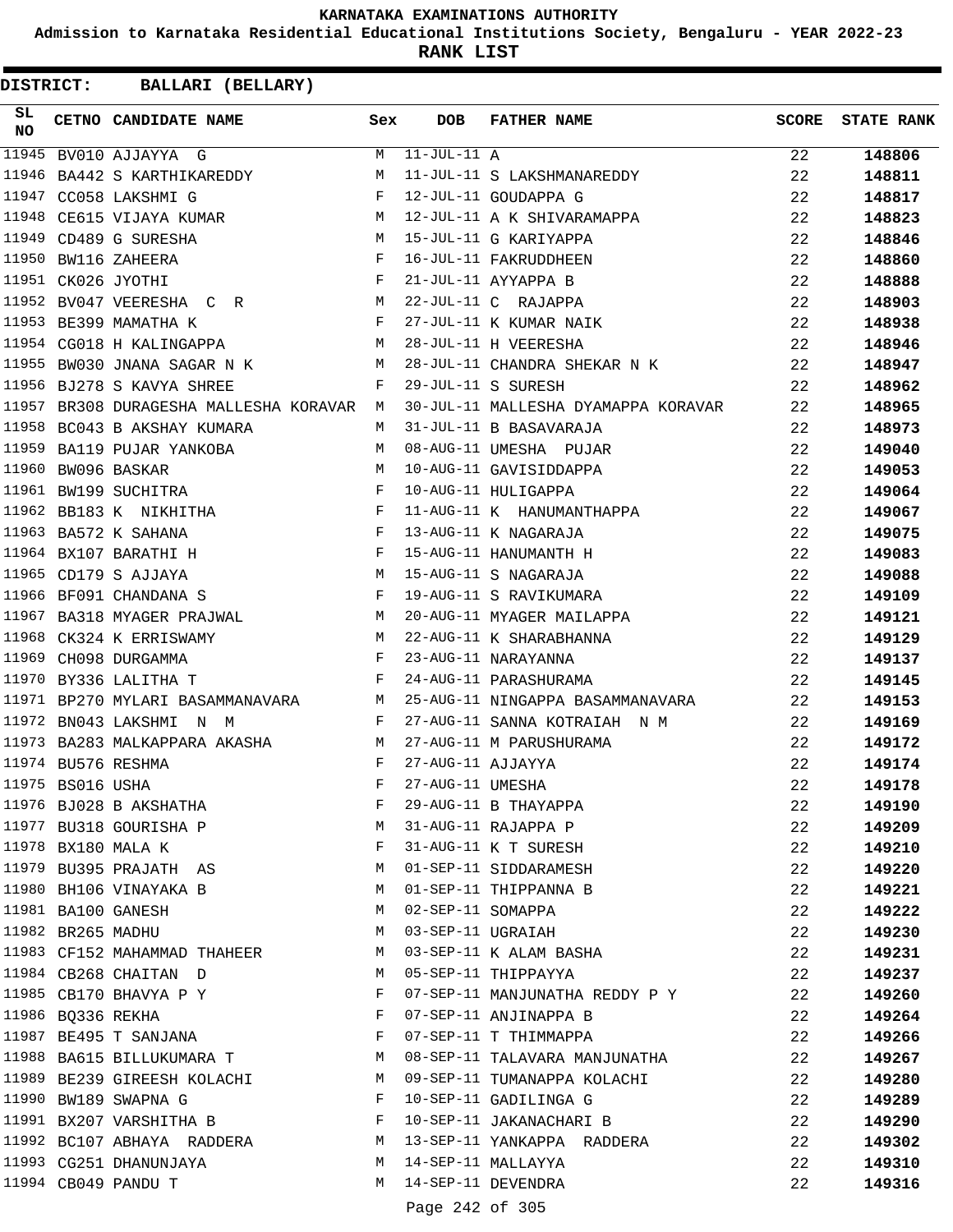**Admission to Karnataka Residential Educational Institutions Society, Bengaluru - YEAR 2022-23**

**RANK LIST**

| SL<br><b>NO</b> | CETNO CANDIDATE NAME Sex                                                                                              |              | <b>DOB</b>          | FATHER NAME                                                        | <b>SCORE</b> | <b>STATE RANK</b> |
|-----------------|-----------------------------------------------------------------------------------------------------------------------|--------------|---------------------|--------------------------------------------------------------------|--------------|-------------------|
| 11995           | BA295 H M KOTEPPA                                                                                                     |              | M 18-SEP-11 MYLAPPA |                                                                    | 22           | 149340            |
| 11996           | BW153 RAJESHWARI F                                                                                                    |              |                     | 20-SEP-11 S BAJJAYYA                                               | 22           | 149359            |
| 11997           | BX278 MAHESH CHALUVADI                                                                                                |              | M 21-SEP-11 AMBANNA |                                                                    | 22           | 149366            |
|                 | 11998 CH246 HARSHITHA H                                                                                               |              |                     | F 22-SEP-11 NARASAPPA H                                            | 22           | 149369            |
| 11999           | BN092 H PRAJWAL<br>M <sub>N</sub>                                                                                     |              |                     | 24-SEP-11 H BHEMAPPA                                               | 22           | 149383            |
|                 | 12000 CJ254 SUMAYA BHANU F                                                                                            |              |                     | 24-SEP-11 CHAND BASHA                                              | 22           | 149388            |
|                 | $\begin{array}{c}\n\ddots \\ F\n\end{array}$<br>12001 BO266 GOUTAMI G                                                 |              |                     | 29-SEP-11 GUNDA NAIK                                               | 22           | 149406            |
|                 | 12002 BA558 KAVERI M                                                                                                  |              |                     | 29-SEP-11 NAGARAJA M                                               | 22           | 149408            |
|                 | 12003 CK037 LAKSHMI<br>$\mathbf{F}$                                                                                   |              |                     | 29-SEP-11 BANGI RAGAPPA                                            | 22           | 149410            |
|                 | $\mathbf{F}$ and $\mathbf{F}$ and $\mathbf{F}$<br>12004 BJ016 MEGHANA H                                               |              |                     | 30-SEP-11 SOMAPPA H                                                | 22           | 149422            |
|                 | 12005 BA300 H H KALAMMA                                                                                               |              |                     | 01-OCT-11 PARASHURAMA DODDAPAKKIRAPPA                              | 22           | 149433            |
|                 | 12006 BU163 BHUMIKA K M                                                                                               | $\mathbf{F}$ |                     | 04-OCT-11 MUGAPPA K M                                              | 22           | 149448            |
|                 | 12007 BA341 N SUDEEPA                                                                                                 |              |                     | M 04-OCT-11 HANUMANTHAPPA                                          | 22           | 149450            |
|                 | 12008 BU070 DEVARAJ MT                                                                                                |              |                     | M 11-OCT-11 THIPPESWAMY MP                                         | 22           | 149490            |
|                 | 12009 BA504 SHIVAJI R                                                                                                 |              |                     | M 11-OCT-11 SHARANAPPA R                                           | 22           | 149495            |
|                 | 12010 CJ346 G ANUSHA                                                                                                  |              |                     | F 13-OCT-11 G VEERESHAGOUDA                                        | 22           | 149502            |
|                 |                                                                                                                       |              |                     | 12011 BK213 METRI NAGESHA MARING MARING MARING METRI HANUMANTHAPPA | 22           | 149509            |
|                 | 12012 BN141 KAVYA KAMMATTARA F                                                                                        |              |                     | 16-OCT-11 PARASAPPA K                                              | 22           | 149521            |
|                 | 12013 CA190 SRI VINAYA A<br>12013 CA190 SRI VINAYA A M 17-OCT-11 SURESHA A<br>12014 BK355 TANU F 17-OCT-11 RUDRESHA K |              |                     |                                                                    | 22           | 149531            |
|                 |                                                                                                                       |              |                     |                                                                    | 22           | 149532            |
|                 | 12015 BX317 VAMSHI KRISHNA V M 21-OCT-11 VEERESH                                                                      |              |                     |                                                                    | 22           | 149566            |
|                 | $\mathbf{F}$ and $\mathbf{F}$ and $\mathbf{F}$<br>12016 CA423 AKSHATA K                                               |              |                     | 23-OCT-11 THIPPESWAMY K                                            | 22           | 149573            |
|                 |                                                                                                                       |              | 23-OCT-11 SWAMY P   |                                                                    | 22           | 149576            |
|                 | 12017 CE274 DEEPA<br>12018 BW406 K KIRTHI F                                                                           |              |                     | 23-OCT-11 HONNURAPPA                                               | 22           | 149577            |
|                 | 12019 CB068 G SANJANA<br>$\mathbf{F}$ and $\mathbf{F}$ and $\mathbf{F}$                                               |              |                     | 02-NOV-11 G PAMPAPATHI                                             | 22           | 149639            |
|                 | 12020 BB342 MOWNESH KAMMARA M                                                                                         |              |                     |                                                                    | 22           | 149644            |
|                 | 12021 BJ264 AFSANA BANU                                                                                               |              |                     | 03-NOV-11 SHREEDHARACHARY KAMMARA<br>04-NOV-11 MAJEED BASHA        | 22           | 149647            |
|                 | $\begin{array}{ccccc}\n\mathbf{F} & & & \mathbf{F} \\ \mathbf{F} & & & \mathbf{F}\n\end{array}$<br>12022 BH112 SUMA B |              |                     | 05-NOV-11 HULUGAPPA B                                              | 22           |                   |
|                 | $\mathbf M$<br>12023 CG177 SANTHOSH                                                                                   |              |                     | 09-NOV-11 K LAKSHMANA                                              | 22           | 149658            |
|                 | 12024 BU191 B S KARTHIK M 11-NOV-11 BASAVARAJA                                                                        |              |                     |                                                                    |              | 149677            |
|                 | 12025 CA056 E H KARTHIKA                                                                                              | M            |                     | 14-NOV-11 E HANUMANTHAPPA                                          | 22           | 149688            |
|                 |                                                                                                                       |              |                     |                                                                    | 22           | 149708            |
|                 | 12026 CA081 SANNEPPA H                                                                                                | M            |                     | 16-NOV-11 SHANKARAPPA H<br>18-NOV-11 ERANNA K                      | 22           | 149726            |
|                 | 12027 CE487 AJJAIAH K                                                                                                 | M            |                     | 18-NOV-11 ERANNA K                                                 | 22           | 149734            |
|                 | 12028 CK025 MONIKA G                                                                                                  | F            |                     | 21-NOV-11 B MUDDAIAH                                               | 22           | 149760            |
|                 | 12029 BQ011 S M NIKHIL                                                                                                | M            |                     | 23-NOV-11 S M SIDDESWARA                                           | 22           | 149776            |
|                 | 12030 CB070 G RENUKA                                                                                                  | F            |                     | 25-NOV-11 G SANNA THIPPESWAMY                                      | 22           | 149781            |
|                 | 12031 CE093 GANGADHARA                                                                                                | M            |                     | 25-NOV-11 GADILINGA                                                | 22           | 149782            |
|                 | 12032 CJ157 SUDHAKAR REDDY M                                                                                          |              |                     | 26-NOV-11 NAGESH REDDY                                             | 22           | 149790            |
|                 | 12033 CH281 B N MANIKANTA                                                                                             | M            |                     | 28-NOV-11 B N RUDRESHA                                             | 22           | 149803            |
|                 | 12034 CE159 K MAHESH                                                                                                  | M            |                     | 28-NOV-11 KURUBARA THIPPESWAMY                                     | 22           | 149805            |
|                 | 12035 CA224 H SHEKHARA M                                                                                              |              |                     | 30-NOV-11 H THIMMAPPA                                              | 22           | 149818            |
|                 | 12036 BH114 M S DEEKSHITABAI F                                                                                        |              |                     | 30-NOV-11 M SHANKARANAIK                                           | 22           | 149819            |
|                 | 12037 BN333 PARAMESHA NAIK VAKDOTH M 01-DEC-11 ANANDA NAIK V                                                          |              |                     |                                                                    | 22           | 149828            |
|                 | 12038 CB254 K P VIJAYA LAKSHMI F 06-DEC-11 C PAMPAPATHI                                                               |              |                     |                                                                    | 22           | 149847            |
|                 | 12039 BW553 V SUDHAKARA                                                                                               | M            |                     | 06-DEC-11 V PRABHAKARA                                             | 22           | 149851            |
|                 | 12040 BN065 ENTAMANI ARJUNA M                                                                                         |              |                     | 10-DEC-11 ENTAMANI RAMAPPA                                         | 22           | 149864            |
|                 | 12041 BJ340 V MAHESHWARI                                                                                              | $\mathbf{F}$ |                     | 10-DEC-11 V TAYAPPA                                                | 22           | 149867            |
|                 | 12042 BP388 KOTRAGOUDA M                                                                                              |              |                     | 12-DEC-11 RAVEENDRA M                                              | 22           | 149878            |
|                 | 12043 CK334 ANKITHA                                                                                                   |              |                     | F 14-DEC-11 K BHIMAREDDY                                           | 22           | 149886            |
|                 | 12044 CD466 GAGANA G N                                                                                                |              | F 15-DEC-11 NAGESHA |                                                                    | 22           | 149895            |
|                 |                                                                                                                       |              | Page 243 of 305     |                                                                    |              |                   |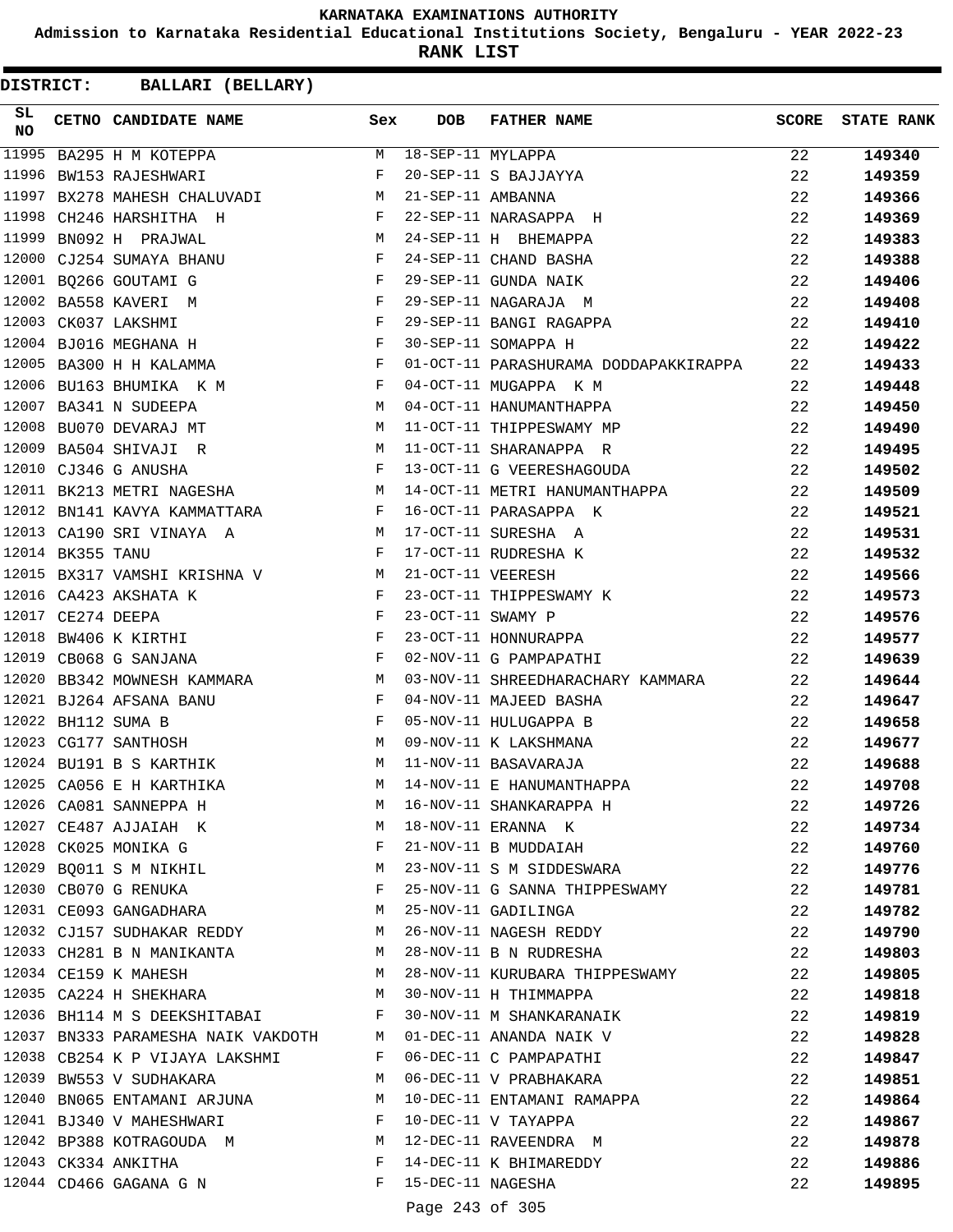**Admission to Karnataka Residential Educational Institutions Society, Bengaluru - YEAR 2022-23**

**RANK LIST**

| SL<br><b>NO</b> |                  | CETNO CANDIDATE NAME                                                    | Sex          | <b>DOB</b>         | <b>FATHER NAME</b>              | <b>SCORE</b> | <b>STATE RANK</b> |
|-----------------|------------------|-------------------------------------------------------------------------|--------------|--------------------|---------------------------------|--------------|-------------------|
|                 |                  | 12045 CH404 GANGOTHRI                                                   | F            |                    | 16-DEC-11 HULIGAYYA             | 22           | 149898            |
|                 |                  | 12046 CB111 P SANIYA                                                    | F            |                    | 19-DEC-11 TIPPUSULTAN           | 22           | 149915            |
|                 | 12047 CC287 AJAY |                                                                         | M            |                    | 20-DEC-11 VANNURAPPA            | 22           | 149919            |
|                 |                  | 12048 BQ047 BASAVARAJA G                                                | M            |                    | 23-DEC-11 KOTRESHA G            | 22           | 149934            |
|                 |                  | 12049 BQ265 MAHESHA M G<br>M <sub>N</sub>                               |              |                    | 24-DEC-11 MUGAPPA M G           | 22           | 149938            |
|                 |                  | 12050 BH061 E R VARUN                                                   | M            |                    | 25-DEC-11 E RAGHAVENDRA         | 22           | 149942            |
|                 |                  | 12051 BJ205 KAALI SUPRIYA F                                             |              |                    | 25-DEC-11 KAALI CHANDRASHEKHARA | 22           | 149943            |
|                 |                  | 12052 CH536 ASWINI                                                      | $\mathbf{F}$ | 27-DEC-11 ERESHA   |                                 | 22           | 149954            |
|                 |                  | 12053 CA006 A MANOJ                                                     | M            |                    | 01-JAN-12 A SIDDALINGAPPA       | 22           | 149980            |
|                 |                  | 12054 BW191 RAJESWARI                                                   | F            |                    | 01-JAN-12 BHEEMA NAIK           | 22           | 149999            |
|                 |                  | 12055 BR201 POOJA P M<br>$\mathbf{F}$ and $\mathbf{F}$ and $\mathbf{F}$ |              |                    | 02-JAN-12 MANJUNATHA P          | 22           | 150008            |
|                 |                  | 12056 CG061 D KIRAN KUMAR                                               | M            |                    | 09-FEB-12 D YERRISWAMY          | 22           | 150059            |
|                 |                  | 12057 CH231 ANITHA                                                      | $\mathbf{F}$ |                    | 18-FEB-12 CHANDRASHEKAR         | 22           | 150067            |
|                 |                  | M<br>12058 CE344 MAHESHA S                                              |              |                    | 24-FEB-12 SATHISHA              | 22           | 150072            |
|                 |                  | 12059 BT091 DIVYASREE P F                                               |              |                    | 03-MAR-12 ERISWAMY P            | 22           | 150077            |
|                 |                  | 12060 CE412 M SOFREEN                                                   | F            |                    | 03-MAR-12 M DADA KHALANDAR      | 22           | 150078            |
|                 |                  | 12061 BH129 K SAKSHIDEEPA F 01-MAY-12 K RAMESH                          |              |                    |                                 | 22           | 150100            |
|                 |                  | 12062 CA384 AKASH V                                                     | M            |                    | 24-MAY-12 V DODDA THIMMAPPA     | 22           | 150106            |
|                 |                  | 12063 CJ039 PRABAVATHI                                                  | F            |                    | 12-JUN-12 HUSENAPPA             | 22           | 150110            |
|                 |                  | 12064 BU320 MAHAMMAD YUSUF A M                                          |              |                    | 12-JUL-12 BARAKATH ALI A        | 22           | 150113            |
|                 |                  | 12065 BW101 M SIDDESH                                                   | M            | 01-OCT-12 YERRAPPA |                                 | 22           | 150118            |
|                 |                  | 12066 BU108 MANOJA V<br><b>M</b>                                        |              |                    | 29-JUN-20 LATE VIRUPAKSHA       | 22           | 150120            |
|                 |                  | $\mathbf{F}$<br>12067 CF070 DEEPA G                                     |              | 21-JUL-20 NO       |                                 | 22           | 150121            |
|                 |                  | 12068 BP370 RENUKA BAI                                                  | F            |                    | 01-JAN-09 MALLESH NIAK          | 21           | 150130            |
| 12069           |                  |                                                                         |              |                    |                                 |              |                   |
|                 |                  | BX342 P VAMSHI KRISHNA M 26-FEB-09 P RAMESH                             |              |                    |                                 | 21           | 150134            |
|                 |                  | 12070 CE138 VAISHALI                                                    | F            |                    | 09-AUG-09 SHRIRAMA              | 21           | 150144            |
|                 |                  | 12071 CC103 ABHISHEK                                                    | M            |                    | 06-SEP-09 H MARIYAPPA           | 21           | 150149            |
|                 |                  | 12072 CB093 H V PAVAN                                                   | M            |                    | 07-NOV-09 H VEERESHA            | 21           | 150161            |
|                 |                  | 12073 CJ195 MOUNESHA                                                    | M            |                    | 19-DEC-09 LAKSHMANA             | 21           | 150173            |
|                 |                  | 12074 CE146 K PALLAVI                                                   | F            |                    | 01-JAN-10 K OBANNA              | 21           | 150189            |
|                 |                  | 12075 BT209 LAKSHMANA                                                   | M            |                    | 01-JAN-10 HULIRAJA              | 21           | 150193            |
|                 |                  | 12076 BM069 G YASHWANTH                                                 | M            |                    | 02-JAN-10 G RAMAPPA             | 21           | 150207            |
|                 |                  | 12077 BC231 SNEHA B                                                     | F            |                    | 17-JAN-10 PARASHURAM B          | 21           | 150214            |
|                 |                  | 12078 BF313 MARUTHI P K                                                 | M            |                    | 26-JAN-10 PARASHURAMAPPA K H    | 21           | 150218            |
|                 |                  | 12079 BW023 PURUSHOTHAMA                                                | M            |                    | 27-JAN-10 B GANGAPPA            | 21           | 150219            |
|                 |                  | 12080 BK090 H MAHESHA                                                   | M            |                    | 04-FEB-10 H BASAVARAJA          | 21           | 150223            |
|                 |                  | 12081 BZ162 BASAVARAJA                                                  | M            |                    | 12-FEB-10 RAMANJANEYA           | 21           | 150235            |
|                 |                  | 12082 BY380 H NANDINI                                                   | F            |                    | 03-MAR-10 H VEERESHA            | 21           | 150247            |
|                 | 12083 BW333 INDU |                                                                         | F            | 08-MAR-10 SHIVA    |                                 | 21           | 150249            |
|                 |                  | 12084 BG092 ARJUN L R                                                   | M            |                    | 05-APR-10 RAVINDRA              | 21           | 150264            |
|                 |                  | 12085 CH362 DIDDI SREENIVASA                                            | M            |                    | 14-APR-10 GADILINGAPPA          | 21           | 150271            |
|                 |                  | 12086 CE201 ESHWARA                                                     | M            |                    | 25-APR-10 R LOKESH NAIK         | 21           | 150281            |
|                 |                  | 12087 CF009 DURUGESHA N                                                 | M            |                    | 07-MAY-10 PARASHURAMA N         | 21           | 150292            |
|                 |                  | 12088 BU604 ANNAPURNA                                                   | F            |                    | 08-MAY-10 BHAGEERATHANAIKA      | 21           | 150293            |
|                 |                  | 12089 CK033 B SHANKAR                                                   | M            |                    | 11-MAY-10 B GANGADHARA          | 21           | 150296            |
|                 |                  | 12090 BG141 K SANDESHA                                                  | М            |                    | 21-MAY-10 K THIRUPATHI          | 21           | 150302            |
|                 |                  | 12091 BS001 K M NAGASHRI                                                | F            |                    | 23-MAY-10 K MOOGAPPA            | 21           | 150303            |
|                 |                  | 12092 BR325 ADITHYA M                                                   | M            | 25-MAY-10 MURTHY   |                                 | 21           | 150304            |
|                 |                  | 12093 BW097 GALI GAYITRAMMA                                             | F            |                    | 01-JUN-10 GALI KARIBASAPPA      | 21           | 150311            |
|                 |                  | 12094 CK187 HARISHA                                                     | M            |                    | 01-JUN-10 VEERESHA              | 21           | 150312            |
|                 |                  |                                                                         |              | Page 244 of 305    |                                 |              |                   |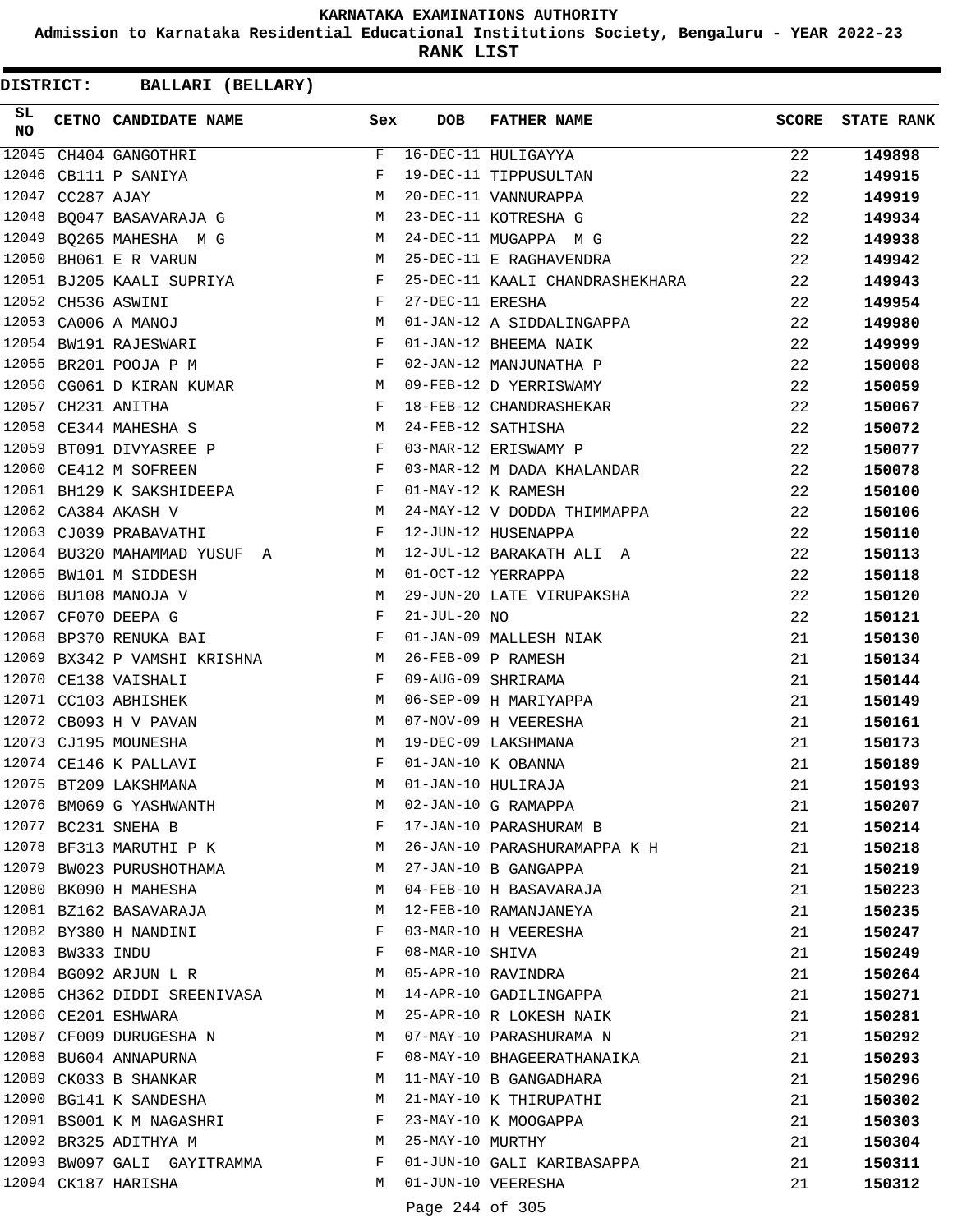**Admission to Karnataka Residential Educational Institutions Society, Bengaluru - YEAR 2022-23**

**RANK LIST**

| SL<br><b>NO</b> | CETNO CANDIDATE NAME Sex                                                                                                                                                                                                                                  |              | DOB              | <b>FATHER NAME</b>                                                        | SCORE | <b>STATE RANK</b> |
|-----------------|-----------------------------------------------------------------------------------------------------------------------------------------------------------------------------------------------------------------------------------------------------------|--------------|------------------|---------------------------------------------------------------------------|-------|-------------------|
| 12095           | CF219 M SARASWATHI                                                                                                                                                                                                                                        | F            |                  | 01-JUN-10 KRUSHNA M                                                       | 21    | 150314            |
| 12096           | BK129 K SHASHIKUMAR                                                                                                                                                                                                                                       | M            |                  | 13-JUN-10 K ARAVIND                                                       | 21    | 150331            |
| 12097           | BM182 JAIRAM NAIK                                                                                                                                                                                                                                         | M            |                  | 20-JUN-10 KUMAR NAIK                                                      | 21    | 150338            |
| 12098           | BE103 AJJAYYA G                                                                                                                                                                                                                                           | M            |                  | 25-JUN-10 HANUMANTHAPPA G                                                 | 21    | 150341            |
| 12099           | BE048 R PAVITRA BAI F                                                                                                                                                                                                                                     |              |                  | 30-JUN-10 K RAMANAIK                                                      | 21    | 150345            |
|                 | <b>M</b><br>12100 BY357 V PRAJVAL                                                                                                                                                                                                                         |              |                  | 03-JUL-10 V DODDA BASAPPA                                                 | 21    | 150350            |
|                 | $\mathbf M$<br>12101 CK138 VEERESHA                                                                                                                                                                                                                       |              |                  | 10-JUL-10 SUNKAPPA                                                        | 21    | 150358            |
|                 | 12102 CB101 GANESH                                                                                                                                                                                                                                        | M            |                  | 11-JUL-10 SRINIVASA                                                       | 21    | 150359            |
|                 | 12103 BW140 H RASHMITHA F                                                                                                                                                                                                                                 |              |                  | 11-JUL-10 H NEELAKANTA                                                    | 21    | 150360            |
|                 | 12104 BL179 MANJUNATH<br>$\mathbf{M}$                                                                                                                                                                                                                     |              |                  | 27-JUL-10 K SURESHA                                                       | 21    | 150379            |
|                 | 12105 BW501 ARUNA KUMAR                                                                                                                                                                                                                                   | M            |                  | 04-AUG-10 HONNURAPPA                                                      | 21    | 150389            |
|                 | 12106 BX183 TEJASWINI K                                                                                                                                                                                                                                   | $\mathbf{F}$ |                  | 06-AUG-10 VEERABADRAGOUDA K                                               | 21    | 150393            |
|                 | M <sub>N</sub><br>12107 CB047 ROHITH                                                                                                                                                                                                                      |              |                  | 16-AUG-10 HANUMANTHAPPA                                                   | 21    | 150405            |
|                 | <b>M</b><br>12108 BW542 ASHOKA                                                                                                                                                                                                                            |              |                  | 21-AUG-10 MADIVALA RAVI                                                   | 21    | 150414            |
|                 | 12109 BY079 GHANGI MOUNIKA F                                                                                                                                                                                                                              |              |                  | 22-AUG-10 GHANGI MAREPPA                                                  | 21    | 150417            |
|                 | 12110 BY205 SREENIVAS O                                                                                                                                                                                                                                   | M            |                  | 23-AUG-10 VENKATESH O                                                     | 21    | 150420            |
|                 | 12111 CD391 SHANTHAMMA B                                                                                                                                                                                                                                  | F            |                  | 28-AUG-10 BASAVARAJA                                                      | 21    | 150426            |
|                 | 12112 CD035 SHIVAMURTHI K                                                                                                                                                                                                                                 | M            |                  | 29-AUG-10 TIPPAYYA K                                                      | 21    | 150427            |
|                 | 12113 BU334 ADARSHA J K                                                                                                                                                                                                                                   | M            |                  | 30-AUG-10 KARIYAPPA JAMPOL                                                | 21    | 150428            |
|                 | 12114 CD255 MARUTHI                                                                                                                                                                                                                                       | M            |                  | 31-AUG-10 N RUDRAPPA                                                      | 21    | 150432            |
|                 | 12115 BU421 KAVYA B<br><b>Example 20</b> Service Service Service Service Service Service Service Service Service Service Service Service Service                                                                                                          |              |                  | 07-SEP-10 BASAVARAJA                                                      | 21    | 150441            |
|                 | <b>Experimental Service Service</b><br>12116 CD177 PAVITHRA K                                                                                                                                                                                             |              |                  | 07-SEP-10 KURUBARA THIPPANNA                                              | 21    | 150442            |
|                 | $\mathbf{F}^{\mathcal{A}}$ . The $\mathbf{F}^{\mathcal{A}}$<br>12117 CH530 U LALITHA                                                                                                                                                                      |              |                  | 07-SEP-10 U MAREPPA                                                       | 21    | 150444            |
|                 | 12118 CB269 PALLAVI K                                                                                                                                                                                                                                     | $\mathbf{F}$ |                  | 09-SEP-10 KOMAREPPA K                                                     | 21    | 150448            |
| 12119           | BJ133 K NANDISH<br><b>M</b>                                                                                                                                                                                                                               |              |                  | 10-SEP-10 K VENKATESHA                                                    | 21    | 150451            |
| 12120           | BA133 H M KAVYA<br>$\mathbf{F}$ and $\mathbf{F}$ and $\mathbf{F}$ and $\mathbf{F}$ and $\mathbf{F}$                                                                                                                                                       |              |                  | 12-SEP-10 H M MAILARAPPA                                                  | 21    | 150457            |
|                 | 12121 CF121 K KAMPLI                                                                                                                                                                                                                                      | M            |                  | 20-SEP-10 K MAYLAPPA                                                      | 21    | 150469            |
|                 | 12122 CJ213 PUJAMMA                                                                                                                                                                                                                                       | F            |                  | 21-SEP-10 GANGADHARA                                                      | 21    | 150471            |
|                 | 12123 CJ183 R M VEERESHA M                                                                                                                                                                                                                                |              |                  | 28-SEP-10 R A MARUTHESHA                                                  | 21    | 150488            |
|                 | 12124 BD261 ADARSHA K                                                                                                                                                                                                                                     | M            |                  | 02-OCT-10 JAMBANNA K                                                      | 21    | 150497            |
|                 | 12125 BY371 HEMANTH                                                                                                                                                                                                                                       | M            |                  | 02-OCT-10 OBALA NAYUDU A                                                  | 21    | 150498            |
|                 | 12126 BF537 MANASA L H                                                                                                                                                                                                                                    | F            |                  | 02-OCT-10 HARISCHANDRANAIK                                                | 21    | 150500            |
|                 | 12127 BF243 MADHUKUMAR B M 03-OCT-10 MANJUNATHA B                                                                                                                                                                                                         |              |                  |                                                                           | 21    | 150505            |
|                 | $\mathbf{F}$ . The set of the set of the set of the set of the set of the set of the set of the set of the set of the set of the set of the set of the set of the set of the set of the set of the set of the set of the set of t<br>12128 CE422 A MANASA |              |                  | 05-OCT-10 DHARMENDRA A                                                    | 21    | 150511            |
|                 | 12129 BL190 ISHWARYA F                                                                                                                                                                                                                                    |              |                  | 05-OCT-10 SANTOSHANAIK R                                                  | 21    | 150513            |
|                 | 12130 BT348 BHAVANI K                                                                                                                                                                                                                                     | $\mathbf F$  | 06-OCT-10 RAMESH |                                                                           | 21    | 150516            |
|                 | $\mathbf{F}$<br>12131 CB248 K DEVI                                                                                                                                                                                                                        |              |                  | 07-OCT-10 RAJASHEKHAR                                                     | 21    | 150518            |
|                 | 12132 BV048 RAMESHA M S M                                                                                                                                                                                                                                 |              |                  | 08-OCT-10 SOMASHEKARA M                                                   | 21    | 150526            |
|                 | 12133 BC054 K TEEJASWINI F                                                                                                                                                                                                                                |              |                  | 09-OCT-10 K RAMESHA                                                       | 21    | 150527            |
|                 |                                                                                                                                                                                                                                                           |              |                  | 12134 CK106 GOPPERU MANOJ M 12-OCT-10 GOPPERU ESHWAR                      | 21    | 150539            |
|                 | 12135 BV160 SINDHU N                                                                                                                                                                                                                                      |              |                  | F 12-OCT-10 B S NAGARAJA                                                  | 21    | 150540            |
|                 | 12136 BZ217 SREELATHA F 18-OCT-10 SUNKAPPA                                                                                                                                                                                                                |              |                  |                                                                           | 21    | 150560            |
|                 |                                                                                                                                                                                                                                                           |              |                  | 12137 BA226 SANDEEPA KAMMARA M 19-OCT-10 DODDA BASAPPA KAMMARA            | 21    | 150562            |
|                 | 12138 BB045 B LALITHA                                                                                                                                                                                                                                     |              |                  | F 21-OCT-10 BANAKARA MALLESHAPPA                                          | 21    | 150565            |
|                 |                                                                                                                                                                                                                                                           |              |                  | 12139 BU490 SIDDALINGAPPA H B M 22-OCT-10 YARRISWAMY H B                  | 21    | 150571            |
|                 |                                                                                                                                                                                                                                                           |              |                  | 12140 CC289 LINGARAJU B M 23-OCT-10 BOMMALINGAPPA                         | 21    | 150572            |
|                 | 12141 CJ565 Y LALITHA F                                                                                                                                                                                                                                   |              |                  | 23-OCT-10 Y DEVENDRA                                                      | 21    | 150574            |
|                 |                                                                                                                                                                                                                                                           |              |                  |                                                                           | 21    | 150579            |
|                 | F 26-OCT-10 MARAPPA G<br>12143 BS173 VANISHREE G                                                                                                                                                                                                          |              |                  | 12142 BG006 ALLALLI SPANDANA ROLL F 26-OCT-10 ALLALLI LAKKAPPA            | 21    | 150582            |
|                 |                                                                                                                                                                                                                                                           |              |                  | 12144 BE076 EREDETTHINAHALLI PRAJWAL M 30-OCT-10 EREDETTHINAHALLI RAMESHA | 21    | 150591            |
|                 |                                                                                                                                                                                                                                                           |              |                  |                                                                           |       |                   |
|                 |                                                                                                                                                                                                                                                           |              | Page 245 of 305  |                                                                           |       |                   |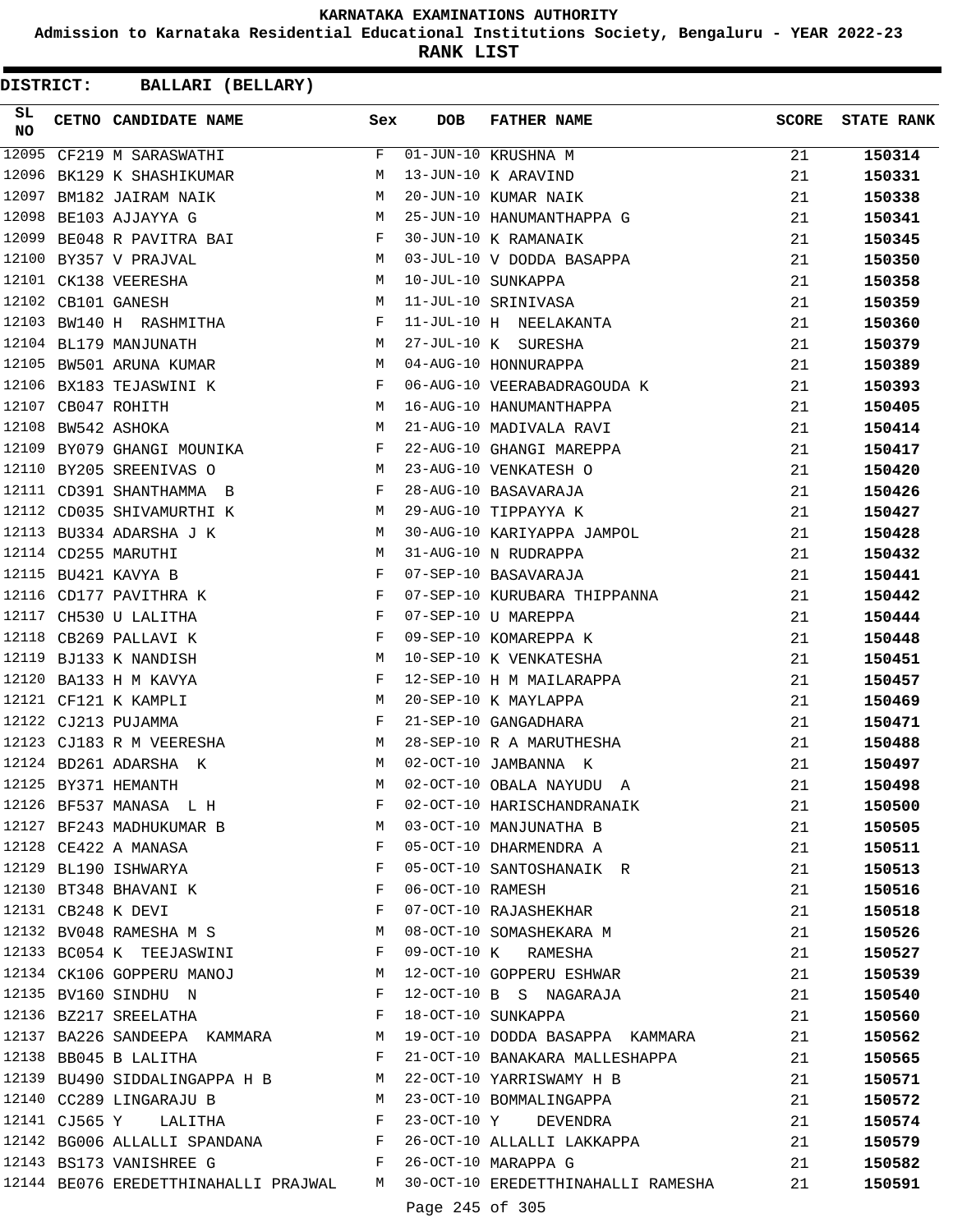**Admission to Karnataka Residential Educational Institutions Society, Bengaluru - YEAR 2022-23**

**RANK LIST**

| SL<br><b>NO</b> |                   | <b>CETNO CANDIDATE NAME</b>                                                                                                                                                                              | Sex          | <b>DOB</b>           | <b>FATHER NAME</b>                               | <b>SCORE</b> | <b>STATE RANK</b> |
|-----------------|-------------------|----------------------------------------------------------------------------------------------------------------------------------------------------------------------------------------------------------|--------------|----------------------|--------------------------------------------------|--------------|-------------------|
|                 |                   | $\begin{tabular}{ c c c } \hline \quad \quad & \quad \quad & \quad \quad & \quad \quad \\ \hline \quad \quad & \quad \quad & \quad \quad & \quad \quad \\ \hline \end{tabular}$<br>12145 BE216 MEGHANA M |              |                      |                                                  | 21           | 150598            |
|                 |                   | 12146 BZ027 A ASHOKA                                                                                                                                                                                     | M            |                      | 01-NOV-10 M PALAKSHI<br>02-NOV-10 L R BASAVARAJA | 21           | 150599            |
|                 |                   | 12147 BA435 SAHANA V                                                                                                                                                                                     | F            |                      | 02-NOV-10 SANNA RAMESHA V                        | 21           | 150600            |
|                 |                   | 12148 BF395 KARIBASAMMA A K                                                                                                                                                                              |              |                      | 03-NOV-10 BASAVARAJA A K                         | 21           | 150602            |
|                 |                   | 12149 BJ017 ABHISHEKA                                                                                                                                                                                    | M            |                      | 05-NOV-10 BASAPPA B                              | 21           | 150608            |
|                 |                   | 12150 BA578 K SAGARA                                                                                                                                                                                     | M            |                      | 05-NOV-10 K ANKALESHA                            | 21           | 150610            |
|                 |                   | 12151 BL351 MANJAPPA SAVITRAVVA M                                                                                                                                                                        | M            | $06-NOV-10 NO$       |                                                  | 21           | 150612            |
|                 |                   | 12152 BR038 MEGHANA M                                                                                                                                                                                    | $\mathbf{F}$ |                      | 08-NOV-10 MALLAYYA                               | 21           | 150615            |
|                 |                   | 12153 BC228 NAVEEN KUMARA BAGALI M                                                                                                                                                                       |              |                      | 08-NOV-10 PAKKEERAPPA BAGALI                     | 21           | 150616            |
|                 |                   | 12154 CJ096 MAHALAKSHMI                                                                                                                                                                                  | F            |                      | 16-NOV-10 KALLUR SANNA AYYANNA                   | 21           | 150633            |
|                 |                   | 12155 BW511 DHANUSH NAIK V G                                                                                                                                                                             | M            |                      | 18-NOV-10 GOVINDHA NAIK                          | 21           | 150639            |
|                 |                   | $\mathbf{F}$ and $\mathbf{F}$<br>12156 CH042 LAVANYA                                                                                                                                                     |              |                      | 21-NOV-10 B VIRESHA                              | 21           | 150647            |
|                 |                   | 12157 CD382 OBALESHA M                                                                                                                                                                                   | M            |                      | 21-NOV-10 RAJAPPA M                              | 21           | 150648            |
|                 |                   | 12158 BW392 KAVERI                                                                                                                                                                                       | $\mathbf{F}$ |                      | 23-NOV-10 VENKAPPA                               | 21           | 150656            |
|                 |                   | M<br>12159 BG345 S ANANDA                                                                                                                                                                                |              |                      | 25-NOV-10 S NINGAPPA                             | 21           | 150667            |
|                 |                   | 12160 BK206 SAI SWAROOP GUJJAL M                                                                                                                                                                         |              |                      | 26-NOV-10 SANTOSH GUJJAL                         | 21           | 150671            |
|                 |                   | 12161 CJ229 MOHAN KUMAR J                                                                                                                                                                                | M            |                      | 27-NOV-10 RAMALINGAPPA                           | 21           | 150675            |
|                 |                   | 12162 BH139 K S SAMIT FARHAN                                                                                                                                                                             | M            |                      | 01-DEC-10 K M SADIQ VALI                         | 21           | 150684            |
|                 |                   | 12163 CD442 NUSHRATH BEGUM                                                                                                                                                                               | F            |                      | 02-DEC-10 SHABBIR BASHA                          | 21           | 150688            |
|                 |                   | 12164 BC052 PAKKEERASWAMY MORIGERI                                                                                                                                                                       | M            |                      | 07-DEC-10 MYLAPPA M                              | 21           | 150706            |
|                 |                   | 12165 BW505 BHAGYALAKSHMI GIRISH<br>SILLEKYATHA                                                                                                                                                          | F            |                      | 08-DEC-10 GIRISH SILLEKYATHA                     | 21           | 150709            |
|                 |                   | 12166 BX448 JAYASHREE                                                                                                                                                                                    | F            |                      | 11-DEC-10 GADILINGAPPA                           | 21           | 150718            |
|                 |                   |                                                                                                                                                                                                          |              |                      | 14-DEC-10 MANJUNATHA                             | 21           | 150730            |
|                 |                   | 12167 CB370 DUSHYANTH K M<br>12168 BU055 G AKASHA M M                                                                                                                                                    |              |                      | 16-DEC-10 G CHITTAPPA                            | 21           | 150734            |
| 12169           |                   | CH074 VINAYA                                                                                                                                                                                             | M            | 18-DEC-10 VEERESH    |                                                  | 21           | 150745            |
| 12170           |                   | CK236 MOUNESHA ULENOORU                                                                                                                                                                                  | M            |                      | 19-DEC-10 THIPPAYYA ULENOORU                     | 21           | 150747            |
|                 |                   | 12171 BA121 HANUMANTI ONTIGODI                                                                                                                                                                           | F            |                      | 23-DEC-10 BOJJANAIK ONTIGODI                     | 21           | 150754            |
|                 |                   | 12172 BR133 KELAGERI DURUGAMMA                                                                                                                                                                           | F            |                      | 25-DEC-10 K MARISWAMY                            | 21           | 150763            |
|                 |                   | 12173 BM320 MANASA                                                                                                                                                                                       | F            |                      | 26-DEC-10 RAMANJINI                              | 21           | 150767            |
|                 |                   | 12174 BW528 HARISH                                                                                                                                                                                       | М            | 29-DEC-10 NAGAPPA    |                                                  | 21           | 150777            |
|                 |                   | 12175 BA634 UPPARA BASAMMA F                                                                                                                                                                             |              |                      | 29-DEC-10 U HULUGAPPA                            | 21           | 150779            |
|                 |                   | 12176 BQ485 T KAILASA                                                                                                                                                                                    | М            |                      | 31-DEC-10 T SUDHAKARA                            | 21           | 150785            |
|                 |                   | 12177 CG290 AKASH                                                                                                                                                                                        | M            |                      | 01-JAN-11 BASAVARAJA                             | 21           | 150792            |
|                 |                   | 12178 CB016 B KANAKARAYA                                                                                                                                                                                 | М            | $01$ -JAN-11 B SWAMY |                                                  | 21           | 150795            |
|                 |                   | 12179 CA079 KEERTHANA                                                                                                                                                                                    | F            |                      | 01-JAN-11 BASAVARAJA                             | 21           | 150805            |
|                 |                   | 12180 CE247 MAHALAKSHMI                                                                                                                                                                                  | F            |                      | 01-JAN-11 BHEEMAPPA                              | 21           | 150810            |
|                 |                   | 12181 BB407 YUVARAJA R                                                                                                                                                                                   | M            |                      | 01-JAN-11 RANGAPURADA NINGAPPA                   | 21           | 150863            |
|                 |                   | 12182 CD395 SUHANA                                                                                                                                                                                       | F            |                      | 02-JAN-11 SHASHAVALI                             | 21           | 150868            |
|                 |                   | 12183 BQ233 GURURAJA K                                                                                                                                                                                   | M            |                      | 03-JAN-11 PRADEEPA K                             | 21           | 150870            |
|                 |                   | 12184 BS068 SHWETHA T                                                                                                                                                                                    | F            |                      | 05-JAN-11 SRIYAPPARA THIMMANNA                   | 21           | 150885            |
|                 |                   | 12185 BG197 M DINESH                                                                                                                                                                                     | М            |                      | 08-JAN-11 MANJYANAIK                             | 21           | 150897            |
|                 |                   | 12186 CH438 SHIVASHANKARA                                                                                                                                                                                | М            | 08-JAN-11 RAMANNA    |                                                  | 21           | 150900            |
|                 |                   | 12187 BV066 DRAKHSHAYINAMMA H                                                                                                                                                                            | F            |                      | 09-JAN-11 SHANTAPPA H                            | 21           | 150902            |
|                 |                   | 12188 BF306 M THIRUPATI                                                                                                                                                                                  | M            |                      | 09-JAN-11 M MANJAPPA                             | 21           | 150905            |
|                 |                   | 12189 CC306 P BHANUPRIYA                                                                                                                                                                                 | F            |                      | 09-JAN-11 P CHITTAPPA                            | 21           | 150906            |
|                 | 12190 BK075 VIDYA |                                                                                                                                                                                                          | F            |                      | 13-JAN-11 SUNKAPPA                               | 21           | 150916            |
|                 |                   | 12191 CB181 N NANDINI                                                                                                                                                                                    | F            |                      | 14-JAN-11 HULUGAPPA                              | 21           | 150923            |
|                 |                   | 12192 CD387 ANJALI S                                                                                                                                                                                     | F            |                      | 15-JAN-11 HONNURAPPA                             | 21           | 150927            |
|                 |                   | 12193 BE183 L V SUHAS                                                                                                                                                                                    | М            |                      | 17-JAN-11 L VASANTHA                             |              |                   |
|                 |                   |                                                                                                                                                                                                          |              |                      |                                                  | 21           | 150937            |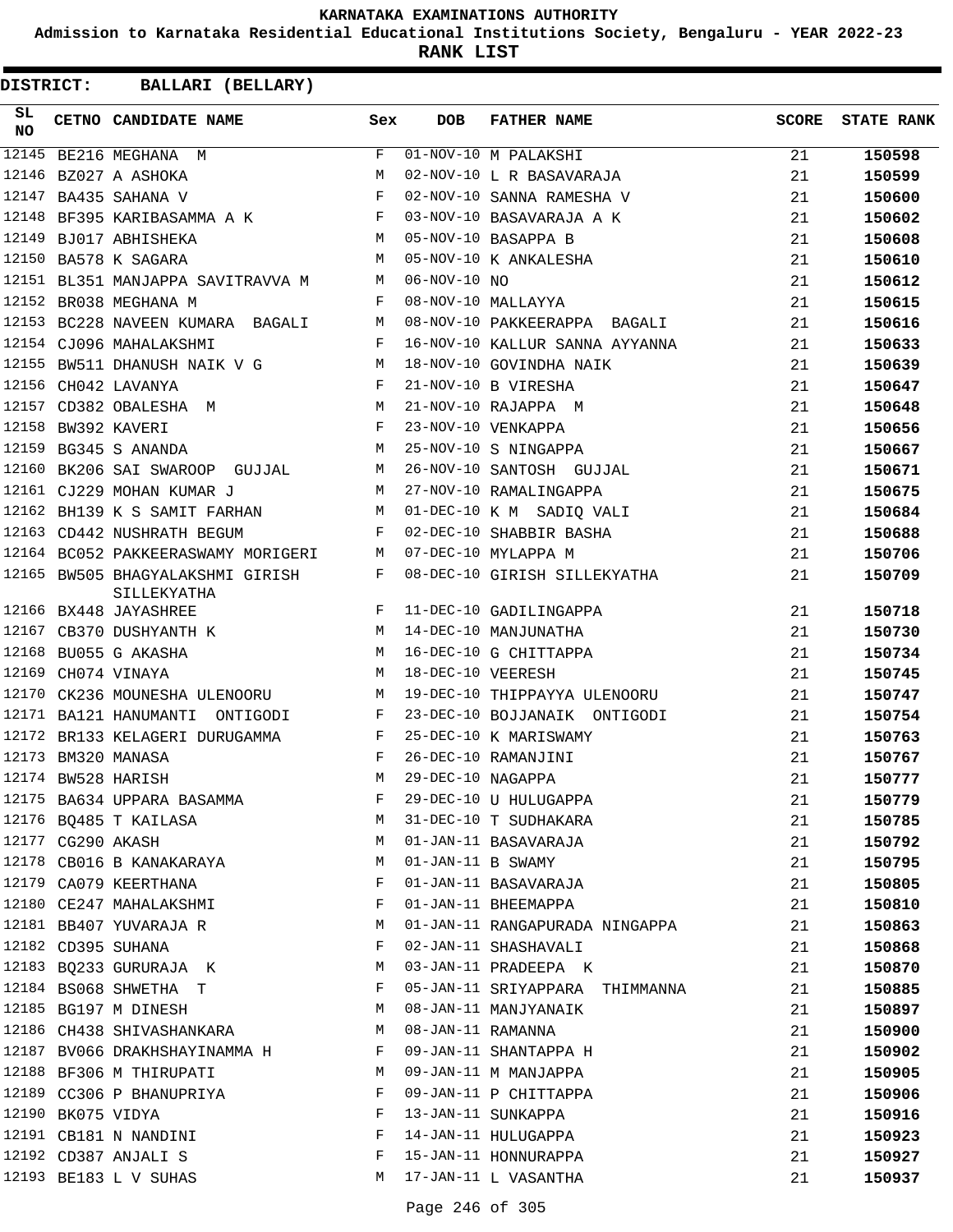**Admission to Karnataka Residential Educational Institutions Society, Bengaluru - YEAR 2022-23**

**RANK LIST**

| SL<br>NO |                   | CETNO CANDIDATE NAME Sex                                                                                                                                                                                                                            |              | <b>DOB</b>          | FATHER NAME                                                                | SCORE | <b>STATE RANK</b> |
|----------|-------------------|-----------------------------------------------------------------------------------------------------------------------------------------------------------------------------------------------------------------------------------------------------|--------------|---------------------|----------------------------------------------------------------------------|-------|-------------------|
|          |                   | 12194 BH028 B PRADEEP                                                                                                                                                                                                                               |              |                     | M 24-JAN-11 VEERESH B                                                      | 21    | 150951            |
|          |                   | 12195 BY240 PUJARI MAHESHA                                                                                                                                                                                                                          | M            |                     | 24-JAN-11 PUJARI HONNURASWAMI                                              | 21    | 150952            |
|          |                   | 12196 CK284 BASAVARAJA                                                                                                                                                                                                                              | M            | 31-JAN-11 NAGAPPA   |                                                                            | 21    | 150972            |
|          |                   | 12197 CD315 BHARATH KUMAR                                                                                                                                                                                                                           |              |                     | M 31-JAN-11 VENKATESH                                                      | 21    | 150973            |
|          |                   | F 01-FEB-11 HANUMAPPA<br>12198 BX120 DEVIKA                                                                                                                                                                                                         |              |                     |                                                                            | 21    | 150976            |
| 12199    |                   | BR068 SACHIN B                                                                                                                                                                                                                                      |              |                     | M 01-FEB-11 BALARAJA B D                                                   | 21    | 150979            |
|          |                   | 12200 BQ443 DEVARAJA G M 02-FEB-11 RUDRESH G                                                                                                                                                                                                        |              |                     |                                                                            | 21    | 150983            |
|          |                   | 12201 BW152 KAVERI                                                                                                                                                                                                                                  |              |                     | F 02-FEB-11 GADILINGA                                                      | 21    | 150984            |
|          |                   | 12202 BW387 MOHAMMED SHARIF M 02-FEB-11 AKTHAR VALI                                                                                                                                                                                                 |              |                     |                                                                            | 21    | 150985            |
|          |                   | 12203 CE099 H KARTHIK<br>M 03-FEB-11 H NAGARAJA                                                                                                                                                                                                     |              |                     |                                                                            | 21    | 150991            |
|          |                   | $\mathbf{F}$ and $\mathbf{F}$ and $\mathbf{F}$<br>12204 BN075 ANITHAA                                                                                                                                                                               |              |                     | 04-FEB-11 HARIDAS NAIK                                                     | 21    | 150996            |
|          |                   | $\mathbf{F}$                                                                                                                                                                                                                                        |              |                     |                                                                            | 21    | 150997            |
|          |                   |                                                                                                                                                                                                                                                     |              |                     | 12205 BB153 DEEPA P<br>12206 BK047 UDAYA KUMARA G H M 04-FEB-11 HULLEPPA G | 21    | 150998            |
|          | 12207 CD250 KAVYA |                                                                                                                                                                                                                                                     |              |                     | F 05-FEB-11 MALLIKARJUNA                                                   | 21    | 151001            |
|          |                   | 12208 CG181 MALLAMMA                                                                                                                                                                                                                                |              |                     | F 06-FEB-11 RAMAKRISHNA                                                    | 21    | 151006            |
|          |                   |                                                                                                                                                                                                                                                     |              |                     | 12209 BE520 VADRAHALLI MARUTHI MARUTHI MARISANG MARISANG MARISASAPPA       | 21    | 151012            |
|          |                   | 12210 BJ123 K RENUKA                                                                                                                                                                                                                                |              |                     | F 08-FEB-11 KORAVARA MANJUNATHA                                            | 21    | 151014            |
|          |                   | 12211 BL182 G SAKAMMA<br>$\mathbf{F}$ and the contract of $\mathbf{F}$                                                                                                                                                                              |              |                     | 09-FEB-11 GOPINAIK                                                         | 21    | 151018            |
|          |                   | $\mathbf{F}$<br>12212 BR170 CHAITANYA T                                                                                                                                                                                                             |              |                     |                                                                            | 21    | 151029            |
|          | 12213 BT325 KAVYA | $\frac{\mathbf{F}}{\mathbf{F}}$                                                                                                                                                                                                                     |              |                     | 13-FEB-11 TIPPERUDRA T<br>15-FEB-11 NAGARAJA MT                            | 21    | 151038            |
|          |                   | 12214 CA181 N ANITHA                                                                                                                                                                                                                                |              |                     | 16-FEB-11 NAYAKARA ERANNA                                                  | 21    | 151042            |
|          |                   | 12215 CE325 BHARATH NAYAK                                                                                                                                                                                                                           |              |                     | M 19-FEB-11 U NAGU NAYAK                                                   | 21    | 151060            |
|          |                   | 12216 BU302 PARVATI                                                                                                                                                                                                                                 |              | F 19-FEB-11 SOMANNA |                                                                            | 21    | 151065            |
|          |                   | $\mathbf{F}$<br>12217 BW573 S V VAISHNAVI                                                                                                                                                                                                           |              |                     | 20-FEB-11 H SOMAPPA                                                        | 21    | 151072            |
|          |                   | M 21-FEB-11 MALLAPPA<br>12218 CE253 MAHENDRA                                                                                                                                                                                                        |              |                     |                                                                            | 21    | 151073            |
| 12219    |                   | $\mathbb{R}^n$ . The set of the set of the set of the set of the set of the set of the set of the set of the set of the set of the set of the set of the set of the set of the set of the set of the set of the set of the set of<br>BA360 P SWETHA |              |                     | 21-FEB-11 P DINESH                                                         | 21    | 151075            |
|          |                   | $\mathbf{F}$ and the contract of $\mathbf{F}$<br>12220 BU705 RAMYA K T                                                                                                                                                                              |              |                     | 23-FEB-11 THIPPESWAMY K                                                    | 21    | 151084            |
|          |                   | 12221 CH568 BHARAT KUMAR K                                                                                                                                                                                                                          |              |                     | M 26-FEB-11 GUNDAPPA K                                                     | 21    | 151095            |
|          |                   | 12222 BD042 N ANKITHA                                                                                                                                                                                                                               | $\mathbf{F}$ |                     | 27-FEB-11 PAMPANNA N                                                       | 21    | 151100            |
|          | 12223 BP362 DIVYA |                                                                                                                                                                                                                                                     |              |                     | 28-FEB-11 DEVLA NAIK                                                       | 21    | 151102            |
|          |                   | $\begin{array}{c}\n\text{F} \\ \text{M}\n\end{array}$<br>12224 CD258 THOFIK                                                                                                                                                                         | M            | 01-MAR-11 DADAPEER  |                                                                            | 21    | 151112            |
|          |                   | 12225 CB124 LAKSHMI                                                                                                                                                                                                                                 | F            |                     | 06-MAR-11 NAGARAJA                                                         | 21    | 151137            |
|          |                   | 12226 CF046 SHREEKANTHA C M 09-MAR-11 CHANNAPPA                                                                                                                                                                                                     |              |                     |                                                                            | 21    | 151148            |
|          |                   | 12227 CC208 NAGARAJA R                                                                                                                                                                                                                              |              |                     | M 10-MAR-11 BASAVARAJA RAMPURA                                             | 21    | 151153            |
|          |                   |                                                                                                                                                                                                                                                     |              |                     | 12228 CD386 ANKI REDDY KOUSIK M 13-MAR-11 ANKI REDDY SUKUMAR               | 21    | 151162            |
|          |                   | 12229 CF199 MADHU KUMARA P M                                                                                                                                                                                                                        | M            |                     | 16-MAR-11 MARAPPA P M                                                      | 21    | 151180            |
|          |                   | 12230 CB061 C MANJULA                                                                                                                                                                                                                               | F            |                     | 17-MAR-11 HONNURAPPA                                                       | 21    | 151183            |
|          |                   | 12231 BV193 B P SANJAY                                                                                                                                                                                                                              | M            |                     | 20-MAR-11 B P PALAIAH                                                      | 21    | 151204            |
|          |                   | 12232 BY034 C D SUDEEP                                                                                                                                                                                                                              | M            |                     | 20-MAR-11 C D DEVARAJA                                                     | 21    | 151206            |
|          |                   | 12233 BF234 PAVAN KUMARA H B M                                                                                                                                                                                                                      |              |                     | 20-MAR-11 RAJU H B                                                         | 21    | 151207            |
|          |                   | 12234 BA478 D M VAJID BASHA                                                                                                                                                                                                                         | M            |                     | 22-MAR-11 MAHAMAD KHAJA D M                                                | 21    | 151213            |
|          |                   | 12235 BE156 PRAJWAL K                                                                                                                                                                                                                               | M            |                     | 22-MAR-11 KRISHNANAIK                                                      |       |                   |
|          |                   |                                                                                                                                                                                                                                                     |              |                     |                                                                            | 21    | 151215            |
|          |                   | 12236 BW254 JAYASIMHA<br>12237 CH397 SAMATGERI HULIGEMMA                                                                                                                                                                                            | M            | 28-MAR-11 ERANNA    |                                                                            | 21    | 151243            |
|          |                   |                                                                                                                                                                                                                                                     | F            |                     | 30-MAR-11 SAMATGERI DURGAPPA                                               | 21    | 151258            |
|          |                   | 12238 BH119 L SANTHOSH NAIK                                                                                                                                                                                                                         | M            |                     | 31-MAR-11 S LAKSHMANA NAIK                                                 | 21    | 151260            |
|          |                   | 12239 BG013 T PRADEEP                                                                                                                                                                                                                               | M            |                     | 03-APR-11 PRAKASHA T                                                       | 21    | 151287            |
|          |                   | 12240 BV242 CHETHANA C                                                                                                                                                                                                                              | M            |                     | 04-APR-11 CHANDRAPPA                                                       | 21    | 151290            |
|          |                   | 12241 BF022 APSANA R                                                                                                                                                                                                                                | F            |                     | 05-APR-11 RAHAMATHULLA                                                     | 21    | 151295            |
|          |                   | 12242 BZ119 T R KAVITA                                                                                                                                                                                                                              | F            |                     | 05-APR-11 H RAMANNA                                                        | 21    | 151301            |
|          |                   | 12243 BJ240 SANDEEPA H                                                                                                                                                                                                                              |              |                     | M 07-APR-11 HONNURAPPA                                                     | 21    | 151314            |
|          |                   |                                                                                                                                                                                                                                                     |              | Page 247 of 305     |                                                                            |       |                   |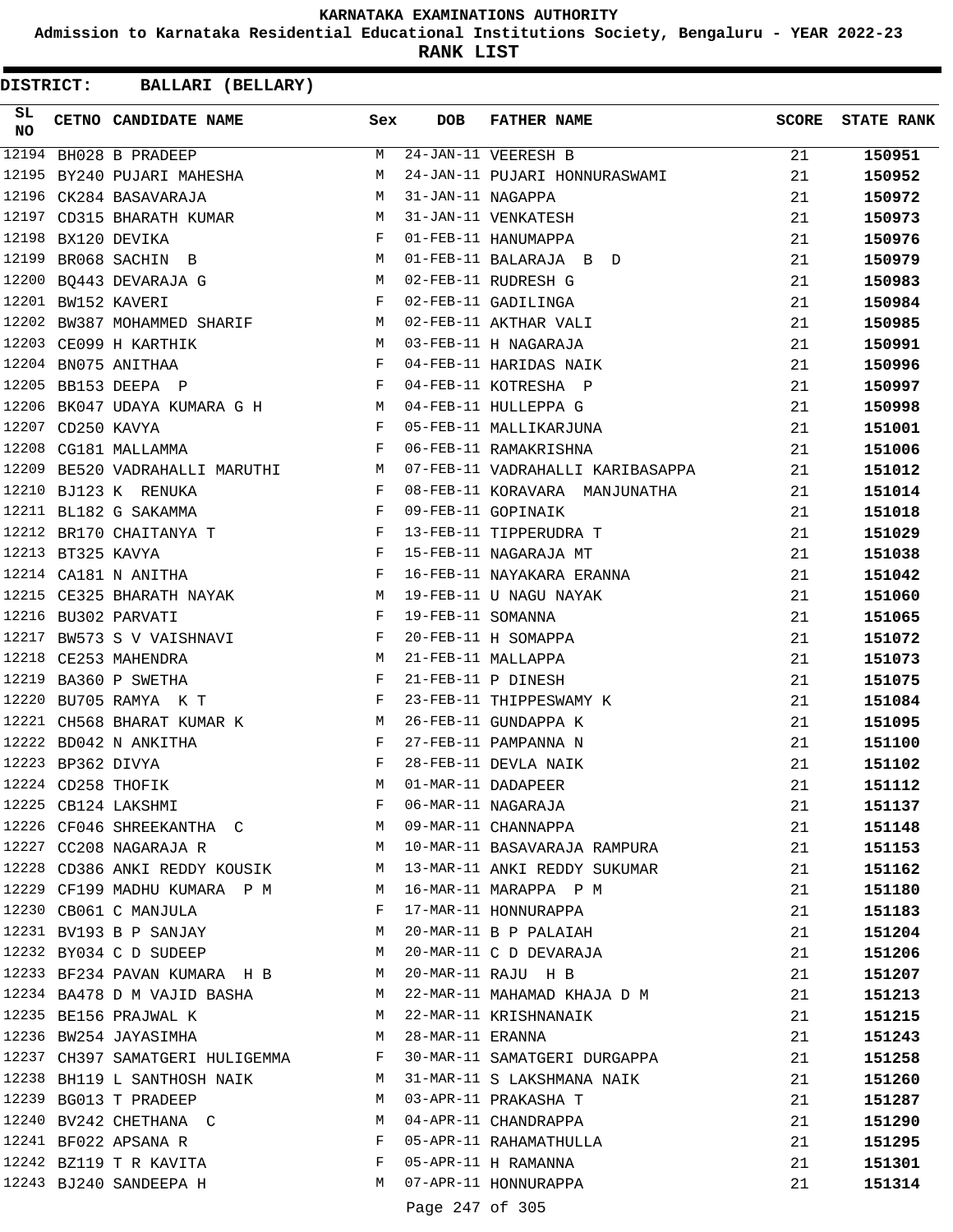**Admission to Karnataka Residential Educational Institutions Society, Bengaluru - YEAR 2022-23**

**RANK LIST**

| SL<br>NO |                   | CETNO CANDIDATE NAME                                                                   | Sex          | <b>DOB</b>        | <b>FATHER NAME</b>                                             | <b>SCORE</b> | <b>STATE RANK</b> |
|----------|-------------------|----------------------------------------------------------------------------------------|--------------|-------------------|----------------------------------------------------------------|--------------|-------------------|
|          |                   | 12244 BW071 RAJESH                                                                     |              |                   | M 08-APR-11 RAMAKRISHNA                                        | 21           | 151320            |
| 12245    |                   | BX504 SUSHMA                                                                           | F            | 09-APR-11 GOUS    |                                                                | 21           | 151325            |
| 12246    |                   | CB178 HARISH                                                                           | M            |                   | 10-APR-11 RAMAKRISHNA                                          | 21           | 151326            |
| 12247    |                   | BB508 MATHUR VIKAS M                                                                   |              |                   | 13-APR-11 M YALLAPPA                                           | 21           | 151347            |
|          |                   | $\mathbf{F}$<br>12248 BJ158 ANUPRIYA                                                   |              |                   | 14-APR-11 PARASAPPA H                                          | 21           | 151351            |
|          |                   | 12249 BA198 K MEENAKSHI F                                                              |              |                   | 14-APR-11 K ANJINAPPA                                          | 21           | 151353            |
|          |                   | M<br>12250 BW014 VAMSHI                                                                |              |                   | 15-APR-11 KARIBASAPPA                                          | 21           | 151367            |
|          |                   |                                                                                        |              |                   | 16-APR-11 NAGARAJA NAIKA                                       | 21           | 151369            |
|          |                   | 12251 BN273 DEEPA F<br>12252 BU312 C R DIVYA F                                         |              |                   | 17-APR-11 H D CHANDRAPPA                                       | 21           | 151376            |
|          |                   | 12253 BY004 A GANGADHAR M 19-APR-11 A SHARANAPPA                                       |              |                   |                                                                | 21           | 151389            |
|          |                   | 12254 BR311 ARPITHA N<br>$\mathbf{F}$ . The contract of the contract of $\mathbf{F}$ , |              |                   | 19-APR-11 NAVEENAKUMAR P T                                     | 21           | 151391            |
|          |                   | 12255 BQ104 H AJJAIAH<br>M                                                             |              |                   | 19-APR-11 H SURESH                                             | 21           | 151392            |
|          |                   |                                                                                        |              |                   | 12256 BA384 PINJARA FARIDA BEGUM F 19-APR-11 PINJARA AHMAD SAB | 21           | 151395            |
|          |                   | 12257 BQ152 SHWETHA BADDI                                                              |              |                   | F 19-APR-11 DURUGESH BADDI                                     | 21           | 151397            |
|          |                   | 12258 BN229 T SUDARSHAN<br>M 19-APR-11 T BASAVARAJ                                     |              |                   |                                                                | 21           | 151399            |
|          |                   | 12259 BU160 SHIVANI                                                                    |              |                   | 21-APR-11 NAGENDRAPPA                                          | 21           | 151409            |
|          |                   | $\begin{aligned} \mathbf{F} \\ \mathbf{M} \end{aligned}$<br>12260 CJ549 A BALAJI       |              |                   | 22-APR-11 A RUDRAPPA                                           | 21           | 151411            |
|          |                   | 12261 BB109 AMRUTHA P                                                                  |              |                   | 24-APR-11 KADLEPPA P                                           | 21           | 151420            |
|          |                   | $\mathbf{F}$ and $\mathbf{F}$ and $\mathbf{F}$<br>12262 CJ521 ANJALI                   |              |                   | 24-APR-11 HONNURSWAMI                                          | 21           | 151421            |
|          |                   | 12263 BU674 J RAKESH NAIK M                                                            |              |                   | 24-APR-11 KUMAR NAIK J                                         | 21           | 151425            |
|          |                   | M<br>12264 BU537 B ROHITH                                                              |              | 26-APR-11 B PRABU |                                                                | 21           | 151438            |
|          |                   | 12265 BU447 CHAITHRA BAI J P F                                                         |              |                   | 26-APR-11 PAMPA NAIK J S                                       | 21           | 151439            |
|          |                   | 12266 CH087 GEETHA<br>$\mathbf{F}$ and the set of $\mathbf{F}$                         |              |                   | 26-APR-11 BASAVARAJA                                           | 21           | 151440            |
| 12267    |                   | BW415 ANJANAIAH T M 27-APR-11 ADILINGA T                                               |              |                   |                                                                | 21           | 151444            |
|          |                   | 12268 BK123 K PRIYANKA                                                                 | F            |                   | 27-APR-11 KAMMARA RAMESH                                       | 21           | 151445            |
|          |                   | 12269 BQ501 ARUN KUMAR B M 29-APR-11 MANJUNATHA B                                      |              |                   |                                                                | 21           | 151453            |
|          |                   | 12270 CD303 P PAVAN KUMAR M                                                            |              |                   | 30-APR-11 P ANIL KUMAR                                         | 21           | 151461            |
|          |                   | 12271 BV207 USHA N                                                                     | $\mathbf{F}$ |                   | 04-MAY-11 DHANYANAIKA                                          | 21           | 151491            |
|          |                   | 12272 CC259 NAGARAJA                                                                   | M            |                   | 06-MAY-11 N KRUSHNA                                            | 21           | 151504            |
|          |                   | M <sub>N</sub><br>12273 CE659 SRINIVAS                                                 |              |                   | 06-MAY-11 JANARDHANA                                           | 21           | 151506            |
|          |                   | 12274 BR318 KUBERA M                                                                   | M            |                   | 07-MAY-11 DURGAPPA M                                           | 21           | 151514            |
|          |                   | 12275 CK040 HULIGEMMA                                                                  | F            | 09-MAY-11 NAGESHA |                                                                | 21           | 151534            |
|          |                   | 12276 BY350 V AISWARYA                                                                 | F            |                   | 12-MAY-11 V RAJSHEKAR                                          | 21           | 151555            |
|          |                   | 12277 BL169 KUNKUMAGAR CHINMAYI M                                                      |              |                   | 13-MAY-11 KUNKUMAGAR HANUMANTHAPPA                             | 21           | 151557            |
|          |                   | 12278 BC011 ANAJI THANUSHREE                                                           | F            |                   | 14-MAY-11 ANAJI MARUTHI                                        | 21           | 151563            |
|          |                   | 12279 BX119 SAYIRA P                                                                   | F            |                   | 14-MAY-11 P PEERMASTAN SAB                                     | 21           | 151568            |
|          |                   | 12280 CC118 AJAY R                                                                     | M            | 15-MAY-11 RAJU    |                                                                | 21           | 151573            |
|          |                   | 12281 CF225 GADILINGA                                                                  | M            |                   | 15-MAY-11 DODDA RUDRESHA                                       | 21           | 151576            |
|          |                   | 12282 BT298 Kavana K                                                                   | F            |                   | 15-MAY-11 TIPPESWAMY K                                         | 21           | 151577            |
|          | 12283 CK286 REKHA |                                                                                        | F            |                   | 19-MAY-11 SHIVARAMA                                            | 21           | 151606            |
|          |                   | 12284 CE064 CHOWDAMMA                                                                  | F            |                   | 20-MAY-11 NARASIHMHAPPA                                        | 21           | 151613            |
|          |                   | 12285 BG244 KARTIKA                                                                    | M            |                   | 21-MAY-11 CHANDRU NAIK                                         | 21           | 151622            |
|          |                   | 12286 BF429 BHUMIKA BARKI                                                              | F            |                   | 23-MAY-11 BEERAPPA BARKI                                       | 21           | 151634            |
|          |                   | 12287 BV052 A P SANJU                                                                  | M            | 24-MAY-11 PAPAIAH |                                                                | 21           | 151640            |
|          |                   | 12288 BC262 SHANKARA KOTTURU                                                           | M            |                   | 24-MAY-11 SINGAPPA KOTTURU                                     | 21           | 151644            |
|          |                   | 12289 BH107 SYEDRAJ                                                                    | M            |                   | 24-MAY-11 HAJARAT BETAGERI                                     | 21           | 151645            |
|          |                   | 12290 BS138 LAKSHMI B                                                                  | F            |                   | 25-MAY-11 PRAKASH                                              | 21           | 151647            |
|          |                   | 12291 CE244 AJJAIAH C N                                                                | M            |                   | 26-MAY-11 LATE NINGAPPA G                                      | 21           | 151649            |
|          |                   | 12292 BN179 DEEPA<br>J                                                                 | F            |                   | 30-MAY-11 DEVARAJA J                                           | 21           | 151677            |
|          |                   | 12293 BC269 DINESHNAIK                                                                 | M            |                   | 30-MAY-11 PRAKASHNAIK                                          | 21           | 151678            |
|          |                   |                                                                                        |              |                   |                                                                |              |                   |
|          |                   |                                                                                        |              | Page 248 of 305   |                                                                |              |                   |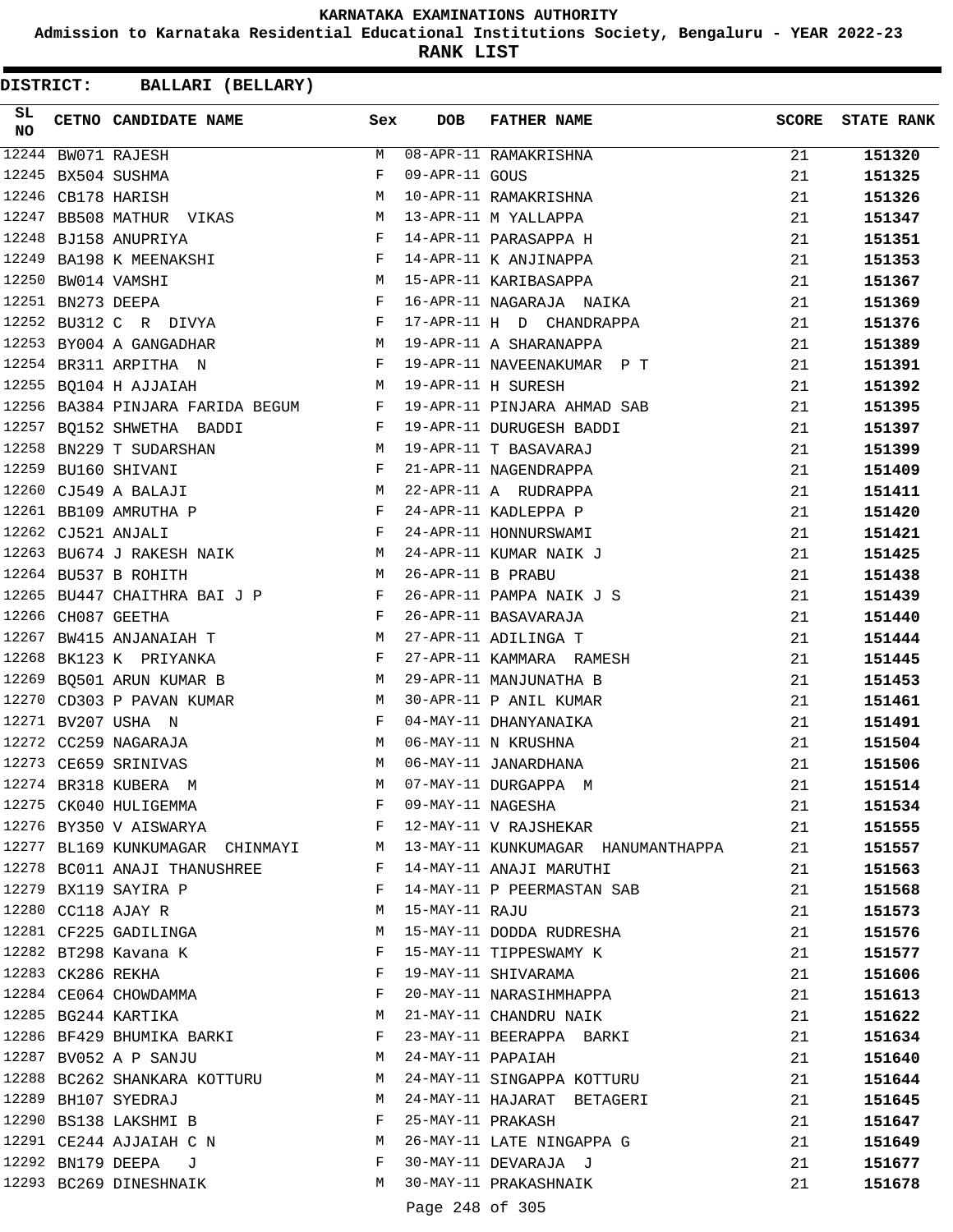**Admission to Karnataka Residential Educational Institutions Society, Bengaluru - YEAR 2022-23**

**RANK LIST**

| SL.<br><b>NO</b> |                   | CETNO CANDIDATE NAME                                                                                | Sex          | <b>DOB</b>         | <b>FATHER NAME</b>              | SCORE | <b>STATE RANK</b> |
|------------------|-------------------|-----------------------------------------------------------------------------------------------------|--------------|--------------------|---------------------------------|-------|-------------------|
|                  |                   | 12294 BW519 DURUGANNA TALAVARA M 01-JUN-11 RAMALINGAPPA                                             |              |                    |                                 | 21    | 151693            |
|                  |                   | $\mathbb F$ . The set of $\mathbb F$<br>12295 CC084 Y OBAMMA                                        |              |                    | 02-JUN-11 SANNA YARISWAMY       | 21    | 151717            |
|                  |                   | $\mathbf{F}$ and the contract of the contract of $\mathbf{F}$<br>12296 BS159 P SHAILAJA             |              | 03-JUN-11 SURESHA  |                                 | 21    | 151723            |
| 12297            |                   | $\mathbf{F}$<br>BS111 KAVERI L J                                                                    |              |                    | 05-JUN-11 JAYAKUMARA L          | 21    | 151740            |
|                  |                   | 12298 CD468 VARSHA V                                                                                | F            |                    | 05-JUN-11 DURUGAPPA V           | 21    | 151746            |
|                  |                   | 12299 BR099 B M MANJUNATHA M                                                                        |              |                    | 06-JUN-11 SHAMBHULINGAYYA       | 21    | 151749            |
|                  |                   | 12300 CK182 KALMANE ADIVEPPA M                                                                      |              |                    | 08-JUN-11 KALMANE GADILINGA     | 21    | 151768            |
|                  |                   | 12301 BV065 MADHUSUDANA M                                                                           |              | M 09-JUN-11 MURTHY |                                 | 21    | 151781            |
|                  |                   | 12302 BK044 BHARATHA B                                                                              | <b>M</b>     |                    | 12-JUN-11 SANNA THIPPESWAMY B   | 21    | 151800            |
|                  |                   | 12303 BA583 T REVATHI                                                                               | $_{\rm F}$   | 12-JUN-11 XYZ      |                                 | 21    | 151805            |
|                  |                   | 12304 CD502 MANASA M                                                                                | F            |                    | 13-JUN-11 MALIGE SHESHAPPA      | 21    | 151807            |
|                  |                   | 12305 BW100 K UMADEVI                                                                               |              |                    | 15-JUN-11 UMAPATHI              | 21    | 151822            |
|                  |                   | $\begin{array}{c} \mathbf{F} \\ \mathbf{F} \end{array}$<br>12306 BY263 NOMIYA                       |              |                    | 15-JUN-11 KHADRA BASHA          | 21    | 151825            |
|                  |                   | 12307 BB424 SARASWATHI HARIJANA F                                                                   |              |                    | 16-JUN-11 DODDABASAPPA          | 21    | 151835            |
|                  |                   | SANNAPAKKIRAPPANAVARA                                                                               |              |                    | SANNAPAKKIRAPPANAVARA           |       |                   |
|                  |                   | 12308 BH140 UJMA K                                                                                  |              |                    | F 17-JUN-11 K DADAPEER          | 21    | 151841            |
|                  |                   | 12309 CK004 KANAKARAJA<br><b>M</b>                                                                  |              | $18$ -JUN-11 A     |                                 | 21    | 151846            |
| 12310            |                   | CD060 G B THIMMESHA M                                                                               |              |                    | 21-JUN-11 G K BORAPPA           | 21    | 151864            |
|                  |                   | $\begin{array}{cc} \mathbf{F} & \\ \mathbf{F} & \\ \mathbf{F} & \end{array}$<br>12311 BC067 SANJANA |              |                    | 21-JUN-11 DEVGANAIK L D         | 21    | 151867            |
|                  |                   | 12312 CA338 SINDHU                                                                                  |              |                    | 21-JUN-11 RAGHAVENDRA K         | 21    | 151870            |
|                  |                   | 12313 BW298 MANOJ KUMAR N<br><b>M</b>                                                               |              |                    | 22-JUN-11 RANGAPPA N            | 21    | 151876            |
|                  |                   | 12314 BG322 SANTOSHA SANGAMNARA M                                                                   |              |                    | 23-JUN-11 MALLAPPA S            | 21    | 151886            |
|                  |                   | 12315 BP390 SHASHIDHARA H H                                                                         | M            |                    | 23-JUN-11 PARASHURAMA H H       | 21    | 151887            |
|                  |                   | 12316 BU652 PAVITHRA<br>K                                                                           | F            | 26-JUN-11 RAVI K   |                                 | 21    | 151909            |
|                  |                   | 12317 BT166 SUNIL P<br>M <sub>N</sub>                                                               |              |                    | 28-JUN-11 SANNA RAJAPPA P       | 21    | 151921            |
|                  | 12318 BW523 T UMA | $\mathbf{F}$                                                                                        |              |                    | 28-JUN-11 T HANUMANTHA          | 21    | 151922            |
|                  |                   | 12319 BJ324 PADMAVATHI                                                                              | $\mathbf{F}$ |                    | 30-JUN-11 MALLIKARJUNA          | 21    | 151935            |
|                  |                   | 12320 CE409 G LSKSHMI                                                                               | $\mathbf{F}$ |                    | 01-JUL-11 HULIKUNTEPPA          | 21    | 151943            |
|                  |                   | 12321 BU653 PURVIKA KAVADI F                                                                        |              |                    | 01-JUL-11 PARUSHAPPA KAVADI     | 21    | 151946            |
|                  |                   | $\mathbf{F}$ and $\mathbf{F}$ and $\mathbf{F}$<br>12322 BD109 H ASHWINI                             |              |                    | 03-JUL-11 H DURUGAPPA           | 21    | 151957            |
|                  |                   | 12323 CB029 OBALESHA                                                                                | M            |                    | 03-JUL-11 RAMANJINI             | 21    | 151959            |
|                  |                   | 12324 CE496 KAMALAMMA                                                                               |              |                    | F 04-JUL-11 VENKATESHA S        | 21    | 151968            |
|                  |                   | 12325 CE251 NAGALAKSHMI                                                                             | F            |                    | 04-JUL-11 NAGARAJA S            | 21    | 151969            |
|                  |                   | 12326 CE641 RUDRAMUNI                                                                               | М            |                    | 04-JUL-11 THIPPESWAMY           | 21    | 151971            |
|                  |                   | 12327 BU177 SHILPA B                                                                                | F            |                    | 04-JUL-11 S BASAVARAJA S        | 21    | 151975            |
|                  |                   | 12328 BV128 K N VAISHALI                                                                            | F            |                    | 06-JUL-11 K NAGAPPA             | 21    | 151989            |
|                  |                   | 12329 BS130 MAHESH K                                                                                | M            |                    | 07-JUL-11 KURUDAPPA             | 21    | 151994            |
|                  |                   | 12330 BS066 RAVIKUMAR H D                                                                           | M            |                    | 09-JUL-11 HONNURAPPA A K        | 21    | 152014            |
|                  |                   | 12331 BU474 BASAVARAJA G                                                                            | M            |                    | 10-JUL-11 NAGARAJA G            | 21    | 152018            |
|                  |                   | 12332 CJ135 MEHABOOBBASAHA                                                                          | M            |                    | 10-JUL-11 CHANDAPEER            | 21    | 152019            |
|                  |                   | 12333 CD284 GOUTAMI BAI H                                                                           | F            |                    | 12-JUL-11 R HOBYA NAIK          | 21    | 152031            |
|                  |                   | 12334 BK366 GEETHA K                                                                                | F            |                    | 18-JUL-11 GIRIYAPPA K           | 21    | 152071            |
|                  |                   | 12335 BK165 NAYANA N                                                                                | F            |                    | 18-JUL-11 JEEVANNA              | 21    | 152075            |
|                  |                   | 12336 CA339 SOMESHA N                                                                               | M            |                    | 18-JUL-11 SUNKAPPA N            | 21    | 152077            |
|                  |                   | 12337 CF135 HARSHITH R                                                                              | M            |                    | 21-JUL-11 RAJASHEKARAREDDY      | 21    | 152089            |
|                  |                   | 12338 BZ225 RATHOD GYANAPPA                                                                         | M            | 21-JUL-11 SOMAPPA  |                                 | 21    | 152092            |
|                  |                   | 12339 BF015 USHA SANDERA                                                                            | F            |                    | 22-JUL-11 DWARAKESHA SANDERA    | 21    | 152102            |
|                  |                   | 12340 BC272 B PRATIBHA                                                                              | F            |                    | 26-JUL-11 BHADRA GOUDA BEVEOORU | 21    | 152121            |
|                  |                   | 12341 CJ402 CHANDRASHEKARA                                                                          | М            | 26-JUL-11 MAHESHA  |                                 | 21    | 152122            |
|                  |                   | 12342 BZ004 A UDAYA KUMAR                                                                           | M            |                    | 27-JUL-11 A RAMAKRISHNA         |       |                   |
|                  |                   |                                                                                                     |              |                    |                                 | 21    | 152125            |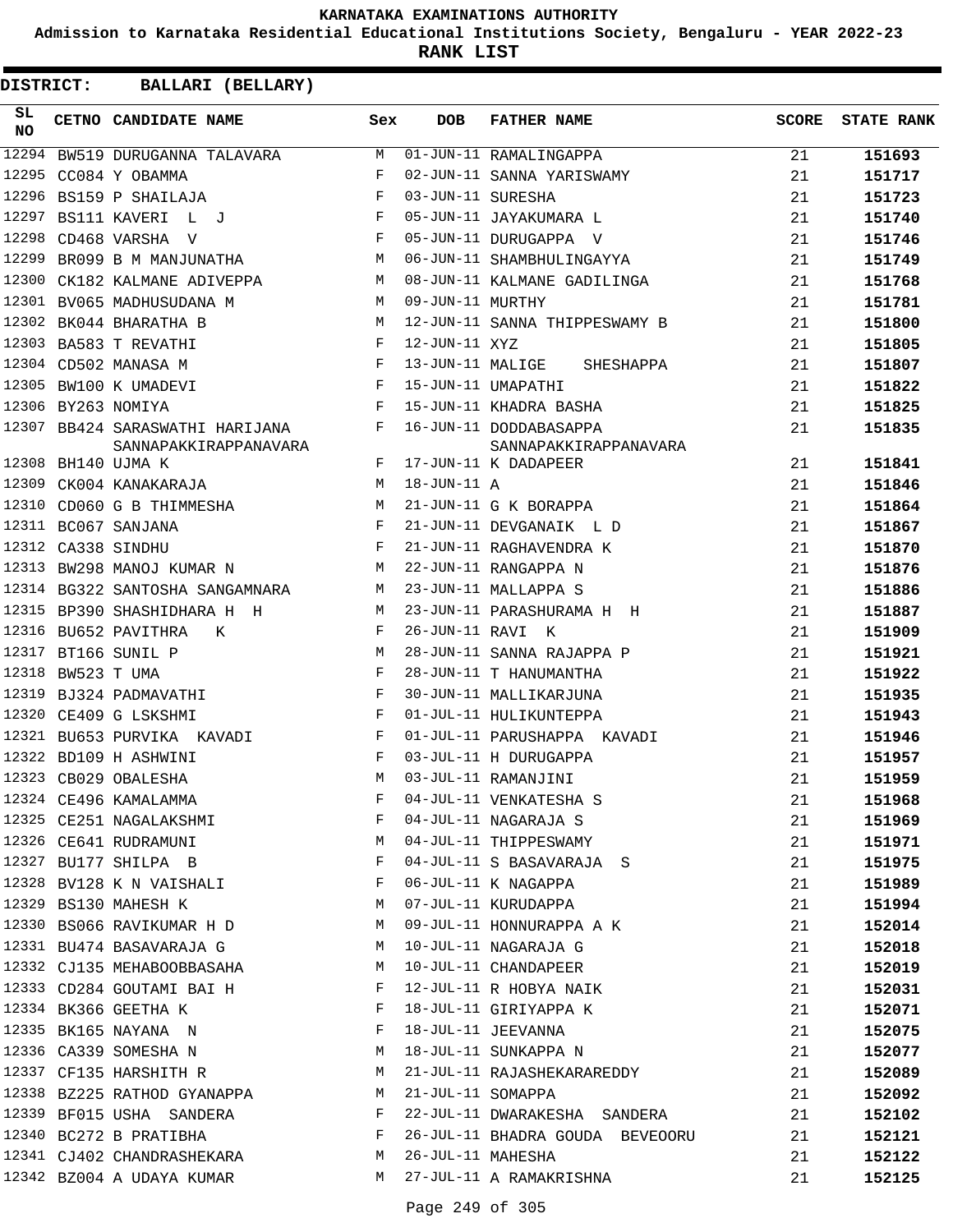**Admission to Karnataka Residential Educational Institutions Society, Bengaluru - YEAR 2022-23**

**RANK LIST**

| SL<br><b>NO</b> |                 | CETNO CANDIDATE NAME Sex                                                                                                                                                                                                                                     |              | DOB               | <b>FATHER NAME</b>            | <b>SCORE</b> | <b>STATE RANK</b> |
|-----------------|-----------------|--------------------------------------------------------------------------------------------------------------------------------------------------------------------------------------------------------------------------------------------------------------|--------------|-------------------|-------------------------------|--------------|-------------------|
| 12343           |                 | BB074 D MANOJ                                                                                                                                                                                                                                                | M            |                   | 27-JUL-11 D PATI NAIK         | 21           | 152127            |
| 12344           |                 | CK221 VANAJAKSHI                                                                                                                                                                                                                                             | F            |                   | 04-AUG-11 MANJUNATHA          | 21           | 152195            |
| 12345           |                 | M<br>BW318 VIJAYA B                                                                                                                                                                                                                                          |              |                   | 06-AUG-11 PARASHURAMA         | 21           | 152206            |
|                 |                 | 12346 BQ320 J AJAY KUMAR M                                                                                                                                                                                                                                   |              |                   | 08-AUG-11 THIPPESHA J         | 21           | 152219            |
| 12347           |                 | M <sub>1</sub><br>CK255 NAGARAJA                                                                                                                                                                                                                             |              |                   | 10-AUG-11 GOVARDHANA          | 21           | 152234            |
| 12348           |                 | $M_{\odot}$<br>BC024 B SANDEEPA                                                                                                                                                                                                                              |              |                   | 16-AUG-11 B NAGARAJA          | 21           | 152274            |
|                 |                 | M<br>12349 BV131 K PRAKASHA                                                                                                                                                                                                                                  |              |                   | 20-AUG-11 K HANUMANTAPPA      | 21           | 152299            |
|                 |                 | 12350 CA362 MADHUSHRI                                                                                                                                                                                                                                        | F            | 23-AUG-11 NAGARAJ |                               | 21           | 152318            |
|                 |                 | 12351 BU636 VEERENDRA K<br><b>M</b>                                                                                                                                                                                                                          |              |                   | 26-AUG-11 SHIVARAJA K         | 21           | 152332            |
|                 |                 | 12352 CE400 SINCHANA B H                                                                                                                                                                                                                                     |              |                   | 27-AUG-11 HANUMANTHAPPA B     | 21           | 152335            |
|                 |                 | $\mathbb{F}^{\mathbb{Z}}$ . The set of $\mathbb{F}^{\mathbb{Z}}$<br>12353 CD213 SAVITHRI                                                                                                                                                                     |              |                   | 30-AUG-11 ANJINAPPA           | 21           | 152355            |
|                 |                 | 12354 BE121 PRAJWAL KORACHARA M                                                                                                                                                                                                                              |              |                   | 01-SEP-11 VENKATESH KORACHARA | 21           | 152367            |
|                 |                 | 12355 CA035 BHAVANI<br>$\mathbf{F}$                                                                                                                                                                                                                          |              |                   | 04-SEP-11 C MANJUNATHA        | 21           | 152381            |
|                 | 12356 BW102 UMA | $\mathbb{R}^n$ . The set of $\mathbb{R}^n$                                                                                                                                                                                                                   |              |                   | 05-SEP-11 BHEEMESHA ACHARI    | 21           | 152393            |
|                 |                 | <b>M</b><br>12357 BV011 K PAVAN                                                                                                                                                                                                                              |              |                   | 06-SEP-11 NAGARAJA            | 21           | 152395            |
|                 |                 | 12358 CE226 MD TOUSIF                                                                                                                                                                                                                                        | M            |                   | 06-SEP-11 M SHEKSHAVALI       | 21           | 152396            |
|                 |                 | 12359 CF039 R BHAVANI<br>$\mathbf{F}$                                                                                                                                                                                                                        |              |                   | 07-SEP-11 NAGARAJA R          | 21           | 152399            |
| 12360           |                 | BT144 ABHAYA B<br>$M_{\rm H}$                                                                                                                                                                                                                                |              |                   | 08-SEP-11 ANJINAPPA B         | 21           | 152400            |
|                 |                 | M <sub>1</sub><br>12361 CB191 SIDDARTHA V                                                                                                                                                                                                                    |              |                   | 08-SEP-11 VENKATESHA V        | 21           | 152408            |
|                 |                 | 12362 BW596 A K SUDHARSHAN M 11-SEP-11 A K OMKARAPPA                                                                                                                                                                                                         |              |                   |                               | 21           | 152425            |
|                 |                 | 12363 BY346 U HONNURASWAMY<br>M 11-SEP-11 U NAGARAJA                                                                                                                                                                                                         |              |                   |                               | 21           | 152429            |
|                 |                 | 12364 BT294 SOUNDARYA P<br>$\mathbf{F}$ . The set of the set of the set of the set of the set of the set of the set of the set of the set of the set of the set of the set of the set of the set of the set of the set of the set of the set of the set of t |              |                   | 15-SEP-11 NAGARAJA            | 21           | 152446            |
|                 |                 | 12365 BN009 GAYATHRI MAKARABBI F                                                                                                                                                                                                                             |              |                   | 18-SEP-11 KOTEPPA MAKARABBI   | 21           | 152451            |
|                 |                 | 12366 CE635 MAHIMA V<br>$\mathbb F$ . If $\mathbb F$                                                                                                                                                                                                         |              |                   | 18-SEP-11 V LAKSHMI NARAYAN   | 21           | 152452            |
| 12367           |                 | CD170 SRINIVASA V<br>M <sub>1</sub>                                                                                                                                                                                                                          |              |                   | 19-SEP-11 HANUMANTHA D V      | 21           | 152458            |
| 12368           |                 | BR288 KARANIKA<br>in the state of the state of the Party of the Party of the State of the State of the State of the State of the                                                                                                                             |              |                   | 20-SEP-11 NAGARAJA            | 21           | 152463            |
|                 |                 | 12369 CE006 SAHANA R                                                                                                                                                                                                                                         | $\mathbb{F}$ |                   | 20-SEP-11 RAMASWAMY T R       | 21           | 152471            |
|                 |                 | 12370 CJ382 MAHALAKSHMI H                                                                                                                                                                                                                                    |              |                   | 22-SEP-11 MARISWAMY H         | 21           | 152481            |
|                 |                 | 12371 BJ089 H ANKITHA<br>$\mathbf{F}$ and $\mathbf{F}$ and $\mathbf{F}$                                                                                                                                                                                      |              |                   | 24-SEP-11 H SAREPPA           | 21           | 152487            |
|                 |                 | $\mathbf{F}$ and the state of the state $\mathbf{F}$<br>12372 BJ150 BHAGYA L K                                                                                                                                                                               |              |                   | 25-SEP-11 LINGOJI RAO         | 21           | 152493            |
|                 |                 | 12373 CE367 MAHESHA H                                                                                                                                                                                                                                        | M            |                   | 26-SEP-11 MALLIKARJUNA H      | 21           | 152498            |
|                 |                 | 12374 BD263 NITHIN GOUDA N                                                                                                                                                                                                                                   | M            |                   | 26-SEP-11 ARUNKUMAR           | 21           | 152500            |
|                 |                 | 12375 BF478 PARASHURAMA U M 26-SEP-11 UMESHNAIK D H                                                                                                                                                                                                          |              |                   |                               | 21           | 152501            |
|                 |                 | 12376 BA281 M NAGARAJA                                                                                                                                                                                                                                       |              |                   | M 28-SEP-11 M HANUMANTHA      | 21           | 152508            |
|                 |                 | 12377 CE360 KIRAN M                                                                                                                                                                                                                                          | M            |                   | 02-OCT-11 M THIPPESWAMY       | 21           | 152533            |
|                 |                 | 12378 CH249 YUVARAJ                                                                                                                                                                                                                                          | M            |                   | 02-OCT-11 VENKATESH           | 21           | 152537            |
|                 |                 | 12379 CB085 YOGENDRA K                                                                                                                                                                                                                                       | M            |                   | 03-OCT-11 MALLIKARJUNA K      | 21           | 152540            |
|                 |                 | 12380 BW529 JYOTHI H T                                                                                                                                                                                                                                       | F            |                   | 05-OCT-11 HANUMANTHA          | 21           | 152546            |
|                 |                 | 12381 CD355 KARTHIK                                                                                                                                                                                                                                          | M            |                   | 05-OCT-11 NAGU NAIK           | 21           | 152547            |
|                 |                 | 12382 BQ151 GURUPRASAD SM                                                                                                                                                                                                                                    | M            |                   | 07-OCT-11 NAGAIAH SM          | 21           | 152552            |
|                 |                 | 12383 CA220 PINNI RAMANJINI                                                                                                                                                                                                                                  | M            |                   | 08-OCT-11 PINNI DURUGAYYA     | 21           | 152564            |
|                 |                 | 12384 CK100 RAJESHWARI                                                                                                                                                                                                                                       | F            |                   | 10-OCT-11 MALLIKARJUNA        | 21           | 152577            |
|                 |                 | 12385 BC263 L MAHESH                                                                                                                                                                                                                                         | M            |                   | 11-OCT-11 L REKHYANAYAK       | 21           | 152581            |
|                 |                 | 12386 BU090 PRAVEENKUMAR V                                                                                                                                                                                                                                   |              |                   | M 13-OCT-11 SURESHA V         | 21           | 152592            |
|                 |                 | 12387 BQ365 GIREESHA T                                                                                                                                                                                                                                       | M            |                   | 14-OCT-11 SURESHA T           | 21           | 152596            |
|                 |                 | 12388 CJ370 N BHOOMIKA                                                                                                                                                                                                                                       | F            |                   | 19-OCT-11 VEERESHA            | 21           | 152625            |
|                 |                 | 12389 BW108 BHAVANI                                                                                                                                                                                                                                          | F            | 20-OCT-11 RAVI    |                               | 21           | 152627            |
|                 |                 | 12390 BH208 AJAY K                                                                                                                                                                                                                                           | M            |                   | 21-OCT-11 KOTRESH K           | 21           | 152631            |
|                 |                 | 12391 BR027 MANOJ BANAKARA                                                                                                                                                                                                                                   |              |                   | M 22-OCT-11 B VEERENDRA PATIL | 21           | 152634            |
|                 |                 | 12392 CJ294 DEVARAJ                                                                                                                                                                                                                                          |              |                   | M 23-OCT-11 CHIDANANDAPPA     | 21           | 152637            |
|                 |                 |                                                                                                                                                                                                                                                              |              |                   |                               |              |                   |
|                 |                 |                                                                                                                                                                                                                                                              |              | Page 250 of 305   |                               |              |                   |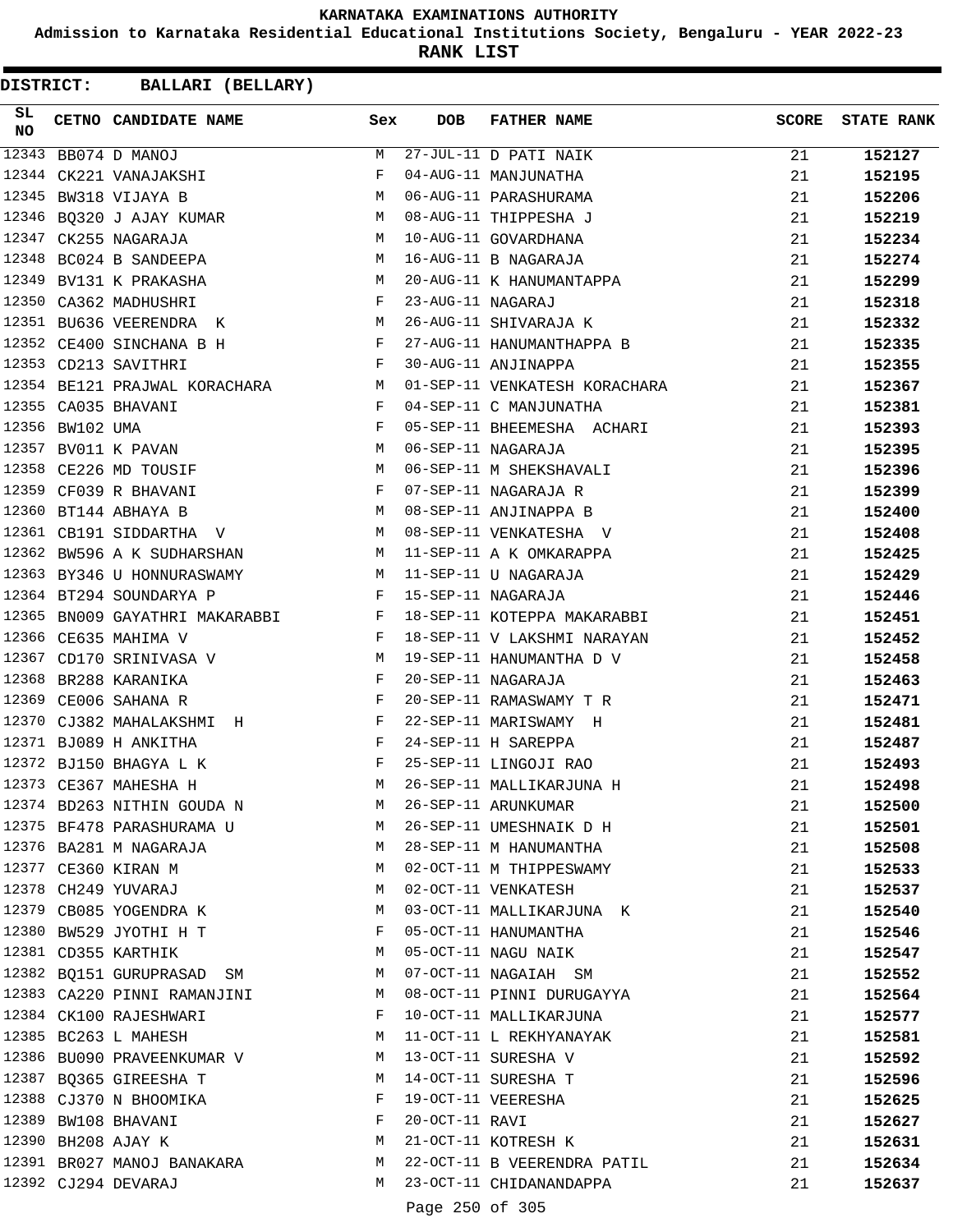**Admission to Karnataka Residential Educational Institutions Society, Bengaluru - YEAR 2022-23**

**RANK LIST**

| SL<br>NO | CETNO CANDIDATE NAME Sex                                                                               |   | <b>DOB</b>        | FATHER NAME                                                                 | SCORE | <b>STATE RANK</b> |
|----------|--------------------------------------------------------------------------------------------------------|---|-------------------|-----------------------------------------------------------------------------|-------|-------------------|
|          |                                                                                                        |   |                   |                                                                             | 21    | 152643            |
|          |                                                                                                        |   |                   |                                                                             | 21    | 152649            |
|          | $\mathbf{F}$<br>12395 BX022 MANI B                                                                     |   |                   | 27-OCT-11 B KRISHNA                                                         | 21    | 152655            |
| 12396    | BM098 H NINGARAJA M                                                                                    |   |                   | 28-OCT-11 HAKKANDI DEVARAJA                                                 | 21    | 152658            |
|          | 12397 CE031 NARAYAN MURTHY V M 29-OCT-11 VEERANNA                                                      |   |                   |                                                                             | 21    | 152666            |
|          | 12398 BW187 ARUNA B K<br>$\mathbf{F}$ and $\mathbf{F}$ and $\mathbf{F}$                                |   |                   | 30-OCT-11 CHENNA KESHAVA B K                                                | 21    | 152676            |
|          | M 03-NOV-11 HANUMANTHAPPA<br>12399 CK128 SOMESHA N                                                     |   |                   |                                                                             | 21    | 152701            |
|          | 12400 CF269 GIRIJAMMA K                                                                                |   |                   | 04-NOV-11 ANANDA KAMAGITTI                                                  | 21    | 152703            |
|          | M 05-NOV-11 RAJUNAIK<br>12401 BP183 R CHETANA                                                          |   |                   |                                                                             | 21    | 152710            |
|          | 12402 CE141 MYLARI H<br>M                                                                              |   |                   | 05-NOV-11 RAJUNAIK<br>06-NOV-11 HANUMANTHAPPA                               | 21    | 152718            |
|          | 12403 BC017 DHARSHAN B                                                                                 |   |                   | 07-NOV-11 BASAVARAJA B                                                      | 21    | 152724            |
|          | M <sub>1</sub><br>12404 CE622 MAHESHA M                                                                |   |                   | 09-NOV-11 YARISWAMY M                                                       | 21    | 152735            |
|          | 12405 BW457 ABHINAV B                                                                                  |   |                   |                                                                             | 21    | 152738            |
|          | 12406 CA085 GEETHA                                                                                     |   |                   | M 10-NOV-11 DODDA BASAVA B<br>F 10-NOV-11 KRUSHNAPPA                        | 21    | 152741            |
|          | 12407 CC180 RAJASHEKARA P M 10-NOV-11 PARASHURAMA                                                      |   |                   |                                                                             | 21    | 152747            |
|          | M 10-NOV-11 GONEPPA K<br>12408 BG071 VIJAYA K                                                          |   |                   |                                                                             | 21    | 152748            |
|          |                                                                                                        |   |                   | 12409 BQ370 POOJA BAGALI BAGALI          F  11-NOV-11 UJJAPPA BAGALI BAGALI | 21    | 152750            |
|          | 12410 BA681 HULIGEMMA MAHAJANADAHALLI F 13-NOV-11 RAMAPPA M                                            |   |                   |                                                                             | 21    | 152762            |
|          | 12411 BM342 VINODKUMAR K<br>M 14-NOV-11 KUMARA                                                         |   |                   |                                                                             | 21    | 152772            |
|          | 12412 CE118 KARTHIK BANGARI                                                                            |   |                   | M 18-NOV-11 KOTRESHA BANGARI                                                | 21    | 152788            |
|          | 12413 BA420 KAVITHA YADRAMMANAHALLI F 19-NOV-11 NAGAPPA Y                                              |   |                   |                                                                             | 21    | 152793            |
|          | 12414 BR082 SINDHU H<br>$\mathbf{F}$                                                                   |   |                   | 21-NOV-11 SHARANAPPA H                                                      | 21    | 152803            |
|          | M<br>12415 BE259 PRADEEP K                                                                             |   |                   | 23-NOV-11 KARIYAPPA K                                                       | 21    | 152815            |
|          | $\mathbb{F}^{\mathbb{Z}}$ . The state of the state $\mathbb{F}^{\mathbb{Z}}$<br>12416 CE120 SWETHA T S |   |                   | 24-NOV-11 T SURAPPA                                                         | 21    | 152823            |
|          | 12417 BT022 ABHISHEK                                                                                   | M |                   | 26-NOV-11 GIREESHA                                                          | 21    | 152834            |
|          | M <sub>1</sub><br>12418 BV056 K BHARATH                                                                |   |                   | 27-NOV-11 MARUTESH K                                                        | 21    | 152838            |
|          | 12419 BU298 KALPANA N R F                                                                              |   | 28-NOV-11 RAMESHA |                                                                             | 21    | 152843            |
|          | $\mathbf{F}$<br>12420 CE403 SHRUTHI M                                                                  |   |                   | 28-NOV-11 MALAGI NINGAPPA                                                   | 21    | 152844            |
|          | 12421 BZ323 V SURENDRA                                                                                 | M |                   | 30-NOV-11 VEERUPAKSHI                                                       | 21    | 152860            |
|          | 12422 CG134 SRUSTI<br>$\mathbf{F}$ and $\mathbf{F}$ and $\mathbf{F}$                                   |   |                   | 02-DEC-11 AGASARA VEERESHA                                                  | 21    | 152873            |
|          | M <sub>N</sub><br>12423 BM118 J ABHISHEK                                                               |   |                   | 04-DEC-11 J BASAPPA                                                         | 21    | 152881            |
|          | 12424 CJ548 MAHALAKSHMI                                                                                | F | 09-DEC-11 KUMARA  |                                                                             | 21    | 152904            |
|          | 12425 BU207 RASHMI Y                                                                                   | F |                   | 12-DEC-11 RAJAPPA Y                                                         | 21    | 152921            |
|          | 12426 CC206 AKASH U                                                                                    | M | 15-DEC-11 LOKESHA |                                                                             | 21    | 152935            |
|          | 12427 BU549 NAGARAJA K M                                                                               | M |                   | 17-DEC-11 MARAPPA K                                                         | 21    | 152951            |
|          | 12428 CK296 B MOUNIKA                                                                                  | F |                   | 18-DEC-11 SHEKARAPPA                                                        | 21    | 152957            |
|          | 12429 BD305 KAVANA K                                                                                   | F |                   | 20-DEC-11 KRISHNAPPA                                                        | 21    | 152965            |
|          | 12430 BH115 J SHANKRAMMA                                                                               | F |                   | 23-DEC-11 J SANNAKANIMEPPA                                                  | 21    | 152979            |
|          | 12431 BG027 NAYANA B                                                                                   | F |                   | 23-DEC-11 B BASAVARAJAPPA                                                   | 21    | 152981            |
|          | 12432 BB143 VIDYASHREE H                                                                               | F |                   | 25-DEC-11 BASAVARAJ H                                                       | 21    | 152991            |
|          | 12433 BW005 A SUNITHA                                                                                  | F |                   | 28-DEC-11 A DANAPPA                                                         | 21    | 152993            |
|          | 12434 BT236 PRADEEPA M N                                                                               | M |                   | 29-DEC-11 NAGARAJA                                                          | 21    | 153000            |
|          | 12435 BU202 RAKSHITHA V                                                                                | F |                   | 29-DEC-11 VEERESHA H                                                        | 21    | 153001            |
|          | 12436 CK048 C NARESHA                                                                                  | M |                   | 01-JAN-12 C VEERESHA                                                        | 21    |                   |
|          | 12437 BQ509 GANESH H                                                                                   | M |                   | 01-JAN-12 BILLAPPA H                                                        | 21    | 153016            |
|          | 12438 CH417 AKASHA                                                                                     | M | 09-JAN-12 ASHOK   |                                                                             | 21    | 153018            |
|          | 12439 CJ503 DHANRAJ                                                                                    | M |                   | 11-JAN-12 BHEEMA NAIK                                                       |       | 153058            |
|          | 12440 BP311 SNEHA ACHARI                                                                               | F |                   |                                                                             | 21    | 153063            |
|          |                                                                                                        | F |                   | 14-JAN-12 HANUMANTHAPPA ACHARI                                              | 21    | 153067            |
|          | 12441 BU707 DRAKSHAYINI K<br>12442 BT163 CHOUDESHA H                                                   | M |                   | 15-JAN-12 KARIYANNA<br>16-JAN-12 NAGARAJA H                                 | 21    | 153068            |
|          |                                                                                                        |   |                   |                                                                             | 21    | 153070            |
|          |                                                                                                        |   | Page 251 of 305   |                                                                             |       |                   |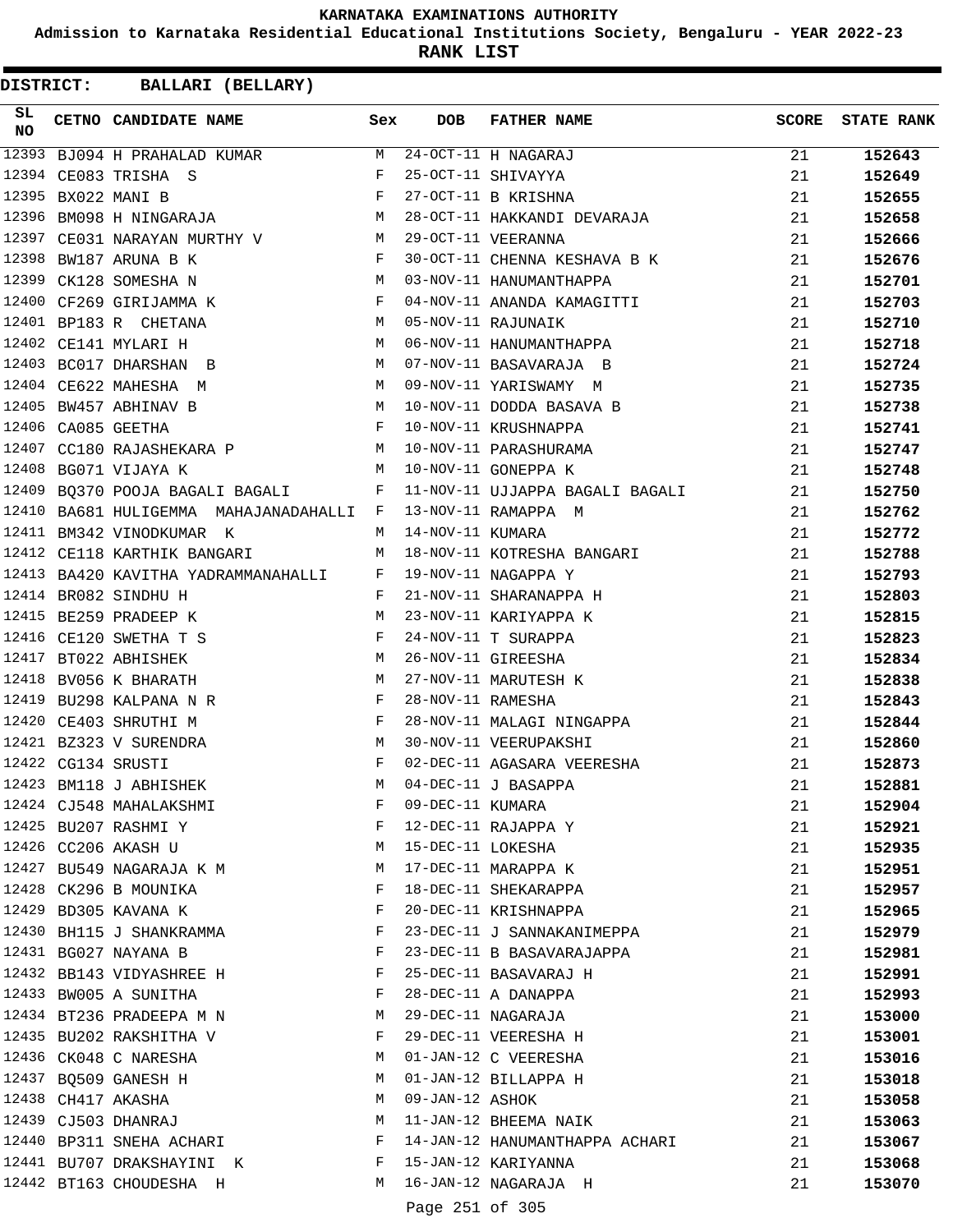**Admission to Karnataka Residential Educational Institutions Society, Bengaluru - YEAR 2022-23**

**RANK LIST**

| DISTRICT:       |                   | <b>BALLARI (BELLARY)</b>                       |                                                                                                                     |              |                   |                                                                                                               |              |                   |
|-----------------|-------------------|------------------------------------------------|---------------------------------------------------------------------------------------------------------------------|--------------|-------------------|---------------------------------------------------------------------------------------------------------------|--------------|-------------------|
| SL<br><b>NO</b> |                   | CETNO CANDIDATE NAME                           |                                                                                                                     | Sex          | <b>DOB</b>        | FATHER NAME                                                                                                   | <b>SCORE</b> | <b>STATE RANK</b> |
|                 |                   | 12443 CC190 MAHANTESH                          |                                                                                                                     | M            |                   | 21-JAN-12 VENKATESH                                                                                           | 21           | 153077            |
|                 |                   | 12444 CH452 ANIF SAB                           |                                                                                                                     | м            |                   | 01-FEB-12 AKBAR BASHA                                                                                         | 21           | 153087            |
|                 |                   | 12445 BS013 SAHANA G R                         |                                                                                                                     | $\mathbf{F}$ |                   | 11-FEB-12 RAJAPPA G                                                                                           | 21           | 153097            |
|                 |                   | 12446 CC301 LAKSHMI K P                        |                                                                                                                     | F            |                   | 12-FEB-12 PAPANNA K B                                                                                         | 21           | 153099            |
|                 |                   |                                                | 12447 BH261 DIVYASHREE K P F                                                                                        |              |                   | 23-OCT-12 RAMU K P                                                                                            | 21           | 153142            |
|                 |                   | 12448 BU647 SHASHANKA C C                      |                                                                                                                     | M            |                   | 07-NOV-12 SIDDESHA C C                                                                                        | 21           | 153143            |
|                 |                   | 12449 CH462 PALLLAVI B                         |                                                                                                                     | $\mathbf{F}$ |                   | 07-MAY-09 AMARESHA B                                                                                          | 20           | 153154            |
|                 |                   | 12450 BT202 KARTHIK M                          |                                                                                                                     | M            |                   | 07-DEC-09 KUMARA SWAMI M                                                                                      | 20           | 153181            |
|                 |                   |                                                | 12451 BU330 SOGI DEVARAJA M                                                                                         |              |                   | 24-DEC-09 S HANUMESHA                                                                                         | 20           | 153184            |
|                 |                   | 12452 CF126 GIRISHA                            |                                                                                                                     | М            |                   | 01-JAN-10 MAHENDRA                                                                                            | 20           | 153191            |
|                 |                   | 12453 CJ532 MALLESWARI                         |                                                                                                                     | $\mathbf{F}$ |                   | 01-JAN-10 SIDDAPPA                                                                                            | 20           | 153195            |
|                 |                   | 12454 BX155 UDAYKUMAR                          |                                                                                                                     | M            |                   | 01-JAN-10 VINODKUMAR                                                                                          | 20           | 153206            |
|                 |                   |                                                | 12455 BR004 A SHIVAKUMAR                                                                                            | <b>M</b>     |                   | 03-FEB-10 A BASAVARAJA                                                                                        | 20           | 153218            |
|                 | 12456 BK276 S     | LAKSHMI                                        |                                                                                                                     | $\mathbf{F}$ |                   | 28-FEB-10 SIDDAMMARA KENCHAPPA                                                                                | 20           | 153232            |
|                 |                   | 12457 BL266 A TANUJARAM                        |                                                                                                                     | F            |                   | 05-MAR-10 A SURESH NAIK                                                                                       | 20           | 153235            |
|                 |                   | 12458 BY219 SWATHI C                           |                                                                                                                     | F            |                   | 05-MAR-10 MOULAPPA                                                                                            | 20           | 153236            |
|                 |                   | 12459 CH313 MAHALAKSHMI K                      |                                                                                                                     | F            |                   | 04-APR-10 THIMMAPPA K                                                                                         | 20           | 153243            |
|                 |                   | 12460 CC236 SANTOSHA M                         | $\mathbb{M}$                                                                                                        |              |                   | 17-APR-10 MALLAYYA                                                                                            | 20           | 153253            |
|                 |                   | 12461 CD334 VIJAYA D                           |                                                                                                                     | <b>M</b>     |                   | 24-APR-10 SIDLINGAPPA                                                                                         | 20           | 153255            |
|                 |                   |                                                | 12462 BE397 POOJAR BALARAJA M                                                                                       |              |                   | 28-APR-10 SHIVAKUMARA POOJAR                                                                                  | 20           | 153258            |
|                 |                   | 12463 BB262 ARJUNA H                           |                                                                                                                     | <b>M</b>     | 05-MAY-10 SOMAPPA |                                                                                                               | 20           | 153260            |
|                 |                   | 12464 BU471 POORNIMA C                         | and the state of the Fig.                                                                                           |              |                   | 11-MAY-10 PARASHURAMA                                                                                         | 20           | 153267            |
|                 |                   | 12465 CE377 A V VIRESH                         |                                                                                                                     | M            |                   | 24-MAY-10 A V VIRAPAKSHAPPA                                                                                   | 20           | 153278            |
|                 | 12466 CC054 KAVYA |                                                |                                                                                                                     | F            |                   | 01-JUN-10 KRUSHNAIAIH                                                                                         | 20           | 153284            |
|                 |                   | 12467 BW069 SHUSHANTH                          |                                                                                                                     | M            | 01-JUN-10 KALIRAJ |                                                                                                               | 20           | 153287            |
|                 |                   | 12468 BW453 PREETHI K                          |                                                                                                                     | $\mathbf{F}$ |                   | 05-JUN-10 DODDA RANGAPPA                                                                                      | 20           | 153289            |
|                 |                   | 12469 CF202 SURESHA G                          |                                                                                                                     | M            |                   | 20-JUN-10 TIPPESWAMY G                                                                                        | 20           | 153299            |
|                 |                   | 12470 BF119 RAGHAVENDRA M                      |                                                                                                                     | M            |                   | 05-JUL-10 MURTHY NAIK                                                                                         | 20           | 153306            |
|                 |                   | 12471 BP177 ABHISHEKA YALLAPPA<br>TAGADINAMANI | <b>M</b>                                                                                                            |              |                   | 13-JUL-10 YALLAPPA RAMAPPA TAGADINAMANI                                                                       | 20           | 153314            |
|                 |                   |                                                |                                                                                                                     |              |                   |                                                                                                               | 20           | 153318            |
|                 |                   |                                                |                                                                                                                     |              |                   | 12472 BN283 MADHU ANGADI M 17-JUL-10 REVANNA ANGADI<br>12473 BY064 G ROHITH KUMAR M 19-JUL-10 G TIPPERUDRAPPA | 20           | 153319            |
|                 |                   |                                                |                                                                                                                     |              |                   | 12474 BU458 VINAY B<br>12475 BZ271 BHARATH M M 04-AUG-10 RAGHU                                                | 20           | 153325            |
|                 |                   |                                                |                                                                                                                     |              |                   |                                                                                                               | 20           | 153334            |
|                 |                   |                                                |                                                                                                                     |              |                   | 12476 BD115 KURUBANAHALLI PRASANNA M 05-AUG-10 KURUBANAHALLI SIDDAPPA                                         | 20           | 153335            |
|                 |                   | 12477 CD157 KALPANA                            |                                                                                                                     |              |                   | F 10-AUG-10 K TOKANAGOWADA                                                                                    | 20           | 153343            |
|                 |                   |                                                | 12478 BF286 P S CHAITRA F                                                                                           |              |                   | 10-AUG-10 P SURESHA                                                                                           | 20           | 153344            |
|                 |                   |                                                | $\begin{array}{cccc} 12479 & BZ181 & M & SHRAVANI & & & & F \\ 12480 & BS184 & B & J & TEJAS & & & & M \end{array}$ |              |                   | 15-AUG-10 M HANUMANTHAPPA                                                                                     | 20           | 153352            |
|                 |                   |                                                |                                                                                                                     |              |                   | 16-AUG-10 B JAGDESHA                                                                                          | 20           | 153353            |
|                 |                   |                                                |                                                                                                                     |              |                   | 12481 CH039 P RAMALINGAMMA F 16-AUG-10 PADLAKUNTE RAMESHA                                                     | 20           | 153355            |
|                 |                   |                                                | 12482 CE057 RADHIKA F                                                                                               |              |                   | 23-AUG-10 HANUMANTHAPPA                                                                                       | 20           | 153367            |
|                 |                   |                                                |                                                                                                                     |              |                   | 12483 CD339 G MANJUNATHA M 26-AUG-10 DEVAREDDY G D                                                            | 20           | 153370            |
|                 |                   |                                                |                                                                                                                     |              |                   | 12484 BB219 KANNIHALLI RAKESHA MARI 28-AUG-10 KANNALLI DIVAKARA                                               | 20           | 153375            |
|                 |                   |                                                | 12485 BA669 BOVI NANDINI F 03-SEP-10 GURUMURTHI                                                                     |              |                   |                                                                                                               | 20           | 153381            |
|                 |                   |                                                |                                                                                                                     |              |                   |                                                                                                               | 20           | 153386            |
|                 |                   |                                                |                                                                                                                     |              |                   | 12486 CC231 PRAJWAL M<br>12487 CE466 GANESHA M K M O6-SEP-10 KUMARASWAMY M B                                  | 20           | 153389            |
|                 |                   |                                                |                                                                                                                     |              |                   | 12488 CB334 MAHAMMAD ISAK M 06-SEP-10 GOUS                                                                    | 20           | 153390            |
|                 |                   |                                                | 12489 BN315 YUVARAJA P                                                                                              |              |                   | M 06-SEP-10 PRAKASH NAIK LS                                                                                   | 20           | 153393            |
|                 |                   |                                                |                                                                                                                     |              |                   | 12490 CJ031 MANOJ KARTHIK M 08-SEP-10 SANNA MAREPPA                                                           | 20           | 153395            |
|                 |                   | 12491 CH294 MAHESHWARI                         |                                                                                                                     |              |                   | F 09-SEP-10 YANKAPPA                                                                                          | 20           | 153398            |
|                 |                   |                                                |                                                                                                                     |              |                   |                                                                                                               |              |                   |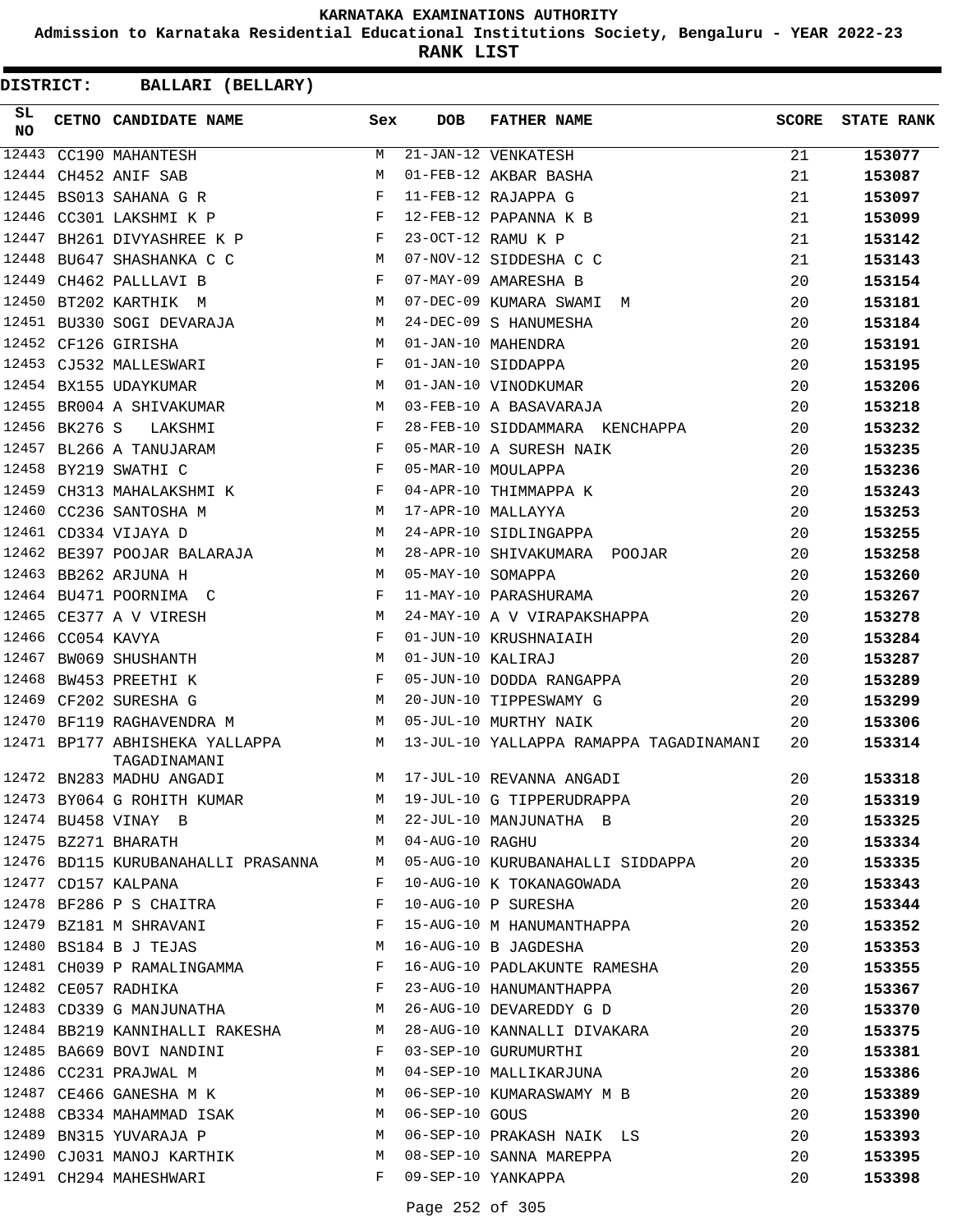**Admission to Karnataka Residential Educational Institutions Society, Bengaluru - YEAR 2022-23**

**RANK LIST**

| SL.<br><b>NO</b> | CETNO CANDIDATE NAME Sex                                                                                                                      |   | DOB                 | <b>FATHER NAME</b>                                                      | <b>SCORE</b> | <b>STATE RANK</b> |
|------------------|-----------------------------------------------------------------------------------------------------------------------------------------------|---|---------------------|-------------------------------------------------------------------------|--------------|-------------------|
| 12492            | BN231 MEGHARAJ NAIK                                                                                                                           |   |                     | M 09-SEP-10 LIMBYA NAIK                                                 | 20           | 153399            |
| 12493            | BS160 SANDHYA                                                                                                                                 | F | 09-SEP-10 OBANNA    |                                                                         | 20           | 153400            |
| 12494            | BU441 TARUN NAIK K                                                                                                                            |   |                     | 12-SEP-10 KUMAR NAIK                                                    | 20           | 153408            |
|                  | 12495 BT297 A VEERESHA                                                                                                                        | M | 13-SEP-10 MARAPPA   |                                                                         | 20           | 153409            |
|                  | $\mathbf{F}$ and $\mathbf{F}$ are $\mathbf{F}$ . In the set of $\mathbf{F}$<br>12496 CK307 HAJAMMA                                            |   |                     | 20-SEP-10 P KHASIM SAB                                                  | 20           | 153414            |
| 12497            | BS214 BINDU F<br>CH498 B VEERENDRA M                                                                                                          |   |                     | 23-SEP-10 BASAVARAJA H                                                  | 20           | 153419            |
| 12498            |                                                                                                                                               |   |                     | 24-SEP-10 SHARANA BASAVA<br>01-OCT-10 PAKKIRAYYA                        | 20           | 153421            |
|                  | 12499 CJ304 RAMACHARAN M O1-OCT-10 PAKKIRAYYA                                                                                                 |   |                     |                                                                         | 20           | 153436            |
| 12500            | $\mathbf{F}$ . The set of $\mathbf{F}$<br>BV032 SANDYA                                                                                        |   |                     | 06-OCT-10 DURUGAPPA                                                     | 20           | 153445            |
|                  | 12501 BW210 KURUBA BHARATHI F                                                                                                                 |   |                     | 07-OCT-10 KURUBA YERRISWAMY                                             | 20           | 153449            |
|                  | $\mathbf{F}$<br>12502 BT270 LIKHITHA B                                                                                                        |   | 07-OCT-10 BOSAIAH   |                                                                         | 20           | 153450            |
|                  | M <sub>N</sub><br>12503 BG330 SANTOSH NAIK                                                                                                    |   |                     | 08-OCT-10 TULUCHYA NAIK                                                 | 20           | 153455            |
|                  | 12504 BA495 UDAYAKUMARA D N $M$ 08-OCT-10 DEVENDRAPPA N                                                                                       |   |                     |                                                                         | 20           | 153456            |
|                  | 12505 CJ134 BHAVANI<br>$\mathbf{F}$ and $\mathbf{F}$ and $\mathbf{F}$                                                                         |   |                     | 17-OCT-10 BASAVARAJA                                                    | 20           | 153488            |
|                  | 12506 BC327 SAGARA K M                                                                                                                        |   |                     | 22-OCT-10 HANUMANTHARAYA K                                              | 20           | 153504            |
|                  | 12507 BS042 BHOVI RAJA                                                                                                                        | M |                     | 23-OCT-10 BHOVI YAMUNAPPA                                               | 20           | 153505            |
| 12508            | BA355 P SANTHOSHNAIK M                                                                                                                        |   |                     | 24-OCT-10 P RAVINAIK                                                    | 20           | 153509            |
|                  | 12509 BC001 A PANDURANGA M                                                                                                                    |   | 25-OCT-10 A SWAMI   |                                                                         | 20           | 153511            |
|                  | $\frac{1}{N}$ M<br>$\frac{1}{N}$<br>12510 BJ029 B SHASHANK                                                                                    |   |                     | 26-OCT-10 B RAMACHANDRA                                                 | 20           | 153515            |
|                  | 12511 CE484 LAKSHMI M                                                                                                                         |   |                     | 28-OCT-10 SANNA MARENNA                                                 | 20           | 153519            |
|                  | M<br>12512 BJ184 RAJANAIK T                                                                                                                   |   |                     | 29-OCT-10 TEJYANAIK                                                     | 20           | 153526            |
|                  | M<br>12513 BW214 B UMESH                                                                                                                      |   |                     | 31-OCT-10 SURESH BABU H                                                 | 20           | 153532            |
|                  | 12514 CG294 RAGHAVENDRA M                                                                                                                     |   | 02-NOV-10 MARUTHI   |                                                                         | 20           | 153536            |
|                  | $\mathbf{F}$<br>12515 BV110 ARCHANA B                                                                                                         |   |                     | 04-NOV-10 CHAREPPA B                                                    | 20           | 153541            |
|                  | 12516 CH185 MAHESHWARI<br>$\mathbf{F}$ and the contract of $\mathbf{F}$                                                                       |   |                     | 04-NOV-10 VENKATESHA                                                    | 20           | 153542            |
| 12517            | BL318 AKASHA KORLAHALLI M                                                                                                                     |   |                     | 08-NOV-10 PRAKASHA KORLAHALLI                                           | 20           | 153559            |
| 12518            | BO019 SHARANA P                                                                                                                               |   |                     | 10-NOV-10 KOTRESH P                                                     | 20           | 153563            |
|                  | $\begin{aligned} \mathbb{M} \\ \mathbb{F} \end{aligned}$<br>12519 CH573 REKHA H                                                               |   |                     | 15-NOV-10 NAGARAJA H                                                    | 20           | 153583            |
| 12520            | M 17-NOV-10 SAVAREPPA P<br>CG288 JAGADISHA P                                                                                                  |   |                     |                                                                         | 20           | 153587            |
|                  | 12521 BN411 MYLARI KAMATRA M                                                                                                                  |   |                     | 25-NOV-10 THOTAPPA KAMATRA                                              | 20           | 153611            |
|                  | 12522 BP029 ABHISHEK L                                                                                                                        | M |                     | 27-NOV-10 JAGADEESHANAIK L                                              | 20           | 153616            |
|                  |                                                                                                                                               |   |                     | 12523 BB385 SANNABASAVARAJA DANAPURA M 03-DEC-10 KATTI BASAPPA DANAPURA | 20           | 153634            |
|                  | 12524 CF030 SHALINI                                                                                                                           |   |                     | F 07-DEC-10 CHANDRAPPA                                                  | 20           | 153641            |
|                  | 12525 CB384 VANAJAKSHI O B P 10-DEC-10 V HONNURAPPA                                                                                           |   |                     |                                                                         | 20           | 153646            |
|                  | 12526 BT160 SHARANESHI M 15-DEC-10 BALARAJA                                                                                                   |   |                     |                                                                         | 20           | 153656            |
|                  | 12527 BP268 P SHASHIKALA F                                                                                                                    |   |                     | 15-DEC-10 BALARAJA<br>24-DEC-10 P PANDUNAIK                             | 20           | 153672            |
|                  |                                                                                                                                               |   |                     | 12528 BD062 SEVANTHI BANGALI F 28-DEC-10 JAYAPRAKASHA BANGALI           | 20           | 153686            |
|                  |                                                                                                                                               |   |                     | 12529 CD504 CHINNA S M 01-JAN-11 HANUMANTAPPA S                         | 20           | 153708            |
|                  | 12530 CE254 GURUMURTHI G M 01-JAN-11 MANJUNATHA G                                                                                             |   |                     |                                                                         | 20           | 153714            |
|                  |                                                                                                                                               |   |                     | 12531 CA110 HARIJANA KANAKARAYA M 01-JAN-11 HARAJANA SHAVARAMA          | 20           | 153718            |
|                  | 12532 BX261 HIREONI MANIKANTA M 01-JAN-11 DEVENDRAPPA                                                                                         |   |                     |                                                                         | 20           | 153719            |
|                  | 12533 CD333 RAJESHWARI                                                                                                                        |   |                     | F 01-JAN-11 PAMPAPATHI                                                  | 20           | 153741            |
|                  |                                                                                                                                               |   |                     |                                                                         | 20           | 153744            |
|                  |                                                                                                                                               |   |                     |                                                                         | 20           | 153753            |
|                  | 12534 CK083 RAVIKUMAR M 01-JAN-11 VIRUPAKSHI<br>12535 CH510 SHIVAKUMAR M 01-JAN-11 ERANNA<br>12536 BW610 RAGHAVENDRA G M 04-JAN-11 MALLAIAH G |   |                     |                                                                         | 20           | 153774            |
|                  |                                                                                                                                               |   |                     | 12537 BD226 J BASAVARAJA M 10-JAN-11 MANJUNATHA GANIGARA                | 20           | 153794            |
|                  | 12538 CE067 HOTTEPPA U M 11-JAN-11 ULLAPPA U                                                                                                  |   |                     |                                                                         | 20           | 153795            |
|                  |                                                                                                                                               |   |                     |                                                                         | 20           | 153812            |
|                  | 12540 CH250 REKHA K                                                                                                                           |   | F 22-JAN-11 RAMESHA | 12539 BA155 HOLEYACHI BHARAMAJJA M 17-JAN-11 HOLEYACHI GONEPPA          | 20           | 153825            |
|                  | 12541 CD459 REVANNA PURLALLI M 24-JAN-11 VEERESHA P                                                                                           |   |                     |                                                                         | 20           | 153830            |
|                  |                                                                                                                                               |   |                     |                                                                         |              |                   |
|                  |                                                                                                                                               |   | Page 253 of 305     |                                                                         |              |                   |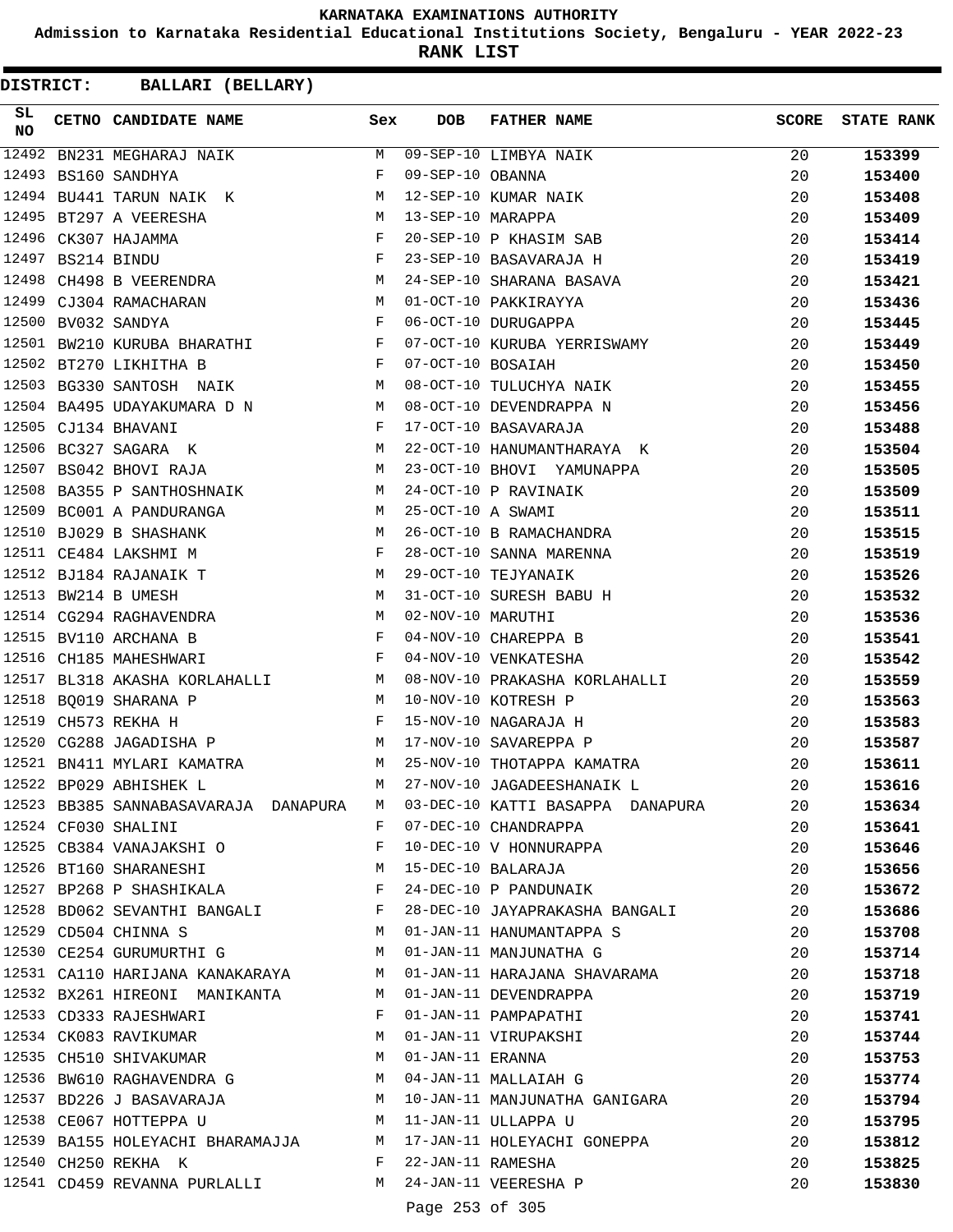**Admission to Karnataka Residential Educational Institutions Society, Bengaluru - YEAR 2022-23**

**RANK LIST**

| SL.<br><b>NO</b> |                   | CETNO CANDIDATE NAME                                                                     | Sex          | <b>DOB</b>        | FATHER NAME                                                                                                                                                         |     | SCORE STATE RANK |
|------------------|-------------------|------------------------------------------------------------------------------------------|--------------|-------------------|---------------------------------------------------------------------------------------------------------------------------------------------------------------------|-----|------------------|
|                  |                   | 12542 CJ448 A DEVARAJ<br>12543 CG113 HULESHA<br>10544 CG113 HULESHA                      | M            |                   |                                                                                                                                                                     | 20  | 153840           |
|                  |                   |                                                                                          | M            |                   | 27-JAN-11 A URUKUNDA<br>27-JAN-11 E H GADILINGAPPA                                                                                                                  | 20  | 153842           |
|                  |                   | 12544 BJ280 NOOR MAHAMAD A                                                               |              |                   | 28-JAN-11 KASIM SAB                                                                                                                                                 | 20  | 153851           |
|                  |                   | $\mathbf{F}$<br>12545 CB096 H N ANJALI                                                   |              |                   | 30-JAN-11 H N BASAVARAJA                                                                                                                                            | 20  | 153855           |
|                  |                   | M<br>12546 CE242 MEGHARAJA                                                               |              |                   | 06-FEB-11 HULIRAJA S                                                                                                                                                | 20  | 153878           |
|                  |                   | M <sub>N</sub><br>12547 BZ279 SHYAM KUMAR                                                |              | 11-FEB-11 HONNESH |                                                                                                                                                                     | 20  | 153898           |
|                  |                   | 12548 BE434 HANUMANTHAPPA U M 12-FEB-11 HOLIYAPPA U                                      |              |                   |                                                                                                                                                                     | 20  | 153900           |
|                  |                   | $\mathbf{F}$<br>12549 BE297 ANJALI B H                                                   |              |                   | 13-FEB-11 BOMMAPPA H                                                                                                                                                | 20  | 153902           |
|                  |                   | 12550 BF339 PRAJWAL Y                                                                    | M            |                   | 22-FEB-11 SHANMUKAPPA Y                                                                                                                                             | 20  | 153937           |
|                  |                   | 12551 BJ030 AMRUTHA B<br>$\mathbf{F}$ and $\mathbf{F}$ and $\mathbf{F}$                  |              |                   | 24-FEB-11 RAGHAVENDRA B                                                                                                                                             | 20  | 153944           |
|                  |                   | 12552 BN177 TEJASWARI S B                                                                |              |                   | 24-FEB-11 MAILARARAPPA S B                                                                                                                                          | 20  | 153949           |
|                  |                   | 12553 BE543 BASAMMA                                                                      |              |                   | 05-MAR-11 NAGARAJA                                                                                                                                                  | 20  | 153980           |
|                  |                   | $\begin{aligned} \mathbf{F} \\ \mathbf{F} \end{aligned}$<br>12554 BW559 MONIKA V         |              |                   | 11-MAR-11 V ANJANEYA                                                                                                                                                | 20  | 154002           |
|                  |                   | 12555 BE279 VEDAVATHI K M<br>$\mathbf{F}$ . The contract of the contract of $\mathbf{F}$ |              |                   | 13-MAR-11 MANJAPPA K                                                                                                                                                | 20  | 154011           |
|                  |                   | 12556 BD144 KADABAGERE MADDANASWAMY M                                                    |              |                   | 15-MAR-11 K HANUMANTAPPA                                                                                                                                            | 20  | 154016           |
|                  |                   | 12557 BX291 SHIREESHA A                                                                  | F            |                   | 21-MAR-11 NAGARAJA                                                                                                                                                  | 20  | 154044           |
|                  |                   | 12558 BW357 RAMCHARAN ACHARI B                                                           | M            |                   | 24-MAR-11 VIRUPAKSHI ACHARI B                                                                                                                                       | 20  | 154053           |
| 12559            |                   | CA360 MADHU VIRESH LINGADSHETTI F                                                        |              |                   | 26-MAR-11 VIRESH LINGADSHETTI                                                                                                                                       | 20  | 154058           |
|                  |                   | 12560 BY074 PRATHIBHA                                                                    | F            | 27-MAR-11 BASAPPA |                                                                                                                                                                     | 20  | 154062           |
|                  |                   | 12561 BE155 VINAY KUMAR Y                                                                | M            | 27-MAR-11 RAVI Y  |                                                                                                                                                                     | 20  | 154065           |
|                  |                   | 12562 BP321 KALLAPPA MANJAPPA NAIK M                                                     |              |                   | 28-MAR-11 MANJAPPA NAIK                                                                                                                                             | 20  | 154068           |
|                  |                   | 12563 BU661 KUSHAL M K                                                                   | M            |                   | 29-MAR-11 KRISHNAMURTHI M                                                                                                                                           | 20  | 154073           |
|                  |                   | <b>Example 19</b> March 2014<br>12564 CA422 LAKSHMIKANTA                                 |              |                   | 31-MAR-11 MANJUNATHA K                                                                                                                                              | 20  | 154083           |
|                  |                   | 12565 BF051 T KENCHAMMA HANUMANTAPPA F<br>TALAVARA                                       |              |                   | 01-APR-11 HANUMANTAPPA GONEPPA TALAVARA                                                                                                                             | 20  | 154091           |
|                  |                   | 12566 BN181 ESHWARA NAIK                                                                 |              |                   | M 02-APR-11 HEERYA NAIK                                                                                                                                             | 20  | 154096           |
|                  |                   | 12567 BB449 S AISHWARYA                                                                  | $\mathbf{F}$ |                   | 02-APR-11 SONNADA BASAVARAJA                                                                                                                                        | 20  | 154101           |
|                  |                   | 12568 BE312 BHOOMIKA ITTIGUDI F                                                          |              | 04-APR-11 RAMESHA |                                                                                                                                                                     | 20  | 154106           |
|                  | 12569 CE541 POOJA | $\mathbf{F}$ and $\mathbf{F}$ and $\mathbf{F}$                                           |              |                   | 04-APR-11 MALLIKARJUNA                                                                                                                                              | 20  | 154108           |
|                  |                   | 12570 BD102 GOUDARA HARISH M                                                             |              |                   | 05-APR-11 GOUDARA RAMACHANDRAPPA                                                                                                                                    | 20  | 154113           |
|                  |                   | M<br>12571 BB061 C NAGARAJA                                                              |              |                   | 08-APR-11 C MANJUNATHA                                                                                                                                              | 20  | 154129           |
|                  |                   | 12572 CA354 KARTHIKA                                                                     |              |                   | M 09-APR-11 PAMPAPATHI HIRAL 20                                                                                                                                     |     | 154133           |
|                  |                   |                                                                                          |              |                   | 12573 BN081 HUVIBAI LAMBANI F 12-APR-11 MOTHYANAIKA LAMBANI 20                                                                                                      |     | 154149           |
|                  |                   |                                                                                          |              |                   |                                                                                                                                                                     |     | 154180           |
|                  |                   |                                                                                          |              |                   | 12574 BM109 SHIVARAJA BERANNANAVAR M 20-APR-11 RAMAPPA B 20<br>12575 CD083 T UDAY M 22-APR-11 T BASAVARAJ 20<br>12576 BR103 CHINCHALA R F 24-APR-11 BASAVARAJA M 20 |     | 154188           |
|                  |                   |                                                                                          |              |                   |                                                                                                                                                                     |     | 154196           |
|                  |                   |                                                                                          |              |                   | 12577 BN408 MAMATA MADIVALAR F 24-APR-11 SURESH MADIVALAR 20                                                                                                        |     | 154200           |
|                  |                   |                                                                                          |              |                   | 12578 BQ525 DHANUSH HARIJAN M 25-APR-11 MANJUNATHA HARIJAN 20                                                                                                       |     | 154206           |
|                  |                   |                                                                                          |              |                   | 12579 CK200 DURUGAMMA H<br>12580 CF148 SOUAPARNIKA<br>12581 BW335 DINESH M<br>12581 BW335 DINESH M<br>12581 BW335 DINESH M                                          | -20 | 154207           |
|                  |                   |                                                                                          |              |                   |                                                                                                                                                                     | 20  | 154230           |
|                  |                   |                                                                                          |              |                   |                                                                                                                                                                     | 20  | 154236           |
|                  |                   |                                                                                          |              |                   | 12582 CK217 SHIVAKUMAR M 30-APR-11 SANNA YALLAPPA 20                                                                                                                |     | 154237           |
|                  |                   |                                                                                          |              |                   |                                                                                                                                                                     | 20  | 154261           |
|                  |                   |                                                                                          |              |                   | 12583 CE280 AJEYA<br>12584 BS105 PRAJWAL G H M 05-MAY-11 ALESH G                                                                                                    | 20  | 154262           |
|                  |                   |                                                                                          |              |                   | 12585 BL127 RANJITA TIRAKAPPA TALAVAR F 05-MAY-11 TIRAKAPPA RAMAPPA TALAVAR 20                                                                                      |     | 154263           |
|                  |                   | 12586 CH579 U BHIMANAYAK M M 13-MAY-11 VENKATESH                                         |              |                   |                                                                                                                                                                     | 20  | 154298           |
|                  |                   |                                                                                          |              |                   |                                                                                                                                                                     |     | 154303           |
|                  |                   |                                                                                          |              |                   | 12587 BR280 RAKESHA B T M 14-MAY-11 THIMMAPPA B 20<br>12588 BX201 R REVATHI BAI F 16-MAY-11 R LACHAMA NAIK 20                                                       |     | 154313           |
|                  |                   |                                                                                          |              |                   | 12589 BV232 GURUMURTHY G B M 21-MAY-11 BHEEMESHI G 20                                                                                                               |     | 154333           |
|                  |                   |                                                                                          |              |                   | 12590 BL148 KAMBI KOTRESHA M 21-MAY-11 KAMBI BASAVARAJA                                                                                                             | 20  | 154334           |
|                  |                   |                                                                                          |              |                   |                                                                                                                                                                     |     |                  |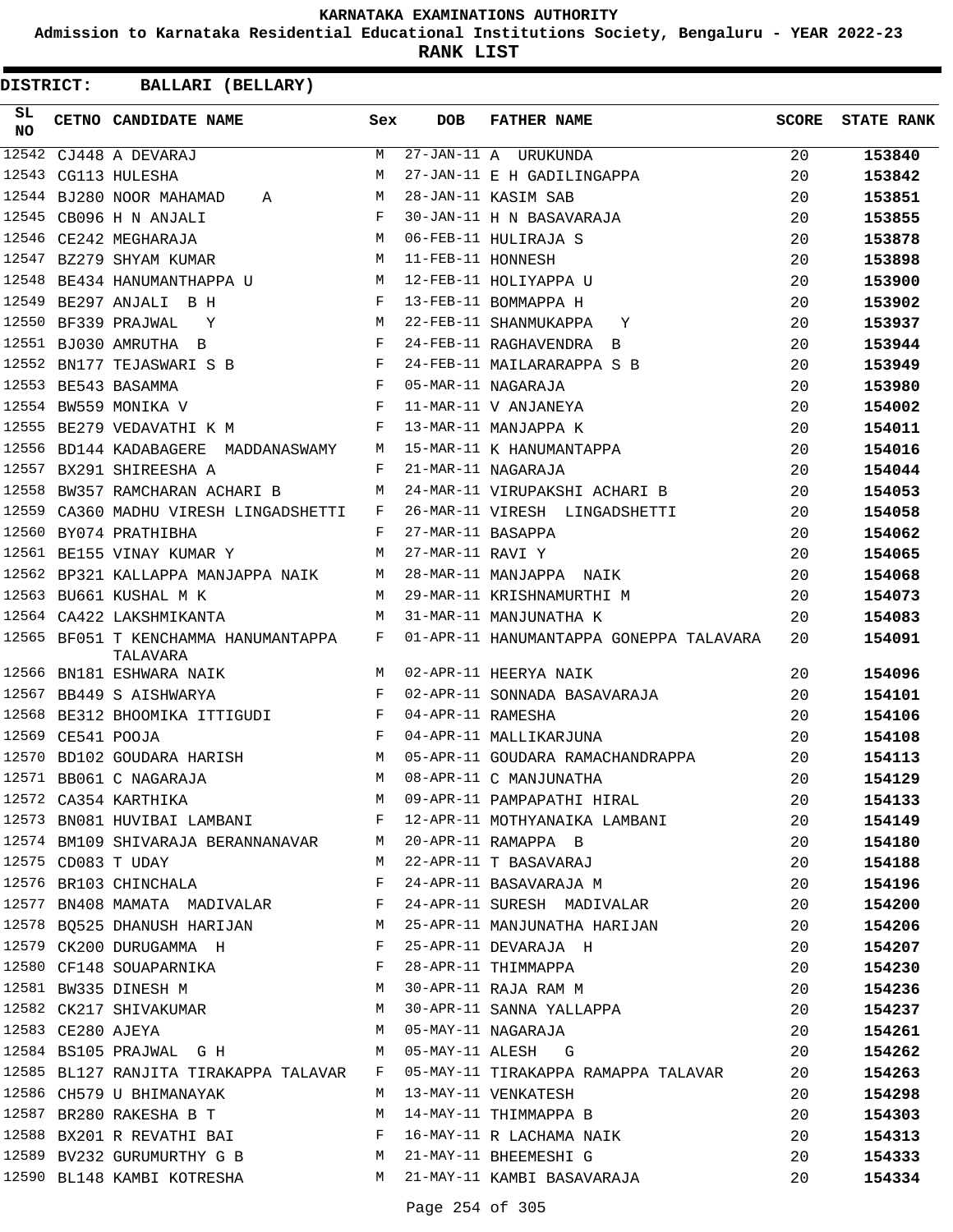**Admission to Karnataka Residential Educational Institutions Society, Bengaluru - YEAR 2022-23**

**RANK LIST**

| SL<br>NO |                   | CETNO CANDIDATE NAME Sex                                                                                                                                                                                                                                  |              | <b>DOB</b>        | <b>FATHER NAME</b>                                                            | SCORE | <b>STATE RANK</b> |
|----------|-------------------|-----------------------------------------------------------------------------------------------------------------------------------------------------------------------------------------------------------------------------------------------------------|--------------|-------------------|-------------------------------------------------------------------------------|-------|-------------------|
|          |                   | 12591 BD269 JAYASREE                                                                                                                                                                                                                                      | $F -$        |                   | 22-MAY-11 CHIMNANAIK                                                          | 20    | 154338            |
|          |                   | 12592 BK293 T R PRAJWALNAIK M                                                                                                                                                                                                                             |              |                   | 24-MAY-11 T RATNANAIK                                                         | 20    | 154349            |
|          |                   | 12593 BA458 SANDURU GANGAMMA F                                                                                                                                                                                                                            |              |                   | 25-MAY-11 SANDURU NAGAPPA                                                     | 20    | 154356            |
|          |                   | $\begin{aligned} \mathbb{M} \\ \mathbb{M} \end{aligned}$<br>12594 BU422 SUDEEP P                                                                                                                                                                          |              |                   | 25-MAY-11 SURESH P                                                            | 20    | 154360            |
|          |                   | 12595 BP215 S KHASIM                                                                                                                                                                                                                                      |              | 26-MAY-11 MABUSAB |                                                                               | 20    | 154363            |
|          |                   | 12596 BT183 M VEERESHA M 27-MAY-11 M PARASHURAMA<br>12597 CJ285 JYOTHI M SARASHURAMA F 29-MAY-11 ANJINAPPA                                                                                                                                                |              |                   |                                                                               | 20    | 154365            |
|          |                   |                                                                                                                                                                                                                                                           |              |                   |                                                                               | 20    | 154377            |
|          |                   | 12598 BK201 NEELAVATHI M                                                                                                                                                                                                                                  |              |                   | 30-MAY-11 MAHESHA M                                                           | 20    | 154386            |
|          |                   |                                                                                                                                                                                                                                                           |              |                   | 12599 BA065 CHIGARI HARISHA M 31-MAY-11 C GURUBASAVARAJ                       | 20    | 154393            |
|          |                   | 12600 BF468 VEENASRI                                                                                                                                                                                                                                      |              |                   | B P                    F   31-MAY-11 PRAKASHA NAIK   B                        | 20    | 154396            |
|          |                   | 12601 CJ284 ANNAPURNA<br>$\mathbf{F}$ and the set of $\mathbf{F}$ .                                                                                                                                                                                       |              | 05-JUN-11 KRISHNA |                                                                               | 20    | 154436            |
|          |                   | M<br>12602 BP147 KOTRESH D                                                                                                                                                                                                                                |              |                   | 05-JUN-11 LINGANAIK D                                                         | 20    | 154440            |
|          |                   | $\begin{aligned} \mathbf{M} \\ \mathbf{F} \end{aligned}$<br>12603 BU314 KRISHNA P                                                                                                                                                                         |              |                   | 05-JUN-11 PARUSAPPA G                                                         | 20    | 154441            |
|          |                   | 12604 BH337 T BRUNDA                                                                                                                                                                                                                                      |              |                   | 05-JUN-11 KADATHALE SWAMY                                                     | 20    | 154445            |
|          |                   | M 08-JUN-11 H CHIDANANDA<br>12605 CG203 H KARTHIK                                                                                                                                                                                                         |              |                   |                                                                               | 20    | 154459            |
|          |                   | 12606 BL208 PREETAM P                                                                                                                                                                                                                                     | M            |                   | 09-JUN-11 S PANDUNAIK                                                         | 20    | 154470            |
|          |                   |                                                                                                                                                                                                                                                           |              |                   | 12607 BF016 VIJAY YATTINAHALLI M 09-JUN-11 CHANNAVEERAPPA YATTINAHALLI        | 20    | 154475            |
|          |                   | 12608 BZ267 ANJALI R<br>$\mathbf{F}$ . The set of the set of the set of the set of the set of the set of the set of the set of the set of the set of the set of the set of the set of the set of the set of the set of the set of the set of the set of t |              |                   | 11-JUN-11 LAYT PARASHIRAMA                                                    | 20    | 154483            |
|          |                   | M<br>12609 CF088 G HARISH                                                                                                                                                                                                                                 |              |                   | 11-JUN-11 RAGHAVENDRA                                                         | 20    | 154486            |
|          |                   | 12610 CD054 MARESHA S G M                                                                                                                                                                                                                                 |              |                   | 13-JUN-11 SULDARAHALLI MAREPPA                                                | 20    | 154499            |
|          |                   | 12611 CD478 NANDINI V                                                                                                                                                                                                                                     | $\mathbf{F}$ |                   | 14-JUN-11 VEERESHA V                                                          | 20    | 154504            |
|          |                   |                                                                                                                                                                                                                                                           |              |                   | 12612 BF232 LOKAPLA NAYANA                       F  15-JUN-11 LOKAPLA SURESHA | 20    | 154507            |
|          |                   | M 18-JUN-11 A JATHAPPA<br>12613 BK001 A CHETHAN                                                                                                                                                                                                           |              |                   |                                                                               | 20    | 154521            |
|          |                   | $\mathbf{F}$<br>12614 BX335 SHAILAJA                                                                                                                                                                                                                      |              |                   | 18-JUN-11 MALLIKARJUNA                                                        | 20    | 154525            |
|          |                   | $\mathbb F$<br>12615 BU305 AISHVARYA K                                                                                                                                                                                                                    |              |                   | 21-JUN-11 ANJINAPPA K                                                         | 20    | 154542            |
|          |                   | 12616 BU132 K SHARADA<br>$\mathbf{F}$ and $\mathbf{F}$ and $\mathbf{F}$                                                                                                                                                                                   |              |                   | 22-JUN-11 K SIDDAPPA                                                          | 20    | 154551            |
|          |                   | 12617 CD229 NETRA K<br>$\mathbf{F}$ and $\mathbf{F}$                                                                                                                                                                                                      |              |                   | 26-JUN-11 RANGAPPA K                                                          | 20    | 154578            |
|          |                   | $\mathbf{F}$<br>12618 BA496 TULASI                                                                                                                                                                                                                        |              |                   | 26-JUN-11 R KOTRESHNAIK                                                       | 20    | 154580            |
|          |                   | 12619 BZ187 LANKESH B                                                                                                                                                                                                                                     | M            |                   | 27-JUN-11 RUDRAPPA B                                                          | 20    | 154583            |
|          |                   | 12620 BF097 SAMIKA                                                                                                                                                                                                                                        | F            |                   | 29-JUN-11 UMESHNAIK                                                           | 20    | 154600            |
|          |                   | 12621 CE181 AKSHATHA U B                                                                                                                                                                                                                                  | F            |                   | 30-JUN-11 LAKSHMIPATHI U B                                                    | 20    | 154602            |
|          | 12622 BC101 USHA  |                                                                                                                                                                                                                                                           | F            | 01-JUL-11 SURESHA |                                                                               | 20    | 154619            |
|          |                   | 12623 CE366 MARUTHI B                                                                                                                                                                                                                                     | M            |                   | 02-JUL-11 PALAPPA BANDRI                                                      | 20    | 154626            |
|          |                   | 12624 BR218 VINAY KUMAR R                                                                                                                                                                                                                                 | M            |                   | 04-JUL-11 KUMARASWAMY R                                                       | 20    | 154638            |
|          |                   | 12625 CH429 UMADEVI                                                                                                                                                                                                                                       | F            |                   | 05-JUL-11 ADIVAPPA                                                            | 20    | 154648            |
|          |                   | 12626 CE289 MAHESHI A                                                                                                                                                                                                                                     | F            |                   | 06-JUL-11 ANJINI M                                                            | 20    | 154653            |
|          |                   | 12627 BX070 PAVAN D                                                                                                                                                                                                                                       | M            |                   | 07-JUL-11 DURUGAPPA                                                           | 20    | 154661            |
|          |                   | 12628 CG257 MEGHANA                                                                                                                                                                                                                                       | F            |                   | 09-JUL-11 KARIBASAVA                                                          | 20    | 154676            |
|          |                   | 12629 CA023 B ANKITA                                                                                                                                                                                                                                      | F            |                   | 10-JUL-11 B NAGARAJ                                                           | 20    | 154681            |
|          |                   | 12630 CD248 SWETHA                                                                                                                                                                                                                                        | F            |                   | 11-JUL-11 KOTRESHA                                                            | 20    | 154687            |
|          |                   | 12631 CK332 MOUNIKA                                                                                                                                                                                                                                       | F            |                   | 12-JUL-11 R SHIVARAMA                                                         | 20    | 154692            |
|          |                   | 12632 CE584 RAMESHA K                                                                                                                                                                                                                                     | M            |                   | 13-JUL-11 PAMPAPATHI K                                                        | 20    | 154698            |
|          |                   | 12633 BX501 NANDINI                                                                                                                                                                                                                                       | F            | 16-JUL-11 UMESH   |                                                                               | 20    | 154712            |
|          |                   | 12634 BJ126 K ADHARSHA                                                                                                                                                                                                                                    | M            |                   | 18-JUL-11 KORAVARA VENKATESHA                                                 | 20    | 154724            |
|          |                   | 12635 CB090 SUDEEP                                                                                                                                                                                                                                        | M            |                   | 19-JUL-11 SHESHAPPA                                                           | 20    | 154732            |
|          |                   | 12636 BN157 BHEERESHA K                                                                                                                                                                                                                                   | M            |                   | 20-JUL-11 GONIBASAPPA K                                                       | 20    | 154734            |
|          |                   | 12637 BT191 SRUTHI G                                                                                                                                                                                                                                      | F            |                   | 21-JUL-11 VENKATESHA G                                                        | 20    | 154744            |
|          |                   | 12638 CE171 AKILESH S                                                                                                                                                                                                                                     | M            |                   | 24-JUL-11 D H SURESH BABU                                                     | 20    | 154760            |
|          |                   | 12639 BK359 R M SUDEEPNAIK                                                                                                                                                                                                                                | M            |                   | 27-JUL-11 R MANJUNAIK MANJUNAIK                                               | 20    | 154777            |
|          | 12640 CK247 UMESH |                                                                                                                                                                                                                                                           |              |                   | M 27-JUL-11 YALLAPPA                                                          | 20    | 154779            |
|          |                   |                                                                                                                                                                                                                                                           |              | Page 255 of 305   |                                                                               |       |                   |
|          |                   |                                                                                                                                                                                                                                                           |              |                   |                                                                               |       |                   |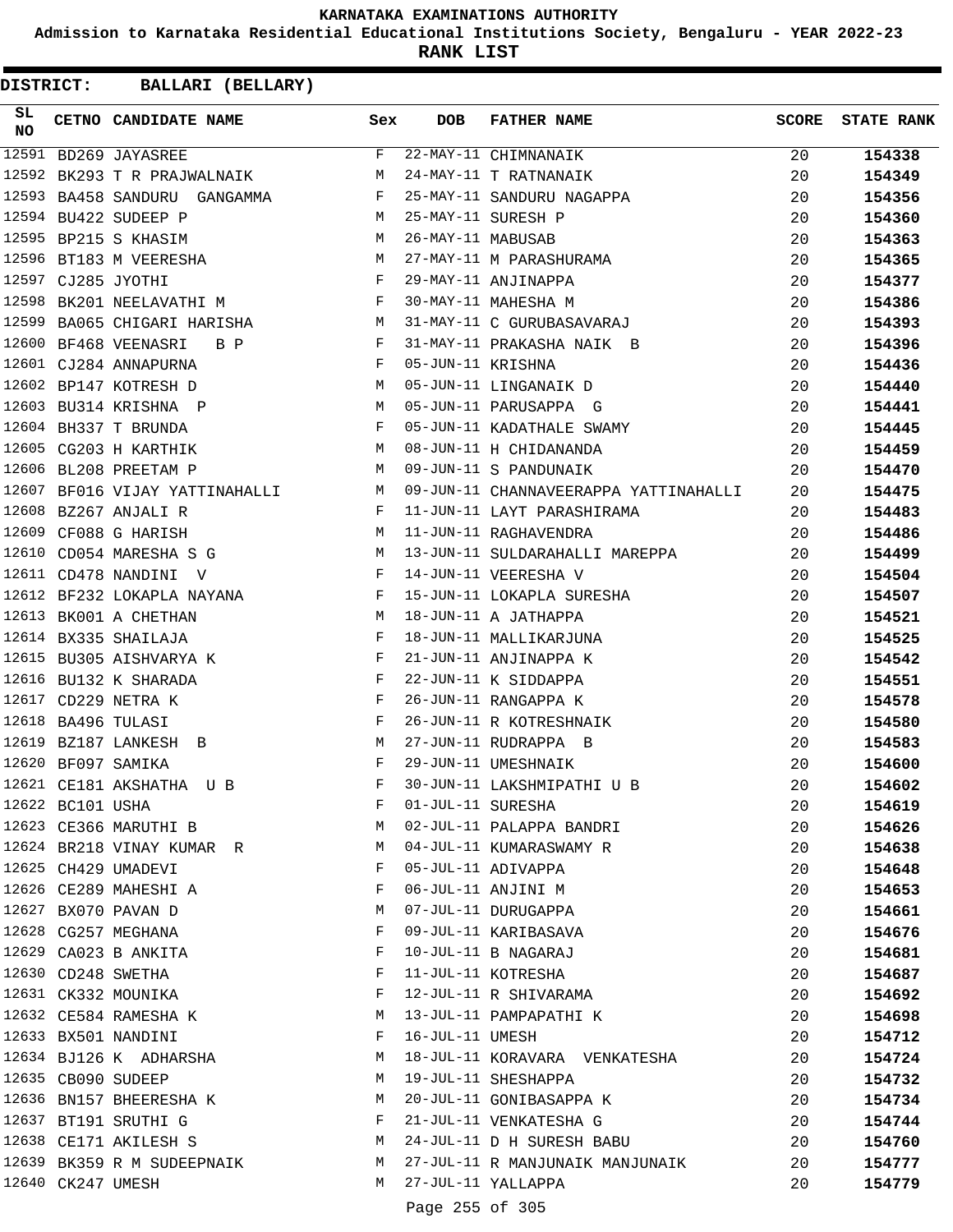**Admission to Karnataka Residential Educational Institutions Society, Bengaluru - YEAR 2022-23**

**RANK LIST**

| SL<br><b>NO</b> |                   | CETNO CANDIDATE NAME Sex                                                                                                                                                                                                                                     |              | DOB                | <b>FATHER NAME</b>                                          | SCORE | <b>STATE RANK</b> |
|-----------------|-------------------|--------------------------------------------------------------------------------------------------------------------------------------------------------------------------------------------------------------------------------------------------------------|--------------|--------------------|-------------------------------------------------------------|-------|-------------------|
| 12641           |                   | BG176 PREM KUMAR D                                                                                                                                                                                                                                           | M            |                    | 29-JUL-11 DHARMA NAIK                                       | 20    | 154792            |
|                 |                   | 12642 BX203 RAKSHITHA A                                                                                                                                                                                                                                      | F            |                    | 30-JUL-11 PAMPAPATHI A                                      | 20    | 154797            |
|                 |                   | $\mathbf{F}$ and $\mathbf{F}$ and $\mathbf{F}$<br>12643 CE594 SIREESHA G                                                                                                                                                                                     |              |                    | 30-JUL-11 GANGAREDDY                                        | 20    | 154798            |
|                 |                   | M<br>12644 BF112 MUTURAJ P                                                                                                                                                                                                                                   |              |                    | 31-JUL-11 DURUGAPPA                                         | 20    | 154801            |
|                 |                   | 12645 BB313 MEGERI SHIVARAJ M                                                                                                                                                                                                                                |              |                    | 01-AUG-11 MEGERI PAKKIRAPPA                                 | 20    | 154808            |
| 12646           |                   | BM092 HALLI NANDINI<br>$\mathbf{F}$ and the set of the set of the set of the set of the set of the set of the set of the set of the set of the set of the set of the set of the set of the set of the set of the set of the set of the set of the set of     |              |                    | 04-AUG-11 H KOTRESHA                                        | 20    | 154820            |
|                 |                   | M<br>12647 BY265 THARUN KUMAR                                                                                                                                                                                                                                |              |                    | 06-AUG-11 MOULAPPA                                          | 20    | 154830            |
|                 |                   | $\mathbb F$<br>12648 CJ367 MAHADEVI                                                                                                                                                                                                                          |              | $08 - AUG - 11 X$  |                                                             | 20    | 154833            |
|                 |                   | 12649 CB048 RAJESH REDDY M                                                                                                                                                                                                                                   |              |                    | 09-AUG-11 SHIVARAJA REDDY                                   | 20    | 154844            |
| 12650           |                   | BN110 R BHUMIKA<br>$\mathbf{F}$ and $\mathbf{F}$ and $\mathbf{F}$                                                                                                                                                                                            |              |                    | 10-AUG-11 HOLAGUNDI RAJAPPA                                 | 20    | 154848            |
|                 |                   | $\mathbf{F}$ and $\mathbf{F}$<br>12651 CF131 VARSHITHA V                                                                                                                                                                                                     |              | 10-AUG-11 SWAMY V  |                                                             | 20    | 154849            |
|                 |                   | 12652 BN272 SAMBRINA TADAPATRI F                                                                                                                                                                                                                             |              |                    | 11-AUG-11 RAJASAB TADAPATRI                                 | 20    | 154852            |
|                 |                   | 12653 BX235 UMADEVI<br>$\mathbf{F}$ and $\mathbf{F}$                                                                                                                                                                                                         |              |                    | 12-AUG-11 YERRISWAMY                                        | 20    | 154858            |
|                 | 12654 BS019 KAVYA | $\mathbf{F}$                                                                                                                                                                                                                                                 |              |                    | 13-AUG-11 SHANKARAPPA                                       | 20    | 154861            |
|                 |                   | 12655 BB184 V SHASHIKALA F                                                                                                                                                                                                                                   |              |                    | 13-AUG-11 V HULUGAPPA                                       | 20    | 154863            |
|                 |                   | 12656 CE008 GANESHA B                                                                                                                                                                                                                                        | M            |                    | 14-AUG-11 BASAVANAGOWDA G                                   | 20    | 154864            |
|                 |                   | 12657 CE259 N VARSHINI<br>$\mathbf{F}$ . The set of the set of the set of the set of the set of the set of the set of the set of the set of the set of the set of the set of the set of the set of the set of the set of the set of the set of the set of t  |              |                    | 23-AUG-11 N MALEPPA                                         | 20    | 154911            |
|                 | 12658 CD059 ASHA  | $\mathbf{F}$ and $\mathbf{F}$                                                                                                                                                                                                                                |              |                    | 24-AUG-11 NAGARADA NAGARAJA                                 | 20    | 154915            |
|                 |                   | $\mathbb{F}$ . The $\mathbb{F}$<br>12659 BV281 B BORAMMA                                                                                                                                                                                                     |              |                    | 25-AUG-11 Y BORAIAH                                         | 20    | 154925            |
|                 |                   | 12660 BW086 G SANJANA                                                                                                                                                                                                                                        | $\mathbf{F}$ |                    | 25-AUG-11 G BHEEMALINGAPPA                                  | 20    | 154926            |
|                 |                   | 12661 BQ440 AKASH A S<br><b>M</b>                                                                                                                                                                                                                            |              |                    | 26-AUG-11 SHIVAMURTHI T                                     | 20    | 154929            |
|                 |                   | 12662 BU615 AJJAYYA K G<br>M <sub>1</sub>                                                                                                                                                                                                                    |              |                    | 28-AUG-11 KARIBASAPPA                                       | 20    | 154937            |
|                 |                   | $\mathbb F$ . The set of $\mathbb F$<br>12663 CF086 ANJALI                                                                                                                                                                                                   |              |                    | 30-AUG-11 GANGADHARA                                        | 20    | 154947            |
|                 |                   | 12664 CH290 ANJITHA                                                                                                                                                                                                                                          | $\mathbf{F}$ |                    | 30-AUG-11 VEERESHA                                          | 20    | 154948            |
| 12665           |                   | M <sub>N</sub><br>BM172 D KARATHIK                                                                                                                                                                                                                           |              |                    | 31-AUG-11 L DHARMA NAIK                                     | 20    | 154956            |
|                 |                   | 12666 CE281 NAVEENA N<br><b>Example 18</b> and 20 and 20 and 20 and 20 and 20 and 20 and 20 and 20 and 20 and 20 and 20 and 20 and 20 and 20 and 20 and 20 and 20 and 20 and 20 and 20 and 20 and 20 and 20 and 20 and 20 and 20 and 20 and 20 and 20 and 20 |              |                    | 01-SEP-11 NINGAPPA                                          | 20    | 154963            |
|                 |                   | $\mathbf{F}$<br>12667 CH095 DEVAKI                                                                                                                                                                                                                           |              |                    | 02-SEP-11 RANGASWAMY                                        | 20    | 154968            |
|                 |                   |                                                                                                                                                                                                                                                              |              |                    | 12668 CB066 G NITHISH REDDY M 03-SEP-11 G SOMASHEKHAR REDDY | 20    | 154975            |
|                 |                   | 12669 BE403 KIRAN B<br>M <sub>1</sub>                                                                                                                                                                                                                        |              |                    | 04-SEP-11 BHARAMAPPA B                                      | 20    | 154981            |
|                 |                   | <b>M</b><br>12670 BE097 DARSHAN L                                                                                                                                                                                                                            |              |                    | 07-SEP-11 LIMBYANAIK                                        | 20    | 154995            |
|                 |                   | 12671 CC113 BHARATHA                                                                                                                                                                                                                                         | M            |                    | 08-SEP-11 GADRI PALAYYA                                     | 20    | 155002            |
|                 |                   | 12672 CJ209 MALLIKARJUNA T                                                                                                                                                                                                                                   |              | M 08-SEP-11 ANANDA |                                                             |       |                   |
|                 |                   | 12673 CF063 AJAYAKUMARA U M 13-SEP-11 OBALESHA U                                                                                                                                                                                                             |              |                    |                                                             | 20    | 155003            |
|                 |                   |                                                                                                                                                                                                                                                              | $\mathbf{F}$ |                    | 14-SEP-11 THIPPESWAMY                                       | 20    | 155021            |
|                 |                   | 12674 CE209 AISHU BAYI                                                                                                                                                                                                                                       |              |                    |                                                             | 20    | 155024            |
|                 |                   | 12675 BW118 N RAVI                                                                                                                                                                                                                                           | M            |                    | 15-SEP-11 MALLAYYA                                          | 20    | 155032            |
|                 |                   | 12676 BT196 CHANDANA D                                                                                                                                                                                                                                       | F            |                    | 16-SEP-11 DURGAPPA                                          | 20    | 155034            |
|                 |                   | 12677 CE305 P LAVANYA                                                                                                                                                                                                                                        | F            |                    | 16-SEP-11 P LINGAPPA                                        | 20    | 155041            |
|                 |                   | 12678 CD470 AMRUTHA H                                                                                                                                                                                                                                        | F            |                    | 17-SEP-11 HANUMANTHA K                                      | 20    | 155046            |
|                 |                   | 12679 BT288 LATHA                                                                                                                                                                                                                                            | F            |                    | 17-SEP-11 RAMANJINIYA                                       | 20    | 155048            |
|                 |                   | 12680 CG096 B GANGADHARA                                                                                                                                                                                                                                     | M            |                    | 19-SEP-11 VENKATESHA                                        | 20    | 155057            |
|                 |                   | 12681 BP432 RAKSHITHA BAI                                                                                                                                                                                                                                    | F            |                    | 20-SEP-11 MANJYA NAIK                                       | 20    | 155062            |
|                 |                   | 12682 BA421 K SANTHOSHA                                                                                                                                                                                                                                      |              |                    | M 23-SEP-11 KURDGADDI YAMANURAPPA                           | 20    | 155078            |
|                 |                   | 12683 BW098 H TARUNA                                                                                                                                                                                                                                         | M            |                    | 26-SEP-11 HULAGAPPA                                         | 20    | 155089            |
|                 |                   | 12684 CC075 G SAGAR DATHU                                                                                                                                                                                                                                    | M            |                    | 01-OCT-11 BANDARAVAPPA                                      | 20    | 155112            |
|                 |                   | 12685 BU418 IRFAN P                                                                                                                                                                                                                                          | M            |                    | 01-OCT-11 FAKRUDDIN                                         | 20    | 155113            |
|                 |                   | 12686 CK099 NIRMALA J                                                                                                                                                                                                                                        | F            |                    | 01-OCT-11 VERESHA                                           | 20    | 155115            |
|                 |                   | 12687 CK304 SANDYA                                                                                                                                                                                                                                           | F            |                    | 02-OCT-11 RAMALINGAPPA                                      | 20    | 155117            |
|                 |                   | 12688 BQ106 YASHAVANTHA M                                                                                                                                                                                                                                    | M            |                    | 02-OCT-11 MARISWAMY M                                       | 20    | 155120            |
|                 |                   | 12689 BG024 B A LAKSHMANA                                                                                                                                                                                                                                    | M            |                    | 03-OCT-11 B ANJINAPPA                                       | 20    | 155122            |
|                 |                   | 12690 BH343 V DURUGAMMA                                                                                                                                                                                                                                      | F            |                    | 03-OCT-11 V GALEPPA                                         | 20    | 155126            |
|                 |                   |                                                                                                                                                                                                                                                              |              | Page 256 of 305    |                                                             |       |                   |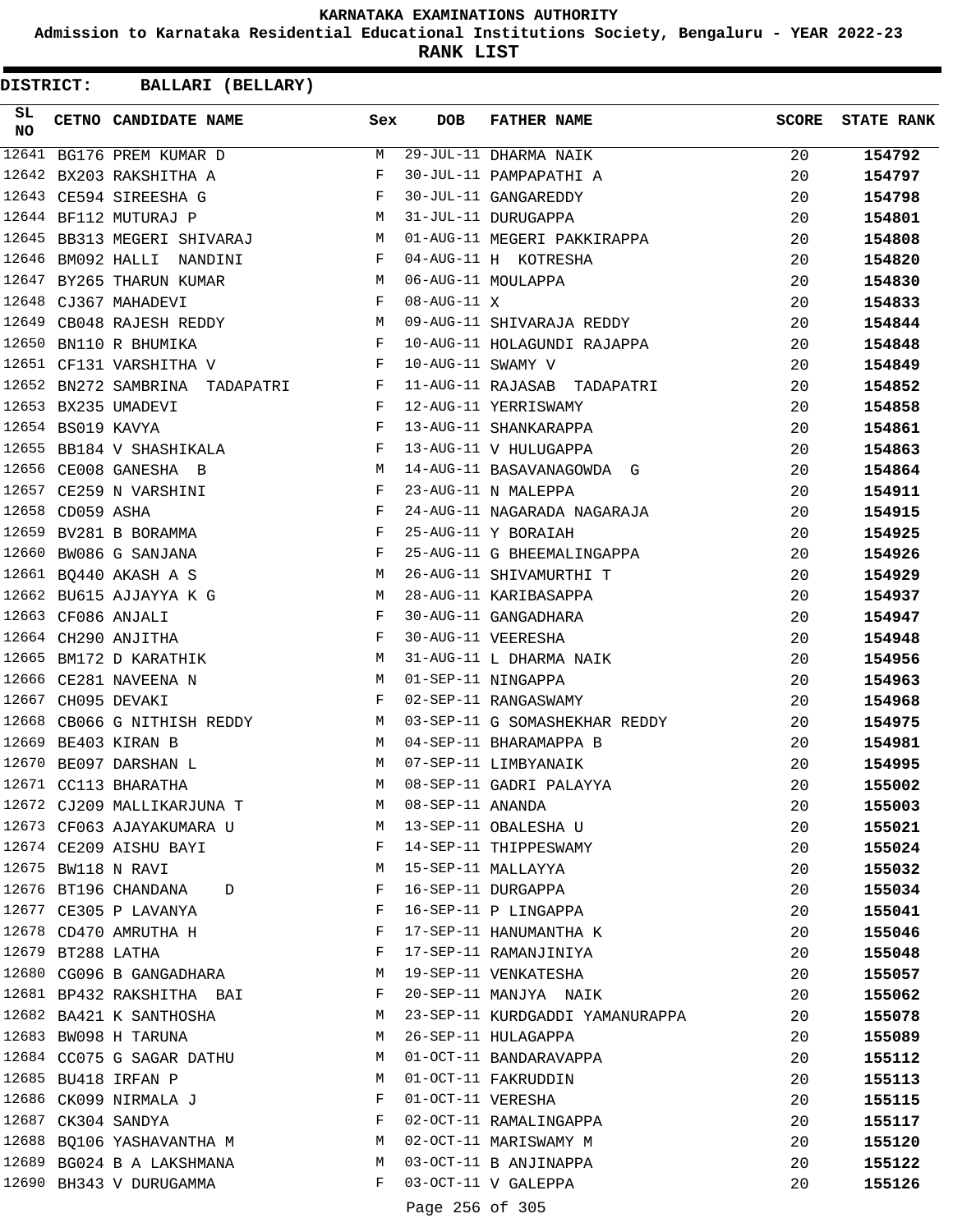**Admission to Karnataka Residential Educational Institutions Society, Bengaluru - YEAR 2022-23**

**RANK LIST**

| SL<br><b>NO</b> |                   | CETNO CANDIDATE NAME Sex                                                                                                                       |              | <b>DOB</b>        | FATHER NAME                                                                                                                                   | <b>SCORE</b> | <b>STATE RANK</b> |
|-----------------|-------------------|------------------------------------------------------------------------------------------------------------------------------------------------|--------------|-------------------|-----------------------------------------------------------------------------------------------------------------------------------------------|--------------|-------------------|
|                 |                   | $12691$ CB052 DEVIKA                                                                                                                           |              |                   | $F$ 05-OCT-11 DYAVANNA<br>05-OCT-11 DYAVANNA<br>05-OCT-11 K BHEEMAPPA                                                                         | 20           | 155132            |
|                 |                   | 12692 CD146 K GADILINGA                                                                                                                        | M            |                   |                                                                                                                                               | 20           | 155133            |
|                 |                   | 12693 BT062 SANJAY A<br>12694 CH051 C SARDARA M<br>12695 BX086 DIVYA G<br>F                                                                    |              |                   | 07-OCT-11 SRINIVASA A                                                                                                                         | 20           | 155141            |
|                 |                   |                                                                                                                                                |              |                   | 09-OCT-11 C MAREPPA                                                                                                                           | 20           | 155146            |
|                 |                   |                                                                                                                                                |              |                   | 10-OCT-11 GADILINGAPPA GOUDA                                                                                                                  | 20           | 155153            |
|                 |                   | 12696 BR195 DIVYASHREE F                                                                                                                       |              |                   | 10-OCT-11 GURUBASAVARAJA                                                                                                                      | 20           | 155154            |
|                 |                   |                                                                                                                                                |              |                   | 12697 BX168 L LAVANYA BAI                 F   10-OCT-11 SWAMY NAIK<br>12698 BP016 BUDALA YASHAVANTHA               M   12-OCT-11 B CHANDRAPPA | 20           | 155156            |
|                 |                   |                                                                                                                                                |              |                   |                                                                                                                                               | 20           | 155164            |
|                 | 12699 BJ043 ANADA | M 15-OCT-11 MANJU                                                                                                                              |              |                   |                                                                                                                                               | 20           | 155180            |
|                 |                   | 12700 BQ279 MURALI B                                                                                                                           |              |                   | 15-OCT-11 MANJU<br>16-OCT-11 BHIMA NAIK<br>16-OCT-11 LAKSHMANA                                                                                | 20           | 155189            |
|                 |                   | $\mathbf M$<br>12701 BU551 PUNEETH L                                                                                                           |              |                   |                                                                                                                                               | 20           | 155190            |
|                 |                   | 12702 BM138 KUDUTINIMAGGI RADHIKA F                                                                                                            |              |                   | 17-OCT-11 K M MANJUNATHA                                                                                                                      | 20           | 155194            |
|                 |                   | 12703 BW428 VIJAYALAKSHMI B<br>$\mathbf{F}$                                                                                                    |              |                   | 24-OCT-11 VEERESHA B                                                                                                                          | 20           | 155228            |
|                 |                   | 12704 BA253 DEEPA KADIMERA F                                                                                                                   |              |                   | 25-OCT-11 MANJUNATHA KADIMERA                                                                                                                 | 20           | 155229            |
|                 |                   | <b>M</b><br>12705 CD441 THOUSIF K S                                                                                                            |              |                   | 25-OCT-11 SAIFUDDIN K S                                                                                                                       | 20           | 155235            |
|                 |                   | 12706 BB334 KANSANA A<br>12707 CH210 MANJULA F                                                                                                 |              |                   | 31-OCT-11 SHAFI ULLA A<br>01-NOV-11 MARUTHI                                                                                                   | 20           | 155252            |
|                 |                   |                                                                                                                                                |              |                   |                                                                                                                                               | 20           | 155263            |
|                 |                   | $12708$ BQ496 U BHAVANA                                                                                                                        |              |                   | 02-NOV-11 U GIRIJA                                                                                                                            | 20           | 155271            |
|                 |                   | 12709 BA261 HUNUKUNTI PRAVEENA M                                                                                                               |              |                   | 03-NOV-11 THIPANNA HUNUKUNTI                                                                                                                  | 20           | 155272            |
|                 |                   | 12710 BZ334 T SHASHIDHAR                                                                                                                       |              |                   | M 05-NOV-11 HONNURASWAMI                                                                                                                      | 20           | 155281            |
|                 |                   | 12711 BX043 KIRAN KUMAR R                                                                                                                      |              |                   | M 06-NOV-11 RAMANJINEYALU R                                                                                                                   | 20           | 155284            |
|                 |                   | M 09-NOV-11 RAMESH CV<br>12712 BB400 CHETHANA CV                                                                                               |              |                   |                                                                                                                                               | 20           | 155301            |
|                 |                   | $\mathbf{F}^{\mathcal{A}}_{\mathcal{A}}=\mathbf{F}^{\mathcal{A}}_{\mathcal{A}}\mathbf{F}^{\mathcal{A}}_{\mathcal{A}}$<br>12713 BR047 AMRUTHA O |              |                   | 11-NOV-11 OBANAYAKA B                                                                                                                         | 20           | 155311            |
|                 |                   | 12714 CF006 RANJITH KUMAR                                                                                                                      |              |                   | M 11-NOV-11 SIDDAPPA                                                                                                                          | 20           | 155318            |
|                 |                   | 12715 BL101 KURUBA RAMAMATHA F 12-NOV-11 HEMANNA K                                                                                             |              |                   |                                                                                                                                               | 20           | 155321            |
|                 |                   | 12716 BA521 VANDANA H<br>the contract of the contract of the Property of the Property of the Property of the Property of the Property of       |              |                   | 13-NOV-11 KOTRESHA H                                                                                                                          | 20           | 155326            |
| 12717           |                   | CA138 K G NAGARAJA M                                                                                                                           |              |                   |                                                                                                                                               | 20           | 155330            |
|                 |                   | 12718 CJ040 SOMASHEKARA K                                                                                                                      | M            |                   | 14-NOV-11 K S GADILINGAPPA<br>21-NOV-11 BASAVARAJA K                                                                                          | 20           | 155361            |
| 12719           |                   | BH152 ARJUN NAIK                                                                                                                               | M            |                   | 23-NOV-11 PARASHURAMA NAIK                                                                                                                    | 20           | 155365            |
|                 |                   | 12720 BU238 MALA G                                                                                                                             | $\mathbf{F}$ |                   | 24-NOV-11 MANJUNATHA G                                                                                                                        | 20           | 155371            |
|                 |                   | 12721 CJ050 C VINODA                                                                                                                           | M            |                   | 25-NOV-11 C KASHEEMAPPA                                                                                                                       | 20           | 155377            |
|                 |                   | 12722 BF219 TANUJA B                                                                                                                           | F            |                   | 25-NOV-11 BASAVARAJAPPA K                                                                                                                     | 20           |                   |
|                 |                   |                                                                                                                                                | M            |                   | 27-NOV-11 PAKKIRAPPA MURUGUDI                                                                                                                 | 20           | 155380            |
|                 |                   | 12723 BZ083 THIPPESWAMY MURUGUDI                                                                                                               | М            |                   |                                                                                                                                               |              | 155387            |
|                 |                   | 12724 BH087 H SHARANA                                                                                                                          | F            |                   | 29-NOV-11 H PARUSHURAMA                                                                                                                       | 20           | 155397            |
|                 |                   | 12725 CE696 M JAYASHREE                                                                                                                        |              |                   | 29-NOV-11 M G HANUMANTHAPPA                                                                                                                   | 20           | 155399            |
|                 |                   | 12726 CB103 KALPANA H                                                                                                                          | F            |                   | 30-NOV-11 BILU BAYAPPA                                                                                                                        | 20           | 155406            |
|                 |                   | 12727 BQ413 N S KAVYASHREE                                                                                                                     | F            |                   | 30-NOV-11 SHANMUKHAPPA M S                                                                                                                    | 20           | 155407            |
|                 |                   | 12728 CG205 K PAVITHRA                                                                                                                         | F            |                   | 03-DEC-11 K LANKEPPA                                                                                                                          | 20           | 155418            |
|                 |                   | 12729 CF081 SADASHIVA C                                                                                                                        | M            |                   | 03-DEC-11 HONNURA SWAMY                                                                                                                       | 20           | 155420            |
|                 |                   | 12730 BN080 VIKRAM                                                                                                                             | М            |                   | 05-DEC-11 NAGARAJA NAIK                                                                                                                       | 20           | 155430            |
|                 |                   | 12731 BB076 KAREKAL MYLAMMA                                                                                                                    | F            | 10-DEC-11 NAGAPPA |                                                                                                                                               | 20           | 155443            |
|                 |                   | 12732 BY163 G SWAMY                                                                                                                            | М            | 16-DEC-11 DEVANNA |                                                                                                                                               | 20           | 155468            |
|                 |                   | 12733 CH237 BHARATHI                                                                                                                           | F            |                   | 19-DEC-11 DEVENDRA                                                                                                                            | 20           | 155478            |
|                 |                   | 12734 CB382 UPPAR SHANKAR                                                                                                                      | M            |                   | 19-DEC-11 UPPAR LINGAPPA                                                                                                                      | 20           | 155480            |
|                 |                   | 12735 BR003 C MANIKANTA                                                                                                                        | М            |                   | 23-DEC-11 S CHANDRASHEKARAPP                                                                                                                  | 20           | 155487            |
|                 |                   | 12736 BY092 H SHASHAVALI                                                                                                                       | M            |                   | 23-DEC-11 RAGHAVENDRA                                                                                                                         | 20           | 155489            |
|                 |                   | 12737 BU233 SHRAVANTHI N                                                                                                                       | F            |                   | 26-DEC-11 NINGARAJA                                                                                                                           | 20           | 155499            |
|                 |                   | 12738 BW555 V AJAYA                                                                                                                            | M            |                   | 26-DEC-11 V JAGADISHA                                                                                                                         | 20           | 155500            |
|                 |                   | 12739 BA311 LAKSHMAMMA                                                                                                                         | F            | 31-DEC-11 OMAPPA  |                                                                                                                                               | 20           | 155514            |
|                 |                   | 12740 BX060 D O DURGAPRASAD                                                                                                                    |              |                   | M 01-JAN-12 D O POTHAYYA                                                                                                                      | 20           | 155521            |
|                 |                   |                                                                                                                                                |              | Page 257 of 305   |                                                                                                                                               |              |                   |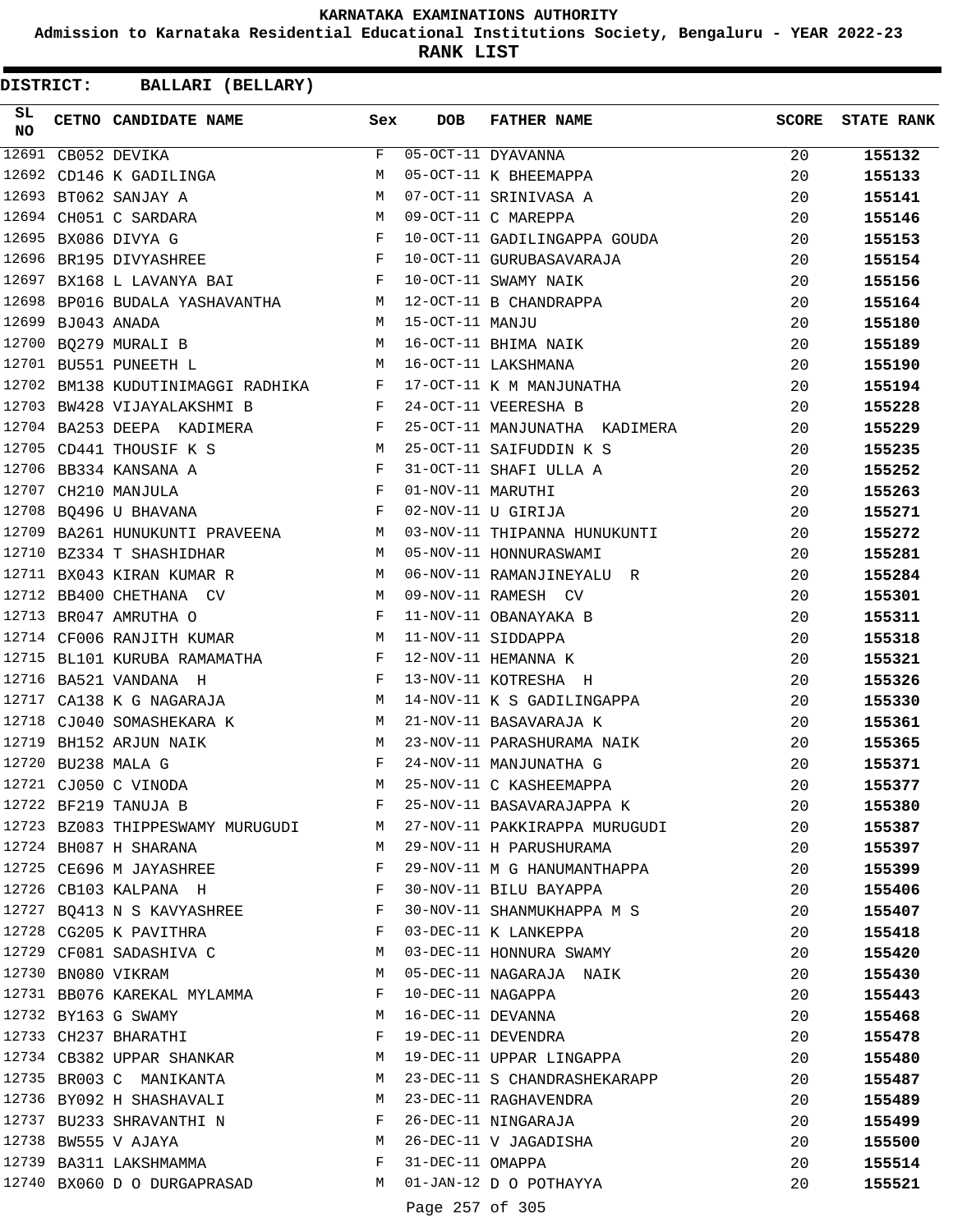**Admission to Karnataka Residential Educational Institutions Society, Bengaluru - YEAR 2022-23**

**RANK LIST**

**DISTRICT:** CC **BALLARI (BELLARY)**

| SL<br><b>NO</b> |                   | CETNO CANDIDATE NAME Sex                                                                         |              | <b>DOB</b>        | <b>FATHER NAME</b>                                        | <b>SCORE</b> | <b>STATE RANK</b> |
|-----------------|-------------------|--------------------------------------------------------------------------------------------------|--------------|-------------------|-----------------------------------------------------------|--------------|-------------------|
| 12741           | BW235 UMA         |                                                                                                  | F            |                   | $01 - JAN - 12$ HANUMANTHAPPA                             | 20           | 155538            |
|                 |                   | 12742 BX126 H JYOTHI                                                                             | F            |                   | 15-JAN-12 H HANUMAPPA                                     | 20           | 155560            |
|                 | 12743 BH248 RAJ   |                                                                                                  | M            |                   | 15-JAN-12 G BORAPPA                                       | 20           | 155562            |
|                 |                   | 12744 BU148 M KOTESHA                                                                            | M            |                   | 28-JAN-12 MALLIKARJUNA                                    | 20           | 155575            |
|                 |                   | 12745 BQ427 M S MANASA                                                                           | F            |                   | 30-JAN-12 SHIVANAGOUDA M                                  | 20           | 155576            |
|                 |                   | 12746 BW478 ANANYA<br>$\mathbf{F}$ . The set of the set of $\mathbf{F}$ is a set of $\mathbf{F}$ |              |                   | 01-FEB-12 SHIVAKUMARA H                                   | 20           | 155578            |
|                 |                   | $\mathbf M$<br>12747 BX374 HARISH                                                                |              |                   | 05-FEB-12 THIPPESWAMY                                     | 20           | 155585            |
|                 |                   | 12748 BB351 P CHANDANA                                                                           | F            |                   | 12-FEB-12 P NEELAPPA                                      | 20           | 155588            |
| 12749           |                   | BS092 VANDANA K T                                                                                | $\mathbf{F}$ |                   | 03-MAR-12 NINGAPPA K T                                    | 20           | 155601            |
|                 |                   | 12750 CC050 DASARA GOVIND RAJ M                                                                  |              |                   | 10-MAR-12 H D RAMASWAMY                                   | 20           | 155603            |
|                 |                   | 12751 CA043 ROJA N                                                                               | $\mathbf{F}$ | 20-MAR-12 RAMANNA |                                                           | 20           | 155609            |
|                 |                   | 12752 BW507 SANTHOSHA                                                                            | M            |                   | 22-JUN-12 M UMESHA                                        | 20           | 155631            |
| 12753           |                   | $\mathbf{F}$ and $\mathbf{F}$ and $\mathbf{F}$<br>CH277 LEKHASHRI K                              |              |                   | 30-AUG-08 K SRINIVAS                                      | 19           | 155646            |
|                 |                   | 12754 CE317 ANJINAPPA N<br><b>Example 19</b> M                                                   |              |                   | 14-APR-09 TAMMANNA N                                      | 19           | 155660            |
|                 |                   | <b>Example 19</b><br>12755 BM314 ASHWINI                                                         |              |                   | 01-OCT-09 KRISHNANAIK                                     | 19           | 155676            |
|                 | 12756 CE316 AJAY  |                                                                                                  | M            |                   | 08-OCT-09 BASAVARAJA                                      | 19           | 155678            |
| 12757           |                   | CD074 NIRANJANA                                                                                  | M            |                   | 13-NOV-09 LINGARAJA                                       | 19           | 155681            |
| 12758           |                   | CE125 RAMESHA A                                                                                  | M            |                   | 21-JAN-10 ANJINAYYA                                       | 19           | 155706            |
| 12759           |                   | BN167 SANJANAA                                                                                   | F            |                   | 22-MAR-10 LAXMANA NAIK                                    | 19           | 155723            |
|                 |                   | 12760 BT052 DHANARAJA V S                                                                        | M            | 02-APR-10 SANDURI |                                                           | 19           | 155729            |
|                 |                   | 12761 BU595 YASHAVANTHA S M                                                                      |              |                   | 26-APR-10 SIDDAPPA N                                      | 19           | 155743            |
|                 | 12762 BL240 KIRAN | M                                                                                                |              |                   | 30-MAY-10 HANUMANTHANAYAK                                 | 19           | 155758            |
|                 |                   | 12763 BW561 DHANANJAYA M                                                                         |              |                   | 05-JUN-10 V DODDA MARENNA                                 | 19           | 155767            |
|                 |                   | 12764 CH316 MANJULA                                                                              | $-F$         |                   | 18-JUN-10 SANNA HANUMANTHAPPA                             | 19           | 155776            |
|                 |                   | 12765 CE284 KISHOR NAIK H<br><b>M</b>                                                            |              |                   | 01-JUL-10 R HOBYA NAIK                                    | 19           | 155788            |
|                 |                   | 12766 BP306 NAGAVENI KURUBARA F                                                                  |              |                   | 01-AUG-10 NINGAPPA KURUBARA                               | 19           | 155805            |
| 12767           |                   | $\mathbf{F}$<br>BA232 YALLAMMA                                                                   |              |                   | 16-AUG-10 MANJUNATHA                                      | 19           | 155821            |
| 12768           |                   | BU006 AISHWARYA B                                                                                | $\mathbf{F}$ | 19-AUG-10 BASAPPA |                                                           | 19           | 155823            |
| 12769           |                   | BA278 MALVI YALLAMMMA F                                                                          |              |                   | 24-AUG-10 M NAGARAJA                                      | 19           | 155831            |
|                 |                   | 12770 BE180 AKASH L P                                                                            | M            |                   | 25-AUG-10 PUTTAPPA L                                      | 19           | 155832            |
|                 | 12771 BH063 TARUN |                                                                                                  | M            |                   | 03-SEP-10 K NAGARAJ                                       | 19           | 155848            |
|                 |                   | 12772 BX049 DOOD BASHA M                                                                         |              |                   | M 11-SEP-10 HONNURVALI M                                  | 19           | 155854            |
|                 |                   | 12773 BA200 K RAKSHITA F 11-SEP-10 K KRISHANA                                                    |              |                   |                                                           | 19           | 155855            |
|                 |                   | 12774 BW366 NAGAVENI K<br>F                                                                      |              |                   | 24-SEP-10 HONNURA KOUDIKE                                 | 19           | 155871            |
|                 |                   | 12775 BA012 AKSHAY KUMARA ANAJI MARI 30-SEP-10 ANAJI LAKSHMANA                                   |              |                   |                                                           | 19           | 155882            |
|                 |                   | 12776 BD246 SHREYA                                                                               | $\mathbf{F}$ |                   | 30-SEP-10 YANKANAIK                                       | 19           | 155883            |
|                 |                   | 12777 CB116 LALITHA H                                                                            | F            | $01-OCT-10$ D     |                                                           | 19           | 155884            |
|                 |                   | 12778 BR324 NAGARJUN B                                                                           | M            |                   | 02-OCT-10 HANUMANTHAPPA B                                 | 19           | 155886            |
|                 |                   | 12779 CH170 K SRIKANTHA M                                                                        |              |                   | 05-OCT-10 K VANDRAYYA                                     | 19           | 155891            |
|                 |                   | 12780 CC045 MAHALAKSHMI M                                                                        | F            |                   | 05-OCT-10 VEERESHA M                                      | 19           | 155892            |
|                 |                   | 12781 BM279 TUKARAM L<br>M <sub>1</sub>                                                          |              |                   | 10-OCT-10 VISHNUNAIK                                      | 19           | 155899            |
|                 |                   |                                                                                                  |              |                   | 12782 BG042 NITHIN MACHIHALLI M 11-OCT-10 HANUMANTHAPPA M | 19           | 155901            |
|                 |                   | 12783 BA629 U BHAGRAVI                                                                           | $\mathbf{F}$ |                   | 14-OCT-10 U PAMPAPATHI                                    | 19           | 155908            |
|                 |                   | 12784 BQ295 KOTRESH M U                                                                          | M            |                   | 19-OCT-10 BASAVALINGAIAH M U                              | 19           | 155918            |
|                 |                   | 12785 CG250 RAMACHANDRA                                                                          | M            |                   | 26-OCT-10 SRINIVAS                                        | 19           | 155933            |
|                 |                   | 12786 BY250 CHANDANA                                                                             | F            |                   | 29-OCT-10 KARIYAPPA                                       | 19           | 155939            |
|                 |                   | 12787 CE001 A VENKATESHA                                                                         | M            |                   | 04-NOV-10 SHRINIVASA                                      | 19           | 155949            |
|                 |                   | 12788 CH574 HULIGEMMA H                                                                          | F            | 13-NOV-10 XXX     |                                                           | 19           | 155967            |
|                 |                   | 12789 BR217 RENUKA                                                                               | F            |                   | 20-NOV-10 MALIYAPPA                                       | 19           | 155987            |
|                 |                   | 12790 CJ505 RAVICHANDRA                                                                          |              |                   | M 23-NOV-10 SUNKAPPA                                      | 19           | 155999            |
|                 |                   |                                                                                                  |              |                   |                                                           |              |                   |

Page 258 of 305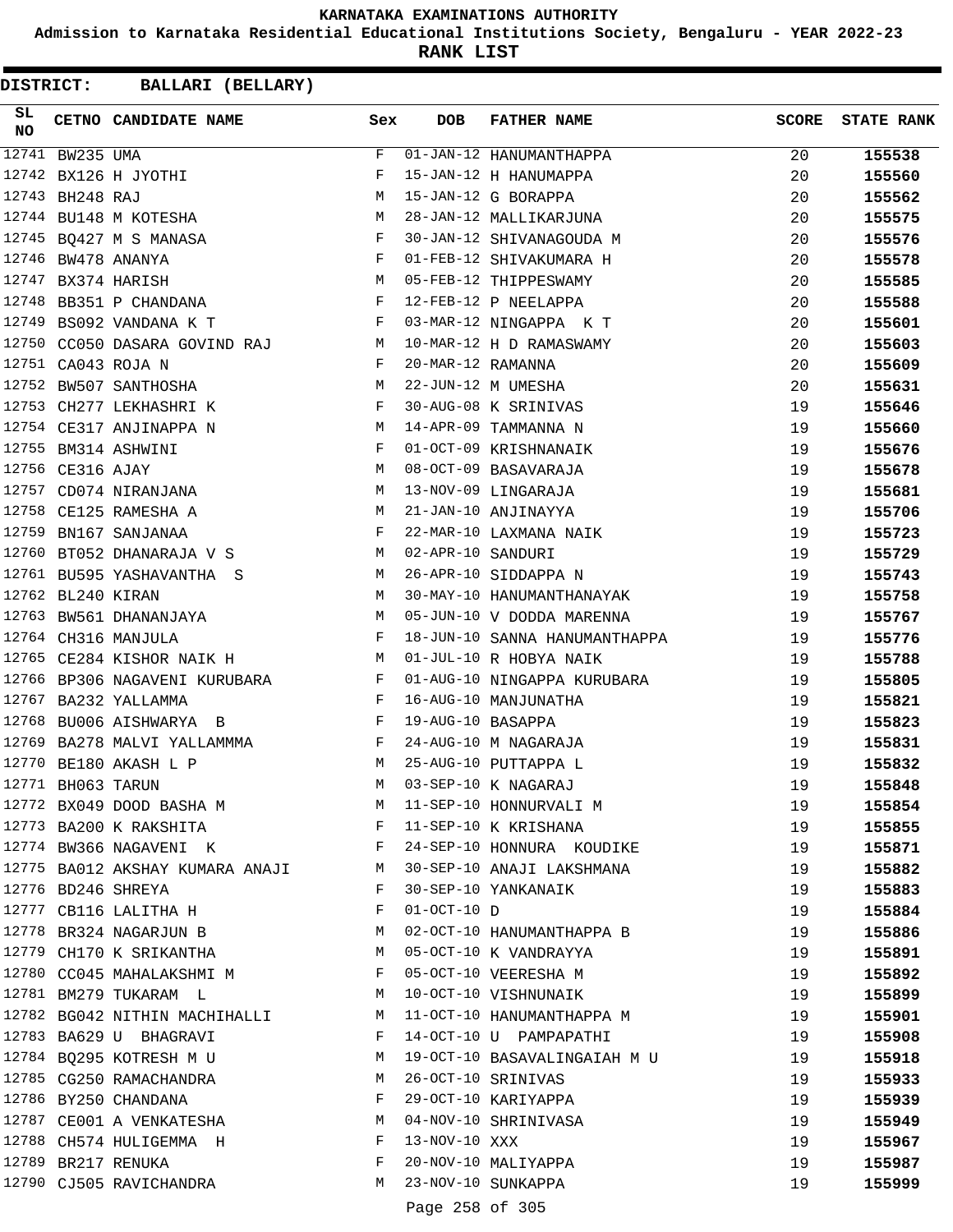**Admission to Karnataka Residential Educational Institutions Society, Bengaluru - YEAR 2022-23**

**RANK LIST**

| SL<br>NO |                   | CETNO CANDIDATE NAME Sex                                                                  |       | <b>DOB</b>        | FATHER NAME                                                                                                                                      | SCORE | <b>STATE RANK</b> |
|----------|-------------------|-------------------------------------------------------------------------------------------|-------|-------------------|--------------------------------------------------------------------------------------------------------------------------------------------------|-------|-------------------|
|          |                   |                                                                                           | $F$ – |                   | 24-NOV-10 MANJUNATHA U B                                                                                                                         | 19    | 156000            |
|          |                   |                                                                                           |       |                   |                                                                                                                                                  | 19    | 156001            |
|          |                   | 12793 BN294 R CHANDRAKALA F                                                               |       |                   |                                                                                                                                                  | 19    | 156007            |
|          |                   | $\mathbf{F}$<br>12794 BV280 S JAYASHREE                                                   |       |                   |                                                                                                                                                  | 19    | 156009            |
|          |                   | 12795 BZ197 GOLLARA KAVERI<br>12795 BZ197 GOLLARA KAVERI                                  |       |                   | 24-NOV-10 SIDDAPPA G<br>30-NOV-10 R SHREENATHA<br>30-NOV-10 SHIVANAIKA<br>03-DEC-10 HANUMESHA                                                    | 19    | 156016            |
|          | 12796 BA259 SAPNA | $\mathbf{F}$ . The set of $\mathbf{F}$                                                    |       |                   | 04-DEC-10 LAJJANAIK L H                                                                                                                          | 19    | 156023            |
|          |                   | 12797 BX431 C OBALESHA M                                                                  |       |                   | 09-DEC-10 GADHILINGAPPA CHIGADLI                                                                                                                 | 19    | 156034            |
|          |                   | $\begin{aligned} \mathbf{F} \\ \mathbf{M} \end{aligned}$<br>12798 CG118 PALLAVI H         |       |                   | 15-DEC-10 H OBALESHA                                                                                                                             | 19    | 156057            |
|          |                   | 12799 BG160 PRUTHVI K                                                                     |       |                   | 17-DEC-10 ANJINAPPA K                                                                                                                            | 19    | 156065            |
|          |                   | $\mathbf{F}$ and $\mathbf{F}$ and $\mathbf{F}$<br>12800 BZ176 MALLAMMA M                  |       |                   | 19-DEC-10 MAVINAKAYI VENKATESHA                                                                                                                  | 19    | 156068            |
|          |                   | 12801 BH165 KESHAVA MURTHY M                                                              |       |                   | 22-DEC-10 THIRUMALESHA<br>23-DEC-10 RAVIKUMARA<br>25-DEC-10 G HANUMANTHA<br>26-DEC-10 NAGARAJ M<br>29-DEC-10 G SIDDARAJA<br>01-JAN-11 NAGARAJA H | 19    | 156075            |
|          |                   | $\begin{array}{ccc} & & M \\ & M & \\ M & \\ M & \\ \end{array}$<br>12802 CD456 MARUTHI N |       |                   |                                                                                                                                                  | 19    | 156076            |
|          |                   | 12803 BE077 G NIKHIL                                                                      |       |                   |                                                                                                                                                  | 19    | 156080            |
|          |                   | 12804 BW584 MEGHARAJ M                                                                    |       |                   |                                                                                                                                                  | 19    | 156081            |
|          |                   | 12805 BW085 PRAVEEN KUMAR G M                                                             |       |                   |                                                                                                                                                  | 19    | 156090            |
|          |                   | 12806 BV108 DRUVA H<br>12807 CF069 G RATHNAMMA R                                          |       |                   |                                                                                                                                                  | 19    | 156111            |
|          |                   |                                                                                           |       |                   | 01-JAN-11 G NAGARAJ                                                                                                                              | 19    | 156112            |
|          |                   | M<br>12808 BQ237 GANESH E C                                                               |       |                   | 01-JAN-11 CHANDRAPPA E                                                                                                                           | 19    | 156114            |
|          |                   | 12809 CD114 H SURESHA M                                                                   |       |                   | 01-JAN-11 HULIRAJA                                                                                                                               | 19    | 156115            |
|          |                   | 12810 BB144 HAMPI NIKIL M                                                                 |       |                   | 01-JAN-11 H KOTRESH                                                                                                                              | 19    | 156116            |
|          |                   | M<br>12811 CH017 HANUMAYYA K                                                              |       |                   | 01-JAN-11 MAAREPPA K                                                                                                                             | 19    | 156117            |
|          |                   | 12812 CB252 K V VEERABHADRAPPA M                                                          |       |                   | 01-JAN-11 K VEERESHAPPA                                                                                                                          | 19    | 156119            |
|          |                   | 12813 BT306 REVANASIDDESHA K M                                                            |       |                   | 01-JAN-11 ERAPPA K<br>01-JAN-11 HONNURAPPA D                                                                                                     | 19    | 156138            |
|          |                   | $\mathbf{F}$<br>12814 CD084 SUMA D                                                        |       |                   |                                                                                                                                                  | 19    | 156147            |
|          |                   | 12815 BA431 T D PRAJWAL NAIK M                                                            |       |                   | 01-JAN-11 DEVLA NAIK                                                                                                                             | 19    | 156148            |
|          |                   | 12816 BH069 G KAVERI<br>$\mathbf{F}$ and the state of the state $\mathbf{F}$              |       |                   | 04-JAN-11 G YARRISWAMY                                                                                                                           | 19    | 156160            |
|          |                   |                                                                                           |       |                   | 15-JAN-11 PALAKI MAREPPA                                                                                                                         | 19    | 156181            |
|          |                   |                                                                                           |       |                   | 18-JAN-11 C MOUNESHA                                                                                                                             | 19    | 156187            |
|          |                   |                                                                                           |       |                   | 20-JAN-11 VEERESHA H                                                                                                                             | 19    | 156196            |
|          |                   | M <sub>N</sub><br>12820 BV191 RAMESHA N                                                   |       |                   | 20-JAN-11 NAGARAJA                                                                                                                               | 19    | 156197            |
|          |                   | 12821 BL221 ASHWINI HALESHNAIK LAMBANI F                                                  |       |                   | 21-JAN-11 HALESHNAIK VAALYANAIK LAMBANI                                                                                                          | 19    | 156198            |
|          |                   | 12822 CK305 SHAMEER                                                                       | М     |                   | 21-JAN-11 SHABUDEEN                                                                                                                              | 19    | 156199            |
|          |                   | 12823 CC210 MUKKANNESHWARA T                                                              | M     |                   | 22-JAN-11 CHANDRAPPA T                                                                                                                           | 19    | 156201            |
|          |                   | 12824 CE096 TANUJA                                                                        | F     |                   | 22-JAN-11 N RAMESHA                                                                                                                              | 19    | 156202            |
|          |                   | 12825 BM375 KUDURI GONISWAMI                                                              | M     |                   | 24-JAN-11 PARASHURAMAPPA KUDURI                                                                                                                  | 19    | 156210            |
|          |                   | 12826 BL083 M CHETANA                                                                     | M     |                   | 29-JAN-11 MOHANA NAIK                                                                                                                            | 19    | 156226            |
|          |                   | 12827 CD314 KAVERI K                                                                      | F     |                   | 03-FEB-11 SARAPPA KODIHALLI                                                                                                                      | 19    | 156239            |
|          |                   | 12828 CK016 NIRMALA                                                                       | F     |                   | 11-FEB-11 DHODDA BASAVA                                                                                                                          | 19    | 156264            |
|          |                   | 12829 CC198 VAASU K T                                                                     | M     |                   | 15-FEB-11 THIPPESWAMY K                                                                                                                          | 19    | 156275            |
|          |                   | 12830 CE238 E ALLESHA                                                                     | M     |                   | 16-FEB-11 SHIVAMURTHY E                                                                                                                          | 19    | 156278            |
|          |                   | 12831 BR272 MAHESH K R                                                                    | M     |                   | 16-FEB-11 RAMESH K                                                                                                                               | 19    | 156280            |
|          |                   | 12832 BR129 K PRAVEENA                                                                    | M     |                   | 21-FEB-11 K ANJINAPPA                                                                                                                            | 19    | 156291            |
|          |                   | 12833 CE417 ALFIYA                                                                        | F     |                   | 22-FEB-11 NOORAHMAD A                                                                                                                            | 19    | 156298            |
|          |                   | 12834 CF037 P NAGARAJA                                                                    | M     |                   | 24-FEB-11 KRUSHNAPPA                                                                                                                             | 19    | 156308            |
|          |                   | 12835 BJ237 Indu HASSAN                                                                   | M     |                   | 25-FEB-11 M HULUGAPPA                                                                                                                            | 19    | 156309            |
|          |                   | 12836 BT026 BINDHU                                                                        | F     | 27-FEB-11 DEVAPPA |                                                                                                                                                  | 19    | 156316            |
|          |                   | 12837 CA263 MAHALAKSHMI                                                                   | F     |                   | 28-FEB-11 BASAVARAJA C                                                                                                                           | 19    | 156319            |
|          |                   | 12838 CC091 BANNI T R                                                                     | F     |                   | 01-MAR-11 RAJAPPA T                                                                                                                              | 19    | 156321            |
|          | 12839 BW339 SUDHA |                                                                                           | F     |                   | 04-MAR-11 P GADILINGAPPA                                                                                                                         | 19    | 156334            |
|          |                   | 12840 CD486 SURESHA                                                                       | М     |                   | 04-MAR-11 N REVANASIDDA                                                                                                                          | 19    | 156335            |
|          |                   |                                                                                           |       |                   |                                                                                                                                                  |       |                   |
|          |                   |                                                                                           |       | Page 259 of 305   |                                                                                                                                                  |       |                   |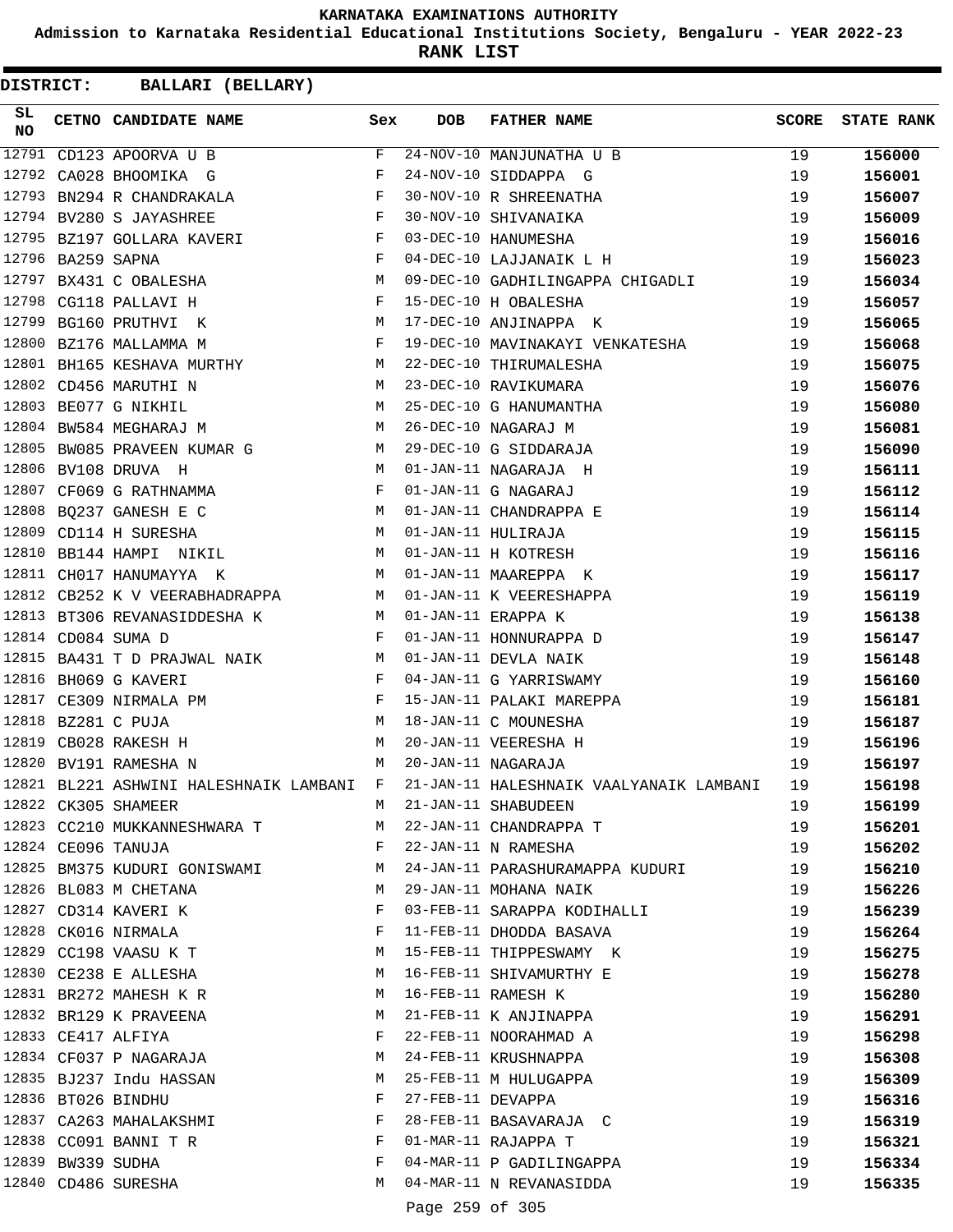**Admission to Karnataka Residential Educational Institutions Society, Bengaluru - YEAR 2022-23**

**RANK LIST**

| SL<br><b>NO</b> |                  | CETNO CANDIDATE NAME Sex                                                                                                                                                                                                                                     |   | DOB               | <b>FATHER NAME</b>                                               | SCORE | <b>STATE RANK</b> |
|-----------------|------------------|--------------------------------------------------------------------------------------------------------------------------------------------------------------------------------------------------------------------------------------------------------------|---|-------------------|------------------------------------------------------------------|-------|-------------------|
|                 |                  | 12841 BS128 S M MAMATHA                                                                                                                                                                                                                                      | F |                   | 09-MAR-11 MALLIKARJUNA                                           | 19    | 156346            |
| 12842           |                  | BN347 KIRAN NAIK                                                                                                                                                                                                                                             | M |                   | 18-MAR-11 MANJANAYKA                                             | 19    | 156374            |
|                 |                  | $\mathbf{F}$<br>12843 BH126 K SHWETHA                                                                                                                                                                                                                        |   |                   | 19-MAR-11 KORAVARA YALLAPPA                                      | 19    | 156382            |
|                 |                  | M <sub>N</sub><br>12844 BG303 NITEEN S M                                                                                                                                                                                                                     |   |                   | 24-MAR-11 MALLESH S                                              | 19    | 156394            |
|                 |                  | 12845 BY076 TANUSHREE C<br>$\mathbf{F}$ . The set of the set of the set of the set of the set of the set of the set of the set of the set of the set of the set of the set of the set of the set of the set of the set of the set of the set of the set of t |   |                   | 27-MAR-11 NAGARAJA C                                             | 19    | 156403            |
| 12846           |                  | $\mathbf{F}$ and $\mathbf{F}$<br>BW380 SIRISHA R                                                                                                                                                                                                             |   |                   | 28-MAR-11 DODDA THIPPAREDDY                                      | 19    | 156407            |
|                 |                  | $\mathbf{F}$<br>12847 CF204 GAYATRI M                                                                                                                                                                                                                        |   |                   | 30-MAR-11 RAMAPPA M                                              | 19    | 156411            |
|                 |                  | M<br>12848 BR291 AJJAYYA M                                                                                                                                                                                                                                   |   |                   | 01-APR-11 MANJUNATHA M                                           | 19    | 156419            |
| 12849           |                  | BE151 K FAYAJ MAHAMAD M                                                                                                                                                                                                                                      |   |                   | 02-APR-11 RIYAJ AHAMAD                                           | 19    | 156421            |
|                 |                  | $\mathbf{F}$ and the contract of $\mathbf{F}$ .<br>12850 BS133 SANJANA K                                                                                                                                                                                     |   |                   | 04-APR-11 K GOVINDAPPA                                           | 19    | 156430            |
|                 |                  | M<br>12851 CE482 A K GAJA                                                                                                                                                                                                                                    |   |                   | 07-APR-11 A K KRISHNAMURTHY                                      | 19    | 156443            |
|                 |                  | 12852 BR088 KUBERA SATAVADI M                                                                                                                                                                                                                                |   |                   | 11-APR-11 GANGADHARA SATAVADI                                    | 19    | 156462            |
|                 |                  | $\mathbf{F}$ . The set of $\mathbf{F}$<br>12853 CB226 SIRI N                                                                                                                                                                                                 |   |                   | 11-APR-11 ANJANEYA N                                             | 19    | 156464            |
|                 |                  | 12854 BX375 V HARASHA                                                                                                                                                                                                                                        |   |                   | M 11-APR-11 YOGANANDA V                                          | 19    | 156465            |
|                 |                  | 12855 BR144 DHANANJAYA M M 12-APR-11 SANJEEVA M                                                                                                                                                                                                              |   |                   |                                                                  | 19    | 156467            |
|                 |                  | M 13-APR-11 HULIYAPPA<br>12856 BX152 PRATHAP H                                                                                                                                                                                                               |   |                   |                                                                  | 19    | 156473            |
|                 |                  | 12857 BS251 MOUNIKA M N F                                                                                                                                                                                                                                    |   |                   | 18-APR-11 MANJAPPA A K                                           | 19    | 156489            |
|                 |                  | M<br>12858 BJ210 ROHITH M                                                                                                                                                                                                                                    |   |                   | 18-APR-11 GANGADHARA M                                           | 19    | 156492            |
|                 |                  | 12859 BU332 H NAVEENAKUMARA M                                                                                                                                                                                                                                |   |                   | 21-APR-11 HANDEJJARA SHIVANNA                                    | 19    | 156499            |
|                 | 12860 CD480 ASLM | M                                                                                                                                                                                                                                                            |   |                   | 22-APR-11 SHEKASHAVALI                                           | 19    | 156504            |
|                 |                  | $\mathbf{F}$ and $\mathbf{F}$ are $\mathbf{F}$<br>12861 BT375 D YASHODHA                                                                                                                                                                                     |   | 22-APR-11 MARAPPA |                                                                  | 19    | 156507            |
|                 |                  | $\mathbf{F}$ and $\mathbf{F}$ and $\mathbf{F}$<br>12862 CD008 YOGESHWARI                                                                                                                                                                                     |   |                   | 22-APR-11 CHIDANANDA                                             | 19    | 156511            |
|                 |                  | 12863 BK269 K VISHWANAIK M                                                                                                                                                                                                                                   |   |                   | 30-APR-11 A KRUSHNANAIK                                          | 19    | 156533            |
|                 |                  | 12864 CC181 ABHISHEK M                                                                                                                                                                                                                                       |   |                   | M 05-MAY-11 MANJUNATH S                                          | 19    | 156565            |
| 12865           |                  | BN044 CHIGARI LAKSHMI F                                                                                                                                                                                                                                      |   |                   | 05-MAY-11 CHIGARI BASAVARAJA                                     | 19    | 156568            |
|                 |                  | $\mathbf{F}$ and $\mathbf{F}$ . The set of $\mathbf{F}$<br>12866 CK246 PAVITRA                                                                                                                                                                               |   |                   | 05-MAY-11 VADDARA MAREPPA                                        | 19    | 156573            |
|                 |                  | $\mathbf{F}$ and $\mathbf{F}$<br>12867 BU189 INDU M                                                                                                                                                                                                          |   |                   | 09-MAY-11 MALLIKARJUNA G M                                       | 19    | 156590            |
| 12868           |                  | BV171 LAKSHMANANAIKA P M 09-MAY-11 SHEKHARA P                                                                                                                                                                                                                |   |                   |                                                                  | 19    | 156592            |
| 12869           |                  |                                                                                                                                                                                                                                                              |   |                   | BD005 AJJAVVARA JEEVANA MARAMAN AL-MAY-11 AJJAVVARA VIJAYAKUMARA | 19    | 156601            |
|                 |                  | M 13-MAY-11 BASAVARAJA P<br>12870 BX384 SHIVAPPA P                                                                                                                                                                                                           |   |                   |                                                                  | 19    | 156607            |
|                 |                  | 12871 CJ293 NARASIMHA                                                                                                                                                                                                                                        | M | 15-MAY-11 KALAPPA |                                                                  | 19    | 156615            |
|                 |                  | 12872 BR328 S AKASHA                                                                                                                                                                                                                                         | M |                   | 15-MAY-11 S GAJENDRAPPA                                          | 19    | 156616            |
|                 |                  | 12873 CJ066 U SWATHI                                                                                                                                                                                                                                         | F |                   | 16-MAY-11 SIDDAPPA                                               | 19    | 156619            |
|                 |                  | 12874 BF440 DIGANTH M                                                                                                                                                                                                                                        |   |                   | 19-MAY-11 MARUTHI E                                              | 19    | 156628            |
|                 |                  | 12875 CJ533 YAAMINI                                                                                                                                                                                                                                          | F |                   | 19-MAY-11 SANTOSHA                                               | 19    | 156631            |
|                 |                  | 12876 BR211 TARUN N                                                                                                                                                                                                                                          | M |                   | 20-MAY-11 NAGARAJA                                               | 19    | 156638            |
|                 |                  | 12877 BD254 PRAJWAL H N M                                                                                                                                                                                                                                    |   |                   | 24-MAY-11 NAGARAJA A                                             | 19    | 156651            |
|                 |                  | 12878 BU404 H M SUJATHA F                                                                                                                                                                                                                                    |   |                   | 25-MAY-11 MANJUNATHA                                             | 19    | 156655            |
|                 |                  | 12879 BZ327 H SARASVATI F                                                                                                                                                                                                                                    |   |                   | 25-MAY-11 ANJINAPPA                                              | 19    | 156656            |
|                 |                  | 12880 CG151 INDRA J                                                                                                                                                                                                                                          | M |                   | 26-MAY-11 J GOPALA                                               | 19    | 156663            |
|                 |                  | 12881 BP103 JYOTHI HARAPANAHALLI F                                                                                                                                                                                                                           |   |                   | 26-MAY-11 PARASAPPA HARAPANAHALLI                                | 19    | 156665            |
|                 |                  | 12882 BJ008 KURUBARA ARUN KUMAR M                                                                                                                                                                                                                            |   |                   | 27-MAY-11 KURUBARA SURESH                                        | 19    | 156672            |
|                 |                  | 12883 BX293 PALLAVI H                                                                                                                                                                                                                                        | F |                   | 27-MAY-11 HANUMANTHAPPA H                                        | 19    | 156673            |
|                 |                  | 12884 BV069 ANUSHA KAVADI F                                                                                                                                                                                                                                  |   |                   | 28-MAY-11 CHANDRAPPA KAVADI                                      | 19    | 156677            |
|                 |                  | 12885 BR189 S LOKESHA<br><b>M</b>                                                                                                                                                                                                                            |   |                   | 31-MAY-11 SHARANAPPA                                             | 19    | 156689            |
|                 |                  | 12886 CD234 HONNURSWAMY T                                                                                                                                                                                                                                    | M |                   | 01-JUN-11 THIPPESWAMY T                                          | 19    | 156694            |
|                 |                  | 12887 BU267 NAGARAJA                                                                                                                                                                                                                                         | M |                   |                                                                  | 19    | 156697            |
|                 |                  | 12888 BN432 R CHETANA                                                                                                                                                                                                                                        | M |                   | 01-JUN-11 SOORE PAPAIAH<br>02-JUN-11 RAMA NAIK                   | 19    |                   |
|                 |                  | 12889 BQ342 UMA K R                                                                                                                                                                                                                                          | F |                   | 02-JUN-11 RAMESHA K                                              | 19    | 156705            |
|                 |                  | 12890 BU611 ARPITHA BAI                                                                                                                                                                                                                                      | F |                   | 03-JUN-11 LAKSHMANA NAIK K                                       | 19    | 156706<br>156711  |
|                 |                  |                                                                                                                                                                                                                                                              |   |                   |                                                                  |       |                   |
|                 |                  |                                                                                                                                                                                                                                                              |   | Page 260 of 305   |                                                                  |       |                   |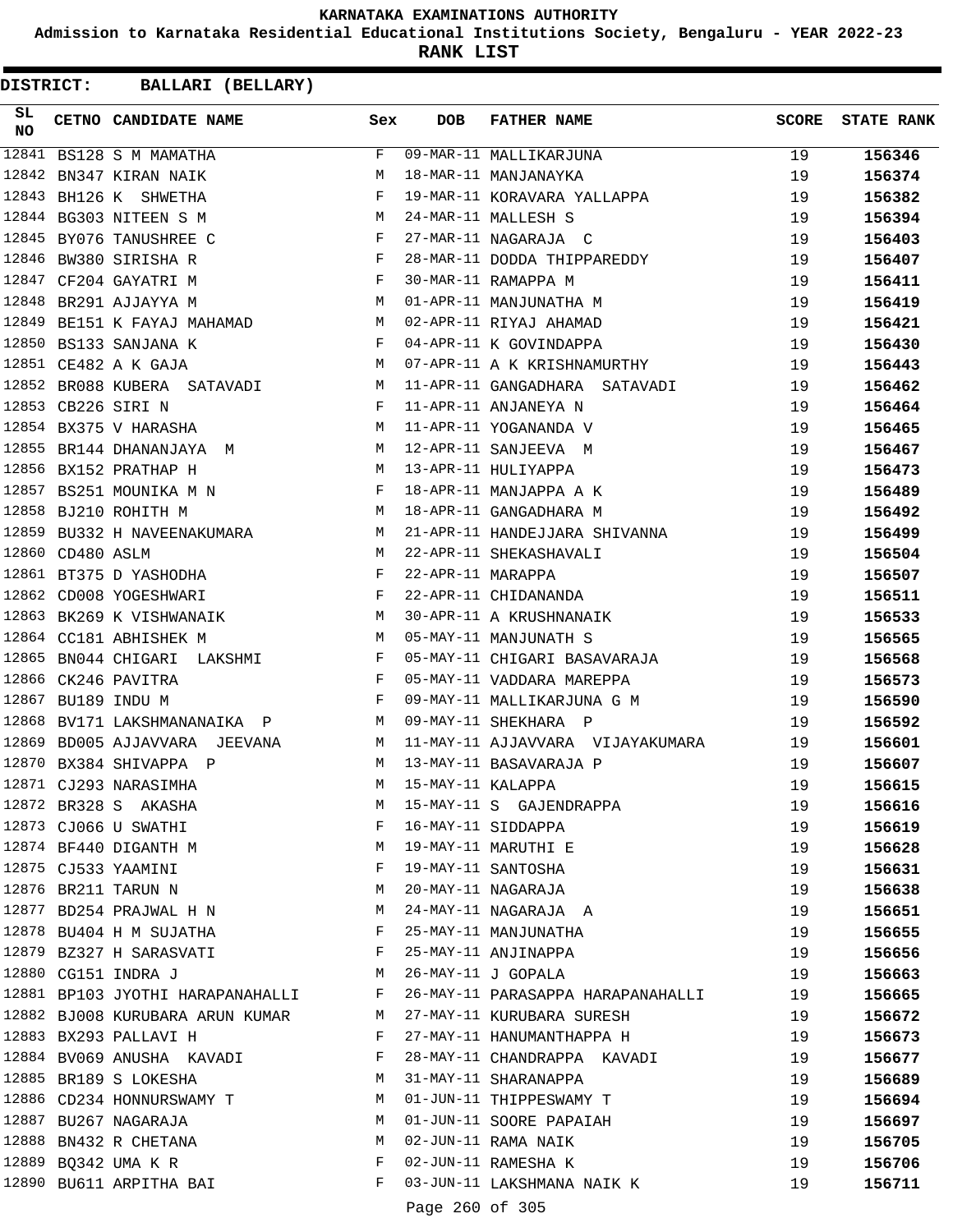**Admission to Karnataka Residential Educational Institutions Society, Bengaluru - YEAR 2022-23**

**RANK LIST**

| SL<br>NO |                  | <b>CETNO CANDIDATE NAME</b>                                                 | Sex          | <b>DOB</b>        | FATHER NAME                  | <b>SCORE</b> | <b>STATE RANK</b> |
|----------|------------------|-----------------------------------------------------------------------------|--------------|-------------------|------------------------------|--------------|-------------------|
| 12891    |                  | CH016 ERANNA                                                                | M            |                   | $04 - JUN - 11$ THIMMAPPA    | 19           | 156716            |
| 12892    |                  | CK070 DHARANI                                                               | F            |                   | 05-JUN-11 KOTRESHA           | 19           | 156726            |
| 12893    |                  | CF149 K R ANU                                                               | F            | 05-JUN-11 K RAVI  |                              | 19           | 156727            |
|          |                  | 12894 BW426 MAHESHA P                                                       | М            |                   | 05-JUN-11 NINGAPPA P         | 19           | 156729            |
|          |                  | 12895 CG040 YASHODHA                                                        | F            |                   | 05-JUN-11 DEVARAJA           | 19           | 156731            |
|          |                  | 12896 CD366 BHARATI V A                                                     | $_{\rm F}$   |                   | 06-JUN-11 ANJINAPPA V        | 19           | 156733            |
| 12897    |                  | CD201 MANJULA B                                                             | F            |                   | 07-JUN-11 ANJINAPPA BARIKARA | 19           | 156736            |
|          |                  | 12898 CE465 AJJAYYA                                                         | M            |                   | 08-JUN-11 SIDDAPPA           | 19           | 156740            |
|          |                  | 12899 BY202 B MAHIMA                                                        | F            |                   | 08-JUN-11 RAMESHKAMAR        | 19           | 156742            |
|          |                  | 12900 CG063 D VEERESHA                                                      | М            |                   | 09-JUN-11 D HANUMANTHA       | 19           | 156747            |
|          |                  | 12901 CE349 SUMIYA                                                          | F            |                   | 10-JUN-11 MADAR SAB          | 19           | 156754            |
|          |                  | 12902 BH296 TUPPADAKUDIKI MAHAMAD<br>JABIULLA                               | M            |                   | 10-JUN-11 TK KASIM PEERA     | 19           | 156755            |
|          |                  | 12903 BA548 DURGIBAYI                                                       | F            |                   | 12-JUN-11 HEERYA NAIK L T    | 19           | 156764            |
|          |                  | 12904 BE290 NIRMALA P                                                       | F            | 12-JUN-11 DASAPPA |                              | 19           | 156766            |
| 12905    |                  | BM167 BHAVANA<br>$\mathbf{F}$ and the contract of the contract $\mathbf{F}$ |              |                   | 14-JUN-11 KOTRESH NAIK       | 19           | 156774            |
|          |                  | $\mathbf{F}$ and $\mathbf{F}$<br>12906 BH035 TANU K                         |              | 16-JUN-11 ASOKA   | к                            | 19           | 156782            |
| 12907    |                  | BH153 D H GEETHA                                                            | $\mathbf{F}$ |                   | 20-JUN-11 H BASAVARAJA       | 19           | 156796            |
| 12908    |                  | BY113 GURUBASAMMA N                                                         | F            |                   | 20-JUN-11 NAGARAJA           | 19           | 156798            |
|          |                  | 12909 BL007 SHIVARAJ B                                                      | М            |                   | 21-JUN-11 MAHADEV B          | 19           | 156802            |
| 12910    |                  | BP327 ASHWINI                                                               | F            |                   | 22-JUN-11 SHANTHA NAIK       | 19           | 156804            |
|          |                  | 12911 CG139 ADIVEPPA                                                        | М            | 24-JUN-11 MARESHA |                              | 19           | 156811            |
|          |                  | 12912 CF053 M KEERTHANA                                                     | F            |                   | 24-JUN-11 M PRASANNA         | 19           | 156815            |
|          |                  | 12913 CE282 SHARAT T V                                                      | М            |                   | 24-JUN-11 THIPPESWAMY V      | 19           | 156817            |
|          |                  | 12914 BW114 SHARULATHA                                                      | F            |                   | 24-JUN-11 PRABHAKAR          | 19           | 156818            |
|          |                  | 12915 BG212 B N LAKSHMI                                                     | $\mathbf{F}$ |                   | 27-JUN-11 NAGARAJA B         | 19           | 156830            |
|          | 12916 BW488 USHA |                                                                             | F            |                   | 27-JUN-11 HUCHIRAPPA         | 19           | 156838            |
|          |                  | 12917 BB137 H DINESH KUMAR                                                  | M            |                   | 28-JUN-11 DURUGAPPA          | 19           | 156839            |
|          |                  | 12918 BQ405 KRISHNA H                                                       | M            |                   | 02-JUL-11 VEERESH H          | 19           | 156853            |
|          |                  | 12919 BR164 SUVARNA S                                                       | F            |                   | 04-JUL-11 ANJINAPPA S        | 19           | 156867            |
|          |                  | 12920 BW265 M SHABBEER BASHA                                                | М            |                   | 05-JUL-11 M HUSEN SAB        | 19           | 156873            |
|          |                  | 12921 BJ346 V VINOD KUMAR                                                   | M            |                   | 06-JUL-11 V ANIL KUMAR       | 19           | 156882            |
|          |                  | 12922 BX381 VARSHITHA H                                                     | F            |                   | 06-JUL-11 HANUMANTHARAYA     | 19           | 156883            |
|          |                  | 12923 BJ336 SAHANA                                                          | F            |                   | 08-JUL-11 ANVERI RAMESH      | 19           | 156892            |
|          |                  | 12924 BC016 MAHALAXMI KURI                                                  | F            |                   | 10-JUL-11 SIDDAPPA KURI      | 19           | 156903            |
|          |                  | 12925 CH073 N SANGEETA                                                      | F            |                   | 10-JUL-11 NAGARAJA           | 19           | 156904            |
|          |                  | 12926 CC074 G MARUTHI                                                       | М            |                   | 12-JUL-11 G KODEPPA          | 19           | 156913            |
|          |                  | 12927 BW198 MANASA                                                          | F            |                   | 13-JUL-11 PAMPAPATHI         | 19           | 156916            |
|          |                  | 12928 BS219 S M PAVITHRA                                                    | F            |                   | 13-JUL-11 H SHIVANNA         | 19           | 156918            |
|          |                  | 12929 BR149 K RAJA                                                          | М            |                   | 14-JUL-11 KOLLI MUGAPPA      | 19           | 156920            |
|          |                  | 12930 BF281 KARIYAPPA KOTTURU                                               | M            |                   | 14-JUL-11 BASAVARAJA KOTTURI | 19           | 156921            |
|          |                  | 12931 BU022 SUHANA                                                          | F            | 17-JUL-11 SULEMAN |                              | 19           | 156933            |
|          |                  | 12932 BY090 H AKASHA                                                        | М            |                   | 18-JUL-11 H VIRESHA          | 19           | 156939            |
|          |                  | 12933 BJ051 DALAVIYI GOPALA                                                 | M            |                   | 19-JUL-11 DALAVAYI VAJRAMUNI | 19           | 156944            |
|          |                  | 12934 CJ221 V KARTHIK                                                       | M            |                   | 22-JUL-11 V GOVIND           | 19           | 156961            |
|          |                  | 12935 CK321 RAVITEJA                                                        | M            |                   | 27-JUL-11 HONNURAPPA         | 19           | 156980            |
|          |                  | 12936 BK241 SANGEETHA                                                       | F            | 27-JUL-11 ERANNA  |                              | 19           | 156981            |
|          |                  | 12937 BT289 SEWAG M                                                         | М            |                   | 27-JUL-11 MAHANTHESHA M      | 19           | 156983            |
|          |                  | 12938 BF248 MYASARA PREMA                                                   | F            |                   | 28-JUL-11 MYASARA MANJAPPA   | 19           | 156988            |
|          |                  | 12939 BB425 L L MADHUMATI                                                   | F            |                   | 30-JUL-11 LAKSHMANA NAIK     | 19           | 156995            |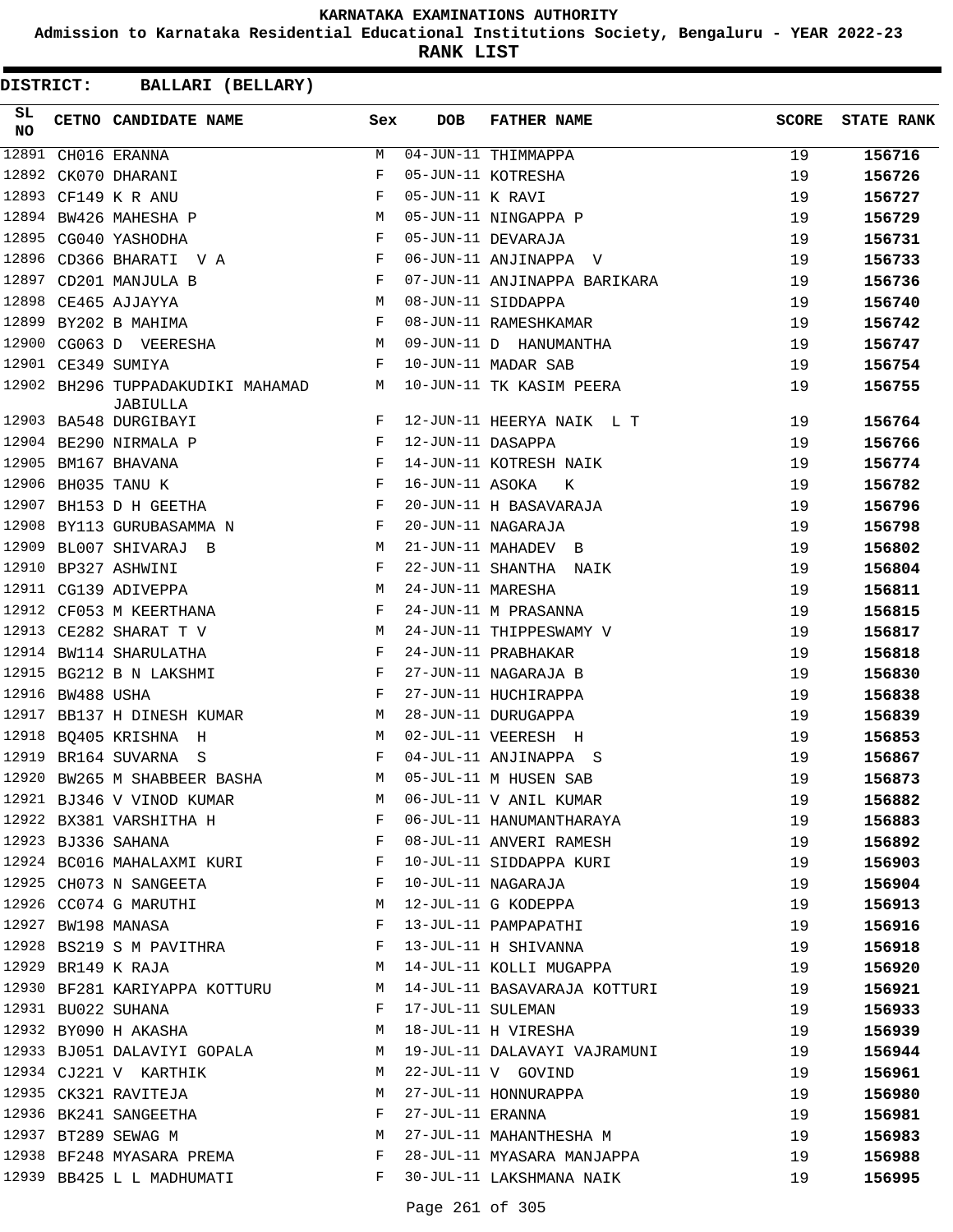**Admission to Karnataka Residential Educational Institutions Society, Bengaluru - YEAR 2022-23**

**RANK LIST**

| SL<br>NO |                   | CETNO CANDIDATE NAME                                                                  | Sex | <b>DOB</b>            | FATHER NAME                                                                 | <b>SCORE</b> | <b>STATE RANK</b> |
|----------|-------------------|---------------------------------------------------------------------------------------|-----|-----------------------|-----------------------------------------------------------------------------|--------------|-------------------|
| 12940    |                   | BZ332 T SINDHU                                                                        |     | $F$ 01-AUG-11 DEVANNA |                                                                             | 19           | 157019            |
|          |                   | 12941 CK249 NAGAVEENI                                                                 | F   |                       | 04-AUG-11 THIKANNA                                                          | 19           | 157033            |
| 12942    |                   | BN072 GAYATHRI ALURU F                                                                |     |                       | 05-AUG-11 SURESHA ALURU                                                     | 19           | 157038            |
|          |                   | 12943 BB141 HIRLANKI ANURADHA F                                                       |     |                       | 05-AUG-11 HIRLANKI HANUMANTHAPPA                                            | 19           | 157039            |
|          |                   | $\mathbb F$<br>12944 BJ078 LAKSHMI                                                    |     | 05-AUG-11 SHEKHAR     |                                                                             | 19           | 157040            |
|          |                   | $\mathbf{F}$ . The set of $\mathbf{F}$<br>12945 CH022 NAGALAKSHMI                     |     |                       | 05-AUG-11 HANUMANTHAPPA                                                     | 19           | 157041            |
|          |                   | M 12-AUG-11 RUDRAPPA<br>12946 BD253 KARTHIK K                                         |     |                       |                                                                             | 19           | 157067            |
|          |                   |                                                                                       |     |                       | 12947 BN301 GEETHA BYALANSI                  F 14-AUG-11 BASAVARAJ BYALANSI | 19           | 157071            |
|          |                   | F 16-AUG-11 KAGI MANJAPPA<br>12948 CB156 K SPANDANA                                   |     |                       |                                                                             | 19           | 157081            |
|          |                   | 12949 CD216 ANUSHA K<br>$\mathbf{F}$ and the contract of the contract of $\mathbf{F}$ |     |                       | 20-AUG-11 RAVIKUMAR K                                                       | 19           | 157107            |
|          |                   | 12950 BQ306 ABHISHEKHA HAVALDAR M                                                     |     |                       | 21-AUG-11 SIDDALINGAPPA H                                                   | 19           | 157112            |
|          |                   | 12951 BX385 VARUN TEJA                                                                | M   |                       | 21-AUG-11 SIDHAPPA                                                          | 19           | 157116            |
|          |                   | 12952 BU580 BASAVARAJA S T M                                                          |     |                       | 24-AUG-11 THIPPESWAMI K                                                     | 19           | 157129            |
|          |                   | 12953 CF175 Y N AJAY<br>M <sub>1</sub>                                                |     |                       | 25-AUG-11 YAMANAPPA                                                         | 19           | 157135            |
|          |                   | 12954 CK066 SHIVAKUMARA A M                                                           |     |                       | 26-AUG-11 HANUMANTHAPPA A                                                   | 19           | 157139            |
|          |                   | M<br>12955 CE076 A PRAVEENA                                                           |     |                       | 28-AUG-11 GADILINGAPPA                                                      | 19           | 157143            |
|          |                   | 12956 BE488 PUNEETH N                                                                 |     |                       | M 30-AUG-11 NAGARAJA NAIK L                                                 | 19           | 157159            |
|          |                   | 12957 CG111 R M RAJASHEKARA M 01-SEP-11 DODDA MUKANNA                                 |     |                       |                                                                             | 19           | 157171            |
|          |                   | 12958 BH188 M DHANALAKSHMI NA F 07-SEP-11 XXXXXXX                                     |     |                       |                                                                             | 19           | 157192            |
|          |                   | 12959 BJ357 Y CHETANA KUMARA                                                          |     |                       | M 14-SEP-11 YANDI BANNEPPA                                                  | 19           | 157216            |
|          |                   | 12960 BY317 PRASHANTH SOMALAPUR M 17-SEP-11 NAGARAJ                                   |     |                       |                                                                             | 19           | 157225            |
|          |                   | 12961 BA339 ARUNA KOLKAR                                                              |     |                       | M 19-SEP-11 GONEPPA KOLKAR                                                  | 19           | 157232            |
|          |                   | $\mathbf{F}$ and $\mathbf{F}$<br>12962 CA061 B MAMATHA                                |     |                       | 20-SEP-11 B DYAVANNA                                                        | 19           | 157237            |
|          | 12963 BW475 VIJAY |                                                                                       |     |                       | M 22-SEP-11 NAGARAJA H                                                      | 19           | 157247            |
|          |                   |                                                                                       |     |                       | 12964 BB099 GADDIKERI SLAMN SHEKH M 24-SEP-11 GADDIKERI HASAN SAB           | 19           | 157255            |
|          |                   | 12965 BX328 TANUSH M                                                                  |     |                       | M 30-SEP-11 UMAMAHESH M                                                     | 19           | 157272            |
|          |                   | 12966 BX028 B ABISHEK                                                                 | M   |                       | 01-OCT-11 B BASAVARAJA                                                      | 19           | 157275            |
|          |                   | 12967 BJ095 H NITHIN                                                                  | M   |                       | 02-OCT-11 H RAMESHA                                                         | 19           | 157279            |
|          |                   | 12968 CB140 JYOTHI K                                                                  | F   |                       | 05-OCT-11 K YUVARAJA                                                        | 19           | 157290            |
|          |                   | M<br>12969 BQ068 MANU V V                                                             |     |                       | 05-OCT-11 RAMAPPA VADDARA                                                   | 19           | 157291            |
|          |                   | 12970 CK292 GARJAPPA                                                                  | M   |                       | 09-OCT-11 Y MALLIKARJUNA                                                    | 19           | 157301            |
|          |                   | 12971 CE005 DHARANI                                                                   | F   | 10-OCT-11 SATISHA     |                                                                             | 19           | 157306            |
|          |                   | 12972 BQ035 B NANDISHA                                                                | M   |                       | 12-OCT-11 B MAHESHA                                                         | 19           | 157313            |
|          |                   | 12973 BW427 SPOORTHI                                                                  | F   |                       | 15-OCT-11 SANJEEVA                                                          | 19           | 157328            |
|          |                   | 12974 BV089 B SUREKHA                                                                 | F   |                       | 18-OCT-11 M BORANNA                                                         | 19           | 157339            |
|          |                   | 12975 CE636 KHAAJA HUSSAIN                                                            | M   |                       | 24-OCT-11 MEHABOOB BHASHA                                                   | 19           | 157362            |
|          |                   | 12976 CC243 SINDHU                                                                    | F   |                       | 24-OCT-11 MAHANTESHA                                                        | 19           | 157365            |
|          |                   | 12977 CE276 H MANASA                                                                  | F   |                       | 25-OCT-11 HEGENDRA NAIK                                                     | 19           | 157368            |
|          |                   | 12978 BW178 K LAVANYA                                                                 | F   |                       | 28-OCT-11 K PAMPAPATHI                                                      | 19           | 157380            |
|          |                   | 12979 BC277 MEGHANA M                                                                 | F   |                       | 01-NOV-11 M SOMAPPA                                                         | 19           | 157393            |
|          |                   | 12980 BK245 AMRUTHA                                                                   | F   |                       | 02-NOV-11 MAARUTHI                                                          | 19           | 157394            |
|          |                   | 12981 CB264 SOMALINGA                                                                 | M   |                       | 06-NOV-11 MAREPPA U                                                         | 19           | 157412            |
|          |                   | 12982 BB422 SHANKAR BANDI                                                             | M   |                       | 09-NOV-11 SANGAPPA<br>BANDI                                                 | 19           | 157419            |
|          |                   | 12983 BR228 THANUJA E                                                                 | F   |                       | 11-NOV-11 EERABALAPPA G                                                     | 19           | 157429            |
|          |                   | 12984 BA533 KARTHIK B                                                                 | M   |                       | 15-NOV-11 BASAVARAJA B                                                      | 19           | 157442            |
|          |                   | 12985 BX020 B KARTHIKA                                                                | M   |                       | 20-NOV-11 B HANUMANTAPPA                                                    | 19           | 157464            |
|          |                   | 12986 BY026 HUSEN BHASHA                                                              | M   |                       | 24-NOV-11 MASEEDI PEERASAB                                                  | 19           | 157479            |
|          |                   | 12987 CD290 PARVATHI                                                                  | F   | 24-NOV-11 ERESHA      |                                                                             | 19           | 157481            |
|          |                   | 12988 BW379 SAHANA H                                                                  | F   |                       | 01-DEC-11 SHANMUKA H                                                        | 19           | 157505            |
|          |                   | 12989 CJ484 NARASIMHA                                                                 | M   | 05-DEC-11 VEERESHA    |                                                                             | 19           | 157516            |
|          |                   |                                                                                       |     |                       |                                                                             |              |                   |
|          |                   |                                                                                       |     | Page 262 of 305       |                                                                             |              |                   |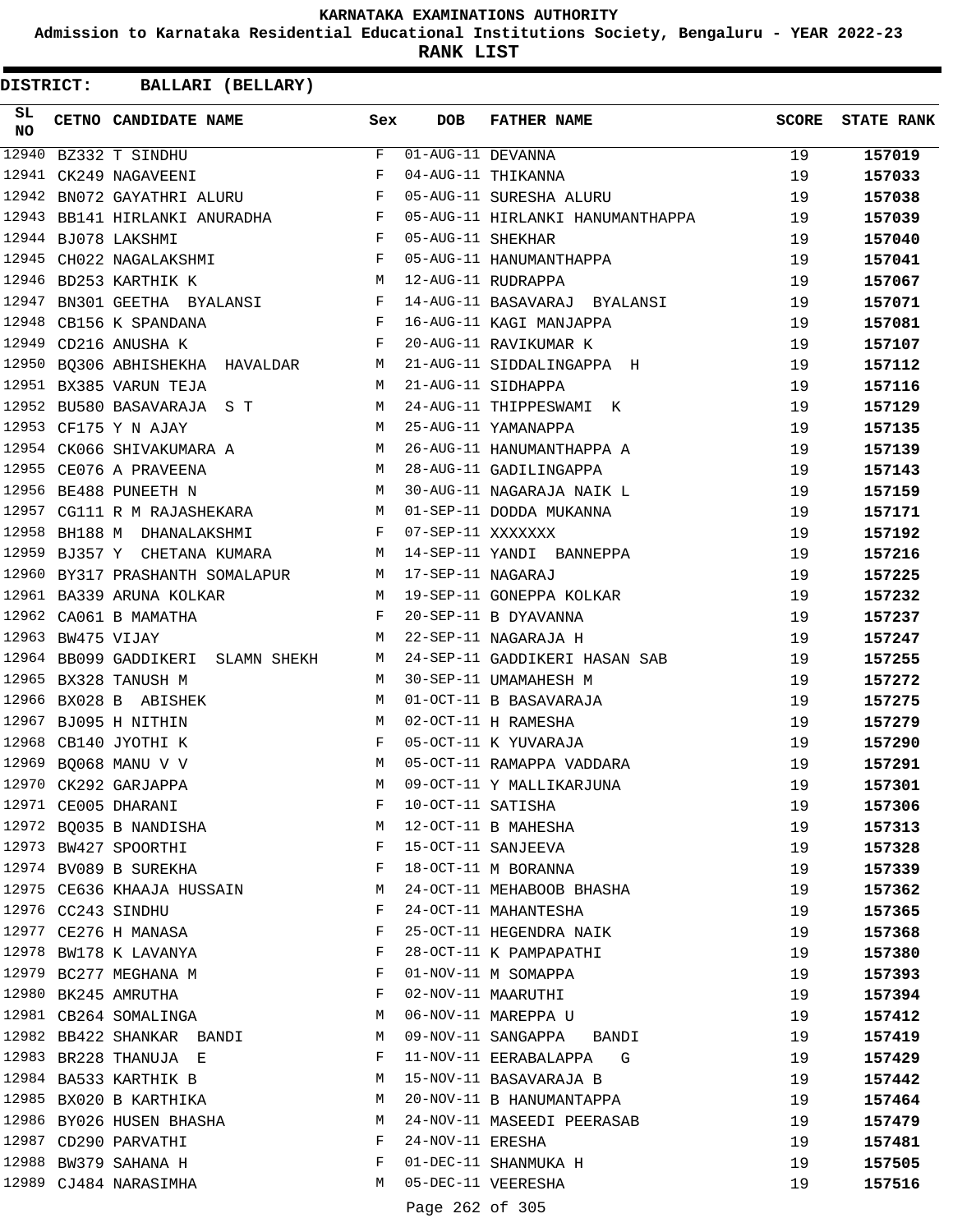**Admission to Karnataka Residential Educational Institutions Society, Bengaluru - YEAR 2022-23**

**RANK LIST**

**DISTRICT:** CC **BALLARI (BELLARY)**

| SL<br><b>NO</b> |                   | CETNO CANDIDATE NAME Sex                                                                                                                                                                                                                                   |              | <b>DOB</b>        | <b>FATHER NAME</b>                                                                                       | <b>SCORE</b> | <b>STATE RANK</b> |
|-----------------|-------------------|------------------------------------------------------------------------------------------------------------------------------------------------------------------------------------------------------------------------------------------------------------|--------------|-------------------|----------------------------------------------------------------------------------------------------------|--------------|-------------------|
| 12990           |                   | BW395 UDAYA KUMARA T                                                                                                                                                                                                                                       |              |                   | M 09-DEC-11 THIPPESWAMY                                                                                  | 19           | 157534            |
|                 |                   | 12991 BW028 B VASANTH KUMAR                                                                                                                                                                                                                                | M            |                   | 10-DEC-11 B SHIVA KUMAR                                                                                  | 19           | 157535            |
|                 |                   | 12992 CB173 JADESHA K                                                                                                                                                                                                                                      | М            |                   | 11-DEC-11 BASAVARAJA K                                                                                   | 19           | 157542            |
|                 |                   | 12993 CB330 SAHANA                                                                                                                                                                                                                                         | $\mathbf{F}$ | 12-DEC-11 SOMAPPA |                                                                                                          | 19           | 157553            |
|                 |                   | 12994 BM179 UDAYAKUMAR B BHOVI M 18-DEC-11 VIJAKUMAR B                                                                                                                                                                                                     |              |                   |                                                                                                          | 19           | 157574            |
|                 |                   | 12995 CF277 B ABHS ALI<br>M 19-DEC-11 TAJUDDIN                                                                                                                                                                                                             |              |                   |                                                                                                          | 19           | 157576            |
|                 |                   | $\mathbf{F}$<br>12996 CJ305 ASHA BI                                                                                                                                                                                                                        |              |                   | 20-DEC-11 SUBAN SAAB                                                                                     | 19           | 157578            |
|                 |                   | 12996 CJ305 ASHA BI<br>12997 CE019 ASHVA ROOPA F                                                                                                                                                                                                           |              |                   | 20-DEC-11 ASHVA BASAVARAJA                                                                               | 19           | 157579            |
| 12998           |                   | CA311 RHAKESH V<br>M <sub>N</sub>                                                                                                                                                                                                                          |              | 26-DEC-11 RAMA    |                                                                                                          | 19           | 157598            |
| 12999           |                   | BH108 H B HONNURSWAMY M                                                                                                                                                                                                                                    |              |                   | 01-JAN-12 H BASAVARAJ                                                                                    | 19           | 157613            |
|                 |                   | $\mathbf{F}$<br>13000 BK077 BINDU K                                                                                                                                                                                                                        |              |                   | 08-JAN-12 NAGARAJA K                                                                                     | 19           | 157640            |
|                 |                   | 13001 CH480 BALAJI                                                                                                                                                                                                                                         | M            | 15-JAN-12 RAJU    |                                                                                                          | 19           | 157649            |
|                 |                   | 13002 BR190 NIRMALA A F                                                                                                                                                                                                                                    |              |                   | 16-JAN-12 OBALESHA                                                                                       | 19           | 157652            |
|                 |                   | M <sub>N</sub><br>13003 BQ527 AKASH S                                                                                                                                                                                                                      |              |                   | 27-JAN-12 KAVALAPPA S                                                                                    | 19           | 157661            |
|                 |                   | 13004 BA635 U SHAILAJA BAI F                                                                                                                                                                                                                               |              |                   | 27-JAN-12 U MANJU NAIK                                                                                   | 19           | 157663            |
|                 |                   | 13005 BT170 LAVANYA T                                                                                                                                                                                                                                      | $\mathbf{F}$ |                   | 31-JAN-12 VENKATESH T                                                                                    | 19           | 157668            |
|                 |                   | $\mathbf{F}$<br>13006 CC311 KALPANA P                                                                                                                                                                                                                      |              |                   | 03-FEB-12 PRAKASHA                                                                                       | 19           | 157674            |
|                 |                   | $\mathbf{F}$<br>13007 CJ256 TASLIM                                                                                                                                                                                                                         |              |                   | 13-FEB-12 RAJA HUSSAIN                                                                                   | 19           | 157683            |
|                 |                   | $\mathbf{F}$<br>13008 BW073 E CHANDU                                                                                                                                                                                                                       |              |                   | 15-FEB-12 E SHEKHARA                                                                                     | 19           | 157684            |
|                 |                   | 13009 CA292 SHANTHAMMA                                                                                                                                                                                                                                     | F            |                   | 01-APR-12 VENKATESH                                                                                      | 19           | 157696            |
|                 |                   | 13010 BR237 RAMCHARAN S M 16-MAY-12 SHRINIVAS                                                                                                                                                                                                              |              |                   |                                                                                                          | 19           | 157704            |
|                 |                   | 13011 CJ429 L RAJESH                                                                                                                                                                                                                                       |              |                   | M 29-MAY-12 TIPPANNA NAIK L                                                                              | 19           | 157709            |
|                 |                   | $\mathbf{F}$ and $\mathbf{F}$ and $\mathbf{F}$<br>13012 CD281 LAKSHMI N                                                                                                                                                                                    |              |                   | 01-JAN-09 NAGARAJA N                                                                                     | 18           | 157723            |
|                 |                   |                                                                                                                                                                                                                                                            |              |                   | 13013 BD114 SAKAMMA KAVALAHALLI KWA F 05-JUN-09 PAKKIRAPPA KAVALAHALLI                                   | 18           | 157730            |
|                 |                   | 13014 BY194 SHREEDEVI<br>$\mathbf{F}$ and the set of the set of the set of the set of the set of the set of the set of the set of the set of the set of the set of the set of the set of the set of the set of the set of the set of the set of the set of |              |                   | 11-DEC-09 SANJIVAMURTHY                                                                                  | 18           | 157740            |
|                 |                   | 13015 CE313 MAHESH<br><b>SALES IN THE SET OF STATE OF STATE</b>                                                                                                                                                                                            |              |                   | 15-DEC-09 HANUMANTHAPPA                                                                                  | 18           | 157741            |
|                 |                   | 13016 BM180 B SHREEKANTHA M                                                                                                                                                                                                                                |              |                   | 01-JAN-10 THIPPA NAIK                                                                                    | 18           | 157745            |
|                 |                   | 13017 BX161 MALLIKARJUNA H G M 01-JAN-10 GADILINGAPPA H                                                                                                                                                                                                    |              |                   |                                                                                                          | 18           | 157748            |
|                 |                   | 13018 BX140 PAMPAPATHI                                                                                                                                                                                                                                     | M            |                   | 06-JAN-10 SHEKHAPPA                                                                                      | 18           | 157755            |
|                 |                   | 13019 BW012 ANITHA D                                                                                                                                                                                                                                       | F            |                   | 21-MAR-10 NARASANA GOWDA D                                                                               | 18           | 157778            |
|                 |                   | 13020 BQ048 RAKESH G                                                                                                                                                                                                                                       | M            |                   | 01-APR-10 KOTRESHA G                                                                                     | 18           | 157783            |
|                 |                   |                                                                                                                                                                                                                                                            |              |                   | 13021 BP226 DHARSHAN NAGARAJA HADIMANI M 16-APR-10 NAGARAJA DURUGAPPA HADIMANI                           | 18           | 157788            |
|                 |                   | 13022 BW155 VEERESH                                                                                                                                                                                                                                        |              | M 01-JUN-10 XX    |                                                                                                          | 18           | 157807            |
|                 |                   | 13023 BP262 MALLIKARJUN K H M                                                                                                                                                                                                                              |              |                   | 21-JUN-10 MAILARAPPA K H                                                                                 | 18           | 157818            |
|                 |                   | 13024 BF396 SRUSHTI M<br>$\mathbf{F}$                                                                                                                                                                                                                      |              |                   | 21-JUN-10 MANJAPPA                                                                                       | 18           | 157819            |
|                 |                   | 13025 CA057 E JASWANTH                                                                                                                                                                                                                                     |              |                   | M 29-JUN-10 E RANGASWAMY                                                                                 | 18           | 157823            |
|                 |                   |                                                                                                                                                                                                                                                            |              |                   | 13026 CJ199 BASAVARAJA B R M 02-JUL-10 RAVIGOUDA B                                                       | 18           | 157825            |
|                 |                   | $13027$ CC266 B DURUGAMMA F 05-JUL-10 B JANYAPPA                                                                                                                                                                                                           |              |                   |                                                                                                          | 18           | 157827            |
|                 |                   | 13028 BU473 MANJUNATHA T G M 10-JUL-10 NIRVANAPPA T G                                                                                                                                                                                                      |              |                   |                                                                                                          | 18           | 157829            |
|                 |                   | 13029 CA211 K DIVYA                                                                                                                                                                                                                                        | $\mathbf{F}$ | 29-JUL-10 ERANNA  |                                                                                                          | 18           | 157843            |
|                 |                   | 13030 CE712 TULASI<br>$\mathbf{F}$ and the set of $\mathbf{F}$                                                                                                                                                                                             |              |                   | 03-AUG-10 HANUMANTHAPPA                                                                                  | 18           | 157848            |
|                 |                   | 13031 BA193 KARIYAVVARA PAKKIRAMMA F                                                                                                                                                                                                                       |              |                   | 24-AUG-10 K PARUSURAMA                                                                                   | 18           | 157871            |
|                 | 13032 CD476 HAMAN |                                                                                                                                                                                                                                                            |              |                   | M 25-AUG-10 BHASHA SAB                                                                                   | 18           | 157873            |
|                 |                   | 13033 CH165 K KADASIDDAPPA M 06-SEP-10 K YANKAPPA                                                                                                                                                                                                          |              |                   |                                                                                                          | 18           | 157886            |
|                 |                   |                                                                                                                                                                                                                                                            |              |                   | 13034 BZ165 MANIKANTA SANNAKKI MO7-SEP-10 OBALESHA<br>13035 BH340 VOUSHA MARIKANT FOR-SEP-10 VOYARISWAMY | 18           | 157888            |
|                 |                   |                                                                                                                                                                                                                                                            |              |                   |                                                                                                          | 18           | 157912            |
|                 |                   | 13036 BN285 PAVITHRA F                                                                                                                                                                                                                                     |              |                   | 04-OCT-10 AMBARESH NAIK                                                                                  | 18           | 157919            |
|                 |                   |                                                                                                                                                                                                                                                            |              |                   | 13037 BQ378 NINGARAJU SUGAHALLI M 05-OCT-10 CHANAVEREAGOWDA SUGAHALLI                                    | 18           | 157921            |
|                 |                   | 13038 BV192 P BHARATH                                                                                                                                                                                                                                      |              |                   | M 13-OCT-10 V PAMPAPATHI                                                                                 | 18           | 157941            |
|                 |                   | 13039 BA159 KAVITA                                                                                                                                                                                                                                         |              | F 16-OCT-10 XYZ   |                                                                                                          | 18           | 157948            |

Page 263 of 305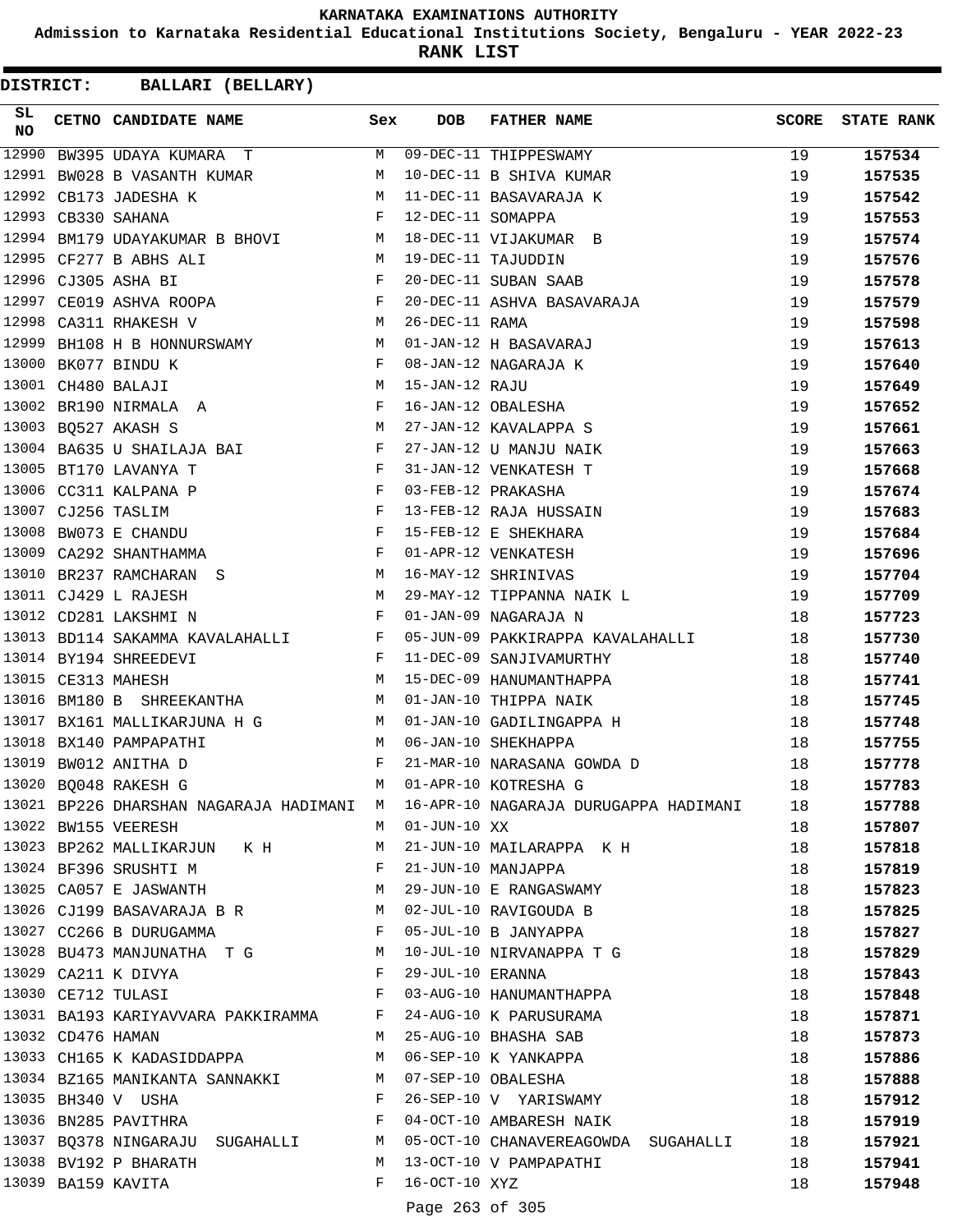**Admission to Karnataka Residential Educational Institutions Society, Bengaluru - YEAR 2022-23**

**RANK LIST**

**DISTRICT:** CC **BALLARI (BELLARY)**

| 13040<br>24-OCT-10 AGASARA ANJINI<br>M<br>18<br>157963<br>CD080 LOKESH<br>13041<br>27-OCT-10 KUMARASWAMY<br>CC017 CHETANA<br>F<br>18<br>157967<br>13042 BF374 M VEERESHA<br>28-OCT-10 BASAVARAJA MADIVALARA<br>M<br>18<br>157970<br>13043 BJ247 KARTHIKA N<br>01-NOV-10 MUTTANNA N<br>M<br>18<br>157978<br>13044 BG196 TRUPTI<br>06-NOV-10 PARAMESH NAIK<br>$\mathbf{F}$ and $\mathbf{F}$<br>18<br>157994<br>13045 BS036 BHOOMIKA D M F<br>10-NOV-10 BORAPPA<br>18<br>158004<br>$\mathbf{F}$<br>13046 CE130 LAKSHMI A<br>26-NOV-10 BASAVARAJA A<br>18<br>158021<br>13047 BB310 MTADA KOTRESH<br><b>M</b><br>26-NOV-10 MATADA GANESHA<br>18<br>158022<br>13048 BZ063 RAJESH G<br>26-NOV-10 G MANJUNATHA<br>M <sub>1</sub><br>18<br>158023<br><b>N</b><br>13049<br>27-NOV-10 G C MANJUNATHA<br>BR076 G M DINESH<br>18<br>158024<br>13050 BX225 MEENAKSHI<br>29-NOV-10 B UMAPATHI<br>$\mathbf{F}$<br>18<br>158028<br>13051 CA179 JYOTHI<br>$\mathbb{F}$<br>02-DEC-10 TEKKALAKOTE MALLAPPA<br>18<br>158036<br>$\mathbf{F}$ and $\mathbf{F}$ and $\mathbf{F}$<br>13052 BU329 S AISHWARYA<br>06-DEC-10 S NAGARAJA<br>18<br>158044<br>13053 CA084 N JYOTHI<br>$\mathbf{F}$ and the contract of $\mathbf{F}$<br>10-DEC-10 GADILINGA<br>18<br>158051<br>$\mathbf{F}$<br>13054 BA571 T RAJESWARI<br>15-DEC-10 T PRABHAKARA<br>18<br>158065<br>13055 BW332 SOORYA MANI<br>17-DEC-10 ZZZ<br>M <sub>N</sub><br>18<br>158070<br>13056 CE626 BINDU<br>19-DEC-10 DHANARAJA<br>F<br>18<br>158074<br>$\mathbf{F}$<br>13057 CA066 SHAHEENA<br>24-DEC-10 MABUSAB<br>18<br>158084<br>13058 BX304 SNEHALATHA<br>01-JAN-11 N RAVI<br>$\mathbf{F}$<br>18<br>158131<br>13059 BE476 SANDEEPA<br>M<br>02-JAN-11 RANGARAJA B<br>18<br>158140<br>B<br>13060<br>CH207 LAKSHMANA<br><b>M</b><br>03-JAN-11 SHEKAR<br>18<br>158142<br>13061 BB489 PALLAVI<br>$\mathbf{F}$ and $\mathbf{F}$ and $\mathbf{F}$<br>03-JAN-11 KUMARNAIK<br>18<br>158144<br>13062 BY054 CHETHAN<br>09-JAN-11 DASARA BASAVARAJA<br>M<br>18<br>158162<br>13063 CJ274 NANDINI<br>F<br>09-JAN-11 KALAPPA<br>18<br>158163<br>$\mathbb{F}^{\mathbb{Z}}$ . The set of $\mathbb{F}^{\mathbb{Z}}$<br>13064 BZ117 JYOTHI<br>14-JAN-11 VEERESHA<br>18<br>158175<br>$\mathbf{F}$ and the contract of the contract of $\mathbf{F}$<br>13065 BB399 R AMRUTHA<br>15-JAN-11 R KOTRESHAPPA<br>18<br>158177<br>13066 BL145 KAVERI LAMBANI F<br>19-JAN-11 MARUTHI NAIKA LAMBANI<br>18<br>158184<br>13067 BS083 SANDEEPA P<br>M<br>20-JAN-11 RAJAPPA P<br>18<br>158190<br>13068 BQ209 ARCHAN DHONAGAPPAR F<br>22-JAN-11 ANJINAPPA DHONAGAPPAR<br>18<br>158193<br>13069 BP172 PRAMODA LAMBANI<br>22-JAN-11 L KUMARA<br><b>M</b><br>18<br>158196<br>13070 CA169 KOLURU MALLIKARJUNA<br>24-JAN-11 KOLURU MRIYAPPA<br>M<br>18<br>158203<br>13071 BG374 BHARATH MARIYAMMALARA M 01-FEB-11 GONEPPA MARIYAMMALARA<br>158221<br>18<br>13072 CG254 PAVITHRA<br>F 01-FEB-11 VENKATESHA<br>18<br>158222<br>13073 BA202 K KARIBASAPPA N 04-FEB-11 K VILASAPPA<br>18<br>158229<br>13075 BD030 B A ADARSHA (13075 BD030 B A ADARSHA (13076 BJ007 PRASHANTA (13076 BJ007 PRASHANTA)<br>18<br>158237<br>18<br>158255<br>13076 BJ007 PRASHANTA (MELLET) M 13-FEB-11 SHAMANNA HARIJANA<br>18<br>158262<br>13077 BW389 MALLIKARJUNA S M 15-FEB-11 HANUMANTHA S<br>18<br>158268<br>13078 BM114 MAHANTESH HADAGALI M 17-FEB-11 NAGARAJ HADAGALI<br>18<br>158274<br>13079 BY166 NAKSHATRA L<br>F 22-FEB-11 AMBANNA<br>18<br>158286<br>M 23-FEB-11 KUMARA SWAMY Y<br>13080 CE481 TEJU Y K<br>18<br>158290<br>13081 BV264 K T VENKATESHA M 25-FEB-11 K B THIPPESWAMY<br>18<br>158298<br>$\mathbf{F}$<br>13082 BP086 POOJA GOUDRU<br>26-FEB-11 DEVENDRAGOUDA GOUDRU<br>18<br>158303<br>13083 BW418 S P ANJALI<br>$\mathbf{F}$ . The $\mathbf{F}$<br>27-FEB-11 S P VENKATESH<br>18<br>158305<br>13084 CC097 BHARATHKUMAR R M 28-FEB-11 UMAPATHI R<br>18<br>158308<br>18<br>158310<br>18<br>158317<br>13087 BA383 M P RAJABHAKSHI M 03-MAR-11 PINJAR MUJEEBSAB<br>18<br>158320<br>13088 BB363 PADENARU SHRINIVASA M 10-MAR-11 PADENARU HEMANNA<br>18<br>158337<br>13089 BQ176 KAVITA<br>F 11-MAR-11 RUDRESHA<br>18<br>158340 | SL<br><b>NO</b> | CETNO CANDIDATE NAME Sex | <b>DOB</b> | <b>FATHER NAME</b> | <b>SCORE</b> | <b>STATE RANK</b> |
|------------------------------------------------------------------------------------------------------------------------------------------------------------------------------------------------------------------------------------------------------------------------------------------------------------------------------------------------------------------------------------------------------------------------------------------------------------------------------------------------------------------------------------------------------------------------------------------------------------------------------------------------------------------------------------------------------------------------------------------------------------------------------------------------------------------------------------------------------------------------------------------------------------------------------------------------------------------------------------------------------------------------------------------------------------------------------------------------------------------------------------------------------------------------------------------------------------------------------------------------------------------------------------------------------------------------------------------------------------------------------------------------------------------------------------------------------------------------------------------------------------------------------------------------------------------------------------------------------------------------------------------------------------------------------------------------------------------------------------------------------------------------------------------------------------------------------------------------------------------------------------------------------------------------------------------------------------------------------------------------------------------------------------------------------------------------------------------------------------------------------------------------------------------------------------------------------------------------------------------------------------------------------------------------------------------------------------------------------------------------------------------------------------------------------------------------------------------------------------------------------------------------------------------------------------------------------------------------------------------------------------------------------------------------------------------------------------------------------------------------------------------------------------------------------------------------------------------------------------------------------------------------------------------------------------------------------------------------------------------------------------------------------------------------------------------------------------------------------------------------------------------------------------------------------------------------------------------------------------------------------------------------------------------------------------------------------------------------------------------------------------------------------------------------------------------------------------------------------------------------------------------------------------------------------------------------------------------------------------------------------------------------------------------------------------------------------------------------------------------------------------------------------------------------------------------------------------------------------------------------------------------------------------------------------------------------------------------------------------------------------------------------------------------------------------------------------------------------------------------------|-----------------|--------------------------|------------|--------------------|--------------|-------------------|
|                                                                                                                                                                                                                                                                                                                                                                                                                                                                                                                                                                                                                                                                                                                                                                                                                                                                                                                                                                                                                                                                                                                                                                                                                                                                                                                                                                                                                                                                                                                                                                                                                                                                                                                                                                                                                                                                                                                                                                                                                                                                                                                                                                                                                                                                                                                                                                                                                                                                                                                                                                                                                                                                                                                                                                                                                                                                                                                                                                                                                                                                                                                                                                                                                                                                                                                                                                                                                                                                                                                                                                                                                                                                                                                                                                                                                                                                                                                                                                                                                                                                                                                        |                 |                          |            |                    |              |                   |
|                                                                                                                                                                                                                                                                                                                                                                                                                                                                                                                                                                                                                                                                                                                                                                                                                                                                                                                                                                                                                                                                                                                                                                                                                                                                                                                                                                                                                                                                                                                                                                                                                                                                                                                                                                                                                                                                                                                                                                                                                                                                                                                                                                                                                                                                                                                                                                                                                                                                                                                                                                                                                                                                                                                                                                                                                                                                                                                                                                                                                                                                                                                                                                                                                                                                                                                                                                                                                                                                                                                                                                                                                                                                                                                                                                                                                                                                                                                                                                                                                                                                                                                        |                 |                          |            |                    |              |                   |
|                                                                                                                                                                                                                                                                                                                                                                                                                                                                                                                                                                                                                                                                                                                                                                                                                                                                                                                                                                                                                                                                                                                                                                                                                                                                                                                                                                                                                                                                                                                                                                                                                                                                                                                                                                                                                                                                                                                                                                                                                                                                                                                                                                                                                                                                                                                                                                                                                                                                                                                                                                                                                                                                                                                                                                                                                                                                                                                                                                                                                                                                                                                                                                                                                                                                                                                                                                                                                                                                                                                                                                                                                                                                                                                                                                                                                                                                                                                                                                                                                                                                                                                        |                 |                          |            |                    |              |                   |
|                                                                                                                                                                                                                                                                                                                                                                                                                                                                                                                                                                                                                                                                                                                                                                                                                                                                                                                                                                                                                                                                                                                                                                                                                                                                                                                                                                                                                                                                                                                                                                                                                                                                                                                                                                                                                                                                                                                                                                                                                                                                                                                                                                                                                                                                                                                                                                                                                                                                                                                                                                                                                                                                                                                                                                                                                                                                                                                                                                                                                                                                                                                                                                                                                                                                                                                                                                                                                                                                                                                                                                                                                                                                                                                                                                                                                                                                                                                                                                                                                                                                                                                        |                 |                          |            |                    |              |                   |
|                                                                                                                                                                                                                                                                                                                                                                                                                                                                                                                                                                                                                                                                                                                                                                                                                                                                                                                                                                                                                                                                                                                                                                                                                                                                                                                                                                                                                                                                                                                                                                                                                                                                                                                                                                                                                                                                                                                                                                                                                                                                                                                                                                                                                                                                                                                                                                                                                                                                                                                                                                                                                                                                                                                                                                                                                                                                                                                                                                                                                                                                                                                                                                                                                                                                                                                                                                                                                                                                                                                                                                                                                                                                                                                                                                                                                                                                                                                                                                                                                                                                                                                        |                 |                          |            |                    |              |                   |
|                                                                                                                                                                                                                                                                                                                                                                                                                                                                                                                                                                                                                                                                                                                                                                                                                                                                                                                                                                                                                                                                                                                                                                                                                                                                                                                                                                                                                                                                                                                                                                                                                                                                                                                                                                                                                                                                                                                                                                                                                                                                                                                                                                                                                                                                                                                                                                                                                                                                                                                                                                                                                                                                                                                                                                                                                                                                                                                                                                                                                                                                                                                                                                                                                                                                                                                                                                                                                                                                                                                                                                                                                                                                                                                                                                                                                                                                                                                                                                                                                                                                                                                        |                 |                          |            |                    |              |                   |
|                                                                                                                                                                                                                                                                                                                                                                                                                                                                                                                                                                                                                                                                                                                                                                                                                                                                                                                                                                                                                                                                                                                                                                                                                                                                                                                                                                                                                                                                                                                                                                                                                                                                                                                                                                                                                                                                                                                                                                                                                                                                                                                                                                                                                                                                                                                                                                                                                                                                                                                                                                                                                                                                                                                                                                                                                                                                                                                                                                                                                                                                                                                                                                                                                                                                                                                                                                                                                                                                                                                                                                                                                                                                                                                                                                                                                                                                                                                                                                                                                                                                                                                        |                 |                          |            |                    |              |                   |
|                                                                                                                                                                                                                                                                                                                                                                                                                                                                                                                                                                                                                                                                                                                                                                                                                                                                                                                                                                                                                                                                                                                                                                                                                                                                                                                                                                                                                                                                                                                                                                                                                                                                                                                                                                                                                                                                                                                                                                                                                                                                                                                                                                                                                                                                                                                                                                                                                                                                                                                                                                                                                                                                                                                                                                                                                                                                                                                                                                                                                                                                                                                                                                                                                                                                                                                                                                                                                                                                                                                                                                                                                                                                                                                                                                                                                                                                                                                                                                                                                                                                                                                        |                 |                          |            |                    |              |                   |
|                                                                                                                                                                                                                                                                                                                                                                                                                                                                                                                                                                                                                                                                                                                                                                                                                                                                                                                                                                                                                                                                                                                                                                                                                                                                                                                                                                                                                                                                                                                                                                                                                                                                                                                                                                                                                                                                                                                                                                                                                                                                                                                                                                                                                                                                                                                                                                                                                                                                                                                                                                                                                                                                                                                                                                                                                                                                                                                                                                                                                                                                                                                                                                                                                                                                                                                                                                                                                                                                                                                                                                                                                                                                                                                                                                                                                                                                                                                                                                                                                                                                                                                        |                 |                          |            |                    |              |                   |
|                                                                                                                                                                                                                                                                                                                                                                                                                                                                                                                                                                                                                                                                                                                                                                                                                                                                                                                                                                                                                                                                                                                                                                                                                                                                                                                                                                                                                                                                                                                                                                                                                                                                                                                                                                                                                                                                                                                                                                                                                                                                                                                                                                                                                                                                                                                                                                                                                                                                                                                                                                                                                                                                                                                                                                                                                                                                                                                                                                                                                                                                                                                                                                                                                                                                                                                                                                                                                                                                                                                                                                                                                                                                                                                                                                                                                                                                                                                                                                                                                                                                                                                        |                 |                          |            |                    |              |                   |
|                                                                                                                                                                                                                                                                                                                                                                                                                                                                                                                                                                                                                                                                                                                                                                                                                                                                                                                                                                                                                                                                                                                                                                                                                                                                                                                                                                                                                                                                                                                                                                                                                                                                                                                                                                                                                                                                                                                                                                                                                                                                                                                                                                                                                                                                                                                                                                                                                                                                                                                                                                                                                                                                                                                                                                                                                                                                                                                                                                                                                                                                                                                                                                                                                                                                                                                                                                                                                                                                                                                                                                                                                                                                                                                                                                                                                                                                                                                                                                                                                                                                                                                        |                 |                          |            |                    |              |                   |
|                                                                                                                                                                                                                                                                                                                                                                                                                                                                                                                                                                                                                                                                                                                                                                                                                                                                                                                                                                                                                                                                                                                                                                                                                                                                                                                                                                                                                                                                                                                                                                                                                                                                                                                                                                                                                                                                                                                                                                                                                                                                                                                                                                                                                                                                                                                                                                                                                                                                                                                                                                                                                                                                                                                                                                                                                                                                                                                                                                                                                                                                                                                                                                                                                                                                                                                                                                                                                                                                                                                                                                                                                                                                                                                                                                                                                                                                                                                                                                                                                                                                                                                        |                 |                          |            |                    |              |                   |
|                                                                                                                                                                                                                                                                                                                                                                                                                                                                                                                                                                                                                                                                                                                                                                                                                                                                                                                                                                                                                                                                                                                                                                                                                                                                                                                                                                                                                                                                                                                                                                                                                                                                                                                                                                                                                                                                                                                                                                                                                                                                                                                                                                                                                                                                                                                                                                                                                                                                                                                                                                                                                                                                                                                                                                                                                                                                                                                                                                                                                                                                                                                                                                                                                                                                                                                                                                                                                                                                                                                                                                                                                                                                                                                                                                                                                                                                                                                                                                                                                                                                                                                        |                 |                          |            |                    |              |                   |
|                                                                                                                                                                                                                                                                                                                                                                                                                                                                                                                                                                                                                                                                                                                                                                                                                                                                                                                                                                                                                                                                                                                                                                                                                                                                                                                                                                                                                                                                                                                                                                                                                                                                                                                                                                                                                                                                                                                                                                                                                                                                                                                                                                                                                                                                                                                                                                                                                                                                                                                                                                                                                                                                                                                                                                                                                                                                                                                                                                                                                                                                                                                                                                                                                                                                                                                                                                                                                                                                                                                                                                                                                                                                                                                                                                                                                                                                                                                                                                                                                                                                                                                        |                 |                          |            |                    |              |                   |
|                                                                                                                                                                                                                                                                                                                                                                                                                                                                                                                                                                                                                                                                                                                                                                                                                                                                                                                                                                                                                                                                                                                                                                                                                                                                                                                                                                                                                                                                                                                                                                                                                                                                                                                                                                                                                                                                                                                                                                                                                                                                                                                                                                                                                                                                                                                                                                                                                                                                                                                                                                                                                                                                                                                                                                                                                                                                                                                                                                                                                                                                                                                                                                                                                                                                                                                                                                                                                                                                                                                                                                                                                                                                                                                                                                                                                                                                                                                                                                                                                                                                                                                        |                 |                          |            |                    |              |                   |
|                                                                                                                                                                                                                                                                                                                                                                                                                                                                                                                                                                                                                                                                                                                                                                                                                                                                                                                                                                                                                                                                                                                                                                                                                                                                                                                                                                                                                                                                                                                                                                                                                                                                                                                                                                                                                                                                                                                                                                                                                                                                                                                                                                                                                                                                                                                                                                                                                                                                                                                                                                                                                                                                                                                                                                                                                                                                                                                                                                                                                                                                                                                                                                                                                                                                                                                                                                                                                                                                                                                                                                                                                                                                                                                                                                                                                                                                                                                                                                                                                                                                                                                        |                 |                          |            |                    |              |                   |
|                                                                                                                                                                                                                                                                                                                                                                                                                                                                                                                                                                                                                                                                                                                                                                                                                                                                                                                                                                                                                                                                                                                                                                                                                                                                                                                                                                                                                                                                                                                                                                                                                                                                                                                                                                                                                                                                                                                                                                                                                                                                                                                                                                                                                                                                                                                                                                                                                                                                                                                                                                                                                                                                                                                                                                                                                                                                                                                                                                                                                                                                                                                                                                                                                                                                                                                                                                                                                                                                                                                                                                                                                                                                                                                                                                                                                                                                                                                                                                                                                                                                                                                        |                 |                          |            |                    |              |                   |
|                                                                                                                                                                                                                                                                                                                                                                                                                                                                                                                                                                                                                                                                                                                                                                                                                                                                                                                                                                                                                                                                                                                                                                                                                                                                                                                                                                                                                                                                                                                                                                                                                                                                                                                                                                                                                                                                                                                                                                                                                                                                                                                                                                                                                                                                                                                                                                                                                                                                                                                                                                                                                                                                                                                                                                                                                                                                                                                                                                                                                                                                                                                                                                                                                                                                                                                                                                                                                                                                                                                                                                                                                                                                                                                                                                                                                                                                                                                                                                                                                                                                                                                        |                 |                          |            |                    |              |                   |
|                                                                                                                                                                                                                                                                                                                                                                                                                                                                                                                                                                                                                                                                                                                                                                                                                                                                                                                                                                                                                                                                                                                                                                                                                                                                                                                                                                                                                                                                                                                                                                                                                                                                                                                                                                                                                                                                                                                                                                                                                                                                                                                                                                                                                                                                                                                                                                                                                                                                                                                                                                                                                                                                                                                                                                                                                                                                                                                                                                                                                                                                                                                                                                                                                                                                                                                                                                                                                                                                                                                                                                                                                                                                                                                                                                                                                                                                                                                                                                                                                                                                                                                        |                 |                          |            |                    |              |                   |
|                                                                                                                                                                                                                                                                                                                                                                                                                                                                                                                                                                                                                                                                                                                                                                                                                                                                                                                                                                                                                                                                                                                                                                                                                                                                                                                                                                                                                                                                                                                                                                                                                                                                                                                                                                                                                                                                                                                                                                                                                                                                                                                                                                                                                                                                                                                                                                                                                                                                                                                                                                                                                                                                                                                                                                                                                                                                                                                                                                                                                                                                                                                                                                                                                                                                                                                                                                                                                                                                                                                                                                                                                                                                                                                                                                                                                                                                                                                                                                                                                                                                                                                        |                 |                          |            |                    |              |                   |
|                                                                                                                                                                                                                                                                                                                                                                                                                                                                                                                                                                                                                                                                                                                                                                                                                                                                                                                                                                                                                                                                                                                                                                                                                                                                                                                                                                                                                                                                                                                                                                                                                                                                                                                                                                                                                                                                                                                                                                                                                                                                                                                                                                                                                                                                                                                                                                                                                                                                                                                                                                                                                                                                                                                                                                                                                                                                                                                                                                                                                                                                                                                                                                                                                                                                                                                                                                                                                                                                                                                                                                                                                                                                                                                                                                                                                                                                                                                                                                                                                                                                                                                        |                 |                          |            |                    |              |                   |
|                                                                                                                                                                                                                                                                                                                                                                                                                                                                                                                                                                                                                                                                                                                                                                                                                                                                                                                                                                                                                                                                                                                                                                                                                                                                                                                                                                                                                                                                                                                                                                                                                                                                                                                                                                                                                                                                                                                                                                                                                                                                                                                                                                                                                                                                                                                                                                                                                                                                                                                                                                                                                                                                                                                                                                                                                                                                                                                                                                                                                                                                                                                                                                                                                                                                                                                                                                                                                                                                                                                                                                                                                                                                                                                                                                                                                                                                                                                                                                                                                                                                                                                        |                 |                          |            |                    |              |                   |
|                                                                                                                                                                                                                                                                                                                                                                                                                                                                                                                                                                                                                                                                                                                                                                                                                                                                                                                                                                                                                                                                                                                                                                                                                                                                                                                                                                                                                                                                                                                                                                                                                                                                                                                                                                                                                                                                                                                                                                                                                                                                                                                                                                                                                                                                                                                                                                                                                                                                                                                                                                                                                                                                                                                                                                                                                                                                                                                                                                                                                                                                                                                                                                                                                                                                                                                                                                                                                                                                                                                                                                                                                                                                                                                                                                                                                                                                                                                                                                                                                                                                                                                        |                 |                          |            |                    |              |                   |
|                                                                                                                                                                                                                                                                                                                                                                                                                                                                                                                                                                                                                                                                                                                                                                                                                                                                                                                                                                                                                                                                                                                                                                                                                                                                                                                                                                                                                                                                                                                                                                                                                                                                                                                                                                                                                                                                                                                                                                                                                                                                                                                                                                                                                                                                                                                                                                                                                                                                                                                                                                                                                                                                                                                                                                                                                                                                                                                                                                                                                                                                                                                                                                                                                                                                                                                                                                                                                                                                                                                                                                                                                                                                                                                                                                                                                                                                                                                                                                                                                                                                                                                        |                 |                          |            |                    |              |                   |
|                                                                                                                                                                                                                                                                                                                                                                                                                                                                                                                                                                                                                                                                                                                                                                                                                                                                                                                                                                                                                                                                                                                                                                                                                                                                                                                                                                                                                                                                                                                                                                                                                                                                                                                                                                                                                                                                                                                                                                                                                                                                                                                                                                                                                                                                                                                                                                                                                                                                                                                                                                                                                                                                                                                                                                                                                                                                                                                                                                                                                                                                                                                                                                                                                                                                                                                                                                                                                                                                                                                                                                                                                                                                                                                                                                                                                                                                                                                                                                                                                                                                                                                        |                 |                          |            |                    |              |                   |
|                                                                                                                                                                                                                                                                                                                                                                                                                                                                                                                                                                                                                                                                                                                                                                                                                                                                                                                                                                                                                                                                                                                                                                                                                                                                                                                                                                                                                                                                                                                                                                                                                                                                                                                                                                                                                                                                                                                                                                                                                                                                                                                                                                                                                                                                                                                                                                                                                                                                                                                                                                                                                                                                                                                                                                                                                                                                                                                                                                                                                                                                                                                                                                                                                                                                                                                                                                                                                                                                                                                                                                                                                                                                                                                                                                                                                                                                                                                                                                                                                                                                                                                        |                 |                          |            |                    |              |                   |
|                                                                                                                                                                                                                                                                                                                                                                                                                                                                                                                                                                                                                                                                                                                                                                                                                                                                                                                                                                                                                                                                                                                                                                                                                                                                                                                                                                                                                                                                                                                                                                                                                                                                                                                                                                                                                                                                                                                                                                                                                                                                                                                                                                                                                                                                                                                                                                                                                                                                                                                                                                                                                                                                                                                                                                                                                                                                                                                                                                                                                                                                                                                                                                                                                                                                                                                                                                                                                                                                                                                                                                                                                                                                                                                                                                                                                                                                                                                                                                                                                                                                                                                        |                 |                          |            |                    |              |                   |
|                                                                                                                                                                                                                                                                                                                                                                                                                                                                                                                                                                                                                                                                                                                                                                                                                                                                                                                                                                                                                                                                                                                                                                                                                                                                                                                                                                                                                                                                                                                                                                                                                                                                                                                                                                                                                                                                                                                                                                                                                                                                                                                                                                                                                                                                                                                                                                                                                                                                                                                                                                                                                                                                                                                                                                                                                                                                                                                                                                                                                                                                                                                                                                                                                                                                                                                                                                                                                                                                                                                                                                                                                                                                                                                                                                                                                                                                                                                                                                                                                                                                                                                        |                 |                          |            |                    |              |                   |
|                                                                                                                                                                                                                                                                                                                                                                                                                                                                                                                                                                                                                                                                                                                                                                                                                                                                                                                                                                                                                                                                                                                                                                                                                                                                                                                                                                                                                                                                                                                                                                                                                                                                                                                                                                                                                                                                                                                                                                                                                                                                                                                                                                                                                                                                                                                                                                                                                                                                                                                                                                                                                                                                                                                                                                                                                                                                                                                                                                                                                                                                                                                                                                                                                                                                                                                                                                                                                                                                                                                                                                                                                                                                                                                                                                                                                                                                                                                                                                                                                                                                                                                        |                 |                          |            |                    |              |                   |
|                                                                                                                                                                                                                                                                                                                                                                                                                                                                                                                                                                                                                                                                                                                                                                                                                                                                                                                                                                                                                                                                                                                                                                                                                                                                                                                                                                                                                                                                                                                                                                                                                                                                                                                                                                                                                                                                                                                                                                                                                                                                                                                                                                                                                                                                                                                                                                                                                                                                                                                                                                                                                                                                                                                                                                                                                                                                                                                                                                                                                                                                                                                                                                                                                                                                                                                                                                                                                                                                                                                                                                                                                                                                                                                                                                                                                                                                                                                                                                                                                                                                                                                        |                 |                          |            |                    |              |                   |
|                                                                                                                                                                                                                                                                                                                                                                                                                                                                                                                                                                                                                                                                                                                                                                                                                                                                                                                                                                                                                                                                                                                                                                                                                                                                                                                                                                                                                                                                                                                                                                                                                                                                                                                                                                                                                                                                                                                                                                                                                                                                                                                                                                                                                                                                                                                                                                                                                                                                                                                                                                                                                                                                                                                                                                                                                                                                                                                                                                                                                                                                                                                                                                                                                                                                                                                                                                                                                                                                                                                                                                                                                                                                                                                                                                                                                                                                                                                                                                                                                                                                                                                        |                 |                          |            |                    |              |                   |
|                                                                                                                                                                                                                                                                                                                                                                                                                                                                                                                                                                                                                                                                                                                                                                                                                                                                                                                                                                                                                                                                                                                                                                                                                                                                                                                                                                                                                                                                                                                                                                                                                                                                                                                                                                                                                                                                                                                                                                                                                                                                                                                                                                                                                                                                                                                                                                                                                                                                                                                                                                                                                                                                                                                                                                                                                                                                                                                                                                                                                                                                                                                                                                                                                                                                                                                                                                                                                                                                                                                                                                                                                                                                                                                                                                                                                                                                                                                                                                                                                                                                                                                        |                 |                          |            |                    |              |                   |
|                                                                                                                                                                                                                                                                                                                                                                                                                                                                                                                                                                                                                                                                                                                                                                                                                                                                                                                                                                                                                                                                                                                                                                                                                                                                                                                                                                                                                                                                                                                                                                                                                                                                                                                                                                                                                                                                                                                                                                                                                                                                                                                                                                                                                                                                                                                                                                                                                                                                                                                                                                                                                                                                                                                                                                                                                                                                                                                                                                                                                                                                                                                                                                                                                                                                                                                                                                                                                                                                                                                                                                                                                                                                                                                                                                                                                                                                                                                                                                                                                                                                                                                        |                 |                          |            |                    |              |                   |
|                                                                                                                                                                                                                                                                                                                                                                                                                                                                                                                                                                                                                                                                                                                                                                                                                                                                                                                                                                                                                                                                                                                                                                                                                                                                                                                                                                                                                                                                                                                                                                                                                                                                                                                                                                                                                                                                                                                                                                                                                                                                                                                                                                                                                                                                                                                                                                                                                                                                                                                                                                                                                                                                                                                                                                                                                                                                                                                                                                                                                                                                                                                                                                                                                                                                                                                                                                                                                                                                                                                                                                                                                                                                                                                                                                                                                                                                                                                                                                                                                                                                                                                        |                 |                          |            |                    |              |                   |
|                                                                                                                                                                                                                                                                                                                                                                                                                                                                                                                                                                                                                                                                                                                                                                                                                                                                                                                                                                                                                                                                                                                                                                                                                                                                                                                                                                                                                                                                                                                                                                                                                                                                                                                                                                                                                                                                                                                                                                                                                                                                                                                                                                                                                                                                                                                                                                                                                                                                                                                                                                                                                                                                                                                                                                                                                                                                                                                                                                                                                                                                                                                                                                                                                                                                                                                                                                                                                                                                                                                                                                                                                                                                                                                                                                                                                                                                                                                                                                                                                                                                                                                        |                 |                          |            |                    |              |                   |
|                                                                                                                                                                                                                                                                                                                                                                                                                                                                                                                                                                                                                                                                                                                                                                                                                                                                                                                                                                                                                                                                                                                                                                                                                                                                                                                                                                                                                                                                                                                                                                                                                                                                                                                                                                                                                                                                                                                                                                                                                                                                                                                                                                                                                                                                                                                                                                                                                                                                                                                                                                                                                                                                                                                                                                                                                                                                                                                                                                                                                                                                                                                                                                                                                                                                                                                                                                                                                                                                                                                                                                                                                                                                                                                                                                                                                                                                                                                                                                                                                                                                                                                        |                 |                          |            |                    |              |                   |
|                                                                                                                                                                                                                                                                                                                                                                                                                                                                                                                                                                                                                                                                                                                                                                                                                                                                                                                                                                                                                                                                                                                                                                                                                                                                                                                                                                                                                                                                                                                                                                                                                                                                                                                                                                                                                                                                                                                                                                                                                                                                                                                                                                                                                                                                                                                                                                                                                                                                                                                                                                                                                                                                                                                                                                                                                                                                                                                                                                                                                                                                                                                                                                                                                                                                                                                                                                                                                                                                                                                                                                                                                                                                                                                                                                                                                                                                                                                                                                                                                                                                                                                        |                 |                          |            |                    |              |                   |
|                                                                                                                                                                                                                                                                                                                                                                                                                                                                                                                                                                                                                                                                                                                                                                                                                                                                                                                                                                                                                                                                                                                                                                                                                                                                                                                                                                                                                                                                                                                                                                                                                                                                                                                                                                                                                                                                                                                                                                                                                                                                                                                                                                                                                                                                                                                                                                                                                                                                                                                                                                                                                                                                                                                                                                                                                                                                                                                                                                                                                                                                                                                                                                                                                                                                                                                                                                                                                                                                                                                                                                                                                                                                                                                                                                                                                                                                                                                                                                                                                                                                                                                        |                 |                          |            |                    |              |                   |
|                                                                                                                                                                                                                                                                                                                                                                                                                                                                                                                                                                                                                                                                                                                                                                                                                                                                                                                                                                                                                                                                                                                                                                                                                                                                                                                                                                                                                                                                                                                                                                                                                                                                                                                                                                                                                                                                                                                                                                                                                                                                                                                                                                                                                                                                                                                                                                                                                                                                                                                                                                                                                                                                                                                                                                                                                                                                                                                                                                                                                                                                                                                                                                                                                                                                                                                                                                                                                                                                                                                                                                                                                                                                                                                                                                                                                                                                                                                                                                                                                                                                                                                        |                 |                          |            |                    |              |                   |
|                                                                                                                                                                                                                                                                                                                                                                                                                                                                                                                                                                                                                                                                                                                                                                                                                                                                                                                                                                                                                                                                                                                                                                                                                                                                                                                                                                                                                                                                                                                                                                                                                                                                                                                                                                                                                                                                                                                                                                                                                                                                                                                                                                                                                                                                                                                                                                                                                                                                                                                                                                                                                                                                                                                                                                                                                                                                                                                                                                                                                                                                                                                                                                                                                                                                                                                                                                                                                                                                                                                                                                                                                                                                                                                                                                                                                                                                                                                                                                                                                                                                                                                        |                 |                          |            |                    |              |                   |
|                                                                                                                                                                                                                                                                                                                                                                                                                                                                                                                                                                                                                                                                                                                                                                                                                                                                                                                                                                                                                                                                                                                                                                                                                                                                                                                                                                                                                                                                                                                                                                                                                                                                                                                                                                                                                                                                                                                                                                                                                                                                                                                                                                                                                                                                                                                                                                                                                                                                                                                                                                                                                                                                                                                                                                                                                                                                                                                                                                                                                                                                                                                                                                                                                                                                                                                                                                                                                                                                                                                                                                                                                                                                                                                                                                                                                                                                                                                                                                                                                                                                                                                        |                 |                          |            |                    |              |                   |
|                                                                                                                                                                                                                                                                                                                                                                                                                                                                                                                                                                                                                                                                                                                                                                                                                                                                                                                                                                                                                                                                                                                                                                                                                                                                                                                                                                                                                                                                                                                                                                                                                                                                                                                                                                                                                                                                                                                                                                                                                                                                                                                                                                                                                                                                                                                                                                                                                                                                                                                                                                                                                                                                                                                                                                                                                                                                                                                                                                                                                                                                                                                                                                                                                                                                                                                                                                                                                                                                                                                                                                                                                                                                                                                                                                                                                                                                                                                                                                                                                                                                                                                        |                 |                          |            |                    |              |                   |
|                                                                                                                                                                                                                                                                                                                                                                                                                                                                                                                                                                                                                                                                                                                                                                                                                                                                                                                                                                                                                                                                                                                                                                                                                                                                                                                                                                                                                                                                                                                                                                                                                                                                                                                                                                                                                                                                                                                                                                                                                                                                                                                                                                                                                                                                                                                                                                                                                                                                                                                                                                                                                                                                                                                                                                                                                                                                                                                                                                                                                                                                                                                                                                                                                                                                                                                                                                                                                                                                                                                                                                                                                                                                                                                                                                                                                                                                                                                                                                                                                                                                                                                        |                 |                          |            |                    |              |                   |
|                                                                                                                                                                                                                                                                                                                                                                                                                                                                                                                                                                                                                                                                                                                                                                                                                                                                                                                                                                                                                                                                                                                                                                                                                                                                                                                                                                                                                                                                                                                                                                                                                                                                                                                                                                                                                                                                                                                                                                                                                                                                                                                                                                                                                                                                                                                                                                                                                                                                                                                                                                                                                                                                                                                                                                                                                                                                                                                                                                                                                                                                                                                                                                                                                                                                                                                                                                                                                                                                                                                                                                                                                                                                                                                                                                                                                                                                                                                                                                                                                                                                                                                        |                 |                          |            |                    |              |                   |
|                                                                                                                                                                                                                                                                                                                                                                                                                                                                                                                                                                                                                                                                                                                                                                                                                                                                                                                                                                                                                                                                                                                                                                                                                                                                                                                                                                                                                                                                                                                                                                                                                                                                                                                                                                                                                                                                                                                                                                                                                                                                                                                                                                                                                                                                                                                                                                                                                                                                                                                                                                                                                                                                                                                                                                                                                                                                                                                                                                                                                                                                                                                                                                                                                                                                                                                                                                                                                                                                                                                                                                                                                                                                                                                                                                                                                                                                                                                                                                                                                                                                                                                        |                 |                          |            |                    |              |                   |
|                                                                                                                                                                                                                                                                                                                                                                                                                                                                                                                                                                                                                                                                                                                                                                                                                                                                                                                                                                                                                                                                                                                                                                                                                                                                                                                                                                                                                                                                                                                                                                                                                                                                                                                                                                                                                                                                                                                                                                                                                                                                                                                                                                                                                                                                                                                                                                                                                                                                                                                                                                                                                                                                                                                                                                                                                                                                                                                                                                                                                                                                                                                                                                                                                                                                                                                                                                                                                                                                                                                                                                                                                                                                                                                                                                                                                                                                                                                                                                                                                                                                                                                        |                 |                          |            |                    |              |                   |
|                                                                                                                                                                                                                                                                                                                                                                                                                                                                                                                                                                                                                                                                                                                                                                                                                                                                                                                                                                                                                                                                                                                                                                                                                                                                                                                                                                                                                                                                                                                                                                                                                                                                                                                                                                                                                                                                                                                                                                                                                                                                                                                                                                                                                                                                                                                                                                                                                                                                                                                                                                                                                                                                                                                                                                                                                                                                                                                                                                                                                                                                                                                                                                                                                                                                                                                                                                                                                                                                                                                                                                                                                                                                                                                                                                                                                                                                                                                                                                                                                                                                                                                        |                 |                          |            |                    |              |                   |
|                                                                                                                                                                                                                                                                                                                                                                                                                                                                                                                                                                                                                                                                                                                                                                                                                                                                                                                                                                                                                                                                                                                                                                                                                                                                                                                                                                                                                                                                                                                                                                                                                                                                                                                                                                                                                                                                                                                                                                                                                                                                                                                                                                                                                                                                                                                                                                                                                                                                                                                                                                                                                                                                                                                                                                                                                                                                                                                                                                                                                                                                                                                                                                                                                                                                                                                                                                                                                                                                                                                                                                                                                                                                                                                                                                                                                                                                                                                                                                                                                                                                                                                        |                 |                          |            |                    |              |                   |
|                                                                                                                                                                                                                                                                                                                                                                                                                                                                                                                                                                                                                                                                                                                                                                                                                                                                                                                                                                                                                                                                                                                                                                                                                                                                                                                                                                                                                                                                                                                                                                                                                                                                                                                                                                                                                                                                                                                                                                                                                                                                                                                                                                                                                                                                                                                                                                                                                                                                                                                                                                                                                                                                                                                                                                                                                                                                                                                                                                                                                                                                                                                                                                                                                                                                                                                                                                                                                                                                                                                                                                                                                                                                                                                                                                                                                                                                                                                                                                                                                                                                                                                        |                 |                          |            |                    |              |                   |
|                                                                                                                                                                                                                                                                                                                                                                                                                                                                                                                                                                                                                                                                                                                                                                                                                                                                                                                                                                                                                                                                                                                                                                                                                                                                                                                                                                                                                                                                                                                                                                                                                                                                                                                                                                                                                                                                                                                                                                                                                                                                                                                                                                                                                                                                                                                                                                                                                                                                                                                                                                                                                                                                                                                                                                                                                                                                                                                                                                                                                                                                                                                                                                                                                                                                                                                                                                                                                                                                                                                                                                                                                                                                                                                                                                                                                                                                                                                                                                                                                                                                                                                        |                 |                          |            |                    |              |                   |

Page 264 of 305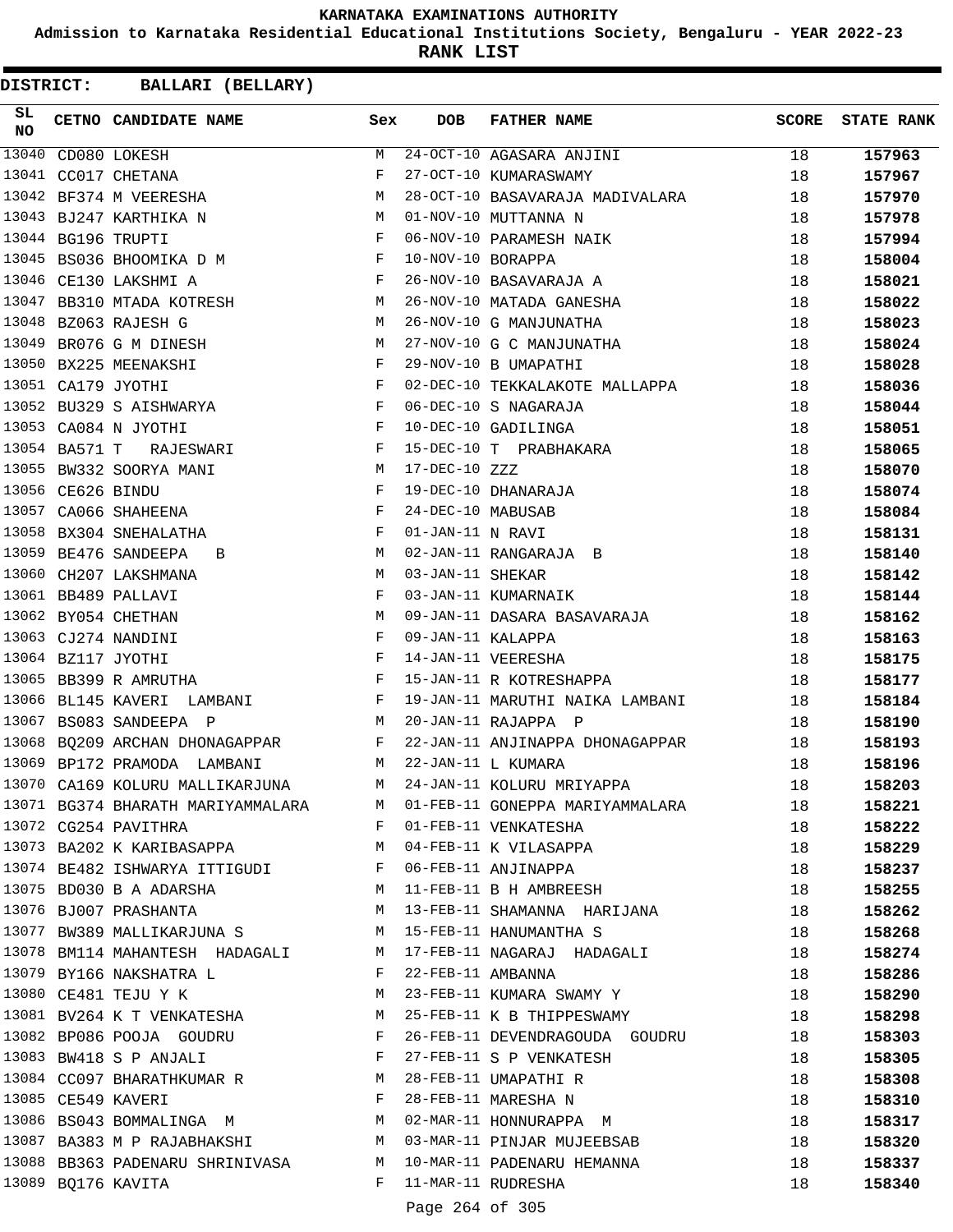**Admission to Karnataka Residential Educational Institutions Society, Bengaluru - YEAR 2022-23**

**RANK LIST**

| SL<br><b>NO</b> |                   | CETNO CANDIDATE NAME Sex                                                                                        |                               | <b>DOB</b>        | <b>FATHER NAME</b>           | <b>SCORE</b> | <b>STATE RANK</b> |
|-----------------|-------------------|-----------------------------------------------------------------------------------------------------------------|-------------------------------|-------------------|------------------------------|--------------|-------------------|
| 13090           |                   | BK179 C MARUTHAMMA                                                                                              | F                             |                   | 12-MAR-11 C NARAYANA SWAMY   | 18           | 158341            |
| 13091           |                   | CH057 SHANTHAMMA S                                                                                              | F                             |                   | 14-MAR-11 SIDDAPPA S         | 18           | 158348            |
| 13092           |                   | CD407 VIJAYALAKSHMI N                                                                                           | $\mathbf{F}$ and $\mathbf{F}$ |                   | 15-MAR-11 HONNURAPPA N       | 18           | 158354            |
|                 |                   | 13093 BW433 SHWETHA                                                                                             | F                             |                   | 16-MAR-11 LAKSHMANA          | 18           | 158358            |
| 13094           |                   | BU428 NITHIN KUMAR N                                                                                            | M                             |                   | 18-MAR-11 NUNKESHA O         | 18           | 158363            |
| 13095           |                   | <b>M</b><br>BN269 S RAM KUMAR                                                                                   |                               |                   | 18-MAR-11 SOMLA NAIK         | 18           | 158365            |
|                 |                   | 13096 BS007 MAMATHA H                                                                                           | $\mathbf{F}$                  |                   | 19-MAR-11 KOTRAPPA H         | 18           | 158367            |
| 13097           |                   | BT095 K SUPRITHA                                                                                                | F                             |                   | 20-MAR-11 KARIBASAPPA        | 18           | 158370            |
| 13098           |                   | BW276 UDAYAKIRAN T T                                                                                            | M                             |                   | 20-MAR-11 MARISWAMY T        | 18           | 158374            |
| 13099           |                   | BU150 THIPPESWAMY K A                                                                                           | M                             |                   | 21-MAR-11 ANJINAPPA K        | 18           | 158378            |
|                 |                   | $\begin{array}{ccc}\n & & F \\  & \mathbb{N} & \mathbb{N} \\  & M & M\n \end{array}$<br>13100 BT330 H M NANDINI |                               |                   | 24-MAR-11 H MARAYYA          | 18           | 158386            |
|                 | 13101 CF266 INDRA |                                                                                                                 |                               |                   | 24-MAR-11 LATE RAMESHA       | 18           | 158387            |
|                 |                   | 13102 BJ073 G YASHU                                                                                             |                               |                   | 25-MAR-11 G KRISHNA KUNAR    | 18           | 158392            |
|                 |                   | 13103 BF221 PRAJWAL NAIK M                                                                                      |                               |                   | 26-MAR-11 MANJUNAIK          | 18           | 158395            |
|                 |                   | 13104 CJ531 U SARSWATHI                                                                                         | F                             |                   | 27-MAR-11 U ERESHA           | 18           | 158400            |
|                 |                   | 13105 BT046 RAMESHA S                                                                                           | M                             |                   | 30-MAR-11 SHIVANNA           | 18           | 158410            |
|                 |                   | 13106 BA135 H SINDHU                                                                                            | F                             |                   | 06-APR-11 H ERANNA           | 18           | 158431            |
|                 |                   | 13107 BC299 K GURUNAIK                                                                                          | M                             |                   | 07-APR-11 KOTRESHANAIK       | 18           | 158437            |
|                 |                   | 13108 BA549 MANOHARA CHIKKANNARA M                                                                              |                               |                   | 09-APR-11 NGAARAJA C         | 18           | 158446            |
| 13109           |                   | BY300 BHUMIKA                                                                                                   | F                             | 13-APR-11 RAJA    |                              | 18           | 158463            |
| 13110           |                   | BW352 GAYITHRI<br><b>Example 2</b> F                                                                            |                               |                   | 17-APR-11 P MUDIMALLAPPA     | 18           | 158479            |
|                 |                   | 13111 CJ035 SANDYAMMA F                                                                                         |                               |                   | 20-APR-11 B RAMESHA          | 18           | 158491            |
|                 |                   | 13112 CA342 JAYASRI                                                                                             |                               | 24-APR-11 VEERESH |                              | 18           |                   |
|                 |                   | $\mathbb F$<br>$\mathbf{F}$ and $\mathbf{F}$ and $\mathbf{F}$<br>13113 BY221 P BHOOMIKA                         |                               |                   | 24-APR-11 P GURUMURTHY       | 18           | 158500            |
|                 |                   |                                                                                                                 | M                             |                   | 26-APR-11 H DURUGEESHA       |              | 158501            |
| 13115           |                   | 13114 BT058 H PRASHANTH                                                                                         |                               |                   |                              | 18           | 158506            |
|                 |                   | CH569 HANUMANTHA R                                                                                              | M                             |                   | 10-MAY-11 DODDA RANGAPPA     | 18           | 158548            |
|                 |                   | 13116 BC330 SHABEENABEGUM NAKRAL F                                                                              |                               |                   | 12-MAY-11 NAKRAL HUSHENSAB   | 18           | 158563            |
| 13117           |                   | CE037 RADHIKA B K                                                                                               | $\mathbf{F}$                  |                   | 15-MAY-11 KARINAGAPA B       | 18           | 158573            |
| 13118           |                   | CG245 DHANALAKSHMI V F                                                                                          |                               |                   | 17-MAY-11 VEERESHA V         | 18           | 158578            |
| 13119           |                   | BU003 NAVEENA H                                                                                                 | M                             |                   | 18-MAY-11 T HANUMANTHAPPA    | 18           | 158585            |
|                 |                   | 13120 BR264 SHIVAKUMARA O                                                                                       | M                             |                   | 22-MAY-11 OBANNA T           | 18           | 158599            |
|                 |                   | 13121 BW095 BADRINATH H                                                                                         | M                             | 28-MAY-11 RAMA H  |                              | 18           | 158620            |
|                 |                   | 13122 CG182 KAVERI                                                                                              | F                             |                   | 30-MAY-11 CHANDRASHEKHAR     | 18           | 158627            |
|                 |                   | 13123 CB285 NAGENDRA B                                                                                          | M                             |                   | 31-MAY-11 BEERALINGAPPA      | 18           | 158633            |
|                 |                   | 13124 CC022 B K ERESH                                                                                           | M                             |                   | 01-JUN-11 B K MAYAPPA        | 18           | 158635            |
|                 |                   | 13125 BZ230 R VANI                                                                                              | F                             |                   | 02-JUN-11 SANNA ERANNA       | 18           | 158653            |
|                 |                   | 13126 CH566 Y BHUMIKA                                                                                           | F                             |                   | 03-JUN-11 LATE VENKATESHA    | 18           | 158661            |
|                 |                   | 13127 CE682 ANNAPURNAMMA                                                                                        | F                             | 04-JUN-11 ERANNA  |                              | 18           | 158662            |
|                 |                   | 13128 CB132 V SINDU                                                                                             | F                             |                   | 04-JUN-11 HONNURA V H        | 18           | 158665            |
|                 |                   | 13129 CJ452 MABOOBI                                                                                             | F                             |                   | 05-JUN-11 HASEN SAB          | 18           | 158667            |
|                 |                   | 13130 BC306 PRANITHA                                                                                            | F                             |                   | 05-JUN-11 MALLESHA NAIK      | 18           | 158668            |
|                 |                   | 13131 BU121 VEERAMMA G                                                                                          | F                             |                   | 07-JUN-11 KARIBASAVANA GOUDA | 18           | 158681            |
|                 |                   | 13132 BA462 ANKITHA L                                                                                           | F                             |                   | 08-JUN-11 DIPLA NAIK L       | 18           | 158682            |
|                 |                   | 13133 CG167 K MANJUNATHA                                                                                        | M                             |                   | 09-JUN-11 K DODDAYALLAPPA    | 18           | 158689            |
|                 | 13134 CH585 PAVAN |                                                                                                                 | M                             | 11-JUN-11 RAVI    |                              | 18           | 158701            |
|                 |                   | 13135 BU379 RAVI K                                                                                              | М                             |                   | 16-JUN-11 VEERESHA K         | 18           | 158726            |
|                 |                   | 13136 CE179 VASANTHA                                                                                            | М                             |                   | 18-JUN-11 GANGADHARA         | 18           | 158739            |
|                 | 13137 BX117 NISHA |                                                                                                                 | F                             |                   | 20-JUN-11 SOMALINGAPPA       | 18           | 158743            |
|                 |                   | 13138 BY144 S K GAYATHREE                                                                                       | F                             |                   | 22-JUN-11 SIDDALINGAPPA      | 18           | 158750            |
|                 |                   | 13139 CE697 SHIVUKUMAR S                                                                                        | M                             |                   | 23-JUN-11 KOTRESHA           | 18           | 158756            |
|                 |                   |                                                                                                                 |                               | Page 265 of 305   |                              |              |                   |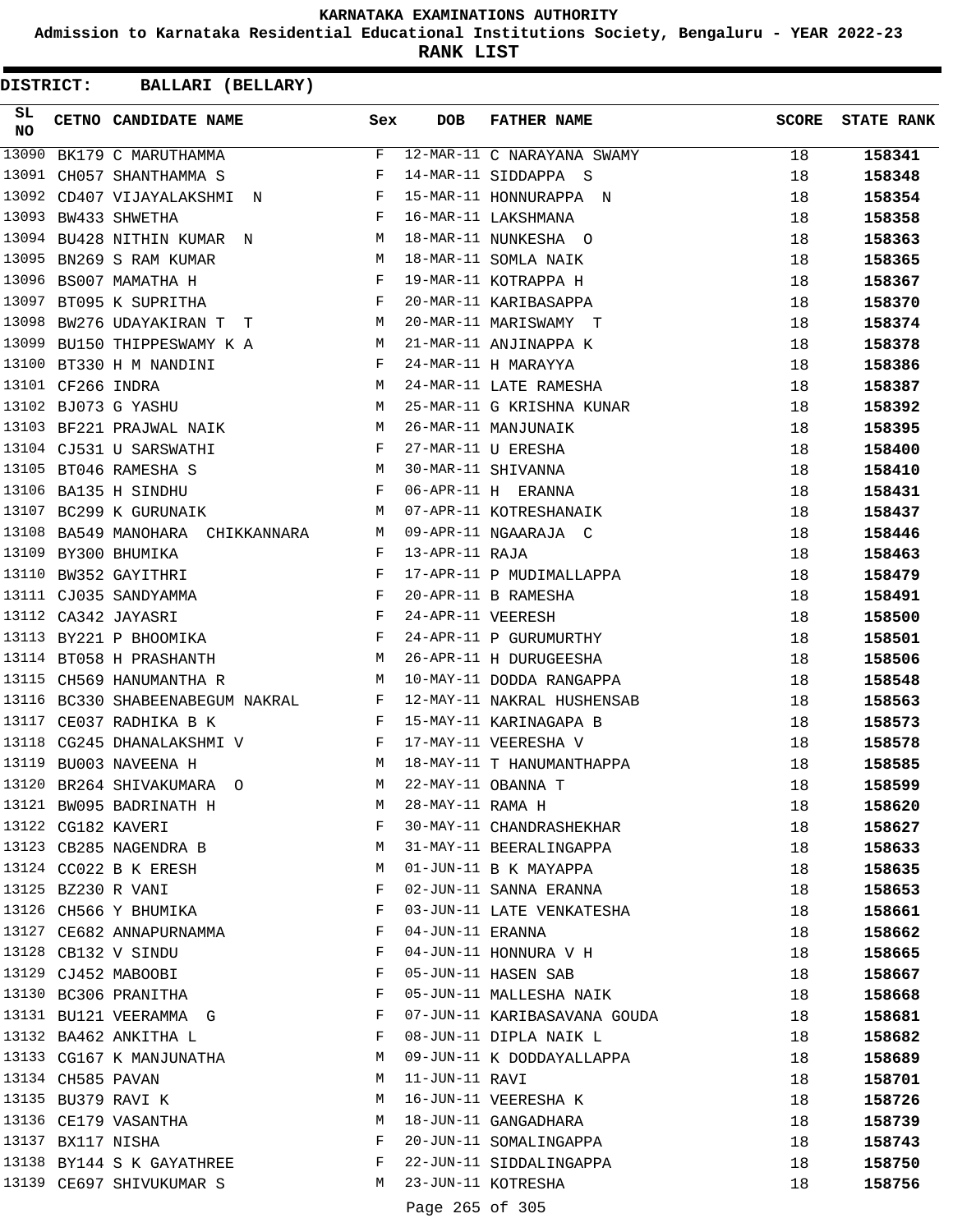**Admission to Karnataka Residential Educational Institutions Society, Bengaluru - YEAR 2022-23**

**RANK LIST**

| SL<br><b>NO</b> |                   | CETNO CANDIDATE NAME Sex                                                                                   |              | <b>DOB</b>        | <b>FATHER NAME</b>                                      | <b>SCORE</b> | <b>STATE RANK</b> |
|-----------------|-------------------|------------------------------------------------------------------------------------------------------------|--------------|-------------------|---------------------------------------------------------|--------------|-------------------|
| 13140           |                   | BP012 BHARATH T                                                                                            |              |                   | M 25-JUN-11 RAVICHANDRA T                               | 18           | 158762            |
| 13141           |                   | BK065 G K MADHURI                                                                                          | F            |                   | 25-JUN-11 G K KUMAR                                     | 18           | 158763            |
|                 |                   | 13142 BT286 ABDUL KHALEEL                                                                                  | M            | 01-JUL-11 AYUB    |                                                         | 18           | 158786            |
|                 |                   | 13143 BX216 G SHRAVANI                                                                                     | $\mathbb F$  |                   | 01-JUL-11 G DODDABASAPPA                                | 18           | 158788            |
|                 |                   | 13144 CE033 SANJANA D<br>$\mathbf{F}$ and $\mathbf{F}$ and $\mathbf{F}$                                    |              |                   | 02-JUL-11 NAGARAJA D                                    | 18           | 158794            |
|                 |                   | $\mathbf{F}$ and $\mathbf{F}$<br>13145 BU690 APEKSHA B                                                     |              |                   | 03-JUL-11 BASALINGAPPA                                  | 18           | 158797            |
|                 |                   |                                                                                                            |              |                   | 13146 BR278 HEMANTH KUMAR M 03-JUL-11 NADUGADDE BORAIAH | 18           | 158800            |
|                 |                   | 13147 BE065 MAMATHA A                                                                                      |              |                   | F 05-JUL-11 KOTRESHA A                                  | 18           | 158807            |
| 13148           |                   | M <sub>N</sub><br>BH142 K MAHESH                                                                           |              |                   | 06-JUL-11 K ANJINPPA                                    | 18           | 158813            |
|                 |                   | 13149 BT015 T MANJUNATHA M                                                                                 |              |                   | 06-JUL-11 YAMUNESHA T                                   | 18           | 158815            |
|                 |                   | 13150 BQ494 UPPARA MAHESHA MARING MO7-JUL-11 UPPARA AJJAIAH                                                |              |                   |                                                         | 18           | 158821            |
|                 |                   |                                                                                                            |              |                   |                                                         | 18           | 158822            |
|                 |                   | 13151 BS011 H S GOVINDARAJA M 08-JUL-11 SIDDALINGAPPA<br>13152 BR081 REVATHI REVATHI F 09-JUL-11 ESWARAPPA |              |                   |                                                         | 18           | 158830            |
|                 |                   | 13153 CE529 ROJA M K                                                                                       |              |                   | F 11-JUL-11 KARTHIKESHA M                               | 18           | 158840            |
|                 |                   | 13154 BV158 NAVEEEN KUMAR B R M 12-JUL-11 RAMACHANDRA                                                      |              |                   |                                                         | 18           | 158849            |
|                 |                   | 13155 BB145 H M BHARATHAKUMARA M 14-JUL-11 HANSI MARGAJJA                                                  |              |                   |                                                         | 18           | 158857            |
|                 |                   | 13156 CH460 SREEDEVI V N<br>F 17-JUL-11 NAGARAJA                                                           |              |                   |                                                         | 18           | 158867            |
|                 |                   | 13157 BQ175 ARCHAN KUDUREDAVU F 19-JUL-11 OBAPPA K                                                         |              |                   |                                                         | 18           | 158875            |
|                 |                   | 13158 BA214 KALASAPPANAVAR KALPANA F                                                                       |              |                   | 21-JUL-11 KALASAPPANAVAR BASAVARAJ                      | 18           | 158883            |
|                 |                   | 13159 BW241 D ANJINEYYA<br>M <sub>N</sub>                                                                  |              |                   | 22-JUL-11 D CHANDRA                                     | 18           | 158886            |
|                 |                   | 13160 CC150 K HULISWAMY<br><b>M</b>                                                                        |              |                   | 22-JUL-11 K THIPPESWAMY                                 | 18           | 158887            |
|                 |                   | 13161 BD242 MATHIHALLI VINAYAKA M                                                                          |              |                   | 26-JUL-11 MATHIHALLI BASAVARAJA                         | 18           | 158905            |
|                 |                   | 13162 BX071 SANDHYA                                                                                        | $\mathbf{F}$ |                   | 26-JUL-11 VIRUPAKSHI                                    | 18           | 158906            |
|                 |                   | 13163 BQ169 HULIGEMMA MUDDALLIR F                                                                          |              |                   | 27-JUL-11 MANJUNATHA M                                  | 18           | 158910            |
|                 |                   | M <sub>1</sub><br>13164 BU358 MOHAN N                                                                      |              |                   | 28-JUL-11 NAGARAJA                                      | 18           | 158913            |
|                 |                   | M<br>13165 BY347 RAGHAVA K                                                                                 |              |                   | 29-JUL-11 SHRINIVASALU K                                | 18           | 158920            |
|                 |                   | 13166 BC275 RAGAVENI MALAGI F                                                                              |              |                   | 30-JUL-11 M SHANMUKHAPPA                                | 18           | 158923            |
|                 |                   | 13167 CC073 ANITHA                                                                                         | $\mathbf{F}$ |                   | 02-AUG-11 G BASAVARAJ                                   | 18           | 158937            |
|                 | 13168 BM120 ARJUN | <b>M</b><br>S                                                                                              |              |                   | 03-AUG-11 SURYANAIK                                     | 18           | 158944            |
|                 |                   | 13169 BM010 ANU MUDLANNANAVARA F                                                                           |              |                   | 08-AUG-11 PAKKIRAPPA MUDLANNANAVARA                     | 18           | 158964            |
|                 |                   | $\mathbf{F}$<br>13170 BT326 SHILPA K B                                                                     |              |                   | 08-AUG-11 BHOMAYYA K                                    | 18           | 158967            |
|                 |                   | 13171 BW112 B CHANDU                                                                                       | F            |                   | 12-AUG-11 RAMANJANEYA                                   | 18           | 158980            |
|                 |                   | 13172 BK057 NANDINI G P                                                                                    | F            |                   | 15-AUG-11 PARASHURAMA G                                 | 18           | 158993            |
|                 |                   | 13173 BX411 SANTHOSHA T                                                                                    | M            |                   | 15-AUG-11 ANJINEYA T                                    | 18           | 158994            |
|                 |                   | 13174 BQ004 K P PAVANA                                                                                     | M            |                   | 19-AUG-11 H PRAKASHA                                    | 18           | 159015            |
|                 |                   | 13175 CK264 SHIVAJI                                                                                        | M            |                   | 19-AUG-11 NARASIMHA                                     | 18           | 159017            |
|                 |                   | 13176 BT155 JAGADISHA S                                                                                    | M            | 23-AUG-11 SURESHA |                                                         | 18           | 159037            |
|                 |                   | 13177 CH096 MAHESHAVARI                                                                                    | F            |                   | 25-AUG-11 SARADARAPPA                                   | 18           | 159049            |
|                 |                   | 13178 BT042 ASHWINI                                                                                        | F            |                   | 26-AUG-11 NIRANJANA S                                   | 18           | 159051            |
|                 |                   | 13179 BW103 VANAJAMMA                                                                                      | F            |                   | 04-SEP-11 G SUNKANNA                                    | 18           | 159085            |
|                 |                   | 13180 BW326 Y NITHIN KUMAR                                                                                 | M            |                   | 04-SEP-11 MUDHIMALLA                                    | 18           | 159087            |
|                 |                   | 13181 CE097 SHIVARAJKUMAR S                                                                                | M            |                   | 05-SEP-11 SANNA NAGAPPA                                 | 18           | 159091            |
|                 |                   | 13182 BF347 NAYANA S                                                                                       | $\mathbf{F}$ |                   | 06-SEP-11 SHEKRA NAIK                                   | 18           | 159092            |
|                 |                   | 13183 BM048 DAMALI PALLAVI                                                                                 | F            |                   | 07-SEP-11 DAMALI PRAKASHA                               | 18           | 159097            |
|                 |                   | 13184 CK184 JAGADEESHA                                                                                     | М            |                   | 08-SEP-11 VEERASENA                                     | 18           | 159099            |
|                 |                   | 13185 BG023 B CHANDRU                                                                                      | M            |                   | 10-SEP-11 B RAJAKUMARA                                  | 18           | 159107            |
|                 |                   | 13186 BF484 SUSHMITHA                                                                                      | F            |                   | 13-SEP-11 HEMA NAIK                                     | 18           | 159116            |
|                 |                   | 13187 BW142 GANGOTHRI                                                                                      | F            |                   | 14-SEP-11 OBALESHA                                      | 18           | 159117            |
|                 |                   | 13188 BD101 SUJATHA                                                                                        | F            | 17-SEP-11 RAJAPPA |                                                         | 18           | 159129            |
|                 |                   | 13189 BJ178 C S KAVERI                                                                                     | F            |                   | 19-SEP-11 C SHETTYNAIK                                  | 18           | 159135            |
|                 |                   |                                                                                                            |              |                   |                                                         |              |                   |
|                 |                   |                                                                                                            |              | Page 266 of 305   |                                                         |              |                   |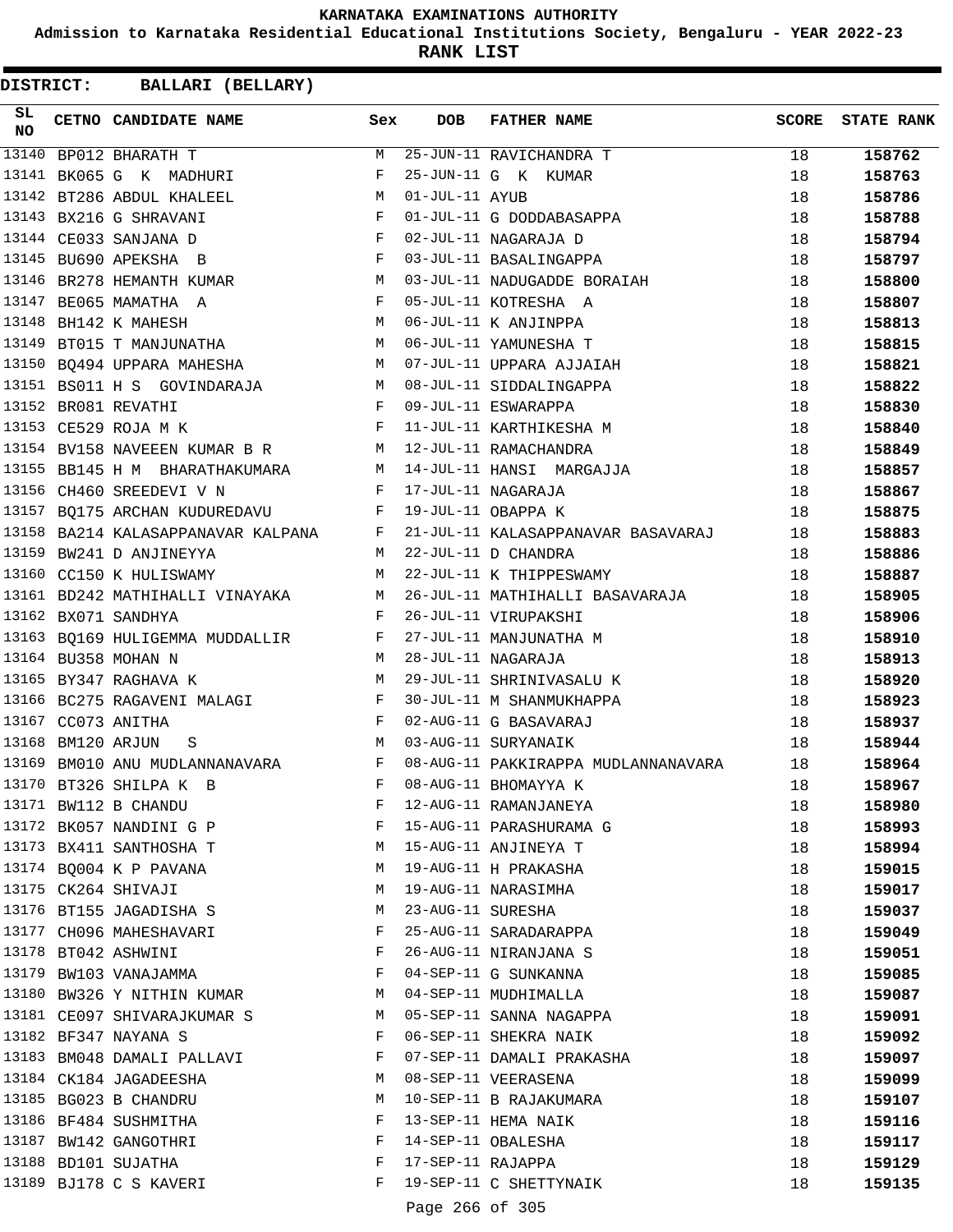**Admission to Karnataka Residential Educational Institutions Society, Bengaluru - YEAR 2022-23**

**RANK LIST**

| SL<br>NO |                   | CETNO CANDIDATE NAME Sex                                                                                                                                                                                                                                  |              | <b>DOB</b>          | FATHER NAME                                                                                                  | <b>SCORE</b> | <b>STATE RANK</b> |
|----------|-------------------|-----------------------------------------------------------------------------------------------------------------------------------------------------------------------------------------------------------------------------------------------------------|--------------|---------------------|--------------------------------------------------------------------------------------------------------------|--------------|-------------------|
| 13190    |                   | BZ136 K GADESH                                                                                                                                                                                                                                            |              | M 19-SEP-11 K UMESH |                                                                                                              | 18           | 159138            |
|          |                   | 13191 BW176 K GOVINDARAJU                                                                                                                                                                                                                                 | M            |                     | 21-SEP-11 NAGARAJA                                                                                           | 18           | 159144            |
|          |                   | 13192 BA233 UGGANNANAVARA KARIYAMMA F                                                                                                                                                                                                                     |              |                     | 23-SEP-11 UGGANNANAVARA DODDABASAPPA                                                                         | 18           | 159151            |
|          |                   | 13193 BW283 PAVITHRA G                                                                                                                                                                                                                                    | F            |                     | 24-SEP-11 RAGHAVENDRA G                                                                                      | 18           | 159153            |
|          |                   | 13194 BV152 AJJAIAH N<br>M 25-SEP-11 NARASIMHAPPA                                                                                                                                                                                                         |              |                     |                                                                                                              | 18           | 159156            |
|          |                   | 13195 BW006 A GANESHA<br>$\mathbb M$                                                                                                                                                                                                                      |              |                     | 27-SEP-11 A RAMANJINI                                                                                        | 18           | 159163            |
|          |                   | 13196 BU304 PRAJVAL C                                                                                                                                                                                                                                     | M            |                     | 30-SEP-11 PANCHAKSHARI C                                                                                     | 18           | 159180            |
|          |                   | 13197 BV062 AJJAYYA                                                                                                                                                                                                                                       |              |                     | M 01-OCT-11 MUKAPPA G                                                                                        | 18           | 159183            |
|          |                   | 13198 BQ341 VEENA A B<br>$\mathbf{F}$                                                                                                                                                                                                                     |              |                     | 03-OCT-11 KOTRESHA A B                                                                                       | 18           | 159190            |
|          |                   | 13199 CD320 G TRIVENI<br>$\mathbf{F}$ and $\mathbf{F}$ and $\mathbf{F}$ and $\mathbf{F}$                                                                                                                                                                  |              |                     | 06-OCT-11 HANUMANTHAPPA                                                                                      | 18           | 159197            |
|          |                   | 13200 CA101 H VIJAYA KUMAR                                                                                                                                                                                                                                | M            | $09-OCT-11$ XXX     |                                                                                                              | 18           | 159203            |
|          |                   | 13201 BW177 K MANIKANTA                                                                                                                                                                                                                                   | M            |                     | 10-OCT-11 K HANUMANTHARAYA                                                                                   | 18           | 159207            |
|          |                   | 13202 BX323 D RANGAPPA<br>M 18-OCT-11 DIDDI KAREPPA                                                                                                                                                                                                       |              |                     |                                                                                                              | 18           | 159229            |
|          |                   | 13203 CE378 GANESHA M U<br>M                                                                                                                                                                                                                              |              |                     | 21-OCT-11 K UGRANARASIMHA                                                                                    | 18           | 159242            |
|          |                   | 13204 BT131 P NAGARAJA                                                                                                                                                                                                                                    | M            |                     | 22-OCT-11 G PRAHLAD                                                                                          | 18           | 159246            |
|          | 13205 BY162 ANU H |                                                                                                                                                                                                                                                           | F            |                     | 01-NOV-11 HANUMANTHA                                                                                         | 18           | 159269            |
|          |                   | 13206 BZ269 MAHESH N<br>M <sub>N</sub>                                                                                                                                                                                                                    |              | 03-NOV-11 JEDEPPA   |                                                                                                              | 18           | 159276            |
|          |                   | 13207 CE429 SANDYA<br><b>Example 2</b> Experience of the second series of the series of the series of the series of the series of the series of the series of the series of the series of the series of the series of the series of the series of the ser |              |                     | 10-NOV-11 NAGARAJA                                                                                           | 18           | 159299            |
|          | 13208 CB262 VINAY | $M_{\rm H}$                                                                                                                                                                                                                                               |              |                     | 12-NOV-11 SHARANAPPA                                                                                         | 18           | 159307            |
|          |                   | 13209 CE222 DILSHAD                                                                                                                                                                                                                                       | $_{\rm F}$   | 20-NOV-11 RAJASAB   |                                                                                                              | 18           | 159332            |
|          |                   | 13210 BD188 D L KRUTIKA F                                                                                                                                                                                                                                 |              |                     | 22-NOV-11 DODDA NAIK                                                                                         | 18           | 159340            |
|          |                   | <b>M</b><br>13211 BH195 M AKHUL                                                                                                                                                                                                                           |              |                     | 29-NOV-11 M FAKKIRAPPA                                                                                       | 18           | 159360            |
|          |                   | M<br>13212 BJ312 KRUSHNA O                                                                                                                                                                                                                                |              |                     | 02-DEC-11 ANJINAPPA                                                                                          | 18           | 159371            |
|          |                   | 13213 BW161 DHANARAJ                                                                                                                                                                                                                                      | M            |                     | 05-DEC-11 HONNURAPPA                                                                                         | 18           | 159383            |
|          |                   |                                                                                                                                                                                                                                                           |              |                     | 13214 BZ314 HOSAMANE RAHUL M 06-DEC-11 HOSAMANE CHIKRAPPA                                                    | 18           | 159388            |
|          |                   | 13215 BF296 H CHETHAN                                                                                                                                                                                                                                     | M            |                     | 13-DEC-11 HALYANAIK                                                                                          | 18           | 159407            |
|          |                   | 13216 BW454 DEEKSHITHA                                                                                                                                                                                                                                    | $\mathbf{F}$ |                     | 14-DEC-11 SHIVAKUMAR M                                                                                       | 18           | 159410            |
|          |                   | 13217 CC115 NAGABHUSHANA                                                                                                                                                                                                                                  | M            |                     | 28-DEC-11 HONNURAPPA                                                                                         | 18           | 159443            |
|          |                   | 13218 CH531 ANJALI                                                                                                                                                                                                                                        | F            |                     | 29-DEC-11 HUCCHHEERAPPA                                                                                      | 18           | 159448            |
|          |                   | 13219 CK300 NARASIMHA                                                                                                                                                                                                                                     | M            |                     | 01-JAN-12 SANNAPPA                                                                                           | 18           | 159463            |
|          |                   | 13220 BV159 SACHIN                                                                                                                                                                                                                                        | M            |                     | 01-JAN-12 NINGANNA G                                                                                         | 18           | 159469            |
|          |                   |                                                                                                                                                                                                                                                           |              |                     |                                                                                                              | 18           | 159471            |
|          |                   |                                                                                                                                                                                                                                                           |              |                     | 13221 CK223 SHIVAKUMARA M 01-JAN-12 NAGARAJA NAIK<br>13222 BB275 MASALAVADA VANDANA F 10-FEB-12 M NAGARAJA   | 18           | 159498            |
|          |                   | 13223 CH364 JANSAN                                                                                                                                                                                                                                        |              |                     | M 28-FEB-12 PRABAHAKARA                                                                                      | 18           | 159504            |
|          |                   |                                                                                                                                                                                                                                                           |              |                     | 13224 BQ364 PRIYANKA PRIYANKA BHOVI F 01-MAR-12 SANNAPPA SANNAPPA BHOVI 18                                   |              | 159505            |
|          |                   | 13225 BQ391 VEENA K K                                                                                                                                                                                                                                     |              |                     | F 15-MAR-12 SIDDALINGAPPA K K                                                                                | 18           | 159508            |
|          |                   | 13226 CB221 THULASI K                                                                                                                                                                                                                                     |              |                     | F 29-APR-12 AGALURAPPA K                                                                                     | 18           | 159517            |
|          |                   | 13227 BF536 SHARATHNAIK M                                                                                                                                                                                                                                 |              |                     | 15-AUG-09 PRAKASHNAYAKA                                                                                      | 17           | 159543            |
|          |                   | 13228 CG094 GOURAMMA                                                                                                                                                                                                                                      | $\mathbf{F}$ |                     | 16-NOV-09 VENKATESHAPPA                                                                                      | 17           | 159551            |
|          |                   | 13229 CF247 PARASHURAMA                                                                                                                                                                                                                                   |              | M 01-JAN-10 X       |                                                                                                              | 17           | 159558            |
|          |                   |                                                                                                                                                                                                                                                           |              |                     | 13230 BN287 PUJAR RAMESH M 01-JAN-10 PUJAR DODDA MUKAPPA                                                     | 17           | 159559            |
|          |                   |                                                                                                                                                                                                                                                           |              |                     | 13231 CC053 ANJANEYA M M 07-JAN-10 DASARA MALIYAPPA 17                                                       |              | 159561            |
|          |                   |                                                                                                                                                                                                                                                           |              |                     | F 18-MAR-10 VENKATESHWARA NAIK                                                                               | 17           | 159578            |
|          |                   | 13232 BJ055 LAVANYA<br>13233 CF043 BASAVARAJA                                                                                                                                                                                                             |              |                     | M 30-MAR-10 CHANDRASHEKARAGOWDA                                                                              | 17           | 159580            |
|          |                   |                                                                                                                                                                                                                                                           |              |                     |                                                                                                              |              |                   |
|          |                   | 13235 BE038 NANDEESHA M                                                                                                                                                                                                                                   |              |                     | 13234 BL236 PUNEETHA YALLAPPA HADIMANI M 01-JUN-10 YALLAPPA DURUGAPPA HADIMANI 17<br>M 10-JUN-10 MANJYA NAIK | 17           | 159599            |
|          |                   | 13236 BX320 AISHU BAI L                                                                                                                                                                                                                                   | F            |                     | 17-JUN-10 NAGU NAIK L                                                                                        | 17           | 159608            |
|          |                   |                                                                                                                                                                                                                                                           |              |                     |                                                                                                              |              | 159610            |
|          |                   |                                                                                                                                                                                                                                                           |              |                     | 13237 BD240 JEEVANAGOUDA M S<br>13238 BD154 NIKHITA 1238 BD154 NIKHITA                                       | 17           | 159628            |
|          |                   | 13239 BA385 P DEEPA                                                                                                                                                                                                                                       |              |                     |                                                                                                              | 17           | 159630            |
|          |                   |                                                                                                                                                                                                                                                           |              |                     | F 11-AUG-10 POOJARI RAVI NAIK                                                                                | 17           | 159636            |
|          |                   |                                                                                                                                                                                                                                                           |              | Page 267 of 305     |                                                                                                              |              |                   |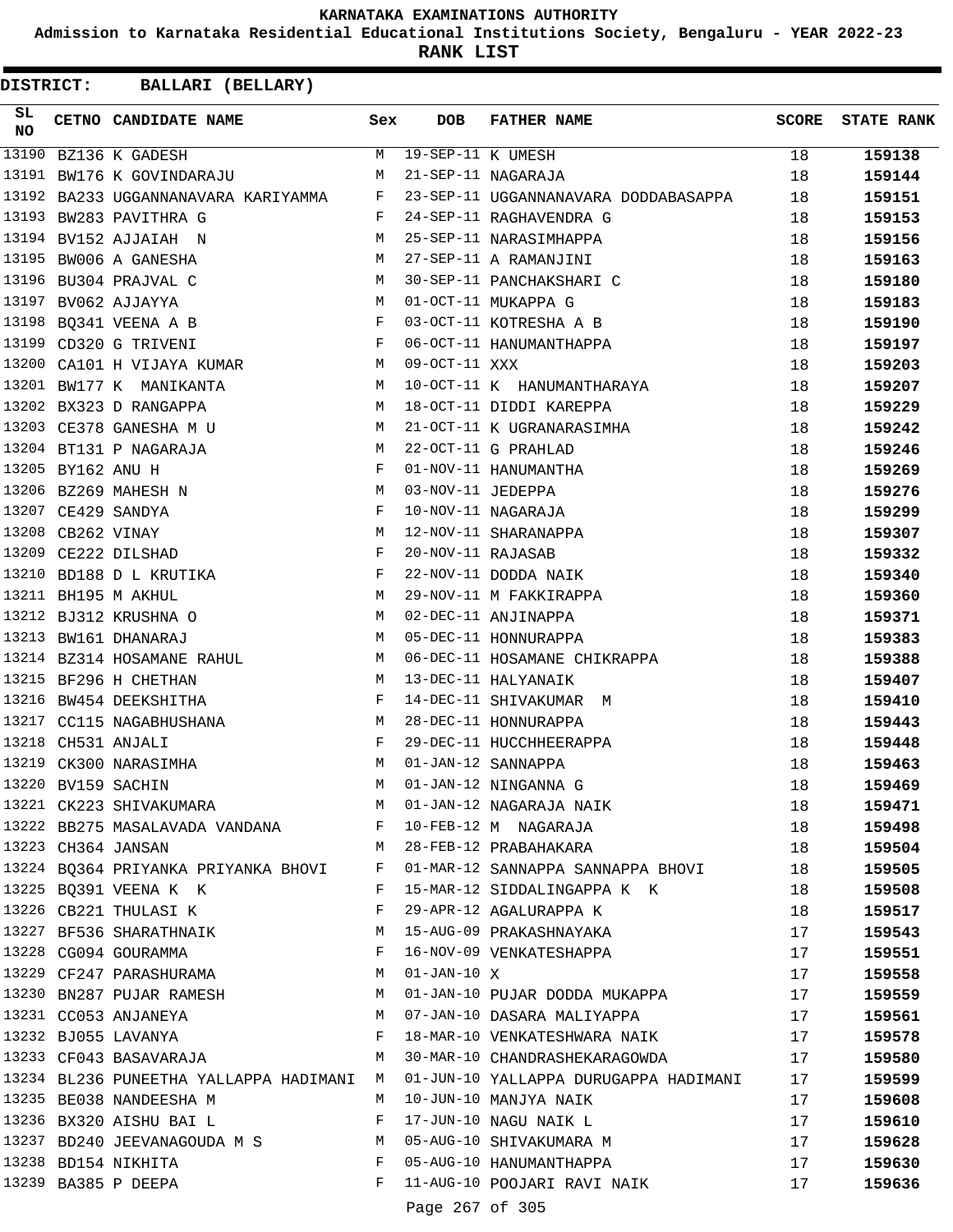**Admission to Karnataka Residential Educational Institutions Society, Bengaluru - YEAR 2022-23**

**RANK LIST**

| SL.<br><b>NO</b> |                  | CETNO CANDIDATE NAME Sex                                                                                                                                                                                                                                 |         | DOB               | FATHER NAME                                                          | SCORE | <b>STATE RANK</b> |
|------------------|------------------|----------------------------------------------------------------------------------------------------------------------------------------------------------------------------------------------------------------------------------------------------------|---------|-------------------|----------------------------------------------------------------------|-------|-------------------|
| 13240            |                  | BC283 MASTHI SHIVARAJA                                                                                                                                                                                                                                   | M       |                   | 17-AUG-10 MASTHI BEERAPPA                                            | 17    | 159644            |
|                  |                  | $\mathbf{F}$ and the set of $\mathbf{F}$ and $\mathbf{F}$<br>13241 BB483 IMAN ASHRA                                                                                                                                                                      |         |                   | 22-AUG-10 DADAPEER                                                   | 17    | 159649            |
|                  |                  | $\mathbf M$<br>13242 BV252 SREENIVASA P                                                                                                                                                                                                                  |         |                   | 04-SEP-10 PARAMESHWARAPPA                                            | 17    | 159660            |
|                  |                  | M<br>13243 CB162 VENKATESH                                                                                                                                                                                                                               |         |                   | 04-OCT-10 BASAVARAJA                                                 | 17    | 159689            |
|                  |                  | 13244 CK228 LALITHAMMA<br>$\mathbf{F}$ and the state of the state $\mathbf{F}$                                                                                                                                                                           |         | 12-OCT-10 NAGESHA |                                                                      | 17    | 159698            |
|                  |                  | 13245 CH578 SARASWATHI<br>$\mathbf{F}$ . The contract of the contract of $\mathbf{F}$ and $\mathbf{F}$                                                                                                                                                   |         |                   | 21-OCT-10 SHIVARAM                                                   | 17    | 159708            |
|                  |                  | M<br>13246 CA100 H ASHOKA                                                                                                                                                                                                                                |         |                   | 09-NOV-10 H HONNURAPPA                                               | 17    | 159732            |
|                  |                  | 13247 BZ116 AKASH V                                                                                                                                                                                                                                      | M       |                   | 11-NOV-10 LAKSHMANA V                                                | 17    | 159736            |
|                  |                  | 13248 BY192 MAHESHA B<br>M <sub>1</sub>                                                                                                                                                                                                                  |         |                   | 11-NOV-10 LAYT BASAVARAJA                                            | 17    | 159737            |
|                  |                  | 13249 CJ268 DURUGESHA H                                                                                                                                                                                                                                  |         |                   | 22-NOV-10 BELEKALLAPPA H                                             | 17    | 159748            |
|                  |                  | 13250 CJ099 MALLIKARJUNA K M                                                                                                                                                                                                                             |         |                   | 25-NOV-10 LAKSHMANA                                                  | 17    | 159751            |
|                  |                  | 13251 BP269 SOUMYA HARAPANAHALLI F                                                                                                                                                                                                                       |         |                   | 29-NOV-10 HONNAPPA HARAPANAHALLI                                     | 17    | 159754            |
|                  |                  | 13252 BQ442 PRUTHVI B<br>M <sub>1</sub>                                                                                                                                                                                                                  |         |                   | 30-NOV-10 AJJAPPA B                                                  | 17    | 159755            |
|                  |                  | $\mathbb{R}^n$ . The contract of the contract of the contract of the contract of the contract of the contract of the contract of the contract of the contract of the contract of the contract of the contract of the contract of<br>13253 CC291 SOUMYA S |         | 05-DEC-10 SARAPPA |                                                                      | 17    | 159762            |
|                  |                  | $\begin{aligned} \mathbf{F} \\ \mathbf{F} \\ \mathbf{F} \end{aligned}$<br>13254 CC132 NAZEEYA                                                                                                                                                            |         |                   | 08-DEC-10 MAHAMAD GOUSE                                              | 17    | 159769            |
|                  |                  | 13255 CE113 BHAVANI                                                                                                                                                                                                                                      |         |                   | 10-DEC-10 NAGENDRA                                                   | 17    | 159771            |
|                  |                  | 13256 CE540 ISHWARYA                                                                                                                                                                                                                                     |         |                   | 10-DEC-10 M RAMALLI                                                  | 17    | 159772            |
|                  |                  | 13257 BC061 D C PUNDALIKA M                                                                                                                                                                                                                              |         |                   | 12-DEC-10 C MANJUNATHA                                               | 17    | 159779            |
|                  |                  | $\mathbf{F}$<br>13258 BL329 KRISHMA                                                                                                                                                                                                                      |         |                   | 18-DEC-10 BHOJYANAIK                                                 | 17    | 159787            |
|                  |                  | 13259 BB150 HARIJANA MALAVVANAVA KAVERI F                                                                                                                                                                                                                |         | 22-DEC-10 XYZ     |                                                                      | 17    | 159791            |
|                  |                  | 13260 BQ232 REKHA B S                                                                                                                                                                                                                                    | F       |                   | 24-DEC-10 SHANMUKHAPPA B                                             | 17    | 159793            |
|                  |                  | 13261 BF197 JYOTHI D<br>$\mathbf{F}$ and $\mathbf{F}$ and $\mathbf{F}$ and $\mathbf{F}$                                                                                                                                                                  |         |                   | 29-DEC-10 DIGYANAIK                                                  | 17    | 159796            |
|                  |                  | 13262 CD285 RAMU P                                                                                                                                                                                                                                       |         |                   | 30-DEC-10 ANJINAPPA P                                                | 17    | 159798            |
|                  |                  | $\begin{array}{c}\n M \\  M\n \end{array}$<br>13263 BW608 SURESHA                                                                                                                                                                                        | M       |                   | 30-DEC-10 SANNA RAMANNA                                              | 17    | 159799            |
|                  |                  | 13264 CK049 C SARSWATHI F                                                                                                                                                                                                                                |         |                   | 01-JAN-11 C NAGARAJA                                                 | 17    | 159806            |
|                  |                  | <b>M</b><br>13265 CB377 PUNITHA H                                                                                                                                                                                                                        |         |                   | 01-JAN-11 THIPPAYYA H                                                | 17    | 159818            |
|                  |                  | M<br>13266 CG147 SIDDARAM                                                                                                                                                                                                                                |         |                   | 01-JAN-11 ADIVAPPA                                                   | 17    | 159827            |
|                  |                  | 13267 BS004 V B BASAVARAJ                                                                                                                                                                                                                                | M       |                   | 01-JAN-11 V B ORAYYA                                                 | 17    | 159830            |
|                  |                  |                                                                                                                                                                                                                                                          |         |                   | 13268 BL242 MUNDRIGI SANGEETHA F 05-JAN-11 MUNDRIGI HANUMANTHA       | 17    | 159842            |
|                  |                  | 13269 BM369 PALLAVI PUJARE<br>$\mathbf{F}$ and the set of the set of $\mathbf{F}$ and $\mathbf{F}$                                                                                                                                                       |         |                   | 07-JAN-11 CHANDRANAIK P                                              | 17    | 159848            |
|                  |                  | M<br>13270 BB382 MANJU NAIK R                                                                                                                                                                                                                            |         |                   | 11-JAN-11 RAMA NAIK L                                                | 17    | 159855            |
|                  |                  |                                                                                                                                                                                                                                                          |         |                   | 11-JAN-11 HANUMANTHAPPA                                              | 17    | 159856            |
|                  |                  | 13271 CG296 PADMAVATHI F<br>13272 BB388 HARSHITHA K<br>F                                                                                                                                                                                                 |         |                   | 12-JAN-11 MARIYAPPA K                                                | 17    | 159857            |
|                  |                  | 13273 BZ156 KORAVARA BHUMIKA F                                                                                                                                                                                                                           |         |                   | 20-JAN-11 KORAVARA HANUMANTHAPPA                                     | 17    | 159870            |
|                  |                  |                                                                                                                                                                                                                                                          |         |                   | 22-JAN-11 AJJAPPA M                                                  | 17    | 159874            |
|                  |                  | $\begin{array}{cccc}\n 13274 & BG103 & MEGHANA & M & F \\  13275 & BF274 & M & AKASH & & & \end{array}$<br>13275 BE274 M AKASH                                                                                                                           | M       |                   | 01-FEB-11 M KUMAR                                                    | 17    | 159892            |
|                  |                  | 13276 BC226 UMABAI AMBRA F                                                                                                                                                                                                                               |         |                   | 02-FEB-11 PEERYANAIK AMBRA                                           | 17    | 159896            |
|                  |                  | 13277 CB338 DHARMAVATHI F                                                                                                                                                                                                                                |         |                   | 15-FEB-11 DEVANNA PUJARI                                             | 17    | 159910            |
|                  |                  | 13278 BS078 B SHUBALAKSHMI F                                                                                                                                                                                                                             |         |                   | 17-FEB-11 BANGARI                                                    | 17    | 159916            |
|                  |                  | 13279 CB190 ASHOK H                                                                                                                                                                                                                                      | M       |                   |                                                                      | 17    | 159919            |
|                  | 13280 BX101 MALA | $\mathbf{F}$                                                                                                                                                                                                                                             |         |                   | 19-FEB-11 BASAVARAJA H<br>22-FEB-11 RUDRAPPA                         | 17    | 159923            |
|                  |                  | 13281 CE287 UMESHA K B M 25-FEB-11 BHIMESHA K                                                                                                                                                                                                            |         |                   |                                                                      | 17    | 159934            |
|                  |                  |                                                                                                                                                                                                                                                          |         |                   | 13282 BT063 VENKATESHA IMMDAPURA M 25-FEB-11 SAKAPPA IMMDAPURA       | 17    |                   |
|                  |                  | 13283 BR145 M JYOTHIBAYI                                                                                                                                                                                                                                 |         |                   |                                                                      | 17    | 159935            |
|                  |                  | 13284 BN117 AADESHA G M                                                                                                                                                                                                                                  |         |                   | F 02-MAR-11 KALYA NAIK                                               | 17    | 159944            |
|                  |                  | 13285 CJ520 SAHANA T F                                                                                                                                                                                                                                   |         |                   | 03-MAR-11 GANESHA NAIK                                               | 17    | 159946            |
|                  |                  |                                                                                                                                                                                                                                                          |         |                   |                                                                      | 17    | 159956            |
|                  |                  | 13286 BT051 VEERESHA P V M<br>13287 BM272 KARTHIK H                                                                                                                                                                                                      |         |                   | F 06-MAR-11 ZZZZ<br>M 07-MAR-11 VEERESH H<br>M 09-MAR-11 HEERYA NAIK | 17    | 159959            |
|                  |                  |                                                                                                                                                                                                                                                          |         |                   |                                                                      |       | 159963            |
|                  |                  |                                                                                                                                                                                                                                                          | $F$ and |                   | 13288 BN070 KODIHALLI GONIBASAPPA M 15-MAR-11 KODIHALLI PRAKASHA     | 17    | 159979            |
|                  |                  | 13289 CD275 SUCHITRA                                                                                                                                                                                                                                     |         |                   | 15-MAR-11 UMESHA NAIK                                                | 17    | 159981            |
|                  |                  |                                                                                                                                                                                                                                                          |         | Page 268 of 305   |                                                                      |       |                   |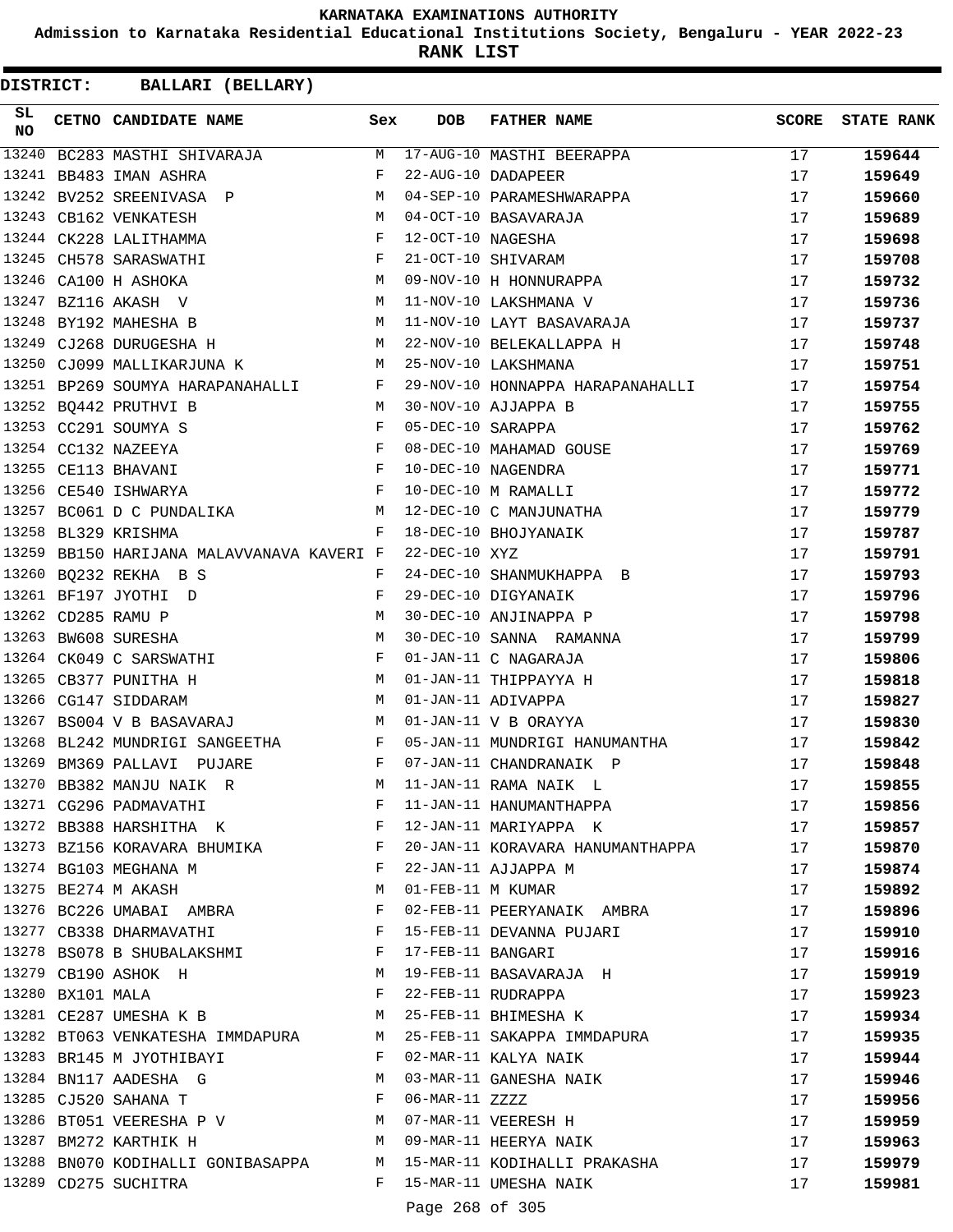**Admission to Karnataka Residential Educational Institutions Society, Bengaluru - YEAR 2022-23**

**RANK LIST**

**DISTRICT:** CC **BALLARI (BELLARY)**

| SL<br><b>NO</b> |                  | CETNO CANDIDATE NAME Sex                                                                                                                                                                                                                               |   | <b>DOB</b>        | <b>FATHER NAME</b>                                             | SCORE | <b>STATE RANK</b> |
|-----------------|------------------|--------------------------------------------------------------------------------------------------------------------------------------------------------------------------------------------------------------------------------------------------------|---|-------------------|----------------------------------------------------------------|-------|-------------------|
| 13290           |                  | BH265 H KAVERI                                                                                                                                                                                                                                         | F |                   | 16-MAR-11 H DURUGAPPA                                          | 17    | 159982            |
| 13291           |                  | BB305 ARAVINDA T                                                                                                                                                                                                                                       | М |                   | 23-MAR-11 RAMESHA T                                            | 17    | 160007            |
|                 |                  | M<br>13292 BC041 B RAGHU                                                                                                                                                                                                                               |   |                   | 23-MAR-11 B UMESHAGOUDA                                        | 17    | 160008            |
|                 |                  | M<br>13293 BC136 H P SWAMY                                                                                                                                                                                                                             |   |                   | 23-MAR-11 H P BASAVARAJA                                       | 17    | 160009            |
| 13294           |                  | BH073 K PRASANNA KUMAR M                                                                                                                                                                                                                               |   |                   | 24-MAR-11 K THIMMESHA                                          | 17    | 160011            |
|                 |                  | 13295 BV201 SUDEEP K P<br>M <sub>N</sub>                                                                                                                                                                                                               |   |                   | 01-APR-11 PAPANNA K                                            | 17    | 160032            |
|                 |                  | $\mathbf{F}$<br>13296 CC196 SHALINI                                                                                                                                                                                                                    |   |                   | 02-APR-11 OBALASWAMY T                                         | 17    | 160034            |
| 13297           |                  | $\overline{F}$<br>BR221 ANJALI K O                                                                                                                                                                                                                     |   |                   | 05-APR-11 OBAIAH K                                             | 17    | 160041            |
| 13298           |                  | BY199 SHIVAKUMARA A K M                                                                                                                                                                                                                                |   |                   | 05-APR-11 GALEPPA A K                                          | 17    | 160043            |
| 13299           |                  | M <sub>1</sub><br>BA505 PAVAN                                                                                                                                                                                                                          |   |                   | 06-APR-11 PAKKIRANAIK                                          | 17    | 160044            |
| 13300           |                  | M<br>BW093 SAI VENKAT B                                                                                                                                                                                                                                |   |                   | 06-APR-11 B OBLESHA                                            | 17    | 160045            |
|                 |                  | 13301 CH014 VIRENDRA SINGH M                                                                                                                                                                                                                           |   |                   | 06-APR-11 NAGARAJA SINGH                                       | 17    | 160047            |
|                 |                  | 13302 CE182 AVINASH<br>M <sub>1</sub><br>B                                                                                                                                                                                                             |   |                   | 07-APR-11 BHOJARAJ R                                           | 17    | 160048            |
|                 |                  | <b>M</b><br>13303 BD031 B AJITHKUMAR                                                                                                                                                                                                                   |   |                   | 08-APR-11 B CHOWDAPPA                                          | 17    | 160049            |
|                 |                  | M<br>13304 BE013 SACHINNAIK L                                                                                                                                                                                                                          |   |                   | 09-APR-11 LOKESHNAIK                                           | 17    | 160052            |
|                 |                  | $\mathbb{F}$<br>13305 BH161 L POOJA BAI                                                                                                                                                                                                                |   |                   | 10-APR-11 L SWAMY NAIK                                         | 17    | 160054            |
| 13306           |                  | $\mathbf{F}$ . The set of the set of the set of the set of the set of the set of the set of the set of the set of the set of the set of the set of the set of the set of the set of the set of the set of the set of the set of t<br>BW467 SUMALATHA B |   |                   | 12-APR-11 JAMBANNA B                                           | 17    | 160066            |
| 13307           |                  | CB040 ANJINAPPA V M                                                                                                                                                                                                                                    |   |                   | 13-APR-11 GANGADHARA                                           | 17    | 160067            |
|                 |                  | 13308 CK022 SARASWATHI F<br>13309 CD099 H ANNAPOORNA F                                                                                                                                                                                                 |   |                   | 15-APR-11 PENNAPPA                                             | 17    | 160073            |
|                 |                  |                                                                                                                                                                                                                                                        |   |                   | 23-APR-11 H HULUGAPPA                                          | 17    | 160091            |
| 13310           |                  | BP192 SHREEKANTH LAMBANI M 23-APR-11 RAJANAIK                                                                                                                                                                                                          |   |                   |                                                                | 17    | 160094            |
|                 |                  | 13311 BT356 MANOOJ P<br>$\mathbb{M}$                                                                                                                                                                                                                   |   |                   | 24-APR-11 NAGARAJA P                                           | 17    | 160097            |
|                 |                  | $\mathbb F$ . The set of $\mathbb F$<br>13312 BC237 JEEVANA G                                                                                                                                                                                          |   |                   | 25-APR-11 MANJUNATHA G                                         | 17    | 160099            |
|                 |                  | 13313 CJ543 V VENKATESHA VENKATESHA M                                                                                                                                                                                                                  |   |                   | 26-APR-11 V PANDURANGA PANDURANGA 17                           |       | 160107            |
|                 |                  | $\mathbf{F}$ and $\mathbf{F}$ and $\mathbf{F}$<br>13314 CH049 C SHARANAMMA                                                                                                                                                                             |   |                   | 30-APR-11 C MALLIKARJUNA                                       | 17    | 160117            |
|                 |                  | 13315 BK005 A DADAKALANDAR M                                                                                                                                                                                                                           |   |                   | 02-MAY-11 A RASOOL BASHA<br>04-MAY-11 MALLAPPA                 | 17    | 160120            |
|                 | 13316 CH097 ANIL |                                                                                                                                                                                                                                                        |   |                   | 04-MAY-11 MALLAPPA                                             | 17    | 160127            |
| 13317           |                  | BG363 MARUTHI THAVARAGONDHI M                                                                                                                                                                                                                          |   |                   | 04-MAY-11 BASAVARAJAPPA THAVARAGONDHI                          | 17    | 160129            |
| 13318           |                  | CG112 SIDDARATH<br>M <sub>1</sub>                                                                                                                                                                                                                      |   |                   | 04-MAY-11 GUNDAPPA                                             | 17    | 160131            |
| 13319           |                  | BM068 PAVAN GUJJAL M                                                                                                                                                                                                                                   |   |                   | 10-MAY-11 G YAMANOORAPPA                                       | 17    | 160150            |
|                 |                  |                                                                                                                                                                                                                                                        |   |                   | 13320 CE583 PUNDALIKA MAHARAJA H M 13-MAY-11 CHANDRASHEKHARA H | 17    | 160160            |
|                 |                  | 13321 BA124 H DURUGESHA                                                                                                                                                                                                                                | M |                   | 14-MAY-11 H CHANNABASAPPA                                      | 17    | 160161            |
|                 |                  | 13322 CF234 N PUNEETHA                                                                                                                                                                                                                                 | M | 15-MAY-11 MAREPPA |                                                                | 17    | 160164            |
|                 |                  | 13323 CD117 MANASA B M                                                                                                                                                                                                                                 | F |                   | 16-MAY-11 HANUMANTAPPA M                                       | 17    | 160170            |
|                 |                  | 13324 BA080 L AVINASH                                                                                                                                                                                                                                  | M |                   | 17-MAY-11 KOTRESH NAIK                                         | 17    | 160173            |
|                 |                  | 13325 BU173 LAKSHMI D M                                                                                                                                                                                                                                | F |                   | 18-MAY-11 MARAPPA D                                            | 17    | 160174            |
|                 |                  | 13326 BW567 BHUMIKA                                                                                                                                                                                                                                    | F |                   | 21-MAY-11 HONNURASWAMY                                         | 17    | 160185            |
|                 |                  | 13327 CC186 H KARUNYA                                                                                                                                                                                                                                  | F |                   | 01-JUN-11 NAGARAJA H                                           | 17    | 160218            |
|                 |                  | 13328 BM370 PALLAVI B                                                                                                                                                                                                                                  | F |                   | 02-JUN-11 BHEMASEN NAIK                                        | 17    | 160230            |
|                 |                  | 13329 BT057 THREESHA M                                                                                                                                                                                                                                 | F |                   | 04-JUN-11 MAHANTHESHA                                          | 17    | 160241            |
|                 |                  | 13330 CD110 AVINASHA KALAKAPPA GANIGER M                                                                                                                                                                                                               |   |                   | 05-JUN-11 KALAKAPPA GANIGER                                    | 17    | 160242            |
|                 |                  | 13331 CF231 CHANDRAMMA B                                                                                                                                                                                                                               | F |                   | 06-JUN-11 DODDIRAPPA B                                         | 17    | 160244            |
|                 |                  | 13332 CC267 LEELAVATHI YADAV                                                                                                                                                                                                                           | F |                   | 06-JUN-11 SOMANAGOWDA                                          | 17    | 160245            |
|                 |                  | 13333 CK101 SHIVARAJ                                                                                                                                                                                                                                   | М |                   | 15-JUN-11 VEERESH                                              | 17    | 160279            |
|                 |                  | 13334 BU195 MANOJ G M                                                                                                                                                                                                                                  | М |                   | 16-JUN-11 MALLAIAH                                             | 17    | 160281            |
|                 |                  | 13335 BS009 HARSHITHA                                                                                                                                                                                                                                  | F |                   | 19-JUN-11 RAGI SATHYAPPA                                       | 17    | 160294            |
|                 |                  | $\mathbf{F}$<br>13336 BU065 DIVYA                                                                                                                                                                                                                      |   |                   | 23-JUN-11 REVANNA                                              | 17    | 160307            |
|                 |                  | 13337 BU092 UDAY AIHOLE B H M                                                                                                                                                                                                                          |   |                   | $23$ -JUN-11 HEMANNA A K                                       | 17    | 160308            |
|                 |                  | 13338 BB312 SHWETHA PUJARA F                                                                                                                                                                                                                           |   |                   | 24-JUN-11 MANJUNATHA PUJARA                                    | 17    | 160310            |
|                 |                  | 13339 BQ091 HANUMANTHA B                                                                                                                                                                                                                               | M |                   | 25-JUN-11 MUGANNA B                                            | 17    | 160313            |
|                 |                  |                                                                                                                                                                                                                                                        |   |                   |                                                                |       |                   |

Page 269 of 305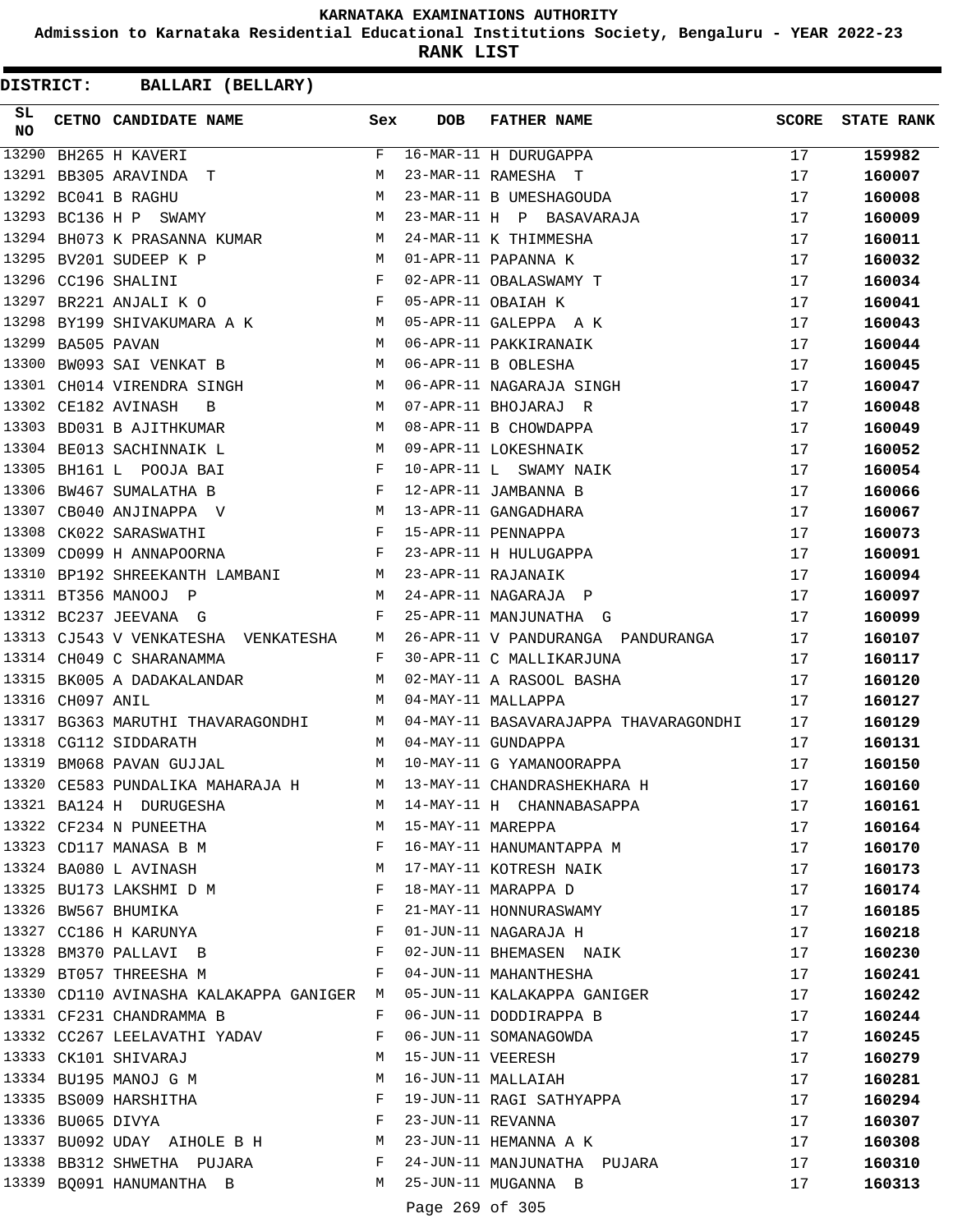**Admission to Karnataka Residential Educational Institutions Society, Bengaluru - YEAR 2022-23**

**RANK LIST**

| SL<br><b>NO</b> | CETNO CANDIDATE NAME                                                                                                                                                                                                                                        | Sex          | <b>DOB</b>        | <b>FATHER NAME</b>                                                   | <b>SCORE</b> | <b>STATE RANK</b> |
|-----------------|-------------------------------------------------------------------------------------------------------------------------------------------------------------------------------------------------------------------------------------------------------------|--------------|-------------------|----------------------------------------------------------------------|--------------|-------------------|
| 13340           | $CF062 \text{ MEGHANA} \quad \text{GUDLAOBAIAHR} \qquad \qquad \text{F}$                                                                                                                                                                                    |              |                   | 26-JUN-11 BASAVARAJA GUDLAOBAIAHR                                    | 17           | 160317            |
| 13341           | M <sub>N</sub><br>BW083 MANIGAL HULIGAPPA                                                                                                                                                                                                                   |              |                   | 27-JUN-11 MANIGI POMPAPATHI                                          | 17           | 160321            |
| 13342           | M <sub>N</sub><br>BW130 H UDAY                                                                                                                                                                                                                              |              |                   |                                                                      | 17           | 160330            |
| 13343           | $\mathbf{F}$<br>BW409 THASEEN                                                                                                                                                                                                                               |              |                   |                                                                      | 17           | 160341            |
|                 | 13344 CC200 VAISHNAVI P F                                                                                                                                                                                                                                   |              |                   | 28-JUN-11 H MALLESH<br>30-JUN-11 NABEE SAB<br>30-JUN-11 HULIKUNTEPPA | 17           | 160342            |
| 13345           | $\mathbf{F}$ and the state of the state $\mathbf{F}$<br>BV081 SHWETHA B                                                                                                                                                                                     |              |                   | 01-JUL-11 BASAVARAJA                                                 | 17           | 160348            |
| 13346           | BB318 MYAGERI VINAYAKA M                                                                                                                                                                                                                                    |              |                   | 02-JUL-11 MYAGERI MUDIMALLAPPA                                       | 17           | 160350            |
|                 | $\mathbf{F}$<br>13347 BK317 VARSHINI                                                                                                                                                                                                                        |              |                   | 03-JUL-11 HANUMANTAPPA                                               | 17           | 160353            |
| 13348           | CF067 OBALASWAMY T P M                                                                                                                                                                                                                                      |              |                   | 05-JUL-11 T POMPANNA                                                 | 17           | 160367            |
|                 | 13349 BQ372 POOJA S<br>$\mathbf{F}$ and $\mathbf{F}$ are the set of the set of the set of the set of the set of the set of the set of the set of the set of the set of the set of the set of the set of the set of the set of the set of the set of the set |              |                   | 07-JUL-11 SHAMBHULINGAIAH K M                                        | 17           | 160378            |
| 13350           | $\mathbf{F}$<br>CH216 SARASWATHI                                                                                                                                                                                                                            |              |                   | 07-JUL-11 NAYAKARA CHANDRAPPA                                        | 17           | 160379            |
|                 | 13351 BD008 GOPI U<br>13352 BN067 AISHWARYA<br>13352 STOOL                                                                                                                                                                                                  |              |                   | 08-JUL-11 UMESHA ULLAGADDI                                           | 17           | 160380            |
|                 |                                                                                                                                                                                                                                                             |              |                   | 09-JUL-11 G LAKSHMANA                                                | 17           | 160386            |
|                 | $\mathbf{F}$<br>13353 CG038 MALLIKAA                                                                                                                                                                                                                        |              |                   | 12-JUL-11 HUCHCHAPPA                                                 | 17           | 160396            |
|                 | $\mathbf{F}$<br>13354 CD316 MASEERA                                                                                                                                                                                                                         |              |                   | 14-JUL-11 KALIL SAB                                                  | 17           | 160403            |
|                 | 13355 BG279 CHANDRIKA KUNNERA F                                                                                                                                                                                                                             |              |                   | 15-JUL-11 KENCHAPPA KUNNERA                                          | 17           | 160405            |
| 13356           | $\mathbf{F}$ and $\mathbf{F}$ . The set of $\mathbf{F}$<br>BK249 VAISHALI N                                                                                                                                                                                 |              |                   | 29-JUL-11 NANDA NAIK                                                 | 17           | 160457            |
| 13357           | <b>M</b><br>BW149 MANJUNATHA                                                                                                                                                                                                                                |              |                   | 04-AUG-11 PAMPAPATHI HUGAR                                           | 17           | 160469            |
| 13358           | M<br>CD058 NAGESHA B                                                                                                                                                                                                                                        |              |                   | 07-AUG-11 BASAVARAJA                                                 | 17           | 160480            |
|                 | $\mathbf{F}$<br>13359 CF035 Anjali T                                                                                                                                                                                                                        |              |                   | 10-AUG-11 THIPPESWAMY                                                | 17           | 160494            |
| 13360           | BB283 MEGALAMANI SPANDANA F                                                                                                                                                                                                                                 |              |                   | 14-AUG-11 M RAMESHA                                                  | 17           | 160513            |
|                 | 13361 BX230 SHANKRAMMA<br>$\mathbf{F}$ and $\mathbf{F}$ and $\mathbf{F}$                                                                                                                                                                                    |              |                   | 15-AUG-11 AMBARISHA B                                                | 17           | 160518            |
|                 | $M_{\odot}$<br>13362 BC095 G MARUTHI                                                                                                                                                                                                                        |              | 20-AUG-11 XXXX    |                                                                      | 17           | 160529            |
|                 | $\mathbf{F}$ . The set of $\mathbf{F}$<br>13363 BX055 SHAKTHI                                                                                                                                                                                               |              |                   | 21-AUG-11 THIPPESWAMY                                                |              |                   |
|                 |                                                                                                                                                                                                                                                             |              |                   |                                                                      | 17           | 160538            |
| 13365           | 13364 BF474 PUNITH D<br>M <sub>1</sub>                                                                                                                                                                                                                      |              |                   | 24-AUG-11 PRAKASH DODDAMANE                                          | 17           | 160546            |
| 13366           | BU317 PAVANA G<br>M                                                                                                                                                                                                                                         | M            |                   | 31-AUG-11 CHENNABASAPPA G                                            | 17           | 160568            |
|                 | BT182 GANESHA M<br>$\mathbf{F}$ and $\mathbf{F}$                                                                                                                                                                                                            |              | 02-SEP-11 ERESHA  | 01-SEP-11 MAHESHA M                                                  | 17           | 160570            |
|                 | 13367 CJ077 ANITHA                                                                                                                                                                                                                                          |              |                   |                                                                      | 17           | 160574            |
|                 | 13368 BQ217 KOUSAPLA MAHESHA M                                                                                                                                                                                                                              |              |                   | 07-SEP-11 KOUSAPLA ANANDA                                            | 17           | 160587            |
|                 | 13369 CG255 AKHILA<br>$\mathbf{F}$ and $\mathbf{F}$ and $\mathbf{F}$                                                                                                                                                                                        |              |                   | 08-SEP-11 HULUGAPPA                                                  | 17           | 160590            |
|                 | 13370 CE336 SUCHITHRA G                                                                                                                                                                                                                                     | F            |                   | 08-SEP-11 RAMANJINEYALU G                                            | 17           | 160591            |
|                 | 13371 CD261 PURUSHOTHM NAIK                                                                                                                                                                                                                                 | M            |                   | 11-SEP-11 R NAGA NAIK                                                | 17           | 160598            |
|                 | 13372 BA140 SINDHU H                                                                                                                                                                                                                                        | F            |                   | 14-SEP-11 H PAKKIRASWAMY                                             | 17           | 160608            |
|                 | 13373 BQ246 HARISHA D                                                                                                                                                                                                                                       | M            |                   | 15-SEP-11 DURUGESHA H                                                | 17           | 160609            |
|                 | 13374 CJ155 SUNEETHA T<br>$\mathbf{F}$ and the set of $\mathbf{F}$                                                                                                                                                                                          |              |                   | 15-SEP-11 JALANDARA T                                                | 17           | 160612            |
|                 | 13375 CA130 ANNAPOORNA                                                                                                                                                                                                                                      | F            |                   | 18-SEP-11 BASAVARAJA HARIJANA                                        | 17           | 160617            |
|                 | 13376 BE277 HANUMANTHA MYDURU                                                                                                                                                                                                                               | M            |                   | 20-SEP-11 VENKATESHA MYDURU                                          | 17           | 160621            |
|                 | 13377 BY207 N JAYASRI                                                                                                                                                                                                                                       | F            |                   | 25-SEP-11 HANUMANTA                                                  | 17           | 160632            |
|                 | 13378 CJ109 VEERABHADRA                                                                                                                                                                                                                                     | M            |                   | 25-SEP-11 NAGENDRA N                                                 | 17           | 160633            |
|                 | 13379 CA247 BASAVARAJA V                                                                                                                                                                                                                                    | M            |                   | 28-SEP-11 JAYARAMA VADDARA                                           | 17           | 160640            |
|                 | 13380 BJ302 TANUJA                                                                                                                                                                                                                                          | F            |                   | 28-SEP-11 VASANTAKUMAR                                               | 17           | 160641            |
|                 | 13381 BZ169 SUMALATHA                                                                                                                                                                                                                                       | F            | 29-SEP-11 VINOD   |                                                                      | 17           | 160644            |
|                 | $M_{\rm H}$<br>13382 BZ144 NAVEEN N                                                                                                                                                                                                                         |              |                   | 01-OCT-11 NARAYANASWAMY                                              | 17           | 160652            |
|                 | 13383 BK086 H KEERTANA                                                                                                                                                                                                                                      | $\mathbf{F}$ |                   | 06-OCT-11 H YARI SWAMY                                               | 17           | 160664            |
|                 | 13384 CG234 MALLIKARJUNA SWAMY                                                                                                                                                                                                                              | M            |                   | 06-OCT-11 K G SHANKRAYYA                                             | 17           | 160665            |
|                 | 13385 BU188 N S PAVAN                                                                                                                                                                                                                                       | M            | 06-OCT-11 SHANKAR |                                                                      | 17           | 160667            |
|                 | 13386 BF323 MANJUNATHA T                                                                                                                                                                                                                                    | М            |                   | 15-OCT-11 BASAPPA T                                                  | 17           | 160699            |
|                 | 13387 CE460 K M PRASHANTH                                                                                                                                                                                                                                   | M            |                   | 20-OCT-11 BASAVARAJA K M                                             | 17           | 160713            |
|                 | 13388 BU297 SAGAR B                                                                                                                                                                                                                                         | M            |                   | 20-OCT-11 SOOMASHEKARBHABU B                                         | 17           | 160714            |
|                 | 13389 BR196 THRIVENI                                                                                                                                                                                                                                        | F            |                   | 21-OCT-11 NAGARAJA                                                   | 17           | 160718            |
|                 |                                                                                                                                                                                                                                                             |              | Page 270 of 305   |                                                                      |              |                   |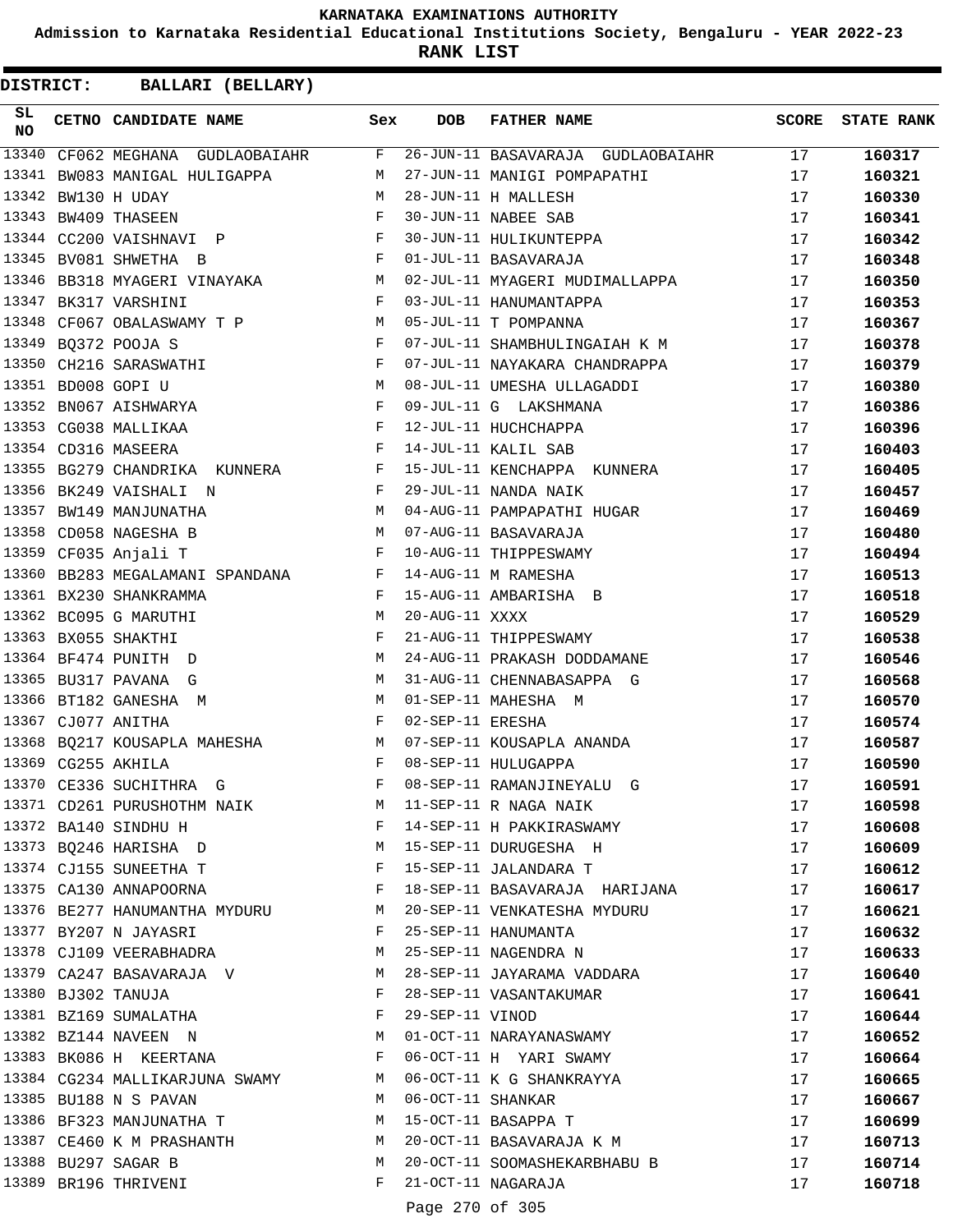**Admission to Karnataka Residential Educational Institutions Society, Bengaluru - YEAR 2022-23**

**RANK LIST**

| SL<br>NO |                   | <b>CETNO CANDIDATE NAME</b>                                                          | Sex          | <b>DOB</b>          | <b>FATHER NAME</b>                | <b>SCORE</b> | <b>STATE RANK</b> |
|----------|-------------------|--------------------------------------------------------------------------------------|--------------|---------------------|-----------------------------------|--------------|-------------------|
| 13390    |                   | CH570 KAVERI                                                                         | $F -$        | $25-0CT-11$ NAGAPPA |                                   | 17           | 160730            |
| 13391    |                   | BM396 SILLIKYATAR PRADEEPA                                                           | M            |                     | 25-OCT-11 SILLIKYATAR MANJAPPA    | 17           | 160732            |
| 13392    |                   | BR220 KAVERI K                                                                       | F            |                     | 27-OCT-11 SURESHA K               | 17           | 160735            |
| 13393    |                   | BN093 H VIJAYALAKSHMI                                                                | F            |                     | 28-OCT-11 HASYAGARA HANUMANTHA    | 17           | 160737            |
|          |                   | 13394 BT087 PAVANA                                                                   | M            |                     | 01-NOV-11 THIPPERUDRAPPA          | 17           | 160750            |
|          |                   | 13395 BG341 GOUTAMA K                                                                | M            |                     | 05-NOV-11 KOTYANAIK               | 17           | 160760            |
|          |                   | 13396 BB460 SUNIL BANDI                                                              | M            |                     | 05-NOV-11 HANUMANTHAPPA BANDI     | 17           | 160761            |
|          |                   | 13397 CJ539 V JAYASHREE<br>$\mathbf{F}$ and $\mathbf{F}$ and $\mathbf{F}$            |              |                     | 07-NOV-11 V HANUMANTHA            | 17           | 160769            |
|          |                   | 13398 CA278 A DEVARAJA                                                               | M            |                     | 08-NOV-11 AGASARA KARIBASAPPA     | 17           | 160770            |
| 13399    |                   | BH347 AMRUTHA K                                                                      | F            |                     | 10-NOV-11 MAHADEVA                | 17           | 160774            |
|          |                   | 13400 BQ454 M S NAGARJUNA                                                            | M            | 12-NOV-11 MOHANA    |                                   | 17           | 160780            |
|          |                   | 13401 CJ451 SHAILAJA                                                                 | F            |                     | 15-NOV-11 NAGARAJA                | 17           | 160791            |
|          |                   | 13402 BQ092 NAGARAJA BEVOORU                                                         | M            |                     | 19-NOV-11 BASAVARAJA B            | 17           | 160803            |
|          |                   | 13403 CB007 GOURAMMA                                                                 | F            |                     | 20-NOV-11 SHESHAGIRI              | 17           | 160807            |
|          |                   | 13404 CF208 G S CHANDRAPPA                                                           | M            |                     | 24-NOV-11 G SANNA CHITTAPPA       | 17           | 160823            |
| 13405    |                   | M<br>BW174 K KARTHIKA                                                                |              |                     | 24-NOV-11 K GADILINGAPPA          | 17           | 160824            |
|          |                   | 13406 BQ126 MAHESHWARI B                                                             | F            |                     | 26-NOV-11 KARINANDEPPA B          | 17           | 160829            |
|          |                   | 13407 CE376 GANGAMMA                                                                 | F            |                     | 03-DEC-11 KUMARASWAMY             | 17           | 160849            |
|          |                   | 13408 BQ323 NAYANA O M                                                               | F            |                     | 03-DEC-11 PRAKASH O M             | 17           | 160850            |
|          |                   | 13409 CF123 DEVENDRA T S                                                             | M            |                     | 05-DEC-11 SONDRAPPA T             | 17           | 160853            |
|          |                   | 13410 CD306 P CHAITHANYA                                                             | F            |                     | 07-DEC-11 P GOPALAKRUSHNA         | 17           | 160860            |
|          |                   | 13411 BU196 MANJULA P M                                                              | F            |                     | 08-DEC-11 MARESHA P               | 17           | 160862            |
|          |                   | 13412 CB171 B VEENA                                                                  | $_{\rm F}$   |                     | 10-DEC-11 S MALLIKARJUNA          | 17           | 160871            |
|          |                   | $M_{\rm H}$<br>13413 BF346 GOUTHAM K L                                               |              |                     | 29-DEC-11 KANTHESHA NAIK U        | 17           | 160904            |
|          |                   | 13414 BR150 PRIYANKA                                                                 | F            |                     | 30-DEC-11 BASAVARAJA              | 17           | 160909            |
|          |                   | 13415 BW307 HEMALATHA N                                                              | F            |                     | 31-DEC-11 N THIMMAPPA             | 17           | 160912            |
|          |                   | 13416 CG145 ASHOKA B                                                                 | M            |                     | 01-JAN-12 BASAVARAJA              | 17           | 160914            |
|          |                   | 13417 CJ432 PRAJVAL                                                                  | M            |                     | 01-JAN-12 DODDS EREESHA           | 17           | 160924            |
|          |                   | 13418 CA067 GADILINGAPPA G                                                           | M            |                     | 11-JAN-12 G KARIYAPPA             | 17           | 160931            |
|          |                   | 13419 CG031 G VAISHNAVI                                                              | $\mathbf{F}$ |                     | 19-JAN-12 B RUSRESHA              | 17           | 160940            |
|          |                   | 13420 BT204 B SIDDESH                                                                | M            |                     | 23-JAN-12 B NARASIMHA             | 17           | 160941            |
|          |                   | 13421 BT280 P AJJAYYA                                                                | M            |                     | 24-SEP-08 LET PUJARI GUNDAPPA     |              |                   |
|          |                   | 13422 CG102 SHREEDEVI                                                                | $\mathbf{F}$ |                     | 18-JAN-09 VEERABHADRAPPA          | 16<br>16     | 160977            |
|          |                   |                                                                                      |              |                     |                                   |              | 160982            |
|          |                   | 13423 CB343 SHASHIKUMAR M                                                            |              |                     | 27-OCT-09 DEVEGOUDA               | 16           | 160996            |
|          |                   | 13424 BV215 M MAAYA<br>$\mathbf{F}$ and the contract of the contract of $\mathbf{F}$ |              |                     | 25-DEC-09 NALLAIAH                | 16           | 161003            |
|          |                   | 13425 CC099 H A DURUGESHA M                                                          |              |                     | 20-JAN-10 H ANJINAPPA             | 16           | 161017            |
|          |                   | 13426 BY175 KANEKALL JAGADISHA                                                       |              |                     | M 15-FEB-10 KANEKAL RAVICHANDRA   | 16           | 161022            |
|          |                   | 13427 CF177 L MOUNIKA                                                                | $\mathbf{F}$ |                     | 25-FEB-10 L VENKATESH             | 16           | 161024            |
|          |                   | 13428 BF184 KIRANA                                                                   | М            |                     | 28-MAR-10 ANJINAPPA               | 16           | 161032            |
|          |                   | 13429 CK039 RESHMA G                                                                 | F            |                     | 10-APR-10 GURUSWAMI               | 16           | 161036            |
|          |                   | 13430 BA139 HARAGINADONI PRABHAS                                                     | M            |                     | 17-MAY-10 H PAKKIRAPPA            | 16           | 161046            |
|          |                   | 13431 CJ321 PUSHPAVATHI                                                              | F            |                     | 17-MAY-10 PARASAPPA               | 16           | 161048            |
|          |                   | 13432 CK231 K JAGADISH                                                               | M            |                     | 07-JUN-10 K SANNA VEERESHA        | 16           | 161055            |
|          |                   | 13433 BB025 B KIRANANAIK                                                             | M            | 13-JUN-10 ZZZZ      |                                   | 16           | 161058            |
|          |                   | 13434 CD138 MAMATHA                                                                  | $\mathbf{F}$ |                     | 14-JUN-10 JAGADISHA K             | 16           | 161059            |
|          |                   | 13435 BV138 GANGOTRI                                                                 | $\mathbf{F}$ |                     | 05-JUL-10 SUPUTHRA M              | 16           | 161064            |
|          |                   | 13436 CA304 PRAJWAL K S                                                              | M            |                     | 16-JUL-10 SHANTHAPPA K V          | 16           | 161068            |
|          | 13437 CB149 SWAMY |                                                                                      | M            |                     | 06-AUG-10 HONNURAPPA              | 16           | 161081            |
|          |                   | 13438 BH170 RAMESHA C D                                                              | M            |                     | 05-SEP-10 HANUMANTHA CHENNADASARU | 16           | 161105            |
|          |                   | 13439 BU583 CHANDANA C T                                                             |              |                     | F 28-SEP-10 THIPPERUDRAPPA C      | 16           | 161121            |
|          |                   |                                                                                      |              | Page 271 of 305     |                                   |              |                   |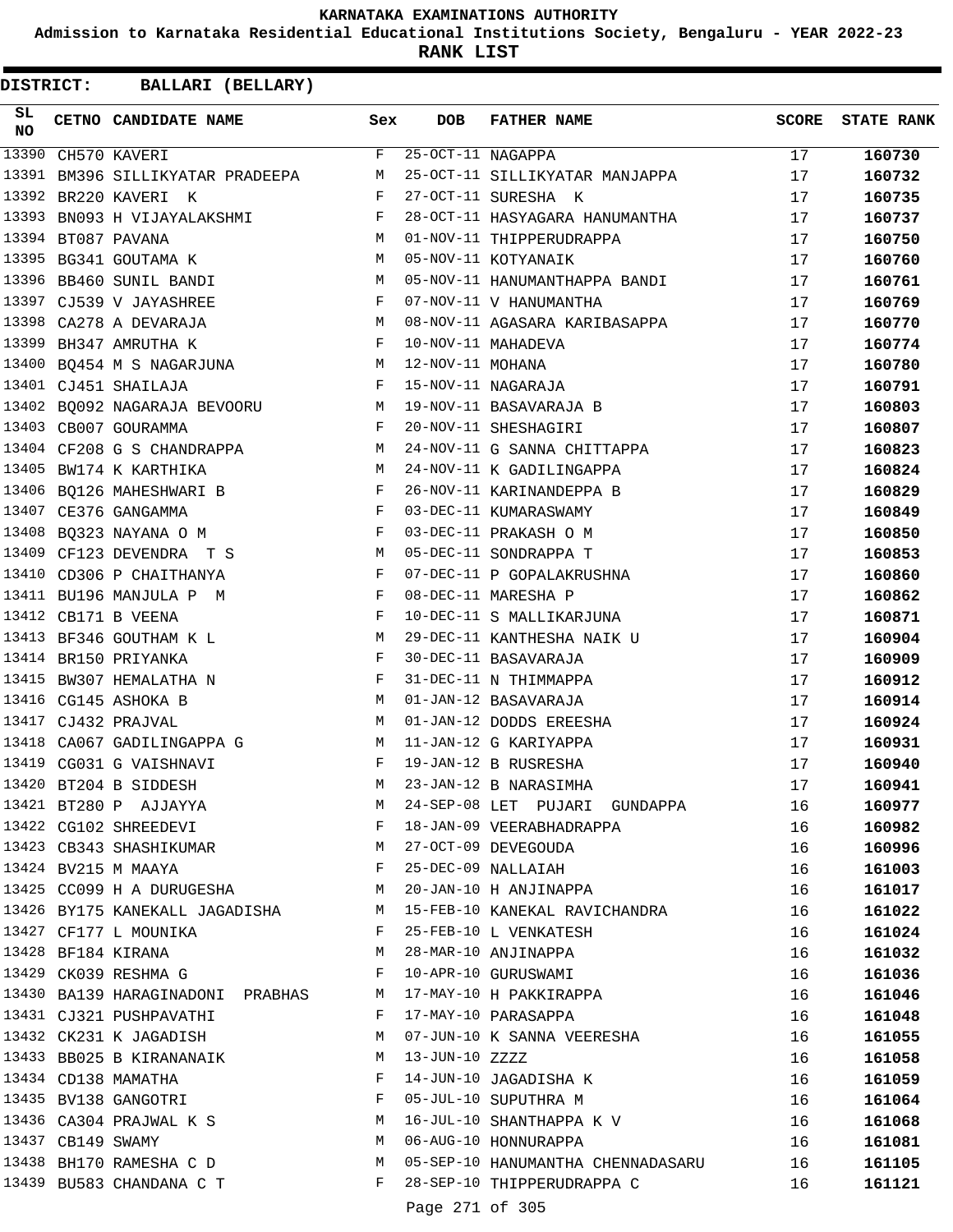**Admission to Karnataka Residential Educational Institutions Society, Bengaluru - YEAR 2022-23**

**RANK LIST**

**DISTRICT:** CC **BALLARI (BELLARY)**

| SL<br><b>NO</b> | CETNO CANDIDATE NAME Sex                                                                 |              | DOB                                                                                                                                                                                                                                                                                                                                                                                  | <b>FATHER NAME</b>                                                             | <b>SCORE</b> | <b>STATE RANK</b> |
|-----------------|------------------------------------------------------------------------------------------|--------------|--------------------------------------------------------------------------------------------------------------------------------------------------------------------------------------------------------------------------------------------------------------------------------------------------------------------------------------------------------------------------------------|--------------------------------------------------------------------------------|--------------|-------------------|
| 13440           | BQ051 KAVYA                                                                              | F            |                                                                                                                                                                                                                                                                                                                                                                                      | 09-OCT-10 DURGA NAIK                                                           | 16           | 161132            |
|                 | 13441 BS076 G CHANDRAMMA                                                                 | F            |                                                                                                                                                                                                                                                                                                                                                                                      | 13-OCT-10 G MARAPPA                                                            | 16           | 161139            |
|                 | 13442 CH329 MALLIKARJUN                                                                  | M            |                                                                                                                                                                                                                                                                                                                                                                                      | 14-OCT-10 RUDRAPPA                                                             | 16           | 161140            |
|                 | 13443 BK087 H AMRUTHA                                                                    |              |                                                                                                                                                                                                                                                                                                                                                                                      | 20-OCT-10 H THIPPESWAMY                                                        | 16           | 161147            |
|                 | $\begin{array}{c}\n\text{F} \\ \text{M}\n\end{array}$<br>13444 BZ123 J J RAJA            |              | 21-OCT-10 JADEPPA                                                                                                                                                                                                                                                                                                                                                                    |                                                                                | 16           | 161151            |
| 13445           | CG261 VENKATALAKSHMI F                                                                   |              |                                                                                                                                                                                                                                                                                                                                                                                      | 24-OCT-10 VENKATESHA                                                           | 16           | 161153            |
| 13446           | $\mathbb{R}^n$ . The set of the set of the $\mathbb{R}^n$<br>BW513 M ANNAPURNA           |              |                                                                                                                                                                                                                                                                                                                                                                                      | 01-NOV-10 MALLIKARJUNA                                                         | 16           | 161163            |
|                 | 13447 CG006 MUMTAZ                                                                       | $\mathbf{F}$ |                                                                                                                                                                                                                                                                                                                                                                                      | 01-NOV-10 ALAMBASHA                                                            | 16           | 161164            |
|                 | 13448 BB027 BADIGER MANJUNATHA M                                                         |              |                                                                                                                                                                                                                                                                                                                                                                                      | 10-NOV-10 B HOLIBASAPPA                                                        | 16           | 161177            |
|                 | 13449 BR246 SANJANA J<br>$\mathbf{F}$ and $\mathbf{F}$ are $\mathbf{F}$                  |              |                                                                                                                                                                                                                                                                                                                                                                                      | 13-NOV-10 VENKATESHA J                                                         | 16           | 161180            |
|                 | 13450 CJ386 S VINUTHA<br>$\mathbf{F}$ and $\mathbf{F}$ and $\mathbf{F}$                  |              |                                                                                                                                                                                                                                                                                                                                                                                      | 20-NOV-10 S BASAVARAJA                                                         | 16           | 161188            |
|                 | 13451 BU017 JEEVAN NAIK L                                                                |              |                                                                                                                                                                                                                                                                                                                                                                                      | 25-NOV-10 LAKSHMANA NAIK V                                                     | 16           | 161195            |
|                 | 13452 BB470 D A SINDHU                                                                   | F            |                                                                                                                                                                                                                                                                                                                                                                                      | 30-NOV-10 D ANANDANAIK                                                         | 16           | 161198            |
|                 | 13453 BJ128 K KARTHIK<br>M <sub>1</sub>                                                  |              |                                                                                                                                                                                                                                                                                                                                                                                      | 22-DEC-10 K SRINIVASA                                                          | 16           | 161226            |
|                 | M<br>13454 BA074 D DILEEP                                                                |              |                                                                                                                                                                                                                                                                                                                                                                                      | 01-JAN-11 JAYA NAIK D                                                          | 16           | 161242            |
|                 | 13455 CH375 SHIVAPPA                                                                     | M            |                                                                                                                                                                                                                                                                                                                                                                                      | 01-JAN-11 PAKKIRAPPA                                                           | 16           | 161276            |
|                 | 13456 CH200 C G SHIVASHANKARA M                                                          |              | 04-JAN-11 KALINGA                                                                                                                                                                                                                                                                                                                                                                    |                                                                                | 16           | 161287            |
|                 |                                                                                          |              |                                                                                                                                                                                                                                                                                                                                                                                      |                                                                                |              |                   |
|                 | 13457 BY132 JAYASHREE M<br>$\mathbf{F}$ . The contract of the contract of $\mathbf{F}$   |              |                                                                                                                                                                                                                                                                                                                                                                                      | 05-JAN-11 K MALLAPPA                                                           | 16           | 161291            |
| 13458           | CK232 B GANESHA                                                                          | M            | 08-JAN-11 SHEKARA                                                                                                                                                                                                                                                                                                                                                                    |                                                                                | 16           | 161299            |
|                 | 13459 BB341 RAMYA GADDI                                                                  | $\mathbb{F}$ |                                                                                                                                                                                                                                                                                                                                                                                      | 08-JAN-11 NANDEESHA GADDI                                                      | 16           | 161300            |
| 13460           | BR044 P KALPANA                                                                          | F            | 10-JAN-11 PALAIAH                                                                                                                                                                                                                                                                                                                                                                    |                                                                                | 16           | 161305            |
|                 | 13461 CG117 H HULIGEMMA<br>$\mathbf{F}$ and the contract of the contract of $\mathbf{F}$ |              |                                                                                                                                                                                                                                                                                                                                                                                      | 16-JAN-11 H HONNESHI                                                           | 16           | 161313            |
|                 | $\mathbf{F}$ and the contract of the contract of $\mathbf{F}$<br>13462 BU265 SUPRIYA D   |              |                                                                                                                                                                                                                                                                                                                                                                                      | 25-JAN-11 DADDEYYA                                                             | 16           | 161331            |
|                 | 13463 BV219 KAVERI H                                                                     | $\mathbf{F}$ |                                                                                                                                                                                                                                                                                                                                                                                      | 28-JAN-11 HULUGAPPA H                                                          | 16           | 161338            |
|                 | 13464 BZ126 INDUSHREE                                                                    | $\mathbf{F}$ |                                                                                                                                                                                                                                                                                                                                                                                      | 04-FEB-11 JEER MALLIKARJUNA                                                    | 16           | 161354            |
|                 | 13465 CD299 ASHOKA N                                                                     | M            |                                                                                                                                                                                                                                                                                                                                                                                      | 05-FEB-11 NARASIMHAPPA                                                         | 16           | 161356            |
|                 | $\mathbf{F}$ and the state of the state $\mathbf{F}$<br>13466 BS094 MANJULA G D          |              |                                                                                                                                                                                                                                                                                                                                                                                      | 06-FEB-11 DURUGAPPA                                                            | 16           | 161361            |
|                 | 13467 CG053 SHANTHAMMA                                                                   | $\mathbf{F}$ |                                                                                                                                                                                                                                                                                                                                                                                      | 06-FEB-11 TIPPANNA TALAVARA                                                    | 16           | 161362            |
|                 | 13468 CD323 MARUTHI L                                                                    | M            | 08-FEB-11 LOKESHA                                                                                                                                                                                                                                                                                                                                                                    |                                                                                | 16           | 161366            |
| 13469           | BA532 JYOTHI<br>KURUBARA F                                                               |              |                                                                                                                                                                                                                                                                                                                                                                                      | 15-FEB-11 SURESHA KURUBARA                                                     | 16           | 161378            |
|                 | 13470 BY085 YOGESH                                                                       | M            |                                                                                                                                                                                                                                                                                                                                                                                      | 15-FEB-11 HUSENAPPA                                                            | 16           | 161379            |
|                 | 13471 BV239 ABHINAYA V<br>13472 BH273 AJITH S                                            |              |                                                                                                                                                                                                                                                                                                                                                                                      | F 17-FEB-11 THIPPESWAMY V<br>M 18-FEB-11 BEERAPPA                              | 16           | 161383            |
|                 |                                                                                          |              |                                                                                                                                                                                                                                                                                                                                                                                      |                                                                                | 16           | 161385            |
|                 |                                                                                          |              |                                                                                                                                                                                                                                                                                                                                                                                      | 13473 CK287 SURESHA H M 19-FEB-11 GADHILINGAPPA H                              | 16           | 161393            |
|                 | 13474 BT185 M KOTRESH M 22-FEB-11 M NINGAPPA                                             |              |                                                                                                                                                                                                                                                                                                                                                                                      |                                                                                | 16           | 161398            |
|                 | 13475 CH072 B MOUNIKA                                                                    |              |                                                                                                                                                                                                                                                                                                                                                                                      | F 04-MAR-11 B KADASIDDAPPA                                                     | 16           | 161412            |
|                 | 13476 BD183 L ABHINAYA                                                                   |              |                                                                                                                                                                                                                                                                                                                                                                                      | F 07-MAR-11 ANJINAPPA                                                          | 16           | 161415            |
|                 | 13477 CH013 KARTHIK M                                                                    |              |                                                                                                                                                                                                                                                                                                                                                                                      | 08-MAR-11 KBASAPPA                                                             | 16           | 161423            |
|                 | 13478 BM430 ANNAPOORNABAI LAMBANI F                                                      |              |                                                                                                                                                                                                                                                                                                                                                                                      | 09-MAR-11 GOPINAIK LAMBANI                                                     | 16           | 161424            |
|                 | 13479 BQ127 PRIYA C                                                                      |              |                                                                                                                                                                                                                                                                                                                                                                                      | F 10-MAR-11 CHANNANAGOUDA C                                                    | 16           | 161425            |
|                 | 13480 CB176 CHANDANA                                                                     |              |                                                                                                                                                                                                                                                                                                                                                                                      | F 11-MAR-11 VEERESHA                                                           | 16           | 161428            |
|                 |                                                                                          |              |                                                                                                                                                                                                                                                                                                                                                                                      | 13481 BP319 DIVYABAI                               F   13-MAR-11 TUKARAMNAIK V | 16           | 161432            |
|                 | 13482 BQ072 GANGAMMA M F 13-MAR-11 DURUGAPPA M                                           |              |                                                                                                                                                                                                                                                                                                                                                                                      |                                                                                | 16           | 161433            |
|                 | 13483 CB316 LAKSHMI                                                                      |              |                                                                                                                                                                                                                                                                                                                                                                                      | F 14-MAR-11 PANDURANGA                                                         | 16           | 161438            |
|                 | 13484 CE654 CHANDRASHEKARA M 15-MAR-11 VANNAPPA                                          |              |                                                                                                                                                                                                                                                                                                                                                                                      |                                                                                | 16           | 161442            |
|                 |                                                                                          |              |                                                                                                                                                                                                                                                                                                                                                                                      | 13485 CH150 RAJABHAKSHI NA MASAR-11 LATE NAAGAPPA                              | 16           | 161443            |
|                 | 13486 BH288 P B PURUSHOTTAM NAIK M 21-MAR-11 P BOJYA NAIK                                |              |                                                                                                                                                                                                                                                                                                                                                                                      |                                                                                | 16           | 161460            |
|                 | 13487 CC213 SAPOORNIKA                                                                   |              |                                                                                                                                                                                                                                                                                                                                                                                      | F 21-MAR-11 C MANJUNATHA                                                       | 16           | 161463            |
|                 |                                                                                          |              |                                                                                                                                                                                                                                                                                                                                                                                      | 13488 BB324 ANITHA KATTEPPANAVARA F 23-MAR-11 RAMESHA KATTEPPANAVARA           | 16           | 161466            |
|                 | M 23-MAR-11 SEVYA NAIK<br>13489 CD276 DIVAKARA NAIK                                      |              |                                                                                                                                                                                                                                                                                                                                                                                      |                                                                                | 16           | 161467            |
|                 |                                                                                          |              | $\overline{a}$ $\overline{a}$ $\overline{a}$ $\overline{a}$ $\overline{a}$ $\overline{a}$ $\overline{a}$ $\overline{a}$ $\overline{a}$ $\overline{a}$ $\overline{a}$ $\overline{a}$ $\overline{a}$ $\overline{a}$ $\overline{a}$ $\overline{a}$ $\overline{a}$ $\overline{a}$ $\overline{a}$ $\overline{a}$ $\overline{a}$ $\overline{a}$ $\overline{a}$ $\overline{a}$ $\overline{$ |                                                                                |              |                   |

Page 272 of 305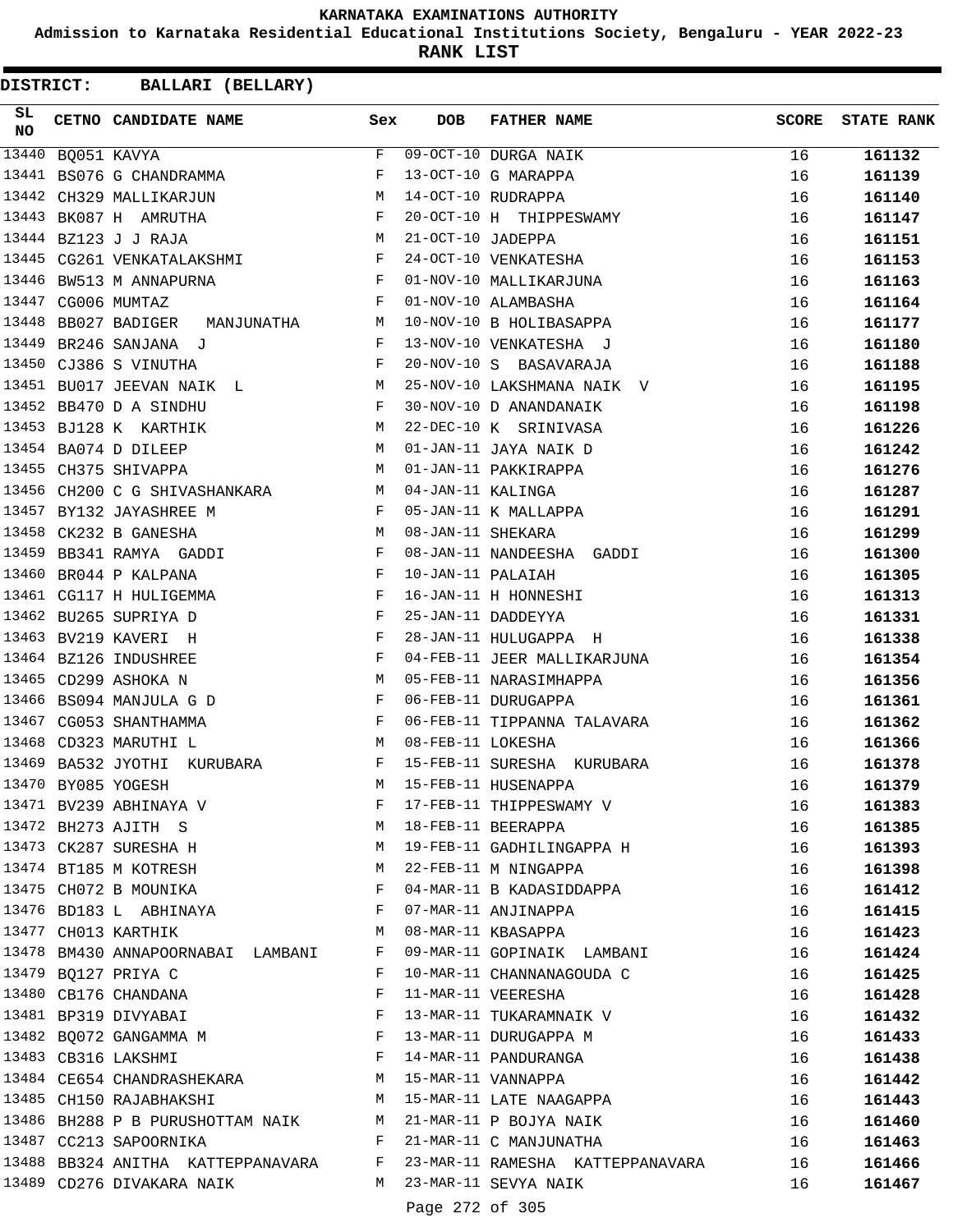**Admission to Karnataka Residential Educational Institutions Society, Bengaluru - YEAR 2022-23**

**RANK LIST**

| SL<br><b>NO</b> |                   | CETNO CANDIDATE NAME Sex                                                                    |              | <b>DOB</b>       | <b>FATHER NAME</b>                                                            | <b>SCORE</b> | <b>STATE RANK</b> |
|-----------------|-------------------|---------------------------------------------------------------------------------------------|--------------|------------------|-------------------------------------------------------------------------------|--------------|-------------------|
| 13490           |                   | BK155 N R MANJUNAIK                                                                         |              |                  | M 23-MAR-11 N RAVINAIK                                                        | 16           | 161470            |
|                 |                   | 13491 BM412 R AKASH                                                                         | M            |                  | 23-MAR-11 C REKYA NAIK                                                        | 16           | 161471            |
|                 |                   | 13492 BF227 KARIYAPNARA SUKANYA F                                                           |              | 24-MAR-11 XXXXXX |                                                                               | 16           | 161479            |
|                 |                   | 13493 CJ129 SHARANARAJA V                                                                   |              |                  | M 24-MAR-11 VENKATESHA V                                                      | 16           | 161481            |
|                 |                   | 13494 BQ434 CHOUDAPPA M                                                                     |              |                  | M 27-MAR-11 PAKIRAPPA MADYAPPAR                                               | 16           | 161486            |
|                 |                   | 13495 CE589 SANTHOSH D M 28-MAR-11 POMPAPATHI D                                             |              |                  |                                                                               | 16           | 161489            |
|                 |                   | M 29-MAR-11 THIPPERUDRA<br>13496 BX392 MOHANKUMAR                                           |              |                  |                                                                               | 16           | 161490            |
|                 |                   | 13497 BT222 N S SAVITHA                                                                     |              |                  | F 30-MAR-11 N SHARANAPPA                                                      | 16           | 161493            |
|                 |                   |                                                                                             |              |                  | 13498 BD192 SINCHANA GOURIHALLI F 02-APR-11 MANJAPPA GOURIHALLI               | 16           | 161501            |
|                 |                   | 13499 BT118 K VISWANATHA                                                                    |              |                  | M 04-APR-11 SHARANAPPA K                                                      | 16           | 161506            |
|                 |                   | 13500 CE358 BASANTHI                                                                        |              |                  | F 06-APR-11 OBALESH D S<br>F 11-APR-11 MANJUNATHA<br>M 11-APR-11 T MANJUNATHA | 16           | 161509            |
|                 |                   | 13501 CD124 CHANDANA                                                                        |              |                  |                                                                               | 16           | 161521            |
|                 |                   | 13502 BK328 T MANU                                                                          |              |                  |                                                                               | 16           | 161524            |
|                 |                   |                                                                                             |              |                  | 13503 CC199 NANDEESHA G M 13-APR-11 BASAVARAJA K                              | 16           | 161527            |
|                 |                   |                                                                                             |              |                  | 13504 BQ482 TM NAGARAJA M 13-APR-11 T M SHIVAKUMARA                           | 16           | 161529            |
|                 |                   | $M = 18 - APR - 11$ SURESH N<br>13505 CE199 UMESH N                                         |              |                  |                                                                               | 16           | 161544            |
|                 |                   | 13506 BA091 G D YASHODHA F                                                                  |              |                  | 22-APR-11 G D DURUGAPPA                                                       | 16           | 161553            |
|                 |                   | 13507 BA147 PALLAVI PUJARA F                                                                |              |                  | 22-APR-11 SANNADURUGAPPA PUJARA                                               | 16           | 161554            |
|                 |                   | $\mathbf{F}$ and $\mathbf{F}$ and $\mathbf{F}$<br>13508 CH347 KAMAKSHI                      |              |                  | 25-APR-11 P RAMAYYA                                                           | 16           | 161564            |
|                 |                   |                                                                                             |              |                  |                                                                               | 16           | 161581            |
|                 |                   | 13509 CK302 RAMAKRISHNA<br>13510 BQ157 SHRUSHTI TANDAR TURE TO THE SERIAR THE SEETARAM NAIK |              |                  |                                                                               | 16           | 161595            |
|                 |                   |                                                                                             |              |                  | 13511 BQ314 NARAPPA J H M 06-MAY-11 VIJAYAKUMARA J H                          | 16           | 161602            |
|                 |                   | M 07-MAY-11 S ANJINAPPA<br>13512 BE347 S A HARISH                                           |              |                  |                                                                               | 16           | 161605            |
|                 |                   | 13513 BW060 D GEETHANJALI F 10-MAY-11 D THIMMAYYA                                           |              |                  |                                                                               | 16           | 161614            |
|                 |                   | 13514 CA139 K VEERESH M 10-MAY-11 K PAMPAPATHI                                              |              |                  |                                                                               | 16           | 161616            |
|                 | 13515 CE231 THARA | $\mathbf{F}$                                                                                |              |                  | 12-MAY-11 THAYAPPA                                                            | 16           | 161624            |
|                 |                   |                                                                                             |              |                  |                                                                               | 16           | 161626            |
|                 |                   | 13516 BA025 BASAMMA BATNAHALLI F 14-MAY-11 B ANJINAPPA<br>13517 CE493 NIKHIL A              |              |                  |                                                                               | 16           | 161635            |
|                 |                   | 13518 BX025 THIRUMALA B<br>M 19-MAY-11 B JAMADAGNI                                          |              |                  | M 18-MAY-11 GOURISH ANKALLI<br>M 19-MAY-11 B JAMADAGNI                        | 16           | 161639            |
|                 |                   | 13519 BJ218 N G SINCHANA F                                                                  |              |                  | 23-MAY-11 N G LAKSHMANA                                                       | 16           | 161650            |
|                 |                   | 13520 BV276 RAJESHA G                                                                       |              |                  | M 27-MAY-11 GOVINDAPPA M                                                      | 16           | 161657            |
|                 |                   | 13521 BU566 GIRI T                                                                          | M            |                  | 28-MAY-11 BHEEMAPPA T T                                                       | 16           | 161659            |
|                 |                   | 13522 BM173 L DIVYA BAI                                                                     | $\mathbf{F}$ |                  | 28-MAY-11 L UMESH NAIK                                                        | 16           | 161660            |
|                 |                   |                                                                                             |              |                  | 13523 BB049 CHANNAJJA THALAGERI M 01-JUN-11 HUCCHANGAPPA THALAGERI            | 16           | 161671            |
|                 |                   | 13524 CH113 H SANTHOSHA                                                                     | M            |                  | 01-JUN-11 H DHODDABASAVA                                                      | 16           | 161673            |
|                 |                   | 13525 BX353 MARESHA                                                                         | M            |                  | 01-JUN-11 H SHEKHANNA                                                         | 16           | 161677            |
|                 |                   | 13526 BP380 PRATHIBHA BARIKARA F                                                            |              |                  | 01-JUN-11 MANJAPPA BARIKARA                                                   | 16           | 161678            |
|                 |                   | 13527 CA409 CHAITHANYA                                                                      | F            |                  | 06-JUN-11 VISHWANATHA                                                         | 16           | 161700            |
|                 |                   | 13528 CD111 MANOJA M N                                                                      | M            |                  | 07-JUN-11 RAMESHA                                                             | 16           | 161703            |
|                 |                   |                                                                                             | F            |                  | 09-JUN-11 PRAKASHA H T                                                        | 16           | 161709            |
|                 |                   | 13529 BF161 MAMATHA H D<br>13530 BS038 NAGARAJA M                                           | M            |                  | 12-JUN-11 GURASIDDAPPA                                                        | 16           | 161721            |
|                 |                   | 13531 CG204 HANUMANTHI                                                                      | F            |                  | 13-JUN-11 BHIMAPPA                                                            | 16           | 161723            |
|                 |                   | 13532 CE612 AMRUTHA S                                                                       |              |                  | 15-JUN-11 ERAPPA SOORAVVANAHALLI                                              |              |                   |
|                 |                   | 13533 BG045 C RUBEENA BANU                                                                  | F            |                  | 15-JUN-11 JAMALUDDIN                                                          | 16           | 161728            |
|                 |                   |                                                                                             | F            |                  |                                                                               | 16           | 161729            |
|                 |                   | 13534 BA566 SRUSHTI O                                                                       |              |                  | 16-JUN-11 SURESHA O                                                           | 16           | 161734            |
|                 |                   | 13535 BU152 A AJJAYYA                                                                       | M            |                  | 20-JUN-11 A REVANNA                                                           | 16           | 161743            |
|                 |                   | 13536 BV091 BASAVARAJA M                                                                    | M            |                  | 25-JUN-11 MALLAIAH M                                                          | 16           | 161751            |
|                 | 13537 CF022 MALA  |                                                                                             | F            |                  | 25-JUN-11 PAKEERAPPA                                                          | 16           | 161753            |
|                 |                   | 13538 BC006 ADINA MAMATHA                                                                   | $\mathbf{F}$ |                  | 26-JUN-11 ADINA DURUGAPPA                                                     | 16           | 161754            |
|                 |                   | 13539 CG138 ASHWINI B                                                                       | $\mathbf{F}$ |                  | 26-JUN-11 VEERESHA                                                            | 16           | 161755            |
|                 |                   |                                                                                             |              | Page 273 of 305  |                                                                               |              |                   |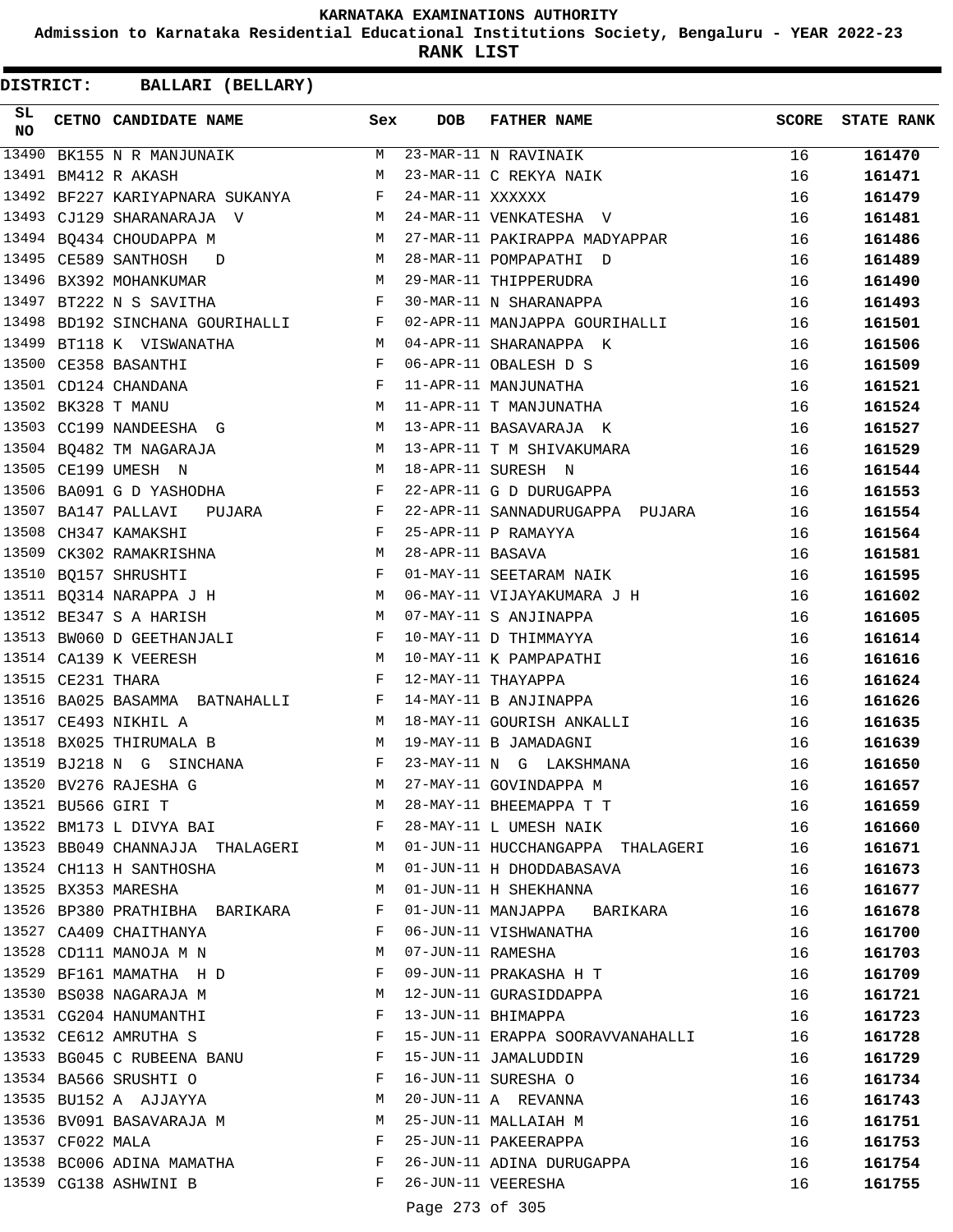**Admission to Karnataka Residential Educational Institutions Society, Bengaluru - YEAR 2022-23**

**RANK LIST**

| SL<br><b>NO</b> |                   | CETNO CANDIDATE NAME Sex                                                                                                                                                                                                                                     |              | <b>DOB</b>          | <b>FATHER NAME</b>                          | SCORE | <b>STATE RANK</b> |
|-----------------|-------------------|--------------------------------------------------------------------------------------------------------------------------------------------------------------------------------------------------------------------------------------------------------------|--------------|---------------------|---------------------------------------------|-------|-------------------|
| 13540           |                   | $\begin{tabular}{l c c c c c} \hline \texttt{BPO27 KALAMMA KANTHEBENNUR} & \texttt{F} \end{tabular}$                                                                                                                                                         |              |                     | 26-JUN-11 HANUMANTHAPPA KANTHEBENNUR        | 16    | 161757            |
| 13541           |                   | $\mathbb{F}^{\mathbb{Z}}$ . The set of $\mathbb{F}^{\mathbb{Z}}$<br>CH204 HEMALATHA                                                                                                                                                                          |              |                     | 03-JUL-11 CHIDANANDA                        | 16    | 161771            |
|                 |                   | M <sub>N</sub><br>13542 CG146 PARASHURAMA                                                                                                                                                                                                                    |              | $03 - JUL - 11$ XXX |                                             | 16    | 161773            |
|                 |                   | $\begin{aligned} \mathbb{M} \\ \mathbb{F} \end{aligned}$<br>13543 BE366 SINDHU                                                                                                                                                                               |              |                     | 04-JUL-11 MANJYANAIK                        | 16    | 161777            |
|                 |                   | $\mathbf{F}$ and $\mathbf{F}$ are the set of $\mathbf{F}$<br>13544 BZ069 G MEGHANA                                                                                                                                                                           |              |                     | 06-JUL-11 G KRISHNAPPA                      | 16    | 161785            |
|                 |                   | 13545 BU587 K T AMRUTHA F                                                                                                                                                                                                                                    |              |                     | 08-JUL-11 K T MARAPPA                       | 16    | 161793            |
|                 |                   | $\mathbf{F}^{\mathbf{r}}$<br>13546 BE535 SUMALATA K                                                                                                                                                                                                          |              |                     | 09-JUL-11 PALAKSHAPPA K                     | 16    | 161797            |
|                 |                   | $\mathbb{F}$<br>13547 CD036 G VANITHA                                                                                                                                                                                                                        |              |                     | 10-JUL-11 G BUDDAYYA                        | 16    | 161799            |
| 13548           |                   | BM214 MALVI ROSHAN KUMAR M                                                                                                                                                                                                                                   |              |                     | 10-JUL-11 M KOTRESH                         | 16    | 161800            |
| 13549           |                   | $\mathbf{F}$ and the set of the set of $\mathbf{F}$<br>BX102 VANAJAKSHI                                                                                                                                                                                      |              |                     | 10-JUL-11 MARIGADILINGAPPA                  | 16    | 161803            |
| 13550           |                   |                                                                                                                                                                                                                                                              |              |                     | 11-JUL-11 PARASAPPA B                       | 16    | 161806            |
|                 |                   | 13551 CA378 TEJASHVINI                                                                                                                                                                                                                                       |              |                     | 11-JUL-11 V SRINIVASALU                     | 16    | 161807            |
|                 |                   | $\mathbf{F}$ . The set of the set of the set of the set of the set of the set of the set of the set of the set of the set of the set of the set of the set of the set of the set of the set of the set of the set of the set of t<br>13552 BU086 ARCHANA M D |              |                     | 12-JUL-11 DURUGESH                          | 16    | 161808            |
|                 |                   | 13553 BP353 YALLAMMA M CHITTI F 15-JUL-11 MAHESHA CHITTI                                                                                                                                                                                                     |              |                     |                                             | 16    | 161822            |
|                 |                   | 13554 BF179 SHARATHA KUMAR B S                                                                                                                                                                                                                               |              |                     | M 18-JUL-11 SIDDALINGAPPA B                 | 16    | 161832            |
|                 |                   | 13555 CB271 PADMAVATHI<br>$\mathbf{F}$ . The set of the set of the set of the set of the set of the set of the set of the set of the set of the set of the set of the set of the set of the set of the set of the set of the set of the set of the set of t  |              | 19-JUL-11 MARUTHI   |                                             | 16    | 161836            |
|                 |                   | 13556 BA570 T GOPINATHA M                                                                                                                                                                                                                                    |              | 19-JUL-11 XYZ       |                                             | 16    | 161839            |
| 13557           |                   | $\mathbb{M}$<br>BM371 S AJEYA                                                                                                                                                                                                                                |              |                     | 20-JUL-11 SOMLA NAIK                        | 16    | 161843            |
|                 |                   | 13558 CE709 AKASH B BHEEMA M                                                                                                                                                                                                                                 |              | 25-JUL-11 BHEEMA    |                                             | 16    | 161857            |
|                 |                   | 13559 CD330 VANDANA                                                                                                                                                                                                                                          | $\mathbf{F}$ | 27-JUL-11 UMESH B   |                                             | 16    | 161866            |
| 13560           |                   | CE014 VIJAYA KUMARA S M                                                                                                                                                                                                                                      |              |                     | 27-JUL-11 NAGARAJA                          | 16    | 161868            |
|                 |                   | <b>M</b><br>13561 CK243 MOULALI                                                                                                                                                                                                                              |              |                     | 02-AUG-11 HUSENSAB                          | 16    | 161880            |
|                 |                   | $\mathbf{F}$<br>13562 CC035 SANGITHA D                                                                                                                                                                                                                       |              |                     | 07-AUG-11 MALLIKARJUNA D                    | 16    | 161890            |
|                 |                   | 13563 CE446 MAHAMMAD RAFIK M                                                                                                                                                                                                                                 |              | 10-AUG-11 BHASHA    |                                             | 16    | 161900            |
|                 |                   | 13564 BF070 BHAGYALAKSHMI S F                                                                                                                                                                                                                                |              |                     | 12-AUG-11 HANUMANTHAPPA                     | 16    | 161913            |
|                 |                   | $\mathbf{F}$ . The set of $\mathbf{F}$<br>13565 CG292 SAHANA T                                                                                                                                                                                               |              |                     | 15-AUG-11 VEERANA GOWDA T                   | 16    | 161924            |
|                 |                   | 13566 BD150 K HARSHA                                                                                                                                                                                                                                         |              |                     | 17-AUG-11 K JAYAPPA                         | 16    | 161931            |
|                 |                   | $\begin{aligned} \mathbb{M} \\ \mathbb{F} \end{aligned}$<br>13567 BV161 USHA M                                                                                                                                                                               |              |                     | 20-AUG-11 MANJUNATHA                        | 16    | 161938            |
| 13568           |                   | BB024 B R ASHWATHA REDDY M                                                                                                                                                                                                                                   |              |                     | 26-AUG-11 B RAGHAVENDRA                     | 16    | 161955            |
|                 |                   | 13569 BC323 NAGALAPURA GANGADHAR M                                                                                                                                                                                                                           |              |                     | 27-AUG-11 NAGALAPURA HANUMANTHAPPA          | 16    | 161957            |
|                 |                   | 13570 BQ483 TOOLAHALLI CHANDRASHEKARA                                                                                                                                                                                                                        | M            |                     | 27-AUG-11 T BANNIGOUDA                      | 16    | 161958            |
|                 |                   | 13571 BE402 AKASHA M                                                                                                                                                                                                                                         | М            |                     | 28-AUG-11 MANJAPPA                          | 16    | 161959            |
|                 |                   | 13572 BS201 SHWETHA S N                                                                                                                                                                                                                                      | F            |                     | 31-AUG-11 NINGAPPA S                        | 16    | 161973            |
|                 | 13573 CH386 REKHA |                                                                                                                                                                                                                                                              | F            |                     | 01-SEP-11 THIPPESWAMY                       | 16    | 161975            |
|                 |                   | 13574 BY169 SHRIRAM                                                                                                                                                                                                                                          | M            |                     | 04-SEP-11 TIPPESWAMY                        | 16    | 161985            |
|                 |                   | 13575 CC281 H HONNURASWAMY                                                                                                                                                                                                                                   | M            |                     | 08-SEP-11 H MAREPPA                         | 16    | 161999            |
|                 |                   | 13576 BG026 B RENUKAMMA                                                                                                                                                                                                                                      | F            |                     | 09-SEP-11 B SIDDESHA                        | 16    | 162006            |
|                 |                   | 13577 BR200 ANIL KUMARA C                                                                                                                                                                                                                                    | M            |                     | 10-SEP-11 CHIKKAPPA M                       | 16    | 162008            |
|                 |                   | 13578 BX083 TULASI V                                                                                                                                                                                                                                         | $_{\rm F}$   |                     | 13-SEP-11 RANGANNA V                        | 16    | 162022            |
|                 |                   | 13579 BQ218 KOUSAPLA CHETHANA F                                                                                                                                                                                                                              |              |                     | 15-SEP-11 KOUSAPLA HANUMANTHAPPA<br>KASAPLA | 16    | 162024            |
|                 |                   | 13580 BG347 S LAKUMI                                                                                                                                                                                                                                         | F            |                     | 26-SEP-11 S MANJUNATHA                      | 16    | 162056            |
|                 |                   | 13581 BW049 N ARUNA                                                                                                                                                                                                                                          | F            |                     | 01-OCT-11 SHANTHAPPA                        | 16    | 162068            |
|                 |                   | 13582 CF276 K MANASA K                                                                                                                                                                                                                                       | F            |                     | 02-OCT-11 K NAGARAJA KUDLIGI                | 16    | 162074            |
|                 |                   | 13583 BT275 DEEPIKA G                                                                                                                                                                                                                                        | F            |                     | 12-OCT-11 RAGHAVENDRA G                     | 16    | 162093            |
|                 |                   | 13584 CC195 RAVITHEJA G                                                                                                                                                                                                                                      | M            |                     | 14-OCT-11 GANGADHARA                        | 16    | 162102            |
|                 |                   | 13585 BK277 S VARSHINI                                                                                                                                                                                                                                       | $\mathbf{F}$ |                     | 18-OCT-11 S PARASHURAM                      | 16    | 162113            |
|                 |                   | 13586 BZ028 ANKITA                                                                                                                                                                                                                                           | F            | 21-OCT-11 RAJA H    |                                             | 16    | 162120            |
|                 |                   | 13587 CF129 SIRIVAL RAKESHA                                                                                                                                                                                                                                  | M            |                     | 27-OCT-11 SIRIVALA ANJINAPPA                | 16    | 162135            |
|                 |                   | 13588 CB104 NANDHEESHA                                                                                                                                                                                                                                       | M            |                     | 31-OCT-11 SANNA MAREPPA                     | 16    | 162145            |
|                 |                   |                                                                                                                                                                                                                                                              |              |                     |                                             |       |                   |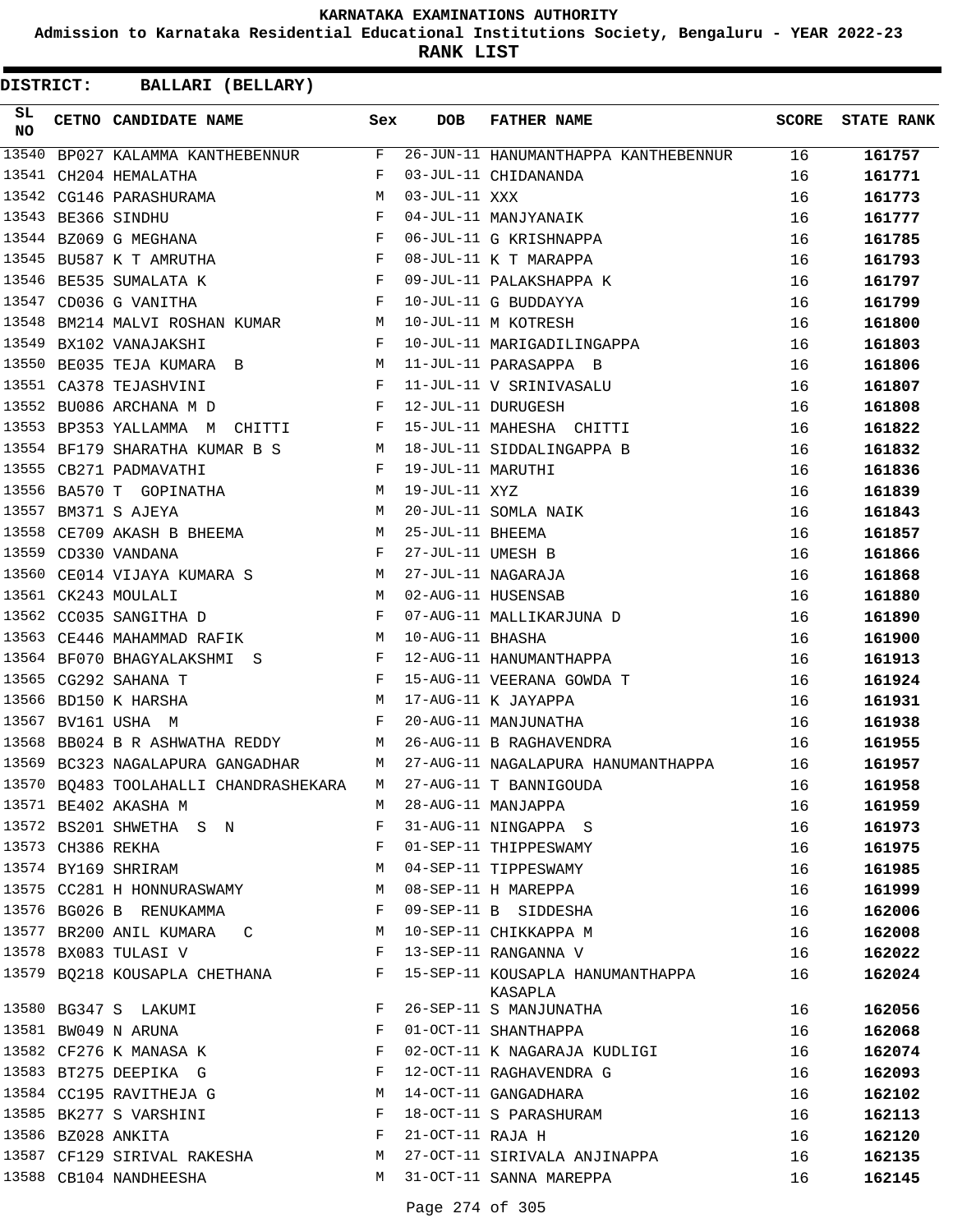**Admission to Karnataka Residential Educational Institutions Society, Bengaluru - YEAR 2022-23**

**RANK LIST**

| SL<br><b>NO</b> |                   | CETNO CANDIDATE NAME                                                  | Sex                                                           | <b>DOB</b>        | <b>FATHER NAME</b>                               | <b>SCORE</b> | <b>STATE RANK</b> |
|-----------------|-------------------|-----------------------------------------------------------------------|---------------------------------------------------------------|-------------------|--------------------------------------------------|--------------|-------------------|
| 13589           |                   | BX243 NAVEEN                                                          | M                                                             |                   | 31-OCT-11 ERRISWAMI K                            | 16           | 162146            |
|                 |                   | 13590 BZ233 O BHEEMA                                                  | M                                                             |                   | 31-OCT-11 O SOMASHEKHAR                          | 16           | 162147            |
|                 |                   | 13591 BT301 H J AISHWARYA                                             | <b>Example 20</b> Service Service Service Service             |                   | 01-NOV-11 H JAYANNA                              | 16           | 162150            |
|                 |                   | 13592 BE323 CHANDANA T                                                | $\mathbb{F}$                                                  |                   | 08-NOV-11 MAHANTESHA T                           | 16           | 162168            |
|                 |                   | 13593 BQ224 AISHWARYA                                                 | $\mathbf{F}$ . The $\mathbf{F}$                               |                   | 11-NOV-11 L P SHEKHARA NAIK                      | 16           | 162175            |
|                 |                   | 13594 CH052 SRIKANTHA                                                 | <b>M</b>                                                      |                   | 11-NOV-11 CHALUVADI CHANNABASAPPA                | 16           | 162180            |
|                 |                   | 13595 BB485 ANKITHA K S                                               | $\mathbf{F}$ and the state of the state $\mathbf{F}$          |                   | 12-NOV-11 KARIBASAPPA CHALAVADI                  | 16           | 162181            |
|                 |                   | 13596 BS024 A N VAISHALI                                              | $\mathbb{F}$                                                  |                   | 13-NOV-11 V LINGARAJA                            | 16           | 162183            |
|                 |                   | 13597 CJ488 GAYATRI                                                   | F                                                             |                   | 13-NOV-11 SINGRI KHASIM                          | 16           | 162186            |
|                 |                   | 13598 CC263 N KAVYA                                                   | F                                                             |                   | 20-NOV-11 N KUMARASWAMY                          | 16           | 162201            |
|                 |                   | 13599 CE424 REKHA M K                                                 | $\mathbf{F}$ and $\mathbf{F}$                                 |                   | 23-NOV-11 KUMARASWAMY M                          | 16           | 162206            |
|                 |                   | 13600 CJ078 ASHWINI                                                   | $\mathbf{F}$                                                  |                   | 25-NOV-11 HANUMANTHA                             | 16           | 162211            |
|                 |                   | 13601 BF263 SRUJAN I                                                  | M <sub>1</sub>                                                |                   | 26-NOV-11 RAVICHANDRA I                          | 16           | 162213            |
|                 |                   | 13602 CH495 JYOTHI H P                                                | $\mathbf{F}$ and the contract of the contract of $\mathbf{F}$ |                   | 04-DEC-11 PAMPANNA C                             | 16           | 162239            |
|                 |                   | 13603 BX170 K SHAMEEM                                                 | $\mathbf{F}$ and the contract of $\mathbf{F}$                 |                   | 20-DEC-11 K RAFEEO                               | 16           | 162272            |
|                 |                   | 13604 CD134 HAREESHA H                                                | M                                                             |                   | 29-DEC-11 HONNURASWAMY                           | 16           | 162292            |
|                 |                   | 13605 BV189 MAHENDRA KUMAR B                                          | M <sub>N</sub>                                                |                   | 19-JAN-12 C BASAVARAJA                           | 16           | 162326            |
|                 |                   | 13606 BF079 GODDALLI KUBERA                                           | M                                                             |                   | 26-JAN-12 GODDALLI VEERESHA                      | 16           | 162333            |
|                 | 13607 CJ439 DIVYA |                                                                       | F                                                             |                   | 01-FEB-12 KRISHANA                               | 16           | 162338            |
|                 |                   | 13608 CH338 PAMPAPATHI                                                | M                                                             |                   | 08-APR-12 CHALUVADI RAMAPPA                      | 16           | 162354            |
| 13609           |                   | CH233 SHIMHADRI                                                       | M <sub>1</sub>                                                | 11-NOV-07 XXX     |                                                  | 15           | 162367            |
| 13610           |                   | BM239 PALLAVI KUMBAVATH F                                             |                                                               |                   | 10-SEP-09 BANYANAIK K                            | 15           | 162380            |
|                 |                   | 13611 BM328 R PRIYANKA                                                | $\mathbf{F}$ and $\mathbf{F}$ and $\mathbf{F}$                |                   | 24-NOV-09 RAVI NAIK                              | 15           | 162386            |
|                 |                   | 13612 BV248 VINODAKUMAR                                               | M                                                             |                   | 29-NOV-09 KOTRESHA                               | 15           | 162387            |
|                 |                   | 13613 CE095 H VENKATESHA M                                            |                                                               | 01-JAN-10 MARUTHI |                                                  | 15           | 162393            |
|                 |                   | 13614 BY267 ANITHA                                                    | F                                                             |                   | 21-FEB-10 MANJUNATHA                             | 15           | 162407            |
|                 |                   | 13615 CH115 H K VEERENDRA                                             | M                                                             |                   | 10-MAR-10 H K HULUGAPPA                          | 15           | 162411            |
|                 |                   | 13616 BA632 U GOUTAMI                                                 | $\mathbf{F}$                                                  |                   | 10-APR-10 U RAVIKUMARA NAIK                      | 15           | 162419            |
|                 |                   | 13617 BE249 N VIJAYA                                                  | M                                                             |                   | 12-JUN-10 NIMBALAGERE VENKATESH                  | 15           | 162430            |
|                 |                   | $\mathbf{F}$ and $\mathbf{F}$ and $\mathbf{F}$<br>13618 CJ572 RAMAMMA |                                                               |                   | 15-JUN-10 DODDA RAMANNA                          | 15           | 162432            |
|                 |                   | 13619 CJ042 MAHESHWARI B                                              | F                                                             |                   | 01-AUG-10 CHANDRASHEKARA B                       | 15           | 162445            |
|                 |                   | 13620 BU370 GURUCHANDANA T                                            | F                                                             |                   | 08-OCT-10 THIPPESH G                             | 15           | 162489            |
|                 |                   | 13621 CH489 N VISHALAKSHI                                             | F                                                             |                   | 08-OCT-10 SANNA ANJINAYYA                        | 15           | 162490            |
|                 |                   | 13622 BG112 SARASVATHI B N F                                          |                                                               |                   | 08-OCT-10 NAGARAJAPPA A K                        | 15           | 162491            |
|                 |                   | 13623 BA240 KUDITINI JEEVAN M                                         |                                                               |                   | 10-OCT-10 KUDITINI ANANDA                        | 15           | 162493            |
|                 | 13624 BB013 ALIYA |                                                                       | F                                                             |                   | 22-OCT-10 JAKEER HUSEN                           | 15           | 162502            |
|                 |                   | 13625 BF435 RAVIKEERTHI VERMA G                                       | M                                                             |                   | 23-OCT-10 BASAPPA G                              | 15           | 162506            |
|                 |                   | 13626 BC293 MOSINABEGAM                                               | F                                                             |                   | 24-OCT-10 AKBARSAB GONDABALA                     | 15           | 162508            |
|                 |                   | 13627 CH342 RANGAMMA                                                  | F                                                             |                   | 25-OCT-10 RANGAPPA                               | 15           | 162510            |
|                 |                   | 13628 BG354 HONNAPPA C                                                | M                                                             |                   | 12-NOV-10 BHARAMAPPA                             | 15           | 162524            |
|                 |                   | 13629 BB293 MAYAKKA                                                   | F                                                             |                   | 12-NOV-10 HULUGAPPA                              | 15           | 162525            |
|                 |                   | 13630 CA145 RAJESHWARI                                                | F                                                             |                   | 20-NOV-10 HEMANTHRAJ                             | 15           |                   |
|                 |                   | 13631 BT079 KAVYA N                                                   | F                                                             |                   |                                                  |              | 162534            |
|                 |                   |                                                                       |                                                               |                   | 24-NOV-10 NUNKAPPA A K                           | 15           | 162539            |
|                 |                   | 13632 BU412 PADMASHRI M<br>13633 BR259 CHETHANA K                     | F<br>F                                                        |                   | 29-NOV-10 MAHANTHESHA M H<br>02-DEC-10 GIRISHA K | 15           | 162544            |
|                 |                   | 13634 CJ320 MUDENURAPPA                                               | M                                                             |                   | 03-DEC-10 RAMMAYYA                               | 15           | 162548            |
|                 |                   | 13635 BE472 PALLAVI T K                                               | F                                                             |                   |                                                  | 15           | 162549            |
|                 |                   |                                                                       |                                                               |                   | 06-DEC-10 KOTRESH NAYKA                          | 15           | 162552            |
|                 |                   | 13636 BE477 LOHITH M                                                  | М<br>F                                                        |                   | 17-DEC-10 ANNAPPA M                              | 15           | 162566            |
|                 |                   | 13637 CB243 BHAVANI                                                   | F                                                             |                   | 20-DEC-10 N JADEPPA                              | 15           | 162570            |
|                 |                   | 13638 BU112 S SEVANTHI                                                |                                                               | 22-DEC-10 SOMANNA |                                                  | 15           | 162575            |
|                 |                   |                                                                       |                                                               | Page 275 of 305   |                                                  |              |                   |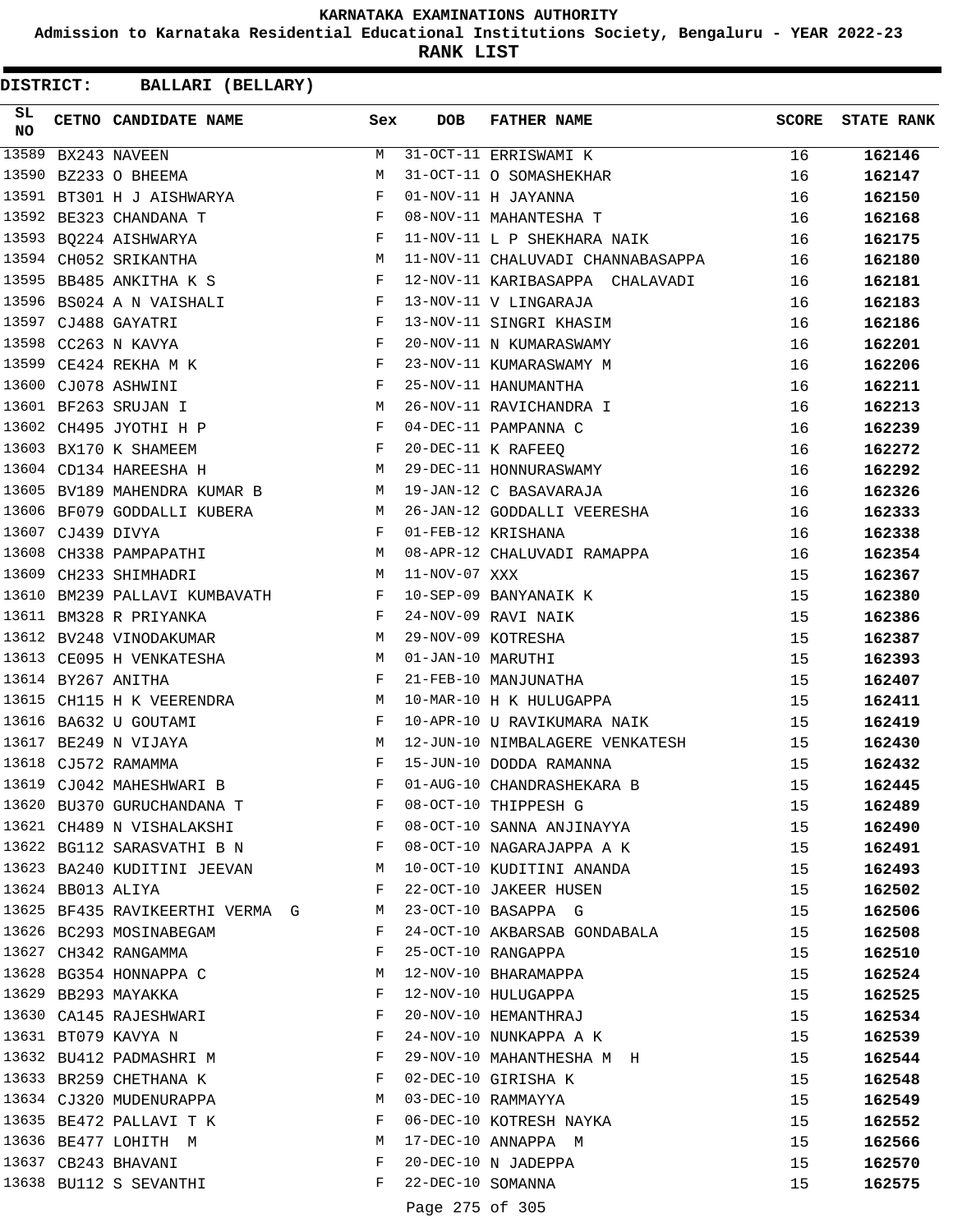**Admission to Karnataka Residential Educational Institutions Society, Bengaluru - YEAR 2022-23**

**RANK LIST**

| SL<br>NO |                   | CETNO CANDIDATE NAME                                                                                                                                                                                                                                       | Sex          | <b>DOB</b>        | FATHER NAME                                                                              | <b>SCORE</b> | <b>STATE RANK</b> |
|----------|-------------------|------------------------------------------------------------------------------------------------------------------------------------------------------------------------------------------------------------------------------------------------------------|--------------|-------------------|------------------------------------------------------------------------------------------|--------------|-------------------|
| 13639    |                   | CF203 ANKITHA K                                                                                                                                                                                                                                            | F            |                   | 01-JAN-11 MAREPPA KUMBARA                                                                | 15           | 162586            |
| 13640    |                   | CD049 GOVINDAPPA THOPAIAHYYARA M                                                                                                                                                                                                                           |              |                   | 01-JAN-11 ERAPPA T                                                                       | 15           | 162590            |
| 13641    |                   | CH123 HALLI MARADA INDU                                                                                                                                                                                                                                    | F            |                   | 01-JAN-11 HALLI MARADA SHIVAPPA                                                          | 15           | 162591            |
|          |                   | 13642 BY056 YALLAPPA                                                                                                                                                                                                                                       | M            |                   | 01-JAN-11 D SAMADEPPA                                                                    | 15           | 162616            |
|          |                   | 13643 BX442 YOGANANDAREDDY N                                                                                                                                                                                                                               |              |                   | 07-JAN-11 SHEKAR REDDY N                                                                 | 15           | 162627            |
|          |                   | 13644 BB211 KAKUBALU AMRUTHA F                                                                                                                                                                                                                             |              |                   | 10-JAN-11 KAKUBALU DURUGESHA                                                             | 15           | 162631            |
|          |                   | 13645 CJ449 GAVI SIDDAPPA                                                                                                                                                                                                                                  |              |                   | M 12-JAN-11 HANUMANTHAPPA                                                                | 15           | 162636            |
|          |                   | $\mathbf{F}$<br>13646 BT056 SOUMYA M                                                                                                                                                                                                                       |              |                   | 02-FEB-11 DEVENDRAPPA M                                                                  | 15           | 162665            |
|          |                   | 13647 BU178 GAGANA G                                                                                                                                                                                                                                       | M            | 03-FEB-11 MARESH  |                                                                                          | 15           | 162666            |
|          |                   | 13648 CG328 BIJILI SHUKRAN BEE                                                                                                                                                                                                                             | F            |                   | 09-FEB-11 DEVANUR HUSEN PEERASAB                                                         | 15           | 162678            |
| 13649    |                   | BW564 VALMIKI GOUTHAM<br><b>Example 19</b> M                                                                                                                                                                                                               |              |                   | 09-FEB-11 VALMIKI LAKSHMANNA                                                             | 15           | 162679            |
| 13650    |                   | $\mathbf{F}$ and $\mathbf{F}$ and $\mathbf{F}$<br>CJ312 BHAGYALAKSHMI                                                                                                                                                                                      |              |                   | 11-FEB-11 POTLINGA                                                                       | 15           | 162682            |
|          |                   | 13651 BC170 ARCHANA S J                                                                                                                                                                                                                                    |              |                   |                                                                                          | 15           | 162684            |
|          |                   | $\begin{array}{ccc} & & & \cdot & \\ & & & \mathbf{F} \\ & & & \mathbf{F} \\ & & & \mathbf{F} \end{array}$<br>13652 BQ203 LATHA T                                                                                                                          |              |                   | 12-FEB-11 SUBHASHA<br>17-FEB-11 KOTRESHA T<br>21-FEB-11 K NARASIMHA                      | 15           | 162693            |
|          | 13653 BE389 DEEPA | $\mathbf{F}$ . The set of $\mathbf{F}$                                                                                                                                                                                                                     |              |                   |                                                                                          | 15           | 162702            |
|          |                   | M<br>13654 BH199 VALIBASHA                                                                                                                                                                                                                                 |              |                   | 24-FEB-11 RAJAQ SAB                                                                      | 15           | 162707            |
|          |                   | $\mathbf{F}$ . The set of the set of the set of the set of the set of the set of the set of the set of the set of the set of the set of the set of the set of the set of the set of the set of the set of the set of the set of t<br>13655 BA561 NANDINI H |              |                   | 04-MAR-11 SARI DURUGAPPA                                                                 | 15           | 162723            |
|          |                   | M <sub>N</sub><br>13656 BF114 SAGAR K                                                                                                                                                                                                                      |              |                   | 04-MAR-11 SIDDAPPA K                                                                     | 15           | 162724            |
|          |                   | 13657 CD350 OBALESHA S R M                                                                                                                                                                                                                                 |              |                   | 13-MAR-11 SIDDESHA                                                                       | 15           | 162736            |
|          |                   | 13658 BF405 KARTHIK KUMAR NAIK M                                                                                                                                                                                                                           |              |                   |                                                                                          | 15           | 162765            |
|          |                   | $M$<br>$M$<br>13659 BX268 M BUJENDRA                                                                                                                                                                                                                       |              |                   | 26-MAR-11 YOUVA RAJ NAIK<br>27-MAR-11 M CHANDRA<br>27-MAR-11 M CHANDRA                   | 15           | 162766            |
| 13660    |                   | BL237 GIRISHA M                                                                                                                                                                                                                                            |              |                   | 30-MAR-11 MANAPNRA TIRUPATI                                                              | 15           | 162770            |
|          |                   | 13661 CH301 PADMAVATHI H                                                                                                                                                                                                                                   |              |                   | 30-MAR-11 VEERESHA                                                                       | 15           | 162773            |
|          |                   | M<br>13662 BR050 CHANNAVEERA N                                                                                                                                                                                                                             |              |                   |                                                                                          | 15           | 162776            |
|          |                   | 13663 CG218 SHIVAKUMAR V                                                                                                                                                                                                                                   |              |                   | 30-MAR-11 VEERESHA<br>04-APR-11 NINGANNA<br>05-APR-11 VENKATESHA<br>05-APR-11 NENKATESHA | 15           | 162782            |
|          |                   | $\begin{aligned} \mathbf{M} \\ \mathbf{F} \end{aligned}$<br>13664 CD423 ANITHA                                                                                                                                                                             |              |                   | 07-APR-11 HONNURASWAMY                                                                   | 15           | 162785            |
|          |                   | 13665 BH036 S UMESH NAIK                                                                                                                                                                                                                                   | M            |                   | 07-APR-11 M SIDDU NAIK                                                                   | 15           | 162786            |
|          |                   | 13666 CK059 SAROJAMMA                                                                                                                                                                                                                                      | F            | $13-APR-11$ NO    |                                                                                          | 15           | 162798            |
|          | 13667 BB368 AKASH | - S                                                                                                                                                                                                                                                        | M            |                   | 16-APR-11 RAMESH<br>S                                                                    | 15           | 162811            |
|          |                   | 13668 BV017 MAMATHA                                                                                                                                                                                                                                        | $\mathbf{F}$ |                   | 17-APR-11 HANUMESH                                                                       | 15           | 162814            |
|          |                   | 13669 CJ232 MANJULA S                                                                                                                                                                                                                                      | F            |                   | 19-APR-11 BASAVARAJA S                                                                   | 15           | 162821            |
|          |                   | 13670 BD127 SAHANA G                                                                                                                                                                                                                                       | F            |                   | 21-APR-11 HANUMANTHAPPA G                                                                | 15           | 162828            |
|          |                   | 13671 BA230 M DIVYA                                                                                                                                                                                                                                        | F            |                   | 29-APR-11 MUKKAA NAIK                                                                    | 15           | 162842            |
|          |                   | 13672 BU059 BUJJAMMA N                                                                                                                                                                                                                                     | F            | 01-MAY-11 NAGESHA |                                                                                          | 15           | 162848            |
|          |                   | 13673 BB001 A LAKSHMI                                                                                                                                                                                                                                      | F            |                   | 02-MAY-11 A SADAPPA                                                                      | 15           | 162853            |
|          |                   | 13674 CH592 HULIGAMMA                                                                                                                                                                                                                                      | F            |                   | 06-MAY-11 HUSENAPPA                                                                      | 15           | 162867            |
|          |                   | 13675 BQ138 ANKITHA                                                                                                                                                                                                                                        | F            |                   | 12-MAY-11 PRAKASHAPPA NADUBANAHALLI                                                      | 15           | 162883            |
|          |                   | 13676 BA221 D NAGARAJA                                                                                                                                                                                                                                     | M            |                   | 14-MAY-11 CHANNIGAPPA                                                                    | 15           | 162888            |
|          |                   | 13677 BF503 VALMIKI ANUSHA                                                                                                                                                                                                                                 | F            |                   | 14-MAY-11 TALAVAR KOTYAPPA                                                               | 15           | 162894            |
|          |                   | 13678 CE178 AJAYAKUMARA B                                                                                                                                                                                                                                  | M            |                   | 16-MAY-11 BASAVARAJA                                                                     | 15           | 162897            |
|          |                   | 13679 BZ200 ANJINAMMA                                                                                                                                                                                                                                      | F            | 16-MAY-11 OMKAR   |                                                                                          | 15           | 162898            |
|          |                   | 13680 CB365 NETRAVATHI                                                                                                                                                                                                                                     | F            |                   | 18-MAY-11 RAMAPPA                                                                        | 15           | 162905            |
|          |                   | 13681 BR153 ANANTHAKUMAR                                                                                                                                                                                                                                   | M            |                   | 19-MAY-11 RAMANJINEYA                                                                    | 15           | 162906            |
|          |                   | 13682 CK132 RAMANJINAMMA                                                                                                                                                                                                                                   | F            |                   | 25-MAY-11 KALLURU ERANNA                                                                 | 15           | 162920            |
|          |                   | 13683 BQ243 SHWETHA A                                                                                                                                                                                                                                      | $\mathbf{F}$ |                   | 26-MAY-11 RAMESH A                                                                       | 15           | 162923            |
|          |                   | 13684 BY139 KAREGOUD YUVARAJA                                                                                                                                                                                                                              | M            |                   | 30-MAY-11 K NAGARAJA                                                                     | 15           | 162935            |
|          |                   | 13685 BX173 RAGHAVENDRA                                                                                                                                                                                                                                    | M            |                   | 03-JUN-11 BHEEMAPPA GOUDRA                                                               | 15           | 162960            |
|          |                   | 13686 CE533 ANKITHA                                                                                                                                                                                                                                        | F            |                   | 04-JUN-11 GURUNATHA T                                                                    | 15           | 162962            |
|          |                   | 13687 BB182 KANNAHALLI SHANTHA                                                                                                                                                                                                                             | F            |                   | 05-JUN-11 K KOTRESHA                                                                     | 15           | 162967            |
|          |                   | 13688 BX371 AISHVARYA S                                                                                                                                                                                                                                    | F            |                   | 06-JUN-11 LINGAPPA S                                                                     | 15           | 162969            |
|          |                   |                                                                                                                                                                                                                                                            |              |                   |                                                                                          |              |                   |
|          |                   |                                                                                                                                                                                                                                                            |              | Page 276 of 305   |                                                                                          |              |                   |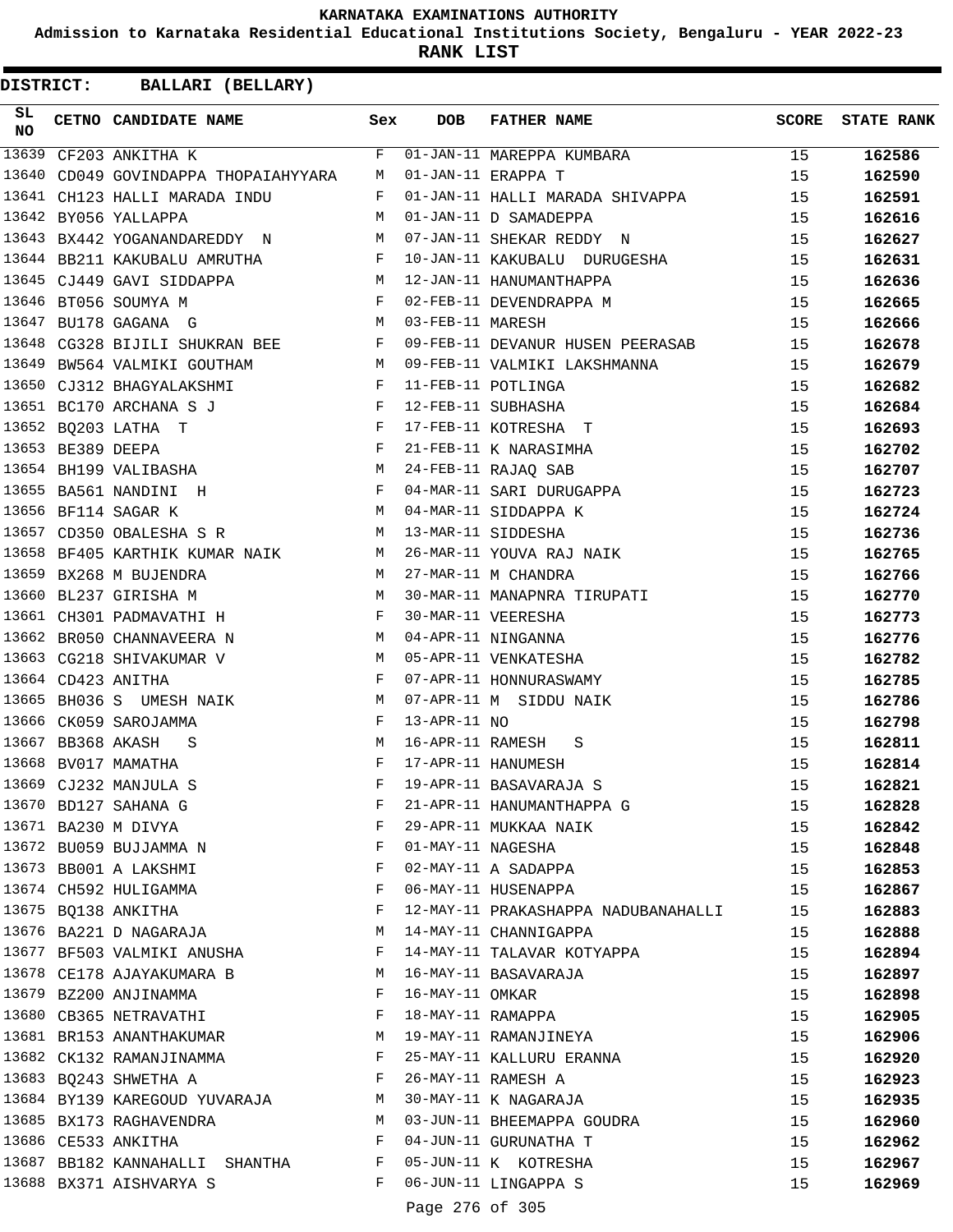**Admission to Karnataka Residential Educational Institutions Society, Bengaluru - YEAR 2022-23**

**RANK LIST**

**DISTRICT:** CC **BALLARI (BELLARY)**

| SL<br>NO | CETNO CANDIDATE NAME Sex                                                                                                                                                                                                                                       |            | <b>DOB</b>         | FATHER NAME                                                                 | <b>SCORE</b> | <b>STATE RANK</b> |
|----------|----------------------------------------------------------------------------------------------------------------------------------------------------------------------------------------------------------------------------------------------------------------|------------|--------------------|-----------------------------------------------------------------------------|--------------|-------------------|
| 13689    | CH421 RUDRAMUNI B                                                                                                                                                                                                                                              | M          |                    | 10-JUN-11 SHEKHARAPPA B                                                     | 15           | 162977            |
| 13690    | BX297 DEVARA MANE RAGHU                                                                                                                                                                                                                                        | M          |                    | 11-JUN-11 MALLAYYA D                                                        | 15           | 162979            |
| 13691    | BN351 SOMANNA                                                                                                                                                                                                                                                  | M          |                    | 11-JUN-11 PANDUNAIK                                                         | 15           | 162981            |
|          | 13692 CE458 CHANDRAMMA P S                                                                                                                                                                                                                                     | F          |                    | 12-JUN-11 SHIVAPPA P                                                        | 15           | 162984            |
|          | <b>M</b><br>13693 BQ429 NANDISHA SM                                                                                                                                                                                                                            |            |                    | 14-JUN-11 CHIDANANDAYA SM                                                   | 15           | 162996            |
|          | 13694 BD046 C RUKSHANA BANU                                                                                                                                                                                                                                    | $_{\rm F}$ |                    | 15-JUN-11 JAMALHUDDIN                                                       | 15           | 162999            |
| 13695    | BT097 VENKATESHA K N                                                                                                                                                                                                                                           | M          |                    | 27-JUN-11 K B NAGARAJA                                                      | 15           | 163036            |
|          | 13696 BV074 OMAKSHI                                                                                                                                                                                                                                            | F          |                    | 29-JUN-11 G VIRUPAKSHAPPA                                                   | 15           | 163041            |
| 13697    | BG318 INDRAJITHA D                                                                                                                                                                                                                                             | M          |                    | 01-JUL-11 LOKESHA D                                                         | 15           | 163046            |
| 13698    | BH058 GURUPRASAD M                                                                                                                                                                                                                                             | M          |                    | 02-JUL-11 CHIDANANDA M                                                      | 15           | 163053            |
| 13699    | BU205 MOHANA C                                                                                                                                                                                                                                                 | M          |                    | 05-JUL-11 CHOWDAPPA CP                                                      | 15           | 163060            |
|          | 13700 BG008 DILEEP DAFEDAR M                                                                                                                                                                                                                                   |            | 15-JUL-11 RAVI D   |                                                                             | 15           | 163089            |
|          | 13701 CE637 RAJESHA N<br>M <sub>N</sub>                                                                                                                                                                                                                        |            |                    | 19-JUL-11 HEMANNA N                                                         | 15           | 163100            |
|          | 13702 CJ482 GEETHA<br>$\mathbf{F}$ and $\mathbf{F}$                                                                                                                                                                                                            |            | 22-JUL-11 MAREPPA  |                                                                             | 15           | 163105            |
|          | <b>M</b><br>13703 BU300 CHETHANA M                                                                                                                                                                                                                             |            |                    | 23-JUL-11 MANJUNATHA T                                                      | 15           | 163107            |
|          | 13704 BX428 NAAGANA GOWDA B K M                                                                                                                                                                                                                                |            |                    | 06-AUG-11 GANGADHARA GOWDA B K                                              | 15           | 163148            |
|          | 13705 CH600 VISALAKSHI                                                                                                                                                                                                                                         | F          |                    | 06-AUG-11 MALLAPPA                                                          | 15           | 163150            |
|          | 13706 CJ466 SHRAVANI<br><b>Example 2</b> F                                                                                                                                                                                                                     |            |                    | 07-AUG-11 MALLANAGOUDA                                                      | 15           | 163151            |
|          | 13707 BP266 OBALDARA PUNEETH M                                                                                                                                                                                                                                 |            |                    | 14-AUG-11 OBALDARA JAGADEESHA                                               | 15           | 163165            |
|          | M<br>13708 BV182 M MAHESHA                                                                                                                                                                                                                                     |            |                    | 18-AUG-11 M BOMMANNA                                                        | 15           | 163180            |
|          | M <sub>N</sub><br>13709 BU554 HEMANTHA H                                                                                                                                                                                                                       |            |                    | 19-AUG-11 MAREPPA H                                                         | 15           | 163182            |
|          | $\mathbb{F}^{\mathbb{Z}}$ . The set of the set of the set of the set of the set of the set of the set of the set of the set of the set of the set of the set of the set of the set of the set of the set of the set of the set of the s<br>13710 CK310 NANDINI |            |                    | 24-AUG-11 MOULAPPA                                                          | 15           | 163193            |
|          | M<br>13711 BS186 HARISH M                                                                                                                                                                                                                                      |            |                    | 27-AUG-11 RAMESHA M                                                         | 15           | 163200            |
|          | 13712 BA205 K MAHMAD ALTAAF M                                                                                                                                                                                                                                  |            |                    | 06-SEP-11 K MAHMAD FAYAZ                                                    | 15           | 163224            |
|          | 13713 CH463 ANIL KUMAR                                                                                                                                                                                                                                         | M          | 10-SEP-11 ZZZ      |                                                                             | 15           | 163230            |
|          | 13714 BJ104 GANGA K                                                                                                                                                                                                                                            | F          |                    | 14-SEP-11 KRUSHNA NAIK                                                      | 15           | 163241            |
|          | 13715 CJ047 RAMANNA                                                                                                                                                                                                                                            | M          | 16-SEP-11 GARJENNA |                                                                             | 15           | 163249            |
|          | 13716 BX015 NAGAVENI J                                                                                                                                                                                                                                         | F          |                    | 23-SEP-11 GARJAPPA J                                                        | 15           | 163274            |
|          | 13717 BU139 RAJAMMA B                                                                                                                                                                                                                                          | F          |                    | 14-OCT-11 BALACHANDRA                                                       | 15           | 163322            |
|          | 13718 BH280 S KHAJA                                                                                                                                                                                                                                            | M          | 17-OCT-11 S JILAN  |                                                                             | 15           | 163333            |
|          | 13719 CJ500 AKASHA T M                                                                                                                                                                                                                                         | M          |                    | 24-OCT-11 MANJUNATHA<br>Т М                                                 | 15           | 163352            |
|          | 13720 BP104 YOGESHA KANAVI                                                                                                                                                                                                                                     | M          |                    | 30-OCT-11 ANNAPPA KANAVI                                                    | 15           | 163368            |
|          |                                                                                                                                                                                                                                                                |            |                    | 13721 BW017 SIDDARTHA GOUDA P S M 31-OCT-11 RAVISHANKAR GOUDA P S           | 15           | 163372            |
|          | 13722 BU335 D RAJAKUMARA<br>$\mathbb{M}$                                                                                                                                                                                                                       |            |                    | 01-NOV-11 DASARA OBAYYA                                                     | 15           | 163374            |
|          | 13723 BR198 VIDHYA K                                                                                                                                                                                                                                           | F          |                    | 02-NOV-11 KARIYAPPA S                                                       | 15           | 163378            |
|          | 13724 BZ193 TARUN M                                                                                                                                                                                                                                            | M          |                    | 04-NOV-11 MALLIKARJUNA                                                      | 15           | 163383            |
|          | 13725 BQ428 BINDHU                                                                                                                                                                                                                                             | F          |                    | 07-NOV-11 KOTRESHA                                                          | 15           | 163386            |
|          | 13726 BK018 AMRUTHA B                                                                                                                                                                                                                                          | F          |                    | 11-NOV-11 DURGYANAIK B                                                      | 15           | 163395            |
|          | 13727 CB229 SEVANTHI                                                                                                                                                                                                                                           | F          |                    | 11-NOV-11 HONNURAPPA                                                        | 15           | 163398            |
|          | 13728 BV250 MAHESH N                                                                                                                                                                                                                                           | M          |                    | 20-NOV-11 NINGAPPA A K                                                      | 15           | 163416            |
|          | 13729 CD025 BASAVARAJA                                                                                                                                                                                                                                         | M          | 24-NOV-11 SURESHA  |                                                                             |              |                   |
|          | 13730 BZ248 NIVEDITHA S                                                                                                                                                                                                                                        |            |                    | 25-NOV-11 THIPPESWAMY S                                                     | 15           | 163425            |
|          |                                                                                                                                                                                                                                                                |            |                    |                                                                             | 15           | 163430            |
|          | 13731 BF300 PAVITHRA BILICHODRA F                                                                                                                                                                                                                              |            |                    | 01-DEC-11 MALATESHA BILICHODRA                                              | 15           | 163443            |
|          | 13732 CJ338 VEERENDRA                                                                                                                                                                                                                                          | M          | 12-DEC-11 ERANNA   |                                                                             | 15           | 163469            |
|          | 13733 BZ317 BHUVANESHWARI                                                                                                                                                                                                                                      | F          |                    | 25-DEC-11 K NAGARAJA                                                        | 15           | 163487            |
|          | 13734 CB363 NITHIN KUMAR C M                                                                                                                                                                                                                                   |            |                    | 25-DEC-11 JADEPPA C                                                         | 15           | 163489            |
|          | 13735 BB175 ANITHA                                                                                                                                                                                                                                             | F          |                    | 26-DEC-11 HULUGAPPA                                                         | 15           | 163490            |
|          | 13736 CD104 PRASHANTHA                                                                                                                                                                                                                                         | M          |                    | 01-JAN-12 JATINGAPPA                                                        | 15           | 163510            |
|          | 13737 BW506 BHARATKUMAR M 26-JAN-12 KRISHNAPPA                                                                                                                                                                                                                 |            |                    |                                                                             | 15           | 163528            |
|          | 13738 BF364 UDAYA D P                                                                                                                                                                                                                                          |            |                    | M 29-JAN-12 D PARASAPPA<br>$\sim$ $\sim$ $\sim$ $\sim$ $\sim$ $\sim$ $\sim$ | 15           | 163529            |

Page 277 of 305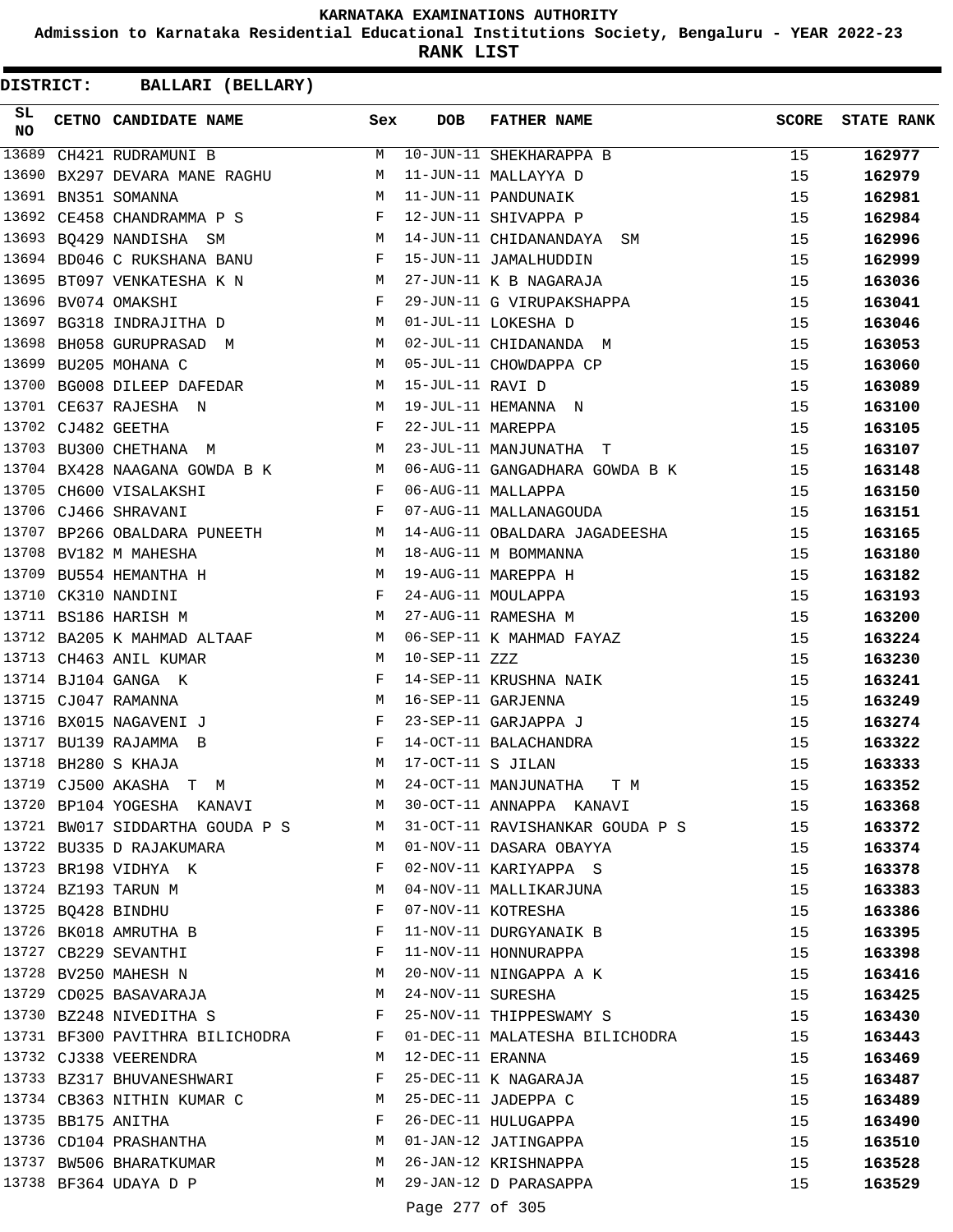**Admission to Karnataka Residential Educational Institutions Society, Bengaluru - YEAR 2022-23**

**RANK LIST**

**DISTRICT:** CC **BALLARI (BELLARY)**

| SL<br><b>NO</b> |                  | CETNO CANDIDATE NAME                                                                                                                                                                                                                                  | Sex          | <b>DOB</b>        | <b>FATHER NAME</b>                                                              | SCORE | <b>STATE RANK</b> |
|-----------------|------------------|-------------------------------------------------------------------------------------------------------------------------------------------------------------------------------------------------------------------------------------------------------|--------------|-------------------|---------------------------------------------------------------------------------|-------|-------------------|
| 13739           |                  | BQ186 ANKITHA BAI                                                                                                                                                                                                                                     |              |                   | F 19-FEB-12 KUMAR NAIK                                                          | 15    | 163535            |
| 13740           |                  | $\mathbf{F}$ and the set of the set of the set of the set of the set of the set of the set of the set of the set of the set of the set of the set of the set of the set of the set of the set of the set of the set of the set of<br>BE335 PAVITHRA M |              |                   | 21-FEB-12 CHOWDAPPA M                                                           | 15    | 163536            |
|                 |                  | 13741 BW256 MEGHANA T<br>$\mathbf{F}$ and $\mathbf{F}$ and $\mathbf{F}$                                                                                                                                                                               |              |                   | 28-MAY-12 SURESHA M                                                             | 15    | 163551            |
|                 |                  | 13742 BY290 S V VENKATARAMANA M 01-JAN-09 S V SRINIVAS                                                                                                                                                                                                |              |                   |                                                                                 | 14    | 163559            |
|                 |                  | 13743 BX414 P HONNUR SWAMY M 22-JAN-09 KUBERA                                                                                                                                                                                                         |              |                   |                                                                                 | 14    | 163561            |
|                 |                  | 13744 CC061 NAGARATHNA<br>F 01-JUN-09 TIRUPATHI                                                                                                                                                                                                       |              |                   |                                                                                 | 14    | 163564            |
|                 |                  |                                                                                                                                                                                                                                                       |              |                   | 13745 BL341 RAMESH BUDIHALU M 15-JUL-09 MARUTEPPA BUDIHALU                      | 14    | 163565            |
|                 |                  | $\mathbf{F}$<br>13746 CK095 SHANTHAMMA                                                                                                                                                                                                                |              |                   | 27-AUG-09 SHARANAPPA                                                            | 14    | 163566            |
|                 |                  | 13747 BG230 USHA SINGRALLI F                                                                                                                                                                                                                          |              |                   | 30-NOV-09 SIDDAPPA SINGRALLI                                                    | 14    | 163573            |
|                 |                  | 13748 CE268 SHIVANAGA M                                                                                                                                                                                                                               |              |                   | M 01-JAN-10 MARICHITTAPPA                                                       | 14    | 163582            |
|                 |                  | 13749 CE154 K KIRAN KUMAR M M 05-APR-10 P RAMESH KUMAR                                                                                                                                                                                                |              |                   |                                                                                 | 14    | 163594            |
|                 |                  | M <sub>1</sub><br>13750 BV014 MANU KUDLIGER                                                                                                                                                                                                           |              |                   | 13-APR-10 MARIYAPPA K                                                           | 14    | 163597            |
|                 |                  | 13751 BG134 N K SHOYAB MALIK M 25-MAY-10 N K SALIM                                                                                                                                                                                                    |              |                   |                                                                                 | 14    | 163607            |
|                 |                  | 13752 BC326 SURESH N                                                                                                                                                                                                                                  |              |                   | M 25-MAY-10 MANJUNATHA N                                                        | 14    | 163609            |
|                 |                  | 13753 CA058 E JAGADEESH M 01-JUN-10 E JADEPPA                                                                                                                                                                                                         |              |                   |                                                                                 | 14    | 163610            |
|                 |                  | M<br>13754 CJ481 ERESHA                                                                                                                                                                                                                               |              |                   | 15-JUN-10 TIRUMANDEPPA                                                          | 14    | 163614            |
|                 |                  | 13755 BN116 TANVEER A                                                                                                                                                                                                                                 |              |                   | M 08-JUL-10 IMAMSAHEB                                                           | 14    | 163617            |
|                 |                  | 13756 BQ473 GURUSHANTHAMMA K F                                                                                                                                                                                                                        |              |                   | 28-JUL-10 GURUSWAMY K                                                           | 14    | 163627            |
|                 |                  | 13757 BN165 ASHOKA B<br><b>M</b>                                                                                                                                                                                                                      |              |                   | 31-AUG-10 HALESHA B                                                             | 14    | 163648            |
|                 |                  | $\mathbf{F}$ and $\mathbf{F}$<br>13758 BM082 ARCHANAA                                                                                                                                                                                                 |              |                   | 08-SEP-10 SHIVAKUMARA NAIK                                                      |       |                   |
|                 |                  |                                                                                                                                                                                                                                                       |              |                   | 04-OCT-10 MARYA NAIK                                                            | 14    | 163652            |
|                 |                  | 13759 BQ268 M MANOJ KUMAR M                                                                                                                                                                                                                           |              |                   |                                                                                 | 14    | 163668            |
|                 |                  | 13760 CH048 C BHAVANI<br>$\mathbf{F}$ and the contract of $\mathbf{F}$                                                                                                                                                                                |              |                   | 22-OCT-10 C ERANNA                                                              | 14    | 163688            |
|                 |                  | 13761 BX325 VIJAYA LAKSHMI F                                                                                                                                                                                                                          |              |                   | 24-OCT-10 SHANTHI ERANNA                                                        | 14    | 163690            |
|                 |                  | 13762 CC151 K M ASHOK KUMAR M                                                                                                                                                                                                                         |              |                   | 25-OCT-10 K M BASAVARAJA                                                        | 14    | 163691            |
|                 |                  | 13763 BA160 U ANURADHA                                                                                                                                                                                                                                | $\mathbf{F}$ |                   | 29-OCT-10 HANUMANTHA                                                            | 14    | 163698            |
|                 |                  | 13764 CK098 HANUMESHA<br>$\mathbf M$                                                                                                                                                                                                                  |              | 01-NOV-10 BHEEMA  |                                                                                 | 14    | 163702            |
|                 |                  | M <sub>1</sub><br>13765 CD013 THIPPESH                                                                                                                                                                                                                |              |                   | 30-NOV-10 BHEEMAPPA                                                             | 14    | 163731            |
|                 |                  | $\mathbf{F}$ and $\mathbf{F}$<br>13766 BB366 RANJITHA                                                                                                                                                                                                 |              |                   | 02-DEC-10 SHIVAPPA                                                              | 14    | 163735            |
|                 |                  | $\mathbf{F}$ and $\mathbf{F}$ are $\mathbf{F}$<br>13767 CJ198 B HULEGEMMA                                                                                                                                                                             |              | 03-DEC-10 RAVI    |                                                                                 | 14    | 163737            |
|                 |                  | 13768 BY382 MOUNIKA H                                                                                                                                                                                                                                 |              |                   | F 11-DEC-10 HANUMANTHARAYA                                                      | 14    | 163750            |
|                 |                  | 13769 BB417 ARJUN CHANNADASARU                                                                                                                                                                                                                        |              |                   | M 23-DEC-10 VENKATESHA CHANNADASARU                                             | 14    | 163765            |
|                 |                  | 13770 BT041 MAHANTHAMMA F<br>13771 CA210 A SOPANIKA F<br>13772 BX206 AMRUTHA F                                                                                                                                                                        |              | 28-DEC-10 RAJAPPA |                                                                                 | 14    | 163772            |
|                 |                  |                                                                                                                                                                                                                                                       |              |                   | 01-JAN-11 ADRIGERI DYAVANNA                                                     | 14    | 163778            |
|                 |                  |                                                                                                                                                                                                                                                       |              | 01-JAN-11 RAMAYYA |                                                                                 | 14    | 163782            |
|                 |                  | 13773 CJ356 AMARESHA M                                                                                                                                                                                                                                |              | 24-JAN-11 ERESHA  |                                                                                 | 14    | 163848            |
|                 |                  | 13774 BK023 B NANDITHA F                                                                                                                                                                                                                              |              |                   | 29-JAN-11 B ANJINAPPA                                                           | 14    | 163854            |
|                 |                  | 13775 BU643 SANDEEPA M                                                                                                                                                                                                                                | M            |                   | 30-JAN-11 BASAVARAJA M                                                          | 14    | 163856            |
|                 |                  | 13776 BE139 GAGANA T<br>$\mathbf{F}$ and the contract of the contract of $\mathbf{F}$                                                                                                                                                                 |              |                   | 08-FEB-11 RAMAREDDY T                                                           | 14    | 163870            |
|                 |                  | 13777 BF358 NAGAMMA B                                                                                                                                                                                                                                 |              |                   | 13-FEB-11 DURUGADA HANUMANTHAPPA BETHUR 14                                      |       | 163883            |
|                 |                  | $\begin{array}{cccc}\n 13778 & CB348 & V & MOHANA & GOWDA & \qquad & \mathbb{M} \\  & 13779 & D11997 & GNN1 & & \\ \end{array}$                                                                                                                       |              |                   | 19-FEB-11 SIDDAPPA                                                              | 14    | 163897            |
|                 | 13779 BH297 SANA |                                                                                                                                                                                                                                                       | $\mathbb{F}$ |                   | 22-FEB-11 VALI BASHA                                                            | 14    | 163904            |
|                 |                  | 13780 BU467 CHANDRAMMA G F                                                                                                                                                                                                                            |              |                   | 28-FEB-11 THIMMAIAH G                                                           | 14    | 163912            |
|                 |                  |                                                                                                                                                                                                                                                       |              |                   | 13781 BM237 SHIVAKUMARA GUDIYOL M 01-MAR-11 MARIYAVVA GUDIYOL                   | 14    | 163916            |
|                 |                  | 13782 BJ049 D ROSHNI                                                                                                                                                                                                                                  | F            |                   | 02-MAR-11 D INTHIYAZ                                                            | 14    | 163917            |
|                 |                  | 13783 CK294 GANGADARA                                                                                                                                                                                                                                 | M            |                   | 22-MAR-11 K DEVANA                                                              | 14    | 163944            |
|                 |                  | 13784 CK289 BHARATHI F                                                                                                                                                                                                                                |              |                   | 26-MAR-11 CHALUVADI YALLAPPA 14                                                 |       | 163954            |
|                 |                  | 13785 BT013 SANTOSH KUMAR P M                                                                                                                                                                                                                         |              |                   | 14<br>30-MAR-11 KOTRESH P                                                       |       | 163962            |
|                 |                  |                                                                                                                                                                                                                                                       |              |                   | 13786 BP064 HALAMMA NAGARAJA TALAVARA F 05-APR-11 NAGARAJA VEERAPPA TALAVARA 14 |       | 163976            |
|                 |                  | 13787 BW158 RANJITHA                                                                                                                                                                                                                                  | F            |                   | 08-APR-11 J SIDDALINGAPPA                                                       | 14    | 163988            |
|                 |                  | 13788 BW126 H SANTHOSH                                                                                                                                                                                                                                |              |                   | M 17-APR-11 H HULAGANNA                                                         | 14    | 164005            |
|                 |                  |                                                                                                                                                                                                                                                       |              |                   | $270$ $520$                                                                     |       |                   |

Page 278 of 305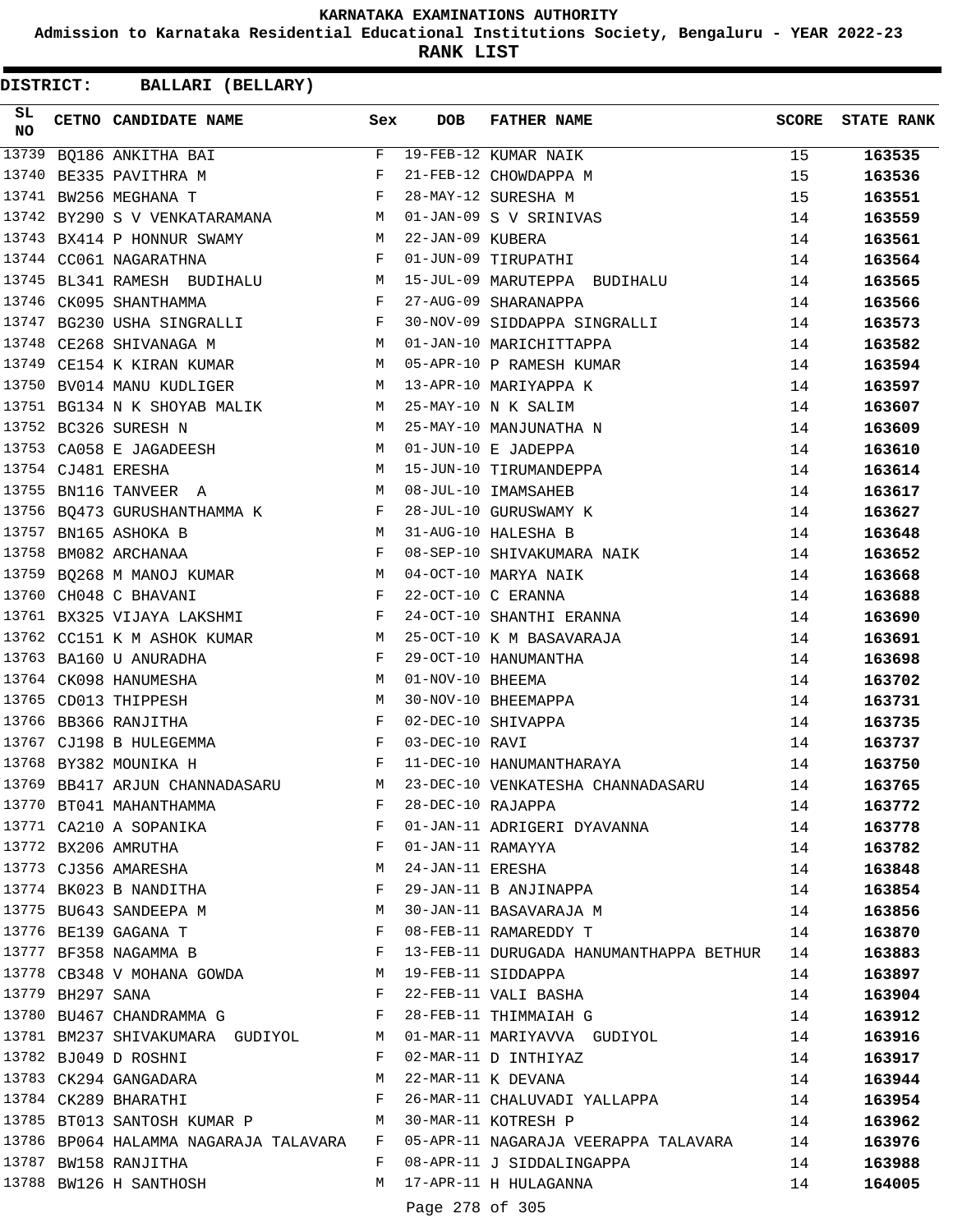**Admission to Karnataka Residential Educational Institutions Society, Bengaluru - YEAR 2022-23**

**RANK LIST**

| SL<br>NO |                   | CETNO CANDIDATE NAME Sex                                                                                                                                                                                                                                  |              | <b>DOB</b>          | FATHER NAME                                                     | <b>SCORE</b> | <b>STATE RANK</b> |
|----------|-------------------|-----------------------------------------------------------------------------------------------------------------------------------------------------------------------------------------------------------------------------------------------------------|--------------|---------------------|-----------------------------------------------------------------|--------------|-------------------|
| 13789    |                   | BT386 P M PRAJVAL KUMAR M                                                                                                                                                                                                                                 |              |                     | $17-APR-11$ P MARANNA                                           | 14           | 164007            |
| 13790    |                   | BW593 MANJUNATHA T                                                                                                                                                                                                                                        | М            |                     | 30-APR-11 HANUMANTHA                                            | 14           | 164033            |
|          |                   | <b>M</b><br>13791 CE542 SHIVAMANI G                                                                                                                                                                                                                       |              |                     | 30-APR-11 GANGADHARA                                            | 14           | 164034            |
|          |                   | 13792 BS058 D BHARATA KUMARA M                                                                                                                                                                                                                            |              |                     | 03-MAY-11 D MARESHA                                             | 14           | 164047            |
|          |                   | 13793 CE326 NAYANA K<br>$\mathbf{F}$ and the set of the set of the set of the set of the set of the set of the set of the set of the set of the set of the set of the set of the set of the set of the set of the set of the set of the set of the set of |              |                     | 08-MAY-11 NAGARAJA K                                            | 14           | 164067            |
|          |                   | M <sub>N</sub><br>13794 BS246 ABHILASHA K                                                                                                                                                                                                                 |              |                     | 12-MAY-11 HANUMANTHAPPA K                                       | 14           | 164076            |
|          |                   | M<br>13795 CK126 K MANIKANTA                                                                                                                                                                                                                              |              |                     | 13-MAY-11 GADHILINGAPPA K                                       | 14           | 164079            |
|          |                   | 13796 CJ275 RESHMA                                                                                                                                                                                                                                        | $$\rm F$$    |                     | 15-MAY-11 MAHAMMED ALI                                          | 14           | 164083            |
| 13797    |                   | BR244 SHIVAKUMARA H G M                                                                                                                                                                                                                                   |              |                     | 21-MAY-11 SANNA SHARANAPPA                                      | 14           | 164099            |
|          |                   | 13798 BF319 VINAY HYARADA M                                                                                                                                                                                                                               |              |                     | 21-MAY-11 RAMESHA HYARADA                                       | 14           | 164100            |
| 13799    |                   | M<br>BD043 BHOVI ARUNA                                                                                                                                                                                                                                    |              |                     | 22-MAY-11 BHOVI DURUGAPPA                                       | 14           | 164101            |
|          |                   | 13800 BC105 ANITHA HANUMANAGOWDRA F                                                                                                                                                                                                                       |              |                     | 24-MAY-11 GONEPPA H                                             | 14           | 164104            |
|          |                   | 13801 BB052 PUSHPA G                                                                                                                                                                                                                                      | $\mathbf{F}$ |                     | 27-MAY-11 GONEPPA G                                             | 14           | 164111            |
|          |                   | 13802 BN191 SUPRET KUMAR D                                                                                                                                                                                                                                |              |                     | 27-MAY-11 HERANYA NAIK D                                        | 14           | 164112            |
| 13803    |                   | BD280 SHASHIKALA B $$\rm F$$                                                                                                                                                                                                                              |              |                     | 28-MAY-11 MANJUNATHA B                                          | 14           | 164114            |
|          |                   | $\begin{aligned} \mathbf{F} \\ \mathbf{M} \end{aligned}$<br>13804 CG200 BHUMIKA                                                                                                                                                                           |              | 29-MAY-11 KOTEPPA   |                                                                 | 14           | 164115            |
| 13805    |                   | BV077 AKSHAY                                                                                                                                                                                                                                              |              |                     | 01-JUN-11 RANGAPPA                                              | 14           | 164120            |
| 13806    |                   | CB150 K GURURAJ M                                                                                                                                                                                                                                         |              |                     | 01-JUN-11 K SHANMUKHA                                           | 14           | 164124            |
| 13807    |                   | M<br>BM380 ANANDA                                                                                                                                                                                                                                         |              |                     | 04-JUN-11 SHEKHAR NAIK                                          | 14           | 164135            |
|          |                   | 13808 CG265 K MALLESHAPPA M                                                                                                                                                                                                                               |              |                     | 17-JUN-11 K RAMKUMARA                                           | 14           | 164171            |
| 13809    |                   | BT034 VEENA H G<br>$\mathbb F$ . In the set of the set of the set of the set of the set of the set of the set of the set of the set of the set of the set of the set of the set of the set of the set of the set of the set of the set of the set of      |              |                     | 20-JUN-11 GANGADHARA H                                          | 14           | 164186            |
|          |                   | M<br>13810 BY043 LOKESH K                                                                                                                                                                                                                                 |              |                     | 27-JUN-11 VIJAYAKUMAR                                           | 14           | 164205            |
|          |                   | $\mathbf{F}$<br>13811 CD200 CHITRA A                                                                                                                                                                                                                      |              |                     | 02-JUL-11 CHINNAPURAPPA A                                       | 14           | 164220            |
|          |                   | 13812 BW422 CHINNA K                                                                                                                                                                                                                                      | M            |                     | 05-JUL-11 VENKATESH                                             | 14           | 164227            |
|          |                   | 13813 BC222 HARSHA GODI                                                                                                                                                                                                                                   | M            |                     | 09-JUL-11 BASAVARAJA GODI                                       | 14           | 164240            |
|          |                   | 13814 BG276 SIDDESH K M                                                                                                                                                                                                                                   | M            |                     | 10-JUL-11 MONACHARI K                                           | 14           | 164246            |
|          |                   | 13815 BW305 N RAJA                                                                                                                                                                                                                                        | M            |                     | 14-JUL-11 N HANUMANA GOUDA                                      | 14           | 164257            |
|          |                   | 13816 BJ058 DURUGESHA S                                                                                                                                                                                                                                   | M            |                     | 17-JUL-11 RAMESHA S                                             | 14           | 164265            |
|          |                   | 13817 CH366 LAKSHMI                                                                                                                                                                                                                                       | F            |                     | 25-JUL-11 SHEKHANNA                                             | 14           | 164285            |
|          |                   | 13818 CJ102 UMADEVI                                                                                                                                                                                                                                       | $_{\rm F}$   |                     | 26-JUL-11 GANGADHARA                                            |              |                   |
|          |                   | 13819 CK077 ANJINI                                                                                                                                                                                                                                        | M            |                     | 29-JUL-11 RAVICHANDRA                                           | 14           | 164290            |
|          |                   | 13820 BS103 JANAKI M                                                                                                                                                                                                                                      | F            |                     | 30-JUL-11 MALLIKARJUNA                                          | 14           | 164293            |
|          |                   |                                                                                                                                                                                                                                                           |              |                     |                                                                 | 14           | 164294            |
|          |                   | 13821 BK060 E SRUSHSTI                                                                                                                                                                                                                                    | F            |                     | 31-JUL-11 E BASAVARAJA                                          | 14           | 164298            |
|          |                   |                                                                                                                                                                                                                                                           |              |                     | 13822 CK272 SHIVARAJAGOWDA S MO9-AUG-11 MANJUNATHA S            | 14           | 164326            |
|          |                   | 13823 CJ225 JAGADISHA                                                                                                                                                                                                                                     |              | M 14-AUG-11 RAJAPPA |                                                                 | 14           | 164338            |
|          |                   | 13824 BS055 SIDDESHA G H                                                                                                                                                                                                                                  |              |                     | M 15-AUG-11 SHARANAPPA G H                                      | 14           | 164342            |
|          |                   |                                                                                                                                                                                                                                                           |              |                     | 13825 BA307 SINCHANA GADIHALLI F 16-AUG-11 GADIHALLI SHEKARAPPA | 14           | 164345            |
|          |                   | 13826 CH368 MALLESHWARI F                                                                                                                                                                                                                                 |              |                     | 20-AUG-11 MALLAIAH                                              | 14           | 164350            |
|          |                   | 13827 BR042 M B KOTRESH M                                                                                                                                                                                                                                 |              |                     | 23-AUG-11 BHORAYYA                                              | 14           | 164360            |
|          |                   | 13828 BW598 SHRAVANI K                                                                                                                                                                                                                                    | F            |                     | 30-AUG-11 CHANDRASHEKHAR K                                      | 14           | 164380            |
|          |                   | 13829 BM351 SAHANA ALIKATTI F                                                                                                                                                                                                                             |              |                     | 08-SEP-11 MANTEAH ALIKATTI                                      | 14           | 164394            |
|          |                   |                                                                                                                                                                                                                                                           |              |                     | 13830 BL125 BASAVARAJ HALAGI       M 09-SEP-11 DYAMAJJA HALAGI  | 14           | 164396            |
|          |                   | 13831 BS148 MAHESHWARI K A                                                                                                                                                                                                                                | $\mathbf{F}$ | 09-SEP-11 NAIL K    |                                                                 | 14           | 164398            |
|          |                   | 13832 BB519 K GANGAMMA                                                                                                                                                                                                                                    |              |                     | F 21-SEP-11 JAGADISH                                            | 14           | 164424            |
|          |                   | 13833 BE187 VINOOTA B                                                                                                                                                                                                                                     | $\mathbf{F}$ |                     | 21-SEP-11 PARASHURAMA B                                         | 14           | 164426            |
|          |                   | 13834 BW400 HIMANTHRAJ M                                                                                                                                                                                                                                  |              |                     | 22-SEP-11 THIMMAPPA                                             | 14           | 164427            |
|          |                   | 13835 BY101 H HARSHITHA                                                                                                                                                                                                                                   | F            |                     | 23-SEP-11 H VIJAY                                               | 14           | 164428            |
|          |                   | 13836 CA014 PRAJWAL KUMAR K S M 02-OCT-11 SHANMUKAPPA                                                                                                                                                                                                     |              |                     |                                                                 | 14           | 164448            |
|          |                   | 13837 BB040 B T MADESHA                                                                                                                                                                                                                                   |              |                     | M 04-OCT-11 BASAVARAJA                                          | 14           | 164453            |
|          | 13838 CK072 DEEPA |                                                                                                                                                                                                                                                           | F            |                     | 10-OCT-11 VEERESHA                                              | 14           | 164465            |
|          |                   |                                                                                                                                                                                                                                                           |              | Page 279 of 305     |                                                                 |              |                   |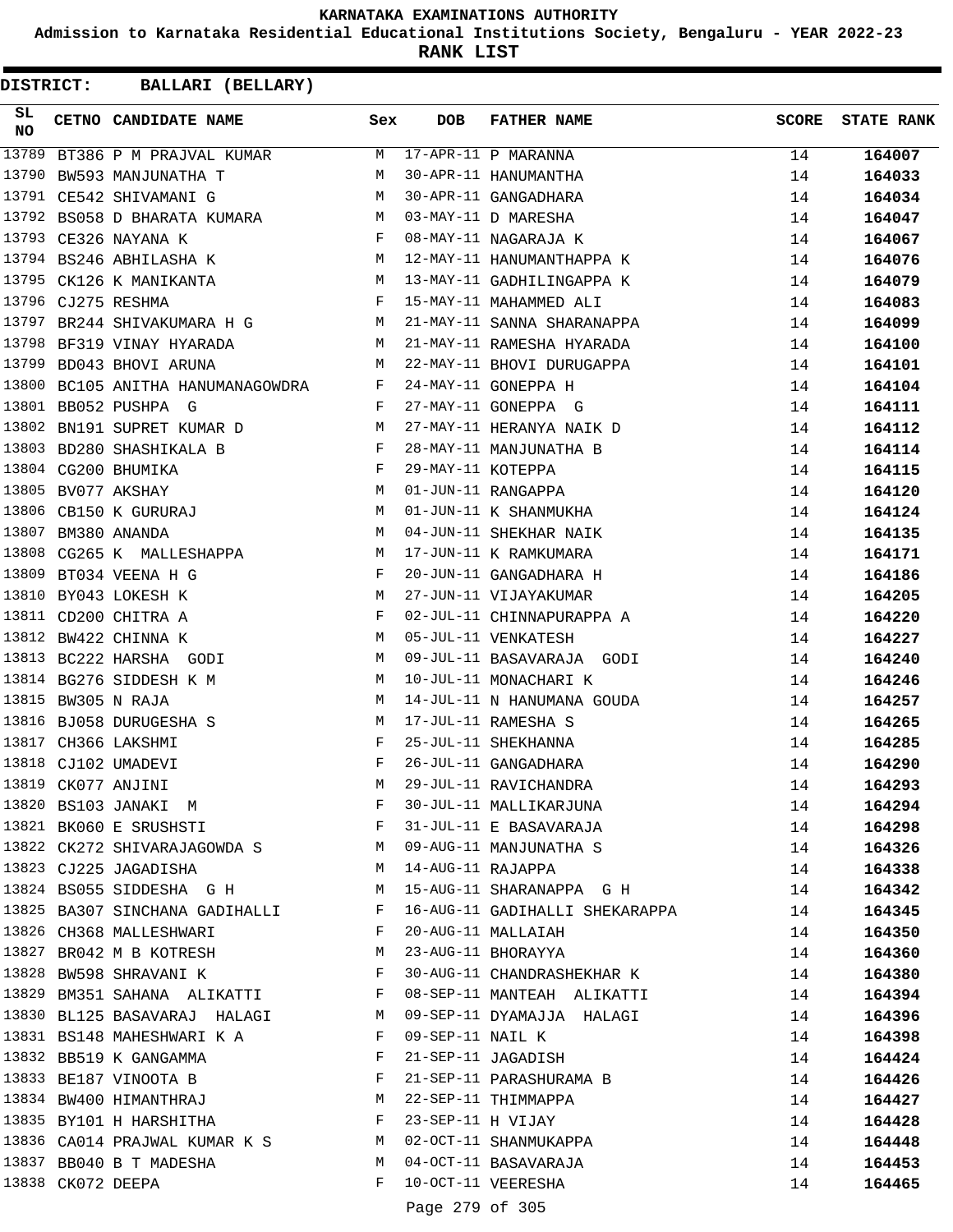**Admission to Karnataka Residential Educational Institutions Society, Bengaluru - YEAR 2022-23**

**RANK LIST**

**DISTRICT:** CC **BALLARI (BELLARY)**

| SL.<br><b>NO</b> |                   | CETNO CANDIDATE NAME                                                                                                                    | Sex          | <b>DOB</b>        | FATHER NAME                                                          | SCORE | <b>STATE RANK</b> |
|------------------|-------------------|-----------------------------------------------------------------------------------------------------------------------------------------|--------------|-------------------|----------------------------------------------------------------------|-------|-------------------|
| 13839            |                   | BX390 MANIKANTA B                                                                                                                       | M            |                   | 15-OCT-11 RAMESH B                                                   | 14    | 164473            |
| 13840            |                   | BU630 J SUNITHA                                                                                                                         | F            | 18-OCT-11 JOKESHA |                                                                      | 14    | 164479            |
|                  |                   | 13841 BX388 RAMPURA BHUMIKA<br>$\mathbf{F}$ and $\mathbf{F}$ and $\mathbf{F}$                                                           |              |                   | 01-NOV-11 RAMPURA EESHANNA                                           | 14    | 164506            |
|                  |                   | 13842 CE348 LAKSHMIPUTRA T                                                                                                              | M            |                   | 11-NOV-11 RAMANNA T                                                  | 14    | 164528            |
|                  |                   | 13843 CA293 C ESHWARI<br>$\mathbf{F}$ and $\mathbf{F}$                                                                                  |              |                   | 15-NOV-11 C VENKATESHA                                               | 14    | 164533            |
|                  |                   | 13844 BN078 SUNEETA L<br>the contract of the contract of the Press, and the Press, and the Press, and the Press, and the Press, and the |              |                   | 15-NOV-11 SHIVANAIK                                                  | 14    | 164535            |
|                  |                   | 13845 BQ197 KOTRESHA NAIK K                                                                                                             |              |                   | 22-NOV-11 KUMARA NAIK S L                                            | 14    | 164551            |
|                  |                   | 13846 BU586 K P MARESHA                                                                                                                 | M            |                   | 25-NOV-11 KOYRI PALAIAH                                              | 14    | 164556            |
|                  |                   | 13847 CD020 B GANGAMMA<br>$\mathbf{F}$                                                                                                  |              |                   | 27-NOV-11 MALIYAPPA BANDREYYARA                                      | 14    | 164563            |
|                  |                   | 13848 CC238 USHA B K<br><b>Figure 19</b>                                                                                                |              |                   | 28-NOV-11 SAREPPA B K                                                | 14    | 164567            |
|                  |                   | 13849 CE455 LAKSHMI<br><b>Example 19</b>                                                                                                |              |                   | 09-DEC-11 PARAMESHWARA                                               | 14    | 164590            |
|                  |                   | 13850 BX033 MANJULA                                                                                                                     | $\mathbf{F}$ |                   | 12-DEC-11 T BHAGAVANTHA                                              | 14    | 164595            |
|                  |                   | 13851 BW143 MUNIR BASHA<br><b>M</b>                                                                                                     |              | 18-DEC-11 NAZIR   |                                                                      | 14    | 164609            |
|                  |                   | 13852 CJ348 SINDHU K<br>and the state of the Party of the Party                                                                         |              |                   | 29-DEC-11 HANUMANTHA K                                               | 14    | 164624            |
|                  |                   | 13853 BV214 G HEMANTHA                                                                                                                  | M            |                   | 30-DEC-11 G MARANNA                                                  | 14    | 164625            |
|                  |                   | 13854 BM064 RAMESHA GURUSIDDAPPANAVARA M                                                                                                |              |                   | 02-JAN-12 MANJUNATHA                                                 | 14    | 164642            |
|                  |                   |                                                                                                                                         |              |                   | GURUSIDDAPPANAVARA                                                   |       |                   |
|                  |                   | 13855 BU080 PRASANNAKUMAR                                                                                                               | M            |                   | 09-JAN-12 CHANDRAPPA                                                 | 14    | 164648            |
|                  |                   | 13856 BE375 KEERTHANA L D                                                                                                               | $-F$         |                   | 23-JAN-12 DHARMA NAIK L                                              | 14    | 164661            |
|                  |                   | 13857 CD340 LIKHITHA<br>$\mathbf{F}$ and $\mathbf{F}$ . The set of $\mathbf{F}$                                                         |              |                   | 28-JAN-12 PAMPAPATHI                                                 | 14    | 164666            |
|                  | 13858 CJ013 POOJA | <b>Example 19</b>                                                                                                                       |              |                   | 11-FEB-12 SARDHARA                                                   | 14    | 164671            |
|                  |                   | $\mathbf{F}$ and $\mathbf{F}$<br>13859 BR077 HULIGEMMA                                                                                  |              |                   | 31-MAR-12 MAHANTHESHA                                                | 14    | 164681            |
|                  |                   | 13860 CK110 JITENDRA                                                                                                                    | M            |                   | 11-MAY-12 SARDARAPPA                                                 | 14    | 164684            |
|                  |                   | 13861 CC299 ANKITHA S ANKITHA S<br>$\mathbf{F}$ and $\mathbf{F}$                                                                        |              |                   | 12-DEC-08 SOMANNA S SOMANNA S                                        | 13    | 164694            |
|                  |                   | 13862 CK080 GEETANJALI                                                                                                                  | $\mathbf{F}$ |                   | 23-MAR-09 P ADEPPA                                                   | 13    | 164696            |
|                  |                   | $\mathbf{F}$<br>13863 CJ243 KADARA BI                                                                                                   |              |                   | 06-JUN-09 HUSEN SAB                                                  | 13    | 164698            |
|                  |                   | 13864 BT101 N MALASHRI                                                                                                                  | $\mathbf{F}$ |                   | 08-JUN-09 BHIMAPPA                                                   | 13    | 164699            |
|                  |                   |                                                                                                                                         |              |                   | 01-JAN-10 LET KANAKAPPA                                              | 13    | 164719            |
|                  |                   | 13866 CH303 SHIVASHANKAR<br><b>M</b>                                                                                                    |              |                   | 12-FEB-10 DYAVANNA BALIKERU                                          | 13    | 164730            |
|                  |                   | 13867 CE114 LAKSHMI                                                                                                                     | F            |                   | 11-MAR-10 RAMALINGAPPA                                               | 13    | 164736            |
|                  |                   | 13868 BU579 SUMANGALAMMA                                                                                                                | F            |                   | 28-MAR-10 BASAVARAJA                                                 | 13    | 164740            |
|                  |                   | 13869 CD193 PRAVEENA                                                                                                                    | М            |                   | 30-APR-10 HULIKUNTEPPA                                               | 13    | 164755            |
|                  |                   | 13870 BV172 RENUKA J                                                                                                                    | F            |                   | 14-MAY-10 NAGAPPA<br>06-JUN-10 RAGHAVENDRA<br>07-JUN-10 MALLIKARJUNA | 13    | 164758            |
|                  |                   | 13871 CB013 YALLAPPA                                                                                                                    | М            |                   |                                                                      | 13    | 164768            |
|                  |                   | 13872 CK079 CHARAN                                                                                                                      | M            |                   |                                                                      | 13    | 164770            |
|                  |                   | 13873 BW543 BASAVARAJA                                                                                                                  | M            |                   | 16-JUN-10 YALLAPPANAVARA YERRISWAMI                                  | 13    | 164775            |
|                  |                   | 13874 CE364 ANJALI H                                                                                                                    | F            |                   | 13-JUL-10 HULIKUNTEPPA                                               | 13    | 164785            |
|                  |                   | 13875 BX338 P YOGESHA                                                                                                                   | M            |                   | 23-JUL-10 P MAHANTESHA                                               | 13    | 164787            |
|                  |                   | 13876 BS116 ROHINI M P                                                                                                                  | F            |                   | 31-JUL-10 PAMPANNA M                                                 | 13    | 164790            |
|                  |                   | 13877 CF178 GANESH R RAMANJINI M                                                                                                        |              |                   | 24-AUG-10 RAMANJINI                                                  | 13    | 164805            |
|                  |                   | 13878 CC083 T ADARSHA                                                                                                                   | M            |                   | 26-AUG-10 T NAGARAJA                                                 | 13    | 164808            |
|                  |                   | 13879 CD368 AJJAYYA                                                                                                                     | M            |                   | 09-OCT-10 THIPPESWAMY                                                | 13    | 164840            |
|                  |                   | 13880 CE046 SHIVAKUMARA K B M                                                                                                           |              |                   | 11-OCT-10 HONNURAPPA                                                 | 13    | 164846            |
|                  |                   | 13881 CD190 MAYTHRI                                                                                                                     | $\mathbf{F}$ |                   | 18-OCT-10 NINGAPPA T                                                 | 13    | 164857            |
|                  |                   | 13882 CG291 MUTTHANNA                                                                                                                   |              |                   | 29-OCT-10 GADILINGA                                                  | 13    | 164868            |
|                  |                   | 13883 BU243 MANASA                                                                                                                      | $\mathbf{F}$ |                   | 04-NOV-10 NAGARAJA                                                   | 13    | 164874            |
|                  |                   | 13884 CA326 S PAVANKUMAR                                                                                                                | M            |                   | 06-NOV-10 SALERU BASAVARAJA                                          | 13    | 164877            |
|                  |                   | 13885 BU523 K M DEEPIKA                                                                                                                 | $\mathbf{F}$ |                   | 18-NOV-10 K MARUTHI                                                  | 13    | 164887            |
|                  |                   | 13886 BU144 PRATHEEKSHA B                                                                                                               |              |                   | 02-DEC-10 PAMPAPATHI B                                               | 13    | 164901            |
|                  |                   | 13887 BR219 BHARATHI K                                                                                                                  | F            |                   | 08-DEC-10 BALARAJA K                                                 | 13    | 164904            |

Page 280 of 305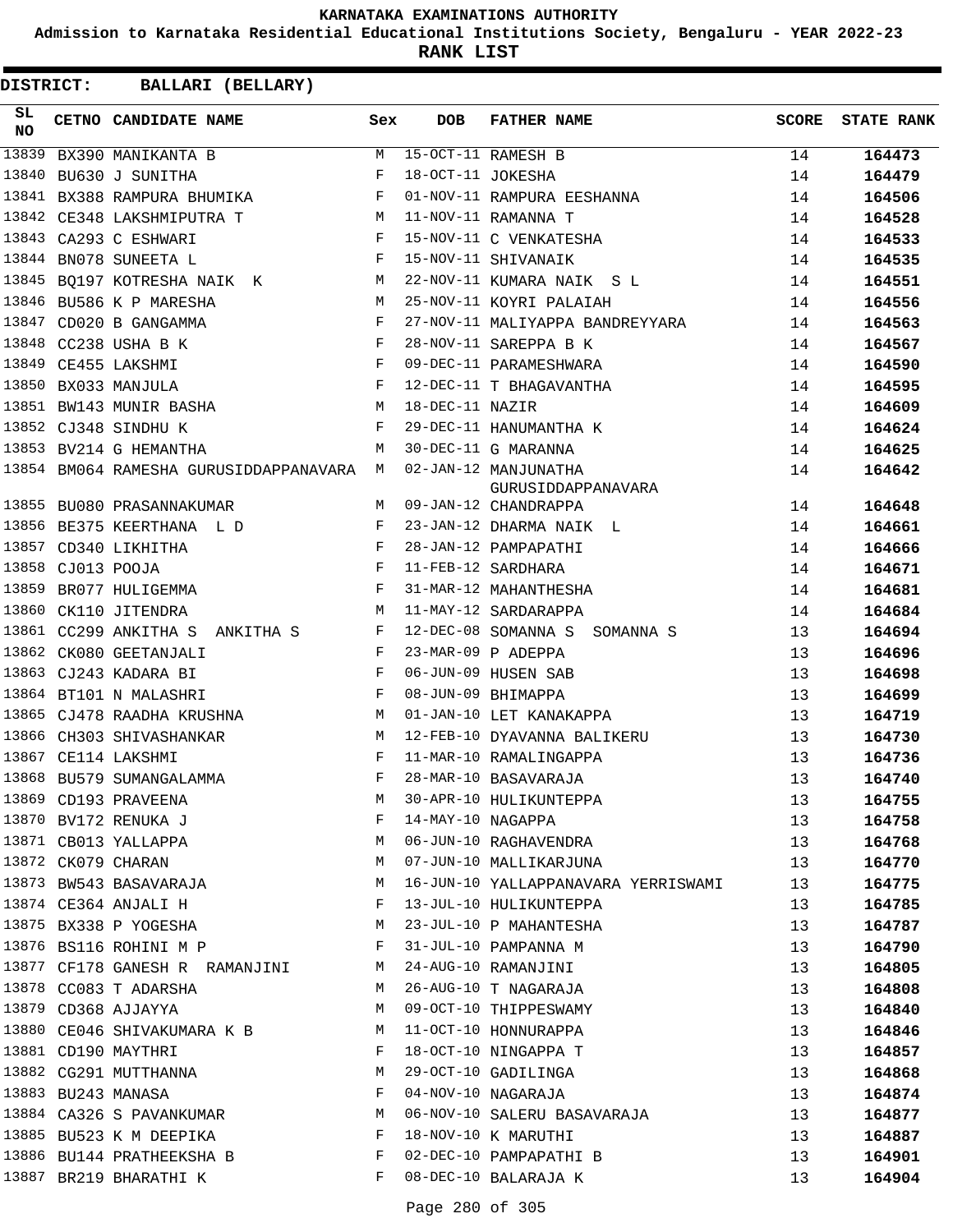**Admission to Karnataka Residential Educational Institutions Society, Bengaluru - YEAR 2022-23**

**RANK LIST**

**DISTRICT:** CC **BALLARI (BELLARY)**

| SL<br><b>NO</b> | CETNO CANDIDATE NAME Sex                                                               |              | DOB               | <b>FATHER NAME</b>                     |                 | SCORE STATE RANK |
|-----------------|----------------------------------------------------------------------------------------|--------------|-------------------|----------------------------------------|-----------------|------------------|
| 13888           | $BQ238$ BINDHU BM B M                                                                  |              |                   | 08-DEC-10 KOTRESH B M                  | 13 <sup>°</sup> | 164906           |
| 13889           | BZ167 RAJESHWARI                                                                       | F            | 09-DEC-10 MARESHA |                                        | 13              | 164907           |
| 13890           | $\mathbf{F}$ and $\mathbf{F}$ and $\mathbf{F}$<br>CK204 K MAREKKA                      |              |                   | 16-DEC-10 KALYANAM SHANKAR             | 13              | 164916           |
|                 | 13891 BA417 AKSHYA CHANNADASARU M                                                      |              |                   | 23-DEC-10 VENKATESHA CHANNADASARU      | 13              | 164922           |
|                 | 13892 BA023 A PAKKIRASWAMI<br>M                                                        |              |                   | 28-DEC-10 AVAJI SOMAPPA                | 13              | 164927           |
|                 | 13893 BD291 PRUTHWIRAJ D<br>M <sub>1</sub>                                             |              |                   | 30-DEC-10 MALLIKARJUNA<br>$\mathbf{D}$ | 13              | 164930           |
|                 | M<br>13894 CD344 DILEEP                                                                |              | 01-JAN-11 SURESH  |                                        | 13              | 164940           |
|                 | 13895 BW021 B MANJUNATHA M                                                             |              |                   | 02-JAN-11 CHANDRASHEKARA               | 13              | 164961           |
|                 | $\mathbf{F}$<br>13896 BY288 S KALPANA                                                  |              |                   | 06-JAN-11 S HANUMANTHAPPA              | 13              | 164970           |
|                 | M <sub>N</sub><br>13897 CA046 RAJESH B                                                 |              |                   | 25-JAN-11 JAMADAGNI B                  | 13              | 164997           |
|                 | 13898 CE206 ANJINAMMA B F                                                              |              | 01-FEB-11 MARAPPA |                                        | 13              | 165003           |
|                 | 13899 BE319 REVANASIDDESH H                                                            |              |                   | 03-FEB-11 NAGENDRAPPA H                | 13              | 165009           |
|                 | $\mathbf{F}$<br>13900 BO097 SINDHU S                                                   |              |                   | 04-FEB-11 BASAVARAJ S                  | 13              | 165011           |
|                 | 13901 BV231 S ANIL KUMAR M 05-FEB-11 HANUMANTHAPPA                                     |              |                   |                                        | 13              | 165014           |
|                 | $\mathbf{F}$ and the contract of the contract $\mathbf{F}$<br>13902 CB353 HONNUR BEE   |              |                   | 10-FEB-11 PAKEER SAB                   | 13              | 165020           |
|                 | 13903 BD022 HEMANTHANAIK D M 16-FEB-11 PRAKASHANAIK                                    |              |                   |                                        | 13              | 165027           |
|                 | $\mathbf{F}$<br>13904 CG338 CHANDANA                                                   |              |                   | 25-FEB-11 VENKATARAO                   | 13              | 165040           |
|                 | 13905 BS166 NEMARAJA NAIK P M                                                          |              |                   | 25-FEB-11 PEEKA NAIK P                 | 13              | 165041           |
|                 | 13906 BX444 CHARAN                                                                     | M            |                   | 26-FEB-11 THIMMAPPA                    | 13              | 165042           |
|                 | 13907 BJ327 T SATHYAMMA F                                                              |              |                   | 04-MAR-11 TALAVARA GURURAJA            | 13              | 165053           |
|                 | M<br>13908 BU377 MARUTHI N                                                             |              |                   | 05-MAR-11 NAGARAJA S                   | 13              | 165055           |
|                 | $\mathbf{F}$ and the contract of the contract of $\mathbf{F}$<br>13909 BH290 HULIGEMMA |              |                   | 15-MAR-11 PAMPAPATHI                   | 13              | 165069           |
|                 | 13910 CH130 SARDHARA T<br>M 19-MAR-11 THIMMAYYA                                        |              |                   |                                        | 13              | 165074           |
|                 | $\mathbf{F}$<br>13911 BB284 NIRAMALA MALLAKERE                                         |              |                   | 24-MAR-11 JYOOTEPPA M                  | 13              | 165079           |
|                 | 13912 CG230 AKASH C                                                                    | M            |                   | 27-MAR-11 AMARESH GOWDA                | 13              | 165090           |
|                 | $\mathbb F$ . In the set of $\mathbb F$<br>13913 CB304 K GEETHA                        |              |                   | 28-MAR-11 ANCHI JAYARAMA               | 13              | 165092           |
|                 | $\mathbf{F}$ and $\mathbf{F}$ and $\mathbf{F}$<br>13914 CE569 T KAVANA                 |              |                   | 28-MAR-11 T KRUSHNA MURTHI             | 13              | 165094           |
|                 | $\mathbf{F}$ . The set of $\mathbf{F}$<br>13915 BX337 LAKSHMI                          |              | 06-APR-11 GOVINDA |                                        | 13              | 165108           |
|                 | $\mathbf{F}$<br>13916 CG281 N GANGOTHRI                                                |              |                   | 10-APR-11 N MANGAYYA                   | 13              | 165116           |
|                 | 13917 CE239 ABHI K<br>M <sub>1</sub>                                                   |              |                   | 13-APR-11 OBALESHA K                   | 13              | 165121           |
|                 | 13918 CG012 MALLIKARJUNA N K M 14-APR-11 GARJANNA K                                    |              |                   |                                        | 13              | 165124           |
|                 |                                                                                        | F            |                   | 14-APR-11 MOOGAPPA TALAVARA            | 13              | 165125           |
|                 | 13919 BU633 MANASA T<br>13920 CD292 ANITHA K J                                         | F            |                   | 19-APR-11 SIDDAPPA K J                 | 13              | 165141           |
|                 | 13921 CH367 LAKSHMI H                                                                  | F            |                   | 21-APR-11 SANNA HUSENAPPA              | 13              | 165145           |
|                 | 13922 BS211 VISHNU N<br>$M_{\odot}$                                                    |              |                   | 24-APR-11 NAGARAJA                     | 13              | 165150           |
|                 | 13923 BD273 KALAMMA UGGI F                                                             |              |                   | 25-APR-11 MAHADEVAPPA UGGI             | 13              | 165151           |
|                 | 13924 BT157 MANASA C                                                                   | $\mathbf{F}$ |                   | 25-APR-11 JAYARAMA S                   | 13              | 165152           |
|                 | 13925 CK027 B THIRUMALA                                                                | M            |                   | 01-MAY-11 B SUKANNA                    | 13              | 165159           |
|                 | 13926 BF418 NAGARATHNA SHIRIBI F                                                       |              |                   | 05-MAY-11 KOTEPPA SHIRIBI              | 13              | 165167           |
|                 | 13927 BQ210 ARUNA SATHAL                                                               | M            |                   | 09-MAY-11 SIDDAPPA S                   | 13              | 165177           |
|                 | 13928 BF053 R VEERESH NAIK                                                             | M            |                   | 22-MAY-11 K RAMANAIK                   | 13              | 165202           |
|                 | 13929 BB113 VIKASA KODIHALLI M                                                         |              |                   | 24-MAY-11 SHANMUKHAPPA KODIHALLI       | 13              | 165204           |
|                 | 13930 CH107 DHARANESH                                                                  | M            |                   | 26-MAY-11 DEVENDRAPPA                  | 13              | 165211           |
|                 | 13931 CA317 M LOKESHA                                                                  | M            |                   | 29-MAY-11 M VENKATESHA                 | 13              | 165217           |
|                 | 13932 CC105 H MANOJA                                                                   | M            |                   | 30-MAY-11 H JAGADEESHA                 | 13              | 165219           |
|                 | 13933 CK330 A LAKSHMI                                                                  | F            |                   | 01-JUN-11 A VEERESHA                   | 13              | 165224           |
|                 | 13934 BJ359 VEERESH K M                                                                |              |                   | 04-JUN-11 KALLAPPA R V                 | 13              | 165247           |
|                 | 13935 BU031 LAVANYA T                                                                  | F            |                   | 06-JUN-11 THIMMAPPA                    | 13              | 165251           |
|                 | 13936 BP203 LAMBANI MOHANA                                                             | M            |                   | 12-JUN-11 LAMBANI SHIVANAIK            | 13              | 165263           |
|                 | 13937 BR160 SAHANA                                                                     |              |                   | F 14-JUN-11 ANJINAPPA S B              | 13              | 165277           |
|                 |                                                                                        |              |                   |                                        |                 |                  |

Page 281 of 305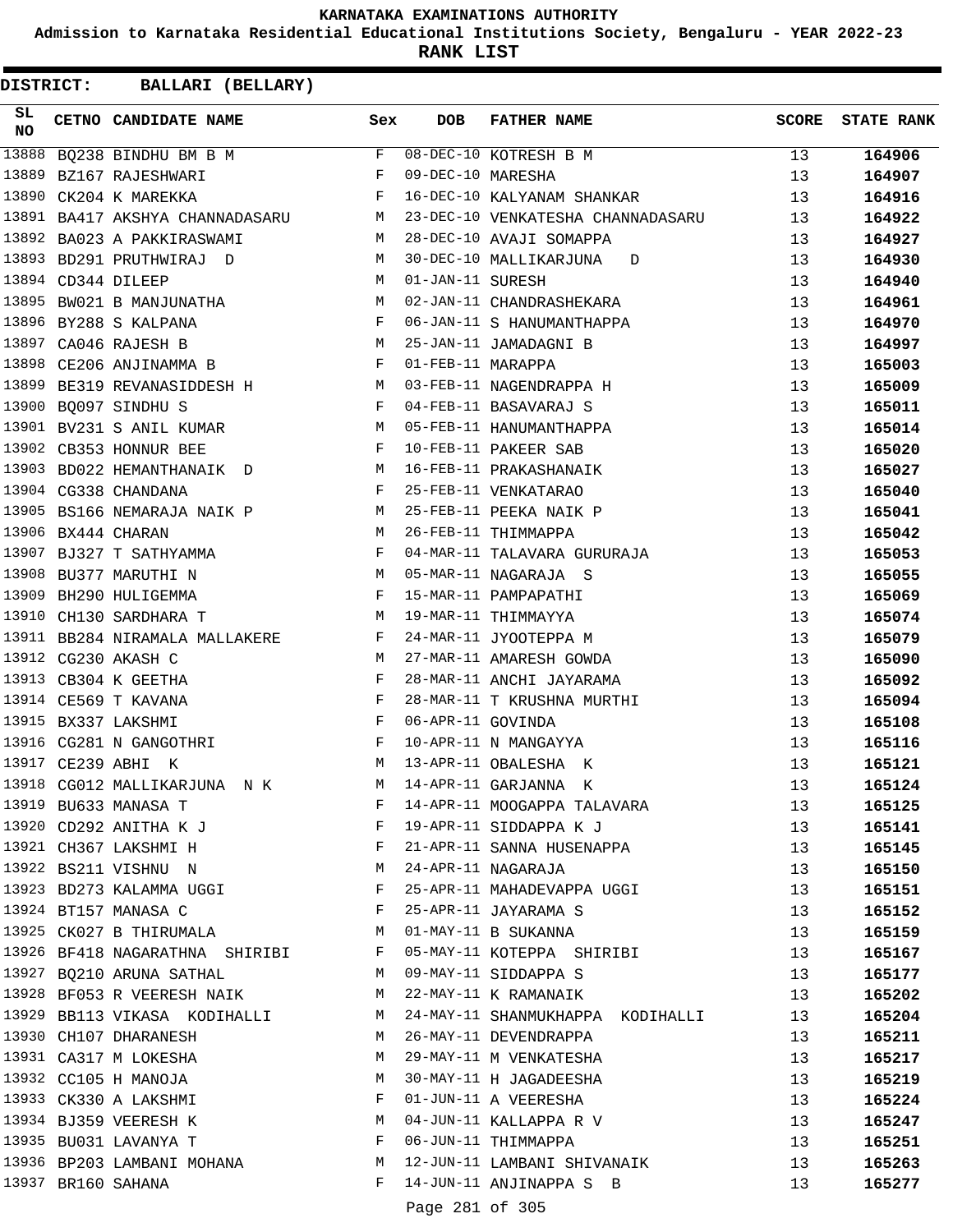**Admission to Karnataka Residential Educational Institutions Society, Bengaluru - YEAR 2022-23**

**RANK LIST**

| SL<br>NO |                   | CETNO CANDIDATE NAME                                   | Sex        | <b>DOB</b>        | <b>FATHER NAME</b>              | SCORE | <b>STATE RANK</b> |
|----------|-------------------|--------------------------------------------------------|------------|-------------------|---------------------------------|-------|-------------------|
| 13938    |                   | CE290 SOMASHEKRA                                       | M          |                   | 15-JUN-11 ANGADI KUMARSWAMY     | 13    | 165283            |
| 13939    |                   | BO517 GURUBASAVARAJA KANNIKATTI                        | M          |                   | 20-JUN-11 KOTREHAPPA KANNAKATTI | 13    | 165298            |
|          |                   | 13940 CE273 GURUNATHA G                                | M          | 22-JUN-11 UMESH G |                                 | 13    | 165301            |
|          |                   | 13941 CB160 H CHAITRA                                  | F          | 23-JUN-11 H KUMAR |                                 | 13    | 165303            |
|          |                   | 13942 BU269 CHETHANA                                   | $_{\rm F}$ |                   | 26-JUN-11 SHANTHAKUMARA S       | 13    | 165310            |
|          | 13943 BZ196 PAVAN |                                                        | M          | 27-JUN-11 ABBULU  |                                 | 13    | 165316            |
|          | 13944 CB189 DEVI  |                                                        | F          |                   | 28-JUN-11 DEVENDRAPPA           | 13    | 165319            |
|          |                   | $\mathbf{F}$ and $\mathbf{F}$<br>13945 BZ046 APURVA CD |            |                   | 02-JUL-11 MAHANTESHA CD         | 13    | 165328            |
|          |                   | 13946 BG216 R SEVA NAIK                                | M          |                   | 02-JUL-11 RAVI NAIK P           | 13    | 165332            |
|          |                   | 13947 BM410 B HEMA                                     | F          |                   | 03-JUL-11 SHIVYA NAIK B         | 13    | 165335            |
|          |                   | 13948 CE196 SHANTHAMMA                                 | F          |                   | 03-JUL-11 SHIVANNA A K          | 13    | 165338            |
|          | 13949 BY062 ROJA  |                                                        | F          |                   | 11-JUL-11 G VIRUPANNA           | 13    | 165361            |
|          |                   | 13950 BM384 T MUTTURAJ                                 | M          |                   | 12-JUL-11 THAVRYA NAIK          | 13    | 165367            |
|          |                   | 13951 CJ313 PARVATI G                                  | F          |                   | 17-JUL-11 RAAMAPPA              | 13    | 165372            |
|          |                   | 13952 BT189 CHETHANA<br>$\mathbf{F}$ and $\mathbf{F}$  |            |                   | 19-JUL-11 BASAVARAJA            | 13    | 165378            |
|          |                   | 13953 CK203 HANUMANTHA<br>$M_{\rm H}$                  |            |                   | 20-JUL-11 ADIVEPPA              | 13    | 165381            |
|          |                   | 13954 BS079 KAVYA M                                    | F          |                   | 22-JUL-11 MAHANTESHA            | 13    | 165388            |
|          |                   | 13955 BU336 K RAKSHITHA F                              |            |                   | 28-JUL-11 AJJANA KARIBASAPPA    | 13    | 165401            |
|          |                   | 13956 BW432 PAVIL RAJ                                  | М          |                   | 30-JUL-11 YESHAPPA              | 13    | 165405            |
|          |                   | 13957 CE237 N TIPPAMMA                                 | F          |                   | 01-AUG-11 N CHIDANANDA          | 13    | 165407            |
|          |                   | 13958 BH065 G SUMATHI                                  | F          |                   | 04-AUG-11 GANJI KALESHREE       | 13    | 165413            |
|          |                   | 13959 BF172 JAYANTI G                                  | F          |                   | 06-AUG-11 HANUMANTAPPA          | 13    | 165421            |
|          |                   | 13960 CG268 V SWETHA<br>$\mathbf{F}$ and $\mathbf{F}$  |            |                   | 12-AUG-11 MARISWAMY             | 13    | 165434            |
|          |                   | $\mathbf{F}$<br>13961 CG143 RENUKA                     |            |                   | 17-AUG-11 DURUGAPPA             | 13    | 165442            |
|          |                   | 13962 BT385 KAVANA G                                   | F          |                   | 22-AUG-11 RAVI KUMARA G         | 13    | 165456            |
|          |                   | 13963 BT038 NANDINI G V                                | F          |                   | 23-AUG-11 VEERESHA G            | 13    | 165460            |
|          |                   | 13964 BR040 PRATHEEKGOWDA G S<br><b>Solution M</b>     |            |                   | 31-AUG-11 SOMASHEKARAGOWDA G    | 13    | 165479            |
| 13965    |                   | BM478 MOUNESH BADIGER                                  | M          |                   | 07-SEP-11 SURESH BADIGER        | 13    | 165491            |
|          |                   | 13966 BF021 M AMRUTHA                                  | F          |                   | 08-SEP-11 MALLESHANAIK          | 13    | 165493            |
|          |                   | 13967 BQ206 SHOBHARAJA K                               | M          |                   | 09-SEP-11 KOTRESHA H            | 13    | 165498            |
|          |                   | 13968 CJ251 MALLIKARJUNA                               | M          | 11-SEP-11 RAMANNA |                                 | 13    | 165503            |
|          |                   | 13969 CD202 NARASIMHA D                                | M          |                   | 28-SEP-11 RAMANJINI D           | 13    | 165532            |
|          |                   | 13970 BN139 NAGAVENI                                   | F          |                   | 30-SEP-11 RAMESHA KANNAKATTI    | 13    | 165537            |
|          |                   | 13971 BL041 MAHANTHESHA BUDANURU                       | M          |                   | 08-OCT-11 CHANDRAPPA BUDANURU   | 13    | 165549            |
|          |                   | 13972 CG267 MALLIKARJUNA                               | M          |                   | 08-OCT-11 BANGI PAVADEPPA       | 13    | 165550            |
|          |                   | 13973 BT059 D T JAGADEESHA                             | M          |                   | 20-OCT-11 D T THIMMANNA         | 13    | 165573            |
|          |                   | 13974 BF134 LAKSHMIDEVI L M                            | F          |                   | 21-OCT-11 BASAVARAJAAIH L M     | 13    | 165579            |
|          |                   | 13975 BS096 AJAY KUMAR K T                             | M          |                   | 27-OCT-11 THIPPESWAMY M         | 13    | 165585            |
|          |                   | 13976 BQ163 ANUSREE                                    | F          |                   | 31-OCT-11 K NAGARAJA            | 13    | 165592            |
|          |                   | 13977 CJ260 SHEKAR                                     | М          |                   | 02-NOV-11 P HUSENI              | 13    | 165600            |
|          |                   | 13978 CH035 SUMAVATHI                                  | F          |                   | 07-NOV-11 B MALLIK              | 13    | 165610            |
|          |                   | 13979 BU374 ANITHA                                     | F          |                   | 13-NOV-11 DURUGAPPA H           | 13    | 165623            |
|          |                   | 13980 BY236 P FATHIMA                                  | F          |                   | 14-NOV-11 P PAKKIRAPPA          | 13    | 165627            |
|          |                   | 13981 BG237 PREETAM                                    | M          |                   | 16-NOV-11 ANJANAPPA             | 13    | 165632            |
|          |                   | 13982 BB478 RIHANMALIK                                 | M          |                   | 16-NOV-11 BABUSAB K             | 13    | 165633            |
|          |                   | 13983 CH440 DIVYA SRI                                  | F          |                   | 04-DEC-11 VENKATESHA            | 13    | 165664            |
|          |                   | 13984 BD187 ARUN S B                                   | M          |                   | 09-DEC-11 SHREENIVASA B         | 13    | 165674            |
|          |                   | 13985 BJ345 V KUSUMA                                   | F          |                   | 11-DEC-11 V YUVARAJA            | 13    | 165681            |
|          |                   | 13986 CC256 DURGA N                                    | F          |                   | 13-DEC-11 NARASIMHAPPA N        | 13    | 165683            |
|          |                   | 13987 BU052 VANDANA G K                                | F          |                   | 22-DEC-11 KOTESWARA G           | 13    | 165701            |
|          |                   |                                                        |            |                   |                                 |       |                   |
|          |                   |                                                        |            | Page 282 of 305   |                                 |       |                   |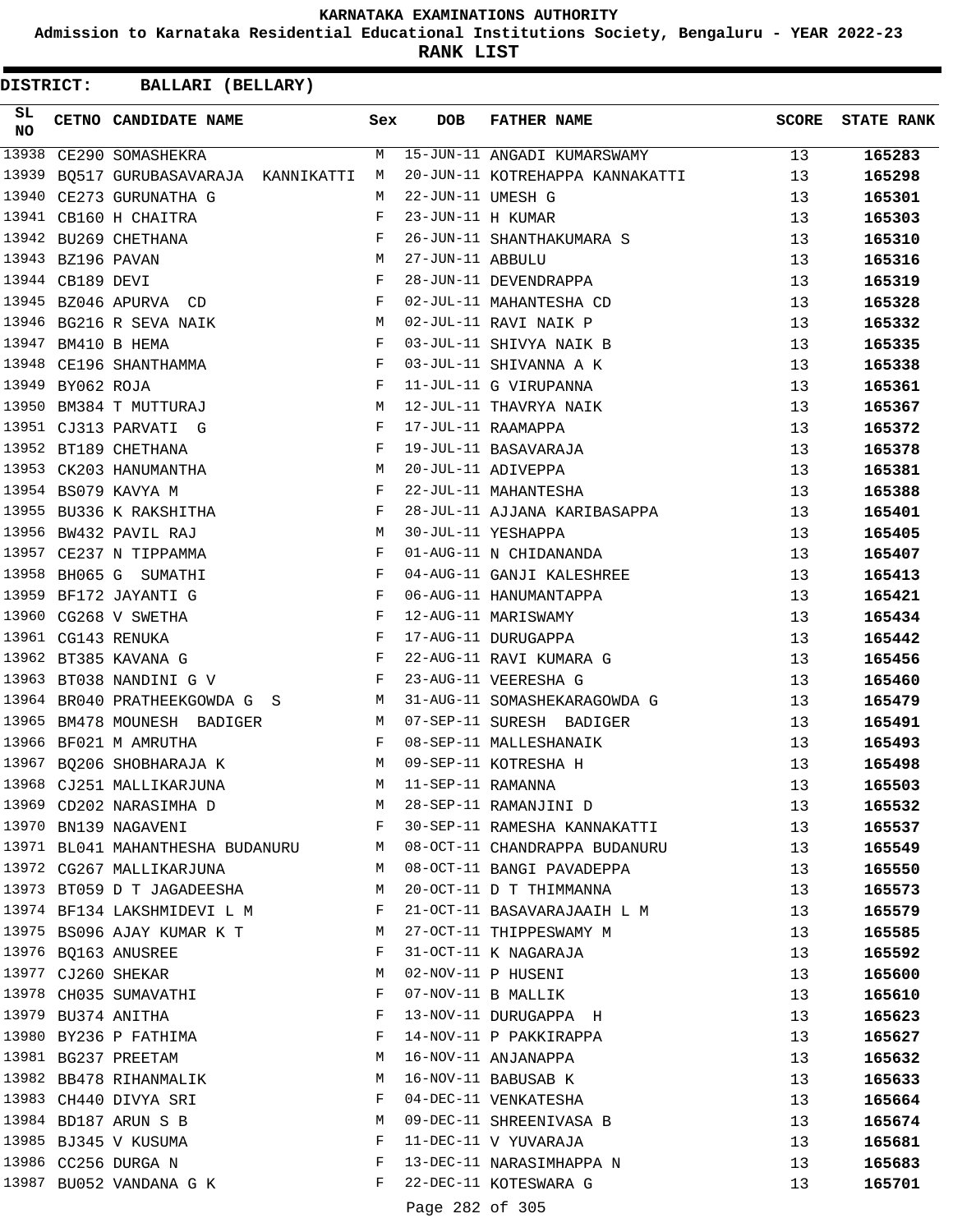**Admission to Karnataka Residential Educational Institutions Society, Bengaluru - YEAR 2022-23**

**RANK LIST**

| SL<br><b>NO</b> |                   | CETNO CANDIDATE NAME Sex                                                             |              | <b>DOB</b>        | FATHER NAME                           | SCORE | <b>STATE RANK</b> |
|-----------------|-------------------|--------------------------------------------------------------------------------------|--------------|-------------------|---------------------------------------|-------|-------------------|
| 13988           |                   | CB255 PADMAVATI                                                                      | F            |                   | 05-FEB-12 JAYA RAMA                   | 13    | 165742            |
| 13989           |                   | BU403 HANUMESHI                                                                      | M            |                   | 10-FEB-12 MALLIKARJUNA A K            | 13    | 165744            |
| 13990           |                   | BT067 SINCHANA                                                                       | F            |                   | 23-MAR-12 EDIGARA RAMESHA             | 13    | 165751            |
|                 |                   | 13991 CK081 MAHESHA                                                                  | M            | 01-JUL-12 HUSENI  |                                       | 13    | 165759            |
|                 |                   | 13992 CK001 A RAMAKRISHNA M                                                          |              |                   | 16-JAN-13 A THIMMAPPA                 | 13    | 165763            |
|                 |                   | 13993 CJ140 C SUDEEP                                                                 | M            |                   | 01-JAN-09 MALLAPPA                    | 12    | 165766            |
|                 |                   | 13994 CJ138 V PAVAN KUMAR M                                                          |              |                   | 28-FEB-09 V LINGAPPA                  | 12    | 165768            |
|                 |                   | 13995 BP429 G CHAITRA                                                                | $\mathbf{F}$ |                   | 15-APR-09 GANESHA NAIK                | 12    | 165769            |
|                 |                   | 13996 BE536 BHARATHNAIK M                                                            |              |                   | 15-AUG-09 PRAKASHANAYAKA              | 12    | 165773            |
| 13997           |                   | BS178 ARCHANA S                                                                      | F            | 01-JAN-10 SURESHA |                                       | 12    | 165784            |
| 13998           |                   | CE666 RAJASHEKARA M                                                                  |              | 01-JAN-10 OBAIAH  |                                       | 12    | 165790            |
|                 |                   | M <sub>N</sub><br>13999 CE595 VENKAPPA                                               |              |                   | 01-JAN-10 HANUMANTHA                  | 12    | 165793            |
| 14000           |                   | BB218 KANAKERI RANJITHA F                                                            |              |                   | 14-APR-10 KANAKERI GONIBASAPPA        | 12    | 165809            |
|                 |                   | 14001 BX051 CHALUVADI SHANKRAMMA F                                                   |              |                   | 27-APR-10 CALUVADI RAJAPPA            | 12    | 165814            |
|                 | 14002 CJ534 ROJA  | $\mathbf{F}$                                                                         |              | 04-MAY-10 MARESHA |                                       | 12    | 165816            |
|                 |                   | 14003 BM150 AISHWARYA L F                                                            |              |                   | 08-MAY-10 NAGARAJANAIK L              | 12    | 165819            |
|                 | 14004 BG309 DIVYA | $\begin{array}{c}\n\text{F} \\ \text{M}\n\end{array}$                                |              |                   | 23-MAY-10 KRISHNANAYIKA               | 12    | 165822            |
|                 | 14005 BU157 MANOJ |                                                                                      |              |                   | 24-MAY-10 G MANJUNATHA                | 12    | 165823            |
|                 |                   | 14006 CH482 G SARASWATI F                                                            |              |                   | 31-MAY-10 SIDDAPPA                    | 12    | 165825            |
|                 |                   | 14007 CG358 MEENAKSHI                                                                | $\mathbf{F}$ |                   | 14-JUN-10 THAYANNA                    | 12    | 165830            |
| 14008           |                   | BR080 MAYAVATHI C F                                                                  |              |                   | 26-JUN-10 CHENNAPPA                   | 12    | 165835            |
|                 |                   | $\mathbf{F}$ and the contract of the contract of $\mathbf{F}$<br>14009 CB163 MAMATHA |              |                   | 23-AUG-10 KUMARA SWAMY                | 12    | 165863            |
|                 |                   | M<br>14010 CD244 AADARSHA K                                                          |              |                   | 30-AUG-10 HEMANNA K                   | 12    | 165864            |
|                 |                   | 14011 BM115 SAKAMMA MAJJIGERI F                                                      |              |                   | 02-SEP-10 MANJAPPA MAJJIGERI          | 12    | 165868            |
|                 |                   | 14012 BA246 L P SHRI VESHNU                                                          | M            |                   | 07-OCT-10 L P ROPLANAIK               | 12    | 165897            |
|                 |                   | 14013 BD155 HANUMANTHA S                                                             | M            |                   | 21-OCT-10 PAKKIRAPPA S                | 12    | 165906            |
|                 |                   | 14014 BQ519 SHASHANK S M                                                             | М            |                   | 21-OCT-10 SOMASHEKARA S M             | 12    | 165908            |
|                 |                   | 14015 CJ318 CHANDRAKALA                                                              | F            | 02-NOV-10 VEERESH |                                       | 12    | 165917            |
|                 |                   | 14016 BT303 LIKHITH B                                                                | M            |                   | 05-NOV-10 BASAVARAJA                  | 12    | 165921            |
|                 |                   | 14017 BH202 TEJA NAIK                                                                | M            |                   | 07-NOV-10 RAVI NAIK                   | 12    | 165927            |
|                 |                   | 14018 BT408 JEEVAN K                                                                 | M            |                   | 12-NOV-10 KALLESH K                   | 12    | 165930            |
|                 |                   |                                                                                      | F            |                   | 12-NOV-10 NAYAKARA MANJUNATHA         | 12    | 165931            |
|                 |                   | 14019 BC333 N RADIKA<br>14020 BB500 AKASH B<br>14020 BB500 AKASH B                   | M            |                   | 25-NOV-10 SUBHASH B                   | 12    | 165941            |
|                 |                   | 14021 CD092 SHARANABASAVA                                                            | M            |                   | 29-NOV-10 HONNURAPPA                  | 12    | 165945            |
|                 |                   | 14022 BB247 L ARUNA<br><b>M</b>                                                      |              |                   | 05-DEC-10 L NANYA NAIK                | 12    | 165950            |
|                 |                   | 14023 BK103 AISHWARYA                                                                | $\mathbf{F}$ |                   | 10-DEC-10 YAMANOORA                   | 12    | 165956            |
|                 |                   | 14024 BQ289 SANTOSHA K M                                                             |              |                   | 19-DEC-10 GOOLEPPA KOTRAPPANAVARA     | 12    | 165968            |
|                 |                   | 14025 BG192 AKASHA N NAIK                                                            | M            |                   | 25-DEC-10 NAGARAJA NAYKA              | 12    | 165978            |
|                 |                   | 14026 BH021 B RAHUL                                                                  | M            |                   | 01-JAN-11 B BASAVARAJA                | 12    | 165992            |
|                 |                   | 14027 CC004 BABAIAH                                                                  | M            |                   | 01-JAN-11 MANJUNATHA G                | 12    | 165993            |
|                 |                   | 14028 BT154 D NAGESHA                                                                | M            |                   | 01-JAN-11 DODDAOBAYYA                 | 12    | 165996            |
|                 |                   | 14029 CJ249 K SIDDALINGA                                                             | M            |                   | 01-JAN-11 K KAREPPA                   | 12    | 166001            |
|                 |                   | M<br>14030 BM325 NITHIN H                                                            |              |                   | 01-JAN-11 CHANNABASAPPA H             | 12    | 166011            |
|                 |                   | 14031 CH158 RAJESHWARI                                                               | $\mathbf{F}$ |                   | 01-JAN-11 POORNESHA                   | 12    | 166015            |
|                 |                   | 14032 CJ366 LAKSHMI<br>$\mathbb{F}$ .<br><br><br>F                                   |              |                   | 02-JAN-11 SHESHAPPA                   | 12    | 166024            |
|                 |                   | 14033 BB016 RANGAPPA UPPARA                                                          |              |                   | M 12-JAN-11 MAHESHA UPPARA            | 12    | 166034            |
|                 |                   | 14034 BX404 ANITHA                                                                   | F            |                   | 15-JAN-11 BASAVARAJA                  | 12    | 166036            |
|                 |                   | 14035 BB404 DHOODH BHASHA B M 24-JAN-11 KHAJA HUSEN B                                |              |                   |                                       | 12    | 166045            |
|                 |                   | 14036 BU597 BHARATHI N<br>$\mathbf{F}$ and $\mathbf{F}$ are the set of $\mathbf{F}$  |              |                   | 31-JAN-11 NAGARAJA M                  | 12    | 166055            |
|                 |                   | 14037 BG180 SANNA HUCCHAPPARA SUMITHRA F                                             |              |                   | 02-FEB-11 SANNA HUCCHAPPARA HALESH 12 |       | 166057            |
|                 |                   |                                                                                      |              |                   |                                       |       |                   |
|                 |                   |                                                                                      |              | Page 283 of 305   |                                       |       |                   |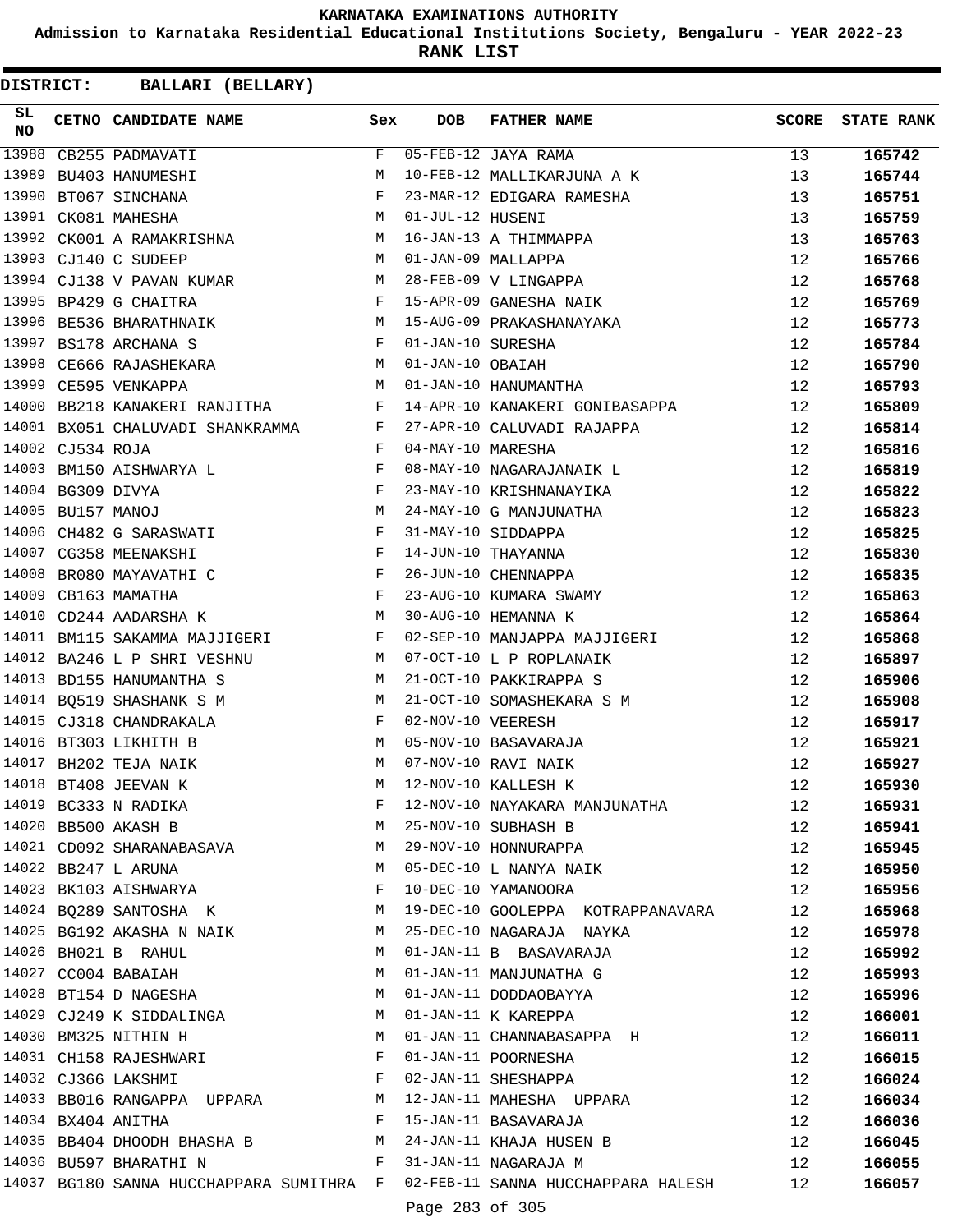**Admission to Karnataka Residential Educational Institutions Society, Bengaluru - YEAR 2022-23**

**RANK LIST**

| SL<br><b>NO</b> |                  | CETNO CANDIDATE NAME                                                                                                                                                                                                                                    | Sex          | <b>DOB</b>        | <b>FATHER NAME</b>                                                                                                                         |    | SCORE STATE RANK |
|-----------------|------------------|---------------------------------------------------------------------------------------------------------------------------------------------------------------------------------------------------------------------------------------------------------|--------------|-------------------|--------------------------------------------------------------------------------------------------------------------------------------------|----|------------------|
|                 |                  | 14038 CG001 SANNA JEJEMMA                                                                                                                                                                                                                               |              |                   | $21-FEB-11$ YALLAPPA                                                                                                                       | 12 | 166075           |
| 14039           |                  | $\mathbf{F}$ and $\mathbf{F}$ are the set of the set of the set of the set of the set of the set of the set of the set of the set of the set of the set of the set of the set of the set of the set of the set of the set of the set<br>CA323 JAYASHREE |              |                   | 21-FEB-11 YALLAPPA<br>02-MAR-11 MARISHEKHARAPPA                                                                                            | 12 | 166088           |
| 14040           |                  | BA586 T SUNILNAIK M                                                                                                                                                                                                                                     |              |                   | 04-MAR-11 T PEERYANAIK                                                                                                                     | 12 | 166095           |
|                 |                  | M<br>14041 BU331 LANKESH D                                                                                                                                                                                                                              |              |                   | 05-MAR-11 D SHIVARAJ                                                                                                                       | 12 | 166098           |
|                 |                  | 14042 CF176 SUPRIYA                                                                                                                                                                                                                                     | $\mathbf{F}$ |                   | 08-MAR-11 YERRITHATHA                                                                                                                      | 12 | 166104           |
|                 |                  | 14043 BL349 MAALINI ERANNA GORAVARA F                                                                                                                                                                                                                   |              |                   | 09-MAR-11 ERANNA SIDDALINGAPPA GORAVARA                                                                                                    | 12 | 166106           |
|                 |                  | 14044 BX266 M SHIVAMANI                                                                                                                                                                                                                                 |              |                   | M 17-MAR-11 M RAMANJINI                                                                                                                    | 12 | 166120           |
|                 |                  | $\mathbf{F}$ and $\mathbf{F}$<br>14045 CD239 SHWETHA V G                                                                                                                                                                                                |              |                   | 23-MAR-11 GOURISHA V                                                                                                                       | 12 | 166132           |
|                 |                  |                                                                                                                                                                                                                                                         |              |                   | 14046 BU701 P N PRAJWALKUMARA M 27-MAR-11 NAGARJUN NAIA                                                                                    | 12 | 166137           |
|                 |                  | 14047 BU051 RAGINI H<br>$\mathbf{F}$ and $\mathbf{F}$ and $\mathbf{F}$                                                                                                                                                                                  |              |                   | 11-APR-11 DODDA HULUGAPPA H                                                                                                                | 12 | 166158           |
|                 | 14048 BW448 SANA | $\mathbf{F}$ and $\mathbf{F}$ and $\mathbf{F}$                                                                                                                                                                                                          |              | 17-APR-11 RAJASAB |                                                                                                                                            | 12 | 166173           |
|                 |                  | 14049 CC063 CHINNAPRAPPA L O M                                                                                                                                                                                                                          |              |                   | 18-APR-11 OBALESH L                                                                                                                        | 12 | 166175           |
|                 |                  | 14050 CD424 R THIPPESWAMY M                                                                                                                                                                                                                             |              |                   | 20-APR-11 T RUDRAPPA                                                                                                                       | 12 | 166181           |
|                 |                  | $\mathbf{F}_{\mathbf{r}}$ and $\mathbf{F}_{\mathbf{r}}$ and $\mathbf{F}_{\mathbf{r}}$<br>14051 BS240 PAVITHRA M                                                                                                                                         |              |                   | 26-APR-11 MANJUNATHA M                                                                                                                     | 12 | 166188           |
|                 |                  | M<br>14052 CC279 NAGESHA                                                                                                                                                                                                                                |              |                   | 01-MAY-11 DEVENDRA                                                                                                                         | 12 | 166202           |
|                 |                  | 14053 BV029 BANNI PARAVATHI F                                                                                                                                                                                                                           |              |                   | 02-MAY-11 BANNI BHARAMPPA                                                                                                                  | 12 | 166205           |
|                 |                  | $\mathbf{F}$<br>14054 CB235 SHASHIKALA                                                                                                                                                                                                                  |              |                   | 07-MAY-11 MORUNNI BASAVARAJA                                                                                                               | 12 | 166218           |
|                 |                  | $\mathbf{F}$ and $\mathbf{F}$<br>14055 CD270 SHWETHA M                                                                                                                                                                                                  |              |                   | 08-MAY-11 CHITTAPPA MALGI                                                                                                                  | 12 | 166220           |
|                 |                  | 14056 BE267 SHASHIKALA A K<br>F                                                                                                                                                                                                                         |              |                   | 11-MAY-11 NAGARAJA H                                                                                                                       | 12 | 166232           |
|                 |                  |                                                                                                                                                                                                                                                         |              |                   |                                                                                                                                            | 12 | 166238           |
|                 |                  |                                                                                                                                                                                                                                                         |              |                   | 14050 BE20/SHASHIKADA A.K<br>14057 BG278 MARUTHI ULUVATTHI MAY-11 ULUVATTHI MANJAPPA<br>14058 BO495 U SHASHIKUMAR M 27-MAY-11 U CHANDRAPPA | 12 | 166261           |
|                 |                  | M<br>14059 BB469 NEELAKANTHA B                                                                                                                                                                                                                          |              | 31-MAY-11 RAMA B  |                                                                                                                                            | 12 | 166271           |
|                 |                  | 14060 BG328 HEMA KUMAR MAKANUR F                                                                                                                                                                                                                        |              |                   | 03-JUN-11 KUMAR CHANDRAPPA MAKANUR                                                                                                         | 12 | 166283           |
|                 |                  | M<br>14061 BR139 INDRA P                                                                                                                                                                                                                                |              | 04-JUN-11 MARAPPA |                                                                                                                                            | 12 | 166284           |
|                 | 14062 BQ452 ANIL | M                                                                                                                                                                                                                                                       |              |                   | 05-JUN-11 NAGARAJS                                                                                                                         | 12 | 166288           |
|                 |                  | 14063 CB035 C AMBIKA<br>$\mathbf{F}$ and the contract of the contract of $\mathbf{F}$                                                                                                                                                                   |              | 09-JUN-11 RAMUDU  |                                                                                                                                            | 12 | 166300           |
|                 |                  | 14064 BA618 TALAVARA NAGARAJA M                                                                                                                                                                                                                         |              |                   | 09-JUN-11 TALAVARA PAPANNA                                                                                                                 | 12 | 166303           |
|                 |                  | $\mathbf{F}$ . The $\mathbf{F}$<br>14065 CD356 REVATHI                                                                                                                                                                                                  |              |                   | 13-JUN-11 GOVINDARAJ G K                                                                                                                   | 12 | 166318           |
|                 |                  | 14066 CJ145 KARTHIK                                                                                                                                                                                                                                     | M            |                   | 14-JUN-11 GADILINGAPPA                                                                                                                     | 12 | 166320           |
|                 |                  | M<br>14067 CH427 MANIKANTA                                                                                                                                                                                                                              |              |                   | 15-JUN-11 SHEKHARAPPA                                                                                                                      | 12 | 166323           |
|                 |                  | 14068 BD227 DAMINI M R                                                                                                                                                                                                                                  | $_{\rm F}$   |                   | 17-JUN-11 NAGARAJ NAIK M                                                                                                                   | 12 | 166325           |
|                 |                  | 14069 BT194 CHANDANA S                                                                                                                                                                                                                                  | F            |                   | 20-JUN-11 SOORAPPA                                                                                                                         | 12 | 166332           |
|                 |                  | 14070 CF251 DHANRAJ                                                                                                                                                                                                                                     | M            |                   | 24-JUN-11 RAMANJINAPPA                                                                                                                     | 12 | 166339           |
|                 |                  | 14071 BW545 KIRANKUMAR                                                                                                                                                                                                                                  | М            |                   | 28-JUN-11 YERRISWAMY                                                                                                                       | 12 | 166343           |
|                 |                  | 14072 BF378 BASAVANAGOWDA                                                                                                                                                                                                                               | M            |                   | 29-JUN-11 BOMMANAGOWDA                                                                                                                     | 12 | 166346           |
|                 |                  | 14073 BX393 SUDEEPA K                                                                                                                                                                                                                                   | M            |                   | 07-JUL-11 VISHWANATHA K                                                                                                                    | 12 | 166369           |
|                 |                  | 14074 BR222 N PRASHANTHA                                                                                                                                                                                                                                | M            |                   | 10-JUL-11 N NINGAPPA                                                                                                                       | 12 | 166377           |
|                 |                  | 14075 BY017 ANNAPOORNESHWARI                                                                                                                                                                                                                            | F            |                   | 12-JUL-11 THIMMAPPA                                                                                                                        | 12 | 166383           |
|                 |                  | 14076 BQ123 D L MANU                                                                                                                                                                                                                                    | M            |                   | 22-JUL-11 H LINGARAJA                                                                                                                      | 12 | 166411           |
|                 |                  | 14077 BU479 AJAY KUMARA K M                                                                                                                                                                                                                             | M            |                   | 23-JUL-11 MALIYAPPA K                                                                                                                      | 12 | 166412           |
|                 |                  | 14078 BY108 SHIVARAMA                                                                                                                                                                                                                                   | M            | 26-JUL-11 ERANNA  |                                                                                                                                            | 12 | 166422           |
|                 |                  | 14079 BP053 NIKETA BAYI                                                                                                                                                                                                                                 | F            |                   | 01-AUG-11 DHARMA NAIK                                                                                                                      | 12 | 166432           |
|                 |                  | 14080 BK029 B RAHUL                                                                                                                                                                                                                                     | M            |                   | 05-AUG-11 B MANJUNATHA                                                                                                                     | 12 | 166437           |
|                 |                  | 14081 BF237 TEJASWINI C                                                                                                                                                                                                                                 | F            |                   | 07-AUG-11 ESHAPPA C                                                                                                                        | 12 | 166444           |
|                 |                  | 14082 BA500 ASHOKA S                                                                                                                                                                                                                                    | M            |                   | 08-AUG-11 SHIGNALLI NAGARAJA                                                                                                               | 12 | 166446           |
|                 |                  | 14083 CF064 ISHWARYA U                                                                                                                                                                                                                                  | F            |                   | 17-AUG-11 UJJINAPPA                                                                                                                        | 12 | 166465           |
|                 |                  | 14084 BX037 TRIVENI H                                                                                                                                                                                                                                   | F            |                   | 18-AUG-11 SANNA GADEPPA                                                                                                                    | 12 | 166467           |
|                 |                  | 14085 CF031 Y DILEEPA                                                                                                                                                                                                                                   | M            |                   | 20-AUG-11 K YOGENDRA NAYAK                                                                                                                 | 12 | 166472           |
|                 |                  | 14086 BK152 G RAMYA                                                                                                                                                                                                                                     | F            |                   | 30-AUG-11 HANUMANTHA                                                                                                                       | 12 | 166488           |
|                 |                  | 14087 BV221 HABIBVULLA JIGALI                                                                                                                                                                                                                           | M            |                   | 30-AUG-11 SHAKHSAVALI                                                                                                                      | 12 | 166489           |
|                 |                  |                                                                                                                                                                                                                                                         |              |                   | JIGALI                                                                                                                                     |    |                  |
|                 |                  |                                                                                                                                                                                                                                                         |              | Page 284 of 305   |                                                                                                                                            |    |                  |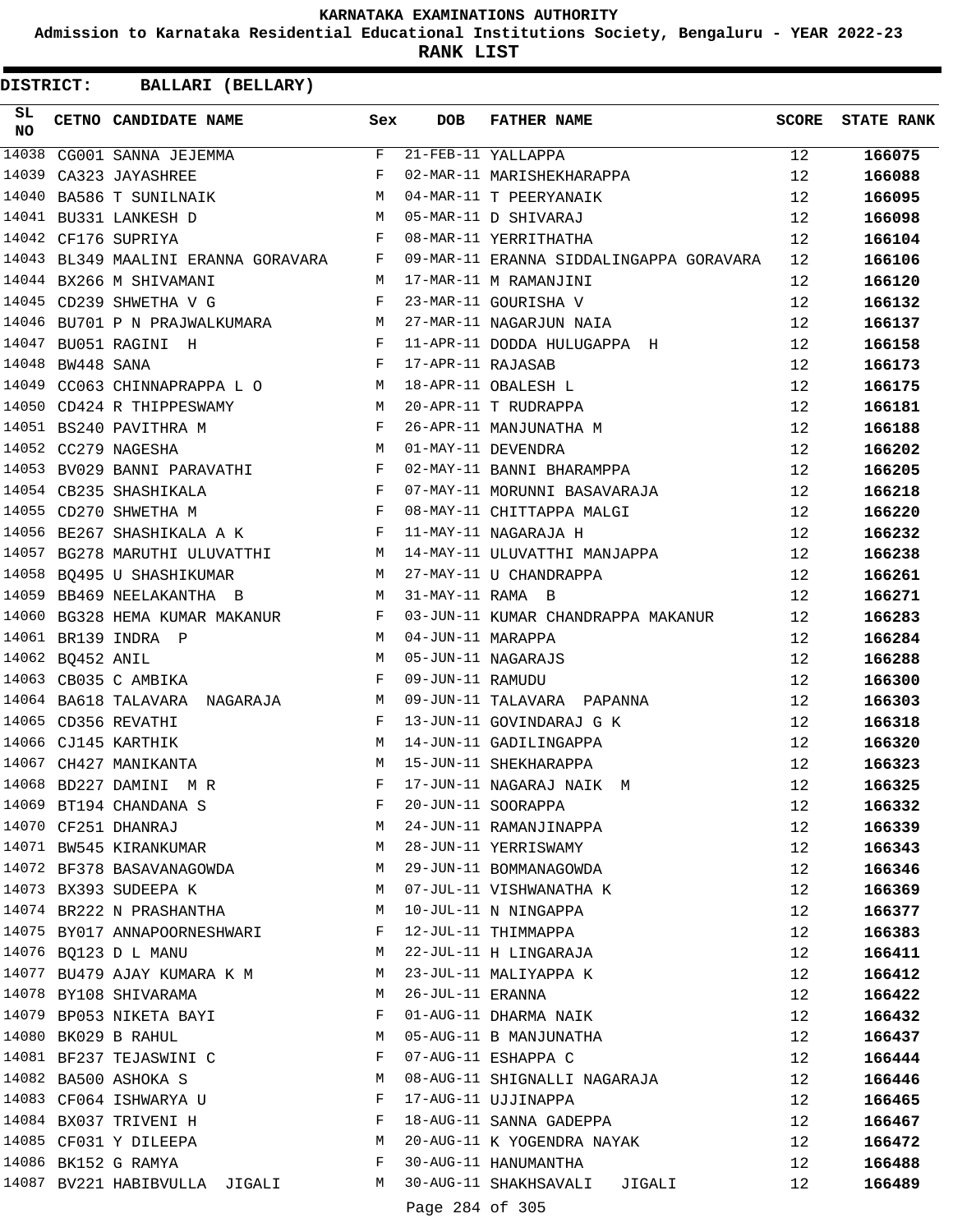**Admission to Karnataka Residential Educational Institutions Society, Bengaluru - YEAR 2022-23**

**RANK LIST**

| SL<br><b>NO</b> |                   | CETNO CANDIDATE NAME                                                                                                                                                                             | Sex          | <b>DOB</b>        | FATHER NAME                       | <b>SCORE</b> | <b>STATE RANK</b> |
|-----------------|-------------------|--------------------------------------------------------------------------------------------------------------------------------------------------------------------------------------------------|--------------|-------------------|-----------------------------------|--------------|-------------------|
| 14088           |                   | CA178 DEKSHITHA N                                                                                                                                                                                |              |                   | F 13-SEP-11 NAGARAJA              | 12           | 166513            |
| 14089           |                   | BW477 SHYAMALA DEVI N                                                                                                                                                                            | F            | 25-SEP-11 RAJA N  |                                   | 12           | 166540            |
| 14090           |                   | BQ241 DEVIKA D                                                                                                                                                                                   | $\mathbf{F}$ |                   | 26-SEP-11 HARIJANA DURUGAPPA      | 12           | 166542            |
|                 | 14091 CE338 ARUN  |                                                                                                                                                                                                  | M            | 03-OCT-11 RUDRESH |                                   | 12           | 166557            |
|                 |                   | 14092 CB094 H ABHISHEK<br>M <sub>N</sub>                                                                                                                                                         |              |                   | 05-OCT-11 MAHANKALAMMA            | 12           | 166562            |
|                 |                   | <b>M</b><br>14093 CE673 K RUDRESHA                                                                                                                                                               |              |                   | 05-OCT-11 K VEERESHA              | 12           | 166563            |
|                 |                   | M<br>14094 BA542 RAKESH P                                                                                                                                                                        |              |                   | 07-OCT-11 SHEKAPPA P              | 12           | 166565            |
|                 | 14095 BX191 VANI  |                                                                                                                                                                                                  | $\mathbf{F}$ |                   | 08-OCT-11 HULUGAPPA               | 12           | 166567            |
|                 |                   | 14096 BS189 AMITHRAJ YADAV M                                                                                                                                                                     |              |                   | 14-OCT-11 DHANANJEYA D            | 12           | 166577            |
| 14097           |                   | BU137 HANUMANTHAPPA D                                                                                                                                                                            | M            |                   | 22-OCT-11 BALAPPA D               | 12           | 166590            |
| 14098           |                   | BF497 T P MARUTHI                                                                                                                                                                                | M            |                   | 22-OCT-11 T P RAJAPPA             | 12           | 166593            |
| 14099           |                   | BN104 NETRA HALAGI                                                                                                                                                                               | F            |                   | 15-NOV-11 SARAPPA HALAGI          | 12           | 166627            |
|                 |                   | 14100 BX197 HEMAVATHI                                                                                                                                                                            | $\mathbb{F}$ | 17-NOV-11 VEERESH |                                   | 12           | 166631            |
|                 |                   | $\mathbf{F}$ and $\mathbf{F}$ are $\mathbf{F}$<br>14101 CJ207 LIKHITHA                                                                                                                           |              |                   | 25-NOV-11 MALLAPPA                | 12           | 166651            |
|                 |                   | 14102 CE078 BHAVANI                                                                                                                                                                              | $\mathbf{F}$ |                   | 30-NOV-11 PAMPAPATHI              | 12           | 166657            |
|                 |                   | 14103 CJ535 SHIRISHA                                                                                                                                                                             | $\mathbf{F}$ |                   | 03-DEC-11 SUNKAPPA                | 12           | 166666            |
|                 |                   | 14104 CE048 NAVEENKUMAR M                                                                                                                                                                        |              |                   | 18-DEC-11 G TUMAKUNTE NAGAPPA     | 12           | 166685            |
|                 |                   | 14105 BP181 G MUTTU NAIK                                                                                                                                                                         | M            |                   | 19-DEC-11 GOPINAIK                | 12           | 166686            |
|                 | 14106 BU542 AKASH |                                                                                                                                                                                                  | M            |                   | 31-DEC-11 S PEEKA NAIK            | 12           | 166702            |
|                 |                   |                                                                                                                                                                                                  |              |                   | 31-DEC-11 DANDYA H                | 12           | 166703            |
|                 |                   | $\begin{tabular}{lllllllllll} 14107 & \texttt{BU419 GOWTHAM} & \texttt{H} & \texttt{M} & \texttt{M} \\ 14108 & \texttt{CH140 BHEEMASHA} & \texttt{M} & \texttt{M} & \texttt{M} \\ \end{tabular}$ |              |                   | 16-JAN-12 MALLAYYA                | 12           | 166720            |
|                 |                   | 14109 BX208 K SRIKANTH                                                                                                                                                                           |              |                   | M 10-FEB-12 KUDLURU NINGAPPA      | 12           | 166724            |
|                 |                   | 14110 BG251 MAHAMAD MUBARAK M M 06-AUG-12 IBRAHIM                                                                                                                                                |              |                   |                                   | 12           | 166741            |
|                 |                   | 14111 CK082 NIKHIL KUMAR                                                                                                                                                                         |              |                   | M 02-SEP-09 CHIDANANDA            | 11           | 166756            |
|                 |                   | 14112 CK074 E ANKITHA                                                                                                                                                                            | F            |                   | 01-JAN-10 E NAGARAJA              | 11           | 166763            |
|                 |                   | 14113 CF066 GANESHA G N                                                                                                                                                                          | M            |                   | 01-JAN-10 NAGARAJA G              | 11           | 166764            |
|                 |                   | 14114 BT070 TIPPESWAMY K                                                                                                                                                                         |              |                   | 01-JAN-10 HULUGAPPA K             | 11           | 166772            |
|                 |                   | 14115 BX348 KARTHIK A                                                                                                                                                                            | M            |                   | 03-JAN-10 GADILINGAPPA A          | 11           | 166774            |
|                 |                   | 14116 CE186 HANUMANTAREDDY                                                                                                                                                                       | M            |                   | 23-JAN-10 NAGARAJA                | 11           | 166778            |
|                 |                   | 14117 BU388 SUSMITHA D                                                                                                                                                                           | F            |                   | 22-FEB-10 DEVENDRAPPA D N         | 11           | 166783            |
|                 |                   | 14118 CK078 ASHWINI                                                                                                                                                                              | F            |                   | 04-MAR-10 B MALLIKARJUNA          | 11           | 166789            |
|                 |                   |                                                                                                                                                                                                  |              |                   | M 07-MAR-10 SANNA ADIVEPPA        | 11           | 166793            |
|                 |                   | 14119 CH126 B JADEPPA<br>14120 BR079 HARISHA P                                                                                                                                                   | M            | 22-APR-10 PALAIAH |                                   | 11           | 166802            |
|                 |                   | 14121 BU214 G H DHARSHANA                                                                                                                                                                        | M            |                   | 01-JUN-10 HANUMESHA               | 11           | 166807            |
|                 |                   | 14122 CJ068 SHIVAKUMAR                                                                                                                                                                           | M            |                   | 01-JUN-10 HANUMESHA               | 11           | 166809            |
|                 |                   | 14123 CK017 ARAVIND V                                                                                                                                                                            | M            | 06-JUN-10 SURESH  |                                   | 11           | 166811            |
|                 |                   | 14124 BF256 V N NAGARAJA                                                                                                                                                                         | M            |                   | 26-JUN-10 NAGAPPANAVARA HANUMAVVA | 11           | 166820            |
|                 |                   | 14125 BW127 H SHANKARA                                                                                                                                                                           | M            |                   | 03-JUL-10 H D VENKATESH           | 11           | 166821            |
|                 |                   | 14126 BJ140 K MARUTHI                                                                                                                                                                            | M            |                   | 29-SEP-10 K HEMAGIRI              | 11           | 166846            |
|                 | 14127 BQ333 USHA  |                                                                                                                                                                                                  | F            |                   | 07-OCT-10 BHEEMAPPA               | 11           | 166852            |
|                 |                   | 14128 CJ172 K MANJUNATHA                                                                                                                                                                         | M            |                   | 10-OCT-10 K GOVINDA               | 11           | 166856            |
|                 |                   | 14129 BB273 PANDUNAIK CHIKKA                                                                                                                                                                     |              |                   | M 11-OCT-10 LALUNAIK CHIKKA       | 11           | 166860            |
|                 |                   | 14130 CE432 BHARAMAREDDY H V                                                                                                                                                                     | M            |                   | 25-OCT-10 VENKATESHA              | 11           | 166871            |
|                 |                   | 14131 BQ199 VASANTA J                                                                                                                                                                            | F            |                   | 26-OCT-10 PANDURANGA J            | 11           | 166872            |
|                 |                   | 14132 BA305 GOVINDA KABBERA                                                                                                                                                                      | М            |                   | 10-NOV-10 THIMMAPPA KABBERA       | 11           | 166883            |
|                 |                   | 14133 BU650 SOUJANYA BANNI                                                                                                                                                                       | F            |                   | 17-NOV-10 REVANNA BANNI           | 11           | 166890            |
|                 |                   | 14134 BP184 SEVANTI                                                                                                                                                                              | F            |                   | 30-NOV-10 KRISHNA NAIK            | 11           | 166899            |
|                 |                   | 14135 CE467 THRIVENI                                                                                                                                                                             | F            |                   | 03-DEC-10 SHANKRAPPA              | 11           | 166900            |
|                 |                   | 14136 BT389 T S CHANDANA                                                                                                                                                                         | F            |                   | 05-DEC-10 LATE T SHIVAMURTHY      | 11           | 166904            |
|                 |                   | 14137 BQ497 U NETHRA                                                                                                                                                                             | F            |                   | 09-DEC-10 U SIDDAPPA              | 11           | 166908            |
|                 |                   |                                                                                                                                                                                                  |              |                   |                                   |              |                   |
|                 |                   |                                                                                                                                                                                                  |              | Page 285 of 305   |                                   |              |                   |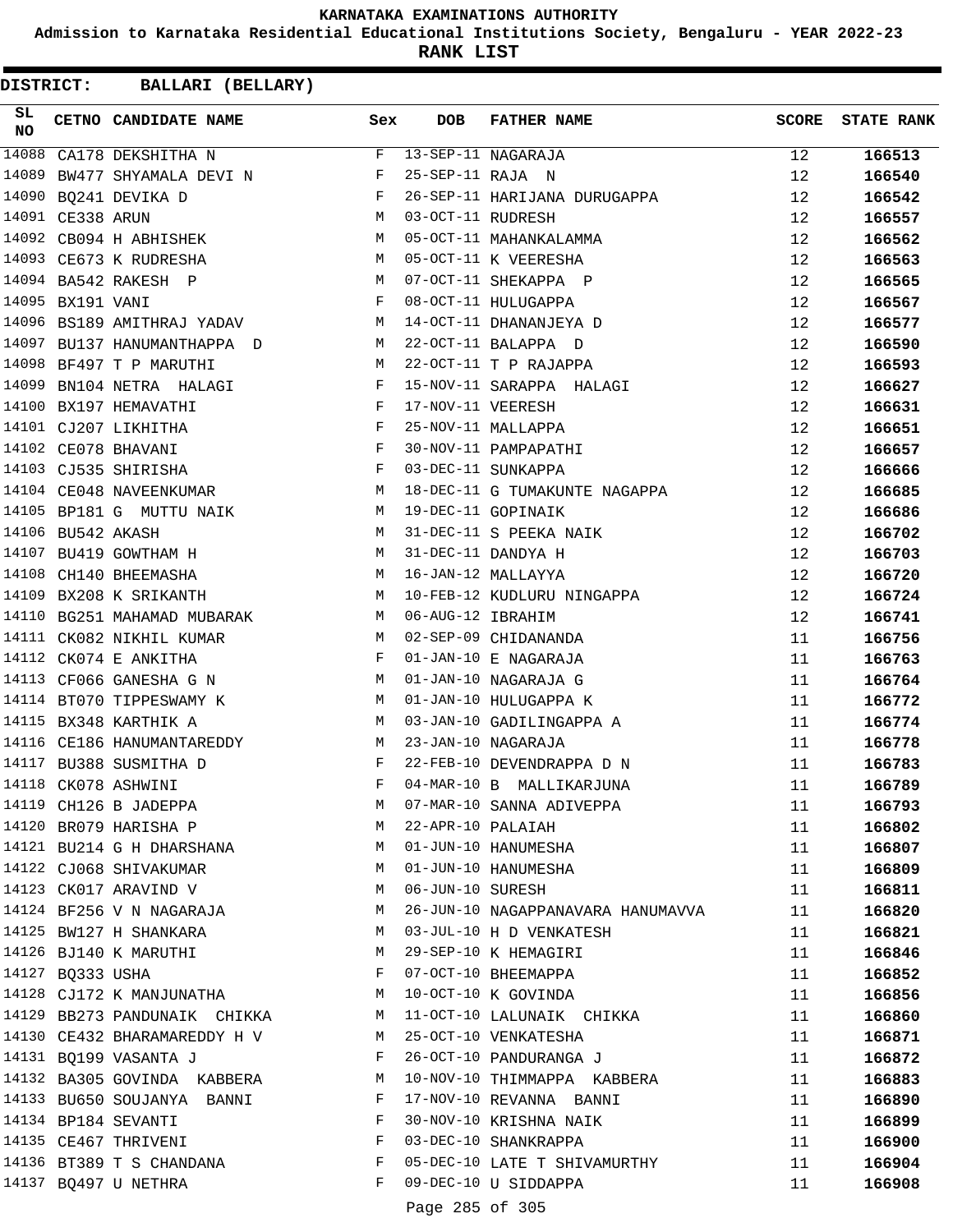**Admission to Karnataka Residential Educational Institutions Society, Bengaluru - YEAR 2022-23**

**RANK LIST**

| SL<br><b>NO</b> |                   | CETNO CANDIDATE NAME Sex                                                                        |              | <b>DOB</b>        | <b>FATHER NAME</b>                                                       | <b>SCORE</b> | <b>STATE RANK</b> |
|-----------------|-------------------|-------------------------------------------------------------------------------------------------|--------------|-------------------|--------------------------------------------------------------------------|--------------|-------------------|
| 14138           |                   | BU616 K R VANI                                                                                  | F            |                   | 20-DEC-10 RUDRAPPA K                                                     | 11           | 166915            |
|                 |                   | 14139 CB232 SHRUTHI                                                                             |              |                   | 23-DEC-10 MANJUNATHA                                                     | 11           | 166919            |
|                 |                   | 14140 BX214 CHAITRA                                                                             |              |                   | 29-DEC-10 THIPPAYYA                                                      | 11           | 166929            |
|                 |                   | $\begin{aligned} \mathbf{F} \\ \mathbf{F} \\ \mathbf{M} \end{aligned}$<br>14141 CD129 PRAJWAL M |              |                   | 01-JAN-11 NAGARAJA M                                                     | 11           | 166948            |
|                 |                   | 14142 CF286 JAGADESHA V K M 05-JAN-11 SRINIVASA V K                                             |              |                   |                                                                          | 11           | 166962            |
|                 |                   | M 07-JAN-11 MAHESH L<br>14143 BZ199 PRAJWAL L                                                   |              |                   |                                                                          | 11           | 166964            |
|                 |                   | 14144 BT216 NITHINKUMAR K M M O9-JAN-11 MANJUNATHA K                                            |              |                   |                                                                          | 11           | 166966            |
|                 |                   | 14145 BE418 VENKATESH K H                                                                       |              |                   | M 10-JAN-11 HANUMANTAPPA K                                               | 11           | 166969            |
|                 |                   | 14146 BZ009 KARTHIK                                                                             |              |                   | M 12-JAN-11 BASAVARAJ                                                    | 11           | 166972            |
|                 |                   | 14147 BR230 SANJANA G F                                                                         |              |                   | 12-JAN-11 BASAVARAJ<br>03-FEB-11 MAHANTHESHA G                           | 11           | 166992            |
|                 |                   | 14148 BB280 METRI SHANTHA F                                                                     |              |                   | 07-FEB-11 METRI YAMANAPPA                                                | 11           | 166997            |
|                 |                   | 14149 BT282 LAVANYA K                                                                           |              |                   | F 10-FEB-11 NAGARAJA K                                                   | 11           | 167002            |
|                 |                   |                                                                                                 |              |                   | 14150 BA228 SHIVAPRASAD AKKANDI M 16-FEB-11 DODDABASAPPA AKKANDI         | 11           | 167010            |
|                 |                   | 14151 CH244 MAHAMED GOUSE<br>M 21-FEB-11 ISMAIL                                                 |              |                   |                                                                          | 11           | 167017            |
|                 |                   | $\mathbf{F}$ and $\mathbf{F}$ and $\mathbf{F}$<br>14152 CJ489 VISHALAKSHI                       |              | 02-MAR-11 RAMAPPA |                                                                          | 11           | 167028            |
|                 |                   | 14153 BA212 SANTOSH VEERANNA BADIGER M 04-MAR-11 VEERANNA                                       |              |                   |                                                                          | 11           | 167031            |
|                 |                   | 14154 CH112 H GIREESHA                                                                          |              | $M$ 11-MAR-11 $X$ |                                                                          | 11           | 167045            |
|                 |                   | 14155 BJ169 YASHAVANTH B                                                                        | M            |                   | 11-MAR-11 RAMANAIK B                                                     | 11           | 167046            |
|                 |                   |                                                                                                 |              |                   | 21-MAR-11 NAGARAJA B                                                     | 11           | 167062            |
|                 |                   | 14156 BK267 PRAJWAL B<br>14157 CJ119 SURESHA M<br>14158 BY378 SHWETHA F                         |              |                   | 21-MAR-11 VENKATESHA                                                     | 11           | 167063            |
|                 |                   |                                                                                                 |              | 26-MAR-11 SOMAPPA |                                                                          | 11           | 167068            |
|                 |                   | 14159 BT382 CHINNAPRI H M 27-MAR-11 HAVAPPA                                                     |              |                   |                                                                          | 11           | 167069            |
|                 |                   | 14160 CG271 HEENAA                                                                              |              |                   |                                                                          | 11           | 167087            |
|                 |                   | F 05-APR-11 KHASIMSABU<br>F 20-APR-11 HANUMANNA<br>14161 BX134 ANJALI                           |              |                   |                                                                          | 11           | 167113            |
|                 |                   | M <sub>1</sub><br>14162 CD191 P N DANANJAYA                                                     |              |                   | 29-APR-11 NALLAYYA                                                       | 11           | 167122            |
|                 |                   |                                                                                                 |              |                   | 14163 BQ075 AVINASHA GOPLAPURADA M 02-MAY-11 GONEPPA GOPLAPURADA         | 11           | 167126            |
|                 |                   |                                                                                                 |              |                   | 14164 BE390 KALPANA HIKKIMGERE F 02-MAY-11 HANUMANTHAPPA HIKKIMGERE      | 11           | 167127            |
|                 |                   | 14165 BW219 GODE MANIKANTA M 03-MAY-11 THIMMAPPA                                                |              |                   |                                                                          | 11           | 167132            |
|                 |                   | 14166 BU119 PALLAVI N<br>F 05-MAY-11 NAGARAJA                                                   |              |                   |                                                                          | 11           | 167141            |
|                 |                   | F 13-MAY-11 HULUGAPPA<br>14167 CH053 C KAVERI                                                   |              |                   |                                                                          | 11           | 167156            |
|                 |                   | 14168 BR229 PRAJWAL M                                                                           |              |                   | M 17-MAY-11 JAGADEESHA M                                                 | 11           | 167168            |
|                 |                   | 14169 BW591 VEERAPURA MAHALAXMI KWALE F 17-MAY-11 VEERAPURA NAGARAJA                            |              |                   |                                                                          | 11           | 167169            |
|                 |                   | 14170 BB362 CHANDRAKALA PILLOBAPPARA F 18-MAY-11 P TIRUPATHI                                    |              |                   |                                                                          | 11           | 167171            |
|                 |                   | 14171 CK088 MAHAMMAD RAFIQ                                                                      |              |                   | M 18-MAY-11 RAMJAAN SAB                                                  | 11           | 167172            |
|                 |                   | 14172 BL201 ARCHANA                                                                             | $\mathbf{F}$ |                   | 19-MAY-11 DHARMANAIK                                                     | 11           | 167174            |
|                 |                   | 14173 BU688 SANDEEPA G A                                                                        |              |                   | M 19-MAY-11 ANJINAPPA G                                                  | 11           | 167176            |
|                 |                   |                                                                                                 |              |                   | 14174 BQ294 YASHAWANTH SANGAMESHWARA M 19-MAY-11 TIRUKAPPA SANGAMESHWARA | 11           | 167177            |
|                 |                   | 14175 BG088 AISHWARYA D                                                                         | F            |                   | 20-MAY-11 PRAKASHA D                                                     | 11           | 167178            |
|                 |                   | 14176 CJ269 JAKRIYA                                                                             | М            |                   | 25-MAY-11 PRASANTHA                                                      | 11           | 167186            |
|                 |                   | 14177 CH279 NADLUKERI SUNKAMMA                                                                  | F            |                   | 26-MAY-11 N HANUMANTA                                                    | 11           | 167187            |
|                 | 14178 CD243 SWAMY |                                                                                                 | M            |                   | 30-MAY-11 SANNARUDRESH                                                   | 11           | 167200            |
|                 | 14179 BR157 LATHA |                                                                                                 | F            |                   | 31-MAY-11 M ONKARAPPA                                                    | 11           | 167203            |
|                 |                   | 14180 BU117 JANAKI H                                                                            | F            |                   | 01-JUN-11 HAMPANNA                                                       | 11           | 167206            |
|                 |                   |                                                                                                 | F            |                   | 06-JUN-11 CHALUVADI NINGAPPA                                             |              |                   |
|                 |                   | 14181 CG285 C DIVYA<br>14182 BW361 YESURATNAM                                                   | M            |                   | 08-JUL-11 KENCHAPPA G                                                    | 11           | 167223            |
|                 |                   | 14183 BQ502 MOHAMMED KHAJA BASHA T                                                              |              |                   | M 11-JUL-11 ALAM BASHA T                                                 | 11           | 167300            |
|                 |                   | 14184 BS030 ABHISHEK M B                                                                        | M            |                   |                                                                          | 11           | 167307            |
|                 |                   | 14185 CB234 SAHANA C                                                                            | F            |                   | 17-JUL-11 BASAVARAJA<br>18-JUL-11 MANJUNATHA C                           | 11           | 167317            |
|                 |                   |                                                                                                 |              |                   | 14186 BB213 SANGEETHA BULLANAGOWDRA F 18-JUL-11 PARASHURAMA N G          | 11           | 167321            |
|                 |                   |                                                                                                 |              |                   | M 18-JUL-11 SURESH BYALALA                                               | 11           | 167322            |
|                 |                   | 14187 BT081 SANTHOSH B                                                                          |              |                   |                                                                          | 11           | 167323            |
|                 |                   |                                                                                                 |              | Page 286 of 305   |                                                                          |              |                   |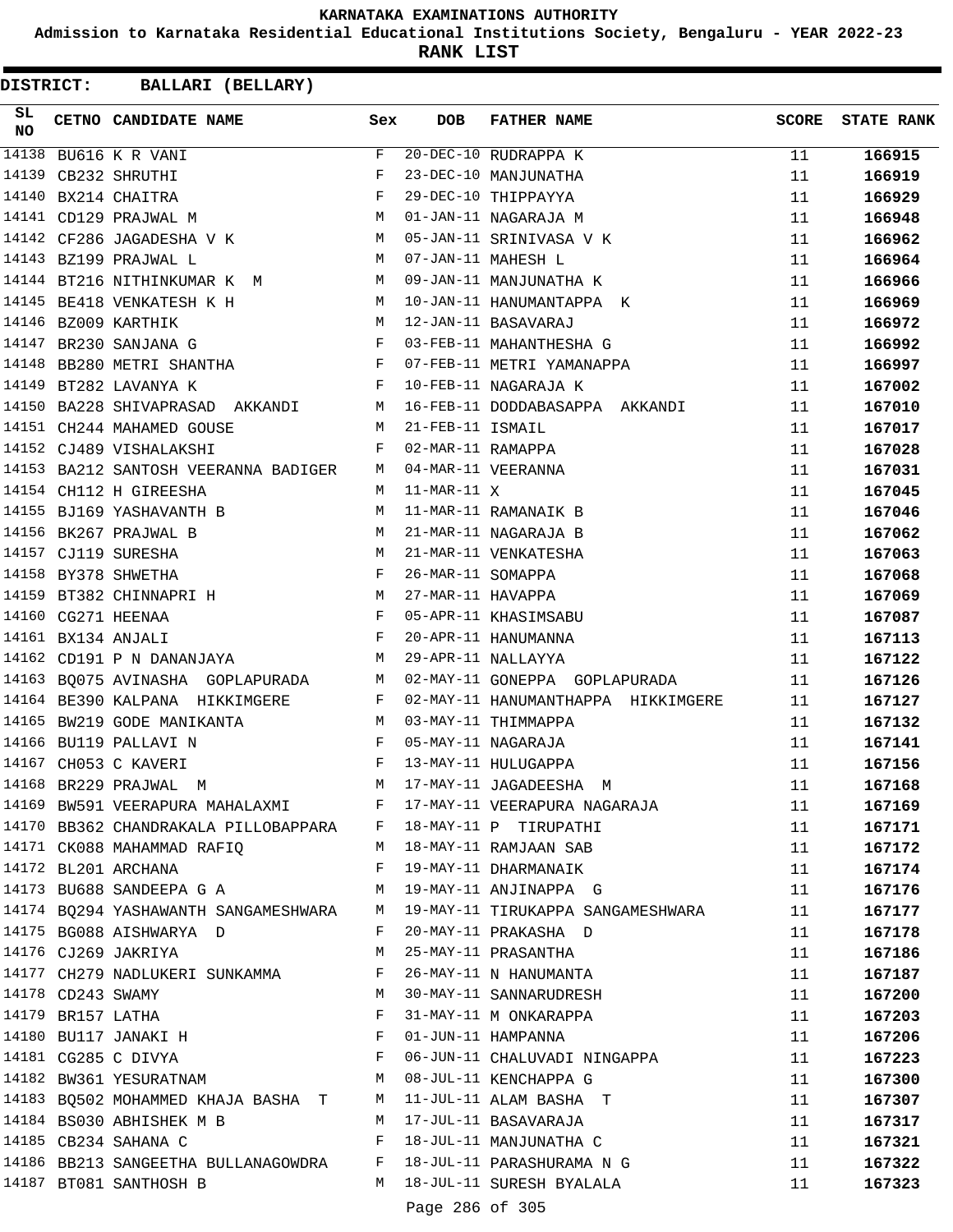**Admission to Karnataka Residential Educational Institutions Society, Bengaluru - YEAR 2022-23**

**RANK LIST**

| SL<br><b>NO</b> |                   | CETNO CANDIDATE NAME                                                  | Sex          | DOB               | FATHER NAME                                                                                                                                                                                                                                                                             | SCORE | <b>STATE RANK</b> |
|-----------------|-------------------|-----------------------------------------------------------------------|--------------|-------------------|-----------------------------------------------------------------------------------------------------------------------------------------------------------------------------------------------------------------------------------------------------------------------------------------|-------|-------------------|
| 14188           |                   | $BC145$ HANUKUNTI LATHA F                                             |              |                   | 23-JUL-11 HANUKUNTI SHASHIKUMARA                                                                                                                                                                                                                                                        | 11    | 167339            |
| 14189           |                   | BK163 SHRIDHARA S                                                     | M            |                   | 24-JUL-11 MANJUNATHA D                                                                                                                                                                                                                                                                  | 11    | 167343            |
| 14190           |                   | BY111 HULIGEMMA                                                       | F            |                   | 06-AUG-11 H HULUGAPPA                                                                                                                                                                                                                                                                   | 11    | 167375            |
|                 |                   | M<br>14191 CB055 HANUMESHA G                                          |              |                   | 10-AUG-11 GOVINDAPPA G                                                                                                                                                                                                                                                                  | 11    | 167383            |
|                 |                   | 14192 CK299 SANGEETHA U                                               | $\mathbb{F}$ |                   | 10-AUG-11 HANUMESHA U                                                                                                                                                                                                                                                                   | 11    | 167384            |
|                 |                   | $\mathbf{F}$ and $\mathbf{F}$ and $\mathbf{F}$<br>14193 CJ468 SHWETHA |              | 10-AUG-11 VEERESH |                                                                                                                                                                                                                                                                                         | 11    | 167385            |
|                 |                   | 14194 BV063 KARIBASAVARAJA K B M 12-AUG-11 BHEEMAPPA K                |              |                   |                                                                                                                                                                                                                                                                                         | 11    | 167390            |
|                 |                   | 14195 BN296 PRAJWAL HASYAGARA<br>M <sub>N</sub>                       |              |                   | 19-AUG-11 DODDABHEEMAPPA HASYAGARA                                                                                                                                                                                                                                                      | 11    | 167409            |
|                 |                   | 14196 CE357 AISHWARYA N                                               | $\mathbf{F}$ |                   | 23-AUG-11 NAGARAJA T                                                                                                                                                                                                                                                                    | 11    | 167419            |
|                 |                   | 14197 CJ456 H N CHANDRAKALA                                           | $\mathbf{F}$ |                   | 26-AUG-11 NAGARAJA                                                                                                                                                                                                                                                                      | 11    | 167425            |
|                 |                   | 14198 BF081 SOUMYA SHIVANAGOUDRA F                                    |              |                   | 26-AUG-11 CHANNABASAPPA SHIVANAGOUDRA                                                                                                                                                                                                                                                   | 11    | 167427            |
|                 |                   | 14199 CB368 K KARTHIKA                                                | M            | 28-AUG-11 KALAPPA |                                                                                                                                                                                                                                                                                         | 11    | 167429            |
|                 |                   | 14200 BT214 BRUNDA                                                    | $\mathbf{F}$ |                   | 30-AUG-11 MARAPPA N                                                                                                                                                                                                                                                                     | 11    | 167435            |
|                 |                   | 14201 CA064 THIPPESWAMY N M                                           |              |                   | 07-SEP-11 AYYAPPA N                                                                                                                                                                                                                                                                     | 11    | 167448            |
|                 |                   | 14202 CJ491 CHITHRA<br>$\mathbf{F}$ and $\mathbf{F}$ and $\mathbf{F}$ |              |                   | 13-SEP-11 LATE NAGARAJA                                                                                                                                                                                                                                                                 | 11    | 167455            |
|                 |                   | 14203 CA090 H MANUKUMAR M                                             |              |                   | 14-SEP-11 H SANNA BASAPPA                                                                                                                                                                                                                                                               | 11    | 167457            |
|                 | 14204 BM340 DIVYA |                                                                       | $\mathbf{F}$ |                   | 23-SEP-11 SHANKARANAIK                                                                                                                                                                                                                                                                  | 11    | 167469            |
| 14205           |                   | BA196 K M NAVEEN KUMAR M                                              |              |                   | 02-OCT-11 K M PRAVEEN KUMAR                                                                                                                                                                                                                                                             | 11    | 167483            |
|                 |                   | $M_{\rm H}$<br>14206 CE212 RAMZAN                                     |              |                   | 05-OCT-11 MOHAMED ABDULLA                                                                                                                                                                                                                                                               | 11    | 167489            |
|                 |                   | 14207 BQ088 G CHANNAVEERAPPA M                                        |              |                   | 17-OCT-11 G VEERESHA                                                                                                                                                                                                                                                                    | 11    | 167516            |
|                 |                   | $\frac{1}{M}$<br>14208 BQ181 PANDURANGA M                             |              |                   | 18-OCT-11 HALESHA MALIYAPLA                                                                                                                                                                                                                                                             | 11    | 167520            |
|                 |                   | 14209 CD096 SWATHI<br>$\mathbf{F}$ and the contract of $\mathbf{F}$   |              |                   | 19-OCT-11 GIDDAOBAYYA                                                                                                                                                                                                                                                                   | 11    | 167521            |
|                 | 14210 BU248 TEJA  | <b>M</b>                                                              |              |                   | 19-OCT-11 THIPPESWAMY                                                                                                                                                                                                                                                                   | 11    | 167522            |
|                 |                   | $\mathbf{F}$<br>14211 BN076 CHAITRA T                                 |              |                   | 23-OCT-11 BASAVARAJ T                                                                                                                                                                                                                                                                   | 11    | 167529            |
|                 |                   | 14212 BT168 SAHANA                                                    | $\mathbf{F}$ |                   | 24-OCT-11 VIRUPAKSHI                                                                                                                                                                                                                                                                    | 11    | 167537            |
| 14213           |                   | BB452 SOKKI LAKSHMI F                                                 |              |                   | 24-OCT-11 S MANJUNATHA                                                                                                                                                                                                                                                                  | 11    | 167538            |
|                 |                   | 14214 CG022 N H GANGADHAR                                             | M            |                   | 26-OCT-11 SIDDALINGA                                                                                                                                                                                                                                                                    | 11    | 167541            |
|                 |                   | 14215 BF094 ARATHI BANGALI                                            | F            |                   | 28-OCT-11 MANJUNATHA BANGALI                                                                                                                                                                                                                                                            | 11    | 167545            |
|                 |                   | 14216 BD195 VISHNURADDI MALLARADDI<br>M <sub>1</sub><br>TIGARI        |              |                   | 03-NOV-11 MALLARADDI TIGARI                                                                                                                                                                                                                                                             | 11    | 167554            |
|                 |                   | F 15-NOV-11 PARUSHURAM<br>14217 CE684 KAVYA SRI                       |              |                   |                                                                                                                                                                                                                                                                                         | 11    | 167570            |
|                 |                   |                                                                       |              |                   | 14218 BC257 SANNA SIDDAPPA KAMMARA M 20-NOV-11 ESHAPPA KAMMARA                                                                                                                                                                                                                          | 11    | 167581            |
|                 |                   | 14219 BP065 PAVITHRA HASYAGARA F                                      |              |                   | 21-NOV-11 MAILEPPA HASYAGARA 11                                                                                                                                                                                                                                                         |       | 167584            |
|                 |                   |                                                                       |              |                   | 14220 CG033 B NAGESWARI F 25-NOV-11 B GADILINGANA GOUDA 11                                                                                                                                                                                                                              |       | 167591            |
|                 |                   |                                                                       |              |                   |                                                                                                                                                                                                                                                                                         | 11    | 167595            |
|                 |                   |                                                                       |              |                   | 14221 BB307 DEEPA S<br>14222 CB376 HONNURASWAMY M 05-DEC-11 DEVADASI                                                                                                                                                                                                                    | 11    | 167599            |
|                 |                   |                                                                       |              |                   | 14223 BN105 HARIJANA NANDEESHA M 13-DEC-11 HARIJANA PARASAPPA                                                                                                                                                                                                                           | 11    | 167615            |
|                 |                   |                                                                       |              |                   | 14224 BM482 THEJASHVINI NITUVALLI F 22-DEC-11 UMESHA NITUVALLI                                                                                                                                                                                                                          | 11    | 167626            |
|                 |                   |                                                                       |              |                   | M 27-JAN-12 N BHEEMARAJA<br>14225 BJ216 B RAKESH                             M   27-JAN-12 N  BHEEMARAJA<br>14226 BA129 H PRUTHVIRAJA                       M   31-JAN-12   XXX<br>14227 BB296 VIJAY KUMAR  G                     M   07-MAY-12 HULAGAPPA  G                            | 11    | 167657            |
|                 |                   |                                                                       |              |                   |                                                                                                                                                                                                                                                                                         | 11    | 167660            |
|                 |                   |                                                                       |              |                   |                                                                                                                                                                                                                                                                                         | 11    | 167672            |
|                 |                   |                                                                       |              |                   | 14228 CF210 KORAVARA KRUSHNA M 08-SEP-12 THIMMAPPA KORAVARA 11                                                                                                                                                                                                                          |       | 167676            |
|                 |                   |                                                                       |              |                   | 14229 BG362 HANUMANTHA YARABALLI M 03-JAN-09 TIRUPATI YARABALLI                                                                                                                                                                                                                         | 10    | 167681            |
|                 |                   |                                                                       |              |                   |                                                                                                                                                                                                                                                                                         |       | 167683            |
|                 |                   |                                                                       |              |                   | $\begin{array}{ccccccccccccc} 14230 & \text{CE}191 & \text{PADMA} & \text{K} & & & & & \text{F} & 13-MAR-09 & \text{KASHANNA} & & & & & & 10 \\ 14231 & \text{BV2}34 & \text{SANDHYA} & \text{K} & & & & & \text{F} & 06-SEP-09 & \text{KOTRESH} & \text{K} & & & & & & 10 \end{array}$ |       | 167685            |
|                 |                   |                                                                       |              |                   | 14232 CJ529 U SHESHAMMA<br>F 10-DEC-09 U SANNA KARAMANCHAPPA 10                                                                                                                                                                                                                         |       | 167690            |
|                 |                   |                                                                       |              |                   |                                                                                                                                                                                                                                                                                         |       | 167691            |
|                 |                   |                                                                       |              |                   | 14233 BW396 VINAYA R<br>14234 BT124 SANJUNAIK H M 25-JAN-10 HEMLANAIK<br>10                                                                                                                                                                                                             |       | 167702            |
|                 |                   |                                                                       |              |                   | 14235 BA407 KOGALI SAMIR BABU M 12-MAR-10 KOGALI JAMAL SAB 10                                                                                                                                                                                                                           |       | 167712            |
|                 |                   |                                                                       |              |                   | 14236 CB187 SHANTHI D F 22-MAR-10 MALLIKARJUNA D                                                                                                                                                                                                                                        | 10    | 167714            |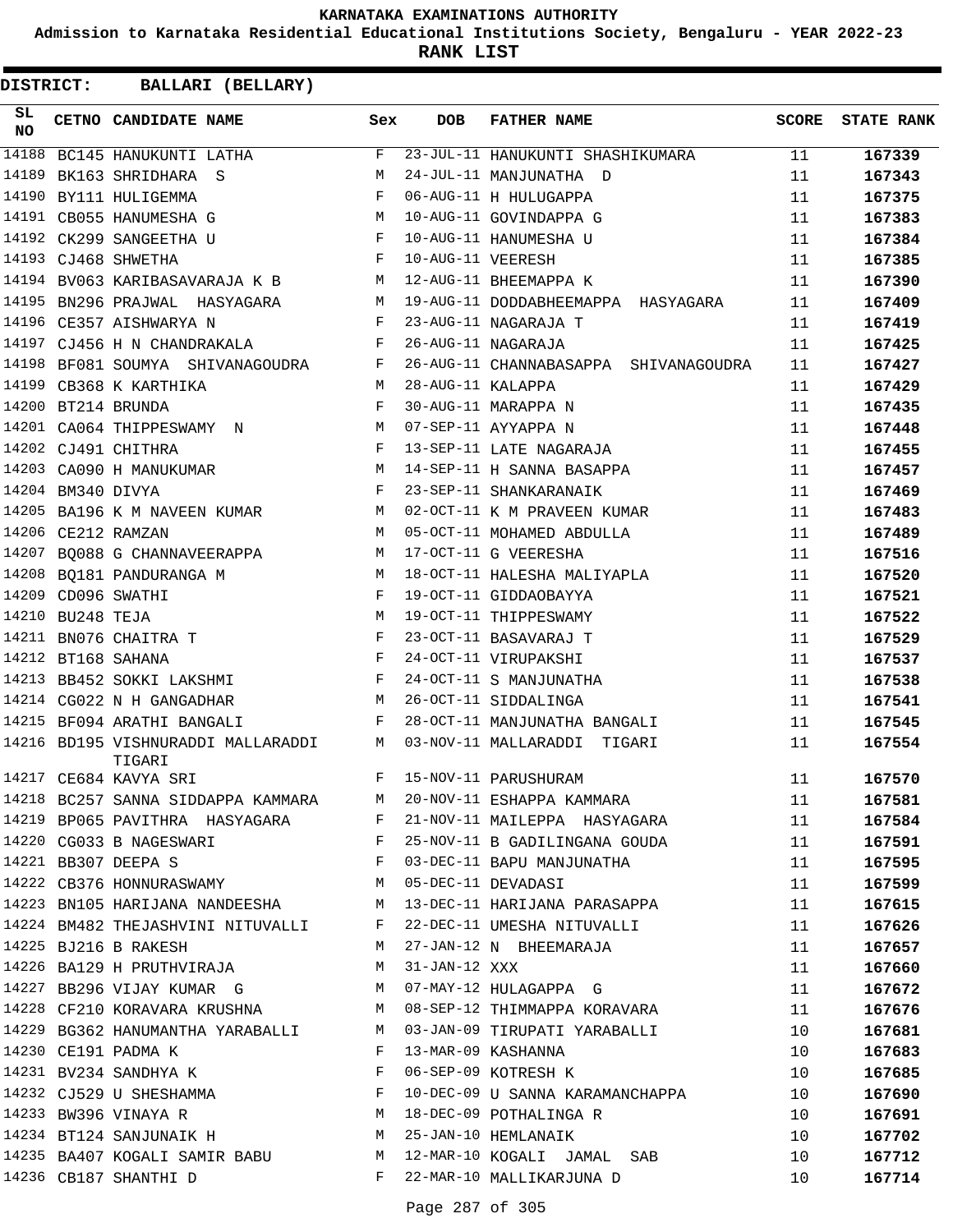**Admission to Karnataka Residential Educational Institutions Society, Bengaluru - YEAR 2022-23**

**RANK LIST**

| SL.<br><b>NO</b> |                   | CETNO CANDIDATE NAME Sex                                                                                                                 |   | DOB               | FATHER NAME                                                      | SCORE    | <b>STATE RANK</b> |
|------------------|-------------------|------------------------------------------------------------------------------------------------------------------------------------------|---|-------------------|------------------------------------------------------------------|----------|-------------------|
|                  |                   | 14237 CJ037 JYOTI G                                                                                                                      |   |                   | F 10-APR-10 GURUSWAMI                                            | 10       | 167721            |
| 14238            |                   | CB125 UDAYA KUMAR M M 18-APR-10 DURUGAPPA                                                                                                |   |                   |                                                                  | 10       | 167725            |
| 14239            |                   | BZ266 RATHOD KALYANI F                                                                                                                   |   |                   | 24-APR-10 CHANNAPPA                                              | 10       | 167727            |
|                  |                   | M<br>14240 BL066 PRAJWALA                                                                                                                |   |                   | 03-JUN-10 MAILEPPA HASYAGARA                                     | 10       | 167737            |
|                  |                   |                                                                                                                                          |   |                   | 14241 CD122 MARUTHI M B<br>14241 CD122 MARUTHI M B               | 10       | 167744            |
|                  |                   | M 20-JUL-10 H RAVI<br>14242 BE173 NAVEENA H                                                                                              |   |                   |                                                                  | 10       | 167746            |
|                  |                   | $\mathbf{F}$ . The set of $\mathbf{F}$<br>14243 CJ272 LAKSHMI                                                                            |   |                   | 29-AUG-10 BAGGURU VIRESHA                                        | 10       | 167766            |
|                  |                   | 14244 BC019 MALAGI VINAYAKA M 12-SEP-10 M DURUGAPPA                                                                                      |   |                   |                                                                  | 10       | 167773            |
|                  |                   | 14245 BB289 M DARSHAN                                                                                                                    |   |                   | M 19-OCT-10 M PARASHURAM                                         | 10       | 167797            |
|                  |                   |                                                                                                                                          |   |                   |                                                                  | 10       | 167799            |
|                  |                   | M <sub>N</sub><br>14247 BA519 H MANU                                                                                                     |   |                   | 23-OCT-10 DURUGAPPA J H                                          | 10       | 167804            |
|                  |                   | 14248 BT156 KAVERI                                                                                                                       |   |                   | F 03-NOV-10 M SHIVANNA<br>M 06-NOV-10 MALLIKARJUNA               | 10       | 167819            |
|                  |                   | 14249 BU264 INDRA M                                                                                                                      |   |                   |                                                                  | 10       | 167824            |
|                  |                   |                                                                                                                                          |   |                   | 14250 CB344 U DHANANJAYA M 11-NOV-10 U BASAVARAJA                | 10       | 167830            |
|                  |                   | 14251 CK105 RENUKA                                                                                                                       |   |                   | F 16-NOV-10 NEELAKANTA                                           | 10       | 167834            |
|                  |                   |                                                                                                                                          |   |                   | 14252 BC290 MAHESHA POOJARA M 22-NOV-10 DURUGAPPA POOJARA        | 10       | 167837            |
|                  |                   | F 24-NOV-10 OBALESHA<br>14253 BT393 M MONIKA                                                                                             |   |                   |                                                                  | 10       | 167840            |
|                  |                   | 14254 BA460 KARIBASAMMA $F$ 30-NOV-10 XYZ                                                                                                |   |                   |                                                                  | 10       | 167841            |
|                  | 14255 BT351 BINDU | $\mathbf{F}$ and $\mathbf{F}$ are $\mathbf{F}$                                                                                           |   |                   | 12-DEC-10 SANNAMAARAPPA                                          | 10       | 167850            |
|                  |                   | $\mathbf{F}$<br>14256 BA428 KAVERI                                                                                                       |   |                   | 15-DEC-10 MANJUNATHA                                             | 10       | 167852            |
|                  |                   | 14257 CJ467 UMADEVI                                                                                                                      |   |                   | 22-DEC-10 MUNIYAPPA                                              | 10       | 167855            |
|                  |                   | $\begin{aligned} \mathbf{F} \\ \mathbf{F} \end{aligned}$<br>14258 CE063 KAVERI T                                                         |   |                   | 01-JAN-11 CHINNAPURAPPA TALAVARA                                 | 10       | 167874            |
|                  |                   | 14259 CE144 PRAJWAL GY                                                                                                                   |   |                   | M 01-JAN-11 HANUMANTHAPPA GY                                     | 10       | 167880            |
|                  |                   | 14260 CE043 SHASHIKALA Y $F$ 01-JAN-11 CHITTAPPA Y                                                                                       |   |                   |                                                                  | 10       | 167889            |
|                  |                   | $\mathbb F$<br>14261 CG157 VAANI K                                                                                                       |   |                   | 23-JAN-11 PRATAP K                                               | 10       | 167925            |
|                  |                   |                                                                                                                                          |   |                   | 14262 BQ459 PUNITH MATADA M 24-JAN-11 CHANDRAIAH M               | 10       | 167927            |
|                  |                   | 14263 BU109 H D JAGADEESHA M 28-JAN-11 DURUGAPPA                                                                                         |   |                   |                                                                  | 10       | 167932            |
|                  |                   |                                                                                                                                          |   |                   | 16-FEB-11 HOSURU PAPANNA                                         | 10       | 167953            |
|                  |                   | 14263 BUIUY H D CASABELLES<br> 14264 BH093 DURGADEVI H P   F 16-FEB-11 HOSURU PAPANNA<br> - 1005   CANARANA   F 24-FEB-11 DURGYANAIK   P |   |                   |                                                                  | 10       | 167961            |
|                  |                   |                                                                                                                                          |   |                   | 14266 BM307 ISHWARYA MADIVALARA B P 25-FEB-11 SURESHA MADIVALARA | 10       | 167963            |
|                  |                   | 14267 BP382 BASAMMA                                                                                                                      |   |                   | F 02-MAR-11 GOVISIDDAPPA                                         | 10       | 167968            |
|                  |                   | 14268 BD262 DILEEPA BUDDI                                                                                                                | M |                   | 02-MAR-11 TIPPESHA B                                             |          |                   |
|                  |                   | 14269 BK114 J SHANTA                                                                                                                     | F |                   | 06-MAR-11 JALAGARA NAGARAJA                                      | 10<br>10 | 167969<br>167977  |
|                  |                   | 14270 BU156 KEERTANA                                                                                                                     | F |                   | 06-MAR-11 CHANDRAPPA                                             | 10       | 167978            |
|                  |                   | 14271 CH161 KAVANA                                                                                                                       | F |                   | 08-MAR-11 K BASAVA                                               |          |                   |
|                  |                   | 14272 CA271 ALTAF M                                                                                                                      | M |                   | 16-MAR-11 MULLASAB M                                             | 10       | 167980            |
|                  |                   |                                                                                                                                          | F |                   |                                                                  | 10       | 167987            |
|                  |                   | 14273 BF370 L BHOOMIKA                                                                                                                   |   |                   | 23-MAR-11 LAKSHMAN NAIK                                          | 10       | 168000            |
|                  |                   | 14274 BU613 V POORNIMA                                                                                                                   | F | 06-APR-11 XXXX    |                                                                  | 10       | 168018            |
|                  |                   | 14275 CC260 N RAJESH                                                                                                                     | М | 08-APR-11 N SWAMY |                                                                  | 10       | 168020            |
|                  |                   | 14276 BL334 SHANKRAMMA HUNASIMARADA                                                                                                      | F |                   | 22-APR-11 SANNAHANUMANTHAPPA H                                   | 10       | 168049            |
|                  |                   | 14277 CH494 SANDHYA L                                                                                                                    | F |                   | 24-APR-11 LAKSHMANA                                              | 10       | 168052            |
|                  |                   | 14278 CJ567 ASHWINI                                                                                                                      | F |                   | 01-MAY-11 HANUMANTHAPPA                                          | 10       | 168064            |
|                  |                   | 14279 BQ236 ARJUN K C                                                                                                                    | M |                   | 15-MAY-11 CHANDRA NAIK                                           | 10       | 168095            |
|                  |                   | 14280 BC081 KALYANESHWARI                                                                                                                | F |                   | 04-JUN-11 DODDABASAPPA D                                         | 10       | 168139            |
|                  |                   | 14281 CE119 VASANTA K KUMARGOWDA                                                                                                         |   |                   | M 09-JUN-11 KUMARGOWDA                                           | 10       | 168152            |
|                  | 14282 CD040 AKASH |                                                                                                                                          | М |                   | 16-JUN-11 DASHAPPA                                               | 10       | 168168            |
|                  |                   | 14283 BE527 THANUSHRI H V                                                                                                                | F |                   | 16-JUN-11 HANUMANTHAPPA C                                        | 10       | 168171            |
|                  |                   | 14284 CB142 TANUJA                                                                                                                       | F |                   | 05-JUL-11 K VENKATESHA                                           | 10       | 168206            |
|                  |                   | 14285 CJ542 V SHIVAMURTHI                                                                                                                | M |                   | 06-JUL-11 V SHEKHANNA                                            | 10       | 168211            |
|                  |                   | 14286 CE028 RAJESHWARI H                                                                                                                 | F |                   | 12-JUL-11 HANUMANTHA                                             | 10       | 168221            |
|                  |                   |                                                                                                                                          |   | Page 288 of 305   |                                                                  |          |                   |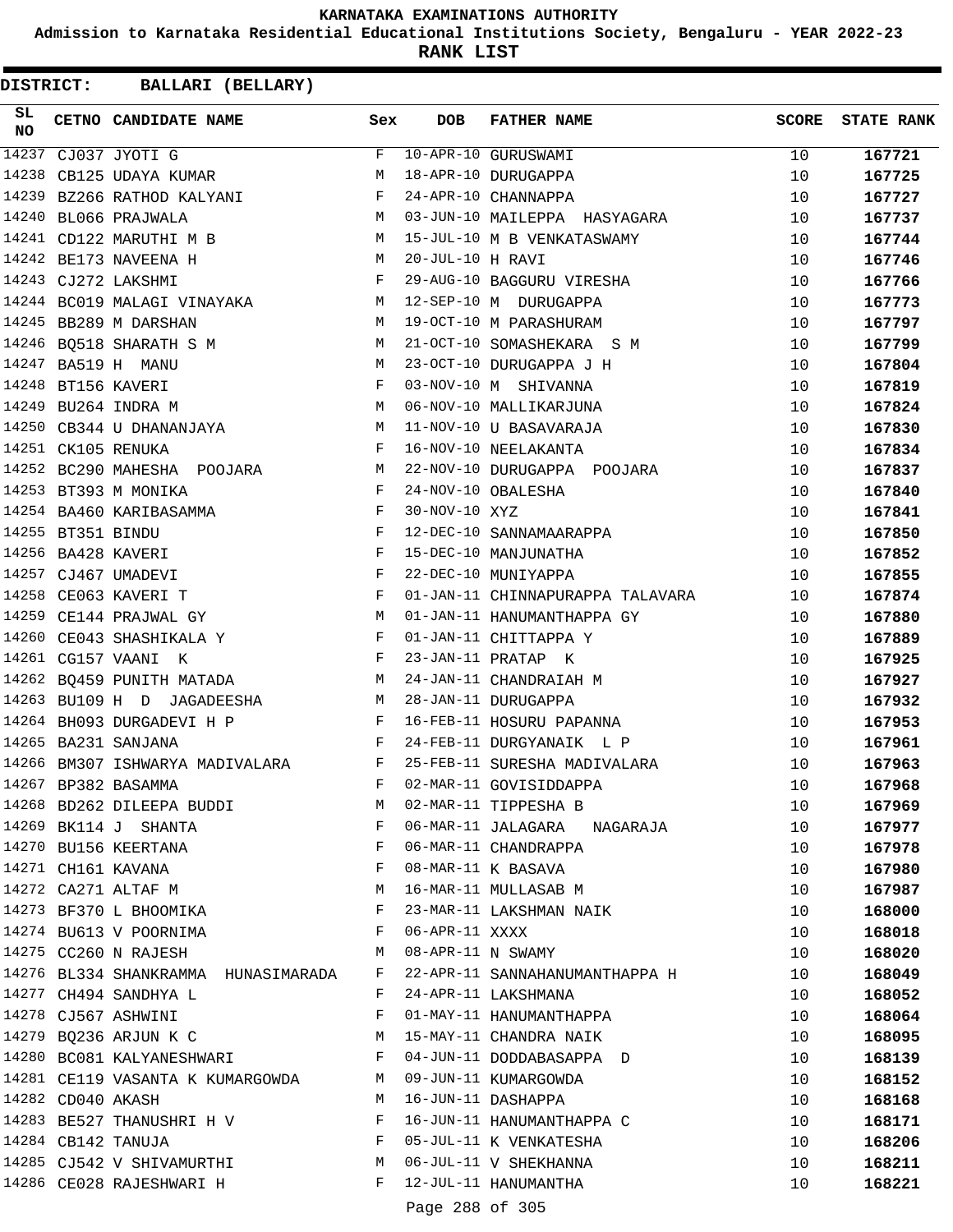**Admission to Karnataka Residential Educational Institutions Society, Bengaluru - YEAR 2022-23**

**RANK LIST**

**DISTRICT:** CC **BALLARI (BELLARY)**

| SL<br>NO |                  | CETNO CANDIDATE NAME                             | Sex          | <b>DOB</b>        | <b>FATHER NAME</b>               | <b>SCORE</b> | <b>STATE RANK</b> |
|----------|------------------|--------------------------------------------------|--------------|-------------------|----------------------------------|--------------|-------------------|
| 14287    |                  | BB481 T GIRESHA                                  | М            |                   | 17-JUL-11 T PRAKSHA              | 10           | 168231            |
| 14288    |                  | BV183 CHAITRA M                                  | F            |                   | 23-JUL-11 MUNIYAPPA M            | 10           | 168240            |
| 14289    |                  | BN254 NAGARAJA<br>ANUKUNTI                       | M            |                   | 26-JUL-11 SHARANAPPA ANUKUNTI    | 10           | 168244            |
| 14290    |                  | BU277 MANU P                                     | M            |                   | 31-JUL-11 P DHANANJAYA P         | 10           | 168252            |
| 14291    |                  | CH580 VEERESHA                                   | М            |                   | 31-JUL-11 BADANATTI PAKKIRAPPA   | 10           | 168254            |
|          |                  | 14292 BE093 NAYANA R                             | F            |                   | 08-AUG-11 RAJA NAIK              | 10           | 168272            |
| 14293    |                  | $\mathbf{F}$<br>BU153 ARATHI                     |              | 09-AUG-11 UMESHA  |                                  | 10           | 168276            |
|          |                  | 14294 CH229 DHANALAKSHMI                         | $\mathbf{F}$ |                   | 10-AUG-11 VEERABHADRAIAH         | 10           | 168277            |
| 14295    |                  | BT251 NINGANNA J S                               |              |                   | M 13-AUG-11 SHADAKSHARAPPA       | 10           | 168284            |
| 14296    |                  | CJ064 UDAYA KUMAR                                | M            |                   | 23-AUG-11 GOVINDAPPA G           | 10           | 168296            |
| 14297    |                  | CC296 CHETHANKUMAR K                             | M            |                   | 25-AUG-11 BASAVARAJA K           | 10           | 168299            |
| 14298    |                  | BB367 PRUTHVIKUMAR Y                             | M            |                   | 29-AUG-11 VEERESHA Y             | 10           | 168306            |
| 14299    |                  | BP342 DHARANESHA LAMBANI                         | M            |                   | 06-SEP-11 KUMARANAIK LAMBANI     | 10           | 168317            |
| 14300    |                  | BK170 N HULIGEMMA                                | F            |                   | 17-SEP-11 HAMPAYYA               | 10           | 168334            |
|          |                  | $\mathbf{F}$<br>14301 CJ072 BHOOMIKA             |              |                   | 21-SEP-11 NAGARAJA               | 10           | 168344            |
|          |                  | 14302 BD285 HEMANTHA                             | M            |                   | 25-SEP-11 P KUMARA NAIK          | 10           | 168349            |
|          | 14303 CD061 RAMA |                                                  | M            |                   | 25-SEP-11 HULUGAPPA              | 10           | 168351            |
|          |                  | 14304 CJ544 V SHAILAJA                           | F            |                   | 16-OCT-11 V GUNDAIAH             | 10           | 168383            |
|          |                  | M<br>14305 BS056 NARASIMHA G                     |              |                   | 21-OCT-11 RAMALINGAPPA           | 10           | 168394            |
|          |                  | 14306 CA312 SINDHU                               | $\mathbf{F}$ |                   | 22-OCT-11 RAMESHA C              | 10           | 168395            |
| 14307    |                  | CK262 BASAVARAJA<br><b>M</b>                     |              |                   | 31-OCT-11 SANNAMALLAPPA          | 10           | 168407            |
| 14308    |                  | M <sub>N</sub><br>CK271 DHANUNJAYA               |              |                   | 31-OCT-11 BASAVARAJA             | 10           | 168408            |
| 14309    |                  | $\mathbf{F}$ and $\mathbf{F}$<br>BY211 JOYTHI N  |              |                   | 03-NOV-11 THIPPESWAMI N          | 10           | 168412            |
|          |                  | 14310 BW566 VALSHNAVI                            | $\mathbf{F}$ | 21-NOV-11 GOPALA  |                                  | 10           | 168447            |
|          |                  | 14311 BZ076 CHETHAN KUMAR B M                    |              |                   | 24-NOV-11 ANAND KUMAR B          | 10           | 168452            |
|          |                  | 14312 BY248 ANJALI B                             | F            |                   | 29-NOV-11 UMESHA B               | 10           | 168465            |
|          |                  | 14313 BF115 PALLAVI CHIRASTAHALLI F              |              |                   | 30-NOV-11 NAGARAJA CHIRASTAHALLI | 10           | 168468            |
|          |                  | 14314 CA419 SANTHOSH KUMAR S K<br>M <sub>N</sub> |              | 02-DEC-11 RAVI SK |                                  | 10           | 168477            |
|          |                  | 14315 BL124 MAILARI HOLAGUNDI                    | M            |                   | 12-DEC-11 SAKRAPPA HOLAGUNDI     | 10           | 168493            |
|          |                  | 14316 BW242 MOUNIKA                              | F            | 24-DEC-11 MARENNA |                                  | 10           | 168505            |
|          |                  | 14317 BU510 E MONIKA                             | F            |                   | 26-DEC-11 M ERANNA               | 10           | 168510            |
|          |                  | 14318 CH206 KAVERI                               | F            | 21-FEB-12 NAGAPPA |                                  | 10           | 168539            |
|          |                  | 14319 CG278 VENKATESHA                           | M            |                   | 01-MAR-12 DODDA MUDIYAPPA        | 10           | 168542            |
|          |                  | 14320 BC247 L P BALAJI                           | M            |                   | 14-DEC-08 L P ROOPLANAIK         | 9            | 168555            |
|          |                  | 14321 CJ067 DEVARMANE ROJA                       | $\mathbf{F}$ |                   | 02-JUL-09 DEVARMANE MARUTI       | 9            | 168559            |
|          |                  | 14322 BW319 MEENAKSHI                            | $\mathbf{F}$ |                   | 01-FEB-10 PANDURANGA             | 9            | 168571            |
|          |                  | 14323 BF496 T SURESHA                            | M            |                   | 25-MAR-10 T MURUGESHA            | 9            | 168580            |
|          |                  | 14324 BX172 K CHARAN                             | M            |                   | 15-APR-10 MANJUNATHA K           | 9            | 168582            |
|          |                  | 14325 BT256 SURESHA A                            | M            |                   | 28-JUL-10 ANJANEYA A             | 9            | 168597            |
|          |                  | 14326 CH211 NAGARAJA                             | M            |                   | 05-AUG-10 BASAVARAJA             | 9            | 168599            |
|          |                  | 14327 BU609 VASHNAVI HK                          | F            |                   | 10-AUG-10 KOTRESH H              | 9            | 168604            |
|          |                  | 14328 BL087 DEEPA LAMBANI                        | F            |                   | 27-AUG-10 KUMAR NAIKA LAMBANI    | 9            | 168610            |
|          |                  | 14329 BQ253 M RANJITHA                           | $\mathbf{F}$ |                   | 01-SEP-10 M KOTRESHAPPA          | 9            | 168611            |
|          |                  | 14330 BS075 B PRUTHVIRAJ                         | M            |                   | 18-SEP-10 D O BASAVARAJA         | 9            | 168622            |
|          |                  | 14331 BW244 SAAGAR K                             | M            |                   | 29-SEP-10 VENKATESHA K           | 9            | 168628            |
|          |                  | 14332 CA283 N AMBIKA                             | F            |                   | 23-OCT-10 BASAVARAJA             | 9            | 168645            |
|          |                  | 14333 CH142 NIRMALA                              | F            | 23-OCT-10 MALAPPA |                                  | 9            | 168646            |
|          |                  | 14334 CA334 SHANTHAMMA K                         | F            |                   | 24-OCT-10 SOMALINGAPPA KUNDLI    | 9            | 168647            |
|          |                  | 14335 CE517 KARIBASAMMA                          | F            |                   | 01-NOV-10 A K MAHANTHESH         | 9            | 168652            |
|          |                  | 14336 CH532 HUSENAMMA                            | F            |                   | 02-NOV-10 GOURESHA               | 9            | 168653            |
|          |                  |                                                  |              | Daxa 200 af 20E   |                                  |              |                   |

Page 289 of 305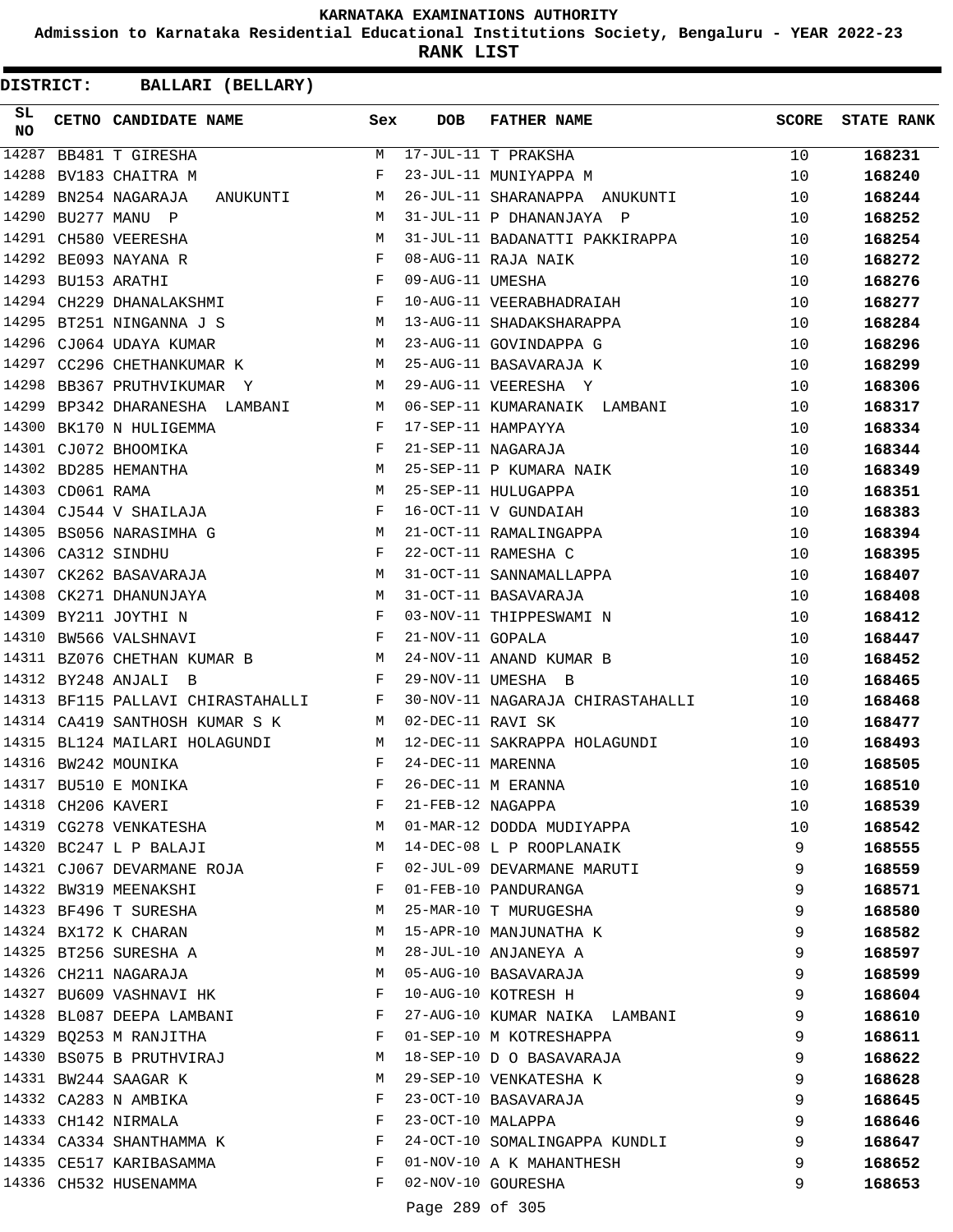**Admission to Karnataka Residential Educational Institutions Society, Bengaluru - YEAR 2022-23**

**RANK LIST**

| SL<br><b>NO</b> | CETNO CANDIDATE NAME                                                   | Sex          | <b>DOB</b>        | <b>FATHER NAME</b>                   | <b>SCORE</b> | <b>STATE RANK</b> |
|-----------------|------------------------------------------------------------------------|--------------|-------------------|--------------------------------------|--------------|-------------------|
| 14337           | BE018 DHANANJAYA D                                                     | M            |                   | 12-NOV-10 DURUGAPPA D                | 9            | 168659            |
| 14338           | BS192 MAHESHA G                                                        | M            |                   | 24-NOV-10 MALLESHA G                 | 9            | 168664            |
| 14339           | CJ252 SHWETHA K                                                        | F            |                   | 01-JAN-11 HUSENI K                   | 9            | 168702            |
|                 | 14340 BJ154 JYOTHI                                                     | $\mathbf{F}$ |                   | 06-JAN-11 HULUGAPPA                  | 9            | 168708            |
|                 | 14341 BW150 DEEPIKA                                                    | $_{\rm F}$   |                   | 12-JAN-11 SHEKAPPA                   | 9            | 168717            |
|                 | $\mathbf{F}$ and $\mathbf{F}$ and $\mathbf{F}$<br>14342 CF122 PRIYANKA |              |                   | 14-JAN-11 HANUMESHA                  | 9            | 168719            |
|                 | 14343 CJ071 SHIVAKUMARA M                                              |              |                   | 16-JAN-11 MANJUNATHA                 | 9            | 168725            |
|                 | 14344 BU261 BHARATH K M                                                | M            |                   | 20-JAN-11 MAHANTHESHA K M            | 9            | 168728            |
|                 | 14345 BP396 SILLIKYATHARA<br>REKHA                                     | F            |                   | 25-JAN-11 SILLKYATHARA HANUMANTHAPPA | 9            | 168736            |
| 14346           | BS031 KARIBASAPPA N                                                    | М            | 26-JAN-11 MARANNA |                                      | 9            | 168738            |
| 14347           | BQ182 HARIF P                                                          | M            |                   | 07-FEB-11 CHAMAN SABU P              | 9            | 168752            |
|                 |                                                                        | M            |                   | 13-FEB-11 KOTRESH NAIK               | 9            | 168764            |
|                 | 14348 BQ355 VITAL RATHOD<br>14349 BE363 AJAYNAIK                       | M            |                   | 06-MAR-11 ANJINI NAIK                | 9            | 168782            |
|                 | 14350 BC195 VIJAYALAKSHMI K M F                                        |              |                   | 28-MAR-11 K M AJJAYYA                | 9            | 168799            |
|                 | 14351 BE276 YASHWANTA P K<br><b>M</b>                                  |              |                   | 02-APR-11 KRISHNAPPA P               | 9            | 168806            |
|                 | 14352 BT054 GEETHA G D                                                 | F            |                   | 04-APR-11 KATTE DODDAPPA             | 9            | 168808            |
|                 | 14353 BQ225 SINCHANA BAI                                               | $\mathbf{F}$ |                   | 04-APR-11 KOTRESH NAIK               | 9            | 168809            |
|                 | 14354 BF034 AVINASH KABBALLI M                                         |              |                   | 13-APR-11 HANUMANTHAPPA KABBALLI     | 9            | 168822            |
|                 | 14355 BB451 S JEEVAN                                                   | M            |                   | 16-APR-11 S MANJU NAIK               | 9            | 168830            |
|                 | 14356 BZ277 ASHWINI                                                    | $_{\rm F}$   |                   | 03-MAY-11 SHANTHAPPA                 | 9            | 168844            |
| 14357           | CD055 SANTHOSHA K                                                      | M            |                   | 08-MAY-11 GANDILINGAPPA K            | 9            | 168852            |
| 14358           | CE161 PARASHURAMA<br>M <sub>1</sub>                                    |              |                   | 10-MAY-11 K PALESHAPPA               | 9            | 168857            |
| 14359           | BE204 SWETHA                                                           | $\mathbf{F}$ |                   | 10-MAY-11 PARAMESH NAIK              | 9            | 168859            |
| 14360           | CK147 KARTHIK                                                          | M            |                   | 11-MAY-11 GIDDAPPA                   | 9            | 168861            |
|                 | 14361 BJ234 H ABHI                                                     | M            |                   | 27-MAY-11 H KUMARASWAMY              | 9            | 168881            |
|                 | 14362 CH272 KALPANA                                                    | F            |                   | 31-MAY-11 RAGHAVENDRASWAMY           | 9            | 168887            |
|                 | 14363 BY118 N SHILPA                                                   | F            |                   | 01-JUN-11 N HONNURASWAMY             | 9            | 168889            |
|                 | 14364 BN021 B KIRANA                                                   | M            |                   | 05-JUN-11 B MANJUNATHA               | 9            | 168898            |
|                 | 14365 BT094 MOUNIKA R                                                  | $\mathbf{F}$ |                   | 09-JUN-11 RUDRASWAMY R               | 9            | 168908            |
|                 | 14366 BS063 AJAY G S                                                   | M            |                   | 10-JUN-11 SANNABALAPPA G             | 9            | 168910            |
|                 | 14367 CD283 B BHARATHKUMAR                                             | м            |                   | 12-JUN-11 BOSAPPA BANAKARA           | 9            | 168914            |
|                 | 14368 CD279 PARVATHI                                                   | F            |                   | 12-JUN-11 C HONNURASWAMY             | 9            | 168915            |
|                 | 14369 BU226 RAMESHA H H                                                | M            |                   | 12-JUN-11 HANUMANTHAPPA              | 9            | 168917            |
|                 | 14370 BJ120 N SRUSHTI                                                  | F            |                   | 15-JUN-11 HIRIDALAPPA                | 9            | 168921            |
|                 | 14371 CB217 SWETHA V                                                   | $\mathbf{F}$ |                   | 20-JUN-11 VEERASHA V                 | 9            | 168927            |
|                 | 14372 CE104 MAHESH                                                     | M            |                   | 22-JUN-11 DURUGAPPA                  | 9            | 168928            |
|                 | 14373 CE250 RAMAKUMARA                                                 | M            | 24-JUN-11 RAMESHA |                                      | 9            | 168931            |
|                 | 14374 BN322 MOHAMMED ADIL RAZA<br>SHAMIULLA ROJASABA                   | М            |                   | 30-JUN-11 SHAMIULLA ROJASABA         | 9            | 168940            |
|                 | 14375 CJ545 PALLAVI                                                    | F            |                   | 30-JUN-11 VEERESHA                   | 9            | 168941            |
|                 | 14376 BH102 H APSARA                                                   | F            | 03-JUL-11 H RAVI  |                                      | 9            | 168946            |
|                 | 14377 BR025 B RAMKUMARA                                                | М            |                   | 14-JUL-11 B BASAVARAJA               | 9            | 168968            |
|                 | 14378 BY213 LAKSHMI                                                    | F            |                   | 14-JUL-11 DODDA BASAPPA N            | 9            | 168969            |
|                 | 14379 BV163 M AMRUTA                                                   | $\mathbf{F}$ |                   | 15-JUL-11 K H MUGAPPA                | 9            | 168972            |
|                 | 14380 BQ198 MADHUVATHI C H M F                                         |              |                   | 16-JUL-11 KOTRAIAH C H M             | 9            | 168974            |
|                 | 14381 BF126 HARSHA M<br>$M_{\rm H}$ and $M_{\rm H}$                    |              |                   | 17-JUL-11 HANUMANTHAPPA M            | 9            | 168975            |
|                 | 14382 BC183 K NAYANA                                                   | $\mathbf{F}$ |                   | 25-JUL-11 K BASAVARAJA               | 9            | 168991            |
|                 | 14383 BB147 NAYANA THALAVARA                                           | F            |                   | 03-AUG-11 PARASHURAMA THALAVARA      | 9            | 169012            |
|                 | 14384 CE346 BHARATH                                                    | М            |                   | 12-AUG-11 N PURANDARA                | 9            | 169024            |
|                 | 14385 BA463 SARAYADA VANI                                              | F            |                   | 13-AUG-11 SARAYADA MALLESHAPPA       | 9            | 169027            |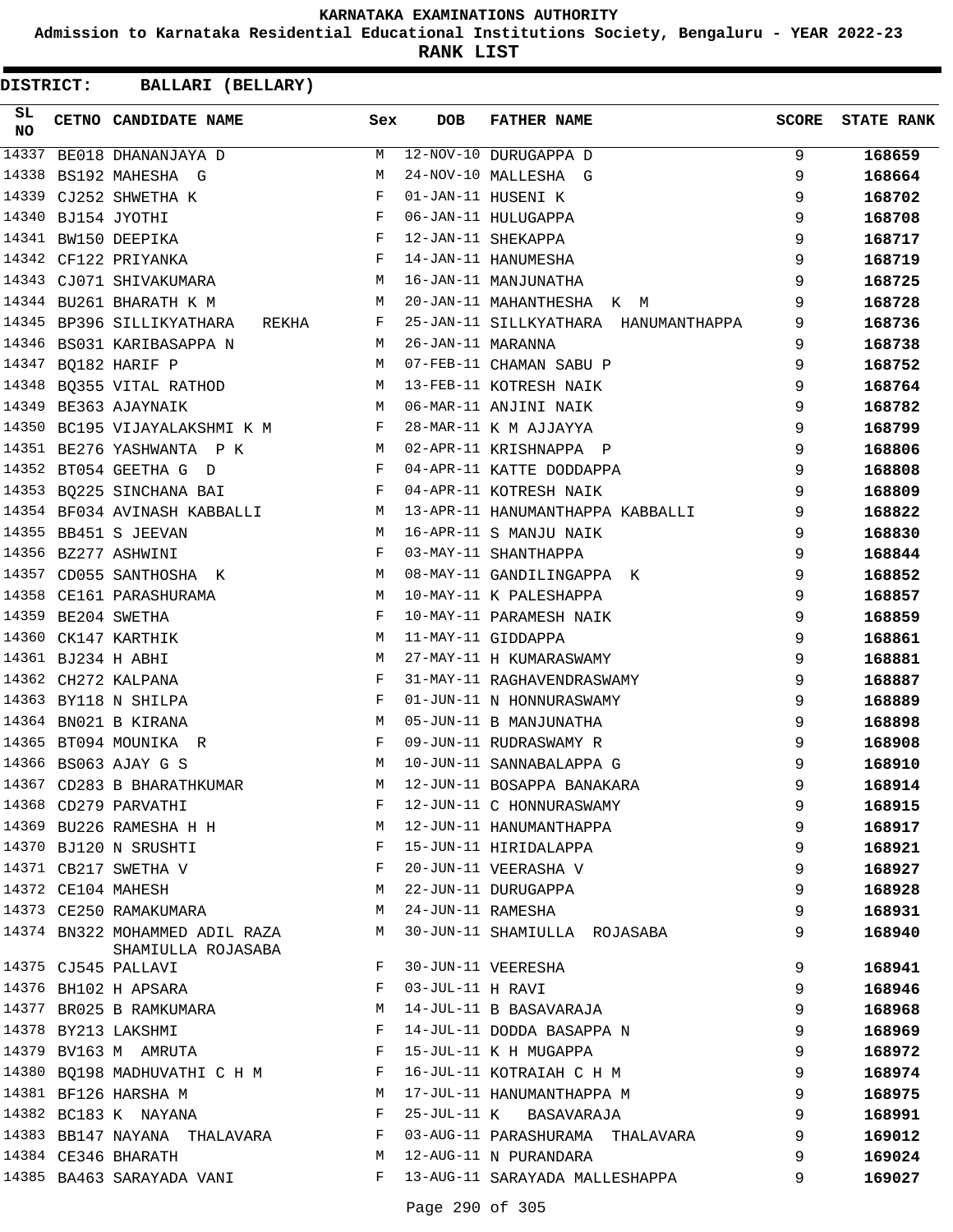**Admission to Karnataka Residential Educational Institutions Society, Bengaluru - YEAR 2022-23**

**RANK LIST**

| SL<br><b>NO</b> |                   | CETNO CANDIDATE NAME                                | Sex          | <b>DOB</b>        | <b>FATHER NAME</b>                  | <b>SCORE</b> | <b>STATE RANK</b> |
|-----------------|-------------------|-----------------------------------------------------|--------------|-------------------|-------------------------------------|--------------|-------------------|
| 14386           |                   | BU184 M YASHAWANTHA                                 | М            |                   | 20-AUG-11 M NAGARAJA                | 9            | 169039            |
| 14387           |                   | BV070 MANU S M                                      | M            |                   | 20-AUG-11 MANJUNATHA S              | 9            | 169040            |
| 14388           |                   | CK007 MAHADEVI                                      | F            |                   | 29-AUG-11 DURGAPPA                  | 9            | 169057            |
| 14389           |                   | BQ500 SINCHANA E B                                  | F            |                   | 01-SEP-11 BHEEMAPPA E               | 9            | 169061            |
| 14390           |                   | BW577 SOUMYA B                                      | F            |                   | 06-SEP-11 BASAVARAJA B              | 9            | 169066            |
|                 |                   | 14391 CJ472 VIJAYA KUMAR                            | М            |                   | 09-SEP-11 KUMAR PRAKASHA            | 9            | 169069            |
|                 |                   | 14392 BW041 H LAXMI                                 | $\mathbf{F}$ |                   | 17-SEP-11 H MAHESHA                 | 9            | 169079            |
|                 |                   | 14393 CJ540 V ASHOKA                                | M            |                   | 24-SEP-11 V RAMESHA                 | 9            | 169094            |
|                 |                   | 14394 BA364 ASHWINI R B                             | $\mathbf{F}$ |                   | 27-SEP-11 SHANTHAKUMARA R B         | 9            | 169097            |
|                 |                   | 14395 BY156 K RAJESWARI                             | F            |                   | 29-SEP-11 JALANDHARA KOKAAGOLA      | 9            | 169099            |
| 14396           |                   | CA120 PRAKSHA B                                     | М            |                   | 29-SEP-11 HULUGAPPA                 | 9            | 169100            |
|                 |                   | 14397 BF071 RAMANNA S A                             | M            |                   | 03-OCT-11 B ANJINAPPA               | 9            | 169107            |
|                 |                   | 14398 BQ471 DEEPA G                                 | $\mathbf{F}$ |                   | 06-OCT-11 DURUGAPPA G               | 9            | 169113            |
|                 |                   | 14399 BY196 MANASA<br>$\mathbf{F}$ and $\mathbf{F}$ |              | 06-OCT-11 SOMAPPA |                                     | 9            | 169115            |
|                 |                   | 14400 BU383 CHANDANA HIREMATA F                     |              |                   | 11-OCT-11 CHANDRSHEKARAIH HIREMATA  | 9            | 169121            |
|                 |                   | 14401 BB231 BHOOMIKA K                              | $\mathbf{F}$ |                   | 16-OCT-11 PARAMESH K                | 9            | 169130            |
|                 |                   | 14402 BQ150 SUDEEPA PARAKER                         | М            |                   | 22-OCT-11 RAMESHA P                 | 9            | 169138            |
|                 |                   | 14403 BT290 YERRISWAMY BV                           | М            |                   | 27-OCT-11 VEERESHA B                | 9            | 169145            |
|                 | 14404 BA491 DIVYA |                                                     | F            |                   | 31-OCT-11 VITHALA NAIK              | 9            | 169152            |
|                 |                   | 14405 CE334 ANIRUDH R                               | М            |                   | 13-NOV-11 RAVIKUMAR T               | 9            | 169167            |
|                 |                   | 14406 BS020 THREEVENI                               | $\mathbf{F}$ |                   | 24-NOV-11 VEERAPPA D                | 9            | 169178            |
|                 |                   | 14407 BU179 AJAYAKUMAR L                            | M            |                   | 09-DEC-11 GANGAPPA                  | 9            | 169193            |
|                 |                   | 14408 CH198 AYYAPPA                                 | M            |                   | 11-DEC-11 VEERESHA                  | 9            | 169198            |
|                 |                   | 14409 CB148 K SHRAVANI                              | $\mathbf{F}$ |                   | 11-DEC-11 K HONNURASWAMY            | 9            | 169199            |
| 14410           |                   | BV217 BHAVANI B                                     | F            |                   | 18-DEC-11 OBALESHA B                | 9            | 169204            |
| 14411           |                   | BW008 GURU RAGHAVENDRA G                            | M            |                   | 28-DEC-11 DEVENDRAPPA G             | 9            | 169212            |
|                 |                   | 14412 BX079 G LIKHITHA                              | $\mathbf{F}$ |                   | 06-JAN-12 SUNKAMURTHI               | 9            | 169232            |
|                 |                   | 14413 BV112 PRAJWAL KAVADI<br>GANESHANAVARA         | M            |                   | 06-FEB-12 GANESHA KAVADI            | 9            | 169238            |
|                 |                   | 14414 BZ318 D ANANDA                                | M            | 23-APR-12 RAMANNA |                                     | 9            | 169248            |
|                 |                   | 14415 CJ498 DEVIKA                                  | F            |                   | 07-SEP-09 RAJASHEKAR                | 8            | 169261            |
|                 | 14416 CC065 KAVRI |                                                     |              |                   | F 19-SEP-09 KUMARA SWAMY            | 8            | 169262            |
|                 |                   | $14410$ CC065 KAVRI<br>14417 BW292 VANITHA K        | F            |                   | 20-DEC-09 SOMALINGA                 | 8            | 169264            |
|                 |                   | 14418 CF284 J AKASHA                                | М            |                   | 01-JAN-10 J SURESHA                 | 8            | 169267            |
|                 | 14419 BC186 K ANU |                                                     | F            |                   | 20-MAY-10 K SOMESHA                 | 8            | 169277            |
|                 |                   | 14420 CH099 MAHADEVI                                | F            | 03-JUL-10 SOMANNA |                                     | 8            | 169284            |
|                 |                   | 14421 BT308 DYAMANNA MALLESHA KORAVAR               | M            |                   | 15-JUL-10 MALLESHA DYAMAPPA KORAVAR | 8            | 169286            |
|                 |                   | 14422 BT175 ANNAPURNA N M                           | F            |                   | 22-AUG-10 MALLESHNAIK N             | 8            | 169300            |
|                 |                   | 14423 CJ460 T RANGAMMA                              | F            |                   | 04-SEP-10 HUSENAPPA                 | 8            | 169302            |
|                 |                   | 14424 BZ012 MOUNIKA R                               | $\mathbf{F}$ |                   | 08-SEP-10 RAMANJANI                 | 8            | 169303            |
|                 |                   | 14425 BV247 MEGHANA THALWAR                         | F            |                   | 23-SEP-10 PARUSHARAMA               | 8            | 169307            |
|                 |                   | 14426 CE526 MAHESHA A                               | M            |                   | 19-NOV-10 ANJINAPPA                 | 8            | 169335            |
|                 |                   | 14427 CE552 SUBHASH G M                             | M            |                   | 26-NOV-10 MARAPPA G                 | 8            | 169338            |
|                 |                   | 14428 BS081 SANJANA                                 | F            | 15-DEC-10 RAJAPPA |                                     | 8            | 169352            |
|                 |                   | 14429 BY377 VIDYASHREE                              | F            |                   | 21-DEC-10 SHIVARAMA                 | 8            | 169356            |
|                 |                   | 14430 BW371 GURUPRASAD B                            | M            |                   | 05-JAN-11 GAADILINGAPPA B           | 8            | 169379            |
|                 |                   | 14431 CH275 HEMAVATHI                               | F            |                   | 08-JAN-11 CHIDANANDA                | 8            | 169384            |
|                 |                   | 14432 CJ571 MALLESWARI                              | F            | 08-JAN-11 ERANNA  |                                     | 8            | 169385            |
|                 |                   | 14433 BE015 VIJAYA M                                | М            |                   | 26-JAN-11 HALESHAPPA M              | 8            | 169397            |
|                 |                   | 14434 BN160 CHETHANA KURUBARA                       | F            |                   | 01-FEB-11 KOTRESHA K B BACHENAHALLI | 8            | 169399            |
|                 |                   |                                                     |              |                   |                                     |              |                   |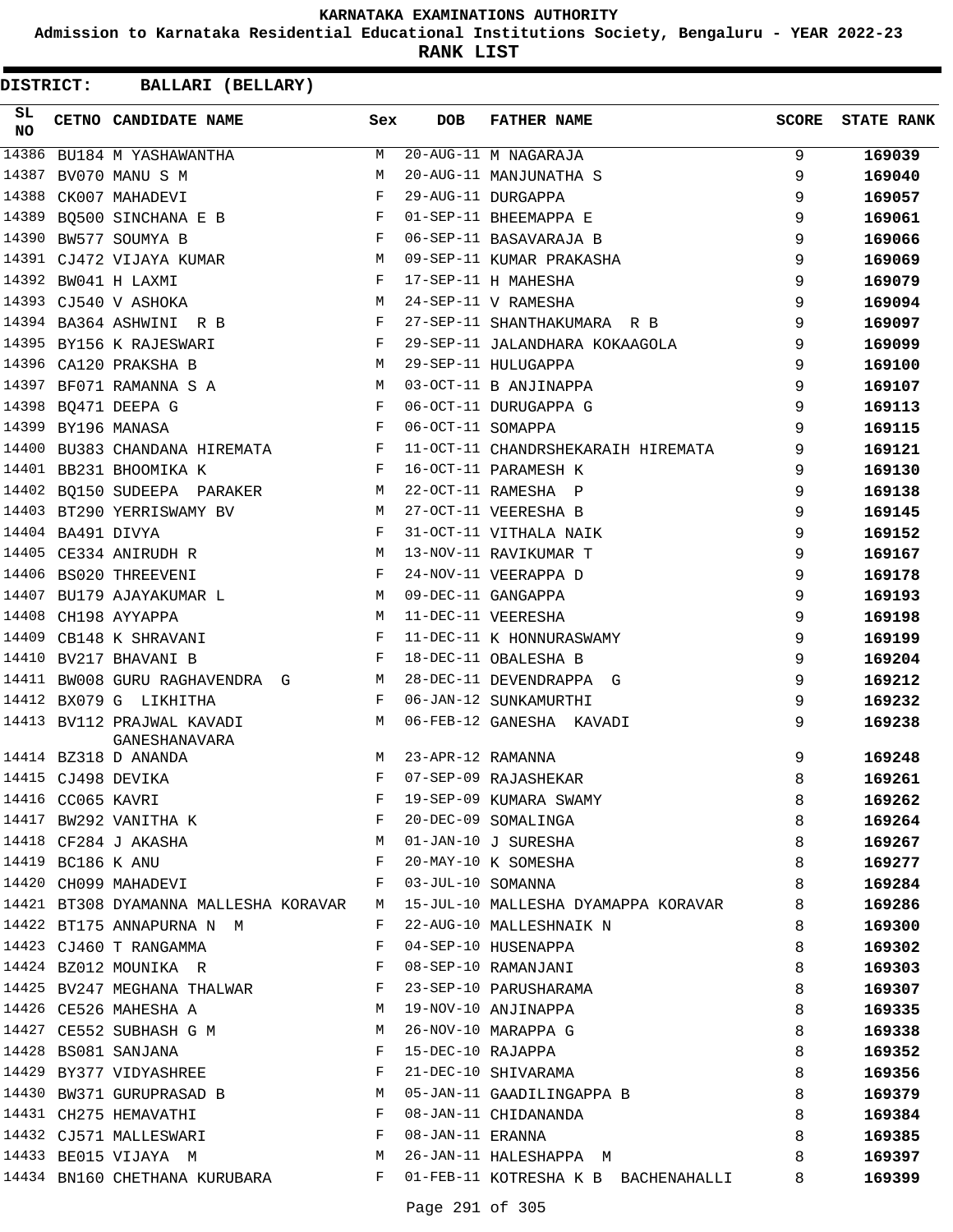**Admission to Karnataka Residential Educational Institutions Society, Bengaluru - YEAR 2022-23**

**RANK LIST**

 $\blacksquare$ 

| DISTRICT:       |                  |                                   | BALLARI (BELLARY)        |              |                   |                                                                        |       |                   |
|-----------------|------------------|-----------------------------------|--------------------------|--------------|-------------------|------------------------------------------------------------------------|-------|-------------------|
| SL<br><b>NO</b> |                  | CETNO CANDIDATE NAME              |                          | Sex          | <b>DOB</b>        | <b>FATHER NAME</b>                                                     | SCORE | <b>STATE RANK</b> |
|                 |                  | <b>BACHENAHALLI</b>               |                          |              |                   |                                                                        |       |                   |
|                 |                  | 14435 CK270 MARESHA               |                          | M            | 02-FEB-11 XXXX    |                                                                        | 8     | 169402            |
|                 |                  | 14436 CD389 HARSHITHA S           |                          | $_{\rm F}$   |                   | 21-FEB-11 AJJANA GAUDA S                                               | 8     | 169410            |
|                 |                  | 14437 CJ395 MAB BASHA P           | <b>M</b>                 |              |                   | 13-MAR-11 SHASHAVALI P                                                 | 8     | 169423            |
|                 |                  | 14438 BS124 MAMATHA               |                          | F            |                   | 13-MAR-11 MOHANLAL                                                     | 8     | 169424            |
| 14439           |                  | BU044 PANDU M N                   |                          | M            |                   | 20-MAR-11 NAGENDRAPPA M P                                              | 8     | 169429            |
|                 |                  | 14440 BR257 BHUMIKA K             |                          | F            |                   | 26-MAR-11 KUMARASWAMY A K                                              | 8     | 169436            |
|                 |                  | 14441 BA304 NAVYASHREE            | ANAJI                    | F            |                   | 27-MAR-11 RAMESHA ANAJI                                                | 8     | 169438            |
|                 |                  | 14442 CJ301 HULIGEMMA             |                          | F            |                   | 01-APR-11 MAHANTESHA                                                   | 8     | 169445            |
|                 |                  | 14443 BM169 KURUBARA NINGARAJA    |                          | M            |                   | 07-APR-11 KURUBARA RAMAPPA                                             | 8     | 169451            |
|                 |                  | 14444 BB043 BADIGEER GANEESHA     |                          | M            |                   | 17-APR-11 BADIGEER ANANDA                                              | 8     | 169464            |
|                 |                  | 14445 CB112 PURUSHOTTAMA          |                          | M            | 17-APR-11 PRAHLAD |                                                                        | 8     | 169466            |
|                 |                  | 14446 BY383 H MERI                |                          | F            |                   | 19-APR-11 NAGARAJA                                                     | 8     | 169469            |
| 14447           |                  | CD327 MAHANTESHA P                |                          | M            |                   | 29-APR-11 PAMPANNA P                                                   | 8     | 169477            |
|                 |                  | 14448 BB100 SOUBHAGYA             |                          | F            |                   | 29-APR-11 MARIYAPPA                                                    | 8     | 169478            |
|                 |                  | 14449 BQ490 SANTHOSH CHINNATHANGI |                          | М            |                   | 01-MAY-11 SIDDAPPA CHINNATHANGI                                        | 8     | 169483            |
| 14450           |                  | BU171 SUMITHRA R                  |                          | F            |                   | 06-MAY-11 RAMESH NAIK                                                  | 8     | 169489            |
|                 |                  | 14451 BD117 MADHU S               |                          | F            |                   | 07-MAY-11 PARASURAMA S                                                 | 8     | 169490            |
|                 |                  | 14452 BB159 MASTEMMA              |                          | F            |                   | 11-MAY-11 MALLAPPA                                                     | 8     | 169496            |
|                 |                  | 14453 CD236 ABHISHEKA N           | <b>Example 19</b> M      |              |                   | 12-MAY-11 MAREPPA N                                                    | 8     | 169499            |
|                 |                  | 14454 CG166 KANEKALLAPPA K        |                          | M            |                   | 21-MAY-11 VENKATESHA K                                                 | 8     | 169514            |
|                 |                  | 14455 CE616 BHARATHI H U          |                          | F            |                   | 31-MAY-11 HULUGAPPA H                                                  | 8     | 169526            |
|                 |                  | 14456 CF159 K M AKSHAY            |                          | M            |                   | 01-JUN-11 K MURARI                                                     | 8     | 169533            |
| 14457           |                  | CH437 RAMESHA P                   |                          | M            |                   | 01-JUN-11 PAKKIRAPPA                                                   | 8     | 169534            |
| 14458           |                  | BY345 ANJI M                      |                          | M            |                   | 08-JUN-11 MALLIKARJUNA                                                 | 8     | 169546            |
| 14459           |                  | BU021 YUVARAJA S                  |                          | М            |                   | 16-JUN-11 CHARESH S                                                    | 8     | 169567            |
|                 |                  | 14460 CB117 ASHWINI               |                          | F            | 01-JUL-11 VIRESH  |                                                                        | 8     | 169585            |
|                 |                  | 14461 BK107 P APSA                |                          | F            |                   | 04-JUL-11 KHAZAVALLI                                                   | 8     | 169591            |
|                 |                  | 14462 BW151 JYOTHI                |                          | F            |                   | 12-JUL-11 H BASAPPA                                                    | 8     | 169604            |
|                 |                  | 14463 BK271 APSANAA               |                          | F            |                   | 17-JUL-11 FAKRUDDIN                                                    | 8     | 169611            |
|                 |                  | 14464 BT237 SUMALATHA A           |                          | F            |                   | 18-JUL-11 KOTRESHA A                                                   | 8     | 169615            |
|                 |                  | 14465 BW052 SUMALATHA             |                          | F            |                   | 26-JUL-11 HANUMANTA                                                    | 8     | 169624            |
|                 |                  |                                   | 14466 BS171 P KEERETHANA | F            |                   | 02-AUG-11 P REVANNA NAIKA                                              | 8     | 169635            |
|                 |                  | 14467 BN226 KARIYAPPA D           |                          | M            |                   | 04-AUG-11 RAMAPPA D                                                    | 8     | 169640            |
|                 |                  | 14468 CA395 BHAVANI A             |                          | $\mathbf{F}$ |                   | 10-AUG-11 HONNURAPPA A                                                 | 8     | 169649            |
|                 |                  | 14469 BM298 ASEEP M M             |                          | M            |                   | 18-AUG-11 MAHAMMAD RAFI M M                                            | 8     | 169664            |
|                 |                  | 14470 CD197 SHRAVANI              |                          | F            |                   | 23-AUG-11 VENKATARAMANA                                                | 8     | 169676            |
|                 |                  | 14471 BC324 MAHENDRA K            |                          | M            |                   | 12-SEP-11 ANJINAPPA K                                                  | 8     | 169701            |
|                 | 14472 BV064 ASHA |                                   |                          | F            |                   | 14-SEP-11 SURESHA T                                                    | 8     | 169702            |
|                 |                  | 14473 CA225 NANDINI               |                          | F            |                   | 12-OCT-11 GANGANNA                                                     | 8     | 169728            |
|                 |                  | 14474 CH235 SHIVAPPA              |                          |              |                   | M 19-OCT-11 NAGALINGAPPA                                               | 8     | 169733            |
|                 |                  | 14475 BZ115 J K MALEMMA           |                          | F            |                   | 20-OCT-11 G YARRISWAMY                                                 | 8     | 169734            |
|                 |                  | 14476 BX464 KARTHIKA              |                          |              |                   | M 22-OCT-11 G NAGARAJ                                                  | 8     | 169738            |
|                 |                  |                                   | 14477 BP081 MEGHARAJA M  |              |                   | M 22-OCT-11 YALLAPPA M                                                 | 8     | 169739            |
|                 |                  |                                   | 14478 CD228 G M MARUTHI  | M            |                   | 23-OCT-11 GOWDRU MAREPPA                                               | 8     | 169740            |
|                 |                  | 14479 BW165 KARTHIK               |                          | M            |                   | 28-OCT-11 AYYAPPA                                                      | 8     | 169743            |
|                 |                  |                                   |                          |              |                   | 14480 BM493 ANJINAPPA BALAPPANAVARA M 31-OCT-11 NAGARAJA BALAPPANAVARA | 8     | 169746            |
|                 |                  | 14481 BH352 S AKASH NAIK          |                          | M            |                   | 31-OCT-11 D SURESH NAIK                                                | 8     | 169748            |
|                 | 14482 CJ142 RAJA |                                   |                          | M            | 25-NOV-11 RAMAPPA |                                                                        | 8     | 169773            |
|                 |                  | 14483 BY055 MAHESHA               |                          | M            |                   | 31-DEC-11 SITHARAMA                                                    | 8     | 169802            |
|                 |                  |                                   |                          |              | Page 292 of 305   |                                                                        |       |                   |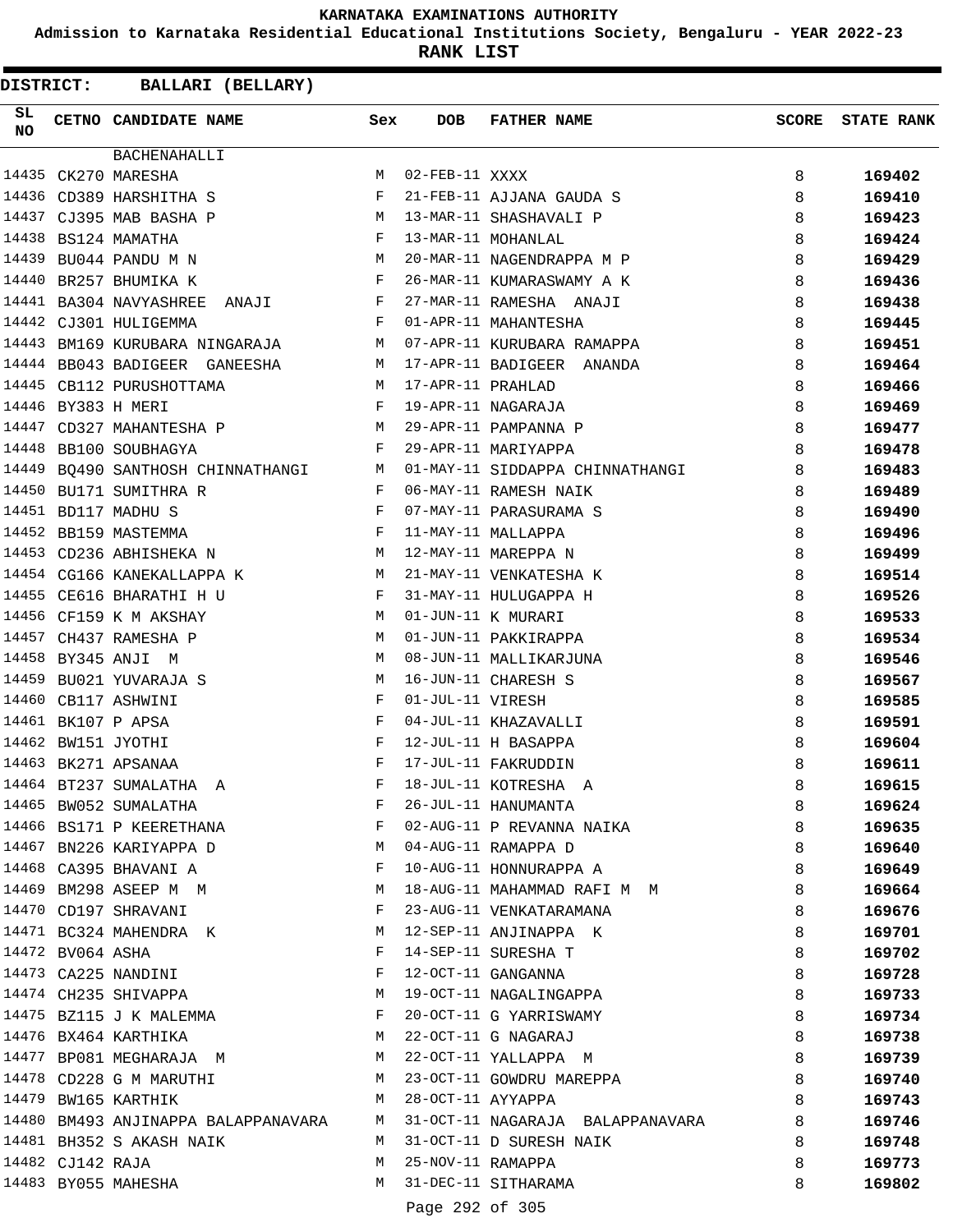**Admission to Karnataka Residential Educational Institutions Society, Bengaluru - YEAR 2022-23**

**RANK LIST**

| SL<br><b>NO</b> |                 | CETNO CANDIDATE NAME                                                                                                                        | Sex          | <b>DOB</b>        | <b>FATHER NAME</b>                                                  | SCORE           | <b>STATE RANK</b> |
|-----------------|-----------------|---------------------------------------------------------------------------------------------------------------------------------------------|--------------|-------------------|---------------------------------------------------------------------|-----------------|-------------------|
| 14484           |                 | BB438 SANATAYABA S                                                                                                                          | F            |                   | 06-JAN-12 S MAHAMAD                                                 | 8               | 169815            |
| 14485           |                 | CG039 N TANUSREE                                                                                                                            | $_{\rm F}$   |                   | 09-MAR-12 N D BASAVARA                                              | 8               | 169831            |
| 14486           |                 | $\mathbf{F}^{\mathbf{r}}$<br>BO184 PARIMALA K                                                                                               |              |                   | 27-MAR-10 KOTRESH NAIK                                              | 7               | 169852            |
| 14487           |                 | M<br>CE111 NAGARAJA B                                                                                                                       |              |                   | 24-APR-10 BHEEMAPPA                                                 | 7               | 169856            |
| 14488           |                 | BN310 RAMAKUMARA ITAGI M                                                                                                                    |              |                   | 20-JUN-10 DILLEPPA ITAGI                                            | 7               | 169863            |
| 14489           |                 | BJ289 RENUKA<br>and the state of the Fig.                                                                                                   |              | 30-JUN-10 RAMANJI |                                                                     | 7               | 169866            |
| 14490           |                 | $\mathbf M$<br>CJ509 RAMANJINI                                                                                                              |              |                   | 10-JUL-10 HONNURAPPA                                                | 7               | 169873            |
|                 |                 | 14491 BV227 SUVARNA M S                                                                                                                     | $\mathbf{F}$ |                   | 14-JUL-10 MALLAIAH                                                  | 7               | 169874            |
|                 |                 | 14492 BT257 BORESHA M                                                                                                                       | M            |                   | 28-OCT-10 MANJANNA                                                  | 7               | 169908            |
|                 |                 | 14493 BU539 NAVEENA B J                                                                                                                     | М            | 09-NOV-10 JAYANNA |                                                                     | 7               | 169911            |
|                 |                 | 14494 BH198 M VIKRAM                                                                                                                        | M            |                   | 14-NOV-10 M THINDAPPA                                               | 7               | 169915            |
|                 |                 | 14495 CA106 RUDRAMMA V                                                                                                                      | F            |                   | 24-DEC-10 HANUMANTHA REDDY V                                        | 7               | 169928            |
| 14496           |                 | CF029 AJJAIAH K M<br><b>Example 20</b> Manual Manual Manual Manual Manual Manual Manual Manual Manual Manual Manual Manual Manual Manual Ma |              |                   | 04-JAN-11 MAHANTHESH K                                              | 7               | 169952            |
| 14497           |                 | BC292 MANASA CHIMANI<br>and the state of the state of the Party                                                                             |              |                   | 04-JAN-11 THINDAPPA CHIMANI                                         | 7               | 169953            |
|                 |                 | 14498 BJ075 SHWETHA H M                                                                                                                     | F            |                   | 17-JAN-11 MARAGADAPPA H                                             | 7               | 169959            |
|                 |                 | 14499 BT347 SHIVAKUMARA N                                                                                                                   | M            |                   | 02-MAR-11 NAGARAJA                                                  | 7               | 169978            |
| 14500           |                 | CB158 SAGAR                                                                                                                                 | M            |                   | 03-MAR-11 HONNURAPPA                                                | 7               | 169980            |
|                 |                 | 14501 CG073 HULIGEMMA<br>$\mathbf{F}$ and $\mathbf{F}$                                                                                      |              |                   | 07-MAR-11 KOTRE BASAPPA                                             | 7               | 169985            |
|                 |                 | M<br>14502 CF172 DIGANTHA N K                                                                                                               |              |                   | 10-MAR-11 KOTRESHA N R                                              | 7               | 169991            |
|                 |                 | 14503 BA368 KAVITHA MALAVI<br>$\mathbf{F}$ and $\mathbf{F}$ . The set of $\mathbf{F}$                                                       |              |                   | 12-MAR-11 KOTRESHA M                                                | 7               | 169994            |
|                 |                 | 14504 BN106 MANTHESHA DILLEPPA M<br>DODDAMANI                                                                                               |              |                   | 12-MAR-11 DILLEPPA YALLAPPA DODDAMANI                               | 7               | 169995            |
|                 |                 | 14505 CJ248 HEMAVATHI                                                                                                                       | F            | 17-MAR-11 MAREPPA |                                                                     | 7               | 170001            |
|                 |                 | 14506 BU387 SHANKARAPPA K M                                                                                                                 |              |                   | 02-APR-11 KRUSHNAPPA K                                              | 7               | 170012            |
| 14507           |                 | M <sub>N</sub><br>CE524 GOWTHAM G P                                                                                                         |              |                   | 10-APR-11 PALAKSHI                                                  | 7               | 170022            |
|                 |                 | 14508 BQ156 ABHI R                                                                                                                          | M            |                   | 18-APR-11 RAJA NAIK                                                 | 7               | 170030            |
| 14509           |                 | CA091 H V RAGHVENDRA                                                                                                                        | М            |                   | 22-APR-11 H VEERESHA                                                | 7               | 170033            |
|                 |                 | 14510 CJ499 VEERESHA U                                                                                                                      | M            |                   | 28-APR-11 DODDA RANGAPPA U                                          | 7               | 170040            |
|                 |                 | $\mathbf{F}$ and $\mathbf{F}$ and $\mathbf{F}$<br>14511 BS202 AKSHATHA G                                                                    |              |                   | 05-MAY-11 BASAVARAJA G                                              | 7               | 170045            |
|                 |                 | 14512 CE107 H MARAMMA                                                                                                                       | $\mathbf{F}$ |                   | 07-MAY-11 H HONNURASWAMY                                            | 7               | 170048            |
|                 |                 | 14513 BB151 HARIJANA AISHWARYA F                                                                                                            |              |                   | 12-MAY-11 HARIJANA HANUMANTHAPPA                                    | 7               | 170053            |
|                 |                 | 14514 CD349 KUMARA N                                                                                                                        |              |                   | 25-MAY-11 SUBBATYA N                                                | 7               | 170066            |
|                 |                 | 14515 BA715 RAKSHITHA                                                                                                                       | F            |                   | 28-MAY-11 SHIVAKUMARANAIK                                           | 7               | 170071            |
|                 |                 | 14516 CJ250 SHANTHAMMA                                                                                                                      | F            | 05-JUN-11 ERANNA  |                                                                     | 7               | 170084            |
|                 |                 | 14517 BU676 KAILASA M                                                                                                                       | М            |                   | 06-JUN-11 SURYPAPAYYA M                                             | 7               | 170085            |
|                 |                 | 14518 CJ576 REJESH                                                                                                                          | М            |                   | 07-JUN-11 VEERABADRA                                                | 7               | 170089            |
|                 |                 | 14519 BV278 DILEEPA                                                                                                                         | М            |                   | 08-JUN-11 BOMMANNA                                                  | 7               | 170090            |
|                 |                 | 14520 CD252 RANJITHA                                                                                                                        | $_{\rm F}$   | 13-JUN-11 OBANNA  |                                                                     | 7               | 170094            |
|                 |                 | 14521 BE334 ESHAWARI DODDAMANI                                                                                                              | F            |                   | 16-JUN-11 SHEKRAPPA DODDAMANI                                       | 7               | 170101            |
|                 | 14522 CE062 UMA |                                                                                                                                             | F            |                   | 16-JUN-11 KUMARASWAMY                                               | 7               | 170103            |
|                 |                 | 14523 BV086 K MURALIDHARA                                                                                                                   | М            |                   | 19-JUN-11 K MANJUNATHA                                              | 7               | 170104            |
|                 |                 | 14524 BW245 SHRAVANTHI K                                                                                                                    | F            |                   | 22-JUN-11 NAGARAJA K                                                | 7               | 170107            |
|                 |                 | 14525 BZ235 KURUBARA SIDDHARAMAPPA                                                                                                          | M            |                   | 25-JUN-11 ORABAVI PAMPAPATHI                                        | $7\phantom{.0}$ | 170111            |
|                 |                 | 14526 BA363 PADENARA HANUMANTA                                                                                                              | M            |                   | 26-JUN-11 PADENARA BASAVARAJA                                       | 7               | 170113            |
|                 |                 | 14527 CG114 H MALLIKA                                                                                                                       | F            |                   | 02-JUL-11 H DURUGAPPA<br>03-JUL-11 PHAKKIRESH NINGAPPA              | 7               | 170120            |
|                 |                 | 14528 BN263 MADHU PHAKKIRESH<br>DOMBARAHALLI                                                                                                | F            |                   | DOMBARAHALLI                                                        | 7               | 170122            |
|                 |                 |                                                                                                                                             |              |                   | 14529 BB087 ERIMANI GURUBASAVARAJA M 09-JUL-11 ERIMANI DODDABASAPPA | 7               | 170131            |
|                 |                 | 14530 CJ043 MALLIKARJU NA                                                                                                                   | M            |                   | 14-JUL-11 ANJINAPPA                                                 | 7               | 170141            |
|                 |                 | 14531 BY251 MAHAMAD RAFI                                                                                                                    | M            |                   | 17-JUL-11 HARIVANA PEERASAB                                         | 7               | 170143            |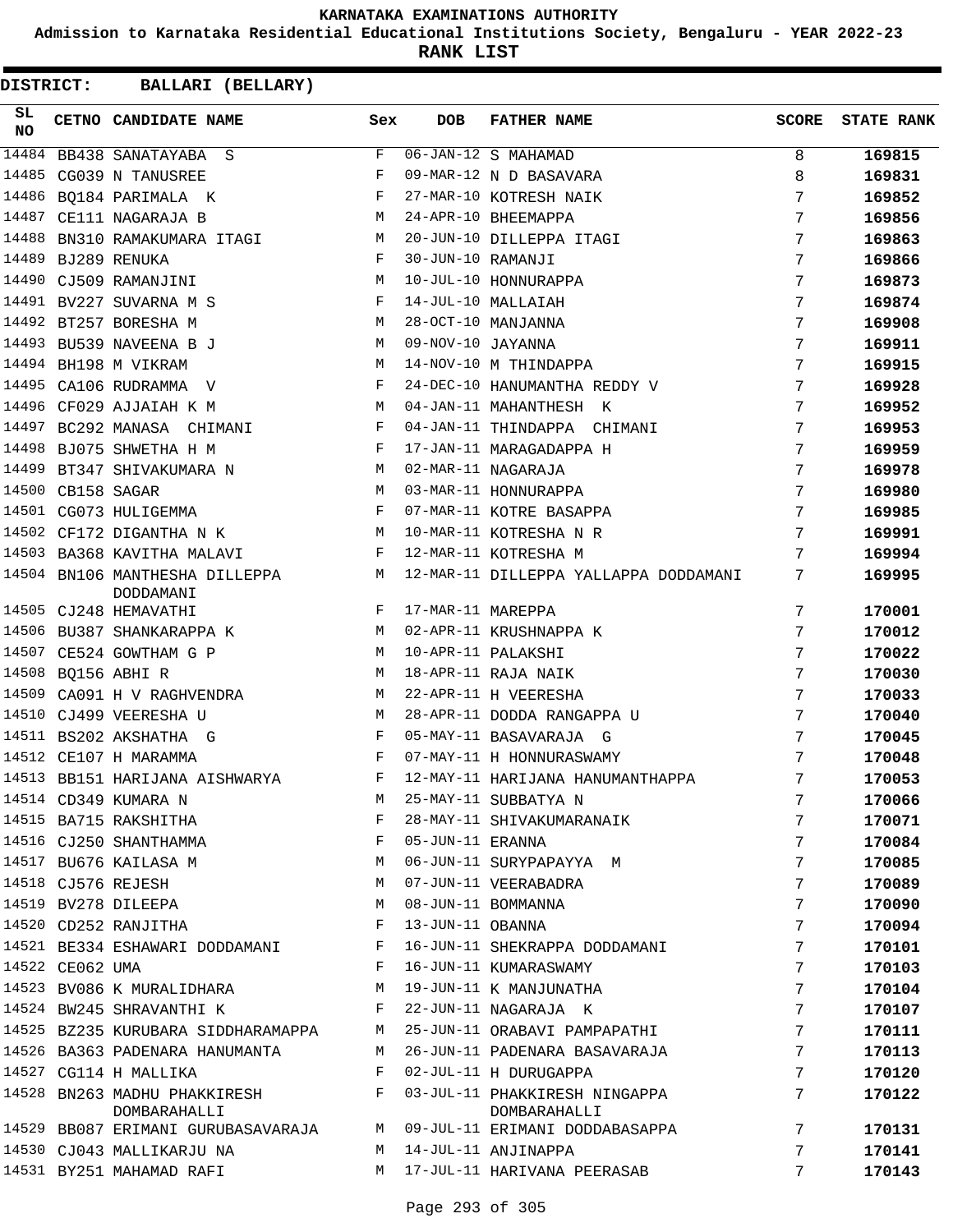**Admission to Karnataka Residential Educational Institutions Society, Bengaluru - YEAR 2022-23**

**RANK LIST**

| SL<br><b>NO</b> |                   | CETNO CANDIDATE NAME Sex                                                                                                                                                                                                                                   |              | <b>DOB</b>        | FATHER NAME                                                                         | <b>SCORE</b> | <b>STATE RANK</b> |
|-----------------|-------------------|------------------------------------------------------------------------------------------------------------------------------------------------------------------------------------------------------------------------------------------------------------|--------------|-------------------|-------------------------------------------------------------------------------------|--------------|-------------------|
| 14532           |                   | CA231 H T MOUNIKA                                                                                                                                                                                                                                          | F            |                   | 31-JUL-11 SHIVAPPA H T                                                              | 7            | 170156            |
| 14533           |                   | CG055 RADHA N                                                                                                                                                                                                                                              | $_{\rm F}$   |                   | 06-AUG-11 NAGAEESH                                                                  | 7            | 170164            |
|                 | 14534 BV218 REKHA |                                                                                                                                                                                                                                                            | $_{\rm F}$   |                   | 06-AUG-11 NINGAPPA                                                                  | 7            | 170165            |
|                 |                   | 14535 BX352 GEETHA                                                                                                                                                                                                                                         | $_{\rm F}$   | 12-AUG-11 MOHAN   |                                                                                     | 7            | 170172            |
|                 |                   | 14536 CD181 AJEYAKUMARA<br><b>M</b>                                                                                                                                                                                                                        |              |                   | 15-AUG-11 VODAKAYYA G                                                               | 7            | 170174            |
|                 |                   | 14537 BH194 M GAJENDRA<br><b>Example 20</b> M                                                                                                                                                                                                              |              |                   | 01-SEP-11 M PARAMESHWARAPPA                                                         | 7            | 170194            |
| 14538           |                   | M<br>CH163 ASHOK                                                                                                                                                                                                                                           |              | 02-SEP-11 SOMANNA |                                                                                     | 7            | 170198            |
|                 | 14539 CF127 KAVYA |                                                                                                                                                                                                                                                            | $\mathbf{F}$ |                   | 03-SEP-11 MALLIKARJUNA                                                              | 7            | 170202            |
| 14540           |                   | CH487 SIDDAPUR LAKSHMI F                                                                                                                                                                                                                                   |              |                   | 10-OCT-11 SIDDAPUR MARILINGAPPA                                                     | 7            | 170230            |
|                 |                   | 14541 BE504 TALAVARA ANU<br>and the state of the Party of the Party                                                                                                                                                                                        |              |                   | 11-OCT-11 TALAVARA KOTEPPA                                                          | 7            | 170231            |
|                 |                   | 14542 BU553 HANUMANTA NANIKERI M                                                                                                                                                                                                                           |              |                   | 22-OCT-11 RAVI NANIKERI                                                             | 7            | 170250            |
|                 |                   | 14543 CE528 RAKESH T                                                                                                                                                                                                                                       | M            |                   | 14-NOV-11 VEERESH T                                                                 | 7            | 170271            |
|                 |                   | 14544 BP278 KIRANA<br>HADAGALI M<br>PORASHETRU                                                                                                                                                                                                             |              |                   | 15-NOV-11 KARIBASAPPA HADAGALI<br>PORASHETRU                                        | 7            | 170273            |
|                 |                   | <b>M</b><br>14545 CJ005 RAMAKRISHNA                                                                                                                                                                                                                        |              |                   | 17-NOV-11 MADIVALARA THIMMAPPA                                                      | 7            | 170276            |
|                 |                   | 14546 BP079 NAGARAJA<br>M                                                                                                                                                                                                                                  |              |                   | 20-NOV-11 MANJU NAIKA                                                               | 7            | 170280            |
|                 |                   | 14547 BV093 ANUSHA<br><b>Example 2</b>                                                                                                                                                                                                                     |              | 23-NOV-11 RAJAPPA |                                                                                     | 7            | 170282            |
|                 |                   | 14548 BW263 PAVITHRA G                                                                                                                                                                                                                                     | $\mathbf{F}$ |                   | 10-DEC-11 YERRISWAMY G                                                              | 7            | 170293            |
|                 |                   | 14549 BU398 LAKSHMI                                                                                                                                                                                                                                        | F            |                   | 13-FEB-12 NAGARAJA                                                                  | 7            | 170318            |
|                 |                   | 14550 BU380 NAYANA B<br>$\mathbf{F}$ . The $\mathbf{F}$                                                                                                                                                                                                    |              |                   | 26-AUG-12 MARUTHI B                                                                 | 7            | 170329            |
|                 |                   | 14551 CD385 AALAPANA M H<br>$\mathbf{F}$ and the contract of the contract $\mathbf{F}$                                                                                                                                                                     |              |                   | 28-MAR-10 MALLESHA H                                                                | 6            | 170343            |
|                 |                   | 14552 CD005 GIREESHA B                                                                                                                                                                                                                                     | M            |                   | 09-APR-10 BASAVARAJA N                                                              | 6            | 170345            |
|                 |                   | 14553 CG137 UDAYAKUMAR T                                                                                                                                                                                                                                   | M            |                   | 01-JUN-10 VEERESHA T                                                                | 6            | 170349            |
|                 |                   | 14554 CJ085 SUJATA S                                                                                                                                                                                                                                       | $\mathbf{F}$ |                   | 28-AUG-10 SIDDALINGAPPA                                                             | 6            | 170360            |
|                 |                   | 14555 BE553 UDAYKUMAR KOLLERA M                                                                                                                                                                                                                            |              |                   | 29-SEP-10 GONEPPA KOLLERA                                                           | 6            | 170368            |
|                 |                   | 14556 BA150 P M NAGAVEENI                                                                                                                                                                                                                                  | $\mathbf{F}$ |                   | 11-OCT-10 RATNAVVAR PAPAPPA                                                         | 6            | 170373            |
|                 |                   | 14557 BQ335 SHIVAKUMARA H                                                                                                                                                                                                                                  | M            |                   | 01-NOV-10 PARUSHAPPA H                                                              | 6            | 170381            |
| 14558           |                   | BL280 PRAJWAL NAIK                                                                                                                                                                                                                                         | M            |                   | 03-NOV-10 PARAMESHA NAIK                                                            | 6            | 170382            |
|                 |                   | 14559 BP094 H VITALA                                                                                                                                                                                                                                       | M            |                   | 17-NOV-10 H MARIYAPPA                                                               | 6            | 170387            |
|                 |                   | 14560 CH453 RAJAMMA                                                                                                                                                                                                                                        | $_{\rm F}$   |                   | 19-DEC-10 PEER BHASHA                                                               | 6            | 170399            |
|                 |                   | 14561 CE140 A SPANDHANA                                                                                                                                                                                                                                    | F            |                   | 01-JAN-11 ANJINAPPA                                                                 | 6            | 170401            |
|                 |                   |                                                                                                                                                                                                                                                            |              |                   | M 03-JAN-11 SAVARAPPA                                                               | 6            | 170417            |
|                 |                   |                                                                                                                                                                                                                                                            |              |                   | $M$ 03-JAN-11 SAVARAPPA<br>14563 CA240 N SHIRISHA<br>14564 - 22 JAN-11 N MARESHAPPA | 6            | 170428            |
|                 |                   | 14564 BB345 BANAKARA KARIYAPPA M 08-FEB-11 BANAKARA SOMAPPA                                                                                                                                                                                                |              |                   |                                                                                     | 6            | 170438            |
|                 |                   | 14565 CB177 DANAMMA                                                                                                                                                                                                                                        |              |                   | F 05-MAR-11 SANNA ERAPPA                                                            | 6            | 170449            |
|                 |                   | 14566 BK331 K GANESH M 09-MAR-11 K PALAPPA                                                                                                                                                                                                                 |              |                   |                                                                                     | 6            | 170451            |
|                 |                   | 14567 CH145 BASAVARAJA M 15-MAR-11 KUMARA                                                                                                                                                                                                                  |              |                   |                                                                                     | 6            | 170453            |
|                 |                   |                                                                                                                                                                                                                                                            |              |                   | 14568 BA298 MANEGARA RAKESH M 21-MAR-11 MANEGARA SANGAPPA                           | 6            | 170459            |
|                 |                   | 14569 CA412 N RAJESHWARI                                                                                                                                                                                                                                   |              |                   | F 24-MAR-11 NAGENDRA                                                                | 6            | 170463            |
|                 |                   | 14570 BJ286 SNEHA G $F$ 25-MAR-11 OBAPPA                                                                                                                                                                                                                   |              |                   |                                                                                     | 6            | 170465            |
|                 |                   | 14571 BJ134 K SOUNDARYA F                                                                                                                                                                                                                                  |              |                   | 28-MAR-11 K KRISHNAPPA                                                              | 6            | 170467            |
|                 |                   | 14572 BH232 NAKRAL NAGARAJA M 04-APR-11 NAKRAL DURUGAPPA                                                                                                                                                                                                   |              |                   |                                                                                     | 6            | 170472            |
|                 |                   | 14573 CE126 GANESHA B                                                                                                                                                                                                                                      |              |                   | M 27-APR-11 BHARMAPPA                                                               | 6            | 170489            |
|                 |                   | 14574 CG336 AMBIKA<br>$\mathbf{F}$ and $\mathbf{F}$ and $\mathbf{F}$                                                                                                                                                                                       |              |                   | 11-MAY-11 GANGANNA                                                                  | 6            | 170503            |
|                 |                   | 14575 CE330 ARCHANA<br><b>Example 2</b> Experience of the Experience of the Experience of the Experience of the Experience of the Experience of the Experience of the Experience of the Experience of the Experience of the Experiment of the Experiment o |              |                   | 14-MAY-11 S CHANNAKESHAVA                                                           | 6            | 170507            |
|                 |                   | 14576 BT315 N PALLAVI F                                                                                                                                                                                                                                    |              |                   | 14-MAY-11 M NAGABHUSHANA                                                            | 6            | 170508            |
|                 |                   | 14577 BZ024 BANDI SIDDAPPA M 30-MAY-11 B ANJANEYA                                                                                                                                                                                                          |              |                   |                                                                                     | 6            | 170515            |
|                 |                   | $14578$ CG272 ERAMMA                                                                                                                                                                                                                                       |              |                   | 30-MAY-11 GUNDAYYA                                                                  | 6            | 170516            |
|                 |                   | 14579 CF285 VIJAYAKUMARA H P                 M   03-JUN-11 PARASHURAMA H                                                                                                                                                                                   |              |                   |                                                                                     | 6            | 170524            |
|                 |                   |                                                                                                                                                                                                                                                            |              |                   | 14580 BQ436 MANASA SULADAHALLI TARAMENING BOLADAHALLI                               | 6            | 170535            |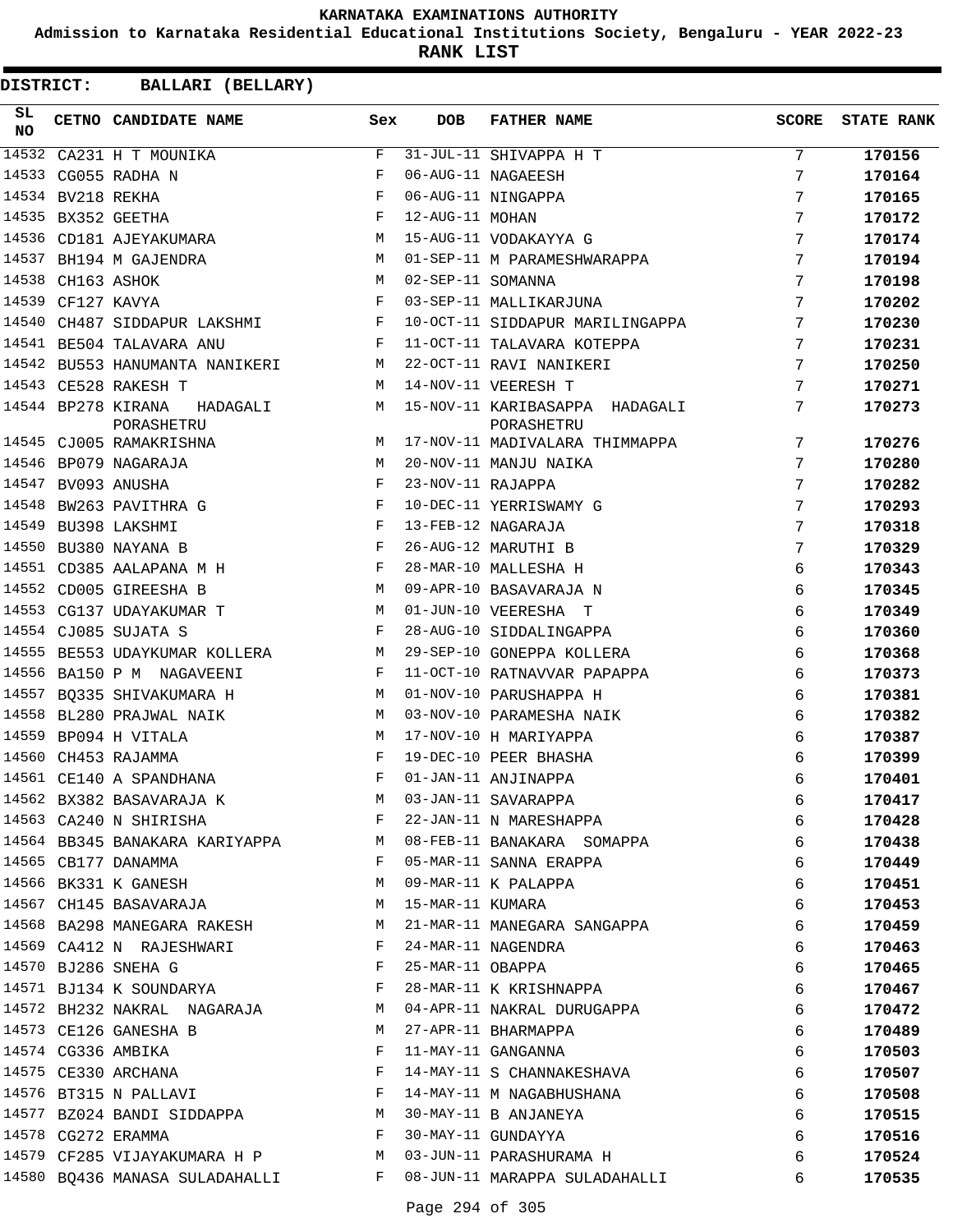**Admission to Karnataka Residential Educational Institutions Society, Bengaluru - YEAR 2022-23**

**RANK LIST**

| SL<br><b>NO</b> |                   | CETNO CANDIDATE NAME                                                                                                                                                                                                                                        | Sex                           | <b>DOB</b>          | <b>FATHER NAME</b>              | <b>SCORE</b> | <b>STATE RANK</b> |
|-----------------|-------------------|-------------------------------------------------------------------------------------------------------------------------------------------------------------------------------------------------------------------------------------------------------------|-------------------------------|---------------------|---------------------------------|--------------|-------------------|
| 14581           |                   | BT379 PRIYANKA A                                                                                                                                                                                                                                            | F                             |                     | 13-JUN-11 CHANDRAPPA A          | 6            | 170542            |
| 14582           |                   | BF325 BHUVANESHWARI                                                                                                                                                                                                                                         | F                             |                     | 18-JUN-11 NAGARAJA K            | 6            | 170547            |
| 14583           |                   | CE279 VINAYAKA                                                                                                                                                                                                                                              | M                             |                     | 30-JUN-11 SHRIRAMALU            | 6            | 170562            |
|                 |                   | 14584 BJ047 HULIGESHA CHOUDKI M                                                                                                                                                                                                                             |                               |                     | 01-JUL-11 CHOUDKI NAGAPPA       | 6            | 170563            |
|                 |                   | 14585 BY180 AMRUTHA VARSHINI                                                                                                                                                                                                                                | F                             | 02-JUL-11 CHANDRA   |                                 | 6            | 170565            |
|                 |                   | 14586 BE489 NANDISHA K                                                                                                                                                                                                                                      | M                             |                     | 07-JUL-11 ANNAPPA KAINCHIKER    | 6            | 170577            |
| 14587           |                   | CE208 AMRUTA KANIVIHALLI F                                                                                                                                                                                                                                  |                               |                     | 20-JUL-11 GURUSWAMI KANIVIHALLI | 6            | 170589            |
|                 |                   | 14588 BT279 HAMSALEKHA P                                                                                                                                                                                                                                    | $\mathbf{F}$                  |                     | 26-JUL-11 PALAIAH Y             | 6            | 170596            |
| 14589           |                   | $\mathbf{F}$ and $\mathbf{F}$<br>BW365 INDU K S                                                                                                                                                                                                             |                               |                     | 30-JUL-11 SHANKRAPPA K          | 6            | 170599            |
| 14590           |                   | BZ110 HOSURAMMA                                                                                                                                                                                                                                             | F                             |                     | 06-AUG-11 HULUGAPPA             | 6            | 170607            |
|                 |                   | 14591 CA051 MAHESHA                                                                                                                                                                                                                                         | M                             |                     | 02-SEP-11 NAGARAJA              | 6            | 170636            |
|                 |                   | 14592 BA481 FATHIMA A                                                                                                                                                                                                                                       | F                             |                     | 17-SEP-11 BARAVALI A            | 6            | 170651            |
|                 |                   | 14593 BQ080 GS ADARSHA<br>M <sub>N</sub>                                                                                                                                                                                                                    |                               |                     | 16-OCT-11 G SANTHOSHA           | 6            | 170668            |
|                 |                   | 14594 CA252 BHOOMIKA B H                                                                                                                                                                                                                                    |                               |                     | 19-NOV-11 HANUMANTHAPPA B       | 6            | 170686            |
|                 |                   | M<br>14595 CD022 B AVINASH                                                                                                                                                                                                                                  |                               |                     | 26-NOV-11 B HULUGAPPA           | 6            | 170692            |
|                 |                   | 14596 BX044 YASHASWINI B                                                                                                                                                                                                                                    | $\mathbf{F}$                  |                     | 26-NOV-11 VEERAREDDY BUKITLU    | 6            | 170694            |
| 14597           |                   | BN006 ANCHI SANGEETHA                                                                                                                                                                                                                                       | F                             |                     | 28-NOV-11 ANCHI HULUGAPPA       | 6            | 170695            |
| 14598           |                   | BX373 SATHISHA E                                                                                                                                                                                                                                            | M                             |                     | 01-DEC-11 YUVARAJA E            | 6            | 170698            |
| 14599           |                   | CG121 H SHEKHARAJA $M$                                                                                                                                                                                                                                      |                               |                     | 01-JAN-10 H SIDDAPPA            | 5            | 170750            |
|                 |                   | 14600 BW159 SINDHU                                                                                                                                                                                                                                          | F                             |                     | 22-FEB-10 HANUMANTHA            | 5            | 170760            |
|                 |                   | 14601 BF246 A AYISHABI<br>$\mathbf{F}$ and the contract of the contract $\mathbf{F}$                                                                                                                                                                        |                               |                     | 04-AUG-10 ABBASALI              | 5            | 170774            |
|                 |                   | 14602 CD098 PALLAVI H                                                                                                                                                                                                                                       | $\mathbf{F}$ and $\mathbf{F}$ |                     | 28-AUG-10 MARAPPA H             | 5            | 170778            |
|                 | 14603 BP199 DEEPA | $\mathbf{F}$ . The set of $\mathbf{F}$<br>LAMBANI                                                                                                                                                                                                           |                               |                     | 01-OCT-10 SHIVYA NAIK LAMBANI   | 5            | 170785            |
|                 |                   | 14604 CH219 SUNITHA                                                                                                                                                                                                                                         | F                             |                     | 30-OCT-10 SANNA VERESHA         | 5            | 170793            |
|                 |                   | 14605 BQ158 MANIKANTA K                                                                                                                                                                                                                                     | M                             | 05-NOV-10 K ASHA    |                                 | 5            | 170797            |
|                 |                   | 14606 CH320 MALLIKARJUNA                                                                                                                                                                                                                                    | M                             |                     | 29-NOV-10 KARIVEERAPPA          | 5            | 170805            |
| 14607           |                   | CH363 GAYATHRI                                                                                                                                                                                                                                              | F                             | 05-DEC-10 GOPAL     |                                 | 5            | 170807            |
|                 |                   | 14608 BA499 K JEEVAN                                                                                                                                                                                                                                        | М                             |                     | 18-JAN-11 KOTRESHNAIK           | 5            | 170825            |
| 14609           |                   | BB464 HULIGEMMA MUGALI                                                                                                                                                                                                                                      | F                             |                     | 20-JAN-11 SANNAYAMUNAPPA MUGALI | 5            | 170826            |
|                 |                   | 14610 BF352 L SAGARA                                                                                                                                                                                                                                        | M                             |                     | 24-FEB-11 LAKSHMAN NAIK         | 5            | 170842            |
|                 |                   | 14611 BF431 NANDITHA                                                                                                                                                                                                                                        | F                             |                     | 28-FEB-11 HANUMANTH NAIK        | 5            | 170844            |
|                 |                   | 14612 CE675 HARI PRASAD M V                                                                                                                                                                                                                                 | M                             | 25-MAR-11 MADESHA   |                                 | 5            | 170852            |
|                 |                   | 14613 CE468 MALAAMMA A<br>$\mathbf{F}$ and the set of the set of the set of the set of the set of the set of the set of the set of the set of the set of the set of the set of the set of the set of the set of the set of the set of the set of the set of |                               |                     | 25-MAR-11 BASAPPA A             | 5            | 170853            |
|                 |                   | 14614 BX450 SUDAKAR K                                                                                                                                                                                                                                       | M                             |                     | 30-APR-11 MALLAYYA K            | 5            | 170874            |
|                 |                   | 14615 BT201 SINCHANA                                                                                                                                                                                                                                        | F                             |                     | 17-MAY-11 SHIVAMURTHY           | 5            | 170885            |
|                 |                   | 14616 BC239 KUDITINAMAGGI ANITHA                                                                                                                                                                                                                            | F                             | 24-MAY-11 XYZ       |                                 | 5            | 170893            |
|                 |                   | 14617 BW603 Y SINDHU                                                                                                                                                                                                                                        | F                             |                     | 07-JUN-11 Y VEERESHA            | 5            | 170910            |
|                 |                   | 14618 CH447 THARUNA N                                                                                                                                                                                                                                       | М                             |                     | 08-JUN-11 SHIVASHANKARA N       | 5            | 170911            |
|                 |                   | 14619 CK197 ANNAPURNA                                                                                                                                                                                                                                       | F                             |                     | 16-JUN-11 SIDDAPPA              | 5            | 170918            |
|                 |                   | 14620 CF197 THIMMAREDDY S                                                                                                                                                                                                                                   | M                             |                     | 24-JUN-11 SOMANGOWDA            | 5            | 170924            |
|                 |                   | 14621 BK132 M K AJAY KUMAR                                                                                                                                                                                                                                  | M                             |                     | 25-JUN-11 K MALLIKARJUNA        | 5            | 170925            |
|                 |                   | 14622 CE457 SUVARNA                                                                                                                                                                                                                                         | F                             |                     | 13-JUL-11 RAMANJINI             | 5            | 170948            |
|                 |                   | 14623 BV240 MAANAVI S S                                                                                                                                                                                                                                     | F                             |                     | 30-AUG-11 CHANNAVIRAPPA S S     | 5            | 170986            |
|                 |                   | 14624 BY312 HULIGEMMA                                                                                                                                                                                                                                       | F                             | $18 - SEP - 11$ XXX |                                 | 5            | 170998            |
|                 |                   | 14625 BK211 NEELAGANGA                                                                                                                                                                                                                                      | F                             | 18-SEP-11 RAMAPPA   |                                 | 5            | 171000            |
|                 |                   | 14626 BF543 PALLAVI                                                                                                                                                                                                                                         | F                             |                     | 29-SEP-11 NIRANJAN H M          | 5            | 171003            |
|                 |                   | 14627 BW403 SHIREESHA                                                                                                                                                                                                                                       | F                             |                     | 14-OCT-11 V MARENNA             | 5            | 171012            |
|                 |                   | 14628 CE661 PRUTHVI                                                                                                                                                                                                                                         | М                             |                     | 20-NOV-11 THIMMAIYA             | 5            | 171040            |
|                 |                   | 14629 BU440 INDRA R P                                                                                                                                                                                                                                       | M                             |                     | 15-DEC-11 PENNOBALESHA          | 5            | 171057            |
|                 |                   | 14630 BT395 MASIRA BEGUM D H                                                                                                                                                                                                                                | F                             |                     | 15-DEC-11 HASEN SAHEB D         | 5            | 171058            |
|                 |                   |                                                                                                                                                                                                                                                             |                               |                     |                                 |              |                   |
|                 |                   |                                                                                                                                                                                                                                                             |                               | Page 295 of 305     |                                 |              |                   |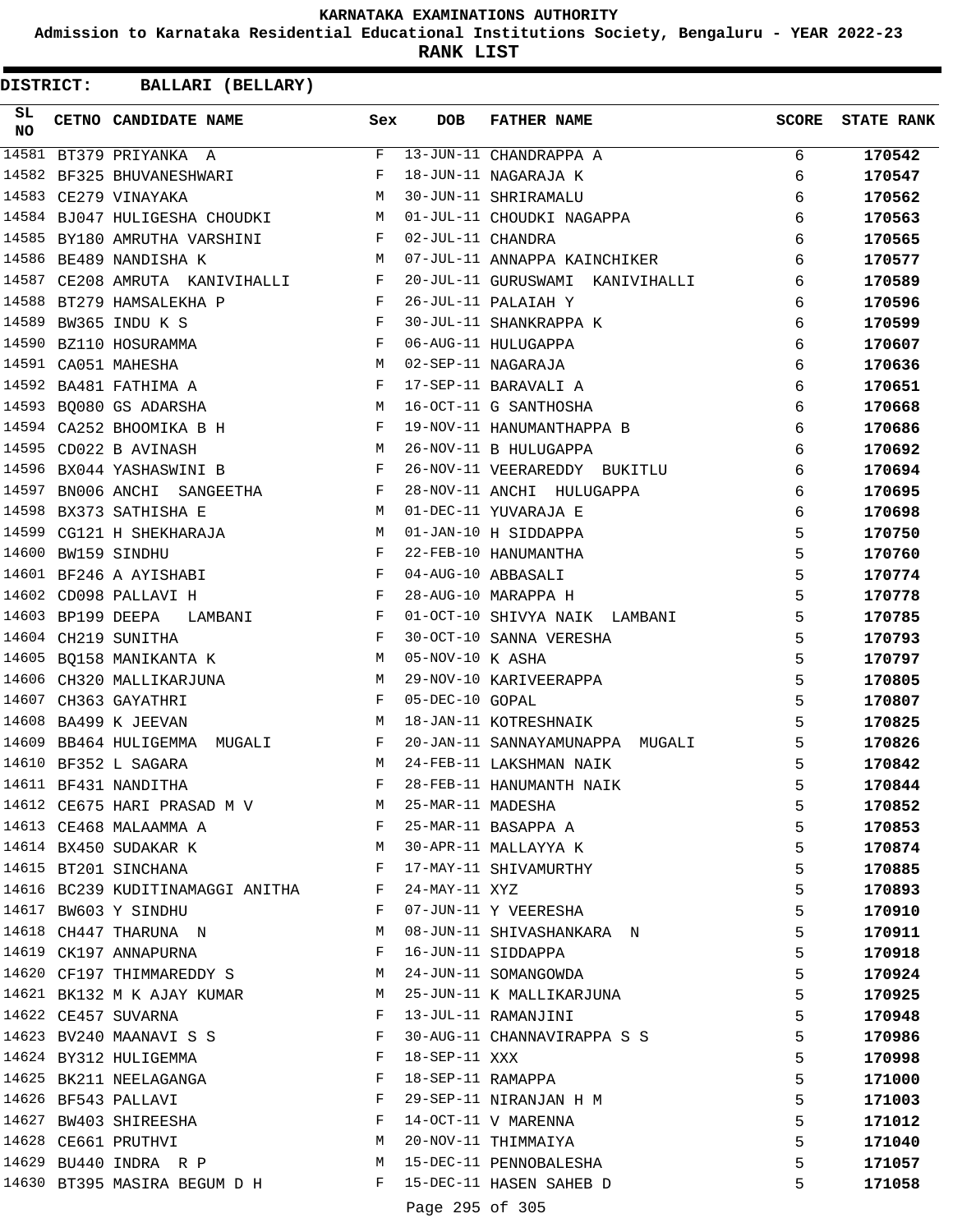**Admission to Karnataka Residential Educational Institutions Society, Bengaluru - YEAR 2022-23**

**RANK LIST**

| SL<br><b>NO</b> |                  | CETNO CANDIDATE NAME                                                                    | Sex          | <b>DOB</b>        | FATHER NAME                                                              | <b>SCORE</b> | <b>STATE RANK</b> |
|-----------------|------------------|-----------------------------------------------------------------------------------------|--------------|-------------------|--------------------------------------------------------------------------|--------------|-------------------|
|                 |                  | 14631 BB136 H ROHITH                                                                    | M            |                   | 26-DEC-11 SURESH H                                                       | 5            | 171069            |
|                 |                  | 14632 CD028 PRIYANKA                                                                    | F            |                   | 30-DEC-11 PARASHURAMA                                                    | 5            | 171073            |
|                 |                  | 14633 BE195 KIRANA                                                                      | М            |                   | 15-JAN-12 NAGARAJA                                                       | 5            | 171083            |
|                 |                  | 14634 BY367 ALIMOULA                                                                    | M            |                   | 13-MAY-10 MOULAHUSEN                                                     | 4            | 171100            |
|                 |                  | 14635 BT199 DIVYA D H                                                                   | F            |                   | 21-JUN-10 HANUMATHAPPA D H                                               | 4            | 171103            |
|                 |                  | 14636 BB277 MALKAPPARA JEEVAN<br>M <sub>1</sub>                                         |              |                   | 28-JUL-10 M AMBAREESH                                                    | 4            | 171108            |
| 14637           |                  | BB138 H SUMA                                                                            | $\mathbf{F}$ |                   | 25-AUG-10 H RAMAPPA                                                      | 4            | 171111            |
|                 | 14638 BT014 USHA | M                                                                                       | F            |                   | 02-OCT-10 RAGHAVENDRA M                                                  | 4            | 171120            |
| 14639           |                  | CF282 SUDEEP                                                                            | М            |                   | 16-OCT-10 OBALASWAMY                                                     | 4            | 171123            |
|                 |                  | 14640 BS226 PRATAP H B                                                                  | М            |                   | 24-OCT-10 DODDABALAPPA H B                                               | 4            | 171124            |
|                 |                  | 14641 CH005 VINODAKUMAR                                                                 | M            |                   | 24-OCT-10 MOULAPPA                                                       | 4            | 171125            |
|                 |                  | 14642 BT106 AJJAYYA M                                                                   | M            |                   | 17-MAR-11 BISETAPPA M                                                    | 4            | 171165            |
|                 |                  | 14643 CD125 AKSHAYA                                                                     | F            | 02-APR-11 B RAVI  |                                                                          | 4            | 171172            |
|                 |                  | $\mathbf{F}$ and the state of the state $\mathbf{F}$<br>14644 BZ201 HEMAVATHI           |              | 06-APR-11 SURESHA |                                                                          | 4            | 171175            |
|                 |                  | $\mathbf{F}$ and the contract of the contract of $\mathbf{F}$<br>14645 BG366 BHAVANA V  |              |                   | 03-MAY-11 VIJAYAPPA H                                                    | 4            | 171187            |
| 14646           |                  | BM185 SURYA NAIK                                                                        | M            |                   | 11-MAY-11 KOTI NAIK                                                      | 4            | 171189            |
|                 |                  | 14647 CE051 D A DEELIP                                                                  | М            |                   | 15-MAY-11 D ANJINAPPA                                                    | 4            | 171190            |
| 14648           |                  | CH381 AKASHA                                                                            | М            |                   | 09-JUN-11 LINGAPPA                                                       | 4            | 171209            |
|                 |                  | 14649 BQ242 ROOPA R                                                                     | F            |                   | 26-JUN-11 RAGHU NAIK                                                     | 4            | 171222            |
|                 |                  | 14650 CE507 K SHIVU                                                                     | M            |                   | 01-JUL-11 KUMARASWAMY                                                    | 4            | 171227            |
|                 |                  | 14651 CH270 SANJEEVINI<br>$\mathbf{F}$ and $\mathbf{F}$ and $\mathbf{F}$                |              | 07-JUL-11 ABRAHAM |                                                                          | 4            | 171228            |
| 14652           |                  | BW125 H SATHISHA<br><b>M</b>                                                            |              |                   | 19-JUL-11 H NAVESHA                                                      | 4            | 171237            |
| 14653           |                  |                                                                                         |              |                   |                                                                          |              |                   |
|                 |                  | CH454 H MALLIKARJUNA                                                                    | M            |                   | 28-AUG-11 H KANAKAPPA                                                    | 4            | 171261            |
|                 |                  | 14654 BR057 PURUSHOTHAMA M B H<br>M <sub>N</sub>                                        |              |                   | 25-OCT-11 HANUMANTHAPPA                                                  | 4            | 171290            |
|                 |                  | 14655 CJ347 LAKSHMI K                                                                   | F            |                   | 31-OCT-11 SANNAYALLAPPA K                                                | 4            | 171292            |
|                 |                  | 14656 BJ260 AMBIKA                                                                      | F            |                   | 09-JAN-12 KUBERAPPA                                                      | 4            | 171321            |
| 14657           |                  | CD023 G D MANOJ KUMAR M                                                                 |              |                   | 31-OCT-10 G D BASAVARAJA                                                 | 3            | 171356            |
|                 |                  | 14658 BU325 PALLAVI<br>$\overline{M}$                                                   | $\mathbf{F}$ |                   | 03-NOV-10 B N JAYANNA                                                    | 3            | 171357            |
|                 |                  | 14659 CC157 K YUVARAJ                                                                   |              |                   | 26-NOV-10 K MARIYAPPA                                                    | 3            | 171361            |
|                 |                  | 14660 CJ259 PAKKIRAMMA<br>$\mathbf{F}$ and the contract of the contract of $\mathbf{F}$ |              |                   | 01-JAN-11 ADEPPA LATE                                                    | 3            | 171365            |
|                 |                  | 14661 BX300 MELUSEEME VINODA                                                            | M            |                   | 21-JAN-11 M HANUMANTAPPA                                                 | 3            | 171374            |
|                 |                  | 14662 BT069 KARIBASAVARAJA G M 02-FEB-11 SATHISHA G                                     |              |                   |                                                                          | 3            | 171377            |
|                 |                  |                                                                                         |              |                   | 14663 BL010 MALLAMMA SOTTAPPANAVARA F 05-FEB-11 SHEKHAPPA SOTTAPPANAVARA | $\mathbf{3}$ | 171378            |
|                 |                  | 14664 CD068 ARUNKUMARI                                                                  |              |                   | F 15-FEB-11 SANNA BHEEMAPPA                                              | 3            | 171381            |
|                 |                  | 14665 BT309 KAVITHA P                                                                   |              |                   | F 15-FEB-11 PRABHAKARA                                                   | 3            | 171382            |
|                 |                  | 14666 BF510 LAVANYA IDINERA BRANCH STRANGER BRANCH ANJINAPPA IDINERE                    |              |                   |                                                                          | 3            | 171412            |
|                 |                  | 14667 BF360 RAHUL S C                                                                   |              |                   | M 27-MAY-11 CHANDRA NAIK M S                                             | 3            | 171415            |
|                 |                  | 14668 CJ022 RAKSHITHA F                                                                 |              |                   | 01-JUN-11 GANGAPPA                                                       | 3            | 171418            |
|                 |                  | 14669 BP361 SHWETHA LAMBANI F                                                           |              |                   | 12-JUN-11 PRAKASH NAIKA                                                  | 3            | 171419            |
|                 |                  | M<br>14670 BV199 AJJAYYA G                                                              |              |                   | 15-JUN-11 NAGARAJA J                                                     | 3            | 171421            |
|                 |                  | 14671 BN297 YOGESH G S M                                                                |              |                   | 16-JUN-11 PRASHANTHAIAH G S M                                            | 3            | 171422            |
|                 |                  | 14672 BU717 PRAJWAL C S M 19-JUN-11 SEENAPPA C                                          |              |                   |                                                                          | 3            | 171423            |
|                 |                  | M<br>14673 CB230 RAJESHA G                                                              |              |                   | 30-JUN-11 SANNAGADILINGA G                                               | 3            | 171430            |
|                 |                  | 14674 BS151 MAHESHA U C                                                                 |              |                   | M 06-JUL-11 CHANDRASHEKHARA U                                            | 3            | 171432            |
|                 |                  |                                                                                         |              |                   | 14675 CE263 KALPANA NAGARADA F 26-AUG-11 N SIDDALINGAPPA                 | 3            | 171454            |
|                 |                  | 14676 CE353 KRUSHNAMURTHY B M 19-OCT-11 BHARAMAPPA B                                    |              |                   |                                                                          | 3            | 171465            |
|                 |                  | $\mathbf{F}$ . The contract of the contract of $\mathbf{F}$ .<br>14677 BD173 NAGAMMA S  |              |                   | 06-NOV-11 S NINGAPPA                                                     | 3            | 171470            |
|                 |                  | 14678 BB179 NANDISHA HP M 09-NOV-11 CHIMNELEPPA                                         |              |                   |                                                                          | 3            | 171471            |
|                 |                  | 14679 BR058 R POOJA                                                                     |              |                   | F 27-DEC-11 S M RAMAMURTHY                                               | 3            | 171490            |
|                 |                  |                                                                                         |              |                   | 14680 CH067 DEVARMANE MARENNA M 26-NOV-08 DEVARMANE OBALESH              | 2            | 171497            |
|                 |                  |                                                                                         |              | Page 296 of 305   |                                                                          |              |                   |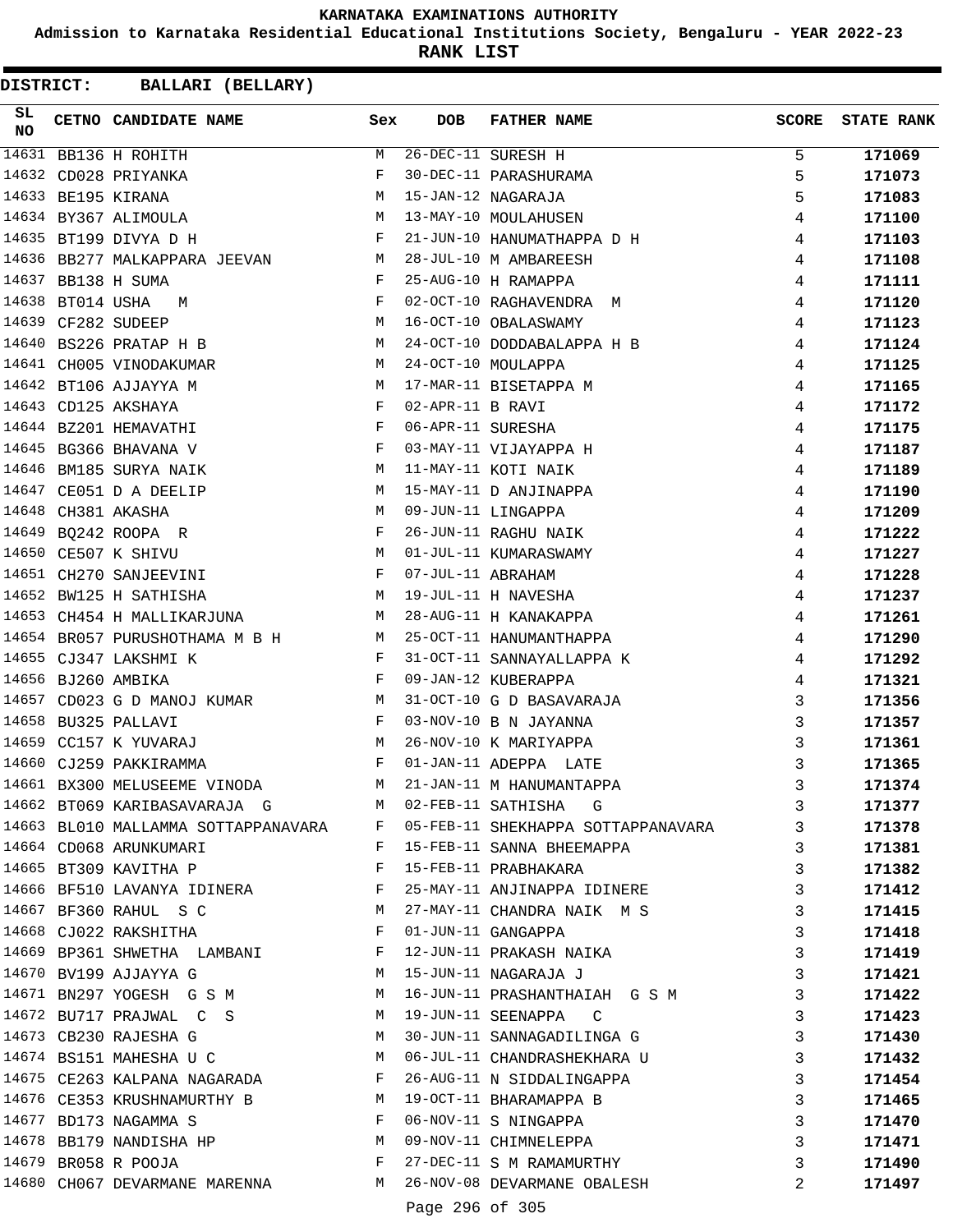**Admission to Karnataka Residential Educational Institutions Society, Bengaluru - YEAR 2022-23**

**RANK LIST**

| SL<br><b>NO</b> | CETNO CANDIDATE NAME                                                                   | Sex | DOB                | FATHER NAME                                                                                                                                                                                                                             |                   | <b>SCORE</b> STATE RANK |
|-----------------|----------------------------------------------------------------------------------------|-----|--------------------|-----------------------------------------------------------------------------------------------------------------------------------------------------------------------------------------------------------------------------------------|-------------------|-------------------------|
|                 | 14681 CD196 SHANTAMMA                                                                  |     |                    | $$\tt F$ \quad 18-MAR-10 \quad LINGAPPA \quad TOTADA$} \\ $\tt F$ \quad 01-DEC-10 \quad GOPALA \quad NAIK$$                                                                                                                             | 2                 | 171504                  |
|                 | 14682 BB263 G LAKSHMI                                                                  |     |                    |                                                                                                                                                                                                                                         | 2                 | 171520                  |
|                 | 14683 BZ320 ANITHA N                                                                   |     |                    | 13-DEC-10 SANNA YARISWAMY                                                                                                                                                                                                               | 2                 | 171523                  |
|                 | $\mathbf{F}$<br>14684 BK131 K ANANYA                                                   |     |                    | 06-MAR-11 K DORESWAMY                                                                                                                                                                                                                   | 2                 | 171540                  |
|                 |                                                                                        |     |                    | 14685 BN378 NAGAPPA SHIKARI M 08-APR-11 HANUMAPPA SHIKARI                                                                                                                                                                               | 2                 | 171547                  |
|                 | 14686 CE401 SHABEENA BANUR F 30-MAY-11 BABUR                                           |     |                    |                                                                                                                                                                                                                                         | 2                 | 171566                  |
|                 |                                                                                        |     |                    | 14687 BE478 RENUKA AJJAPPARA KALEL PARA 24-JUN-11 ANJINAPPA AJJAVVARA                                                                                                                                                                   | 2                 | 171576                  |
|                 |                                                                                        |     |                    |                                                                                                                                                                                                                                         | 2                 | 171600                  |
|                 |                                                                                        |     |                    | 14688 CC226 HULIGEMMA                       F   30-AUG-11 LAKSHMANA H<br>14689 CA027 DHANUSH M B                       M   08-OCT-11 K M BASAVARAJA SWAMY                                                                               | 2                 | 171613                  |
|                 | 14690 CJ016 GANGOTHRI B F 29-OCT-11 SANNA VIRESHA B                                    |     |                    |                                                                                                                                                                                                                                         | 2                 | 171621                  |
|                 | $\mathbf{F}$ and the contract of the contract of $\mathbf{F}$<br>14691 BS045 N GAYATRI |     |                    | 01-NOV-11 NAGAPPA<br>02-NOV-11 K VEERESH                                                                                                                                                                                                | 2                 | 171622                  |
|                 | $\mathbf{F}$<br>14692 CG127 K TANUJA                                                   |     |                    |                                                                                                                                                                                                                                         | $\overline{a}$    | 171623                  |
|                 | 14693 BU043 M YASHANTHA KUMARA M 13-NOV-11 MARANNA                                     |     |                    |                                                                                                                                                                                                                                         | 2                 | 171627                  |
|                 | 14694 BG014 SANDEEP D B                                                                |     |                    | M 03-DEC-11 DURUGESHA BHOVI                                                                                                                                                                                                             | 2                 | 171632                  |
|                 | 14695 BK272 SAHANA C<br>F 03-FEB-12 KHAJA SAB                                          |     |                    |                                                                                                                                                                                                                                         | 2                 | 171644                  |
|                 |                                                                                        |     |                    | 14696 BN240 DEEPA BAI KUMBAVATH F 20-APR-09 CHANDRA NAIK K                                                                                                                                                                              | $\mathbf 1$       | 171651                  |
|                 | 14697 CH493 HARISHA                                                                    |     | M 10-OCT-10 ERESHA |                                                                                                                                                                                                                                         | 1                 | 171665                  |
|                 | 14698 CE044 SUJATA H T T F 14-NOV-10 TAYAPPA H                                         |     |                    |                                                                                                                                                                                                                                         | $\mathbf{1}$      | 171669                  |
|                 | 14699 BA696 PARIMALA GADDALI BANGINING POL-JAN-11 TULUCHANAIK                          |     |                    |                                                                                                                                                                                                                                         | $\mathbf{1}$      | 171678                  |
|                 | 14700 BZ244 BHARATH S                                                                  |     |                    | M 18-FEB-11 SOMALINGA H                                                                                                                                                                                                                 | $\mathbf{1}$      | 171687                  |
|                 | 14701 CH245 ADIVEMMA                                                                   |     |                    | F 29-MAR-11 SIDDARAMA                                                                                                                                                                                                                   | $\mathbf 1$       | 171698                  |
|                 | M 03-APR-11 LAKSHMANA V<br>14702 CH376 MOUNESHA B                                      |     |                    |                                                                                                                                                                                                                                         | 1                 | 171701                  |
|                 | 14703 CE139 NANDITHAREDDI G H B 10-MAY-11 G N HEMAREDDI                                |     |                    |                                                                                                                                                                                                                                         | 1                 | 171710                  |
|                 | 14704 BY340 U HAREESHA                                                                 |     |                    |                                                                                                                                                                                                                                         | 1                 | 171716                  |
|                 | N 30-MAY-11 U THIMMAYYA<br>F 13-JUN-11 KIIMAR NATIK<br>14705 BM366 K GAYATRI           |     |                    |                                                                                                                                                                                                                                         | 1                 | 171721                  |
|                 | $\mathbf{F}$<br>14706 BW009 SAMEENA                                                    |     |                    | 22-JUL-11 MASTHANVALI                                                                                                                                                                                                                   | $\mathbf{1}$      | 171735                  |
|                 | 14707 BB291 AMBAREESHA B G M 02-AUG-11 BASAVARAJA B G                                  |     |                    |                                                                                                                                                                                                                                         | $\mathbf{1}$      | 171737                  |
|                 | $\mathbf{F}$<br>14708 BJ183 SHRAVANI P                                                 |     |                    | 20-SEP-11 MANJUNATHA P                                                                                                                                                                                                                  | $\mathbf{1}$      | 171751                  |
|                 | 14709 CJ136 PUNITH KUMAR                                                               |     |                    | M 04-NOV-10 SOMANAYKA H                                                                                                                                                                                                                 | 0                 | 171791                  |
|                 | RATTIBALLI                                                                             |     |                    | 14710 BM249 VENKATESHA DYAMAJJA M 06-NOV-10 DYAMAJJA ANJINAPPA RATTIBALLI 0                                                                                                                                                             |                   | 171792                  |
|                 |                                                                                        |     |                    | 14711 CE362 VIJAYKUMAR S<br>14712 BT211 SHREEKANTH B M 11-MAY-11 CHANDRAPPA B 0<br>14713 BY120 SUDHA N F 10-JUN-11 CHANDRAPPA N 0<br>14714 BR235 SUNILA H M 10-JUN-11 NAGARAJA H 0<br>14715 BU349 SAKRAPPA D M 04-AUG-11 DURGAPPA 0<br> |                   | 171826                  |
|                 |                                                                                        |     |                    |                                                                                                                                                                                                                                         |                   | 171833                  |
|                 |                                                                                        |     |                    |                                                                                                                                                                                                                                         |                   | 171842                  |
|                 |                                                                                        |     |                    |                                                                                                                                                                                                                                         |                   | 171843                  |
|                 |                                                                                        |     |                    |                                                                                                                                                                                                                                         |                   | 171856                  |
|                 |                                                                                        |     |                    |                                                                                                                                                                                                                                         |                   | 171866                  |
|                 | 14717 BE532 ANUJA                                                                      |     |                    | F 15-SEP-11 PUJARI NAGARAJA 0                                                                                                                                                                                                           |                   | 171868                  |
|                 |                                                                                        |     |                    |                                                                                                                                                                                                                                         |                   | 171875                  |
|                 |                                                                                        |     |                    | 14718 BJ153 S KEERTHI F O7-OCT-11 PARAASHURAM O<br>14719 CG247 SHIVAKUMAR M O9-OCT-11 MALLIKARJUNA O                                                                                                                                    | $0 \qquad \qquad$ | 171876                  |
|                 |                                                                                        |     |                    | 14720 BU012 OBALESHA H S M 06-JAN-11 SURESHA N ABSENT                                                                                                                                                                                   |                   |                         |
|                 | 14721 BT064 RAMESHA M 24-MAY-11 THAMMAPPA                                              |     |                    |                                                                                                                                                                                                                                         | ABSENT            |                         |
|                 | 14722 BJ061 MUSTAMMA K F 21-JUL-11 RAMANNA K                                           |     |                    |                                                                                                                                                                                                                                         | ABSENT            |                         |
|                 |                                                                                        |     |                    |                                                                                                                                                                                                                                         |                   |                         |
|                 |                                                                                        |     |                    |                                                                                                                                                                                                                                         |                   |                         |
|                 |                                                                                        |     |                    |                                                                                                                                                                                                                                         |                   |                         |
|                 |                                                                                        |     |                    | 14722 BOUGL MOSTAMMA K<br>14723 CF113 CHINNU S<br>14724 BY385 ANU F 17-OCT-11 MARUTHI<br>14725 BX400 HONNUR SWAMY M 09-JUN-11 MAHESH<br>14726 CJ110 ANJI M 24-APR-11 KRISHNA ABSENT<br>14726 CJ110 ANJI M 24-APR-11 KRISHNA             |                   |                         |
|                 | М                                                                                      |     |                    | 14727 CJ241 ADITHYA SREE VASUDEVA REDDY M 18-JUL-11 ARUNA PRATAP REDDY M ABSENT                                                                                                                                                         |                   |                         |
|                 | 14728 BN266 GURURAJ B M 30-SEP-11 NAGARAJ B                                            |     |                    |                                                                                                                                                                                                                                         | ABSENT            |                         |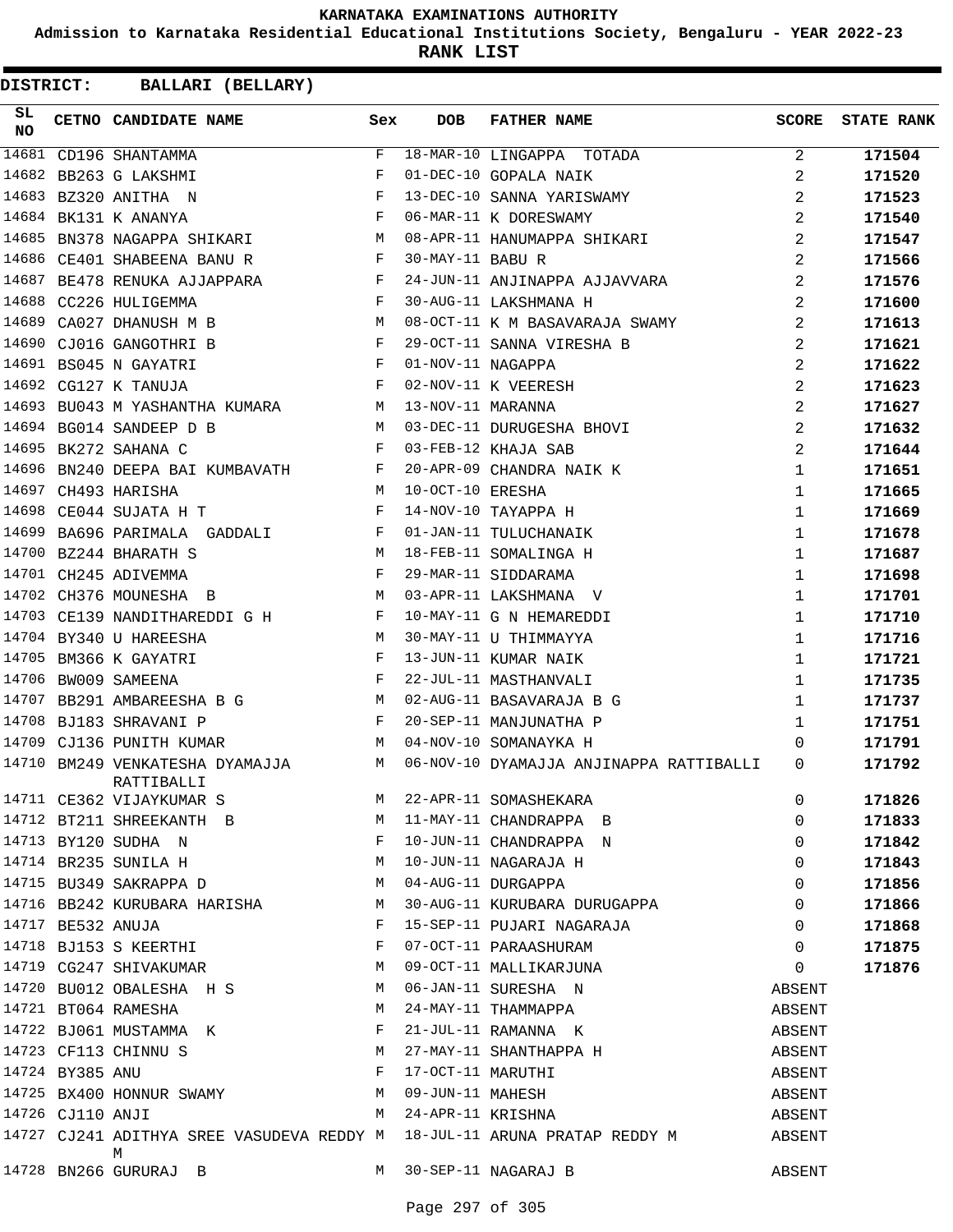**Admission to Karnataka Residential Educational Institutions Society, Bengaluru - YEAR 2022-23**

**RANK LIST**

| SL. |                                                                    |       |                 | SL CETNO CANDIDATE NAME SEX DOB FATHER NAME SCORE STATE RANK<br>14729 BJ010 IAMAM KHASIM G M 13-DEC-10 ALTAF ABSENT<br>14730 BJ048 NEKARA DIGANTHA M 26-JUN-11 D NARAYANAPPA ABSENT<br>14731 EUSA ELEKARA DIGANTHA M 26-JUN-11 D NAR |        |  |
|-----|--------------------------------------------------------------------|-------|-----------------|--------------------------------------------------------------------------------------------------------------------------------------------------------------------------------------------------------------------------------------|--------|--|
|     |                                                                    |       |                 |                                                                                                                                                                                                                                      |        |  |
|     |                                                                    |       |                 |                                                                                                                                                                                                                                      |        |  |
|     |                                                                    |       |                 |                                                                                                                                                                                                                                      |        |  |
|     |                                                                    |       |                 |                                                                                                                                                                                                                                      |        |  |
|     |                                                                    |       |                 |                                                                                                                                                                                                                                      |        |  |
|     |                                                                    |       |                 |                                                                                                                                                                                                                                      |        |  |
|     |                                                                    |       |                 |                                                                                                                                                                                                                                      |        |  |
|     |                                                                    |       |                 |                                                                                                                                                                                                                                      |        |  |
|     |                                                                    |       |                 |                                                                                                                                                                                                                                      |        |  |
|     |                                                                    |       |                 |                                                                                                                                                                                                                                      |        |  |
|     |                                                                    |       |                 |                                                                                                                                                                                                                                      |        |  |
|     |                                                                    |       |                 |                                                                                                                                                                                                                                      |        |  |
|     |                                                                    |       |                 |                                                                                                                                                                                                                                      |        |  |
|     |                                                                    |       |                 |                                                                                                                                                                                                                                      |        |  |
|     |                                                                    |       |                 |                                                                                                                                                                                                                                      |        |  |
|     |                                                                    |       |                 |                                                                                                                                                                                                                                      |        |  |
|     |                                                                    |       |                 |                                                                                                                                                                                                                                      |        |  |
|     |                                                                    |       |                 |                                                                                                                                                                                                                                      |        |  |
|     |                                                                    |       |                 |                                                                                                                                                                                                                                      |        |  |
|     |                                                                    |       |                 |                                                                                                                                                                                                                                      |        |  |
|     |                                                                    |       |                 |                                                                                                                                                                                                                                      |        |  |
|     |                                                                    |       |                 |                                                                                                                                                                                                                                      |        |  |
|     |                                                                    |       |                 |                                                                                                                                                                                                                                      |        |  |
|     |                                                                    |       |                 |                                                                                                                                                                                                                                      |        |  |
|     |                                                                    |       |                 |                                                                                                                                                                                                                                      |        |  |
|     |                                                                    |       |                 |                                                                                                                                                                                                                                      |        |  |
|     |                                                                    |       |                 |                                                                                                                                                                                                                                      |        |  |
|     |                                                                    |       |                 |                                                                                                                                                                                                                                      |        |  |
|     |                                                                    |       |                 |                                                                                                                                                                                                                                      |        |  |
|     |                                                                    |       |                 |                                                                                                                                                                                                                                      |        |  |
|     |                                                                    |       |                 |                                                                                                                                                                                                                                      |        |  |
|     | 14760 CE151 K PALLVI                                               | F     |                 | 30-AUG-11 K NANDEPPA                                                                                                                                                                                                                 | ABSENT |  |
|     | 14761 BG286 SOUMYA BAAYI H                                         |       |                 | 04-AUG-11 HANUMANTHA NAIK                                                                                                                                                                                                            | ABSENT |  |
|     | 14762 BT084 SWAMY M                                                |       |                 | M 04-AUG-11 RAMESHA M                                                                                                                                                                                                                | ABSENT |  |
|     | 14763 BT363 INDROJA                                                |       |                 | F 25-DEC-11 HONURASWAMY                                                                                                                                                                                                              | ABSENT |  |
|     | 14764 BU262 KARTHIK D M 01-FEB-11 DEVARAJ                          |       |                 |                                                                                                                                                                                                                                      | ABSENT |  |
|     | 14765 BW267 M VISHNU                                               |       |                 | M 28-JUL-11 M ANJINEYYA                                                                                                                                                                                                              | ABSENT |  |
|     |                                                                    |       |                 | 14766 BQ487 TALAVARA MANJUNATHA MO3-JUN-11 TALAVARA BASAPPA                                                                                                                                                                          | ABSENT |  |
|     | 14767 BW236 VANITA                                                 | F     |                 | 12-AUG-11 CHANDRASHEKHARA                                                                                                                                                                                                            | ABSENT |  |
|     | 14768 BQ408 AISHWARYA R<br>and the state of the state of the Party |       |                 | 21-NOV-10 RAVI NAIK                                                                                                                                                                                                                  | ABSENT |  |
|     | 14769 BQ339 K ALMAS                                                | F     |                 | 31-JUL-11 K ISMAIL JABIULLA                                                                                                                                                                                                          | ABSENT |  |
|     | 14770 BQ252 M VENKATESHA                                           | M     |                 | 30-DEC-09 M NAGARAJA                                                                                                                                                                                                                 | ABSENT |  |
|     | 14771 BK056 H A UMA                                                | F     |                 | 16-DEC-10 ANJINAPPA                                                                                                                                                                                                                  | ABSENT |  |
|     | 14772 BT239 PRAVEENA                                               | M     |                 | 21-APR-11 MAHANTESHA                                                                                                                                                                                                                 | ABSENT |  |
|     | 14773 BZ237 P HULESH                                               | M     |                 | 10-AUG-10 P VEERESH                                                                                                                                                                                                                  |        |  |
|     |                                                                    | F     |                 |                                                                                                                                                                                                                                      | ABSENT |  |
|     | 14774 CA092 H DEEPA<br>14775 BW504 H ROOPAMMA                      | F     |                 | 25-OCT-11 H BHIMAPPA<br>11-SEP-10 RAJA                                                                                                                                                                                               | ABSENT |  |
|     | 14776 CG339 MANNESAB                                               | M     |                 | 29-JUN-11 MOULASAB                                                                                                                                                                                                                   | ABSENT |  |
|     |                                                                    | M     |                 |                                                                                                                                                                                                                                      | ABSENT |  |
|     | 14777 CE707 VINOD H N                                              | $F$ – |                 | 06-OCT-11 HANUMANTHA                                                                                                                                                                                                                 | ABSENT |  |
|     | 14778 BZ091 H DEVISREE                                             |       |                 | 24-SEP-10 H KRISHNA                                                                                                                                                                                                                  | ABSENT |  |
|     |                                                                    |       | Page 298 of 305 |                                                                                                                                                                                                                                      |        |  |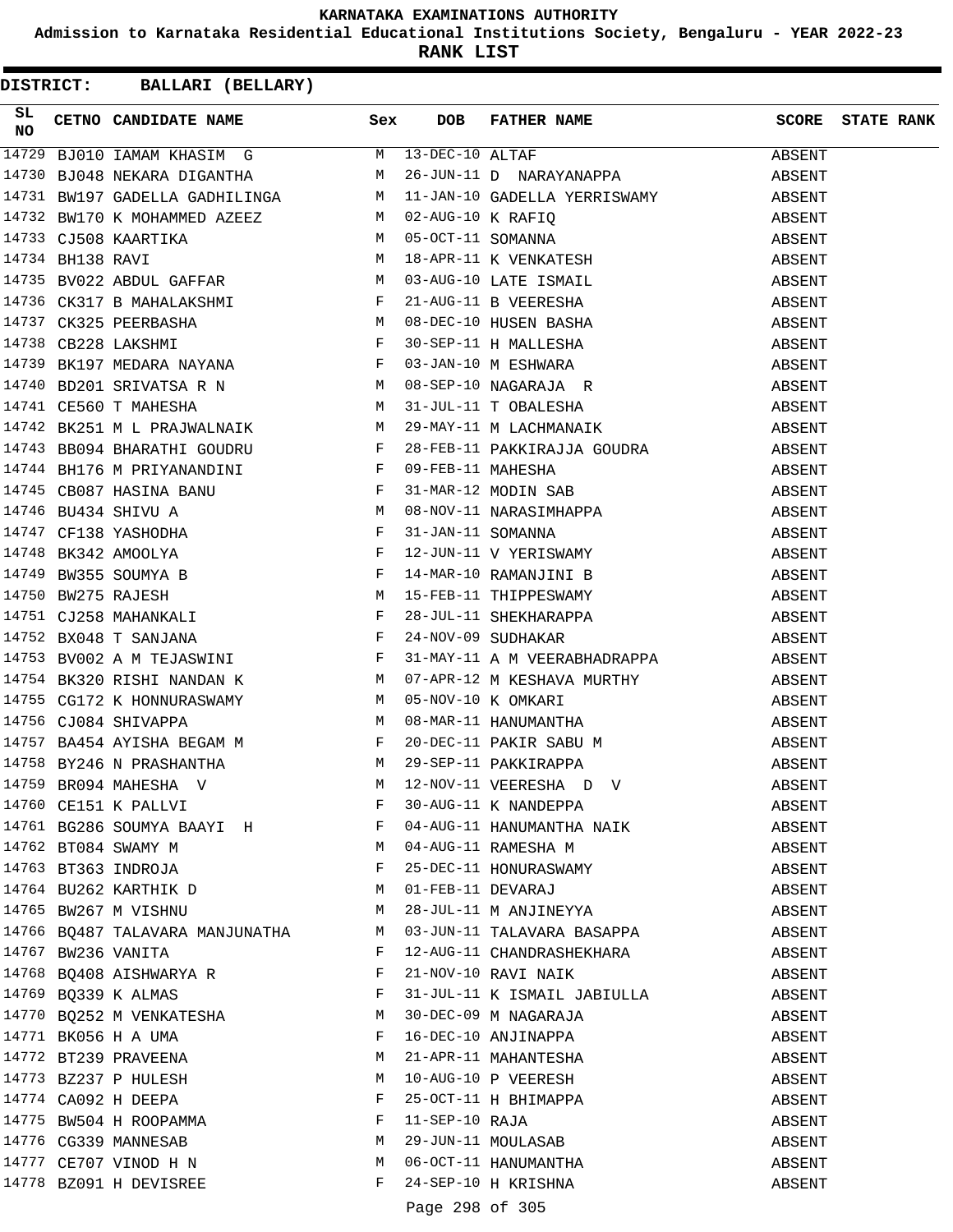**Admission to Karnataka Residential Educational Institutions Society, Bengaluru - YEAR 2022-23**

**RANK LIST**

| SL<br>NO |                    |  | CETNO CANDIDATE NAME Sex DOB FATHER NAME                                                                                                                                                                                                                                                                                      | <b>SCORE</b> STATE RANK |
|----------|--------------------|--|-------------------------------------------------------------------------------------------------------------------------------------------------------------------------------------------------------------------------------------------------------------------------------------------------------------------------------|-------------------------|
|          |                    |  | 14779 BS242 LAKSHMI NARASIMHA G M 04-MAY-09 GADRILING K ABSENT                                                                                                                                                                                                                                                                |                         |
|          |                    |  | 14780 CJ553 NANDINI F 26-APR-11 NARASIMHA                                                                                                                                                                                                                                                                                     |                         |
|          |                    |  | 14781 BN031 DHANU NEELAKANTAPPA HAMMIGI F 06-NOV-11 NEELAKANTAPPA PAKKIRAPPA ABSENT<br>HAMMIGI                                                                                                                                                                                                                                |                         |
|          |                    |  | 14782 BA639 UGGANNANAVARA KARTHIKA M 23-SEP-11 UGGANNANAVARA DODDABASAPPA ABSENT                                                                                                                                                                                                                                              |                         |
|          |                    |  |                                                                                                                                                                                                                                                                                                                               |                         |
|          |                    |  |                                                                                                                                                                                                                                                                                                                               |                         |
|          |                    |  |                                                                                                                                                                                                                                                                                                                               |                         |
|          |                    |  |                                                                                                                                                                                                                                                                                                                               |                         |
|          |                    |  |                                                                                                                                                                                                                                                                                                                               |                         |
|          |                    |  |                                                                                                                                                                                                                                                                                                                               |                         |
|          |                    |  |                                                                                                                                                                                                                                                                                                                               |                         |
|          |                    |  |                                                                                                                                                                                                                                                                                                                               |                         |
|          |                    |  |                                                                                                                                                                                                                                                                                                                               |                         |
|          |                    |  |                                                                                                                                                                                                                                                                                                                               |                         |
|          |                    |  |                                                                                                                                                                                                                                                                                                                               |                         |
|          |                    |  |                                                                                                                                                                                                                                                                                                                               |                         |
|          |                    |  |                                                                                                                                                                                                                                                                                                                               |                         |
|          |                    |  |                                                                                                                                                                                                                                                                                                                               |                         |
|          |                    |  |                                                                                                                                                                                                                                                                                                                               |                         |
|          |                    |  |                                                                                                                                                                                                                                                                                                                               |                         |
|          | F 19-SEP-11 ANJINI |  | $\begin{array}{cccccccccc} 14798 & \texttt{CE060} & \texttt{MAHALAKSHMI} & \texttt{K KUKKAL} & \texttt{F} & 15-AUG-10 & \texttt{BASAVARAJ} & & & & & & & \texttt{ABSENT} \\ 14799 & \texttt{CK225} & \texttt{USHA} & \texttt{I} & & & & & \texttt{F} & 19-SEP-11 & \texttt{ANJINI} & & & & & & & \texttt{ABSENT} \end{array}$ |                         |
|          |                    |  |                                                                                                                                                                                                                                                                                                                               |                         |
|          |                    |  |                                                                                                                                                                                                                                                                                                                               |                         |
|          |                    |  | $14800 CH076 E CHANNABASAVANA GOUDA ABSENT M 08-NOV-11 E BASAVANA GOUDA ABSENT M 09-OCT-11 THIKKAPPA K ABSENT M 09-OCT-11 AHIKKAPPA K ABSENT ABSENT R14802 CG021 HARSHITHA F 22-JAN-11 AJAYA SIMGH ABSENT ABSENT R14803 CJ353 CHANDRASHEKHARA M 06-JUN-10 RAVIHAL ERANNA ABSENT A$                                            |                         |
|          |                    |  |                                                                                                                                                                                                                                                                                                                               |                         |
|          |                    |  | ABSENT 14804 CE689 VIJAYA NAIK N<br>14805 BY028 VIJAYA NAIK N<br>14805 BY028 VIJAYA NAIK N<br>14806 BY084 LOHITH MARELY M<br>14807 BW033 GAYATHRI K<br>14807 BW033 GAYATHRI K<br>F 09-JAN-11 MALLIKARJUNA GOUDA ABSENT                                                                                                        |                         |
|          |                    |  |                                                                                                                                                                                                                                                                                                                               |                         |
|          |                    |  |                                                                                                                                                                                                                                                                                                                               |                         |
|          |                    |  |                                                                                                                                                                                                                                                                                                                               |                         |
|          |                    |  |                                                                                                                                                                                                                                                                                                                               |                         |
|          |                    |  |                                                                                                                                                                                                                                                                                                                               |                         |
|          |                    |  |                                                                                                                                                                                                                                                                                                                               |                         |
|          |                    |  |                                                                                                                                                                                                                                                                                                                               |                         |
|          |                    |  |                                                                                                                                                                                                                                                                                                                               |                         |
|          |                    |  |                                                                                                                                                                                                                                                                                                                               |                         |
|          |                    |  |                                                                                                                                                                                                                                                                                                                               |                         |
|          |                    |  |                                                                                                                                                                                                                                                                                                                               |                         |
|          |                    |  |                                                                                                                                                                                                                                                                                                                               |                         |
|          |                    |  |                                                                                                                                                                                                                                                                                                                               |                         |
|          |                    |  |                                                                                                                                                                                                                                                                                                                               |                         |
|          |                    |  | 14819 BG121 SINCHANA ECHALAKATTI $\qquad\qquad$ F 02-OCT-11 PRAKASH ECHALAKATTI ABSENT                                                                                                                                                                                                                                        |                         |
|          |                    |  |                                                                                                                                                                                                                                                                                                                               |                         |
|          |                    |  | 14820 BY165 MANIKANTA (1992-1993) MONTANO MARISHNA (1992-1993) MONTANO MARISHNA (1993-1993) MONTANO M<br>14821 BY078 RAVI MONTANO MONTANO MONTANO MARI-11 MANJUNATHA MONTANO MARISENT                                                                                                                                         |                         |
|          |                    |  | 14822 BY082 KOTRESHI M                         M   06-SEP-08 MALLESHAPPA                         ABSENT                                                                                                                                                                                                                       |                         |
|          |                    |  |                                                                                                                                                                                                                                                                                                                               |                         |
|          |                    |  |                                                                                                                                                                                                                                                                                                                               |                         |
|          |                    |  |                                                                                                                                                                                                                                                                                                                               |                         |
|          |                    |  |                                                                                                                                                                                                                                                                                                                               |                         |
|          |                    |  | 14827 BE430 DARSHAN BHARAMASHETTI M 23-JUN-11 KARIBASAPPA BHARAMASHETTI ABSENT                                                                                                                                                                                                                                                |                         |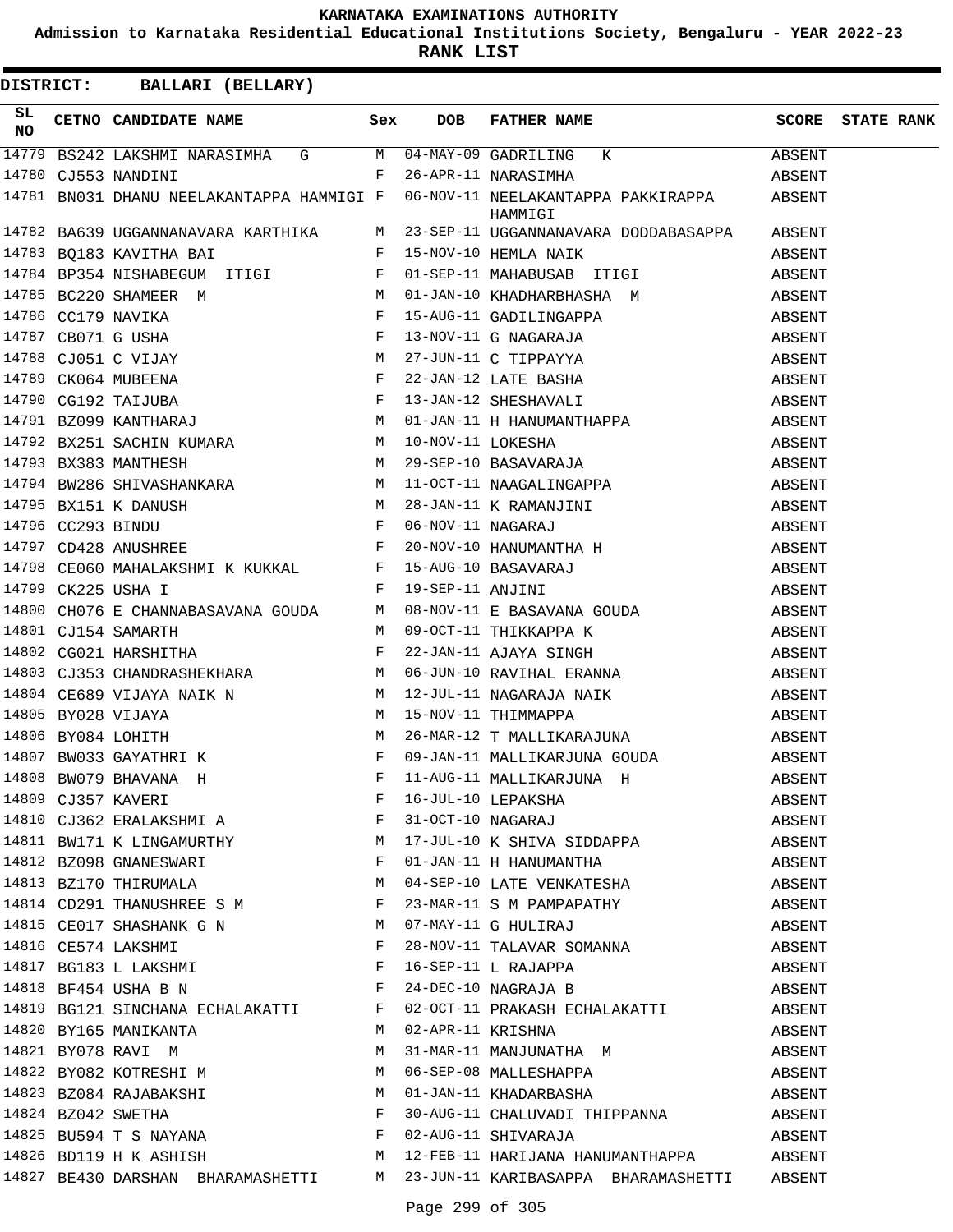**Admission to Karnataka Residential Educational Institutions Society, Bengaluru - YEAR 2022-23**

**RANK LIST**

| SL<br>NO | <b>EXEL AND CANDIDATE NAME SEX DOB</b> FATHER NAME SCORE STATE RANK<br>910 CETNO CANDIDATE NAME 92<br>1920 SELIG RANGEMENTI NAME 92<br>14829 REJIG RANGEMENTIK NAME NAME 11482-26<br>14829 REJIG RANGEMENTIK NAME 12<br>14839 REJIG RANGEMENTIK NAME 12<br>14831 ROO6 4 ANNETTIA R C 22 – SEP-11 NAME/INDAPIA                                                                    |              |                 |                                           |        |  |
|----------|----------------------------------------------------------------------------------------------------------------------------------------------------------------------------------------------------------------------------------------------------------------------------------------------------------------------------------------------------------------------------------|--------------|-----------------|-------------------------------------------|--------|--|
|          |                                                                                                                                                                                                                                                                                                                                                                                  |              |                 |                                           |        |  |
|          |                                                                                                                                                                                                                                                                                                                                                                                  |              |                 |                                           |        |  |
|          |                                                                                                                                                                                                                                                                                                                                                                                  |              |                 |                                           |        |  |
|          |                                                                                                                                                                                                                                                                                                                                                                                  |              |                 |                                           |        |  |
|          |                                                                                                                                                                                                                                                                                                                                                                                  |              |                 |                                           |        |  |
|          |                                                                                                                                                                                                                                                                                                                                                                                  |              |                 |                                           |        |  |
|          |                                                                                                                                                                                                                                                                                                                                                                                  |              |                 |                                           |        |  |
|          |                                                                                                                                                                                                                                                                                                                                                                                  |              |                 |                                           |        |  |
|          |                                                                                                                                                                                                                                                                                                                                                                                  |              |                 |                                           |        |  |
|          |                                                                                                                                                                                                                                                                                                                                                                                  |              |                 |                                           |        |  |
|          |                                                                                                                                                                                                                                                                                                                                                                                  |              |                 |                                           |        |  |
|          |                                                                                                                                                                                                                                                                                                                                                                                  |              |                 |                                           |        |  |
|          |                                                                                                                                                                                                                                                                                                                                                                                  |              |                 |                                           |        |  |
|          |                                                                                                                                                                                                                                                                                                                                                                                  |              |                 |                                           |        |  |
|          |                                                                                                                                                                                                                                                                                                                                                                                  |              |                 |                                           |        |  |
|          |                                                                                                                                                                                                                                                                                                                                                                                  |              |                 |                                           |        |  |
|          |                                                                                                                                                                                                                                                                                                                                                                                  |              |                 |                                           |        |  |
|          |                                                                                                                                                                                                                                                                                                                                                                                  |              |                 |                                           |        |  |
|          |                                                                                                                                                                                                                                                                                                                                                                                  |              |                 |                                           |        |  |
|          |                                                                                                                                                                                                                                                                                                                                                                                  |              |                 |                                           |        |  |
|          |                                                                                                                                                                                                                                                                                                                                                                                  |              |                 |                                           |        |  |
|          |                                                                                                                                                                                                                                                                                                                                                                                  |              |                 |                                           |        |  |
|          |                                                                                                                                                                                                                                                                                                                                                                                  |              |                 |                                           |        |  |
|          |                                                                                                                                                                                                                                                                                                                                                                                  |              |                 |                                           |        |  |
|          |                                                                                                                                                                                                                                                                                                                                                                                  |              |                 |                                           |        |  |
|          |                                                                                                                                                                                                                                                                                                                                                                                  |              |                 |                                           |        |  |
|          |                                                                                                                                                                                                                                                                                                                                                                                  |              |                 |                                           |        |  |
|          | $\begin{array}{cccccccccc} 14854 & \texttt{BL168 KALLESHA KUMBARA} & & & & \texttt{M} & 18-NOV-10 KUMBARA KUMARA & & & & & \texttt{ABSENT} \\ \texttt{CBI30 JYOTHI YADAVA} & & & & & \texttt{F} & 05-MAY-10 G PRAKASHA & & & & & \texttt{ABSENT} \\ 14856 & \texttt{BQ420 HIBHAMUKTIXAR K} & & & & \texttt{F} & 14-NOV-11 ISMAIL ZABIULLA K & & & & \texttt{ABSENT} \end{array}$ |              |                 |                                           |        |  |
|          |                                                                                                                                                                                                                                                                                                                                                                                  |              |                 |                                           |        |  |
|          |                                                                                                                                                                                                                                                                                                                                                                                  |              |                 |                                           |        |  |
|          | 14857 BQ037 BASLIMARADA VARUN M 16-OCT-11 B AJJAIAH M 25-NOV-10 A K ANJINAPPA ABSENT                                                                                                                                                                                                                                                                                             |              |                 |                                           |        |  |
|          |                                                                                                                                                                                                                                                                                                                                                                                  |              |                 |                                           | ABSENT |  |
|          |                                                                                                                                                                                                                                                                                                                                                                                  |              |                 |                                           | ABSENT |  |
|          |                                                                                                                                                                                                                                                                                                                                                                                  |              |                 | 04-AUG-11 VEERESHPPA                      | ABSENT |  |
|          |                                                                                                                                                                                                                                                                                                                                                                                  |              |                 | 01-JUN-11 MANJUNATHA T                    | ABSENT |  |
|          | 14863 BZ105 ANITA C S F 13-JAN-09 SHEKAPPA C                                                                                                                                                                                                                                                                                                                                     |              |                 |                                           | ABSENT |  |
|          | 14864 BY330 T K RAGHAVENDRA M 24-FEB-11 T K TEJARAJA                                                                                                                                                                                                                                                                                                                             |              |                 |                                           | ABSENT |  |
|          | 14865 BE416 SPANDANA N F                                                                                                                                                                                                                                                                                                                                                         |              |                 | 14-JAN-11 NINGARAJA                       | ABSENT |  |
|          | 14866 BZ328 CHANDU N M                                                                                                                                                                                                                                                                                                                                                           |              |                 |                                           |        |  |
|          | 14867 BZ058 VEERESHA N M 10-APR-11 VIRUPANNA N                                                                                                                                                                                                                                                                                                                                   |              |                 | 10-JUN-11 NAGARAJA N                      | ABSENT |  |
|          |                                                                                                                                                                                                                                                                                                                                                                                  |              |                 |                                           | ABSENT |  |
|          | 14868 CA129 THAMEEM NAZ M<br>14869 BE057 SHWETHA<br>F                                                                                                                                                                                                                                                                                                                            |              |                 | 21-JUL-11 KHAJA HUSEN M                   | ABSENT |  |
|          | 14870 BF278 MAANASA B F                                                                                                                                                                                                                                                                                                                                                          |              |                 | 12-DEC-10 MARIYAPPA<br>26-NOV-10 BEEMAPPA | ABSENT |  |
|          |                                                                                                                                                                                                                                                                                                                                                                                  |              |                 |                                           | ABSENT |  |
|          | 14871 CA175 ANIL KUMAR L M 15-MAR-11 SURESH<br>14872 BZ273 HONNURAPPA N M 08-MAY-11 VENKATESHA                                                                                                                                                                                                                                                                                   |              |                 |                                           | ABSENT |  |
|          |                                                                                                                                                                                                                                                                                                                                                                                  |              |                 |                                           | ABSENT |  |
|          | 14873 BE344 J KUMARA M                                                                                                                                                                                                                                                                                                                                                           |              |                 | 05-JUN-11 JAGADEESHA                      | ABSENT |  |
|          | 14874 BZ215 N PRAVALLIKA F                                                                                                                                                                                                                                                                                                                                                       |              |                 | 22-MAR-11 N MAHESH                        | ABSENT |  |
|          | 14875 BN430 TIPPIGUNDA MAHESHA M 08-JUN-11 TIPPIGUNDI BASAVARAJA                                                                                                                                                                                                                                                                                                                 |              |                 |                                           | ABSENT |  |
|          | 14876 BY329 T LEELARANI                                                                                                                                                                                                                                                                                                                                                          | $\mathbf{F}$ |                 | 06-APR-11 T VIJAYAKUMARA ABSENT           |        |  |
|          | 14877 BC194 SOUMYA K M                                                                                                                                                                                                                                                                                                                                                           | $\mathbf{F}$ |                 | 05-NOV-11 RUDRAIAH K M ABSENT             |        |  |
|          |                                                                                                                                                                                                                                                                                                                                                                                  |              | Page 300 of 305 |                                           |        |  |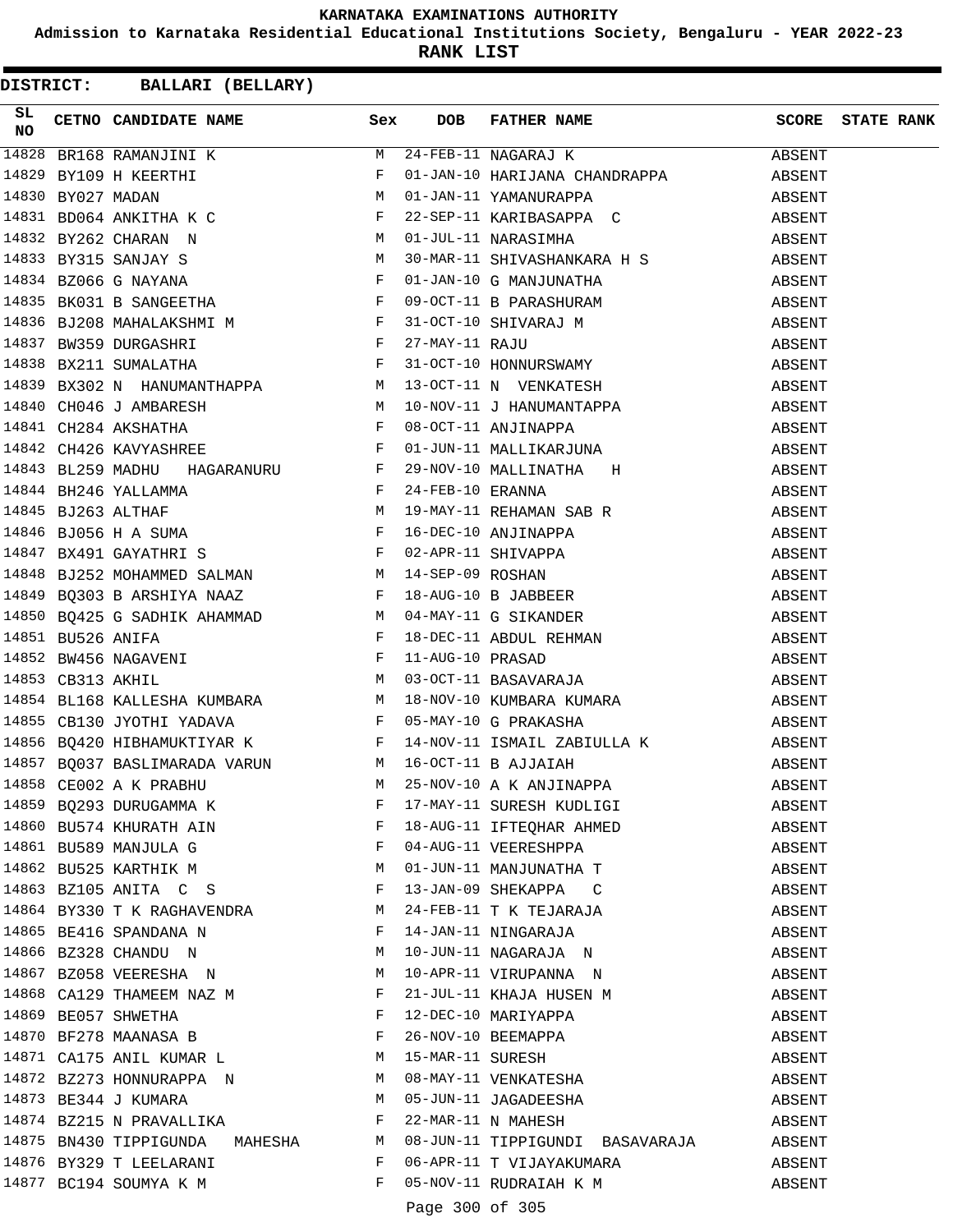**Admission to Karnataka Residential Educational Institutions Society, Bengaluru - YEAR 2022-23**

**RANK LIST**

| SL |                                                                                                                            |   | $\begin{tabular}{l c c c c c c} \hline \textbf{SL} & \textbf{CETNO} & \textbf{CANDIDATE NAME} & \textbf{SAWE} & \textbf{SEX} & \textbf{DOB} & \textbf{FATHER NAME} & \textbf{SCORE} & \textbf{STATE RANK} \\ \hline \textbf{14878} & BJ215 N & CHIDANANDA & M & 22-SEP-10 N & DODDABASAPPA & \textbf{ABSENT} \\ \hline \textbf{14879} & BA557 VEERESHAGOUDA & KORAGAL & M & 28-JUL-11 NAGARAJA & KORAGAL & \textbf{ABSENT} \\ \$ |        |  |
|----|----------------------------------------------------------------------------------------------------------------------------|---|----------------------------------------------------------------------------------------------------------------------------------------------------------------------------------------------------------------------------------------------------------------------------------------------------------------------------------------------------------------------------------------------------------------------------------|--------|--|
|    |                                                                                                                            |   |                                                                                                                                                                                                                                                                                                                                                                                                                                  |        |  |
|    |                                                                                                                            |   |                                                                                                                                                                                                                                                                                                                                                                                                                                  |        |  |
|    |                                                                                                                            |   |                                                                                                                                                                                                                                                                                                                                                                                                                                  |        |  |
|    |                                                                                                                            |   |                                                                                                                                                                                                                                                                                                                                                                                                                                  |        |  |
|    |                                                                                                                            |   |                                                                                                                                                                                                                                                                                                                                                                                                                                  |        |  |
|    |                                                                                                                            |   |                                                                                                                                                                                                                                                                                                                                                                                                                                  |        |  |
|    |                                                                                                                            |   |                                                                                                                                                                                                                                                                                                                                                                                                                                  |        |  |
|    |                                                                                                                            |   |                                                                                                                                                                                                                                                                                                                                                                                                                                  |        |  |
|    |                                                                                                                            |   |                                                                                                                                                                                                                                                                                                                                                                                                                                  |        |  |
|    |                                                                                                                            |   |                                                                                                                                                                                                                                                                                                                                                                                                                                  |        |  |
|    |                                                                                                                            |   |                                                                                                                                                                                                                                                                                                                                                                                                                                  |        |  |
|    |                                                                                                                            |   |                                                                                                                                                                                                                                                                                                                                                                                                                                  |        |  |
|    |                                                                                                                            |   |                                                                                                                                                                                                                                                                                                                                                                                                                                  |        |  |
|    |                                                                                                                            |   |                                                                                                                                                                                                                                                                                                                                                                                                                                  |        |  |
|    |                                                                                                                            |   |                                                                                                                                                                                                                                                                                                                                                                                                                                  |        |  |
|    |                                                                                                                            |   |                                                                                                                                                                                                                                                                                                                                                                                                                                  |        |  |
|    |                                                                                                                            |   |                                                                                                                                                                                                                                                                                                                                                                                                                                  |        |  |
|    |                                                                                                                            |   |                                                                                                                                                                                                                                                                                                                                                                                                                                  |        |  |
|    |                                                                                                                            |   |                                                                                                                                                                                                                                                                                                                                                                                                                                  |        |  |
|    |                                                                                                                            |   |                                                                                                                                                                                                                                                                                                                                                                                                                                  |        |  |
|    |                                                                                                                            |   |                                                                                                                                                                                                                                                                                                                                                                                                                                  |        |  |
|    |                                                                                                                            |   |                                                                                                                                                                                                                                                                                                                                                                                                                                  |        |  |
|    |                                                                                                                            |   |                                                                                                                                                                                                                                                                                                                                                                                                                                  |        |  |
|    |                                                                                                                            |   |                                                                                                                                                                                                                                                                                                                                                                                                                                  |        |  |
|    |                                                                                                                            |   | 14896 CG231 SHATAHAM ( $\mu = 2.547741$ MALL) SHATAHAM (ASSEMIT)<br>14868 BRISTS GHIVAYYA K. M. 19 - SW-10A - 10 - KNINGHAM PARAIR (ASSEMIT)<br>14868 CM233 BRISTS ENGER, N. 19 - SW-10A - 10 - NIV-10 - NIV-10 - NIV-10 - NIV-10 -                                                                                                                                                                                              |        |  |
|    |                                                                                                                            |   |                                                                                                                                                                                                                                                                                                                                                                                                                                  |        |  |
|    |                                                                                                                            |   |                                                                                                                                                                                                                                                                                                                                                                                                                                  |        |  |
|    |                                                                                                                            |   |                                                                                                                                                                                                                                                                                                                                                                                                                                  |        |  |
|    |                                                                                                                            |   |                                                                                                                                                                                                                                                                                                                                                                                                                                  |        |  |
|    |                                                                                                                            |   |                                                                                                                                                                                                                                                                                                                                                                                                                                  |        |  |
|    |                                                                                                                            |   |                                                                                                                                                                                                                                                                                                                                                                                                                                  |        |  |
|    | 14909 BX255 MANASA T<br>14910 BW565 PALLAVI F<br>14911 BH148 K KAVEERI SHREE F<br>14912 BW364 PUNITH<br>14912 BW364 PUNITH |   | 07-DEC-11 NAGESH T<br>11-SEP-11 DAMMURAPPA                                                                                                                                                                                                                                                                                                                                                                                       | ABSENT |  |
|    |                                                                                                                            |   |                                                                                                                                                                                                                                                                                                                                                                                                                                  | ABSENT |  |
|    |                                                                                                                            |   | 03-NOV-10 K SHREEDHARA GOWDRU                                                                                                                                                                                                                                                                                                                                                                                                    | ABSENT |  |
|    |                                                                                                                            |   | 15-APR-11 MALLAIAH                                                                                                                                                                                                                                                                                                                                                                                                               | ABSENT |  |
|    | 14913 BW048 T MEGHANA F                                                                                                    |   | 01-AUG-11 SUDHAKARA                                                                                                                                                                                                                                                                                                                                                                                                              | ABSENT |  |
|    |                                                                                                                            |   | 14914 BA055 PRAJWAL PUJARA M 05-MAR-11 RAVIKUMARA PUJARA                                                                                                                                                                                                                                                                                                                                                                         | ABSENT |  |
|    |                                                                                                                            |   | 14915 BC013 ANEKAL KAVANA (F) 13-DEC-10 ANEKAL SHANTAPPA                                                                                                                                                                                                                                                                                                                                                                         | ABSENT |  |
|    | 14916 CE486 P J ANUSHA F                                                                                                   |   | 13-APR-11 JANMBAYYA P                                                                                                                                                                                                                                                                                                                                                                                                            | ABSENT |  |
|    | 14917 CD393 ANJINAMMA P                                                                                                    |   | 16-AUG-11 PATHAYYA                                                                                                                                                                                                                                                                                                                                                                                                               | ABSENT |  |
|    | HIREHADAGALI                                                                                                               |   | 14918 BM140 K YAMANUR K RAMAKRUSHNA M 26-MAR-11 K RAMAKRUSHANA VEERABHADRAPPA ABSENT<br>HIREHADAGALI                                                                                                                                                                                                                                                                                                                             |        |  |
|    |                                                                                                                            |   |                                                                                                                                                                                                                                                                                                                                                                                                                                  | ABSENT |  |
|    |                                                                                                                            |   |                                                                                                                                                                                                                                                                                                                                                                                                                                  | ABSENT |  |
|    |                                                                                                                            |   |                                                                                                                                                                                                                                                                                                                                                                                                                                  | ABSENT |  |
|    | $\mathbb{F}^{\mathbb{Z}}$ . If $\mathbb{F}^{\mathbb{Z}}$<br>14922 BL247 POOJA D                                            |   | 03-MAR-10 D PAKKIRAPPA                                                                                                                                                                                                                                                                                                                                                                                                           | ABSENT |  |
|    | 14923 BS057 SEVANTHI C V                                                                                                   |   |                                                                                                                                                                                                                                                                                                                                                                                                                                  | ABSENT |  |
|    | 14924 BR255 PRUTHVI<br>14925 BK034 R R NIRANJAN M                                                                          |   | 01-JUN-11 VEERESHA<br>20-FEB-11 KOTRESHA<br>30-JUN-11 R R OBALESHA                                                                                                                                                                                                                                                                                                                                                               | ABSENT |  |
|    |                                                                                                                            |   |                                                                                                                                                                                                                                                                                                                                                                                                                                  | ABSENT |  |
|    | 14926 BV174 SANTOSHA B                                                                                                     | M | 25-JUL-11 BOMMARAJA                                                                                                                                                                                                                                                                                                                                                                                                              | ABSENT |  |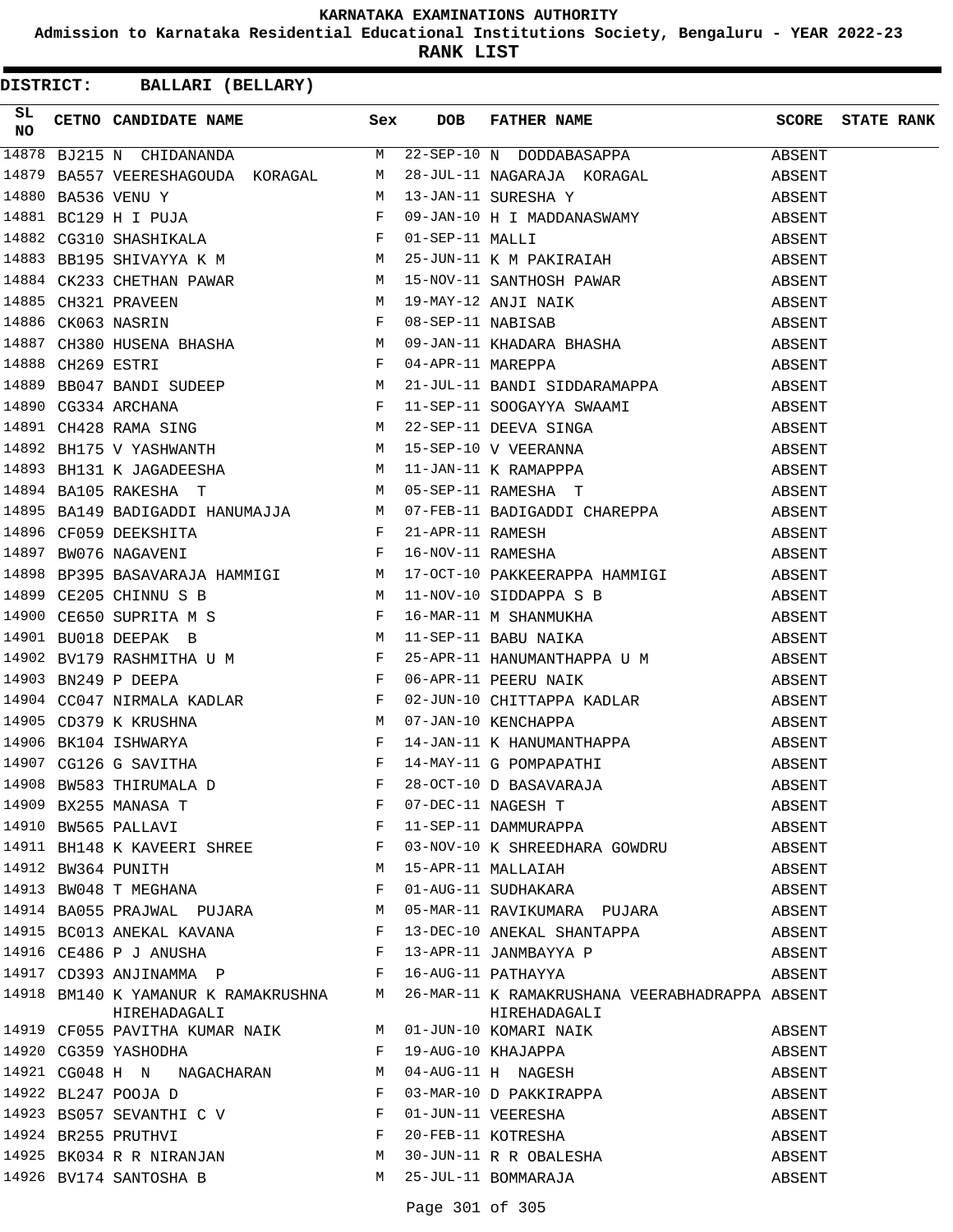**Admission to Karnataka Residential Educational Institutions Society, Bengaluru - YEAR 2022-23**

**RANK LIST**

|  |                                               |                 | 14954 BV198 FATHIMA FARHANA (Fig. 24-NOV-11 ADKAR ABDUL KHADAR ABSENT 14955 CA279 BHAVANII (Fig. 24-NOV-11 ADKAR ABDUL KHADAR ABSENT 14955 CA279 BHAVANII (Fig. 24-NOV-11 HALAGINDI MALLAIAH ABSENT (Fig. 27-MAY-11 HALAGINDI |        |  |
|--|-----------------------------------------------|-----------------|-------------------------------------------------------------------------------------------------------------------------------------------------------------------------------------------------------------------------------|--------|--|
|  |                                               |                 |                                                                                                                                                                                                                               |        |  |
|  |                                               |                 |                                                                                                                                                                                                                               |        |  |
|  |                                               |                 | 14958 BF522 TANUSHREE S B<br>14959 BQ074 SINDHU R<br>14960 BQ491 RAKSHITHA<br>14960 BQ491 RAKSHITHA<br>F 16-MAR-11 DADHARAPPA                                                                                                 | ABSENT |  |
|  |                                               |                 |                                                                                                                                                                                                                               | ABSENT |  |
|  |                                               |                 |                                                                                                                                                                                                                               | ABSENT |  |
|  |                                               |                 | 14961 BT320 MAHESHA BABU S T M 26-OCT-11 THIPPERUDRAPPA B ABSENT                                                                                                                                                              |        |  |
|  |                                               |                 |                                                                                                                                                                                                                               | ABSENT |  |
|  |                                               |                 |                                                                                                                                                                                                                               | ABSENT |  |
|  |                                               |                 | 14964 BQ214 CHOUDAMMA CHALLA F 20-JUN-11 PARUSAPPA CHALLA ABSENT                                                                                                                                                              |        |  |
|  |                                               |                 | 14965 BD297 BASAVARAJA ERIBASAPPARA M 29-NOV-11 ANJINAPPA ERIBASAPPARA ABSENT                                                                                                                                                 |        |  |
|  | 14966 BD259 PALLAVI K F                       |                 | 11-JUL-11 KUMARA                                                                                                                                                                                                              | ABSENT |  |
|  | 14967 BR138 AJJAYYA S T                       |                 | M 22-JUN-11 THIMMANNA K                                                                                                                                                                                                       | ABSENT |  |
|  |                                               |                 | 14968 BS025 B GOUTHAM M 27-MAR-11 B NAGARAJA                                                                                                                                                                                  | ABSENT |  |
|  |                                               |                 | 14969 BT109 SRUJANA<br>F 01-JUL-11 SHARANAPPA K T                                                                                                                                                                             | ABSENT |  |
|  |                                               |                 |                                                                                                                                                                                                                               | ABSENT |  |
|  |                                               |                 |                                                                                                                                                                                                                               | ABSENT |  |
|  |                                               |                 | 14972 BS021 SATHEESHA B R M 29-SEP-10 RAMASWAMI NAIK B                                                                                                                                                                        | ABSENT |  |
|  | 14973 CA109 NIRMALA H F                       |                 | 06-DEC-11 RUDRAPPA H                                                                                                                                                                                                          | ABSENT |  |
|  | 14974 CA031 SWASTIK<br>M                      |                 | 18-MAR-11 CHANDRA MOGAVEERA ABSENT                                                                                                                                                                                            |        |  |
|  | 14975 CA403 B PUNITHA<br>14976 CG165 ANITHA K |                 | M 19-JUL-10 B SOMALINGAPPA ABSENT                                                                                                                                                                                             |        |  |
|  |                                               |                 | F 14-AUG-11 K BASAVARAJA ABSENT                                                                                                                                                                                               |        |  |
|  |                                               | Page 302 of 305 |                                                                                                                                                                                                                               |        |  |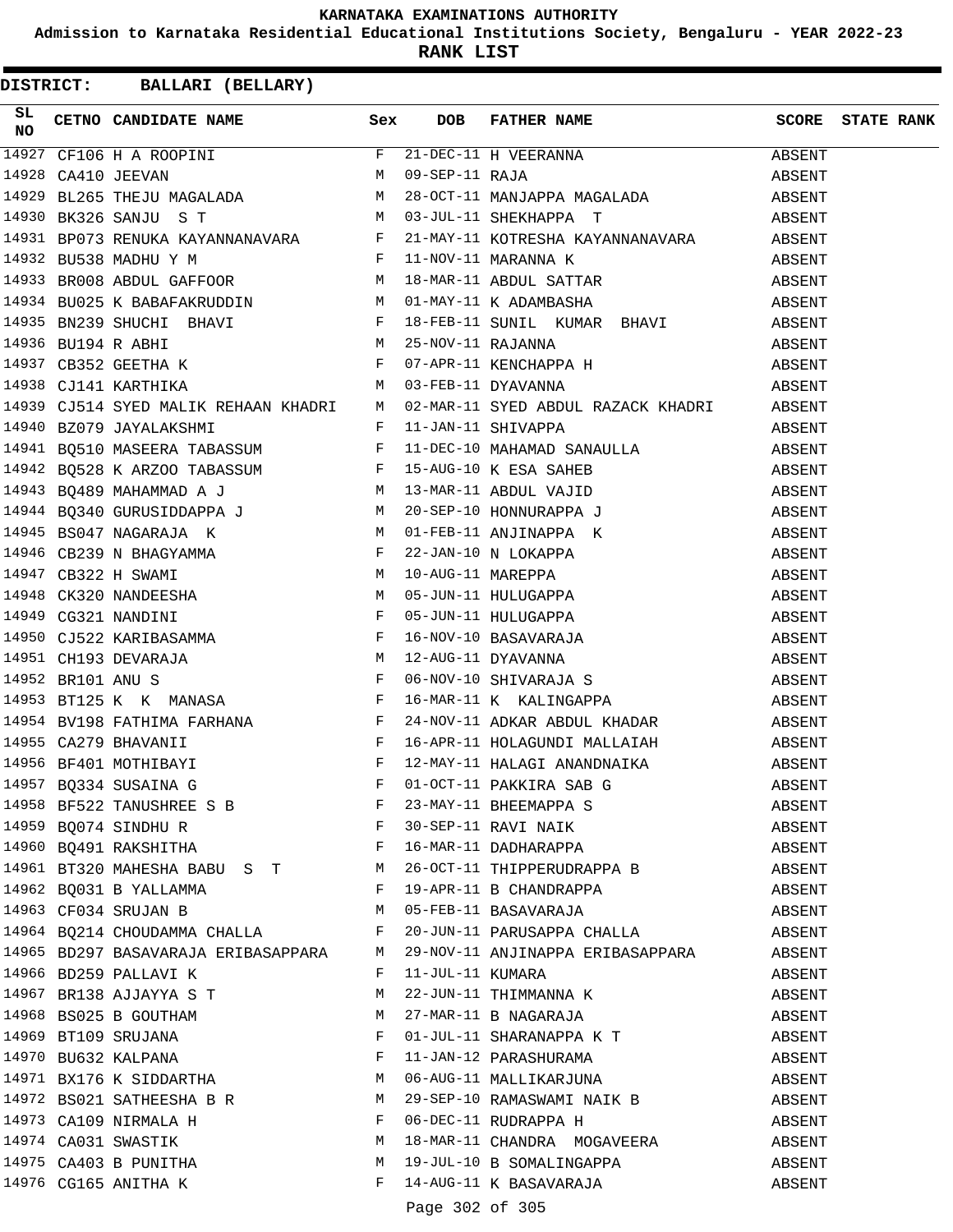**Admission to Karnataka Residential Educational Institutions Society, Bengaluru - YEAR 2022-23**

**RANK LIST**

| SL |                                                              |       |                 | $\begin{array}{lllllllll} \textbf{SL} & \textbf{CETNO} & \textbf{CANDIDATE} & \textbf{NAME} & \textbf{Sex} & \textbf{DOB} & \textbf{FATHER} & \textbf{NAME} & \textbf{SCORE} & \textbf{STATE RANK} \\ \textbf{NO} & & & & & & & & & & & & \\ \hline 14977 & BQ338 & REVATI & R & & & & & & & & & \\ \textbf{14978} & CA262 & SUBANA & & & & & & & & & & \\ \textbf{14978} & CA262 & SUBAMA & & & & & & & & & \\ \textbf{14979} & BN058 & D$        |        |  |
|----|--------------------------------------------------------------|-------|-----------------|----------------------------------------------------------------------------------------------------------------------------------------------------------------------------------------------------------------------------------------------------------------------------------------------------------------------------------------------------------------------------------------------------------------------------------------------------|--------|--|
|    |                                                              |       |                 |                                                                                                                                                                                                                                                                                                                                                                                                                                                    |        |  |
|    |                                                              |       |                 |                                                                                                                                                                                                                                                                                                                                                                                                                                                    |        |  |
|    |                                                              |       |                 |                                                                                                                                                                                                                                                                                                                                                                                                                                                    |        |  |
|    |                                                              |       |                 |                                                                                                                                                                                                                                                                                                                                                                                                                                                    |        |  |
|    |                                                              |       |                 | $\begin{tabular}{lllllllllllllllllll} \end{tabular} \begin{tabular}{lllllllllll} \multicolumn{4}{c}{\textbf{14980}} &{\textbf{BK190}} &{\textbf{M}} &{\textbf{SOUNYA}} &\multicolumn{4}{c}{\textbf{F}} &{\textbf{28-Aug-11}} &{\textbf{M}} &{\textbf{GALEMMA}} &\multicolumn{4}{c}{\textbf{28-ANG-11}} &{\textbf{M}} &{\textbf{GALEMMA}} &\multicolumn{4}{c}{\textbf{ABSENT}} \\ \multicolumn{4}{c}{\textbf{14981}} &{\textbf{BC133}} &{\textbf{K$ |        |  |
|    |                                                              |       |                 |                                                                                                                                                                                                                                                                                                                                                                                                                                                    |        |  |
|    |                                                              |       |                 |                                                                                                                                                                                                                                                                                                                                                                                                                                                    |        |  |
|    |                                                              |       |                 | 1998 COOLS D'INNOMIL DALL INTRANT NA 12-JUN-11 DODDARANGAPPA ABSENT<br>14985 CK164 SANJEEVA M 25-MAR-11 KORACHARA HULUGAPPA ABSENT<br>14986 CH508 HULIGAPPA M 17-MAY-11 VERESHA ABSENT<br>14987 BU376 K PRAJWALA M 17-MAY-11 K MARUT                                                                                                                                                                                                               |        |  |
|    |                                                              |       |                 |                                                                                                                                                                                                                                                                                                                                                                                                                                                    |        |  |
|    |                                                              |       |                 |                                                                                                                                                                                                                                                                                                                                                                                                                                                    |        |  |
|    |                                                              |       |                 |                                                                                                                                                                                                                                                                                                                                                                                                                                                    |        |  |
|    |                                                              |       |                 | 14988 BU306 ANANNAYA KAVADI M $$\rm{F}$ 25-APR-11 MARUTHI K $$$                                                                                                                                                                                                                                                                                                                                                                                    |        |  |
|    |                                                              |       |                 |                                                                                                                                                                                                                                                                                                                                                                                                                                                    |        |  |
|    |                                                              |       |                 |                                                                                                                                                                                                                                                                                                                                                                                                                                                    |        |  |
|    |                                                              |       |                 |                                                                                                                                                                                                                                                                                                                                                                                                                                                    |        |  |
|    |                                                              |       |                 |                                                                                                                                                                                                                                                                                                                                                                                                                                                    |        |  |
|    |                                                              |       |                 |                                                                                                                                                                                                                                                                                                                                                                                                                                                    |        |  |
|    |                                                              |       |                 |                                                                                                                                                                                                                                                                                                                                                                                                                                                    |        |  |
|    |                                                              |       |                 |                                                                                                                                                                                                                                                                                                                                                                                                                                                    |        |  |
|    |                                                              |       |                 |                                                                                                                                                                                                                                                                                                                                                                                                                                                    |        |  |
|    |                                                              |       |                 |                                                                                                                                                                                                                                                                                                                                                                                                                                                    |        |  |
|    |                                                              |       |                 |                                                                                                                                                                                                                                                                                                                                                                                                                                                    |        |  |
|    |                                                              |       |                 |                                                                                                                                                                                                                                                                                                                                                                                                                                                    |        |  |
|    |                                                              |       |                 |                                                                                                                                                                                                                                                                                                                                                                                                                                                    |        |  |
|    |                                                              |       |                 |                                                                                                                                                                                                                                                                                                                                                                                                                                                    |        |  |
|    |                                                              |       |                 |                                                                                                                                                                                                                                                                                                                                                                                                                                                    |        |  |
|    |                                                              |       |                 |                                                                                                                                                                                                                                                                                                                                                                                                                                                    |        |  |
|    |                                                              |       |                 |                                                                                                                                                                                                                                                                                                                                                                                                                                                    |        |  |
|    |                                                              |       |                 | 15005 CJ003 A NANDHINI F 17-JUN-11 A GADHILINGAPPA ABSENT<br>15006 CG142 NAGAVENI F 14-AUG-10 HONNURSWAMI ABSENT<br>15007 CF120 B MANASA F 04-AUG-11 B THIPPAYYA ABSENT                                                                                                                                                                                                                                                                            |        |  |
|    |                                                              |       |                 |                                                                                                                                                                                                                                                                                                                                                                                                                                                    |        |  |
|    |                                                              |       |                 |                                                                                                                                                                                                                                                                                                                                                                                                                                                    |        |  |
|    |                                                              |       |                 | 15008 CD440 MAHAMMAD ASHWAPAK M 04-OCT-10 NAZEER BHASHA<br>15009 BS136 JAGADEESH NAIKA M H M 25-FEB-11 HOBINAIKA<br>15010 CG246 ERAMMA F 15-OCT-11 VEERESHA<br>15011 CJ375 SWAPNA F 23-NOV-10 LOLAPPA                                                                                                                                                                                                                                              | ABSENT |  |
|    |                                                              |       |                 |                                                                                                                                                                                                                                                                                                                                                                                                                                                    | ABSENT |  |
|    |                                                              |       |                 |                                                                                                                                                                                                                                                                                                                                                                                                                                                    | ABSENT |  |
|    |                                                              |       |                 |                                                                                                                                                                                                                                                                                                                                                                                                                                                    | ABSENT |  |
|    | 15012 BT047 B V INDRA M                                      |       |                 | 06-OCT-10 BOVI VEERANNA                                                                                                                                                                                                                                                                                                                                                                                                                            | ABSENT |  |
|    | 15013 CH542 V MALLIKA F                                      |       |                 |                                                                                                                                                                                                                                                                                                                                                                                                                                                    | ABSENT |  |
|    | 15014 CJ202 GURUPADAPPA                                      |       |                 | F 20-FEB-10 V DEVENDRA<br>M 03-APR-11 KALINGA                                                                                                                                                                                                                                                                                                                                                                                                      | ABSENT |  |
|    |                                                              |       |                 | 15015 BZ184 M NANDISH NANDISH M 17-MAR-11 M NAGARAJA NAGARAJA                                                                                                                                                                                                                                                                                                                                                                                      | ABSENT |  |
|    | 15016 CG283 SIDDAMMA K F                                     |       |                 | 16-MAY-11 VERABHADRA                                                                                                                                                                                                                                                                                                                                                                                                                               | ABSENT |  |
|    |                                                              |       |                 |                                                                                                                                                                                                                                                                                                                                                                                                                                                    | ABSENT |  |
|    |                                                              |       |                 |                                                                                                                                                                                                                                                                                                                                                                                                                                                    | ABSENT |  |
|    |                                                              |       |                 |                                                                                                                                                                                                                                                                                                                                                                                                                                                    | ABSENT |  |
|    |                                                              |       |                 |                                                                                                                                                                                                                                                                                                                                                                                                                                                    | ABSENT |  |
|    | 15021 BW216 CHINNAKRISHNA S M                                |       |                 | 13-OCT-11 SANNA SHANKRAPPA                                                                                                                                                                                                                                                                                                                                                                                                                         | ABSENT |  |
|    | 15022 BX254 MALLIKARJUNA                                     |       |                 |                                                                                                                                                                                                                                                                                                                                                                                                                                                    | ABSENT |  |
|    | 15023 BC046 MANASA F                                         |       |                 |                                                                                                                                                                                                                                                                                                                                                                                                                                                    | ABSENT |  |
|    | 15024 CJ428 SHIVAKUMAAR M                                    |       |                 |                                                                                                                                                                                                                                                                                                                                                                                                                                                    | ABSENT |  |
|    |                                                              |       |                 | M 18-JUN-11 NAGESH<br>F 01-MAY-11 TAYAPPA<br>M 01-SEP-10 VEERESH<br>M 31-MAY-11 PAMPAPATI M                                                                                                                                                                                                                                                                                                                                                        | ABSENT |  |
|    | 15025 BV005 TIPPESWAMY M<br>APROXEMANT<br>15026 CC174 SANIYA | $F -$ |                 | 30-NOV-10 SHEKSHAVALI                                                                                                                                                                                                                                                                                                                                                                                                                              | ABSENT |  |
|    |                                                              |       |                 |                                                                                                                                                                                                                                                                                                                                                                                                                                                    |        |  |
|    |                                                              |       | Page 303 of 305 |                                                                                                                                                                                                                                                                                                                                                                                                                                                    |        |  |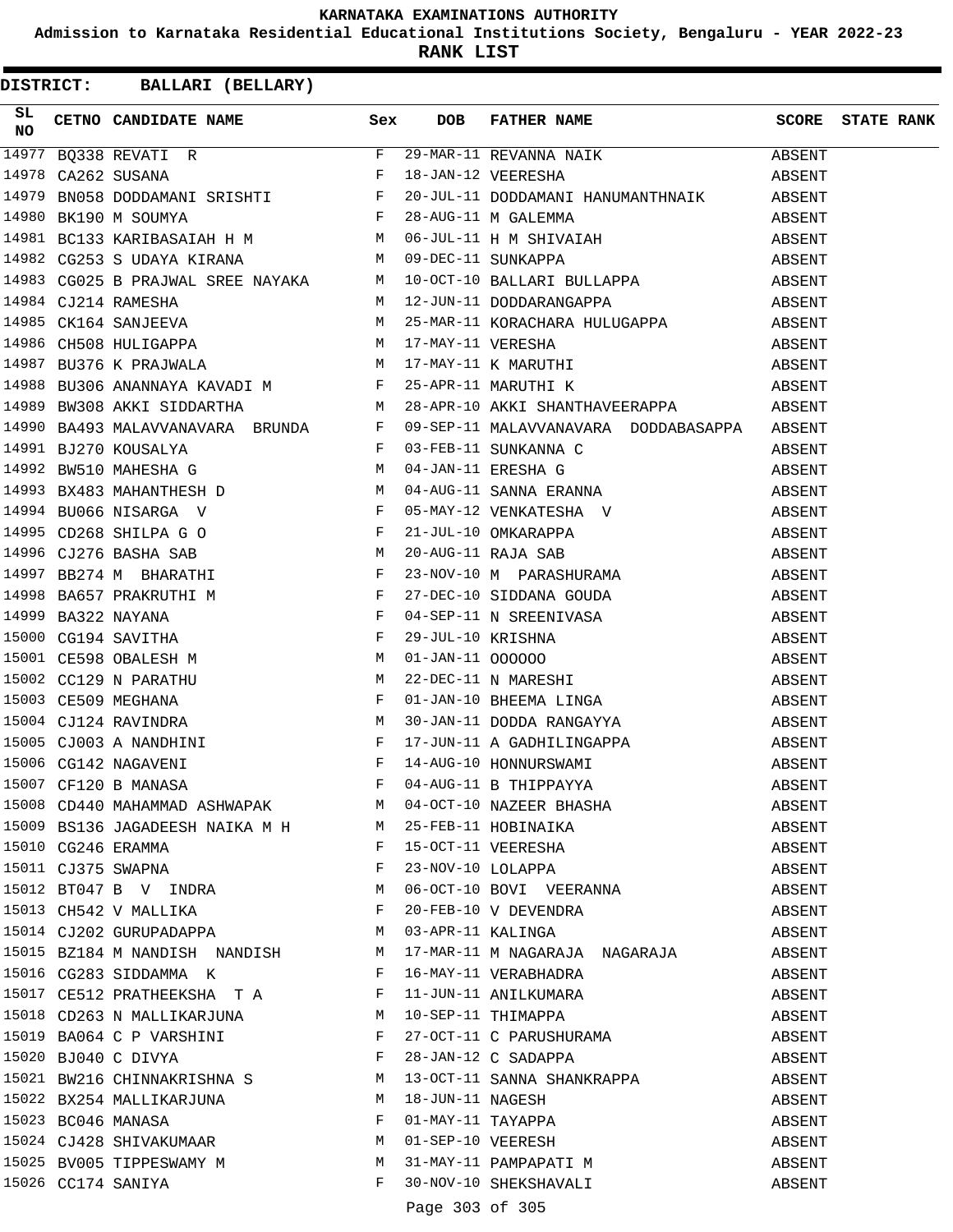**Admission to Karnataka Residential Educational Institutions Society, Bengaluru - YEAR 2022-23**

**RANK LIST**

**DISTRICT:** CC **BALLARI (BELLARY)**

| SL<br><b>NO</b> |                                                  |              | CETNO CANDIDATE NAME Sex DOB FATHER NAME SCORE STATE RANK |        |  |
|-----------------|--------------------------------------------------|--------------|-----------------------------------------------------------|--------|--|
|                 |                                                  |              |                                                           |        |  |
|                 |                                                  |              |                                                           |        |  |
|                 |                                                  |              |                                                           |        |  |
|                 |                                                  |              |                                                           |        |  |
|                 |                                                  |              |                                                           |        |  |
|                 |                                                  |              |                                                           |        |  |
|                 |                                                  |              |                                                           |        |  |
|                 |                                                  |              |                                                           |        |  |
|                 |                                                  |              |                                                           |        |  |
|                 |                                                  |              |                                                           |        |  |
|                 |                                                  |              |                                                           |        |  |
|                 |                                                  |              |                                                           |        |  |
|                 |                                                  |              |                                                           |        |  |
|                 |                                                  |              |                                                           |        |  |
|                 |                                                  |              |                                                           |        |  |
|                 |                                                  |              |                                                           |        |  |
|                 |                                                  |              |                                                           |        |  |
|                 |                                                  |              |                                                           |        |  |
|                 |                                                  |              |                                                           |        |  |
|                 |                                                  |              |                                                           |        |  |
|                 |                                                  |              |                                                           |        |  |
|                 |                                                  |              |                                                           |        |  |
|                 |                                                  |              |                                                           |        |  |
|                 |                                                  |              |                                                           |        |  |
|                 |                                                  |              |                                                           |        |  |
|                 |                                                  |              |                                                           |        |  |
|                 |                                                  |              |                                                           |        |  |
|                 |                                                  |              |                                                           |        |  |
|                 |                                                  |              |                                                           |        |  |
|                 |                                                  |              |                                                           |        |  |
|                 |                                                  |              |                                                           |        |  |
|                 |                                                  |              |                                                           |        |  |
|                 | 15059 CH312 KIRAN KUMARA M                       |              | 24-OCT-09 VEERAGUDDI PAMPAPATHI                           | ABSENT |  |
|                 | 15060 CF090 SANDEEP<br>15061 BB192 HAMSINI       | M            | 23-MAY-10 SANJEEVAPPA                                     | ABSENT |  |
|                 |                                                  | F            | 30-OCT-10 K BASAVARAJA                                    | ABSENT |  |
|                 | 15062 BB048 ANJALI ULAVATTI F                    |              | 29-SEP-11 DODDABASAPPA                                    | ABSENT |  |
|                 | 15063 BX148 VAISHALI                             | $\mathbf{F}$ |                                                           | ABSENT |  |
|                 | 15064 BW342 P ROOPA F<br>15065 CK152 J SRIHARI M |              | 02-JUN-11 GANGADHARA<br>27-JUL-11 P AMARANATH             | ABSENT |  |
|                 |                                                  |              | 13-JUN-11 JAJI THAYAPPA                                   | ABSENT |  |
|                 | 15066 BK153 ASHOKA NAIK B                        |              | 04-APR-11 BHEEMANAIK K                                    | ABSENT |  |
|                 | 15067 BX034 SUSHMA S                             | $\mathbf{F}$ | 30-MAY-11 SUDHAKAR<br>28-MAR-12 VEERESH                   | ABSENT |  |
|                 | 15068 BW138 VANAJAKSHI                           | F            |                                                           | ABSENT |  |
|                 | 15069 BX292 VIJAYALAKSHMI                        | $\mathbf{F}$ | 05-AUG-11 NARAYANA SWAMY                                  | ABSENT |  |
|                 | 15070 CH006 LAKSHMI                              | F            | 19-JUN-11 HUSENI                                          | ABSENT |  |
|                 | 15071 CG164 K KAVITHA                            | $\mathbf{F}$ | 01-JAN-09 K PIDDAPPA                                      | ABSENT |  |
|                 | 15072 BX081 M ROJA<br>15073 CF017 THIPPESWUMY M  |              | 11-AUG-11 RAJASHEKARA<br>31-MAY 11 FRICHELL               | ABSENT |  |
|                 |                                                  |              | 31-MAY-11 LAKSHMANA                                       | ABSENT |  |
|                 | 15074 CJ450 RAJASHEKARA M                        |              | 30-AUG-11 SHIVAJI                                         | ABSENT |  |
|                 | 15075 CH296 AMBIKA V                             | F            | 25-APR-11 V HANUMANTHA                                    | ABSENT |  |

Page 304 of 305